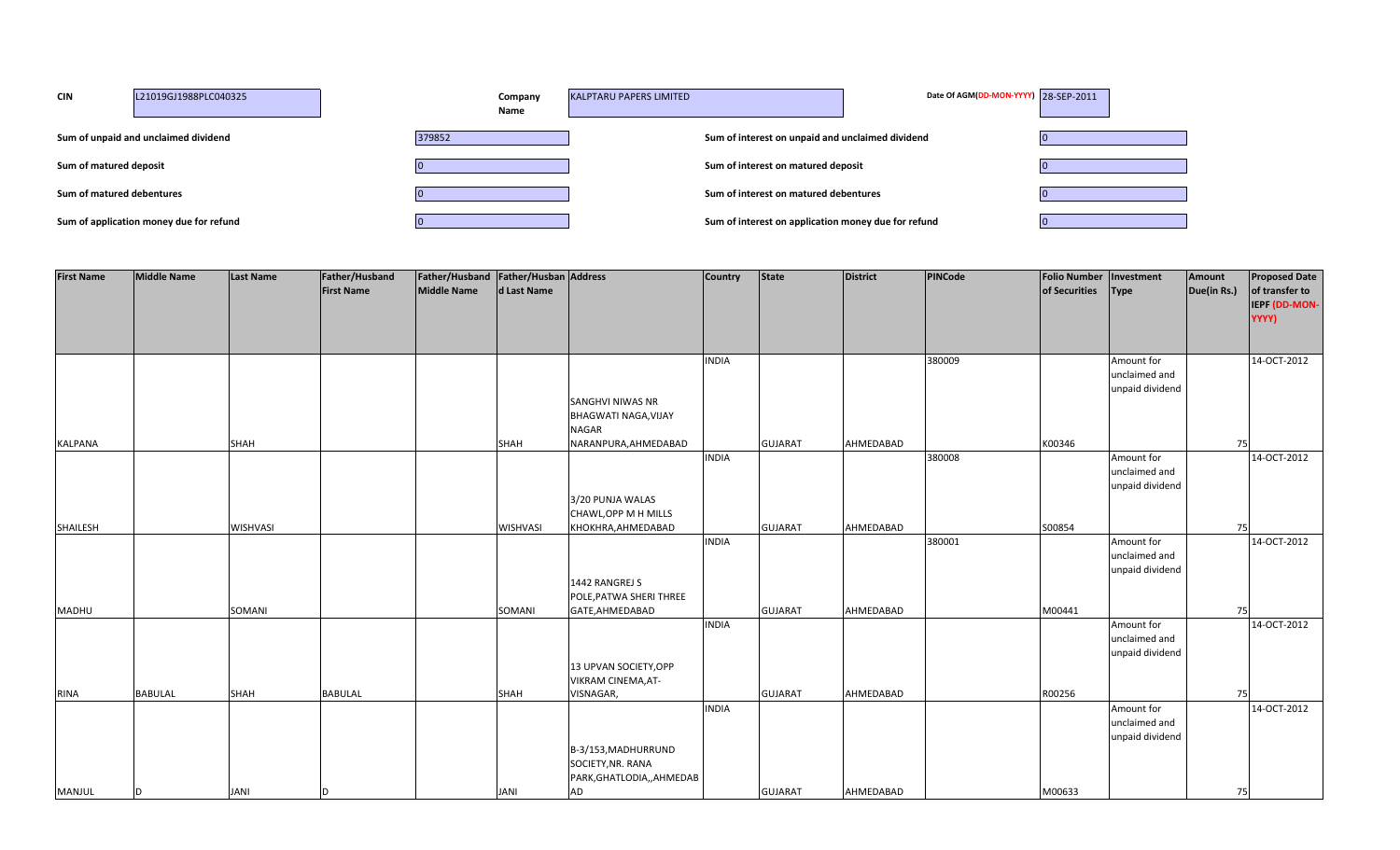| <b>First Name</b> | <b>Middle Name</b> | <b>Last Name</b> | Father/Husband    | Father/Husband Father/Husban Address |                 |                          | <b>Country</b> | <b>State</b>       | <b>District</b> | PINCode | <b>Folio Number</b> | Investment      | Amount      | <b>Proposed Date</b> |
|-------------------|--------------------|------------------|-------------------|--------------------------------------|-----------------|--------------------------|----------------|--------------------|-----------------|---------|---------------------|-----------------|-------------|----------------------|
|                   |                    |                  | <b>First Name</b> | <b>Middle Name</b>                   | d Last Name     |                          |                |                    |                 |         | of Securities       | <b>Type</b>     | Due(in Rs.) | of transfer to       |
|                   |                    |                  |                   |                                      |                 |                          |                |                    |                 |         |                     |                 |             | IEPF (DD-MON-        |
|                   |                    |                  |                   |                                      |                 |                          |                |                    |                 |         |                     |                 |             | YYYY)                |
|                   |                    |                  |                   |                                      |                 |                          |                |                    |                 |         |                     |                 |             |                      |
|                   |                    |                  |                   |                                      |                 |                          |                |                    |                 |         |                     |                 |             |                      |
|                   |                    |                  |                   |                                      |                 |                          | <b>INDIA</b>   |                    |                 |         |                     | Amount for      |             | 14-OCT-2012          |
|                   |                    |                  |                   |                                      |                 |                          |                |                    |                 |         |                     | unclaimed and   |             |                      |
|                   |                    |                  |                   |                                      |                 |                          |                |                    |                 |         |                     | unpaid dividend |             |                      |
|                   |                    |                  |                   |                                      |                 |                          |                |                    |                 |         |                     |                 |             |                      |
|                   |                    |                  |                   |                                      |                 | A7/229, ROYAL ENCLAVE    |                |                    |                 |         | IN3026793079        |                 |             |                      |
| VIJAYA            | <b>KANT</b>        | AGRAWAL          | <b>KANT</b>       |                                      | AGRAWAL         | APT, THALTEJ, AHMEDABAD  |                | <b>GUJARAT</b>     | AHMEDABAD       |         | 0530                |                 | 150         |                      |
|                   |                    |                  |                   |                                      |                 |                          | <b>INDIA</b>   |                    |                 |         |                     | Amount for      |             | 14-OCT-2012          |
|                   |                    |                  |                   |                                      |                 |                          |                |                    |                 |         |                     | unclaimed and   |             |                      |
|                   |                    |                  |                   |                                      |                 |                          |                |                    |                 |         |                     | unpaid dividend |             |                      |
|                   |                    |                  |                   |                                      |                 | <b>OPP SUVIDHA</b>       |                |                    |                 |         |                     |                 |             |                      |
|                   |                    |                  |                   |                                      |                 | SELECTION, RADHAN PURI   |                |                    |                 |         |                     |                 |             |                      |
| JAYSHREE          | PRADIPBHAI         |                  | PRADIPBHAI        |                                      |                 | BAZAR, BHAVNAGAR         |                | <b>GUJARAT</b>     | BHAVNAGAR       |         | J00084              |                 | 75          |                      |
|                   |                    |                  |                   |                                      |                 |                          | <b>INDIA</b>   |                    |                 |         |                     | Amount for      |             | 14-OCT-2012          |
|                   |                    |                  |                   |                                      |                 |                          |                |                    |                 |         |                     | unclaimed and   |             |                      |
|                   |                    |                  |                   |                                      |                 |                          |                |                    |                 |         |                     | unpaid dividend |             |                      |
|                   |                    |                  |                   |                                      |                 |                          |                |                    |                 |         |                     |                 |             |                      |
|                   |                    |                  |                   |                                      |                 | C/O PROF O D P AZAD,5    |                |                    |                 |         |                     |                 |             |                      |
| <b>MIRAN</b>      |                    | <b>MEHTA</b>     |                   |                                      | <b>MEHTA</b>    | JAGAT COLONY, BHIWANI    |                | <b>HARYANA</b>     | BHIWANI         |         | M00289              |                 | 75          |                      |
|                   |                    |                  |                   |                                      |                 |                          | <b>INDIA</b>   |                    |                 |         |                     | Amount for      |             | 14-OCT-2012          |
|                   |                    |                  |                   |                                      |                 |                          |                |                    |                 |         |                     | unclaimed and   |             |                      |
|                   |                    |                  |                   |                                      |                 |                          |                |                    |                 |         |                     | unpaid dividend |             |                      |
|                   |                    |                  |                   |                                      |                 | C/O CHAMRIA HOUSE, 2     |                |                    |                 |         |                     |                 |             |                      |
|                   |                    |                  |                   |                                      |                 | <b>ALIPORE PARK</b>      |                |                    |                 |         |                     |                 |             |                      |
| PRADEEP           | <b>KUMAR</b>       | <b>KAKRANIA</b>  | <b>KUMAR</b>      |                                      | KAKRANIA        | PALCE, CALCUTTA          |                | <b>WEST BENGAL</b> | KOLKATA         |         | P00368              |                 | 75          |                      |
|                   |                    |                  |                   |                                      |                 |                          | <b>INDIA</b>   |                    |                 |         |                     | Amount for      |             | 14-OCT-2012          |
|                   |                    |                  |                   |                                      |                 |                          |                |                    |                 |         |                     | unclaimed and   |             |                      |
|                   |                    |                  |                   |                                      |                 |                          |                |                    |                 |         |                     | unpaid dividend |             |                      |
|                   |                    |                  |                   |                                      |                 |                          |                |                    |                 |         |                     |                 |             |                      |
|                   |                    |                  |                   |                                      |                 | E-15/12A, KRISHNA        |                |                    |                 |         |                     |                 |             |                      |
| <b>JASWANT</b>    | <b>KUMAR</b>       | <b>BHASIN</b>    | <b>KUMAR</b>      |                                      | <b>BHASIN</b>   | NAGAR, DELHI             |                | <b>DELHI</b>       | Delhi           |         | J00144              |                 | 75          |                      |
|                   |                    |                  |                   |                                      |                 |                          | <b>INDIA</b>   |                    |                 |         |                     | Amount for      |             | 14-OCT-2012          |
|                   |                    |                  |                   |                                      |                 |                          |                |                    |                 |         |                     | unclaimed and   |             |                      |
|                   |                    |                  |                   |                                      |                 |                          |                |                    |                 |         |                     | unpaid dividend |             |                      |
|                   |                    |                  |                   |                                      |                 |                          |                |                    |                 |         |                     |                 |             |                      |
|                   |                    |                  |                   |                                      |                 | 218 TEXTILE MARKET JOGI  |                |                    |                 |         |                     |                 |             |                      |
| JAI               | PRAKASH            | <b>MALHOTRA</b>  | PRAKASH           |                                      | <b>MALHOTRA</b> | WARA, NAI SARAK, DELHI   |                | <b>DELHI</b>       | Delhi           |         | J00235              |                 | 75          |                      |
|                   |                    |                  |                   |                                      |                 |                          | <b>INDIA</b>   |                    |                 |         |                     | Amount for      |             | 14-OCT-2012          |
|                   |                    |                  |                   |                                      |                 |                          |                |                    |                 |         |                     | unclaimed and   |             |                      |
|                   |                    |                  |                   |                                      |                 |                          |                |                    |                 |         |                     | unpaid dividend |             |                      |
|                   |                    |                  |                   |                                      |                 |                          |                |                    |                 |         |                     |                 |             |                      |
|                   |                    |                  |                   |                                      |                 | 218 TEXTILE MARKET, JOGI |                |                    |                 |         |                     |                 |             |                      |
| AJESH             |                    | JUNEJA           |                   |                                      | <b>JUNEJA</b>   | WARA NAI SARAK, DELHI    |                | <b>DELHI</b>       | Delhi           |         | A00386              |                 | 75          |                      |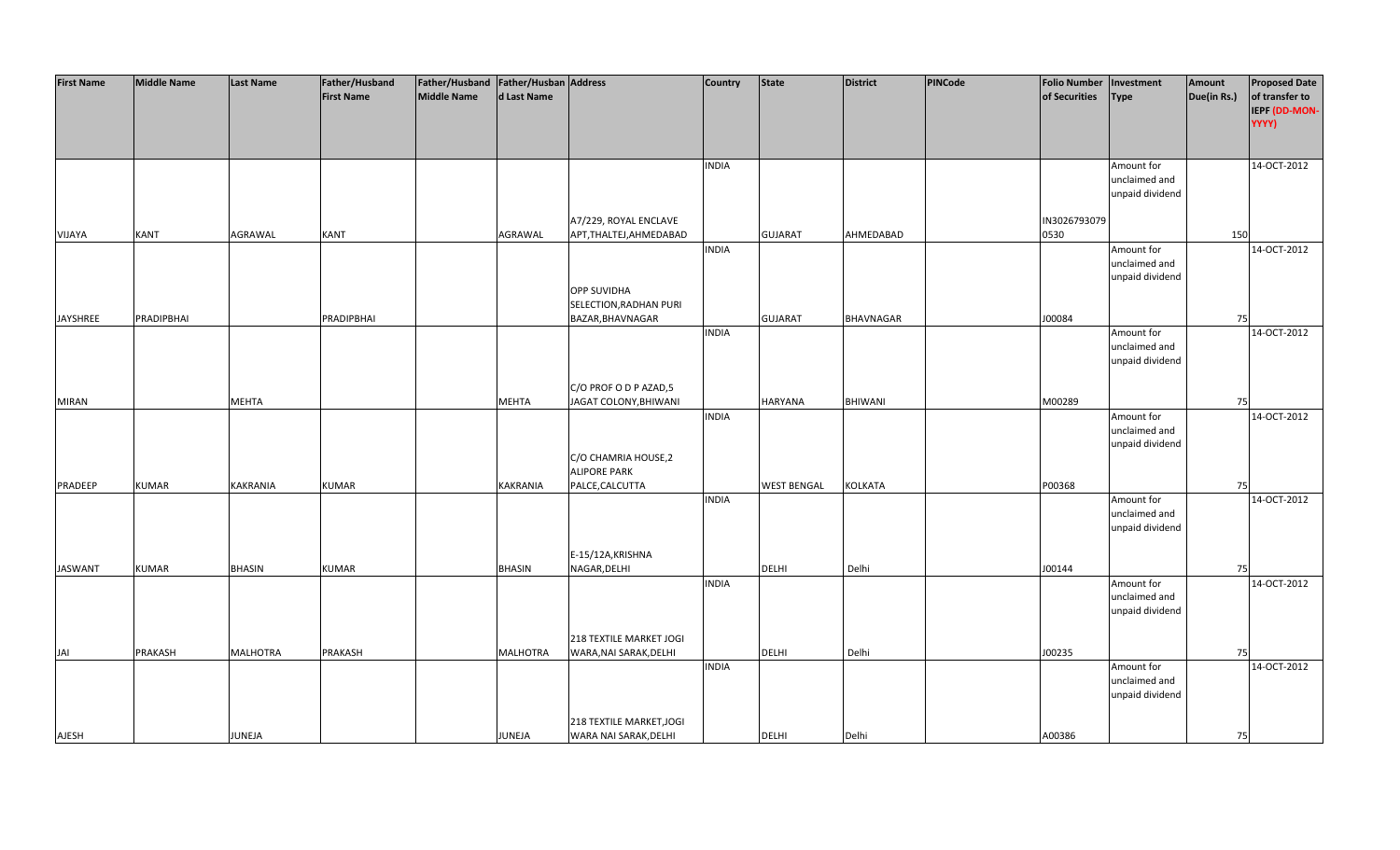| <b>First Name</b> | <b>Middle Name</b> | <b>Last Name</b> | Father/Husband    | Father/Husband Father/Husban Address |                 |                            | <b>Country</b> | <b>State</b> | <b>District</b>  | PINCode | <b>Folio Number</b> | Investment      | Amount      | <b>Proposed Date</b> |
|-------------------|--------------------|------------------|-------------------|--------------------------------------|-----------------|----------------------------|----------------|--------------|------------------|---------|---------------------|-----------------|-------------|----------------------|
|                   |                    |                  | <b>First Name</b> | <b>Middle Name</b>                   | d Last Name     |                            |                |              |                  |         | of Securities       | <b>Type</b>     | Due(in Rs.) | of transfer to       |
|                   |                    |                  |                   |                                      |                 |                            |                |              |                  |         |                     |                 |             | IEPF (DD-MON-        |
|                   |                    |                  |                   |                                      |                 |                            |                |              |                  |         |                     |                 |             | YYYY)                |
|                   |                    |                  |                   |                                      |                 |                            |                |              |                  |         |                     |                 |             |                      |
|                   |                    |                  |                   |                                      |                 |                            |                |              |                  |         |                     |                 |             |                      |
|                   |                    |                  |                   |                                      |                 |                            | <b>INDIA</b>   |              |                  |         |                     | Amount for      |             | 14-OCT-2012          |
|                   |                    |                  |                   |                                      |                 |                            |                |              |                  |         |                     | unclaimed and   |             |                      |
|                   |                    |                  |                   |                                      |                 |                            |                |              |                  |         |                     | unpaid dividend |             |                      |
|                   |                    |                  |                   |                                      |                 |                            |                |              |                  |         |                     |                 |             |                      |
|                   |                    |                  |                   |                                      |                 |                            |                |              |                  |         |                     |                 |             |                      |
| <b>MAHENDER</b>   |                    | GARG             |                   |                                      | GARG            | E-103, KAMLA NAGAR, DELHI  |                | <b>DELHI</b> | Delhi            |         | M00249              |                 | 75          |                      |
|                   |                    |                  |                   |                                      |                 |                            | <b>INDIA</b>   |              |                  |         |                     | Amount for      |             | 14-OCT-2012          |
|                   |                    |                  |                   |                                      |                 |                            |                |              |                  |         |                     | unclaimed and   |             |                      |
|                   |                    |                  |                   |                                      |                 |                            |                |              |                  |         |                     | unpaid dividend |             |                      |
|                   |                    |                  |                   |                                      |                 |                            |                |              |                  |         |                     |                 |             |                      |
|                   |                    |                  |                   |                                      |                 | E-15/12A, KRISHNA          |                |              |                  |         |                     |                 |             |                      |
| <b>NARESH</b>     | <b>KUMAR</b>       |                  | <b>KUMAR</b>      |                                      |                 | NAGAR, DELHI               |                | <b>DELHI</b> | Delhi            |         | N00179              |                 | 75          |                      |
|                   |                    |                  |                   |                                      |                 |                            | <b>INDIA</b>   |              |                  |         |                     | Amount for      |             | 14-OCT-2012          |
|                   |                    |                  |                   |                                      |                 |                            |                |              |                  |         |                     | unclaimed and   |             |                      |
|                   |                    |                  |                   |                                      |                 |                            |                |              |                  |         |                     | unpaid dividend |             |                      |
|                   |                    |                  |                   |                                      |                 |                            |                |              |                  |         |                     |                 |             |                      |
|                   |                    |                  |                   |                                      |                 | E-15/12A, KRISHNA          |                |              |                  |         |                     |                 |             |                      |
| <b>MANOJ</b>      |                    | <b>BATRA</b>     |                   |                                      | <b>BATRA</b>    | NAGAR, DELHI               |                | DELHI        | Delhi            |         | M00343              |                 | 75          |                      |
|                   |                    |                  |                   |                                      |                 |                            | <b>INDIA</b>   |              |                  |         |                     | Amount for      |             | 14-OCT-2012          |
|                   |                    |                  |                   |                                      |                 |                            |                |              |                  |         |                     | unclaimed and   |             |                      |
|                   |                    |                  |                   |                                      |                 |                            |                |              |                  |         |                     | unpaid dividend |             |                      |
|                   |                    |                  |                   |                                      |                 |                            |                |              |                  |         |                     |                 |             |                      |
|                   |                    |                  |                   |                                      |                 | <b>118 TEXTILE MARKET</b>  |                |              |                  |         |                     |                 |             |                      |
| PRITI             | RANI               |                  | RANI              |                                      |                 | JOGIWARA, NAI SARAK, DELHI |                | DELHI        | Delhi            |         | P00269              |                 | 75          |                      |
|                   |                    |                  |                   |                                      |                 |                            | <b>INDIA</b>   |              |                  |         |                     | Amount for      |             | 14-OCT-2012          |
|                   |                    |                  |                   |                                      |                 |                            |                |              |                  |         |                     | unclaimed and   |             |                      |
|                   |                    |                  |                   |                                      |                 |                            |                |              |                  |         |                     | unpaid dividend |             |                      |
|                   |                    |                  |                   |                                      |                 |                            |                |              |                  |         |                     |                 |             |                      |
|                   |                    |                  |                   |                                      |                 | 218 TEXTILE MARKET JOGI    |                |              |                  |         |                     |                 |             |                      |
| SARVOTTAM         | <b>KUMAR</b>       |                  | <b>KUMAR</b>      |                                      |                 | WARA, NAI SARAK, DELHI     | <b>INDIA</b>   | DELHI        | Delhi            |         | S00666              | Amount for      | 75          | 14-OCT-2012          |
|                   |                    |                  |                   |                                      |                 |                            |                |              |                  |         |                     | unclaimed and   |             |                      |
|                   |                    |                  |                   |                                      |                 |                            |                |              |                  |         |                     | unpaid dividend |             |                      |
|                   |                    |                  |                   |                                      |                 |                            |                |              |                  |         |                     |                 |             |                      |
|                   |                    |                  |                   |                                      |                 | 218 TEXTILE MARKET JOGI    |                |              |                  |         |                     |                 |             |                      |
| SHRICHAND         |                    | <b>MALHOTRA</b>  |                   |                                      | <b>MALHOTRA</b> | WARA, NAI SARAK, DELHI     |                | <b>DELHI</b> | Delhi            |         | S01120              |                 | 75          |                      |
|                   |                    |                  |                   |                                      |                 |                            | <b>INDIA</b>   |              |                  |         |                     | Amount for      |             | 14-OCT-2012          |
|                   |                    |                  |                   |                                      |                 |                            |                |              |                  |         |                     | unclaimed and   |             |                      |
|                   |                    |                  |                   |                                      |                 |                            |                |              |                  |         |                     | unpaid dividend |             |                      |
|                   |                    |                  |                   |                                      |                 | MAHESHWARIE PAPER          |                |              |                  |         |                     |                 |             |                      |
|                   |                    |                  |                   |                                      |                 | MART, 15-6-493 BEGAM       |                | ANDHRA       |                  |         |                     |                 |             |                      |
| <b>VENU</b>       | <b>GOPAL</b>       | <b>BHANGDIA</b>  | <b>GOPAL</b>      |                                      | <b>BHANGDIA</b> | BAZAR, HYDERABAD, (A.P.).  |                | PRADESH      | <b>HYDERABAD</b> |         | V00284              |                 | 75          |                      |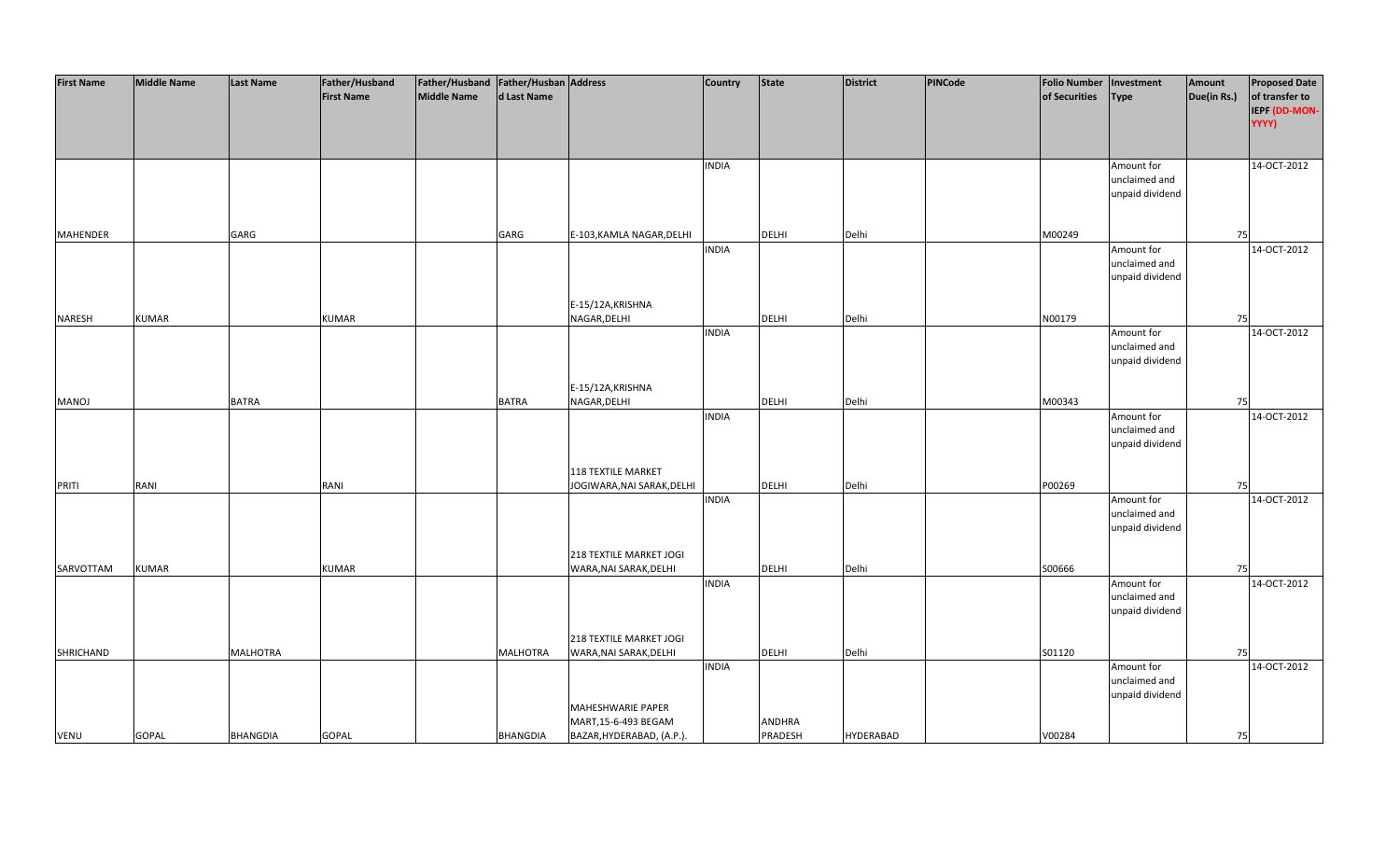| <b>First Name</b> | <b>Middle Name</b> | <b>Last Name</b> | Father/Husband    | Father/Husband Father/Husban Address |             |                                              | <b>Country</b> | State         | <b>District</b> | PINCode | <b>Folio Number</b> | Investment                                     | Amount      | <b>Proposed Date</b>                     |
|-------------------|--------------------|------------------|-------------------|--------------------------------------|-------------|----------------------------------------------|----------------|---------------|-----------------|---------|---------------------|------------------------------------------------|-------------|------------------------------------------|
|                   |                    |                  | <b>First Name</b> | <b>Middle Name</b>                   | d Last Name |                                              |                |               |                 |         | of Securities       | <b>Type</b>                                    | Due(in Rs.) | of transfer to<br>IEPF (DD-MON-<br>YYYY) |
|                   |                    |                  |                   |                                      |             |                                              | <b>INDIA</b>   |               |                 |         |                     | Amount for<br>unclaimed and<br>unpaid dividend |             | 14-OCT-2012                              |
|                   |                    |                  |                   |                                      |             | KATAYAYANI CHHAYA 1068<br>MAIN RO, ADHAR     |                | MADHYA        |                 |         |                     |                                                |             |                                          |
| ARUMUGA           | PERUMAL            |                  | PERUMAL           |                                      |             | TAL, JABALPUR (MP)                           |                | PRADESH       | <b>JABALPUR</b> |         | A00571              |                                                | 75          |                                          |
|                   |                    |                  |                   |                                      |             | SARWAGI                                      | <b>INDIA</b>   |               |                 |         |                     | Amount for<br>unclaimed and<br>unpaid dividend |             | 14-OCT-2012                              |
| <b>BINDU</b>      | <b>BINDU</b>       | <b>VERMA</b>     |                   |                                      | VERMA       | ENTERPRISES, INDUSTRIAL<br>AREA, BIKANER RAJ |                | RAJASTHAN     | <b>JAIPUR</b>   |         | B00085              |                                                | 75          |                                          |
|                   |                    |                  |                   |                                      |             |                                              | <b>INDIA</b>   |               |                 |         |                     | Amount for                                     |             | 14-OCT-2012                              |
|                   |                    |                  |                   |                                      |             |                                              |                |               |                 |         |                     | unclaimed and<br>unpaid dividend               |             |                                          |
|                   |                    |                  |                   |                                      |             | 13/202, CHETNA                               |                |               |                 |         | IN3011603027        |                                                |             |                                          |
| <b>DILIP</b>      | <b>KUMAR</b>       | SHARMA           | <b>KUMAR</b>      |                                      | SHARMA      | PATH, MANSAROVAR                             |                | RAJASTHAN     | <b>JAIPUR</b>   |         | 1172                |                                                | 75          |                                          |
|                   |                    |                  |                   |                                      |             |                                              | <b>INDIA</b>   |               |                 |         |                     | Amount for<br>unclaimed and                    |             | 14-OCT-2012                              |
|                   |                    |                  |                   |                                      |             | C/O RAMDEO PAREEK, WARD<br>NO 2 PO SRI       |                |               |                 |         |                     | unpaid dividend                                |             |                                          |
| <b>ANPURNA</b>    |                    |                  | ANPURNA           |                                      |             | DUNGARGARH, DT CHURU RAJ                     |                | RAJASTHAN     | <b>JAIPUR</b>   |         | A00700              |                                                | 75          |                                          |
|                   |                    |                  |                   |                                      |             |                                              | <b>INDIA</b>   |               |                 |         |                     | Amount for<br>unclaimed and<br>unpaid dividend |             | 14-OCT-2012                              |
|                   |                    |                  |                   |                                      |             | 279 VINOBA BASTI, SRI                        |                |               |                 |         |                     |                                                |             |                                          |
| <b>SURENDER</b>   | <b>KUMAR</b>       |                  | <b>KUMAR</b>      |                                      |             | GANGANAGAR, RAJASTHAN                        |                | RAJASTHAN     | <b>JAIPUR</b>   |         | S01092              |                                                | 75          |                                          |
|                   |                    |                  |                   |                                      |             |                                              | <b>INDIA</b>   |               |                 |         |                     | Amount for<br>unclaimed and                    |             | 14-OCT-2012                              |
|                   |                    |                  |                   |                                      |             |                                              |                |               |                 |         |                     | unpaid dividend                                |             |                                          |
|                   |                    |                  |                   |                                      |             | 6-KHA-38,,JAWAHAR                            |                |               |                 |         |                     |                                                |             |                                          |
| MAHAVEER          | PRASAD             | <b>RAWAT</b>     | PRASAD            |                                      | RAWAT       | NAGAR,, JAIPUR                               |                | RAJASTHAN     | <b>JAIPUR</b>   |         | M00593              |                                                | 750         |                                          |
|                   |                    |                  |                   |                                      |             |                                              | <b>INDIA</b>   |               |                 |         |                     | Amount for<br>unclaimed and                    |             | 14-OCT-2012                              |
|                   |                    |                  |                   |                                      |             |                                              |                |               |                 |         |                     | unpaid dividend                                |             |                                          |
|                   |                    |                  |                   |                                      |             | HOUSE NO 13556 STREET NO<br>17, VISHWAKARMA  |                |               |                 |         |                     |                                                |             |                                          |
| PAWAN             |                    | <b>SHARMA</b>    |                   |                                      | SHARMA      | COLONY, LUDHIANA                             |                | <b>PUNJAB</b> | LUDHIANA        |         | P00437              |                                                | 75          |                                          |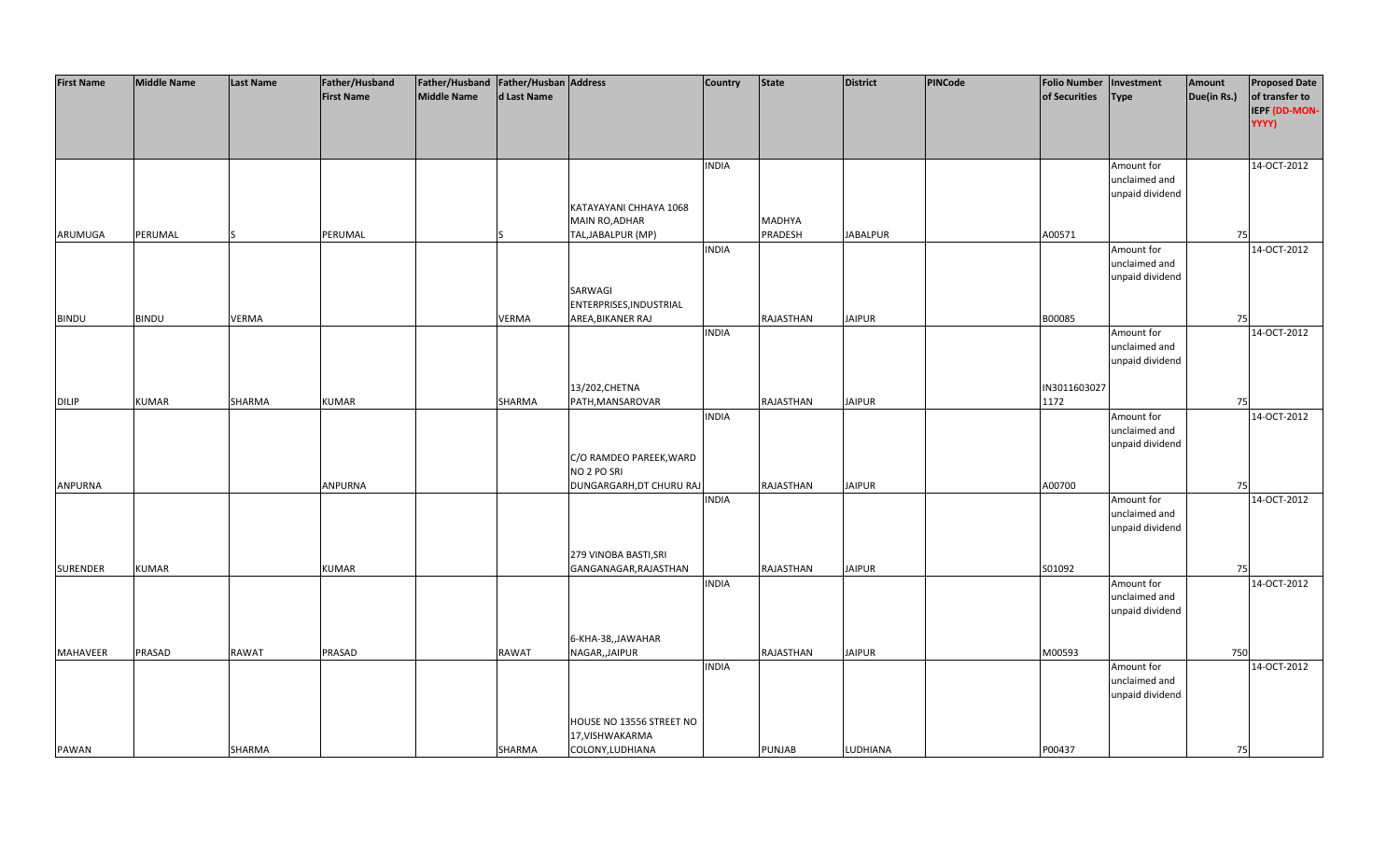| <b>First Name</b> | <b>Middle Name</b> | <b>Last Name</b> | Father/Husband    | Father/Husband Father/Husban Address |                 |                            | <b>Country</b> | <b>State</b>   | <b>District</b> | PINCode | <b>Folio Number</b> | Investment      | Amount      | <b>Proposed Date</b> |
|-------------------|--------------------|------------------|-------------------|--------------------------------------|-----------------|----------------------------|----------------|----------------|-----------------|---------|---------------------|-----------------|-------------|----------------------|
|                   |                    |                  | <b>First Name</b> | <b>Middle Name</b>                   | d Last Name     |                            |                |                |                 |         | of Securities       | <b>Type</b>     | Due(in Rs.) | of transfer to       |
|                   |                    |                  |                   |                                      |                 |                            |                |                |                 |         |                     |                 |             | IEPF (DD-MON-        |
|                   |                    |                  |                   |                                      |                 |                            |                |                |                 |         |                     |                 |             | YYYY)                |
|                   |                    |                  |                   |                                      |                 |                            |                |                |                 |         |                     |                 |             |                      |
|                   |                    |                  |                   |                                      |                 |                            |                |                |                 |         |                     |                 |             |                      |
|                   |                    |                  |                   |                                      |                 |                            |                |                |                 |         |                     |                 |             |                      |
|                   |                    |                  |                   |                                      |                 |                            | <b>INDIA</b>   |                |                 |         |                     | Amount for      |             | 14-OCT-2012          |
|                   |                    |                  |                   |                                      |                 |                            |                |                |                 |         |                     | unclaimed and   |             |                      |
|                   |                    |                  |                   |                                      |                 |                            |                |                |                 |         |                     | unpaid dividend |             |                      |
|                   |                    |                  |                   |                                      |                 | KESLEY CO OP HSG SOC LTD   |                |                |                 |         |                     |                 |             |                      |
|                   |                    |                  |                   |                                      |                 | BLDG, FLAT NO B-9 RAM      |                |                |                 |         |                     |                 |             |                      |
| <b>SHAILA</b>     | <b>B</b>           | <b>JHAVERI</b>   |                   |                                      | <b>JHAVERI</b>  | NAGAR BORVILI, BOMBAY      |                | MAHARASHTRA    | Mumbai          |         | S01139              |                 | 75          |                      |
|                   |                    |                  |                   |                                      |                 |                            | <b>INDIA</b>   |                |                 |         |                     | Amount for      |             | 14-OCT-2012          |
|                   |                    |                  |                   |                                      |                 |                            |                |                |                 |         |                     | unclaimed and   |             |                      |
|                   |                    |                  |                   |                                      |                 |                            |                |                |                 |         |                     | unpaid dividend |             |                      |
|                   |                    |                  |                   |                                      |                 | 34 CHANDRALOK ARREY        |                |                |                 |         |                     |                 |             |                      |
|                   |                    |                  |                   |                                      |                 | ROAD, GOREGAON             |                |                |                 |         |                     |                 |             |                      |
| PRADEEP           |                    | <b>MERCHANT</b>  |                   |                                      | <b>MERCHANT</b> | WEST, BOMBAY               |                | MAHARASHTRA    | Mumbai          |         | P00067              |                 | 75          |                      |
|                   |                    |                  |                   |                                      |                 |                            | <b>INDIA</b>   |                |                 |         |                     | Amount for      |             | 14-OCT-2012          |
|                   |                    |                  |                   |                                      |                 |                            |                |                |                 |         |                     | unclaimed and   |             |                      |
|                   |                    |                  |                   |                                      |                 | SUPER STEELS, 1 AGARWAL    |                |                |                 |         |                     | unpaid dividend |             |                      |
|                   |                    |                  |                   |                                      |                 | SHOPPING CENTRE            |                |                |                 |         |                     |                 |             |                      |
|                   |                    |                  |                   |                                      |                 | CHAH, BUNDER ROAD          |                |                |                 |         |                     |                 |             |                      |
| KANTILAL          | M                  | <b>SHAH</b>      | M                 |                                      | SHAH            | <b>BOMBAY</b>              |                | MAHARASHTRA    | Mumbai          |         | K00420              |                 | 75          |                      |
|                   |                    |                  |                   |                                      |                 |                            | <b>INDIA</b>   |                |                 |         |                     | Amount for      |             | 14-OCT-2012          |
|                   |                    |                  |                   |                                      |                 |                            |                |                |                 |         |                     | unclaimed and   |             |                      |
|                   |                    |                  |                   |                                      |                 |                            |                |                |                 |         |                     | unpaid dividend |             |                      |
|                   |                    |                  |                   |                                      |                 | 259/A MANI BHAWAN          |                |                |                 |         |                     |                 |             |                      |
|                   |                    |                  |                   |                                      |                 | 3RD, FLOOR J S S ROAD      |                |                |                 |         |                     |                 |             |                      |
| <b>DINESH</b>     | <b>KUMAR</b>       | <b>JAIN</b>      | <b>KUMAR</b>      |                                      | <b>JAIN</b>     | GIRGAUM, BOMBAY            |                | MAHARASHTRA    | Mumbai          |         | D00183              |                 | 75          |                      |
|                   |                    |                  |                   |                                      |                 |                            | <b>INDIA</b>   |                |                 |         |                     |                 |             | 14-OCT-2012          |
|                   |                    |                  |                   |                                      |                 |                            |                |                |                 |         |                     | Amount for      |             |                      |
|                   |                    |                  |                   |                                      |                 |                            |                |                |                 |         |                     | unclaimed and   |             |                      |
|                   |                    |                  |                   |                                      |                 |                            |                |                |                 |         |                     | unpaid dividend |             |                      |
|                   |                    |                  |                   |                                      |                 |                            |                |                |                 |         |                     |                 |             |                      |
|                   |                    |                  |                   |                                      |                 | KAMAT INDL ESTATE, 396 V S |                |                |                 |         |                     |                 |             |                      |
| RAJ               |                    | <b>THAKUR</b>    |                   |                                      | <b>THAKUR</b>   | MARG PRABHADEVI, BOMBAY    |                | MAHARASHTRA    | Mumbai          |         | R00522              |                 | 1,575.00    |                      |
|                   |                    |                  |                   |                                      |                 |                            | <b>INDIA</b>   |                |                 |         |                     | Amount for      |             | 14-OCT-2012          |
|                   |                    |                  |                   |                                      |                 |                            |                |                |                 |         |                     | unclaimed and   |             |                      |
|                   |                    |                  |                   |                                      |                 |                            |                |                |                 |         |                     | unpaid dividend |             |                      |
|                   |                    |                  |                   |                                      |                 | ROOM NO 1 SOPARI SADAN     |                |                |                 |         |                     |                 |             |                      |
|                   |                    |                  |                   |                                      |                 | BALAJI, NANI CHHIPWAD 2ND  |                |                |                 |         |                     |                 |             |                      |
| JAYANTILAL        | R                  | SHAH             |                   |                                      | SHAH            | FLOOR, SURAT               |                | <b>GUJARAT</b> | <b>SURAT</b>    |         | J00214              |                 | 75          |                      |
|                   |                    |                  |                   |                                      |                 |                            | <b>INDIA</b>   |                |                 |         |                     | Amount for      |             | 14-OCT-2012          |
|                   |                    |                  |                   |                                      |                 |                            |                |                |                 |         |                     | unclaimed and   |             |                      |
|                   |                    |                  |                   |                                      |                 |                            |                |                |                 |         |                     | unpaid dividend |             |                      |
|                   |                    |                  |                   |                                      |                 | 1442 RANGREJ S             |                |                |                 |         |                     |                 |             |                      |
|                   |                    |                  |                   |                                      |                 | POLE, PATWA SHERI THREE    |                |                |                 |         |                     |                 |             |                      |
| <b>PINTOO</b>     |                    | SOMANI           |                   |                                      | SOMANI          | GATE, AHMEDABAD            |                | <b>GUJARAT</b> | AHMEDABAD       |         | P00412              |                 | 75          |                      |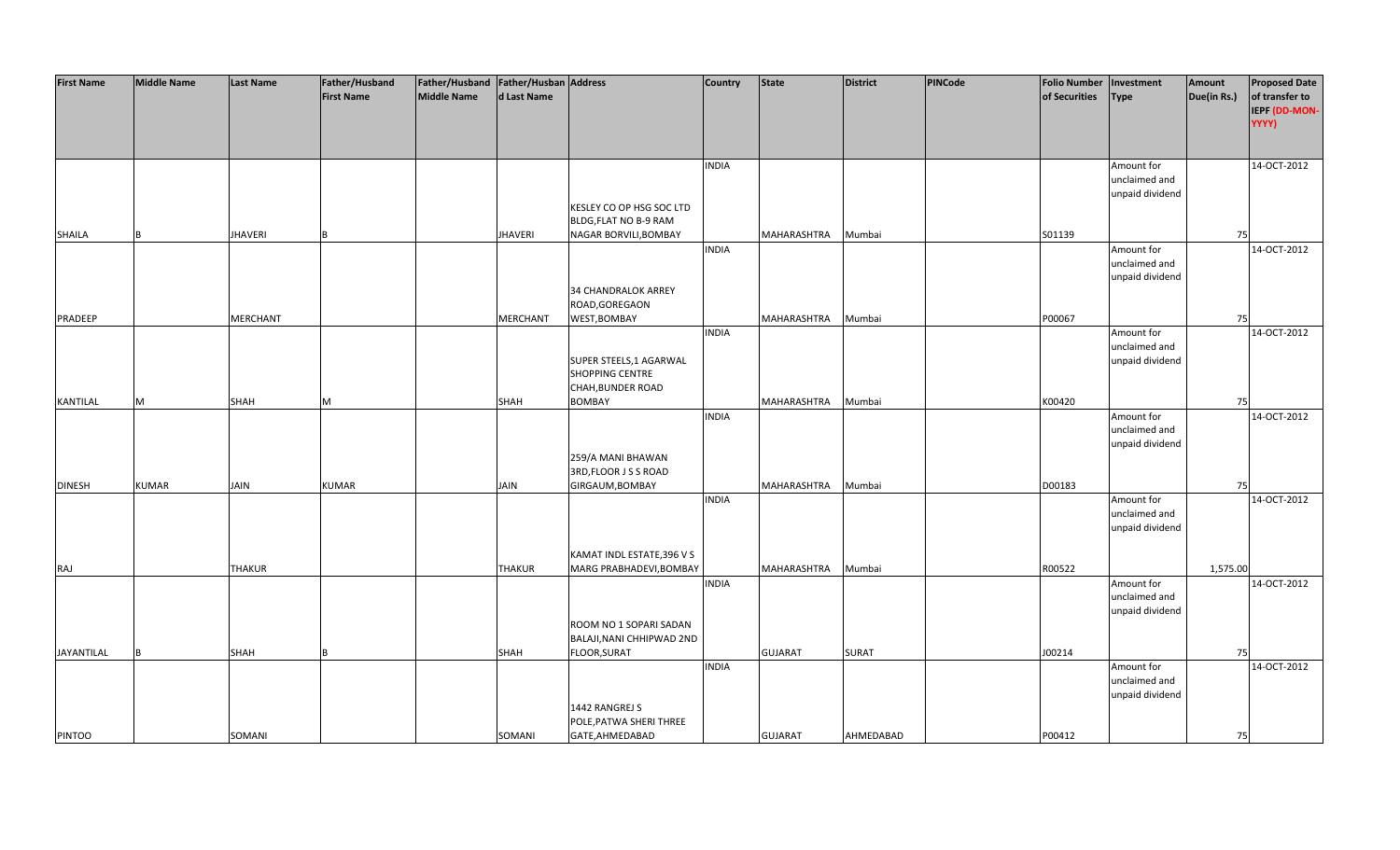| <b>First Name</b>   | <b>Middle Name</b> | <b>Last Name</b> | Father/Husband    | Father/Husband Father/Husban Address |               |                           | <b>Country</b> | State              | <b>District</b> | PINCode | <b>Folio Number</b> | Investment                       | Amount      | <b>Proposed Date</b> |
|---------------------|--------------------|------------------|-------------------|--------------------------------------|---------------|---------------------------|----------------|--------------------|-----------------|---------|---------------------|----------------------------------|-------------|----------------------|
|                     |                    |                  | <b>First Name</b> | Middle Name                          | d Last Name   |                           |                |                    |                 |         | of Securities       | <b>Type</b>                      | Due(in Rs.) | of transfer to       |
|                     |                    |                  |                   |                                      |               |                           |                |                    |                 |         |                     |                                  |             | IEPF (DD-MON-        |
|                     |                    |                  |                   |                                      |               |                           |                |                    |                 |         |                     |                                  |             | YYYY)                |
|                     |                    |                  |                   |                                      |               |                           |                |                    |                 |         |                     |                                  |             |                      |
|                     |                    |                  |                   |                                      |               |                           | <b>INDIA</b>   |                    |                 |         |                     | Amount for                       |             | 14-OCT-2012          |
|                     |                    |                  |                   |                                      |               |                           |                |                    |                 |         |                     | unclaimed and                    |             |                      |
|                     |                    |                  |                   |                                      |               | 928/2/3 GULAM RASUL S     |                |                    |                 |         |                     | unpaid dividend                  |             |                      |
|                     |                    |                  |                   |                                      |               | CHAWL S, OPP SANDESH      |                |                    |                 |         |                     |                                  |             |                      |
|                     |                    |                  |                   |                                      |               | <b>PRESS</b>              |                |                    |                 |         |                     |                                  |             |                      |
| <b>KUMUD</b>        |                    | SHAH             |                   |                                      | SHAH          | MIRJAPUR, AHMEDABAD       |                | <b>GUJARAT</b>     | AHMEDABAD       |         | K00356              |                                  | 75          |                      |
|                     |                    |                  |                   |                                      |               |                           | <b>INDIA</b>   |                    |                 |         |                     | Amount for                       |             | 14-OCT-2012          |
|                     |                    |                  |                   |                                      |               |                           |                |                    |                 |         |                     | unclaimed and                    |             |                      |
|                     |                    |                  |                   |                                      |               |                           |                |                    |                 |         |                     | unpaid dividend                  |             |                      |
|                     |                    |                  |                   |                                      |               | 6, BHOOMI                 |                |                    |                 |         |                     |                                  |             |                      |
|                     |                    |                  |                   |                                      |               | APPARTMENT, NARANPURA     |                |                    |                 |         |                     |                                  |             |                      |
|                     |                    |                  |                   |                                      |               | CHAR RASTA, NR.JAIN       |                |                    |                 |         |                     |                                  |             |                      |
| SUMANLAL            | RAMANLAL           | SHAH             | RAMANLAL          |                                      | SHAH          | DERASAR, NARANPURA        |                | <b>GUJARAT</b>     | AHMEDABAD       |         | 10295543            |                                  | 75          |                      |
|                     |                    |                  |                   |                                      |               |                           | <b>INDIA</b>   |                    |                 |         |                     | Amount for                       |             | 14-OCT-2012          |
|                     |                    |                  |                   |                                      |               |                           |                |                    |                 |         |                     | unclaimed and                    |             |                      |
|                     |                    |                  |                   |                                      |               |                           |                |                    |                 |         |                     | unpaid dividend                  |             |                      |
|                     |                    |                  |                   |                                      |               | KOTHARI SADAN, OPP        |                |                    |                 |         |                     |                                  |             |                      |
|                     |                    |                  |                   |                                      |               | <b>VIJAYNAGAR B STOP</b>  |                |                    |                 |         |                     |                                  |             |                      |
| <b>CHINTANBHAI</b>  |                    | KOTHARI          |                   |                                      | KOTHARI       | NARANPUR, AHMEDABAD       | <b>INDIA</b>   | <b>GUJARAT</b>     | AHMEDABAD       |         | C00113              | Amount for                       | 75          | 14-OCT-2012          |
|                     |                    |                  |                   |                                      |               |                           |                |                    |                 |         |                     | unclaimed and                    |             |                      |
|                     |                    |                  |                   |                                      |               |                           |                |                    |                 |         |                     | unpaid dividend                  |             |                      |
|                     |                    |                  |                   |                                      |               | 39/460 GUJARAT HOUSING    |                |                    |                 |         |                     |                                  |             |                      |
| <b>BANKIMCHANDR</b> |                    |                  |                   |                                      |               | BOARD, AJWA ROAD NR       |                |                    |                 |         |                     |                                  |             |                      |
|                     | lн                 | <b>DALAL</b>     | н                 |                                      | DALAL         | NAVJIVAN SOC, BARODA      |                | <b>GUJARAT</b>     | VADODARA        |         | B00070              |                                  | 75          |                      |
|                     |                    |                  |                   |                                      |               |                           | <b>INDIA</b>   |                    |                 |         |                     | Amount for                       |             | 14-OCT-2012          |
|                     |                    |                  |                   |                                      |               |                           |                |                    |                 |         |                     | unclaimed and                    |             |                      |
|                     |                    |                  |                   |                                      |               |                           |                |                    |                 |         |                     | unpaid dividend                  |             |                      |
|                     |                    |                  |                   |                                      |               |                           |                |                    |                 |         |                     |                                  |             |                      |
|                     |                    |                  |                   |                                      |               | R B SONS, CINEMA          |                |                    |                 |         |                     |                                  |             |                      |
| SAWDEEP             |                    | <b>BANSAL</b>    |                   |                                      | <b>BANSAL</b> | ROAD, BHIWANI             |                | <b>HARYANA</b>     | <b>BHIWANI</b>  |         | S00648              |                                  | 75          |                      |
|                     |                    |                  |                   |                                      |               |                           | <b>INDIA</b>   |                    |                 |         |                     | Amount for                       |             | 14-OCT-2012          |
|                     |                    |                  |                   |                                      |               |                           |                |                    |                 |         |                     | unclaimed and<br>unpaid dividend |             |                      |
|                     |                    |                  |                   |                                      |               |                           |                |                    |                 |         |                     |                                  |             |                      |
|                     |                    |                  |                   |                                      |               | C/O- AGARWAL HOSIERY,171- |                |                    |                 |         | IN3003271011        |                                  |             |                      |
| <b>MAHABIR</b>      | PRASAD             | CHOUDHARY        | PRASAD            |                                      | CHOUDHARY     | A, MAHATMA GANDHI ROAD,   |                | <b>WEST BENGAL</b> | <b>KOLKATA</b>  |         | 3246                |                                  | 1,500.00    |                      |
|                     |                    |                  |                   |                                      |               |                           | <b>INDIA</b>   |                    |                 |         |                     | Amount for                       |             | 14-OCT-2012          |
|                     |                    |                  |                   |                                      |               |                           |                |                    |                 |         |                     | unclaimed and                    |             |                      |
|                     |                    |                  |                   |                                      |               |                           |                |                    |                 |         |                     | unpaid dividend                  |             |                      |
|                     |                    |                  |                   |                                      |               | MODERN VANASPATI & GEN    |                |                    |                 |         |                     |                                  |             |                      |
|                     |                    |                  |                   |                                      |               | STORE, OLD SUBZI          |                |                    |                 |         |                     |                                  |             |                      |
| <b>SEEMA</b>        | SEEMA              |                  | <b>SEEMA</b>      |                                      |               | MANDI, JAGADHARI, HARYANA |                | <b>CHANDIGARH</b>  | CHANDIGARH      |         | S00139              |                                  | 75          |                      |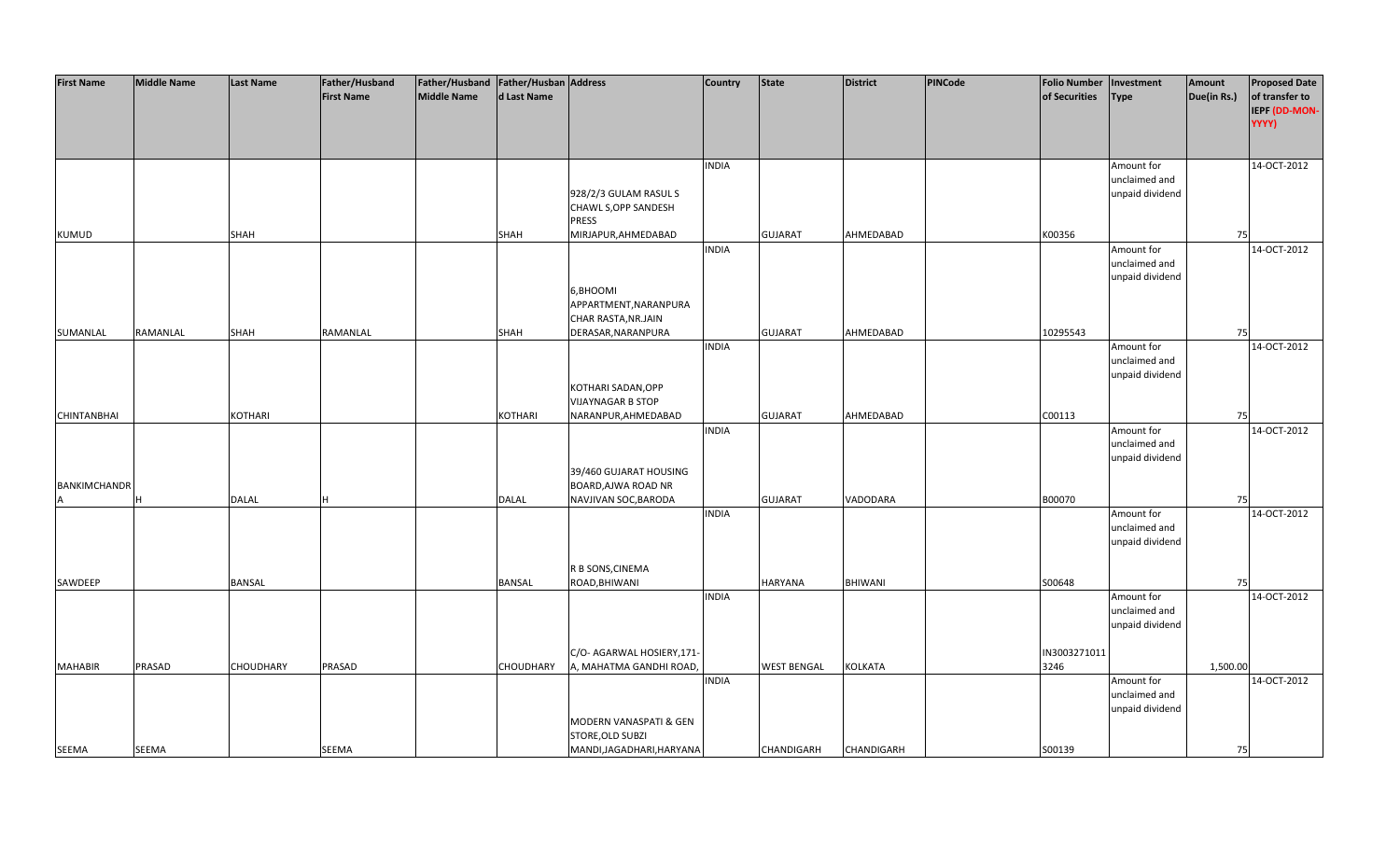| <b>First Name</b> | <b>Middle Name</b> | <b>Last Name</b> | Father/Husband    | Father/Husband Father/Husban Address |                |                             | Country      | <b>State</b>         | <b>District</b> | PINCode | <b>Folio Number</b> | Investment      | Amount      | <b>Proposed Date</b> |
|-------------------|--------------------|------------------|-------------------|--------------------------------------|----------------|-----------------------------|--------------|----------------------|-----------------|---------|---------------------|-----------------|-------------|----------------------|
|                   |                    |                  | <b>First Name</b> | <b>Middle Name</b>                   | d Last Name    |                             |              |                      |                 |         | of Securities       | <b>Type</b>     | Due(in Rs.) | of transfer to       |
|                   |                    |                  |                   |                                      |                |                             |              |                      |                 |         |                     |                 |             | IEPF (DD-MON-        |
|                   |                    |                  |                   |                                      |                |                             |              |                      |                 |         |                     |                 |             | YYYY)                |
|                   |                    |                  |                   |                                      |                |                             |              |                      |                 |         |                     |                 |             |                      |
|                   |                    |                  |                   |                                      |                |                             |              |                      |                 |         |                     |                 |             |                      |
|                   |                    |                  |                   |                                      |                |                             |              |                      |                 |         |                     |                 |             |                      |
|                   |                    |                  |                   |                                      |                |                             | <b>INDIA</b> |                      |                 |         |                     | Amount for      |             | 14-OCT-2012          |
|                   |                    |                  |                   |                                      |                |                             |              |                      |                 |         |                     | unclaimed and   |             |                      |
|                   |                    |                  |                   |                                      |                |                             |              |                      |                 |         |                     | unpaid dividend |             |                      |
|                   |                    |                  |                   |                                      |                |                             |              |                      |                 |         |                     |                 |             |                      |
|                   |                    |                  |                   |                                      |                | Z-506/2-B, KAVI             |              |                      |                 |         |                     |                 |             |                      |
| <b>RAHUL</b>      |                    | <b>VOHRA</b>     |                   |                                      | <b>VOHRA</b>   | NAGAR,,,GHAZIABAD           |              | <b>UTTAR PRADESH</b> | Delhi           |         | R00830              |                 | 750         |                      |
|                   |                    |                  |                   |                                      |                |                             | <b>INDIA</b> |                      |                 |         |                     | Amount for      |             | 14-OCT-2012          |
|                   |                    |                  |                   |                                      |                |                             |              |                      |                 |         |                     | unclaimed and   |             |                      |
|                   |                    |                  |                   |                                      |                |                             |              |                      |                 |         |                     | unpaid dividend |             |                      |
|                   |                    |                  |                   |                                      |                |                             |              |                      |                 |         |                     |                 |             |                      |
|                   |                    |                  |                   |                                      |                | 115 TEXTILE MARKET, JOGI    |              |                      |                 |         |                     |                 |             |                      |
| AVINASH           |                    | ARORA            |                   |                                      | <b>ARORA</b>   | WARA NAI SARAK, DELHI       |              | DELHI                | Delhi           |         | A00433              |                 | 75          |                      |
|                   |                    |                  |                   |                                      |                |                             |              |                      |                 |         |                     |                 |             | 14-OCT-2012          |
|                   |                    |                  |                   |                                      |                |                             | <b>INDIA</b> |                      |                 |         |                     | Amount for      |             |                      |
|                   |                    |                  |                   |                                      |                |                             |              |                      |                 |         |                     | unclaimed and   |             |                      |
|                   |                    |                  |                   |                                      |                |                             |              |                      |                 |         |                     | unpaid dividend |             |                      |
|                   |                    |                  |                   |                                      |                | FLAT NO.19-D, SAMAY         |              |                      |                 |         |                     |                 |             |                      |
|                   |                    |                  |                   |                                      |                | VIHAR,, PLOT NO.33, SECTOR- |              |                      |                 |         |                     |                 |             |                      |
| AMIT              | PAUL               | SINGH            | <b>PAUL</b>       |                                      | <b>SINGH</b>   | 13, ROHINI, DELHI           |              | DELHI                | Delhi           |         | A00275              |                 | 75          |                      |
|                   |                    |                  |                   |                                      |                |                             | <b>INDIA</b> |                      |                 |         |                     | Amount for      |             | 14-OCT-2012          |
|                   |                    |                  |                   |                                      |                |                             |              |                      |                 |         |                     | unclaimed and   |             |                      |
|                   |                    |                  |                   |                                      |                |                             |              |                      |                 |         |                     | unpaid dividend |             |                      |
|                   |                    |                  |                   |                                      |                |                             |              |                      |                 |         |                     |                 |             |                      |
|                   |                    |                  |                   |                                      |                | 118 TEXTILL MARKET, JOGI    |              |                      |                 |         |                     |                 |             |                      |
| <b>DINESH</b>     |                    | SHARMA           |                   |                                      | SHARMA         | WARA NAI SARAK, DELHI       |              | <b>DELHI</b>         | Delhi           |         | D00170              |                 | 75          |                      |
|                   |                    |                  |                   |                                      |                |                             | <b>INDIA</b> |                      |                 |         |                     | Amount for      |             | 14-OCT-2012          |
|                   |                    |                  |                   |                                      |                |                             |              |                      |                 |         |                     | unclaimed and   |             |                      |
|                   |                    |                  |                   |                                      |                |                             |              |                      |                 |         |                     | unpaid dividend |             |                      |
|                   |                    |                  |                   |                                      |                |                             |              |                      |                 |         |                     |                 |             |                      |
|                   |                    |                  |                   |                                      |                | 218 TEXTILE MARKET JOGI     |              |                      |                 |         |                     |                 |             |                      |
| <b>ROHTAS</b>     | <b>KUMAR</b>       |                  | <b>KUMAR</b>      |                                      |                | WARA, NAI SARAK, DELHI      |              | DELHI                | Delhi           |         | R00427              |                 | 75          |                      |
|                   |                    |                  |                   |                                      |                |                             | <b>INDIA</b> |                      |                 |         |                     | Amount for      |             | 14-OCT-2012          |
|                   |                    |                  |                   |                                      |                |                             |              |                      |                 |         |                     | unclaimed and   |             |                      |
|                   |                    |                  |                   |                                      |                |                             |              |                      |                 |         |                     |                 |             |                      |
|                   |                    |                  |                   |                                      |                |                             |              |                      |                 |         |                     | unpaid dividend |             |                      |
|                   |                    |                  |                   |                                      |                |                             |              |                      |                 |         |                     |                 |             |                      |
|                   |                    |                  |                   |                                      |                | 118 TEXTILL MARKET, JOGI    |              |                      |                 |         |                     |                 |             |                      |
| <b>DOOLI</b>      |                    | SHARMA           |                   |                                      | SHARMA         | WARA NAI SARAK, DELHI       |              | <b>DELHI</b>         | Delhi           |         | D00168              |                 | 75          |                      |
|                   |                    |                  |                   |                                      |                |                             | <b>INDIA</b> |                      |                 |         |                     | Amount for      |             | 14-OCT-2012          |
|                   |                    |                  |                   |                                      |                |                             |              |                      |                 |         |                     | unclaimed and   |             |                      |
|                   |                    |                  |                   |                                      |                |                             |              |                      |                 |         |                     | unpaid dividend |             |                      |
|                   |                    |                  |                   |                                      |                |                             |              |                      |                 |         |                     |                 |             |                      |
|                   |                    |                  |                   |                                      |                | BU-192, VISHAKHA            |              |                      |                 |         |                     |                 |             |                      |
| <b>TARSEM</b>     |                    | <b>DHINGRA</b>   |                   |                                      | <b>DHINGRA</b> | ENCLAVE, PITAMPURA, DELHI   |              | <b>DELHI</b>         | Delhi           |         | T00081              |                 | 75          |                      |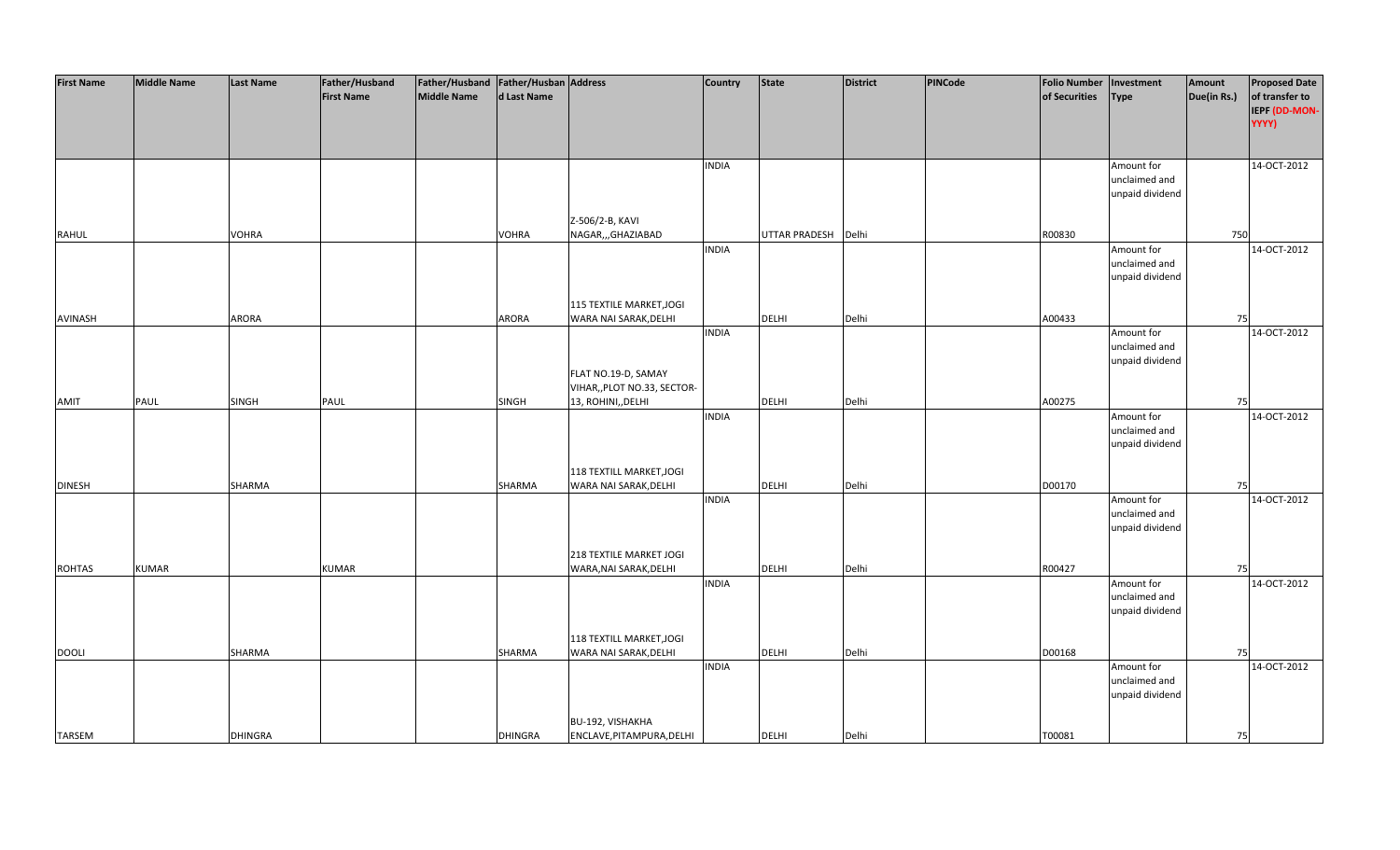| <b>First Name</b>  | <b>Middle Name</b> | <b>Last Name</b> | Father/Husband     | Father/Husband   Father/Husban   Address |                 |                             | Country      | <b>State</b> | <b>District</b> | PINCode | <b>Folio Number</b> | Investment      | Amount      | <b>Proposed Date</b> |
|--------------------|--------------------|------------------|--------------------|------------------------------------------|-----------------|-----------------------------|--------------|--------------|-----------------|---------|---------------------|-----------------|-------------|----------------------|
|                    |                    |                  | <b>First Name</b>  | <b>Middle Name</b>                       | d Last Name     |                             |              |              |                 |         | of Securities       | <b>Type</b>     | Due(in Rs.) | of transfer to       |
|                    |                    |                  |                    |                                          |                 |                             |              |              |                 |         |                     |                 |             |                      |
|                    |                    |                  |                    |                                          |                 |                             |              |              |                 |         |                     |                 |             | IEPF (DD-MON-        |
|                    |                    |                  |                    |                                          |                 |                             |              |              |                 |         |                     |                 |             | YYYY)                |
|                    |                    |                  |                    |                                          |                 |                             |              |              |                 |         |                     |                 |             |                      |
|                    |                    |                  |                    |                                          |                 |                             |              |              |                 |         |                     |                 |             |                      |
|                    |                    |                  |                    |                                          |                 |                             | <b>INDIA</b> |              |                 |         |                     | Amount for      |             | 14-OCT-2012          |
|                    |                    |                  |                    |                                          |                 |                             |              |              |                 |         |                     | unclaimed and   |             |                      |
|                    |                    |                  |                    |                                          |                 |                             |              |              |                 |         |                     | unpaid dividend |             |                      |
|                    |                    |                  |                    |                                          |                 |                             |              |              |                 |         |                     |                 |             |                      |
|                    |                    |                  |                    |                                          |                 | <b>B-49, NEW GUPTA</b>      |              |              |                 |         |                     |                 |             |                      |
| SUNIL              |                    | <b>ANAND</b>     |                    |                                          | <b>ANAND</b>    | COLONY, DELHI               |              | <b>DELHI</b> | Delhi           |         | S00518              |                 | 75          |                      |
|                    |                    |                  |                    |                                          |                 |                             | <b>INDIA</b> |              |                 |         |                     | Amount for      |             | 14-OCT-2012          |
|                    |                    |                  |                    |                                          |                 |                             |              |              |                 |         |                     | unclaimed and   |             |                      |
|                    |                    |                  |                    |                                          |                 |                             |              |              |                 |         |                     |                 |             |                      |
|                    |                    |                  |                    |                                          |                 |                             |              |              |                 |         |                     | unpaid dividend |             |                      |
| AGGREGATE          | AGGREGATE          |                  | AGGREGATE          |                                          |                 | B-6/4 1ST FLOOR DDA         |              |              |                 |         |                     |                 |             |                      |
| <b>FINANCE AND</b> | <b>FINANCE AND</b> |                  | <b>FINANCE AND</b> |                                          |                 | COMMERCIAL, SAFDARJUNG      |              |              |                 |         |                     |                 |             |                      |
| <b>INVEST</b>      | <b>INVEST</b>      |                  | <b>INVEST</b>      |                                          |                 | ENCLAVE, NEW DELHI          |              | <b>DELHI</b> | Delhi           |         | A00314              |                 | 75          |                      |
|                    |                    |                  |                    |                                          |                 |                             | <b>INDIA</b> |              |                 |         |                     | Amount for      |             | 14-OCT-2012          |
|                    |                    |                  |                    |                                          |                 |                             |              |              |                 |         |                     | unclaimed and   |             |                      |
|                    |                    |                  |                    |                                          |                 |                             |              |              |                 |         |                     | unpaid dividend |             |                      |
|                    |                    |                  |                    |                                          |                 |                             |              |              |                 |         |                     |                 |             |                      |
|                    |                    |                  |                    |                                          |                 | A-135, KIDWAI NAGAR         |              |              |                 |         |                     |                 |             |                      |
| SATYANARAYAN       |                    | <b>GUPTA</b>     |                    |                                          | <b>GUPTA</b>    | EAST, NEW DELHI             |              | <b>DELHI</b> | Delhi           |         | S00601              |                 | 75          |                      |
|                    |                    |                  |                    |                                          |                 |                             | <b>INDIA</b> |              |                 |         |                     | Amount for      |             | 14-OCT-2012          |
|                    |                    |                  |                    |                                          |                 |                             |              |              |                 |         |                     | unclaimed and   |             |                      |
|                    |                    |                  |                    |                                          |                 |                             |              |              |                 |         |                     |                 |             |                      |
|                    |                    |                  |                    |                                          |                 |                             |              |              |                 |         |                     | unpaid dividend |             |                      |
|                    |                    |                  |                    |                                          |                 |                             |              |              |                 |         |                     |                 |             |                      |
|                    |                    |                  |                    |                                          |                 | A-135, KIDWAI NAGAR         |              |              |                 |         |                     |                 |             |                      |
| <b>SEEMA</b>       |                    | <b>GUPTA</b>     |                    |                                          | <b>GUPTA</b>    | EAST, NEW DELHI             |              | <b>DELHI</b> | Delhi           |         | S00600              |                 | 75          |                      |
|                    |                    |                  |                    |                                          |                 |                             | <b>INDIA</b> |              |                 |         |                     | Amount for      |             | 14-OCT-2012          |
|                    |                    |                  |                    |                                          |                 |                             |              |              |                 |         |                     | unclaimed and   |             |                      |
|                    |                    |                  |                    |                                          |                 |                             |              |              |                 |         |                     | unpaid dividend |             |                      |
|                    |                    |                  |                    |                                          |                 |                             |              |              |                 |         |                     |                 |             |                      |
|                    |                    |                  |                    |                                          |                 | A-5B/372 SFS FLATS, PASCHIM |              |              |                 |         |                     |                 |             |                      |
| SUNITA             |                    | <b>OBEROI</b>    |                    |                                          | <b>OBEROI</b>   | <b>VIHAR, NEW DELHI</b>     |              | <b>DELHI</b> | Delhi           |         | S00572              |                 | 75          |                      |
|                    |                    |                  |                    |                                          |                 |                             | <b>INDIA</b> |              |                 |         |                     | Amount for      |             | 14-OCT-2012          |
|                    |                    |                  |                    |                                          |                 |                             |              |              |                 |         |                     | unclaimed and   |             |                      |
|                    |                    |                  |                    |                                          |                 |                             |              |              |                 |         |                     | unpaid dividend |             |                      |
|                    |                    |                  |                    |                                          |                 |                             |              |              |                 |         |                     |                 |             |                      |
|                    |                    |                  |                    |                                          |                 | 218 TEXTILE MARKET JOGI     |              |              |                 |         |                     |                 |             |                      |
|                    |                    |                  |                    |                                          |                 |                             |              |              |                 |         |                     |                 |             |                      |
| SAVITA             |                    | <b>MALHOTRA</b>  |                    |                                          | <b>MALHOTRA</b> | WARA, NAI SARAK, DELHI      |              | DELHI        | Delhi           |         | S01121              |                 | 75          |                      |
|                    |                    |                  |                    |                                          |                 |                             | <b>INDIA</b> |              |                 |         |                     | Amount for      |             | 14-OCT-2012          |
|                    |                    |                  |                    |                                          |                 |                             |              |              |                 |         |                     | unclaimed and   |             |                      |
|                    |                    |                  |                    |                                          |                 |                             |              |              |                 |         |                     | unpaid dividend |             |                      |
|                    |                    |                  |                    |                                          |                 |                             |              |              |                 |         |                     |                 |             |                      |
|                    |                    |                  |                    |                                          |                 | 0023/1 BACK SIDE HARI       |              |              |                 |         |                     |                 |             |                      |
| <b>RAJ</b>         |                    | RANI             |                    |                                          | RANI            | NIWAS, SHAKTI NAGAR, DELHI  |              | <b>DELHI</b> | Delhi           |         | R00385              |                 | 75          |                      |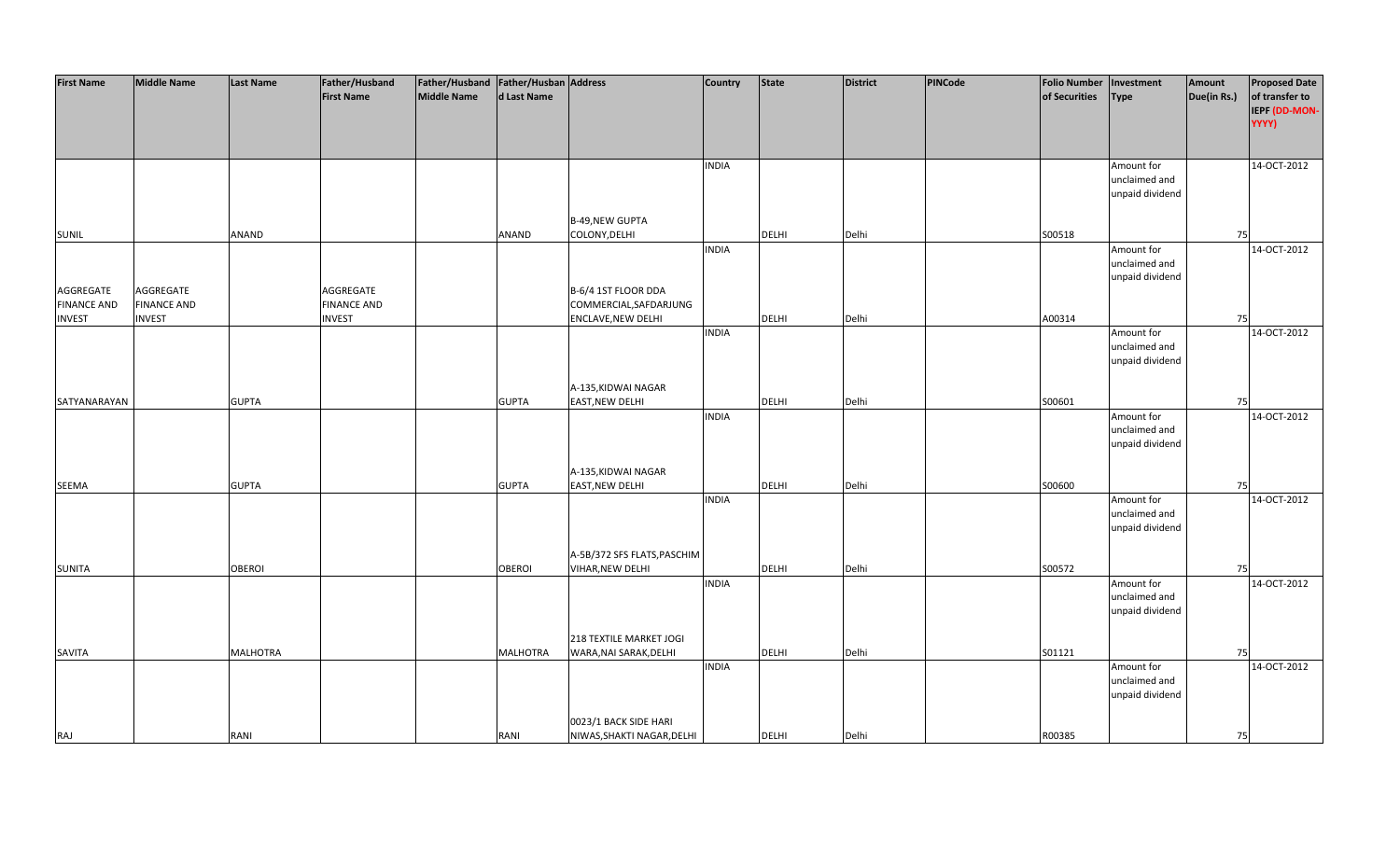| <b>First Name</b> | <b>Middle Name</b> | <b>Last Name</b> | Father/Husband    | Father/Husband   Father/Husban   Address |                |                                  | <b>Country</b> | <b>State</b>            | <b>District</b> | PINCode | <b>Folio Number</b> | Investment      | Amount      | <b>Proposed Date</b> |
|-------------------|--------------------|------------------|-------------------|------------------------------------------|----------------|----------------------------------|----------------|-------------------------|-----------------|---------|---------------------|-----------------|-------------|----------------------|
|                   |                    |                  | <b>First Name</b> | <b>Middle Name</b>                       | d Last Name    |                                  |                |                         |                 |         | of Securities       | <b>Type</b>     | Due(in Rs.) | of transfer to       |
|                   |                    |                  |                   |                                          |                |                                  |                |                         |                 |         |                     |                 |             | IEPF (DD-MON-        |
|                   |                    |                  |                   |                                          |                |                                  |                |                         |                 |         |                     |                 |             | YYYY)                |
|                   |                    |                  |                   |                                          |                |                                  |                |                         |                 |         |                     |                 |             |                      |
|                   |                    |                  |                   |                                          |                |                                  |                |                         |                 |         |                     |                 |             |                      |
|                   |                    |                  |                   |                                          |                |                                  |                |                         |                 |         |                     |                 |             |                      |
|                   |                    |                  |                   |                                          |                |                                  | <b>INDIA</b>   |                         |                 |         |                     | Amount for      |             | 14-OCT-2012          |
|                   |                    |                  |                   |                                          |                |                                  |                |                         |                 |         |                     | unclaimed and   |             |                      |
|                   |                    |                  |                   |                                          |                |                                  |                |                         |                 |         |                     | unpaid dividend |             |                      |
|                   |                    |                  |                   |                                          |                |                                  |                |                         |                 |         |                     |                 |             |                      |
|                   |                    |                  |                   |                                          |                | 70 VASUDEV NAGAR, MANIK          |                | MADHYA                  |                 |         | IN3001831142        |                 |             |                      |
| AMIT              | VIJAY              | <b>CHITALE</b>   | VIJAY             |                                          | <b>CHITALE</b> | <b>BAGH ROAD, INDORE</b>         |                | PRADESH                 | <b>INDORE</b>   |         | 4773                |                 | 75          |                      |
|                   |                    |                  |                   |                                          |                |                                  | <b>INDIA</b>   |                         |                 |         |                     | Amount for      |             | 14-OCT-2012          |
|                   |                    |                  |                   |                                          |                |                                  |                |                         |                 |         |                     | unclaimed and   |             |                      |
|                   |                    |                  |                   |                                          |                |                                  |                |                         |                 |         |                     | unpaid dividend |             |                      |
|                   |                    |                  |                   |                                          |                | C/O NAWALMAL SESMAL              |                |                         |                 |         |                     |                 |             |                      |
|                   |                    |                  |                   |                                          |                | GANDHI,106 UDAIPURIYA            |                |                         |                 |         |                     |                 |             |                      |
| ANAND             | RAJ                | <b>GANDHI</b>    | RAJ               |                                          | <b>GANDHI</b>  | BAZAR, PALI RAJ                  |                | RAJASTHAN               | <b>JAIPUR</b>   |         | A00705              |                 | 75          |                      |
|                   |                    |                  |                   |                                          |                |                                  | <b>INDIA</b>   |                         |                 |         |                     | Amount for      |             | 14-OCT-2012          |
|                   |                    |                  |                   |                                          |                |                                  |                |                         |                 |         |                     | unclaimed and   |             |                      |
|                   |                    |                  |                   |                                          |                |                                  |                |                         |                 |         |                     | unpaid dividend |             |                      |
|                   |                    |                  |                   |                                          |                |                                  |                |                         |                 |         |                     |                 |             |                      |
|                   |                    |                  |                   |                                          |                | 3,, ROSHAN GANJ, GANGA           |                |                         |                 |         |                     |                 |             |                      |
| SHSHANK           | SHSHANK            |                  | SHSHANK           |                                          |                | KUNJ, FIROZABAD                  |                | UTTAR PRADESH LUCKNOW   |                 |         | S01230              |                 | 75          |                      |
|                   |                    |                  |                   |                                          |                |                                  | <b>INDIA</b>   |                         |                 |         |                     | Amount for      |             | 14-OCT-2012          |
|                   |                    |                  |                   |                                          |                |                                  |                |                         |                 |         |                     | unclaimed and   |             |                      |
|                   |                    |                  |                   |                                          |                |                                  |                |                         |                 |         |                     | unpaid dividend |             |                      |
|                   |                    |                  |                   |                                          |                | C/O PUBLIC MEDICAL               |                |                         |                 |         |                     |                 |             |                      |
|                   |                    |                  |                   |                                          |                | STORES, AMROHA                   |                |                         |                 |         |                     |                 |             |                      |
| <b>KRISHAN</b>    | LAL                | <b>KATIAL</b>    | LAL               |                                          | <b>KATIAL</b>  | GATE, MORADABAD                  |                | UTTAR PRADESH MORADABAD |                 |         | K00023              |                 | 75          |                      |
|                   |                    |                  |                   |                                          |                |                                  | <b>INDIA</b>   |                         |                 |         |                     | Amount for      |             | 14-OCT-2012          |
|                   |                    |                  |                   |                                          |                |                                  |                |                         |                 |         |                     | unclaimed and   |             |                      |
|                   |                    |                  |                   |                                          |                |                                  |                |                         |                 |         |                     | unpaid dividend |             |                      |
|                   |                    |                  |                   |                                          |                | 30 MARUTI ARCADE 2ND             |                |                         |                 |         |                     |                 |             |                      |
|                   |                    |                  |                   |                                          |                | FLOOR, JN ROAD MULUND            |                |                         |                 |         |                     |                 |             |                      |
| <b>BHUPENDRA</b>  |                    | SHAH             |                   |                                          | SHAH           | WEST, BOMBAY                     |                | MAHARASHTRA             | Mumbai          |         | B00041              |                 | 75          |                      |
|                   |                    |                  |                   |                                          |                |                                  | <b>INDIA</b>   |                         |                 |         |                     | Amount for      |             | 14-OCT-2012          |
|                   |                    |                  |                   |                                          |                |                                  |                |                         |                 |         |                     | unclaimed and   |             |                      |
|                   |                    |                  |                   |                                          |                |                                  |                |                         |                 |         |                     | unpaid dividend |             |                      |
|                   |                    |                  |                   |                                          |                | 2-C/11 GEE BEE                   |                |                         |                 |         |                     |                 |             |                      |
|                   |                    |                  |                   |                                          |                | APARTMENT, SAIBABA NAGAR         |                |                         |                 |         |                     |                 |             |                      |
| SAKINA            |                    | MANASAWALA       |                   |                                          |                | MANASAWALA BORIVALI WEST, BOMBAY |                | MAHARASHTRA             | Mumbai          |         | S00186              |                 | 75          |                      |
|                   |                    |                  |                   |                                          |                |                                  | <b>INDIA</b>   |                         |                 |         |                     | Amount for      |             | 14-OCT-2012          |
|                   |                    |                  |                   |                                          |                |                                  |                |                         |                 |         |                     | unclaimed and   |             |                      |
|                   |                    |                  |                   |                                          |                | SANGAM BLDG-12 FLAT              |                |                         |                 |         |                     | unpaid dividend |             |                      |
|                   |                    |                  |                   |                                          |                | 74, NEW LINK ROAD                |                |                         |                 |         |                     |                 |             |                      |
|                   |                    |                  |                   |                                          |                | <b>OSHIWARA</b>                  |                |                         |                 |         |                     |                 |             |                      |
| <b>NIMIT</b>      |                    | <b>ADVANI</b>    |                   |                                          | <b>ADVANI</b>  | JOGESHW, BOMBAY                  |                | MAHARASHTRA             | Mumbai          |         | N00036              |                 | 75          |                      |
|                   |                    |                  |                   |                                          |                |                                  |                |                         |                 |         |                     |                 |             |                      |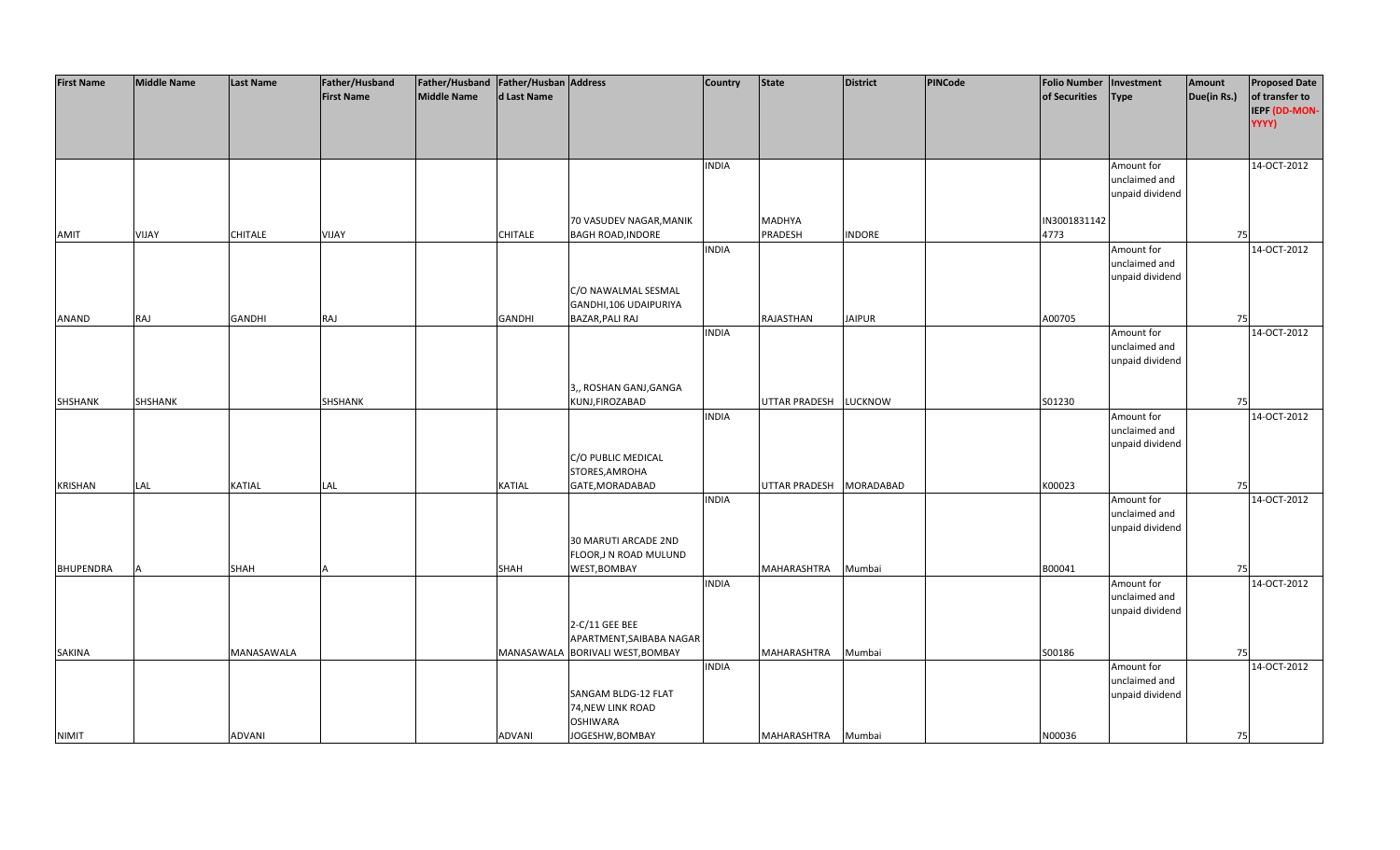| <b>First Name</b> | <b>Middle Name</b> | <b>Last Name</b> | Father/Husband    | Father/Husband   Father/Husban   Address |             |                            | <b>Country</b> | <b>State</b>   | <b>District</b> | <b>PINCode</b> | <b>Folio Number</b> | Investment      | Amount      | <b>Proposed Date</b> |
|-------------------|--------------------|------------------|-------------------|------------------------------------------|-------------|----------------------------|----------------|----------------|-----------------|----------------|---------------------|-----------------|-------------|----------------------|
|                   |                    |                  | <b>First Name</b> | Middle Name                              | d Last Name |                            |                |                |                 |                | of Securities       | <b>Type</b>     | Due(in Rs.) | of transfer to       |
|                   |                    |                  |                   |                                          |             |                            |                |                |                 |                |                     |                 |             | IEPF (DD-MON-        |
|                   |                    |                  |                   |                                          |             |                            |                |                |                 |                |                     |                 |             | YYYY)                |
|                   |                    |                  |                   |                                          |             |                            |                |                |                 |                |                     |                 |             |                      |
|                   |                    |                  |                   |                                          |             |                            |                |                |                 |                |                     |                 |             |                      |
|                   |                    |                  |                   |                                          |             |                            | <b>INDIA</b>   |                |                 |                |                     | Amount for      |             | 14-OCT-2012          |
|                   |                    |                  |                   |                                          |             |                            |                |                |                 |                |                     | unclaimed and   |             |                      |
|                   |                    |                  |                   |                                          |             | 29 SETHNA BLDG IST         |                |                |                 |                |                     | unpaid dividend |             |                      |
|                   |                    |                  |                   |                                          |             | FLOOR, NOWROJI SETH        |                |                |                 |                |                     |                 |             |                      |
|                   |                    |                  |                   |                                          |             | <b>STREET</b>              |                |                |                 |                |                     |                 |             |                      |
| <b>BAPALBA</b>    |                    | RANA             |                   |                                          | RANA        | THAKARDWAR, BOMBAY         |                | MAHARASHTRA    | Mumbai          |                | B00194              |                 | 1,575.00    |                      |
|                   |                    |                  |                   |                                          |             |                            | <b>INDIA</b>   |                |                 |                |                     | Amount for      |             | 14-OCT-2012          |
|                   |                    |                  |                   |                                          |             |                            |                |                |                 |                |                     | unclaimed and   |             |                      |
|                   |                    |                  |                   |                                          |             |                            |                |                |                 |                |                     | unpaid dividend |             |                      |
|                   |                    |                  |                   |                                          |             | 6/B KADAMBARI APT, NEAR    |                |                |                 |                |                     |                 |             |                      |
|                   |                    |                  |                   |                                          |             | JAIN TEMPLE MAJURA GATE    |                |                |                 |                |                     |                 |             |                      |
| <b>HIMATLAL</b>   | ıς                 | SHAH             |                   |                                          | SHAH        | R, SURAT                   |                | <b>GUJARAT</b> | <b>SURAT</b>    |                | H00073              |                 | 75          |                      |
|                   |                    |                  |                   |                                          |             |                            | <b>INDIA</b>   |                |                 |                |                     | Amount for      |             | 14-OCT-2012          |
|                   |                    |                  |                   |                                          |             |                            |                |                |                 |                |                     | unclaimed and   |             |                      |
|                   |                    |                  |                   |                                          |             |                            |                |                |                 |                |                     |                 |             |                      |
|                   |                    |                  |                   |                                          |             |                            |                |                |                 |                |                     | unpaid dividend |             |                      |
|                   |                    |                  |                   |                                          |             |                            |                |                |                 |                |                     |                 |             |                      |
|                   |                    |                  |                   |                                          |             | 6/A, KAUTHANATH            |                |                |                 |                |                     |                 |             |                      |
|                   |                    |                  |                   |                                          |             | TOWER,, SARGON SHOPING     |                |                |                 |                |                     |                 |             |                      |
|                   |                    |                  |                   |                                          |             | CENTER, MODI BUNGLOWS,     |                |                |                 |                |                     |                 |             |                      |
| CHETAN            | A                  | SHAH             |                   |                                          | SHAH        | UMRA JAKAT NAKA            |                | <b>GUJARAT</b> | <b>SURAT</b>    |                | C00120              |                 | 75          |                      |
|                   |                    |                  |                   |                                          |             |                            | <b>INDIA</b>   |                |                 |                |                     | Amount for      |             | 14-OCT-2012          |
|                   |                    |                  |                   |                                          |             |                            |                |                |                 |                |                     | unclaimed and   |             |                      |
|                   |                    |                  |                   |                                          |             |                            |                |                |                 |                |                     | unpaid dividend |             |                      |
|                   |                    |                  |                   |                                          |             |                            |                |                |                 |                |                     |                 |             |                      |
|                   |                    |                  |                   |                                          |             | PAYAL NOVELTY, AZAD        |                |                |                 |                |                     |                 |             |                      |
| <b>JOITARAM</b>   | <b>JETHA</b>       | PATEL            | <b>JETHA</b>      |                                          | PATEL       | CHOWK, UNJHA, (N.GUJ.)     |                | <b>GUJARAT</b> | MAHESANA        |                | J00085              |                 | 75          |                      |
|                   |                    |                  |                   |                                          |             |                            | <b>INDIA</b>   |                |                 |                |                     | Amount for      |             | 14-OCT-2012          |
|                   |                    |                  |                   |                                          |             |                            |                |                |                 |                |                     | unclaimed and   |             |                      |
|                   |                    |                  |                   |                                          |             |                            |                |                |                 |                |                     | unpaid dividend |             |                      |
|                   |                    |                  |                   |                                          |             |                            |                |                |                 |                |                     |                 |             |                      |
|                   |                    |                  |                   |                                          |             | VISHNU BHAVAN OPP          |                |                |                 |                |                     |                 |             |                      |
|                   |                    |                  |                   |                                          |             | GANESH SOCIE, O/S SHAPUR   |                |                |                 |                |                     |                 |             |                      |
| <b>BHARAT</b>     |                    | <b>MAKWANA</b>   |                   |                                          | MAKWANA     | GATE, AHMEDABAD            |                | <b>GUJARAT</b> | AHMEDABAD       |                | B00317              |                 | 75          |                      |
|                   |                    |                  |                   |                                          |             |                            | <b>INDIA</b>   |                |                 |                |                     | Amount for      |             | 14-OCT-2012          |
|                   |                    |                  |                   |                                          |             |                            |                |                |                 |                |                     | unclaimed and   |             |                      |
|                   |                    |                  |                   |                                          |             |                            |                |                |                 |                |                     | unpaid dividend |             |                      |
|                   |                    |                  |                   |                                          |             | CENTRAL BANK OF INDIA,     |                |                |                 |                |                     |                 |             |                      |
|                   |                    |                  |                   |                                          |             | 2STC,,LAL                  |                |                |                 |                |                     |                 |             |                      |
| HARISH            | CHANDER            | KHETARPAL        | <b>CHANDER</b>    |                                          | KHETARPAL   | DARWAJA,, AHMEDABAD        |                | <b>GUJARAT</b> | AHMEDABAD       |                | H00033              |                 | 75          |                      |
|                   |                    |                  |                   |                                          |             |                            | <b>INDIA</b>   |                |                 |                |                     | Amount for      |             | 14-OCT-2012          |
|                   |                    |                  |                   |                                          |             |                            |                |                |                 |                |                     | unclaimed and   |             |                      |
|                   |                    |                  |                   |                                          |             |                            |                |                |                 |                |                     | unpaid dividend |             |                      |
|                   |                    |                  |                   |                                          |             |                            |                |                |                 |                |                     |                 |             |                      |
|                   |                    |                  |                   |                                          |             | D/5 REVDI BAZAR, NEAR POST |                |                |                 |                |                     |                 |             |                      |
| <b>ANJANA</b>     | <b>BHAWANDAS</b>   | RAHDHANI         | <b>BHAWANDAS</b>  |                                          | RAHDHANI    | OFFICE, AHMEDABAD          |                | <b>GUJARAT</b> | AHMEDABAD       |                | A00513              |                 | 75          |                      |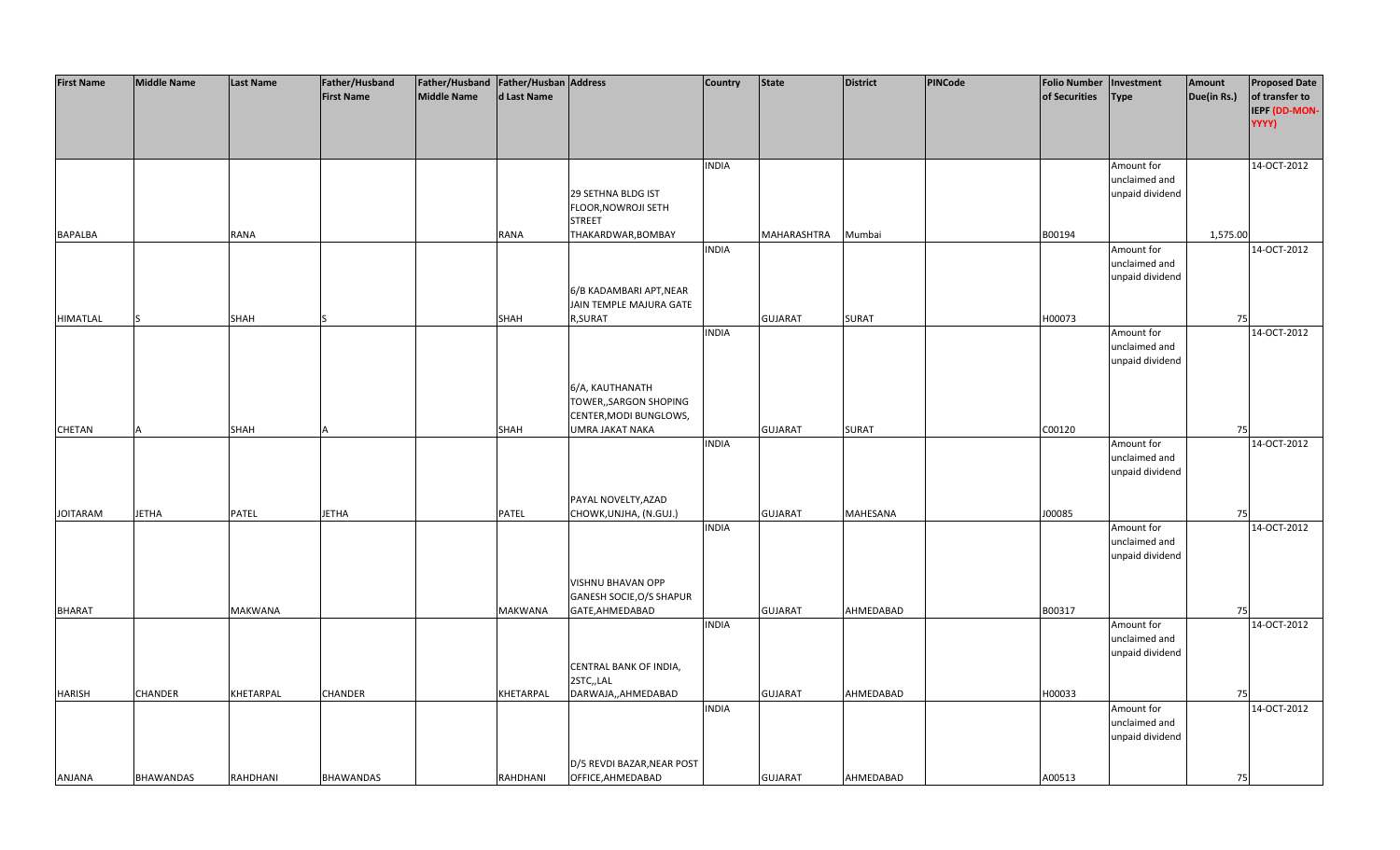| <b>First Name</b> | <b>Middle Name</b> | <b>Last Name</b> | Father/Husband    | Father/Husband Father/Husban Address |              |                              | Country      | <b>State</b>         | <b>District</b> | PINCode | <b>Folio Number</b> | Investment      | Amount      | <b>Proposed Date</b> |
|-------------------|--------------------|------------------|-------------------|--------------------------------------|--------------|------------------------------|--------------|----------------------|-----------------|---------|---------------------|-----------------|-------------|----------------------|
|                   |                    |                  | <b>First Name</b> | <b>Middle Name</b>                   | d Last Name  |                              |              |                      |                 |         | of Securities       | <b>Type</b>     | Due(in Rs.) | of transfer to       |
|                   |                    |                  |                   |                                      |              |                              |              |                      |                 |         |                     |                 |             | IEPF (DD-MON-        |
|                   |                    |                  |                   |                                      |              |                              |              |                      |                 |         |                     |                 |             | YYYY)                |
|                   |                    |                  |                   |                                      |              |                              |              |                      |                 |         |                     |                 |             |                      |
|                   |                    |                  |                   |                                      |              |                              |              |                      |                 |         |                     |                 |             |                      |
|                   |                    |                  |                   |                                      |              |                              | <b>INDIA</b> |                      |                 |         |                     | Amount for      |             | 14-OCT-2012          |
|                   |                    |                  |                   |                                      |              |                              |              |                      |                 |         |                     | unclaimed and   |             |                      |
|                   |                    |                  |                   |                                      |              |                              |              |                      |                 |         |                     | unpaid dividend |             |                      |
|                   |                    |                  |                   |                                      |              |                              |              |                      |                 |         |                     |                 |             |                      |
|                   |                    |                  |                   |                                      |              | TMQ NO 39 AIR                |              |                      |                 |         |                     |                 |             |                      |
| <b>SURESH</b>     | <b>KUMAR</b>       | SUKHWAL          | <b>KUMAR</b>      |                                      | SUKHWAL      | FORCE, MAKARPURA, BARODA     |              | <b>GUJARAT</b>       | VADODARA        |         | S00291              |                 | 75          |                      |
|                   |                    |                  |                   |                                      |              |                              | <b>INDIA</b> |                      |                 |         |                     | Amount for      |             | 14-OCT-2012          |
|                   |                    |                  |                   |                                      |              |                              |              |                      |                 |         |                     | unclaimed and   |             |                      |
|                   |                    |                  |                   |                                      |              |                              |              |                      |                 |         |                     | unpaid dividend |             |                      |
|                   |                    |                  |                   |                                      |              |                              |              |                      |                 |         |                     |                 |             |                      |
|                   |                    |                  |                   |                                      |              |                              |              |                      |                 |         |                     |                 |             |                      |
| SARITA            |                    | <b>SETHI</b>     |                   |                                      | <b>SETHI</b> | H-132, ASHOK VIHAR-I,, DELHI |              | DELHI                | Delhi           |         | S01296              |                 | 375         |                      |
|                   |                    |                  |                   |                                      |              |                              | <b>INDIA</b> |                      |                 |         |                     | Amount for      |             | 14-OCT-2012          |
|                   |                    |                  |                   |                                      |              |                              |              |                      |                 |         |                     | unclaimed and   |             |                      |
|                   |                    |                  |                   |                                      |              |                              |              |                      |                 |         |                     | unpaid dividend |             |                      |
|                   |                    |                  |                   |                                      |              | 118 TEXTILE                  |              |                      |                 |         |                     |                 |             |                      |
|                   |                    |                  |                   |                                      |              | MARKET, JOGIWARA NAI         |              |                      |                 |         |                     |                 |             |                      |
| PANKAJ            | <b>KUMAR</b>       | AGGARWAL         | <b>KUMAR</b>      |                                      | AGGARWAL     | SARAK, DELHI                 |              | <b>DELHI</b>         | Delhi           |         | P00353              |                 | 150         |                      |
|                   |                    |                  |                   |                                      |              |                              | <b>INDIA</b> |                      |                 |         |                     | Amount for      |             | 14-OCT-2012          |
|                   |                    |                  |                   |                                      |              |                              |              |                      |                 |         |                     | unclaimed and   |             |                      |
|                   |                    |                  |                   |                                      |              |                              |              |                      |                 |         |                     | unpaid dividend |             |                      |
|                   |                    |                  |                   |                                      |              |                              |              |                      |                 |         |                     |                 |             |                      |
|                   |                    |                  |                   |                                      |              | 115 TEXTILE MARKET, JOGI     |              |                      |                 |         |                     |                 |             |                      |
| ABHAY             |                    | ARORA            |                   |                                      | ARORA        | WARA NAI SARAK, DELHI        |              | <b>DELHI</b>         | Delhi           |         | A00431              |                 | 75          |                      |
|                   |                    |                  |                   |                                      |              |                              | <b>INDIA</b> |                      |                 |         |                     | Amount for      |             | 14-OCT-2012          |
|                   |                    |                  |                   |                                      |              |                              |              |                      |                 |         |                     | unclaimed and   |             |                      |
|                   |                    |                  |                   |                                      |              |                              |              |                      |                 |         |                     | unpaid dividend |             |                      |
|                   |                    |                  |                   |                                      |              | C/O SANGHI INVESTMENT        |              |                      |                 |         |                     |                 |             |                      |
|                   |                    |                  |                   |                                      |              | CO, THIRD-A-102 NEHRU        |              |                      |                 |         |                     |                 |             |                      |
| ANJULA            |                    | <b>GUPTA</b>     |                   |                                      | <b>GUPTA</b> | NAGAR, GHAZIABAD U P         |              | <b>UTTAR PRADESH</b> | Delhi           |         | A00322              |                 | 75          |                      |
|                   |                    |                  |                   |                                      |              |                              | <b>INDIA</b> |                      |                 |         |                     | Amount for      |             | 14-OCT-2012          |
|                   |                    |                  |                   |                                      |              |                              |              |                      |                 |         |                     | unclaimed and   |             |                      |
|                   |                    |                  |                   |                                      |              |                              |              |                      |                 |         |                     | unpaid dividend |             |                      |
|                   |                    |                  |                   |                                      |              |                              |              |                      |                 |         |                     |                 |             |                      |
|                   |                    |                  |                   |                                      |              | E-15/12A, KRISHNA            |              |                      |                 |         |                     |                 |             |                      |
| <b>HEM</b>        | RAJ                | <b>RUIA</b>      | RAJ               |                                      | <b>RUIA</b>  | NAGAR, DELHI                 |              | <b>DELHI</b>         | Delhi           |         | H00145              |                 | 75          |                      |
|                   |                    |                  |                   |                                      |              |                              | <b>INDIA</b> |                      |                 |         |                     | Amount for      |             | 14-OCT-2012          |
|                   |                    |                  |                   |                                      |              |                              |              |                      |                 |         |                     | unclaimed and   |             |                      |
|                   |                    |                  |                   |                                      |              |                              |              |                      |                 |         |                     | unpaid dividend |             |                      |
|                   |                    |                  |                   |                                      |              |                              |              |                      |                 |         |                     |                 |             |                      |
|                   |                    |                  |                   |                                      |              | 218 TEXTILE MARKET, JOGI     |              |                      |                 |         |                     |                 |             |                      |
| <b>HARI</b>       | OM                 | VIJ              | OM                |                                      | VIJ          | WARA NAI SARAK, DELHI        |              | <b>DELHI</b>         | Delhi           |         | H00146              |                 | 75          |                      |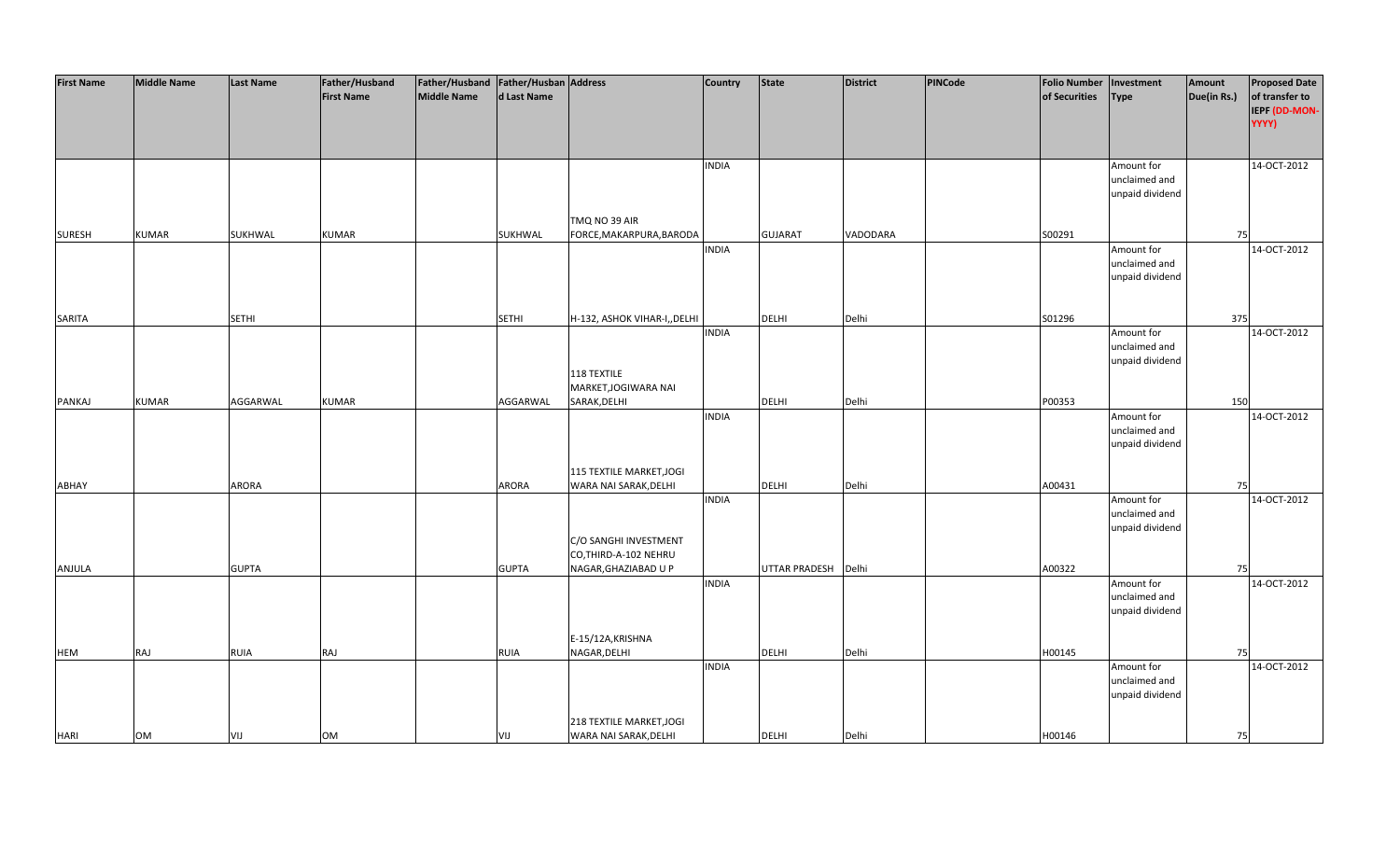| <b>First Name</b> | <b>Middle Name</b> | <b>Last Name</b> | Father/Husband    | Father/Husband   Father/Husban   Address |               |                         | Country      | <b>State</b>   | <b>District</b>  | PINCode | <b>Folio Number</b> | Investment      | Amount      | <b>Proposed Date</b> |
|-------------------|--------------------|------------------|-------------------|------------------------------------------|---------------|-------------------------|--------------|----------------|------------------|---------|---------------------|-----------------|-------------|----------------------|
|                   |                    |                  | <b>First Name</b> | <b>Middle Name</b>                       | d Last Name   |                         |              |                |                  |         | of Securities       | <b>Type</b>     | Due(in Rs.) | of transfer to       |
|                   |                    |                  |                   |                                          |               |                         |              |                |                  |         |                     |                 |             | IEPF (DD-MON-        |
|                   |                    |                  |                   |                                          |               |                         |              |                |                  |         |                     |                 |             | YYYY)                |
|                   |                    |                  |                   |                                          |               |                         |              |                |                  |         |                     |                 |             |                      |
|                   |                    |                  |                   |                                          |               |                         |              |                |                  |         |                     |                 |             |                      |
|                   |                    |                  |                   |                                          |               |                         | <b>INDIA</b> |                |                  |         |                     | Amount for      |             | 14-OCT-2012          |
|                   |                    |                  |                   |                                          |               |                         |              |                |                  |         |                     | unclaimed and   |             |                      |
|                   |                    |                  |                   |                                          |               |                         |              |                |                  |         |                     | unpaid dividend |             |                      |
|                   |                    |                  |                   |                                          |               |                         |              |                |                  |         |                     |                 |             |                      |
|                   |                    |                  |                   |                                          |               | 23/1 SHAKTI NAGAR, HARI |              |                |                  |         |                     |                 |             |                      |
| <b>HARBINDER</b>  | KAUR               | SEHGAL           | KAUR              |                                          | <b>SEHGAL</b> | NIWAS, DELHI            |              | <b>DELHI</b>   | Delhi            |         | H00107              |                 | 75          |                      |
|                   |                    |                  |                   |                                          |               |                         | <b>INDIA</b> |                |                  |         |                     | Amount for      |             | 14-OCT-2012          |
|                   |                    |                  |                   |                                          |               |                         |              |                |                  |         |                     | unclaimed and   |             |                      |
|                   |                    |                  |                   |                                          |               |                         |              |                |                  |         |                     | unpaid dividend |             |                      |
|                   |                    |                  |                   |                                          |               |                         |              |                |                  |         |                     |                 |             |                      |
|                   |                    |                  |                   |                                          |               | 1857 SECTOR             |              |                |                  |         |                     |                 |             |                      |
| <b>KRISHNA</b>    | <b>DEVI</b>        |                  | <b>DEVI</b>       |                                          |               | 8, FARIDABAD, HARYANA   |              | <b>HARYANA</b> | Delhi            |         | K00239              |                 | 75          |                      |
|                   |                    |                  |                   |                                          |               |                         | <b>INDIA</b> |                |                  |         |                     | Amount for      |             | 14-OCT-2012          |
|                   |                    |                  |                   |                                          |               |                         |              |                |                  |         |                     | unclaimed and   |             |                      |
|                   |                    |                  |                   |                                          |               |                         |              |                |                  |         |                     | unpaid dividend |             |                      |
|                   |                    |                  |                   |                                          |               |                         |              |                |                  |         |                     |                 |             |                      |
|                   |                    |                  |                   |                                          |               | F-24/141 SECTOR-        |              |                |                  |         |                     |                 |             |                      |
| <b>VEENA</b>      | <b>VEENA</b>       |                  | VEENA             |                                          |               | 7, ROHINI, DELHI        |              | DELHI          | Delhi            |         | V00159              |                 | 75          |                      |
|                   |                    |                  |                   |                                          |               |                         | <b>INDIA</b> |                |                  |         |                     | Amount for      |             | 14-OCT-2012          |
|                   |                    |                  |                   |                                          |               |                         |              |                |                  |         |                     | unclaimed and   |             |                      |
|                   |                    |                  |                   |                                          |               |                         |              |                |                  |         |                     | unpaid dividend |             |                      |
|                   |                    |                  |                   |                                          |               | B-13/71 DOUBLE          |              |                |                  |         |                     |                 |             |                      |
|                   |                    |                  |                   |                                          |               | STOREY, GOVT QTRS DEV   |              |                |                  |         |                     |                 |             |                      |
| <b>VIPIN</b>      | <b>KUMAR</b>       | <b>JAIN</b>      | <b>KUMAR</b>      |                                          | <b>JAIN</b>   | NAGAR, NEW DELHI        |              | DELHI          | Delhi            |         | V00165              |                 | 75          |                      |
|                   |                    |                  |                   |                                          |               |                         | <b>INDIA</b> |                |                  |         |                     | Amount for      |             | 14-OCT-2012          |
|                   |                    |                  |                   |                                          |               |                         |              |                |                  |         |                     | unclaimed and   |             |                      |
|                   |                    |                  |                   |                                          |               |                         |              |                |                  |         |                     | unpaid dividend |             |                      |
|                   |                    |                  |                   |                                          |               |                         |              |                |                  |         |                     |                 |             |                      |
|                   |                    |                  |                   |                                          |               | 116 INDER PURI, PALWAL  |              |                |                  |         |                     |                 |             |                      |
| <b>MAHAVIR</b>    |                    | <b>GOEL</b>      |                   |                                          | <b>GOEL</b>   | FARIDABAD, HARYANA      |              | <b>HARYANA</b> | Delhi            |         | M00271              |                 | 75          |                      |
|                   |                    |                  |                   |                                          |               |                         | <b>INDIA</b> |                |                  |         |                     | Amount for      |             | 14-OCT-2012          |
|                   |                    |                  |                   |                                          |               |                         |              |                |                  |         |                     | unclaimed and   |             |                      |
|                   |                    |                  |                   |                                          |               |                         |              |                |                  |         |                     | unpaid dividend |             |                      |
|                   |                    |                  |                   |                                          |               |                         |              |                |                  |         |                     |                 |             |                      |
|                   |                    |                  |                   |                                          |               | E-15/12A, KRISHNA       |              |                |                  |         |                     |                 |             |                      |
| SARITA            |                    | <b>BATRA</b>     |                   |                                          | <b>BATRA</b>  | NAGAR, DELHI            |              | <b>DELHI</b>   | Delhi            |         | S00725              |                 | 75          |                      |
|                   |                    |                  |                   |                                          |               |                         | <b>INDIA</b> |                |                  |         |                     | Amount for      |             | 14-OCT-2012          |
|                   |                    |                  |                   |                                          |               |                         |              |                |                  |         |                     | unclaimed and   |             |                      |
|                   |                    |                  |                   |                                          |               |                         |              |                |                  |         |                     | unpaid dividend |             |                      |
|                   |                    |                  |                   |                                          |               |                         |              |                |                  |         |                     |                 |             |                      |
|                   |                    |                  |                   |                                          |               | 5 2 883/886 OSMAN       |              | ANDHRA         |                  |         | IN3011511287        |                 |             |                      |
| <b>DINESH</b>     | <b>KUMAR</b>       | <b>MANTRI</b>    | <b>KUMAR</b>      |                                          | <b>MANTRI</b> | GUNJ, HYDERABAD,        |              | PRADESH        | <b>HYDERABAD</b> |         | 5320                |                 | 75          |                      |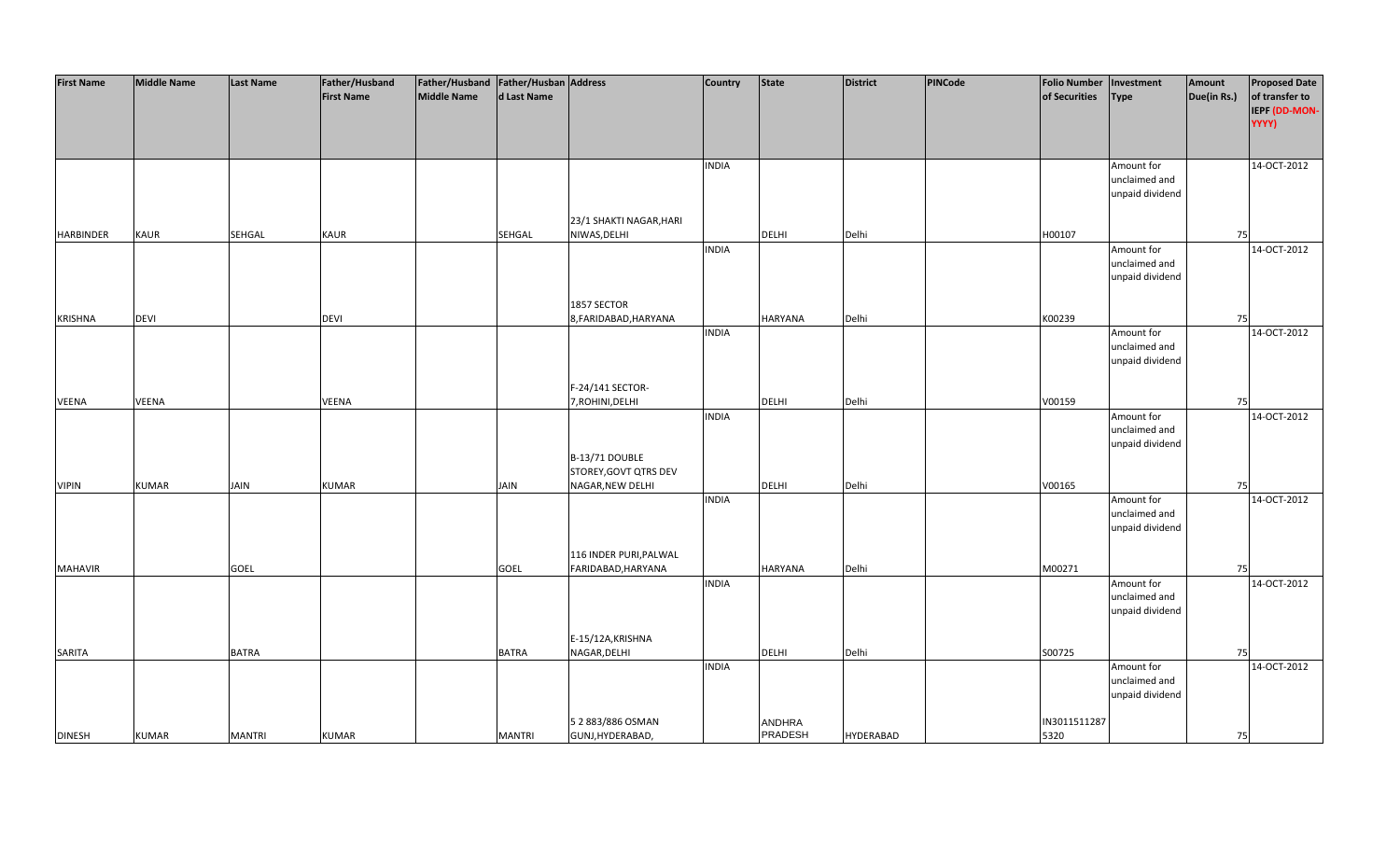| <b>First Name</b> | <b>Middle Name</b> | <b>Last Name</b> | Father/Husband    | Father/Husband   Father/Husban   Address |              |                                              | <b>Country</b> | <b>State</b>       | District         | PINCode | <b>Folio Number</b>  | Investment      | Amount      | <b>Proposed Date</b> |
|-------------------|--------------------|------------------|-------------------|------------------------------------------|--------------|----------------------------------------------|----------------|--------------------|------------------|---------|----------------------|-----------------|-------------|----------------------|
|                   |                    |                  | <b>First Name</b> | Middle Name                              | d Last Name  |                                              |                |                    |                  |         | of Securities        | Type            | Due(in Rs.) | of transfer to       |
|                   |                    |                  |                   |                                          |              |                                              |                |                    |                  |         |                      |                 |             | IEPF (DD-MON-        |
|                   |                    |                  |                   |                                          |              |                                              |                |                    |                  |         |                      |                 |             | YYYY)                |
|                   |                    |                  |                   |                                          |              |                                              |                |                    |                  |         |                      |                 |             |                      |
|                   |                    |                  |                   |                                          |              |                                              |                |                    |                  |         |                      |                 |             |                      |
|                   |                    |                  |                   |                                          |              |                                              | <b>INDIA</b>   |                    |                  |         |                      | Amount for      |             | 14-OCT-2012          |
|                   |                    |                  |                   |                                          |              |                                              |                |                    |                  |         |                      | unclaimed and   |             |                      |
|                   |                    |                  |                   |                                          |              |                                              |                |                    |                  |         |                      | unpaid dividend |             |                      |
|                   |                    |                  |                   |                                          |              |                                              |                |                    |                  |         |                      |                 |             |                      |
|                   |                    |                  |                   |                                          |              | LAXMI TENT HOUSE, GORDI                      |                | <b>RAJASTHAN</b>   |                  |         | IN3011603021<br>2693 |                 |             |                      |
| MANJU             |                    | SARDA            |                   |                                          | SARDA        | CHACHA, PO. DEGANA                           | <b>INDIA</b>   |                    | <b>JAIPUR</b>    |         |                      | Amount for      | 150         | 14-OCT-2012          |
|                   |                    |                  |                   |                                          |              |                                              |                |                    |                  |         |                      | unclaimed and   |             |                      |
|                   |                    |                  |                   |                                          |              |                                              |                |                    |                  |         |                      | unpaid dividend |             |                      |
|                   |                    |                  |                   |                                          |              | W F 53 BAZAR                                 |                |                    |                  |         |                      |                 |             |                      |
|                   |                    |                  |                   |                                          |              | BANSAN, WALLA BASTI                          |                |                    |                  |         |                      |                 |             |                      |
| <b>RAJ</b>        | <b>KUMAR</b>       | <b>GUPTA</b>     | <b>KUMAR</b>      |                                          | <b>GUPTA</b> | ADDA, JALANDHAR                              |                | <b>PUNJAB</b>      | <b>JALANDHAR</b> |         | R00612               |                 | 75          |                      |
|                   |                    |                  |                   |                                          |              |                                              | <b>INDIA</b>   |                    |                  |         |                      | Amount for      |             | 14-OCT-2012          |
|                   |                    |                  |                   |                                          |              |                                              |                |                    |                  |         |                      | unclaimed and   |             |                      |
|                   |                    |                  |                   |                                          |              |                                              |                |                    |                  |         |                      | unpaid dividend |             |                      |
|                   |                    |                  |                   |                                          |              | C\O KALPATARU PAPERS                         |                |                    |                  |         |                      |                 |             |                      |
|                   |                    |                  |                   |                                          |              | LTD., VILL. KAROLI, TAL:-                    |                |                    |                  |         |                      |                 |             |                      |
| MITHLESH          |                    | SINGH            |                   |                                          | SINGH        | KALOL, MEHSANA.                              |                | <b>GUJARAT</b>     | <b>MAHESANA</b>  |         | M00634               |                 | 150         |                      |
|                   |                    |                  |                   |                                          |              |                                              | <b>INDIA</b>   |                    |                  |         |                      | Amount for      |             | 14-OCT-2012          |
|                   |                    |                  |                   |                                          |              |                                              |                |                    |                  |         |                      | unclaimed and   |             |                      |
|                   |                    |                  |                   |                                          |              |                                              |                |                    |                  |         |                      | unpaid dividend |             |                      |
|                   |                    |                  |                   |                                          |              | 2-C/11 GEE BEE                               |                |                    |                  |         |                      |                 |             |                      |
|                   |                    | MANASAWALA       |                   |                                          |              | APARTMENT, SAIBABA NAGAR                     |                |                    |                  |         | M00066               |                 |             |                      |
| <b>MUNJRA</b>     |                    |                  |                   |                                          |              | MANASAWALA BORIVLI WEST, BOMBAY              | <b>INDIA</b>   | MAHARASHTRA        | Mumbai           |         |                      | Amount for      | 75          | 14-OCT-2012          |
|                   |                    |                  |                   |                                          |              |                                              |                |                    |                  |         |                      | unclaimed and   |             |                      |
|                   |                    |                  |                   |                                          |              | SANGAM BLDG-12 FLAT                          |                |                    |                  |         |                      | unpaid dividend |             |                      |
|                   |                    |                  |                   |                                          |              | 74, NEW LINK ROAD                            |                |                    |                  |         |                      |                 |             |                      |
|                   |                    |                  |                   |                                          |              | <b>OSHIWARA</b>                              |                |                    |                  |         |                      |                 |             |                      |
| KOMAL             |                    | VAZIRANI         |                   |                                          | VAZIRANI     | JOGESHW, BOMBAY                              |                | MAHARASHTRA        | Mumbai           |         | K00068               |                 | 75          |                      |
|                   |                    |                  |                   |                                          |              |                                              | <b>INDIA</b>   |                    |                  |         |                      | Amount for      |             | 14-OCT-2012          |
|                   |                    |                  |                   |                                          |              |                                              |                |                    |                  |         |                      | unclaimed and   |             |                      |
|                   |                    |                  |                   |                                          |              |                                              |                |                    |                  |         |                      | unpaid dividend |             |                      |
|                   |                    |                  |                   |                                          |              |                                              |                |                    |                  |         |                      |                 |             |                      |
|                   |                    |                  |                   |                                          |              | 35 MARUTI ARCADE, JN ROAD                    |                |                    |                  |         |                      |                 |             |                      |
| <b>NAYNA</b>      |                    | <b>GALA</b>      |                   |                                          | GALA         | MULUND WEST, BOMBAY                          |                | MAHARASHTRA        | Mumbai           |         | N00038               |                 | 75          |                      |
|                   |                    |                  |                   |                                          |              |                                              | <b>INDIA</b>   |                    |                  |         |                      | Amount for      |             | 14-OCT-2012          |
|                   |                    |                  |                   |                                          |              |                                              |                |                    |                  |         |                      | unclaimed and   |             |                      |
|                   |                    |                  |                   |                                          |              |                                              |                |                    |                  |         |                      | unpaid dividend |             |                      |
|                   |                    |                  |                   |                                          |              | 301 ANMOL COOP HSG<br>SOCIETY, FRENCH BRIDGE |                |                    |                  |         |                      |                 |             |                      |
| <b>JAUBA</b>      |                    | <b>JADEJA</b>    |                   |                                          | JADEJA       | OPERA HOUSE, BOMBAY                          |                | MAHARASHTRA Mumbai |                  |         | J00132               |                 | 75          |                      |
|                   |                    |                  |                   |                                          |              |                                              |                |                    |                  |         |                      |                 |             |                      |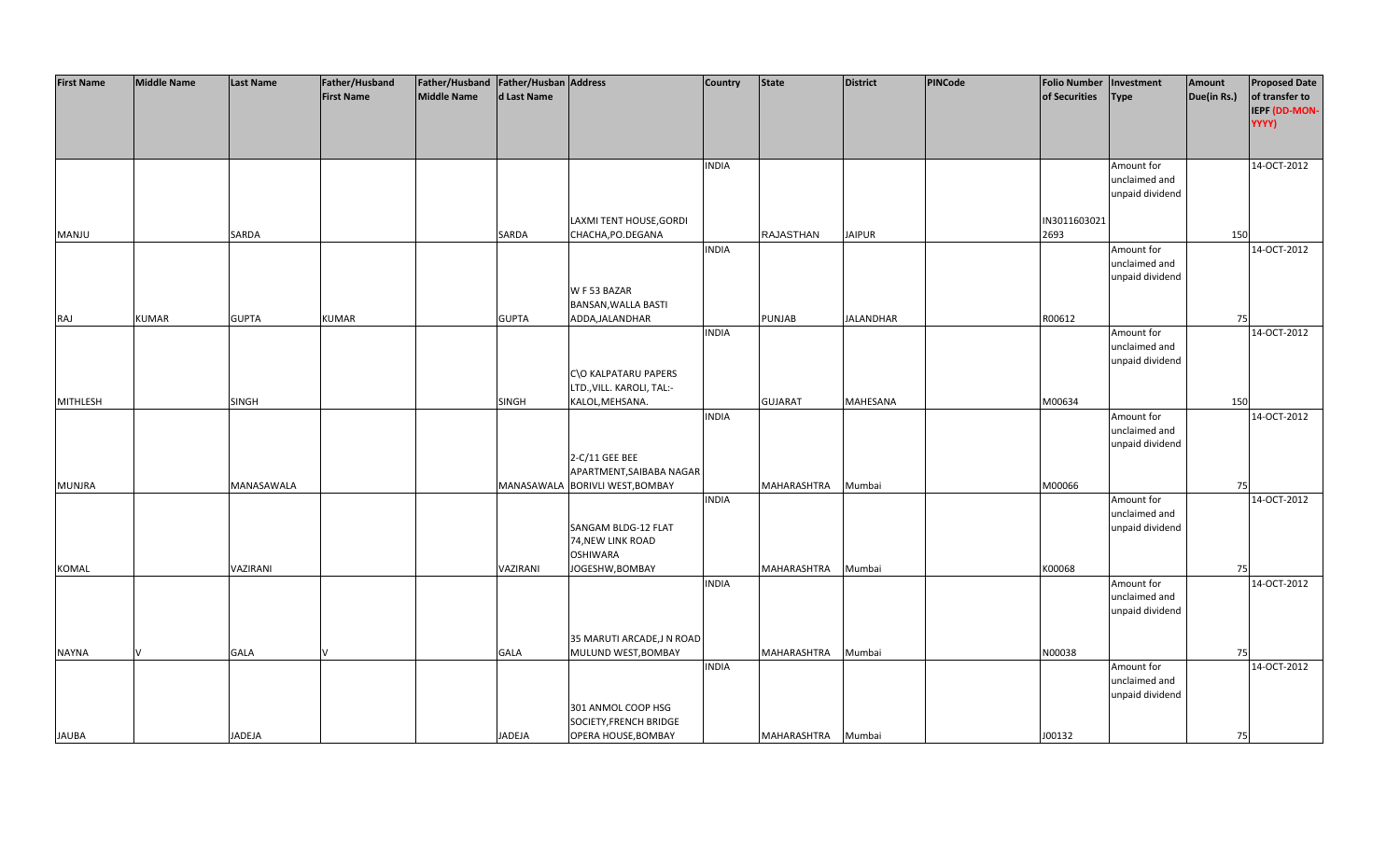| <b>First Name</b> | <b>Middle Name</b> | <b>Last Name</b> | Father/Husband    | Father/Husband Father/Husban Address |              |                                | <b>Country</b> | <b>State</b>   | <b>District</b> | <b>PINCode</b> | <b>Folio Number</b> | Investment      | Amount      | <b>Proposed Date</b> |
|-------------------|--------------------|------------------|-------------------|--------------------------------------|--------------|--------------------------------|----------------|----------------|-----------------|----------------|---------------------|-----------------|-------------|----------------------|
|                   |                    |                  | <b>First Name</b> | <b>Middle Name</b>                   | d Last Name  |                                |                |                |                 |                | of Securities       | <b>Type</b>     | Due(in Rs.) | of transfer to       |
|                   |                    |                  |                   |                                      |              |                                |                |                |                 |                |                     |                 |             | IEPF (DD-MON-        |
|                   |                    |                  |                   |                                      |              |                                |                |                |                 |                |                     |                 |             | YYYY)                |
|                   |                    |                  |                   |                                      |              |                                |                |                |                 |                |                     |                 |             |                      |
|                   |                    |                  |                   |                                      |              |                                |                |                |                 |                |                     |                 |             |                      |
|                   |                    |                  |                   |                                      |              |                                | <b>INDIA</b>   |                |                 |                |                     | Amount for      |             | 14-OCT-2012          |
|                   |                    |                  |                   |                                      |              |                                |                |                |                 |                |                     | unclaimed and   |             |                      |
|                   |                    |                  |                   |                                      |              |                                |                |                |                 |                |                     | unpaid dividend |             |                      |
|                   |                    |                  |                   |                                      |              | 53 JUHU                        |                |                |                 |                |                     |                 |             |                      |
|                   |                    |                  |                   |                                      |              | ALAKNANDA, GULMOHAR X          |                |                |                 |                |                     |                 |             |                      |
| KASHMIRA          |                    | <b>MEHTA</b>     |                   |                                      | <b>MEHTA</b> | ROAD NO 10 J V P D, BOMBAY     |                | MAHARASHTRA    | Mumbai          |                | K00070              |                 | 525         |                      |
|                   |                    |                  |                   |                                      |              |                                | <b>INDIA</b>   |                |                 |                |                     | Amount for      |             | 14-OCT-2012          |
|                   |                    |                  |                   |                                      |              |                                |                |                |                 |                |                     | unclaimed and   |             |                      |
|                   |                    |                  |                   |                                      |              |                                |                |                |                 |                |                     | unpaid dividend |             |                      |
|                   |                    |                  |                   |                                      |              |                                |                |                |                 |                |                     |                 |             |                      |
|                   |                    |                  |                   |                                      |              | KAMAT INDL ESTATE, 396 V S     |                |                |                 |                |                     |                 |             |                      |
| <b>JYOTIKA</b>    |                    | <b>TAYAL</b>     |                   |                                      | <b>TAYAL</b> | MARG PRABHADEVI, BOMBAY        |                | MAHARASHTRA    | Mumbai          |                | J00163              |                 | 1,575.00    |                      |
|                   |                    |                  |                   |                                      |              |                                | <b>INDIA</b>   |                |                 |                |                     | Amount for      |             | 14-OCT-2012          |
|                   |                    |                  |                   |                                      |              |                                |                |                |                 |                |                     | unclaimed and   |             |                      |
|                   |                    |                  |                   |                                      |              |                                |                |                |                 |                |                     |                 |             |                      |
|                   |                    |                  |                   |                                      |              |                                |                |                |                 |                |                     | unpaid dividend |             |                      |
|                   |                    |                  |                   |                                      |              |                                |                |                |                 |                |                     |                 |             |                      |
|                   |                    |                  |                   |                                      |              | KAMAT INDL ESTATE 396 V S      |                |                |                 |                |                     |                 |             |                      |
| <b>NAMRATA</b>    |                    | <b>OZA</b>       |                   |                                      | <b>OZA</b>   | MARG, PRABHADEVI, BOMBAY       |                | MAHARASHTRA    | Mumbai          |                | N00223              |                 | 1,575.00    |                      |
|                   |                    |                  |                   |                                      |              |                                | <b>INDIA</b>   |                |                 |                |                     | Amount for      |             | 14-OCT-2012          |
|                   |                    |                  |                   |                                      |              |                                |                |                |                 |                |                     | unclaimed and   |             |                      |
|                   |                    |                  |                   |                                      |              |                                |                |                |                 |                |                     | unpaid dividend |             |                      |
|                   |                    |                  |                   |                                      |              |                                |                |                |                 |                |                     |                 |             |                      |
|                   |                    |                  |                   |                                      |              | 17 SANT TUKARAM                |                |                |                 |                |                     |                 |             |                      |
|                   |                    |                  |                   |                                      |              | SOCIETY, BEHIND NAVYUG         |                |                |                 |                |                     |                 |             |                      |
| SANTOSHBEN        |                    | <b>SHAH</b>      |                   |                                      | <b>SHAH</b>  | <b>COLLEGE RANDER R, SURAT</b> |                | <b>GUJARAT</b> | SURAT           |                | S00387              |                 | 75          |                      |
|                   |                    |                  |                   |                                      |              |                                | <b>INDIA</b>   |                |                 |                |                     | Amount for      |             | 14-OCT-2012          |
|                   |                    |                  |                   |                                      |              |                                |                |                |                 |                |                     | unclaimed and   |             |                      |
|                   |                    |                  |                   |                                      |              |                                |                |                |                 |                |                     | unpaid dividend |             |                      |
|                   |                    |                  |                   |                                      |              |                                |                |                |                 |                |                     |                 |             |                      |
|                   |                    |                  |                   |                                      |              | 9/732 WADIFALIA, GHANDRAK      |                |                |                 |                |                     |                 |             |                      |
| SIVANI            | <b>RAKESH</b>      | <b>JARIWALA</b>  | RAKESH            |                                      | JARIWALA     | <b>FALIA, SURAT</b>            |                | <b>GUJARAT</b> | <b>SURAT</b>    |                | S00396              |                 | 75          |                      |
|                   |                    |                  |                   |                                      |              |                                | <b>INDIA</b>   |                |                 |                |                     | Amount for      |             | 14-OCT-2012          |
|                   |                    |                  |                   |                                      |              |                                |                |                |                 |                |                     | unclaimed and   |             |                      |
|                   |                    |                  |                   |                                      |              |                                |                |                |                 |                |                     | unpaid dividend |             |                      |
|                   |                    |                  |                   |                                      |              |                                |                |                |                 |                |                     |                 |             |                      |
|                   |                    |                  |                   |                                      |              | BHOJABHAINO TEKRO H NO 6-      |                |                |                 |                |                     |                 |             |                      |
| KAUSHAL           |                    | <b>SHAH</b>      |                   |                                      | SHAH         | 1821, MAHIDHARPURA, SURAT      |                | <b>GUJARAT</b> | <b>SURAT</b>    |                | K00159              |                 | 75          |                      |
|                   |                    |                  |                   |                                      |              |                                | <b>INDIA</b>   |                |                 |                |                     | Amount for      |             | 14-OCT-2012          |
|                   |                    |                  |                   |                                      |              |                                |                |                |                 |                |                     | unclaimed and   |             |                      |
|                   |                    |                  |                   |                                      |              |                                |                |                |                 |                |                     | unpaid dividend |             |                      |
|                   |                    |                  |                   |                                      |              | 102 BABULNIVAS GALI            |                |                |                 |                |                     |                 |             |                      |
|                   |                    |                  |                   |                                      |              | NANPURA, TIMALIAWAD, SUR       |                |                |                 |                |                     |                 |             |                      |
| <b>BELA</b>       | N                  | LAKHANI          | N                 |                                      | LAKHANI      | AT                             |                | <b>GUJARAT</b> | <b>SURAT</b>    |                | B00330              |                 | 75          |                      |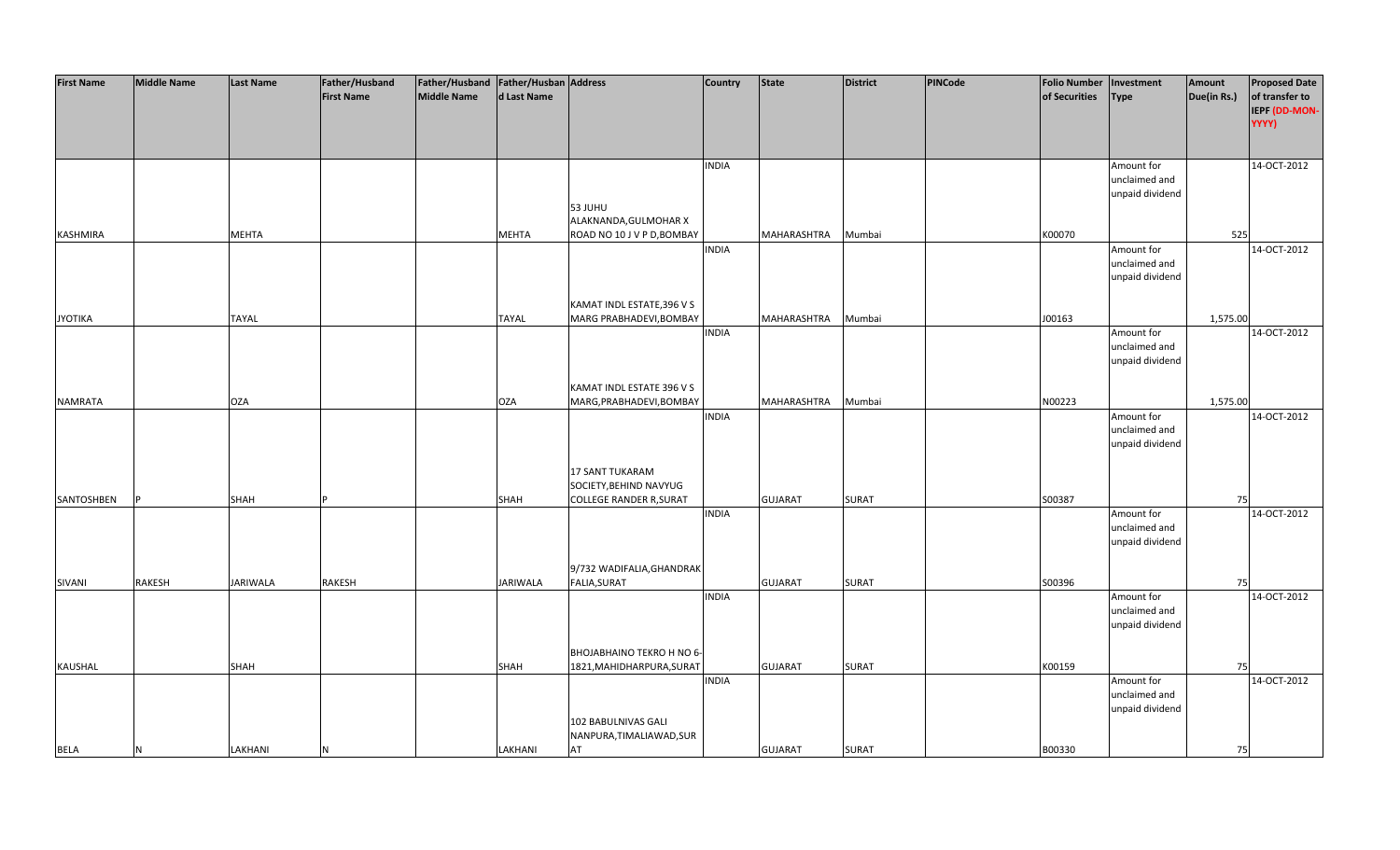| <b>First Name</b> | <b>Middle Name</b> | <b>Last Name</b> | Father/Husband    | Father/Husband   Father/Husban   Address |                |                            | Country      | <b>State</b>   | <b>District</b> | PINCode | <b>Folio Number</b> | Investment      | Amount      | <b>Proposed Date</b> |
|-------------------|--------------------|------------------|-------------------|------------------------------------------|----------------|----------------------------|--------------|----------------|-----------------|---------|---------------------|-----------------|-------------|----------------------|
|                   |                    |                  | <b>First Name</b> | <b>Middle Name</b>                       | d Last Name    |                            |              |                |                 |         | of Securities       | <b>Type</b>     | Due(in Rs.) | of transfer to       |
|                   |                    |                  |                   |                                          |                |                            |              |                |                 |         |                     |                 |             | IEPF (DD-MON-        |
|                   |                    |                  |                   |                                          |                |                            |              |                |                 |         |                     |                 |             | YYYY)                |
|                   |                    |                  |                   |                                          |                |                            |              |                |                 |         |                     |                 |             |                      |
|                   |                    |                  |                   |                                          |                |                            |              |                |                 |         |                     |                 |             |                      |
|                   |                    |                  |                   |                                          |                |                            | <b>INDIA</b> |                |                 |         |                     | Amount for      |             | 14-OCT-2012          |
|                   |                    |                  |                   |                                          |                |                            |              |                |                 |         |                     | unclaimed and   |             |                      |
|                   |                    |                  |                   |                                          |                |                            |              |                |                 |         |                     | unpaid dividend |             |                      |
|                   |                    |                  |                   |                                          |                |                            |              |                |                 |         |                     |                 |             |                      |
|                   |                    |                  |                   |                                          |                | 81-A, THIRTHBHUMI          |              |                |                 |         |                     |                 |             |                      |
| VARDHI            | CHAND              | SHAH             | CHAND             |                                          | SHAH           | APPT.,,LAW GARDEN,,        |              | <b>GUJARAT</b> | AHMEDABAD       |         | V00247              |                 | 75          |                      |
|                   |                    |                  |                   |                                          |                |                            | <b>INDIA</b> |                |                 |         |                     | Amount for      |             | 14-OCT-2012          |
|                   |                    |                  |                   |                                          |                |                            |              |                |                 |         |                     | unclaimed and   |             |                      |
|                   |                    |                  |                   |                                          |                |                            |              |                |                 |         |                     | unpaid dividend |             |                      |
|                   |                    |                  |                   |                                          |                | 1373 JADA BHAGAT S         |              |                |                 |         |                     |                 |             |                      |
|                   |                    |                  |                   |                                          |                | POLE, DARIYAPUR, AHMEDABA  |              |                |                 |         |                     |                 |             |                      |
| SAROJ             |                    | PATEL            |                   |                                          | PATEL          |                            |              | <b>GUJARAT</b> | AHMEDABAD       |         | S00898              |                 | 75          |                      |
|                   |                    |                  |                   |                                          |                |                            | <b>INDIA</b> |                |                 |         |                     | Amount for      |             | 14-OCT-2012          |
|                   |                    |                  |                   |                                          |                |                            |              |                |                 |         |                     | unclaimed and   |             |                      |
|                   |                    |                  |                   |                                          |                |                            |              |                |                 |         |                     | unpaid dividend |             |                      |
|                   |                    |                  |                   |                                          |                | 1779 BHAGWATI POLE         |              |                |                 |         |                     |                 |             |                      |
|                   |                    |                  |                   |                                          |                | LUNSAWADA, DARIYAPUR, AH   |              |                |                 |         |                     |                 |             |                      |
| YOGESH            |                    | <b>VORA</b>      |                   |                                          | <b>VORA</b>    | <b>MEDABAD</b>             |              | <b>GUJARAT</b> | AHMEDABAD       |         | Y00024              |                 | 75          |                      |
|                   |                    |                  |                   |                                          |                |                            | <b>INDIA</b> |                |                 |         |                     | Amount for      |             | 14-OCT-2012          |
|                   |                    |                  |                   |                                          |                |                            |              |                |                 |         |                     | unclaimed and   |             |                      |
|                   |                    |                  |                   |                                          |                |                            |              |                |                 |         |                     | unpaid dividend |             |                      |
|                   |                    |                  |                   |                                          |                | PIYUSH NIWAS NR RAVJIBHAI  |              |                |                 |         |                     |                 |             |                      |
|                   |                    |                  |                   |                                          |                | APPT, OPP KALPATARU SOC    |              |                |                 |         |                     |                 |             |                      |
| <b>SHILPA</b>     |                    | SHAH             |                   |                                          | SHAH           | NAVRANGPURA, AHMEDABAD     |              | <b>GUJARAT</b> | AHMEDABAD       |         | S00899              |                 | 75          |                      |
|                   |                    |                  |                   |                                          |                |                            | <b>INDIA</b> |                |                 |         |                     | Amount for      |             | 14-OCT-2012          |
|                   |                    |                  |                   |                                          |                |                            |              |                |                 |         |                     | unclaimed and   |             |                      |
|                   |                    |                  |                   |                                          |                |                            |              |                |                 |         |                     | unpaid dividend |             |                      |
|                   |                    |                  |                   |                                          |                | 1442-RANGREJ S POLE        |              |                |                 |         |                     |                 |             |                      |
|                   |                    |                  |                   |                                          |                | PATWA SHER, THREE          |              |                |                 |         |                     |                 |             |                      |
| <b>IQBAL</b>      |                    | <b>MALBARI</b>   |                   |                                          | MALBARI        | GATES, AHMEDABAD           |              | <b>GUJARAT</b> | AHMEDABAD       |         | 100049              |                 | 75          |                      |
|                   |                    |                  |                   |                                          |                |                            | <b>INDIA</b> |                |                 |         |                     | Amount for      |             | 14-OCT-2012          |
|                   |                    |                  |                   |                                          |                |                            |              |                |                 |         |                     | unclaimed and   |             |                      |
|                   |                    |                  |                   |                                          |                |                            |              |                |                 |         |                     | unpaid dividend |             |                      |
|                   |                    |                  |                   |                                          |                | KOTHARI SADAN, OPP         |              |                |                 |         |                     |                 |             |                      |
|                   |                    |                  |                   |                                          |                | <b>VIJAYNAGAR BUS STOP</b> |              |                |                 |         |                     |                 |             |                      |
| <b>ALKABEN</b>    |                    | <b>KOTHARI</b>   |                   |                                          | <b>KOTHARI</b> | NARANP, AHMEDABAD          |              | <b>GUJARAT</b> | AHMEDABAD       |         | A00543              |                 | 75          |                      |
|                   |                    |                  |                   |                                          |                |                            | <b>INDIA</b> |                |                 |         |                     | Amount for      |             | 14-OCT-2012          |
|                   |                    |                  |                   |                                          |                |                            |              |                |                 |         |                     | unclaimed and   |             |                      |
|                   |                    |                  |                   |                                          |                | 928/2/3 GULAM RASUL S      |              |                |                 |         |                     | unpaid dividend |             |                      |
|                   |                    |                  |                   |                                          |                | CHAWLS R, OPP SANDESH      |              |                |                 |         |                     |                 |             |                      |
|                   |                    |                  |                   |                                          |                | <b>PRESS</b>               |              |                |                 |         |                     |                 |             |                      |
| <b>JAYSHREE</b>   |                    | SHAH             |                   |                                          | SHAH           | MIRJAPUR, AHMEDABAD        |              | <b>GUJARAT</b> | AHMEDABAD       |         | J00202              |                 | 75          |                      |
|                   |                    |                  |                   |                                          |                |                            |              |                |                 |         |                     |                 |             |                      |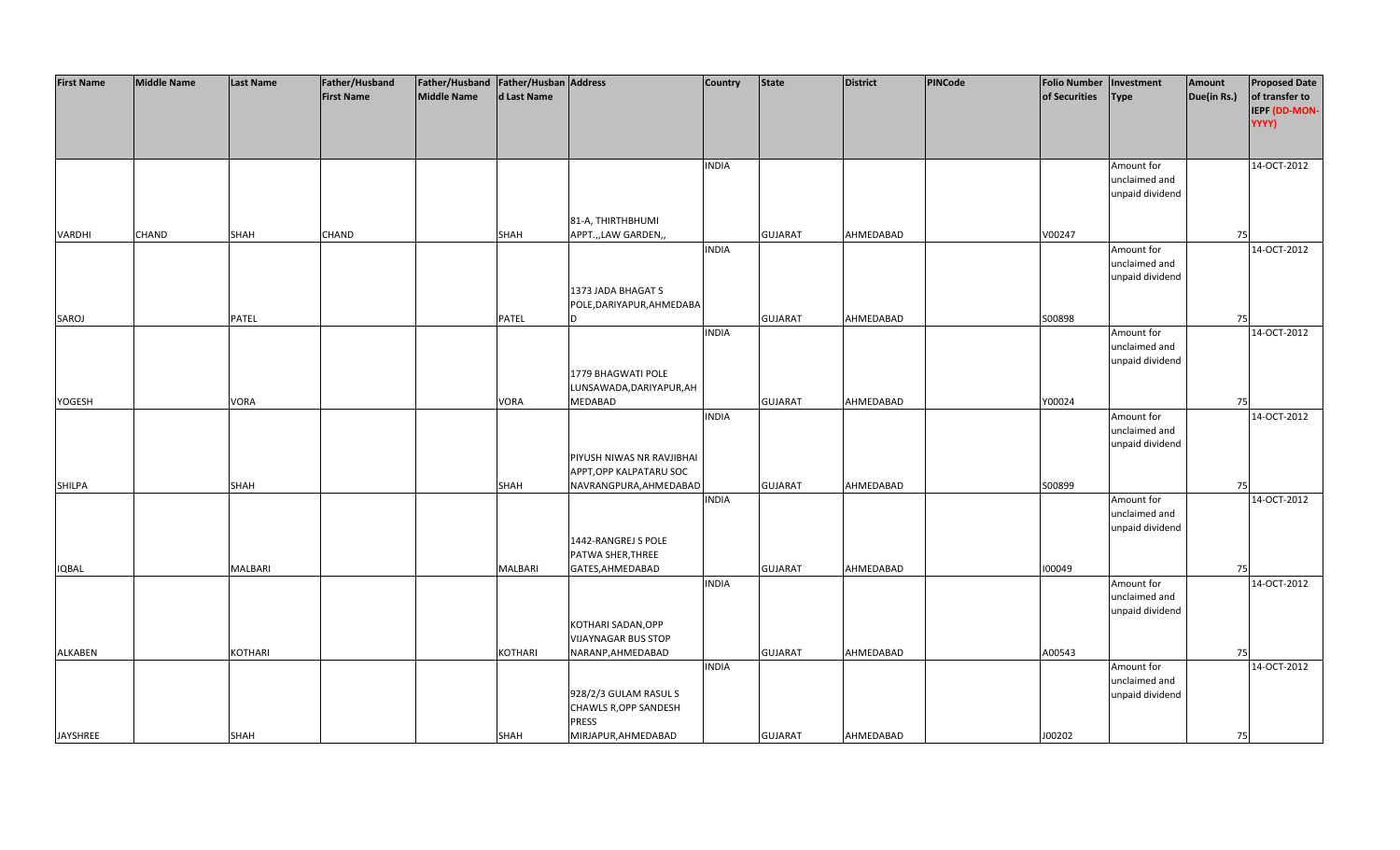| <b>First Name</b> | <b>Middle Name</b> | <b>Last Name</b> | Father/Husband    | Father/Husband   Father/Husban   Address |                   |                              | Country      | <b>State</b>        | <b>District</b>  | PINCode | <b>Folio Number</b> | Investment      | Amount      | <b>Proposed Date</b> |
|-------------------|--------------------|------------------|-------------------|------------------------------------------|-------------------|------------------------------|--------------|---------------------|------------------|---------|---------------------|-----------------|-------------|----------------------|
|                   |                    |                  | <b>First Name</b> | <b>Middle Name</b>                       | d Last Name       |                              |              |                     |                  |         | of Securities       | Type            | Due(in Rs.) | of transfer to       |
|                   |                    |                  |                   |                                          |                   |                              |              |                     |                  |         |                     |                 |             | IEPF (DD-MON-        |
|                   |                    |                  |                   |                                          |                   |                              |              |                     |                  |         |                     |                 |             | YYYY)                |
|                   |                    |                  |                   |                                          |                   |                              |              |                     |                  |         |                     |                 |             |                      |
|                   |                    |                  |                   |                                          |                   |                              |              |                     |                  |         |                     |                 |             |                      |
|                   |                    |                  |                   |                                          |                   |                              |              |                     |                  |         |                     |                 |             |                      |
|                   |                    |                  |                   |                                          |                   |                              | <b>INDIA</b> |                     |                  |         |                     | Amount for      |             | 14-OCT-2012          |
|                   |                    |                  |                   |                                          |                   |                              |              |                     |                  |         |                     | unclaimed and   |             |                      |
|                   |                    |                  |                   |                                          |                   |                              |              |                     |                  |         |                     | unpaid dividend |             |                      |
|                   |                    |                  |                   |                                          |                   | NO 65 1ST MAIN, LOWER        |              |                     |                  |         |                     |                 |             |                      |
|                   |                    |                  |                   |                                          | MEENAKUMAR PALACE |                              |              |                     |                  |         |                     |                 |             |                      |
| H                 |                    | MEENAKUMARI      |                   |                                          |                   | ORCHARDS, BANGALORE          |              | <b>KARNATAKA</b>    | BANGALORE        |         | H00184              |                 | 75          |                      |
|                   |                    |                  |                   |                                          |                   |                              | <b>INDIA</b> |                     |                  |         |                     | Amount for      |             | 14-OCT-2012          |
|                   |                    |                  |                   |                                          |                   |                              |              |                     |                  |         |                     | unclaimed and   |             |                      |
|                   |                    |                  |                   |                                          |                   |                              |              |                     |                  |         |                     | unpaid dividend |             |                      |
|                   |                    |                  |                   |                                          |                   |                              |              |                     |                  |         |                     |                 |             |                      |
|                   |                    |                  |                   |                                          |                   | 30 RELIEF                    |              |                     |                  |         |                     |                 |             |                      |
| <b>NIKHIL</b>     |                    | SHAH             |                   |                                          | SHAH              | COLONY, PANIGATE, BARODA     |              | <b>GUJARAT</b>      | VADODARA         |         | N00065              |                 | 75          |                      |
|                   |                    |                  |                   |                                          |                   |                              | <b>INDIA</b> |                     |                  |         |                     | Amount for      |             | 14-OCT-2012          |
|                   |                    |                  |                   |                                          |                   |                              |              |                     |                  |         |                     | unclaimed and   |             |                      |
|                   |                    |                  |                   |                                          |                   |                              |              |                     |                  |         |                     | unpaid dividend |             |                      |
|                   |                    |                  |                   |                                          |                   |                              |              |                     |                  |         |                     |                 |             |                      |
|                   |                    |                  |                   |                                          |                   | TO KUNDHELI TA TALAJA, DI    |              |                     |                  |         |                     |                 |             |                      |
| <b>MUKESH</b>     |                    | MEYANI           |                   |                                          | MEYANI            | BHAVNAGAR, BHIKDIA           |              | <b>GUJARAT</b>      | <b>BHAVNAGAR</b> |         | M00412              |                 | 75          |                      |
|                   |                    |                  |                   |                                          |                   |                              | <b>INDIA</b> |                     |                  |         |                     | Amount for      |             | 14-OCT-2012          |
|                   |                    |                  |                   |                                          |                   |                              |              |                     |                  |         |                     | unclaimed and   |             |                      |
|                   |                    |                  |                   |                                          |                   |                              |              |                     |                  |         |                     |                 |             |                      |
|                   |                    |                  |                   |                                          |                   |                              |              |                     |                  |         |                     | unpaid dividend |             |                      |
|                   |                    |                  |                   |                                          |                   |                              |              |                     |                  |         |                     |                 |             |                      |
|                   |                    |                  |                   |                                          |                   | A9/708, KALKAJI EXTN.,, NEW  |              |                     |                  |         |                     |                 |             |                      |
| SHAKUNTLA         | <b>DEVI</b>        |                  | <b>DEVI</b>       |                                          |                   | <b>DELHI</b>                 |              | <b>DELHI</b>        | Delhi            |         | S01298              |                 | 375         |                      |
|                   |                    |                  |                   |                                          |                   |                              | <b>INDIA</b> |                     |                  |         |                     | Amount for      |             | 14-OCT-2012          |
|                   |                    |                  |                   |                                          |                   |                              |              |                     |                  |         |                     | unclaimed and   |             |                      |
|                   |                    |                  |                   |                                          |                   |                              |              |                     |                  |         |                     | unpaid dividend |             |                      |
|                   |                    |                  |                   |                                          |                   | C/O SANGHI INVESTMENT        |              |                     |                  |         |                     |                 |             |                      |
|                   |                    |                  |                   |                                          |                   | CO, THIRD-A-102 NEHRU        |              |                     |                  |         |                     |                 |             |                      |
| PAWAN             |                    | <b>GUPTA</b>     |                   |                                          | <b>GUPTA</b>      | NAGAR, GHAZIABAD U P         |              | UTTAR PRADESH Delhi |                  |         | P00230              |                 | 75          |                      |
|                   |                    |                  |                   |                                          |                   |                              | <b>INDIA</b> |                     |                  |         |                     | Amount for      |             | 14-OCT-2012          |
|                   |                    |                  |                   |                                          |                   |                              |              |                     |                  |         |                     | unclaimed and   |             |                      |
|                   |                    |                  |                   |                                          |                   |                              |              |                     |                  |         |                     | unpaid dividend |             |                      |
|                   |                    |                  |                   |                                          |                   | C/O SUNIL SURESH &           |              |                     |                  |         |                     |                 |             |                      |
|                   |                    |                  |                   |                                          |                   | ASSOCIATES, B-429 N          |              |                     |                  |         |                     |                 |             |                      |
| <b>GIAN</b>       |                    | <b>CHAND</b>     |                   |                                          | <b>CHAND</b>      | <b>GROUND NIT, FARIDABAD</b> |              | <b>HARYANA</b>      | Delhi            |         | G00109              |                 | 75          |                      |
|                   |                    |                  |                   |                                          |                   |                              | <b>INDIA</b> |                     |                  |         |                     | Amount for      |             | 14-OCT-2012          |
|                   |                    |                  |                   |                                          |                   |                              |              |                     |                  |         |                     | unclaimed and   |             |                      |
|                   |                    |                  |                   |                                          |                   |                              |              |                     |                  |         |                     | unpaid dividend |             |                      |
|                   |                    |                  |                   |                                          |                   |                              |              |                     |                  |         |                     |                 |             |                      |
|                   |                    |                  |                   |                                          |                   | E-15/12A, KRISHNA            |              |                     |                  |         |                     |                 |             |                      |
| <b>DEEPAK</b>     | <b>KUMAR</b>       | <b>BHASIN</b>    | <b>KUMAR</b>      |                                          | <b>BHASIN</b>     | NAGAR, DELHI                 |              | <b>DELHI</b>        | Delhi            |         | D00262              |                 | 75          |                      |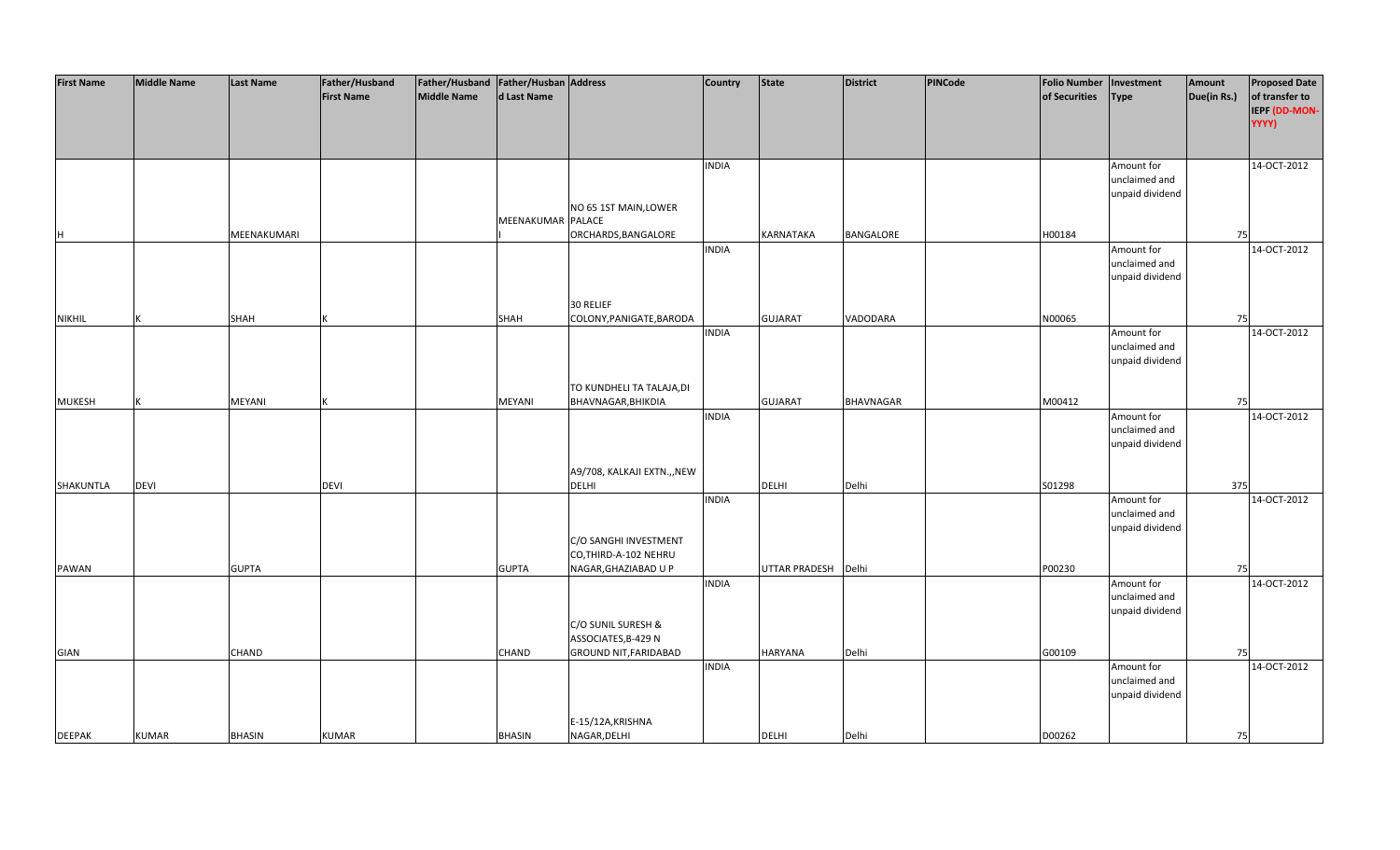| <b>First Name</b> | <b>Middle Name</b> | <b>Last Name</b> | Father/Husband    | Father/Husband   Father/Husban   Address |               |                             | Country      | <b>State</b> | <b>District</b> | PINCode | <b>Folio Number</b> | Investment      | Amount      | <b>Proposed Date</b> |
|-------------------|--------------------|------------------|-------------------|------------------------------------------|---------------|-----------------------------|--------------|--------------|-----------------|---------|---------------------|-----------------|-------------|----------------------|
|                   |                    |                  | <b>First Name</b> | <b>Middle Name</b>                       | d Last Name   |                             |              |              |                 |         | of Securities       | <b>Type</b>     | Due(in Rs.) | of transfer to       |
|                   |                    |                  |                   |                                          |               |                             |              |              |                 |         |                     |                 |             | IEPF (DD-MON-        |
|                   |                    |                  |                   |                                          |               |                             |              |              |                 |         |                     |                 |             | YYYY)                |
|                   |                    |                  |                   |                                          |               |                             |              |              |                 |         |                     |                 |             |                      |
|                   |                    |                  |                   |                                          |               |                             |              |              |                 |         |                     |                 |             |                      |
|                   |                    |                  |                   |                                          |               |                             |              |              |                 |         |                     |                 |             |                      |
|                   |                    |                  |                   |                                          |               |                             | <b>INDIA</b> |              |                 |         |                     | Amount for      |             | 14-OCT-2012          |
|                   |                    |                  |                   |                                          |               |                             |              |              |                 |         |                     | unclaimed and   |             |                      |
|                   |                    |                  |                   |                                          |               |                             |              |              |                 |         |                     | unpaid dividend |             |                      |
|                   |                    |                  |                   |                                          |               |                             |              |              |                 |         |                     |                 |             |                      |
|                   |                    |                  |                   |                                          |               | 26/29, EAST PATEL           |              |              |                 |         |                     |                 |             |                      |
| R                 |                    | SAHNI            |                   |                                          | <b>SAHNI</b>  | NAGAR, NEW DELHI            |              | <b>DELHI</b> | Delhi           |         | R00376              |                 | 75          |                      |
|                   |                    |                  |                   |                                          |               |                             | <b>INDIA</b> |              |                 |         |                     | Amount for      |             | 14-OCT-2012          |
|                   |                    |                  |                   |                                          |               |                             |              |              |                 |         |                     | unclaimed and   |             |                      |
|                   |                    |                  |                   |                                          |               |                             |              |              |                 |         |                     | unpaid dividend |             |                      |
|                   |                    |                  |                   |                                          |               |                             |              |              |                 |         |                     |                 |             |                      |
|                   |                    |                  |                   |                                          |               | E-15/12A, KRISHNA           |              |              |                 |         |                     |                 |             |                      |
| ANIL              | <b>KUMAR</b>       | SONY             | <b>KUMAR</b>      |                                          | SONY          | NAGAR, DELHI                |              | <b>DELHI</b> | Delhi           |         | A00477              |                 | 75          |                      |
|                   |                    |                  |                   |                                          |               |                             | <b>INDIA</b> |              |                 |         |                     | Amount for      |             | 14-OCT-2012          |
|                   |                    |                  |                   |                                          |               |                             |              |              |                 |         |                     | unclaimed and   |             |                      |
|                   |                    |                  |                   |                                          |               |                             |              |              |                 |         |                     |                 |             |                      |
|                   |                    |                  |                   |                                          |               |                             |              |              |                 |         |                     | unpaid dividend |             |                      |
|                   |                    |                  |                   |                                          |               |                             |              |              |                 |         |                     |                 |             |                      |
|                   |                    |                  |                   |                                          |               | 115 TEXTILE MARKET, JOGI    |              |              |                 |         |                     |                 |             |                      |
| <b>PARVEEN</b>    |                    | <b>RUIA</b>      |                   |                                          | <b>RUIA</b>   | WARA NAI SARAK, DELHI       |              | <b>DELHI</b> | Delhi           |         | P00350              |                 | 75          |                      |
|                   |                    |                  |                   |                                          |               |                             | <b>INDIA</b> |              |                 |         |                     | Amount for      |             | 14-OCT-2012          |
|                   |                    |                  |                   |                                          |               |                             |              |              |                 |         |                     | unclaimed and   |             |                      |
|                   |                    |                  |                   |                                          |               |                             |              |              |                 |         |                     | unpaid dividend |             |                      |
|                   |                    |                  |                   |                                          |               |                             |              |              |                 |         |                     |                 |             |                      |
|                   |                    |                  |                   |                                          |               | 218 TEXTILE MARKET, JOGI    |              |              |                 |         |                     |                 |             |                      |
| <b>SHASHI</b>     | <b>BALA</b>        | <b>MITTAL</b>    | <b>BALA</b>       |                                          | <b>MITTAL</b> | WARA NAI SARAK, DELHI       |              | <b>DELHI</b> | Delhi           |         | S00727              |                 | 75          |                      |
|                   |                    |                  |                   |                                          |               |                             | <b>INDIA</b> |              |                 |         |                     | Amount for      |             | 14-OCT-2012          |
|                   |                    |                  |                   |                                          |               |                             |              |              |                 |         |                     | unclaimed and   |             |                      |
|                   |                    |                  |                   |                                          |               |                             |              |              |                 |         |                     | unpaid dividend |             |                      |
|                   |                    |                  |                   |                                          |               |                             |              |              |                 |         |                     |                 |             |                      |
|                   |                    |                  |                   |                                          |               | 0023/1 BACK SIDE HARI       |              |              |                 |         |                     |                 |             |                      |
| RAJNI             |                    | <b>GOEL</b>      |                   |                                          | <b>GOEL</b>   | NIWAS, SHAKTI NAGAR, DELHI  |              | <b>DELHI</b> | Delhi           |         | R00384              |                 | 75          |                      |
|                   |                    |                  |                   |                                          |               |                             | <b>INDIA</b> |              |                 |         |                     | Amount for      |             | 14-OCT-2012          |
|                   |                    |                  |                   |                                          |               |                             |              |              |                 |         |                     | unclaimed and   |             |                      |
|                   |                    |                  |                   |                                          |               |                             |              |              |                 |         |                     |                 |             |                      |
|                   |                    |                  |                   |                                          |               |                             |              |              |                 |         |                     | unpaid dividend |             |                      |
|                   |                    |                  |                   |                                          |               |                             |              |              |                 |         |                     |                 |             |                      |
|                   |                    |                  |                   |                                          |               | 115 TEXTILE MARKET, JOGI    |              |              |                 |         |                     |                 |             |                      |
| RAJESH            | <b>DEVI</b>        | AGGARWAL         | <b>DEVI</b>       |                                          | AGGARWAL      | WARA NAI SARAK, DELHI       |              | DELHI        | Delhi           |         | R00493              |                 | 75          |                      |
|                   |                    |                  |                   |                                          |               |                             | <b>INDIA</b> |              |                 |         |                     | Amount for      |             | 14-OCT-2012          |
|                   |                    |                  |                   |                                          |               |                             |              |              |                 |         |                     | unclaimed and   |             |                      |
|                   |                    |                  |                   |                                          |               |                             |              |              |                 |         |                     | unpaid dividend |             |                      |
|                   |                    |                  |                   |                                          |               |                             |              |              |                 |         |                     |                 |             |                      |
|                   |                    |                  |                   |                                          |               | 22-A DOUBLE STOREY, SHIVAJI |              |              |                 |         |                     |                 |             |                      |
| PARDEEP           |                    | <b>KUMAR</b>     |                   |                                          | <b>KUMAR</b>  | ROAD TELEWARA, DELHI        |              | <b>DELHI</b> | Delhi           |         | P00053              |                 | 75          |                      |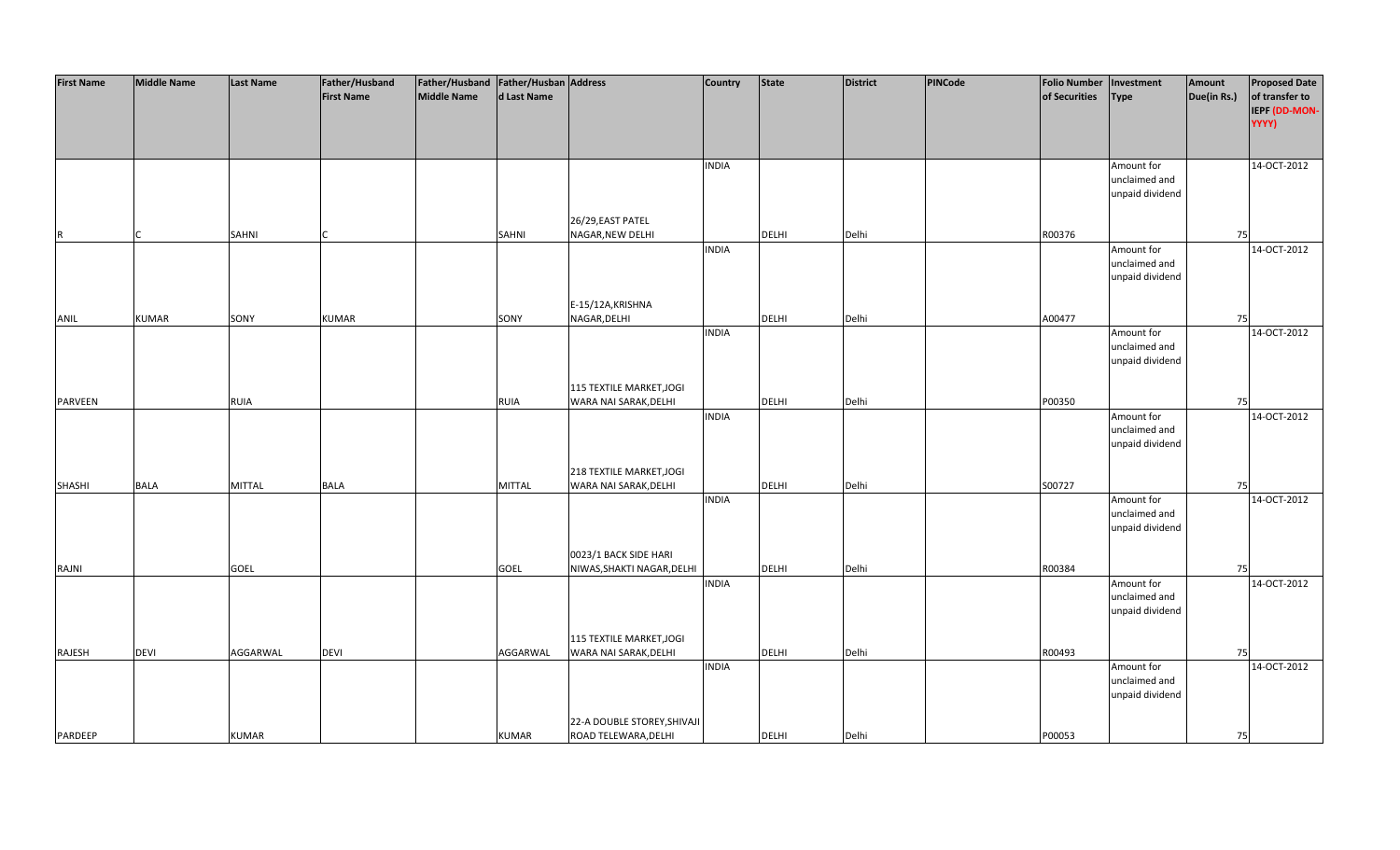| <b>First Name</b> | <b>Middle Name</b> | <b>Last Name</b> | Father/Husband    | Father/Husband Father/Husban Address |              |                          | Country      | <b>State</b>        | <b>District</b> | PINCode | <b>Folio Number</b> | Investment      | Amount      | <b>Proposed Date</b> |
|-------------------|--------------------|------------------|-------------------|--------------------------------------|--------------|--------------------------|--------------|---------------------|-----------------|---------|---------------------|-----------------|-------------|----------------------|
|                   |                    |                  | <b>First Name</b> | <b>Middle Name</b>                   | d Last Name  |                          |              |                     |                 |         | of Securities       | <b>Type</b>     | Due(in Rs.) | of transfer to       |
|                   |                    |                  |                   |                                      |              |                          |              |                     |                 |         |                     |                 |             | IEPF (DD-MON-        |
|                   |                    |                  |                   |                                      |              |                          |              |                     |                 |         |                     |                 |             | YYYY)                |
|                   |                    |                  |                   |                                      |              |                          |              |                     |                 |         |                     |                 |             |                      |
|                   |                    |                  |                   |                                      |              |                          |              |                     |                 |         |                     |                 |             |                      |
|                   |                    |                  |                   |                                      |              |                          |              |                     |                 |         |                     |                 |             | 14-OCT-2012          |
|                   |                    |                  |                   |                                      |              |                          | <b>INDIA</b> |                     |                 |         |                     | Amount for      |             |                      |
|                   |                    |                  |                   |                                      |              |                          |              |                     |                 |         |                     | unclaimed and   |             |                      |
|                   |                    |                  |                   |                                      |              |                          |              |                     |                 |         |                     | unpaid dividend |             |                      |
|                   |                    |                  |                   |                                      |              |                          |              |                     |                 |         |                     |                 |             |                      |
|                   |                    |                  |                   |                                      |              | E-15/12A, KRISHNA        |              |                     |                 |         |                     |                 |             |                      |
| <b>PAWAN</b>      |                    | GARG             |                   |                                      | GARG         | NAGAR, DELHI             |              | <b>DELHI</b>        | Delhi           |         | P00510              |                 | 75          |                      |
|                   |                    |                  |                   |                                      |              |                          | <b>INDIA</b> |                     |                 |         |                     | Amount for      |             | 14-OCT-2012          |
|                   |                    |                  |                   |                                      |              |                          |              |                     |                 |         |                     | unclaimed and   |             |                      |
|                   |                    |                  |                   |                                      |              |                          |              |                     |                 |         |                     | unpaid dividend |             |                      |
|                   |                    |                  |                   |                                      |              |                          |              |                     |                 |         |                     |                 |             |                      |
|                   |                    |                  |                   |                                      |              | 116 TEXTILE MARKET, JOGI |              |                     |                 |         |                     |                 |             |                      |
| <b>MAHESH</b>     |                    | <b>GERGE</b>     |                   |                                      | <b>GERGE</b> | WARA NAI SARAK, DELHI    |              | <b>DELHI</b>        | Delhi           |         | M00358              |                 | 75          |                      |
|                   |                    |                  |                   |                                      |              |                          | <b>INDIA</b> |                     |                 |         |                     | Amount for      |             | 14-OCT-2012          |
|                   |                    |                  |                   |                                      |              |                          |              |                     |                 |         |                     | unclaimed and   |             |                      |
|                   |                    |                  |                   |                                      |              |                          |              |                     |                 |         |                     | unpaid dividend |             |                      |
|                   |                    |                  |                   |                                      |              |                          |              |                     |                 |         |                     |                 |             |                      |
|                   |                    |                  |                   |                                      |              | 23/1 HARI NIWAS, SHAKTI  |              |                     |                 |         |                     |                 |             |                      |
| <b>PUSHPA</b>     | <b>DEVI</b>        |                  | DEVI              |                                      |              | NAGAR, DELHI             |              | DELHI               | Delhi           |         | P00242              |                 | 75          |                      |
|                   |                    |                  |                   |                                      |              |                          | <b>INDIA</b> |                     |                 |         |                     | Amount for      |             | 14-OCT-2012          |
|                   |                    |                  |                   |                                      |              |                          |              |                     |                 |         |                     | unclaimed and   |             |                      |
|                   |                    |                  |                   |                                      |              |                          |              |                     |                 |         |                     | unpaid dividend |             |                      |
|                   |                    |                  |                   |                                      |              |                          |              |                     |                 |         |                     |                 |             |                      |
|                   |                    |                  |                   |                                      |              | SHAKTI NAGAR 23/01, HARI |              |                     |                 |         |                     |                 |             |                      |
| VARINDER          | <b>KUMAR</b>       | <b>JAIN</b>      | <b>KUMAR</b>      |                                      | <b>JAIN</b>  | NIWAS, DELHI             |              | DELHI               | Delhi           |         | V00170              |                 | 75          |                      |
|                   |                    |                  |                   |                                      |              |                          | <b>INDIA</b> |                     |                 |         |                     | Amount for      |             | 14-OCT-2012          |
|                   |                    |                  |                   |                                      |              |                          |              |                     |                 |         |                     | unclaimed and   |             |                      |
|                   |                    |                  |                   |                                      |              |                          |              |                     |                 |         |                     | unpaid dividend |             |                      |
|                   |                    |                  |                   |                                      |              |                          |              |                     |                 |         |                     |                 |             |                      |
|                   |                    |                  |                   |                                      |              | 218 TEXTILE MARKET JOGI  |              |                     |                 |         |                     |                 |             |                      |
| SHILPA            |                    | <b>JAIN</b>      |                   |                                      | <b>JAIN</b>  | WARA, NAI-SARAK, DELHI   |              | DELHI               | Delhi           |         | S01112              |                 | 75          |                      |
|                   |                    |                  |                   |                                      |              |                          | <b>INDIA</b> |                     |                 |         |                     | Amount for      |             | 14-OCT-2012          |
|                   |                    |                  |                   |                                      |              |                          |              |                     |                 |         |                     | unclaimed and   |             |                      |
|                   |                    |                  |                   |                                      |              |                          |              |                     |                 |         |                     | unpaid dividend |             |                      |
|                   |                    |                  |                   |                                      |              |                          |              |                     |                 |         |                     |                 |             |                      |
|                   |                    |                  |                   |                                      |              | C-7/179-A,LAWRENCE       |              |                     |                 |         |                     |                 |             |                      |
| <b>CHANDRA</b>    | <b>BHAN</b>        | <b>GUPTA</b>     | <b>BHAN</b>       |                                      | <b>GUPTA</b> | ROAD, NEW DELHI          |              | <b>DELHI</b>        | Delhi           |         | C00069              |                 | 75          |                      |
|                   |                    |                  |                   |                                      |              |                          | <b>INDIA</b> |                     |                 |         |                     | Amount for      |             | 14-OCT-2012          |
|                   |                    |                  |                   |                                      |              |                          |              |                     |                 |         |                     | unclaimed and   |             |                      |
|                   |                    |                  |                   |                                      |              |                          |              |                     |                 |         |                     | unpaid dividend |             |                      |
|                   |                    |                  |                   |                                      |              | C/O SANGHI INVESTMENT    |              |                     |                 |         |                     |                 |             |                      |
|                   |                    |                  |                   |                                      |              | CO, THIRD-A-102 NEHRU    |              |                     |                 |         |                     |                 |             |                      |
| <b>USHA</b>       |                    | <b>GUPTA</b>     |                   |                                      | <b>GUPTA</b> | NAGAR, GHAZIABAD U P     |              | UTTAR PRADESH Delhi |                 |         | U00031              |                 | 75          |                      |
|                   |                    |                  |                   |                                      |              |                          |              |                     |                 |         |                     |                 |             |                      |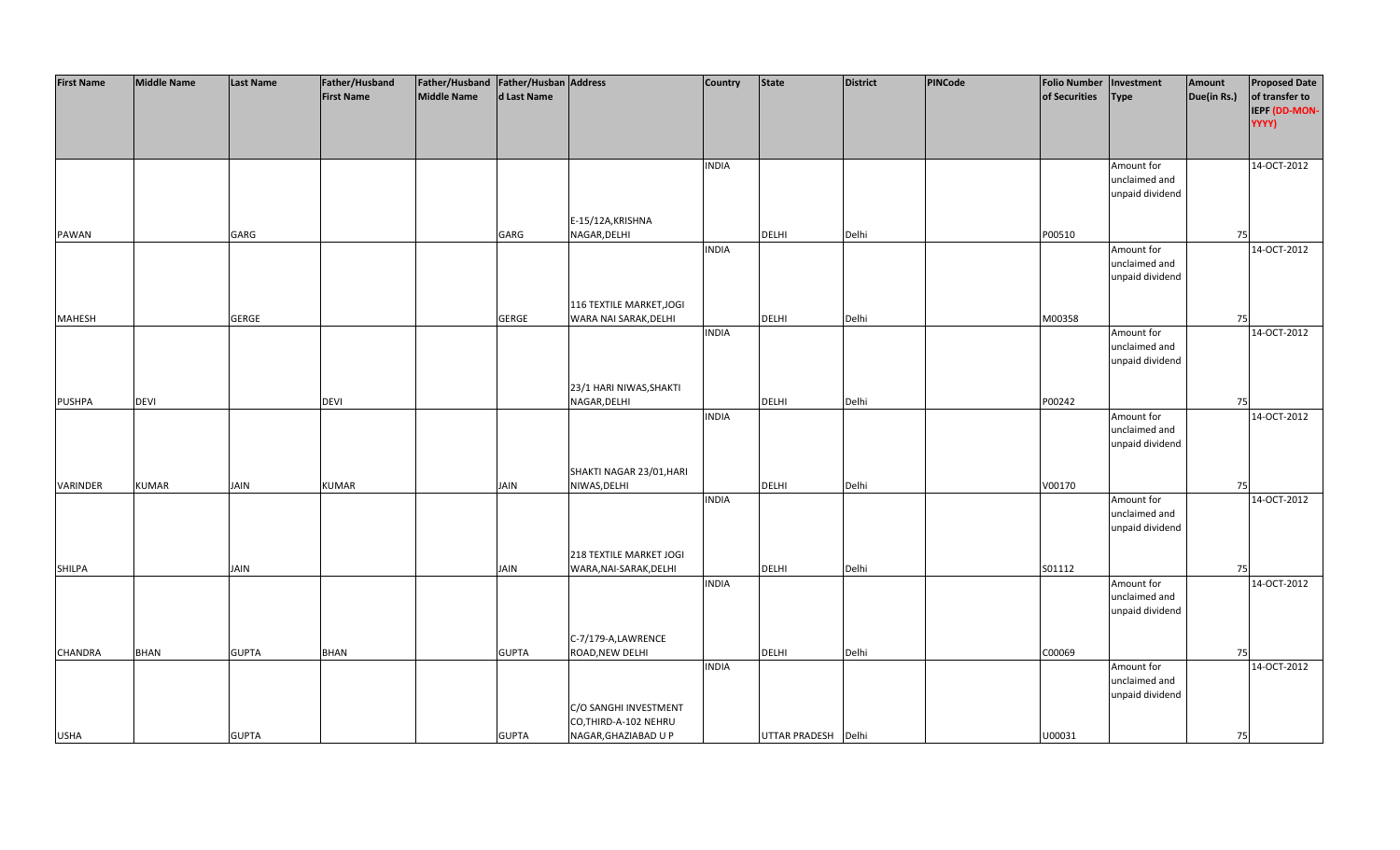| <b>First Name</b> | <b>Middle Name</b>              | <b>Last Name</b> | Father/Husband         | Father/Husband   Father/Husban   Address |             |                              | <b>Country</b> | <b>State</b>       | <b>District</b>  | <b>PINCode</b> | <b>Folio Number</b> | Investment                       | Amount      | <b>Proposed Date</b>            |
|-------------------|---------------------------------|------------------|------------------------|------------------------------------------|-------------|------------------------------|----------------|--------------------|------------------|----------------|---------------------|----------------------------------|-------------|---------------------------------|
|                   |                                 |                  | <b>First Name</b>      | Middle Name                              | d Last Name |                              |                |                    |                  |                | of Securities       | <b>Type</b>                      | Due(in Rs.) | of transfer to<br>IEPF (DD-MON- |
|                   |                                 |                  |                        |                                          |             |                              |                |                    |                  |                |                     |                                  |             | YYYY)                           |
|                   |                                 |                  |                        |                                          |             |                              | <b>INDIA</b>   |                    |                  |                |                     | Amount for                       |             | 14-OCT-2012                     |
|                   |                                 |                  |                        |                                          |             |                              |                |                    |                  |                |                     | unclaimed and                    |             |                                 |
|                   |                                 |                  |                        |                                          |             | PLOT NO.125, 2ND             |                |                    |                  |                |                     | unpaid dividend                  |             |                                 |
|                   | BALAJI EQUITIES BALAJI EQUITIES |                  | <b>BALAJI EQUITIES</b> |                                          |             | FLOOR, DURGANAGAR            |                | ANDHRA             |                  |                | 120369000000        |                                  |             |                                 |
| LIMITED           | LIMITED                         |                  | <b>LIMITED</b>         |                                          |             | COLONY, AMEERPET             |                | PRADESH            | <b>HYDERABAD</b> |                | 1320                |                                  | 225         |                                 |
|                   |                                 |                  |                        |                                          |             |                              | <b>INDIA</b>   |                    |                  |                |                     | Amount for                       |             | 14-OCT-2012                     |
|                   |                                 |                  |                        |                                          |             |                              |                |                    |                  |                |                     | unclaimed and                    |             |                                 |
|                   |                                 |                  |                        |                                          |             |                              |                |                    |                  |                |                     | unpaid dividend                  |             |                                 |
|                   |                                 |                  |                        |                                          |             | C/O KUNDANMAL PAREEK         |                |                    |                  |                |                     |                                  |             |                                 |
|                   |                                 |                  |                        |                                          |             | DELWAN BA,P O SRI            |                |                    |                  |                |                     |                                  |             |                                 |
| <b>JUGAL</b>      |                                 | <b>KISHORE</b>   |                        |                                          | KISHORE     | DUNGARGARH, DT CHURU RAJ     |                | RAJASTHAN          | <b>JAIPUR</b>    |                | J00064              |                                  | 75          |                                 |
|                   |                                 |                  |                        |                                          |             |                              | <b>INDIA</b>   |                    |                  |                |                     | Amount for                       |             | 14-OCT-2012                     |
|                   |                                 |                  |                        |                                          |             |                              |                |                    |                  |                |                     | unclaimed and<br>unpaid dividend |             |                                 |
|                   |                                 |                  |                        |                                          |             |                              |                |                    |                  |                |                     |                                  |             |                                 |
|                   |                                 |                  |                        |                                          |             |                              |                |                    |                  |                | 120121030002        |                                  |             |                                 |
| LAXMI             | <b>DEVI</b>                     |                  | <b>DEVI</b>            |                                          |             | DAGA PIROL,,                 |                | RAJASTHAN          | <b>JAIPUR</b>    |                | 1497                |                                  | 375         |                                 |
|                   |                                 |                  |                        |                                          |             |                              | <b>INDIA</b>   |                    |                  |                |                     | Amount for<br>unclaimed and      |             | 14-OCT-2012                     |
|                   |                                 |                  |                        |                                          |             |                              |                |                    |                  |                |                     | unpaid dividend                  |             |                                 |
|                   |                                 |                  |                        |                                          |             |                              |                |                    |                  |                |                     |                                  |             |                                 |
|                   |                                 |                  |                        |                                          |             | H.NO-40, MAYA NAGAR, NEAR    |                |                    |                  |                | IN3018461014        |                                  |             |                                 |
| YOG               | RAJ                             |                  | RAJ                    |                                          |             | <b>CIVIL LINES GURUDWARA</b> |                | PUNJAB             | LUDHIANA         |                | 4048                |                                  | 75          |                                 |
|                   |                                 |                  |                        |                                          |             |                              | <b>INDIA</b>   |                    |                  |                |                     | Amount for<br>unclaimed and      |             | 14-OCT-2012                     |
|                   |                                 |                  |                        |                                          |             |                              |                |                    |                  |                |                     | unpaid dividend                  |             |                                 |
|                   |                                 |                  |                        |                                          |             |                              |                |                    |                  |                |                     |                                  |             |                                 |
|                   |                                 |                  |                        |                                          |             | D5 MADHAVJI BLDG, 260 S V P  |                |                    |                  |                |                     |                                  |             |                                 |
| HASHUMATI         | D                               | SHAH             | <sub>D</sub>           |                                          | SHAH        | ROAD, BOMBAY                 | <b>INDIA</b>   | MAHARASHTRA        | Mumbai           |                | H00149              |                                  | 75          | 14-OCT-2012                     |
|                   |                                 |                  |                        |                                          |             |                              |                |                    |                  |                |                     | Amount for<br>unclaimed and      |             |                                 |
|                   |                                 |                  |                        |                                          |             |                              |                |                    |                  |                |                     | unpaid dividend                  |             |                                 |
|                   |                                 |                  |                        |                                          |             | C/O WALE INVESTMENTS (P)     |                |                    |                  |                |                     |                                  |             |                                 |
|                   |                                 |                  |                        |                                          |             | LTD,12 GOLDEN PEAK DR        |                |                    |                  |                |                     |                                  |             |                                 |
| <b>ANJU</b>       |                                 | JAIN             |                        |                                          | JAIN        | AMBEDKAR RD, BOMBAY          | <b>INDIA</b>   | MAHARASHTRA        | Mumbai           |                | A00504              | Amount for                       | 75          | 14-OCT-2012                     |
|                   |                                 |                  |                        |                                          |             |                              |                |                    |                  |                |                     | unclaimed and                    |             |                                 |
|                   |                                 |                  |                        |                                          |             |                              |                |                    |                  |                |                     | unpaid dividend                  |             |                                 |
|                   |                                 |                  |                        |                                          |             | C/O BOMBAY NOVELTY           |                |                    |                  |                |                     |                                  |             |                                 |
|                   |                                 |                  |                        |                                          |             | STORES, TANKI                |                |                    |                  |                |                     |                                  |             |                                 |
| <b>DILIP</b>      |                                 | <b>VORA</b>      |                        |                                          | VORA        | CHOWK, SURENDRA NAGAR        |                | MAHARASHTRA Mumbai |                  |                | D00079              |                                  | 75          |                                 |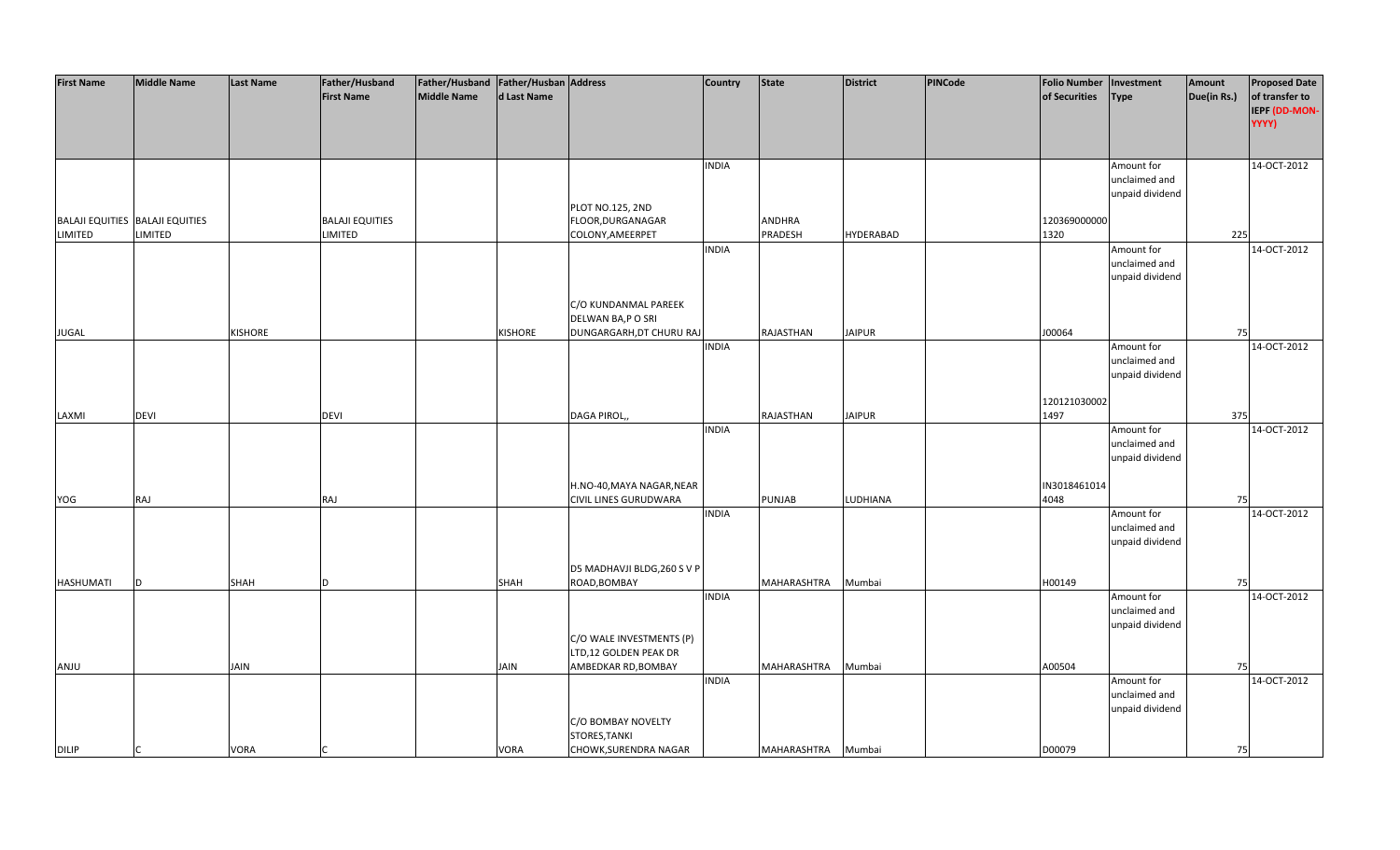| <b>First Name</b>  | <b>Middle Name</b> | <b>Last Name</b>  | Father/Husband    | Father/Husband   Father/Husban   Address |                   |                             | <b>Country</b> | State          | <b>District</b> | PINCode | Folio Number   Investment |                 | Amount      | <b>Proposed Date</b> |
|--------------------|--------------------|-------------------|-------------------|------------------------------------------|-------------------|-----------------------------|----------------|----------------|-----------------|---------|---------------------------|-----------------|-------------|----------------------|
|                    |                    |                   | <b>First Name</b> | <b>Middle Name</b>                       | d Last Name       |                             |                |                |                 |         | of Securities             | <b>Type</b>     | Due(in Rs.) | of transfer to       |
|                    |                    |                   |                   |                                          |                   |                             |                |                |                 |         |                           |                 |             | IEPF (DD-MON-        |
|                    |                    |                   |                   |                                          |                   |                             |                |                |                 |         |                           |                 |             | YYYY)                |
|                    |                    |                   |                   |                                          |                   |                             |                |                |                 |         |                           |                 |             |                      |
|                    |                    |                   |                   |                                          |                   |                             |                |                |                 |         |                           |                 |             |                      |
|                    |                    |                   |                   |                                          |                   |                             | <b>INDIA</b>   |                |                 |         |                           | Amount for      |             | 14-OCT-2012          |
|                    |                    |                   |                   |                                          |                   |                             |                |                |                 |         |                           | unclaimed and   |             |                      |
|                    |                    |                   |                   |                                          |                   |                             |                |                |                 |         |                           | unpaid dividend |             |                      |
|                    |                    |                   |                   |                                          |                   | A-32, THIRD                 |                |                |                 |         |                           |                 |             |                      |
|                    |                    |                   |                   |                                          |                   | FLOOR,, AASHIYANA, NEAR     |                |                |                 |         |                           |                 |             |                      |
|                    |                    |                   |                   |                                          |                   | PPF COLONY,, SODAWALA       |                |                |                 |         |                           |                 |             |                      |
| ASHA               | <b>VINAY</b>       | GAWADE            | <b>VINAY</b>      |                                          | GAWADE            | LANE BORIVALI(WEST),        |                | MAHARASHTRA    | Mumbai          |         | 00040792                  |                 | 75          |                      |
|                    |                    |                   |                   |                                          |                   |                             | <b>INDIA</b>   |                |                 |         |                           | Amount for      |             | 14-OCT-2012          |
|                    |                    |                   |                   |                                          |                   |                             |                |                |                 |         |                           | unclaimed and   |             |                      |
|                    |                    |                   |                   |                                          |                   |                             |                |                |                 |         |                           | unpaid dividend |             |                      |
|                    |                    |                   |                   |                                          |                   |                             |                |                |                 |         |                           |                 |             |                      |
|                    |                    |                   |                   |                                          |                   |                             |                |                |                 |         |                           |                 |             |                      |
|                    |                    |                   |                   |                                          |                   | M/S MOTILAL OSWAL SEC.      |                |                |                 |         |                           |                 |             |                      |
|                    |                    |                   |                   |                                          |                   | LTD., 2ND FLR, PALM SPRING  |                |                |                 |         |                           |                 |             |                      |
|                    |                    |                   |                   |                                          |                   | CENTER, NEW MALAD LINK      |                |                |                 |         |                           |                 |             |                      |
| <b>MOTILAL</b>     | <b>OSWAL</b>       | <b>SECURITIES</b> | <b>OSWAL</b>      |                                          | <b>SECURITIES</b> | ROAD, MALAD WEST            |                | MAHARASHTRA    | Mumbai          |         | 00000116                  |                 | 98.25       |                      |
|                    |                    |                   |                   |                                          |                   |                             | <b>INDIA</b>   |                |                 |         |                           | Amount for      |             | 14-OCT-2012          |
|                    |                    |                   |                   |                                          |                   |                             |                |                |                 |         |                           | unclaimed and   |             |                      |
|                    |                    |                   |                   |                                          |                   |                             |                |                |                 |         |                           | unpaid dividend |             |                      |
|                    |                    |                   |                   |                                          |                   | KAMAT INDL ESTATE 396 V S   |                |                |                 |         |                           |                 |             |                      |
| RAKESH             |                    | <b>SHUKLA</b>     |                   |                                          | <b>SHUKLA</b>     | MARG, PRABHADEVI, BOMBAY    |                | MAHARASHTRA    | Mumbai          |         | R00524                    |                 | 1,575.00    |                      |
|                    |                    |                   |                   |                                          |                   |                             | <b>INDIA</b>   |                |                 |         |                           | Amount for      |             | 14-OCT-2012          |
|                    |                    |                   |                   |                                          |                   |                             |                |                |                 |         |                           | unclaimed and   |             |                      |
|                    |                    |                   |                   |                                          |                   |                             |                |                |                 |         |                           | unpaid dividend |             |                      |
|                    |                    |                   |                   |                                          |                   |                             |                |                |                 |         |                           |                 |             |                      |
|                    |                    |                   |                   |                                          |                   | C/O TEXTILE TRADERS, AT     |                |                |                 |         |                           |                 |             |                      |
| <b>HIRA</b>        | MANI               | <b>DEVI</b>       | <b>MANI</b>       |                                          | <b>DEVI</b>       | BARWADIH, GIRIDIH           |                | Chhattisgarh   | Raipur          |         | H00024                    |                 | 75          |                      |
|                    |                    |                   |                   |                                          |                   |                             | <b>INDIA</b>   |                |                 |         |                           | Amount for      |             | 14-OCT-2012          |
|                    |                    |                   |                   |                                          |                   |                             |                |                |                 |         |                           | unclaimed and   |             |                      |
|                    |                    |                   |                   |                                          |                   |                             |                |                |                 |         |                           | unpaid dividend |             |                      |
|                    |                    |                   |                   |                                          |                   | 205 DEV KUTIR APT OPP       |                |                |                 |         |                           |                 |             |                      |
|                    |                    |                   |                   |                                          |                   | COMMI BU, AMBIKA            |                |                |                 |         |                           |                 |             |                      |
| <b>JAYANTIBHAI</b> | N                  | PATEL             | N                 |                                          | PATEL             | NIKETAN, SURAT              |                | <b>GUJARAT</b> | SURAT           |         | J00077                    |                 | 75          |                      |
|                    |                    |                   |                   |                                          |                   |                             | <b>INDIA</b>   |                |                 |         |                           | Amount for      |             | 14-OCT-2012          |
|                    |                    |                   |                   |                                          |                   |                             |                |                |                 |         |                           | unclaimed and   |             |                      |
|                    |                    |                   |                   |                                          |                   |                             |                |                |                 |         |                           | unpaid dividend |             |                      |
|                    |                    |                   |                   |                                          |                   | <b>3RD FLOOR UP JAGNATH</b> |                |                |                 |         |                           |                 |             |                      |
|                    |                    |                   |                   |                                          |                   | MATLOR, DALGIA MAHOLO       |                |                |                 |         |                           |                 |             |                      |
| <b>ASHOK</b>       | N                  | SOLANKI           | N                 |                                          | SOLANKI           | MAHIDHARPURA, SURAT         |                | <b>GUJARAT</b> | <b>SURAT</b>    |         | A00220                    |                 | 75          |                      |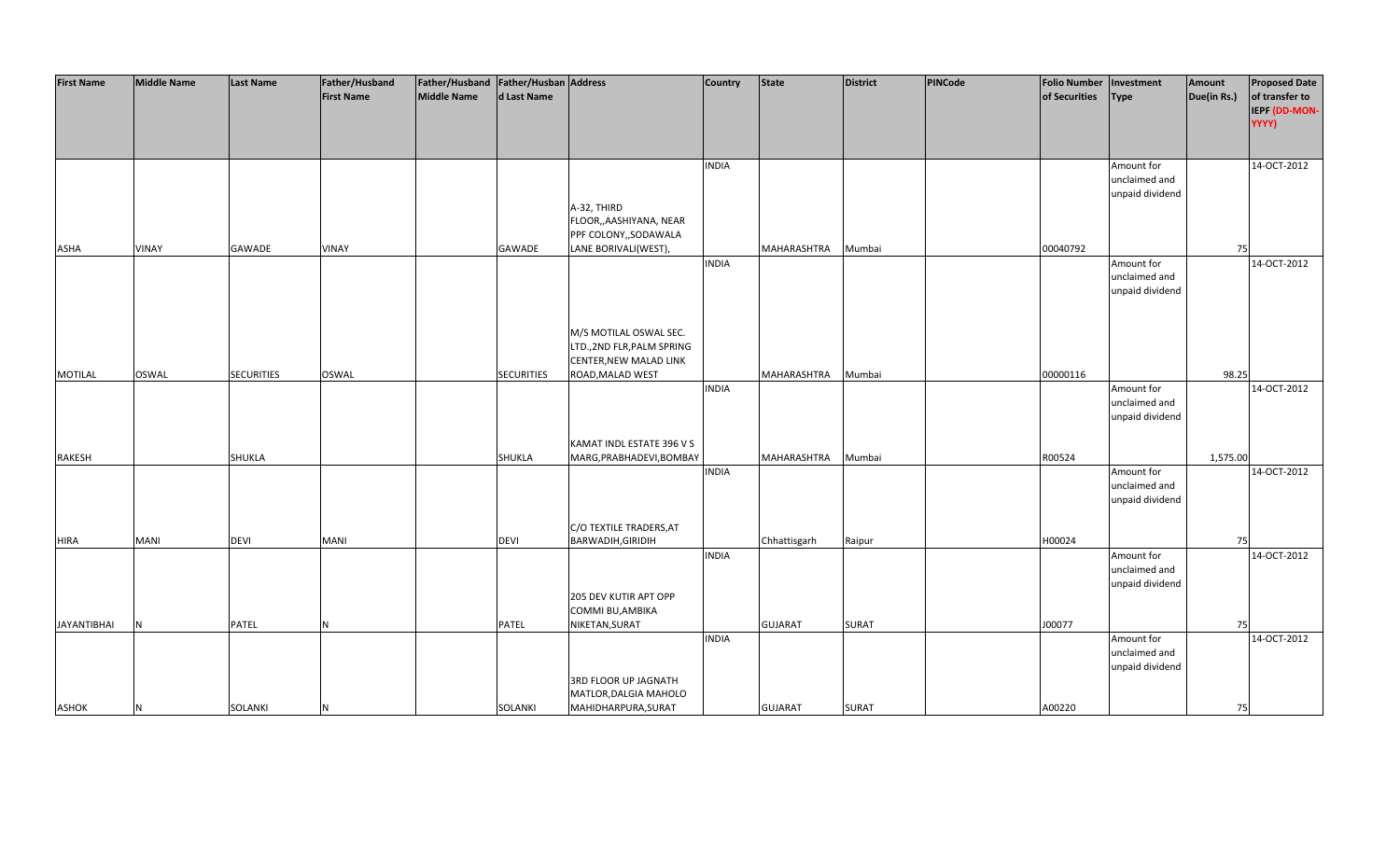| <b>First Name</b> | <b>Middle Name</b> | <b>Last Name</b> | Father/Husband    | Father/Husband Father/Husban Address |                 |                          | <b>Country</b> | <b>State</b>   | <b>District</b>  | <b>PINCode</b> | <b>Folio Number</b> | Investment      | Amount      | <b>Proposed Date</b> |
|-------------------|--------------------|------------------|-------------------|--------------------------------------|-----------------|--------------------------|----------------|----------------|------------------|----------------|---------------------|-----------------|-------------|----------------------|
|                   |                    |                  | <b>First Name</b> | <b>Middle Name</b>                   | d Last Name     |                          |                |                |                  |                | of Securities       | <b>Type</b>     | Due(in Rs.) | of transfer to       |
|                   |                    |                  |                   |                                      |                 |                          |                |                |                  |                |                     |                 |             | IEPF (DD-MON-        |
|                   |                    |                  |                   |                                      |                 |                          |                |                |                  |                |                     |                 |             | YYYY)                |
|                   |                    |                  |                   |                                      |                 |                          |                |                |                  |                |                     |                 |             |                      |
|                   |                    |                  |                   |                                      |                 |                          |                |                |                  |                |                     |                 |             |                      |
|                   |                    |                  |                   |                                      |                 |                          | <b>INDIA</b>   |                |                  |                |                     | Amount for      |             | 14-OCT-2012          |
|                   |                    |                  |                   |                                      |                 |                          |                |                |                  |                |                     | unclaimed and   |             |                      |
|                   |                    |                  |                   |                                      |                 |                          |                |                |                  |                |                     | unpaid dividend |             |                      |
|                   |                    |                  |                   |                                      |                 |                          |                |                |                  |                |                     |                 |             |                      |
|                   |                    |                  |                   |                                      |                 |                          |                |                |                  |                |                     |                 |             |                      |
|                   |                    |                  |                   |                                      |                 | H/2/17 ANANDNAGAR APT    |                |                |                  |                |                     |                 |             |                      |
|                   |                    |                  |                   |                                      |                 | B/H AKHB, NAVAVADAJ      |                |                |                  |                |                     |                 |             |                      |
| <b>JITENDRA</b>   |                    | <b>DASADIA</b>   |                   |                                      | <b>DASADIA</b>  | NARANPURA, AHMEDABAD     |                | <b>GUJARAT</b> | AHMEDABAD        |                | J00208              |                 | 75          |                      |
|                   |                    |                  |                   |                                      |                 |                          | <b>INDIA</b>   |                |                  |                |                     | Amount for      |             | 14-OCT-2012          |
|                   |                    |                  |                   |                                      |                 |                          |                |                |                  |                |                     | unclaimed and   |             |                      |
|                   |                    |                  |                   |                                      |                 |                          |                |                |                  |                |                     | unpaid dividend |             |                      |
|                   |                    |                  |                   |                                      |                 | 1780 BHAGWATI            |                |                |                  |                |                     |                 |             |                      |
|                   |                    |                  |                   |                                      |                 | POLE, DARIYAPUR          |                |                |                  |                |                     |                 |             |                      |
| VINU              |                    | <b>SHAH</b>      |                   |                                      | <b>SHAH</b>     | LUNSAWADA, AHMEDABAD     |                | <b>GUJARAT</b> | AHMEDABAD        |                | V00269              |                 | 75          |                      |
|                   |                    |                  |                   |                                      |                 |                          | <b>INDIA</b>   |                |                  |                |                     | Amount for      |             | 14-OCT-2012          |
|                   |                    |                  |                   |                                      |                 |                          |                |                |                  |                |                     |                 |             |                      |
|                   |                    |                  |                   |                                      |                 |                          |                |                |                  |                |                     | unclaimed and   |             |                      |
|                   |                    |                  |                   |                                      |                 |                          |                |                |                  |                |                     | unpaid dividend |             |                      |
|                   |                    |                  |                   |                                      |                 | 1442 RANGREJ S           |                |                |                  |                |                     |                 |             |                      |
|                   |                    |                  |                   |                                      |                 | POLE, PATWA SHERI THREE  |                |                |                  |                |                     |                 |             |                      |
| <b>KETKI</b>      |                    | <b>TAPARIYA</b>  |                   |                                      | <b>TAPARIYA</b> | GATE, AHMEDABAD          |                | <b>GUJARAT</b> | AHMEDABAD        |                | K00357              |                 | 75          |                      |
|                   |                    |                  |                   |                                      |                 |                          | <b>INDIA</b>   |                |                  |                |                     | Amount for      |             | 14-OCT-2012          |
|                   |                    |                  |                   |                                      |                 |                          |                |                |                  |                |                     | unclaimed and   |             |                      |
|                   |                    |                  |                   |                                      |                 |                          |                |                |                  |                |                     | unpaid dividend |             |                      |
|                   |                    |                  |                   |                                      |                 | 1442 RANGREJ S POLE      |                |                |                  |                |                     |                 |             |                      |
|                   |                    |                  |                   |                                      |                 | PATWA SHER, THREE        |                |                |                  |                |                     |                 |             |                      |
| REHANA            |                    | MALBARI          |                   |                                      | <b>MALBARI</b>  | GATES, AHMEDABAD         |                | <b>GUJARAT</b> | AHMEDABAD        |                | R00599              |                 | 75          |                      |
|                   |                    |                  |                   |                                      |                 |                          | <b>INDIA</b>   |                |                  |                |                     | Amount for      |             | 14-OCT-2012          |
|                   |                    |                  |                   |                                      |                 |                          |                |                |                  |                |                     | unclaimed and   |             |                      |
|                   |                    |                  |                   |                                      |                 |                          |                |                |                  |                |                     | unpaid dividend |             |                      |
|                   |                    |                  |                   |                                      |                 | 1778 BHAGWATI POLE       |                |                |                  |                |                     |                 |             |                      |
|                   |                    |                  |                   |                                      |                 | LUNSAWADA, DARIYAPUR, AH |                |                |                  |                |                     |                 |             |                      |
| CHANDRIKA         |                    | <b>GOSALIA</b>   |                   |                                      | <b>GOSALIA</b>  | MEDABAD                  |                | <b>GUJARAT</b> | AHMEDABAD        |                | C00114              |                 | 75          |                      |
|                   |                    |                  |                   |                                      |                 |                          | <b>INDIA</b>   |                |                  |                |                     | Amount for      |             | 14-OCT-2012          |
|                   |                    |                  |                   |                                      |                 |                          |                |                |                  |                |                     | unclaimed and   |             |                      |
|                   |                    |                  |                   |                                      |                 |                          |                |                |                  |                |                     | unpaid dividend |             |                      |
|                   |                    |                  |                   |                                      |                 |                          |                |                |                  |                |                     |                 |             |                      |
|                   |                    |                  |                   |                                      |                 | 39/460 GUJARAT HOUSING   |                |                |                  |                |                     |                 |             |                      |
|                   |                    |                  |                   |                                      |                 | BOARD, AJWA ROAD NR      |                |                |                  |                |                     |                 |             |                      |
| <b>HETAL</b>      | R                  | <b>DALAL</b>     |                   |                                      | <b>DALAL</b>    | NAVJIVAN SOC, BARODA     |                | <b>GUJARAT</b> | VADODARA         |                | H00052              |                 | 75          |                      |
|                   |                    |                  |                   |                                      |                 |                          | <b>INDIA</b>   |                |                  |                |                     | Amount for      |             | 14-OCT-2012          |
|                   |                    |                  |                   |                                      |                 |                          |                |                |                  |                |                     | unclaimed and   |             |                      |
|                   |                    |                  |                   |                                      |                 |                          |                |                |                  |                |                     | unpaid dividend |             |                      |
|                   |                    |                  |                   |                                      |                 | <b>BLOCK A-2 ANAND</b>   |                |                |                  |                |                     |                 |             |                      |
|                   |                    |                  |                   |                                      |                 | BHUVAN, KALANALA, BHAVNA |                |                |                  |                |                     |                 |             |                      |
| <b>MANISH</b>     | <b>RAMESHBHAI</b>  |                  | RAMESHBHAI        |                                      |                 | GAR                      |                | <b>GUJARAT</b> | <b>BHAVNAGAR</b> |                | M00202              |                 | 75          |                      |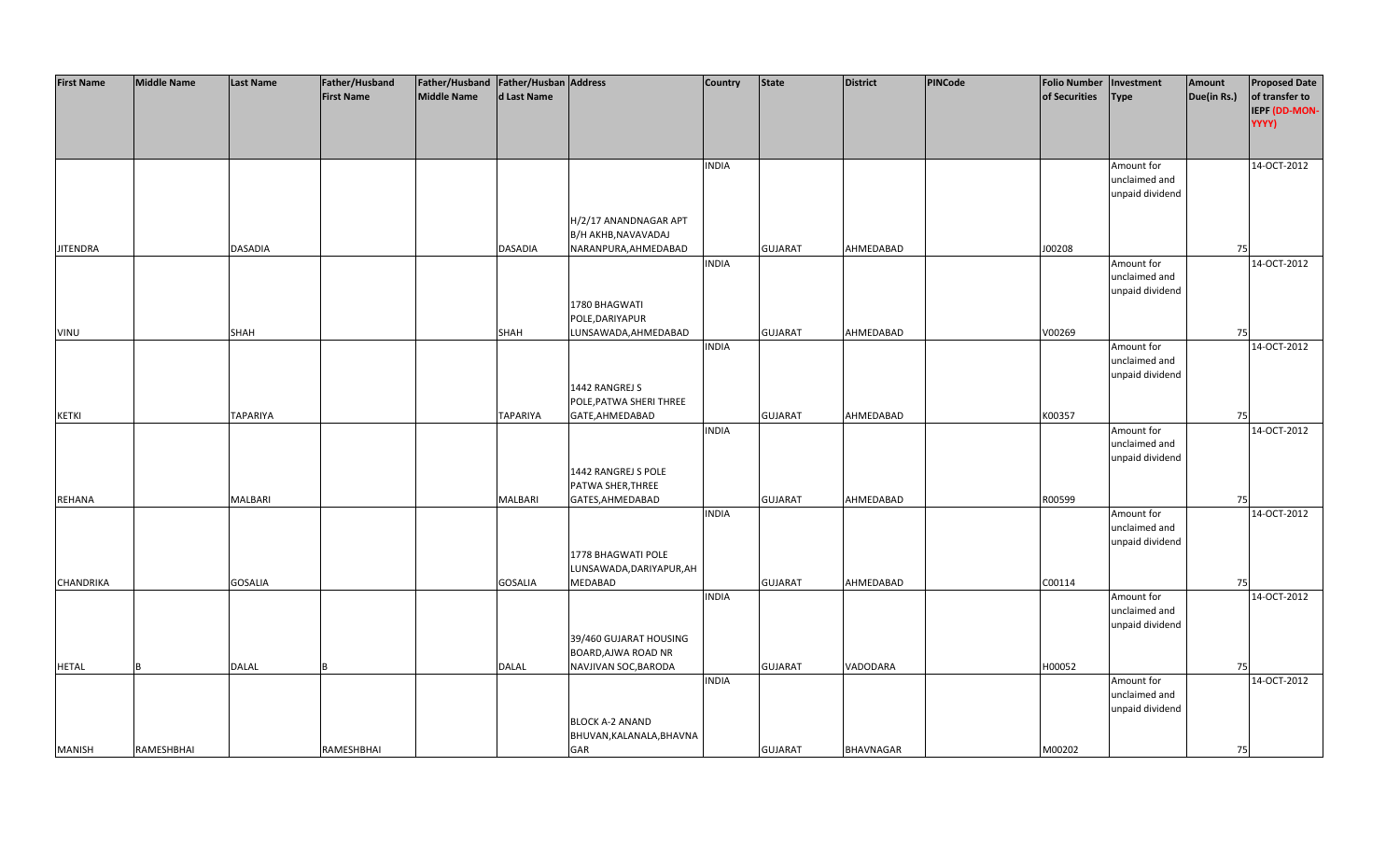| <b>First Name</b> | <b>Middle Name</b> | <b>Last Name</b> | Father/Husband    | Father/Husband Father/Husban Address |                |                           | <b>Country</b> | <b>State</b>   | <b>District</b> | PINCode | <b>Folio Number</b> | Investment      | Amount      | <b>Proposed Date</b> |
|-------------------|--------------------|------------------|-------------------|--------------------------------------|----------------|---------------------------|----------------|----------------|-----------------|---------|---------------------|-----------------|-------------|----------------------|
|                   |                    |                  | <b>First Name</b> | <b>Middle Name</b>                   | d Last Name    |                           |                |                |                 |         | of Securities       | <b>Type</b>     | Due(in Rs.) | of transfer to       |
|                   |                    |                  |                   |                                      |                |                           |                |                |                 |         |                     |                 |             | IEPF (DD-MON-        |
|                   |                    |                  |                   |                                      |                |                           |                |                |                 |         |                     |                 |             | YYYY)                |
|                   |                    |                  |                   |                                      |                |                           |                |                |                 |         |                     |                 |             |                      |
|                   |                    |                  |                   |                                      |                |                           |                |                |                 |         |                     |                 |             |                      |
|                   |                    |                  |                   |                                      |                |                           | <b>INDIA</b>   |                |                 |         |                     | Amount for      |             | 14-OCT-2012          |
|                   |                    |                  |                   |                                      |                |                           |                |                |                 |         |                     | unclaimed and   |             |                      |
|                   |                    |                  |                   |                                      |                |                           |                |                |                 |         |                     | unpaid dividend |             |                      |
|                   |                    |                  |                   |                                      |                |                           |                |                |                 |         |                     |                 |             |                      |
|                   |                    |                  |                   |                                      |                | ROOPAM COLLECTION, HANSI  |                |                |                 |         |                     |                 |             |                      |
| SAROJ             |                    | <b>BANKA</b>     |                   |                                      | <b>BANKA</b>   | GATE, BHIWANI             |                | <b>HARYANA</b> | <b>BHIWANI</b>  |         | S00649              |                 | 75          |                      |
|                   |                    |                  |                   |                                      |                |                           | <b>INDIA</b>   |                |                 |         |                     | Amount for      |             | 14-OCT-2012          |
|                   |                    |                  |                   |                                      |                |                           |                |                |                 |         |                     | unclaimed and   |             |                      |
|                   |                    |                  |                   |                                      |                |                           |                |                |                 |         |                     | unpaid dividend |             |                      |
|                   |                    |                  |                   |                                      |                |                           |                |                |                 |         |                     |                 |             |                      |
|                   |                    |                  |                   |                                      |                | C/O PROF O D P AZAD,5     |                |                |                 |         |                     |                 |             |                      |
| SUVISHESH         |                    | BHARDWAJ         |                   |                                      | BHARDWAJ       | JAGAT COLONY, BHIWANI     |                | HARYANA        | <b>BHIWANI</b>  |         | S00620              |                 | 75          |                      |
|                   |                    |                  |                   |                                      |                |                           | <b>INDIA</b>   |                |                 |         |                     | Amount for      |             | 14-OCT-2012          |
|                   |                    |                  |                   |                                      |                |                           |                |                |                 |         |                     | unclaimed and   |             |                      |
|                   |                    |                  |                   |                                      |                |                           |                |                |                 |         |                     | unpaid dividend |             |                      |
|                   |                    |                  |                   |                                      |                |                           |                |                |                 |         |                     |                 |             |                      |
|                   |                    |                  |                   |                                      |                | <b>MAIN</b>               |                |                |                 |         |                     |                 |             |                      |
| <b>SATISH</b>     |                    | CHAND            |                   |                                      | <b>CHAND</b>   | BAZAR, TIGAON, , HARYANA. |                | CHANDIGARH     | CHANDIGARH      |         | S00589              |                 | 75          |                      |
|                   |                    |                  |                   |                                      |                |                           | <b>INDIA</b>   |                |                 |         |                     | Amount for      |             | 14-OCT-2012          |
|                   |                    |                  |                   |                                      |                |                           |                |                |                 |         |                     | unclaimed and   |             |                      |
|                   |                    |                  |                   |                                      |                |                           |                |                |                 |         |                     | unpaid dividend |             |                      |
|                   |                    |                  |                   |                                      |                |                           |                |                |                 |         |                     |                 |             |                      |
|                   |                    |                  |                   |                                      |                |                           |                |                |                 |         |                     |                 |             |                      |
| <b>SATISH</b>     | <b>KUMAR</b>       |                  | <b>KUMAR</b>      |                                      |                | NP-102, PITAM PURA, DELHI |                | <b>DELHI</b>   | Delhi           |         | S00482              |                 | 75          |                      |
|                   |                    |                  |                   |                                      |                |                           | <b>INDIA</b>   |                |                 |         |                     | Amount for      |             | 14-OCT-2012          |
|                   |                    |                  |                   |                                      |                |                           |                |                |                 |         |                     | unclaimed and   |             |                      |
|                   |                    |                  |                   |                                      |                |                           |                |                |                 |         |                     | unpaid dividend |             |                      |
|                   |                    |                  |                   |                                      |                |                           |                |                |                 |         |                     |                 |             |                      |
|                   |                    |                  |                   |                                      |                |                           |                |                |                 |         |                     |                 |             |                      |
| PRAKASH           | <b>KUMARI</b>      |                  | <b>KUMARI</b>     |                                      |                | J-141, ASHOK VIHAR, DELHI |                | DELHI          | Delhi           |         | P00021              |                 | 75          |                      |
|                   |                    |                  |                   |                                      |                |                           | <b>INDIA</b>   |                |                 |         |                     | Amount for      |             | 14-OCT-2012          |
|                   |                    |                  |                   |                                      |                |                           |                |                |                 |         |                     | unclaimed and   |             |                      |
|                   |                    |                  |                   |                                      |                |                           |                |                |                 |         |                     | unpaid dividend |             |                      |
|                   |                    |                  |                   |                                      |                |                           |                |                |                 |         |                     |                 |             |                      |
|                   |                    |                  |                   |                                      |                | A-25/1 PHASE-1, NARAINA   |                |                |                 |         |                     |                 |             |                      |
| B                 | D                  | <b>GIROTRA</b>   | D.                |                                      | <b>GIROTRA</b> | <b>INDL AREA, DELHI</b>   |                | DELHI          | Delhi           |         | B00025              |                 | 75          |                      |
|                   |                    |                  |                   |                                      |                |                           | <b>INDIA</b>   |                |                 |         |                     | Amount for      |             | 14-OCT-2012          |
|                   |                    |                  |                   |                                      |                |                           |                |                |                 |         |                     | unclaimed and   |             |                      |
|                   |                    |                  |                   |                                      |                |                           |                |                |                 |         |                     | unpaid dividend |             |                      |
|                   |                    |                  |                   |                                      |                |                           |                |                |                 |         |                     |                 |             |                      |
|                   |                    |                  |                   |                                      |                | 116 TEXTILE MARKET, JOGI  |                |                |                 |         |                     |                 |             |                      |
| <b>HORIL</b>      |                    | GARGE            |                   |                                      | GARGE          | WARA NAI SARAK, DELHI     |                | <b>DELHI</b>   | Delhi           |         | H00142              |                 | 75          |                      |
|                   |                    |                  |                   |                                      |                |                           |                |                |                 |         |                     |                 |             |                      |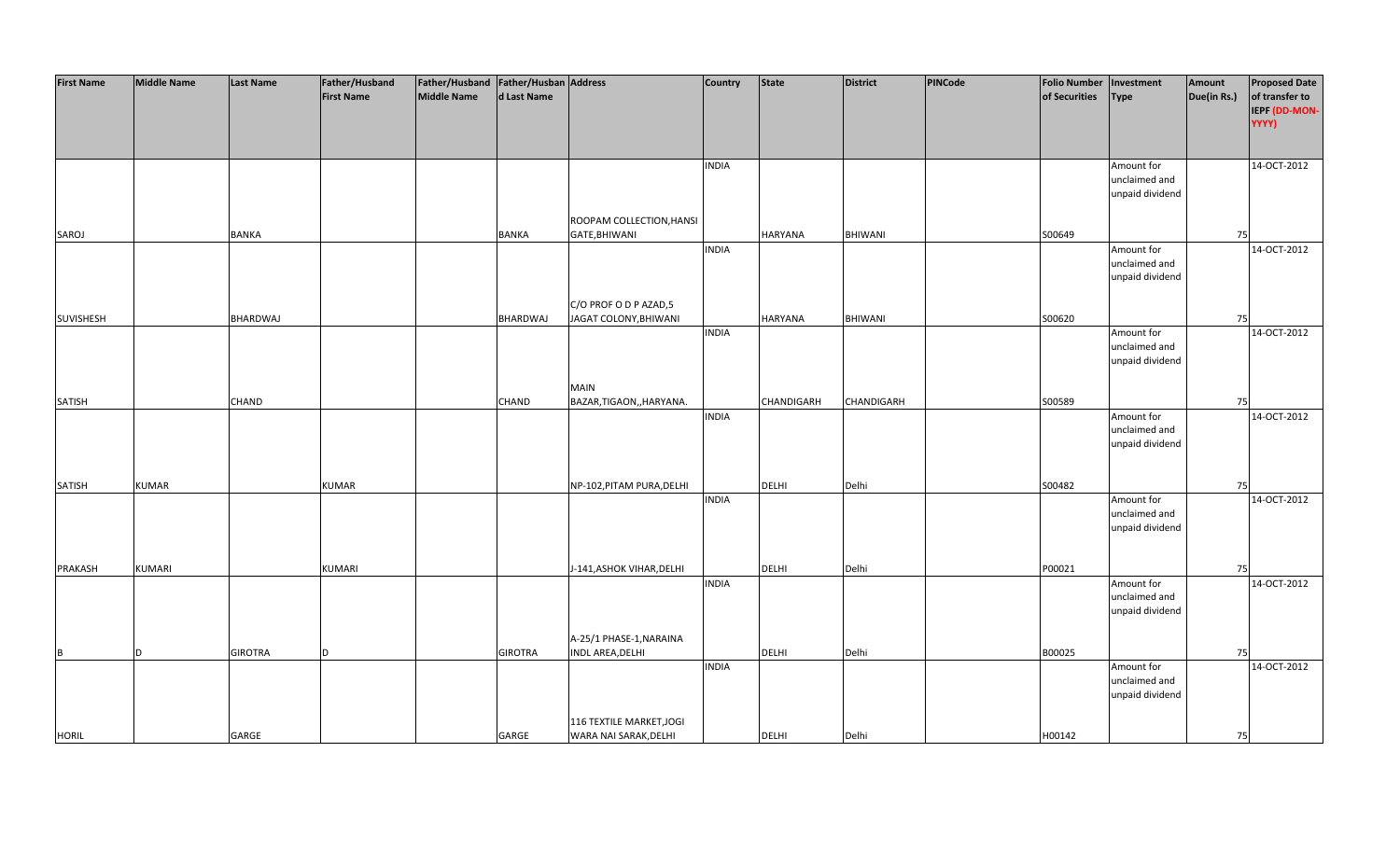| <b>First Name</b> | <b>Middle Name</b> | <b>Last Name</b> | Father/Husband    | Father/Husband Father/Husban Address |             |                            | Country      | <b>State</b> | <b>District</b> | PINCode | <b>Folio Number</b> | Investment      | Amount      | <b>Proposed Date</b> |
|-------------------|--------------------|------------------|-------------------|--------------------------------------|-------------|----------------------------|--------------|--------------|-----------------|---------|---------------------|-----------------|-------------|----------------------|
|                   |                    |                  | <b>First Name</b> | <b>Middle Name</b>                   | d Last Name |                            |              |              |                 |         | of Securities       | <b>Type</b>     | Due(in Rs.) | of transfer to       |
|                   |                    |                  |                   |                                      |             |                            |              |              |                 |         |                     |                 |             | IEPF (DD-MON-        |
|                   |                    |                  |                   |                                      |             |                            |              |              |                 |         |                     |                 |             | YYYY)                |
|                   |                    |                  |                   |                                      |             |                            |              |              |                 |         |                     |                 |             |                      |
|                   |                    |                  |                   |                                      |             |                            |              |              |                 |         |                     |                 |             |                      |
|                   |                    |                  |                   |                                      |             |                            | <b>INDIA</b> |              |                 |         |                     | Amount for      |             | 14-OCT-2012          |
|                   |                    |                  |                   |                                      |             |                            |              |              |                 |         |                     | unclaimed and   |             |                      |
|                   |                    |                  |                   |                                      |             |                            |              |              |                 |         |                     | unpaid dividend |             |                      |
|                   |                    |                  |                   |                                      |             |                            |              |              |                 |         |                     |                 |             |                      |
|                   |                    |                  |                   |                                      |             | 116 TEXTILE MARKET, JOGI   |              |              |                 |         |                     |                 |             |                      |
| <b>HARI</b>       | <b>CHAND</b>       | CHAWALA          | CHAND             |                                      | CHAWALA     | WARA NAI SARAK, DELHI      |              | <b>DELHI</b> | Delhi           |         | H00140              |                 | 75          |                      |
|                   |                    |                  |                   |                                      |             |                            | <b>INDIA</b> |              |                 |         |                     | Amount for      |             | 14-OCT-2012          |
|                   |                    |                  |                   |                                      |             |                            |              |              |                 |         |                     | unclaimed and   |             |                      |
|                   |                    |                  |                   |                                      |             |                            |              |              |                 |         |                     | unpaid dividend |             |                      |
|                   |                    |                  |                   |                                      |             |                            |              |              |                 |         |                     |                 |             |                      |
|                   |                    |                  |                   |                                      |             |                            |              |              |                 |         |                     |                 |             |                      |
| <b>GULAB</b>      | CHAND              |                  | CHAND             |                                      |             | NP 102, PITAM PURA, DELHI  |              | DELHI        | Delhi           |         | G00086              |                 | 75          |                      |
|                   |                    |                  |                   |                                      |             |                            | <b>INDIA</b> |              |                 |         |                     | Amount for      |             | 14-OCT-2012          |
|                   |                    |                  |                   |                                      |             |                            |              |              |                 |         |                     | unclaimed and   |             |                      |
|                   |                    |                  |                   |                                      |             |                            |              |              |                 |         |                     | unpaid dividend |             |                      |
|                   |                    |                  |                   |                                      |             |                            |              |              |                 |         |                     |                 |             |                      |
|                   |                    |                  |                   |                                      |             | 4225 JOGIWARA, NAI         |              |              |                 |         |                     |                 |             |                      |
| <b>RAKESH</b>     | <b>KUMAR</b>       |                  | <b>KUMAR</b>      |                                      |             | SARAK, DELHI               |              | <b>DELHI</b> | Delhi           |         | R00429              |                 | 75          |                      |
|                   |                    |                  |                   |                                      |             |                            | <b>INDIA</b> |              |                 |         |                     | Amount for      |             | 14-OCT-2012          |
|                   |                    |                  |                   |                                      |             |                            |              |              |                 |         |                     | unclaimed and   |             |                      |
|                   |                    |                  |                   |                                      |             |                            |              |              |                 |         |                     | unpaid dividend |             |                      |
|                   |                    |                  |                   |                                      |             |                            |              |              |                 |         |                     |                 |             |                      |
|                   |                    |                  |                   |                                      |             | W Z 1374 RANI              |              |              |                 |         |                     |                 |             |                      |
| MANOJ             | <b>KUMAR</b>       |                  | <b>KUMAR</b>      |                                      |             | <b>BAGH, SHAKUR BASTI,</b> |              | DELHI        | Delhi           |         | 10043497            |                 | 75          |                      |
|                   |                    |                  |                   |                                      |             |                            | <b>INDIA</b> |              |                 |         |                     | Amount for      |             | 14-OCT-2012          |
|                   |                    |                  |                   |                                      |             |                            |              |              |                 |         |                     | unclaimed and   |             |                      |
|                   |                    |                  |                   |                                      |             |                            |              |              |                 |         |                     | unpaid dividend |             |                      |
|                   |                    |                  |                   |                                      |             | 304 SHRI RAM               |              |              |                 |         |                     |                 |             |                      |
|                   |                    |                  |                   |                                      |             | BHAWAN, RANJEET            |              |              |                 |         |                     |                 |             |                      |
| LOKESH            |                    | KHETERPAL        |                   |                                      | KHETERPAL   | NAGAR, NEW DELHI           |              | DELHI        | Delhi           |         | L00035              |                 | 75          |                      |
|                   |                    |                  |                   |                                      |             |                            | <b>INDIA</b> |              |                 |         |                     | Amount for      |             | 14-OCT-2012          |
|                   |                    |                  |                   |                                      |             |                            |              |              |                 |         |                     | unclaimed and   |             |                      |
|                   |                    |                  |                   |                                      |             |                            |              |              |                 |         |                     | unpaid dividend |             |                      |
|                   |                    |                  |                   |                                      |             |                            |              |              |                 |         |                     |                 |             |                      |
|                   |                    |                  |                   |                                      |             | E-15/12A, KRISHNA          |              |              |                 |         |                     |                 |             |                      |
| <b>RAVI</b>       | <b>KUMAR</b>       | SONY             | <b>KUMAR</b>      |                                      | SONY        | NAGAR, DELHI               |              | <b>DELHI</b> | Delhi           |         | R00498              |                 | 75          |                      |
|                   |                    |                  |                   |                                      |             |                            | <b>INDIA</b> |              |                 |         |                     | Amount for      |             | 14-OCT-2012          |
|                   |                    |                  |                   |                                      |             |                            |              |              |                 |         |                     | unclaimed and   |             |                      |
|                   |                    |                  |                   |                                      |             |                            |              |              |                 |         |                     | unpaid dividend |             |                      |
|                   |                    |                  |                   |                                      |             |                            |              |              |                 |         |                     |                 |             |                      |
|                   |                    |                  |                   |                                      |             | 0023/1 BACK SIDE HARI      |              |              |                 |         |                     |                 |             |                      |
| SUDERSHAN         |                    | <b>GOEL</b>      |                   |                                      | <b>GOEL</b> | NIWAS, SHAKTI NAGAR, DELHI |              | <b>DELHI</b> | Delhi           |         | S00616              |                 | 75          |                      |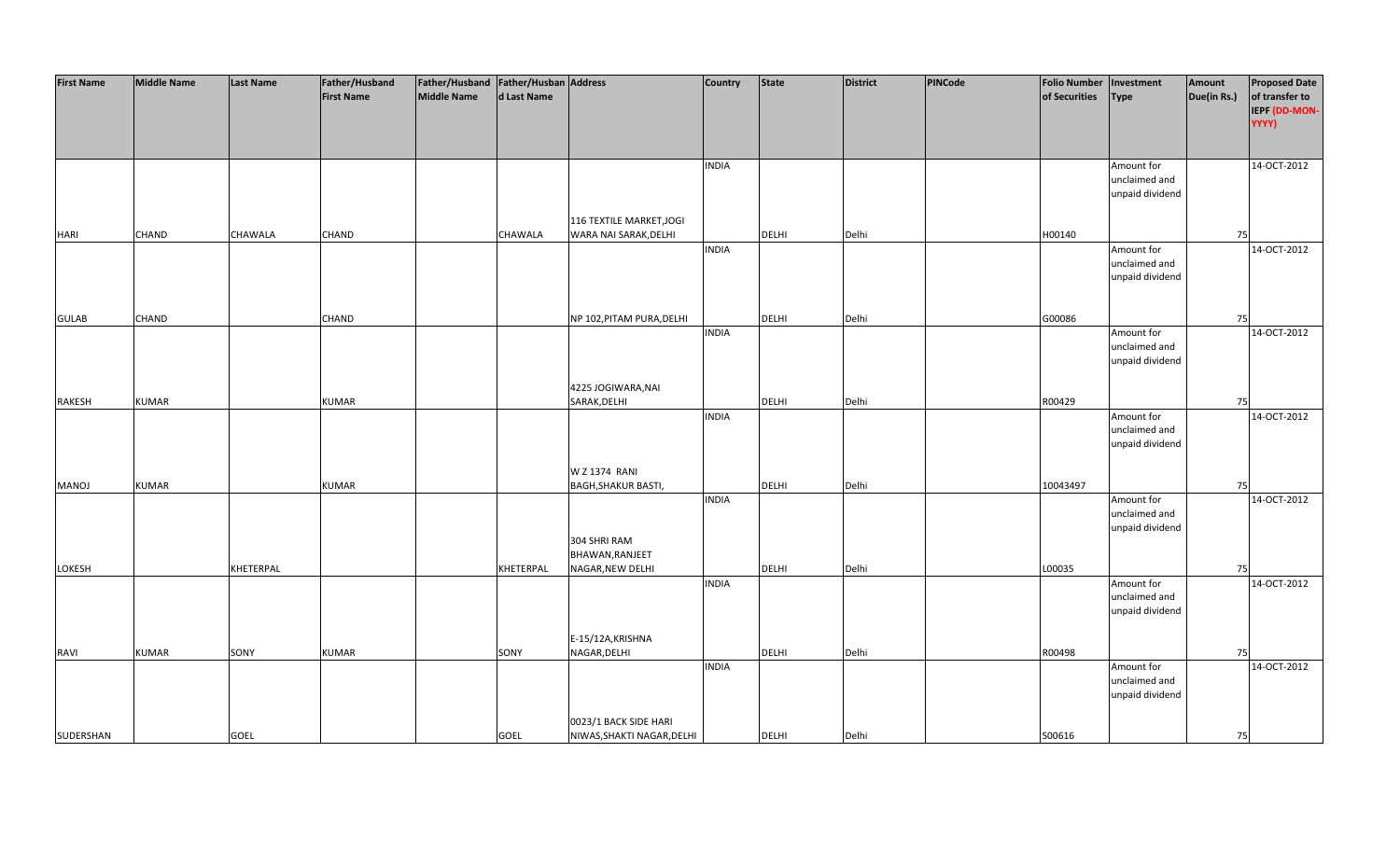| <b>First Name</b> | <b>Middle Name</b> | <b>Last Name</b> | Father/Husband    | Father/Husband Father/Husban Address |                |                                  | <b>Country</b> | <b>State</b>   | <b>District</b>  | <b>PINCode</b> | <b>Folio Number</b> | Investment      | Amount      | <b>Proposed Date</b> |
|-------------------|--------------------|------------------|-------------------|--------------------------------------|----------------|----------------------------------|----------------|----------------|------------------|----------------|---------------------|-----------------|-------------|----------------------|
|                   |                    |                  | <b>First Name</b> | <b>Middle Name</b>                   | d Last Name    |                                  |                |                |                  |                | of Securities       | <b>Type</b>     | Due(in Rs.) | of transfer to       |
|                   |                    |                  |                   |                                      |                |                                  |                |                |                  |                |                     |                 |             | IEPF (DD-MON-        |
|                   |                    |                  |                   |                                      |                |                                  |                |                |                  |                |                     |                 |             | YYYY)                |
|                   |                    |                  |                   |                                      |                |                                  |                |                |                  |                |                     |                 |             |                      |
|                   |                    |                  |                   |                                      |                |                                  |                |                |                  |                |                     |                 |             |                      |
|                   |                    |                  |                   |                                      |                |                                  | <b>INDIA</b>   |                |                  |                |                     | Amount for      |             | 14-OCT-2012          |
|                   |                    |                  |                   |                                      |                |                                  |                |                |                  |                |                     | unclaimed and   |             |                      |
|                   |                    |                  |                   |                                      |                |                                  |                |                |                  |                |                     | unpaid dividend |             |                      |
|                   |                    |                  |                   |                                      |                |                                  |                |                |                  |                |                     |                 |             |                      |
|                   |                    |                  |                   |                                      |                |                                  |                |                |                  |                |                     |                 |             |                      |
| SARADHA           | RAMCHANDRAN        |                  | RAMCHANDRAN       |                                      |                | CP-127, PITAMPURA, DELHI         |                | <b>DELHI</b>   | Delhi            |                | S00479              |                 | 75          |                      |
|                   |                    |                  |                   |                                      |                |                                  | <b>INDIA</b>   |                |                  |                |                     | Amount for      |             | 14-OCT-2012          |
|                   |                    |                  |                   |                                      |                |                                  |                |                |                  |                |                     | unclaimed and   |             |                      |
|                   |                    |                  |                   |                                      |                |                                  |                |                |                  |                |                     | unpaid dividend |             |                      |
|                   |                    |                  |                   |                                      |                | HOUSE NO 9 50 NEW NO 8           |                |                |                  |                |                     |                 |             |                      |
|                   |                    |                  |                   |                                      |                | 90, ASHOK NAGAR                  |                |                |                  |                |                     |                 |             |                      |
|                   |                    |                  |                   |                                      |                | KOYYALAGUDEM, WEST               |                | <b>ANDHRA</b>  |                  |                |                     |                 |             |                      |
| <b>MEKALA</b>     | VIJAYA             | RAGHAVA          | VIJAYA            |                                      | RAGHAVA        | <b>GODAVARI</b>                  |                | PRADESH        | <b>HYDERABAD</b> |                | 41244490            |                 | 0.75        |                      |
|                   |                    |                  |                   |                                      |                |                                  | <b>INDIA</b>   |                |                  |                |                     | Amount for      |             | 14-OCT-2012          |
|                   |                    |                  |                   |                                      |                |                                  |                |                |                  |                |                     | unclaimed and   |             |                      |
|                   |                    |                  |                   |                                      |                |                                  |                |                |                  |                |                     | unpaid dividend |             |                      |
|                   |                    |                  |                   |                                      |                | 103, SAPNA APARTMENT, 39,        |                |                |                  |                |                     |                 |             |                      |
|                   |                    |                  |                   |                                      |                | <b>KAILASH PARK</b>              |                | <b>MADHYA</b>  |                  |                |                     |                 |             |                      |
| SHARAD            |                    | <b>GUJRATI</b>   |                   |                                      | <b>GUJRATI</b> | COLONY,, INDORE (M.P)            |                | PRADESH        | <b>INDORE</b>    |                | S01292              |                 | 450         |                      |
|                   |                    |                  |                   |                                      |                |                                  | <b>INDIA</b>   |                |                  |                |                     | Amount for      |             | 14-OCT-2012          |
|                   |                    |                  |                   |                                      |                |                                  |                |                |                  |                |                     | unclaimed and   |             |                      |
|                   |                    |                  |                   |                                      |                |                                  |                |                |                  |                |                     | unpaid dividend |             |                      |
|                   |                    |                  |                   |                                      |                | <b>34 KALPTARU</b>               |                |                |                  |                |                     |                 |             |                      |
|                   |                    |                  |                   |                                      |                | SHOPPING, CENTRE SHASTRI         |                |                |                  |                |                     |                 |             |                      |
| NEERAJ            |                    | <b>BANSAL</b>    |                   |                                      | <b>BANSAL</b>  | NAGAR, JAIPUR                    |                | RAJASTHAN      | <b>JAIPUR</b>    |                | N00069              |                 | 75          |                      |
|                   |                    |                  |                   |                                      |                |                                  | <b>INDIA</b>   |                |                  |                |                     | Amount for      |             | 14-OCT-2012          |
|                   |                    |                  |                   |                                      |                |                                  |                |                |                  |                |                     | unclaimed and   |             |                      |
|                   |                    |                  |                   |                                      |                |                                  |                |                |                  |                |                     | unpaid dividend |             |                      |
|                   |                    |                  |                   |                                      |                | C/O KALPTARU PAPERS              |                |                |                  |                |                     |                 |             |                      |
|                   |                    |                  |                   |                                      |                | LTD., VILL:- KALORI, TAL:-       |                |                |                  |                |                     |                 |             |                      |
| <b>BRIJESH</b>    | <b>KUMAR</b>       | <b>VERMA</b>     | <b>KUMAR</b>      |                                      | <b>VERMA</b>   | KALOL, MEHSANA                   |                | <b>GUJARAT</b> | <b>MAHESANA</b>  |                | B00005              |                 | 150         |                      |
|                   |                    |                  |                   |                                      |                |                                  | <b>INDIA</b>   |                |                  |                |                     | Amount for      |             | 14-OCT-2012          |
|                   |                    |                  |                   |                                      |                |                                  |                |                |                  |                |                     | unclaimed and   |             |                      |
|                   |                    |                  |                   |                                      |                |                                  |                |                |                  |                |                     | unpaid dividend |             |                      |
|                   |                    |                  |                   |                                      |                |                                  |                |                |                  |                |                     |                 |             |                      |
|                   |                    |                  |                   |                                      |                | AGARWAL MARKET                   |                |                |                  |                |                     |                 |             |                      |
|                   |                    |                  |                   |                                      |                | 203/D, SHAYAMKAMAL OPP           |                |                |                  |                |                     |                 |             |                      |
| <b>PRABHA</b>     |                    | <b>SHETH</b>     |                   |                                      | <b>SHETH</b>   | SHAHAKRI BHAND, BOMBAY           |                | MAHARASHTRA    | Mumbai           |                | S01138              |                 | 75          |                      |
|                   |                    |                  |                   |                                      |                |                                  | <b>INDIA</b>   |                |                  |                |                     | Amount for      |             | 14-OCT-2012          |
|                   |                    |                  |                   |                                      |                |                                  |                |                |                  |                |                     | unclaimed and   |             |                      |
|                   |                    |                  |                   |                                      |                |                                  |                |                |                  |                |                     | unpaid dividend |             |                      |
|                   |                    |                  |                   |                                      |                | 2-C/11 GEE BEE                   |                |                |                  |                |                     |                 |             |                      |
|                   |                    |                  |                   |                                      |                | APARTMENT, SAIBABA NAGAR         |                |                |                  |                |                     |                 |             |                      |
| <b>MOHAMMEDI</b>  |                    | MANASAWALA       |                   |                                      |                | MANASAWALA BORIVALI WEST, BOMBAY |                | MAHARASHTRA    | Mumbai           |                | M00068              |                 | 75          |                      |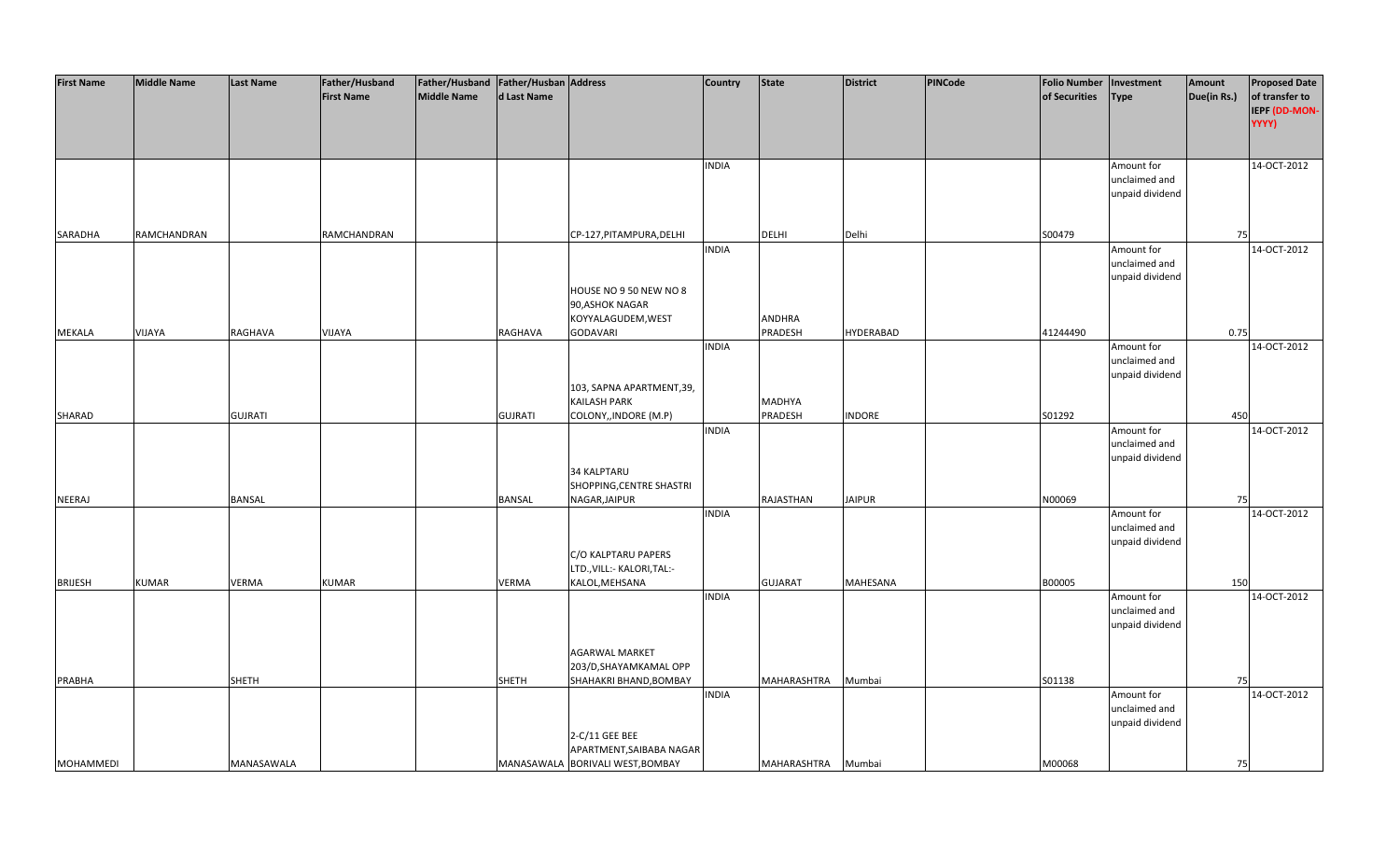| <b>First Name</b> | <b>Middle Name</b> | <b>Last Name</b> | Father/Husband    | Father/Husband Father/Husban Address |                |                           | <b>Country</b> | <b>State</b> | <b>District</b> | PINCode | <b>Folio Number</b> | Investment      | Amount      | <b>Proposed Date</b> |
|-------------------|--------------------|------------------|-------------------|--------------------------------------|----------------|---------------------------|----------------|--------------|-----------------|---------|---------------------|-----------------|-------------|----------------------|
|                   |                    |                  | <b>First Name</b> | <b>Middle Name</b>                   | d Last Name    |                           |                |              |                 |         | of Securities       | <b>Type</b>     | Due(in Rs.) | of transfer to       |
|                   |                    |                  |                   |                                      |                |                           |                |              |                 |         |                     |                 |             | IEPF (DD-MON-        |
|                   |                    |                  |                   |                                      |                |                           |                |              |                 |         |                     |                 |             | YYYY)                |
|                   |                    |                  |                   |                                      |                |                           |                |              |                 |         |                     |                 |             |                      |
|                   |                    |                  |                   |                                      |                |                           |                |              |                 |         |                     |                 |             |                      |
|                   |                    |                  |                   |                                      |                |                           | <b>INDIA</b>   |              |                 |         |                     | Amount for      |             | 14-OCT-2012          |
|                   |                    |                  |                   |                                      |                |                           |                |              |                 |         |                     | unclaimed and   |             |                      |
|                   |                    |                  |                   |                                      |                |                           |                |              |                 |         |                     |                 |             |                      |
|                   |                    |                  |                   |                                      |                |                           |                |              |                 |         |                     | unpaid dividend |             |                      |
|                   |                    |                  |                   |                                      |                | 45 SAVANI APARTMENTS M G  |                |              |                 |         |                     |                 |             |                      |
|                   |                    |                  |                   |                                      |                | ROAD, GHATKOPAR           |                |              |                 |         |                     |                 |             |                      |
| <b>PRAKASH</b>    | <b>JAYANT</b>      | VASA             | <b>JAYANT</b>     |                                      | <b>VASA</b>    | EAST, BOMBAY              |                | MAHARASHTRA  | Mumbai          |         | P00065              |                 | 75          |                      |
|                   |                    |                  |                   |                                      |                |                           | <b>INDIA</b>   |              |                 |         |                     | Amount for      |             | 14-OCT-2012          |
|                   |                    |                  |                   |                                      |                |                           |                |              |                 |         |                     | unclaimed and   |             |                      |
|                   |                    |                  |                   |                                      |                |                           |                |              |                 |         |                     | unpaid dividend |             |                      |
|                   |                    |                  |                   |                                      |                |                           |                |              |                 |         |                     |                 |             |                      |
|                   |                    |                  |                   |                                      |                | LOKESH VILLAGE            |                |              |                 |         |                     |                 |             |                      |
| UDAY              | <b>ANANT</b>       | <b>JOSHI</b>     | ANANT             |                                      | <b>JOSHI</b>   | IND., PARNAKA, DAHANU     |                | MAHARASHTRA  | Mumbai          |         | 10567620            |                 | 75          |                      |
|                   |                    |                  |                   |                                      |                |                           | <b>INDIA</b>   |              |                 |         |                     | Amount for      |             | 14-OCT-2012          |
|                   |                    |                  |                   |                                      |                |                           |                |              |                 |         |                     | unclaimed and   |             |                      |
|                   |                    |                  |                   |                                      |                |                           |                |              |                 |         |                     | unpaid dividend |             |                      |
|                   |                    |                  |                   |                                      |                | KESLEY CO OP LIG SOC LTD  |                |              |                 |         |                     |                 |             |                      |
|                   |                    |                  |                   |                                      |                | BLDG, FLAT NO B-9 RAM     |                |              |                 |         |                     |                 |             |                      |
| <b>HEENA</b>      | $\varsigma$        | <b>SHAH</b>      |                   |                                      | <b>SHAH</b>    | NAGAR BORIVLI, BOMBAY     |                | MAHARASHTRA  | Mumbai          |         | H00212              |                 | 75          |                      |
|                   |                    |                  |                   |                                      |                |                           | <b>INDIA</b>   |              |                 |         |                     | Amount for      |             | 14-OCT-2012          |
|                   |                    |                  |                   |                                      |                |                           |                |              |                 |         |                     | unclaimed and   |             |                      |
|                   |                    |                  |                   |                                      |                |                           |                |              |                 |         |                     | unpaid dividend |             |                      |
|                   |                    |                  |                   |                                      |                | V A MEHTA & CO C A,338    |                |              |                 |         |                     |                 |             |                      |
|                   |                    |                  |                   |                                      |                | NARES NATHS ST IST FLOOR  |                |              |                 |         |                     |                 |             |                      |
| <b>BENNY</b>      |                    | KOSHY            |                   |                                      | KOSHY          | M,BOMBAY                  |                | MAHARASHTRA  | Mumbai          |         | B00270              |                 | 75          |                      |
|                   |                    |                  |                   |                                      |                |                           | <b>INDIA</b>   |              |                 |         |                     | Amount for      |             | 14-OCT-2012          |
|                   |                    |                  |                   |                                      |                |                           |                |              |                 |         |                     | unclaimed and   |             |                      |
|                   |                    |                  |                   |                                      |                |                           |                |              |                 |         |                     | unpaid dividend |             |                      |
|                   |                    |                  |                   |                                      |                | B/5 HARI SMRUTI S V P     |                |              |                 |         |                     |                 |             |                      |
|                   |                    |                  |                   |                                      |                | ROAD, PATEL WADI BORIVALI |                |              |                 |         |                     |                 |             |                      |
| <b>HIREN</b>      |                    | <b>MODI</b>      |                   |                                      | <b>MODI</b>    | WEST, BOMBAY              |                | MAHARASHTRA  | Mumbai          |         | H00020              |                 | 75          |                      |
|                   |                    |                  |                   |                                      |                |                           | <b>INDIA</b>   |              |                 |         |                     | Amount for      |             | 14-OCT-2012          |
|                   |                    |                  |                   |                                      |                |                           |                |              |                 |         |                     | unclaimed and   |             |                      |
|                   |                    |                  |                   |                                      |                |                           |                |              |                 |         |                     | unpaid dividend |             |                      |
|                   |                    |                  |                   |                                      |                | 401-D, NATWAR             |                |              |                 |         |                     |                 |             |                      |
|                   |                    |                  |                   |                                      |                | CHAMBERS,,94.NAGINDAS     |                |              |                 |         |                     |                 |             |                      |
| <b>ISJ</b>        | <b>SECURITIES</b>  | PVT LTD          | <b>SECURITIES</b> |                                      | <b>PVT LTD</b> | MASTER ROAD,, FORT        |                | MAHARASHTRA  | Mumbai          |         | 00002377            |                 | 112.5       |                      |
|                   |                    |                  |                   |                                      |                |                           | <b>INDIA</b>   |              |                 |         |                     | Amount for      |             | 14-OCT-2012          |
|                   |                    |                  |                   |                                      |                |                           |                |              |                 |         |                     | unclaimed and   |             |                      |
|                   |                    |                  |                   |                                      |                |                           |                |              |                 |         |                     | unpaid dividend |             |                      |
|                   |                    |                  |                   |                                      |                |                           |                |              |                 |         |                     |                 |             |                      |
|                   |                    |                  |                   |                                      |                | 9/908 PANCHRATANA, OPERA  |                |              |                 |         |                     |                 |             |                      |
| <b>MAYA</b>       | <b>JAWAHAR</b>     | <b>SHAH</b>      | <b>JAWAHAR</b>    |                                      | SHAH           | HOUSE, BOMBAY             |                | MAHARASHTRA  | Mumbai          |         | M00529              |                 | 75          |                      |
|                   |                    |                  |                   |                                      |                |                           |                |              |                 |         |                     |                 |             |                      |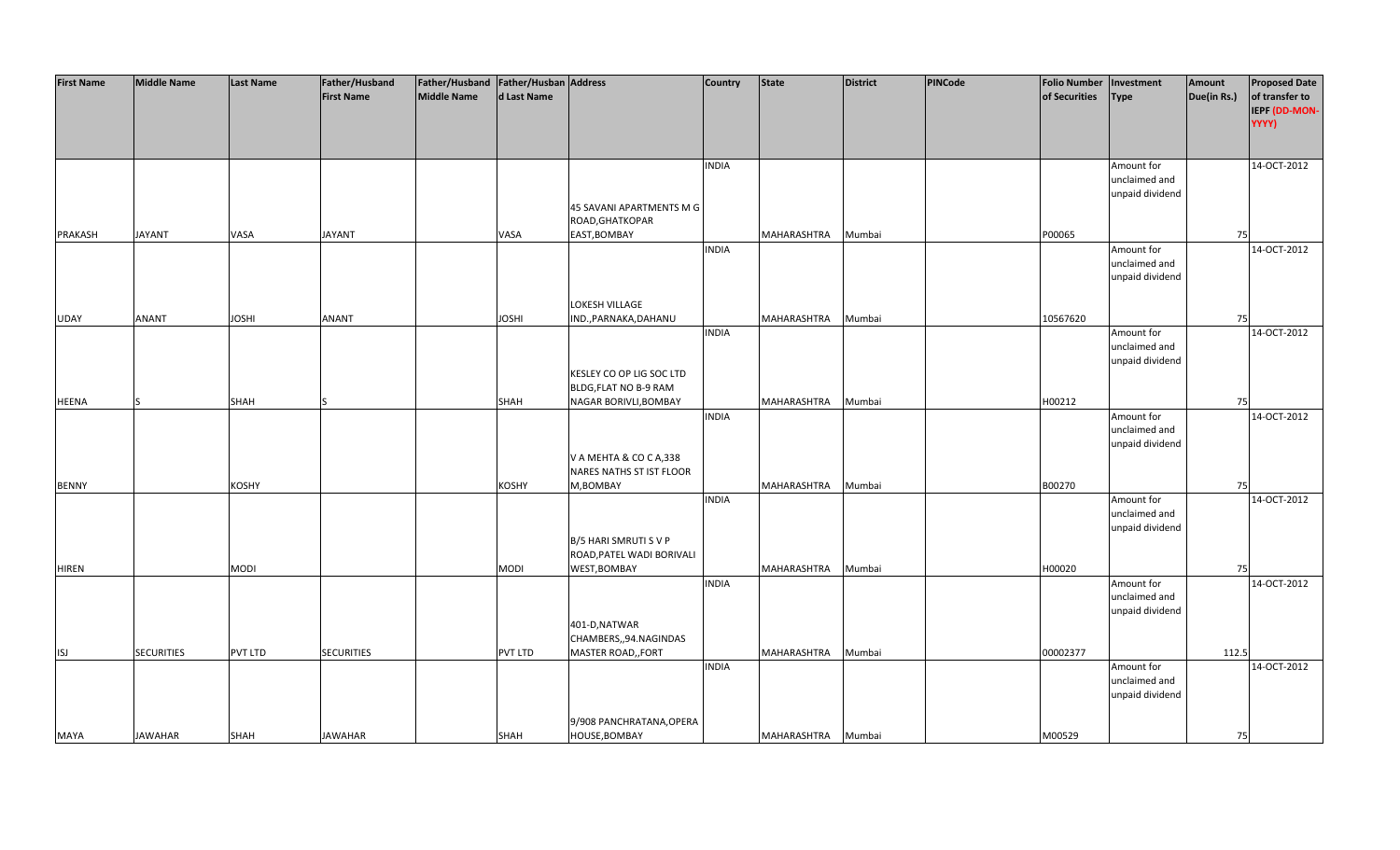| <b>First Name</b> | <b>Middle Name</b> | <b>Last Name</b> | Father/Husband    | Father/Husband Father/Husban Address |                |                               | <b>Country</b> | <b>State</b>    | <b>District</b> | PINCode | <b>Folio Number</b> | Investment      | Amount      | <b>Proposed Date</b> |
|-------------------|--------------------|------------------|-------------------|--------------------------------------|----------------|-------------------------------|----------------|-----------------|-----------------|---------|---------------------|-----------------|-------------|----------------------|
|                   |                    |                  | <b>First Name</b> | <b>Middle Name</b>                   | d Last Name    |                               |                |                 |                 |         | of Securities       | Type            | Due(in Rs.) | of transfer to       |
|                   |                    |                  |                   |                                      |                |                               |                |                 |                 |         |                     |                 |             | IEPF (DD-MON-        |
|                   |                    |                  |                   |                                      |                |                               |                |                 |                 |         |                     |                 |             | YYYY)                |
|                   |                    |                  |                   |                                      |                |                               |                |                 |                 |         |                     |                 |             |                      |
|                   |                    |                  |                   |                                      |                |                               |                |                 |                 |         |                     |                 |             |                      |
|                   |                    |                  |                   |                                      |                |                               | <b>INDIA</b>   |                 |                 |         |                     | Amount for      |             | 14-OCT-2012          |
|                   |                    |                  |                   |                                      |                |                               |                |                 |                 |         |                     | unclaimed and   |             |                      |
|                   |                    |                  |                   |                                      |                |                               |                |                 |                 |         |                     | unpaid dividend |             |                      |
|                   |                    |                  |                   |                                      |                | 11/C MAHESHWARI               |                |                 |                 |         |                     |                 |             |                      |
|                   |                    |                  |                   |                                      |                | MANSION, 34 NEPEANSEA         |                |                 |                 |         |                     |                 |             |                      |
| <b>SHANTI</b>     | <b>HARGOVIND</b>   | <b>DOSHI</b>     | <b>HARGOVIND</b>  |                                      | <b>DOSHI</b>   | ROAD, MUMBAI                  |                | MAHARASHTRA     | Mumbai          |         | 10592164            |                 | 187.5       |                      |
|                   |                    |                  |                   |                                      |                |                               | <b>INDIA</b>   |                 |                 |         |                     | Amount for      |             | 14-OCT-2012          |
|                   |                    |                  |                   |                                      |                |                               |                |                 |                 |         |                     | unclaimed and   |             |                      |
|                   |                    |                  |                   |                                      |                |                               |                |                 |                 |         |                     | unpaid dividend |             |                      |
|                   |                    |                  |                   |                                      |                |                               |                |                 |                 |         |                     |                 |             |                      |
|                   |                    |                  |                   |                                      |                | D/6 Green Park,, Old Nagardas |                |                 |                 |         |                     |                 |             |                      |
| Hiral             | Nikhil             | Upadhyay         | Nikhil            |                                      | Upadhyay       | Rd, Andheri East              |                | MAHARASHTRA     | Mumbai          |         | 10842382            |                 | 375         |                      |
|                   |                    |                  |                   |                                      |                |                               | <b>INDIA</b>   |                 |                 |         |                     | Amount for      |             | 14-OCT-2012          |
|                   |                    |                  |                   |                                      |                |                               |                |                 |                 |         |                     | unclaimed and   |             |                      |
|                   |                    |                  |                   |                                      |                |                               |                |                 |                 |         |                     | unpaid dividend |             |                      |
|                   |                    |                  |                   |                                      |                |                               |                |                 |                 |         |                     |                 |             |                      |
|                   |                    |                  |                   |                                      |                | KAMAT INDL ESTATE, 396 V S    |                |                 |                 |         |                     |                 |             |                      |
| <b>NAVIN</b>      | <b>KUMAR</b>       |                  | <b>KUMAR</b>      |                                      |                | MARG PRABHADEVI, BOMBAY       |                | MAHARASHTRA     | Mumbai          |         | N00221              |                 | 1,575.00    |                      |
|                   |                    |                  |                   |                                      |                |                               | <b>INDIA</b>   |                 |                 |         |                     | Amount for      |             | 14-OCT-2012          |
|                   |                    |                  |                   |                                      |                |                               |                |                 |                 |         |                     | unclaimed and   |             |                      |
|                   |                    |                  |                   |                                      |                |                               |                |                 |                 |         |                     | unpaid dividend |             |                      |
|                   |                    |                  |                   |                                      |                |                               |                |                 |                 |         |                     |                 |             |                      |
|                   |                    |                  |                   |                                      |                |                               |                | <b>HIMACHAL</b> |                 |         |                     |                 |             |                      |
| <b>ASHOK</b>      | <b>KUMAR</b>       | VIJAN            | <b>KUMAR</b>      |                                      | VIJAN          | 21, RAM MANDIR, MARKET        |                | PRADESH         | <b>SHIMLA</b>   |         | 31305424            |                 | 0.75        |                      |
|                   |                    |                  |                   |                                      |                |                               | <b>INDIA</b>   |                 |                 |         |                     | Amount for      |             | 14-OCT-2012          |
|                   |                    |                  |                   |                                      |                |                               |                |                 |                 |         |                     | unclaimed and   |             |                      |
|                   |                    |                  |                   |                                      |                |                               |                |                 |                 |         |                     | unpaid dividend |             |                      |
|                   |                    |                  |                   |                                      |                | 304 ANAND COMP PARAS B-       |                |                 |                 |         |                     |                 |             |                      |
|                   |                    |                  |                   |                                      |                | 166, KATARGAM                 |                |                 |                 |         |                     |                 |             |                      |
| <b>MANOJ</b>      | S                  | <b>KOTHARI</b>   |                   |                                      | <b>KOTHARI</b> | DARWAJA, SURAT                |                | <b>GUJARAT</b>  | <b>SURAT</b>    |         | M00192              |                 | 75          |                      |
|                   |                    |                  |                   |                                      |                |                               | <b>INDIA</b>   |                 |                 |         |                     | Amount for      |             | 14-OCT-2012          |
|                   |                    |                  |                   |                                      |                |                               |                |                 |                 |         |                     | unclaimed and   |             |                      |
|                   |                    |                  |                   |                                      |                | 102 AKSHARDHAM                |                |                 |                 |         |                     | unpaid dividend |             |                      |
|                   |                    |                  |                   |                                      |                | APARTMENT, NIYAR              |                |                 |                 |         |                     |                 |             |                      |
|                   |                    |                  |                   |                                      |                | CHILADRAN HOSPITAL            |                |                 |                 |         |                     |                 |             |                      |
| <b>NIMISHA</b>    |                    | <b>DOSHI</b>     |                   |                                      | <b>DOSHI</b>   | MATUR, SURAT                  |                | <b>GUJARAT</b>  | <b>SURAT</b>    |         | N00095              |                 | 75          |                      |
|                   |                    |                  |                   |                                      |                |                               | <b>INDIA</b>   |                 |                 |         |                     | Amount for      |             | 14-OCT-2012          |
|                   |                    |                  |                   |                                      |                |                               |                |                 |                 |         |                     | unclaimed and   |             |                      |
|                   |                    |                  |                   |                                      |                |                               |                |                 |                 |         |                     | unpaid dividend |             |                      |
|                   |                    |                  |                   |                                      |                |                               |                |                 |                 |         |                     |                 |             |                      |
|                   |                    |                  |                   |                                      |                | BHOJABHAINO TEKRO H NO 6-     |                |                 |                 |         |                     |                 |             |                      |
| ARVIND            |                    | <b>SHAH</b>      |                   |                                      | <b>SHAH</b>    | 1821, MAHIDHARPURA, SURAT     |                | <b>GUJARAT</b>  | <b>SURAT</b>    |         | A00201              |                 | 75          |                      |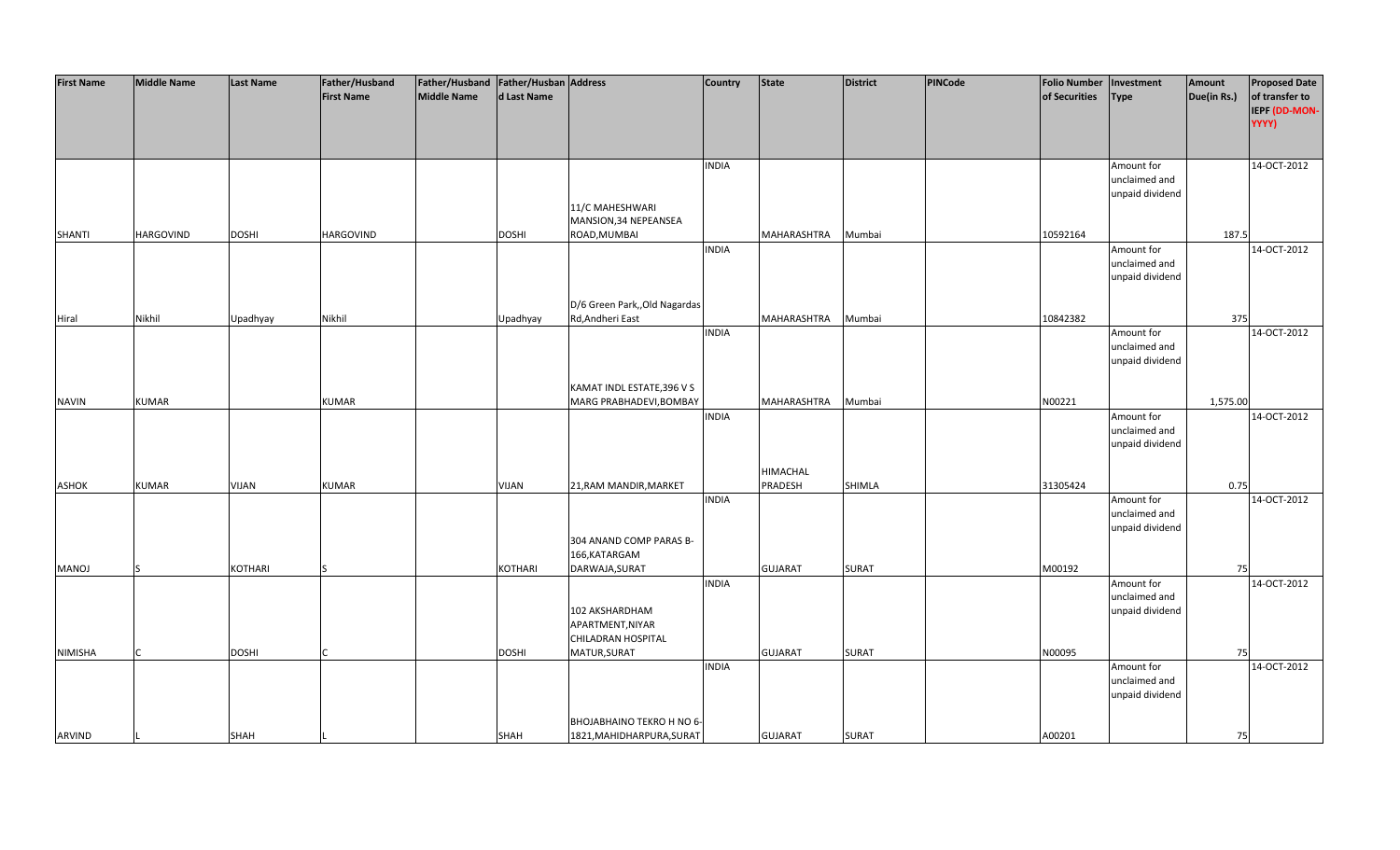| <b>First Name</b> | <b>Middle Name</b> | <b>Last Name</b> | Father/Husband    | Father/Husband Father/Husban Address |             |                             | <b>Country</b> | <b>State</b>   | <b>District</b> | PINCode | <b>Folio Number</b> | Investment      | Amount      | <b>Proposed Date</b> |
|-------------------|--------------------|------------------|-------------------|--------------------------------------|-------------|-----------------------------|----------------|----------------|-----------------|---------|---------------------|-----------------|-------------|----------------------|
|                   |                    |                  | <b>First Name</b> | <b>Middle Name</b>                   | d Last Name |                             |                |                |                 |         | of Securities       | <b>Type</b>     | Due(in Rs.) | of transfer to       |
|                   |                    |                  |                   |                                      |             |                             |                |                |                 |         |                     |                 |             | IEPF (DD-MON-        |
|                   |                    |                  |                   |                                      |             |                             |                |                |                 |         |                     |                 |             | YYYY)                |
|                   |                    |                  |                   |                                      |             |                             |                |                |                 |         |                     |                 |             |                      |
|                   |                    |                  |                   |                                      |             |                             |                |                |                 |         |                     |                 |             |                      |
|                   |                    |                  |                   |                                      |             |                             |                |                |                 |         |                     |                 |             |                      |
|                   |                    |                  |                   |                                      |             |                             | <b>INDIA</b>   |                |                 |         |                     | Amount for      |             | 14-OCT-2012          |
|                   |                    |                  |                   |                                      |             |                             |                |                |                 |         |                     | unclaimed and   |             |                      |
|                   |                    |                  |                   |                                      |             |                             |                |                |                 |         |                     | unpaid dividend |             |                      |
|                   |                    |                  |                   |                                      |             | 142-A PRABHU NAYAK PART     |                |                |                 |         |                     |                 |             |                      |
|                   |                    |                  |                   |                                      |             | 2, VED ROAD VED             |                |                |                 |         |                     |                 |             |                      |
| CHETAN            |                    | <b>SHAH</b>      |                   |                                      | <b>SHAH</b> | DARVAJA, SURAT              |                | <b>GUJARAT</b> | <b>SURAT</b>    |         | C00056              |                 | 75          |                      |
|                   |                    |                  |                   |                                      |             |                             | <b>INDIA</b>   |                |                 |         |                     | Amount for      |             | 14-OCT-2012          |
|                   |                    |                  |                   |                                      |             |                             |                |                |                 |         |                     | unclaimed and   |             |                      |
|                   |                    |                  |                   |                                      |             |                             |                |                |                 |         |                     | unpaid dividend |             |                      |
|                   |                    |                  |                   |                                      |             |                             |                |                |                 |         |                     |                 |             |                      |
|                   |                    |                  |                   |                                      |             | 4 SARVRITU VILAS, OPP LAXMI |                |                |                 |         |                     |                 |             |                      |
| <b>PRAMILA</b>    |                    | <b>KOTHARI</b>   |                   |                                      | KOTHARI     | BAI DHARMSHALA, UDAIPUR     |                | RAJASTHAN      | <b>UDAIPUR</b>  |         | P00481              |                 | 75          |                      |
|                   |                    |                  |                   |                                      |             |                             | <b>INDIA</b>   |                |                 |         |                     | Amount for      |             | 14-OCT-2012          |
|                   |                    |                  |                   |                                      |             |                             |                |                |                 |         |                     | unclaimed and   |             |                      |
|                   |                    |                  |                   |                                      |             |                             |                |                |                 |         |                     | unpaid dividend |             |                      |
|                   |                    |                  |                   |                                      |             |                             |                |                |                 |         |                     |                 |             |                      |
|                   |                    |                  |                   |                                      |             | <b>BINISH DRESIES, AZAD</b> |                |                |                 |         |                     |                 |             |                      |
| SHEETAL           | RAMESH             | PATEL            | RAMESH            |                                      | PATEL       | CHOWK, UNJHA, (N.GUJ)       |                | <b>GUJARAT</b> | <b>MAHESANA</b> |         | S00410              |                 | 75          |                      |
|                   |                    |                  |                   |                                      |             |                             | <b>INDIA</b>   |                |                 |         |                     | Amount for      |             | 14-OCT-2012          |
|                   |                    |                  |                   |                                      |             |                             |                |                |                 |         |                     | unclaimed and   |             |                      |
|                   |                    |                  |                   |                                      |             |                             |                |                |                 |         |                     | unpaid dividend |             |                      |
|                   |                    |                  |                   |                                      |             | 1442 RANGREJ'S              |                |                |                 |         |                     |                 |             |                      |
|                   |                    |                  |                   |                                      |             | POLE, PATWA SHERI THREE     |                |                |                 |         |                     |                 |             |                      |
| <b>BABITA</b>     |                    | SOMANI           |                   |                                      | SOMANI      | GATE, AHMEDABAD             |                | <b>GUJARAT</b> | AHMEDABAD       |         | B00315              |                 | 75          |                      |
|                   |                    |                  |                   |                                      |             |                             | <b>INDIA</b>   |                |                 |         |                     | Amount for      |             | 14-OCT-2012          |
|                   |                    |                  |                   |                                      |             |                             |                |                |                 |         |                     | unclaimed and   |             |                      |
|                   |                    |                  |                   |                                      |             |                             |                |                |                 |         |                     | unpaid dividend |             |                      |
|                   |                    |                  |                   |                                      |             |                             |                |                |                 |         |                     |                 |             |                      |
|                   |                    |                  |                   |                                      |             | 11 NAGORISHALA, RATAN       |                |                |                 |         |                     |                 |             |                      |
| VASANTBEN         |                    | AJMERA           |                   |                                      | AJMERA      | POLE, AHMEDABAD             |                | <b>GUJARAT</b> | AHMEDABAD       |         | V00277              |                 | 75          |                      |
|                   |                    |                  |                   |                                      |             |                             | <b>INDIA</b>   |                |                 |         |                     | Amount for      |             | 14-OCT-2012          |
|                   |                    |                  |                   |                                      |             |                             |                |                |                 |         |                     | unclaimed and   |             |                      |
|                   |                    |                  |                   |                                      |             |                             |                |                |                 |         |                     | unpaid dividend |             |                      |
|                   |                    |                  |                   |                                      |             | 1442 RANGREJ'S              |                |                |                 |         |                     |                 |             |                      |
|                   |                    |                  |                   |                                      |             | POLE, PATWA SHERI THREE     |                |                |                 |         |                     |                 |             |                      |
| YASHODA           |                    | SOMANI           |                   |                                      | SOMANI      | GATE, AHMEDABAD             |                | <b>GUJARAT</b> | AHMEDABAD       |         | Y00023              |                 | 75          |                      |
|                   |                    |                  |                   |                                      |             |                             | <b>INDIA</b>   |                |                 |         |                     | Amount for      |             | 14-OCT-2012          |
|                   |                    |                  |                   |                                      |             |                             |                |                |                 |         |                     | unclaimed and   |             |                      |
|                   |                    |                  |                   |                                      |             |                             |                |                |                 |         |                     | unpaid dividend |             |                      |
|                   |                    |                  |                   |                                      |             | SHAHIBAG-C/O PATEL C/7/1    |                |                |                 |         |                     |                 |             |                      |
|                   |                    |                  |                   |                                      |             | PARAD, DUFNALA              |                |                |                 |         |                     |                 |             |                      |
| PREMLATA          |                    | <b>CHAVLA</b>    |                   |                                      | CHAVLA      | ROAD, AHMEDABAD             |                | <b>GUJARAT</b> | AHMEDABAD       |         | P00144              |                 | 75          |                      |
|                   |                    |                  |                   |                                      |             |                             |                |                |                 |         |                     |                 |             |                      |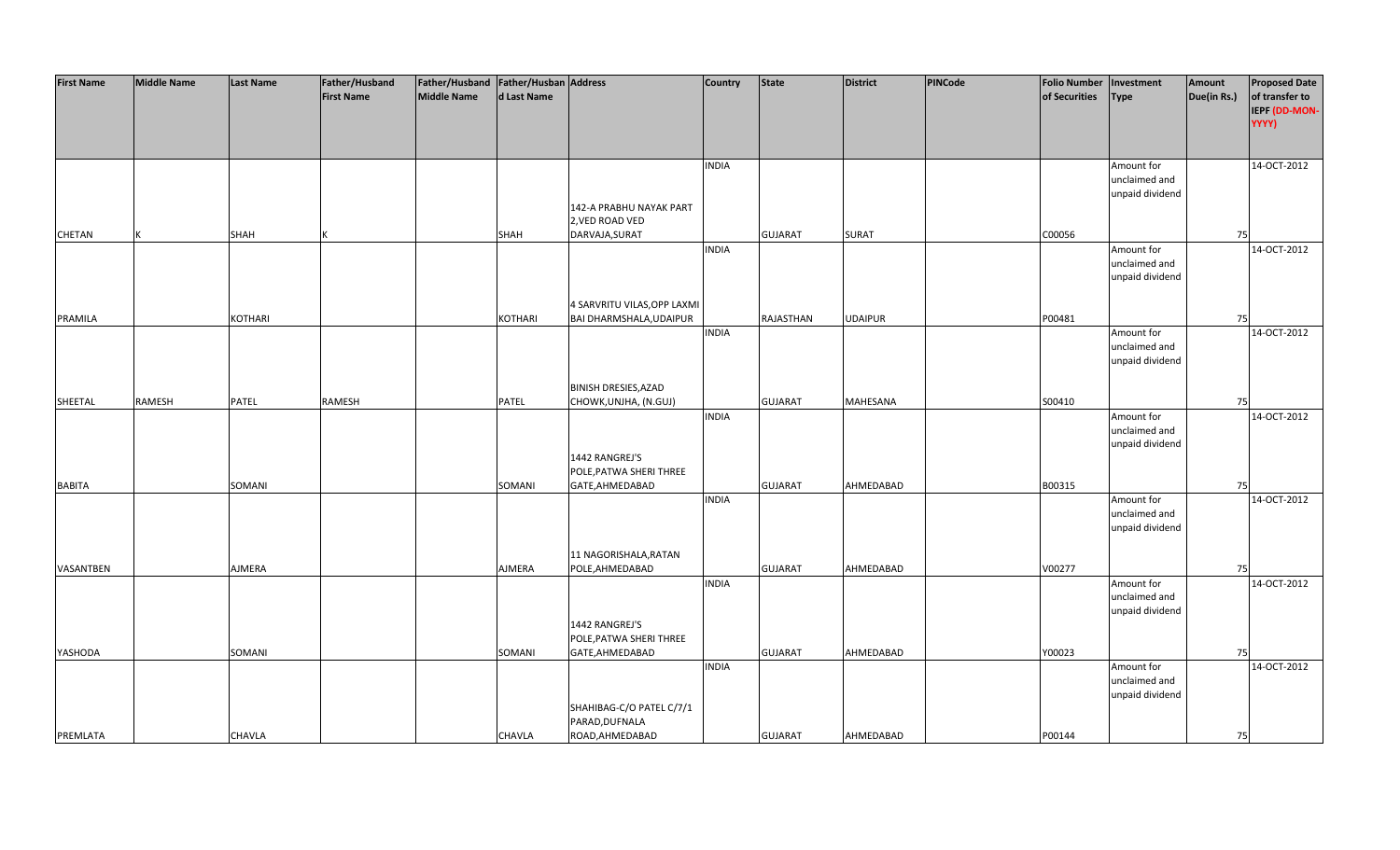| <b>First Name</b> | <b>Middle Name</b> | <b>Last Name</b> | Father/Husband    | Father/Husband Father/Husban Address |                |                          | <b>Country</b> | <b>State</b>   | <b>District</b>  | PINCode | <b>Folio Number</b> | Investment      | Amount      | <b>Proposed Date</b> |
|-------------------|--------------------|------------------|-------------------|--------------------------------------|----------------|--------------------------|----------------|----------------|------------------|---------|---------------------|-----------------|-------------|----------------------|
|                   |                    |                  | <b>First Name</b> | <b>Middle Name</b>                   | d Last Name    |                          |                |                |                  |         | of Securities       | <b>Type</b>     | Due(in Rs.) | of transfer to       |
|                   |                    |                  |                   |                                      |                |                          |                |                |                  |         |                     |                 |             | IEPF (DD-MON-        |
|                   |                    |                  |                   |                                      |                |                          |                |                |                  |         |                     |                 |             | YYYY)                |
|                   |                    |                  |                   |                                      |                |                          |                |                |                  |         |                     |                 |             |                      |
|                   |                    |                  |                   |                                      |                |                          |                |                |                  |         |                     |                 |             |                      |
|                   |                    |                  |                   |                                      |                |                          | <b>INDIA</b>   |                |                  |         |                     | Amount for      |             | 14-OCT-2012          |
|                   |                    |                  |                   |                                      |                |                          |                |                |                  |         |                     | unclaimed and   |             |                      |
|                   |                    |                  |                   |                                      |                |                          |                |                |                  |         |                     | unpaid dividend |             |                      |
|                   |                    |                  |                   |                                      |                |                          |                |                |                  |         |                     |                 |             |                      |
|                   |                    |                  |                   |                                      |                | 11 NAGORISHALA, RATAN    |                |                |                  |         |                     |                 |             |                      |
| <b>HINABEN</b>    |                    | AJMERA           |                   |                                      | AJMERA         | POLE, AHMEDABAD          |                | <b>GUJARAT</b> | AHMEDABAD        |         | H00179              |                 | 75          |                      |
|                   |                    |                  |                   |                                      |                |                          | <b>INDIA</b>   |                |                  |         |                     | Amount for      |             | 14-OCT-2012          |
|                   |                    |                  |                   |                                      |                |                          |                |                |                  |         |                     | unclaimed and   |             |                      |
|                   |                    |                  |                   |                                      |                |                          |                |                |                  |         |                     | unpaid dividend |             |                      |
|                   |                    |                  |                   |                                      |                | 103, MANEKBUG            |                |                |                  |         |                     |                 |             |                      |
|                   |                    |                  |                   |                                      |                |                          |                |                |                  |         |                     |                 |             |                      |
|                   |                    |                  |                   |                                      |                | SOCIETY, S.M. ROAD,      |                |                |                  |         |                     |                 |             |                      |
| ANSUYABEN         |                    | <b>TRIVEDI</b>   |                   |                                      | <b>TRIVEDI</b> | POLYTECHNIC, AHMEDABAD   |                | <b>GUJARAT</b> | AHMEDABAD        |         | A00127              |                 | 75          |                      |
|                   |                    |                  |                   |                                      |                |                          | <b>INDIA</b>   |                |                  |         |                     | Amount for      |             | 14-OCT-2012          |
|                   |                    |                  |                   |                                      |                |                          |                |                |                  |         |                     | unclaimed and   |             |                      |
|                   |                    |                  |                   |                                      |                |                          |                |                |                  |         |                     | unpaid dividend |             |                      |
|                   |                    |                  |                   |                                      |                | <b>OPP RUPAL</b>         |                |                |                  |         |                     |                 |             |                      |
| VINAYCHANDBH      |                    |                  |                   |                                      |                | EMPORIUM, KAPAD BAZAR    |                |                |                  |         |                     |                 |             |                      |
| AI                |                    | SHAH             |                   |                                      | <b>SHAH</b>    | NANBHA SHERI, BHAVNAGAR  |                | <b>GUJARAT</b> | <b>BHAVNAGAR</b> |         | S00407              |                 | 75          |                      |
|                   |                    |                  |                   |                                      |                |                          | <b>INDIA</b>   |                |                  |         |                     | Amount for      |             | 14-OCT-2012          |
|                   |                    |                  |                   |                                      |                |                          |                |                |                  |         |                     | unclaimed and   |             |                      |
|                   |                    |                  |                   |                                      |                |                          |                |                |                  |         |                     | unpaid dividend |             |                      |
|                   |                    |                  |                   |                                      |                | <b>BLOCK C-1 ANAND</b>   |                |                |                  |         |                     |                 |             |                      |
|                   |                    |                  |                   |                                      |                | BHUVAN, KALANALA, BHAVNA |                |                |                  |         |                     |                 |             |                      |
| <b>PARUL</b>      |                    | <b>THAKKER</b>   |                   |                                      | <b>THAKKER</b> | <b>GAR</b>               |                | <b>GUJARAT</b> | <b>BHAVNAGAR</b> |         | P00167              |                 | 75          |                      |
|                   |                    |                  |                   |                                      |                |                          | <b>INDIA</b>   |                |                  |         |                     | Amount for      |             | 14-OCT-2012          |
|                   |                    |                  |                   |                                      |                |                          |                |                |                  |         |                     | unclaimed and   |             |                      |
|                   |                    |                  |                   |                                      |                |                          |                |                |                  |         |                     | unpaid dividend |             |                      |
|                   |                    |                  |                   |                                      |                |                          |                |                |                  |         |                     |                 |             |                      |
|                   |                    |                  |                   |                                      |                | ROOPAM COLLECTION, HANSI |                |                |                  |         |                     |                 |             |                      |
| <b>JITENDER</b>   |                    | <b>BANKA</b>     |                   |                                      | <b>BANKA</b>   | GATE, BHIWANI            |                | <b>HARYANA</b> | <b>BHIWANI</b>   |         | J00125              |                 | 75          |                      |
|                   |                    |                  |                   |                                      |                |                          | <b>INDIA</b>   |                |                  |         |                     | Amount for      |             | 14-OCT-2012          |
|                   |                    |                  |                   |                                      |                |                          |                |                |                  |         |                     | unclaimed and   |             |                      |
|                   |                    |                  |                   |                                      |                |                          |                |                |                  |         |                     | unpaid dividend |             |                      |
|                   |                    |                  |                   |                                      |                |                          |                |                |                  |         |                     |                 |             |                      |
|                   |                    |                  |                   |                                      |                | 116 TEXTILE MARKET, JOGI |                |                |                  |         |                     |                 |             |                      |
| JAI               |                    | GARGE            |                   |                                      | GARGE          | WARA NAI SARAK, DELHI    |                | DELHI          | Delhi            |         | J00145              |                 | 75          |                      |
|                   |                    |                  |                   |                                      |                |                          | <b>INDIA</b>   |                |                  |         |                     | Amount for      |             | 14-OCT-2012          |
|                   |                    |                  |                   |                                      |                |                          |                |                |                  |         |                     | unclaimed and   |             |                      |
|                   |                    |                  |                   |                                      |                |                          |                |                |                  |         |                     | unpaid dividend |             |                      |
|                   |                    |                  |                   |                                      |                | <b>DEEPAK ELECTRIC</b>   |                |                |                  |         |                     |                 |             |                      |
|                   |                    |                  |                   |                                      |                | STORE, TIGAON            |                |                |                  |         |                     |                 |             |                      |
| LALIT             |                    | <b>KISHOR</b>    |                   |                                      | <b>KISHOR</b>  | FARIDABAD, HARYANA       |                | <b>HARYANA</b> | Delhi            |         | L00036              |                 | 75          |                      |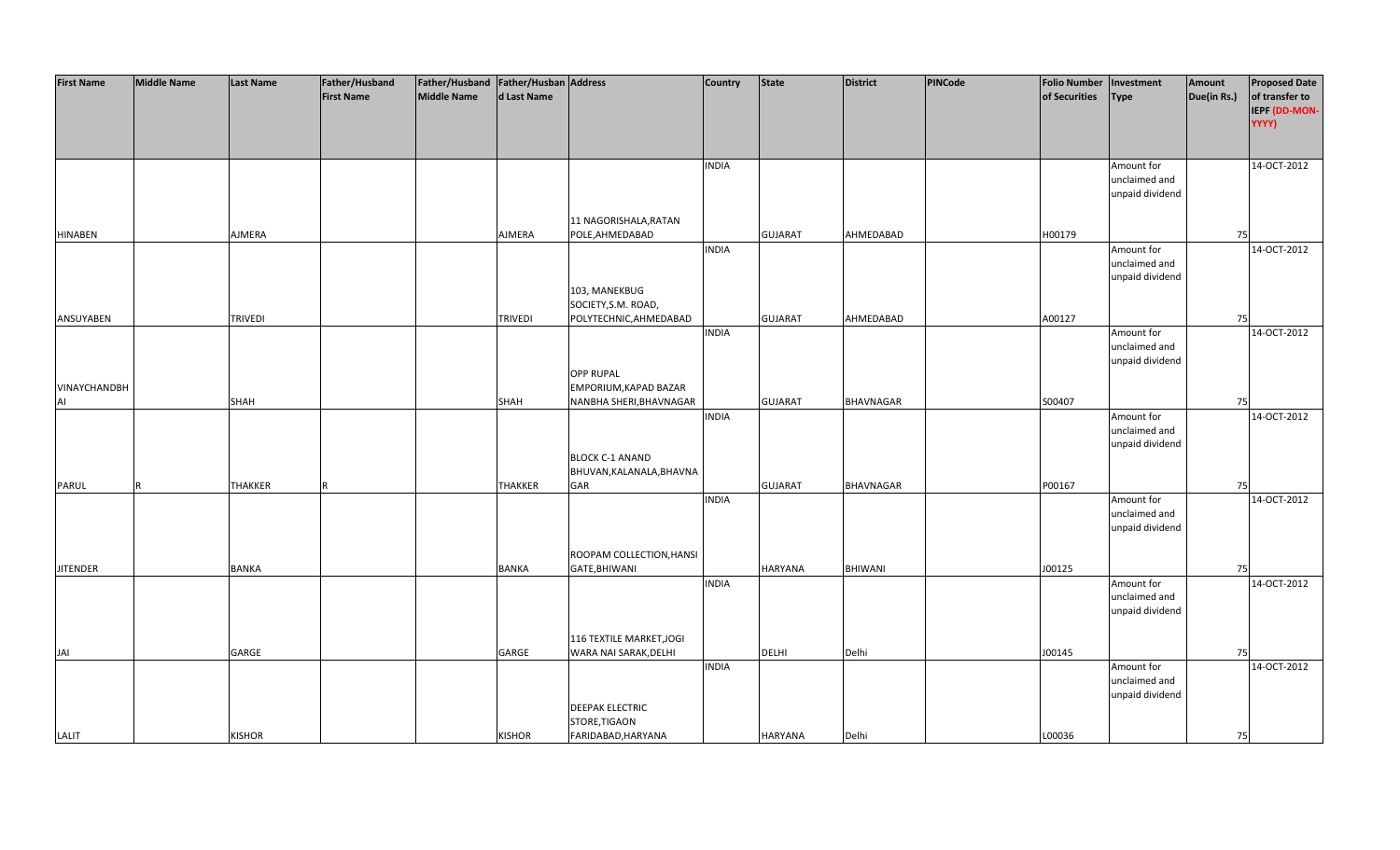| <b>First Name</b> | <b>Middle Name</b> | <b>Last Name</b> | Father/Husband    | Father/Husband Father/Husban Address |                 |                              | Country      | <b>State</b> | <b>District</b> | PINCode | <b>Folio Number</b> | Investment      | Amount      | <b>Proposed Date</b> |
|-------------------|--------------------|------------------|-------------------|--------------------------------------|-----------------|------------------------------|--------------|--------------|-----------------|---------|---------------------|-----------------|-------------|----------------------|
|                   |                    |                  | <b>First Name</b> | <b>Middle Name</b>                   | d Last Name     |                              |              |              |                 |         | of Securities       | <b>Type</b>     | Due(in Rs.) | of transfer to       |
|                   |                    |                  |                   |                                      |                 |                              |              |              |                 |         |                     |                 |             | IEPF (DD-MON-        |
|                   |                    |                  |                   |                                      |                 |                              |              |              |                 |         |                     |                 |             | YYYY)                |
|                   |                    |                  |                   |                                      |                 |                              |              |              |                 |         |                     |                 |             |                      |
|                   |                    |                  |                   |                                      |                 |                              |              |              |                 |         |                     |                 |             |                      |
|                   |                    |                  |                   |                                      |                 |                              |              |              |                 |         |                     |                 |             |                      |
|                   |                    |                  |                   |                                      |                 |                              | <b>INDIA</b> |              |                 |         |                     | Amount for      |             | 14-OCT-2012          |
|                   |                    |                  |                   |                                      |                 |                              |              |              |                 |         |                     | unclaimed and   |             |                      |
|                   |                    |                  |                   |                                      |                 |                              |              |              |                 |         |                     | unpaid dividend |             |                      |
|                   |                    |                  |                   |                                      |                 |                              |              |              |                 |         |                     |                 |             |                      |
|                   |                    |                  |                   |                                      |                 | 218 TEXTILE MARKET JOGI      |              |              |                 |         |                     |                 |             |                      |
| <b>SUNITA</b>     |                    | <b>MALHOTRA</b>  |                   |                                      | <b>MALHOTRA</b> | WARA, NAI SARAK, DELHI       |              | <b>DELHI</b> | Delhi           |         | S01123              |                 | 75          |                      |
|                   |                    |                  |                   |                                      |                 |                              | <b>INDIA</b> |              |                 |         |                     | Amount for      |             | 14-OCT-2012          |
|                   |                    |                  |                   |                                      |                 |                              |              |              |                 |         |                     | unclaimed and   |             |                      |
|                   |                    |                  |                   |                                      |                 |                              |              |              |                 |         |                     | unpaid dividend |             |                      |
|                   |                    |                  |                   |                                      |                 |                              |              |              |                 |         |                     |                 |             |                      |
|                   |                    |                  |                   |                                      |                 | A-158 KANTI NAGAR, VISTAR    |              |              |                 |         |                     |                 |             |                      |
| <b>KRISHAN</b>    |                    | <b>MURARI</b>    |                   |                                      | <b>MURARI</b>   | <b>GALEE SHAHDARA, DELHI</b> |              | DELHI        | Delhi           |         | K00244              |                 | 75          |                      |
|                   |                    |                  |                   |                                      |                 |                              | <b>INDIA</b> |              |                 |         |                     | Amount for      |             | 14-OCT-2012          |
|                   |                    |                  |                   |                                      |                 |                              |              |              |                 |         |                     | unclaimed and   |             |                      |
|                   |                    |                  |                   |                                      |                 |                              |              |              |                 |         |                     | unpaid dividend |             |                      |
|                   |                    |                  |                   |                                      |                 |                              |              |              |                 |         |                     |                 |             |                      |
|                   |                    |                  |                   |                                      |                 | 115 TEXTILE MARKET, JOGI     |              |              |                 |         |                     |                 |             |                      |
| PREM LATA         |                    | VIJ              |                   |                                      | VIJ             | WARA NAI SARAK, DELHI        |              | DELHI        | Delhi           |         | P00352              |                 | 75          |                      |
|                   |                    |                  |                   |                                      |                 |                              | <b>INDIA</b> |              |                 |         |                     | Amount for      |             | 14-OCT-2012          |
|                   |                    |                  |                   |                                      |                 |                              |              |              |                 |         |                     | unclaimed and   |             |                      |
|                   |                    |                  |                   |                                      |                 |                              |              |              |                 |         |                     | unpaid dividend |             |                      |
|                   |                    |                  |                   |                                      |                 |                              |              |              |                 |         |                     |                 |             |                      |
|                   |                    |                  |                   |                                      |                 | C4B/13/283, JANAK PURI, NEW  |              |              |                 |         |                     |                 |             |                      |
| <b>KAMLA</b>      |                    | WADHAWAN         |                   |                                      | WADHAWAN        | <b>DELHI</b>                 |              | <b>DELHI</b> | Delhi           |         | K00197              |                 | 75          |                      |
|                   |                    |                  |                   |                                      |                 |                              | <b>INDIA</b> |              |                 |         |                     | Amount for      |             | 14-OCT-2012          |
|                   |                    |                  |                   |                                      |                 |                              |              |              |                 |         |                     | unclaimed and   |             |                      |
|                   |                    |                  |                   |                                      |                 |                              |              |              |                 |         |                     | unpaid dividend |             |                      |
|                   |                    |                  |                   |                                      |                 | FLAT NO.19-D, SAMAY          |              |              |                 |         |                     |                 |             |                      |
|                   |                    |                  |                   |                                      |                 | VIHAR,, PLOT NO.33, SECTOR-  |              |              |                 |         |                     |                 |             |                      |
| <b>MONICA</b>     |                    | ARORA            |                   |                                      | <b>ARORA</b>    | 13, ROHINI,, DELHI           |              | DELHI        | Delhi           |         | M00250              |                 | 75          |                      |
|                   |                    |                  |                   |                                      |                 |                              | <b>INDIA</b> |              |                 |         |                     | Amount for      |             | 14-OCT-2012          |
|                   |                    |                  |                   |                                      |                 |                              |              |              |                 |         |                     | unclaimed and   |             |                      |
|                   |                    |                  |                   |                                      |                 |                              |              |              |                 |         |                     | unpaid dividend |             |                      |
|                   |                    |                  |                   |                                      |                 |                              |              |              |                 |         |                     |                 |             |                      |
|                   |                    |                  |                   |                                      |                 | 116 TEXTILE MARKET JOGI      |              |              |                 |         |                     |                 |             |                      |
|                   | <b>RAM</b>         |                  |                   |                                      |                 |                              |              |              | Delhi           |         |                     |                 | 75          |                      |
| <b>GANGA</b>      |                    |                  | RAM               |                                      |                 | WARA, NAI SARAK, DELHI       |              | <b>DELHI</b> |                 |         | G00127              |                 |             |                      |
|                   |                    |                  |                   |                                      |                 |                              | <b>INDIA</b> |              |                 |         |                     | Amount for      |             | 14-OCT-2012          |
|                   |                    |                  |                   |                                      |                 |                              |              |              |                 |         |                     | unclaimed and   |             |                      |
|                   |                    |                  |                   |                                      |                 |                              |              |              |                 |         |                     | unpaid dividend |             |                      |
|                   |                    |                  |                   |                                      |                 |                              |              |              |                 |         |                     |                 |             |                      |
|                   |                    |                  |                   |                                      |                 | 023/001 OLD HARI             |              |              |                 |         |                     |                 |             |                      |
| <b>HANSRAJ</b>    |                    | <b>MEHTA</b>     |                   |                                      | <b>MEHTA</b>    | NIWAS, SHAKTI NAGAR, DELHI   |              | <b>DELHI</b> | Delhi           |         | H00120              |                 | 75          |                      |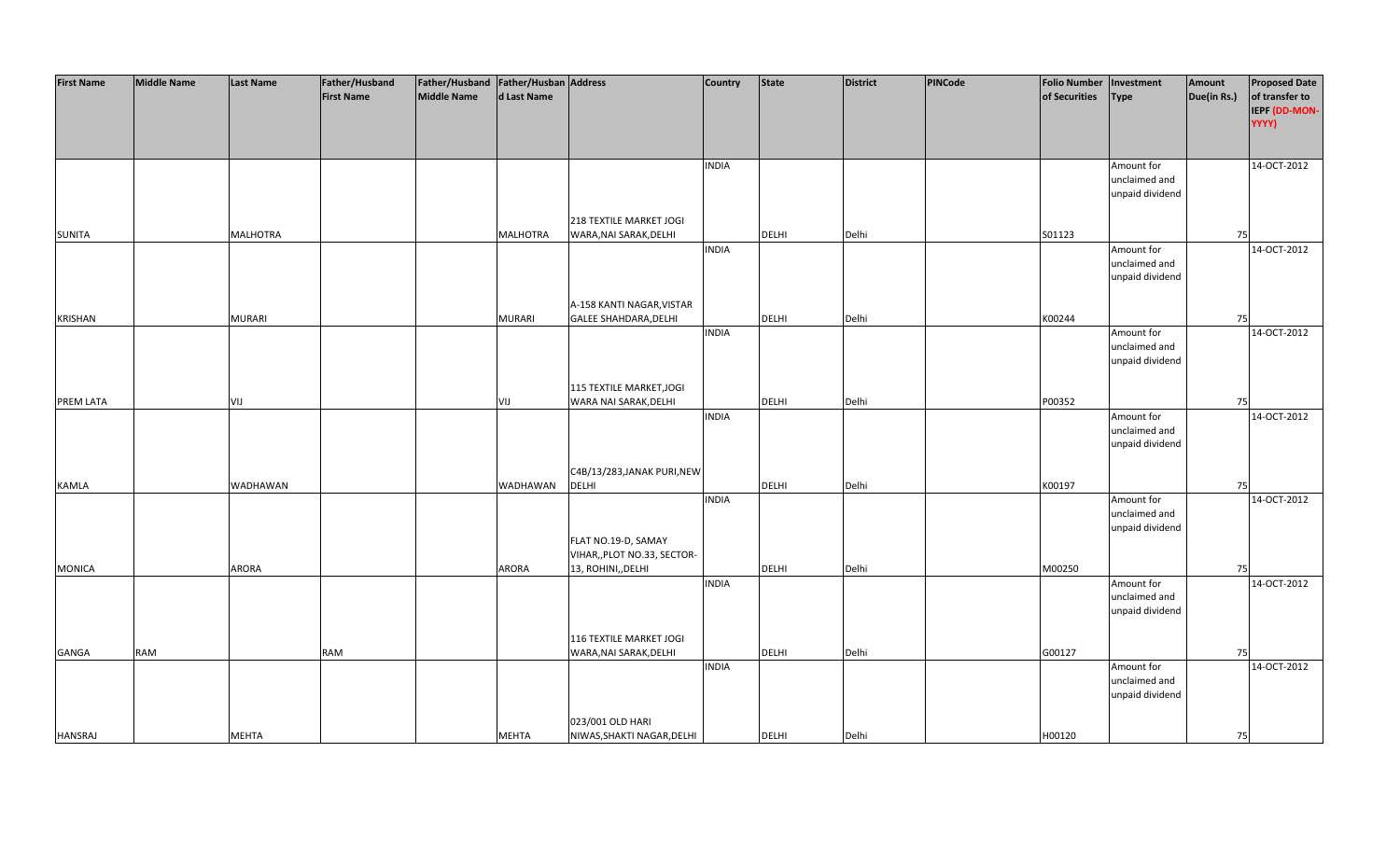| <b>First Name</b> | <b>Middle Name</b> | <b>Last Name</b> | Father/Husband    | Father/Husband Father/Husban Address |               |                             | Country      | <b>State</b> | <b>District</b> | PINCode | <b>Folio Number</b> | Investment      | Amount      | <b>Proposed Date</b> |
|-------------------|--------------------|------------------|-------------------|--------------------------------------|---------------|-----------------------------|--------------|--------------|-----------------|---------|---------------------|-----------------|-------------|----------------------|
|                   |                    |                  | <b>First Name</b> | <b>Middle Name</b>                   | d Last Name   |                             |              |              |                 |         | of Securities       | <b>Type</b>     | Due(in Rs.) | of transfer to       |
|                   |                    |                  |                   |                                      |               |                             |              |              |                 |         |                     |                 |             | IEPF (DD-MON-        |
|                   |                    |                  |                   |                                      |               |                             |              |              |                 |         |                     |                 |             | YYYY)                |
|                   |                    |                  |                   |                                      |               |                             |              |              |                 |         |                     |                 |             |                      |
|                   |                    |                  |                   |                                      |               |                             |              |              |                 |         |                     |                 |             |                      |
|                   |                    |                  |                   |                                      |               |                             | <b>INDIA</b> |              |                 |         |                     | Amount for      |             | 14-OCT-2012          |
|                   |                    |                  |                   |                                      |               |                             |              |              |                 |         |                     | unclaimed and   |             |                      |
|                   |                    |                  |                   |                                      |               |                             |              |              |                 |         |                     | unpaid dividend |             |                      |
|                   |                    |                  |                   |                                      |               |                             |              |              |                 |         |                     |                 |             |                      |
|                   |                    |                  |                   |                                      |               | 116 TEXTILE MARKET, JOGI    |              |              |                 |         |                     |                 |             |                      |
| <b>DEWAKAR</b>    | PRASAD             | <b>BANSAL</b>    | PRASAD            |                                      | <b>BANSAL</b> | WARA NAI SARAK, DELHI       |              | <b>DELHI</b> | Delhi           |         | D00160              |                 | 75          |                      |
|                   |                    |                  |                   |                                      |               |                             | <b>INDIA</b> |              |                 |         |                     | Amount for      |             | 14-OCT-2012          |
|                   |                    |                  |                   |                                      |               |                             |              |              |                 |         |                     | unclaimed and   |             |                      |
|                   |                    |                  |                   |                                      |               |                             |              |              |                 |         |                     |                 |             |                      |
|                   |                    |                  |                   |                                      |               |                             |              |              |                 |         |                     | unpaid dividend |             |                      |
|                   |                    |                  |                   |                                      |               |                             |              |              |                 |         |                     |                 |             |                      |
|                   |                    |                  |                   |                                      |               | 116 TEXTILL MARKET, JOGI    |              |              |                 |         |                     |                 |             |                      |
| RAJESH            |                    | <b>BHATIA</b>    |                   |                                      | <b>BHATIA</b> | WARA NAI SARAK, DELHI       |              | <b>DELHI</b> | Delhi           |         | R00511              |                 | 75          |                      |
|                   |                    |                  |                   |                                      |               |                             | <b>INDIA</b> |              |                 |         |                     | Amount for      |             | 14-OCT-2012          |
|                   |                    |                  |                   |                                      |               |                             |              |              |                 |         |                     | unclaimed and   |             |                      |
|                   |                    |                  |                   |                                      |               |                             |              |              |                 |         |                     | unpaid dividend |             |                      |
|                   |                    |                  |                   |                                      |               |                             |              |              |                 |         |                     |                 |             |                      |
|                   |                    |                  |                   |                                      |               |                             |              |              |                 |         |                     |                 |             |                      |
| <b>LUCKY</b>      | <b>LUCKY</b>       |                  | LUCKY             |                                      |               | NP-102, PITAM PURA, DELHI   |              | DELHI        | Delhi           |         | L00032              |                 | 75          |                      |
|                   |                    |                  |                   |                                      |               |                             | <b>INDIA</b> |              |                 |         |                     | Amount for      |             | 14-OCT-2012          |
|                   |                    |                  |                   |                                      |               |                             |              |              |                 |         |                     | unclaimed and   |             |                      |
|                   |                    |                  |                   |                                      |               |                             |              |              |                 |         |                     | unpaid dividend |             |                      |
|                   |                    |                  |                   |                                      |               |                             |              |              |                 |         |                     |                 |             |                      |
|                   |                    |                  |                   |                                      |               | 118 TEXTILL MARKET, JOGI    |              |              |                 |         |                     |                 |             |                      |
| SHOBHA            |                    | SHARMA           |                   |                                      | SHARMA        | WARA NAI SARAK, DELHI       |              | DELHI        | Delhi           |         | S00760              |                 | 75          |                      |
|                   |                    |                  |                   |                                      |               |                             | <b>INDIA</b> |              |                 |         |                     | Amount for      |             | 14-OCT-2012          |
|                   |                    |                  |                   |                                      |               |                             |              |              |                 |         |                     | unclaimed and   |             |                      |
|                   |                    |                  |                   |                                      |               |                             |              |              |                 |         |                     | unpaid dividend |             |                      |
|                   |                    |                  |                   |                                      |               |                             |              |              |                 |         |                     |                 |             |                      |
|                   |                    |                  |                   |                                      |               | 218 TEXTILE MARKET JOGI     |              |              |                 |         |                     |                 |             |                      |
| SARLA             |                    | <b>JAIN</b>      |                   |                                      | <b>JAIN</b>   | WARA, NAI-SARAK, DELHI      |              | DELHI        | Delhi           |         | S01113              |                 | 75          |                      |
|                   |                    |                  |                   |                                      |               |                             | <b>INDIA</b> |              |                 |         |                     | Amount for      |             | 14-OCT-2012          |
|                   |                    |                  |                   |                                      |               |                             |              |              |                 |         |                     | unclaimed and   |             |                      |
|                   |                    |                  |                   |                                      |               |                             |              |              |                 |         |                     | unpaid dividend |             |                      |
|                   |                    |                  |                   |                                      |               |                             |              |              |                 |         |                     |                 |             |                      |
|                   |                    |                  |                   |                                      |               | NARAIN DASS & SONS, KEM     |              |              |                 |         |                     |                 |             |                      |
| <b>SHIV</b>       | <b>RATAN</b>       | <b>JOSHI</b>     | <b>RATAN</b>      |                                      | <b>JOSHI</b>  | ROAD BIKANER, BIKANER RAJ   |              | RAJASTHAN    | <b>JAIPUR</b>   |         | S00353              |                 | 75          |                      |
|                   |                    |                  |                   |                                      |               |                             | <b>INDIA</b> |              |                 |         |                     | Amount for      |             | 14-OCT-2012          |
|                   |                    |                  |                   |                                      |               |                             |              |              |                 |         |                     | unclaimed and   |             |                      |
|                   |                    |                  |                   |                                      |               |                             |              |              |                 |         |                     | unpaid dividend |             |                      |
|                   |                    |                  |                   |                                      |               | C/O SHRI J.C. KHATRI, 15-A, |              |              |                 |         |                     |                 |             |                      |
|                   |                    |                  |                   |                                      |               | KAMLA COLONY, GAJNER        |              |              |                 |         |                     |                 |             |                      |
| ANNU              | ANNU               |                  | ANNU              |                                      |               | ROAD, BIKANER               |              | RAJASTHAN    | <b>JAIPUR</b>   |         | A00709              |                 | 75          |                      |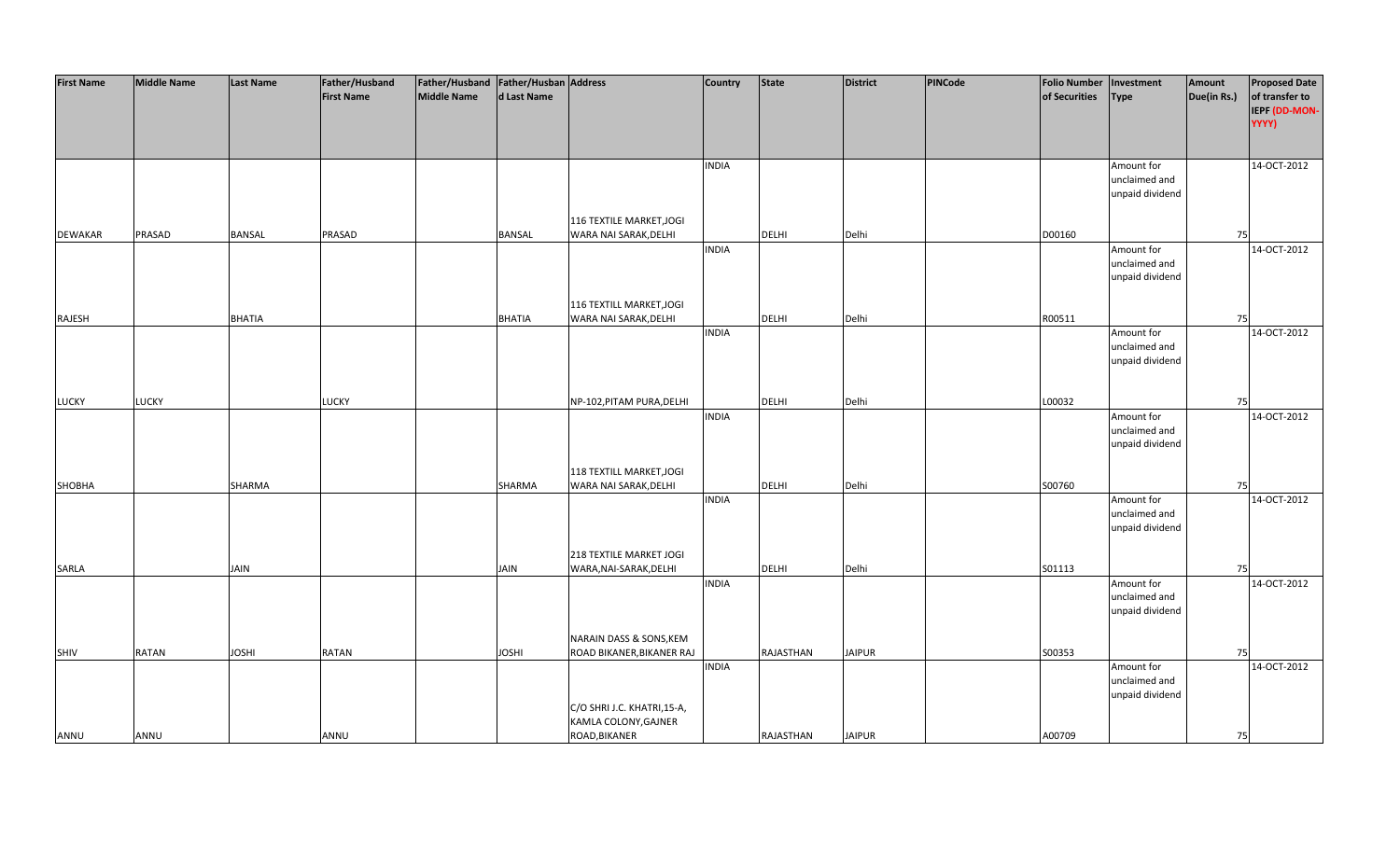| <b>First Name</b>              | <b>Middle Name</b> | <b>Last Name</b>            | Father/Husband    | Father/Husband Father/Husban Address |                             |                                                                                                                           | <b>Country</b> | <b>State</b>                  | <b>District</b>                | <b>PINCode</b> | <b>Folio Number</b> | Investment                                                                         | Amount      | <b>Proposed Date</b> |
|--------------------------------|--------------------|-----------------------------|-------------------|--------------------------------------|-----------------------------|---------------------------------------------------------------------------------------------------------------------------|----------------|-------------------------------|--------------------------------|----------------|---------------------|------------------------------------------------------------------------------------|-------------|----------------------|
|                                |                    |                             | <b>First Name</b> | <b>Middle Name</b>                   | d Last Name                 |                                                                                                                           |                |                               |                                |                | of Securities       | <b>Type</b>                                                                        | Due(in Rs.) | of transfer to       |
|                                |                    |                             |                   |                                      |                             |                                                                                                                           |                |                               |                                |                |                     |                                                                                    |             | IEPF (DD-MON-        |
|                                |                    |                             |                   |                                      |                             |                                                                                                                           |                |                               |                                |                |                     |                                                                                    |             | YYYY)                |
|                                |                    |                             |                   |                                      |                             |                                                                                                                           |                |                               |                                |                |                     |                                                                                    |             |                      |
|                                |                    |                             |                   |                                      |                             |                                                                                                                           |                |                               |                                |                |                     |                                                                                    |             |                      |
|                                |                    |                             |                   |                                      |                             |                                                                                                                           | <b>INDIA</b>   |                               |                                |                |                     | Amount for                                                                         |             | 14-OCT-2012          |
|                                |                    |                             |                   |                                      |                             |                                                                                                                           |                |                               |                                |                |                     | unclaimed and                                                                      |             |                      |
|                                |                    |                             |                   |                                      |                             |                                                                                                                           |                |                               |                                |                |                     | unpaid dividend                                                                    |             |                      |
|                                |                    |                             |                   |                                      |                             |                                                                                                                           |                |                               |                                |                |                     |                                                                                    |             |                      |
|                                |                    |                             |                   |                                      |                             | OPP. PETROL PUMP,LAL                                                                                                      |                |                               |                                |                |                     |                                                                                    |             |                      |
| <b>ALPANA</b>                  |                    | NAWALKHA                    |                   |                                      | NAWALKHA                    | KOTHI, TONK ROAD, JAIPUR                                                                                                  |                | RAJASTHAN                     | <b>JAIPUR</b>                  |                | A00755              |                                                                                    | 1,500.00    |                      |
|                                |                    |                             |                   |                                      |                             |                                                                                                                           | <b>INDIA</b>   |                               |                                |                |                     | Amount for                                                                         |             | 14-OCT-2012          |
|                                |                    |                             |                   |                                      |                             |                                                                                                                           |                |                               |                                |                |                     | unclaimed and                                                                      |             |                      |
|                                |                    |                             |                   |                                      |                             |                                                                                                                           |                |                               |                                |                |                     | unpaid dividend                                                                    |             |                      |
|                                |                    |                             |                   |                                      |                             |                                                                                                                           |                |                               |                                |                |                     |                                                                                    |             |                      |
|                                |                    |                             |                   |                                      |                             | H NO 248/3 STREET NO 3, GILL                                                                                              |                |                               |                                |                |                     |                                                                                    |             |                      |
| <b>NARINDER</b>                | <b>KUMAR</b>       | <b>CHOPRA</b>               | <b>KUMAR</b>      |                                      | <b>CHOPRA</b>               | ROAD, DASHMESH NAGAR                                                                                                      |                | <b>PUNJAB</b>                 | LUDHIANA                       |                | 10025884            |                                                                                    | 150         |                      |
|                                |                    |                             |                   |                                      |                             |                                                                                                                           | <b>INDIA</b>   |                               |                                |                |                     | Amount for                                                                         |             | 14-OCT-2012          |
|                                |                    |                             |                   |                                      |                             |                                                                                                                           |                |                               |                                |                |                     | unclaimed and                                                                      |             |                      |
|                                |                    |                             |                   |                                      |                             |                                                                                                                           |                |                               |                                |                |                     | unpaid dividend                                                                    |             |                      |
|                                |                    |                             |                   |                                      |                             | 29 SINDHUWADI G R FLOOR<br>M G, ROAD GHATKOPAR                                                                            |                |                               |                                |                |                     |                                                                                    |             |                      |
| JAYSHREE                       | KISHORKUMAR        | <b>GAGLANI</b>              | KISHORKUMAR       |                                      | <b>GAGLANI</b>              | EAST, BOMBAY                                                                                                              |                | MAHARASHTRA                   | Mumbai                         |                | J00238              |                                                                                    | 75          |                      |
|                                |                    |                             |                   |                                      |                             |                                                                                                                           | <b>INDIA</b>   |                               |                                |                |                     | Amount for                                                                         |             | 14-OCT-2012          |
|                                |                    |                             |                   |                                      |                             |                                                                                                                           |                |                               |                                |                |                     | unclaimed and                                                                      |             |                      |
|                                |                    |                             |                   |                                      |                             |                                                                                                                           |                |                               |                                |                |                     | unpaid dividend                                                                    |             |                      |
|                                |                    |                             |                   |                                      |                             | C-14, VASANT GEET CO OP                                                                                                   |                |                               |                                |                |                     |                                                                                    |             |                      |
|                                |                    |                             |                   |                                      |                             | HSG SOC LTD, NAVGHAR                                                                                                      |                |                               |                                |                |                     |                                                                                    |             |                      |
|                                |                    |                             |                   |                                      |                             | ROAD SAI NAGAR VASAI                                                                                                      |                |                               |                                |                |                     |                                                                                    |             |                      |
| <b>HEMANT</b>                  | SHRIPAT            | SAWANT                      | SHRIPAT           |                                      | SAWANT                      | <b>WEST</b>                                                                                                               |                | MAHARASHTRA                   | Mumbai                         |                | 11425717            |                                                                                    | 150         |                      |
|                                |                    |                             |                   |                                      |                             |                                                                                                                           | <b>INDIA</b>   |                               |                                |                |                     | Amount for                                                                         |             | 14-OCT-2012          |
|                                |                    |                             |                   |                                      |                             |                                                                                                                           |                |                               |                                |                |                     | unclaimed and                                                                      |             |                      |
|                                |                    |                             |                   |                                      |                             |                                                                                                                           |                |                               |                                |                |                     | unpaid dividend                                                                    |             |                      |
|                                |                    |                             |                   |                                      |                             | 53 JUHU                                                                                                                   |                |                               |                                |                |                     |                                                                                    |             |                      |
|                                |                    |                             |                   |                                      |                             | ALAKNANDA, GULMOHAR X                                                                                                     |                |                               |                                |                |                     |                                                                                    |             |                      |
| RAMESH                         |                    | <b>SHAH</b>                 |                   |                                      | <b>SHAH</b>                 | ROAD NO 10 J V P D, BOMBAY                                                                                                |                | MAHARASHTRA                   | Mumbai                         |                | R00104              |                                                                                    | 75          |                      |
|                                |                    |                             |                   |                                      |                             |                                                                                                                           | <b>INDIA</b>   |                               |                                |                |                     | Amount for                                                                         |             | 14-OCT-2012          |
|                                |                    |                             |                   |                                      |                             |                                                                                                                           |                |                               |                                |                |                     |                                                                                    |             |                      |
|                                |                    |                             |                   |                                      |                             |                                                                                                                           |                |                               |                                |                |                     |                                                                                    |             |                      |
|                                |                    |                             |                   |                                      |                             |                                                                                                                           |                |                               |                                |                |                     |                                                                                    |             |                      |
|                                |                    |                             |                   |                                      |                             |                                                                                                                           |                |                               |                                |                |                     |                                                                                    |             |                      |
|                                |                    |                             |                   |                                      |                             |                                                                                                                           |                |                               |                                |                |                     |                                                                                    |             |                      |
|                                |                    |                             |                   |                                      |                             |                                                                                                                           |                |                               |                                |                |                     |                                                                                    |             |                      |
|                                |                    |                             |                   |                                      |                             |                                                                                                                           |                |                               |                                |                |                     |                                                                                    |             |                      |
|                                |                    |                             |                   |                                      |                             |                                                                                                                           |                |                               |                                |                |                     |                                                                                    |             |                      |
|                                |                    |                             |                   |                                      |                             |                                                                                                                           |                |                               |                                |                |                     |                                                                                    |             |                      |
|                                |                    |                             |                   |                                      |                             |                                                                                                                           |                |                               |                                |                |                     |                                                                                    |             |                      |
| <b>BHARAT</b><br><b>PRAKSH</b> | <b>TANABHAI</b>    | <b>RAJA</b><br><b>MEHTA</b> | TANABHAI          |                                      | <b>RAJA</b><br><b>MEHTA</b> | SAMIR AUTOMOBILES, PAUL<br>COMPLEX, AJNI, SQR, KHAMLA<br>ROAD<br>C/O C-2 PUSKKAR<br>APPARTMENT, 22 NEW<br>JAGNATH, RAJKOT | <b>INDIA</b>   | MAHARASHTRA<br><b>GUJARAT</b> | <b>NAGPUR</b><br><b>RAJKOT</b> |                | 00215156<br>P00138  | unclaimed and<br>unpaid dividend<br>Amount for<br>unclaimed and<br>unpaid dividend | 75<br>75    | 14-OCT-2012          |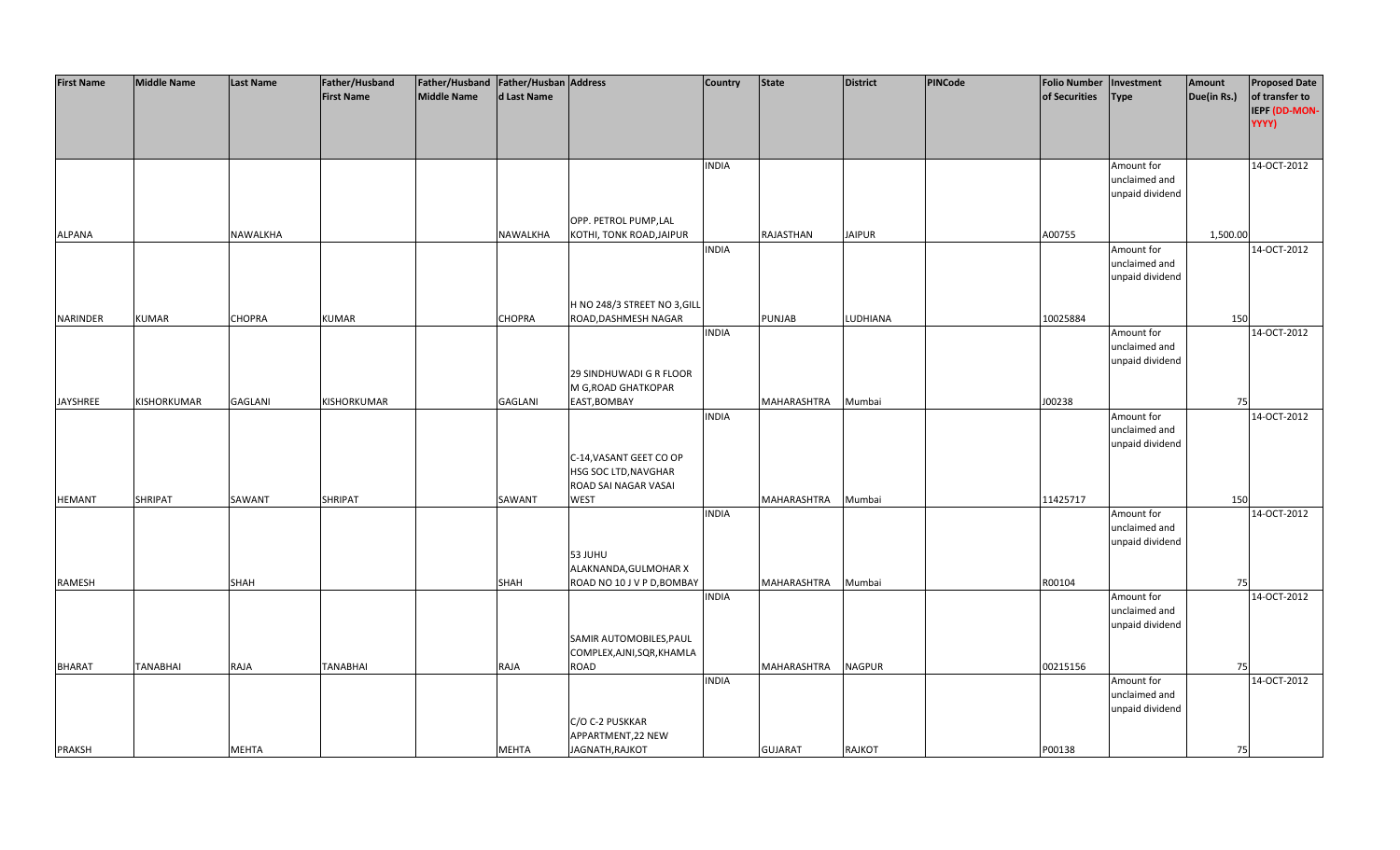| <b>First Name</b> | <b>Middle Name</b> | <b>Last Name</b> | Father/Husband    | Father/Husband Father/Husban Address |               |                           | <b>Country</b> | <b>State</b>   | <b>District</b> | PINCode | <b>Folio Number</b> | Investment      | Amount      | <b>Proposed Date</b> |
|-------------------|--------------------|------------------|-------------------|--------------------------------------|---------------|---------------------------|----------------|----------------|-----------------|---------|---------------------|-----------------|-------------|----------------------|
|                   |                    |                  | <b>First Name</b> | <b>Middle Name</b>                   | d Last Name   |                           |                |                |                 |         | of Securities       | <b>Type</b>     | Due(in Rs.) | of transfer to       |
|                   |                    |                  |                   |                                      |               |                           |                |                |                 |         |                     |                 |             | IEPF (DD-MON-        |
|                   |                    |                  |                   |                                      |               |                           |                |                |                 |         |                     |                 |             | YYYY)                |
|                   |                    |                  |                   |                                      |               |                           |                |                |                 |         |                     |                 |             |                      |
|                   |                    |                  |                   |                                      |               |                           |                |                |                 |         |                     |                 |             |                      |
|                   |                    |                  |                   |                                      |               |                           |                |                |                 |         |                     |                 |             |                      |
|                   |                    |                  |                   |                                      |               |                           | <b>INDIA</b>   |                |                 |         |                     | Amount for      |             | 14-OCT-2012          |
|                   |                    |                  |                   |                                      |               |                           |                |                |                 |         |                     | unclaimed and   |             |                      |
|                   |                    |                  |                   |                                      |               |                           |                |                |                 |         |                     | unpaid dividend |             |                      |
|                   |                    |                  |                   |                                      |               |                           |                |                |                 |         |                     |                 |             |                      |
|                   |                    |                  |                   |                                      |               | SHRI KRISHAN DASS & CO,16 |                |                |                 |         |                     |                 |             |                      |
| PINTU             |                    | <b>JAIN</b>      |                   |                                      | <b>JAIN</b>   | RAMKALI MARKET, ROHTAK    |                | <b>HARYANA</b> | <b>ROHTAK</b>   |         | P00266              |                 | 75          |                      |
|                   |                    |                  |                   |                                      |               |                           | <b>INDIA</b>   |                |                 |         |                     | Amount for      |             | 14-OCT-2012          |
|                   |                    |                  |                   |                                      |               |                           |                |                |                 |         |                     | unclaimed and   |             |                      |
|                   |                    |                  |                   |                                      |               |                           |                |                |                 |         |                     | unpaid dividend |             |                      |
|                   |                    |                  |                   |                                      |               | 902 RATNARAJ APT NO       |                |                |                 |         |                     |                 |             |                      |
|                   |                    |                  |                   |                                      |               | 1, ADAJAN PATIA ADAJAN    |                |                |                 |         |                     |                 |             |                      |
| <b>MALINI</b>     |                    | <b>SHAH</b>      |                   |                                      | SHAH          | ROAD, SURAT               |                | <b>GUJARAT</b> | <b>SURAT</b>    |         | M00478              |                 | 75          |                      |
|                   |                    |                  |                   |                                      |               |                           | <b>INDIA</b>   |                |                 |         |                     | Amount for      |             | 14-OCT-2012          |
|                   |                    |                  |                   |                                      |               |                           |                |                |                 |         |                     | unclaimed and   |             |                      |
|                   |                    |                  |                   |                                      |               |                           |                |                |                 |         |                     |                 |             |                      |
|                   |                    |                  |                   |                                      |               |                           |                |                |                 |         |                     | unpaid dividend |             |                      |
|                   |                    |                  |                   |                                      |               |                           |                |                |                 |         |                     |                 |             |                      |
|                   |                    |                  |                   |                                      |               | 809 KANAKNIDIY, NANPURA   |                |                |                 |         |                     |                 |             |                      |
| <b>KALPNA</b>     | PRAKASH            | SHAH             | PRAKASH           |                                      | SHAH          | TIMLI NAWAD, SURAT        |                | <b>GUJARAT</b> | <b>SURAT</b>    |         | K00148              |                 | 75          |                      |
|                   |                    |                  |                   |                                      |               |                           | <b>INDIA</b>   |                |                 |         |                     | Amount for      |             | 14-OCT-2012          |
|                   |                    |                  |                   |                                      |               |                           |                |                |                 |         |                     | unclaimed and   |             |                      |
|                   |                    |                  |                   |                                      |               |                           |                |                |                 |         |                     | unpaid dividend |             |                      |
|                   |                    |                  |                   |                                      |               |                           |                |                |                 |         |                     |                 |             |                      |
|                   |                    |                  |                   |                                      |               | BHOJBHAINO TEKRO H NO 6-  |                |                |                 |         |                     |                 |             |                      |
| <b>ATUL</b>       |                    | <b>SHAH</b>      |                   |                                      | <b>SHAH</b>   | 1821, MAHIDHARPURA, SURAT |                | <b>GUJARAT</b> | SURAT           |         | A00202              |                 | 75          |                      |
|                   |                    |                  |                   |                                      |               |                           | <b>INDIA</b>   |                |                 |         |                     | Amount for      |             | 14-OCT-2012          |
|                   |                    |                  |                   |                                      |               |                           |                |                |                 |         |                     | unclaimed and   |             |                      |
|                   |                    |                  |                   |                                      |               |                           |                |                |                 |         |                     | unpaid dividend |             |                      |
|                   |                    |                  |                   |                                      |               |                           |                |                |                 |         |                     |                 |             |                      |
|                   |                    |                  |                   |                                      |               | BHOJABHAINO TEKRO H NO 6- |                |                |                 |         |                     |                 |             |                      |
| <b>APURVA</b>     | R                  | <b>SHAH</b>      |                   |                                      | SHAH          | 1821, MAHIDHARPURA, SURAT |                | <b>GUJARAT</b> | <b>SURAT</b>    |         | A00207              |                 | 75          |                      |
|                   |                    |                  |                   |                                      |               |                           | <b>INDIA</b>   |                |                 |         |                     | Amount for      |             | 14-OCT-2012          |
|                   |                    |                  |                   |                                      |               |                           |                |                |                 |         |                     | unclaimed and   |             |                      |
|                   |                    |                  |                   |                                      |               |                           |                |                |                 |         |                     |                 |             |                      |
|                   |                    |                  |                   |                                      |               |                           |                |                |                 |         |                     | unpaid dividend |             |                      |
|                   |                    |                  |                   |                                      |               | 1442 RANGREJ S            |                |                |                 |         |                     |                 |             |                      |
|                   |                    |                  |                   |                                      |               | POLE, PATWA SHERI THREE   |                |                |                 |         |                     |                 |             |                      |
| PREMLATA          |                    | SONI             |                   |                                      | SONI          | GATE, AHMEDABAD           |                | <b>GUJARAT</b> | AHMEDABAD       |         | P00421              |                 | 75          |                      |
|                   |                    |                  |                   |                                      |               |                           | <b>INDIA</b>   |                |                 |         |                     | Amount for      |             | 14-OCT-2012          |
|                   |                    |                  |                   |                                      |               |                           |                |                |                 |         |                     | unclaimed and   |             |                      |
|                   |                    |                  |                   |                                      |               |                           |                |                |                 |         |                     | unpaid dividend |             |                      |
|                   |                    |                  |                   |                                      |               | <b>4 MEHUL PARK 2ND</b>   |                |                |                 |         |                     |                 |             |                      |
|                   |                    |                  |                   |                                      |               | FLOOR, B/H VADAJ AMTS BUS |                |                |                 |         |                     |                 |             |                      |
| <b>VIJAY</b>      |                    | <b>DUGALI</b>    |                   |                                      | <b>DUGALI</b> | STOP, AHMEDABAD           |                | <b>GUJARAT</b> | AHMEDABAD       |         | V00279              |                 | 75          |                      |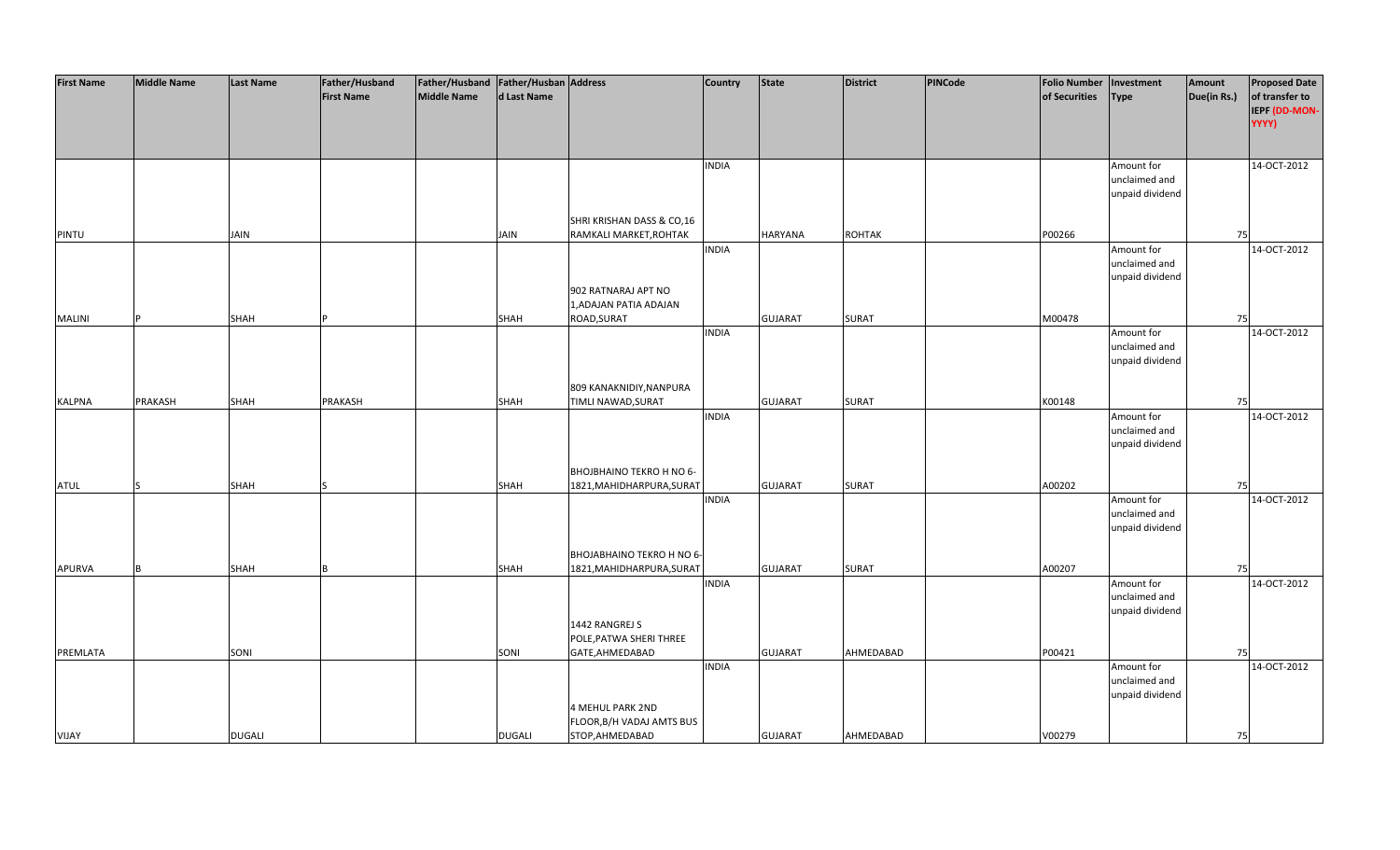| <b>First Name</b> | <b>Middle Name</b> | <b>Last Name</b> | Father/Husband    | Father/Husband Father/Husban Address |                 |                                           | <b>Country</b> | <b>State</b>   | <b>District</b> | PINCode | <b>Folio Number</b> | Investment      | Amount      | <b>Proposed Date</b> |
|-------------------|--------------------|------------------|-------------------|--------------------------------------|-----------------|-------------------------------------------|----------------|----------------|-----------------|---------|---------------------|-----------------|-------------|----------------------|
|                   |                    |                  | <b>First Name</b> | <b>Middle Name</b>                   | d Last Name     |                                           |                |                |                 |         | of Securities       | <b>Type</b>     | Due(in Rs.) | of transfer to       |
|                   |                    |                  |                   |                                      |                 |                                           |                |                |                 |         |                     |                 |             | IEPF (DD-MON-        |
|                   |                    |                  |                   |                                      |                 |                                           |                |                |                 |         |                     |                 |             | YYYY)                |
|                   |                    |                  |                   |                                      |                 |                                           |                |                |                 |         |                     |                 |             |                      |
|                   |                    |                  |                   |                                      |                 |                                           |                |                |                 |         |                     |                 |             |                      |
|                   |                    |                  |                   |                                      |                 |                                           |                |                |                 |         |                     |                 |             |                      |
|                   |                    |                  |                   |                                      |                 |                                           | <b>INDIA</b>   |                |                 |         |                     | Amount for      |             | 14-OCT-2012          |
|                   |                    |                  |                   |                                      |                 |                                           |                |                |                 |         |                     | unclaimed and   |             |                      |
|                   |                    |                  |                   |                                      |                 |                                           |                |                |                 |         |                     | unpaid dividend |             |                      |
|                   |                    |                  |                   |                                      |                 |                                           |                |                |                 |         |                     |                 |             |                      |
|                   |                    |                  |                   |                                      |                 | 11 NAGORISHALA, RATAN                     |                |                |                 |         |                     |                 |             |                      |
| <b>VRAJBHAI</b>   |                    | AJMERA           |                   |                                      | AJMERA          | POLE, AHMEDABAD                           |                | <b>GUJARAT</b> | AHMEDABAD       |         | V00276              |                 | 75          |                      |
|                   |                    |                  |                   |                                      |                 |                                           | <b>INDIA</b>   |                |                 |         |                     | Amount for      |             | 14-OCT-2012          |
|                   |                    |                  |                   |                                      |                 |                                           |                |                |                 |         |                     | unclaimed and   |             |                      |
|                   |                    |                  |                   |                                      |                 |                                           |                |                |                 |         |                     | unpaid dividend |             |                      |
|                   |                    |                  |                   |                                      |                 | PIYUSH NIWAS NR RAVJIBHAI                 |                |                |                 |         |                     |                 |             |                      |
|                   |                    |                  |                   |                                      |                 | APPT, OPP KALPATARU SOC                   |                |                |                 |         |                     |                 |             |                      |
| SANJAY            |                    | <b>SHAH</b>      |                   |                                      | <b>SHAH</b>     | NAVRANGPURA, AHMEDABAD                    |                | <b>GUJARAT</b> | AHMEDABAD       |         | S00895              |                 | 75          |                      |
|                   |                    |                  |                   |                                      |                 |                                           | <b>INDIA</b>   |                |                 |         |                     | Amount for      |             | 14-OCT-2012          |
|                   |                    |                  |                   |                                      |                 |                                           |                |                |                 |         |                     | unclaimed and   |             |                      |
|                   |                    |                  |                   |                                      |                 |                                           |                |                |                 |         |                     | unpaid dividend |             |                      |
|                   |                    |                  |                   |                                      |                 | JAYSHREE STATIONARY                       |                |                |                 |         |                     |                 |             |                      |
|                   |                    |                  |                   |                                      |                 | MART, KAGDI BAZAR UNDER                   |                |                |                 |         |                     |                 |             |                      |
| SANJAY            |                    | <b>SHAH</b>      |                   |                                      | SHAH            | FERNANDIZ BR, AHMEDABAD                   |                | <b>GUJARAT</b> | AHMEDABAD       |         | S00892              |                 | 75          |                      |
|                   |                    |                  |                   |                                      |                 |                                           | <b>INDIA</b>   |                |                 |         |                     | Amount for      |             | 14-OCT-2012          |
|                   |                    |                  |                   |                                      |                 |                                           |                |                |                 |         |                     | unclaimed and   |             |                      |
|                   |                    |                  |                   |                                      |                 |                                           |                |                |                 |         |                     | unpaid dividend |             |                      |
|                   |                    |                  |                   |                                      |                 | 1442 RANGREJ S                            |                |                |                 |         |                     |                 |             |                      |
|                   |                    |                  |                   |                                      |                 | POLE, PATWA SHERI THREE                   |                |                |                 |         |                     |                 |             |                      |
| MADHU             |                    | <b>CHOUDHRY</b>  |                   |                                      | <b>CHOUDHRY</b> | GATE, AHMEDABAD                           |                | <b>GUJARAT</b> | AHMEDABAD       |         | M00457              |                 | 75          |                      |
|                   |                    |                  |                   |                                      |                 |                                           | <b>INDIA</b>   |                |                 |         |                     | Amount for      |             | 14-OCT-2012          |
|                   |                    |                  |                   |                                      |                 |                                           |                |                |                 |         |                     | unclaimed and   |             |                      |
|                   |                    |                  |                   |                                      |                 | 928/2/3 GULAM RASUL S                     |                |                |                 |         |                     | unpaid dividend |             |                      |
|                   |                    |                  |                   |                                      |                 | <b>CHAWLS R, OPP SANDESH</b>              |                |                |                 |         |                     |                 |             |                      |
|                   |                    |                  |                   |                                      |                 | <b>PRESS</b>                              |                |                |                 |         |                     |                 |             |                      |
| <b>CHABIL</b>     |                    | <b>SHAH</b>      |                   |                                      | <b>SHAH</b>     | MIRJAPUR, AHMEDABAD                       |                | <b>GUJARAT</b> | AHMEDABAD       |         | C00115              |                 | 75          |                      |
|                   |                    |                  |                   |                                      |                 |                                           | <b>INDIA</b>   |                |                 |         |                     | Amount for      |             | 14-OCT-2012          |
|                   |                    |                  |                   |                                      |                 |                                           |                |                |                 |         |                     | unclaimed and   |             |                      |
|                   |                    |                  |                   |                                      |                 |                                           |                |                |                 |         |                     | unpaid dividend |             |                      |
|                   |                    |                  |                   |                                      |                 | A-9 RAVJIBHAI APPT, NR                    |                |                |                 |         |                     |                 |             |                      |
|                   |                    |                  |                   |                                      |                 | PALAK APPT                                |                |                |                 |         |                     |                 |             |                      |
| <b>HANSABEN</b>   |                    | <b>DESAI</b>     |                   |                                      | <b>DESAI</b>    | NAVRANGPURA, AHMEDABAD                    |                | <b>GUJARAT</b> | AHMEDABAD       |         | H00171              |                 | 225         |                      |
|                   |                    |                  |                   |                                      |                 |                                           | <b>INDIA</b>   |                |                 |         |                     | Amount for      |             | 14-OCT-2012          |
|                   |                    |                  |                   |                                      |                 |                                           |                |                |                 |         |                     | unclaimed and   |             |                      |
|                   |                    |                  |                   |                                      |                 |                                           |                |                |                 |         |                     | unpaid dividend |             |                      |
|                   |                    |                  |                   |                                      |                 |                                           |                |                |                 |         |                     |                 |             |                      |
|                   |                    |                  |                   |                                      |                 |                                           |                |                |                 |         |                     |                 |             |                      |
| <b>KANTI</b>      | LAL                |                  | <b>LAL</b>        |                                      |                 | ARIHANT TEXTILES,, NAKODA<br>ROAD,, JASOL |                | <b>GUJARAT</b> | AHMEDABAD       |         | K00465              |                 | 1,125.00    |                      |
|                   |                    |                  |                   |                                      |                 |                                           |                |                |                 |         |                     |                 |             |                      |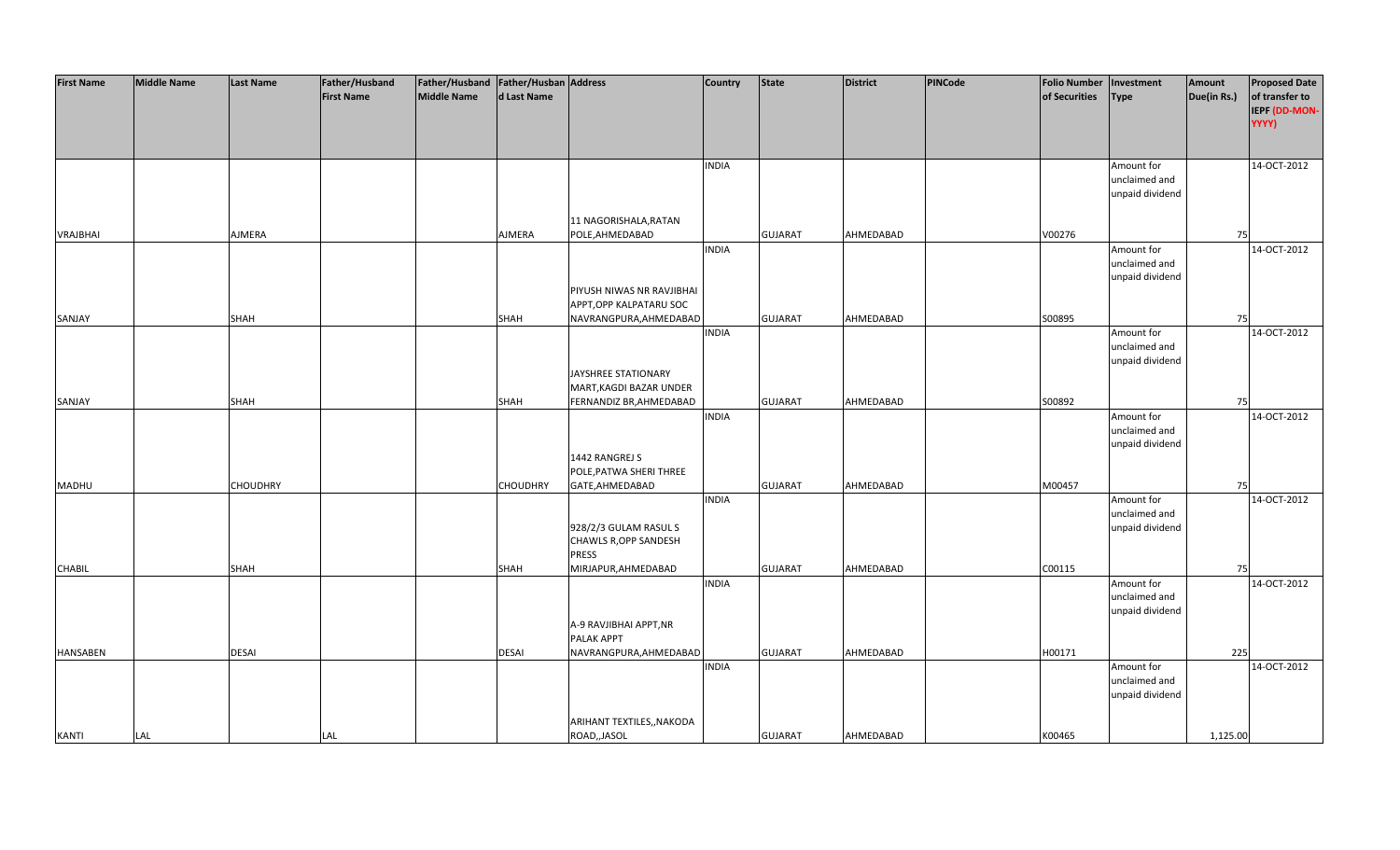| <b>First Name</b> | <b>Middle Name</b> | <b>Last Name</b> | Father/Husband<br><b>First Name</b> | Father/Husband Father/Husban Address<br>Middle Name | d Last Name |                                                                                                   | <b>Country</b> | State              | <b>District</b> | <b>PINCode</b> | <b>Folio Number</b><br>of Securities | Investment<br><b>Type</b>                      | Amount<br>Due(in Rs.) | <b>Proposed Date</b><br>of transfer to<br>IEPF (DD-MON-<br>YYYY) |
|-------------------|--------------------|------------------|-------------------------------------|-----------------------------------------------------|-------------|---------------------------------------------------------------------------------------------------|----------------|--------------------|-----------------|----------------|--------------------------------------|------------------------------------------------|-----------------------|------------------------------------------------------------------|
|                   |                    |                  |                                     |                                                     |             |                                                                                                   | <b>INDIA</b>   |                    |                 |                |                                      | Amount for<br>unclaimed and<br>unpaid dividend |                       | 14-OCT-2012                                                      |
|                   |                    |                  |                                     |                                                     |             | NO 42 MATHRUSHREE KRUPA<br>4TH BLOCK, 6TH MAIN ROAD<br>MEENAKSHI NAGAR, 3RD<br>STAGE BASAVESHWARA |                |                    |                 |                |                                      |                                                |                       |                                                                  |
| REKHA             | R                  |                  |                                     |                                                     |             | NAGAR                                                                                             | <b>INDIA</b>   | KARNATAKA          | BANGALORE       |                | 30055162                             | Amount for                                     | 0.75                  | 14-OCT-2012                                                      |
|                   |                    |                  |                                     |                                                     |             |                                                                                                   |                |                    |                 |                |                                      | unclaimed and<br>unpaid dividend               |                       |                                                                  |
|                   |                    |                  |                                     |                                                     |             | TO KUNDHELI TA TALAJA, DI                                                                         |                |                    |                 |                |                                      |                                                |                       |                                                                  |
| <b>SURESH</b>     |                    | BHIKADIYA        |                                     |                                                     | BHIKADIYA   | BHAVNAGAR,                                                                                        | <b>INDIA</b>   | <b>GUJARAT</b>     | BHAVNAGAR       |                | S00842                               | Amount for                                     | 75                    | 14-OCT-2012                                                      |
|                   |                    |                  |                                     |                                                     |             | C/O. RAJEEV & CO., 46-A, RAFI                                                                     |                |                    |                 |                |                                      | unclaimed and<br>unpaid dividend               |                       |                                                                  |
|                   |                    |                  |                                     |                                                     |             | AHMED KIDWAI                                                                                      |                |                    |                 |                |                                      |                                                |                       |                                                                  |
| IS                | CHANDER            | BAJAJ            | CHANDER                             |                                                     | BAJAJ       | ROAD,, CALCUTTA                                                                                   |                | <b>WEST BENGAL</b> | KOLKATA         |                | 10088021                             |                                                | 75                    |                                                                  |
|                   |                    |                  |                                     |                                                     |             |                                                                                                   | <b>INDIA</b>   |                    |                 |                |                                      | Amount for<br>unclaimed and<br>unpaid dividend |                       | 14-OCT-2012                                                      |
| HARJEET           | <b>SINGH</b>       |                  | SINGH                               |                                                     |             | 115, B MARLA,, RAM<br>NAGAR,, SONEPAT                                                             |                | HARYANA            | Delhi           |                | H00237                               |                                                | 825                   |                                                                  |
|                   |                    |                  |                                     |                                                     |             |                                                                                                   | <b>INDIA</b>   |                    |                 |                |                                      | Amount for<br>unclaimed and<br>unpaid dividend |                       | 14-OCT-2012                                                      |
|                   |                    |                  |                                     |                                                     |             | 7262 OLD ROHTAK                                                                                   |                |                    |                 |                |                                      |                                                |                       |                                                                  |
| <b>DHIRAJ</b>     | DHIRAJ             |                  | DHIRAJ                              |                                                     |             | ROAD, AZAD MARKET, DELHI                                                                          |                | <b>DELHI</b>       | Delhi           |                | D00028                               |                                                | 75                    |                                                                  |
|                   |                    |                  |                                     |                                                     |             | <b>DEEPAK ELECTRIC</b>                                                                            | <b>INDIA</b>   |                    |                 |                |                                      | Amount for<br>unclaimed and<br>unpaid dividend |                       | 14-OCT-2012                                                      |
| <b>VINIT</b>      | <b>KUMAR</b>       |                  | <b>KUMAR</b>                        |                                                     |             | STORE, TIGAON<br>FARIDABAD, TIGAON<br>HARYANA                                                     |                | HARYANA            | Delhi           |                | V00161                               |                                                | 75                    |                                                                  |
|                   |                    |                  |                                     |                                                     |             |                                                                                                   | <b>INDIA</b>   |                    |                 |                |                                      | Amount for<br>unclaimed and<br>unpaid dividend |                       | 14-OCT-2012                                                      |
| <b>ASHA</b>       |                    | ARORA            |                                     |                                                     | ARORA       | 115 TEXTILE MARKET JOGI<br>WARA, NAI SARAK, DELHI                                                 |                | <b>DELHI</b>       | Delhi           |                | A00675                               |                                                | 75                    |                                                                  |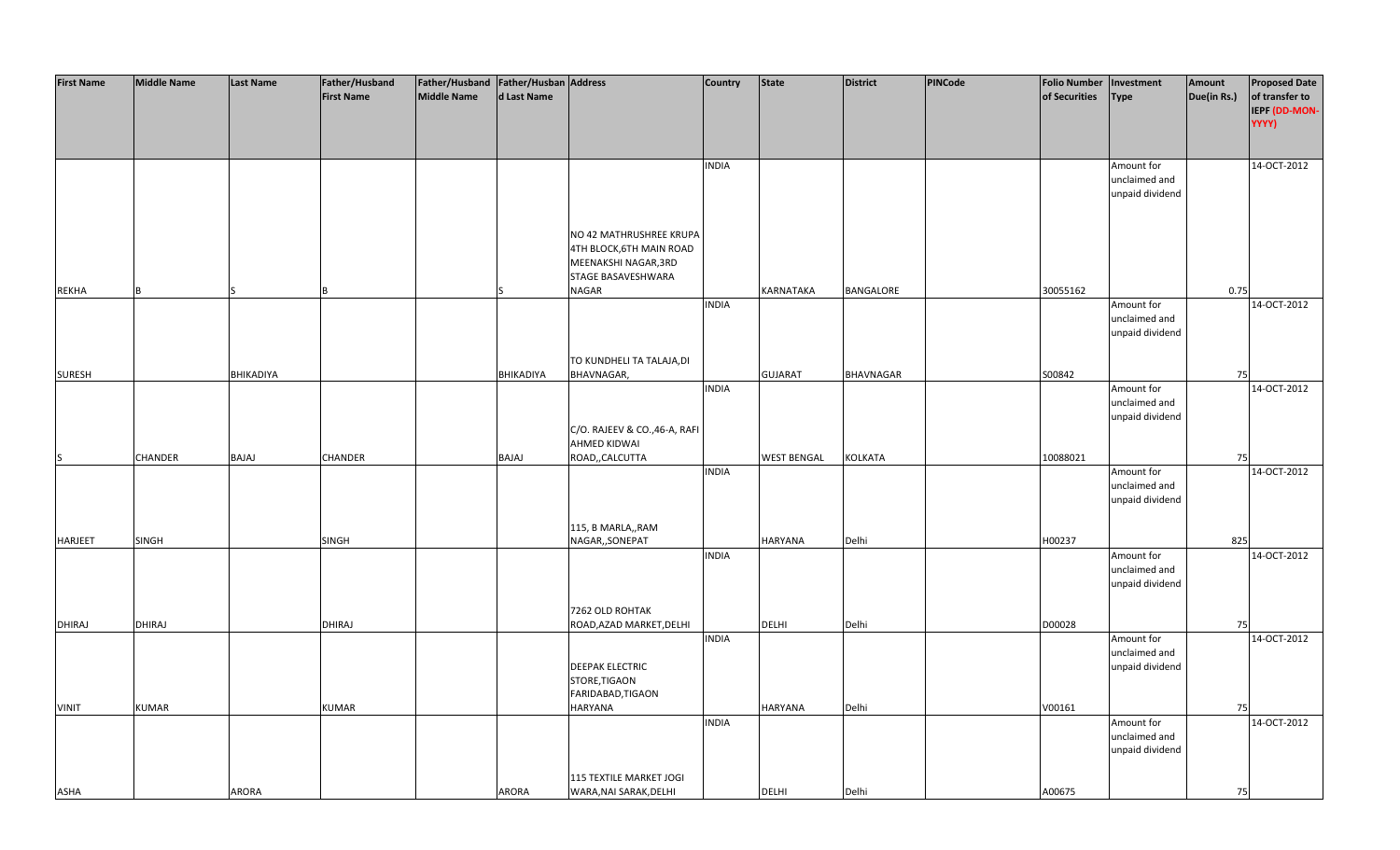| <b>First Name</b>  | <b>Middle Name</b> | <b>Last Name</b> | Father/Husband    | Father/Husband   Father/Husban   Address |                |                           | <b>Country</b> | <b>State</b>       | <b>District</b>  | <b>PINCode</b> | Folio Number   Investment |                 | Amount      | <b>Proposed Date</b>                     |
|--------------------|--------------------|------------------|-------------------|------------------------------------------|----------------|---------------------------|----------------|--------------------|------------------|----------------|---------------------------|-----------------|-------------|------------------------------------------|
|                    |                    |                  | <b>First Name</b> | <b>Middle Name</b>                       | d Last Name    |                           |                |                    |                  |                | of Securities             | <b>Type</b>     | Due(in Rs.) | of transfer to<br>IEPF (DD-MON-<br>YYYY) |
|                    |                    |                  |                   |                                          |                |                           |                |                    |                  |                |                           |                 |             |                                          |
|                    |                    |                  |                   |                                          |                |                           | <b>INDIA</b>   |                    |                  |                |                           | Amount for      |             | 14-OCT-2012                              |
|                    |                    |                  |                   |                                          |                |                           |                |                    |                  |                |                           | unclaimed and   |             |                                          |
|                    |                    |                  |                   |                                          |                |                           |                |                    |                  |                |                           | unpaid dividend |             |                                          |
|                    |                    |                  |                   |                                          |                | 118 TEXTILL MARKET, JOGI  |                |                    |                  |                |                           |                 |             |                                          |
| <b>SHAKTI</b>      |                    | SHARMA           |                   |                                          | SHARMA         | WARA NAI SARAK, DELHI     |                | <b>DELHI</b>       | Delhi            |                | S00759                    |                 | 75          |                                          |
|                    |                    |                  |                   |                                          |                |                           | <b>INDIA</b>   |                    |                  |                |                           | Amount for      |             | 14-OCT-2012                              |
|                    |                    |                  |                   |                                          |                |                           |                |                    |                  |                |                           | unclaimed and   |             |                                          |
|                    |                    |                  |                   |                                          |                |                           |                |                    |                  |                |                           | unpaid dividend |             |                                          |
|                    |                    |                  |                   |                                          |                |                           |                |                    |                  |                |                           |                 |             |                                          |
|                    |                    |                  |                   |                                          |                | 118 TEXTILE MARKET JOGI   |                |                    |                  |                |                           |                 |             |                                          |
| SUMAN              |                    | ARORA            |                   |                                          | <b>ARORA</b>   | WARA, NAI SARAK, DELHI    | <b>INDIA</b>   | <b>DELHI</b>       | Delhi            |                | S00674                    | Amount for      | 75          | 14-OCT-2012                              |
|                    |                    |                  |                   |                                          |                |                           |                |                    |                  |                |                           | unclaimed and   |             |                                          |
|                    |                    |                  |                   |                                          |                |                           |                |                    |                  |                |                           | unpaid dividend |             |                                          |
|                    |                    |                  |                   |                                          |                | B-13/71 DOUBLE            |                |                    |                  |                |                           |                 |             |                                          |
|                    |                    |                  |                   |                                          |                | STOREY, GOVT QTRS DEV     |                |                    |                  |                |                           |                 |             |                                          |
| <b>SUBHASH</b>     |                    | CHAND            |                   |                                          | <b>CHAND</b>   | NAGAR, NEW DELHI          |                | <b>DELHI</b>       | Delhi            |                | S00602                    |                 | 75          |                                          |
|                    |                    |                  |                   |                                          |                |                           | <b>INDIA</b>   |                    |                  |                |                           | Amount for      |             | 14-OCT-2012                              |
|                    |                    |                  |                   |                                          |                |                           |                |                    |                  |                |                           | unclaimed and   |             |                                          |
|                    |                    |                  |                   |                                          |                |                           |                |                    |                  |                |                           | unpaid dividend |             |                                          |
|                    |                    |                  |                   |                                          |                | 116 TEXTILE MARKET, JOGI  |                |                    |                  |                |                           |                 |             |                                          |
| SULOCHANA          |                    | CHAWALA          |                   |                                          | <b>CHAWALA</b> | WARA NAI SARAK, DELHI     |                | <b>DELHI</b>       | Delhi            |                | S00733                    |                 | 75          |                                          |
|                    |                    |                  |                   |                                          |                |                           | <b>INDIA</b>   |                    |                  |                |                           | Amount for      |             | 14-OCT-2012                              |
|                    |                    |                  |                   |                                          |                |                           |                |                    |                  |                |                           | unclaimed and   |             |                                          |
|                    |                    |                  |                   |                                          |                |                           |                |                    |                  |                |                           | unpaid dividend |             |                                          |
|                    |                    |                  |                   |                                          |                |                           |                |                    |                  |                |                           |                 |             |                                          |
|                    |                    |                  |                   |                                          |                | 4225 JOGI WARA, NAI       |                |                    |                  |                |                           |                 |             |                                          |
| <b>SWARAN LATA</b> | LATA               |                  | LATA              |                                          |                | SARAK, DELHI              | <b>INDIA</b>   | <b>DELHI</b>       | Delhi            |                | S01106                    | Amount for      | 75          | 14-OCT-2012                              |
|                    |                    |                  |                   |                                          |                |                           |                |                    |                  |                |                           | unclaimed and   |             |                                          |
|                    |                    |                  |                   |                                          |                |                           |                |                    |                  |                |                           | unpaid dividend |             |                                          |
|                    |                    |                  |                   |                                          |                | 15-1621/4 NEAR JAIN       |                |                    |                  |                |                           |                 |             |                                          |
|                    |                    |                  |                   |                                          |                | MARKET, NEAR JAIN         |                | <b>ANDHRA</b>      |                  |                |                           |                 |             |                                          |
| <b>PINKY</b>       |                    | <b>RANKA</b>     |                   |                                          | <b>RANKA</b>   | MARKET, FEELKHANA         |                | PRADESH            | <b>HYDERABAD</b> |                | 00017024                  |                 | 75          |                                          |
|                    |                    |                  |                   |                                          |                |                           | <b>INDIA</b>   |                    |                  |                |                           | Amount for      |             | 14-OCT-2012                              |
|                    |                    |                  |                   |                                          |                |                           |                |                    |                  |                |                           | unclaimed and   |             |                                          |
|                    |                    |                  |                   |                                          |                |                           |                |                    |                  |                |                           | unpaid dividend |             |                                          |
|                    |                    |                  |                   |                                          |                | C-23, JAI RAMESHWAR       |                |                    |                  |                |                           |                 |             |                                          |
|                    |                    |                  |                   |                                          |                | SOCIETY, OPP. KAMAT KIUB, |                |                    |                  |                |                           |                 |             |                                          |
|                    |                    |                  |                   |                                          |                | S.V. ROAD,, GOREGAON(W),  |                |                    |                  |                |                           |                 |             |                                          |
| <b>MANMOHAN</b>    |                    | <b>GADODIA</b>   |                   |                                          | <b>GADODIA</b> | <b>BOMBAY</b>             |                | MAHARASHTRA Mumbai |                  |                | M00084                    |                 | 75          |                                          |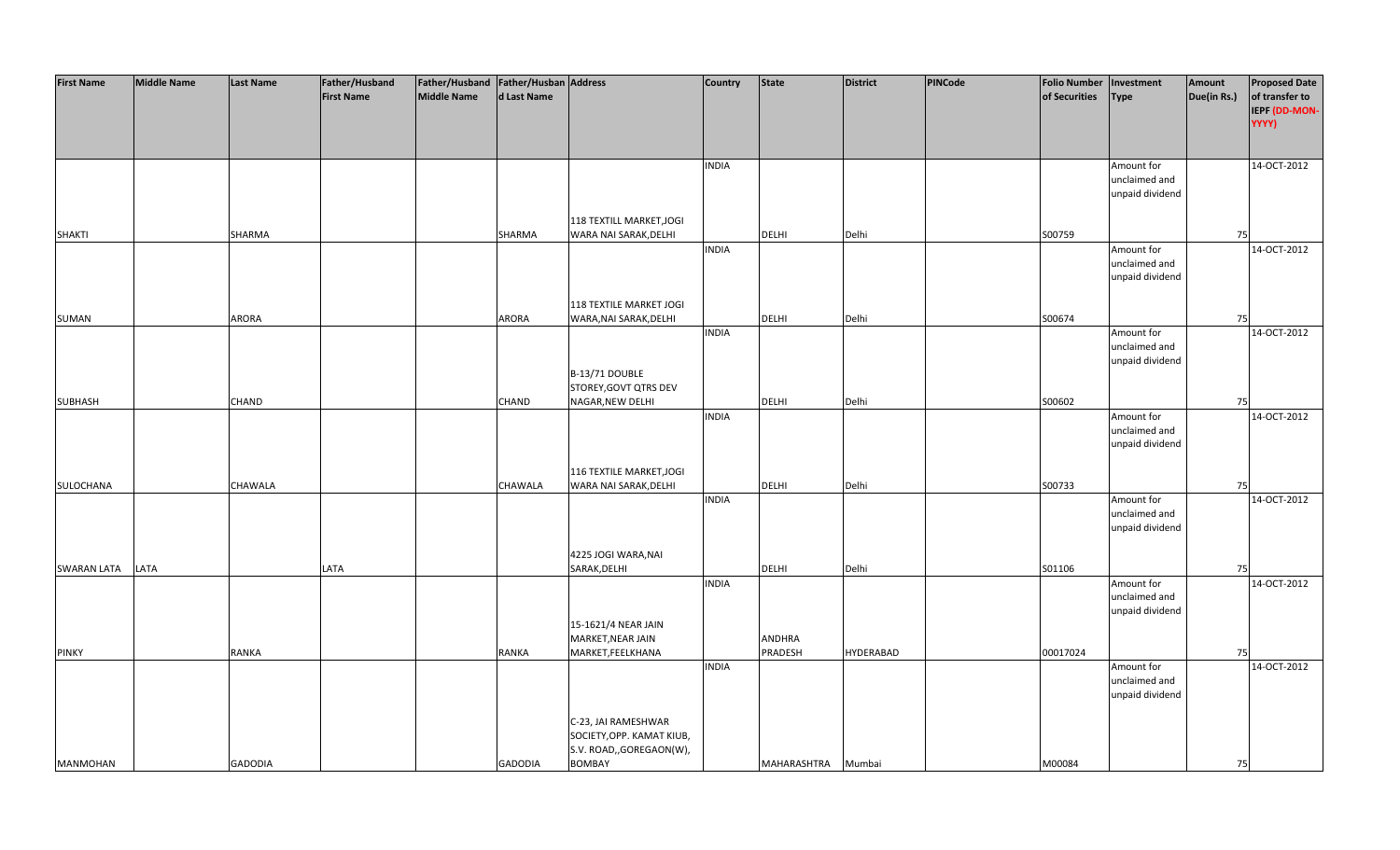| <b>First Name</b> | <b>Middle Name</b> | <b>Last Name</b> | Father/Husband    | Father/Husband   Father/Husban   Address |              |                                                       | Country      | <b>State</b>       | <b>District</b> | PINCode | <b>Folio Number</b> | Investment                  | Amount      | <b>Proposed Date</b> |
|-------------------|--------------------|------------------|-------------------|------------------------------------------|--------------|-------------------------------------------------------|--------------|--------------------|-----------------|---------|---------------------|-----------------------------|-------------|----------------------|
|                   |                    |                  | <b>First Name</b> | <b>Middle Name</b>                       | d Last Name  |                                                       |              |                    |                 |         | of Securities       | <b>Type</b>                 | Due(in Rs.) | of transfer to       |
|                   |                    |                  |                   |                                          |              |                                                       |              |                    |                 |         |                     |                             |             | IEPF (DD-MON-        |
|                   |                    |                  |                   |                                          |              |                                                       |              |                    |                 |         |                     |                             |             | YYYY)                |
|                   |                    |                  |                   |                                          |              |                                                       |              |                    |                 |         |                     |                             |             |                      |
|                   |                    |                  |                   |                                          |              |                                                       | <b>INDIA</b> |                    |                 |         |                     | Amount for                  |             | 14-OCT-2012          |
|                   |                    |                  |                   |                                          |              |                                                       |              |                    |                 |         |                     | unclaimed and               |             |                      |
|                   |                    |                  |                   |                                          |              |                                                       |              |                    |                 |         |                     | unpaid dividend             |             |                      |
|                   |                    |                  |                   |                                          |              |                                                       |              |                    |                 |         |                     |                             |             |                      |
|                   |                    |                  |                   |                                          |              | C/O MALTAINERPORTLIFTS                                |              |                    |                 |         |                     |                             |             |                      |
|                   |                    |                  |                   |                                          |              | LODGE, NEAR VEGETABLE                                 |              |                    |                 |         |                     |                             |             |                      |
| <b>GUNVANT</b>    |                    | SHAH             |                   |                                          | SHAH         | MARKET BOISAR, THANE                                  |              | MAHARASHTRA        | Mumbai          |         | G00190              |                             | 75          |                      |
|                   |                    |                  |                   |                                          |              |                                                       | <b>INDIA</b> |                    |                 |         |                     | Amount for                  |             | 14-OCT-2012          |
|                   |                    |                  |                   |                                          |              |                                                       |              |                    |                 |         |                     | unclaimed and               |             |                      |
|                   |                    |                  |                   |                                          |              |                                                       |              |                    |                 |         |                     | unpaid dividend             |             |                      |
|                   |                    |                  |                   |                                          |              |                                                       |              |                    |                 |         |                     |                             |             |                      |
|                   |                    |                  |                   |                                          |              | KAMAT INDL ESTATE, 396 V S                            |              |                    |                 |         |                     |                             |             |                      |
| <b>DEEPAK</b>     |                    | SARUPARIA        |                   |                                          | SARUPARIA    | MARG PRABHADEVI, BOMBAY                               |              | MAHARASHTRA        | Mumbai          |         | D00186              |                             | 150         |                      |
|                   |                    |                  |                   |                                          |              |                                                       | <b>INDIA</b> |                    |                 |         |                     | Amount for<br>unclaimed and |             | 14-OCT-2012          |
|                   |                    |                  |                   |                                          |              |                                                       |              |                    |                 |         |                     | unpaid dividend             |             |                      |
|                   |                    |                  |                   |                                          |              |                                                       |              |                    |                 |         |                     |                             |             |                      |
|                   |                    |                  |                   |                                          |              | KAMAT INDL ESTATE, 396 V S                            |              |                    |                 |         |                     |                             |             |                      |
| <b>AKHIL</b>      |                    | <b>MEHTA</b>     |                   |                                          | <b>MEHTA</b> | MARG PRABHADEVI, BOMBAY                               |              | MAHARASHTRA        | Mumbai          |         | A00497              |                             | 75          |                      |
|                   |                    |                  |                   |                                          |              |                                                       | <b>INDIA</b> |                    |                 |         |                     | Amount for                  |             | 14-OCT-2012          |
|                   |                    |                  |                   |                                          |              |                                                       |              |                    |                 |         |                     | unclaimed and               |             |                      |
|                   |                    |                  |                   |                                          |              |                                                       |              |                    |                 |         |                     | unpaid dividend             |             |                      |
|                   |                    |                  |                   |                                          |              | 6, GAUTHYA                                            |              |                    |                 |         |                     |                             |             |                      |
|                   |                    |                  |                   |                                          |              | COMPOUND, LAXMAN                                      |              |                    |                 |         |                     |                             |             |                      |
|                   |                    |                  |                   |                                          |              | ANDHER CHAWL, LAXMAN                                  |              |                    |                 |         |                     |                             |             |                      |
| HARISH            | <b>JAGANNATH</b>   | SALIAN           | JAGANNATH         |                                          | SALIAN       | NAGAR, KURAR, MALAD(E)                                |              | MAHARASHTRA        | Mumbai          |         | 00032631            |                             | 150         |                      |
|                   |                    |                  |                   |                                          |              |                                                       | <b>INDIA</b> |                    |                 |         |                     | Amount for                  |             | 14-OCT-2012          |
|                   |                    |                  |                   |                                          |              |                                                       |              |                    |                 |         |                     | unclaimed and               |             |                      |
|                   |                    |                  |                   |                                          |              |                                                       |              |                    |                 |         |                     | unpaid dividend             |             |                      |
|                   |                    |                  |                   |                                          |              | KAMAT INDL ESTATE 396 V S                             |              |                    |                 |         |                     |                             |             |                      |
| PRAKASH           |                    | <b>MEHTA</b>     |                   |                                          | <b>MEHTA</b> | MARG, PRABHADEVI, BOMBAY                              |              | <b>MAHARASHTRA</b> | Mumbai          |         | P00358              |                             | 1,575.00    |                      |
|                   |                    |                  |                   |                                          |              |                                                       | <b>INDIA</b> |                    |                 |         |                     | Amount for                  |             | 14-OCT-2012          |
|                   |                    |                  |                   |                                          |              |                                                       |              |                    |                 |         |                     | unclaimed and               |             |                      |
|                   |                    |                  |                   |                                          |              |                                                       |              |                    |                 |         |                     | unpaid dividend             |             |                      |
|                   |                    |                  |                   |                                          |              |                                                       |              |                    |                 |         |                     |                             |             |                      |
|                   |                    |                  |                   |                                          |              | KAMAT INDL ESTATE, 396 V S                            |              |                    |                 |         |                     |                             |             |                      |
| <b>NAVIN</b>      | <b>KUMAR</b>       | <b>TAYAL</b>     | <b>KUMAR</b>      |                                          | <b>TAYAL</b> | MARG PRABHADEVI, BOMBAY                               |              | MAHARASHTRA        | Mumbai          |         | N00237              |                             | 1,575.00    |                      |
|                   |                    |                  |                   |                                          |              |                                                       | <b>INDIA</b> |                    |                 |         |                     | Amount for                  |             | 14-OCT-2012          |
|                   |                    |                  |                   |                                          |              |                                                       |              |                    |                 |         |                     | unclaimed and               |             |                      |
|                   |                    |                  |                   |                                          |              |                                                       |              |                    |                 |         |                     | unpaid dividend             |             |                      |
|                   |                    |                  |                   |                                          |              |                                                       |              |                    |                 |         |                     |                             |             |                      |
|                   |                    |                  |                   |                                          |              | KAMAT INDL ESTATE 396 V S<br>MARG, PRABHADEVI, BOMBAY |              |                    |                 |         |                     |                             |             |                      |
| <b>BHUPESH</b>    |                    | SHAH             |                   |                                          | SHAH         |                                                       |              | MAHARASHTRA        | Mumbai          |         | B00269              |                             | 1,575.00    |                      |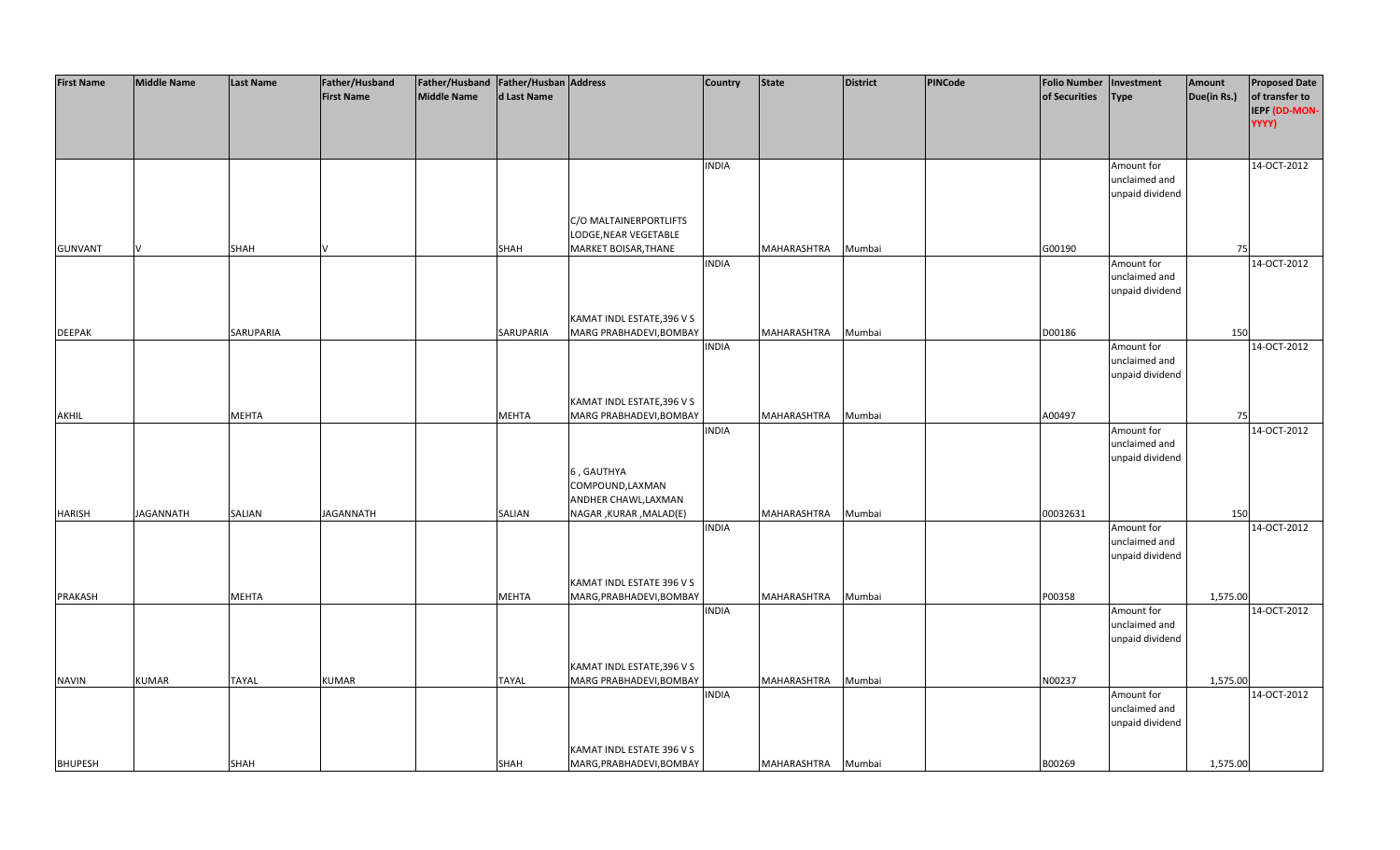| <b>First Name</b> | <b>Middle Name</b> | <b>Last Name</b> | Father/Husband    | Father/Husband   Father/Husban   Address |              |                              | <b>Country</b> | <b>State</b>   | <b>District</b>   | PINCode | <b>Folio Number</b> | Investment      | Amount      | <b>Proposed Date</b> |
|-------------------|--------------------|------------------|-------------------|------------------------------------------|--------------|------------------------------|----------------|----------------|-------------------|---------|---------------------|-----------------|-------------|----------------------|
|                   |                    |                  | <b>First Name</b> | <b>Middle Name</b>                       | d Last Name  |                              |                |                |                   |         | of Securities       | <b>Type</b>     | Due(in Rs.) | of transfer to       |
|                   |                    |                  |                   |                                          |              |                              |                |                |                   |         |                     |                 |             |                      |
|                   |                    |                  |                   |                                          |              |                              |                |                |                   |         |                     |                 |             | IEPF (DD-MON-        |
|                   |                    |                  |                   |                                          |              |                              |                |                |                   |         |                     |                 |             | YYYY)                |
|                   |                    |                  |                   |                                          |              |                              |                |                |                   |         |                     |                 |             |                      |
|                   |                    |                  |                   |                                          |              |                              |                |                |                   |         |                     |                 |             |                      |
|                   |                    |                  |                   |                                          |              |                              | <b>INDIA</b>   |                |                   |         |                     | Amount for      |             | 14-OCT-2012          |
|                   |                    |                  |                   |                                          |              |                              |                |                |                   |         |                     | unclaimed and   |             |                      |
|                   |                    |                  |                   |                                          |              |                              |                |                |                   |         |                     | unpaid dividend |             |                      |
|                   |                    |                  |                   |                                          |              |                              |                |                |                   |         |                     |                 |             |                      |
|                   |                    |                  |                   |                                          |              | <b>DADIJI SWEETS, BORING</b> |                |                |                   |         |                     |                 |             |                      |
|                   |                    |                  |                   |                                          |              |                              |                |                |                   |         |                     |                 |             |                      |
| BALMUKUND         |                    | <b>KANODIA</b>   |                   |                                          | KANODIA      | ROAD, PATNA                  |                | <b>BIHAR</b>   | <b>PATNA</b>      |         | B00412              |                 | 75          |                      |
|                   |                    |                  |                   |                                          |              |                              | <b>INDIA</b>   |                |                   |         |                     | Amount for      |             | 14-OCT-2012          |
|                   |                    |                  |                   |                                          |              |                              |                |                |                   |         |                     | unclaimed and   |             |                      |
|                   |                    |                  |                   |                                          |              |                              |                |                |                   |         |                     | unpaid dividend |             |                      |
|                   |                    |                  |                   |                                          |              |                              |                |                |                   |         |                     |                 |             |                      |
|                   |                    |                  |                   |                                          |              | 506-MODEL COLONY, PO         |                |                |                   |         |                     |                 |             |                      |
| <b>AJAI</b>       | <b>KUMAR</b>       | SAXENA           | <b>KUMAR</b>      |                                          | SAXENA       | JWALAPUR, HARDWAR            |                | UTTAR PRADESH  | <b>SAHARANPUR</b> |         | A00628              |                 | 75          |                      |
|                   |                    |                  |                   |                                          |              |                              | <b>INDIA</b>   |                |                   |         |                     | Amount for      |             | 14-OCT-2012          |
|                   |                    |                  |                   |                                          |              |                              |                |                |                   |         |                     | unclaimed and   |             |                      |
|                   |                    |                  |                   |                                          |              |                              |                |                |                   |         |                     |                 |             |                      |
|                   |                    |                  |                   |                                          |              |                              |                |                |                   |         |                     | unpaid dividend |             |                      |
|                   |                    |                  |                   |                                          |              | 701 RIDHISIDHI APT, OPP GUJ  |                |                |                   |         |                     |                 |             |                      |
|                   |                    |                  |                   |                                          |              | MITTRA SONIPALIA             |                |                |                   |         |                     |                 |             |                      |
| <b>KITKI</b>      |                    | PATEL            |                   |                                          | PATEL        | CHOWK, SURAT                 |                | <b>GUJARAT</b> | SURAT             |         | K00384              |                 | 75          |                      |
|                   |                    |                  |                   |                                          |              |                              | <b>INDIA</b>   |                |                   |         |                     | Amount for      |             | 14-OCT-2012          |
|                   |                    |                  |                   |                                          |              |                              |                |                |                   |         |                     | unclaimed and   |             |                      |
|                   |                    |                  |                   |                                          |              |                              |                |                |                   |         |                     | unpaid dividend |             |                      |
|                   |                    |                  |                   |                                          |              |                              |                |                |                   |         |                     |                 |             |                      |
|                   |                    |                  |                   |                                          |              |                              |                |                |                   |         |                     |                 |             |                      |
|                   |                    |                  |                   |                                          |              | 23/789 FATEHPURA, SEVA       |                |                |                   |         |                     |                 |             |                      |
| PIYUSH            | <b>DARSHAN</b>     |                  | <b>DARSHAN</b>    |                                          |              | MANDIR ROAD, UDAIPUR         |                | RAJASTHAN      | <b>UDAIPUR</b>    |         | P00482              |                 | 75          |                      |
|                   |                    |                  |                   |                                          |              |                              | <b>INDIA</b>   |                |                   |         |                     | Amount for      |             | 14-OCT-2012          |
|                   |                    |                  |                   |                                          |              |                              |                |                |                   |         |                     | unclaimed and   |             |                      |
|                   |                    |                  |                   |                                          |              |                              |                |                |                   |         |                     | unpaid dividend |             |                      |
|                   |                    |                  |                   |                                          |              |                              |                |                |                   |         |                     |                 |             |                      |
|                   |                    |                  |                   |                                          |              | 18 PG HOSTEL, RNT MED        |                |                |                   |         |                     |                 |             |                      |
| DR                | LAL                | <b>CHAND</b>     | LAL               |                                          | <b>CHAND</b> | COLLEGE, UDAIPUR             |                | RAJASTHAN      | <b>UDAIPUR</b>    |         | D00238              |                 | 75          |                      |
|                   |                    |                  |                   |                                          |              |                              | <b>INDIA</b>   |                |                   |         |                     | Amount for      |             | 14-OCT-2012          |
|                   |                    |                  |                   |                                          |              |                              |                |                |                   |         |                     | unclaimed and   |             |                      |
|                   |                    |                  |                   |                                          |              |                              |                |                |                   |         |                     |                 |             |                      |
|                   |                    |                  |                   |                                          |              |                              |                |                |                   |         |                     | unpaid dividend |             |                      |
|                   |                    |                  |                   |                                          |              |                              |                |                |                   |         |                     |                 |             |                      |
|                   |                    |                  |                   |                                          |              | 4 SHANKUTAL FLATS, NEAR      |                |                |                   |         |                     |                 |             |                      |
| SAROJ             |                    | <b>ARYA</b>      |                   |                                          | <b>ARYA</b>  | BUS STAND, UNJHA, (N.GUJ)    |                | <b>GUJARAT</b> | <b>MAHESANA</b>   |         | S00433              |                 | 75          |                      |
|                   |                    |                  |                   |                                          |              |                              | <b>INDIA</b>   |                |                   |         |                     | Amount for      |             | 14-OCT-2012          |
|                   |                    |                  |                   |                                          |              |                              |                |                |                   |         |                     | unclaimed and   |             |                      |
|                   |                    |                  |                   |                                          |              | 928/2/3 GULAM RASUL'S        |                |                |                   |         |                     | unpaid dividend |             |                      |
|                   |                    |                  |                   |                                          |              | <b>CHAWLS R, OPP SANDESH</b> |                |                |                   |         |                     |                 |             |                      |
|                   |                    |                  |                   |                                          |              | <b>PRESS</b>                 |                |                |                   |         |                     |                 |             |                      |
| PARAG             |                    |                  |                   |                                          |              |                              |                | <b>GUJARAT</b> | AHMEDABAD         |         | P00411              |                 |             |                      |
|                   |                    | <b>SHAH</b>      |                   |                                          | SHAH         | MIRJAPUR, AHMEDABAD          |                |                |                   |         |                     |                 | 75          |                      |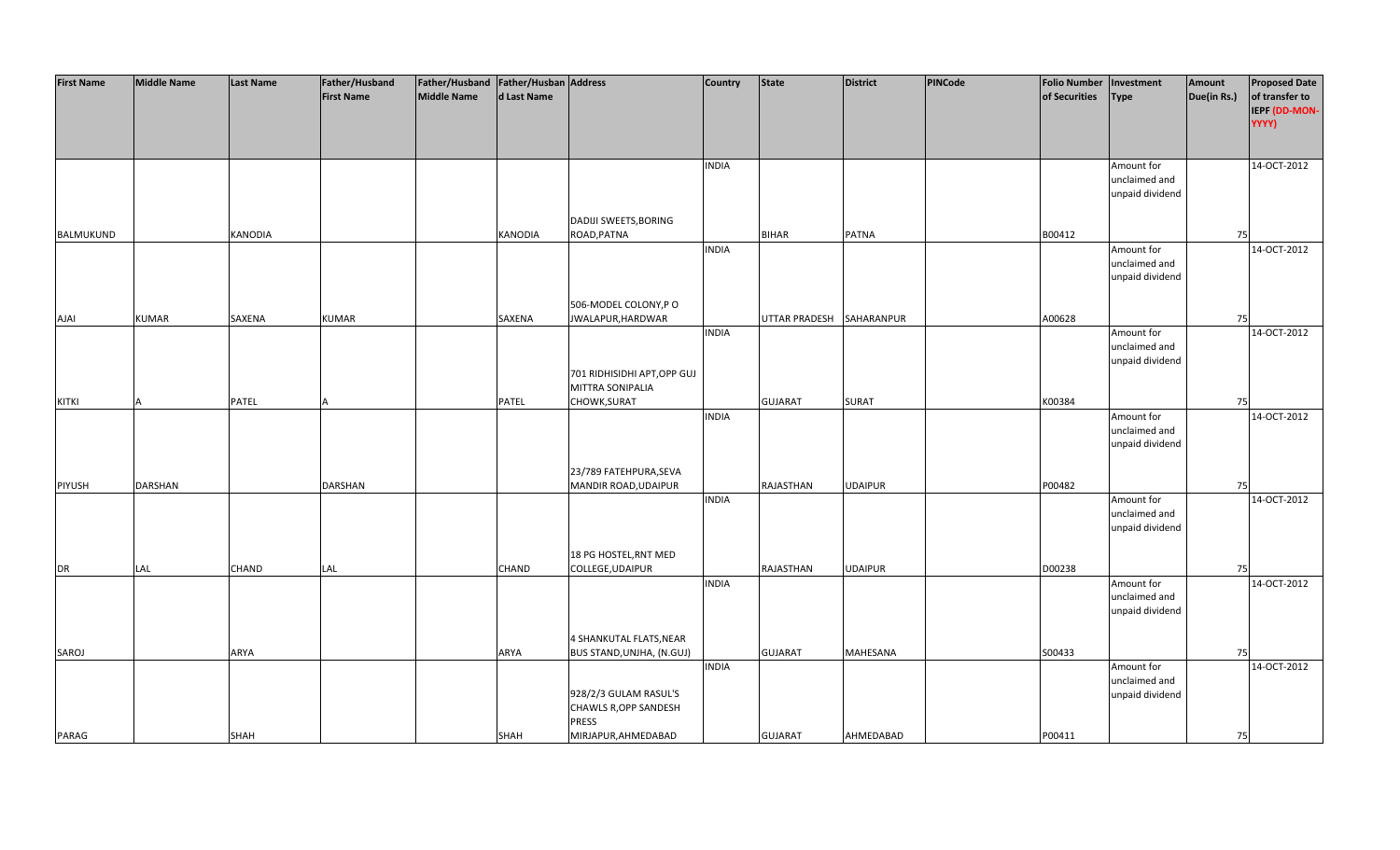| <b>First Name</b> | <b>Middle Name</b> | <b>Last Name</b> | Father/Husband    | Father/Husband   Father/Husban   Address |                |                            | Country      | <b>State</b>   | <b>District</b> | PINCode | <b>Folio Number</b> | Investment      | Amount      | <b>Proposed Date</b> |
|-------------------|--------------------|------------------|-------------------|------------------------------------------|----------------|----------------------------|--------------|----------------|-----------------|---------|---------------------|-----------------|-------------|----------------------|
|                   |                    |                  | <b>First Name</b> | <b>Middle Name</b>                       | d Last Name    |                            |              |                |                 |         | of Securities       | <b>Type</b>     | Due(in Rs.) | of transfer to       |
|                   |                    |                  |                   |                                          |                |                            |              |                |                 |         |                     |                 |             | IEPF (DD-MON-        |
|                   |                    |                  |                   |                                          |                |                            |              |                |                 |         |                     |                 |             | YYYY)                |
|                   |                    |                  |                   |                                          |                |                            |              |                |                 |         |                     |                 |             |                      |
|                   |                    |                  |                   |                                          |                |                            |              |                |                 |         |                     |                 |             |                      |
|                   |                    |                  |                   |                                          |                |                            |              |                |                 |         |                     |                 |             |                      |
|                   |                    |                  |                   |                                          |                |                            | <b>INDIA</b> |                |                 |         |                     | Amount for      |             | 14-OCT-2012          |
|                   |                    |                  |                   |                                          |                |                            |              |                |                 |         |                     | unclaimed and   |             |                      |
|                   |                    |                  |                   |                                          |                |                            |              |                |                 |         |                     | unpaid dividend |             |                      |
|                   |                    |                  |                   |                                          |                |                            |              |                |                 |         |                     |                 |             |                      |
|                   |                    |                  |                   |                                          |                | 11 NAGORISHALA, RATAN      |              |                |                 |         |                     |                 |             |                      |
| <b>KRISHNABEN</b> |                    | AJMERA           |                   |                                          | AJMERA         | POLE, AHMEDABAD            |              | <b>GUJARAT</b> | AHMEDABAD       |         | K00359              |                 | 75          |                      |
|                   |                    |                  |                   |                                          |                |                            | <b>INDIA</b> |                |                 |         |                     | Amount for      |             | 14-OCT-2012          |
|                   |                    |                  |                   |                                          |                |                            |              |                |                 |         |                     | unclaimed and   |             |                      |
|                   |                    |                  |                   |                                          |                |                            |              |                |                 |         |                     | unpaid dividend |             |                      |
|                   |                    |                  |                   |                                          |                | 3 JAGDISH APARTMENT, NR    |              |                |                 |         |                     |                 |             |                      |
|                   |                    |                  |                   |                                          |                | PALAK APARTMENT            |              |                |                 |         |                     |                 |             |                      |
| ALKA              |                    | <b>DESAI</b>     |                   |                                          | <b>DESAI</b>   | NAVRANGPURA, AHMEDABAD     |              | <b>GUJARAT</b> | AHMEDABAD       |         | A00541              |                 | 75          |                      |
|                   |                    |                  |                   |                                          |                |                            | <b>INDIA</b> |                |                 |         |                     | Amount for      |             | 14-OCT-2012          |
|                   |                    |                  |                   |                                          |                |                            |              |                |                 |         |                     | unclaimed and   |             |                      |
|                   |                    |                  |                   |                                          |                |                            |              |                |                 |         |                     |                 |             |                      |
|                   |                    |                  |                   |                                          |                |                            |              |                |                 |         |                     | unpaid dividend |             |                      |
|                   |                    |                  |                   |                                          |                |                            |              |                |                 |         |                     |                 |             |                      |
|                   |                    |                  |                   |                                          |                | 11 NAGORISHALA, RATAN      |              |                |                 |         |                     |                 |             |                      |
| <b>JALPABEN</b>   |                    | AJMERA           |                   |                                          | <b>AJMERA</b>  | POLE, AHMEDABAD            |              | <b>GUJARAT</b> | AHMEDABAD       |         | J00205              |                 | 75          |                      |
|                   |                    |                  |                   |                                          |                |                            | <b>INDIA</b> |                |                 |         |                     | Amount for      |             | 14-OCT-2012          |
|                   |                    |                  |                   |                                          |                |                            |              |                |                 |         |                     | unclaimed and   |             |                      |
|                   |                    |                  |                   |                                          |                |                            |              |                |                 |         |                     | unpaid dividend |             |                      |
|                   |                    |                  |                   |                                          |                | C-24, SATELITE CENTRE, NR. |              |                |                 |         |                     |                 |             |                      |
|                   |                    |                  |                   |                                          |                | PREM CHAND NAGAR           |              |                |                 |         |                     |                 |             |                      |
| Α                 |                    | <b>MITTAL</b>    |                   |                                          | <b>MITTAL</b>  | ROAD, VASTRAPUR            |              | <b>GUJARAT</b> | AHMEDABAD       |         | 050018              |                 | 375         |                      |
|                   |                    |                  |                   |                                          |                |                            | <b>INDIA</b> |                |                 |         |                     | Amount for      |             | 14-OCT-2012          |
|                   |                    |                  |                   |                                          |                |                            |              |                |                 |         |                     | unclaimed and   |             |                      |
|                   |                    |                  |                   |                                          |                |                            |              |                |                 |         |                     | unpaid dividend |             |                      |
|                   |                    |                  |                   |                                          |                | 1778 BHAGWATI              |              |                |                 |         |                     |                 |             |                      |
|                   |                    |                  |                   |                                          |                | POLE,LUNSAWADA             |              |                |                 |         |                     |                 |             |                      |
| <b>JYOTI</b>      |                    | <b>GOSALIA</b>   |                   |                                          | <b>GOSALIA</b> | DARIYAPUR, AHMEDABAD       |              | <b>GUJARAT</b> | AHMEDABAD       |         | J00196              |                 | 75          |                      |
|                   |                    |                  |                   |                                          |                |                            | <b>INDIA</b> |                |                 |         |                     | Amount for      |             | 14-OCT-2012          |
|                   |                    |                  |                   |                                          |                |                            |              |                |                 |         |                     | unclaimed and   |             |                      |
|                   |                    |                  |                   |                                          |                | C/O MUTUAL FINANCIAL       |              |                |                 |         |                     | unpaid dividend |             |                      |
|                   |                    |                  |                   |                                          |                | SERVICES, SCO 1-2-3 4TH    |              |                |                 |         |                     |                 |             |                      |
|                   |                    |                  |                   |                                          |                | FLOOR SEC-17-              |              |                |                 |         |                     |                 |             |                      |
|                   |                    |                  |                   |                                          |                |                            |              |                |                 |         |                     |                 |             |                      |
| <b>SURINDER</b>   | <b>KAUR</b>        | <b>BHALLA</b>    | <b>KAUR</b>       |                                          | <b>BHALLA</b>  | D,CHANDIGARH               |              | CHANDIGARH     | CHANDIGARH      |         | S00913              |                 | 75          |                      |
|                   |                    |                  |                   |                                          |                |                            | <b>INDIA</b> |                |                 |         |                     | Amount for      |             | 14-OCT-2012          |
|                   |                    |                  |                   |                                          |                |                            |              |                |                 |         |                     | unclaimed and   |             |                      |
|                   |                    |                  |                   |                                          |                |                            |              |                |                 |         |                     | unpaid dividend |             |                      |
|                   |                    |                  |                   |                                          |                |                            |              |                |                 |         |                     |                 |             |                      |
|                   |                    |                  |                   |                                          |                | B-3/4, ASHOK VIHAR PHASE-  |              |                |                 |         |                     |                 |             |                      |
| M L               |                    | BAJAJ            |                   |                                          | BAJAJ          | II,, DELHI                 |              | <b>DELHI</b>   | Delhi           |         | M00629              |                 | 825         |                      |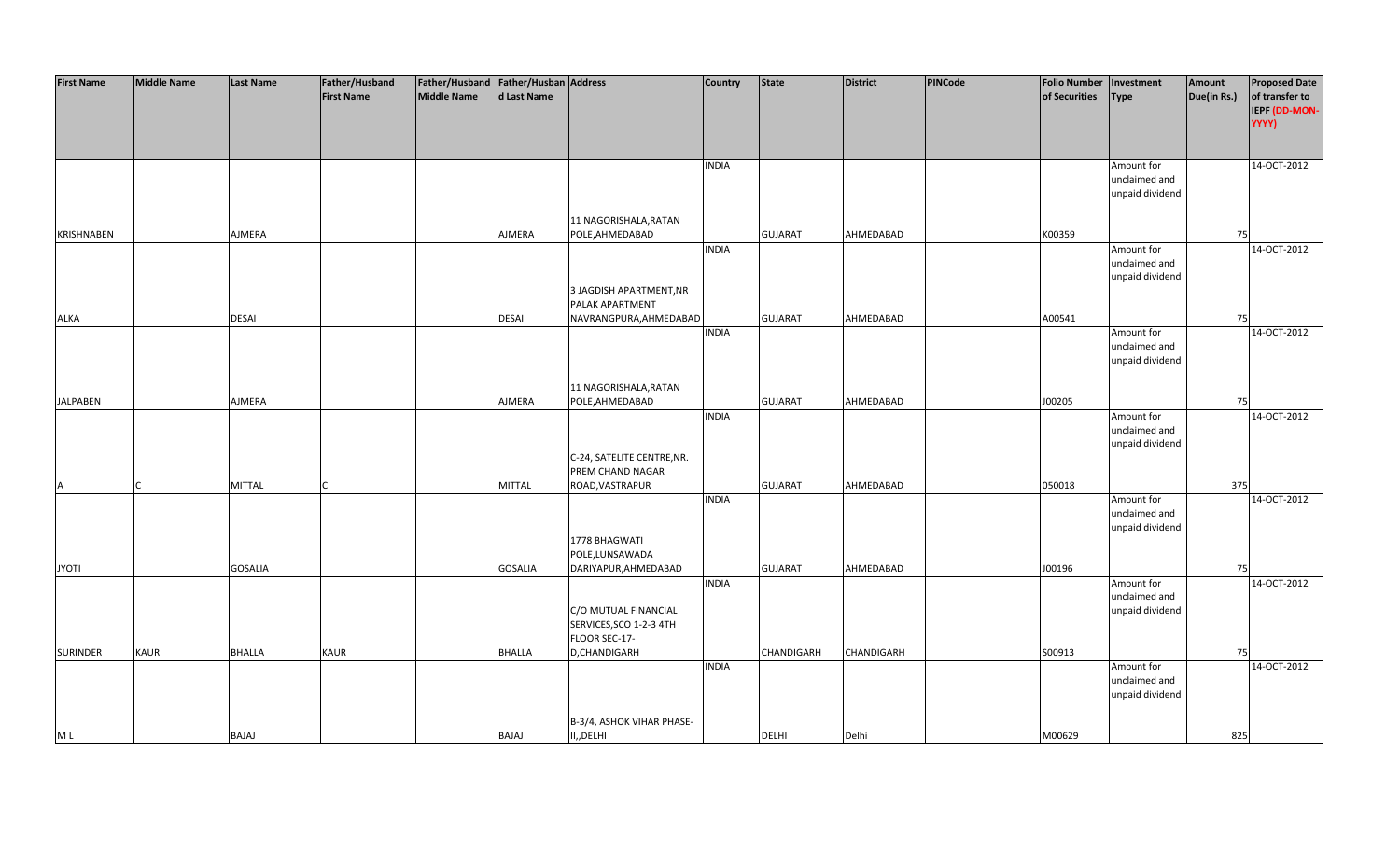| <b>First Name</b> | <b>Middle Name</b> | <b>Last Name</b> | Father/Husband    | Father/Husband   Father/Husban   Address |                |                                | <b>Country</b> | <b>State</b> | <b>District</b> | PINCode | <b>Folio Number</b> | Investment      | Amount      | <b>Proposed Date</b> |
|-------------------|--------------------|------------------|-------------------|------------------------------------------|----------------|--------------------------------|----------------|--------------|-----------------|---------|---------------------|-----------------|-------------|----------------------|
|                   |                    |                  | <b>First Name</b> | <b>Middle Name</b>                       | d Last Name    |                                |                |              |                 |         | of Securities       | <b>Type</b>     | Due(in Rs.) | of transfer to       |
|                   |                    |                  |                   |                                          |                |                                |                |              |                 |         |                     |                 |             | IEPF (DD-MON-        |
|                   |                    |                  |                   |                                          |                |                                |                |              |                 |         |                     |                 |             | YYYY)                |
|                   |                    |                  |                   |                                          |                |                                |                |              |                 |         |                     |                 |             |                      |
|                   |                    |                  |                   |                                          |                |                                |                |              |                 |         |                     |                 |             |                      |
|                   |                    |                  |                   |                                          |                |                                | <b>INDIA</b>   |              |                 |         |                     | Amount for      |             | 14-OCT-2012          |
|                   |                    |                  |                   |                                          |                |                                |                |              |                 |         |                     | unclaimed and   |             |                      |
|                   |                    |                  |                   |                                          |                |                                |                |              |                 |         |                     | unpaid dividend |             |                      |
|                   |                    |                  |                   |                                          |                | AMBA INTERNATIONAL,1397,       |                |              |                 |         |                     |                 |             |                      |
|                   |                    |                  |                   |                                          |                | <b>CHOWK TILK BAZAR, KARI</b>  |                |              |                 |         |                     |                 |             |                      |
| ASHOK             | <b>KUMAR</b>       |                  | <b>KUMAR</b>      |                                          |                | BA, DELHI                      |                | <b>DELHI</b> | Delhi           |         | A00717              |                 | 225         |                      |
|                   |                    |                  |                   |                                          |                |                                | <b>INDIA</b>   |              |                 |         |                     | Amount for      |             | 14-OCT-2012          |
|                   |                    |                  |                   |                                          |                |                                |                |              |                 |         |                     | unclaimed and   |             |                      |
|                   |                    |                  |                   |                                          |                |                                |                |              |                 |         |                     |                 |             |                      |
|                   |                    |                  |                   |                                          |                |                                |                |              |                 |         |                     | unpaid dividend |             |                      |
|                   |                    |                  |                   |                                          |                | <b>115 TEXTILE MARKET JOTI</b> |                |              |                 |         |                     |                 |             |                      |
|                   |                    |                  |                   |                                          |                |                                |                |              | Delhi           |         | A00662              |                 |             |                      |
| AMAN              |                    | ARORA            |                   |                                          | <b>ARORA</b>   | WARA, NAI SARAK, DELHI         |                | <b>DELHI</b> |                 |         |                     |                 | 75          |                      |
|                   |                    |                  |                   |                                          |                |                                | <b>INDIA</b>   |              |                 |         |                     | Amount for      |             | 14-OCT-2012          |
|                   |                    |                  |                   |                                          |                |                                |                |              |                 |         |                     | unclaimed and   |             |                      |
|                   |                    |                  |                   |                                          |                |                                |                |              |                 |         |                     | unpaid dividend |             |                      |
|                   |                    |                  |                   |                                          |                |                                |                |              |                 |         |                     |                 |             |                      |
|                   |                    |                  |                   |                                          |                | 218 TEXTILE MARKET, JOGI       |                |              |                 |         |                     |                 |             |                      |
| <b>DINESH</b>     |                    | <b>MITTAL</b>    |                   |                                          | <b>MITTAL</b>  | WARA NAI SARAK, DELHI          |                | <b>DELHI</b> | Delhi           |         | D00161              |                 | 75          |                      |
|                   |                    |                  |                   |                                          |                |                                | <b>INDIA</b>   |              |                 |         |                     | Amount for      |             | 14-OCT-2012          |
|                   |                    |                  |                   |                                          |                |                                |                |              |                 |         |                     | unclaimed and   |             |                      |
|                   |                    |                  |                   |                                          |                |                                |                |              |                 |         |                     | unpaid dividend |             |                      |
|                   |                    |                  |                   |                                          |                |                                |                |              |                 |         |                     |                 |             |                      |
|                   |                    |                  |                   |                                          |                | 118 TEXTILL MARKET, JOGI       |                |              |                 |         |                     |                 |             |                      |
| DEBDUT            |                    | SHARMA           |                   |                                          | SHARMA         | WARA NAI SARAK, DELHI          |                | <b>DELHI</b> | Delhi           |         | D00167              |                 | 75          |                      |
|                   |                    |                  |                   |                                          |                |                                | <b>INDIA</b>   |              |                 |         |                     | Amount for      |             | 14-OCT-2012          |
|                   |                    |                  |                   |                                          |                |                                |                |              |                 |         |                     | unclaimed and   |             |                      |
|                   |                    |                  |                   |                                          |                |                                |                |              |                 |         |                     | unpaid dividend |             |                      |
|                   |                    |                  |                   |                                          |                |                                |                |              |                 |         |                     |                 |             |                      |
|                   |                    |                  |                   |                                          |                | 218 TEXTILE MARKET, JOGI       |                |              |                 |         |                     |                 |             |                      |
| <b>PUNEET</b>     |                    | <b>GUPTA</b>     |                   |                                          | <b>GUPTA</b>   | WARA NAI SARAK, DELHI          |                | DELHI        | Delhi           |         | P00339              |                 | 75          |                      |
|                   |                    |                  |                   |                                          |                |                                | <b>INDIA</b>   |              |                 |         |                     | Amount for      |             | 14-OCT-2012          |
|                   |                    |                  |                   |                                          |                |                                |                |              |                 |         |                     | unclaimed and   |             |                      |
|                   |                    |                  |                   |                                          |                |                                |                |              |                 |         |                     | unpaid dividend |             |                      |
|                   |                    |                  |                   |                                          |                |                                |                |              |                 |         |                     |                 |             |                      |
|                   |                    |                  |                   |                                          |                | <b>VILLAGE &amp; POST</b>      |                |              |                 |         |                     |                 |             |                      |
| RAJESHWER         |                    | <b>CHAUHAN</b>   |                   |                                          | <b>CHAUHAN</b> | TIGIPUR, DELHI,                |                | <b>DELHI</b> | Delhi           |         | R00051              |                 | 75          |                      |
|                   |                    |                  |                   |                                          |                |                                | <b>INDIA</b>   |              |                 |         |                     | Amount for      |             | 14-OCT-2012          |
|                   |                    |                  |                   |                                          |                |                                |                |              |                 |         |                     | unclaimed and   |             |                      |
|                   |                    |                  |                   |                                          |                |                                |                |              |                 |         |                     | unpaid dividend |             |                      |
|                   |                    |                  |                   |                                          |                | AMBA INTERNATIONAL, 1397,      |                |              |                 |         |                     |                 |             |                      |
|                   |                    |                  |                   |                                          |                | CHOWK TILAK BAZAR, KHARI       |                |              |                 |         |                     |                 |             |                      |
| SHALIESH          | <b>KUMAR</b>       | <b>TIWARI</b>    | <b>KUMAR</b>      |                                          | <b>TIWARI</b>  | <b>BAOLI,</b>                  |                | <b>DELHI</b> | Delhi           |         | S01239              |                 | 75          |                      |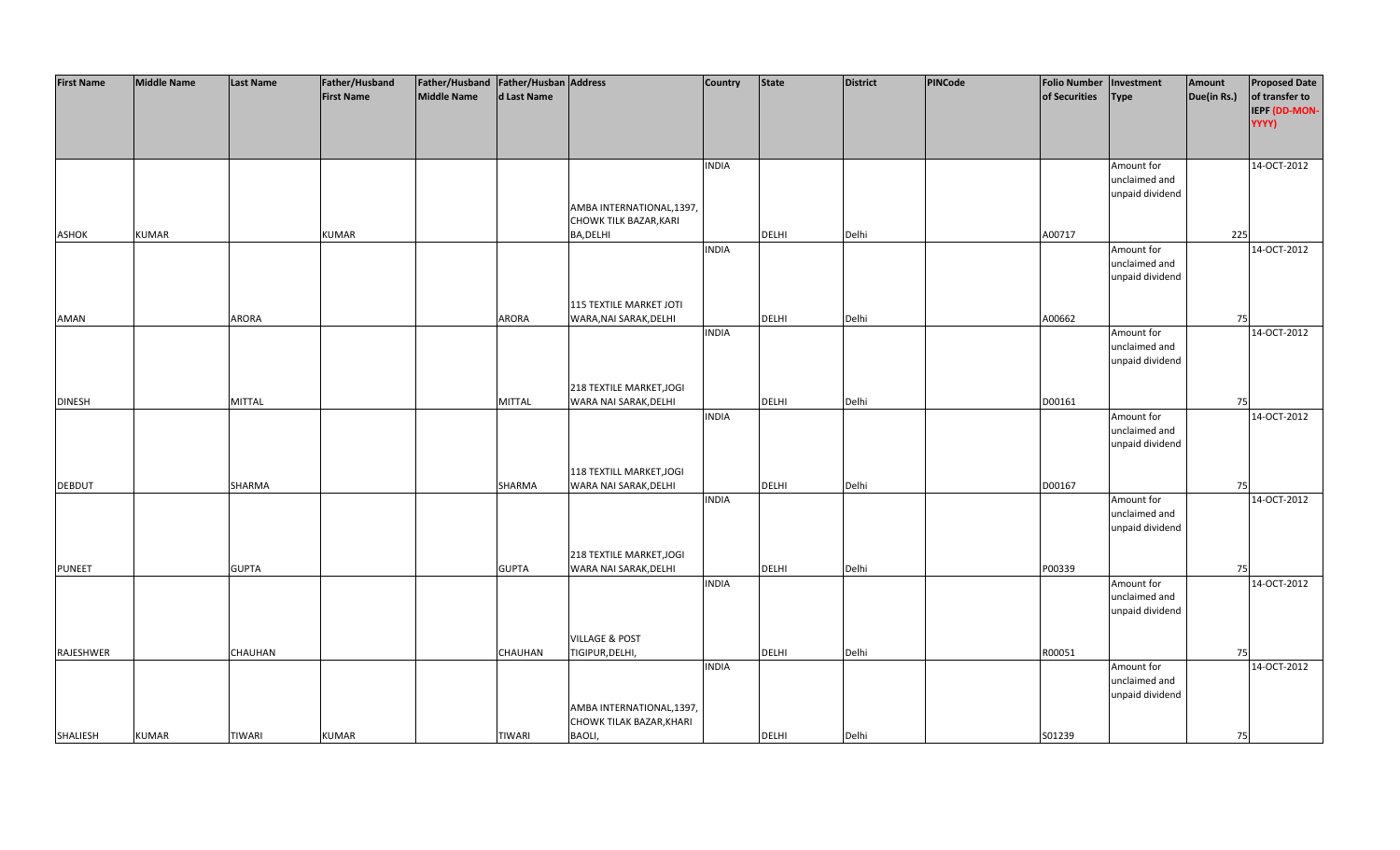| <b>First Name</b> | <b>Middle Name</b> | <b>Last Name</b> | Father/Husband    | Father/Husband Father/Husban Address |                |                              | <b>Country</b> | <b>State</b>   | <b>District</b> | PINCode | <b>Folio Number</b> | Investment      | Amount      | <b>Proposed Date</b> |
|-------------------|--------------------|------------------|-------------------|--------------------------------------|----------------|------------------------------|----------------|----------------|-----------------|---------|---------------------|-----------------|-------------|----------------------|
|                   |                    |                  | <b>First Name</b> | <b>Middle Name</b>                   | d Last Name    |                              |                |                |                 |         | of Securities       | <b>Type</b>     | Due(in Rs.) | of transfer to       |
|                   |                    |                  |                   |                                      |                |                              |                |                |                 |         |                     |                 |             |                      |
|                   |                    |                  |                   |                                      |                |                              |                |                |                 |         |                     |                 |             | IEPF (DD-MON-        |
|                   |                    |                  |                   |                                      |                |                              |                |                |                 |         |                     |                 |             | YYYY)                |
|                   |                    |                  |                   |                                      |                |                              |                |                |                 |         |                     |                 |             |                      |
|                   |                    |                  |                   |                                      |                |                              |                |                |                 |         |                     |                 |             |                      |
|                   |                    |                  |                   |                                      |                |                              | <b>INDIA</b>   |                |                 |         |                     | Amount for      |             | 14-OCT-2012          |
|                   |                    |                  |                   |                                      |                |                              |                |                |                 |         |                     | unclaimed and   |             |                      |
|                   |                    |                  |                   |                                      |                |                              |                |                |                 |         |                     | unpaid dividend |             |                      |
|                   |                    |                  |                   |                                      |                | <b>BHARAT MILLS</b>          |                |                |                 |         |                     |                 |             |                      |
|                   |                    |                  |                   |                                      |                |                              |                |                |                 |         |                     |                 |             |                      |
|                   |                    |                  |                   |                                      |                | STORE, INDUSTRIAL            |                |                |                 |         |                     |                 |             |                      |
| RAJESH            |                    | SHARMA           |                   |                                      | SHARMA         | AREA, BIKANER RAJ            |                | RAJASTHAN      | <b>JAIPUR</b>   |         | R00189              |                 | 75          |                      |
|                   |                    |                  |                   |                                      |                |                              | <b>INDIA</b>   |                |                 |         |                     | Amount for      |             | 14-OCT-2012          |
|                   |                    |                  |                   |                                      |                |                              |                |                |                 |         |                     | unclaimed and   |             |                      |
|                   |                    |                  |                   |                                      |                |                              |                |                |                 |         |                     | unpaid dividend |             |                      |
|                   |                    |                  |                   |                                      |                | 53JUHU ALAKANANDA            |                |                |                 |         |                     |                 |             |                      |
|                   |                    |                  |                   |                                      |                | <b>GULMOHAR X R, J V P D</b> |                |                |                 |         |                     |                 |             |                      |
| <b>PINA</b>       |                    | <b>SHAH</b>      |                   |                                      | SHAH           | WEST, BOMBAY                 |                | MAHARASHTRA    | Mumbai          |         | P00356              |                 | 75          |                      |
|                   |                    |                  |                   |                                      |                |                              | <b>INDIA</b>   |                |                 |         |                     | Amount for      |             | 14-OCT-2012          |
|                   |                    |                  |                   |                                      |                |                              |                |                |                 |         |                     |                 |             |                      |
|                   |                    |                  |                   |                                      |                |                              |                |                |                 |         |                     | unclaimed and   |             |                      |
|                   |                    |                  |                   |                                      |                |                              |                |                |                 |         |                     | unpaid dividend |             |                      |
|                   |                    |                  |                   |                                      |                |                              |                |                |                 |         |                     |                 |             |                      |
|                   |                    |                  |                   |                                      |                | KAMAT INDL ESTATE, 396 V S   |                |                |                 |         |                     |                 |             |                      |
| <b>SHILPA</b>     |                    | PARADKAR         |                   |                                      | PARADKAR       | MARG PRABHADEVI, BOMBAY      |                | MAHARASHTRA    | Mumbai          |         | S00787              |                 | 1,425.00    |                      |
|                   |                    |                  |                   |                                      |                |                              | <b>INDIA</b>   |                |                 |         |                     | Amount for      |             | 14-OCT-2012          |
|                   |                    |                  |                   |                                      |                |                              |                |                |                 |         |                     | unclaimed and   |             |                      |
|                   |                    |                  |                   |                                      |                |                              |                |                |                 |         |                     | unpaid dividend |             |                      |
|                   |                    |                  |                   |                                      |                |                              |                |                |                 |         |                     |                 |             |                      |
|                   |                    |                  |                   |                                      |                |                              |                |                |                 |         |                     |                 |             |                      |
|                   |                    |                  |                   |                                      |                | <b>DADIJI SWEETS, BORING</b> |                |                |                 |         |                     |                 |             |                      |
| RAGHU             | <b>NATH</b>        | <b>KANODIA</b>   | <b>NATH</b>       |                                      | <b>KANODIA</b> | ROAD, PATNA                  |                | <b>BIHAR</b>   | <b>PATNA</b>    |         | R00768              |                 | 75          |                      |
|                   |                    |                  |                   |                                      |                |                              | <b>INDIA</b>   |                |                 |         |                     | Amount for      |             | 14-OCT-2012          |
|                   |                    |                  |                   |                                      |                |                              |                |                |                 |         |                     | unclaimed and   |             |                      |
|                   |                    |                  |                   |                                      |                |                              |                |                |                 |         |                     | unpaid dividend |             |                      |
|                   |                    |                  |                   |                                      |                | 309 SMITA APT NO             |                |                |                 |         |                     |                 |             |                      |
|                   |                    |                  |                   |                                      |                | 2, GOPIPURA KAJI             |                |                |                 |         |                     |                 |             |                      |
| <b>BELA</b>       | <b>NITIN</b>       | <b>JAIN</b>      | <b>NITIN</b>      |                                      | <b>JAIN</b>    | MADAN, SURAT                 |                | <b>GUJARAT</b> | <b>SURAT</b>    |         | B00112              |                 | 75          |                      |
|                   |                    |                  |                   |                                      |                |                              | <b>INDIA</b>   |                |                 |         |                     | Amount for      |             | 14-OCT-2012          |
|                   |                    |                  |                   |                                      |                |                              |                |                |                 |         |                     | unclaimed and   |             |                      |
|                   |                    |                  |                   |                                      |                |                              |                |                |                 |         |                     |                 |             |                      |
|                   |                    |                  |                   |                                      |                |                              |                |                |                 |         |                     | unpaid dividend |             |                      |
|                   |                    |                  |                   |                                      |                | 10-A, NIDHIVAN, NEAR         |                |                |                 |         |                     |                 |             |                      |
|                   |                    |                  |                   |                                      |                | HOLIDAY INN, UMRA, ATHWA     |                |                |                 |         |                     |                 |             |                      |
| RAJESH            | SITARAM            | <b>KAKAR</b>     | SITARAM           |                                      | <b>KAKAR</b>   | LINES,                       |                | <b>GUJARAT</b> | <b>SURAT</b>    |         | 00064631            |                 | 0.75        |                      |
|                   |                    |                  |                   |                                      |                |                              | <b>INDIA</b>   |                |                 |         |                     | Amount for      |             | 14-OCT-2012          |
|                   |                    |                  |                   |                                      |                |                              |                |                |                 |         |                     | unclaimed and   |             |                      |
|                   |                    |                  |                   |                                      |                |                              |                |                |                 |         |                     | unpaid dividend |             |                      |
|                   |                    |                  |                   |                                      |                | 503 PARSHV NAGAR             |                |                |                 |         |                     |                 |             |                      |
|                   |                    |                  |                   |                                      |                | 2, ADAJAN PATIA ADAJAN       |                |                |                 |         |                     |                 |             |                      |
| <b>MAHESH</b>     | A                  | <b>SHAH</b>      |                   |                                      | <b>SHAH</b>    | ROAD, SURAT                  |                | <b>GUJARAT</b> | <b>SURAT</b>    |         | M00183              |                 | 75          |                      |
|                   |                    |                  |                   |                                      |                |                              |                |                |                 |         |                     |                 |             |                      |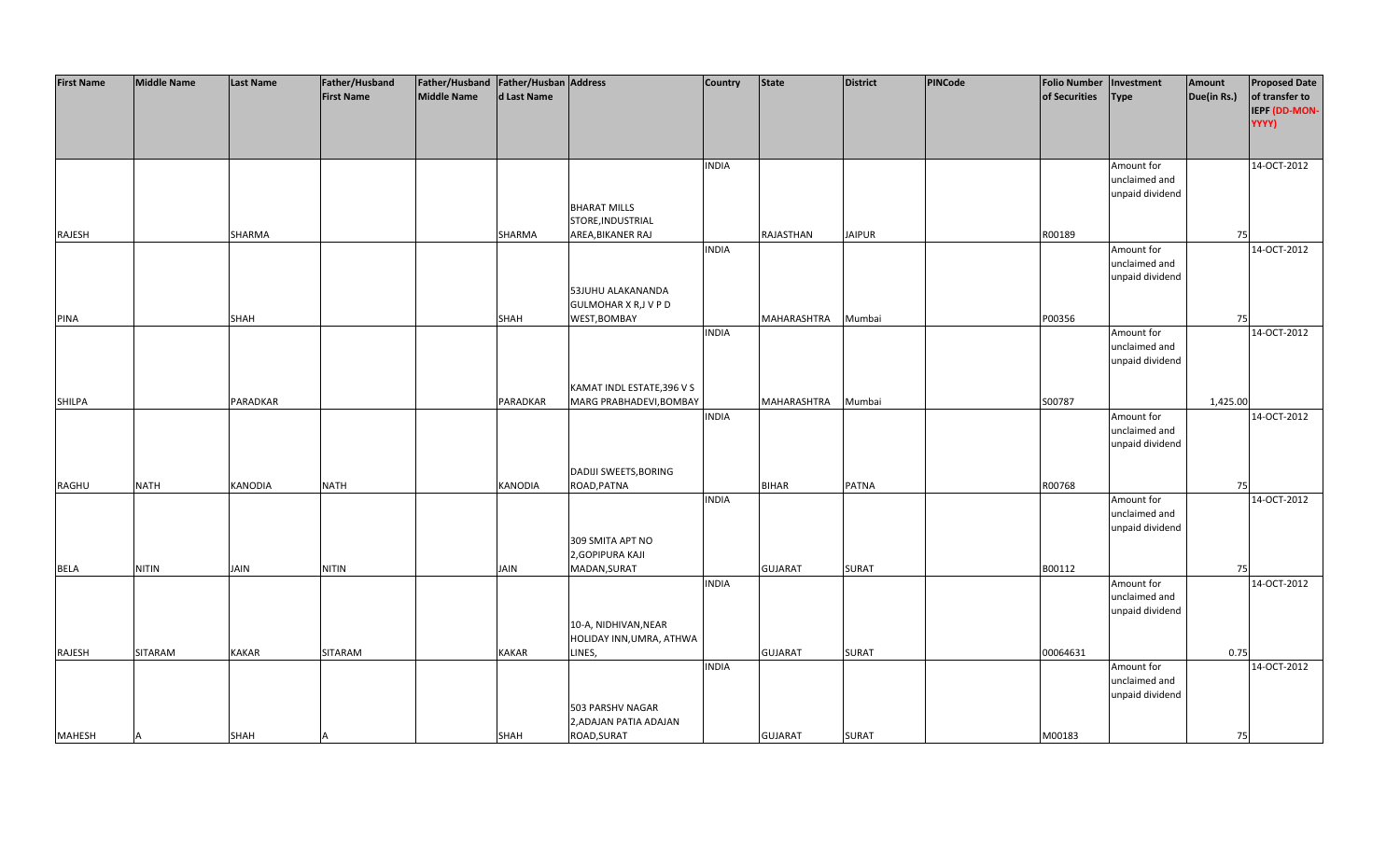| <b>First Name</b> | <b>Middle Name</b> | <b>Last Name</b> | Father/Husband    | Father/Husband   Father/Husban   Address |                |                                                   | Country      | <b>State</b>   | District       | <b>PINCode</b> | <b>Folio Number</b> | Investment                       | Amount      | <b>Proposed Date</b>                     |
|-------------------|--------------------|------------------|-------------------|------------------------------------------|----------------|---------------------------------------------------|--------------|----------------|----------------|----------------|---------------------|----------------------------------|-------------|------------------------------------------|
|                   |                    |                  | <b>First Name</b> | <b>Middle Name</b>                       | d Last Name    |                                                   |              |                |                |                | of Securities       | <b>Type</b>                      | Due(in Rs.) | of transfer to<br>IEPF (DD-MON-<br>YYYY) |
|                   |                    |                  |                   |                                          |                |                                                   | <b>INDIA</b> |                |                |                |                     | Amount for                       |             | 14-OCT-2012                              |
|                   |                    |                  |                   |                                          |                |                                                   |              |                |                |                |                     | unclaimed and<br>unpaid dividend |             |                                          |
|                   |                    |                  |                   |                                          |                | 270/3230 SUNDERVAN<br>APPT, SOLA ROAD             |              |                |                |                |                     |                                  |             |                                          |
| <b>KARTIKBHAI</b> |                    | PATEL            |                   |                                          | PATEL          | NARANPURA, AHMEDABAD                              |              | <b>GUJARAT</b> | AHMEDABAD      |                | K00352              |                                  | 75          |                                          |
|                   |                    |                  |                   |                                          |                |                                                   | <b>INDIA</b> |                |                |                |                     | Amount for                       |             | 14-OCT-2012                              |
|                   |                    |                  |                   |                                          |                |                                                   |              |                |                |                |                     | unclaimed and<br>unpaid dividend |             |                                          |
|                   |                    |                  |                   |                                          |                |                                                   |              |                |                |                |                     |                                  |             |                                          |
|                   |                    |                  |                   |                                          |                | RADHA NIVAS, Z-252, BRIDGE                        |              |                |                |                |                     |                                  |             |                                          |
| <b>RITA</b>       | <b>GULABCHAND</b>  | SHAH             | <b>GULABCHAND</b> |                                          | SHAH           | OPERA HOUSE, AHMEDABAD                            | <b>INDIA</b> | <b>GUJARAT</b> | AHMEDABAD      |                | R00450              | Amount for                       | 75          | 14-OCT-2012                              |
|                   |                    |                  |                   |                                          |                |                                                   |              |                |                |                |                     | unclaimed and                    |             |                                          |
|                   |                    |                  |                   |                                          |                |                                                   |              |                |                |                |                     | unpaid dividend                  |             |                                          |
|                   |                    |                  |                   |                                          |                | SANGHVI NIWAS NR                                  |              |                |                |                |                     |                                  |             |                                          |
|                   |                    |                  |                   |                                          |                | BHAGWATI NAGA, VIJAY                              |              |                |                |                |                     |                                  |             |                                          |
| <b>MIKA</b>       |                    | SANGHVI          |                   |                                          | SANGHVI        | <b>NAGAR</b><br>NARANPURA, AHMEDABAD              |              | <b>GUJARAT</b> | AHMEDABAD      |                | M00435              |                                  | 75          |                                          |
|                   |                    |                  |                   |                                          |                |                                                   | <b>INDIA</b> |                |                |                |                     | Amount for                       |             | 14-OCT-2012                              |
|                   |                    |                  |                   |                                          |                |                                                   |              |                |                |                |                     | unclaimed and                    |             |                                          |
|                   |                    |                  |                   |                                          |                |                                                   |              |                |                |                |                     | unpaid dividend                  |             |                                          |
|                   |                    |                  |                   |                                          |                |                                                   |              |                |                |                |                     |                                  |             |                                          |
| KANTABEN          |                    | CHAVDA           |                   |                                          | CHAVDA         | 16 GANESH SOCIETY, O/S<br>SHAHPUR GATE, AHMEDABAD |              | <b>GUJARAT</b> | AHMEDABAD      |                | K00320              |                                  | 75          |                                          |
|                   |                    |                  |                   |                                          |                |                                                   | <b>INDIA</b> |                |                |                |                     | Amount for                       |             | 14-OCT-2012                              |
|                   |                    |                  |                   |                                          |                |                                                   |              |                |                |                |                     | unclaimed and                    |             |                                          |
|                   |                    |                  |                   |                                          |                |                                                   |              |                |                |                |                     | unpaid dividend                  |             |                                          |
|                   |                    |                  |                   |                                          |                | 1778 BHAGWATI POLE                                |              |                |                |                |                     |                                  |             |                                          |
| <b>JIVAN</b>      |                    | <b>GOSALIA</b>   |                   |                                          | <b>GOSALIA</b> | LUNSAWADA, DARIYAPUR, AH<br>MEDABAD               |              | <b>GUJARAT</b> | AHMEDABAD      |                | J00204              |                                  | 75          |                                          |
|                   |                    |                  |                   |                                          |                |                                                   | <b>INDIA</b> |                |                |                |                     | Amount for                       |             | 14-OCT-2012                              |
|                   |                    |                  |                   |                                          |                |                                                   |              |                |                |                |                     | unclaimed and                    |             |                                          |
|                   |                    |                  |                   |                                          |                |                                                   |              |                |                |                |                     | unpaid dividend                  |             |                                          |
|                   |                    |                  |                   |                                          |                | <b>6 ANAND APARTMENT IST</b>                      |              |                |                |                |                     |                                  |             |                                          |
|                   |                    |                  |                   |                                          |                | FLOOR, NEAR OLD DHAR<br><b>BAZAR NEAR</b>         |              |                |                |                |                     |                                  |             |                                          |
| JAY               | M                  | SHAH             | M                 |                                          | SHAH           | KALYA, AHMEDABAD                                  |              | <b>GUJARAT</b> | AHMEDABAD      |                | J00168              |                                  | 75          |                                          |
|                   |                    |                  |                   |                                          |                |                                                   | <b>INDIA</b> |                |                |                |                     | Amount for                       |             | 14-OCT-2012                              |
|                   |                    |                  |                   |                                          |                |                                                   |              |                |                |                |                     | unclaimed and                    |             |                                          |
|                   |                    |                  |                   |                                          |                |                                                   |              |                |                |                |                     | unpaid dividend                  |             |                                          |
|                   |                    |                  |                   |                                          |                | <b>RH-4/17 ONGC</b><br>COLONY, ANKLESHWAR, , GUJA |              |                |                |                |                     |                                  |             |                                          |
| <b>VIPUL</b>      | <b>KUMAR</b>       | <b>JAIN</b>      | <b>KUMAR</b>      |                                          | JAIN           | <b>RAT</b>                                        |              | <b>GUJARAT</b> | <b>BHARUCH</b> |                | V00057              |                                  | 75          |                                          |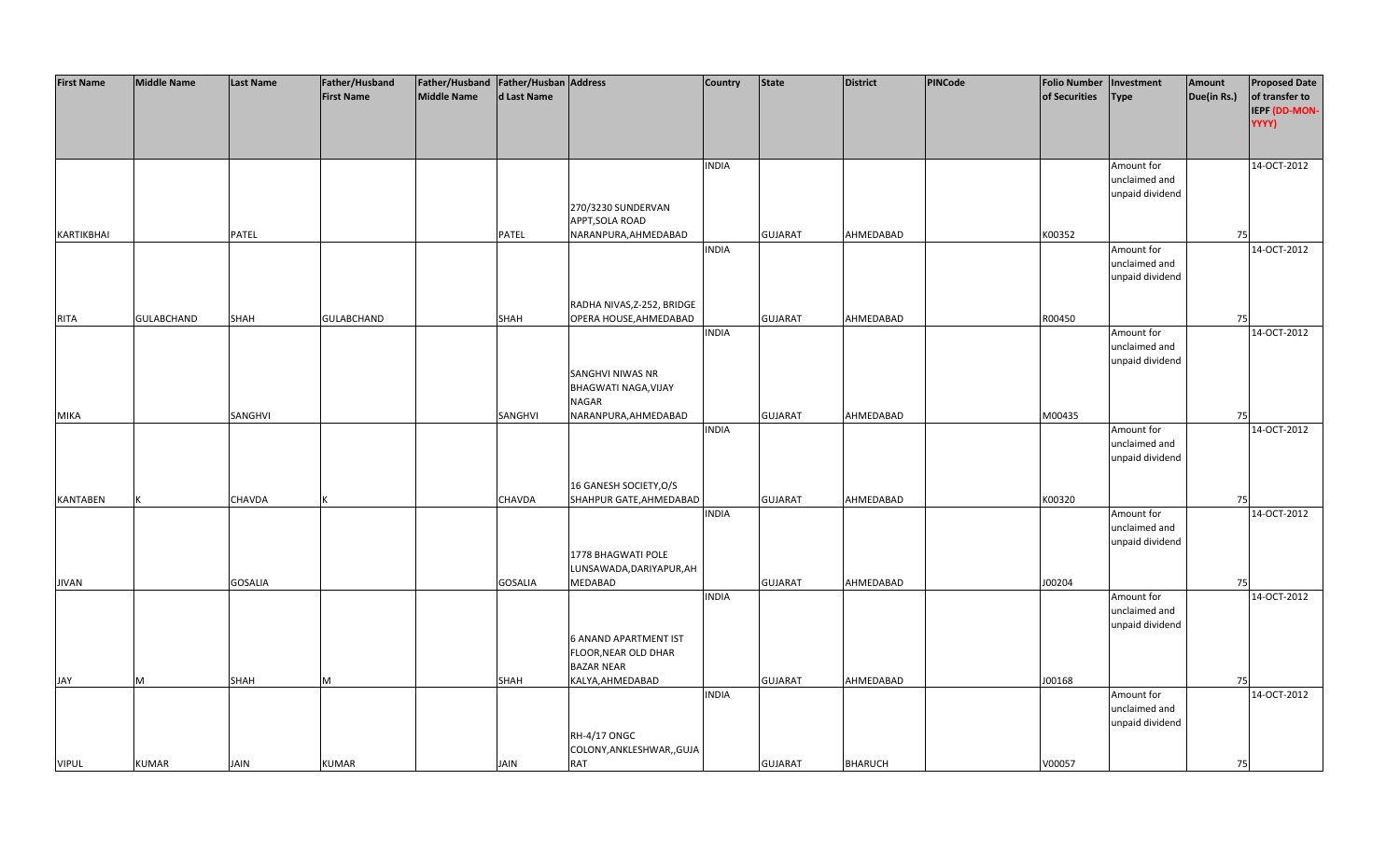| <b>First Name</b> | <b>Middle Name</b> | <b>Last Name</b> | Father/Husband    | Father/Husband Father/Husban Address |                |                             | Country      | <b>State</b>     | <b>District</b>  | PINCode | <b>Folio Number</b> | Investment      | Amount      | <b>Proposed Date</b> |
|-------------------|--------------------|------------------|-------------------|--------------------------------------|----------------|-----------------------------|--------------|------------------|------------------|---------|---------------------|-----------------|-------------|----------------------|
|                   |                    |                  | <b>First Name</b> | <b>Middle Name</b>                   | d Last Name    |                             |              |                  |                  |         | of Securities       | <b>Type</b>     | Due(in Rs.) | of transfer to       |
|                   |                    |                  |                   |                                      |                |                             |              |                  |                  |         |                     |                 |             | IEPF (DD-MON-        |
|                   |                    |                  |                   |                                      |                |                             |              |                  |                  |         |                     |                 |             | YYYY)                |
|                   |                    |                  |                   |                                      |                |                             |              |                  |                  |         |                     |                 |             |                      |
|                   |                    |                  |                   |                                      |                |                             |              |                  |                  |         |                     |                 |             |                      |
|                   |                    |                  |                   |                                      |                |                             | <b>INDIA</b> |                  |                  |         |                     | Amount for      |             | 14-OCT-2012          |
|                   |                    |                  |                   |                                      |                |                             |              |                  |                  |         |                     | unclaimed and   |             |                      |
|                   |                    |                  |                   |                                      |                |                             |              |                  |                  |         |                     | unpaid dividend |             |                      |
|                   |                    |                  |                   |                                      |                | NO 22 POLICE STATION        |              |                  |                  |         |                     |                 |             |                      |
|                   |                    |                  |                   |                                      |                | ROAD, BASAVANGUDI, BANGA    |              |                  |                  |         |                     |                 |             |                      |
| <b>VEENA</b>      |                    | <b>KARANTH</b>   |                   |                                      | <b>KARANTH</b> | LORE                        |              | <b>KARNATAKA</b> | <b>BANGALORE</b> |         | V00281              |                 | 75          |                      |
|                   |                    |                  |                   |                                      |                |                             | <b>INDIA</b> |                  |                  |         |                     | Amount for      |             | 14-OCT-2012          |
|                   |                    |                  |                   |                                      |                |                             |              |                  |                  |         |                     | unclaimed and   |             |                      |
|                   |                    |                  |                   |                                      |                |                             |              |                  |                  |         |                     | unpaid dividend |             |                      |
|                   |                    |                  |                   |                                      |                |                             |              |                  |                  |         |                     |                 |             |                      |
|                   |                    |                  |                   |                                      |                | A-5B/372 SFS FLATS, PASCHIM |              |                  |                  |         |                     |                 |             |                      |
| <b>KAMAL</b>      |                    | SACHDEVA         |                   |                                      | SACHDEVA       | <b>VIHAR, NEW DELHI</b>     |              | <b>DELHI</b>     | Delhi            |         | K00234              |                 | 75          |                      |
|                   |                    |                  |                   |                                      |                |                             | <b>INDIA</b> |                  |                  |         |                     | Amount for      |             | 14-OCT-2012          |
|                   |                    |                  |                   |                                      |                |                             |              |                  |                  |         |                     | unclaimed and   |             |                      |
|                   |                    |                  |                   |                                      |                |                             |              |                  |                  |         |                     | unpaid dividend |             |                      |
|                   |                    |                  |                   |                                      |                |                             |              |                  |                  |         |                     |                 |             |                      |
|                   |                    |                  |                   |                                      |                |                             |              |                  |                  |         |                     |                 |             |                      |
| <b>JUGAL</b>      | <b>KISHOR</b>      |                  | <b>KISHOR</b>     |                                      |                | FIU 156, PITAMPURA,         |              | DELHI            | Delhi            |         | 10511187            |                 | 75          |                      |
|                   |                    |                  |                   |                                      |                |                             | <b>INDIA</b> |                  |                  |         |                     | Amount for      |             | 14-OCT-2012          |
|                   |                    |                  |                   |                                      |                |                             |              |                  |                  |         |                     | unclaimed and   |             |                      |
|                   |                    |                  |                   |                                      |                |                             |              |                  |                  |         |                     | unpaid dividend |             |                      |
|                   |                    |                  |                   |                                      |                |                             |              |                  |                  |         |                     |                 |             |                      |
|                   |                    |                  |                   |                                      |                | E-15/12A, KRISHNA           |              |                  |                  |         |                     |                 |             |                      |
| <b>GEETA</b>      | RANI               |                  | RANI              |                                      |                | NAGAR, DELHI                |              | DELHI            | Delhi            |         | G00123              |                 | 75          |                      |
|                   |                    |                  |                   |                                      |                |                             | <b>INDIA</b> |                  |                  |         |                     | Amount for      |             | 14-OCT-2012          |
|                   |                    |                  |                   |                                      |                |                             |              |                  |                  |         |                     | unclaimed and   |             |                      |
|                   |                    |                  |                   |                                      |                |                             |              |                  |                  |         |                     | unpaid dividend |             |                      |
|                   |                    |                  |                   |                                      |                |                             |              |                  |                  |         |                     |                 |             |                      |
|                   |                    |                  |                   |                                      |                | E-15/12A, KRISHNA           |              |                  |                  |         |                     |                 |             |                      |
| <b>NEELAM</b>     |                    | SONY             |                   |                                      | SONY           | NAGAR, DELHI                |              | DELHI            | Delhi            |         | N00216              |                 | 75          |                      |
|                   |                    |                  |                   |                                      |                |                             | <b>INDIA</b> |                  |                  |         |                     | Amount for      |             | 14-OCT-2012          |
|                   |                    |                  |                   |                                      |                |                             |              |                  |                  |         |                     | unclaimed and   |             |                      |
|                   |                    |                  |                   |                                      |                |                             |              |                  |                  |         |                     | unpaid dividend |             |                      |
|                   |                    |                  |                   |                                      |                |                             |              |                  |                  |         |                     |                 |             |                      |
|                   |                    |                  |                   |                                      |                | 218 TEXTILE MARKET, JOGI    |              |                  |                  |         |                     |                 |             |                      |
| ANUP              |                    | JUNEJA           |                   |                                      | <b>JUNEJA</b>  | WARA NAI SARAK, DELHI       |              | DELHI            | Delhi            |         | A00389              |                 | 75          |                      |
|                   |                    |                  |                   |                                      |                |                             | <b>INDIA</b> |                  |                  |         |                     | Amount for      |             | 14-OCT-2012          |
|                   |                    |                  |                   |                                      |                |                             |              |                  |                  |         |                     | unclaimed and   |             |                      |
|                   |                    |                  |                   |                                      |                |                             |              |                  |                  |         |                     | unpaid dividend |             |                      |
|                   |                    |                  |                   |                                      |                |                             |              |                  |                  |         |                     |                 |             |                      |
|                   |                    |                  |                   |                                      |                | 1ST FLOOR, B-14,, PRASHANT  |              |                  |                  |         |                     |                 |             |                      |
| SASHI             |                    | <b>BALA</b>      |                   |                                      | <b>BALA</b>    | VIHAR, ROHINI, DELHI        |              | <b>DELHI</b>     | Delhi            |         | S00118              |                 | 75          |                      |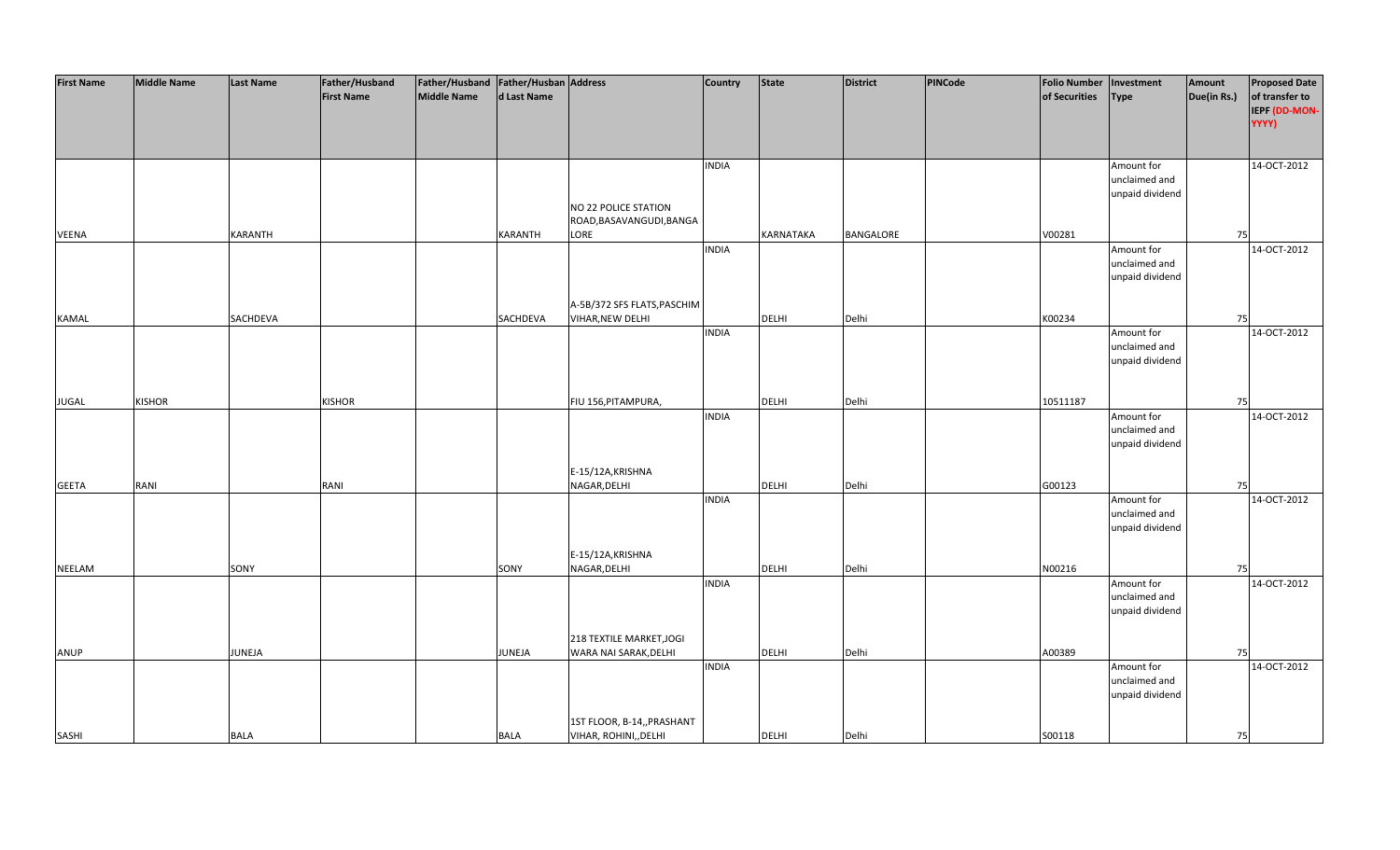| <b>First Name</b> | <b>Middle Name</b> | <b>Last Name</b> | Father/Husband    | Father/Husband Father/Husban Address |              |                           | <b>Country</b> | <b>State</b> | <b>District</b>  | PINCode | <b>Folio Number</b> | Investment      | Amount      | <b>Proposed Date</b> |
|-------------------|--------------------|------------------|-------------------|--------------------------------------|--------------|---------------------------|----------------|--------------|------------------|---------|---------------------|-----------------|-------------|----------------------|
|                   |                    |                  | <b>First Name</b> | <b>Middle Name</b>                   | d Last Name  |                           |                |              |                  |         | of Securities       | <b>Type</b>     | Due(in Rs.) | of transfer to       |
|                   |                    |                  |                   |                                      |              |                           |                |              |                  |         |                     |                 |             | IEPF (DD-MON-        |
|                   |                    |                  |                   |                                      |              |                           |                |              |                  |         |                     |                 |             |                      |
|                   |                    |                  |                   |                                      |              |                           |                |              |                  |         |                     |                 |             | YYYY)                |
|                   |                    |                  |                   |                                      |              |                           |                |              |                  |         |                     |                 |             |                      |
|                   |                    |                  |                   |                                      |              |                           |                |              |                  |         |                     |                 |             |                      |
|                   |                    |                  |                   |                                      |              |                           | <b>INDIA</b>   |              |                  |         |                     | Amount for      |             | 14-OCT-2012          |
|                   |                    |                  |                   |                                      |              |                           |                |              |                  |         |                     | unclaimed and   |             |                      |
|                   |                    |                  |                   |                                      |              |                           |                |              |                  |         |                     | unpaid dividend |             |                      |
|                   |                    |                  |                   |                                      |              |                           |                |              |                  |         |                     |                 |             |                      |
|                   |                    |                  |                   |                                      |              | A-135, KIDWAI NAGAR       |                |              |                  |         |                     |                 |             |                      |
| RAMESHWAR         | <b>DAYAL</b>       | <b>GUPTA</b>     | DAYAL             |                                      | <b>GUPTA</b> | <b>EAST, NEW DELHI</b>    |                | <b>DELHI</b> | Delhi            |         | R00370              |                 | 75          |                      |
|                   |                    |                  |                   |                                      |              |                           | <b>INDIA</b>   |              |                  |         |                     | Amount for      |             | 14-OCT-2012          |
|                   |                    |                  |                   |                                      |              |                           |                |              |                  |         |                     | unclaimed and   |             |                      |
|                   |                    |                  |                   |                                      |              |                           |                |              |                  |         |                     | unpaid dividend |             |                      |
|                   |                    |                  |                   |                                      |              |                           |                |              |                  |         |                     |                 |             |                      |
|                   |                    |                  |                   |                                      |              | 218 TEXTILE MARKET, JOGI  |                |              |                  |         |                     |                 |             |                      |
| RAJ               | <b>KUMAR</b>       | VIJ              | <b>KUMAR</b>      |                                      | VIJ          | WARA NAI SARAK, DELHI     |                | <b>DELHI</b> | Delhi            |         | R00518              |                 | 75          |                      |
|                   |                    |                  |                   |                                      |              |                           | <b>INDIA</b>   |              |                  |         |                     |                 |             | 14-OCT-2012          |
|                   |                    |                  |                   |                                      |              |                           |                |              |                  |         |                     | Amount for      |             |                      |
|                   |                    |                  |                   |                                      |              |                           |                |              |                  |         |                     | unclaimed and   |             |                      |
|                   |                    |                  |                   |                                      |              |                           |                |              |                  |         |                     | unpaid dividend |             |                      |
|                   |                    |                  |                   |                                      |              |                           |                |              |                  |         |                     |                 |             |                      |
|                   |                    |                  |                   |                                      |              | 118 TEXTILL MARKET, JOGI  |                |              |                  |         |                     |                 |             |                      |
| <b>SUSHMA</b>     |                    | SHARMA           |                   |                                      | SHARMA       | WARA NAI SARAK, DELHI     |                | DELHI        | Delhi            |         | S00758              |                 | 75          |                      |
|                   |                    |                  |                   |                                      |              |                           | <b>INDIA</b>   |              |                  |         |                     | Amount for      |             | 14-OCT-2012          |
|                   |                    |                  |                   |                                      |              |                           |                |              |                  |         |                     | unclaimed and   |             |                      |
|                   |                    |                  |                   |                                      |              |                           |                |              |                  |         |                     | unpaid dividend |             |                      |
|                   |                    |                  |                   |                                      |              |                           |                |              |                  |         |                     |                 |             |                      |
|                   |                    |                  |                   |                                      |              | 115 TEXTILE MARKET, JOGI  |                |              |                  |         |                     |                 |             |                      |
| <b>CHINTU</b>     |                    | <b>RUIA</b>      |                   |                                      | <b>RUIA</b>  | WARA NAI SARAK, DELHI     |                | DELHI        | Delhi            |         | C00088              |                 | 75          |                      |
|                   |                    |                  |                   |                                      |              |                           | <b>INDIA</b>   |              |                  |         |                     | Amount for      |             | 14-OCT-2012          |
|                   |                    |                  |                   |                                      |              |                           |                |              |                  |         |                     | unclaimed and   |             |                      |
|                   |                    |                  |                   |                                      |              |                           |                |              |                  |         |                     | unpaid dividend |             |                      |
|                   |                    |                  |                   |                                      |              |                           |                |              |                  |         |                     |                 |             |                      |
|                   |                    |                  |                   |                                      |              | 218 TEXTILE MARKET, JOGI  |                |              |                  |         |                     |                 |             |                      |
|                   |                    | ANEJA            |                   |                                      |              | WARA NAI SARAK, DELHI     |                | DELHI        | Delhi            |         | S00784              |                 | 75          |                      |
| <b>SUNDER</b>     |                    |                  |                   |                                      | ANEJA        |                           |                |              |                  |         |                     |                 |             |                      |
|                   |                    |                  |                   |                                      |              |                           | <b>INDIA</b>   |              |                  |         |                     | Amount for      |             | 14-OCT-2012          |
|                   |                    |                  |                   |                                      |              |                           |                |              |                  |         |                     | unclaimed and   |             |                      |
|                   |                    |                  |                   |                                      |              |                           |                |              |                  |         |                     | unpaid dividend |             |                      |
|                   |                    |                  |                   |                                      |              |                           |                |              |                  |         |                     |                 |             |                      |
|                   |                    |                  |                   |                                      |              | 58110/12 &                |                | ANDHRA       |                  |         |                     |                 |             |                      |
| <b>JITENDER</b>   | <b>KUMAR</b>       |                  | <b>KUMAR</b>      |                                      |              | 13, NAMPALLY, HYDERABAD   |                | PRADESH      | <b>HYDERABAD</b> |         | 13162202            |                 | 75          |                      |
|                   |                    |                  |                   |                                      |              |                           | <b>INDIA</b>   |              |                  |         |                     | Amount for      |             | 14-OCT-2012          |
|                   |                    |                  |                   |                                      |              |                           |                |              |                  |         |                     | unclaimed and   |             |                      |
|                   |                    |                  |                   |                                      |              |                           |                |              |                  |         |                     | unpaid dividend |             |                      |
|                   |                    |                  |                   |                                      |              | C/O V C SHAH 40/321 UNNAT |                |              |                  |         |                     |                 |             |                      |
|                   |                    |                  |                   |                                      |              | NAGA, M G ROAD GOREGOAN   |                |              |                  |         |                     |                 |             |                      |
| <b>BHAVIKA</b>    |                    | <b>MEHTA</b>     |                   |                                      | <b>MEHTA</b> | WEST, BOMBAY              |                | MAHARASHTRA  | Mumbai           |         | B00038              |                 | 75          |                      |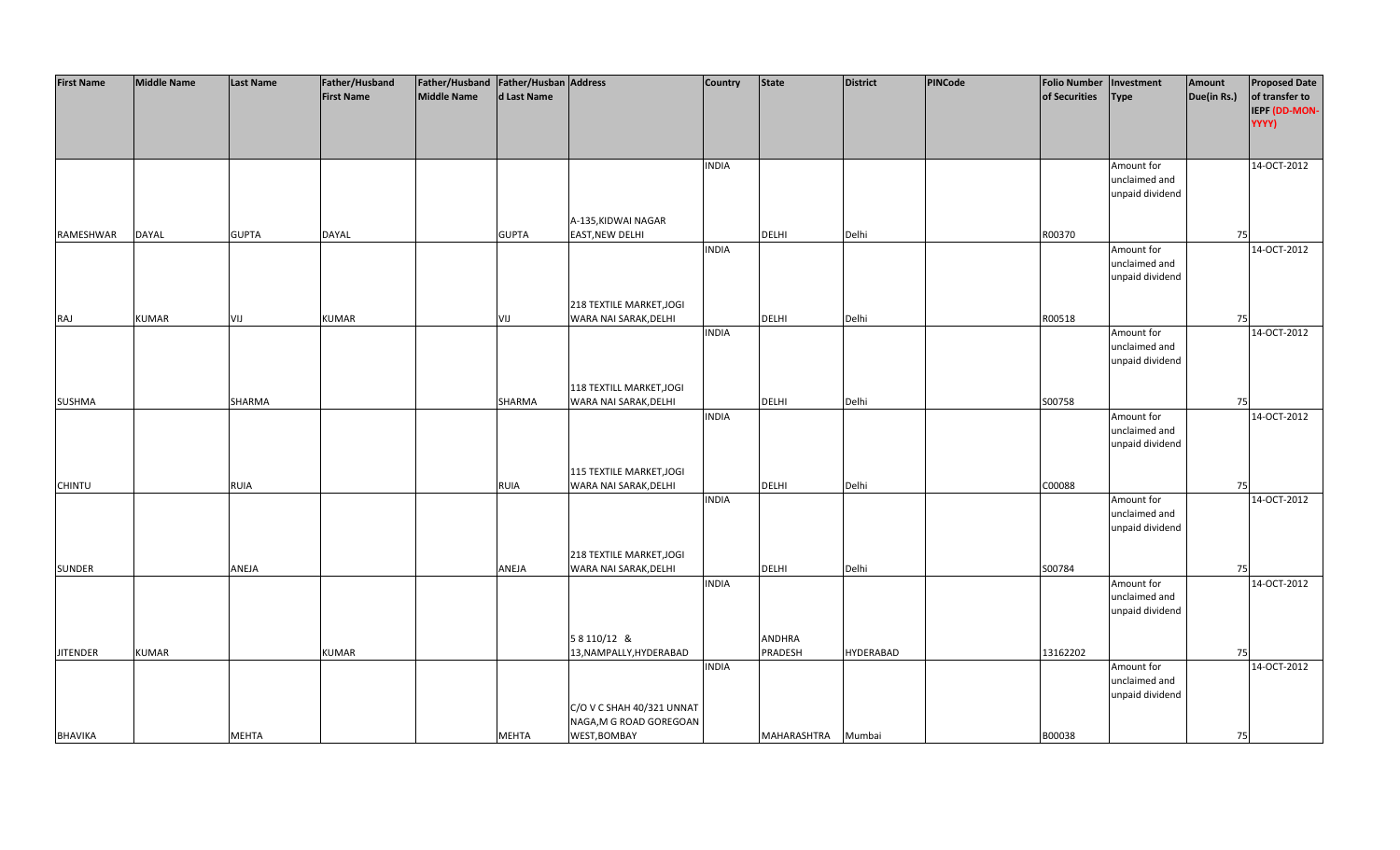| <b>First Name</b> | <b>Middle Name</b> | <b>Last Name</b> | Father/Husband    | Father/Husband   Father/Husban   Address |                  |                            | Country      | <b>State</b> | <b>District</b> | PINCode | <b>Folio Number</b> | Investment      | Amount      | <b>Proposed Date</b> |
|-------------------|--------------------|------------------|-------------------|------------------------------------------|------------------|----------------------------|--------------|--------------|-----------------|---------|---------------------|-----------------|-------------|----------------------|
|                   |                    |                  | <b>First Name</b> | <b>Middle Name</b>                       | d Last Name      |                            |              |              |                 |         | of Securities       | Type            | Due(in Rs.) | of transfer to       |
|                   |                    |                  |                   |                                          |                  |                            |              |              |                 |         |                     |                 |             | IEPF (DD-MON-        |
|                   |                    |                  |                   |                                          |                  |                            |              |              |                 |         |                     |                 |             | YYYY)                |
|                   |                    |                  |                   |                                          |                  |                            |              |              |                 |         |                     |                 |             |                      |
|                   |                    |                  |                   |                                          |                  |                            |              |              |                 |         |                     |                 |             |                      |
|                   |                    |                  |                   |                                          |                  |                            |              |              |                 |         |                     |                 |             |                      |
|                   |                    |                  |                   |                                          |                  |                            | <b>INDIA</b> |              |                 |         |                     | Amount for      |             | 14-OCT-2012          |
|                   |                    |                  |                   |                                          |                  |                            |              |              |                 |         |                     | unclaimed and   |             |                      |
|                   |                    |                  |                   |                                          |                  |                            |              |              |                 |         |                     | unpaid dividend |             |                      |
|                   |                    |                  |                   |                                          |                  | ANAND PARK, BLDG. NO.      |              |              |                 |         |                     |                 |             |                      |
|                   |                    |                  |                   |                                          |                  | 5, FLAT NO. 20, B CABIN    |              |              |                 |         |                     |                 |             |                      |
| LEENA             | <b>ABHIJIT</b>     | <b>TILWANKAR</b> | <b>ABHIJIT</b>    |                                          | <b>TILWANKAR</b> | ROAD                       |              | MAHARASHTRA  | Mumbai          |         | 10010628            |                 | 22.5        |                      |
|                   |                    |                  |                   |                                          |                  |                            | <b>INDIA</b> |              |                 |         |                     | Amount for      |             | 14-OCT-2012          |
|                   |                    |                  |                   |                                          |                  |                            |              |              |                 |         |                     | unclaimed and   |             |                      |
|                   |                    |                  |                   |                                          |                  | 29 SETHNA BLDG IST         |              |              |                 |         |                     | unpaid dividend |             |                      |
|                   |                    |                  |                   |                                          |                  | FLOOR, NOWROJI SETH        |              |              |                 |         |                     |                 |             |                      |
|                   |                    |                  |                   |                                          |                  | <b>STREET</b>              |              |              |                 |         |                     |                 |             |                      |
| <b>BIPIN</b>      |                    | SHAH             |                   |                                          | SHAH             | THAKARDWAR, BOMBAY         |              | MAHARASHTRA  | Mumbai          |         | B00266              |                 | 75          |                      |
|                   |                    |                  |                   |                                          |                  |                            | <b>INDIA</b> |              |                 |         |                     | Amount for      |             | 14-OCT-2012          |
|                   |                    |                  |                   |                                          |                  |                            |              |              |                 |         |                     | unclaimed and   |             |                      |
|                   |                    |                  |                   |                                          |                  |                            |              |              |                 |         |                     | unpaid dividend |             |                      |
|                   |                    |                  |                   |                                          |                  | 34 CHANDRALOK ARREY        |              |              |                 |         |                     |                 |             |                      |
|                   |                    |                  |                   |                                          |                  | ROAD, GOREGAON             |              |              |                 |         |                     |                 |             |                      |
| <b>RAHUL</b>      |                    | <b>MERCHANT</b>  |                   |                                          | <b>MERCHANT</b>  | WEST, BOMBAY               |              | MAHARASHTRA  | Mumbai          |         | R00101              |                 | 75          |                      |
|                   |                    |                  |                   |                                          |                  |                            | <b>INDIA</b> |              |                 |         |                     |                 |             | 14-OCT-2012          |
|                   |                    |                  |                   |                                          |                  |                            |              |              |                 |         |                     | Amount for      |             |                      |
|                   |                    |                  |                   |                                          |                  |                            |              |              |                 |         |                     | unclaimed and   |             |                      |
|                   |                    |                  |                   |                                          |                  |                            |              |              |                 |         |                     | unpaid dividend |             |                      |
|                   |                    |                  |                   |                                          |                  | 29 SINDHUWADI G R FLOOR    |              |              |                 |         |                     |                 |             |                      |
|                   |                    |                  |                   |                                          |                  | M G, ROAD GHATKOPAR        |              |              |                 |         |                     |                 |             |                      |
| PRANAY            | <b>KISHORE</b>     | <b>KUMAR</b>     | <b>KISHORE</b>    |                                          | <b>KUMAR</b>     | EAST, BOMBAY               |              | MAHARASHTRA  | Mumbai          |         | P00512              |                 | 75          |                      |
|                   |                    |                  |                   |                                          |                  |                            | <b>INDIA</b> |              |                 |         |                     | Amount for      |             | 14-OCT-2012          |
|                   |                    |                  |                   |                                          |                  |                            |              |              |                 |         |                     | unclaimed and   |             |                      |
|                   |                    |                  |                   |                                          |                  |                            |              |              |                 |         |                     | unpaid dividend |             |                      |
|                   |                    |                  |                   |                                          |                  | 306 MAHAVIR APPTS S P      |              |              |                 |         |                     |                 |             |                      |
|                   |                    |                  |                   |                                          |                  | NAGAR, NAHUR ROAD          |              |              |                 |         |                     |                 |             |                      |
| HARSHADBHAI       |                    | <b>DOSHI</b>     |                   |                                          | <b>DOSHI</b>     | MULUND WEST, BOMBAY        |              | MAHARASHTRA  | Mumbai          |         | H00023              |                 | 75          |                      |
|                   |                    |                  |                   |                                          |                  |                            | <b>INDIA</b> |              |                 |         |                     | Amount for      |             | 14-OCT-2012          |
|                   |                    |                  |                   |                                          |                  |                            |              |              |                 |         |                     | unclaimed and   |             |                      |
|                   |                    |                  |                   |                                          |                  |                            |              |              |                 |         |                     | unpaid dividend |             |                      |
|                   |                    |                  |                   |                                          |                  | 3, NATWAR CHAMBER, 1ST     |              |              |                 |         |                     |                 |             |                      |
|                   |                    |                  |                   |                                          |                  | FLOOR, 94 NAGINDAS         |              |              |                 |         |                     |                 |             |                      |
| SHILPA            | <b>STOCK</b>       | <b>BROKER</b>    | <b>STOCK</b>      |                                          | <b>BROKER</b>    | MASTER, FORT               |              | MAHARASHTRA  | Mumbai          |         | 00000686            |                 | 150         |                      |
|                   |                    |                  |                   |                                          |                  |                            | <b>INDIA</b> |              |                 |         |                     | Amount for      |             | 14-OCT-2012          |
|                   |                    |                  |                   |                                          |                  |                            |              |              |                 |         |                     | unclaimed and   |             |                      |
|                   |                    |                  |                   |                                          |                  |                            |              |              |                 |         |                     | unpaid dividend |             |                      |
|                   |                    |                  |                   |                                          |                  |                            |              |              |                 |         |                     |                 |             |                      |
|                   |                    |                  |                   |                                          |                  | B 1602, BPCL, CHS,, SECTOR |              |              |                 |         |                     |                 |             |                      |
|                   |                    | LOBO             |                   |                                          | LOBO             | 46A, NERUL                 |              | MAHARASHTRA  | Mumbai          |         | 13101633            |                 | 750         |                      |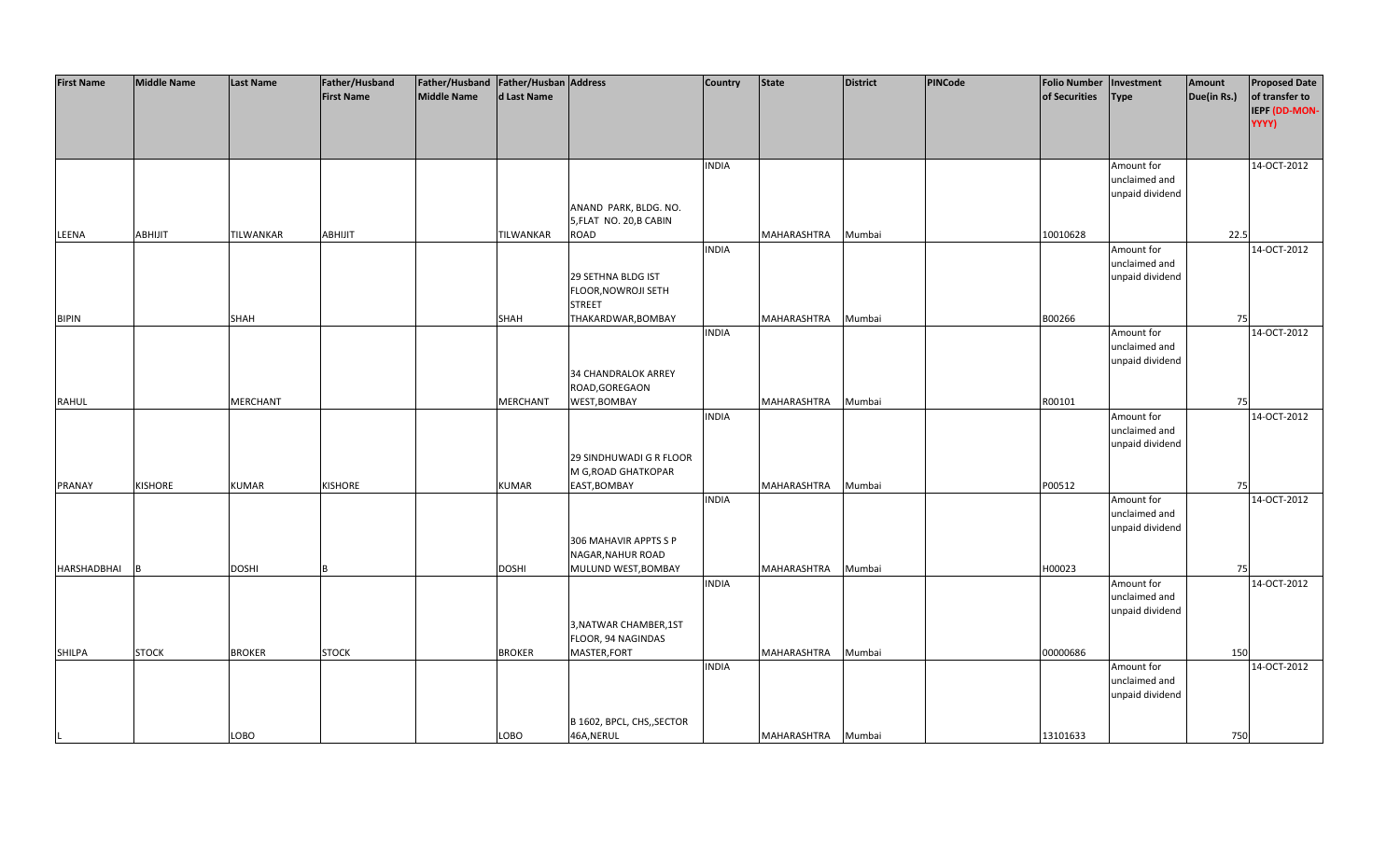| <b>First Name</b> | <b>Middle Name</b> | <b>Last Name</b>  | Father/Husband    | Father/Husband Father/Husban Address |                 |                           | <b>Country</b> | <b>State</b>   | <b>District</b> | <b>PINCode</b> | <b>Folio Number</b> | Investment      | Amount      | <b>Proposed Date</b> |
|-------------------|--------------------|-------------------|-------------------|--------------------------------------|-----------------|---------------------------|----------------|----------------|-----------------|----------------|---------------------|-----------------|-------------|----------------------|
|                   |                    |                   | <b>First Name</b> | <b>Middle Name</b>                   | d Last Name     |                           |                |                |                 |                | of Securities       | <b>Type</b>     | Due(in Rs.) | of transfer to       |
|                   |                    |                   |                   |                                      |                 |                           |                |                |                 |                |                     |                 |             | IEPF (DD-MON-        |
|                   |                    |                   |                   |                                      |                 |                           |                |                |                 |                |                     |                 |             | YYYY)                |
|                   |                    |                   |                   |                                      |                 |                           |                |                |                 |                |                     |                 |             |                      |
|                   |                    |                   |                   |                                      |                 |                           |                |                |                 |                |                     |                 |             |                      |
|                   |                    |                   |                   |                                      |                 |                           | <b>INDIA</b>   |                |                 |                |                     | Amount for      |             | 14-OCT-2012          |
|                   |                    |                   |                   |                                      |                 |                           |                |                |                 |                |                     | unclaimed and   |             |                      |
|                   |                    |                   |                   |                                      |                 |                           |                |                |                 |                |                     | unpaid dividend |             |                      |
|                   |                    |                   |                   |                                      |                 | SAMIR AUTOMOBILES, PAUL   |                |                |                 |                |                     |                 |             |                      |
|                   |                    |                   |                   |                                      |                 | COMPLEX, AJNI             |                |                |                 |                |                     |                 |             |                      |
| KANCHANBEN        | PRATAPRAY          | <b>BATAVIA</b>    | PRATAPRAY         |                                      | <b>BATAVIA</b>  | SQUARE, KHAMLA ROAD       |                | MAHARASHTRA    | <b>NAGPUR</b>   |                | 00222254            |                 | 75          |                      |
|                   |                    |                   |                   |                                      |                 |                           | <b>INDIA</b>   |                |                 |                |                     | Amount for      |             | 14-OCT-2012          |
|                   |                    |                   |                   |                                      |                 |                           |                |                |                 |                |                     | unclaimed and   |             |                      |
|                   |                    |                   |                   |                                      |                 |                           |                |                |                 |                |                     |                 |             |                      |
|                   |                    |                   |                   |                                      |                 | <b>GOLD COIN 14</b>       |                |                |                 |                |                     | unpaid dividend |             |                      |
|                   |                    |                   |                   |                                      |                 | MUKTANGAN, COMM           |                |                |                 |                |                     |                 |             |                      |
|                   |                    |                   |                   |                                      |                 | COMPLEX SAHAKAR NAGAR-    |                |                |                 |                |                     |                 |             |                      |
| VAMAN             |                    | <b>KARANDIKAR</b> |                   |                                      | KARANDIKAR      | 2, PUNE                   |                | MAHARASHTRA    | <b>PUNE</b>     |                | V00283              |                 | 75          |                      |
|                   |                    |                   |                   |                                      |                 |                           | <b>INDIA</b>   |                |                 |                |                     | Amount for      |             | 14-OCT-2012          |
|                   |                    |                   |                   |                                      |                 |                           |                |                |                 |                |                     | unclaimed and   |             |                      |
|                   |                    |                   |                   |                                      |                 |                           |                |                |                 |                |                     | unpaid dividend |             |                      |
|                   |                    |                   |                   |                                      |                 |                           |                |                |                 |                |                     |                 |             |                      |
|                   |                    |                   |                   |                                      |                 | CHINIVALAS SHERI, NANAVAT |                |                |                 |                |                     |                 |             |                      |
| <b>BHARTI</b>     | N                  | <b>MAKHANIA</b>   | N                 |                                      | <b>MAKHANIA</b> | H NO 11/1445, SURAT       |                | <b>GUJARAT</b> | <b>SURAT</b>    |                | B00118              |                 | 75          |                      |
|                   |                    |                   |                   |                                      |                 |                           | <b>INDIA</b>   |                |                 |                |                     | Amount for      |             | 14-OCT-2012          |
|                   |                    |                   |                   |                                      |                 |                           |                |                |                 |                |                     | unclaimed and   |             |                      |
|                   |                    |                   |                   |                                      |                 |                           |                |                |                 |                |                     | unpaid dividend |             |                      |
|                   |                    |                   |                   |                                      |                 | 1/C KRISHNA               |                |                |                 |                |                     |                 |             |                      |
|                   |                    |                   |                   |                                      |                 | APARTMENT, THOBA SHERI    |                |                |                 |                |                     |                 |             |                      |
| <b>MUKESH</b>     |                    | <b>BAID</b>       |                   |                                      | <b>BAID</b>     | SAGRAMPURA, SURAT         |                | <b>GUJARAT</b> | <b>SURAT</b>    |                | M00195              |                 | 75          |                      |
|                   |                    |                   |                   |                                      |                 |                           | <b>INDIA</b>   |                |                 |                |                     | Amount for      |             | 14-OCT-2012          |
|                   |                    |                   |                   |                                      |                 |                           |                |                |                 |                |                     | unclaimed and   |             |                      |
|                   |                    |                   |                   |                                      |                 |                           |                |                |                 |                |                     | unpaid dividend |             |                      |
|                   |                    |                   |                   |                                      |                 | 1/C KRISHNA               |                |                |                 |                |                     |                 |             |                      |
|                   |                    |                   |                   |                                      |                 | APARTMENT, THOBA SHERI    |                |                |                 |                |                     |                 |             |                      |
| <b>RAKHI</b>      |                    | <b>BAID</b>       |                   |                                      | <b>BAID</b>     | SAGRAMPURA, SURAT         |                | <b>GUJARAT</b> | <b>SURAT</b>    |                | R00229              |                 | 75          |                      |
|                   |                    |                   |                   |                                      |                 |                           | <b>INDIA</b>   |                |                 |                |                     | Amount for      |             | 14-OCT-2012          |
|                   |                    |                   |                   |                                      |                 |                           |                |                |                 |                |                     | unclaimed and   |             |                      |
|                   |                    |                   |                   |                                      |                 |                           |                |                |                 |                |                     | unpaid dividend |             |                      |
|                   |                    |                   |                   |                                      |                 | PIYUSH NIWAS NR RAVJIBHAI |                |                |                 |                |                     |                 |             |                      |
|                   |                    |                   |                   |                                      |                 | APPT, OPP KALPATARU       |                |                |                 |                |                     |                 |             |                      |
|                   |                    |                   |                   |                                      |                 | <b>SOCIETY</b>            |                |                |                 |                |                     |                 |             |                      |
| <b>KAMLA</b>      |                    | <b>SHAH</b>       |                   |                                      | <b>SHAH</b>     | NAVRANGP, AHMEDABAD       |                | <b>GUJARAT</b> | AHMEDABAD       |                | K00360              |                 | 75          |                      |
|                   |                    |                   |                   |                                      |                 |                           | <b>INDIA</b>   |                |                 |                |                     | Amount for      |             | 14-OCT-2012          |
|                   |                    |                   |                   |                                      |                 |                           |                |                |                 |                |                     | unclaimed and   |             |                      |
|                   |                    |                   |                   |                                      |                 |                           |                |                |                 |                |                     | unpaid dividend |             |                      |
|                   |                    |                   |                   |                                      |                 | 1780 BHAGWATI             |                |                |                 |                |                     |                 |             |                      |
|                   |                    |                   |                   |                                      |                 | POLE, DARIYAPUR           |                |                |                 |                |                     |                 |             |                      |
| <b>MAYANK</b>     |                    | <b>SHAH</b>       |                   |                                      | SHAH            | LUNSAWADA, AHMEDABAD      |                | <b>GUJARAT</b> | AHMEDABAD       |                | M00452              |                 | 75          |                      |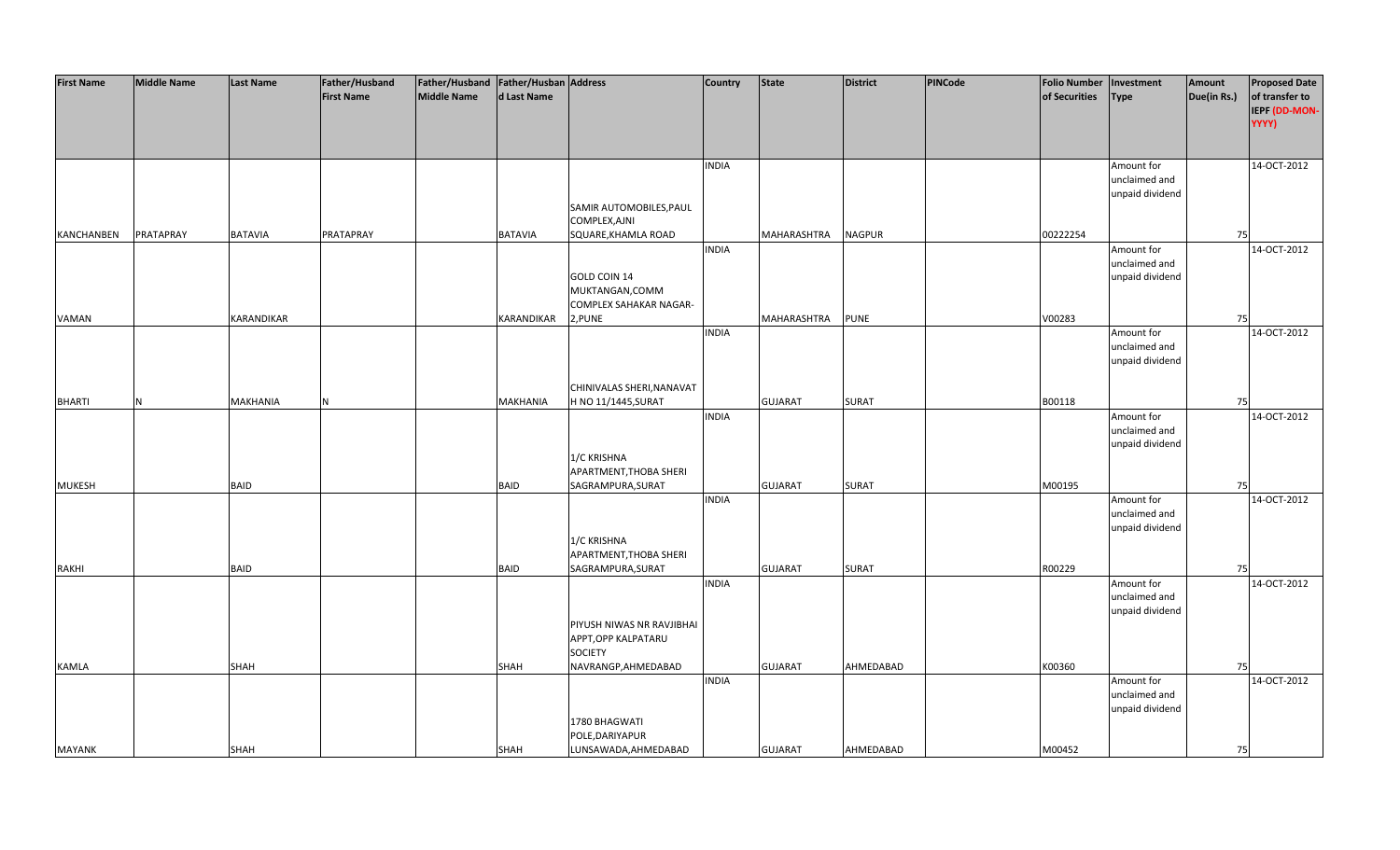| <b>First Name</b>  | <b>Middle Name</b> | <b>Last Name</b> | Father/Husband    | Father/Husband Father/Husban Address |                |                                                                             | <b>Country</b> | State              | <b>District</b> | PINCode | Folio Number   Investment |                                                | Amount      | <b>Proposed Date</b>                     |
|--------------------|--------------------|------------------|-------------------|--------------------------------------|----------------|-----------------------------------------------------------------------------|----------------|--------------------|-----------------|---------|---------------------------|------------------------------------------------|-------------|------------------------------------------|
|                    |                    |                  | <b>First Name</b> | <b>Middle Name</b>                   | d Last Name    |                                                                             |                |                    |                 |         | of Securities             | <b>Type</b>                                    | Due(in Rs.) | of transfer to<br>IEPF (DD-MON-<br>YYYY) |
|                    |                    |                  |                   |                                      |                |                                                                             | <b>INDIA</b>   |                    |                 |         |                           | Amount for<br>unclaimed and<br>unpaid dividend |             | 14-OCT-2012                              |
| <b>BHAVNA</b>      |                    | <b>DASADIA</b>   |                   |                                      | <b>DASADIA</b> | H/2/17 ANANDNAGAR APT<br>B/H AKHB, NAVAVADAJ                                |                | <b>GUJARAT</b>     | AHMEDABAD       |         | B00324                    |                                                | 75          |                                          |
|                    |                    |                  |                   |                                      |                | NARANPURA, AHMEDABAD                                                        | <b>INDIA</b>   |                    |                 |         |                           | Amount for<br>unclaimed and<br>unpaid dividend |             | 14-OCT-2012                              |
| <b>BHAWNDAS</b>    | <b>TECKCHAND</b>   | RAMDHANI         | <b>TECKCHAND</b>  |                                      | RAMDHANI       | D/5 REVDI BAZAR, NEAR POST<br>OFFICE, AHMEDABAD                             |                | <b>GUJARAT</b>     | AHMEDABAD       |         | B00285                    |                                                | 75          |                                          |
|                    |                    |                  |                   |                                      |                | 1778 BHAGWATI POLE                                                          | <b>INDIA</b>   |                    |                 |         |                           | Amount for<br>unclaimed and<br>unpaid dividend |             | 14-OCT-2012                              |
| <b>RANJAN</b>      |                    | <b>GOSALIA</b>   |                   |                                      | <b>GOSALIA</b> | LUNSAWADA, DARIYAPUR, AH<br>MEDABAD                                         |                | <b>GUJARAT</b>     | AHMEDABAD       |         | R00586                    |                                                | 75          |                                          |
|                    |                    |                  |                   |                                      |                | PIYUSH NIWAS NR RAVJIBHAI<br>APPT, OPP KALPATARU SOC                        | <b>INDIA</b>   |                    |                 |         |                           | Amount for<br>unclaimed and<br>unpaid dividend |             | 14-OCT-2012                              |
| <b>JITENDRA</b>    |                    | <b>SHAH</b>      |                   |                                      | <b>SHAH</b>    | NAVRANGPURA, AHMEDABAD                                                      |                | <b>GUJARAT</b>     | AHMEDABAD       |         | J00200                    |                                                | 75          |                                          |
|                    |                    |                  |                   |                                      |                | 4, ASHISH                                                                   | <b>INDIA</b>   |                    |                 |         |                           | Amount for<br>unclaimed and<br>unpaid dividend |             | 14-OCT-2012                              |
| ABHINENDRA         |                    | <b>SINGH</b>     |                   |                                      | SINGH          | APARTMENT, VAKHARIA<br>CROSS ROAD, KALA                                     |                | <b>GUJARAT</b>     | AHMEDABAD       |         | 050016                    |                                                | 150         |                                          |
|                    |                    |                  |                   |                                      |                |                                                                             | <b>INDIA</b>   |                    |                 |         |                           | Amount for<br>unclaimed and<br>unpaid dividend |             | 14-OCT-2012                              |
|                    |                    |                  |                   |                                      |                | 1 NEW                                                                       |                |                    |                 |         |                           |                                                |             |                                          |
| <b>VISHAL</b>      |                    | <b>KEDIA</b>     |                   |                                      | KEDIA          | ROAD, ASANSOL, , BURDWAN                                                    | <b>INDIA</b>   | <b>WEST BENGAL</b> | BARDHAMAN       |         | V00238                    | Amount for<br>unclaimed and<br>unpaid dividend | 150         | 14-OCT-2012                              |
| <b>HARIKRISHNA</b> |                    | MAIYAG           |                   |                                      | MAIYAG         | 11C-002 DOS-ISRO HOUSING<br><b>COLON, AIRPORT ROAD</b><br>DOMLUR, BANGALORE |                | <b>KARNATAKA</b>   | BANGALORE       |         | H00183                    |                                                | 75          |                                          |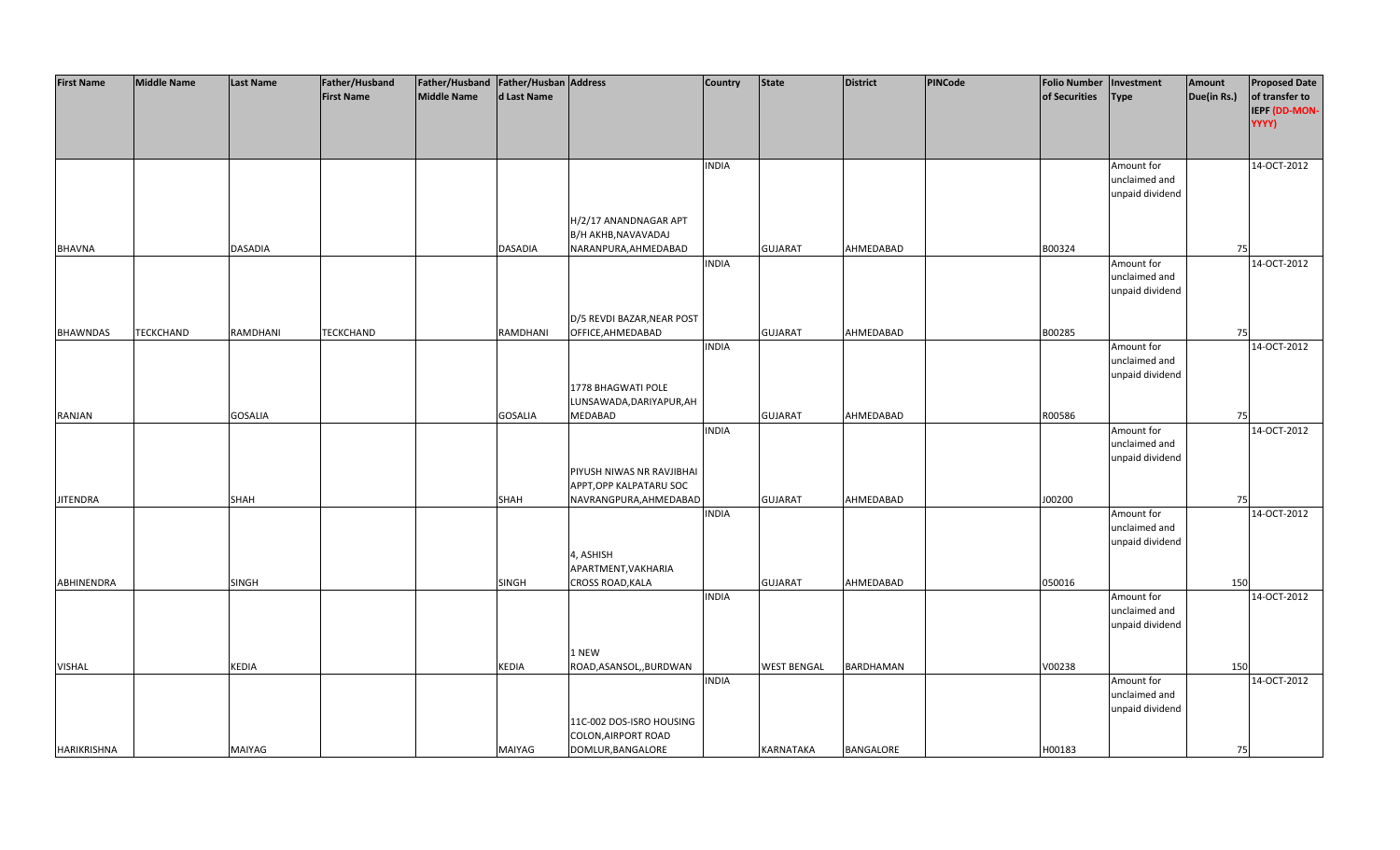| <b>First Name</b> | <b>Middle Name</b> | <b>Last Name</b> | Father/Husband    | Father/Husband Father/Husban Address |                 |                                                    | <b>Country</b> | <b>State</b>  | <b>District</b> | PINCode | <b>Folio Number</b> | Investment                       | Amount      | <b>Proposed Date</b>                     |
|-------------------|--------------------|------------------|-------------------|--------------------------------------|-----------------|----------------------------------------------------|----------------|---------------|-----------------|---------|---------------------|----------------------------------|-------------|------------------------------------------|
|                   |                    |                  | <b>First Name</b> | <b>Middle Name</b>                   | d Last Name     |                                                    |                |               |                 |         | of Securities       | <b>Type</b>                      | Due(in Rs.) | of transfer to<br>IEPF (DD-MON-<br>YYYY) |
|                   |                    |                  |                   |                                      |                 |                                                    |                |               |                 |         |                     |                                  |             |                                          |
|                   |                    |                  |                   |                                      |                 |                                                    | <b>INDIA</b>   |               |                 |         |                     | Amount for                       |             | 14-OCT-2012                              |
|                   |                    |                  |                   |                                      |                 |                                                    |                |               |                 |         |                     | unclaimed and<br>unpaid dividend |             |                                          |
|                   |                    |                  |                   |                                      |                 |                                                    |                |               |                 |         |                     |                                  |             |                                          |
|                   |                    |                  |                   |                                      |                 | C/O CREATIVE SHARE                                 |                |               |                 |         |                     |                                  |             |                                          |
|                   |                    |                  |                   |                                      |                 | CONSULTANCY, LM<br>COMPLEX, 2ND                    |                |               |                 |         |                     |                                  |             |                                          |
|                   |                    |                  |                   |                                      |                 | FLOOR,, ROOM NO: 14,                               |                | MADHYA        |                 |         | 120216000000        |                                  |             |                                          |
| <b>TAHER</b>      | ALI                | <b>SULTAN</b>    | ALI               |                                      | SULTAN          | FREEGANJ TOWER,                                    |                | PRADESH       | <b>BHOPAL</b>   |         | 0864                |                                  | 150         |                                          |
|                   |                    |                  |                   |                                      |                 |                                                    | <b>INDIA</b>   |               |                 |         |                     | Amount for                       |             | 14-OCT-2012                              |
|                   |                    |                  |                   |                                      |                 |                                                    |                |               |                 |         |                     | unclaimed and                    |             |                                          |
|                   |                    |                  |                   |                                      |                 |                                                    |                |               |                 |         |                     | unpaid dividend                  |             |                                          |
|                   |                    |                  |                   |                                      |                 |                                                    |                |               |                 |         | IN3017153203        |                                  |             |                                          |
| LEELAMMA          |                    | <b>FRANCIS</b>   |                   |                                      | <b>FRANCIS</b>  | MADATHIPARAMBIL, CHEMBU<br>MUKKU, KAKKANAD WEST PO |                | <b>KERALA</b> | ERNAKULAM       |         | 5093                |                                  | 37.5        |                                          |
|                   |                    |                  |                   |                                      |                 |                                                    | <b>INDIA</b>   |               |                 |         |                     | Amount for                       |             | 14-OCT-2012                              |
|                   |                    |                  |                   |                                      |                 |                                                    |                |               |                 |         |                     | unclaimed and                    |             |                                          |
|                   |                    |                  |                   |                                      |                 |                                                    |                |               |                 |         |                     | unpaid dividend                  |             |                                          |
|                   |                    |                  |                   |                                      |                 |                                                    |                |               |                 |         |                     |                                  |             |                                          |
| <b>RAM</b>        |                    | <b>SINGH</b>     |                   |                                      | SINGH           | 118 TEXTILES MARKET, JOGI<br>WARA NAI SARAK, DELHI |                | <b>DELHI</b>  | Delhi           |         | R00421              |                                  | 75          |                                          |
|                   |                    |                  |                   |                                      |                 |                                                    | <b>INDIA</b>   |               |                 |         |                     | Amount for                       |             | 14-OCT-2012                              |
|                   |                    |                  |                   |                                      |                 |                                                    |                |               |                 |         |                     | unclaimed and                    |             |                                          |
|                   |                    |                  |                   |                                      |                 |                                                    |                |               |                 |         |                     | unpaid dividend                  |             |                                          |
|                   |                    |                  |                   |                                      |                 |                                                    |                |               |                 |         |                     |                                  |             |                                          |
|                   |                    |                  |                   |                                      |                 | 218 TEXTILE MARKET JOGI                            |                | <b>DELHI</b>  | Delhi           |         |                     |                                  | 75          |                                          |
| <b>ANITA</b>      |                    | JAIN             |                   |                                      | JAIN            | WARA, NAI-SARAK, DELHI                             | <b>INDIA</b>   |               |                 |         | A00661              | Amount for                       |             | 14-OCT-2012                              |
|                   |                    |                  |                   |                                      |                 |                                                    |                |               |                 |         |                     | unclaimed and                    |             |                                          |
|                   |                    |                  |                   |                                      |                 |                                                    |                |               |                 |         |                     | unpaid dividend                  |             |                                          |
|                   |                    |                  |                   |                                      |                 |                                                    |                |               |                 |         |                     |                                  |             |                                          |
|                   |                    |                  |                   |                                      |                 | 4225 JOGI WARA, NAI                                |                |               |                 |         |                     |                                  |             |                                          |
| <b>DINESH</b>     |                    | CHAND            |                   |                                      | CHAND           | SARAK, DELHI                                       | <b>INDIA</b>   | <b>DELHI</b>  | Delhi           |         | D00140              | Amount for                       | 75          | 14-OCT-2012                              |
|                   |                    |                  |                   |                                      |                 |                                                    |                |               |                 |         |                     | unclaimed and                    |             |                                          |
|                   |                    |                  |                   |                                      |                 |                                                    |                |               |                 |         |                     | unpaid dividend                  |             |                                          |
|                   |                    |                  |                   |                                      |                 |                                                    |                |               |                 |         |                     |                                  |             |                                          |
|                   |                    |                  |                   |                                      |                 |                                                    |                |               |                 |         | IN3026201003        |                                  |             |                                          |
| ASHOK             | <b>KUMAR</b>       | GANGLANI         | <b>KUMAR</b>      |                                      | <b>GANGLANI</b> | 29-A, QU BLOCK, PITAM PURA                         |                | <b>DELHI</b>  | Delhi           |         | 3919                |                                  | 75          |                                          |
|                   |                    |                  |                   |                                      |                 |                                                    | <b>INDIA</b>   |               |                 |         |                     | Amount for<br>unclaimed and      |             | 14-OCT-2012                              |
|                   |                    |                  |                   |                                      |                 |                                                    |                |               |                 |         |                     | unpaid dividend                  |             |                                          |
|                   |                    |                  |                   |                                      |                 |                                                    |                |               |                 |         |                     |                                  |             |                                          |
|                   |                    |                  |                   |                                      |                 | 118 TEXTILL MARKET, JOGI                           |                |               |                 |         |                     |                                  |             |                                          |
| <b>BIJAY</b>      | LAXMI              | SHARMA           | LAXMI             |                                      | SHARMA          | WARA NAI SARAK, DELHI                              |                | <b>DELHI</b>  | Delhi           |         | B00252              |                                  | 75          |                                          |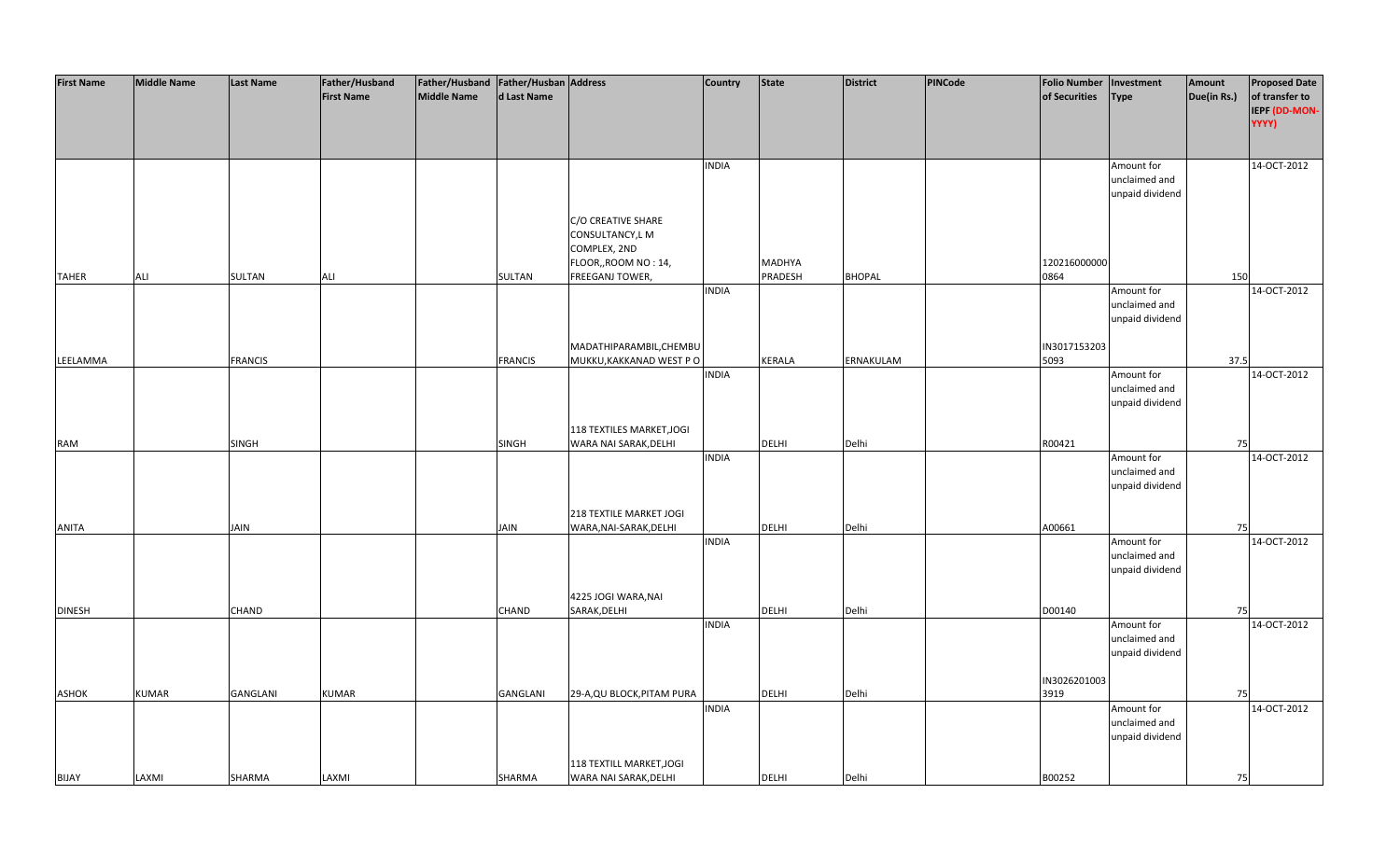| <b>First Name</b> | <b>Middle Name</b> | <b>Last Name</b> | Father/Husband    | Father/Husband   Father/Husban   Address |                 |                           | Country      | <b>State</b> | <b>District</b> | PINCode | <b>Folio Number</b> | Investment      | Amount      | <b>Proposed Date</b> |
|-------------------|--------------------|------------------|-------------------|------------------------------------------|-----------------|---------------------------|--------------|--------------|-----------------|---------|---------------------|-----------------|-------------|----------------------|
|                   |                    |                  | <b>First Name</b> | <b>Middle Name</b>                       | d Last Name     |                           |              |              |                 |         | of Securities       | <b>Type</b>     | Due(in Rs.) | of transfer to       |
|                   |                    |                  |                   |                                          |                 |                           |              |              |                 |         |                     |                 |             | IEPF (DD-MON-        |
|                   |                    |                  |                   |                                          |                 |                           |              |              |                 |         |                     |                 |             | YYYY)                |
|                   |                    |                  |                   |                                          |                 |                           |              |              |                 |         |                     |                 |             |                      |
|                   |                    |                  |                   |                                          |                 |                           |              |              |                 |         |                     |                 |             |                      |
|                   |                    |                  |                   |                                          |                 |                           | <b>INDIA</b> |              |                 |         |                     | Amount for      |             | 14-OCT-2012          |
|                   |                    |                  |                   |                                          |                 |                           |              |              |                 |         |                     | unclaimed and   |             |                      |
|                   |                    |                  |                   |                                          |                 |                           |              |              |                 |         |                     | unpaid dividend |             |                      |
|                   |                    |                  |                   |                                          |                 |                           |              |              |                 |         |                     |                 |             |                      |
|                   |                    |                  |                   |                                          |                 | 218 TEXTILE MARKET JOGI   |              |              |                 |         |                     |                 |             |                      |
| SOHAN             |                    | <b>MALHOTRA</b>  |                   |                                          | <b>MALHOTRA</b> | WARA, NAI SARAK, DELHI    |              | <b>DELHI</b> | Delhi           |         | S01124              |                 | 75          |                      |
|                   |                    |                  |                   |                                          |                 |                           | <b>INDIA</b> |              |                 |         |                     | Amount for      |             | 14-OCT-2012          |
|                   |                    |                  |                   |                                          |                 |                           |              |              |                 |         |                     | unclaimed and   |             |                      |
|                   |                    |                  |                   |                                          |                 |                           |              |              |                 |         |                     | unpaid dividend |             |                      |
|                   |                    |                  |                   |                                          |                 |                           |              |              |                 |         |                     |                 |             |                      |
|                   |                    |                  |                   |                                          |                 | BLOCK-23 PLOT NO 1, HARI  |              |              |                 |         |                     |                 |             |                      |
| <b>SUDHIR</b>     | <b>KUMAR</b>       | <b>GUPTA</b>     | <b>KUMAR</b>      |                                          | <b>GUPTA</b>    | NIWAS SHAKTI NAGAR, DELHI |              | DELHI        | Delhi           |         | S00524              |                 | 75          |                      |
|                   |                    |                  |                   |                                          |                 |                           | <b>INDIA</b> |              |                 |         |                     | Amount for      |             | 14-OCT-2012          |
|                   |                    |                  |                   |                                          |                 |                           |              |              |                 |         |                     | unclaimed and   |             |                      |
|                   |                    |                  |                   |                                          |                 |                           |              |              |                 |         |                     | unpaid dividend |             |                      |
|                   |                    |                  |                   |                                          |                 |                           |              |              |                 |         |                     |                 |             |                      |
|                   |                    |                  |                   |                                          |                 | HOUSE NO BI/138, LAJPAT   |              |              |                 |         |                     |                 |             |                      |
| <b>KALPNA</b>     | RANI               |                  | RANI              |                                          |                 | NAGAR, NEW DELHI          |              | DELHI        | Delhi           |         | K00034              |                 | 75          |                      |
|                   |                    |                  |                   |                                          |                 |                           | <b>INDIA</b> |              |                 |         |                     | Amount for      |             | 14-OCT-2012          |
|                   |                    |                  |                   |                                          |                 |                           |              |              |                 |         |                     | unclaimed and   |             |                      |
|                   |                    |                  |                   |                                          |                 |                           |              |              |                 |         |                     | unpaid dividend |             |                      |
|                   |                    |                  |                   |                                          |                 |                           |              |              |                 |         |                     |                 |             |                      |
|                   |                    |                  |                   |                                          |                 | 218 TEXTILE MARKET, JOGI  |              |              |                 |         |                     |                 |             |                      |
| <b>PURBI</b>      |                    | JUNEJA           |                   |                                          | JUNEJA          | WARA NAI SARAK, DELHI     |              | <b>DELHI</b> | Delhi           |         | P00323              |                 | 75          |                      |
|                   |                    |                  |                   |                                          |                 |                           | <b>INDIA</b> |              |                 |         |                     | Amount for      |             | 14-OCT-2012          |
|                   |                    |                  |                   |                                          |                 |                           |              |              |                 |         |                     | unclaimed and   |             |                      |
|                   |                    |                  |                   |                                          |                 |                           |              |              |                 |         |                     | unpaid dividend |             |                      |
|                   |                    |                  |                   |                                          |                 |                           |              |              |                 |         |                     |                 |             |                      |
|                   |                    |                  |                   |                                          |                 | 218 TEXTILES MARKET, JOGI |              |              |                 |         |                     |                 |             |                      |
| SAVITA            | RANI               |                  | RANI              |                                          |                 | WARA NAI SARAK, DELHI     |              | DELHI        | Delhi           |         | S00651              |                 | 75          |                      |
|                   |                    |                  |                   |                                          |                 |                           | <b>INDIA</b> |              |                 |         |                     | Amount for      |             | 14-OCT-2012          |
|                   |                    |                  |                   |                                          |                 |                           |              |              |                 |         |                     | unclaimed and   |             |                      |
|                   |                    |                  |                   |                                          |                 |                           |              |              |                 |         |                     | unpaid dividend |             |                      |
|                   |                    |                  |                   |                                          |                 |                           |              |              |                 |         |                     |                 |             |                      |
|                   |                    |                  |                   |                                          |                 | 218 TEXTILE MARKET JOGI   |              |              |                 |         |                     |                 |             |                      |
| <b>SHOBHA</b>     | RANI               |                  | RANI              |                                          |                 | WARA, NAI SARAK, DELHI    |              | <b>DELHI</b> | Delhi           |         | S00660              |                 | 75          |                      |
|                   |                    |                  |                   |                                          |                 |                           | <b>INDIA</b> |              |                 |         |                     | Amount for      |             | 14-OCT-2012          |
|                   |                    |                  |                   |                                          |                 |                           |              |              |                 |         |                     | unclaimed and   |             |                      |
|                   |                    |                  |                   |                                          |                 |                           |              |              |                 |         |                     | unpaid dividend |             |                      |
|                   |                    |                  |                   |                                          |                 |                           |              |              |                 |         |                     |                 |             |                      |
|                   |                    |                  |                   |                                          |                 | 16B/7 D B GUPTA ROAD, DEV |              |              |                 |         |                     |                 |             |                      |
| SANTOSH           |                    | <b>CHOPRA</b>    |                   |                                          | <b>CHOPRA</b>   | NAGAR, NEW DELHI          |              | <b>DELHI</b> | Delhi           |         | S00598              |                 | 75          |                      |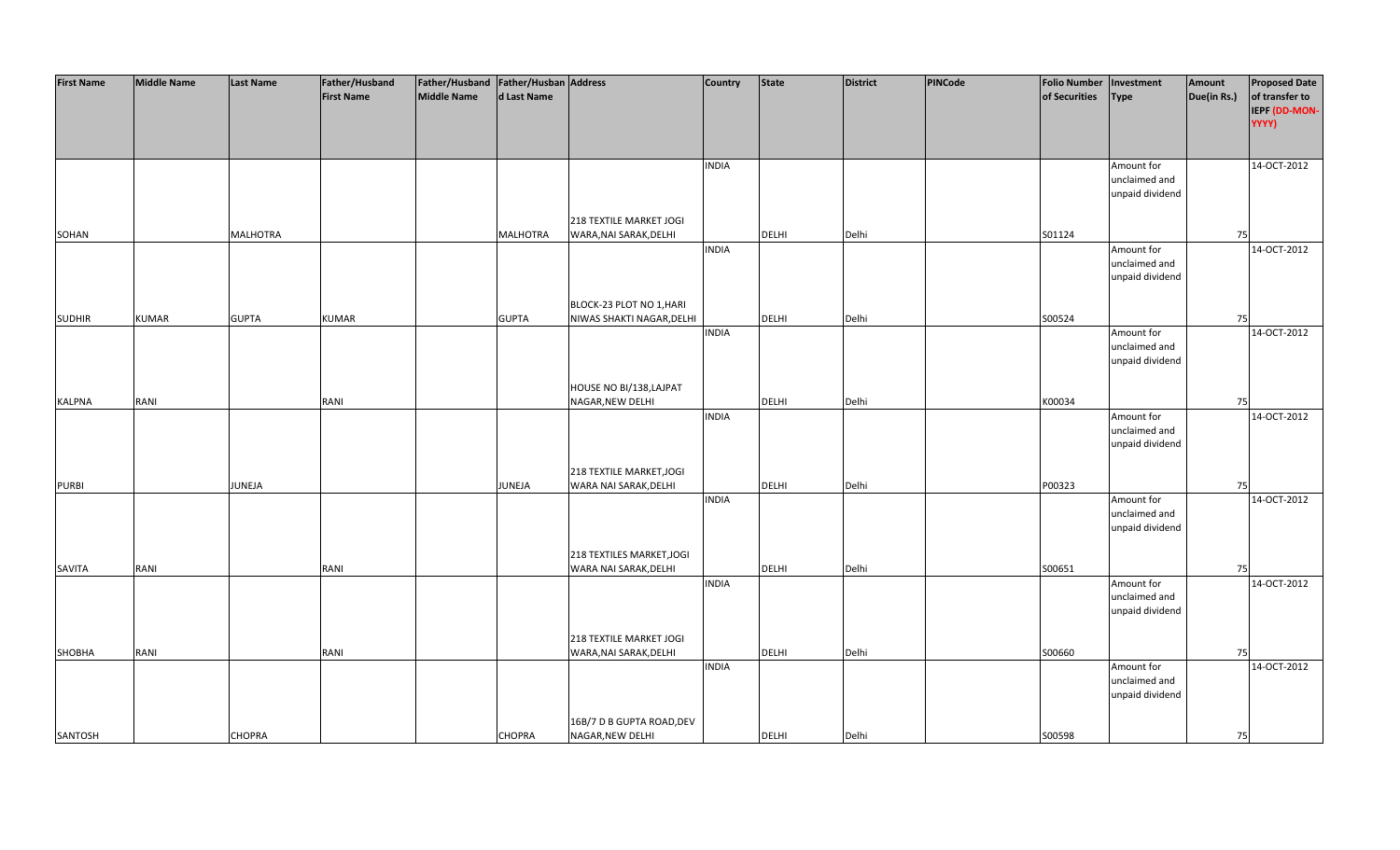| <b>First Name</b> | <b>Middle Name</b> | <b>Last Name</b> | Father/Husband    | Father/Husband Father/Husban Address |                |                           | <b>Country</b> | <b>State</b>         | <b>District</b>  | PINCode | <b>Folio Number</b> | Investment      | Amount      | <b>Proposed Date</b> |
|-------------------|--------------------|------------------|-------------------|--------------------------------------|----------------|---------------------------|----------------|----------------------|------------------|---------|---------------------|-----------------|-------------|----------------------|
|                   |                    |                  | <b>First Name</b> | <b>Middle Name</b>                   | d Last Name    |                           |                |                      |                  |         | of Securities       | <b>Type</b>     | Due(in Rs.) | of transfer to       |
|                   |                    |                  |                   |                                      |                |                           |                |                      |                  |         |                     |                 |             | IEPF (DD-MON-        |
|                   |                    |                  |                   |                                      |                |                           |                |                      |                  |         |                     |                 |             | YYYY)                |
|                   |                    |                  |                   |                                      |                |                           |                |                      |                  |         |                     |                 |             |                      |
|                   |                    |                  |                   |                                      |                |                           |                |                      |                  |         |                     |                 |             |                      |
|                   |                    |                  |                   |                                      |                |                           |                |                      |                  |         |                     |                 |             |                      |
|                   |                    |                  |                   |                                      |                |                           | <b>INDIA</b>   |                      |                  |         |                     | Amount for      |             | 14-OCT-2012          |
|                   |                    |                  |                   |                                      |                |                           |                |                      |                  |         |                     | unclaimed and   |             |                      |
|                   |                    |                  |                   |                                      |                |                           |                |                      |                  |         |                     | unpaid dividend |             |                      |
|                   |                    |                  |                   |                                      |                |                           |                |                      |                  |         |                     |                 |             |                      |
|                   |                    |                  |                   |                                      |                | 218 TEXTILE MARKET JOGI   |                |                      |                  |         |                     |                 |             |                      |
| SEEMA             |                    | <b>JAIN</b>      |                   |                                      | <b>JAIN</b>    | WARA, NAI-SARAK, DELHI    |                | <b>DELHI</b>         | Delhi            |         | S01115              |                 | 75          |                      |
|                   |                    |                  |                   |                                      |                |                           | <b>INDIA</b>   |                      |                  |         |                     | Amount for      |             | 14-OCT-2012          |
|                   |                    |                  |                   |                                      |                |                           |                |                      |                  |         |                     | unclaimed and   |             |                      |
|                   |                    |                  |                   |                                      |                |                           |                |                      |                  |         |                     | unpaid dividend |             |                      |
|                   |                    |                  |                   |                                      |                |                           |                |                      |                  |         |                     |                 |             |                      |
|                   |                    |                  |                   |                                      |                | 18-229/3/1, PRENDERGHAST  |                | <b>ANDHRA</b>        |                  |         |                     |                 |             |                      |
| KANAYALAL         |                    | LALWANI          |                   |                                      | LALWANI        | ROAD, SECUNDRABAD, A.P.   |                | PRADESH              | <b>HYDERABAD</b> |         | K00373              |                 | 75          |                      |
|                   |                    |                  |                   |                                      |                |                           | <b>INDIA</b>   |                      |                  |         |                     | Amount for      |             | 14-OCT-2012          |
|                   |                    |                  |                   |                                      |                |                           |                |                      |                  |         |                     | unclaimed and   |             |                      |
|                   |                    |                  |                   |                                      |                |                           |                |                      |                  |         |                     | unpaid dividend |             |                      |
|                   |                    |                  |                   |                                      |                | PLOT-36 SRINAGAR          |                |                      |                  |         |                     |                 |             |                      |
|                   |                    |                  |                   |                                      |                | COLONY, TRIMUL            |                | <b>ANDHRA</b>        |                  |         |                     |                 |             |                      |
|                   |                    | SAINATH          |                   |                                      | SAINATH        | GHERRY, SECUNDRABAD       |                | PRADESH              | <b>HYDERABAD</b> |         | K00371              |                 | 75          |                      |
|                   |                    |                  |                   |                                      |                |                           | <b>INDIA</b>   |                      |                  |         |                     | Amount for      |             | 14-OCT-2012          |
|                   |                    |                  |                   |                                      |                |                           |                |                      |                  |         |                     | unclaimed and   |             |                      |
|                   |                    |                  |                   |                                      |                |                           |                |                      |                  |         |                     | unpaid dividend |             |                      |
|                   |                    |                  |                   |                                      |                |                           |                |                      |                  |         |                     |                 |             |                      |
|                   |                    |                  |                   |                                      |                | 18 BANK COLONY, TANK      |                |                      |                  |         |                     |                 |             |                      |
| YOGESH            | <b>BHARGAVA</b>    |                  | BHARGAVA          |                                      |                | PHATAK, JAIPUR            |                | RAJASTHAN            | <b>JAIPUR</b>    |         | Y00004              |                 | 75          |                      |
|                   |                    |                  |                   |                                      |                |                           | <b>INDIA</b>   |                      |                  |         |                     | Amount for      |             | 14-OCT-2012          |
|                   |                    |                  |                   |                                      |                |                           |                |                      |                  |         |                     | unclaimed and   |             |                      |
|                   |                    |                  |                   |                                      |                |                           |                |                      |                  |         |                     | unpaid dividend |             |                      |
|                   |                    |                  |                   |                                      |                |                           |                |                      |                  |         |                     |                 |             |                      |
|                   |                    |                  |                   |                                      |                |                           |                |                      |                  |         | IN3013301869        |                 |             |                      |
| <b>NISHITH</b>    |                    | <b>GUPTA</b>     |                   |                                      | <b>GUPTA</b>   | 15/201, CIVIL LINES,      |                | <b>UTTAR PRADESH</b> | <b>KANPUR</b>    |         | 3492                |                 | 375         |                      |
|                   |                    |                  |                   |                                      |                |                           | <b>INDIA</b>   |                      |                  |         |                     | Amount for      |             | 14-OCT-2012          |
|                   |                    |                  |                   |                                      |                |                           |                |                      |                  |         |                     | unclaimed and   |             |                      |
|                   |                    |                  |                   |                                      |                |                           |                |                      |                  |         |                     | unpaid dividend |             |                      |
|                   |                    |                  |                   |                                      |                | C/O KALPTARU PAPERS       |                |                      |                  |         |                     |                 |             |                      |
|                   |                    |                  |                   |                                      |                | LTD., VILL:-KAROLI, TAL:- |                |                      |                  |         |                     |                 |             |                      |
|                   | RAJ                |                  |                   |                                      |                |                           |                | <b>GUJARAT</b>       | <b>MAHESANA</b>  |         | K00007              |                 | 150         |                      |
| <b>KALU</b>       |                    | PAL              | RAJ               |                                      | PAL            | KALOL, MEHSANA, GUJRAT.   |                |                      |                  |         |                     |                 |             |                      |
|                   |                    |                  |                   |                                      |                |                           | <b>INDIA</b>   |                      |                  |         |                     | Amount for      |             | 14-OCT-2012          |
|                   |                    |                  |                   |                                      |                |                           |                |                      |                  |         |                     | unclaimed and   |             |                      |
|                   |                    |                  |                   |                                      |                |                           |                |                      |                  |         |                     | unpaid dividend |             |                      |
|                   |                    |                  |                   |                                      |                | KESLEY CO-OP HSG SOC LTD  |                |                      |                  |         |                     |                 |             |                      |
|                   |                    |                  |                   |                                      |                | BLDG, FLAT NO B-9 RAM     |                |                      |                  |         |                     |                 |             |                      |
| <b>KOKILA</b>     | R                  | <b>JHAVERI</b>   |                   |                                      | <b>JHAVERI</b> | NAGAR BORIVLI, BOMBAY     |                | MAHARASHTRA          | Mumbai           |         | K00054              |                 | 75          |                      |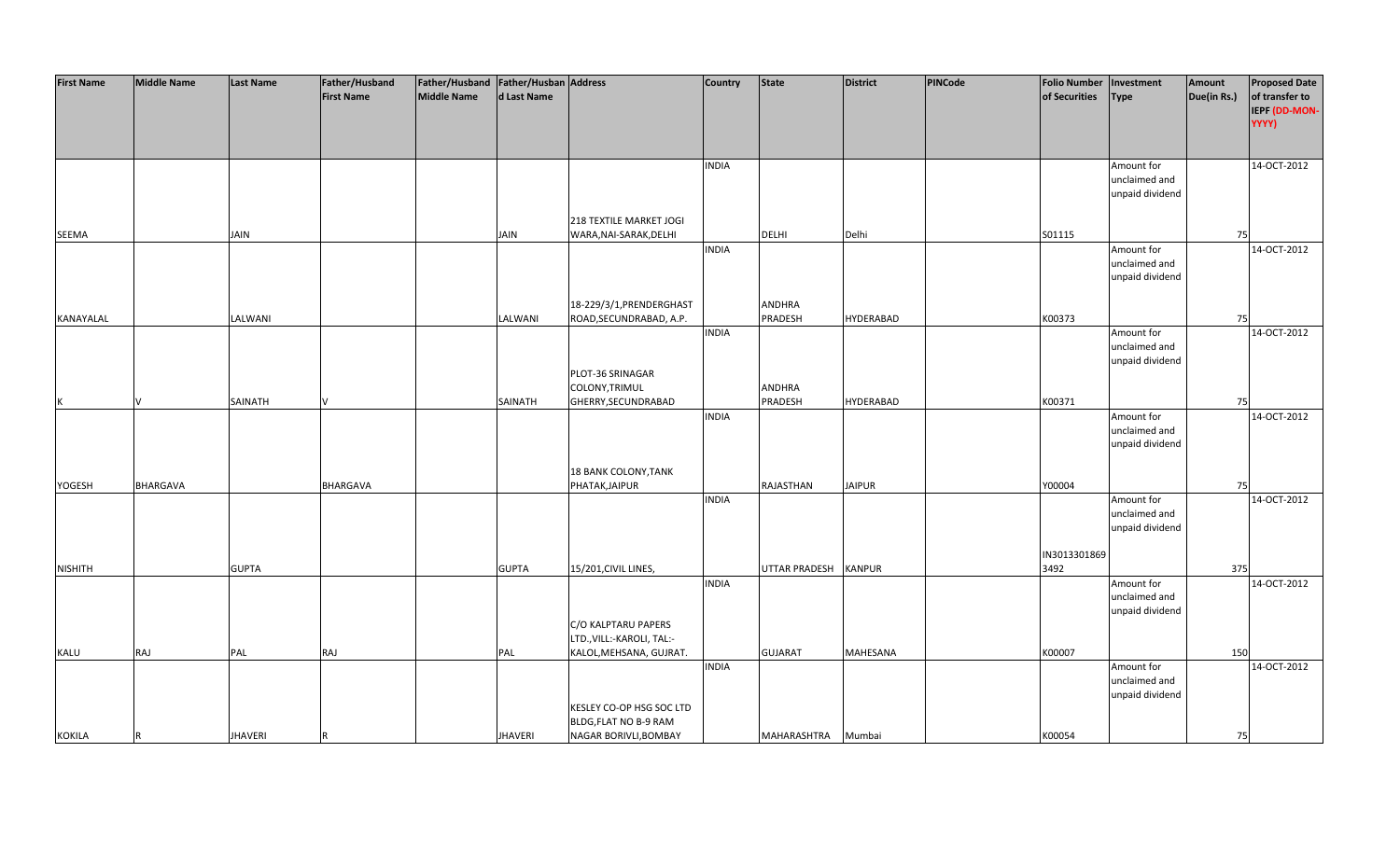| <b>First Name</b> | <b>Middle Name</b> | <b>Last Name</b> | Father/Husband    | Father/Husband Father/Husban Address |              |                                                      | <b>Country</b> | <b>State</b>   | District     | <b>PINCode</b> | <b>Folio Number</b> | Investment      | Amount      | <b>Proposed Date</b>   |
|-------------------|--------------------|------------------|-------------------|--------------------------------------|--------------|------------------------------------------------------|----------------|----------------|--------------|----------------|---------------------|-----------------|-------------|------------------------|
|                   |                    |                  | <b>First Name</b> | Middle Name                          | d Last Name  |                                                      |                |                |              |                | of Securities       | <b>Type</b>     | Due(in Rs.) | of transfer to         |
|                   |                    |                  |                   |                                      |              |                                                      |                |                |              |                |                     |                 |             | IEPF (DD-MON-<br>YYYY) |
|                   |                    |                  |                   |                                      |              |                                                      |                |                |              |                |                     |                 |             |                        |
|                   |                    |                  |                   |                                      |              |                                                      |                |                |              |                |                     |                 |             |                        |
|                   |                    |                  |                   |                                      |              |                                                      | <b>INDIA</b>   |                |              |                |                     | Amount for      |             | 14-OCT-2012            |
|                   |                    |                  |                   |                                      |              |                                                      |                |                |              |                |                     | unclaimed and   |             |                        |
|                   |                    |                  |                   |                                      |              |                                                      |                |                |              |                |                     | unpaid dividend |             |                        |
|                   |                    |                  |                   |                                      |              | KAMAT INDL ESTATE 396 V S                            |                |                |              |                |                     |                 |             |                        |
| <b>SUJATA</b>     |                    | <b>VORA</b>      |                   |                                      | <b>VORA</b>  | MARG, PRABHADEVI, BOMBAY                             |                | MAHARASHTRA    | Mumbai       |                | S00791              |                 | 150         |                        |
|                   |                    |                  |                   |                                      |              |                                                      | <b>INDIA</b>   |                |              |                |                     | Amount for      |             | 14-OCT-2012            |
|                   |                    |                  |                   |                                      |              |                                                      |                |                |              |                |                     | unclaimed and   |             |                        |
|                   |                    |                  |                   |                                      |              | 701 RIDHISIDHI APT, OPP GUJ                          |                |                |              |                |                     | unpaid dividend |             |                        |
|                   |                    |                  |                   |                                      |              | <b>MITTRA SONIPALIA</b>                              |                |                |              |                |                     |                 |             |                        |
| <b>CHIMANBHAI</b> |                    | <b>PATEL</b>     |                   |                                      | <b>PATEL</b> | CHOWK, SURAT                                         |                | <b>GUJARAT</b> | <b>SURAT</b> |                | C00118              |                 | 75          |                        |
|                   |                    |                  |                   |                                      |              |                                                      | <b>INDIA</b>   |                |              |                |                     | Amount for      |             | 14-OCT-2012            |
|                   |                    |                  |                   |                                      |              |                                                      |                |                |              |                |                     | unclaimed and   |             |                        |
|                   |                    |                  |                   |                                      |              |                                                      |                |                |              |                |                     | unpaid dividend |             |                        |
|                   |                    |                  |                   |                                      |              | 604 RATNARAJ APT 3, ADJAN                            |                |                |              |                |                     |                 |             |                        |
| RAMILA            |                    | <b>DOSHI</b>     |                   |                                      | <b>DOSHI</b> | PATIYA, SURAT                                        |                | <b>GUJARAT</b> | <b>SURAT</b> |                | R00222              |                 | 75          |                        |
|                   |                    |                  |                   |                                      |              |                                                      | <b>INDIA</b>   |                |              |                |                     | Amount for      |             | 14-OCT-2012            |
|                   |                    |                  |                   |                                      |              |                                                      |                |                |              |                |                     | unclaimed and   |             |                        |
|                   |                    |                  |                   |                                      |              |                                                      |                |                |              |                |                     | unpaid dividend |             |                        |
|                   |                    |                  |                   |                                      |              | PIYUSH NIWAS NR RAVJIBHAI<br>APPT, OPP KALPATARU SOC |                |                |              |                |                     |                 |             |                        |
| MANISHA           |                    | <b>SHAH</b>      |                   |                                      | SHAH         | NAVRANGPURA, AHMEDABAD                               |                | <b>GUJARAT</b> | AHMEDABAD    |                | M00439              |                 | 75          |                        |
|                   |                    |                  |                   |                                      |              |                                                      | <b>INDIA</b>   |                |              |                |                     | Amount for      |             | 14-OCT-2012            |
|                   |                    |                  |                   |                                      |              |                                                      |                |                |              |                |                     | unclaimed and   |             |                        |
|                   |                    |                  |                   |                                      |              |                                                      |                |                |              |                |                     | unpaid dividend |             |                        |
|                   |                    |                  |                   |                                      |              | SANGHVI NIWAS NR<br><b>BHAGWATI</b>                  |                |                |              |                |                     |                 |             |                        |
|                   |                    |                  |                   |                                      |              | NAGA, VIJAYNAGAR                                     |                |                |              |                |                     |                 |             |                        |
| <b>MANISH</b>     |                    | SANGHVI          |                   |                                      | SANGHVI      | NARANPURA, AHMEDABAD                                 |                | <b>GUJARAT</b> | AHMEDABAD    |                | M00440              |                 | 75          |                        |
|                   |                    |                  |                   |                                      |              |                                                      | <b>INDIA</b>   |                |              |                |                     | Amount for      |             | 14-OCT-2012            |
|                   |                    |                  |                   |                                      |              |                                                      |                |                |              |                |                     | unclaimed and   |             |                        |
|                   |                    |                  |                   |                                      |              |                                                      |                |                |              |                |                     | unpaid dividend |             |                        |
|                   |                    |                  |                   |                                      |              | <b>NO B 91 OM</b>                                    |                |                |              |                | IN3024611001        |                 |             |                        |
| <b>SUNITA</b>     | <b>DEVI</b>        | AGRAWAL          | <b>DEVI</b>       |                                      | AGRAWAL      | TOWER,, SHAHIBAG                                     |                | <b>GUJARAT</b> | AHMEDABAD    |                | 0718                |                 | 75          |                        |
|                   |                    |                  |                   |                                      |              |                                                      | <b>INDIA</b>   |                |              |                |                     | Amount for      |             | 14-OCT-2012            |
|                   |                    |                  |                   |                                      |              |                                                      |                |                |              |                |                     | unclaimed and   |             |                        |
|                   |                    |                  |                   |                                      |              |                                                      |                |                |              |                |                     | unpaid dividend |             |                        |
|                   |                    |                  |                   |                                      |              | SAI-SADAN VISHRAM                                    |                |                |              |                |                     |                 |             |                        |
|                   |                    |                  |                   |                                      |              | PARK, NR BHAVSAR 7/83 NEW                            |                |                |              |                |                     |                 |             |                        |
| <b>JITUBHA</b>    |                    | PARMAR           |                   |                                      | PARMAR       | VADAJ, AHMEDABAD                                     |                | <b>GUJARAT</b> | AHMEDABAD    |                | J00194              |                 | 75          |                        |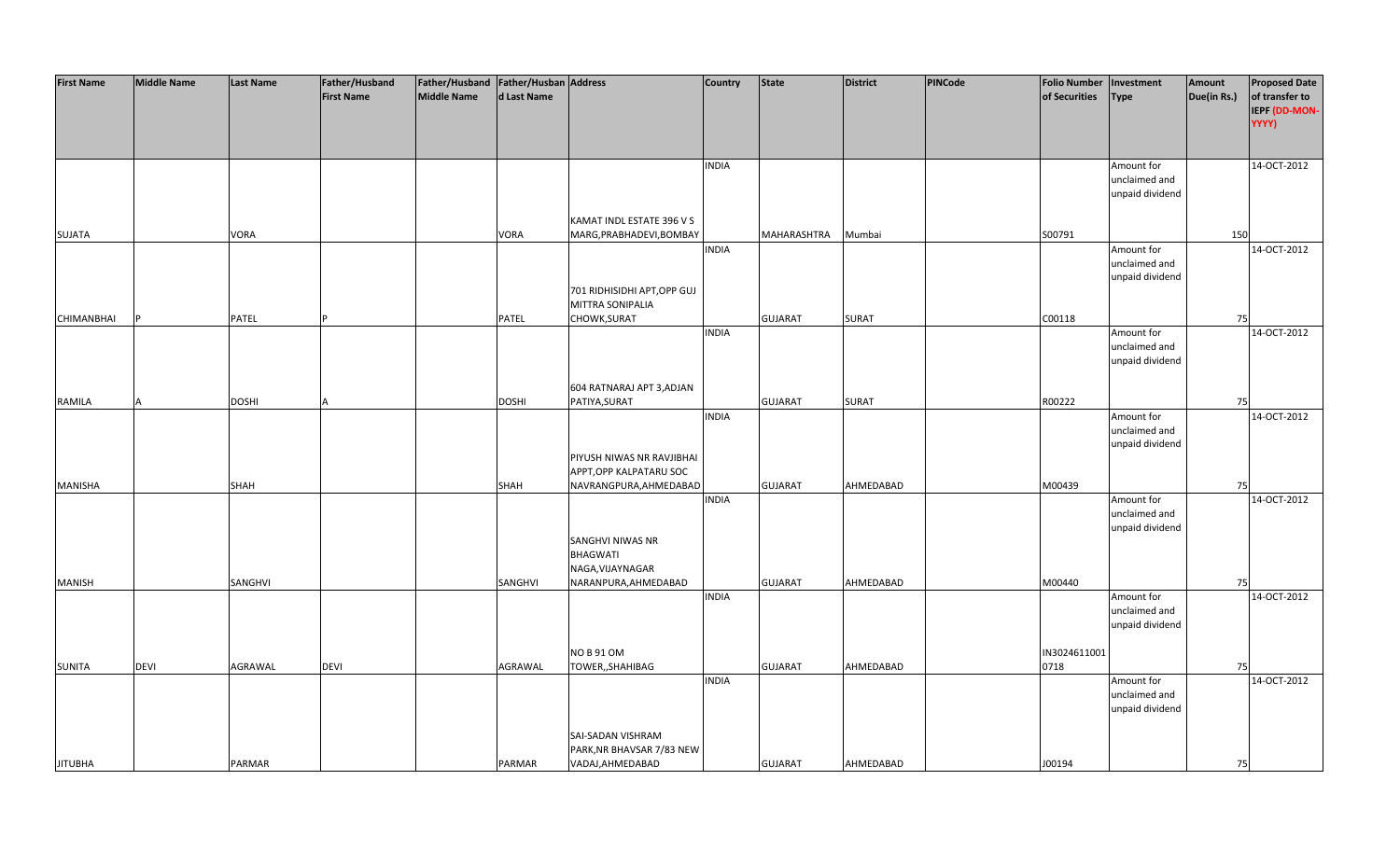| <b>First Name</b> | <b>Middle Name</b> | Last Name    | Father/Husband    | Father/Husband   Father/Husban   Address |              |                         | <b>Country</b> | <b>State</b>   | <b>District</b>   | PINCode | <b>Folio Number</b> | Investment                  | Amount      | <b>Proposed Date</b> |
|-------------------|--------------------|--------------|-------------------|------------------------------------------|--------------|-------------------------|----------------|----------------|-------------------|---------|---------------------|-----------------------------|-------------|----------------------|
|                   |                    |              | <b>First Name</b> | <b>Middle Name</b>                       | d Last Name  |                         |                |                |                   |         | of Securities       | <b>Type</b>                 | Due(in Rs.) | of transfer to       |
|                   |                    |              |                   |                                          |              |                         |                |                |                   |         |                     |                             |             | IEPF (DD-MON-        |
|                   |                    |              |                   |                                          |              |                         |                |                |                   |         |                     |                             |             | YYYY)                |
|                   |                    |              |                   |                                          |              |                         |                |                |                   |         |                     |                             |             |                      |
|                   |                    |              |                   |                                          |              |                         |                |                |                   |         |                     |                             |             |                      |
|                   |                    |              |                   |                                          |              |                         | <b>INDIA</b>   |                |                   |         |                     | Amount for                  |             | 14-OCT-2012          |
|                   |                    |              |                   |                                          |              |                         |                |                |                   |         |                     | unclaimed and               |             |                      |
|                   |                    |              |                   |                                          |              |                         |                |                |                   |         |                     | unpaid dividend             |             |                      |
|                   |                    |              |                   |                                          |              | 1780 BHAGWATI           |                |                |                   |         |                     |                             |             |                      |
|                   |                    |              |                   |                                          |              | POLE, DARIYAPUR         |                |                |                   |         |                     |                             |             |                      |
| ALPA              |                    | SHAH         |                   |                                          | SHAH         | LUNSAWADA, AHMEDABAD    |                | <b>GUJARAT</b> | AHMEDABAD         |         | A00542              |                             | 75          |                      |
|                   |                    |              |                   |                                          |              |                         | <b>INDIA</b>   |                |                   |         |                     | Amount for                  |             | 14-OCT-2012          |
|                   |                    |              |                   |                                          |              |                         |                |                |                   |         |                     | unclaimed and               |             |                      |
|                   |                    |              |                   |                                          |              |                         |                |                |                   |         |                     | unpaid dividend             |             |                      |
|                   |                    |              |                   |                                          |              | 881/7 URBAN             |                |                |                   |         |                     |                             |             |                      |
|                   |                    |              |                   |                                          |              | ESTATE, AMBALA          |                |                |                   |         |                     |                             |             |                      |
| NARENDRA          |                    | SINGH        |                   |                                          | SINGH        | CITY, HARYANA           | <b>INDIA</b>   | HARYANA        | AMBALA            |         | N00274              |                             | 75          |                      |
|                   |                    |              |                   |                                          |              |                         |                |                |                   |         |                     | Amount for<br>unclaimed and |             | 14-OCT-2012          |
|                   |                    |              |                   |                                          |              | C/O MUTUAL FINANCIAL    |                |                |                   |         |                     | unpaid dividend             |             |                      |
|                   |                    |              |                   |                                          |              | SERVICES, SCO-1-2-3 4TH |                |                |                   |         |                     |                             |             |                      |
|                   |                    |              |                   |                                          |              | FLOOR SECTOR 17-        |                |                |                   |         |                     |                             |             |                      |
| <b>JAIPRAKASH</b> |                    | <b>BHATT</b> |                   |                                          | <b>BHATT</b> | CHANDIGARH              |                | CHANDIGARH     | <b>CHANDIGARH</b> |         | J00209              |                             | 75          |                      |
|                   |                    |              |                   |                                          |              |                         | <b>INDIA</b>   |                |                   |         |                     | Amount for                  |             | 14-OCT-2012          |
|                   |                    |              |                   |                                          |              |                         |                |                |                   |         |                     | unclaimed and               |             |                      |
|                   |                    |              |                   |                                          |              |                         |                |                |                   |         |                     | unpaid dividend             |             |                      |
|                   |                    |              |                   |                                          |              |                         |                |                |                   |         |                     |                             |             |                      |
|                   |                    |              |                   |                                          |              | C-7/228/SECTOR-         |                |                |                   |         |                     |                             |             |                      |
| <b>MOHINDER</b>   | <b>KUMAR</b>       |              | <b>KUMAR</b>      |                                          |              | 8,ROHINI,DELHI          |                | DELHI          | Delhi             |         | M00592              |                             | 150         |                      |
|                   |                    |              |                   |                                          |              |                         | <b>INDIA</b>   |                |                   |         |                     | Amount for                  |             | 14-OCT-2012          |
|                   |                    |              |                   |                                          |              |                         |                |                |                   |         |                     | unclaimed and               |             |                      |
|                   |                    |              |                   |                                          |              |                         |                |                |                   |         |                     | unpaid dividend             |             |                      |
|                   |                    |              |                   |                                          |              |                         |                |                |                   |         |                     |                             |             |                      |
|                   |                    |              |                   |                                          |              | E-15/12A, KRISHNA       |                |                |                   |         |                     |                             |             |                      |
| <b>AJAY</b>       | <b>KUMAR</b>       | SONY         | <b>KUMAR</b>      |                                          | SONY         | NAGAR, DELHI            |                | <b>DELHI</b>   | Delhi             |         | A00479              |                             | 75          |                      |
|                   |                    |              |                   |                                          |              |                         | <b>INDIA</b>   |                |                   |         |                     | Amount for                  |             | 14-OCT-2012          |
|                   |                    |              |                   |                                          |              |                         |                |                |                   |         |                     | unclaimed and               |             |                      |
|                   |                    |              |                   |                                          |              |                         |                |                |                   |         |                     | unpaid dividend             |             |                      |
|                   |                    |              |                   |                                          |              | 116 TEXTILE MARKET JOGI |                |                |                   |         |                     |                             |             |                      |
| SANDEEP           | <b>KUMAR</b>       |              | <b>KUMAR</b>      |                                          |              | WARA, NAI SARAK, DELHI  |                | DELHI          | Delhi             |         | S00664              |                             | 75          |                      |
|                   |                    |              |                   |                                          |              |                         | <b>INDIA</b>   |                |                   |         |                     | Amount for                  |             | 14-OCT-2012          |
|                   |                    |              |                   |                                          |              |                         |                |                |                   |         |                     | unclaimed and               |             |                      |
|                   |                    |              |                   |                                          |              |                         |                |                |                   |         |                     | unpaid dividend             |             |                      |
|                   |                    |              |                   |                                          |              |                         |                |                |                   |         |                     |                             |             |                      |
|                   |                    |              |                   |                                          |              | 115 TEXTILE MARKET JOGI |                |                |                   |         |                     |                             |             |                      |
| <b>ARCHANA</b>    |                    | <b>ARORA</b> |                   |                                          | ARORA        | WARA, NAI SARAK, DELHI  |                | <b>DELHI</b>   | Delhi             |         | A00663              |                             | 75          |                      |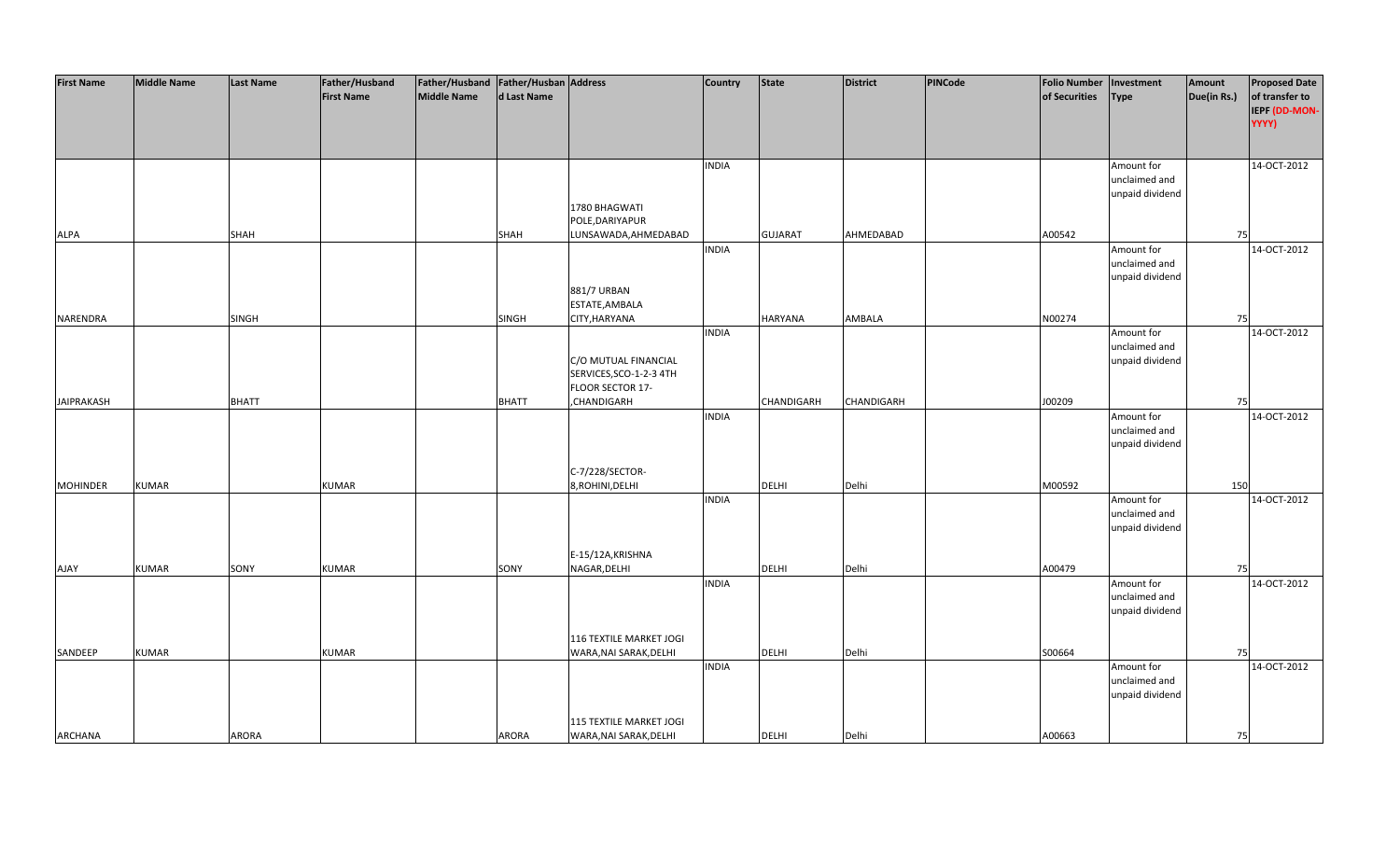| <b>First Name</b> | <b>Middle Name</b> | <b>Last Name</b> | Father/Husband    | Father/Husband Father/Husban Address |               |                           | Country      | <b>State</b>   | District | PINCode | <b>Folio Number</b> | Investment                  | Amount      | <b>Proposed Date</b> |
|-------------------|--------------------|------------------|-------------------|--------------------------------------|---------------|---------------------------|--------------|----------------|----------|---------|---------------------|-----------------------------|-------------|----------------------|
|                   |                    |                  | <b>First Name</b> | <b>Middle Name</b>                   | d Last Name   |                           |              |                |          |         | of Securities       | <b>Type</b>                 | Due(in Rs.) | of transfer to       |
|                   |                    |                  |                   |                                      |               |                           |              |                |          |         |                     |                             |             | IEPF (DD-MON-        |
|                   |                    |                  |                   |                                      |               |                           |              |                |          |         |                     |                             |             | YYYY)                |
|                   |                    |                  |                   |                                      |               |                           |              |                |          |         |                     |                             |             |                      |
|                   |                    |                  |                   |                                      |               |                           |              |                |          |         |                     |                             |             |                      |
|                   |                    |                  |                   |                                      |               |                           | <b>INDIA</b> |                |          |         |                     | Amount for                  |             | 14-OCT-2012          |
|                   |                    |                  |                   |                                      |               |                           |              |                |          |         |                     | unclaimed and               |             |                      |
|                   |                    |                  |                   |                                      |               |                           |              |                |          |         |                     | unpaid dividend             |             |                      |
|                   |                    |                  |                   |                                      |               |                           |              |                |          |         |                     |                             |             |                      |
|                   |                    |                  |                   |                                      |               | 1857 SECTOR               |              |                |          |         |                     |                             |             |                      |
| <b>KULDEEP</b>    |                    | POONIA           |                   |                                      | POONIA        | 8, FARIDABAD, HARYANA     |              | <b>HARYANA</b> | Delhi    |         | K00245              |                             | 75          |                      |
|                   |                    |                  |                   |                                      |               |                           | <b>INDIA</b> |                |          |         |                     | Amount for                  |             | 14-OCT-2012          |
|                   |                    |                  |                   |                                      |               |                           |              |                |          |         |                     | unclaimed and               |             |                      |
|                   |                    |                  |                   |                                      |               |                           |              |                |          |         |                     | unpaid dividend             |             |                      |
|                   |                    |                  |                   |                                      |               |                           |              |                |          |         |                     |                             |             |                      |
|                   |                    |                  |                   |                                      |               | 115 TEXTILE MARKET, JOGI  |              |                |          |         |                     |                             |             |                      |
| DAYAL             |                    | <b>GUPTA</b>     |                   |                                      | <b>GUPTA</b>  | WARA NAI SARAK, DELHI     |              | <b>DELHI</b>   | Delhi    |         | D00163              |                             | 75          |                      |
|                   |                    |                  |                   |                                      |               |                           | <b>INDIA</b> |                |          |         |                     | Amount for                  |             | 14-OCT-2012          |
|                   |                    |                  |                   |                                      |               |                           |              |                |          |         |                     | unclaimed and               |             |                      |
|                   |                    |                  |                   |                                      |               |                           |              |                |          |         |                     | unpaid dividend             |             |                      |
|                   |                    |                  |                   |                                      |               |                           |              |                |          |         |                     |                             |             |                      |
|                   |                    |                  |                   |                                      |               | 1857 SECTOR               |              |                |          |         |                     |                             |             |                      |
| ANIL              | <b>KUMAR</b>       |                  | <b>KUMAR</b>      |                                      |               | 8, FARIDABAD, HARYANA     |              | HARYANA        | Delhi    |         | A00317              |                             | 75          |                      |
|                   |                    |                  |                   |                                      |               |                           | <b>INDIA</b> |                |          |         |                     |                             |             | 14-OCT-2012          |
|                   |                    |                  |                   |                                      |               |                           |              |                |          |         |                     | Amount for<br>unclaimed and |             |                      |
|                   |                    |                  |                   |                                      |               |                           |              |                |          |         |                     | unpaid dividend             |             |                      |
|                   |                    |                  |                   |                                      |               |                           |              |                |          |         |                     |                             |             |                      |
|                   |                    |                  |                   |                                      |               | E-15/12A, KRISHNA         |              |                |          |         |                     |                             |             |                      |
| NEERAJ            |                    |                  |                   |                                      |               | NAGAR, DELHI              |              | DELHI          | Delhi    |         | N00308              |                             | 75          |                      |
|                   |                    | <b>RUIA</b>      |                   |                                      | <b>RUIA</b>   |                           | <b>INDIA</b> |                |          |         |                     | Amount for                  |             | 14-OCT-2012          |
|                   |                    |                  |                   |                                      |               |                           |              |                |          |         |                     | unclaimed and               |             |                      |
|                   |                    |                  |                   |                                      |               |                           |              |                |          |         |                     |                             |             |                      |
|                   |                    |                  |                   |                                      |               |                           |              |                |          |         |                     | unpaid dividend             |             |                      |
|                   |                    |                  |                   |                                      |               |                           |              |                |          |         |                     |                             |             |                      |
| UGGAR             |                    | SAIN             |                   |                                      | SAIN          | NP-102, PITAM PURA, DELHI |              | DELHI          | Delhi    |         | U00026              |                             | 75          |                      |
|                   |                    |                  |                   |                                      |               |                           | <b>INDIA</b> |                |          |         |                     | Amount for                  |             | 14-OCT-2012          |
|                   |                    |                  |                   |                                      |               |                           |              |                |          |         |                     | unclaimed and               |             |                      |
|                   |                    |                  |                   |                                      |               |                           |              |                |          |         |                     | unpaid dividend             |             |                      |
|                   |                    |                  |                   |                                      |               |                           |              |                |          |         |                     |                             |             |                      |
|                   |                    |                  |                   |                                      |               | LANE 23 KOTHI NO 1 SHAKTI |              |                |          |         |                     |                             |             |                      |
| VINOD             |                    | <b>MISHRA</b>    |                   |                                      | <b>MISHRA</b> | NAGA, HARI NIWAS, DELHI   |              | DELHI          | Delhi    |         | V00171              |                             | 75          |                      |
|                   |                    |                  |                   |                                      |               |                           | <b>INDIA</b> |                |          |         |                     | Amount for                  |             | 14-OCT-2012          |
|                   |                    |                  |                   |                                      |               |                           |              |                |          |         |                     | unclaimed and               |             |                      |
|                   |                    |                  |                   |                                      |               |                           |              |                |          |         |                     | unpaid dividend             |             |                      |
|                   |                    |                  |                   |                                      |               |                           |              |                |          |         |                     |                             |             |                      |
|                   |                    |                  |                   |                                      |               | 16B/9 D B GUPTA ROAD, DEV |              |                |          |         |                     |                             |             |                      |
| <b>RAM</b>        | <b>KUMAR</b>       |                  | <b>KUMAR</b>      |                                      |               | NAGAR, NEW DELHI          |              | <b>DELHI</b>   | Delhi    |         | R00369              |                             | 75          |                      |
|                   |                    |                  |                   |                                      |               |                           |              |                |          |         |                     |                             |             |                      |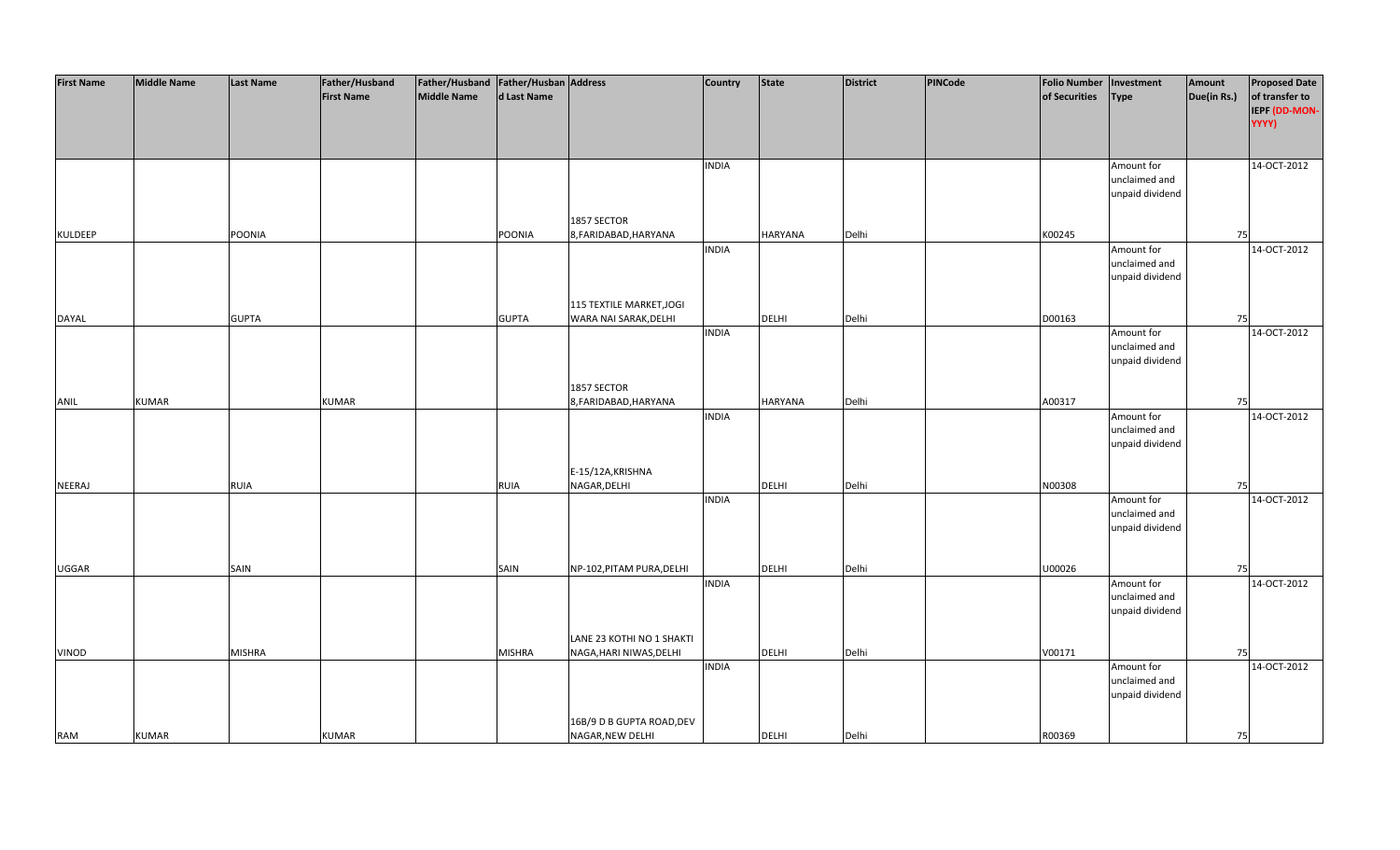| <b>First Name</b> | <b>Middle Name</b> | <b>Last Name</b> | Father/Husband    | Father/Husband Father/Husban Address |              |                             | <b>Country</b> | <b>State</b>  | <b>District</b>  | PINCode | <b>Folio Number</b> | Investment      | Amount      | <b>Proposed Date</b> |
|-------------------|--------------------|------------------|-------------------|--------------------------------------|--------------|-----------------------------|----------------|---------------|------------------|---------|---------------------|-----------------|-------------|----------------------|
|                   |                    |                  | <b>First Name</b> | <b>Middle Name</b>                   | d Last Name  |                             |                |               |                  |         | of Securities       | <b>Type</b>     | Due(in Rs.) | of transfer to       |
|                   |                    |                  |                   |                                      |              |                             |                |               |                  |         |                     |                 |             | IEPF (DD-MON-        |
|                   |                    |                  |                   |                                      |              |                             |                |               |                  |         |                     |                 |             | YYYY)                |
|                   |                    |                  |                   |                                      |              |                             |                |               |                  |         |                     |                 |             |                      |
|                   |                    |                  |                   |                                      |              |                             |                |               |                  |         |                     |                 |             |                      |
|                   |                    |                  |                   |                                      |              |                             |                |               |                  |         |                     |                 |             |                      |
|                   |                    |                  |                   |                                      |              |                             | <b>INDIA</b>   |               |                  |         |                     | Amount for      |             | 14-OCT-2012          |
|                   |                    |                  |                   |                                      |              |                             |                |               |                  |         |                     | unclaimed and   |             |                      |
|                   |                    |                  |                   |                                      |              |                             |                |               |                  |         |                     | unpaid dividend |             |                      |
|                   |                    |                  |                   |                                      |              |                             |                |               |                  |         |                     |                 |             |                      |
|                   |                    |                  |                   |                                      |              | B-6/186 SECTOR-             |                |               |                  |         |                     |                 |             |                      |
| <b>MESER</b>      | <b>DEVI</b>        | <b>GUPTA</b>     | DEVI              |                                      | <b>GUPTA</b> | 3, ROHINI, DELHI            |                | <b>DELHI</b>  | Delhi            |         | M00521              |                 | 75          |                      |
|                   |                    |                  |                   |                                      |              |                             | <b>INDIA</b>   |               |                  |         |                     | Amount for      |             | 14-OCT-2012          |
|                   |                    |                  |                   |                                      |              |                             |                |               |                  |         |                     | unclaimed and   |             |                      |
|                   |                    |                  |                   |                                      |              |                             |                |               |                  |         |                     | unpaid dividend |             |                      |
|                   |                    |                  |                   |                                      |              |                             |                |               |                  |         |                     |                 |             |                      |
|                   |                    |                  |                   |                                      |              | DUGAR SADAN, 5 2 433        |                | <b>ANDHRA</b> |                  |         | IN3010221366        |                 |             |                      |
| <b>RAKESH</b>     | <b>KUMAR</b>       | JAIN             | <b>KUMAR</b>      |                                      | <b>JAIN</b>  | RISALA ABDULLA, JN ROAD     |                | PRADESH       | <b>HYDERABAD</b> |         | 7776                |                 | 375         |                      |
|                   |                    |                  |                   |                                      |              |                             | <b>INDIA</b>   |               |                  |         |                     | Amount for      |             | 14-OCT-2012          |
|                   |                    |                  |                   |                                      |              |                             |                |               |                  |         |                     | unclaimed and   |             |                      |
|                   |                    |                  |                   |                                      |              |                             |                |               |                  |         |                     |                 |             |                      |
|                   |                    |                  |                   |                                      |              |                             |                |               |                  |         |                     | unpaid dividend |             |                      |
|                   |                    |                  |                   |                                      |              | PLOT NO 10 SRISAI NAGAR     |                |               |                  |         |                     |                 |             |                      |
|                   |                    |                  |                   |                                      |              | COLONY, LOTHKUNTA, SECUN    |                | ANDHRA        |                  |         |                     |                 |             |                      |
| ASHA              |                    |                  | ASHA              |                                      |              | <b>DRABAD</b>               |                | PRADESH       | <b>HYDERABAD</b> |         | A00564              |                 | 75          |                      |
|                   |                    |                  |                   |                                      |              |                             | <b>INDIA</b>   |               |                  |         |                     | Amount for      |             | 14-OCT-2012          |
|                   |                    |                  |                   |                                      |              |                             |                |               |                  |         |                     | unclaimed and   |             |                      |
|                   |                    |                  |                   |                                      |              |                             |                |               |                  |         |                     | unpaid dividend |             |                      |
|                   |                    |                  |                   |                                      |              |                             |                |               |                  |         |                     |                 |             |                      |
|                   |                    |                  |                   |                                      |              | PLOT NO 192, L B NAGAR, H M |                | <b>ANDHRA</b> |                  |         | IN3022691015        |                 |             |                      |
| VUDDAGIRI         | <b>NAGA</b>        | VENKATA          | NAGA              |                                      | VENKATA      | T SOCIETY, SHAPUR NAGAR     |                | PRADESH       | <b>HYDERABAD</b> |         | 0091                |                 | 7.5         |                      |
|                   |                    |                  |                   |                                      |              |                             | <b>INDIA</b>   |               |                  |         |                     | Amount for      |             | 14-OCT-2012          |
|                   |                    |                  |                   |                                      |              |                             |                |               |                  |         |                     | unclaimed and   |             |                      |
|                   |                    |                  |                   |                                      |              |                             |                |               |                  |         |                     | unpaid dividend |             |                      |
|                   |                    |                  |                   |                                      |              | 15-A, KAMLA                 |                |               |                  |         |                     |                 |             |                      |
|                   |                    |                  |                   |                                      |              | COLONY, GAJNER              |                |               |                  |         |                     |                 |             |                      |
| <b>SHANTI</b>     | SHANTI             |                  | SHANTI            |                                      |              | ROAD, BIKANER               |                | RAJASTHAN     | <b>JAIPUR</b>    |         | S01231              |                 | 75          |                      |
|                   |                    |                  |                   |                                      |              |                             | <b>INDIA</b>   |               |                  |         |                     | Amount for      |             | 14-OCT-2012          |
|                   |                    |                  |                   |                                      |              |                             |                |               |                  |         |                     | unclaimed and   |             |                      |
|                   |                    |                  |                   |                                      |              |                             |                |               |                  |         |                     | unpaid dividend |             |                      |
|                   |                    |                  |                   |                                      |              |                             |                |               |                  |         |                     |                 |             |                      |
|                   |                    |                  |                   |                                      |              | C/o Rikhab Dass Bhanwar Lal |                |               |                  |         | IN3000951044        |                 |             |                      |
|                   | Kumar              |                  |                   |                                      |              |                             |                | RAJASTHAN     | <b>JAIPUR</b>    |         | 5337                |                 | 75          |                      |
| Pavan             |                    |                  | Kumar             |                                      |              | Vadera, Hamirpura,          |                |               |                  |         |                     |                 |             |                      |
|                   |                    |                  |                   |                                      |              |                             | <b>INDIA</b>   |               |                  |         |                     | Amount for      |             | 14-OCT-2012          |
|                   |                    |                  |                   |                                      |              |                             |                |               |                  |         |                     | unclaimed and   |             |                      |
|                   |                    |                  |                   |                                      |              |                             |                |               |                  |         |                     | unpaid dividend |             |                      |
|                   |                    |                  |                   |                                      |              | A-14 SHASTRI NAGAR, NEAR    |                |               |                  |         |                     |                 |             |                      |
|                   |                    |                  |                   |                                      |              | DUPLEX COLONY, BIKANER      |                |               |                  |         |                     |                 |             |                      |
| <b>ANSUIA</b>     |                    | <b>GAUR</b>      |                   |                                      | <b>GAUR</b>  | RAJ                         |                | RAJASTHAN     | <b>JAIPUR</b>    |         | A00166              |                 | 75          |                      |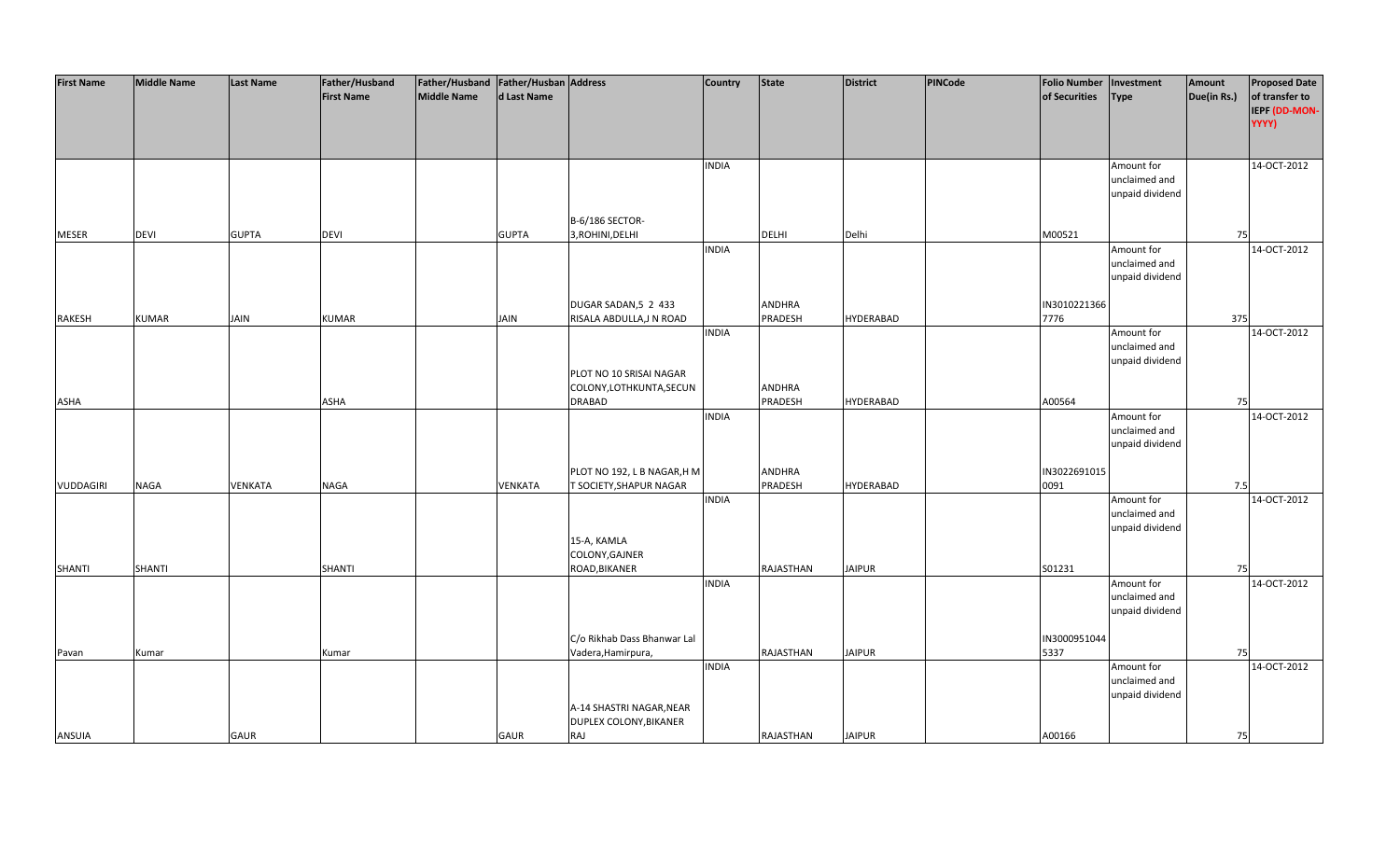| <b>First Name</b>   | <b>Middle Name</b> | <b>Last Name</b> | Father/Husband    | Father/Husband   Father/Husban   Address |              |                                          | <b>Country</b> | <b>State</b> | <b>District</b> | PINCode | <b>Folio Number</b> | Investment                       | Amount      | <b>Proposed Date</b>                     |
|---------------------|--------------------|------------------|-------------------|------------------------------------------|--------------|------------------------------------------|----------------|--------------|-----------------|---------|---------------------|----------------------------------|-------------|------------------------------------------|
|                     |                    |                  | <b>First Name</b> | <b>Middle Name</b>                       | d Last Name  |                                          |                |              |                 |         | of Securities       | <b>Type</b>                      | Due(in Rs.) | of transfer to<br>IEPF (DD-MON-<br>YYYY) |
|                     |                    |                  |                   |                                          |              |                                          | <b>INDIA</b>   |              |                 |         |                     | Amount for                       |             | 14-OCT-2012                              |
|                     |                    |                  |                   |                                          |              |                                          |                |              |                 |         |                     | unclaimed and<br>unpaid dividend |             |                                          |
|                     |                    |                  |                   |                                          |              | C/O S.D. SHARMA, E-14,                   |                |              |                 |         |                     |                                  |             |                                          |
|                     |                    |                  |                   |                                          |              | RAMPATH, SHYAM NAGAR                     |                |              |                 |         |                     |                                  |             |                                          |
| SHRADDHA            |                    | SHARMA           |                   |                                          | SHARMA       | EXT., NEW SANGANRI, JAIPUR,              |                | RAJASTHAN    | <b>JAIPUR</b>   |         | S00256              |                                  | 75          |                                          |
|                     |                    |                  |                   |                                          |              |                                          | <b>INDIA</b>   |              |                 |         |                     | Amount for                       |             | 14-OCT-2012                              |
|                     |                    |                  |                   |                                          |              |                                          |                |              |                 |         |                     | unclaimed and                    |             |                                          |
|                     |                    |                  |                   |                                          |              | PLOT. NO. 36, SAWA PAV                   |                |              |                 |         |                     | unpaid dividend                  |             |                                          |
|                     |                    |                  |                   |                                          |              | KI, BAGICHI, JANTA                       |                |              |                 |         |                     |                                  |             |                                          |
| <b>GOPAL</b>        | KRISHAN            | <b>GUPTA</b>     | <b>KRISHAN</b>    |                                          | <b>GUPTA</b> | CLOLONY, JAIPUR                          |                | RAJASTHAN    | <b>JAIPUR</b>   |         | G00242              |                                  | 225         |                                          |
|                     |                    |                  |                   |                                          |              |                                          | <b>INDIA</b>   |              |                 |         |                     | Amount for                       |             | 14-OCT-2012                              |
|                     |                    |                  |                   |                                          |              |                                          |                |              |                 |         |                     | unclaimed and                    |             |                                          |
|                     |                    |                  |                   |                                          |              | SANGAM BLDG-12 FLAT<br>74, NEW LINK ROAD |                |              |                 |         |                     | unpaid dividend                  |             |                                          |
|                     |                    |                  |                   |                                          |              | <b>OSHIWARA</b>                          |                |              |                 |         |                     |                                  |             |                                          |
| <b>BABAN</b>        |                    | DAWANDE          |                   |                                          | DAWANDE      | JOGESHW, BOMBAY                          |                | MAHARASHTRA  | Mumbai          |         | B00040              |                                  | 75          |                                          |
|                     |                    |                  |                   |                                          |              |                                          | <b>INDIA</b>   |              |                 |         |                     | Amount for                       |             | 14-OCT-2012                              |
|                     |                    |                  |                   |                                          |              |                                          |                |              |                 |         |                     | unclaimed and                    |             |                                          |
|                     |                    |                  |                   |                                          |              | C/23, JAI RAMESHWAR                      |                |              |                 |         |                     | unpaid dividend                  |             |                                          |
|                     |                    |                  |                   |                                          |              | SOCIETY, OPP. KAMAT KLUB,                |                |              |                 |         |                     |                                  |             |                                          |
| BAJRANGLAL          |                    | <b>GADODIA</b>   |                   |                                          | GADODIA      | S.V. ROAD,, BOMBAY                       |                | MAHARASHTRA  | Mumbai          |         | B00051              |                                  | 75          |                                          |
|                     |                    |                  |                   |                                          |              |                                          | <b>INDIA</b>   |              |                 |         |                     | Amount for                       |             | 14-OCT-2012                              |
|                     |                    |                  |                   |                                          |              |                                          |                |              |                 |         |                     | unclaimed and                    |             |                                          |
|                     |                    |                  |                   |                                          |              | 301 ANMOL COOP HSG                       |                |              |                 |         |                     | unpaid dividend                  |             |                                          |
|                     |                    |                  |                   |                                          |              | SOCIETY, FRENCH BRIDGE                   |                |              |                 |         |                     |                                  |             |                                          |
| <b>KISHORSING</b>   |                    | RANA             |                   |                                          | RANA         | OPERA HOUSE, BOMBAY                      |                | MAHARASHTRA  | Mumbai          |         | K00266              |                                  | 150         |                                          |
|                     |                    |                  |                   |                                          |              |                                          | <b>INDIA</b>   |              |                 |         |                     | Amount for                       |             | 14-OCT-2012                              |
|                     |                    |                  |                   |                                          |              |                                          |                |              |                 |         |                     | unclaimed and                    |             |                                          |
| PARAMOUNT           |                    |                  |                   |                                          |              | OFFICE NO. 11, MAHAVIR                   |                |              |                 |         |                     | unpaid dividend                  |             |                                          |
| <b>FINLEASE PVT</b> | PARAMOUNT          |                  | PARAMOUNT         |                                          |              | CENTRE,,1ST FLOOR, SEC-                  |                |              |                 |         |                     |                                  |             |                                          |
| <b>LTD</b>          | FINLEASE PVT LTD   |                  | FINLEASE PVT LTD  |                                          |              | 17,, VASHI,                              |                | MAHARASHTRA  | Mumbai          |         | P00562              |                                  | 5,775.00    |                                          |
|                     |                    |                  |                   |                                          |              |                                          | <b>INDIA</b>   |              |                 |         |                     | Amount for                       |             | 14-OCT-2012                              |
|                     |                    |                  |                   |                                          |              |                                          |                |              |                 |         |                     | unclaimed and                    |             |                                          |
|                     |                    |                  |                   |                                          |              |                                          |                |              |                 |         |                     | unpaid dividend                  |             |                                          |
|                     |                    |                  |                   |                                          |              | SWAPNIL APTS., FLAT NO. 5,               |                |              |                 |         | IN3001421042        |                                  |             |                                          |
| <b>NAZNEEN</b>      | <b>NOOR</b>        | MOHD             | <b>NOOR</b>       |                                          | MOHD         | 2ND FLOOR, SALISBURY PARK                |                | MAHARASHTRA  | <b>PUNE</b>     |         | 0848                |                                  | 0.75        |                                          |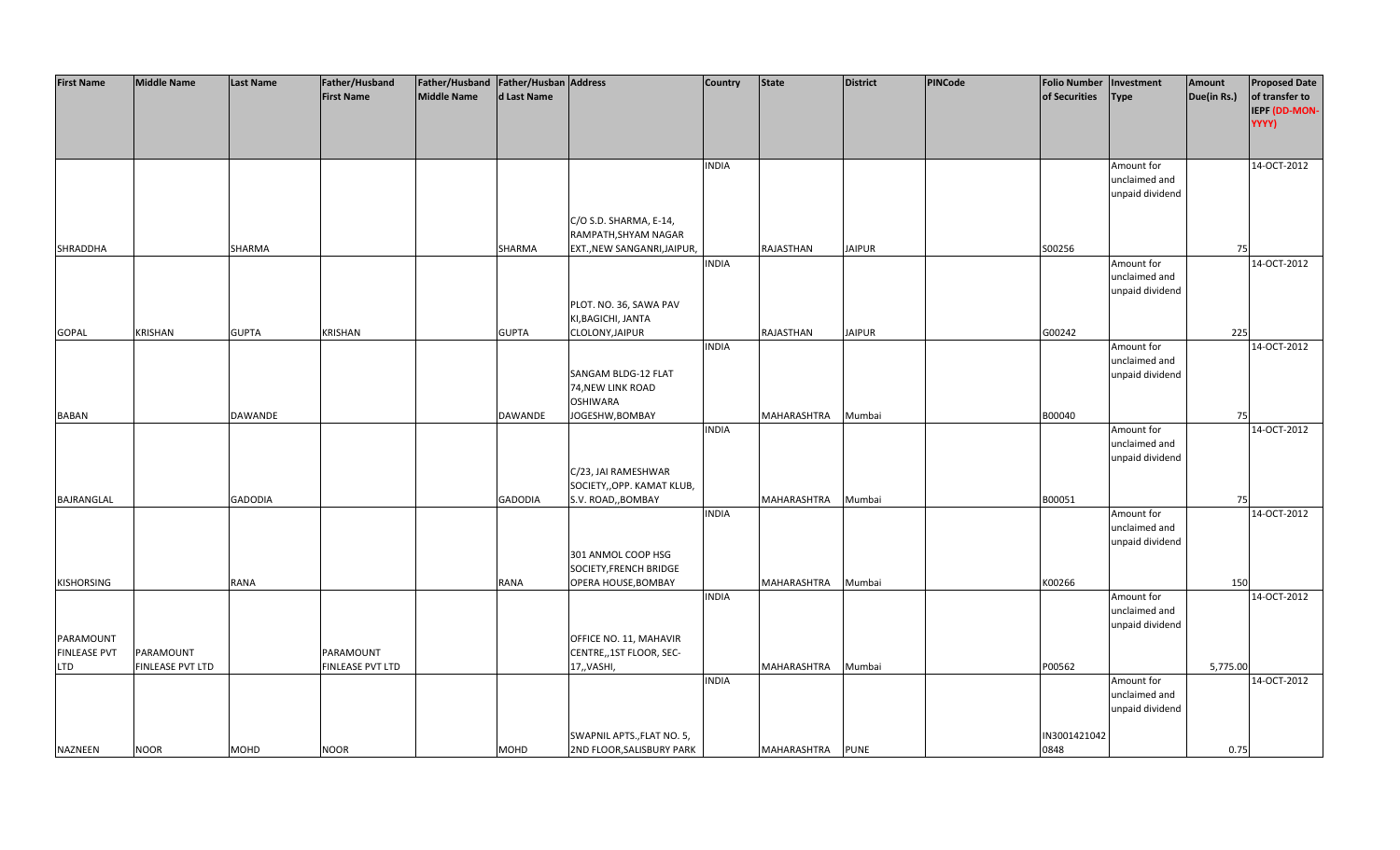| <b>First Name</b> | <b>Middle Name</b> | <b>Last Name</b> | Father/Husband<br><b>First Name</b> | Father/Husband   Father/Husban   Address<br>Middle Name | d Last Name   |                                                                            | Country      | <b>State</b>   | District         | <b>PINCode</b> | <b>Folio Number</b><br>of Securities | Investment<br><b>Type</b>                      | Amount<br>Due(in Rs.) | <b>Proposed Date</b><br>of transfer to<br>IEPF (DD-MON- |
|-------------------|--------------------|------------------|-------------------------------------|---------------------------------------------------------|---------------|----------------------------------------------------------------------------|--------------|----------------|------------------|----------------|--------------------------------------|------------------------------------------------|-----------------------|---------------------------------------------------------|
|                   |                    |                  |                                     |                                                         |               |                                                                            |              |                |                  |                |                                      |                                                |                       | YYYY)                                                   |
|                   |                    |                  |                                     |                                                         |               |                                                                            | <b>INDIA</b> |                |                  |                |                                      | Amount for<br>unclaimed and<br>unpaid dividend |                       | 14-OCT-2012                                             |
| MUKESH            | M                  | <b>DOSHI</b>     | M                                   |                                                         | <b>DOSHI</b>  | 30 JYOTI SOCIETY 2ND<br><b>FLOOR, KUNG GALI</b><br>KATARGAM DARWAJA, SURAT |              | <b>GUJARAT</b> | <b>SURAT</b>     |                | M00193                               |                                                | 75                    |                                                         |
|                   |                    |                  |                                     |                                                         |               |                                                                            | <b>INDIA</b> |                |                  |                |                                      | Amount for<br>unclaimed and<br>unpaid dividend |                       | 14-OCT-2012                                             |
| <b>NILESH</b>     |                    | ZAKHARIA         |                                     |                                                         | ZAKHARIA      | TO KUNDHELI TA TALAJA, DI<br>BHAVNAGAR,                                    |              | <b>GUJARAT</b> | <b>BHAVNAGAR</b> |                | N00256                               |                                                | 75                    |                                                         |
|                   |                    |                  |                                     |                                                         |               | 1740 VISHNU GARDEN                                                         | <b>INDIA</b> |                |                  |                |                                      | Amount for<br>unclaimed and<br>unpaid dividend |                       | 14-OCT-2012                                             |
| <b>TILAK</b>      | <b>RAJ</b>         | CHHABRA          | RAJ                                 |                                                         | CHHABRA       | COLONY, OPP CIVIL<br>HOSPITAL, JAGADHARI, HARYA<br>NA.                     |              | CHANDIGARH     | CHANDIGARH       |                | T00003                               |                                                | 75                    |                                                         |
|                   |                    |                  |                                     |                                                         |               |                                                                            | <b>INDIA</b> |                |                  |                |                                      | Amount for<br>unclaimed and<br>unpaid dividend |                       | 14-OCT-2012                                             |
| PARTHASARATH      |                    |                  |                                     |                                                         |               | 12, PERUMAL SANNATHI,,                                                     |              | TAMIL NADU     | Chennai          |                | IN3001751020<br>8925                 |                                                | 37.5                  |                                                         |
|                   |                    |                  |                                     |                                                         |               |                                                                            | <b>INDIA</b> |                |                  |                |                                      | Amount for<br>unclaimed and<br>unpaid dividend |                       | 14-OCT-2012                                             |
| RAKESH            | <b>KUMAR</b>       |                  | <b>KUMAR</b>                        |                                                         |               | A-135, KIDWAI NAGAR<br>EAST, NEW DELHI                                     |              | <b>DELHI</b>   | Delhi            |                | R00371                               |                                                | 75                    |                                                         |
|                   |                    |                  |                                     |                                                         |               |                                                                            | <b>INDIA</b> |                |                  |                |                                      | Amount for<br>unclaimed and<br>unpaid dividend |                       | 14-OCT-2012                                             |
| AKASH             |                    | <b>TANEJA</b>    |                                     |                                                         | <b>TANEJA</b> | 115 TEXTILE MARKET, JOGI<br>WARA NAI SARAK, DELHI                          |              | <b>DELHI</b>   | Delhi            |                | A00396                               |                                                | 75                    |                                                         |
|                   |                    |                  |                                     |                                                         |               |                                                                            | <b>INDIA</b> |                |                  |                |                                      | Amount for<br>unclaimed and<br>unpaid dividend |                       | 14-OCT-2012                                             |
| PRIYARANI         | PRIYARANI          |                  | PRIYARANI                           |                                                         |               | 7116 BERIWAL BAGH, NEAR<br><b>DCM PUL BANGESH, DELHI</b>                   |              | <b>DELHI</b>   | Delhi            |                | P00054                               |                                                | 75                    |                                                         |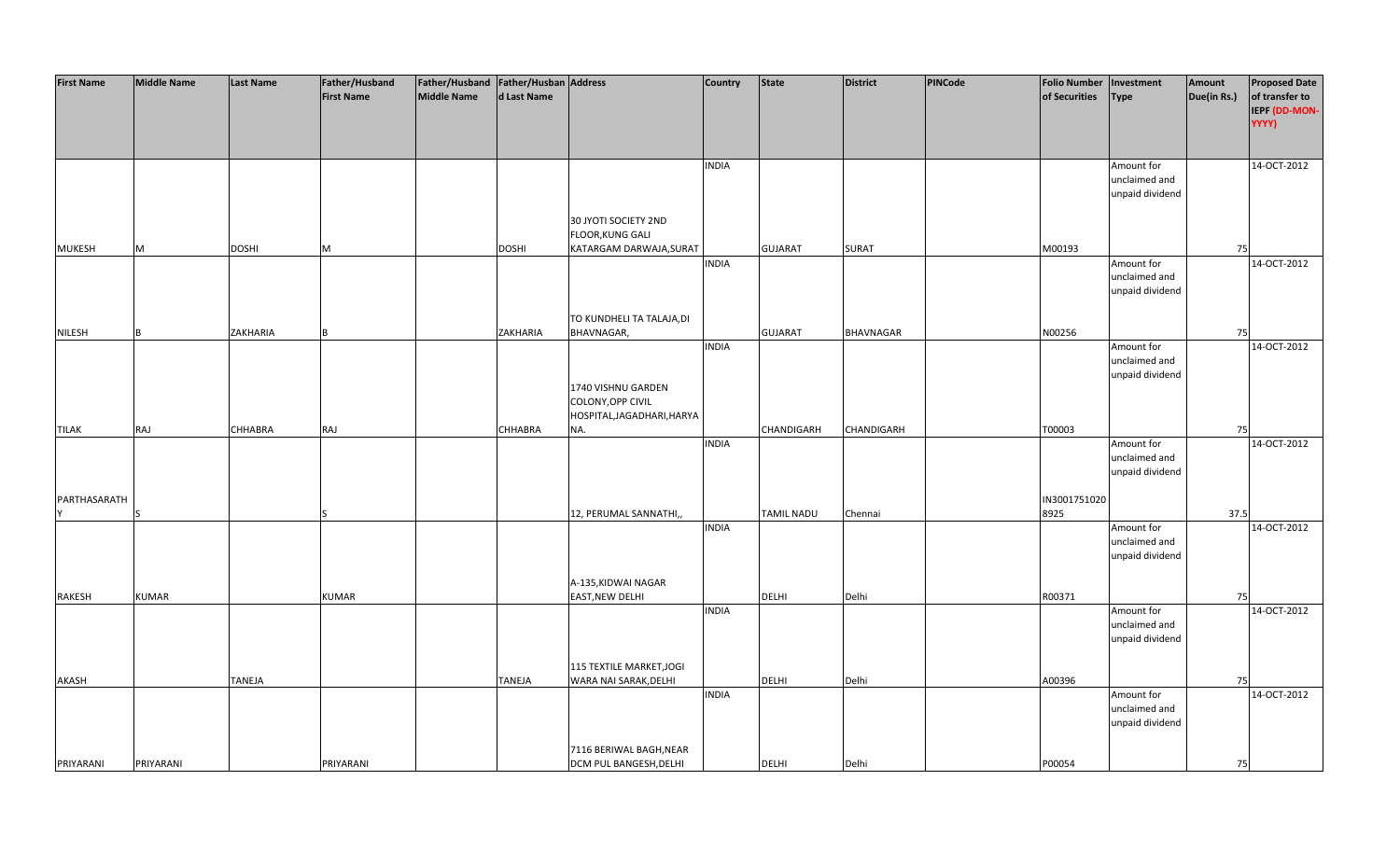| <b>First Name</b> | <b>Middle Name</b> | <b>Last Name</b> | Father/Husband    | Father/Husband   Father/Husban   Address |               |                             | Country      | <b>State</b> | <b>District</b> | PINCode | <b>Folio Number</b> | Investment      | Amount      | <b>Proposed Date</b> |
|-------------------|--------------------|------------------|-------------------|------------------------------------------|---------------|-----------------------------|--------------|--------------|-----------------|---------|---------------------|-----------------|-------------|----------------------|
|                   |                    |                  | <b>First Name</b> | <b>Middle Name</b>                       | d Last Name   |                             |              |              |                 |         | of Securities       | <b>Type</b>     | Due(in Rs.) | of transfer to       |
|                   |                    |                  |                   |                                          |               |                             |              |              |                 |         |                     |                 |             | IEPF (DD-MON-        |
|                   |                    |                  |                   |                                          |               |                             |              |              |                 |         |                     |                 |             | YYYY)                |
|                   |                    |                  |                   |                                          |               |                             |              |              |                 |         |                     |                 |             |                      |
|                   |                    |                  |                   |                                          |               |                             |              |              |                 |         |                     |                 |             |                      |
|                   |                    |                  |                   |                                          |               |                             | <b>INDIA</b> |              |                 |         |                     | Amount for      |             | 14-OCT-2012          |
|                   |                    |                  |                   |                                          |               |                             |              |              |                 |         |                     | unclaimed and   |             |                      |
|                   |                    |                  |                   |                                          |               |                             |              |              |                 |         |                     | unpaid dividend |             |                      |
|                   |                    |                  |                   |                                          |               |                             |              |              |                 |         |                     |                 |             |                      |
|                   |                    |                  |                   |                                          |               | 218 TEXTILE MARKET, JOGI    |              |              |                 |         |                     |                 |             |                      |
| <b>HARI</b>       | <b>OM</b>          | <b>MITTAL</b>    | <b>OM</b>         |                                          | <b>MITTAL</b> | WARA NAI SARAK, DELHI       |              | <b>DELHI</b> | Delhi           |         | H00139              |                 | 75          |                      |
|                   |                    |                  |                   |                                          |               |                             | <b>INDIA</b> |              |                 |         |                     | Amount for      |             | 14-OCT-2012          |
|                   |                    |                  |                   |                                          |               |                             |              |              |                 |         |                     | unclaimed and   |             |                      |
|                   |                    |                  |                   |                                          |               |                             |              |              |                 |         |                     | unpaid dividend |             |                      |
|                   |                    |                  |                   |                                          |               |                             |              |              |                 |         |                     |                 |             |                      |
|                   |                    |                  |                   |                                          |               | H-140, NARAINA              |              |              |                 |         |                     |                 |             |                      |
|                   |                    | SARKAR           |                   |                                          |               |                             |              | DELHI        | Delhi           |         |                     |                 | 75          |                      |
| <b>ATUL</b>       |                    |                  |                   |                                          | SARKAR        | VILLAGE, NEW DELHI          | <b>INDIA</b> |              |                 |         | A00035              | Amount for      |             | 14-OCT-2012          |
|                   |                    |                  |                   |                                          |               |                             |              |              |                 |         |                     | unclaimed and   |             |                      |
|                   |                    |                  |                   |                                          |               |                             |              |              |                 |         |                     |                 |             |                      |
|                   |                    |                  |                   |                                          |               |                             |              |              |                 |         |                     | unpaid dividend |             |                      |
|                   |                    |                  |                   |                                          |               |                             |              |              |                 |         |                     |                 |             |                      |
|                   |                    |                  |                   |                                          |               | E-15/12, KRISHNA            |              |              |                 |         |                     |                 |             |                      |
| <b>RADHEY</b>     | SHYAM              | BAJAJ            | SHYAM             |                                          | BAJAJ         | NAGAR, DELHI                |              | <b>DELHI</b> | Delhi           |         | R00521              |                 | 75          |                      |
|                   |                    |                  |                   |                                          |               |                             | <b>INDIA</b> |              |                 |         |                     | Amount for      |             | 14-OCT-2012          |
|                   |                    |                  |                   |                                          |               |                             |              |              |                 |         |                     | unclaimed and   |             |                      |
|                   |                    |                  |                   |                                          |               |                             |              |              |                 |         |                     | unpaid dividend |             |                      |
|                   |                    |                  |                   |                                          |               |                             |              |              |                 |         |                     |                 |             |                      |
|                   |                    |                  |                   |                                          |               | 115 TEXTILE MARKET, JOGI    |              |              |                 |         |                     |                 |             |                      |
| RAJESH            | <b>KUMAR</b>       | <b>TANEJA</b>    | <b>KUMAR</b>      |                                          | <b>TANEJA</b> | WARA NAI SARAK, DELHI       |              | <b>DELHI</b> | Delhi           |         | R00484              |                 | 75          |                      |
|                   |                    |                  |                   |                                          |               |                             | <b>INDIA</b> |              |                 |         |                     | Amount for      |             | 14-OCT-2012          |
|                   |                    |                  |                   |                                          |               |                             |              |              |                 |         |                     | unclaimed and   |             |                      |
|                   |                    |                  |                   |                                          |               |                             |              |              |                 |         |                     | unpaid dividend |             |                      |
|                   |                    |                  |                   |                                          |               |                             |              |              |                 |         |                     |                 |             |                      |
|                   |                    |                  |                   |                                          |               | C/O SUPER MEDICAL HALL, F-8 |              |              |                 |         |                     |                 |             |                      |
| <b>RAKESH</b>     | <b>KUMAR</b>       |                  | <b>KUMAR</b>      |                                          |               | MAHINDRA PARK, DELHI        |              | DELHI        | Delhi           |         | R00023              |                 | 75          |                      |
|                   |                    |                  |                   |                                          |               |                             | <b>INDIA</b> |              |                 |         |                     | Amount for      |             | 14-OCT-2012          |
|                   |                    |                  |                   |                                          |               |                             |              |              |                 |         |                     | unclaimed and   |             |                      |
|                   |                    |                  |                   |                                          |               |                             |              |              |                 |         |                     | unpaid dividend |             |                      |
|                   |                    |                  |                   |                                          |               | C/O H M A & ASSOCIATES      |              |              |                 |         |                     |                 |             |                      |
|                   |                    |                  |                   |                                          |               | 7255 2N, PREM NAGAR NR      |              |              |                 |         |                     |                 |             |                      |
| M                 |                    | AGARWAL          |                   |                                          | AGARWAL       | SHAKTI NAGAR, DELHI         |              | <b>DELHI</b> | Delhi           |         | M00274              |                 | 75          |                      |
|                   |                    |                  |                   |                                          |               |                             | <b>INDIA</b> |              |                 |         |                     | Amount for      |             | 14-OCT-2012          |
|                   |                    |                  |                   |                                          |               |                             |              |              |                 |         |                     | unclaimed and   |             |                      |
|                   |                    |                  |                   |                                          |               |                             |              |              |                 |         |                     | unpaid dividend |             |                      |
|                   |                    |                  |                   |                                          |               |                             |              |              |                 |         |                     |                 |             |                      |
|                   |                    |                  |                   |                                          |               | PLOT NO 30 POCKET           |              |              |                 |         |                     |                 |             |                      |
| M                 | R                  | <b>AGARWAL</b>   |                   |                                          | AGARWAL       | A/2, SECTOR 5 ROHINI, DELHI |              | <b>DELHI</b> | Delhi           |         | M00273              |                 | 75          |                      |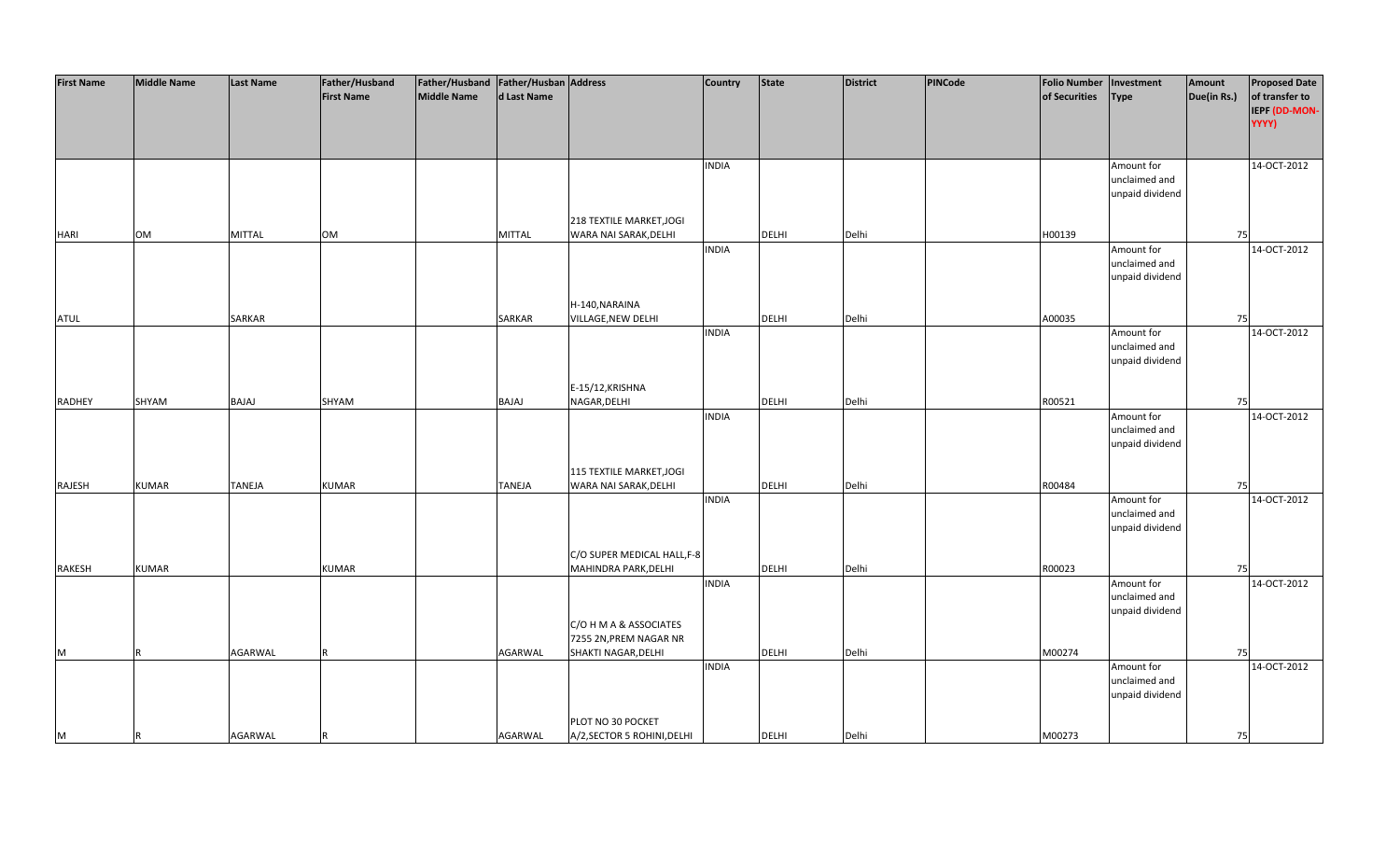| <b>First Name</b> | <b>Middle Name</b> | <b>Last Name</b> | Father/Husband    | Father/Husband Father/Husban Address |               |                             | Country      | <b>State</b> | <b>District</b> | PINCode | <b>Folio Number</b> | Investment      | Amount      | <b>Proposed Date</b> |
|-------------------|--------------------|------------------|-------------------|--------------------------------------|---------------|-----------------------------|--------------|--------------|-----------------|---------|---------------------|-----------------|-------------|----------------------|
|                   |                    |                  | <b>First Name</b> | <b>Middle Name</b>                   | d Last Name   |                             |              |              |                 |         | of Securities       | <b>Type</b>     | Due(in Rs.) | of transfer to       |
|                   |                    |                  |                   |                                      |               |                             |              |              |                 |         |                     |                 |             | IEPF (DD-MON-        |
|                   |                    |                  |                   |                                      |               |                             |              |              |                 |         |                     |                 |             | YYYY)                |
|                   |                    |                  |                   |                                      |               |                             |              |              |                 |         |                     |                 |             |                      |
|                   |                    |                  |                   |                                      |               |                             |              |              |                 |         |                     |                 |             |                      |
|                   |                    |                  |                   |                                      |               |                             | <b>INDIA</b> |              |                 |         |                     | Amount for      |             | 14-OCT-2012          |
|                   |                    |                  |                   |                                      |               |                             |              |              |                 |         |                     | unclaimed and   |             |                      |
|                   |                    |                  |                   |                                      |               |                             |              |              |                 |         |                     | unpaid dividend |             |                      |
|                   |                    |                  |                   |                                      |               |                             |              |              |                 |         |                     |                 |             |                      |
|                   |                    |                  |                   |                                      |               | E-15/12A, KRISHNA           |              |              |                 |         |                     |                 |             |                      |
| PREM              | <b>KUMAR</b>       | <b>BHASIN</b>    | <b>KUMAR</b>      |                                      | <b>BHASIN</b> | NAGAR, DELHI                |              | <b>DELHI</b> | Delhi           |         | P00507              |                 | 75          |                      |
|                   |                    |                  |                   |                                      |               |                             | <b>INDIA</b> |              |                 |         |                     | Amount for      |             | 14-OCT-2012          |
|                   |                    |                  |                   |                                      |               |                             |              |              |                 |         |                     | unclaimed and   |             |                      |
|                   |                    |                  |                   |                                      |               |                             |              |              |                 |         |                     | unpaid dividend |             |                      |
|                   |                    |                  |                   |                                      |               |                             |              |              |                 |         |                     |                 |             |                      |
|                   |                    |                  |                   |                                      |               | F17/153 SECTOR-8,1ST FLOOR  |              |              |                 |         |                     |                 |             |                      |
|                   | VANDANA            |                  | VANDANA           |                                      |               | ROHINI, DELHI               |              | DELHI        | Delhi           |         |                     |                 | 75          |                      |
| VANDANA           |                    |                  |                   |                                      |               |                             | <b>INDIA</b> |              |                 |         | V00021              | Amount for      |             | 14-OCT-2012          |
|                   |                    |                  |                   |                                      |               |                             |              |              |                 |         |                     | unclaimed and   |             |                      |
|                   |                    |                  |                   |                                      |               |                             |              |              |                 |         |                     |                 |             |                      |
|                   |                    |                  |                   |                                      |               |                             |              |              |                 |         |                     | unpaid dividend |             |                      |
|                   |                    |                  |                   |                                      |               | 116 INDER PURI              |              |              |                 |         |                     |                 |             |                      |
|                   |                    |                  |                   |                                      |               | PALWAL, FARIDABAD, HARYAN   |              |              |                 |         |                     |                 |             |                      |
| <b>PRABHA</b>     |                    | <b>GOEL</b>      |                   |                                      | <b>GOEL</b>   |                             |              | HARYANA      | Delhi           |         | P00228              |                 | 75          |                      |
|                   |                    |                  |                   |                                      |               |                             | <b>INDIA</b> |              |                 |         |                     | Amount for      |             | 14-OCT-2012          |
|                   |                    |                  |                   |                                      |               |                             |              |              |                 |         |                     | unclaimed and   |             |                      |
|                   |                    |                  |                   |                                      |               |                             |              |              |                 |         |                     | unpaid dividend |             |                      |
|                   |                    |                  |                   |                                      |               | H NO 544 BASTI              |              |              |                 |         |                     |                 |             |                      |
|                   |                    |                  |                   |                                      |               | CHINIOT, PHAR GANJ, NEW     |              |              |                 |         |                     |                 |             |                      |
| <b>BASANT</b>     | LAL                | <b>MALHOTRA</b>  | LAL               |                                      | MALHOTRA      | <b>DELHI</b>                |              | <b>DELHI</b> | Delhi           |         | B00017              |                 | 75          |                      |
|                   |                    |                  |                   |                                      |               |                             | <b>INDIA</b> |              |                 |         |                     | Amount for      |             | 14-OCT-2012          |
|                   |                    |                  |                   |                                      |               |                             |              |              |                 |         |                     | unclaimed and   |             |                      |
|                   |                    |                  |                   |                                      |               |                             |              |              |                 |         |                     | unpaid dividend |             |                      |
|                   |                    |                  |                   |                                      |               | B-13/71 DOUBLE              |              |              |                 |         |                     |                 |             |                      |
|                   |                    |                  |                   |                                      |               | STOREY, GOVT QTRS DEV       |              |              |                 |         |                     |                 |             |                      |
| VINAY             |                    | <b>GUPTA</b>     |                   |                                      | <b>GUPTA</b>  | NAGAR, NEW DELHI            |              | DELHI        | Delhi           |         | V00166              |                 | 75          |                      |
|                   |                    |                  |                   |                                      |               |                             | <b>INDIA</b> |              |                 |         |                     | Amount for      |             | 14-OCT-2012          |
|                   |                    |                  |                   |                                      |               |                             |              |              |                 |         |                     | unclaimed and   |             |                      |
|                   |                    |                  |                   |                                      |               |                             |              |              |                 |         |                     | unpaid dividend |             |                      |
|                   |                    |                  |                   |                                      |               |                             |              |              |                 |         |                     |                 |             |                      |
|                   |                    |                  |                   |                                      |               | 111 SWASTIK KUNJ PLOT NO    |              |              |                 |         |                     |                 |             |                      |
| SIRI              |                    | CHAND            |                   |                                      | <b>CHAND</b>  | 29, SECTOR-13 ROHINI, DELHI |              | DELHI        | Delhi           |         | S00093              |                 | 75          |                      |
|                   |                    |                  |                   |                                      |               |                             | <b>INDIA</b> |              |                 |         |                     | Amount for      |             | 14-OCT-2012          |
|                   |                    |                  |                   |                                      |               |                             |              |              |                 |         |                     | unclaimed and   |             |                      |
|                   |                    |                  |                   |                                      |               |                             |              |              |                 |         |                     | unpaid dividend |             |                      |
|                   |                    |                  |                   |                                      |               |                             |              |              |                 |         |                     |                 |             |                      |
|                   |                    |                  |                   |                                      |               | 116 TEXTILE MARKET, JOGI    |              |              |                 |         |                     |                 |             |                      |
| <b>SHAKER</b>     |                    | CHAWALA          |                   |                                      | CHAWALA       | WARA NAI SARAK, DELHI       |              | <b>DELHI</b> | Delhi           |         | S00749              |                 | 75          |                      |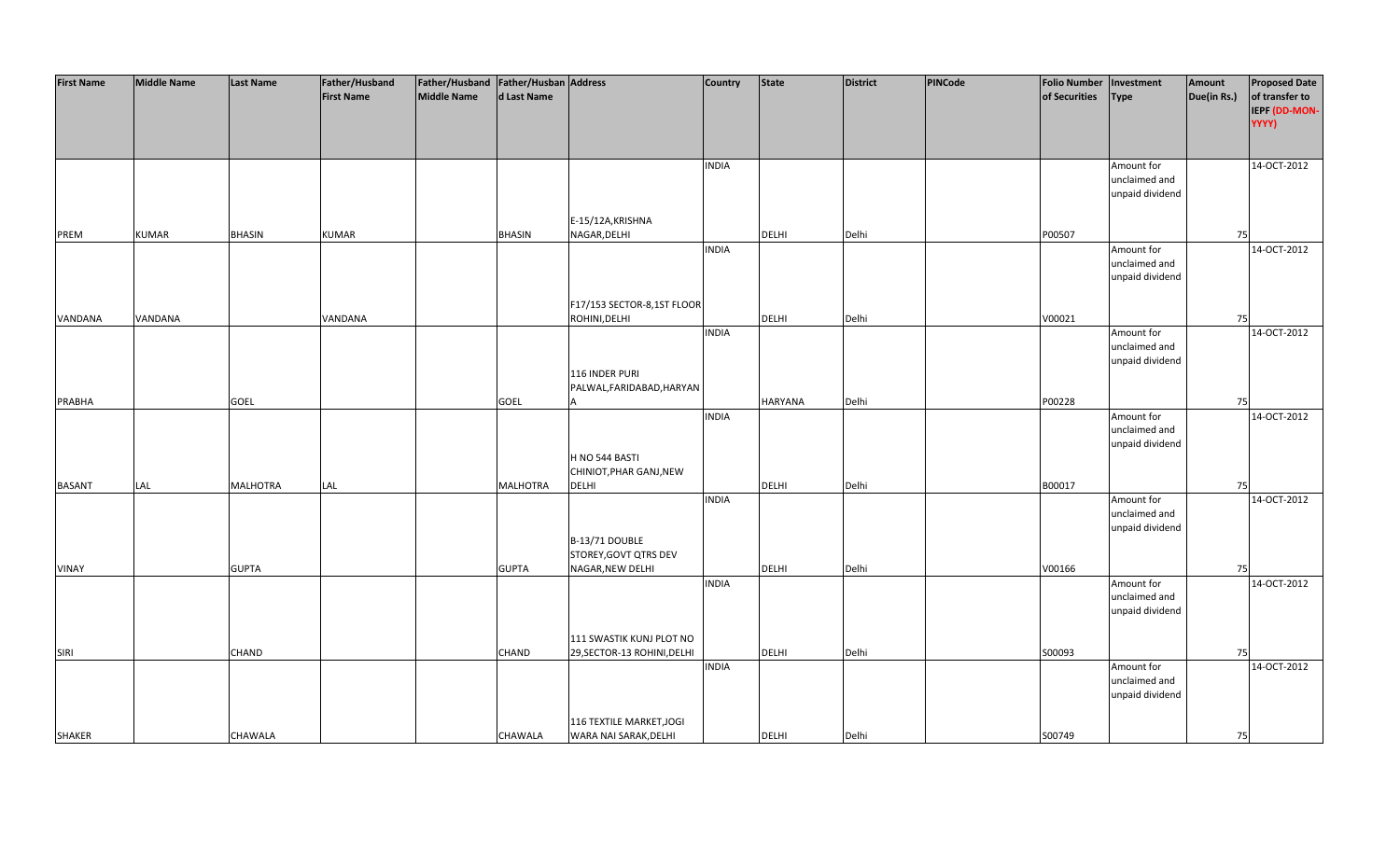| <b>First Name</b> | <b>Middle Name</b> | <b>Last Name</b> | Father/Husband    | Father/Husband   Father/Husban   Address |               |                                  | <b>Country</b> | <b>State</b>   | District        | PINCode | <b>Folio Number</b> | Investment      | Amount      | <b>Proposed Date</b> |
|-------------------|--------------------|------------------|-------------------|------------------------------------------|---------------|----------------------------------|----------------|----------------|-----------------|---------|---------------------|-----------------|-------------|----------------------|
|                   |                    |                  | <b>First Name</b> | <b>Middle Name</b>                       | d Last Name   |                                  |                |                |                 |         | of Securities       | <b>Type</b>     | Due(in Rs.) | of transfer to       |
|                   |                    |                  |                   |                                          |               |                                  |                |                |                 |         |                     |                 |             | IEPF (DD-MON-        |
|                   |                    |                  |                   |                                          |               |                                  |                |                |                 |         |                     |                 |             | YYYY)                |
|                   |                    |                  |                   |                                          |               |                                  |                |                |                 |         |                     |                 |             |                      |
|                   |                    |                  |                   |                                          |               |                                  |                |                |                 |         |                     |                 |             |                      |
|                   |                    |                  |                   |                                          |               |                                  | <b>INDIA</b>   |                |                 |         |                     | Amount for      |             | 14-OCT-2012          |
|                   |                    |                  |                   |                                          |               |                                  |                |                |                 |         |                     | unclaimed and   |             |                      |
|                   |                    |                  |                   |                                          |               | FLAT NO-215, PLOT NO-            |                |                |                 |         |                     | unpaid dividend |             |                      |
|                   |                    |                  |                   |                                          |               | 16, LAL JYOTI                    |                |                |                 |         |                     |                 |             |                      |
|                   |                    |                  |                   |                                          |               | APARTMENT, SECTOR-9,             |                |                |                 |         | IN3026201003        |                 |             |                      |
| RAJINDER          | <b>KUMAR</b>       | GANGLANI         | <b>KUMAR</b>      |                                          | GANGLANI      | ROHINI                           |                | <b>DELHI</b>   | Delhi           |         | 3775                |                 | 75          |                      |
|                   |                    |                  |                   |                                          |               |                                  | <b>INDIA</b>   |                |                 |         |                     | Amount for      |             | 14-OCT-2012          |
|                   |                    |                  |                   |                                          |               |                                  |                |                |                 |         |                     | unclaimed and   |             |                      |
|                   |                    |                  |                   |                                          |               |                                  |                |                |                 |         |                     | unpaid dividend |             |                      |
|                   |                    |                  |                   |                                          |               | 304 SHRI RAM                     |                |                |                 |         |                     |                 |             |                      |
|                   |                    |                  |                   |                                          |               | BHAWAN, RANJEET                  |                |                |                 |         |                     |                 |             |                      |
| SANTOSH           |                    | <b>SETIA</b>     |                   |                                          | <b>SETIA</b>  | NAGAR, NEW DELHI                 |                | DELHI          | Delhi           |         | S00563              |                 | 75          |                      |
|                   |                    |                  |                   |                                          |               |                                  | <b>INDIA</b>   |                |                 |         |                     | Amount for      |             | 14-OCT-2012          |
|                   |                    |                  |                   |                                          |               |                                  |                |                |                 |         |                     | unclaimed and   |             |                      |
|                   |                    |                  |                   |                                          |               |                                  |                |                |                 |         |                     | unpaid dividend |             |                      |
|                   |                    |                  |                   |                                          |               | 7261 OLD ROHTAK                  |                |                |                 |         |                     |                 |             |                      |
|                   |                    |                  |                   |                                          |               | ROAD, RAM BAGH                   |                |                |                 |         |                     |                 |             |                      |
| SAGAR             | SAGAR              |                  | SAGAR             |                                          |               | ROAD, DELHI                      |                | <b>DELHI</b>   | Delhi           |         | S01093              |                 | 75          |                      |
|                   |                    |                  |                   |                                          |               |                                  | <b>INDIA</b>   |                |                 |         |                     | Amount for      |             | 14-OCT-2012          |
|                   |                    |                  |                   |                                          |               |                                  |                |                |                 |         |                     | unclaimed and   |             |                      |
|                   |                    |                  |                   |                                          |               |                                  |                |                |                 |         |                     | unpaid dividend |             |                      |
|                   |                    |                  |                   |                                          |               |                                  |                |                |                 |         |                     |                 |             |                      |
|                   |                    |                  |                   |                                          |               | C/O NORAT JI                     |                |                |                 |         | 130176000035        |                 |             |                      |
| <b>NAND</b>       | <b>KISHORE</b>     | MAHESHWARI       | <b>KISHORE</b>    |                                          | MAHESHWARI    | PANWALI, OSWALI MOHALLA,         |                | RAJASTHAN      | <b>JAIPUR</b>   |         | 4917                |                 | 18.75       |                      |
|                   |                    |                  |                   |                                          |               |                                  | <b>INDIA</b>   |                |                 |         |                     | Amount for      |             | 14-OCT-2012          |
|                   |                    |                  |                   |                                          |               |                                  |                |                |                 |         |                     | unclaimed and   |             |                      |
|                   |                    |                  |                   |                                          |               |                                  |                |                |                 |         |                     | unpaid dividend |             |                      |
|                   |                    |                  |                   |                                          |               | C/O M HITESH                     |                |                |                 |         |                     |                 |             |                      |
|                   |                    |                  |                   |                                          |               | <b>TEXTILES, DARGARON KA KUA</b> |                |                |                 |         |                     |                 |             |                      |
| PARMESHWARI       | <b>DEVI</b>        |                  | <b>DEVI</b>       |                                          |               | SHIV MARKET, JODHPUR             |                | RAJASTHAN      | <b>JODHPUR</b>  |         | P00542              |                 | 75          |                      |
|                   |                    |                  |                   |                                          |               |                                  | <b>INDIA</b>   |                |                 |         |                     | Amount for      |             | 14-OCT-2012          |
|                   |                    |                  |                   |                                          |               |                                  |                |                |                 |         |                     | unclaimed and   |             |                      |
|                   |                    |                  |                   |                                          |               |                                  |                |                |                 |         |                     | unpaid dividend |             |                      |
|                   |                    |                  |                   |                                          |               |                                  |                |                |                 |         |                     |                 |             |                      |
|                   |                    |                  |                   |                                          |               | MULLAWADA, RANGMAHEL             |                |                |                 |         |                     |                 |             |                      |
| ABDULVAHID        |                    | <b>MUNSHI</b>    |                   |                                          | <b>MUNSHI</b> | STREET, JUNAGADH                 |                | <b>GUJARAT</b> | <b>JUNAGADH</b> |         | A00182              |                 | 75          |                      |
|                   |                    |                  |                   |                                          |               |                                  | <b>INDIA</b>   |                |                 |         |                     | Amount for      |             | 14-OCT-2012          |
|                   |                    |                  |                   |                                          |               |                                  |                |                |                 |         |                     | unclaimed and   |             |                      |
|                   |                    |                  |                   |                                          |               |                                  |                |                |                 |         |                     | unpaid dividend |             |                      |
|                   |                    |                  |                   |                                          |               | C/O KALPTARU PAPERS              |                |                |                 |         |                     |                 |             |                      |
|                   | <b>CHANDRA</b>     |                  | <b>CHANDRA</b>    |                                          |               | LTD., VILL:-KAROLI, TAL:-        |                | <b>GUJARAT</b> | <b>MAHESANA</b> |         | S00015              |                 | 150         |                      |
| <b>SUBHASH</b>    |                    |                  |                   |                                          |               | KALOL, DISTT: - MEHSANA,         |                |                |                 |         |                     |                 |             |                      |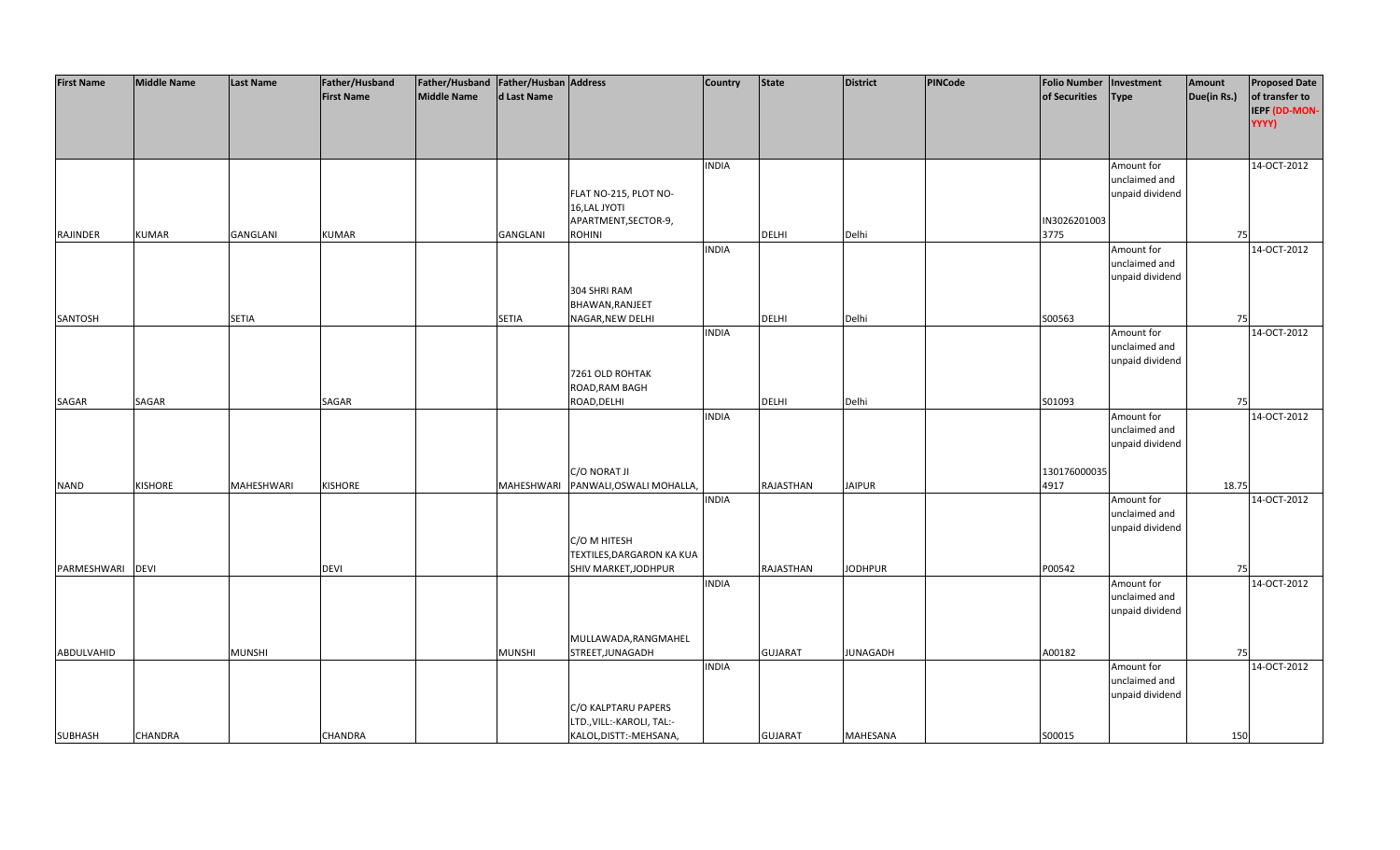| <b>First Name</b> | <b>Middle Name</b> | <b>Last Name</b> | Father/Husband    | Father/Husband Father/Husban Address |              |                            | <b>Country</b> | <b>State</b>   | <b>District</b> | PINCode | <b>Folio Number</b> | Investment      | Amount      | <b>Proposed Date</b> |
|-------------------|--------------------|------------------|-------------------|--------------------------------------|--------------|----------------------------|----------------|----------------|-----------------|---------|---------------------|-----------------|-------------|----------------------|
|                   |                    |                  | <b>First Name</b> | <b>Middle Name</b>                   | d Last Name  |                            |                |                |                 |         | of Securities       | <b>Type</b>     | Due(in Rs.) | of transfer to       |
|                   |                    |                  |                   |                                      |              |                            |                |                |                 |         |                     |                 |             | IEPF (DD-MON-        |
|                   |                    |                  |                   |                                      |              |                            |                |                |                 |         |                     |                 |             | YYYY)                |
|                   |                    |                  |                   |                                      |              |                            |                |                |                 |         |                     |                 |             |                      |
|                   |                    |                  |                   |                                      |              |                            |                |                |                 |         |                     |                 |             |                      |
|                   |                    |                  |                   |                                      |              |                            |                |                |                 |         |                     |                 |             |                      |
|                   |                    |                  |                   |                                      |              |                            | <b>INDIA</b>   |                |                 |         |                     | Amount for      |             | 14-OCT-2012          |
|                   |                    |                  |                   |                                      |              |                            |                |                |                 |         |                     | unclaimed and   |             |                      |
|                   |                    |                  |                   |                                      |              |                            |                |                |                 |         |                     | unpaid dividend |             |                      |
|                   |                    |                  |                   |                                      |              |                            |                |                |                 |         |                     |                 |             |                      |
|                   |                    |                  |                   |                                      |              | 31 MARUTI ARCADE, JN ROAD  |                |                |                 |         |                     |                 |             |                      |
| SUNDERBEN         |                    | <b>GALA</b>      |                   |                                      | <b>GALA</b>  | MULUND WEST, BOMBAY        |                | MAHARASHTRA    | Mumbai          |         | S00194              |                 | 75          |                      |
|                   |                    |                  |                   |                                      |              |                            | <b>INDIA</b>   |                |                 |         |                     | Amount for      |             | 14-OCT-2012          |
|                   |                    |                  |                   |                                      |              |                            |                |                |                 |         |                     | unclaimed and   |             |                      |
|                   |                    |                  |                   |                                      |              | SANGAM BLDG-12 FLAT        |                |                |                 |         |                     | unpaid dividend |             |                      |
|                   |                    |                  |                   |                                      |              | 74, NEW LINK ROAD          |                |                |                 |         |                     |                 |             |                      |
|                   |                    |                  |                   |                                      |              | <b>OSHIWARA</b>            |                |                |                 |         |                     |                 |             |                      |
| <b>SURESH</b>     |                    | VAZIRANI         |                   |                                      | VAZIRANI     | JOGESHW, BOMBAY            |                | MAHARASHTRA    | Mumbai          |         | S00192              |                 | 75          |                      |
|                   |                    |                  |                   |                                      |              |                            | <b>INDIA</b>   |                |                 |         |                     | Amount for      |             | 14-OCT-2012          |
|                   |                    |                  |                   |                                      |              |                            |                |                |                 |         |                     | unclaimed and   |             |                      |
|                   |                    |                  |                   |                                      |              |                            |                |                |                 |         |                     | unpaid dividend |             |                      |
|                   |                    |                  |                   |                                      |              |                            |                |                |                 |         |                     |                 |             |                      |
|                   |                    |                  |                   |                                      |              | D 4 MADHAVJI BLDG, 260 S V |                |                |                 |         |                     |                 |             |                      |
| RAJENDRA          |                    | <b>SHAH</b>      |                   |                                      | SHAH         | P ROAD, BOMBAY             |                | MAHARASHTRA    | Mumbai          |         | S00182              |                 | 75          |                      |
|                   |                    |                  |                   |                                      |              |                            | <b>INDIA</b>   |                |                 |         |                     | Amount for      |             | 14-OCT-2012          |
|                   |                    |                  |                   |                                      |              |                            |                |                |                 |         |                     | unclaimed and   |             |                      |
|                   |                    |                  |                   |                                      |              |                            |                |                |                 |         |                     | unpaid dividend |             |                      |
|                   |                    |                  |                   |                                      |              | 301 ANMOL COOP HSG         |                |                |                 |         |                     |                 |             |                      |
|                   |                    |                  |                   |                                      |              | SOC, FRENCH BRIDGE OPERA   |                |                |                 |         |                     |                 |             |                      |
| <b>NILESH</b>     | <b>GULABCHAND</b>  | <b>SHAH</b>      | <b>GULABCHAND</b> |                                      | <b>SHAH</b>  | HOUSE, BOMBAY              |                | MAHARASHTRA    | Mumbai          |         | N00183              |                 | 1,575.00    |                      |
|                   |                    |                  |                   |                                      |              |                            | <b>INDIA</b>   |                |                 |         |                     | Amount for      |             | 14-OCT-2012          |
|                   |                    |                  |                   |                                      |              |                            |                |                |                 |         |                     | unclaimed and   |             |                      |
|                   |                    |                  |                   |                                      |              |                            |                |                |                 |         |                     | unpaid dividend |             |                      |
|                   |                    |                  |                   |                                      |              | G 37 CLASSIC APT           |                |                |                 |         |                     |                 |             |                      |
|                   |                    |                  |                   |                                      |              | KASHINATH, PATIL NAGAR     |                |                |                 |         |                     |                 |             |                      |
| <b>ANUSHRI</b>    | <b>NAVAL</b>       | <b>CHANDAK</b>   | <b>NAVAL</b>      |                                      | CHANDAK      | <b>DHANK WADI, PUNE</b>    |                | MAHARASHTRA    | <b>PUNE</b>     |         | A00560              |                 | 75          |                      |
|                   |                    |                  |                   |                                      |              |                            | <b>INDIA</b>   |                |                 |         |                     | Amount for      |             | 14-OCT-2012          |
|                   |                    |                  |                   |                                      |              |                            |                |                |                 |         |                     | unclaimed and   |             |                      |
|                   |                    |                  |                   |                                      |              |                            |                |                |                 |         |                     | unpaid dividend |             |                      |
|                   |                    |                  |                   |                                      |              | 303 SAGER DARSHAN          |                |                |                 |         |                     |                 |             |                      |
|                   |                    |                  |                   |                                      |              | APT, MALIK WADI NAVSARI    |                |                |                 |         |                     |                 |             |                      |
| <b>VIMALA</b>     | н                  | <b>MEHTA</b>     |                   |                                      | <b>MEHTA</b> | BAZAR, SURAT               |                | <b>GUJARAT</b> | <b>SURAT</b>    |         | V00104              |                 | 75          |                      |
|                   |                    |                  |                   |                                      |              |                            | <b>INDIA</b>   |                |                 |         |                     | Amount for      |             | 14-OCT-2012          |
|                   |                    |                  |                   |                                      |              |                            |                |                |                 |         |                     | unclaimed and   |             |                      |
|                   |                    |                  |                   |                                      |              |                            |                |                |                 |         |                     | unpaid dividend |             |                      |
|                   |                    |                  |                   |                                      |              | ROOM NO 7 SOPARI SADAN     |                |                |                 |         |                     |                 |             |                      |
|                   |                    |                  |                   |                                      |              | BALAJI, NANI CHHIPWAD 2ND  |                |                |                 |         |                     |                 |             |                      |
| ANIL              | B                  | <b>SHAH</b>      |                   |                                      | <b>SHAH</b>  | FLOOR, SURAT               |                | <b>GUJARAT</b> | <b>SURAT</b>    |         | A00592              |                 | 75          |                      |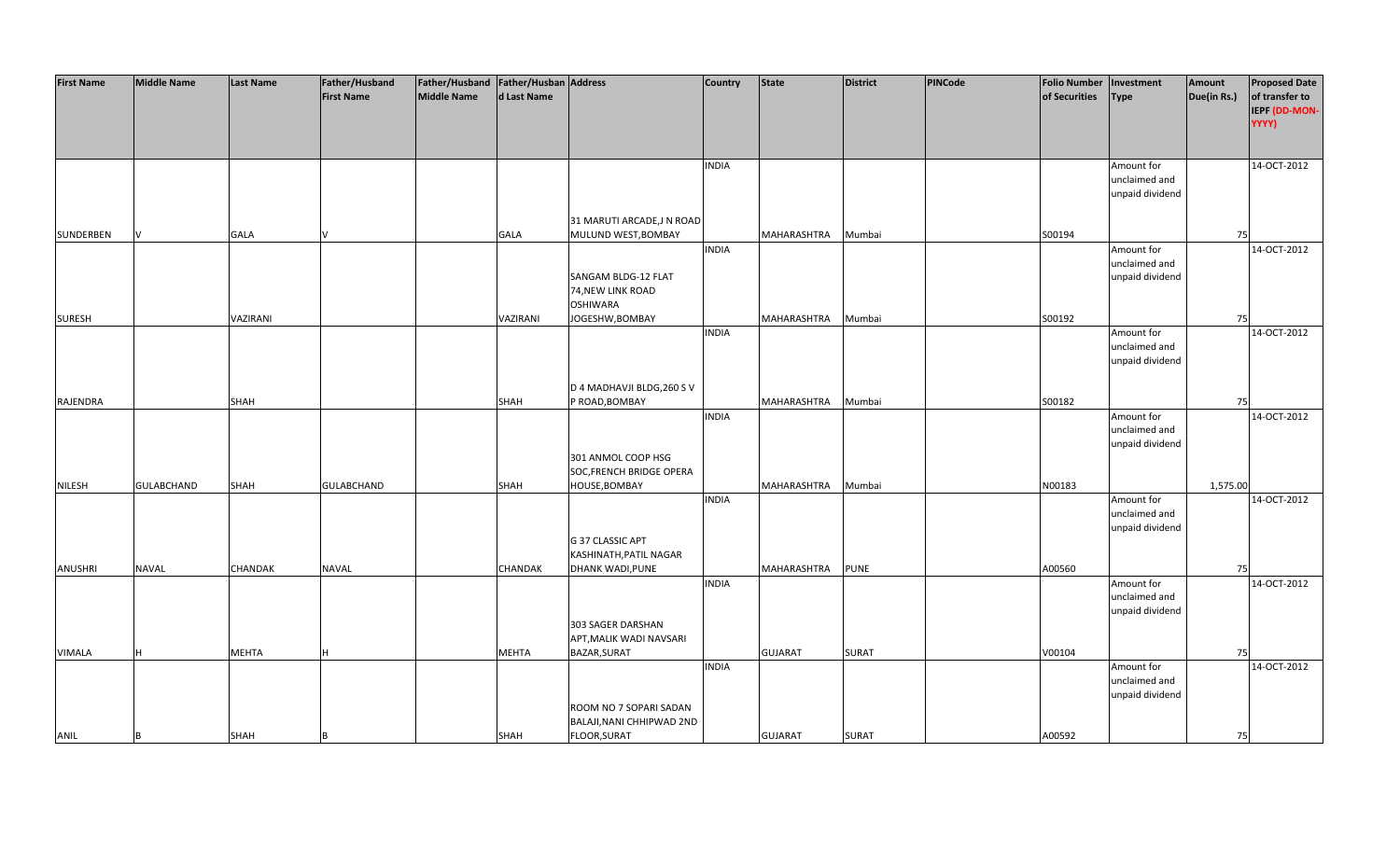| <b>First Name</b> | <b>Middle Name</b> | <b>Last Name</b> | Father/Husband     | Father/Husband Father/Husban Address |              |                                  | <b>Country</b> | <b>State</b>   | <b>District</b> | <b>PINCode</b> | <b>Folio Number</b> | Investment      | Amount      | <b>Proposed Date</b> |
|-------------------|--------------------|------------------|--------------------|--------------------------------------|--------------|----------------------------------|----------------|----------------|-----------------|----------------|---------------------|-----------------|-------------|----------------------|
|                   |                    |                  | <b>First Name</b>  | <b>Middle Name</b>                   | d Last Name  |                                  |                |                |                 |                | of Securities       | <b>Type</b>     | Due(in Rs.) | of transfer to       |
|                   |                    |                  |                    |                                      |              |                                  |                |                |                 |                |                     |                 |             | IEPF (DD-MON-        |
|                   |                    |                  |                    |                                      |              |                                  |                |                |                 |                |                     |                 |             | YYYY)                |
|                   |                    |                  |                    |                                      |              |                                  |                |                |                 |                |                     |                 |             |                      |
|                   |                    |                  |                    |                                      |              |                                  |                |                |                 |                |                     |                 |             |                      |
|                   |                    |                  |                    |                                      |              |                                  | <b>INDIA</b>   |                |                 |                |                     | Amount for      |             | 14-OCT-2012          |
|                   |                    |                  |                    |                                      |              |                                  |                |                |                 |                |                     | unclaimed and   |             |                      |
|                   |                    |                  |                    |                                      |              | 6/2514                           |                |                |                 |                |                     | unpaid dividend |             |                      |
|                   |                    |                  |                    |                                      |              | MAHIDHARPURA, LIMBU              |                |                |                 |                |                     |                 |             |                      |
|                   | <b>GORDHANBHAI</b> | <b>PATEL</b>     | <b>GORDHANBHAI</b> |                                      | PATEL        | SHERI, SURAT                     |                | <b>GUJARAT</b> | <b>SURAT</b>    |                | S00374              |                 | 75          |                      |
| SHOBHANA          |                    |                  |                    |                                      |              |                                  | <b>INDIA</b>   |                |                 |                |                     | Amount for      |             | 14-OCT-2012          |
|                   |                    |                  |                    |                                      |              |                                  |                |                |                 |                |                     | unclaimed and   |             |                      |
|                   |                    |                  |                    |                                      |              | 102 AKSHARDHAM                   |                |                |                 |                |                     | unpaid dividend |             |                      |
|                   |                    |                  |                    |                                      |              | APARTMENT, NIYAR                 |                |                |                 |                |                     |                 |             |                      |
|                   |                    |                  |                    |                                      |              | CHILADRAN HOSPITAL               |                |                |                 |                |                     |                 |             |                      |
| <b>SUCHITA</b>    | N                  | <b>DOSHI</b>     | N                  |                                      | <b>DOSHI</b> | MATUR, SURAT                     |                | <b>GUJARAT</b> | <b>SURAT</b>    |                | S00390              |                 | 75          |                      |
|                   |                    |                  |                    |                                      |              |                                  | <b>INDIA</b>   |                |                 |                |                     | Amount for      |             | 14-OCT-2012          |
|                   |                    |                  |                    |                                      |              |                                  |                |                |                 |                |                     | unclaimed and   |             |                      |
|                   |                    |                  |                    |                                      |              |                                  |                |                |                 |                |                     | unpaid dividend |             |                      |
|                   |                    |                  |                    |                                      |              | 103 BABULNIVAS GALI              |                |                |                 |                |                     |                 |             |                      |
|                   |                    |                  |                    |                                      |              | NANPURA, TIMALIAWAD, SUR         |                |                |                 |                |                     |                 |             |                      |
| <b>RUPAL</b>      |                    | LAKHANI          |                    |                                      | LAKHANI      | AT                               |                | <b>GUJARAT</b> | <b>SURAT</b>    |                | R00627              |                 | 75          |                      |
|                   |                    |                  |                    |                                      |              |                                  | <b>INDIA</b>   |                |                 |                |                     | Amount for      |             | 14-OCT-2012          |
|                   |                    |                  |                    |                                      |              |                                  |                |                |                 |                |                     | unclaimed and   |             |                      |
|                   |                    |                  |                    |                                      |              |                                  |                |                |                 |                |                     | unpaid dividend |             |                      |
|                   |                    |                  |                    |                                      |              |                                  |                |                |                 |                |                     |                 |             |                      |
|                   |                    |                  |                    |                                      |              | <b>BALAJI MATTLOR OPP POLICE</b> |                |                |                 |                |                     |                 |             |                      |
|                   |                    |                  |                    |                                      |              | GATE, ZAVERI BAZAR               |                |                |                 |                |                     |                 |             |                      |
| <b>HARESH</b>     |                    | <b>KOTHARI</b>   |                    |                                      | KOTHARI      | MAHIDHARPURA, SURAT              |                | <b>GUJARAT</b> | <b>SURAT</b>    |                | H00078              |                 | 75          |                      |
|                   |                    |                  |                    |                                      |              |                                  | <b>INDIA</b>   |                |                 |                |                     | Amount for      |             | 14-OCT-2012          |
|                   |                    |                  |                    |                                      |              |                                  |                |                |                 |                |                     | unclaimed and   |             |                      |
|                   |                    |                  |                    |                                      |              |                                  |                |                |                 |                |                     | unpaid dividend |             |                      |
|                   |                    |                  |                    |                                      |              | 501, RAMSHA                      |                |                |                 |                |                     |                 |             |                      |
|                   |                    |                  |                    |                                      |              | TOWER,, ADAJAN                   |                |                |                 |                | IN3008451045        |                 |             |                      |
| <b>NAVIN</b>      | POPATLAL           | SHAH             | POPATLAL           |                                      | <b>SHAH</b>  | PATIYA,, RANDER ROAD,            |                | <b>GUJARAT</b> | <b>SURAT</b>    |                | 6109                |                 | 75          |                      |
|                   |                    |                  |                    |                                      |              |                                  | <b>INDIA</b>   |                |                 |                |                     | Amount for      |             | 14-OCT-2012          |
|                   |                    |                  |                    |                                      |              |                                  |                |                |                 |                |                     | unclaimed and   |             |                      |
|                   |                    |                  |                    |                                      |              |                                  |                |                |                 |                |                     | unpaid dividend |             |                      |
|                   |                    |                  |                    |                                      |              |                                  |                |                |                 |                |                     |                 |             |                      |
|                   |                    | AHMED            |                    |                                      | AHMED        | NEAR MASZID KHANZEPEER, H        |                | RAJASTHAN      | <b>UDAIPUR</b>  |                | D00240              |                 | 75          |                      |
| <b>YAQOOB</b>     |                    |                  |                    |                                      |              | NO 217, UDAIPUR                  | <b>INDIA</b>   |                |                 |                |                     | Amount for      |             | 14-OCT-2012          |
|                   |                    |                  |                    |                                      |              |                                  |                |                |                 |                |                     | unclaimed and   |             |                      |
|                   |                    |                  |                    |                                      |              |                                  |                |                |                 |                |                     | unpaid dividend |             |                      |
|                   |                    |                  |                    |                                      |              |                                  |                |                |                 |                |                     |                 |             |                      |
|                   |                    |                  |                    |                                      |              | A-47 JUMANI MARKET, REVDI        |                |                |                 |                |                     |                 |             |                      |
| <b>MAMTA</b>      |                    | VATWANI          |                    |                                      | VATWANI      | BAZAR, AHMEDABAD                 |                | <b>GUJARAT</b> | AHMEDABAD       |                | V00241              |                 | 75          |                      |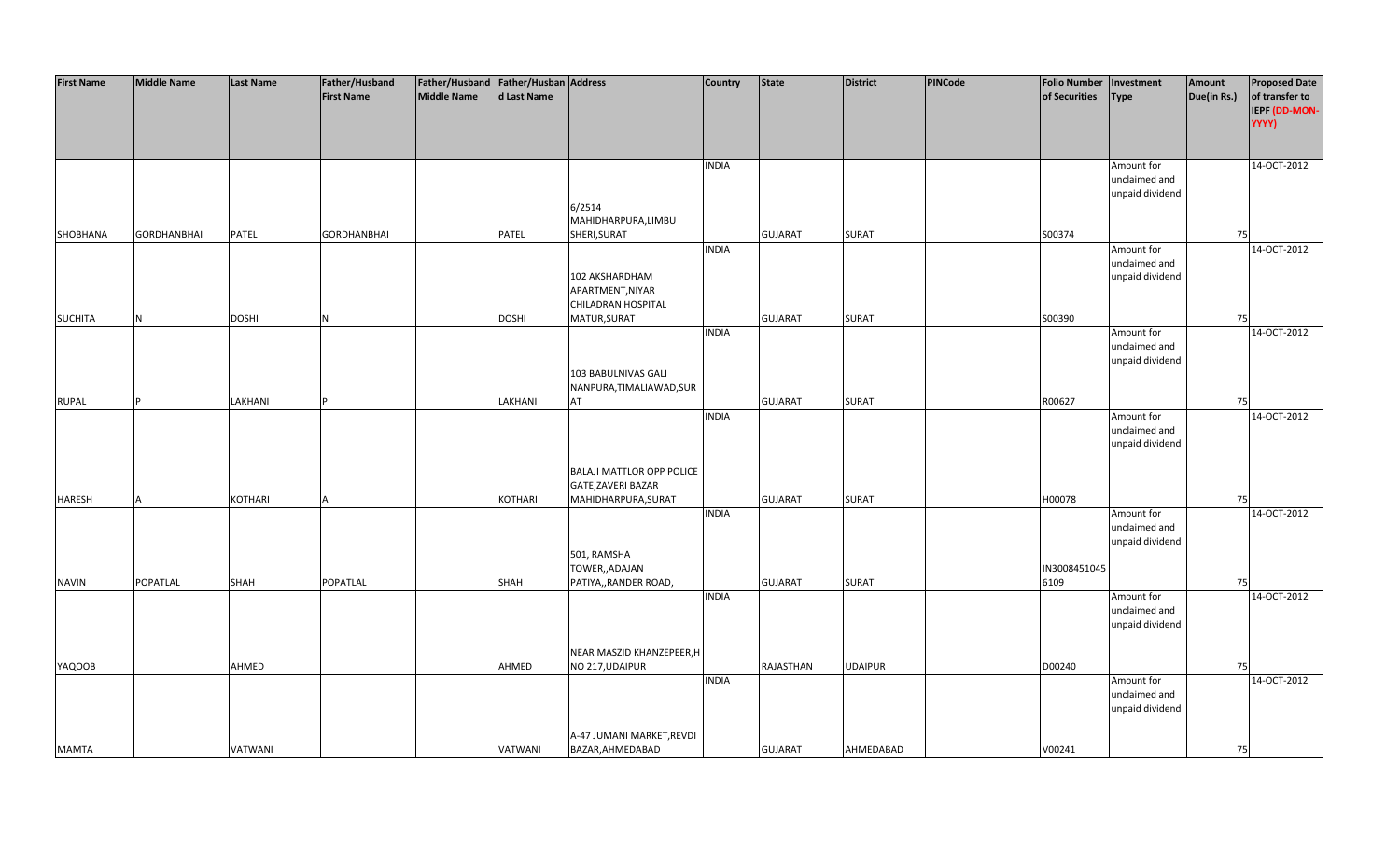| <b>First Name</b> | <b>Middle Name</b> | <b>Last Name</b> | Father/Husband    | Father/Husband Father/Husban Address |              |                           | <b>Country</b> | <b>State</b>         | District       | PINCode | <b>Folio Number</b> | Investment      | Amount      | <b>Proposed Date</b> |
|-------------------|--------------------|------------------|-------------------|--------------------------------------|--------------|---------------------------|----------------|----------------------|----------------|---------|---------------------|-----------------|-------------|----------------------|
|                   |                    |                  | <b>First Name</b> | <b>Middle Name</b>                   | d Last Name  |                           |                |                      |                |         | of Securities       | <b>Type</b>     | Due(in Rs.) | of transfer to       |
|                   |                    |                  |                   |                                      |              |                           |                |                      |                |         |                     |                 |             | IEPF (DD-MON-        |
|                   |                    |                  |                   |                                      |              |                           |                |                      |                |         |                     |                 |             | YYYY)                |
|                   |                    |                  |                   |                                      |              |                           |                |                      |                |         |                     |                 |             |                      |
|                   |                    |                  |                   |                                      |              |                           |                |                      |                |         |                     |                 |             |                      |
|                   |                    |                  |                   |                                      |              |                           | <b>INDIA</b>   |                      |                |         |                     | Amount for      |             | 14-OCT-2012          |
|                   |                    |                  |                   |                                      |              |                           |                |                      |                |         |                     | unclaimed and   |             |                      |
|                   |                    |                  |                   |                                      |              |                           |                |                      |                |         |                     | unpaid dividend |             |                      |
|                   |                    |                  |                   |                                      |              | 11, SHRINAGAR             |                |                      |                |         |                     |                 |             |                      |
|                   |                    |                  |                   |                                      |              | SOCIETY, STADIUM          |                |                      |                |         |                     |                 |             |                      |
| RAJESH            |                    | <b>OZA</b>       |                   |                                      | <b>OZA</b>   | ROAD,, AHMEDABAD          |                | <b>GUJARAT</b>       | AHMEDABAD      |         | R00143              |                 | 75          |                      |
|                   |                    |                  |                   |                                      |              |                           | <b>INDIA</b>   |                      |                |         |                     | Amount for      |             | 14-OCT-2012          |
|                   |                    |                  |                   |                                      |              |                           |                |                      |                |         |                     | unclaimed and   |             |                      |
|                   |                    |                  |                   |                                      |              |                           |                |                      |                |         |                     | unpaid dividend |             |                      |
|                   |                    |                  |                   |                                      |              | B-4, S.B.I, VIRAM         |                |                      |                |         |                     |                 |             |                      |
|                   |                    |                  |                   |                                      |              | FLATS,, OPP.CENTAL BANK,  |                |                      |                |         |                     |                 |             |                      |
|                   |                    |                  |                   |                                      |              | AMBAWADI                  |                |                      |                |         |                     |                 |             |                      |
| <b>KALPANA</b>    |                    | <b>SHAH</b>      |                   |                                      | <b>SHAH</b>  | BAZA, AHMEDABAD           |                | <b>GUJARAT</b>       | AHMEDABAD      |         | K00089              |                 | 75          |                      |
|                   |                    |                  |                   |                                      |              |                           | <b>INDIA</b>   |                      |                |         |                     | Amount for      |             | 14-OCT-2012          |
|                   |                    |                  |                   |                                      |              |                           |                |                      |                |         |                     | unclaimed and   |             |                      |
|                   |                    |                  |                   |                                      |              |                           |                |                      |                |         |                     | unpaid dividend |             |                      |
|                   |                    |                  |                   |                                      |              |                           |                |                      |                |         |                     |                 |             |                      |
|                   |                    |                  |                   |                                      |              | B-5/81, GOYAL             |                |                      |                |         |                     |                 |             |                      |
| SHANKER           |                    | <b>IYER</b>      |                   |                                      | <b>IYER</b>  | INTERCITY, DRIVE IN ROAD, |                | <b>GUJARAT</b>       | AHMEDABAD      |         | 050020              |                 | 375         |                      |
|                   |                    |                  |                   |                                      |              |                           | <b>INDIA</b>   |                      |                |         |                     | Amount for      |             | 14-OCT-2012          |
|                   |                    |                  |                   |                                      |              |                           |                |                      |                |         |                     | unclaimed and   |             |                      |
|                   |                    |                  |                   |                                      |              |                           |                |                      |                |         |                     | unpaid dividend |             |                      |
|                   |                    |                  |                   |                                      |              | NILKHANTH OPP BANK OF     |                |                      |                |         |                     |                 |             |                      |
|                   |                    |                  |                   |                                      |              | INDIA, SUBHANPURA         |                |                      |                |         |                     |                 |             |                      |
| ANUJ              |                    | MALDE            |                   |                                      | MALDE        | ROAD, BARODA              |                | <b>GUJARAT</b>       | VADODARA       |         | A00146              |                 | 75          |                      |
|                   |                    |                  |                   |                                      |              |                           | <b>INDIA</b>   |                      |                |         |                     | Amount for      |             | 14-OCT-2012          |
|                   |                    |                  |                   |                                      |              |                           |                |                      |                |         |                     | unclaimed and   |             |                      |
|                   |                    |                  |                   |                                      |              |                           |                |                      |                |         |                     | unpaid dividend |             |                      |
|                   |                    |                  |                   |                                      |              |                           |                |                      |                |         |                     |                 |             |                      |
|                   |                    |                  |                   |                                      |              | ROOPAM COLLECTION, HANSI  |                |                      |                |         |                     |                 |             |                      |
| SEEMA             |                    | AGGARWAL         |                   |                                      | AGGARWAL     | GATE, BHIWANI             |                | <b>HARYANA</b>       | <b>BHIWANI</b> |         | S00647              |                 | 75          |                      |
|                   |                    |                  |                   |                                      |              |                           | <b>INDIA</b>   |                      |                |         |                     | Amount for      |             | 14-OCT-2012          |
|                   |                    |                  |                   |                                      |              |                           |                |                      |                |         |                     | unclaimed and   |             |                      |
|                   |                    |                  |                   |                                      |              |                           |                |                      |                |         |                     | unpaid dividend |             |                      |
|                   |                    |                  |                   |                                      |              |                           |                |                      |                |         |                     |                 |             |                      |
|                   |                    |                  |                   |                                      |              |                           |                |                      |                |         | IN3002061054        |                 |             |                      |
| <b>SUDHIR</b>     | <b>KUMAR</b>       | SINGHAL          | <b>KUMAR</b>      |                                      | SINGHAL      | 26/11, SHAKTI NAGAR,      |                | <b>DELHI</b>         | Delhi          |         | 9063                |                 | 1,500.00    |                      |
|                   |                    |                  |                   |                                      |              |                           | <b>INDIA</b>   |                      |                |         |                     | Amount for      |             | 14-OCT-2012          |
|                   |                    |                  |                   |                                      |              |                           |                |                      |                |         |                     | unclaimed and   |             |                      |
|                   |                    |                  |                   |                                      |              |                           |                |                      |                |         |                     | unpaid dividend |             |                      |
|                   |                    |                  |                   |                                      |              |                           |                |                      |                |         |                     |                 |             |                      |
|                   |                    |                  |                   |                                      |              | RADHA NIWAS,, Z-506/2-B,  |                |                      |                |         |                     |                 |             |                      |
| <b>RAHUL</b>      |                    | <b>VOHRA</b>     |                   |                                      | <b>VOHRA</b> | KAVI NGAR,, GHAZIABAD     |                | <b>UTTAR PRADESH</b> | Delhi          |         | R00824              |                 | 750         |                      |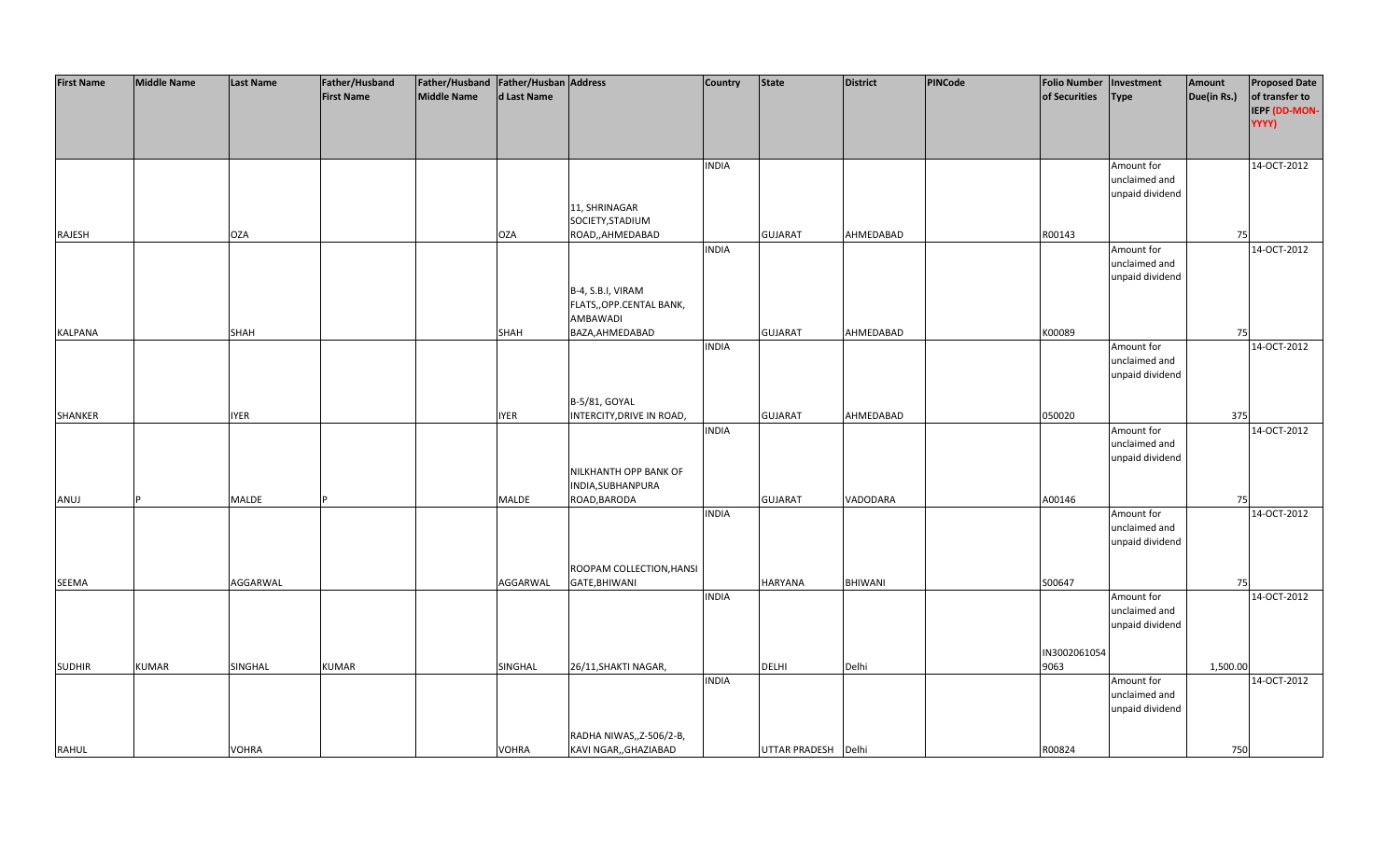| <b>First Name</b> | <b>Middle Name</b> | <b>Last Name</b> | Father/Husband    | Father/Husband Father/Husban Address |               |                         | <b>Country</b> | <b>State</b> | <b>District</b> | PINCode | <b>Folio Number</b> | Investment      | Amount      | <b>Proposed Date</b> |
|-------------------|--------------------|------------------|-------------------|--------------------------------------|---------------|-------------------------|----------------|--------------|-----------------|---------|---------------------|-----------------|-------------|----------------------|
|                   |                    |                  | <b>First Name</b> | <b>Middle Name</b>                   | d Last Name   |                         |                |              |                 |         | of Securities       | <b>Type</b>     | Due(in Rs.) | of transfer to       |
|                   |                    |                  |                   |                                      |               |                         |                |              |                 |         |                     |                 |             | IEPF (DD-MON-        |
|                   |                    |                  |                   |                                      |               |                         |                |              |                 |         |                     |                 |             | YYYY)                |
|                   |                    |                  |                   |                                      |               |                         |                |              |                 |         |                     |                 |             |                      |
|                   |                    |                  |                   |                                      |               |                         |                |              |                 |         |                     |                 |             |                      |
|                   |                    |                  |                   |                                      |               |                         | <b>INDIA</b>   |              |                 |         |                     | Amount for      |             | 14-OCT-2012          |
|                   |                    |                  |                   |                                      |               |                         |                |              |                 |         |                     | unclaimed and   |             |                      |
|                   |                    |                  |                   |                                      |               |                         |                |              |                 |         |                     | unpaid dividend |             |                      |
|                   |                    |                  |                   |                                      |               |                         |                |              |                 |         |                     |                 |             |                      |
|                   |                    |                  |                   |                                      |               |                         |                |              |                 |         | IN3000951119        |                 |             |                      |
| Subhash           |                    | Nair             |                   |                                      | Nair          | B1C/26,,Janak Puri,     |                | <b>DELHI</b> | Delhi           |         | 8555                |                 | 750         |                      |
|                   |                    |                  |                   |                                      |               |                         | <b>INDIA</b>   |              |                 |         |                     | Amount for      |             | 14-OCT-2012          |
|                   |                    |                  |                   |                                      |               |                         |                |              |                 |         |                     | unclaimed and   |             |                      |
|                   |                    |                  |                   |                                      |               |                         |                |              |                 |         |                     | unpaid dividend |             |                      |
|                   |                    |                  |                   |                                      |               | C/O SARASWATI HOUSE P   |                |              |                 |         |                     |                 |             |                      |
|                   |                    |                  |                   |                                      |               | LTD,3649 GALI ACHARWALI |                |              |                 |         |                     |                 |             |                      |
| <b>REKHA</b>      |                    | <b>JOSHI</b>     |                   |                                      | <b>JOSHI</b>  | CHAWRI BAZ, DELHI       |                | <b>DELHI</b> | Delhi           |         | R00021              |                 | 150         |                      |
|                   |                    |                  |                   |                                      |               |                         | <b>INDIA</b>   |              |                 |         |                     | Amount for      |             | 14-OCT-2012          |
|                   |                    |                  |                   |                                      |               |                         |                |              |                 |         |                     | unclaimed and   |             |                      |
|                   |                    |                  |                   |                                      |               |                         |                |              |                 |         |                     | unpaid dividend |             |                      |
|                   |                    |                  |                   |                                      |               | C/O SARASWATI HOUSE P   |                |              |                 |         |                     |                 |             |                      |
|                   |                    |                  |                   |                                      |               | LTD,3649 GALI ACHARWALI |                |              |                 |         |                     |                 |             |                      |
|                   | PARKASH            | <b>JOSHI</b>     | PARKASH           |                                      | <b>JOSHI</b>  |                         |                | DELHI        | Delhi           |         | 000003              |                 | 150         |                      |
| OM                |                    |                  |                   |                                      |               | CHAWRI BAZ, DELHI       |                |              |                 |         |                     |                 |             |                      |
|                   |                    |                  |                   |                                      |               |                         | <b>INDIA</b>   |              |                 |         |                     | Amount for      |             | 14-OCT-2012          |
|                   |                    |                  |                   |                                      |               |                         |                |              |                 |         |                     | unclaimed and   |             |                      |
|                   |                    |                  |                   |                                      |               |                         |                |              |                 |         |                     | unpaid dividend |             |                      |
|                   |                    |                  |                   |                                      |               |                         |                |              |                 |         |                     |                 |             |                      |
|                   |                    |                  |                   |                                      |               | E-15/12A, KRISHNA       |                |              |                 |         |                     |                 |             |                      |
| JEEVAN            |                    | <b>BATRA</b>     |                   |                                      | <b>BATRA</b>  | NAGAR, DELHI            |                | <b>DELHI</b> | Delhi           |         | J00142              |                 | 75          |                      |
|                   |                    |                  |                   |                                      |               |                         | <b>INDIA</b>   |              |                 |         |                     | Amount for      |             | 14-OCT-2012          |
|                   |                    |                  |                   |                                      |               |                         |                |              |                 |         |                     | unclaimed and   |             |                      |
|                   |                    |                  |                   |                                      |               |                         |                |              |                 |         |                     | unpaid dividend |             |                      |
|                   |                    |                  |                   |                                      |               | NEAR NAGIA PARK 23/1    |                |              |                 |         |                     |                 |             |                      |
|                   |                    |                  |                   |                                      |               | SHAKTI NA, HARI         |                |              |                 |         |                     |                 |             |                      |
| RAJEEV            | <b>KUMAR</b>       |                  | <b>KUMAR</b>      |                                      |               | NIWAS, DELHI            |                | DELHI        | Delhi           |         | R00381              |                 | 75          |                      |
|                   |                    |                  |                   |                                      |               |                         | <b>INDIA</b>   |              |                 |         |                     | Amount for      |             | 14-OCT-2012          |
|                   |                    |                  |                   |                                      |               |                         |                |              |                 |         |                     | unclaimed and   |             |                      |
|                   |                    |                  |                   |                                      |               |                         |                |              |                 |         |                     | unpaid dividend |             |                      |
|                   |                    |                  |                   |                                      |               |                         |                |              |                 |         |                     |                 |             |                      |
|                   |                    |                  |                   |                                      |               | 23/1 SHAKTI NAGAR, HARI |                |              |                 |         |                     |                 |             |                      |
| <b>SUKHVINDER</b> | <b>SINGH</b>       | <b>SEHGAL</b>    | <b>SINGH</b>      |                                      | <b>SEHGAL</b> | NIWAS, DELHI            |                | <b>DELHI</b> | Delhi           |         | S00571              |                 | 75          |                      |
|                   |                    |                  |                   |                                      |               |                         | <b>INDIA</b>   |              |                 |         |                     | Amount for      |             | 14-OCT-2012          |
|                   |                    |                  |                   |                                      |               |                         |                |              |                 |         |                     | unclaimed and   |             |                      |
|                   |                    |                  |                   |                                      |               |                         |                |              |                 |         |                     | unpaid dividend |             |                      |
|                   |                    |                  |                   |                                      |               |                         |                |              |                 |         |                     |                 |             |                      |
|                   |                    |                  |                   |                                      |               | E-15/12A, KRISHNA       |                |              |                 |         |                     |                 |             |                      |
| PRADEEP           | <b>KUMAR</b>       | <b>BHASIN</b>    | <b>KUMAR</b>      |                                      | <b>BHASIN</b> | NAGAR, DELHI            |                | <b>DELHI</b> | Delhi           |         | P00508              |                 | 75          |                      |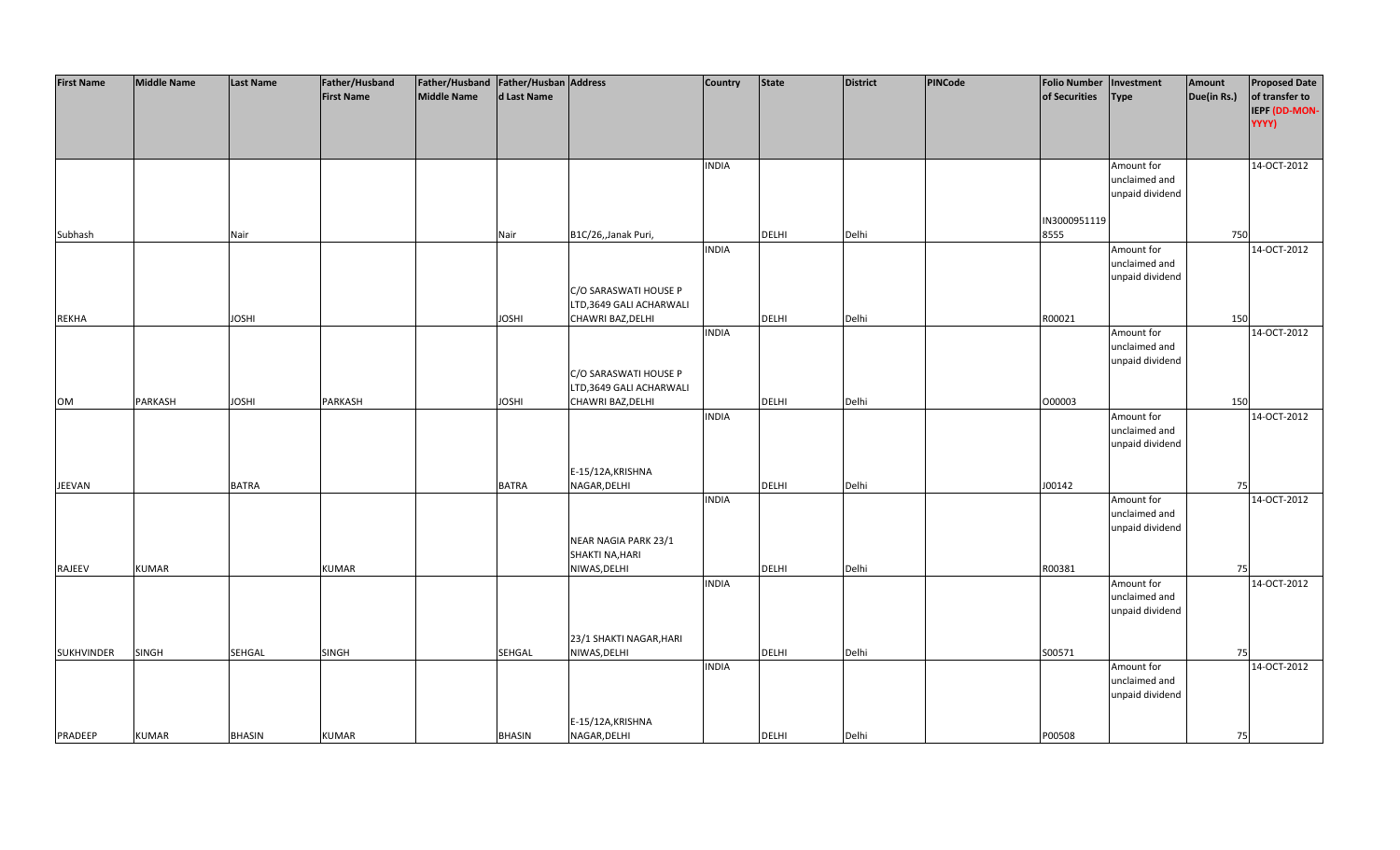| <b>First Name</b> | <b>Middle Name</b> | <b>Last Name</b> | Father/Husband    | Father/Husband Father/Husban Address |                |                                   | <b>Country</b> | <b>State</b>     | <b>District</b> | PINCode | <b>Folio Number</b> | Investment      | Amount      | <b>Proposed Date</b> |
|-------------------|--------------------|------------------|-------------------|--------------------------------------|----------------|-----------------------------------|----------------|------------------|-----------------|---------|---------------------|-----------------|-------------|----------------------|
|                   |                    |                  | <b>First Name</b> | <b>Middle Name</b>                   | d Last Name    |                                   |                |                  |                 |         | of Securities       | <b>Type</b>     | Due(in Rs.) | of transfer to       |
|                   |                    |                  |                   |                                      |                |                                   |                |                  |                 |         |                     |                 |             | IEPF (DD-MON-        |
|                   |                    |                  |                   |                                      |                |                                   |                |                  |                 |         |                     |                 |             | YYYY)                |
|                   |                    |                  |                   |                                      |                |                                   |                |                  |                 |         |                     |                 |             |                      |
|                   |                    |                  |                   |                                      |                |                                   |                |                  |                 |         |                     |                 |             |                      |
|                   |                    |                  |                   |                                      |                |                                   | <b>INDIA</b>   |                  |                 |         |                     | Amount for      |             | 14-OCT-2012          |
|                   |                    |                  |                   |                                      |                |                                   |                |                  |                 |         |                     | unclaimed and   |             |                      |
|                   |                    |                  |                   |                                      |                |                                   |                |                  |                 |         |                     | unpaid dividend |             |                      |
|                   |                    |                  |                   |                                      |                |                                   |                |                  |                 |         |                     |                 |             |                      |
|                   |                    |                  |                   |                                      |                |                                   |                |                  |                 |         |                     |                 |             |                      |
| ANGOORI           | <b>DEVI</b>        |                  | <b>DEVI</b>       |                                      |                | 30/3, SHAKTI NAGAR, DELHI         |                | <b>DELHI</b>     | Delhi           |         | A00307              |                 | 75          |                      |
|                   |                    |                  |                   |                                      |                |                                   | <b>INDIA</b>   |                  |                 |         |                     | Amount for      |             | 14-OCT-2012          |
|                   |                    |                  |                   |                                      |                |                                   |                |                  |                 |         |                     | unclaimed and   |             |                      |
|                   |                    |                  |                   |                                      |                |                                   |                |                  |                 |         |                     | unpaid dividend |             |                      |
|                   |                    |                  |                   |                                      |                |                                   |                |                  |                 |         |                     |                 |             |                      |
|                   |                    |                  |                   |                                      |                | 16B/9 D B GUPTA ROAD, DEV         |                |                  |                 |         |                     |                 |             |                      |
| VIJAY             | <b>KUMAR</b>       |                  | <b>KUMAR</b>      |                                      |                | NAGAR, NEW DELHI                  |                | <b>DELHI</b>     | Delhi           |         | V00164              |                 | 75          |                      |
|                   |                    |                  |                   |                                      |                |                                   | <b>INDIA</b>   |                  |                 |         |                     | Amount for      |             | 14-OCT-2012          |
|                   |                    |                  |                   |                                      |                |                                   |                |                  |                 |         |                     | unclaimed and   |             |                      |
|                   |                    |                  |                   |                                      |                |                                   |                |                  |                 |         |                     | unpaid dividend |             |                      |
|                   |                    |                  |                   |                                      |                |                                   |                |                  |                 |         |                     |                 |             |                      |
|                   |                    |                  |                   |                                      |                | 218 TEXTILE MARKET JOGI           |                |                  |                 |         |                     |                 |             |                      |
| <b>SATISH</b>     | <b>KUMAR</b>       | <b>MITTAL</b>    | <b>KUMAR</b>      |                                      | <b>MITTAL</b>  | WARA, NAI SARAK, DELHI            |                | DELHI            | Delhi           |         | S01122              |                 | 75          |                      |
|                   |                    |                  |                   |                                      |                |                                   | <b>INDIA</b>   |                  |                 |         |                     | Amount for      |             | 14-OCT-2012          |
|                   |                    |                  |                   |                                      |                |                                   |                |                  |                 |         |                     | unclaimed and   |             |                      |
|                   |                    |                  |                   |                                      |                |                                   |                |                  |                 |         |                     | unpaid dividend |             |                      |
|                   |                    |                  |                   |                                      |                | C/O BHIKHAM CHAND                 |                |                  |                 |         |                     |                 |             |                      |
|                   |                    |                  |                   |                                      |                | <b>BEGANI, BAJAJ HOUSE BEGANI</b> |                |                  |                 |         |                     |                 |             |                      |
| <b>VIBHA</b>      |                    | <b>BASSANI</b>   |                   |                                      | <b>BASSANI</b> | CHOWK, BIKANER                    |                | RAJASTHAN        | <b>JAIPUR</b>   |         | V00069              |                 | 75          |                      |
|                   |                    |                  |                   |                                      |                |                                   | <b>INDIA</b>   |                  |                 |         |                     | Amount for      |             | 14-OCT-2012          |
|                   |                    |                  |                   |                                      |                |                                   |                |                  |                 |         |                     | unclaimed and   |             |                      |
|                   |                    |                  |                   |                                      |                |                                   |                |                  |                 |         |                     | unpaid dividend |             |                      |
|                   |                    |                  |                   |                                      |                |                                   |                |                  |                 |         |                     |                 |             |                      |
|                   |                    |                  |                   |                                      |                | 279 VINOBA BASTI, SRI             |                |                  |                 |         |                     |                 |             |                      |
| <b>SUNITA</b>     |                    | <b>JAIN</b>      |                   |                                      | <b>JAIN</b>    | GANGANAGAR, RAJASTHAN             |                | RAJASTHAN        | <b>JAIPUR</b>   |         | S01091              |                 | 75          |                      |
|                   |                    |                  |                   |                                      |                |                                   | <b>INDIA</b>   |                  |                 |         |                     | Amount for      |             | 14-OCT-2012          |
|                   |                    |                  |                   |                                      |                |                                   |                |                  |                 |         |                     | unclaimed and   |             |                      |
|                   |                    |                  |                   |                                      |                |                                   |                |                  |                 |         |                     | unpaid dividend |             |                      |
|                   |                    |                  |                   |                                      |                | <b>TANSUKHDAS RAJKARAN</b>        |                |                  |                 |         |                     |                 |             |                      |
|                   |                    |                  |                   |                                      |                | PUGALIA, POST: SRI                |                |                  |                 |         |                     |                 |             |                      |
| RATNI             | <b>DEVI</b>        | PUGALIA          | <b>DEVI</b>       |                                      | <b>PUGALIA</b> | DUNGARGARH, CHURU, (RAJ.)         |                | <b>RAJASTHAN</b> | <b>JAIPUR</b>   |         | R00800              |                 | 75          |                      |
|                   |                    |                  |                   |                                      |                |                                   | <b>INDIA</b>   |                  |                 |         |                     | Amount for      |             | 14-OCT-2012          |
|                   |                    |                  |                   |                                      |                |                                   |                |                  |                 |         |                     | unclaimed and   |             |                      |
|                   |                    |                  |                   |                                      |                |                                   |                |                  |                 |         |                     | unpaid dividend |             |                      |
|                   |                    |                  |                   |                                      |                |                                   |                |                  |                 |         |                     |                 |             |                      |
|                   |                    |                  |                   |                                      |                | LABH APARTMENTS, ROOM             |                |                  |                 |         |                     |                 |             |                      |
| <b>KUMUDBEN</b>   | <b>RAMESH</b>      | <b>HARIA</b>     | RAMESH            |                                      | <b>HARIA</b>   | NO.301, NR HARIA SCHL,            |                | <b>GUJARAT</b>   | <b>JAMNAGAR</b> |         | 050101              |                 | 75          |                      |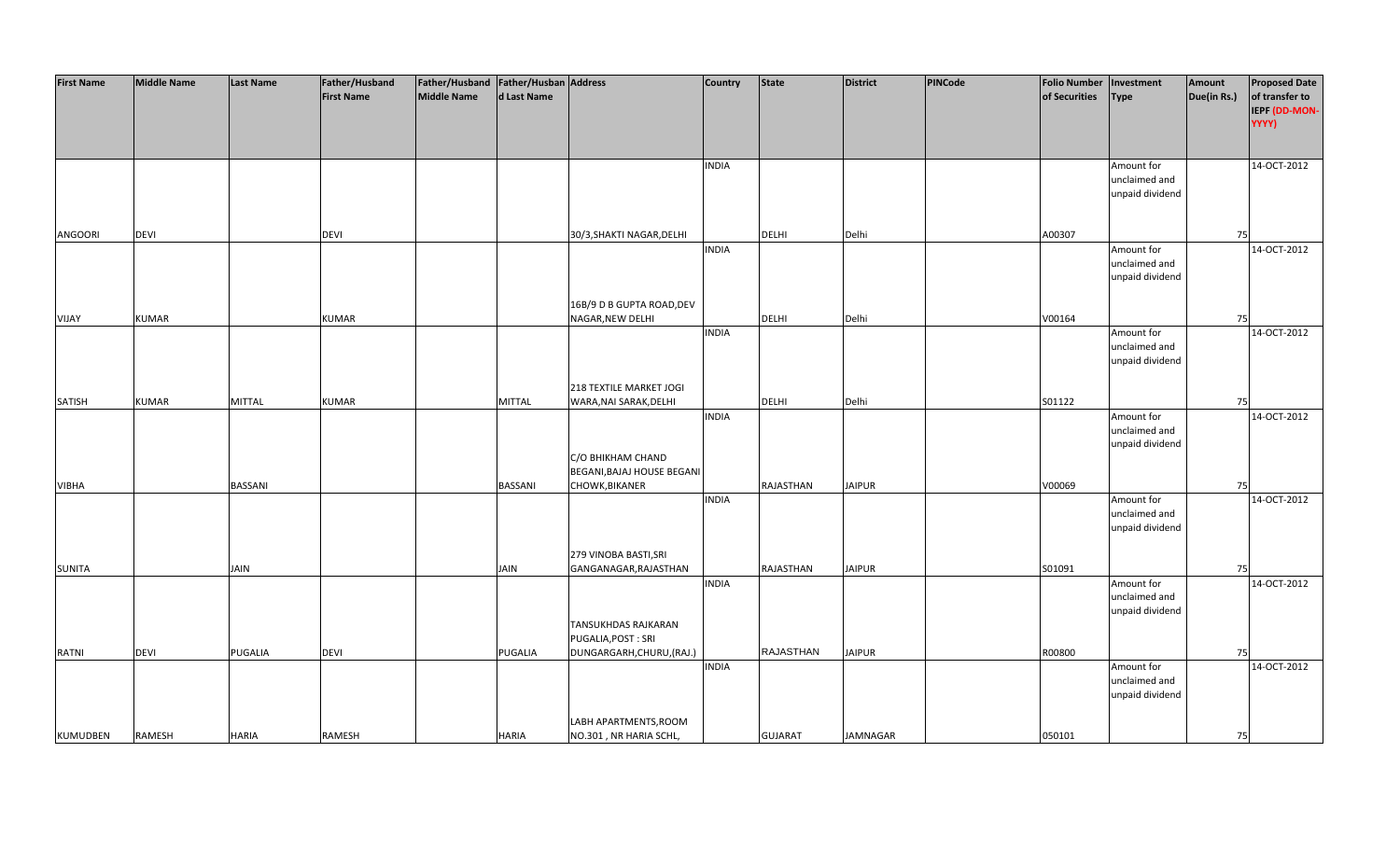| <b>First Name</b> | <b>Middle Name</b> | <b>Last Name</b> | Father/Husband    | Father/Husband Father/Husban Address |               |                           | <b>Country</b> | <b>State</b>   | <b>District</b> | PINCode | <b>Folio Number</b> | Investment      | Amount      | <b>Proposed Date</b> |
|-------------------|--------------------|------------------|-------------------|--------------------------------------|---------------|---------------------------|----------------|----------------|-----------------|---------|---------------------|-----------------|-------------|----------------------|
|                   |                    |                  | <b>First Name</b> | <b>Middle Name</b>                   | d Last Name   |                           |                |                |                 |         | of Securities       | <b>Type</b>     | Due(in Rs.) | of transfer to       |
|                   |                    |                  |                   |                                      |               |                           |                |                |                 |         |                     |                 |             |                      |
|                   |                    |                  |                   |                                      |               |                           |                |                |                 |         |                     |                 |             | IEPF (DD-MON-        |
|                   |                    |                  |                   |                                      |               |                           |                |                |                 |         |                     |                 |             | YYYY)                |
|                   |                    |                  |                   |                                      |               |                           |                |                |                 |         |                     |                 |             |                      |
|                   |                    |                  |                   |                                      |               |                           |                |                |                 |         |                     |                 |             |                      |
|                   |                    |                  |                   |                                      |               |                           | <b>INDIA</b>   |                |                 |         |                     | Amount for      |             | 14-OCT-2012          |
|                   |                    |                  |                   |                                      |               |                           |                |                |                 |         |                     | unclaimed and   |             |                      |
|                   |                    |                  |                   |                                      |               |                           |                |                |                 |         |                     | unpaid dividend |             |                      |
|                   |                    |                  |                   |                                      |               |                           |                |                |                 |         |                     |                 |             |                      |
|                   |                    |                  |                   |                                      |               | 796 SECTOR 13, URBAN      |                |                |                 |         |                     |                 |             |                      |
| <b>NAMRATA</b>    |                    | ANEJA            |                   |                                      | ANEJA         | ESTATE KARNAL, HARYANA    |                | <b>HARYANA</b> | <b>KARNAL</b>   |         | N00298              |                 | 75          |                      |
|                   |                    |                  |                   |                                      |               |                           |                |                |                 |         |                     |                 |             |                      |
|                   |                    |                  |                   |                                      |               |                           | <b>INDIA</b>   |                |                 |         |                     | Amount for      |             | 14-OCT-2012          |
|                   |                    |                  |                   |                                      |               |                           |                |                |                 |         |                     | unclaimed and   |             |                      |
|                   |                    |                  |                   |                                      |               |                           |                |                |                 |         |                     | unpaid dividend |             |                      |
|                   |                    |                  |                   |                                      |               | 409 B, FOURTH FLOOR       |                |                |                 |         |                     |                 |             |                      |
|                   |                    |                  |                   |                                      |               | SAHARA, SHOPPING CENTRE   |                |                |                 |         | IN3002141126        |                 |             |                      |
| <b>GEETIKA</b>    |                    | <b>GUPTA</b>     |                   |                                      | <b>GUPTA</b>  | FAIZABAD ROAD LUCKNO      |                | UTTAR PRADESH  | <b>LUCKNOW</b>  |         | 0935                |                 | 75          |                      |
|                   |                    |                  |                   |                                      |               |                           | <b>INDIA</b>   |                |                 |         |                     | Amount for      |             | 14-OCT-2012          |
|                   |                    |                  |                   |                                      |               |                           |                |                |                 |         |                     | unclaimed and   |             |                      |
|                   |                    |                  |                   |                                      |               |                           |                |                |                 |         |                     | unpaid dividend |             |                      |
|                   |                    |                  |                   |                                      |               | 14 VIJAY APPT, 3RD FLOOR  |                |                |                 |         |                     |                 |             |                      |
|                   |                    |                  |                   |                                      |               | <b>DADI SHETH ROAD</b>    |                |                |                 |         |                     |                 |             |                      |
| <b>NEETA</b>      | N                  | <b>GOPANI</b>    | N                 |                                      | <b>GOPANI</b> | MALA, BOMBAY              |                | MAHARASHTRA    | Mumbai          |         | N00310              |                 | 75          |                      |
|                   |                    |                  |                   |                                      |               |                           | <b>INDIA</b>   |                |                 |         |                     | Amount for      |             | 14-OCT-2012          |
|                   |                    |                  |                   |                                      |               |                           |                |                |                 |         |                     |                 |             |                      |
|                   |                    |                  |                   |                                      |               |                           |                |                |                 |         |                     | unclaimed and   |             |                      |
|                   |                    |                  |                   |                                      |               |                           |                |                |                 |         |                     | unpaid dividend |             |                      |
|                   |                    |                  |                   |                                      |               |                           |                |                |                 |         |                     |                 |             |                      |
|                   |                    |                  |                   |                                      |               | 305 J K APARTMENT, EDULJI |                |                |                 |         |                     |                 |             |                      |
| PRABHAVATI        | VASANT             | KULKARNI         | VASANT            |                                      | KULKARNI      | ROAD CHARAI, THANE        |                | MAHARASHTRA    | Mumbai          |         | P00364              |                 | 75          |                      |
|                   |                    |                  |                   |                                      |               |                           | <b>INDIA</b>   |                |                 |         |                     | Amount for      |             | 14-OCT-2012          |
|                   |                    |                  |                   |                                      |               |                           |                |                |                 |         |                     | unclaimed and   |             |                      |
|                   |                    |                  |                   |                                      |               |                           |                |                |                 |         |                     | unpaid dividend |             |                      |
|                   |                    |                  |                   |                                      |               | 2-C/11 GEE BEE            |                |                |                 |         |                     |                 |             |                      |
|                   |                    |                  |                   |                                      |               | APARTMENT, SAIBABA NAGAR  |                |                |                 |         |                     |                 |             |                      |
| <b>YUSUFI</b>     |                    | MANASWALA        |                   |                                      | MANASWALA     | BORIVALI WEST, BOMBAY     |                | MAHARASHTRA    | Mumbai          |         | Y00002              |                 | 75          |                      |
|                   |                    |                  |                   |                                      |               |                           | <b>INDIA</b>   |                |                 |         |                     | Amount for      |             | 14-OCT-2012          |
|                   |                    |                  |                   |                                      |               |                           |                |                |                 |         |                     | unclaimed and   |             |                      |
|                   |                    |                  |                   |                                      |               |                           |                |                |                 |         |                     | unpaid dividend |             |                      |
|                   |                    |                  |                   |                                      |               | B/21, ANKUR               |                |                |                 |         |                     |                 |             |                      |
|                   |                    |                  |                   |                                      |               | SOCIETY, LIBERTY GARDEN,  |                |                |                 |         |                     |                 |             |                      |
|                   | <b>DINESH</b>      | SHAH             | <b>DINESH</b>     |                                      | <b>SHAH</b>   |                           |                | MAHARASHTRA    | Mumbai          |         | H00021              |                 | 75          |                      |
| <b>HINA</b>       |                    |                  |                   |                                      |               | CROSS RD NO.4, MALAD (W)  |                |                |                 |         |                     |                 |             |                      |
|                   |                    |                  |                   |                                      |               |                           | <b>INDIA</b>   |                |                 |         |                     | Amount for      |             | 14-OCT-2012          |
|                   |                    |                  |                   |                                      |               |                           |                |                |                 |         |                     | unclaimed and   |             |                      |
|                   |                    |                  |                   |                                      |               | SANGAM BLDG-12 FLAT       |                |                |                 |         |                     | unpaid dividend |             |                      |
|                   |                    |                  |                   |                                      |               | 74, NEW LINK ROAD         |                |                |                 |         |                     |                 |             |                      |
|                   |                    |                  |                   |                                      |               | <b>OSHIWARA</b>           |                |                |                 |         |                     |                 |             |                      |
| <b>KUNAL</b>      |                    | VAZIRANI         |                   |                                      | VAZIRANI      | JOGESHW, BOMBAY           |                | MAHARASHTRA    | Mumbai          |         | K00069              |                 | 75          |                      |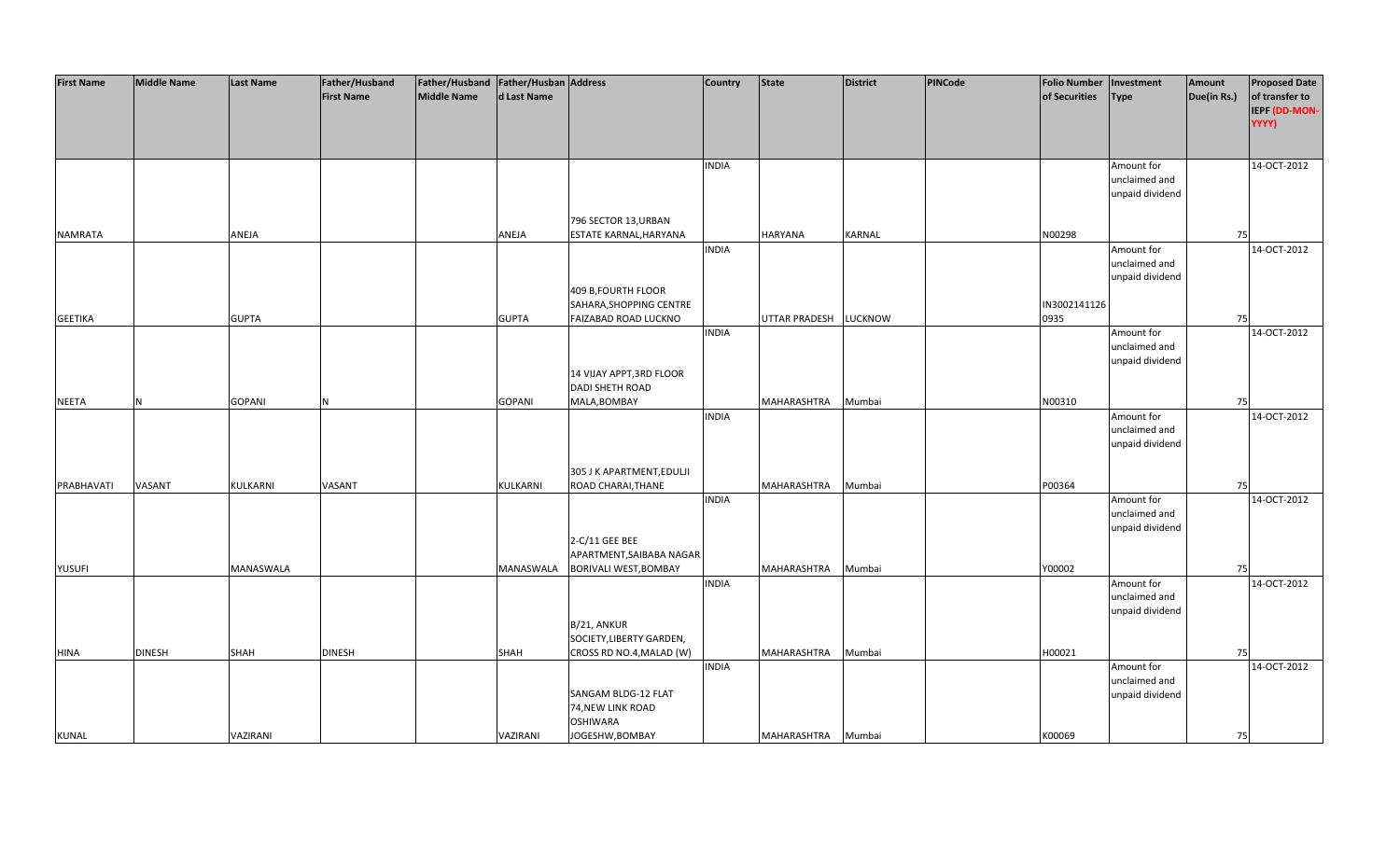| <b>First Name</b> | <b>Middle Name</b> | <b>Last Name</b> | Father/Husband    | Father/Husband Father/Husban Address |               |                                    | <b>Country</b> | <b>State</b>   | <b>District</b> | <b>PINCode</b> | <b>Folio Number</b> | Investment                  | Amount      | <b>Proposed Date</b> |
|-------------------|--------------------|------------------|-------------------|--------------------------------------|---------------|------------------------------------|----------------|----------------|-----------------|----------------|---------------------|-----------------------------|-------------|----------------------|
|                   |                    |                  | <b>First Name</b> | <b>Middle Name</b>                   | d Last Name   |                                    |                |                |                 |                | of Securities       | <b>Type</b>                 | Due(in Rs.) | of transfer to       |
|                   |                    |                  |                   |                                      |               |                                    |                |                |                 |                |                     |                             |             | IEPF (DD-MON-        |
|                   |                    |                  |                   |                                      |               |                                    |                |                |                 |                |                     |                             |             | YYYY)                |
|                   |                    |                  |                   |                                      |               |                                    |                |                |                 |                |                     |                             |             |                      |
|                   |                    |                  |                   |                                      |               |                                    |                |                |                 |                |                     |                             |             |                      |
|                   |                    |                  |                   |                                      |               |                                    | <b>INDIA</b>   |                |                 |                |                     | Amount for                  |             | 14-OCT-2012          |
|                   |                    |                  |                   |                                      |               |                                    |                |                |                 |                |                     | unclaimed and               |             |                      |
|                   |                    |                  |                   |                                      |               |                                    |                |                |                 |                |                     | unpaid dividend             |             |                      |
|                   |                    |                  |                   |                                      |               |                                    |                |                |                 |                |                     |                             |             |                      |
|                   |                    |                  |                   |                                      |               | KAMAT INDL ESTATE, 396 V S         |                |                |                 |                |                     |                             |             |                      |
| <b>MANOJ</b>      |                    | MAHESHWARI       |                   |                                      |               | MAHESHWARI MARG PRABHADEVI, BOMBAY |                | MAHARASHTRA    | Mumbai          |                | M00071              |                             | 375         |                      |
|                   |                    |                  |                   |                                      |               |                                    | <b>INDIA</b>   |                |                 |                |                     | Amount for                  |             | 14-OCT-2012          |
|                   |                    |                  |                   |                                      |               |                                    |                |                |                 |                |                     | unclaimed and               |             |                      |
|                   |                    |                  |                   |                                      |               |                                    |                |                |                 |                |                     | unpaid dividend             |             |                      |
|                   |                    |                  |                   |                                      |               |                                    |                |                |                 |                |                     |                             |             |                      |
|                   |                    |                  |                   |                                      |               | KAMAT INDL ESTATE 396 V S          |                |                |                 |                |                     |                             |             |                      |
| <b>SURAJ</b>      |                    | PATODE           |                   |                                      | PATODE        | MARG, PRABHADEVI, BOMBAY           |                | MAHARASHTRA    | Mumbai          |                | S00793              |                             | 1,575.00    |                      |
|                   |                    |                  |                   |                                      |               |                                    | <b>INDIA</b>   |                |                 |                |                     | Amount for                  |             | 14-OCT-2012          |
|                   |                    |                  |                   |                                      |               |                                    |                |                |                 |                |                     | unclaimed and               |             |                      |
|                   |                    |                  |                   |                                      |               |                                    |                |                |                 |                |                     | unpaid dividend             |             |                      |
|                   |                    |                  |                   |                                      |               |                                    |                |                |                 |                |                     |                             |             |                      |
|                   |                    |                  |                   |                                      |               | OPP ROAD NO 36, CHITKOHRA          |                |                |                 |                |                     |                             |             |                      |
| <b>MADHURI</b>    |                    | <b>KESHRI</b>    |                   |                                      | <b>KESHRI</b> | BAZAR, PATNA                       |                | <b>BIHAR</b>   | <b>PATNA</b>    |                | M00580              |                             | 75          |                      |
|                   |                    |                  |                   |                                      |               |                                    | <b>INDIA</b>   |                |                 |                |                     | Amount for<br>unclaimed and |             | 14-OCT-2012          |
|                   |                    |                  |                   |                                      |               |                                    |                |                |                 |                |                     | unpaid dividend             |             |                      |
|                   |                    |                  |                   |                                      |               |                                    |                |                |                 |                |                     |                             |             |                      |
|                   |                    |                  |                   |                                      |               | L-112, MODEL                       |                |                |                 |                |                     |                             |             |                      |
| <b>HEMRAJ</b>     | <b>HEMRAJ</b>      |                  | <b>HEMRAJ</b>     |                                      |               | TOWN, ROHTAK, , HARYANA.           |                | HARYANA        | <b>ROHTAK</b>   |                | H00228              |                             | 300         |                      |
|                   |                    |                  |                   |                                      |               |                                    | <b>INDIA</b>   |                |                 |                |                     | Amount for                  |             | 14-OCT-2012          |
|                   |                    |                  |                   |                                      |               |                                    |                |                |                 |                |                     | unclaimed and               |             |                      |
|                   |                    |                  |                   |                                      |               |                                    |                |                |                 |                |                     | unpaid dividend             |             |                      |
|                   |                    |                  |                   |                                      |               |                                    |                |                |                 |                |                     |                             |             |                      |
|                   |                    |                  |                   |                                      |               | 5/107 MOHALLA PARAS, BARA          |                |                |                 |                |                     |                             |             |                      |
| <b>SAISHI</b>     |                    | SHARMA           |                   |                                      | SHARMA        | <b>BAZAR, ROHTAK</b>               |                | <b>HARYANA</b> | ROHTAK          |                | S00504              |                             | 75          |                      |
|                   |                    |                  |                   |                                      |               |                                    | <b>INDIA</b>   |                |                 |                |                     | Amount for                  |             | 14-OCT-2012          |
|                   |                    |                  |                   |                                      |               |                                    |                |                |                 |                |                     | unclaimed and               |             |                      |
|                   |                    |                  |                   |                                      |               |                                    |                |                |                 |                |                     | unpaid dividend             |             |                      |
|                   |                    |                  |                   |                                      |               |                                    |                |                |                 |                |                     |                             |             |                      |
|                   |                    |                  |                   |                                      |               | <b>BALAJI MATTLOR OPP POLICE</b>   |                |                |                 |                |                     |                             |             |                      |
|                   |                    |                  |                   |                                      |               | <b>GATE, ZAVERI BAZAR</b>          |                |                |                 |                |                     |                             |             |                      |
| SANJAY            |                    | <b>KOTHARI</b>   |                   |                                      | KOTHARI       | MAHIDHARPURA, SURAT                |                | <b>GUJARAT</b> | <b>SURAT</b>    |                | S00383              |                             | 75          |                      |
|                   |                    |                  |                   |                                      |               |                                    | <b>INDIA</b>   |                |                 |                |                     | Amount for                  |             | 14-OCT-2012          |
|                   |                    |                  |                   |                                      |               |                                    |                |                |                 |                |                     | unclaimed and               |             |                      |
|                   |                    |                  |                   |                                      |               |                                    |                |                |                 |                |                     | unpaid dividend             |             |                      |
|                   |                    |                  |                   |                                      |               |                                    |                |                |                 |                |                     |                             |             |                      |
|                   |                    |                  |                   |                                      |               | A/2 NEW SATADHAR                   |                |                |                 |                |                     |                             |             |                      |
|                   |                    |                  |                   |                                      |               | COMPLEX, NR HIRABAUG               |                |                |                 |                |                     |                             |             |                      |
|                   |                    |                  |                   |                                      |               | SOCIETY NO 1,C P NAGAR             |                |                |                 |                | IN3024611003        |                             |             |                      |
| <b>VIKRAM</b>     | A                  | <b>SHAH</b>      |                   |                                      | SHAH          | CHAR RASTA GHATLODIA               |                | <b>GUJARAT</b> | AHMEDABAD       |                | 0360                |                             | 18.75       |                      |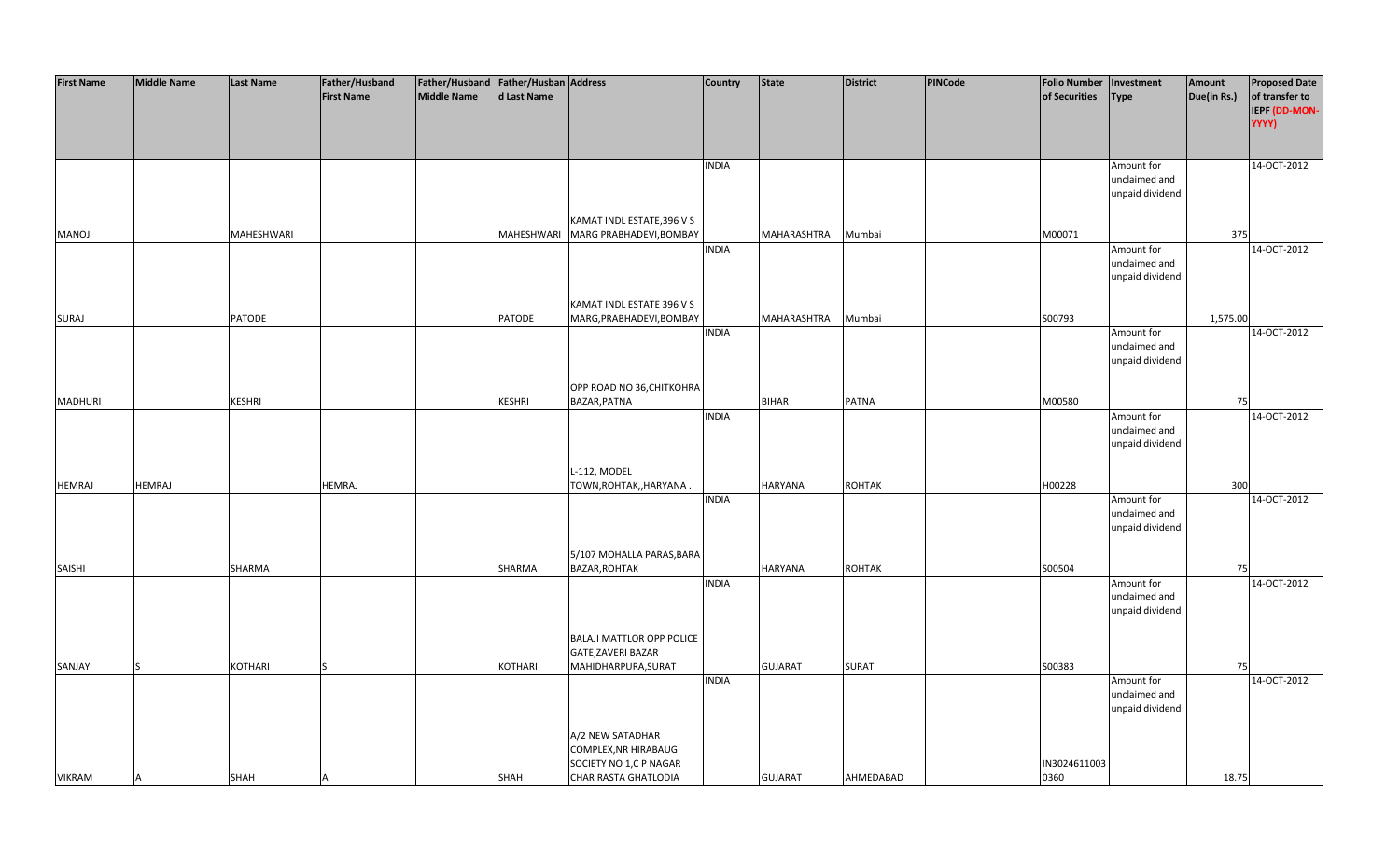| <b>First Name</b> | <b>Middle Name</b> | <b>Last Name</b> | Father/Husband    | Father/Husband   Father/Husban   Address |                |                                               | <b>Country</b> | <b>State</b>   | <b>District</b> | PINCode | <b>Folio Number</b> | Investment                       | Amount      | <b>Proposed Date</b> |
|-------------------|--------------------|------------------|-------------------|------------------------------------------|----------------|-----------------------------------------------|----------------|----------------|-----------------|---------|---------------------|----------------------------------|-------------|----------------------|
|                   |                    |                  | <b>First Name</b> | <b>Middle Name</b>                       | d Last Name    |                                               |                |                |                 |         | of Securities       | <b>Type</b>                      | Due(in Rs.) | of transfer to       |
|                   |                    |                  |                   |                                          |                |                                               |                |                |                 |         |                     |                                  |             | IEPF (DD-MON-        |
|                   |                    |                  |                   |                                          |                |                                               |                |                |                 |         |                     |                                  |             | YYYY)                |
|                   |                    |                  |                   |                                          |                |                                               |                |                |                 |         |                     |                                  |             |                      |
|                   |                    |                  |                   |                                          |                |                                               |                |                |                 |         |                     |                                  |             |                      |
|                   |                    |                  |                   |                                          |                |                                               | <b>INDIA</b>   |                |                 |         |                     | Amount for                       |             | 14-OCT-2012          |
|                   |                    |                  |                   |                                          |                |                                               |                |                |                 |         |                     | unclaimed and                    |             |                      |
|                   |                    |                  |                   |                                          |                |                                               |                |                |                 |         |                     | unpaid dividend                  |             |                      |
|                   |                    |                  |                   |                                          |                | SANGHVI NIWAS NR                              |                |                |                 |         |                     |                                  |             |                      |
|                   |                    |                  |                   |                                          |                | <b>BHAGWATI</b>                               |                |                |                 |         |                     |                                  |             |                      |
|                   |                    |                  |                   |                                          |                | NAGA, VIJAYNAGAR                              |                |                |                 |         |                     |                                  |             |                      |
| LEENA             |                    | SANGHVI          |                   |                                          | SANGHVI        | NARANPURA, AHMEDABAD                          |                | <b>GUJARAT</b> | AHMEDABAD       |         | L00075              |                                  | 75          |                      |
|                   |                    |                  |                   |                                          |                |                                               | <b>INDIA</b>   |                |                 |         |                     | Amount for                       |             | 14-OCT-2012          |
|                   |                    |                  |                   |                                          |                |                                               |                |                |                 |         |                     | unclaimed and                    |             |                      |
|                   |                    |                  |                   |                                          |                |                                               |                |                |                 |         |                     | unpaid dividend                  |             |                      |
|                   |                    |                  |                   |                                          |                | 7 NAVIN CHANDRA                               |                |                |                 |         |                     |                                  |             |                      |
|                   |                    |                  |                   |                                          |                | PARK, CAMP ROAD                               |                |                |                 |         |                     |                                  |             |                      |
| <b>NAVIN</b>      |                    | <b>PAREKH</b>    |                   |                                          | PAREKH         | SHAHIBAWG, AHMEDABAD                          |                | <b>GUJARAT</b> | AHMEDABAD       |         | N00259              |                                  | 75          |                      |
|                   |                    |                  |                   |                                          |                |                                               | <b>INDIA</b>   |                |                 |         |                     | Amount for                       |             | 14-OCT-2012          |
|                   |                    |                  |                   |                                          |                |                                               |                |                |                 |         |                     | unclaimed and<br>unpaid dividend |             |                      |
|                   |                    |                  |                   |                                          |                |                                               |                |                |                 |         |                     |                                  |             |                      |
|                   |                    |                  |                   |                                          |                | VISHNU BHAVAN OPP                             |                |                |                 |         |                     |                                  |             |                      |
|                   |                    |                  |                   |                                          |                | GANESH SOC, O/S SHAPUR                        |                |                |                 |         |                     |                                  |             |                      |
| <b>NITA</b>       |                    | <b>MAKWANA</b>   |                   |                                          | <b>MAKWANA</b> | GATE, AHMEDABAD                               |                | <b>GUJARAT</b> | AHMEDABAD       |         | N00270              |                                  | 75          |                      |
|                   |                    |                  |                   |                                          |                |                                               | <b>INDIA</b>   |                |                 |         |                     | Amount for                       |             | 14-OCT-2012          |
|                   |                    |                  |                   |                                          |                |                                               |                |                |                 |         |                     | unclaimed and                    |             |                      |
|                   |                    |                  |                   |                                          |                |                                               |                |                |                 |         |                     | unpaid dividend                  |             |                      |
|                   |                    |                  |                   |                                          |                | <b>5 NAVRATAN SOC NR</b>                      |                |                |                 |         |                     |                                  |             |                      |
|                   |                    |                  |                   |                                          |                | KESARBAG, NR NEW SINDHI                       |                |                |                 |         |                     |                                  |             |                      |
|                   |                    |                  |                   |                                          |                | HIGH SCHOOL                                   |                |                |                 |         |                     |                                  |             |                      |
| <b>MONA</b>       |                    | SHAH             |                   |                                          | <b>SHAH</b>    | NARA, AHMEDABAD                               |                | <b>GUJARAT</b> | AHMEDABAD       |         | M00456              |                                  | 75          |                      |
|                   |                    |                  |                   |                                          |                |                                               | <b>INDIA</b>   |                |                 |         |                     | Amount for                       |             | 14-OCT-2012          |
|                   |                    |                  |                   |                                          |                |                                               |                |                |                 |         |                     | unclaimed and                    |             |                      |
|                   |                    |                  |                   |                                          |                |                                               |                |                |                 |         |                     | unpaid dividend                  |             |                      |
|                   |                    |                  |                   |                                          |                | 1778 BHAGWATI POLE                            |                |                |                 |         |                     |                                  |             |                      |
|                   |                    |                  |                   |                                          |                | LUNSAWADA, DARIYAPUR, AH                      |                |                |                 |         |                     |                                  |             |                      |
| MANSUKH           |                    | <b>GOSALIA</b>   |                   |                                          | <b>GOSALIA</b> | <b>MEDABAD</b>                                |                | <b>GUJARAT</b> | AHMEDABAD       |         | M00445              |                                  | 75          |                      |
|                   |                    |                  |                   |                                          |                |                                               | <b>INDIA</b>   |                |                 |         |                     | Amount for                       |             | 14-OCT-2012          |
|                   |                    |                  |                   |                                          |                |                                               |                |                |                 |         |                     | unclaimed and                    |             |                      |
|                   |                    |                  |                   |                                          |                |                                               |                |                |                 |         |                     | unpaid dividend                  |             |                      |
|                   |                    |                  |                   |                                          |                | 4 MEHUL PARK 2ND                              |                |                |                 |         |                     |                                  |             |                      |
|                   |                    |                  |                   |                                          |                | FLOOR, B/H VADAJ AMTS BUS                     |                |                |                 |         |                     |                                  |             |                      |
| <b>HINA</b>       |                    | <b>DUGALI</b>    |                   |                                          | <b>DUGALI</b>  | STOP, AHMEDABAD                               |                | <b>GUJARAT</b> | AHMEDABAD       |         | H00177              |                                  | 75          |                      |
|                   |                    |                  |                   |                                          |                |                                               | <b>INDIA</b>   |                |                 |         |                     | Amount for                       |             | 14-OCT-2012          |
|                   |                    |                  |                   |                                          |                |                                               |                |                |                 |         |                     | unclaimed and                    |             |                      |
|                   |                    |                  |                   |                                          |                |                                               |                |                |                 |         |                     | unpaid dividend                  |             |                      |
|                   |                    |                  |                   |                                          |                | B-3/153, MADHUVRUND, NR.<br><b>RANNA PARK</b> |                |                |                 |         |                     |                                  |             |                      |
| SWARNBALA         |                    | <b>JANI</b>      |                   |                                          | <b>JANI</b>    | GHATLODIA, AHMEDABAD                          |                | <b>GUJARAT</b> | AHMEDABAD       |         | S00027              |                                  | 1,875.00    |                      |
|                   |                    |                  |                   |                                          |                |                                               |                |                |                 |         |                     |                                  |             |                      |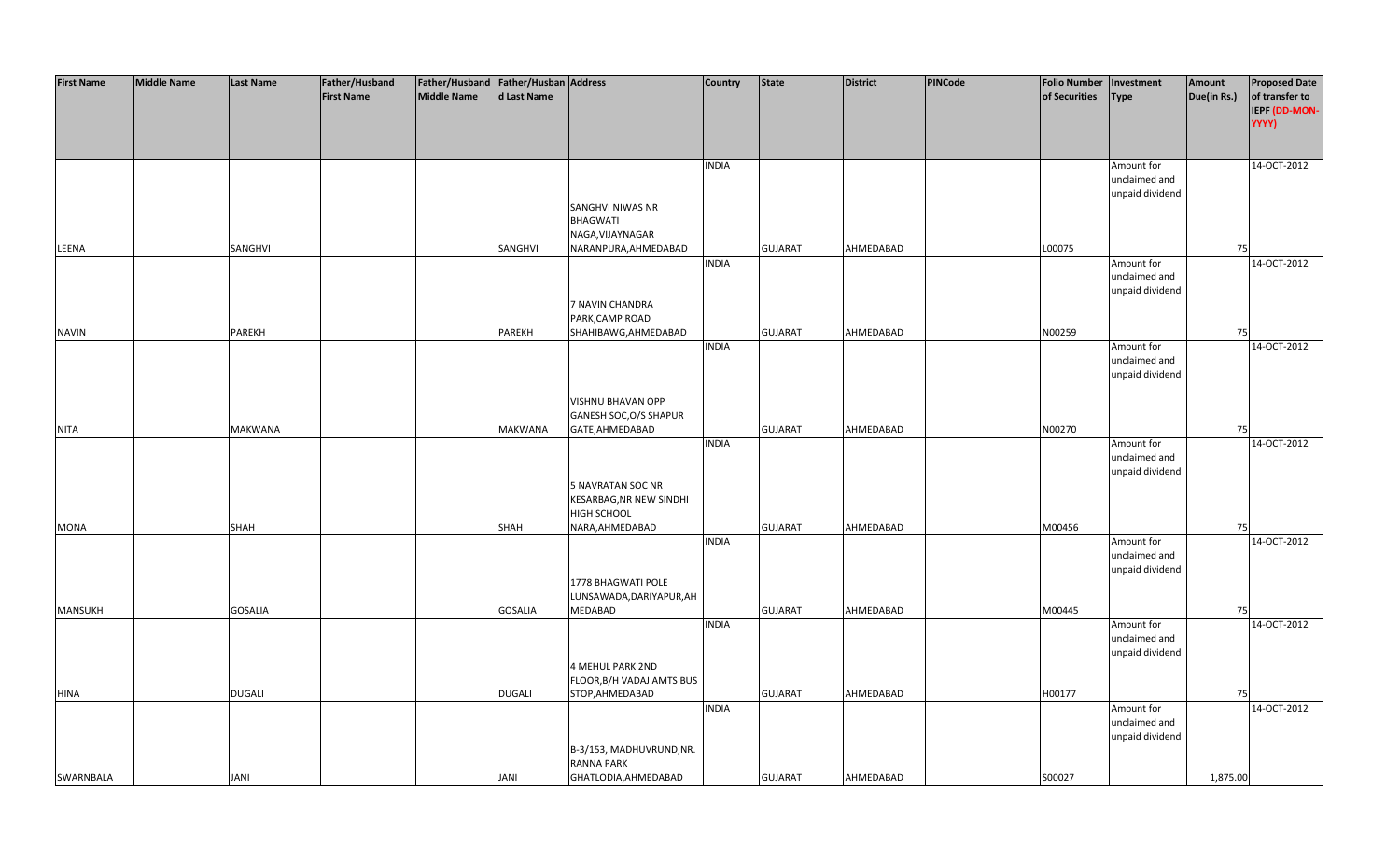| <b>First Name</b> | <b>Middle Name</b> | <b>Last Name</b> | Father/Husband    | Father/Husband Father/Husban Address |               |                             | Country      | <b>State</b>   | <b>District</b> | PINCode | <b>Folio Number</b> | Investment      | Amount      | <b>Proposed Date</b> |
|-------------------|--------------------|------------------|-------------------|--------------------------------------|---------------|-----------------------------|--------------|----------------|-----------------|---------|---------------------|-----------------|-------------|----------------------|
|                   |                    |                  | <b>First Name</b> | <b>Middle Name</b>                   | d Last Name   |                             |              |                |                 |         | of Securities       | <b>Type</b>     | Due(in Rs.) | of transfer to       |
|                   |                    |                  |                   |                                      |               |                             |              |                |                 |         |                     |                 |             | IEPF (DD-MON-        |
|                   |                    |                  |                   |                                      |               |                             |              |                |                 |         |                     |                 |             | YYYY)                |
|                   |                    |                  |                   |                                      |               |                             |              |                |                 |         |                     |                 |             |                      |
|                   |                    |                  |                   |                                      |               |                             |              |                |                 |         |                     |                 |             |                      |
|                   |                    |                  |                   |                                      |               |                             | <b>INDIA</b> |                |                 |         |                     | Amount for      |             | 14-OCT-2012          |
|                   |                    |                  |                   |                                      |               |                             |              |                |                 |         |                     | unclaimed and   |             |                      |
|                   |                    |                  |                   |                                      |               |                             |              |                |                 |         |                     | unpaid dividend |             |                      |
|                   |                    |                  |                   |                                      |               |                             |              |                |                 |         |                     |                 |             |                      |
|                   |                    |                  |                   |                                      |               | C/95, KARMACHARI            |              |                |                 |         |                     |                 |             |                      |
| PARESH            |                    | PANDYA           |                   |                                      | PANDYA        | NAGAR,, PART- I, CHATLODIA, |              | <b>GUJARAT</b> | AHMEDABAD       |         | 050024              |                 | 750         |                      |
|                   |                    |                  |                   |                                      |               |                             | <b>INDIA</b> |                |                 |         |                     | Amount for      |             | 14-OCT-2012          |
|                   |                    |                  |                   |                                      |               |                             |              |                |                 |         |                     | unclaimed and   |             |                      |
|                   |                    |                  |                   |                                      |               |                             |              |                |                 |         |                     | unpaid dividend |             |                      |
|                   |                    |                  |                   |                                      |               | GHEE KANTA ROAD BALAJI      |              |                |                 |         |                     |                 |             |                      |
|                   |                    |                  |                   |                                      |               | <b>TEMPLE, CHALI IST</b>    |              |                |                 |         |                     |                 |             |                      |
| RANJNA            | D                  | PATEL            |                   |                                      | PATEL         | FLOOR, BARODA               |              | <b>GUJARAT</b> | VADODARA        |         | R00158              |                 | 75          |                      |
|                   |                    |                  |                   |                                      |               |                             | <b>INDIA</b> |                |                 |         |                     | Amount for      |             | 14-OCT-2012          |
|                   |                    |                  |                   |                                      |               |                             |              |                |                 |         |                     | unclaimed and   |             |                      |
|                   |                    |                  |                   |                                      |               |                             |              |                |                 |         |                     | unpaid dividend |             |                      |
|                   |                    |                  |                   |                                      |               |                             |              |                |                 |         |                     |                 |             |                      |
|                   |                    |                  |                   |                                      |               | A-281, SUDERSHAN            |              |                |                 |         |                     |                 |             |                      |
| YASHIKA           | YASHIKA            |                  | YASHIKA           |                                      |               | PARK, NEW DELHI             |              | DELHI          | Delhi           |         | Y00011              |                 | 75          |                      |
|                   |                    |                  |                   |                                      |               |                             | <b>INDIA</b> |                |                 |         |                     | Amount for      |             | 14-OCT-2012          |
|                   |                    |                  |                   |                                      |               |                             |              |                |                 |         |                     | unclaimed and   |             |                      |
|                   |                    |                  |                   |                                      |               |                             |              |                |                 |         |                     | unpaid dividend |             |                      |
|                   |                    |                  |                   |                                      |               |                             |              |                |                 |         |                     |                 |             |                      |
|                   |                    |                  |                   |                                      |               | 2076 SECTOR                 |              |                |                 |         |                     |                 |             |                      |
| <b>ONKAR</b>      |                    | GOEL             |                   |                                      | <b>GOEL</b>   | 16, FARIDABAD, HARYANA      |              | <b>HARYANA</b> | Delhi           |         | 000013              |                 | 75          |                      |
|                   |                    |                  |                   |                                      |               |                             | <b>INDIA</b> |                |                 |         |                     | Amount for      |             | 14-OCT-2012          |
|                   |                    |                  |                   |                                      |               |                             |              |                |                 |         |                     | unclaimed and   |             |                      |
|                   |                    |                  |                   |                                      |               |                             |              |                |                 |         |                     | unpaid dividend |             |                      |
|                   |                    |                  |                   |                                      |               |                             |              |                |                 |         |                     |                 |             |                      |
|                   |                    |                  |                   |                                      |               |                             |              |                |                 |         |                     |                 |             |                      |
| <b>GEETA</b>      | <b>DEVI</b>        |                  | <b>DEVI</b>       |                                      |               | NP-122, PITAM PURA, DELHI   |              | DELHI          | Delhi           |         | G00087              |                 | 75          |                      |
|                   |                    |                  |                   |                                      |               |                             | <b>INDIA</b> |                |                 |         |                     | Amount for      |             | 14-OCT-2012          |
|                   |                    |                  |                   |                                      |               |                             |              |                |                 |         |                     | unclaimed and   |             |                      |
|                   |                    |                  |                   |                                      |               |                             |              |                |                 |         |                     | unpaid dividend |             |                      |
|                   |                    |                  |                   |                                      |               |                             |              |                |                 |         |                     |                 |             |                      |
|                   |                    |                  |                   |                                      |               |                             |              |                |                 |         |                     |                 |             |                      |
| RAJENDRA          | <b>KUMAR</b>       |                  | <b>KUMAR</b>      |                                      |               | B-1/23, SECTOR-15, ROHINI,  |              | <b>DELHI</b>   | Delhi           |         | R00365              |                 | 75          |                      |
|                   |                    |                  |                   |                                      |               |                             | <b>INDIA</b> |                |                 |         |                     | Amount for      |             | 14-OCT-2012          |
|                   |                    |                  |                   |                                      |               |                             |              |                |                 |         |                     | unclaimed and   |             |                      |
|                   |                    |                  |                   |                                      |               |                             |              |                |                 |         |                     | unpaid dividend |             |                      |
|                   |                    |                  |                   |                                      |               |                             |              |                |                 |         |                     |                 |             |                      |
|                   |                    |                  |                   |                                      |               | 218 TEXTILE MARKET, JOGI    |              |                |                 |         |                     |                 |             |                      |
| <b>PALAK</b>      | RANI               | <b>MITTAL</b>    | RANI              |                                      | <b>MITTAL</b> | WARA NAI SARAK, DELHI       |              | DELHI          | Delhi           |         | P00349              |                 | 75          |                      |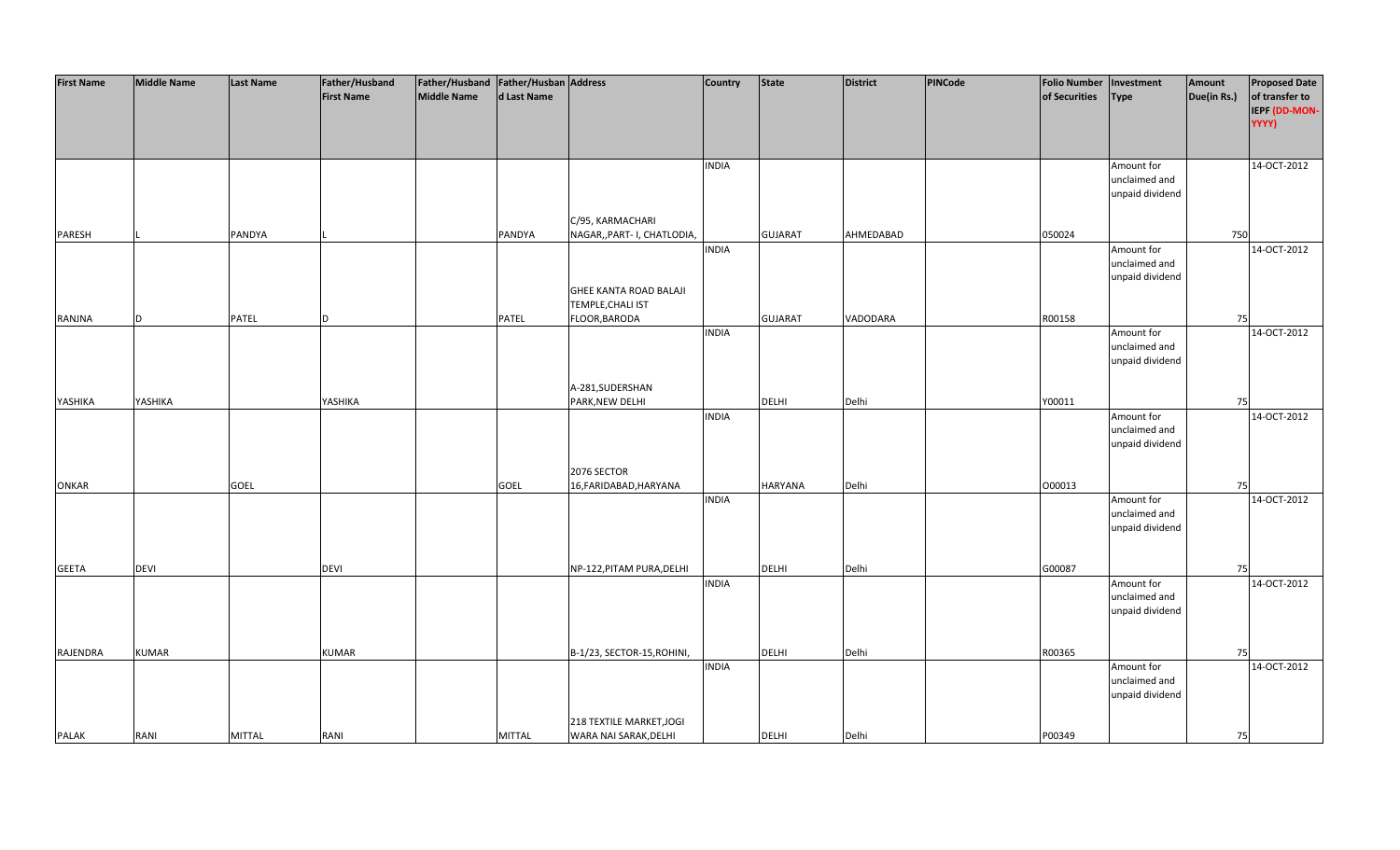| <b>First Name</b> | <b>Middle Name</b> | <b>Last Name</b> | Father/Husband    | Father/Husband Father/Husban Address |              |                             | Country      | <b>State</b> | <b>District</b> | PINCode | <b>Folio Number</b> | Investment      | Amount      | <b>Proposed Date</b> |
|-------------------|--------------------|------------------|-------------------|--------------------------------------|--------------|-----------------------------|--------------|--------------|-----------------|---------|---------------------|-----------------|-------------|----------------------|
|                   |                    |                  | <b>First Name</b> | <b>Middle Name</b>                   | d Last Name  |                             |              |              |                 |         | of Securities       | <b>Type</b>     | Due(in Rs.) | of transfer to       |
|                   |                    |                  |                   |                                      |              |                             |              |              |                 |         |                     |                 |             | IEPF (DD-MON-        |
|                   |                    |                  |                   |                                      |              |                             |              |              |                 |         |                     |                 |             | YYYY)                |
|                   |                    |                  |                   |                                      |              |                             |              |              |                 |         |                     |                 |             |                      |
|                   |                    |                  |                   |                                      |              |                             |              |              |                 |         |                     |                 |             |                      |
|                   |                    |                  |                   |                                      |              |                             | <b>INDIA</b> |              |                 |         |                     | Amount for      |             | 14-OCT-2012          |
|                   |                    |                  |                   |                                      |              |                             |              |              |                 |         |                     | unclaimed and   |             |                      |
|                   |                    |                  |                   |                                      |              |                             |              |              |                 |         |                     | unpaid dividend |             |                      |
|                   |                    |                  |                   |                                      |              |                             |              |              |                 |         |                     |                 |             |                      |
|                   |                    |                  |                   |                                      |              | 0023/1 BACK SIDE HARI       |              |              |                 |         |                     |                 |             |                      |
| PAWAN             | <b>KUMAR</b>       | AGGARWAL         | <b>KUMAR</b>      |                                      | AGGARWAL     | NIWAS, SHAKTI NAGAR, DELHI  |              | <b>DELHI</b> | Delhi           |         | P00244              |                 | 75          |                      |
|                   |                    |                  |                   |                                      |              |                             | <b>INDIA</b> |              |                 |         |                     | Amount for      |             | 14-OCT-2012          |
|                   |                    |                  |                   |                                      |              |                             |              |              |                 |         |                     | unclaimed and   |             |                      |
|                   |                    |                  |                   |                                      |              |                             |              |              |                 |         |                     | unpaid dividend |             |                      |
|                   |                    |                  |                   |                                      |              |                             |              |              |                 |         |                     |                 |             |                      |
|                   |                    |                  |                   |                                      |              | A-5B/372 SFS FLATS, PASCHIM |              |              |                 |         |                     |                 |             |                      |
| VASU DEV          | <b>DEV</b>         |                  | <b>DEV</b>        |                                      |              | <b>VIHAR, NEW DELHI</b>     |              | <b>DELHI</b> | Delhi           |         | V00158              |                 | 75          |                      |
|                   |                    |                  |                   |                                      |              |                             | <b>INDIA</b> |              |                 |         |                     | Amount for      |             | 14-OCT-2012          |
|                   |                    |                  |                   |                                      |              |                             |              |              |                 |         |                     | unclaimed and   |             |                      |
|                   |                    |                  |                   |                                      |              |                             |              |              |                 |         |                     | unpaid dividend |             |                      |
|                   |                    |                  |                   |                                      |              |                             |              |              |                 |         |                     |                 |             |                      |
|                   |                    |                  |                   |                                      |              | 23/1 HARI NIWAS, SHAKTI     |              |              |                 |         |                     |                 |             |                      |
| <b>VED</b>        |                    | <b>VATI</b>      |                   |                                      | <b>VATI</b>  | NAGAR, DELHI                |              | DELHI        | Delhi           |         | V00172              |                 | 75          |                      |
|                   |                    |                  |                   |                                      |              |                             | <b>INDIA</b> |              |                 |         |                     | Amount for      |             | 14-OCT-2012          |
|                   |                    |                  |                   |                                      |              |                             |              |              |                 |         |                     | unclaimed and   |             |                      |
|                   |                    |                  |                   |                                      |              |                             |              |              |                 |         |                     | unpaid dividend |             |                      |
|                   |                    |                  |                   |                                      |              |                             |              |              |                 |         |                     |                 |             |                      |
|                   |                    |                  |                   |                                      |              | 218 TEXTILE MARKET, JOGI    |              |              |                 |         |                     |                 |             |                      |
| SAMEER            |                    | KHANEYA          |                   |                                      | KHANEYA      | WARA NAI SARAK, DELHI       |              | <b>DELHI</b> | Delhi           |         | S00781              |                 | 75          |                      |
|                   |                    |                  |                   |                                      |              |                             | <b>INDIA</b> |              |                 |         |                     | Amount for      |             | 14-OCT-2012          |
|                   |                    |                  |                   |                                      |              |                             |              |              |                 |         |                     | unclaimed and   |             |                      |
|                   |                    |                  |                   |                                      |              |                             |              |              |                 |         |                     | unpaid dividend |             |                      |
|                   |                    |                  |                   |                                      |              |                             |              |              |                 |         |                     |                 |             |                      |
|                   |                    |                  |                   |                                      |              | 4225 A JOGI WARA, NAI       |              |              |                 |         |                     |                 |             |                      |
| SURYA             | <b>KUMAR</b>       |                  | <b>KUMAR</b>      |                                      |              | SARAK, DELHI                |              | DELHI        | Delhi           |         | S00669              |                 | 75          |                      |
|                   |                    |                  |                   |                                      |              |                             | <b>INDIA</b> |              |                 |         |                     | Amount for      |             | 14-OCT-2012          |
|                   |                    |                  |                   |                                      |              |                             |              |              |                 |         |                     | unclaimed and   |             |                      |
|                   |                    |                  |                   |                                      |              |                             |              |              |                 |         |                     | unpaid dividend |             |                      |
|                   |                    |                  |                   |                                      |              |                             |              |              |                 |         |                     |                 |             |                      |
|                   |                    |                  |                   |                                      |              | 0023/1 BACK SIDE HARI       |              |              |                 |         |                     |                 |             |                      |
| <b>SUNITA</b>     |                    | <b>BAJAJ</b>     |                   |                                      | <b>BAJAJ</b> | NIWAS, SHAKTI NAGAR, DELHI  |              | DELHI        | Delhi           |         | S00617              |                 | 75          |                      |
|                   |                    |                  |                   |                                      |              |                             | <b>INDIA</b> |              |                 |         |                     | Amount for      |             | 14-OCT-2012          |
|                   |                    |                  |                   |                                      |              |                             |              |              |                 |         |                     | unclaimed and   |             |                      |
|                   |                    |                  |                   |                                      |              |                             |              |              |                 |         |                     | unpaid dividend |             |                      |
|                   |                    |                  |                   |                                      |              |                             |              |              |                 |         |                     |                 |             |                      |
|                   |                    |                  |                   |                                      |              | 218 TEXTILE MARKET, JOGI    |              |              |                 |         |                     |                 |             |                      |
| PARWATI           |                    | KHANEYA          |                   |                                      | KHANEYA      | WARA NAI SARAK, DELHI       |              | <b>DELHI</b> | Delhi           |         | P00348              |                 | 75          |                      |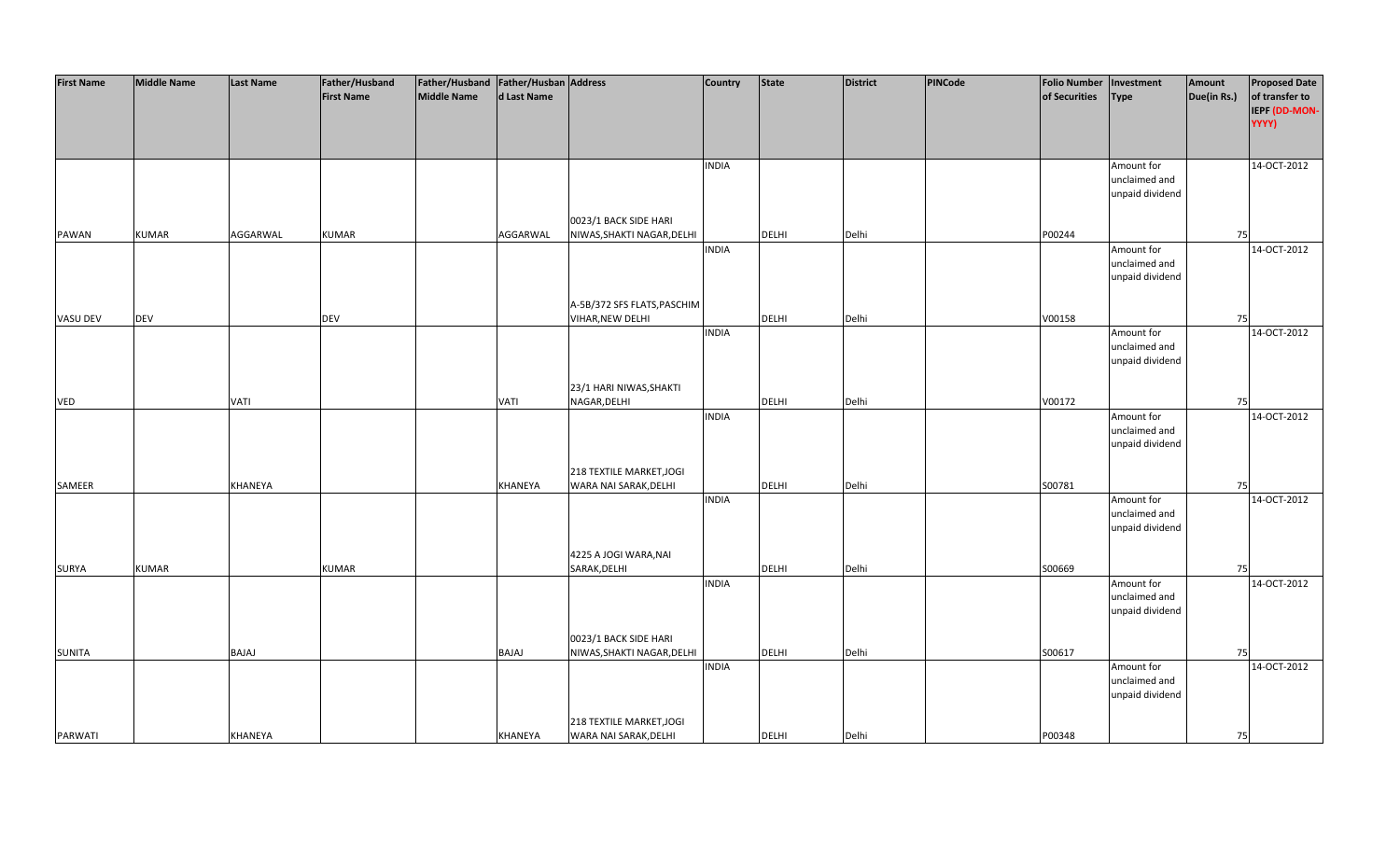| <b>First Name</b> | <b>Middle Name</b> | <b>Last Name</b> | Father/Husband    | Father/Husband   Father/Husban   Address |                 |                           | <b>Country</b> | <b>State</b>   | <b>District</b> | PINCode | <b>Folio Number</b> | Investment      | Amount      | <b>Proposed Date</b> |
|-------------------|--------------------|------------------|-------------------|------------------------------------------|-----------------|---------------------------|----------------|----------------|-----------------|---------|---------------------|-----------------|-------------|----------------------|
|                   |                    |                  | <b>First Name</b> | <b>Middle Name</b>                       | d Last Name     |                           |                |                |                 |         | of Securities       | <b>Type</b>     | Due(in Rs.) | of transfer to       |
|                   |                    |                  |                   |                                          |                 |                           |                |                |                 |         |                     |                 |             | IEPF (DD-MON-        |
|                   |                    |                  |                   |                                          |                 |                           |                |                |                 |         |                     |                 |             | YYYY)                |
|                   |                    |                  |                   |                                          |                 |                           |                |                |                 |         |                     |                 |             |                      |
|                   |                    |                  |                   |                                          |                 |                           |                |                |                 |         |                     |                 |             |                      |
|                   |                    |                  |                   |                                          |                 |                           |                |                |                 |         |                     |                 |             |                      |
|                   |                    |                  |                   |                                          |                 |                           | <b>INDIA</b>   |                |                 |         |                     | Amount for      |             | 14-OCT-2012          |
|                   |                    |                  |                   |                                          |                 |                           |                |                |                 |         |                     | unclaimed and   |             |                      |
|                   |                    |                  |                   |                                          |                 |                           |                |                |                 |         |                     | unpaid dividend |             |                      |
|                   |                    |                  |                   |                                          |                 |                           |                |                |                 |         |                     |                 |             |                      |
|                   |                    |                  |                   |                                          |                 |                           |                |                |                 |         |                     |                 |             |                      |
| SUMAN             |                    | <b>JAIN</b>      |                   |                                          | <b>JAIN</b>     | NP-122, PITAM PURA, DELHI |                | <b>DELHI</b>   | Delhi           |         | S00481              |                 | 75          |                      |
|                   |                    |                  |                   |                                          |                 |                           | <b>INDIA</b>   |                |                 |         |                     | Amount for      |             | 14-OCT-2012          |
|                   |                    |                  |                   |                                          |                 |                           |                |                |                 |         |                     | unclaimed and   |             |                      |
|                   |                    |                  |                   |                                          |                 |                           |                |                |                 |         |                     | unpaid dividend |             |                      |
|                   |                    |                  |                   |                                          |                 |                           |                |                |                 |         |                     |                 |             |                      |
|                   |                    |                  |                   |                                          |                 | 26/29, EAST PATEL         |                |                |                 |         |                     |                 |             |                      |
| V                 |                    | SAHNI            |                   |                                          | <b>SAHNI</b>    | NAGAR, NEW DELHI          |                | <b>DELHI</b>   | Delhi           |         | V00169              |                 | 75          |                      |
|                   |                    |                  |                   |                                          |                 |                           | <b>INDIA</b>   |                |                 |         |                     | Amount for      |             | 14-OCT-2012          |
|                   |                    |                  |                   |                                          |                 |                           |                |                |                 |         |                     | unclaimed and   |             |                      |
|                   |                    |                  |                   |                                          |                 |                           |                |                |                 |         |                     |                 |             |                      |
|                   |                    |                  |                   |                                          |                 |                           |                |                |                 |         |                     | unpaid dividend |             |                      |
|                   |                    |                  |                   |                                          |                 |                           |                |                |                 |         |                     |                 |             |                      |
|                   |                    |                  |                   |                                          |                 | 218 TEXTILE MARKET JOGI   |                |                |                 |         |                     |                 |             |                      |
| <b>SUDHA</b>      |                    | <b>JAIN</b>      |                   |                                          | <b>JAIN</b>     | WARA, NAI-SARAK, DELHI    |                | DELHI          | Delhi           |         | S01114              |                 | 75          |                      |
|                   |                    |                  |                   |                                          |                 |                           | <b>INDIA</b>   |                |                 |         |                     | Amount for      |             | 14-OCT-2012          |
|                   |                    |                  |                   |                                          |                 |                           |                |                |                 |         |                     | unclaimed and   |             |                      |
|                   |                    |                  |                   |                                          |                 |                           |                |                |                 |         |                     | unpaid dividend |             |                      |
|                   |                    |                  |                   |                                          |                 | C/O JAJODIA EXPORTS, E-20 |                |                |                 |         |                     |                 |             |                      |
|                   |                    |                  |                   |                                          |                 | KOSHLAYA MARG BANI        |                |                |                 |         |                     |                 |             |                      |
| LAXMIKANT         |                    | <b>JAJODIA</b>   |                   |                                          | <b>AIODIA</b>   | PARK, JAIPUR              |                | RAJASTHAN      | <b>JAIPUR</b>   |         | L00022              |                 | 75          |                      |
|                   |                    |                  |                   |                                          |                 |                           | <b>INDIA</b>   |                |                 |         |                     | Amount for      |             | 14-OCT-2012          |
|                   |                    |                  |                   |                                          |                 |                           |                |                |                 |         |                     | unclaimed and   |             |                      |
|                   |                    |                  |                   |                                          |                 |                           |                |                |                 |         |                     | unpaid dividend |             |                      |
|                   |                    |                  |                   |                                          |                 | C/O JETHMAL BOHRA NEAR    |                |                |                 |         |                     |                 |             |                      |
|                   |                    |                  |                   |                                          |                 | PARASAR, PO SRI           |                |                |                 |         |                     |                 |             |                      |
| <b>PARTH</b>      |                    | PAREEK           |                   |                                          | PAREEK          | DUNGARGARH, DT CHURU RAJ  |                | RAJASTHAN      | <b>JAIPUR</b>   |         | P00119              |                 | 75          |                      |
|                   |                    |                  |                   |                                          |                 |                           | <b>INDIA</b>   |                |                 |         |                     | Amount for      |             | 14-OCT-2012          |
|                   |                    |                  |                   |                                          |                 |                           |                |                |                 |         |                     | unclaimed and   |             |                      |
|                   |                    |                  |                   |                                          |                 |                           |                |                |                 |         |                     | unpaid dividend |             |                      |
|                   |                    |                  |                   |                                          |                 |                           |                |                |                 |         |                     |                 |             |                      |
|                   |                    |                  |                   |                                          |                 |                           |                |                |                 |         |                     |                 |             |                      |
|                   |                    |                  |                   |                                          |                 | 51 DIG                    |                |                |                 |         |                     |                 |             |                      |
| HARAKCHAND        | <b>VIRPAL</b>      | SHAH             | <b>VIRPAL</b>     |                                          | SHAH            | PLOT, JAMNAGAR, GUJARAT   |                | <b>GUJARAT</b> | <b>JAMNAGAR</b> |         | H00201              |                 | 75          |                      |
|                   |                    |                  |                   |                                          |                 |                           | <b>INDIA</b>   |                |                 |         |                     | Amount for      |             | 14-OCT-2012          |
|                   |                    |                  |                   |                                          |                 |                           |                |                |                 |         |                     | unclaimed and   |             |                      |
|                   |                    |                  |                   |                                          |                 |                           |                |                |                 |         |                     | unpaid dividend |             |                      |
|                   |                    |                  |                   |                                          |                 | B-2 MATRU ASHISH 12 TH    |                |                |                 |         |                     |                 |             |                      |
|                   |                    |                  |                   |                                          |                 | FLOOR,, NAPEAN SEA        |                |                |                 |         | IN3000201011        |                 |             |                      |
| SAMIR             | <b>SHIRISH</b>     | <b>BHANSALI</b>  | <b>SHIRISH</b>    |                                          | <b>BHANSALI</b> | RD, MUMBAI                |                | MAHARASHTRA    | Mumbai          |         | 6328                |                 | 75          |                      |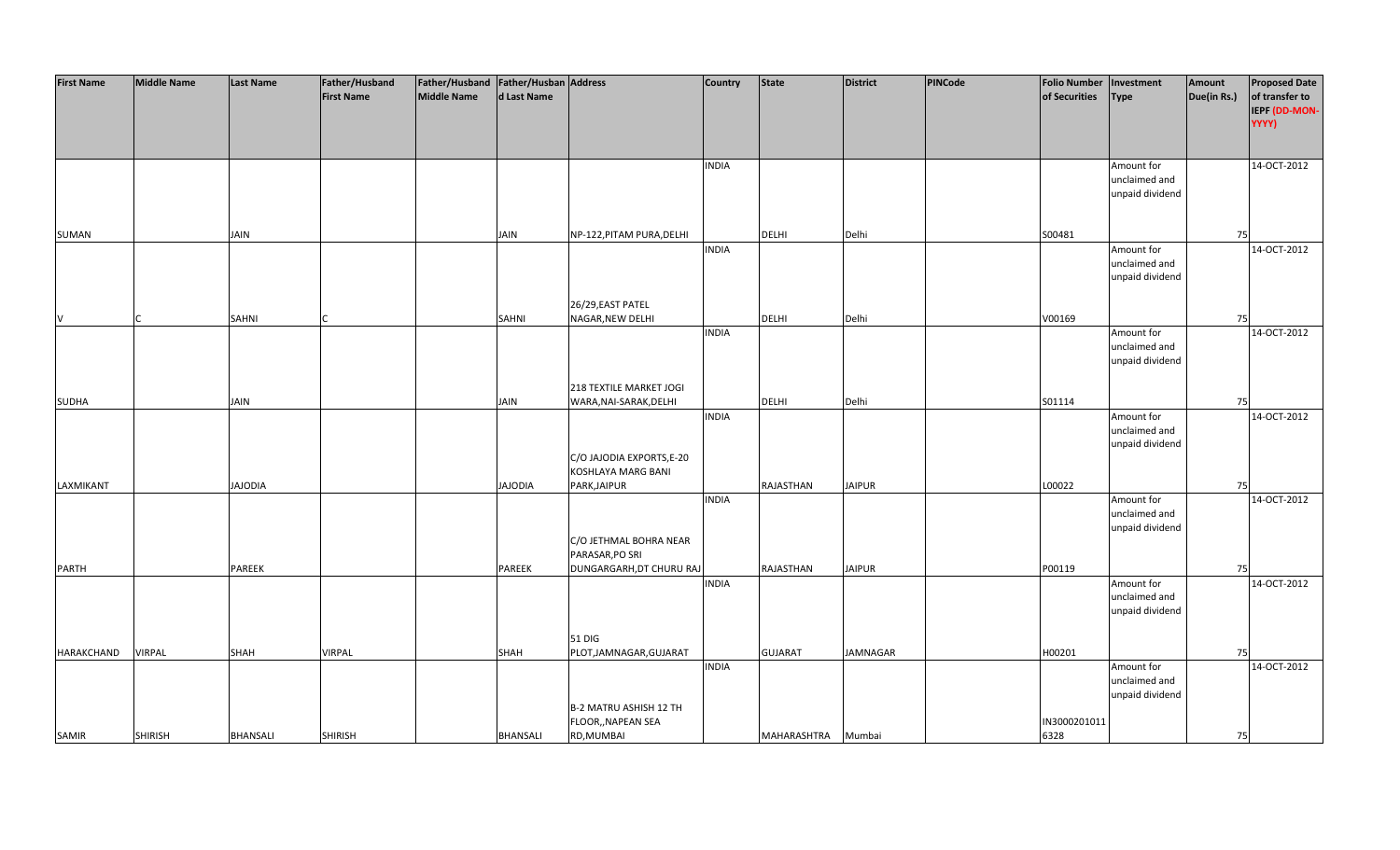| <b>First Name</b> | <b>Middle Name</b> | <b>Last Name</b> | Father/Husband    | Father/Husband Father/Husban Address |              |                                 | <b>Country</b> | <b>State</b>   | <b>District</b> | <b>PINCode</b> | <b>Folio Number</b> | Investment      | Amount      | <b>Proposed Date</b> |
|-------------------|--------------------|------------------|-------------------|--------------------------------------|--------------|---------------------------------|----------------|----------------|-----------------|----------------|---------------------|-----------------|-------------|----------------------|
|                   |                    |                  | <b>First Name</b> | <b>Middle Name</b>                   | d Last Name  |                                 |                |                |                 |                | of Securities       | <b>Type</b>     | Due(in Rs.) | of transfer to       |
|                   |                    |                  |                   |                                      |              |                                 |                |                |                 |                |                     |                 |             | IEPF (DD-MON-        |
|                   |                    |                  |                   |                                      |              |                                 |                |                |                 |                |                     |                 |             | YYYY)                |
|                   |                    |                  |                   |                                      |              |                                 |                |                |                 |                |                     |                 |             |                      |
|                   |                    |                  |                   |                                      |              |                                 |                |                |                 |                |                     |                 |             |                      |
|                   |                    |                  |                   |                                      |              |                                 | <b>INDIA</b>   |                |                 |                |                     | Amount for      |             | 14-OCT-2012          |
|                   |                    |                  |                   |                                      |              |                                 |                |                |                 |                |                     | unclaimed and   |             |                      |
|                   |                    |                  |                   |                                      |              | SANGAM BLDG-12 FLAT             |                |                |                 |                |                     | unpaid dividend |             |                      |
|                   |                    |                  |                   |                                      |              | 74, NEW LINK ROAD               |                |                |                 |                |                     |                 |             |                      |
|                   |                    |                  |                   |                                      |              | <b>OSHIWARA</b>                 |                |                |                 |                |                     |                 |             |                      |
| <b>GEET</b>       |                    | VAZIRANI         |                   |                                      | VAZIRANI     | JOGESHW, BOMBAY                 |                | MAHARASHTRA    | Mumbai          |                | G00024              |                 | 75          |                      |
|                   |                    |                  |                   |                                      |              |                                 | <b>INDIA</b>   |                |                 |                |                     | Amount for      |             | 14-OCT-2012          |
|                   |                    |                  |                   |                                      |              |                                 |                |                |                 |                |                     | unclaimed and   |             |                      |
|                   |                    |                  |                   |                                      |              | SANGAM BLDG-12 FLAT             |                |                |                 |                |                     | unpaid dividend |             |                      |
|                   |                    |                  |                   |                                      |              | 74, NEW LINK ROAD               |                |                |                 |                |                     |                 |             |                      |
|                   |                    |                  |                   |                                      |              | <b>OSHIWARA</b>                 |                |                |                 |                |                     |                 |             |                      |
| <b>DAULAT</b>     |                    | VAZIRANI         |                   |                                      | VAZIRANI     | JOGESHW, BOMBAY                 |                | MAHARASHTRA    | Mumbai          |                | D00039              |                 | 75          |                      |
|                   |                    |                  |                   |                                      |              |                                 | <b>INDIA</b>   |                |                 |                |                     | Amount for      |             | 14-OCT-2012          |
|                   |                    |                  |                   |                                      |              |                                 |                |                |                 |                |                     | unclaimed and   |             |                      |
|                   |                    |                  |                   |                                      |              |                                 |                |                |                 |                |                     | unpaid dividend |             |                      |
|                   |                    |                  |                   |                                      |              |                                 |                |                |                 |                |                     |                 |             |                      |
|                   |                    |                  |                   |                                      |              | <b>VILLAGE CHITKOHARA</b>       |                |                |                 |                | IN3008881496        |                 |             |                      |
| ABINASH           | <b>KUMAR</b>       |                  | <b>KUMAR</b>      |                                      |              | BASTI, PO ANISABAD, PATNA       |                | <b>BIHAR</b>   | <b>PATNA</b>    |                | 3665                |                 | 75          |                      |
|                   |                    |                  |                   |                                      |              |                                 | <b>INDIA</b>   |                |                 |                |                     | Amount for      |             | 14-OCT-2012          |
|                   |                    |                  |                   |                                      |              |                                 |                |                |                 |                |                     | unclaimed and   |             |                      |
|                   |                    |                  |                   |                                      |              |                                 |                |                |                 |                |                     | unpaid dividend |             |                      |
|                   |                    |                  |                   |                                      |              |                                 |                |                |                 |                |                     |                 |             |                      |
|                   |                    |                  |                   |                                      |              | PAYAL NOVELTY, AZAD             |                |                |                 |                |                     |                 |             |                      |
| SOMABHAI          | <b>SANKAR</b>      | <b>PATEL</b>     | SANKAR            |                                      | <b>PATEL</b> | CHOWK, UNJHA, (N.GUJ)           |                | <b>GUJARAT</b> | <b>MAHESANA</b> |                | S00409              |                 | 75          |                      |
|                   |                    |                  |                   |                                      |              |                                 | <b>INDIA</b>   |                |                 |                |                     | Amount for      |             | 14-OCT-2012          |
|                   |                    |                  |                   |                                      |              |                                 |                |                |                 |                |                     | unclaimed and   |             |                      |
|                   |                    |                  |                   |                                      |              |                                 |                |                |                 |                |                     | unpaid dividend |             |                      |
|                   |                    |                  |                   |                                      |              | SANGHVI NIWAS NR                |                |                |                 |                |                     |                 |             |                      |
|                   |                    |                  |                   |                                      |              | <b>BHAGWATI</b>                 |                |                |                 |                |                     |                 |             |                      |
|                   |                    |                  |                   |                                      |              | NAGA, VIJAYNAGAR                |                |                |                 |                |                     |                 |             |                      |
| SAMIR             |                    | SANGHVI          |                   |                                      | SANGHVI      | NARANPURA, AHMEDABAD            |                | <b>GUJARAT</b> | AHMEDABAD       |                | S00897              |                 | 75          |                      |
|                   |                    |                  |                   |                                      |              |                                 | <b>INDIA</b>   |                |                 |                |                     | Amount for      |             | 14-OCT-2012          |
|                   |                    |                  |                   |                                      |              |                                 |                |                |                 |                |                     | unclaimed and   |             |                      |
|                   |                    |                  |                   |                                      |              | <b>DUFNALA ROAD</b>             |                |                |                 |                |                     | unpaid dividend |             |                      |
|                   |                    |                  |                   |                                      |              | SHAHIBAG, C/O PATEL C/7/1       |                |                |                 |                |                     |                 |             |                      |
|                   |                    |                  |                   |                                      |              | PARADISE                        |                |                |                 |                |                     |                 |             |                      |
| <b>SUNITA</b>     |                    | <b>MAHAJAN</b>   |                   |                                      | MAHAJAN      | PARK,,AHMEDABAD                 |                | <b>GUJARAT</b> | AHMEDABAD       |                | M00102              |                 | 75          |                      |
|                   |                    |                  |                   |                                      |              |                                 | <b>INDIA</b>   |                |                 |                |                     | Amount for      |             | 14-OCT-2012          |
|                   |                    |                  |                   |                                      |              |                                 |                |                |                 |                |                     | unclaimed and   |             |                      |
|                   |                    |                  |                   |                                      |              |                                 |                |                |                 |                |                     | unpaid dividend |             |                      |
|                   |                    |                  |                   |                                      |              | 4, ARIHANT<br>APRT., PRATAPKUNJ |                |                |                 |                |                     |                 |             |                      |
| <b>BABULAL</b>    |                    |                  |                   |                                      | <b>SHAH</b>  | SOCIETY, VASNA                  |                | <b>GUJARAT</b> | AHMEDABAD       |                | B00140              |                 |             |                      |
|                   | M                  | <b>SHAH</b>      | м                 |                                      |              |                                 |                |                |                 |                |                     |                 | 75          |                      |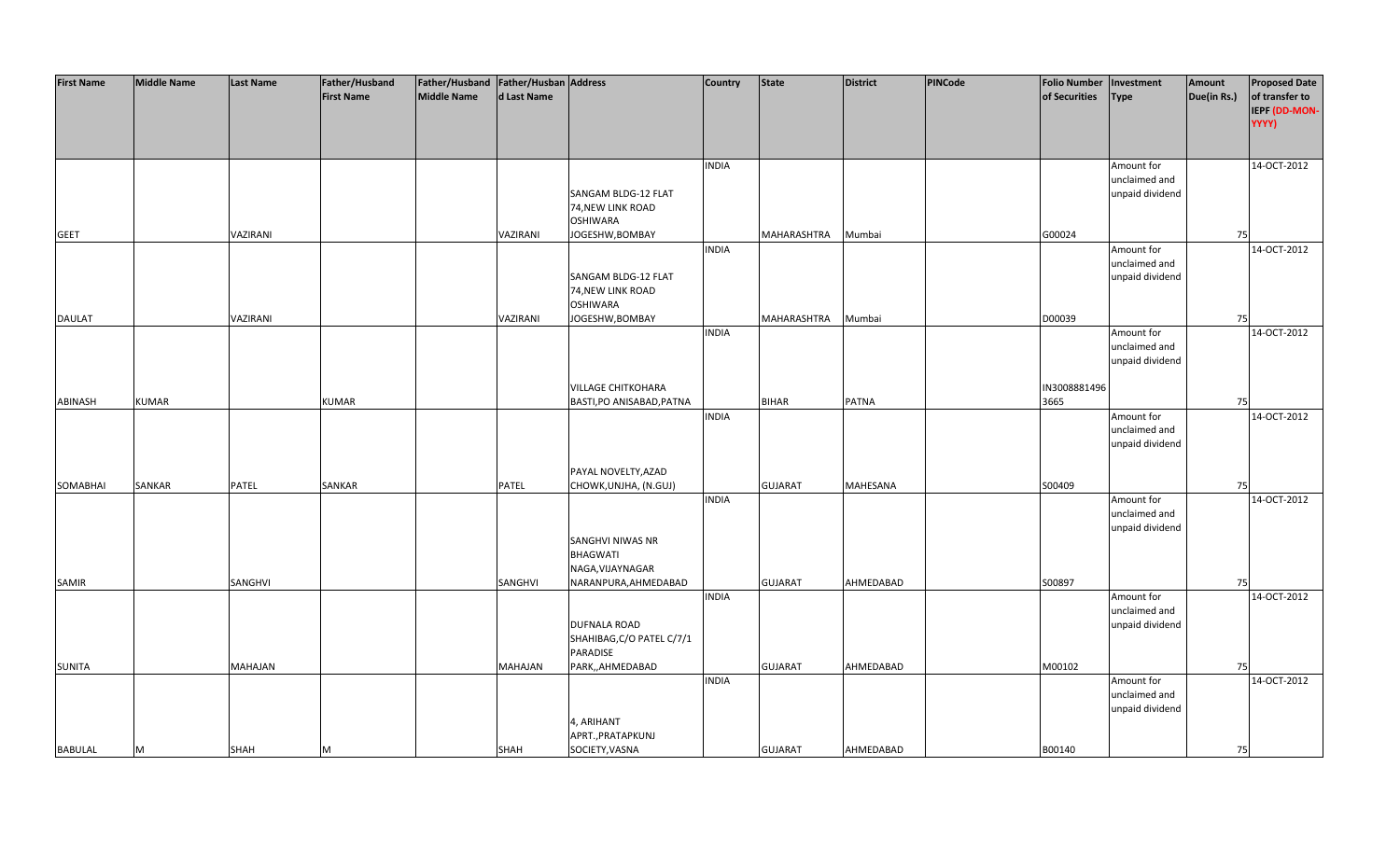| of transfer to<br><b>First Name</b><br><b>Middle Name</b><br>d Last Name<br>of Securities<br>Due(in Rs.)<br><b>Type</b><br>IEPF (DD-MON-<br>YYYY)<br>14-OCT-2012<br><b>INDIA</b><br>Amount for<br>unclaimed and<br>unpaid dividend<br>1442 RANGREJ S<br>POLE, PATWA SHERI THREE<br><b>BHAIRVI</b><br><b>TAWANI</b><br><b>TAWANI</b><br>GATE, AHMEDABAD<br><b>GUJARAT</b><br>AHMEDABAD<br>B00321<br>75<br><b>INDIA</b><br>Amount for<br>14-OCT-2012<br>unclaimed and<br>unpaid dividend<br>5, BHADRESHWAR<br>SOCIETY,, HBK HIGH SCHOOL<br>IN3003431057<br>"SHAHIBAG ROAD,<br>AHMEDABAD<br>2620<br>PARASMAL<br><b>MOHANLAL</b><br><b>MEHTA</b><br>MOHANLAL<br><b>MEHTA</b><br><b>GUJARAT</b><br>14,381.25<br>14-OCT-2012<br><b>INDIA</b><br>Amount for<br>unclaimed and<br>unpaid dividend<br>2/3, SURYARATH, B/H WHITE<br>HOUSE, PANCHWATI<br>ELLISBRIDGE, AHMEDABAD<br><b>GUJARAT</b><br>AHMEDABAD<br>A00739<br><b>ASHOK</b><br><b>SHAH</b><br><b>SHAH</b><br>375<br><b>INDIA</b><br>Amount for<br>14-OCT-2012<br>unclaimed and<br>unpaid dividend<br>ASHOKA TRADERS, CINEMA<br><b>RAM</b><br>ROAD, BHIWANI<br>HARYANA<br>BHIWANI<br>B00186<br><b>BABU</b><br>RAM<br>75<br>14-OCT-2012<br><b>INDIA</b><br>Amount for<br>unclaimed and<br>unpaid dividend<br>MUTUAL FINANCIAL SERVICES<br>LTD, SCO-1-2-3 4TH FLOOR<br>SODHI<br>SECTOR 17-, CHANDIGARH<br>CHANDIGARH<br><b>CHANDIGARH</b><br>K00364<br>SODHI<br>К<br>75<br>14-OCT-2012<br><b>INDIA</b><br>Amount for<br>unclaimed and<br>unpaid dividend<br>W-1, WEST PATEL<br>IN3014281002<br>NAGAR, BESIDE PATEL NAGAR<br>RANI<br>Delhi<br>7889<br><b>REENA</b><br>RANI<br>POLICE STATION<br><b>DELHI</b><br>150<br><b>INDIA</b><br>Amount for<br>14-OCT-2012<br>unclaimed and<br>unpaid dividend<br>115 TEXTILE MARKET JOGI<br><b>GAURAV</b><br><b>KUMAR</b><br><b>KUMAR</b><br>WARA, NAI SARAK, DELHI<br><b>DELHI</b><br>Delhi<br>G00128<br>75 | <b>First Name</b> | <b>Middle Name</b> | <b>Last Name</b> | Father/Husband | Father/Husband Father/Husban Address |  | <b>Country</b> | <b>State</b> | <b>District</b> | <b>PINCode</b> | <b>Folio Number</b> | Investment | Amount | <b>Proposed Date</b> |
|--------------------------------------------------------------------------------------------------------------------------------------------------------------------------------------------------------------------------------------------------------------------------------------------------------------------------------------------------------------------------------------------------------------------------------------------------------------------------------------------------------------------------------------------------------------------------------------------------------------------------------------------------------------------------------------------------------------------------------------------------------------------------------------------------------------------------------------------------------------------------------------------------------------------------------------------------------------------------------------------------------------------------------------------------------------------------------------------------------------------------------------------------------------------------------------------------------------------------------------------------------------------------------------------------------------------------------------------------------------------------------------------------------------------------------------------------------------------------------------------------------------------------------------------------------------------------------------------------------------------------------------------------------------------------------------------------------------------------------------------------------------------------------------------------------------------------------------------------------------------------------------------------|-------------------|--------------------|------------------|----------------|--------------------------------------|--|----------------|--------------|-----------------|----------------|---------------------|------------|--------|----------------------|
|                                                                                                                                                                                                                                                                                                                                                                                                                                                                                                                                                                                                                                                                                                                                                                                                                                                                                                                                                                                                                                                                                                                                                                                                                                                                                                                                                                                                                                                                                                                                                                                                                                                                                                                                                                                                                                                                                                  |                   |                    |                  |                |                                      |  |                |              |                 |                |                     |            |        |                      |
|                                                                                                                                                                                                                                                                                                                                                                                                                                                                                                                                                                                                                                                                                                                                                                                                                                                                                                                                                                                                                                                                                                                                                                                                                                                                                                                                                                                                                                                                                                                                                                                                                                                                                                                                                                                                                                                                                                  |                   |                    |                  |                |                                      |  |                |              |                 |                |                     |            |        |                      |
|                                                                                                                                                                                                                                                                                                                                                                                                                                                                                                                                                                                                                                                                                                                                                                                                                                                                                                                                                                                                                                                                                                                                                                                                                                                                                                                                                                                                                                                                                                                                                                                                                                                                                                                                                                                                                                                                                                  |                   |                    |                  |                |                                      |  |                |              |                 |                |                     |            |        |                      |
|                                                                                                                                                                                                                                                                                                                                                                                                                                                                                                                                                                                                                                                                                                                                                                                                                                                                                                                                                                                                                                                                                                                                                                                                                                                                                                                                                                                                                                                                                                                                                                                                                                                                                                                                                                                                                                                                                                  |                   |                    |                  |                |                                      |  |                |              |                 |                |                     |            |        |                      |
|                                                                                                                                                                                                                                                                                                                                                                                                                                                                                                                                                                                                                                                                                                                                                                                                                                                                                                                                                                                                                                                                                                                                                                                                                                                                                                                                                                                                                                                                                                                                                                                                                                                                                                                                                                                                                                                                                                  |                   |                    |                  |                |                                      |  |                |              |                 |                |                     |            |        |                      |
|                                                                                                                                                                                                                                                                                                                                                                                                                                                                                                                                                                                                                                                                                                                                                                                                                                                                                                                                                                                                                                                                                                                                                                                                                                                                                                                                                                                                                                                                                                                                                                                                                                                                                                                                                                                                                                                                                                  |                   |                    |                  |                |                                      |  |                |              |                 |                |                     |            |        |                      |
|                                                                                                                                                                                                                                                                                                                                                                                                                                                                                                                                                                                                                                                                                                                                                                                                                                                                                                                                                                                                                                                                                                                                                                                                                                                                                                                                                                                                                                                                                                                                                                                                                                                                                                                                                                                                                                                                                                  |                   |                    |                  |                |                                      |  |                |              |                 |                |                     |            |        |                      |
|                                                                                                                                                                                                                                                                                                                                                                                                                                                                                                                                                                                                                                                                                                                                                                                                                                                                                                                                                                                                                                                                                                                                                                                                                                                                                                                                                                                                                                                                                                                                                                                                                                                                                                                                                                                                                                                                                                  |                   |                    |                  |                |                                      |  |                |              |                 |                |                     |            |        |                      |
|                                                                                                                                                                                                                                                                                                                                                                                                                                                                                                                                                                                                                                                                                                                                                                                                                                                                                                                                                                                                                                                                                                                                                                                                                                                                                                                                                                                                                                                                                                                                                                                                                                                                                                                                                                                                                                                                                                  |                   |                    |                  |                |                                      |  |                |              |                 |                |                     |            |        |                      |
|                                                                                                                                                                                                                                                                                                                                                                                                                                                                                                                                                                                                                                                                                                                                                                                                                                                                                                                                                                                                                                                                                                                                                                                                                                                                                                                                                                                                                                                                                                                                                                                                                                                                                                                                                                                                                                                                                                  |                   |                    |                  |                |                                      |  |                |              |                 |                |                     |            |        |                      |
|                                                                                                                                                                                                                                                                                                                                                                                                                                                                                                                                                                                                                                                                                                                                                                                                                                                                                                                                                                                                                                                                                                                                                                                                                                                                                                                                                                                                                                                                                                                                                                                                                                                                                                                                                                                                                                                                                                  |                   |                    |                  |                |                                      |  |                |              |                 |                |                     |            |        |                      |
|                                                                                                                                                                                                                                                                                                                                                                                                                                                                                                                                                                                                                                                                                                                                                                                                                                                                                                                                                                                                                                                                                                                                                                                                                                                                                                                                                                                                                                                                                                                                                                                                                                                                                                                                                                                                                                                                                                  |                   |                    |                  |                |                                      |  |                |              |                 |                |                     |            |        |                      |
|                                                                                                                                                                                                                                                                                                                                                                                                                                                                                                                                                                                                                                                                                                                                                                                                                                                                                                                                                                                                                                                                                                                                                                                                                                                                                                                                                                                                                                                                                                                                                                                                                                                                                                                                                                                                                                                                                                  |                   |                    |                  |                |                                      |  |                |              |                 |                |                     |            |        |                      |
|                                                                                                                                                                                                                                                                                                                                                                                                                                                                                                                                                                                                                                                                                                                                                                                                                                                                                                                                                                                                                                                                                                                                                                                                                                                                                                                                                                                                                                                                                                                                                                                                                                                                                                                                                                                                                                                                                                  |                   |                    |                  |                |                                      |  |                |              |                 |                |                     |            |        |                      |
|                                                                                                                                                                                                                                                                                                                                                                                                                                                                                                                                                                                                                                                                                                                                                                                                                                                                                                                                                                                                                                                                                                                                                                                                                                                                                                                                                                                                                                                                                                                                                                                                                                                                                                                                                                                                                                                                                                  |                   |                    |                  |                |                                      |  |                |              |                 |                |                     |            |        |                      |
|                                                                                                                                                                                                                                                                                                                                                                                                                                                                                                                                                                                                                                                                                                                                                                                                                                                                                                                                                                                                                                                                                                                                                                                                                                                                                                                                                                                                                                                                                                                                                                                                                                                                                                                                                                                                                                                                                                  |                   |                    |                  |                |                                      |  |                |              |                 |                |                     |            |        |                      |
|                                                                                                                                                                                                                                                                                                                                                                                                                                                                                                                                                                                                                                                                                                                                                                                                                                                                                                                                                                                                                                                                                                                                                                                                                                                                                                                                                                                                                                                                                                                                                                                                                                                                                                                                                                                                                                                                                                  |                   |                    |                  |                |                                      |  |                |              |                 |                |                     |            |        |                      |
|                                                                                                                                                                                                                                                                                                                                                                                                                                                                                                                                                                                                                                                                                                                                                                                                                                                                                                                                                                                                                                                                                                                                                                                                                                                                                                                                                                                                                                                                                                                                                                                                                                                                                                                                                                                                                                                                                                  |                   |                    |                  |                |                                      |  |                |              |                 |                |                     |            |        |                      |
|                                                                                                                                                                                                                                                                                                                                                                                                                                                                                                                                                                                                                                                                                                                                                                                                                                                                                                                                                                                                                                                                                                                                                                                                                                                                                                                                                                                                                                                                                                                                                                                                                                                                                                                                                                                                                                                                                                  |                   |                    |                  |                |                                      |  |                |              |                 |                |                     |            |        |                      |
|                                                                                                                                                                                                                                                                                                                                                                                                                                                                                                                                                                                                                                                                                                                                                                                                                                                                                                                                                                                                                                                                                                                                                                                                                                                                                                                                                                                                                                                                                                                                                                                                                                                                                                                                                                                                                                                                                                  |                   |                    |                  |                |                                      |  |                |              |                 |                |                     |            |        |                      |
|                                                                                                                                                                                                                                                                                                                                                                                                                                                                                                                                                                                                                                                                                                                                                                                                                                                                                                                                                                                                                                                                                                                                                                                                                                                                                                                                                                                                                                                                                                                                                                                                                                                                                                                                                                                                                                                                                                  |                   |                    |                  |                |                                      |  |                |              |                 |                |                     |            |        |                      |
|                                                                                                                                                                                                                                                                                                                                                                                                                                                                                                                                                                                                                                                                                                                                                                                                                                                                                                                                                                                                                                                                                                                                                                                                                                                                                                                                                                                                                                                                                                                                                                                                                                                                                                                                                                                                                                                                                                  |                   |                    |                  |                |                                      |  |                |              |                 |                |                     |            |        |                      |
|                                                                                                                                                                                                                                                                                                                                                                                                                                                                                                                                                                                                                                                                                                                                                                                                                                                                                                                                                                                                                                                                                                                                                                                                                                                                                                                                                                                                                                                                                                                                                                                                                                                                                                                                                                                                                                                                                                  |                   |                    |                  |                |                                      |  |                |              |                 |                |                     |            |        |                      |
|                                                                                                                                                                                                                                                                                                                                                                                                                                                                                                                                                                                                                                                                                                                                                                                                                                                                                                                                                                                                                                                                                                                                                                                                                                                                                                                                                                                                                                                                                                                                                                                                                                                                                                                                                                                                                                                                                                  |                   |                    |                  |                |                                      |  |                |              |                 |                |                     |            |        |                      |
|                                                                                                                                                                                                                                                                                                                                                                                                                                                                                                                                                                                                                                                                                                                                                                                                                                                                                                                                                                                                                                                                                                                                                                                                                                                                                                                                                                                                                                                                                                                                                                                                                                                                                                                                                                                                                                                                                                  |                   |                    |                  |                |                                      |  |                |              |                 |                |                     |            |        |                      |
|                                                                                                                                                                                                                                                                                                                                                                                                                                                                                                                                                                                                                                                                                                                                                                                                                                                                                                                                                                                                                                                                                                                                                                                                                                                                                                                                                                                                                                                                                                                                                                                                                                                                                                                                                                                                                                                                                                  |                   |                    |                  |                |                                      |  |                |              |                 |                |                     |            |        |                      |
|                                                                                                                                                                                                                                                                                                                                                                                                                                                                                                                                                                                                                                                                                                                                                                                                                                                                                                                                                                                                                                                                                                                                                                                                                                                                                                                                                                                                                                                                                                                                                                                                                                                                                                                                                                                                                                                                                                  |                   |                    |                  |                |                                      |  |                |              |                 |                |                     |            |        |                      |
|                                                                                                                                                                                                                                                                                                                                                                                                                                                                                                                                                                                                                                                                                                                                                                                                                                                                                                                                                                                                                                                                                                                                                                                                                                                                                                                                                                                                                                                                                                                                                                                                                                                                                                                                                                                                                                                                                                  |                   |                    |                  |                |                                      |  |                |              |                 |                |                     |            |        |                      |
|                                                                                                                                                                                                                                                                                                                                                                                                                                                                                                                                                                                                                                                                                                                                                                                                                                                                                                                                                                                                                                                                                                                                                                                                                                                                                                                                                                                                                                                                                                                                                                                                                                                                                                                                                                                                                                                                                                  |                   |                    |                  |                |                                      |  |                |              |                 |                |                     |            |        |                      |
|                                                                                                                                                                                                                                                                                                                                                                                                                                                                                                                                                                                                                                                                                                                                                                                                                                                                                                                                                                                                                                                                                                                                                                                                                                                                                                                                                                                                                                                                                                                                                                                                                                                                                                                                                                                                                                                                                                  |                   |                    |                  |                |                                      |  |                |              |                 |                |                     |            |        |                      |
|                                                                                                                                                                                                                                                                                                                                                                                                                                                                                                                                                                                                                                                                                                                                                                                                                                                                                                                                                                                                                                                                                                                                                                                                                                                                                                                                                                                                                                                                                                                                                                                                                                                                                                                                                                                                                                                                                                  |                   |                    |                  |                |                                      |  |                |              |                 |                |                     |            |        |                      |
|                                                                                                                                                                                                                                                                                                                                                                                                                                                                                                                                                                                                                                                                                                                                                                                                                                                                                                                                                                                                                                                                                                                                                                                                                                                                                                                                                                                                                                                                                                                                                                                                                                                                                                                                                                                                                                                                                                  |                   |                    |                  |                |                                      |  |                |              |                 |                |                     |            |        |                      |
|                                                                                                                                                                                                                                                                                                                                                                                                                                                                                                                                                                                                                                                                                                                                                                                                                                                                                                                                                                                                                                                                                                                                                                                                                                                                                                                                                                                                                                                                                                                                                                                                                                                                                                                                                                                                                                                                                                  |                   |                    |                  |                |                                      |  |                |              |                 |                |                     |            |        |                      |
|                                                                                                                                                                                                                                                                                                                                                                                                                                                                                                                                                                                                                                                                                                                                                                                                                                                                                                                                                                                                                                                                                                                                                                                                                                                                                                                                                                                                                                                                                                                                                                                                                                                                                                                                                                                                                                                                                                  |                   |                    |                  |                |                                      |  |                |              |                 |                |                     |            |        |                      |
|                                                                                                                                                                                                                                                                                                                                                                                                                                                                                                                                                                                                                                                                                                                                                                                                                                                                                                                                                                                                                                                                                                                                                                                                                                                                                                                                                                                                                                                                                                                                                                                                                                                                                                                                                                                                                                                                                                  |                   |                    |                  |                |                                      |  |                |              |                 |                |                     |            |        |                      |
|                                                                                                                                                                                                                                                                                                                                                                                                                                                                                                                                                                                                                                                                                                                                                                                                                                                                                                                                                                                                                                                                                                                                                                                                                                                                                                                                                                                                                                                                                                                                                                                                                                                                                                                                                                                                                                                                                                  |                   |                    |                  |                |                                      |  |                |              |                 |                |                     |            |        |                      |
|                                                                                                                                                                                                                                                                                                                                                                                                                                                                                                                                                                                                                                                                                                                                                                                                                                                                                                                                                                                                                                                                                                                                                                                                                                                                                                                                                                                                                                                                                                                                                                                                                                                                                                                                                                                                                                                                                                  |                   |                    |                  |                |                                      |  |                |              |                 |                |                     |            |        |                      |
|                                                                                                                                                                                                                                                                                                                                                                                                                                                                                                                                                                                                                                                                                                                                                                                                                                                                                                                                                                                                                                                                                                                                                                                                                                                                                                                                                                                                                                                                                                                                                                                                                                                                                                                                                                                                                                                                                                  |                   |                    |                  |                |                                      |  |                |              |                 |                |                     |            |        |                      |
|                                                                                                                                                                                                                                                                                                                                                                                                                                                                                                                                                                                                                                                                                                                                                                                                                                                                                                                                                                                                                                                                                                                                                                                                                                                                                                                                                                                                                                                                                                                                                                                                                                                                                                                                                                                                                                                                                                  |                   |                    |                  |                |                                      |  |                |              |                 |                |                     |            |        |                      |
|                                                                                                                                                                                                                                                                                                                                                                                                                                                                                                                                                                                                                                                                                                                                                                                                                                                                                                                                                                                                                                                                                                                                                                                                                                                                                                                                                                                                                                                                                                                                                                                                                                                                                                                                                                                                                                                                                                  |                   |                    |                  |                |                                      |  |                |              |                 |                |                     |            |        |                      |
|                                                                                                                                                                                                                                                                                                                                                                                                                                                                                                                                                                                                                                                                                                                                                                                                                                                                                                                                                                                                                                                                                                                                                                                                                                                                                                                                                                                                                                                                                                                                                                                                                                                                                                                                                                                                                                                                                                  |                   |                    |                  |                |                                      |  |                |              |                 |                |                     |            |        |                      |
|                                                                                                                                                                                                                                                                                                                                                                                                                                                                                                                                                                                                                                                                                                                                                                                                                                                                                                                                                                                                                                                                                                                                                                                                                                                                                                                                                                                                                                                                                                                                                                                                                                                                                                                                                                                                                                                                                                  |                   |                    |                  |                |                                      |  |                |              |                 |                |                     |            |        |                      |
|                                                                                                                                                                                                                                                                                                                                                                                                                                                                                                                                                                                                                                                                                                                                                                                                                                                                                                                                                                                                                                                                                                                                                                                                                                                                                                                                                                                                                                                                                                                                                                                                                                                                                                                                                                                                                                                                                                  |                   |                    |                  |                |                                      |  |                |              |                 |                |                     |            |        |                      |
|                                                                                                                                                                                                                                                                                                                                                                                                                                                                                                                                                                                                                                                                                                                                                                                                                                                                                                                                                                                                                                                                                                                                                                                                                                                                                                                                                                                                                                                                                                                                                                                                                                                                                                                                                                                                                                                                                                  |                   |                    |                  |                |                                      |  |                |              |                 |                |                     |            |        |                      |
|                                                                                                                                                                                                                                                                                                                                                                                                                                                                                                                                                                                                                                                                                                                                                                                                                                                                                                                                                                                                                                                                                                                                                                                                                                                                                                                                                                                                                                                                                                                                                                                                                                                                                                                                                                                                                                                                                                  |                   |                    |                  |                |                                      |  |                |              |                 |                |                     |            |        |                      |
|                                                                                                                                                                                                                                                                                                                                                                                                                                                                                                                                                                                                                                                                                                                                                                                                                                                                                                                                                                                                                                                                                                                                                                                                                                                                                                                                                                                                                                                                                                                                                                                                                                                                                                                                                                                                                                                                                                  |                   |                    |                  |                |                                      |  |                |              |                 |                |                     |            |        |                      |
|                                                                                                                                                                                                                                                                                                                                                                                                                                                                                                                                                                                                                                                                                                                                                                                                                                                                                                                                                                                                                                                                                                                                                                                                                                                                                                                                                                                                                                                                                                                                                                                                                                                                                                                                                                                                                                                                                                  |                   |                    |                  |                |                                      |  |                |              |                 |                |                     |            |        |                      |
|                                                                                                                                                                                                                                                                                                                                                                                                                                                                                                                                                                                                                                                                                                                                                                                                                                                                                                                                                                                                                                                                                                                                                                                                                                                                                                                                                                                                                                                                                                                                                                                                                                                                                                                                                                                                                                                                                                  |                   |                    |                  |                |                                      |  |                |              |                 |                |                     |            |        |                      |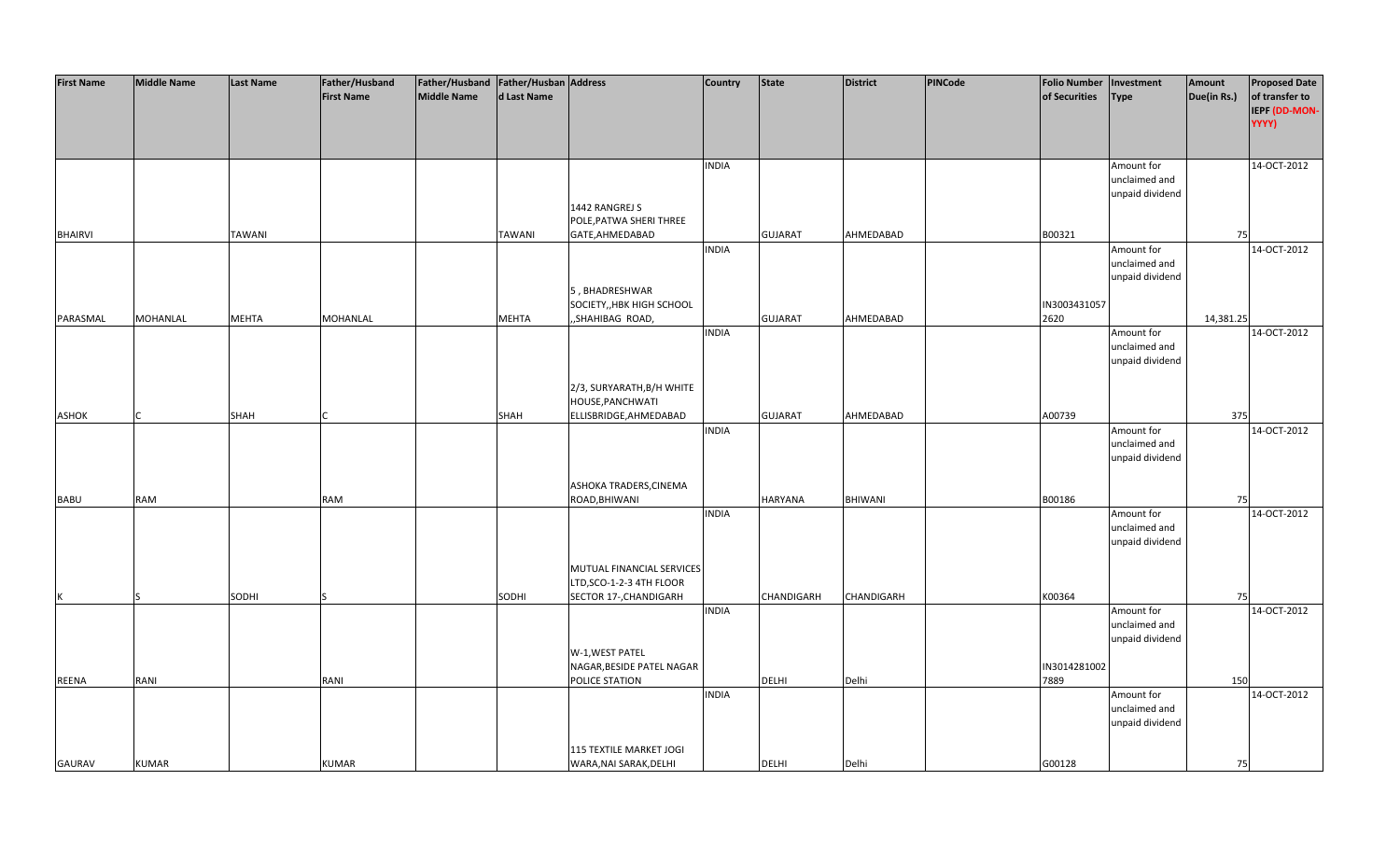| <b>First Name</b> | <b>Middle Name</b> | <b>Last Name</b> | Father/Husband    | Father/Husband   Father/Husban   Address |               |                            | <b>Country</b> | <b>State</b> | <b>District</b> | PINCode | <b>Folio Number</b> | Investment      | Amount      | <b>Proposed Date</b> |
|-------------------|--------------------|------------------|-------------------|------------------------------------------|---------------|----------------------------|----------------|--------------|-----------------|---------|---------------------|-----------------|-------------|----------------------|
|                   |                    |                  | <b>First Name</b> | <b>Middle Name</b>                       | d Last Name   |                            |                |              |                 |         | of Securities       | <b>Type</b>     | Due(in Rs.) | of transfer to       |
|                   |                    |                  |                   |                                          |               |                            |                |              |                 |         |                     |                 |             | IEPF (DD-MON-        |
|                   |                    |                  |                   |                                          |               |                            |                |              |                 |         |                     |                 |             | YYYY)                |
|                   |                    |                  |                   |                                          |               |                            |                |              |                 |         |                     |                 |             |                      |
|                   |                    |                  |                   |                                          |               |                            |                |              |                 |         |                     |                 |             |                      |
|                   |                    |                  |                   |                                          |               |                            | <b>INDIA</b>   |              |                 |         |                     | Amount for      |             | 14-OCT-2012          |
|                   |                    |                  |                   |                                          |               |                            |                |              |                 |         |                     | unclaimed and   |             |                      |
|                   |                    |                  |                   |                                          |               |                            |                |              |                 |         |                     | unpaid dividend |             |                      |
|                   |                    |                  |                   |                                          |               |                            |                |              |                 |         |                     |                 |             |                      |
|                   |                    |                  |                   |                                          |               | 115 TEXTILE MARKET, JOGI   |                |              |                 |         |                     |                 |             |                      |
| <b>PARITOSH</b>   |                    | <b>GUPTA</b>     |                   |                                          | <b>GUPTA</b>  | WARA NAI SARAK, DELHI      |                | <b>DELHI</b> | Delhi           |         | P00317              |                 | 75          |                      |
|                   |                    |                  |                   |                                          |               |                            | <b>INDIA</b>   |              |                 |         |                     | Amount for      |             | 14-OCT-2012          |
|                   |                    |                  |                   |                                          |               |                            |                |              |                 |         |                     | unclaimed and   |             |                      |
|                   |                    |                  |                   |                                          |               |                            |                |              |                 |         |                     | unpaid dividend |             |                      |
|                   |                    |                  |                   |                                          |               |                            |                |              |                 |         |                     |                 |             |                      |
|                   |                    |                  |                   |                                          |               | 116 TEXTILE MARKET, JOGI   |                |              |                 |         |                     |                 |             |                      |
| <b>HITESH</b>     |                    | <b>SHUKLA</b>    |                   |                                          | SHUKLA        | WARA NAI SARAK, DELHI      |                | <b>DELHI</b> | Delhi           |         | H00144              |                 | 75          |                      |
|                   |                    |                  |                   |                                          |               |                            | <b>INDIA</b>   |              |                 |         |                     | Amount for      |             | 14-OCT-2012          |
|                   |                    |                  |                   |                                          |               |                            |                |              |                 |         |                     | unclaimed and   |             |                      |
|                   |                    |                  |                   |                                          |               |                            |                |              |                 |         |                     | unpaid dividend |             |                      |
|                   |                    |                  |                   |                                          |               |                            |                |              |                 |         |                     |                 |             |                      |
|                   |                    |                  |                   |                                          |               | 0023/1 BACK SIDE HARI      |                |              |                 |         |                     |                 |             |                      |
| RAJESH            |                    | GOYAL            |                   |                                          | GOYAL         | NIWAS, SHAKTI NAGAR, DELHI |                | DELHI        | Delhi           |         | R00386              |                 | 75          |                      |
|                   |                    |                  |                   |                                          |               |                            | <b>INDIA</b>   |              |                 |         |                     | Amount for      |             | 14-OCT-2012          |
|                   |                    |                  |                   |                                          |               |                            |                |              |                 |         |                     | unclaimed and   |             |                      |
|                   |                    |                  |                   |                                          |               |                            |                |              |                 |         |                     | unpaid dividend |             |                      |
|                   |                    |                  |                   |                                          |               |                            |                |              |                 |         |                     |                 |             |                      |
|                   |                    |                  |                   |                                          |               | 12A GYAN PARK, KRISHAN     |                |              |                 |         |                     |                 |             |                      |
| <b>SITA</b>       |                    | <b>BHATIA</b>    |                   |                                          | <b>BHATIA</b> | NAGAR, DELHI               |                | <b>DELHI</b> | Delhi           |         | S00059              |                 | 75          |                      |
|                   |                    |                  |                   |                                          |               |                            | <b>INDIA</b>   |              |                 |         |                     | Amount for      |             | 14-OCT-2012          |
|                   |                    |                  |                   |                                          |               |                            |                |              |                 |         |                     | unclaimed and   |             |                      |
|                   |                    |                  |                   |                                          |               |                            |                |              |                 |         |                     | unpaid dividend |             |                      |
|                   |                    |                  |                   |                                          |               | VAISHNO & CO., 2737, 4TH   |                |              |                 |         |                     |                 |             |                      |
|                   |                    |                  |                   |                                          |               | FLOOR, MOHAN LAL           |                |              |                 |         |                     |                 |             |                      |
| <b>OMPARKASH</b>  |                    | GOYAL            |                   |                                          | GOYAL         | PALACE, NAYA BAZAR, DELHI  |                | DELHI        | Delhi           |         | 000028              |                 | 75          |                      |
|                   |                    |                  |                   |                                          |               |                            | <b>INDIA</b>   |              |                 |         |                     | Amount for      |             | 14-OCT-2012          |
|                   |                    |                  |                   |                                          |               |                            |                |              |                 |         |                     | unclaimed and   |             |                      |
|                   |                    |                  |                   |                                          |               |                            |                |              |                 |         |                     | unpaid dividend |             |                      |
|                   |                    |                  |                   |                                          |               |                            |                |              |                 |         |                     |                 |             |                      |
|                   |                    |                  |                   |                                          |               | 116 TEXTILE MARKET, JOGI   |                |              |                 |         |                     |                 |             |                      |
| <b>MANORMA</b>    |                    | <b>CHAWALA</b>   |                   |                                          | CHAWALA       | WARA NAI SARAK, DELHI      |                | <b>DELHI</b> | Delhi           |         | M00350              |                 | 75          |                      |
|                   |                    |                  |                   |                                          |               |                            | <b>INDIA</b>   |              |                 |         |                     | Amount for      |             | 14-OCT-2012          |
|                   |                    |                  |                   |                                          |               |                            |                |              |                 |         |                     | unclaimed and   |             |                      |
|                   |                    |                  |                   |                                          |               |                            |                |              |                 |         |                     | unpaid dividend |             |                      |
|                   |                    |                  |                   |                                          |               |                            |                |              |                 |         |                     |                 |             |                      |
|                   |                    |                  |                   |                                          |               | E-15/12A, KRISHNA          |                |              |                 |         |                     |                 |             |                      |
| PRAMOD            | <b>KUMAR</b>       | SONY             | <b>KUMAR</b>      |                                          | SONY          | NAGAR, DELHI               |                | <b>DELHI</b> | Delhi           |         | P00340              |                 | 75          |                      |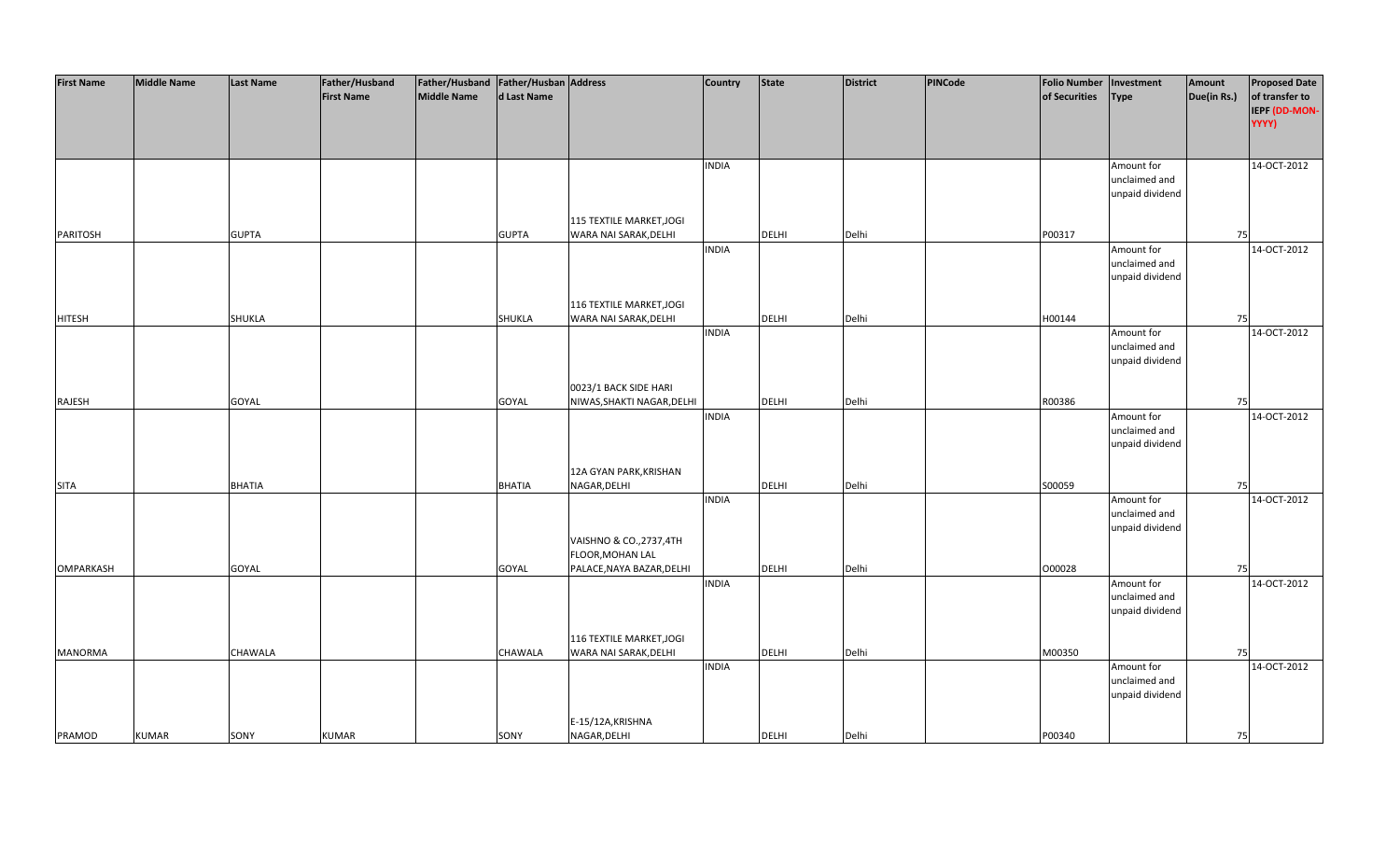| <b>First Name</b> | <b>Middle Name</b> | <b>Last Name</b> | Father/Husband    | Father/Husband Father/Husban Address |              |                          | Country      | <b>State</b>          | <b>District</b>  | PINCode | <b>Folio Number</b> | Investment      | Amount      | <b>Proposed Date</b> |
|-------------------|--------------------|------------------|-------------------|--------------------------------------|--------------|--------------------------|--------------|-----------------------|------------------|---------|---------------------|-----------------|-------------|----------------------|
|                   |                    |                  | <b>First Name</b> | <b>Middle Name</b>                   | d Last Name  |                          |              |                       |                  |         | of Securities       | <b>Type</b>     | Due(in Rs.) | of transfer to       |
|                   |                    |                  |                   |                                      |              |                          |              |                       |                  |         |                     |                 |             | IEPF (DD-MON-        |
|                   |                    |                  |                   |                                      |              |                          |              |                       |                  |         |                     |                 |             | YYYY)                |
|                   |                    |                  |                   |                                      |              |                          |              |                       |                  |         |                     |                 |             |                      |
|                   |                    |                  |                   |                                      |              |                          |              |                       |                  |         |                     |                 |             |                      |
|                   |                    |                  |                   |                                      |              |                          |              |                       |                  |         |                     |                 |             |                      |
|                   |                    |                  |                   |                                      |              |                          | <b>INDIA</b> |                       |                  |         |                     | Amount for      |             | 14-OCT-2012          |
|                   |                    |                  |                   |                                      |              |                          |              |                       |                  |         |                     | unclaimed and   |             |                      |
|                   |                    |                  |                   |                                      |              |                          |              |                       |                  |         |                     | unpaid dividend |             |                      |
|                   |                    |                  |                   |                                      |              |                          |              |                       |                  |         |                     |                 |             |                      |
|                   |                    |                  |                   |                                      |              | E-15/12A, KRISHNA        |              |                       |                  |         |                     |                 |             |                      |
| PALAK             |                    | SONI             |                   |                                      | SONI         | NAGAR, DELHI             |              | <b>DELHI</b>          | Delhi            |         | P00351              |                 | 75          |                      |
|                   |                    |                  |                   |                                      |              |                          | <b>INDIA</b> |                       |                  |         |                     | Amount for      |             | 14-OCT-2012          |
|                   |                    |                  |                   |                                      |              |                          |              |                       |                  |         |                     | unclaimed and   |             |                      |
|                   |                    |                  |                   |                                      |              |                          |              |                       |                  |         |                     | unpaid dividend |             |                      |
|                   |                    |                  |                   |                                      |              |                          |              |                       |                  |         |                     |                 |             |                      |
|                   |                    |                  |                   |                                      |              | 116 TEXTILE MARKET, JOGI |              |                       |                  |         |                     |                 |             |                      |
| <b>SURESH</b>     |                    | CHAWALA          |                   |                                      | CHAWALA      | WARA NAI SARAK, DELHI    |              | <b>DELHI</b>          | Delhi            |         | S00745              |                 | 75          |                      |
|                   |                    |                  |                   |                                      |              |                          | <b>INDIA</b> |                       |                  |         |                     | Amount for      |             | 14-OCT-2012          |
|                   |                    |                  |                   |                                      |              |                          |              |                       |                  |         |                     | unclaimed and   |             |                      |
|                   |                    |                  |                   |                                      |              |                          |              |                       |                  |         |                     | unpaid dividend |             |                      |
|                   |                    |                  |                   |                                      |              |                          |              |                       |                  |         |                     |                 |             |                      |
|                   |                    |                  |                   |                                      |              | F-24/141 SECTOR-         |              |                       |                  |         |                     |                 |             |                      |
| <b>SHILPA</b>     |                    |                  | SHILPA            |                                      |              | 7, ROHINI, DELHI         |              | <b>DELHI</b>          | Delhi            |         | S00566              |                 | 75          |                      |
|                   |                    |                  |                   |                                      |              |                          | <b>INDIA</b> |                       |                  |         |                     | Amount for      |             | 14-OCT-2012          |
|                   |                    |                  |                   |                                      |              |                          |              |                       |                  |         |                     | unclaimed and   |             |                      |
|                   |                    |                  |                   |                                      |              |                          |              |                       |                  |         |                     | unpaid dividend |             |                      |
|                   |                    |                  |                   |                                      |              |                          |              |                       |                  |         |                     |                 |             |                      |
|                   |                    |                  |                   |                                      |              | 15-1-621/4 - FEEL        |              | ANDHRA                |                  |         | 130176000017        |                 |             |                      |
|                   | SOHINI             |                  |                   |                                      |              |                          |              | PRADESH               |                  |         | 2930                |                 |             |                      |
| <b>DEVI</b>       |                    | RANKA            | <b>SOHINI</b>     |                                      | RANKA        | KHANA, NEAR JAIN MANDIR, | <b>INDIA</b> |                       | <b>HYDERABAD</b> |         |                     |                 | 75          | 14-OCT-2012          |
|                   |                    |                  |                   |                                      |              |                          |              |                       |                  |         |                     | Amount for      |             |                      |
|                   |                    |                  |                   |                                      |              |                          |              |                       |                  |         |                     | unclaimed and   |             |                      |
|                   |                    |                  |                   |                                      |              |                          |              |                       |                  |         |                     | unpaid dividend |             |                      |
|                   |                    |                  |                   |                                      |              |                          |              |                       |                  |         |                     |                 |             |                      |
|                   |                    |                  |                   |                                      |              | P.NO.44, SHAKTI          |              |                       |                  |         |                     |                 |             |                      |
| SANTOSH           |                    | <b>TYAGI</b>     |                   |                                      | <b>TYAGI</b> | NAGAR, TONK ROAD, JAIPUR |              | RAJASTHAN             | <b>JAIPUR</b>    |         | S01279              |                 | 75          |                      |
|                   |                    |                  |                   |                                      |              |                          | <b>INDIA</b> |                       |                  |         |                     | Amount for      |             | 14-OCT-2012          |
|                   |                    |                  |                   |                                      |              |                          |              |                       |                  |         |                     | unclaimed and   |             |                      |
|                   |                    |                  |                   |                                      |              |                          |              |                       |                  |         |                     | unpaid dividend |             |                      |
|                   |                    |                  |                   |                                      |              |                          |              |                       |                  |         |                     |                 |             |                      |
|                   |                    |                  |                   |                                      |              | BUKARFALIYA, SHREE       |              |                       |                  |         |                     |                 |             |                      |
| <b>DIPA</b>       |                    | POPAT            |                   |                                      | <b>POPAT</b> | KRISHNAKUNJ, JUNAGADH    |              | <b>GUJARAT</b>        | <b>JUNAGADH</b>  |         | D00085              |                 | 75          |                      |
|                   |                    |                  |                   |                                      |              |                          | <b>INDIA</b> |                       |                  |         |                     | Amount for      |             | 14-OCT-2012          |
|                   |                    |                  |                   |                                      |              |                          |              |                       |                  |         |                     | unclaimed and   |             |                      |
|                   |                    |                  |                   |                                      |              |                          |              |                       |                  |         |                     | unpaid dividend |             |                      |
|                   |                    |                  |                   |                                      |              |                          |              |                       |                  |         |                     |                 |             |                      |
|                   |                    |                  |                   |                                      |              | <b>B4/69, VINAY</b>      |              |                       |                  |         | IN3020253400        |                 |             |                      |
| <b>MAYA</b>       |                    | SHUKLA           |                   |                                      | SHUKLA       | KHAND, GOMTINAGAR        |              | UTTAR PRADESH LUCKNOW |                  |         | 3535                |                 | 75          |                      |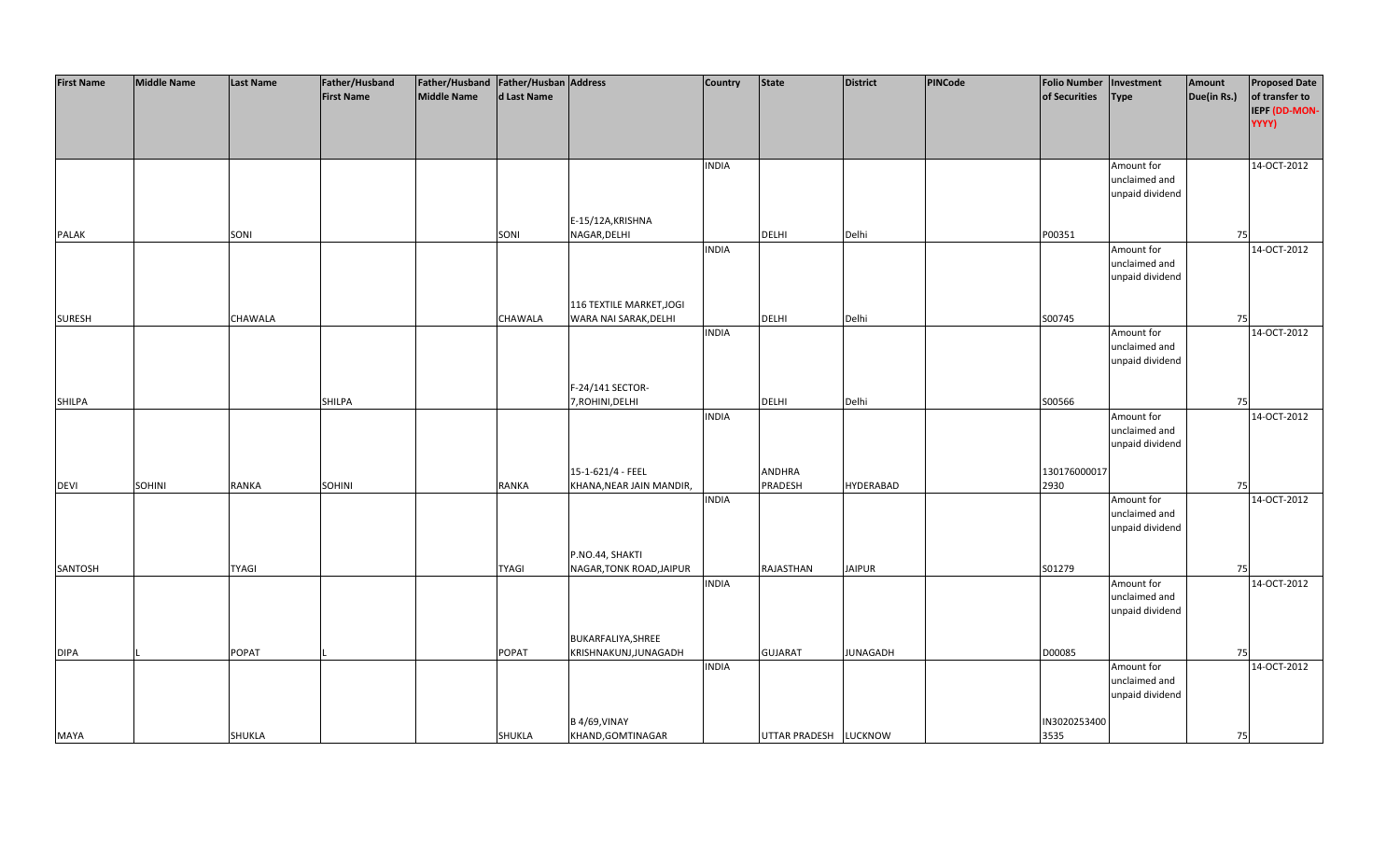| <b>First Name</b> | <b>Middle Name</b> | <b>Last Name</b> | Father/Husband    | Father/Husband Father/Husban Address |               |                            | <b>Country</b> | <b>State</b> | <b>District</b> | PINCode | <b>Folio Number</b> | Investment      | Amount      | <b>Proposed Date</b> |
|-------------------|--------------------|------------------|-------------------|--------------------------------------|---------------|----------------------------|----------------|--------------|-----------------|---------|---------------------|-----------------|-------------|----------------------|
|                   |                    |                  | <b>First Name</b> | <b>Middle Name</b>                   | d Last Name   |                            |                |              |                 |         | of Securities       | <b>Type</b>     | Due(in Rs.) | of transfer to       |
|                   |                    |                  |                   |                                      |               |                            |                |              |                 |         |                     |                 |             | IEPF (DD-MON-        |
|                   |                    |                  |                   |                                      |               |                            |                |              |                 |         |                     |                 |             | YYYY)                |
|                   |                    |                  |                   |                                      |               |                            |                |              |                 |         |                     |                 |             |                      |
|                   |                    |                  |                   |                                      |               |                            |                |              |                 |         |                     |                 |             |                      |
|                   |                    |                  |                   |                                      |               |                            |                |              |                 |         |                     |                 |             |                      |
|                   |                    |                  |                   |                                      |               |                            | <b>INDIA</b>   |              |                 |         |                     | Amount for      |             | 14-OCT-2012          |
|                   |                    |                  |                   |                                      |               |                            |                |              |                 |         |                     | unclaimed and   |             |                      |
|                   |                    |                  |                   |                                      |               |                            |                |              |                 |         |                     | unpaid dividend |             |                      |
|                   |                    |                  |                   |                                      |               | 11/B TAMARIND              |                |              |                 |         |                     |                 |             |                      |
|                   |                    |                  |                   |                                      |               | HOUSE, JAMARIND LANE       |                |              |                 |         |                     |                 |             |                      |
| AMRISHA           |                    | <b>VORA</b>      |                   |                                      | VORA          | FORT, BOMBAY               |                | MAHARASHTRA  | Mumbai          |         | A00102              |                 | 75          |                      |
|                   |                    |                  |                   |                                      |               |                            | <b>INDIA</b>   |              |                 |         |                     | Amount for      |             | 14-OCT-2012          |
|                   |                    |                  |                   |                                      |               |                            |                |              |                 |         |                     | unclaimed and   |             |                      |
|                   |                    |                  |                   |                                      |               | SANGAM BLDG-12 FLAT        |                |              |                 |         |                     | unpaid dividend |             |                      |
|                   |                    |                  |                   |                                      |               | 74, NEW LINK ROAD          |                |              |                 |         |                     |                 |             |                      |
|                   |                    |                  |                   |                                      |               | <b>OSHIWARA</b>            |                |              |                 |         |                     |                 |             |                      |
| <b>SHEKHAR</b>    |                    | <b>DIGHE</b>     |                   |                                      | <b>DIGHE</b>  | JOGESHW, BOMBAY            |                | MAHARASHTRA  | Mumbai          |         | S00191              |                 | 75          |                      |
|                   |                    |                  |                   |                                      |               |                            | <b>INDIA</b>   |              |                 |         |                     | Amount for      |             | 14-OCT-2012          |
|                   |                    |                  |                   |                                      |               |                            |                |              |                 |         |                     | unclaimed and   |             |                      |
|                   |                    |                  |                   |                                      |               |                            |                |              |                 |         |                     | unpaid dividend |             |                      |
|                   |                    |                  |                   |                                      |               | 301 ANMOL COOP HSG         |                |              |                 |         |                     |                 |             |                      |
|                   |                    |                  |                   |                                      |               | SOCIETY, FRENCH BRIDGE     |                |              |                 |         |                     |                 |             |                      |
| <b>SUSHILA</b>    | <b>HARILAL</b>     | SHAH             | <b>HARILAL</b>    |                                      | <b>SHAH</b>   | OPERA HOUSE, BOMBAY        |                | MAHARASHTRA  | Mumbai          |         | S00680              |                 | 75          |                      |
|                   |                    |                  |                   |                                      |               |                            | <b>INDIA</b>   |              |                 |         |                     | Amount for      |             | 14-OCT-2012          |
|                   |                    |                  |                   |                                      |               |                            |                |              |                 |         |                     | unclaimed and   |             |                      |
|                   |                    |                  |                   |                                      |               |                            |                |              |                 |         |                     | unpaid dividend |             |                      |
|                   |                    |                  |                   |                                      |               | C/O WALE INVESTMENTS (P)   |                |              |                 |         |                     |                 |             |                      |
|                   |                    |                  |                   |                                      |               | LTD,12 GOLDEN PEAK DR      |                |              |                 |         |                     |                 |             |                      |
| <b>NEHA</b>       |                    | <b>JAIN</b>      |                   |                                      | <b>JAIN</b>   | AMBEDKAR RD, BOMBAY        |                | MAHARASHTRA  | Mumbai          |         | N00238              |                 | 75          |                      |
|                   |                    |                  |                   |                                      |               |                            | <b>INDIA</b>   |              |                 |         |                     | Amount for      |             | 14-OCT-2012          |
|                   |                    |                  |                   |                                      |               |                            |                |              |                 |         |                     | unclaimed and   |             |                      |
|                   |                    |                  |                   |                                      |               |                            |                |              |                 |         |                     |                 |             |                      |
|                   |                    |                  |                   |                                      |               |                            |                |              |                 |         |                     | unpaid dividend |             |                      |
|                   |                    |                  |                   |                                      |               | D 4 MADHAVJI BLDG, 260 S V |                |              |                 |         |                     |                 |             |                      |
|                   |                    |                  |                   |                                      |               |                            |                |              |                 |         |                     |                 |             |                      |
| <b>ESHITA</b>     |                    | <b>SHAH</b>      |                   |                                      | <b>SHAH</b>   | P ROAD, BOMBAY             |                | Maharashtra  | Mumbai City     |         | S00183              |                 | 75          |                      |
|                   |                    |                  |                   |                                      |               |                            | <b>INDIA</b>   |              |                 |         |                     | Amount for      |             | 14-OCT-2012          |
|                   |                    |                  |                   |                                      |               |                            |                |              |                 |         |                     | unclaimed and   |             |                      |
|                   |                    |                  |                   |                                      |               |                            |                |              |                 |         |                     | unpaid dividend |             |                      |
|                   |                    |                  |                   |                                      |               | 402-A WING BAISHALI        |                |              |                 |         |                     |                 |             |                      |
|                   |                    |                  |                   |                                      |               | <b>BLDG,LOYE LANE</b>      |                |              |                 |         |                     |                 |             |                      |
| MANJULA           |                    | <b>JAIN</b>      |                   |                                      | <b>JAIN</b>   | BYCULLA, BOMBAY            |                | MAHARASHTRA  | Mumbai          |         | M00382              |                 | 75          |                      |
|                   |                    |                  |                   |                                      |               |                            | <b>INDIA</b>   |              |                 |         |                     | Amount for      |             | 14-OCT-2012          |
|                   |                    |                  |                   |                                      |               |                            |                |              |                 |         |                     | unclaimed and   |             |                      |
|                   |                    |                  |                   |                                      |               |                            |                |              |                 |         |                     | unpaid dividend |             |                      |
|                   |                    |                  |                   |                                      |               |                            |                |              |                 |         |                     |                 |             |                      |
|                   |                    |                  |                   |                                      |               | KAMAT INDL ESTATE 396 V S  |                |              |                 |         |                     |                 |             |                      |
| VINOD             |                    | <b>MATHUR</b>    |                   |                                      | <b>MATHUR</b> | MARG, PRABHADEVI, BOMBAY   |                | MAHARASHTRA  | Mumbai          |         | V00229              |                 | 1,575.00    |                      |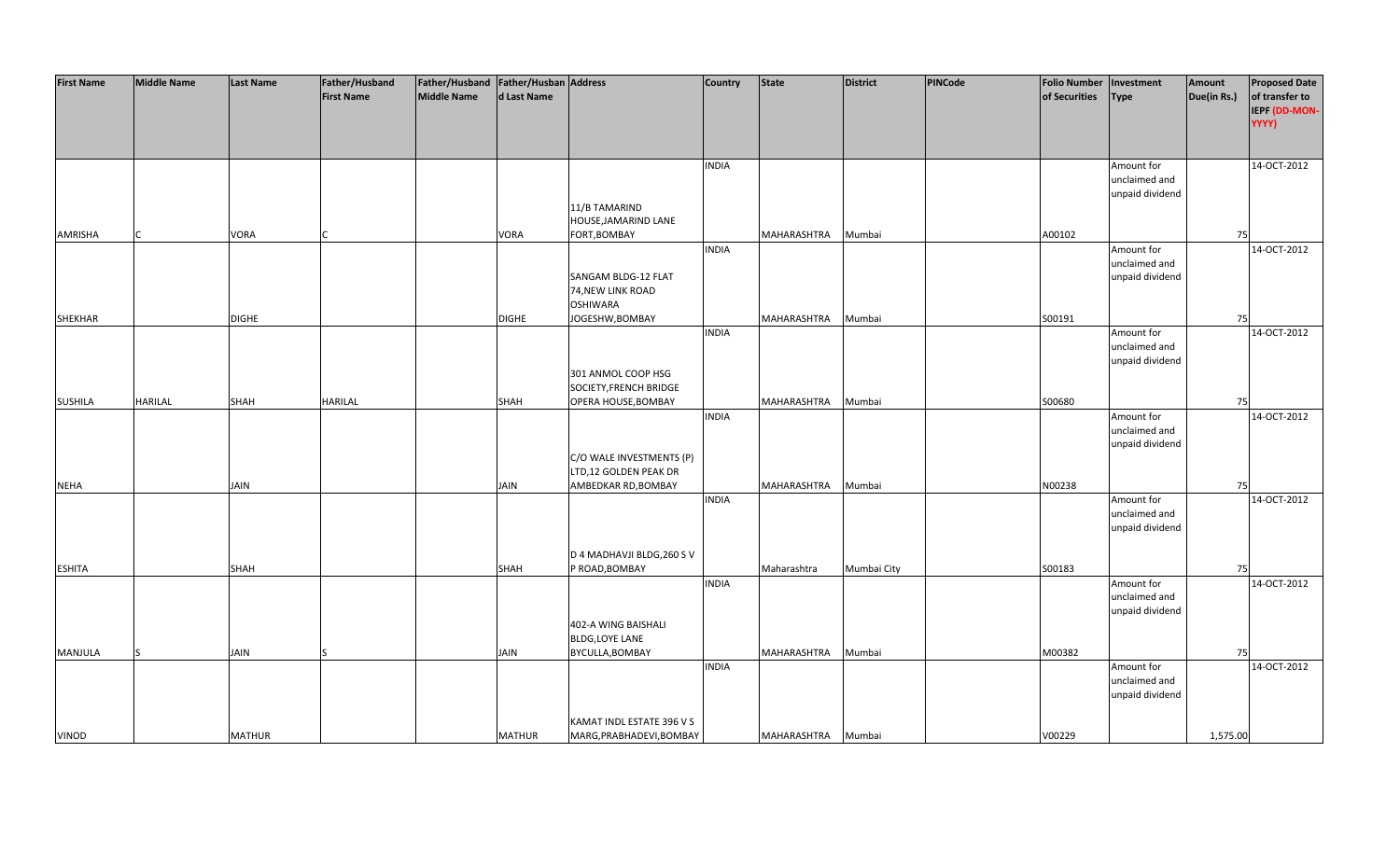| <b>First Name</b> | <b>Middle Name</b> | <b>Last Name</b> | Father/Husband    | Father/Husband   Father/Husban   Address |              |                                | <b>Country</b> | <b>State</b>   | <b>District</b> | PINCode | <b>Folio Number</b> | Investment      | Amount      | <b>Proposed Date</b> |
|-------------------|--------------------|------------------|-------------------|------------------------------------------|--------------|--------------------------------|----------------|----------------|-----------------|---------|---------------------|-----------------|-------------|----------------------|
|                   |                    |                  | <b>First Name</b> | <b>Middle Name</b>                       | d Last Name  |                                |                |                |                 |         | of Securities       | <b>Type</b>     | Due(in Rs.) | of transfer to       |
|                   |                    |                  |                   |                                          |              |                                |                |                |                 |         |                     |                 |             | IEPF (DD-MON-        |
|                   |                    |                  |                   |                                          |              |                                |                |                |                 |         |                     |                 |             |                      |
|                   |                    |                  |                   |                                          |              |                                |                |                |                 |         |                     |                 |             | YYYY)                |
|                   |                    |                  |                   |                                          |              |                                |                |                |                 |         |                     |                 |             |                      |
|                   |                    |                  |                   |                                          |              |                                |                |                |                 |         |                     |                 |             |                      |
|                   |                    |                  |                   |                                          |              |                                | <b>INDIA</b>   |                |                 |         |                     | Amount for      |             | 14-OCT-2012          |
|                   |                    |                  |                   |                                          |              |                                |                |                |                 |         |                     | unclaimed and   |             |                      |
|                   |                    |                  |                   |                                          |              |                                |                |                |                 |         |                     | unpaid dividend |             |                      |
|                   |                    |                  |                   |                                          |              |                                |                |                |                 |         |                     |                 |             |                      |
|                   |                    |                  |                   |                                          |              | AT BARWADIH, PO                |                |                |                 |         |                     |                 |             |                      |
| SHARWAN           | <b>KUMAR</b>       | TULSYAN          | <b>KUMAR</b>      |                                          | TULSYAN      | GIRIDIH, DISTT. GIRIDIH, BIHAR |                | Chhattisgarh   | Raipur          |         | S00198              |                 | 75          |                      |
|                   |                    |                  |                   |                                          |              |                                | <b>INDIA</b>   |                |                 |         |                     | Amount for      |             | 14-OCT-2012          |
|                   |                    |                  |                   |                                          |              |                                |                |                |                 |         |                     | unclaimed and   |             |                      |
|                   |                    |                  |                   |                                          |              |                                |                |                |                 |         |                     | unpaid dividend |             |                      |
|                   |                    |                  |                   |                                          |              | C/O CENTRAL BANK OF            |                |                |                 |         |                     |                 |             |                      |
|                   |                    |                  |                   |                                          |              | INDIA, JAI RAJ PLOT            |                |                |                 |         |                     |                 |             |                      |
| <b>VIRJI</b>      |                    | <b>NATA</b>      |                   |                                          | <b>NATA</b>  | <b>BRANCH, RAJKOT</b>          |                | <b>GUJARAT</b> | <b>RAJKOT</b>   |         | V00079              |                 | 75          |                      |
|                   |                    |                  |                   |                                          |              |                                | <b>INDIA</b>   |                |                 |         |                     | Amount for      |             | 14-OCT-2012          |
|                   |                    |                  |                   |                                          |              |                                |                |                |                 |         |                     |                 |             |                      |
|                   |                    |                  |                   |                                          |              |                                |                |                |                 |         |                     | unclaimed and   |             |                      |
|                   |                    |                  |                   |                                          |              |                                |                |                |                 |         |                     | unpaid dividend |             |                      |
|                   |                    |                  |                   |                                          |              | 202 ASHIRVAD                   |                |                |                 |         |                     |                 |             |                      |
|                   |                    |                  |                   |                                          |              | APT, LIMBACHA FALIA            |                |                |                 |         |                     |                 |             |                      |
| SHANTILAL         | R                  | <b>SHAH</b>      |                   |                                          | <b>SHAH</b>  | KATARGAM, SURAT                |                | <b>GUJARAT</b> | <b>SURAT</b>    |         | S00389              |                 | 75          |                      |
|                   |                    |                  |                   |                                          |              |                                | <b>INDIA</b>   |                |                 |         |                     | Amount for      |             | 14-OCT-2012          |
|                   |                    |                  |                   |                                          |              |                                |                |                |                 |         |                     | unclaimed and   |             |                      |
|                   |                    |                  |                   |                                          |              |                                |                |                |                 |         |                     | unpaid dividend |             |                      |
|                   |                    |                  |                   |                                          |              | ROOM NO 1 SOPARI SADAN         |                |                |                 |         |                     |                 |             |                      |
|                   |                    |                  |                   |                                          |              | BALAJI, NANI CHHIPWAD 2ND      |                |                |                 |         |                     |                 |             |                      |
| SHREEPAL          |                    | <b>SHAH</b>      |                   |                                          | <b>SHAH</b>  | FLOOR, SURAT                   |                | <b>GUJARAT</b> | SURAT           |         | S00961              |                 | 75          |                      |
|                   |                    |                  |                   |                                          |              |                                | <b>INDIA</b>   |                |                 |         |                     | Amount for      |             | 14-OCT-2012          |
|                   |                    |                  |                   |                                          |              |                                |                |                |                 |         |                     | unclaimed and   |             |                      |
|                   |                    |                  |                   |                                          |              |                                |                |                |                 |         |                     | unpaid dividend |             |                      |
|                   |                    |                  |                   |                                          |              | C/O PAVANI TRADERS P&B         |                |                |                 |         |                     |                 |             |                      |
|                   |                    |                  |                   |                                          |              | NO 11,11-49-84 SIVALAYAM       |                | ANDHRA         |                 |         |                     |                 |             |                      |
| <b>SITA</b>       | <b>DEVI</b>        | REPAKA           | <b>DEVI</b>       |                                          | REPAKA       | ST, VIJAYAWADA                 |                | PRADESH        | <b>KRISHNA</b>  |         | S01005              |                 | 75          |                      |
|                   |                    |                  |                   |                                          |              |                                | <b>INDIA</b>   |                |                 |         |                     | Amount for      |             | 14-OCT-2012          |
|                   |                    |                  |                   |                                          |              |                                |                |                |                 |         |                     | unclaimed and   |             |                      |
|                   |                    |                  |                   |                                          |              |                                |                |                |                 |         |                     | unpaid dividend |             |                      |
|                   |                    |                  |                   |                                          |              | 4, ARIHANT                     |                |                |                 |         |                     |                 |             |                      |
|                   |                    |                  |                   |                                          |              | APRT., PRATAPKUNJ              |                |                |                 |         |                     |                 |             |                      |
|                   |                    |                  |                   |                                          |              |                                |                |                |                 |         |                     |                 |             |                      |
| VASUMATIBEN       | <b>B</b>           | SHAH             |                   |                                          | <b>SHAH</b>  | SOCIETY, VASNA                 |                | <b>GUJARAT</b> | AHMEDABAD       |         | V00113              |                 | 75          |                      |
|                   |                    |                  |                   |                                          |              |                                | <b>INDIA</b>   |                |                 |         |                     | Amount for      |             | 14-OCT-2012          |
|                   |                    |                  |                   |                                          |              |                                |                |                |                 |         |                     | unclaimed and   |             |                      |
|                   |                    |                  |                   |                                          |              |                                |                |                |                 |         |                     | unpaid dividend |             |                      |
|                   |                    |                  |                   |                                          |              | 270/3230 SUNDERVAN             |                |                |                 |         |                     |                 |             |                      |
|                   |                    |                  |                   |                                          |              | APPT, SOLA ROAD                |                |                |                 |         |                     |                 |             |                      |
| SAKARBHAI         |                    | <b>PATEL</b>     |                   |                                          | <b>PATEL</b> | NARANPURA, AHMEDABAD           |                | <b>GUJARAT</b> | AHMEDABAD       |         | S00907              |                 | 75          |                      |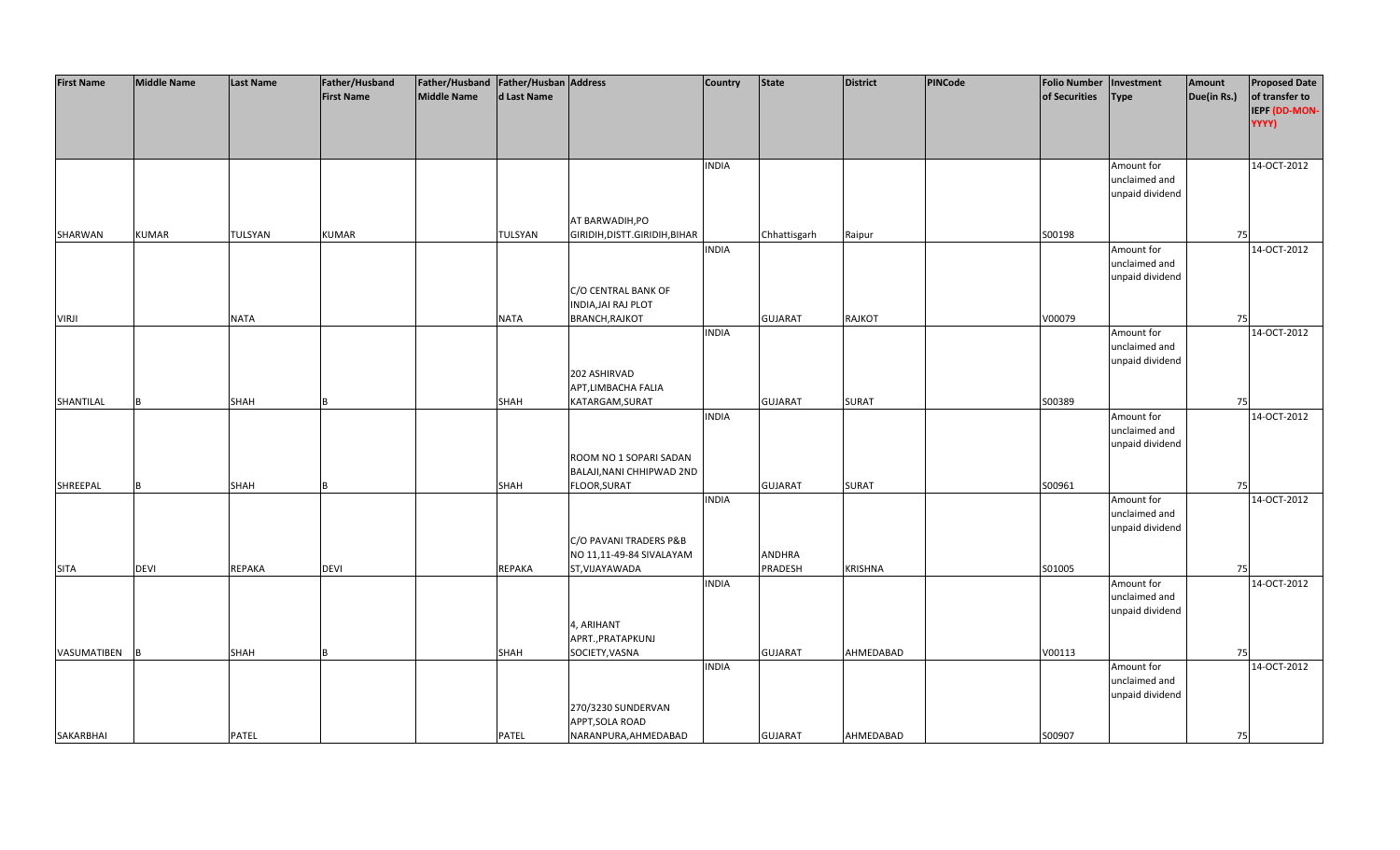| <b>First Name</b> | <b>Middle Name</b> | <b>Last Name</b> | Father/Husband    | Father/Husband   Father/Husban   Address |              |                               | <b>Country</b> | <b>State</b>   | <b>District</b>   | PINCode | <b>Folio Number</b> | Investment      | Amount      | <b>Proposed Date</b> |
|-------------------|--------------------|------------------|-------------------|------------------------------------------|--------------|-------------------------------|----------------|----------------|-------------------|---------|---------------------|-----------------|-------------|----------------------|
|                   |                    |                  | <b>First Name</b> | Middle Name                              | d Last Name  |                               |                |                |                   |         | of Securities       | <b>Type</b>     | Due(in Rs.) | of transfer to       |
|                   |                    |                  |                   |                                          |              |                               |                |                |                   |         |                     |                 |             | IEPF (DD-MON-        |
|                   |                    |                  |                   |                                          |              |                               |                |                |                   |         |                     |                 |             | YYYY)                |
|                   |                    |                  |                   |                                          |              |                               |                |                |                   |         |                     |                 |             |                      |
|                   |                    |                  |                   |                                          |              |                               |                |                |                   |         |                     |                 |             |                      |
|                   |                    |                  |                   |                                          |              |                               | <b>INDIA</b>   |                |                   |         |                     | Amount for      |             | 14-OCT-2012          |
|                   |                    |                  |                   |                                          |              |                               |                |                |                   |         |                     | unclaimed and   |             |                      |
|                   |                    |                  |                   |                                          |              |                               |                |                |                   |         |                     | unpaid dividend |             |                      |
|                   |                    |                  |                   |                                          |              | M/43/510 CHITRAKUT, SOLA      |                |                |                   |         |                     |                 |             |                      |
|                   |                    |                  |                   |                                          |              | ROAD                          |                |                |                   |         |                     |                 |             |                      |
| RAJENDRA          |                    | <b>MEHTA</b>     |                   |                                          | <b>MEHTA</b> | NARANPURA, AHMEDABAD          |                | <b>GUJARAT</b> | AHMEDABAD         |         | R00600              |                 | 75          |                      |
|                   |                    |                  |                   |                                          |              |                               | <b>INDIA</b>   |                |                   |         |                     | Amount for      |             | 14-OCT-2012          |
|                   |                    |                  |                   |                                          |              |                               |                |                |                   |         |                     | unclaimed and   |             |                      |
|                   |                    |                  |                   |                                          |              |                               |                |                |                   |         |                     |                 |             |                      |
|                   |                    |                  |                   |                                          |              |                               |                |                |                   |         |                     | unpaid dividend |             |                      |
|                   |                    |                  |                   |                                          |              | H-5, KADAMBARI                |                |                |                   |         |                     |                 |             |                      |
|                   |                    |                  |                   |                                          |              | APPARTMENTS,, SATELITE        |                |                |                   |         |                     |                 |             |                      |
|                   |                    |                  |                   |                                          |              | ROAD, NR.JODHPUR              |                |                |                   |         |                     |                 |             |                      |
| <b>RITESH</b>     |                    | <b>GOHIL</b>     |                   |                                          | <b>GOHIL</b> | CHAR, RASTA, AHMEDABAD        |                | <b>GUJARAT</b> | AHMEDABAD         |         | R00834              |                 | 75          |                      |
|                   |                    |                  |                   |                                          |              |                               | <b>INDIA</b>   |                |                   |         |                     | Amount for      |             | 14-OCT-2012          |
|                   |                    |                  |                   |                                          |              |                               |                |                |                   |         |                     | unclaimed and   |             |                      |
|                   |                    |                  |                   |                                          |              |                               |                |                |                   |         |                     | unpaid dividend |             |                      |
|                   |                    |                  |                   |                                          |              | 1373 JADA BHAGAT S            |                |                |                   |         |                     |                 |             |                      |
|                   |                    |                  |                   |                                          |              | POLE, DARIYAPUR, AHMEDABA     |                |                |                   |         |                     |                 |             |                      |
| <b>BIJAL</b>      |                    | PATEL            |                   |                                          | PATEL        | D                             |                | <b>GUJARAT</b> | AHMEDABAD         |         | B00313              |                 | 75          |                      |
|                   |                    |                  |                   |                                          |              |                               | <b>INDIA</b>   |                |                   |         |                     | Amount for      |             | 14-OCT-2012          |
|                   |                    |                  |                   |                                          |              |                               |                |                |                   |         |                     | unclaimed and   |             |                      |
|                   |                    |                  |                   |                                          |              |                               |                |                |                   |         |                     | unpaid dividend |             |                      |
|                   |                    |                  |                   |                                          |              | OPP. GUJARATI SCHOOL-         |                |                |                   |         |                     |                 |             |                      |
|                   |                    |                  |                   |                                          |              | TOWER,, NEAR GAYATRI          |                |                |                   |         |                     |                 |             |                      |
| <b>KANCHANBEN</b> | <b>CHINUBHAI</b>   | SHETH            | <b>CHINUBHAI</b>  |                                          | <b>SHETH</b> | HOSPITAL,, KALOL, (N.G.)      |                | <b>GUJARAT</b> | AHMEDABAD         |         | K00110              |                 | 75          |                      |
|                   |                    |                  |                   |                                          |              |                               | <b>INDIA</b>   |                |                   |         |                     | Amount for      |             | 14-OCT-2012          |
|                   |                    |                  |                   |                                          |              |                               |                |                |                   |         |                     | unclaimed and   |             |                      |
|                   |                    |                  |                   |                                          |              |                               |                |                |                   |         |                     | unpaid dividend |             |                      |
|                   |                    |                  |                   |                                          |              |                               |                |                |                   |         |                     |                 |             |                      |
|                   |                    |                  |                   |                                          |              | ARIHANT TEXTILES, NAKODA      |                |                |                   |         |                     |                 |             |                      |
| <b>MOOL</b>       |                    | <b>CHAND</b>     |                   |                                          | <b>CHAND</b> | ROAD, JASOL                   |                | <b>GUJARAT</b> | AHMEDABAD         |         | M00617              |                 | 750         |                      |
|                   |                    |                  |                   |                                          |              |                               | <b>INDIA</b>   |                |                   |         |                     | Amount for      |             | 14-OCT-2012          |
|                   |                    |                  |                   |                                          |              |                               |                |                |                   |         |                     | unclaimed and   |             |                      |
|                   |                    |                  |                   |                                          |              |                               |                |                |                   |         |                     | unpaid dividend |             |                      |
|                   |                    |                  |                   |                                          |              | <b>EDUCATION OFFICER, THE</b> |                |                |                   |         |                     |                 |             |                      |
|                   |                    |                  |                   |                                          |              | INFANTRY SCHOOL, MHOW,        |                | <b>MADHYA</b>  |                   |         |                     |                 |             |                      |
| LT.               | <b>COL</b>         | PARKASH          | <b>COL</b>        |                                          | PARKASH      | (M.P.)                        |                | PRADESH        | <b>BHOPAL</b>     |         | L00080              |                 | 75          |                      |
|                   |                    |                  |                   |                                          |              |                               | <b>INDIA</b>   |                |                   |         |                     | Amount for      |             | 14-OCT-2012          |
|                   |                    |                  |                   |                                          |              |                               |                |                |                   |         |                     | unclaimed and   |             |                      |
|                   |                    |                  |                   |                                          |              |                               |                |                |                   |         |                     | unpaid dividend |             |                      |
|                   |                    |                  |                   |                                          |              |                               |                |                |                   |         |                     |                 |             |                      |
|                   |                    |                  |                   |                                          |              | AHUJA AGENCIES, SHARDA        |                |                |                   |         |                     |                 |             |                      |
| SWARAN            | LATA               |                  | LATA              |                                          |              | NAGAR,, HARYANA               |                | CHANDIGARH     | <b>CHANDIGARH</b> |         | S01074              |                 | 75          |                      |
|                   |                    |                  |                   |                                          |              |                               |                |                |                   |         |                     |                 |             |                      |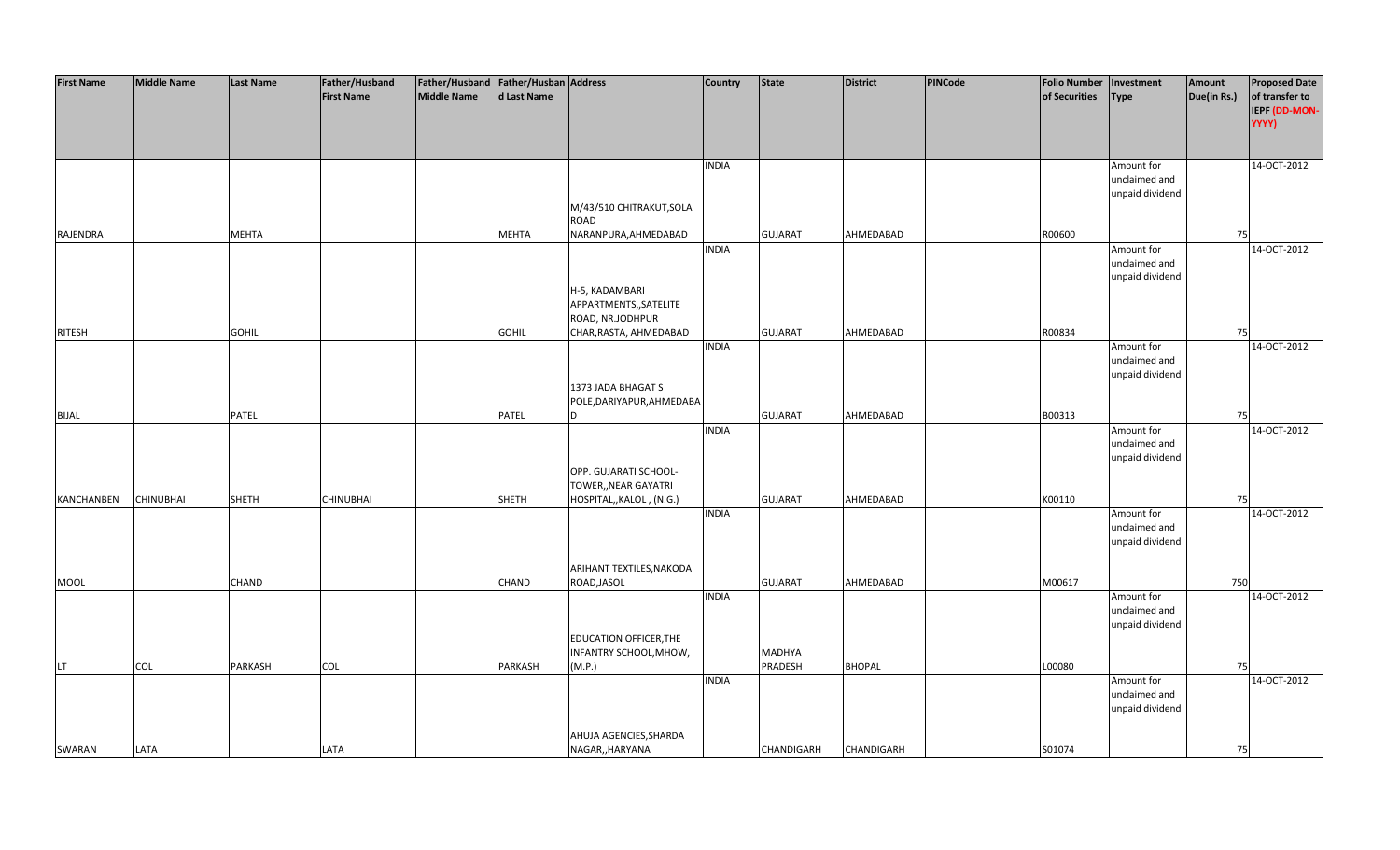| <b>First Name</b> | <b>Middle Name</b> | Last Name    | Father/Husband    | Father/Husband   Father/Husban   Address |              |                            | <b>Country</b> | <b>State</b>  | <b>District</b>   | <b>PINCode</b> | <b>Folio Number</b> | Investment      | Amount      | <b>Proposed Date</b> |
|-------------------|--------------------|--------------|-------------------|------------------------------------------|--------------|----------------------------|----------------|---------------|-------------------|----------------|---------------------|-----------------|-------------|----------------------|
|                   |                    |              | <b>First Name</b> | Middle Name                              | d Last Name  |                            |                |               |                   |                | of Securities       | <b>Type</b>     | Due(in Rs.) | of transfer to       |
|                   |                    |              |                   |                                          |              |                            |                |               |                   |                |                     |                 |             | IEPF (DD-MON-        |
|                   |                    |              |                   |                                          |              |                            |                |               |                   |                |                     |                 |             | YYYY)                |
|                   |                    |              |                   |                                          |              |                            |                |               |                   |                |                     |                 |             |                      |
|                   |                    |              |                   |                                          |              |                            |                |               |                   |                |                     |                 |             |                      |
|                   |                    |              |                   |                                          |              |                            | <b>INDIA</b>   |               |                   |                |                     | Amount for      |             | 14-OCT-2012          |
|                   |                    |              |                   |                                          |              |                            |                |               |                   |                |                     | unclaimed and   |             |                      |
|                   |                    |              |                   |                                          |              |                            |                |               |                   |                |                     | unpaid dividend |             |                      |
|                   |                    |              |                   |                                          |              |                            |                |               |                   |                |                     |                 |             |                      |
|                   |                    |              |                   |                                          |              | <b>BATHLA BANGLE</b>       |                |               |                   |                |                     |                 |             |                      |
| MEENA             | <b>DEVI</b>        |              | <b>DEVI</b>       |                                          |              | STORE, SAMLAKHA,, HARYANA  |                | CHANDIGARH    | <b>CHANDIGARH</b> |                | M00036              |                 | 75          |                      |
|                   |                    |              |                   |                                          |              |                            | <b>INDIA</b>   |               |                   |                |                     | Amount for      |             | 14-OCT-2012          |
|                   |                    |              |                   |                                          |              |                            |                |               |                   |                |                     | unclaimed and   |             |                      |
|                   |                    |              |                   |                                          |              |                            |                |               |                   |                |                     | unpaid dividend |             |                      |
|                   |                    |              |                   |                                          |              |                            |                |               |                   |                |                     |                 |             |                      |
|                   |                    |              |                   |                                          |              | MUTUAL FINANCIAL SERVICES  |                |               |                   |                |                     |                 |             |                      |
|                   |                    |              |                   |                                          |              | LTD, SCO-1-2-3 4TH FLOOR   |                |               |                   |                |                     |                 |             |                      |
| <b>NAVNEET</b>    |                    | MODHI        |                   |                                          | MODHI        | SECTOR 17-, CHANDIGARH     |                | CHANDIGARH    | <b>CHANDIGARH</b> |                | N00273              |                 | 75          |                      |
|                   |                    |              |                   |                                          |              |                            | <b>INDIA</b>   |               |                   |                |                     | Amount for      |             | 14-OCT-2012          |
|                   |                    |              |                   |                                          |              |                            |                |               |                   |                |                     | unclaimed and   |             |                      |
|                   |                    |              |                   |                                          |              |                            |                |               |                   |                |                     | unpaid dividend |             |                      |
|                   |                    |              |                   |                                          |              |                            |                |               |                   |                |                     |                 |             |                      |
|                   |                    |              |                   |                                          |              |                            |                |               |                   |                | IN3001831304        |                 |             |                      |
|                   |                    |              |                   |                                          |              | QR NO B 13 SECTOR I, NALCO |                |               |                   |                | 5059                |                 |             |                      |
| VAKKALANKA        | MURALIDHAR         |              | MURALIDHAR        |                                          |              | TOWNSHIP,                  | <b>INDIA</b>   | ORISSA        | <b>CUTTACK</b>    |                |                     |                 | 108.75      | 14-OCT-2012          |
|                   |                    |              |                   |                                          |              |                            |                |               |                   |                |                     | Amount for      |             |                      |
|                   |                    |              |                   |                                          |              |                            |                |               |                   |                |                     | unclaimed and   |             |                      |
|                   |                    |              |                   |                                          |              |                            |                |               |                   |                |                     | unpaid dividend |             |                      |
|                   |                    |              |                   |                                          |              |                            |                |               |                   |                |                     |                 |             |                      |
|                   |                    |              |                   |                                          |              | <b>HOUSE OF NARAYAN</b>    |                |               |                   |                |                     |                 |             |                      |
|                   |                    |              |                   |                                          |              | PANDA, SARADA PRESS NR     |                |               |                   |                |                     |                 |             |                      |
|                   |                    |              |                   |                                          |              | MANSINGH PATNA, UP SCH     |                |               |                   |                | IN3029024288        |                 |             |                      |
| SUDHANSU          | <b>BALA</b>        | SAHU         | <b>BALA</b>       |                                          | SAHU         | <b>CHAK SHIKH BAZAR</b>    |                | <b>ORISSA</b> | <b>CUTTACK</b>    |                | 7890                |                 | 75          |                      |
|                   |                    |              |                   |                                          |              |                            | <b>INDIA</b>   |               |                   |                |                     | Amount for      |             | 14-OCT-2012          |
|                   |                    |              |                   |                                          |              |                            |                |               |                   |                |                     | unclaimed and   |             |                      |
|                   |                    |              |                   |                                          |              |                            |                |               |                   |                |                     | unpaid dividend |             |                      |
|                   |                    |              |                   |                                          |              |                            |                |               |                   |                |                     |                 |             |                      |
|                   |                    |              |                   |                                          |              | E-15/12A, KRISHNA          |                |               |                   |                |                     |                 |             |                      |
| <b>JOGI</b>       | <b>DASS</b>        | BHASIN       | <b>DASS</b>       |                                          | BHASIN       | NAGAR, DELHI               |                | <b>DELHI</b>  | Delhi             |                | J00233              |                 | 75          |                      |
|                   |                    |              |                   |                                          |              |                            | <b>INDIA</b>   |               |                   |                |                     | Amount for      |             | 14-OCT-2012          |
|                   |                    |              |                   |                                          |              |                            |                |               |                   |                |                     | unclaimed and   |             |                      |
|                   |                    |              |                   |                                          |              |                            |                |               |                   |                |                     | unpaid dividend |             |                      |
|                   |                    |              |                   |                                          |              |                            |                |               |                   |                |                     |                 |             |                      |
|                   |                    |              |                   |                                          |              | 115 TEXTILE MARKET, JOGI   |                |               |                   |                |                     |                 |             |                      |
| JEEVAN            |                    | <b>GUPTA</b> |                   |                                          | <b>GUPTA</b> | WARA NAI SARAK, DELHI      |                | <b>DELHI</b>  | Delhi             |                | J00140              |                 | 75          |                      |
|                   |                    |              |                   |                                          |              |                            | <b>INDIA</b>   |               |                   |                |                     | Amount for      |             | 14-OCT-2012          |
|                   |                    |              |                   |                                          |              |                            |                |               |                   |                |                     | unclaimed and   |             |                      |
|                   |                    |              |                   |                                          |              |                            |                |               |                   |                |                     | unpaid dividend |             |                      |
|                   |                    |              |                   |                                          |              |                            |                |               |                   |                |                     |                 |             |                      |
|                   |                    |              |                   |                                          |              | 118 TEXTILL MARKET, JOGI   |                |               |                   |                |                     |                 |             |                      |
| SURENDAR          |                    | SHARMA       |                   |                                          | SHARMA       | WARA NAI SARAK, DELHI      |                | <b>DELHI</b>  | Delhi             |                | S00761              |                 | 75          |                      |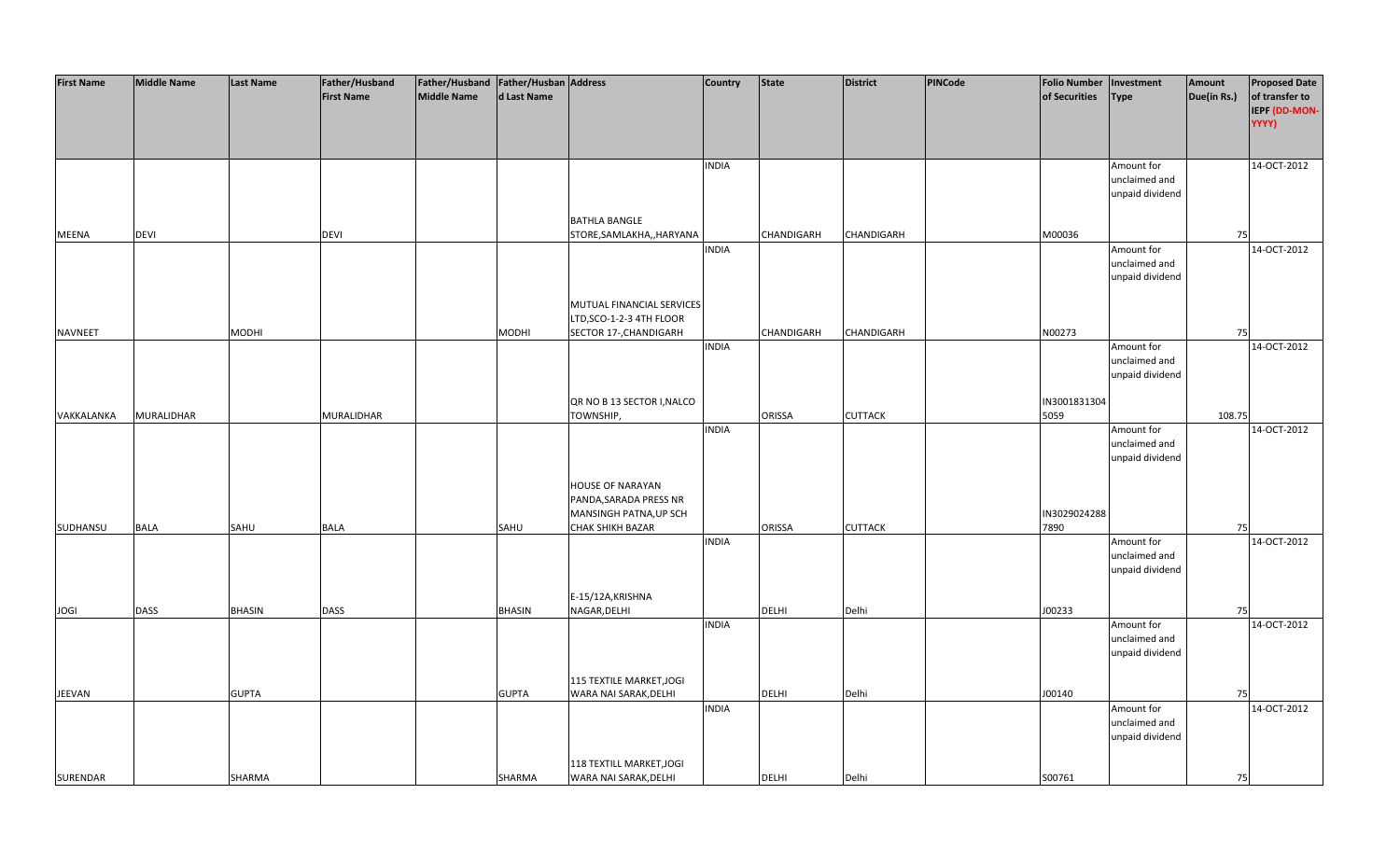| <b>First Name</b> | <b>Middle Name</b> | <b>Last Name</b> | Father/Husband    | Father/Husband Father/Husban Address |               |                            | Country      | <b>State</b> | <b>District</b> | PINCode | <b>Folio Number</b> | Investment      | Amount      | <b>Proposed Date</b> |
|-------------------|--------------------|------------------|-------------------|--------------------------------------|---------------|----------------------------|--------------|--------------|-----------------|---------|---------------------|-----------------|-------------|----------------------|
|                   |                    |                  | <b>First Name</b> | <b>Middle Name</b>                   | d Last Name   |                            |              |              |                 |         | of Securities       | <b>Type</b>     | Due(in Rs.) | of transfer to       |
|                   |                    |                  |                   |                                      |               |                            |              |              |                 |         |                     |                 |             | IEPF (DD-MON-        |
|                   |                    |                  |                   |                                      |               |                            |              |              |                 |         |                     |                 |             | YYYY)                |
|                   |                    |                  |                   |                                      |               |                            |              |              |                 |         |                     |                 |             |                      |
|                   |                    |                  |                   |                                      |               |                            |              |              |                 |         |                     |                 |             |                      |
|                   |                    |                  |                   |                                      |               |                            | <b>INDIA</b> |              |                 |         |                     | Amount for      |             | 14-OCT-2012          |
|                   |                    |                  |                   |                                      |               |                            |              |              |                 |         |                     | unclaimed and   |             |                      |
|                   |                    |                  |                   |                                      |               |                            |              |              |                 |         |                     | unpaid dividend |             |                      |
|                   |                    |                  |                   |                                      |               |                            |              |              |                 |         |                     |                 |             |                      |
|                   |                    |                  |                   |                                      |               | 118 TEXTILE MARKET JOGI    |              |              |                 |         |                     |                 |             |                      |
| SAROJ             |                    | GARG             |                   |                                      | GARG          | WARA, NAI SARAK, DELHI     |              | <b>DELHI</b> | Delhi           |         | S00668              |                 | 75          |                      |
|                   |                    |                  |                   |                                      |               |                            | <b>INDIA</b> |              |                 |         |                     | Amount for      |             | 14-OCT-2012          |
|                   |                    |                  |                   |                                      |               |                            |              |              |                 |         |                     | unclaimed and   |             |                      |
|                   |                    |                  |                   |                                      |               |                            |              |              |                 |         |                     | unpaid dividend |             |                      |
|                   |                    |                  |                   |                                      |               |                            |              |              |                 |         |                     |                 |             |                      |
|                   |                    |                  |                   |                                      |               | 116 TEXTILL MARKET, JOGI   |              |              |                 |         |                     |                 |             |                      |
|                   |                    |                  |                   |                                      |               |                            |              |              | Delhi           |         | D00173              |                 | 75          |                      |
| <b>DILIP</b>      |                    | <b>BHATIA</b>    |                   |                                      | <b>BHATIA</b> | WARA NAI SARAK, DELHI      | <b>INDIA</b> | <b>DELHI</b> |                 |         |                     | Amount for      |             | 14-OCT-2012          |
|                   |                    |                  |                   |                                      |               |                            |              |              |                 |         |                     | unclaimed and   |             |                      |
|                   |                    |                  |                   |                                      |               |                            |              |              |                 |         |                     |                 |             |                      |
|                   |                    |                  |                   |                                      |               |                            |              |              |                 |         |                     | unpaid dividend |             |                      |
|                   |                    |                  |                   |                                      |               |                            |              |              |                 |         |                     |                 |             |                      |
|                   |                    |                  |                   |                                      |               | J-141, ASHOK VIHAR PHASE-  |              |              |                 |         |                     |                 |             |                      |
| <b>HANS</b>       | RAJ                | JAISWAL          | RAJ               |                                      | JAISWAL       | I, DELHI                   |              | DELHI        | Delhi           |         | H00004              |                 | 75          |                      |
|                   |                    |                  |                   |                                      |               |                            | <b>INDIA</b> |              |                 |         |                     | Amount for      |             | 14-OCT-2012          |
|                   |                    |                  |                   |                                      |               |                            |              |              |                 |         |                     | unclaimed and   |             |                      |
|                   |                    |                  |                   |                                      |               |                            |              |              |                 |         |                     | unpaid dividend |             |                      |
|                   |                    |                  |                   |                                      |               | 86/20 JAGAN NATH           |              |              |                 |         |                     |                 |             |                      |
|                   |                    |                  |                   |                                      |               | GATE, INDIRA               |              |              |                 |         |                     |                 |             |                      |
| R                 |                    | GARG             |                   |                                      | GARG          | COLONY, SONEPAT            |              | HARYANA      | Delhi           |         | R00396              |                 | 75          |                      |
|                   |                    |                  |                   |                                      |               |                            | <b>INDIA</b> |              |                 |         |                     | Amount for      |             | 14-OCT-2012          |
|                   |                    |                  |                   |                                      |               |                            |              |              |                 |         |                     | unclaimed and   |             |                      |
|                   |                    |                  |                   |                                      |               |                            |              |              |                 |         |                     | unpaid dividend |             |                      |
|                   |                    |                  |                   |                                      |               |                            |              |              |                 |         |                     |                 |             |                      |
|                   |                    |                  |                   |                                      |               | 0023/1 BACK SIDE HARI      |              |              |                 |         |                     |                 |             |                      |
| VIDYA             | <b>DEVI</b>        |                  | <b>DEVI</b>       |                                      |               | NIWAS, SHAKTI NAGAR, DELHI |              | DELHI        | Delhi           |         | V00173              |                 | 75          |                      |
|                   |                    |                  |                   |                                      |               |                            | <b>INDIA</b> |              |                 |         |                     | Amount for      |             | 14-OCT-2012          |
|                   |                    |                  |                   |                                      |               |                            |              |              |                 |         |                     | unclaimed and   |             |                      |
|                   |                    |                  |                   |                                      |               |                            |              |              |                 |         |                     | unpaid dividend |             |                      |
|                   |                    |                  |                   |                                      |               |                            |              |              |                 |         |                     |                 |             |                      |
|                   |                    |                  |                   |                                      |               | 218 TEXTILE MARKET, JOGI   |              |              |                 |         |                     |                 |             |                      |
| RAMESH            |                    | ANEJA            |                   |                                      | ANEJA         | WARA NAI SARAK, DELHI      |              | DELHI        | Delhi           |         | R00517              |                 | 75          |                      |
|                   |                    |                  |                   |                                      |               |                            | <b>INDIA</b> |              |                 |         |                     | Amount for      |             | 14-OCT-2012          |
|                   |                    |                  |                   |                                      |               |                            |              |              |                 |         |                     | unclaimed and   |             |                      |
|                   |                    |                  |                   |                                      |               |                            |              |              |                 |         |                     | unpaid dividend |             |                      |
|                   |                    |                  |                   |                                      |               |                            |              |              |                 |         |                     |                 |             |                      |
|                   |                    |                  |                   |                                      |               | 218 TEXTILE MARKET JOGI    |              |              |                 |         |                     |                 |             |                      |
| <b>SUNIL</b>      |                    | <b>GUPTA</b>     |                   |                                      | <b>GUPTA</b>  | WARA, NAI SARAK, DELHI     |              | <b>DELHI</b> | Delhi           |         | S00671              |                 | 75          |                      |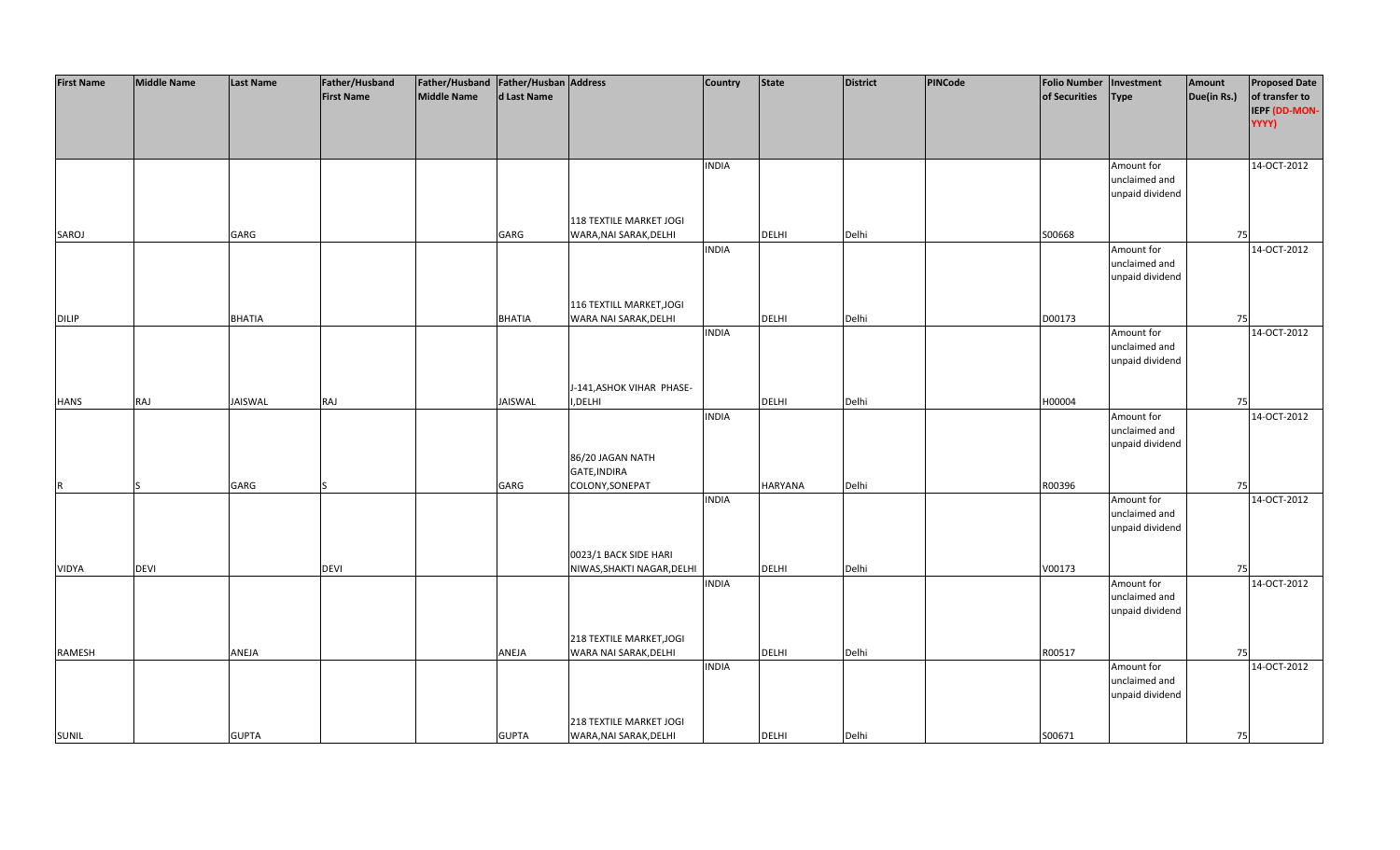| <b>First Name</b> | <b>Middle Name</b> | <b>Last Name</b> | Father/Husband    | Father/Husband   Father/Husban   Address |              |                            | <b>Country</b> | <b>State</b>   | <b>District</b>  | PINCode | <b>Folio Number</b> | Investment      | Amount      | <b>Proposed Date</b> |
|-------------------|--------------------|------------------|-------------------|------------------------------------------|--------------|----------------------------|----------------|----------------|------------------|---------|---------------------|-----------------|-------------|----------------------|
|                   |                    |                  | <b>First Name</b> | <b>Middle Name</b>                       | d Last Name  |                            |                |                |                  |         | of Securities       | <b>Type</b>     | Due(in Rs.) | of transfer to       |
|                   |                    |                  |                   |                                          |              |                            |                |                |                  |         |                     |                 |             | IEPF (DD-MON-        |
|                   |                    |                  |                   |                                          |              |                            |                |                |                  |         |                     |                 |             | YYYY)                |
|                   |                    |                  |                   |                                          |              |                            |                |                |                  |         |                     |                 |             |                      |
|                   |                    |                  |                   |                                          |              |                            |                |                |                  |         |                     |                 |             |                      |
|                   |                    |                  |                   |                                          |              |                            | <b>INDIA</b>   |                |                  |         |                     | Amount for      |             | 14-OCT-2012          |
|                   |                    |                  |                   |                                          |              |                            |                |                |                  |         |                     | unclaimed and   |             |                      |
|                   |                    |                  |                   |                                          |              |                            |                |                |                  |         |                     | unpaid dividend |             |                      |
|                   |                    |                  |                   |                                          |              |                            |                |                |                  |         |                     |                 |             |                      |
|                   |                    |                  |                   |                                          |              | <b>RU-275 NEAR POWER</b>   |                |                |                  |         |                     |                 |             |                      |
|                   |                    |                  |                   |                                          |              | HOUSE, PITAM PURA, DELHI   |                | <b>DELHI</b>   | Delhi            |         | S00116              |                 | 75          |                      |
| SAROJ             |                    | PAHUJA           |                   |                                          | PAHUJA       |                            | <b>INDIA</b>   |                |                  |         |                     |                 |             | 14-OCT-2012          |
|                   |                    |                  |                   |                                          |              |                            |                |                |                  |         |                     | Amount for      |             |                      |
|                   |                    |                  |                   |                                          |              |                            |                |                |                  |         |                     | unclaimed and   |             |                      |
|                   |                    |                  |                   |                                          |              |                            |                |                |                  |         |                     | unpaid dividend |             |                      |
|                   |                    |                  |                   |                                          |              |                            |                |                |                  |         |                     |                 |             |                      |
|                   |                    |                  |                   |                                          |              | 4225 JOGI WARA, NAI        |                |                |                  |         |                     |                 |             |                      |
| RAJ               | <b>KUMAR</b>       |                  | <b>KUMAR</b>      |                                          |              | SARAK, DELHI               |                | <b>DELHI</b>   | Delhi            |         | R00715              |                 | 75          |                      |
|                   |                    |                  |                   |                                          |              |                            | <b>INDIA</b>   |                |                  |         |                     | Amount for      |             | 14-OCT-2012          |
|                   |                    |                  |                   |                                          |              |                            |                |                |                  |         |                     | unclaimed and   |             |                      |
|                   |                    |                  |                   |                                          |              |                            |                |                |                  |         |                     | unpaid dividend |             |                      |
|                   |                    |                  |                   |                                          |              |                            |                |                |                  |         |                     |                 |             |                      |
|                   |                    |                  |                   |                                          |              | 0023/1 BACK SIDE HARI      |                |                |                  |         |                     |                 |             |                      |
| <b>INDU</b>       |                    | AGGARWAL         |                   |                                          | AGGARWAL     | NIWAS, SHAKTI NAGAR, DELHI |                | DELHI          | Delhi            |         | 100031              |                 | 75          |                      |
|                   |                    |                  |                   |                                          |              |                            | <b>INDIA</b>   |                |                  |         |                     | Amount for      |             | 14-OCT-2012          |
|                   |                    |                  |                   |                                          |              |                            |                |                |                  |         |                     | unclaimed and   |             |                      |
|                   |                    |                  |                   |                                          |              |                            |                |                |                  |         |                     | unpaid dividend |             |                      |
|                   |                    |                  |                   |                                          |              |                            |                |                |                  |         |                     |                 |             |                      |
|                   |                    |                  |                   |                                          |              | 116 TEXTILE MARKET, JOGI   |                |                |                  |         |                     |                 |             |                      |
| <b>MURARI</b>     |                    | GARGE            |                   |                                          | GARGE        | WARA NAI SARAK, DELHI      |                | DELHI          | Delhi            |         | M00355              |                 | 75          |                      |
|                   |                    |                  |                   |                                          |              |                            | <b>INDIA</b>   |                |                  |         |                     | Amount for      |             | 14-OCT-2012          |
|                   |                    |                  |                   |                                          |              |                            |                |                |                  |         |                     | unclaimed and   |             |                      |
|                   |                    |                  |                   |                                          |              |                            |                |                |                  |         |                     | unpaid dividend |             |                      |
|                   |                    |                  |                   |                                          |              | AGGARWAL TIMBER            |                |                |                  |         |                     |                 |             |                      |
|                   |                    |                  |                   |                                          |              | MERCHANT, G T ROAD         |                |                |                  |         |                     |                 |             |                      |
| POONAM            |                    | GARG             |                   |                                          | GARG         | PALWAL, DIST FARIDABAD     |                | <b>HARYANA</b> | Delhi            |         | P00225              |                 | 75          |                      |
|                   |                    |                  |                   |                                          |              |                            | <b>INDIA</b>   |                |                  |         |                     | Amount for      |             | 14-OCT-2012          |
|                   |                    |                  |                   |                                          |              |                            |                |                |                  |         |                     | unclaimed and   |             |                      |
|                   |                    |                  |                   |                                          |              |                            |                |                |                  |         |                     | unpaid dividend |             |                      |
|                   |                    |                  |                   |                                          |              |                            |                |                |                  |         |                     |                 |             |                      |
|                   |                    |                  |                   |                                          |              | 16B/9 D B GUPTA ROAD, DEV  |                |                |                  |         |                     |                 |             |                      |
| <b>SUSHANT</b>    |                    | <b>GUPTA</b>     |                   |                                          | <b>GUPTA</b> | NAGAR, NEW DELHI           |                | <b>DELHI</b>   | Delhi            |         | S00599              |                 | 75          |                      |
|                   |                    |                  |                   |                                          |              |                            | <b>INDIA</b>   |                |                  |         |                     | Amount for      |             | 14-OCT-2012          |
|                   |                    |                  |                   |                                          |              |                            |                |                |                  |         |                     | unclaimed and   |             |                      |
|                   |                    |                  |                   |                                          |              |                            |                |                |                  |         |                     | unpaid dividend |             |                      |
|                   |                    |                  |                   |                                          |              |                            |                |                |                  |         |                     |                 |             |                      |
|                   |                    |                  |                   |                                          |              |                            |                | ANDHRA         |                  |         |                     |                 |             |                      |
| <b>MAHENDRA</b>   | V                  | SAKARIYA         |                   |                                          | SAKARIYA     | 13/108, SANTEPET, ADONI    |                | PRADESH        | <b>HYDERABAD</b> |         | M00465              |                 | 75          |                      |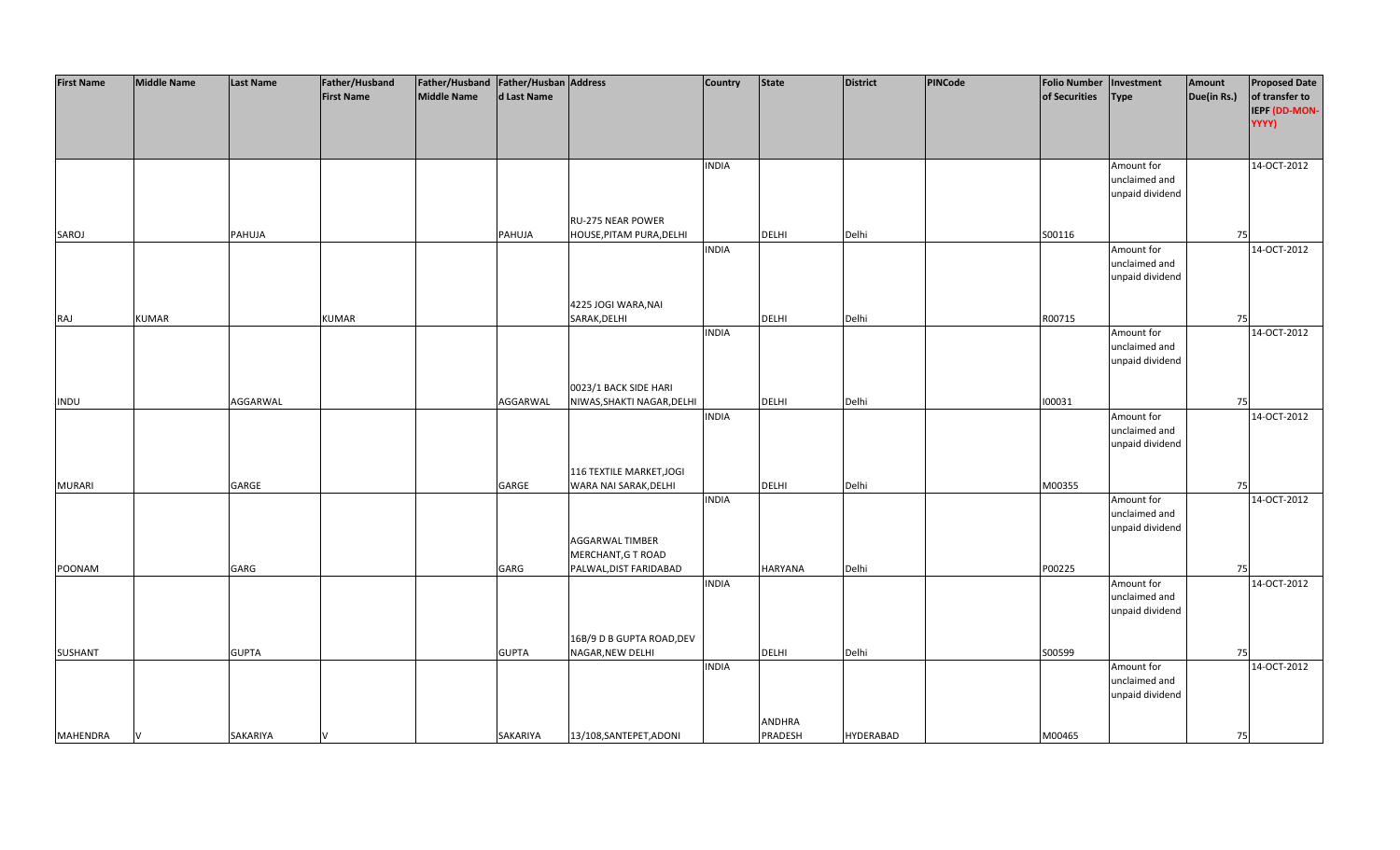| <b>First Name</b> | <b>Middle Name</b> | <b>Last Name</b>   | Father/Husband    | Father/Husband Father/Husban Address |                  |                              | <b>Country</b> | <b>State</b>   | <b>District</b> | PINCode | <b>Folio Number</b> | Investment      | Amount      | <b>Proposed Date</b> |
|-------------------|--------------------|--------------------|-------------------|--------------------------------------|------------------|------------------------------|----------------|----------------|-----------------|---------|---------------------|-----------------|-------------|----------------------|
|                   |                    |                    | <b>First Name</b> | <b>Middle Name</b>                   | d Last Name      |                              |                |                |                 |         | of Securities       | <b>Type</b>     | Due(in Rs.) | of transfer to       |
|                   |                    |                    |                   |                                      |                  |                              |                |                |                 |         |                     |                 |             | IEPF (DD-MON-        |
|                   |                    |                    |                   |                                      |                  |                              |                |                |                 |         |                     |                 |             | YYYY)                |
|                   |                    |                    |                   |                                      |                  |                              |                |                |                 |         |                     |                 |             |                      |
|                   |                    |                    |                   |                                      |                  |                              |                |                |                 |         |                     |                 |             |                      |
|                   |                    |                    |                   |                                      |                  |                              |                |                |                 |         |                     |                 |             |                      |
|                   |                    |                    |                   |                                      |                  |                              | <b>INDIA</b>   |                |                 |         |                     | Amount for      |             | 14-OCT-2012          |
|                   |                    |                    |                   |                                      |                  |                              |                |                |                 |         |                     | unclaimed and   |             |                      |
|                   |                    |                    |                   |                                      |                  |                              |                |                |                 |         |                     | unpaid dividend |             |                      |
|                   |                    |                    |                   |                                      |                  |                              |                |                |                 |         |                     |                 |             |                      |
|                   |                    |                    |                   |                                      |                  | 'UTKANTHA', F-140,, SHYAM    |                |                |                 |         | IN3011603001        |                 |             |                      |
| CHANDA            |                    | <b>MOHATA</b>      |                   |                                      | <b>MOHATA</b>    | NAGAR,, AJMER ROAD,          |                | RAJASTHAN      | <b>JAIPUR</b>   |         | 9140                |                 | 49.5        |                      |
|                   |                    |                    |                   |                                      |                  |                              | <b>INDIA</b>   |                |                 |         |                     | Amount for      |             | 14-OCT-2012          |
|                   |                    |                    |                   |                                      |                  |                              |                |                |                 |         |                     | unclaimed and   |             |                      |
|                   |                    |                    |                   |                                      |                  |                              |                |                |                 |         |                     | unpaid dividend |             |                      |
|                   |                    |                    |                   |                                      |                  | C/O KRISHNA KUMAR            |                |                |                 |         |                     |                 |             |                      |
|                   |                    |                    |                   |                                      |                  | PAREEK, WARD NO 25 SRI       |                |                |                 |         |                     |                 |             |                      |
| <b>CHAMPA</b>     | LAL                | PAREEK             | LAL               |                                      | PAREEK           | DUNGARGARH, DT CHURU RAJ     |                | RAJASTHAN      | <b>JAIPUR</b>   |         | C00044              |                 | 75          |                      |
|                   |                    |                    |                   |                                      |                  |                              | <b>INDIA</b>   |                |                 |         |                     | Amount for      |             | 14-OCT-2012          |
|                   |                    |                    |                   |                                      |                  |                              |                |                |                 |         |                     | unclaimed and   |             |                      |
|                   |                    |                    |                   |                                      |                  |                              |                |                |                 |         |                     | unpaid dividend |             |                      |
|                   |                    |                    |                   |                                      |                  | C/O KALPTARU PAPERS          |                |                |                 |         |                     |                 |             |                      |
|                   |                    |                    |                   |                                      |                  | LTD., VILL: - KAROLI, TAL: - |                |                |                 |         |                     |                 |             |                      |
| KAWAL             | <b>JEET</b>        | <b>SINGH</b>       | <b>JEET</b>       |                                      | <b>SINGH</b>     | KALOL, MEHSANA               |                | <b>GUJARAT</b> | <b>MAHESANA</b> |         | K00006              |                 | 150         |                      |
|                   |                    |                    |                   |                                      |                  |                              | <b>INDIA</b>   |                |                 |         |                     | Amount for      |             | 14-OCT-2012          |
|                   |                    |                    |                   |                                      |                  |                              |                |                |                 |         |                     | unclaimed and   |             |                      |
|                   |                    |                    |                   |                                      |                  |                              |                |                |                 |         |                     | unpaid dividend |             |                      |
|                   |                    |                    |                   |                                      |                  | 32 M C U AIR                 |                |                |                 |         |                     |                 |             |                      |
|                   |                    |                    |                   |                                      |                  | FORCE, SANTACRUZ             |                |                |                 |         |                     |                 |             |                      |
| <b>GOPI</b>       | <b>CHANDRA</b>     | <b>KUSHWAHA</b>    | CHANDRA           |                                      | KUSHWAHA         | AIRPORT, BOMBAY              |                | MAHARASHTRA    | Mumbai          |         | G00018              |                 | 75          |                      |
|                   |                    |                    |                   |                                      |                  |                              | <b>INDIA</b>   |                |                 |         |                     | Amount for      |             | 14-OCT-2012          |
|                   |                    |                    |                   |                                      |                  |                              |                |                |                 |         |                     | unclaimed and   |             |                      |
|                   |                    |                    |                   |                                      |                  |                              |                |                |                 |         |                     | unpaid dividend |             |                      |
|                   |                    |                    |                   |                                      |                  | 306 NATVAR CHAMBERS, 94      |                |                |                 |         |                     |                 |             |                      |
|                   |                    |                    |                   |                                      |                  | NAGINDAS MASTER              |                |                |                 |         |                     |                 |             |                      |
|                   |                    |                    |                   |                                      |                  |                              |                |                |                 |         |                     |                 | 75          |                      |
| SANJAY            |                    | <b>MEHTA</b>       |                   |                                      | <b>MEHTA</b>     | ROAD, FORT BOMBAY            |                | MAHARASHTRA    | Mumbai          |         | S00174              |                 |             | 14-OCT-2012          |
|                   |                    |                    |                   |                                      |                  |                              | <b>INDIA</b>   |                |                 |         |                     | Amount for      |             |                      |
|                   |                    |                    |                   |                                      |                  |                              |                |                |                 |         |                     | unclaimed and   |             |                      |
|                   |                    |                    |                   |                                      |                  |                              |                |                |                 |         |                     | unpaid dividend |             |                      |
|                   |                    |                    |                   |                                      |                  |                              |                |                |                 |         |                     |                 |             |                      |
|                   |                    |                    |                   |                                      |                  | 212, VEENA CHAMBERS, 21,     |                |                |                 |         | 130234000003        |                 |             |                      |
| SAMIR             | <b>KIRIT</b>       | SHAH               | KIRIT             |                                      | SHAH             | DALAL STREET, FORT,          |                | MAHARASHTRA    | Mumbai          |         | 2650                |                 | 75          |                      |
|                   |                    |                    |                   |                                      |                  |                              | <b>INDIA</b>   |                |                 |         |                     | Amount for      |             | 14-OCT-2012          |
|                   |                    |                    |                   |                                      |                  |                              |                |                |                 |         |                     | unclaimed and   |             |                      |
|                   |                    |                    |                   |                                      |                  |                              |                |                |                 |         |                     | unpaid dividend |             |                      |
|                   |                    |                    |                   |                                      |                  | DUPLEX FLAT NO.D-9, VIMAL    |                |                |                 |         |                     |                 |             |                      |
|                   |                    |                    |                   |                                      |                  | GARDENS, 134 KESARKAR        |                |                |                 |         | IN3005051011        |                 |             |                      |
| <b>ASHOK</b>      | <b>JAGANNATH</b>   | <b>CHINCHOLKAR</b> | <b>JAGANNATH</b>  |                                      | CHINCHOLKAR PETH |                              |                | MAHARASHTRA    | Mumbai          |         | 4419                |                 | 75          |                      |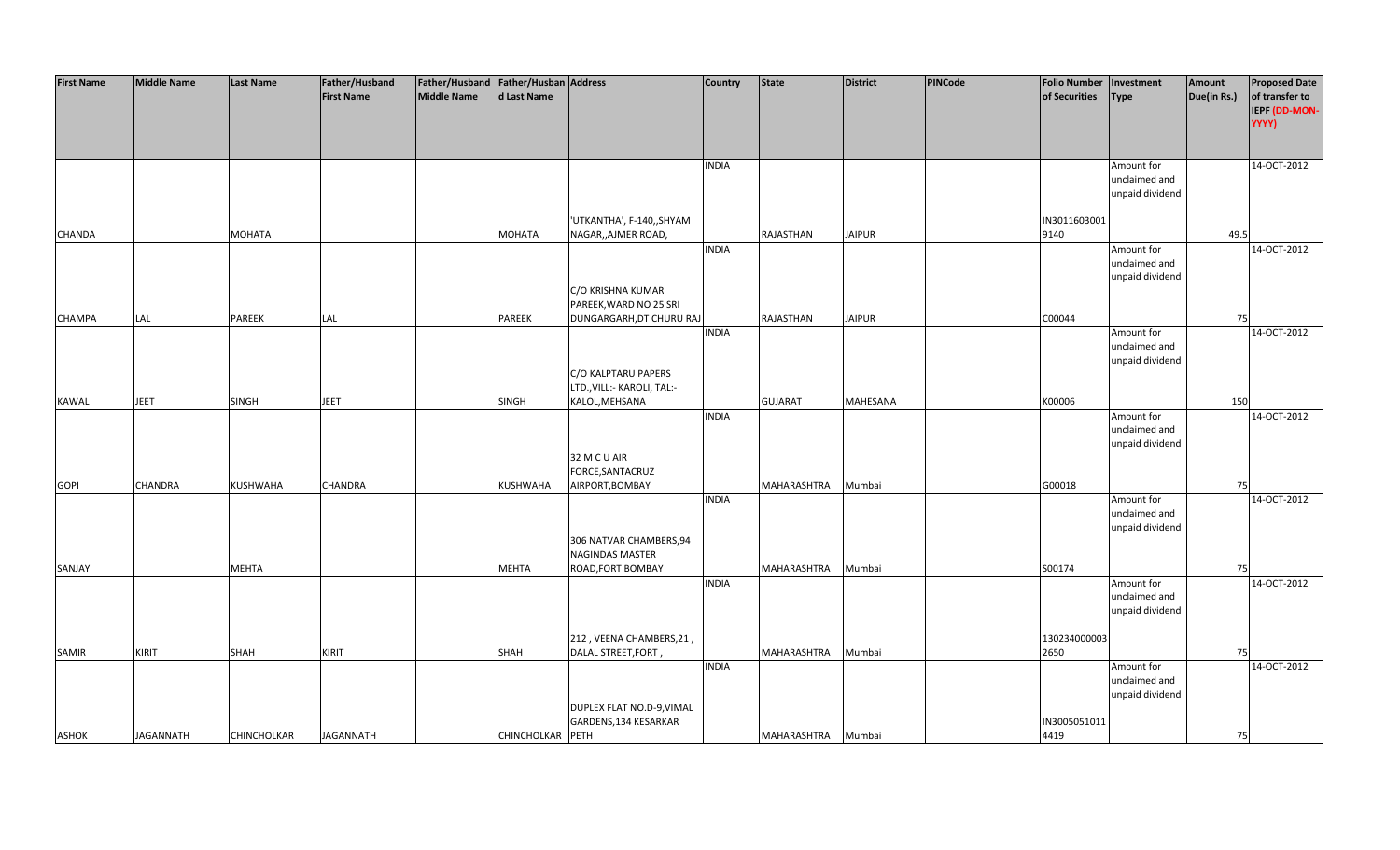| <b>First Name</b> | <b>Middle Name</b> | <b>Last Name</b> | Father/Husband    | Father/Husband Father/Husban Address |             |                           | <b>Country</b> | <b>State</b>   | <b>District</b> | PINCode | Folio Number   Investment |                 | Amount      | <b>Proposed Date</b> |
|-------------------|--------------------|------------------|-------------------|--------------------------------------|-------------|---------------------------|----------------|----------------|-----------------|---------|---------------------------|-----------------|-------------|----------------------|
|                   |                    |                  | <b>First Name</b> | Middle Name                          | d Last Name |                           |                |                |                 |         | of Securities             | <b>Type</b>     | Due(in Rs.) | of transfer to       |
|                   |                    |                  |                   |                                      |             |                           |                |                |                 |         |                           |                 |             | IEPF (DD-MON-        |
|                   |                    |                  |                   |                                      |             |                           |                |                |                 |         |                           |                 |             | YYYY)                |
|                   |                    |                  |                   |                                      |             |                           |                |                |                 |         |                           |                 |             |                      |
|                   |                    |                  |                   |                                      |             |                           | <b>INDIA</b>   |                |                 |         |                           | Amount for      |             | 14-OCT-2012          |
|                   |                    |                  |                   |                                      |             |                           |                |                |                 |         |                           | unclaimed and   |             |                      |
|                   |                    |                  |                   |                                      |             |                           |                |                |                 |         |                           | unpaid dividend |             |                      |
|                   |                    |                  |                   |                                      |             | SAMIR AUTOMOBILES, PAUL   |                |                |                 |         |                           |                 |             |                      |
|                   |                    |                  |                   |                                      |             | COMPLEX AJNI SQR, KHAMLA  |                |                |                 |         | 120109000022              |                 |             |                      |
| <b>MAYA</b>       | <b>BHARAT</b>      | KOTAK            | <b>BHARAT</b>     |                                      | KOTAK       | ROAD                      |                | MAHARASHTRA    | <b>NAGPUR</b>   |         | 2269                      |                 | 75          |                      |
|                   |                    |                  |                   |                                      |             |                           | <b>INDIA</b>   |                |                 |         |                           | Amount for      |             | 14-OCT-2012          |
|                   |                    |                  |                   |                                      |             |                           |                |                |                 |         |                           | unclaimed and   |             |                      |
|                   |                    |                  |                   |                                      |             |                           |                |                |                 |         |                           | unpaid dividend |             |                      |
|                   |                    |                  |                   |                                      |             |                           |                |                |                 |         |                           |                 |             |                      |
|                   |                    |                  |                   |                                      |             | <b>DADIJI</b>             |                |                |                 |         |                           |                 |             |                      |
| SHAKUNTALA        | <b>DEVI</b>        | KANODIA          | <b>DEVI</b>       |                                      | KANODIA     | SWEETS, BORING, PATNA     |                | <b>BIHAR</b>   | <b>PATNA</b>    |         | S01215                    |                 | 75          |                      |
|                   |                    |                  |                   |                                      |             |                           | <b>INDIA</b>   |                |                 |         |                           | Amount for      |             | 14-OCT-2012          |
|                   |                    |                  |                   |                                      |             |                           |                |                |                 |         |                           | unclaimed and   |             |                      |
|                   |                    |                  |                   |                                      |             |                           |                |                |                 |         |                           | unpaid dividend |             |                      |
|                   |                    |                  |                   |                                      |             |                           |                |                |                 |         |                           |                 |             |                      |
|                   |                    |                  |                   |                                      |             | L-112, MODEL              |                |                |                 |         |                           |                 |             |                      |
| <b>HEM</b>        | <b>RAJ</b>         |                  | RAJ               |                                      |             | TOWN, ROHTAK, HARAYANA    |                | <b>HARYANA</b> | <b>ROHTAK</b>   |         | H00230                    |                 | 1,050.00    |                      |
|                   |                    |                  |                   |                                      |             |                           | <b>INDIA</b>   |                |                 |         |                           | Amount for      |             | 14-OCT-2012          |
|                   |                    |                  |                   |                                      |             |                           |                |                |                 |         |                           | unclaimed and   |             |                      |
|                   |                    |                  |                   |                                      |             |                           |                |                |                 |         |                           | unpaid dividend |             |                      |
|                   |                    |                  |                   |                                      |             |                           |                |                |                 |         |                           |                 |             |                      |
|                   |                    |                  |                   |                                      |             | 8-1721 KOLSHA WALA BUID,R |                |                |                 |         |                           |                 |             |                      |
| VIJAYABEN         |                    | SHAH             |                   |                                      | SHAH        | NO 6 GOPIPURA, SURAT      |                | <b>GUJARAT</b> | <b>SURAT</b>    |         | V00296                    |                 | 75          |                      |
|                   |                    |                  |                   |                                      |             |                           | <b>INDIA</b>   |                |                 |         |                           | Amount for      |             | 14-OCT-2012          |
|                   |                    |                  |                   |                                      |             |                           |                |                |                 |         |                           | unclaimed and   |             |                      |
|                   |                    |                  |                   |                                      |             | ROOM NO 1 SOPARI SADAN    |                |                |                 |         |                           | unpaid dividend |             |                      |
|                   |                    |                  |                   |                                      |             | BALAJI, NANI CHHIPWAD 2ND |                |                |                 |         |                           |                 |             |                      |
| <b>BHANUBEN</b>   | V                  | SHAH             |                   |                                      | SHAH        | FLOOR, SURAT              |                | <b>GUJARAT</b> | <b>SURAT</b>    |         | B00335                    |                 | 75          |                      |
|                   |                    |                  |                   |                                      |             |                           | <b>INDIA</b>   |                |                 |         |                           | Amount for      |             | 14-OCT-2012          |
|                   |                    |                  |                   |                                      |             |                           |                |                |                 |         |                           | unclaimed and   |             |                      |
|                   |                    |                  |                   |                                      |             |                           |                |                |                 |         |                           | unpaid dividend |             |                      |
|                   |                    |                  |                   |                                      |             | ROOM NO 1 SOPARI SADAN    |                |                |                 |         |                           |                 |             |                      |
|                   |                    |                  |                   |                                      |             | BALAJI, NANI CHHIPWAD 2ND |                |                |                 |         |                           |                 |             |                      |
| SALONI            |                    | SHAH             |                   |                                      | SHAH        | FLOOR, SURAT              |                | <b>GUJARAT</b> | <b>SURAT</b>    |         | S00962                    |                 | 75          |                      |
|                   |                    |                  |                   |                                      |             |                           | <b>INDIA</b>   |                |                 |         |                           | Amount for      |             | 14-OCT-2012          |
|                   |                    |                  |                   |                                      |             |                           |                |                |                 |         |                           | unclaimed and   |             |                      |
|                   |                    |                  |                   |                                      |             |                           |                |                |                 |         |                           | unpaid dividend |             |                      |
|                   |                    |                  |                   |                                      |             | ROOM NO 1 SOPARI SADAN    |                |                |                 |         |                           |                 |             |                      |
|                   |                    |                  |                   |                                      |             | BALAJI, NANI CHHIPWAD 2ND |                |                |                 |         |                           |                 |             |                      |
| <b>VIPUL</b>      | B                  | SHAH             |                   |                                      | <b>SHAH</b> | FLOOR, SURAT              |                | <b>GUJARAT</b> | <b>SURAT</b>    |         | V00301                    |                 | 75          |                      |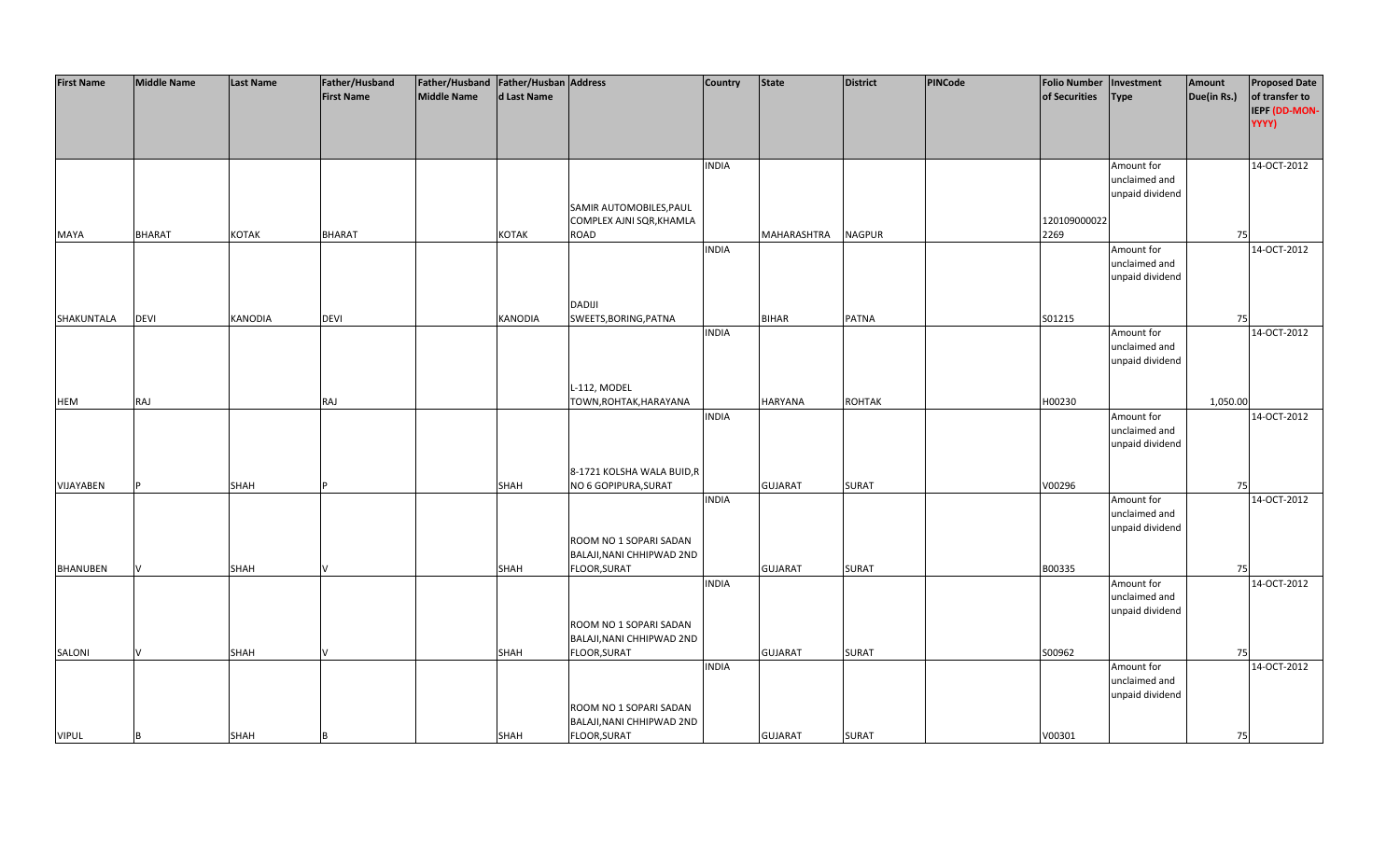| <b>First Name</b> | <b>Middle Name</b> | <b>Last Name</b> | Father/Husband    | Father/Husband Father/Husban Address |                  |                               | <b>Country</b> | <b>State</b>         | <b>District</b>    | PINCode | <b>Folio Number</b> | Investment      | Amount      | <b>Proposed Date</b> |
|-------------------|--------------------|------------------|-------------------|--------------------------------------|------------------|-------------------------------|----------------|----------------------|--------------------|---------|---------------------|-----------------|-------------|----------------------|
|                   |                    |                  | <b>First Name</b> | <b>Middle Name</b>                   | d Last Name      |                               |                |                      |                    |         | of Securities       | Type            | Due(in Rs.) | of transfer to       |
|                   |                    |                  |                   |                                      |                  |                               |                |                      |                    |         |                     |                 |             | IEPF (DD-MON-        |
|                   |                    |                  |                   |                                      |                  |                               |                |                      |                    |         |                     |                 |             | YYYY)                |
|                   |                    |                  |                   |                                      |                  |                               |                |                      |                    |         |                     |                 |             |                      |
|                   |                    |                  |                   |                                      |                  |                               |                |                      |                    |         |                     |                 |             |                      |
|                   |                    |                  |                   |                                      |                  |                               | <b>INDIA</b>   |                      |                    |         |                     | Amount for      |             | 14-OCT-2012          |
|                   |                    |                  |                   |                                      |                  |                               |                |                      |                    |         |                     | unclaimed and   |             |                      |
|                   |                    |                  |                   |                                      |                  | C/204 PUSHPAK FLAT, OPP       |                |                      |                    |         |                     | unpaid dividend |             |                      |
|                   |                    |                  |                   |                                      |                  | KALADARSHAN                   |                |                      |                    |         |                     |                 |             |                      |
|                   |                    |                  |                   |                                      |                  | FLAT, PERNATIRTH DERASAR      |                |                      |                    |         | IN3007571152        |                 |             |                      |
|                   |                    | <b>PATEL</b>     |                   |                                      | <b>PATEL</b>     | ROAD SATELLITE                |                | <b>GUJARAT</b>       | <b>SURAT</b>       |         | 1258                |                 | 3,975.00    |                      |
|                   |                    |                  |                   |                                      |                  |                               | <b>INDIA</b>   |                      |                    |         |                     | Amount for      |             | 14-OCT-2012          |
|                   |                    |                  |                   |                                      |                  |                               |                |                      |                    |         |                     | unclaimed and   |             |                      |
|                   |                    |                  |                   |                                      |                  |                               |                |                      |                    |         |                     | unpaid dividend |             |                      |
|                   |                    |                  |                   |                                      |                  |                               |                |                      |                    |         |                     |                 |             |                      |
|                   |                    |                  |                   |                                      |                  | VIMAL EMPORIUM, AZAD          |                |                      |                    |         |                     |                 |             |                      |
| <b>KANTABEN</b>   | <b>RAMESH</b>      | PATEL            | RAMESH            |                                      | <b>PATEL</b>     | CHOWK, UNJHA, (N.G)           |                | <b>GUJARAT</b>       | MAHESANA           |         | K00166              |                 | 75          |                      |
|                   |                    |                  |                   |                                      |                  |                               | <b>INDIA</b>   |                      |                    |         |                     | Amount for      |             | 14-OCT-2012          |
|                   |                    |                  |                   |                                      |                  |                               |                |                      |                    |         |                     | unclaimed and   |             |                      |
|                   |                    |                  |                   |                                      |                  |                               |                |                      |                    |         |                     | unpaid dividend |             |                      |
|                   |                    |                  |                   |                                      |                  |                               |                |                      |                    |         |                     |                 |             |                      |
|                   |                    |                  |                   |                                      |                  | 9I/6A, AN JHA MARG, GEORGE    |                |                      |                    |         | IN3029024170        |                 |             |                      |
| <b>MADHU</b>      |                    | <b>CHOUDHARY</b> |                   |                                      | <b>CHOUDHARY</b> | <b>TOWN</b>                   |                | <b>UTTAR PRADESH</b> | VARANASI           |         | 7676                |                 | 156         |                      |
|                   |                    |                  |                   |                                      |                  | B-5/81, GOYAL                 | <b>INDIA</b>   |                      |                    |         |                     | Amount for      |             | 23-OCT-2013          |
|                   |                    |                  |                   |                                      |                  | INTERCITY, DRIVE IN ROAD, 0   |                |                      |                    |         |                     | unclaimed and   |             |                      |
|                   |                    |                  |                   |                                      |                  |                               |                |                      |                    |         |                     | unpaid dividend |             |                      |
|                   |                    |                  |                   |                                      |                  |                               |                |                      |                    |         |                     |                 |             |                      |
|                   |                    |                  |                   |                                      |                  |                               |                |                      |                    |         |                     |                 |             |                      |
| SHANKER           |                    | <b>IYER</b>      |                   |                                      | <b>IYER</b>      |                               |                | <b>GUJARAT</b>       | AHMEDABAD          |         | 0050020             |                 | 375         |                      |
|                   |                    |                  |                   |                                      |                  | C/O M/S SUKHLAL HANUMAN INDIA |                |                      |                    |         |                     | Amount for      |             | 23-OCT-2013          |
|                   |                    |                  |                   |                                      |                  | MALL BAID, N N ROAD (W B), 0  |                |                      |                    |         |                     | unclaimed and   |             |                      |
|                   |                    |                  |                   |                                      |                  |                               |                |                      |                    |         |                     | unpaid dividend |             |                      |
|                   |                    |                  |                   |                                      |                  |                               |                |                      |                    |         |                     |                 |             |                      |
|                   |                    |                  |                   |                                      |                  |                               |                |                      |                    |         |                     |                 |             |                      |
| RAJ               | <b>KARAN</b>       | PUGALIA          | <b>KARAN</b>      |                                      | PUGALIA          |                               |                | <b>WEST BENGAL</b>   | Cooch Behar        | 736101  | 0050152             |                 | 75          |                      |
|                   |                    |                  |                   |                                      |                  | Q-11 VIKAS VIHAR, MANAS       | <b>INDIA</b>   |                      |                    |         |                     | Amount for      |             | 23-OCT-2013          |
|                   |                    |                  |                   |                                      |                  | <b>KUNJ ROAD UTTAM</b>        |                |                      |                    |         |                     | unclaimed and   |             |                      |
|                   |                    |                  |                   |                                      |                  | NAGAR, NEW DELHI              |                |                      |                    |         |                     | unpaid dividend |             |                      |
|                   |                    |                  |                   |                                      |                  |                               |                |                      |                    |         |                     |                 |             |                      |
|                   |                    |                  |                   |                                      |                  |                               |                |                      |                    |         |                     |                 |             |                      |
| <b>ANAND</b>      | <b>KUMAR</b>       |                  | <b>KUMAR</b>      |                                      |                  |                               |                | <b>DELHI</b>         | <b>DELHI</b>       | 110059  | A000049             |                 | 75          |                      |
|                   |                    |                  |                   |                                      |                  | 1-C-002 PARAS                 | <b>INDIA</b>   |                      |                    |         |                     | Amount for      |             | 23-OCT-2013          |
|                   |                    |                  |                   |                                      |                  | NAGAR, SHANKER LANE           |                |                      |                    |         |                     | unclaimed and   |             |                      |
|                   |                    |                  |                   |                                      |                  | KANDIVLI WEST, BOMBAY         |                |                      |                    |         |                     | unpaid dividend |             |                      |
|                   |                    |                  |                   |                                      |                  |                               |                |                      |                    |         |                     |                 |             |                      |
|                   |                    |                  |                   |                                      |                  |                               |                |                      |                    |         |                     |                 |             |                      |
| <b>ASHISH</b>     |                    | <b>PARIKH</b>    |                   |                                      | <b>PARIKH</b>    |                               |                | MAHARASHTRA          | <b>MUMBAI CITY</b> | 400067  | A000096             |                 | 75          |                      |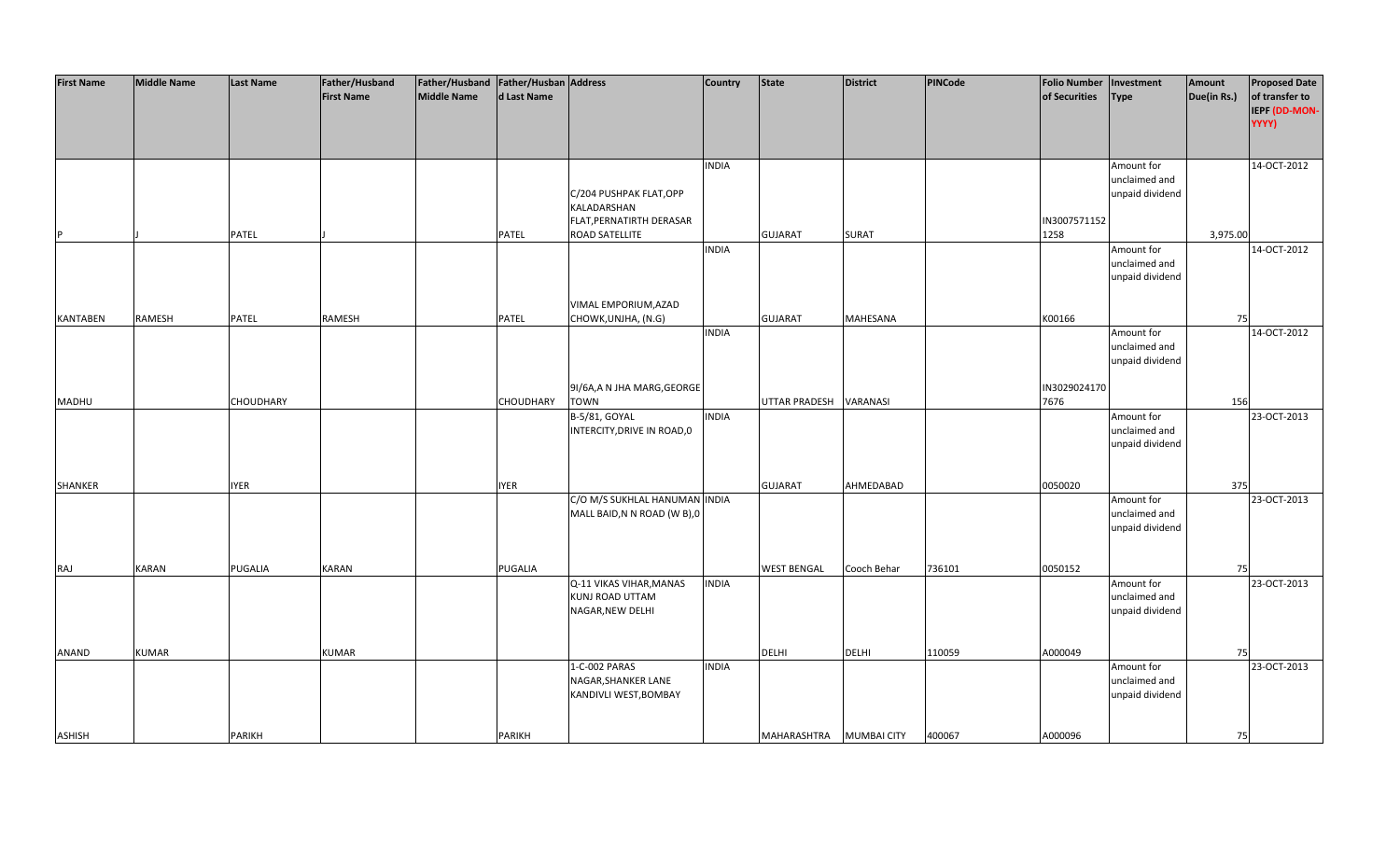| <b>First Name</b> | <b>Middle Name</b> | <b>Last Name</b> | Father/Husband    | Father/Husband Father/Husban Address |                |                                 | <b>Country</b> | <b>State</b>   | <b>District</b>    | PINCode | <b>Folio Number</b> | Investment      | Amount      | <b>Proposed Date</b> |
|-------------------|--------------------|------------------|-------------------|--------------------------------------|----------------|---------------------------------|----------------|----------------|--------------------|---------|---------------------|-----------------|-------------|----------------------|
|                   |                    |                  | <b>First Name</b> | <b>Middle Name</b>                   | d Last Name    |                                 |                |                |                    |         | of Securities       | <b>Type</b>     | Due(in Rs.) | of transfer to       |
|                   |                    |                  |                   |                                      |                |                                 |                |                |                    |         |                     |                 |             | IEPF (DD-MON-        |
|                   |                    |                  |                   |                                      |                |                                 |                |                |                    |         |                     |                 |             | YYYY)                |
|                   |                    |                  |                   |                                      |                |                                 |                |                |                    |         |                     |                 |             |                      |
|                   |                    |                  |                   |                                      |                |                                 |                |                |                    |         |                     |                 |             |                      |
|                   |                    |                  |                   |                                      |                | 11/B TAMARIND                   | <b>INDIA</b>   |                |                    |         |                     | Amount for      |             | 23-OCT-2013          |
|                   |                    |                  |                   |                                      |                | HOUSE, JAMARIND LANE            |                |                |                    |         |                     | unclaimed and   |             |                      |
|                   |                    |                  |                   |                                      |                | FORT, BOMBAY                    |                |                |                    |         |                     | unpaid dividend |             |                      |
|                   |                    |                  |                   |                                      |                |                                 |                |                |                    |         |                     |                 |             |                      |
|                   |                    |                  |                   |                                      |                |                                 |                |                |                    |         |                     |                 |             |                      |
| AMRISHA           |                    | VORA             |                   |                                      | VORA           |                                 |                | MAHARASHTRA    | <b>MUMBAI CITY</b> | 400023  | A000102             |                 | 75          |                      |
|                   |                    |                  |                   |                                      |                | 103, MANEKBUG                   | <b>INDIA</b>   |                |                    |         |                     | Amount for      |             | 23-OCT-2013          |
|                   |                    |                  |                   |                                      |                | SOCIETY, S.M. ROAD,             |                |                |                    |         |                     | unclaimed and   |             |                      |
|                   |                    |                  |                   |                                      |                | POLYTECHNIC, AHMEDABAD          |                |                |                    |         |                     | unpaid dividend |             |                      |
|                   |                    |                  |                   |                                      |                |                                 |                |                |                    |         |                     |                 |             |                      |
|                   |                    |                  |                   |                                      |                |                                 |                |                |                    |         |                     |                 |             |                      |
| ANSUYABEN         |                    | <b>TRIVEDI</b>   |                   |                                      | <b>TRIVEDI</b> |                                 |                | <b>GUJARAT</b> | AHMEDABAD          | 380015  | A000127             |                 | 75          |                      |
|                   |                    |                  |                   |                                      |                | MULLAWADA, RANGMAHEL            | <b>INDIA</b>   |                |                    |         |                     | Amount for      |             | 23-OCT-2013          |
|                   |                    |                  |                   |                                      |                | STREET, JUNAGADH                |                |                |                    |         |                     | unclaimed and   |             |                      |
|                   |                    |                  |                   |                                      |                |                                 |                |                |                    |         |                     | unpaid dividend |             |                      |
|                   |                    |                  |                   |                                      |                |                                 |                |                |                    |         |                     |                 |             |                      |
|                   |                    |                  |                   |                                      |                |                                 |                |                |                    |         |                     |                 |             |                      |
| ABDULVAHID        |                    | <b>MUNSHI</b>    |                   |                                      | <b>MUNSHI</b>  |                                 |                | <b>GUJARAT</b> | <b>JUNAGADH</b>    | 362001  | A000182             |                 | 75          |                      |
|                   |                    |                  |                   |                                      |                | BHOJABHAINO TEKRO H NO 6- INDIA |                |                |                    |         |                     | Amount for      |             | 23-OCT-2013          |
|                   |                    |                  |                   |                                      |                | 1821, MAHIDHARPURA, SURAT       |                |                |                    |         |                     | unclaimed and   |             |                      |
|                   |                    |                  |                   |                                      |                |                                 |                |                |                    |         |                     | unpaid dividend |             |                      |
|                   |                    |                  |                   |                                      |                |                                 |                |                |                    |         |                     |                 |             |                      |
|                   |                    |                  |                   |                                      |                |                                 |                |                |                    |         |                     |                 |             |                      |
| ARVIND            |                    | <b>SHAH</b>      |                   |                                      | <b>SHAH</b>    |                                 |                | <b>GUJARAT</b> | SURAT              | 395003  | A000201             |                 | 75          |                      |
|                   |                    |                  |                   |                                      |                |                                 | <b>INDIA</b>   |                |                    |         |                     | Amount for      |             | 23-OCT-2013          |
|                   |                    |                  |                   |                                      |                |                                 |                |                |                    |         |                     | unclaimed and   |             |                      |
|                   |                    |                  |                   |                                      |                |                                 |                |                |                    |         |                     | unpaid dividend |             |                      |
|                   |                    |                  |                   |                                      |                | BHOJBHAINO TEKRO H NO 6-        |                |                |                    |         |                     |                 |             |                      |
| <b>ATUL</b>       | S                  | <b>SHAH</b>      |                   |                                      | <b>SHAH</b>    | 1821, MAHIDHARPURA, SURAT       |                | <b>GUJARAT</b> | <b>SURAT</b>       | 395003  | A000202             |                 | 75          |                      |
|                   |                    |                  |                   |                                      |                |                                 | <b>INDIA</b>   |                |                    |         |                     | Amount for      |             | 23-OCT-2013          |
|                   |                    |                  |                   |                                      |                |                                 |                |                |                    |         |                     | unclaimed and   |             |                      |
|                   |                    |                  |                   |                                      |                |                                 |                |                |                    |         |                     | unpaid dividend |             |                      |
|                   |                    |                  |                   |                                      |                |                                 |                |                |                    |         |                     |                 |             |                      |
|                   |                    |                  |                   |                                      |                | BHOJABHAINO TEKRO H NO 6-       |                |                |                    |         |                     |                 |             |                      |
| <b>APURVA</b>     |                    | SHAH             |                   |                                      | SHAH           | 1821, MAHIDHARPURA, SURAT       |                | <b>GUJARAT</b> | <b>SURAT</b>       | 395003  | A000207             |                 | 75          |                      |
|                   |                    |                  |                   |                                      |                |                                 | <b>INDIA</b>   |                |                    |         |                     | Amount for      |             | 23-OCT-2013          |
|                   |                    |                  |                   |                                      |                |                                 |                |                |                    |         |                     | unclaimed and   |             |                      |
|                   |                    |                  |                   |                                      |                |                                 |                |                |                    |         |                     | unpaid dividend |             |                      |
|                   |                    |                  |                   |                                      |                |                                 |                |                |                    |         |                     |                 |             |                      |
|                   |                    |                  |                   |                                      |                |                                 |                |                |                    |         |                     |                 |             |                      |
| <b>ANGOORI</b>    | <b>DEVI</b>        |                  | <b>DEVI</b>       |                                      |                | 30/3, SHAKTI NAGAR, DELHI       |                | <b>DELHI</b>   | <b>DELHI</b>       | 110007  | A000307             |                 | 75          |                      |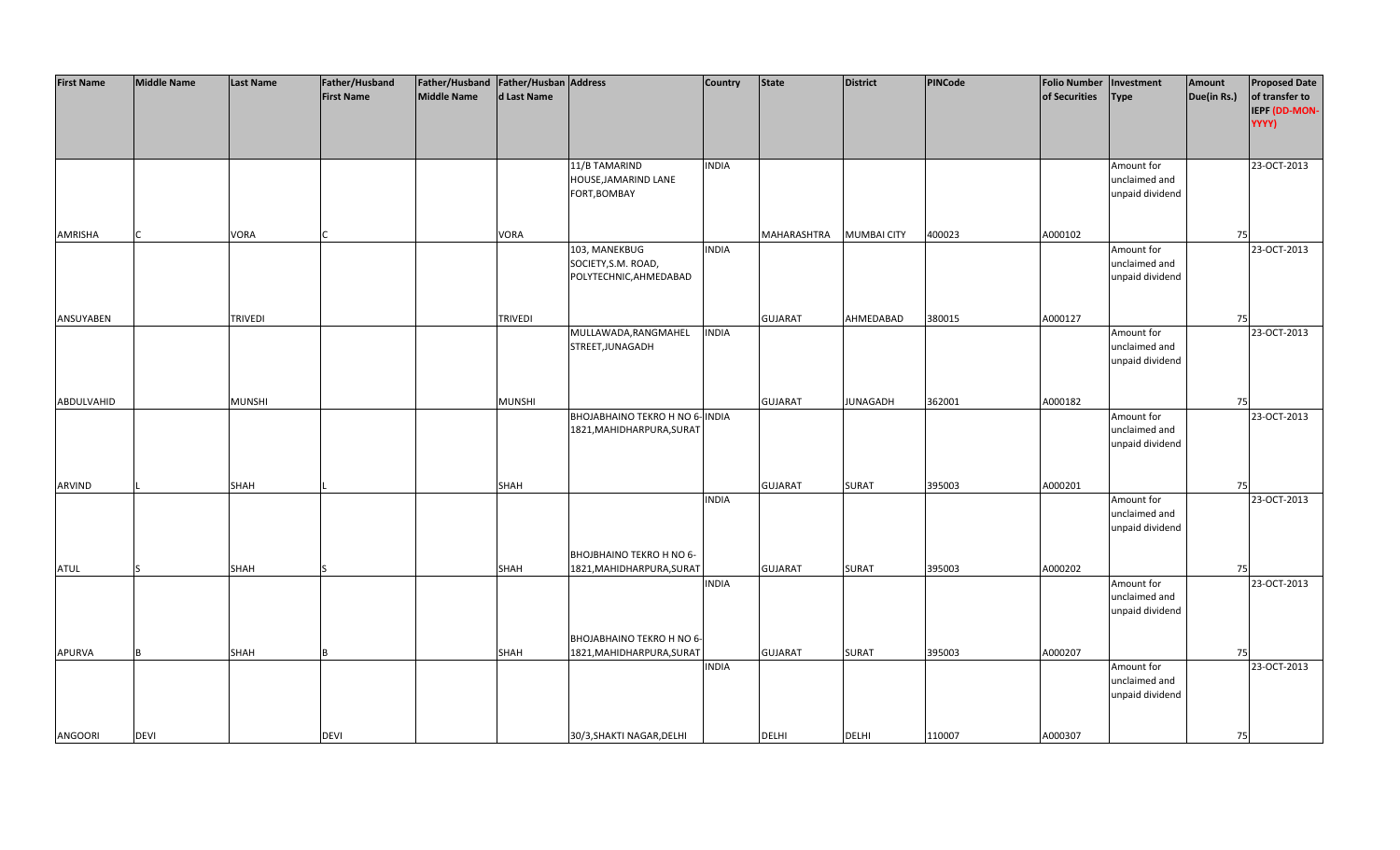| <b>First Name</b> | <b>Middle Name</b> | <b>Last Name</b> | Father/Husband    | Father/Husband   Father/Husban   Address |               |                                                   | <b>Country</b> | State         | <b>District</b>  | PINCode | Folio Number   Investment |                 | Amount      | <b>Proposed Date</b>   |
|-------------------|--------------------|------------------|-------------------|------------------------------------------|---------------|---------------------------------------------------|----------------|---------------|------------------|---------|---------------------------|-----------------|-------------|------------------------|
|                   |                    |                  | <b>First Name</b> | <b>Middle Name</b>                       | d Last Name   |                                                   |                |               |                  |         | of Securities             | <b>Type</b>     | Due(in Rs.) | of transfer to         |
|                   |                    |                  |                   |                                          |               |                                                   |                |               |                  |         |                           |                 |             | IEPF (DD-MON-<br>YYYY) |
|                   |                    |                  |                   |                                          |               |                                                   |                |               |                  |         |                           |                 |             |                        |
|                   |                    |                  |                   |                                          |               |                                                   |                |               |                  |         |                           |                 |             |                        |
|                   |                    |                  |                   |                                          |               |                                                   | <b>INDIA</b>   |               |                  |         |                           | Amount for      |             | 23-OCT-2013            |
|                   |                    |                  |                   |                                          |               |                                                   |                |               |                  |         |                           | unclaimed and   |             |                        |
|                   |                    |                  |                   |                                          |               |                                                   |                |               |                  |         |                           | unpaid dividend |             |                        |
|                   |                    |                  |                   |                                          |               |                                                   |                |               |                  |         |                           |                 |             |                        |
|                   |                    |                  |                   |                                          |               | 1857 SECTOR                                       |                |               |                  |         |                           |                 |             |                        |
| ANIL              | <b>KUMAR</b>       |                  | <b>KUMAR</b>      |                                          |               | 8, FARIDABAD, HARYANA                             | <b>INDIA</b>   | HARYANA       | <b>FARIDABAD</b> | 121006  | A000317                   | Amount for      | 75          | 23-OCT-2013            |
|                   |                    |                  |                   |                                          |               |                                                   |                |               |                  |         |                           | unclaimed and   |             |                        |
|                   |                    |                  |                   |                                          |               |                                                   |                |               |                  |         |                           | unpaid dividend |             |                        |
|                   |                    |                  |                   |                                          |               | C/O SANGHI INVESTMENT                             |                |               |                  |         |                           |                 |             |                        |
|                   |                    |                  |                   |                                          |               | CO, THIRD-A-102 NEHRU                             |                |               |                  |         |                           |                 |             |                        |
| ANJULA            |                    | <b>GUPTA</b>     |                   |                                          | <b>GUPTA</b>  | NAGAR, GHAZIABAD U P                              |                | UTTAR PRADESH | <b>GHAZIABAD</b> | 201001  | A000322                   |                 | 75          |                        |
|                   |                    |                  |                   |                                          |               |                                                   | <b>INDIA</b>   |               |                  |         |                           | Amount for      |             | 23-OCT-2013            |
|                   |                    |                  |                   |                                          |               |                                                   |                |               |                  |         |                           | unclaimed and   |             |                        |
|                   |                    |                  |                   |                                          |               |                                                   |                |               |                  |         |                           | unpaid dividend |             |                        |
|                   |                    |                  |                   |                                          |               | 218 TEXTILE MARKET, JOGI                          |                |               |                  |         |                           |                 |             |                        |
| AJESH             |                    | JUNEJA           |                   |                                          | JUNEJA        | WARA NAI SARAK, DELHI                             |                | <b>DELHI</b>  | DELHI            | 110006  | A000386                   |                 | 75          |                        |
|                   |                    |                  |                   |                                          |               |                                                   | <b>INDIA</b>   |               |                  |         |                           | Amount for      |             | 23-OCT-2013            |
|                   |                    |                  |                   |                                          |               |                                                   |                |               |                  |         |                           | unclaimed and   |             |                        |
|                   |                    |                  |                   |                                          |               |                                                   |                |               |                  |         |                           | unpaid dividend |             |                        |
|                   |                    |                  |                   |                                          |               |                                                   |                |               |                  |         |                           |                 |             |                        |
|                   |                    |                  |                   |                                          |               | 218 TEXTILE MARKET, JOGI                          |                |               |                  |         |                           |                 |             |                        |
| ANUP              |                    | JUNEJA           |                   |                                          | JUNEJA        | WARA NAI SARAK, DELHI                             | <b>INDIA</b>   | DELHI         | <b>DELHI</b>     | 110006  | A000389                   | Amount for      | 75          | 23-OCT-2013            |
|                   |                    |                  |                   |                                          |               |                                                   |                |               |                  |         |                           | unclaimed and   |             |                        |
|                   |                    |                  |                   |                                          |               |                                                   |                |               |                  |         |                           | unpaid dividend |             |                        |
|                   |                    |                  |                   |                                          |               |                                                   |                |               |                  |         |                           |                 |             |                        |
|                   |                    |                  |                   |                                          |               | 115 TEXTILE MARKET, JOGI                          |                |               |                  |         |                           |                 |             |                        |
| AKASH             |                    | <b>TANEJA</b>    |                   |                                          | <b>TANEJA</b> | WARA NAI SARAK, DELHI                             |                | <b>DELHI</b>  | <b>DELHI</b>     | 110006  | A000396                   |                 | 75          |                        |
|                   |                    |                  |                   |                                          |               |                                                   | <b>INDIA</b>   |               |                  |         |                           | Amount for      |             | 23-OCT-2013            |
|                   |                    |                  |                   |                                          |               |                                                   |                |               |                  |         |                           | unclaimed and   |             |                        |
|                   |                    |                  |                   |                                          |               |                                                   |                |               |                  |         |                           | unpaid dividend |             |                        |
|                   |                    |                  |                   |                                          |               | 115 TEXTILE MARKET, JOGI                          |                |               |                  |         |                           |                 |             |                        |
| ABHAY             |                    | <b>ARORA</b>     |                   |                                          | <b>ARORA</b>  | WARA NAI SARAK, DELHI                             |                | DELHI         | DELHI            | 110006  | A000431                   |                 | 75          |                        |
|                   |                    |                  |                   |                                          |               |                                                   | <b>INDIA</b>   |               |                  |         |                           | Amount for      |             | 23-OCT-2013            |
|                   |                    |                  |                   |                                          |               |                                                   |                |               |                  |         |                           | unclaimed and   |             |                        |
|                   |                    |                  |                   |                                          |               |                                                   |                |               |                  |         |                           | unpaid dividend |             |                        |
|                   |                    |                  |                   |                                          |               |                                                   |                |               |                  |         |                           |                 |             |                        |
| <b>AVINASH</b>    |                    | <b>ARORA</b>     |                   |                                          | ARORA         | 115 TEXTILE MARKET, JOGI<br>WARA NAI SARAK, DELHI |                | <b>DELHI</b>  | <b>DELHI</b>     | 110006  | A000433                   |                 | 75          |                        |
|                   |                    |                  |                   |                                          |               |                                                   |                |               |                  |         |                           |                 |             |                        |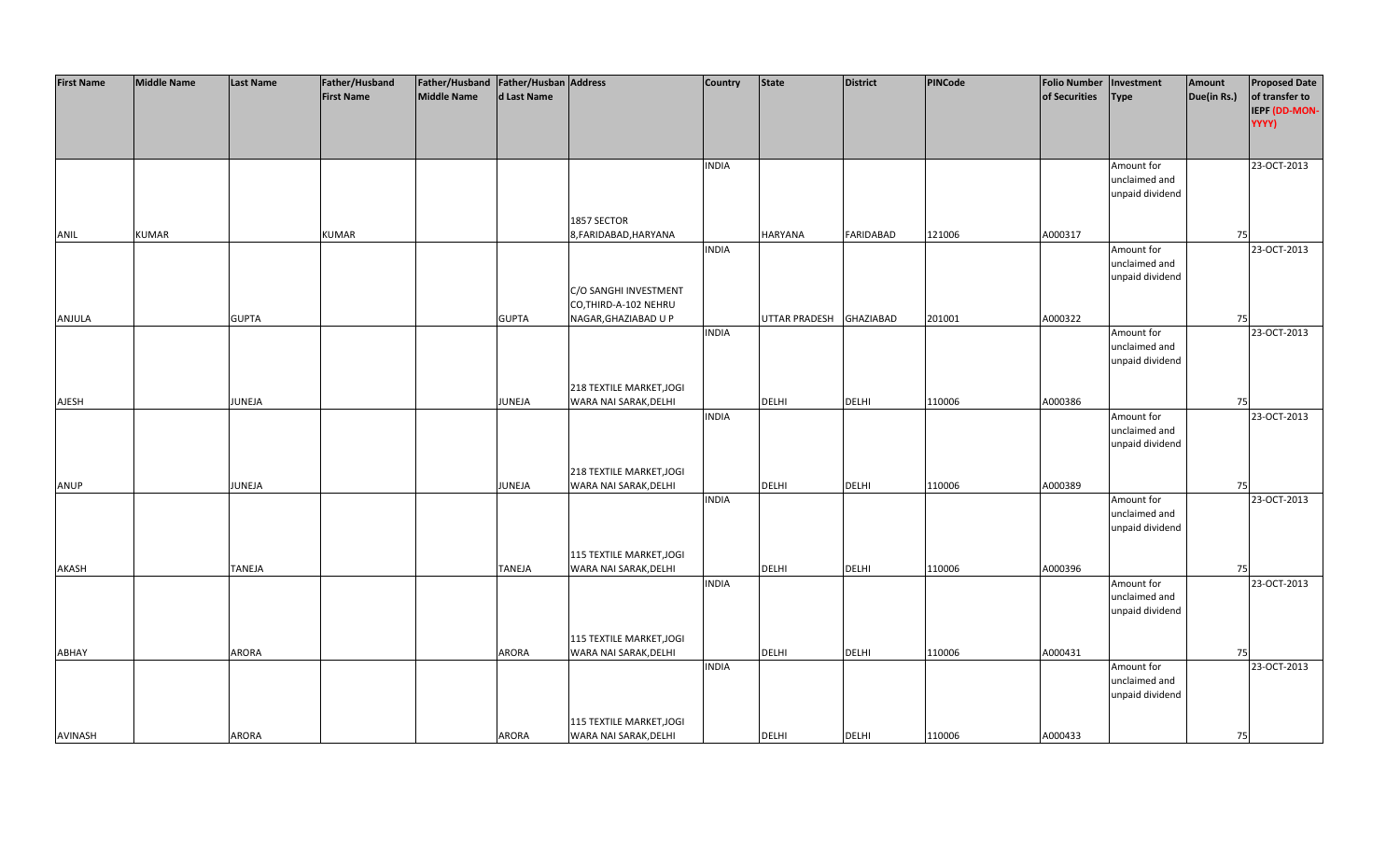| <b>First Name</b> | <b>Middle Name</b> | <b>Last Name</b> | Father/Husband    | Father/Husband Father/Husban Address |                |                            | <b>Country</b> | <b>State</b>       | <b>District</b>    | PINCode | <b>Folio Number</b> | Investment      | Amount      | <b>Proposed Date</b> |
|-------------------|--------------------|------------------|-------------------|--------------------------------------|----------------|----------------------------|----------------|--------------------|--------------------|---------|---------------------|-----------------|-------------|----------------------|
|                   |                    |                  | <b>First Name</b> | <b>Middle Name</b>                   | d Last Name    |                            |                |                    |                    |         | of Securities       | <b>Type</b>     | Due(in Rs.) | of transfer to       |
|                   |                    |                  |                   |                                      |                |                            |                |                    |                    |         |                     |                 |             | IEPF (DD-MON-        |
|                   |                    |                  |                   |                                      |                |                            |                |                    |                    |         |                     |                 |             | YYYY)                |
|                   |                    |                  |                   |                                      |                |                            |                |                    |                    |         |                     |                 |             |                      |
|                   |                    |                  |                   |                                      |                |                            |                |                    |                    |         |                     |                 |             |                      |
|                   |                    |                  |                   |                                      |                |                            | <b>INDIA</b>   |                    |                    |         |                     | Amount for      |             | 23-OCT-2013          |
|                   |                    |                  |                   |                                      |                |                            |                |                    |                    |         |                     | unclaimed and   |             |                      |
|                   |                    |                  |                   |                                      |                |                            |                |                    |                    |         |                     | unpaid dividend |             |                      |
|                   |                    |                  |                   |                                      |                |                            |                |                    |                    |         |                     |                 |             |                      |
|                   |                    |                  |                   |                                      |                | E-15/12A, KRISHNA          |                |                    |                    |         |                     |                 |             |                      |
| ANIL              | <b>KUMAR</b>       | SONY             | <b>KUMAR</b>      |                                      | SONY           | NAGAR, DELHI               |                | <b>DELHI</b>       | <b>DELHI</b>       | 110051  | A000477             |                 | 75          |                      |
|                   |                    |                  |                   |                                      |                |                            | <b>INDIA</b>   |                    |                    |         |                     | Amount for      |             | 23-OCT-2013          |
|                   |                    |                  |                   |                                      |                |                            |                |                    |                    |         |                     | unclaimed and   |             |                      |
|                   |                    |                  |                   |                                      |                |                            |                |                    |                    |         |                     | unpaid dividend |             |                      |
|                   |                    |                  |                   |                                      |                |                            |                |                    |                    |         |                     |                 |             |                      |
|                   |                    |                  |                   |                                      |                | E-15/12A, KRISHNA          |                |                    |                    |         |                     |                 |             |                      |
| <b>AJAY</b>       | <b>KUMAR</b>       | SONY             | <b>KUMAR</b>      |                                      | SONY           | NAGAR, DELHI               |                | <b>DELHI</b>       | <b>DELHI</b>       | 110051  | A000479             |                 | 75          |                      |
|                   |                    |                  |                   |                                      |                |                            | <b>INDIA</b>   |                    |                    |         |                     | Amount for      |             | 23-OCT-2013          |
|                   |                    |                  |                   |                                      |                |                            |                |                    |                    |         |                     | unclaimed and   |             |                      |
|                   |                    |                  |                   |                                      |                |                            |                |                    |                    |         |                     | unpaid dividend |             |                      |
|                   |                    |                  |                   |                                      |                |                            |                |                    |                    |         |                     |                 |             |                      |
|                   |                    |                  |                   |                                      |                |                            |                |                    |                    |         |                     |                 |             |                      |
|                   |                    |                  |                   |                                      |                | KAMAT INDL ESTATE, 396 V S |                |                    |                    |         |                     |                 |             |                      |
| AKHIL             |                    | <b>MEHTA</b>     |                   |                                      | <b>MEHTA</b>   | MARG PRABHADEVI, BOMBAY    |                | MAHARASHTRA        | <b>MUMBAI CITY</b> | 400025  | A000497             |                 | 75          |                      |
|                   |                    |                  |                   |                                      |                |                            | <b>INDIA</b>   |                    |                    |         |                     | Amount for      |             | 23-OCT-2013          |
|                   |                    |                  |                   |                                      |                |                            |                |                    |                    |         |                     | unclaimed and   |             |                      |
|                   |                    |                  |                   |                                      |                |                            |                |                    |                    |         |                     | unpaid dividend |             |                      |
|                   |                    |                  |                   |                                      |                | C/O WALE INVESTMENTS (P)   |                |                    |                    |         |                     |                 |             |                      |
|                   |                    |                  |                   |                                      |                | LTD,12 GOLDEN PEAK DR      |                |                    |                    |         |                     |                 |             |                      |
| ANJU              |                    | <b>JAIN</b>      |                   |                                      | <b>JAIN</b>    | AMBEDKAR RD, BOMBAY        |                | <b>MAHARASHTRA</b> | <b>MUMBAI CITY</b> | 400052  | A000504             |                 | 75          |                      |
|                   |                    |                  |                   |                                      |                |                            | <b>INDIA</b>   |                    |                    |         |                     | Amount for      |             | 23-OCT-2013          |
|                   |                    |                  |                   |                                      |                |                            |                |                    |                    |         |                     | unclaimed and   |             |                      |
|                   |                    |                  |                   |                                      |                |                            |                |                    |                    |         |                     | unpaid dividend |             |                      |
|                   |                    |                  |                   |                                      |                | 3 JAGDISH APARTMENT, NR    |                |                    |                    |         |                     |                 |             |                      |
|                   |                    |                  |                   |                                      |                | PALAK APARTMENT            |                |                    |                    |         |                     |                 |             |                      |
| <b>ALKA</b>       |                    | <b>DESAI</b>     |                   |                                      | <b>DESAI</b>   | NAVRANGPURA, AHMEDABAD     |                | <b>GUJARAT</b>     | AHMEDABAD          | 380009  | A000541             |                 | 75          |                      |
|                   |                    |                  |                   |                                      |                |                            | <b>INDIA</b>   |                    |                    |         |                     | Amount for      |             | 23-OCT-2013          |
|                   |                    |                  |                   |                                      |                |                            |                |                    |                    |         |                     | unclaimed and   |             |                      |
|                   |                    |                  |                   |                                      |                |                            |                |                    |                    |         |                     | unpaid dividend |             |                      |
|                   |                    |                  |                   |                                      |                | 1780 BHAGWATI              |                |                    |                    |         |                     |                 |             |                      |
|                   |                    |                  |                   |                                      |                | POLE, DARIYAPUR            |                |                    |                    |         |                     |                 |             |                      |
| <b>ALPA</b>       |                    | SHAH             |                   |                                      | SHAH           | LUNSAWADA, AHMEDABAD       |                | <b>GUJARAT</b>     | AHMEDABAD          | 380001  | A000542             |                 | 75          |                      |
|                   |                    |                  |                   |                                      |                |                            | <b>INDIA</b>   |                    |                    |         |                     | Amount for      |             | 23-OCT-2013          |
|                   |                    |                  |                   |                                      |                |                            |                |                    |                    |         |                     | unclaimed and   |             |                      |
|                   |                    |                  |                   |                                      |                |                            |                |                    |                    |         |                     | unpaid dividend |             |                      |
|                   |                    |                  |                   |                                      |                | KOTHARI SADAN, OPP         |                |                    |                    |         |                     |                 |             |                      |
|                   |                    |                  |                   |                                      |                | <b>VIJAYNAGAR BUS STOP</b> |                |                    |                    |         |                     |                 |             |                      |
| <b>ALKABEN</b>    |                    | <b>KOTHARI</b>   |                   |                                      | <b>KOTHARI</b> | NARANP, AHMEDABAD          |                | <b>GUJARAT</b>     | AHMEDABAD          | 380013  | A000543             |                 | 75          |                      |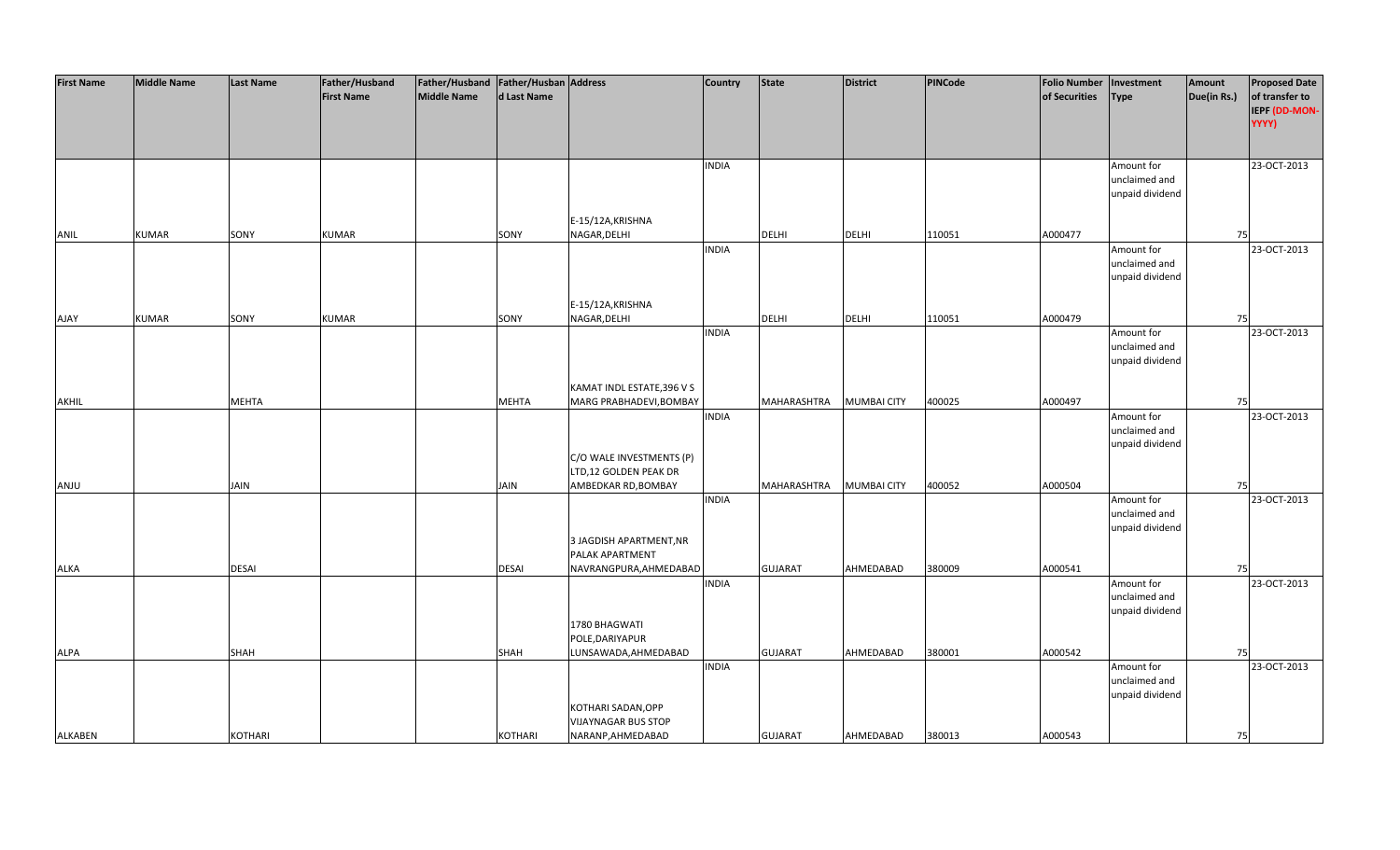| <b>First Name</b> | <b>Middle Name</b> | <b>Last Name</b> | Father/Husband    | Father/Husband   Father/Husban   Address |             |                                | <b>Country</b> | <b>State</b>             | District        | PINCode | <b>Folio Number</b> | Investment                       | Amount      | <b>Proposed Date</b> |
|-------------------|--------------------|------------------|-------------------|------------------------------------------|-------------|--------------------------------|----------------|--------------------------|-----------------|---------|---------------------|----------------------------------|-------------|----------------------|
|                   |                    |                  | <b>First Name</b> | Middle Name                              | d Last Name |                                |                |                          |                 |         | of Securities       | Type                             | Due(in Rs.) | of transfer to       |
|                   |                    |                  |                   |                                          |             |                                |                |                          |                 |         |                     |                                  |             | IEPF (DD-MON-        |
|                   |                    |                  |                   |                                          |             |                                |                |                          |                 |         |                     |                                  |             | YYYY)                |
|                   |                    |                  |                   |                                          |             |                                |                |                          |                 |         |                     |                                  |             |                      |
|                   |                    |                  |                   |                                          |             |                                | <b>INDIA</b>   |                          |                 |         |                     | Amount for                       |             | 23-OCT-2013          |
|                   |                    |                  |                   |                                          |             |                                |                |                          |                 |         |                     | unclaimed and                    |             |                      |
|                   |                    |                  |                   |                                          |             |                                |                |                          |                 |         |                     | unpaid dividend                  |             |                      |
|                   |                    |                  |                   |                                          |             | G 37 CLASSIC APT               |                |                          |                 |         |                     |                                  |             |                      |
|                   |                    |                  |                   |                                          |             | KASHINATH, PATIL NAGAR         |                |                          |                 |         |                     |                                  |             |                      |
| <b>ANUSHRI</b>    | <b>NAVAL</b>       | CHANDAK          | <b>NAVAL</b>      |                                          | CHANDAK     | DHANK WADI, PUNE               |                | MAHARASHTRA              | <b>PUNE</b>     | 411043  | A000560             |                                  | 75          |                      |
|                   |                    |                  |                   |                                          |             |                                | <b>INDIA</b>   |                          |                 |         |                     | Amount for                       |             | 23-OCT-2013          |
|                   |                    |                  |                   |                                          |             |                                |                |                          |                 |         |                     | unclaimed and                    |             |                      |
|                   |                    |                  |                   |                                          |             |                                |                |                          |                 |         |                     | unpaid dividend                  |             |                      |
|                   |                    |                  |                   |                                          |             | KATAYAYANI CHHAYA 1068         |                |                          |                 |         |                     |                                  |             |                      |
| ARUMUGA           |                    | PERUMAL          |                   |                                          | PERUMAL     | MAIN RO, ADHAR                 |                | <b>MADHYA</b><br>PRADESH | <b>JABALPUR</b> | 482004  | A000571             |                                  | 75          |                      |
|                   |                    |                  |                   |                                          |             | TAL, JABALPUR (MP)             | <b>INDIA</b>   |                          |                 |         |                     | Amount for                       |             | 23-OCT-2013          |
|                   |                    |                  |                   |                                          |             |                                |                |                          |                 |         |                     | unclaimed and                    |             |                      |
|                   |                    |                  |                   |                                          |             |                                |                |                          |                 |         |                     | unpaid dividend                  |             |                      |
|                   |                    |                  |                   |                                          |             | 151 SARJAN                     |                |                          |                 |         |                     |                                  |             |                      |
|                   |                    |                  |                   |                                          |             | SOCIETY, ATHWALINES, SURAT     |                |                          |                 |         |                     |                                  |             |                      |
| <b>ANITA</b>      | <b>SURESH</b>      | PANCHIGAR        | <b>SURESH</b>     |                                          | PANCHIGAR   | <b>GUJRAT</b>                  |                | <b>GUJARAT</b>           | <b>SURAT</b>    | 395007  | A000599             |                                  | 75          |                      |
|                   |                    |                  |                   |                                          |             |                                | <b>INDIA</b>   |                          |                 |         |                     | Amount for                       |             | 23-OCT-2013          |
|                   |                    |                  |                   |                                          |             |                                |                |                          |                 |         |                     | unclaimed and                    |             |                      |
|                   |                    |                  |                   |                                          |             |                                |                |                          |                 |         |                     | unpaid dividend                  |             |                      |
|                   |                    |                  |                   |                                          |             | A-4 AYURVED                    |                |                          |                 |         |                     |                                  |             |                      |
|                   |                    |                  |                   |                                          |             | COLONY, JAMNAGAR, GUJARA       |                |                          |                 |         |                     |                                  |             |                      |
| APARNA            |                    | PANDE            |                   |                                          | PANDE       |                                |                | <b>GUJARAT</b>           | <b>JAMNAGAR</b> | 361008  | A000620             |                                  | 75          |                      |
|                   |                    |                  |                   |                                          |             |                                | <b>INDIA</b>   |                          |                 |         |                     | Amount for<br>unclaimed and      |             | 23-OCT-2013          |
|                   |                    |                  |                   |                                          |             |                                |                |                          |                 |         |                     | unpaid dividend                  |             |                      |
|                   |                    |                  |                   |                                          |             |                                |                |                          |                 |         |                     |                                  |             |                      |
|                   |                    |                  |                   |                                          |             | 506-MODEL COLONY, PO           |                |                          |                 |         |                     |                                  |             |                      |
| <b>AJAI</b>       | <b>KUMAR</b>       | SAXENA           | <b>KUMAR</b>      |                                          | SAXENA      | JWALAPUR, HARDWAR              |                | UTTARAKHAND              | Haridwar        | 249407  | A000628             |                                  | 75          |                      |
|                   |                    |                  |                   |                                          |             |                                | <b>INDIA</b>   |                          |                 |         |                     | Amount for                       |             | 23-OCT-2013          |
|                   |                    |                  |                   |                                          |             |                                |                |                          |                 |         |                     | unclaimed and                    |             |                      |
|                   |                    |                  |                   |                                          |             |                                |                |                          |                 |         |                     | unpaid dividend                  |             |                      |
|                   |                    |                  |                   |                                          |             |                                |                |                          |                 |         |                     |                                  |             |                      |
|                   |                    |                  |                   |                                          |             | 218 TEXTILE MARKET JOGI        |                |                          |                 |         |                     |                                  |             |                      |
| <b>ANITA</b>      |                    | JAIN             |                   |                                          | <b>JAIN</b> | WARA, NAI-SARAK, DELHI         |                | <b>DELHI</b>             | <b>DELHI</b>    | 110006  | A000661             |                                  | 75          |                      |
|                   |                    |                  |                   |                                          |             |                                | <b>INDIA</b>   |                          |                 |         |                     | Amount for                       |             | 23-OCT-2013          |
|                   |                    |                  |                   |                                          |             |                                |                |                          |                 |         |                     | unclaimed and<br>unpaid dividend |             |                      |
|                   |                    |                  |                   |                                          |             |                                |                |                          |                 |         |                     |                                  |             |                      |
|                   |                    |                  |                   |                                          |             | <b>115 TEXTILE MARKET JOTI</b> |                |                          |                 |         |                     |                                  |             |                      |
| AMAN              |                    | ARORA            |                   |                                          | ARORA       | WARA, NAI SARAK, DELHI         |                | <b>DELHI</b>             | <b>DELHI</b>    | 110006  | A000662             |                                  | 75          |                      |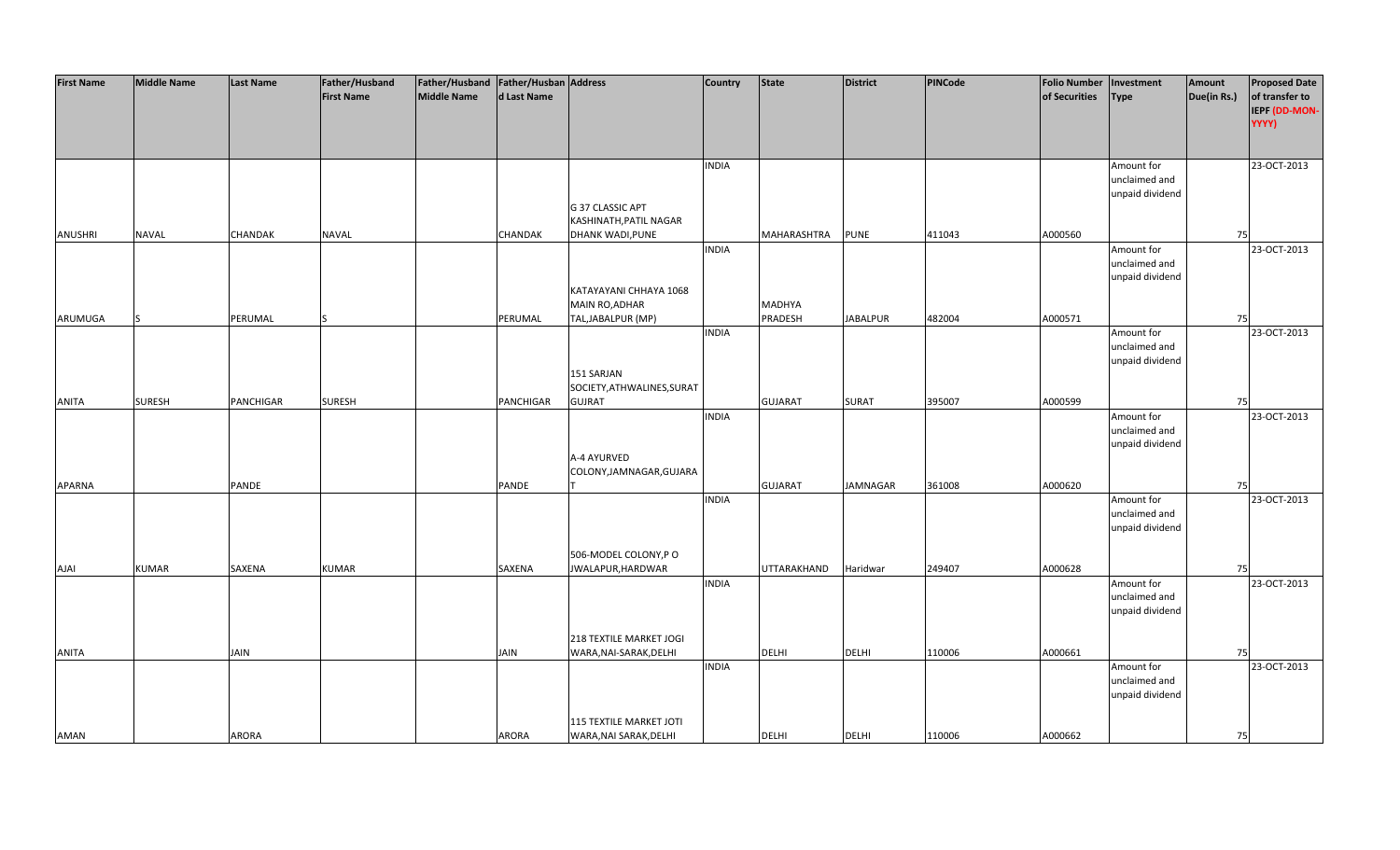| <b>First Name</b> | <b>Middle Name</b> | <b>Last Name</b> | Father/Husband    | Father/Husband Father/Husban Address |                |                                                 | <b>Country</b> | <b>State</b>            | <b>District</b> | PINCode | <b>Folio Number</b> | Investment      | Amount      | <b>Proposed Date</b> |
|-------------------|--------------------|------------------|-------------------|--------------------------------------|----------------|-------------------------------------------------|----------------|-------------------------|-----------------|---------|---------------------|-----------------|-------------|----------------------|
|                   |                    |                  | <b>First Name</b> | <b>Middle Name</b>                   | d Last Name    |                                                 |                |                         |                 |         | of Securities       | <b>Type</b>     | Due(in Rs.) | of transfer to       |
|                   |                    |                  |                   |                                      |                |                                                 |                |                         |                 |         |                     |                 |             | IEPF (DD-MON-        |
|                   |                    |                  |                   |                                      |                |                                                 |                |                         |                 |         |                     |                 |             | YYYY)                |
|                   |                    |                  |                   |                                      |                |                                                 |                |                         |                 |         |                     |                 |             |                      |
|                   |                    |                  |                   |                                      |                |                                                 |                |                         |                 |         |                     |                 |             |                      |
|                   |                    |                  |                   |                                      |                |                                                 | <b>INDIA</b>   |                         |                 |         |                     | Amount for      |             | 23-OCT-2013          |
|                   |                    |                  |                   |                                      |                |                                                 |                |                         |                 |         |                     | unclaimed and   |             |                      |
|                   |                    |                  |                   |                                      |                |                                                 |                |                         |                 |         |                     | unpaid dividend |             |                      |
|                   |                    |                  |                   |                                      |                |                                                 |                |                         |                 |         |                     |                 |             |                      |
|                   |                    |                  |                   |                                      |                | 115 TEXTILE MARKET JOGI                         |                |                         |                 |         |                     |                 |             |                      |
| ARCHANA           |                    | ARORA            |                   |                                      | <b>ARORA</b>   | WARA, NAI SARAK, DELHI                          |                | <b>DELHI</b>            | <b>DELHI</b>    | 110006  | A000663             |                 | 75          |                      |
|                   |                    |                  |                   |                                      |                |                                                 | <b>INDIA</b>   |                         |                 |         |                     | Amount for      |             | 23-OCT-2013          |
|                   |                    |                  |                   |                                      |                |                                                 |                |                         |                 |         |                     | unclaimed and   |             |                      |
|                   |                    |                  |                   |                                      |                |                                                 |                |                         |                 |         |                     | unpaid dividend |             |                      |
|                   |                    |                  |                   |                                      |                |                                                 |                |                         |                 |         |                     |                 |             |                      |
|                   |                    |                  |                   |                                      |                | 115 TEXTILE MARKET JOGI                         |                |                         |                 |         |                     |                 |             |                      |
| ASHA              |                    | <b>ARORA</b>     |                   |                                      | <b>ARORA</b>   | WARA, NAI SARAK, DELHI                          |                | <b>DELHI</b>            | <b>DELHI</b>    | 110006  | A000675             |                 | 75          |                      |
|                   |                    |                  |                   |                                      |                |                                                 | <b>INDIA</b>   |                         |                 |         |                     | Amount for      |             | 23-OCT-2013          |
|                   |                    |                  |                   |                                      |                |                                                 |                |                         |                 |         |                     | unclaimed and   |             |                      |
|                   |                    |                  |                   |                                      |                |                                                 |                |                         |                 |         |                     |                 |             |                      |
|                   |                    |                  |                   |                                      |                |                                                 |                |                         |                 |         |                     | unpaid dividend |             |                      |
|                   |                    |                  |                   |                                      |                |                                                 |                |                         |                 |         |                     |                 |             |                      |
|                   |                    |                  |                   |                                      |                | 207, NETAJI MARG, KEWAL<br>PARK, AZADPUR, DELHI |                |                         |                 | 110033  |                     |                 |             |                      |
| ANIL              | <b>KUMAR</b>       | WAHI             | <b>KUMAR</b>      |                                      | <b>WAHI</b>    |                                                 |                | DELHI                   | <b>DELHI</b>    |         | A000742             |                 | 75          |                      |
|                   |                    |                  |                   |                                      |                |                                                 | <b>INDIA</b>   |                         |                 |         |                     | Amount for      |             | 23-OCT-2013          |
|                   |                    |                  |                   |                                      |                |                                                 |                |                         |                 |         |                     | unclaimed and   |             |                      |
|                   |                    |                  |                   |                                      |                |                                                 |                |                         |                 |         |                     | unpaid dividend |             |                      |
|                   |                    |                  |                   |                                      |                |                                                 |                |                         |                 |         |                     |                 |             |                      |
|                   |                    |                  |                   |                                      |                | 207, NETAJI MARG, KEWAL                         |                |                         |                 |         |                     |                 |             |                      |
| ANIL              |                    | WAHI             |                   |                                      | <b>WAHI</b>    | PARK, AZADPUR, DELHI                            |                | <b>DELHI</b>            | <b>DELHI</b>    | 110033  | A000745             |                 | 75          |                      |
|                   |                    |                  |                   |                                      |                |                                                 | <b>INDIA</b>   |                         |                 |         |                     | Amount for      |             | 23-OCT-2013          |
|                   |                    |                  |                   |                                      |                |                                                 |                |                         |                 |         |                     | unclaimed and   |             |                      |
|                   |                    |                  |                   |                                      |                |                                                 |                |                         |                 |         |                     | unpaid dividend |             |                      |
|                   |                    |                  |                   |                                      |                | C/O KALPTARU PAPERS                             |                |                         |                 |         |                     |                 |             |                      |
|                   |                    |                  |                   |                                      |                | LTD., VILL:- KALORI, TAL:-                      |                |                         |                 |         |                     |                 |             |                      |
| <b>BRIJESH</b>    | <b>KUMAR</b>       | <b>VERMA</b>     | <b>KUMAR</b>      |                                      | <b>VERMA</b>   | KALOL, MEHSANA                                  |                | <b>GUJARAT</b>          | <b>MAHESANA</b> | 382721  | B000005             |                 | 150         |                      |
|                   |                    |                  |                   |                                      |                |                                                 | <b>INDIA</b>   |                         |                 |         |                     | Amount for      |             | 23-OCT-2013          |
|                   |                    |                  |                   |                                      |                |                                                 |                |                         |                 |         |                     | unclaimed and   |             |                      |
|                   |                    |                  |                   |                                      |                |                                                 |                |                         |                 |         |                     | unpaid dividend |             |                      |
|                   |                    |                  |                   |                                      |                |                                                 |                |                         |                 |         |                     |                 |             |                      |
|                   |                    |                  |                   |                                      |                | A-25/1 PHASE-1, NARAINA                         |                |                         |                 |         |                     |                 |             |                      |
| B                 | D                  | <b>GIROTRA</b>   | D.                |                                      | <b>GIROTRA</b> | INDL AREA, DELHI                                |                | DELHI                   | <b>DELHI</b>    | 110028  | B000025             |                 | 75          |                      |
|                   |                    |                  |                   |                                      |                |                                                 | <b>INDIA</b>   |                         |                 |         |                     | Amount for      |             | 23-OCT-2013          |
|                   |                    |                  |                   |                                      |                |                                                 |                |                         |                 |         |                     | unclaimed and   |             |                      |
|                   |                    |                  |                   |                                      |                |                                                 |                |                         |                 |         |                     | unpaid dividend |             |                      |
|                   |                    |                  |                   |                                      |                | C/O V C SHAH 40/321 UNNAT                       |                |                         |                 |         |                     |                 |             |                      |
|                   |                    |                  |                   |                                      |                | NAGA, M G ROAD GOREGOAN                         |                |                         |                 |         |                     |                 |             |                      |
| <b>BHAVIKA</b>    |                    | <b>MEHTA</b>     |                   |                                      | <b>MEHTA</b>   | WEST, BOMBAY                                    |                | MAHARASHTRA Mumbai City |                 | 400090  | B000038             |                 | 75          |                      |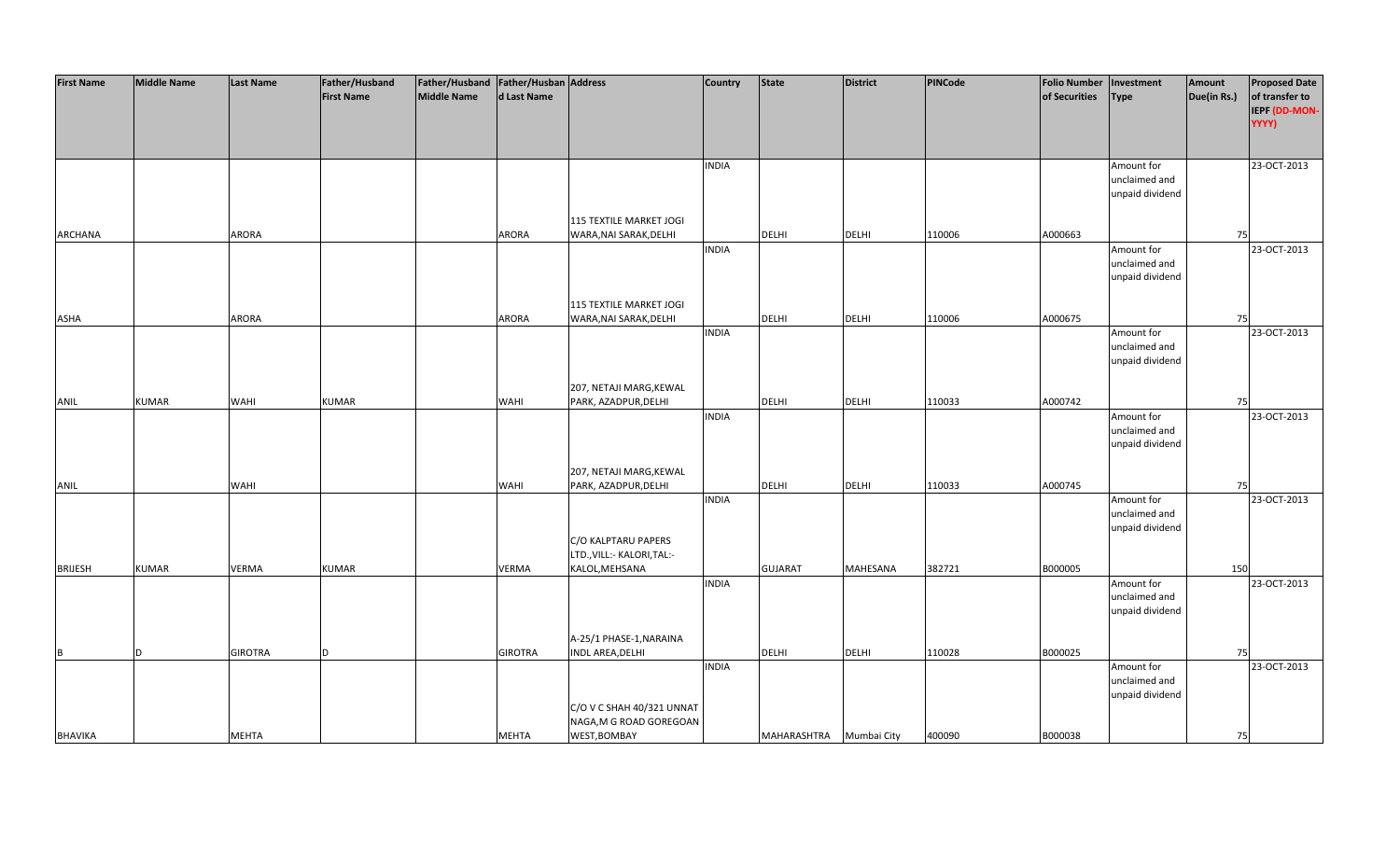| <b>First Name</b>   | <b>Middle Name</b> | <b>Last Name</b> | Father/Husband    | Father/Husband Father/Husban Address |                 |                              | <b>Country</b> | <b>State</b>   | <b>District</b> | PINCode | <b>Folio Number</b> | Investment      | Amount      | <b>Proposed Date</b> |
|---------------------|--------------------|------------------|-------------------|--------------------------------------|-----------------|------------------------------|----------------|----------------|-----------------|---------|---------------------|-----------------|-------------|----------------------|
|                     |                    |                  | <b>First Name</b> | <b>Middle Name</b>                   | d Last Name     |                              |                |                |                 |         | of Securities       | <b>Type</b>     | Due(in Rs.) | of transfer to       |
|                     |                    |                  |                   |                                      |                 |                              |                |                |                 |         |                     |                 |             | IEPF (DD-MON-        |
|                     |                    |                  |                   |                                      |                 |                              |                |                |                 |         |                     |                 |             | YYYY)                |
|                     |                    |                  |                   |                                      |                 |                              |                |                |                 |         |                     |                 |             |                      |
|                     |                    |                  |                   |                                      |                 |                              |                |                |                 |         |                     |                 |             |                      |
|                     |                    |                  |                   |                                      |                 |                              | <b>INDIA</b>   |                |                 |         |                     | Amount for      |             | 23-OCT-2013          |
|                     |                    |                  |                   |                                      |                 |                              |                |                |                 |         |                     | unclaimed and   |             |                      |
|                     |                    |                  |                   |                                      |                 | SANGAM BLDG-12 FLAT          |                |                |                 |         |                     | unpaid dividend |             |                      |
|                     |                    |                  |                   |                                      |                 | 74, NEW LINK ROAD            |                |                |                 |         |                     |                 |             |                      |
|                     |                    |                  |                   |                                      |                 | <b>OSHIWARA</b>              |                |                |                 |         |                     |                 |             |                      |
| <b>BABAN</b>        |                    | <b>DAWANDE</b>   |                   |                                      | DAWANDE         | JOGESHW, BOMBAY              |                | MAHARASHTRA    | Mumbai City     | 400102  | B000040             |                 | 75          |                      |
|                     |                    |                  |                   |                                      |                 |                              | <b>INDIA</b>   |                |                 |         |                     | Amount for      |             | 23-OCT-2013          |
|                     |                    |                  |                   |                                      |                 |                              |                |                |                 |         |                     | unclaimed and   |             |                      |
|                     |                    |                  |                   |                                      |                 |                              |                |                |                 |         |                     | unpaid dividend |             |                      |
|                     |                    |                  |                   |                                      |                 | 30 MARUTI ARCADE 2ND         |                |                |                 |         |                     |                 |             |                      |
|                     |                    |                  |                   |                                      |                 | FLOOR, JN ROAD MULUND        |                |                |                 |         |                     |                 |             |                      |
| <b>BHUPENDRA</b>    |                    | <b>SHAH</b>      |                   |                                      | SHAH            | WEST, BOMBAY                 |                | MAHARASHTRA    | Mumbai City     | 400080  | B000041             |                 | 75          |                      |
|                     |                    |                  |                   |                                      |                 |                              | <b>INDIA</b>   |                |                 |         |                     | Amount for      |             | 23-OCT-2013          |
|                     |                    |                  |                   |                                      |                 |                              |                |                |                 |         |                     | unclaimed and   |             |                      |
|                     |                    |                  |                   |                                      |                 |                              |                |                |                 |         |                     | unpaid dividend |             |                      |
|                     |                    |                  |                   |                                      |                 | C/O 85-88 CITY CENTRE,, C.G. |                |                |                 |         |                     |                 |             |                      |
|                     |                    |                  |                   |                                      |                 | ROAD,                        |                |                |                 |         |                     |                 |             |                      |
| <b>BHUPESH</b>      |                    | <b>SHAH</b>      |                   |                                      | <b>SHAH</b>     | NAVRANGPURA, AHMEDABAD       |                | <b>GUJARAT</b> | AHMEDABAD       | 380009  | B000060             |                 | 75          |                      |
|                     |                    |                  |                   |                                      |                 |                              | <b>INDIA</b>   |                |                 |         |                     | Amount for      |             | 23-OCT-2013          |
|                     |                    |                  |                   |                                      |                 |                              |                |                |                 |         |                     | unclaimed and   |             |                      |
|                     |                    |                  |                   |                                      |                 |                              |                |                |                 |         |                     | unpaid dividend |             |                      |
|                     |                    |                  |                   |                                      |                 | 39/460 GUJARAT HOUSING       |                |                |                 |         |                     |                 |             |                      |
| <b>BANKIMCHANDR</b> |                    |                  |                   |                                      |                 | BOARD, AJWA ROAD NR          |                |                |                 |         |                     |                 |             |                      |
|                     | н                  | <b>DALAL</b>     |                   |                                      | <b>DALAL</b>    | NAVJIVAN SOC, BARODA         |                | <b>GUJARAT</b> | Vadodara        | 390019  | B000070             |                 | 75          |                      |
|                     |                    |                  |                   |                                      |                 |                              | <b>INDIA</b>   |                |                 |         |                     | Amount for      |             | 23-OCT-2013          |
|                     |                    |                  |                   |                                      |                 |                              |                |                |                 |         |                     | unclaimed and   |             |                      |
|                     |                    |                  |                   |                                      |                 |                              |                |                |                 |         |                     | unpaid dividend |             |                      |
|                     |                    |                  |                   |                                      |                 | SARWAGI                      |                |                |                 |         |                     |                 |             |                      |
|                     |                    |                  |                   |                                      |                 | ENTERPRISES, INDUSTRIAL      |                |                |                 |         |                     |                 |             |                      |
| <b>BINDU</b>        |                    | <b>VERMA</b>     |                   |                                      | VERMA           | AREA, BIKANER RAJ            |                | RAJASTHAN      | <b>BIKANER</b>  | 334001  | B000085             |                 | 75          |                      |
|                     |                    |                  |                   |                                      |                 |                              | <b>INDIA</b>   |                |                 |         |                     | Amount for      |             | 23-OCT-2013          |
|                     |                    |                  |                   |                                      |                 |                              |                |                |                 |         |                     | unclaimed and   |             |                      |
|                     |                    |                  |                   |                                      |                 |                              |                |                |                 |         |                     | unpaid dividend |             |                      |
|                     |                    |                  |                   |                                      |                 | 309 SMITA APT NO             |                |                |                 |         |                     |                 |             |                      |
|                     |                    |                  |                   |                                      |                 | 2, GOPIPURA KAJI             |                |                |                 |         |                     |                 |             |                      |
| <b>BELA</b>         | <b>NITIN</b>       | JAIN             | <b>NITIN</b>      |                                      | <b>JAIN</b>     | MADAN, SURAT                 |                | <b>GUJARAT</b> | <b>SURAT</b>    | 395001  | B000112             |                 | 75          |                      |
|                     |                    |                  |                   |                                      |                 |                              | <b>INDIA</b>   |                |                 |         |                     | Amount for      |             | 23-OCT-2013          |
|                     |                    |                  |                   |                                      |                 |                              |                |                |                 |         |                     | unclaimed and   |             |                      |
|                     |                    |                  |                   |                                      |                 |                              |                |                |                 |         |                     | unpaid dividend |             |                      |
|                     |                    |                  |                   |                                      |                 |                              |                |                |                 |         |                     |                 |             |                      |
|                     |                    |                  |                   |                                      |                 | CHINIVALAS SHERI, NANAVAT    |                |                |                 |         |                     |                 |             |                      |
| <b>BHARTI</b>       | <b>N</b>           | <b>MAKHANIA</b>  | N                 |                                      | <b>MAKHANIA</b> | H NO 11/1445, SURAT          |                | <b>GUJARAT</b> | <b>SURAT</b>    | 395003  | B000118             |                 | 75          |                      |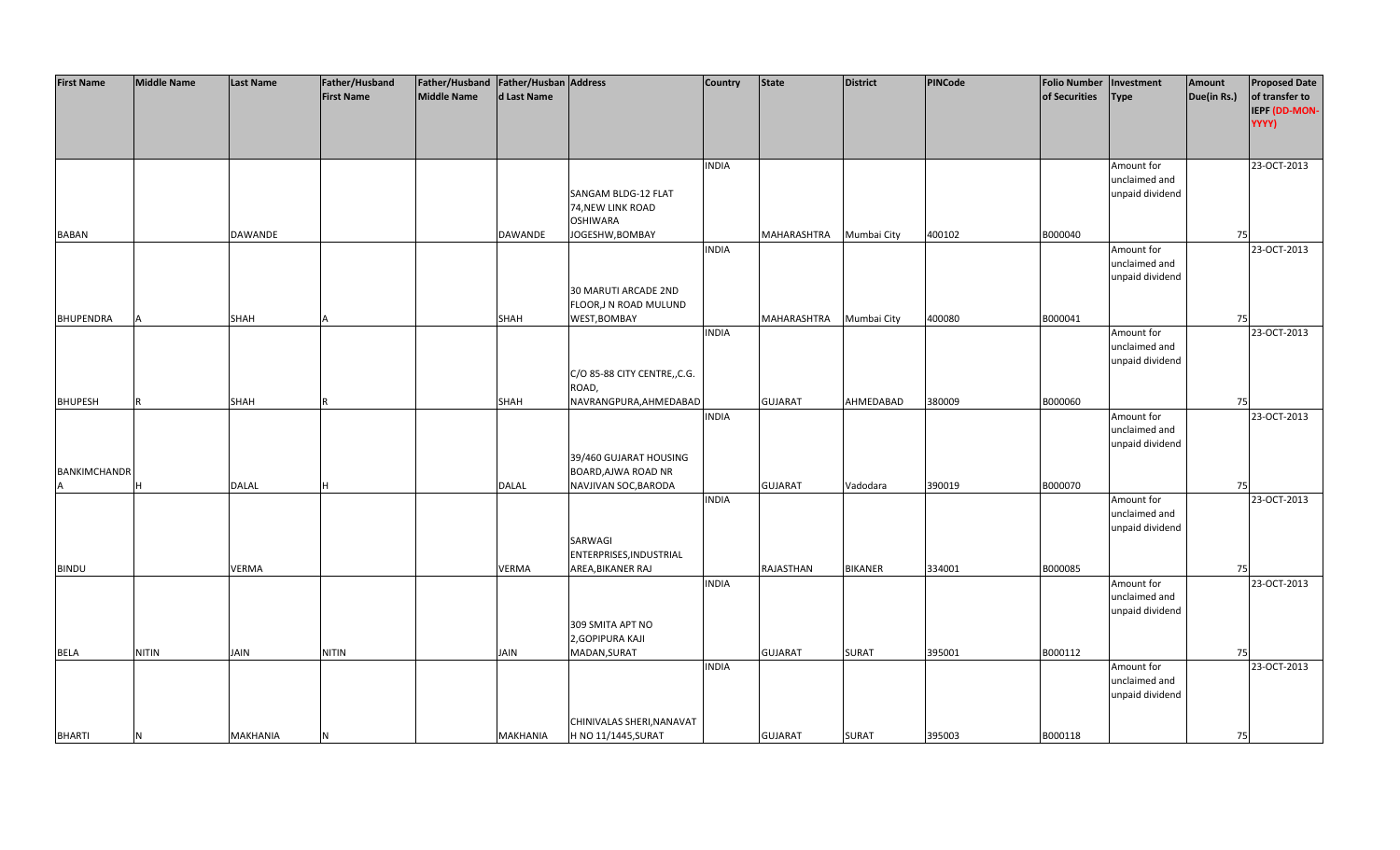| <b>First Name</b> | <b>Middle Name</b> | <b>Last Name</b> | Father/Husband    | Father/Husband   Father/Husban   Address |              |                          | <b>Country</b> | <b>State</b>       | <b>District</b>    | PINCode | <b>Folio Number</b> | Investment      | Amount      | <b>Proposed Date</b> |
|-------------------|--------------------|------------------|-------------------|------------------------------------------|--------------|--------------------------|----------------|--------------------|--------------------|---------|---------------------|-----------------|-------------|----------------------|
|                   |                    |                  | <b>First Name</b> | <b>Middle Name</b>                       | d Last Name  |                          |                |                    |                    |         | of Securities       | <b>Type</b>     | Due(in Rs.) | of transfer to       |
|                   |                    |                  |                   |                                          |              |                          |                |                    |                    |         |                     |                 |             | IEPF (DD-MON-        |
|                   |                    |                  |                   |                                          |              |                          |                |                    |                    |         |                     |                 |             | YYYY)                |
|                   |                    |                  |                   |                                          |              |                          |                |                    |                    |         |                     |                 |             |                      |
|                   |                    |                  |                   |                                          |              |                          |                |                    |                    |         |                     |                 |             |                      |
|                   |                    |                  |                   |                                          |              |                          | <b>INDIA</b>   |                    |                    |         |                     | Amount for      |             | 23-OCT-2013          |
|                   |                    |                  |                   |                                          |              |                          |                |                    |                    |         |                     | unclaimed and   |             |                      |
|                   |                    |                  |                   |                                          |              |                          |                |                    |                    |         |                     | unpaid dividend |             |                      |
|                   |                    |                  |                   |                                          |              | 4, ARIHANT               |                |                    |                    |         |                     |                 |             |                      |
|                   |                    |                  |                   |                                          |              | APRT., PRATAPKUNJ        |                |                    |                    |         |                     |                 |             |                      |
| <b>BABULAL</b>    | M                  | <b>SHAH</b>      | M                 |                                          | <b>SHAH</b>  | SOCIETY, VASNA           |                | <b>GUJARAT</b>     | AHMEDABAD          | 380007  | B000140             |                 | 75          |                      |
|                   |                    |                  |                   |                                          |              |                          | <b>INDIA</b>   |                    |                    |         |                     | Amount for      |             | 23-OCT-2013          |
|                   |                    |                  |                   |                                          |              |                          |                |                    |                    |         |                     | unclaimed and   |             |                      |
|                   |                    |                  |                   |                                          |              |                          |                |                    |                    |         |                     | unpaid dividend |             |                      |
|                   |                    |                  |                   |                                          |              | 548 GALI JAIN            |                |                    |                    |         |                     |                 |             |                      |
|                   |                    |                  |                   |                                          |              | MANDIR, CHOTTA BAZAR     |                |                    |                    |         |                     |                 |             |                      |
| <b>BINDU</b>      |                    | <b>GUPTA</b>     |                   |                                          | <b>GUPTA</b> | SHAHDARA, DELHI          |                | <b>DELHI</b>       | <b>DELHI</b>       | 110032  | B000163             |                 | 75          |                      |
|                   |                    |                  |                   |                                          |              |                          | <b>INDIA</b>   |                    |                    |         |                     | Amount for      |             | 23-OCT-2013          |
|                   |                    |                  |                   |                                          |              |                          |                |                    |                    |         |                     | unclaimed and   |             |                      |
|                   |                    |                  |                   |                                          |              |                          |                |                    |                    |         |                     | unpaid dividend |             |                      |
|                   |                    |                  |                   |                                          |              |                          |                |                    |                    |         |                     |                 |             |                      |
|                   |                    |                  |                   |                                          |              | ASHOKA TRADERS, CINEMA   |                |                    |                    |         |                     |                 |             |                      |
| <b>BABU</b>       | <b>RAM</b>         |                  | RAM               |                                          |              | ROAD, BHIWANI            |                | <b>HARYANA</b>     | BHIWANI            | 125021  | B000186             |                 | 75          |                      |
|                   |                    |                  |                   |                                          |              |                          | <b>INDIA</b>   |                    |                    |         |                     | Amount for      |             | 23-OCT-2013          |
|                   |                    |                  |                   |                                          |              |                          |                |                    |                    |         |                     | unclaimed and   |             |                      |
|                   |                    |                  |                   |                                          |              | 29 SETHNA BLDG IST       |                |                    |                    |         |                     | unpaid dividend |             |                      |
|                   |                    |                  |                   |                                          |              | FLOOR, NOWROJI SETH      |                |                    |                    |         |                     |                 |             |                      |
|                   |                    |                  |                   |                                          |              | <b>STREET</b>            |                |                    |                    |         |                     |                 |             |                      |
| <b>BAPALBA</b>    |                    | <b>RANA</b>      |                   |                                          | <b>RANA</b>  | THAKARDWAR, BOMBAY       |                | <b>MAHARASHTRA</b> | <b>MUMBAI CITY</b> | 400002  | B000194             |                 | 1575        |                      |
|                   |                    |                  |                   |                                          |              |                          | <b>INDIA</b>   |                    |                    |         |                     | Amount for      |             | 23-OCT-2013          |
|                   |                    |                  |                   |                                          |              |                          |                |                    |                    |         |                     | unclaimed and   |             |                      |
|                   |                    |                  |                   |                                          |              |                          |                |                    |                    |         |                     | unpaid dividend |             |                      |
|                   |                    |                  |                   |                                          |              |                          |                |                    |                    |         |                     |                 |             |                      |
|                   |                    |                  |                   |                                          |              | 118 TEXTILL MARKET, JOGI |                |                    |                    |         |                     |                 |             |                      |
| <b>BIJAY</b>      | LAXMI              | SHARMA           | LAXMI             |                                          | SHARMA       | WARA NAI SARAK, DELHI    |                | DELHI              | <b>DELHI</b>       | 110006  | B000252             |                 | 75          |                      |
|                   |                    |                  |                   |                                          |              |                          | <b>INDIA</b>   |                    |                    |         |                     | Amount for      |             | 23-OCT-2013          |
|                   |                    |                  |                   |                                          |              |                          |                |                    |                    |         |                     | unclaimed and   |             |                      |
|                   |                    |                  |                   |                                          |              | 29 SETHNA BLDG IST       |                |                    |                    |         |                     | unpaid dividend |             |                      |
|                   |                    |                  |                   |                                          |              | FLOOR, NOWROJI SETH      |                |                    |                    |         |                     |                 |             |                      |
|                   |                    |                  |                   |                                          |              | <b>STREET</b>            |                |                    |                    |         |                     |                 |             |                      |
| <b>BIPIN</b>      |                    | SHAH             |                   |                                          | SHAH         | THAKARDWAR, BOMBAY       |                | <b>DELHI</b>       | <b>MUMBAI CITY</b> | 400002  | B000266             |                 | 75          |                      |
|                   |                    |                  |                   |                                          |              |                          | <b>INDIA</b>   |                    |                    |         |                     | Amount for      |             | 23-OCT-2013          |
|                   |                    |                  |                   |                                          |              |                          |                |                    |                    |         |                     | unclaimed and   |             |                      |
|                   |                    |                  |                   |                                          |              |                          |                |                    |                    |         |                     | unpaid dividend |             |                      |
|                   |                    |                  |                   |                                          |              | V A MEHTA & CO C A,338   |                |                    |                    |         |                     |                 |             |                      |
|                   |                    |                  |                   |                                          |              | NARES NATHS ST IST FLOOR |                |                    |                    |         |                     |                 |             |                      |
| <b>BENNY</b>      |                    | <b>KOSHY</b>     |                   |                                          | <b>KOSHY</b> | M,BOMBAY                 |                | <b>DELHI</b>       | <b>MUMBAI CITY</b> | 400009  | B000270             |                 | 75          |                      |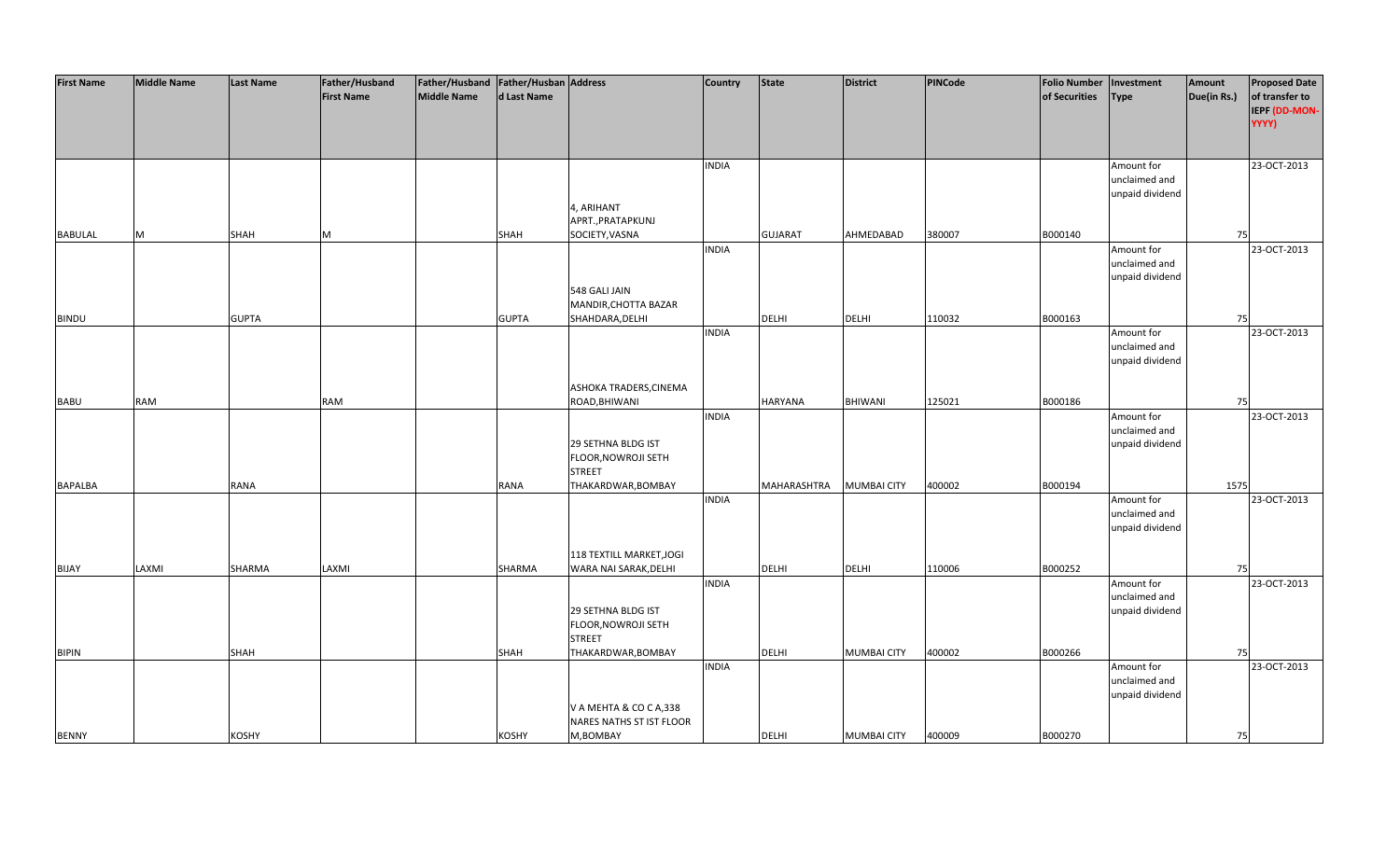| <b>First Name</b> | <b>Middle Name</b> | <b>Last Name</b> | Father/Husband    | Father/Husband Father/Husban Address |                |                                                      | <b>Country</b> | <b>State</b>   | <b>District</b>    | <b>PINCode</b> | <b>Folio Number</b> | Investment      | Amount      | <b>Proposed Date</b> |
|-------------------|--------------------|------------------|-------------------|--------------------------------------|----------------|------------------------------------------------------|----------------|----------------|--------------------|----------------|---------------------|-----------------|-------------|----------------------|
|                   |                    |                  | <b>First Name</b> | <b>Middle Name</b>                   | d Last Name    |                                                      |                |                |                    |                | of Securities       | <b>Type</b>     | Due(in Rs.) | of transfer to       |
|                   |                    |                  |                   |                                      |                |                                                      |                |                |                    |                |                     |                 |             | IEPF (DD-MON-        |
|                   |                    |                  |                   |                                      |                |                                                      |                |                |                    |                |                     |                 |             | YYYY)                |
|                   |                    |                  |                   |                                      |                |                                                      |                |                |                    |                |                     |                 |             |                      |
|                   |                    |                  |                   |                                      |                |                                                      | <b>INDIA</b>   |                |                    |                |                     | Amount for      |             | 23-OCT-2013          |
|                   |                    |                  |                   |                                      |                |                                                      |                |                |                    |                |                     | unclaimed and   |             |                      |
|                   |                    |                  |                   |                                      |                |                                                      |                |                |                    |                |                     | unpaid dividend |             |                      |
|                   |                    |                  |                   |                                      |                | 8/70 PIRAMAL NAGAR,S V                               |                |                |                    |                |                     |                 |             |                      |
| <b>BHAGWATI</b>   |                    |                  |                   |                                      |                | ROAD P O GOREGAON                                    |                |                |                    |                |                     |                 |             |                      |
| PRASAD            |                    | BANKERAIKA       |                   |                                      | BANKERAIKA     | W,BOMBAY                                             |                | DELHI          | <b>MUMBAI CITY</b> | 400062         | B000272             |                 | 75          |                      |
|                   |                    |                  |                   |                                      |                |                                                      | <b>INDIA</b>   |                |                    |                |                     | Amount for      |             | 23-OCT-2013          |
|                   |                    |                  |                   |                                      |                |                                                      |                |                |                    |                |                     | unclaimed and   |             |                      |
|                   |                    |                  |                   |                                      |                |                                                      |                |                |                    |                |                     | unpaid dividend |             |                      |
|                   |                    |                  |                   |                                      |                |                                                      |                |                |                    |                |                     |                 |             |                      |
| <b>BABULAL</b>    | <b>RAICHAND</b>    | <b>SHAH</b>      | RAICHAND          |                                      | <b>SHAH</b>    | 17 ASHAPURAN SOCIETY, IOC<br>ROAD D CABIN, AHMEDABAD |                | <b>GUJARAT</b> | AHMEDABAD          | 380019         | B000281             |                 | 75          |                      |
|                   |                    |                  |                   |                                      |                |                                                      | <b>INDIA</b>   |                |                    |                |                     | Amount for      |             | 23-OCT-2013          |
|                   |                    |                  |                   |                                      |                |                                                      |                |                |                    |                |                     | unclaimed and   |             |                      |
|                   |                    |                  |                   |                                      |                |                                                      |                |                |                    |                |                     | unpaid dividend |             |                      |
|                   |                    |                  |                   |                                      |                | 1442 RANGREJ'S                                       |                |                |                    |                |                     |                 |             |                      |
|                   |                    |                  |                   |                                      |                | POLE, PATWA SHERI THREE                              |                |                |                    |                |                     |                 |             |                      |
| <b>BABITA</b>     |                    | SOMANI           |                   |                                      | SOMANI         | GATE, AHMEDABAD                                      |                | <b>GUJARAT</b> | AHMEDABAD          | 380001         | B000315             |                 | 75          |                      |
|                   |                    |                  |                   |                                      |                |                                                      | <b>INDIA</b>   |                |                    |                |                     | Amount for      |             | 23-OCT-2013          |
|                   |                    |                  |                   |                                      |                |                                                      |                |                |                    |                |                     | unclaimed and   |             |                      |
|                   |                    |                  |                   |                                      |                |                                                      |                |                |                    |                |                     | unpaid dividend |             |                      |
|                   |                    |                  |                   |                                      |                |                                                      |                |                |                    |                |                     |                 |             |                      |
|                   |                    |                  |                   |                                      |                | VISHNU BHAVAN OPP                                    |                |                |                    |                |                     |                 |             |                      |
|                   |                    | <b>MAKWANA</b>   |                   |                                      | <b>MAKWANA</b> | GANESH SOCIE, O/S SHAPUR                             |                | <b>GUJARAT</b> | AHMEDABAD          | 380001         | B000317             |                 | 75          |                      |
| <b>BHARAT</b>     |                    |                  |                   |                                      |                | GATE, AHMEDABAD                                      | <b>INDIA</b>   |                |                    |                |                     | Amount for      |             | 23-OCT-2013          |
|                   |                    |                  |                   |                                      |                |                                                      |                |                |                    |                |                     | unclaimed and   |             |                      |
|                   |                    |                  |                   |                                      |                |                                                      |                |                |                    |                |                     | unpaid dividend |             |                      |
|                   |                    |                  |                   |                                      |                | 1442 RANGREJ S                                       |                |                |                    |                |                     |                 |             |                      |
|                   |                    |                  |                   |                                      |                | POLE, PATWA SHERI THREE                              |                |                |                    |                |                     |                 |             |                      |
| <b>BHAIRVI</b>    |                    | <b>TAWANI</b>    |                   |                                      | <b>TAWANI</b>  | GATE, AHMEDABAD                                      |                | <b>GUJARAT</b> | AHMEDABAD          | 380001         | B000321             |                 | 75          |                      |
|                   |                    |                  |                   |                                      |                |                                                      | <b>INDIA</b>   |                |                    |                |                     | Amount for      |             | 23-OCT-2013          |
|                   |                    |                  |                   |                                      |                |                                                      |                |                |                    |                |                     | unclaimed and   |             |                      |
|                   |                    |                  |                   |                                      |                |                                                      |                |                |                    |                |                     | unpaid dividend |             |                      |
|                   |                    |                  |                   |                                      |                | 102 BABULNIVAS GALI                                  |                |                |                    |                |                     |                 |             |                      |
|                   |                    |                  |                   |                                      |                | NANPURA, TIMALIAWAD, SUR                             |                |                |                    |                |                     |                 |             |                      |
| <b>BELA</b>       | N                  | LAKHANI          | N                 |                                      | LAKHANI        | AT                                                   | <b>INDIA</b>   | <b>GUJARAT</b> | <b>SURAT</b>       | 395001         | B000330             | Amount for      | 75          | 23-OCT-2013          |
|                   |                    |                  |                   |                                      |                |                                                      |                |                |                    |                |                     | unclaimed and   |             |                      |
|                   |                    |                  |                   |                                      |                |                                                      |                |                |                    |                |                     | unpaid dividend |             |                      |
|                   |                    |                  |                   |                                      |                |                                                      |                |                |                    |                |                     |                 |             |                      |
|                   |                    |                  |                   |                                      |                | DADIJI SWEETS, BORING                                |                |                |                    |                |                     |                 |             |                      |
| BALMUKUND         |                    | <b>KANODIA</b>   |                   |                                      | KANODIA        | ROAD, PATNA                                          |                | <b>BIHAR</b>   | <b>PATNA</b>       | 800001         | B000412             |                 | 75          |                      |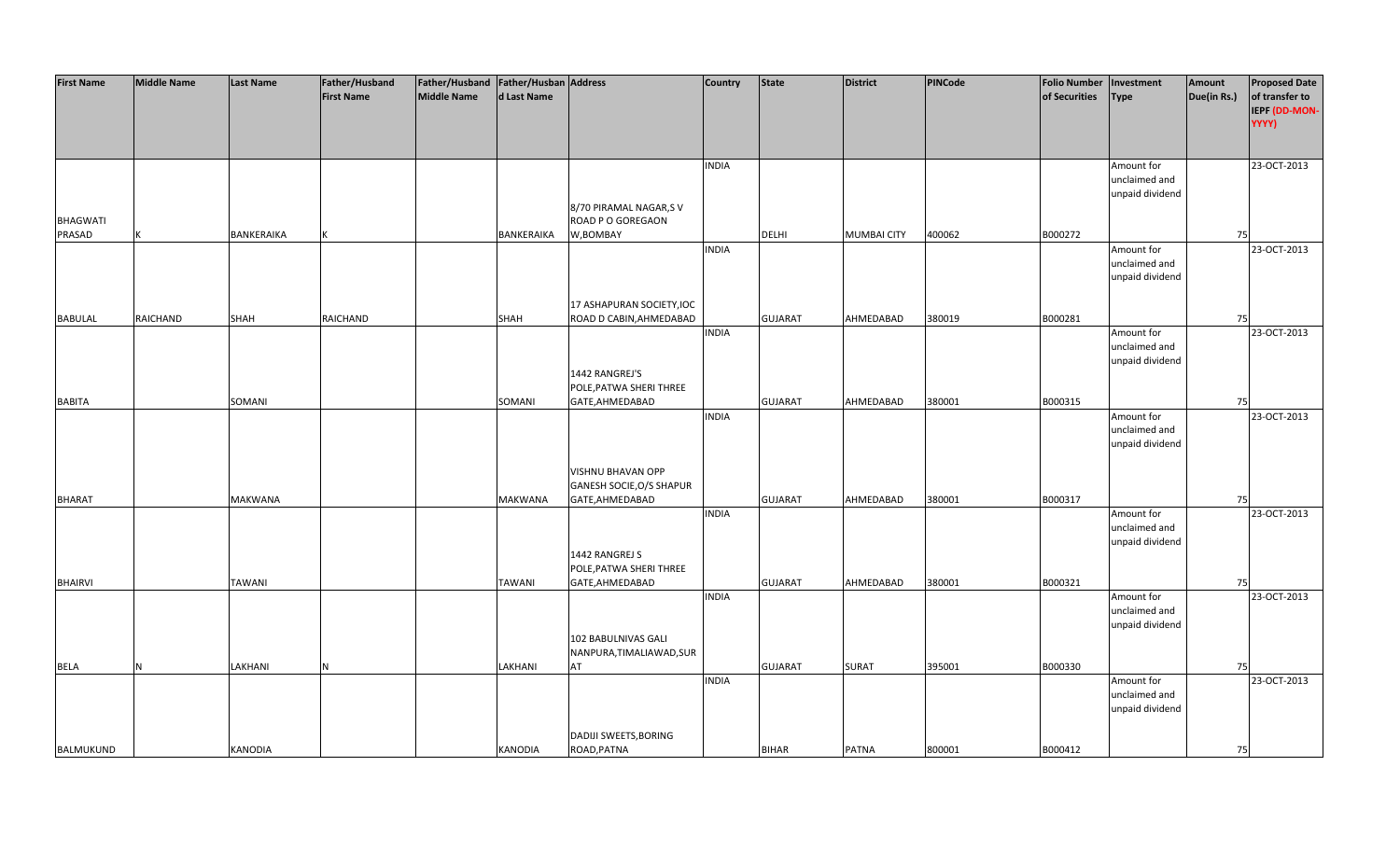| <b>First Name</b>  | <b>Middle Name</b> | <b>Last Name</b> | Father/Husband    | Father/Husband Father/Husban Address |                |                              | <b>Country</b> | <b>State</b>   | <b>District</b> | PINCode | <b>Folio Number</b> | Investment      | Amount      | <b>Proposed Date</b> |
|--------------------|--------------------|------------------|-------------------|--------------------------------------|----------------|------------------------------|----------------|----------------|-----------------|---------|---------------------|-----------------|-------------|----------------------|
|                    |                    |                  | <b>First Name</b> | <b>Middle Name</b>                   | d Last Name    |                              |                |                |                 |         | of Securities       | <b>Type</b>     | Due(in Rs.) | of transfer to       |
|                    |                    |                  |                   |                                      |                |                              |                |                |                 |         |                     |                 |             | IEPF (DD-MON-        |
|                    |                    |                  |                   |                                      |                |                              |                |                |                 |         |                     |                 |             | YYYY)                |
|                    |                    |                  |                   |                                      |                |                              |                |                |                 |         |                     |                 |             |                      |
|                    |                    |                  |                   |                                      |                |                              |                |                |                 |         |                     |                 |             |                      |
|                    |                    |                  |                   |                                      |                |                              | <b>INDIA</b>   |                |                 |         |                     | Amount for      |             | 23-OCT-2013          |
|                    |                    |                  |                   |                                      |                |                              |                |                |                 |         |                     | unclaimed and   |             |                      |
|                    |                    |                  |                   |                                      |                |                              |                |                |                 |         |                     | unpaid dividend |             |                      |
|                    |                    |                  |                   |                                      |                |                              |                |                |                 |         |                     |                 |             |                      |
|                    |                    |                  |                   |                                      |                | C-7/179-A,LAWRENCE           |                |                |                 |         |                     |                 |             |                      |
| CHANDRA            | <b>BHAN</b>        | <b>GUPTA</b>     | <b>BHAN</b>       |                                      | <b>GUPTA</b>   | ROAD, NEW DELHI              |                | <b>DELHI</b>   | <b>DELHI</b>    | 110035  | C000069             |                 | 75          |                      |
|                    |                    |                  |                   |                                      |                |                              | <b>INDIA</b>   |                |                 |         |                     | Amount for      |             | 23-OCT-2013          |
|                    |                    |                  |                   |                                      |                |                              |                |                |                 |         |                     | unclaimed and   |             |                      |
|                    |                    |                  |                   |                                      |                |                              |                |                |                 |         |                     | unpaid dividend |             |                      |
|                    |                    |                  |                   |                                      |                |                              |                |                |                 |         |                     |                 |             |                      |
|                    |                    |                  |                   |                                      |                | 115 TEXTILE MARKET, JOGI     |                |                |                 |         |                     |                 |             |                      |
| <b>CHINTU</b>      |                    | <b>RUIA</b>      |                   |                                      | <b>RUIA</b>    | WARA NAI SARAK, DELHI        |                | <b>DELHI</b>   | <b>DELHI</b>    | 110006  | C000088             |                 | 75          |                      |
|                    |                    |                  |                   |                                      |                |                              | <b>INDIA</b>   |                |                 |         |                     | Amount for      |             | 23-OCT-2013          |
|                    |                    |                  |                   |                                      |                |                              |                |                |                 |         |                     | unclaimed and   |             |                      |
|                    |                    |                  |                   |                                      |                |                              |                |                |                 |         |                     | unpaid dividend |             |                      |
|                    |                    |                  |                   |                                      |                | KOTHARI SADAN, OPP           |                |                |                 |         |                     |                 |             |                      |
|                    |                    |                  |                   |                                      |                | <b>VIJAYNAGAR B STOP</b>     |                |                |                 |         |                     |                 |             |                      |
| <b>CHINTANBHAI</b> |                    | <b>KOTHARI</b>   |                   |                                      | KOTHARI        | NARANPUR, AHMEDABAD          |                | <b>GUJARAT</b> | AHMEDABAD       | 380013  | C000113             |                 | 75          |                      |
|                    |                    |                  |                   |                                      |                |                              | <b>INDIA</b>   |                |                 |         |                     | Amount for      |             | 23-OCT-2013          |
|                    |                    |                  |                   |                                      |                |                              |                |                |                 |         |                     | unclaimed and   |             |                      |
|                    |                    |                  |                   |                                      |                |                              |                |                |                 |         |                     | unpaid dividend |             |                      |
|                    |                    |                  |                   |                                      |                | 1778 BHAGWATI POLE           |                |                |                 |         |                     |                 |             |                      |
|                    |                    |                  |                   |                                      |                | LUNSAWADA, DARIYAPUR, AH     |                |                |                 |         |                     |                 |             |                      |
| CHANDRIKA          |                    | <b>GOSALIA</b>   |                   |                                      | <b>GOSALIA</b> | MEDABAD                      |                | <b>GUJARAT</b> | AHMEDABAD       | 380001  | C000114             |                 | 75          |                      |
|                    |                    |                  |                   |                                      |                |                              | <b>INDIA</b>   |                |                 |         |                     | Amount for      |             | 23-OCT-2013          |
|                    |                    |                  |                   |                                      |                |                              |                |                |                 |         |                     | unclaimed and   |             |                      |
|                    |                    |                  |                   |                                      |                | 928/2/3 GULAM RASUL S        |                |                |                 |         |                     | unpaid dividend |             |                      |
|                    |                    |                  |                   |                                      |                | <b>CHAWLS R, OPP SANDESH</b> |                |                |                 |         |                     |                 |             |                      |
|                    |                    |                  |                   |                                      |                | <b>PRESS</b>                 |                |                |                 |         |                     |                 |             |                      |
| <b>CHABIL</b>      |                    | <b>SHAH</b>      |                   |                                      | <b>SHAH</b>    | MIRJAPUR, AHMEDABAD          |                | <b>GUJARAT</b> | AHMEDABAD       | 380001  | C000115             |                 | 75          |                      |
|                    |                    |                  |                   |                                      |                |                              | <b>INDIA</b>   |                |                 |         |                     | Amount for      |             | 23-OCT-2013          |
|                    |                    |                  |                   |                                      |                |                              |                |                |                 |         |                     | unclaimed and   |             |                      |
|                    |                    |                  |                   |                                      |                |                              |                |                |                 |         |                     | unpaid dividend |             |                      |
|                    |                    |                  |                   |                                      |                | 701 RIDHISIDHI APT, OPP GUJ  |                |                |                 |         |                     |                 |             |                      |
|                    |                    |                  |                   |                                      |                | <b>MITTRA SONIPALIA</b>      |                |                |                 |         |                     |                 |             |                      |
| <b>CHIMANBHAI</b>  |                    | PATEL            |                   |                                      | <b>PATEL</b>   | CHOWK, SURAT                 |                | <b>GUJARAT</b> | <b>SURAT</b>    | 395001  | C000118             |                 | 75          |                      |
|                    |                    |                  |                   |                                      |                |                              | <b>INDIA</b>   |                |                 |         |                     | Amount for      |             | 23-OCT-2013          |
|                    |                    |                  |                   |                                      |                |                              |                |                |                 |         |                     | unclaimed and   |             |                      |
|                    |                    |                  |                   |                                      |                |                              |                |                |                 |         |                     | unpaid dividend |             |                      |
|                    |                    |                  |                   |                                      |                | 151 SARJAN                   |                |                |                 |         |                     |                 |             |                      |
|                    |                    |                  |                   |                                      |                | SOCIETY, ATHWALINES, SURAT   |                |                |                 |         |                     |                 |             |                      |
| CHANDRAKANTA M     |                    | <b>PANCHIGAR</b> | M                 |                                      | PANCHIGAR      | <b>GUJRAT</b>                |                | <b>GUJARAT</b> | <b>SURAT</b>    | 395007  | C000121             |                 | 75          |                      |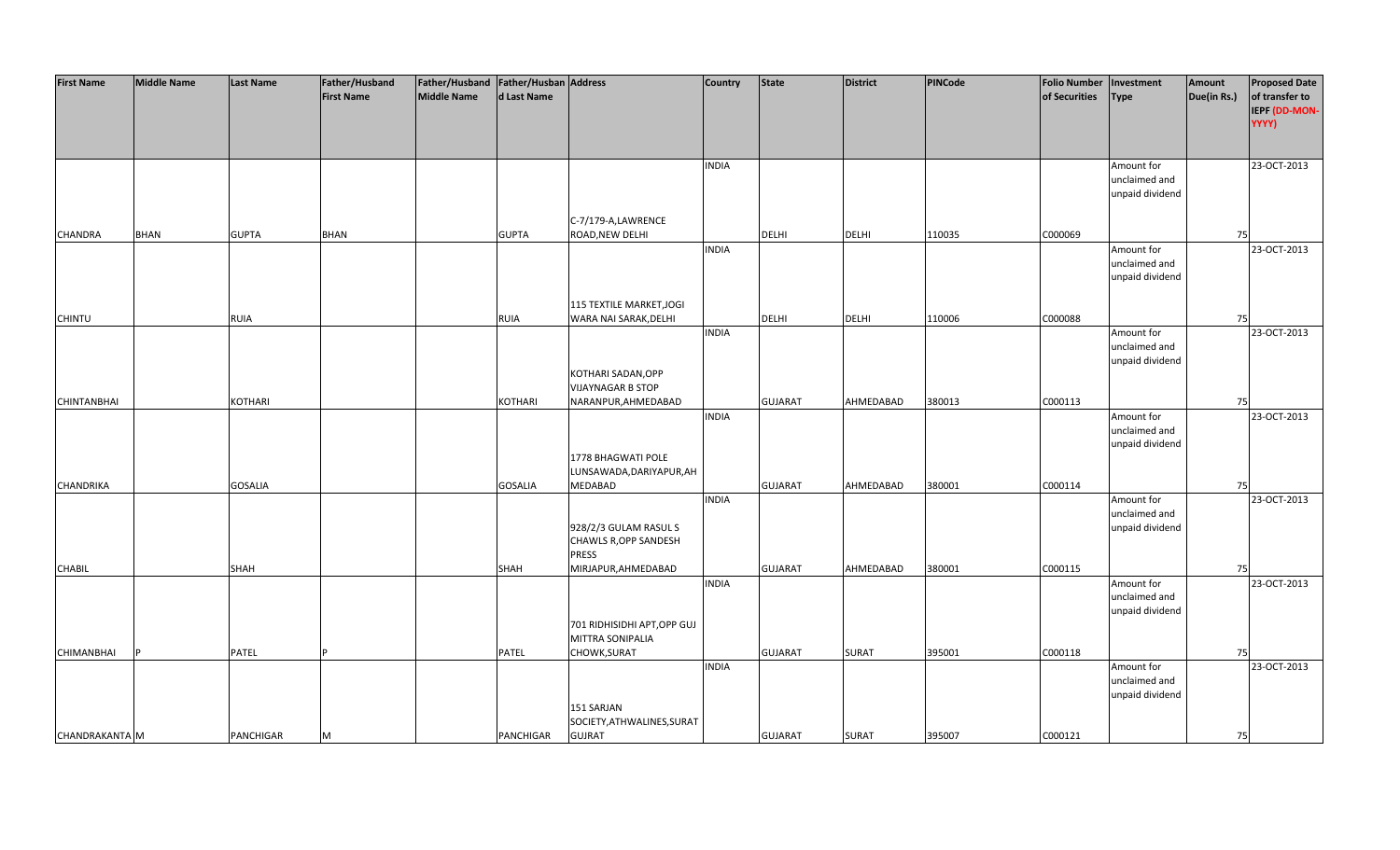| <b>First Name</b> | <b>Middle Name</b> | <b>Last Name</b> | Father/Husband    | Father/Husband   Father/Husban   Address |                |                          | Country      | <b>State</b>   | <b>District</b> | PINCode | <b>Folio Number</b> | Investment                  | Amount      | <b>Proposed Date</b> |
|-------------------|--------------------|------------------|-------------------|------------------------------------------|----------------|--------------------------|--------------|----------------|-----------------|---------|---------------------|-----------------------------|-------------|----------------------|
|                   |                    |                  | <b>First Name</b> | <b>Middle Name</b>                       | d Last Name    |                          |              |                |                 |         | of Securities       | Type                        | Due(in Rs.) | of transfer to       |
|                   |                    |                  |                   |                                          |                |                          |              |                |                 |         |                     |                             |             | IEPF (DD-MON-        |
|                   |                    |                  |                   |                                          |                |                          |              |                |                 |         |                     |                             |             | YYYY)                |
|                   |                    |                  |                   |                                          |                |                          |              |                |                 |         |                     |                             |             |                      |
|                   |                    |                  |                   |                                          |                |                          |              |                |                 |         |                     |                             |             |                      |
|                   |                    |                  |                   |                                          |                |                          | <b>INDIA</b> |                |                 |         |                     | Amount for                  |             | 23-OCT-2013          |
|                   |                    |                  |                   |                                          |                |                          |              |                |                 |         |                     | unclaimed and               |             |                      |
|                   |                    |                  |                   |                                          |                |                          |              |                |                 |         |                     | unpaid dividend             |             |                      |
|                   |                    |                  |                   |                                          |                |                          |              |                |                 |         |                     |                             |             |                      |
|                   |                    |                  |                   |                                          |                | 6278 BARA HINDU          |              |                |                 |         |                     |                             |             |                      |
| <b>DHARAM</b>     | CHAND              | <b>JAIN</b>      | CHAND             |                                          | <b>JAIN</b>    | RAO, DELHI, 0            |              | <b>DELHI</b>   | <b>DELHI</b>    | 110006  | D000004             |                             | 1875        |                      |
|                   |                    |                  |                   |                                          |                |                          | <b>INDIA</b> |                |                 |         |                     | Amount for                  |             | 23-OCT-2013          |
|                   |                    |                  |                   |                                          |                |                          |              |                |                 |         |                     | unclaimed and               |             |                      |
|                   |                    |                  |                   |                                          |                |                          |              |                |                 |         |                     | unpaid dividend             |             |                      |
|                   |                    |                  |                   |                                          |                |                          |              |                |                 |         |                     |                             |             |                      |
|                   |                    |                  |                   |                                          |                | 7262 OLD ROHTAK          |              |                |                 |         |                     |                             |             |                      |
| <b>DHIRAJ</b>     | DHIRAJ             |                  | <b>DHIRAJ</b>     |                                          |                | ROAD, AZAD MARKET, DELHI |              | <b>DELHI</b>   | <b>DELHI</b>    | 110006  | D000028             |                             | 75          |                      |
|                   |                    |                  |                   |                                          |                |                          | <b>INDIA</b> |                |                 |         |                     | Amount for                  |             | 23-OCT-2013          |
|                   |                    |                  |                   |                                          |                |                          |              |                |                 |         |                     | unclaimed and               |             |                      |
|                   |                    |                  |                   |                                          |                |                          |              |                |                 |         |                     | unpaid dividend             |             |                      |
|                   |                    |                  |                   |                                          |                |                          |              |                |                 |         |                     |                             |             |                      |
|                   |                    |                  |                   |                                          |                | <b>SARGAM SANGIT</b>     |              |                |                 |         |                     |                             |             |                      |
| <b>DEVJI</b>      | TRIKAM             | <b>KOTHARI</b>   | <b>TRIKAM</b>     |                                          | <b>KOTHARI</b> | CLASS, JASDAN, RAJKOT    |              | <b>GUJARAT</b> | <b>RAJKOT</b>   | 360050  | D000080             |                             | 75          |                      |
|                   |                    |                  |                   |                                          |                |                          | <b>INDIA</b> |                |                 |         |                     | Amount for                  |             | 23-OCT-2013          |
|                   |                    |                  |                   |                                          |                |                          |              |                |                 |         |                     | unclaimed and               |             |                      |
|                   |                    |                  |                   |                                          |                |                          |              |                |                 |         |                     | unpaid dividend             |             |                      |
|                   |                    |                  |                   |                                          |                |                          |              |                |                 |         |                     |                             |             |                      |
|                   |                    |                  |                   |                                          |                | BUKARFALIYA, SHREE       |              |                |                 |         |                     |                             |             |                      |
| <b>DIPA</b>       |                    | <b>POPAT</b>     |                   |                                          | <b>POPAT</b>   | KRISHNAKUNJ, JUNAGADH    |              | <b>GUJARAT</b> | <b>JUNAGADH</b> | 362001  | D000085             |                             | 75          |                      |
|                   |                    |                  |                   |                                          |                |                          | <b>INDIA</b> |                |                 |         |                     | Amount for                  |             | 23-OCT-2013          |
|                   |                    |                  |                   |                                          |                |                          |              |                |                 |         |                     | unclaimed and               |             |                      |
|                   |                    |                  |                   |                                          |                |                          |              |                |                 |         |                     | unpaid dividend             |             |                      |
|                   |                    |                  |                   |                                          |                |                          |              |                |                 |         |                     |                             |             |                      |
|                   |                    |                  |                   |                                          |                | 4225 JOGI WARA, NAI      |              |                |                 |         |                     |                             |             |                      |
| <b>DINESH</b>     |                    | <b>CHAND</b>     |                   |                                          | <b>CHAND</b>   | SARAK, DELHI             |              | <b>DELHI</b>   | <b>DELHI</b>    | 110006  | D000140             |                             | 75          |                      |
|                   |                    |                  |                   |                                          |                |                          | <b>INDIA</b> |                |                 |         |                     | Amount for<br>unclaimed and |             | 23-OCT-2013          |
|                   |                    |                  |                   |                                          |                |                          |              |                |                 |         |                     | unpaid dividend             |             |                      |
|                   |                    |                  |                   |                                          |                |                          |              |                |                 |         |                     |                             |             |                      |
|                   |                    |                  |                   |                                          |                | 116 TEXTILE MARKET, JOGI |              |                |                 |         |                     |                             |             |                      |
| <b>DEWAKAR</b>    | PRASAD             | <b>BANSAL</b>    | PRASAD            |                                          | <b>BANSAL</b>  | WARA NAI SARAK, DELHI    |              | <b>DELHI</b>   | <b>DELHI</b>    | 110006  | D000160             |                             | 75          |                      |
|                   |                    |                  |                   |                                          |                |                          | <b>INDIA</b> |                |                 |         |                     | Amount for                  |             | 23-OCT-2013          |
|                   |                    |                  |                   |                                          |                |                          |              |                |                 |         |                     | unclaimed and               |             |                      |
|                   |                    |                  |                   |                                          |                |                          |              |                |                 |         |                     | unpaid dividend             |             |                      |
|                   |                    |                  |                   |                                          |                |                          |              |                |                 |         |                     |                             |             |                      |
|                   |                    |                  |                   |                                          |                | 218 TEXTILE MARKET, JOGI |              |                |                 |         |                     |                             |             |                      |
| <b>DINESH</b>     |                    | <b>MITTAL</b>    |                   |                                          | <b>MITTAL</b>  | WARA NAI SARAK, DELHI    |              | <b>DELHI</b>   | <b>DELHI</b>    | 110006  | D000161             |                             | 75          |                      |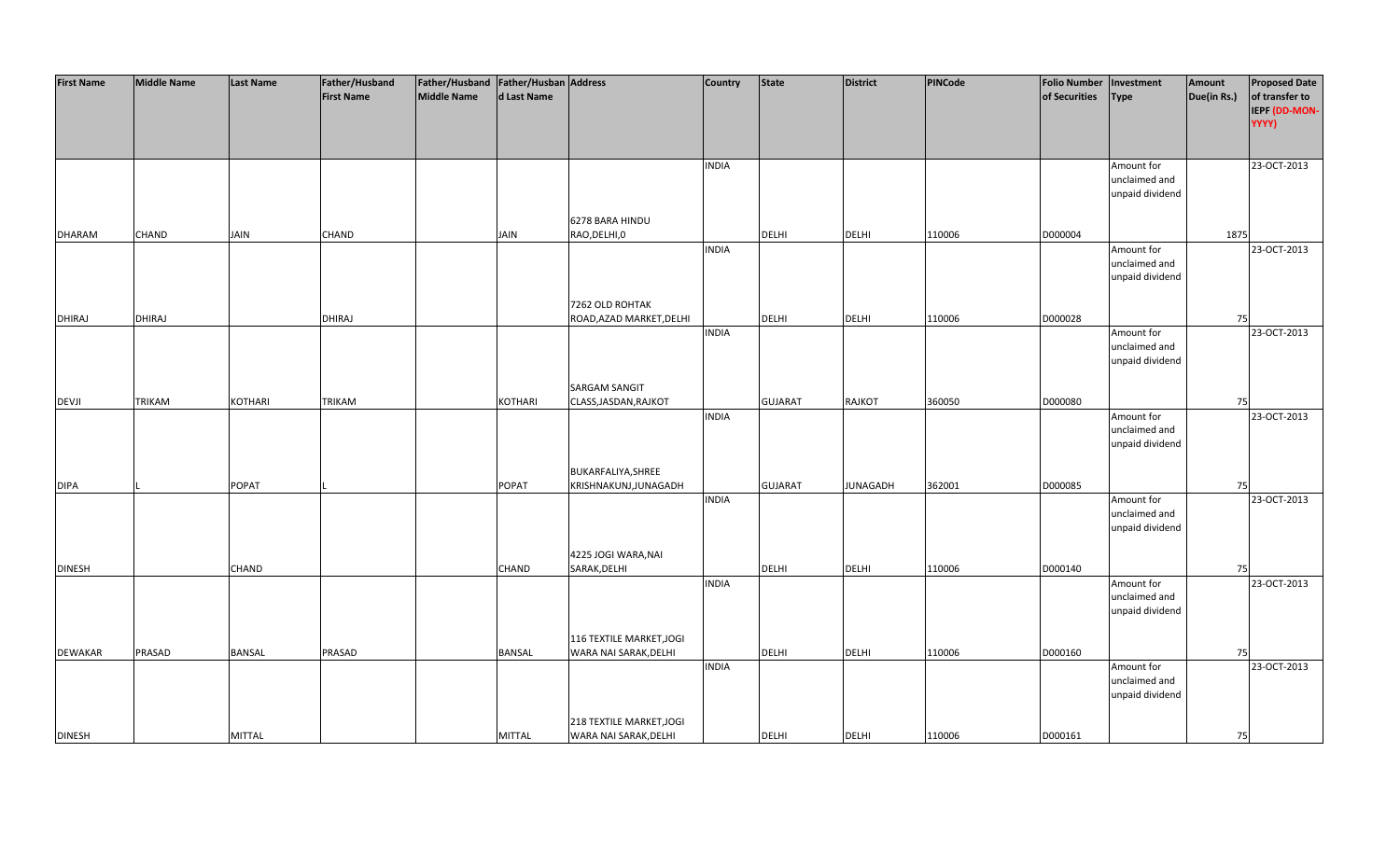| <b>First Name</b> | <b>Middle Name</b> | <b>Last Name</b> | Father/Husband    | Father/Husband   Father/Husban   Address |               |                            | <b>Country</b> | <b>State</b>   | <b>District</b>    | PINCode | <b>Folio Number</b> | Investment      | Amount      | <b>Proposed Date</b> |
|-------------------|--------------------|------------------|-------------------|------------------------------------------|---------------|----------------------------|----------------|----------------|--------------------|---------|---------------------|-----------------|-------------|----------------------|
|                   |                    |                  | <b>First Name</b> | <b>Middle Name</b>                       | d Last Name   |                            |                |                |                    |         | of Securities       | <b>Type</b>     | Due(in Rs.) | of transfer to       |
|                   |                    |                  |                   |                                          |               |                            |                |                |                    |         |                     |                 |             | IEPF (DD-MON-        |
|                   |                    |                  |                   |                                          |               |                            |                |                |                    |         |                     |                 |             | YYYY)                |
|                   |                    |                  |                   |                                          |               |                            |                |                |                    |         |                     |                 |             |                      |
|                   |                    |                  |                   |                                          |               |                            |                |                |                    |         |                     |                 |             |                      |
|                   |                    |                  |                   |                                          |               |                            |                |                |                    |         |                     |                 |             |                      |
|                   |                    |                  |                   |                                          |               |                            | <b>INDIA</b>   |                |                    |         |                     | Amount for      |             | 23-OCT-2013          |
|                   |                    |                  |                   |                                          |               |                            |                |                |                    |         |                     | unclaimed and   |             |                      |
|                   |                    |                  |                   |                                          |               |                            |                |                |                    |         |                     | unpaid dividend |             |                      |
|                   |                    |                  |                   |                                          |               |                            |                |                |                    |         |                     |                 |             |                      |
|                   |                    |                  |                   |                                          |               | 115 TEXTILE MARKET, JOGI   |                |                |                    |         |                     |                 |             |                      |
| <b>DAYAL</b>      |                    | <b>GUPTA</b>     |                   |                                          | <b>GUPTA</b>  | WARA NAI SARAK, DELHI      |                | <b>DELHI</b>   | <b>DELHI</b>       | 110006  | D000163             |                 | 75          |                      |
|                   |                    |                  |                   |                                          |               |                            | <b>INDIA</b>   |                |                    |         |                     | Amount for      |             | 23-OCT-2013          |
|                   |                    |                  |                   |                                          |               |                            |                |                |                    |         |                     | unclaimed and   |             |                      |
|                   |                    |                  |                   |                                          |               |                            |                |                |                    |         |                     | unpaid dividend |             |                      |
|                   |                    |                  |                   |                                          |               |                            |                |                |                    |         |                     |                 |             |                      |
|                   |                    |                  |                   |                                          |               | 118 TEXTILL MARKET, JOGI   |                |                |                    |         |                     |                 |             |                      |
| <b>DEBDUT</b>     |                    | SHARMA           |                   |                                          | SHARMA        | WARA NAI SARAK, DELHI      |                | <b>DELHI</b>   | <b>DELHI</b>       | 110006  | D000167             |                 | 75          |                      |
|                   |                    |                  |                   |                                          |               |                            | <b>INDIA</b>   |                |                    |         |                     | Amount for      |             | 23-OCT-2013          |
|                   |                    |                  |                   |                                          |               |                            |                |                |                    |         |                     | unclaimed and   |             |                      |
|                   |                    |                  |                   |                                          |               |                            |                |                |                    |         |                     | unpaid dividend |             |                      |
|                   |                    |                  |                   |                                          |               |                            |                |                |                    |         |                     |                 |             |                      |
|                   |                    |                  |                   |                                          |               | 118 TEXTILL MARKET, JOGI   |                |                |                    |         |                     |                 |             |                      |
| <b>DOOLI</b>      |                    | SHARMA           |                   |                                          | SHARMA        | WARA NAI SARAK, DELHI      |                | DELHI          | <b>DELHI</b>       | 110006  | D000168             |                 | 75          |                      |
|                   |                    |                  |                   |                                          |               |                            | <b>INDIA</b>   |                |                    |         |                     | Amount for      |             | 23-OCT-2013          |
|                   |                    |                  |                   |                                          |               |                            |                |                |                    |         |                     | unclaimed and   |             |                      |
|                   |                    |                  |                   |                                          |               |                            |                |                |                    |         |                     | unpaid dividend |             |                      |
|                   |                    |                  |                   |                                          |               |                            |                |                |                    |         |                     |                 |             |                      |
|                   |                    |                  |                   |                                          |               | 118 TEXTILL MARKET, JOGI   |                |                |                    |         |                     |                 |             |                      |
| <b>DINESH</b>     |                    | SHARMA           |                   |                                          | SHARMA        | WARA NAI SARAK, DELHI      |                | <b>DELHI</b>   | <b>DELHI</b>       | 110006  | D000170             |                 | 75          |                      |
|                   |                    |                  |                   |                                          |               |                            | <b>INDIA</b>   |                |                    |         |                     | Amount for      |             | 23-OCT-2013          |
|                   |                    |                  |                   |                                          |               |                            |                |                |                    |         |                     | unclaimed and   |             |                      |
|                   |                    |                  |                   |                                          |               |                            |                |                |                    |         |                     | unpaid dividend |             |                      |
|                   |                    |                  |                   |                                          |               |                            |                |                |                    |         |                     |                 |             |                      |
|                   |                    |                  |                   |                                          |               | 116 TEXTILL MARKET, JOGI   |                |                |                    |         |                     |                 |             |                      |
| <b>DILIP</b>      |                    | <b>BHATIA</b>    |                   |                                          | <b>BHATIA</b> | WARA NAI SARAK, DELHI      |                | <b>DELHI</b>   | <b>DELHI</b>       | 110006  | D000173             |                 | 75          |                      |
|                   |                    |                  |                   |                                          |               |                            | <b>INDIA</b>   |                |                    |         |                     | Amount for      |             | 23-OCT-2013          |
|                   |                    |                  |                   |                                          |               |                            |                |                |                    |         |                     | unclaimed and   |             |                      |
|                   |                    |                  |                   |                                          |               |                            |                |                |                    |         |                     | unpaid dividend |             |                      |
|                   |                    |                  |                   |                                          |               | 301 MANI BHAVAN FRENCH     |                |                |                    |         |                     |                 |             |                      |
|                   |                    |                  |                   |                                          |               | BRIDGE, OPERA              |                |                |                    |         |                     |                 |             |                      |
| <b>DARSHANA</b>   |                    | SHAH             |                   |                                          | SHAH          | HOUSE, BOMBAY              |                | MAHARASHTRA    | <b>MUMBAI CITY</b> | 400007  | D000180             |                 | 1575        |                      |
|                   |                    |                  |                   |                                          |               |                            | <b>INDIA</b>   |                |                    |         |                     | Amount for      |             | 23-OCT-2013          |
|                   |                    |                  |                   |                                          |               |                            |                |                |                    |         |                     | unclaimed and   |             |                      |
|                   |                    |                  |                   |                                          |               |                            |                |                |                    |         |                     | unpaid dividend |             |                      |
|                   |                    |                  |                   |                                          |               | 151 SARJAN                 |                |                |                    |         |                     |                 |             |                      |
|                   |                    |                  |                   |                                          |               | SOCIETY, ATHWALINES, SURAT |                |                |                    |         |                     |                 |             |                      |
| <b>DEEPA</b>      | <b>ASHESH</b>      | <b>PANCHIGAR</b> | <b>ASHESH</b>     |                                          | PANCHIGAR     | <b>GUJRAT</b>              |                | <b>GUJARAT</b> | <b>SURAT</b>       | 395007  | D000231             |                 | 75          |                      |
|                   |                    |                  |                   |                                          |               |                            |                |                |                    |         |                     |                 |             |                      |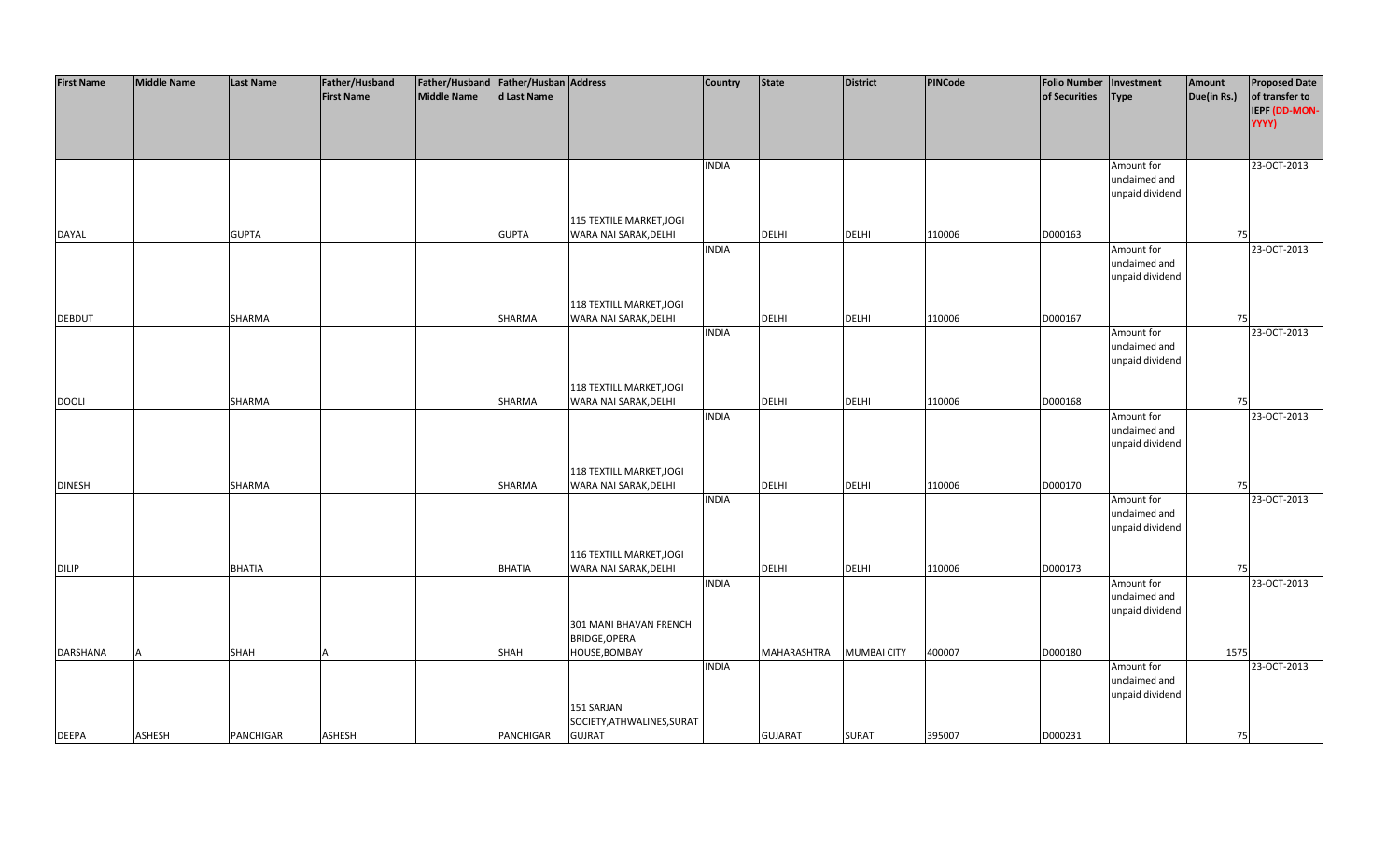| <b>First Name</b> | <b>Middle Name</b> | <b>Last Name</b> | Father/Husband    | Father/Husband Father/Husban Address |               |                              | <b>Country</b> | <b>State</b>   | <b>District</b>    | PINCode | <b>Folio Number</b> | Investment      | Amount      | <b>Proposed Date</b> |
|-------------------|--------------------|------------------|-------------------|--------------------------------------|---------------|------------------------------|----------------|----------------|--------------------|---------|---------------------|-----------------|-------------|----------------------|
|                   |                    |                  | <b>First Name</b> | <b>Middle Name</b>                   | d Last Name   |                              |                |                |                    |         | of Securities       | <b>Type</b>     | Due(in Rs.) | of transfer to       |
|                   |                    |                  |                   |                                      |               |                              |                |                |                    |         |                     |                 |             | IEPF (DD-MON-        |
|                   |                    |                  |                   |                                      |               |                              |                |                |                    |         |                     |                 |             | YYYY)                |
|                   |                    |                  |                   |                                      |               |                              |                |                |                    |         |                     |                 |             |                      |
|                   |                    |                  |                   |                                      |               |                              |                |                |                    |         |                     |                 |             |                      |
|                   |                    |                  |                   |                                      |               |                              | <b>INDIA</b>   |                |                    |         |                     | Amount for      |             | 23-OCT-2013          |
|                   |                    |                  |                   |                                      |               |                              |                |                |                    |         |                     | unclaimed and   |             |                      |
|                   |                    |                  |                   |                                      |               |                              |                |                |                    |         |                     | unpaid dividend |             |                      |
|                   |                    |                  |                   |                                      |               |                              |                |                |                    |         |                     |                 |             |                      |
|                   |                    |                  |                   |                                      |               | 18 PG HOSTEL, RNT MED        |                |                |                    |         |                     |                 |             |                      |
| LAL               | <b>CHAND</b>       | CHARAN           | CHAND             |                                      | CHARAN        | COLLEGE, UDAIPUR             |                | RAJASTHAN      | <b>UDAIPUR</b>     | 313001  | D000238             |                 | 75          |                      |
|                   |                    |                  |                   |                                      |               |                              | <b>INDIA</b>   |                |                    |         |                     | Amount for      |             | 23-OCT-2013          |
|                   |                    |                  |                   |                                      |               |                              |                |                |                    |         |                     | unclaimed and   |             |                      |
|                   |                    |                  |                   |                                      |               |                              |                |                |                    |         |                     | unpaid dividend |             |                      |
|                   |                    |                  |                   |                                      |               |                              |                |                |                    |         |                     |                 |             |                      |
|                   |                    |                  |                   |                                      |               | NEAR MASZID KHANZEPEER, H    |                |                |                    |         |                     |                 |             |                      |
| <b>YAQOOB</b>     |                    | AHMED            |                   |                                      | AHMED         | NO 217, UDAIPUR              |                | RAJASTHAN      | <b>UDAIPUR</b>     | 313001  | D000240             |                 | 75          |                      |
|                   |                    |                  |                   |                                      |               |                              | <b>INDIA</b>   |                |                    |         |                     | Amount for      |             | 23-OCT-2013          |
|                   |                    |                  |                   |                                      |               |                              |                |                |                    |         |                     | unclaimed and   |             |                      |
|                   |                    |                  |                   |                                      |               |                              |                |                |                    |         |                     | unpaid dividend |             |                      |
|                   |                    |                  |                   |                                      |               |                              |                |                |                    |         |                     |                 |             |                      |
|                   |                    |                  |                   |                                      |               | E-15/12A, KRISHNA            |                |                |                    |         |                     |                 |             |                      |
| <b>DEEPAK</b>     | <b>KUMAR</b>       | <b>BHASIN</b>    | <b>KUMAR</b>      |                                      | <b>BHASIN</b> | NAGAR, DELHI                 |                | DELHI          | <b>DELHI</b>       | 110051  | D000262             |                 | 75          |                      |
|                   |                    |                  |                   |                                      |               |                              | <b>INDIA</b>   |                |                    |         |                     | Amount for      |             | 23-OCT-2013          |
|                   |                    |                  |                   |                                      |               |                              |                |                |                    |         |                     | unclaimed and   |             |                      |
|                   |                    |                  |                   |                                      |               |                              |                |                |                    |         |                     | unpaid dividend |             |                      |
|                   |                    |                  |                   |                                      |               | 32 M C U AIR                 |                |                |                    |         |                     |                 |             |                      |
|                   |                    |                  |                   |                                      |               | FORCE, SANTACRUZ             |                |                |                    |         |                     |                 |             |                      |
| <b>GOPI</b>       | <b>CHANDRA</b>     | <b>KUSHWAHA</b>  | CHANDRA           |                                      | KUSHWAHA      | AIRPORT, BOMBAY              |                | MAHARASHTRA    | <b>MUMBAI CITY</b> | 400099  | G000018             |                 | 75          |                      |
|                   |                    |                  |                   |                                      |               |                              | <b>INDIA</b>   |                |                    |         |                     | Amount for      |             | 23-OCT-2013          |
|                   |                    |                  |                   |                                      |               |                              |                |                |                    |         |                     | unclaimed and   |             |                      |
|                   |                    |                  |                   |                                      |               |                              |                |                |                    |         |                     | unpaid dividend |             |                      |
|                   |                    |                  |                   |                                      |               | C/O SUNIL SURESH &           |                |                |                    |         |                     |                 |             |                      |
|                   |                    |                  |                   |                                      |               | ASSOCIATES, B-429 N          |                |                |                    |         |                     |                 |             |                      |
| <b>GIAN</b>       |                    | CHAND            |                   |                                      | <b>CHAND</b>  | <b>GROUND NIT, FARIDABAD</b> |                | <b>HARYANA</b> | <b>FARIDABAD</b>   |         | G000109             |                 | 75          |                      |
|                   |                    |                  |                   |                                      |               |                              | <b>INDIA</b>   |                |                    |         |                     | Amount for      |             | 23-OCT-2013          |
|                   |                    |                  |                   |                                      |               |                              |                |                |                    |         |                     | unclaimed and   |             |                      |
|                   |                    |                  |                   |                                      |               |                              |                |                |                    |         |                     | unpaid dividend |             |                      |
|                   |                    |                  |                   |                                      |               |                              |                |                |                    |         |                     |                 |             |                      |
|                   |                    |                  |                   |                                      |               | E-15/12A, KRISHNA            |                |                |                    |         |                     |                 |             |                      |
| <b>GEETA</b>      | RANI               |                  | RANI              |                                      |               | NAGAR, DELHI                 |                | <b>DELHI</b>   | <b>DELHI</b>       | 110051  | G000123             |                 | 75          |                      |
|                   |                    |                  |                   |                                      |               |                              | <b>INDIA</b>   |                |                    |         |                     | Amount for      |             | 23-OCT-2013          |
|                   |                    |                  |                   |                                      |               |                              |                |                |                    |         |                     | unclaimed and   |             |                      |
|                   |                    |                  |                   |                                      |               |                              |                |                |                    |         |                     | unpaid dividend |             |                      |
|                   |                    |                  |                   |                                      |               |                              |                |                |                    |         |                     |                 |             |                      |
|                   |                    |                  |                   |                                      |               | 116 TEXTILE MARKET JOGI      |                |                |                    |         |                     |                 |             |                      |
| <b>GANGA</b>      | <b>RAM</b>         |                  | RAM               |                                      |               | WARA, NAI SARAK, DELHI       |                | <b>DELHI</b>   | <b>DELHI</b>       | 110006  | G000127             |                 | 75          |                      |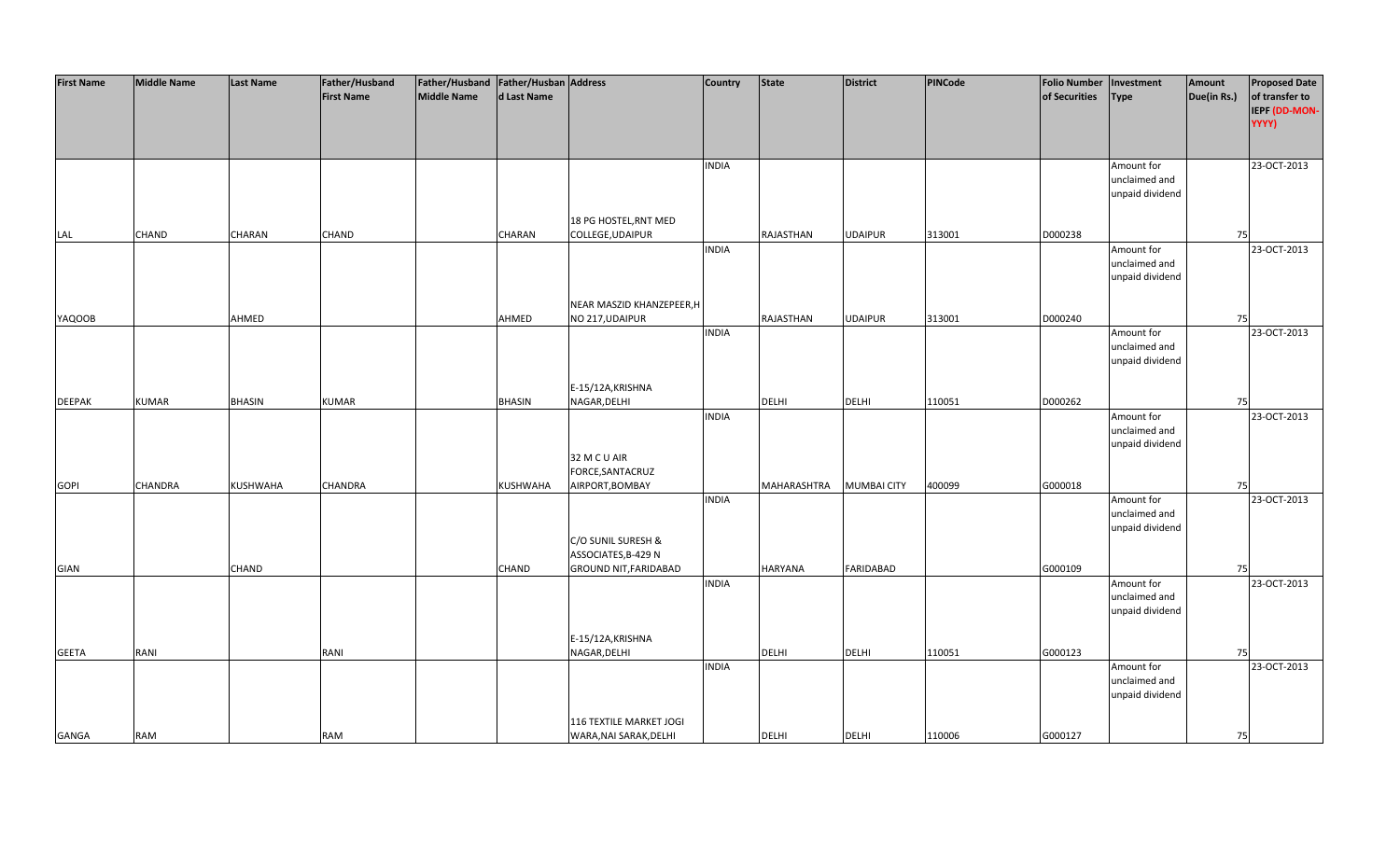| <b>First Name</b> | <b>Middle Name</b> | <b>Last Name</b> | Father/Husband    | Father/Husband   Father/Husban   Address |              |                                                    | Country      | <b>State</b> | <b>District</b>    | PINCode | <b>Folio Number</b> | Investment      | Amount      | <b>Proposed Date</b> |
|-------------------|--------------------|------------------|-------------------|------------------------------------------|--------------|----------------------------------------------------|--------------|--------------|--------------------|---------|---------------------|-----------------|-------------|----------------------|
|                   |                    |                  | <b>First Name</b> | <b>Middle Name</b>                       | d Last Name  |                                                    |              |              |                    |         | of Securities       | <b>Type</b>     | Due(in Rs.) | of transfer to       |
|                   |                    |                  |                   |                                          |              |                                                    |              |              |                    |         |                     |                 |             | IEPF (DD-MON-        |
|                   |                    |                  |                   |                                          |              |                                                    |              |              |                    |         |                     |                 |             | YYYY)                |
|                   |                    |                  |                   |                                          |              |                                                    |              |              |                    |         |                     |                 |             |                      |
|                   |                    |                  |                   |                                          |              |                                                    |              |              |                    |         |                     |                 |             |                      |
|                   |                    |                  |                   |                                          |              |                                                    | <b>INDIA</b> |              |                    |         |                     | Amount for      |             | 23-OCT-2013          |
|                   |                    |                  |                   |                                          |              |                                                    |              |              |                    |         |                     | unclaimed and   |             |                      |
|                   |                    |                  |                   |                                          |              |                                                    |              |              |                    |         |                     | unpaid dividend |             |                      |
|                   |                    |                  |                   |                                          |              |                                                    |              |              |                    |         |                     |                 |             |                      |
|                   |                    |                  |                   |                                          |              | 115 TEXTILE MARKET JOGI                            |              |              |                    |         |                     |                 |             |                      |
| <b>GAURAV</b>     | <b>KUMAR</b>       |                  | <b>KUMAR</b>      |                                          |              | WARA, NAI SARAK, DELHI                             |              | <b>DELHI</b> | <b>DELHI</b>       | 110006  | G000128             |                 | 75          |                      |
|                   |                    |                  |                   |                                          |              |                                                    | <b>INDIA</b> |              |                    |         |                     | Amount for      |             | 23-OCT-2013          |
|                   |                    |                  |                   |                                          |              |                                                    |              |              |                    |         |                     | unclaimed and   |             |                      |
|                   |                    |                  |                   |                                          |              |                                                    |              |              |                    |         |                     | unpaid dividend |             |                      |
|                   |                    |                  |                   |                                          |              |                                                    |              |              |                    |         |                     |                 |             |                      |
|                   |                    |                  |                   |                                          |              | C/O MALTAINERPORTLIFTS                             |              |              |                    |         |                     |                 |             |                      |
|                   |                    |                  |                   |                                          |              | LODGE, NEAR VEGETABLE                              |              |              |                    |         |                     |                 |             |                      |
| <b>GUNVANT</b>    |                    | SHAH             |                   |                                          | SHAH         | MARKET BOISAR, THANE                               |              | MAHARASHTRA  | <b>THANE</b>       | 401501  | G000190             |                 | 75          |                      |
|                   |                    |                  |                   |                                          |              |                                                    | <b>INDIA</b> |              |                    |         |                     | Amount for      |             | 23-OCT-2013          |
|                   |                    |                  |                   |                                          |              |                                                    |              |              |                    |         |                     | unclaimed and   |             |                      |
|                   |                    |                  |                   |                                          |              |                                                    |              |              |                    |         |                     | unpaid dividend |             |                      |
|                   |                    |                  |                   |                                          |              |                                                    |              |              |                    |         |                     |                 |             |                      |
|                   |                    |                  |                   |                                          |              | J-141, ASHOK VIHAR PHASE-                          |              |              |                    |         |                     |                 |             |                      |
| HANS              | <b>RAJ</b>         | JAISWAL          | RAJ               |                                          | JAISWAL      | I, DELHI                                           |              | <b>DELHI</b> | <b>DELHI</b>       | 110052  | H000004             |                 | 75          |                      |
|                   |                    |                  |                   |                                          |              |                                                    | <b>INDIA</b> |              |                    |         |                     | Amount for      |             | 23-OCT-2013          |
|                   |                    |                  |                   |                                          |              |                                                    |              |              |                    |         |                     | unclaimed and   |             |                      |
|                   |                    |                  |                   |                                          |              |                                                    |              |              |                    |         |                     | unpaid dividend |             |                      |
|                   |                    |                  |                   |                                          |              |                                                    |              |              |                    |         |                     |                 |             |                      |
|                   |                    |                  |                   |                                          |              | C-1/14, RANA PARTAP                                |              |              |                    |         |                     |                 |             |                      |
| <b>HARJINDER</b>  |                    | <b>SINGH</b>     |                   |                                          | <b>SINGH</b> | <b>BAGH, DELHI</b>                                 |              | <b>DELHI</b> | <b>DELHI</b>       | 110007  | H000016             |                 | 75          |                      |
|                   |                    |                  |                   |                                          |              |                                                    | <b>INDIA</b> |              |                    |         |                     | Amount for      |             | 23-OCT-2013          |
|                   |                    |                  |                   |                                          |              |                                                    |              |              |                    |         |                     | unclaimed and   |             |                      |
|                   |                    |                  |                   |                                          |              |                                                    |              |              |                    |         |                     | unpaid dividend |             |                      |
|                   |                    |                  |                   |                                          |              | B/5 HARI SMRUTI S V P<br>ROAD, PATEL WADI BORIVALI |              |              |                    |         |                     |                 |             |                      |
| <b>HIREN</b>      |                    | <b>MODI</b>      |                   |                                          | <b>MODI</b>  | WEST, BOMBAY                                       |              | MAHARASHTRA  | <b>MUMBAI CITY</b> | 400092  | H000020             |                 | 75          |                      |
|                   |                    |                  |                   |                                          |              |                                                    | <b>INDIA</b> |              |                    |         |                     | Amount for      |             | 23-OCT-2013          |
|                   |                    |                  |                   |                                          |              |                                                    |              |              |                    |         |                     | unclaimed and   |             |                      |
|                   |                    |                  |                   |                                          |              |                                                    |              |              |                    |         |                     | unpaid dividend |             |                      |
|                   |                    |                  |                   |                                          |              | B/21, ANKUR                                        |              |              |                    |         |                     |                 |             |                      |
|                   |                    |                  |                   |                                          |              | SOCIETY, LIBERTY GARDEN,                           |              |              |                    |         |                     |                 |             |                      |
| HINA              | <b>DINESH</b>      | SHAH             | <b>DINESH</b>     |                                          | SHAH         | CROSS RD NO.4, MALAD (W)                           |              | MAHARASHTRA  | <b>MUMBAI</b>      | 400064  | H000021             |                 | 75          |                      |
|                   |                    |                  |                   |                                          |              |                                                    | <b>INDIA</b> |              |                    |         |                     | Amount for      |             | 23-OCT-2013          |
|                   |                    |                  |                   |                                          |              |                                                    |              |              |                    |         |                     | unclaimed and   |             |                      |
|                   |                    |                  |                   |                                          |              |                                                    |              |              |                    |         |                     | unpaid dividend |             |                      |
|                   |                    |                  |                   |                                          |              | 306 MAHAVIR APPTS S P                              |              |              |                    |         |                     |                 |             |                      |
|                   |                    |                  |                   |                                          |              | NAGAR, NAHUR ROAD                                  |              |              |                    |         |                     |                 |             |                      |
| HARSHADBHAI       | R                  | <b>DOSHI</b>     |                   |                                          | <b>DOSHI</b> | MULUND WEST, BOMBAY                                |              | MAHARASHTRA  | <b>MUMBAI CITY</b> | 400080  | H000023             |                 | 75          |                      |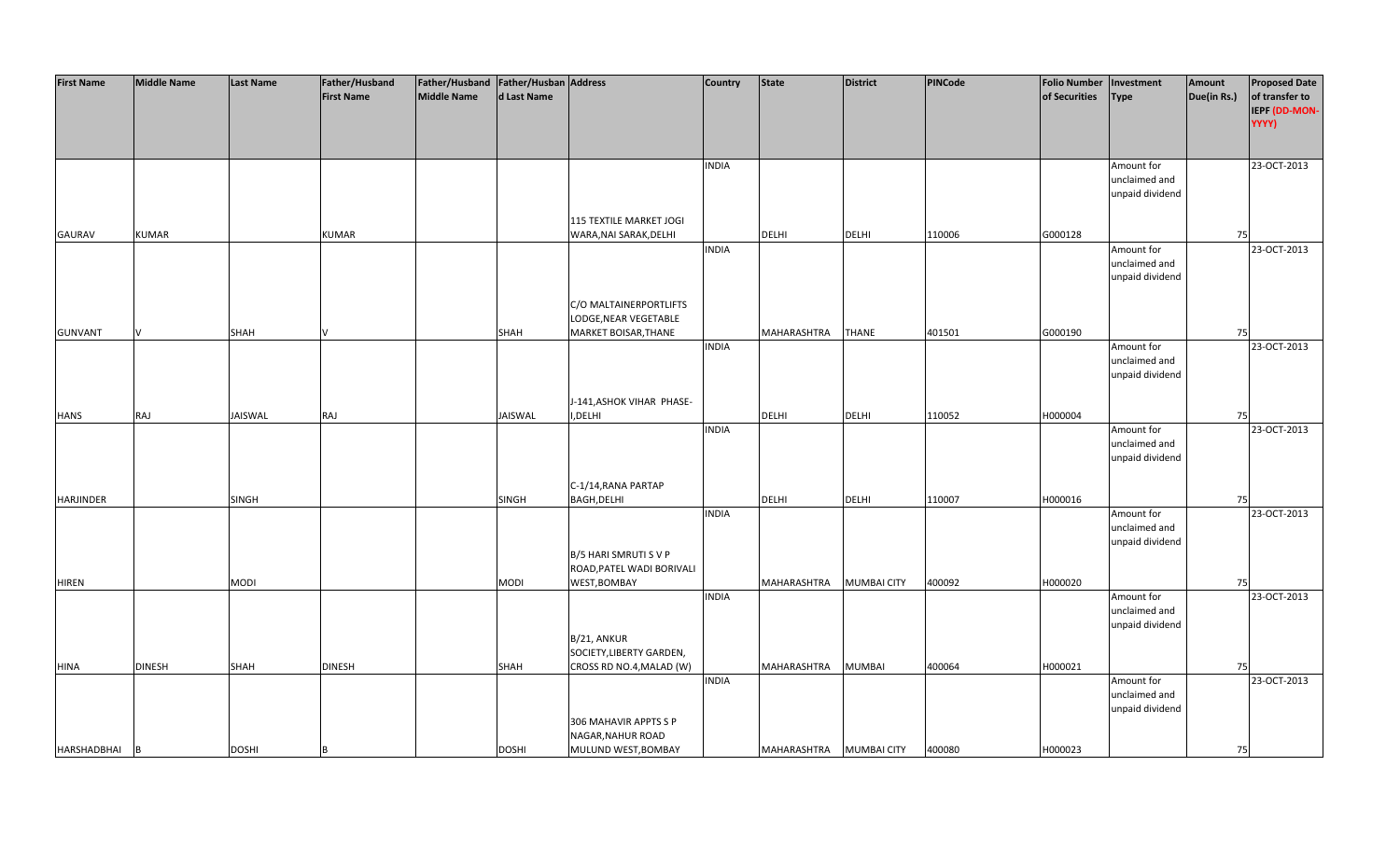| <b>First Name</b> | <b>Middle Name</b> | <b>Last Name</b> | Father/Husband    | Father/Husband Father/Husban Address |               |                           | <b>Country</b> | <b>State</b>     | <b>District</b> | PINCode | <b>Folio Number</b> | Investment      | Amount      | <b>Proposed Date</b> |
|-------------------|--------------------|------------------|-------------------|--------------------------------------|---------------|---------------------------|----------------|------------------|-----------------|---------|---------------------|-----------------|-------------|----------------------|
|                   |                    |                  | <b>First Name</b> | <b>Middle Name</b>                   | d Last Name   |                           |                |                  |                 |         | of Securities       | <b>Type</b>     | Due(in Rs.) | of transfer to       |
|                   |                    |                  |                   |                                      |               |                           |                |                  |                 |         |                     |                 |             | IEPF (DD-MON-        |
|                   |                    |                  |                   |                                      |               |                           |                |                  |                 |         |                     |                 |             | YYYY)                |
|                   |                    |                  |                   |                                      |               |                           |                |                  |                 |         |                     |                 |             |                      |
|                   |                    |                  |                   |                                      |               |                           |                |                  |                 |         |                     |                 |             |                      |
|                   |                    |                  |                   |                                      |               |                           | <b>INDIA</b>   |                  |                 |         |                     | Amount for      |             | 23-OCT-2013          |
|                   |                    |                  |                   |                                      |               |                           |                |                  |                 |         |                     | unclaimed and   |             |                      |
|                   |                    |                  |                   |                                      |               |                           |                |                  |                 |         |                     | unpaid dividend |             |                      |
|                   |                    |                  |                   |                                      |               |                           |                |                  |                 |         |                     |                 |             |                      |
|                   |                    |                  |                   |                                      |               | C/O TEXTILE TRADERS, AT   |                |                  |                 |         |                     |                 |             |                      |
| <b>HIRA</b>       | <b>MANI</b>        | <b>DEVI</b>      | MANI              |                                      | <b>DEVI</b>   | BARWADIH, GIRIDIH         |                | <b>JHARKHAND</b> | <b>GIRIDIH</b>  | 815301  | H000024             |                 | 75          |                      |
|                   |                    |                  |                   |                                      |               |                           | <b>INDIA</b>   |                  |                 |         |                     | Amount for      |             | 23-OCT-2013          |
|                   |                    |                  |                   |                                      |               |                           |                |                  |                 |         |                     | unclaimed and   |             |                      |
|                   |                    |                  |                   |                                      |               |                           |                |                  |                 |         |                     | unpaid dividend |             |                      |
|                   |                    |                  |                   |                                      |               | CENTRAL BANK OF INDIA,    |                |                  |                 |         |                     |                 |             |                      |
|                   |                    |                  |                   |                                      |               | 2STC,,LAL                 |                |                  |                 |         |                     |                 |             |                      |
| <b>HARISH</b>     | <b>CHANDER</b>     | KHETARPAL        | CHANDER           |                                      | KHETARPAL     | DARWAJA,,AHMEDABAD        |                | <b>GUJARAT</b>   | AHMEDABAD       | 380001  | H000033             |                 | 75          |                      |
|                   |                    |                  |                   |                                      |               |                           | <b>INDIA</b>   |                  |                 |         |                     | Amount for      |             | 23-OCT-2013          |
|                   |                    |                  |                   |                                      |               |                           |                |                  |                 |         |                     | unclaimed and   |             |                      |
|                   |                    |                  |                   |                                      |               |                           |                |                  |                 |         |                     | unpaid dividend |             |                      |
|                   |                    |                  |                   |                                      |               | 39/460 GUJARAT HOUSING    |                |                  |                 |         |                     |                 |             |                      |
|                   |                    |                  |                   |                                      |               | BOARD, AJWA ROAD NR       |                |                  |                 |         |                     |                 |             |                      |
| <b>HETAL</b>      | B                  | <b>DALAL</b>     |                   |                                      | <b>DALAL</b>  | NAVJIVAN SOC, BARODA      |                | <b>GUJARAT</b>   | Vadodara        | 390019  | H000052             |                 | 75          |                      |
|                   |                    |                  |                   |                                      |               |                           | <b>INDIA</b>   |                  |                 |         |                     | Amount for      |             | 23-OCT-2013          |
|                   |                    |                  |                   |                                      |               |                           |                |                  |                 |         |                     | unclaimed and   |             |                      |
|                   |                    |                  |                   |                                      |               |                           |                |                  |                 |         |                     | unpaid dividend |             |                      |
|                   |                    |                  |                   |                                      |               | 6/B KADAMBARI APT, NEAR   |                |                  |                 |         |                     |                 |             |                      |
|                   |                    |                  |                   |                                      |               | JAIN TEMPLE MAJURA GATE   |                |                  |                 |         |                     |                 |             |                      |
| <b>HIMATLAL</b>   |                    | <b>SHAH</b>      |                   |                                      | <b>SHAH</b>   | R,SURAT                   |                | <b>GUJARAT</b>   | SURAT           |         | H000073             |                 | 75          |                      |
|                   |                    |                  |                   |                                      |               |                           | <b>INDIA</b>   |                  |                 |         |                     | Amount for      |             | 23-OCT-2013          |
|                   |                    |                  |                   |                                      |               |                           |                |                  |                 |         |                     | unclaimed and   |             |                      |
|                   |                    |                  |                   |                                      |               |                           |                |                  |                 |         |                     | unpaid dividend |             |                      |
|                   |                    |                  |                   |                                      |               | 108 ASOPLAV APT NO        |                |                  |                 |         |                     |                 |             |                      |
|                   |                    |                  |                   |                                      |               | 1, PATEL FALIA            |                |                  |                 |         |                     |                 |             |                      |
| HIMMATBHAI        | lS                 | <b>MEHTA</b>     |                   |                                      | <b>MEHTA</b>  | KATARGAM, SURAT           |                | <b>GUJARAT</b>   | <b>SURAT</b>    | 395004  | H000083             |                 | 75          |                      |
|                   |                    |                  |                   |                                      |               |                           | <b>INDIA</b>   |                  |                 |         |                     | Amount for      |             | 23-OCT-2013          |
|                   |                    |                  |                   |                                      |               |                           |                |                  |                 |         |                     | unclaimed and   |             |                      |
|                   |                    |                  |                   |                                      |               |                           |                |                  |                 |         |                     | unpaid dividend |             |                      |
|                   |                    |                  |                   |                                      |               |                           |                |                  |                 |         |                     |                 |             |                      |
|                   |                    |                  |                   |                                      |               | 232/20 ONKAR NAGAR B, TRI |                |                  |                 |         |                     |                 |             |                      |
| H                 | ID.                | <b>GUPTA</b>     |                   |                                      | <b>GUPTA</b>  | NAGAR, DELHI              |                | <b>DELHI</b>     | <b>DELHI</b>    | 110035  | H000098             |                 | 75          |                      |
|                   |                    |                  |                   |                                      |               |                           | <b>INDIA</b>   |                  |                 |         |                     | Amount for      |             | 23-OCT-2013          |
|                   |                    |                  |                   |                                      |               |                           |                |                  |                 |         |                     | unclaimed and   |             |                      |
|                   |                    |                  |                   |                                      |               |                           |                |                  |                 |         |                     | unpaid dividend |             |                      |
|                   |                    |                  |                   |                                      |               |                           |                |                  |                 |         |                     |                 |             |                      |
|                   |                    |                  |                   |                                      |               | 218 TEXTILE MARKET, JOGI  |                |                  |                 |         |                     |                 |             |                      |
| <b>HARI</b>       | <b>OM</b>          | <b>MITTAL</b>    | OM                |                                      | <b>MITTAL</b> | WARA NAI SARAK, DELHI     |                | <b>DELHI</b>     | <b>DELHI</b>    | 110006  | H000139             |                 | 75          |                      |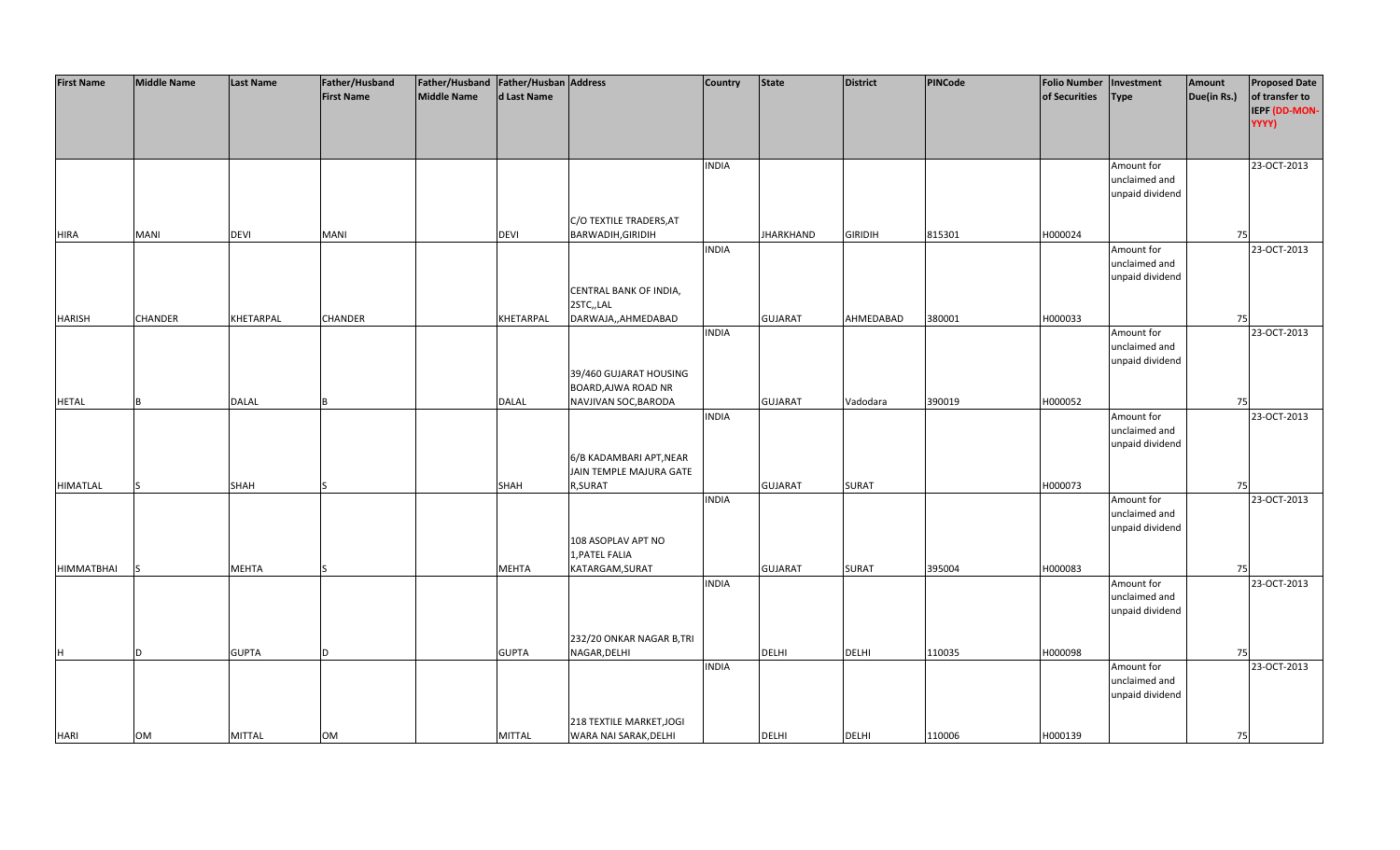| of transfer to<br><b>First Name</b><br>Middle Name<br>d Last Name<br>of Securities<br>Due(in Rs.)<br><b>Type</b><br>YYYY)<br>23-OCT-2013<br><b>INDIA</b><br>Amount for<br>unclaimed and<br>unpaid dividend<br>116 TEXTILE MARKET, JOGI<br>CHAND<br>CHAWALA<br>CHAND<br>CHAWALA<br>WARA NAI SARAK, DELHI<br><b>DELHI</b><br><b>DELHI</b><br>110006<br>H000140<br>75<br><b>HARI</b><br><b>INDIA</b><br>Amount for<br>23-OCT-2013<br>unclaimed and<br>unpaid dividend<br>116 TEXTILE MARKET, JOGI<br><b>HORIL</b><br>GARGE<br>GARGE<br>WARA NAI SARAK, DELHI<br>DELHI<br><b>DELHI</b><br>110006<br>H000142<br>75<br><b>INDIA</b><br>Amount for<br>23-OCT-2013<br>unclaimed and<br>unpaid dividend<br>116 TEXTILE MARKET, JOGI<br><b>DELHI</b><br>DELHI<br>SHUKLA<br>SHUKLA<br>110006<br>H000144<br><b>HITESH</b><br>WARA NAI SARAK, DELHI<br>75<br><b>INDIA</b><br>Amount for<br>23-OCT-2013<br>unclaimed and<br>unpaid dividend<br>E-15/12A, KRISHNA<br>RAJ<br>NAGAR, DELHI<br><b>DELHI</b><br>DELHI<br>110051<br>H000145<br>RUIA<br>RAJ<br><b>RUIA</b><br>75<br><b>INDIA</b><br>23-OCT-2013<br>Amount for<br>unclaimed and<br>unpaid dividend<br>218 TEXTILE MARKET, JOGI<br><b>OM</b><br>WARA NAI SARAK, DELHI<br><b>DELHI</b><br><b>DELHI</b><br>110006<br>H000146<br>VIJ<br><b>OM</b><br>75<br>VIJ<br><b>INDIA</b><br>Amount for<br>23-OCT-2013<br>unclaimed and<br>unpaid dividend<br>D5 MADHAVJI BLDG, 260 S V P<br>400004<br>SHAH<br>SHAH<br>ROAD, BOMBAY<br>MAHARASHTRA<br><b>MUMBAI CITY</b><br>H000149<br>D<br>75<br><sub>D</sub><br><b>INDIA</b><br>23-OCT-2013<br>Amount for<br>unclaimed and<br>unpaid dividend<br>E/3 SANSKAR APART OPP | <b>First Name</b> | <b>Middle Name</b> | <b>Last Name</b> | Father/Husband | Father/Husband   Father/Husban   Address |                  | Country | <b>State</b> | <b>District</b> | <b>PINCode</b> | <b>Folio Number</b> | Investment | Amount | <b>Proposed Date</b> |
|-----------------------------------------------------------------------------------------------------------------------------------------------------------------------------------------------------------------------------------------------------------------------------------------------------------------------------------------------------------------------------------------------------------------------------------------------------------------------------------------------------------------------------------------------------------------------------------------------------------------------------------------------------------------------------------------------------------------------------------------------------------------------------------------------------------------------------------------------------------------------------------------------------------------------------------------------------------------------------------------------------------------------------------------------------------------------------------------------------------------------------------------------------------------------------------------------------------------------------------------------------------------------------------------------------------------------------------------------------------------------------------------------------------------------------------------------------------------------------------------------------------------------------------------------------------------------------------------------------------------------------------------------------|-------------------|--------------------|------------------|----------------|------------------------------------------|------------------|---------|--------------|-----------------|----------------|---------------------|------------|--------|----------------------|
| IEPF (DD-MON-                                                                                                                                                                                                                                                                                                                                                                                                                                                                                                                                                                                                                                                                                                                                                                                                                                                                                                                                                                                                                                                                                                                                                                                                                                                                                                                                                                                                                                                                                                                                                                                                                                       |                   |                    |                  |                |                                          |                  |         |              |                 |                |                     |            |        |                      |
|                                                                                                                                                                                                                                                                                                                                                                                                                                                                                                                                                                                                                                                                                                                                                                                                                                                                                                                                                                                                                                                                                                                                                                                                                                                                                                                                                                                                                                                                                                                                                                                                                                                     |                   |                    |                  |                |                                          |                  |         |              |                 |                |                     |            |        |                      |
|                                                                                                                                                                                                                                                                                                                                                                                                                                                                                                                                                                                                                                                                                                                                                                                                                                                                                                                                                                                                                                                                                                                                                                                                                                                                                                                                                                                                                                                                                                                                                                                                                                                     |                   |                    |                  |                |                                          |                  |         |              |                 |                |                     |            |        |                      |
|                                                                                                                                                                                                                                                                                                                                                                                                                                                                                                                                                                                                                                                                                                                                                                                                                                                                                                                                                                                                                                                                                                                                                                                                                                                                                                                                                                                                                                                                                                                                                                                                                                                     |                   |                    |                  |                |                                          |                  |         |              |                 |                |                     |            |        |                      |
|                                                                                                                                                                                                                                                                                                                                                                                                                                                                                                                                                                                                                                                                                                                                                                                                                                                                                                                                                                                                                                                                                                                                                                                                                                                                                                                                                                                                                                                                                                                                                                                                                                                     |                   |                    |                  |                |                                          |                  |         |              |                 |                |                     |            |        |                      |
|                                                                                                                                                                                                                                                                                                                                                                                                                                                                                                                                                                                                                                                                                                                                                                                                                                                                                                                                                                                                                                                                                                                                                                                                                                                                                                                                                                                                                                                                                                                                                                                                                                                     |                   |                    |                  |                |                                          |                  |         |              |                 |                |                     |            |        |                      |
|                                                                                                                                                                                                                                                                                                                                                                                                                                                                                                                                                                                                                                                                                                                                                                                                                                                                                                                                                                                                                                                                                                                                                                                                                                                                                                                                                                                                                                                                                                                                                                                                                                                     |                   |                    |                  |                |                                          |                  |         |              |                 |                |                     |            |        |                      |
|                                                                                                                                                                                                                                                                                                                                                                                                                                                                                                                                                                                                                                                                                                                                                                                                                                                                                                                                                                                                                                                                                                                                                                                                                                                                                                                                                                                                                                                                                                                                                                                                                                                     |                   |                    |                  |                |                                          |                  |         |              |                 |                |                     |            |        |                      |
|                                                                                                                                                                                                                                                                                                                                                                                                                                                                                                                                                                                                                                                                                                                                                                                                                                                                                                                                                                                                                                                                                                                                                                                                                                                                                                                                                                                                                                                                                                                                                                                                                                                     |                   |                    |                  |                |                                          |                  |         |              |                 |                |                     |            |        |                      |
|                                                                                                                                                                                                                                                                                                                                                                                                                                                                                                                                                                                                                                                                                                                                                                                                                                                                                                                                                                                                                                                                                                                                                                                                                                                                                                                                                                                                                                                                                                                                                                                                                                                     |                   |                    |                  |                |                                          |                  |         |              |                 |                |                     |            |        |                      |
|                                                                                                                                                                                                                                                                                                                                                                                                                                                                                                                                                                                                                                                                                                                                                                                                                                                                                                                                                                                                                                                                                                                                                                                                                                                                                                                                                                                                                                                                                                                                                                                                                                                     |                   |                    |                  |                |                                          |                  |         |              |                 |                |                     |            |        |                      |
|                                                                                                                                                                                                                                                                                                                                                                                                                                                                                                                                                                                                                                                                                                                                                                                                                                                                                                                                                                                                                                                                                                                                                                                                                                                                                                                                                                                                                                                                                                                                                                                                                                                     |                   |                    |                  |                |                                          |                  |         |              |                 |                |                     |            |        |                      |
|                                                                                                                                                                                                                                                                                                                                                                                                                                                                                                                                                                                                                                                                                                                                                                                                                                                                                                                                                                                                                                                                                                                                                                                                                                                                                                                                                                                                                                                                                                                                                                                                                                                     |                   |                    |                  |                |                                          |                  |         |              |                 |                |                     |            |        |                      |
|                                                                                                                                                                                                                                                                                                                                                                                                                                                                                                                                                                                                                                                                                                                                                                                                                                                                                                                                                                                                                                                                                                                                                                                                                                                                                                                                                                                                                                                                                                                                                                                                                                                     |                   |                    |                  |                |                                          |                  |         |              |                 |                |                     |            |        |                      |
|                                                                                                                                                                                                                                                                                                                                                                                                                                                                                                                                                                                                                                                                                                                                                                                                                                                                                                                                                                                                                                                                                                                                                                                                                                                                                                                                                                                                                                                                                                                                                                                                                                                     |                   |                    |                  |                |                                          |                  |         |              |                 |                |                     |            |        |                      |
|                                                                                                                                                                                                                                                                                                                                                                                                                                                                                                                                                                                                                                                                                                                                                                                                                                                                                                                                                                                                                                                                                                                                                                                                                                                                                                                                                                                                                                                                                                                                                                                                                                                     |                   |                    |                  |                |                                          |                  |         |              |                 |                |                     |            |        |                      |
|                                                                                                                                                                                                                                                                                                                                                                                                                                                                                                                                                                                                                                                                                                                                                                                                                                                                                                                                                                                                                                                                                                                                                                                                                                                                                                                                                                                                                                                                                                                                                                                                                                                     |                   |                    |                  |                |                                          |                  |         |              |                 |                |                     |            |        |                      |
|                                                                                                                                                                                                                                                                                                                                                                                                                                                                                                                                                                                                                                                                                                                                                                                                                                                                                                                                                                                                                                                                                                                                                                                                                                                                                                                                                                                                                                                                                                                                                                                                                                                     |                   |                    |                  |                |                                          |                  |         |              |                 |                |                     |            |        |                      |
|                                                                                                                                                                                                                                                                                                                                                                                                                                                                                                                                                                                                                                                                                                                                                                                                                                                                                                                                                                                                                                                                                                                                                                                                                                                                                                                                                                                                                                                                                                                                                                                                                                                     |                   |                    |                  |                |                                          |                  |         |              |                 |                |                     |            |        |                      |
|                                                                                                                                                                                                                                                                                                                                                                                                                                                                                                                                                                                                                                                                                                                                                                                                                                                                                                                                                                                                                                                                                                                                                                                                                                                                                                                                                                                                                                                                                                                                                                                                                                                     |                   |                    |                  |                |                                          |                  |         |              |                 |                |                     |            |        |                      |
|                                                                                                                                                                                                                                                                                                                                                                                                                                                                                                                                                                                                                                                                                                                                                                                                                                                                                                                                                                                                                                                                                                                                                                                                                                                                                                                                                                                                                                                                                                                                                                                                                                                     |                   |                    |                  |                |                                          |                  |         |              |                 |                |                     |            |        |                      |
|                                                                                                                                                                                                                                                                                                                                                                                                                                                                                                                                                                                                                                                                                                                                                                                                                                                                                                                                                                                                                                                                                                                                                                                                                                                                                                                                                                                                                                                                                                                                                                                                                                                     |                   |                    |                  |                |                                          |                  |         |              |                 |                |                     |            |        |                      |
|                                                                                                                                                                                                                                                                                                                                                                                                                                                                                                                                                                                                                                                                                                                                                                                                                                                                                                                                                                                                                                                                                                                                                                                                                                                                                                                                                                                                                                                                                                                                                                                                                                                     |                   |                    |                  |                |                                          |                  |         |              |                 |                |                     |            |        |                      |
|                                                                                                                                                                                                                                                                                                                                                                                                                                                                                                                                                                                                                                                                                                                                                                                                                                                                                                                                                                                                                                                                                                                                                                                                                                                                                                                                                                                                                                                                                                                                                                                                                                                     |                   |                    |                  |                |                                          |                  |         |              |                 |                |                     |            |        |                      |
|                                                                                                                                                                                                                                                                                                                                                                                                                                                                                                                                                                                                                                                                                                                                                                                                                                                                                                                                                                                                                                                                                                                                                                                                                                                                                                                                                                                                                                                                                                                                                                                                                                                     |                   |                    |                  |                |                                          |                  |         |              |                 |                |                     |            |        |                      |
|                                                                                                                                                                                                                                                                                                                                                                                                                                                                                                                                                                                                                                                                                                                                                                                                                                                                                                                                                                                                                                                                                                                                                                                                                                                                                                                                                                                                                                                                                                                                                                                                                                                     |                   |                    |                  |                |                                          |                  |         |              |                 |                |                     |            |        |                      |
|                                                                                                                                                                                                                                                                                                                                                                                                                                                                                                                                                                                                                                                                                                                                                                                                                                                                                                                                                                                                                                                                                                                                                                                                                                                                                                                                                                                                                                                                                                                                                                                                                                                     |                   |                    |                  |                |                                          |                  |         |              |                 |                |                     |            |        |                      |
|                                                                                                                                                                                                                                                                                                                                                                                                                                                                                                                                                                                                                                                                                                                                                                                                                                                                                                                                                                                                                                                                                                                                                                                                                                                                                                                                                                                                                                                                                                                                                                                                                                                     |                   |                    |                  |                |                                          |                  |         |              |                 |                |                     |            |        |                      |
|                                                                                                                                                                                                                                                                                                                                                                                                                                                                                                                                                                                                                                                                                                                                                                                                                                                                                                                                                                                                                                                                                                                                                                                                                                                                                                                                                                                                                                                                                                                                                                                                                                                     |                   |                    |                  |                |                                          |                  |         |              |                 |                |                     |            |        |                      |
|                                                                                                                                                                                                                                                                                                                                                                                                                                                                                                                                                                                                                                                                                                                                                                                                                                                                                                                                                                                                                                                                                                                                                                                                                                                                                                                                                                                                                                                                                                                                                                                                                                                     | <b>HEM</b>        |                    |                  |                |                                          |                  |         |              |                 |                |                     |            |        |                      |
|                                                                                                                                                                                                                                                                                                                                                                                                                                                                                                                                                                                                                                                                                                                                                                                                                                                                                                                                                                                                                                                                                                                                                                                                                                                                                                                                                                                                                                                                                                                                                                                                                                                     |                   |                    |                  |                |                                          |                  |         |              |                 |                |                     |            |        |                      |
|                                                                                                                                                                                                                                                                                                                                                                                                                                                                                                                                                                                                                                                                                                                                                                                                                                                                                                                                                                                                                                                                                                                                                                                                                                                                                                                                                                                                                                                                                                                                                                                                                                                     |                   |                    |                  |                |                                          |                  |         |              |                 |                |                     |            |        |                      |
|                                                                                                                                                                                                                                                                                                                                                                                                                                                                                                                                                                                                                                                                                                                                                                                                                                                                                                                                                                                                                                                                                                                                                                                                                                                                                                                                                                                                                                                                                                                                                                                                                                                     |                   |                    |                  |                |                                          |                  |         |              |                 |                |                     |            |        |                      |
|                                                                                                                                                                                                                                                                                                                                                                                                                                                                                                                                                                                                                                                                                                                                                                                                                                                                                                                                                                                                                                                                                                                                                                                                                                                                                                                                                                                                                                                                                                                                                                                                                                                     |                   |                    |                  |                |                                          |                  |         |              |                 |                |                     |            |        |                      |
|                                                                                                                                                                                                                                                                                                                                                                                                                                                                                                                                                                                                                                                                                                                                                                                                                                                                                                                                                                                                                                                                                                                                                                                                                                                                                                                                                                                                                                                                                                                                                                                                                                                     |                   |                    |                  |                |                                          |                  |         |              |                 |                |                     |            |        |                      |
|                                                                                                                                                                                                                                                                                                                                                                                                                                                                                                                                                                                                                                                                                                                                                                                                                                                                                                                                                                                                                                                                                                                                                                                                                                                                                                                                                                                                                                                                                                                                                                                                                                                     | <b>HARI</b>       |                    |                  |                |                                          |                  |         |              |                 |                |                     |            |        |                      |
|                                                                                                                                                                                                                                                                                                                                                                                                                                                                                                                                                                                                                                                                                                                                                                                                                                                                                                                                                                                                                                                                                                                                                                                                                                                                                                                                                                                                                                                                                                                                                                                                                                                     |                   |                    |                  |                |                                          |                  |         |              |                 |                |                     |            |        |                      |
|                                                                                                                                                                                                                                                                                                                                                                                                                                                                                                                                                                                                                                                                                                                                                                                                                                                                                                                                                                                                                                                                                                                                                                                                                                                                                                                                                                                                                                                                                                                                                                                                                                                     |                   |                    |                  |                |                                          |                  |         |              |                 |                |                     |            |        |                      |
|                                                                                                                                                                                                                                                                                                                                                                                                                                                                                                                                                                                                                                                                                                                                                                                                                                                                                                                                                                                                                                                                                                                                                                                                                                                                                                                                                                                                                                                                                                                                                                                                                                                     |                   |                    |                  |                |                                          |                  |         |              |                 |                |                     |            |        |                      |
|                                                                                                                                                                                                                                                                                                                                                                                                                                                                                                                                                                                                                                                                                                                                                                                                                                                                                                                                                                                                                                                                                                                                                                                                                                                                                                                                                                                                                                                                                                                                                                                                                                                     |                   |                    |                  |                |                                          |                  |         |              |                 |                |                     |            |        |                      |
|                                                                                                                                                                                                                                                                                                                                                                                                                                                                                                                                                                                                                                                                                                                                                                                                                                                                                                                                                                                                                                                                                                                                                                                                                                                                                                                                                                                                                                                                                                                                                                                                                                                     |                   |                    |                  |                |                                          |                  |         |              |                 |                |                     |            |        |                      |
|                                                                                                                                                                                                                                                                                                                                                                                                                                                                                                                                                                                                                                                                                                                                                                                                                                                                                                                                                                                                                                                                                                                                                                                                                                                                                                                                                                                                                                                                                                                                                                                                                                                     | HASHUMATI         |                    |                  |                |                                          |                  |         |              |                 |                |                     |            |        |                      |
|                                                                                                                                                                                                                                                                                                                                                                                                                                                                                                                                                                                                                                                                                                                                                                                                                                                                                                                                                                                                                                                                                                                                                                                                                                                                                                                                                                                                                                                                                                                                                                                                                                                     |                   |                    |                  |                |                                          |                  |         |              |                 |                |                     |            |        |                      |
|                                                                                                                                                                                                                                                                                                                                                                                                                                                                                                                                                                                                                                                                                                                                                                                                                                                                                                                                                                                                                                                                                                                                                                                                                                                                                                                                                                                                                                                                                                                                                                                                                                                     |                   |                    |                  |                |                                          |                  |         |              |                 |                |                     |            |        |                      |
|                                                                                                                                                                                                                                                                                                                                                                                                                                                                                                                                                                                                                                                                                                                                                                                                                                                                                                                                                                                                                                                                                                                                                                                                                                                                                                                                                                                                                                                                                                                                                                                                                                                     |                   |                    |                  |                |                                          |                  |         |              |                 |                |                     |            |        |                      |
|                                                                                                                                                                                                                                                                                                                                                                                                                                                                                                                                                                                                                                                                                                                                                                                                                                                                                                                                                                                                                                                                                                                                                                                                                                                                                                                                                                                                                                                                                                                                                                                                                                                     |                   |                    |                  |                |                                          |                  |         |              |                 |                |                     |            |        |                      |
|                                                                                                                                                                                                                                                                                                                                                                                                                                                                                                                                                                                                                                                                                                                                                                                                                                                                                                                                                                                                                                                                                                                                                                                                                                                                                                                                                                                                                                                                                                                                                                                                                                                     |                   |                    |                  |                |                                          | SHAKTI V, MUKESH |         |              |                 |                |                     |            |        |                      |
| PARK, AHMEDABAD<br><b>GUJARAT</b><br>AHMEDABAD<br>380051<br>H000172<br><b>JANI</b><br>JANI<br>75                                                                                                                                                                                                                                                                                                                                                                                                                                                                                                                                                                                                                                                                                                                                                                                                                                                                                                                                                                                                                                                                                                                                                                                                                                                                                                                                                                                                                                                                                                                                                    | <b>HINA</b>       |                    |                  |                |                                          |                  |         |              |                 |                |                     |            |        |                      |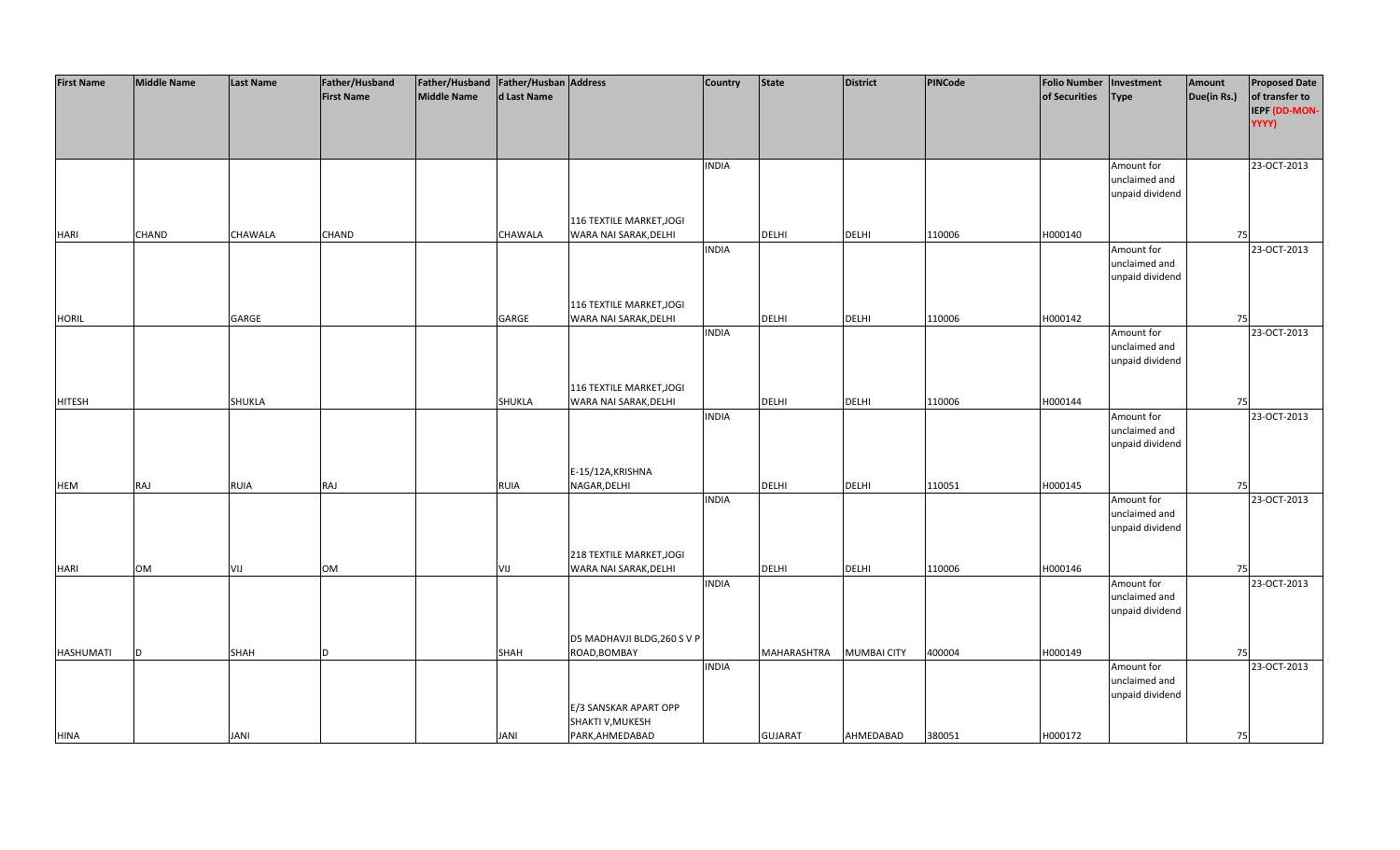| <b>First Name</b> | <b>Middle Name</b> | <b>Last Name</b> | Father/Husband     | Father/Husband Father/Husban Address |               |                           | <b>Country</b> | <b>State</b>   | <b>District</b>        | PINCode | <b>Folio Number</b> | Investment      | Amount      | <b>Proposed Date</b> |
|-------------------|--------------------|------------------|--------------------|--------------------------------------|---------------|---------------------------|----------------|----------------|------------------------|---------|---------------------|-----------------|-------------|----------------------|
|                   |                    |                  | <b>First Name</b>  | <b>Middle Name</b>                   | d Last Name   |                           |                |                |                        |         | of Securities       | <b>Type</b>     | Due(in Rs.) | of transfer to       |
|                   |                    |                  |                    |                                      |               |                           |                |                |                        |         |                     |                 |             |                      |
|                   |                    |                  |                    |                                      |               |                           |                |                |                        |         |                     |                 |             | IEPF (DD-MON-        |
|                   |                    |                  |                    |                                      |               |                           |                |                |                        |         |                     |                 |             | YYYY)                |
|                   |                    |                  |                    |                                      |               |                           |                |                |                        |         |                     |                 |             |                      |
|                   |                    |                  |                    |                                      |               |                           |                |                |                        |         |                     |                 |             |                      |
|                   |                    |                  |                    |                                      |               |                           | <b>INDIA</b>   |                |                        |         |                     | Amount for      |             | 23-OCT-2013          |
|                   |                    |                  |                    |                                      |               |                           |                |                |                        |         |                     | unclaimed and   |             |                      |
|                   |                    |                  |                    |                                      |               |                           |                |                |                        |         |                     | unpaid dividend |             |                      |
|                   |                    |                  |                    |                                      |               | <b>4 MEHUL PARK 2ND</b>   |                |                |                        |         |                     |                 |             |                      |
|                   |                    |                  |                    |                                      |               | FLOOR, B/H VADAJ AMTS BUS |                |                |                        |         |                     |                 |             |                      |
| <b>HINA</b>       |                    | <b>DUGALI</b>    |                    |                                      | <b>DUGALI</b> | STOP, AHMEDABAD           |                | <b>GUJARAT</b> | AHMEDABAD              | 380013  | H000177             |                 | 75          |                      |
|                   |                    |                  |                    |                                      |               |                           |                |                |                        |         |                     |                 |             | 23-OCT-2013          |
|                   |                    |                  |                    |                                      |               |                           | <b>INDIA</b>   |                |                        |         |                     | Amount for      |             |                      |
|                   |                    |                  |                    |                                      |               |                           |                |                |                        |         |                     | unclaimed and   |             |                      |
|                   |                    |                  |                    |                                      |               |                           |                |                |                        |         |                     | unpaid dividend |             |                      |
|                   |                    |                  |                    |                                      |               |                           |                |                |                        |         |                     |                 |             |                      |
|                   |                    |                  |                    |                                      |               | 11 NAGORISHALA, RATAN     |                |                |                        |         |                     |                 |             |                      |
| <b>HINABEN</b>    |                    | AJMERA           |                    |                                      | AJMERA        | POLE, AHMEDABAD           |                | <b>GUJARAT</b> | AHMEDABAD              | 380001  | H000179             |                 | 75          |                      |
|                   |                    |                  |                    |                                      |               |                           | <b>INDIA</b>   |                |                        |         |                     | Amount for      |             | 23-OCT-2013          |
|                   |                    |                  |                    |                                      |               |                           |                |                |                        |         |                     | unclaimed and   |             |                      |
|                   |                    |                  |                    |                                      |               |                           |                |                |                        |         |                     | unpaid dividend |             |                      |
|                   |                    |                  |                    |                                      |               | 11C-002 DOS-ISRO HOUSING  |                |                |                        |         |                     |                 |             |                      |
|                   |                    |                  |                    |                                      |               | COLON, AIRPORT ROAD       |                |                |                        |         |                     |                 |             |                      |
| HARIKRISHNA       |                    | MAIYAG           |                    |                                      | MAIYAG        | DOMLUR, BANGALORE         |                | KARNATAKA      | Bangalore Urban 560017 |         | H000183             |                 | 75          |                      |
|                   |                    |                  |                    |                                      |               |                           |                |                |                        |         |                     |                 |             |                      |
|                   |                    |                  |                    |                                      |               |                           | <b>INDIA</b>   |                |                        |         |                     | Amount for      |             | 23-OCT-2013          |
|                   |                    |                  |                    |                                      |               |                           |                |                |                        |         |                     | unclaimed and   |             |                      |
|                   |                    |                  |                    |                                      |               |                           |                |                |                        |         |                     | unpaid dividend |             |                      |
|                   |                    |                  |                    |                                      |               | NO 65 1ST MAIN, LOWER     |                |                |                        |         |                     |                 |             |                      |
|                   |                    |                  |                    |                                      |               | <b>PALACE</b>             |                |                |                        |         |                     |                 |             |                      |
| IH.               | MEENAKUMARI        |                  | MEENAKUMARI        |                                      |               | ORCHARDS, BANGALORE       |                | KARNATAKA      | BANGALORE              | 560003  | H000184             |                 | 75          |                      |
|                   |                    |                  |                    |                                      |               |                           | <b>INDIA</b>   |                |                        |         |                     | Amount for      |             | 23-OCT-2013          |
|                   |                    |                  |                    |                                      |               |                           |                |                |                        |         |                     | unclaimed and   |             |                      |
|                   |                    |                  |                    |                                      |               |                           |                |                |                        |         |                     | unpaid dividend |             |                      |
|                   |                    |                  |                    |                                      |               | 1442-RANGREJ S POLE       |                |                |                        |         |                     |                 |             |                      |
|                   |                    |                  |                    |                                      |               | PATWA SHER, THREE         |                |                |                        |         |                     |                 |             |                      |
| <b>IQBAL</b>      |                    | <b>MALBARI</b>   |                    |                                      | MALBARI       | GATES, AHMEDABAD          |                | <b>GUJARAT</b> | AHMEDABAD              | 380001  | 1000049             |                 | 75          |                      |
|                   |                    |                  |                    |                                      |               |                           | <b>INDIA</b>   |                |                        |         |                     | Amount for      |             | 23-OCT-2013          |
|                   |                    |                  |                    |                                      |               |                           |                |                |                        |         |                     |                 |             |                      |
|                   |                    |                  |                    |                                      |               |                           |                |                |                        |         |                     | unclaimed and   |             |                      |
|                   |                    |                  |                    |                                      |               | 6, SANIDHYA               |                |                |                        |         |                     | unpaid dividend |             |                      |
|                   |                    |                  |                    |                                      |               | FLAT, GORDHANPURA         |                |                |                        |         |                     |                 |             |                      |
|                   |                    |                  |                    |                                      |               | SOCIETY, B/H AZAD SWEETS, |                |                |                        |         |                     |                 |             |                      |
| JAYSHREE          | <b>LALTT KUMAR</b> | SHAH             | <b>LALTT KUMAR</b> |                                      | <b>SHAH</b>   | <b>USHMANPURA</b>         |                | <b>GUJARAT</b> | AHMEDABAD              | 380013  | J000038             |                 | 75          |                      |
|                   |                    |                  |                    |                                      |               |                           | <b>INDIA</b>   |                |                        |         |                     | Amount for      |             | 23-OCT-2013          |
|                   |                    |                  |                    |                                      |               |                           |                |                |                        |         |                     | unclaimed and   |             |                      |
|                   |                    |                  |                    |                                      |               | 4/15, ASHISH              |                |                |                        |         |                     | unpaid dividend |             |                      |
|                   |                    |                  |                    |                                      |               | APARTMENT, ADARSH         |                |                |                        |         |                     |                 |             |                      |
|                   |                    |                  |                    |                                      |               | NAGAR,                    |                |                |                        |         |                     |                 |             |                      |
| <b>JITENDRA</b>   |                    | <b>DOSHI</b>     |                    |                                      | <b>DOSHI</b>  | NARANPURA, AHMEDABAD      |                | <b>GUJARAT</b> | AHMEDABAD              | 380013  | J000040             |                 | 75          |                      |
|                   |                    |                  |                    |                                      |               |                           |                |                |                        |         |                     |                 |             |                      |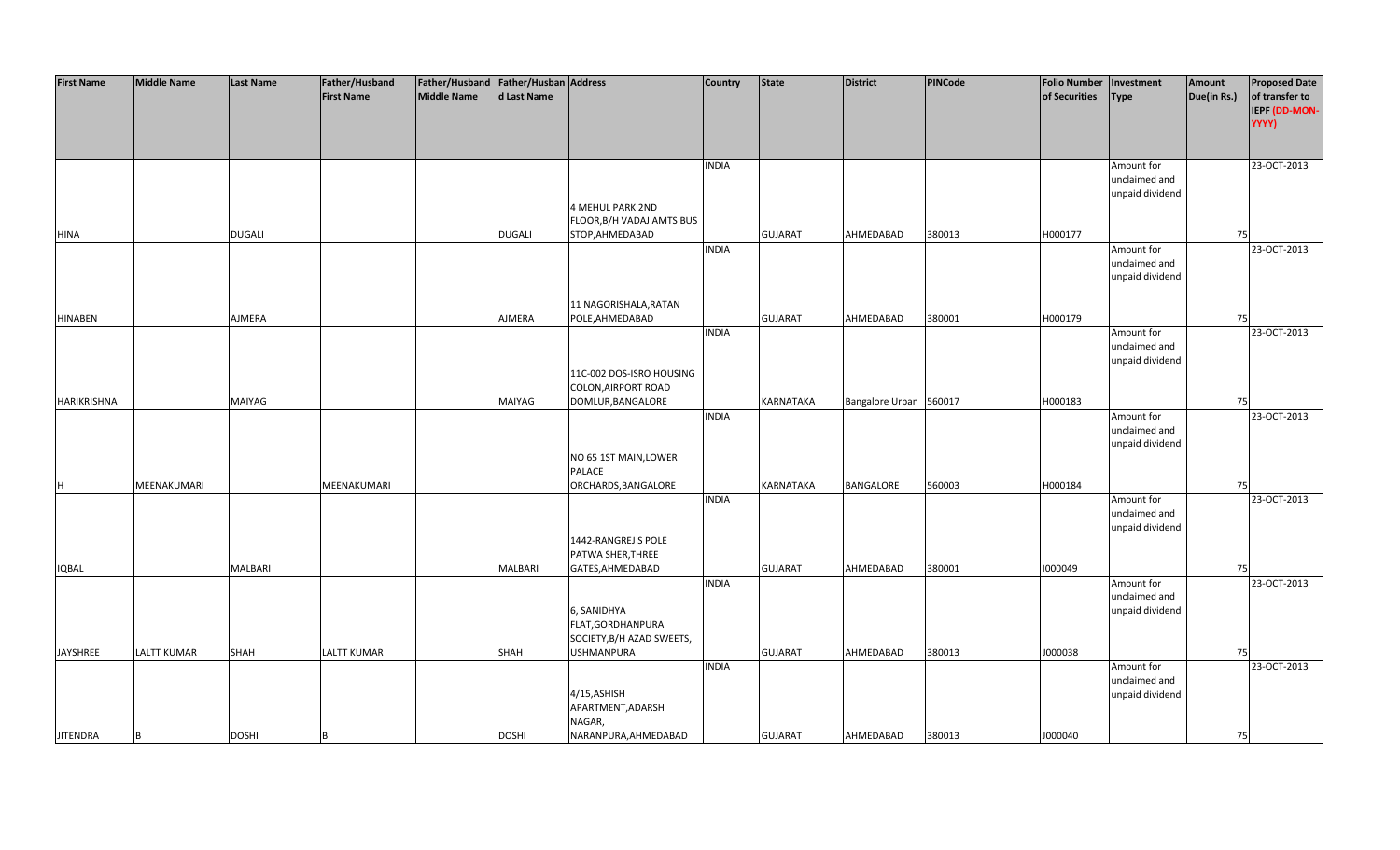| <b>First Name</b> | <b>Middle Name</b> | Last Name     | Father/Husband    | Father/Husband   Father/Husban   Address |               |                                                   | <b>Country</b> | <b>State</b>   | District           | <b>PINCode</b> | <b>Folio Number</b> | Investment                                     | Amount      | <b>Proposed Date</b>                     |
|-------------------|--------------------|---------------|-------------------|------------------------------------------|---------------|---------------------------------------------------|----------------|----------------|--------------------|----------------|---------------------|------------------------------------------------|-------------|------------------------------------------|
|                   |                    |               | <b>First Name</b> | <b>Middle Name</b>                       | d Last Name   |                                                   |                |                |                    |                | of Securities       | <b>Type</b>                                    | Due(in Rs.) | of transfer to<br>IEPF (DD-MON-<br>YYYY) |
|                   |                    |               |                   |                                          |               |                                                   |                |                |                    |                |                     |                                                |             |                                          |
|                   |                    |               |                   |                                          |               |                                                   | <b>INDIA</b>   |                |                    |                |                     | Amount for<br>unclaimed and<br>unpaid dividend |             | 23-OCT-2013                              |
|                   |                    |               |                   |                                          |               | PAYAL NOVELTY, AZAD                               |                |                |                    |                |                     |                                                |             |                                          |
| <b>JOITARAM</b>   | <b>JETHA</b>       | PATEL         | <b>JETHA</b>      |                                          | PATEL         | CHOWK, UNJHA, (N.GUJ.)                            |                | <b>GUJARAT</b> | MAHESANA           | 384170         | J000085             |                                                | 75          |                                          |
|                   |                    |               |                   |                                          |               |                                                   | <b>INDIA</b>   |                |                    |                |                     | Amount for<br>unclaimed and<br>unpaid dividend |             | 23-OCT-2013                              |
|                   |                    |               |                   |                                          |               | 301 ANMOL COOP HSG<br>SOCIETY, FRENCH BRIDGE      |                |                |                    |                |                     |                                                |             |                                          |
| <b>JAUBA</b>      |                    | JADEJA        |                   |                                          | <b>JADEJA</b> | OPERA HOUSE, BOMBAY                               |                | MAHARASHTRA    | <b>MUMBAI CITY</b> | 400007         | J000132             |                                                | 75          |                                          |
|                   |                    |               |                   |                                          |               |                                                   | <b>INDIA</b>   |                |                    |                |                     | Amount for<br>unclaimed and<br>unpaid dividend |             | 23-OCT-2013                              |
|                   |                    |               |                   |                                          |               | 115 TEXTILE MARKET, JOGI                          |                |                |                    |                |                     |                                                |             |                                          |
| JEEVAN            |                    | <b>GUPTA</b>  |                   |                                          | <b>GUPTA</b>  | WARA NAI SARAK, DELHI                             |                | DELHI          | <b>DELHI</b>       | 110006         | J000140             |                                                | 75          |                                          |
|                   |                    |               |                   |                                          |               |                                                   | <b>INDIA</b>   |                |                    |                |                     | Amount for<br>unclaimed and<br>unpaid dividend |             | 23-OCT-2013                              |
|                   |                    |               |                   |                                          |               | E-15/12A, KRISHNA                                 |                |                |                    |                |                     |                                                |             |                                          |
| JEEVAN            |                    | <b>BATRA</b>  |                   |                                          | BATRA         | NAGAR, DELHI                                      | <b>INDIA</b>   | DELHI          | DELHI              | 110051         | J000142             | Amount for<br>unclaimed and<br>unpaid dividend | 75          | 23-OCT-2013                              |
|                   |                    |               |                   |                                          |               | E-15/12A, KRISHNA                                 |                |                |                    |                |                     |                                                |             |                                          |
| <b>JASWANT</b>    | <b>KUMAR</b>       | <b>BHASIN</b> | <b>KUMAR</b>      |                                          | <b>BHASIN</b> | NAGAR, DELHI                                      |                | <b>DELHI</b>   | <b>DELHI</b>       | 110051         | J000144             |                                                | 75          |                                          |
|                   |                    |               |                   |                                          |               |                                                   | <b>INDIA</b>   |                |                    |                |                     | Amount for<br>unclaimed and<br>unpaid dividend |             | 23-OCT-2013                              |
|                   |                    |               |                   |                                          |               |                                                   |                |                |                    |                |                     |                                                |             |                                          |
| JAI               | GARGE              |               | GARGE             |                                          |               | 116 TEXTILE MARKET, JOGI<br>WARA NAI SARAK, DELHI |                | <b>DELHI</b>   | <b>DELHI</b>       | 110006         | J000145             |                                                | 75          |                                          |
|                   |                    |               |                   |                                          |               |                                                   | <b>INDIA</b>   |                |                    |                |                     | Amount for                                     |             | 23-OCT-2013                              |
|                   |                    |               |                   |                                          |               | <b>6 ANAND APARTMENT IST</b>                      |                |                |                    |                |                     | unclaimed and<br>unpaid dividend               |             |                                          |
|                   |                    |               |                   |                                          |               | FLOOR, NEAR OLD DHAR<br><b>BAZAR NEAR</b>         |                |                |                    |                |                     |                                                |             |                                          |
| JAY               | M                  | SHAH          | M                 |                                          | SHAH          | KALYA, AHMEDABAD                                  |                | <b>GUJARAT</b> | AHMEDABAD          | 380028         | J000168             |                                                | 75          |                                          |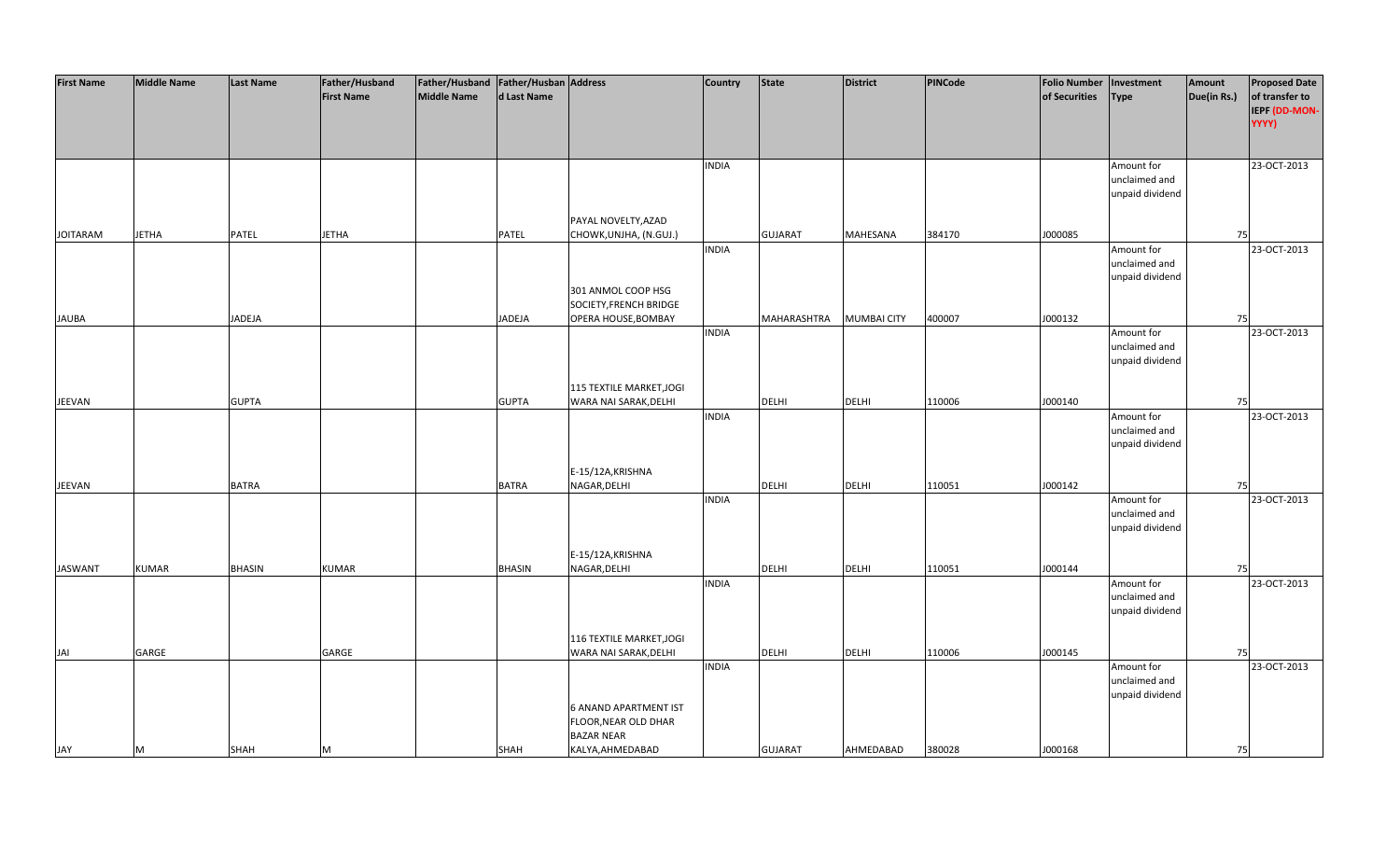| <b>First Name</b>  | <b>Middle Name</b> | <b>Last Name</b> | Father/Husband    | Father/Husband   Father/Husban   Address |                |                           | <b>Country</b> | <b>State</b>   | <b>District</b> | PINCode | <b>Folio Number</b> | Investment      | Amount      | <b>Proposed Date</b> |
|--------------------|--------------------|------------------|-------------------|------------------------------------------|----------------|---------------------------|----------------|----------------|-----------------|---------|---------------------|-----------------|-------------|----------------------|
|                    |                    |                  | <b>First Name</b> | <b>Middle Name</b>                       | d Last Name    |                           |                |                |                 |         | of Securities       | <b>Type</b>     | Due(in Rs.) | of transfer to       |
|                    |                    |                  |                   |                                          |                |                           |                |                |                 |         |                     |                 |             | IEPF (DD-MON-        |
|                    |                    |                  |                   |                                          |                |                           |                |                |                 |         |                     |                 |             | YYYY)                |
|                    |                    |                  |                   |                                          |                |                           |                |                |                 |         |                     |                 |             |                      |
|                    |                    |                  |                   |                                          |                |                           |                |                |                 |         |                     |                 |             |                      |
|                    |                    |                  |                   |                                          |                |                           | INDIA          |                |                 |         |                     | Amount for      |             | 23-OCT-2013          |
|                    |                    |                  |                   |                                          |                |                           |                |                |                 |         |                     | unclaimed and   |             |                      |
|                    |                    |                  |                   |                                          |                |                           |                |                |                 |         |                     | unpaid dividend |             |                      |
|                    |                    |                  |                   |                                          |                |                           |                |                |                 |         |                     |                 |             |                      |
|                    |                    |                  |                   |                                          |                | A/35 MASKATI MARKET, UP   |                |                |                 |         |                     |                 |             |                      |
| <b>JAYANTI LAL</b> |                    | SHAH             |                   |                                          | SHAH           | STAIR, AHMEDABAD          |                | <b>GUJARAT</b> | AHMEDABAD       | 380002  | J000180             |                 | 300         |                      |
|                    |                    |                  |                   |                                          |                |                           | <b>INDIA</b>   |                |                 |         |                     | Amount for      |             | 23-OCT-2013          |
|                    |                    |                  |                   |                                          |                |                           |                |                |                 |         |                     | unclaimed and   |             |                      |
|                    |                    |                  |                   |                                          |                |                           |                |                |                 |         |                     | unpaid dividend |             |                      |
|                    |                    |                  |                   |                                          |                |                           |                |                |                 |         |                     |                 |             |                      |
|                    |                    |                  |                   |                                          |                | SAI-SADAN VISHRAM         |                |                |                 |         |                     |                 |             |                      |
|                    |                    |                  |                   |                                          |                | PARK, NR BHAVSAR 7/83 NEW |                |                |                 |         |                     |                 |             |                      |
| <b>JITUBHA</b>     |                    | <b>PARMAR</b>    |                   |                                          | <b>PARMAR</b>  | VADAJ, AHMEDABAD          |                | <b>GUJARAT</b> | AHMEDABAD       | 380013  | J000194             |                 | 75          |                      |
|                    |                    |                  |                   |                                          |                |                           | <b>INDIA</b>   |                |                 |         |                     | Amount for      |             | 23-OCT-2013          |
|                    |                    |                  |                   |                                          |                |                           |                |                |                 |         |                     | unclaimed and   |             |                      |
|                    |                    |                  |                   |                                          |                |                           |                |                |                 |         |                     | unpaid dividend |             |                      |
|                    |                    |                  |                   |                                          |                | 1778 BHAGWATI             |                |                |                 |         |                     |                 |             |                      |
|                    |                    |                  |                   |                                          |                | POLE,LUNSAWADA            |                |                |                 |         |                     |                 |             |                      |
| <b>JYOTI</b>       |                    | <b>GOSALIA</b>   |                   |                                          | <b>GOSALIA</b> | DARIYAPUR, AHMEDABAD      |                | <b>GUJARAT</b> | AHMEDABAD       | 380001  | J000196             |                 | 75          |                      |
|                    |                    |                  |                   |                                          |                |                           | <b>INDIA</b>   |                |                 |         |                     | Amount for      |             | 23-OCT-2013          |
|                    |                    |                  |                   |                                          |                |                           |                |                |                 |         |                     | unclaimed and   |             |                      |
|                    |                    |                  |                   |                                          |                |                           |                |                |                 |         |                     | unpaid dividend |             |                      |
|                    |                    |                  |                   |                                          |                | PIYUSH NIWAS NR RAVJIBHAI |                |                |                 |         |                     |                 |             |                      |
|                    |                    |                  |                   |                                          |                | APPT, OPP KALPATARU SOC   |                |                |                 |         |                     |                 |             |                      |
| <b>JITENDRA</b>    |                    | SHAH             |                   |                                          | SHAH           | NAVRANGPURA, AHMEDABAD    |                | <b>GUJARAT</b> | AHMEDABAD       | 380009  | J000200             |                 | 75          |                      |
|                    |                    |                  |                   |                                          |                |                           | <b>INDIA</b>   |                |                 |         |                     | Amount for      |             | 23-OCT-2013          |
|                    |                    |                  |                   |                                          |                |                           |                |                |                 |         |                     | unclaimed and   |             |                      |
|                    |                    |                  |                   |                                          |                | 928/2/3 GULAM RASUL S     |                |                |                 |         |                     | unpaid dividend |             |                      |
|                    |                    |                  |                   |                                          |                | CHAWLS R, OPP SANDESH     |                |                |                 |         |                     |                 |             |                      |
|                    |                    |                  |                   |                                          |                | <b>PRESS</b>              |                |                |                 |         |                     |                 |             |                      |
| <b>JAYSHREE</b>    |                    | SHAH             |                   |                                          | <b>SHAH</b>    | MIRJAPUR, AHMEDABAD       |                | <b>GUJARAT</b> | AHMEDABAD       | 380001  | J000202             |                 | 75          |                      |
|                    |                    |                  |                   |                                          |                |                           | <b>INDIA</b>   |                |                 |         |                     | Amount for      |             | 23-OCT-2013          |
|                    |                    |                  |                   |                                          |                |                           |                |                |                 |         |                     | unclaimed and   |             |                      |
|                    |                    |                  |                   |                                          |                |                           |                |                |                 |         |                     | unpaid dividend |             |                      |
|                    |                    |                  |                   |                                          |                | 1778 BHAGWATI POLE        |                |                |                 |         |                     |                 |             |                      |
|                    |                    |                  |                   |                                          |                | LUNSAWADA, DARIYAPUR, AH  |                |                |                 |         |                     |                 |             |                      |
| <b>JIVAN</b>       |                    | <b>GOSALIA</b>   |                   |                                          | <b>GOSALIA</b> | <b>MEDABAD</b>            |                | <b>GUJARAT</b> | AHMEDABAD       | 380001  | J000204             |                 | 75          |                      |
|                    |                    |                  |                   |                                          |                |                           | <b>INDIA</b>   |                |                 |         |                     | Amount for      |             | 23-OCT-2013          |
|                    |                    |                  |                   |                                          |                |                           |                |                |                 |         |                     | unclaimed and   |             |                      |
|                    |                    |                  |                   |                                          |                |                           |                |                |                 |         |                     | unpaid dividend |             |                      |
|                    |                    |                  |                   |                                          |                |                           |                |                |                 |         |                     |                 |             |                      |
|                    |                    |                  |                   |                                          |                | 11 NAGORISHALA, RATAN     |                |                |                 |         |                     |                 |             |                      |
| <b>JALPABEN</b>    |                    | <b>AJMERA</b>    |                   |                                          | AJMERA         | POLE, AHMEDABAD           |                | <b>GUJARAT</b> | AHMEDABAD       | 380001  | J000205             |                 | 75          |                      |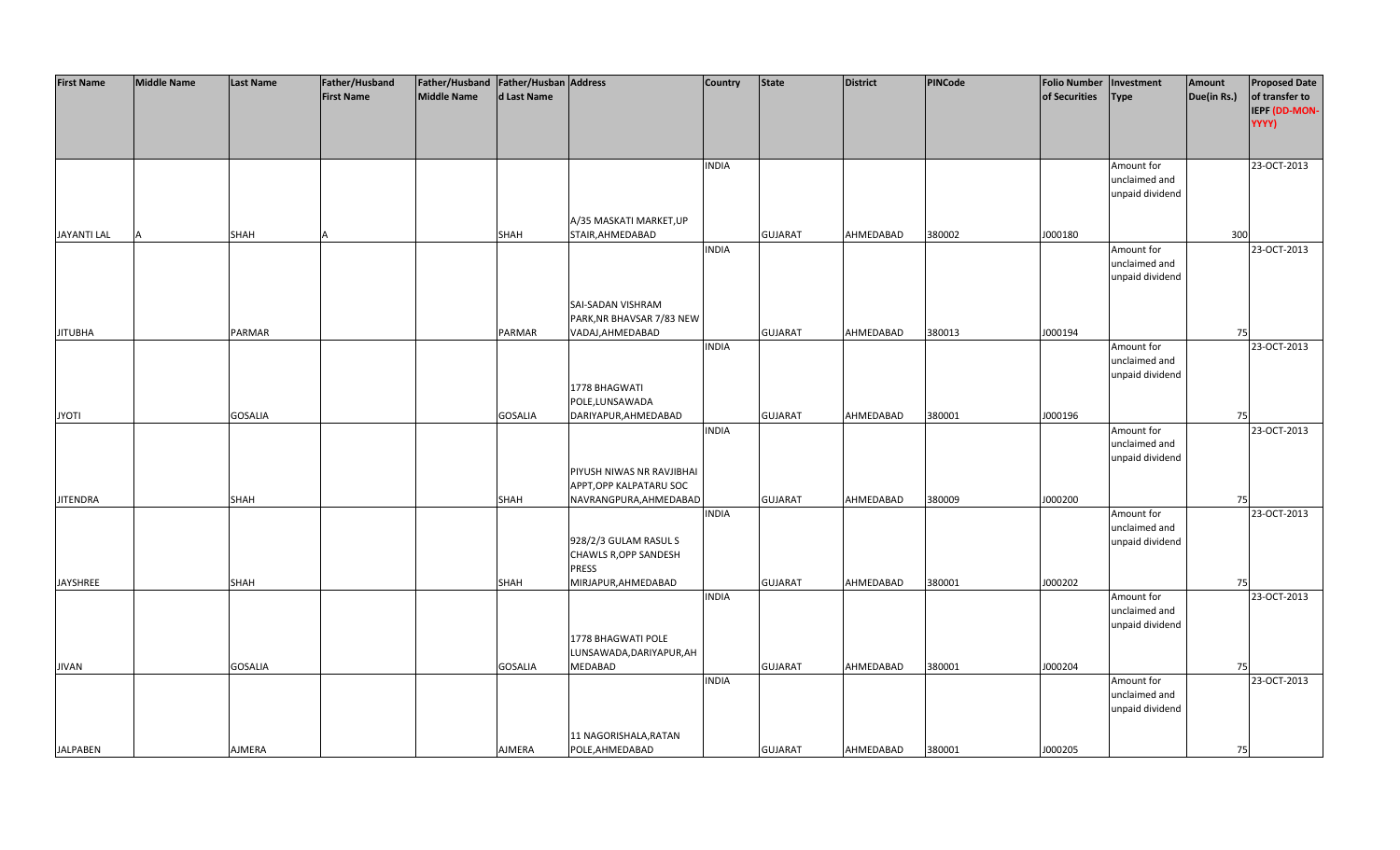| <b>First Name</b> | <b>Middle Name</b> | <b>Last Name</b> | Father/Husband    | Father/Husband Father/Husban Address |                |                             | <b>Country</b> | <b>State</b>            | <b>District</b>    | <b>PINCode</b> | <b>Folio Number</b> | Investment      | Amount      | <b>Proposed Date</b> |
|-------------------|--------------------|------------------|-------------------|--------------------------------------|----------------|-----------------------------|----------------|-------------------------|--------------------|----------------|---------------------|-----------------|-------------|----------------------|
|                   |                    |                  | <b>First Name</b> | <b>Middle Name</b>                   | d Last Name    |                             |                |                         |                    |                | of Securities       | <b>Type</b>     | Due(in Rs.) | of transfer to       |
|                   |                    |                  |                   |                                      |                |                             |                |                         |                    |                |                     |                 |             | IEPF (DD-MON-        |
|                   |                    |                  |                   |                                      |                |                             |                |                         |                    |                |                     |                 |             | YYYY)                |
|                   |                    |                  |                   |                                      |                |                             |                |                         |                    |                |                     |                 |             |                      |
|                   |                    |                  |                   |                                      |                |                             | <b>INDIA</b>   |                         |                    |                |                     | Amount for      |             | 23-OCT-2013          |
|                   |                    |                  |                   |                                      |                |                             |                |                         |                    |                |                     | unclaimed and   |             |                      |
|                   |                    |                  |                   |                                      |                |                             |                |                         |                    |                |                     | unpaid dividend |             |                      |
|                   |                    |                  |                   |                                      |                |                             |                |                         |                    |                |                     |                 |             |                      |
|                   |                    |                  |                   |                                      |                | H/2/17 ANANDNAGAR APT       |                |                         |                    |                |                     |                 |             |                      |
|                   |                    |                  |                   |                                      |                | B/H AKHB, NAVAVADAJ         |                |                         |                    |                |                     |                 |             |                      |
| <b>JITENDRA</b>   |                    | <b>DASADIA</b>   |                   |                                      | <b>DASADIA</b> | NARANPURA, AHMEDABAD        |                | <b>GUJARAT</b>          | AHMEDABAD          | 380013         | J000208             |                 | 75          |                      |
|                   |                    |                  |                   |                                      |                |                             | <b>INDIA</b>   |                         |                    |                |                     | Amount for      |             | 23-OCT-2013          |
|                   |                    |                  |                   |                                      |                |                             |                |                         |                    |                |                     | unclaimed and   |             |                      |
|                   |                    |                  |                   |                                      |                |                             |                |                         |                    |                |                     | unpaid dividend |             |                      |
|                   |                    |                  |                   |                                      |                |                             |                |                         |                    |                |                     |                 |             |                      |
|                   |                    |                  |                   |                                      |                | IIF-142, NEHRU              |                |                         |                    |                |                     |                 |             |                      |
| <b>KIRAN</b>      |                    | <b>GUPTA</b>     |                   |                                      | <b>GUPTA</b>   | NAGAR, GHAZIABAD U P        |                | UTTAR PRADESH           | <b>GHAZIABAD</b>   | 201001         | K000013             |                 | 75          |                      |
|                   |                    |                  |                   |                                      |                |                             | <b>INDIA</b>   |                         |                    |                |                     | Amount for      |             | 23-OCT-2013          |
|                   |                    |                  |                   |                                      |                |                             |                |                         |                    |                |                     | unclaimed and   |             |                      |
|                   |                    |                  |                   |                                      |                |                             |                |                         |                    |                |                     | unpaid dividend |             |                      |
|                   |                    |                  |                   |                                      |                | C/O PUBLIC MEDICAL          |                |                         |                    |                |                     |                 |             |                      |
|                   |                    |                  |                   |                                      |                | STORES, AMROHA              |                |                         |                    |                |                     |                 |             |                      |
| <b>KRISHAN</b>    | LAL                | KATIAL           | LAL               |                                      | KATIAL         | GATE, MORADABAD             |                | UTTAR PRADESH MORADABAD |                    | 244001         | K000023             |                 | 75          |                      |
|                   |                    |                  |                   |                                      |                |                             | <b>INDIA</b>   |                         |                    |                |                     | Amount for      |             | 23-OCT-2013          |
|                   |                    |                  |                   |                                      |                |                             |                |                         |                    |                |                     | unclaimed and   |             |                      |
|                   |                    |                  |                   |                                      |                |                             |                |                         |                    |                |                     | unpaid dividend |             |                      |
|                   |                    |                  |                   |                                      |                | A-20 5TH FLOOR POPULAR      |                |                         |                    |                |                     |                 |             |                      |
|                   |                    |                  |                   |                                      |                | APTS VE, OFF FOUR           |                |                         |                    |                |                     |                 |             |                      |
| <b>KOTHARI</b>    | <b>JAYSHREE</b>    | VIJAY            | <b>JAYSHREE</b>   |                                      | VIJAY          | <b>BUNGLOW ROAD, BOMBAY</b> |                | MAHARASHTRA             | <b>MUMBAI CITY</b> | 400053         | K000060             |                 | 75          |                      |
|                   |                    |                  |                   |                                      |                |                             | <b>INDIA</b>   |                         |                    |                |                     | Amount for      |             | 23-OCT-2013          |
|                   |                    |                  |                   |                                      |                |                             |                |                         |                    |                |                     | unclaimed and   |             |                      |
|                   |                    |                  |                   |                                      |                |                             |                |                         |                    |                |                     | unpaid dividend |             |                      |
|                   |                    |                  |                   |                                      |                |                             |                |                         |                    |                |                     |                 |             |                      |
|                   |                    |                  |                   |                                      |                | BHOJABHAINO TEKRO H NO 6-   |                |                         |                    |                |                     |                 |             |                      |
| <b>KAUSHAL</b>    |                    | <b>SHAH</b>      |                   |                                      | <b>SHAH</b>    | 1821, MAHIDHARPURA, SURAT   |                | <b>GUJARAT</b>          | <b>SURAT</b>       | 395003         | K000159             |                 | 75          |                      |
|                   |                    |                  |                   |                                      |                |                             | <b>INDIA</b>   |                         |                    |                |                     | Amount for      |             | 23-OCT-2013          |
|                   |                    |                  |                   |                                      |                |                             |                |                         |                    |                |                     | unclaimed and   |             |                      |
|                   |                    |                  |                   |                                      |                |                             |                |                         |                    |                |                     | unpaid dividend |             |                      |
|                   |                    |                  |                   |                                      |                | VIMAL EMPORIUM, AZAD        |                |                         |                    |                |                     |                 |             |                      |
| <b>KANTABEN</b>   | RAMESH             | PATEL            | RAMESH            |                                      | PATEL          | CHOWK, UNJHA, (N.G)         |                | <b>GUJARAT</b>          | <b>MAHESANA</b>    | 384170         | K000166             |                 | 75          |                      |
|                   |                    |                  |                   |                                      |                |                             | <b>INDIA</b>   |                         |                    |                |                     | Amount for      |             | 23-OCT-2013          |
|                   |                    |                  |                   |                                      |                |                             |                |                         |                    |                |                     | unclaimed and   |             |                      |
|                   |                    |                  |                   |                                      |                |                             |                |                         |                    |                |                     | unpaid dividend |             |                      |
|                   |                    |                  |                   |                                      |                |                             |                |                         |                    |                |                     |                 |             |                      |
|                   |                    |                  |                   |                                      |                | 1857 SECTOR                 |                |                         |                    |                |                     |                 |             |                      |
| <b>KRISHNA</b>    | <b>DEVI</b>        |                  | <b>DEVI</b>       |                                      |                | 8, FARIDABAD, HARYANA       |                | HARYANA                 | <b>FARIDABAD</b>   | 121002         | K000239             |                 | 75          |                      |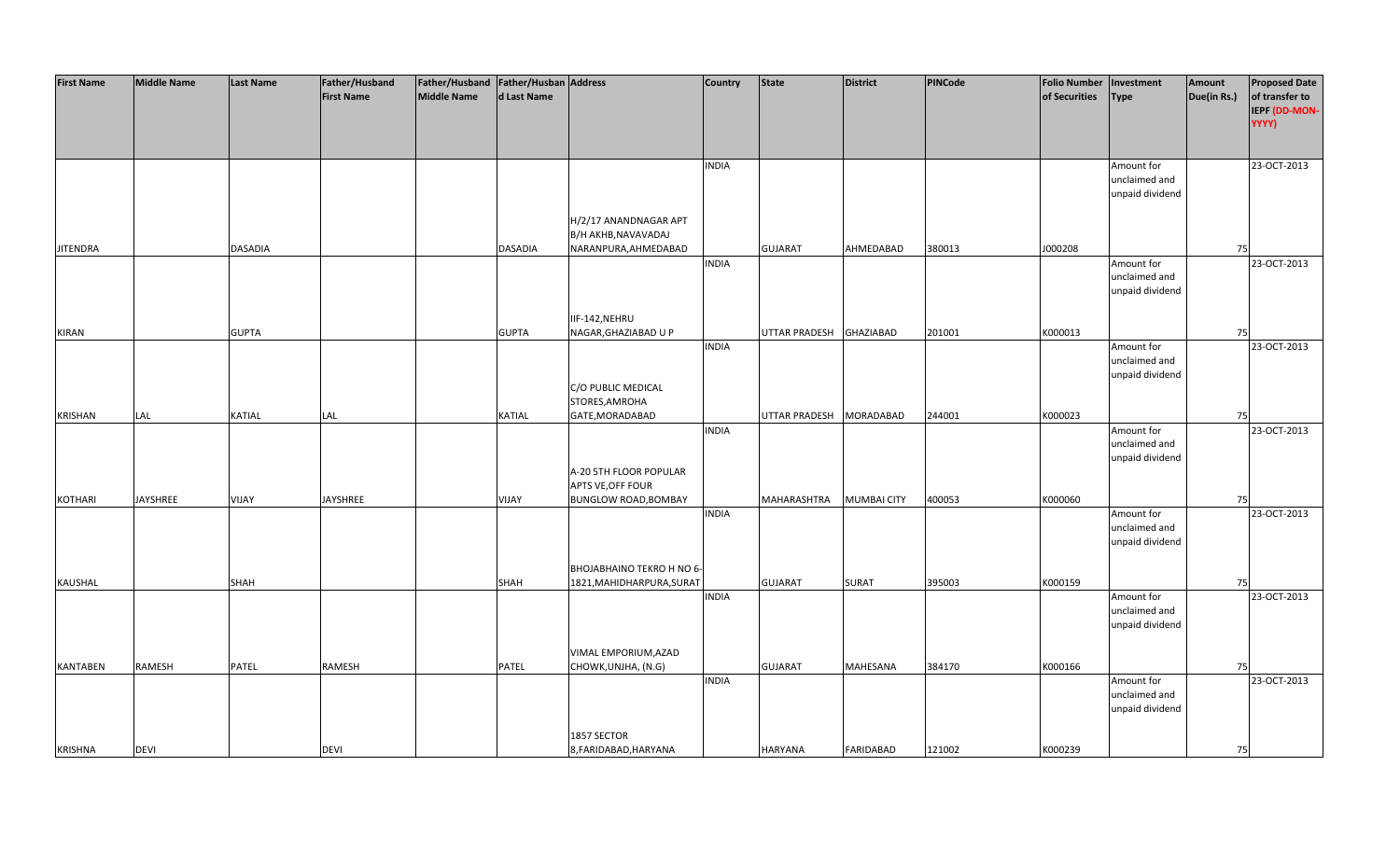| <b>First Name</b> | <b>Middle Name</b> | <b>Last Name</b> | Father/Husband    | Father/Husband Father/Husban Address |                 |                                               | <b>Country</b> | <b>State</b>   | <b>District</b>  | <b>PINCode</b> | <b>Folio Number</b> | Investment                       | Amount      | <b>Proposed Date</b> |
|-------------------|--------------------|------------------|-------------------|--------------------------------------|-----------------|-----------------------------------------------|----------------|----------------|------------------|----------------|---------------------|----------------------------------|-------------|----------------------|
|                   |                    |                  | <b>First Name</b> | <b>Middle Name</b>                   | d Last Name     |                                               |                |                |                  |                | of Securities       | <b>Type</b>                      | Due(in Rs.) | of transfer to       |
|                   |                    |                  |                   |                                      |                 |                                               |                |                |                  |                |                     |                                  |             | IEPF (DD-MON-        |
|                   |                    |                  |                   |                                      |                 |                                               |                |                |                  |                |                     |                                  |             | YYYY)                |
|                   |                    |                  |                   |                                      |                 |                                               |                |                |                  |                |                     |                                  |             |                      |
|                   |                    |                  |                   |                                      |                 |                                               | <b>INDIA</b>   |                |                  |                |                     | Amount for                       |             | 23-OCT-2013          |
|                   |                    |                  |                   |                                      |                 |                                               |                |                |                  |                |                     | unclaimed and                    |             |                      |
|                   |                    |                  |                   |                                      |                 |                                               |                |                |                  |                |                     | unpaid dividend                  |             |                      |
|                   |                    |                  |                   |                                      |                 |                                               |                |                |                  |                |                     |                                  |             |                      |
|                   |                    |                  |                   |                                      |                 | 1857 SECTOR                                   |                |                |                  |                |                     |                                  |             |                      |
| <b>KULDEEP</b>    |                    | POONIA           |                   |                                      | POONIA          | 8, FARIDABAD, HARYANA                         | <b>INDIA</b>   | HARYANA        | <b>FARIDABAD</b> |                | K000245             | Amount for                       | 75          | 23-OCT-2013          |
|                   |                    |                  |                   |                                      |                 |                                               |                |                |                  |                |                     | unclaimed and                    |             |                      |
|                   |                    |                  |                   |                                      |                 |                                               |                |                |                  |                |                     | unpaid dividend                  |             |                      |
|                   |                    |                  |                   |                                      |                 |                                               |                |                |                  |                |                     |                                  |             |                      |
|                   |                    |                  |                   |                                      |                 | 4-A, SETT MINAR, 16/A,                        |                |                |                  |                |                     |                                  |             |                      |
| <b>KUNAL</b>      |                    | <b>SHAH</b>      |                   |                                      | <b>SHAH</b>     | PEDDAR ROAD,0                                 |                | MAHARASHTRA    | <b>MUMBAI</b>    | 400026         | K000297             |                                  | 75          |                      |
|                   |                    |                  |                   |                                      |                 |                                               | <b>INDIA</b>   |                |                  |                |                     | Amount for                       |             | 23-OCT-2013          |
|                   |                    |                  |                   |                                      |                 |                                               |                |                |                  |                |                     | unclaimed and                    |             |                      |
|                   |                    |                  |                   |                                      |                 |                                               |                |                |                  |                |                     | unpaid dividend                  |             |                      |
|                   |                    |                  |                   |                                      |                 | C/O DR M R ADROJA,4                           |                |                |                  |                |                     |                                  |             |                      |
| <b>KAMLABEN</b>   |                    |                  |                   |                                      | ADROJA          | <b>CHANDRESH SOCIETY</b>                      |                | <b>GUJARAT</b> | AHMEDABAD        | 382325         | K000308             |                                  | 75          |                      |
|                   |                    | ADROJA           |                   |                                      |                 | NARODA, AHMEDABAD                             | <b>INDIA</b>   |                |                  |                |                     | Amount for                       |             | 23-OCT-2013          |
|                   |                    |                  |                   |                                      |                 |                                               |                |                |                  |                |                     | unclaimed and                    |             |                      |
|                   |                    |                  |                   |                                      |                 |                                               |                |                |                  |                |                     | unpaid dividend                  |             |                      |
|                   |                    |                  |                   |                                      |                 | B-4, S.B.I, VIRAM                             |                |                |                  |                |                     |                                  |             |                      |
|                   |                    |                  |                   |                                      |                 | FLATS,, OPP.CENTAL BANK,                      |                |                |                  |                |                     |                                  |             |                      |
|                   |                    |                  |                   |                                      |                 | AMBAWADI                                      |                |                |                  |                |                     |                                  |             |                      |
| <b>KALPANA</b>    |                    | <b>SHAH</b>      |                   |                                      | SHAH            | BAZA, AHMEDABAD                               |                | <b>GUJARAT</b> | AHMEDABAD        | 380006         | K000089             |                                  | 75          |                      |
|                   |                    |                  |                   |                                      |                 |                                               | <b>INDIA</b>   |                |                  |                |                     | Amount for                       |             | 23-OCT-2013          |
|                   |                    |                  |                   |                                      |                 |                                               |                |                |                  |                |                     | unclaimed and                    |             |                      |
|                   |                    |                  |                   |                                      |                 | 928/2/3 GULAM RASUL S<br>CHAWL S, OPP SANDESH |                |                |                  |                |                     | unpaid dividend                  |             |                      |
|                   |                    |                  |                   |                                      |                 | <b>PRESS</b>                                  |                |                |                  |                |                     |                                  |             |                      |
| <b>KUMUD</b>      |                    | <b>SHAH</b>      |                   |                                      | <b>SHAH</b>     | MIRJAPUR, AHMEDABAD                           |                | <b>GUJARAT</b> | AHMEDABAD        | 380001         | K000356             |                                  | 75          |                      |
|                   |                    |                  |                   |                                      |                 |                                               | <b>INDIA</b>   |                |                  |                |                     | Amount for                       |             | 23-OCT-2013          |
|                   |                    |                  |                   |                                      |                 |                                               |                |                |                  |                |                     | unclaimed and                    |             |                      |
|                   |                    |                  |                   |                                      |                 |                                               |                |                |                  |                |                     | unpaid dividend                  |             |                      |
|                   |                    |                  |                   |                                      |                 | 1442 RANGREJ S                                |                |                |                  |                |                     |                                  |             |                      |
|                   |                    |                  |                   |                                      |                 | POLE, PATWA SHERI THREE                       |                |                |                  |                |                     |                                  |             |                      |
| <b>KETKI</b>      |                    | <b>TAPARIYA</b>  |                   |                                      | <b>TAPARIYA</b> | GATE, AHMEDABAD                               |                | <b>GUJARAT</b> | AHMEDABAD        | 380001         | K000357             |                                  | 75          |                      |
|                   |                    |                  |                   |                                      |                 |                                               | <b>INDIA</b>   |                |                  |                |                     | Amount for                       |             | 23-OCT-2013          |
|                   |                    |                  |                   |                                      |                 |                                               |                |                |                  |                |                     | unclaimed and<br>unpaid dividend |             |                      |
|                   |                    |                  |                   |                                      |                 |                                               |                |                |                  |                |                     |                                  |             |                      |
|                   |                    |                  |                   |                                      |                 | 11 NAGORISHALA, RATAN                         |                |                |                  |                |                     |                                  |             |                      |
| <b>KRISHNABEN</b> |                    | <b>AJMERA</b>    |                   |                                      | AJMERA          | POLE, AHMEDABAD                               |                | <b>GUJARAT</b> | AHMEDABAD        | 380001         | K000359             |                                  | 75          |                      |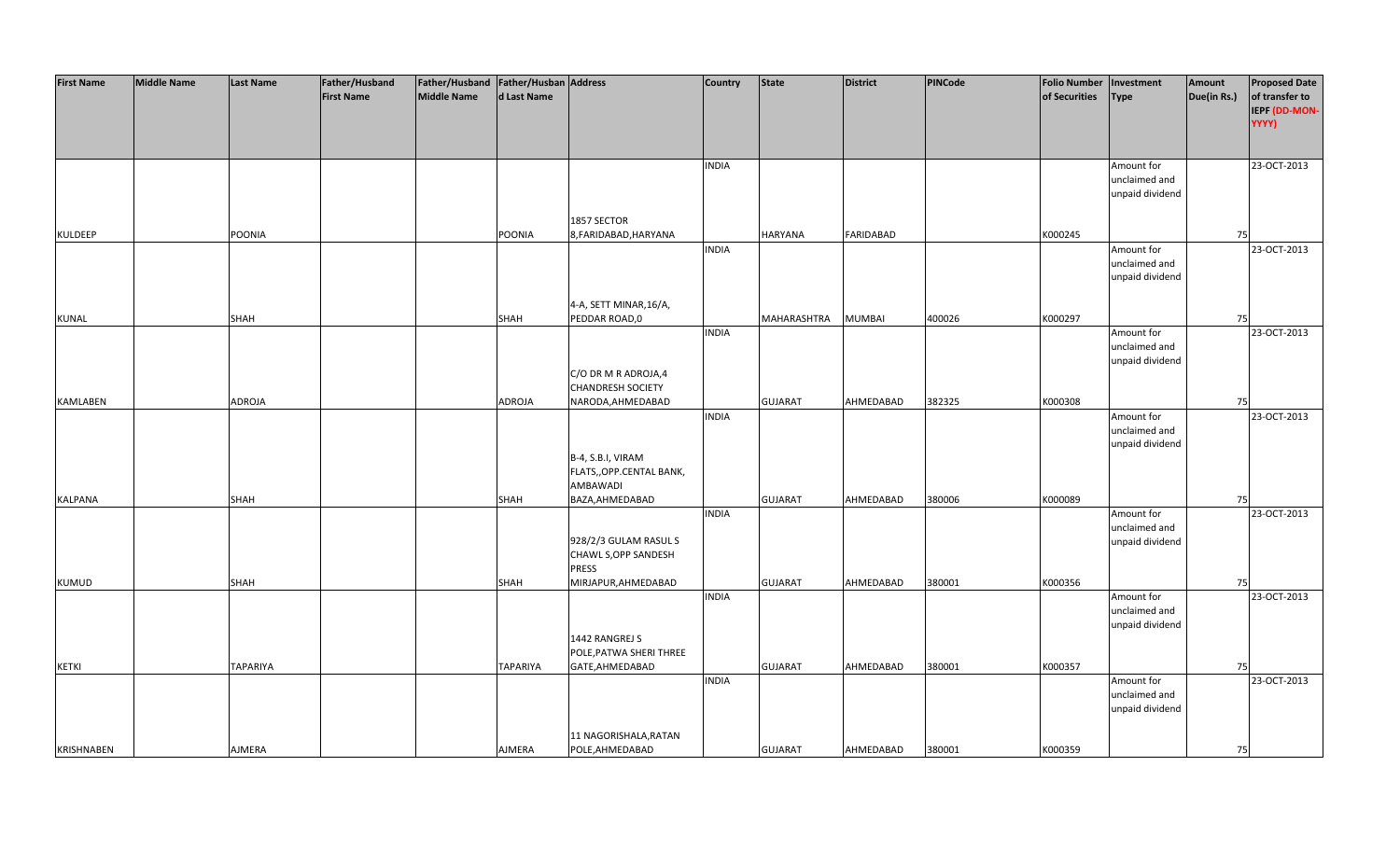| <b>First Name</b> | <b>Middle Name</b> | <b>Last Name</b> | Father/Husband    | Father/Husband   Father/Husban   Address |                |                                                  | <b>Country</b> | <b>State</b>   | <b>District</b>   | <b>PINCode</b> | <b>Folio Number</b> | Investment      | Amount      | <b>Proposed Date</b>   |
|-------------------|--------------------|------------------|-------------------|------------------------------------------|----------------|--------------------------------------------------|----------------|----------------|-------------------|----------------|---------------------|-----------------|-------------|------------------------|
|                   |                    |                  | <b>First Name</b> | <b>Middle Name</b>                       | d Last Name    |                                                  |                |                |                   |                | of Securities       | <b>Type</b>     | Due(in Rs.) | of transfer to         |
|                   |                    |                  |                   |                                          |                |                                                  |                |                |                   |                |                     |                 |             | IEPF (DD-MON-<br>YYYY) |
|                   |                    |                  |                   |                                          |                |                                                  |                |                |                   |                |                     |                 |             |                        |
|                   |                    |                  |                   |                                          |                |                                                  |                |                |                   |                |                     |                 |             |                        |
|                   |                    |                  |                   |                                          |                |                                                  | <b>INDIA</b>   |                |                   |                |                     | Amount for      |             | 23-OCT-2013            |
|                   |                    |                  |                   |                                          |                |                                                  |                |                |                   |                |                     | unclaimed and   |             |                        |
|                   |                    |                  |                   |                                          |                |                                                  |                |                |                   |                |                     | unpaid dividend |             |                        |
|                   |                    |                  |                   |                                          |                | PIYUSH NIWAS NR RAVJIBHAI<br>APPT, OPP KALPATARU |                |                |                   |                |                     |                 |             |                        |
|                   |                    |                  |                   |                                          |                | <b>SOCIETY</b>                                   |                |                |                   |                |                     |                 |             |                        |
| <b>KAMLA</b>      |                    | <b>SHAH</b>      |                   |                                          | <b>SHAH</b>    | NAVRANGP, AHMEDABAD                              |                | <b>GUJARAT</b> | AHMEDABAD         | 380009         | K000360             |                 | 75          |                        |
|                   |                    |                  |                   |                                          |                |                                                  | <b>INDIA</b>   |                |                   |                |                     | Amount for      |             | 23-OCT-2013            |
|                   |                    |                  |                   |                                          |                |                                                  |                |                |                   |                |                     | unclaimed and   |             |                        |
|                   |                    |                  |                   |                                          |                |                                                  |                |                |                   |                |                     | unpaid dividend |             |                        |
|                   |                    |                  |                   |                                          |                | MUTUAL FINANCIAL SERVICES                        |                |                |                   |                |                     |                 |             |                        |
|                   |                    |                  |                   |                                          |                | LTD, SCO-1-2-3 4TH FLOOR                         |                |                |                   |                |                     |                 |             |                        |
|                   |                    | SODHI            |                   |                                          | SODHI          | SECTOR 17-, CHANDIGARH                           |                | CHANDIGARH     | <b>CHANDIGARH</b> | 160017         | K000364             |                 | 75          |                        |
|                   |                    |                  |                   |                                          |                |                                                  | <b>INDIA</b>   |                |                   |                |                     | Amount for      |             | 23-OCT-2013            |
|                   |                    |                  |                   |                                          |                |                                                  |                |                |                   |                |                     | unclaimed and   |             |                        |
|                   |                    |                  |                   |                                          |                |                                                  |                |                |                   |                |                     | unpaid dividend |             |                        |
|                   |                    |                  |                   |                                          |                | 3870 BHAVANI PETH, P BOX                         |                |                |                   |                |                     |                 |             |                        |
| KAMLADEVI         |                    | CHANDAK          |                   |                                          | <b>CHANDAK</b> | NO 85, BARSHI,                                   |                | HARYANA        | BHIWANI           | 413401         | K000368             |                 | 75          |                        |
|                   |                    |                  |                   |                                          |                |                                                  | <b>INDIA</b>   |                |                   |                |                     | Amount for      |             | 23-OCT-2013            |
|                   |                    |                  |                   |                                          |                |                                                  |                |                |                   |                |                     | unclaimed and   |             |                        |
|                   |                    |                  |                   |                                          |                | 701 RIDHISIDHI APT, OPP GUJ                      |                |                |                   |                |                     | unpaid dividend |             |                        |
|                   |                    |                  |                   |                                          |                | MITTRA SONIPALIA                                 |                |                |                   |                |                     |                 |             |                        |
| <b>KITKI</b>      |                    | PATEL            |                   |                                          | <b>PATEL</b>   | CHOWK, SURAT                                     |                | <b>GUJARAT</b> | <b>SURAT</b>      | 395001         | K000384             |                 | 75          |                        |
|                   |                    |                  |                   |                                          |                |                                                  | <b>INDIA</b>   |                |                   |                |                     | Amount for      |             | 23-OCT-2013            |
|                   |                    |                  |                   |                                          |                |                                                  |                |                |                   |                |                     | unclaimed and   |             |                        |
|                   |                    |                  |                   |                                          |                |                                                  |                |                |                   |                |                     | unpaid dividend |             |                        |
|                   |                    |                  |                   |                                          |                | <b>DEEPAK ELECTRIC</b><br>STORE, TIGAON          |                |                |                   |                |                     |                 |             |                        |
| LALIT             | <b>KISHOR</b>      |                  | <b>KISHOR</b>     |                                          |                | FARIDABAD, HARYANA                               |                | HARYANA        | <b>FARIDABAD</b>  | 121101         | L000036             |                 | 75          |                        |
|                   |                    |                  |                   |                                          |                |                                                  | <b>INDIA</b>   |                |                   |                |                     | Amount for      |             | 23-OCT-2013            |
|                   |                    |                  |                   |                                          |                |                                                  |                |                |                   |                |                     | unclaimed and   |             |                        |
|                   |                    |                  |                   |                                          |                |                                                  |                |                |                   |                |                     | unpaid dividend |             |                        |
|                   |                    |                  |                   |                                          |                | SANGHVI NIWAS NR<br><b>BHAGWATI</b>              |                |                |                   |                |                     |                 |             |                        |
|                   |                    |                  |                   |                                          |                | NAGA, VIJAYNAGAR                                 |                |                |                   |                |                     |                 |             |                        |
| LEENA             |                    | SANGHVI          |                   |                                          | SANGHVI        | NARANPURA, AHMEDABAD                             |                | <b>GUJARAT</b> | AHMEDABAD         | 380013         | L000075             |                 | 75          |                        |
|                   |                    |                  |                   |                                          |                |                                                  | <b>INDIA</b>   |                |                   |                |                     | Amount for      |             | 23-OCT-2013            |
|                   |                    |                  |                   |                                          |                |                                                  |                |                |                   |                |                     | unclaimed and   |             |                        |
|                   |                    |                  |                   |                                          |                |                                                  |                |                |                   |                |                     | unpaid dividend |             |                        |
|                   |                    |                  |                   |                                          |                | 2/7, DESHBANDHU GUPTA<br>ROAD, PAHARGANJ, NEW    |                |                |                   |                |                     |                 |             |                        |
| <b>MUKESH</b>     |                    | <b>BANSAL</b>    |                   |                                          | <b>BANSAL</b>  | DELHI                                            |                | <b>DELHI</b>   | <b>DELHI</b>      | 110055         | M000001             |                 | 2250        |                        |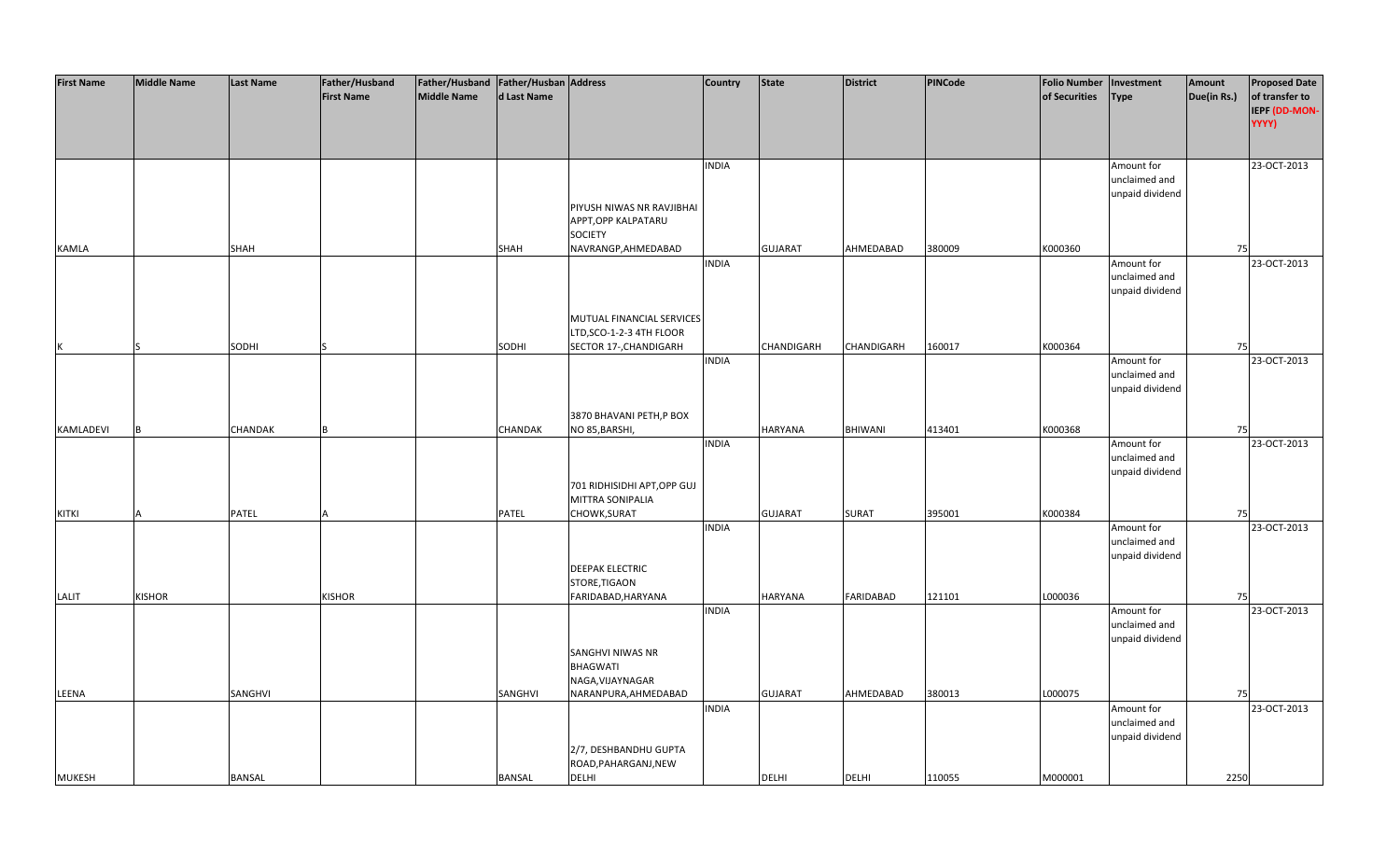| <b>First Name</b> | <b>Middle Name</b> | <b>Last Name</b>  | Father/Husband    | Father/Husband Father/Husban Address |              |                                  | <b>Country</b> | <b>State</b>   | <b>District</b>    | PINCode | <b>Folio Number</b> | Investment      | Amount      | <b>Proposed Date</b> |
|-------------------|--------------------|-------------------|-------------------|--------------------------------------|--------------|----------------------------------|----------------|----------------|--------------------|---------|---------------------|-----------------|-------------|----------------------|
|                   |                    |                   | <b>First Name</b> | <b>Middle Name</b>                   | d Last Name  |                                  |                |                |                    |         | of Securities       | <b>Type</b>     | Due(in Rs.) | of transfer to       |
|                   |                    |                   |                   |                                      |              |                                  |                |                |                    |         |                     |                 |             | <b>IEPF (DD-MON-</b> |
|                   |                    |                   |                   |                                      |              |                                  |                |                |                    |         |                     |                 |             | YYYY)                |
|                   |                    |                   |                   |                                      |              |                                  |                |                |                    |         |                     |                 |             |                      |
|                   |                    |                   |                   |                                      |              |                                  |                |                |                    |         |                     |                 |             |                      |
|                   |                    |                   |                   |                                      |              |                                  | <b>INDIA</b>   |                |                    |         |                     | Amount for      |             | 23-OCT-2013          |
|                   |                    |                   |                   |                                      |              |                                  |                |                |                    |         |                     | unclaimed and   |             |                      |
|                   |                    |                   |                   |                                      |              |                                  |                |                |                    |         |                     | unpaid dividend |             |                      |
|                   |                    |                   |                   |                                      |              |                                  |                |                |                    |         |                     |                 |             |                      |
|                   |                    |                   |                   |                                      |              | <b>BATHLA BANGLE</b>             |                |                |                    |         |                     |                 |             |                      |
| MEENA             | <b>DEVI</b>        |                   | <b>DEVI</b>       |                                      |              | STORE, SAMLAKHA,, HARYANA        |                | <b>HARYANA</b> | PANIPAT            | 132101  | M000036             |                 | 75          |                      |
|                   |                    |                   |                   |                                      |              |                                  | <b>INDIA</b>   |                |                    |         |                     | Amount for      |             | 23-OCT-2013          |
|                   |                    |                   |                   |                                      |              |                                  |                |                |                    |         |                     | unclaimed and   |             |                      |
|                   |                    |                   |                   |                                      |              |                                  |                |                |                    |         |                     | unpaid dividend |             |                      |
|                   |                    |                   |                   |                                      |              |                                  |                |                |                    |         |                     |                 |             |                      |
|                   |                    |                   |                   |                                      |              | 102 JOLLY MAKER NO               |                |                |                    |         |                     |                 |             |                      |
| <b>MADHUSUDAN</b> |                    | KEJRIWAL          |                   |                                      | KEJRIWAL     | 3, CUFFE PARADE, BOMBAY          |                | MAHARASHTRA    | <b>MUMBAI CITY</b> | 400005  | M000064             |                 | 150         |                      |
|                   |                    |                   |                   |                                      |              |                                  | <b>INDIA</b>   |                |                    |         |                     | Amount for      |             | 23-OCT-2013          |
|                   |                    |                   |                   |                                      |              |                                  |                |                |                    |         |                     | unclaimed and   |             |                      |
|                   |                    |                   |                   |                                      |              |                                  |                |                |                    |         |                     | unpaid dividend |             |                      |
|                   |                    |                   |                   |                                      |              | 2-C/11 GEE BEE                   |                |                |                    |         |                     |                 |             |                      |
|                   |                    |                   |                   |                                      |              | APARTMENT, SAIBABA NAGAR         |                |                |                    |         |                     |                 |             |                      |
| <b>MUNJRA</b>     |                    | MANASAWALA        |                   |                                      |              | MANASAWALA BORIVLI WEST, BOMBAY  |                | MAHARASHTRA    | <b>MUMBAI CITY</b> | 400092  | M000066             |                 | 75          |                      |
|                   |                    |                   |                   |                                      |              |                                  | <b>INDIA</b>   |                |                    |         |                     | Amount for      |             | 23-OCT-2013          |
|                   |                    |                   |                   |                                      |              |                                  |                |                |                    |         |                     | unclaimed and   |             |                      |
|                   |                    |                   |                   |                                      |              |                                  |                |                |                    |         |                     | unpaid dividend |             |                      |
|                   |                    |                   |                   |                                      |              | 2-C/11 GEE BEE                   |                |                |                    |         |                     |                 |             |                      |
|                   |                    |                   |                   |                                      |              | APARTMENT, SAIBABA NAGAR         |                |                |                    |         |                     |                 |             |                      |
| <b>MOHAMMEDI</b>  |                    | MANASAWALA        |                   |                                      |              | MANASAWALA BORIVALI WEST, BOMBAY |                | MAHARASHTRA    | <b>MUMBAI CITY</b> | 400092  | M000068             |                 | 75          |                      |
|                   |                    |                   |                   |                                      |              |                                  | <b>INDIA</b>   |                |                    |         |                     | Amount for      |             | 23-OCT-2013          |
|                   |                    |                   |                   |                                      |              |                                  |                |                |                    |         |                     | unclaimed and   |             |                      |
|                   |                    |                   |                   |                                      |              |                                  |                |                |                    |         |                     | unpaid dividend |             |                      |
|                   |                    |                   |                   |                                      |              |                                  |                |                |                    |         |                     |                 |             |                      |
|                   |                    |                   |                   |                                      |              | KAMAT INDL ESTATE, 396 V S       |                |                |                    |         |                     |                 |             |                      |
| <b>MANOJ</b>      |                    | <b>MAHESHWARI</b> |                   |                                      | MAHESHWARI   | MARG PRABHADEVI, BOMBAY          |                | MAHARASHTRA    | <b>MUMBAI CITY</b> | 400025  | M000071             |                 | 375         |                      |
|                   |                    |                   |                   |                                      |              |                                  | <b>INDIA</b>   |                |                    |         |                     | Amount for      |             | 23-OCT-2013          |
|                   |                    |                   |                   |                                      |              |                                  |                |                |                    |         |                     | unclaimed and   |             |                      |
|                   |                    |                   |                   |                                      |              |                                  |                |                |                    |         |                     | unpaid dividend |             |                      |
|                   |                    |                   |                   |                                      |              |                                  |                |                |                    |         |                     |                 |             |                      |
|                   |                    |                   |                   |                                      |              | 30 JYOTI SOCIETY 2ND             |                |                |                    |         |                     |                 |             |                      |
|                   |                    |                   |                   |                                      |              | <b>FLOOR, KUNG GALI</b>          |                |                |                    |         |                     |                 |             |                      |
| <b>MUKESH</b>     | M                  | <b>DOSHI</b>      | M                 |                                      | <b>DOSHI</b> | KATARGAM DARWAJA, SURAT          |                | <b>GUJARAT</b> | <b>SURAT</b>       | 395004  | M000193             |                 | 75          |                      |
|                   |                    |                   |                   |                                      |              |                                  | <b>INDIA</b>   |                |                    |         |                     | Amount for      |             | 23-OCT-2013          |
|                   |                    |                   |                   |                                      |              |                                  |                |                |                    |         |                     | unclaimed and   |             |                      |
|                   |                    |                   |                   |                                      |              |                                  |                |                |                    |         |                     | unpaid dividend |             |                      |
|                   |                    |                   |                   |                                      |              | 1/C KRISHNA                      |                |                |                    |         |                     |                 |             |                      |
|                   |                    |                   |                   |                                      |              | APARTMENT, THOBA SHERI           |                |                |                    |         |                     |                 |             |                      |
| <b>MUKESH</b>     |                    | <b>BAID</b>       |                   |                                      | <b>BAID</b>  | SAGRAMPURA, SURAT                |                | <b>GUJARAT</b> | <b>SURAT</b>       | 395002  | M000195             |                 | 75          |                      |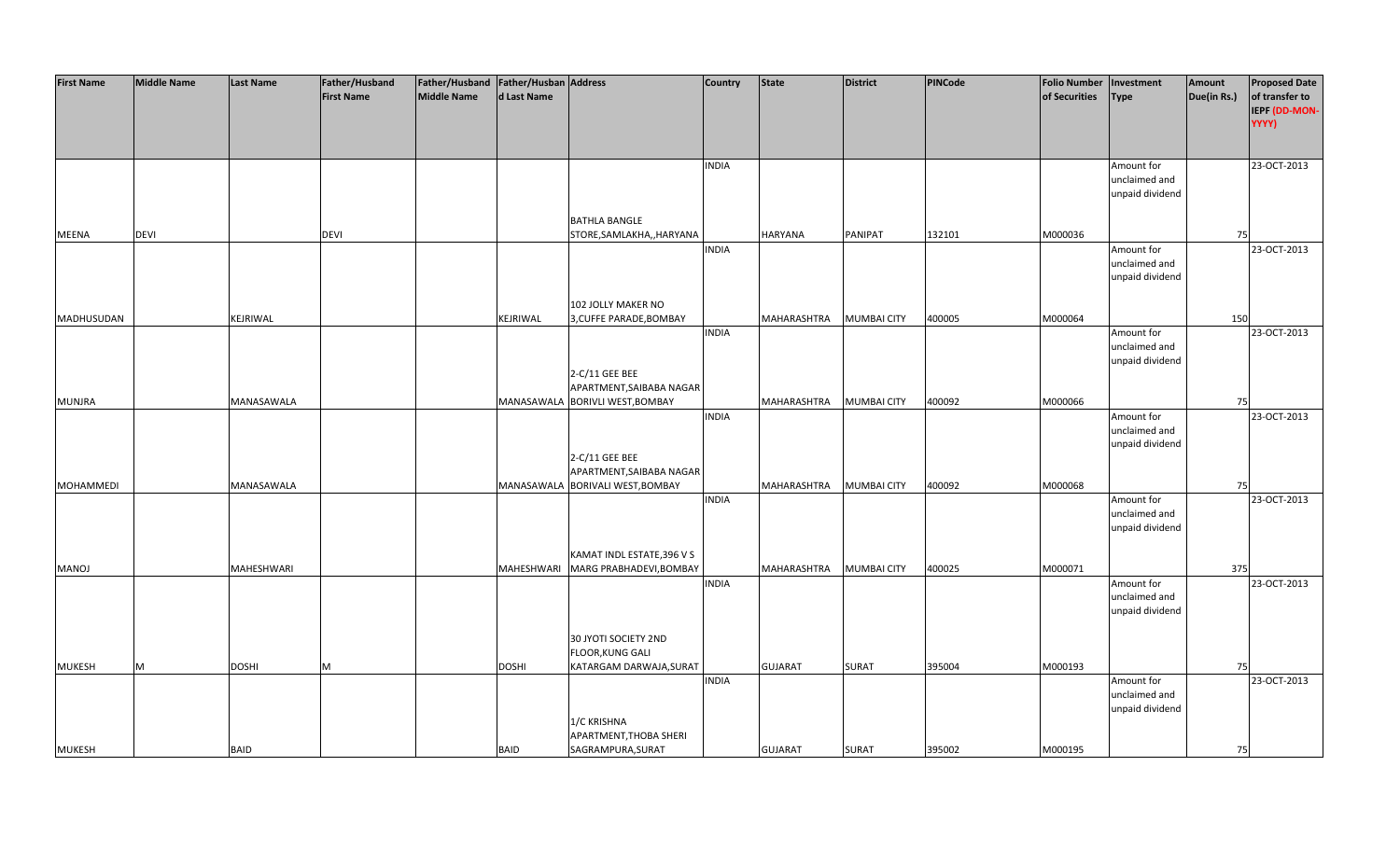| <b>First Name</b> | <b>Middle Name</b> | <b>Last Name</b> | Father/Husband    | Father/Husband Father/Husban Address |              |                             | <b>Country</b> | <b>State</b>   | <b>District</b>  | PINCode | <b>Folio Number</b> | Investment                  | Amount      | <b>Proposed Date</b> |
|-------------------|--------------------|------------------|-------------------|--------------------------------------|--------------|-----------------------------|----------------|----------------|------------------|---------|---------------------|-----------------------------|-------------|----------------------|
|                   |                    |                  | <b>First Name</b> | <b>Middle Name</b>                   | d Last Name  |                             |                |                |                  |         | of Securities       | <b>Type</b>                 | Due(in Rs.) | of transfer to       |
|                   |                    |                  |                   |                                      |              |                             |                |                |                  |         |                     |                             |             | IEPF (DD-MON-        |
|                   |                    |                  |                   |                                      |              |                             |                |                |                  |         |                     |                             |             | YYYY)                |
|                   |                    |                  |                   |                                      |              |                             |                |                |                  |         |                     |                             |             |                      |
|                   |                    |                  |                   |                                      |              |                             |                |                |                  |         |                     |                             |             |                      |
|                   |                    |                  |                   |                                      |              |                             | <b>INDIA</b>   |                |                  |         |                     | Amount for                  |             | 23-OCT-2013          |
|                   |                    |                  |                   |                                      |              |                             |                |                |                  |         |                     | unclaimed and               |             |                      |
|                   |                    |                  |                   |                                      |              |                             |                |                |                  |         |                     | unpaid dividend             |             |                      |
|                   |                    |                  |                   |                                      |              |                             |                |                |                  |         |                     |                             |             |                      |
|                   |                    |                  |                   |                                      |              |                             |                |                |                  |         |                     |                             |             |                      |
| <b>MAHENDER</b>   |                    | GARG             |                   |                                      | GARG         | E-103, KAMLA NAGAR, DELHI   |                | <b>DELHI</b>   | <b>DELHI</b>     | 110007  | M000249             |                             | 75          |                      |
|                   |                    |                  |                   |                                      |              |                             | <b>INDIA</b>   |                |                  |         |                     | Amount for                  |             | 23-OCT-2013          |
|                   |                    |                  |                   |                                      |              |                             |                |                |                  |         |                     | unclaimed and               |             |                      |
|                   |                    |                  |                   |                                      |              |                             |                |                |                  |         |                     | unpaid dividend             |             |                      |
|                   |                    |                  |                   |                                      |              |                             |                |                |                  |         |                     |                             |             |                      |
|                   |                    |                  |                   |                                      |              | 116 INDER PURI, PALWAL      |                |                |                  |         |                     |                             |             |                      |
| <b>MAHAVIR</b>    |                    | <b>GOEL</b>      |                   |                                      | <b>GOEL</b>  | FARIDABAD, HARYANA          |                | <b>HARYANA</b> | <b>FARIDABAD</b> | 121102  | M000271             |                             | 75          |                      |
|                   |                    |                  |                   |                                      |              |                             | <b>INDIA</b>   |                |                  |         |                     | Amount for<br>unclaimed and |             | 23-OCT-2013          |
|                   |                    |                  |                   |                                      |              |                             |                |                |                  |         |                     | unpaid dividend             |             |                      |
|                   |                    |                  |                   |                                      |              |                             |                |                |                  |         |                     |                             |             |                      |
|                   |                    |                  |                   |                                      |              | PLOT NO 30 POCKET           |                |                |                  |         |                     |                             |             |                      |
| M                 | R                  | AGARWAL          |                   |                                      | AGARWAL      | A/2, SECTOR 5 ROHINI, DELHI |                | DELHI          | <b>DELHI</b>     | 110085  | M000273             |                             | 75          |                      |
|                   |                    |                  |                   |                                      |              |                             | <b>INDIA</b>   |                |                  |         |                     | Amount for                  |             | 23-OCT-2013          |
|                   |                    |                  |                   |                                      |              |                             |                |                |                  |         |                     | unclaimed and               |             |                      |
|                   |                    |                  |                   |                                      |              |                             |                |                |                  |         |                     | unpaid dividend             |             |                      |
|                   |                    |                  |                   |                                      |              |                             |                |                |                  |         |                     |                             |             |                      |
|                   |                    |                  |                   |                                      |              | PLOT NO 30 POCKET           |                |                |                  |         |                     |                             |             |                      |
| M                 | R                  | <b>AGARWAL</b>   |                   |                                      | AGARWAL      | A/2, SECTOR 5 ROHINI, DELHI |                | DELHI          | <b>DELHI</b>     | 110085  | M000273             |                             | 75          |                      |
|                   |                    |                  |                   |                                      |              |                             | <b>INDIA</b>   |                |                  |         |                     | Amount for                  |             | 23-OCT-2013          |
|                   |                    |                  |                   |                                      |              |                             |                |                |                  |         |                     | unclaimed and               |             |                      |
|                   |                    |                  |                   |                                      |              |                             |                |                |                  |         |                     | unpaid dividend             |             |                      |
|                   |                    |                  |                   |                                      |              |                             |                |                |                  |         |                     |                             |             |                      |
|                   |                    |                  |                   |                                      |              | C/O PROF O D P AZAD,5       |                |                |                  |         |                     |                             |             |                      |
| <b>MIRAN</b>      |                    | <b>MEHTA</b>     |                   |                                      | <b>MEHTA</b> | JAGAT COLONY, BHIWANI       | <b>INDIA</b>   | <b>HARYANA</b> | <b>BHIWANI</b>   | 125021  | M000289             | Amount for                  | 75          | 23-OCT-2013          |
|                   |                    |                  |                   |                                      |              |                             |                |                |                  |         |                     | unclaimed and               |             |                      |
|                   |                    |                  |                   |                                      |              |                             |                |                |                  |         |                     | unpaid dividend             |             |                      |
|                   |                    |                  |                   |                                      |              |                             |                |                |                  |         |                     |                             |             |                      |
|                   |                    |                  |                   |                                      |              | E-15/12A, KRISHNA           |                |                |                  |         |                     |                             |             |                      |
| <b>MANOJ</b>      |                    | <b>BATRA</b>     |                   |                                      | <b>BATRA</b> | NAGAR, DELHI                |                | <b>DELHI</b>   | <b>DELHI</b>     | 110051  | M000343             |                             | 75          |                      |
|                   |                    |                  |                   |                                      |              |                             | <b>INDIA</b>   |                |                  |         |                     | Amount for                  |             | 23-OCT-2013          |
|                   |                    |                  |                   |                                      |              |                             |                |                |                  |         |                     | unclaimed and               |             |                      |
|                   |                    |                  |                   |                                      |              |                             |                |                |                  |         |                     | unpaid dividend             |             |                      |
|                   |                    |                  |                   |                                      |              |                             |                |                |                  |         |                     |                             |             |                      |
|                   |                    |                  |                   |                                      |              | 116 TEXTILE MARKET, JOGI    |                |                |                  |         |                     |                             |             |                      |
| <b>MANORMA</b>    |                    | CHAWALA          |                   |                                      | CHAWALA      | WARA NAI SARAK, DELHI       |                | <b>DELHI</b>   | <b>DELHI</b>     | 110006  | M000350             |                             | 75          |                      |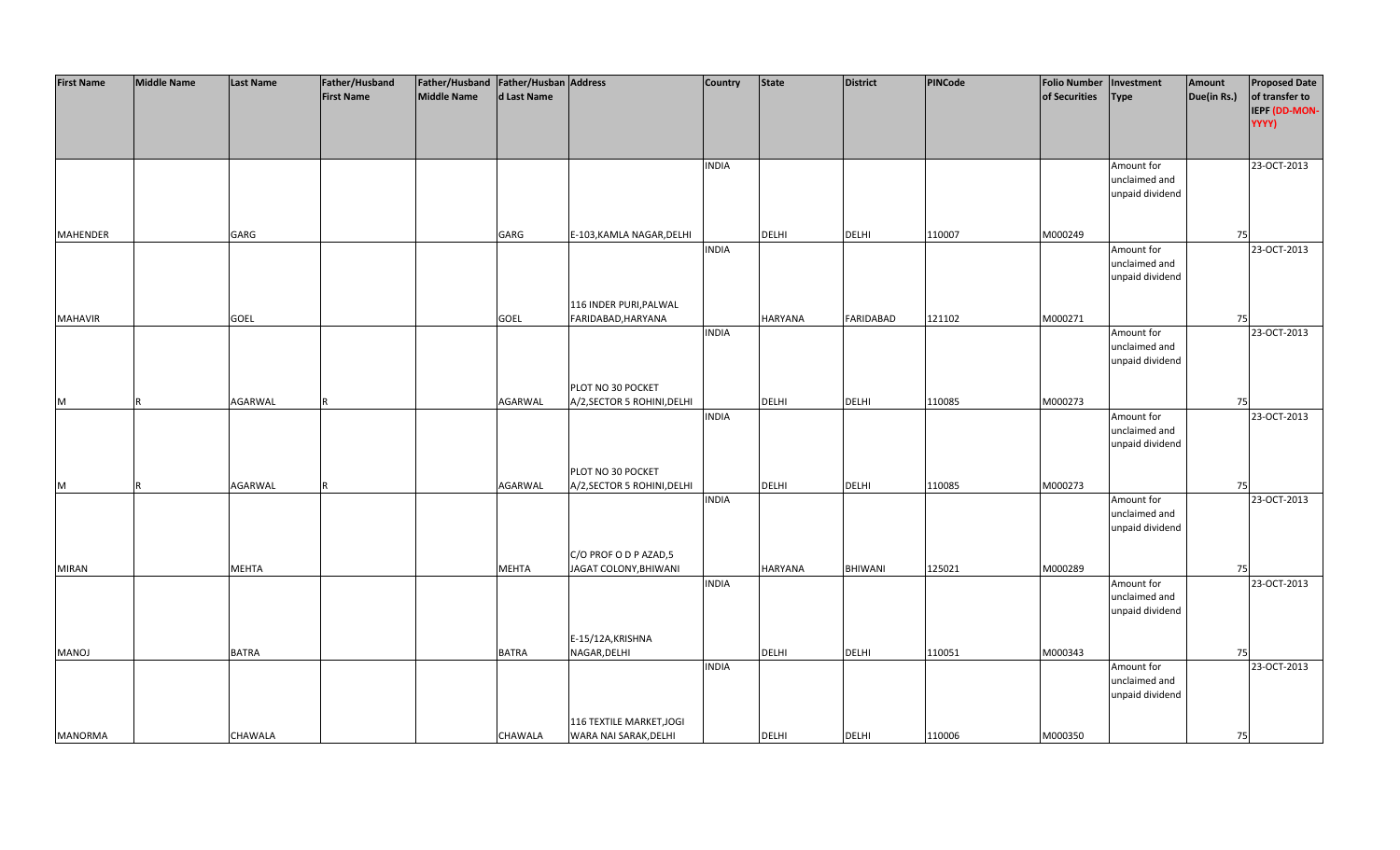| <b>First Name</b> | <b>Middle Name</b> | <b>Last Name</b> | Father/Husband    | Father/Husband   Father/Husban   Address |               |                             | <b>Country</b> | <b>State</b>   | <b>District</b> | PINCode | <b>Folio Number</b> | Investment                  | Amount      | <b>Proposed Date</b> |
|-------------------|--------------------|------------------|-------------------|------------------------------------------|---------------|-----------------------------|----------------|----------------|-----------------|---------|---------------------|-----------------------------|-------------|----------------------|
|                   |                    |                  | <b>First Name</b> | <b>Middle Name</b>                       | d Last Name   |                             |                |                |                 |         | of Securities       | <b>Type</b>                 | Due(in Rs.) | of transfer to       |
|                   |                    |                  |                   |                                          |               |                             |                |                |                 |         |                     |                             |             | IEPF (DD-MON-        |
|                   |                    |                  |                   |                                          |               |                             |                |                |                 |         |                     |                             |             | YYYY)                |
|                   |                    |                  |                   |                                          |               |                             |                |                |                 |         |                     |                             |             |                      |
|                   |                    |                  |                   |                                          |               |                             |                |                |                 |         |                     |                             |             |                      |
|                   |                    |                  |                   |                                          |               |                             | <b>INDIA</b>   |                |                 |         |                     | Amount for                  |             | 23-OCT-2013          |
|                   |                    |                  |                   |                                          |               |                             |                |                |                 |         |                     | unclaimed and               |             |                      |
|                   |                    |                  |                   |                                          |               |                             |                |                |                 |         |                     | unpaid dividend             |             |                      |
|                   |                    |                  |                   |                                          |               |                             |                |                |                 |         |                     |                             |             |                      |
|                   |                    |                  |                   |                                          |               | 116 TEXTILE MARKET, JOGI    |                |                |                 |         |                     |                             |             |                      |
| <b>MURARI</b>     |                    | GARGE            |                   |                                          | GARGE         | WARA NAI SARAK, DELHI       |                | <b>DELHI</b>   | <b>DELHI</b>    | 110006  | M000355             |                             | 75          |                      |
|                   |                    |                  |                   |                                          |               |                             | <b>INDIA</b>   |                |                 |         |                     | Amount for                  |             | 23-OCT-2013          |
|                   |                    |                  |                   |                                          |               |                             |                |                |                 |         |                     | unclaimed and               |             |                      |
|                   |                    |                  |                   |                                          |               |                             |                |                |                 |         |                     | unpaid dividend             |             |                      |
|                   |                    |                  |                   |                                          |               |                             |                |                |                 |         |                     |                             |             |                      |
|                   |                    |                  |                   |                                          |               | 116 TEXTILE MARKET, JOGI    |                |                |                 |         |                     |                             |             |                      |
| MAHESH            |                    | <b>GERGE</b>     |                   |                                          | <b>GERGE</b>  | WARA NAI SARAK, DELHI       |                | <b>DELHI</b>   | <b>DELHI</b>    | 110006  | M000358             |                             | 75          |                      |
|                   |                    |                  |                   |                                          |               |                             | <b>INDIA</b>   |                |                 |         |                     | Amount for                  |             | 23-OCT-2013          |
|                   |                    |                  |                   |                                          |               |                             |                |                |                 |         |                     | unclaimed and               |             |                      |
|                   |                    |                  |                   |                                          |               |                             |                |                |                 |         |                     | unpaid dividend             |             |                      |
|                   |                    |                  |                   |                                          |               |                             |                |                |                 |         |                     |                             |             |                      |
|                   |                    |                  |                   |                                          |               | TO KUNDHELI TA TALAJA, DI   |                |                |                 |         |                     |                             |             |                      |
| <b>MUKESH</b>     |                    | MEYANI           |                   |                                          | <b>MEYANI</b> | BHAVNAGAR, BHIKDIA          | <b>INDIA</b>   | <b>GUJARAT</b> | BHAVNAGAR       | 364140  | M000412             |                             | 75          |                      |
|                   |                    |                  |                   |                                          |               |                             |                |                |                 |         |                     | Amount for<br>unclaimed and |             | 23-OCT-2013          |
|                   |                    |                  |                   |                                          |               |                             |                |                |                 |         |                     | unpaid dividend             |             |                      |
|                   |                    |                  |                   |                                          |               | SANGHVI NIWAS NR            |                |                |                 |         |                     |                             |             |                      |
|                   |                    |                  |                   |                                          |               | <b>BHAGWATI NAGA, VIJAY</b> |                |                |                 |         |                     |                             |             |                      |
|                   |                    |                  |                   |                                          |               | <b>NAGAR</b>                |                |                |                 |         |                     |                             |             |                      |
| <b>MIKA</b>       |                    | SANGHVI          |                   |                                          | SANGHVI       | NARANPURA, AHMEDABAD        |                | <b>GUJARAT</b> | AHMEDABAD       | 380013  | M000435             |                             | 75          |                      |
|                   |                    |                  |                   |                                          |               |                             | <b>INDIA</b>   |                |                 |         |                     | Amount for                  |             | 23-OCT-2013          |
|                   |                    |                  |                   |                                          |               |                             |                |                |                 |         |                     | unclaimed and               |             |                      |
|                   |                    |                  |                   |                                          |               |                             |                |                |                 |         |                     | unpaid dividend             |             |                      |
|                   |                    |                  |                   |                                          |               | PIYUSH NIWAS NR RAVJIBHAI   |                |                |                 |         |                     |                             |             |                      |
|                   |                    |                  |                   |                                          |               | APPT, OPP KALPATARU SOC     |                |                |                 |         |                     |                             |             |                      |
| <b>MANISHA</b>    |                    | SHAH             |                   |                                          | SHAH          | NAVRANGPURA, AHMEDABAD      |                | <b>GUJARAT</b> | AHMEDABAD       | 380013  | M000439             |                             | 75          |                      |
|                   |                    |                  |                   |                                          |               |                             | <b>INDIA</b>   |                |                 |         |                     | Amount for                  |             | 23-OCT-2013          |
|                   |                    |                  |                   |                                          |               |                             |                |                |                 |         |                     | unclaimed and               |             |                      |
|                   |                    |                  |                   |                                          |               |                             |                |                |                 |         |                     | unpaid dividend             |             |                      |
|                   |                    |                  |                   |                                          |               | <b>SANGHVI NIWAS NR</b>     |                |                |                 |         |                     |                             |             |                      |
|                   |                    |                  |                   |                                          |               | <b>BHAGWATI</b>             |                |                |                 |         |                     |                             |             |                      |
|                   |                    |                  |                   |                                          |               | NAGA, VIJAYNAGAR            |                |                |                 |         |                     |                             |             |                      |
| <b>MANISH</b>     |                    | SANGHVI          |                   |                                          | SANGHVI       | NARANPURA, AHMEDABAD        |                | <b>GUJARAT</b> | AHMEDABAD       | 380013  | M000440             |                             | 75          |                      |
|                   |                    |                  |                   |                                          |               |                             | <b>INDIA</b>   |                |                 |         |                     | Amount for                  |             | 23-OCT-2013          |
|                   |                    |                  |                   |                                          |               |                             |                |                |                 |         |                     | unclaimed and               |             |                      |
|                   |                    |                  |                   |                                          |               |                             |                |                |                 |         |                     | unpaid dividend             |             |                      |
|                   |                    |                  |                   |                                          |               | 1442 RANGREJ S              |                |                |                 |         |                     |                             |             |                      |
|                   |                    |                  |                   |                                          |               | POLE, PATWA SHERI THREE     |                |                |                 |         |                     |                             |             |                      |
| MADHU             |                    | SOMANI           |                   |                                          | SOMANI        | GATE, AHMEDABAD             |                | <b>GUJARAT</b> | AHMEDABAD       | 380001  | M000441             |                             | 75          |                      |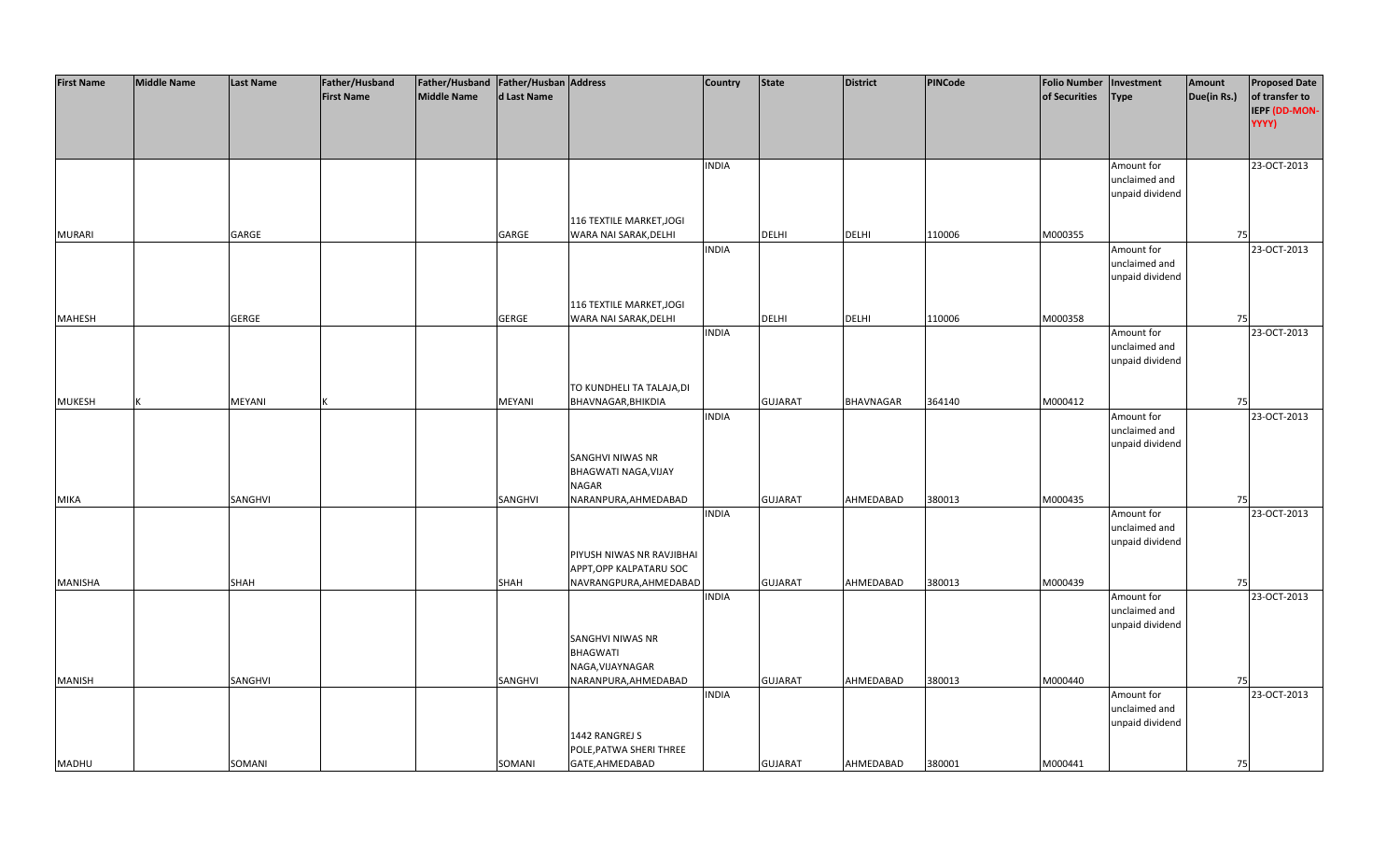| <b>First Name</b> | <b>Middle Name</b> | <b>Last Name</b> | Father/Husband    | Father/Husband   Father/Husban   Address |                 |                                         | <b>Country</b> | <b>State</b>   | <b>District</b> | PINCode | <b>Folio Number</b> | Investment      | Amount      | <b>Proposed Date</b> |
|-------------------|--------------------|------------------|-------------------|------------------------------------------|-----------------|-----------------------------------------|----------------|----------------|-----------------|---------|---------------------|-----------------|-------------|----------------------|
|                   |                    |                  | <b>First Name</b> | <b>Middle Name</b>                       | d Last Name     |                                         |                |                |                 |         | of Securities       | <b>Type</b>     | Due(in Rs.) | of transfer to       |
|                   |                    |                  |                   |                                          |                 |                                         |                |                |                 |         |                     |                 |             | IEPF (DD-MON-        |
|                   |                    |                  |                   |                                          |                 |                                         |                |                |                 |         |                     |                 |             | YYYY)                |
|                   |                    |                  |                   |                                          |                 |                                         |                |                |                 |         |                     |                 |             |                      |
|                   |                    |                  |                   |                                          |                 |                                         |                |                |                 |         |                     |                 |             |                      |
|                   |                    |                  |                   |                                          |                 |                                         | <b>INDIA</b>   |                |                 |         |                     | Amount for      |             | 23-OCT-2013          |
|                   |                    |                  |                   |                                          |                 |                                         |                |                |                 |         |                     | unclaimed and   |             |                      |
|                   |                    |                  |                   |                                          |                 |                                         |                |                |                 |         |                     | unpaid dividend |             |                      |
|                   |                    |                  |                   |                                          |                 | 1778 BHAGWATI POLE                      |                |                |                 |         |                     |                 |             |                      |
|                   |                    |                  |                   |                                          |                 | LUNSAWADA, DARIYAPUR, AH                |                |                |                 |         |                     |                 |             |                      |
| <b>MANSUKH</b>    |                    | <b>GOSALIA</b>   |                   |                                          | <b>GOSALIA</b>  | <b>MEDABAD</b>                          |                | <b>GUJARAT</b> | AHMEDABAD       | 380001  | M000445             |                 | 75          |                      |
|                   |                    |                  |                   |                                          |                 |                                         | <b>INDIA</b>   |                |                 |         |                     | Amount for      |             | 23-OCT-2013          |
|                   |                    |                  |                   |                                          |                 |                                         |                |                |                 |         |                     | unclaimed and   |             |                      |
|                   |                    |                  |                   |                                          |                 |                                         |                |                |                 |         |                     | unpaid dividend |             |                      |
|                   |                    |                  |                   |                                          |                 | 1780 BHAGWATI                           |                |                |                 |         |                     |                 |             |                      |
|                   |                    |                  |                   |                                          |                 | POLE, DARIYAPUR                         |                |                |                 |         |                     |                 |             |                      |
| <b>MAYANK</b>     |                    | <b>SHAH</b>      |                   |                                          | SHAH            | LUNSAWADA, AHMEDABAD                    |                | <b>GUJARAT</b> | AHMEDABAD       | 380001  | M000452             |                 | 75          |                      |
|                   |                    |                  |                   |                                          |                 |                                         | <b>INDIA</b>   |                |                 |         |                     | Amount for      |             | 23-OCT-2013          |
|                   |                    |                  |                   |                                          |                 |                                         |                |                |                 |         |                     | unclaimed and   |             |                      |
|                   |                    |                  |                   |                                          |                 |                                         |                |                |                 |         |                     | unpaid dividend |             |                      |
|                   |                    |                  |                   |                                          |                 | 1442 RANGREJ S                          |                |                |                 |         |                     |                 |             |                      |
|                   |                    |                  |                   |                                          |                 | POLE, PATWA SHERI THREE                 |                |                |                 |         |                     |                 |             |                      |
| <b>MADHU</b>      |                    | <b>CHOUDHRY</b>  |                   |                                          | <b>CHOUDHRY</b> | GATE, AHMEDABAD                         |                | <b>GUJARAT</b> | AHMEDABAD       | 380001  | M000457             |                 | 75          |                      |
|                   |                    |                  |                   |                                          |                 |                                         | <b>INDIA</b>   |                |                 |         |                     | Amount for      |             | 23-OCT-2013          |
|                   |                    |                  |                   |                                          |                 |                                         |                |                |                 |         |                     | unclaimed and   |             |                      |
|                   |                    |                  |                   |                                          |                 |                                         |                |                |                 |         |                     | unpaid dividend |             |                      |
|                   |                    |                  |                   |                                          |                 |                                         |                |                |                 |         |                     |                 |             |                      |
|                   |                    |                  |                   |                                          |                 |                                         |                | ANDHRA         |                 |         |                     |                 |             |                      |
| <b>MAHENDRA</b>   |                    | <b>SAKARIYA</b>  |                   |                                          | SAKARIYA        | 13/108, SANTEPET, ADONI                 |                | PRADESH        | Kurnool         | 518301  | M000465             |                 | 75          |                      |
|                   |                    |                  |                   |                                          |                 |                                         | <b>INDIA</b>   |                |                 |         |                     | Amount for      |             | 23-OCT-2013          |
|                   |                    |                  |                   |                                          |                 |                                         |                |                |                 |         |                     | unclaimed and   |             |                      |
|                   |                    |                  |                   |                                          |                 |                                         |                |                |                 |         |                     | unpaid dividend |             |                      |
|                   |                    |                  |                   |                                          |                 | 902 RATNARAJ APT NO                     |                |                |                 |         |                     |                 |             |                      |
|                   |                    |                  |                   |                                          |                 | 1, ADAJAN PATIA ADAJAN                  |                |                |                 |         |                     |                 |             |                      |
| <b>MALINI</b>     |                    | <b>SHAH</b>      |                   |                                          | SHAH            | ROAD, SURAT                             |                | <b>GUJARAT</b> | <b>SURAT</b>    | 395009  | M000478             |                 | 75          |                      |
|                   |                    |                  |                   |                                          |                 |                                         | <b>INDIA</b>   |                |                 |         |                     | Amount for      |             | 23-OCT-2013          |
|                   |                    |                  |                   |                                          |                 |                                         |                |                |                 |         |                     | unclaimed and   |             |                      |
|                   |                    |                  |                   |                                          |                 |                                         |                |                |                 |         |                     | unpaid dividend |             |                      |
|                   |                    |                  |                   |                                          |                 | 3, KALYAN APTS.,, NR. UTSAV             |                |                |                 |         |                     |                 |             |                      |
|                   |                    |                  |                   |                                          |                 | KUNJ,, KADAMPALLY ROAD,                 |                |                |                 |         |                     |                 |             |                      |
| <b>MAHESH</b>     |                    | <b>JARIWALA</b>  |                   |                                          | <b>JARIWALA</b> | NANPURA,                                |                | <b>GUJARAT</b> | <b>SURAT</b>    | 395001  | M000481             |                 | 75          |                      |
|                   |                    |                  |                   |                                          |                 |                                         | <b>INDIA</b>   |                |                 |         |                     | Amount for      |             | 23-OCT-2013          |
|                   |                    |                  |                   |                                          |                 |                                         |                |                |                 |         |                     | unclaimed and   |             |                      |
|                   |                    |                  |                   |                                          |                 |                                         |                |                |                 |         |                     | unpaid dividend |             |                      |
|                   |                    |                  |                   |                                          |                 |                                         |                |                |                 |         |                     |                 |             |                      |
|                   |                    |                  |                   |                                          |                 |                                         |                | MADHYA         |                 |         |                     |                 |             |                      |
| <b>MANSHA</b>     |                    | PACHWARIYA       |                   |                                          |                 | PACHWARIYA A-90 ALKA PURI, RATLAM, M.P. |                | PRADESH        | RATLAM          | 457001  | M000484             |                 | 75          |                      |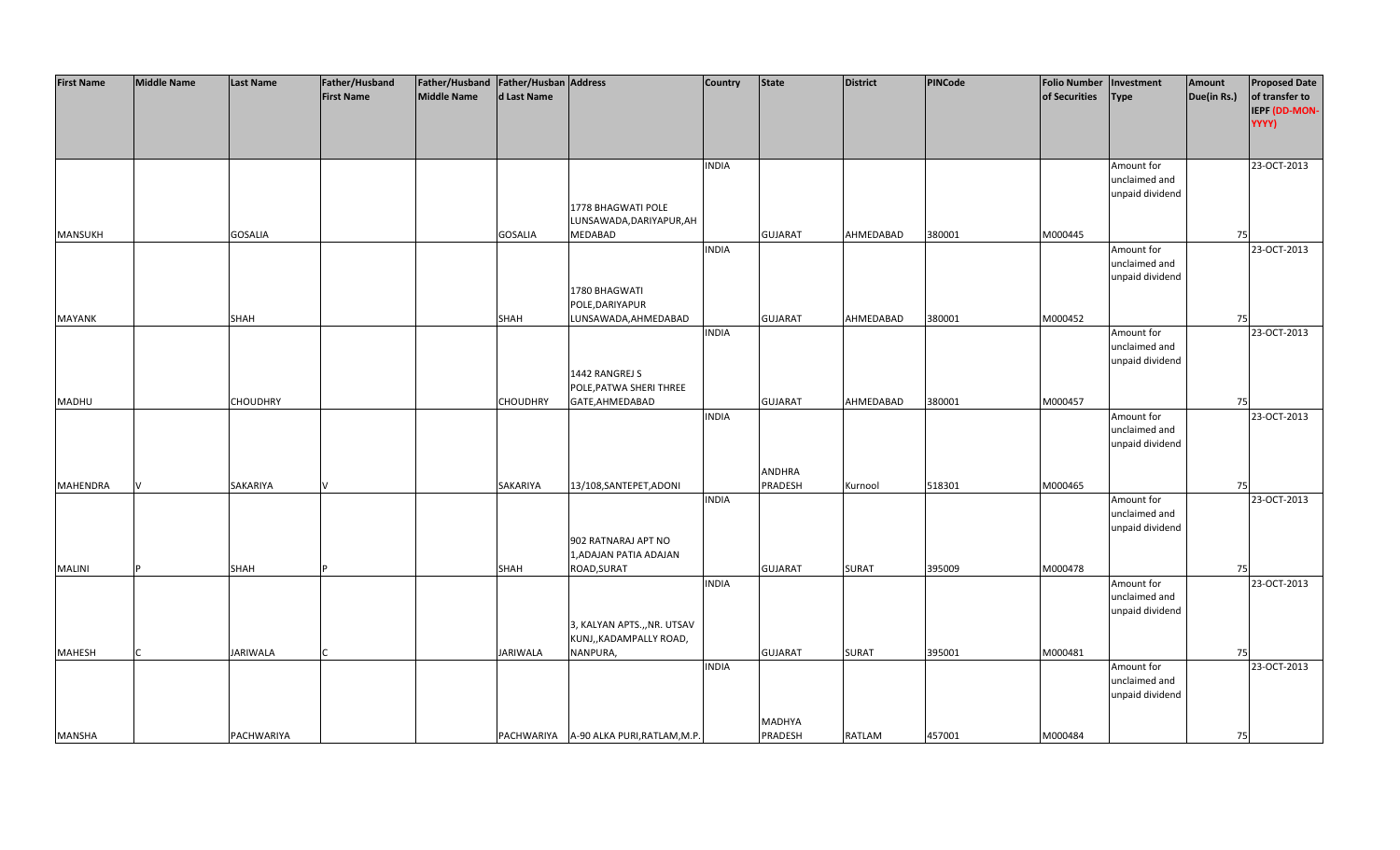| <b>First Name</b> | <b>Middle Name</b> | <b>Last Name</b> | Father/Husband    | Father/Husband   Father/Husban   Address |               |                           | <b>Country</b> | <b>State</b>         | <b>District</b>    | PINCode | <b>Folio Number</b> | Investment                  | Amount      | <b>Proposed Date</b> |
|-------------------|--------------------|------------------|-------------------|------------------------------------------|---------------|---------------------------|----------------|----------------------|--------------------|---------|---------------------|-----------------------------|-------------|----------------------|
|                   |                    |                  | <b>First Name</b> | <b>Middle Name</b>                       | d Last Name   |                           |                |                      |                    |         | of Securities       | <b>Type</b>                 | Due(in Rs.) | of transfer to       |
|                   |                    |                  |                   |                                          |               |                           |                |                      |                    |         |                     |                             |             | IEPF (DD-MON-        |
|                   |                    |                  |                   |                                          |               |                           |                |                      |                    |         |                     |                             |             | YYYY)                |
|                   |                    |                  |                   |                                          |               |                           |                |                      |                    |         |                     |                             |             |                      |
|                   |                    |                  |                   |                                          |               |                           |                |                      |                    |         |                     |                             |             |                      |
|                   |                    |                  |                   |                                          |               |                           | <b>INDIA</b>   |                      |                    |         |                     |                             |             | 23-OCT-2013          |
|                   |                    |                  |                   |                                          |               |                           |                |                      |                    |         |                     | Amount for<br>unclaimed and |             |                      |
|                   |                    |                  |                   |                                          |               | $C/O$ V K                 |                |                      |                    |         |                     |                             |             |                      |
|                   |                    |                  |                   |                                          |               |                           |                |                      |                    |         |                     | unpaid dividend             |             |                      |
|                   |                    |                  |                   |                                          |               | SRIVASTAVA, 448/167/3C    |                |                      |                    |         |                     |                             |             |                      |
|                   |                    |                  |                   |                                          |               | NAGARIYA THAKUR           |                |                      |                    |         |                     |                             |             |                      |
| MANJU             |                    | SRIVASTAVA       |                   |                                          | SRIVASTAVA    | GAN, LUCKNOW              |                | <b>UTTAR PRADESH</b> | <b>LUCKNOW</b>     | 226003  | M000486             |                             | 75          |                      |
|                   |                    |                  |                   |                                          |               |                           | <b>INDIA</b>   |                      |                    |         |                     | Amount for                  |             | 23-OCT-2013          |
|                   |                    |                  |                   |                                          |               |                           |                |                      |                    |         |                     | unclaimed and               |             |                      |
|                   |                    |                  |                   |                                          |               |                           |                |                      |                    |         |                     | unpaid dividend             |             |                      |
|                   |                    |                  |                   |                                          |               |                           |                |                      |                    |         |                     |                             |             |                      |
|                   |                    |                  |                   |                                          |               | B-6/186 SECTOR-           |                |                      |                    |         |                     |                             |             |                      |
| <b>MESER</b>      | <b>DEVI</b>        | <b>GUPTA</b>     | DEVI              |                                          | <b>GUPTA</b>  | 3, ROHINI, DELHI          |                | <b>DELHI</b>         | <b>DELHI</b>       | 110085  | M000521             |                             | 75          |                      |
|                   |                    |                  |                   |                                          |               |                           | <b>INDIA</b>   |                      |                    |         |                     | Amount for                  |             | 23-OCT-2013          |
|                   |                    |                  |                   |                                          |               |                           |                |                      |                    |         |                     | unclaimed and               |             |                      |
|                   |                    |                  |                   |                                          |               |                           |                |                      |                    |         |                     | unpaid dividend             |             |                      |
|                   |                    |                  |                   |                                          |               |                           |                |                      |                    |         |                     |                             |             |                      |
|                   |                    |                  |                   |                                          |               | 9/908 PANCHRATANA, OPERA  |                |                      |                    |         |                     |                             |             |                      |
| <b>MAYA</b>       | <b>JAWAHAR</b>     | <b>SHAH</b>      | <b>JAWAHAR</b>    |                                          | <b>SHAH</b>   | HOUSE, BOMBAY             |                | MAHARASHTRA          | <b>MUMBAI CITY</b> | 400004  | M000529             |                             | 75          |                      |
|                   |                    |                  |                   |                                          |               |                           | <b>INDIA</b>   |                      |                    |         |                     | Amount for                  |             | 23-OCT-2013          |
|                   |                    |                  |                   |                                          |               |                           |                |                      |                    |         |                     | unclaimed and               |             |                      |
|                   |                    |                  |                   |                                          |               |                           |                |                      |                    |         |                     | unpaid dividend             |             |                      |
|                   |                    |                  |                   |                                          |               |                           |                |                      |                    |         |                     |                             |             |                      |
|                   |                    |                  |                   |                                          |               | OPP ROAD NO 36, CHITKOHRA |                |                      |                    |         |                     |                             |             |                      |
| <b>MADHURI</b>    |                    | KESHRI           |                   |                                          | <b>KESHRI</b> | BAZAR, PATNA              |                | <b>BIHAR</b>         | <b>PATNA</b>       | 800002  | M000580             |                             | 75          |                      |
|                   |                    |                  |                   |                                          |               |                           | <b>INDIA</b>   |                      |                    |         |                     | Amount for                  |             | 23-OCT-2013          |
|                   |                    |                  |                   |                                          |               |                           |                |                      |                    |         |                     | unclaimed and               |             |                      |
|                   |                    |                  |                   |                                          |               |                           |                |                      |                    |         |                     | unpaid dividend             |             |                      |
|                   |                    |                  |                   |                                          |               |                           |                |                      |                    |         |                     |                             |             |                      |
|                   |                    |                  |                   |                                          |               | ARIHANT TEXTILES, NAKODA  |                |                      |                    |         |                     |                             |             |                      |
| <b>MOOL</b>       |                    | <b>CHAND</b>     |                   |                                          | <b>CHAND</b>  | ROAD, JASOL               |                | <b>RAJASTHAN</b>     | Barmer             | 344024  | M000617             |                             | 750         |                      |
|                   |                    |                  |                   |                                          |               |                           | <b>INDIA</b>   |                      |                    |         |                     | Amount for                  |             | 23-OCT-2013          |
|                   |                    |                  |                   |                                          |               |                           |                |                      |                    |         |                     | unclaimed and               |             |                      |
|                   |                    |                  |                   |                                          |               |                           |                |                      |                    |         |                     | unpaid dividend             |             |                      |
|                   |                    |                  |                   |                                          |               |                           |                |                      |                    |         |                     |                             |             |                      |
|                   |                    |                  |                   |                                          |               | B-3/4, ASHOK VIHAR PHASE- |                |                      |                    |         |                     |                             |             |                      |
| M L               |                    | BAJAJ            |                   |                                          | BAJAJ         | II,0,DELHI                |                | DELHI                | <b>DELHI</b>       | 110052  | M000629             |                             | 825         |                      |
|                   |                    |                  |                   |                                          |               |                           | <b>INDIA</b>   |                      |                    |         |                     | Amount for                  |             | 23-OCT-2013          |
|                   |                    |                  |                   |                                          |               |                           |                |                      |                    |         |                     | unclaimed and               |             |                      |
|                   |                    |                  |                   |                                          |               |                           |                |                      |                    |         |                     | unpaid dividend             |             |                      |
|                   |                    |                  |                   |                                          |               | C\O KALPATARU PAPERS      |                |                      |                    |         |                     |                             |             |                      |
|                   |                    |                  |                   |                                          |               | LTD., VILL. KAROLI, TAL:- |                |                      |                    |         |                     |                             |             |                      |
| <b>MITHLESH</b>   |                    | <b>SINGH</b>     |                   |                                          | <b>SINGH</b>  | KALOL, MEHSANA.           |                | <b>GUJARAT</b>       | MAHESANA           | 382721  | M000634             |                             | 150         |                      |
|                   |                    |                  |                   |                                          |               |                           |                |                      |                    |         |                     |                             |             |                      |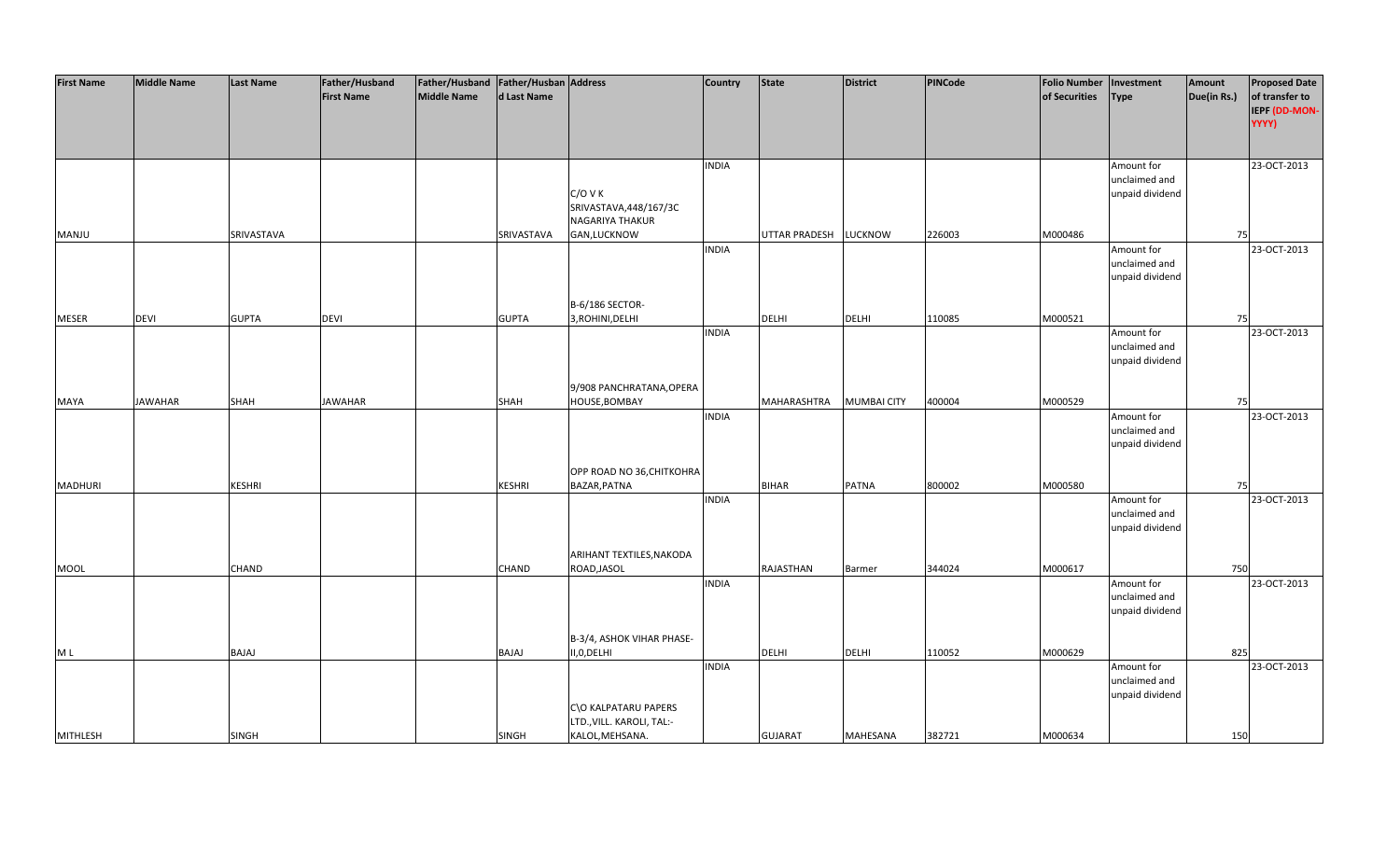| <b>First Name</b> | <b>Middle Name</b> | <b>Last Name</b> | Father/Husband    | Father/Husband Father/Husban Address |              |                           | <b>Country</b> | <b>State</b>     | <b>District</b>    | PINCode | <b>Folio Number</b> | Investment      | Amount      | <b>Proposed Date</b> |
|-------------------|--------------------|------------------|-------------------|--------------------------------------|--------------|---------------------------|----------------|------------------|--------------------|---------|---------------------|-----------------|-------------|----------------------|
|                   |                    |                  | <b>First Name</b> | <b>Middle Name</b>                   | d Last Name  |                           |                |                  |                    |         | of Securities       | <b>Type</b>     | Due(in Rs.) | of transfer to       |
|                   |                    |                  |                   |                                      |              |                           |                |                  |                    |         |                     |                 |             | IEPF (DD-MON-        |
|                   |                    |                  |                   |                                      |              |                           |                |                  |                    |         |                     |                 |             | YYYY)                |
|                   |                    |                  |                   |                                      |              |                           |                |                  |                    |         |                     |                 |             |                      |
|                   |                    |                  |                   |                                      |              |                           |                |                  |                    |         |                     |                 |             |                      |
|                   |                    |                  |                   |                                      |              |                           | <b>INDIA</b>   |                  |                    |         |                     | Amount for      |             | 23-OCT-2013          |
|                   |                    |                  |                   |                                      |              |                           |                |                  |                    |         |                     | unclaimed and   |             |                      |
|                   |                    |                  |                   |                                      |              |                           |                |                  |                    |         |                     | unpaid dividend |             |                      |
|                   |                    |                  |                   |                                      |              |                           |                |                  |                    |         |                     |                 |             |                      |
|                   |                    |                  |                   |                                      |              | 35 MARUTI ARCADE, JN ROAD |                |                  |                    |         |                     |                 |             |                      |
| <b>NAYNA</b>      |                    | <b>GALA</b>      |                   |                                      | <b>GALA</b>  | MULUND WEST, BOMBAY       |                | MAHARASHTRA      | <b>MUMBAI CITY</b> | 400080  | N000038             |                 | 75          |                      |
|                   |                    |                  |                   |                                      |              |                           | <b>INDIA</b>   |                  |                    |         |                     | Amount for      |             | 23-OCT-2013          |
|                   |                    |                  |                   |                                      |              |                           |                |                  |                    |         |                     | unclaimed and   |             |                      |
|                   |                    |                  |                   |                                      |              | 102 AKSHARDHAM            |                |                  |                    |         |                     | unpaid dividend |             |                      |
|                   |                    |                  |                   |                                      |              | APARTMENT, NIYAR          |                |                  |                    |         |                     |                 |             |                      |
|                   |                    |                  |                   |                                      |              | CHILADRAN HOSPITAL        |                |                  |                    |         |                     |                 |             |                      |
| <b>NIMISHA</b>    |                    | <b>DOSHI</b>     |                   |                                      | <b>DOSHI</b> | MATUR, SURAT              |                | <b>GUJARAT</b>   | <b>SURAT</b>       | 345002  | N000095             |                 | 75          |                      |
|                   |                    |                  |                   |                                      |              |                           | <b>INDIA</b>   |                  |                    |         |                     | Amount for      |             | 23-OCT-2013          |
|                   |                    |                  |                   |                                      |              |                           |                |                  |                    |         |                     | unclaimed and   |             |                      |
|                   |                    |                  |                   |                                      |              |                           |                |                  |                    |         |                     | unpaid dividend |             |                      |
|                   |                    |                  |                   |                                      |              |                           |                |                  |                    |         |                     |                 |             |                      |
|                   |                    |                  |                   |                                      |              | E-15/12A, KRISHNA         |                |                  |                    |         |                     |                 |             |                      |
| <b>NEERAJ</b>     |                    | <b>RUIA</b>      |                   |                                      | <b>RUIA</b>  | NAGAR, DELHI              |                | DELHI            | <b>DELHI</b>       | 110051  | N000308             |                 | 75          |                      |
|                   |                    |                  |                   |                                      |              |                           | <b>INDIA</b>   |                  |                    |         |                     | Amount for      |             | 23-OCT-2013          |
|                   |                    |                  |                   |                                      |              |                           |                |                  |                    |         |                     | unclaimed and   |             |                      |
|                   |                    |                  |                   |                                      |              |                           |                |                  |                    |         |                     | unpaid dividend |             |                      |
|                   |                    |                  |                   |                                      |              |                           |                |                  |                    |         |                     |                 |             |                      |
|                   |                    |                  |                   |                                      |              | B-1, DEVNAGAR, TONK       |                |                  |                    |         |                     |                 |             |                      |
| <b>NARESH</b>     |                    | MAHESHWARI       |                   |                                      | MAHESHWARI   | ROAD, JAIPUR              |                | <b>RAJASTHAN</b> | <b>JAIPUR</b>      | 302018  | N000357             |                 | 450         |                      |
|                   |                    |                  |                   |                                      |              |                           | <b>INDIA</b>   |                  |                    |         |                     | Amount for      |             | 23-OCT-2013          |
|                   |                    |                  |                   |                                      |              |                           |                |                  |                    |         |                     | unclaimed and   |             |                      |
|                   |                    |                  |                   |                                      |              |                           |                |                  |                    |         |                     | unpaid dividend |             |                      |
|                   |                    |                  |                   |                                      |              |                           |                |                  |                    |         |                     |                 |             |                      |
|                   |                    |                  |                   |                                      |              | 9/3619, DHARAM            |                |                  |                    |         |                     |                 |             |                      |
| N K               |                    | <b>VERMA</b>     |                   |                                      | <b>VERMA</b> | PURA, GANDHI NAGAR, DELHI |                | DELHI            | <b>DELHI</b>       | 110031  | N000358             |                 | 1275        |                      |
|                   |                    |                  |                   |                                      |              |                           | <b>INDIA</b>   |                  |                    |         |                     | Amount for      |             | 23-OCT-2013          |
|                   |                    |                  |                   |                                      |              |                           |                |                  |                    |         |                     | unclaimed and   |             |                      |
|                   |                    |                  |                   |                                      |              |                           |                |                  |                    |         |                     | unpaid dividend |             |                      |
|                   |                    |                  |                   |                                      |              | C/O SARASWATI HOUSE P     |                |                  |                    |         |                     |                 |             |                      |
|                   |                    |                  |                   |                                      |              | LTD,3649 GALI ACHARWALI   |                |                  |                    |         |                     |                 |             |                      |
| OM                | PARKASH            | <b>JOSHI</b>     | PARKASH           |                                      | <b>JOSHI</b> | CHAWRI BAZ, DELHI         |                | <b>DELHI</b>     | <b>DELHI</b>       | 110006  | O000003             |                 | 150         |                      |
|                   |                    |                  |                   |                                      |              |                           | <b>INDIA</b>   |                  |                    |         |                     | Amount for      |             | 23-OCT-2013          |
|                   |                    |                  |                   |                                      |              |                           |                |                  |                    |         |                     | unclaimed and   |             |                      |
|                   |                    |                  |                   |                                      |              |                           |                |                  |                    |         |                     | unpaid dividend |             |                      |
|                   |                    |                  |                   |                                      |              |                           |                |                  |                    |         |                     |                 |             |                      |
|                   |                    |                  |                   |                                      |              | 2076 SECTOR               |                |                  |                    |         |                     |                 |             |                      |
| <b>ONKAR</b>      |                    | <b>GOEL</b>      |                   |                                      | <b>GOEL</b>  | 16, FARIDABAD, HARYANA    |                | <b>HARYANA</b>   | <b>FARIDABAD</b>   | 121002  | 0000013             |                 | 75          |                      |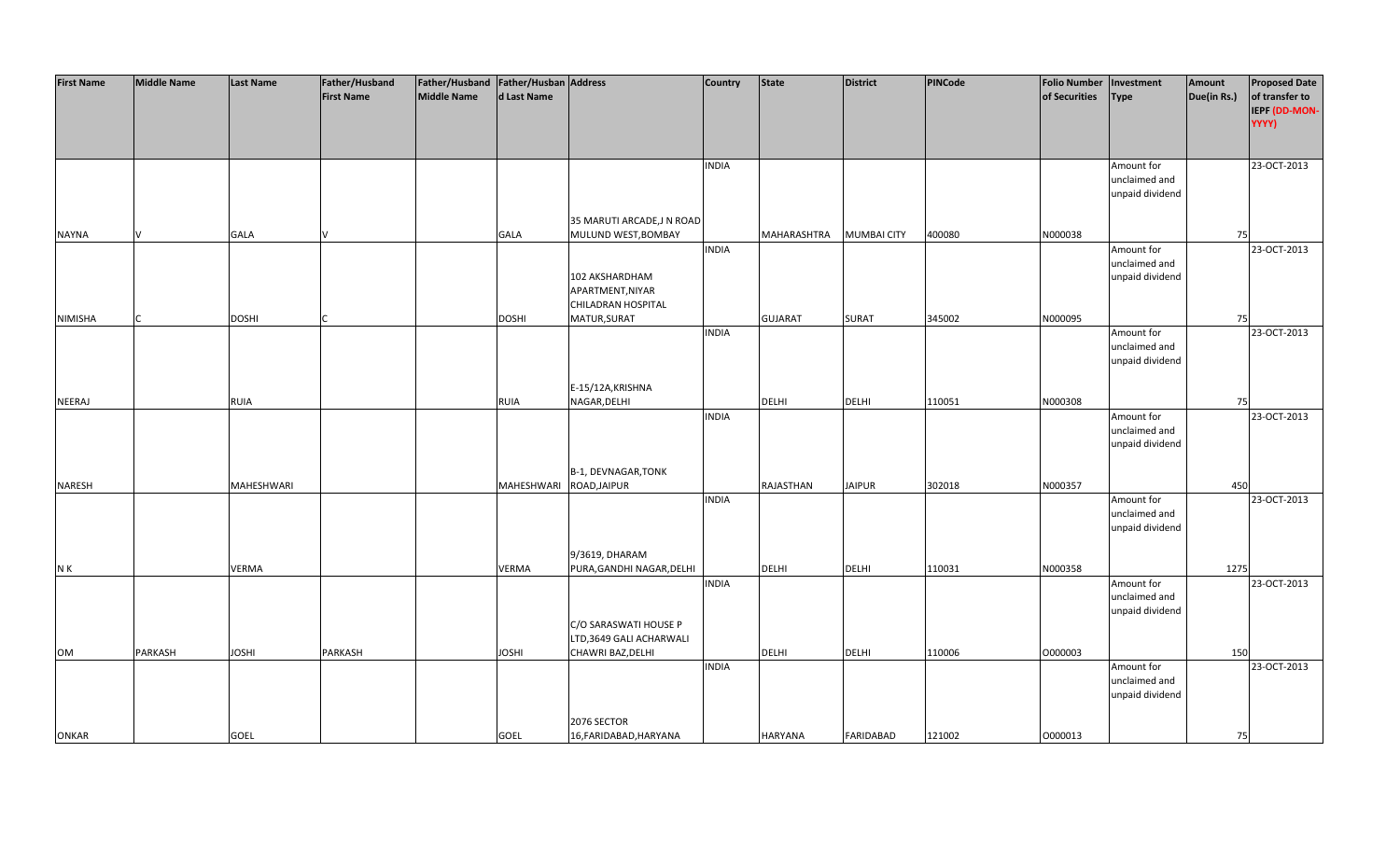| <b>First Name</b> | <b>Middle Name</b> | <b>Last Name</b> | Father/Husband    | Father/Husband   Father/Husban   Address |              |                             | <b>Country</b> | <b>State</b>       | <b>District</b>    | PINCode | <b>Folio Number</b> | Investment      | Amount      | <b>Proposed Date</b> |
|-------------------|--------------------|------------------|-------------------|------------------------------------------|--------------|-----------------------------|----------------|--------------------|--------------------|---------|---------------------|-----------------|-------------|----------------------|
|                   |                    |                  | <b>First Name</b> | <b>Middle Name</b>                       | d Last Name  |                             |                |                    |                    |         | of Securities       | <b>Type</b>     | Due(in Rs.) | of transfer to       |
|                   |                    |                  |                   |                                          |              |                             |                |                    |                    |         |                     |                 |             | IEPF (DD-MON-        |
|                   |                    |                  |                   |                                          |              |                             |                |                    |                    |         |                     |                 |             | YYYY)                |
|                   |                    |                  |                   |                                          |              |                             |                |                    |                    |         |                     |                 |             |                      |
|                   |                    |                  |                   |                                          |              |                             |                |                    |                    |         |                     |                 |             |                      |
|                   |                    |                  |                   |                                          |              |                             | <b>INDIA</b>   |                    |                    |         |                     | Amount for      |             | 23-OCT-2013          |
|                   |                    |                  |                   |                                          |              |                             |                |                    |                    |         |                     | unclaimed and   |             |                      |
|                   |                    |                  |                   |                                          |              |                             |                |                    |                    |         |                     | unpaid dividend |             |                      |
|                   |                    |                  |                   |                                          |              |                             |                |                    |                    |         |                     |                 |             |                      |
|                   |                    |                  |                   |                                          |              | 66, VISHKARMA PARK, LAXMI   |                |                    |                    |         |                     |                 |             |                      |
| <b>PURAN</b>      | CHAND              | <b>JAIN</b>      | CHAND             |                                          | <b>JAIN</b>  | NAGAR, NEW DELHI            |                | <b>DELHI</b>       | DELHI              | 110092  | P000011             |                 | 1875        |                      |
|                   |                    |                  |                   |                                          |              |                             | <b>INDIA</b>   |                    |                    |         |                     | Amount for      |             | 23-OCT-2013          |
|                   |                    |                  |                   |                                          |              |                             |                |                    |                    |         |                     | unclaimed and   |             |                      |
|                   |                    |                  |                   |                                          |              |                             |                |                    |                    |         |                     | unpaid dividend |             |                      |
|                   |                    |                  |                   |                                          |              | WZ-350 H/456 GALI NO 2,SRI  |                |                    |                    |         |                     |                 |             |                      |
|                   |                    |                  |                   |                                          |              | NAGAR NEAR RANI             |                |                    |                    |         |                     |                 |             |                      |
| POOJA             |                    | <b>GUPTA</b>     |                   |                                          | <b>GUPTA</b> | BAGH, DELHI                 |                | <b>DELHI</b>       | <b>DELHI</b>       | 110034  | P000046             |                 | 75          |                      |
|                   |                    |                  |                   |                                          |              |                             | <b>INDIA</b>   |                    |                    |         |                     | Amount for      |             | 23-OCT-2013          |
|                   |                    |                  |                   |                                          |              |                             |                |                    |                    |         |                     | unclaimed and   |             |                      |
|                   |                    |                  |                   |                                          |              |                             |                |                    |                    |         |                     | unpaid dividend |             |                      |
|                   |                    |                  |                   |                                          |              |                             |                |                    |                    |         |                     |                 |             |                      |
|                   |                    |                  |                   |                                          |              | 22-A DOUBLE STOREY, SHIVAJI |                |                    |                    |         |                     |                 |             |                      |
| PARDEEP           |                    | <b>KUMAR</b>     |                   |                                          | <b>KUMAR</b> | ROAD TELEWARA, DELHI        |                | DELHI              | DELHI              | 110006  | P000053             |                 | 75          |                      |
|                   |                    |                  |                   |                                          |              |                             | <b>INDIA</b>   |                    |                    |         |                     | Amount for      |             | 23-OCT-2013          |
|                   |                    |                  |                   |                                          |              |                             |                |                    |                    |         |                     | unclaimed and   |             |                      |
|                   |                    |                  |                   |                                          |              |                             |                |                    |                    |         |                     | unpaid dividend |             |                      |
|                   |                    |                  |                   |                                          |              | C-4 ANAMICA 1ST             |                |                    |                    |         |                     |                 |             |                      |
|                   |                    |                  |                   |                                          |              | FLOOR, RAMNAGAR S V ROAD    |                |                    |                    |         |                     |                 |             |                      |
| <b>PARULY</b>     |                    | <b>DESAI</b>     |                   |                                          | <b>DESAI</b> | BORIVALI W, BOMBAY          |                | MAHARASHTRA        | <b>MUMBAI CITY</b> | 400092  | P000057             |                 | 75          |                      |
|                   |                    |                  |                   |                                          |              |                             | <b>INDIA</b>   |                    |                    |         |                     | Amount for      |             | 23-OCT-2013          |
|                   |                    |                  |                   |                                          |              |                             |                |                    |                    |         |                     | unclaimed and   |             |                      |
|                   |                    |                  |                   |                                          |              |                             |                |                    |                    |         |                     | unpaid dividend |             |                      |
|                   |                    |                  |                   |                                          |              |                             |                |                    |                    |         |                     |                 |             |                      |
|                   |                    |                  |                   |                                          |              | PLOT NO 7 ASHOK NAGAR       |                |                    |                    |         |                     |                 |             |                      |
|                   |                    |                  |                   |                                          |              | SOCIETY, N S ROAD NO 11     |                |                    |                    |         |                     |                 |             |                      |
| POONAM            |                    | <b>MODI</b>      |                   |                                          | <b>MODI</b>  | JUHU SCHEME, BOMBAY         |                | MAHARASHTRA        | <b>MUMBAI CITY</b> | 400049  | P000068             |                 | 75          |                      |
|                   |                    |                  |                   |                                          |              |                             | <b>INDIA</b>   |                    |                    |         |                     | Amount for      |             | 23-OCT-2013          |
|                   |                    |                  |                   |                                          |              |                             |                |                    |                    |         |                     | unclaimed and   |             |                      |
|                   |                    |                  |                   |                                          |              |                             |                |                    |                    |         |                     | unpaid dividend |             |                      |
|                   |                    |                  |                   |                                          |              | C/O THE MAHABIR JUTE        |                |                    |                    |         |                     |                 |             |                      |
|                   |                    |                  |                   |                                          |              | MILLS LTD,9 JAGMOHAN        |                |                    |                    |         |                     |                 |             |                      |
|                   |                    |                  |                   |                                          |              | <b>MULLICK LANE 5TH</b>     |                |                    |                    |         |                     |                 |             |                      |
| PAWAN             | <b>KUMAR</b>       | MASKARA          | <b>KUMAR</b>      |                                          | MASKARA      | FL, CALCUTTA                |                | <b>WEST BENGAL</b> | Kolkata            | 700007  | P000070             |                 | 75          |                      |
|                   |                    |                  |                   |                                          |              |                             | <b>INDIA</b>   |                    |                    |         |                     | Amount for      |             | 23-OCT-2013          |
|                   |                    |                  |                   |                                          |              |                             |                |                    |                    |         |                     | unclaimed and   |             |                      |
|                   |                    |                  |                   |                                          |              |                             |                |                    |                    |         |                     | unpaid dividend |             |                      |
|                   |                    |                  |                   |                                          |              |                             |                |                    |                    |         |                     |                 |             |                      |
|                   |                    |                  |                   |                                          |              | 7, CHANDRAGUPTA             |                |                    |                    |         |                     |                 |             |                      |
|                   |                    |                  |                   |                                          |              | TENAMENT, POLYTECHNIC,      |                |                    |                    |         |                     |                 |             |                      |
| PUSHPABEN         | К                  | <b>SHAH</b>      |                   |                                          | <b>SHAH</b>  | AMBAWADI,,AHMEDABAD         |                | <b>GUJARAT</b>     | AHMEDABAD          | 380015  | P000085             |                 | 75          |                      |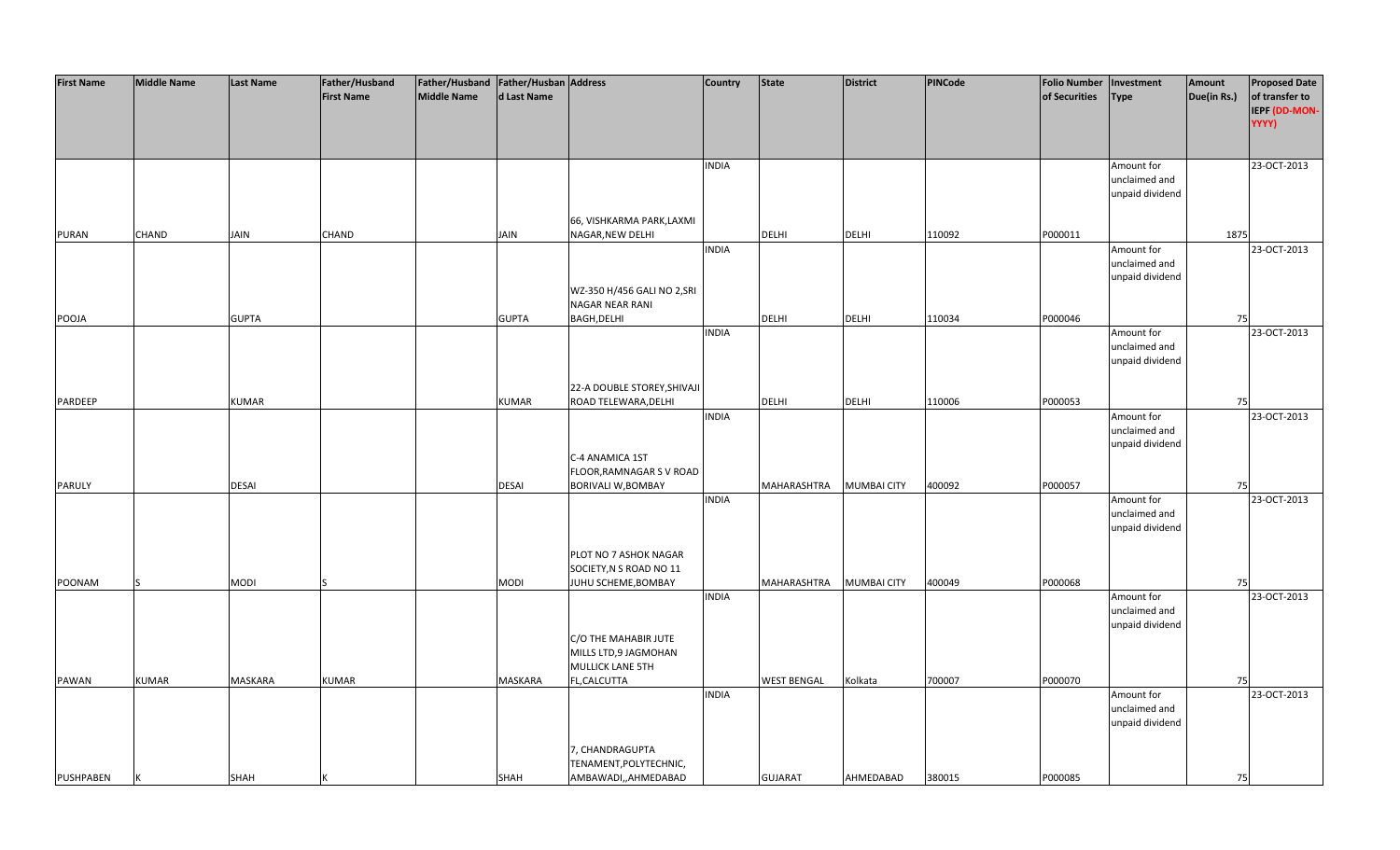| <b>First Name</b> | <b>Middle Name</b> | <b>Last Name</b> | Father/Husband    | Father/Husband   Father/Husban   Address |                |                            | <b>Country</b> | <b>State</b>   | <b>District</b>  | PINCode | <b>Folio Number</b> | Investment      | Amount      | <b>Proposed Date</b> |
|-------------------|--------------------|------------------|-------------------|------------------------------------------|----------------|----------------------------|----------------|----------------|------------------|---------|---------------------|-----------------|-------------|----------------------|
|                   |                    |                  | <b>First Name</b> | <b>Middle Name</b>                       | d Last Name    |                            |                |                |                  |         | of Securities       | <b>Type</b>     | Due(in Rs.) | of transfer to       |
|                   |                    |                  |                   |                                          |                |                            |                |                |                  |         |                     |                 |             | IEPF (DD-MON-        |
|                   |                    |                  |                   |                                          |                |                            |                |                |                  |         |                     |                 |             | YYYY)                |
|                   |                    |                  |                   |                                          |                |                            |                |                |                  |         |                     |                 |             |                      |
|                   |                    |                  |                   |                                          |                |                            |                |                |                  |         |                     |                 |             |                      |
|                   |                    |                  |                   |                                          |                |                            | <b>INDIA</b>   |                |                  |         |                     | Amount for      |             | 23-OCT-2013          |
|                   |                    |                  |                   |                                          |                |                            |                |                |                  |         |                     | unclaimed and   |             |                      |
|                   |                    |                  |                   |                                          |                |                            |                |                |                  |         |                     | unpaid dividend |             |                      |
|                   |                    |                  |                   |                                          |                | 8, PAYAL PARK              |                |                |                  |         |                     |                 |             |                      |
|                   |                    |                  |                   |                                          |                | SOCIETY, SATELLITE         |                |                |                  |         |                     |                 |             |                      |
| PRABHUDAS         | G                  | PATEL            | G                 |                                          | <b>PATEL</b>   | ROAD,,AHMEDABAD            |                | <b>GUJARAT</b> | AHMEDABAD        | 380015  | P000092             |                 | 75          |                      |
|                   |                    |                  |                   |                                          |                |                            | <b>INDIA</b>   |                |                  |         |                     | Amount for      |             | 23-OCT-2013          |
|                   |                    |                  |                   |                                          |                |                            |                |                |                  |         |                     | unclaimed and   |             |                      |
|                   |                    |                  |                   |                                          |                |                            |                |                |                  |         |                     | unpaid dividend |             |                      |
|                   |                    |                  |                   |                                          |                |                            |                |                |                  |         |                     |                 |             |                      |
|                   |                    |                  |                   |                                          |                | B NO L/5 ROOM NO 56, VIJAY |                |                |                  |         |                     |                 |             |                      |
| PIYUSH            | N                  | <b>SHAH</b>      | N                 |                                          | <b>SHAH</b>    | NAGAR HARNI ROAD, BARODA   |                | <b>GUJARAT</b> | Vadodara         | 390006  | P000105             |                 | 75          |                      |
|                   |                    |                  |                   |                                          |                |                            | <b>INDIA</b>   |                |                  |         |                     | Amount for      |             | 23-OCT-2013          |
|                   |                    |                  |                   |                                          |                |                            |                |                |                  |         |                     | unclaimed and   |             |                      |
|                   |                    |                  |                   |                                          |                | C/O DHAN RAJ SHIV          |                |                |                  |         |                     | unpaid dividend |             |                      |
|                   |                    |                  |                   |                                          |                | RAJ, NEHRU                 |                |                |                  |         |                     |                 |             |                      |
|                   |                    |                  |                   |                                          |                | MARKET, DEOLI, DEOLI TONK, |                |                |                  |         |                     |                 |             |                      |
| <b>PRAVEEN</b>    | <b>KUMAR</b>       | MAHESHWARI       | <b>KUMAR</b>      |                                          | MAHESHWARI     | (RAJASTHAN)                |                | RAJASTHAN      | <b>TONK</b>      | 304804  | P000116             |                 | 75          |                      |
|                   |                    |                  |                   |                                          |                |                            | <b>INDIA</b>   |                |                  |         |                     | Amount for      |             | 23-OCT-2013          |
|                   |                    |                  |                   |                                          |                |                            |                |                |                  |         |                     | unclaimed and   |             |                      |
|                   |                    |                  |                   |                                          |                |                            |                |                |                  |         |                     | unpaid dividend |             |                      |
|                   |                    |                  |                   |                                          |                |                            |                |                |                  |         |                     |                 |             |                      |
|                   |                    |                  |                   |                                          |                | C/O DENA BANK, M G         |                |                |                  |         |                     |                 |             |                      |
| <b>PUSHPA</b>     |                    | <b>PUROHIT</b>   |                   |                                          | <b>PUROHIT</b> | ROAD, JUNAGADH             |                | <b>GUJARAT</b> | <b>JUNAGADH</b>  | 362001  | P000140             |                 | 75          |                      |
|                   |                    |                  |                   |                                          |                |                            | <b>INDIA</b>   |                |                  |         |                     | Amount for      |             | 23-OCT-2013          |
|                   |                    |                  |                   |                                          |                |                            |                |                |                  |         |                     | unclaimed and   |             |                      |
|                   |                    |                  |                   |                                          |                |                            |                |                |                  |         |                     | unpaid dividend |             |                      |
|                   |                    |                  |                   |                                          |                |                            |                |                |                  |         |                     |                 |             |                      |
|                   |                    |                  |                   |                                          |                | 509 KANAKNIDIY, NANPURA    |                |                |                  |         |                     |                 |             |                      |
| PANKAJ            | <b>SUNIL</b>       | SANGVI           | <b>SUNIL</b>      |                                          | SANGVI         | TIMLI NAWAD, SURAT         |                | <b>GUJARAT</b> | <b>SURAT</b>     | 395001  | P000151             |                 | 75          |                      |
|                   |                    |                  |                   |                                          |                |                            | <b>INDIA</b>   |                |                  |         |                     | Amount for      |             | 23-OCT-2013          |
|                   |                    |                  |                   |                                          |                |                            |                |                |                  |         |                     | unclaimed and   |             |                      |
|                   |                    |                  |                   |                                          |                |                            |                |                |                  |         |                     | unpaid dividend |             |                      |
|                   |                    |                  |                   |                                          |                | 105 KADAM COIRI APP        |                |                |                  |         |                     |                 |             |                      |
|                   |                    |                  |                   |                                          |                | <b>TEKARA</b>              |                |                |                  |         |                     |                 |             |                      |
| PRITI             | M                  | SHAH             | M                 |                                          | <b>SHAH</b>    | FAL, KATARGAM, SURAT       |                | <b>GUJARAT</b> | <b>SURAT</b>     | 395004  | P000158             |                 | 75          |                      |
|                   |                    |                  |                   |                                          |                |                            | <b>INDIA</b>   |                |                  |         |                     | Amount for      |             | 23-OCT-2013          |
|                   |                    |                  |                   |                                          |                |                            |                |                |                  |         |                     | unclaimed and   |             |                      |
|                   |                    |                  |                   |                                          |                |                            |                |                |                  |         |                     | unpaid dividend |             |                      |
|                   |                    |                  |                   |                                          |                | <b>BLOCK C-1 ANAND</b>     |                |                |                  |         |                     |                 |             |                      |
|                   |                    |                  |                   |                                          |                | BHUVAN, KALANALA, BHAVNA   |                |                |                  |         |                     |                 |             |                      |
| PARUL             | R                  | <b>THAKKER</b>   |                   |                                          | <b>THAKKER</b> | GAR                        |                | <b>GUJARAT</b> | <b>BHAVNAGAR</b> | 364002  | P000167             |                 | 75          |                      |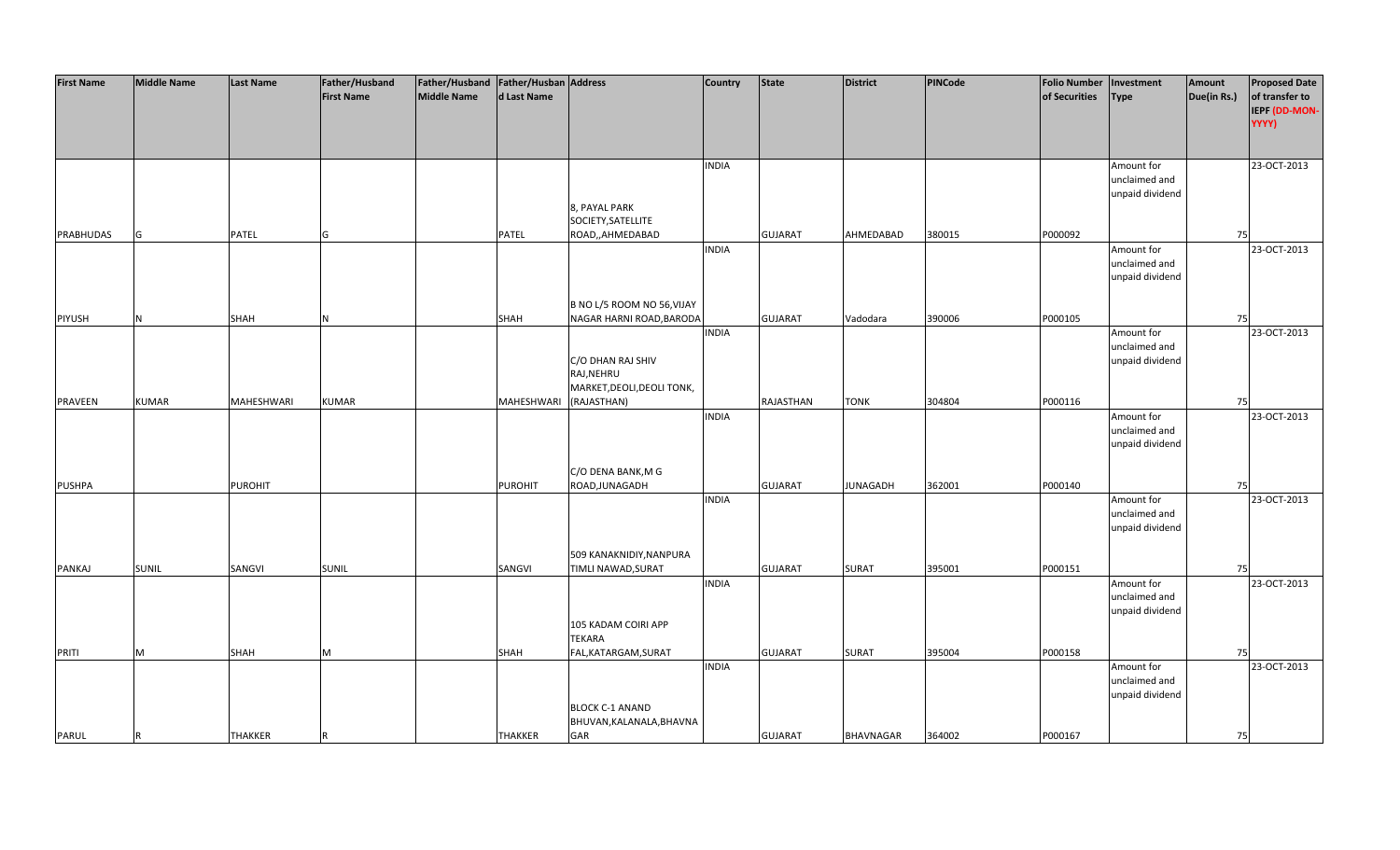| <b>First Name</b> | <b>Middle Name</b> | Last Name    | Father/Husband    | Father/Husband   Father/Husban   Address |             |                                               | <b>Country</b> | <b>State</b>    | <b>District</b> | <b>PINCode</b> | <b>Folio Number</b>  | Investment                  | Amount      | <b>Proposed Date</b> |
|-------------------|--------------------|--------------|-------------------|------------------------------------------|-------------|-----------------------------------------------|----------------|-----------------|-----------------|----------------|----------------------|-----------------------------|-------------|----------------------|
|                   |                    |              | <b>First Name</b> | Middle Name                              | d Last Name |                                               |                |                 |                 |                | of Securities        | <b>Type</b>                 | Due(in Rs.) | of transfer to       |
|                   |                    |              |                   |                                          |             |                                               |                |                 |                 |                |                      |                             |             | IEPF (DD-MON-        |
|                   |                    |              |                   |                                          |             |                                               |                |                 |                 |                |                      |                             |             | YYYY)                |
|                   |                    |              |                   |                                          |             |                                               |                |                 |                 |                |                      |                             |             |                      |
|                   |                    |              |                   |                                          |             |                                               | <b>INDIA</b>   |                 |                 |                |                      | Amount for                  |             | 23-OCT-2013          |
|                   |                    |              |                   |                                          |             |                                               |                |                 |                 |                |                      | unclaimed and               |             |                      |
|                   |                    |              |                   |                                          |             |                                               |                |                 |                 |                |                      | unpaid dividend             |             |                      |
|                   |                    |              |                   |                                          |             |                                               |                |                 |                 |                |                      |                             |             |                      |
|                   |                    |              |                   |                                          |             | 188, NEHRUJI                                  |                |                 |                 |                | IN3003601002         |                             |             |                      |
| M                 | ZEENETHUNNISA      | <b>BEGUM</b> | ZEENETHUNNISA     |                                          | BEGUM       | ROAD, VILLUPURAM, 0                           |                | TAMIL NADU      | CHENNAI         | 605602         | 5245                 |                             | 75          |                      |
|                   |                    |              |                   |                                          |             |                                               | <b>INDIA</b>   |                 |                 |                |                      | Amount for<br>unclaimed and |             | 23-OCT-2013          |
|                   |                    |              |                   |                                          |             |                                               |                |                 |                 |                |                      | unpaid dividend             |             |                      |
|                   |                    |              |                   |                                          |             |                                               |                |                 |                 |                |                      |                             |             |                      |
|                   |                    |              |                   |                                          |             |                                               |                | Andaman and     |                 |                |                      |                             |             |                      |
| <b>DINESH</b>     | <b>KUMAR</b>       | PRITHYANI    | <b>KUMAR</b>      |                                          | PRITHYANI   | N A                                           |                | Nicobar Islands | Andaman Islands |                | N A                  |                             | 112.5       |                      |
|                   |                    |              |                   |                                          |             |                                               | <b>INDIA</b>   |                 |                 |                |                      | Amount for                  |             | 23-OCT-2013          |
|                   |                    |              |                   |                                          |             |                                               |                |                 |                 |                |                      | unclaimed and               |             |                      |
|                   |                    |              |                   |                                          |             |                                               |                |                 |                 |                |                      | unpaid dividend             |             |                      |
|                   |                    |              |                   |                                          |             |                                               |                |                 |                 |                |                      |                             |             |                      |
|                   |                    |              |                   |                                          |             | B / 9, KASHINATH DHURU                        |                |                 |                 |                |                      |                             |             |                      |
|                   |                    |              |                   |                                          |             | WADI,839 COLLEGE                              |                |                 |                 |                |                      |                             |             |                      |
|                   |                    | KARIDADE     |                   |                                          | KARIDADE    | LANE, DADAR - W                               | <b>INDIA</b>   | MAHARASHTRA     | <b>MUMBAI</b>   | 400028         | 0050171              | Amount for                  | 300         | 23-OCT-2013          |
|                   |                    |              |                   |                                          |             |                                               |                |                 |                 |                |                      | unclaimed and               |             |                      |
|                   |                    |              |                   |                                          |             |                                               |                |                 |                 |                |                      | unpaid dividend             |             |                      |
|                   |                    |              |                   |                                          |             |                                               |                |                 |                 |                |                      |                             |             |                      |
|                   |                    |              |                   |                                          |             | 55, VINAY                                     |                | MADHYA          |                 |                | IN3004501289         |                             |             |                      |
| SAURABH           |                    | KASLIWAL     |                   |                                          | KASLIWAL    | NAGAR, INDORE, MP                             |                | PRADESH         | <b>INDORE</b>   | 452001         | 2072                 |                             | 150         |                      |
|                   |                    |              |                   |                                          |             |                                               | <b>INDIA</b>   |                 |                 |                |                      | Amount for                  |             | 23-OCT-2013          |
|                   |                    |              |                   |                                          |             |                                               |                |                 |                 |                |                      | unclaimed and               |             |                      |
|                   |                    |              |                   |                                          |             |                                               |                |                 |                 |                |                      | unpaid dividend             |             |                      |
|                   |                    |              |                   |                                          |             |                                               |                |                 |                 |                |                      |                             |             |                      |
| VIJAY             |                    | GAWARE       |                   |                                          | GAWARE      | D 136 MANORA, NEW<br>MLAHOSTEL, NARIMAN POINT |                | MAHARASHTRA     | <b>MUMBAI</b>   | 400021         | IN3004764021<br>7369 |                             | 75          |                      |
|                   |                    |              |                   |                                          |             |                                               | <b>INDIA</b>   |                 |                 |                |                      | Amount for                  |             | 23-OCT-2013          |
|                   |                    |              |                   |                                          |             |                                               |                |                 |                 |                |                      | unclaimed and               |             |                      |
|                   |                    |              |                   |                                          |             |                                               |                |                 |                 |                |                      | unpaid dividend             |             |                      |
|                   |                    |              |                   |                                          |             |                                               |                |                 |                 |                |                      |                             |             |                      |
|                   |                    |              |                   |                                          |             | 72, ANKUR APPT, 7, I P                        |                |                 |                 |                | IN3004764145         |                             |             |                      |
| <b>MOHINDER</b>   | SAIN               | <b>JAIN</b>  | SAIN              |                                          | JAIN        | EXTENSION,0                                   |                | <b>DELHI</b>    | <b>DELHI</b>    | 110092         | 7410                 |                             | 37.5        |                      |
|                   |                    |              |                   |                                          |             |                                               | <b>INDIA</b>   |                 |                 |                |                      | Amount for                  |             | 23-OCT-2013          |
|                   |                    |              |                   |                                          |             |                                               |                |                 |                 |                |                      | unclaimed and               |             |                      |
|                   |                    |              |                   |                                          |             |                                               |                |                 |                 |                |                      | unpaid dividend             |             |                      |
|                   |                    |              |                   |                                          |             | 25, DASHEHRA<br>MAIDAN, BEHIND HERO           |                | MADHYA          |                 |                | IN3004841256         |                             |             |                      |
| RAJAT             | <b>KUMAR</b>       | <b>JAIN</b>  | <b>KUMAR</b>      |                                          | JAIN        | HONDA SHOWROOM,0                              |                | <b>PRADESH</b>  | <b>UJJAIN</b>   | 456001         | 6310                 |                             | 37.5        |                      |
|                   |                    |              |                   |                                          |             |                                               |                |                 |                 |                |                      |                             |             |                      |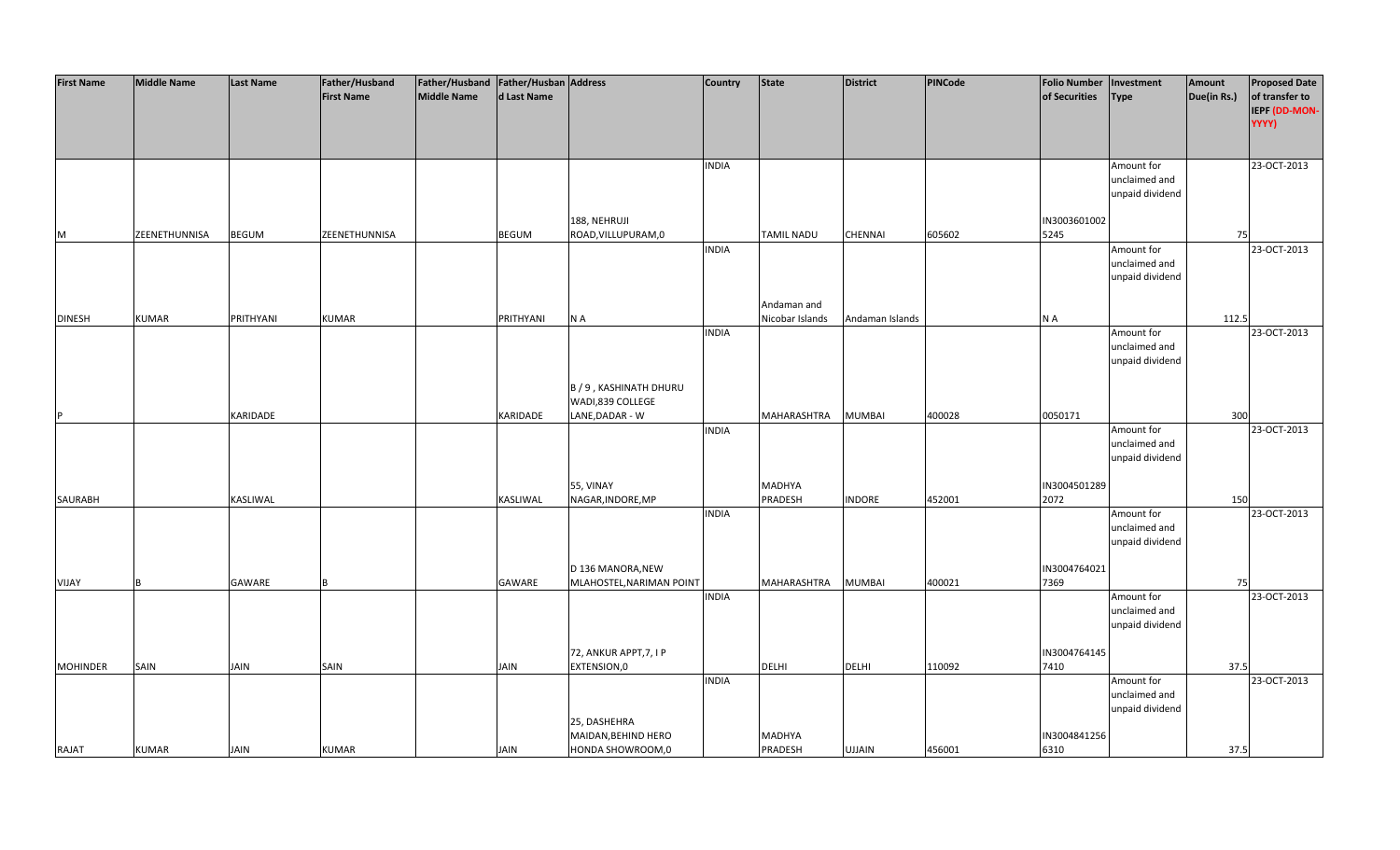| <b>First Name</b> | <b>Middle Name</b> | <b>Last Name</b> | Father/Husband    | Father/Husband   Father/Husban   Address |               |                            | <b>Country</b> | <b>State</b>   | <b>District</b>  | <b>PINCode</b> | <b>Folio Number</b> | Investment      | Amount      | <b>Proposed Date</b> |
|-------------------|--------------------|------------------|-------------------|------------------------------------------|---------------|----------------------------|----------------|----------------|------------------|----------------|---------------------|-----------------|-------------|----------------------|
|                   |                    |                  | <b>First Name</b> | <b>Middle Name</b>                       | d Last Name   |                            |                |                |                  |                | of Securities       | <b>Type</b>     | Due(in Rs.) | of transfer to       |
|                   |                    |                  |                   |                                          |               |                            |                |                |                  |                |                     |                 |             | IEPF (DD-MON-        |
|                   |                    |                  |                   |                                          |               |                            |                |                |                  |                |                     |                 |             | YYYY)                |
|                   |                    |                  |                   |                                          |               |                            |                |                |                  |                |                     |                 |             |                      |
|                   |                    |                  |                   |                                          |               |                            |                |                |                  |                |                     |                 |             |                      |
|                   |                    |                  |                   |                                          |               |                            | <b>INDIA</b>   |                |                  |                |                     | Amount for      |             | 23-OCT-2013          |
|                   |                    |                  |                   |                                          |               |                            |                |                |                  |                |                     | unclaimed and   |             |                      |
|                   |                    |                  |                   |                                          |               |                            |                |                |                  |                |                     | unpaid dividend |             |                      |
|                   |                    |                  |                   |                                          |               | <b>505 THAKKAR PALACE</b>  |                |                |                  |                |                     |                 |             |                      |
|                   |                    |                  |                   |                                          |               | JANAKALYAN NAGAR, MARVE    |                |                |                  |                | IN3005131147        |                 |             |                      |
| LISA              |                    | <b>WILSON</b>    |                   |                                          | <b>WILSON</b> | ROAD, MALAD WEST           |                | MAHARASHTRA    | <b>MUMBAI</b>    | 400095         | 4537                |                 | 30.75       |                      |
|                   |                    |                  |                   |                                          |               |                            | <b>INDIA</b>   |                |                  |                |                     | Amount for      |             | 23-OCT-2013          |
|                   |                    |                  |                   |                                          |               |                            |                |                |                  |                |                     | unclaimed and   |             |                      |
|                   |                    |                  |                   |                                          |               |                            |                |                |                  |                |                     | unpaid dividend |             |                      |
|                   |                    |                  |                   |                                          |               | MS FAIRDEAL TRADERS, 14 15 |                |                |                  |                |                     |                 |             |                      |
|                   |                    |                  |                   |                                          |               | PATNI COMPLEX, PARASIA     |                | MADHYA         |                  |                | IN3008881469        |                 |             |                      |
| <b>JAYESH</b>     | <b>KUMAR</b>       | PANDYA           | <b>KUMAR</b>      |                                          | PANDYA        | ROAD                       |                | PRADESH        | Chhindwara       | 480001         | 1214                |                 | 75          |                      |
|                   |                    |                  |                   |                                          |               |                            | <b>INDIA</b>   |                |                  |                |                     | Amount for      |             | 23-OCT-2013          |
|                   |                    |                  |                   |                                          |               |                            |                |                |                  |                |                     | unclaimed and   |             |                      |
|                   |                    |                  |                   |                                          |               |                            |                |                |                  |                |                     | unpaid dividend |             |                      |
|                   |                    |                  |                   |                                          |               |                            |                |                |                  |                |                     |                 |             |                      |
|                   |                    |                  |                   |                                          |               |                            |                |                |                  |                |                     |                 |             |                      |
|                   |                    |                  |                   |                                          |               | DONGRE MANSION THIRD       |                |                |                  |                |                     |                 |             |                      |
|                   |                    |                  |                   |                                          |               | FLOOR, BAI DINBAI          |                |                |                  |                |                     |                 |             |                      |
|                   |                    |                  |                   |                                          |               | STREET, OPP BHATIA         |                |                |                  |                | IN3008881495        |                 |             |                      |
| <b>MAULIK</b>     | <b>ARUN</b>        | <b>DIVAN</b>     | <b>ARUN</b>       |                                          | <b>DIVAN</b>  | HOSPITAL TARDEO ROAD       |                | MAHARASHTRA    | <b>MUMBAI</b>    | 400007         | 6763                |                 | 445.5       |                      |
|                   |                    |                  |                   |                                          |               |                            | <b>INDIA</b>   |                |                  |                |                     | Amount for      |             | 23-OCT-2013          |
|                   |                    |                  |                   |                                          |               |                            |                |                |                  |                |                     | unclaimed and   |             |                      |
|                   |                    |                  |                   |                                          |               |                            |                |                |                  |                |                     | unpaid dividend |             |                      |
|                   |                    |                  |                   |                                          |               | PLOT NO 8 GYANDEEP         |                |                |                  |                |                     |                 |             |                      |
|                   |                    |                  |                   |                                          |               | SOCIETY, KIRAVALI, KARJAT  |                |                |                  |                | IN3011271506        |                 |             |                      |
| <b>MOHANLAL</b>   | <b>TULSIDAS</b>    | <b>BHATIA</b>    | <b>TULSIDAS</b>   |                                          | <b>BHATIA</b> | <b>MATHERAN ROAD</b>       |                | MAHARASHTRA    | Raigad           | 410201         | 5851                |                 | 52.5        |                      |
|                   |                    |                  |                   |                                          |               |                            | <b>INDIA</b>   |                |                  |                |                     | Amount for      |             | 23-OCT-2013          |
|                   |                    |                  |                   |                                          |               |                            |                |                |                  |                |                     | unclaimed and   |             |                      |
|                   |                    |                  |                   |                                          |               |                            |                |                |                  |                |                     | unpaid dividend |             |                      |
|                   |                    |                  |                   |                                          |               |                            |                |                |                  |                |                     |                 |             |                      |
|                   |                    |                  |                   |                                          |               | B/104 ASHOKA ENCLAVE       |                |                |                  |                | IN3011511302        |                 |             |                      |
| ANUJ              |                    | <b>MATHUR</b>    |                   |                                          | <b>MATHUR</b> | II, SECTOR 37, FARIDABAD   |                | HARYANA        | <b>FARIDABAD</b> | 121003         | 6545                |                 | 112.5       |                      |
|                   |                    |                  |                   |                                          |               |                            | <b>INDIA</b>   |                |                  |                |                     | Amount for      |             | 23-OCT-2013          |
|                   |                    |                  |                   |                                          |               |                            |                |                |                  |                |                     | unclaimed and   |             |                      |
|                   |                    |                  |                   |                                          |               |                            |                |                |                  |                |                     | unpaid dividend |             |                      |
|                   |                    |                  |                   |                                          |               |                            |                |                |                  |                |                     |                 |             |                      |
|                   |                    |                  |                   |                                          |               | LAXMI TENT HOUSE, GORDI    |                |                |                  |                | IN3011603021        |                 |             |                      |
| <b>MANJU</b>      |                    | SARDA            |                   |                                          | SARDA         | CHACHA, PO. DEGANA         |                | MAHARASHTRA    | <b>NAGPUR</b>    | 341503         | 2693                |                 | 150         |                      |
|                   |                    |                  |                   |                                          |               |                            | <b>INDIA</b>   |                |                  |                |                     | Amount for      |             | 23-OCT-2013          |
|                   |                    |                  |                   |                                          |               |                            |                |                |                  |                |                     | unclaimed and   |             |                      |
|                   |                    |                  |                   |                                          |               |                            |                |                |                  |                |                     | unpaid dividend |             |                      |
|                   |                    |                  |                   |                                          |               | C/2 SUKHSHANTI             |                |                |                  |                |                     |                 |             |                      |
|                   |                    |                  |                   |                                          |               | APTT, NUTAN PATIDAR SOC    |                |                |                  |                |                     |                 |             |                      |
|                   |                    |                  |                   |                                          |               | VALLABHWADI, OPP C B I     |                |                |                  |                | IN3012763031        |                 |             |                      |
| <b>NIMISHA</b>    |                    | <b>VYAS</b>      |                   |                                          | <b>VYAS</b>   | <b>LANE MANINAGAR</b>      |                | <b>GUJARAT</b> | AHMEDABAD        | 380008         | 5909                |                 | 150         |                      |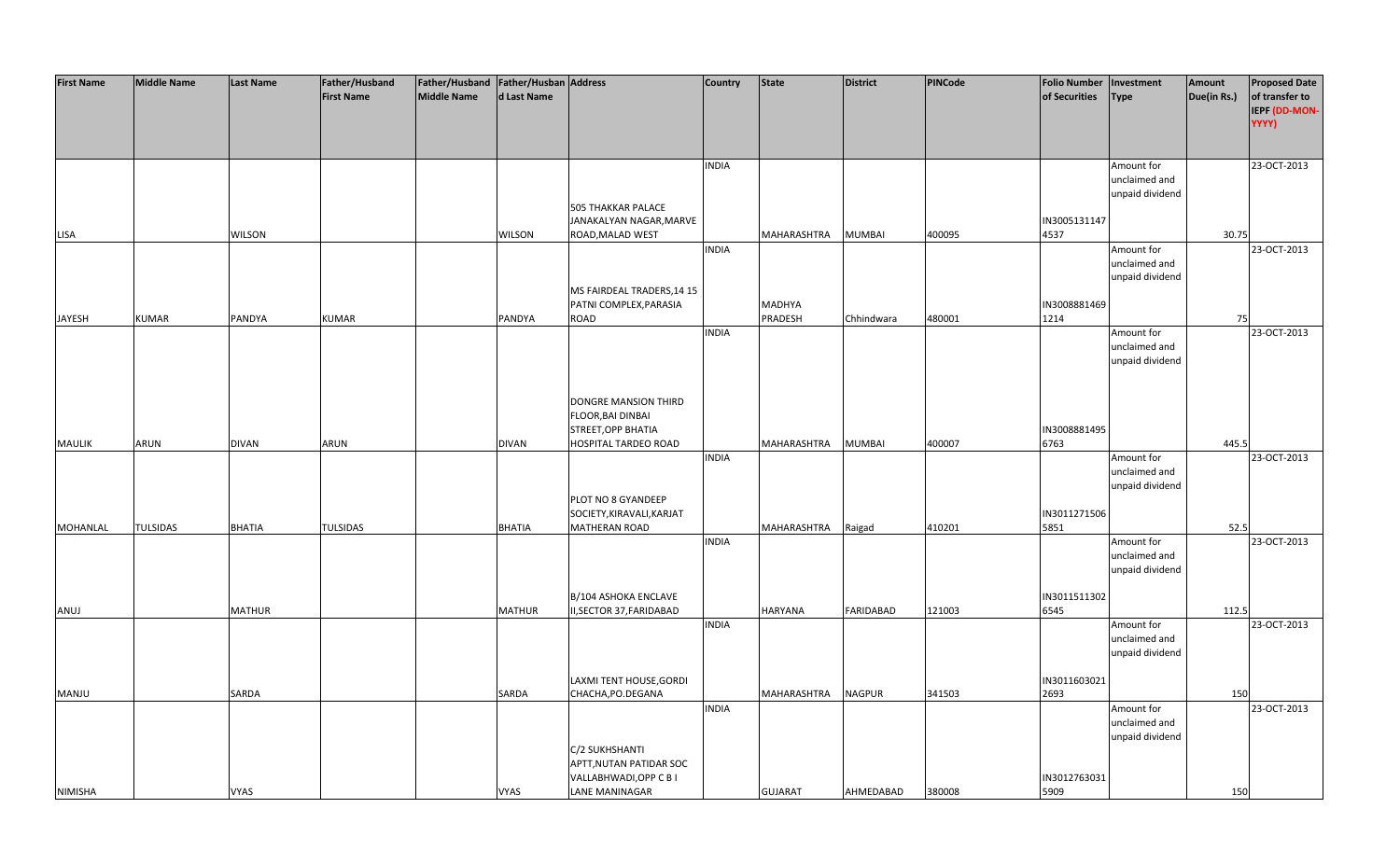| <b>First Name</b> | <b>Middle Name</b> | <b>Last Name</b> | Father/Husband    | Father/Husband Father/Husban Address |               |                          | <b>Country</b> | <b>State</b>   | <b>District</b>  | <b>PINCode</b> | <b>Folio Number</b> | Investment      | Amount      | <b>Proposed Date</b> |
|-------------------|--------------------|------------------|-------------------|--------------------------------------|---------------|--------------------------|----------------|----------------|------------------|----------------|---------------------|-----------------|-------------|----------------------|
|                   |                    |                  | <b>First Name</b> | <b>Middle Name</b>                   | d Last Name   |                          |                |                |                  |                | of Securities       | <b>Type</b>     | Due(in Rs.) | of transfer to       |
|                   |                    |                  |                   |                                      |               |                          |                |                |                  |                |                     |                 |             | IEPF (DD-MON-        |
|                   |                    |                  |                   |                                      |               |                          |                |                |                  |                |                     |                 |             | YYYY)                |
|                   |                    |                  |                   |                                      |               |                          |                |                |                  |                |                     |                 |             |                      |
|                   |                    |                  |                   |                                      |               |                          |                |                |                  |                |                     |                 |             |                      |
|                   |                    |                  |                   |                                      |               |                          | <b>INDIA</b>   |                |                  |                |                     | Amount for      |             | 23-OCT-2013          |
|                   |                    |                  |                   |                                      |               |                          |                |                |                  |                |                     | unclaimed and   |             |                      |
|                   |                    |                  |                   |                                      |               |                          |                |                |                  |                |                     |                 |             |                      |
|                   |                    |                  |                   |                                      |               |                          |                |                |                  |                |                     | unpaid dividend |             |                      |
|                   |                    |                  |                   |                                      |               | 37 BANAMA HALL LANE,C-   |                |                |                  |                |                     |                 |             |                      |
|                   |                    |                  |                   |                                      |               | BLOCK 3RD FLOOR, GIRGAUM |                |                |                  |                | IN3013301715        |                 |             |                      |
| <b>NAYAN</b>      | D                  | <b>DESAI</b>     | D.                |                                      | <b>DESAI</b>  | <b>TERRACE</b>           |                | MAHARASHTRA    | <b>MUMBAI</b>    | 400004         | 1032                |                 | 75          |                      |
|                   |                    |                  |                   |                                      |               |                          | <b>INDIA</b>   |                |                  |                |                     | Amount for      |             | 23-OCT-2013          |
|                   |                    |                  |                   |                                      |               |                          |                |                |                  |                |                     | unclaimed and   |             |                      |
|                   |                    |                  |                   |                                      |               |                          |                |                |                  |                |                     | unpaid dividend |             |                      |
|                   |                    |                  |                   |                                      |               |                          |                |                |                  |                |                     |                 |             |                      |
|                   |                    |                  |                   |                                      |               | REDFIELD, 163            |                |                |                  |                | IN3015491487        |                 |             |                      |
| <b>BHARAT</b>     | LALCHAND           | VASA             | LALCHAND          |                                      | VASA          | BHULESHWAR, MUMBAI       |                | MAHARASHTRA    | <b>MUMBAI</b>    | 400002         | 0353                |                 | 375         |                      |
|                   |                    |                  |                   |                                      |               |                          | <b>INDIA</b>   |                |                  |                |                     | Amount for      |             | 23-OCT-2013          |
|                   |                    |                  |                   |                                      |               |                          |                |                |                  |                |                     | unclaimed and   |             |                      |
|                   |                    |                  |                   |                                      |               |                          |                |                |                  |                |                     | unpaid dividend |             |                      |
|                   |                    |                  |                   |                                      |               |                          |                |                |                  |                |                     |                 |             |                      |
|                   |                    |                  |                   |                                      |               | 22 VIVEKANAND PURI, AZAD |                |                |                  |                | IN3015491563        |                 |             |                      |
| ALOK              |                    | SINGHAL          |                   |                                      | SINGHAL       | MARG, SARAI RAHILLA      |                | <b>DELHI</b>   | <b>DELHI</b>     | 110007         | 4198                |                 | 225         |                      |
|                   |                    |                  |                   |                                      |               |                          | <b>INDIA</b>   |                |                  |                |                     | Amount for      |             | 23-OCT-2013          |
|                   |                    |                  |                   |                                      |               |                          |                |                |                  |                |                     | unclaimed and   |             |                      |
|                   |                    |                  |                   |                                      |               |                          |                |                |                  |                |                     | unpaid dividend |             |                      |
|                   |                    |                  |                   |                                      |               |                          |                |                |                  |                |                     |                 |             |                      |
|                   |                    |                  |                   |                                      |               | 17/132 ASHWAMEGH, PART   |                |                |                  |                | IN3015491933        |                 |             |                      |
| <b>CHINTAN</b>    |                    | <b>SHROFF</b>    |                   |                                      | <b>SHROFF</b> | 5, SATELLITE             |                | <b>GUJARAT</b> | AHMEDABAD        | 380015         | 4530                |                 | 225         |                      |
|                   |                    |                  |                   |                                      |               |                          | <b>INDIA</b>   |                |                  |                |                     | Amount for      |             | 23-OCT-2013          |
|                   |                    |                  |                   |                                      |               |                          |                |                |                  |                |                     | unclaimed and   |             |                      |
|                   |                    |                  |                   |                                      |               |                          |                |                |                  |                |                     | unpaid dividend |             |                      |
|                   |                    |                  |                   |                                      |               | B-65/C,SWAROOP           |                |                |                  |                |                     |                 |             |                      |
|                   |                    |                  |                   |                                      |               | PARK, LAJPAT NAGAR,      |                |                |                  |                | IN3015572007        |                 |             |                      |
| <b>KAUSHAL</b>    | <b>KISHOR</b>      | <b>KUSHWAHA</b>  | <b>KISHOR</b>     |                                      | KUSHWAHA      | SAHIBABAD                |                | UTTAR PRADESH  | <b>GHAZIABAD</b> | 201005         | 8870                |                 | 75          |                      |
|                   |                    |                  |                   |                                      |               |                          | <b>INDIA</b>   |                |                  |                |                     | Amount for      |             | 23-OCT-2013          |
|                   |                    |                  |                   |                                      |               |                          |                |                |                  |                |                     | unclaimed and   |             |                      |
|                   |                    |                  |                   |                                      |               |                          |                |                |                  |                |                     | unpaid dividend |             |                      |
|                   |                    |                  |                   |                                      |               |                          |                |                |                  |                |                     |                 |             |                      |
|                   |                    |                  |                   |                                      |               | 4653,CLOTH               |                |                |                  |                | IN3015901002        |                 |             |                      |
| <b>BARKHA</b>     |                    | <b>BANSAL</b>    |                   |                                      | BANSAL        | MARKET, MAHAVIR BAZAR    |                | <b>DELHI</b>   | <b>DELHI</b>     | 110006         | 5970                |                 | 75          |                      |
|                   |                    |                  |                   |                                      |               |                          | <b>INDIA</b>   |                |                  |                |                     | Amount for      |             | 23-OCT-2013          |
|                   |                    |                  |                   |                                      |               |                          |                |                |                  |                |                     | unclaimed and   |             |                      |
|                   |                    |                  |                   |                                      |               |                          |                |                |                  |                |                     | unpaid dividend |             |                      |
|                   |                    |                  |                   |                                      |               | ANAND PARK, BLDG. NO.    |                |                |                  |                |                     |                 |             |                      |
|                   |                    |                  |                   |                                      |               | 5, FLAT NO. 20, B CABIN  |                |                |                  |                | IN3020091001        |                 |             |                      |
| LEENA             | <b>ABHIJIT</b>     | TILWANKAR        | <b>ABHIJIT</b>    |                                      | TILWANKAR     | <b>ROAD</b>              |                | MAHARASHTRA    | <b>MUMBAI</b>    | 421501         | 0628                |                 | 22.5        |                      |
|                   |                    |                  |                   |                                      |               |                          |                |                |                  |                |                     |                 |             |                      |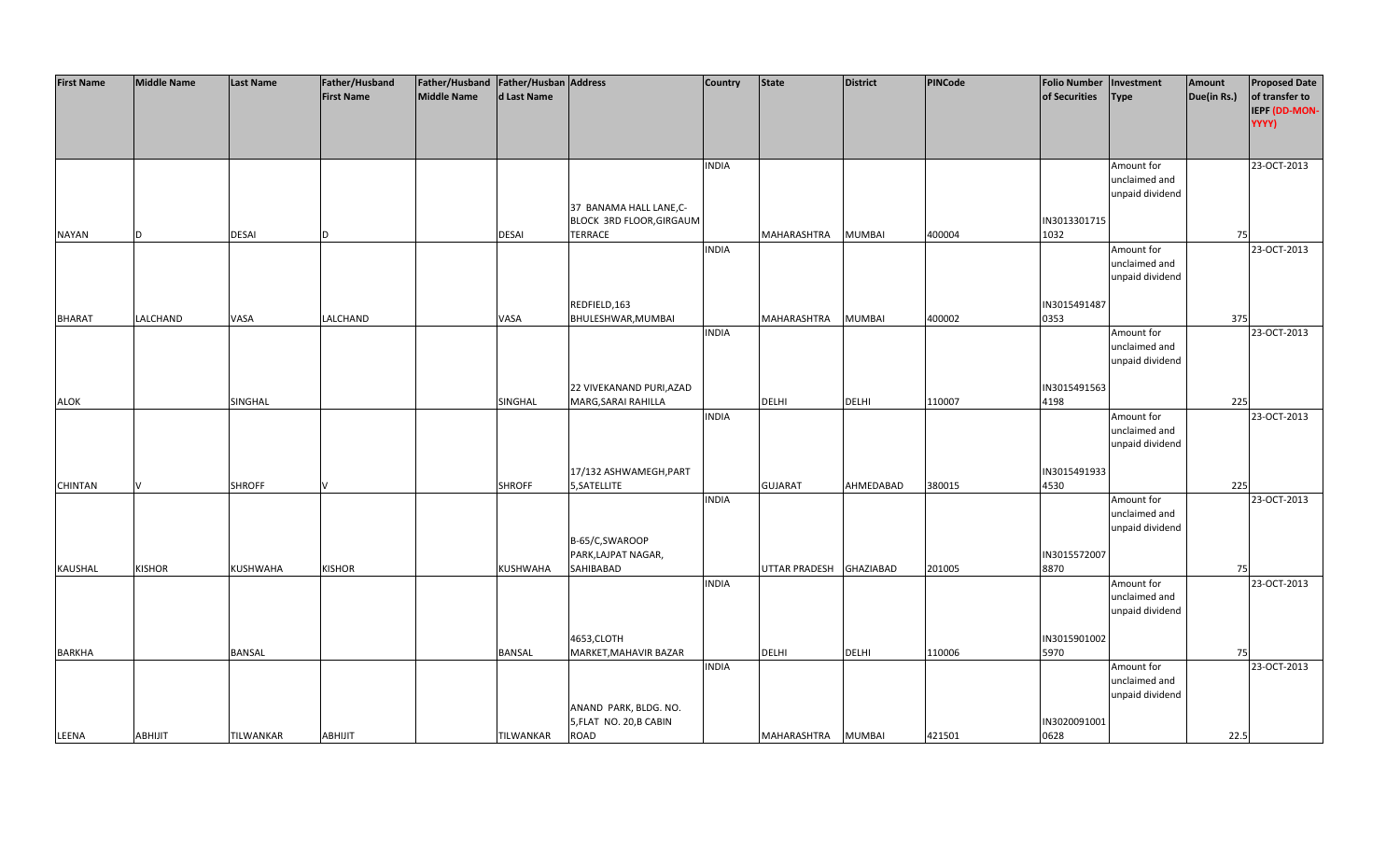| <b>First Name</b> | <b>Middle Name</b> | <b>Last Name</b> | Father/Husband    | Father/Husband Father/Husban Address |              |                             | <b>Country</b> | <b>State</b>       | <b>District</b>  | <b>PINCode</b> | <b>Folio Number</b> | Investment                  | Amount      | <b>Proposed Date</b> |
|-------------------|--------------------|------------------|-------------------|--------------------------------------|--------------|-----------------------------|----------------|--------------------|------------------|----------------|---------------------|-----------------------------|-------------|----------------------|
|                   |                    |                  | <b>First Name</b> | <b>Middle Name</b>                   | d Last Name  |                             |                |                    |                  |                | of Securities       | <b>Type</b>                 | Due(in Rs.) | of transfer to       |
|                   |                    |                  |                   |                                      |              |                             |                |                    |                  |                |                     |                             |             | IEPF (DD-MON-        |
|                   |                    |                  |                   |                                      |              |                             |                |                    |                  |                |                     |                             |             | YYYY)                |
|                   |                    |                  |                   |                                      |              |                             |                |                    |                  |                |                     |                             |             |                      |
|                   |                    |                  |                   |                                      |              |                             |                |                    |                  |                |                     |                             |             |                      |
|                   |                    |                  |                   |                                      |              |                             | <b>INDIA</b>   |                    |                  |                |                     |                             |             | 23-OCT-2013          |
|                   |                    |                  |                   |                                      |              |                             |                |                    |                  |                |                     | Amount for<br>unclaimed and |             |                      |
|                   |                    |                  |                   |                                      |              |                             |                |                    |                  |                |                     |                             |             |                      |
|                   |                    |                  |                   |                                      |              |                             |                |                    |                  |                |                     | unpaid dividend             |             |                      |
|                   |                    |                  |                   |                                      |              |                             |                |                    |                  |                |                     |                             |             |                      |
|                   |                    |                  |                   |                                      |              | 21A/7, GANGULY PARA         |                |                    |                  |                | IN3021051019        |                             |             |                      |
| <b>MRINAL</b>     | <b>KANTI</b>       | PAUL             | <b>KANTI</b>      |                                      | PAUL         | LANE,,0,0                   |                | <b>WEST BENGAL</b> | <b>KOLKATA</b>   | 700002         | 8552                |                             | 75          |                      |
|                   |                    |                  |                   |                                      |              |                             | <b>INDIA</b>   |                    |                  |                |                     | Amount for                  |             | 23-OCT-2013          |
|                   |                    |                  |                   |                                      |              |                             |                |                    |                  |                |                     | unclaimed and               |             |                      |
|                   |                    |                  |                   |                                      |              |                             |                |                    |                  |                |                     | unpaid dividend             |             |                      |
|                   |                    |                  |                   |                                      |              |                             |                |                    |                  |                |                     |                             |             |                      |
|                   |                    |                  |                   |                                      |              | 567, 1ST FLOOR,, 7 CROSS, 9 |                |                    |                  |                | IN3022691006        |                             |             |                      |
| RASHMI            |                    | SHARMA           |                   |                                      | SHARMA       | MAIN, JAGADISH NAGAR,       |                | KARNATAKA          | BANGALORE        | 560075         | 2066                |                             | 1.5         |                      |
|                   |                    |                  |                   |                                      |              |                             | <b>INDIA</b>   |                    |                  |                |                     | Amount for                  |             | 23-OCT-2013          |
|                   |                    |                  |                   |                                      |              |                             |                |                    |                  |                |                     | unclaimed and               |             |                      |
|                   |                    |                  |                   |                                      |              |                             |                |                    |                  |                |                     | unpaid dividend             |             |                      |
|                   |                    |                  |                   |                                      |              |                             |                |                    |                  |                |                     |                             |             |                      |
| VUDDAGIRI         |                    |                  |                   |                                      |              | PLOT NO 192, L B NAGAR, H M |                | <b>ANDHRA</b>      |                  |                | IN3022691015        |                             |             |                      |
| <b>NAGA</b>       | <b>VENKATA S</b>   | <b>KUMAR</b>     | <b>VENKATA S</b>  |                                      | <b>KUMAR</b> | T SOCIETY, SHAPUR NAGAR     |                | PRADESH            | <b>HYDERABAD</b> | 500055         | 0091                |                             | 7.5         |                      |
|                   |                    |                  |                   |                                      |              |                             | <b>INDIA</b>   |                    |                  |                |                     | Amount for                  |             | 23-OCT-2013          |
|                   |                    |                  |                   |                                      |              |                             |                |                    |                  |                |                     | unclaimed and               |             |                      |
|                   |                    |                  |                   |                                      |              |                             |                |                    |                  |                |                     | unpaid dividend             |             |                      |
|                   |                    |                  |                   |                                      |              | A FF 5 RUSHIKA APT,, OPP    |                |                    |                  |                |                     |                             |             |                      |
|                   |                    |                  |                   |                                      |              | MAHALAXMI SOCIETY,, NR      |                |                    |                  |                | IN3022691017        |                             |             |                      |
| ANILKUMAR         | G                  | <b>SHAH</b>      | G                 |                                      | <b>SHAH</b>  | SUJATA FLATS SHAHIBAUG,     |                | <b>GUJARAT</b>     | AHMEDABAD        | 380004         | 9638                |                             | 1500        |                      |
|                   |                    |                  |                   |                                      |              |                             | <b>INDIA</b>   |                    |                  |                |                     | Amount for                  |             | 23-OCT-2013          |
|                   |                    |                  |                   |                                      |              |                             |                |                    |                  |                |                     | unclaimed and               |             |                      |
|                   |                    |                  |                   |                                      |              |                             |                |                    |                  |                |                     | unpaid dividend             |             |                      |
|                   |                    |                  |                   |                                      |              |                             |                |                    |                  |                |                     |                             |             |                      |
|                   |                    |                  |                   |                                      |              | B 266,, NAND GRAM,, DELHI   |                |                    |                  |                | IN3026621003        |                             |             |                      |
| <b>SURESH</b>     | <b>KUMAR</b>       | AGRAWAL          | <b>KUMAR</b>      |                                      | AGRAWAL      | MEERUT ROAD,                |                | UTTAR PRADESH      | <b>GHAZIABAD</b> | 201001         | 8329                |                             | 75          |                      |
|                   |                    |                  |                   |                                      |              |                             | <b>INDIA</b>   |                    |                  |                |                     | Amount for                  |             | 23-OCT-2013          |
|                   |                    |                  |                   |                                      |              |                             |                |                    |                  |                |                     | unclaimed and               |             |                      |
|                   |                    |                  |                   |                                      |              |                             |                |                    |                  |                |                     | unpaid dividend             |             |                      |
|                   |                    |                  |                   |                                      |              | SAI NIVAS PLOT NO -         |                |                    |                  |                |                     |                             |             |                      |
|                   |                    |                  |                   |                                      |              | 35, ALWAR NAGAR 3RD         |                |                    |                  |                | IN3026793002        |                             |             |                      |
|                   | SWAMINATHAN        |                  | SWAMINATHAN       |                                      |              | STREET, ULLAHARAM           |                | <b>TAMIL NADU</b>  | <b>CHENNAI</b>   | 600061         | 5239                |                             | 360         |                      |
|                   |                    |                  |                   |                                      |              |                             | <b>INDIA</b>   |                    |                  |                |                     | Amount for                  |             | 23-OCT-2013          |
|                   |                    |                  |                   |                                      |              |                             |                |                    |                  |                |                     | unclaimed and               |             |                      |
|                   |                    |                  |                   |                                      |              |                             |                |                    |                  |                |                     | unpaid dividend             |             |                      |
|                   |                    |                  |                   |                                      |              |                             |                |                    |                  |                |                     |                             |             |                      |
|                   |                    |                  |                   |                                      |              | L KOTYARK SOCY,TIMBA        |                |                    |                  |                | IN3026793101        |                             |             |                      |
| SONALBEN          | <b>KIRITKUMAR</b>  | <b>SHAH</b>      | KIRITKUMAR        |                                      | <b>SHAH</b>  | ROAD,0                      |                | <b>GUJARAT</b>     | Panch Mahals     | 999999         | 0778                |                             | 450         |                      |
|                   |                    |                  |                   |                                      |              |                             |                |                    |                  |                |                     |                             |             |                      |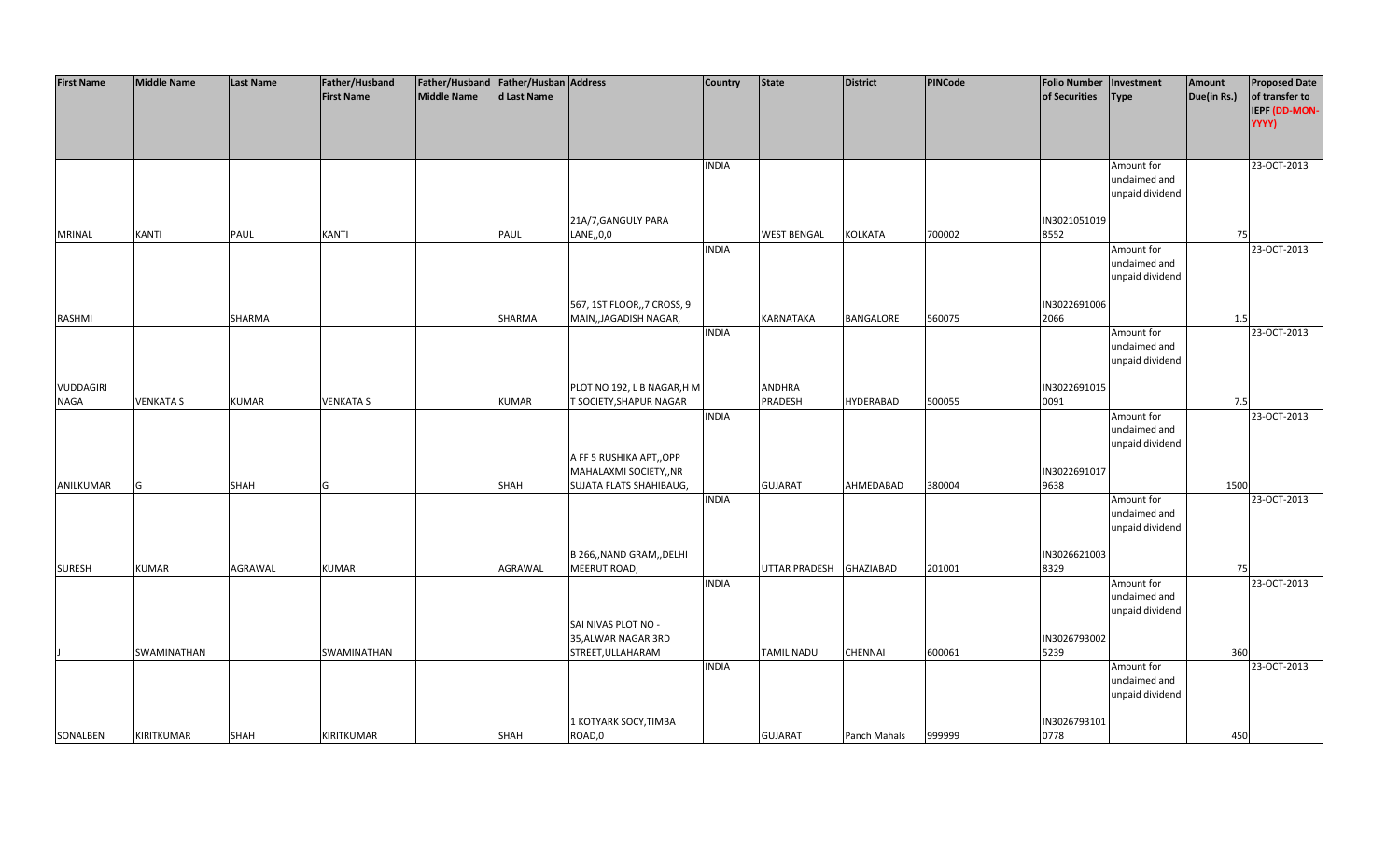| <b>First Name</b> | <b>Middle Name</b> | <b>Last Name</b> | Father/Husband    | Father/Husband Father/Husban Address |              |                                                          | <b>Country</b> | State                   | <b>District</b>  | PINCode | <b>Folio Number</b>  | Investment                                     | Amount      | <b>Proposed Date</b>                     |
|-------------------|--------------------|------------------|-------------------|--------------------------------------|--------------|----------------------------------------------------------|----------------|-------------------------|------------------|---------|----------------------|------------------------------------------------|-------------|------------------------------------------|
|                   |                    |                  | <b>First Name</b> | Middle Name                          | d Last Name  |                                                          |                |                         |                  |         | of Securities        | <b>Type</b>                                    | Due(in Rs.) | of transfer to<br>IEPF (DD-MON-<br>YYYY) |
|                   |                    |                  |                   |                                      |              |                                                          | <b>INDIA</b>   |                         |                  |         |                      | Amount for<br>unclaimed and<br>unpaid dividend |             | 23-OCT-2013                              |
| ANIRBAN           |                    | <b>DUTTA</b>     |                   |                                      | <b>DUTTA</b> | 167/A/1 LENIN SARANI, NEW<br><b>BKP, WEST KODALIA</b>    |                | <b>WEST BENGAL</b>      | Hooghly          | 743276  | IN3026793110<br>4854 |                                                | 112.5       |                                          |
|                   |                    |                  |                   |                                      |              |                                                          | <b>INDIA</b>   |                         |                  |         |                      | Amount for<br>unclaimed and<br>unpaid dividend |             | 23-OCT-2013                              |
| <b>PUNEET</b>     |                    | <b>GUPTA</b>     |                   |                                      | <b>GUPTA</b> | 218 TEXTILE MARKET, JOGI<br>WARA NAI SARAK, DELHI        |                | <b>DELHI</b>            | <b>DELHI</b>     | 110006  | P000339              |                                                | 0.75        |                                          |
|                   |                    |                  |                   |                                      |              |                                                          | <b>INDIA</b>   |                         |                  |         |                      | Amount for<br>unclaimed and<br>unpaid dividend |             | 23-OCT-2013                              |
| PARAG             |                    | AGRAWAL          |                   |                                      | AGRAWAL      | 9/55, SECTOR 3, RAJINDER<br><b>NAGAR</b>                 |                | UTTAR PRADESH GHAZIABAD |                  | 201005  | IN3026793203<br>1522 |                                                | 45          |                                          |
|                   |                    |                  |                   |                                      |              |                                                          | <b>INDIA</b>   |                         |                  |         |                      | Amount for<br>unclaimed and<br>unpaid dividend |             | 23-OCT-2013                              |
| <b>ANITA</b>      |                    | KHURANA          |                   |                                      | KHURANA      | C19 1ST FLOOR, NEW<br>MULTAN NAGAR,0                     |                | <b>DELHI</b>            | <b>NEW DELHI</b> | 110056  | IN3026793223<br>3135 |                                                | 75          |                                          |
|                   |                    |                  |                   |                                      |              |                                                          | <b>INDIA</b>   |                         |                  |         |                      | Amount for<br>unclaimed and<br>unpaid dividend |             | 23-OCT-2013                              |
| <b>ASHUTOSH</b>   | SANTRAM            | <b>VERMA</b>     | SANTRAM           |                                      | VERMA        | G1/28, PUNIT NAGAR, OLD<br>PADRA ROAD                    |                | <b>GUJARAT</b>          | VADODARA         | 390015  | IN3026793324<br>0496 |                                                | 112.5       |                                          |
|                   |                    |                  |                   |                                      |              |                                                          | <b>INDIA</b>   |                         |                  |         |                      | Amount for<br>unclaimed and<br>unpaid dividend |             | 23-OCT-2013                              |
|                   |                    |                  |                   |                                      |              | 201 AKASHGARGA<br>APTTS, ASHIANA ROAD, B V               |                |                         |                  |         | IN3029024038         |                                                |             |                                          |
| <b>ASHUPRIYA</b>  |                    | <b>JHA</b>       |                   |                                      | JHA          | <b>COLLEGE SHASTRI NAGAR</b>                             | <b>INDIA</b>   | <b>BIHAR</b>            | <b>PATNA</b>     | 800014  | 2593                 | Amount for                                     | 37.5        | 23-OCT-2013                              |
|                   |                    |                  |                   |                                      |              | HOUSE NO 9 50 NEW NO 8                                   |                |                         |                  |         |                      | unclaimed and<br>unpaid dividend               |             |                                          |
| <b>MEKALA</b>     | VIJAYA             | RAGHAVA          | <b>VIJAYA</b>     |                                      | RAGHAVA      | 90, ASHOK NAGAR<br>KOYYALAGUDEM, WEST<br><b>GODAVARI</b> |                | ANDHRA<br>PRADESH       | West Godavari    | 534312  | IN3029024124<br>4490 |                                                | 0.75        |                                          |
|                   |                    |                  |                   |                                      |              |                                                          |                |                         |                  |         |                      |                                                |             |                                          |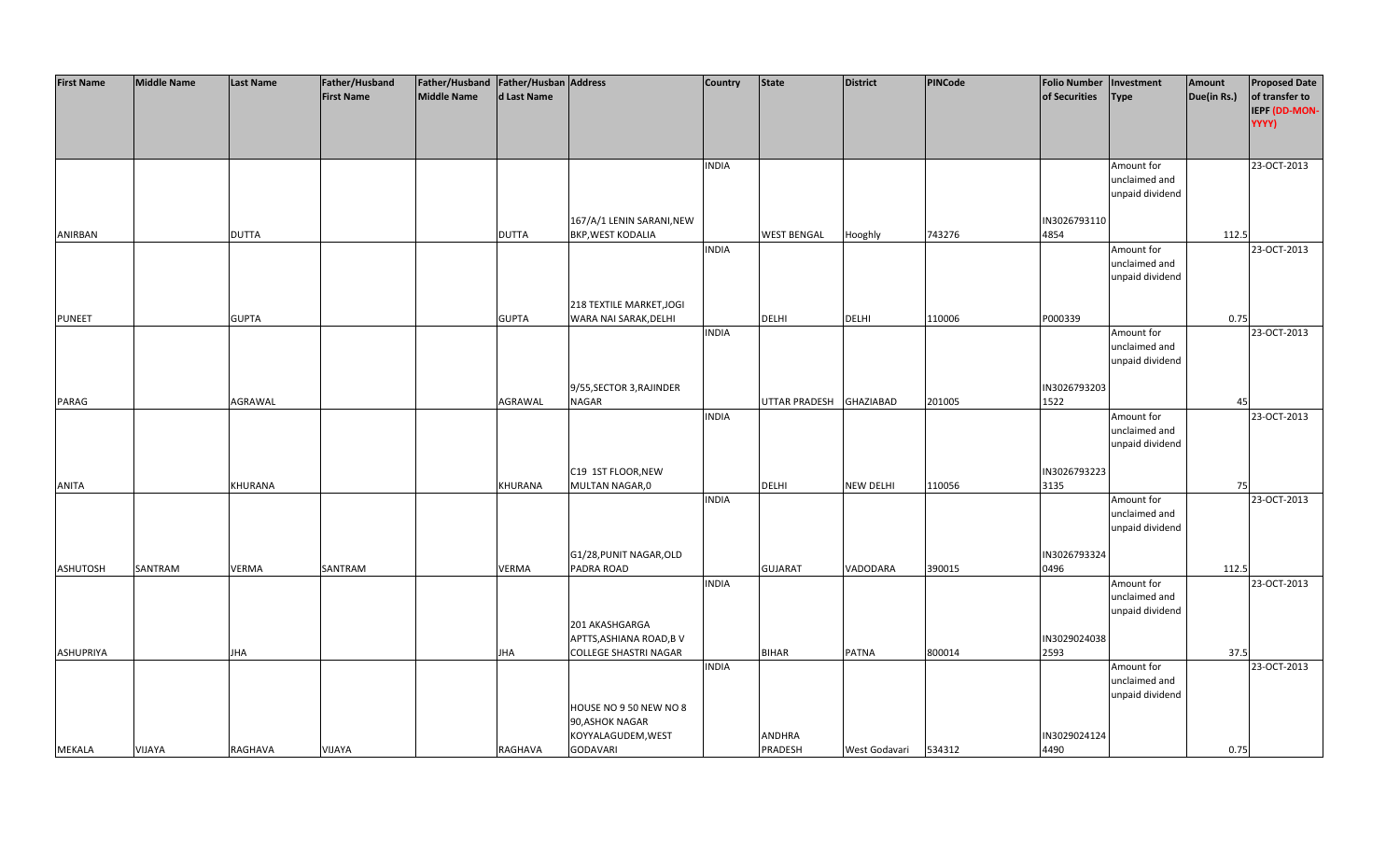| <b>First Name</b> | <b>Middle Name</b> | <b>Last Name</b> | Father/Husband    | Father/Husband   Father/Husban   Address |              |                                                   | Country      | <b>State</b>       | <b>District</b>   | <b>PINCode</b> | <b>Folio Number</b>  | Investment                       | Amount      | <b>Proposed Date</b>                     |
|-------------------|--------------------|------------------|-------------------|------------------------------------------|--------------|---------------------------------------------------|--------------|--------------------|-------------------|----------------|----------------------|----------------------------------|-------------|------------------------------------------|
|                   |                    |                  | <b>First Name</b> | <b>Middle Name</b>                       | d Last Name  |                                                   |              |                    |                   |                | of Securities        | <b>Type</b>                      | Due(in Rs.) | of transfer to<br>IEPF (DD-MON-<br>YYYY) |
|                   |                    |                  |                   |                                          |              |                                                   |              |                    |                   |                |                      |                                  |             |                                          |
|                   |                    |                  |                   |                                          |              |                                                   | <b>INDIA</b> |                    |                   |                |                      | Amount for                       |             | 23-OCT-2013                              |
|                   |                    |                  |                   |                                          |              |                                                   |              |                    |                   |                |                      | unclaimed and                    |             |                                          |
|                   |                    |                  |                   |                                          |              |                                                   |              |                    |                   |                |                      | unpaid dividend                  |             |                                          |
|                   |                    |                  |                   |                                          |              | NO H-26, HUDCO COLONY (I                          |              |                    |                   |                | IN3029024149         |                                  |             |                                          |
| SABITHA           | PRAKASH            |                  | PRAKASH           |                                          |              | FLOOR), PEELAMEDU                                 |              | <b>TAMIL NADU</b>  | <b>COIMBATORE</b> | 641004         | 5097                 |                                  | 168.75      |                                          |
|                   |                    |                  |                   |                                          |              |                                                   | <b>INDIA</b> |                    |                   |                |                      | Amount for                       |             | 23-OCT-2013                              |
|                   |                    |                  |                   |                                          |              |                                                   |              |                    |                   |                |                      | unclaimed and<br>unpaid dividend |             |                                          |
|                   |                    |                  |                   |                                          |              | 306 SIDDHI SAMRATH                                |              |                    |                   |                |                      |                                  |             |                                          |
|                   |                    |                  |                   |                                          |              | PARK, ADAJAN CHAR RASTA                           |              |                    |                   |                | IN3029024157         |                                  |             |                                          |
| ANIL              | MAHAVIRPRASAD      | JAIN             | MAHAVIRPRASAD     |                                          | JAIN         | ADAJAN, MAIN ROAD                                 |              | <b>GUJARAT</b>     | <b>SURAT</b>      | 395009         | 1924                 |                                  | 11.25       |                                          |
|                   |                    |                  |                   |                                          |              |                                                   | <b>INDIA</b> |                    |                   |                |                      | Amount for<br>unclaimed and      |             | 23-OCT-2013                              |
|                   |                    |                  |                   |                                          |              |                                                   |              |                    |                   |                |                      | unpaid dividend                  |             |                                          |
|                   |                    |                  |                   |                                          |              | INFOSYS TECHNOLOGIES LTD                          |              |                    |                   |                |                      |                                  |             |                                          |
|                   |                    |                  |                   |                                          |              | PLOT NO 1, RAJIV GANDHI                           |              |                    |                   |                |                      |                                  |             |                                          |
|                   |                    |                  |                   |                                          |              | <b>INFOTECH PARK</b>                              |              | MAHARASHTRA        |                   | 411057         | IN3029024157<br>5283 |                                  |             |                                          |
| ABHISHEK          |                    | <b>GUPTA</b>     |                   |                                          | <b>GUPTA</b> | HINJEWADI, TAL MULSHI                             | <b>INDIA</b> |                    | <b>PUNE</b>       |                |                      | Amount for                       | 148.5       | 23-OCT-2013                              |
|                   |                    |                  |                   |                                          |              |                                                   |              |                    |                   |                |                      | unclaimed and                    |             |                                          |
|                   |                    |                  |                   |                                          |              |                                                   |              |                    |                   |                |                      | unpaid dividend                  |             |                                          |
|                   |                    |                  |                   |                                          |              | A - 101 GORAI MANAS CHS                           |              |                    |                   |                |                      |                                  |             |                                          |
|                   |                    |                  |                   |                                          |              | LTD, PLOT NO. 87 GORAI<br>II, OPP PRAGATI SCHOOL  |              |                    |                   |                | IN3029024250         |                                  |             |                                          |
| KHUSHAL           |                    | BHANSALI         |                   |                                          | BHANSALI     | BORIVALI (W)                                      |              | MAHARASHTRA        | <b>MUMBAI</b>     | 400092         | 0656                 |                                  | 75          |                                          |
|                   |                    |                  |                   |                                          |              |                                                   | <b>INDIA</b> |                    |                   |                |                      | Amount for                       |             | 23-OCT-2013                              |
|                   |                    |                  |                   |                                          |              |                                                   |              |                    |                   |                |                      | unclaimed and                    |             |                                          |
|                   |                    |                  |                   |                                          |              |                                                   |              |                    |                   |                |                      | unpaid dividend                  |             |                                          |
|                   |                    |                  |                   |                                          |              | 3 3RD FLOOR, 47 DOBSON                            |              |                    |                   |                | IN3029024286         |                                  |             |                                          |
| SACHIN            |                    | JAIN             |                   |                                          | JAIN         | ROAD, GOLABARI                                    |              | <b>WEST BENGAL</b> | HOWRAH            | 711101         | 4332                 |                                  | 41.25       |                                          |
|                   |                    |                  |                   |                                          |              |                                                   | <b>INDIA</b> |                    |                   |                |                      | Amount for                       |             | 23-OCT-2013                              |
|                   |                    |                  |                   |                                          |              |                                                   |              |                    |                   |                |                      | unclaimed and<br>unpaid dividend |             |                                          |
|                   |                    |                  |                   |                                          |              |                                                   |              |                    |                   |                |                      |                                  |             |                                          |
|                   |                    |                  |                   |                                          |              | <b>HOUSE OF NARAYAN</b>                           |              |                    |                   |                |                      |                                  |             |                                          |
|                   |                    |                  |                   |                                          |              | PANDA, SARADA PRESS NR                            |              |                    |                   |                |                      |                                  |             |                                          |
| SUDHANSU          | <b>BALA</b>        | SAHU             | <b>BALA</b>       |                                          | SAHU         | MANSINGH PATNA, UP SCH<br><b>CHAK SHIKH BAZAR</b> |              | <b>ORISSA</b>      | <b>CUTTACK</b>    | 753008         | IN3029024288<br>7890 |                                  | 56.25       |                                          |
|                   |                    |                  |                   |                                          |              |                                                   | <b>INDIA</b> |                    |                   |                |                      | Amount for                       |             | 23-OCT-2013                              |
|                   |                    |                  |                   |                                          |              |                                                   |              |                    |                   |                |                      | unclaimed and                    |             |                                          |
|                   |                    |                  |                   |                                          |              |                                                   |              |                    |                   |                |                      | unpaid dividend                  |             |                                          |
|                   |                    |                  |                   |                                          |              |                                                   |              |                    |                   |                | IN3029024289         |                                  |             |                                          |
| <b>KANCHAN</b>    | <b>KUMAR</b>       | <b>SEN</b>       | <b>KUMAR</b>      |                                          | SEN          | 64, NARENDRA NAGAR, 0                             |              | <b>WEST BENGAL</b> | <b>KOLKATA</b>    | 700056         | 1085                 |                                  | 75          |                                          |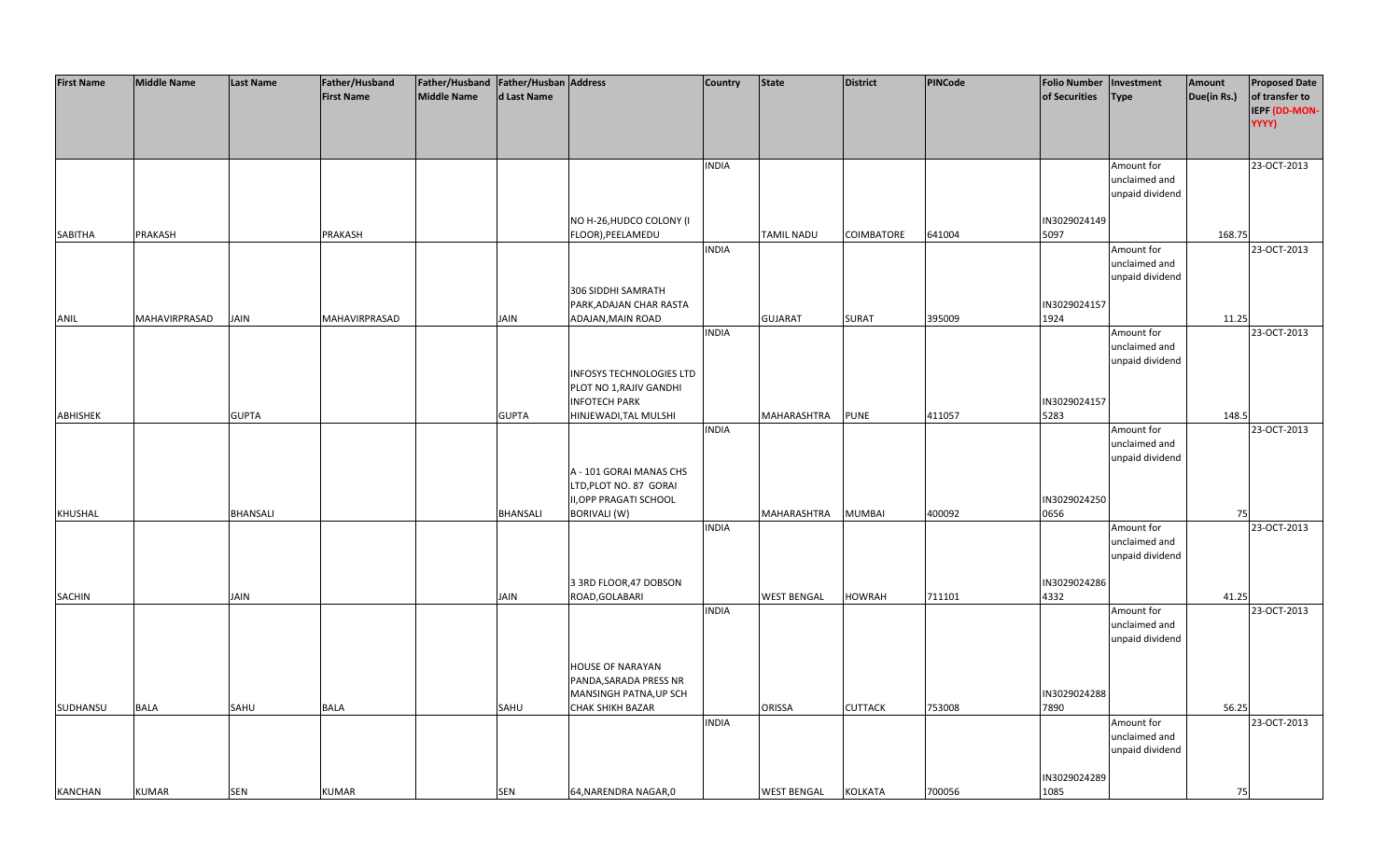| <b>First Name</b> | <b>Middle Name</b> | <b>Last Name</b>  | Father/Husband    | Father/Husband   Father/Husban   Address |                   |                                                                          | <b>Country</b> | <b>State</b>             | <b>District</b>       | <b>PINCode</b> | <b>Folio Number</b>  | Investment                                     | Amount      | <b>Proposed Date</b>                     |
|-------------------|--------------------|-------------------|-------------------|------------------------------------------|-------------------|--------------------------------------------------------------------------|----------------|--------------------------|-----------------------|----------------|----------------------|------------------------------------------------|-------------|------------------------------------------|
|                   |                    |                   | <b>First Name</b> | <b>Middle Name</b>                       | d Last Name       |                                                                          |                |                          |                       |                | of Securities        | <b>Type</b>                                    | Due(in Rs.) | of transfer to<br>IEPF (DD-MON-<br>YYYY) |
|                   |                    |                   |                   |                                          |                   |                                                                          | <b>INDIA</b>   |                          |                       |                |                      | Amount for<br>unclaimed and<br>unpaid dividend |             | 23-OCT-2013                              |
|                   |                    |                   |                   |                                          |                   | FLAT NO 1 B BLOCK, SHIV<br>SHANKAR APARTMENT, PLOT<br>NO 69 70 SECTOR 23 |                |                          |                       |                | IN3029024320         |                                                |             |                                          |
| SANKAR            | <b>KUMAR</b>       | PATNAIK           | <b>KUMAR</b>      |                                          | PATNAIK           | JUINAGAR                                                                 |                | MAHARASHTRA              | <b>MUMBAI</b>         | 400706         | 8258                 |                                                | 375         |                                          |
|                   |                    |                   |                   |                                          |                   |                                                                          | <b>INDIA</b>   |                          |                       |                |                      | Amount for<br>unclaimed and<br>unpaid dividend |             | 23-OCT-2013                              |
| G                 | RAVEENDRAN         |                   | RAVEENDRAN        |                                          |                   | A/604 6TH FLOOR, YOGI<br>PRESTIGE, YOGI NAGAR                            |                | MAHARASHTRA              | <b>MUMBAI</b>         | 400091         | IN3029024324<br>6819 |                                                | 37.5        |                                          |
|                   |                    |                   |                   |                                          |                   |                                                                          | <b>INDIA</b>   |                          |                       |                |                      | Amount for<br>unclaimed and<br>unpaid dividend |             | 23-OCT-2013                              |
| <b>CIJO</b>       |                    | <b>GEORGE</b>     |                   |                                          | <b>GEORGE</b>     | PARANKAMVEETTIL, KIZHAKKE<br>THERUVU PO,0                                |                | <b>KERALA</b>            | Kollam                | 691542         | IN3029024341<br>2774 |                                                | 86.25       |                                          |
|                   |                    |                   |                   |                                          |                   |                                                                          | <b>INDIA</b>   |                          |                       |                |                      | Amount for<br>unclaimed and<br>unpaid dividend |             | 23-OCT-2013                              |
| <b>PARVATHI</b>   | <b>DEVI</b>        | <b>UPPALAPATI</b> | DEVI              |                                          | <b>UPPALAPATI</b> | 50 58 12, RAJENDRA<br>NAGAR, AKKAYAPALEM                                 |                | <b>ANDHRA</b><br>PRADESH | Vishakhapatnam 530016 |                | IN3029024365<br>2527 |                                                | 15          |                                          |
|                   |                    |                   |                   |                                          |                   |                                                                          | <b>INDIA</b>   |                          |                       |                |                      | Amount for<br>unclaimed and<br>unpaid dividend |             | 23-OCT-2013                              |
| SANJAY            |                    | AGGARWAL          |                   |                                          | AGGARWAL          | SHIKSHA MARG, 0,0                                                        |                | <b>HARYANA</b>           | <b>BHIWANI</b>        | 127021         | IN3029431000<br>7927 |                                                | 375         |                                          |
|                   |                    |                   |                   |                                          |                   |                                                                          | <b>INDIA</b>   |                          |                       |                |                      | Amount for<br>unclaimed and<br>unpaid dividend |             | 23-OCT-2013                              |
|                   |                    |                   |                   |                                          |                   | 11 13 1364 FLAT 106<br>MARGADARSHI<br>CLY, VIJAYALAKSHMI                 |                | ANDHRA                   |                       |                | IN3030285123         |                                                |             |                                          |
| VENKATA           | NARASIMHAIAH       | MOGILLAPALLE      | NARASIMHAIAH      |                                          |                   | MOGILLAPALLE ANNEXE, RD NO 3 R K PURAM                                   |                | PRADESH                  | <b>HYDERABAD</b>      | 500035         | 4310                 |                                                | 75          |                                          |
|                   |                    |                   |                   |                                          |                   |                                                                          | <b>INDIA</b>   |                          |                       |                |                      | Amount for<br>unclaimed and<br>unpaid dividend |             | 23-OCT-2013                              |
| <b>JASBEER</b>    |                    | SALUJA            |                   |                                          | SALUJA            | 2/315, VISHWAS<br>KHAND, GOMTI NAGAR                                     |                | UTTAR PRADESH LUCKNOW    |                       | 226010         | IN3030285153<br>5918 |                                                | 37.5        |                                          |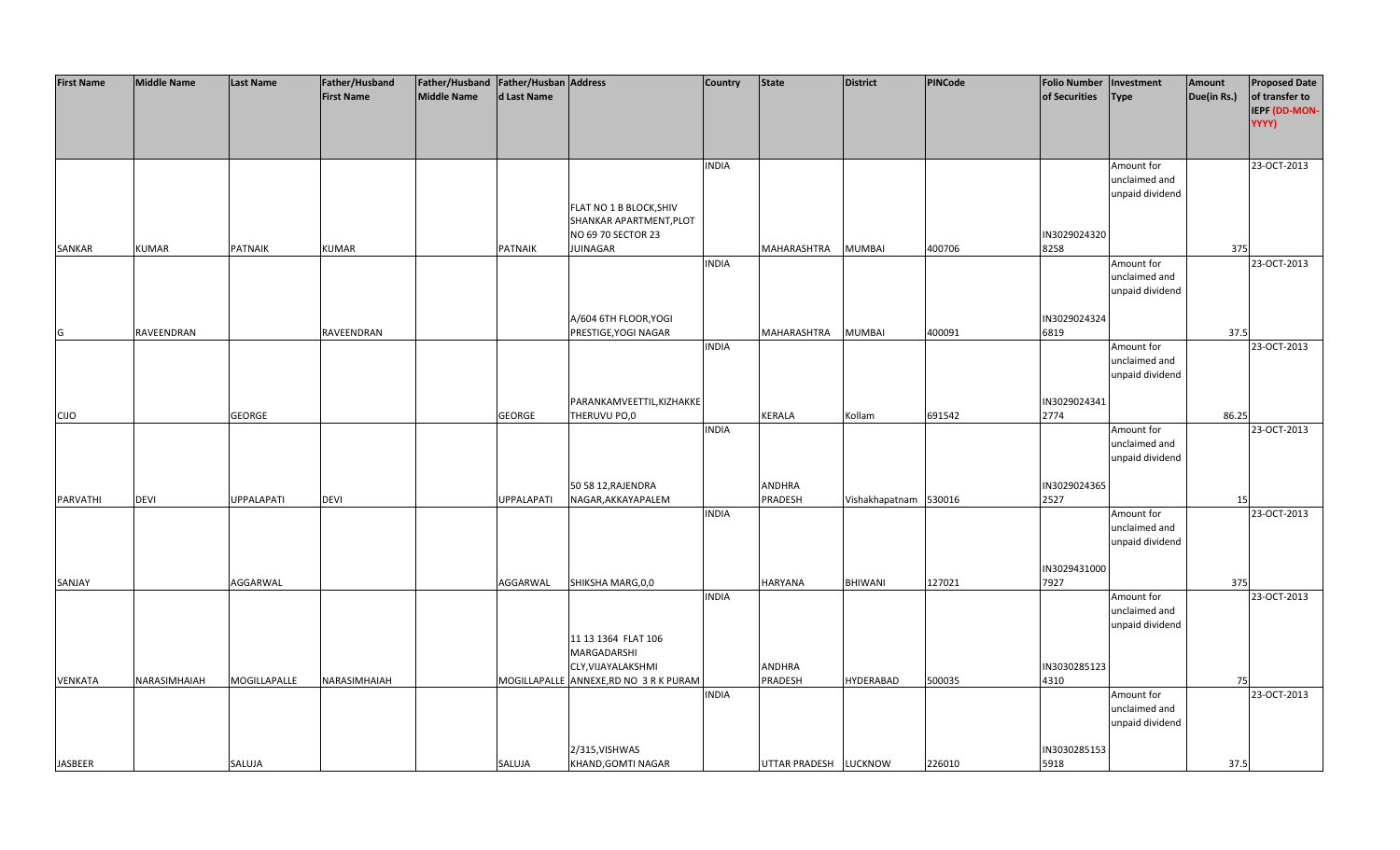| <b>First Name</b> | <b>Middle Name</b>        | <b>Last Name</b> | Father/Husband     | Father/Husband Father/Husban Address |               |                               | <b>Country</b> | <b>State</b>       | <b>District</b>       | <b>PINCode</b> | <b>Folio Number</b> | Investment      | Amount      | <b>Proposed Date</b> |
|-------------------|---------------------------|------------------|--------------------|--------------------------------------|---------------|-------------------------------|----------------|--------------------|-----------------------|----------------|---------------------|-----------------|-------------|----------------------|
|                   |                           |                  | <b>First Name</b>  | <b>Middle Name</b>                   | d Last Name   |                               |                |                    |                       |                | of Securities       | <b>Type</b>     | Due(in Rs.) | of transfer to       |
|                   |                           |                  |                    |                                      |               |                               |                |                    |                       |                |                     |                 |             |                      |
|                   |                           |                  |                    |                                      |               |                               |                |                    |                       |                |                     |                 |             | IEPF (DD-MON-        |
|                   |                           |                  |                    |                                      |               |                               |                |                    |                       |                |                     |                 |             | YYYY)                |
|                   |                           |                  |                    |                                      |               |                               |                |                    |                       |                |                     |                 |             |                      |
|                   |                           |                  |                    |                                      |               |                               |                |                    |                       |                |                     |                 |             |                      |
|                   |                           |                  |                    |                                      |               |                               | <b>INDIA</b>   |                    |                       |                |                     | Amount for      |             | 23-OCT-2013          |
|                   |                           |                  |                    |                                      |               |                               |                |                    |                       |                |                     | unclaimed and   |             |                      |
|                   |                           |                  |                    |                                      |               |                               |                |                    |                       |                |                     | unpaid dividend |             |                      |
| <b>STEEL CITY</b> |                           |                  |                    |                                      |               |                               |                |                    |                       |                |                     |                 |             |                      |
| <b>SECURITIES</b> | <b>STEEL CITY</b>         |                  | <b>STEEL CITY</b>  |                                      |               |                               |                | ANDHRA             |                       |                | IN3023241044        |                 |             |                      |
| LIMITED           | <b>SECURITIES LIMITED</b> |                  | SECURITIES LIMITED |                                      |               | 49 - 52 - 5/4, SHANTIPURAM, 0 |                | PRADESH            | Vishakhapatnam 530016 |                | 4437                |                 | 1082.25     |                      |
|                   |                           |                  |                    |                                      |               |                               | <b>INDIA</b>   |                    |                       |                |                     |                 |             | 23-OCT-2013          |
|                   |                           |                  |                    |                                      |               |                               |                |                    |                       |                |                     | Amount for      |             |                      |
|                   |                           |                  |                    |                                      |               |                               |                |                    |                       |                |                     | unclaimed and   |             |                      |
|                   |                           |                  |                    |                                      |               |                               |                |                    |                       |                |                     | unpaid dividend |             |                      |
|                   |                           |                  |                    |                                      |               |                               |                |                    |                       |                |                     |                 |             |                      |
|                   |                           |                  |                    |                                      |               | SANIK COLONEY, SIKANDAR       |                | <b>MADHYA</b>      |                       |                | 120109000056        |                 |             |                      |
| <b>BRIJESH</b>    |                           | AGRAWAL          |                    |                                      | AGRAWAL       | COMPU, LASHKAR                |                | PRADESH            | <b>GWALIOR</b>        | 474001         | 8197                |                 | 123.75      |                      |
|                   |                           |                  |                    |                                      |               |                               | <b>INDIA</b>   |                    |                       |                |                     | Amount for      |             | 23-OCT-2013          |
|                   |                           |                  |                    |                                      |               |                               |                |                    |                       |                |                     | unclaimed and   |             |                      |
|                   |                           |                  |                    |                                      |               |                               |                |                    |                       |                |                     | unpaid dividend |             |                      |
|                   |                           |                  |                    |                                      |               | 40, RIDDHI                    |                |                    |                       |                |                     |                 |             |                      |
|                   |                           |                  |                    |                                      |               |                               |                |                    |                       |                |                     |                 |             |                      |
|                   |                           |                  |                    |                                      |               | SIDDHI,,30,BHASKAR            |                |                    |                       |                | 120169000001        |                 |             |                      |
| <b>MUKESH</b>     | SHANTILAL                 | SHAH             | SHANTILAL          |                                      | <b>SHAH</b>   | LANE,, BHULESHWAR,            |                | MAHARASHTRA        | <b>MUMBAI</b>         | 400002         | 0489                |                 | 75          |                      |
|                   |                           |                  |                    |                                      |               |                               | <b>INDIA</b>   |                    |                       |                |                     | Amount for      |             | 23-OCT-2013          |
|                   |                           |                  |                    |                                      |               |                               |                |                    |                       |                |                     | unclaimed and   |             |                      |
|                   |                           |                  |                    |                                      |               |                               |                |                    |                       |                |                     | unpaid dividend |             |                      |
|                   |                           |                  |                    |                                      |               |                               |                |                    |                       |                |                     |                 |             |                      |
|                   |                           |                  |                    |                                      |               | D-121, KABIR                  |                |                    |                       |                | 120177010004        |                 |             |                      |
| PREM              |                           | MAHESHWARI       |                    |                                      |               | MAHESHWARI MARG, BANIPARK, 0  |                | RAJASTHAN          | <b>JAIPUR</b>         | 302016         | 6474                |                 | 37.5        |                      |
|                   |                           |                  |                    |                                      |               |                               | <b>INDIA</b>   |                    |                       |                |                     | Amount for      |             | 23-OCT-2013          |
|                   |                           |                  |                    |                                      |               |                               |                |                    |                       |                |                     | unclaimed and   |             |                      |
|                   |                           |                  |                    |                                      |               |                               |                |                    |                       |                |                     |                 |             |                      |
|                   |                           |                  |                    |                                      |               |                               |                |                    |                       |                |                     | unpaid dividend |             |                      |
|                   |                           |                  |                    |                                      |               |                               |                |                    |                       |                |                     |                 |             |                      |
|                   |                           |                  |                    |                                      |               | TOLARAM BOHARA, KALU          |                |                    |                       |                | 120177010013        |                 |             |                      |
| <b>BIMLA</b>      |                           | <b>PAREEK</b>    |                    |                                      | <b>PAREEK</b> | <b>BASS, SRI DUNGARGARH</b>   |                | RAJASTHAN          | <b>BIKANER</b>        | 331803         | 8301                |                 | 375         |                      |
|                   |                           |                  |                    |                                      |               |                               | <b>INDIA</b>   |                    |                       |                |                     | Amount for      |             | 23-OCT-2013          |
|                   |                           |                  |                    |                                      |               |                               |                |                    |                       |                |                     | unclaimed and   |             |                      |
|                   |                           |                  |                    |                                      |               |                               |                |                    |                       |                |                     | unpaid dividend |             |                      |
|                   |                           |                  |                    |                                      |               | TO MUNJKA, NEAR               |                |                    |                       |                |                     |                 |             |                      |
|                   |                           |                  |                    |                                      |               | SAURASTRA UNIVERSITY, T.D.    |                |                    |                       |                | 120180000004        |                 |             |                      |
| CHANDRESH         | RAVJIBHAI                 | <b>DONGA</b>     | RAVJIBHAI          |                                      | <b>DONGA</b>  | <b>RAJKOT</b>                 |                | <b>GUJARAT</b>     | RAJKOT                | 360005         | 5188                |                 | 3.75        |                      |
|                   |                           |                  |                    |                                      |               |                               | <b>INDIA</b>   |                    |                       |                |                     | Amount for      |             | 23-OCT-2013          |
|                   |                           |                  |                    |                                      |               |                               |                |                    |                       |                |                     | unclaimed and   |             |                      |
|                   |                           |                  |                    |                                      |               |                               |                |                    |                       |                |                     |                 |             |                      |
|                   |                           |                  |                    |                                      |               | KADAMBARI CO-                 |                |                    |                       |                |                     | unpaid dividend |             |                      |
|                   |                           |                  |                    |                                      |               | OP.HSG.SOC.LTD.,,D-2, PLOT    |                |                    |                       |                |                     |                 |             |                      |
|                   |                           |                  |                    |                                      |               | NO.609, SECTOR -              |                |                    |                       |                | 120186000004        |                 |             |                      |
| <b>CHHAYA</b>     | VIBHAKAR                  | <b>SHETH</b>     | VIBHAKAR           |                                      | <b>SHETH</b>  | 6,, CHARKOP, KANDIVLI (W),    |                | MAHARASHTRA MUMBAI |                       | 400067         | 4588                |                 | 112.5       |                      |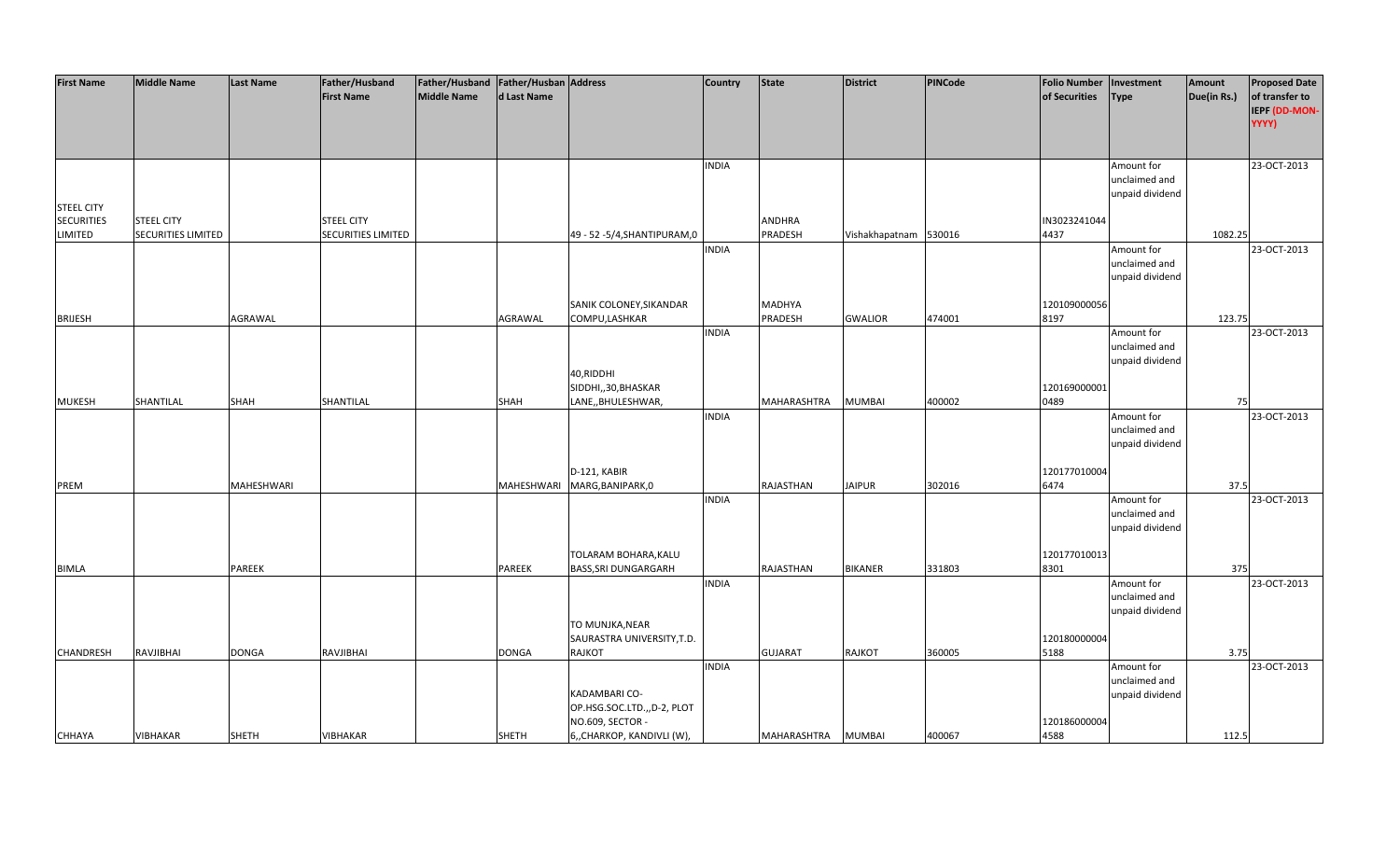| <b>First Name</b>  | <b>Middle Name</b> | <b>Last Name</b> | Father/Husband    | Father/Husband Father/Husban Address |                |                              | <b>Country</b> | <b>State</b>         | <b>District</b> | <b>PINCode</b> | <b>Folio Number</b> | Investment      | Amount      | <b>Proposed Date</b> |
|--------------------|--------------------|------------------|-------------------|--------------------------------------|----------------|------------------------------|----------------|----------------------|-----------------|----------------|---------------------|-----------------|-------------|----------------------|
|                    |                    |                  | <b>First Name</b> | Middle Name                          | d Last Name    |                              |                |                      |                 |                | of Securities       | <b>Type</b>     | Due(in Rs.) | of transfer to       |
|                    |                    |                  |                   |                                      |                |                              |                |                      |                 |                |                     |                 |             | IEPF (DD-MON-        |
|                    |                    |                  |                   |                                      |                |                              |                |                      |                 |                |                     |                 |             | YYYY)                |
|                    |                    |                  |                   |                                      |                |                              |                |                      |                 |                |                     |                 |             |                      |
|                    |                    |                  |                   |                                      |                |                              |                |                      |                 |                |                     |                 |             |                      |
|                    |                    |                  |                   |                                      |                |                              | <b>INDIA</b>   |                      |                 |                |                     | Amount for      |             | 23-OCT-2013          |
|                    |                    |                  |                   |                                      |                |                              |                |                      |                 |                |                     | unclaimed and   |             |                      |
|                    |                    |                  |                   |                                      |                |                              |                |                      |                 |                |                     | unpaid dividend |             |                      |
|                    |                    |                  |                   |                                      |                | B-37/12/A-H-                 |                |                      |                 |                |                     |                 |             |                      |
|                    |                    |                  |                   |                                      |                | 2, SAVITRIPURI, COLONY, BIRD |                |                      |                 |                | 120247000001        |                 |             |                      |
|                    |                    |                  |                   |                                      |                |                              |                |                      |                 |                |                     |                 |             |                      |
| <b>NARAIN</b>      |                    | <b>CHANDAK</b>   |                   |                                      | <b>CHANDAK</b> | OPUR,0                       |                | UTTAR PRADESH        | VARANASI        | 221010         | 9798                |                 | 225         |                      |
|                    |                    |                  |                   |                                      |                |                              | <b>INDIA</b>   |                      |                 |                |                     | Amount for      |             | 23-OCT-2013          |
|                    |                    |                  |                   |                                      |                |                              |                |                      |                 |                |                     | unclaimed and   |             |                      |
|                    |                    |                  |                   |                                      |                |                              |                |                      |                 |                |                     | unpaid dividend |             |                      |
|                    |                    |                  |                   |                                      |                | B-36/14-B-5, KEVALYADHAM     |                |                      |                 |                |                     |                 |             |                      |
|                    |                    |                  |                   |                                      |                | <b>EXTENSION</b>             |                |                      |                 |                | 120247000003        |                 |             |                      |
| <b>RAM CHANDRA</b> | LAL                | <b>NIGAM</b>     | LAL               |                                      | <b>NIGAM</b>   | COLONY, DURGAKUND            |                | <b>UTTAR PRADESH</b> | VARANASI        | 221005         | 4911                |                 | 30          |                      |
|                    |                    |                  |                   |                                      |                |                              | <b>INDIA</b>   |                      |                 |                |                     | Amount for      |             | 23-OCT-2013          |
|                    |                    |                  |                   |                                      |                |                              |                |                      |                 |                |                     | unclaimed and   |             |                      |
|                    |                    |                  |                   |                                      |                |                              |                |                      |                 |                |                     | unpaid dividend |             |                      |
|                    |                    |                  |                   |                                      |                |                              |                |                      |                 |                |                     |                 |             |                      |
|                    |                    |                  |                   |                                      |                | LIMBONI BAUG, PLOT NO        |                |                      |                 |                | 120289000025        |                 |             |                      |
| <b>BALA</b>        | SAHEB              | KAMBLE           | SAHEB             |                                      | KAMBLE         | 79,, GOVANDI (W), 0          |                | MAHARASHTRA          | <b>MUMBAI</b>   | 400043         | 4626                |                 | 3197.25     |                      |
|                    |                    |                  |                   |                                      |                |                              | <b>INDIA</b>   |                      |                 |                |                     | Amount for      |             | 23-OCT-2013          |
|                    |                    |                  |                   |                                      |                |                              |                |                      |                 |                |                     | unclaimed and   |             |                      |
|                    |                    |                  |                   |                                      |                |                              |                |                      |                 |                |                     | unpaid dividend |             |                      |
|                    |                    |                  |                   |                                      |                | 10-A, NIDHIVAN, NEAR         |                |                      |                 |                |                     |                 |             |                      |
|                    |                    |                  |                   |                                      |                | HOLIDAY INN, UMRA, ATHWA     |                |                      |                 |                | 120332000006        |                 |             |                      |
| RAJESH             | SITARAM            | <b>KAKAR</b>     | SITARAM           |                                      | <b>KAKAR</b>   | LINES,                       |                | <b>GUJARAT</b>       | SURAT           | 395007         | 4631                |                 | 0.75        |                      |
|                    |                    |                  |                   |                                      |                |                              | <b>INDIA</b>   |                      |                 |                |                     | Amount for      |             | 23-OCT-2013          |
|                    |                    |                  |                   |                                      |                |                              |                |                      |                 |                |                     | unclaimed and   |             |                      |
|                    |                    |                  |                   |                                      |                |                              |                |                      |                 |                |                     | unpaid dividend |             |                      |
|                    |                    |                  |                   |                                      |                |                              |                |                      |                 |                |                     |                 |             |                      |
|                    |                    |                  |                   |                                      |                | 7 PRASHANTI APPT             |                |                      |                 |                |                     |                 |             |                      |
|                    |                    |                  |                   |                                      |                | KALAMWADI, SOCIETY NR        |                |                      |                 |                | 120332000049        |                 |             |                      |
| <b>PRAKASH</b>     | <b>KASTURBHAI</b>  | SHAH             | <b>KASTURBHAI</b> |                                      | <b>SHAH</b>    | SHRYAS CROSSING, PALDI       |                | <b>GUJARAT</b>       | AHMEDABAD       | 380007         | 5615                |                 | 150         |                      |
|                    |                    |                  |                   |                                      |                |                              | <b>INDIA</b>   |                      |                 |                |                     | Amount for      |             | 23-OCT-2013          |
|                    |                    |                  |                   |                                      |                |                              |                |                      |                 |                |                     | unclaimed and   |             |                      |
|                    |                    |                  |                   |                                      |                |                              |                |                      |                 |                |                     | unpaid dividend |             |                      |
|                    |                    |                  |                   |                                      |                |                              |                |                      |                 |                |                     |                 |             |                      |
|                    |                    |                  |                   |                                      |                | 11 B RANG MILAN FLAT, OPP    |                |                      |                 |                | 120335000000        |                 |             |                      |
| ARVINDBHAI         | <b>RATILAL</b>     | <b>SHAH</b>      | RATILAL           |                                      | <b>SHAH</b>    | D K PATEL HALL, NARANPURA    |                | <b>GUJARAT</b>       | AHMEDABAD       | 380013         | 1641                |                 | 37.5        |                      |
|                    |                    |                  |                   |                                      |                |                              | <b>INDIA</b>   |                      |                 |                |                     | Amount for      |             | 23-OCT-2013          |
|                    |                    |                  |                   |                                      |                |                              |                |                      |                 |                |                     | unclaimed and   |             |                      |
|                    |                    |                  |                   |                                      |                |                              |                |                      |                 |                |                     | unpaid dividend |             |                      |
|                    |                    |                  |                   |                                      |                | 8/B, KRISHNA DARSHAN         |                |                      |                 |                |                     |                 |             |                      |
|                    |                    |                  |                   |                                      |                | DUPLEX,, OPP VIDHYKUNJ       |                |                      |                 |                | 120350000010        |                 |             |                      |
| <b>DEVENDRA</b>    | M                  | <b>SHAH</b>      | м                 |                                      | <b>SHAH</b>    | SCHOOL,, MANGALPUR ROAD,     |                | <b>GUJARAT</b>       | VADODARA        | 390004         | 5879                |                 | 75          |                      |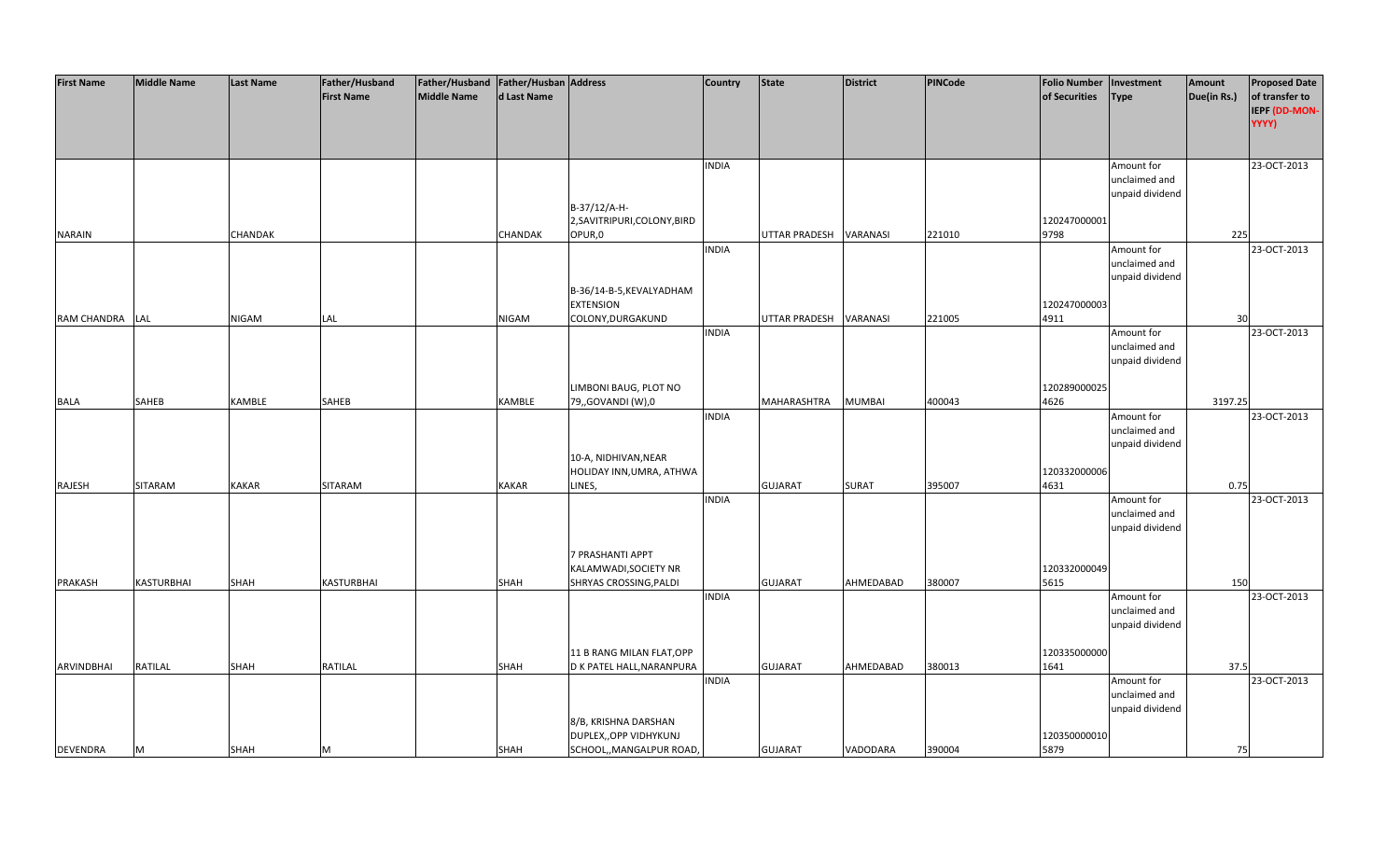| <b>First Name</b> | <b>Middle Name</b> | <b>Last Name</b> | Father/Husband     | Father/Husband   Father/Husban   Address |                |                             | <b>Country</b> | <b>State</b>            | <b>District</b>  | <b>PINCode</b> | <b>Folio Number</b> | Investment      | Amount      | <b>Proposed Date</b> |
|-------------------|--------------------|------------------|--------------------|------------------------------------------|----------------|-----------------------------|----------------|-------------------------|------------------|----------------|---------------------|-----------------|-------------|----------------------|
|                   |                    |                  | <b>First Name</b>  | Middle Name                              | d Last Name    |                             |                |                         |                  |                | of Securities       | <b>Type</b>     | Due(in Rs.) | of transfer to       |
|                   |                    |                  |                    |                                          |                |                             |                |                         |                  |                |                     |                 |             | IEPF (DD-MON-        |
|                   |                    |                  |                    |                                          |                |                             |                |                         |                  |                |                     |                 |             | YYYY)                |
|                   |                    |                  |                    |                                          |                |                             |                |                         |                  |                |                     |                 |             |                      |
|                   |                    |                  |                    |                                          |                |                             |                |                         |                  |                |                     |                 |             |                      |
|                   |                    |                  |                    |                                          |                |                             | <b>INDIA</b>   |                         |                  |                |                     | Amount for      |             | 23-OCT-2013          |
|                   |                    |                  |                    |                                          |                |                             |                |                         |                  |                |                     | unclaimed and   |             |                      |
|                   |                    |                  |                    |                                          |                |                             |                |                         |                  |                |                     | unpaid dividend |             |                      |
|                   |                    |                  |                    |                                          |                |                             |                |                         |                  |                |                     |                 |             |                      |
|                   |                    |                  |                    |                                          |                |                             |                |                         |                  |                | 120354000000        |                 |             |                      |
| VAJIDAHMED        | BASHIRAHMED        | <b>SHAIKH</b>    | BASHIRAHMED        |                                          | <b>SHAIKH</b>  | PLOT-1396/2,,SECTOR-2 B,,0  |                | <b>GUJARAT</b>          | GANDHINAGAR      | 382002         | 1871                |                 | 375         |                      |
|                   |                    |                  |                    |                                          |                |                             | <b>INDIA</b>   |                         |                  |                |                     | Amount for      |             | 23-OCT-2013          |
|                   |                    |                  |                    |                                          |                |                             |                |                         |                  |                |                     | unclaimed and   |             |                      |
|                   |                    |                  |                    |                                          |                |                             |                |                         |                  |                |                     | unpaid dividend |             |                      |
|                   |                    |                  |                    |                                          |                | VRADHMAN COLOUR             |                |                         |                  |                |                     |                 |             |                      |
|                   |                    |                  |                    |                                          |                | CHEM, CHAMPRAJNI            |                |                         |                  |                | 130199000001        |                 |             |                      |
| <b>TARULATA</b>   | HITESHKUMAR        | <b>DOMADIA</b>   | <b>HITESHKUMAR</b> |                                          | <b>DOMADIA</b> | <b>BARI,JETPUR</b>          |                | <b>GUJARAT</b>          | <b>RAJKOT</b>    | 360370         | 0427                |                 | 75          |                      |
|                   |                    |                  |                    |                                          |                |                             | <b>INDIA</b>   |                         |                  |                |                     | Amount for      |             | 23-OCT-2013          |
|                   |                    |                  |                    |                                          |                |                             |                |                         |                  |                |                     | unclaimed and   |             |                      |
|                   |                    |                  |                    |                                          |                |                             |                |                         |                  |                |                     | unpaid dividend |             |                      |
|                   |                    |                  |                    |                                          |                | <b>AGGARWAL TIMBER</b>      |                |                         |                  |                |                     |                 |             |                      |
|                   |                    |                  |                    |                                          |                | MERCHANT, G T ROAD          |                |                         |                  |                |                     |                 |             |                      |
| POONAM            |                    | GARG             |                    |                                          | GARG           | PALWAL, DIST FARIDABAD      |                | <b>HARYANA</b>          | <b>FARIDABAD</b> |                | P000225             |                 | 75          |                      |
|                   |                    |                  |                    |                                          |                |                             | <b>INDIA</b>   |                         |                  |                |                     | Amount for      |             | 23-OCT-2013          |
|                   |                    |                  |                    |                                          |                |                             |                |                         |                  |                |                     | unclaimed and   |             |                      |
|                   |                    |                  |                    |                                          |                |                             |                |                         |                  |                |                     | unpaid dividend |             |                      |
|                   |                    |                  |                    |                                          |                | C/O SARASWATI HOUSE P       |                |                         |                  |                |                     |                 |             |                      |
|                   |                    |                  |                    |                                          |                | LTD,3649 GALI ACHARWALI     |                |                         |                  |                |                     |                 |             |                      |
| <b>REKHA</b>      |                    | <b>IHZOL</b>     |                    |                                          | <b>IHZOL</b>   | CHAWRI BAZ, DELHI           |                | <b>DELHI</b>            | <b>DELHI</b>     | 110006         | R000021             |                 | 150         |                      |
|                   |                    |                  |                    |                                          |                |                             | <b>INDIA</b>   |                         |                  |                |                     | Amount for      |             | 23-OCT-2013          |
|                   |                    |                  |                    |                                          |                |                             |                |                         |                  |                |                     | unclaimed and   |             |                      |
|                   |                    |                  |                    |                                          |                |                             |                |                         |                  |                |                     | unpaid dividend |             |                      |
|                   |                    |                  |                    |                                          |                |                             |                |                         |                  |                |                     |                 |             |                      |
|                   |                    |                  |                    |                                          |                | C/O SUPER MEDICAL HALL, F-8 |                |                         |                  |                |                     |                 |             |                      |
| RAKESH            |                    | <b>KUMAR</b>     |                    |                                          | KUMAR          | MAHINDRA PARK, DELHI        |                | <b>DELHI</b>            | <b>DELHI</b>     | 110033         | R000023             |                 | 75          |                      |
|                   |                    |                  |                    |                                          |                |                             | <b>INDIA</b>   |                         |                  |                |                     | Amount for      |             | 23-OCT-2013          |
|                   |                    |                  |                    |                                          |                |                             |                |                         |                  |                |                     | unclaimed and   |             |                      |
|                   |                    |                  |                    |                                          |                |                             |                |                         |                  |                |                     | unpaid dividend |             |                      |
|                   |                    |                  |                    |                                          |                |                             |                |                         |                  |                |                     |                 |             |                      |
|                   |                    |                  |                    |                                          |                | <b>VILLAGE &amp; POST</b>   |                |                         |                  |                |                     |                 |             |                      |
| RAJESHWER         |                    | CHAUHAN          |                    |                                          | CHAUHAN        | TIGIPUR, DELHI, 0           |                | DELHI                   | DELHI            | 110036         | R000051             |                 | 75          |                      |
|                   |                    |                  |                    |                                          |                |                             | <b>INDIA</b>   |                         |                  |                |                     | Amount for      |             | 23-OCT-2013          |
|                   |                    |                  |                    |                                          |                |                             |                |                         |                  |                |                     | unclaimed and   |             |                      |
|                   |                    |                  |                    |                                          |                |                             |                |                         |                  |                |                     | unpaid dividend |             |                      |
|                   |                    |                  |                    |                                          |                | 34 CHANDRALOK ARREY         |                |                         |                  |                |                     |                 |             |                      |
|                   |                    |                  |                    |                                          |                | ROAD, GOREGAON              |                |                         |                  |                |                     |                 |             |                      |
| <b>RAHUL</b>      |                    | <b>MERCHANT</b>  |                    |                                          | MERCHANT       | WEST, BOMBAY                |                | MAHARASHTRA MUMBAI CITY |                  | 400062         | R000101             |                 | 75          |                      |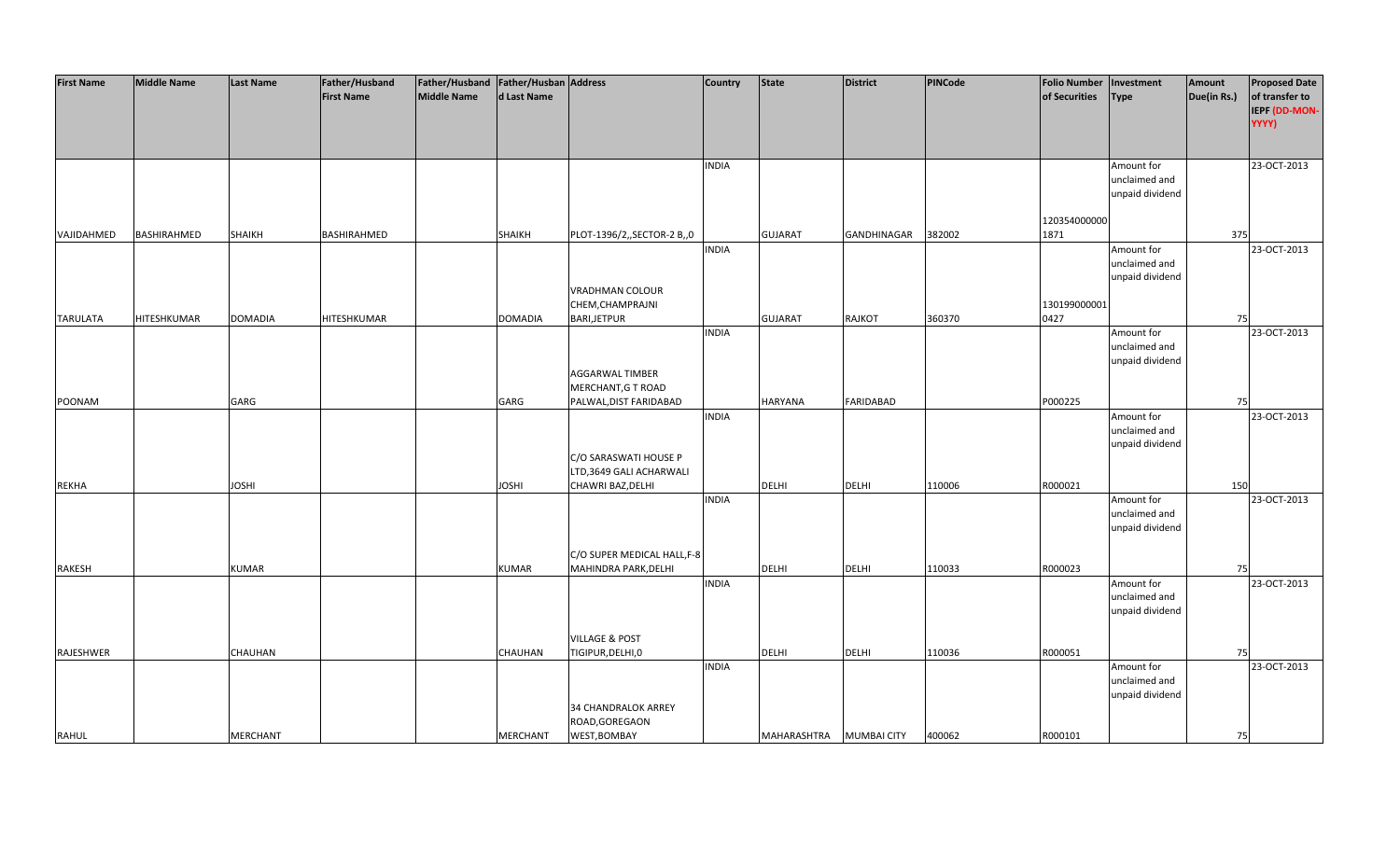| <b>First Name</b> | <b>Middle Name</b> | <b>Last Name</b> | Father/Husband    | Father/Husband Father/Husban Address |              |                           | <b>Country</b> | <b>State</b>   | <b>District</b> | PINCode | <b>Folio Number</b> | Investment      | Amount      | <b>Proposed Date</b> |
|-------------------|--------------------|------------------|-------------------|--------------------------------------|--------------|---------------------------|----------------|----------------|-----------------|---------|---------------------|-----------------|-------------|----------------------|
|                   |                    |                  | <b>First Name</b> | <b>Middle Name</b>                   | d Last Name  |                           |                |                |                 |         | of Securities       | <b>Type</b>     | Due(in Rs.) | of transfer to       |
|                   |                    |                  |                   |                                      |              |                           |                |                |                 |         |                     |                 |             | IEPF (DD-MON-        |
|                   |                    |                  |                   |                                      |              |                           |                |                |                 |         |                     |                 |             | YYYY)                |
|                   |                    |                  |                   |                                      |              |                           |                |                |                 |         |                     |                 |             |                      |
|                   |                    |                  |                   |                                      |              |                           |                |                |                 |         |                     |                 |             |                      |
|                   |                    |                  |                   |                                      |              |                           | <b>INDIA</b>   |                |                 |         |                     | Amount for      |             | 23-OCT-2013          |
|                   |                    |                  |                   |                                      |              |                           |                |                |                 |         |                     | unclaimed and   |             |                      |
|                   |                    |                  |                   |                                      |              |                           |                |                |                 |         |                     | unpaid dividend |             |                      |
|                   |                    |                  |                   |                                      |              | 11, SHRINAGAR             |                |                |                 |         |                     |                 |             |                      |
|                   |                    |                  |                   |                                      |              | SOCIETY, STADIUM          |                |                |                 |         |                     |                 |             |                      |
| RAJESH            |                    | <b>OZA</b>       |                   |                                      | <b>OZA</b>   | ROAD,,AHMEDABAD           |                | <b>GUJARAT</b> | AHMEDABAD       | 380014  | R000143             |                 | 75          |                      |
|                   |                    |                  |                   |                                      |              |                           | <b>INDIA</b>   |                |                 |         |                     | Amount for      |             | 23-OCT-2013          |
|                   |                    |                  |                   |                                      |              |                           |                |                |                 |         |                     | unclaimed and   |             |                      |
|                   |                    |                  |                   |                                      |              |                           |                |                |                 |         |                     | unpaid dividend |             |                      |
|                   |                    |                  |                   |                                      |              | B-II/99 PETROCHEMICALS    |                |                |                 |         |                     |                 |             |                      |
|                   |                    |                  |                   |                                      |              | TOWNSHI,PO                |                |                |                 |         |                     |                 |             |                      |
| RANJANBEN         | M                  | SANGHAVI         | M                 |                                      | SANGHAVI     | PETROCHEMICALS, BARODA    |                | <b>GUJARAT</b> | Vadodara        | 391345  | R000157             |                 | 75          |                      |
|                   |                    |                  |                   |                                      |              |                           | <b>INDIA</b>   |                |                 |         |                     | Amount for      |             | 23-OCT-2013          |
|                   |                    |                  |                   |                                      |              |                           |                |                |                 |         |                     | unclaimed and   |             |                      |
|                   |                    |                  |                   |                                      |              |                           |                |                |                 |         |                     | unpaid dividend |             |                      |
|                   |                    |                  |                   |                                      |              | <b>BHARAT MILLS</b>       |                |                |                 |         |                     |                 |             |                      |
|                   |                    |                  |                   |                                      |              | STORE, INDUSTRIAL         |                |                |                 |         |                     |                 |             |                      |
| RAJESH            |                    | SHARMA           |                   |                                      | SHARMA       | AREA, BIKANER RAJ         |                | RAJASTHAN      | <b>BIKANER</b>  | 334001  | R000189             |                 | 75          |                      |
|                   |                    |                  |                   |                                      |              |                           | <b>INDIA</b>   |                |                 |         |                     | Amount for      |             | 23-OCT-2013          |
|                   |                    |                  |                   |                                      |              |                           |                |                |                 |         |                     | unclaimed and   |             |                      |
|                   |                    |                  |                   |                                      |              |                           |                |                |                 |         |                     | unpaid dividend |             |                      |
|                   |                    |                  |                   |                                      |              |                           |                |                |                 |         |                     |                 |             |                      |
|                   |                    |                  |                   |                                      |              | 604 RATNARAJ APT 3, ADJAN |                |                |                 |         |                     |                 |             |                      |
| RAMILA            |                    | <b>DOSHI</b>     |                   |                                      | <b>DOSHI</b> | PATIYA, SURAT             |                | <b>GUJARAT</b> | <b>SURAT</b>    | 395009  | R000222             |                 | 75          |                      |
|                   |                    |                  |                   |                                      |              |                           | <b>INDIA</b>   |                |                 |         |                     | Amount for      |             | 23-OCT-2013          |
|                   |                    |                  |                   |                                      |              |                           |                |                |                 |         |                     | unclaimed and   |             |                      |
|                   |                    |                  |                   |                                      |              |                           |                |                |                 |         |                     | unpaid dividend |             |                      |
|                   |                    |                  |                   |                                      |              | 1/C KRISHNA               |                |                |                 |         |                     |                 |             |                      |
|                   |                    |                  |                   |                                      |              | APARTMENT, THOBA SHERI    |                |                |                 |         |                     |                 |             |                      |
| <b>RAKHI</b>      |                    | <b>BAID</b>      |                   |                                      | <b>BAID</b>  | SAGRAMPURA, SURAT         |                | <b>GUJARAT</b> | <b>SURAT</b>    | 395002  | R000229             |                 | 75          |                      |
|                   |                    |                  |                   |                                      |              |                           | <b>INDIA</b>   |                |                 |         |                     | Amount for      |             | 23-OCT-2013          |
|                   |                    |                  |                   |                                      |              |                           |                |                |                 |         |                     | unclaimed and   |             |                      |
|                   |                    |                  |                   |                                      |              |                           |                |                |                 |         |                     | unpaid dividend |             |                      |
|                   |                    |                  |                   |                                      |              | 13 UPVAN SOCIETY, OPP     |                |                |                 |         |                     |                 |             |                      |
|                   |                    |                  |                   |                                      |              | VIKRAM CINEMA, AT-        |                |                |                 |         |                     |                 |             |                      |
| <b>RINA</b>       | <b>BABULAL</b>     | SHAH             | <b>BABULAL</b>    |                                      | SHAH         | VISNAGAR,                 |                | <b>GUJARAT</b> | <b>MAHESANA</b> | 384315  | R000256             |                 | 75          |                      |
|                   |                    |                  |                   |                                      |              |                           | <b>INDIA</b>   |                |                 |         |                     | Amount for      |             | 23-OCT-2013          |
|                   |                    |                  |                   |                                      |              |                           |                |                |                 |         |                     | unclaimed and   |             |                      |
|                   |                    |                  |                   |                                      |              |                           |                |                |                 |         |                     | unpaid dividend |             |                      |
|                   |                    |                  |                   |                                      |              | ROOM NO 208 NIRANJAN      |                |                |                 |         |                     |                 |             |                      |
|                   |                    |                  |                   |                                      |              | ESTATE, 2858 PRATAP MKT   |                |                |                 |         |                     |                 |             |                      |
| RAVI              |                    | <b>JAIN</b>      |                   |                                      | <b>JAIN</b>  | SADAR BAZAR, DELHI        |                | <b>DELHI</b>   | <b>DELHI</b>    | 110006  | R000275             |                 | 75          |                      |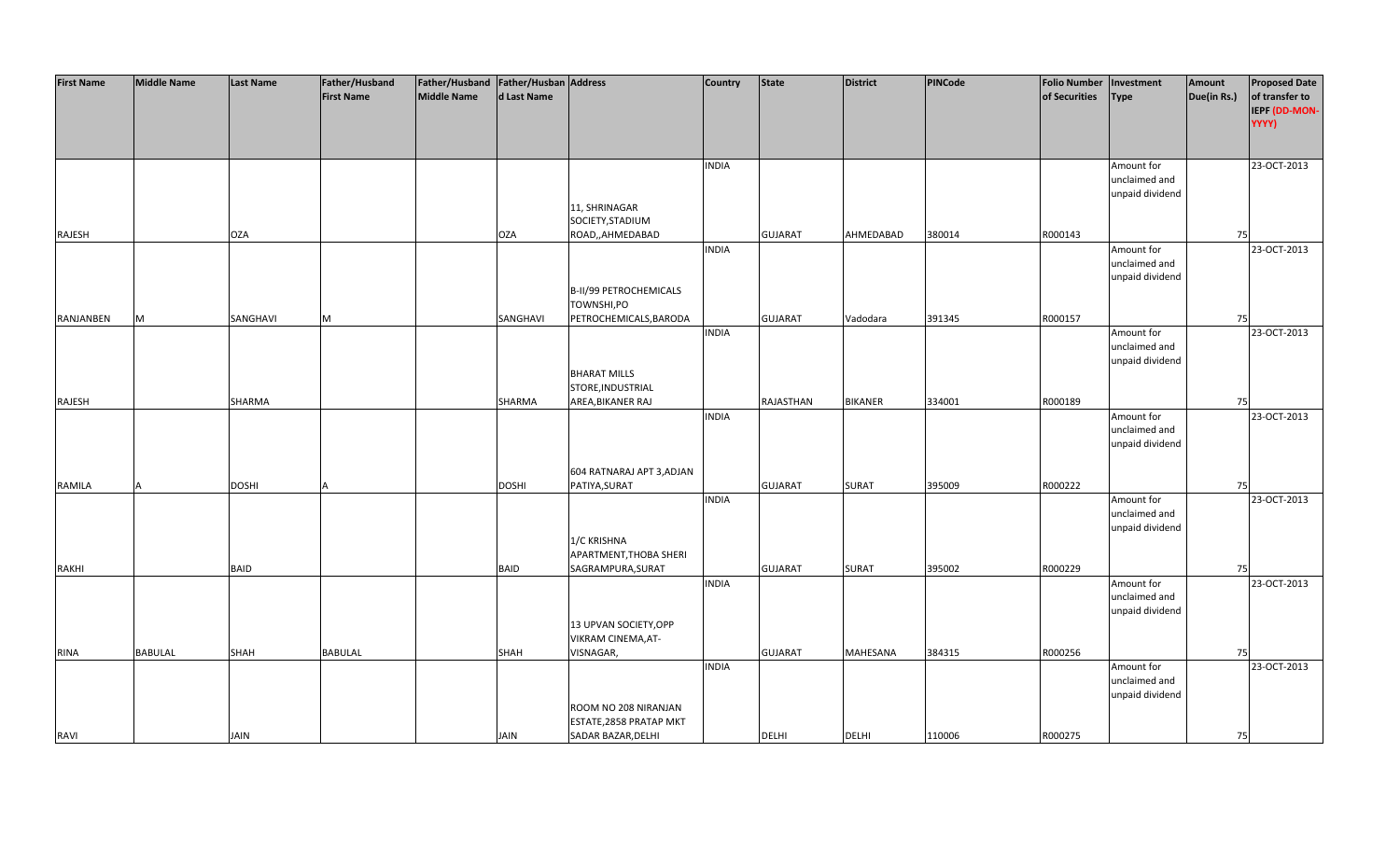| <b>First Name</b> | <b>Middle Name</b> | Last Name    | Father/Husband    | Father/Husband   Father/Husban   Address |              |                             | <b>Country</b> | <b>State</b> | <b>District</b>  | PINCode | <b>Folio Number</b> | Investment                       | Amount      | <b>Proposed Date</b> |
|-------------------|--------------------|--------------|-------------------|------------------------------------------|--------------|-----------------------------|----------------|--------------|------------------|---------|---------------------|----------------------------------|-------------|----------------------|
|                   |                    |              | <b>First Name</b> | <b>Middle Name</b>                       | d Last Name  |                             |                |              |                  |         | of Securities       | <b>Type</b>                      | Due(in Rs.) | of transfer to       |
|                   |                    |              |                   |                                          |              |                             |                |              |                  |         |                     |                                  |             | IEPF (DD-MON-        |
|                   |                    |              |                   |                                          |              |                             |                |              |                  |         |                     |                                  |             | YYYY)                |
|                   |                    |              |                   |                                          |              |                             |                |              |                  |         |                     |                                  |             |                      |
|                   |                    |              |                   |                                          |              |                             | <b>INDIA</b>   |              |                  |         |                     | Amount for                       |             | 23-OCT-2013          |
|                   |                    |              |                   |                                          |              |                             |                |              |                  |         |                     | unclaimed and                    |             |                      |
|                   |                    |              |                   |                                          |              | <b>VIPUL TRADERS</b>        |                |              |                  |         |                     | unpaid dividend                  |             |                      |
|                   |                    |              |                   |                                          |              | TIGAON, ROAD OPP SECTOR 3   |                |              |                  |         |                     |                                  |             |                      |
|                   |                    |              |                   |                                          |              | BALLAB GARH, FARIDABAD      |                |              |                  |         |                     |                                  |             |                      |
| RAJESH            |                    | <b>KUMAR</b> |                   |                                          | KUMAR        | <b>HARYANA</b>              |                | HARYANA      | <b>FARIDABAD</b> |         | R000360             |                                  | 75          |                      |
|                   |                    |              |                   |                                          |              |                             | <b>INDIA</b>   |              |                  |         |                     | Amount for                       |             | 23-OCT-2013          |
|                   |                    |              |                   |                                          |              |                             |                |              |                  |         |                     | unclaimed and                    |             |                      |
|                   |                    |              |                   |                                          |              |                             |                |              |                  |         |                     | unpaid dividend                  |             |                      |
|                   |                    |              |                   |                                          |              | 16B/9 D B GUPTA ROAD, DEV   |                |              |                  |         |                     |                                  |             |                      |
| RAM               |                    | <b>KUMAR</b> |                   |                                          | KUMAR        | NAGAR, NEW DELHI            |                | DELHI        | <b>DELHI</b>     | 110005  | R000369             |                                  | 75          |                      |
|                   |                    |              |                   |                                          |              |                             | <b>INDIA</b>   |              |                  |         |                     | Amount for                       |             | 23-OCT-2013          |
|                   |                    |              |                   |                                          |              |                             |                |              |                  |         |                     | unclaimed and                    |             |                      |
|                   |                    |              |                   |                                          |              |                             |                |              |                  |         |                     | unpaid dividend                  |             |                      |
|                   |                    |              |                   |                                          |              |                             |                |              |                  |         |                     |                                  |             |                      |
|                   |                    |              |                   |                                          |              | A-135, KIDWAI NAGAR         |                |              |                  |         |                     |                                  |             |                      |
| RAMESHWAR         | <b>DAYAL</b>       | <b>GUPTA</b> | <b>DAYAL</b>      |                                          | <b>GUPTA</b> | <b>EAST, NEW DELHI</b>      |                | <b>DELHI</b> | <b>DELHI</b>     | 110023  | R000370             |                                  | 75          |                      |
|                   |                    |              |                   |                                          |              |                             | <b>INDIA</b>   |              |                  |         |                     | Amount for                       |             | 23-OCT-2013          |
|                   |                    |              |                   |                                          |              |                             |                |              |                  |         |                     | unclaimed and                    |             |                      |
|                   |                    |              |                   |                                          |              |                             |                |              |                  |         |                     | unpaid dividend                  |             |                      |
|                   |                    |              |                   |                                          |              |                             |                |              |                  |         |                     |                                  |             |                      |
|                   |                    |              |                   |                                          |              | C/O SUPER MEDICAL HALL, F-8 |                |              |                  |         |                     |                                  |             |                      |
| RAKESH            |                    | KUMAR        |                   |                                          | KUMAR        | MAHINDRA PARK, DELHI        | <b>INDIA</b>   | DELHI        | <b>DELHI</b>     | 110033  | R000023             | Amount for                       | 75          | 23-OCT-2013          |
|                   |                    |              |                   |                                          |              |                             |                |              |                  |         |                     | unclaimed and                    |             |                      |
|                   |                    |              |                   |                                          |              |                             |                |              |                  |         |                     | unpaid dividend                  |             |                      |
|                   |                    |              |                   |                                          |              | 86/20 JAGAN NATH            |                |              |                  |         |                     |                                  |             |                      |
|                   |                    |              |                   |                                          |              | GATE, INDIRA                |                |              |                  |         |                     |                                  |             |                      |
|                   | ls                 | GARG         |                   |                                          | GARG         | COLONY, SONEPAT             |                | HARYANA      | SONEPAT          | 131001  | R000396             |                                  | 75          |                      |
|                   |                    |              |                   |                                          |              |                             | <b>INDIA</b>   |              |                  |         |                     | Amount for                       |             | 23-OCT-2013          |
|                   |                    |              |                   |                                          |              |                             |                |              |                  |         |                     | unclaimed and                    |             |                      |
|                   |                    |              |                   |                                          |              |                             |                |              |                  |         |                     | unpaid dividend                  |             |                      |
|                   |                    |              |                   |                                          |              |                             |                |              |                  |         |                     |                                  |             |                      |
|                   |                    |              |                   |                                          |              | 118 TEXTILES MARKET, JOGI   |                |              |                  |         |                     |                                  |             |                      |
| <b>RAM</b>        |                    | SINGH        |                   |                                          | <b>SINGH</b> | WARA NAI SARAK, DELHI       |                | DELHI        | <b>DELHI</b>     | 110006  | R000421             |                                  | 75          |                      |
|                   |                    |              |                   |                                          |              |                             | <b>INDIA</b>   |              |                  |         |                     | Amount for                       |             | 23-OCT-2013          |
|                   |                    |              |                   |                                          |              |                             |                |              |                  |         |                     | unclaimed and<br>unpaid dividend |             |                      |
|                   |                    |              |                   |                                          |              |                             |                |              |                  |         |                     |                                  |             |                      |
|                   |                    |              |                   |                                          |              | 218 TEXTILE MARKET JOGI     |                |              |                  |         |                     |                                  |             |                      |
| <b>ROHTAS</b>     |                    | <b>KUMAR</b> |                   |                                          | <b>KUMAR</b> | WARA, NAI SARAK, DELHI      |                | <b>DELHI</b> | <b>DELHI</b>     | 110006  | R000427             |                                  | 75          |                      |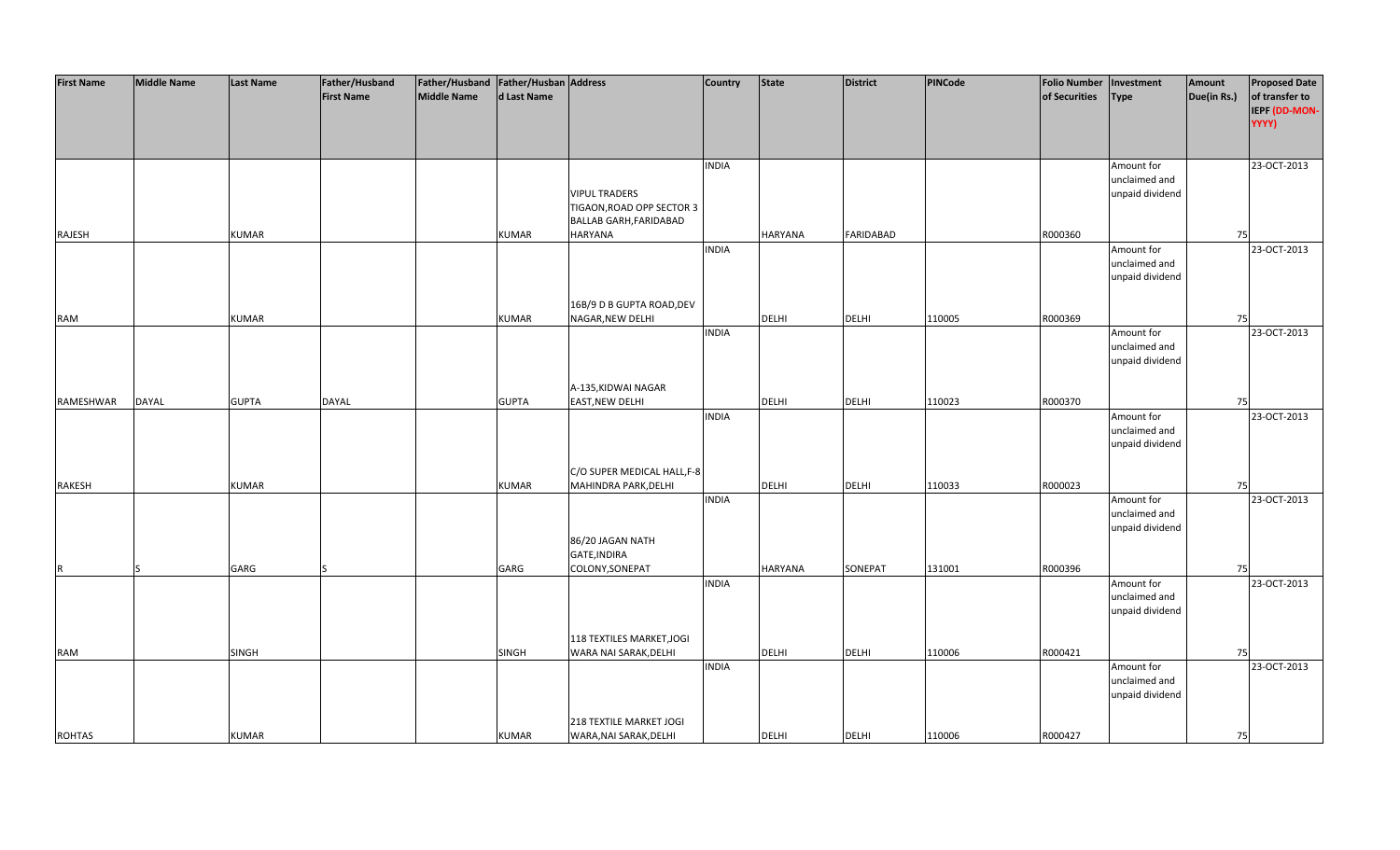| <b>First Name</b> | <b>Middle Name</b> | <b>Last Name</b> | Father/Husband    | Father/Husband   Father/Husban   Address |               |                             | <b>Country</b> | <b>State</b>            | <b>District</b>  | PINCode | <b>Folio Number</b> | Investment      | Amount      | <b>Proposed Date</b> |
|-------------------|--------------------|------------------|-------------------|------------------------------------------|---------------|-----------------------------|----------------|-------------------------|------------------|---------|---------------------|-----------------|-------------|----------------------|
|                   |                    |                  | <b>First Name</b> | <b>Middle Name</b>                       | d Last Name   |                             |                |                         |                  |         | of Securities       | <b>Type</b>     | Due(in Rs.) | of transfer to       |
|                   |                    |                  |                   |                                          |               |                             |                |                         |                  |         |                     |                 |             | IEPF (DD-MON-        |
|                   |                    |                  |                   |                                          |               |                             |                |                         |                  |         |                     |                 |             | YYYY)                |
|                   |                    |                  |                   |                                          |               |                             |                |                         |                  |         |                     |                 |             |                      |
|                   |                    |                  |                   |                                          |               |                             |                |                         |                  |         |                     |                 |             |                      |
|                   |                    |                  |                   |                                          |               |                             | <b>INDIA</b>   |                         |                  |         |                     | Amount for      |             | 23-OCT-2013          |
|                   |                    |                  |                   |                                          |               |                             |                |                         |                  |         |                     | unclaimed and   |             |                      |
|                   |                    |                  |                   |                                          |               |                             |                |                         |                  |         |                     | unpaid dividend |             |                      |
|                   |                    |                  |                   |                                          |               |                             |                |                         |                  |         |                     |                 |             |                      |
|                   |                    |                  |                   |                                          |               | C/O SUPER MEDICAL HALL, F-8 |                |                         |                  |         |                     |                 |             |                      |
| <b>RAKESH</b>     |                    | <b>KUMAR</b>     |                   |                                          | <b>KUMAR</b>  | MAHINDRA PARK, DELHI        |                | <b>DELHI</b>            | <b>DELHI</b>     | 110033  | R000023             |                 | 75          |                      |
|                   |                    |                  |                   |                                          |               |                             | <b>INDIA</b>   |                         |                  |         |                     | Amount for      |             | 23-OCT-2013          |
|                   |                    |                  |                   |                                          |               |                             |                |                         |                  |         |                     | unclaimed and   |             |                      |
|                   |                    |                  |                   |                                          |               |                             |                |                         |                  |         |                     | unpaid dividend |             |                      |
|                   |                    |                  |                   |                                          |               |                             |                |                         |                  |         |                     |                 |             |                      |
|                   |                    |                  |                   |                                          |               | 4225A JOGI WARA, NAI        |                |                         |                  |         |                     |                 |             |                      |
| RAMESH            |                    | <b>CHAND</b>     |                   |                                          | <b>CHAND</b>  | SARAK, DELHI                |                | <b>DELHI</b>            | <b>DELHI</b>     | 110006  | R000431             |                 | 75          |                      |
|                   |                    |                  |                   |                                          |               |                             | <b>INDIA</b>   |                         |                  |         |                     | Amount for      |             | 23-OCT-2013          |
|                   |                    |                  |                   |                                          |               |                             |                |                         |                  |         |                     | unclaimed and   |             |                      |
|                   |                    |                  |                   |                                          |               |                             |                |                         |                  |         |                     | unpaid dividend |             |                      |
|                   |                    |                  |                   |                                          |               |                             |                |                         |                  |         |                     |                 |             |                      |
|                   |                    |                  |                   |                                          |               | RADHA NIVAS, Z-252, BRIDGE  |                |                         |                  |         |                     |                 |             |                      |
| <b>RITA</b>       | <b>GULABCHAND</b>  | SHAH             | GULABCHAND        |                                          | <b>SHAH</b>   | OPERA HOUSE, AHMEDABAD      |                | <b>GUJARAT</b>          | AHMEDABAD        | 380001  | R000450             |                 | 75          |                      |
|                   |                    |                  |                   |                                          |               |                             | <b>INDIA</b>   |                         |                  |         |                     | Amount for      |             | 23-OCT-2013          |
|                   |                    |                  |                   |                                          |               |                             |                |                         |                  |         |                     | unclaimed and   |             |                      |
|                   |                    |                  |                   |                                          |               |                             |                |                         |                  |         |                     | unpaid dividend |             |                      |
|                   |                    |                  |                   |                                          |               |                             |                |                         |                  |         |                     |                 |             |                      |
|                   |                    |                  |                   |                                          |               |                             |                |                         |                  |         |                     |                 |             |                      |
|                   |                    |                  |                   |                                          |               | 115 TEXTILE MARKET, JOGI    |                |                         |                  |         |                     |                 |             |                      |
| RAJESH            | <b>KUMAR</b>       | <b>TANEJA</b>    | <b>KUMAR</b>      |                                          | <b>TANEJA</b> | WARA NAI SARAK, DELHI       |                | <b>DELHI</b>            | <b>DELHI</b>     | 110006  | R000484             |                 | 75          |                      |
|                   |                    |                  |                   |                                          |               |                             | <b>INDIA</b>   |                         |                  |         |                     | Amount for      |             | 23-OCT-2013          |
|                   |                    |                  |                   |                                          |               |                             |                |                         |                  |         |                     | unclaimed and   |             |                      |
|                   |                    |                  |                   |                                          |               |                             |                |                         |                  |         |                     | unpaid dividend |             |                      |
|                   |                    |                  |                   |                                          |               |                             |                |                         |                  |         |                     |                 |             |                      |
|                   |                    |                  |                   |                                          |               | 115 TEXTILE MARKET, JOGI    |                |                         |                  |         |                     |                 |             |                      |
| RAJESH            | <b>DEVI</b>        | AGGARWAL         | <b>DEVI</b>       |                                          | AGGARWAL      | WARA NAI SARAK, DELHI       |                | DELHI                   | <b>DELHI</b>     | 110006  | R000493             |                 | 75          |                      |
|                   |                    |                  |                   |                                          |               |                             | <b>INDIA</b>   |                         |                  |         |                     | Amount for      |             | 23-OCT-2013          |
|                   |                    |                  |                   |                                          |               |                             |                |                         |                  |         |                     | unclaimed and   |             |                      |
|                   |                    |                  |                   |                                          |               |                             |                |                         |                  |         |                     | unpaid dividend |             |                      |
|                   |                    |                  |                   |                                          |               | 116 INDER PURI              |                |                         |                  |         |                     |                 |             |                      |
|                   |                    |                  |                   |                                          |               | PALWAL, FARIDABAD, HARYAN   |                |                         |                  |         |                     |                 |             |                      |
| PRABHA            |                    | <b>GOEL</b>      |                   |                                          | <b>GOEL</b>   |                             |                | <b>HARYANA</b>          | <b>FARIDABAD</b> | 121102  | P000228             |                 | 75          |                      |
|                   |                    |                  |                   |                                          |               |                             | <b>INDIA</b>   |                         |                  |         |                     | Amount for      |             | 23-OCT-2013          |
|                   |                    |                  |                   |                                          |               |                             |                |                         |                  |         |                     | unclaimed and   |             |                      |
|                   |                    |                  |                   |                                          |               |                             |                |                         |                  |         |                     | unpaid dividend |             |                      |
|                   |                    |                  |                   |                                          |               | C/O SANGHI INVESTMENT       |                |                         |                  |         |                     |                 |             |                      |
|                   |                    |                  |                   |                                          |               | CO, THIRD-A-102 NEHRU       |                |                         |                  |         |                     |                 |             |                      |
| PAWAN             |                    | <b>GUPTA</b>     |                   |                                          | <b>GUPTA</b>  | NAGAR, GHAZIABAD U P        |                | UTTAR PRADESH GHAZIABAD |                  | 201001  | P000230             |                 | 75          |                      |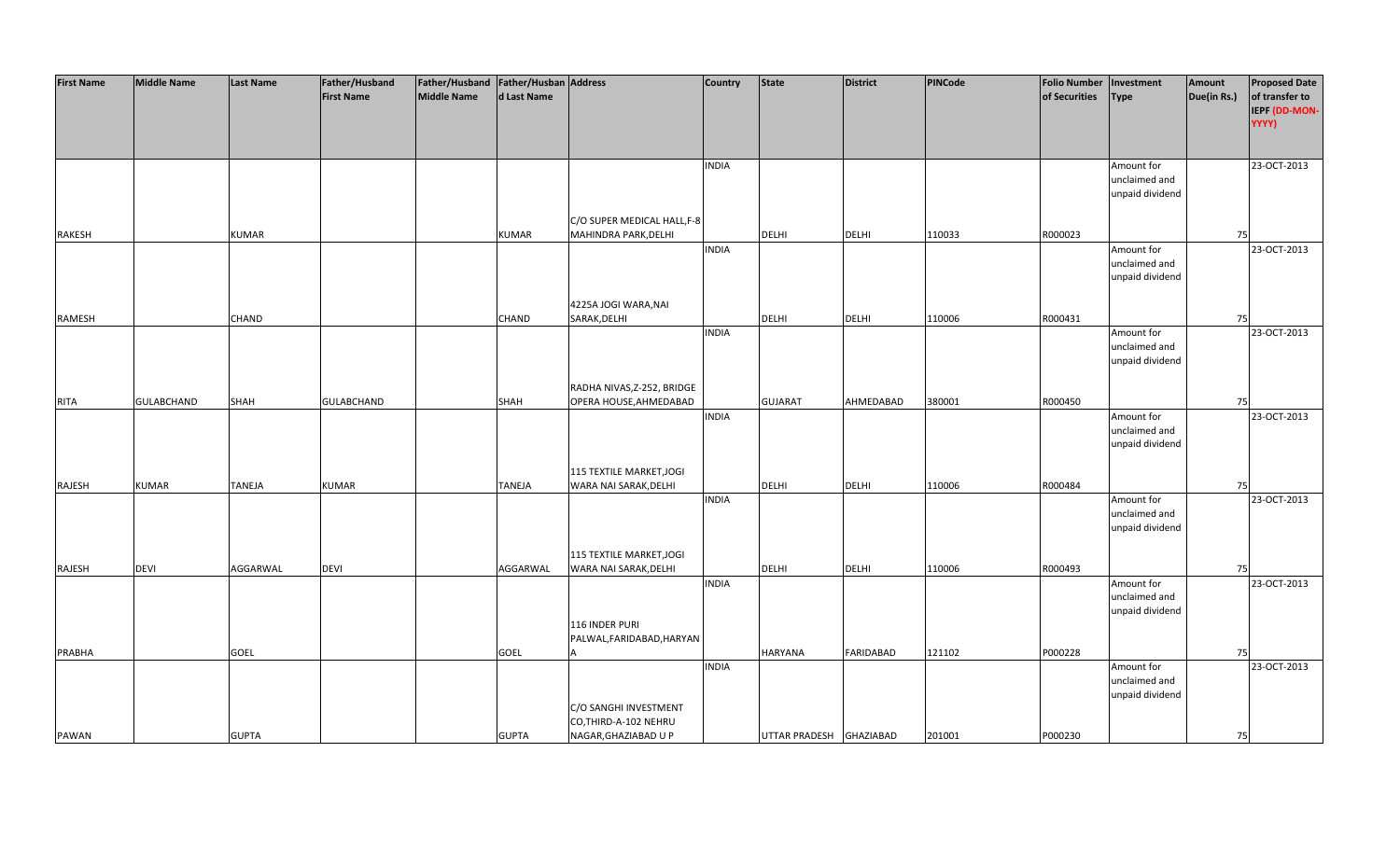| <b>First Name</b> | <b>Middle Name</b> | <b>Last Name</b> | Father/Husband    | Father/Husband   Father/Husban   Address |               |                            | <b>Country</b> | <b>State</b> | <b>District</b> | PINCode | <b>Folio Number</b> | Investment      | Amount      | <b>Proposed Date</b> |
|-------------------|--------------------|------------------|-------------------|------------------------------------------|---------------|----------------------------|----------------|--------------|-----------------|---------|---------------------|-----------------|-------------|----------------------|
|                   |                    |                  | <b>First Name</b> | <b>Middle Name</b>                       | d Last Name   |                            |                |              |                 |         | of Securities       | <b>Type</b>     | Due(in Rs.) | of transfer to       |
|                   |                    |                  |                   |                                          |               |                            |                |              |                 |         |                     |                 |             | IEPF (DD-MON-        |
|                   |                    |                  |                   |                                          |               |                            |                |              |                 |         |                     |                 |             | YYYY)                |
|                   |                    |                  |                   |                                          |               |                            |                |              |                 |         |                     |                 |             |                      |
|                   |                    |                  |                   |                                          |               |                            |                |              |                 |         |                     |                 |             |                      |
|                   |                    |                  |                   |                                          |               |                            | <b>INDIA</b>   |              |                 |         |                     | Amount for      |             | 23-OCT-2013          |
|                   |                    |                  |                   |                                          |               |                            |                |              |                 |         |                     | unclaimed and   |             |                      |
|                   |                    |                  |                   |                                          |               |                            |                |              |                 |         |                     | unpaid dividend |             |                      |
|                   |                    |                  |                   |                                          |               |                            |                |              |                 |         |                     |                 |             |                      |
|                   |                    |                  |                   |                                          |               | <b>118 TEXTILE MARKET</b>  |                |              |                 |         |                     |                 |             |                      |
| <b>PRITI</b>      | RANI               |                  | RANI              |                                          |               | JOGIWARA, NAI SARAK, DELHI |                | <b>DELHI</b> | <b>DELHI</b>    | 110006  | P000269             |                 | 75          |                      |
|                   |                    |                  |                   |                                          |               |                            | <b>INDIA</b>   |              |                 |         |                     | Amount for      |             | 23-OCT-2013          |
|                   |                    |                  |                   |                                          |               |                            |                |              |                 |         |                     | unclaimed and   |             |                      |
|                   |                    |                  |                   |                                          |               |                            |                |              |                 |         |                     | unpaid dividend |             |                      |
|                   |                    |                  |                   |                                          |               |                            |                |              |                 |         |                     |                 |             |                      |
|                   |                    |                  |                   |                                          |               | 115 TEXTILE MARKET, JOGI   |                |              |                 |         |                     |                 |             |                      |
| PARITOSH          |                    | <b>GUPTA</b>     |                   |                                          | <b>GUPTA</b>  | WARA NAI SARAK, DELHI      |                | <b>DELHI</b> | <b>DELHI</b>    | 110006  | P000317             |                 | 75          |                      |
|                   |                    |                  |                   |                                          |               |                            | <b>INDIA</b>   |              |                 |         |                     | Amount for      |             | 23-OCT-2013          |
|                   |                    |                  |                   |                                          |               |                            |                |              |                 |         |                     | unclaimed and   |             |                      |
|                   |                    |                  |                   |                                          |               |                            |                |              |                 |         |                     | unpaid dividend |             |                      |
|                   |                    |                  |                   |                                          |               |                            |                |              |                 |         |                     |                 |             |                      |
|                   |                    |                  |                   |                                          |               | 218 TEXTILE MARKET, JOGI   |                |              |                 |         |                     |                 |             |                      |
| <b>PURBI</b>      |                    | JUNEJA           |                   |                                          | JUNEJA        | WARA NAI SARAK, DELHI      |                | DELHI        | <b>DELHI</b>    | 110006  | P000323             |                 | 75          |                      |
|                   |                    |                  |                   |                                          |               |                            | <b>INDIA</b>   |              |                 |         |                     | Amount for      |             | 23-OCT-2013          |
|                   |                    |                  |                   |                                          |               |                            |                |              |                 |         |                     | unclaimed and   |             |                      |
|                   |                    |                  |                   |                                          |               |                            |                |              |                 |         |                     | unpaid dividend |             |                      |
|                   |                    |                  |                   |                                          |               |                            |                |              |                 |         |                     |                 |             |                      |
|                   |                    |                  |                   |                                          |               | 218 TEXTILE MARKET, JOGI   |                |              |                 |         |                     |                 |             |                      |
| <b>PUNEET</b>     |                    | <b>GUPTA</b>     |                   |                                          | <b>GUPTA</b>  | WARA NAI SARAK, DELHI      |                | <b>DELHI</b> | <b>DELHI</b>    | 110006  | P000339             |                 | 75          |                      |
|                   |                    |                  |                   |                                          |               |                            | <b>INDIA</b>   |              |                 |         |                     | Amount for      |             | 23-OCT-2013          |
|                   |                    |                  |                   |                                          |               |                            |                |              |                 |         |                     | unclaimed and   |             |                      |
|                   |                    |                  |                   |                                          |               |                            |                |              |                 |         |                     | unpaid dividend |             |                      |
|                   |                    |                  |                   |                                          |               | E-15/12A, KRISHNA          |                |              |                 |         |                     |                 |             |                      |
|                   |                    |                  |                   |                                          |               | NAGAR, DELHI               |                |              |                 |         |                     |                 |             |                      |
| PRAMOD            | <b>KUMAR</b>       | SONY             | <b>KUMAR</b>      |                                          | SONY          |                            | <b>INDIA</b>   | DELHI        | <b>DELHI</b>    | 110051  | P000340             | Amount for      | 75          | 23-OCT-2013          |
|                   |                    |                  |                   |                                          |               |                            |                |              |                 |         |                     | unclaimed and   |             |                      |
|                   |                    |                  |                   |                                          |               |                            |                |              |                 |         |                     | unpaid dividend |             |                      |
|                   |                    |                  |                   |                                          |               |                            |                |              |                 |         |                     |                 |             |                      |
|                   |                    |                  |                   |                                          |               | 218 TEXTILE MARKET, JOGI   |                |              |                 |         |                     |                 |             |                      |
| <b>PARWATI</b>    |                    | <b>KHANEYA</b>   |                   |                                          | KHANEYA       | WARA NAI SARAK, DELHI      |                | <b>DELHI</b> | <b>DELHI</b>    | 110006  | P000348             |                 | 75          |                      |
|                   |                    |                  |                   |                                          |               |                            | <b>INDIA</b>   |              |                 |         |                     | Amount for      |             | 23-OCT-2013          |
|                   |                    |                  |                   |                                          |               |                            |                |              |                 |         |                     | unclaimed and   |             |                      |
|                   |                    |                  |                   |                                          |               |                            |                |              |                 |         |                     | unpaid dividend |             |                      |
|                   |                    |                  |                   |                                          |               |                            |                |              |                 |         |                     |                 |             |                      |
|                   |                    |                  |                   |                                          |               | 218 TEXTILE MARKET, JOGI   |                |              |                 |         |                     |                 |             |                      |
| <b>PALAK</b>      | RANI               | <b>MITTAL</b>    | RANI              |                                          | <b>MITTAL</b> | WARA NAI SARAK, DELHI      |                | <b>DELHI</b> | <b>DELHI</b>    | 110006  | P000349             |                 | 75          |                      |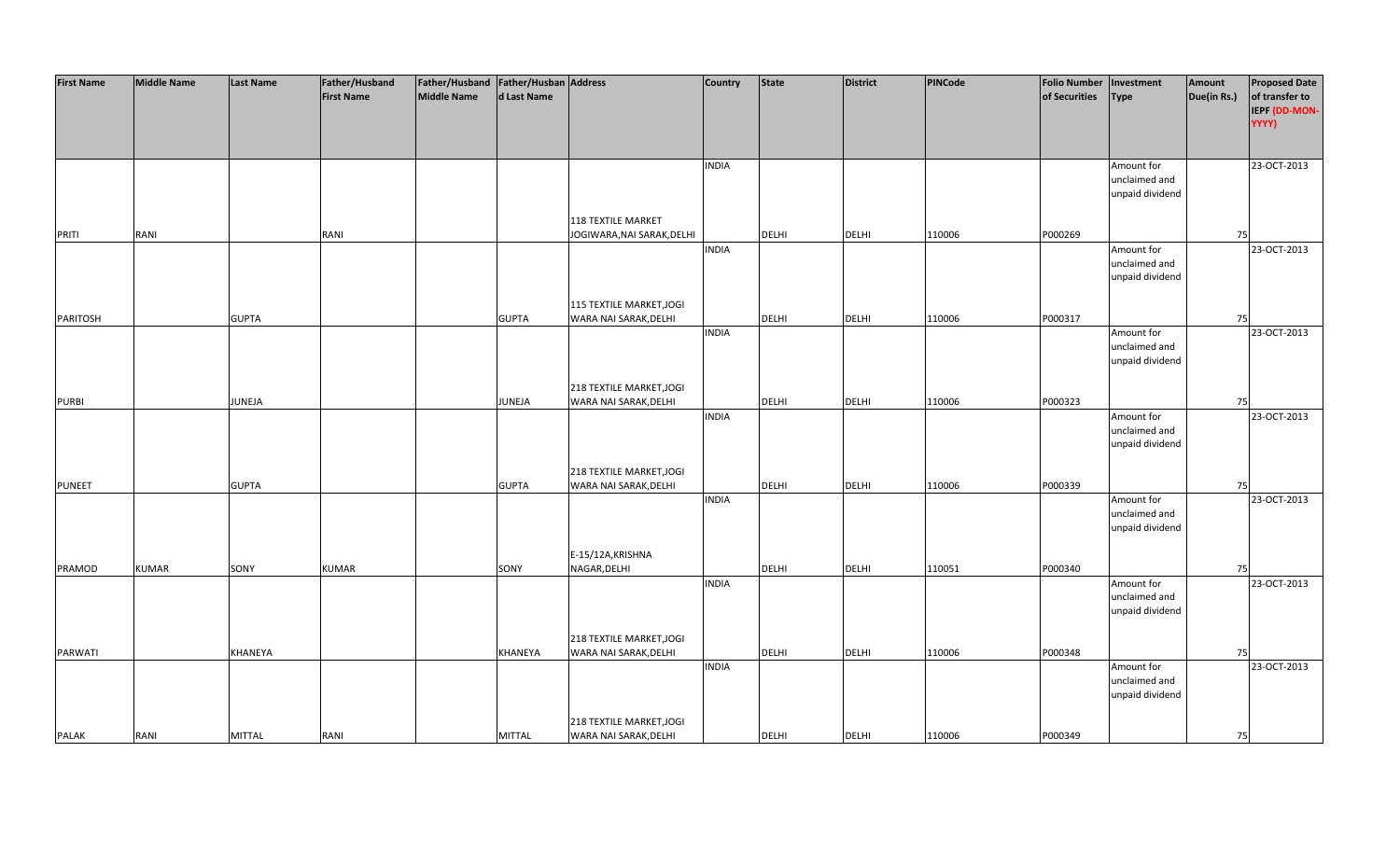| <b>First Name</b>       | <b>Middle Name</b> | <b>Last Name</b> | Father/Husband    | Father/Husband   Father/Husban   Address |             |                                                       | <b>Country</b> | <b>State</b>       | District           | PINCode | <b>Folio Number</b> | Investment                       | Amount      | <b>Proposed Date</b>   |
|-------------------------|--------------------|------------------|-------------------|------------------------------------------|-------------|-------------------------------------------------------|----------------|--------------------|--------------------|---------|---------------------|----------------------------------|-------------|------------------------|
|                         |                    |                  | <b>First Name</b> | Middle Name                              | d Last Name |                                                       |                |                    |                    |         | of Securities       | <b>Type</b>                      | Due(in Rs.) | of transfer to         |
|                         |                    |                  |                   |                                          |             |                                                       |                |                    |                    |         |                     |                                  |             | IEPF (DD-MON-<br>YYYY) |
|                         |                    |                  |                   |                                          |             |                                                       |                |                    |                    |         |                     |                                  |             |                        |
|                         |                    |                  |                   |                                          |             |                                                       |                |                    |                    |         |                     |                                  |             |                        |
|                         |                    |                  |                   |                                          |             |                                                       | <b>INDIA</b>   |                    |                    |         |                     | Amount for                       |             | 23-OCT-2013            |
|                         |                    |                  |                   |                                          |             |                                                       |                |                    |                    |         |                     | unclaimed and                    |             |                        |
|                         |                    |                  |                   |                                          |             |                                                       |                |                    |                    |         |                     | unpaid dividend                  |             |                        |
|                         |                    |                  |                   |                                          |             |                                                       |                |                    |                    |         |                     |                                  |             |                        |
|                         |                    |                  |                   |                                          |             | 115 TEXTILE MARKET, JOGI                              |                |                    |                    |         |                     |                                  |             |                        |
| PARVEEN                 |                    | <b>RUIA</b>      |                   |                                          | RUIA        | WARA NAI SARAK, DELHI                                 |                | <b>DELHI</b>       | <b>DELHI</b>       | 110006  | P000350             |                                  | 75          |                        |
|                         |                    |                  |                   |                                          |             |                                                       | <b>INDIA</b>   |                    |                    |         |                     | Amount for                       |             | 23-OCT-2013            |
|                         |                    |                  |                   |                                          |             |                                                       |                |                    |                    |         |                     | unclaimed and<br>unpaid dividend |             |                        |
|                         |                    |                  |                   |                                          |             |                                                       |                |                    |                    |         |                     |                                  |             |                        |
|                         |                    |                  |                   |                                          |             | E-15/12A, KRISHNA                                     |                |                    |                    |         |                     |                                  |             |                        |
| PALAK                   |                    | SONI             |                   |                                          | SONI        | NAGAR, DELHI                                          |                | DELHI              | <b>DELHI</b>       | 110051  | P000351             |                                  | 75          |                        |
|                         |                    |                  |                   |                                          |             |                                                       | <b>INDIA</b>   |                    |                    |         |                     | Amount for                       |             | 23-OCT-2013            |
|                         |                    |                  |                   |                                          |             |                                                       |                |                    |                    |         |                     | unclaimed and                    |             |                        |
|                         |                    |                  |                   |                                          |             |                                                       |                |                    |                    |         |                     | unpaid dividend                  |             |                        |
|                         |                    |                  |                   |                                          |             |                                                       |                |                    |                    |         |                     |                                  |             |                        |
|                         |                    |                  |                   |                                          |             | 115 TEXTILE MARKET, JOGI                              |                |                    |                    |         |                     |                                  |             |                        |
| PREM                    | LATA               | VIJ              | LATA              |                                          | VIJ         | WARA NAI SARAK, DELHI                                 |                | <b>DELHI</b>       | <b>DELHI</b>       | 110006  | P000352             |                                  | 75          |                        |
|                         |                    |                  |                   |                                          |             |                                                       | <b>INDIA</b>   |                    |                    |         |                     | Amount for                       |             | 23-OCT-2013            |
|                         |                    |                  |                   |                                          |             |                                                       |                |                    |                    |         |                     | unclaimed and                    |             |                        |
|                         |                    |                  |                   |                                          |             |                                                       |                |                    |                    |         |                     | unpaid dividend                  |             |                        |
|                         |                    |                  |                   |                                          |             | 118 TEXTILE                                           |                |                    |                    |         |                     |                                  |             |                        |
| PANKAJ                  | <b>KUMAR</b>       | AGGARWAL         | <b>KUMAR</b>      |                                          | AGGARWAL    | MARKET, JOGIWARA NAI<br>SARAK, DELHI                  |                | <b>DELHI</b>       | <b>DELHI</b>       | 110006  | P000353             |                                  | 150         |                        |
|                         |                    |                  |                   |                                          |             |                                                       | <b>INDIA</b>   |                    |                    |         |                     | Amount for                       |             | 23-OCT-2013            |
|                         |                    |                  |                   |                                          |             |                                                       |                |                    |                    |         |                     | unclaimed and                    |             |                        |
|                         |                    |                  |                   |                                          |             |                                                       |                |                    |                    |         |                     | unpaid dividend                  |             |                        |
|                         |                    |                  |                   |                                          |             |                                                       |                |                    |                    |         |                     |                                  |             |                        |
|                         |                    |                  |                   |                                          |             | KAMAT INDL ESTATE 396 V S                             |                |                    |                    |         |                     |                                  |             |                        |
| PRAVIN KUMAR RAM PRATAP |                    |                  | <b>RAM PRATAP</b> |                                          |             | MARG, PRABHADEVI, BOMBAY                              |                | MAHARASHTRA        | <b>MUMBAI CITY</b> | 400025  | P000357             |                                  | 225         |                        |
|                         |                    |                  |                   |                                          |             |                                                       | <b>INDIA</b>   |                    |                    |         |                     | Amount for                       |             | 23-OCT-2013            |
|                         |                    |                  |                   |                                          |             |                                                       |                |                    |                    |         |                     | unclaimed and                    |             |                        |
|                         |                    |                  |                   |                                          |             |                                                       |                |                    |                    |         |                     | unpaid dividend                  |             |                        |
|                         |                    |                  |                   |                                          |             |                                                       |                |                    |                    |         |                     |                                  |             |                        |
|                         |                    | <b>MEHTA</b>     |                   |                                          | MEHTA       | KAMAT INDL ESTATE 396 V S<br>MARG, PRABHADEVI, BOMBAY |                | MAHARASHTRA        | <b>MUMBAI CITY</b> | 400025  | P000358             |                                  | 1575        |                        |
| PRAKASH                 |                    |                  |                   |                                          |             |                                                       | <b>INDIA</b>   |                    |                    |         |                     | Amount for                       |             | 23-OCT-2013            |
|                         |                    |                  |                   |                                          |             |                                                       |                |                    |                    |         |                     | unclaimed and                    |             |                        |
|                         |                    |                  |                   |                                          |             |                                                       |                |                    |                    |         |                     | unpaid dividend                  |             |                        |
|                         |                    |                  |                   |                                          |             | C/O CHAMRIA HOUSE, 2                                  |                |                    |                    |         |                     |                                  |             |                        |
|                         |                    |                  |                   |                                          |             | <b>ALIPORE PARK</b>                                   |                |                    |                    |         |                     |                                  |             |                        |
| PRADEEP                 | <b>KUMAR</b>       | <b>KAKRANIA</b>  | <b>KUMAR</b>      |                                          | KAKRANIA    | PALCE, CALCUTTA                                       |                | <b>WEST BENGAL</b> | <b>KOLKATA</b>     | 700027  | P000368             |                                  | 75          |                        |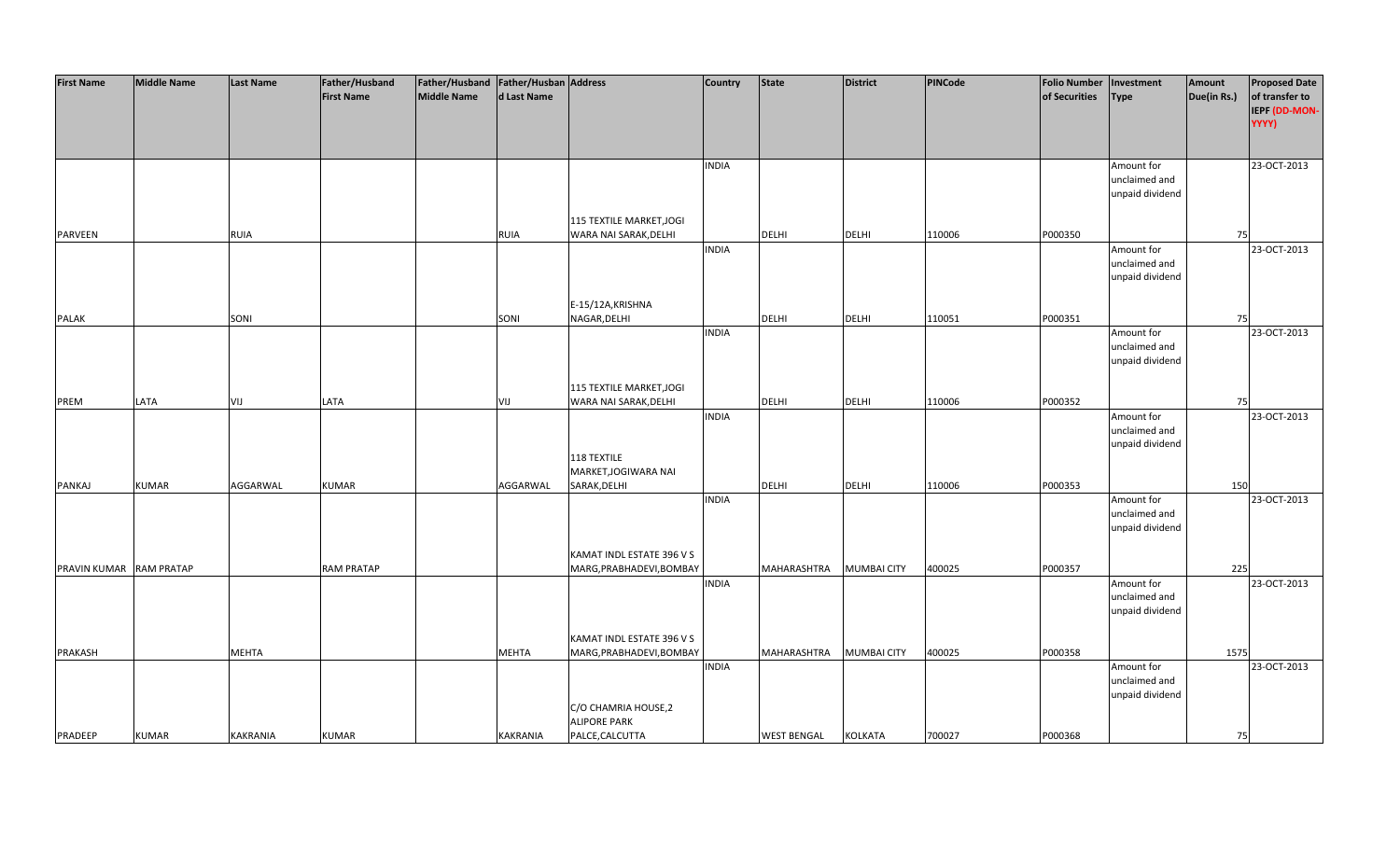| <b>First Name</b> | <b>Middle Name</b> | Last Name      | Father/Husband<br><b>First Name</b> | Father/Husband   Father/Husban   Address<br><b>Middle Name</b> | d Last Name   |                                           | <b>Country</b> | <b>State</b>   | <b>District</b> | <b>PINCode</b> | <b>Folio Number</b><br>of Securities | Investment<br><b>Type</b>        | Amount<br>Due(in Rs.) | <b>Proposed Date</b><br>of transfer to |
|-------------------|--------------------|----------------|-------------------------------------|----------------------------------------------------------------|---------------|-------------------------------------------|----------------|----------------|-----------------|----------------|--------------------------------------|----------------------------------|-----------------------|----------------------------------------|
|                   |                    |                |                                     |                                                                |               |                                           |                |                |                 |                |                                      |                                  |                       | IEPF (DD-MON-<br>YYYY)                 |
|                   |                    |                |                                     |                                                                |               |                                           | <b>INDIA</b>   |                |                 |                |                                      | Amount for                       |                       | 23-OCT-2013                            |
|                   |                    |                |                                     |                                                                |               |                                           |                |                |                 |                |                                      | unclaimed and                    |                       |                                        |
|                   |                    |                |                                     |                                                                |               | 928/2/3 GULAM RASUL'S                     |                |                |                 |                |                                      | unpaid dividend                  |                       |                                        |
|                   |                    |                |                                     |                                                                |               | <b>CHAWLS R, OPP SANDESH</b><br>PRESS     |                |                |                 |                |                                      |                                  |                       |                                        |
| PARAG             |                    | SHAH           |                                     |                                                                | SHAH          | MIRJAPUR, AHMEDABAD                       |                | <b>GUJARAT</b> | AHMEDABAD       | 380001         | P000411                              |                                  | 75                    |                                        |
|                   |                    |                |                                     |                                                                |               |                                           | <b>INDIA</b>   |                |                 |                |                                      | Amount for                       |                       | 23-OCT-2013                            |
|                   |                    |                |                                     |                                                                |               |                                           |                |                |                 |                |                                      | unclaimed and                    |                       |                                        |
|                   |                    |                |                                     |                                                                |               |                                           |                |                |                 |                |                                      | unpaid dividend                  |                       |                                        |
|                   |                    |                |                                     |                                                                |               | 1442 RANGREJ S<br>POLE, PATWA SHERI THREE |                |                |                 |                |                                      |                                  |                       |                                        |
| <b>PINTOO</b>     |                    | SOMANI         |                                     |                                                                | SOMANI        | GATE, AHMEDABAD                           |                | <b>GUJARAT</b> | AHMEDABAD       | 380001         | P000412                              |                                  | 75                    |                                        |
|                   |                    |                |                                     |                                                                |               |                                           | <b>INDIA</b>   |                |                 |                |                                      | Amount for                       |                       | 23-OCT-2013                            |
|                   |                    |                |                                     |                                                                |               |                                           |                |                |                 |                |                                      | unclaimed and                    |                       |                                        |
|                   |                    |                |                                     |                                                                |               |                                           |                |                |                 |                |                                      | unpaid dividend                  |                       |                                        |
|                   |                    |                |                                     |                                                                |               | 1442 RANGREJ S<br>POLE, PATWA SHERI THREE |                |                |                 |                |                                      |                                  |                       |                                        |
| PREMLATA          |                    | SONI           |                                     |                                                                | SONI          | GATE, AHMEDABAD                           |                | <b>GUJARAT</b> | AHMEDABAD       | 380001         | P000421                              |                                  | 75                    |                                        |
|                   |                    |                |                                     |                                                                |               |                                           | <b>INDIA</b>   |                |                 |                |                                      | Amount for                       |                       | 23-OCT-2013                            |
|                   |                    |                |                                     |                                                                |               |                                           |                |                |                 |                |                                      | unclaimed and                    |                       |                                        |
|                   |                    |                |                                     |                                                                |               |                                           |                |                |                 |                |                                      | unpaid dividend                  |                       |                                        |
|                   |                    |                |                                     |                                                                |               | 283-B GAGAN NIWAS, MODEL                  |                |                |                 |                |                                      |                                  |                       |                                        |
| PARAMJIT          |                    | <b>KAUR</b>    |                                     |                                                                | KAUR          | TOWN EXTN 2, LUDHIANA PB                  |                | PUNJAB         | LUDHIANA        | 141002         | P000436                              |                                  | 75                    |                                        |
|                   |                    |                |                                     |                                                                |               |                                           | <b>INDIA</b>   |                |                 |                |                                      | Amount for                       |                       | 23-OCT-2013                            |
|                   |                    |                |                                     |                                                                |               |                                           |                |                |                 |                |                                      | unclaimed and                    |                       |                                        |
|                   |                    |                |                                     |                                                                |               |                                           |                |                |                 |                |                                      | unpaid dividend                  |                       |                                        |
|                   |                    |                |                                     |                                                                |               | HOUSE NO 13556 STREET NO                  |                |                |                 |                |                                      |                                  |                       |                                        |
|                   |                    |                |                                     |                                                                |               | 17, VISHWAKARMA                           |                |                |                 |                |                                      |                                  |                       |                                        |
| PAWAN             |                    | SHARMA         |                                     |                                                                | SHARMA        | COLONY, LUDHIANA                          |                | PUNJAB         | LUDHIANA        | 141003         | P000437                              |                                  | 75                    |                                        |
|                   |                    |                |                                     |                                                                |               |                                           | <b>INDIA</b>   |                |                 |                |                                      | Amount for                       |                       | 23-OCT-2013                            |
|                   |                    |                |                                     |                                                                |               |                                           |                |                |                 |                |                                      | unclaimed and<br>unpaid dividend |                       |                                        |
|                   |                    |                |                                     |                                                                |               | B - 705, SAWAPANDEEP                      |                |                |                 |                |                                      |                                  |                       |                                        |
|                   |                    |                |                                     |                                                                |               | APARTMENT, BHATAR CHAR                    |                |                |                 |                |                                      |                                  |                       |                                        |
| PAWAN             | <b>KUMAR</b>       | <b>MITTAL</b>  | <b>KUMAR</b>                        |                                                                | <b>MITTAL</b> | RASTA,0                                   |                | <b>GUJARAT</b> | <b>SURAT</b>    | 395017         | P000457                              |                                  | 75                    |                                        |
|                   |                    |                |                                     |                                                                |               |                                           | <b>INDIA</b>   |                |                 |                |                                      | Amount for                       |                       | 23-OCT-2013                            |
|                   |                    |                |                                     |                                                                |               |                                           |                |                |                 |                |                                      | unclaimed and                    |                       |                                        |
|                   |                    |                |                                     |                                                                |               |                                           |                |                |                 |                |                                      | unpaid dividend                  |                       |                                        |
|                   |                    |                |                                     |                                                                |               | 4 SARVRITU VILAS, OPP LAXMI               |                |                |                 |                |                                      |                                  |                       |                                        |
| PRAMILA           |                    | <b>KOTHARI</b> |                                     |                                                                | KOTHARI       | BAI DHARMSHALA, UDAIPUR                   |                | RAJASTHAN      | <b>UDAIPUR</b>  | 313001         | P000481                              |                                  | 75                    |                                        |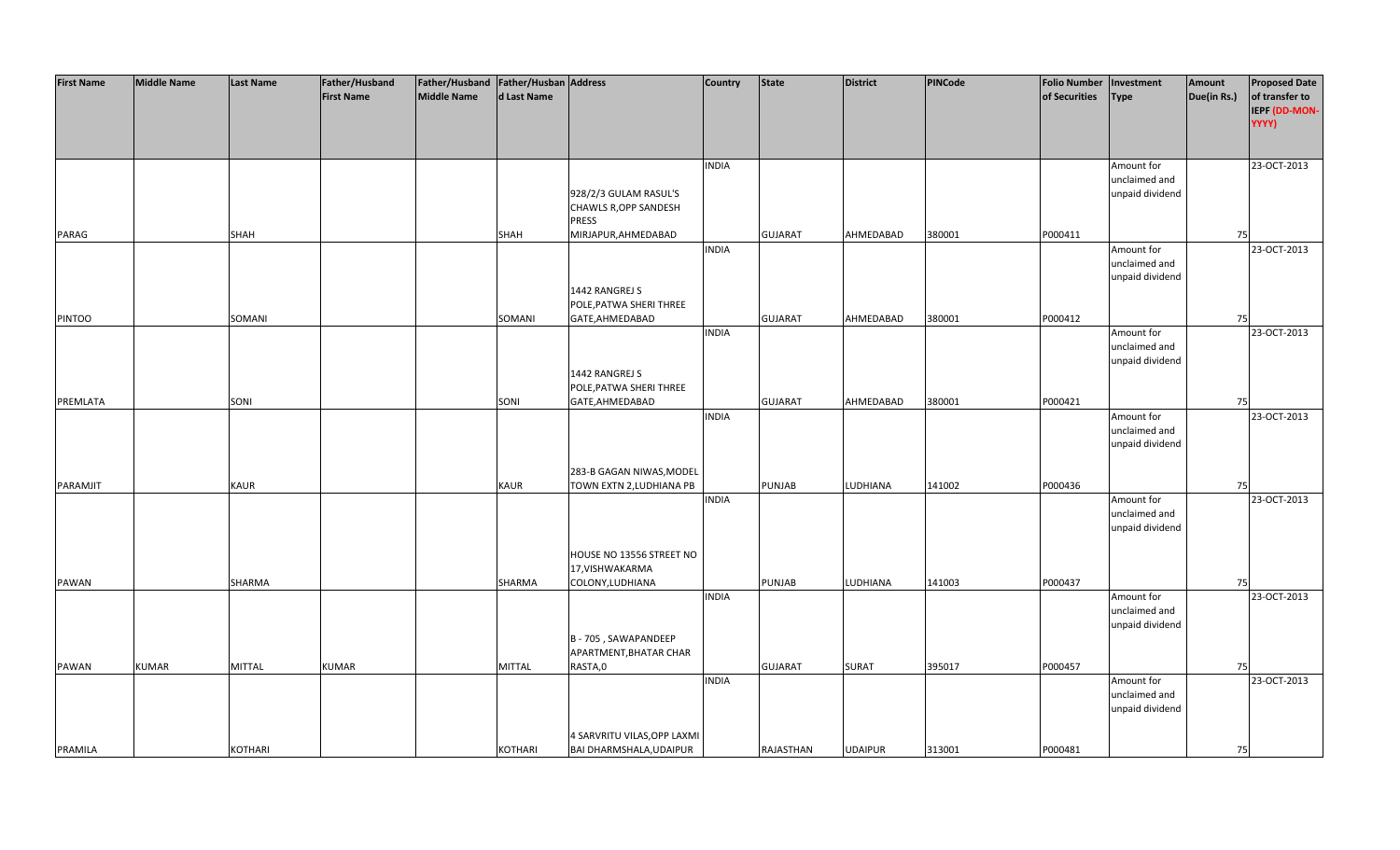| <b>First Name</b> | <b>Middle Name</b> | <b>Last Name</b> | Father/Husband    | Father/Husband   Father/Husban   Address |               |                          | Country      | <b>State</b> | <b>District</b> | PINCode | <b>Folio Number</b> | Investment                  | Amount      | <b>Proposed Date</b> |
|-------------------|--------------------|------------------|-------------------|------------------------------------------|---------------|--------------------------|--------------|--------------|-----------------|---------|---------------------|-----------------------------|-------------|----------------------|
|                   |                    |                  | <b>First Name</b> | <b>Middle Name</b>                       | d Last Name   |                          |              |              |                 |         | of Securities       | <b>Type</b>                 | Due(in Rs.) | of transfer to       |
|                   |                    |                  |                   |                                          |               |                          |              |              |                 |         |                     |                             |             | IEPF (DD-MON-        |
|                   |                    |                  |                   |                                          |               |                          |              |              |                 |         |                     |                             |             | YYYY)                |
|                   |                    |                  |                   |                                          |               |                          |              |              |                 |         |                     |                             |             |                      |
|                   |                    |                  |                   |                                          |               |                          |              |              |                 |         |                     |                             |             |                      |
|                   |                    |                  |                   |                                          |               |                          | <b>INDIA</b> |              |                 |         |                     | Amount for                  |             | 23-OCT-2013          |
|                   |                    |                  |                   |                                          |               |                          |              |              |                 |         |                     | unclaimed and               |             |                      |
|                   |                    |                  |                   |                                          |               |                          |              |              |                 |         |                     | unpaid dividend             |             |                      |
|                   |                    |                  |                   |                                          |               |                          |              |              |                 |         |                     |                             |             |                      |
|                   |                    |                  |                   |                                          |               | 23/789 FATEHPURA, SEVA   |              |              |                 |         |                     |                             |             |                      |
| <b>PIYUSH</b>     | <b>DARSHAN</b>     |                  | <b>DARSHAN</b>    |                                          |               | MANDIR ROAD, UDAIPUR     |              | RAJASTHAN    | <b>UDAIPUR</b>  | 313001  | P000482             |                             | 75          |                      |
|                   |                    |                  |                   |                                          |               |                          | <b>INDIA</b> |              |                 |         |                     | Amount for                  |             | 23-OCT-2013          |
|                   |                    |                  |                   |                                          |               |                          |              |              |                 |         |                     | unclaimed and               |             |                      |
|                   |                    |                  |                   |                                          |               |                          |              |              |                 |         |                     | unpaid dividend             |             |                      |
|                   |                    |                  |                   |                                          |               |                          |              |              |                 |         |                     |                             |             |                      |
|                   |                    |                  |                   |                                          |               | E-15/12A, KRISHNA        |              |              |                 |         |                     |                             |             |                      |
| PREM              | <b>KUMAR</b>       | <b>BHASIN</b>    | <b>KUMAR</b>      |                                          | <b>BHASIN</b> | NAGAR, DELHI             |              | <b>DELHI</b> | <b>DELHI</b>    | 110051  | P000507             |                             | 75          |                      |
|                   |                    |                  |                   |                                          |               |                          | <b>INDIA</b> |              |                 |         |                     | Amount for                  |             | 23-OCT-2013          |
|                   |                    |                  |                   |                                          |               |                          |              |              |                 |         |                     | unclaimed and               |             |                      |
|                   |                    |                  |                   |                                          |               |                          |              |              |                 |         |                     | unpaid dividend             |             |                      |
|                   |                    |                  |                   |                                          |               |                          |              |              |                 |         |                     |                             |             |                      |
|                   |                    |                  |                   |                                          |               | E-15/12A, KRISHNA        |              |              |                 |         |                     |                             |             |                      |
| PRADEEP           | <b>KUMAR</b>       | <b>BHASIN</b>    | <b>KUMAR</b>      |                                          | <b>BHASIN</b> | NAGAR, DELHI             |              | DELHI        | <b>DELHI</b>    | 110051  | P000508             |                             | 75          |                      |
|                   |                    |                  |                   |                                          |               |                          | <b>INDIA</b> |              |                 |         |                     | Amount for<br>unclaimed and |             | 23-OCT-2013          |
|                   |                    |                  |                   |                                          |               |                          |              |              |                 |         |                     | unpaid dividend             |             |                      |
|                   |                    |                  |                   |                                          |               |                          |              |              |                 |         |                     |                             |             |                      |
|                   |                    |                  |                   |                                          |               | E-15/12A, KRISHNA        |              |              |                 |         |                     |                             |             |                      |
| PAWAN             |                    | GARG             |                   |                                          | GARG          | NAGAR, DELHI             |              | <b>DELHI</b> | <b>DELHI</b>    | 110051  | P000510             |                             | 75          |                      |
|                   |                    |                  |                   |                                          |               |                          | <b>INDIA</b> |              |                 |         |                     | Amount for                  |             | 23-OCT-2013          |
|                   |                    |                  |                   |                                          |               |                          |              |              |                 |         |                     | unclaimed and               |             |                      |
|                   |                    |                  |                   |                                          |               |                          |              |              |                 |         |                     | unpaid dividend             |             |                      |
|                   |                    |                  |                   |                                          |               |                          |              |              |                 |         |                     |                             |             |                      |
|                   |                    |                  |                   |                                          |               | E-15/12A, KRISHNA        |              |              |                 |         |                     |                             |             |                      |
| <b>RAVI</b>       | <b>KUMAR</b>       | SONY             | <b>KUMAR</b>      |                                          | SONY          | NAGAR, DELHI             |              | DELHI        | <b>DELHI</b>    | 110051  | R000498             |                             | 75          |                      |
|                   |                    |                  |                   |                                          |               |                          | <b>INDIA</b> |              |                 |         |                     | Amount for                  |             | 23-OCT-2013          |
|                   |                    |                  |                   |                                          |               |                          |              |              |                 |         |                     | unclaimed and               |             |                      |
|                   |                    |                  |                   |                                          |               |                          |              |              |                 |         |                     | unpaid dividend             |             |                      |
|                   |                    |                  |                   |                                          |               |                          |              |              |                 |         |                     |                             |             |                      |
|                   |                    |                  |                   |                                          |               | 116 TEXTILL MARKET, JOGI |              |              |                 |         |                     |                             |             |                      |
| RAJESH            |                    | <b>BHATIA</b>    |                   |                                          | <b>BHATIA</b> | WARA NAI SARAK, DELHI    |              | <b>DELHI</b> | <b>DELHI</b>    | 110006  | R000511             |                             | 75          |                      |
|                   |                    |                  |                   |                                          |               |                          | <b>INDIA</b> |              |                 |         |                     | Amount for                  |             | 23-OCT-2013          |
|                   |                    |                  |                   |                                          |               |                          |              |              |                 |         |                     | unclaimed and               |             |                      |
|                   |                    |                  |                   |                                          |               |                          |              |              |                 |         |                     | unpaid dividend             |             |                      |
|                   |                    |                  |                   |                                          |               | 218 TEXTILE MARKET, JOGI |              |              |                 |         |                     |                             |             |                      |
| RAMESH            |                    | ANEJA            |                   |                                          | ANEJA         | WARA NAI SARAK, DELHI    |              | <b>DELHI</b> | <b>DELHI</b>    | 110006  | R000517             |                             | 75          |                      |
|                   |                    |                  |                   |                                          |               |                          |              |              |                 |         |                     |                             |             |                      |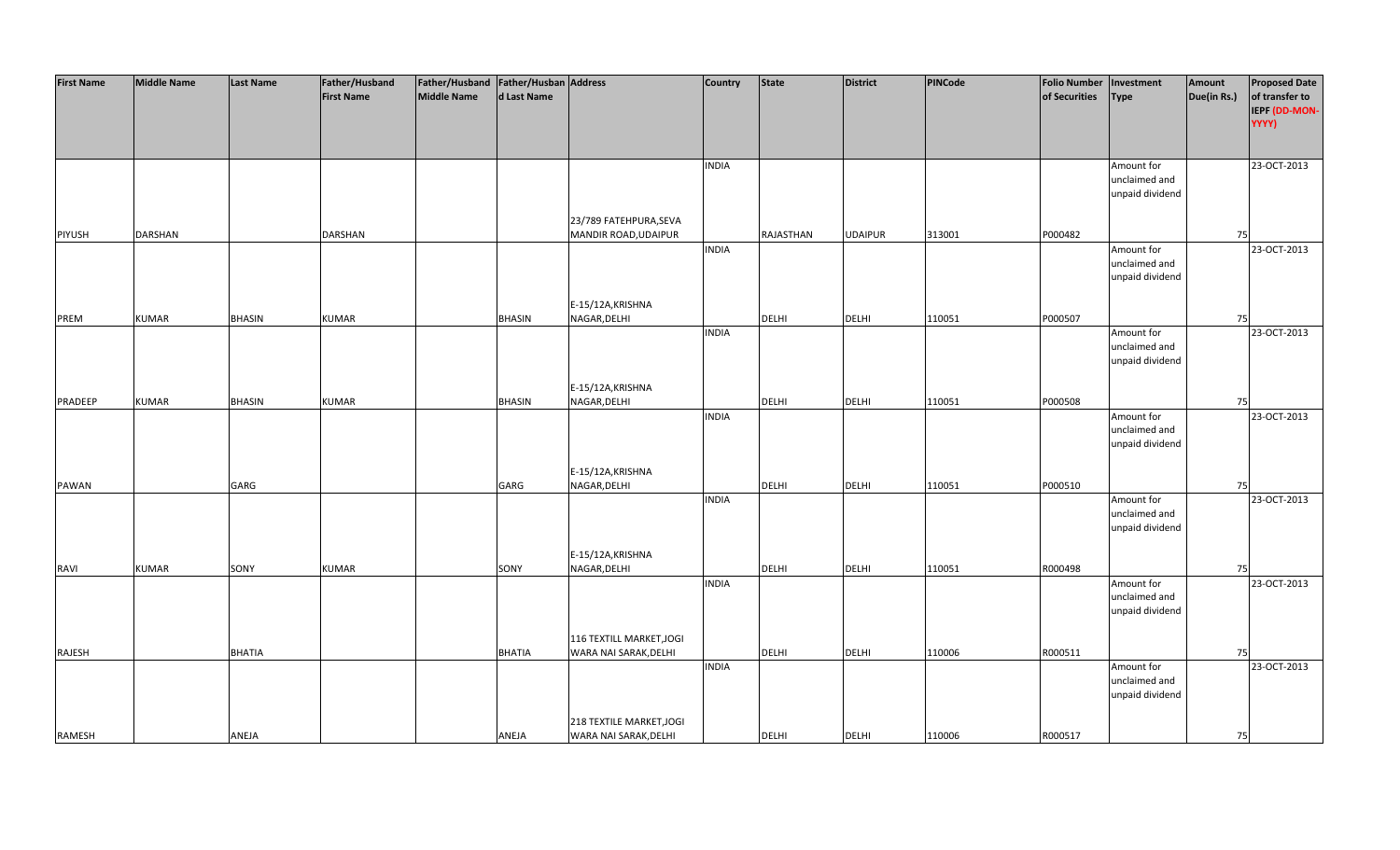| <b>First Name</b> | <b>Middle Name</b> | <b>Last Name</b> | Father/Husband    | Father/Husband   Father/Husban   Address |                |                            | <b>Country</b> | <b>State</b>   | <b>District</b> | PINCode | <b>Folio Number</b> | Investment      | Amount      | <b>Proposed Date</b> |
|-------------------|--------------------|------------------|-------------------|------------------------------------------|----------------|----------------------------|----------------|----------------|-----------------|---------|---------------------|-----------------|-------------|----------------------|
|                   |                    |                  | <b>First Name</b> | <b>Middle Name</b>                       | d Last Name    |                            |                |                |                 |         | of Securities       | <b>Type</b>     | Due(in Rs.) | of transfer to       |
|                   |                    |                  |                   |                                          |                |                            |                |                |                 |         |                     |                 |             | IEPF (DD-MON-        |
|                   |                    |                  |                   |                                          |                |                            |                |                |                 |         |                     |                 |             | YYYY)                |
|                   |                    |                  |                   |                                          |                |                            |                |                |                 |         |                     |                 |             |                      |
|                   |                    |                  |                   |                                          |                |                            |                |                |                 |         |                     |                 |             |                      |
|                   |                    |                  |                   |                                          |                |                            | <b>INDIA</b>   |                |                 |         |                     | Amount for      |             | 23-OCT-2013          |
|                   |                    |                  |                   |                                          |                |                            |                |                |                 |         |                     | unclaimed and   |             |                      |
|                   |                    |                  |                   |                                          |                |                            |                |                |                 |         |                     | unpaid dividend |             |                      |
|                   |                    |                  |                   |                                          |                |                            |                |                |                 |         |                     |                 |             |                      |
|                   |                    |                  |                   |                                          |                | 218 TEXTILE MARKET, JOGI   |                |                |                 |         |                     |                 |             |                      |
| RAJ               | <b>KUMAR</b>       | VIJ              | <b>KUMAR</b>      |                                          | VIJ            | WARA NAI SARAK, DELHI      |                | <b>DELHI</b>   | <b>DELHI</b>    | 110006  | R000518             |                 | 75          |                      |
|                   |                    |                  |                   |                                          |                |                            | <b>INDIA</b>   |                |                 |         |                     | Amount for      |             | 23-OCT-2013          |
|                   |                    |                  |                   |                                          |                |                            |                |                |                 |         |                     | unclaimed and   |             |                      |
|                   |                    |                  |                   |                                          |                |                            |                |                |                 |         |                     | unpaid dividend |             |                      |
|                   |                    |                  |                   |                                          |                |                            |                |                |                 |         |                     |                 |             |                      |
|                   |                    |                  |                   |                                          |                | E-15/12, KRISHNA           |                |                |                 |         |                     |                 |             |                      |
| <b>RADHEY</b>     | SHYAM              | BAJAJ            | SHYAM             |                                          | BAJAJ          | NAGAR, DELHI               |                | <b>DELHI</b>   | <b>DELHI</b>    | 110051  | R000521             |                 | 75          |                      |
|                   |                    |                  |                   |                                          |                |                            | <b>INDIA</b>   |                |                 |         |                     | Amount for      |             | 23-OCT-2013          |
|                   |                    |                  |                   |                                          |                |                            |                |                |                 |         |                     | unclaimed and   |             |                      |
|                   |                    |                  |                   |                                          |                |                            |                |                |                 |         |                     | unpaid dividend |             |                      |
|                   |                    |                  |                   |                                          |                |                            |                |                |                 |         |                     |                 |             |                      |
|                   |                    |                  |                   |                                          |                | 17 ASHA PURAN SOCIETY, IOC |                |                |                 |         |                     |                 |             |                      |
| <b>RUPAL</b>      | <b>BABULAL</b>     | SHAH             | <b>BABULAL</b>    |                                          | SHAH           | ROAD D CABIN, AHMEDABAD    |                | <b>GUJARAT</b> | AHMEDABAD       | 380019  | R000535             |                 | 75          |                      |
|                   |                    |                  |                   |                                          |                |                            | <b>INDIA</b>   |                |                 |         |                     | Amount for      |             | 23-OCT-2013          |
|                   |                    |                  |                   |                                          |                |                            |                |                |                 |         |                     | unclaimed and   |             |                      |
|                   |                    |                  |                   |                                          |                |                            |                |                |                 |         |                     | unpaid dividend |             |                      |
|                   |                    |                  |                   |                                          |                | 1778 BHAGWATI POLE         |                |                |                 |         |                     |                 |             |                      |
|                   |                    |                  |                   |                                          |                | LUNSAWADA, DARIYAPUR, AH   |                |                |                 |         |                     |                 |             |                      |
| RANJAN            |                    | <b>GOSALIA</b>   |                   |                                          | <b>GOSALIA</b> | <b>MEDABAD</b>             |                | <b>GUJARAT</b> | AHMEDABAD       | 380001  | R000586             |                 | 75          |                      |
|                   |                    |                  |                   |                                          |                |                            | <b>INDIA</b>   |                |                 |         |                     | Amount for      |             | 23-OCT-2013          |
|                   |                    |                  |                   |                                          |                |                            |                |                |                 |         |                     | unclaimed and   |             |                      |
|                   |                    |                  |                   |                                          |                |                            |                |                |                 |         |                     | unpaid dividend |             |                      |
|                   |                    |                  |                   |                                          |                | 1442 RANGREJ S POLE        |                |                |                 |         |                     |                 |             |                      |
|                   |                    |                  |                   |                                          |                | PATWA SHER, THREE          |                |                |                 |         |                     |                 |             |                      |
| REHANA            |                    | <b>MALBARI</b>   |                   |                                          | <b>MALBARI</b> | GATES, AHMEDABAD           |                | <b>GUJARAT</b> | AHMEDABAD       | 380001  | R000599             |                 | 75          |                      |
|                   |                    |                  |                   |                                          |                |                            | <b>INDIA</b>   |                |                 |         |                     | Amount for      |             | 23-OCT-2013          |
|                   |                    |                  |                   |                                          |                |                            |                |                |                 |         |                     | unclaimed and   |             |                      |
|                   |                    |                  |                   |                                          |                |                            |                |                |                 |         |                     | unpaid dividend |             |                      |
|                   |                    |                  |                   |                                          |                | 103 BABULNIVAS GALI        |                |                |                 |         |                     |                 |             |                      |
|                   |                    |                  |                   |                                          |                | NANPURA, TIMALIAWAD, SUR   |                |                |                 |         |                     |                 |             |                      |
| <b>RUPAL</b>      |                    | LAKHANI          |                   |                                          | LAKHANI        | AT                         |                | <b>GUJARAT</b> | <b>SURAT</b>    | 395001  | R000627             |                 | 75          |                      |
|                   |                    |                  |                   |                                          |                |                            | <b>INDIA</b>   |                |                 |         |                     | Amount for      |             | 23-OCT-2013          |
|                   |                    |                  |                   |                                          |                |                            |                |                |                 |         |                     | unclaimed and   |             |                      |
|                   |                    |                  |                   |                                          |                |                            |                |                |                 |         |                     | unpaid dividend |             |                      |
|                   |                    |                  |                   |                                          |                |                            |                |                |                 |         |                     |                 |             |                      |
|                   |                    |                  |                   |                                          |                | 4225 JOGI WARA, NAI        |                |                |                 |         |                     |                 |             |                      |
| RAJ               |                    | <b>KUMAR</b>     |                   |                                          | <b>KUMAR</b>   | SARAK, DELHI               |                | <b>DELHI</b>   | <b>DELHI</b>    | 110006  | R000715             |                 | 75          |                      |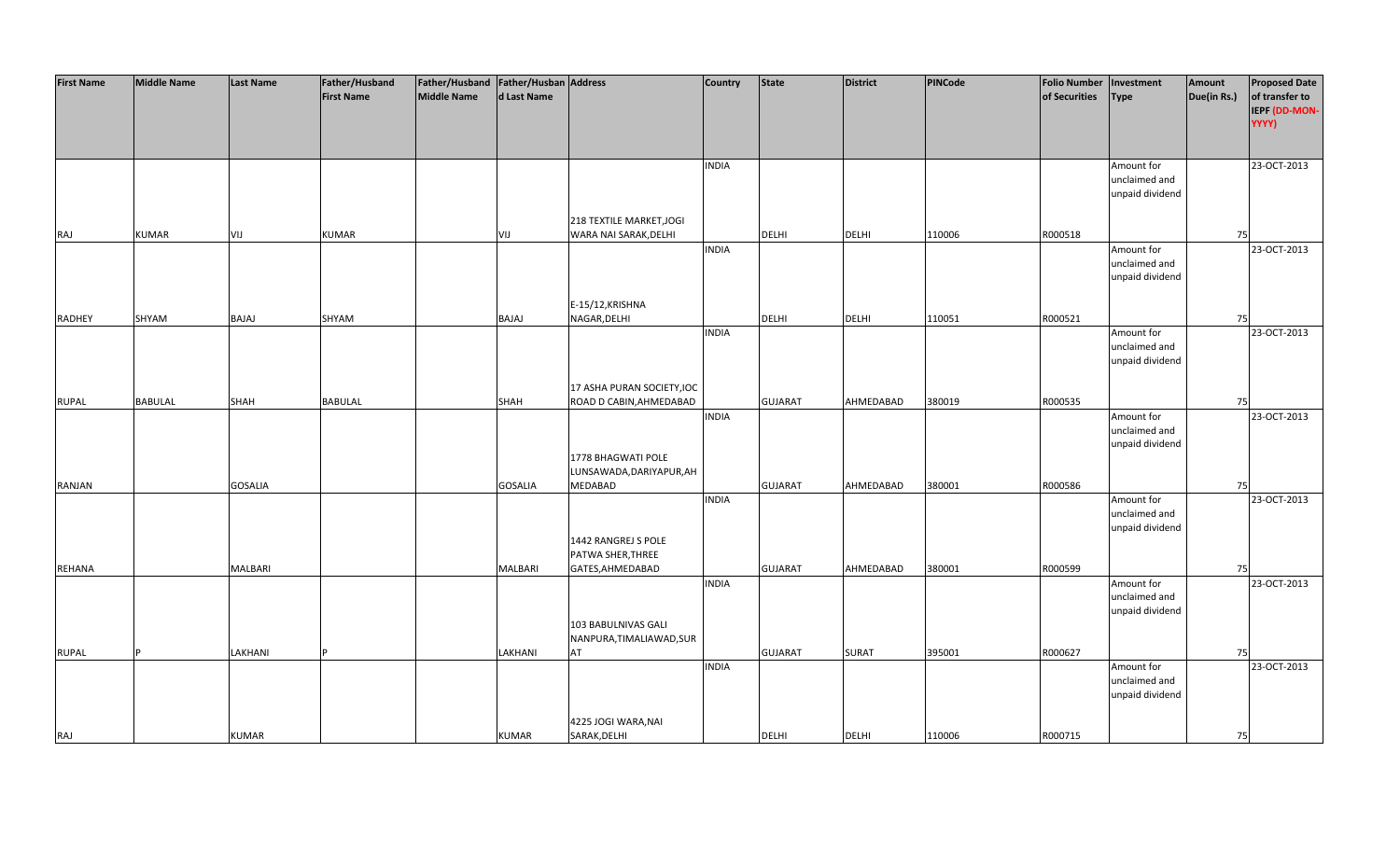| <b>First Name</b> | <b>Middle Name</b> | <b>Last Name</b> | Father/Husband    | Father/Husband Father/Husban Address |              |                                 | <b>Country</b> | <b>State</b>         | <b>District</b>        | <b>PINCode</b> | <b>Folio Number</b> | Investment      | Amount      | <b>Proposed Date</b> |
|-------------------|--------------------|------------------|-------------------|--------------------------------------|--------------|---------------------------------|----------------|----------------------|------------------------|----------------|---------------------|-----------------|-------------|----------------------|
|                   |                    |                  | <b>First Name</b> | <b>Middle Name</b>                   | d Last Name  |                                 |                |                      |                        |                | of Securities       | <b>Type</b>     | Due(in Rs.) | of transfer to       |
|                   |                    |                  |                   |                                      |              |                                 |                |                      |                        |                |                     |                 |             | IEPF (DD-MON-        |
|                   |                    |                  |                   |                                      |              |                                 |                |                      |                        |                |                     |                 |             | YYYY)                |
|                   |                    |                  |                   |                                      |              |                                 |                |                      |                        |                |                     |                 |             |                      |
|                   |                    |                  |                   |                                      |              |                                 |                |                      |                        |                |                     |                 |             |                      |
|                   |                    |                  |                   |                                      |              |                                 | <b>INDIA</b>   |                      |                        |                |                     | Amount for      |             | 23-OCT-2013          |
|                   |                    |                  |                   |                                      |              |                                 |                |                      |                        |                |                     | unclaimed and   |             |                      |
|                   |                    |                  |                   |                                      |              |                                 |                |                      |                        |                |                     | unpaid dividend |             |                      |
|                   |                    |                  |                   |                                      |              |                                 |                |                      |                        |                |                     |                 |             |                      |
|                   |                    |                  |                   |                                      |              | DADIJI SWEETS, BORING           |                |                      |                        |                |                     |                 |             |                      |
| RAGHU             | <b>NATH</b>        | <b>KANODIA</b>   | NATH              |                                      | KANODIA      | ROAD, PATNA                     |                | <b>BIHAR</b>         | <b>PATNA</b>           | 800001         | R000768             |                 | 75          |                      |
|                   |                    |                  |                   |                                      |              |                                 | <b>INDIA</b>   |                      |                        |                |                     | Amount for      |             | 23-OCT-2013          |
|                   |                    |                  |                   |                                      |              |                                 |                |                      |                        |                |                     | unclaimed and   |             |                      |
|                   |                    |                  |                   |                                      |              |                                 |                |                      |                        |                |                     | unpaid dividend |             |                      |
|                   |                    |                  |                   |                                      |              | 133, KRISHNA                    |                |                      |                        |                |                     |                 |             |                      |
|                   |                    |                  |                   |                                      |              | NAGAR,, BHARATPUR, RAJAST       |                |                      |                        |                |                     |                 |             |                      |
| RAVI              |                    | <b>GUPTA</b>     |                   |                                      | <b>GUPTA</b> | AN                              |                | RAJASTHAN            | <b>BHARATPUR</b>       | 321001         | R000781             |                 | 75          |                      |
|                   |                    |                  |                   |                                      |              |                                 | <b>INDIA</b>   |                      |                        |                |                     | Amount for      |             | 23-OCT-2013          |
|                   |                    |                  |                   |                                      |              |                                 |                |                      |                        |                |                     | unclaimed and   |             |                      |
|                   |                    |                  |                   |                                      |              |                                 |                |                      |                        |                |                     | unpaid dividend |             |                      |
|                   |                    |                  |                   |                                      |              |                                 |                |                      |                        |                |                     |                 |             |                      |
|                   |                    |                  |                   |                                      |              | <b>B-32 TAGORE ROAD, ADARSH</b> |                |                      |                        |                |                     |                 |             |                      |
| RAJESH            |                    | <b>GUPTA</b>     |                   |                                      | <b>GUPTA</b> | NAGAR, DELHI                    |                | <b>DELHI</b>         | <b>DELHI</b>           | 110033         | R000280             |                 | 75          |                      |
|                   |                    |                  |                   |                                      |              |                                 | <b>INDIA</b>   |                      |                        |                |                     | Amount for      |             | 23-OCT-2013          |
|                   |                    |                  |                   |                                      |              |                                 |                |                      |                        |                |                     | unclaimed and   |             |                      |
|                   |                    |                  |                   |                                      |              |                                 |                |                      |                        |                |                     | unpaid dividend |             |                      |
|                   |                    |                  |                   |                                      |              | SOHI NIWAS, VIL                 |                |                      |                        |                |                     |                 |             |                      |
|                   |                    |                  |                   |                                      |              | MANPUR, P.O.KHANT, DISTT.F      |                |                      |                        |                |                     |                 |             |                      |
| <b>RATTAN</b>     | <b>SINGH</b>       | SOHI             | SINGH             |                                      | SOHI         | ATEH GARH SAHIB,, PUNJAB.       |                | PUNJAB               | <b>Fatehgarh Sahib</b> | 140101         | R000797             |                 | 225         |                      |
|                   |                    |                  |                   |                                      |              |                                 | <b>INDIA</b>   |                      |                        |                |                     | Amount for      |             | 23-OCT-2013          |
|                   |                    |                  |                   |                                      |              |                                 |                |                      |                        |                |                     | unclaimed and   |             |                      |
|                   |                    |                  |                   |                                      |              |                                 |                |                      |                        |                |                     | unpaid dividend |             |                      |
|                   |                    |                  |                   |                                      |              |                                 |                |                      |                        |                |                     |                 |             |                      |
|                   |                    |                  |                   |                                      |              | RADHA NIWAS,, Z-506/2-B,        |                |                      |                        |                |                     |                 |             |                      |
| <b>RAHUL</b>      |                    | <b>VOHRA</b>     |                   |                                      | <b>VOHRA</b> | KAVI NGAR,, GHAZIABAD           |                | <b>UTTAR PRADESH</b> | <b>GHAZIABAD</b>       |                | R000824             |                 | 750         |                      |
|                   |                    |                  |                   |                                      |              |                                 | <b>INDIA</b>   |                      |                        |                |                     | Amount for      |             | 23-OCT-2013          |
|                   |                    |                  |                   |                                      |              |                                 |                |                      |                        |                |                     | unclaimed and   |             |                      |
|                   |                    |                  |                   |                                      |              |                                 |                |                      |                        |                |                     | unpaid dividend |             |                      |
|                   |                    |                  |                   |                                      |              |                                 |                |                      |                        |                |                     |                 |             |                      |
|                   |                    |                  |                   |                                      |              | RADHA NIWAS,, Z-506/2-B,        |                |                      |                        |                |                     |                 |             |                      |
| <b>RAHUL</b>      |                    | <b>VOHRA</b>     |                   |                                      | VOHRA        | KAVI NGAR,, GHAZIABAD           |                | UTTAR PRADESH        | <b>GHAZIABAD</b>       |                | R000824             |                 | 750         |                      |
|                   |                    |                  |                   |                                      |              |                                 | <b>INDIA</b>   |                      |                        |                |                     | Amount for      |             | 23-OCT-2013          |
|                   |                    |                  |                   |                                      |              |                                 |                |                      |                        |                |                     | unclaimed and   |             |                      |
|                   |                    |                  |                   |                                      |              |                                 |                |                      |                        |                |                     | unpaid dividend |             |                      |
|                   |                    |                  |                   |                                      |              | H-5, KADAMBARI                  |                |                      |                        |                |                     |                 |             |                      |
|                   |                    |                  |                   |                                      |              | APPARTMENTS,, SATELITE          |                |                      |                        |                |                     |                 |             |                      |
|                   |                    |                  |                   |                                      |              | ROAD, NR.JODHPUR                |                |                      |                        |                |                     |                 |             |                      |
| <b>RITESH</b>     |                    | <b>GOHIL</b>     |                   |                                      | <b>GOHIL</b> | CHAR, RASTA, AHMEDABAD          |                | <b>GUJARAT</b>       | AHMEDABAD              | 380015         | R000834             |                 | 75          |                      |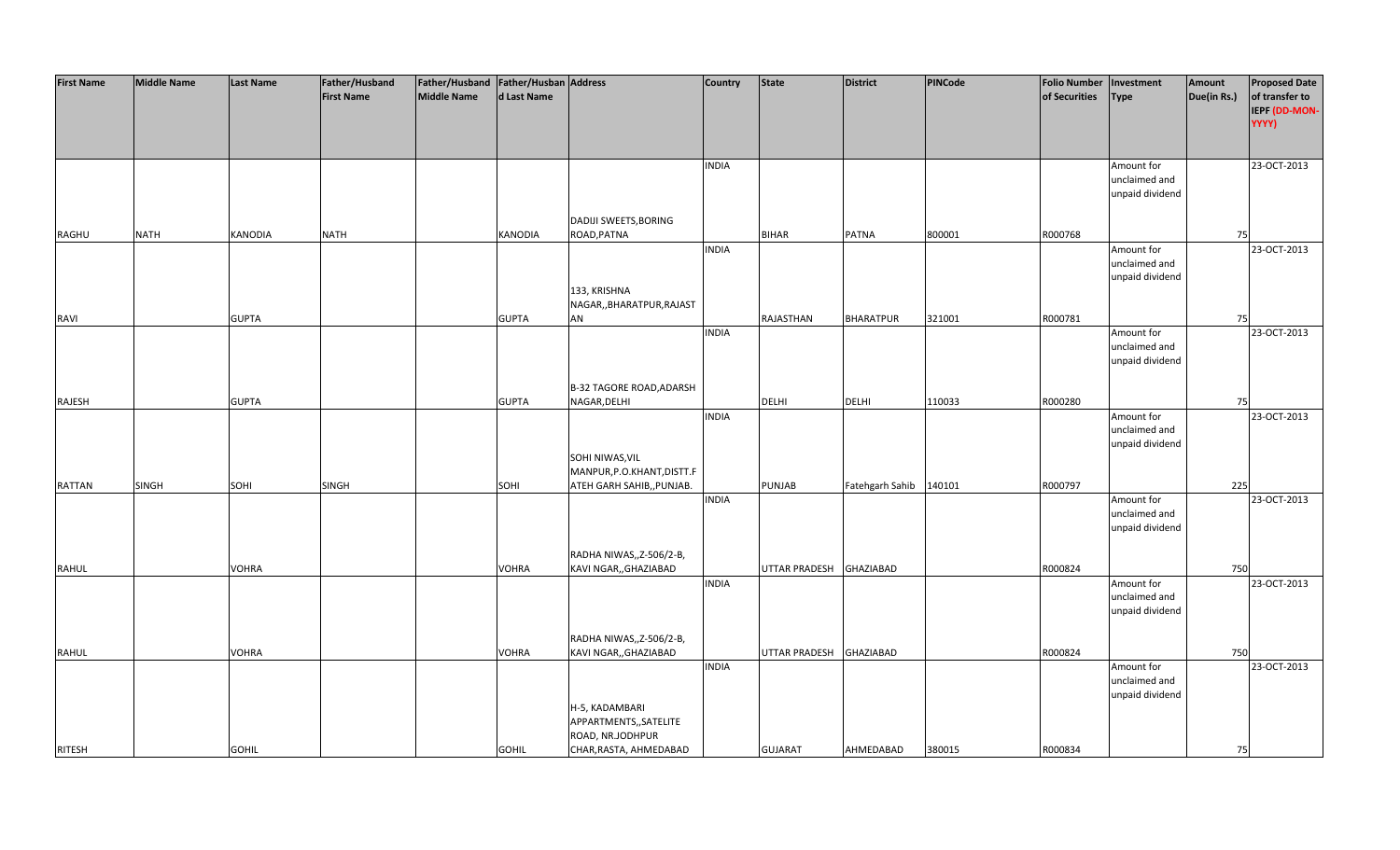| <b>First Name</b> | <b>Middle Name</b> | <b>Last Name</b> | Father/Husband    | Father/Husband Father/Husban Address |                |                             | <b>Country</b> | <b>State</b>   | <b>District</b>    | PINCode | <b>Folio Number</b> | Investment      | Amount      | <b>Proposed Date</b> |
|-------------------|--------------------|------------------|-------------------|--------------------------------------|----------------|-----------------------------|----------------|----------------|--------------------|---------|---------------------|-----------------|-------------|----------------------|
|                   |                    |                  | <b>First Name</b> | <b>Middle Name</b>                   | d Last Name    |                             |                |                |                    |         | of Securities       | Type            | Due(in Rs.) | of transfer to       |
|                   |                    |                  |                   |                                      |                |                             |                |                |                    |         |                     |                 |             | IEPF (DD-MON-        |
|                   |                    |                  |                   |                                      |                |                             |                |                |                    |         |                     |                 |             | YYYY)                |
|                   |                    |                  |                   |                                      |                |                             |                |                |                    |         |                     |                 |             |                      |
|                   |                    |                  |                   |                                      |                |                             |                |                |                    |         |                     |                 |             |                      |
|                   |                    |                  |                   |                                      |                |                             | <b>INDIA</b>   |                |                    |         |                     | Amount for      |             | 23-OCT-2013          |
|                   |                    |                  |                   |                                      |                |                             |                |                |                    |         |                     | unclaimed and   |             |                      |
|                   |                    |                  |                   |                                      |                |                             |                |                |                    |         |                     | unpaid dividend |             |                      |
|                   |                    |                  |                   |                                      |                | C/O KALPTARU PAPERS         |                |                |                    |         |                     |                 |             |                      |
|                   |                    |                  |                   |                                      |                | LTD., VILL:-KAROLI, TAL:-   |                |                |                    |         |                     |                 |             |                      |
| <b>SUBHASH</b>    |                    | <b>CHANDRA</b>   |                   |                                      | <b>CHANDRA</b> | KALOL, DISTT:-MEHSANA,      |                | <b>GUJARAT</b> | <b>MAHESANA</b>    |         | S000015             |                 | 150         |                      |
|                   |                    |                  |                   |                                      |                |                             | <b>INDIA</b>   |                |                    |         |                     | Amount for      |             | 23-OCT-2013          |
|                   |                    |                  |                   |                                      |                |                             |                |                |                    |         |                     | unclaimed and   |             |                      |
|                   |                    |                  |                   |                                      |                |                             |                |                |                    |         |                     | unpaid dividend |             |                      |
|                   |                    |                  |                   |                                      |                |                             |                |                |                    |         |                     |                 |             |                      |
|                   |                    |                  |                   |                                      |                | 12A GYAN PARK, KRISHAN      |                |                |                    |         |                     |                 |             |                      |
| <b>SITA</b>       |                    | <b>BHATIA</b>    |                   |                                      | <b>BHATIA</b>  | NAGAR, DELHI                |                | <b>DELHI</b>   | <b>DELHI</b>       | 110051  | S000059             |                 | 75          |                      |
|                   |                    |                  |                   |                                      |                |                             | <b>INDIA</b>   |                |                    |         |                     | Amount for      |             | 23-OCT-2013          |
|                   |                    |                  |                   |                                      |                |                             |                |                |                    |         |                     | unclaimed and   |             |                      |
|                   |                    |                  |                   |                                      |                |                             |                |                |                    |         |                     | unpaid dividend |             |                      |
|                   |                    |                  |                   |                                      |                |                             |                |                |                    |         |                     |                 |             |                      |
|                   |                    |                  |                   |                                      |                | 111 SWASTIK KUNJ PLOT NO    |                |                |                    |         |                     |                 |             |                      |
| <b>SIRI</b>       |                    | CHAND            |                   |                                      | CHAND          | 29, SECTOR-13 ROHINI, DELHI |                | DELHI          | <b>DELHI</b>       | 110085  | S000093             |                 | 75          |                      |
|                   |                    |                  |                   |                                      |                |                             | <b>INDIA</b>   |                |                    |         |                     | Amount for      |             | 23-OCT-2013          |
|                   |                    |                  |                   |                                      |                |                             |                |                |                    |         |                     | unclaimed and   |             |                      |
|                   |                    |                  |                   |                                      |                |                             |                |                |                    |         |                     | unpaid dividend |             |                      |
|                   |                    |                  |                   |                                      |                |                             |                |                |                    |         |                     |                 |             |                      |
|                   |                    |                  |                   |                                      |                | <b>RU-275 NEAR POWER</b>    |                |                |                    |         |                     |                 |             |                      |
| SAROJ             |                    | PAHUJA           |                   |                                      | PAHUJA         | HOUSE, PITAM PURA, DELHI    |                | <b>DELHI</b>   | <b>DELHI</b>       | 110034  | S000116             |                 | 75          |                      |
|                   |                    |                  |                   |                                      |                |                             | <b>INDIA</b>   |                |                    |         |                     | Amount for      |             | 23-OCT-2013          |
|                   |                    |                  |                   |                                      |                |                             |                |                |                    |         |                     | unclaimed and   |             |                      |
|                   |                    |                  |                   |                                      |                |                             |                |                |                    |         |                     | unpaid dividend |             |                      |
|                   |                    |                  |                   |                                      |                |                             |                |                |                    |         |                     |                 |             |                      |
|                   |                    |                  |                   |                                      |                | 1ST FLOOR, B-14,, PRASHANT  |                |                |                    |         |                     |                 |             |                      |
| SASHI             |                    | <b>BALA</b>      |                   |                                      | <b>BALA</b>    | VIHAR, ROHINI, DELHI        |                | DELHI          | <b>DELHI</b>       | 110085  | S000118             |                 | 75          |                      |
|                   |                    |                  |                   |                                      |                |                             | <b>INDIA</b>   |                |                    |         |                     | Amount for      |             | 23-OCT-2013          |
|                   |                    |                  |                   |                                      |                |                             |                |                |                    |         |                     | unclaimed and   |             |                      |
|                   |                    |                  |                   |                                      |                |                             |                |                |                    |         |                     | unpaid dividend |             |                      |
|                   |                    |                  |                   |                                      |                | MODERN VANASPATI & GEN      |                |                |                    |         |                     |                 |             |                      |
|                   |                    |                  |                   |                                      |                | STORE, OLD SUBZI            |                |                |                    |         |                     |                 |             |                      |
| SEEMA             | <b>SEEMA</b>       |                  | SEEMA             |                                      |                | MANDI, JAGADHARI, HARYANA   |                | <b>HARYANA</b> | Yamuna Nagar       | 135003  | S000139             |                 | 75          |                      |
|                   |                    |                  |                   |                                      |                |                             | <b>INDIA</b>   |                |                    |         |                     | Amount for      |             | 23-OCT-2013          |
|                   |                    |                  |                   |                                      |                |                             |                |                |                    |         |                     | unclaimed and   |             |                      |
|                   |                    |                  |                   |                                      |                |                             |                |                |                    |         |                     | unpaid dividend |             |                      |
|                   |                    |                  |                   |                                      |                |                             |                |                |                    |         |                     |                 |             |                      |
|                   |                    |                  |                   |                                      |                | D 4 MADHAVJI BLDG, 260 S V  |                |                |                    |         |                     |                 |             |                      |
| RAJENDRA          |                    | <b>SHAH</b>      |                   |                                      | <b>SHAH</b>    | P ROAD, BOMBAY              |                | MAHARASHTRA    | <b>MUMBAI CITY</b> | 400004  | S000182             |                 | 75          |                      |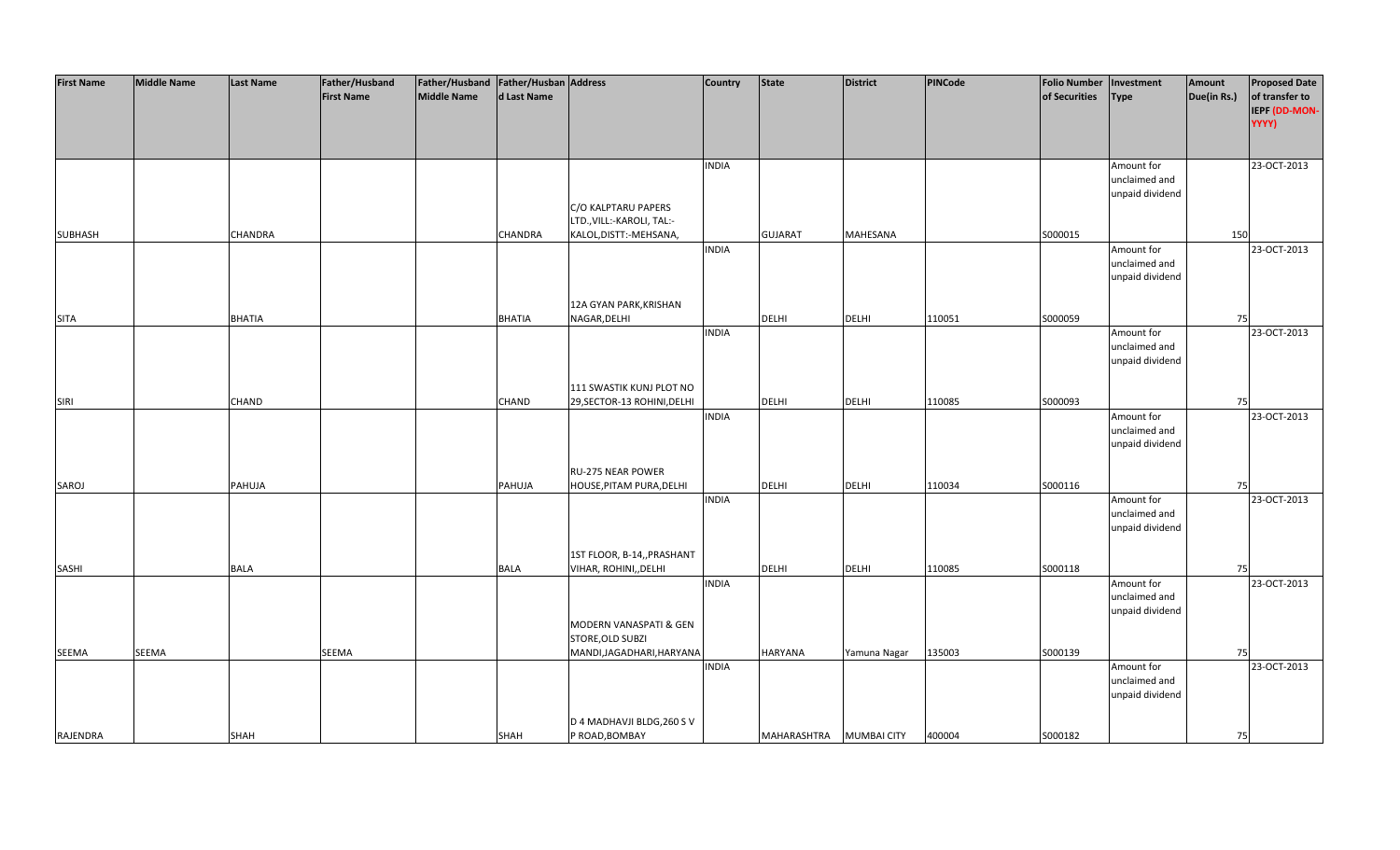| <b>First Name</b> | <b>Middle Name</b> | <b>Last Name</b> | Father/Husband     | Father/Husband Father/Husban Address |              |                                  | <b>Country</b> | <b>State</b>   | <b>District</b>    | <b>PINCode</b> | <b>Folio Number</b> | Investment      | Amount      | <b>Proposed Date</b> |
|-------------------|--------------------|------------------|--------------------|--------------------------------------|--------------|----------------------------------|----------------|----------------|--------------------|----------------|---------------------|-----------------|-------------|----------------------|
|                   |                    |                  | <b>First Name</b>  | <b>Middle Name</b>                   | d Last Name  |                                  |                |                |                    |                | of Securities       | <b>Type</b>     | Due(in Rs.) | of transfer to       |
|                   |                    |                  |                    |                                      |              |                                  |                |                |                    |                |                     |                 |             | IEPF (DD-MON-        |
|                   |                    |                  |                    |                                      |              |                                  |                |                |                    |                |                     |                 |             | YYYY)                |
|                   |                    |                  |                    |                                      |              |                                  |                |                |                    |                |                     |                 |             |                      |
|                   |                    |                  |                    |                                      |              |                                  |                |                |                    |                |                     |                 |             |                      |
|                   |                    |                  |                    |                                      |              |                                  | <b>INDIA</b>   |                |                    |                |                     | Amount for      |             | 23-OCT-2013          |
|                   |                    |                  |                    |                                      |              |                                  |                |                |                    |                |                     | unclaimed and   |             |                      |
|                   |                    |                  |                    |                                      |              |                                  |                |                |                    |                |                     | unpaid dividend |             |                      |
|                   |                    |                  |                    |                                      |              | 2-C/11 GEE BEE                   |                |                |                    |                |                     |                 |             |                      |
|                   |                    |                  |                    |                                      |              | APARTMENT, SAIBABA NAGAR         |                |                |                    |                |                     |                 |             |                      |
| SAKINA            |                    | MANASAWALA       |                    |                                      |              | MANASAWALA BORIVALI WEST, BOMBAY |                | MAHARASHTRA    | <b>MUMBAI CITY</b> | 400092         | S000186             |                 | 75          |                      |
|                   |                    |                  |                    |                                      |              |                                  | <b>INDIA</b>   |                |                    |                |                     | Amount for      |             | 23-OCT-2013          |
|                   |                    |                  |                    |                                      |              |                                  |                |                |                    |                |                     | unclaimed and   |             |                      |
|                   |                    |                  |                    |                                      |              | SANGAM BLDG-12 FLAT              |                |                |                    |                |                     | unpaid dividend |             |                      |
|                   |                    |                  |                    |                                      |              | 74, NEW LINK ROAD                |                |                |                    |                |                     |                 |             |                      |
|                   |                    |                  |                    |                                      |              | <b>OSHIWARA</b>                  |                |                |                    |                |                     |                 |             |                      |
| <b>SHEKHAR</b>    |                    | <b>DIGHE</b>     |                    |                                      | <b>DIGHE</b> | JOGESHW, BOMBAY                  |                | MAHARASHTRA    | <b>MUMBAI CITY</b> | 400102         | S000191             |                 | 75          |                      |
|                   |                    |                  |                    |                                      |              |                                  | <b>INDIA</b>   |                |                    |                |                     | Amount for      |             | 23-OCT-2013          |
|                   |                    |                  |                    |                                      |              |                                  |                |                |                    |                |                     | unclaimed and   |             |                      |
|                   |                    |                  |                    |                                      |              |                                  |                |                |                    |                |                     | unpaid dividend |             |                      |
|                   |                    |                  |                    |                                      |              |                                  |                |                |                    |                |                     |                 |             |                      |
|                   |                    |                  |                    |                                      |              | 31 MARUTI ARCADE, JN ROAD        |                |                |                    |                |                     |                 |             |                      |
| SUNDERBEN         |                    | <b>GALA</b>      |                    |                                      | <b>GALA</b>  | MULUND WEST, BOMBAY              |                | MAHARASHTRA    | <b>MUMBAI CITY</b> | 400080         | S000194             |                 | 75          |                      |
|                   |                    |                  |                    |                                      |              |                                  | <b>INDIA</b>   |                |                    |                |                     | Amount for      |             | 23-OCT-2013          |
|                   |                    |                  |                    |                                      |              |                                  |                |                |                    |                |                     | unclaimed and   |             |                      |
|                   |                    |                  |                    |                                      |              |                                  |                |                |                    |                |                     | unpaid dividend |             |                      |
|                   |                    |                  |                    |                                      |              |                                  |                |                |                    |                |                     |                 |             |                      |
|                   |                    |                  |                    |                                      |              | C/O S.D. SHARMA, E-14,           |                |                |                    |                |                     |                 |             |                      |
|                   |                    |                  |                    |                                      |              | RAMPATH, SHYAM NAGAR             |                |                |                    |                |                     |                 |             |                      |
| SHRADDHA          |                    | SHARMA           |                    |                                      | SHARMA       | EXT., NEW SANGANRI, JAIPUR,      |                | RAJASTHAN      | <b>JAIPUR</b>      |                | S000256             |                 | 75          |                      |
|                   |                    |                  |                    |                                      |              |                                  | <b>INDIA</b>   |                |                    |                |                     | Amount for      |             | 23-OCT-2013          |
|                   |                    |                  |                    |                                      |              |                                  |                |                |                    |                |                     | unclaimed and   |             |                      |
|                   |                    |                  |                    |                                      |              |                                  |                |                |                    |                |                     | unpaid dividend |             |                      |
|                   |                    |                  |                    |                                      |              |                                  |                |                |                    |                |                     |                 |             |                      |
|                   |                    |                  |                    |                                      |              | TMQ NO 39 AIR                    |                |                |                    |                |                     |                 |             |                      |
| <b>SURESH</b>     | <b>KUMAR</b>       | <b>SUKHWAL</b>   | <b>KUMAR</b>       |                                      | SUKHWAL      | FORCE, MAKARPURA, BARODA         |                | <b>GUJARAT</b> | Vadodara           | 390014         | S000291             |                 | 75          |                      |
|                   |                    |                  |                    |                                      |              |                                  | <b>INDIA</b>   |                |                    |                |                     | Amount for      |             | 23-OCT-2013          |
|                   |                    |                  |                    |                                      |              |                                  |                |                |                    |                |                     | unclaimed and   |             |                      |
|                   |                    |                  |                    |                                      |              |                                  |                |                |                    |                |                     | unpaid dividend |             |                      |
|                   |                    |                  |                    |                                      |              | NARAIN DASS & SONS, KEM          |                |                |                    |                |                     |                 |             |                      |
| SHIV              | <b>RATAN</b>       | <b>JOSHI</b>     | RATAN              |                                      | <b>JOSHI</b> | ROAD BIKANER, BIKANER RAJ        |                | RAJASTHAN      | <b>BIKANER</b>     | 334001         | S000353             |                 | 75          |                      |
|                   |                    |                  |                    |                                      |              |                                  | <b>INDIA</b>   |                |                    |                |                     | Amount for      |             | 23-OCT-2013          |
|                   |                    |                  |                    |                                      |              |                                  |                |                |                    |                |                     | unclaimed and   |             |                      |
|                   |                    |                  |                    |                                      |              |                                  |                |                |                    |                |                     | unpaid dividend |             |                      |
|                   |                    |                  |                    |                                      |              | 6/2514                           |                |                |                    |                |                     |                 |             |                      |
|                   |                    |                  |                    |                                      |              | MAHIDHARPURA, LIMBU              |                |                |                    |                |                     |                 |             |                      |
| SHOBHANA          | <b>GORDHANBHAI</b> | <b>PATEL</b>     | <b>GORDHANBHAI</b> |                                      | <b>PATEL</b> | SHERI, SURAT                     |                | <b>GUJARAT</b> | <b>SURAT</b>       | 395003         | S000374             |                 | 75          |                      |
|                   |                    |                  |                    |                                      |              |                                  |                |                |                    |                |                     |                 |             |                      |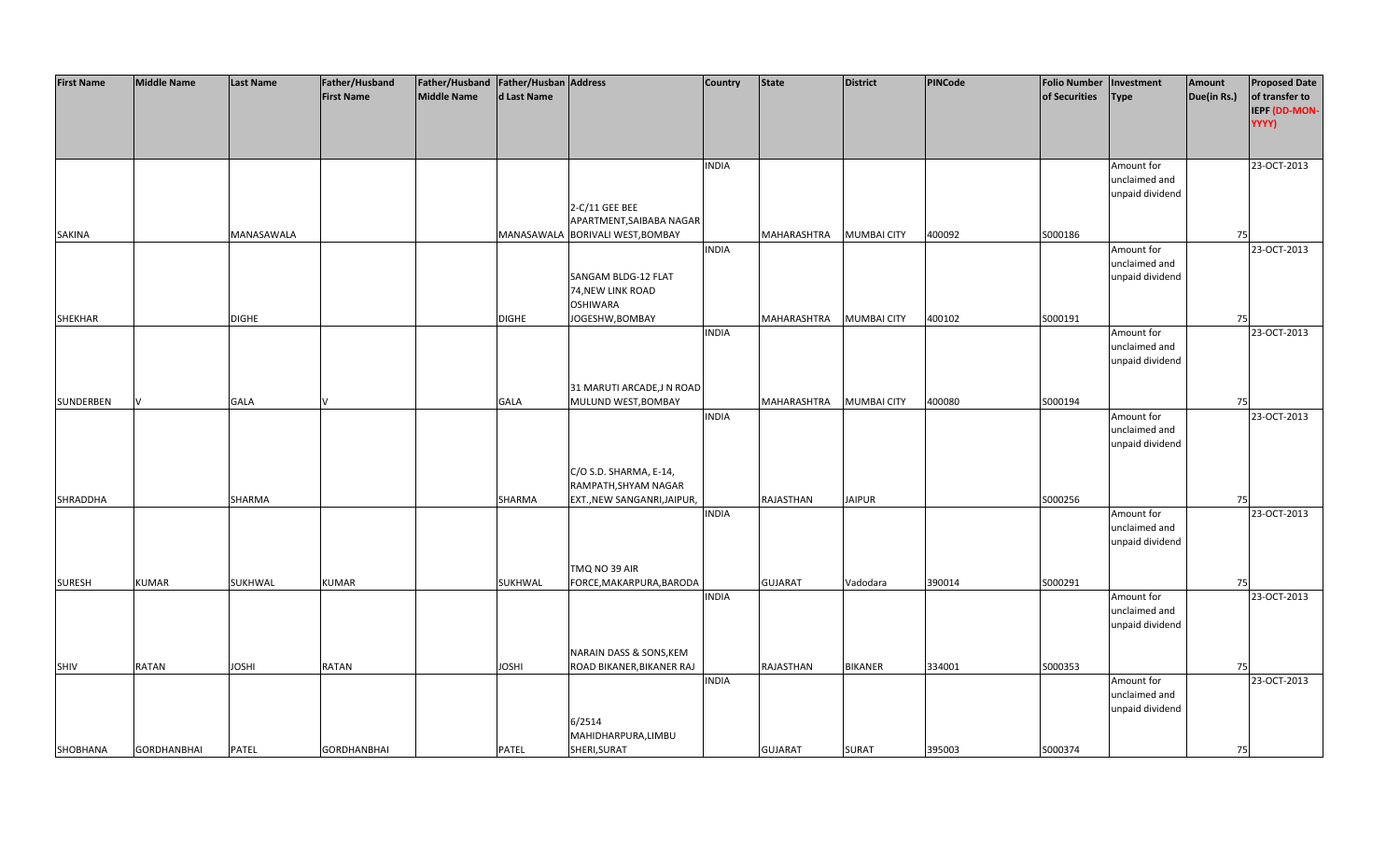| <b>First Name</b> | <b>Middle Name</b> | Last Name       | Father/Husband<br><b>First Name</b> | Father/Husband   Father/Husban   Address<br><b>Middle Name</b> | d Last Name  |                                                                      | <b>Country</b> | <b>State</b>   | <b>District</b> | <b>PINCode</b> | <b>Folio Number</b><br>of Securities | Investment<br><b>Type</b>                      | Amount<br>Due(in Rs.) | <b>Proposed Date</b><br>of transfer to |
|-------------------|--------------------|-----------------|-------------------------------------|----------------------------------------------------------------|--------------|----------------------------------------------------------------------|----------------|----------------|-----------------|----------------|--------------------------------------|------------------------------------------------|-----------------------|----------------------------------------|
|                   |                    |                 |                                     |                                                                |              |                                                                      |                |                |                 |                |                                      |                                                |                       | IEPF (DD-MON-<br>YYYY)                 |
|                   |                    |                 |                                     |                                                                |              |                                                                      | <b>INDIA</b>   |                |                 |                |                                      | Amount for<br>unclaimed and<br>unpaid dividend |                       | 23-OCT-2013                            |
|                   |                    |                 |                                     |                                                                |              | 17 SANT TUKARAM<br>SOCIETY, BEHIND NAVYUG                            |                |                |                 |                |                                      |                                                |                       |                                        |
| SANTOSHBEN        |                    | SHAH            |                                     |                                                                | SHAH         | <b>COLLEGE RANDER R, SURAT</b><br>202 ASHIRVAD<br>APT,LIMBACHA FALIA | <b>INDIA</b>   | <b>GUJARAT</b> | <b>SURAT</b>    | 395009         | S000387                              | Amount for<br>unclaimed and<br>unpaid dividend | 75                    | 23-OCT-2013                            |
| SHANTILAL         |                    | SHAH            |                                     |                                                                | SHAH         | KATARGAM, SURAT                                                      |                | <b>GUJARAT</b> | <b>SURAT</b>    | 395004         | S000389                              |                                                | 75                    |                                        |
|                   |                    |                 |                                     |                                                                |              | 102 AKSHARDHAM<br>APARTMENT, NIYAR<br>CHILADRAN HOSPITAL             | <b>INDIA</b>   |                |                 |                |                                      | Amount for<br>unclaimed and<br>unpaid dividend |                       | 23-OCT-2013                            |
| <b>SUCHITA</b>    | N                  | <b>DOSHI</b>    | N                                   |                                                                | <b>DOSHI</b> | MATUR, SURAT                                                         |                | <b>GUJARAT</b> | <b>SURAT</b>    | 395002         | S000390                              |                                                | 75                    |                                        |
|                   |                    |                 |                                     |                                                                |              |                                                                      | <b>INDIA</b>   |                |                 |                |                                      | Amount for<br>unclaimed and<br>unpaid dividend |                       | 23-OCT-2013                            |
| SOMABHAI          | SANKAR             | PATEL           | SANKAR                              |                                                                | PATEL        | PAYAL NOVELTY, AZAD<br>CHOWK, UNJHA, (N.GUJ)                         |                | <b>GUJARAT</b> | MAHESANA        | 384170         | S000409                              |                                                | 75                    |                                        |
|                   |                    |                 |                                     |                                                                |              |                                                                      | <b>INDIA</b>   |                |                 |                |                                      | Amount for<br>unclaimed and<br>unpaid dividend |                       | 23-OCT-2013                            |
| SHEETAL           | <b>RAMESH</b>      | PATEL           | <b>RAMESH</b>                       |                                                                | PATEL        | <b>BINISH DRESIES, AZAD</b><br>CHOWK, UNJHA, (N.GUJ)                 |                | <b>GUJARAT</b> | MAHESANA        | 384170         | S000410                              |                                                | 75                    |                                        |
|                   |                    |                 |                                     |                                                                |              |                                                                      | <b>INDIA</b>   |                |                 |                |                                      | Amount for<br>unclaimed and<br>unpaid dividend |                       | 23-OCT-2013                            |
| SARADHA           | RAMCHANDRAN        |                 | RAMCHANDRAN                         |                                                                |              | CP-127, PITAMPURA, DELHI                                             |                | <b>DELHI</b>   | <b>DELHI</b>    | 110034         | S000479                              |                                                | 75                    |                                        |
|                   |                    |                 |                                     |                                                                |              |                                                                      | <b>INDIA</b>   |                |                 |                |                                      | Amount for<br>unclaimed and<br>unpaid dividend |                       | 23-OCT-2013                            |
| <b>SUBHASH</b>    | <b>CHANDER</b>     | <b>MALHOTRA</b> | <b>CHANDER</b>                      |                                                                | MALHOTRA     | 6/101 GALI NO 4 VISHWAS<br>NAGAR, SHAHDRA, DELHI                     |                | <b>DELHI</b>   | <b>DELHI</b>    | 110032         | S000514                              |                                                | 75                    |                                        |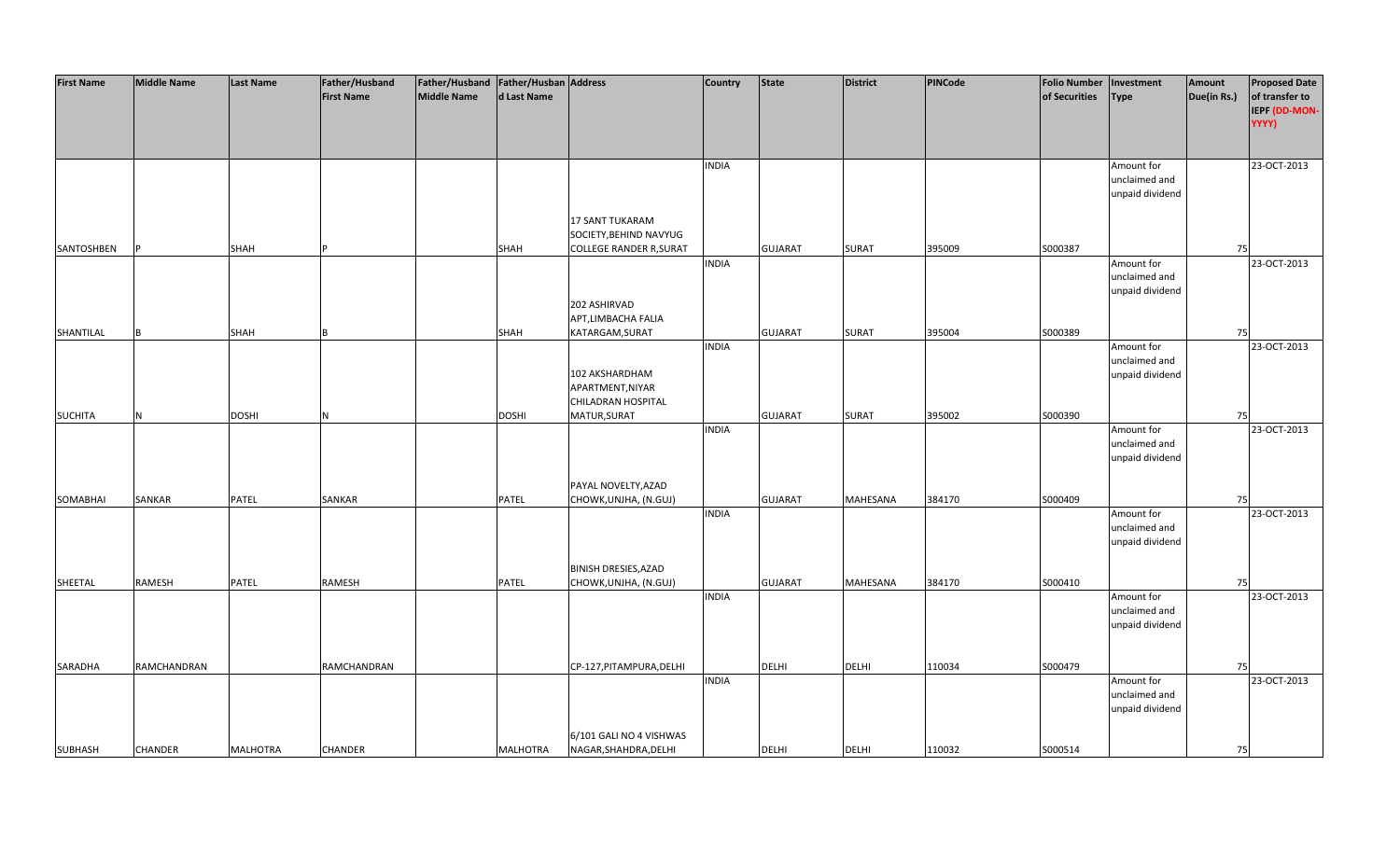| <b>First Name</b> | <b>Middle Name</b> | <b>Last Name</b> | Father/Husband    | Father/Husband Father/Husban Address |              |                           | <b>Country</b> | <b>State</b>   | <b>District</b> | PINCode | <b>Folio Number</b> | Investment      | Amount      | <b>Proposed Date</b> |
|-------------------|--------------------|------------------|-------------------|--------------------------------------|--------------|---------------------------|----------------|----------------|-----------------|---------|---------------------|-----------------|-------------|----------------------|
|                   |                    |                  | <b>First Name</b> | <b>Middle Name</b>                   | d Last Name  |                           |                |                |                 |         | of Securities       | <b>Type</b>     | Due(in Rs.) | of transfer to       |
|                   |                    |                  |                   |                                      |              |                           |                |                |                 |         |                     |                 |             | IEPF (DD-MON-        |
|                   |                    |                  |                   |                                      |              |                           |                |                |                 |         |                     |                 |             | YYYY)                |
|                   |                    |                  |                   |                                      |              |                           |                |                |                 |         |                     |                 |             |                      |
|                   |                    |                  |                   |                                      |              |                           |                |                |                 |         |                     |                 |             |                      |
|                   |                    |                  |                   |                                      |              |                           | <b>INDIA</b>   |                |                 |         |                     | Amount for      |             | 23-OCT-2013          |
|                   |                    |                  |                   |                                      |              |                           |                |                |                 |         |                     | unclaimed and   |             |                      |
|                   |                    |                  |                   |                                      |              |                           |                |                |                 |         |                     | unpaid dividend |             |                      |
|                   |                    |                  |                   |                                      |              |                           |                |                |                 |         |                     |                 |             |                      |
|                   |                    |                  |                   |                                      |              | B-49, NEW GUPTA           |                |                |                 |         |                     |                 |             |                      |
| <b>SUNIL</b>      | ANAND              |                  | ANAND             |                                      |              | COLONY, DELHI             |                | <b>DELHI</b>   | <b>DELHI</b>    | 110009  | S000518             |                 | 75          |                      |
|                   |                    |                  |                   |                                      |              |                           | <b>INDIA</b>   |                |                 |         |                     | Amount for      |             | 23-OCT-2013          |
|                   |                    |                  |                   |                                      |              |                           |                |                |                 |         |                     | unclaimed and   |             |                      |
|                   |                    |                  |                   |                                      |              |                           |                |                |                 |         |                     | unpaid dividend |             |                      |
|                   |                    |                  |                   |                                      |              |                           |                |                |                 |         |                     |                 |             |                      |
|                   |                    |                  |                   |                                      |              | 16B/7 D B GUPTA ROAD, DEV |                |                |                 |         |                     |                 |             |                      |
| SANTOSH           |                    | <b>CHOPRA</b>    |                   |                                      | CHOPRA       | NAGAR, NEW DELHI          |                | <b>DELHI</b>   | <b>DELHI</b>    | 110005  | S000598             |                 | 75          |                      |
|                   |                    |                  |                   |                                      |              |                           | <b>INDIA</b>   |                |                 |         |                     | Amount for      |             | 23-OCT-2013          |
|                   |                    |                  |                   |                                      |              |                           |                |                |                 |         |                     | unclaimed and   |             |                      |
|                   |                    |                  |                   |                                      |              |                           |                |                |                 |         |                     | unpaid dividend |             |                      |
|                   |                    |                  |                   |                                      |              |                           |                |                |                 |         |                     |                 |             |                      |
|                   |                    |                  |                   |                                      |              | 16B/9 D B GUPTA ROAD, DEV |                |                |                 |         |                     |                 |             |                      |
| <b>SUSHANT</b>    |                    | <b>GUPTA</b>     |                   |                                      | <b>GUPTA</b> | NAGAR, NEW DELHI          |                | DELHI          | <b>DELHI</b>    | 110005  | S000599             |                 | 75          |                      |
|                   |                    |                  |                   |                                      |              |                           | <b>INDIA</b>   |                |                 |         |                     | Amount for      |             | 23-OCT-2013          |
|                   |                    |                  |                   |                                      |              |                           |                |                |                 |         |                     | unclaimed and   |             |                      |
|                   |                    |                  |                   |                                      |              |                           |                |                |                 |         |                     | unpaid dividend |             |                      |
|                   |                    |                  |                   |                                      |              |                           |                |                |                 |         |                     |                 |             |                      |
|                   |                    |                  |                   |                                      |              | A-135, KIDWAI NAGAR       |                |                |                 |         |                     |                 |             |                      |
| SEEMA             |                    | <b>GUPTA</b>     |                   |                                      | <b>GUPTA</b> | <b>EAST, NEW DELHI</b>    |                | <b>DELHI</b>   | <b>DELHI</b>    | 110023  | \$000600            |                 | 75          |                      |
|                   |                    |                  |                   |                                      |              |                           | <b>INDIA</b>   |                |                 |         |                     | Amount for      |             | 23-OCT-2013          |
|                   |                    |                  |                   |                                      |              |                           |                |                |                 |         |                     | unclaimed and   |             |                      |
|                   |                    |                  |                   |                                      |              |                           |                |                |                 |         |                     | unpaid dividend |             |                      |
|                   |                    |                  |                   |                                      |              |                           |                |                |                 |         |                     |                 |             |                      |
|                   |                    |                  |                   |                                      |              | A-135, KIDWAI NAGAR       |                |                |                 |         |                     |                 |             |                      |
| SATYANARAYAN      |                    | <b>GUPTA</b>     |                   |                                      | <b>GUPTA</b> | EAST, NEW DELHI           |                | DELHI          | <b>DELHI</b>    | 110023  | S000601             |                 | 75          |                      |
|                   |                    |                  |                   |                                      |              |                           | <b>INDIA</b>   |                |                 |         |                     | Amount for      |             | 23-OCT-2013          |
|                   |                    |                  |                   |                                      |              |                           |                |                |                 |         |                     | unclaimed and   |             |                      |
|                   |                    |                  |                   |                                      |              |                           |                |                |                 |         |                     | unpaid dividend |             |                      |
|                   |                    |                  |                   |                                      |              | B-13/71 DOUBLE            |                |                |                 |         |                     |                 |             |                      |
|                   |                    |                  |                   |                                      |              | STOREY, GOVT QTRS DEV     |                |                |                 |         |                     |                 |             |                      |
| SUBHASH           |                    | CHAND            |                   |                                      | <b>CHAND</b> | NAGAR, NEW DELHI          |                | <b>DELHI</b>   | <b>DELHI</b>    |         | S000602             |                 | 75          |                      |
|                   |                    |                  |                   |                                      |              |                           | <b>INDIA</b>   |                |                 |         |                     | Amount for      |             | 23-OCT-2013          |
|                   |                    |                  |                   |                                      |              |                           |                |                |                 |         |                     | unclaimed and   |             |                      |
|                   |                    |                  |                   |                                      |              |                           |                |                |                 |         |                     | unpaid dividend |             |                      |
|                   |                    |                  |                   |                                      |              |                           |                |                |                 |         |                     |                 |             |                      |
|                   |                    |                  |                   |                                      |              | C/O PROF O D P AZAD,5     |                |                |                 |         |                     |                 |             |                      |
| SUVISHESH         |                    | BHARDWAJ         |                   |                                      | BHARDWAJ     | JAGAT COLONY, BHIWANI     |                | <b>HARYANA</b> | <b>BHIWANI</b>  | 125021  | S000620             |                 | 75          |                      |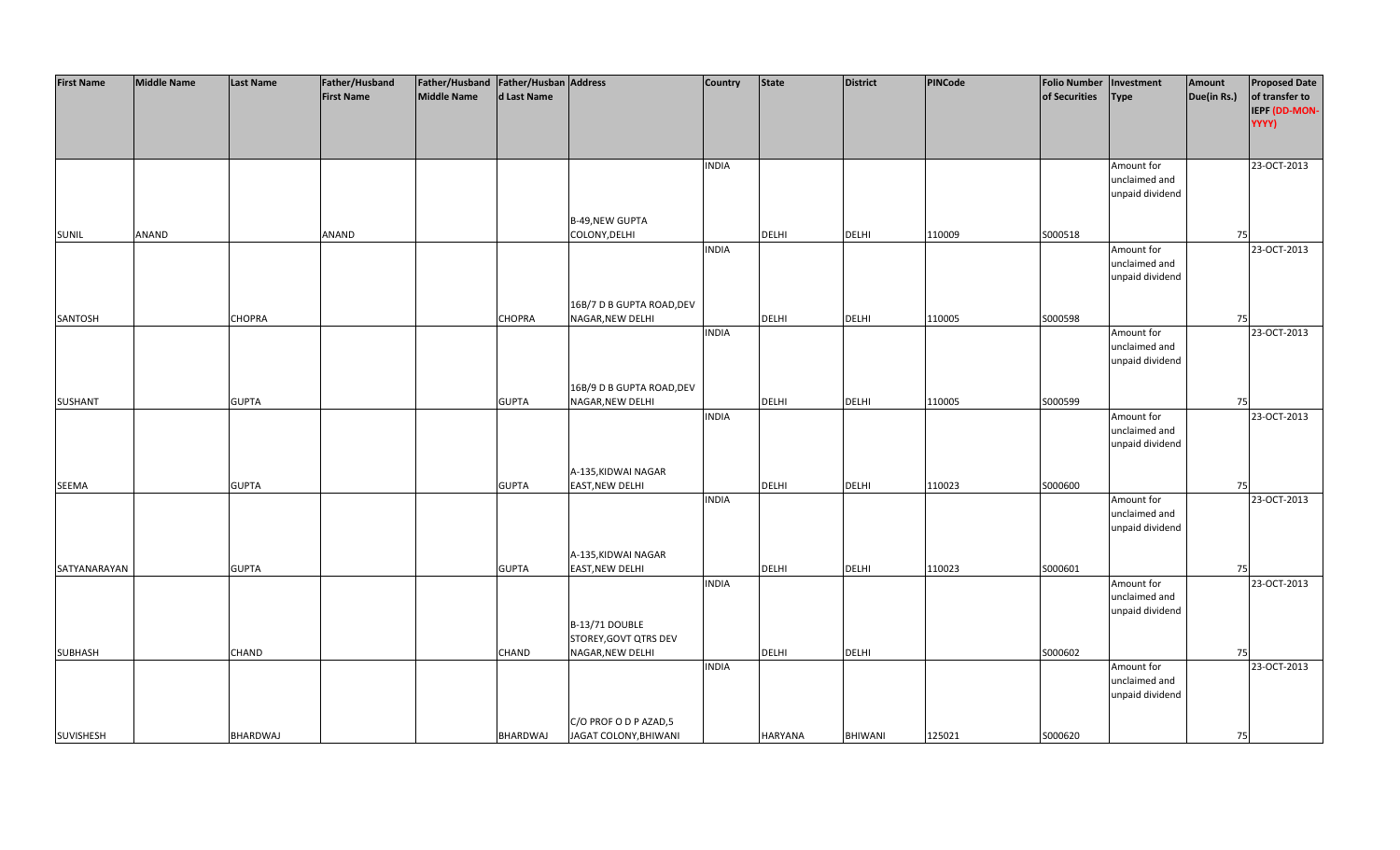| <b>First Name</b> | <b>Middle Name</b> | <b>Last Name</b> | Father/Husband    | Father/Husband Father/Husban Address |              |                           | Country      | <b>State</b> | <b>District</b> | PINCode | <b>Folio Number</b> | Investment                       | Amount      | <b>Proposed Date</b> |
|-------------------|--------------------|------------------|-------------------|--------------------------------------|--------------|---------------------------|--------------|--------------|-----------------|---------|---------------------|----------------------------------|-------------|----------------------|
|                   |                    |                  | <b>First Name</b> | <b>Middle Name</b>                   | d Last Name  |                           |              |              |                 |         | of Securities       | <b>Type</b>                      | Due(in Rs.) | of transfer to       |
|                   |                    |                  |                   |                                      |              |                           |              |              |                 |         |                     |                                  |             | IEPF (DD-MON-        |
|                   |                    |                  |                   |                                      |              |                           |              |              |                 |         |                     |                                  |             | YYYY)                |
|                   |                    |                  |                   |                                      |              |                           |              |              |                 |         |                     |                                  |             |                      |
|                   |                    |                  |                   |                                      |              |                           |              |              |                 |         |                     |                                  |             |                      |
|                   |                    |                  |                   |                                      |              |                           | <b>INDIA</b> |              |                 |         |                     | Amount for                       |             | 23-OCT-2013          |
|                   |                    |                  |                   |                                      |              |                           |              |              |                 |         |                     | unclaimed and                    |             |                      |
|                   |                    |                  |                   |                                      |              |                           |              |              |                 |         |                     | unpaid dividend                  |             |                      |
|                   |                    |                  |                   |                                      |              |                           |              |              |                 |         |                     |                                  |             |                      |
|                   |                    |                  |                   |                                      |              | 218 TEXTILES MARKET, JOGI |              |              |                 |         |                     |                                  |             |                      |
| SAVITA            | RANI               |                  | RANI              |                                      |              | WARA NAI SARAK, DELHI     |              | <b>DELHI</b> | <b>DELHI</b>    | 110006  | S000651             |                                  | 75          |                      |
|                   |                    |                  |                   |                                      |              |                           | <b>INDIA</b> |              |                 |         |                     | Amount for                       |             | 23-OCT-2013          |
|                   |                    |                  |                   |                                      |              |                           |              |              |                 |         |                     | unclaimed and                    |             |                      |
|                   |                    |                  |                   |                                      |              |                           |              |              |                 |         |                     | unpaid dividend                  |             |                      |
|                   |                    |                  |                   |                                      |              |                           |              |              |                 |         |                     |                                  |             |                      |
|                   |                    |                  |                   |                                      |              | 218 TEXTILE MARKET JOGI   |              |              |                 |         |                     |                                  |             |                      |
| SHOBHA            | RANI               |                  | RANI              |                                      |              | WARA, NAI SARAK, DELHI    |              | <b>DELHI</b> | <b>DELHI</b>    | 110006  | S000660             |                                  | 75          |                      |
|                   |                    |                  |                   |                                      |              |                           | <b>INDIA</b> |              |                 |         |                     | Amount for                       |             | 23-OCT-2013          |
|                   |                    |                  |                   |                                      |              |                           |              |              |                 |         |                     | unclaimed and                    |             |                      |
|                   |                    |                  |                   |                                      |              |                           |              |              |                 |         |                     | unpaid dividend                  |             |                      |
|                   |                    |                  |                   |                                      |              |                           |              |              |                 |         |                     |                                  |             |                      |
|                   |                    |                  |                   |                                      |              | 116 TEXTILE MARKET JOGI   |              |              |                 |         |                     |                                  |             |                      |
| SANDEEP           |                    | <b>KUMAR</b>     |                   |                                      | <b>KUMAR</b> | WARA, NAI SARAK, DELHI    |              | DELHI        | <b>DELHI</b>    | 110006  | S000664             |                                  | 75          |                      |
|                   |                    |                  |                   |                                      |              |                           | <b>INDIA</b> |              |                 |         |                     | Amount for                       |             | 23-OCT-2013          |
|                   |                    |                  |                   |                                      |              |                           |              |              |                 |         |                     | unclaimed and                    |             |                      |
|                   |                    |                  |                   |                                      |              |                           |              |              |                 |         |                     | unpaid dividend                  |             |                      |
|                   |                    |                  |                   |                                      |              |                           |              |              |                 |         |                     |                                  |             |                      |
|                   |                    |                  |                   |                                      |              | 218 TEXTILE MARKET JOGI   |              |              |                 |         |                     |                                  |             |                      |
| SARVOTTAM         |                    | <b>KUMAR</b>     |                   |                                      | <b>KUMAR</b> | WARA, NAI SARAK, DELHI    |              | <b>DELHI</b> | <b>DELHI</b>    | 110006  | \$000666            |                                  | 75          |                      |
|                   |                    |                  |                   |                                      |              |                           | <b>INDIA</b> |              |                 |         |                     | Amount for                       |             | 23-OCT-2013          |
|                   |                    |                  |                   |                                      |              |                           |              |              |                 |         |                     | unclaimed and<br>unpaid dividend |             |                      |
|                   |                    |                  |                   |                                      |              |                           |              |              |                 |         |                     |                                  |             |                      |
|                   |                    |                  |                   |                                      |              | 118 TEXTILE MARKET JOGI   |              |              |                 |         |                     |                                  |             |                      |
| SAROJ             |                    | GARG             |                   |                                      | GARG         | WARA, NAI SARAK, DELHI    |              | DELHI        | <b>DELHI</b>    | 110006  | S000668             |                                  | 75          |                      |
|                   |                    |                  |                   |                                      |              |                           | <b>INDIA</b> |              |                 |         |                     | Amount for                       |             | 23-OCT-2013          |
|                   |                    |                  |                   |                                      |              |                           |              |              |                 |         |                     | unclaimed and                    |             |                      |
|                   |                    |                  |                   |                                      |              |                           |              |              |                 |         |                     | unpaid dividend                  |             |                      |
|                   |                    |                  |                   |                                      |              |                           |              |              |                 |         |                     |                                  |             |                      |
|                   |                    |                  |                   |                                      |              | 4225 A JOGI WARA, NAI     |              |              |                 |         |                     |                                  |             |                      |
| <b>SURYA</b>      |                    | <b>KUMAR</b>     |                   |                                      | <b>KUMAR</b> | SARAK, DELHI              |              | <b>DELHI</b> | <b>DELHI</b>    | 110006  | S000669             |                                  | 75          |                      |
|                   |                    |                  |                   |                                      |              |                           | <b>INDIA</b> |              |                 |         |                     | Amount for                       |             | 23-OCT-2013          |
|                   |                    |                  |                   |                                      |              |                           |              |              |                 |         |                     | unclaimed and                    |             |                      |
|                   |                    |                  |                   |                                      |              |                           |              |              |                 |         |                     | unpaid dividend                  |             |                      |
|                   |                    |                  |                   |                                      |              |                           |              |              |                 |         |                     |                                  |             |                      |
|                   |                    |                  |                   |                                      |              | 218 TEXTILE MARKET JOGI   |              |              |                 |         |                     |                                  |             |                      |
| <b>SUNIL</b>      |                    | <b>GUPTA</b>     |                   |                                      | <b>GUPTA</b> | WARA, NAI SARAK, DELHI    |              | <b>DELHI</b> | <b>DELHI</b>    | 110006  | S000671             |                                  | 75          |                      |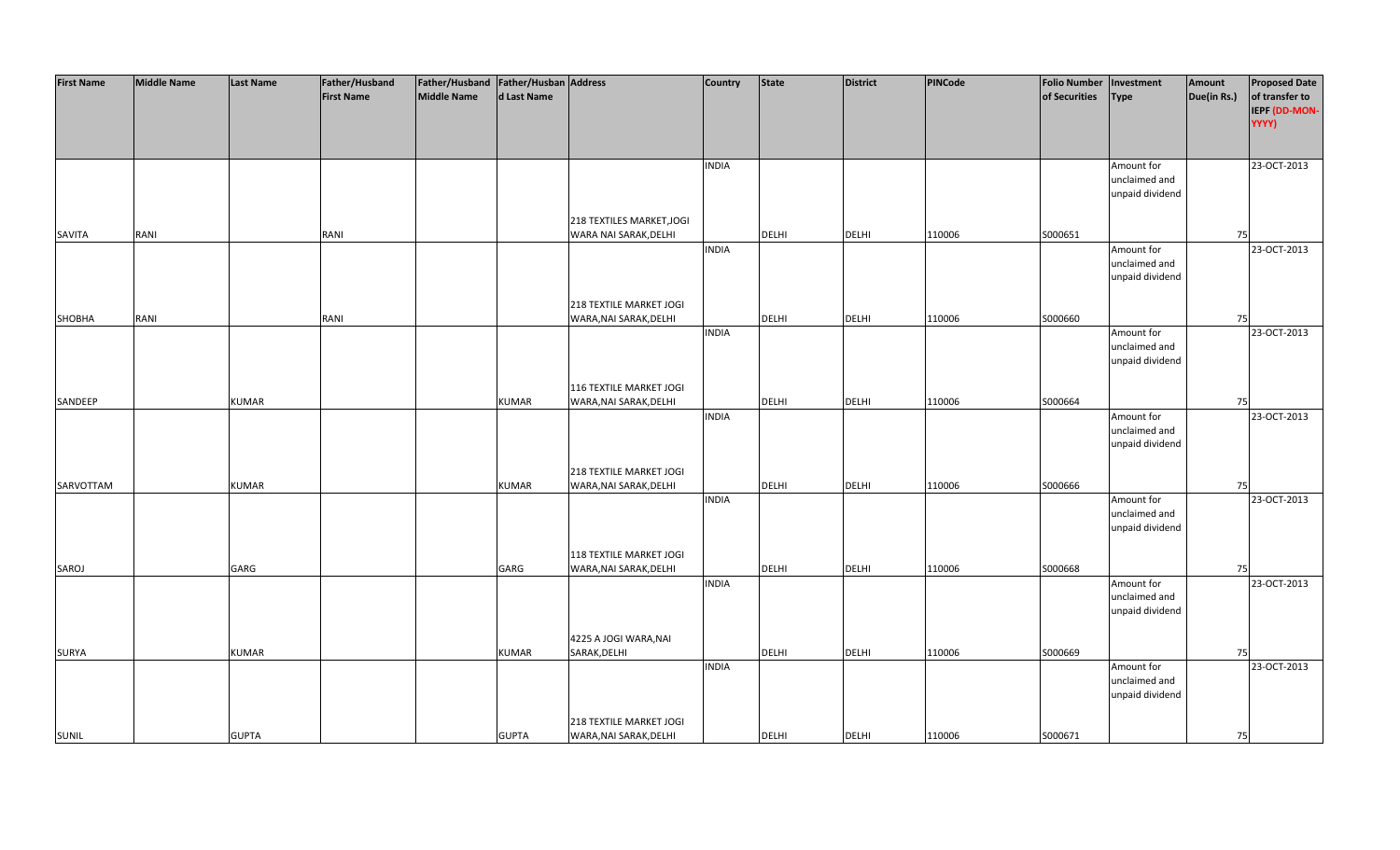| <b>First Name</b> | <b>Middle Name</b> | <b>Last Name</b> | Father/Husband    | Father/Husband Father/Husban Address |                |                          | <b>Country</b> | <b>State</b> | <b>District</b>    | PINCode | <b>Folio Number</b> | Investment                       | Amount      | <b>Proposed Date</b> |
|-------------------|--------------------|------------------|-------------------|--------------------------------------|----------------|--------------------------|----------------|--------------|--------------------|---------|---------------------|----------------------------------|-------------|----------------------|
|                   |                    |                  | <b>First Name</b> | <b>Middle Name</b>                   | d Last Name    |                          |                |              |                    |         | of Securities       | Type                             | Due(in Rs.) | of transfer to       |
|                   |                    |                  |                   |                                      |                |                          |                |              |                    |         |                     |                                  |             | IEPF (DD-MON-        |
|                   |                    |                  |                   |                                      |                |                          |                |              |                    |         |                     |                                  |             | YYYY)                |
|                   |                    |                  |                   |                                      |                |                          |                |              |                    |         |                     |                                  |             |                      |
|                   |                    |                  |                   |                                      |                |                          |                |              |                    |         |                     |                                  |             |                      |
|                   |                    |                  |                   |                                      |                |                          | <b>INDIA</b>   |              |                    |         |                     | Amount for                       |             | 23-OCT-2013          |
|                   |                    |                  |                   |                                      |                |                          |                |              |                    |         |                     | unclaimed and                    |             |                      |
|                   |                    |                  |                   |                                      |                |                          |                |              |                    |         |                     | unpaid dividend                  |             |                      |
|                   |                    |                  |                   |                                      |                |                          |                |              |                    |         |                     |                                  |             |                      |
|                   |                    |                  |                   |                                      |                | 118 TEXTILE MARKET JOGI  |                |              |                    |         |                     |                                  |             |                      |
| <b>SUMAN</b>      |                    | <b>ARORA</b>     |                   |                                      | <b>ARORA</b>   | WARA, NAI SARAK, DELHI   |                | <b>DELHI</b> | <b>DELHI</b>       | 110006  | S000674             |                                  | 75          |                      |
|                   |                    |                  |                   |                                      |                |                          | <b>INDIA</b>   |              |                    |         |                     | Amount for                       |             | 23-OCT-2013          |
|                   |                    |                  |                   |                                      |                |                          |                |              |                    |         |                     | unclaimed and                    |             |                      |
|                   |                    |                  |                   |                                      |                |                          |                |              |                    |         |                     | unpaid dividend                  |             |                      |
|                   |                    |                  |                   |                                      |                | 301 ANMOL COOP HSG       |                |              |                    |         |                     |                                  |             |                      |
|                   |                    |                  |                   |                                      |                | SOCIETY, FRENCH BRIDGE   |                |              |                    |         |                     |                                  |             |                      |
| <b>SUSHILA</b>    | <b>HARILAL</b>     | <b>SHAH</b>      | <b>HARILAL</b>    |                                      | <b>SHAH</b>    | OPERA HOUSE, BOMBAY      |                | MAHARASHTRA  | <b>MUMBAI CITY</b> | 400007  | S000680             |                                  | 75          |                      |
|                   |                    |                  |                   |                                      |                |                          | <b>INDIA</b>   |              |                    |         |                     | Amount for                       |             | 23-OCT-2013          |
|                   |                    |                  |                   |                                      |                |                          |                |              |                    |         |                     | unclaimed and                    |             |                      |
|                   |                    |                  |                   |                                      |                |                          |                |              |                    |         |                     | unpaid dividend                  |             |                      |
|                   |                    |                  |                   |                                      |                |                          |                |              |                    |         |                     |                                  |             |                      |
|                   |                    |                  |                   |                                      |                | E-15/12A, KRISHNA        |                |              |                    |         |                     |                                  |             |                      |
| SARITA            |                    | <b>BATRA</b>     |                   |                                      | <b>BATRA</b>   | NAGAR, DELHI             |                | DELHI        | <b>DELHI</b>       | 110051  | S000725             |                                  | 75          |                      |
|                   |                    |                  |                   |                                      |                |                          | <b>INDIA</b>   |              |                    |         |                     | Amount for                       |             | 23-OCT-2013          |
|                   |                    |                  |                   |                                      |                |                          |                |              |                    |         |                     | unclaimed and                    |             |                      |
|                   |                    |                  |                   |                                      |                |                          |                |              |                    |         |                     | unpaid dividend                  |             |                      |
|                   |                    |                  |                   |                                      |                |                          |                |              |                    |         |                     |                                  |             |                      |
|                   |                    |                  |                   |                                      |                | 218 TEXTILE MARKET, JOGI |                |              |                    |         |                     |                                  |             |                      |
| <b>SHASHI</b>     | <b>BALA</b>        | <b>MITTAL</b>    | <b>BALA</b>       |                                      | <b>MITTAL</b>  | WARA NAI SARAK, DELHI    |                | <b>DELHI</b> | <b>DELHI</b>       | 110006  | S000727             |                                  | 75          |                      |
|                   |                    |                  |                   |                                      |                |                          | <b>INDIA</b>   |              |                    |         |                     | Amount for                       |             | 23-OCT-2013          |
|                   |                    |                  |                   |                                      |                |                          |                |              |                    |         |                     | unclaimed and<br>unpaid dividend |             |                      |
|                   |                    |                  |                   |                                      |                |                          |                |              |                    |         |                     |                                  |             |                      |
|                   |                    |                  |                   |                                      |                | 116 TEXTILE MARKET, JOGI |                |              |                    |         |                     |                                  |             |                      |
| SULOCHANA         |                    | <b>CHAWALA</b>   |                   |                                      | CHAWALA        | WARA NAI SARAK, DELHI    |                | DELHI        | <b>DELHI</b>       | 110006  | S000733             |                                  | 75          |                      |
|                   |                    |                  |                   |                                      |                |                          | <b>INDIA</b>   |              |                    |         |                     | Amount for                       |             | 23-OCT-2013          |
|                   |                    |                  |                   |                                      |                |                          |                |              |                    |         |                     | unclaimed and                    |             |                      |
|                   |                    |                  |                   |                                      |                |                          |                |              |                    |         |                     | unpaid dividend                  |             |                      |
|                   |                    |                  |                   |                                      |                |                          |                |              |                    |         |                     |                                  |             |                      |
|                   |                    |                  |                   |                                      |                | 116 TEXTILE MARKET, JOGI |                |              |                    |         |                     |                                  |             |                      |
| <b>SURESH</b>     |                    | CHAWALA          |                   |                                      | <b>CHAWALA</b> | WARA NAI SARAK, DELHI    |                | <b>DELHI</b> | <b>DELHI</b>       | 110006  | S000745             |                                  | 75          |                      |
|                   |                    |                  |                   |                                      |                |                          | <b>INDIA</b>   |              |                    |         |                     | Amount for                       |             | 23-OCT-2013          |
|                   |                    |                  |                   |                                      |                |                          |                |              |                    |         |                     | unclaimed and                    |             |                      |
|                   |                    |                  |                   |                                      |                |                          |                |              |                    |         |                     | unpaid dividend                  |             |                      |
|                   |                    |                  |                   |                                      |                |                          |                |              |                    |         |                     |                                  |             |                      |
|                   |                    |                  |                   |                                      |                | 116 TEXTILE MARKET, JOGI |                |              |                    |         |                     |                                  |             |                      |
| <b>SHAKER</b>     |                    | CHAWALA          |                   |                                      | CHAWALA        | WARA NAI SARAK, DELHI    |                | <b>DELHI</b> | <b>DELHI</b>       | 110006  | S000749             |                                  | 75          |                      |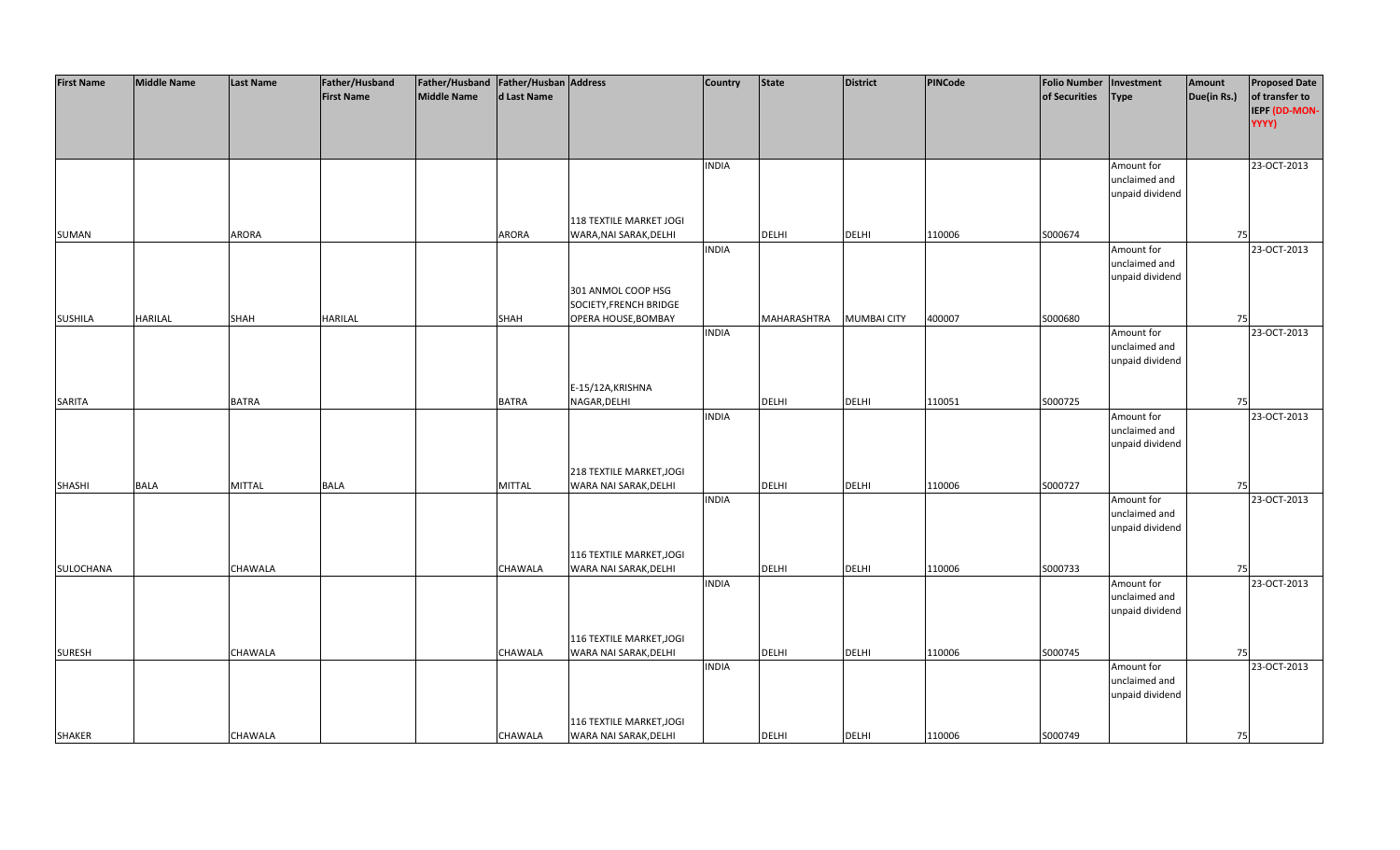| <b>First Name</b> | <b>Middle Name</b> | <b>Last Name</b> | Father/Husband    | Father/Husband   Father/Husban   Address |                |                            | <b>Country</b> | <b>State</b> | <b>District</b>    | PINCode | <b>Folio Number</b> | Investment      | Amount      | <b>Proposed Date</b> |
|-------------------|--------------------|------------------|-------------------|------------------------------------------|----------------|----------------------------|----------------|--------------|--------------------|---------|---------------------|-----------------|-------------|----------------------|
|                   |                    |                  | <b>First Name</b> | <b>Middle Name</b>                       | d Last Name    |                            |                |              |                    |         | of Securities       | <b>Type</b>     | Due(in Rs.) | of transfer to       |
|                   |                    |                  |                   |                                          |                |                            |                |              |                    |         |                     |                 |             | IEPF (DD-MON-        |
|                   |                    |                  |                   |                                          |                |                            |                |              |                    |         |                     |                 |             | YYYY)                |
|                   |                    |                  |                   |                                          |                |                            |                |              |                    |         |                     |                 |             |                      |
|                   |                    |                  |                   |                                          |                |                            |                |              |                    |         |                     |                 |             |                      |
|                   |                    |                  |                   |                                          |                |                            | <b>INDIA</b>   |              |                    |         |                     | Amount for      |             | 23-OCT-2013          |
|                   |                    |                  |                   |                                          |                |                            |                |              |                    |         |                     | unclaimed and   |             |                      |
|                   |                    |                  |                   |                                          |                |                            |                |              |                    |         |                     | unpaid dividend |             |                      |
|                   |                    |                  |                   |                                          |                |                            |                |              |                    |         |                     |                 |             |                      |
|                   |                    |                  |                   |                                          |                | 118 TEXTILL MARKET, JOGI   |                |              |                    |         |                     |                 |             |                      |
| <b>SUSHMA</b>     |                    | SHARMA           |                   |                                          | SHARMA         | WARA NAI SARAK, DELHI      |                | <b>DELHI</b> | <b>DELHI</b>       | 110006  | S000758             |                 | 75          |                      |
|                   |                    |                  |                   |                                          |                |                            | <b>INDIA</b>   |              |                    |         |                     | Amount for      |             | 23-OCT-2013          |
|                   |                    |                  |                   |                                          |                |                            |                |              |                    |         |                     | unclaimed and   |             |                      |
|                   |                    |                  |                   |                                          |                |                            |                |              |                    |         |                     | unpaid dividend |             |                      |
|                   |                    |                  |                   |                                          |                |                            |                |              |                    |         |                     |                 |             |                      |
|                   |                    |                  |                   |                                          |                | 118 TEXTILL MARKET, JOGI   |                |              |                    |         |                     |                 |             |                      |
| <b>SHAKTI</b>     |                    | SHARMA           |                   |                                          | SHARMA         | WARA NAI SARAK, DELHI      |                | <b>DELHI</b> | <b>DELHI</b>       | 110006  | S000759             |                 | 75          |                      |
|                   |                    |                  |                   |                                          |                |                            | <b>INDIA</b>   |              |                    |         |                     | Amount for      |             | 23-OCT-2013          |
|                   |                    |                  |                   |                                          |                |                            |                |              |                    |         |                     | unclaimed and   |             |                      |
|                   |                    |                  |                   |                                          |                |                            |                |              |                    |         |                     | unpaid dividend |             |                      |
|                   |                    |                  |                   |                                          |                | 118 TEXTILL MARKET, JOGI   |                |              |                    |         |                     |                 |             |                      |
| SHOBHA            |                    | SHARMA           |                   |                                          | SHARMA         | WARA NAI SARAK, DELHI      |                | DELHI        | <b>DELHI</b>       | 110006  | S000760             |                 | 75          |                      |
|                   |                    |                  |                   |                                          |                |                            | <b>INDIA</b>   |              |                    |         |                     | Amount for      |             | 23-OCT-2013          |
|                   |                    |                  |                   |                                          |                |                            |                |              |                    |         |                     | unclaimed and   |             |                      |
|                   |                    |                  |                   |                                          |                |                            |                |              |                    |         |                     | unpaid dividend |             |                      |
|                   |                    |                  |                   |                                          |                |                            |                |              |                    |         |                     |                 |             |                      |
|                   |                    |                  |                   |                                          |                | 118 TEXTILL MARKET, JOGI   |                |              |                    |         |                     |                 |             |                      |
| SURENDAR          |                    | SHARMA           |                   |                                          | SHARMA         | WARA NAI SARAK, DELHI      |                | <b>DELHI</b> | <b>DELHI</b>       | 110006  | S000761             |                 | 75          |                      |
|                   |                    |                  |                   |                                          |                |                            | <b>INDIA</b>   |              |                    |         |                     | Amount for      |             | 23-OCT-2013          |
|                   |                    |                  |                   |                                          |                |                            |                |              |                    |         |                     | unclaimed and   |             |                      |
|                   |                    |                  |                   |                                          |                |                            |                |              |                    |         |                     | unpaid dividend |             |                      |
|                   |                    |                  |                   |                                          |                |                            |                |              |                    |         |                     |                 |             |                      |
|                   |                    |                  |                   |                                          |                | 218 TEXTILE MARKET, JOGI   |                |              |                    |         |                     |                 |             |                      |
| SAMEER            |                    | KHANEYA          |                   |                                          | <b>KHANEYA</b> | WARA NAI SARAK, DELHI      |                | DELHI        | <b>DELHI</b>       | 110006  | S000781             |                 | 75          |                      |
|                   |                    |                  |                   |                                          |                |                            | <b>INDIA</b>   |              |                    |         |                     | Amount for      |             | 23-OCT-2013          |
|                   |                    |                  |                   |                                          |                |                            |                |              |                    |         |                     | unclaimed and   |             |                      |
|                   |                    |                  |                   |                                          |                |                            |                |              |                    |         |                     | unpaid dividend |             |                      |
|                   |                    |                  |                   |                                          |                | 218 TEXTILE MARKET, JOGI   |                |              |                    |         |                     |                 |             |                      |
| <b>SUNDER</b>     |                    | ANEJA            |                   |                                          | ANEJA          | WARA NAI SARAK, DELHI      |                | <b>DELHI</b> | <b>DELHI</b>       | 110006  | S000784             |                 | 75          |                      |
|                   |                    |                  |                   |                                          |                |                            | <b>INDIA</b>   |              |                    |         |                     | Amount for      |             | 23-OCT-2013          |
|                   |                    |                  |                   |                                          |                |                            |                |              |                    |         |                     | unclaimed and   |             |                      |
|                   |                    |                  |                   |                                          |                |                            |                |              |                    |         |                     | unpaid dividend |             |                      |
|                   |                    |                  |                   |                                          |                |                            |                |              |                    |         |                     |                 |             |                      |
|                   |                    |                  |                   |                                          |                | KAMAT INDL ESTATE, 396 V S |                |              |                    |         |                     |                 |             |                      |
| <b>SHILPA</b>     |                    | PARADKAR         |                   |                                          | PARADKAR       | MARG PRABHADEVI, BOMBAY    |                | MAHARASHTRA  | <b>MUMBAI CITY</b> | 400025  | S000787             |                 | 1425        |                      |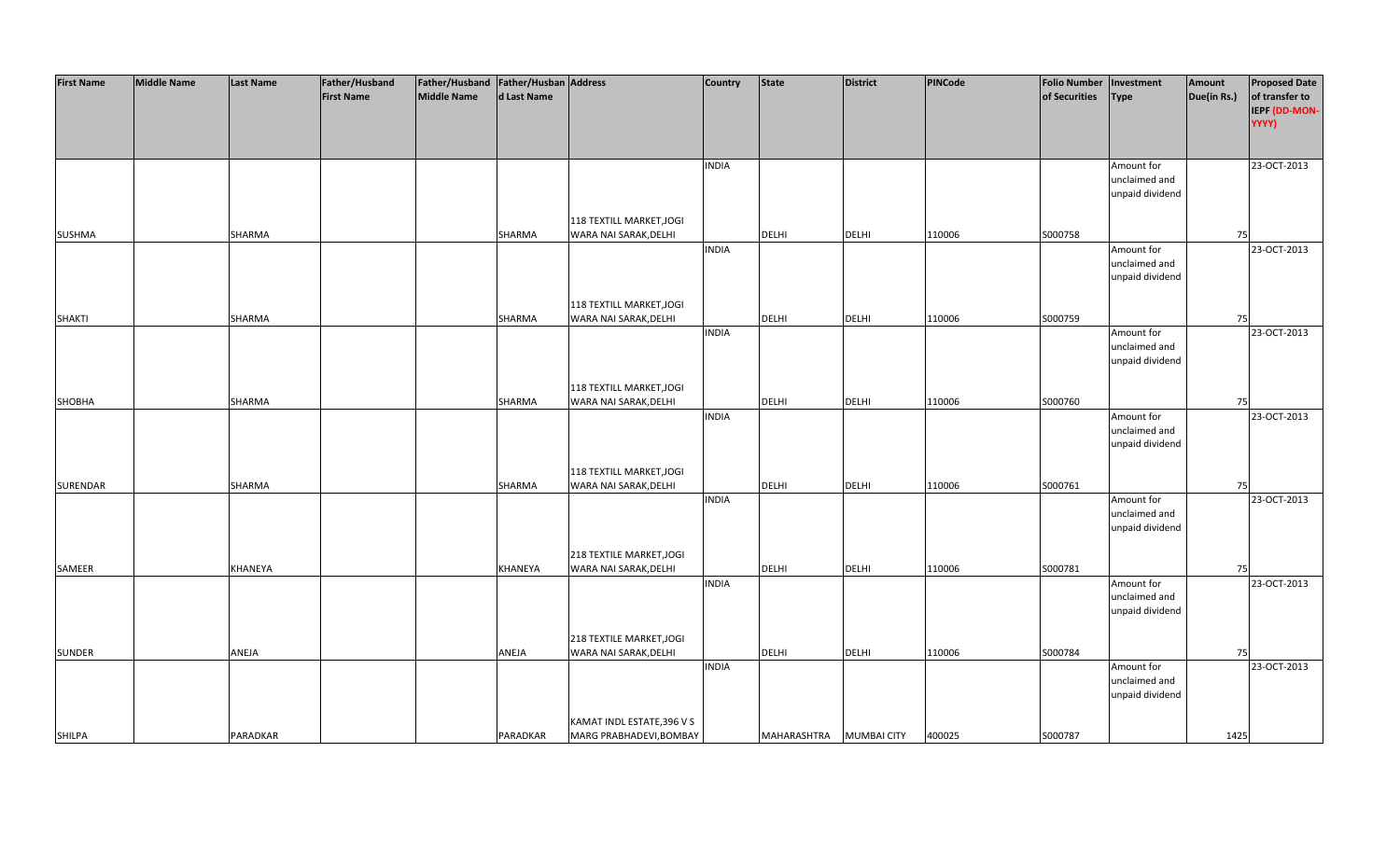| <b>First Name</b> | <b>Middle Name</b> | <b>Last Name</b> | Father/Husband    | Father/Husband Father/Husban Address |               |                             | <b>Country</b> | <b>State</b>   | <b>District</b>    | PINCode | <b>Folio Number</b> | Investment      | Amount      | <b>Proposed Date</b> |
|-------------------|--------------------|------------------|-------------------|--------------------------------------|---------------|-----------------------------|----------------|----------------|--------------------|---------|---------------------|-----------------|-------------|----------------------|
|                   |                    |                  | <b>First Name</b> | <b>Middle Name</b>                   | d Last Name   |                             |                |                |                    |         | of Securities       | <b>Type</b>     | Due(in Rs.) | of transfer to       |
|                   |                    |                  |                   |                                      |               |                             |                |                |                    |         |                     |                 |             | IEPF (DD-MON-        |
|                   |                    |                  |                   |                                      |               |                             |                |                |                    |         |                     |                 |             | YYYY)                |
|                   |                    |                  |                   |                                      |               |                             |                |                |                    |         |                     |                 |             |                      |
|                   |                    |                  |                   |                                      |               |                             |                |                |                    |         |                     |                 |             |                      |
|                   |                    |                  |                   |                                      |               |                             | <b>INDIA</b>   |                |                    |         |                     | Amount for      |             | 23-OCT-2013          |
|                   |                    |                  |                   |                                      |               |                             |                |                |                    |         |                     | unclaimed and   |             |                      |
|                   |                    |                  |                   |                                      |               |                             |                |                |                    |         |                     | unpaid dividend |             |                      |
|                   |                    |                  |                   |                                      |               |                             |                |                |                    |         |                     |                 |             |                      |
|                   |                    |                  |                   |                                      |               | KAMAT INDL ESTATE 396 V S   |                |                |                    |         |                     |                 |             |                      |
| <b>SURAJ</b>      |                    | <b>PATODE</b>    |                   |                                      | <b>PATODE</b> | MARG, PRABHADEVI, BOMBAY    |                | MAHARASHTRA    | <b>MUMBAI CITY</b> | 400025  | S000793             |                 | 1575        |                      |
|                   |                    |                  |                   |                                      |               |                             | <b>INDIA</b>   |                |                    |         |                     | Amount for      |             | 23-OCT-2013          |
|                   |                    |                  |                   |                                      |               |                             |                |                |                    |         |                     | unclaimed and   |             |                      |
|                   |                    |                  |                   |                                      |               |                             |                |                |                    |         |                     | unpaid dividend |             |                      |
|                   |                    |                  |                   |                                      |               | BK-1683 ROOM NO 5 SEC-      |                |                |                    |         |                     |                 |             |                      |
|                   |                    |                  |                   |                                      |               | 25, BEHIND MAHAVIR          |                |                |                    |         |                     |                 |             |                      |
| <b>SURESH</b>     |                    | VASNANI          |                   |                                      | VASNANI       | HOSPITAL, ULHASNAGAR        |                | MAHARASHTRA    | <b>THANE</b>       | 421004  | S000798             |                 | 75          |                      |
|                   |                    |                  |                   |                                      |               |                             | <b>INDIA</b>   |                |                    |         |                     | Amount for      |             | 23-OCT-2013          |
|                   |                    |                  |                   |                                      |               |                             |                |                |                    |         |                     | unclaimed and   |             |                      |
|                   |                    |                  |                   |                                      |               |                             |                |                |                    |         |                     |                 |             |                      |
|                   |                    |                  |                   |                                      |               |                             |                |                |                    |         |                     | unpaid dividend |             |                      |
|                   |                    |                  |                   |                                      |               |                             |                |                |                    |         |                     |                 |             |                      |
|                   |                    |                  |                   |                                      |               | D5 MADHAVJI BLDG, 260 S V P |                |                |                    |         |                     |                 |             |                      |
| SANJAY            |                    | SHAH             |                   |                                      | SHAH          | ROAD, BOMBAY                |                | MAHARASHTRA    | <b>MUMBAI CITY</b> | 400004  | S000800             |                 | 75          |                      |
|                   |                    |                  |                   |                                      |               |                             | <b>INDIA</b>   |                |                    |         |                     | Amount for      |             | 23-OCT-2013          |
|                   |                    |                  |                   |                                      |               |                             |                |                |                    |         |                     | unclaimed and   |             |                      |
|                   |                    |                  |                   |                                      |               |                             |                |                |                    |         |                     | unpaid dividend |             |                      |
|                   |                    |                  |                   |                                      |               |                             |                |                |                    |         |                     |                 |             |                      |
|                   |                    |                  |                   |                                      |               | 4-A, SETT MINAR, 16/A,      |                |                |                    |         |                     |                 |             |                      |
| <b>SHILPA</b>     |                    | <b>SHAH</b>      |                   |                                      | <b>SHAH</b>   | PEDDAR ROAD,0               |                | MAHARASHTRA    | <b>MUMBAI</b>      | 400026  | S000801             |                 | 75          |                      |
|                   |                    |                  |                   |                                      |               |                             | <b>INDIA</b>   |                |                    |         |                     | Amount for      |             | 23-OCT-2013          |
|                   |                    |                  |                   |                                      |               |                             |                |                |                    |         |                     | unclaimed and   |             |                      |
|                   |                    |                  |                   |                                      |               |                             |                |                |                    |         |                     | unpaid dividend |             |                      |
|                   |                    |                  |                   |                                      |               |                             |                |                |                    |         |                     |                 |             |                      |
|                   |                    |                  |                   |                                      |               | TO KUNDHELI TA TALAJA, DI   |                |                |                    |         |                     |                 |             |                      |
| <b>SURESH</b>     |                    | <b>BHIKADIYA</b> |                   |                                      | BHIKADIYA     | BHAVNAGAR,0                 |                | <b>GUJARAT</b> | <b>BHAVNAGAR</b>   | 364140  | S000842             |                 | 75          |                      |
|                   |                    |                  |                   |                                      |               |                             | <b>INDIA</b>   |                |                    |         |                     | Amount for      |             | 23-OCT-2013          |
|                   |                    |                  |                   |                                      |               |                             |                |                |                    |         |                     | unclaimed and   |             |                      |
|                   |                    |                  |                   |                                      |               |                             |                |                |                    |         |                     | unpaid dividend |             |                      |
|                   |                    |                  |                   |                                      |               | JAYSHREE STATIONARY         |                |                |                    |         |                     |                 |             |                      |
|                   |                    |                  |                   |                                      |               | MART, KAGDI BAZAR UNDER     |                |                |                    |         |                     |                 |             |                      |
| SANJAY            |                    | <b>SHAH</b>      |                   |                                      | <b>SHAH</b>   | FERNANDIZ BR, AHMEDABAD     |                | <b>GUJARAT</b> | AHMEDABAD          | 380001  | S000892             |                 | 75          |                      |
|                   |                    |                  |                   |                                      |               |                             | <b>INDIA</b>   |                |                    |         |                     | Amount for      |             | 23-OCT-2013          |
|                   |                    |                  |                   |                                      |               |                             |                |                |                    |         |                     | unclaimed and   |             |                      |
|                   |                    |                  |                   |                                      |               |                             |                |                |                    |         |                     | unpaid dividend |             |                      |
|                   |                    |                  |                   |                                      |               | JAYSHREE STATIONARY         |                |                |                    |         |                     |                 |             |                      |
|                   |                    |                  |                   |                                      |               | MART, KAGDI BAZAR UNDER     |                |                |                    |         |                     |                 |             |                      |
| SANJAY            |                    | <b>SHAH</b>      |                   |                                      | <b>SHAH</b>   | FERNANDIZ BR, AHMEDABAD     |                | <b>GUJARAT</b> | AHMEDABAD          | 380001  | S000892             |                 | 75          |                      |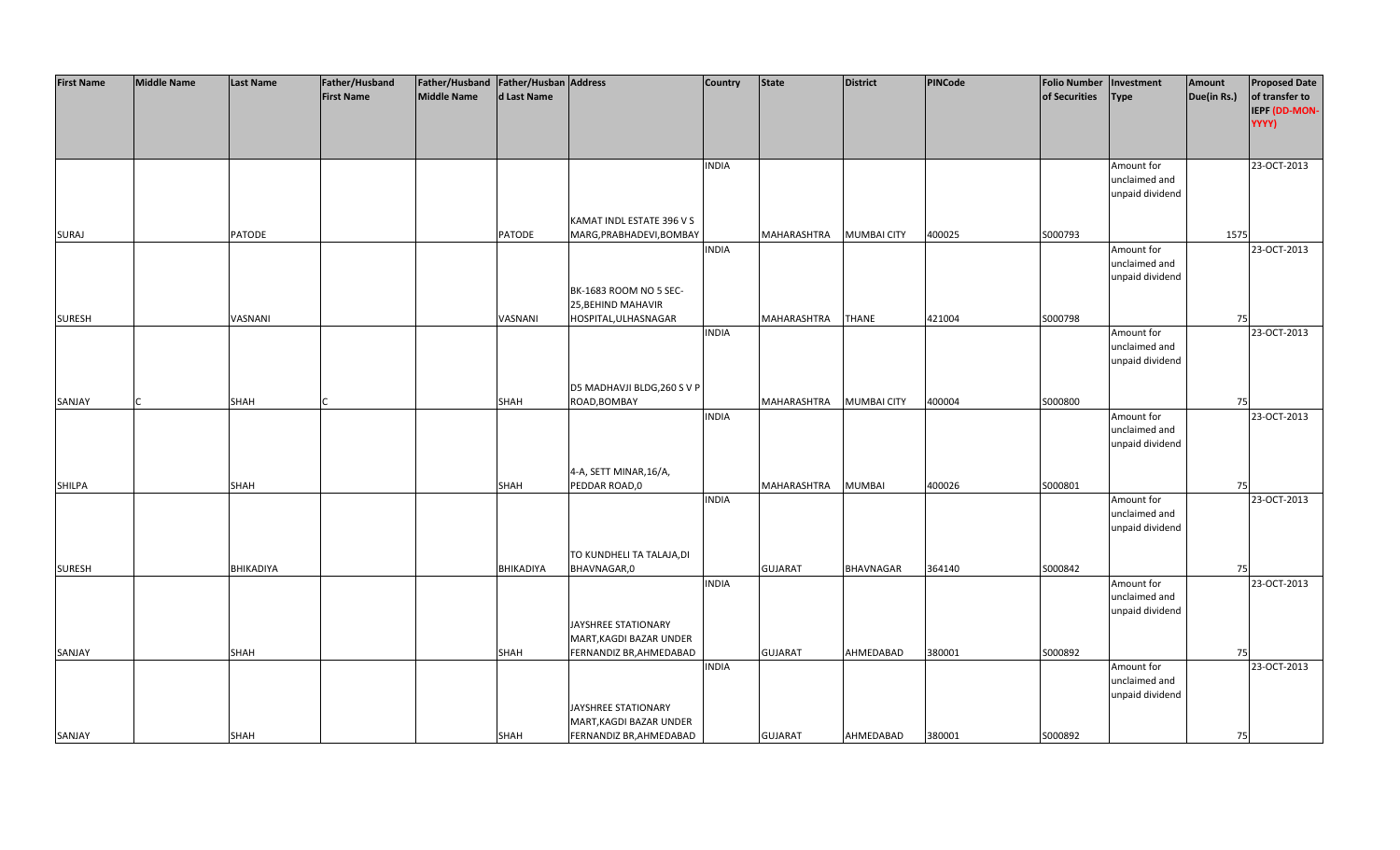| <b>First Name</b> | <b>Middle Name</b> | <b>Last Name</b> | Father/Husband    | Father/Husband Father/Husban Address |              |                             | <b>Country</b> | <b>State</b>               | <b>District</b> | <b>PINCode</b> | <b>Folio Number</b> | Investment      | Amount      | <b>Proposed Date</b> |
|-------------------|--------------------|------------------|-------------------|--------------------------------------|--------------|-----------------------------|----------------|----------------------------|-----------------|----------------|---------------------|-----------------|-------------|----------------------|
|                   |                    |                  | <b>First Name</b> | <b>Middle Name</b>                   | d Last Name  |                             |                |                            |                 |                | of Securities       | <b>Type</b>     | Due(in Rs.) | of transfer to       |
|                   |                    |                  |                   |                                      |              |                             |                |                            |                 |                |                     |                 |             | IEPF (DD-MON-        |
|                   |                    |                  |                   |                                      |              |                             |                |                            |                 |                |                     |                 |             | YYYY)                |
|                   |                    |                  |                   |                                      |              |                             |                |                            |                 |                |                     |                 |             |                      |
|                   |                    |                  |                   |                                      |              |                             |                |                            |                 |                |                     |                 |             |                      |
|                   |                    |                  |                   |                                      |              |                             | <b>INDIA</b>   |                            |                 |                |                     | Amount for      |             | 23-OCT-2013          |
|                   |                    |                  |                   |                                      |              |                             |                |                            |                 |                |                     | unclaimed and   |             |                      |
|                   |                    |                  |                   |                                      |              |                             |                |                            |                 |                |                     | unpaid dividend |             |                      |
|                   |                    |                  |                   |                                      |              | <b>SANGHVI NIWAS NR</b>     |                |                            |                 |                |                     |                 |             |                      |
|                   |                    |                  |                   |                                      |              | BHAGWATI                    |                |                            |                 |                |                     |                 |             |                      |
|                   |                    |                  |                   |                                      |              | NAGA, VIJAYNAGAR            |                |                            |                 |                |                     |                 |             |                      |
| <b>SAMIR</b>      |                    | SANGHVI          |                   |                                      | SANGHVI      | NARANPURA, AHMEDABAD        |                | <b>GUJARAT</b>             | AHMEDABAD       | 380013         | S000897             |                 | 75          |                      |
|                   |                    |                  |                   |                                      |              |                             | <b>INDIA</b>   |                            |                 |                |                     | Amount for      |             | 23-OCT-2013          |
|                   |                    |                  |                   |                                      |              |                             |                |                            |                 |                |                     | unclaimed and   |             |                      |
|                   |                    |                  |                   |                                      |              |                             |                |                            |                 |                |                     | unpaid dividend |             |                      |
|                   |                    |                  |                   |                                      |              | 1373 JADA BHAGAT S          |                |                            |                 |                |                     |                 |             |                      |
|                   |                    |                  |                   |                                      |              | POLE, DARIYAPUR, AHMEDABA   |                |                            |                 |                |                     |                 |             |                      |
|                   |                    | PATEL            |                   |                                      | <b>PATEL</b> | ID                          |                | <b>GUJARAT</b>             | AHMEDABAD       | 380001         | S000898             |                 | 75          |                      |
| SAROJ             |                    |                  |                   |                                      |              |                             | <b>INDIA</b>   |                            |                 |                |                     |                 |             | 23-OCT-2013          |
|                   |                    |                  |                   |                                      |              |                             |                |                            |                 |                |                     | Amount for      |             |                      |
|                   |                    |                  |                   |                                      |              |                             |                |                            |                 |                |                     | unclaimed and   |             |                      |
|                   |                    |                  |                   |                                      |              |                             |                |                            |                 |                |                     | unpaid dividend |             |                      |
|                   |                    |                  |                   |                                      |              |                             |                |                            |                 |                |                     |                 |             |                      |
|                   |                    |                  |                   |                                      |              | 4-A, SETT MINAR, 16/A,      |                |                            |                 |                |                     |                 |             |                      |
| <b>SHILPA</b>     |                    | SHAH             |                   |                                      | SHAH         | PEDDAR ROAD,0               |                | MAHARASHTRA                | <b>MUMBAI</b>   | 400026         | S000801             |                 | 75          |                      |
|                   |                    |                  |                   |                                      |              |                             | <b>INDIA</b>   |                            |                 |                |                     | Amount for      |             | 23-OCT-2013          |
|                   |                    |                  |                   |                                      |              |                             |                |                            |                 |                |                     | unclaimed and   |             |                      |
|                   |                    |                  |                   |                                      |              |                             |                |                            |                 |                |                     | unpaid dividend |             |                      |
|                   |                    |                  |                   |                                      |              | 270/3230 SUNDERVAN          |                |                            |                 |                |                     |                 |             |                      |
|                   |                    |                  |                   |                                      |              | APPT, SOLA ROAD             |                |                            |                 |                |                     |                 |             |                      |
| SAKARBHAI         |                    | PATEL            |                   |                                      | <b>PATEL</b> | NARANPURA, AHMEDABAD        |                | <b>GUJARAT</b>             | AHMEDABAD       | 380013         | S000907             |                 | 75          |                      |
|                   |                    |                  |                   |                                      |              |                             | <b>INDIA</b>   |                            |                 |                |                     | Amount for      |             | 23-OCT-2013          |
|                   |                    |                  |                   |                                      |              |                             |                |                            |                 |                |                     | unclaimed and   |             |                      |
|                   |                    |                  |                   |                                      |              |                             |                |                            |                 |                |                     | unpaid dividend |             |                      |
|                   |                    |                  |                   |                                      |              | C/O PAVANI TRADERS P&B      |                |                            |                 |                |                     |                 |             |                      |
|                   |                    |                  |                   |                                      |              | NO 11,11-49-84 SIVALAYAM    |                | <b>ANDHRA</b>              |                 |                |                     |                 |             |                      |
| <b>SITA</b>       | <b>DEVI</b>        | <b>REPAKA</b>    | <b>DEVI</b>       |                                      | REPAKA       | ST, VIJAYAWADA              |                | PRADESH                    | Krishna         | 520001         | S001005             |                 | 75          |                      |
|                   |                    |                  |                   |                                      |              |                             | <b>INDIA</b>   |                            |                 |                |                     | Amount for      |             | 23-OCT-2013          |
|                   |                    |                  |                   |                                      |              |                             |                |                            |                 |                |                     | unclaimed and   |             |                      |
|                   |                    |                  |                   |                                      |              |                             |                |                            |                 |                |                     | unpaid dividend |             |                      |
|                   |                    |                  |                   |                                      |              |                             |                |                            |                 |                |                     |                 |             |                      |
|                   |                    |                  |                   |                                      |              | QR NO 90 TYPE 3 SECTOR-1, B |                |                            |                 |                |                     |                 |             |                      |
| <b>SHASHI</b>     | <b>KIRAN</b>       |                  | KIRAN             |                                      |              | H E L, HARDWAR,0            |                | UTTARAKHAND                | <b>HARIDWAR</b> | 249403         | S001041             |                 | 75          |                      |
|                   |                    |                  |                   |                                      |              |                             | <b>INDIA</b>   |                            |                 |                |                     | Amount for      |             | 23-OCT-2013          |
|                   |                    |                  |                   |                                      |              |                             |                |                            |                 |                |                     | unclaimed and   |             |                      |
|                   |                    |                  |                   |                                      |              |                             |                |                            |                 |                |                     | unpaid dividend |             |                      |
|                   |                    |                  |                   |                                      |              |                             |                |                            |                 |                |                     |                 |             |                      |
|                   |                    |                  |                   |                                      |              | AHUJA AGENCIES, SHARDA      |                |                            |                 |                |                     |                 |             |                      |
| SWARAN            | LATA               |                  | LATA              |                                      |              | NAGAR,, HARYANA             |                | UTTAR PRADESH Kanpur Nagar |                 | 249407         | S001074             |                 | 75          |                      |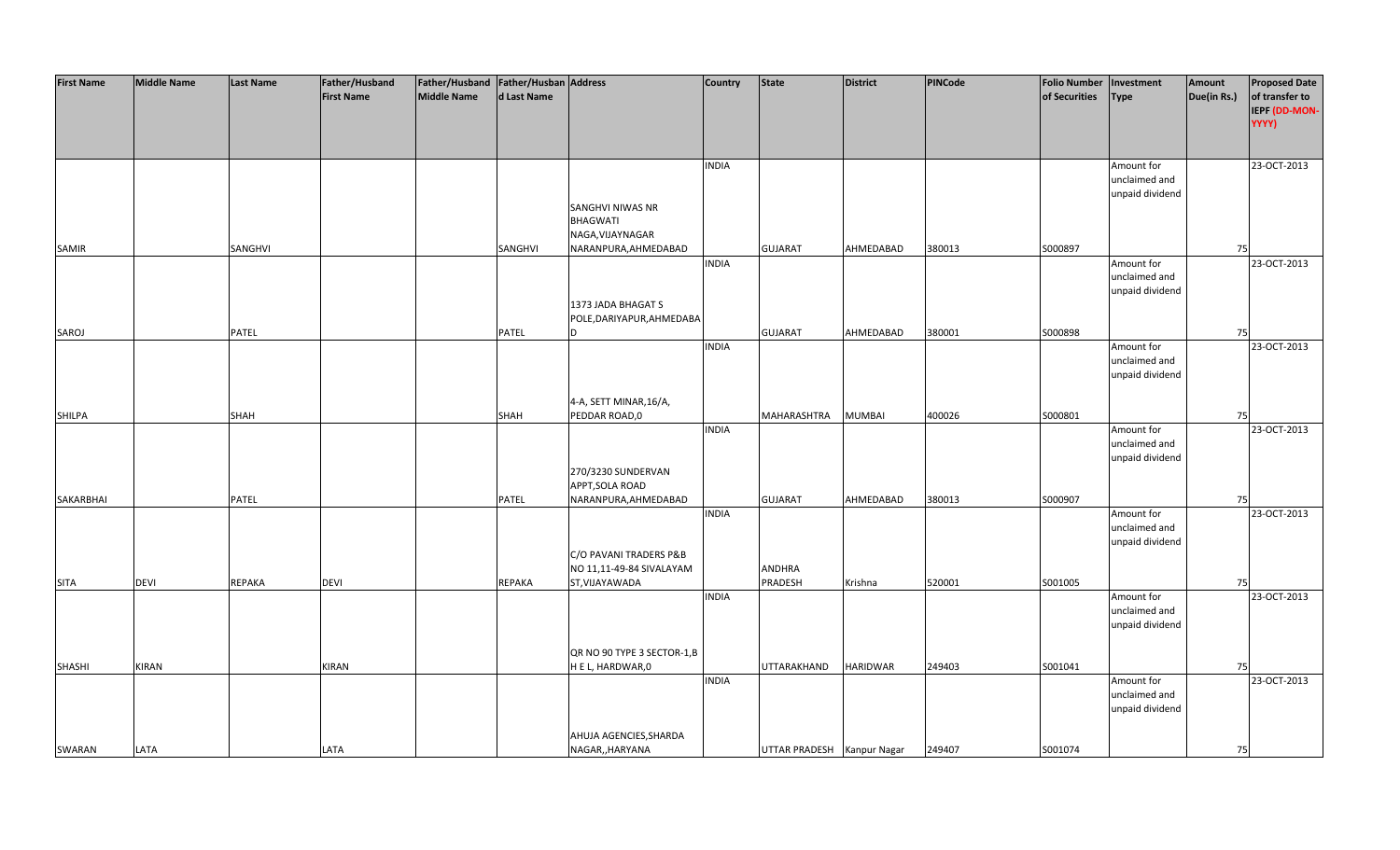| <b>First Name</b> | <b>Middle Name</b> | <b>Last Name</b> | Father/Husband    | Father/Husband Father/Husban Address |              |                         | Country      | <b>State</b>               | <b>District</b> | PINCode | <b>Folio Number</b> | Investment                  | Amount      | <b>Proposed Date</b> |
|-------------------|--------------------|------------------|-------------------|--------------------------------------|--------------|-------------------------|--------------|----------------------------|-----------------|---------|---------------------|-----------------------------|-------------|----------------------|
|                   |                    |                  | <b>First Name</b> | <b>Middle Name</b>                   | d Last Name  |                         |              |                            |                 |         | of Securities       | <b>Type</b>                 | Due(in Rs.) | of transfer to       |
|                   |                    |                  |                   |                                      |              |                         |              |                            |                 |         |                     |                             |             | IEPF (DD-MON-        |
|                   |                    |                  |                   |                                      |              |                         |              |                            |                 |         |                     |                             |             | YYYY)                |
|                   |                    |                  |                   |                                      |              |                         |              |                            |                 |         |                     |                             |             |                      |
|                   |                    |                  |                   |                                      |              |                         |              |                            |                 |         |                     |                             |             |                      |
|                   |                    |                  |                   |                                      |              |                         | <b>INDIA</b> |                            |                 |         |                     | Amount for                  |             | 23-OCT-2013          |
|                   |                    |                  |                   |                                      |              |                         |              |                            |                 |         |                     | unclaimed and               |             |                      |
|                   |                    |                  |                   |                                      |              |                         |              |                            |                 |         |                     | unpaid dividend             |             |                      |
|                   |                    |                  |                   |                                      |              |                         |              |                            |                 |         |                     |                             |             |                      |
|                   |                    |                  |                   |                                      |              | 279 VINOBA BASTI, SRI   |              |                            |                 |         |                     |                             |             |                      |
| <b>SUNITA</b>     |                    | <b>JAIN</b>      |                   |                                      | <b>JAIN</b>  | GANGANAGAR, RAJASTHAN   |              | RAJASTHAN                  | Sri Ganganagar  | 335001  | S001091             |                             | 75          |                      |
|                   |                    |                  |                   |                                      |              |                         | <b>INDIA</b> |                            |                 |         |                     | Amount for                  |             | 23-OCT-2013          |
|                   |                    |                  |                   |                                      |              |                         |              |                            |                 |         |                     | unclaimed and               |             |                      |
|                   |                    |                  |                   |                                      |              |                         |              |                            |                 |         |                     | unpaid dividend             |             |                      |
|                   |                    |                  |                   |                                      |              |                         |              |                            |                 |         |                     |                             |             |                      |
|                   |                    |                  |                   |                                      |              | 279 VINOBA BASTI, SRI   |              |                            |                 |         |                     |                             |             |                      |
| <b>SURENDER</b>   |                    | <b>KUMAR</b>     |                   |                                      | <b>KUMAR</b> | GANGANAGAR, RAJASTHAN   |              | RAJASTHAN                  | Sri Ganganagar  | 335001  | S001092             |                             | 75          |                      |
|                   |                    |                  |                   |                                      |              |                         | <b>INDIA</b> |                            |                 |         |                     | Amount for                  |             | 23-OCT-2013          |
|                   |                    |                  |                   |                                      |              |                         |              |                            |                 |         |                     | unclaimed and               |             |                      |
|                   |                    |                  |                   |                                      |              |                         |              |                            |                 |         |                     | unpaid dividend             |             |                      |
|                   |                    |                  |                   |                                      |              | 7261 OLD ROHTAK         |              |                            |                 |         |                     |                             |             |                      |
|                   |                    |                  |                   |                                      |              | ROAD, RAM BAGH          |              |                            |                 |         |                     |                             |             |                      |
| SAGAR             | SAGAR              |                  | SAGAR             |                                      |              | ROAD, DELHI             |              | DELHI                      | <b>DELHI</b>    | 110006  | S001093             |                             | 75          |                      |
|                   |                    |                  |                   |                                      |              |                         | <b>INDIA</b> |                            |                 |         |                     | Amount for                  |             | 23-OCT-2013          |
|                   |                    |                  |                   |                                      |              |                         |              |                            |                 |         |                     | unclaimed and               |             |                      |
|                   |                    |                  |                   |                                      |              |                         |              |                            |                 |         |                     | unpaid dividend             |             |                      |
|                   |                    |                  |                   |                                      |              |                         |              |                            |                 |         |                     |                             |             |                      |
|                   |                    |                  |                   |                                      |              | AHUJA AGENCIES, SHARDA  |              |                            |                 |         |                     |                             |             |                      |
| SWARAN            | LATA               |                  | LATA              |                                      |              | NAGAR,, HARYANA         |              | UTTAR PRADESH Kanpur Nagar |                 | 249407  | S001074             |                             | 75          | 23-OCT-2013          |
|                   |                    |                  |                   |                                      |              |                         | <b>INDIA</b> |                            |                 |         |                     | Amount for<br>unclaimed and |             |                      |
|                   |                    |                  |                   |                                      |              |                         |              |                            |                 |         |                     | unpaid dividend             |             |                      |
|                   |                    |                  |                   |                                      |              |                         |              |                            |                 |         |                     |                             |             |                      |
|                   |                    |                  |                   |                                      |              | 218 TEXTILE MARKET JOGI |              |                            |                 |         |                     |                             |             |                      |
| <b>SHILPA</b>     |                    | <b>JAIN</b>      |                   |                                      | <b>JAIN</b>  | WARA, NAI-SARAK, DELHI  |              | DELHI                      | <b>DELHI</b>    | 110006  | S001112             |                             | 75          |                      |
|                   |                    |                  |                   |                                      |              |                         | <b>INDIA</b> |                            |                 |         |                     | Amount for                  |             | 23-OCT-2013          |
|                   |                    |                  |                   |                                      |              |                         |              |                            |                 |         |                     | unclaimed and               |             |                      |
|                   |                    |                  |                   |                                      |              |                         |              |                            |                 |         |                     | unpaid dividend             |             |                      |
|                   |                    |                  |                   |                                      |              |                         |              |                            |                 |         |                     |                             |             |                      |
|                   |                    |                  |                   |                                      |              | 218 TEXTILE MARKET JOGI |              |                            |                 |         |                     |                             |             |                      |
| <b>SARLA</b>      |                    | JAIN             |                   |                                      | <b>JAIN</b>  | WARA, NAI-SARAK, DELHI  |              | <b>DELHI</b>               | <b>DELHI</b>    | 110006  | S001113             |                             | 75          |                      |
|                   |                    |                  |                   |                                      |              |                         | <b>INDIA</b> |                            |                 |         |                     | Amount for                  |             | 23-OCT-2013          |
|                   |                    |                  |                   |                                      |              |                         |              |                            |                 |         |                     | unclaimed and               |             |                      |
|                   |                    |                  |                   |                                      |              |                         |              |                            |                 |         |                     | unpaid dividend             |             |                      |
|                   |                    |                  |                   |                                      |              |                         |              |                            |                 |         |                     |                             |             |                      |
|                   |                    |                  |                   |                                      |              | 218 TEXTILE MARKET JOGI |              |                            |                 |         |                     |                             |             |                      |
| <b>SUDHA</b>      |                    | <b>JAIN</b>      |                   |                                      | <b>JAIN</b>  | WARA, NAI-SARAK, DELHI  |              | <b>DELHI</b>               | <b>DELHI</b>    | 110006  | S001114             |                             | 75          |                      |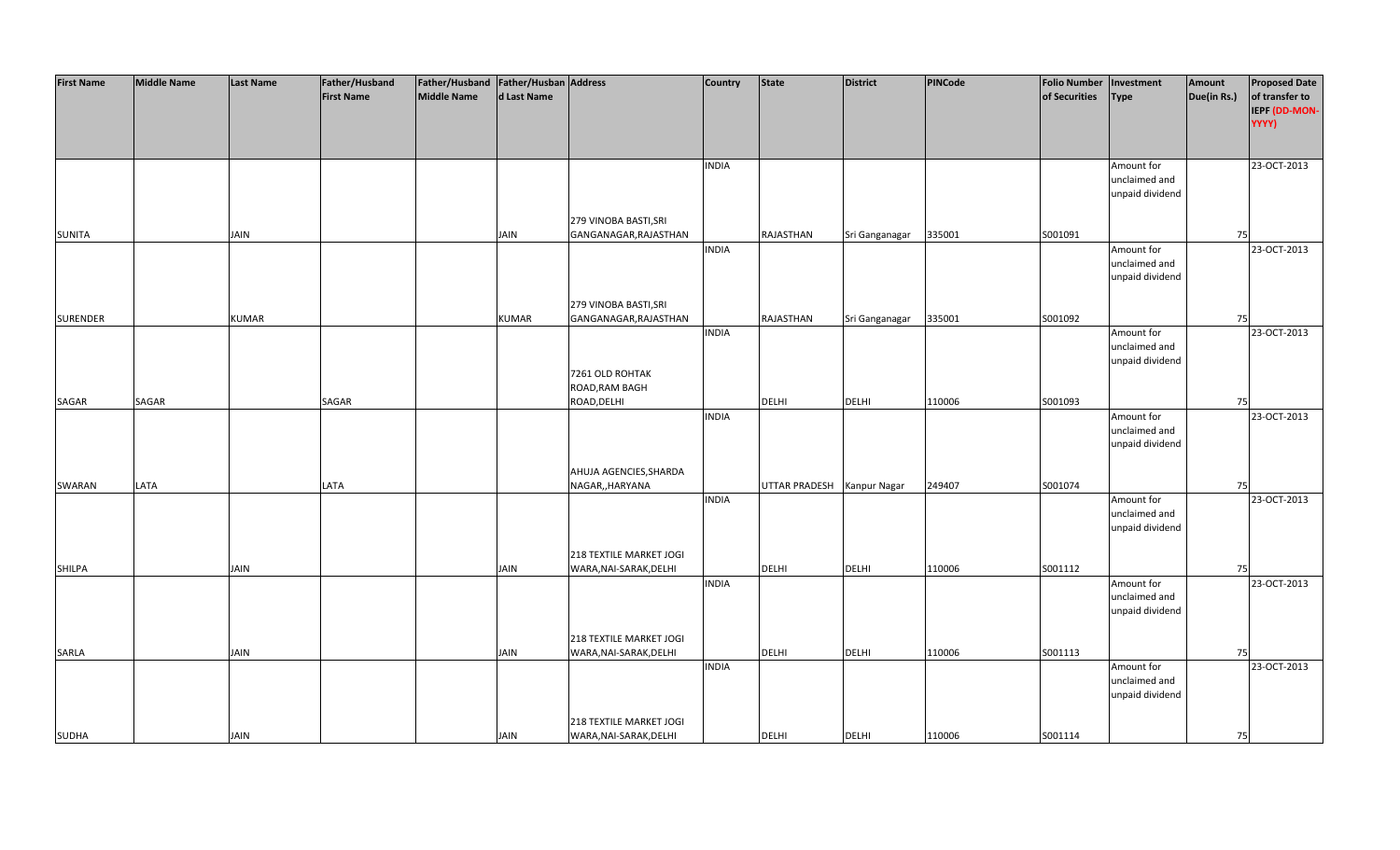| <b>First Name</b> | <b>Middle Name</b> | <b>Last Name</b> | Father/Husband    | Father/Husband Father/Husban Address |                 |                          | <b>Country</b> | <b>State</b> | <b>District</b> | PINCode | <b>Folio Number</b> | Investment      | Amount      | <b>Proposed Date</b> |
|-------------------|--------------------|------------------|-------------------|--------------------------------------|-----------------|--------------------------|----------------|--------------|-----------------|---------|---------------------|-----------------|-------------|----------------------|
|                   |                    |                  | <b>First Name</b> | <b>Middle Name</b>                   | d Last Name     |                          |                |              |                 |         | of Securities       | <b>Type</b>     | Due(in Rs.) | of transfer to       |
|                   |                    |                  |                   |                                      |                 |                          |                |              |                 |         |                     |                 |             | IEPF (DD-MON-        |
|                   |                    |                  |                   |                                      |                 |                          |                |              |                 |         |                     |                 |             | YYYY)                |
|                   |                    |                  |                   |                                      |                 |                          |                |              |                 |         |                     |                 |             |                      |
|                   |                    |                  |                   |                                      |                 |                          |                |              |                 |         |                     |                 |             |                      |
|                   |                    |                  |                   |                                      |                 |                          | <b>INDIA</b>   |              |                 |         |                     | Amount for      |             | 23-OCT-2013          |
|                   |                    |                  |                   |                                      |                 |                          |                |              |                 |         |                     | unclaimed and   |             |                      |
|                   |                    |                  |                   |                                      |                 |                          |                |              |                 |         |                     | unpaid dividend |             |                      |
|                   |                    |                  |                   |                                      |                 |                          |                |              |                 |         |                     |                 |             |                      |
|                   |                    |                  |                   |                                      |                 | 218 TEXTILE MARKET JOGI  |                |              |                 |         |                     |                 |             |                      |
| <b>SEEMA</b>      |                    | <b>JAIN</b>      |                   |                                      | <b>JAIN</b>     | WARA, NAI-SARAK, DELHI   |                | <b>DELHI</b> | <b>DELHI</b>    | 110006  | S001115             |                 | 75          |                      |
|                   |                    |                  |                   |                                      |                 |                          | <b>INDIA</b>   |              |                 |         |                     | Amount for      |             | 23-OCT-2013          |
|                   |                    |                  |                   |                                      |                 |                          |                |              |                 |         |                     | unclaimed and   |             |                      |
|                   |                    |                  |                   |                                      |                 |                          |                |              |                 |         |                     | unpaid dividend |             |                      |
|                   |                    |                  |                   |                                      |                 |                          |                |              |                 |         |                     |                 |             |                      |
|                   |                    |                  |                   |                                      |                 | 218 TEXTILE MARKET JOGI  |                |              |                 |         |                     |                 |             |                      |
|                   |                    |                  |                   |                                      |                 |                          |                |              | <b>DELHI</b>    |         |                     |                 | 75          |                      |
| SHRICHAND         |                    | <b>MALHOTRA</b>  |                   |                                      | <b>MALHOTRA</b> | WARA, NAI SARAK, DELHI   | <b>INDIA</b>   | <b>DELHI</b> |                 | 110006  | S001120             | Amount for      |             | 23-OCT-2013          |
|                   |                    |                  |                   |                                      |                 |                          |                |              |                 |         |                     | unclaimed and   |             |                      |
|                   |                    |                  |                   |                                      |                 |                          |                |              |                 |         |                     |                 |             |                      |
|                   |                    |                  |                   |                                      |                 |                          |                |              |                 |         |                     | unpaid dividend |             |                      |
|                   |                    |                  |                   |                                      |                 |                          |                |              |                 |         |                     |                 |             |                      |
|                   |                    |                  |                   |                                      |                 | 218 TEXTILE MARKET JOGI  |                |              |                 |         |                     |                 |             |                      |
| <b>SAVITA</b>     |                    | <b>MALHOTRA</b>  |                   |                                      | <b>MALHOTRA</b> | WARA, NAI SARAK, DELHI   |                | <b>DELHI</b> | <b>DELHI</b>    | 110006  | S001121             |                 | 75          |                      |
|                   |                    |                  |                   |                                      |                 |                          | <b>INDIA</b>   |              |                 |         |                     | Amount for      |             | 23-OCT-2013          |
|                   |                    |                  |                   |                                      |                 |                          |                |              |                 |         |                     | unclaimed and   |             |                      |
|                   |                    |                  |                   |                                      |                 |                          |                |              |                 |         |                     | unpaid dividend |             |                      |
|                   |                    |                  |                   |                                      |                 |                          |                |              |                 |         |                     |                 |             |                      |
|                   |                    |                  |                   |                                      |                 | 218 TEXTILE MARKET JOGI  |                |              |                 |         |                     |                 |             |                      |
| <b>SATISH</b>     | <b>KUMAR</b>       | <b>MITTAL</b>    | <b>KUMAR</b>      |                                      | <b>MITTAL</b>   | WARA, NAI SARAK, DELHI   |                | <b>DELHI</b> | <b>DELHI</b>    | 110006  | S001122             |                 | 75          |                      |
|                   |                    |                  |                   |                                      |                 |                          | <b>INDIA</b>   |              |                 |         |                     | Amount for      |             | 23-OCT-2013          |
|                   |                    |                  |                   |                                      |                 |                          |                |              |                 |         |                     | unclaimed and   |             |                      |
|                   |                    |                  |                   |                                      |                 |                          |                |              |                 |         |                     | unpaid dividend |             |                      |
|                   |                    |                  |                   |                                      |                 |                          |                |              |                 |         |                     |                 |             |                      |
|                   |                    |                  |                   |                                      |                 | 218 TEXTILE MARKET JOGI  |                |              |                 |         |                     |                 |             |                      |
| <b>SUNITA</b>     |                    | <b>MALHOTRA</b>  |                   |                                      | <b>MALHOTRA</b> | WARA, NAI SARAK, DELHI   |                | DELHI        | <b>DELHI</b>    | 110006  | S001123             |                 | 75          |                      |
|                   |                    |                  |                   |                                      |                 |                          | <b>INDIA</b>   |              |                 |         |                     | Amount for      |             | 23-OCT-2013          |
|                   |                    |                  |                   |                                      |                 |                          |                |              |                 |         |                     | unclaimed and   |             |                      |
|                   |                    |                  |                   |                                      |                 |                          |                |              |                 |         |                     | unpaid dividend |             |                      |
|                   |                    |                  |                   |                                      |                 |                          |                |              |                 |         |                     |                 |             |                      |
|                   |                    |                  |                   |                                      |                 | 218 TEXTILE MARKET JOGI  |                |              |                 |         |                     |                 |             |                      |
| SOHAN             |                    | <b>MALHOTRA</b>  |                   |                                      | <b>MALHOTRA</b> | WARA, NAI SARAK, DELHI   |                | DELHI        | <b>DELHI</b>    | 110006  | S001124             |                 | 75          |                      |
|                   |                    |                  |                   |                                      |                 |                          | <b>INDIA</b>   |              |                 |         |                     | Amount for      |             | 23-OCT-2013          |
|                   |                    |                  |                   |                                      |                 |                          |                |              |                 |         |                     | unclaimed and   |             |                      |
|                   |                    |                  |                   |                                      |                 |                          |                |              |                 |         |                     | unpaid dividend |             |                      |
|                   |                    |                  |                   |                                      |                 | C/O SHUBH LAXMI          |                |              |                 |         |                     |                 |             |                      |
|                   |                    |                  |                   |                                      |                 | TEXTILES, LAL JI SAND KA |                |              |                 |         |                     |                 |             |                      |
| <b>SUSHILA</b>    |                    | <b>GAUTTAM</b>   |                   |                                      | <b>GAUTTAM</b>  | RASTA CHAURA RA, JAIPUR  |                | RAJASTHAN    | <b>JAIPUR</b>   | 302003  | S001199             |                 | 75          |                      |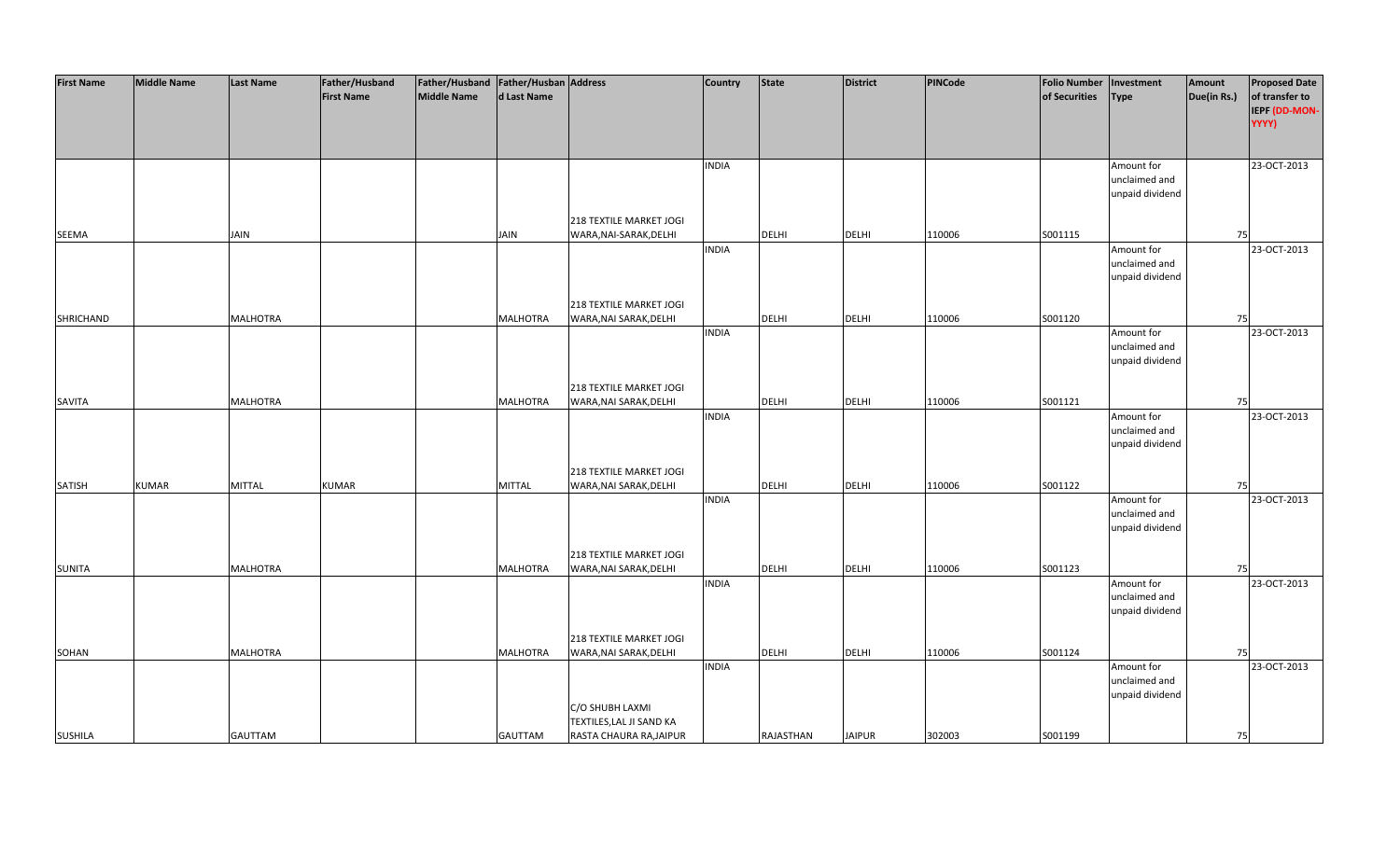| <b>First Name</b> | <b>Middle Name</b> | <b>Last Name</b> | Father/Husband    | Father/Husband Father/Husban Address |                |                            | <b>Country</b> | <b>State</b>   | <b>District</b> | <b>PINCode</b> | <b>Folio Number</b> | Investment      | Amount      | <b>Proposed Date</b> |
|-------------------|--------------------|------------------|-------------------|--------------------------------------|----------------|----------------------------|----------------|----------------|-----------------|----------------|---------------------|-----------------|-------------|----------------------|
|                   |                    |                  | <b>First Name</b> | <b>Middle Name</b>                   | d Last Name    |                            |                |                |                 |                | of Securities       | <b>Type</b>     | Due(in Rs.) | of transfer to       |
|                   |                    |                  |                   |                                      |                |                            |                |                |                 |                |                     |                 |             | IEPF (DD-MON-        |
|                   |                    |                  |                   |                                      |                |                            |                |                |                 |                |                     |                 |             | YYYY)                |
|                   |                    |                  |                   |                                      |                |                            |                |                |                 |                |                     |                 |             |                      |
|                   |                    |                  |                   |                                      |                |                            |                |                |                 |                |                     |                 |             |                      |
|                   |                    |                  |                   |                                      |                |                            | <b>INDIA</b>   |                |                 |                |                     | Amount for      |             | 23-OCT-2013          |
|                   |                    |                  |                   |                                      |                |                            |                |                |                 |                |                     | unclaimed and   |             |                      |
|                   |                    |                  |                   |                                      |                |                            |                |                |                 |                |                     | unpaid dividend |             |                      |
|                   |                    |                  |                   |                                      |                |                            |                |                |                 |                |                     |                 |             |                      |
|                   |                    |                  |                   |                                      |                | <b>DADIJI</b>              |                |                |                 |                |                     |                 |             |                      |
| SHAKUNTALA        | <b>DEVI</b>        | <b>KANODIA</b>   | <b>DEVI</b>       |                                      | <b>KANODIA</b> | SWEETS, BORING, PATNA      |                | <b>BIHAR</b>   | <b>PATNA</b>    | 800001         | S001215             |                 | 75          |                      |
|                   |                    |                  |                   |                                      |                |                            | <b>INDIA</b>   |                |                 |                |                     | Amount for      |             | 23-OCT-2013          |
|                   |                    |                  |                   |                                      |                |                            |                |                |                 |                |                     | unclaimed and   |             |                      |
|                   |                    |                  |                   |                                      |                |                            |                |                |                 |                |                     | unpaid dividend |             |                      |
|                   |                    |                  |                   |                                      |                | 103, SAPNA APARTMENT, 39,  |                |                |                 |                |                     |                 |             |                      |
|                   |                    |                  |                   |                                      |                | <b>KAILASH PARK</b>        |                | <b>MADHYA</b>  |                 |                |                     |                 |             |                      |
| SHARAD            |                    | <b>GUJRATI</b>   |                   |                                      | <b>GUJRATI</b> | COLONY,, INDORE (M.P)      |                | PRADESH        | <b>INDORE</b>   | 452001         | S001292             |                 | 450         |                      |
|                   |                    |                  |                   |                                      |                |                            | <b>INDIA</b>   |                |                 |                |                     | Amount for      |             | 23-OCT-2013          |
|                   |                    |                  |                   |                                      |                |                            |                |                |                 |                |                     | unclaimed and   |             |                      |
|                   |                    |                  |                   |                                      |                |                            |                |                |                 |                |                     | unpaid dividend |             |                      |
|                   |                    |                  |                   |                                      |                |                            |                |                |                 |                |                     |                 |             |                      |
|                   |                    |                  |                   |                                      |                | H-132, ASHOK VIHAR-        |                |                |                 |                |                     |                 |             |                      |
| SARITA            |                    | <b>SETHI</b>     |                   |                                      | <b>SETHI</b>   | I,0,DELHI                  |                | <b>DELHI</b>   | <b>DELHI</b>    | 110052         | S001296             |                 | 375         |                      |
|                   |                    |                  |                   |                                      |                |                            | <b>INDIA</b>   |                |                 |                |                     | Amount for      |             | 23-OCT-2013          |
|                   |                    |                  |                   |                                      |                |                            |                |                |                 |                |                     | unclaimed and   |             |                      |
|                   |                    |                  |                   |                                      |                |                            |                |                |                 |                |                     | unpaid dividend |             |                      |
|                   |                    |                  |                   |                                      |                |                            |                |                |                 |                |                     |                 |             |                      |
|                   |                    |                  |                   |                                      |                | A9/708, KALKAJI            |                |                |                 |                |                     |                 |             |                      |
| SHAKUNTLA         | <b>DEVI</b>        |                  | <b>DEVI</b>       |                                      |                | EXTN., 0, NEW DELHI        |                | <b>DELHI</b>   | <b>DELHI</b>    | 110019         | S001298             |                 | 375         |                      |
|                   |                    |                  |                   |                                      |                |                            | <b>INDIA</b>   |                |                 |                |                     | Amount for      |             | 23-OCT-2013          |
|                   |                    |                  |                   |                                      |                |                            |                |                |                 |                |                     | unclaimed and   |             |                      |
|                   |                    |                  |                   |                                      |                |                            |                |                |                 |                |                     | unpaid dividend |             |                      |
|                   |                    |                  |                   |                                      |                | C/O J K LALWANI, D-61      |                |                |                 |                |                     |                 |             |                      |
|                   |                    |                  |                   |                                      |                | SHAILENDRA NAGAR,, RAIPUR  |                |                |                 |                |                     |                 |             |                      |
| <b>TILLUMAL</b>   |                    | LALWANI          |                   |                                      | LALWANI        | (M.P)                      |                | Chhattisgarh   | Raipur          | 492001         | T000071             |                 | 75          |                      |
|                   |                    |                  |                   |                                      |                |                            | <b>INDIA</b>   |                |                 |                |                     | Amount for      |             | 23-OCT-2013          |
|                   |                    |                  |                   |                                      |                |                            |                |                |                 |                |                     | unclaimed and   |             |                      |
|                   |                    |                  |                   |                                      |                |                            |                |                |                 |                |                     | unpaid dividend |             |                      |
|                   |                    |                  |                   |                                      |                |                            |                |                |                 |                |                     |                 |             |                      |
|                   |                    |                  |                   |                                      |                | BU-192, VISHAKHA           |                |                |                 |                |                     |                 |             |                      |
| TARSEM            |                    | <b>DHINGRA</b>   |                   |                                      | <b>DHINGRA</b> | ENCLAVE, PITAMPURA, DELHI  |                | <b>DELHI</b>   | <b>DELHI</b>    | 110034         | T000081             |                 | 75          |                      |
|                   |                    |                  |                   |                                      |                |                            | <b>INDIA</b>   |                |                 |                |                     | Amount for      |             | 23-OCT-2013          |
|                   |                    |                  |                   |                                      |                |                            |                |                |                 |                |                     | unclaimed and   |             |                      |
|                   |                    |                  |                   |                                      |                |                            |                |                |                 |                |                     | unpaid dividend |             |                      |
|                   |                    |                  |                   |                                      |                |                            |                |                |                 |                |                     |                 |             |                      |
|                   |                    |                  |                   |                                      |                | 9 BHAKTINAGAR SOCIETY      |                |                |                 |                |                     |                 |             |                      |
|                   |                    |                  |                   |                                      |                | AASOOTOS, BEHIND MEGHANI   |                |                |                 |                |                     |                 |             |                      |
| <b>UMESH</b>      |                    | RAJYAGURU        |                   |                                      | RAJYAGURU      | <b>RANG BHAVAN, RAJKOT</b> |                | <b>GUJARAT</b> | <b>RAJKOT</b>   | 360002         | U000021             |                 | 75          |                      |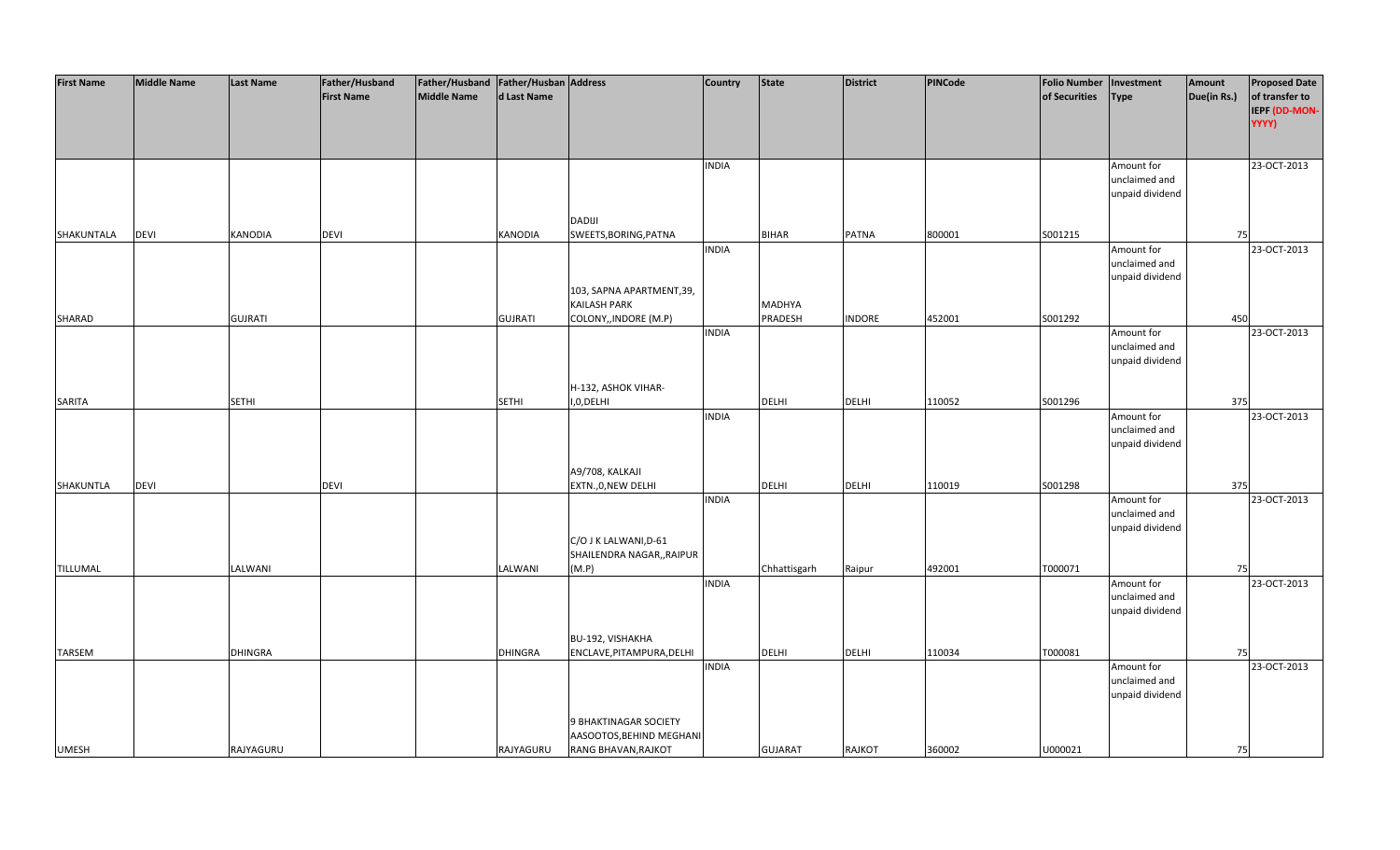| <b>First Name</b> | <b>Middle Name</b> | <b>Last Name</b> | Father/Husband    | Father/Husband Father/Husban Address |              |                             | <b>Country</b> | <b>State</b>   | <b>District</b> | PINCode | Folio Number   Investment |                 | Amount      | <b>Proposed Date</b> |
|-------------------|--------------------|------------------|-------------------|--------------------------------------|--------------|-----------------------------|----------------|----------------|-----------------|---------|---------------------------|-----------------|-------------|----------------------|
|                   |                    |                  | <b>First Name</b> | Middle Name                          | d Last Name  |                             |                |                |                 |         | of Securities             | <b>Type</b>     | Due(in Rs.) | of transfer to       |
|                   |                    |                  |                   |                                      |              |                             |                |                |                 |         |                           |                 |             | IEPF (DD-MON-        |
|                   |                    |                  |                   |                                      |              |                             |                |                |                 |         |                           |                 |             | YYYY)                |
|                   |                    |                  |                   |                                      |              |                             |                |                |                 |         |                           |                 |             |                      |
|                   |                    |                  |                   |                                      |              |                             |                |                |                 |         |                           |                 |             |                      |
|                   |                    |                  |                   |                                      |              |                             | <b>INDIA</b>   |                |                 |         |                           | Amount for      |             | 23-OCT-2013          |
|                   |                    |                  |                   |                                      |              |                             |                |                |                 |         |                           | unclaimed and   |             |                      |
|                   |                    |                  |                   |                                      |              |                             |                |                |                 |         |                           | unpaid dividend |             |                      |
|                   |                    |                  |                   |                                      |              |                             |                |                |                 |         |                           |                 |             |                      |
|                   |                    |                  |                   |                                      |              | C-8/10, MODEL               |                |                |                 |         |                           |                 |             |                      |
| <b>USHA</b>       |                    | <b>GUPTA</b>     |                   |                                      | <b>GUPTA</b> | TOWN, DELHI, 0              |                | <b>DELHI</b>   | <b>DELHI</b>    |         | U000001                   |                 | 75          |                      |
|                   |                    |                  |                   |                                      |              |                             | <b>INDIA</b>   |                |                 |         |                           | Amount for      |             | 23-OCT-2013          |
|                   |                    |                  |                   |                                      |              |                             |                |                |                 |         |                           | unclaimed and   |             |                      |
|                   |                    |                  |                   |                                      |              |                             |                |                |                 |         |                           | unpaid dividend |             |                      |
|                   |                    |                  |                   |                                      |              | 448/167/3C                  |                |                |                 |         |                           |                 |             |                      |
|                   |                    |                  |                   |                                      |              | NAGARIYA, THAKUR            |                |                |                 |         |                           |                 |             |                      |
| UMA               | <b>SHANKER</b>     | SRIVASTAVA       | SHANKER           |                                      | SRIVASTAVA   | GANJ,LUCKNOW                |                | UTTAR PRADESH  | <b>LUCKNOW</b>  | 226003  | U000056                   |                 | 75          |                      |
|                   |                    |                  |                   |                                      |              |                             | <b>INDIA</b>   |                |                 |         |                           | Amount for      |             | 23-OCT-2013          |
|                   |                    |                  |                   |                                      |              |                             |                |                |                 |         |                           | unclaimed and   |             |                      |
|                   |                    |                  |                   |                                      |              |                             |                |                |                 |         |                           | unpaid dividend |             |                      |
|                   |                    |                  |                   |                                      |              |                             |                |                |                 |         |                           |                 |             |                      |
|                   |                    |                  |                   |                                      |              | B-6/186 SECTOR-             |                |                |                 |         |                           |                 |             |                      |
|                   | RANI               |                  |                   |                                      |              | 3, ROHINI, DELHI            |                | <b>DELHI</b>   | DELHI           | 110085  | U000060                   |                 |             |                      |
| <b>USHA</b>       |                    |                  | RANI              |                                      |              |                             |                |                |                 |         |                           |                 | 75          |                      |
|                   |                    |                  |                   |                                      |              |                             | <b>INDIA</b>   |                |                 |         |                           | Amount for      |             | 23-OCT-2013          |
|                   |                    |                  |                   |                                      |              |                             |                |                |                 |         |                           | unclaimed and   |             |                      |
|                   |                    |                  |                   |                                      |              |                             |                |                |                 |         |                           | unpaid dividend |             |                      |
|                   |                    |                  |                   |                                      |              |                             |                |                |                 |         |                           |                 |             |                      |
|                   |                    |                  |                   |                                      |              |                             |                |                |                 |         |                           |                 |             |                      |
| <b>VIDIT</b>      |                    | <b>GUPTA</b>     |                   |                                      | <b>GUPTA</b> | R-58, MODEL TOWN III, DELHI |                | <b>DELHI</b>   | DELHI           | 110009  | V000010                   |                 | 75          |                      |
|                   |                    |                  |                   |                                      |              |                             | <b>INDIA</b>   |                |                 |         |                           | Amount for      |             | 23-OCT-2013          |
|                   |                    |                  |                   |                                      |              |                             |                |                |                 |         |                           | unclaimed and   |             |                      |
|                   |                    |                  |                   |                                      |              |                             |                |                |                 |         |                           | unpaid dividend |             |                      |
|                   |                    |                  |                   |                                      |              | <b>RH-4/17 ONGC</b>         |                |                |                 |         |                           |                 |             |                      |
|                   |                    |                  |                   |                                      |              | COLONY, ANKLESHWAR, , GUJA  |                |                |                 |         |                           |                 |             |                      |
| <b>VIPUL</b>      | <b>KUMAR</b>       | JAIN             | <b>KUMAR</b>      |                                      | <b>JAIN</b>  | RAT                         |                | <b>GUJARAT</b> | Bharuch         | 393010  | V000057                   |                 | 75          |                      |
|                   |                    |                  |                   |                                      |              |                             | <b>INDIA</b>   |                |                 |         |                           | Amount for      |             | 23-OCT-2013          |
|                   |                    |                  |                   |                                      |              |                             |                |                |                 |         |                           | unclaimed and   |             |                      |
|                   |                    |                  |                   |                                      |              |                             |                |                |                 |         |                           | unpaid dividend |             |                      |
|                   |                    |                  |                   |                                      |              | C/O CENTRAL BANK OF         |                |                |                 |         |                           |                 |             |                      |
|                   |                    |                  |                   |                                      |              | <b>INDIA, JAI RAJ PLOT</b>  |                |                |                 |         |                           |                 |             |                      |
| <b>VIRJI</b>      |                    | <b>NATA</b>      |                   |                                      | NATA         | <b>BRANCH, RAJKOT</b>       |                | <b>GUJARAT</b> | RAJKOT          | 360001  | V000079                   |                 | 75          |                      |
|                   |                    |                  |                   |                                      |              |                             | <b>INDIA</b>   |                |                 |         |                           | Amount for      |             | 23-OCT-2013          |
|                   |                    |                  |                   |                                      |              |                             |                |                |                 |         |                           | unclaimed and   |             |                      |
|                   |                    |                  |                   |                                      |              |                             |                |                |                 |         |                           | unpaid dividend |             |                      |
|                   |                    |                  |                   |                                      |              | 4, ARIHANT                  |                |                |                 |         |                           |                 |             |                      |
|                   |                    |                  |                   |                                      |              | APRT., PRATAPKUNJ           |                |                |                 |         |                           |                 |             |                      |
| VASUMATIBEN       | B                  | SHAH             |                   |                                      | SHAH         | SOCIETY, VASNA              |                | <b>GUJARAT</b> | AHMEDABAD       | 380007  | V000113                   |                 | 75          |                      |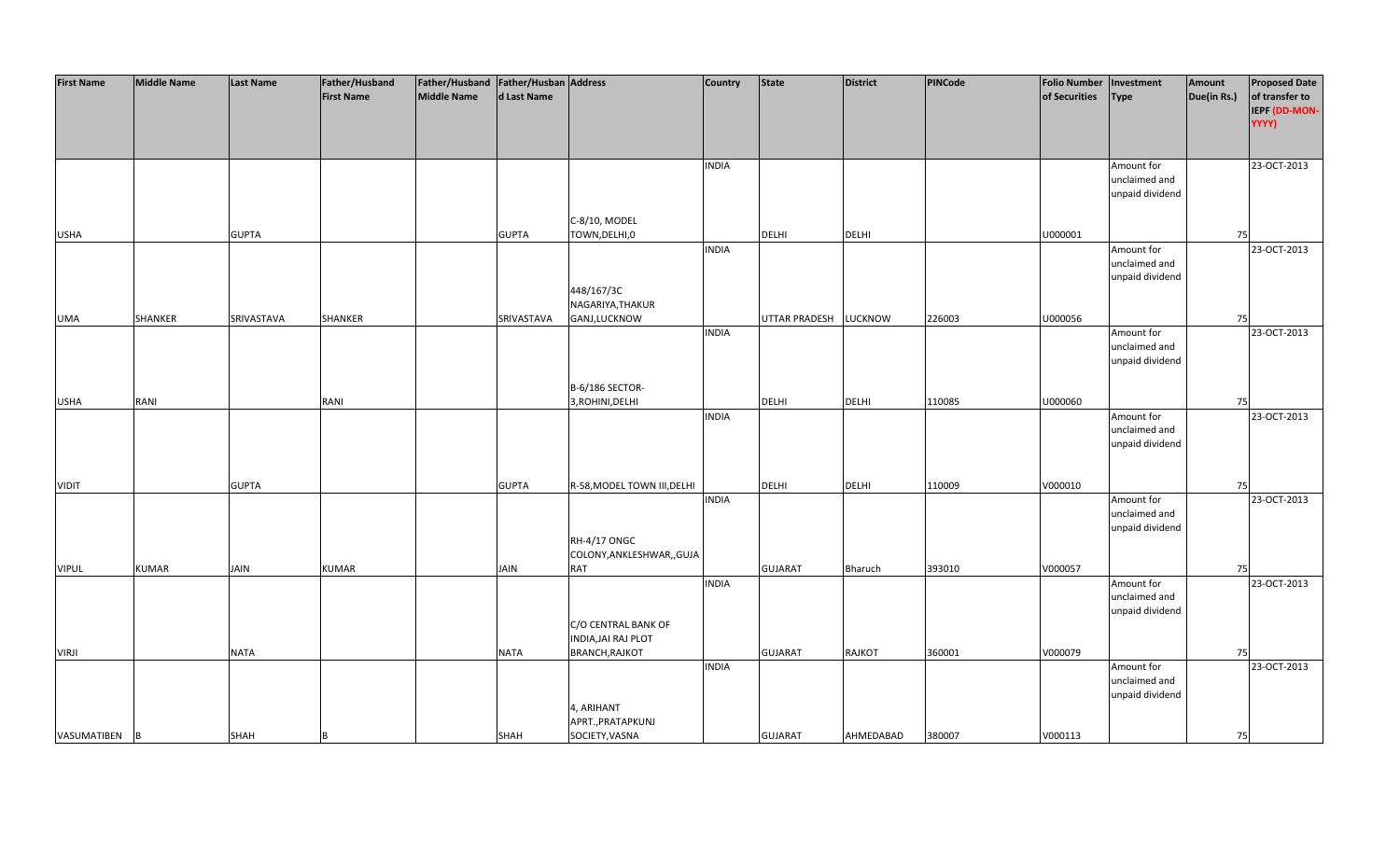| <b>First Name</b> | <b>Middle Name</b> | <b>Last Name</b> | Father/Husband    | Father/Husband Father/Husban Address |              |                           | <b>Country</b> | <b>State</b>   | <b>District</b> | PINCode | <b>Folio Number</b> | Investment      | Amount      | <b>Proposed Date</b> |
|-------------------|--------------------|------------------|-------------------|--------------------------------------|--------------|---------------------------|----------------|----------------|-----------------|---------|---------------------|-----------------|-------------|----------------------|
|                   |                    |                  | <b>First Name</b> | <b>Middle Name</b>                   | d Last Name  |                           |                |                |                 |         | of Securities       | <b>Type</b>     | Due(in Rs.) | of transfer to       |
|                   |                    |                  |                   |                                      |              |                           |                |                |                 |         |                     |                 |             | IEPF (DD-MON-        |
|                   |                    |                  |                   |                                      |              |                           |                |                |                 |         |                     |                 |             | YYYY)                |
|                   |                    |                  |                   |                                      |              |                           |                |                |                 |         |                     |                 |             |                      |
|                   |                    |                  |                   |                                      |              |                           |                |                |                 |         |                     |                 |             |                      |
|                   |                    |                  |                   |                                      |              |                           | <b>INDIA</b>   |                |                 |         |                     | Amount for      |             | 23-OCT-2013          |
|                   |                    |                  |                   |                                      |              |                           |                |                |                 |         |                     | unclaimed and   |             |                      |
|                   |                    |                  |                   |                                      |              |                           |                |                |                 |         |                     | unpaid dividend |             |                      |
|                   |                    |                  |                   |                                      |              | 548 GALI JAIN             |                |                |                 |         |                     |                 |             |                      |
|                   |                    |                  |                   |                                      |              | MANDIR, CHHOTA BAZAR      |                |                |                 |         |                     |                 |             |                      |
| <b>VINAY</b>      |                    | <b>GUPTA</b>     |                   |                                      | <b>GUPTA</b> | SHAHDARA, DELHI           |                | <b>DELHI</b>   | <b>DELHI</b>    | 110032  | V000146             |                 | 75          |                      |
|                   |                    |                  |                   |                                      |              |                           | <b>INDIA</b>   |                |                 |         |                     | Amount for      |             | 23-OCT-2013          |
|                   |                    |                  |                   |                                      |              |                           |                |                |                 |         |                     | unclaimed and   |             |                      |
|                   |                    |                  |                   |                                      |              |                           |                |                |                 |         |                     | unpaid dividend |             |                      |
|                   |                    |                  |                   |                                      |              |                           |                |                |                 |         |                     |                 |             |                      |
|                   |                    |                  |                   |                                      |              | 16B/9 D B GUPTA ROAD, DEV |                |                |                 |         |                     |                 |             |                      |
| <b>VIJAY</b>      |                    | <b>KUMAR</b>     |                   |                                      | <b>KUMAR</b> | NAGAR, NEW DELHI          |                | <b>DELHI</b>   | <b>DELHI</b>    | 110005  | V000164             |                 | 75          |                      |
|                   |                    |                  |                   |                                      |              |                           | <b>INDIA</b>   |                |                 |         |                     | Amount for      |             | 23-OCT-2013          |
|                   |                    |                  |                   |                                      |              |                           |                |                |                 |         |                     | unclaimed and   |             |                      |
|                   |                    |                  |                   |                                      |              |                           |                |                |                 |         |                     | unpaid dividend |             |                      |
|                   |                    |                  |                   |                                      |              | B-13/71 DOUBLE            |                |                |                 |         |                     |                 |             |                      |
|                   |                    |                  |                   |                                      |              | STOREY, GOVT QTRS DEV     |                |                |                 |         |                     |                 |             |                      |
| <b>VIPIN</b>      | <b>KUMAR</b>       | JAIN             | <b>KUMAR</b>      |                                      | <b>JAIN</b>  | NAGAR, NEW DELHI          |                | DELHI          | <b>DELHI</b>    |         | V000165             |                 | 75          |                      |
|                   |                    |                  |                   |                                      |              |                           | <b>INDIA</b>   |                |                 |         |                     | Amount for      |             | 23-OCT-2013          |
|                   |                    |                  |                   |                                      |              |                           |                |                |                 |         |                     | unclaimed and   |             |                      |
|                   |                    |                  |                   |                                      |              |                           |                |                |                 |         |                     | unpaid dividend |             |                      |
|                   |                    |                  |                   |                                      |              | 548 GALI JAIN             |                |                |                 |         |                     |                 |             |                      |
|                   |                    |                  |                   |                                      |              | MANDIR, CHHOTA BAZAR      |                |                |                 |         |                     |                 |             |                      |
| <b>VINAY</b>      |                    | <b>GUPTA</b>     |                   |                                      | <b>GUPTA</b> | SHAHDARA, DELHI           |                | <b>DELHI</b>   | <b>DELHI</b>    | 110032  | V000146             |                 | 75          |                      |
|                   |                    |                  |                   |                                      |              |                           | <b>INDIA</b>   |                |                 |         |                     | Amount for      |             | 23-OCT-2013          |
|                   |                    |                  |                   |                                      |              |                           |                |                |                 |         |                     | unclaimed and   |             |                      |
|                   |                    |                  |                   |                                      |              |                           |                |                |                 |         |                     | unpaid dividend |             |                      |
|                   |                    |                  |                   |                                      |              |                           |                |                |                 |         |                     |                 |             |                      |
|                   |                    |                  |                   |                                      |              | A-47 JUMANI MARKET, REVDI |                |                |                 |         |                     |                 |             |                      |
| <b>MAMTA</b>      |                    | VATWANI          |                   |                                      | VATWANI      | BAZAR, AHMEDABAD          |                | <b>GUJARAT</b> | AHMEDABAD       | 380002  | V000241             |                 | 75          |                      |
|                   |                    |                  |                   |                                      |              |                           | <b>INDIA</b>   |                |                 |         |                     | Amount for      |             | 23-OCT-2013          |
|                   |                    |                  |                   |                                      |              |                           |                |                |                 |         |                     | unclaimed and   |             |                      |
|                   |                    |                  |                   |                                      |              |                           |                |                |                 |         |                     | unpaid dividend |             |                      |
|                   |                    |                  |                   |                                      |              | 1780 BHAGWATI             |                |                |                 |         |                     |                 |             |                      |
|                   |                    |                  |                   |                                      |              | POLE, DARIYAPUR           |                |                |                 |         |                     |                 |             |                      |
| VINU              |                    | SHAH             |                   |                                      | SHAH         | LUNSAWADA, AHMEDABAD      |                | <b>GUJARAT</b> | AHMEDABAD       | 380001  | V000269             |                 | 75          |                      |
|                   |                    |                  |                   |                                      |              |                           | <b>INDIA</b>   |                |                 |         |                     | Amount for      |             | 23-OCT-2013          |
|                   |                    |                  |                   |                                      |              |                           |                |                |                 |         |                     | unclaimed and   |             |                      |
|                   |                    |                  |                   |                                      |              |                           |                |                |                 |         |                     | unpaid dividend |             |                      |
|                   |                    |                  |                   |                                      |              | A/2 ARCHITA               |                |                |                 |         |                     |                 |             |                      |
|                   |                    |                  |                   |                                      |              | FLATS, COMMERCE SIX RD    |                |                |                 |         |                     |                 |             |                      |
| <b>VRAJ</b>       |                    | AJMERA           |                   |                                      | AJMERA       | NAVRANGPURA, AHMEDABAD    |                | <b>GUJARAT</b> | AHMEDABAD       | 380009  | V000274             |                 | 75          |                      |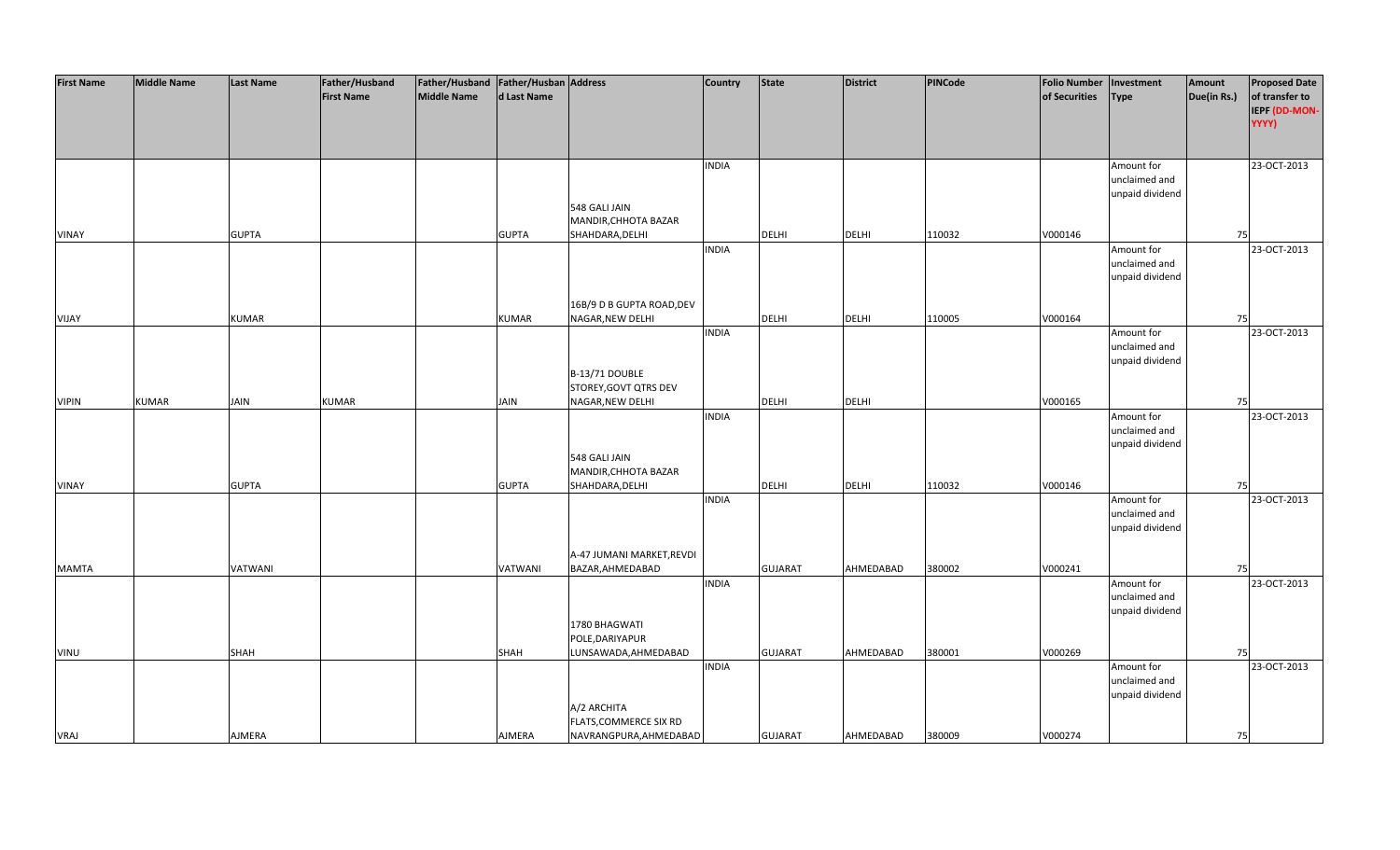| <b>First Name</b> | <b>Middle Name</b> | <b>Last Name</b> | Father/Husband    | Father/Husband Father/Husban Address |               |                                 | <b>Country</b> | <b>State</b>     | <b>District</b>    | PINCode | <b>Folio Number</b> | Investment      | Amount      | <b>Proposed Date</b> |
|-------------------|--------------------|------------------|-------------------|--------------------------------------|---------------|---------------------------------|----------------|------------------|--------------------|---------|---------------------|-----------------|-------------|----------------------|
|                   |                    |                  | <b>First Name</b> | <b>Middle Name</b>                   | d Last Name   |                                 |                |                  |                    |         | of Securities       | <b>Type</b>     | Due(in Rs.) | of transfer to       |
|                   |                    |                  |                   |                                      |               |                                 |                |                  |                    |         |                     |                 |             | IEPF (DD-MON-        |
|                   |                    |                  |                   |                                      |               |                                 |                |                  |                    |         |                     |                 |             | YYYY)                |
|                   |                    |                  |                   |                                      |               |                                 |                |                  |                    |         |                     |                 |             |                      |
|                   |                    |                  |                   |                                      |               |                                 |                |                  |                    |         |                     |                 |             |                      |
|                   |                    |                  |                   |                                      |               |                                 |                |                  |                    |         |                     |                 |             |                      |
|                   |                    |                  |                   |                                      |               |                                 | <b>INDIA</b>   |                  |                    |         |                     | Amount for      |             | 23-OCT-2013          |
|                   |                    |                  |                   |                                      |               |                                 |                |                  |                    |         |                     | unclaimed and   |             |                      |
|                   |                    |                  |                   |                                      |               |                                 |                |                  |                    |         |                     | unpaid dividend |             |                      |
|                   |                    |                  |                   |                                      |               |                                 |                |                  |                    |         |                     |                 |             |                      |
|                   |                    |                  |                   |                                      |               | 11 NAGORISHALA, RATAN           |                |                  |                    |         |                     |                 |             |                      |
| <b>VRAJBHAI</b>   |                    | AJMERA           |                   |                                      | AJMERA        | POLE, AHMEDABAD                 |                | <b>GUJARAT</b>   | AHMEDABAD          | 380001  | V000276             |                 | 75          |                      |
|                   |                    |                  |                   |                                      |               |                                 | <b>INDIA</b>   |                  |                    |         |                     | Amount for      |             | 23-OCT-2013          |
|                   |                    |                  |                   |                                      |               |                                 |                |                  |                    |         |                     | unclaimed and   |             |                      |
|                   |                    |                  |                   |                                      |               |                                 |                |                  |                    |         |                     | unpaid dividend |             |                      |
|                   |                    |                  |                   |                                      |               |                                 |                |                  |                    |         |                     |                 |             |                      |
|                   |                    |                  |                   |                                      |               | 11 NAGORISHALA, RATAN           |                |                  |                    |         |                     |                 |             |                      |
| VASANTBEN         |                    | AJMERA           |                   |                                      | AJMERA        | POLE, AHMEDABAD                 |                | <b>GUJARAT</b>   | AHMEDABAD          | 380001  | V000277             |                 | 75          |                      |
|                   |                    |                  |                   |                                      |               |                                 | <b>INDIA</b>   |                  |                    |         |                     | Amount for      |             | 23-OCT-2013          |
|                   |                    |                  |                   |                                      |               |                                 |                |                  |                    |         |                     | unclaimed and   |             |                      |
|                   |                    |                  |                   |                                      |               |                                 |                |                  |                    |         |                     | unpaid dividend |             |                      |
|                   |                    |                  |                   |                                      |               | <b>4 MEHUL PARK 2ND</b>         |                |                  |                    |         |                     |                 |             |                      |
|                   |                    |                  |                   |                                      |               | FLOOR, B/H VADAJ AMTS BUS       |                |                  |                    |         |                     |                 |             |                      |
| <b>VIJAY</b>      |                    | <b>DUGALI</b>    |                   |                                      | <b>DUGALI</b> | STOP, AHMEDABAD                 |                | <b>GUJARAT</b>   | AHMEDABAD          | 380013  | V000279             |                 | 75          |                      |
|                   |                    |                  |                   |                                      |               |                                 | <b>INDIA</b>   |                  |                    |         |                     | Amount for      |             | 23-OCT-2013          |
|                   |                    |                  |                   |                                      |               |                                 |                |                  |                    |         |                     | unclaimed and   |             |                      |
|                   |                    |                  |                   |                                      |               |                                 |                |                  |                    |         |                     | unpaid dividend |             |                      |
|                   |                    |                  |                   |                                      |               | NO 22 POLICE STATION            |                |                  |                    |         |                     |                 |             |                      |
|                   |                    |                  |                   |                                      |               | ROAD, BASAVANGUDI, BANGA        |                |                  |                    |         |                     |                 |             |                      |
| <b>VEENA</b>      |                    | <b>KARANTH</b>   |                   |                                      | KARANTH       | LORE                            |                | <b>KARNATAKA</b> | BANGALORE          | 560004  | V000281             |                 | 75          |                      |
|                   |                    |                  |                   |                                      |               |                                 | <b>INDIA</b>   |                  |                    |         |                     | Amount for      |             | 23-OCT-2013          |
|                   |                    |                  |                   |                                      |               |                                 |                |                  |                    |         |                     | unclaimed and   |             |                      |
|                   |                    |                  |                   |                                      |               |                                 |                |                  |                    |         |                     | unpaid dividend |             |                      |
|                   |                    |                  |                   |                                      |               |                                 |                |                  |                    |         |                     |                 |             |                      |
|                   |                    |                  |                   |                                      |               | 8-1721 KOLSHA WALA BUID,R       |                |                  |                    |         |                     |                 |             |                      |
|                   |                    |                  |                   |                                      |               |                                 |                |                  |                    |         |                     |                 |             |                      |
| VIJAYABEN         |                    | <b>SHAH</b>      |                   |                                      | SHAH          | NO 6 GOPIPURA, SURAT            |                | <b>GUJARAT</b>   | <b>SURAT</b>       | 395001  | V000296             |                 | 75          |                      |
|                   |                    |                  |                   |                                      |               |                                 | <b>INDIA</b>   |                  |                    |         |                     | Amount for      |             | 23-OCT-2013          |
|                   |                    |                  |                   |                                      |               |                                 |                |                  |                    |         |                     | unclaimed and   |             |                      |
|                   |                    |                  |                   |                                      |               |                                 |                |                  |                    |         |                     | unpaid dividend |             |                      |
|                   |                    |                  |                   |                                      |               | 706/1 MASKATI                   |                |                  |                    |         |                     |                 |             |                      |
|                   |                    |                  |                   |                                      |               | MARKET, SAKAR BAZAR             |                |                  |                    |         |                     |                 |             |                      |
| <b>VIDHYABEN</b>  |                    | <b>SHAH</b>      |                   |                                      | <b>SHAH</b>   | KALUPUR, AHMEDABAD              |                | <b>GUJARAT</b>   | AHMEDABAD          | 380002  | V000350             |                 | 75          |                      |
|                   |                    |                  |                   |                                      |               |                                 | <b>INDIA</b>   |                  |                    |         |                     | Amount for      |             | 23-OCT-2013          |
|                   |                    |                  |                   |                                      |               |                                 |                |                  |                    |         |                     | unclaimed and   |             |                      |
|                   |                    |                  |                   |                                      |               |                                 |                |                  |                    |         |                     | unpaid dividend |             |                      |
|                   |                    |                  |                   |                                      |               | 2-C/11 GEE BEE                  |                |                  |                    |         |                     |                 |             |                      |
|                   |                    |                  |                   |                                      |               | APARTMENT, SAIBABA NAGAR        |                |                  |                    |         |                     |                 |             |                      |
| <b>YUSUFI</b>     |                    | <b>MANASWALA</b> |                   |                                      |               | MANASWALA BORIVALI WEST, BOMBAY |                | MAHARASHTRA      | <b>MUMBAI CITY</b> | 400092  | Y000002             |                 | 75          |                      |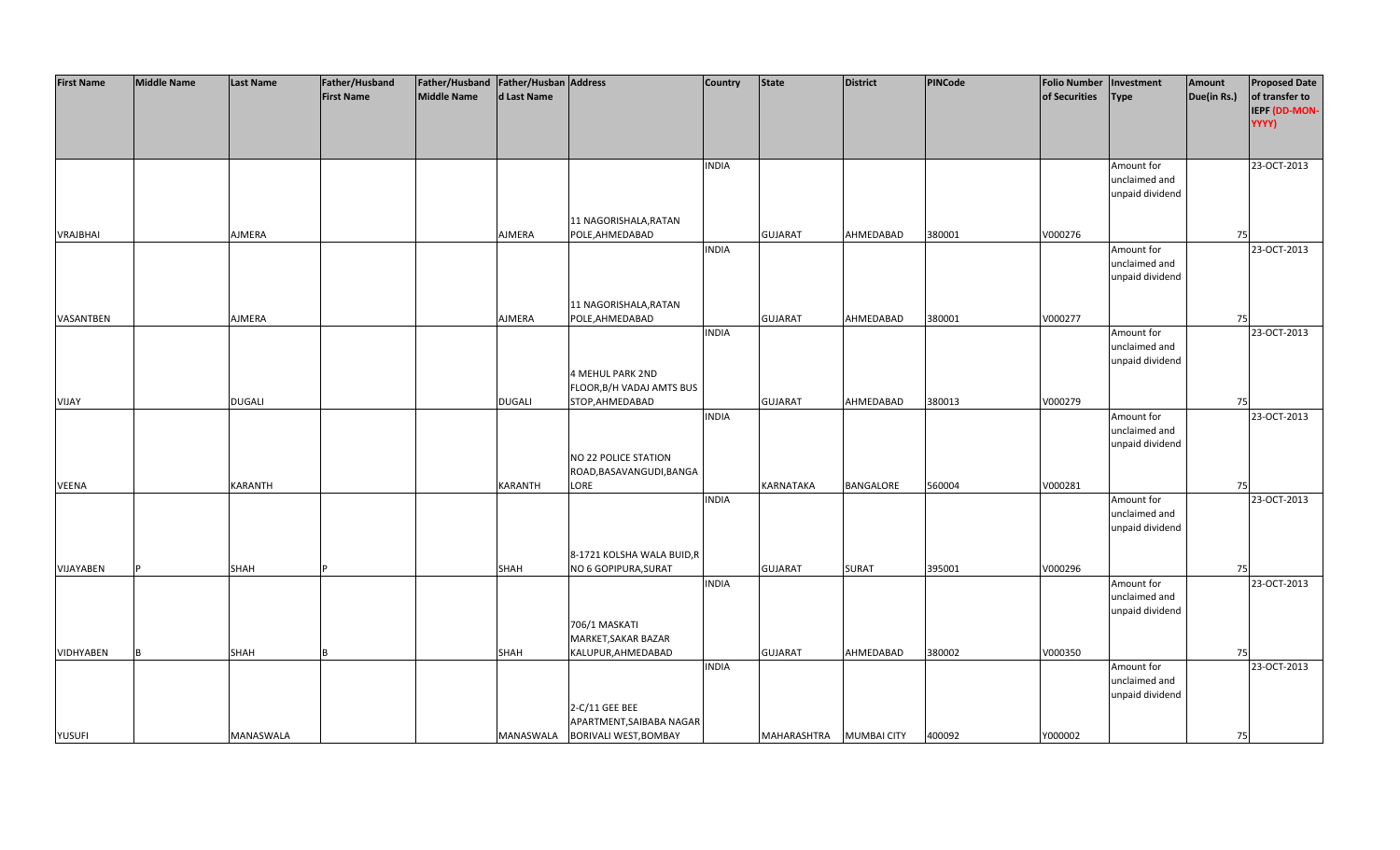| <b>First Name</b>  | <b>Middle Name</b>              | <b>Last Name</b> | Father/Husband     | Father/Husband Father/Husban Address |              |                           | <b>Country</b> | <b>State</b>         | <b>District</b> | <b>PINCode</b> | <b>Folio Number</b> | Investment      | Amount      | <b>Proposed Date</b> |
|--------------------|---------------------------------|------------------|--------------------|--------------------------------------|--------------|---------------------------|----------------|----------------------|-----------------|----------------|---------------------|-----------------|-------------|----------------------|
|                    |                                 |                  | <b>First Name</b>  | <b>Middle Name</b>                   | d Last Name  |                           |                |                      |                 |                | of Securities       | <b>Type</b>     | Due(in Rs.) | of transfer to       |
|                    |                                 |                  |                    |                                      |              |                           |                |                      |                 |                |                     |                 |             | IEPF (DD-MON-        |
|                    |                                 |                  |                    |                                      |              |                           |                |                      |                 |                |                     |                 |             | YYYY)                |
|                    |                                 |                  |                    |                                      |              |                           |                |                      |                 |                |                     |                 |             |                      |
|                    |                                 |                  |                    |                                      |              |                           |                |                      |                 |                |                     |                 |             |                      |
|                    |                                 |                  |                    |                                      |              |                           |                |                      |                 |                |                     |                 |             | 23-OCT-2013          |
|                    |                                 |                  |                    |                                      |              |                           | <b>INDIA</b>   |                      |                 |                |                     | Amount for      |             |                      |
|                    |                                 |                  |                    |                                      |              |                           |                |                      |                 |                |                     | unclaimed and   |             |                      |
|                    |                                 |                  |                    |                                      |              |                           |                |                      |                 |                |                     | unpaid dividend |             |                      |
|                    |                                 |                  |                    |                                      |              |                           |                |                      |                 |                |                     |                 |             |                      |
|                    |                                 |                  |                    |                                      |              | A-281, SUDERSHAN          |                |                      |                 |                |                     |                 |             |                      |
| YASHIKA            | YASHIKA                         |                  | YASHIKA            |                                      |              | PARK, NEW DELHI           |                | <b>DELHI</b>         | <b>DELHI</b>    | 110015         | Y000011             |                 | 75          |                      |
|                    |                                 |                  |                    |                                      |              |                           | <b>INDIA</b>   |                      |                 |                |                     | Amount for      |             | 23-OCT-2013          |
|                    |                                 |                  |                    |                                      |              |                           |                |                      |                 |                |                     | unclaimed and   |             |                      |
|                    |                                 |                  |                    |                                      |              |                           |                |                      |                 |                |                     | unpaid dividend |             |                      |
|                    |                                 |                  |                    |                                      |              | 1442 RANGREJ'S            |                |                      |                 |                |                     |                 |             |                      |
|                    |                                 |                  |                    |                                      |              | POLE, PATWA SHERI THREE   |                |                      |                 |                |                     |                 |             |                      |
| YASHODA            |                                 | SOMANI           |                    |                                      | SOMANI       | GATE, AHMEDABAD           |                | <b>GUJARAT</b>       | AHMEDABAD       | 380001         | Y000023             |                 | 75          |                      |
|                    |                                 |                  |                    |                                      |              |                           | <b>INDIA</b>   |                      |                 |                |                     | Amount for      |             | 23-OCT-2013          |
|                    |                                 |                  |                    |                                      |              |                           |                |                      |                 |                |                     | unclaimed and   |             |                      |
|                    |                                 |                  |                    |                                      |              |                           |                |                      |                 |                |                     | unpaid dividend |             |                      |
|                    |                                 |                  |                    |                                      |              | 1779 BHAGWATI POLE        |                |                      |                 |                |                     |                 |             |                      |
|                    |                                 |                  |                    |                                      |              | LUNSAWADA, DARIYAPUR, AH  |                |                      |                 |                |                     |                 |             |                      |
| YOGESH             |                                 | <b>VORA</b>      |                    |                                      | <b>VORA</b>  | <b>MEDABAD</b>            |                | <b>GUJARAT</b>       | AHMEDABAD       | 380001         | Y000024             |                 | 75          |                      |
|                    |                                 |                  |                    |                                      |              |                           | <b>INDIA</b>   |                      |                 |                |                     | Amount for      |             | 23-OCT-2013          |
|                    |                                 |                  |                    |                                      |              |                           |                |                      |                 |                |                     | unclaimed and   |             |                      |
|                    |                                 |                  |                    |                                      |              |                           |                |                      |                 |                |                     | unpaid dividend |             |                      |
|                    |                                 |                  |                    |                                      |              | GF 58-59 WORLD TRADE      |                |                      |                 |                |                     |                 |             |                      |
|                    | ABHIPRA CHITS P ABHIPRA CHITS P |                  | ABHIPRA CHITS P    |                                      |              | CENTRE, BARAKHAMBA        |                |                      |                 |                |                     |                 |             |                      |
| <b>LTD</b>         | <b>LTD</b>                      |                  | <b>LTD</b>         |                                      |              | LANE, NEW DELHI           |                | <b>DELHI</b>         | <b>DELHI</b>    | 110001         | A000023             |                 | 150         |                      |
|                    |                                 |                  |                    |                                      |              |                           | <b>INDIA</b>   |                      |                 |                |                     | Amount for      |             | 23-OCT-2013          |
|                    |                                 |                  |                    |                                      |              |                           |                |                      |                 |                |                     | unclaimed and   |             |                      |
|                    |                                 |                  |                    |                                      |              |                           |                |                      |                 |                |                     | unpaid dividend |             |                      |
| AGGREGATE          | AGGREGATE                       |                  | AGGREGATE          |                                      |              | B-6/4 1ST FLOOR DDA       |                |                      |                 |                |                     |                 |             |                      |
| <b>FINANCE AND</b> | <b>FINANCE AND</b>              |                  | <b>FINANCE AND</b> |                                      |              | COMMERCIAL, SAFDARJUNG    |                |                      |                 |                |                     |                 |             |                      |
| <b>INVEST</b>      | <b>INVEST</b>                   |                  | <b>INVEST</b>      |                                      |              | <b>ENCLAVE, NEW DELHI</b> |                | DELHI                | <b>DELHI</b>    | 110029         | A000314             |                 | 75          |                      |
|                    |                                 |                  |                    |                                      |              |                           | <b>INDIA</b>   |                      |                 |                |                     | Amount for      |             | 23-OCT-2013          |
|                    |                                 |                  |                    |                                      |              |                           |                |                      |                 |                |                     | unclaimed and   |             |                      |
|                    |                                 |                  |                    |                                      |              |                           |                |                      |                 |                |                     | unpaid dividend |             |                      |
| <b>TENDRIL</b>     |                                 |                  |                    |                                      |              |                           |                |                      |                 |                |                     |                 |             |                      |
| <b>FINANCIAL</b>   | <b>TENDRIL FINANCIAL</b>        |                  | TENDRIL FINANCIAL  |                                      |              | 417 ANTRIKASH BHAWAN, 22  |                |                      |                 |                |                     |                 |             |                      |
| <b>SERVICES</b>    | <b>SERVICES</b>                 |                  | <b>SERVICES</b>    |                                      |              | K G MARG, DELHI           |                | DELHI                | <b>DELHI</b>    | 110001         | T000025             |                 | 675         |                      |
|                    |                                 |                  |                    |                                      |              |                           | <b>INDIA</b>   |                      |                 |                |                     | Amount for      |             | 23-OCT-2013          |
|                    |                                 |                  |                    |                                      |              |                           |                |                      |                 |                |                     | unclaimed and   |             |                      |
|                    |                                 |                  |                    |                                      |              |                           |                |                      |                 |                |                     | unpaid dividend |             |                      |
|                    |                                 |                  |                    |                                      |              | C/O KALLOO MALL           |                |                      |                 |                |                     |                 |             |                      |
|                    |                                 |                  |                    |                                      |              | RAM, CHARAN AND           |                |                      |                 |                | IN3000111076        |                 |             |                      |
| <b>MAYA</b>        |                                 | <b>GUPTA</b>     |                    |                                      | <b>GUPTA</b> | CO,56/63 GENERAL GANJ     |                | UTTAR PRADESH KANPUR |                 | 208001         | 5395                |                 | 75          |                      |
|                    |                                 |                  |                    |                                      |              |                           |                |                      |                 |                |                     |                 |             |                      |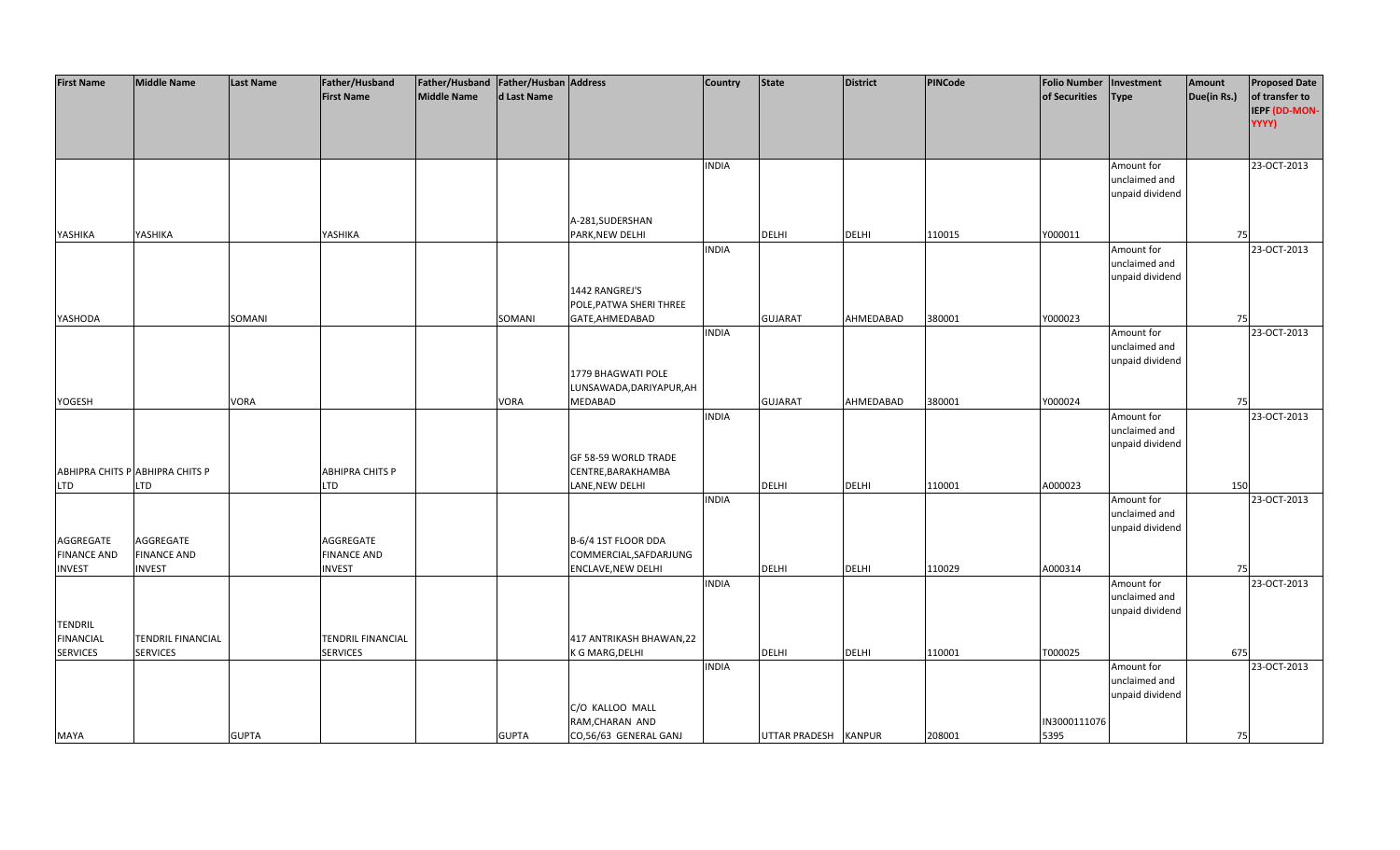| <b>First Name</b> | <b>Middle Name</b> | <b>Last Name</b> | Father/Husband<br><b>First Name</b> | Father/Husband   Father/Husban   Address<br>Middle Name | d Last Name    |                                   | <b>Country</b> | <b>State</b>       | District         | PINCode | <b>Folio Number</b><br>of Securities | Investment<br><b>Type</b>        | Amount<br>Due(in Rs.) | <b>Proposed Date</b><br>of transfer to |
|-------------------|--------------------|------------------|-------------------------------------|---------------------------------------------------------|----------------|-----------------------------------|----------------|--------------------|------------------|---------|--------------------------------------|----------------------------------|-----------------------|----------------------------------------|
|                   |                    |                  |                                     |                                                         |                |                                   |                |                    |                  |         |                                      |                                  |                       | IEPF (DD-MON-                          |
|                   |                    |                  |                                     |                                                         |                |                                   |                |                    |                  |         |                                      |                                  |                       | YYYY)                                  |
|                   |                    |                  |                                     |                                                         |                |                                   |                |                    |                  |         |                                      |                                  |                       |                                        |
|                   |                    |                  |                                     |                                                         |                |                                   | <b>INDIA</b>   |                    |                  |         |                                      | Amount for                       |                       | 23-OCT-2013                            |
|                   |                    |                  |                                     |                                                         |                |                                   |                |                    |                  |         |                                      | unclaimed and                    |                       |                                        |
|                   |                    |                  |                                     |                                                         |                |                                   |                |                    |                  |         |                                      | unpaid dividend                  |                       |                                        |
|                   |                    |                  |                                     |                                                         |                |                                   |                |                    |                  |         |                                      |                                  |                       |                                        |
|                   |                    | <b>GUPTA</b>     |                                     |                                                         | <b>GUPTA</b>   |                                   |                | <b>DELHI</b>       | <b>DELHI</b>     | 110009  | IN3001181097<br>9695                 |                                  | 225                   |                                        |
| <b>ALKA</b>       |                    |                  |                                     |                                                         |                | F3/8, MODEL TOWN, 0               | <b>INDIA</b>   |                    |                  |         |                                      | Amount for                       |                       | 23-OCT-2013                            |
|                   |                    |                  |                                     |                                                         |                |                                   |                |                    |                  |         |                                      | unclaimed and                    |                       |                                        |
|                   |                    |                  |                                     |                                                         |                |                                   |                |                    |                  |         |                                      | unpaid dividend                  |                       |                                        |
|                   |                    |                  |                                     |                                                         |                | C/O. RAJEEV & CO., 46-A, RAFI     |                |                    |                  |         |                                      |                                  |                       |                                        |
|                   |                    |                  |                                     |                                                         |                | <b>AHMED KIDWAI</b>               |                |                    |                  |         | IN3001261008                         |                                  |                       |                                        |
| S                 | <b>CHANDER</b>     | BAJAJ            | <b>CHANDER</b>                      |                                                         | <b>BAJAJ</b>   | ROAD,,CALCUTTA                    |                | <b>WEST BENGAL</b> | KOLKATA          | 700016  | 8021                                 |                                  | 75                    |                                        |
|                   |                    |                  |                                     |                                                         |                |                                   | <b>INDIA</b>   |                    |                  |         |                                      | Amount for<br>unclaimed and      |                       | 23-OCT-2013                            |
|                   |                    |                  |                                     |                                                         |                |                                   |                |                    |                  |         |                                      | unpaid dividend                  |                       |                                        |
|                   |                    |                  |                                     |                                                         |                |                                   |                |                    |                  |         |                                      |                                  |                       |                                        |
|                   |                    |                  |                                     |                                                         |                | SWAPNIL APTS., FLAT NO. 5,        |                |                    |                  |         | IN3001421042                         |                                  |                       |                                        |
| NAZNEEN           | <b>NOOR MOHD</b>   | KAZI             | <b>NOOR MOHD</b>                    |                                                         | KAZI           | 2ND FLOOR, SALISBURY PARK         |                | MAHARASHTRA        | <b>PUNE</b>      | 411037  | 0848                                 |                                  | 0.75                  |                                        |
|                   |                    |                  |                                     |                                                         |                |                                   | <b>INDIA</b>   |                    |                  |         |                                      | Amount for                       |                       | 23-OCT-2013                            |
|                   |                    |                  |                                     |                                                         |                |                                   |                |                    |                  |         |                                      | unclaimed and<br>unpaid dividend |                       |                                        |
|                   |                    |                  |                                     |                                                         |                |                                   |                |                    |                  |         |                                      |                                  |                       |                                        |
|                   |                    |                  |                                     |                                                         |                | 38, MIG 3 PULIYA ROAD, NO         |                | MADHYA             |                  |         | IN3001591038                         |                                  |                       |                                        |
| <b>GIRISH</b>     |                    | SAINI            |                                     |                                                         | SAINI          | 26 NANDA NAGAR, 0                 |                | <b>PRADESH</b>     | <b>INDORE</b>    | 452001  | 1428                                 |                                  | 375                   |                                        |
|                   |                    |                  |                                     |                                                         |                |                                   | <b>INDIA</b>   |                    |                  |         |                                      | Amount for                       |                       | 23-OCT-2013                            |
|                   |                    |                  |                                     |                                                         |                |                                   |                |                    |                  |         |                                      | unclaimed and                    |                       |                                        |
|                   |                    |                  |                                     |                                                         |                | NO 326 9TH MAIN 7TH CROSS<br>3RD  |                |                    |                  |         |                                      | unpaid dividend                  |                       |                                        |
|                   |                    |                  |                                     |                                                         |                | BLOCK, VIDYARANYAPURAM            |                |                    |                  |         | IN3002141079                         |                                  |                       |                                        |
| H                 | V                  | VENKATESH        |                                     |                                                         | VENKATESH      | HMT COLONY,0                      |                | <b>KARNATAKA</b>   | <b>BANGALORE</b> | 560097  | 3368                                 |                                  | 150                   |                                        |
|                   |                    |                  |                                     |                                                         |                |                                   | <b>INDIA</b>   |                    |                  |         |                                      | Amount for                       |                       | 23-OCT-2013                            |
|                   |                    |                  |                                     |                                                         |                |                                   |                |                    |                  |         |                                      | unclaimed and                    |                       |                                        |
|                   |                    |                  |                                     |                                                         |                |                                   |                |                    |                  |         |                                      | unpaid dividend                  |                       |                                        |
|                   |                    |                  |                                     |                                                         |                | GANTALA (BARA AKHRA), PO          |                |                    |                  |         | IN3002141107                         |                                  |                       |                                        |
| SRIKRISHNA        | CHANDRA            | <b>DEBNATH</b>   | CHANDRA                             |                                                         | <b>DEBNATH</b> | NABADWIP,0                        |                | <b>WEST BENGAL</b> | <b>NADIA</b>     | 741302  | 7200                                 |                                  | 112.5                 |                                        |
|                   |                    |                  |                                     |                                                         |                |                                   | <b>INDIA</b>   |                    |                  |         |                                      | Amount for                       |                       | 23-OCT-2013                            |
|                   |                    |                  |                                     |                                                         |                |                                   |                |                    |                  |         |                                      | unclaimed and                    |                       |                                        |
|                   |                    |                  |                                     |                                                         |                |                                   |                |                    |                  |         |                                      | unpaid dividend                  |                       |                                        |
|                   |                    |                  |                                     |                                                         |                |                                   |                |                    |                  |         |                                      |                                  |                       |                                        |
| <b>NARESH</b>     | <b>KUMAR</b>       |                  | <b>KUMAR</b>                        |                                                         |                | E-15/12A, KRISHNA<br>NAGAR, DELHI |                | <b>DELHI</b>       | <b>DELHI</b>     | 110051  | N000179                              |                                  | 75                    |                                        |
|                   |                    |                  |                                     |                                                         |                |                                   |                |                    |                  |         |                                      |                                  |                       |                                        |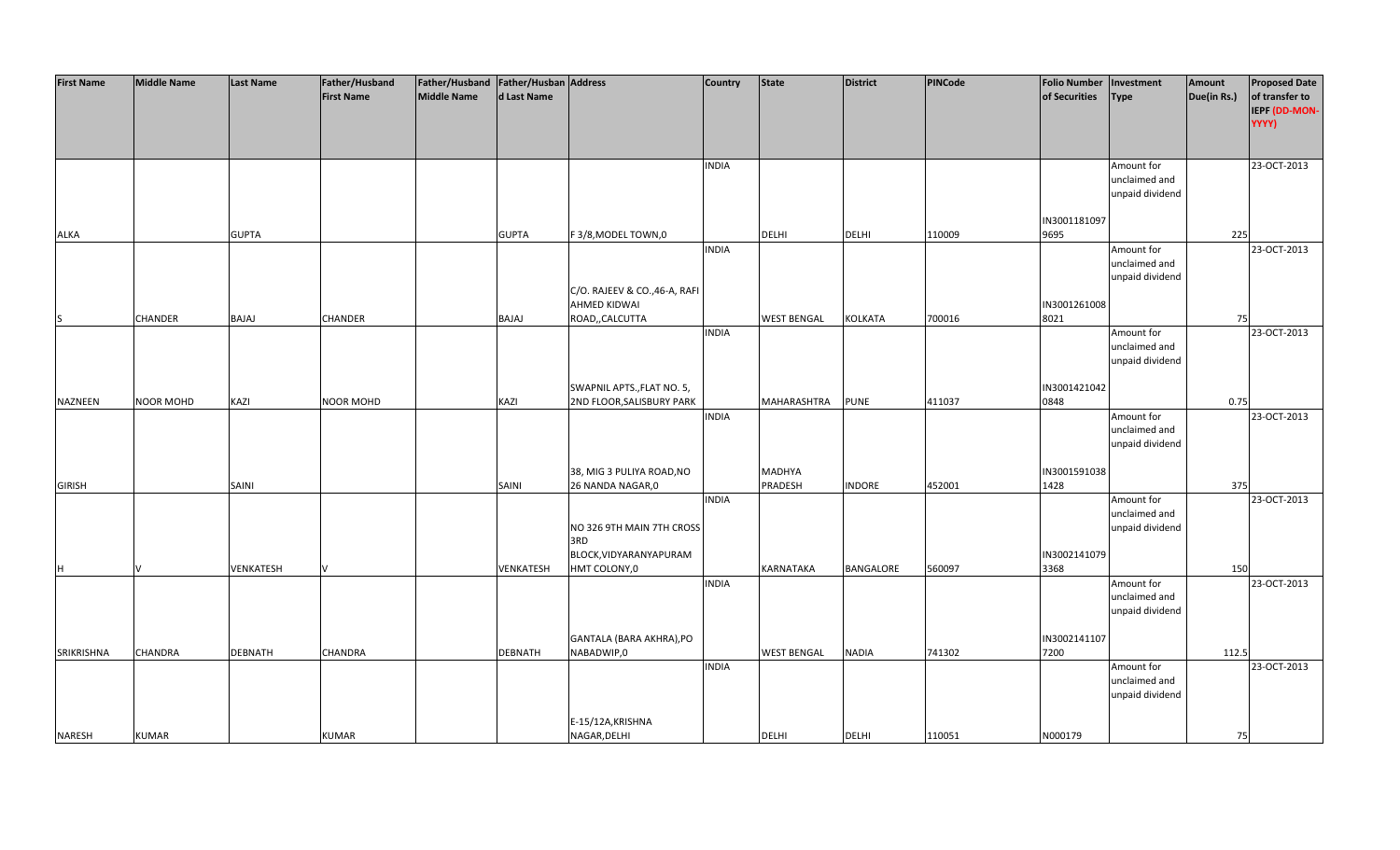| <b>First Name</b> | <b>Middle Name</b> | <b>Last Name</b> | Father/Husband<br><b>First Name</b> | Father/Husband Father/Husban Address<br>Middle Name | d Last Name    |                                                                                 | <b>Country</b> | <b>State</b>   | District           | <b>PINCode</b> | <b>Folio Number</b><br>of Securities | Investment<br><b>Type</b>                      | Amount<br>Due(in Rs.) | <b>Proposed Date</b><br>of transfer to |
|-------------------|--------------------|------------------|-------------------------------------|-----------------------------------------------------|----------------|---------------------------------------------------------------------------------|----------------|----------------|--------------------|----------------|--------------------------------------|------------------------------------------------|-----------------------|----------------------------------------|
|                   |                    |                  |                                     |                                                     |                |                                                                                 |                |                |                    |                |                                      |                                                |                       | IEPF (DD-MON-<br>YYYY)                 |
|                   |                    |                  |                                     |                                                     |                |                                                                                 | <b>INDIA</b>   |                |                    |                |                                      | Amount for<br>unclaimed and<br>unpaid dividend |                       | 23-OCT-2013                            |
|                   |                    |                  |                                     |                                                     |                | 301 ANMOL COOP HSG<br>SOC, FRENCH BRIDGE OPERA                                  |                |                |                    |                |                                      |                                                |                       |                                        |
| <b>NILESH</b>     | <b>GULABCHAND</b>  | <b>SHAH</b>      | <b>GULABCHAND</b>                   |                                                     | <b>SHAH</b>    | HOUSE, BOMBAY                                                                   | <b>INDIA</b>   | MAHARASHTRA    | <b>MUMBAI CITY</b> | 400007         | N000183                              | Amount for<br>unclaimed and<br>unpaid dividend | 1575                  | 23-OCT-2013                            |
| <b>NEELAM</b>     |                    | SONY             |                                     |                                                     | SONY           | E-15/12A, KRISHNA<br>NAGAR, DELHI                                               |                | <b>DELHI</b>   | <b>DELHI</b>       | 110051         | N000216                              |                                                | 75                    |                                        |
|                   |                    |                  |                                     |                                                     |                |                                                                                 | <b>INDIA</b>   |                |                    |                |                                      | Amount for<br>unclaimed and<br>unpaid dividend |                       | 23-OCT-2013                            |
|                   |                    |                  |                                     |                                                     |                | C/O WALE INVESTMENTS (P)<br>LTD,12 GOLDEN PEAK DR                               |                |                |                    |                |                                      |                                                |                       |                                        |
| <b>NEHA</b>       |                    | <b>JAIN</b>      |                                     |                                                     | <b>JAIN</b>    | AMBEDKAR RD, BOMBAY                                                             | <b>INDIA</b>   | MAHARASHTRA    | <b>MUMBAI CITY</b> | 400052         | N000238                              | Amount for<br>unclaimed and<br>unpaid dividend | 75                    | 23-OCT-2013                            |
| <b>NILESH</b>     | R                  | ZAKHARIA         |                                     |                                                     | ZAKHARIA       | TO KUNDHELI TA TALAJA, DI<br>BHAVNAGAR,0                                        |                | <b>GUJARAT</b> | <b>BHAVNAGAR</b>   | 364140         | N000256                              |                                                | 75                    |                                        |
|                   |                    |                  |                                     |                                                     |                |                                                                                 | <b>INDIA</b>   |                |                    |                |                                      | Amount for<br>unclaimed and<br>unpaid dividend |                       | 23-OCT-2013                            |
| <b>NITA</b>       |                    | <b>MAKWANA</b>   |                                     |                                                     | <b>MAKWANA</b> | <b>VISHNU BHAVAN OPP</b><br>GANESH SOC, O/S SHAPUR<br>GATE, AHMEDABAD           |                | <b>GUJARAT</b> | AHMEDABAD          | 380001         | N000270                              |                                                | 75                    |                                        |
|                   |                    |                  |                                     |                                                     |                |                                                                                 | <b>INDIA</b>   |                |                    |                |                                      | Amount for<br>unclaimed and<br>unpaid dividend |                       | 23-OCT-2013                            |
| <b>NAVNEET</b>    |                    | <b>MODHI</b>     |                                     |                                                     | <b>MODHI</b>   | MUTUAL FINANCIAL SERVICES<br>LTD, SCO-1-2-3 4TH FLOOR<br>SECTOR 17-, CHANDIGARH |                | CHANDIGARH     | <b>CHANDIGARH</b>  | 160017         | N000273                              |                                                | 75                    |                                        |
|                   |                    |                  |                                     |                                                     |                |                                                                                 | <b>INDIA</b>   |                |                    |                |                                      | Amount for<br>unclaimed and<br>unpaid dividend |                       | 23-OCT-2013                            |
| <b>JATAN</b>      | <b>DEVI</b>        | <b>MAHNOT</b>    | <b>DEVI</b>                         |                                                     | <b>MAHNOT</b>  | T-9, SECTOR-7, DDA HIG<br>FLATS,,JASOLA,0                                       |                | <b>DELHI</b>   | <b>NEW DELHI</b>   | 110025         | J000226                              |                                                | 75                    |                                        |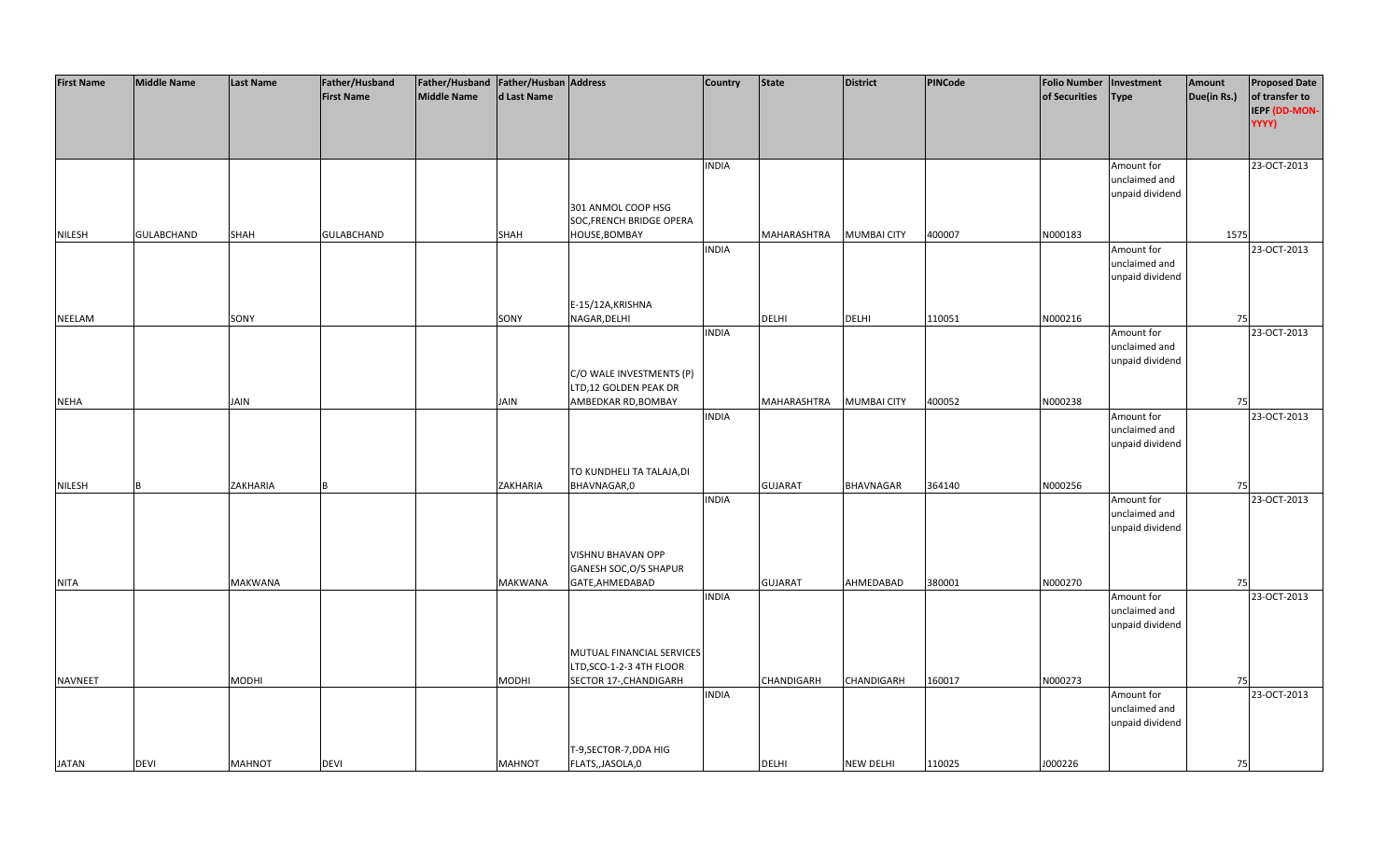| <b>First Name</b>    | <b>Middle Name</b> | Last Name       | Father/Husband<br><b>First Name</b> | Father/Husband   Father/Husban   Address<br>Middle Name | d Last Name     |                                                                                 | <b>Country</b> | <b>State</b>       | <b>District</b> | <b>PINCode</b> | <b>Folio Number</b><br>of Securities | Investment<br><b>Type</b>                      | Amount<br>Due(in Rs.) | <b>Proposed Date</b><br>of transfer to<br>IEPF (DD-MON- |
|----------------------|--------------------|-----------------|-------------------------------------|---------------------------------------------------------|-----------------|---------------------------------------------------------------------------------|----------------|--------------------|-----------------|----------------|--------------------------------------|------------------------------------------------|-----------------------|---------------------------------------------------------|
|                      |                    |                 |                                     |                                                         |                 |                                                                                 |                |                    |                 |                |                                      |                                                |                       | YYYY)                                                   |
|                      |                    |                 |                                     |                                                         |                 |                                                                                 | <b>INDIA</b>   |                    |                 |                |                                      | Amount for<br>unclaimed and<br>unpaid dividend |                       | 23-OCT-2013                                             |
| JAI                  | PRAKASH            | <b>MALHOTRA</b> | PRAKASH                             |                                                         | <b>MALHOTRA</b> | 218 TEXTILE MARKET JOGI<br>WARA, NAI SARAK, DELHI                               |                | <b>DELHI</b>       | <b>DELHI</b>    | 110006         | J000235                              |                                                | 75                    |                                                         |
|                      |                    |                 |                                     |                                                         |                 |                                                                                 | <b>INDIA</b>   |                    |                 |                |                                      | Amount for<br>unclaimed and<br>unpaid dividend |                       | 23-OCT-2013                                             |
|                      | <b>DASS</b>        | <b>BHASIN</b>   | <b>DASS</b>                         |                                                         | <b>BHASIN</b>   | E-15/12A, KRISHNA<br>NAGAR, DELHI                                               |                | <b>DELHI</b>       | <b>DELHI</b>    | 110051         | J000233                              |                                                | 75                    |                                                         |
| <b>JOGI</b>          |                    |                 |                                     |                                                         |                 |                                                                                 | <b>INDIA</b>   |                    |                 |                |                                      | Amount for<br>unclaimed and<br>unpaid dividend |                       | 23-OCT-2013                                             |
| <b>JIVRAJ</b>        | <b>VISHRAM</b>     | WAGHELA         | <b>VISHRAM</b>                      |                                                         | WAGHELA         | 48/1487, NEHRU NAGAR<br>SAMPADA SOC.,, ABOVE<br>CANARA BANK, NEHRU<br>NAGAR (E) |                | MAHARASHTRA        | <b>MUMBAI</b>   | 400024         | J000236                              |                                                | 75                    |                                                         |
|                      |                    |                 |                                     |                                                         |                 | C/O. RAJEEV & CO., 46-A, RAFI INDIA<br>AHMED KIDWAI<br>ROAD,, CALCUTTA          |                |                    |                 |                |                                      | Amount for<br>unclaimed and<br>unpaid dividend |                       | 29-OCT-2014                                             |
| IS                   | CHANDER            | BAJAJ           | <b>CHANDER</b>                      |                                                         | <b>BAJAJ</b>    |                                                                                 |                | <b>WEST BENGAL</b> | <b>KOLKATA</b>  |                | IN30012610<br>088021                 |                                                | 75.0                  |                                                         |
|                      |                    |                 |                                     |                                                         |                 | SWAPNIL APTS., FLAT NO. 5,<br>2ND FLOOR, SALISBURY PARK                         | <b>INDIA</b>   |                    |                 |                |                                      | Amount for<br>unclaimed and<br>unpaid dividend |                       | 29-OCT-2014                                             |
| NAZNEEN NOOR MOHD    |                    | KAZI            | <b>MOHD</b>                         |                                                         | KAZI            |                                                                                 |                | MAHARASHTRA        | <b>PUNE</b>     |                | IN30014210<br>420848                 |                                                | 0.8                   |                                                         |
|                      |                    |                 |                                     |                                                         |                 | 10-A, NIDHIVAN, NEAR<br>HOLIDAY INN, UMRA, ATHWA<br>LINES,                      | <b>INDIA</b>   |                    |                 |                |                                      | Amount for<br>unclaimed and<br>unpaid dividend |                       | 29-OCT-2014                                             |
|                      |                    |                 |                                     |                                                         |                 |                                                                                 |                |                    |                 |                | 1203320000<br>064631                 |                                                | 0.8                   |                                                         |
| RAJESH               | SITARAM            | <b>KAKAR</b>    | SITARAM                             |                                                         | KAKAR           | KAPATIYA VAS, FATEH<br>DARWAJA,0                                                | <b>INDIA</b>   | <b>GUJARAT</b>     | <b>SURAT</b>    |                |                                      | Amount for<br>unclaimed and<br>unpaid dividend |                       | 29-OCT-2014                                             |
| ASHVINKUMAR RAMANLAL |                    | PATEL           | RAMANLAL                            |                                                         | PATEL           |                                                                                 |                | <b>GUJARAT</b>     | MAHESANA        | 384315         | 1203320000<br>781795                 |                                                | 75.0                  |                                                         |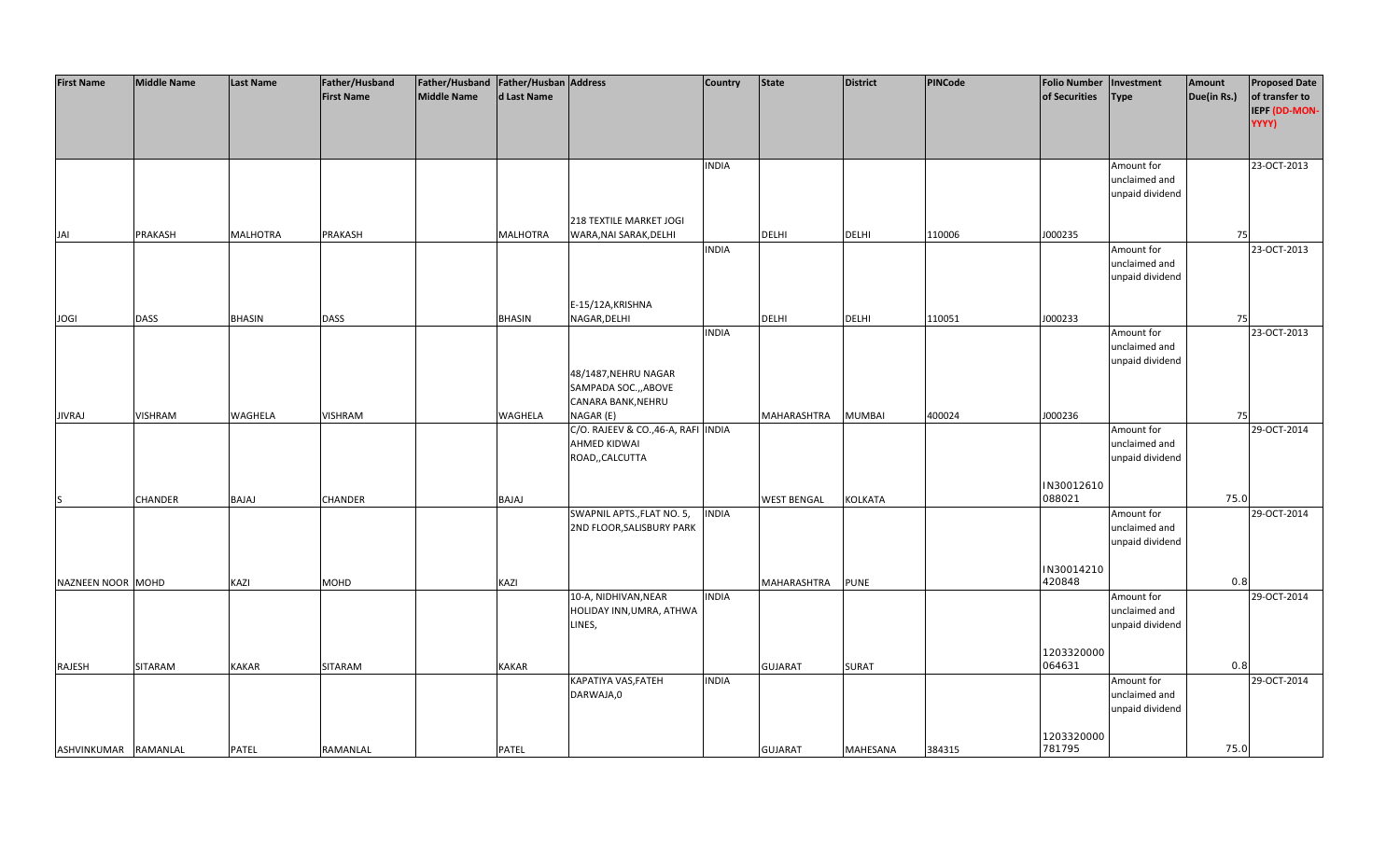| <b>First Name</b>   | <b>Middle Name</b> | <b>Last Name</b> | Father/Husband    | Father/Husband   Father/Husban   Address |                 |                                 | <b>Country</b> | State              | <b>District</b> | <b>PINCode</b> | <b>Folio Number</b> | Investment      | Amount      | <b>Proposed Date</b> |
|---------------------|--------------------|------------------|-------------------|------------------------------------------|-----------------|---------------------------------|----------------|--------------------|-----------------|----------------|---------------------|-----------------|-------------|----------------------|
|                     |                    |                  | <b>First Name</b> | <b>Middle Name</b>                       | d Last Name     |                                 |                |                    |                 |                | of Securities       | <b>Type</b>     | Due(in Rs.) | of transfer to       |
|                     |                    |                  |                   |                                          |                 |                                 |                |                    |                 |                |                     |                 |             | IEPF (DD-MON-        |
|                     |                    |                  |                   |                                          |                 |                                 |                |                    |                 |                |                     |                 |             |                      |
|                     |                    |                  |                   |                                          |                 |                                 |                |                    |                 |                |                     |                 |             | YYYY)                |
|                     |                    |                  |                   |                                          |                 |                                 |                |                    |                 |                |                     |                 |             |                      |
|                     |                    |                  |                   |                                          |                 |                                 |                |                    |                 |                |                     |                 |             |                      |
|                     |                    |                  |                   |                                          |                 | C/O NAWALMAL SESMAL             | <b>INDIA</b>   |                    |                 |                |                     | Amount for      |             | 29-OCT-2014          |
|                     |                    |                  |                   |                                          |                 | GANDHI, 106, UDAIPURIYA         |                |                    |                 |                |                     | unclaimed and   |             |                      |
|                     |                    |                  |                   |                                          |                 | BAZAR,0                         |                |                    |                 |                |                     | unpaid dividend |             |                      |
|                     |                    |                  |                   |                                          |                 |                                 |                |                    |                 |                |                     |                 |             |                      |
|                     |                    |                  |                   |                                          |                 |                                 |                |                    |                 |                | 1201210100          |                 |             |                      |
|                     |                    |                  |                   |                                          |                 |                                 |                |                    |                 |                | 007908              |                 | 75.0        |                      |
| ANAND               | RAJ                | <b>GANDHI</b>    | RAJ               |                                          | <b>GANDHI</b>   |                                 |                | RAJASTHAN          | Pali            | 306401         |                     |                 |             |                      |
|                     |                    |                  |                   |                                          |                 | 1ST FLOOR,, MAHESH HOSTEL INDIA |                |                    |                 |                |                     | Amount for      |             | 29-OCT-2014          |
|                     |                    |                  |                   |                                          |                 | COMPLEX, OPP BOMBAY             |                |                    |                 |                |                     | unclaimed and   |             |                      |
| <b>SURESH</b>       |                    |                  |                   |                                          |                 | MOTOR CO.,                      |                |                    |                 |                |                     | unpaid dividend |             |                      |
| RATHI               |                    |                  | SURESH RATHI      |                                          |                 |                                 |                |                    |                 |                |                     |                 |             |                      |
| <b>SECURITIES P</b> |                    |                  | SECURITIES P      |                                          |                 |                                 |                |                    |                 |                | 1201210100          |                 |             |                      |
| <b>LTD</b>          |                    |                  | LTD.              |                                          |                 |                                 |                | RAJASTHAN          | <b>JODHPUR</b>  |                | 133359              |                 | 150.0       |                      |
|                     |                    |                  |                   |                                          |                 | C/O SURJ MAL                    | <b>INDIA</b>   |                    |                 |                |                     | Amount for      |             | 29-OCT-2014          |
|                     |                    |                  |                   |                                          |                 | VADERA, TELIYON KI BAS, 0       |                |                    |                 |                |                     | unclaimed and   |             |                      |
|                     |                    |                  |                   |                                          |                 |                                 |                |                    |                 |                |                     | unpaid dividend |             |                      |
|                     |                    |                  |                   |                                          |                 |                                 |                |                    |                 |                |                     |                 |             |                      |
|                     |                    |                  |                   |                                          |                 |                                 |                |                    |                 |                |                     |                 |             |                      |
|                     |                    |                  |                   |                                          |                 |                                 |                |                    |                 |                | 1201210100          |                 |             |                      |
| <b>DEEPAK</b>       | <b>KUMAR</b>       | VADERA           | <b>KUMAR</b>      |                                          | VADERA          |                                 |                | <b>RAJASTHAN</b>   | <b>BARMER</b>   | 344001         | 233968              |                 | 225.0       |                      |
|                     |                    |                  |                   |                                          |                 | NCAHG LAB NO 332, SCHOOL        | <b>INDIA</b>   |                    |                 |                |                     | Amount for      |             | 29-OCT-2014          |
|                     |                    |                  |                   |                                          |                 | OF LIFE SCIENCES, JAWAHAR       |                |                    |                 |                |                     | unclaimed and   |             |                      |
|                     |                    |                  |                   |                                          |                 | LAL NEHRU UNIVERSITY            |                |                    |                 |                |                     | unpaid dividend |             |                      |
|                     |                    |                  |                   |                                          |                 |                                 |                |                    |                 |                |                     |                 |             |                      |
|                     |                    |                  |                   |                                          |                 |                                 |                |                    |                 |                | IN30290240          |                 |             |                      |
| SWARKAR             |                    | SHARMA           |                   |                                          | SHARMA          |                                 |                | <b>DELHI</b>       | <b>DELHI</b>    | 110067         | 346047              |                 | 12.0        |                      |
|                     |                    |                  |                   |                                          |                 |                                 | <b>INDIA</b>   |                    |                 |                |                     | Amount for      |             | 29-OCT-2014          |
|                     |                    |                  |                   |                                          |                 |                                 |                |                    |                 |                |                     |                 |             |                      |
|                     |                    |                  |                   |                                          |                 |                                 |                |                    |                 |                |                     | unclaimed and   |             |                      |
|                     |                    |                  |                   |                                          |                 |                                 |                |                    |                 |                |                     | unpaid dividend |             |                      |
|                     |                    |                  |                   |                                          |                 | 3, JAMNADAS U TRUST             |                |                    |                 |                |                     |                 |             |                      |
| BHUPESHKUMA         |                    |                  |                   |                                          |                 | <b>BLDG, KHOKHANI</b>           |                |                    |                 |                | IN30290240          |                 |             |                      |
| R                   | SOMALAL            | <b>UPADHYAY</b>  | SOMALAL           |                                          | <b>UPADHYAY</b> | LANE, GHATKOPAR (E)             |                | <b>MAHARASHTRA</b> | <b>MUMBAI</b>   | 400077         | 418354              |                 | 7.5         |                      |
|                     |                    |                  |                   |                                          |                 |                                 | <b>INDIA</b>   |                    |                 |                |                     | Amount for      |             | 29-OCT-2014          |
|                     |                    |                  |                   |                                          |                 |                                 |                |                    |                 |                |                     | unclaimed and   |             |                      |
|                     |                    |                  |                   |                                          |                 |                                 |                |                    |                 |                |                     | unpaid dividend |             |                      |
|                     |                    |                  |                   |                                          |                 |                                 |                |                    |                 |                |                     |                 |             |                      |
|                     |                    |                  |                   |                                          |                 | 9 A, MALAYAGIRI, ANUSHAKTI      |                |                    |                 |                | IN30290240          |                 |             |                      |
| SIREESHA            |                    | <b>RAO</b>       |                   |                                          | RAO             | <b>NAGAR</b>                    |                | MAHARASHTRA        | <b>MUMBAI</b>   | 400094         | 593646              |                 | 28.5        |                      |
|                     |                    |                  |                   |                                          |                 |                                 | <b>INDIA</b>   |                    |                 |                |                     | Amount for      |             | 29-OCT-2014          |
|                     |                    |                  |                   |                                          |                 |                                 |                |                    |                 |                |                     |                 |             |                      |
|                     |                    |                  |                   |                                          |                 |                                 |                |                    |                 |                |                     | unclaimed and   |             |                      |
|                     |                    |                  |                   |                                          |                 |                                 |                |                    |                 |                |                     | unpaid dividend |             |                      |
|                     |                    |                  |                   |                                          |                 | 210 SATYAM                      |                |                    |                 |                |                     |                 |             |                      |
|                     |                    |                  |                   |                                          |                 | APARTMENT, GAONDEVI             |                |                    |                 |                | IN30290241          |                 |             |                      |
| <b>IQBAL</b>        | <b>NOOR</b>        | <b>SHAIKH</b>    | <b>NOOR</b>       |                                          | <b>SHAIKH</b>   | ROAD, KALWA                     |                | MAHARASHTRA        | <b>THANE</b>    | 400605         | 104304              |                 | 75.0        |                      |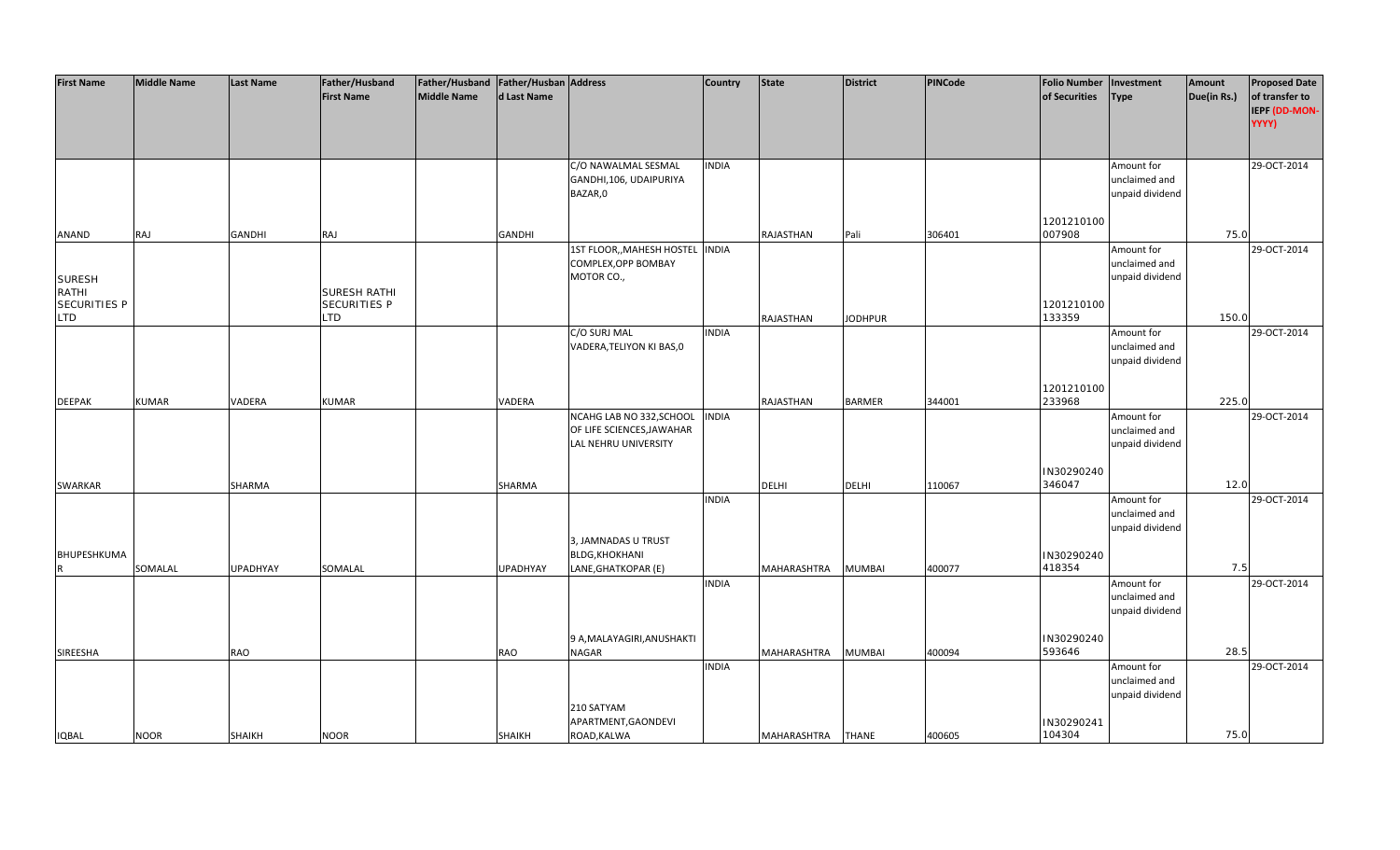| <b>First Name</b> | <b>Middle Name</b> | <b>Last Name</b> | Father/Husband    | Father/Husband   Father/Husban   Address |                |                                                      | <b>Country</b> | <b>State</b>     | District            | PINCode | <b>Folio Number</b> | Investment                       | Amount      | <b>Proposed Date</b> |
|-------------------|--------------------|------------------|-------------------|------------------------------------------|----------------|------------------------------------------------------|----------------|------------------|---------------------|---------|---------------------|----------------------------------|-------------|----------------------|
|                   |                    |                  | <b>First Name</b> | <b>Middle Name</b>                       | d Last Name    |                                                      |                |                  |                     |         | of Securities       | <b>Type</b>                      | Due(in Rs.) | of transfer to       |
|                   |                    |                  |                   |                                          |                |                                                      |                |                  |                     |         |                     |                                  |             | <b>IEPF (DD-MON-</b> |
|                   |                    |                  |                   |                                          |                |                                                      |                |                  |                     |         |                     |                                  |             | YYYY)                |
|                   |                    |                  |                   |                                          |                |                                                      |                |                  |                     |         |                     |                                  |             |                      |
|                   |                    |                  |                   |                                          |                |                                                      | <b>INDIA</b>   |                  |                     |         |                     | Amount for                       |             | 29-OCT-2014          |
|                   |                    |                  |                   |                                          |                |                                                      |                |                  |                     |         |                     | unclaimed and                    |             |                      |
|                   |                    |                  |                   |                                          |                |                                                      |                |                  |                     |         |                     | unpaid dividend                  |             |                      |
|                   |                    |                  |                   |                                          |                | HOUSE NO 9 50 NEW NO 8                               |                |                  |                     |         |                     |                                  |             |                      |
|                   |                    |                  |                   |                                          |                | 90, ASHOK NAGAR                                      |                |                  |                     |         |                     |                                  |             |                      |
|                   |                    |                  |                   |                                          |                | KOYYALAGUDEM, WEST                                   |                | <b>ANDHRA</b>    |                     |         | IN30290241          |                                  |             |                      |
| MEKALA            | VIJAYA             | RAGHAVA          | VIJAYA            |                                          | RAGHAVA        | <b>GODAVARI</b>                                      |                | PRADESH          | <b>WEST GODAWAR</b> |         | 244490              |                                  | 0.8         |                      |
|                   |                    |                  |                   |                                          |                |                                                      | <b>INDIA</b>   |                  |                     |         |                     | Amount for                       |             | 29-OCT-2014          |
|                   |                    |                  |                   |                                          |                |                                                      |                |                  |                     |         |                     | unclaimed and<br>unpaid dividend |             |                      |
|                   |                    |                  |                   |                                          |                |                                                      |                |                  |                     |         |                     |                                  |             |                      |
|                   |                    |                  |                   |                                          |                | 2-T-10 VIGYAN                                        |                |                  |                     |         |                     |                                  |             |                      |
| <b>SUNIL</b>      | <b>KUMAR</b>       | SHARMA           | <b>KUMAR</b>      |                                          | <b>SHARMA</b>  | NAGAR, KOTA, RAJ                                     |                | RAJASTHAN        | <b>KOTA</b>         | 324005  | S000348             |                                  | 75.0        |                      |
|                   |                    |                  |                   |                                          |                |                                                      | <b>INDIA</b>   |                  |                     |         |                     | Amount for                       |             | 29-OCT-2014          |
|                   |                    |                  |                   |                                          |                |                                                      |                |                  |                     |         |                     | unclaimed and                    |             |                      |
|                   |                    |                  |                   |                                          |                |                                                      |                |                  |                     |         |                     | unpaid dividend                  |             |                      |
|                   |                    |                  |                   |                                          |                |                                                      |                |                  |                     |         |                     |                                  |             |                      |
|                   |                    |                  |                   |                                          |                | <b>ERIC STRUCTURES</b>                               |                |                  |                     |         |                     |                                  |             |                      |
|                   |                    |                  |                   |                                          |                | INFRASTRUCTURE CON, PVT<br>LTD BANER ROAD 6 7, UJWAL |                |                  |                     |         | IN30290241          |                                  |             |                      |
| SHUBHRASHREE MAJI |                    |                  | <b>MAJI</b>       |                                          |                | PREMISES S NO 1/1A/24                                |                | MAHARASHTRA      | <b>PUNE</b>         | 411045  | 465608              |                                  | 15.0        |                      |
|                   |                    |                  |                   |                                          |                |                                                      | <b>INDIA</b>   |                  |                     |         |                     | Amount for                       |             | 29-OCT-2014          |
|                   |                    |                  |                   |                                          |                |                                                      |                |                  |                     |         |                     | unclaimed and                    |             |                      |
|                   |                    |                  |                   |                                          |                |                                                      |                |                  |                     |         |                     | unpaid dividend                  |             |                      |
|                   |                    |                  |                   |                                          |                | 306 SIDDHI SAMRATH                                   |                |                  |                     |         |                     |                                  |             |                      |
|                   |                    |                  |                   |                                          |                | PARK, ADAJAN CHAR RASTA                              |                |                  |                     |         | IN30290241          |                                  |             |                      |
| ANIL              | MAHAVIRPRASAD      | <b>JAIN</b>      | MAHAVIRPRASAD     |                                          | <b>JAIN</b>    | ADAJAN, MAIN ROAD                                    |                | <b>GUJARAT</b>   | <b>SURAT</b>        |         | 571924              |                                  | 11.3        |                      |
|                   |                    |                  |                   |                                          |                |                                                      | <b>INDIA</b>   |                  |                     |         |                     | Amount for                       |             | 29-OCT-2014          |
|                   |                    |                  |                   |                                          |                |                                                      |                |                  |                     |         |                     | unclaimed and<br>unpaid dividend |             |                      |
|                   |                    |                  |                   |                                          |                | 3 2284 BALABHAI                                      |                |                  |                     |         |                     |                                  |             |                      |
|                   |                    |                  |                   |                                          |                | SHARI, SALABUT PURA, B/H                             |                |                  |                     |         | IN30290242          |                                  |             |                      |
| CHETAN            | N                  | <b>KASABWALA</b> | N                 |                                          | KASABWALA      | <b>UCO BANK</b>                                      |                | <b>GUJARAT</b>   | <b>SURAT</b>        |         | 167829              |                                  | 75.0        |                      |
|                   |                    |                  |                   |                                          |                |                                                      | <b>INDIA</b>   |                  |                     |         |                     | Amount for                       |             | 29-OCT-2014          |
|                   |                    |                  |                   |                                          |                |                                                      |                |                  |                     |         |                     | unclaimed and                    |             |                      |
|                   |                    |                  |                   |                                          |                |                                                      |                |                  |                     |         |                     | unpaid dividend                  |             |                      |
|                   |                    |                  |                   |                                          |                | C/O VGK PRINTERS,                                    |                |                  |                     |         |                     |                                  |             |                      |
|                   |                    |                  |                   |                                          |                | NO.9/A,4TH CROSS,                                    |                |                  |                     |         |                     |                                  |             |                      |
|                   |                    |                  |                   |                                          |                | VENKATESHWARA<br>LAYOUT, DRC POST, SG                |                |                  |                     |         | IN30290242          |                                  |             |                      |
| <b>ELIAS</b>      |                    | <b>CHRISTY</b>   |                   |                                          | <b>CHRISTY</b> | PALAYA                                               |                | <b>KARNATAKA</b> | BANGALORE           | 560029  | 265212              |                                  | 150.0       |                      |
|                   |                    |                  |                   |                                          |                |                                                      |                |                  |                     |         |                     |                                  |             |                      |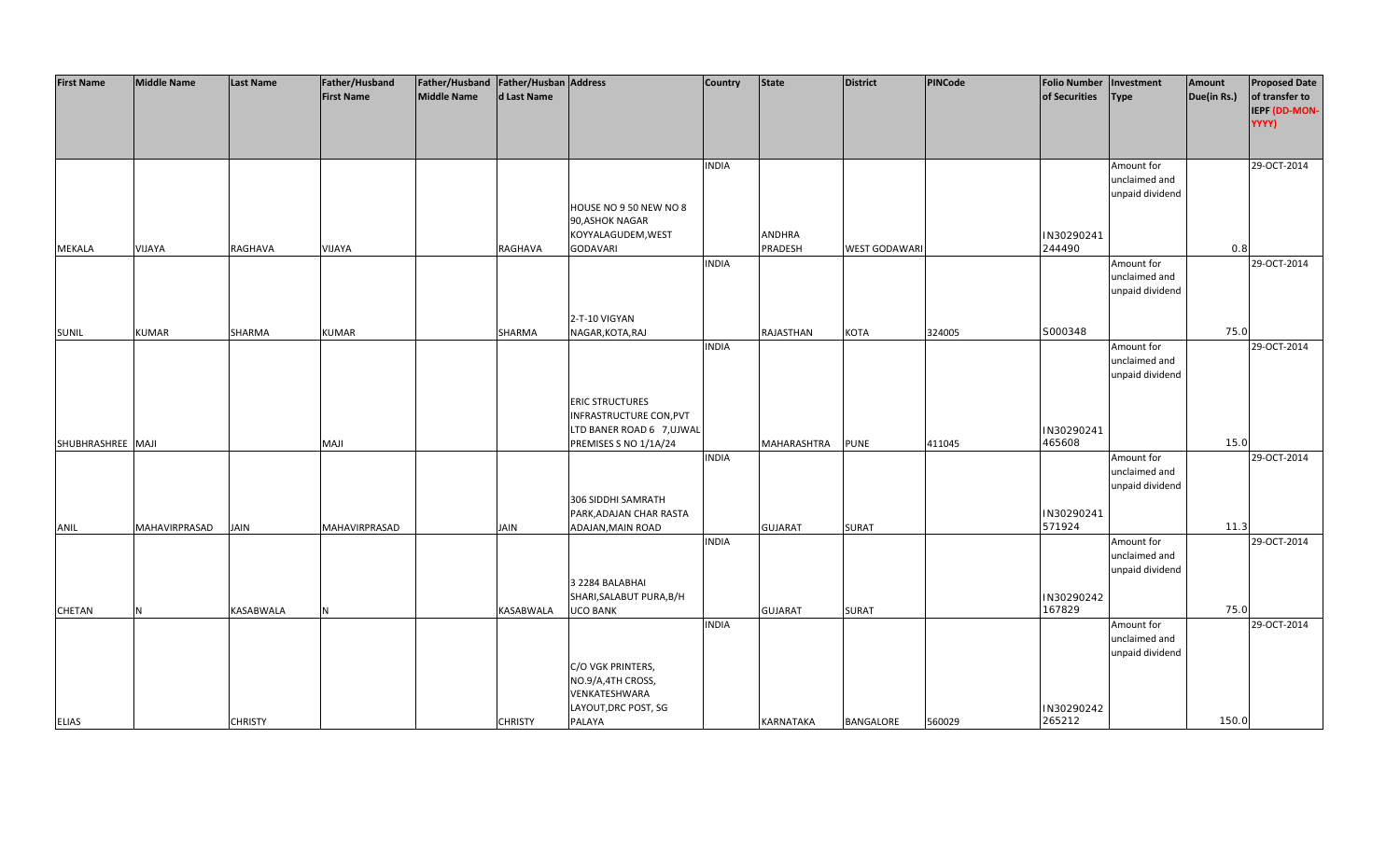| <b>First Name</b> | <b>Middle Name</b> | <b>Last Name</b> | Father/Husband    | Father/Husband   Father/Husban   Address |                  |                                                      | <b>Country</b> | <b>State</b>       | <b>District</b>    | <b>PINCode</b> | <b>Folio Number</b>  | Investment                  | Amount      | <b>Proposed Date</b>   |
|-------------------|--------------------|------------------|-------------------|------------------------------------------|------------------|------------------------------------------------------|----------------|--------------------|--------------------|----------------|----------------------|-----------------------------|-------------|------------------------|
|                   |                    |                  | <b>First Name</b> | <b>Middle Name</b>                       | d Last Name      |                                                      |                |                    |                    |                | of Securities        | <b>Type</b>                 | Due(in Rs.) | of transfer to         |
|                   |                    |                  |                   |                                          |                  |                                                      |                |                    |                    |                |                      |                             |             | IEPF (DD-MON-<br>YYYY) |
|                   |                    |                  |                   |                                          |                  |                                                      |                |                    |                    |                |                      |                             |             |                        |
|                   |                    |                  |                   |                                          |                  |                                                      |                |                    |                    |                |                      |                             |             |                        |
|                   |                    |                  |                   |                                          |                  |                                                      | <b>INDIA</b>   |                    |                    |                |                      | Amount for                  |             | 29-OCT-2014            |
|                   |                    |                  |                   |                                          |                  |                                                      |                |                    |                    |                |                      | unclaimed and               |             |                        |
|                   |                    |                  |                   |                                          |                  |                                                      |                |                    |                    |                |                      | unpaid dividend             |             |                        |
|                   |                    |                  |                   |                                          |                  | A - 101 GORAI MANAS CHS                              |                |                    |                    |                |                      |                             |             |                        |
|                   |                    |                  |                   |                                          |                  | LTD, PLOT NO. 87 GORAI                               |                |                    |                    |                |                      |                             |             |                        |
| <b>KHUSHAL</b>    |                    | <b>BHANSALI</b>  |                   |                                          | <b>BHANSALI</b>  | <b>II, OPP PRAGATI SCHOOL</b><br><b>BORIVALI (W)</b> |                | MAHARASHTRA        | <b>MUMBAI</b>      | 400092         | IN30290242<br>500656 |                             | 37.5        |                        |
|                   |                    |                  |                   |                                          |                  |                                                      | <b>INDIA</b>   |                    |                    |                |                      | Amount for                  |             | 29-OCT-2014            |
|                   |                    |                  |                   |                                          |                  |                                                      |                |                    |                    |                |                      | unclaimed and               |             |                        |
|                   |                    |                  |                   |                                          |                  |                                                      |                |                    |                    |                |                      | unpaid dividend             |             |                        |
|                   |                    |                  |                   |                                          |                  | A/39 PARMESHWAR                                      |                |                    |                    |                |                      |                             |             |                        |
|                   |                    |                  |                   |                                          |                  | BUNGLOWS, B/H                                        |                |                    |                    |                |                      |                             |             |                        |
|                   |                    |                  |                   |                                          |                  | <b>ANNAPURNA HOTEL</b>                               |                |                    |                    |                |                      |                             |             |                        |
|                   |                    |                  |                   |                                          |                  | <b>TRIKAMPURA</b><br>PATIY, JASHODANAGAR             |                |                    |                    |                | IN30302851           |                             |             |                        |
| AMBALAL           | <b>HIRABHAI</b>    | PATEL            | <b>HIRABHAI</b>   |                                          | PATEL            | AHMEDABAD                                            |                | <b>GUJARAT</b>     | AHMEDABAD          | 382345         | 050006               |                             | 296.0       |                        |
|                   |                    |                  |                   |                                          |                  |                                                      | <b>INDIA</b>   |                    |                    |                |                      | Amount for                  |             | 29-OCT-2014            |
|                   |                    |                  |                   |                                          |                  |                                                      |                |                    |                    |                |                      | unclaimed and               |             |                        |
|                   |                    |                  |                   |                                          |                  |                                                      |                |                    |                    |                |                      | unpaid dividend             |             |                        |
|                   |                    |                  |                   |                                          |                  | C/O MR UMA KANT                                      |                |                    |                    |                |                      |                             |             |                        |
|                   |                    |                  |                   |                                          |                  | MEHROTRA, LAXMI NARAIN                               |                |                    |                    |                |                      |                             |             |                        |
| <b>VIJAN</b>      |                    | <b>SHARAN</b>    |                   |                                          | SHARAN           | NAGAR COLONY, PO RK<br><b>ASHRAM</b>                 |                | <b>BIHAR</b>       | <b>MUZAFFARPUR</b> | 843116         | IN30302851<br>079885 |                             | 37.5        |                        |
|                   |                    |                  |                   |                                          |                  |                                                      | <b>INDIA</b>   |                    |                    |                |                      | Amount for                  |             | 29-OCT-2014            |
|                   |                    |                  |                   |                                          |                  |                                                      |                |                    |                    |                |                      | unclaimed and               |             |                        |
|                   |                    |                  |                   |                                          |                  |                                                      |                |                    |                    |                |                      | unpaid dividend             |             |                        |
|                   |                    |                  |                   |                                          |                  | NO-2-B MAXIMUS, 8TH FLOOR                            |                |                    |                    |                |                      |                             |             |                        |
|                   |                    |                  |                   |                                          |                  | RAHEJA MIND                                          |                | <b>ANDHRA</b>      |                    |                | IN30302851           |                             |             |                        |
| SUJATA            | <b>KISHOR</b>      | <b>TURAKHIA</b>  | <b>KISHOR</b>     |                                          | <b>TURAKHIA</b>  | SPACE, MADHAPUR                                      | <b>INDIA</b>   | PRADESH            | <b>HYDERABAD</b>   | 500081         | 206640               |                             | 127.5       |                        |
|                   |                    |                  |                   |                                          |                  |                                                      |                |                    |                    |                |                      | Amount for<br>unclaimed and |             | 29-OCT-2014            |
|                   |                    |                  |                   |                                          |                  | 27 RADHESHYAM                                        |                |                    |                    |                |                      | unpaid dividend             |             |                        |
|                   |                    |                  |                   |                                          |                  | TENAMENT, B/H                                        |                |                    |                    |                |                      |                             |             |                        |
|                   |                    |                  |                   |                                          |                  | GITAPRO, NAROL NARODA                                |                |                    |                    |                | IN30302851           |                             |             |                        |
| SUNILKUMAR        | M                  | <b>CHOUDHARY</b> | M                 |                                          | <b>CHOUDHARY</b> | H/W                                                  |                | <b>GUJARAT</b>     | AHMEDABAD          | 382443         | 247130               |                             | 37.5        |                        |
|                   |                    |                  |                   |                                          |                  |                                                      | <b>INDIA</b>   |                    |                    |                |                      | Amount for                  |             | 29-OCT-2014            |
|                   |                    |                  |                   |                                          |                  |                                                      |                |                    |                    |                |                      | unclaimed and               |             |                        |
|                   |                    |                  |                   |                                          |                  | <b>1ST FLOOR MISHRA</b>                              |                |                    |                    |                |                      | unpaid dividend             |             |                        |
|                   |                    |                  |                   |                                          |                  | BHAWAN, 156 RABINDRA                                 |                |                    |                    |                | IN30302851           |                             |             |                        |
| <b>ARCHANA</b>    |                    | <b>GUPTA</b>     |                   |                                          | <b>GUPTA</b>     | SARANI, BURRABAZAR                                   |                | <b>WEST BENGAL</b> | <b>KOLKATA</b>     | 700007         | 397515               |                             | 75.0        |                        |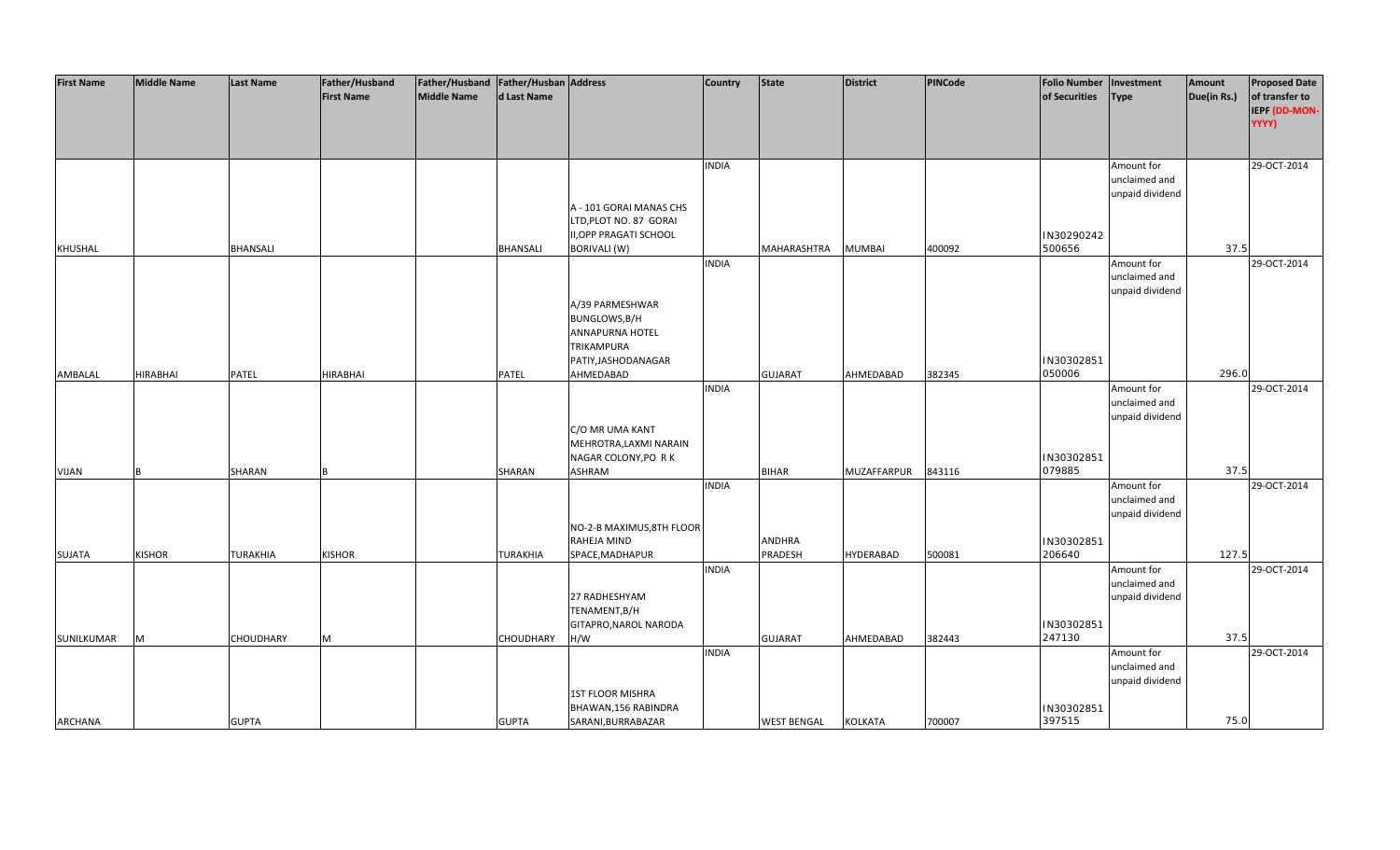| <b>First Name</b>           | <b>Middle Name</b>          | <b>Last Name</b> | Father/Husband<br><b>First Name</b> | Father/Husband   Father/Husban   Address<br><b>Middle Name</b> | d Last Name   |                                                        | <b>Country</b> | <b>State</b>      | <b>District</b>  | <b>PINCode</b> | <b>Folio Number</b><br>of Securities | Investment<br><b>Type</b>        | Amount<br>Due(in Rs.) | <b>Proposed Date</b><br>of transfer to |
|-----------------------------|-----------------------------|------------------|-------------------------------------|----------------------------------------------------------------|---------------|--------------------------------------------------------|----------------|-------------------|------------------|----------------|--------------------------------------|----------------------------------|-----------------------|----------------------------------------|
|                             |                             |                  |                                     |                                                                |               |                                                        |                |                   |                  |                |                                      |                                  |                       | IEPF (DD-MON-<br>YYYY)                 |
|                             |                             |                  |                                     |                                                                |               |                                                        |                |                   |                  |                |                                      |                                  |                       |                                        |
|                             |                             |                  |                                     |                                                                |               |                                                        | <b>INDIA</b>   |                   |                  |                |                                      | Amount for                       |                       | 29-OCT-2014                            |
|                             |                             |                  |                                     |                                                                |               |                                                        |                |                   |                  |                |                                      | unclaimed and<br>unpaid dividend |                       |                                        |
|                             |                             |                  |                                     |                                                                |               | <b>B1JAMMU AND KASHMIR</b>                             |                |                   |                  |                |                                      |                                  |                       |                                        |
| NEERAJ                      | <b>KRISHAN</b>              | RAJPUT           | KRISHAN                             |                                                                | <b>RAJPUT</b> | HOUSE, RESIDENTIAL<br>FLATS, CHANAKYA PURI             |                | <b>DELHI</b>      | <b>DELHI</b>     | 110021         | IN30302852<br>424436                 |                                  | 18.8                  |                                        |
|                             |                             |                  |                                     |                                                                |               |                                                        | <b>INDIA</b>   |                   |                  |                |                                      | Amount for                       |                       | 29-OCT-2014                            |
|                             |                             |                  |                                     |                                                                |               |                                                        |                |                   |                  |                |                                      | unclaimed and<br>unpaid dividend |                       |                                        |
|                             |                             |                  |                                     |                                                                |               | 16, GNANA SABAI                                        |                |                   |                  |                |                                      |                                  |                       |                                        |
| <b>GAJENDRAN</b>            | GAJENDRAN                   |                  | GAJENDRAN                           |                                                                |               | STREET, VADALUR                                        |                | <b>TAMIL NADU</b> | CUDDALORE        | 607307         | IN30302852<br>816686                 |                                  | 0.8                   |                                        |
|                             |                             |                  |                                     |                                                                |               |                                                        | <b>INDIA</b>   |                   |                  |                |                                      | Amount for<br>unclaimed and      |                       | 29-OCT-2014                            |
|                             |                             |                  |                                     |                                                                |               |                                                        |                |                   |                  |                |                                      | unpaid dividend                  |                       |                                        |
|                             |                             |                  |                                     |                                                                |               | 82 MATHRU NILAYA CANARA                                |                |                   |                  |                |                                      |                                  |                       |                                        |
|                             |                             |                  |                                     |                                                                |               | <b>BANK</b>                                            |                |                   |                  |                |                                      |                                  |                       |                                        |
|                             |                             |                  |                                     |                                                                |               | LAYOUT, VIRUPAKSHPUR<br>MAIN ROAD INDIAN, EXPRESS      |                |                   |                  |                |                                      |                                  |                       |                                        |
|                             |                             |                  |                                     |                                                                |               | LAYOUT                                                 |                |                   |                  |                | IN30302853                           |                                  |                       |                                        |
| LAKSHMAIAH                  | D                           |                  |                                     |                                                                |               | VIDYANARAYANAPUR                                       | <b>INDIA</b>   | <b>KARNATAKA</b>  | BANGALORE        | 560097         | 076666                               | Amount for                       | 4.5                   | 29-OCT-2014                            |
|                             |                             |                  |                                     |                                                                |               |                                                        |                |                   |                  |                |                                      | unclaimed and                    |                       |                                        |
|                             |                             |                  |                                     |                                                                |               |                                                        |                |                   |                  |                |                                      | unpaid dividend                  |                       |                                        |
| <b>ALOK</b>                 |                             | SINGHAL          |                                     |                                                                | SINGHAL       | 22 VIVEKANAND PURI, AZAD<br><b>MARG, SARAI RAHILLA</b> |                | <b>DELHI</b>      | <b>DELHI</b>     | 110007         | IN30154915<br>634198                 |                                  | 225.0                 |                                        |
|                             |                             |                  |                                     |                                                                |               |                                                        | <b>INDIA</b>   |                   |                  |                |                                      | Amount for                       |                       | 29-OCT-2014                            |
|                             |                             |                  |                                     |                                                                |               |                                                        |                |                   |                  |                |                                      | unclaimed and<br>unpaid dividend |                       |                                        |
|                             |                             |                  |                                     |                                                                |               | B/9 AVANI APPARTMENTS, NR                              |                |                   |                  |                |                                      |                                  |                       |                                        |
|                             |                             |                  |                                     |                                                                |               | NEW PULKIT SCHOOL, B/H<br>ANAND NAGAR PO               |                |                   |                  |                | IN30154916                           |                                  |                       |                                        |
| <b>JIGNESH</b>              | VINODBHAI                   | SHAH             | VINODBHAI                           |                                                                | <b>SHAH</b>   | <b>FATEHPURA PALDI</b>                                 |                | <b>GUJARAT</b>    | AHMEDABAD        | 380007         | 385838                               |                                  | 347.3                 |                                        |
|                             |                             |                  |                                     |                                                                |               |                                                        | <b>INDIA</b>   |                   |                  |                |                                      | Amount for<br>unclaimed and      |                       | 29-OCT-2014                            |
|                             |                             |                  |                                     |                                                                |               |                                                        |                |                   |                  |                |                                      | unpaid dividend                  |                       |                                        |
| PADMINI<br><b>FINANCIAL</b> | PADMINI<br><b>FINANCIAL</b> |                  | PADMINI<br>FINANCIAL                |                                                                |               |                                                        |                |                   |                  |                | IN30160410                           |                                  |                       |                                        |
|                             | SERVICES LTD SERVICES LTD   |                  | <b>SERVICES LTD</b>                 |                                                                |               | E 18 MODEL TOWN, 0, 0                                  |                | <b>DELHI</b>      | <b>NEW DELHI</b> |                | 021647                               |                                  | 156.8                 |                                        |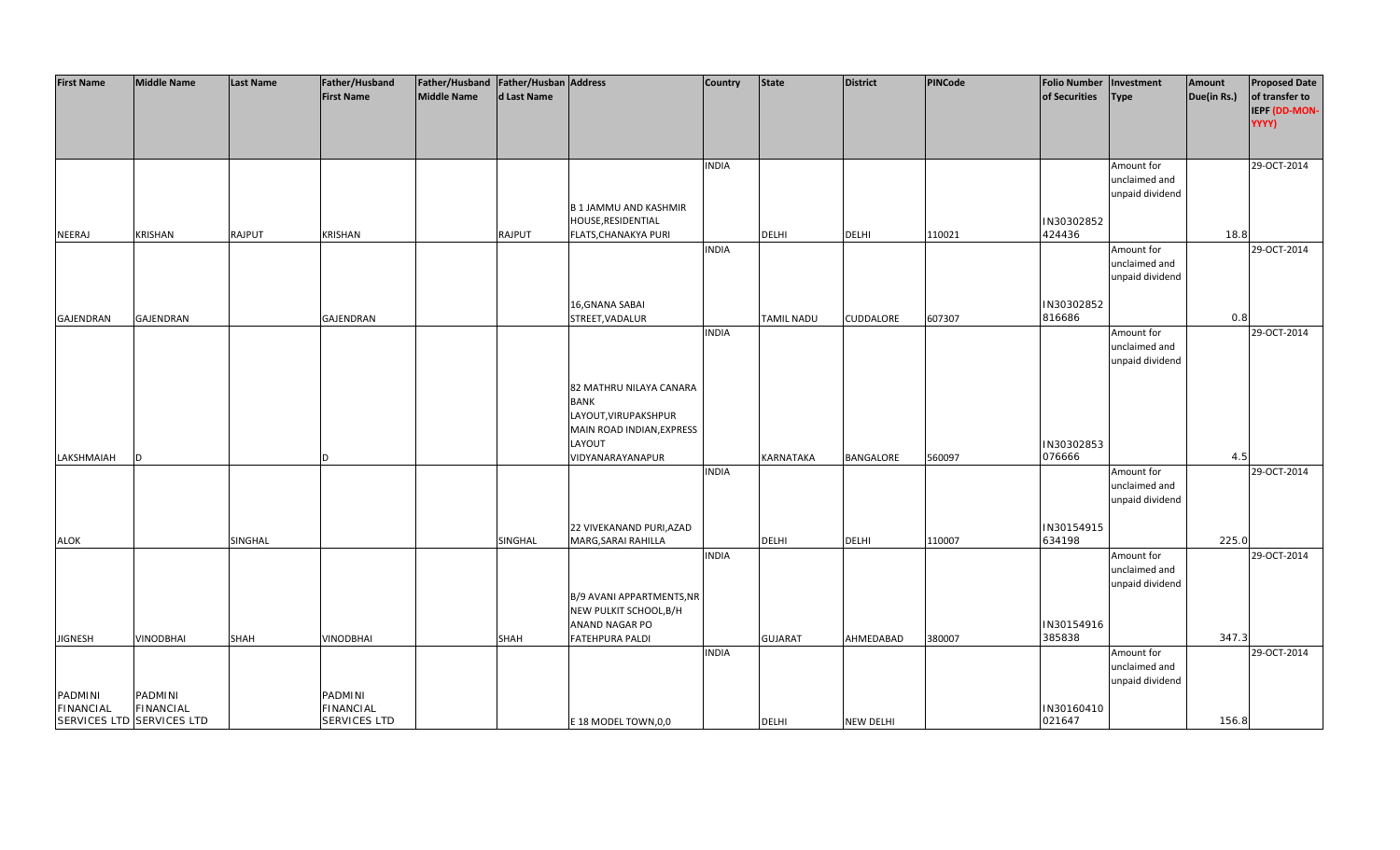| <b>First Name</b>         | <b>Middle Name</b> | <b>Last Name</b> | Father/Husband    | Father/Husband Father/Husban Address |                |                             | <b>Country</b>  | State             | <b>District</b>  | PINCode | <b>Folio Number</b>  | Investment      | Amount      | <b>Proposed Date</b> |
|---------------------------|--------------------|------------------|-------------------|--------------------------------------|----------------|-----------------------------|-----------------|-------------------|------------------|---------|----------------------|-----------------|-------------|----------------------|
|                           |                    |                  | <b>First Name</b> | <b>Middle Name</b>                   | d Last Name    |                             |                 |                   |                  |         | of Securities        | <b>Type</b>     | Due(in Rs.) | of transfer to       |
|                           |                    |                  |                   |                                      |                |                             |                 |                   |                  |         |                      |                 |             | IEPF (DD-MON-        |
|                           |                    |                  |                   |                                      |                |                             |                 |                   |                  |         |                      |                 |             | YYYY)                |
|                           |                    |                  |                   |                                      |                |                             |                 |                   |                  |         |                      |                 |             |                      |
|                           |                    |                  |                   |                                      |                |                             |                 |                   |                  |         |                      |                 |             |                      |
|                           |                    |                  |                   |                                      |                |                             | <b>INDIA</b>    |                   |                  |         |                      | Amount for      |             | 29-OCT-2014          |
|                           |                    |                  |                   |                                      |                |                             |                 |                   |                  |         |                      | unclaimed and   |             |                      |
|                           |                    |                  |                   |                                      |                |                             |                 |                   |                  |         |                      | unpaid dividend |             |                      |
|                           |                    |                  |                   |                                      |                | NEW NO 144/3, OLD NO        |                 |                   |                  |         |                      |                 |             |                      |
|                           |                    |                  |                   |                                      |                | 208/3,,R.K. MUTT            |                 |                   |                  |         |                      |                 |             |                      |
|                           |                    |                  |                   |                                      |                |                             |                 |                   |                  |         | IN30163740<br>476729 |                 | 22.5        |                      |
| KUBENTHIRAN               | M                  |                  | M                 |                                      |                | ROAD,, CHENNAI              |                 | <b>TAMIL NADU</b> | CHENNAI          | 600028  |                      |                 |             |                      |
|                           |                    |                  |                   |                                      |                |                             | <b>INDIA</b>    |                   |                  |         |                      | Amount for      |             | 29-OCT-2014          |
|                           |                    |                  |                   |                                      |                |                             |                 |                   |                  |         |                      | unclaimed and   |             |                      |
|                           |                    |                  |                   |                                      |                |                             |                 |                   |                  |         |                      | unpaid dividend |             |                      |
|                           |                    |                  |                   |                                      |                | 7, PRERNA VIHAR             |                 |                   |                  |         |                      |                 |             |                      |
|                           |                    |                  |                   |                                      |                | SOCIETY,, OPP. HASUBHAI     |                 |                   |                  |         | IN30164510           |                 |             |                      |
| <b>PRANAY</b>             | <b>BHADRESH</b>    | <b>DESAI</b>     | <b>BHADRESH</b>   |                                      | <b>DESAI</b>   | PARK,, SATELLITE,           |                 | <b>GUJARAT</b>    | AHMEDABAD        | 380051  | 071003               |                 | 375.0       |                      |
|                           |                    |                  |                   |                                      |                |                             | <b>INDIA</b>    |                   |                  |         |                      | Amount for      |             | 29-OCT-2014          |
|                           |                    |                  |                   |                                      |                |                             |                 |                   |                  |         |                      | unclaimed and   |             |                      |
|                           |                    |                  |                   |                                      |                |                             |                 |                   |                  |         |                      | unpaid dividend |             |                      |
|                           |                    |                  |                   |                                      |                |                             |                 |                   |                  |         |                      |                 |             |                      |
|                           |                    |                  |                   |                                      |                | 212, VEENA CHAMBERS, 21,    |                 |                   |                  |         | 1302340000           |                 |             |                      |
| <b>SAMIR</b>              | KIRIT              | <b>SHAH</b>      | KIRIT             |                                      | <b>SHAH</b>    | DALAL STREET, FORT,         |                 | MAHARASHTRA       | <b>MUMBAI</b>    |         | 032650               |                 | 75.0        |                      |
|                           |                    |                  |                   |                                      |                |                             | <b>INDIA</b>    |                   |                  |         |                      | Amount for      |             | 29-OCT-2014          |
|                           |                    |                  |                   |                                      |                |                             |                 |                   |                  |         |                      | unclaimed and   |             |                      |
|                           |                    |                  |                   |                                      |                |                             |                 |                   |                  |         |                      | unpaid dividend |             |                      |
|                           |                    |                  |                   |                                      |                |                             |                 |                   |                  |         |                      |                 |             |                      |
| D S SHAH HUF D S SHAH HUF |                    |                  | D S SHAH HUF      |                                      |                | 206, Prabhukunj,,5 Peddar   |                 |                   |                  |         | 1204510000           |                 |             |                      |
| SHAH                      | <b>SHAH</b>        |                  | SHAH              |                                      |                | Road,,0                     |                 | MAHARASHTRA       | Mumbai           | 400026  | 000521               |                 | 0.8         |                      |
|                           |                    |                  |                   |                                      |                |                             | <b>INDIA</b>    |                   |                  |         |                      | Amount for      |             | 29-OCT-2014          |
|                           |                    |                  |                   |                                      |                |                             |                 |                   |                  |         |                      | unclaimed and   |             |                      |
|                           |                    |                  |                   |                                      |                |                             |                 |                   |                  |         |                      | unpaid dividend |             |                      |
|                           |                    |                  |                   |                                      |                |                             |                 |                   |                  |         |                      |                 |             |                      |
|                           |                    |                  |                   |                                      |                | JILAL STREET, MANDI         |                 |                   |                  |         | IN30110210           |                 |             |                      |
| SACHIN                    |                    | <b>RASTOGI</b>   |                   |                                      | <b>RASTOGI</b> | CHOWK,0                     |                 | UTTAR PRADESH     | <b>MORADABAD</b> | 244001  | 016967               |                 | 37.5        |                      |
|                           |                    |                  |                   |                                      |                |                             | <b>INDIA</b>    |                   |                  |         |                      | Amount for      |             | 29-OCT-2014          |
|                           |                    |                  |                   |                                      |                |                             |                 |                   |                  |         |                      | unclaimed and   |             |                      |
|                           |                    |                  |                   |                                      |                |                             |                 |                   |                  |         |                      | unpaid dividend |             |                      |
|                           |                    |                  |                   |                                      |                | PLOT NO 8 GYANDEEP          |                 |                   |                  |         |                      |                 |             |                      |
|                           |                    |                  |                   |                                      |                | SOCIETY, KIRAVALI, KARJAT   |                 |                   |                  |         | IN30112715           |                 |             |                      |
|                           |                    |                  |                   |                                      |                |                             |                 |                   |                  |         | 065851               |                 | 52.5        |                      |
| <b>MOHANLAL</b>           | <b>TULSIDAS</b>    | <b>BHATIA</b>    | <b>TULSIDAS</b>   |                                      | <b>BHATIA</b>  | <b>MATHERAN ROAD</b>        |                 | MAHARASHTRA       | RAIGAD           | 410201  |                      |                 |             |                      |
|                           |                    |                  |                   |                                      |                |                             | <b>UNITED</b>   |                   |                  |         |                      | Amount for      |             | 29-OCT-2014          |
|                           |                    |                  |                   |                                      |                |                             | ARAB            |                   |                  |         |                      | unclaimed and   |             |                      |
|                           |                    |                  |                   |                                      |                |                             | <b>EMIRATES</b> |                   |                  |         |                      | unpaid dividend |             |                      |
|                           |                    |                  |                   |                                      |                | KHARBASH TOWERS FLAT NO     |                 |                   |                  |         |                      |                 |             |                      |
|                           |                    |                  |                   |                                      |                | 3302, SHEIKH ZEAYAD ROAD, P |                 |                   |                  |         | IN30021412           |                 |             |                      |
| <b>AJAY</b>               | <b>BHAGWANDAS</b>  | <b>KARANI</b>    | BHAGWANDAS        |                                      | <b>KARANI</b>  | O BOX NO 275                |                 | <b>NA</b>         | <b>NA</b>        |         | 423158               |                 | 19047.0     |                      |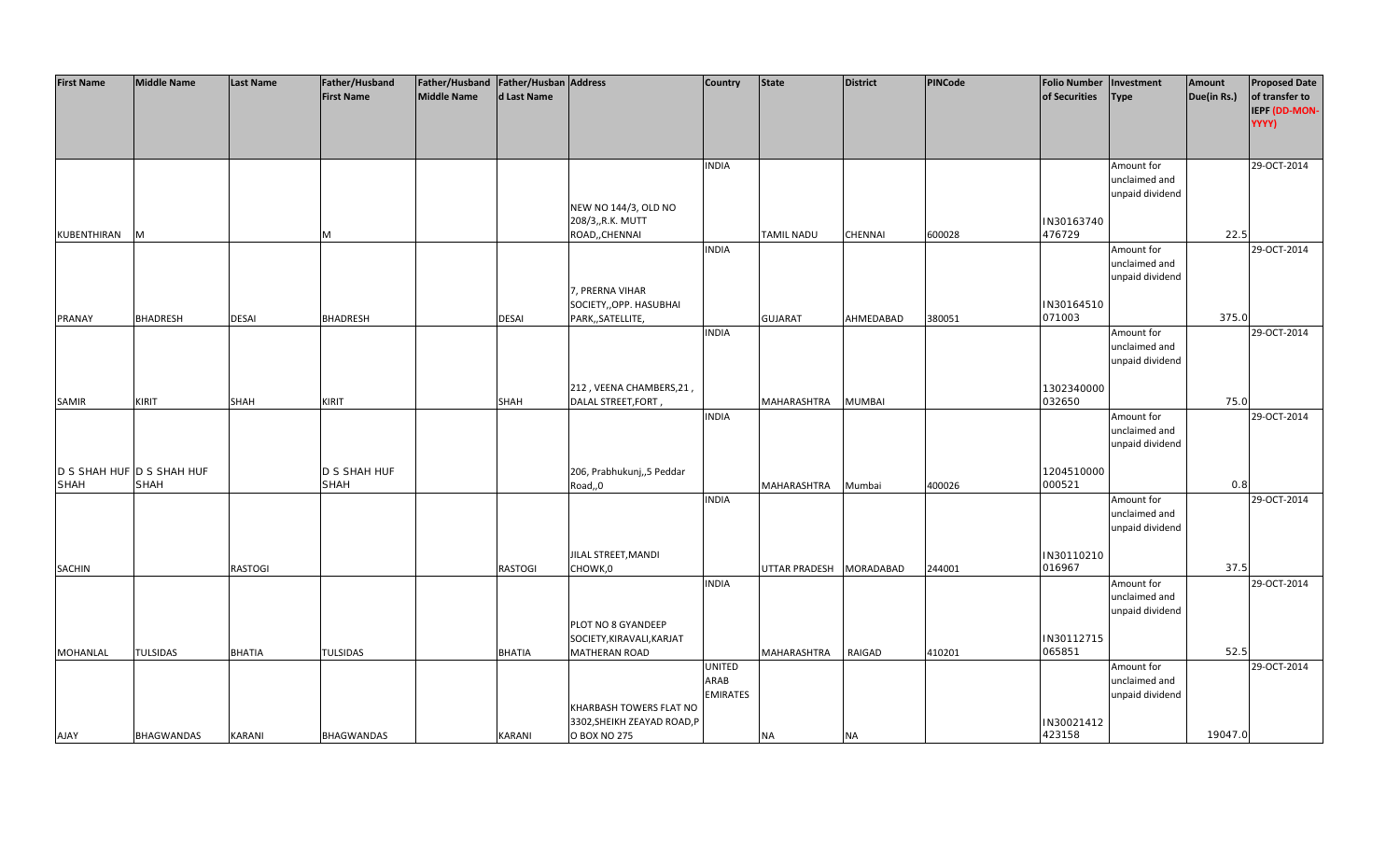| <b>First Name</b> | <b>Middle Name</b> | <b>Last Name</b> | Father/Husband    | Father/Husband Father/Husban Address |                |                             | <b>Country</b> | <b>State</b>      | <b>District</b>       | PINCode | <b>Folio Number</b> | Investment      | Amount      | <b>Proposed Date</b> |
|-------------------|--------------------|------------------|-------------------|--------------------------------------|----------------|-----------------------------|----------------|-------------------|-----------------------|---------|---------------------|-----------------|-------------|----------------------|
|                   |                    |                  | <b>First Name</b> | <b>Middle Name</b>                   | d Last Name    |                             |                |                   |                       |         | of Securities       | <b>Type</b>     | Due(in Rs.) | of transfer to       |
|                   |                    |                  |                   |                                      |                |                             |                |                   |                       |         |                     |                 |             | IEPF (DD-MON-        |
|                   |                    |                  |                   |                                      |                |                             |                |                   |                       |         |                     |                 |             | YYYY)                |
|                   |                    |                  |                   |                                      |                |                             |                |                   |                       |         |                     |                 |             |                      |
|                   |                    |                  |                   |                                      |                |                             |                |                   |                       |         |                     |                 |             |                      |
|                   |                    |                  |                   |                                      |                |                             | <b>INDIA</b>   |                   |                       |         |                     | Amount for      |             | 29-OCT-2014          |
|                   |                    |                  |                   |                                      |                |                             |                |                   |                       |         |                     | unclaimed and   |             |                      |
|                   |                    |                  |                   |                                      |                |                             |                |                   |                       |         |                     | unpaid dividend |             |                      |
|                   |                    |                  |                   |                                      |                |                             |                |                   |                       |         |                     |                 |             |                      |
|                   |                    |                  |                   |                                      |                | 31 MUTHU KORAKKI CHETTY     |                |                   |                       |         | IN30021412          |                 |             |                      |
| PRABHU            | N                  |                  | N                 |                                      |                | STREET, VELIPATTINAM, 0     |                | <b>TAMIL NADU</b> | Ramanathapuram 623501 |         | 697321              |                 | 18.8        |                      |
|                   |                    |                  |                   |                                      |                |                             | <b>INDIA</b>   |                   |                       |         |                     | Amount for      |             | 29-OCT-2014          |
|                   |                    |                  |                   |                                      |                |                             |                |                   |                       |         |                     | unclaimed and   |             |                      |
|                   |                    |                  |                   |                                      |                |                             |                |                   |                       |         |                     | unpaid dividend |             |                      |
|                   |                    |                  |                   |                                      |                |                             |                |                   |                       |         |                     |                 |             |                      |
|                   |                    |                  |                   |                                      |                | F C 85 HAL ENCLAVE S G      |                |                   |                       |         | IN30021413          |                 |             |                      |
| PRADEEP           | <b>KUMAR</b>       | <b>DUDEJA</b>    | <b>KUMAR</b>      |                                      | <b>DUDEJA</b>  | PALYA C V, RAMAN NAGAR, 0   |                | KARNATAKA         | BANGALORE             | 560093  | 143421              |                 | 2.3         |                      |
|                   |                    |                  |                   |                                      |                |                             | <b>INDIA</b>   |                   |                       |         |                     | Amount for      |             | 29-OCT-2014          |
|                   |                    |                  |                   |                                      |                |                             |                |                   |                       |         |                     | unclaimed and   |             |                      |
|                   |                    |                  |                   |                                      |                |                             |                |                   |                       |         |                     | unpaid dividend |             |                      |
|                   |                    |                  |                   |                                      |                |                             |                |                   |                       |         |                     |                 |             |                      |
|                   |                    |                  |                   |                                      |                |                             |                |                   |                       |         | IN30021413          |                 |             |                      |
| SANJAY            | <b>KUMAR</b>       | AGGARWAL         | <b>KUMAR</b>      |                                      | AGGARWAL       | H 3/78 SECTOR 18 ROHINI,0,0 |                | <b>DELHI</b>      | <b>DELHI</b>          | 110085  | 224384              |                 | 375.0       |                      |
|                   |                    |                  |                   |                                      |                |                             | <b>INDIA</b>   |                   |                       |         |                     | Amount for      |             | 29-OCT-2014          |
|                   |                    |                  |                   |                                      |                |                             |                |                   |                       |         |                     | unclaimed and   |             |                      |
|                   |                    |                  |                   |                                      |                |                             |                |                   |                       |         |                     | unpaid dividend |             |                      |
|                   |                    |                  |                   |                                      |                |                             |                |                   |                       |         |                     |                 |             |                      |
|                   |                    |                  |                   |                                      |                | A-26, VIKAS NAGAR, SAINIK   |                |                   |                       |         | IN30046810          |                 |             |                      |
| RAMESH            | <b>KUMAR</b>       | <b>PANT</b>      | <b>KUMAR</b>      |                                      | <b>PANT</b>    | ENCLAVE, UTTAM NAGAR        |                | <b>DELHI</b>      | <b>NEW DELHI</b>      | 110059  | 051666              |                 | 150.0       |                      |
|                   |                    |                  |                   |                                      |                |                             | <b>INDIA</b>   |                   |                       |         |                     | Amount for      |             | 29-OCT-2014          |
|                   |                    |                  |                   |                                      |                |                             |                |                   |                       |         |                     | unclaimed and   |             |                      |
|                   |                    |                  |                   |                                      |                |                             |                |                   |                       |         |                     | unpaid dividend |             |                      |
|                   |                    |                  |                   |                                      |                |                             |                |                   |                       |         |                     |                 |             |                      |
|                   |                    |                  |                   |                                      |                | 470, NIMRI COLONY, NR       |                |                   |                       |         | IN30039411          |                 |             |                      |
| RAJINDER          | <b>KUMAR</b>       |                  | <b>KUMAR</b>      |                                      |                | <b>ASHOK VIHAR</b>          |                | <b>DELHI</b>      | <b>DELHI</b>          |         | 133229              |                 | 150.0       |                      |
|                   |                    |                  |                   |                                      |                |                             | <b>INDIA</b>   |                   |                       |         |                     | Amount for      |             | 29-OCT-2014          |
|                   |                    |                  |                   |                                      |                |                             |                |                   |                       |         |                     | unclaimed and   |             |                      |
|                   |                    |                  |                   |                                      |                |                             |                |                   |                       |         |                     | unpaid dividend |             |                      |
|                   |                    |                  |                   |                                      |                | 10TH BOMBINO APTS, 18TH     |                |                   |                       |         |                     |                 |             |                      |
|                   |                    |                  |                   |                                      |                | <b>NORTH AVENUE</b>         |                |                   |                       |         | IN30047610          |                 |             |                      |
| RAJ               |                    | <b>HINDUJA</b>   |                   |                                      | <b>HINDUJA</b> | ROAD, SANTACRUZ (W)         |                | MAHARASHTRA       | <b>MUMBAI</b>         | 400054  | 419506              |                 | 21.8        |                      |
|                   |                    |                  |                   |                                      |                |                             | <b>INDIA</b>   |                   |                       |         |                     | Amount for      |             | 29-OCT-2014          |
|                   |                    |                  |                   |                                      |                |                             |                |                   |                       |         |                     | unclaimed and   |             |                      |
|                   |                    |                  |                   |                                      |                |                             |                |                   |                       |         |                     | unpaid dividend |             |                      |
|                   |                    |                  |                   |                                      |                |                             |                |                   |                       |         |                     |                 |             |                      |
|                   |                    |                  |                   |                                      |                | D 136 MANORA, NEW           |                |                   |                       |         | IN30047640          |                 |             |                      |
| <b>VIJAY</b>      | B                  | GAWARE           |                   |                                      | GAWARE         | MLAHOSTEL, NARIMAN POINT    |                | MAHARASHTRA       | <b>MUMBAI</b>         | 400021  | 217369              |                 | 75.0        |                      |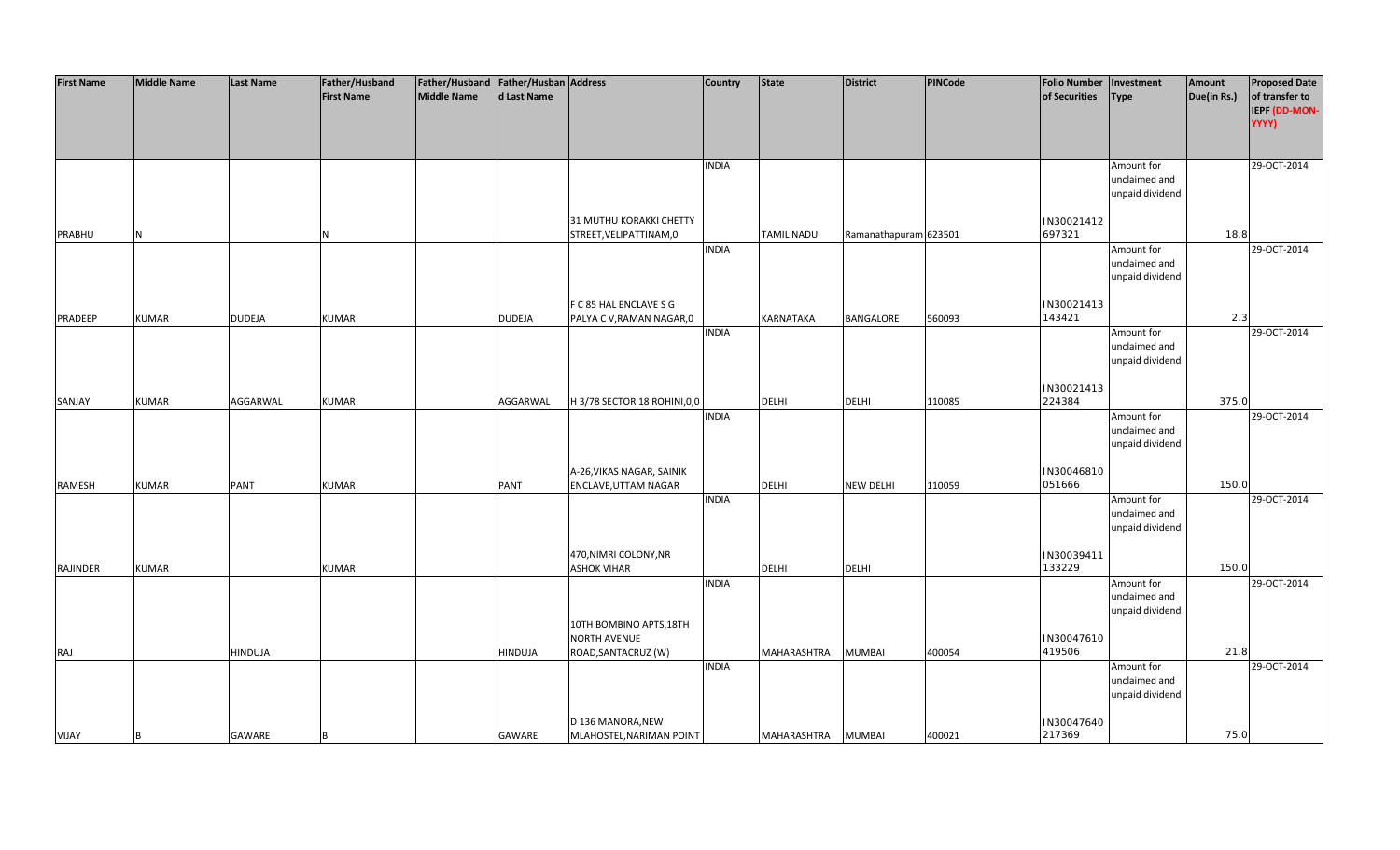| <b>First Name</b> | <b>Middle Name</b> | <b>Last Name</b> | Father/Husband    | Father/Husband Father/Husban Address |               |                           | <b>Country</b> | State              | <b>District</b> | PINCode | <b>Folio Number</b> | Investment      | Amount      | <b>Proposed Date</b> |
|-------------------|--------------------|------------------|-------------------|--------------------------------------|---------------|---------------------------|----------------|--------------------|-----------------|---------|---------------------|-----------------|-------------|----------------------|
|                   |                    |                  | <b>First Name</b> | <b>Middle Name</b>                   | d Last Name   |                           |                |                    |                 |         | of Securities       | <b>Type</b>     | Due(in Rs.) | of transfer to       |
|                   |                    |                  |                   |                                      |               |                           |                |                    |                 |         |                     |                 |             | IEPF (DD-MON-        |
|                   |                    |                  |                   |                                      |               |                           |                |                    |                 |         |                     |                 |             | YYYY)                |
|                   |                    |                  |                   |                                      |               |                           |                |                    |                 |         |                     |                 |             |                      |
|                   |                    |                  |                   |                                      |               |                           |                |                    |                 |         |                     |                 |             |                      |
|                   |                    |                  |                   |                                      |               |                           | <b>INDIA</b>   |                    |                 |         |                     | Amount for      |             | 29-OCT-2014          |
|                   |                    |                  |                   |                                      |               |                           |                |                    |                 |         |                     | unclaimed and   |             |                      |
|                   |                    |                  |                   |                                      |               |                           |                |                    |                 |         |                     | unpaid dividend |             |                      |
|                   |                    |                  |                   |                                      |               | PLOT 658 KHORSHED AB      |                |                    |                 |         |                     |                 |             |                      |
|                   |                    |                  |                   |                                      |               | AD, FIRDAUSI ROAD, FLAT 6 |                |                    |                 |         | IN30047642          |                 |             |                      |
| <b>ROSHAN</b>     | <b>HOSHEDER</b>    | <b>BAMJI</b>     | <b>HOSHEDER</b>   |                                      | <b>BAMJI</b>  | PARSI COLONY DADAR        |                | MAHARASHTRA        | <b>MUMBAI</b>   | 400014  | 063927              |                 | 3.8         |                      |
|                   |                    |                  |                   |                                      |               |                           | <b>INDIA</b>   |                    |                 |         |                     | Amount for      |             | 29-OCT-2014          |
|                   |                    |                  |                   |                                      |               |                           |                |                    |                 |         |                     | unclaimed and   |             |                      |
|                   |                    |                  |                   |                                      |               |                           |                |                    |                 |         |                     | unpaid dividend |             |                      |
|                   |                    |                  |                   |                                      |               | 25, DASHEHRA              |                |                    |                 |         |                     |                 |             |                      |
|                   |                    |                  |                   |                                      |               | MAIDAN, BEHIND HERO       |                | <b>MADHYA</b>      |                 |         | IN30048412          |                 |             |                      |
| RAJAT             | <b>KUMAR</b>       | JAIN             | <b>KUMAR</b>      |                                      | JAIN          | HONDA SHOWROOM,0          |                | PRADESH            | <b>UJJAIN</b>   | 456001  | 566310              |                 | 75.0        |                      |
|                   |                    |                  |                   |                                      |               |                           | <b>INDIA</b>   |                    |                 |         |                     | Amount for      |             | 29-OCT-2014          |
|                   |                    |                  |                   |                                      |               |                           |                |                    |                 |         |                     | unclaimed and   |             |                      |
|                   |                    |                  |                   |                                      |               |                           |                |                    |                 |         |                     | unpaid dividend |             |                      |
|                   |                    |                  |                   |                                      |               | D/G-3 APEKSHA FLATS, NEAR |                |                    |                 |         |                     |                 |             |                      |
|                   |                    |                  |                   |                                      |               | SATADHAR SAI BABA         |                |                    |                 |         | IN30018310          |                 |             |                      |
| <b>NAVAL</b>      | <b>KISHORE</b>     | <b>SAINI</b>     | <b>KISHORE</b>    |                                      | <b>SAINI</b>  | TEMPLE, GHATLODIA         |                | <b>GUJARAT</b>     | AHMEDABAD       | 380061  | 062936              |                 | 90.0        |                      |
|                   |                    |                  |                   |                                      |               |                           | <b>INDIA</b>   |                    |                 |         |                     | Amount for      |             | 29-OCT-2014          |
|                   |                    |                  |                   |                                      |               |                           |                |                    |                 |         |                     | unclaimed and   |             |                      |
|                   |                    |                  |                   |                                      |               | FLAT NO 20 4TH            |                |                    |                 |         |                     | unpaid dividend |             |                      |
|                   |                    |                  |                   |                                      |               | FLOOR, CHHAYA CO OP HSG   |                |                    |                 |         |                     |                 |             |                      |
|                   |                    |                  |                   |                                      |               | SOC PT MK MARG, BORIVALI  |                |                    |                 |         | IN30018312          |                 |             |                      |
| RAJENDRA          | <b>ACHYUT</b>      | <b>TATKE</b>     | <b>ACHYUT</b>     |                                      | <b>TATKE</b>  | <b>WEST</b>               |                | <b>MAHARASHTRA</b> | <b>MUMBAI</b>   | 400091  | 217546              |                 | 0.8         |                      |
|                   |                    |                  |                   |                                      |               |                           | <b>INDIA</b>   |                    |                 |         |                     | Amount for      |             | 29-OCT-2014          |
|                   |                    |                  |                   |                                      |               |                           |                |                    |                 |         |                     | unclaimed and   |             |                      |
|                   |                    |                  |                   |                                      |               |                           |                |                    |                 |         |                     | unpaid dividend |             |                      |
|                   |                    |                  |                   |                                      |               |                           |                |                    |                 |         |                     |                 |             |                      |
|                   |                    |                  |                   |                                      |               | 1 H/14, KANTI FACTORY     |                |                    |                 |         | IN30018312          |                 |             |                      |
| PUJA              |                    | <b>TIWARY</b>    |                   |                                      | <b>TIWARY</b> | ROAD, GANDHINAGAR, 0      |                | <b>BIHAR</b>       | <b>PATNA</b>    | 800020  | 904488              |                 | 37.5        |                      |
|                   |                    |                  |                   |                                      |               |                           | <b>INDIA</b>   |                    |                 |         |                     | Amount for      |             | 29-OCT-2014          |
|                   |                    |                  |                   |                                      |               |                           |                |                    |                 |         |                     | unclaimed and   |             |                      |
|                   |                    |                  |                   |                                      |               |                           |                |                    |                 |         |                     | unpaid dividend |             |                      |
|                   |                    |                  |                   |                                      |               |                           |                |                    |                 |         |                     |                 |             |                      |
|                   |                    |                  |                   |                                      |               | 24 SMRUTI FLAT, NEAR      |                |                    |                 |         | IN30246110          |                 |             |                      |
| RAMANLAL          | <b>MAFATLAL</b>    | <b>VORA</b>      | <b>MAFATLAL</b>   |                                      | VORA          | PANKAJ SOCIETY,0          |                | <b>GUJARAT</b>     | AHMEDABAD       | 380007  | 223078              |                 | 300.0       |                      |
|                   |                    |                  |                   |                                      |               |                           | <b>INDIA</b>   |                    |                 |         |                     | Amount for      |             | 29-OCT-2014          |
|                   |                    |                  |                   |                                      |               |                           |                |                    |                 |         |                     | unclaimed and   |             |                      |
|                   |                    |                  |                   |                                      |               |                           |                |                    |                 |         |                     | unpaid dividend |             |                      |
|                   |                    |                  |                   |                                      |               | SAI NIVAS PLOT NO -       |                |                    |                 |         |                     |                 |             |                      |
|                   |                    |                  |                   |                                      | SWAMINATHA    | 35, ALWAR NAGAR 3RD       |                |                    |                 |         | IN30267930          |                 |             |                      |
|                   |                    | SWAMINATHAN      |                   |                                      | N             | STREET, ULLAHARAM         |                | <b>TAMIL NADU</b>  | <b>CHENNAI</b>  | 600061  | 025239              |                 | 360.0       |                      |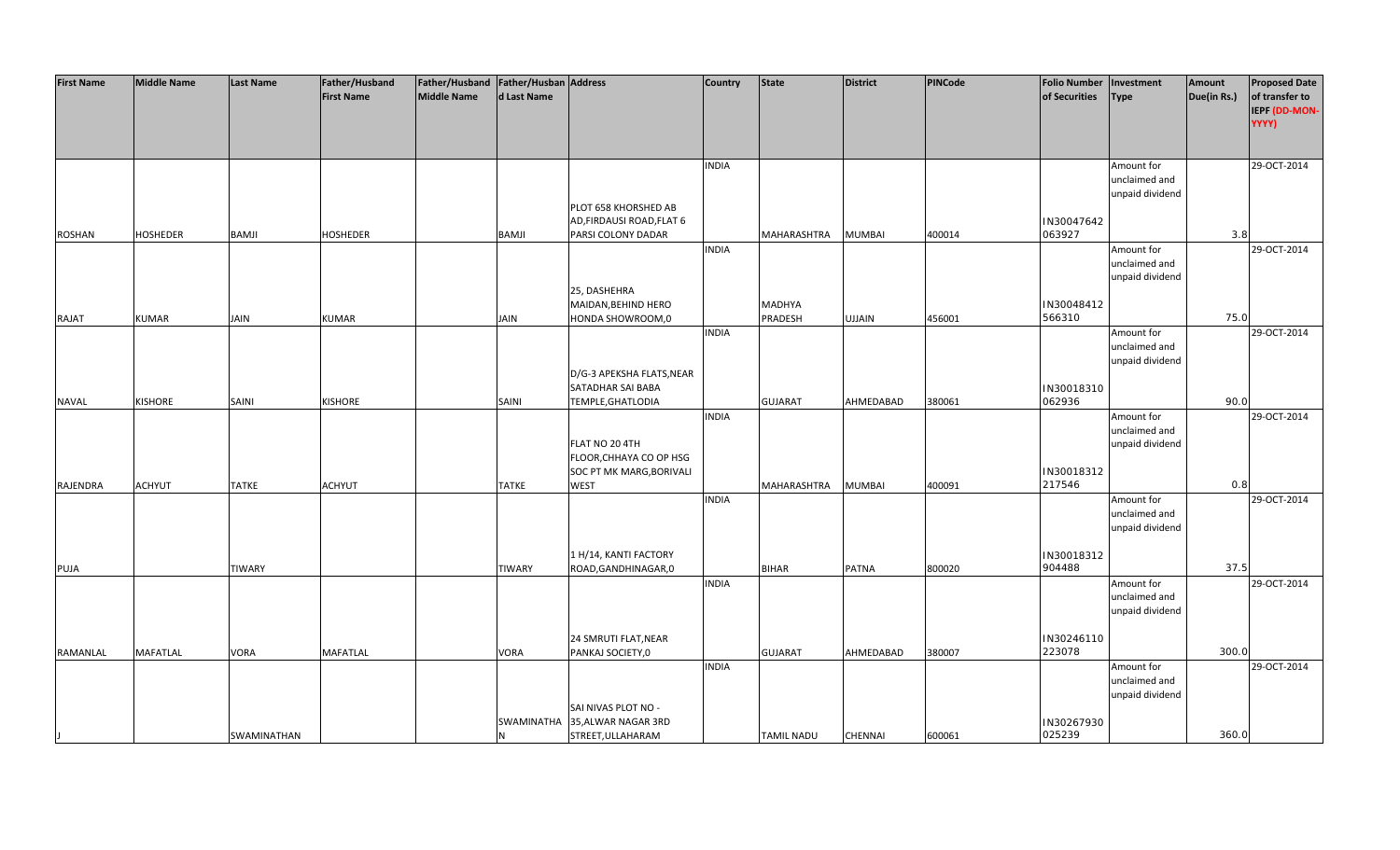| <b>First Name</b> | <b>Middle Name</b> | <b>Last Name</b> | Father/Husband<br><b>First Name</b> | Father/Husband   Father/Husban   Address<br>Middle Name | d Last Name    |                                                                                                   | <b>Country</b> | <b>State</b>       | <b>District</b>  | <b>PINCode</b> | <b>Folio Number</b><br>of Securities | Investment<br><b>Type</b>                      | Amount<br>Due(in Rs.) | <b>Proposed Date</b><br>of transfer to<br>IEPF (DD-MON-<br>YYYY) |
|-------------------|--------------------|------------------|-------------------------------------|---------------------------------------------------------|----------------|---------------------------------------------------------------------------------------------------|----------------|--------------------|------------------|----------------|--------------------------------------|------------------------------------------------|-----------------------|------------------------------------------------------------------|
|                   |                    |                  |                                     |                                                         |                |                                                                                                   | <b>INDIA</b>   |                    |                  |                |                                      | Amount for<br>unclaimed and<br>unpaid dividend |                       | 29-OCT-2014                                                      |
|                   |                    |                  |                                     |                                                         |                | NO 42 MATHRUSHREE KRUPA<br>4TH BLOCK, 6TH MAIN ROAD<br>MEENAKSHI NAGAR, 3RD<br>STAGE BASAVESHWARA |                |                    |                  |                | IN30267930<br>055162                 |                                                | 0.8                   |                                                                  |
| <b>REKHA</b>      | R                  |                  |                                     |                                                         |                | NAGAR                                                                                             | <b>INDIA</b>   | KARNATAKA          | BANGALORE        |                |                                      | Amount for                                     |                       | 29-OCT-2014                                                      |
|                   |                    |                  |                                     |                                                         |                |                                                                                                   |                |                    |                  |                |                                      | unclaimed and<br>unpaid dividend               |                       |                                                                  |
| ANIRBAN           |                    | <b>DUTTA</b>     |                                     |                                                         | <b>DUTTA</b>   | 167/A/1 LENIN SARANI, NEW<br>BKP, WEST KODALIA                                                    |                | <b>WEST BENGAL</b> | Hooghly          |                | IN30267931<br>104854                 |                                                | 112.5                 |                                                                  |
|                   |                    |                  |                                     |                                                         |                |                                                                                                   | <b>INDIA</b>   |                    |                  |                |                                      | Amount for<br>unclaimed and<br>unpaid dividend |                       | 29-OCT-2014                                                      |
|                   |                    |                  |                                     |                                                         |                | 19 A REGENT PARK, VIMAN                                                                           |                |                    |                  |                | IN30267932                           |                                                |                       |                                                                  |
| SAUREN            | <b>SEN</b>         | SHARMA           | SEN                                 |                                                         | SHARMA         | NAGAR,0                                                                                           | <b>INDIA</b>   | MAHARASHTRA        | <b>PUNE</b>      | 411014         | 026173                               | Amount for<br>unclaimed and<br>unpaid dividend | 375.0                 | 29-OCT-2014                                                      |
| <b>ANITA</b>      |                    | KHURANA          |                                     |                                                         | KHURANA        | C19 1ST FLOOR, NEW<br>MULTAN NAGAR,0                                                              |                | <b>DELHI</b>       | <b>NEW DELHI</b> |                | IN30267932<br>233135                 |                                                | 75.0                  |                                                                  |
|                   |                    |                  |                                     |                                                         |                | 3401,5TH CROSS GAYATRI<br>NAGAR, OPP                                                              | <b>INDIA</b>   |                    |                  |                |                                      | Amount for<br>unclaimed and<br>unpaid dividend |                       | 29-OCT-2014                                                      |
| <b>MANOJ</b>      | <b>KUMAR</b>       | <b>MOHANTY</b>   | <b>KUMAR</b>                        |                                                         | <b>MOHANTY</b> | HARISHCHANDRA GHAT BUS<br>STOP                                                                    |                | KARNATAKA          | <b>BANGALORE</b> | 560021         | IN30267932<br>685772                 |                                                | 60.0                  |                                                                  |
|                   |                    |                  |                                     |                                                         |                |                                                                                                   | <b>INDIA</b>   |                    |                  |                |                                      | Amount for<br>unclaimed and<br>unpaid dividend |                       | 29-OCT-2014                                                      |
| <b>ASHUTOSH</b>   | SANTRAM            | <b>VERMA</b>     | SANTRAM                             |                                                         | VERMA          | G1/28, PUNIT NAGAR, OLD<br>PADRA ROAD                                                             |                | <b>GUJARAT</b>     | VADODARA         | 390015         | IN30267933<br>240496                 |                                                | 112.5                 |                                                                  |
| RAJ               | <b>KUMAR</b>       | <b>JAIN</b>      | <b>KUMAR</b>                        |                                                         | <b>JAIN</b>    | 880, MAHAVEER NAGAR<br>1ST, NEAR DURGAPURA<br><b>RAILWAY STATION</b>                              | <b>INDIA</b>   | RAJASTHAN          | <b>JAIPUR</b>    | 302018         | IN30270020<br>110879                 | Amount for<br>unclaimed and<br>unpaid dividend | 7.5                   | 29-OCT-2014                                                      |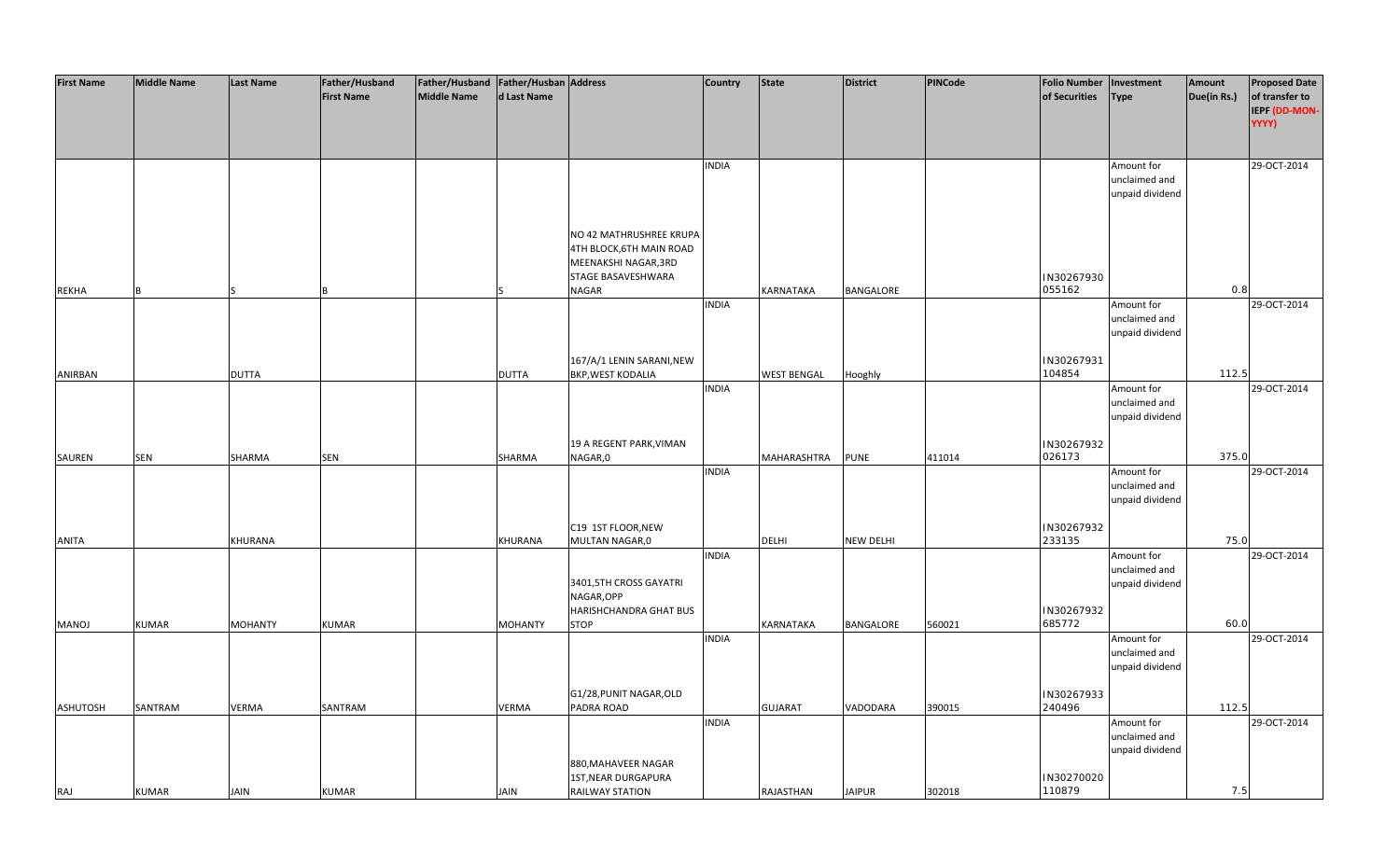| <b>First Name</b>       | <b>Middle Name</b>   | <b>Last Name</b> | Father/Husband        | Father/Husband   Father/Husban   Address |                |                            | <b>Country</b> | <b>State</b>   | <b>District</b> | <b>PINCode</b> | <b>Folio Number</b> | Investment      | Amount      | <b>Proposed Date</b> |
|-------------------------|----------------------|------------------|-----------------------|------------------------------------------|----------------|----------------------------|----------------|----------------|-----------------|----------------|---------------------|-----------------|-------------|----------------------|
|                         |                      |                  | <b>First Name</b>     | <b>Middle Name</b>                       | d Last Name    |                            |                |                |                 |                | of Securities       | Type            | Due(in Rs.) | of transfer to       |
|                         |                      |                  |                       |                                          |                |                            |                |                |                 |                |                     |                 |             | <b>IEPF (DD-MON-</b> |
|                         |                      |                  |                       |                                          |                |                            |                |                |                 |                |                     |                 |             |                      |
|                         |                      |                  |                       |                                          |                |                            |                |                |                 |                |                     |                 |             | YYYY)                |
|                         |                      |                  |                       |                                          |                |                            |                |                |                 |                |                     |                 |             |                      |
|                         |                      |                  |                       |                                          |                |                            |                |                |                 |                |                     |                 |             |                      |
|                         |                      |                  |                       |                                          |                |                            | <b>INDIA</b>   |                |                 |                |                     | Amount for      |             | 29-OCT-2014          |
|                         |                      |                  |                       |                                          |                |                            |                |                |                 |                |                     | unclaimed and   |             |                      |
|                         |                      |                  |                       |                                          |                |                            |                |                |                 |                |                     | unpaid dividend |             |                      |
|                         |                      |                  |                       |                                          |                |                            |                |                |                 |                |                     |                 |             |                      |
|                         |                      |                  |                       |                                          |                | 21/48/C,, Perumal Gounder  |                |                |                 |                | IN30287120          |                 |             |                      |
| PALANISAMY              |                      | NALLASIVAM       |                       |                                          | NALLASIVAM     | Kadu,, Chennimalai Road,   |                | TAMIL NADU     | Erode           | 638001         | 197819              |                 | 3.8         |                      |
|                         |                      |                  |                       |                                          |                |                            | <b>INDIA</b>   |                |                 |                |                     | Amount for      |             | 29-OCT-2014          |
|                         |                      |                  |                       |                                          |                |                            |                |                |                 |                |                     | unclaimed and   |             |                      |
|                         |                      |                  |                       |                                          |                |                            |                |                |                 |                |                     | unpaid dividend |             |                      |
|                         |                      |                  |                       |                                          |                | 431 AKSHAR                 |                |                |                 |                |                     |                 |             |                      |
|                         |                      |                  |                       |                                          |                | SOCIETY, HIMATNAGAR        |                |                |                 |                | 1204470000          |                 |             |                      |
| <b>SUKHDEV</b>          | <b>JIVANBHAI</b>     | <b>GADHAVI</b>   | <b>JIVANBHAI</b>      |                                          | <b>GADHAVI</b> | SABARKANTHA, HIMATNAGAR    |                | <b>GUJARAT</b> | Sabar Kantha    | 383001         | 275203              |                 | 75.0        |                      |
|                         |                      |                  |                       |                                          |                |                            | <b>INDIA</b>   |                |                 |                |                     | Amount for      |             | 29-OCT-2014          |
|                         |                      |                  |                       |                                          |                |                            |                |                |                 |                |                     |                 |             |                      |
|                         |                      |                  |                       |                                          |                |                            |                |                |                 |                |                     | unclaimed and   |             |                      |
|                         |                      |                  |                       |                                          |                | C-4 MANGALYA               |                |                |                 |                |                     | unpaid dividend |             |                      |
|                         |                      |                  |                       |                                          |                | BUNGLOW, NR. SOLA          |                |                |                 |                |                     |                 |             |                      |
|                         |                      |                  |                       |                                          |                | RAILWAY CROSSING, SOLA     |                |                |                 |                | 1202350000          |                 |             |                      |
| AMIT                    | KANAIYALAL           | RAWAL            | KANAIYALAL            |                                          | RAWAL          | ROAD                       |                | <b>GUJARAT</b> | AHEMADABAD      | 380061         | 012810              |                 | 37.5        |                      |
|                         |                      |                  |                       |                                          |                |                            | <b>INDIA</b>   |                |                 |                |                     | Amount for      |             | 29-OCT-2014          |
|                         |                      |                  |                       |                                          |                |                            |                |                |                 |                |                     | unclaimed and   |             |                      |
|                         |                      |                  |                       |                                          |                |                            |                |                |                 |                |                     | unpaid dividend |             |                      |
|                         |                      |                  |                       |                                          |                |                            |                |                |                 |                |                     |                 |             |                      |
|                         |                      |                  |                       |                                          |                | 128/3,, RAM KUTIR, JAWAHAR |                |                |                 |                | IN30226911          |                 |             |                      |
| SANTOSH                 | <b>MUSAFIR</b>       | <b>SINGH</b>     | <b>MUSAFIR</b>        |                                          | SINGH          | NAGAR,, MUMBAI,            |                | MAHARASHTRA    | <b>MUMBAI</b>   | 400062         | 547185              |                 | 3.8         |                      |
|                         |                      |                  |                       |                                          |                |                            | <b>INDIA</b>   |                |                 |                |                     | Amount for      |             | 29-OCT-2014          |
|                         |                      |                  |                       |                                          |                |                            |                |                |                 |                |                     | unclaimed and   |             |                      |
|                         |                      |                  |                       |                                          |                |                            |                |                |                 |                |                     | unpaid dividend |             |                      |
|                         |                      |                  |                       |                                          |                |                            |                |                |                 |                |                     |                 |             |                      |
| <b>INDIA</b><br>CAPITAL |                      |                  |                       |                                          |                | 153-160, GROUND            |                |                |                 |                |                     |                 |             |                      |
| <b>MARKETS</b>          | <b>INDIA CAPITAL</b> |                  | <b>INDIA CAPITAL</b>  |                                          |                | FLOOR,, RAGHULEELA         |                |                |                 |                |                     |                 |             |                      |
| PRIVATE                 | <b>MARKETS</b>       |                  | <b>MARKETS</b>        |                                          |                | SHOPPING MALL, BEHIND      |                |                |                 |                | IN30239010          |                 |             |                      |
| LIMITED                 | PRIVATE LIMITED      |                  | PRIVATE LIMITED       |                                          |                | POISAR BUS DEPOT,          |                | MAHARASHTRA    | <b>MUMBAI</b>   |                | 001360              |                 | 4350.0      |                      |
|                         |                      |                  |                       |                                          |                |                            |                |                |                 |                |                     |                 |             |                      |
|                         |                      |                  |                       |                                          |                |                            | <b>INDIA</b>   |                |                 |                |                     | Amount for      |             | 29-OCT-2014          |
|                         |                      |                  |                       |                                          |                |                            |                |                |                 |                |                     | unclaimed and   |             |                      |
|                         |                      |                  |                       |                                          |                |                            |                |                |                 |                |                     | unpaid dividend |             |                      |
|                         |                      |                  |                       |                                          |                | <b>MEHTA SINGHVI</b>       |                |                |                 |                |                     |                 |             |                      |
|                         |                      |                  |                       |                                          |                | ASSOCIATES, 338, KALIANDAS |                |                |                 |                |                     |                 |             |                      |
|                         |                      |                  |                       |                                          |                | <b>UDYOG BHAWAN, NR</b>    |                |                |                 |                |                     |                 |             |                      |
|                         |                      |                  |                       |                                          |                | <b>CENTURY</b>             |                |                |                 |                | IN30173120          |                 |             |                      |
| <b>SURBHI</b>           |                      | <b>SINGHVI</b>   |                       |                                          | SINGHVI        | BAZAR, PRABHADEVI          |                | MAHARASHTRA    | <b>MUMBAI</b>   | 400025         | 000422              |                 | 75.0        |                      |
|                         |                      |                  |                       |                                          |                |                            | <b>INDIA</b>   |                |                 |                |                     | Amount for      |             | 29-OCT-2014          |
|                         |                      |                  |                       |                                          |                |                            |                |                |                 |                |                     | unclaimed and   |             |                      |
|                         |                      |                  |                       |                                          |                |                            |                |                |                 |                |                     | unpaid dividend |             |                      |
| <b>EDELWEISS</b>        |                      |                  |                       |                                          |                |                            |                |                |                 |                |                     |                 |             |                      |
| <b>SECURITIES</b>       | <b>EDELWEISS</b>     |                  | <b>EDELWEISS</b>      |                                          |                | 14TH FLOOR,, EXPRESS       |                |                |                 |                | 1203230000          |                 |             |                      |
| <b>LTD</b>              | SECURITIES LTD       |                  | <b>SECURITIES LTD</b> |                                          |                | TOWERS,, NARIMAN POINT     |                | MAHARASHTRA    | <b>MUMBAI</b>   | 400021         | 008737              |                 | 816.0       |                      |
|                         |                      |                  |                       |                                          |                |                            |                |                |                 |                |                     |                 |             |                      |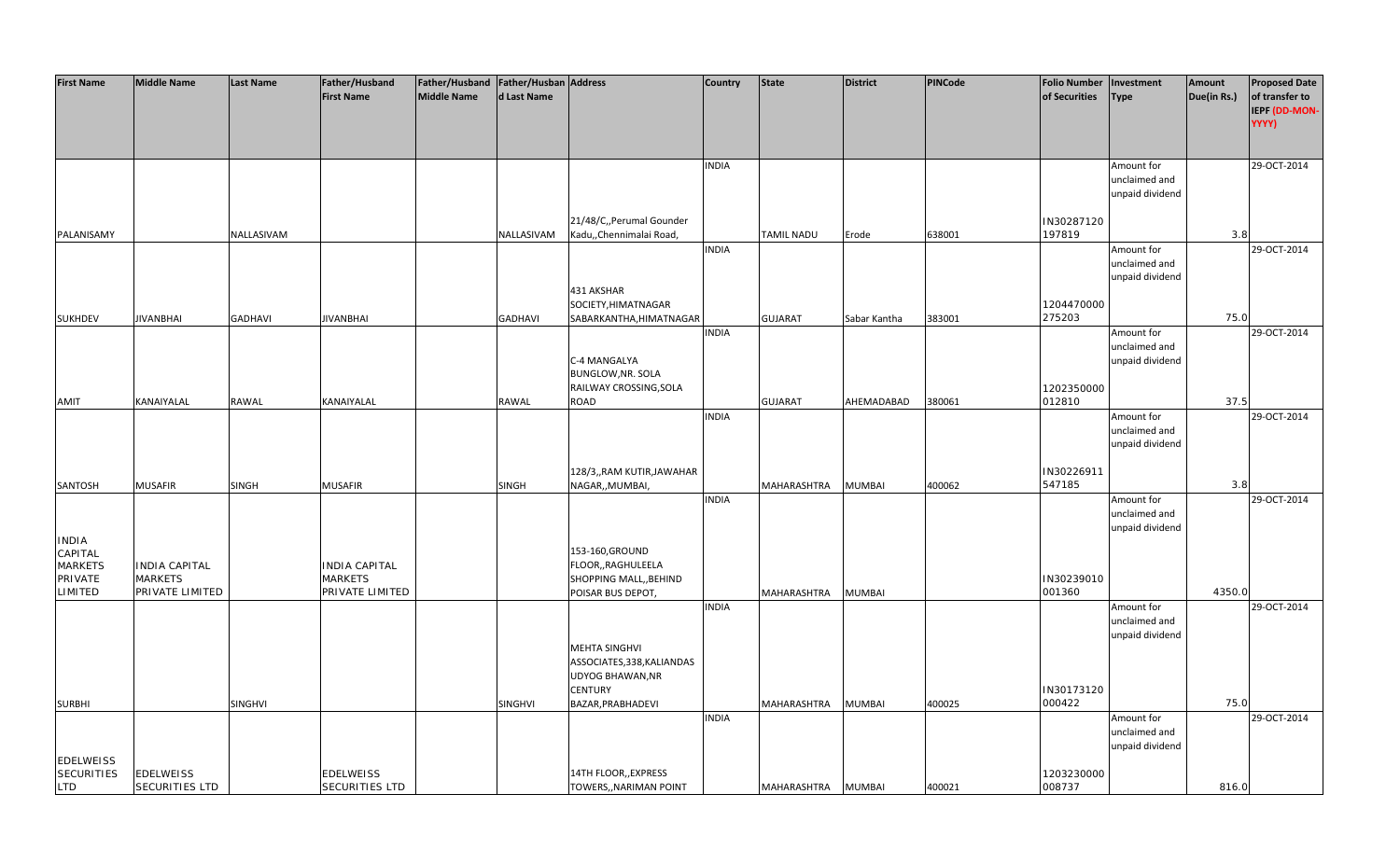| <b>First Name</b> | <b>Middle Name</b> | <b>Last Name</b> | Father/Husband    | Father/Husband   Father/Husban   Address |                  |                             | <b>Country</b> | <b>State</b>      | <b>District</b>  | <b>PINCode</b> | <b>Folio Number</b>  | Investment                  | Amount      | <b>Proposed Date</b> |
|-------------------|--------------------|------------------|-------------------|------------------------------------------|------------------|-----------------------------|----------------|-------------------|------------------|----------------|----------------------|-----------------------------|-------------|----------------------|
|                   |                    |                  | <b>First Name</b> | Middle Name                              | d Last Name      |                             |                |                   |                  |                | of Securities        | <b>Type</b>                 | Due(in Rs.) | of transfer to       |
|                   |                    |                  |                   |                                          |                  |                             |                |                   |                  |                |                      |                             |             | IEPF (DD-MON-        |
|                   |                    |                  |                   |                                          |                  |                             |                |                   |                  |                |                      |                             |             | YYYY)                |
|                   |                    |                  |                   |                                          |                  |                             |                |                   |                  |                |                      |                             |             |                      |
|                   |                    |                  |                   |                                          |                  |                             |                |                   |                  |                |                      |                             |             |                      |
|                   |                    |                  |                   |                                          |                  |                             | <b>INDIA</b>   |                   |                  |                |                      | Amount for                  |             | 29-OCT-2014          |
|                   |                    |                  |                   |                                          |                  |                             |                |                   |                  |                |                      | unclaimed and               |             |                      |
|                   |                    |                  |                   |                                          |                  |                             |                |                   |                  |                |                      | unpaid dividend             |             |                      |
|                   |                    |                  |                   |                                          |                  |                             |                |                   |                  |                |                      |                             |             |                      |
|                   |                    |                  |                   |                                          |                  |                             |                |                   |                  |                | 1203840000<br>355223 |                             | 78.0        |                      |
| M                 |                    | <b>MOORTHY</b>   |                   |                                          | <b>MOORTHY</b>   | NO. 106, NEW STREET, 0      | <b>INDIA</b>   | <b>TAMIL NADU</b> | Virudhunagar     | 626189         |                      | Amount for                  |             | 29-OCT-2014          |
|                   |                    |                  |                   |                                          |                  |                             |                |                   |                  |                |                      | unclaimed and               |             |                      |
|                   |                    |                  |                   |                                          |                  |                             |                |                   |                  |                |                      | unpaid dividend             |             |                      |
|                   |                    |                  |                   |                                          |                  |                             |                |                   |                  |                |                      |                             |             |                      |
| SHAILENDRASIN     |                    |                  |                   |                                          |                  | A-24, CHAITANYA             |                |                   |                  |                | 1203840000           |                             |             |                      |
| IH.               |                    | SOLANKI          |                   |                                          | SOLANKI          | PARK, BORSAD ROAD           |                | <b>GUJARAT</b>    | Anand            | 388345         | 234282               |                             | 7.5         |                      |
|                   |                    |                  |                   |                                          |                  |                             | <b>INDIA</b>   |                   |                  |                |                      | Amount for                  |             | 29-OCT-2014          |
|                   |                    |                  |                   |                                          |                  |                             |                |                   |                  |                |                      | unclaimed and               |             |                      |
|                   |                    |                  |                   |                                          |                  |                             |                |                   |                  |                |                      | unpaid dividend             |             |                      |
|                   |                    |                  |                   |                                          |                  | Q 206                       |                |                   |                  |                |                      |                             |             |                      |
|                   |                    |                  |                   |                                          |                  | SHRINANDNAGAD, PART 3       |                |                   |                  |                | 1203790000           |                             |             |                      |
| NILKANTH          | PANDIT             | <b>CHAUDHARI</b> | PANDIT            |                                          | <b>CHAUDHARI</b> | VEJALPUR,0                  |                | <b>GUJARAT</b>    | AHMEDABAD        | 380001         | 013698               |                             | 375.0       |                      |
|                   |                    |                  |                   |                                          |                  |                             | <b>INDIA</b>   |                   |                  |                |                      | Amount for                  |             | 29-OCT-2014          |
|                   |                    |                  |                   |                                          |                  |                             |                |                   |                  |                |                      | unclaimed and               |             |                      |
|                   |                    |                  |                   |                                          |                  |                             |                |                   |                  |                |                      | unpaid dividend             |             |                      |
| QUATIME           |                    |                  |                   |                                          |                  |                             |                |                   |                  |                |                      |                             |             |                      |
| <b>SOFTWARE</b>   | QUATIME            |                  | QUATIME           |                                          |                  |                             |                |                   |                  |                |                      |                             |             |                      |
| SOLUTIONS         | <b>SOFTWARE</b>    |                  | SOFTWARE          |                                          |                  | 59, SITARAM PARK            |                |                   |                  |                |                      |                             |             |                      |
| PRIVATE           | <b>SOLUTIONS</b>   |                  | SOLUTIONS         |                                          |                  | COLONY,, AERODRAM           |                | <b>MADHYA</b>     |                  |                | 1203460000           |                             |             |                      |
| <b>LIMITED</b>    | PRIVATE LIMITED    |                  | PRIVATE LIMITED   |                                          |                  | ROAD,,0                     |                | PRADESH           | <b>INDORE</b>    | 452001         | 044360               |                             | 375.0       |                      |
|                   |                    |                  |                   |                                          |                  |                             | <b>INDIA</b>   |                   |                  |                |                      | Amount for                  |             | 29-OCT-2014          |
|                   |                    |                  |                   |                                          |                  |                             |                |                   |                  |                |                      | unclaimed and               |             |                      |
|                   |                    |                  |                   |                                          |                  |                             |                |                   |                  |                |                      | unpaid dividend             |             |                      |
|                   |                    |                  |                   |                                          |                  |                             |                |                   |                  |                |                      |                             |             |                      |
|                   |                    |                  |                   |                                          |                  |                             |                |                   |                  |                | 1203380000           |                             |             |                      |
| <b>VIRAJBHAI</b>  | G                  | KOTHARI          | G                 |                                          | KOTHARI          | PLOT NO. 1655/1, SEC-5 C, 0 |                | <b>GUJARAT</b>    | GANDHINAGAR      | 382007         | 038732               |                             | 750.0       |                      |
|                   |                    |                  |                   |                                          |                  |                             | <b>INDIA</b>   |                   |                  |                |                      | Amount for<br>unclaimed and |             | 29-OCT-2014          |
|                   |                    |                  |                   |                                          |                  |                             |                |                   |                  |                |                      | unpaid dividend             |             |                      |
|                   |                    |                  |                   |                                          |                  |                             |                |                   |                  |                |                      |                             |             |                      |
|                   |                    |                  |                   |                                          |                  |                             |                |                   |                  |                | IN30114310           |                             |             |                      |
| <b>KALICHARAN</b> | <b>KALICHARAN</b>  |                  | KALICHARAN        |                                          |                  | 88 A G C R ENCLAVE, 0, 0    |                | <b>DELHI</b>      | <b>DELHI</b>     | 110092         | 054807               |                             | 1500.0      |                      |
|                   |                    |                  |                   |                                          |                  |                             | <b>INDIA</b>   |                   |                  |                |                      | Amount for                  |             | 29-OCT-2014          |
|                   |                    |                  |                   |                                          |                  |                             |                |                   |                  |                |                      | unclaimed and               |             |                      |
|                   |                    |                  |                   |                                          |                  |                             |                |                   |                  |                |                      | unpaid dividend             |             |                      |
|                   |                    |                  |                   |                                          |                  |                             |                |                   |                  |                |                      |                             |             |                      |
|                   |                    |                  |                   |                                          |                  | 5 2 883/886 OSMAN           |                | <b>ANDHRA</b>     |                  |                | IN30115112           |                             |             |                      |
| <b>DINESH</b>     | <b>KUMAR</b>       | <b>MANTRI</b>    | <b>KUMAR</b>      |                                          | <b>MANTRI</b>    | GUNJ, HYDERABAD, 0          |                | PRADESH           | <b>HYDERABAD</b> |                | 875320               |                             | 75.0        |                      |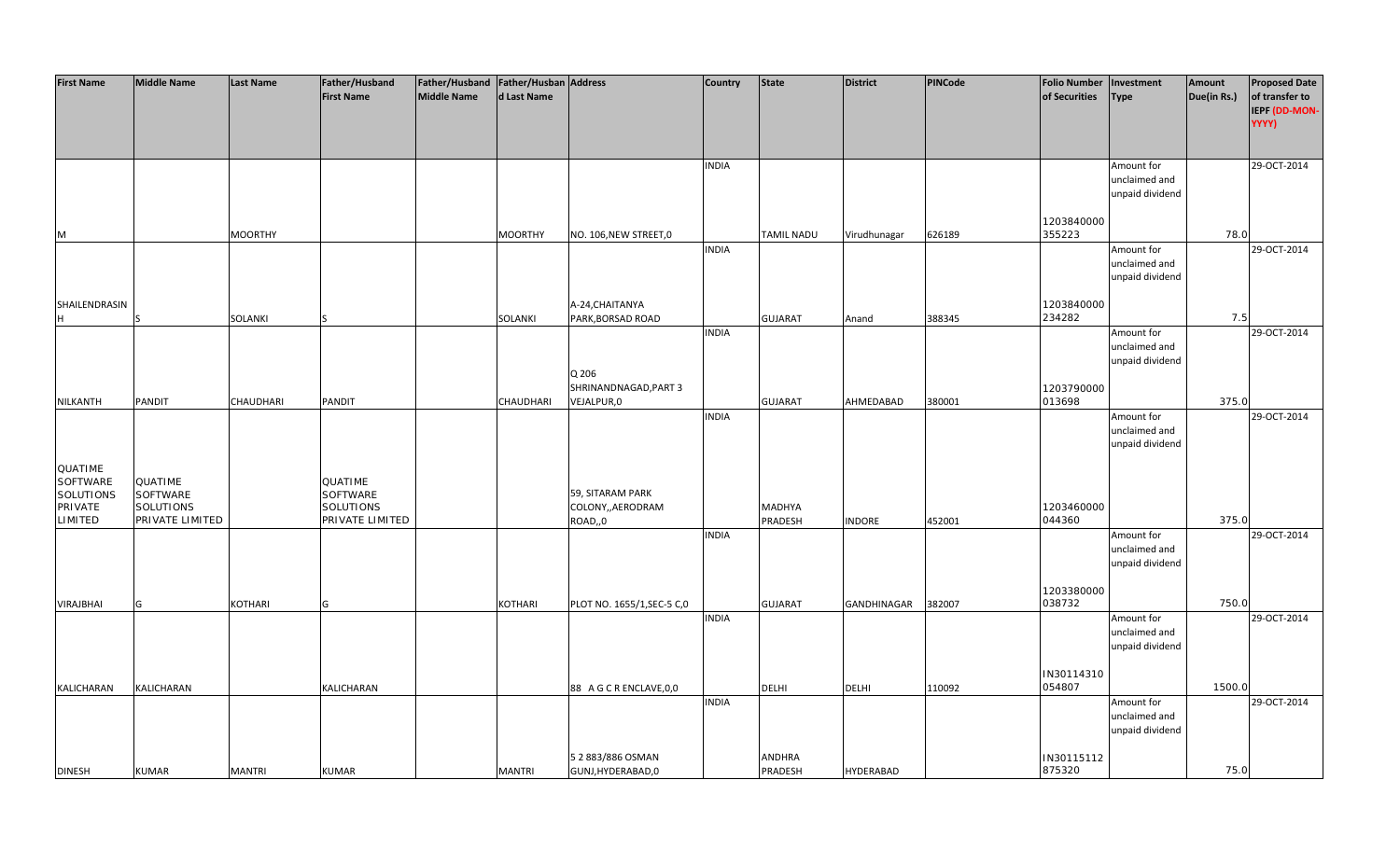| <b>First Name</b> | <b>Middle Name</b> | <b>Last Name</b> | Father/Husband    | Father/Husband Father/Husban Address |                |                           | Country      | <b>State</b>   | <b>District</b> | <b>PINCode</b> | <b>Folio Number</b> | Investment      | Amount      | <b>Proposed Date</b> |
|-------------------|--------------------|------------------|-------------------|--------------------------------------|----------------|---------------------------|--------------|----------------|-----------------|----------------|---------------------|-----------------|-------------|----------------------|
|                   |                    |                  | <b>First Name</b> | Middle Name                          | d Last Name    |                           |              |                |                 |                | of Securities       | <b>Type</b>     | Due(in Rs.) | of transfer to       |
|                   |                    |                  |                   |                                      |                |                           |              |                |                 |                |                     |                 |             | IEPF (DD-MON-        |
|                   |                    |                  |                   |                                      |                |                           |              |                |                 |                |                     |                 |             | YYYY)                |
|                   |                    |                  |                   |                                      |                |                           |              |                |                 |                |                     |                 |             |                      |
|                   |                    |                  |                   |                                      |                |                           |              |                |                 |                |                     |                 |             |                      |
|                   |                    |                  |                   |                                      |                |                           | <b>INDIA</b> |                |                 |                |                     | Amount for      |             | 29-OCT-2014          |
|                   |                    |                  |                   |                                      |                |                           |              |                |                 |                |                     | unclaimed and   |             |                      |
|                   |                    |                  |                   |                                      |                |                           |              |                |                 |                |                     | unpaid dividend |             |                      |
|                   |                    |                  |                   |                                      |                |                           |              |                |                 |                |                     |                 |             |                      |
|                   |                    |                  |                   |                                      |                | LAXMI TENT HOUSE, GORDI   |              |                |                 |                | IN30116030          |                 |             |                      |
| MANJU             |                    | SARDA            |                   |                                      | SARDA          | CHACHA, PO. DEGANA        |              | RAJASTHAN      | <b>NAGAUR</b>   |                | 212693              |                 | 150.0       |                      |
|                   |                    |                  |                   |                                      |                |                           | <b>INDIA</b> |                |                 |                |                     | Amount for      |             | 29-OCT-2014          |
|                   |                    |                  |                   |                                      |                |                           |              |                |                 |                |                     | unclaimed and   |             |                      |
|                   |                    |                  |                   |                                      |                |                           |              |                |                 |                |                     | unpaid dividend |             |                      |
|                   |                    |                  |                   |                                      |                | 23/178 MHB                |              |                |                 |                |                     |                 |             |                      |
|                   |                    |                  |                   |                                      |                | COLONY, SARVODAY          |              |                |                 |                | IN30082911          |                 |             |                      |
| <b>SITARAM</b>    | ARJUN              | <b>BAWKAR</b>    | ARJUN             |                                      | <b>BAWKAR</b>  | NAGAR, JOGESHWARI EAST    |              | MAHARASHTRA    | <b>MUMBAI</b>   | 400060         | 350842              |                 | 0.8         |                      |
|                   |                    |                  |                   |                                      |                |                           | <b>INDIA</b> |                |                 |                |                     | Amount for      |             | 29-OCT-2014          |
|                   |                    |                  |                   |                                      |                |                           |              |                |                 |                |                     | unclaimed and   |             |                      |
|                   |                    |                  |                   |                                      |                |                           |              |                |                 |                |                     | unpaid dividend |             |                      |
|                   |                    |                  |                   |                                      |                |                           |              |                |                 |                |                     |                 |             |                      |
|                   |                    |                  |                   |                                      |                | PALASWADI, RAILWAY        |              |                |                 |                | IN30088814          |                 |             |                      |
| JAYA              | YASHWANT           | <b>KATIYARA</b>  | YASHWANT          |                                      | KATIYARA       | STATION ROAD,0            |              | MAHARASHTRA    | YAVATMAL        | 445001         | 992980              |                 | 75.0        |                      |
|                   |                    |                  |                   |                                      |                |                           | <b>INDIA</b> |                |                 |                |                     | Amount for      |             | 29-OCT-2014          |
|                   |                    |                  |                   |                                      |                |                           |              |                |                 |                |                     | unclaimed and   |             |                      |
|                   |                    |                  |                   |                                      |                |                           |              |                |                 |                |                     | unpaid dividend |             |                      |
|                   |                    |                  |                   |                                      |                | <b>505 THAKKAR PALACE</b> |              |                |                 |                |                     |                 |             |                      |
|                   |                    |                  |                   |                                      |                | JANAKALYAN NAGAR, MARVE   |              |                |                 |                | IN30051311          |                 |             |                      |
| LISA              |                    | <b>WILSON</b>    |                   |                                      | <b>WILSON</b>  | ROAD, MALAD WEST          |              | MAHARASHTRA    | <b>MUMBAI</b>   |                | 474537              |                 | 30.8        |                      |
|                   |                    |                  |                   |                                      |                |                           | <b>INDIA</b> |                |                 |                |                     | Amount for      |             | 29-OCT-2014          |
|                   |                    |                  |                   |                                      |                |                           |              |                |                 |                |                     | unclaimed and   |             |                      |
|                   |                    |                  |                   |                                      |                |                           |              |                |                 |                |                     | unpaid dividend |             |                      |
|                   |                    |                  |                   |                                      |                |                           |              |                |                 |                |                     |                 |             |                      |
|                   |                    |                  |                   |                                      |                | D/2, NUTAN FARM,, AT AND  |              |                |                 |                | IN30034310          |                 |             |                      |
| HASMUKHBHAI       | <b>MAGANBHAI</b>   | PATEL            | MAGANBHAI         |                                      | PATEL          | POST DEHGAM,0             |              | <b>GUJARAT</b> | GANDHINAGAR     | 382305         | 707338              |                 | 22.5        |                      |
|                   |                    |                  |                   |                                      |                |                           | <b>INDIA</b> |                |                 |                |                     | Amount for      |             | 29-OCT-2014          |
|                   |                    |                  |                   |                                      |                |                           |              |                |                 |                |                     | unclaimed and   |             |                      |
|                   |                    |                  |                   |                                      |                |                           |              |                |                 |                |                     | unpaid dividend |             |                      |
|                   |                    |                  |                   |                                      |                | SECOND FLOOR FLAT NO.2B   |              |                |                 |                |                     |                 |             |                      |
|                   |                    |                  |                   |                                      |                | GUMMADI SHI,103 (OLD      |              |                |                 |                |                     |                 |             |                      |
|                   |                    |                  |                   |                                      |                | NO.33) HABIBULLAH         |              |                |                 |                | IN30036010          |                 |             |                      |
| <b>GOPILAL</b>    |                    | <b>NICHANI</b>   |                   |                                      | <b>NICHANI</b> | ROAD, T.NAGAR             |              | TAMIL NADU     | <b>CHENNAI</b>  | 600017         | 006966              |                 | 75.0        |                      |
|                   |                    |                  |                   |                                      |                |                           | <b>INDIA</b> |                |                 |                |                     | Amount for      |             | 29-OCT-2014          |
|                   |                    |                  |                   |                                      |                |                           |              |                |                 |                |                     | unclaimed and   |             |                      |
|                   |                    |                  |                   |                                      |                |                           |              |                |                 |                |                     | unpaid dividend |             |                      |
|                   |                    |                  |                   |                                      |                |                           |              |                |                 |                |                     |                 |             |                      |
|                   |                    |                  |                   |                                      |                | 6,J - EXTENSION, MARYTI   |              |                |                 |                | IN30020610          |                 |             |                      |
| <b>PURAN</b>      | <b>CHAND</b>       | <b>JAIN</b>      | <b>CHAND</b>      |                                      | <b>JAIN</b>    | WALI GALI, LAXMI NAGAR    |              | <b>DELHI</b>   | <b>DELHI</b>    | 110092         | 838846              |                 | 1875.0      |                      |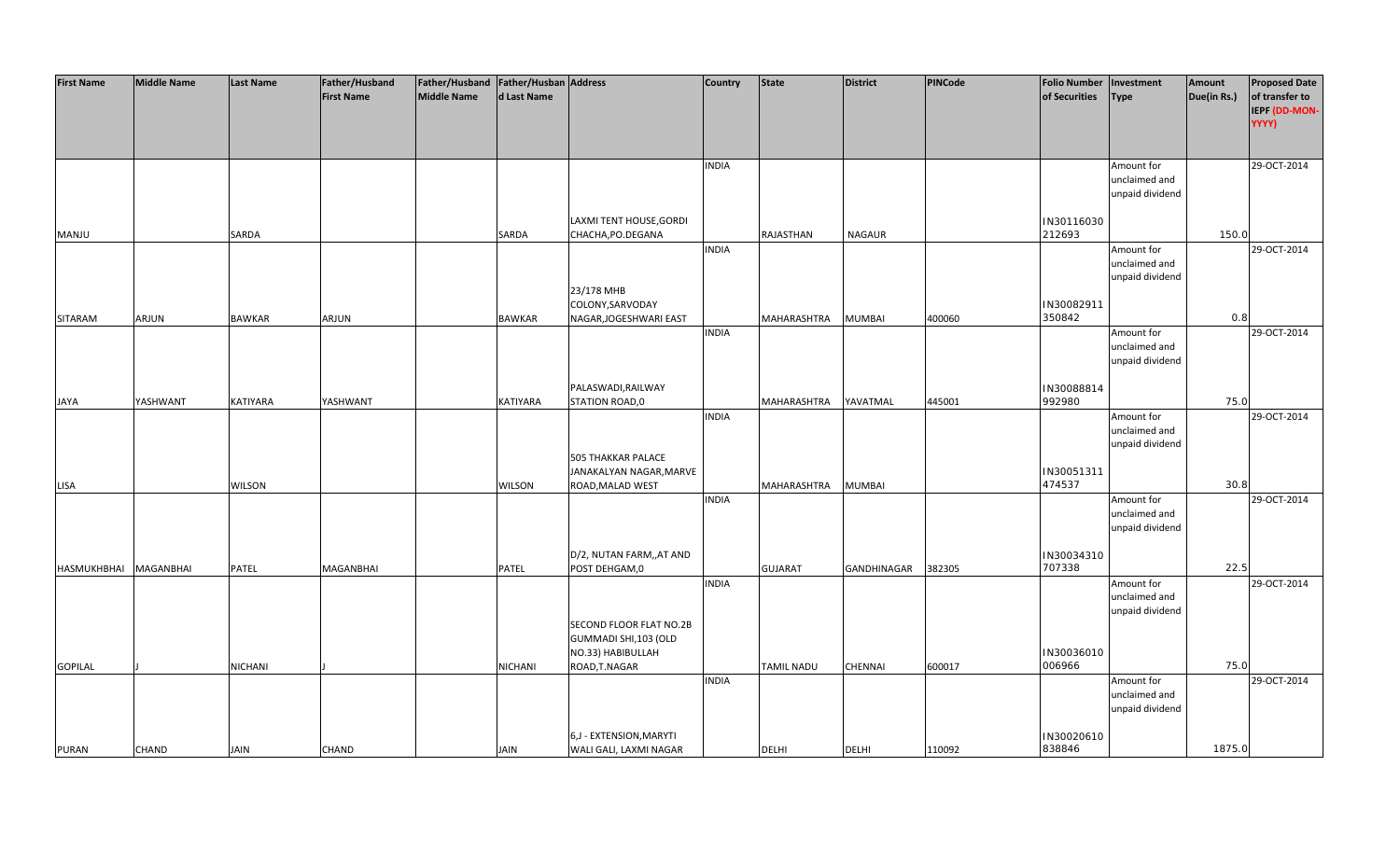| <b>First Name</b>   | <b>Middle Name</b> | <b>Last Name</b> | Father/Husband        | Father/Husband   Father/Husban   Address |                  |                               | <b>Country</b> | <b>State</b>      | <b>District</b> | <b>PINCode</b> | <b>Folio Number</b> | Investment      | Amount      | <b>Proposed Date</b> |
|---------------------|--------------------|------------------|-----------------------|------------------------------------------|------------------|-------------------------------|----------------|-------------------|-----------------|----------------|---------------------|-----------------|-------------|----------------------|
|                     |                    |                  | <b>First Name</b>     | <b>Middle Name</b>                       | d Last Name      |                               |                |                   |                 |                | of Securities       | <b>Type</b>     | Due(in Rs.) | of transfer to       |
|                     |                    |                  |                       |                                          |                  |                               |                |                   |                 |                |                     |                 |             | IEPF (DD-MON-        |
|                     |                    |                  |                       |                                          |                  |                               |                |                   |                 |                |                     |                 |             | YYYY)                |
|                     |                    |                  |                       |                                          |                  |                               |                |                   |                 |                |                     |                 |             |                      |
|                     |                    |                  |                       |                                          |                  |                               |                |                   |                 |                |                     |                 |             |                      |
|                     |                    |                  |                       |                                          |                  |                               | <b>INDIA</b>   |                   |                 |                |                     | Amount for      |             | 29-OCT-2014          |
|                     |                    |                  |                       |                                          |                  |                               |                |                   |                 |                |                     | unclaimed and   |             |                      |
|                     |                    |                  |                       |                                          |                  |                               |                |                   |                 |                |                     | unpaid dividend |             |                      |
|                     |                    |                  |                       |                                          |                  |                               |                |                   |                 |                |                     |                 |             |                      |
|                     |                    |                  |                       |                                          |                  | B - 266, NAND GRAM, DELHI     |                |                   |                 |                | IN30020610          |                 |             |                      |
| <b>SURESH</b>       | <b>KUMAR</b>       | AGRAWAL          | <b>KUMAR</b>          |                                          | AGRAWAL          | MEERUT ROAD, GHAZIABAD        |                | UTTAR PRADESH     | GHAZIABAD       | 201001         | 910294              |                 | 75.0        |                      |
|                     |                    |                  |                       |                                          |                  |                               | <b>INDIA</b>   |                   |                 |                |                     | Amount for      |             | 29-OCT-2014          |
|                     |                    |                  |                       |                                          |                  |                               |                |                   |                 |                |                     | unclaimed and   |             |                      |
|                     |                    |                  |                       |                                          |                  |                               |                |                   |                 |                |                     | unpaid dividend |             |                      |
| <b>LKP</b>          |                    |                  |                       |                                          |                  |                               |                |                   |                 |                |                     |                 |             |                      |
| <b>SECURITIES</b>   | LKP SECURITIES     |                  | <b>LKP SECURITIES</b> |                                          |                  | 207 VEENA CHAMBERS, 21        |                |                   |                 |                | IN3000111000        |                 |             |                      |
| <b>LTD</b>          | <b>LTD</b>         |                  | LTD.                  |                                          |                  | DALAL STREET, MUMBAI          |                | MAHARASHTRA       | <b>MUMBAI</b>   |                | 4177                |                 | 225.0       |                      |
|                     |                    |                  |                       |                                          |                  |                               | <b>INDIA</b>   |                   |                 |                |                     | Amount for      |             | 29-OCT-2014          |
|                     |                    |                  |                       |                                          |                  |                               |                |                   |                 |                |                     | unclaimed and   |             |                      |
|                     |                    |                  |                       |                                          |                  |                               |                |                   |                 |                |                     | unpaid dividend |             |                      |
|                     |                    |                  |                       |                                          |                  |                               |                |                   |                 |                |                     |                 |             |                      |
|                     |                    |                  |                       |                                          |                  | CLUSTER NO 24 B - DIAMOND     |                |                   |                 |                |                     |                 |             |                      |
|                     |                    |                  |                       |                                          |                  | PARK, PARK STREET, WAKAD,     |                |                   |                 |                | IN3000791013        |                 |             |                      |
| DNYANESHWARI MINESH |                    | <b>TENDULKAR</b> | <b>MINESH</b>         |                                          | <b>TENDULKAR</b> | <b>NEAR KALEWADI CHOWK</b>    |                | MAHARASHTRA       | <b>PUNE</b>     | 411057         | 1294                |                 | 18.8        |                      |
|                     |                    |                  |                       |                                          |                  |                               | <b>INDIA</b>   |                   |                 |                |                     | Amount for      |             | 29-OCT-2014          |
|                     |                    |                  |                       |                                          |                  |                               |                |                   |                 |                |                     | unclaimed and   |             |                      |
|                     |                    |                  |                       |                                          |                  |                               |                |                   |                 |                |                     | unpaid dividend |             |                      |
|                     |                    |                  |                       |                                          |                  |                               |                |                   |                 |                |                     |                 |             |                      |
|                     |                    |                  |                       |                                          |                  |                               |                |                   |                 |                | IN30009511          |                 |             |                      |
| SHAMEEM             |                    | HAJA             |                       |                                          | HAJA             | No 56, Rajaji Nagar, Selaiyur |                | <b>TAMIL NADU</b> | Chennai         | 600073         | 290279              |                 | 75.0        |                      |
|                     |                    |                  |                       |                                          |                  |                               | <b>INDIA</b>   |                   |                 |                |                     | Amount for      |             | 29-OCT-2014          |
|                     |                    |                  |                       |                                          |                  |                               |                |                   |                 |                |                     | unclaimed and   |             |                      |
|                     |                    |                  |                       |                                          |                  |                               |                |                   |                 |                |                     | unpaid dividend |             |                      |
|                     |                    |                  |                       |                                          |                  |                               |                |                   |                 |                |                     |                 |             |                      |
|                     |                    |                  |                       |                                          |                  |                               |                |                   |                 |                | IN30011810          |                 |             |                      |
| <b>DAVINDER</b>     |                    | <b>CHUGH</b>     |                       |                                          | <b>CHUGH</b>     | A 80, PHASE I, ASHOK VIHAR    |                | <b>DELHI</b>      | <b>DELHI</b>    |                | 775203              |                 | 375.0       |                      |
|                     |                    |                  |                       |                                          |                  |                               | <b>INDIA</b>   |                   |                 |                |                     | Amount for      |             | 29-OCT-2014          |
|                     |                    |                  |                       |                                          |                  |                               |                |                   |                 |                |                     | unclaimed and   |             |                      |
|                     |                    |                  |                       |                                          |                  |                               |                |                   |                 |                |                     | unpaid dividend |             |                      |
|                     |                    |                  |                       |                                          |                  |                               |                |                   |                 |                |                     |                 |             |                      |
|                     |                    |                  |                       |                                          |                  |                               |                |                   |                 |                | IN30011810          |                 |             |                      |
| PREETY              |                    | AGGARWAL         |                       |                                          | AGGARWAL         | H 3/78, SECTOR 18, ROHINI     |                | <b>DELHI</b>      | <b>DELHI</b>    |                | 782258              |                 | 225.0       |                      |
|                     |                    |                  |                       |                                          |                  |                               | <b>INDIA</b>   |                   |                 |                |                     | Amount for      |             | 29-OCT-2014          |
|                     |                    |                  |                       |                                          |                  |                               |                |                   |                 |                |                     | unclaimed and   |             |                      |
|                     |                    |                  |                       |                                          |                  | 43 ADITYA                     |                |                   |                 |                |                     | unpaid dividend |             |                      |
|                     |                    |                  |                       |                                          |                  | BUNGLOWS, MAANARMADE T        |                |                   |                 |                |                     |                 |             |                      |
|                     |                    |                  |                       |                                          |                  | P 13NEAR, KEYAMOTORS          |                |                   |                 |                | 1304140000          |                 |             |                      |
| <b>KEYUR</b>        | MADHUSUDAN         | <b>RAVAL</b>     | MADHUSUDAN            |                                          | <b>RAVAL</b>     | CHANI JAKATNAKA               |                | <b>GUJARAT</b>    | VADODARA        | 390002         | 693787              |                 | 3.8         |                      |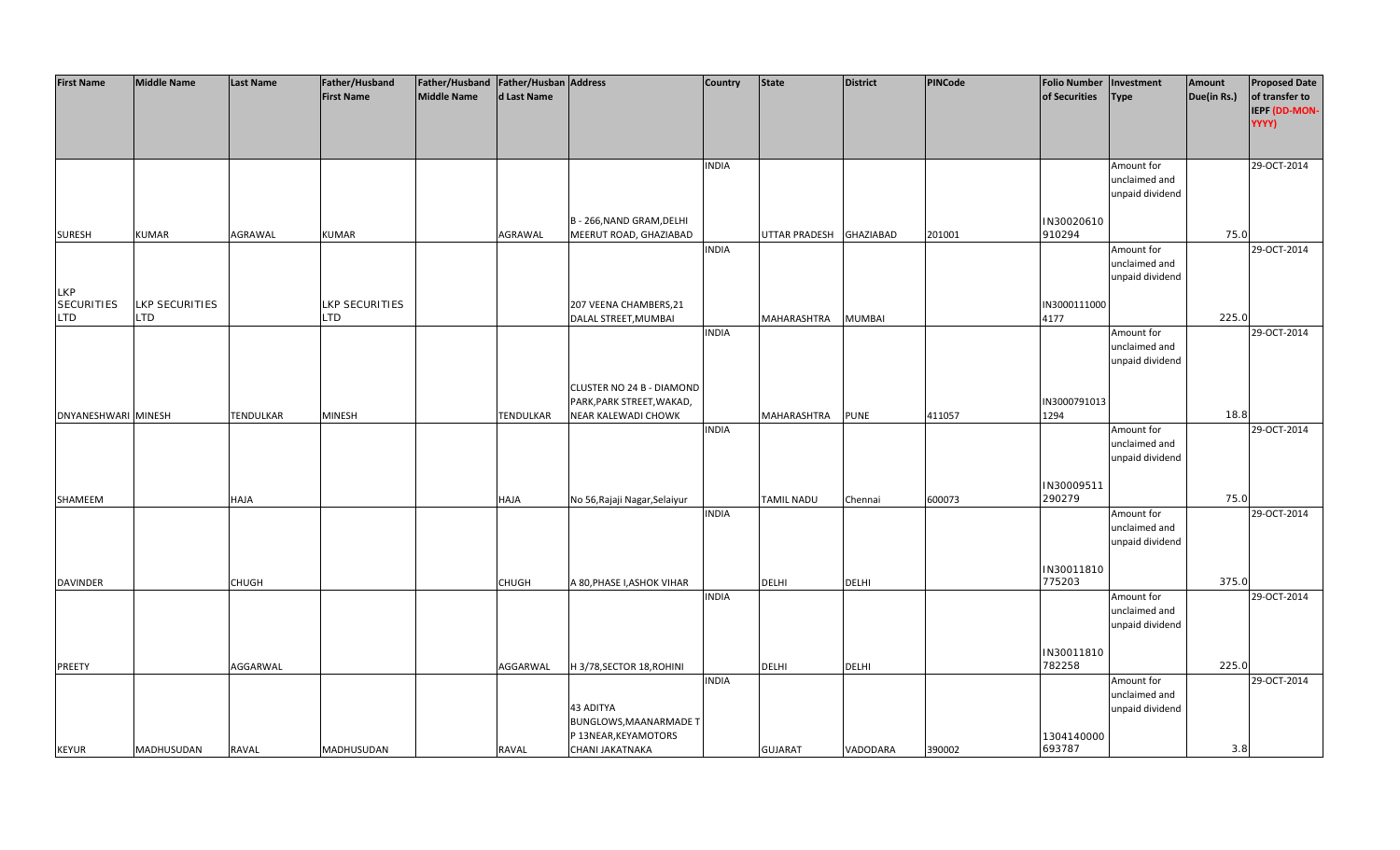| <b>First Name</b>       | <b>Middle Name</b> | Last Name    | Father/Husband    | Father/Husband   Father/Husban   Address |              |                              | <b>Country</b> | <b>State</b>      | <b>District</b> | <b>PINCode</b> | <b>Folio Number</b> | Investment                       | Amount      | <b>Proposed Date</b>            |
|-------------------------|--------------------|--------------|-------------------|------------------------------------------|--------------|------------------------------|----------------|-------------------|-----------------|----------------|---------------------|----------------------------------|-------------|---------------------------------|
|                         |                    |              | <b>First Name</b> | <b>Middle Name</b>                       | d Last Name  |                              |                |                   |                 |                | of Securities       | <b>Type</b>                      | Due(in Rs.) | of transfer to<br>IEPF (DD-MON- |
|                         |                    |              |                   |                                          |              |                              |                |                   |                 |                |                     |                                  |             | YYYY)                           |
|                         |                    |              |                   |                                          |              |                              |                |                   |                 |                |                     |                                  |             |                                 |
|                         |                    |              |                   |                                          |              |                              | <b>INDIA</b>   |                   |                 |                |                     | Amount for                       |             | 29-OCT-2014                     |
|                         |                    |              |                   |                                          |              |                              |                |                   |                 |                |                     | unclaimed and                    |             |                                 |
|                         |                    |              |                   |                                          |              | 202 SATLAJ                   |                |                   |                 |                |                     | unpaid dividend                  |             |                                 |
|                         |                    |              |                   |                                          |              | EVERSHINE, ESTATE 100 FT     |                |                   |                 |                |                     |                                  |             |                                 |
|                         |                    |              |                   |                                          |              | ROAD VASAI, SAMTA NAGAR      |                |                   |                 |                | 1304140000          |                                  |             |                                 |
| RAJESH                  | GAJENDRAKUMAR      | AGARWAL      | GAJENDRAKUMAR     |                                          | AGARWAL      | VASAI WEST                   |                | MAHARASHTRA       | <b>THANE</b>    | 401201         | 137484              |                                  | 7.5         |                                 |
|                         |                    |              |                   |                                          |              |                              | <b>INDIA</b>   |                   |                 |                |                     | Amount for                       |             | 29-OCT-2014                     |
|                         |                    |              |                   |                                          |              |                              |                |                   |                 |                |                     | unclaimed and<br>unpaid dividend |             |                                 |
|                         |                    |              |                   |                                          |              |                              |                |                   |                 |                |                     |                                  |             |                                 |
|                         |                    |              |                   |                                          |              | 79/4 KANTA BHAWAN, BAPU      |                |                   |                 |                | 1304140000          |                                  |             |                                 |
| <b>ANKIT</b>            |                    | SHAH         |                   |                                          | SHAH         | NAGAR,0                      |                | RAJASTHAN         | <b>AJMER</b>    | 305001         | 086966              |                                  | 3.8         |                                 |
|                         |                    |              |                   |                                          |              |                              | <b>INDIA</b>   |                   |                 |                |                     | Amount for                       |             | 29-OCT-2014                     |
|                         |                    |              |                   |                                          |              |                              |                |                   |                 |                |                     | unclaimed and<br>unpaid dividend |             |                                 |
|                         |                    |              |                   |                                          |              | 19N KUNDAN PURI NR           |                |                   |                 |                |                     |                                  |             |                                 |
|                         |                    |              |                   |                                          |              | BABA, BALAK NATH MANDIR      |                |                   |                 |                | 1304140000          |                                  |             |                                 |
| <b>VIPAN</b>            |                    | SHARMA       |                   |                                          | SHARMA       | LDH CI, VIL LINES            |                | PUNJAB            | LUDHIANA        | 141001         | 083002              |                                  | 75.0        |                                 |
|                         |                    |              |                   |                                          |              |                              | <b>INDIA</b>   |                   |                 |                |                     | Amount for                       |             | 29-OCT-2014                     |
|                         |                    |              |                   |                                          |              |                              |                |                   |                 |                |                     | unclaimed and<br>unpaid dividend |             |                                 |
|                         |                    |              |                   |                                          |              |                              |                |                   |                 |                |                     |                                  |             |                                 |
|                         |                    |              |                   |                                          |              | KAHILIPARA,PS                |                |                   |                 |                | IN30125028          |                                  |             |                                 |
| CHANCHAL                |                    | MAHANTA      |                   |                                          | MAHANTA      | DISPUR, GUWAHATI             |                | ASSAM             | Kamrup          | 781019         | 866301              |                                  | 67.5        |                                 |
|                         |                    |              |                   |                                          |              |                              | <b>INDIA</b>   |                   |                 |                |                     | Amount for                       |             | 29-OCT-2014                     |
|                         |                    |              |                   |                                          |              |                              |                |                   |                 |                |                     | unclaimed and<br>unpaid dividend |             |                                 |
|                         |                    |              |                   |                                          |              |                              |                |                   |                 |                |                     |                                  |             |                                 |
|                         |                    |              |                   |                                          |              |                              |                |                   |                 |                | IN30096610          |                                  |             |                                 |
| <b>NARESH</b>           | <b>KUMAR</b>       | <b>VERMA</b> | <b>KUMAR</b>      |                                          | <b>VERMA</b> | 1563, SECTOR-21, GURGAON     |                | <b>HARYANA</b>    | <b>GURGAON</b>  |                | 083142              |                                  | 75.0        |                                 |
|                         |                    |              |                   |                                          |              |                              | <b>INDIA</b>   |                   |                 |                |                     | Amount for                       |             | 29-OCT-2014                     |
|                         |                    |              |                   |                                          |              |                              |                |                   |                 |                |                     | unclaimed and<br>unpaid dividend |             |                                 |
|                         |                    |              |                   |                                          |              |                              |                |                   |                 |                |                     |                                  |             |                                 |
|                         |                    |              |                   |                                          |              |                              |                |                   |                 |                | IN30098210          |                                  |             |                                 |
| VIKRAMKUMAR RIKHAVCHAND |                    | SHAH         | RIKHAVCHAND       |                                          | SHAH         | AT AND POST. PALAJ,0,0       |                | <b>GUJARAT</b>    | GANDHINAGAR     | 382355         | 332701              |                                  | 75.0        |                                 |
|                         |                    |              |                   |                                          |              |                              | <b>INDIA</b>   |                   |                 |                |                     | Amount for                       |             | 29-OCT-2014                     |
|                         |                    |              |                   |                                          |              |                              |                |                   |                 |                |                     | unclaimed and<br>unpaid dividend |             |                                 |
|                         |                    |              |                   |                                          |              | <b>B 205 MANJULA SMURITI</b> |                |                   |                 |                |                     |                                  |             |                                 |
|                         |                    |              |                   |                                          |              | <b>GUPTE RD, JAIHAND</b>     |                |                   |                 |                | IN30051312          |                                  |             |                                 |
| <b>MAHENDRA</b>         | <b>HARILAL</b>     | <b>JOSHI</b> | <b>HARILAL</b>    |                                          | JOSHI        | COLONY, DOMBIVALI WEST       |                | MAHARASHTRA THANE |                 | 421202         | 315863              |                                  | 150.0       |                                 |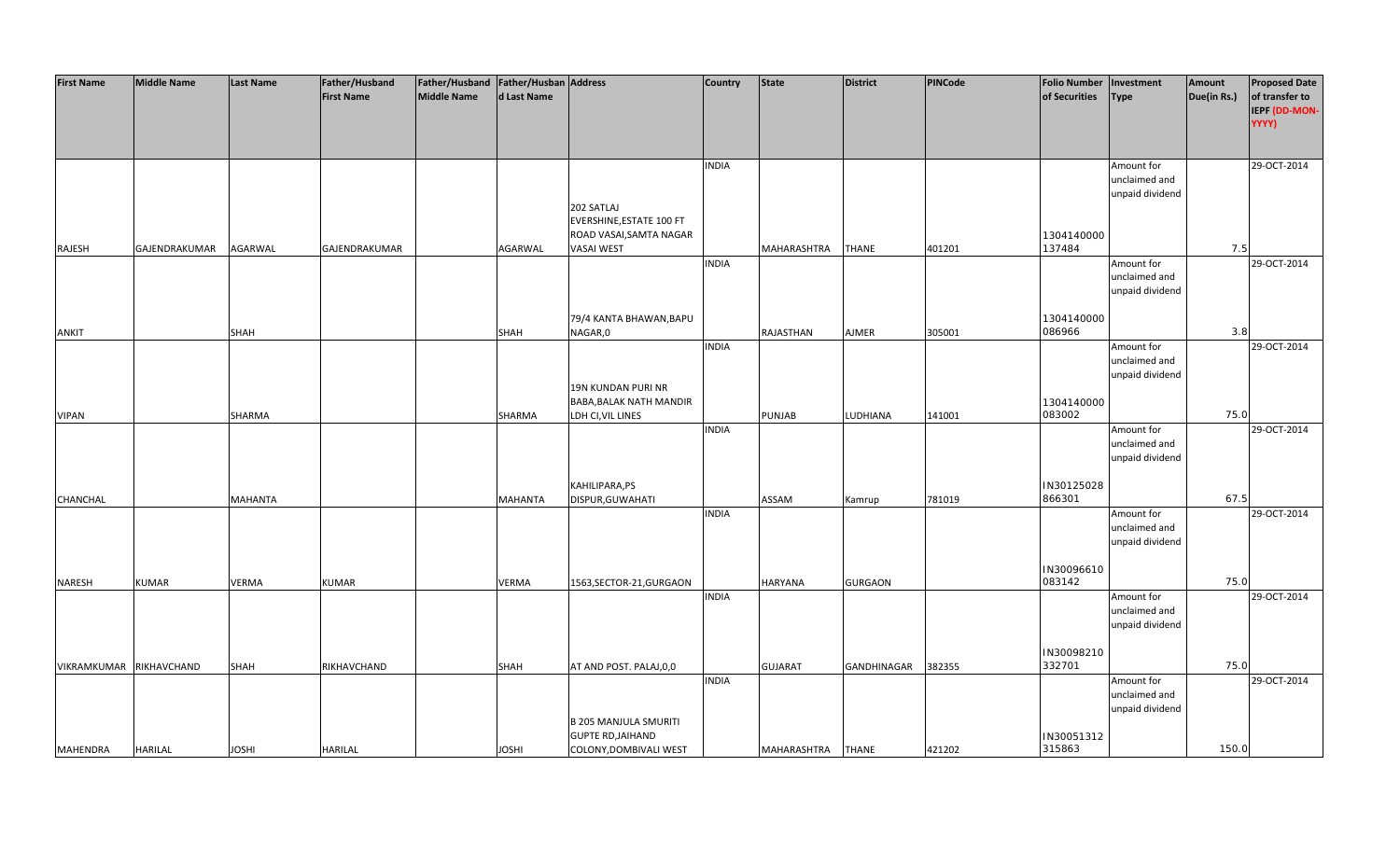| IEPF (DD-MON-<br>YYYY)<br><b>INDIA</b><br>Amount for<br>29-OCT-2014<br>unclaimed and<br>2/6 JAI GANESH SAHAKAR<br>unpaid dividend<br><b>BUH</b><br>NIRMAN, SANSTHA, BHANDUP<br>IN30051313<br>042844<br>37.5<br><b>JAGDISH</b><br>PARSHURAM<br>GOSAVI<br>PARSHURAM<br>GOSAVI<br>WEST<br>MAHARASHTRA<br><b>MUMBAI</b><br>400078<br>29-OCT-2014<br><b>INDIA</b><br>Amount for<br>unclaimed and<br>unpaid dividend<br>I/5 KAKADE<br>TOWNSHIP, KESHAV<br>IN30051313<br>15.0<br><b>DESHPANDE</b><br><b>PUNE</b><br>114637<br>SANTOSH<br>DESHPANDE<br>NAGAR, CHINCHWADGAON<br>MAHARASHTRA<br>411033<br><b>INDIA</b><br>29-OCT-2014<br>Amount for<br>unclaimed and<br>unpaid dividend<br>NO 24 GEETANJALI BULDING<br><b>1ST MAIN, 5TH CROSS</b><br>KUMARAPARK<br>IN30051313<br>858085<br>11.3<br>MADHUSUDHAN M<br><b>JORAPUR</b><br><b>JORAPUR</b><br>W, BANGALORE<br>KARNATAKA<br>BANGALORE<br>560042<br>M<br>29-OCT-2014<br><b>INDIA</b><br>Amount for<br>unclaimed and<br>unpaid dividend<br>IN30064410<br>555.0<br><b>DELHI</b><br>180138<br><b>SETHI</b><br><b>SETHI</b><br>H 3/64, VIKAS PURI, 0<br><b>NEW DELHI</b><br>110018<br><b>MOHIT</b><br><b>INDIA</b><br>Amount for<br>29-OCT-2014<br>unclaimed and<br>unpaid dividend<br>FAKIRSONS PEPCHAND PVT<br>LTD,207 VRAJ AVENUE<br>IN30045012<br>949698<br>75.0<br>R K GUPTA HUF<br>R K GUPTA HUF<br>NAVRANGPURA, AHMEDABAD<br><b>GUJARAT</b><br><b>GUJARAT</b><br>R K GUPTA HUF<br>29-OCT-2014<br><b>INDIA</b><br>Amount for<br>unclaimed and<br>unpaid dividend<br>1201830000<br>000010<br>750.0<br><b>MAMTA</b><br><b>INDRAMAL</b><br>JAIN<br><b>INDRAMAL</b><br>JAIN<br>11 NIRAJ, 70 WALKESHWAR, 0<br>MAHARASHTRA<br><b>MUMABI</b><br>400006<br>Amount for<br>29-OCT-2014<br><b>INDIA</b><br>unclaimed and<br>unpaid dividend<br>1201831100<br>MADHYA | <b>First Name</b> | <b>Middle Name</b> | Last Name      | Father/Husband<br><b>First Name</b> | Father/Husband   Father/Husban   Address<br><b>Middle Name</b> | d Last Name    |                           | <b>Country</b> | <b>State</b>   | <b>District</b> | <b>PINCode</b> | <b>Folio Number</b><br>of Securities | Investment<br><b>Type</b> | Amount<br>Due(in Rs.) | <b>Proposed Date</b><br>of transfer to |
|----------------------------------------------------------------------------------------------------------------------------------------------------------------------------------------------------------------------------------------------------------------------------------------------------------------------------------------------------------------------------------------------------------------------------------------------------------------------------------------------------------------------------------------------------------------------------------------------------------------------------------------------------------------------------------------------------------------------------------------------------------------------------------------------------------------------------------------------------------------------------------------------------------------------------------------------------------------------------------------------------------------------------------------------------------------------------------------------------------------------------------------------------------------------------------------------------------------------------------------------------------------------------------------------------------------------------------------------------------------------------------------------------------------------------------------------------------------------------------------------------------------------------------------------------------------------------------------------------------------------------------------------------------------------------------------------------------------------------------------------------------------------------------------------------------|-------------------|--------------------|----------------|-------------------------------------|----------------------------------------------------------------|----------------|---------------------------|----------------|----------------|-----------------|----------------|--------------------------------------|---------------------------|-----------------------|----------------------------------------|
|                                                                                                                                                                                                                                                                                                                                                                                                                                                                                                                                                                                                                                                                                                                                                                                                                                                                                                                                                                                                                                                                                                                                                                                                                                                                                                                                                                                                                                                                                                                                                                                                                                                                                                                                                                                                          |                   |                    |                |                                     |                                                                |                |                           |                |                |                 |                |                                      |                           |                       |                                        |
|                                                                                                                                                                                                                                                                                                                                                                                                                                                                                                                                                                                                                                                                                                                                                                                                                                                                                                                                                                                                                                                                                                                                                                                                                                                                                                                                                                                                                                                                                                                                                                                                                                                                                                                                                                                                          |                   |                    |                |                                     |                                                                |                |                           |                |                |                 |                |                                      |                           |                       |                                        |
|                                                                                                                                                                                                                                                                                                                                                                                                                                                                                                                                                                                                                                                                                                                                                                                                                                                                                                                                                                                                                                                                                                                                                                                                                                                                                                                                                                                                                                                                                                                                                                                                                                                                                                                                                                                                          |                   |                    |                |                                     |                                                                |                |                           |                |                |                 |                |                                      |                           |                       |                                        |
|                                                                                                                                                                                                                                                                                                                                                                                                                                                                                                                                                                                                                                                                                                                                                                                                                                                                                                                                                                                                                                                                                                                                                                                                                                                                                                                                                                                                                                                                                                                                                                                                                                                                                                                                                                                                          |                   |                    |                |                                     |                                                                |                |                           |                |                |                 |                |                                      |                           |                       |                                        |
|                                                                                                                                                                                                                                                                                                                                                                                                                                                                                                                                                                                                                                                                                                                                                                                                                                                                                                                                                                                                                                                                                                                                                                                                                                                                                                                                                                                                                                                                                                                                                                                                                                                                                                                                                                                                          |                   |                    |                |                                     |                                                                |                |                           |                |                |                 |                |                                      |                           |                       |                                        |
|                                                                                                                                                                                                                                                                                                                                                                                                                                                                                                                                                                                                                                                                                                                                                                                                                                                                                                                                                                                                                                                                                                                                                                                                                                                                                                                                                                                                                                                                                                                                                                                                                                                                                                                                                                                                          |                   |                    |                |                                     |                                                                |                |                           |                |                |                 |                |                                      |                           |                       |                                        |
|                                                                                                                                                                                                                                                                                                                                                                                                                                                                                                                                                                                                                                                                                                                                                                                                                                                                                                                                                                                                                                                                                                                                                                                                                                                                                                                                                                                                                                                                                                                                                                                                                                                                                                                                                                                                          |                   |                    |                |                                     |                                                                |                |                           |                |                |                 |                |                                      |                           |                       |                                        |
|                                                                                                                                                                                                                                                                                                                                                                                                                                                                                                                                                                                                                                                                                                                                                                                                                                                                                                                                                                                                                                                                                                                                                                                                                                                                                                                                                                                                                                                                                                                                                                                                                                                                                                                                                                                                          |                   |                    |                |                                     |                                                                |                |                           |                |                |                 |                |                                      |                           |                       |                                        |
|                                                                                                                                                                                                                                                                                                                                                                                                                                                                                                                                                                                                                                                                                                                                                                                                                                                                                                                                                                                                                                                                                                                                                                                                                                                                                                                                                                                                                                                                                                                                                                                                                                                                                                                                                                                                          |                   |                    |                |                                     |                                                                |                |                           |                |                |                 |                |                                      |                           |                       |                                        |
|                                                                                                                                                                                                                                                                                                                                                                                                                                                                                                                                                                                                                                                                                                                                                                                                                                                                                                                                                                                                                                                                                                                                                                                                                                                                                                                                                                                                                                                                                                                                                                                                                                                                                                                                                                                                          |                   |                    |                |                                     |                                                                |                |                           |                |                |                 |                |                                      |                           |                       |                                        |
|                                                                                                                                                                                                                                                                                                                                                                                                                                                                                                                                                                                                                                                                                                                                                                                                                                                                                                                                                                                                                                                                                                                                                                                                                                                                                                                                                                                                                                                                                                                                                                                                                                                                                                                                                                                                          |                   |                    |                |                                     |                                                                |                |                           |                |                |                 |                |                                      |                           |                       |                                        |
|                                                                                                                                                                                                                                                                                                                                                                                                                                                                                                                                                                                                                                                                                                                                                                                                                                                                                                                                                                                                                                                                                                                                                                                                                                                                                                                                                                                                                                                                                                                                                                                                                                                                                                                                                                                                          |                   |                    |                |                                     |                                                                |                |                           |                |                |                 |                |                                      |                           |                       |                                        |
|                                                                                                                                                                                                                                                                                                                                                                                                                                                                                                                                                                                                                                                                                                                                                                                                                                                                                                                                                                                                                                                                                                                                                                                                                                                                                                                                                                                                                                                                                                                                                                                                                                                                                                                                                                                                          |                   |                    |                |                                     |                                                                |                |                           |                |                |                 |                |                                      |                           |                       |                                        |
|                                                                                                                                                                                                                                                                                                                                                                                                                                                                                                                                                                                                                                                                                                                                                                                                                                                                                                                                                                                                                                                                                                                                                                                                                                                                                                                                                                                                                                                                                                                                                                                                                                                                                                                                                                                                          |                   |                    |                |                                     |                                                                |                |                           |                |                |                 |                |                                      |                           |                       |                                        |
|                                                                                                                                                                                                                                                                                                                                                                                                                                                                                                                                                                                                                                                                                                                                                                                                                                                                                                                                                                                                                                                                                                                                                                                                                                                                                                                                                                                                                                                                                                                                                                                                                                                                                                                                                                                                          |                   |                    |                |                                     |                                                                |                |                           |                |                |                 |                |                                      |                           |                       |                                        |
|                                                                                                                                                                                                                                                                                                                                                                                                                                                                                                                                                                                                                                                                                                                                                                                                                                                                                                                                                                                                                                                                                                                                                                                                                                                                                                                                                                                                                                                                                                                                                                                                                                                                                                                                                                                                          |                   |                    |                |                                     |                                                                |                |                           |                |                |                 |                |                                      |                           |                       |                                        |
|                                                                                                                                                                                                                                                                                                                                                                                                                                                                                                                                                                                                                                                                                                                                                                                                                                                                                                                                                                                                                                                                                                                                                                                                                                                                                                                                                                                                                                                                                                                                                                                                                                                                                                                                                                                                          |                   |                    |                |                                     |                                                                |                |                           |                |                |                 |                |                                      |                           |                       |                                        |
|                                                                                                                                                                                                                                                                                                                                                                                                                                                                                                                                                                                                                                                                                                                                                                                                                                                                                                                                                                                                                                                                                                                                                                                                                                                                                                                                                                                                                                                                                                                                                                                                                                                                                                                                                                                                          |                   |                    |                |                                     |                                                                |                |                           |                |                |                 |                |                                      |                           |                       |                                        |
|                                                                                                                                                                                                                                                                                                                                                                                                                                                                                                                                                                                                                                                                                                                                                                                                                                                                                                                                                                                                                                                                                                                                                                                                                                                                                                                                                                                                                                                                                                                                                                                                                                                                                                                                                                                                          |                   |                    |                |                                     |                                                                |                |                           |                |                |                 |                |                                      |                           |                       |                                        |
|                                                                                                                                                                                                                                                                                                                                                                                                                                                                                                                                                                                                                                                                                                                                                                                                                                                                                                                                                                                                                                                                                                                                                                                                                                                                                                                                                                                                                                                                                                                                                                                                                                                                                                                                                                                                          |                   |                    |                |                                     |                                                                |                |                           |                |                |                 |                |                                      |                           |                       |                                        |
|                                                                                                                                                                                                                                                                                                                                                                                                                                                                                                                                                                                                                                                                                                                                                                                                                                                                                                                                                                                                                                                                                                                                                                                                                                                                                                                                                                                                                                                                                                                                                                                                                                                                                                                                                                                                          |                   |                    |                |                                     |                                                                |                |                           |                |                |                 |                |                                      |                           |                       |                                        |
|                                                                                                                                                                                                                                                                                                                                                                                                                                                                                                                                                                                                                                                                                                                                                                                                                                                                                                                                                                                                                                                                                                                                                                                                                                                                                                                                                                                                                                                                                                                                                                                                                                                                                                                                                                                                          |                   |                    |                |                                     |                                                                |                |                           |                |                |                 |                |                                      |                           |                       |                                        |
|                                                                                                                                                                                                                                                                                                                                                                                                                                                                                                                                                                                                                                                                                                                                                                                                                                                                                                                                                                                                                                                                                                                                                                                                                                                                                                                                                                                                                                                                                                                                                                                                                                                                                                                                                                                                          |                   |                    |                |                                     |                                                                |                |                           |                |                |                 |                |                                      |                           |                       |                                        |
|                                                                                                                                                                                                                                                                                                                                                                                                                                                                                                                                                                                                                                                                                                                                                                                                                                                                                                                                                                                                                                                                                                                                                                                                                                                                                                                                                                                                                                                                                                                                                                                                                                                                                                                                                                                                          |                   |                    |                |                                     |                                                                |                |                           |                |                |                 |                |                                      |                           |                       |                                        |
|                                                                                                                                                                                                                                                                                                                                                                                                                                                                                                                                                                                                                                                                                                                                                                                                                                                                                                                                                                                                                                                                                                                                                                                                                                                                                                                                                                                                                                                                                                                                                                                                                                                                                                                                                                                                          |                   |                    |                |                                     |                                                                |                |                           |                |                |                 |                |                                      |                           |                       |                                        |
|                                                                                                                                                                                                                                                                                                                                                                                                                                                                                                                                                                                                                                                                                                                                                                                                                                                                                                                                                                                                                                                                                                                                                                                                                                                                                                                                                                                                                                                                                                                                                                                                                                                                                                                                                                                                          |                   |                    |                |                                     |                                                                |                |                           |                |                |                 |                |                                      |                           |                       |                                        |
|                                                                                                                                                                                                                                                                                                                                                                                                                                                                                                                                                                                                                                                                                                                                                                                                                                                                                                                                                                                                                                                                                                                                                                                                                                                                                                                                                                                                                                                                                                                                                                                                                                                                                                                                                                                                          |                   |                    |                |                                     |                                                                |                |                           |                |                |                 |                |                                      |                           |                       |                                        |
|                                                                                                                                                                                                                                                                                                                                                                                                                                                                                                                                                                                                                                                                                                                                                                                                                                                                                                                                                                                                                                                                                                                                                                                                                                                                                                                                                                                                                                                                                                                                                                                                                                                                                                                                                                                                          |                   |                    |                |                                     |                                                                |                |                           |                |                |                 |                |                                      |                           |                       |                                        |
|                                                                                                                                                                                                                                                                                                                                                                                                                                                                                                                                                                                                                                                                                                                                                                                                                                                                                                                                                                                                                                                                                                                                                                                                                                                                                                                                                                                                                                                                                                                                                                                                                                                                                                                                                                                                          |                   |                    |                |                                     |                                                                |                |                           |                |                |                 |                |                                      |                           |                       |                                        |
|                                                                                                                                                                                                                                                                                                                                                                                                                                                                                                                                                                                                                                                                                                                                                                                                                                                                                                                                                                                                                                                                                                                                                                                                                                                                                                                                                                                                                                                                                                                                                                                                                                                                                                                                                                                                          |                   |                    |                |                                     |                                                                |                |                           |                |                |                 |                |                                      |                           |                       |                                        |
|                                                                                                                                                                                                                                                                                                                                                                                                                                                                                                                                                                                                                                                                                                                                                                                                                                                                                                                                                                                                                                                                                                                                                                                                                                                                                                                                                                                                                                                                                                                                                                                                                                                                                                                                                                                                          |                   |                    |                |                                     |                                                                |                |                           |                |                |                 |                |                                      |                           |                       |                                        |
|                                                                                                                                                                                                                                                                                                                                                                                                                                                                                                                                                                                                                                                                                                                                                                                                                                                                                                                                                                                                                                                                                                                                                                                                                                                                                                                                                                                                                                                                                                                                                                                                                                                                                                                                                                                                          |                   |                    |                |                                     |                                                                |                |                           |                |                |                 |                |                                      |                           |                       |                                        |
|                                                                                                                                                                                                                                                                                                                                                                                                                                                                                                                                                                                                                                                                                                                                                                                                                                                                                                                                                                                                                                                                                                                                                                                                                                                                                                                                                                                                                                                                                                                                                                                                                                                                                                                                                                                                          |                   |                    |                |                                     |                                                                |                |                           |                |                |                 |                |                                      |                           |                       |                                        |
|                                                                                                                                                                                                                                                                                                                                                                                                                                                                                                                                                                                                                                                                                                                                                                                                                                                                                                                                                                                                                                                                                                                                                                                                                                                                                                                                                                                                                                                                                                                                                                                                                                                                                                                                                                                                          |                   |                    |                |                                     |                                                                |                |                           |                |                |                 |                |                                      |                           |                       |                                        |
|                                                                                                                                                                                                                                                                                                                                                                                                                                                                                                                                                                                                                                                                                                                                                                                                                                                                                                                                                                                                                                                                                                                                                                                                                                                                                                                                                                                                                                                                                                                                                                                                                                                                                                                                                                                                          |                   |                    |                |                                     |                                                                |                |                           |                |                |                 |                |                                      |                           |                       |                                        |
|                                                                                                                                                                                                                                                                                                                                                                                                                                                                                                                                                                                                                                                                                                                                                                                                                                                                                                                                                                                                                                                                                                                                                                                                                                                                                                                                                                                                                                                                                                                                                                                                                                                                                                                                                                                                          |                   |                    |                |                                     |                                                                |                |                           |                |                |                 |                |                                      |                           |                       |                                        |
|                                                                                                                                                                                                                                                                                                                                                                                                                                                                                                                                                                                                                                                                                                                                                                                                                                                                                                                                                                                                                                                                                                                                                                                                                                                                                                                                                                                                                                                                                                                                                                                                                                                                                                                                                                                                          | VIJAY             |                    | <b>CHAPROT</b> |                                     |                                                                | <b>CHAPROT</b> | 20, MULAJI KA NOHARA, 0,0 |                | <b>PRADESH</b> | MANDSAUR        | 458001         | 000021                               |                           | 112.5                 |                                        |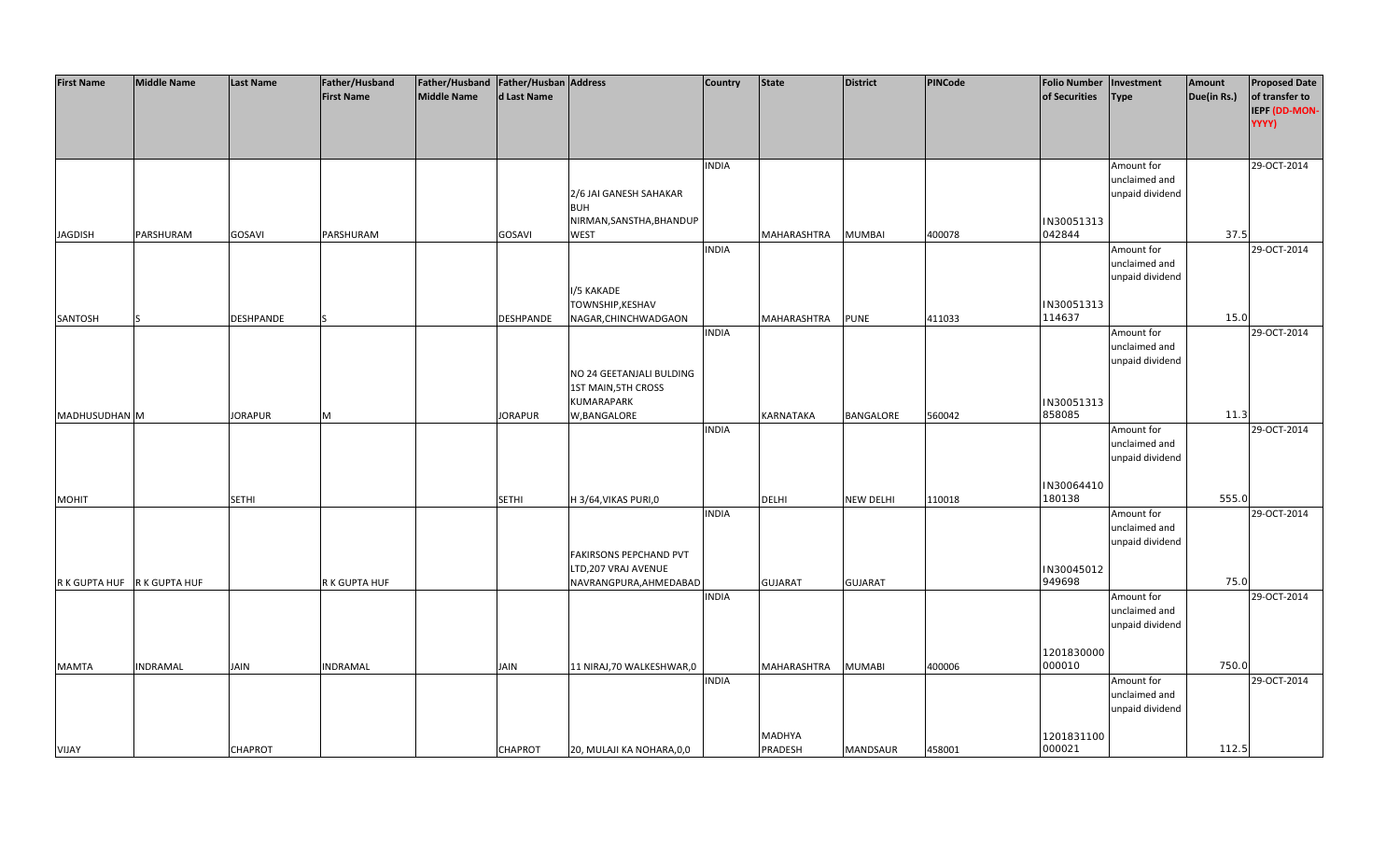| <b>First Name</b> | <b>Middle Name</b> | <b>Last Name</b> | Father/Husband    | Father/Husband   Father/Husban   Address |                  |                             | <b>Country</b> | State             | <b>District</b> | PINCode | <b>Folio Number</b> | Investment      | Amount      | <b>Proposed Date</b> |
|-------------------|--------------------|------------------|-------------------|------------------------------------------|------------------|-----------------------------|----------------|-------------------|-----------------|---------|---------------------|-----------------|-------------|----------------------|
|                   |                    |                  | <b>First Name</b> | <b>Middle Name</b>                       | d Last Name      |                             |                |                   |                 |         | of Securities       | <b>Type</b>     | Due(in Rs.) | of transfer to       |
|                   |                    |                  |                   |                                          |                  |                             |                |                   |                 |         |                     |                 |             | IEPF (DD-MON-        |
|                   |                    |                  |                   |                                          |                  |                             |                |                   |                 |         |                     |                 |             | YYYY)                |
|                   |                    |                  |                   |                                          |                  |                             |                |                   |                 |         |                     |                 |             |                      |
|                   |                    |                  |                   |                                          |                  |                             |                |                   |                 |         |                     |                 |             |                      |
|                   |                    |                  |                   |                                          |                  |                             | <b>INDIA</b>   |                   |                 |         |                     |                 |             | 29-OCT-2014          |
|                   |                    |                  |                   |                                          |                  |                             |                |                   |                 |         |                     | Amount for      |             |                      |
|                   |                    |                  |                   |                                          |                  |                             |                |                   |                 |         |                     | unclaimed and   |             |                      |
|                   |                    |                  |                   |                                          |                  |                             |                |                   |                 |         |                     | unpaid dividend |             |                      |
| <b>ISHA</b>       |                    |                  |                   |                                          |                  | 22, GOVT.SERVANT            |                |                   |                 |         |                     |                 |             |                      |
| <b>SECURITIES</b> | ISHA SECURITIES    |                  | ISHA SECURITIES   |                                          |                  | SOCIETY, NR. MUNICIPAL      |                |                   |                 |         | IN30132110          |                 |             |                      |
| <b>LIMITED</b>    | LIMITED            |                  | LIMITED           |                                          |                  | MARKET, C.G. ROAD           |                | <b>GUJARAT</b>    | AHMEDABAD       | 380009  | 399438              |                 | 0.8         |                      |
|                   |                    |                  |                   |                                          |                  |                             | <b>INDIA</b>   |                   |                 |         |                     | Amount for      |             | 29-OCT-2014          |
|                   |                    |                  |                   |                                          |                  |                             |                |                   |                 |         |                     | unclaimed and   |             |                      |
|                   |                    |                  |                   |                                          |                  |                             |                |                   |                 |         |                     | unpaid dividend |             |                      |
|                   |                    |                  |                   |                                          |                  |                             |                |                   |                 |         |                     |                 |             |                      |
|                   |                    |                  |                   |                                          |                  | OLD NO 52, CHOOLAI HIGH     |                |                   |                 |         | IN30302853          |                 |             |                      |
| <b>ASHOK</b>      |                    | <b>VELU</b>      |                   |                                          | VELU             | ROAD, CHOOLAI               |                | <b>TAMIL NADU</b> | <b>CHENNAI</b>  | 600112  | 261145              |                 | 7.5         |                      |
|                   |                    |                  |                   |                                          |                  |                             | <b>INDIA</b>   |                   |                 |         |                     | Amount for      |             | 29-OCT-2014          |
|                   |                    |                  |                   |                                          |                  |                             |                |                   |                 |         |                     | unclaimed and   |             |                      |
|                   |                    |                  |                   |                                          |                  |                             |                |                   |                 |         |                     | unpaid dividend |             |                      |
|                   |                    |                  |                   |                                          |                  | A 1 GRD FLR GANGA           |                |                   |                 |         |                     |                 |             |                      |
|                   |                    |                  |                   |                                          |                  | APARTMENT, 100 FT RD, OFF   |                |                   |                 |         | IN30302853          |                 |             |                      |
| SUMITKUMAR        | <b>NIRMAL</b>      | <b>MUTREJA</b>   | <b>NIRMAL</b>     |                                          | <b>MUTREJA</b>   | AMBADI ROAD VASAI W         |                | MAHARASHTRA       | <b>THANE</b>    | 401202  | 466223              |                 | 18.8        |                      |
|                   |                    |                  |                   |                                          |                  |                             | <b>INDIA</b>   |                   |                 |         |                     | Amount for      |             | 29-OCT-2014          |
|                   |                    |                  |                   |                                          |                  |                             |                |                   |                 |         |                     | unclaimed and   |             |                      |
|                   |                    |                  |                   |                                          |                  |                             |                |                   |                 |         |                     |                 |             |                      |
|                   |                    |                  |                   |                                          |                  |                             |                |                   |                 |         |                     | unpaid dividend |             |                      |
|                   |                    |                  |                   |                                          |                  | C 5 GREEN CITY K ROADD, OPP |                |                   |                 |         |                     |                 |             |                      |
|                   |                    |                  |                   |                                          |                  | VIDEOCON                    |                |                   |                 |         | IN30302853          |                 |             |                      |
| <b>TRIVEDI</b>    | <b>FALGUNI</b>     | SUNILBHAI        | <b>FALGUNI</b>    |                                          | <b>SUNILBHAI</b> | INTERNATIONAL, SECTOR 26    |                | <b>GUJARAT</b>    | GANDHINAGAR     | 382026  | 526856              |                 | 37.5        |                      |
|                   |                    |                  |                   |                                          |                  |                             | <b>INDIA</b>   |                   |                 |         |                     | Amount for      |             | 29-OCT-2014          |
|                   |                    |                  |                   |                                          |                  |                             |                |                   |                 |         |                     | unclaimed and   |             |                      |
|                   |                    |                  |                   |                                          |                  |                             |                |                   |                 |         |                     | unpaid dividend |             |                      |
|                   |                    |                  |                   |                                          |                  |                             |                |                   |                 |         |                     |                 |             |                      |
|                   |                    |                  |                   |                                          |                  | NO 75, SOUTH DHANDAPANI     |                |                   |                 |         | IN30302853          |                 |             |                      |
| M                 |                    | SRINIVASAN       |                   |                                          | SRINIVASAN       | STREET, TNAGAR              |                | <b>TAMIL NADU</b> | <b>CHENNAI</b>  | 600017  | 536143              |                 | 22.5        |                      |
|                   |                    |                  |                   |                                          |                  |                             | <b>INDIA</b>   |                   |                 |         |                     | Amount for      |             | 29-OCT-2014          |
|                   |                    |                  |                   |                                          |                  |                             |                |                   |                 |         |                     | unclaimed and   |             |                      |
|                   |                    |                  |                   |                                          |                  |                             |                |                   |                 |         |                     | unpaid dividend |             |                      |
|                   |                    |                  |                   |                                          |                  | SHREEPAD APPT FLAT NO 1     |                |                   |                 |         |                     |                 |             |                      |
|                   |                    |                  |                   |                                          |                  | PLOT NO 199, RIGHT BHUSARI  |                |                   |                 |         | IN30302853          |                 |             |                      |
| SHANTANU          | <b>MADAN</b>       | AMBULGEKAR       | <b>MADAN</b>      |                                          | AMBULGEKAR       | <b>COLONY, KOTHRUD DEPO</b> |                | MAHARASHTRA       | <b>PUNE</b>     | 411038  | 722169              |                 | 39.8        |                      |
|                   |                    |                  |                   |                                          |                  |                             | <b>INDIA</b>   |                   |                 |         |                     | Amount for      |             | 29-OCT-2014          |
|                   |                    |                  |                   |                                          |                  |                             |                |                   |                 |         |                     | unclaimed and   |             |                      |
|                   |                    |                  |                   |                                          |                  |                             |                |                   |                 |         |                     | unpaid dividend |             |                      |
|                   |                    |                  |                   |                                          |                  | LEMP 125941/F BLD CAMP      |                |                   |                 |         |                     |                 |             |                      |
|                   |                    |                  |                   |                                          |                  | POST, INS                   |                |                   |                 |         | IN30302853          |                 |             |                      |
| <b>VINOD</b>      | <b>KUMAR</b>       |                  | <b>KUMAR</b>      |                                          |                  | RAJALI, ARAKKONAM           |                | <b>TAMIL NADU</b> | CHENNAI         | 631006  | 766087              |                 | 37.5        |                      |
|                   |                    |                  |                   |                                          |                  |                             |                |                   |                 |         |                     |                 |             |                      |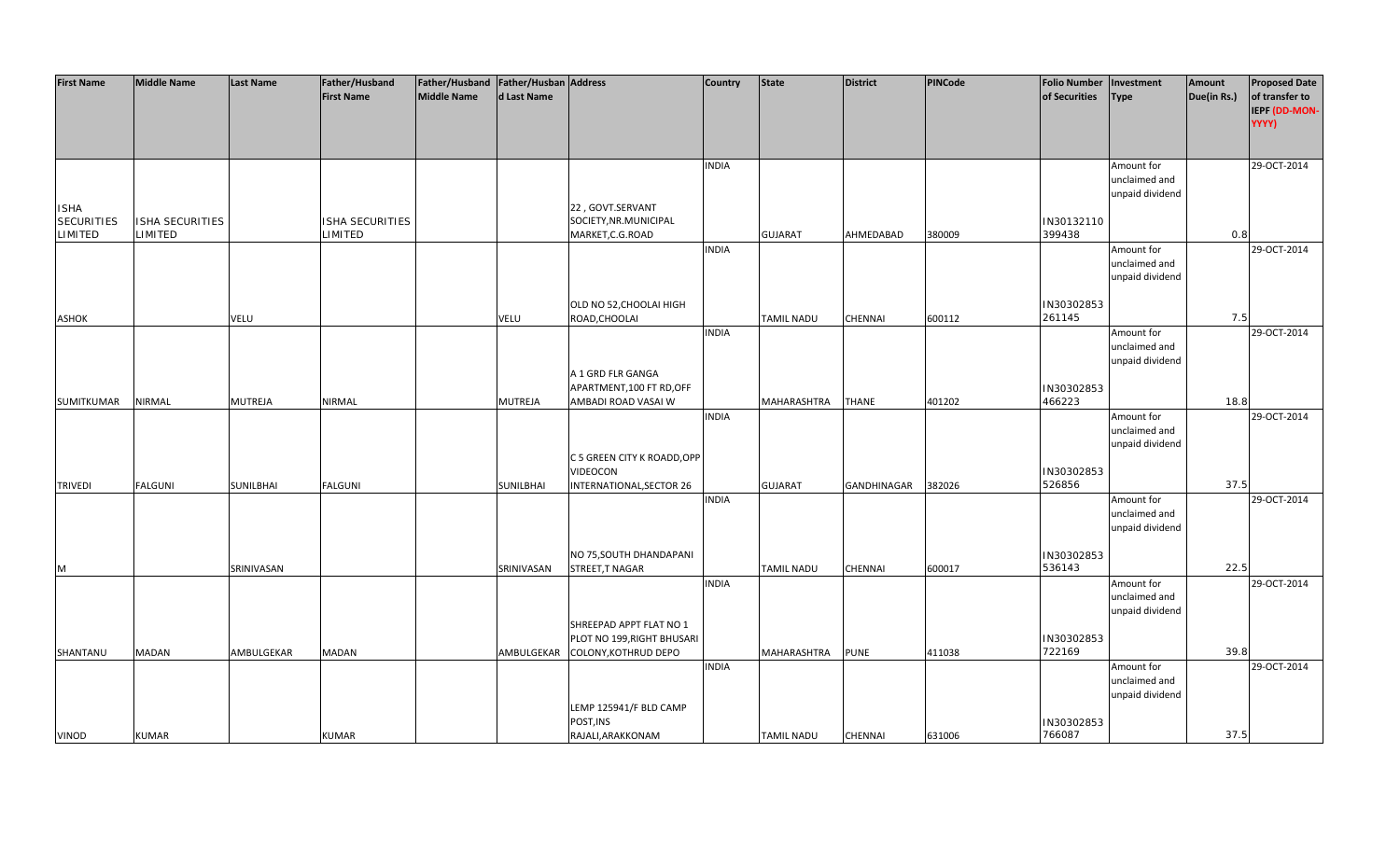| <b>First Name</b> | <b>Middle Name</b> | <b>Last Name</b> | Father/Husband<br><b>First Name</b> | Father/Husband   Father/Husban   Address<br>Middle Name | d Last Name   |                                                            | <b>Country</b> | <b>State</b>   | <b>District</b>  | <b>PINCode</b> | <b>Folio Number</b><br>of Securities | Investment                                     | Amount<br>Due(in Rs.) | <b>Proposed Date</b><br>of transfer to |
|-------------------|--------------------|------------------|-------------------------------------|---------------------------------------------------------|---------------|------------------------------------------------------------|----------------|----------------|------------------|----------------|--------------------------------------|------------------------------------------------|-----------------------|----------------------------------------|
|                   |                    |                  |                                     |                                                         |               |                                                            |                |                |                  |                |                                      | <b>Type</b>                                    |                       | IEPF (DD-MON-<br>YYYY)                 |
|                   |                    |                  |                                     |                                                         |               |                                                            | <b>INDIA</b>   |                |                  |                |                                      | Amount for<br>unclaimed and<br>unpaid dividend |                       | 29-OCT-2014                            |
|                   |                    |                  |                                     |                                                         |               | BLDG 34 INFOSYS<br>TECHNOLOGIES, ELECTRONICS               |                |                |                  |                | IN30302854<br>043690                 |                                                | 75.0                  |                                        |
| <b>REA</b>        | PULLAN             | ANTONY           | PULLAN                              |                                                         | <b>ANTONY</b> | CITY, HOSUR ROAD                                           | <b>INDIA</b>   | KARNATAKA      | BANGALORE        | 560100         |                                      | Amount for<br>unclaimed and<br>unpaid dividend |                       | 29-OCT-2014                            |
| IS                | <b>KEERTHI</b>     | NAZRE            | <b>KEERTHI</b>                      |                                                         | NAZRE         | D NO 1327 4TH CROSS, B N<br>STREET, MANDI MOHALLA          |                | KARNATAKA      | <b>MYSORE</b>    | 570021         | IN30302854<br>313866                 |                                                | 75.C                  |                                        |
|                   |                    |                  |                                     |                                                         |               |                                                            | <b>INDIA</b>   |                |                  |                |                                      | Amount for<br>unclaimed and<br>unpaid dividend |                       | 29-OCT-2014                            |
| RAJESH            | SUDHAKAR           | HANDE            | SUDHAKAR                            |                                                         | <b>HANDE</b>  | QTR NO 70/D TYPE III SECTOR<br>III, O F CHANDA, BHADRAWATI |                | MAHARASHTRA    | CHANDRAPUR       | 442501         | IN30302854<br>429916                 |                                                | 97.5                  |                                        |
|                   |                    |                  |                                     |                                                         |               | <b>B-7 POONAM PARK, NR</b>                                 | <b>INDIA</b>   |                |                  |                |                                      | Amount for<br>unclaimed and<br>unpaid dividend |                       | 29-OCT-2014                            |
| <b>TAPAN</b>      |                    | SHAH             |                                     |                                                         | SHAH          | SHANTI SIKHAR SOC., , DAXINI<br><b>BUS STOP, MANINAGAR</b> |                | <b>GUJARAT</b> | AHMEDABAD        | 380008         | IN30308510<br>012634                 |                                                | 375.0                 |                                        |
|                   |                    |                  |                                     |                                                         |               |                                                            | <b>INDIA</b>   |                |                  |                |                                      | Amount for<br>unclaimed and<br>unpaid dividend |                       | 29-OCT-2014                            |
| ROHAN             | D                  | SHANBHAG         | <sub>D</sub>                        |                                                         | SHANBHAG      | E/15 KARNATAK, BUIDLINGS<br>MOGUL LANE, MAHIM              |                | MAHARASHTRA    | <b>MUMBAI</b>    | 400016         | IN30311610<br>052854                 |                                                | 7.5                   |                                        |
|                   |                    |                  |                                     |                                                         |               |                                                            | <b>INDIA</b>   |                |                  |                |                                      | Amount for<br>unclaimed and<br>unpaid dividend |                       | 29-OCT-2014                            |
|                   |                    |                  |                                     |                                                         |               | 203, TAN MAN<br>APARTMENT, D.V.<br>COLONY, MINISTER        |                | ANDHRA         |                  |                | 1201060000<br>820825                 |                                                | 37.5                  |                                        |
| ADITI             | <b>ADITI</b>       |                  | <b>ADITI</b>                        |                                                         |               | ROAD, SECUNDERABAD                                         | <b>INDIA</b>   | PRADESH        | <b>HYDERABAD</b> | 500003         |                                      | Amount for<br>unclaimed and<br>unpaid dividend |                       | 29-OCT-2014                            |
| VIPULKUMAR        | PRAMODCHANDRA SHAH |                  | PRAMODCHANDRA                       |                                                         | <b>SHAH</b>   | Vaniyvas, Nr Jain Temple, At<br>Post Valad                 |                | <b>GUJARAT</b> | GANDHINAGAR      | 382360         | IN30177410<br>241506                 |                                                | 14392.5               |                                        |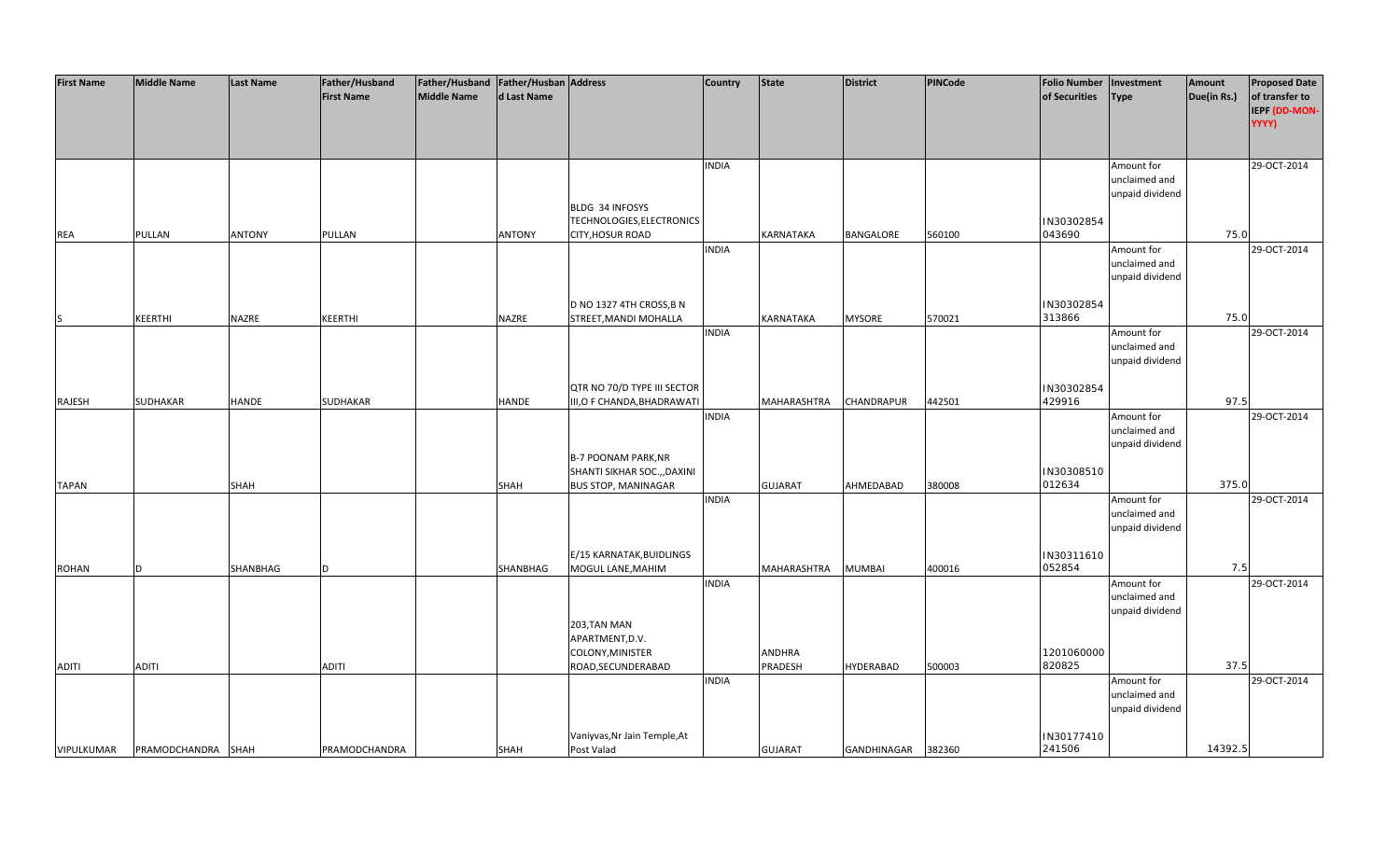| <b>First Name</b>  | <b>Middle Name</b>    | <b>Last Name</b>    | Father/Husband             | Father/Husband Father/Husban Address |                    |                                             | <b>Country</b> | <b>State</b>       | <b>District</b>  | <b>PINCode</b> | <b>Folio Number</b>  | Investment                  | Amount      | <b>Proposed Date</b> |
|--------------------|-----------------------|---------------------|----------------------------|--------------------------------------|--------------------|---------------------------------------------|----------------|--------------------|------------------|----------------|----------------------|-----------------------------|-------------|----------------------|
|                    |                       |                     | <b>First Name</b>          | <b>Middle Name</b>                   | d Last Name        |                                             |                |                    |                  |                | of Securities        | <b>Type</b>                 | Due(in Rs.) | of transfer to       |
|                    |                       |                     |                            |                                      |                    |                                             |                |                    |                  |                |                      |                             |             | IEPF (DD-MON-        |
|                    |                       |                     |                            |                                      |                    |                                             |                |                    |                  |                |                      |                             |             | YYYY)                |
|                    |                       |                     |                            |                                      |                    |                                             |                |                    |                  |                |                      |                             |             |                      |
|                    |                       |                     |                            |                                      |                    |                                             | <b>INDIA</b>   |                    |                  |                |                      | Amount for                  |             | 29-OCT-2014          |
|                    |                       |                     |                            |                                      |                    |                                             |                |                    |                  |                |                      | unclaimed and               |             |                      |
|                    |                       |                     |                            |                                      |                    |                                             |                |                    |                  |                |                      | unpaid dividend             |             |                      |
| GODWIN             |                       |                     |                            |                                      |                    |                                             |                |                    |                  |                |                      |                             |             |                      |
| <b>FINANCE AND</b> | <b>GODWIN FINANCE</b> |                     | <b>GODWIN FINANCE</b>      |                                      |                    | C-703 FIRST FLOOR, PALAM                    |                |                    |                  |                |                      |                             |             |                      |
| <b>LEASING PVT</b> | AND LEASING PVT       |                     | AND LEASING PVT<br>LIMITED |                                      |                    | EXTENSION, SECTOR-7                         |                |                    |                  |                | IN30177410           |                             |             |                      |
| LIMITED            | LIMITED               |                     |                            |                                      |                    | <b>DWARKA</b>                               |                | <b>DELHI</b>       | <b>NEW DELHI</b> | 110045         | 265835               |                             | 18.8        |                      |
|                    |                       |                     |                            |                                      |                    |                                             | <b>INDIA</b>   |                    |                  |                |                      | Amount for<br>unclaimed and |             | 29-OCT-2014          |
|                    |                       |                     |                            |                                      |                    |                                             |                |                    |                  |                |                      | unpaid dividend             |             |                      |
|                    |                       |                     |                            |                                      |                    |                                             |                |                    |                  |                |                      |                             |             |                      |
|                    |                       |                     |                            |                                      |                    | H NO 7 1 309/63, B K GUDA, S                |                | <b>ANDHRA</b>      |                  |                | IN30177410           |                             |             |                      |
| <b>MADHUBABU</b>   |                       | <b>KADARLA</b>      |                            |                                      | KADARLA            | R NAGAR                                     |                | PRADESH            | HYDERABAD        | 500003         | 782442               |                             | 15.0        |                      |
|                    |                       |                     |                            |                                      |                    |                                             | <b>INDIA</b>   |                    |                  |                |                      | Amount for                  |             | 29-OCT-2014          |
|                    |                       |                     |                            |                                      |                    |                                             |                |                    |                  |                |                      | unclaimed and               |             |                      |
|                    |                       |                     |                            |                                      |                    |                                             |                |                    |                  |                |                      | unpaid dividend             |             |                      |
|                    |                       |                     |                            |                                      |                    | DISTRICT LIBRARIAN, SOUTH                   |                |                    |                  |                |                      |                             |             |                      |
|                    |                       |                     |                            |                                      | <b>BHATTACHARY</b> | SARBAMANGALAPALLY, PO -                     |                |                    |                  |                | IN30201710           |                             | 37.5        |                      |
| SHAMBHU            |                       | <b>BHATTACHARYA</b> |                            |                                      |                    | DIST - MALDA                                | <b>INDIA</b>   | <b>WEST BENGAL</b> | Malda            | 732101         | 048656               | Amount for                  |             | 29-OCT-2014          |
|                    |                       |                     |                            |                                      |                    |                                             |                |                    |                  |                |                      | unclaimed and               |             |                      |
|                    |                       |                     |                            |                                      |                    |                                             |                |                    |                  |                |                      | unpaid dividend             |             |                      |
|                    |                       |                     |                            |                                      |                    |                                             |                |                    |                  |                |                      |                             |             |                      |
|                    |                       |                     |                            |                                      |                    | 3, SAMTA FACTORY                            |                |                    |                  |                | 1202200000           |                             |             |                      |
| <b>HITESH</b>      | SHASHIKANT            | <b>JHAVERI</b>      | SHASHIKANT                 |                                      | <b>JHAVERI</b>     | LANE, BORIVALI (WEST), 0                    |                | MAHARASHTRA        | <b>MUMBAI</b>    | 400092         | 015883               |                             | 0.8         |                      |
|                    |                       |                     |                            |                                      |                    |                                             | <b>INDIA</b>   |                    |                  |                |                      | Amount for                  |             | 29-OCT-2014          |
|                    |                       |                     |                            |                                      |                    |                                             |                |                    |                  |                |                      | unclaimed and               |             |                      |
|                    |                       |                     |                            |                                      |                    |                                             |                |                    |                  |                |                      | unpaid dividend             |             |                      |
|                    |                       |                     |                            |                                      |                    |                                             |                |                    |                  |                |                      |                             |             |                      |
| KALICHARAN         | KALICHARAN            |                     | KALICHARAN                 |                                      |                    | H NO 88, A G C R ENCLAVE, I P<br><b>EXT</b> |                | <b>DELHI</b>       | <b>DELHI</b>     | 110092         | 1202290000<br>013075 |                             | 750.0       |                      |
|                    |                       |                     |                            |                                      |                    |                                             | <b>INDIA</b>   |                    |                  |                |                      | Amount for                  |             | 29-OCT-2014          |
|                    |                       |                     |                            |                                      |                    |                                             |                |                    |                  |                |                      | unclaimed and               |             |                      |
|                    |                       |                     |                            |                                      |                    |                                             |                |                    |                  |                |                      | unpaid dividend             |             |                      |
|                    |                       |                     |                            |                                      |                    |                                             |                |                    |                  |                |                      |                             |             |                      |
|                    |                       |                     |                            |                                      |                    | ISHA EKTA APARTMENT,                        |                |                    |                  |                | 1201090000           |                             |             |                      |
| <b>JASWANT</b>     | SHANTILAL             | <b>MUTHA</b>        | SHANTILAL                  |                                      | <b>MUTHA</b>       | 304,, B. G. KHER ROAD, WORLI                |                | MAHARASHTRA        | <b>MUMBAI</b>    | 400018         | 168763               |                             | 75.0        |                      |
|                    |                       |                     |                            |                                      |                    |                                             | <b>INDIA</b>   |                    |                  |                |                      | Amount for                  |             | 29-OCT-2014          |
|                    |                       |                     |                            |                                      |                    |                                             |                |                    |                  |                |                      | unclaimed and               |             |                      |
|                    |                       |                     |                            |                                      |                    |                                             |                |                    |                  |                |                      | unpaid dividend             |             |                      |
|                    |                       |                     |                            |                                      |                    | SANIK COLONEY, SIKANDAR                     |                | MADHYA             |                  |                | 1201090000           |                             |             |                      |
| <b>BRIJESH</b>     |                       | AGRAWAL             |                            |                                      | AGRAWAL            | COMPU, LASHKAR                              |                | PRADESH            | <b>GWALIOR</b>   | 474001         | 568197               |                             | 123.8       |                      |
|                    |                       |                     |                            |                                      |                    |                                             |                |                    |                  |                |                      |                             |             |                      |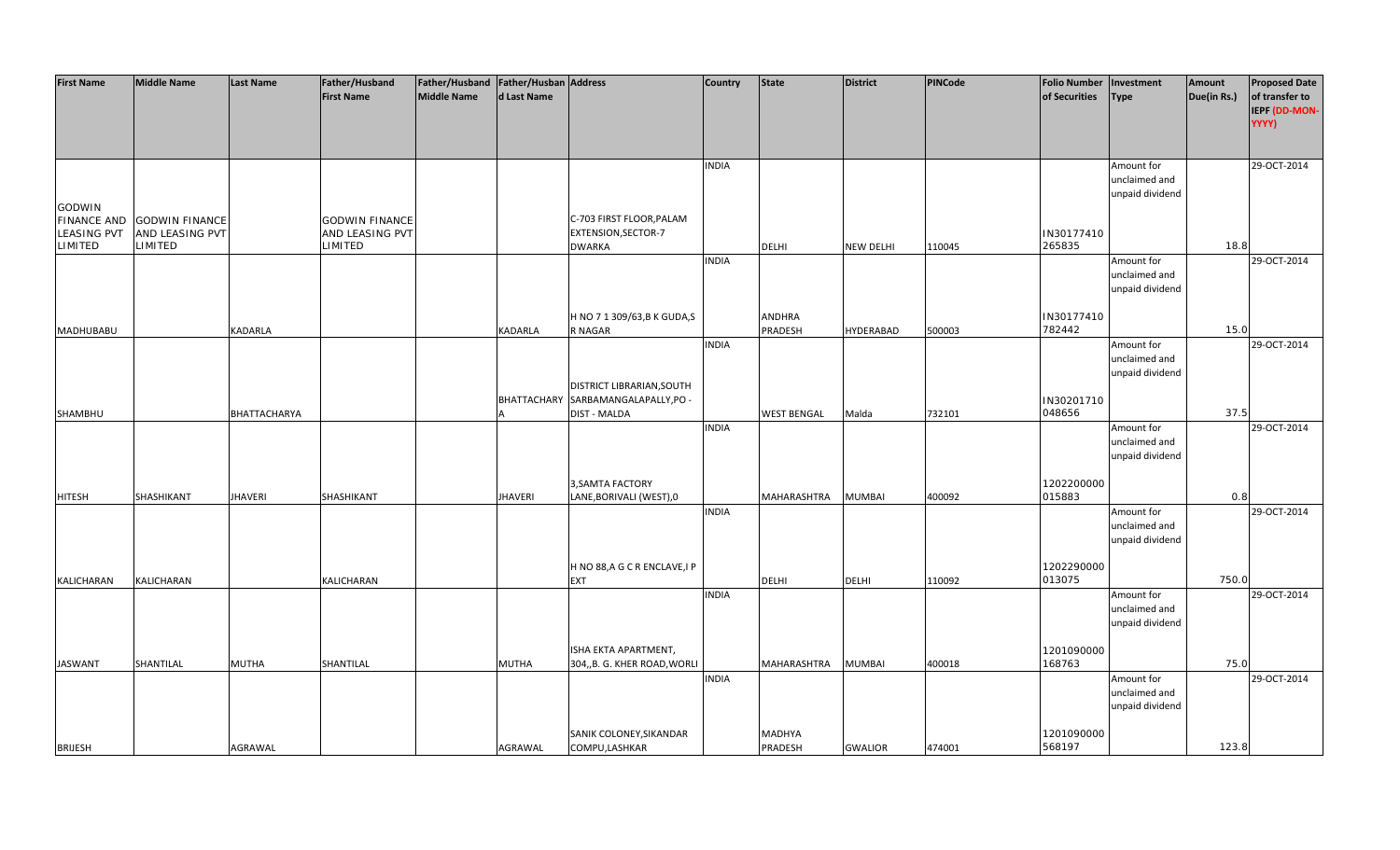| <b>First Name</b> | <b>Middle Name</b> | <b>Last Name</b> | Father/Husband    | Father/Husband Father/Husban Address |                |                                       | <b>Country</b> | <b>State</b>   | <b>District</b> | <b>PINCode</b> | <b>Folio Number</b> | Investment      | Amount      | <b>Proposed Date</b> |
|-------------------|--------------------|------------------|-------------------|--------------------------------------|----------------|---------------------------------------|----------------|----------------|-----------------|----------------|---------------------|-----------------|-------------|----------------------|
|                   |                    |                  | <b>First Name</b> | Middle Name                          | d Last Name    |                                       |                |                |                 |                | of Securities       | Type            | Due(in Rs.) | of transfer to       |
|                   |                    |                  |                   |                                      |                |                                       |                |                |                 |                |                     |                 |             | IEPF (DD-MON-        |
|                   |                    |                  |                   |                                      |                |                                       |                |                |                 |                |                     |                 |             | YYYY)                |
|                   |                    |                  |                   |                                      |                |                                       |                |                |                 |                |                     |                 |             |                      |
|                   |                    |                  |                   |                                      |                |                                       |                |                |                 |                |                     |                 |             |                      |
|                   |                    |                  |                   |                                      |                |                                       | <b>INDIA</b>   |                |                 |                |                     | Amount for      |             | 29-OCT-2014          |
|                   |                    |                  |                   |                                      |                |                                       |                |                |                 |                |                     | unclaimed and   |             |                      |
|                   |                    |                  |                   |                                      |                |                                       |                |                |                 |                |                     | unpaid dividend |             |                      |
|                   |                    |                  |                   |                                      |                |                                       |                |                |                 |                |                     |                 |             |                      |
|                   |                    |                  |                   |                                      |                | AKASHDEEP BLDG 258/5,5 TH             |                |                |                 |                | 1201090001          |                 |             |                      |
| <b>AJAY</b>       | KAKULAL            | PARPANI          | KAKULAL           |                                      | PARPANI        | FLOOR NON NAGAR, ANDHERI              |                | MAHARASHTRA    | <b>MUMBAI</b>   | 400053         | 099431              |                 | 187.5       |                      |
|                   |                    |                  |                   |                                      |                |                                       | <b>INDIA</b>   |                |                 |                |                     | Amount for      |             | 29-OCT-2014          |
|                   |                    |                  |                   |                                      |                |                                       |                |                |                 |                |                     | unclaimed and   |             |                      |
|                   |                    |                  |                   |                                      |                |                                       |                |                |                 |                |                     | unpaid dividend |             |                      |
|                   |                    |                  |                   |                                      |                | A-304, NEW INCOME TAX                 |                |                |                 |                |                     |                 |             |                      |
|                   |                    |                  |                   |                                      |                | COLONY, NEAR                          |                |                |                 |                | 1201090001          |                 |             |                      |
| <b>SUKHRAM</b>    | LAL                |                  | LAL               |                                      |                | DINDOSHI, GOREGAON (E)                |                | MAHARASHTRA    | <b>MUMBAI</b>   | 400063         | 577492              |                 | 15.8        |                      |
|                   |                    |                  |                   |                                      |                |                                       | <b>INDIA</b>   |                |                 |                |                     | Amount for      |             | 29-OCT-2014          |
|                   |                    |                  |                   |                                      |                |                                       |                |                |                 |                |                     | unclaimed and   |             |                      |
|                   |                    |                  |                   |                                      |                |                                       |                |                |                 |                |                     | unpaid dividend |             |                      |
|                   |                    |                  |                   |                                      |                |                                       |                |                |                 |                |                     |                 |             |                      |
|                   |                    |                  |                   |                                      |                | H/2/17 ANANDNAGAR APT                 |                |                |                 |                |                     |                 |             |                      |
|                   |                    |                  |                   |                                      |                | B/H AKHB, NAVAVADAJ                   |                |                |                 |                |                     |                 |             |                      |
| <b>JITENDRA</b>   |                    | <b>DASADIA</b>   |                   |                                      | <b>DASADIA</b> | NARANPURA, AHMEDABAD                  |                | <b>GUJARAT</b> | AHMEDABAD       | 380013         | J000208             |                 | 75.0        |                      |
|                   |                    |                  |                   |                                      |                |                                       | <b>INDIA</b>   |                |                 |                |                     | Amount for      |             | 29-OCT-2014          |
|                   |                    |                  |                   |                                      |                |                                       |                |                |                 |                |                     | unclaimed and   |             |                      |
|                   |                    |                  |                   |                                      |                |                                       |                |                |                 |                |                     | unpaid dividend |             |                      |
|                   |                    |                  |                   |                                      |                | A/2 ARCHITA                           |                |                |                 |                |                     |                 |             |                      |
|                   |                    |                  |                   |                                      |                | FLATS, COMMERCE SIX RD                |                |                |                 |                |                     |                 |             |                      |
| <b>JALPA</b>      |                    | AJMERA           |                   |                                      | <b>AJMERA</b>  | NAVRANGPURA, AHMEDABAD                |                | <b>GUJARAT</b> | AHMEDABAD       | 380009         | J000206             |                 | 75.0        |                      |
|                   |                    |                  |                   |                                      |                |                                       | <b>INDIA</b>   |                |                 |                |                     | Amount for      |             | 29-OCT-2014          |
|                   |                    |                  |                   |                                      |                |                                       |                |                |                 |                |                     | unclaimed and   |             |                      |
|                   |                    |                  |                   |                                      |                |                                       |                |                |                 |                |                     | unpaid dividend |             |                      |
|                   |                    |                  |                   |                                      |                |                                       |                |                |                 |                |                     |                 |             |                      |
|                   |                    |                  |                   |                                      |                | 11 NAGORISHALA, RATAN                 |                |                |                 |                |                     |                 |             |                      |
| <b>JALPABEN</b>   |                    | AJMERA           |                   |                                      | AJMERA         | POLE, AHMEDABAD                       |                | <b>GUJARAT</b> | AHMEDABAD       | 380001         | J000205             |                 | 75.0        |                      |
|                   |                    |                  |                   |                                      |                |                                       | <b>INDIA</b>   |                |                 |                |                     | Amount for      |             | 29-OCT-2014          |
|                   |                    |                  |                   |                                      |                |                                       |                |                |                 |                |                     | unclaimed and   |             |                      |
|                   |                    |                  |                   |                                      |                | 1778 BHAGWATI POLE                    |                |                |                 |                |                     | unpaid dividend |             |                      |
|                   |                    |                  |                   |                                      |                |                                       |                |                |                 |                |                     |                 |             |                      |
|                   |                    |                  |                   |                                      |                | LUNSAWADA, DARIYAPUR, AH              |                |                |                 |                | J000204             |                 | 75.0        |                      |
| <b>JIVAN</b>      |                    | <b>GOSALIA</b>   |                   |                                      | <b>GOSALIA</b> | MEDABAD                               | <b>INDIA</b>   | <b>GUJARAT</b> | AHMEDABAD       | 380001         |                     | Amount for      |             | 29-OCT-2014          |
|                   |                    |                  |                   |                                      |                |                                       |                |                |                 |                |                     |                 |             |                      |
|                   |                    |                  |                   |                                      |                |                                       |                |                |                 |                |                     | unclaimed and   |             |                      |
|                   |                    |                  |                   |                                      |                | 928/2/3 GULAM RASUL S                 |                |                |                 |                |                     | unpaid dividend |             |                      |
|                   |                    |                  |                   |                                      |                | CHAWLS R, OPP SANDESH<br><b>PRESS</b> |                |                |                 |                |                     |                 |             |                      |
| JAYSHREE          |                    | <b>SHAH</b>      |                   |                                      | <b>SHAH</b>    | MIRJAPUR, AHMEDABAD                   |                | <b>GUJARAT</b> | AHMEDABAD       | 380001         | J000202             |                 | 75.0        |                      |
|                   |                    |                  |                   |                                      |                |                                       |                |                |                 |                |                     |                 |             |                      |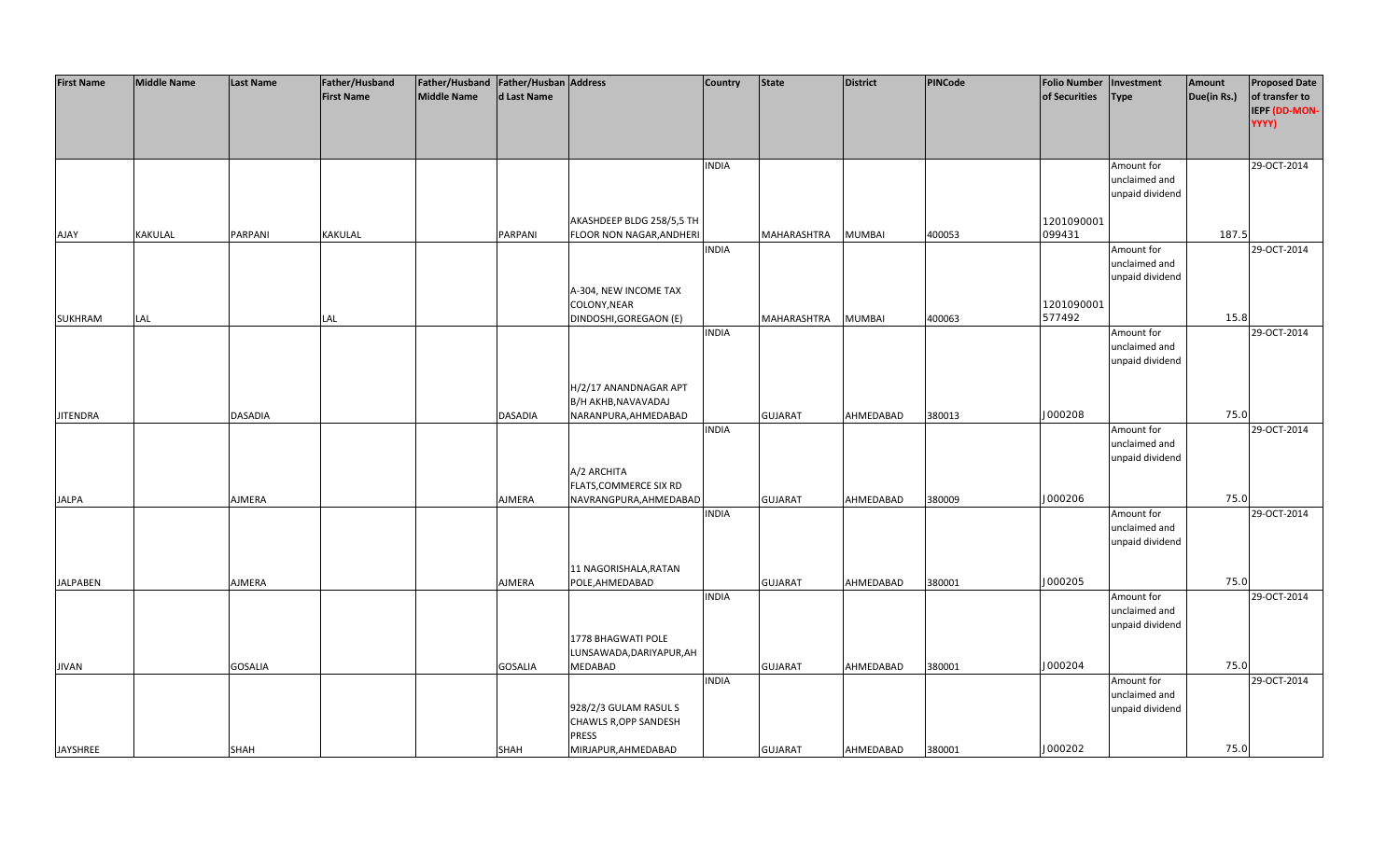| <b>First Name</b> | <b>Middle Name</b> | <b>Last Name</b> | <b>Father/Husband</b> | Father/Husband Father/Husban Address |                |                              | <b>Country</b> | <b>State</b>   | <b>District</b> | <b>PINCode</b> | <b>Folio Number</b> | Investment      | Amount      | <b>Proposed Date</b> |
|-------------------|--------------------|------------------|-----------------------|--------------------------------------|----------------|------------------------------|----------------|----------------|-----------------|----------------|---------------------|-----------------|-------------|----------------------|
|                   |                    |                  | <b>First Name</b>     | <b>Middle Name</b>                   | d Last Name    |                              |                |                |                 |                | of Securities       | <b>Type</b>     | Due(in Rs.) | of transfer to       |
|                   |                    |                  |                       |                                      |                |                              |                |                |                 |                |                     |                 |             | IEPF (DD-MON-        |
|                   |                    |                  |                       |                                      |                |                              |                |                |                 |                |                     |                 |             | YYYY)                |
|                   |                    |                  |                       |                                      |                |                              |                |                |                 |                |                     |                 |             |                      |
|                   |                    |                  |                       |                                      |                |                              |                |                |                 |                |                     |                 |             |                      |
|                   |                    |                  |                       |                                      |                |                              | <b>INDIA</b>   |                |                 |                |                     | Amount for      |             | 29-OCT-2014          |
|                   |                    |                  |                       |                                      |                |                              |                |                |                 |                |                     | unclaimed and   |             |                      |
|                   |                    |                  |                       |                                      |                |                              |                |                |                 |                |                     | unpaid dividend |             |                      |
|                   |                    |                  |                       |                                      |                | PIYUSH NIWAS NR RAVJIBHAI    |                |                |                 |                |                     |                 |             |                      |
|                   |                    |                  |                       |                                      |                | APPT, OPP KALPATARU SOC      |                |                |                 |                |                     |                 |             |                      |
| <b>JITENDRA</b>   |                    | <b>SHAH</b>      |                       |                                      | <b>SHAH</b>    | NAVRANGPURA, AHMEDABAD       |                | <b>GUJARAT</b> | AHMEDABAD       | 380009         | J000200             |                 | 75.0        |                      |
|                   |                    |                  |                       |                                      |                |                              | <b>INDIA</b>   |                |                 |                |                     | Amount for      |             | 29-OCT-2014          |
|                   |                    |                  |                       |                                      |                |                              |                |                |                 |                |                     | unclaimed and   |             |                      |
|                   |                    |                  |                       |                                      |                |                              |                |                |                 |                |                     | unpaid dividend |             |                      |
|                   |                    |                  |                       |                                      |                | 1778 BHAGWATI                |                |                |                 |                |                     |                 |             |                      |
|                   |                    |                  |                       |                                      |                | POLE, LUNSAWADA              |                |                |                 |                |                     |                 |             |                      |
| <b>JYOTI</b>      |                    | <b>GOSALIA</b>   |                       |                                      | <b>GOSALIA</b> | DARIYAPUR, AHMEDABAD         |                | <b>GUJARAT</b> | AHMEDABAD       | 380001         | J000196             |                 | 75.0        |                      |
|                   |                    |                  |                       |                                      |                |                              | <b>INDIA</b>   |                |                 |                |                     | Amount for      |             | 29-OCT-2014          |
|                   |                    |                  |                       |                                      |                |                              |                |                |                 |                |                     | unclaimed and   |             |                      |
|                   |                    |                  |                       |                                      |                |                              |                |                |                 |                |                     | unpaid dividend |             |                      |
|                   |                    |                  |                       |                                      |                |                              |                |                |                 |                |                     |                 |             |                      |
|                   |                    |                  |                       |                                      |                | SAI-SADAN VISHRAM            |                |                |                 |                |                     |                 |             |                      |
|                   |                    |                  |                       |                                      |                | PARK, NR BHAVSAR 7/83 NEW    |                |                |                 |                |                     |                 |             |                      |
| <b>JITUBHA</b>    |                    | PARMAR           |                       |                                      | PARMAR         | VADAJ, AHMEDABAD             |                | <b>GUJARAT</b> | AHMEDABAD       | 380013         | J000194             |                 | 75.0        |                      |
|                   |                    |                  |                       |                                      |                |                              | <b>INDIA</b>   |                |                 |                |                     | Amount for      |             | 29-OCT-2014          |
|                   |                    |                  |                       |                                      |                |                              |                |                |                 |                |                     | unclaimed and   |             |                      |
|                   |                    |                  |                       |                                      |                |                              |                |                |                 |                |                     | unpaid dividend |             |                      |
|                   |                    |                  |                       |                                      |                |                              |                |                |                 |                |                     |                 |             |                      |
|                   |                    |                  |                       |                                      |                | A/35 MASKATI MARKET, UP      |                |                |                 |                |                     |                 | 300.0       |                      |
| JAYANTILAL        |                    | SHAH             |                       |                                      | <b>SHAH</b>    | STAIR, AHMEDABAD             |                | <b>GUJARAT</b> | AHMEDABAD       | 380002         | J000180             |                 |             |                      |
|                   |                    |                  |                       |                                      |                |                              | <b>INDIA</b>   |                |                 |                |                     | Amount for      |             | 29-OCT-2014          |
|                   |                    |                  |                       |                                      |                |                              |                |                |                 |                |                     | unclaimed and   |             |                      |
|                   |                    |                  |                       |                                      |                | <b>6 ANAND APARTMENT IST</b> |                |                |                 |                |                     | unpaid dividend |             |                      |
|                   |                    |                  |                       |                                      |                | FLOOR, NEAR OLD DHAR         |                |                |                 |                |                     |                 |             |                      |
|                   |                    |                  |                       |                                      |                | <b>BAZAR NEAR</b>            |                |                |                 |                |                     |                 |             |                      |
| JAY               | M                  | <b>SHAH</b>      | M                     |                                      | <b>SHAH</b>    | KALYA, AHMEDABAD             |                | <b>GUJARAT</b> | AHMEDABAD       | 380028         | J000168             |                 | 75.0        |                      |
|                   |                    |                  |                       |                                      |                |                              | <b>INDIA</b>   |                |                 |                |                     | Amount for      |             | 29-OCT-2014          |
|                   |                    |                  |                       |                                      |                |                              |                |                |                 |                |                     | unclaimed and   |             |                      |
|                   |                    |                  |                       |                                      |                |                              |                |                |                 |                |                     | unpaid dividend |             |                      |
|                   |                    |                  |                       |                                      |                |                              |                |                |                 |                |                     |                 |             |                      |
|                   |                    |                  |                       |                                      |                | 116 TEXTILE MARKET, JOGI     |                |                |                 |                |                     |                 |             |                      |
| JAI               |                    | GARGE            |                       |                                      | GARGE          | WARA NAI SARAK, DELHI        |                | <b>DELHI</b>   | <b>DELHI</b>    | 110006         | J000145             |                 | 75.0        |                      |
|                   |                    |                  |                       |                                      |                |                              | <b>INDIA</b>   |                |                 |                |                     | Amount for      |             | 29-OCT-2014          |
|                   |                    |                  |                       |                                      |                |                              |                |                |                 |                |                     | unclaimed and   |             |                      |
|                   |                    |                  |                       |                                      |                |                              |                |                |                 |                |                     | unpaid dividend |             |                      |
|                   |                    |                  |                       |                                      |                |                              |                |                |                 |                |                     |                 |             |                      |
|                   |                    |                  |                       |                                      |                | E-15/12A, KRISHNA            |                |                |                 |                |                     |                 |             |                      |
| <b>JASWANT</b>    | <b>KUMAR</b>       | <b>BHASIN</b>    | <b>KUMAR</b>          |                                      | <b>BHASIN</b>  | NAGAR, DELHI                 |                | <b>DELHI</b>   | <b>DELHI</b>    | 110051         | J000144             |                 | 75.0        |                      |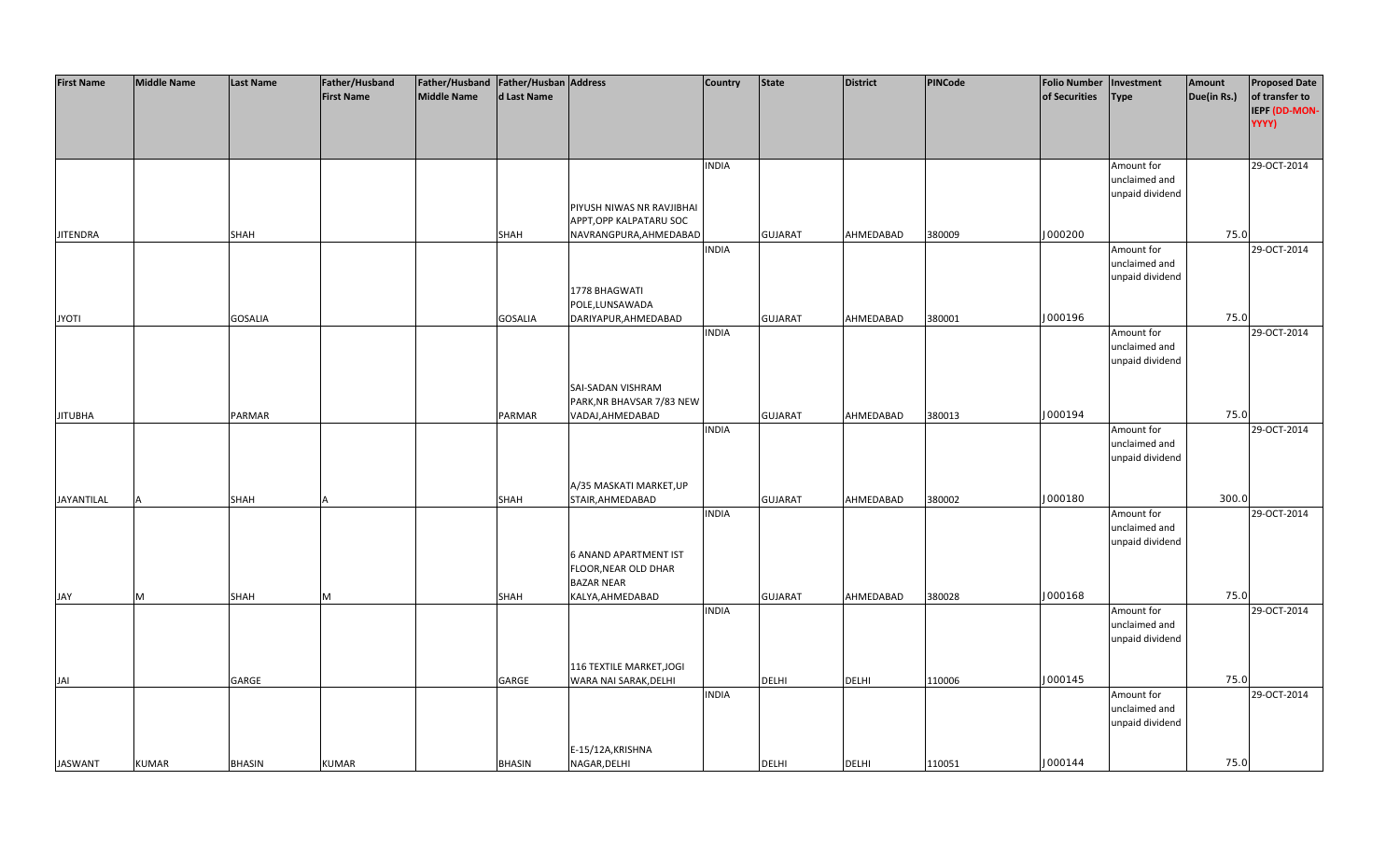| <b>First Name</b>  | <b>Middle Name</b> | <b>Last Name</b> | Father/Husband     | Father/Husband   Father/Husban   Address |              |                           | Country      | <b>State</b>   | <b>District</b> | PINCode | <b>Folio Number</b> | Investment      | Amount      | <b>Proposed Date</b> |
|--------------------|--------------------|------------------|--------------------|------------------------------------------|--------------|---------------------------|--------------|----------------|-----------------|---------|---------------------|-----------------|-------------|----------------------|
|                    |                    |                  | <b>First Name</b>  | <b>Middle Name</b>                       | d Last Name  |                           |              |                |                 |         | of Securities       | <b>Type</b>     | Due(in Rs.) | of transfer to       |
|                    |                    |                  |                    |                                          |              |                           |              |                |                 |         |                     |                 |             | IEPF (DD-MON-        |
|                    |                    |                  |                    |                                          |              |                           |              |                |                 |         |                     |                 |             | YYYY)                |
|                    |                    |                  |                    |                                          |              |                           |              |                |                 |         |                     |                 |             |                      |
|                    |                    |                  |                    |                                          |              |                           |              |                |                 |         |                     |                 |             |                      |
|                    |                    |                  |                    |                                          |              |                           | <b>INDIA</b> |                |                 |         |                     | Amount for      |             | 29-OCT-2014          |
|                    |                    |                  |                    |                                          |              |                           |              |                |                 |         |                     | unclaimed and   |             |                      |
|                    |                    |                  |                    |                                          |              |                           |              |                |                 |         |                     | unpaid dividend |             |                      |
|                    |                    |                  |                    |                                          |              |                           |              |                |                 |         |                     |                 |             |                      |
|                    |                    |                  |                    |                                          |              | E-15/12A, KRISHNA         |              |                |                 |         |                     |                 |             |                      |
| JEEVAN             |                    | <b>BATRA</b>     |                    |                                          | <b>BATRA</b> | NAGAR, DELHI              |              | <b>DELHI</b>   | <b>DELHI</b>    | 110051  | J000142             |                 | 75.0        |                      |
|                    |                    |                  |                    |                                          |              |                           | <b>INDIA</b> |                |                 |         |                     | Amount for      |             | 29-OCT-2014          |
|                    |                    |                  |                    |                                          |              |                           |              |                |                 |         |                     | unclaimed and   |             |                      |
|                    |                    |                  |                    |                                          |              |                           |              |                |                 |         |                     | unpaid dividend |             |                      |
|                    |                    |                  |                    |                                          |              |                           |              |                |                 |         |                     |                 |             |                      |
|                    |                    |                  |                    |                                          |              | 115 TEXTILE MARKET, JOGI  |              |                |                 |         |                     |                 |             |                      |
| JEEVAN             |                    | <b>GUPTA</b>     |                    |                                          | <b>GUPTA</b> | WARA NAI SARAK, DELHI     |              | <b>DELHI</b>   | <b>DELHI</b>    | 110006  | J000140             |                 | 75.0        |                      |
|                    |                    |                  |                    |                                          |              |                           | <b>INDIA</b> |                |                 |         |                     | Amount for      |             | 29-OCT-2014          |
|                    |                    |                  |                    |                                          |              |                           |              |                |                 |         |                     | unclaimed and   |             |                      |
|                    |                    |                  |                    |                                          |              |                           |              |                |                 |         |                     |                 |             |                      |
|                    |                    |                  |                    |                                          |              | 205 DEV KUTIR APT OPP     |              |                |                 |         |                     | unpaid dividend |             |                      |
|                    |                    |                  |                    |                                          |              |                           |              |                |                 |         |                     |                 |             |                      |
|                    |                    |                  | <b>N</b>           |                                          |              | COMMI BU, AMBIKA          |              |                |                 |         |                     |                 | 75.0        |                      |
| <b>JAYANTIBHAI</b> | N                  | PATEL            |                    |                                          | PATEL        | NIKETAN, SURAT            |              | <b>GUJARAT</b> | <b>SURAT</b>    | 395007  | J000077             |                 |             |                      |
|                    |                    |                  |                    |                                          |              |                           | <b>INDIA</b> |                |                 |         |                     | Amount for      |             | 29-OCT-2014          |
|                    |                    |                  |                    |                                          |              |                           |              |                |                 |         |                     | unclaimed and   |             |                      |
|                    |                    |                  |                    |                                          |              | 4/15, ASHISH              |              |                |                 |         |                     | unpaid dividend |             |                      |
|                    |                    |                  |                    |                                          |              | APARTMENT, ADARSH         |              |                |                 |         |                     |                 |             |                      |
|                    |                    |                  |                    |                                          |              | NAGAR,                    |              |                |                 |         |                     |                 |             |                      |
| <b>JITENDRA</b>    |                    | <b>DOSHI</b>     |                    |                                          | <b>DOSHI</b> | NARANPURA, AHMEDABAD      |              | <b>GUJARAT</b> | AHMEDABAD       | 380013  | J000040             |                 | 75.0        |                      |
|                    |                    |                  |                    |                                          |              |                           | <b>INDIA</b> |                |                 |         |                     | Amount for      |             | 29-OCT-2014          |
|                    |                    |                  |                    |                                          |              |                           |              |                |                 |         |                     | unclaimed and   |             |                      |
|                    |                    |                  |                    |                                          |              | 6, SANIDHYA               |              |                |                 |         |                     | unpaid dividend |             |                      |
|                    |                    |                  |                    |                                          |              | FLAT, GORDHANPURA         |              |                |                 |         |                     |                 |             |                      |
|                    |                    |                  |                    |                                          |              | SOCIETY, B/H AZAD SWEETS, |              |                |                 |         |                     |                 |             |                      |
| JAYSHREE           | <b>LALTT KUMAR</b> | SHAH             | <b>LALTT KUMAR</b> |                                          | SHAH         | <b>USHMANPURA</b>         |              | <b>GUJARAT</b> | AHMEDABAD       | 380013  | J000038             |                 | 75.0        |                      |
|                    |                    |                  |                    |                                          |              |                           | <b>INDIA</b> |                |                 |         |                     | Amount for      |             | 29-OCT-2014          |
|                    |                    |                  |                    |                                          |              |                           |              |                |                 |         |                     | unclaimed and   |             |                      |
|                    |                    |                  |                    |                                          |              |                           |              |                |                 |         |                     | unpaid dividend |             |                      |
|                    |                    |                  |                    |                                          |              |                           |              |                |                 |         |                     |                 |             |                      |
|                    |                    |                  |                    |                                          |              | 501 BOMBAY HOUSE PANI NI  |              |                |                 |         |                     |                 |             |                      |
| <b>INDIRA</b>      |                    | SHAH             |                    |                                          | <b>SHAH</b>  | BUIT, SONIFALAYA, SURAT   |              | <b>GUJARAT</b> | <b>SURAT</b>    | 395003  | 1000052             |                 | 75.0        |                      |
|                    |                    |                  |                    |                                          |              |                           | <b>INDIA</b> |                |                 |         |                     | Amount for      |             | 29-OCT-2014          |
|                    |                    |                  |                    |                                          |              |                           |              |                |                 |         |                     | unclaimed and   |             |                      |
|                    |                    |                  |                    |                                          |              |                           |              |                |                 |         |                     | unpaid dividend |             |                      |
|                    |                    |                  |                    |                                          |              | 1442-RANGREJ S POLE       |              |                |                 |         |                     |                 |             |                      |
|                    |                    |                  |                    |                                          |              | PATWA SHER, THREE         |              |                |                 |         |                     |                 |             |                      |
| <b>IQBAL</b>       |                    | <b>MALBARI</b>   |                    |                                          | MALBARI      | GATES, AHMEDABAD          |              | <b>GUJARAT</b> | AHMEDABAD       | 380001  | 1000049             |                 | 75.0        |                      |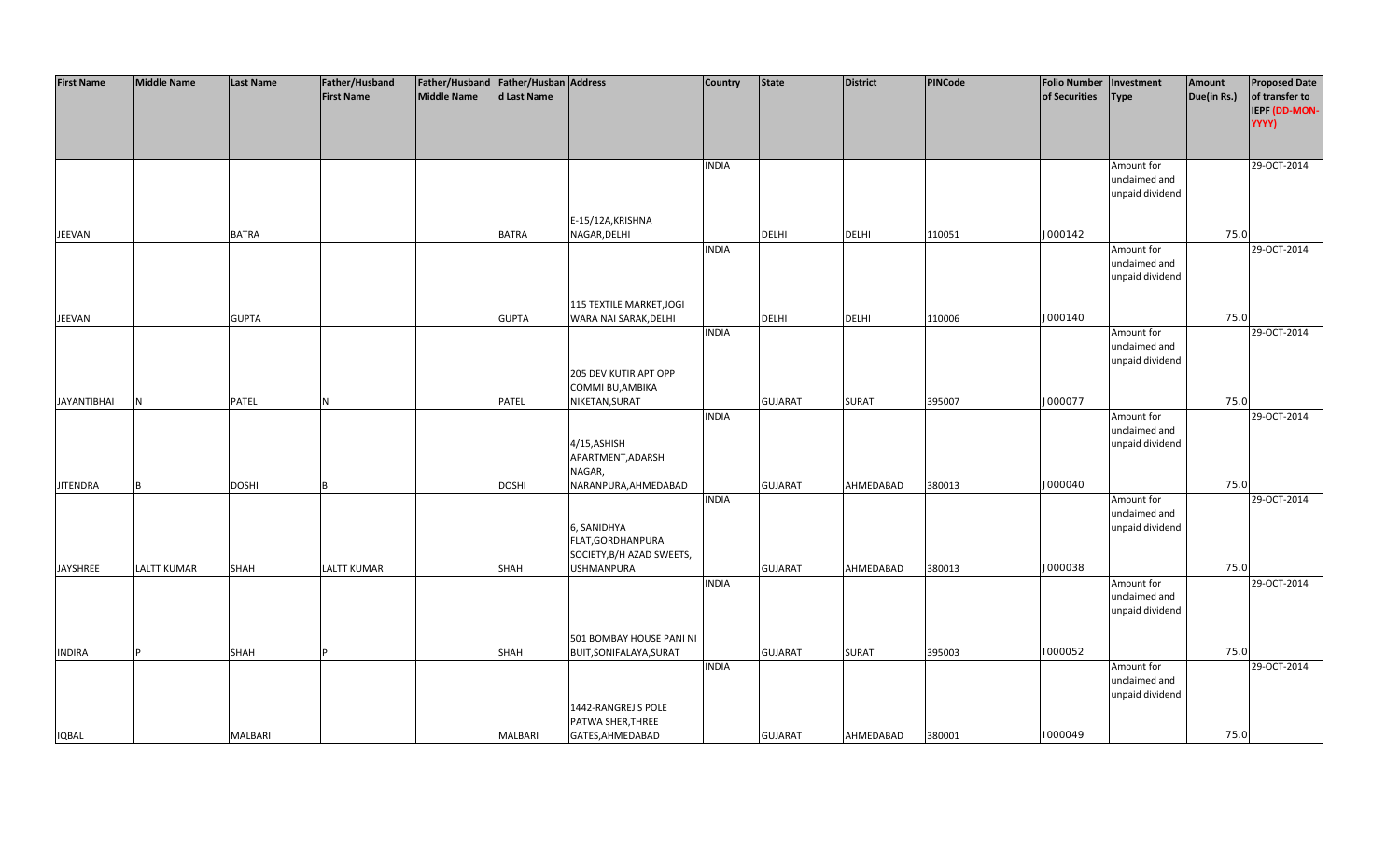| <b>First Name</b> | <b>Middle Name</b> | <b>Last Name</b> | Father/Husband    | Father/Husband Father/Husban Address |               |                            | <b>Country</b> | <b>State</b>     | <b>District</b> | PINCode | <b>Folio Number</b> | Investment      | Amount      | <b>Proposed Date</b> |
|-------------------|--------------------|------------------|-------------------|--------------------------------------|---------------|----------------------------|----------------|------------------|-----------------|---------|---------------------|-----------------|-------------|----------------------|
|                   |                    |                  | <b>First Name</b> | <b>Middle Name</b>                   | d Last Name   |                            |                |                  |                 |         | of Securities       | <b>Type</b>     | Due(in Rs.) | of transfer to       |
|                   |                    |                  |                   |                                      |               |                            |                |                  |                 |         |                     |                 |             | IEPF (DD-MON-        |
|                   |                    |                  |                   |                                      |               |                            |                |                  |                 |         |                     |                 |             | YYYY)                |
|                   |                    |                  |                   |                                      |               |                            |                |                  |                 |         |                     |                 |             |                      |
|                   |                    |                  |                   |                                      |               |                            |                |                  |                 |         |                     |                 |             |                      |
|                   |                    |                  |                   |                                      |               |                            | <b>INDIA</b>   |                  |                 |         |                     |                 |             | 29-OCT-2014          |
|                   |                    |                  |                   |                                      |               |                            |                |                  |                 |         |                     | Amount for      |             |                      |
|                   |                    |                  |                   |                                      |               |                            |                |                  |                 |         |                     | unclaimed and   |             |                      |
|                   |                    |                  |                   |                                      |               |                            |                |                  |                 |         |                     | unpaid dividend |             |                      |
|                   |                    |                  |                   |                                      |               |                            |                |                  |                 |         |                     |                 |             |                      |
|                   |                    |                  |                   |                                      |               | 51 DIG                     |                |                  |                 |         |                     |                 |             |                      |
| HARAKCHAND        | <b>VIRPAL</b>      | <b>SHAH</b>      | <b>VIRPAL</b>     |                                      | <b>SHAH</b>   | PLOT, JAMNAGAR, GUJARAT    |                | <b>GUJARAT</b>   | JAMNAGAR        | 361005  | H000201             |                 | 75.0        |                      |
|                   |                    |                  |                   |                                      |               |                            | <b>INDIA</b>   |                  |                 |         |                     | Amount for      |             | 29-OCT-2014          |
|                   |                    |                  |                   |                                      |               |                            |                |                  |                 |         |                     | unclaimed and   |             |                      |
|                   |                    |                  |                   |                                      |               |                            |                |                  |                 |         |                     | unpaid dividend |             |                      |
|                   |                    |                  |                   |                                      |               | NO 65 1ST MAIN, LOWER      |                |                  |                 |         |                     |                 |             |                      |
|                   |                    |                  |                   |                                      |               | PALACE                     |                |                  |                 |         |                     |                 |             |                      |
| H                 | MEENAKUMARI        |                  | MEENAKUMARI       |                                      |               | ORCHARDS, BANGALORE        |                | KARNATAKA        | BANGALORE       | 560003  | H000184             |                 | 75.0        |                      |
|                   |                    |                  |                   |                                      |               |                            | <b>INDIA</b>   |                  |                 |         |                     | Amount for      |             | 29-OCT-2014          |
|                   |                    |                  |                   |                                      |               |                            |                |                  |                 |         |                     | unclaimed and   |             |                      |
|                   |                    |                  |                   |                                      |               |                            |                |                  |                 |         |                     | unpaid dividend |             |                      |
|                   |                    |                  |                   |                                      |               |                            |                |                  |                 |         |                     |                 |             |                      |
|                   |                    |                  |                   |                                      |               | 11 NAGORISHALA, RATAN      |                |                  |                 |         |                     |                 |             |                      |
| <b>HINABEN</b>    |                    | AJMERA           |                   |                                      | AJMERA        | POLE, AHMEDABAD            |                | <b>GUJARAT</b>   | AHMEDABAD       | 380001  | H000179             |                 | 75.0        |                      |
|                   |                    |                  |                   |                                      |               |                            | <b>INDIA</b>   |                  |                 |         |                     | Amount for      |             | 29-OCT-2014          |
|                   |                    |                  |                   |                                      |               |                            |                |                  |                 |         |                     | unclaimed and   |             |                      |
|                   |                    |                  |                   |                                      |               |                            |                |                  |                 |         |                     | unpaid dividend |             |                      |
|                   |                    |                  |                   |                                      |               | <b>4 MEHUL PARK 2ND</b>    |                |                  |                 |         |                     |                 |             |                      |
|                   |                    |                  |                   |                                      |               |                            |                |                  |                 |         |                     |                 |             |                      |
|                   |                    |                  |                   |                                      |               | FLOOR, B/H VADAJ AMTS BUS  |                |                  |                 |         | H000177             |                 | 75.0        |                      |
| <b>HINA</b>       |                    | <b>DUGALI</b>    |                   |                                      | <b>DUGALI</b> | STOP, AHMEDABAD            |                | <b>GUJARAT</b>   | AHMEDABAD       | 380013  |                     |                 |             |                      |
|                   |                    |                  |                   |                                      |               |                            | <b>INDIA</b>   |                  |                 |         |                     | Amount for      |             | 29-OCT-2014          |
|                   |                    |                  |                   |                                      |               |                            |                |                  |                 |         |                     | unclaimed and   |             |                      |
|                   |                    |                  |                   |                                      |               |                            |                |                  |                 |         |                     | unpaid dividend |             |                      |
|                   |                    |                  |                   |                                      |               |                            |                |                  |                 |         |                     |                 |             |                      |
|                   |                    |                  |                   |                                      |               | NEAR MASZID KHANZEPEER, H  |                |                  |                 |         |                     |                 |             |                      |
| <b>YAQOOB</b>     |                    | AHMED            |                   |                                      | AHMED         | NO 217, UDAIPUR            |                | <b>RAJASTHAN</b> | <b>UDAIPUR</b>  | 313001  | D000240             |                 | 75.0        |                      |
|                   |                    |                  |                   |                                      |               |                            | <b>INDIA</b>   |                  |                 |         |                     | Amount for      |             | 29-OCT-2014          |
|                   |                    |                  |                   |                                      |               |                            |                |                  |                 |         |                     | unclaimed and   |             |                      |
|                   |                    |                  |                   |                                      |               |                            |                |                  |                 |         |                     | unpaid dividend |             |                      |
|                   |                    |                  |                   |                                      |               |                            |                |                  |                 |         |                     |                 |             |                      |
|                   |                    |                  |                   |                                      |               | 18 PG HOSTEL, RNT MED      |                |                  |                 |         |                     |                 |             |                      |
| LAL               | CHAND              | CHARAN           | CHAND             |                                      | CHARAN        | COLLEGE, UDAIPUR           |                | RAJASTHAN        | <b>UDAIPUR</b>  | 313001  | D000238             |                 | 75.0        |                      |
|                   |                    |                  |                   |                                      |               |                            | <b>INDIA</b>   |                  |                 |         |                     | Amount for      |             | 29-OCT-2014          |
|                   |                    |                  |                   |                                      |               |                            |                |                  |                 |         |                     | unclaimed and   |             |                      |
|                   |                    |                  |                   |                                      |               |                            |                |                  |                 |         |                     | unpaid dividend |             |                      |
|                   |                    |                  |                   |                                      |               | 151 SARJAN                 |                |                  |                 |         |                     |                 |             |                      |
|                   |                    |                  |                   |                                      |               | SOCIETY, ATHWALINES, SURAT |                |                  |                 |         |                     |                 |             |                      |
| <b>DEEPA</b>      | <b>ASHESH</b>      | <b>PANCHIGAR</b> | <b>ASHESH</b>     |                                      | PANCHIGAR     | <b>GUJRAT</b>              |                | <b>GUJARAT</b>   | <b>SURAT</b>    | 395007  | D000231             |                 | 75.0        |                      |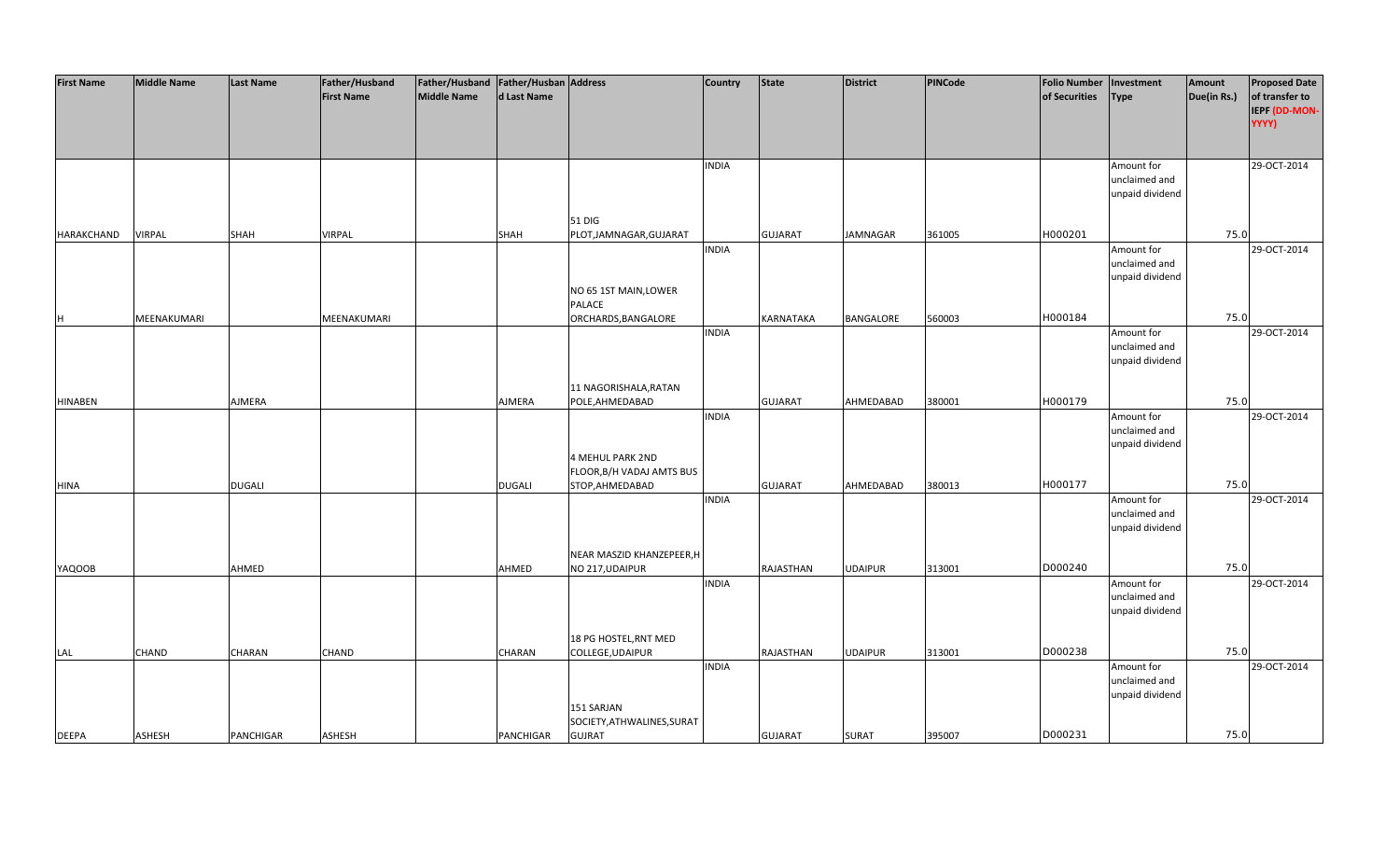| <b>First Name</b> | <b>Middle Name</b> | <b>Last Name</b> | Father/Husband    | Father/Husband Father/Husban Address |               |                                                   | <b>Country</b> | <b>State</b>   | <b>District</b> | PINCode | <b>Folio Number</b> | Investment                  | Amount      | <b>Proposed Date</b> |
|-------------------|--------------------|------------------|-------------------|--------------------------------------|---------------|---------------------------------------------------|----------------|----------------|-----------------|---------|---------------------|-----------------------------|-------------|----------------------|
|                   |                    |                  | <b>First Name</b> | <b>Middle Name</b>                   | d Last Name   |                                                   |                |                |                 |         | of Securities       | <b>Type</b>                 | Due(in Rs.) | of transfer to       |
|                   |                    |                  |                   |                                      |               |                                                   |                |                |                 |         |                     |                             |             | IEPF (DD-MON-        |
|                   |                    |                  |                   |                                      |               |                                                   |                |                |                 |         |                     |                             |             | YYYY)                |
|                   |                    |                  |                   |                                      |               |                                                   |                |                |                 |         |                     |                             |             |                      |
|                   |                    |                  |                   |                                      |               |                                                   |                |                |                 |         |                     |                             |             |                      |
|                   |                    |                  |                   |                                      |               |                                                   | <b>INDIA</b>   |                |                 |         |                     | Amount for                  |             | 29-OCT-2014          |
|                   |                    |                  |                   |                                      |               |                                                   |                |                |                 |         |                     | unclaimed and               |             |                      |
|                   |                    |                  |                   |                                      |               |                                                   |                |                |                 |         |                     | unpaid dividend             |             |                      |
|                   |                    |                  |                   |                                      |               | A/2 ARCHITA FLATS, COMM                           |                |                |                 |         |                     |                             |             |                      |
|                   |                    |                  |                   |                                      |               | <b>SIX RD</b>                                     |                |                |                 |         |                     |                             |             |                      |
| <b>DILIP</b>      |                    | AJMERA           |                   |                                      | <b>AJMERA</b> | NAVRANGPURA, AHMEDABAD                            |                | <b>GUJARAT</b> | AHMEDABAD       | 380009  | D000215             |                             | 75.0        |                      |
|                   |                    |                  |                   |                                      |               |                                                   | <b>INDIA</b>   |                |                 |         |                     | Amount for                  |             | 29-OCT-2014          |
|                   |                    |                  |                   |                                      |               |                                                   |                |                |                 |         |                     | unclaimed and               |             |                      |
|                   |                    |                  |                   |                                      |               |                                                   |                |                |                 |         |                     | unpaid dividend             |             |                      |
|                   |                    |                  |                   |                                      |               | 259/A MANI BHAWAN                                 |                |                |                 |         |                     |                             |             |                      |
|                   |                    |                  |                   |                                      |               | 3RD, FLOOR J S S ROAD                             |                |                |                 |         |                     |                             |             |                      |
| <b>DINESH</b>     | <b>KUMAR</b>       | <b>JAIN</b>      | <b>KUMAR</b>      |                                      | <b>JAIN</b>   | GIRGAUM, BOMBAY                                   |                | MAHARASHTRA    | <b>MUMBAI</b>   | 400004  | D000183             |                             | 75.0        |                      |
|                   |                    |                  |                   |                                      |               |                                                   | <b>INDIA</b>   |                |                 |         |                     | Amount for                  |             | 29-OCT-2014          |
|                   |                    |                  |                   |                                      |               |                                                   |                |                |                 |         |                     | unclaimed and               |             |                      |
|                   |                    |                  |                   |                                      |               |                                                   |                |                |                 |         |                     | unpaid dividend             |             |                      |
|                   |                    |                  |                   |                                      |               |                                                   |                |                |                 |         |                     |                             |             |                      |
|                   |                    |                  |                   |                                      |               | 116 TEXTILL MARKET, JOGI                          |                |                |                 |         | D000173             |                             | 75.0        |                      |
| <b>DILIP</b>      |                    | <b>BHATIA</b>    |                   |                                      | <b>BHATIA</b> | WARA NAI SARAK, DELHI                             |                | <b>DELHI</b>   | <b>DELHI</b>    | 110006  |                     |                             |             |                      |
|                   |                    |                  |                   |                                      |               |                                                   | <b>INDIA</b>   |                |                 |         |                     | Amount for<br>unclaimed and |             | 29-OCT-2014          |
|                   |                    |                  |                   |                                      |               |                                                   |                |                |                 |         |                     | unpaid dividend             |             |                      |
|                   |                    |                  |                   |                                      |               |                                                   |                |                |                 |         |                     |                             |             |                      |
|                   |                    |                  |                   |                                      |               | 118 TEXTILL MARKET, JOGI                          |                |                |                 |         |                     |                             |             |                      |
| <b>DINESH</b>     |                    | SHARMA           |                   |                                      | SHARMA        | WARA NAI SARAK, DELHI                             |                | <b>DELHI</b>   | <b>DELHI</b>    | 110006  | D000170             |                             | 75.0        |                      |
|                   |                    |                  |                   |                                      |               |                                                   | <b>INDIA</b>   |                |                 |         |                     | Amount for                  |             | 29-OCT-2014          |
|                   |                    |                  |                   |                                      |               |                                                   |                |                |                 |         |                     | unclaimed and               |             |                      |
|                   |                    |                  |                   |                                      |               |                                                   |                |                |                 |         |                     | unpaid dividend             |             |                      |
|                   |                    |                  |                   |                                      |               |                                                   |                |                |                 |         |                     |                             |             |                      |
|                   |                    |                  |                   |                                      |               | 118 TEXTILL MARKET, JOGI                          |                |                |                 |         |                     |                             |             |                      |
| <b>DOOLI</b>      |                    | SHARMA           |                   |                                      | SHARMA        | WARA NAI SARAK, DELHI                             |                | DELHI          | <b>DELHI</b>    | 110006  | D000168             |                             | 75.0        |                      |
|                   |                    |                  |                   |                                      |               |                                                   | <b>INDIA</b>   |                |                 |         |                     | Amount for                  |             | 29-OCT-2014          |
|                   |                    |                  |                   |                                      |               |                                                   |                |                |                 |         |                     | unclaimed and               |             |                      |
|                   |                    |                  |                   |                                      |               |                                                   |                |                |                 |         |                     | unpaid dividend             |             |                      |
|                   |                    |                  |                   |                                      |               |                                                   |                |                |                 |         |                     |                             |             |                      |
|                   |                    |                  |                   |                                      |               | 118 TEXTILL MARKET, JOGI                          |                |                |                 |         |                     |                             |             |                      |
| <b>DEBDUT</b>     |                    | SHARMA           |                   |                                      | SHARMA        | WARA NAI SARAK, DELHI                             |                | <b>DELHI</b>   | <b>DELHI</b>    | 110006  | D000167             |                             | 75.0        |                      |
|                   |                    |                  |                   |                                      |               |                                                   | <b>INDIA</b>   |                |                 |         |                     | Amount for                  |             | 29-OCT-2014          |
|                   |                    |                  |                   |                                      |               |                                                   |                |                |                 |         |                     | unclaimed and               |             |                      |
|                   |                    |                  |                   |                                      |               |                                                   |                |                |                 |         |                     | unpaid dividend             |             |                      |
|                   |                    |                  |                   |                                      |               |                                                   |                |                |                 |         |                     |                             |             |                      |
| <b>DAYAL</b>      |                    | <b>GUPTA</b>     |                   |                                      | <b>GUPTA</b>  | 115 TEXTILE MARKET, JOGI<br>WARA NAI SARAK, DELHI |                | <b>DELHI</b>   | <b>DELHI</b>    | 110006  | D000163             |                             | 75.0        |                      |
|                   |                    |                  |                   |                                      |               |                                                   |                |                |                 |         |                     |                             |             |                      |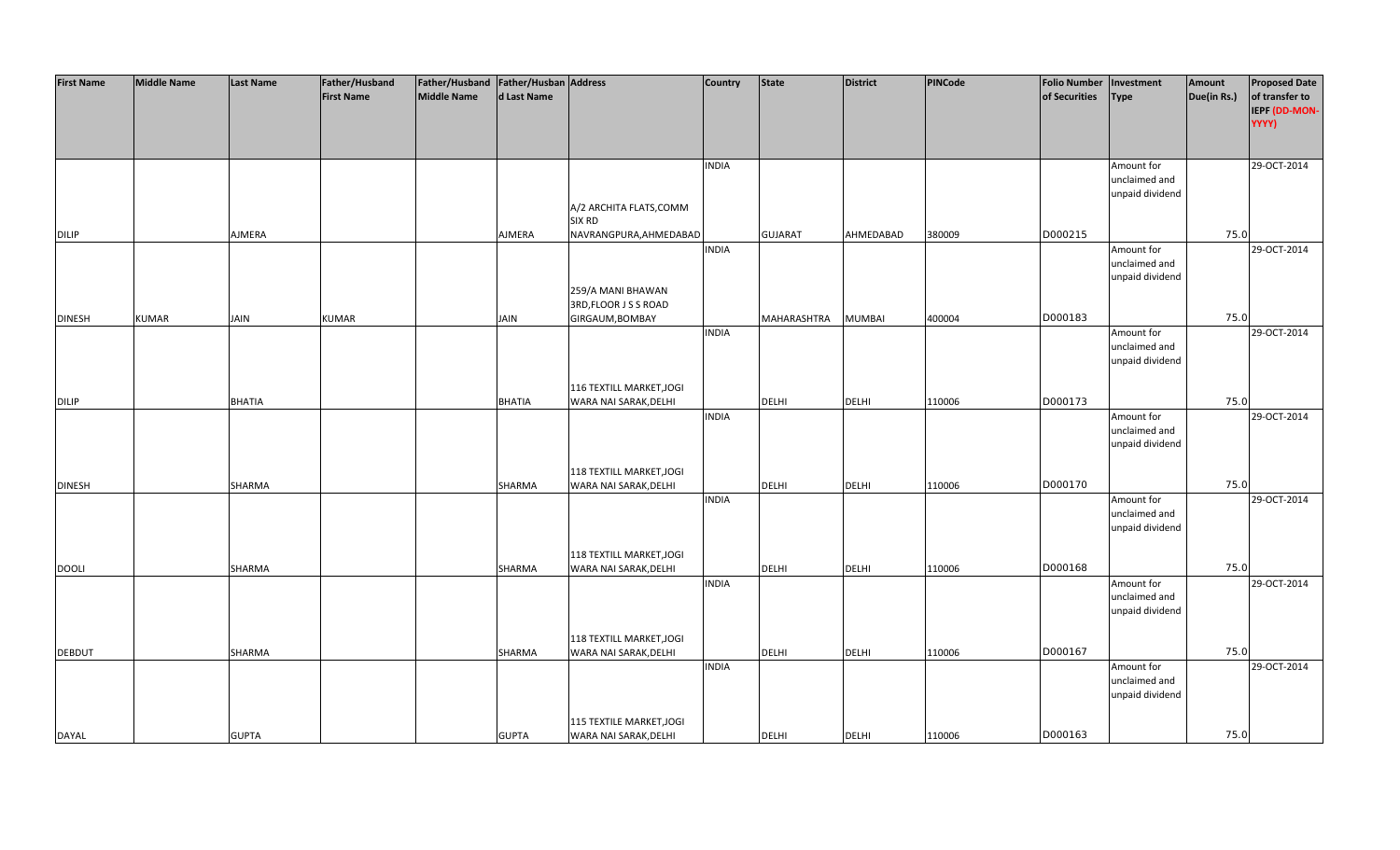| <b>First Name</b> | <b>Middle Name</b> | <b>Last Name</b> | Father/Husband    | Father/Husband Father/Husban Address |               |                              | <b>Country</b> | <b>State</b>   | <b>District</b>  | PINCode | <b>Folio Number</b> | Investment      | Amount      | <b>Proposed Date</b> |
|-------------------|--------------------|------------------|-------------------|--------------------------------------|---------------|------------------------------|----------------|----------------|------------------|---------|---------------------|-----------------|-------------|----------------------|
|                   |                    |                  | <b>First Name</b> | <b>Middle Name</b>                   | d Last Name   |                              |                |                |                  |         | of Securities       | Type            | Due(in Rs.) | of transfer to       |
|                   |                    |                  |                   |                                      |               |                              |                |                |                  |         |                     |                 |             | IEPF (DD-MON-        |
|                   |                    |                  |                   |                                      |               |                              |                |                |                  |         |                     |                 |             | YYYY)                |
|                   |                    |                  |                   |                                      |               |                              |                |                |                  |         |                     |                 |             |                      |
|                   |                    |                  |                   |                                      |               |                              |                |                |                  |         |                     |                 |             |                      |
|                   |                    |                  |                   |                                      |               |                              | <b>INDIA</b>   |                |                  |         |                     | Amount for      |             | 29-OCT-2014          |
|                   |                    |                  |                   |                                      |               |                              |                |                |                  |         |                     | unclaimed and   |             |                      |
|                   |                    |                  |                   |                                      |               |                              |                |                |                  |         |                     | unpaid dividend |             |                      |
|                   |                    |                  |                   |                                      |               |                              |                |                |                  |         |                     |                 |             |                      |
|                   |                    |                  |                   |                                      |               | 116 TEXTILE MARKET, JOGI     |                |                |                  |         |                     |                 |             |                      |
| <b>DEWAKAR</b>    | PRASAD             | <b>BANSAL</b>    | PRASAD            |                                      | <b>BANSAL</b> | WARA NAI SARAK, DELHI        |                | <b>DELHI</b>   | <b>DELHI</b>     | 110006  | D000160             |                 | 75.0        |                      |
|                   |                    |                  |                   |                                      |               |                              | <b>INDIA</b>   |                |                  |         |                     | Amount for      |             | 29-OCT-2014          |
|                   |                    |                  |                   |                                      |               |                              |                |                |                  |         |                     | unclaimed and   |             |                      |
|                   |                    |                  |                   |                                      |               |                              |                |                |                  |         |                     | unpaid dividend |             |                      |
|                   |                    |                  |                   |                                      |               |                              |                |                |                  |         |                     |                 |             |                      |
|                   |                    |                  |                   |                                      |               | 4225 JOGI WARA, NAI          |                |                |                  |         |                     |                 |             |                      |
| <b>DINESH</b>     | <b>CHAND</b>       |                  | CHAND             |                                      |               | SARAK, DELHI                 |                | <b>DELHI</b>   | <b>DELHI</b>     | 110006  | D000140             |                 | 75.0        |                      |
|                   |                    |                  |                   |                                      |               |                              | <b>INDIA</b>   |                |                  |         |                     | Amount for      |             | 29-OCT-2014          |
|                   |                    |                  |                   |                                      |               |                              |                |                |                  |         |                     | unclaimed and   |             |                      |
|                   |                    |                  |                   |                                      |               |                              |                |                |                  |         |                     |                 |             |                      |
|                   |                    |                  |                   |                                      |               |                              |                |                |                  |         |                     | unpaid dividend |             |                      |
|                   |                    |                  |                   |                                      |               |                              |                |                |                  |         |                     |                 |             |                      |
|                   |                    |                  |                   |                                      |               |                              |                | DELHI          |                  |         | D000126             |                 | 75.0        |                      |
| <b>DEEPAK</b>     | <b>CHANDRA</b>     |                  | CHANDRA           |                                      |               | B-1/23, SECTOR-15, ROHINI, 0 |                |                | <b>NEW DELHI</b> | 110085  |                     |                 |             |                      |
|                   |                    |                  |                   |                                      |               |                              | <b>INDIA</b>   |                |                  |         |                     | Amount for      |             | 29-OCT-2014          |
|                   |                    |                  |                   |                                      |               |                              |                |                |                  |         |                     | unclaimed and   |             |                      |
|                   |                    |                  |                   |                                      |               |                              |                |                |                  |         |                     | unpaid dividend |             |                      |
|                   |                    |                  |                   |                                      |               |                              |                |                |                  |         |                     |                 |             |                      |
|                   |                    |                  |                   |                                      |               | BUKARFALIYA, SHREE           |                |                |                  |         |                     |                 |             |                      |
| <b>DIPA</b>       |                    | <b>POPAT</b>     |                   |                                      | <b>POPAT</b>  | KRISHNAKUNJ, JUNAGADH        |                | <b>GUJARAT</b> | <b>JUNAGADH</b>  | 362001  | D000085             |                 | 75.0        |                      |
|                   |                    |                  |                   |                                      |               |                              | <b>INDIA</b>   |                |                  |         |                     | Amount for      |             | 29-OCT-2014          |
|                   |                    |                  |                   |                                      |               |                              |                |                |                  |         |                     | unclaimed and   |             |                      |
|                   |                    |                  |                   |                                      |               |                              |                |                |                  |         |                     | unpaid dividend |             |                      |
|                   |                    |                  |                   |                                      |               |                              |                |                |                  |         |                     |                 |             |                      |
|                   |                    |                  |                   |                                      |               | <b>SARGAM SANGIT</b>         |                |                |                  |         |                     |                 |             |                      |
| <b>DEVJI</b>      | <b>TRIKAM</b>      | <b>KOTHARI</b>   | <b>TRIKAM</b>     |                                      | KOTHARI       | CLASS, JASDAN, RAJKOT        |                | <b>GUJARAT</b> | <b>RAJKOT</b>    | 360050  | D000080             |                 | 75.0        |                      |
|                   |                    |                  |                   |                                      |               |                              | <b>INDIA</b>   |                |                  |         |                     | Amount for      |             | 29-OCT-2014          |
|                   |                    |                  |                   |                                      |               |                              |                |                |                  |         |                     | unclaimed and   |             |                      |
|                   |                    |                  |                   |                                      |               |                              |                |                |                  |         |                     | unpaid dividend |             |                      |
|                   |                    |                  |                   |                                      |               | 151 SARJAN                   |                |                |                  |         |                     |                 |             |                      |
|                   |                    |                  |                   |                                      |               | SOCIETY, ATHWALINES, SURAT   |                |                |                  |         |                     |                 |             |                      |
| CHANDRAKANTA M    |                    | <b>PANCHIGAR</b> | M                 |                                      | PANCHIGAR     | <b>GUJRAT</b>                |                | <b>GUJARAT</b> | <b>SURAT</b>     | 395007  | C000121             |                 | 75.0        |                      |
|                   |                    |                  |                   |                                      |               |                              | <b>INDIA</b>   |                |                  |         |                     | Amount for      |             | 29-OCT-2014          |
|                   |                    |                  |                   |                                      |               |                              |                |                |                  |         |                     | unclaimed and   |             |                      |
|                   |                    |                  |                   |                                      |               |                              |                |                |                  |         |                     | unpaid dividend |             |                      |
|                   |                    |                  |                   |                                      |               | 701 RIDHISIDHI APT, OPP GUJ  |                |                |                  |         |                     |                 |             |                      |
|                   |                    |                  |                   |                                      |               | MITTRA SONIPALIA             |                |                |                  |         |                     |                 |             |                      |
| <b>CHIMANBHAI</b> |                    | <b>PATEL</b>     |                   |                                      | <b>PATEL</b>  | CHOWK, SURAT                 |                | <b>GUJARAT</b> | <b>SURAT</b>     | 395001  | C000118             |                 | 75.0        |                      |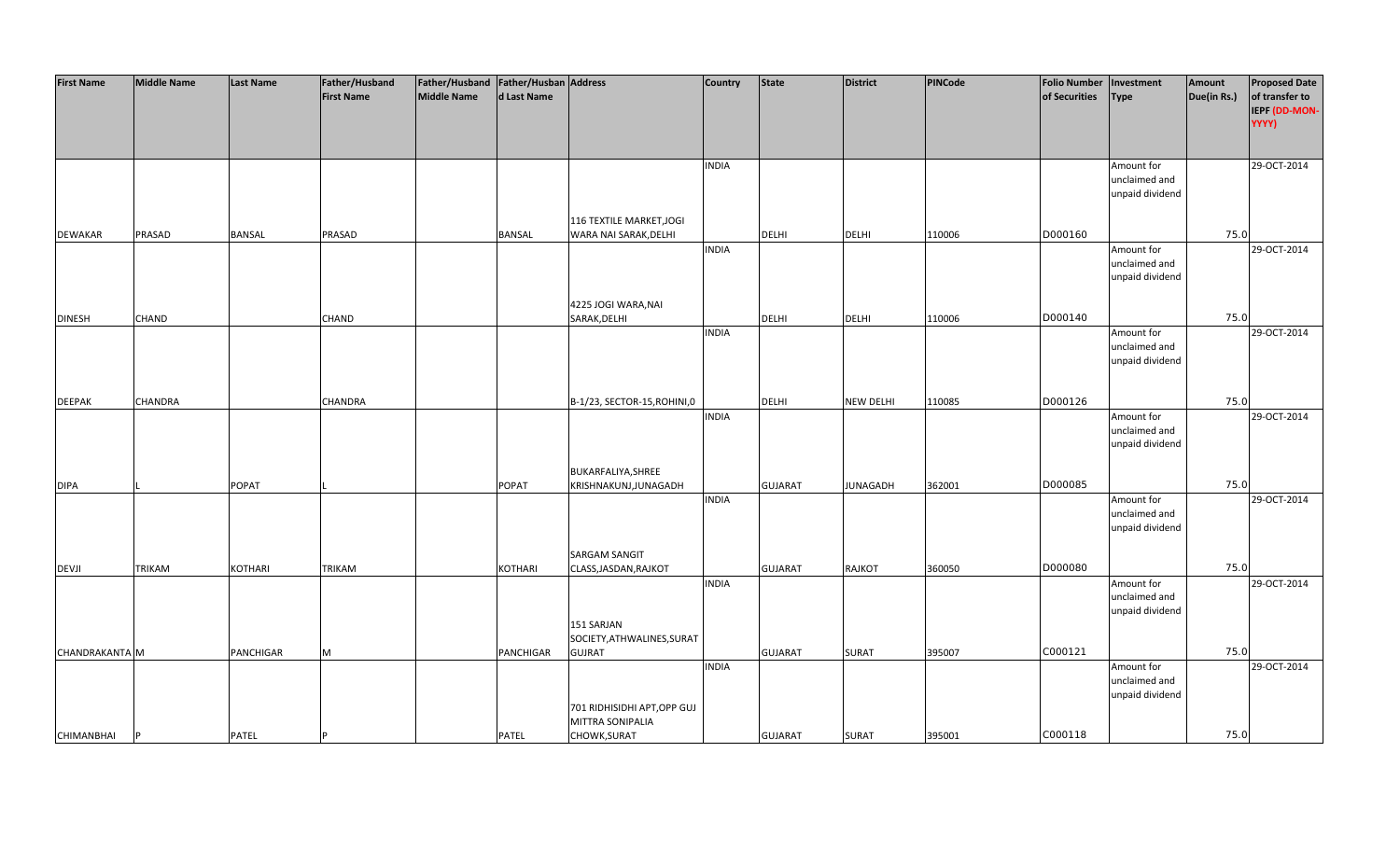| <b>First Name</b>  | <b>Middle Name</b> | <b>Last Name</b> | Father/Husband    | Father/Husband Father/Husban Address |                |                                       | <b>Country</b> | <b>State</b>   | <b>District</b> | PINCode | <b>Folio Number</b> | Investment      | Amount      | <b>Proposed Date</b> |
|--------------------|--------------------|------------------|-------------------|--------------------------------------|----------------|---------------------------------------|----------------|----------------|-----------------|---------|---------------------|-----------------|-------------|----------------------|
|                    |                    |                  | <b>First Name</b> | <b>Middle Name</b>                   | d Last Name    |                                       |                |                |                 |         | of Securities       | <b>Type</b>     | Due(in Rs.) | of transfer to       |
|                    |                    |                  |                   |                                      |                |                                       |                |                |                 |         |                     |                 |             | IEPF (DD-MON-        |
|                    |                    |                  |                   |                                      |                |                                       |                |                |                 |         |                     |                 |             | YYYY)                |
|                    |                    |                  |                   |                                      |                |                                       |                |                |                 |         |                     |                 |             |                      |
|                    |                    |                  |                   |                                      |                |                                       |                |                |                 |         |                     |                 |             |                      |
|                    |                    |                  |                   |                                      |                |                                       | <b>INDIA</b>   |                |                 |         |                     | Amount for      |             | 29-OCT-2014          |
|                    |                    |                  |                   |                                      |                |                                       |                |                |                 |         |                     | unclaimed and   |             |                      |
|                    |                    |                  |                   |                                      |                | 928/2/3 GULAM RASUL S                 |                |                |                 |         |                     | unpaid dividend |             |                      |
|                    |                    |                  |                   |                                      |                | CHAWLS R, OPP SANDESH                 |                |                |                 |         |                     |                 |             |                      |
|                    |                    |                  |                   |                                      |                | <b>PRESS</b>                          |                |                |                 |         |                     |                 |             |                      |
| <b>CHABIL</b>      |                    | <b>SHAH</b>      |                   |                                      | <b>SHAH</b>    | MIRJAPUR, AHMEDABAD                   |                | <b>GUJARAT</b> | AHMEDABAD       | 380001  | C000115             |                 | 75.0        |                      |
|                    |                    |                  |                   |                                      |                |                                       | <b>INDIA</b>   |                |                 |         |                     | Amount for      |             | 29-OCT-2014          |
|                    |                    |                  |                   |                                      |                |                                       |                |                |                 |         |                     | unclaimed and   |             |                      |
|                    |                    |                  |                   |                                      |                |                                       |                |                |                 |         |                     | unpaid dividend |             |                      |
|                    |                    |                  |                   |                                      |                | 1778 BHAGWATI POLE                    |                |                |                 |         |                     |                 |             |                      |
|                    |                    |                  |                   |                                      |                | LUNSAWADA, DARIYAPUR, AH              |                |                |                 |         |                     |                 |             |                      |
| <b>CHANDRIKA</b>   |                    | <b>GOSALIA</b>   |                   |                                      | <b>GOSALIA</b> | <b>MEDABAD</b>                        |                | <b>GUJARAT</b> | AHMEDABAD       | 380001  | C000114             |                 | 75.0        |                      |
|                    |                    |                  |                   |                                      |                |                                       | <b>INDIA</b>   |                |                 |         |                     | Amount for      |             | 29-OCT-2014          |
|                    |                    |                  |                   |                                      |                |                                       |                |                |                 |         |                     | unclaimed and   |             |                      |
|                    |                    |                  |                   |                                      |                |                                       |                |                |                 |         |                     | unpaid dividend |             |                      |
|                    |                    |                  |                   |                                      |                | KOTHARI SADAN, OPP                    |                |                |                 |         |                     |                 |             |                      |
|                    |                    |                  |                   |                                      |                | <b>VIJAYNAGAR B STOP</b>              |                |                |                 |         |                     |                 |             |                      |
| <b>CHINTANBHAI</b> |                    | <b>KOTHARI</b>   |                   |                                      | KOTHARI        | NARANPUR, AHMEDABAD                   |                | <b>GUJARAT</b> | AHMEDABAD       | 380013  | C000113             |                 | 75.0        |                      |
|                    |                    |                  |                   |                                      |                |                                       | <b>INDIA</b>   |                |                 |         |                     | Amount for      |             | 29-OCT-2014          |
|                    |                    |                  |                   |                                      |                |                                       |                |                |                 |         |                     | unclaimed and   |             |                      |
|                    |                    |                  |                   |                                      |                |                                       |                |                |                 |         |                     | unpaid dividend |             |                      |
|                    |                    |                  |                   |                                      |                | JAYSHREE STATIONARY                   |                |                |                 |         |                     |                 |             |                      |
|                    |                    |                  |                   |                                      |                | MART, KAGDI BAZAR UNDER               |                |                |                 |         |                     |                 |             |                      |
| <b>CHINTAN</b>     |                    | <b>KOTHARI</b>   |                   |                                      | <b>KOTHARI</b> | FERNANDIZ BR, AHMEDABAD               |                | <b>GUJARAT</b> | AHMEDABAD       | 380001  | C000111             |                 | 75.0        |                      |
|                    |                    |                  |                   |                                      |                |                                       | <b>INDIA</b>   |                |                 |         |                     | Amount for      |             | 29-OCT-2014          |
|                    |                    |                  |                   |                                      |                |                                       |                |                |                 |         |                     | unclaimed and   |             |                      |
|                    |                    |                  |                   |                                      |                |                                       |                |                |                 |         |                     | unpaid dividend |             |                      |
|                    |                    |                  |                   |                                      |                |                                       |                |                |                 |         |                     |                 |             |                      |
|                    |                    |                  |                   |                                      |                | 115 TEXTILE MARKET, JOGI              |                |                |                 |         |                     |                 |             |                      |
| <b>CHINTU</b>      |                    | <b>RUIA</b>      |                   |                                      | <b>RUIA</b>    | WARA NAI SARAK, DELHI                 |                | DELHI          | <b>DELHI</b>    | 110006  | C000088             |                 | 75.0        |                      |
|                    |                    |                  |                   |                                      |                |                                       | <b>INDIA</b>   |                |                 |         |                     | Amount for      |             | 29-OCT-2014          |
|                    |                    |                  |                   |                                      |                |                                       |                |                |                 |         |                     | unclaimed and   |             |                      |
|                    |                    |                  |                   |                                      |                |                                       |                |                |                 |         |                     | unpaid dividend |             |                      |
|                    |                    |                  |                   |                                      |                |                                       |                |                |                 |         |                     |                 |             |                      |
| <b>CHANDRA</b>     | <b>BHAN</b>        | <b>GUPTA</b>     | <b>BHAN</b>       |                                      | <b>GUPTA</b>   | C-7/179-A,LAWRENCE<br>ROAD, NEW DELHI |                | <b>DELHI</b>   | <b>DELHI</b>    | 110035  | C000069             |                 | 75.0        |                      |
|                    |                    |                  |                   |                                      |                |                                       | <b>INDIA</b>   |                |                 |         |                     | Amount for      |             | 29-OCT-2014          |
|                    |                    |                  |                   |                                      |                |                                       |                |                |                 |         |                     | unclaimed and   |             |                      |
|                    |                    |                  |                   |                                      |                |                                       |                |                |                 |         |                     | unpaid dividend |             |                      |
|                    |                    |                  |                   |                                      |                |                                       |                |                |                 |         |                     |                 |             |                      |
|                    |                    |                  |                   |                                      |                | DADIJI SWEETS, BORING                 |                |                |                 |         |                     |                 |             |                      |
| BALMUKUND          |                    | <b>KANODIA</b>   |                   |                                      | KANODIA        | ROAD, PATNA                           |                | <b>BIHAR</b>   | <b>PATNA</b>    | 800001  | B000412             |                 | 75.0        |                      |
|                    |                    |                  |                   |                                      |                |                                       |                |                |                 |         |                     |                 |             |                      |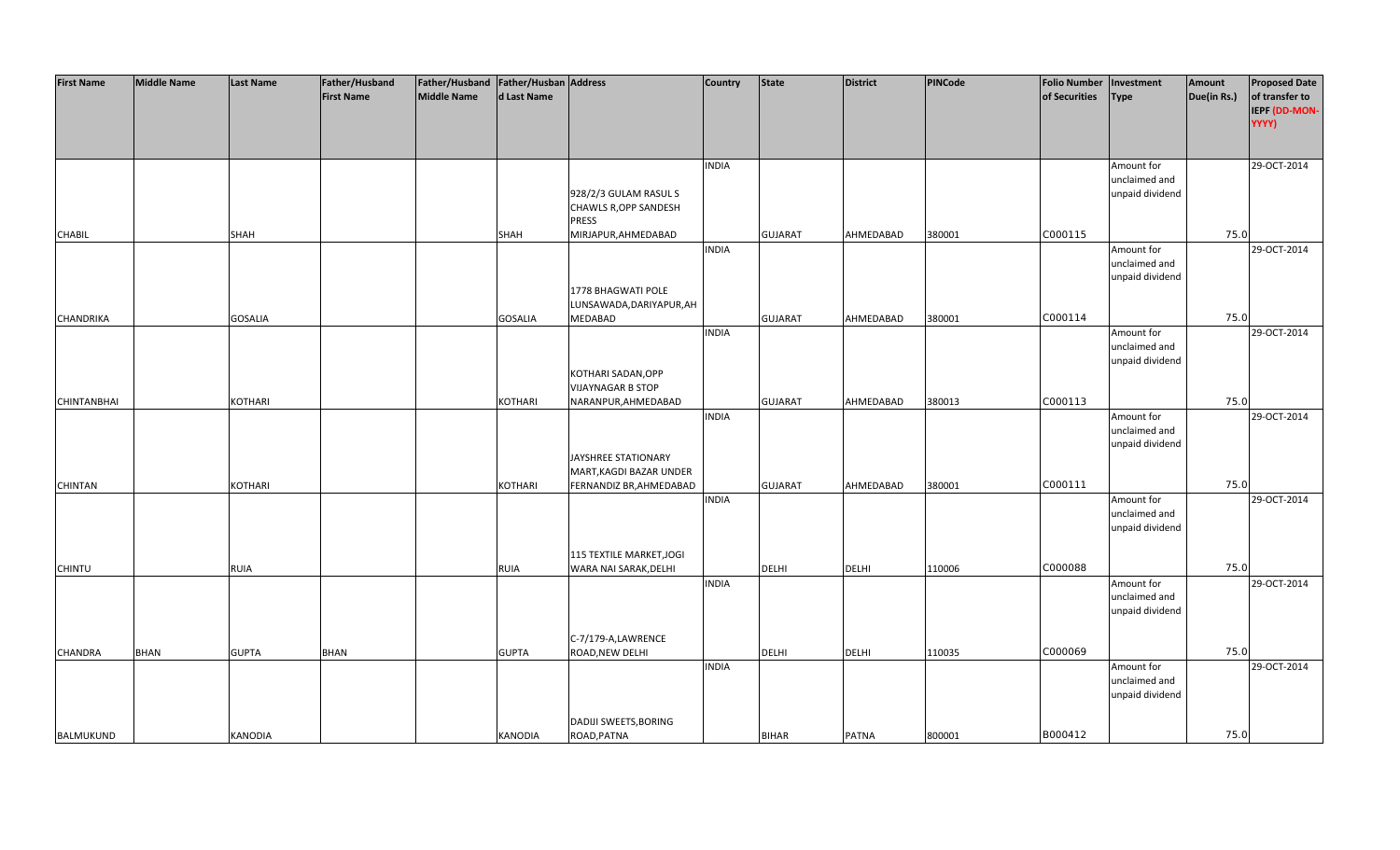| <b>First Name</b> | <b>Middle Name</b> | Last Name     | Father/Husband    | Father/Husband   Father/Husban   Address |               |                            | <b>Country</b> | <b>State</b>   | District     | PINCode | <b>Folio Number</b> | Investment      | Amount      | <b>Proposed Date</b>   |
|-------------------|--------------------|---------------|-------------------|------------------------------------------|---------------|----------------------------|----------------|----------------|--------------|---------|---------------------|-----------------|-------------|------------------------|
|                   |                    |               | <b>First Name</b> | Middle Name                              | d Last Name   |                            |                |                |              |         | of Securities       | <b>Type</b>     | Due(in Rs.) | of transfer to         |
|                   |                    |               |                   |                                          |               |                            |                |                |              |         |                     |                 |             | IEPF (DD-MON-<br>YYYY) |
|                   |                    |               |                   |                                          |               |                            |                |                |              |         |                     |                 |             |                        |
|                   |                    |               |                   |                                          |               |                            |                |                |              |         |                     |                 |             |                        |
|                   |                    |               |                   |                                          |               |                            | <b>INDIA</b>   |                |              |         |                     | Amount for      |             | 29-OCT-2014            |
|                   |                    |               |                   |                                          |               |                            |                |                |              |         |                     | unclaimed and   |             |                        |
|                   |                    |               |                   |                                          |               |                            |                |                |              |         |                     | unpaid dividend |             |                        |
|                   |                    |               |                   |                                          |               |                            |                |                |              |         |                     |                 |             |                        |
|                   | <b>BABULAL</b>     | SHAH          | <b>BABULAL</b>    |                                          |               | 17 ASHA PURAN SOCIETY, IOC |                | <b>GUJARAT</b> | AHMEDABAD    | 380019  | R000535             |                 | 75.0        |                        |
| <b>RUPAL</b>      |                    |               |                   |                                          | SHAH          | ROAD D CABIN, AHMEDABAD    | <b>INDIA</b>   |                |              |         |                     | Amount for      |             | 29-OCT-2014            |
|                   |                    |               |                   |                                          |               |                            |                |                |              |         |                     | unclaimed and   |             |                        |
|                   |                    |               |                   |                                          |               |                            |                |                |              |         |                     | unpaid dividend |             |                        |
|                   |                    |               |                   |                                          |               |                            |                |                |              |         |                     |                 |             |                        |
|                   |                    |               |                   |                                          |               | E-15/12, KRISHNA           |                |                |              |         |                     |                 |             |                        |
| <b>RADHEY</b>     | SHYAM              | BAJAJ         | SHYAM             |                                          | <b>BAJAJ</b>  | NAGAR, DELHI               |                | DELHI          | <b>DELHI</b> | 110051  | R000521             |                 | 75.0        |                        |
|                   |                    |               |                   |                                          |               |                            | <b>INDIA</b>   |                |              |         |                     | Amount for      |             | 29-OCT-2014            |
|                   |                    |               |                   |                                          |               |                            |                |                |              |         |                     | unclaimed and   |             |                        |
|                   |                    |               |                   |                                          |               |                            |                |                |              |         |                     | unpaid dividend |             |                        |
|                   |                    |               |                   |                                          |               | 218 TEXTILE MARKET, JOGI   |                |                |              |         |                     |                 |             |                        |
| RAJ               | <b>KUMAR</b>       | VIJ           | <b>KUMAR</b>      |                                          | VIJ           | WARA NAI SARAK, DELHI      |                | <b>DELHI</b>   | <b>DELHI</b> | 110006  | R000518             |                 | 75.0        |                        |
|                   |                    |               |                   |                                          |               |                            | <b>INDIA</b>   |                |              |         |                     | Amount for      |             | 29-OCT-2014            |
|                   |                    |               |                   |                                          |               |                            |                |                |              |         |                     | unclaimed and   |             |                        |
|                   |                    |               |                   |                                          |               |                            |                |                |              |         |                     | unpaid dividend |             |                        |
|                   |                    |               |                   |                                          |               |                            |                |                |              |         |                     |                 |             |                        |
|                   |                    |               |                   |                                          |               | 218 TEXTILE MARKET, JOGI   |                |                |              |         |                     |                 |             |                        |
| RAMESH            |                    | ANEJA         |                   |                                          | ANEJA         | WARA NAI SARAK, DELHI      | <b>INDIA</b>   | <b>DELHI</b>   | <b>DELHI</b> | 110006  | R000517             | Amount for      | 75.0        | 29-OCT-2014            |
|                   |                    |               |                   |                                          |               |                            |                |                |              |         |                     | unclaimed and   |             |                        |
|                   |                    |               |                   |                                          |               |                            |                |                |              |         |                     | unpaid dividend |             |                        |
|                   |                    |               |                   |                                          |               |                            |                |                |              |         |                     |                 |             |                        |
|                   |                    |               |                   |                                          |               | 116 TEXTILL MARKET, JOGI   |                |                |              |         |                     |                 |             |                        |
| RAJESH            |                    | <b>BHATIA</b> |                   |                                          | <b>BHATIA</b> | WARA NAI SARAK, DELHI      |                | DELHI          | <b>DELHI</b> | 110006  | R000511             |                 | 75.0        |                        |
|                   |                    |               |                   |                                          |               |                            | <b>INDIA</b>   |                |              |         |                     | Amount for      |             | 29-OCT-2014            |
|                   |                    |               |                   |                                          |               |                            |                |                |              |         |                     | unclaimed and   |             |                        |
|                   |                    |               |                   |                                          |               |                            |                |                |              |         |                     | unpaid dividend |             |                        |
|                   |                    |               |                   |                                          |               | E-15/12A, KRISHNA          |                |                |              |         |                     |                 |             |                        |
| <b>RAVI</b>       | <b>KUMAR</b>       | SONY          | <b>KUMAR</b>      |                                          | SONY          | NAGAR, DELHI               |                | <b>DELHI</b>   | <b>DELHI</b> | 110051  | R000498             |                 | 75.0        |                        |
|                   |                    |               |                   |                                          |               |                            | <b>INDIA</b>   |                |              |         |                     | Amount for      |             | 29-OCT-2014            |
|                   |                    |               |                   |                                          |               |                            |                |                |              |         |                     | unclaimed and   |             |                        |
|                   |                    |               |                   |                                          |               |                            |                |                |              |         |                     | unpaid dividend |             |                        |
|                   |                    |               |                   |                                          |               |                            |                |                |              |         |                     |                 |             |                        |
|                   |                    |               |                   |                                          |               | 115 TEXTILE MARKET, JOGI   |                |                |              |         |                     |                 |             |                        |
| RAJESH            | <b>DEVI</b>        | AGGARWAL      | <b>DEVI</b>       |                                          | AGGARWAL      | WARA NAI SARAK, DELHI      |                | <b>DELHI</b>   | <b>DELHI</b> | 110006  | R000493             |                 | 75.0        |                        |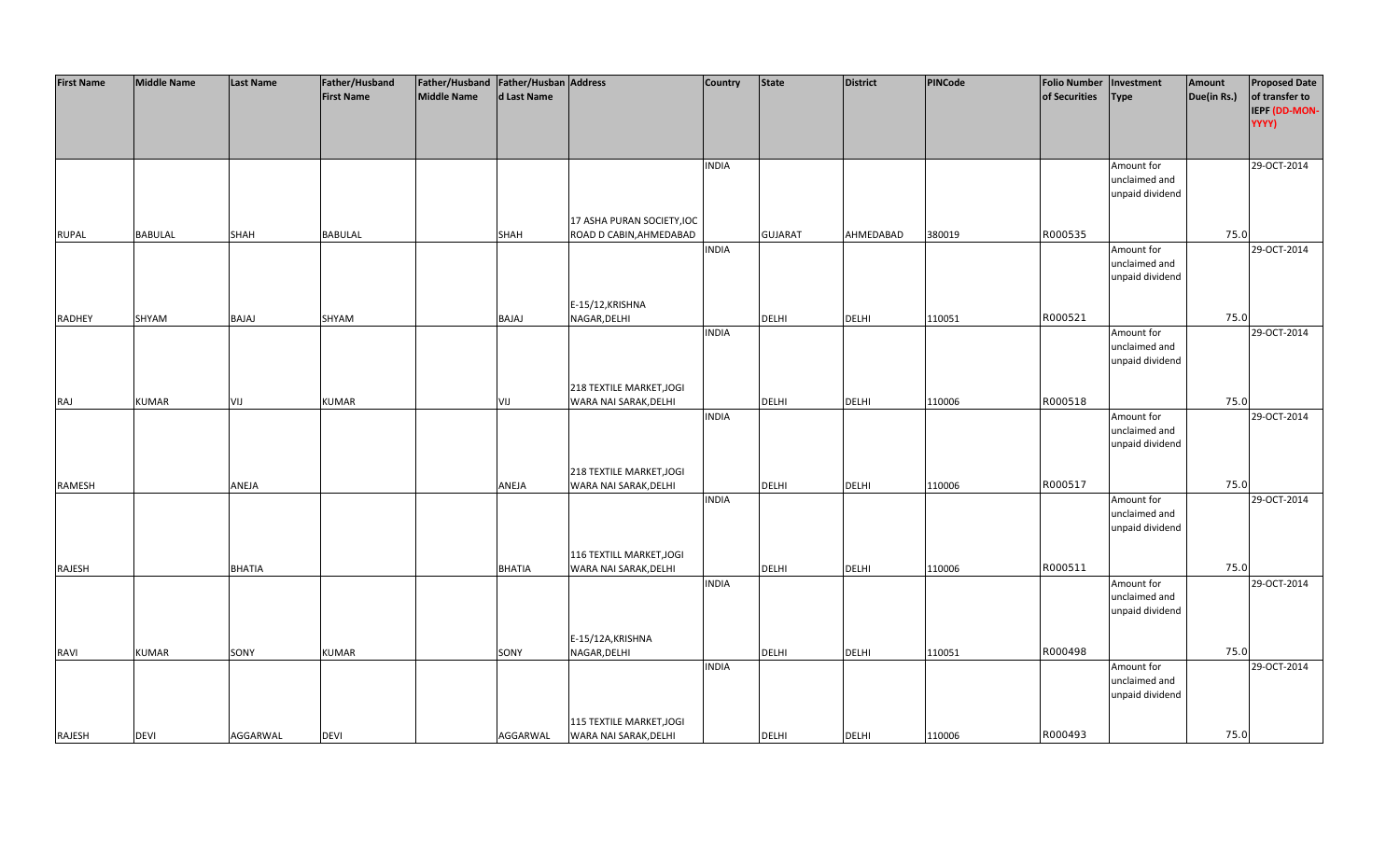| <b>First Name</b> | <b>Middle Name</b> | <b>Last Name</b> | Father/Husband    | Father/Husband   Father/Husban   Address |               |                             | <b>Country</b> | <b>State</b>   | <b>District</b> | PINCode | <b>Folio Number</b> | Investment      | Amount      | <b>Proposed Date</b> |
|-------------------|--------------------|------------------|-------------------|------------------------------------------|---------------|-----------------------------|----------------|----------------|-----------------|---------|---------------------|-----------------|-------------|----------------------|
|                   |                    |                  | <b>First Name</b> | <b>Middle Name</b>                       | d Last Name   |                             |                |                |                 |         | of Securities       | Type            | Due(in Rs.) | of transfer to       |
|                   |                    |                  |                   |                                          |               |                             |                |                |                 |         |                     |                 |             | IEPF (DD-MON-        |
|                   |                    |                  |                   |                                          |               |                             |                |                |                 |         |                     |                 |             | YYYY)                |
|                   |                    |                  |                   |                                          |               |                             |                |                |                 |         |                     |                 |             |                      |
|                   |                    |                  |                   |                                          |               |                             |                |                |                 |         |                     |                 |             |                      |
|                   |                    |                  |                   |                                          |               |                             | <b>INDIA</b>   |                |                 |         |                     | Amount for      |             | 29-OCT-2014          |
|                   |                    |                  |                   |                                          |               |                             |                |                |                 |         |                     | unclaimed and   |             |                      |
|                   |                    |                  |                   |                                          |               |                             |                |                |                 |         |                     | unpaid dividend |             |                      |
|                   |                    |                  |                   |                                          |               |                             |                |                |                 |         |                     |                 |             |                      |
|                   |                    |                  |                   |                                          |               | 115 TEXTILE MARKET, JOGI    |                |                |                 |         |                     |                 |             |                      |
| RAJESH            | <b>KUMAR</b>       | <b>TANEJA</b>    | <b>KUMAR</b>      |                                          | <b>TANEJA</b> | WARA NAI SARAK, DELHI       |                | <b>DELHI</b>   | <b>DELHI</b>    | 110006  | R000484             |                 | 75.0        |                      |
|                   |                    |                  |                   |                                          |               |                             | <b>INDIA</b>   |                |                 |         |                     | Amount for      |             | 29-OCT-2014          |
|                   |                    |                  |                   |                                          |               |                             |                |                |                 |         |                     | unclaimed and   |             |                      |
|                   |                    |                  |                   |                                          |               |                             |                |                |                 |         |                     | unpaid dividend |             |                      |
|                   |                    |                  |                   |                                          |               |                             |                |                |                 |         |                     |                 |             |                      |
|                   |                    |                  |                   |                                          |               | RADHA NIVAS, Z-252, BRIDGE  |                |                |                 |         |                     |                 |             |                      |
| <b>RITA</b>       | <b>GULABCHAND</b>  | <b>SHAH</b>      | <b>GULABCHAND</b> |                                          | SHAH          | OPERA HOUSE, AHMEDABAD      |                | <b>GUJARAT</b> | AHMEDABAD       | 380001  | R000450             |                 | 75.0        |                      |
|                   |                    |                  |                   |                                          |               |                             | <b>INDIA</b>   |                |                 |         |                     | Amount for      |             | 29-OCT-2014          |
|                   |                    |                  |                   |                                          |               |                             |                |                |                 |         |                     | unclaimed and   |             |                      |
|                   |                    |                  |                   |                                          |               |                             |                |                |                 |         |                     | unpaid dividend |             |                      |
|                   |                    |                  |                   |                                          |               |                             |                |                |                 |         |                     |                 |             |                      |
|                   |                    |                  |                   |                                          |               | 4225A JOGI WARA, NAI        |                |                |                 |         |                     |                 |             |                      |
| RAMESH            |                    | CHAND            |                   |                                          | CHAND         | SARAK, DELHI                |                | DELHI          | <b>DELHI</b>    | 110006  | R000431             |                 | 75.0        |                      |
|                   |                    |                  |                   |                                          |               |                             | <b>INDIA</b>   |                |                 |         |                     | Amount for      |             | 29-OCT-2014          |
|                   |                    |                  |                   |                                          |               |                             |                |                |                 |         |                     | unclaimed and   |             |                      |
|                   |                    |                  |                   |                                          |               |                             |                |                |                 |         |                     | unpaid dividend |             |                      |
|                   |                    |                  |                   |                                          |               |                             |                |                |                 |         |                     |                 |             |                      |
|                   |                    |                  |                   |                                          |               | C/O SUPER MEDICAL HALL, F-8 |                |                |                 |         |                     |                 |             |                      |
| RAKESH            |                    | <b>KUMAR</b>     |                   |                                          | <b>KUMAR</b>  | MAHINDRA PARK, DELHI        |                | <b>DELHI</b>   | <b>DELHI</b>    | 110033  | R000023             |                 | 75.0        |                      |
|                   |                    |                  |                   |                                          |               |                             | <b>INDIA</b>   |                |                 |         |                     | Amount for      |             | 29-OCT-2014          |
|                   |                    |                  |                   |                                          |               |                             |                |                |                 |         |                     | unclaimed and   |             |                      |
|                   |                    |                  |                   |                                          |               |                             |                |                |                 |         |                     | unpaid dividend |             |                      |
|                   |                    |                  |                   |                                          |               |                             |                |                |                 |         |                     |                 |             |                      |
|                   |                    |                  |                   |                                          |               | 218 TEXTILE MARKET JOGI     |                |                |                 |         |                     |                 |             |                      |
| <b>ROHTAS</b>     |                    | <b>KUMAR</b>     |                   |                                          | <b>KUMAR</b>  | WARA, NAI SARAK, DELHI      |                | DELHI          | <b>DELHI</b>    | 110006  | R000427             |                 | 75.0        |                      |
|                   |                    |                  |                   |                                          |               |                             | <b>INDIA</b>   |                |                 |         |                     | Amount for      |             | 29-OCT-2014          |
|                   |                    |                  |                   |                                          |               |                             |                |                |                 |         |                     | unclaimed and   |             |                      |
|                   |                    |                  |                   |                                          |               |                             |                |                |                 |         |                     | unpaid dividend |             |                      |
|                   |                    |                  |                   |                                          |               |                             |                |                |                 |         |                     |                 |             |                      |
|                   |                    |                  |                   |                                          |               | 118 TEXTILES MARKET, JOGI   |                |                |                 |         |                     |                 |             |                      |
| <b>RAM</b>        |                    | SINGH            |                   |                                          | SINGH         | WARA NAI SARAK, DELHI       |                | <b>DELHI</b>   | <b>DELHI</b>    | 110006  | R000421             |                 | 75.0        |                      |
|                   |                    |                  |                   |                                          |               |                             | <b>INDIA</b>   |                |                 |         |                     | Amount for      |             | 29-OCT-2014          |
|                   |                    |                  |                   |                                          |               |                             |                |                |                 |         |                     | unclaimed and   |             |                      |
|                   |                    |                  |                   |                                          |               |                             |                |                |                 |         |                     | unpaid dividend |             |                      |
|                   |                    |                  |                   |                                          |               | 86/20 JAGAN NATH            |                |                |                 |         |                     |                 |             |                      |
|                   |                    |                  |                   |                                          |               | GATE, INDIRA                |                |                |                 |         |                     |                 |             |                      |
| R                 |                    | GARG             |                   |                                          | GARG          | COLONY, SONEPAT             |                | <b>HARYANA</b> | SONEPAT         | 131001  | R000396             |                 | 75.0        |                      |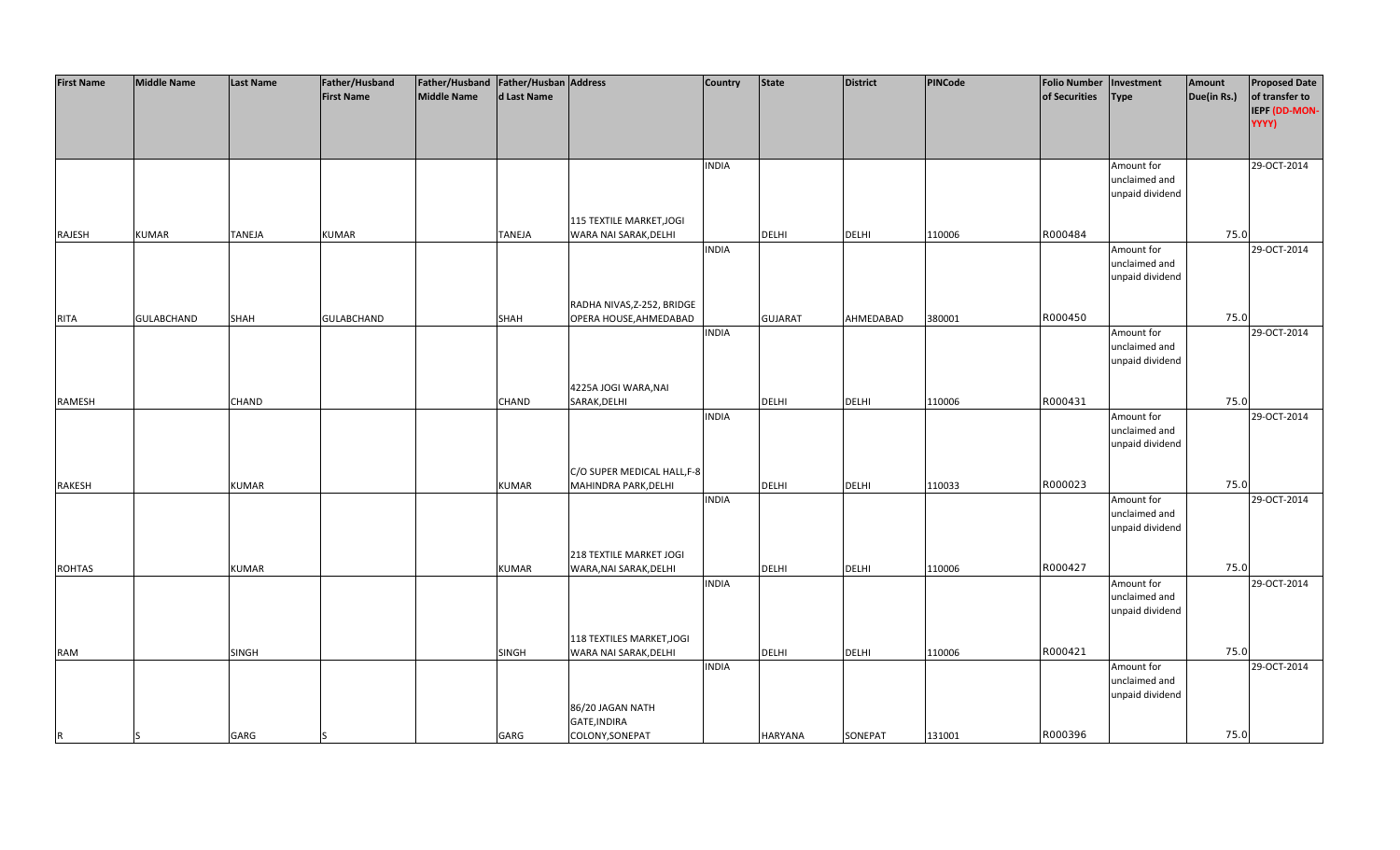| <b>First Name</b> | <b>Middle Name</b> | <b>Last Name</b> | Father/Husband    | Father/Husband Father/Husban Address |              |                                         | <b>Country</b> | <b>State</b>   | <b>District</b>  | PINCode | <b>Folio Number</b> | Investment      | Amount      | <b>Proposed Date</b> |
|-------------------|--------------------|------------------|-------------------|--------------------------------------|--------------|-----------------------------------------|----------------|----------------|------------------|---------|---------------------|-----------------|-------------|----------------------|
|                   |                    |                  | <b>First Name</b> | <b>Middle Name</b>                   | d Last Name  |                                         |                |                |                  |         | of Securities       | <b>Type</b>     | Due(in Rs.) | of transfer to       |
|                   |                    |                  |                   |                                      |              |                                         |                |                |                  |         |                     |                 |             | IEPF (DD-MON-        |
|                   |                    |                  |                   |                                      |              |                                         |                |                |                  |         |                     |                 |             | YYYY)                |
|                   |                    |                  |                   |                                      |              |                                         |                |                |                  |         |                     |                 |             |                      |
|                   |                    |                  |                   |                                      |              |                                         |                |                |                  |         |                     |                 |             |                      |
|                   |                    |                  |                   |                                      |              |                                         | <b>INDIA</b>   |                |                  |         |                     | Amount for      |             | 29-OCT-2014          |
|                   |                    |                  |                   |                                      |              |                                         |                |                |                  |         |                     | unclaimed and   |             |                      |
|                   |                    |                  |                   |                                      |              |                                         |                |                |                  |         |                     | unpaid dividend |             |                      |
|                   |                    |                  |                   |                                      |              |                                         |                |                |                  |         |                     |                 |             |                      |
|                   |                    |                  |                   |                                      |              | C/O SUPER MEDICAL HALL, F-8             |                |                |                  |         |                     |                 |             |                      |
| <b>RAKESH</b>     |                    | <b>KUMAR</b>     |                   |                                      | <b>KUMAR</b> | MAHINDRA PARK, DELHI                    |                | <b>DELHI</b>   | <b>DELHI</b>     | 110033  | R000023             |                 | 75.0        |                      |
|                   |                    |                  |                   |                                      |              |                                         | <b>INDIA</b>   |                |                  |         |                     | Amount for      |             | 29-OCT-2014          |
|                   |                    |                  |                   |                                      |              |                                         |                |                |                  |         |                     | unclaimed and   |             |                      |
|                   |                    |                  |                   |                                      |              |                                         |                |                |                  |         |                     | unpaid dividend |             |                      |
|                   |                    |                  |                   |                                      |              | A-135, KIDWAI NAGAR                     |                |                |                  |         |                     |                 |             |                      |
| RAMESHWAR         | <b>DAYAL</b>       | <b>GUPTA</b>     | DAYAL             |                                      | <b>GUPTA</b> | <b>EAST, NEW DELHI</b>                  |                | <b>DELHI</b>   | <b>DELHI</b>     | 110023  | R000370             |                 | 75.0        |                      |
|                   |                    |                  |                   |                                      |              |                                         | <b>INDIA</b>   |                |                  |         |                     | Amount for      |             | 29-OCT-2014          |
|                   |                    |                  |                   |                                      |              |                                         |                |                |                  |         |                     | unclaimed and   |             |                      |
|                   |                    |                  |                   |                                      |              |                                         |                |                |                  |         |                     | unpaid dividend |             |                      |
|                   |                    |                  |                   |                                      |              |                                         |                |                |                  |         |                     |                 |             |                      |
|                   |                    |                  |                   |                                      |              | 16B/9 D B GUPTA ROAD, DEV               |                |                |                  |         |                     |                 |             |                      |
| <b>RAM</b>        |                    | <b>KUMAR</b>     |                   |                                      | <b>KUMAR</b> | NAGAR, NEW DELHI                        |                | DELHI          | <b>DELHI</b>     | 110005  | R000369             |                 | 75.0        |                      |
|                   |                    |                  |                   |                                      |              |                                         | <b>INDIA</b>   |                |                  |         |                     | Amount for      |             | 29-OCT-2014          |
|                   |                    |                  |                   |                                      |              |                                         |                |                |                  |         |                     | unclaimed and   |             |                      |
|                   |                    |                  |                   |                                      |              | <b>VIPUL TRADERS</b>                    |                |                |                  |         |                     | unpaid dividend |             |                      |
|                   |                    |                  |                   |                                      |              | TIGAON, ROAD OPP SECTOR 3               |                |                |                  |         |                     |                 |             |                      |
|                   |                    |                  |                   |                                      |              | BALLAB GARH, FARIDABAD                  |                |                |                  |         |                     |                 |             |                      |
| RAJESH            |                    | <b>KUMAR</b>     |                   |                                      | <b>KUMAR</b> | <b>HARYANA</b>                          |                | <b>HARYANA</b> | <b>FARIDABAD</b> |         | R000360             |                 | 75.0        |                      |
|                   |                    |                  |                   |                                      |              |                                         | <b>INDIA</b>   |                |                  |         |                     | Amount for      |             | 29-OCT-2014          |
|                   |                    |                  |                   |                                      |              |                                         |                |                |                  |         |                     | unclaimed and   |             |                      |
|                   |                    |                  |                   |                                      |              |                                         |                |                |                  |         |                     | unpaid dividend |             |                      |
|                   |                    |                  |                   |                                      |              |                                         |                |                |                  |         |                     |                 |             |                      |
|                   |                    |                  |                   |                                      |              | $2 - C - 81$<br>NIT, FARIDABAD, HARYANA |                |                |                  |         | R000355             |                 | 75.0        |                      |
| RAMESH            |                    | AHUJA            |                   |                                      | AHUJA        |                                         | <b>INDIA</b>   | HARYANA        | <b>FARIDABAD</b> |         |                     | Amount for      |             | 29-OCT-2014          |
|                   |                    |                  |                   |                                      |              |                                         |                |                |                  |         |                     | unclaimed and   |             |                      |
|                   |                    |                  |                   |                                      |              |                                         |                |                |                  |         |                     | unpaid dividend |             |                      |
|                   |                    |                  |                   |                                      |              |                                         |                |                |                  |         |                     |                 |             |                      |
|                   |                    |                  |                   |                                      |              | JAIN BROS 4759 DEPUTY                   |                |                |                  |         |                     |                 |             |                      |
| <b>RAINA</b>      |                    | JAIN             |                   |                                      | <b>JAIN</b>  | GANJ, SADAR BAZAR, DELHI                |                | <b>DELHI</b>   | <b>DELHI</b>     | 110006  | R000297             |                 | 75.0        |                      |
|                   |                    |                  |                   |                                      |              |                                         | <b>INDIA</b>   |                |                  |         |                     | Amount for      |             | 29-OCT-2014          |
|                   |                    |                  |                   |                                      |              |                                         |                |                |                  |         |                     | unclaimed and   |             |                      |
|                   |                    |                  |                   |                                      |              |                                         |                |                |                  |         |                     | unpaid dividend |             |                      |
|                   |                    |                  |                   |                                      |              |                                         |                |                |                  |         |                     |                 |             |                      |
|                   |                    |                  |                   |                                      |              | <b>B-32 TAGORE ROAD, ADARSH</b>         |                |                |                  |         |                     |                 |             |                      |
| RAJESH            |                    | <b>GUPTA</b>     |                   |                                      | <b>GUPTA</b> | NAGAR, DELHI                            |                | <b>DELHI</b>   | <b>DELHI</b>     | 110033  | R000280             |                 | 75.0        |                      |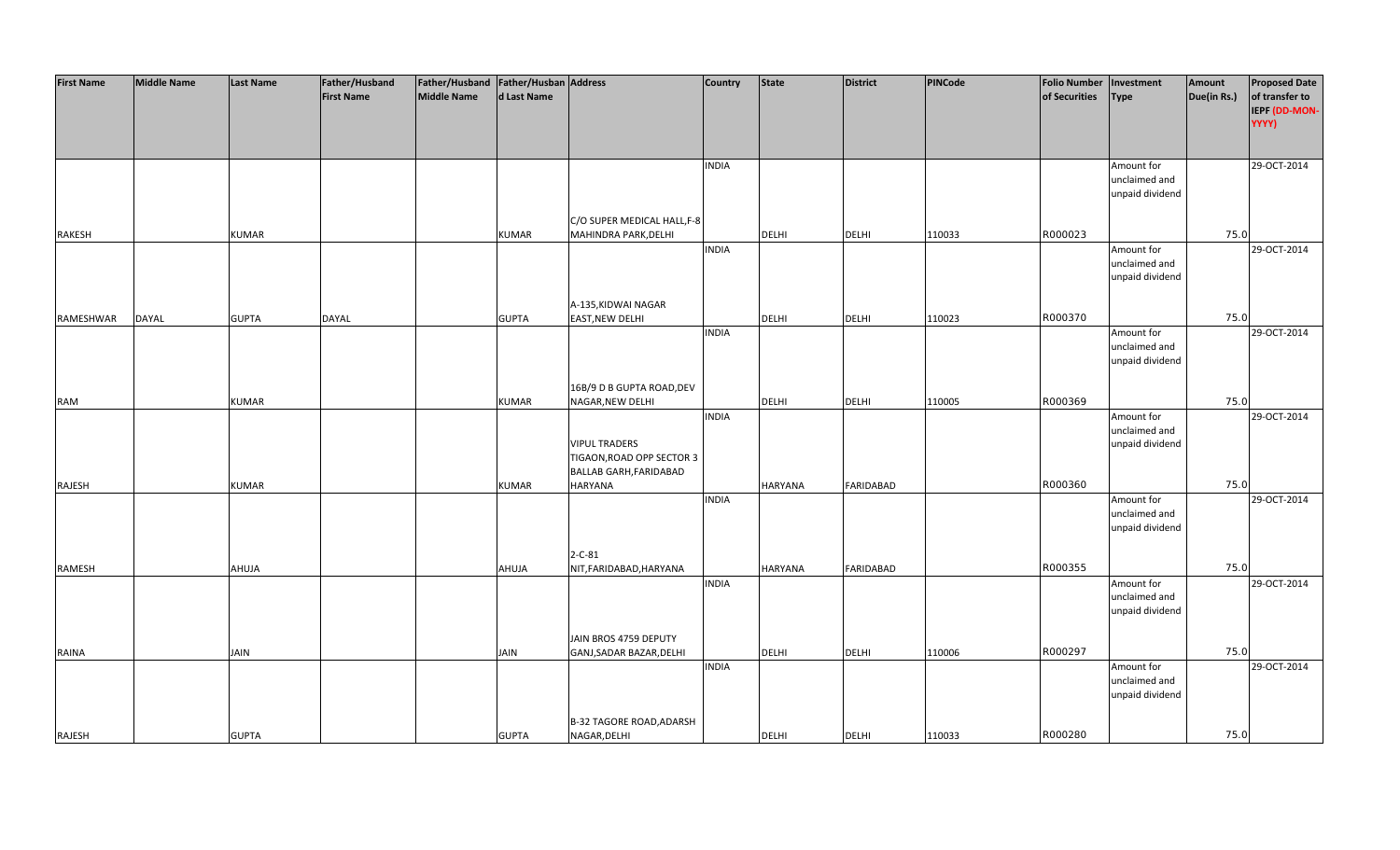| <b>First Name</b> | <b>Middle Name</b> | <b>Last Name</b> | Father/Husband    | Father/Husband Father/Husban Address |                 |                           | <b>Country</b> | <b>State</b>   | <b>District</b> | PINCode | <b>Folio Number</b> | Investment      | Amount      | <b>Proposed Date</b> |
|-------------------|--------------------|------------------|-------------------|--------------------------------------|-----------------|---------------------------|----------------|----------------|-----------------|---------|---------------------|-----------------|-------------|----------------------|
|                   |                    |                  | <b>First Name</b> | <b>Middle Name</b>                   | d Last Name     |                           |                |                |                 |         | of Securities       | <b>Type</b>     | Due(in Rs.) | of transfer to       |
|                   |                    |                  |                   |                                      |                 |                           |                |                |                 |         |                     |                 |             | IEPF (DD-MON-        |
|                   |                    |                  |                   |                                      |                 |                           |                |                |                 |         |                     |                 |             | YYYY)                |
|                   |                    |                  |                   |                                      |                 |                           |                |                |                 |         |                     |                 |             |                      |
|                   |                    |                  |                   |                                      |                 |                           |                |                |                 |         |                     |                 |             |                      |
|                   |                    |                  |                   |                                      |                 |                           |                |                |                 |         |                     |                 |             |                      |
|                   |                    |                  |                   |                                      |                 |                           | <b>INDIA</b>   |                |                 |         |                     | Amount for      |             | 29-OCT-2014          |
|                   |                    |                  |                   |                                      |                 |                           |                |                |                 |         |                     | unclaimed and   |             |                      |
|                   |                    |                  |                   |                                      |                 |                           |                |                |                 |         |                     | unpaid dividend |             |                      |
|                   |                    |                  |                   |                                      |                 | ROOM NO 208 NIRANJAN      |                |                |                 |         |                     |                 |             |                      |
|                   |                    |                  |                   |                                      |                 | ESTATE, 2858 PRATAP MKT   |                |                |                 |         |                     |                 |             |                      |
| <b>RAVI</b>       |                    | <b>JAIN</b>      |                   |                                      | <b>JAIN</b>     | SADAR BAZAR, DELHI        |                | <b>DELHI</b>   | <b>DELHI</b>    | 110006  | R000275             |                 | 75.0        |                      |
|                   |                    |                  |                   |                                      |                 |                           | <b>INDIA</b>   |                |                 |         |                     | Amount for      |             | 29-OCT-2014          |
|                   |                    |                  |                   |                                      |                 |                           |                |                |                 |         |                     | unclaimed and   |             |                      |
|                   |                    |                  |                   |                                      |                 |                           |                |                |                 |         |                     | unpaid dividend |             |                      |
|                   |                    |                  |                   |                                      |                 |                           |                |                |                 |         |                     |                 |             |                      |
|                   |                    |                  |                   |                                      |                 | 572/1 PANA                |                |                |                 |         |                     |                 |             |                      |
| <b>RAJENDER</b>   |                    | <b>SHRIDHAR</b>  |                   |                                      | <b>SHRIDHAR</b> | UDYAN, NARELA, DELHI      |                | <b>DELHI</b>   | <b>DELHI</b>    | 110040  | R000273             |                 | 75.0        |                      |
|                   |                    |                  |                   |                                      |                 |                           | <b>INDIA</b>   |                |                 |         |                     | Amount for      |             | 29-OCT-2014          |
|                   |                    |                  |                   |                                      |                 |                           |                |                |                 |         |                     | unclaimed and   |             |                      |
|                   |                    |                  |                   |                                      |                 |                           |                |                |                 |         |                     | unpaid dividend |             |                      |
|                   |                    |                  |                   |                                      |                 | 13 UPVAN SOCIETY, OPP     |                |                |                 |         |                     |                 |             |                      |
|                   |                    |                  |                   |                                      |                 | <b>VIKRAM CINEMA, AT-</b> |                |                |                 |         |                     |                 |             |                      |
| <b>RINA</b>       | <b>BABULAL</b>     | SHAH             | <b>BABULAL</b>    |                                      | SHAH            | VISNAGAR,                 |                | <b>GUJARAT</b> | MAHESANA        | 384315  | R000256             |                 | 75.0        |                      |
|                   |                    |                  |                   |                                      |                 |                           | <b>INDIA</b>   |                |                 |         |                     | Amount for      |             | 29-OCT-2014          |
|                   |                    |                  |                   |                                      |                 |                           |                |                |                 |         |                     | unclaimed and   |             |                      |
|                   |                    |                  |                   |                                      |                 |                           |                |                |                 |         |                     | unpaid dividend |             |                      |
|                   |                    |                  |                   |                                      |                 | 1/C KRISHNA               |                |                |                 |         |                     |                 |             |                      |
|                   |                    |                  |                   |                                      |                 | APARTMENT, THOBA SHERI    |                |                |                 |         |                     |                 |             |                      |
|                   |                    | <b>BAID</b>      |                   |                                      | <b>BAID</b>     |                           |                | <b>GUJARAT</b> | <b>SURAT</b>    | 395002  | R000229             |                 | 75.0        |                      |
| <b>RAKHI</b>      |                    |                  |                   |                                      |                 | SAGRAMPURA, SURAT         | <b>INDIA</b>   |                |                 |         |                     |                 |             | 29-OCT-2014          |
|                   |                    |                  |                   |                                      |                 |                           |                |                |                 |         |                     | Amount for      |             |                      |
|                   |                    |                  |                   |                                      |                 |                           |                |                |                 |         |                     | unclaimed and   |             |                      |
|                   |                    |                  |                   |                                      |                 |                           |                |                |                 |         |                     | unpaid dividend |             |                      |
|                   |                    |                  |                   |                                      |                 |                           |                |                |                 |         |                     |                 |             |                      |
|                   |                    |                  |                   |                                      |                 | 604 RATNARAJ APT 3, ADJAN |                |                |                 |         |                     |                 |             |                      |
| RAMILA            |                    | <b>DOSHI</b>     |                   |                                      | <b>DOSHI</b>    | PATIYA, SURAT             |                | <b>GUJARAT</b> | <b>SURAT</b>    | 395009  | R000222             |                 | 75.0        |                      |
|                   |                    |                  |                   |                                      |                 |                           | <b>INDIA</b>   |                |                 |         |                     | Amount for      |             | 29-OCT-2014          |
|                   |                    |                  |                   |                                      |                 |                           |                |                |                 |         |                     | unclaimed and   |             |                      |
|                   |                    |                  |                   |                                      |                 |                           |                |                |                 |         |                     | unpaid dividend |             |                      |
|                   |                    |                  |                   |                                      |                 | <b>BHARAT MILLS</b>       |                |                |                 |         |                     |                 |             |                      |
|                   |                    |                  |                   |                                      |                 | STORE, INDUSTRIAL         |                |                |                 |         |                     |                 |             |                      |
| RAJESH            |                    | SHARMA           |                   |                                      | SHARMA          | AREA, BIKANER RAJ         |                | RAJASTHAN      | <b>BIKANER</b>  | 334001  | R000189             |                 | 75.0        |                      |
|                   |                    |                  |                   |                                      |                 |                           | <b>INDIA</b>   |                |                 |         |                     | Amount for      |             | 29-OCT-2014          |
|                   |                    |                  |                   |                                      |                 |                           |                |                |                 |         |                     | unclaimed and   |             |                      |
|                   |                    |                  |                   |                                      |                 |                           |                |                |                 |         |                     | unpaid dividend |             |                      |
|                   |                    |                  |                   |                                      |                 | B-II/99 PETROCHEMICALS    |                |                |                 |         |                     |                 |             |                      |
|                   |                    |                  |                   |                                      |                 | TOWNSHI,PO                |                |                |                 |         |                     |                 |             |                      |
| RANJANBEN         | M                  | SANGHAVI         | M                 |                                      | SANGHAVI        | PETROCHEMICALS, BARODA    |                | <b>GUJARAT</b> | VADODARA        | 391345  | R000157             |                 | 75.0        |                      |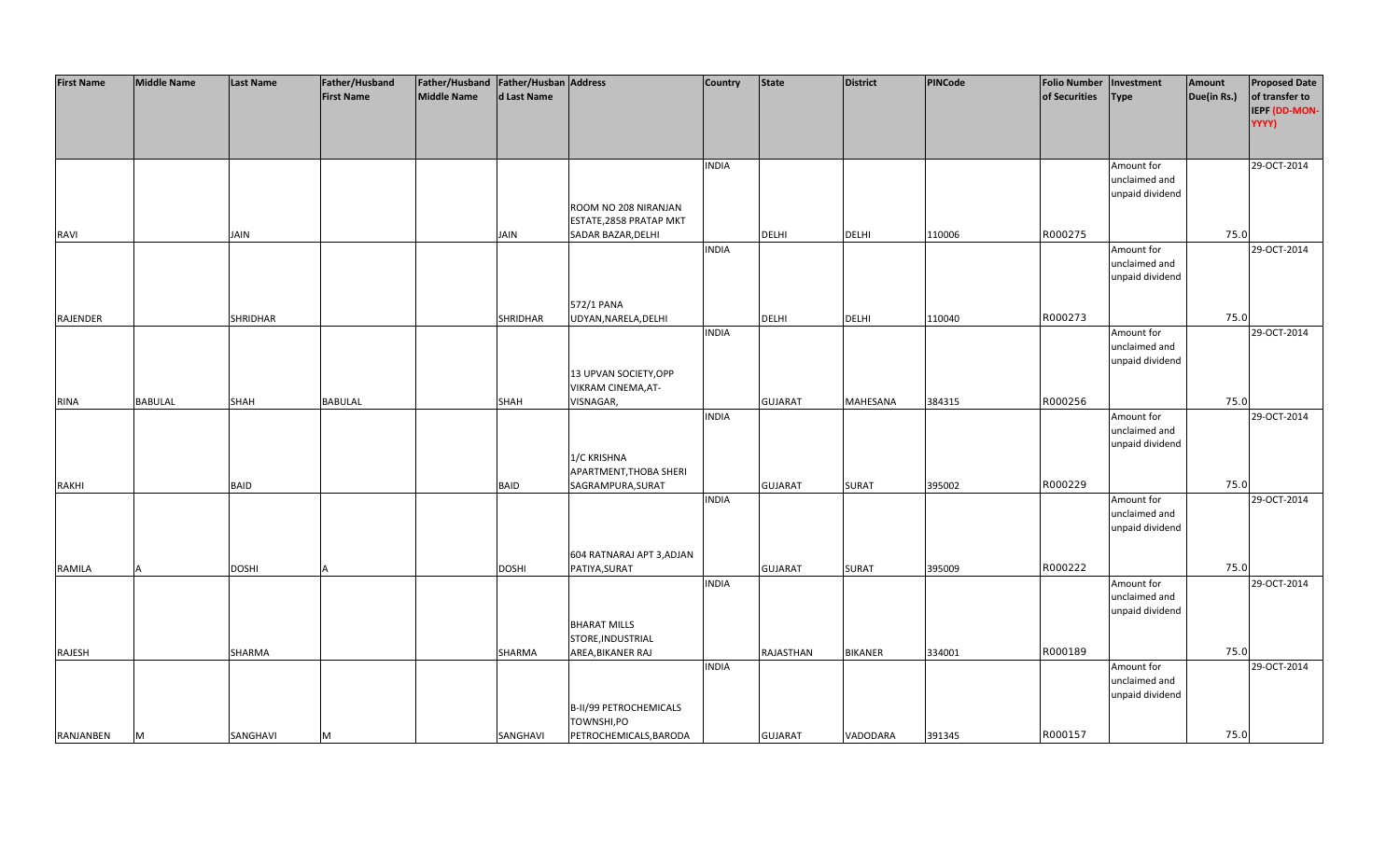| <b>First Name</b> | <b>Middle Name</b> | <b>Last Name</b> | Father/Husband    | Father/Husband Father/Husban Address |                 |                                                   | <b>Country</b> | <b>State</b>   | <b>District</b> | PINCode | <b>Folio Number</b> | Investment      | Amount      | <b>Proposed Date</b> |
|-------------------|--------------------|------------------|-------------------|--------------------------------------|-----------------|---------------------------------------------------|----------------|----------------|-----------------|---------|---------------------|-----------------|-------------|----------------------|
|                   |                    |                  | <b>First Name</b> | <b>Middle Name</b>                   | d Last Name     |                                                   |                |                |                 |         | of Securities       | Type            | Due(in Rs.) | of transfer to       |
|                   |                    |                  |                   |                                      |                 |                                                   |                |                |                 |         |                     |                 |             | IEPF (DD-MON-        |
|                   |                    |                  |                   |                                      |                 |                                                   |                |                |                 |         |                     |                 |             | YYYY)                |
|                   |                    |                  |                   |                                      |                 |                                                   |                |                |                 |         |                     |                 |             |                      |
|                   |                    |                  |                   |                                      |                 |                                                   |                |                |                 |         |                     |                 |             |                      |
|                   |                    |                  |                   |                                      |                 |                                                   | <b>INDIA</b>   |                |                 |         |                     | Amount for      |             | 29-OCT-2014          |
|                   |                    |                  |                   |                                      |                 |                                                   |                |                |                 |         |                     | unclaimed and   |             |                      |
|                   |                    |                  |                   |                                      |                 |                                                   |                |                |                 |         |                     | unpaid dividend |             |                      |
|                   |                    |                  |                   |                                      |                 | 11, SHRINAGAR<br>SOCIETY, STADIUM                 |                |                |                 |         |                     |                 |             |                      |
| RAJESH            |                    | <b>OZA</b>       |                   |                                      | <b>OZA</b>      | ROAD,,AHMEDABAD                                   |                | <b>GUJARAT</b> | AHMEDABAD       | 380014  | R000143             |                 | 75.0        |                      |
|                   |                    |                  |                   |                                      |                 |                                                   | <b>INDIA</b>   |                |                 |         |                     | Amount for      |             | 29-OCT-2014          |
|                   |                    |                  |                   |                                      |                 |                                                   |                |                |                 |         |                     | unclaimed and   |             |                      |
|                   |                    |                  |                   |                                      |                 |                                                   |                |                |                 |         |                     | unpaid dividend |             |                      |
|                   |                    |                  |                   |                                      |                 | 34 CHANDRALOK ARREY                               |                |                |                 |         |                     |                 |             |                      |
|                   |                    |                  |                   |                                      |                 | ROAD, GOREGAON                                    |                |                |                 |         |                     |                 |             |                      |
| <b>RAHUL</b>      |                    | <b>MERCHANT</b>  |                   |                                      | <b>MERCHANT</b> | WEST, BOMBAY                                      |                | MAHARASHTRA    | <b>MUMBAI</b>   | 400062  | R000101             |                 | 75.0        |                      |
|                   |                    |                  |                   |                                      |                 |                                                   | <b>INDIA</b>   |                |                 |         |                     | Amount for      |             | 29-OCT-2014          |
|                   |                    |                  |                   |                                      |                 |                                                   |                |                |                 |         |                     | unclaimed and   |             |                      |
|                   |                    |                  |                   |                                      |                 |                                                   |                |                |                 |         |                     | unpaid dividend |             |                      |
|                   |                    |                  |                   |                                      |                 |                                                   |                |                |                 |         |                     |                 |             |                      |
|                   |                    |                  |                   |                                      |                 | <b>VILLAGE &amp; POST</b>                         |                |                |                 |         |                     |                 |             |                      |
| RAJESHWER         |                    | <b>CHAUHAN</b>   |                   |                                      | CHAUHAN         | TIGIPUR, DELHI, 0                                 |                | <b>DELHI</b>   | <b>DELHI</b>    | 110036  | R000051             |                 | 75.0        |                      |
|                   |                    |                  |                   |                                      |                 |                                                   | <b>INDIA</b>   |                |                 |         |                     | Amount for      |             | 29-OCT-2014          |
|                   |                    |                  |                   |                                      |                 |                                                   |                |                |                 |         |                     | unclaimed and   |             |                      |
|                   |                    |                  |                   |                                      |                 |                                                   |                |                |                 |         |                     | unpaid dividend |             |                      |
|                   |                    |                  |                   |                                      |                 | 218 TEXTILE MARKET, JOGI                          |                |                |                 |         |                     |                 |             |                      |
| <b>PUNEET</b>     |                    | <b>GUPTA</b>     |                   |                                      | <b>GUPTA</b>    | WARA NAI SARAK, DELHI                             |                | <b>DELHI</b>   | <b>DELHI</b>    | 110006  | P000339             |                 | 75.0        |                      |
|                   |                    |                  |                   |                                      |                 |                                                   | <b>INDIA</b>   |                |                 |         |                     | Amount for      |             | 29-OCT-2014          |
|                   |                    |                  |                   |                                      |                 |                                                   |                |                |                 |         |                     | unclaimed and   |             |                      |
|                   |                    |                  |                   |                                      |                 |                                                   |                |                |                 |         |                     | unpaid dividend |             |                      |
|                   |                    |                  |                   |                                      |                 |                                                   |                |                |                 |         |                     |                 |             |                      |
|                   |                    |                  |                   |                                      |                 | 218 TEXTILE MARKET, JOGI                          |                |                |                 |         |                     |                 |             |                      |
| <b>PURBI</b>      |                    | JUNEJA           |                   |                                      | JUNEJA          | WARA NAI SARAK, DELHI                             |                | DELHI          | <b>DELHI</b>    | 110006  | P000323             |                 | 75.0        |                      |
|                   |                    |                  |                   |                                      |                 |                                                   | <b>INDIA</b>   |                |                 |         |                     | Amount for      |             | 29-OCT-2014          |
|                   |                    |                  |                   |                                      |                 |                                                   |                |                |                 |         |                     | unclaimed and   |             |                      |
|                   |                    |                  |                   |                                      |                 |                                                   |                |                |                 |         |                     | unpaid dividend |             |                      |
|                   |                    |                  |                   |                                      |                 |                                                   |                |                |                 |         |                     |                 |             |                      |
| PARITOSH          |                    | <b>GUPTA</b>     |                   |                                      | <b>GUPTA</b>    | 115 TEXTILE MARKET, JOGI<br>WARA NAI SARAK, DELHI |                | <b>DELHI</b>   | <b>DELHI</b>    | 110006  | P000317             |                 | 75.0        |                      |
|                   |                    |                  |                   |                                      |                 |                                                   | <b>INDIA</b>   |                |                 |         |                     | Amount for      |             | 29-OCT-2014          |
|                   |                    |                  |                   |                                      |                 |                                                   |                |                |                 |         |                     | unclaimed and   |             |                      |
|                   |                    |                  |                   |                                      |                 |                                                   |                |                |                 |         |                     | unpaid dividend |             |                      |
|                   |                    |                  |                   |                                      |                 |                                                   |                |                |                 |         |                     |                 |             |                      |
|                   |                    |                  |                   |                                      |                 | <b>118 TEXTILE MARKET</b>                         |                |                |                 |         |                     |                 |             |                      |
| PRITI             |                    | RANI             |                   |                                      | RANI            | JOGIWARA, NAI SARAK, DELHI                        |                | <b>DELHI</b>   | <b>DELHI</b>    | 110006  | P000269             |                 | 75.0        |                      |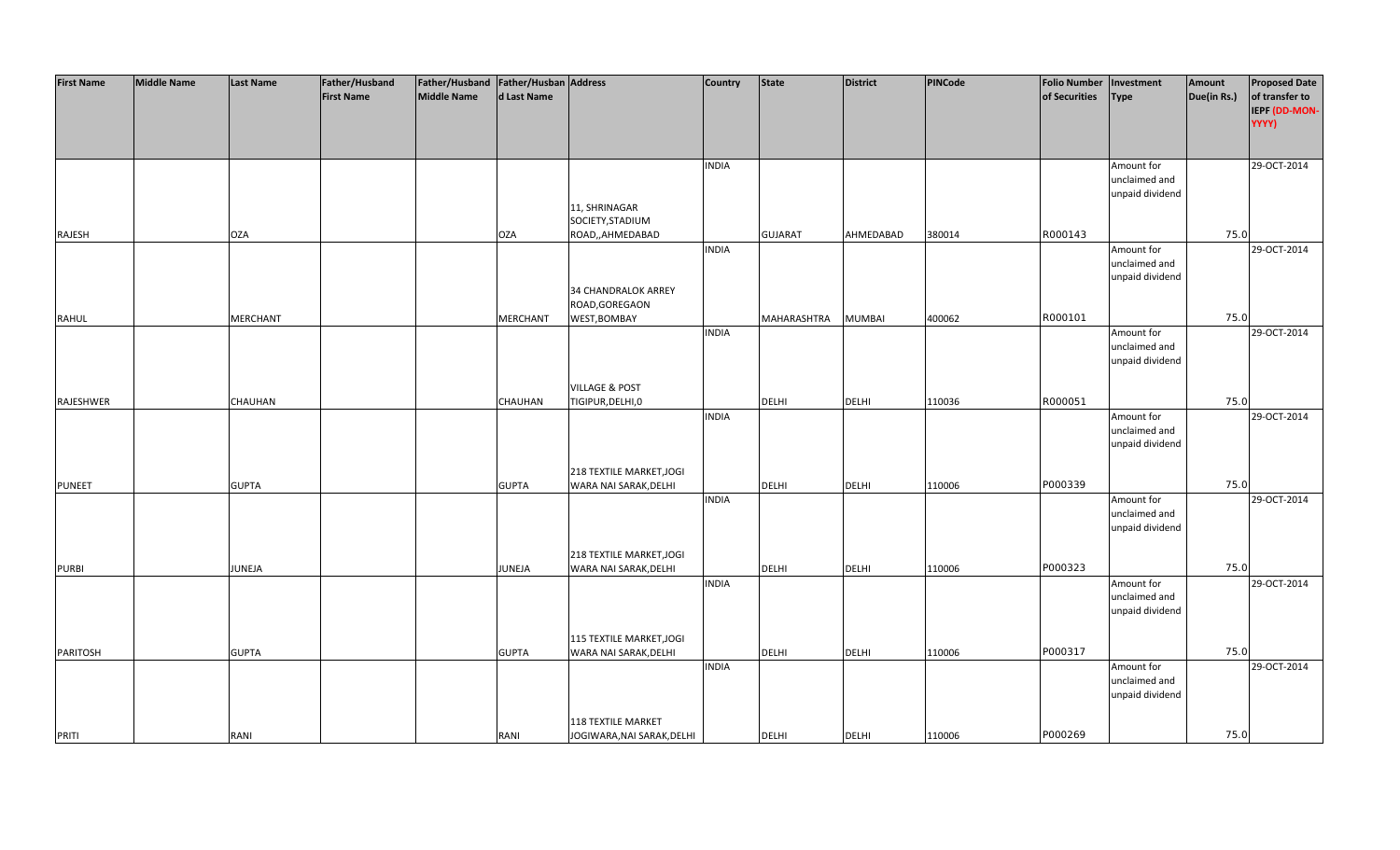| <b>First Name</b> | <b>Middle Name</b> | <b>Last Name</b> | Father/Husband    | Father/Husband Father/Husban Address |                |                               | <b>Country</b> | <b>State</b>   | <b>District</b>  | PINCode | <b>Folio Number</b> | Investment      | Amount      | <b>Proposed Date</b> |
|-------------------|--------------------|------------------|-------------------|--------------------------------------|----------------|-------------------------------|----------------|----------------|------------------|---------|---------------------|-----------------|-------------|----------------------|
|                   |                    |                  | <b>First Name</b> | <b>Middle Name</b>                   | d Last Name    |                               |                |                |                  |         | of Securities       | <b>Type</b>     | Due(in Rs.) | of transfer to       |
|                   |                    |                  |                   |                                      |                |                               |                |                |                  |         |                     |                 |             | IEPF (DD-MON-        |
|                   |                    |                  |                   |                                      |                |                               |                |                |                  |         |                     |                 |             | YYYY)                |
|                   |                    |                  |                   |                                      |                |                               |                |                |                  |         |                     |                 |             |                      |
|                   |                    |                  |                   |                                      |                |                               |                |                |                  |         |                     |                 |             |                      |
|                   |                    |                  |                   |                                      |                |                               | <b>INDIA</b>   |                |                  |         |                     | Amount for      |             | 29-OCT-2014          |
|                   |                    |                  |                   |                                      |                |                               |                |                |                  |         |                     | unclaimed and   |             |                      |
|                   |                    |                  |                   |                                      |                |                               |                |                |                  |         |                     | unpaid dividend |             |                      |
|                   |                    |                  |                   |                                      |                |                               |                |                |                  |         |                     |                 |             |                      |
|                   |                    |                  |                   |                                      |                | 59 SHABI MARKET, 2ND          |                |                |                  |         |                     |                 |             |                      |
| <b>PAWAN</b>      |                    | <b>KUMAR</b>     |                   |                                      | <b>KUMAR</b>   | FLOOR MORI GATE, DELHI        |                | <b>DELHI</b>   | <b>DELHI</b>     | 110006  | P000253             |                 | 300.0       |                      |
|                   |                    |                  |                   |                                      |                |                               | <b>INDIA</b>   |                |                  |         |                     | Amount for      |             | 29-OCT-2014          |
|                   |                    |                  |                   |                                      |                |                               |                |                |                  |         |                     | unclaimed and   |             |                      |
|                   |                    |                  |                   |                                      |                |                               |                |                |                  |         |                     | unpaid dividend |             |                      |
|                   |                    |                  |                   |                                      |                |                               |                |                |                  |         |                     |                 |             |                      |
|                   |                    |                  |                   |                                      |                | 59 SHABI MARKET, 2ND          |                |                |                  |         |                     |                 |             |                      |
| <b>PRAVEEN</b>    |                    | <b>KUMAR</b>     |                   |                                      | <b>KUMAR</b>   | <b>FLOOR MORI GATE, DELHI</b> |                | <b>DELHI</b>   | <b>DELHI</b>     | 110006  | P000252             |                 | 300.0       |                      |
|                   |                    |                  |                   |                                      |                |                               | <b>INDIA</b>   |                |                  |         |                     | Amount for      |             | 29-OCT-2014          |
|                   |                    |                  |                   |                                      |                |                               |                |                |                  |         |                     | unclaimed and   |             |                      |
|                   |                    |                  |                   |                                      |                |                               |                |                |                  |         |                     | unpaid dividend |             |                      |
|                   |                    |                  |                   |                                      |                |                               |                |                |                  |         |                     |                 |             |                      |
|                   |                    |                  |                   |                                      |                | B-1/23 SECTOR-                |                |                |                  |         |                     |                 |             |                      |
| P                 |                    | <b>PANT</b>      |                   |                                      | <b>PANT</b>    | 15, ROHINI, 0                 |                | DELHI          | <b>NEW DELHI</b> | 110085  | P000233             |                 | 75.0        |                      |
|                   |                    |                  |                   |                                      |                |                               | <b>INDIA</b>   |                |                  |         |                     | Amount for      |             | 29-OCT-2014          |
|                   |                    |                  |                   |                                      |                |                               |                |                |                  |         |                     | unclaimed and   |             |                      |
|                   |                    |                  |                   |                                      |                |                               |                |                |                  |         |                     |                 |             |                      |
|                   |                    |                  |                   |                                      |                |                               |                |                |                  |         |                     | unpaid dividend |             |                      |
|                   |                    |                  |                   |                                      |                | 116 INDER PURI                |                |                |                  |         |                     |                 |             |                      |
|                   |                    |                  |                   |                                      |                | PALWAL, FARIDABAD, HARYAN     |                |                |                  |         | P000228             |                 | 75.0        |                      |
| <b>PRABHA</b>     |                    | <b>GOEL</b>      |                   |                                      | GOEL           |                               |                | <b>HARYANA</b> | <b>FARIDABAD</b> | 121102  |                     |                 |             | 29-OCT-2014          |
|                   |                    |                  |                   |                                      |                |                               | <b>INDIA</b>   |                |                  |         |                     | Amount for      |             |                      |
|                   |                    |                  |                   |                                      |                |                               |                |                |                  |         |                     | unclaimed and   |             |                      |
|                   |                    |                  |                   |                                      |                |                               |                |                |                  |         |                     | unpaid dividend |             |                      |
|                   |                    |                  |                   |                                      |                | AGGARWAL TIMBER               |                |                |                  |         |                     |                 |             |                      |
|                   |                    |                  |                   |                                      |                | MERCHANT, G T ROAD            |                |                |                  |         | P000225             |                 | 75.0        |                      |
| POONAM            |                    | GARG             |                   |                                      | GARG           | PALWAL, DIST FARIDABAD        |                | <b>HARYANA</b> | FARIDABAD        |         |                     |                 |             |                      |
|                   |                    |                  |                   |                                      |                |                               | <b>INDIA</b>   |                |                  |         |                     | Amount for      |             | 29-OCT-2014          |
|                   |                    |                  |                   |                                      |                |                               |                |                |                  |         |                     | unclaimed and   |             |                      |
|                   |                    |                  |                   |                                      |                |                               |                |                |                  |         |                     | unpaid dividend |             |                      |
|                   |                    |                  |                   |                                      |                |                               |                |                |                  |         |                     |                 |             |                      |
|                   |                    |                  |                   |                                      |                | HOUSE NO H-14 GAT NO 7        |                |                |                  |         |                     |                 |             |                      |
| <b>PARVEEN</b>    |                    | AGGARWAL         |                   |                                      | AGGARWAL       | OLD, GOBIND PUR EXTN, DELH    |                | <b>DELHI</b>   | <b>DELHI</b>     | 110051  | P000203             |                 | 75.0        |                      |
|                   |                    |                  |                   |                                      |                |                               | <b>INDIA</b>   |                |                  |         |                     | Amount for      |             | 29-OCT-2014          |
|                   |                    |                  |                   |                                      |                |                               |                |                |                  |         |                     | unclaimed and   |             |                      |
|                   |                    |                  |                   |                                      |                |                               |                |                |                  |         |                     | unpaid dividend |             |                      |
|                   |                    |                  |                   |                                      |                | <b>BLOCK C-1 ANAND</b>        |                |                |                  |         |                     |                 |             |                      |
|                   |                    |                  |                   |                                      |                | BHUVAN, KALANALA, BHAVNA      |                |                |                  |         |                     |                 |             |                      |
| PARUL             | <b>R</b>           | <b>THAKKER</b>   |                   |                                      | <b>THAKKER</b> | GAR                           |                | <b>GUJARAT</b> | <b>BHAVNAGAR</b> | 364002  | P000167             |                 | 75.0        |                      |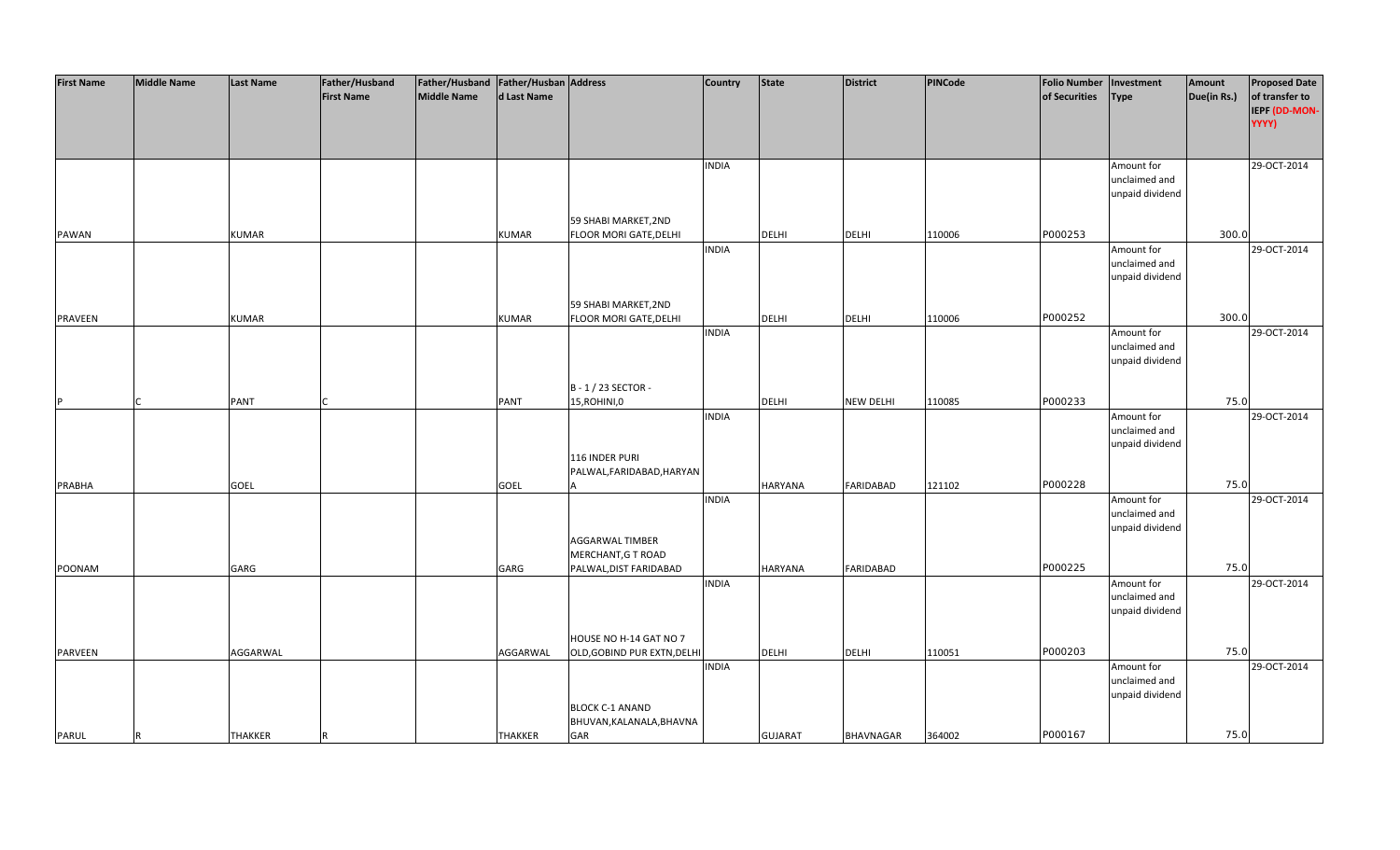| <b>First Name</b> | <b>Middle Name</b> | Last Name       | Father/Husband    | Father/Husband   Father/Husban   Address |              |                                              | <b>Country</b> | <b>State</b>   | <b>District</b>  | <b>PINCode</b> | <b>Folio Number</b> | Investment                       | Amount      | <b>Proposed Date</b>   |
|-------------------|--------------------|-----------------|-------------------|------------------------------------------|--------------|----------------------------------------------|----------------|----------------|------------------|----------------|---------------------|----------------------------------|-------------|------------------------|
|                   |                    |                 | <b>First Name</b> | Middle Name                              | d Last Name  |                                              |                |                |                  |                | of Securities       | <b>Type</b>                      | Due(in Rs.) | of transfer to         |
|                   |                    |                 |                   |                                          |              |                                              |                |                |                  |                |                     |                                  |             | IEPF (DD-MON-<br>YYYY) |
|                   |                    |                 |                   |                                          |              |                                              |                |                |                  |                |                     |                                  |             |                        |
|                   |                    |                 |                   |                                          |              |                                              |                |                |                  |                |                     |                                  |             |                        |
|                   |                    |                 |                   |                                          |              |                                              | <b>INDIA</b>   |                |                  |                |                     | Amount for<br>unclaimed and      |             | 29-OCT-2014            |
|                   |                    |                 |                   |                                          |              |                                              |                |                |                  |                |                     | unpaid dividend                  |             |                        |
|                   |                    |                 |                   |                                          |              |                                              |                |                |                  |                |                     |                                  |             |                        |
|                   |                    |                 |                   |                                          |              | 7, CHANDRAGUPTA                              |                |                |                  |                |                     |                                  |             |                        |
|                   |                    |                 |                   |                                          |              | TENAMENT, POLYTECHNIC,                       |                |                |                  |                |                     |                                  |             |                        |
| PUSHPABEN         |                    | SHAH            |                   |                                          | SHAH         | AMBAWADI,,AHMEDABAD                          |                | <b>GUJARAT</b> | AHMEDABAD        | 380015         | P000085             |                                  | 75.0        |                        |
|                   |                    |                 |                   |                                          |              |                                              | <b>INDIA</b>   |                |                  |                |                     | Amount for                       |             | 29-OCT-2014            |
|                   |                    |                 |                   |                                          |              |                                              |                |                |                  |                |                     | unclaimed and                    |             |                        |
|                   |                    |                 |                   |                                          |              | 34 CHANDRALOK ARREY                          |                |                |                  |                |                     | unpaid dividend                  |             |                        |
|                   |                    |                 |                   |                                          |              | ROAD, GOREGAON                               |                |                |                  |                |                     |                                  |             |                        |
| PRADEEP           |                    | <b>MERCHANT</b> |                   |                                          | MERCHANT     | WEST, BOMBAY                                 |                | MAHARASHTRA    | <b>MUMBAI</b>    | 400062         | P000067             |                                  | 75.0        |                        |
|                   |                    |                 |                   |                                          |              |                                              | <b>INDIA</b>   |                |                  |                |                     | Amount for                       |             | 29-OCT-2014            |
|                   |                    |                 |                   |                                          |              |                                              |                |                |                  |                |                     | unclaimed and                    |             |                        |
|                   |                    |                 |                   |                                          |              |                                              |                |                |                  |                |                     | unpaid dividend                  |             |                        |
|                   |                    |                 |                   |                                          |              |                                              |                |                |                  |                |                     |                                  |             |                        |
|                   |                    |                 |                   |                                          |              |                                              |                |                |                  |                | P000021             |                                  | 75.0        |                        |
| PRAKASH           |                    | <b>KUMARI</b>   |                   |                                          | KUMARI       | J-141, ASHOK VIHAR, DELHI                    | <b>INDIA</b>   | <b>DELHI</b>   | <b>DELHI</b>     | 110052         |                     | Amount for                       |             | 29-OCT-2014            |
|                   |                    |                 |                   |                                          |              |                                              |                |                |                  |                |                     | unclaimed and                    |             |                        |
|                   |                    |                 |                   |                                          |              |                                              |                |                |                  |                |                     | unpaid dividend                  |             |                        |
|                   |                    |                 |                   |                                          |              | VAISHNO & CO., 2737, 4TH                     |                |                |                  |                |                     |                                  |             |                        |
|                   |                    |                 |                   |                                          |              | FLOOR, MOHAN LAL                             |                |                |                  |                |                     |                                  |             |                        |
| <b>OMPARKASH</b>  |                    | GOYAL           |                   |                                          | GOYAL        | PALACE, NAYA BAZAR, DELHI                    |                | <b>DELHI</b>   | <b>DELHI</b>     | 110006         | 0000028             |                                  | 75.0        |                        |
|                   |                    |                 |                   |                                          |              |                                              | <b>INDIA</b>   |                |                  |                |                     | Amount for                       |             | 29-OCT-2014            |
|                   |                    |                 |                   |                                          |              |                                              |                |                |                  |                |                     | unclaimed and<br>unpaid dividend |             |                        |
|                   |                    |                 |                   |                                          |              |                                              |                |                |                  |                |                     |                                  |             |                        |
|                   |                    |                 |                   |                                          |              | 2076 SECTOR                                  |                |                |                  |                |                     |                                  |             |                        |
| <b>ONKAR</b>      |                    | GOEL            |                   |                                          | GOEL         | 16, FARIDABAD, HARYANA                       |                | <b>HARYANA</b> | <b>FARIDABAD</b> | 121002         | 0000013             |                                  | 75.0        |                        |
|                   |                    |                 |                   |                                          |              |                                              | <b>INDIA</b>   |                |                  |                |                     | Amount for                       |             | 29-OCT-2014            |
|                   |                    |                 |                   |                                          |              |                                              |                |                |                  |                |                     | unclaimed and                    |             |                        |
|                   |                    |                 |                   |                                          |              |                                              |                |                |                  |                |                     | unpaid dividend                  |             |                        |
|                   |                    |                 |                   |                                          |              | C/O SARASWATI HOUSE P                        |                |                |                  |                |                     |                                  |             |                        |
| OM                | PARKASH            | <b>IHZOL</b>    | PARKASH           |                                          | <b>IHZOL</b> | LTD,3649 GALI ACHARWALI<br>CHAWRI BAZ, DELHI |                | <b>DELHI</b>   | <b>DELHI</b>     | 110006         | 0000003             |                                  | 150.0       |                        |
|                   |                    |                 |                   |                                          |              |                                              | <b>INDIA</b>   |                |                  |                |                     | Amount for                       |             | 29-OCT-2014            |
|                   |                    |                 |                   |                                          |              |                                              |                |                |                  |                |                     | unclaimed and                    |             |                        |
|                   |                    |                 |                   |                                          |              |                                              |                |                |                  |                |                     | unpaid dividend                  |             |                        |
|                   |                    |                 |                   |                                          |              |                                              |                |                |                  |                |                     |                                  |             |                        |
|                   |                    |                 |                   |                                          |              | E-15/12A, KRISHNA                            |                |                |                  |                |                     |                                  |             |                        |
| <b>NEERAJ</b>     |                    | <b>RUIA</b>     |                   |                                          | <b>RUIA</b>  | NAGAR, DELHI                                 |                | <b>DELHI</b>   | <b>DELHI</b>     | 110051         | N000308             |                                  | 75.0        |                        |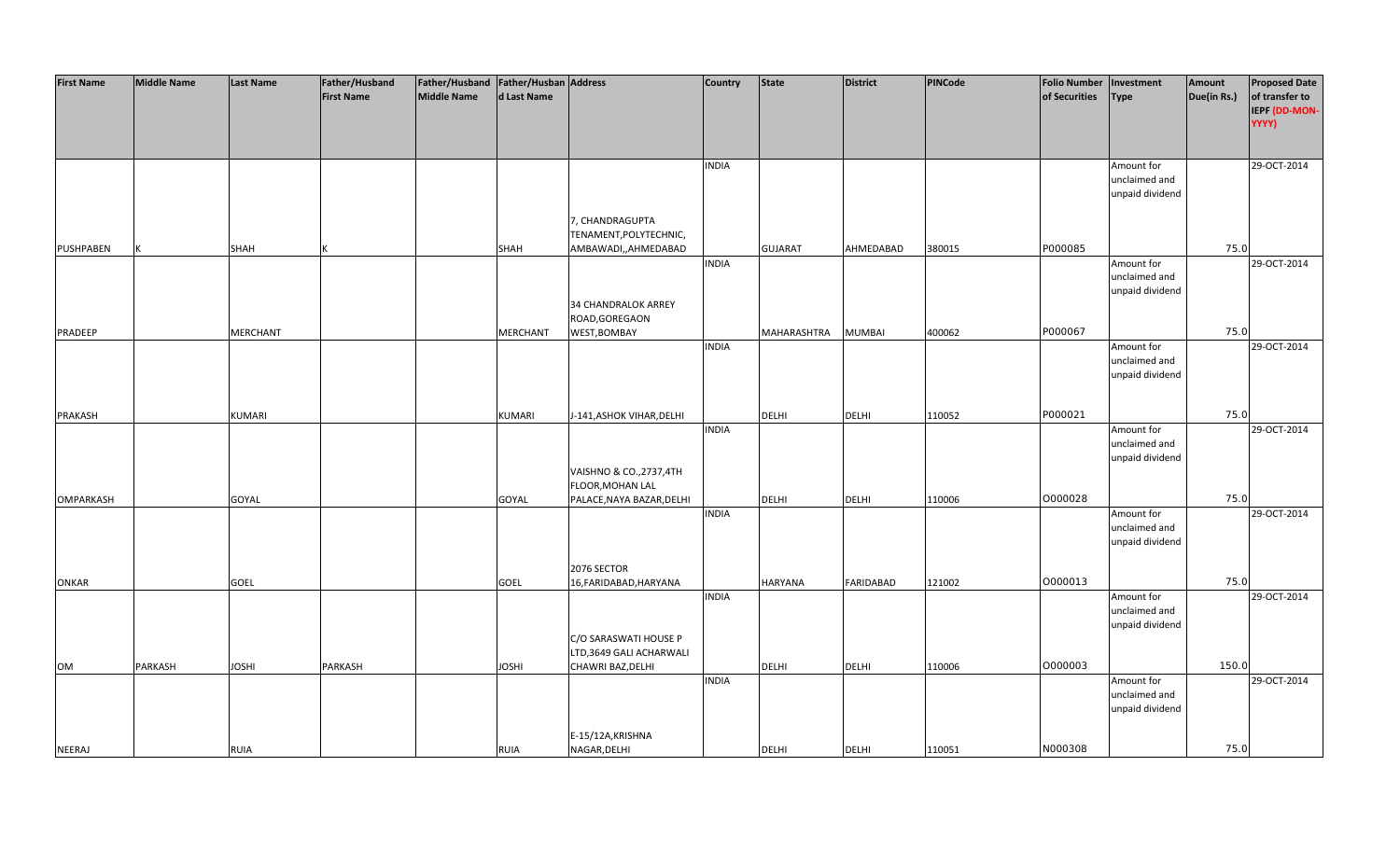| <b>First Name</b> | <b>Middle Name</b> | <b>Last Name</b> | Father/Husband    | Father/Husband Father/Husban Address |              |                           | <b>Country</b> | <b>State</b>   | District         | <b>PINCode</b> | <b>Folio Number</b> | Investment                  | Amount      | <b>Proposed Date</b> |
|-------------------|--------------------|------------------|-------------------|--------------------------------------|--------------|---------------------------|----------------|----------------|------------------|----------------|---------------------|-----------------------------|-------------|----------------------|
|                   |                    |                  | <b>First Name</b> | <b>Middle Name</b>                   | d Last Name  |                           |                |                |                  |                | of Securities       | <b>Type</b>                 | Due(in Rs.) | of transfer to       |
|                   |                    |                  |                   |                                      |              |                           |                |                |                  |                |                     |                             |             | IEPF (DD-MON-        |
|                   |                    |                  |                   |                                      |              |                           |                |                |                  |                |                     |                             |             | YYYY)                |
|                   |                    |                  |                   |                                      |              |                           |                |                |                  |                |                     |                             |             |                      |
|                   |                    |                  |                   |                                      |              |                           |                |                |                  |                |                     |                             |             |                      |
|                   |                    |                  |                   |                                      |              |                           | <b>INDIA</b>   |                |                  |                |                     | Amount for                  |             | 29-OCT-2014          |
|                   |                    |                  |                   |                                      |              |                           |                |                |                  |                |                     | unclaimed and               |             |                      |
|                   |                    |                  |                   |                                      |              |                           |                |                |                  |                |                     | unpaid dividend             |             |                      |
|                   |                    |                  |                   |                                      |              |                           |                |                |                  |                |                     |                             |             |                      |
|                   |                    |                  |                   |                                      |              | 796 SECTOR 13, URBAN      |                |                |                  |                |                     |                             |             |                      |
| <b>NAMRATA</b>    |                    | ANEJA            |                   |                                      | ANEJA        | ESTATE KARNAL, HARYANA    |                | HARYANA        | <b>KARNAL</b>    | 132001         | N000298             |                             | 75.0        |                      |
|                   |                    |                  |                   |                                      |              |                           | <b>INDIA</b>   |                |                  |                |                     | Amount for                  |             | 29-OCT-2014          |
|                   |                    |                  |                   |                                      |              |                           |                |                |                  |                |                     | unclaimed and               |             |                      |
|                   |                    |                  |                   |                                      |              |                           |                |                |                  |                |                     | unpaid dividend             |             |                      |
|                   |                    |                  |                   |                                      |              |                           |                |                |                  |                |                     |                             |             |                      |
|                   |                    |                  |                   |                                      |              | VISHNU BHAVAN OPP         |                |                |                  |                |                     |                             |             |                      |
|                   |                    |                  |                   |                                      |              | GANESH SOC, O/S SHAPUR    |                |                |                  |                |                     |                             |             |                      |
| <b>NITA</b>       | <b>MAKWANA</b>     |                  | MAKWANA           |                                      |              | GATE, AHMEDABAD           |                | <b>GUJARAT</b> | AHMEDABAD        | 380001         | N000270             |                             | 75.0        |                      |
|                   |                    |                  |                   |                                      |              |                           | <b>INDIA</b>   |                |                  |                |                     | Amount for                  |             | 29-OCT-2014          |
|                   |                    |                  |                   |                                      |              |                           |                |                |                  |                |                     | unclaimed and               |             |                      |
|                   |                    |                  |                   |                                      |              |                           |                |                |                  |                |                     | unpaid dividend             |             |                      |
|                   |                    |                  |                   |                                      |              |                           |                |                |                  |                |                     |                             |             |                      |
|                   |                    |                  |                   |                                      |              | TO KUNDHELI TA TALAJA, DI |                |                |                  |                |                     |                             |             |                      |
| <b>NILESH</b>     | B                  | ZAKHARIA         | B.                |                                      | ZAKHARIA     | BHAVNAGAR,0               |                | <b>GUJARAT</b> | <b>BHAVNAGAR</b> | 364140         | N000256             |                             | 75.0        |                      |
|                   |                    |                  |                   |                                      |              |                           | <b>INDIA</b>   |                |                  |                |                     | Amount for                  |             | 29-OCT-2014          |
|                   |                    |                  |                   |                                      |              |                           |                |                |                  |                |                     | unclaimed and               |             |                      |
|                   |                    |                  |                   |                                      |              |                           |                |                |                  |                |                     | unpaid dividend             |             |                      |
|                   |                    |                  |                   |                                      |              | 89, SIR HUKAMCHAND        |                |                |                  |                |                     |                             |             |                      |
|                   |                    |                  |                   |                                      |              | MARG, NEAR KANCH          |                | MADHYA         |                  |                | 0050202             |                             | 75.0        |                      |
| <b>NEHA</b>       |                    | JAIN             |                   |                                      | <b>JAIN</b>  | MANDIR, M.P.              |                | PRADESH        | <b>INDORE</b>    | 452002         |                     |                             |             |                      |
|                   |                    |                  |                   |                                      |              |                           | <b>INDIA</b>   |                |                  |                |                     | Amount for<br>unclaimed and |             | 29-OCT-2014          |
|                   |                    |                  |                   |                                      |              |                           |                |                |                  |                |                     |                             |             |                      |
|                   |                    |                  |                   |                                      |              |                           |                |                |                  |                |                     | unpaid dividend             |             |                      |
|                   |                    |                  |                   |                                      |              | E-15/12A, KRISHNA         |                |                |                  |                |                     |                             |             |                      |
| <b>NEELAM</b>     |                    | SONY             |                   |                                      | SONY         | NAGAR, DELHI              |                | <b>DELHI</b>   | <b>DELHI</b>     | 110051         | N000216             |                             | 75.0        |                      |
|                   |                    |                  |                   |                                      |              |                           | <b>INDIA</b>   |                |                  |                |                     | Amount for                  |             | 29-OCT-2014          |
|                   |                    |                  |                   |                                      |              |                           |                |                |                  |                |                     | unclaimed and               |             |                      |
|                   |                    |                  |                   |                                      |              |                           |                |                |                  |                |                     | unpaid dividend             |             |                      |
|                   |                    |                  |                   |                                      |              |                           |                |                |                  |                |                     |                             |             |                      |
|                   |                    |                  |                   |                                      |              | E-15/12A, KRISHNA         |                |                |                  |                |                     |                             |             |                      |
| <b>NARESH</b>     |                    | <b>KUMAR</b>     |                   |                                      | <b>KUMAR</b> | NAGAR, DELHI              |                | <b>DELHI</b>   | <b>DELHI</b>     | 110051         | N000179             |                             | 75.0        |                      |
|                   |                    |                  |                   |                                      |              |                           | <b>INDIA</b>   |                |                  |                |                     | Amount for                  |             | 29-OCT-2014          |
|                   |                    |                  |                   |                                      |              |                           |                |                |                  |                |                     | unclaimed and               |             |                      |
|                   |                    |                  |                   |                                      |              |                           |                |                |                  |                |                     | unpaid dividend             |             |                      |
|                   |                    |                  |                   |                                      |              |                           |                |                |                  |                |                     |                             |             |                      |
|                   |                    |                  |                   |                                      |              | E-15/12A, KRISHNA         |                |                |                  |                |                     |                             |             |                      |
| <b>MANOJ</b>      |                    | <b>BATRA</b>     |                   |                                      | <b>BATRA</b> | NAGAR, DELHI              |                | <b>DELHI</b>   | <b>DELHI</b>     | 110051         | M000343             |                             | 75.0        |                      |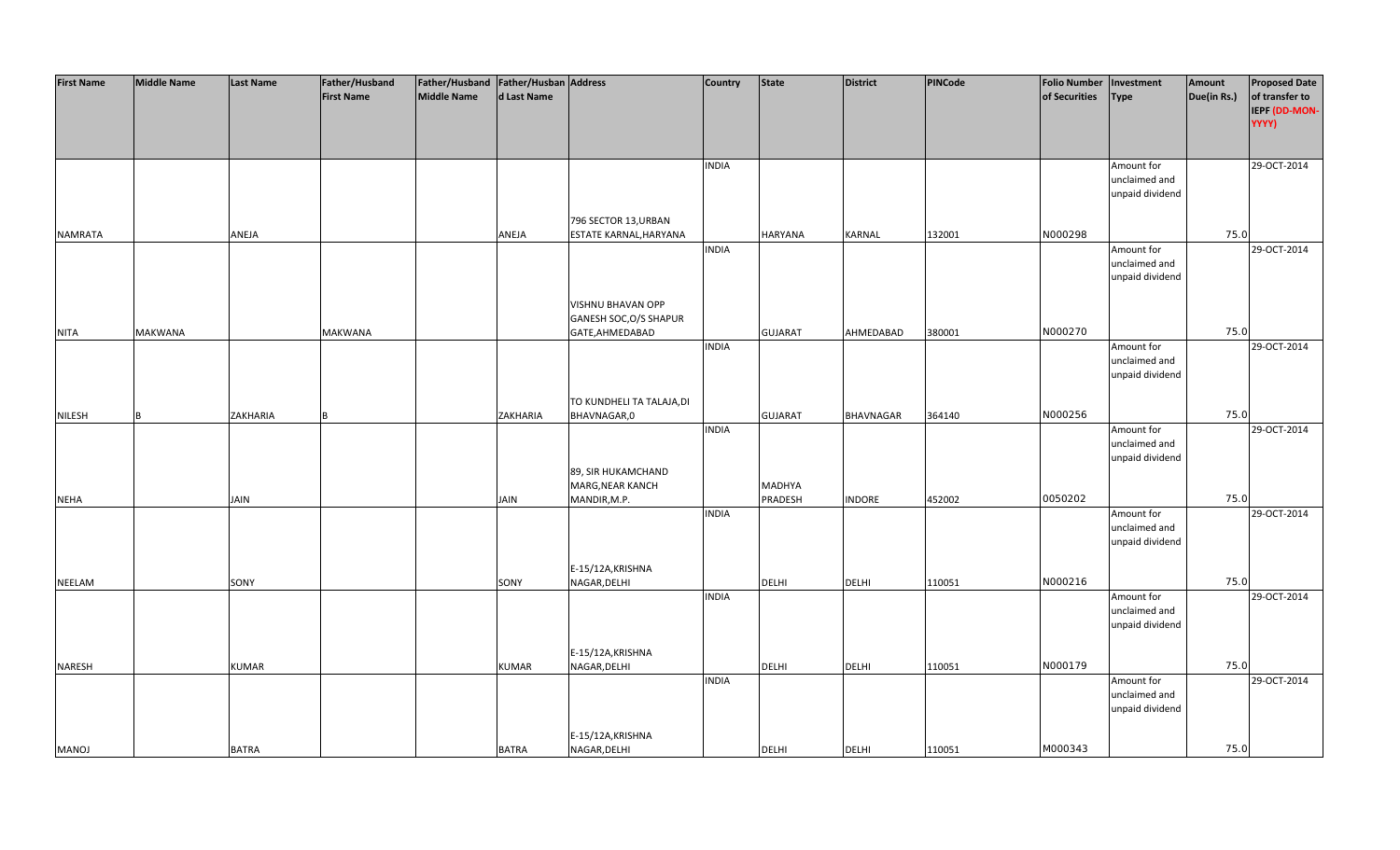| <b>First Name</b> | <b>Middle Name</b> | <b>Last Name</b> | Father/Husband    | Father/Husband   Father/Husban   Address |              |                                                | <b>Country</b> | <b>State</b>   | <b>District</b>  | PINCode | <b>Folio Number</b> | Investment                  | Amount      | <b>Proposed Date</b>   |
|-------------------|--------------------|------------------|-------------------|------------------------------------------|--------------|------------------------------------------------|----------------|----------------|------------------|---------|---------------------|-----------------------------|-------------|------------------------|
|                   |                    |                  | <b>First Name</b> | <b>Middle Name</b>                       | d Last Name  |                                                |                |                |                  |         | of Securities       | <b>Type</b>                 | Due(in Rs.) | of transfer to         |
|                   |                    |                  |                   |                                          |              |                                                |                |                |                  |         |                     |                             |             | IEPF (DD-MON-<br>YYYY) |
|                   |                    |                  |                   |                                          |              |                                                |                |                |                  |         |                     |                             |             |                        |
|                   |                    |                  |                   |                                          |              |                                                |                |                |                  |         |                     |                             |             |                        |
|                   |                    |                  |                   |                                          |              |                                                | <b>INDIA</b>   |                |                  |         |                     | Amount for                  |             | 29-OCT-2014            |
|                   |                    |                  |                   |                                          |              |                                                |                |                |                  |         |                     | unclaimed and               |             |                        |
|                   |                    |                  |                   |                                          |              |                                                |                |                |                  |         |                     | unpaid dividend             |             |                        |
|                   |                    |                  |                   |                                          |              |                                                |                |                |                  |         |                     |                             |             |                        |
| <b>MIRAN</b>      |                    | <b>MEHTA</b>     |                   |                                          | <b>MEHTA</b> | C/O PROF O D P AZAD,5<br>JAGAT COLONY, BHIWANI |                | HARYANA        | BHIWANI          | 125021  | M000289             |                             | 75.0        |                        |
|                   |                    |                  |                   |                                          |              |                                                | <b>INDIA</b>   |                |                  |         |                     | Amount for                  |             | 29-OCT-2014            |
|                   |                    |                  |                   |                                          |              |                                                |                |                |                  |         |                     | unclaimed and               |             |                        |
|                   |                    |                  |                   |                                          |              |                                                |                |                |                  |         |                     | unpaid dividend             |             |                        |
|                   |                    |                  |                   |                                          |              |                                                |                |                |                  |         |                     |                             |             |                        |
|                   |                    |                  |                   |                                          |              | PLOT NO 30 POCKET                              |                |                |                  |         |                     |                             |             |                        |
| M                 |                    | <b>AGARWAL</b>   |                   |                                          | AGARWAL      | A/2, SECTOR 5 ROHINI, DELHI                    |                | <b>DELHI</b>   | <b>DELHI</b>     | 110085  | M000273             |                             | 75.0        |                        |
|                   |                    |                  |                   |                                          |              |                                                | <b>INDIA</b>   |                |                  |         |                     | Amount for<br>unclaimed and |             | 29-OCT-2014            |
|                   |                    |                  |                   |                                          |              |                                                |                |                |                  |         |                     | unpaid dividend             |             |                        |
|                   |                    |                  |                   |                                          |              |                                                |                |                |                  |         |                     |                             |             |                        |
|                   |                    |                  |                   |                                          |              | PLOT NO 30 POCKET                              |                |                |                  |         |                     |                             |             |                        |
| M                 | R                  | AGARWAL          |                   |                                          | AGARWAL      | A/2, SECTOR 5 ROHINI, DELHI                    |                | <b>DELHI</b>   | <b>DELHI</b>     | 110085  | M000273             |                             | 75.0        |                        |
|                   |                    |                  |                   |                                          |              |                                                | <b>INDIA</b>   |                |                  |         |                     | Amount for                  |             | 29-OCT-2014            |
|                   |                    |                  |                   |                                          |              |                                                |                |                |                  |         |                     | unclaimed and               |             |                        |
|                   |                    |                  |                   |                                          |              |                                                |                |                |                  |         |                     | unpaid dividend             |             |                        |
|                   |                    |                  |                   |                                          |              | 116 INDER PURI, PALWAL                         |                |                |                  |         |                     |                             |             |                        |
| <b>MAHAVIR</b>    |                    | <b>GOEL</b>      |                   |                                          | <b>GOEL</b>  | FARIDABAD, HARYANA                             |                | HARYANA        | <b>FARIDABAD</b> | 121102  | M000271             |                             | 75.0        |                        |
|                   |                    |                  |                   |                                          |              |                                                | <b>INDIA</b>   |                |                  |         |                     | Amount for                  |             | 29-OCT-2014            |
|                   |                    |                  |                   |                                          |              |                                                |                |                |                  |         |                     | unclaimed and               |             |                        |
|                   |                    |                  |                   |                                          |              |                                                |                |                |                  |         |                     | unpaid dividend             |             |                        |
|                   |                    |                  |                   |                                          |              |                                                |                |                |                  |         |                     |                             |             |                        |
| <b>MAHENDER</b>   |                    | GARG             |                   |                                          | GARG         | E-103, KAMLA NAGAR, DELHI                      |                | <b>DELHI</b>   | <b>DELHI</b>     | 110007  | M000249             |                             | 75.0        |                        |
|                   |                    |                  |                   |                                          |              |                                                | <b>INDIA</b>   |                |                  |         |                     | Amount for                  |             | 29-OCT-2014            |
|                   |                    |                  |                   |                                          |              |                                                |                |                |                  |         |                     | unclaimed and               |             |                        |
|                   |                    |                  |                   |                                          |              |                                                |                |                |                  |         |                     | unpaid dividend             |             |                        |
|                   |                    |                  |                   |                                          |              | 1/C KRISHNA                                    |                |                |                  |         |                     |                             |             |                        |
|                   |                    |                  |                   |                                          |              | APARTMENT, THOBA SHERI                         |                |                |                  |         |                     |                             |             |                        |
| <b>MUKESH</b>     |                    | <b>BAID</b>      |                   |                                          | <b>BAID</b>  | SAGRAMPURA, SURAT                              | <b>INDIA</b>   | <b>GUJARAT</b> | <b>SURAT</b>     | 395002  | M000195             | Amount for                  | 75.0        | 29-OCT-2014            |
|                   |                    |                  |                   |                                          |              |                                                |                |                |                  |         |                     | unclaimed and               |             |                        |
|                   |                    |                  |                   |                                          |              |                                                |                |                |                  |         |                     | unpaid dividend             |             |                        |
|                   |                    |                  |                   |                                          |              |                                                |                |                |                  |         |                     |                             |             |                        |
|                   |                    |                  |                   |                                          |              | 30 JYOTI SOCIETY 2ND                           |                |                |                  |         |                     |                             |             |                        |
|                   |                    |                  |                   |                                          |              | <b>FLOOR, KUNG GALI</b>                        |                |                |                  |         |                     |                             |             |                        |
| <b>MUKESH</b>     | M                  | <b>DOSHI</b>     | м                 |                                          | <b>DOSHI</b> | KATARGAM DARWAJA, SURAT                        |                | <b>GUJARAT</b> | <b>SURAT</b>     | 395004  | M000193             |                             | 75.0        |                        |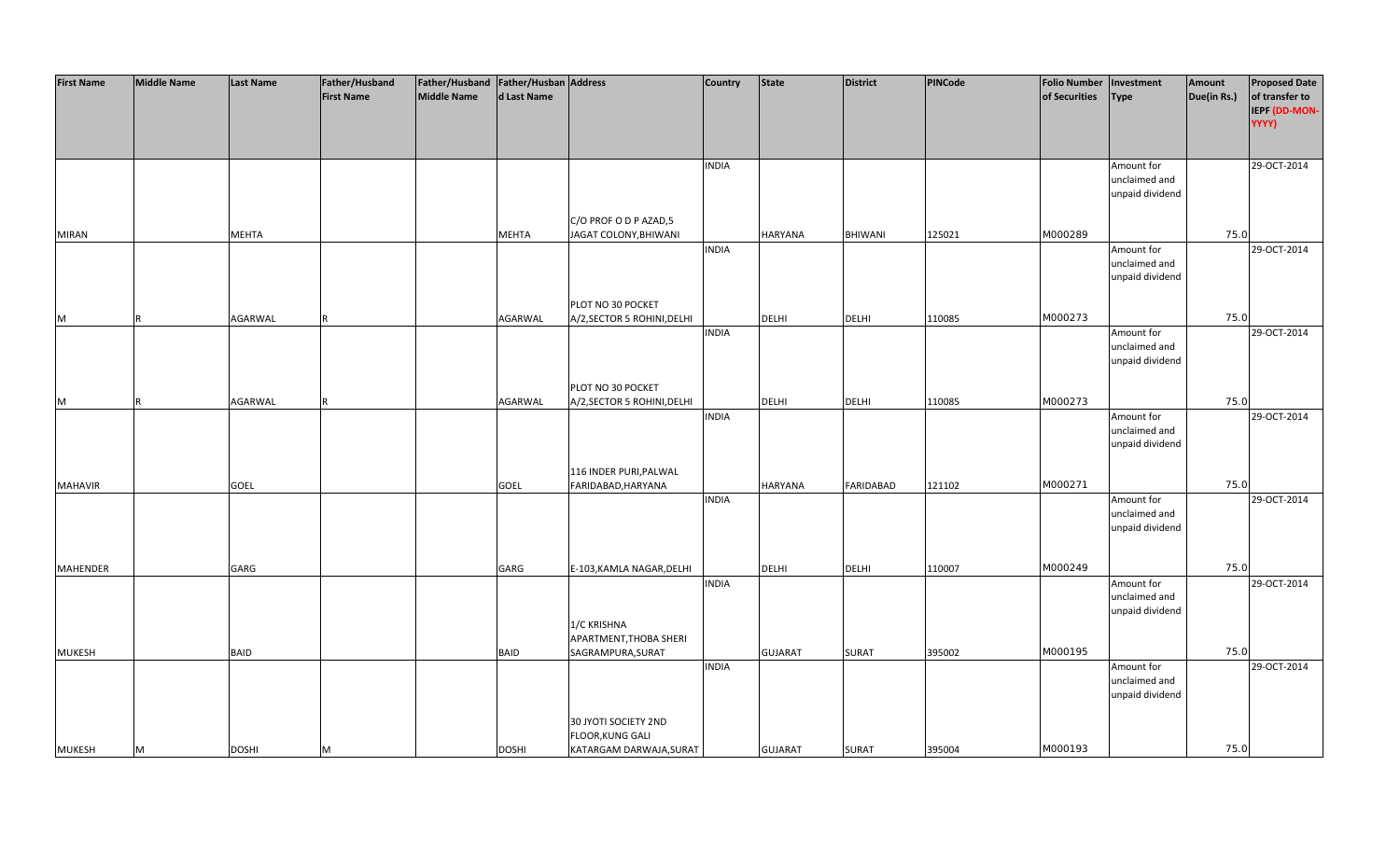| <b>First Name</b> | <b>Middle Name</b> | <b>Last Name</b> | Father/Husband    | Father/Husband   Father/Husban   Address |               |                             | <b>Country</b> | <b>State</b>   | <b>District</b>   | <b>PINCode</b> | <b>Folio Number</b> | Investment                       | Amount      | <b>Proposed Date</b>            |
|-------------------|--------------------|------------------|-------------------|------------------------------------------|---------------|-----------------------------|----------------|----------------|-------------------|----------------|---------------------|----------------------------------|-------------|---------------------------------|
|                   |                    |                  | <b>First Name</b> | <b>Middle Name</b>                       | d Last Name   |                             |                |                |                   |                | of Securities       | <b>Type</b>                      | Due(in Rs.) | of transfer to<br>IEPF (DD-MON- |
|                   |                    |                  |                   |                                          |               |                             |                |                |                   |                |                     |                                  |             | YYYY)                           |
|                   |                    |                  |                   |                                          |               |                             |                |                |                   |                |                     |                                  |             |                                 |
|                   |                    |                  |                   |                                          |               |                             | <b>INDIA</b>   |                |                   |                |                     | Amount for                       |             | 29-OCT-2014                     |
|                   |                    |                  |                   |                                          |               |                             |                |                |                   |                |                     | unclaimed and                    |             |                                 |
|                   |                    |                  |                   |                                          |               |                             |                |                |                   |                |                     | unpaid dividend                  |             |                                 |
|                   |                    |                  |                   |                                          |               | 304 ANAND COMP PARAS B-     |                |                |                   |                |                     |                                  |             |                                 |
|                   |                    |                  |                   |                                          |               | 166, KATARGAM               |                |                |                   |                |                     |                                  |             |                                 |
| MANOJ             |                    | KOTHARI          |                   |                                          | KOTHARI       | DARWAJA, SURAT              | <b>INDIA</b>   | <b>GUJARAT</b> | <b>SURAT</b>      | 395004         | M000192             |                                  | 75.0        | 29-OCT-2014                     |
|                   |                    |                  |                   |                                          |               |                             |                |                |                   |                |                     | Amount for<br>unclaimed and      |             |                                 |
|                   |                    |                  |                   |                                          |               |                             |                |                |                   |                |                     | unpaid dividend                  |             |                                 |
|                   |                    |                  |                   |                                          |               |                             |                |                |                   |                |                     |                                  |             |                                 |
|                   |                    |                  |                   |                                          |               | <b>BATHLA BANGLE</b>        |                |                |                   |                |                     |                                  |             |                                 |
| <b>MEENA</b>      |                    | <b>DEVI</b>      |                   |                                          | <b>DEVI</b>   | STORE, SAMLAKHA,, HARYANA   |                | <b>HARYANA</b> | PANIPAT           | 132101         | M000036             |                                  | 75.0        |                                 |
|                   |                    |                  |                   |                                          |               |                             | <b>INDIA</b>   |                |                   |                |                     | Amount for<br>unclaimed and      |             | 29-OCT-2014                     |
|                   |                    |                  |                   |                                          |               |                             |                |                |                   |                |                     | unpaid dividend                  |             |                                 |
|                   |                    |                  |                   |                                          |               | <b>SANGHVI NIWAS NR</b>     |                |                |                   |                |                     |                                  |             |                                 |
|                   |                    |                  |                   |                                          |               | <b>BHAGWATI</b>             |                |                |                   |                |                     |                                  |             |                                 |
|                   |                    |                  |                   |                                          |               | NAGA, VIJAYNAGAR            |                |                |                   |                |                     |                                  |             |                                 |
| LEENA             |                    | SANGHVI          |                   |                                          | SANGHVI       | NARANPURA, AHMEDABAD        |                | <b>GUJARAT</b> | AHMEDABAD         | 380013         | L000075             |                                  | 75.0        |                                 |
|                   |                    |                  |                   |                                          |               |                             | <b>INDIA</b>   |                |                   |                |                     | Amount for<br>unclaimed and      |             | 29-OCT-2014                     |
|                   |                    |                  |                   |                                          |               |                             |                |                |                   |                |                     | unpaid dividend                  |             |                                 |
|                   |                    |                  |                   |                                          |               | <b>5 NAVRATAN SOC NR</b>    |                |                |                   |                |                     |                                  |             |                                 |
|                   |                    |                  |                   |                                          |               | KESARBAG, NR NEW SINDHI H   |                |                |                   |                |                     |                                  |             |                                 |
|                   |                    |                  |                   |                                          |               | SCHOOL                      |                |                |                   |                |                     |                                  |             |                                 |
| LADU              |                    | <b>SHAH</b>      |                   |                                          | <b>SHAH</b>   | NARANPU, AHMEDABAD          | <b>INDIA</b>   | <b>GUJARAT</b> | AHMEDABAD         | 380013         | L000073             | Amount for                       | 75.0        | 29-OCT-2014                     |
|                   |                    |                  |                   |                                          |               |                             |                |                |                   |                |                     | unclaimed and                    |             |                                 |
|                   |                    |                  |                   |                                          |               |                             |                |                |                   |                |                     | unpaid dividend                  |             |                                 |
|                   |                    |                  |                   |                                          |               | <b>DEEPAK ELECTRIC</b>      |                |                |                   |                |                     |                                  |             |                                 |
|                   |                    |                  |                   |                                          |               | STORE, TIGAON               |                |                |                   |                |                     |                                  |             |                                 |
| LALIT             |                    | <b>KISHOR</b>    |                   |                                          | <b>KISHOR</b> | FARIDABAD, HARYANA          |                | <b>HARYANA</b> | <b>FARIDABAD</b>  | 121101         | L000036             |                                  | 75.0        |                                 |
|                   |                    |                  |                   |                                          |               |                             | <b>INDIA</b>   |                |                   |                |                     | Amount for<br>unclaimed and      |             | 29-OCT-2014                     |
|                   |                    |                  |                   |                                          |               |                             |                |                |                   |                |                     | unpaid dividend                  |             |                                 |
|                   |                    |                  |                   |                                          |               | 701 RIDHISIDHI APT, OPP GUJ |                |                |                   |                |                     |                                  |             |                                 |
|                   |                    |                  |                   |                                          |               | MITTRA SONIPALIA            |                |                |                   |                |                     |                                  |             |                                 |
| <b>KITKI</b>      |                    | PATEL            |                   |                                          | PATEL         | CHOWK, SURAT                |                | <b>GUJARAT</b> | <b>SURAT</b>      | 395001         | K000384             |                                  | 75.0        |                                 |
|                   |                    |                  |                   |                                          |               |                             | <b>INDIA</b>   |                |                   |                |                     | Amount for                       |             | 29-OCT-2014                     |
|                   |                    |                  |                   |                                          |               |                             |                |                |                   |                |                     | unclaimed and<br>unpaid dividend |             |                                 |
|                   |                    |                  |                   |                                          |               |                             |                |                |                   |                |                     |                                  |             |                                 |
|                   |                    |                  |                   |                                          |               | MUTUAL FINANCIAL SERVICES   |                |                |                   |                |                     |                                  |             |                                 |
|                   |                    |                  |                   |                                          |               | LTD, SCO-1-2-3 4TH FLOOR    |                |                |                   |                |                     |                                  |             |                                 |
| K                 | IS                 | SODHI            |                   |                                          | SODHI         | SECTOR 17-, CHANDIGARH      |                | CHANDIGARH     | <b>CHANDIGARH</b> | 160017         | K000364             |                                  | 75.0        |                                 |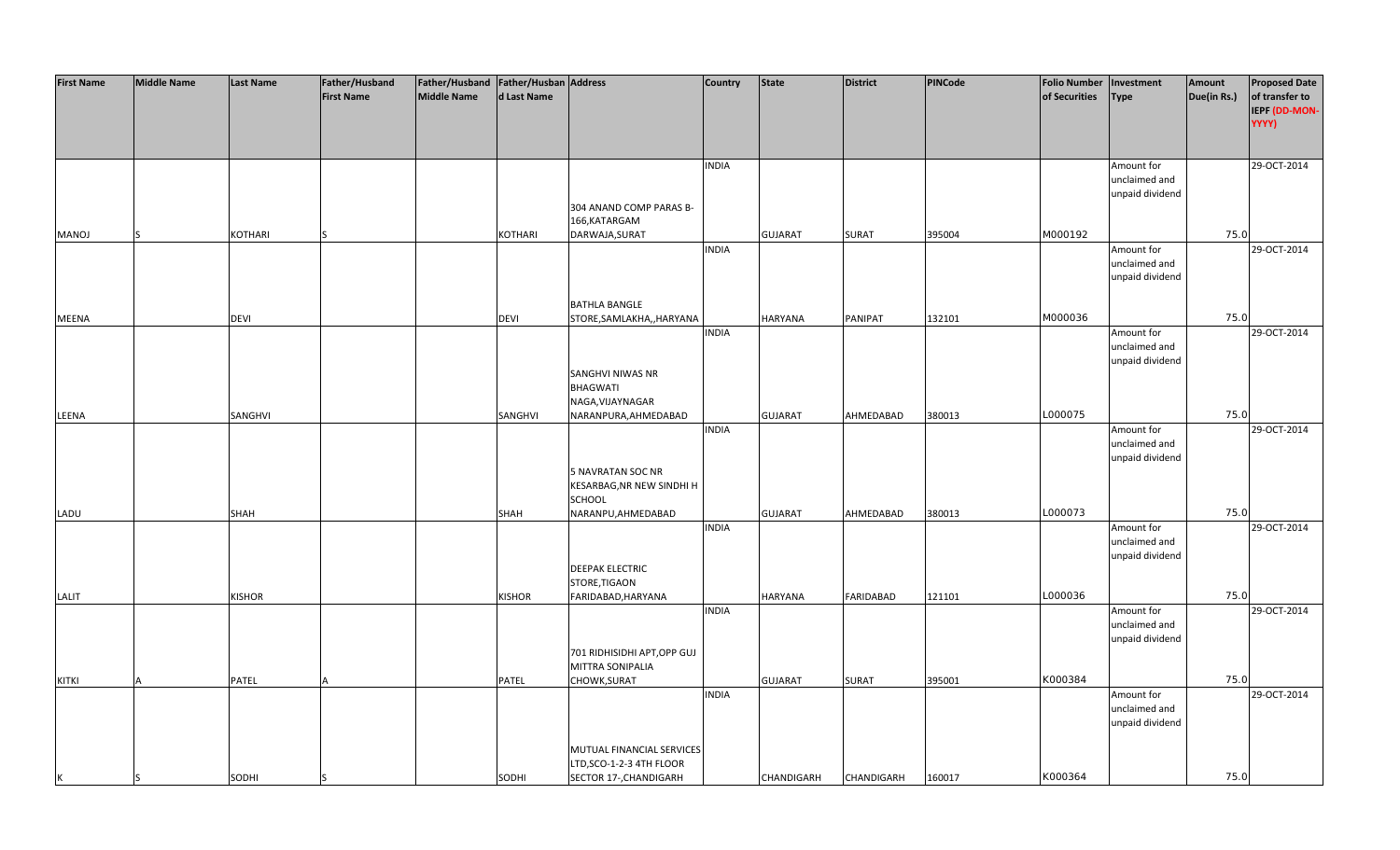| <b>First Name</b> | <b>Middle Name</b> | <b>Last Name</b> | Father/Husband    | Father/Husband   Father/Husban   Address |                 |                           | Country      | <b>State</b>   | <b>District</b> | PINCode | <b>Folio Number</b> | Investment      | Amount      | <b>Proposed Date</b> |
|-------------------|--------------------|------------------|-------------------|------------------------------------------|-----------------|---------------------------|--------------|----------------|-----------------|---------|---------------------|-----------------|-------------|----------------------|
|                   |                    |                  | <b>First Name</b> | <b>Middle Name</b>                       | d Last Name     |                           |              |                |                 |         | of Securities       | <b>Type</b>     | Due(in Rs.) | of transfer to       |
|                   |                    |                  |                   |                                          |                 |                           |              |                |                 |         |                     |                 |             | IEPF (DD-MON-        |
|                   |                    |                  |                   |                                          |                 |                           |              |                |                 |         |                     |                 |             | YYYY)                |
|                   |                    |                  |                   |                                          |                 |                           |              |                |                 |         |                     |                 |             |                      |
|                   |                    |                  |                   |                                          |                 |                           |              |                |                 |         |                     |                 |             |                      |
|                   |                    |                  |                   |                                          |                 |                           | <b>INDIA</b> |                |                 |         |                     | Amount for      |             | 29-OCT-2014          |
|                   |                    |                  |                   |                                          |                 |                           |              |                |                 |         |                     | unclaimed and   |             |                      |
|                   |                    |                  |                   |                                          |                 |                           |              |                |                 |         |                     | unpaid dividend |             |                      |
|                   |                    |                  |                   |                                          |                 | PIYUSH NIWAS NR RAVJIBHAI |              |                |                 |         |                     |                 |             |                      |
|                   |                    |                  |                   |                                          |                 | APPT, OPP KALPATARU       |              |                |                 |         |                     |                 |             |                      |
|                   |                    |                  |                   |                                          |                 | <b>SOCIETY</b>            |              |                |                 |         |                     |                 |             |                      |
| KAMLA             |                    | SHAH             |                   |                                          | SHAH            | NAVRANGP, AHMEDABAD       |              | <b>GUJARAT</b> | AHMEDABAD       | 380009  | K000360             |                 | 75.0        |                      |
|                   |                    |                  |                   |                                          |                 |                           | <b>INDIA</b> |                |                 |         |                     | Amount for      |             | 29-OCT-2014          |
|                   |                    |                  |                   |                                          |                 |                           |              |                |                 |         |                     | unclaimed and   |             |                      |
|                   |                    |                  |                   |                                          |                 |                           |              |                |                 |         |                     | unpaid dividend |             |                      |
|                   |                    |                  |                   |                                          |                 |                           |              |                |                 |         |                     |                 |             |                      |
|                   |                    |                  |                   |                                          |                 | 11 NAGORISHALA, RATAN     |              |                |                 |         |                     |                 |             |                      |
| <b>KRISHNABEN</b> |                    | AJMERA           |                   |                                          | AJMERA          | POLE, AHMEDABAD           |              | <b>GUJARAT</b> | AHMEDABAD       | 380001  | K000359             |                 | 75.0        |                      |
|                   |                    |                  |                   |                                          |                 |                           | <b>INDIA</b> |                |                 |         |                     | Amount for      |             | 29-OCT-2014          |
|                   |                    |                  |                   |                                          |                 |                           |              |                |                 |         |                     | unclaimed and   |             |                      |
|                   |                    |                  |                   |                                          |                 | 1442 RANGREJ S            |              |                |                 |         |                     | unpaid dividend |             |                      |
|                   |                    |                  |                   |                                          |                 | POLE, PATWA SHERI THREE   |              |                |                 |         |                     |                 |             |                      |
| <b>KETKI</b>      |                    | <b>TAPARIYA</b>  |                   |                                          | <b>TAPARIYA</b> | GATE, AHMEDABAD           |              | <b>GUJARAT</b> | AHMEDABAD       | 380001  | K000357             |                 | 75.0        |                      |
|                   |                    |                  |                   |                                          |                 |                           | <b>INDIA</b> |                |                 |         |                     | Amount for      |             | 29-OCT-2014          |
|                   |                    |                  |                   |                                          |                 |                           |              |                |                 |         |                     | unclaimed and   |             |                      |
|                   |                    |                  |                   |                                          |                 | 928/2/3 GULAM RASUL S     |              |                |                 |         |                     | unpaid dividend |             |                      |
|                   |                    |                  |                   |                                          |                 | CHAWL S, OPP SANDESH      |              |                |                 |         |                     |                 |             |                      |
|                   |                    |                  |                   |                                          |                 | <b>PRESS</b>              |              |                |                 |         |                     |                 |             |                      |
| <b>KUMUD</b>      |                    | SHAH             |                   |                                          | SHAH            | MIRJAPUR, AHMEDABAD       |              | <b>GUJARAT</b> | AHMEDABAD       | 380001  | K000356             |                 | 75.0        |                      |
|                   |                    |                  |                   |                                          |                 |                           | <b>INDIA</b> |                |                 |         |                     | Amount for      |             | 29-OCT-2014          |
|                   |                    |                  |                   |                                          |                 |                           |              |                |                 |         |                     | unclaimed and   |             |                      |
|                   |                    |                  |                   |                                          |                 |                           |              |                |                 |         |                     | unpaid dividend |             |                      |
|                   |                    |                  |                   |                                          |                 | 270/3230 SUNDERVAN        |              |                |                 |         |                     |                 |             |                      |
|                   |                    |                  |                   |                                          |                 | APPT, SOLA ROAD           |              |                |                 |         |                     |                 |             |                      |
| KARTIKBHAI        |                    | <b>PATEL</b>     |                   |                                          | PATEL           | NARANPURA, AHMEDABAD      |              | <b>GUJARAT</b> | AHMEDABAD       | 380013  | K000352             |                 | 75.0        |                      |
|                   |                    |                  |                   |                                          |                 |                           | <b>INDIA</b> |                |                 |         |                     | Amount for      |             | 29-OCT-2014          |
|                   |                    |                  |                   |                                          |                 |                           |              |                |                 |         |                     | unclaimed and   |             |                      |
|                   |                    |                  |                   |                                          |                 |                           |              |                |                 |         |                     | unpaid dividend |             |                      |
|                   |                    |                  |                   |                                          |                 | B-4, S.B.I, VIRAM         |              |                |                 |         |                     |                 |             |                      |
|                   |                    |                  |                   |                                          |                 | FLATS,, OPP.CENTAL BANK,  |              |                |                 |         |                     |                 |             |                      |
|                   |                    |                  |                   |                                          |                 | AMBAWADI                  |              |                |                 |         |                     |                 |             |                      |
| <b>KALPANA</b>    |                    | SHAH             |                   |                                          | <b>SHAH</b>     | BAZA, AHMEDABAD           |              | <b>GUJARAT</b> | AHMEDABAD       | 380006  | K000089             |                 | 75.0        |                      |
|                   |                    |                  |                   |                                          |                 |                           | <b>INDIA</b> |                |                 |         |                     | Amount for      |             | 29-OCT-2014          |
|                   |                    |                  |                   |                                          |                 |                           |              |                |                 |         |                     | unclaimed and   |             |                      |
|                   |                    |                  |                   |                                          |                 |                           |              |                |                 |         |                     | unpaid dividend |             |                      |
|                   |                    |                  |                   |                                          |                 | C/O PAVANI TRADERS P&B    |              |                |                 |         |                     |                 |             |                      |
|                   |                    |                  |                   |                                          |                 | NO 11,11-49-84 SIVALAYAM  |              | <b>ANDHRA</b>  |                 |         |                     |                 |             |                      |
| <b>SITA</b>       | <b>DEVI</b>        | <b>REPAKA</b>    | <b>DEVI</b>       |                                          | REPAKA          | ST, VIJAYAWADA            |              | PRADESH        | <b>KRISHNA</b>  | 520001  | S001005             |                 | 75.0        |                      |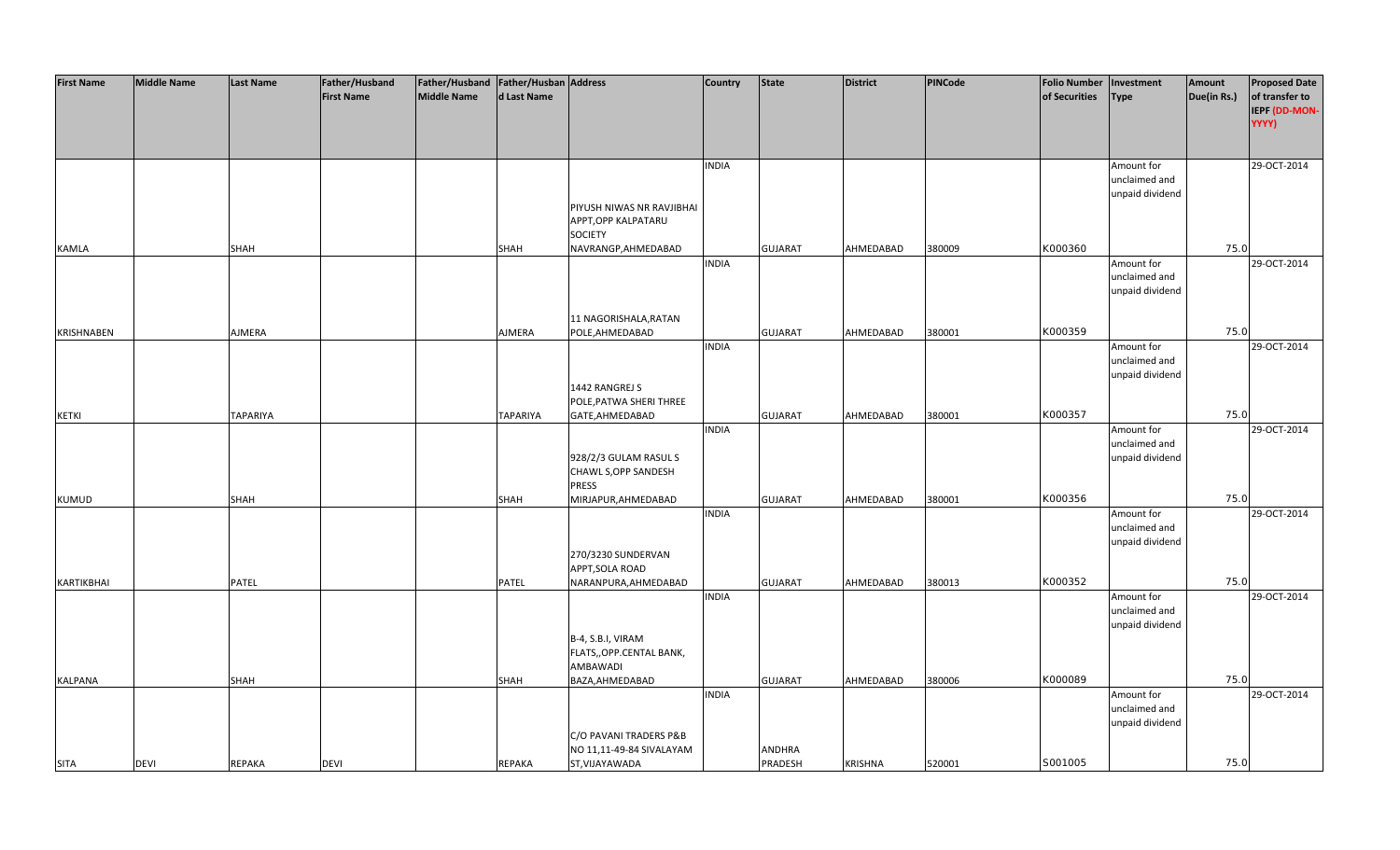| <b>First Name</b> | <b>Middle Name</b> | <b>Last Name</b> | Father/Husband    | Father/Husband Father/Husban Address |               |                           | <b>Country</b> | <b>State</b>   | <b>District</b> | <b>PINCode</b> | <b>Folio Number</b> | Investment                  | Amount      | <b>Proposed Date</b> |
|-------------------|--------------------|------------------|-------------------|--------------------------------------|---------------|---------------------------|----------------|----------------|-----------------|----------------|---------------------|-----------------------------|-------------|----------------------|
|                   |                    |                  | <b>First Name</b> | <b>Middle Name</b>                   | d Last Name   |                           |                |                |                 |                | of Securities       | <b>Type</b>                 | Due(in Rs.) | of transfer to       |
|                   |                    |                  |                   |                                      |               |                           |                |                |                 |                |                     |                             |             | IEPF (DD-MON-        |
|                   |                    |                  |                   |                                      |               |                           |                |                |                 |                |                     |                             |             | YYYY)                |
|                   |                    |                  |                   |                                      |               |                           |                |                |                 |                |                     |                             |             |                      |
|                   |                    |                  |                   |                                      |               |                           |                |                |                 |                |                     |                             |             |                      |
|                   |                    |                  |                   |                                      |               |                           | <b>INDIA</b>   |                |                 |                |                     | Amount for                  |             | 29-OCT-2014          |
|                   |                    |                  |                   |                                      |               |                           |                |                |                 |                |                     | unclaimed and               |             |                      |
|                   |                    |                  |                   |                                      |               |                           |                |                |                 |                |                     | unpaid dividend             |             |                      |
|                   |                    |                  |                   |                                      |               | 270/3230 SUNDERVAN        |                |                |                 |                |                     |                             |             |                      |
|                   |                    |                  |                   |                                      |               | APPT, SOLA ROAD           |                |                |                 |                |                     |                             |             |                      |
| SAKARBHAI         |                    | PATEL            |                   |                                      | PATEL         | NARANPURA, AHMEDABAD      |                | <b>GUJARAT</b> | AHMEDABAD       | 380013         | S000907             |                             | 75.0        |                      |
|                   |                    |                  |                   |                                      |               |                           | <b>INDIA</b>   |                |                 |                |                     | Amount for                  |             | 29-OCT-2014          |
|                   |                    |                  |                   |                                      |               |                           |                |                |                 |                |                     | unclaimed and               |             |                      |
|                   |                    |                  |                   |                                      |               |                           |                |                |                 |                |                     | unpaid dividend             |             |                      |
|                   |                    |                  |                   |                                      |               | A/2 ARCHITA               |                |                |                 |                |                     |                             |             |                      |
|                   |                    |                  |                   |                                      |               | FLATS, COMMERCE SIX ROAD  |                |                |                 |                |                     |                             |             |                      |
| SUBHASH           |                    | <b>AJMERA</b>    |                   |                                      | <b>AJMERA</b> | NAVRANGPURA, AHMEDABAD    |                | <b>GUJARAT</b> | AHMEDABAD       | 380009         | S000904             |                             | 75.0        |                      |
|                   |                    |                  |                   |                                      |               |                           | <b>INDIA</b>   |                |                 |                |                     | Amount for                  |             | 29-OCT-2014          |
|                   |                    |                  |                   |                                      |               |                           |                |                |                 |                |                     | unclaimed and               |             |                      |
|                   |                    |                  |                   |                                      |               |                           |                |                |                 |                |                     | unpaid dividend             |             |                      |
|                   |                    |                  |                   |                                      |               |                           |                |                |                 |                |                     |                             |             |                      |
|                   |                    |                  |                   |                                      |               | 4-A, SETT MINAR, 16/A,    |                |                |                 |                |                     |                             |             |                      |
| <b>SHILPA</b>     |                    | <b>SHAH</b>      |                   |                                      | <b>SHAH</b>   | PEDDAR ROAD,0             |                | MAHARASHTRA    | <b>MUMBAI</b>   | 400026         | S000801             |                             | 75.0        |                      |
|                   |                    |                  |                   |                                      |               |                           | <b>INDIA</b>   |                |                 |                |                     | Amount for<br>unclaimed and |             | 29-OCT-2014          |
|                   |                    |                  |                   |                                      |               |                           |                |                |                 |                |                     | unpaid dividend             |             |                      |
|                   |                    |                  |                   |                                      |               | 1373 JADA BHAGAT S        |                |                |                 |                |                     |                             |             |                      |
|                   |                    |                  |                   |                                      |               | POLE, DARIYAPUR, AHMEDABA |                |                |                 |                |                     |                             |             |                      |
| SAROJ             |                    | <b>PATEL</b>     |                   |                                      | PATEL         | D                         |                | <b>GUJARAT</b> | AHMEDABAD       | 380001         | S000898             |                             | 75.0        |                      |
|                   |                    |                  |                   |                                      |               |                           | <b>INDIA</b>   |                |                 |                |                     | Amount for                  |             | 29-OCT-2014          |
|                   |                    |                  |                   |                                      |               |                           |                |                |                 |                |                     | unclaimed and               |             |                      |
|                   |                    |                  |                   |                                      |               |                           |                |                |                 |                |                     | unpaid dividend             |             |                      |
|                   |                    |                  |                   |                                      |               | SANGHVI NIWAS NR          |                |                |                 |                |                     |                             |             |                      |
|                   |                    |                  |                   |                                      |               | <b>BHAGWATI</b>           |                |                |                 |                |                     |                             |             |                      |
|                   |                    |                  |                   |                                      |               | NAGA, VIJAYNAGAR          |                |                |                 |                |                     |                             |             |                      |
| SAMIR             |                    | SANGHVI          |                   |                                      | SANGHVI       | NARANPURA, AHMEDABAD      |                | <b>GUJARAT</b> | AHMEDABAD       | 380013         | S000897             |                             | 75.0        |                      |
|                   |                    |                  |                   |                                      |               |                           | <b>INDIA</b>   |                |                 |                |                     | Amount for                  |             | 29-OCT-2014          |
|                   |                    |                  |                   |                                      |               |                           |                |                |                 |                |                     | unclaimed and               |             |                      |
|                   |                    |                  |                   |                                      |               |                           |                |                |                 |                |                     | unpaid dividend             |             |                      |
|                   |                    |                  |                   |                                      |               | JAYSHREE STATIONARY       |                |                |                 |                |                     |                             |             |                      |
|                   |                    |                  |                   |                                      |               | MART, KAGDI BAZAR UNDER   |                |                |                 |                |                     |                             |             |                      |
| SANJAY            |                    | <b>SHAH</b>      |                   |                                      | <b>SHAH</b>   | FERNANDIZ BR, AHMEDABAD   |                | <b>GUJARAT</b> | AHMEDABAD       | 380001         | S000892             |                             | 75.0        |                      |
|                   |                    |                  |                   |                                      |               |                           | <b>INDIA</b>   |                |                 |                |                     | Amount for                  |             | 29-OCT-2014          |
|                   |                    |                  |                   |                                      |               |                           |                |                |                 |                |                     | unclaimed and               |             |                      |
|                   |                    |                  |                   |                                      |               |                           |                |                |                 |                |                     | unpaid dividend             |             |                      |
|                   |                    |                  |                   |                                      |               | JAYSHREE STATIONARY       |                |                |                 |                |                     |                             |             |                      |
|                   |                    |                  |                   |                                      |               | MART, KAGDI BAZAR UNDER   |                |                |                 |                |                     |                             |             |                      |
| SANJAY            |                    | <b>SHAH</b>      |                   |                                      | <b>SHAH</b>   | FERNANDIZ BR, AHMEDABAD   |                | <b>GUJARAT</b> | AHMEDABAD       | 380001         | S000892             |                             | 75.0        |                      |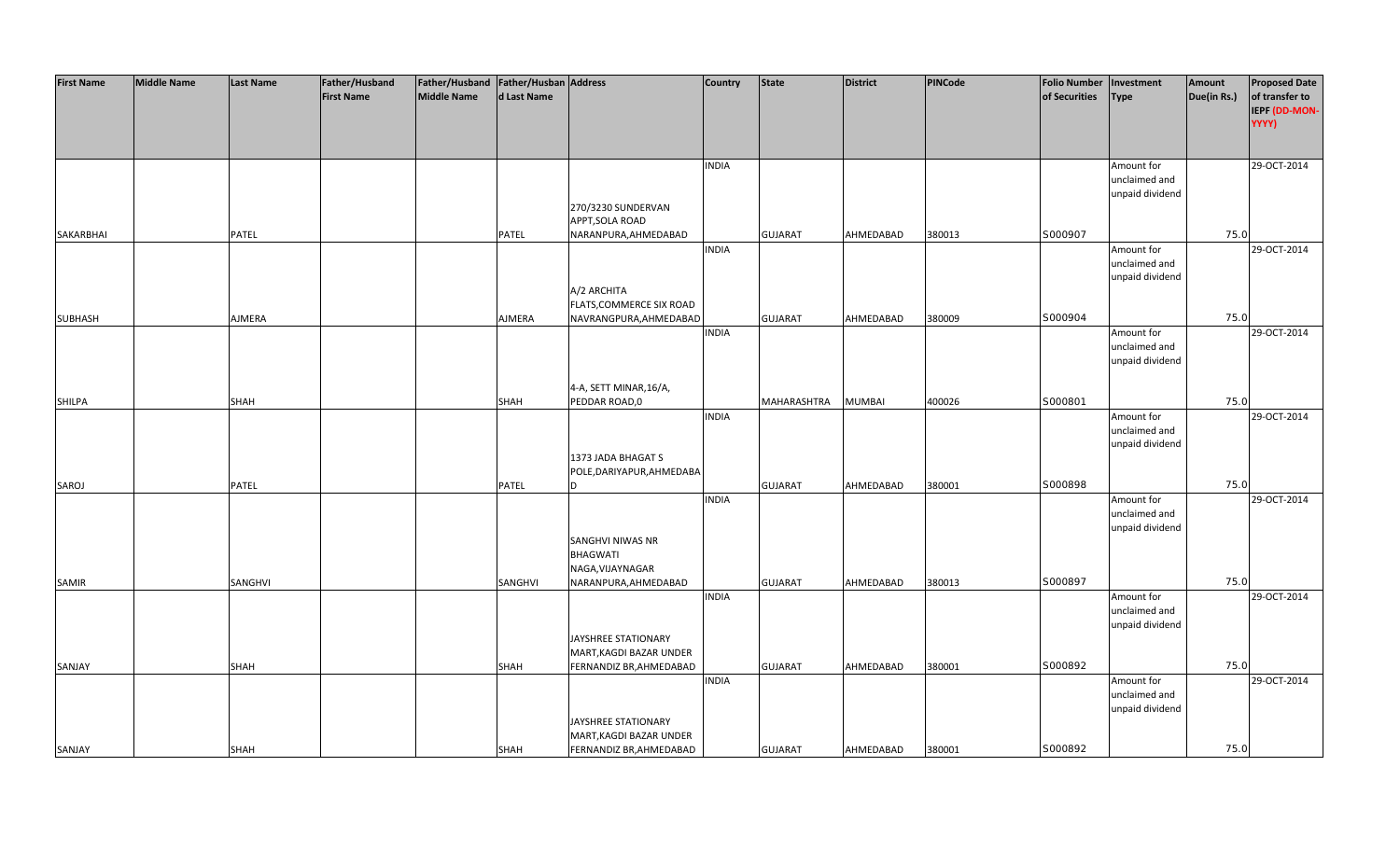| <b>First Name</b> | <b>Middle Name</b> | <b>Last Name</b> | Father/Husband    | Father/Husband Father/Husban Address |                  |                            | <b>Country</b> | <b>State</b>       | <b>District</b>  | PINCode | <b>Folio Number</b> | Investment                  | Amount      | <b>Proposed Date</b> |
|-------------------|--------------------|------------------|-------------------|--------------------------------------|------------------|----------------------------|----------------|--------------------|------------------|---------|---------------------|-----------------------------|-------------|----------------------|
|                   |                    |                  | <b>First Name</b> | <b>Middle Name</b>                   | d Last Name      |                            |                |                    |                  |         | of Securities       | <b>Type</b>                 | Due(in Rs.) | of transfer to       |
|                   |                    |                  |                   |                                      |                  |                            |                |                    |                  |         |                     |                             |             | IEPF (DD-MON-        |
|                   |                    |                  |                   |                                      |                  |                            |                |                    |                  |         |                     |                             |             | YYYY)                |
|                   |                    |                  |                   |                                      |                  |                            |                |                    |                  |         |                     |                             |             |                      |
|                   |                    |                  |                   |                                      |                  |                            |                |                    |                  |         |                     |                             |             |                      |
|                   |                    |                  |                   |                                      |                  |                            | <b>INDIA</b>   |                    |                  |         |                     | Amount for                  |             | 29-OCT-2014          |
|                   |                    |                  |                   |                                      |                  |                            |                |                    |                  |         |                     | unclaimed and               |             |                      |
|                   |                    |                  |                   |                                      |                  |                            |                |                    |                  |         |                     | unpaid dividend             |             |                      |
|                   |                    |                  |                   |                                      |                  |                            |                |                    |                  |         |                     |                             |             |                      |
|                   |                    |                  |                   |                                      |                  | TO KUNDHELI TA TALAJA, DI  |                |                    |                  |         |                     |                             |             |                      |
| <b>SURESH</b>     |                    | <b>BHIKADIYA</b> |                   |                                      | <b>BHIKADIYA</b> | BHAVNAGAR,0                |                | <b>GUJARAT</b>     | <b>BHAVNAGAR</b> | 364140  | S000842             |                             | 75.0        |                      |
|                   |                    |                  |                   |                                      |                  |                            | <b>INDIA</b>   |                    |                  |         |                     | Amount for                  |             | 29-OCT-2014          |
|                   |                    |                  |                   |                                      |                  |                            |                |                    |                  |         |                     | unclaimed and               |             |                      |
|                   |                    |                  |                   |                                      |                  |                            |                |                    |                  |         |                     | unpaid dividend             |             |                      |
|                   |                    |                  |                   |                                      |                  |                            |                |                    |                  |         |                     |                             |             |                      |
|                   |                    |                  |                   |                                      |                  | 4/6,AMRIT PYNE             |                |                    |                  |         |                     |                             |             |                      |
| SANTOSH           | <b>KUMAR</b>       | <b>AGARWAL</b>   | <b>KUMAR</b>      |                                      | AGARWAL          | LANE, HOWRAH               |                | <b>WEST BENGAL</b> | <b>HOWRAH</b>    | 711101  | S000806             |                             | 75.0        |                      |
|                   |                    |                  |                   |                                      |                  |                            | <b>INDIA</b>   |                    |                  |         |                     | Amount for                  |             | 29-OCT-2014          |
|                   |                    |                  |                   |                                      |                  |                            |                |                    |                  |         |                     | unclaimed and               |             |                      |
|                   |                    |                  |                   |                                      |                  |                            |                |                    |                  |         |                     | unpaid dividend             |             |                      |
|                   |                    |                  |                   |                                      |                  | BK-1683 ROOM NO 5 SEC-     |                |                    |                  |         |                     |                             |             |                      |
|                   |                    |                  |                   |                                      |                  | 25, BEHIND MAHAVIR         |                |                    |                  |         | S000798             |                             | 75.0        |                      |
| <b>SURESH</b>     |                    | VASNANI          |                   |                                      | VASNANI          | HOSPITAL, ULHASNAGAR       |                | MAHARASHTRA        | <b>THANE</b>     | 421004  |                     |                             |             |                      |
|                   |                    |                  |                   |                                      |                  |                            | <b>INDIA</b>   |                    |                  |         |                     | Amount for<br>unclaimed and |             | 29-OCT-2014          |
|                   |                    |                  |                   |                                      |                  |                            |                |                    |                  |         |                     | unpaid dividend             |             |                      |
|                   |                    |                  |                   |                                      |                  |                            |                |                    |                  |         |                     |                             |             |                      |
|                   |                    |                  |                   |                                      |                  | KAMAT INDL ESTATE 396 V S  |                |                    |                  |         |                     |                             |             |                      |
| <b>SURAJ</b>      |                    | <b>PATODE</b>    |                   |                                      | PATODE           | MARG, PRABHADEVI, BOMBAY   |                | MAHARASHTRA        | <b>MUMBAI</b>    | 400025  | S000793             |                             | 1575.0      |                      |
|                   |                    |                  |                   |                                      |                  |                            | <b>INDIA</b>   |                    |                  |         |                     | Amount for                  |             | 29-OCT-2014          |
|                   |                    |                  |                   |                                      |                  |                            |                |                    |                  |         |                     | unclaimed and               |             |                      |
|                   |                    |                  |                   |                                      |                  |                            |                |                    |                  |         |                     | unpaid dividend             |             |                      |
|                   |                    |                  |                   |                                      |                  |                            |                |                    |                  |         |                     |                             |             |                      |
|                   |                    |                  |                   |                                      |                  | KAMAT INDL ESTATE, 396 V S |                |                    |                  |         |                     |                             |             |                      |
| <b>SHILPA</b>     |                    | PARADKAR         |                   |                                      | PARADKAR         | MARG PRABHADEVI, BOMBAY    |                | MAHARASHTRA        | <b>MUMBAI</b>    | 400025  | S000787             |                             | 1425.0      |                      |
|                   |                    |                  |                   |                                      |                  |                            | <b>INDIA</b>   |                    |                  |         |                     | Amount for                  |             | 29-OCT-2014          |
|                   |                    |                  |                   |                                      |                  |                            |                |                    |                  |         |                     | unclaimed and               |             |                      |
|                   |                    |                  |                   |                                      |                  |                            |                |                    |                  |         |                     | unpaid dividend             |             |                      |
|                   |                    |                  |                   |                                      |                  |                            |                |                    |                  |         |                     |                             |             |                      |
|                   |                    |                  |                   |                                      |                  | 218 TEXTILE MARKET, JOGI   |                |                    |                  |         |                     |                             |             |                      |
| <b>SUNDER</b>     |                    | ANEJA            |                   |                                      | ANEJA            | WARA NAI SARAK, DELHI      |                | <b>DELHI</b>       | <b>DELHI</b>     | 110006  | S000784             |                             | 75.0        |                      |
|                   |                    |                  |                   |                                      |                  |                            | <b>INDIA</b>   |                    |                  |         |                     | Amount for<br>unclaimed and |             | 29-OCT-2014          |
|                   |                    |                  |                   |                                      |                  |                            |                |                    |                  |         |                     |                             |             |                      |
|                   |                    |                  |                   |                                      |                  |                            |                |                    |                  |         |                     | unpaid dividend             |             |                      |
|                   |                    |                  |                   |                                      |                  | 218 TEXTILE MARKET, JOGI   |                |                    |                  |         |                     |                             |             |                      |
| SAMEER            |                    | KHANEYA          |                   |                                      | KHANEYA          | WARA NAI SARAK, DELHI      |                | <b>DELHI</b>       | <b>DELHI</b>     | 110006  | S000781             |                             | 75.0        |                      |
|                   |                    |                  |                   |                                      |                  |                            |                |                    |                  |         |                     |                             |             |                      |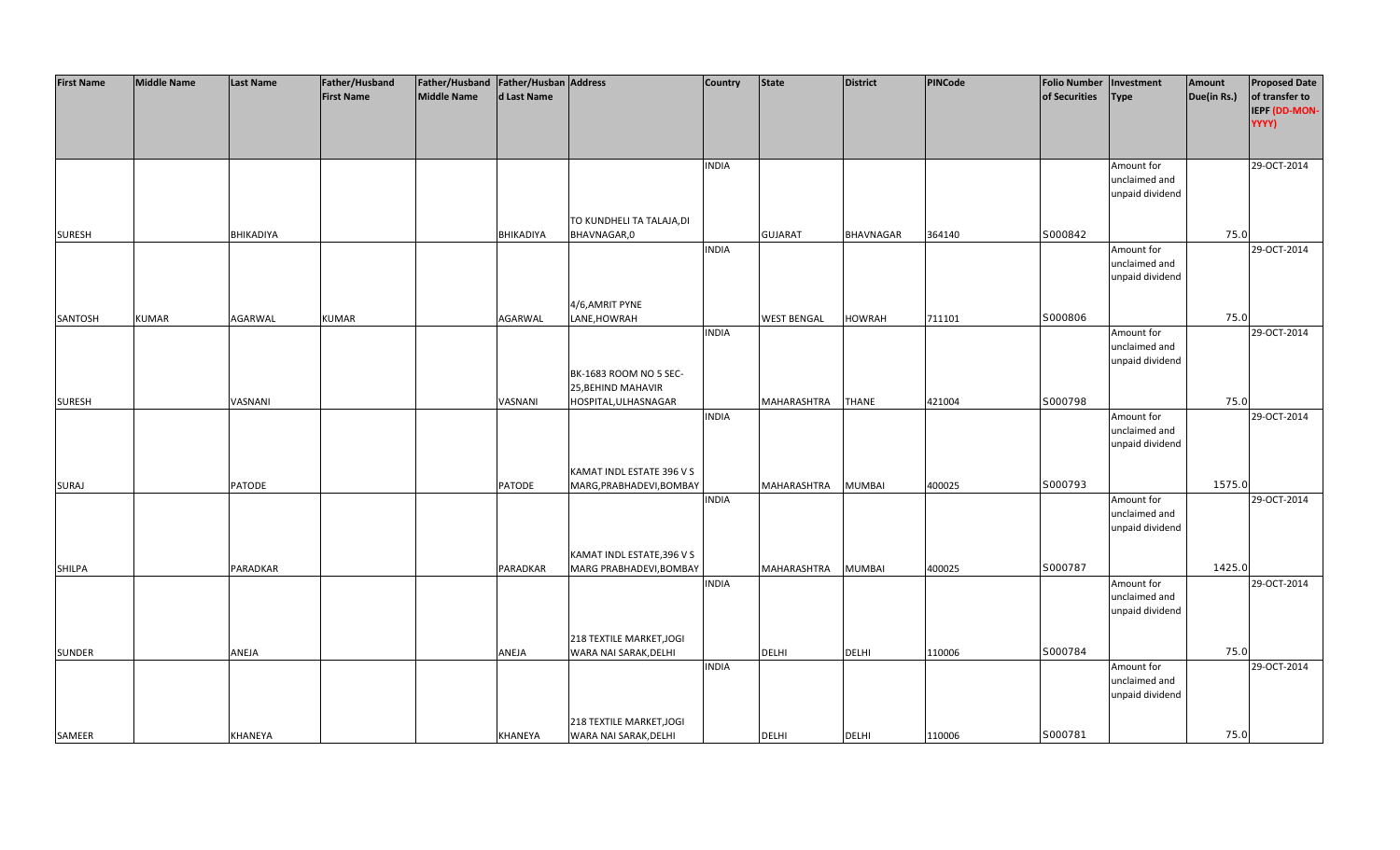| <b>First Name</b> | <b>Middle Name</b> | <b>Last Name</b> | Father/Husband    | Father/Husband Father/Husban Address |                |                          | <b>Country</b> | <b>State</b> | <b>District</b> | PINCode | <b>Folio Number</b> | Investment                  | Amount      | <b>Proposed Date</b> |
|-------------------|--------------------|------------------|-------------------|--------------------------------------|----------------|--------------------------|----------------|--------------|-----------------|---------|---------------------|-----------------------------|-------------|----------------------|
|                   |                    |                  | <b>First Name</b> | <b>Middle Name</b>                   | d Last Name    |                          |                |              |                 |         | of Securities       | <b>Type</b>                 | Due(in Rs.) | of transfer to       |
|                   |                    |                  |                   |                                      |                |                          |                |              |                 |         |                     |                             |             | IEPF (DD-MON-        |
|                   |                    |                  |                   |                                      |                |                          |                |              |                 |         |                     |                             |             | YYYY)                |
|                   |                    |                  |                   |                                      |                |                          |                |              |                 |         |                     |                             |             |                      |
|                   |                    |                  |                   |                                      |                |                          |                |              |                 |         |                     |                             |             |                      |
|                   |                    |                  |                   |                                      |                |                          | <b>INDIA</b>   |              |                 |         |                     | Amount for<br>unclaimed and |             | 29-OCT-2014          |
|                   |                    |                  |                   |                                      |                |                          |                |              |                 |         |                     | unpaid dividend             |             |                      |
|                   |                    |                  |                   |                                      |                |                          |                |              |                 |         |                     |                             |             |                      |
|                   |                    |                  |                   |                                      |                | 118 TEXTILL MARKET, JOGI |                |              |                 |         |                     |                             |             |                      |
| <b>SURENDAR</b>   |                    | SHARMA           |                   |                                      | <b>SHARMA</b>  | WARA NAI SARAK, DELHI    |                | <b>DELHI</b> | <b>DELHI</b>    | 110006  | S000761             |                             | 75.0        |                      |
|                   |                    |                  |                   |                                      |                |                          | <b>INDIA</b>   |              |                 |         |                     | Amount for                  |             | 29-OCT-2014          |
|                   |                    |                  |                   |                                      |                |                          |                |              |                 |         |                     | unclaimed and               |             |                      |
|                   |                    |                  |                   |                                      |                |                          |                |              |                 |         |                     | unpaid dividend             |             |                      |
|                   |                    |                  |                   |                                      |                |                          |                |              |                 |         |                     |                             |             |                      |
|                   |                    |                  |                   |                                      |                | 118 TEXTILL MARKET, JOGI |                |              |                 |         |                     |                             |             |                      |
| SHOBHA            |                    | SHARMA           |                   |                                      | SHARMA         | WARA NAI SARAK, DELHI    |                | <b>DELHI</b> | <b>DELHI</b>    | 110006  | S000760             |                             | 75.0        |                      |
|                   |                    |                  |                   |                                      |                |                          | <b>INDIA</b>   |              |                 |         |                     | Amount for                  |             | 29-OCT-2014          |
|                   |                    |                  |                   |                                      |                |                          |                |              |                 |         |                     | unclaimed and               |             |                      |
|                   |                    |                  |                   |                                      |                |                          |                |              |                 |         |                     | unpaid dividend             |             |                      |
|                   |                    |                  |                   |                                      |                |                          |                |              |                 |         |                     |                             |             |                      |
|                   |                    |                  |                   |                                      |                | 118 TEXTILL MARKET, JOGI |                |              |                 |         | S000759             |                             | 75.0        |                      |
| <b>SHAKTI</b>     |                    | SHARMA           |                   |                                      | <b>SHARMA</b>  | WARA NAI SARAK, DELHI    | <b>INDIA</b>   | <b>DELHI</b> | <b>DELHI</b>    | 110006  |                     | Amount for                  |             | 29-OCT-2014          |
|                   |                    |                  |                   |                                      |                |                          |                |              |                 |         |                     | unclaimed and               |             |                      |
|                   |                    |                  |                   |                                      |                |                          |                |              |                 |         |                     | unpaid dividend             |             |                      |
|                   |                    |                  |                   |                                      |                |                          |                |              |                 |         |                     |                             |             |                      |
|                   |                    |                  |                   |                                      |                | 118 TEXTILL MARKET, JOGI |                |              |                 |         |                     |                             |             |                      |
| <b>SUSHMA</b>     |                    | SHARMA           |                   |                                      | SHARMA         | WARA NAI SARAK, DELHI    |                | <b>DELHI</b> | <b>DELHI</b>    | 110006  | S000758             |                             | 75.0        |                      |
|                   |                    |                  |                   |                                      |                |                          | <b>INDIA</b>   |              |                 |         |                     | Amount for                  |             | 29-OCT-2014          |
|                   |                    |                  |                   |                                      |                |                          |                |              |                 |         |                     | unclaimed and               |             |                      |
|                   |                    |                  |                   |                                      |                |                          |                |              |                 |         |                     | unpaid dividend             |             |                      |
|                   |                    |                  |                   |                                      |                |                          |                |              |                 |         |                     |                             |             |                      |
|                   |                    |                  |                   |                                      |                | 116 TEXTILE MARKET, JOGI |                |              |                 |         |                     |                             |             |                      |
| <b>SHAKER</b>     |                    | CHAWALA          |                   |                                      | CHAWALA        | WARA NAI SARAK, DELHI    |                | DELHI        | <b>DELHI</b>    | 110006  | S000749             |                             | 75.0        |                      |
|                   |                    |                  |                   |                                      |                |                          | <b>INDIA</b>   |              |                 |         |                     | Amount for<br>unclaimed and |             | 29-OCT-2014          |
|                   |                    |                  |                   |                                      |                |                          |                |              |                 |         |                     | unpaid dividend             |             |                      |
|                   |                    |                  |                   |                                      |                |                          |                |              |                 |         |                     |                             |             |                      |
|                   |                    |                  |                   |                                      |                | 116 TEXTILE MARKET, JOGI |                |              |                 |         |                     |                             |             |                      |
| <b>SURESH</b>     |                    | <b>CHAWALA</b>   |                   |                                      | <b>CHAWALA</b> | WARA NAI SARAK, DELHI    |                | <b>DELHI</b> | <b>DELHI</b>    | 110006  | S000745             |                             | 75.0        |                      |
|                   |                    |                  |                   |                                      |                |                          | <b>INDIA</b>   |              |                 |         |                     | Amount for                  |             | 29-OCT-2014          |
|                   |                    |                  |                   |                                      |                |                          |                |              |                 |         |                     | unclaimed and               |             |                      |
|                   |                    |                  |                   |                                      |                |                          |                |              |                 |         |                     | unpaid dividend             |             |                      |
|                   |                    |                  |                   |                                      |                |                          |                |              |                 |         |                     |                             |             |                      |
|                   |                    |                  |                   |                                      |                | 116 TEXTILE MARKET, JOGI |                |              |                 |         |                     |                             |             |                      |
| SULOCHANA         |                    | CHAWALA          |                   |                                      | <b>CHAWALA</b> | WARA NAI SARAK, DELHI    |                | <b>DELHI</b> | <b>DELHI</b>    | 110006  | S000733             |                             | 75.0        |                      |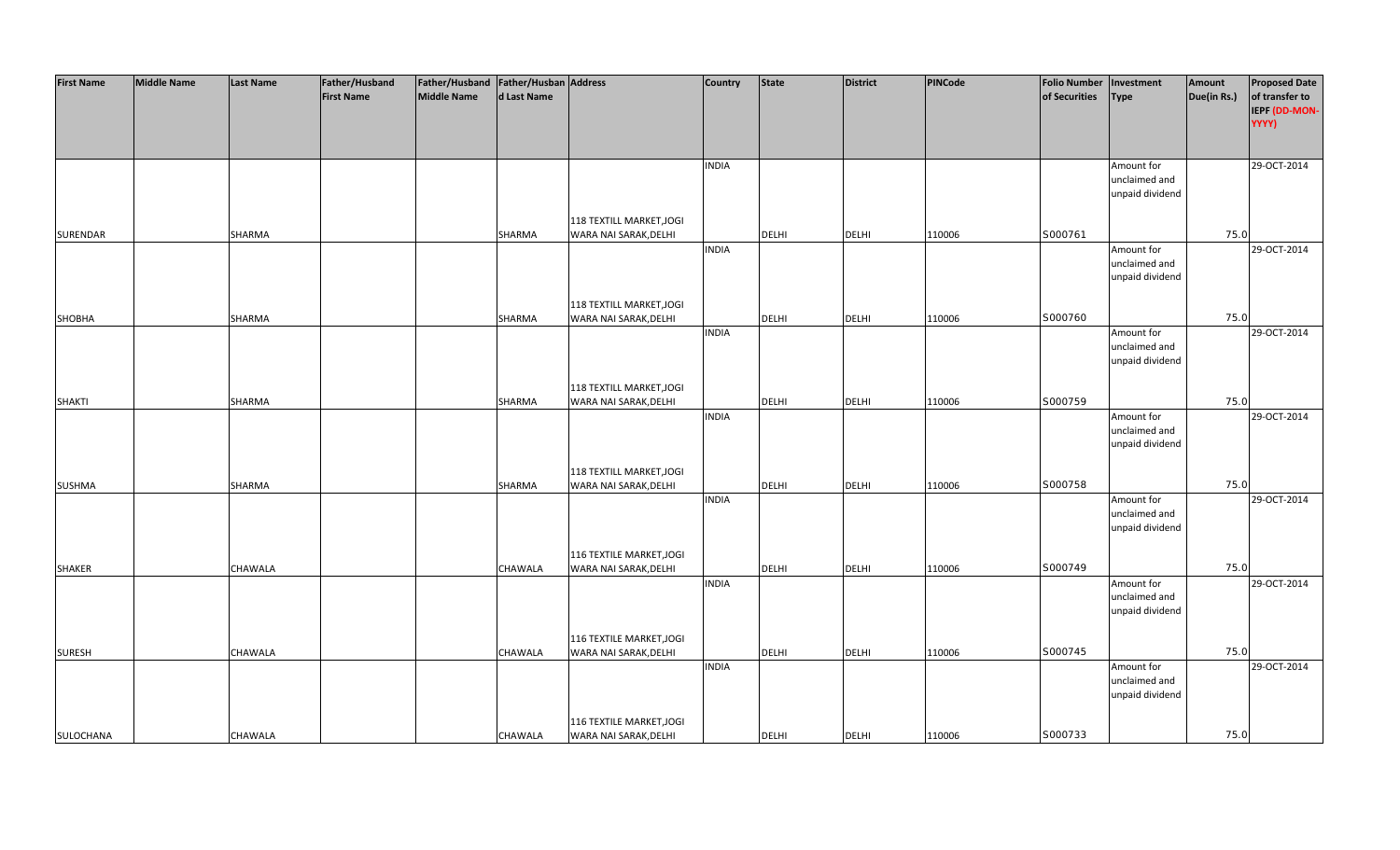| <b>First Name</b> | <b>Middle Name</b> | <b>Last Name</b> | Father/Husband    | Father/Husband Father/Husban Address |                |                                | <b>Country</b> | <b>State</b>   | <b>District</b> | <b>PINCode</b> | <b>Folio Number</b> | Investment                  | Amount      | <b>Proposed Date</b> |
|-------------------|--------------------|------------------|-------------------|--------------------------------------|----------------|--------------------------------|----------------|----------------|-----------------|----------------|---------------------|-----------------------------|-------------|----------------------|
|                   |                    |                  | <b>First Name</b> | <b>Middle Name</b>                   | d Last Name    |                                |                |                |                 |                | of Securities       | <b>Type</b>                 | Due(in Rs.) | of transfer to       |
|                   |                    |                  |                   |                                      |                |                                |                |                |                 |                |                     |                             |             | IEPF (DD-MON-        |
|                   |                    |                  |                   |                                      |                |                                |                |                |                 |                |                     |                             |             | YYYY)                |
|                   |                    |                  |                   |                                      |                |                                |                |                |                 |                |                     |                             |             |                      |
|                   |                    |                  |                   |                                      |                |                                | <b>INDIA</b>   |                |                 |                |                     | Amount for                  |             | 29-OCT-2014          |
|                   |                    |                  |                   |                                      |                |                                |                |                |                 |                |                     | unclaimed and               |             |                      |
|                   |                    |                  |                   |                                      |                |                                |                |                |                 |                |                     | unpaid dividend             |             |                      |
|                   |                    |                  |                   |                                      |                |                                |                |                |                 |                |                     |                             |             |                      |
|                   |                    |                  |                   |                                      |                | 218 TEXTILE MARKET, JOGI       |                |                |                 |                |                     |                             |             |                      |
| <b>SHASHI</b>     | <b>BALA</b>        | <b>MITTAL</b>    | BALA              |                                      | MITTAL         | WARA NAI SARAK, DELHI          |                | DELHI          | <b>DELHI</b>    | 110006         | S000727             |                             | 75.0        |                      |
|                   |                    |                  |                   |                                      |                |                                | <b>INDIA</b>   |                |                 |                |                     | Amount for                  |             | 29-OCT-2014          |
|                   |                    |                  |                   |                                      |                |                                |                |                |                 |                |                     | unclaimed and               |             |                      |
|                   |                    |                  |                   |                                      |                |                                |                |                |                 |                |                     | unpaid dividend             |             |                      |
|                   |                    |                  |                   |                                      |                | E-15/12A, KRISHNA              |                |                |                 |                |                     |                             |             |                      |
| SARITA            |                    | <b>BATRA</b>     |                   |                                      | <b>BATRA</b>   | NAGAR, DELHI                   |                | <b>DELHI</b>   | <b>DELHI</b>    | 110051         | S000725             |                             | 75.0        |                      |
|                   |                    |                  |                   |                                      |                |                                | <b>INDIA</b>   |                |                 |                |                     | Amount for                  |             | 29-OCT-2014          |
|                   |                    |                  |                   |                                      |                |                                |                |                |                 |                |                     | unclaimed and               |             |                      |
|                   |                    |                  |                   |                                      |                |                                |                |                |                 |                |                     | unpaid dividend             |             |                      |
|                   |                    |                  |                   |                                      |                |                                |                |                |                 |                |                     |                             |             |                      |
|                   |                    |                  |                   |                                      |                | TMQ NO 39 AIR                  |                |                |                 |                |                     |                             |             |                      |
| <b>SURESH</b>     | <b>KUMAR</b>       | SUKHWAL          | <b>KUMAR</b>      |                                      | SUKHWAL        | FORCE, MAKARPURA, BARODA       |                | <b>GUJARAT</b> | VADODARA        | 390014         | S000291             |                             | 75.0        |                      |
|                   |                    |                  |                   |                                      |                |                                | <b>INDIA</b>   |                |                 |                |                     | Amount for<br>unclaimed and |             | 29-OCT-2014          |
|                   |                    |                  |                   |                                      |                |                                |                |                |                 |                |                     | unpaid dividend             |             |                      |
|                   |                    |                  |                   |                                      |                | 307 SMITA APRTS NO             |                |                |                 |                |                     |                             |             |                      |
|                   |                    |                  |                   |                                      |                | 2,GOPIPURA                     |                |                |                 |                |                     |                             |             |                      |
| <b>BHARAT</b>     |                    | <b>HIRPURA</b>   |                   |                                      | <b>HIRPURA</b> | KAJINUMEDAN, SURAT             |                | <b>GUJARAT</b> | <b>SURAT</b>    | 395001         | B000333             |                             | 75.0        |                      |
|                   |                    |                  |                   |                                      |                |                                | <b>INDIA</b>   |                |                 |                |                     | Amount for                  |             | 29-OCT-2014          |
|                   |                    |                  |                   |                                      |                |                                |                |                |                 |                |                     | unclaimed and               |             |                      |
|                   |                    |                  |                   |                                      |                |                                |                |                |                 |                |                     | unpaid dividend             |             |                      |
|                   |                    |                  |                   |                                      |                | 102 BABULNIVAS GALI            |                |                |                 |                |                     |                             |             |                      |
|                   | N                  | LAKHANI          |                   |                                      | LAKHANI        | NANPURA, TIMALIAWAD, SUR<br>AT |                |                |                 |                | B000330             |                             | 75.0        |                      |
| BELA              |                    |                  | N                 |                                      |                |                                | <b>INDIA</b>   | <b>GUJARAT</b> | <b>SURAT</b>    | 395001         |                     | Amount for                  |             | 29-OCT-2014          |
|                   |                    |                  |                   |                                      |                |                                |                |                |                 |                |                     | unclaimed and               |             |                      |
|                   |                    |                  |                   |                                      |                |                                |                |                |                 |                |                     | unpaid dividend             |             |                      |
|                   |                    |                  |                   |                                      |                | 1442 RANGREJ S                 |                |                |                 |                |                     |                             |             |                      |
|                   |                    |                  |                   |                                      |                | POLE, PATWA SHERI THREE        |                |                |                 |                |                     |                             |             |                      |
| <b>BHAIRVI</b>    |                    | <b>TAWANI</b>    |                   |                                      | <b>TAWANI</b>  | GATE, AHMEDABAD                |                | <b>GUJARAT</b> | AHMEDABAD       | 380001         | B000321             |                             | 75.0        |                      |
|                   |                    |                  |                   |                                      |                |                                | <b>INDIA</b>   |                |                 |                |                     | Amount for                  |             | 29-OCT-2014          |
|                   |                    |                  |                   |                                      |                |                                |                |                |                 |                |                     | unclaimed and               |             |                      |
|                   |                    |                  |                   |                                      |                |                                |                |                |                 |                |                     | unpaid dividend             |             |                      |
|                   |                    |                  |                   |                                      |                | VISHNU BHAVAN OPP              |                |                |                 |                |                     |                             |             |                      |
|                   |                    |                  |                   |                                      |                | GANESH SOCIE, O/S SHAPUR       |                |                |                 |                |                     |                             |             |                      |
| <b>BHARAT</b>     |                    | <b>MAKWANA</b>   |                   |                                      | MAKWANA        | GATE, AHMEDABAD                |                | <b>GUJARAT</b> | AHMEDABAD       | 380001         | B000317             |                             | 75.0        |                      |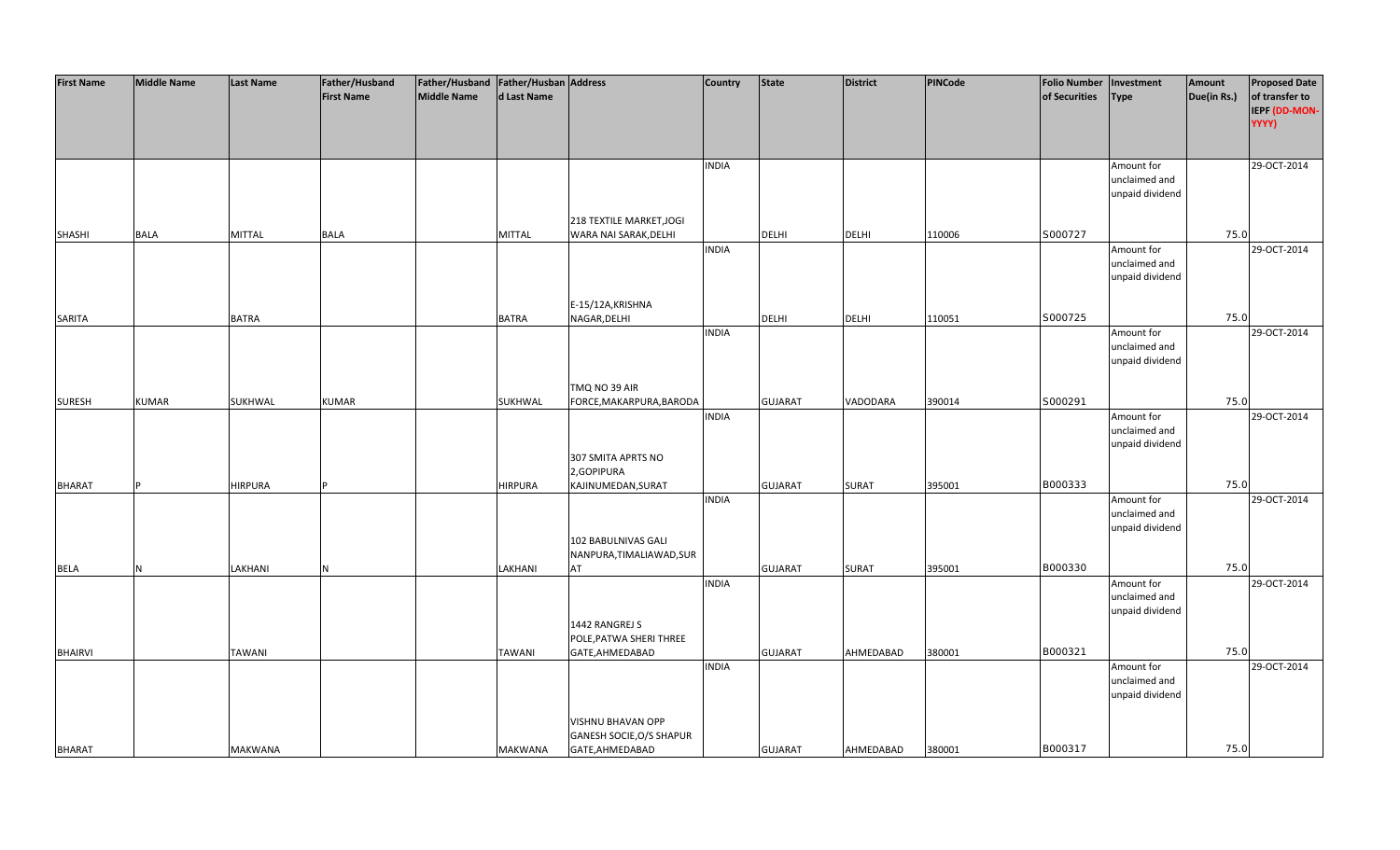| <b>First Name</b> | <b>Middle Name</b> | <b>Last Name</b> | Father/Husband    | Father/Husband Father/Husban Address |              |                           | <b>Country</b> | <b>State</b>       | <b>District</b> | PINCode | <b>Folio Number</b> | Investment      | Amount      | <b>Proposed Date</b> |
|-------------------|--------------------|------------------|-------------------|--------------------------------------|--------------|---------------------------|----------------|--------------------|-----------------|---------|---------------------|-----------------|-------------|----------------------|
|                   |                    |                  | <b>First Name</b> | <b>Middle Name</b>                   | d Last Name  |                           |                |                    |                 |         | of Securities       | <b>Type</b>     | Due(in Rs.) | of transfer to       |
|                   |                    |                  |                   |                                      |              |                           |                |                    |                 |         |                     |                 |             | IEPF (DD-MON-        |
|                   |                    |                  |                   |                                      |              |                           |                |                    |                 |         |                     |                 |             | YYYY)                |
|                   |                    |                  |                   |                                      |              |                           |                |                    |                 |         |                     |                 |             |                      |
|                   |                    |                  |                   |                                      |              |                           |                |                    |                 |         |                     |                 |             |                      |
|                   |                    |                  |                   |                                      |              |                           | <b>INDIA</b>   |                    |                 |         |                     | Amount for      |             | 29-OCT-2014          |
|                   |                    |                  |                   |                                      |              |                           |                |                    |                 |         |                     | unclaimed and   |             |                      |
|                   |                    |                  |                   |                                      |              |                           |                |                    |                 |         |                     | unpaid dividend |             |                      |
|                   |                    |                  |                   |                                      |              | 1442 RANGREJ'S            |                |                    |                 |         |                     |                 |             |                      |
|                   |                    |                  |                   |                                      |              | POLE, PATWA SHERI THREE   |                |                    |                 |         |                     |                 |             |                      |
| <b>BABITA</b>     |                    | SOMANI           |                   |                                      | SOMANI       | GATE, AHMEDABAD           |                | <b>GUJARAT</b>     | AHMEDABAD       | 380001  | B000315             |                 | 75.0        |                      |
|                   |                    |                  |                   |                                      |              |                           | <b>INDIA</b>   |                    |                 |         |                     | Amount for      |             | 29-OCT-2014          |
|                   |                    |                  |                   |                                      |              |                           |                |                    |                 |         |                     | unclaimed and   |             |                      |
|                   |                    |                  |                   |                                      |              |                           |                |                    |                 |         |                     | unpaid dividend |             |                      |
|                   |                    |                  |                   |                                      |              | 1373 JADA BHAGAT S        |                |                    |                 |         |                     |                 |             |                      |
|                   |                    |                  |                   |                                      |              | POLE, DARIYAPUR, AHMEDABA |                |                    |                 |         |                     |                 |             |                      |
| <b>BIJAL</b>      |                    | PATEL            |                   |                                      | <b>PATEL</b> | D                         |                | <b>GUJARAT</b>     | AHMEDABAD       | 380001  | B000313             |                 | 75.0        |                      |
|                   |                    |                  |                   |                                      |              |                           | <b>INDIA</b>   |                    |                 |         |                     | Amount for      |             | 29-OCT-2014          |
|                   |                    |                  |                   |                                      |              |                           |                |                    |                 |         |                     | unclaimed and   |             |                      |
|                   |                    |                  |                   |                                      |              |                           |                |                    |                 |         |                     | unpaid dividend |             |                      |
|                   |                    |                  |                   |                                      |              |                           |                |                    |                 |         |                     |                 |             |                      |
|                   |                    |                  |                   |                                      |              | 17 ASHAPURAN SOCIETY, IOC |                |                    |                 |         |                     |                 |             |                      |
| <b>BABULAL</b>    | RAICHAND           | <b>SHAH</b>      | RAICHAND          |                                      | SHAH         | ROAD D CABIN, AHMEDABAD   |                | <b>GUJARAT</b>     | AHMEDABAD       | 380019  | B000281             |                 | 75.0        |                      |
|                   |                    |                  |                   |                                      |              |                           | <b>INDIA</b>   |                    |                 |         |                     | Amount for      |             | 29-OCT-2014          |
|                   |                    |                  |                   |                                      |              |                           |                |                    |                 |         |                     | unclaimed and   |             |                      |
|                   |                    |                  |                   |                                      |              |                           |                |                    |                 |         |                     | unpaid dividend |             |                      |
|                   |                    |                  |                   |                                      |              | 8/70 PIRAMAL NAGAR, SV    |                |                    |                 |         |                     |                 |             |                      |
| <b>BHAGWATI</b>   |                    |                  |                   |                                      |              | ROAD P O GOREGAON         |                |                    |                 |         |                     |                 |             |                      |
| PRASAD            |                    | BANKERAIKA       |                   |                                      | BANKERAIKA   | W,BOMBAY                  |                | <b>MAHARASHTRA</b> | <b>MUMBAI</b>   | 400062  | B000272             |                 | 75.0        |                      |
|                   |                    |                  |                   |                                      |              |                           | <b>INDIA</b>   |                    |                 |         |                     | Amount for      |             | 29-OCT-2014          |
|                   |                    |                  |                   |                                      |              |                           |                |                    |                 |         |                     | unclaimed and   |             |                      |
|                   |                    |                  |                   |                                      |              |                           |                |                    |                 |         |                     | unpaid dividend |             |                      |
|                   |                    |                  |                   |                                      |              | V A MEHTA & CO C A,338    |                |                    |                 |         |                     |                 |             |                      |
|                   |                    |                  |                   |                                      |              | NARES NATHS ST IST FLOOR  |                |                    |                 |         |                     |                 |             |                      |
| <b>BENNY</b>      |                    | <b>KOSHY</b>     |                   |                                      | <b>KOSHY</b> | M,BOMBAY                  |                | MAHARASHTRA        | <b>MUMBAI</b>   | 400009  | B000270             |                 | 75.0        |                      |
|                   |                    |                  |                   |                                      |              |                           | <b>INDIA</b>   |                    |                 |         |                     | Amount for      |             | 29-OCT-2014          |
|                   |                    |                  |                   |                                      |              |                           |                |                    |                 |         |                     | unclaimed and   |             |                      |
|                   |                    |                  |                   |                                      |              | 29 SETHNA BLDG IST        |                |                    |                 |         |                     | unpaid dividend |             |                      |
|                   |                    |                  |                   |                                      |              | FLOOR, NOWROJI SETH       |                |                    |                 |         |                     |                 |             |                      |
|                   |                    |                  |                   |                                      |              | <b>STREET</b>             |                |                    |                 |         |                     |                 |             |                      |
| <b>BIPIN</b>      |                    | <b>SHAH</b>      |                   |                                      | <b>SHAH</b>  | THAKARDWAR, BOMBAY        |                | MAHARASHTRA        | <b>MUMBAI</b>   | 400002  | B000266             |                 | 75.0        |                      |
|                   |                    |                  |                   |                                      |              |                           | <b>INDIA</b>   |                    |                 |         |                     | Amount for      |             | 29-OCT-2014          |
|                   |                    |                  |                   |                                      |              |                           |                |                    |                 |         |                     | unclaimed and   |             |                      |
|                   |                    |                  |                   |                                      |              |                           |                |                    |                 |         |                     | unpaid dividend |             |                      |
|                   |                    |                  |                   |                                      |              |                           |                |                    |                 |         |                     |                 |             |                      |
|                   |                    |                  |                   |                                      |              | 118 TEXTILL MARKET, JOGI  |                |                    |                 |         |                     |                 |             |                      |
| <b>BIJAY</b>      | LAXMI              | SHARMA           | LAXMI             |                                      | SHARMA       | WARA NAI SARAK, DELHI     |                | <b>DELHI</b>       | <b>DELHI</b>    | 110006  | B000252             |                 | 75.0        |                      |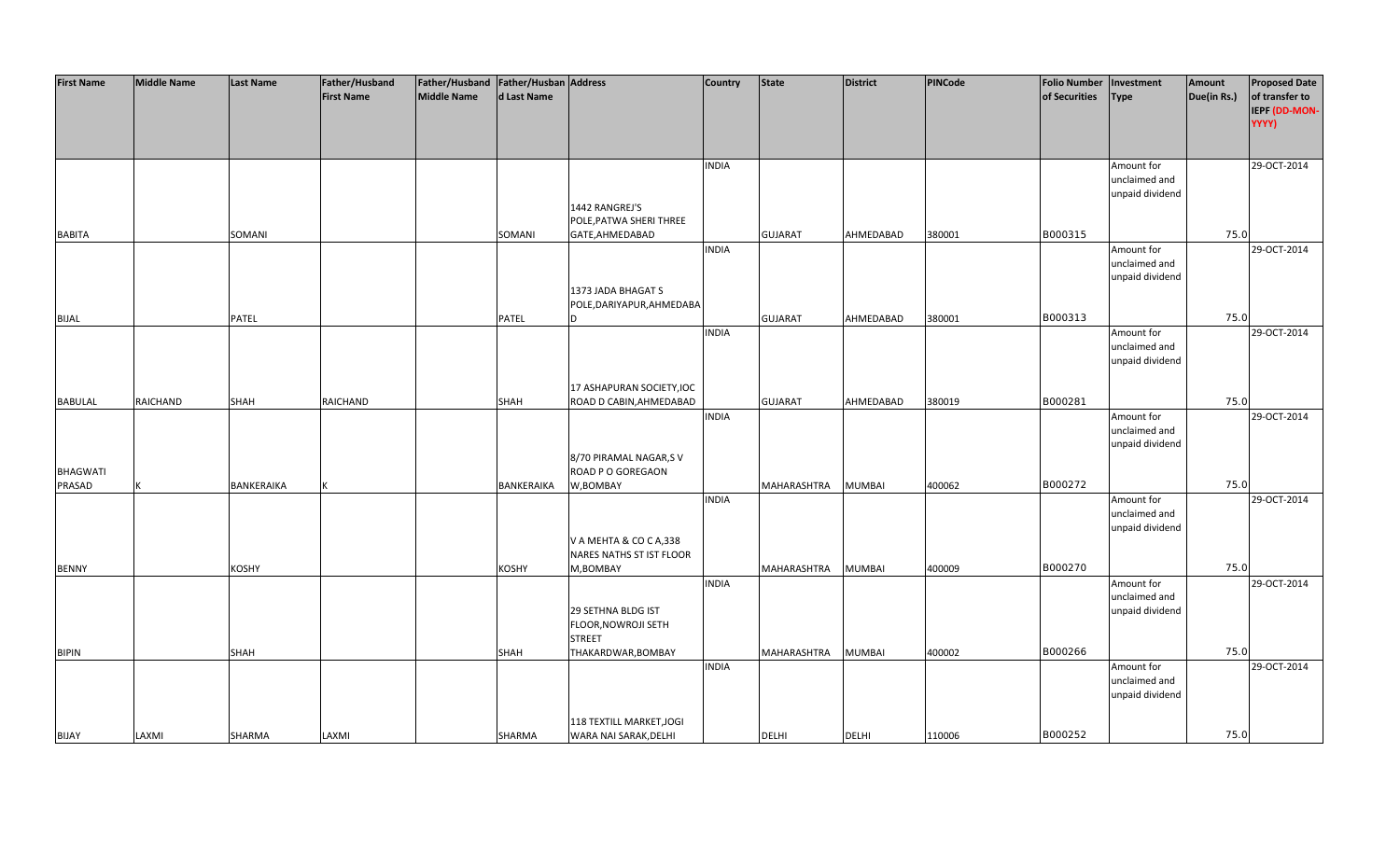| <b>First Name</b>   | <b>Middle Name</b> | <b>Last Name</b> | Father/Husband    | Father/Husband Father/Husban Address |                 |                              | <b>Country</b> | <b>State</b>     | <b>District</b> | PINCode | <b>Folio Number</b> | Investment      | Amount      | <b>Proposed Date</b> |
|---------------------|--------------------|------------------|-------------------|--------------------------------------|-----------------|------------------------------|----------------|------------------|-----------------|---------|---------------------|-----------------|-------------|----------------------|
|                     |                    |                  | <b>First Name</b> | <b>Middle Name</b>                   | d Last Name     |                              |                |                  |                 |         | of Securities       | <b>Type</b>     | Due(in Rs.) | of transfer to       |
|                     |                    |                  |                   |                                      |                 |                              |                |                  |                 |         |                     |                 |             | IEPF (DD-MON-        |
|                     |                    |                  |                   |                                      |                 |                              |                |                  |                 |         |                     |                 |             | YYYY)                |
|                     |                    |                  |                   |                                      |                 |                              |                |                  |                 |         |                     |                 |             |                      |
|                     |                    |                  |                   |                                      |                 |                              |                |                  |                 |         |                     |                 |             |                      |
|                     |                    |                  |                   |                                      |                 |                              |                |                  |                 |         |                     |                 |             |                      |
|                     |                    |                  |                   |                                      |                 |                              | <b>INDIA</b>   |                  |                 |         |                     | Amount for      |             | 29-OCT-2014          |
|                     |                    |                  |                   |                                      |                 |                              |                |                  |                 |         |                     | unclaimed and   |             |                      |
|                     |                    |                  |                   |                                      |                 |                              |                |                  |                 |         |                     | unpaid dividend |             |                      |
|                     |                    |                  |                   |                                      |                 |                              |                |                  |                 |         |                     |                 |             |                      |
|                     |                    |                  |                   |                                      |                 | ASHOKA TRADERS, CINEMA       |                |                  |                 |         |                     |                 |             |                      |
| <b>BABU</b>         | <b>RAM</b>         |                  | RAM               |                                      |                 | ROAD, BHIWANI                |                | <b>HARYANA</b>   | BHIWANI         | 125021  | B000186             |                 | 75.0        |                      |
|                     |                    |                  |                   |                                      |                 |                              | <b>INDIA</b>   |                  |                 |         |                     | Amount for      |             | 29-OCT-2014          |
|                     |                    |                  |                   |                                      |                 |                              |                |                  |                 |         |                     | unclaimed and   |             |                      |
|                     |                    |                  |                   |                                      |                 |                              |                |                  |                 |         |                     | unpaid dividend |             |                      |
|                     |                    |                  |                   |                                      |                 | 548 GALI JAIN                |                |                  |                 |         |                     |                 |             |                      |
|                     |                    |                  |                   |                                      |                 | MANDIR, CHOTTA BAZAR         |                |                  |                 |         |                     |                 |             |                      |
| <b>BINDU</b>        |                    | <b>GUPTA</b>     |                   |                                      | <b>GUPTA</b>    | SHAHDARA, DELHI              |                | <b>DELHI</b>     | <b>DELHI</b>    | 110032  | B000163             |                 | 75.0        |                      |
|                     |                    |                  |                   |                                      |                 |                              | <b>INDIA</b>   |                  |                 |         |                     | Amount for      |             | 29-OCT-2014          |
|                     |                    |                  |                   |                                      |                 |                              |                |                  |                 |         |                     | unclaimed and   |             |                      |
|                     |                    |                  |                   |                                      |                 |                              |                |                  |                 |         |                     | unpaid dividend |             |                      |
|                     |                    |                  |                   |                                      |                 | 4, ARIHANT                   |                |                  |                 |         |                     |                 |             |                      |
|                     |                    |                  |                   |                                      |                 | APRT., PRATAPKUNJ            |                |                  |                 |         |                     |                 |             |                      |
|                     |                    |                  |                   |                                      |                 | SOCIETY, VASNA               |                |                  |                 | 380007  | B000140             |                 | 75.0        |                      |
| <b>BABULAL</b>      | M                  | <b>SHAH</b>      | M                 |                                      | <b>SHAH</b>     |                              |                | <b>GUJARAT</b>   | AHMEDABAD       |         |                     |                 |             |                      |
|                     |                    |                  |                   |                                      |                 |                              | <b>INDIA</b>   |                  |                 |         |                     | Amount for      |             | 29-OCT-2014          |
|                     |                    |                  |                   |                                      |                 |                              |                |                  |                 |         |                     | unclaimed and   |             |                      |
|                     |                    |                  |                   |                                      |                 |                              |                |                  |                 |         |                     | unpaid dividend |             |                      |
|                     |                    |                  |                   |                                      |                 |                              |                |                  |                 |         |                     |                 |             |                      |
|                     |                    |                  |                   |                                      |                 | CHINIVALAS SHERI, NANAVAT    |                |                  |                 |         |                     |                 |             |                      |
| <b>BHARTI</b>       | <b>N</b>           | <b>MAKHANIA</b>  | N                 |                                      | <b>MAKHANIA</b> | H NO 11/1445, SURAT          |                | <b>GUJARAT</b>   | SURAT           | 395003  | B000118             |                 | 75.0        |                      |
|                     |                    |                  |                   |                                      |                 |                              | <b>INDIA</b>   |                  |                 |         |                     | Amount for      |             | 29-OCT-2014          |
|                     |                    |                  |                   |                                      |                 |                              |                |                  |                 |         |                     | unclaimed and   |             |                      |
|                     |                    |                  |                   |                                      |                 |                              |                |                  |                 |         |                     | unpaid dividend |             |                      |
|                     |                    |                  |                   |                                      |                 | SARWAGI                      |                |                  |                 |         |                     |                 |             |                      |
|                     |                    |                  |                   |                                      |                 | ENTERPRISES, INDUSTRIAL      |                |                  |                 |         |                     |                 |             |                      |
| <b>BINDU</b>        |                    | <b>VERMA</b>     |                   |                                      | <b>VERMA</b>    | AREA, BIKANER RAJ            |                | <b>RAJASTHAN</b> | <b>BIKANER</b>  | 334001  | B000085             |                 | 75.0        |                      |
|                     |                    |                  |                   |                                      |                 |                              | <b>INDIA</b>   |                  |                 |         |                     | Amount for      |             | 29-OCT-2014          |
|                     |                    |                  |                   |                                      |                 |                              |                |                  |                 |         |                     | unclaimed and   |             |                      |
|                     |                    |                  |                   |                                      |                 |                              |                |                  |                 |         |                     | unpaid dividend |             |                      |
|                     |                    |                  |                   |                                      |                 | 39/460 GUJARAT HOUSING       |                |                  |                 |         |                     |                 |             |                      |
| <b>BANKIMCHANDR</b> |                    |                  |                   |                                      |                 | BOARD, AJWA ROAD NR          |                |                  |                 |         |                     |                 |             |                      |
|                     | H                  | <b>DALAL</b>     |                   |                                      | <b>DALAL</b>    | NAVJIVAN SOC, BARODA         |                | <b>GUJARAT</b>   | VADODARA        | 390019  | B000070             |                 | 75.0        |                      |
|                     |                    |                  |                   |                                      |                 |                              | <b>INDIA</b>   |                  |                 |         |                     | Amount for      |             | 29-OCT-2014          |
|                     |                    |                  |                   |                                      |                 |                              |                |                  |                 |         |                     | unclaimed and   |             |                      |
|                     |                    |                  |                   |                                      |                 |                              |                |                  |                 |         |                     | unpaid dividend |             |                      |
|                     |                    |                  |                   |                                      |                 |                              |                |                  |                 |         |                     |                 |             |                      |
|                     |                    |                  |                   |                                      |                 | C/O 85-88 CITY CENTRE,, C.G. |                |                  |                 |         |                     |                 |             |                      |
|                     |                    |                  |                   |                                      |                 | ROAD,                        |                |                  |                 |         |                     |                 |             |                      |
| <b>BHUPESH</b>      |                    | <b>SHAH</b>      |                   |                                      | <b>SHAH</b>     | NAVRANGPURA, AHMEDABAD       |                | <b>GUJARAT</b>   | AHMEDABAD       | 380009  | B000060             |                 | 75.0        |                      |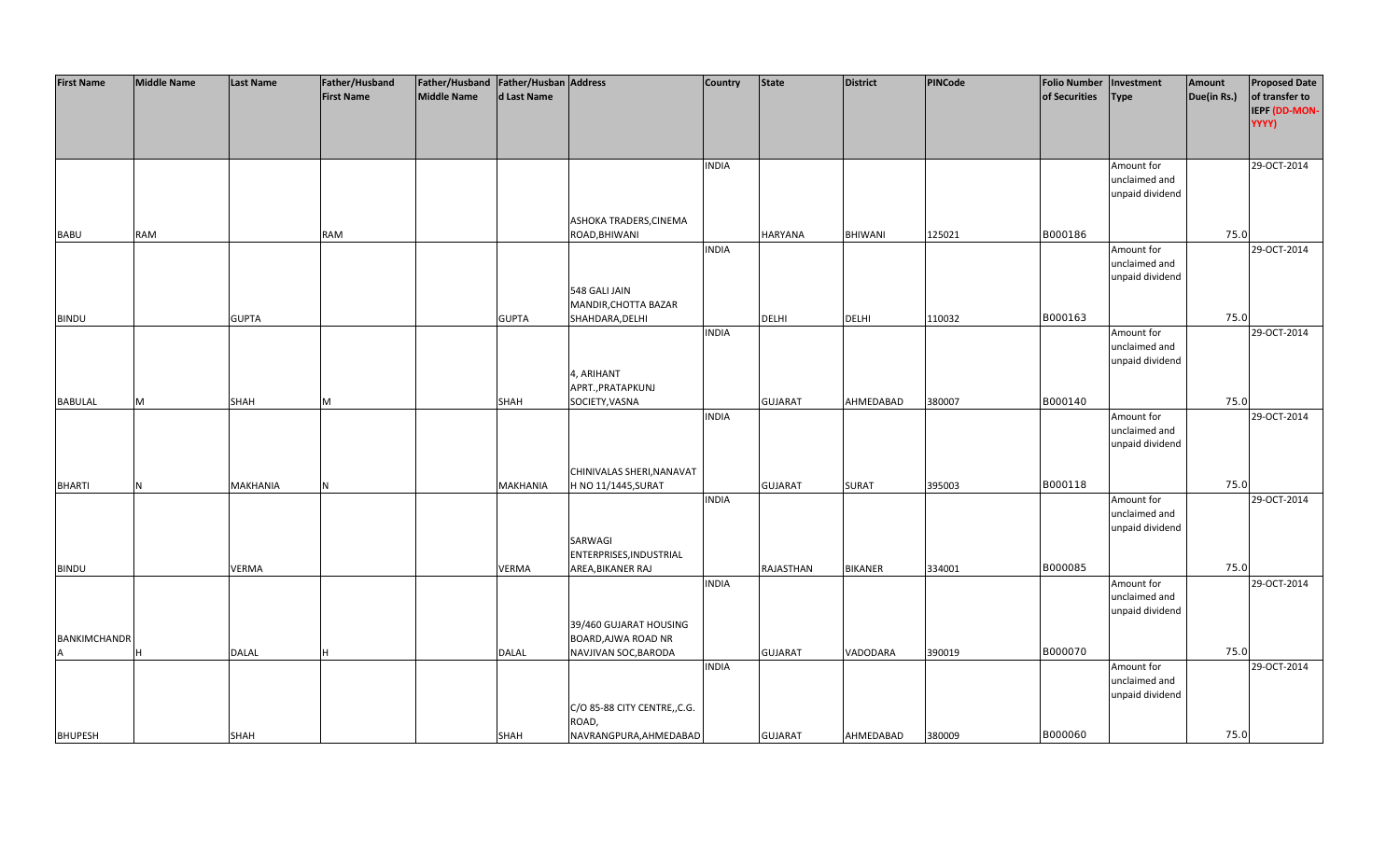| <b>First Name</b> | <b>Middle Name</b> | <b>Last Name</b> | Father/Husband    | Father/Husband Father/Husban Address |                |                            | <b>Country</b> | <b>State</b>   | <b>District</b> | PINCode | <b>Folio Number</b> | Investment      | Amount      | <b>Proposed Date</b> |
|-------------------|--------------------|------------------|-------------------|--------------------------------------|----------------|----------------------------|----------------|----------------|-----------------|---------|---------------------|-----------------|-------------|----------------------|
|                   |                    |                  | <b>First Name</b> | <b>Middle Name</b>                   | d Last Name    |                            |                |                |                 |         | of Securities       | <b>Type</b>     | Due(in Rs.) | of transfer to       |
|                   |                    |                  |                   |                                      |                |                            |                |                |                 |         |                     |                 |             | IEPF (DD-MON-        |
|                   |                    |                  |                   |                                      |                |                            |                |                |                 |         |                     |                 |             | YYYY)                |
|                   |                    |                  |                   |                                      |                |                            |                |                |                 |         |                     |                 |             |                      |
|                   |                    |                  |                   |                                      |                |                            |                |                |                 |         |                     |                 |             |                      |
|                   |                    |                  |                   |                                      |                |                            | <b>INDIA</b>   |                |                 |         |                     | Amount for      |             | 29-OCT-2014          |
|                   |                    |                  |                   |                                      |                |                            |                |                |                 |         |                     | unclaimed and   |             |                      |
|                   |                    |                  |                   |                                      |                |                            |                |                |                 |         |                     | unpaid dividend |             |                      |
|                   |                    |                  |                   |                                      |                | 30 MARUTI ARCADE 2ND       |                |                |                 |         |                     |                 |             |                      |
|                   |                    |                  |                   |                                      |                | FLOOR, JN ROAD MULUND      |                |                |                 |         |                     |                 |             |                      |
| <b>BHUPENDRA</b>  |                    | <b>SHAH</b>      |                   |                                      | <b>SHAH</b>    | WEST, BOMBAY               |                | MAHARASHTRA    | <b>MUMBAI</b>   | 400080  | B000041             |                 | 75.0        |                      |
|                   |                    |                  |                   |                                      |                |                            | <b>INDIA</b>   |                |                 |         |                     | Amount for      |             | 29-OCT-2014          |
|                   |                    |                  |                   |                                      |                |                            |                |                |                 |         |                     | unclaimed and   |             |                      |
|                   |                    |                  |                   |                                      |                | SANGAM BLDG-12 FLAT        |                |                |                 |         |                     | unpaid dividend |             |                      |
|                   |                    |                  |                   |                                      |                | 74, NEW LINK ROAD          |                |                |                 |         |                     |                 |             |                      |
|                   |                    |                  |                   |                                      |                | <b>OSHIWARA</b>            |                |                |                 |         |                     |                 |             |                      |
| <b>BABAN</b>      |                    | <b>DAWANDE</b>   |                   |                                      | <b>DAWANDE</b> | JOGESHW, BOMBAY            |                | MAHARASHTRA    | <b>MUMBAI</b>   | 400102  | B000040             |                 | 75.0        |                      |
|                   |                    |                  |                   |                                      |                |                            | <b>INDIA</b>   |                |                 |         |                     | Amount for      |             | 29-OCT-2014          |
|                   |                    |                  |                   |                                      |                |                            |                |                |                 |         |                     | unclaimed and   |             |                      |
|                   |                    |                  |                   |                                      |                |                            |                |                |                 |         |                     | unpaid dividend |             |                      |
|                   |                    |                  |                   |                                      |                |                            |                |                |                 |         |                     |                 |             |                      |
|                   |                    |                  |                   |                                      |                | A-25/1 PHASE-1, NARAINA    |                |                |                 |         |                     |                 |             |                      |
| B                 | D                  | <b>GIROTRA</b>   | D.                |                                      | <b>GIROTRA</b> | INDL AREA, DELHI           |                | DELHI          | <b>DELHI</b>    | 110028  | B000025             |                 | 75.0        |                      |
|                   |                    |                  |                   |                                      |                |                            | <b>INDIA</b>   |                |                 |         |                     | Amount for      |             | 29-OCT-2014          |
|                   |                    |                  |                   |                                      |                |                            |                |                |                 |         |                     | unclaimed and   |             |                      |
|                   |                    |                  |                   |                                      |                |                            |                |                |                 |         |                     | unpaid dividend |             |                      |
|                   |                    |                  |                   |                                      |                | C/O KALPTARU PAPERS        |                |                |                 |         |                     |                 |             |                      |
|                   |                    |                  |                   |                                      |                | LTD., VILL:- KALORI, TAL:- |                |                |                 |         |                     |                 |             |                      |
| <b>BRIJESH</b>    | <b>KUMAR</b>       | <b>VERMA</b>     | <b>KUMAR</b>      |                                      | <b>VERMA</b>   | KALOL, MEHSANA             |                | <b>GUJARAT</b> | <b>MAHESANA</b> | 382721  | B000005             |                 | 150.0       |                      |
|                   |                    |                  |                   |                                      |                |                            | <b>INDIA</b>   |                |                 |         |                     | Amount for      |             | 29-OCT-2014          |
|                   |                    |                  |                   |                                      |                |                            |                |                |                 |         |                     | unclaimed and   |             |                      |
|                   |                    |                  |                   |                                      |                |                            |                |                |                 |         |                     | unpaid dividend |             |                      |
|                   |                    |                  |                   |                                      |                |                            |                |                |                 |         |                     |                 |             |                      |
|                   |                    |                  |                   |                                      |                |                            |                |                |                 |         |                     |                 |             |                      |
| <b>BHARAT</b>     | <b>KUMAR</b>       | AGRAWAL          | <b>KUMAR</b>      |                                      | AGRAWAL        | 8-D, KAMLA NAGAR, DELHI, 0 |                | DELHI          | <b>DELHI</b>    | 110007  | B000003             |                 | 1875.0      |                      |
|                   |                    |                  |                   |                                      |                |                            | <b>INDIA</b>   |                |                 |         |                     | Amount for      |             | 29-OCT-2014          |
|                   |                    |                  |                   |                                      |                |                            |                |                |                 |         |                     | unclaimed and   |             |                      |
|                   |                    |                  |                   |                                      |                |                            |                |                |                 |         |                     | unpaid dividend |             |                      |
|                   |                    |                  |                   |                                      |                | OPP. PETROL PUMP,LAL       |                |                |                 |         |                     |                 |             |                      |
| <b>ALPANA</b>     |                    | <b>NAWALKHA</b>  |                   |                                      | NAWALKHA       | KOTHI, TONK ROAD, JAIPUR   |                | RAJASTHAN      | <b>JAIPUR</b>   | 302015  | A000755             |                 | 1500.0      |                      |
|                   |                    |                  |                   |                                      |                |                            | <b>INDIA</b>   |                |                 |         |                     | Amount for      |             | 29-OCT-2014          |
|                   |                    |                  |                   |                                      |                |                            |                |                |                 |         |                     | unclaimed and   |             |                      |
|                   |                    |                  |                   |                                      |                |                            |                |                |                 |         |                     | unpaid dividend |             |                      |
|                   |                    |                  |                   |                                      |                |                            |                |                |                 |         |                     |                 |             |                      |
|                   |                    |                  |                   |                                      |                | 207, NETAJI MARG, KEWAL    |                |                |                 |         |                     |                 |             |                      |
| ANIL              |                    | <b>WAHI</b>      |                   |                                      | WAHI           | PARK, AZADPUR, DELHI       |                | <b>DELHI</b>   | <b>DELHI</b>    | 110033  | A000745             |                 | 75.0        |                      |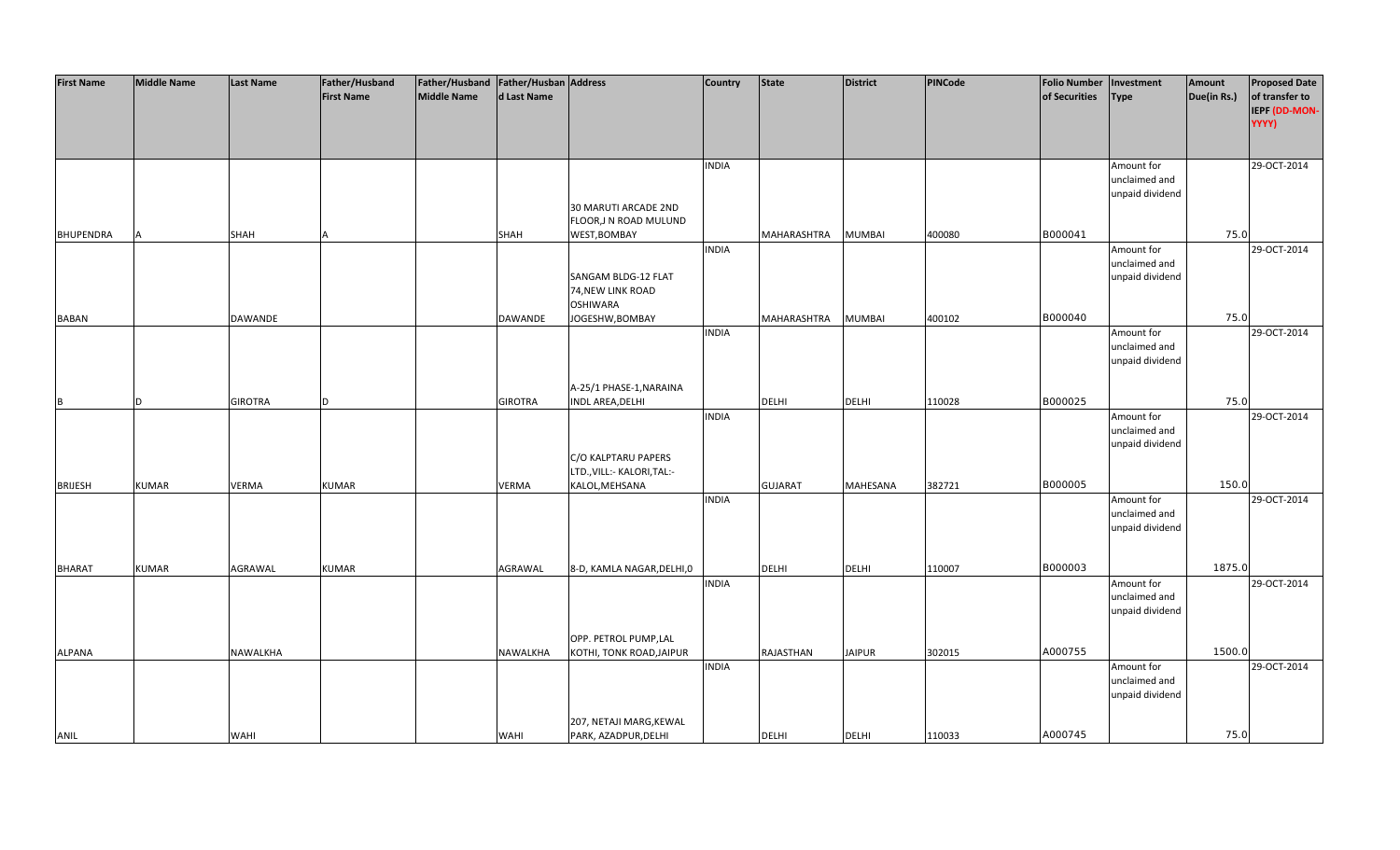| of transfer to<br><b>First Name</b><br><b>Middle Name</b><br>d Last Name<br>of Securities<br><b>Type</b><br>Due(in Rs.)<br>IEPF (DD-MON-<br>YYYY)<br>29-OCT-2014<br><b>INDIA</b><br>Amount for<br>unclaimed and<br>unpaid dividend<br>207, NETAJI MARG, KEWAL<br>A000742<br>75.0<br><b>KUMAR</b><br><b>KUMAR</b><br>PARK, AZADPUR, DELHI<br><b>DELHI</b><br><b>DELHI</b><br>110033<br>ANIL<br><b>WAHI</b><br><b>WAHI</b><br><b>INDIA</b><br>29-OCT-2014<br>Amount for<br>unclaimed and<br>unpaid dividend<br>C/O SARASWATI HOUSE P<br>LTD,3649 GALI ACHARWALI<br>R000021<br>150.0<br><b>JOSHI</b><br><b>JOSHI</b><br>CHAWRI BAZ, DELHI<br><b>DELHI</b><br><b>DELHI</b><br>110006<br><b>REKHA</b><br><b>INDIA</b><br>Amount for<br>29-OCT-2014<br>unclaimed and | <b>First Name</b> | <b>Middle Name</b> | <b>Last Name</b> | Father/Husband | Father/Husband   Father/Husban   Address |  | <b>Country</b> | <b>State</b> | <b>District</b> | PINCode | <b>Folio Number</b> | Investment | Amount | <b>Proposed Date</b> |
|----------------------------------------------------------------------------------------------------------------------------------------------------------------------------------------------------------------------------------------------------------------------------------------------------------------------------------------------------------------------------------------------------------------------------------------------------------------------------------------------------------------------------------------------------------------------------------------------------------------------------------------------------------------------------------------------------------------------------------------------------------------|-------------------|--------------------|------------------|----------------|------------------------------------------|--|----------------|--------------|-----------------|---------|---------------------|------------|--------|----------------------|
|                                                                                                                                                                                                                                                                                                                                                                                                                                                                                                                                                                                                                                                                                                                                                                |                   |                    |                  |                |                                          |  |                |              |                 |         |                     |            |        |                      |
|                                                                                                                                                                                                                                                                                                                                                                                                                                                                                                                                                                                                                                                                                                                                                                |                   |                    |                  |                |                                          |  |                |              |                 |         |                     |            |        |                      |
|                                                                                                                                                                                                                                                                                                                                                                                                                                                                                                                                                                                                                                                                                                                                                                |                   |                    |                  |                |                                          |  |                |              |                 |         |                     |            |        |                      |
|                                                                                                                                                                                                                                                                                                                                                                                                                                                                                                                                                                                                                                                                                                                                                                |                   |                    |                  |                |                                          |  |                |              |                 |         |                     |            |        |                      |
|                                                                                                                                                                                                                                                                                                                                                                                                                                                                                                                                                                                                                                                                                                                                                                |                   |                    |                  |                |                                          |  |                |              |                 |         |                     |            |        |                      |
|                                                                                                                                                                                                                                                                                                                                                                                                                                                                                                                                                                                                                                                                                                                                                                |                   |                    |                  |                |                                          |  |                |              |                 |         |                     |            |        |                      |
|                                                                                                                                                                                                                                                                                                                                                                                                                                                                                                                                                                                                                                                                                                                                                                |                   |                    |                  |                |                                          |  |                |              |                 |         |                     |            |        |                      |
|                                                                                                                                                                                                                                                                                                                                                                                                                                                                                                                                                                                                                                                                                                                                                                |                   |                    |                  |                |                                          |  |                |              |                 |         |                     |            |        |                      |
|                                                                                                                                                                                                                                                                                                                                                                                                                                                                                                                                                                                                                                                                                                                                                                |                   |                    |                  |                |                                          |  |                |              |                 |         |                     |            |        |                      |
|                                                                                                                                                                                                                                                                                                                                                                                                                                                                                                                                                                                                                                                                                                                                                                |                   |                    |                  |                |                                          |  |                |              |                 |         |                     |            |        |                      |
|                                                                                                                                                                                                                                                                                                                                                                                                                                                                                                                                                                                                                                                                                                                                                                |                   |                    |                  |                |                                          |  |                |              |                 |         |                     |            |        |                      |
|                                                                                                                                                                                                                                                                                                                                                                                                                                                                                                                                                                                                                                                                                                                                                                |                   |                    |                  |                |                                          |  |                |              |                 |         |                     |            |        |                      |
|                                                                                                                                                                                                                                                                                                                                                                                                                                                                                                                                                                                                                                                                                                                                                                |                   |                    |                  |                |                                          |  |                |              |                 |         |                     |            |        |                      |
|                                                                                                                                                                                                                                                                                                                                                                                                                                                                                                                                                                                                                                                                                                                                                                |                   |                    |                  |                |                                          |  |                |              |                 |         |                     |            |        |                      |
|                                                                                                                                                                                                                                                                                                                                                                                                                                                                                                                                                                                                                                                                                                                                                                |                   |                    |                  |                |                                          |  |                |              |                 |         |                     |            |        |                      |
|                                                                                                                                                                                                                                                                                                                                                                                                                                                                                                                                                                                                                                                                                                                                                                |                   |                    |                  |                |                                          |  |                |              |                 |         |                     |            |        |                      |
|                                                                                                                                                                                                                                                                                                                                                                                                                                                                                                                                                                                                                                                                                                                                                                |                   |                    |                  |                |                                          |  |                |              |                 |         |                     |            |        |                      |
|                                                                                                                                                                                                                                                                                                                                                                                                                                                                                                                                                                                                                                                                                                                                                                |                   |                    |                  |                |                                          |  |                |              |                 |         |                     |            |        |                      |
|                                                                                                                                                                                                                                                                                                                                                                                                                                                                                                                                                                                                                                                                                                                                                                |                   |                    |                  |                |                                          |  |                |              |                 |         |                     |            |        |                      |
|                                                                                                                                                                                                                                                                                                                                                                                                                                                                                                                                                                                                                                                                                                                                                                |                   |                    |                  |                |                                          |  |                |              |                 |         |                     |            |        |                      |
| unpaid dividend                                                                                                                                                                                                                                                                                                                                                                                                                                                                                                                                                                                                                                                                                                                                                |                   |                    |                  |                |                                          |  |                |              |                 |         |                     |            |        |                      |
| B-2/93, GOYAL                                                                                                                                                                                                                                                                                                                                                                                                                                                                                                                                                                                                                                                                                                                                                  |                   |                    |                  |                |                                          |  |                |              |                 |         |                     |            |        |                      |
| INTERCITY,, DRIVE IN                                                                                                                                                                                                                                                                                                                                                                                                                                                                                                                                                                                                                                                                                                                                           |                   |                    |                  |                |                                          |  |                |              |                 |         |                     |            |        |                      |
| P000586<br>375.0<br><b>MATHUR</b><br><b>MATHUR</b><br>ROAD,,AHMEDABAD<br><b>GUJARAT</b><br>AHMEDABAD<br>D                                                                                                                                                                                                                                                                                                                                                                                                                                                                                                                                                                                                                                                      |                   |                    |                  |                |                                          |  |                |              |                 |         |                     |            |        |                      |
| <b>INDIA</b><br>29-OCT-2014<br>Amount for                                                                                                                                                                                                                                                                                                                                                                                                                                                                                                                                                                                                                                                                                                                      |                   |                    |                  |                |                                          |  |                |              |                 |         |                     |            |        |                      |
| unclaimed and                                                                                                                                                                                                                                                                                                                                                                                                                                                                                                                                                                                                                                                                                                                                                  |                   |                    |                  |                |                                          |  |                |              |                 |         |                     |            |        |                      |
| unpaid dividend                                                                                                                                                                                                                                                                                                                                                                                                                                                                                                                                                                                                                                                                                                                                                |                   |                    |                  |                |                                          |  |                |              |                 |         |                     |            |        |                      |
|                                                                                                                                                                                                                                                                                                                                                                                                                                                                                                                                                                                                                                                                                                                                                                |                   |                    |                  |                |                                          |  |                |              |                 |         |                     |            |        |                      |
| D - 39 LORD KRISHNA                                                                                                                                                                                                                                                                                                                                                                                                                                                                                                                                                                                                                                                                                                                                            |                   |                    |                  |                |                                          |  |                |              |                 |         |                     |            |        |                      |
| P000548<br>375.0<br><b>PRAVEEN</b><br><b>GUPTA</b><br><b>GUPTA</b><br>ROAD, ADARSH NAGAR, 0<br><b>DELHI</b><br><b>DELHI</b><br>110033                                                                                                                                                                                                                                                                                                                                                                                                                                                                                                                                                                                                                          |                   |                    |                  |                |                                          |  |                |              |                 |         |                     |            |        |                      |
| <b>INDIA</b><br>Amount for<br>29-OCT-2014                                                                                                                                                                                                                                                                                                                                                                                                                                                                                                                                                                                                                                                                                                                      |                   |                    |                  |                |                                          |  |                |              |                 |         |                     |            |        |                      |
| unclaimed and                                                                                                                                                                                                                                                                                                                                                                                                                                                                                                                                                                                                                                                                                                                                                  |                   |                    |                  |                |                                          |  |                |              |                 |         |                     |            |        |                      |
| unpaid dividend                                                                                                                                                                                                                                                                                                                                                                                                                                                                                                                                                                                                                                                                                                                                                |                   |                    |                  |                |                                          |  |                |              |                 |         |                     |            |        |                      |
|                                                                                                                                                                                                                                                                                                                                                                                                                                                                                                                                                                                                                                                                                                                                                                |                   |                    |                  |                |                                          |  |                |              |                 |         |                     |            |        |                      |
| E-15/12A, KRISHNA                                                                                                                                                                                                                                                                                                                                                                                                                                                                                                                                                                                                                                                                                                                                              |                   |                    |                  |                |                                          |  |                |              |                 |         |                     |            |        |                      |
| P000510<br>75.0<br>NAGAR, DELHI<br><b>DELHI</b><br>GARG<br>DELHI<br>110051<br><b>PAWAN</b><br>GARG                                                                                                                                                                                                                                                                                                                                                                                                                                                                                                                                                                                                                                                             |                   |                    |                  |                |                                          |  |                |              |                 |         |                     |            |        |                      |
| 29-OCT-2014<br><b>INDIA</b><br>Amount for                                                                                                                                                                                                                                                                                                                                                                                                                                                                                                                                                                                                                                                                                                                      |                   |                    |                  |                |                                          |  |                |              |                 |         |                     |            |        |                      |
| unclaimed and                                                                                                                                                                                                                                                                                                                                                                                                                                                                                                                                                                                                                                                                                                                                                  |                   |                    |                  |                |                                          |  |                |              |                 |         |                     |            |        |                      |
| unpaid dividend                                                                                                                                                                                                                                                                                                                                                                                                                                                                                                                                                                                                                                                                                                                                                |                   |                    |                  |                |                                          |  |                |              |                 |         |                     |            |        |                      |
|                                                                                                                                                                                                                                                                                                                                                                                                                                                                                                                                                                                                                                                                                                                                                                |                   |                    |                  |                |                                          |  |                |              |                 |         |                     |            |        |                      |
| E-15/12A, KRISHNA                                                                                                                                                                                                                                                                                                                                                                                                                                                                                                                                                                                                                                                                                                                                              |                   |                    |                  |                |                                          |  |                |              |                 |         |                     |            |        |                      |
| P000508<br>75.0<br><b>BHASIN</b><br>NAGAR, DELHI<br><b>DELHI</b><br>PRADEEP<br><b>KUMAR</b><br><b>KUMAR</b><br><b>BHASIN</b><br><b>DELHI</b><br>110051                                                                                                                                                                                                                                                                                                                                                                                                                                                                                                                                                                                                         |                   |                    |                  |                |                                          |  |                |              |                 |         |                     |            |        |                      |
| 29-OCT-2014<br><b>INDIA</b><br>Amount for                                                                                                                                                                                                                                                                                                                                                                                                                                                                                                                                                                                                                                                                                                                      |                   |                    |                  |                |                                          |  |                |              |                 |         |                     |            |        |                      |
| unclaimed and                                                                                                                                                                                                                                                                                                                                                                                                                                                                                                                                                                                                                                                                                                                                                  |                   |                    |                  |                |                                          |  |                |              |                 |         |                     |            |        |                      |
| unpaid dividend                                                                                                                                                                                                                                                                                                                                                                                                                                                                                                                                                                                                                                                                                                                                                |                   |                    |                  |                |                                          |  |                |              |                 |         |                     |            |        |                      |
|                                                                                                                                                                                                                                                                                                                                                                                                                                                                                                                                                                                                                                                                                                                                                                |                   |                    |                  |                |                                          |  |                |              |                 |         |                     |            |        |                      |
| E-15/12A, KRISHNA                                                                                                                                                                                                                                                                                                                                                                                                                                                                                                                                                                                                                                                                                                                                              |                   |                    |                  |                |                                          |  |                |              |                 |         |                     |            |        |                      |
| P000507<br>75.0<br>PREM<br><b>KUMAR</b><br><b>BHASIN</b><br><b>KUMAR</b><br><b>BHASIN</b><br>NAGAR, DELHI<br><b>DELHI</b><br><b>DELHI</b><br>110051                                                                                                                                                                                                                                                                                                                                                                                                                                                                                                                                                                                                            |                   |                    |                  |                |                                          |  |                |              |                 |         |                     |            |        |                      |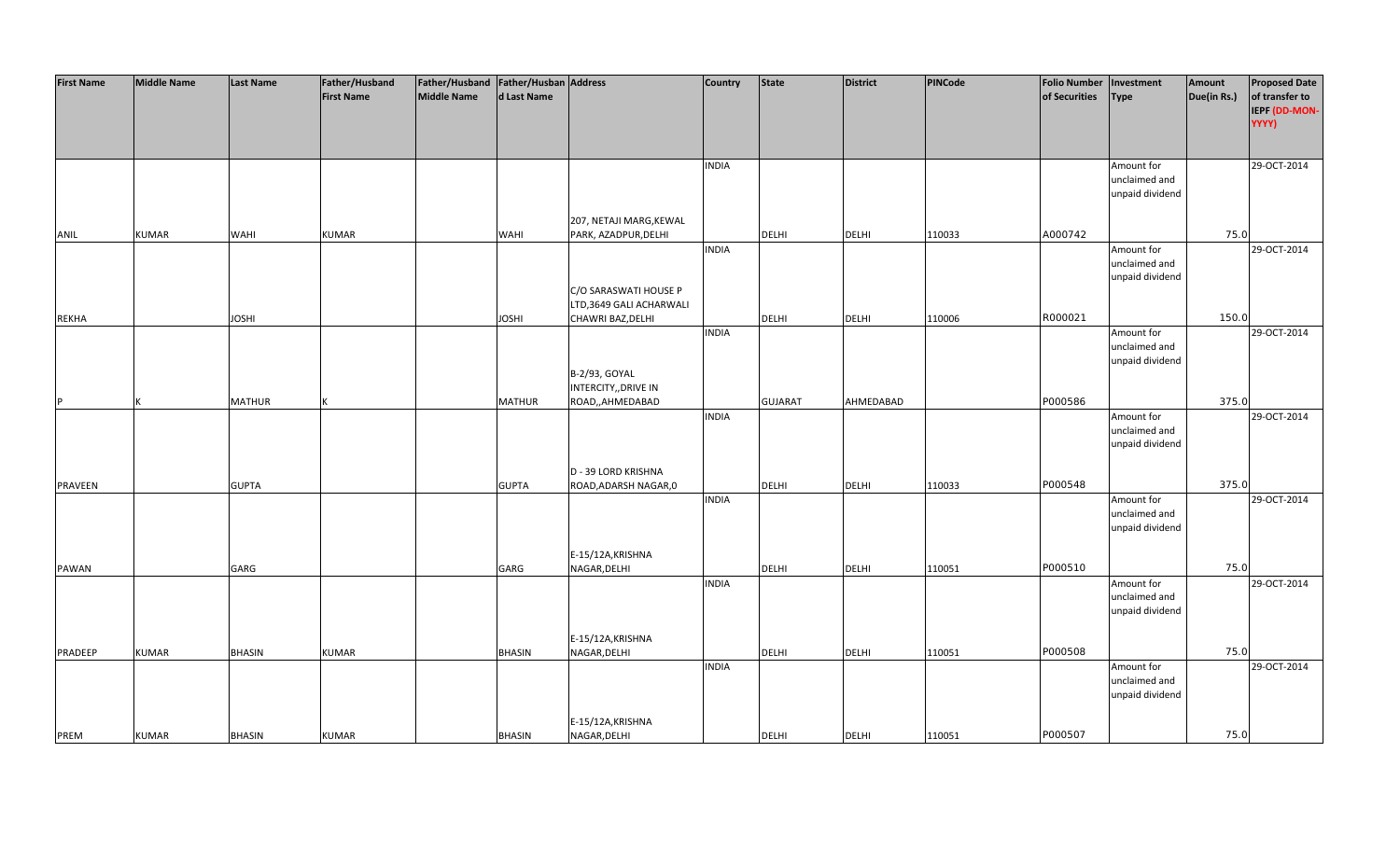| <b>First Name</b> | <b>Middle Name</b> | <b>Last Name</b> | Father/Husband    | Father/Husband Father/Husban Address |                |                             | Country      | <b>State</b>   | <b>District</b>  | <b>PINCode</b> | <b>Folio Number</b> | Investment      | Amount      | <b>Proposed Date</b> |
|-------------------|--------------------|------------------|-------------------|--------------------------------------|----------------|-----------------------------|--------------|----------------|------------------|----------------|---------------------|-----------------|-------------|----------------------|
|                   |                    |                  | <b>First Name</b> | <b>Middle Name</b>                   | d Last Name    |                             |              |                |                  |                | of Securities       | <b>Type</b>     | Due(in Rs.) | of transfer to       |
|                   |                    |                  |                   |                                      |                |                             |              |                |                  |                |                     |                 |             | IEPF (DD-MON-        |
|                   |                    |                  |                   |                                      |                |                             |              |                |                  |                |                     |                 |             | YYYY)                |
|                   |                    |                  |                   |                                      |                |                             |              |                |                  |                |                     |                 |             |                      |
|                   |                    |                  |                   |                                      |                |                             |              |                |                  |                |                     |                 |             |                      |
|                   |                    |                  |                   |                                      |                |                             | <b>INDIA</b> |                |                  |                |                     | Amount for      |             | 29-OCT-2014          |
|                   |                    |                  |                   |                                      |                |                             |              |                |                  |                |                     | unclaimed and   |             |                      |
|                   |                    |                  |                   |                                      |                |                             |              |                |                  |                |                     | unpaid dividend |             |                      |
|                   |                    |                  |                   |                                      |                | JOTI PRASAD SHIKHAR         |              |                |                  |                |                     |                 |             |                      |
|                   |                    |                  |                   |                                      |                | CHAND JAIN, B-138 LAJPAT    |              |                |                  |                |                     |                 |             |                      |
| <b>PANKAJ</b>     | PRAKASH            |                  | PRAKASH           |                                      |                | NAGAR I, N DELHI            |              | DELHI          | <b>DELHI</b>     | 110024         | P000498             |                 | 75.0        |                      |
|                   |                    |                  |                   |                                      |                |                             | <b>INDIA</b> |                |                  |                |                     | Amount for      |             | 29-OCT-2014          |
|                   |                    |                  |                   |                                      |                |                             |              |                |                  |                |                     | unclaimed and   |             |                      |
|                   |                    |                  |                   |                                      |                |                             |              |                |                  |                |                     | unpaid dividend |             |                      |
|                   |                    |                  |                   |                                      |                |                             |              |                |                  |                |                     |                 |             |                      |
|                   |                    |                  |                   |                                      |                | 23/789 FATEHPURA, SEVA      |              |                |                  |                |                     |                 |             |                      |
| <b>PIYUSH</b>     | <b>DARSHAN</b>     |                  | DARSHAN           |                                      |                | MANDIR ROAD, UDAIPUR        |              | RAJASTHAN      | <b>UDAIPUR</b>   | 313001         | P000482             |                 | 75.0        |                      |
|                   |                    |                  |                   |                                      |                |                             | <b>INDIA</b> |                |                  |                |                     | Amount for      |             | 29-OCT-2014          |
|                   |                    |                  |                   |                                      |                |                             |              |                |                  |                |                     | unclaimed and   |             |                      |
|                   |                    |                  |                   |                                      |                |                             |              |                |                  |                |                     | unpaid dividend |             |                      |
|                   |                    |                  |                   |                                      |                |                             |              |                |                  |                |                     |                 |             |                      |
|                   |                    |                  |                   |                                      |                | 4 SARVRITU VILAS, OPP LAXMI |              |                |                  |                |                     |                 |             |                      |
| PRAMILA           |                    | <b>KOTHARI</b>   |                   |                                      | KOTHARI        | BAI DHARMSHALA, UDAIPUR     |              | RAJASTHAN      | <b>UDAIPUR</b>   | 313001         | P000481             |                 | 75.0        |                      |
|                   |                    |                  |                   |                                      |                |                             | <b>INDIA</b> |                |                  |                |                     | Amount for      |             | 29-OCT-2014          |
|                   |                    |                  |                   |                                      |                |                             |              |                |                  |                |                     | unclaimed and   |             |                      |
|                   |                    |                  |                   |                                      |                |                             |              |                |                  |                |                     | unpaid dividend |             |                      |
|                   |                    |                  |                   |                                      |                | NEAR MANSOORWAL             |              |                |                  |                |                     |                 |             |                      |
|                   |                    |                  |                   |                                      |                | OCTROI, JALANDHAR           |              |                |                  |                |                     |                 |             |                      |
| PARMINDER         |                    | <b>SINGH</b>     |                   |                                      | <b>SINGH</b>   | ROAD, KAPURTHALA            |              | PUNJAB         | <b>JALANDHAR</b> | 144601         | P000439             |                 | 75.0        |                      |
|                   |                    |                  |                   |                                      |                |                             | <b>INDIA</b> |                |                  |                |                     | Amount for      |             | 29-OCT-2014          |
|                   |                    |                  |                   |                                      |                |                             |              |                |                  |                |                     | unclaimed and   |             |                      |
|                   |                    |                  |                   |                                      |                |                             |              |                |                  |                |                     | unpaid dividend |             |                      |
|                   |                    |                  |                   |                                      |                |                             |              |                |                  |                |                     |                 |             |                      |
|                   |                    |                  |                   |                                      |                | HOUSE NO 13556 STREET NO    |              |                |                  |                |                     |                 |             |                      |
|                   |                    |                  |                   |                                      |                | 17, VISHWAKARMA             |              |                |                  |                |                     |                 |             |                      |
| PAWAN             |                    | SHARMA           |                   |                                      | SHARMA         | COLONY, LUDHIANA            |              | PUNJAB         | LUDHIANA         | 141003         | P000437             |                 | 75.0        |                      |
|                   |                    |                  |                   |                                      |                |                             | <b>INDIA</b> |                |                  |                |                     | Amount for      |             | 29-OCT-2014          |
|                   |                    |                  |                   |                                      |                |                             |              |                |                  |                |                     | unclaimed and   |             |                      |
|                   |                    |                  |                   |                                      |                |                             |              |                |                  |                |                     | unpaid dividend |             |                      |
|                   |                    |                  |                   |                                      |                |                             |              |                |                  |                |                     |                 |             |                      |
|                   |                    |                  |                   |                                      |                | 283-B GAGAN NIWAS, MODEL    |              |                |                  |                |                     |                 | 75.0        |                      |
| PARAMJIT          |                    | <b>KAUR</b>      |                   |                                      | <b>KAUR</b>    | TOWN EXTN 2, LUDHIANA PB    |              | <b>PUNJAB</b>  | LUDHIANA         | 141002         | P000436             |                 |             |                      |
|                   |                    |                  |                   |                                      |                |                             | <b>INDIA</b> |                |                  |                |                     | Amount for      |             | 29-OCT-2014          |
|                   |                    |                  |                   |                                      |                |                             |              |                |                  |                |                     | unclaimed and   |             |                      |
|                   |                    |                  |                   |                                      |                |                             |              |                |                  |                |                     | unpaid dividend |             |                      |
|                   |                    |                  |                   |                                      |                | JAYSHREE STATIONERY         |              |                |                  |                |                     |                 |             |                      |
|                   |                    |                  |                   |                                      |                | MART, KAGDI BAZAR UNDER     |              |                |                  |                | P000422             |                 | 75.0        |                      |
| <b>PRAKASH</b>    |                    | <b>KOTHARI</b>   |                   |                                      | <b>KOTHARI</b> | FERNANDIZ BR, AHMEDABAD     |              | <b>GUJARAT</b> | AHMEDABAD        | 380001         |                     |                 |             |                      |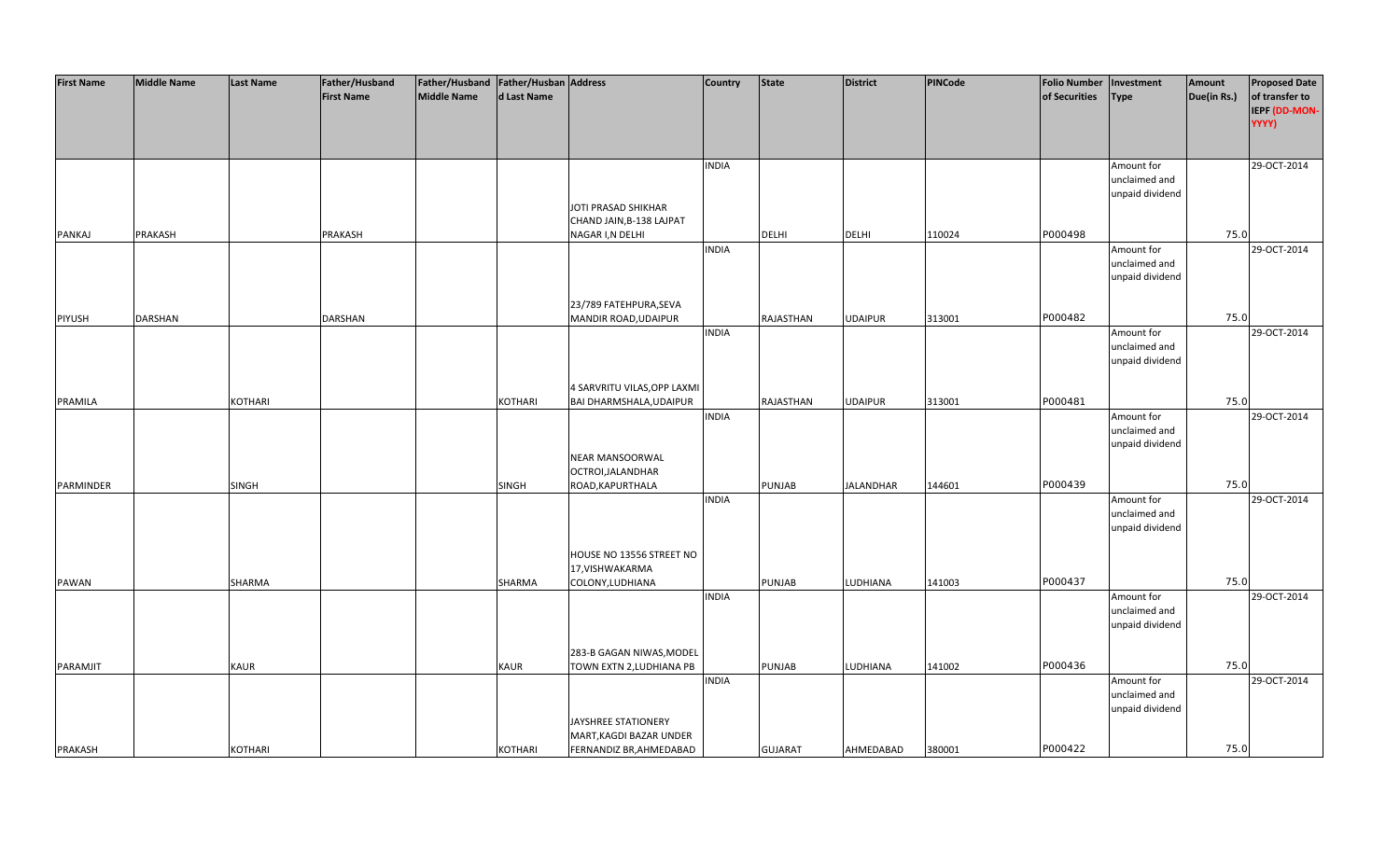| <b>First Name</b> | <b>Middle Name</b> | <b>Last Name</b> | Father/Husband    | Father/Husband   Father/Husban   Address |              |                              | <b>Country</b> | <b>State</b>   | <b>District</b> | PINCode | <b>Folio Number</b> | Investment      | Amount      | <b>Proposed Date</b> |
|-------------------|--------------------|------------------|-------------------|------------------------------------------|--------------|------------------------------|----------------|----------------|-----------------|---------|---------------------|-----------------|-------------|----------------------|
|                   |                    |                  | <b>First Name</b> | <b>Middle Name</b>                       | d Last Name  |                              |                |                |                 |         | of Securities       | <b>Type</b>     | Due(in Rs.) | of transfer to       |
|                   |                    |                  |                   |                                          |              |                              |                |                |                 |         |                     |                 |             | IEPF (DD-MON-        |
|                   |                    |                  |                   |                                          |              |                              |                |                |                 |         |                     |                 |             | YYYY)                |
|                   |                    |                  |                   |                                          |              |                              |                |                |                 |         |                     |                 |             |                      |
|                   |                    |                  |                   |                                          |              |                              |                |                |                 |         |                     |                 |             |                      |
|                   |                    |                  |                   |                                          |              |                              | <b>INDIA</b>   |                |                 |         |                     | Amount for      |             | 29-OCT-2014          |
|                   |                    |                  |                   |                                          |              |                              |                |                |                 |         |                     | unclaimed and   |             |                      |
|                   |                    |                  |                   |                                          |              |                              |                |                |                 |         |                     | unpaid dividend |             |                      |
|                   |                    |                  |                   |                                          |              | 1442 RANGREJ S               |                |                |                 |         |                     |                 |             |                      |
|                   |                    |                  |                   |                                          |              | POLE, PATWA SHERI THREE      |                |                |                 |         |                     |                 |             |                      |
| PREMLATA          |                    | SONI             |                   |                                          | SONI         | GATE, AHMEDABAD              |                | <b>GUJARAT</b> | AHMEDABAD       | 380001  | P000421             |                 | 75.0        |                      |
|                   |                    |                  |                   |                                          |              |                              | <b>INDIA</b>   |                |                 |         |                     | Amount for      |             | 29-OCT-2014          |
|                   |                    |                  |                   |                                          |              |                              |                |                |                 |         |                     | unclaimed and   |             |                      |
|                   |                    |                  |                   |                                          |              |                              |                |                |                 |         |                     | unpaid dividend |             |                      |
|                   |                    |                  |                   |                                          |              | 1442 RANGREJ S               |                |                |                 |         |                     |                 |             |                      |
|                   |                    |                  |                   |                                          |              | POLE, PATWA SHERI THREE      |                |                |                 |         |                     |                 |             |                      |
| <b>PINTOO</b>     |                    | SOMANI           |                   |                                          | SOMANI       | GATE, AHMEDABAD              |                | <b>GUJARAT</b> | AHMEDABAD       | 380001  | P000412             |                 | 75.0        |                      |
|                   |                    |                  |                   |                                          |              |                              | <b>INDIA</b>   |                |                 |         |                     | Amount for      |             | 29-OCT-2014          |
|                   |                    |                  |                   |                                          |              |                              |                |                |                 |         |                     | unclaimed and   |             |                      |
|                   |                    |                  |                   |                                          |              | 928/2/3 GULAM RASUL'S        |                |                |                 |         |                     | unpaid dividend |             |                      |
|                   |                    |                  |                   |                                          |              | CHAWLS R, OPP SANDESH        |                |                |                 |         |                     |                 |             |                      |
|                   |                    |                  |                   |                                          |              | <b>PRESS</b>                 |                |                |                 |         |                     |                 |             |                      |
| PARAG             |                    | SHAH             |                   |                                          | SHAH         | MIRJAPUR, AHMEDABAD          |                | <b>GUJARAT</b> | AHMEDABAD       | 380001  | P000411             |                 | 75.0        |                      |
|                   |                    |                  |                   |                                          |              |                              | <b>INDIA</b>   |                |                 |         |                     | Amount for      |             | 29-OCT-2014          |
|                   |                    |                  |                   |                                          |              |                              |                |                |                 |         |                     | unclaimed and   |             |                      |
|                   |                    |                  |                   |                                          |              |                              |                |                |                 |         |                     | unpaid dividend |             |                      |
|                   |                    |                  |                   |                                          |              |                              |                |                |                 |         |                     |                 |             |                      |
|                   |                    |                  |                   |                                          |              | KAMAT INDL ESTATE 396 V S    |                |                |                 |         |                     |                 |             |                      |
| <b>PRAKASH</b>    |                    | <b>MEHTA</b>     |                   |                                          | <b>MEHTA</b> | MARG, PRABHADEVI, BOMBAY     |                | MAHARASHTRA    | <b>MUMBAI</b>   | 400025  | P000358             |                 | 1575.0      |                      |
|                   |                    |                  |                   |                                          |              |                              | <b>INDIA</b>   |                |                 |         |                     | Amount for      |             | 29-OCT-2014          |
|                   |                    |                  |                   |                                          |              |                              |                |                |                 |         |                     | unclaimed and   |             |                      |
|                   |                    |                  |                   |                                          |              |                              |                |                |                 |         |                     | unpaid dividend |             |                      |
|                   |                    |                  |                   |                                          |              | 53JUHU ALAKANANDA            |                |                |                 |         |                     |                 |             |                      |
|                   |                    |                  |                   |                                          |              | <b>GULMOHAR X R, J V P D</b> |                |                |                 |         |                     |                 |             |                      |
| <b>PINA</b>       |                    | SHAH             |                   |                                          | <b>SHAH</b>  | WEST, BOMBAY                 |                | MAHARASHTRA    | <b>MUMBAI</b>   | 400044  | P000356             |                 | 75.0        |                      |
|                   |                    |                  |                   |                                          |              |                              | <b>INDIA</b>   |                |                 |         |                     | Amount for      |             | 29-OCT-2014          |
|                   |                    |                  |                   |                                          |              |                              |                |                |                 |         |                     | unclaimed and   |             |                      |
|                   |                    |                  |                   |                                          |              |                              |                |                |                 |         |                     | unpaid dividend |             |                      |
|                   |                    |                  |                   |                                          |              | 118 TEXTILE                  |                |                |                 |         |                     |                 |             |                      |
|                   |                    |                  |                   |                                          |              | MARKET, JOGIWARA NAI         |                |                |                 |         |                     |                 |             |                      |
| PANKAJ            | <b>KUMAR</b>       | AGGARWAL         | <b>KUMAR</b>      |                                          | AGGARWAL     | SARAK, DELHI                 |                | DELHI          | <b>DELHI</b>    | 110006  | P000353             |                 | 150.0       |                      |
|                   |                    |                  |                   |                                          |              |                              | <b>INDIA</b>   |                |                 |         |                     | Amount for      |             | 29-OCT-2014          |
|                   |                    |                  |                   |                                          |              |                              |                |                |                 |         |                     | unclaimed and   |             |                      |
|                   |                    |                  |                   |                                          |              |                              |                |                |                 |         |                     | unpaid dividend |             |                      |
|                   |                    |                  |                   |                                          |              |                              |                |                |                 |         |                     |                 |             |                      |
|                   |                    |                  |                   |                                          |              | 115 TEXTILE MARKET, JOGI     |                |                |                 |         |                     |                 |             |                      |
| PREM              | LATA               | VIJ              | LATA              |                                          | VIJ          | WARA NAI SARAK, DELHI        |                | <b>DELHI</b>   | <b>DELHI</b>    | 110006  | P000352             |                 | 75.0        |                      |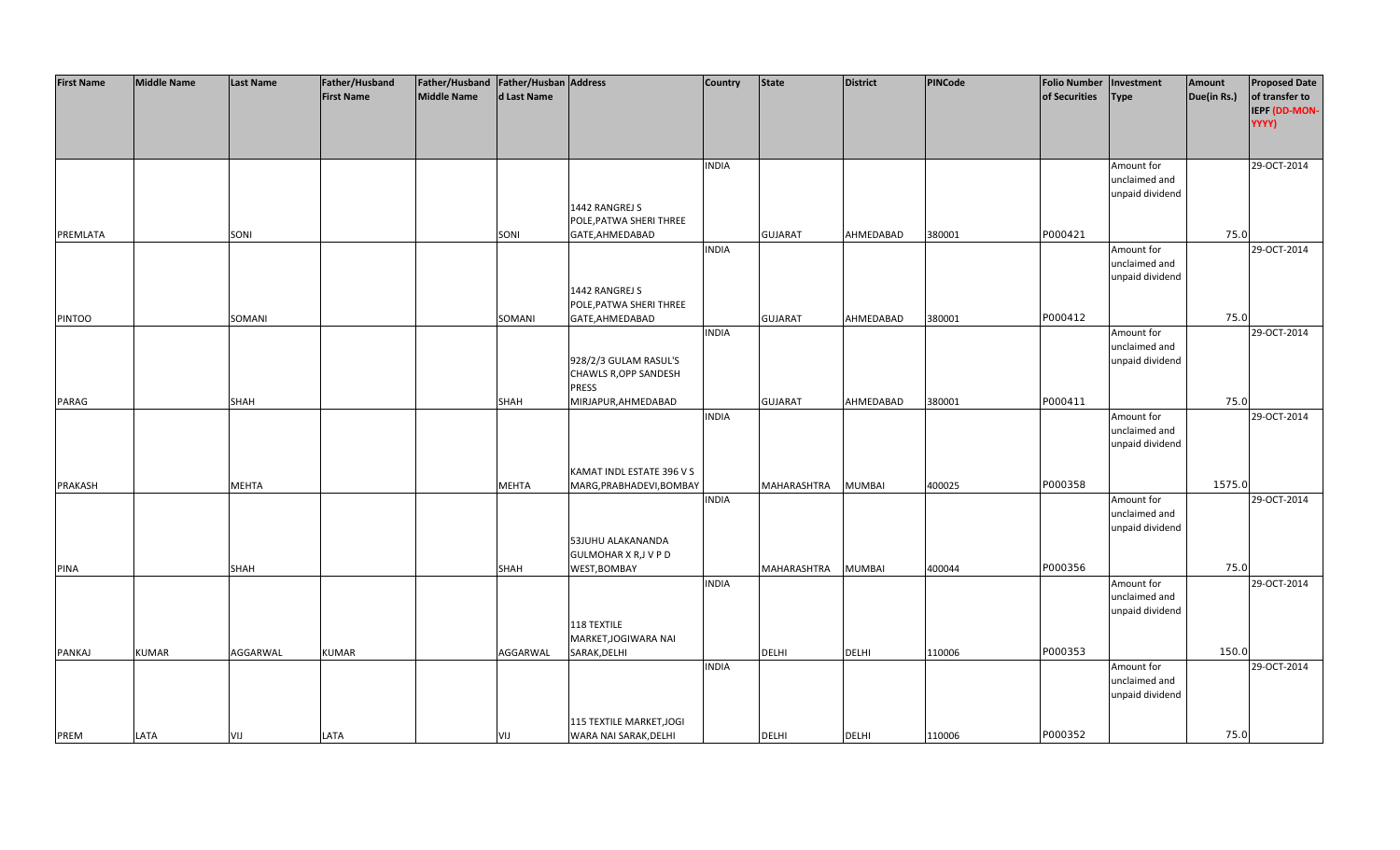| <b>First Name</b> | <b>Middle Name</b> | <b>Last Name</b> | Father/Husband    | Father/Husband   Father/Husban   Address |              |                           | <b>Country</b> | <b>State</b>   | <b>District</b> | PINCode | <b>Folio Number</b> | Investment      | Amount      | <b>Proposed Date</b> |
|-------------------|--------------------|------------------|-------------------|------------------------------------------|--------------|---------------------------|----------------|----------------|-----------------|---------|---------------------|-----------------|-------------|----------------------|
|                   |                    |                  | <b>First Name</b> | <b>Middle Name</b>                       | d Last Name  |                           |                |                |                 |         | of Securities       | <b>Type</b>     | Due(in Rs.) | of transfer to       |
|                   |                    |                  |                   |                                          |              |                           |                |                |                 |         |                     |                 |             | IEPF (DD-MON-        |
|                   |                    |                  |                   |                                          |              |                           |                |                |                 |         |                     |                 |             | YYYY)                |
|                   |                    |                  |                   |                                          |              |                           |                |                |                 |         |                     |                 |             |                      |
|                   |                    |                  |                   |                                          |              |                           |                |                |                 |         |                     |                 |             |                      |
|                   |                    |                  |                   |                                          |              |                           | <b>INDIA</b>   |                |                 |         |                     | Amount for      |             | 29-OCT-2014          |
|                   |                    |                  |                   |                                          |              |                           |                |                |                 |         |                     | unclaimed and   |             |                      |
|                   |                    |                  |                   |                                          |              |                           |                |                |                 |         |                     | unpaid dividend |             |                      |
|                   |                    |                  |                   |                                          |              |                           |                |                |                 |         |                     |                 |             |                      |
|                   |                    |                  |                   |                                          |              | E-15/12A, KRISHNA         |                |                |                 |         |                     |                 |             |                      |
| <b>PALAK</b>      |                    | SONI             |                   |                                          | SONI         | NAGAR, DELHI              |                | <b>DELHI</b>   | <b>DELHI</b>    | 110051  | P000351             |                 | 75.0        |                      |
|                   |                    |                  |                   |                                          |              |                           | <b>INDIA</b>   |                |                 |         |                     | Amount for      |             | 29-OCT-2014          |
|                   |                    |                  |                   |                                          |              |                           |                |                |                 |         |                     | unclaimed and   |             |                      |
|                   |                    |                  |                   |                                          |              |                           |                |                |                 |         |                     | unpaid dividend |             |                      |
|                   |                    |                  |                   |                                          |              |                           |                |                |                 |         |                     |                 |             |                      |
|                   |                    |                  |                   |                                          |              | 115 TEXTILE MARKET, JOGI  |                |                |                 |         |                     |                 |             |                      |
| <b>PARVEEN</b>    |                    | <b>RUIA</b>      |                   |                                          | <b>RUIA</b>  | WARA NAI SARAK, DELHI     |                | <b>DELHI</b>   | <b>DELHI</b>    | 110006  | P000350             |                 | 75.0        |                      |
|                   |                    |                  |                   |                                          |              |                           | <b>INDIA</b>   |                |                 |         |                     | Amount for      |             | 29-OCT-2014          |
|                   |                    |                  |                   |                                          |              |                           |                |                |                 |         |                     | unclaimed and   |             |                      |
|                   |                    |                  |                   |                                          |              |                           |                |                |                 |         |                     | unpaid dividend |             |                      |
|                   |                    |                  |                   |                                          |              |                           |                |                |                 |         |                     |                 |             |                      |
|                   |                    |                  |                   |                                          |              | 218 TEXTILE MARKET, JOGI  |                |                |                 |         |                     |                 |             |                      |
| <b>PALAK</b>      | RANI               | <b>MITTAL</b>    | RANI              |                                          | MITTAL       | WARA NAI SARAK, DELHI     |                | DELHI          | <b>DELHI</b>    | 110006  | P000349             |                 | 75.0        |                      |
|                   |                    |                  |                   |                                          |              |                           | <b>INDIA</b>   |                |                 |         |                     | Amount for      |             | 29-OCT-2014          |
|                   |                    |                  |                   |                                          |              |                           |                |                |                 |         |                     | unclaimed and   |             |                      |
|                   |                    |                  |                   |                                          |              |                           |                |                |                 |         |                     | unpaid dividend |             |                      |
|                   |                    |                  |                   |                                          |              |                           |                |                |                 |         |                     |                 |             |                      |
|                   |                    |                  |                   |                                          |              | E-15/12A, KRISHNA         |                |                |                 |         |                     |                 |             |                      |
| PRAMOD            | <b>KUMAR</b>       | SONY             | <b>KUMAR</b>      |                                          | SONY         | NAGAR, DELHI              |                | <b>DELHI</b>   | <b>DELHI</b>    | 110051  | P000340             |                 | 75.0        |                      |
|                   |                    |                  |                   |                                          |              |                           | <b>INDIA</b>   |                |                 |         |                     | Amount for      |             | 29-OCT-2014          |
|                   |                    |                  |                   |                                          |              |                           |                |                |                 |         |                     | unclaimed and   |             |                      |
|                   |                    |                  |                   |                                          |              | 102 AKSHARDHAM            |                |                |                 |         |                     | unpaid dividend |             |                      |
|                   |                    |                  |                   |                                          |              | APARTMENT, NIYAR          |                |                |                 |         |                     |                 |             |                      |
|                   |                    |                  |                   |                                          |              | CHILADRAN HOSPITAL        |                |                |                 |         |                     |                 |             |                      |
| <b>NIMISHA</b>    |                    | <b>DOSHI</b>     |                   |                                          | <b>DOSHI</b> | MATUR, SURAT              |                | <b>GUJARAT</b> | <b>SURAT</b>    | 345002  | N000095             |                 | 75.0        |                      |
|                   |                    |                  |                   |                                          |              |                           | <b>INDIA</b>   |                |                 |         |                     | Amount for      |             | 29-OCT-2014          |
|                   |                    |                  |                   |                                          |              |                           |                |                |                 |         |                     | unclaimed and   |             |                      |
|                   |                    |                  |                   |                                          |              | B-710, FAIRDEAL           |                |                |                 |         |                     | unpaid dividend |             |                      |
|                   |                    |                  |                   |                                          |              | HOUSE,, SWASTIC CHAR      |                |                |                 |         |                     |                 |             |                      |
|                   |                    |                  |                   |                                          |              | RASTA,                    |                |                |                 |         |                     |                 |             |                      |
| <b>NEELAM</b>     |                    | ARYA             |                   |                                          | <b>ARYA</b>  | NARANGPURA, AHMEDABAD     |                | <b>GUJARAT</b> | AHMEDABAD       | 380009  | N000040             |                 | 75.0        |                      |
|                   |                    |                  |                   |                                          |              |                           | <b>INDIA</b>   |                |                 |         |                     | Amount for      |             | 29-OCT-2014          |
|                   |                    |                  |                   |                                          |              |                           |                |                |                 |         |                     | unclaimed and   |             |                      |
|                   |                    |                  |                   |                                          |              |                           |                |                |                 |         |                     | unpaid dividend |             |                      |
|                   |                    |                  |                   |                                          |              |                           |                |                |                 |         |                     |                 |             |                      |
|                   |                    |                  |                   |                                          |              | 35 MARUTI ARCADE, JN ROAD |                |                |                 |         |                     |                 |             |                      |
| <b>NAYNA</b>      |                    | <b>GALA</b>      |                   |                                          | <b>GALA</b>  | MULUND WEST, BOMBAY       |                | MAHARASHTRA    | <b>MUMBAI</b>   | 400080  | N000038             |                 | 75.0        |                      |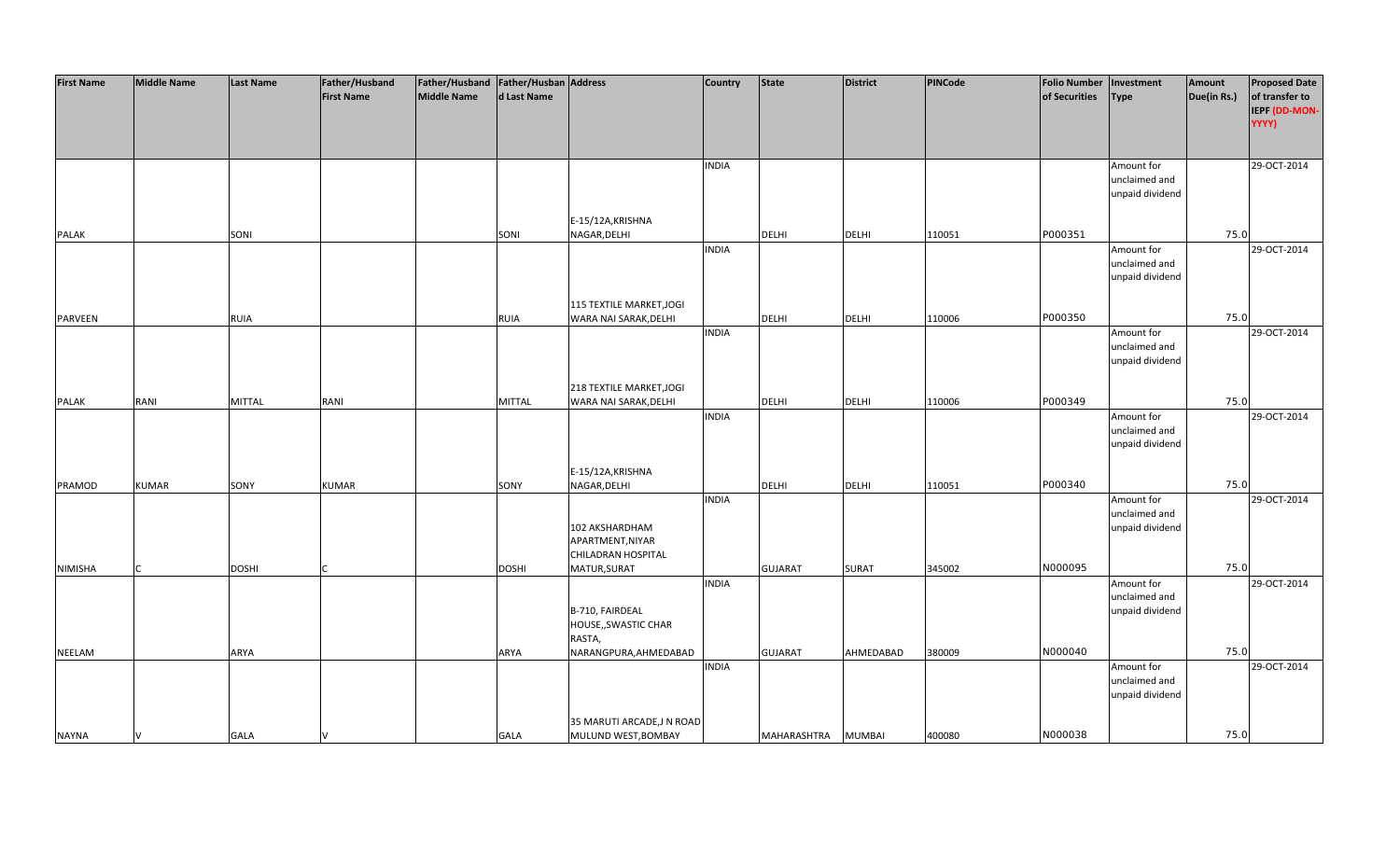| <b>First Name</b> | <b>Middle Name</b> | <b>Last Name</b> | Father/Husband    | Father/Husband Father/Husban Address |                 |                             | <b>Country</b> | <b>State</b>          | <b>District</b> | PINCode | <b>Folio Number</b> | Investment      | Amount      | <b>Proposed Date</b> |
|-------------------|--------------------|------------------|-------------------|--------------------------------------|-----------------|-----------------------------|----------------|-----------------------|-----------------|---------|---------------------|-----------------|-------------|----------------------|
|                   |                    |                  | <b>First Name</b> | <b>Middle Name</b>                   | d Last Name     |                             |                |                       |                 |         | of Securities       | <b>Type</b>     | Due(in Rs.) | of transfer to       |
|                   |                    |                  |                   |                                      |                 |                             |                |                       |                 |         |                     |                 |             | IEPF (DD-MON-        |
|                   |                    |                  |                   |                                      |                 |                             |                |                       |                 |         |                     |                 |             | YYYY)                |
|                   |                    |                  |                   |                                      |                 |                             |                |                       |                 |         |                     |                 |             |                      |
|                   |                    |                  |                   |                                      |                 |                             |                |                       |                 |         |                     |                 |             |                      |
|                   |                    |                  |                   |                                      |                 |                             |                |                       |                 |         |                     |                 |             | 29-OCT-2014          |
|                   |                    |                  |                   |                                      |                 |                             | <b>INDIA</b>   |                       |                 |         |                     | Amount for      |             |                      |
|                   |                    |                  |                   |                                      |                 |                             |                |                       |                 |         |                     | unclaimed and   |             |                      |
|                   |                    |                  |                   |                                      |                 |                             |                |                       |                 |         |                     | unpaid dividend |             |                      |
|                   |                    |                  |                   |                                      |                 | C\O KALPATARU PAPERS        |                |                       |                 |         |                     |                 |             |                      |
|                   |                    |                  |                   |                                      |                 | LTD., VILL. KAROLI, TAL:-   |                |                       |                 |         |                     |                 |             |                      |
| <b>MITHLESH</b>   |                    | <b>SINGH</b>     |                   |                                      | <b>SINGH</b>    | KALOL, MEHSANA.             |                | <b>GUJARAT</b>        | MAHESANA        | 382721  | M000634             |                 | 150.0       |                      |
|                   |                    |                  |                   |                                      |                 |                             | <b>INDIA</b>   |                       |                 |         |                     | Amount for      |             | 29-OCT-2014          |
|                   |                    |                  |                   |                                      |                 |                             |                |                       |                 |         |                     | unclaimed and   |             |                      |
|                   |                    |                  |                   |                                      |                 |                             |                |                       |                 |         |                     | unpaid dividend |             |                      |
|                   |                    |                  |                   |                                      |                 |                             |                |                       |                 |         |                     |                 |             |                      |
|                   |                    |                  |                   |                                      |                 | ARIHANT TEXTILES, NAKODA    |                |                       |                 |         |                     |                 |             |                      |
| <b>MOOL</b>       |                    | <b>CHAND</b>     |                   |                                      | <b>CHAND</b>    | ROAD, JASOL                 |                | RAJASTHAN             | Barmer          | 344024  | M000617             |                 | 750.0       |                      |
|                   |                    |                  |                   |                                      |                 |                             | <b>INDIA</b>   |                       |                 |         |                     | Amount for      |             | 29-OCT-2014          |
|                   |                    |                  |                   |                                      |                 |                             |                |                       |                 |         |                     | unclaimed and   |             |                      |
|                   |                    |                  |                   |                                      |                 |                             |                |                       |                 |         |                     | unpaid dividend |             |                      |
|                   |                    |                  |                   |                                      |                 |                             |                |                       |                 |         |                     |                 |             |                      |
|                   |                    |                  |                   |                                      |                 | OPP ROAD NO 36, CHITKOHRA   |                |                       |                 |         |                     |                 |             |                      |
| <b>MADHURI</b>    |                    | <b>KESHRI</b>    |                   |                                      | <b>KESHRI</b>   | BAZAR, PATNA                |                | <b>BIHAR</b>          | <b>PATNA</b>    | 800002  | M000580             |                 | 75.0        |                      |
|                   |                    |                  |                   |                                      |                 |                             | <b>INDIA</b>   |                       |                 |         |                     | Amount for      |             | 29-OCT-2014          |
|                   |                    |                  |                   |                                      |                 |                             |                |                       |                 |         |                     | unclaimed and   |             |                      |
|                   |                    |                  |                   |                                      |                 |                             |                |                       |                 |         |                     | unpaid dividend |             |                      |
|                   |                    |                  |                   |                                      |                 |                             |                |                       |                 |         |                     |                 |             |                      |
|                   |                    |                  |                   |                                      |                 | 9/908 PANCHRATANA, OPERA    |                |                       |                 |         |                     |                 |             |                      |
| <b>MAYA</b>       | <b>JAWAHAR</b>     | SHAH             | <b>JAWAHAR</b>    |                                      | SHAH            | HOUSE, BOMBAY               |                | MAHARASHTRA           | <b>MUMBAI</b>   | 400004  | M000529             |                 | 75.0        |                      |
|                   |                    |                  |                   |                                      |                 |                             | <b>INDIA</b>   |                       |                 |         |                     | Amount for      |             | 29-OCT-2014          |
|                   |                    |                  |                   |                                      |                 |                             |                |                       |                 |         |                     | unclaimed and   |             |                      |
|                   |                    |                  |                   |                                      |                 |                             |                |                       |                 |         |                     | unpaid dividend |             |                      |
|                   |                    |                  |                   |                                      |                 |                             |                |                       |                 |         |                     |                 |             |                      |
|                   |                    |                  |                   |                                      |                 | B-6/186 SECTOR-             |                |                       |                 |         |                     |                 |             |                      |
| <b>MESER</b>      | <b>DEVI</b>        | <b>GUPTA</b>     | <b>DEVI</b>       |                                      | <b>GUPTA</b>    | 3, ROHINI, DELHI            |                | <b>DELHI</b>          | <b>DELHI</b>    | 110085  | M000521             |                 | 75.0        |                      |
|                   |                    |                  |                   |                                      |                 |                             | <b>INDIA</b>   |                       |                 |         |                     | Amount for      |             | 29-OCT-2014          |
|                   |                    |                  |                   |                                      |                 |                             |                |                       |                 |         |                     | unclaimed and   |             |                      |
|                   |                    |                  |                   |                                      |                 | $C/O$ V K                   |                |                       |                 |         |                     | unpaid dividend |             |                      |
|                   |                    |                  |                   |                                      |                 | SRIVASTAVA, 448/167/3C      |                |                       |                 |         |                     |                 |             |                      |
|                   |                    |                  |                   |                                      |                 | NAGARIYA THAKUR             |                |                       |                 |         |                     |                 |             |                      |
| <b>MANJU</b>      |                    | SRIVASTAVA       |                   |                                      | SRIVASTAVA      | GAN, LUCKNOW                |                | UTTAR PRADESH LUCKNOW |                 | 226003  | M000486             |                 | 75.0        |                      |
|                   |                    |                  |                   |                                      |                 |                             | <b>INDIA</b>   |                       |                 |         |                     | Amount for      |             | 29-OCT-2014          |
|                   |                    |                  |                   |                                      |                 |                             |                |                       |                 |         |                     | unclaimed and   |             |                      |
|                   |                    |                  |                   |                                      |                 |                             |                |                       |                 |         |                     |                 |             |                      |
|                   |                    |                  |                   |                                      |                 |                             |                |                       |                 |         |                     | unpaid dividend |             |                      |
|                   |                    |                  |                   |                                      |                 | 3, KALYAN APTS.,, NR. UTSAV |                |                       |                 |         |                     |                 |             |                      |
|                   |                    |                  |                   |                                      |                 | KUNJ,, KADAMPALLY ROAD,     |                |                       |                 |         |                     |                 |             |                      |
| <b>MAHESH</b>     |                    | <b>JARIWALA</b>  |                   |                                      | <b>JARIWALA</b> | NANPURA,                    |                | <b>GUJARAT</b>        | <b>SURAT</b>    | 395001  | M000481             |                 | 75.0        |                      |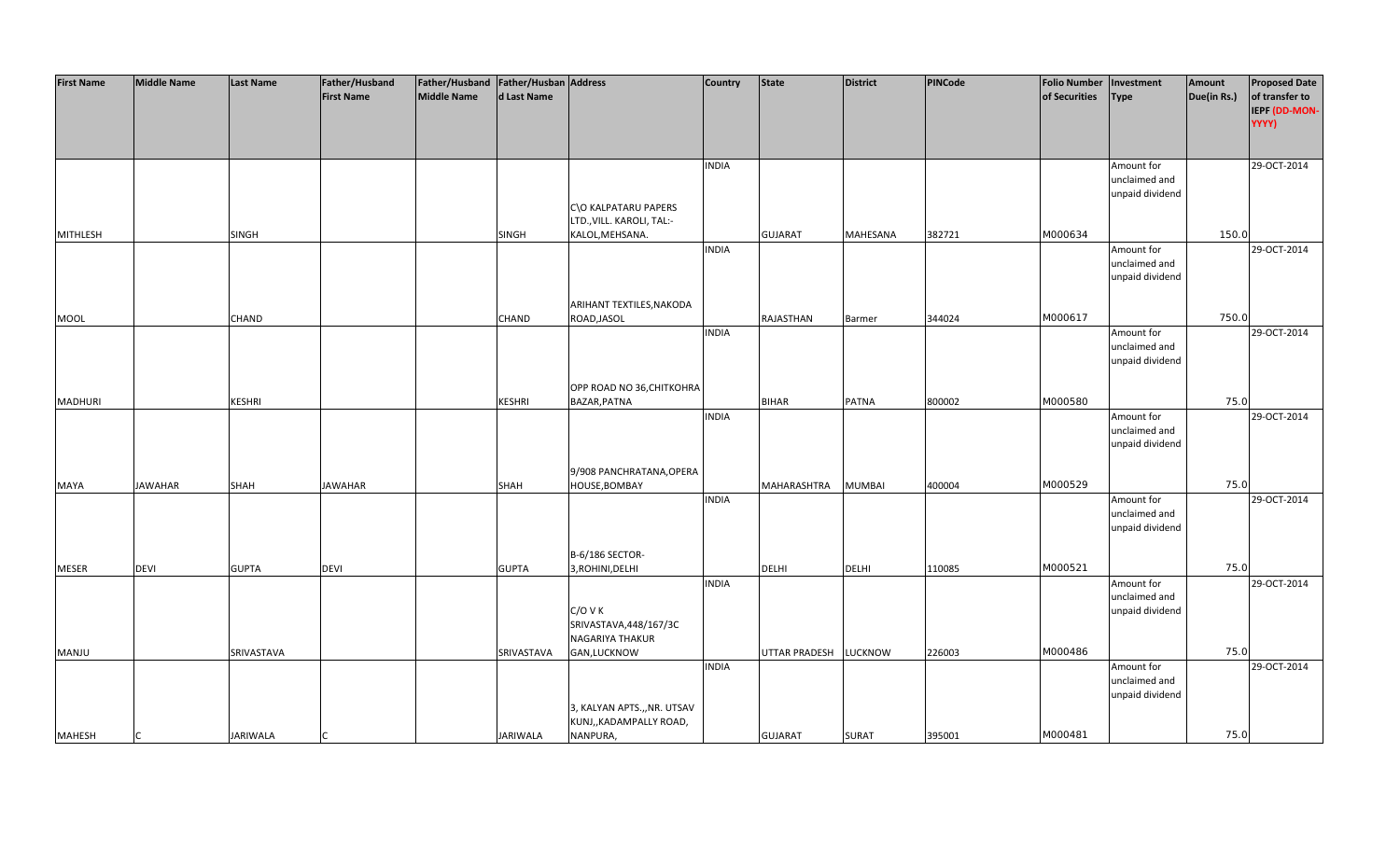| <b>First Name</b><br>Middle Name<br>d Last Name<br>of Securities<br>of transfer to<br>Type<br>Due(in Rs.)<br>IEPF (DD-MON-<br>YYYY)<br>Amount for<br>29-OCT-2014<br><b>INDIA</b><br>unclaimed and<br>unpaid dividend<br>902 RATNARAJ APT NO<br>1,ADAJAN PATIA ADAJAN<br>M000478<br>75.0<br>ROAD, SURAT<br>395009<br><b>MALINI</b><br><b>SHAH</b><br><b>GUJARAT</b><br><b>SURAT</b><br><b>SHAH</b><br>29-OCT-2014<br><b>INDIA</b><br>Amount for<br>unclaimed and<br>unpaid dividend<br><b>ANDHRA</b><br>M000465<br>75.0<br>PRADESH<br><b>MAHENDRA</b><br>SAKARIYA<br>SAKARIYA<br>13/108, SANTEPET, ADONI<br>Kurnool<br>518301<br><b>INDIA</b><br>29-OCT-2014<br>Amount for<br>unclaimed and<br>unpaid dividend<br>1442 RANGREJ S<br>POLE, PATWA SHERI THREE<br>M000457<br>75.0<br><b>CHOUDHRY</b><br>CHOUDHRY<br>AHMEDABAD<br>380001<br><b>MADHU</b><br>GATE, AHMEDABAD<br><b>GUJARAT</b><br><b>INDIA</b><br>29-OCT-2014<br>Amount for<br>unclaimed and<br>unpaid dividend<br><b>5 NAVRATAN SOC NR</b><br>KESARBAG, NR NEW SINDHI<br>HIGH SCHOOL<br>380013<br>M000456<br>75.0<br><b>SHAH</b><br>NARA, AHMEDABAD<br><b>GUJARAT</b><br>AHMEDABAD<br><b>MONA</b><br><b>SHAH</b><br><b>INDIA</b><br>Amount for<br>29-OCT-2014<br>unclaimed and<br>unpaid dividend<br>1780 BHAGWATI<br>POLE, DARIYAPUR<br>M000452<br>75.0<br><b>GUJARAT</b><br>AHMEDABAD<br>380001<br><b>MAYANK</b><br>SHAH<br>SHAH<br>LUNSAWADA, AHMEDABAD<br><b>INDIA</b><br>29-OCT-2014<br>Amount for<br>unclaimed and<br>unpaid dividend<br>1778 BHAGWATI POLE<br>LUNSAWADA, DARIYAPUR, AH<br>M000445<br>75.0<br>MANSUKH<br><b>GOSALIA</b><br><b>GOSALIA</b><br><b>MEDABAD</b><br><b>GUJARAT</b><br>AHMEDABAD<br>380001<br><b>INDIA</b><br>Amount for<br>29-OCT-2014<br>unclaimed and<br>unpaid dividend<br>1442 RANGREJ S<br>POLE, PATWA SHERI THREE | <b>First Name</b> | <b>Middle Name</b> | <b>Last Name</b> | Father/Husband | Father/Husband Father/Husban Address |        |                 | <b>Country</b> | <b>State</b>   | <b>District</b> | PINCode | <b>Folio Number</b> | Investment | Amount | <b>Proposed Date</b> |
|---------------------------------------------------------------------------------------------------------------------------------------------------------------------------------------------------------------------------------------------------------------------------------------------------------------------------------------------------------------------------------------------------------------------------------------------------------------------------------------------------------------------------------------------------------------------------------------------------------------------------------------------------------------------------------------------------------------------------------------------------------------------------------------------------------------------------------------------------------------------------------------------------------------------------------------------------------------------------------------------------------------------------------------------------------------------------------------------------------------------------------------------------------------------------------------------------------------------------------------------------------------------------------------------------------------------------------------------------------------------------------------------------------------------------------------------------------------------------------------------------------------------------------------------------------------------------------------------------------------------------------------------------------------------------------------------------------------------------------------------------------------------------------------------------------------------|-------------------|--------------------|------------------|----------------|--------------------------------------|--------|-----------------|----------------|----------------|-----------------|---------|---------------------|------------|--------|----------------------|
|                                                                                                                                                                                                                                                                                                                                                                                                                                                                                                                                                                                                                                                                                                                                                                                                                                                                                                                                                                                                                                                                                                                                                                                                                                                                                                                                                                                                                                                                                                                                                                                                                                                                                                                                                                                                                     |                   |                    |                  |                |                                      |        |                 |                |                |                 |         |                     |            |        |                      |
|                                                                                                                                                                                                                                                                                                                                                                                                                                                                                                                                                                                                                                                                                                                                                                                                                                                                                                                                                                                                                                                                                                                                                                                                                                                                                                                                                                                                                                                                                                                                                                                                                                                                                                                                                                                                                     |                   |                    |                  |                |                                      |        |                 |                |                |                 |         |                     |            |        |                      |
|                                                                                                                                                                                                                                                                                                                                                                                                                                                                                                                                                                                                                                                                                                                                                                                                                                                                                                                                                                                                                                                                                                                                                                                                                                                                                                                                                                                                                                                                                                                                                                                                                                                                                                                                                                                                                     |                   |                    |                  |                |                                      |        |                 |                |                |                 |         |                     |            |        |                      |
|                                                                                                                                                                                                                                                                                                                                                                                                                                                                                                                                                                                                                                                                                                                                                                                                                                                                                                                                                                                                                                                                                                                                                                                                                                                                                                                                                                                                                                                                                                                                                                                                                                                                                                                                                                                                                     |                   |                    |                  |                |                                      |        |                 |                |                |                 |         |                     |            |        |                      |
|                                                                                                                                                                                                                                                                                                                                                                                                                                                                                                                                                                                                                                                                                                                                                                                                                                                                                                                                                                                                                                                                                                                                                                                                                                                                                                                                                                                                                                                                                                                                                                                                                                                                                                                                                                                                                     |                   |                    |                  |                |                                      |        |                 |                |                |                 |         |                     |            |        |                      |
|                                                                                                                                                                                                                                                                                                                                                                                                                                                                                                                                                                                                                                                                                                                                                                                                                                                                                                                                                                                                                                                                                                                                                                                                                                                                                                                                                                                                                                                                                                                                                                                                                                                                                                                                                                                                                     |                   |                    |                  |                |                                      |        |                 |                |                |                 |         |                     |            |        |                      |
|                                                                                                                                                                                                                                                                                                                                                                                                                                                                                                                                                                                                                                                                                                                                                                                                                                                                                                                                                                                                                                                                                                                                                                                                                                                                                                                                                                                                                                                                                                                                                                                                                                                                                                                                                                                                                     |                   |                    |                  |                |                                      |        |                 |                |                |                 |         |                     |            |        |                      |
|                                                                                                                                                                                                                                                                                                                                                                                                                                                                                                                                                                                                                                                                                                                                                                                                                                                                                                                                                                                                                                                                                                                                                                                                                                                                                                                                                                                                                                                                                                                                                                                                                                                                                                                                                                                                                     |                   |                    |                  |                |                                      |        |                 |                |                |                 |         |                     |            |        |                      |
|                                                                                                                                                                                                                                                                                                                                                                                                                                                                                                                                                                                                                                                                                                                                                                                                                                                                                                                                                                                                                                                                                                                                                                                                                                                                                                                                                                                                                                                                                                                                                                                                                                                                                                                                                                                                                     |                   |                    |                  |                |                                      |        |                 |                |                |                 |         |                     |            |        |                      |
|                                                                                                                                                                                                                                                                                                                                                                                                                                                                                                                                                                                                                                                                                                                                                                                                                                                                                                                                                                                                                                                                                                                                                                                                                                                                                                                                                                                                                                                                                                                                                                                                                                                                                                                                                                                                                     |                   |                    |                  |                |                                      |        |                 |                |                |                 |         |                     |            |        |                      |
|                                                                                                                                                                                                                                                                                                                                                                                                                                                                                                                                                                                                                                                                                                                                                                                                                                                                                                                                                                                                                                                                                                                                                                                                                                                                                                                                                                                                                                                                                                                                                                                                                                                                                                                                                                                                                     |                   |                    |                  |                |                                      |        |                 |                |                |                 |         |                     |            |        |                      |
|                                                                                                                                                                                                                                                                                                                                                                                                                                                                                                                                                                                                                                                                                                                                                                                                                                                                                                                                                                                                                                                                                                                                                                                                                                                                                                                                                                                                                                                                                                                                                                                                                                                                                                                                                                                                                     |                   |                    |                  |                |                                      |        |                 |                |                |                 |         |                     |            |        |                      |
|                                                                                                                                                                                                                                                                                                                                                                                                                                                                                                                                                                                                                                                                                                                                                                                                                                                                                                                                                                                                                                                                                                                                                                                                                                                                                                                                                                                                                                                                                                                                                                                                                                                                                                                                                                                                                     |                   |                    |                  |                |                                      |        |                 |                |                |                 |         |                     |            |        |                      |
|                                                                                                                                                                                                                                                                                                                                                                                                                                                                                                                                                                                                                                                                                                                                                                                                                                                                                                                                                                                                                                                                                                                                                                                                                                                                                                                                                                                                                                                                                                                                                                                                                                                                                                                                                                                                                     |                   |                    |                  |                |                                      |        |                 |                |                |                 |         |                     |            |        |                      |
|                                                                                                                                                                                                                                                                                                                                                                                                                                                                                                                                                                                                                                                                                                                                                                                                                                                                                                                                                                                                                                                                                                                                                                                                                                                                                                                                                                                                                                                                                                                                                                                                                                                                                                                                                                                                                     |                   |                    |                  |                |                                      |        |                 |                |                |                 |         |                     |            |        |                      |
|                                                                                                                                                                                                                                                                                                                                                                                                                                                                                                                                                                                                                                                                                                                                                                                                                                                                                                                                                                                                                                                                                                                                                                                                                                                                                                                                                                                                                                                                                                                                                                                                                                                                                                                                                                                                                     |                   |                    |                  |                |                                      |        |                 |                |                |                 |         |                     |            |        |                      |
|                                                                                                                                                                                                                                                                                                                                                                                                                                                                                                                                                                                                                                                                                                                                                                                                                                                                                                                                                                                                                                                                                                                                                                                                                                                                                                                                                                                                                                                                                                                                                                                                                                                                                                                                                                                                                     |                   |                    |                  |                |                                      |        |                 |                |                |                 |         |                     |            |        |                      |
|                                                                                                                                                                                                                                                                                                                                                                                                                                                                                                                                                                                                                                                                                                                                                                                                                                                                                                                                                                                                                                                                                                                                                                                                                                                                                                                                                                                                                                                                                                                                                                                                                                                                                                                                                                                                                     |                   |                    |                  |                |                                      |        |                 |                |                |                 |         |                     |            |        |                      |
|                                                                                                                                                                                                                                                                                                                                                                                                                                                                                                                                                                                                                                                                                                                                                                                                                                                                                                                                                                                                                                                                                                                                                                                                                                                                                                                                                                                                                                                                                                                                                                                                                                                                                                                                                                                                                     |                   |                    |                  |                |                                      |        |                 |                |                |                 |         |                     |            |        |                      |
|                                                                                                                                                                                                                                                                                                                                                                                                                                                                                                                                                                                                                                                                                                                                                                                                                                                                                                                                                                                                                                                                                                                                                                                                                                                                                                                                                                                                                                                                                                                                                                                                                                                                                                                                                                                                                     |                   |                    |                  |                |                                      |        |                 |                |                |                 |         |                     |            |        |                      |
|                                                                                                                                                                                                                                                                                                                                                                                                                                                                                                                                                                                                                                                                                                                                                                                                                                                                                                                                                                                                                                                                                                                                                                                                                                                                                                                                                                                                                                                                                                                                                                                                                                                                                                                                                                                                                     |                   |                    |                  |                |                                      |        |                 |                |                |                 |         |                     |            |        |                      |
|                                                                                                                                                                                                                                                                                                                                                                                                                                                                                                                                                                                                                                                                                                                                                                                                                                                                                                                                                                                                                                                                                                                                                                                                                                                                                                                                                                                                                                                                                                                                                                                                                                                                                                                                                                                                                     |                   |                    |                  |                |                                      |        |                 |                |                |                 |         |                     |            |        |                      |
|                                                                                                                                                                                                                                                                                                                                                                                                                                                                                                                                                                                                                                                                                                                                                                                                                                                                                                                                                                                                                                                                                                                                                                                                                                                                                                                                                                                                                                                                                                                                                                                                                                                                                                                                                                                                                     |                   |                    |                  |                |                                      |        |                 |                |                |                 |         |                     |            |        |                      |
|                                                                                                                                                                                                                                                                                                                                                                                                                                                                                                                                                                                                                                                                                                                                                                                                                                                                                                                                                                                                                                                                                                                                                                                                                                                                                                                                                                                                                                                                                                                                                                                                                                                                                                                                                                                                                     |                   |                    |                  |                |                                      |        |                 |                |                |                 |         |                     |            |        |                      |
|                                                                                                                                                                                                                                                                                                                                                                                                                                                                                                                                                                                                                                                                                                                                                                                                                                                                                                                                                                                                                                                                                                                                                                                                                                                                                                                                                                                                                                                                                                                                                                                                                                                                                                                                                                                                                     |                   |                    |                  |                |                                      |        |                 |                |                |                 |         |                     |            |        |                      |
|                                                                                                                                                                                                                                                                                                                                                                                                                                                                                                                                                                                                                                                                                                                                                                                                                                                                                                                                                                                                                                                                                                                                                                                                                                                                                                                                                                                                                                                                                                                                                                                                                                                                                                                                                                                                                     |                   |                    |                  |                |                                      |        |                 |                |                |                 |         |                     |            |        |                      |
|                                                                                                                                                                                                                                                                                                                                                                                                                                                                                                                                                                                                                                                                                                                                                                                                                                                                                                                                                                                                                                                                                                                                                                                                                                                                                                                                                                                                                                                                                                                                                                                                                                                                                                                                                                                                                     |                   |                    |                  |                |                                      |        |                 |                |                |                 |         |                     |            |        |                      |
|                                                                                                                                                                                                                                                                                                                                                                                                                                                                                                                                                                                                                                                                                                                                                                                                                                                                                                                                                                                                                                                                                                                                                                                                                                                                                                                                                                                                                                                                                                                                                                                                                                                                                                                                                                                                                     |                   |                    |                  |                |                                      |        |                 |                |                |                 |         |                     |            |        |                      |
|                                                                                                                                                                                                                                                                                                                                                                                                                                                                                                                                                                                                                                                                                                                                                                                                                                                                                                                                                                                                                                                                                                                                                                                                                                                                                                                                                                                                                                                                                                                                                                                                                                                                                                                                                                                                                     |                   |                    |                  |                |                                      |        |                 |                |                |                 |         |                     |            |        |                      |
|                                                                                                                                                                                                                                                                                                                                                                                                                                                                                                                                                                                                                                                                                                                                                                                                                                                                                                                                                                                                                                                                                                                                                                                                                                                                                                                                                                                                                                                                                                                                                                                                                                                                                                                                                                                                                     |                   |                    |                  |                |                                      |        |                 |                |                |                 |         |                     |            |        |                      |
|                                                                                                                                                                                                                                                                                                                                                                                                                                                                                                                                                                                                                                                                                                                                                                                                                                                                                                                                                                                                                                                                                                                                                                                                                                                                                                                                                                                                                                                                                                                                                                                                                                                                                                                                                                                                                     |                   |                    |                  |                |                                      |        |                 |                |                |                 |         |                     |            |        |                      |
|                                                                                                                                                                                                                                                                                                                                                                                                                                                                                                                                                                                                                                                                                                                                                                                                                                                                                                                                                                                                                                                                                                                                                                                                                                                                                                                                                                                                                                                                                                                                                                                                                                                                                                                                                                                                                     |                   |                    |                  |                |                                      |        |                 |                |                |                 |         |                     |            |        |                      |
|                                                                                                                                                                                                                                                                                                                                                                                                                                                                                                                                                                                                                                                                                                                                                                                                                                                                                                                                                                                                                                                                                                                                                                                                                                                                                                                                                                                                                                                                                                                                                                                                                                                                                                                                                                                                                     |                   |                    |                  |                |                                      |        |                 |                |                |                 |         |                     |            |        |                      |
|                                                                                                                                                                                                                                                                                                                                                                                                                                                                                                                                                                                                                                                                                                                                                                                                                                                                                                                                                                                                                                                                                                                                                                                                                                                                                                                                                                                                                                                                                                                                                                                                                                                                                                                                                                                                                     |                   |                    |                  |                |                                      |        |                 |                |                |                 |         |                     |            |        |                      |
|                                                                                                                                                                                                                                                                                                                                                                                                                                                                                                                                                                                                                                                                                                                                                                                                                                                                                                                                                                                                                                                                                                                                                                                                                                                                                                                                                                                                                                                                                                                                                                                                                                                                                                                                                                                                                     |                   |                    |                  |                |                                      |        |                 |                |                |                 |         |                     |            |        |                      |
|                                                                                                                                                                                                                                                                                                                                                                                                                                                                                                                                                                                                                                                                                                                                                                                                                                                                                                                                                                                                                                                                                                                                                                                                                                                                                                                                                                                                                                                                                                                                                                                                                                                                                                                                                                                                                     |                   |                    |                  |                |                                      |        |                 |                |                |                 |         |                     |            |        |                      |
|                                                                                                                                                                                                                                                                                                                                                                                                                                                                                                                                                                                                                                                                                                                                                                                                                                                                                                                                                                                                                                                                                                                                                                                                                                                                                                                                                                                                                                                                                                                                                                                                                                                                                                                                                                                                                     |                   |                    |                  |                |                                      |        |                 |                |                |                 |         |                     |            |        |                      |
|                                                                                                                                                                                                                                                                                                                                                                                                                                                                                                                                                                                                                                                                                                                                                                                                                                                                                                                                                                                                                                                                                                                                                                                                                                                                                                                                                                                                                                                                                                                                                                                                                                                                                                                                                                                                                     |                   |                    |                  |                |                                      |        |                 |                |                |                 |         |                     |            |        |                      |
|                                                                                                                                                                                                                                                                                                                                                                                                                                                                                                                                                                                                                                                                                                                                                                                                                                                                                                                                                                                                                                                                                                                                                                                                                                                                                                                                                                                                                                                                                                                                                                                                                                                                                                                                                                                                                     |                   |                    |                  |                |                                      |        |                 |                |                |                 |         |                     |            |        |                      |
|                                                                                                                                                                                                                                                                                                                                                                                                                                                                                                                                                                                                                                                                                                                                                                                                                                                                                                                                                                                                                                                                                                                                                                                                                                                                                                                                                                                                                                                                                                                                                                                                                                                                                                                                                                                                                     |                   |                    |                  |                |                                      |        |                 |                |                |                 |         |                     |            |        |                      |
|                                                                                                                                                                                                                                                                                                                                                                                                                                                                                                                                                                                                                                                                                                                                                                                                                                                                                                                                                                                                                                                                                                                                                                                                                                                                                                                                                                                                                                                                                                                                                                                                                                                                                                                                                                                                                     |                   |                    |                  |                |                                      |        |                 |                |                |                 |         |                     |            |        |                      |
|                                                                                                                                                                                                                                                                                                                                                                                                                                                                                                                                                                                                                                                                                                                                                                                                                                                                                                                                                                                                                                                                                                                                                                                                                                                                                                                                                                                                                                                                                                                                                                                                                                                                                                                                                                                                                     |                   |                    |                  |                |                                      |        |                 |                |                |                 |         |                     |            |        |                      |
|                                                                                                                                                                                                                                                                                                                                                                                                                                                                                                                                                                                                                                                                                                                                                                                                                                                                                                                                                                                                                                                                                                                                                                                                                                                                                                                                                                                                                                                                                                                                                                                                                                                                                                                                                                                                                     |                   |                    |                  |                |                                      |        |                 |                |                |                 |         |                     |            |        |                      |
|                                                                                                                                                                                                                                                                                                                                                                                                                                                                                                                                                                                                                                                                                                                                                                                                                                                                                                                                                                                                                                                                                                                                                                                                                                                                                                                                                                                                                                                                                                                                                                                                                                                                                                                                                                                                                     |                   |                    |                  |                |                                      |        |                 |                |                |                 |         |                     |            |        |                      |
|                                                                                                                                                                                                                                                                                                                                                                                                                                                                                                                                                                                                                                                                                                                                                                                                                                                                                                                                                                                                                                                                                                                                                                                                                                                                                                                                                                                                                                                                                                                                                                                                                                                                                                                                                                                                                     |                   |                    |                  |                |                                      |        |                 |                |                |                 |         |                     |            |        |                      |
|                                                                                                                                                                                                                                                                                                                                                                                                                                                                                                                                                                                                                                                                                                                                                                                                                                                                                                                                                                                                                                                                                                                                                                                                                                                                                                                                                                                                                                                                                                                                                                                                                                                                                                                                                                                                                     |                   |                    |                  |                |                                      |        |                 |                |                |                 |         |                     |            |        |                      |
|                                                                                                                                                                                                                                                                                                                                                                                                                                                                                                                                                                                                                                                                                                                                                                                                                                                                                                                                                                                                                                                                                                                                                                                                                                                                                                                                                                                                                                                                                                                                                                                                                                                                                                                                                                                                                     |                   |                    |                  |                |                                      |        |                 |                |                |                 |         |                     |            |        |                      |
|                                                                                                                                                                                                                                                                                                                                                                                                                                                                                                                                                                                                                                                                                                                                                                                                                                                                                                                                                                                                                                                                                                                                                                                                                                                                                                                                                                                                                                                                                                                                                                                                                                                                                                                                                                                                                     | <b>MADHU</b>      |                    | SOMANI           |                |                                      | SOMANI | GATE, AHMEDABAD |                | <b>GUJARAT</b> | AHMEDABAD       | 380001  | M000441             |            | 75.0   |                      |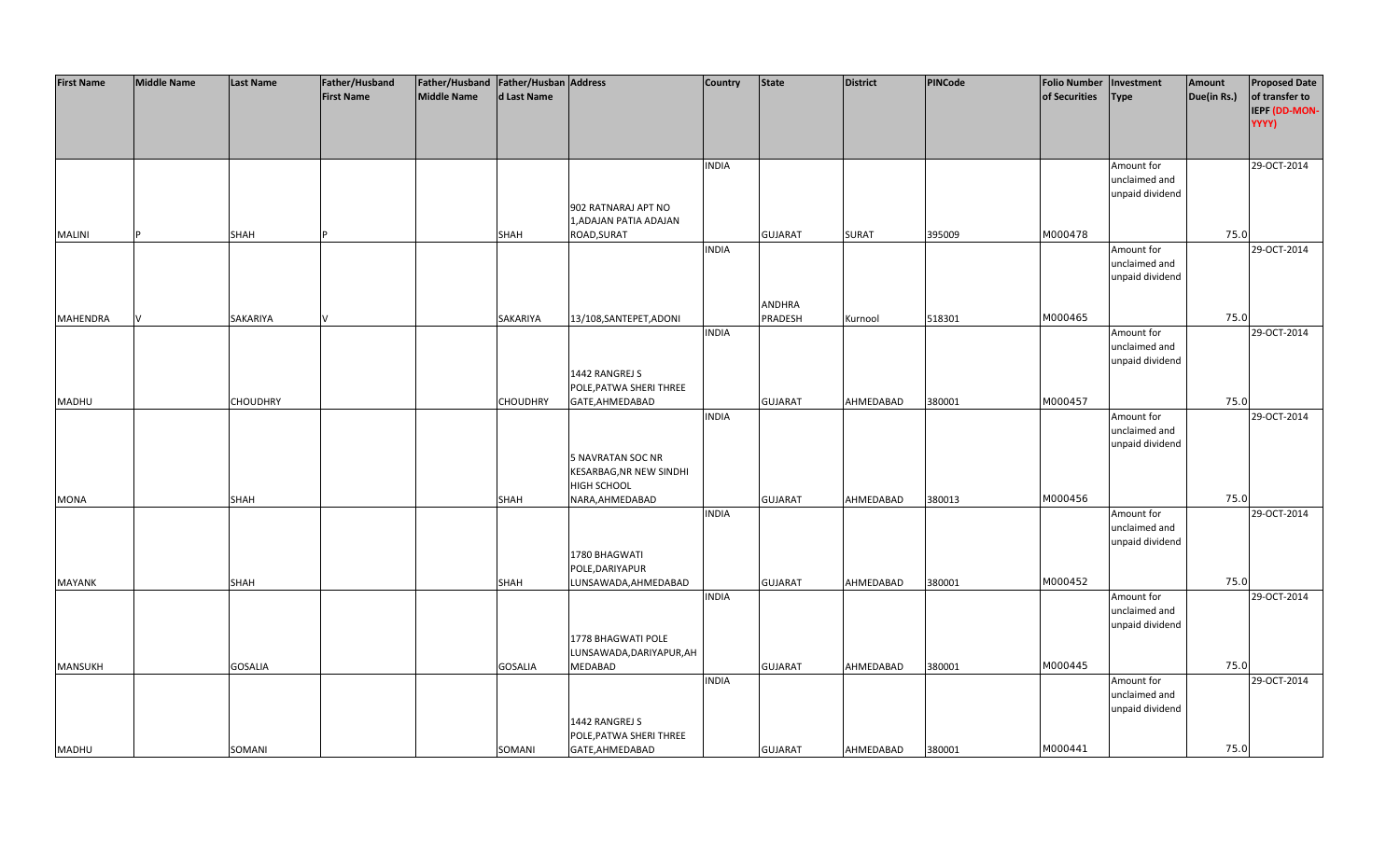| <b>First Name</b> | <b>Middle Name</b> | <b>Last Name</b> | Father/Husband    | Father/Husband   Father/Husban   Address |                |                                          | <b>Country</b> | <b>State</b>   | <b>District</b>  | PINCode | <b>Folio Number</b> | Investment                       | Amount      | <b>Proposed Date</b>            |
|-------------------|--------------------|------------------|-------------------|------------------------------------------|----------------|------------------------------------------|----------------|----------------|------------------|---------|---------------------|----------------------------------|-------------|---------------------------------|
|                   |                    |                  | <b>First Name</b> | <b>Middle Name</b>                       | d Last Name    |                                          |                |                |                  |         | of Securities       | <b>Type</b>                      | Due(in Rs.) | of transfer to<br>IEPF (DD-MON- |
|                   |                    |                  |                   |                                          |                |                                          |                |                |                  |         |                     |                                  |             | YYYY)                           |
|                   |                    |                  |                   |                                          |                |                                          |                |                |                  |         |                     |                                  |             |                                 |
|                   |                    |                  |                   |                                          |                |                                          | <b>INDIA</b>   |                |                  |         |                     | Amount for                       |             | 29-OCT-2014                     |
|                   |                    |                  |                   |                                          |                |                                          |                |                |                  |         |                     | unclaimed and<br>unpaid dividend |             |                                 |
|                   |                    |                  |                   |                                          |                | SANGHVI NIWAS NR                         |                |                |                  |         |                     |                                  |             |                                 |
|                   |                    |                  |                   |                                          |                | <b>BHAGWATI</b>                          |                |                |                  |         |                     |                                  |             |                                 |
| <b>MANISH</b>     |                    | SANGHVI          |                   |                                          | SANGHVI        | NAGA, VIJAYNAGAR<br>NARANPURA, AHMEDABAD |                | <b>GUJARAT</b> | AHMEDABAD        | 380013  | M000440             |                                  | 75.0        |                                 |
|                   |                    |                  |                   |                                          |                |                                          | <b>INDIA</b>   |                |                  |         |                     | Amount for                       |             | 29-OCT-2014                     |
|                   |                    |                  |                   |                                          |                |                                          |                |                |                  |         |                     | unclaimed and                    |             |                                 |
|                   |                    |                  |                   |                                          |                | PIYUSH NIWAS NR RAVJIBHAI                |                |                |                  |         |                     | unpaid dividend                  |             |                                 |
|                   |                    |                  |                   |                                          |                | APPT, OPP KALPATARU SOC                  |                |                |                  |         |                     |                                  |             |                                 |
| <b>MANISHA</b>    |                    | SHAH             |                   |                                          | SHAH           | NAVRANGPURA, AHMEDABAD                   | <b>INDIA</b>   | <b>GUJARAT</b> | AHMEDABAD        | 380013  | M000439             |                                  | 75.0        | 29-OCT-2014                     |
|                   |                    |                  |                   |                                          |                |                                          |                |                |                  |         |                     | Amount for<br>unclaimed and      |             |                                 |
|                   |                    |                  |                   |                                          |                |                                          |                |                |                  |         |                     | unpaid dividend                  |             |                                 |
|                   |                    |                  |                   |                                          |                | SANGHVI NIWAS NR<br>BHAGWATI NAGA, VIJAY |                |                |                  |         |                     |                                  |             |                                 |
|                   |                    |                  |                   |                                          |                | <b>NAGAR</b>                             |                |                |                  |         |                     |                                  |             |                                 |
| <b>MIKA</b>       |                    | SANGHVI          |                   |                                          | SANGHVI        | NARANPURA, AHMEDABAD                     |                | <b>GUJARAT</b> | AHMEDABAD        | 380013  | M000435             |                                  | 75.0        |                                 |
|                   |                    |                  |                   |                                          |                |                                          | <b>INDIA</b>   |                |                  |         |                     | Amount for<br>unclaimed and      |             | 29-OCT-2014                     |
|                   |                    |                  |                   |                                          |                |                                          |                |                |                  |         |                     | unpaid dividend                  |             |                                 |
|                   |                    |                  |                   |                                          |                | TO KUNDHELI TA TALAJA, DI                |                |                |                  |         |                     |                                  |             |                                 |
| <b>MUKESH</b>     |                    | <b>MEYANI</b>    |                   |                                          | MEYANI         | BHAVNAGAR, BHIKDIA                       |                | <b>GUJARAT</b> | <b>BHAVNAGAR</b> | 364140  | M000412             |                                  | 75.0        |                                 |
|                   |                    |                  |                   |                                          |                |                                          | <b>INDIA</b>   |                |                  |         |                     | Amount for                       |             | 29-OCT-2014                     |
|                   |                    |                  |                   |                                          |                |                                          |                |                |                  |         |                     | unclaimed and<br>unpaid dividend |             |                                 |
|                   |                    |                  |                   |                                          |                |                                          |                |                |                  |         |                     |                                  |             |                                 |
|                   |                    |                  |                   |                                          |                | 116 TEXTILE MARKET, JOGI                 |                |                |                  |         |                     |                                  |             |                                 |
| <b>MAHESH</b>     |                    | <b>GERGE</b>     |                   |                                          | <b>GERGE</b>   | WARA NAI SARAK, DELHI                    | <b>INDIA</b>   | <b>DELHI</b>   | <b>DELHI</b>     | 110006  | M000358             | Amount for                       | 75.0        | 29-OCT-2014                     |
|                   |                    |                  |                   |                                          |                |                                          |                |                |                  |         |                     | unclaimed and                    |             |                                 |
|                   |                    |                  |                   |                                          |                |                                          |                |                |                  |         |                     | unpaid dividend                  |             |                                 |
|                   |                    |                  |                   |                                          |                | 116 TEXTILE MARKET, JOGI                 |                |                |                  |         |                     |                                  |             |                                 |
| <b>MURARI</b>     |                    | GARGE            |                   |                                          | GARGE          | WARA NAI SARAK, DELHI                    |                | <b>DELHI</b>   | <b>DELHI</b>     | 110006  | M000355             |                                  | 75.0        |                                 |
|                   |                    |                  |                   |                                          |                |                                          | <b>INDIA</b>   |                |                  |         |                     | Amount for<br>unclaimed and      |             | 29-OCT-2014                     |
|                   |                    |                  |                   |                                          |                |                                          |                |                |                  |         |                     | unpaid dividend                  |             |                                 |
|                   |                    |                  |                   |                                          |                | 116 TEXTILE MARKET, JOGI                 |                |                |                  |         |                     |                                  |             |                                 |
| MANORMA           |                    | <b>CHAWALA</b>   |                   |                                          | <b>CHAWALA</b> | WARA NAI SARAK, DELHI                    |                | <b>DELHI</b>   | <b>DELHI</b>     | 110006  | M000350             |                                  | 75.0        |                                 |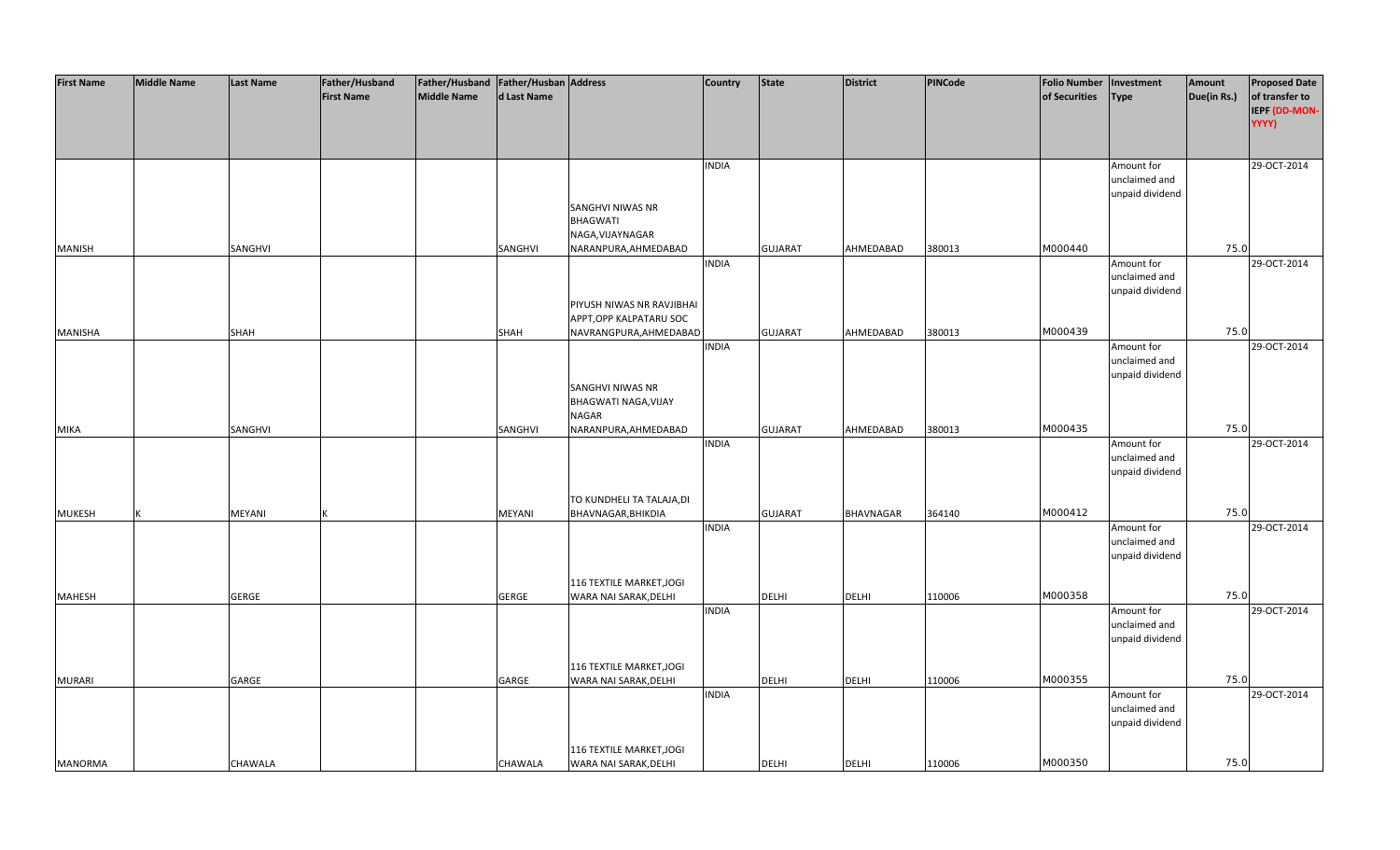| <b>First Name</b> | <b>Middle Name</b> | <b>Last Name</b> | Father/Husband    | Father/Husband Father/Husban Address |               |                              | <b>Country</b> | <b>State</b>   | <b>District</b>  | PINCode | <b>Folio Number</b> | Investment      | Amount      | <b>Proposed Date</b> |
|-------------------|--------------------|------------------|-------------------|--------------------------------------|---------------|------------------------------|----------------|----------------|------------------|---------|---------------------|-----------------|-------------|----------------------|
|                   |                    |                  | <b>First Name</b> | <b>Middle Name</b>                   | d Last Name   |                              |                |                |                  |         | of Securities       | <b>Type</b>     | Due(in Rs.) | of transfer to       |
|                   |                    |                  |                   |                                      |               |                              |                |                |                  |         |                     |                 |             | IEPF (DD-MON-        |
|                   |                    |                  |                   |                                      |               |                              |                |                |                  |         |                     |                 |             | YYYY)                |
|                   |                    |                  |                   |                                      |               |                              |                |                |                  |         |                     |                 |             |                      |
|                   |                    |                  |                   |                                      |               |                              |                |                |                  |         |                     |                 |             |                      |
|                   |                    |                  |                   |                                      |               |                              | <b>INDIA</b>   |                |                  |         |                     | Amount for      |             | 29-OCT-2014          |
|                   |                    |                  |                   |                                      |               |                              |                |                |                  |         |                     | unclaimed and   |             |                      |
|                   |                    |                  |                   |                                      |               |                              |                |                |                  |         |                     | unpaid dividend |             |                      |
|                   |                    |                  |                   |                                      |               |                              |                |                |                  |         |                     |                 |             |                      |
|                   |                    |                  |                   |                                      |               | 1857 SECTOR                  |                |                |                  |         |                     |                 |             |                      |
| <b>KULDEEP</b>    |                    | POONIA           |                   |                                      | <b>POONIA</b> | 8, FARIDABAD, HARYANA        |                | <b>HARYANA</b> | <b>FARIDABAD</b> |         | K000245             |                 | 75.0        |                      |
|                   |                    |                  |                   |                                      |               |                              | <b>INDIA</b>   |                |                  |         |                     | Amount for      |             | 29-OCT-2014          |
|                   |                    |                  |                   |                                      |               |                              |                |                |                  |         |                     | unclaimed and   |             |                      |
|                   |                    |                  |                   |                                      |               |                              |                |                |                  |         |                     | unpaid dividend |             |                      |
|                   |                    |                  |                   |                                      |               |                              |                |                |                  |         |                     |                 |             |                      |
|                   |                    |                  |                   |                                      |               | A-158 KANTI NAGAR, VISTAR    |                |                |                  |         |                     |                 |             |                      |
| <b>KRISHAN</b>    |                    | <b>MURARI</b>    |                   |                                      | <b>MURARI</b> | <b>GALEE SHAHDARA, DELHI</b> |                | <b>DELHI</b>   | <b>DELHI</b>     |         | K000244             |                 | 75.0        |                      |
|                   |                    |                  |                   |                                      |               |                              | <b>INDIA</b>   |                |                  |         |                     | Amount for      |             | 29-OCT-2014          |
|                   |                    |                  |                   |                                      |               |                              |                |                |                  |         |                     | unclaimed and   |             |                      |
|                   |                    |                  |                   |                                      |               |                              |                |                |                  |         |                     | unpaid dividend |             |                      |
|                   |                    |                  |                   |                                      |               |                              |                |                |                  |         |                     |                 |             |                      |
|                   |                    |                  |                   |                                      |               | 1857 SECTOR                  |                |                |                  |         |                     |                 |             |                      |
| <b>KRISHNA</b>    |                    | <b>DEVI</b>      |                   |                                      | <b>DEVI</b>   | 8, FARIDABAD, HARYANA        |                | <b>HARYANA</b> | <b>FARIDABAD</b> | 121002  | K000239             |                 | 75.0        |                      |
|                   |                    |                  |                   |                                      |               |                              | <b>INDIA</b>   |                |                  |         |                     | Amount for      |             | 29-OCT-2014          |
|                   |                    |                  |                   |                                      |               |                              |                |                |                  |         |                     | unclaimed and   |             |                      |
|                   |                    |                  |                   |                                      |               |                              |                |                |                  |         |                     | unpaid dividend |             |                      |
|                   |                    |                  |                   |                                      |               |                              |                |                |                  |         |                     |                 |             |                      |
|                   |                    |                  |                   |                                      |               |                              |                |                |                  |         |                     |                 |             |                      |
|                   |                    |                  |                   |                                      |               | BHOJABHAINO TEKRO H NO 6-    |                |                | <b>SURAT</b>     |         | K000159             |                 | 75.0        |                      |
| KAUSHAL           |                    | <b>SHAH</b>      |                   |                                      | <b>SHAH</b>   | 1821, MAHIDHARPURA, SURAT    |                | <b>GUJARAT</b> |                  | 395003  |                     |                 |             |                      |
|                   |                    |                  |                   |                                      |               |                              | <b>INDIA</b>   |                |                  |         |                     | Amount for      |             | 29-OCT-2014          |
|                   |                    |                  |                   |                                      |               |                              |                |                |                  |         |                     | unclaimed and   |             |                      |
|                   |                    |                  |                   |                                      |               |                              |                |                |                  |         |                     | unpaid dividend |             |                      |
|                   |                    |                  |                   |                                      |               | UNION BANK OF INDIA Z A      |                |                |                  |         |                     |                 |             |                      |
|                   |                    |                  |                   |                                      |               | O, SECTOR 17 SHOPPING        |                |                |                  |         |                     |                 |             |                      |
| YASH              | PAUL               | <b>GUPTA</b>     | PAUL              |                                      | <b>GUPTA</b>  | CENTRE, GANDHINAGAR          |                | <b>GUJARAT</b> | GANDHINAGAR      | 382017  | Y000028             |                 | 75.0        |                      |
|                   |                    |                  |                   |                                      |               |                              | <b>INDIA</b>   |                |                  |         |                     | Amount for      |             | 29-OCT-2014          |
|                   |                    |                  |                   |                                      |               |                              |                |                |                  |         |                     | unclaimed and   |             |                      |
|                   |                    |                  |                   |                                      |               |                              |                |                |                  |         |                     | unpaid dividend |             |                      |
|                   |                    |                  |                   |                                      |               | 1779 BHAGWATI POLE           |                |                |                  |         |                     |                 |             |                      |
|                   |                    |                  |                   |                                      |               | LUNSAWADA, DARIYAPUR, AH     |                |                |                  |         |                     |                 |             |                      |
| YOGESH            |                    | VORA             |                   |                                      | VORA          | <b>MEDABAD</b>               |                | <b>GUJARAT</b> | AHMEDABAD        | 380001  | Y000024             |                 | 75.0        |                      |
|                   |                    |                  |                   |                                      |               |                              | <b>INDIA</b>   |                |                  |         |                     | Amount for      |             | 29-OCT-2014          |
|                   |                    |                  |                   |                                      |               |                              |                |                |                  |         |                     | unclaimed and   |             |                      |
|                   |                    |                  |                   |                                      |               |                              |                |                |                  |         |                     | unpaid dividend |             |                      |
|                   |                    |                  |                   |                                      |               | 1442 RANGREJ'S               |                |                |                  |         |                     |                 |             |                      |
|                   |                    |                  |                   |                                      |               | POLE, PATWA SHERI THREE      |                |                |                  |         |                     |                 |             |                      |
| YASHODA           |                    | SOMANI           |                   |                                      | SOMANI        | GATE, AHMEDABAD              |                | <b>GUJARAT</b> | AHMEDABAD        | 380001  | Y000023             |                 | 75.0        |                      |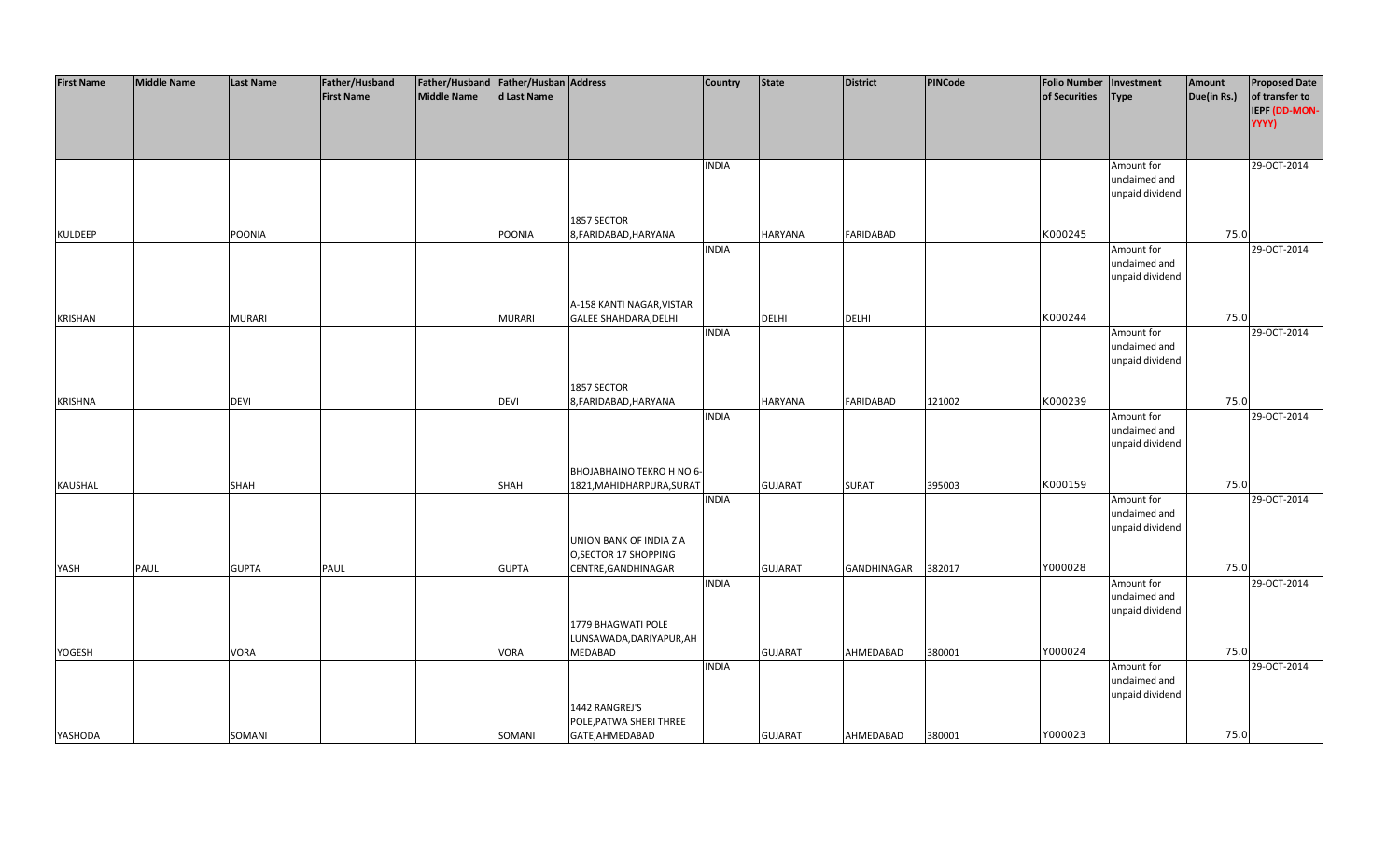| <b>First Name</b> | <b>Middle Name</b> | <b>Last Name</b>  | Father/Husband    | Father/Husband Father/Husban Address |                   |                            | <b>Country</b> | <b>State</b>     | <b>District</b> | PINCode | <b>Folio Number</b> | Investment      | Amount      | <b>Proposed Date</b> |
|-------------------|--------------------|-------------------|-------------------|--------------------------------------|-------------------|----------------------------|----------------|------------------|-----------------|---------|---------------------|-----------------|-------------|----------------------|
|                   |                    |                   | <b>First Name</b> | <b>Middle Name</b>                   | d Last Name       |                            |                |                  |                 |         | of Securities       | <b>Type</b>     | Due(in Rs.) | of transfer to       |
|                   |                    |                   |                   |                                      |                   |                            |                |                  |                 |         |                     |                 |             |                      |
|                   |                    |                   |                   |                                      |                   |                            |                |                  |                 |         |                     |                 |             | IEPF (DD-MON-        |
|                   |                    |                   |                   |                                      |                   |                            |                |                  |                 |         |                     |                 |             | YYYY)                |
|                   |                    |                   |                   |                                      |                   |                            |                |                  |                 |         |                     |                 |             |                      |
|                   |                    |                   |                   |                                      |                   |                            |                |                  |                 |         |                     |                 |             |                      |
|                   |                    |                   |                   |                                      |                   |                            | <b>INDIA</b>   |                  |                 |         |                     | Amount for      |             | 29-OCT-2014          |
|                   |                    |                   |                   |                                      |                   |                            |                |                  |                 |         |                     | unclaimed and   |             |                      |
|                   |                    |                   |                   |                                      |                   |                            |                |                  |                 |         |                     | unpaid dividend |             |                      |
|                   |                    |                   |                   |                                      |                   |                            |                |                  |                 |         |                     |                 |             |                      |
|                   |                    |                   |                   |                                      |                   | A-281, SUDERSHAN           |                |                  |                 |         |                     |                 |             |                      |
| YASHIKA           | YASHIKA            |                   | YASHIKA           |                                      |                   | PARK, NEW DELHI            |                | <b>DELHI</b>     | <b>DELHI</b>    | 110015  | Y000011             |                 | 75.0        |                      |
|                   |                    |                   |                   |                                      |                   |                            | <b>INDIA</b>   |                  |                 |         |                     | Amount for      |             | 29-OCT-2014          |
|                   |                    |                   |                   |                                      |                   |                            |                |                  |                 |         |                     |                 |             |                      |
|                   |                    |                   |                   |                                      |                   |                            |                |                  |                 |         |                     | unclaimed and   |             |                      |
|                   |                    |                   |                   |                                      |                   |                            |                |                  |                 |         |                     | unpaid dividend |             |                      |
|                   |                    |                   |                   |                                      |                   |                            |                |                  |                 |         |                     |                 |             |                      |
|                   |                    |                   |                   |                                      |                   | 18 BANK COLONY, TANK       |                |                  |                 |         |                     |                 |             |                      |
| YOGESH            |                    | <b>BHARGAVA</b>   |                   |                                      | <b>BHARGAVA</b>   | PHATAK, JAIPUR             |                | RAJASTHAN        | <b>JAIPUR</b>   | 302015  | Y000004             |                 | 75.0        |                      |
|                   |                    |                   |                   |                                      |                   |                            | <b>INDIA</b>   |                  |                 |         |                     | Amount for      |             | 29-OCT-2014          |
|                   |                    |                   |                   |                                      |                   |                            |                |                  |                 |         |                     | unclaimed and   |             |                      |
|                   |                    |                   |                   |                                      |                   |                            |                |                  |                 |         |                     | unpaid dividend |             |                      |
|                   |                    |                   |                   |                                      |                   | 43-A, L.I.G. FLATS, PHASE- |                |                  |                 |         |                     |                 |             |                      |
|                   |                    |                   |                   |                                      |                   | III, DEEP ENCLAVE, ASHOK   |                |                  |                 |         |                     |                 |             |                      |
| VINOD             | <b>KUMAR</b>       | SHARMA            | <b>KUMAR</b>      |                                      | SHARMA            | VIHAR, DELHI               |                | DELHI            | <b>DELHI</b>    | 110052  | V000382             |                 | 75.0        |                      |
|                   |                    |                   |                   |                                      |                   |                            | <b>INDIA</b>   |                  |                 |         |                     | Amount for      |             | 29-OCT-2014          |
|                   |                    |                   |                   |                                      |                   |                            |                |                  |                 |         |                     | unclaimed and   |             |                      |
|                   |                    |                   |                   |                                      |                   |                            |                |                  |                 |         |                     | unpaid dividend |             |                      |
|                   |                    |                   |                   |                                      |                   | 706/1 MASKATI              |                |                  |                 |         |                     |                 |             |                      |
|                   |                    |                   |                   |                                      |                   | MARKET, SAKAR BAZAR        |                |                  |                 |         |                     |                 |             |                      |
|                   |                    |                   |                   |                                      |                   |                            |                |                  |                 |         | V000350             |                 | 75.0        |                      |
| <b>VIDHYABEN</b>  |                    | <b>SHAH</b>       |                   |                                      | <b>SHAH</b>       | KALUPUR, AHMEDABAD         |                | <b>GUJARAT</b>   | AHMEDABAD       | 380002  |                     |                 |             |                      |
|                   |                    |                   |                   |                                      |                   |                            | <b>INDIA</b>   |                  |                 |         |                     | Amount for      |             | 29-OCT-2014          |
|                   |                    |                   |                   |                                      |                   |                            |                |                  |                 |         |                     | unclaimed and   |             |                      |
|                   |                    |                   |                   |                                      |                   |                            |                |                  |                 |         |                     | unpaid dividend |             |                      |
|                   |                    |                   |                   |                                      |                   |                            |                |                  |                 |         |                     |                 |             |                      |
|                   |                    |                   |                   |                                      |                   | 8-1721 KOLSHA WALA BUID,R  |                |                  |                 |         |                     |                 |             |                      |
| VIJAYABEN         |                    | <b>SHAH</b>       |                   |                                      | <b>SHAH</b>       | NO 6 GOPIPURA, SURAT       |                | <b>GUJARAT</b>   | SURAT           | 395001  | V000296             |                 | 75.0        |                      |
|                   |                    |                   |                   |                                      |                   |                            | <b>INDIA</b>   |                  |                 |         |                     | Amount for      |             | 29-OCT-2014          |
|                   |                    |                   |                   |                                      |                   |                            |                |                  |                 |         |                     | unclaimed and   |             |                      |
|                   |                    |                   |                   |                                      |                   | GOLD COIN 14               |                |                  |                 |         |                     | unpaid dividend |             |                      |
|                   |                    |                   |                   |                                      |                   | MUKTANGAN, COMM            |                |                  |                 |         |                     |                 |             |                      |
|                   |                    |                   |                   |                                      |                   | COMPLEX SAHAKAR NAGAR-     |                |                  |                 |         |                     |                 |             |                      |
| <b>VAMAN</b>      |                    | <b>KARANDIKAR</b> |                   |                                      | <b>KARANDIKAR</b> | 2, PUNE                    |                | MAHARASHTRA      | <b>PUNE</b>     | 411009  | V000283             |                 | 75.0        |                      |
|                   |                    |                   |                   |                                      |                   |                            | <b>INDIA</b>   |                  |                 |         |                     | Amount for      |             | 29-OCT-2014          |
|                   |                    |                   |                   |                                      |                   |                            |                |                  |                 |         |                     | unclaimed and   |             |                      |
|                   |                    |                   |                   |                                      |                   |                            |                |                  |                 |         |                     |                 |             |                      |
|                   |                    |                   |                   |                                      |                   |                            |                |                  |                 |         |                     | unpaid dividend |             |                      |
|                   |                    |                   |                   |                                      |                   | NO 22 POLICE STATION       |                |                  |                 |         |                     |                 |             |                      |
|                   |                    |                   |                   |                                      |                   | ROAD, BASAVANGUDI, BANGA   |                |                  |                 |         |                     |                 |             |                      |
| <b>VEENA</b>      |                    | <b>KARANTH</b>    |                   |                                      | KARANTH           | LORE                       |                | <b>KARNATAKA</b> | BANGALORE       | 560004  | V000281             |                 | 75.0        |                      |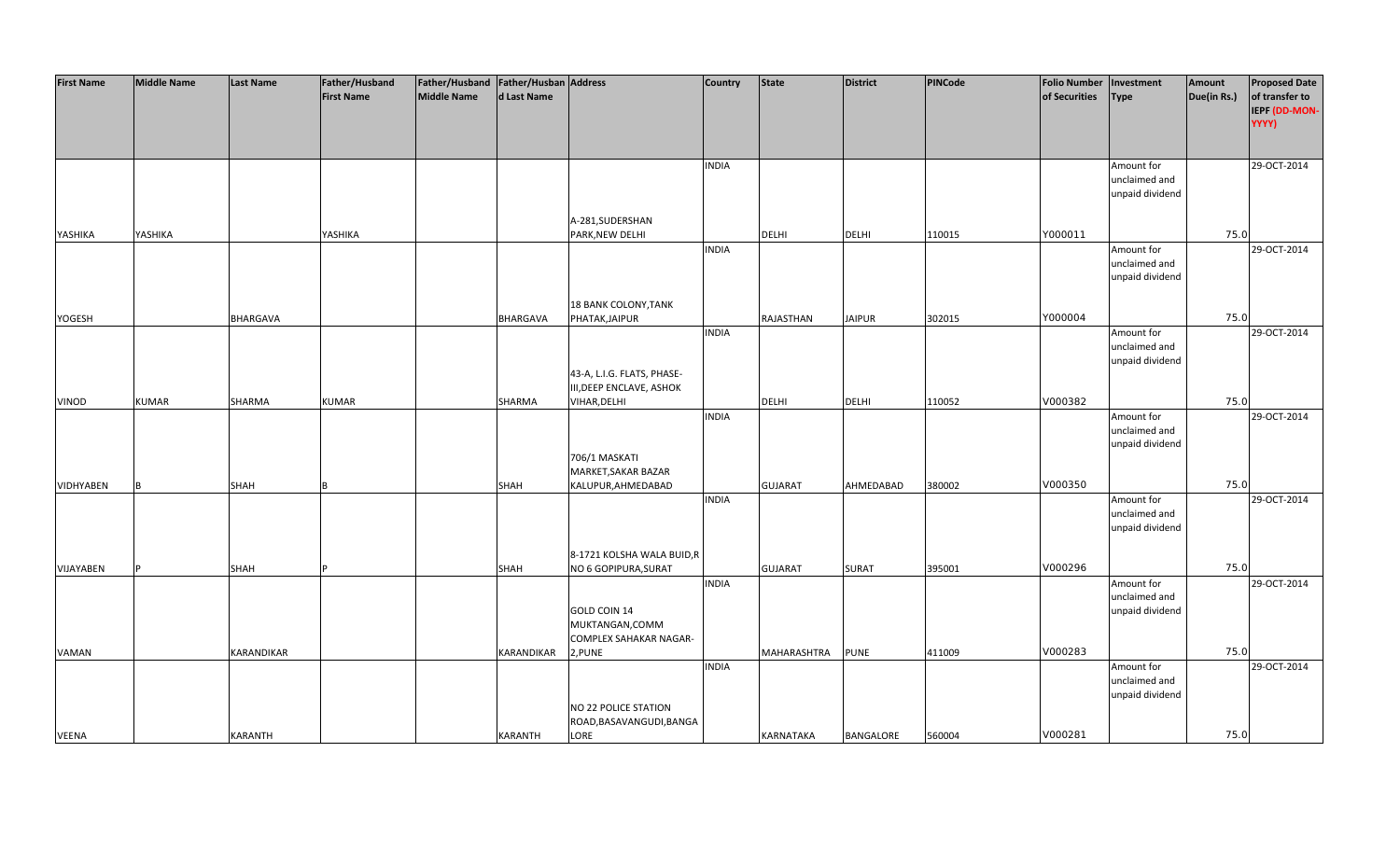| <b>First Name</b> | <b>Middle Name</b> | <b>Last Name</b> | Father/Husband    | Father/Husband Father/Husban Address |               |                           | <b>Country</b> | <b>State</b>   | <b>District</b> | PINCode | <b>Folio Number</b> | Investment      | Amount      | <b>Proposed Date</b> |
|-------------------|--------------------|------------------|-------------------|--------------------------------------|---------------|---------------------------|----------------|----------------|-----------------|---------|---------------------|-----------------|-------------|----------------------|
|                   |                    |                  | <b>First Name</b> | <b>Middle Name</b>                   | d Last Name   |                           |                |                |                 |         | of Securities       | <b>Type</b>     | Due(in Rs.) | of transfer to       |
|                   |                    |                  |                   |                                      |               |                           |                |                |                 |         |                     |                 |             | IEPF (DD-MON-        |
|                   |                    |                  |                   |                                      |               |                           |                |                |                 |         |                     |                 |             | YYYY)                |
|                   |                    |                  |                   |                                      |               |                           |                |                |                 |         |                     |                 |             |                      |
|                   |                    |                  |                   |                                      |               |                           |                |                |                 |         |                     |                 |             |                      |
|                   |                    |                  |                   |                                      |               |                           | <b>INDIA</b>   |                |                 |         |                     | Amount for      |             | 29-OCT-2014          |
|                   |                    |                  |                   |                                      |               |                           |                |                |                 |         |                     | unclaimed and   |             |                      |
|                   |                    |                  |                   |                                      |               |                           |                |                |                 |         |                     | unpaid dividend |             |                      |
|                   |                    |                  |                   |                                      |               | <b>4 MEHUL PARK 2ND</b>   |                |                |                 |         |                     |                 |             |                      |
|                   |                    |                  |                   |                                      |               | FLOOR, B/H VADAJ AMTS BUS |                |                |                 |         |                     |                 |             |                      |
| VIJAY             |                    | <b>DUGALI</b>    |                   |                                      | <b>DUGALI</b> | STOP, AHMEDABAD           |                | <b>GUJARAT</b> | AHMEDABAD       | 380013  | V000279             |                 | 75.0        |                      |
|                   |                    |                  |                   |                                      |               |                           | <b>INDIA</b>   |                |                 |         |                     | Amount for      |             | 29-OCT-2014          |
|                   |                    |                  |                   |                                      |               |                           |                |                |                 |         |                     | unclaimed and   |             |                      |
|                   |                    |                  |                   |                                      |               |                           |                |                |                 |         |                     | unpaid dividend |             |                      |
|                   |                    |                  |                   |                                      |               |                           |                |                |                 |         |                     |                 |             |                      |
|                   |                    |                  |                   |                                      |               | 11 NAGORISHALA, RATAN     |                |                |                 |         |                     |                 |             |                      |
| VASANTBEN         |                    | AJMERA           |                   |                                      | AJMERA        | POLE, AHMEDABAD           |                | <b>GUJARAT</b> | AHMEDABAD       | 380001  | V000277             |                 | 75.0        |                      |
|                   |                    |                  |                   |                                      |               |                           | <b>INDIA</b>   |                |                 |         |                     | Amount for      |             | 29-OCT-2014          |
|                   |                    |                  |                   |                                      |               |                           |                |                |                 |         |                     | unclaimed and   |             |                      |
|                   |                    |                  |                   |                                      |               |                           |                |                |                 |         |                     | unpaid dividend |             |                      |
|                   |                    |                  |                   |                                      |               |                           |                |                |                 |         |                     |                 |             |                      |
|                   |                    |                  |                   |                                      |               | 11 NAGORISHALA, RATAN     |                |                |                 |         |                     |                 |             |                      |
| <b>VRAJBHAI</b>   |                    | AJMERA           |                   |                                      | AJMERA        | POLE, AHMEDABAD           |                | <b>GUJARAT</b> | AHMEDABAD       | 380001  | V000276             |                 | 75.0        |                      |
|                   |                    |                  |                   |                                      |               |                           | <b>INDIA</b>   |                |                 |         |                     | Amount for      |             | 29-OCT-2014          |
|                   |                    |                  |                   |                                      |               |                           |                |                |                 |         |                     | unclaimed and   |             |                      |
|                   |                    |                  |                   |                                      |               |                           |                |                |                 |         |                     | unpaid dividend |             |                      |
|                   |                    |                  |                   |                                      |               | A/2 ARCHITA               |                |                |                 |         |                     |                 |             |                      |
|                   |                    |                  |                   |                                      |               | FLATS, COMMERCE SIX RD    |                |                |                 |         |                     |                 |             |                      |
| <b>VRAJ</b>       |                    | <b>AJMERA</b>    |                   |                                      | AJMERA        | NAVRANGPURA, AHMEDABAD    |                | <b>GUJARAT</b> | AHMEDABAD       | 380009  | V000274             |                 | 75.0        |                      |
|                   |                    |                  |                   |                                      |               |                           | <b>INDIA</b>   |                |                 |         |                     | Amount for      |             | 29-OCT-2014          |
|                   |                    |                  |                   |                                      |               |                           |                |                |                 |         |                     | unclaimed and   |             |                      |
|                   |                    |                  |                   |                                      |               |                           |                |                |                 |         |                     | unpaid dividend |             |                      |
|                   |                    |                  |                   |                                      |               | 1780 BHAGWATI             |                |                |                 |         |                     |                 |             |                      |
|                   |                    |                  |                   |                                      |               | POLE, DARIYAPUR           |                |                |                 |         |                     |                 |             |                      |
| <b>VINU</b>       |                    | <b>SHAH</b>      |                   |                                      | <b>SHAH</b>   | LUNSAWADA, AHMEDABAD      |                | <b>GUJARAT</b> | AHMEDABAD       | 380001  | V000269             |                 | 75.0        |                      |
|                   |                    |                  |                   |                                      |               |                           | <b>INDIA</b>   |                |                 |         |                     | Amount for      |             | 29-OCT-2014          |
|                   |                    |                  |                   |                                      |               |                           |                |                |                 |         |                     | unclaimed and   |             |                      |
|                   |                    |                  |                   |                                      |               |                           |                |                |                 |         |                     | unpaid dividend |             |                      |
|                   |                    |                  |                   |                                      |               |                           |                |                |                 |         |                     |                 |             |                      |
|                   |                    |                  |                   |                                      |               | A-47 JUMANI MARKET, REVDI |                |                |                 |         |                     |                 |             |                      |
| VATWANI           |                    | <b>MAMTA</b>     |                   |                                      | <b>MAMTA</b>  | BAZAR, AHMEDABAD          |                | <b>GUJARAT</b> | AHMEDABAD       | 380002  | V000241             |                 | 75.0        |                      |
|                   |                    |                  |                   |                                      |               |                           | <b>INDIA</b>   |                |                 |         |                     | Amount for      |             | 29-OCT-2014          |
|                   |                    |                  |                   |                                      |               |                           |                |                |                 |         |                     | unclaimed and   |             |                      |
|                   |                    |                  |                   |                                      |               |                           |                |                |                 |         |                     | unpaid dividend |             |                      |
|                   |                    |                  |                   |                                      |               | 548 GALI JAIN             |                |                |                 |         |                     |                 |             |                      |
|                   |                    |                  |                   |                                      |               | MANDIR, CHHOTA BAZAR      |                |                |                 |         |                     |                 |             |                      |
| <b>VINAY</b>      |                    | <b>GUPTA</b>     |                   |                                      | <b>GUPTA</b>  | SHAHDARA, DELHI           |                | <b>DELHI</b>   | <b>DELHI</b>    | 110032  | V000146             |                 | 75.0        |                      |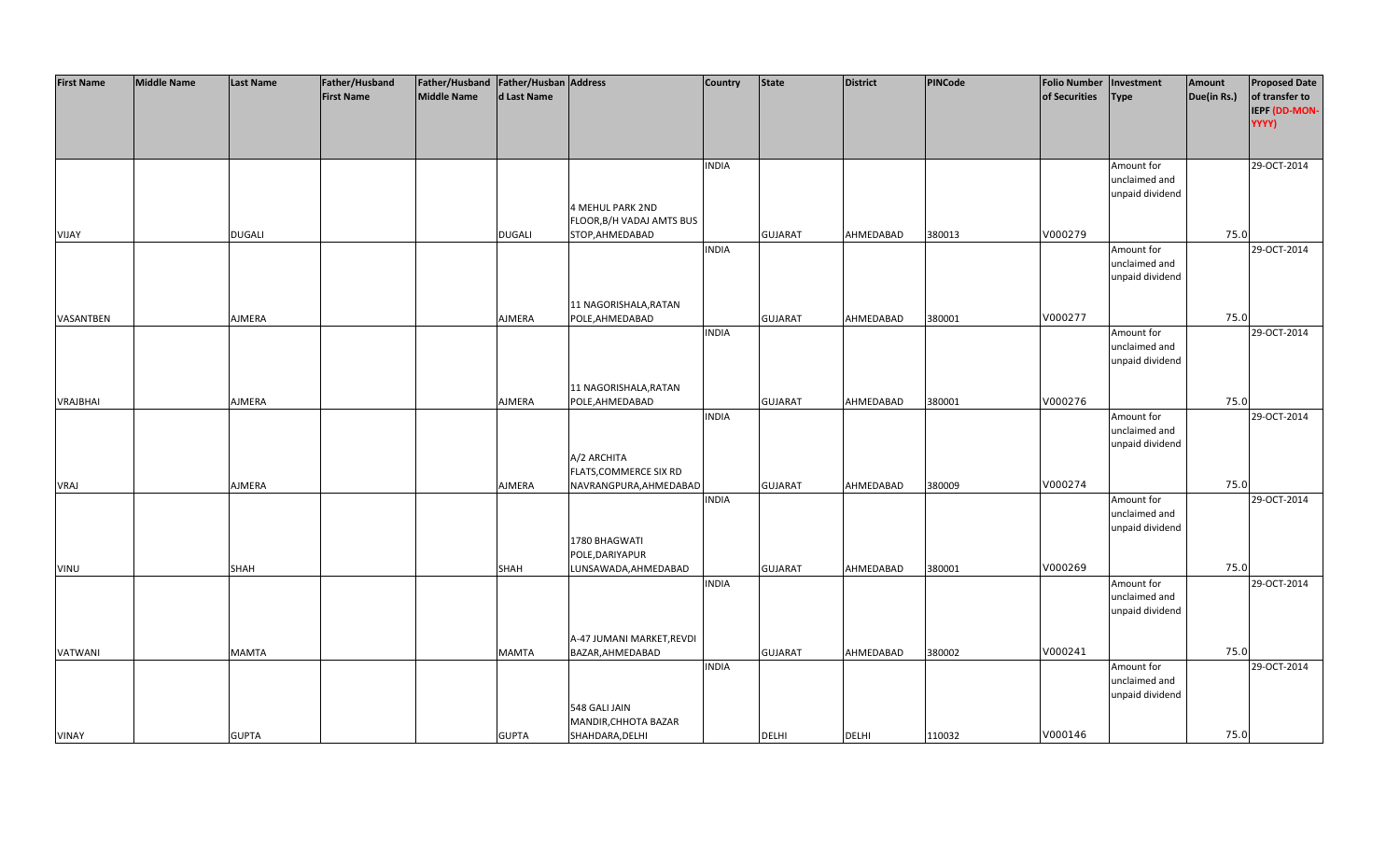| <b>First Name</b> | <b>Middle Name</b> | <b>Last Name</b> | Father/Husband    | Father/Husband   Father/Husban   Address |              |                            | <b>Country</b> | <b>State</b>   | <b>District</b> | PINCode | <b>Folio Number</b> | Investment      | Amount      | <b>Proposed Date</b> |
|-------------------|--------------------|------------------|-------------------|------------------------------------------|--------------|----------------------------|----------------|----------------|-----------------|---------|---------------------|-----------------|-------------|----------------------|
|                   |                    |                  | <b>First Name</b> | <b>Middle Name</b>                       | d Last Name  |                            |                |                |                 |         | of Securities       | <b>Type</b>     | Due(in Rs.) | of transfer to       |
|                   |                    |                  |                   |                                          |              |                            |                |                |                 |         |                     |                 |             | IEPF (DD-MON-        |
|                   |                    |                  |                   |                                          |              |                            |                |                |                 |         |                     |                 |             | YYYY)                |
|                   |                    |                  |                   |                                          |              |                            |                |                |                 |         |                     |                 |             |                      |
|                   |                    |                  |                   |                                          |              |                            |                |                |                 |         |                     |                 |             |                      |
|                   |                    |                  |                   |                                          |              |                            |                |                |                 |         |                     |                 |             |                      |
|                   |                    |                  |                   |                                          |              |                            | <b>INDIA</b>   |                |                 |         |                     | Amount for      |             | 29-OCT-2014          |
|                   |                    |                  |                   |                                          |              |                            |                |                |                 |         |                     | unclaimed and   |             |                      |
|                   |                    |                  |                   |                                          |              |                            |                |                |                 |         |                     | unpaid dividend |             |                      |
|                   |                    |                  |                   |                                          |              | B-13/71 DOUBLE             |                |                |                 |         |                     |                 |             |                      |
|                   |                    |                  |                   |                                          |              | STOREY, GOVT QTRS DEV      |                |                |                 |         |                     |                 |             |                      |
| <b>VIPIN</b>      | <b>KUMAR</b>       | JAIN             | <b>KUMAR</b>      |                                          | <b>JAIN</b>  | NAGAR, NEW DELHI           |                | <b>DELHI</b>   | <b>DELHI</b>    |         | V000165             |                 | 75.0        |                      |
|                   |                    |                  |                   |                                          |              |                            | <b>INDIA</b>   |                |                 |         |                     | Amount for      |             | 29-OCT-2014          |
|                   |                    |                  |                   |                                          |              |                            |                |                |                 |         |                     | unclaimed and   |             |                      |
|                   |                    |                  |                   |                                          |              |                            |                |                |                 |         |                     | unpaid dividend |             |                      |
|                   |                    |                  |                   |                                          |              |                            |                |                |                 |         |                     |                 |             |                      |
|                   |                    |                  |                   |                                          |              | 16B/9 D B GUPTA ROAD, DEV  |                |                |                 |         |                     |                 |             |                      |
| <b>VIJAY</b>      |                    | <b>KUMAR</b>     |                   |                                          | <b>KUMAR</b> | NAGAR, NEW DELHI           |                | <b>DELHI</b>   | <b>DELHI</b>    | 110005  | V000164             |                 | 75.0        |                      |
|                   |                    |                  |                   |                                          |              |                            | <b>INDIA</b>   |                |                 |         |                     | Amount for      |             | 29-OCT-2014          |
|                   |                    |                  |                   |                                          |              |                            |                |                |                 |         |                     | unclaimed and   |             |                      |
|                   |                    |                  |                   |                                          |              |                            |                |                |                 |         |                     | unpaid dividend |             |                      |
|                   |                    |                  |                   |                                          |              |                            |                |                |                 |         |                     |                 |             |                      |
|                   |                    |                  |                   |                                          |              | 548 GALI JAIN              |                |                |                 |         |                     |                 |             |                      |
|                   |                    |                  |                   |                                          |              | MANDIR, CHHOTA BAZAR       |                |                |                 |         |                     |                 |             |                      |
| <b>VINAY</b>      |                    | <b>GUPTA</b>     |                   |                                          | <b>GUPTA</b> | SHAHDARA, DELHI            |                | DELHI          | <b>DELHI</b>    | 110032  | V000146             |                 | 75.0        |                      |
|                   |                    |                  |                   |                                          |              |                            | <b>INDIA</b>   |                |                 |         |                     | Amount for      |             | 29-OCT-2014          |
|                   |                    |                  |                   |                                          |              |                            |                |                |                 |         |                     | unclaimed and   |             |                      |
|                   |                    |                  |                   |                                          |              |                            |                |                |                 |         |                     | unpaid dividend |             |                      |
|                   |                    |                  |                   |                                          |              | 4, ARIHANT                 |                |                |                 |         |                     |                 |             |                      |
|                   |                    |                  |                   |                                          |              | APRT., PRATAPKUNJ          |                |                |                 |         |                     |                 |             |                      |
| VASUMATIBEN       |                    | <b>SHAH</b>      |                   |                                          | <b>SHAH</b>  | SOCIETY, VASNA             |                | <b>GUJARAT</b> | AHMEDABAD       | 380007  | V000113             |                 | 75.0        |                      |
|                   |                    |                  |                   |                                          |              |                            | <b>INDIA</b>   |                |                 |         |                     | Amount for      |             | 29-OCT-2014          |
|                   |                    |                  |                   |                                          |              |                            |                |                |                 |         |                     | unclaimed and   |             |                      |
|                   |                    |                  |                   |                                          |              |                            |                |                |                 |         |                     | unpaid dividend |             |                      |
|                   |                    |                  |                   |                                          |              | 303 SAGER DARSHAN          |                |                |                 |         |                     |                 |             |                      |
|                   |                    |                  |                   |                                          |              | APT, MALIK WADI NAVSARI    |                |                |                 |         |                     |                 |             |                      |
| <b>VIMALA</b>     | н                  | <b>MEHTA</b>     |                   |                                          | <b>MEHTA</b> | BAZAR, SURAT               |                | <b>GUJARAT</b> | <b>SURAT</b>    | 395001  | V000104             |                 | 75.0        |                      |
|                   |                    |                  |                   |                                          |              |                            | <b>INDIA</b>   |                |                 |         |                     | Amount for      |             | 29-OCT-2014          |
|                   |                    |                  |                   |                                          |              |                            |                |                |                 |         |                     | unclaimed and   |             |                      |
|                   |                    |                  |                   |                                          |              |                            |                |                |                 |         |                     | unpaid dividend |             |                      |
|                   |                    |                  |                   |                                          |              | C/O CENTRAL BANK OF        |                |                |                 |         |                     |                 |             |                      |
|                   |                    |                  |                   |                                          |              | INDIA, JAI RAJ PLOT        |                |                |                 |         |                     |                 |             |                      |
|                   |                    | <b>NATA</b>      |                   |                                          |              |                            |                | <b>GUJARAT</b> | RAJKOT          | 360001  | V000079             |                 | 75.0        |                      |
| <b>VIRJI</b>      |                    |                  |                   |                                          | <b>NATA</b>  | <b>BRANCH, RAJKOT</b>      |                |                |                 |         |                     |                 |             |                      |
|                   |                    |                  |                   |                                          |              |                            | <b>INDIA</b>   |                |                 |         |                     | Amount for      |             | 29-OCT-2014          |
|                   |                    |                  |                   |                                          |              |                            |                |                |                 |         |                     | unclaimed and   |             |                      |
|                   |                    |                  |                   |                                          |              |                            |                |                |                 |         |                     | unpaid dividend |             |                      |
|                   |                    |                  |                   |                                          |              | <b>RH-4/17 ONGC</b>        |                |                |                 |         |                     |                 |             |                      |
|                   |                    |                  |                   |                                          |              | COLONY, ANKLESHWAR, , GUJA |                |                |                 |         |                     |                 |             |                      |
| <b>VIPUL</b>      | <b>KUMAR</b>       | <b>JAIN</b>      | <b>KUMAR</b>      |                                          | <b>JAIN</b>  | <b>RAT</b>                 |                | <b>GUJARAT</b> | <b>BHARUCH</b>  | 393010  | V000057             |                 | 75.0        |                      |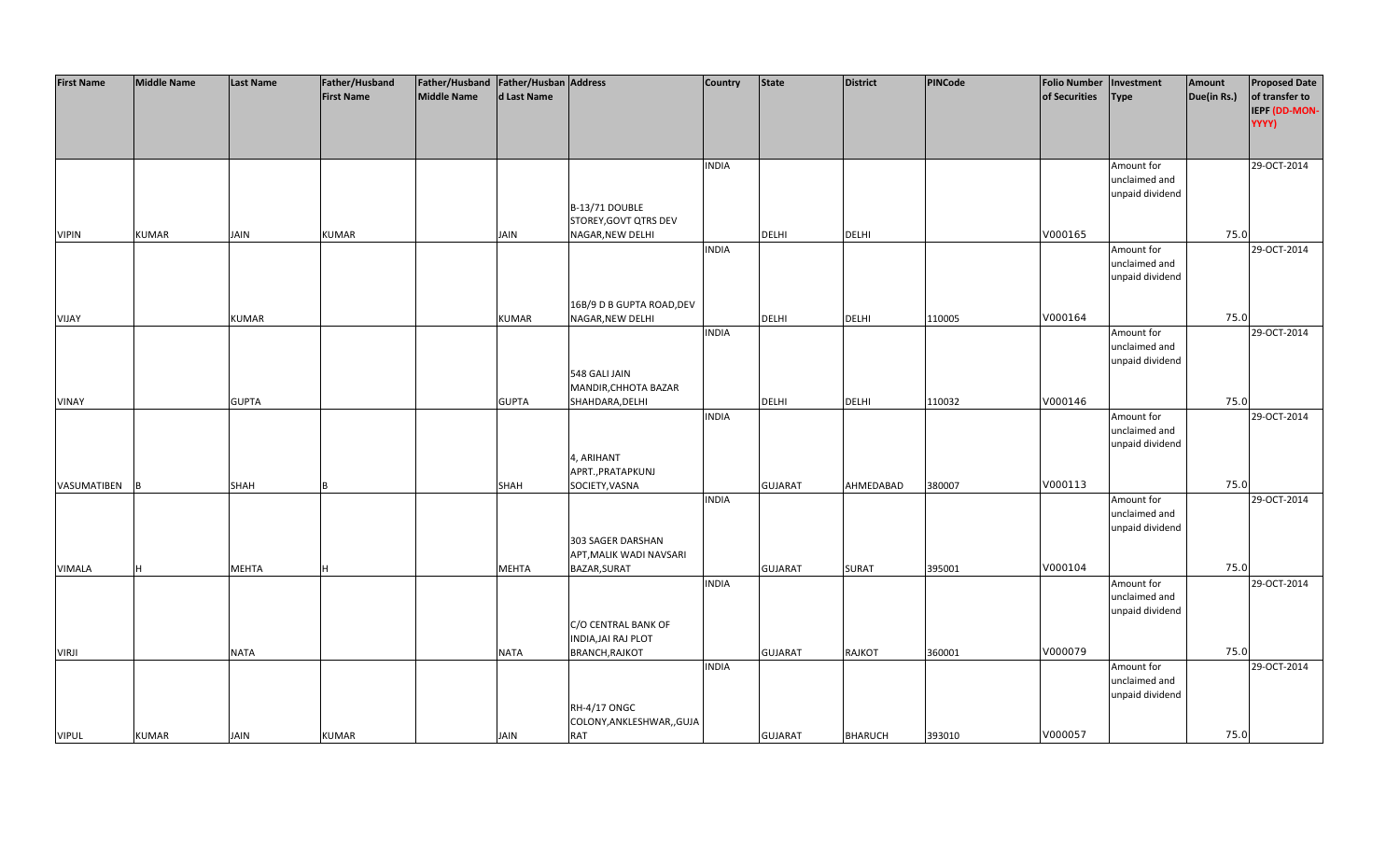| <b>First Name</b> | <b>Middle Name</b> | <b>Last Name</b> | Father/Husband    | Father/Husband   Father/Husban   Address |              |                           | <b>Country</b> | <b>State</b> | <b>District</b> | PINCode | <b>Folio Number</b> | Investment      | Amount      | <b>Proposed Date</b> |
|-------------------|--------------------|------------------|-------------------|------------------------------------------|--------------|---------------------------|----------------|--------------|-----------------|---------|---------------------|-----------------|-------------|----------------------|
|                   |                    |                  | <b>First Name</b> | <b>Middle Name</b>                       | d Last Name  |                           |                |              |                 |         | of Securities       | <b>Type</b>     | Due(in Rs.) | of transfer to       |
|                   |                    |                  |                   |                                          |              |                           |                |              |                 |         |                     |                 |             | IEPF (DD-MON-        |
|                   |                    |                  |                   |                                          |              |                           |                |              |                 |         |                     |                 |             | YYYY)                |
|                   |                    |                  |                   |                                          |              |                           |                |              |                 |         |                     |                 |             |                      |
|                   |                    |                  |                   |                                          |              |                           |                |              |                 |         |                     |                 |             |                      |
|                   |                    |                  |                   |                                          |              |                           | <b>INDIA</b>   |              |                 |         |                     | Amount for      |             | 29-OCT-2014          |
|                   |                    |                  |                   |                                          |              |                           |                |              |                 |         |                     | unclaimed and   |             |                      |
|                   |                    |                  |                   |                                          |              |                           |                |              |                 |         |                     | unpaid dividend |             |                      |
|                   |                    |                  |                   |                                          |              |                           |                |              |                 |         |                     |                 |             |                      |
|                   |                    |                  |                   |                                          |              | 118 TEXTILE MARKET JOGI   |                |              |                 |         |                     |                 |             |                      |
|                   |                    |                  |                   |                                          |              |                           |                |              |                 |         | S000674             |                 | 75.0        |                      |
| SUMAN             |                    | ARORA            |                   |                                          | <b>ARORA</b> | WARA, NAI SARAK, DELHI    |                | <b>DELHI</b> | <b>DELHI</b>    | 110006  |                     |                 |             |                      |
|                   |                    |                  |                   |                                          |              |                           | <b>INDIA</b>   |              |                 |         |                     | Amount for      |             | 29-OCT-2014          |
|                   |                    |                  |                   |                                          |              |                           |                |              |                 |         |                     | unclaimed and   |             |                      |
|                   |                    |                  |                   |                                          |              |                           |                |              |                 |         |                     | unpaid dividend |             |                      |
|                   |                    |                  |                   |                                          |              |                           |                |              |                 |         |                     |                 |             |                      |
|                   |                    |                  |                   |                                          |              | 218 TEXTILE MARKET JOGI   |                |              |                 |         |                     |                 |             |                      |
| SUNIL             |                    | <b>GUPTA</b>     |                   |                                          | <b>GUPTA</b> | WARA, NAI SARAK, DELHI    |                | <b>DELHI</b> | <b>DELHI</b>    | 110006  | S000671             |                 | 75.0        |                      |
|                   |                    |                  |                   |                                          |              |                           | <b>INDIA</b>   |              |                 |         |                     | Amount for      |             | 29-OCT-2014          |
|                   |                    |                  |                   |                                          |              |                           |                |              |                 |         |                     | unclaimed and   |             |                      |
|                   |                    |                  |                   |                                          |              |                           |                |              |                 |         |                     | unpaid dividend |             |                      |
|                   |                    |                  |                   |                                          |              |                           |                |              |                 |         |                     |                 |             |                      |
|                   |                    |                  |                   |                                          |              | 4225 A JOGI WARA, NAI     |                |              |                 |         |                     |                 |             |                      |
| <b>SURYA</b>      |                    | <b>KUMAR</b>     |                   |                                          | <b>KUMAR</b> | SARAK, DELHI              |                | <b>DELHI</b> | <b>DELHI</b>    | 110006  | S000669             |                 | 75.0        |                      |
|                   |                    |                  |                   |                                          |              |                           | <b>INDIA</b>   |              |                 |         |                     | Amount for      |             | 29-OCT-2014          |
|                   |                    |                  |                   |                                          |              |                           |                |              |                 |         |                     | unclaimed and   |             |                      |
|                   |                    |                  |                   |                                          |              |                           |                |              |                 |         |                     | unpaid dividend |             |                      |
|                   |                    |                  |                   |                                          |              |                           |                |              |                 |         |                     |                 |             |                      |
|                   |                    |                  |                   |                                          |              | 118 TEXTILE MARKET JOGI   |                |              |                 |         |                     |                 |             |                      |
| SAROJ             |                    | GARG             |                   |                                          | GARG         | WARA, NAI SARAK, DELHI    |                | <b>DELHI</b> | <b>DELHI</b>    | 110006  | S000668             |                 | 75.0        |                      |
|                   |                    |                  |                   |                                          |              |                           | <b>INDIA</b>   |              |                 |         |                     | Amount for      |             | 29-OCT-2014          |
|                   |                    |                  |                   |                                          |              |                           |                |              |                 |         |                     | unclaimed and   |             |                      |
|                   |                    |                  |                   |                                          |              |                           |                |              |                 |         |                     | unpaid dividend |             |                      |
|                   |                    |                  |                   |                                          |              |                           |                |              |                 |         |                     |                 |             |                      |
|                   |                    |                  |                   |                                          |              | 218 TEXTILE MARKET JOGI   |                |              |                 |         |                     |                 |             |                      |
| SARVOTTAM         |                    | <b>KUMAR</b>     |                   |                                          | <b>KUMAR</b> | WARA, NAI SARAK, DELHI    |                | DELHI        | <b>DELHI</b>    | 110006  | S000666             |                 | 75.0        |                      |
|                   |                    |                  |                   |                                          |              |                           | <b>INDIA</b>   |              |                 |         |                     | Amount for      |             | 29-OCT-2014          |
|                   |                    |                  |                   |                                          |              |                           |                |              |                 |         |                     | unclaimed and   |             |                      |
|                   |                    |                  |                   |                                          |              |                           |                |              |                 |         |                     | unpaid dividend |             |                      |
|                   |                    |                  |                   |                                          |              |                           |                |              |                 |         |                     |                 |             |                      |
|                   |                    |                  |                   |                                          |              | 218 TEXTILE MARKET JOGI   |                |              |                 |         |                     |                 |             |                      |
| SHOBHA            |                    | RANI             |                   |                                          | RANI         | WARA, NAI SARAK, DELHI    |                | DELHI        | <b>DELHI</b>    | 110006  | S000660             |                 | 75.0        |                      |
|                   |                    |                  |                   |                                          |              |                           | <b>INDIA</b>   |              |                 |         |                     | Amount for      |             | 29-OCT-2014          |
|                   |                    |                  |                   |                                          |              |                           |                |              |                 |         |                     | unclaimed and   |             |                      |
|                   |                    |                  |                   |                                          |              |                           |                |              |                 |         |                     | unpaid dividend |             |                      |
|                   |                    |                  |                   |                                          |              |                           |                |              |                 |         |                     |                 |             |                      |
|                   |                    |                  |                   |                                          |              | 218 TEXTILES MARKET, JOGI |                |              |                 |         |                     |                 |             |                      |
| <b>SAVITA</b>     |                    | RANI             |                   |                                          | RANI         | WARA NAI SARAK, DELHI     |                | <b>DELHI</b> | <b>DELHI</b>    | 110006  | S000651             |                 | 75.0        |                      |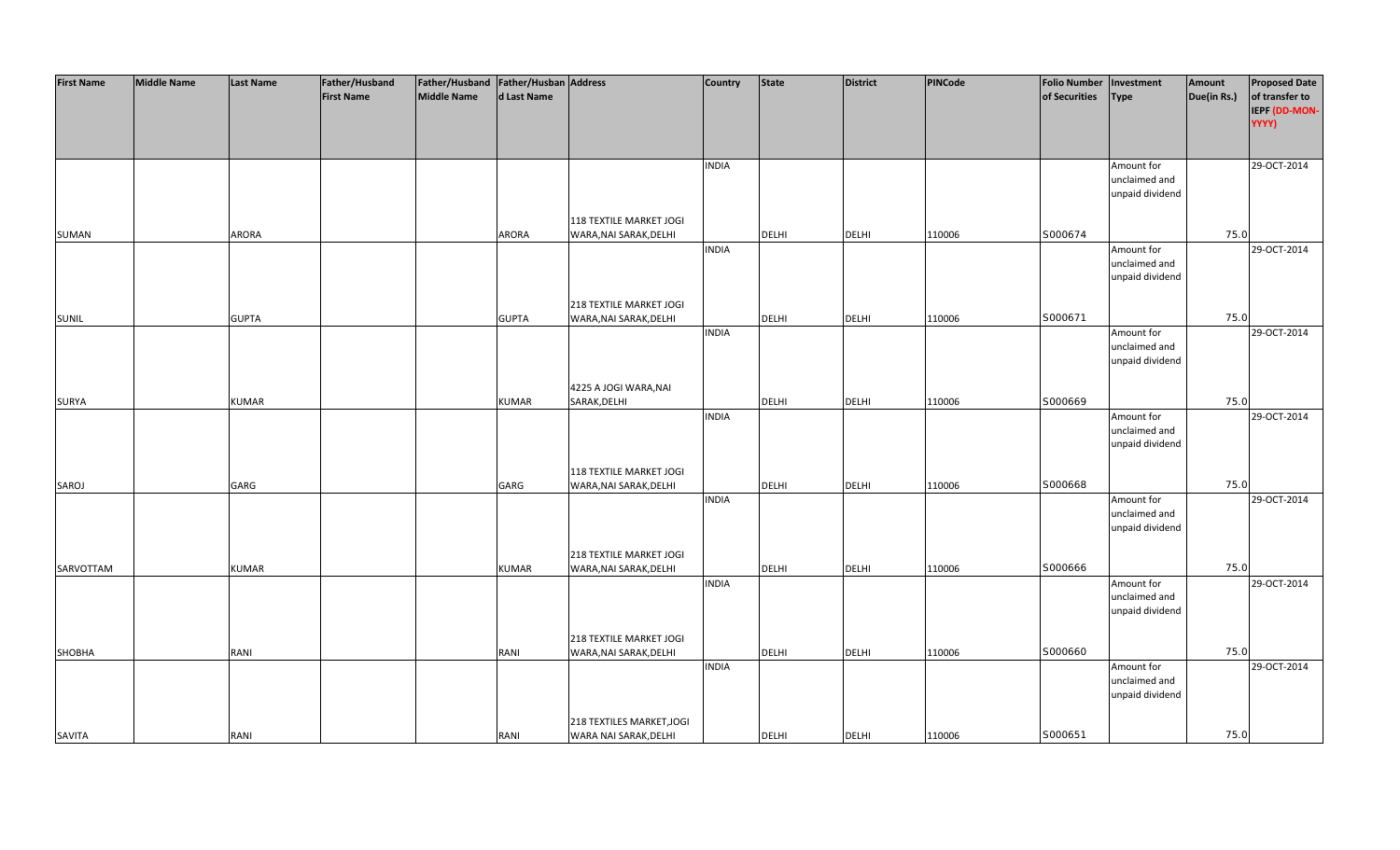| <b>First Name</b> | <b>Middle Name</b> | <b>Last Name</b> | Father/Husband    | Father/Husband   Father/Husban   Address |                 |                           | Country      | <b>State</b>   | <b>District</b> | PINCode | <b>Folio Number</b> | Investment      | Amount      | <b>Proposed Date</b> |
|-------------------|--------------------|------------------|-------------------|------------------------------------------|-----------------|---------------------------|--------------|----------------|-----------------|---------|---------------------|-----------------|-------------|----------------------|
|                   |                    |                  | <b>First Name</b> | <b>Middle Name</b>                       | d Last Name     |                           |              |                |                 |         | of Securities       | Type            | Due(in Rs.) | of transfer to       |
|                   |                    |                  |                   |                                          |                 |                           |              |                |                 |         |                     |                 |             | IEPF (DD-MON-        |
|                   |                    |                  |                   |                                          |                 |                           |              |                |                 |         |                     |                 |             | YYYY)                |
|                   |                    |                  |                   |                                          |                 |                           |              |                |                 |         |                     |                 |             |                      |
|                   |                    |                  |                   |                                          |                 |                           |              |                |                 |         |                     |                 |             |                      |
|                   |                    |                  |                   |                                          |                 |                           | <b>INDIA</b> |                |                 |         |                     | Amount for      |             | 29-OCT-2014          |
|                   |                    |                  |                   |                                          |                 |                           |              |                |                 |         |                     | unclaimed and   |             |                      |
|                   |                    |                  |                   |                                          |                 |                           |              |                |                 |         |                     | unpaid dividend |             |                      |
|                   |                    |                  |                   |                                          |                 |                           |              |                |                 |         |                     |                 |             |                      |
|                   |                    |                  |                   |                                          |                 | 5/554 LAXMI NIWAS, INDIRA |              |                |                 |         |                     |                 |             |                      |
| lS.               |                    | <b>CHUGH</b>     |                   |                                          | <b>CHUGH</b>    | COLONY, SONEPAT           |              | <b>HARYANA</b> | SONEPAT         | 131001  | S000627             |                 | 75.0        |                      |
|                   |                    |                  |                   |                                          |                 |                           | <b>INDIA</b> |                |                 |         |                     | Amount for      |             | 29-OCT-2014          |
|                   |                    |                  |                   |                                          |                 |                           |              |                |                 |         |                     | unclaimed and   |             |                      |
|                   |                    |                  |                   |                                          |                 |                           |              |                |                 |         |                     | unpaid dividend |             |                      |
|                   |                    |                  |                   |                                          |                 |                           |              |                |                 |         |                     |                 |             |                      |
|                   |                    |                  |                   |                                          |                 | 5/554 LAXMI NIWAS, INDIRA |              |                |                 |         |                     |                 |             |                      |
| SUSHMA            |                    | <b>CHUGH</b>     |                   |                                          | <b>CHUGH</b>    | COLONY, SONEPAT           |              | <b>HARYANA</b> | SONEPAT         | 131001  | S000626             |                 | 75.0        |                      |
|                   |                    |                  |                   |                                          |                 |                           | <b>INDIA</b> |                |                 |         |                     | Amount for      |             | 29-OCT-2014          |
|                   |                    |                  |                   |                                          |                 |                           |              |                |                 |         |                     | unclaimed and   |             |                      |
|                   |                    |                  |                   |                                          |                 |                           |              |                |                 |         |                     | unpaid dividend |             |                      |
|                   |                    |                  |                   |                                          |                 |                           |              |                |                 |         |                     |                 |             |                      |
|                   |                    |                  |                   |                                          |                 | C/O PROF O D P AZAD,5     |              |                |                 |         |                     |                 |             |                      |
| SUVISHESH         |                    | <b>BHARDWAJ</b>  |                   |                                          | <b>BHARDWAJ</b> | JAGAT COLONY, BHIWANI     |              | <b>HARYANA</b> | BHIWANI         | 125021  | S000620             |                 | 75.0        |                      |
|                   |                    |                  |                   |                                          |                 |                           | <b>INDIA</b> |                |                 |         |                     | Amount for      |             | 29-OCT-2014          |
|                   |                    |                  |                   |                                          |                 |                           |              |                |                 |         |                     | unclaimed and   |             |                      |
|                   |                    |                  |                   |                                          |                 |                           |              |                |                 |         |                     | unpaid dividend |             |                      |
|                   |                    |                  |                   |                                          |                 | B-13/71 DOUBLE            |              |                |                 |         |                     |                 |             |                      |
|                   |                    |                  |                   |                                          |                 | STOREY, GOVT QTRS DEV     |              |                |                 |         |                     |                 |             |                      |
| SUBHASH           |                    | <b>CHAND</b>     |                   |                                          | <b>CHAND</b>    | NAGAR, NEW DELHI          |              | <b>DELHI</b>   | <b>DELHI</b>    |         | S000602             |                 | 75.0        |                      |
|                   |                    |                  |                   |                                          |                 |                           | <b>INDIA</b> |                |                 |         |                     | Amount for      |             | 29-OCT-2014          |
|                   |                    |                  |                   |                                          |                 |                           |              |                |                 |         |                     | unclaimed and   |             |                      |
|                   |                    |                  |                   |                                          |                 |                           |              |                |                 |         |                     | unpaid dividend |             |                      |
|                   |                    |                  |                   |                                          |                 |                           |              |                |                 |         |                     |                 |             |                      |
|                   |                    |                  |                   |                                          |                 | A-135, KIDWAI NAGAR       |              |                |                 |         |                     |                 |             |                      |
| SATYANARAYAN      |                    | <b>GUPTA</b>     |                   |                                          | <b>GUPTA</b>    | EAST, NEW DELHI           |              | <b>DELHI</b>   | <b>DELHI</b>    | 110023  | S000601             |                 | 75.0        |                      |
|                   |                    |                  |                   |                                          |                 |                           | <b>INDIA</b> |                |                 |         |                     | Amount for      |             | 29-OCT-2014          |
|                   |                    |                  |                   |                                          |                 |                           |              |                |                 |         |                     | unclaimed and   |             |                      |
|                   |                    |                  |                   |                                          |                 |                           |              |                |                 |         |                     | unpaid dividend |             |                      |
|                   |                    |                  |                   |                                          |                 |                           |              |                |                 |         |                     |                 |             |                      |
|                   |                    |                  |                   |                                          |                 | A-135, KIDWAI NAGAR       |              |                |                 |         |                     |                 |             |                      |
| SEEMA             |                    | <b>GUPTA</b>     |                   |                                          | <b>GUPTA</b>    | <b>EAST, NEW DELHI</b>    |              | <b>DELHI</b>   | <b>DELHI</b>    | 110023  | S000600             |                 | 75.0        |                      |
|                   |                    |                  |                   |                                          |                 |                           | <b>INDIA</b> |                |                 |         |                     | Amount for      |             | 29-OCT-2014          |
|                   |                    |                  |                   |                                          |                 |                           |              |                |                 |         |                     | unclaimed and   |             |                      |
|                   |                    |                  |                   |                                          |                 |                           |              |                |                 |         |                     | unpaid dividend |             |                      |
|                   |                    |                  |                   |                                          |                 |                           |              |                |                 |         |                     |                 |             |                      |
|                   |                    |                  |                   |                                          |                 | 16B/9 D B GUPTA ROAD, DEV |              |                |                 |         |                     |                 |             |                      |
| <b>SUSHANT</b>    |                    | <b>GUPTA</b>     |                   |                                          | <b>GUPTA</b>    | NAGAR, NEW DELHI          |              | <b>DELHI</b>   | <b>DELHI</b>    | 110005  | S000599             |                 | 75.0        |                      |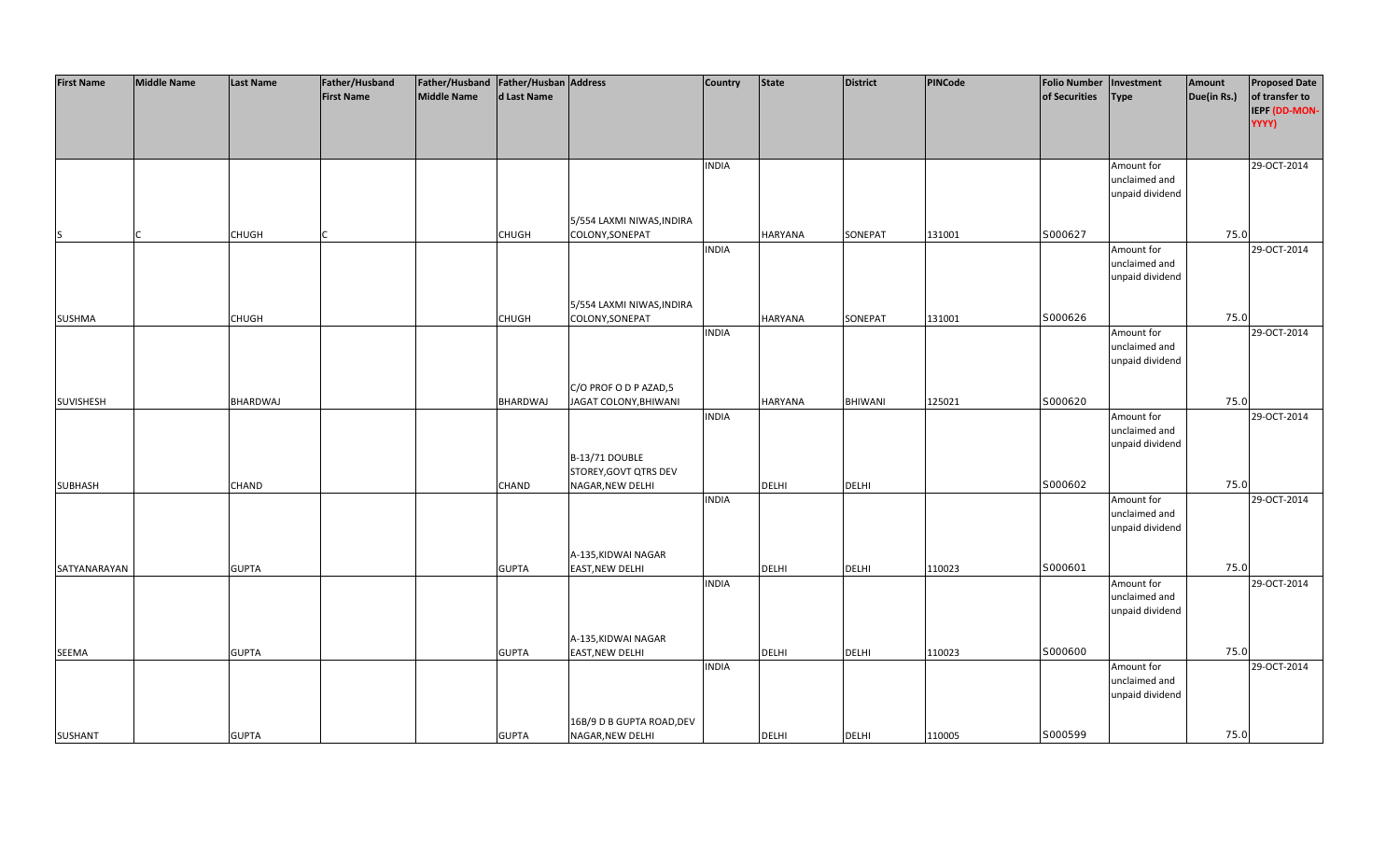| <b>First Name</b> | <b>Middle Name</b> | <b>Last Name</b> | Father/Husband    | Father/Husband Father/Husban Address |               |                             | <b>Country</b> | <b>State</b>   | <b>District</b> | PINCode | <b>Folio Number</b> | Investment      | Amount      | <b>Proposed Date</b> |
|-------------------|--------------------|------------------|-------------------|--------------------------------------|---------------|-----------------------------|----------------|----------------|-----------------|---------|---------------------|-----------------|-------------|----------------------|
|                   |                    |                  | <b>First Name</b> | <b>Middle Name</b>                   | d Last Name   |                             |                |                |                 |         | of Securities       | <b>Type</b>     | Due(in Rs.) | of transfer to       |
|                   |                    |                  |                   |                                      |               |                             |                |                |                 |         |                     |                 |             | IEPF (DD-MON-        |
|                   |                    |                  |                   |                                      |               |                             |                |                |                 |         |                     |                 |             | YYYY)                |
|                   |                    |                  |                   |                                      |               |                             |                |                |                 |         |                     |                 |             |                      |
|                   |                    |                  |                   |                                      |               |                             |                |                |                 |         |                     |                 |             |                      |
|                   |                    |                  |                   |                                      |               |                             | <b>INDIA</b>   |                |                 |         |                     | Amount for      |             | 29-OCT-2014          |
|                   |                    |                  |                   |                                      |               |                             |                |                |                 |         |                     | unclaimed and   |             |                      |
|                   |                    |                  |                   |                                      |               |                             |                |                |                 |         |                     | unpaid dividend |             |                      |
|                   |                    |                  |                   |                                      |               |                             |                |                |                 |         |                     |                 |             |                      |
|                   |                    |                  |                   |                                      |               | 16B/7 D B GUPTA ROAD, DEV   |                |                |                 |         |                     |                 |             |                      |
| SANTOSH           |                    | <b>CHOPRA</b>    |                   |                                      | <b>CHOPRA</b> | NAGAR, NEW DELHI            |                | <b>DELHI</b>   | <b>DELHI</b>    | 110005  | S000598             |                 | 75.0        |                      |
|                   |                    |                  |                   |                                      |               |                             | <b>INDIA</b>   |                |                 |         |                     | Amount for      |             | 29-OCT-2014          |
|                   |                    |                  |                   |                                      |               |                             |                |                |                 |         |                     | unclaimed and   |             |                      |
|                   |                    |                  |                   |                                      |               |                             |                |                |                 |         |                     | unpaid dividend |             |                      |
|                   |                    |                  |                   |                                      |               |                             |                |                |                 |         |                     |                 |             |                      |
|                   |                    |                  |                   |                                      |               | <b>B-49, NEW GUPTA</b>      |                |                |                 |         |                     |                 |             |                      |
| <b>SUNIL</b>      |                    | ANAND            |                   |                                      | ANAND         | COLONY, DELHI               |                | <b>DELHI</b>   | <b>DELHI</b>    | 110009  | S000518             |                 | 75.0        |                      |
|                   |                    |                  |                   |                                      |               |                             | <b>INDIA</b>   |                |                 |         |                     | Amount for      |             | 29-OCT-2014          |
|                   |                    |                  |                   |                                      |               |                             |                |                |                 |         |                     | unclaimed and   |             |                      |
|                   |                    |                  |                   |                                      |               |                             |                |                |                 |         |                     | unpaid dividend |             |                      |
|                   |                    |                  |                   |                                      |               |                             |                |                |                 |         |                     |                 |             |                      |
|                   |                    |                  |                   |                                      | RAMCHANDRA    |                             |                |                |                 |         |                     |                 |             |                      |
| SARADHA           |                    | RAMCHANDRAN      |                   |                                      |               | CP-127, PITAMPURA, DELHI    |                | <b>DELHI</b>   | <b>DELHI</b>    | 110034  | S000479             |                 | 75.0        |                      |
|                   |                    |                  |                   |                                      |               |                             | <b>INDIA</b>   |                |                 |         |                     | Amount for      |             | 29-OCT-2014          |
|                   |                    |                  |                   |                                      |               |                             |                |                |                 |         |                     | unclaimed and   |             |                      |
|                   |                    |                  |                   |                                      |               | 102 AKSHARDHAM              |                |                |                 |         |                     | unpaid dividend |             |                      |
|                   |                    |                  |                   |                                      |               | APARTMENT, NIYAR            |                |                |                 |         |                     |                 |             |                      |
|                   |                    |                  |                   |                                      |               | CHILADRAN HOSPITAL          |                |                |                 |         |                     |                 |             |                      |
| <b>SUCHITA</b>    | N                  | <b>DOSHI</b>     | N                 |                                      | <b>DOSHI</b>  | MATUR, SURAT                |                | <b>GUJARAT</b> | SURAT           | 395002  | S000390             |                 | 75.0        |                      |
|                   |                    |                  |                   |                                      |               |                             | <b>INDIA</b>   |                |                 |         |                     | Amount for      |             | 29-OCT-2014          |
|                   |                    |                  |                   |                                      |               |                             |                |                |                 |         |                     | unclaimed and   |             |                      |
|                   |                    |                  |                   |                                      |               |                             |                |                |                 |         |                     | unpaid dividend |             |                      |
|                   |                    |                  |                   |                                      |               | 202 ASHIRVAD                |                |                |                 |         |                     |                 |             |                      |
|                   |                    |                  |                   |                                      |               | APT, LIMBACHA FALIA         |                |                |                 |         |                     |                 |             |                      |
| SHANTILAL         | B                  | <b>SHAH</b>      |                   |                                      | <b>SHAH</b>   | KATARGAM, SURAT             |                | <b>GUJARAT</b> | <b>SURAT</b>    | 395004  | S000389             |                 | 75.0        |                      |
|                   |                    |                  |                   |                                      |               |                             | <b>INDIA</b>   |                |                 |         |                     | Amount for      |             | 29-OCT-2014          |
|                   |                    |                  |                   |                                      |               |                             |                |                |                 |         |                     | unclaimed and   |             |                      |
|                   |                    |                  |                   |                                      |               |                             |                |                |                 |         |                     | unpaid dividend |             |                      |
|                   |                    |                  |                   |                                      |               | 209 KANAKNIDU               |                |                |                 |         |                     |                 |             |                      |
|                   |                    |                  |                   |                                      |               | COMPOLEX, NANPURA OPP       |                |                |                 |         |                     |                 |             |                      |
| <b>SUNIL</b>      | PRAMCHAND          | SANGHVI          | PRAMCHAND         |                                      | SANGHVI       | <b>GANDHI SMRUTI, SURAT</b> |                | <b>GUJARAT</b> | <b>SURAT</b>    | 395001  | S000376             |                 | 75.0        |                      |
|                   |                    |                  |                   |                                      |               |                             | <b>INDIA</b>   |                |                 |         |                     | Amount for      |             | 29-OCT-2014          |
|                   |                    |                  |                   |                                      |               |                             |                |                |                 |         |                     | unclaimed and   |             |                      |
|                   |                    |                  |                   |                                      |               |                             |                |                |                 |         |                     | unpaid dividend |             |                      |
|                   |                    |                  |                   |                                      |               |                             |                |                |                 |         |                     |                 |             |                      |
|                   | <b>RATAN</b>       |                  |                   |                                      |               | NARAIN DASS & SONS, KEM     |                | RAJASTHAN      | <b>BIKANER</b>  |         | S000353             |                 | 75.0        |                      |
| SHIV              |                    | <b>JOSHI</b>     | <b>RATAN</b>      |                                      | <b>JOSHI</b>  | ROAD BIKANER, BIKANER RAJ   |                |                |                 | 334001  |                     |                 |             |                      |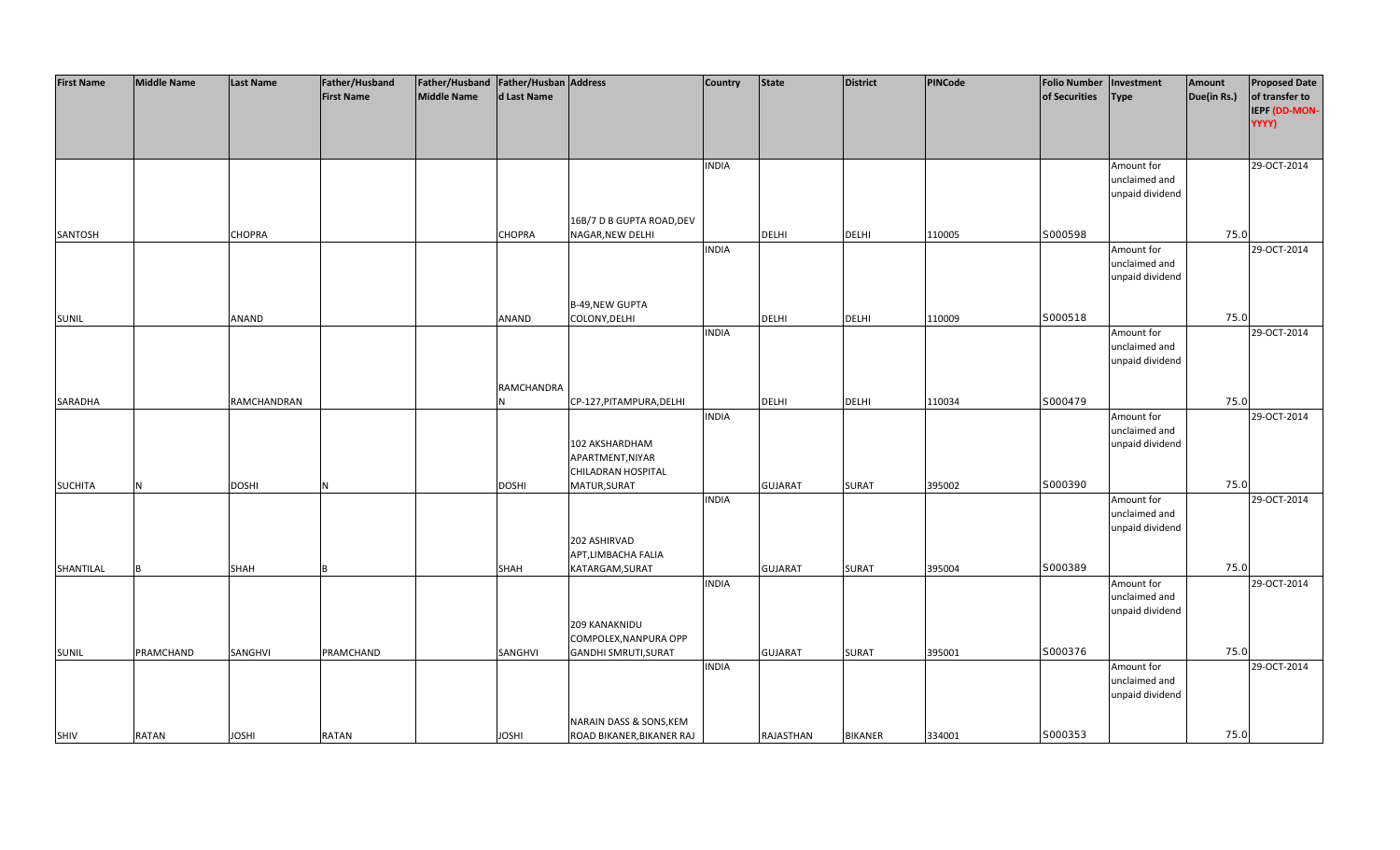| <b>First Name</b> | <b>Middle Name</b> | <b>Last Name</b> | Father/Husband    | Father/Husband Father/Husban Address |                |                             | <b>Country</b> | <b>State</b>   | <b>District</b> | PINCode | <b>Folio Number</b> | Investment      | Amount      | <b>Proposed Date</b> |
|-------------------|--------------------|------------------|-------------------|--------------------------------------|----------------|-----------------------------|----------------|----------------|-----------------|---------|---------------------|-----------------|-------------|----------------------|
|                   |                    |                  | <b>First Name</b> | <b>Middle Name</b>                   | d Last Name    |                             |                |                |                 |         | of Securities       | <b>Type</b>     | Due(in Rs.) | of transfer to       |
|                   |                    |                  |                   |                                      |                |                             |                |                |                 |         |                     |                 |             | IEPF (DD-MON-        |
|                   |                    |                  |                   |                                      |                |                             |                |                |                 |         |                     |                 |             | YYYY)                |
|                   |                    |                  |                   |                                      |                |                             |                |                |                 |         |                     |                 |             |                      |
|                   |                    |                  |                   |                                      |                |                             |                |                |                 |         |                     |                 |             |                      |
|                   |                    |                  |                   |                                      |                |                             | <b>INDIA</b>   |                |                 |         |                     | Amount for      |             | 29-OCT-2014          |
|                   |                    |                  |                   |                                      |                |                             |                |                |                 |         |                     | unclaimed and   |             |                      |
|                   |                    |                  |                   |                                      |                |                             |                |                |                 |         |                     | unpaid dividend |             |                      |
|                   |                    |                  |                   |                                      |                | JAYSHREE STATIONARY         |                |                |                 |         |                     |                 |             |                      |
|                   |                    |                  |                   |                                      |                | MART, KAGDI BAZAR UNDER     |                |                |                 |         |                     |                 |             |                      |
| <b>HEMAL</b>      |                    | <b>KOTHARI</b>   |                   |                                      | <b>KOTHARI</b> | FERNANDIZ BR, AHMEDABAD     |                | <b>GUJARAT</b> | AHMEDABAD       | 380001  | H000176             |                 | 75.0        |                      |
|                   |                    |                  |                   |                                      |                |                             | <b>INDIA</b>   |                |                 |         |                     | Amount for      |             | 29-OCT-2014          |
|                   |                    |                  |                   |                                      |                |                             |                |                |                 |         |                     | unclaimed and   |             |                      |
|                   |                    |                  |                   |                                      |                |                             |                |                |                 |         |                     | unpaid dividend |             |                      |
|                   |                    |                  |                   |                                      |                | JAYSHREE STATIONARY         |                |                |                 |         |                     |                 |             |                      |
|                   |                    |                  |                   |                                      |                | MART, KAGDI BAZAR UNDER     |                |                |                 |         |                     |                 |             |                      |
| <b>HASMUKH</b>    |                    | KOTHARI          |                   |                                      | <b>KOTHARI</b> | FERNANDIZ BR, AHMEDABAD     |                | <b>GUJARAT</b> | AHMEDABAD       | 380001  | H000174             |                 | 75.0        |                      |
|                   |                    |                  |                   |                                      |                |                             | <b>INDIA</b>   |                |                 |         |                     | Amount for      |             | 29-OCT-2014          |
|                   |                    |                  |                   |                                      |                |                             |                |                |                 |         |                     | unclaimed and   |             |                      |
|                   |                    |                  |                   |                                      |                |                             |                |                |                 |         |                     | unpaid dividend |             |                      |
|                   |                    |                  |                   |                                      |                | E/3 SANSKAR APART OPP       |                |                |                 |         |                     |                 |             |                      |
|                   |                    |                  |                   |                                      |                | SHAKTI V, MUKESH            |                |                |                 |         |                     |                 |             |                      |
| <b>HINA</b>       |                    | <b>JANI</b>      |                   |                                      | <b>JANI</b>    | PARK, AHMEDABAD             |                | <b>GUJARAT</b> | AHMEDABAD       | 380051  | H000172             |                 | 75.0        |                      |
|                   |                    |                  |                   |                                      |                |                             | <b>INDIA</b>   |                |                 |         |                     | Amount for      |             | 29-OCT-2014          |
|                   |                    |                  |                   |                                      |                |                             |                |                |                 |         |                     | unclaimed and   |             |                      |
|                   |                    |                  |                   |                                      |                |                             |                |                |                 |         |                     | unpaid dividend |             |                      |
|                   |                    |                  |                   |                                      |                | A-9 RAVJIBHAI APPT, NR      |                |                |                 |         |                     |                 |             |                      |
|                   |                    |                  |                   |                                      |                | PALAK APPT                  |                |                |                 |         |                     |                 |             |                      |
| <b>HANSABEN</b>   |                    | <b>DESAI</b>     |                   |                                      | <b>DESAI</b>   | NAVRANGPURA, AHMEDABAD      |                | <b>GUJARAT</b> | AHMEDABAD       | 380009  | H000171             |                 | 225.0       |                      |
|                   |                    |                  |                   |                                      |                |                             | <b>INDIA</b>   |                |                 |         |                     | Amount for      |             | 29-OCT-2014          |
|                   |                    |                  |                   |                                      |                |                             |                |                |                 |         |                     | unclaimed and   |             |                      |
|                   |                    |                  |                   |                                      |                |                             |                |                |                 |         |                     | unpaid dividend |             |                      |
|                   |                    |                  |                   |                                      |                |                             |                |                |                 |         |                     |                 |             |                      |
|                   |                    |                  |                   |                                      |                | D5 MADHAVJI BLDG, 260 S V P |                |                |                 |         |                     |                 |             |                      |
| HASHUMATI         | D                  | <b>SHAH</b>      | D.                |                                      | <b>SHAH</b>    | ROAD, BOMBAY                |                | MAHARASHTRA    | <b>MUMBAI</b>   | 400004  | H000149             |                 | 75.0        |                      |
|                   |                    |                  |                   |                                      |                |                             | <b>INDIA</b>   |                |                 |         |                     | Amount for      |             | 29-OCT-2014          |
|                   |                    |                  |                   |                                      |                |                             |                |                |                 |         |                     | unclaimed and   |             |                      |
|                   |                    |                  |                   |                                      |                |                             |                |                |                 |         |                     | unpaid dividend |             |                      |
|                   |                    |                  |                   |                                      |                |                             |                |                |                 |         |                     |                 |             |                      |
|                   |                    |                  |                   |                                      |                | 218 TEXTILE MARKET, JOGI    |                |                |                 |         |                     |                 |             |                      |
| <b>HARI</b>       | <b>OM</b>          | VIJ              | <b>OM</b>         |                                      | VIJ            | WARA NAI SARAK, DELHI       |                | <b>DELHI</b>   | <b>DELHI</b>    | 110006  | H000146             |                 | 75.0        |                      |
|                   |                    |                  |                   |                                      |                |                             | <b>INDIA</b>   |                |                 |         |                     | Amount for      |             | 29-OCT-2014          |
|                   |                    |                  |                   |                                      |                |                             |                |                |                 |         |                     | unclaimed and   |             |                      |
|                   |                    |                  |                   |                                      |                |                             |                |                |                 |         |                     | unpaid dividend |             |                      |
|                   |                    |                  |                   |                                      |                |                             |                |                |                 |         |                     |                 |             |                      |
|                   |                    |                  |                   |                                      |                | E-15/12A, KRISHNA           |                |                |                 |         |                     |                 |             |                      |
| <b>HEM</b>        | RAJ                | <b>RUIA</b>      | <b>RAJ</b>        |                                      | <b>RUIA</b>    | NAGAR, DELHI                |                | <b>DELHI</b>   | <b>DELHI</b>    | 110051  | H000145             |                 | 75.0        |                      |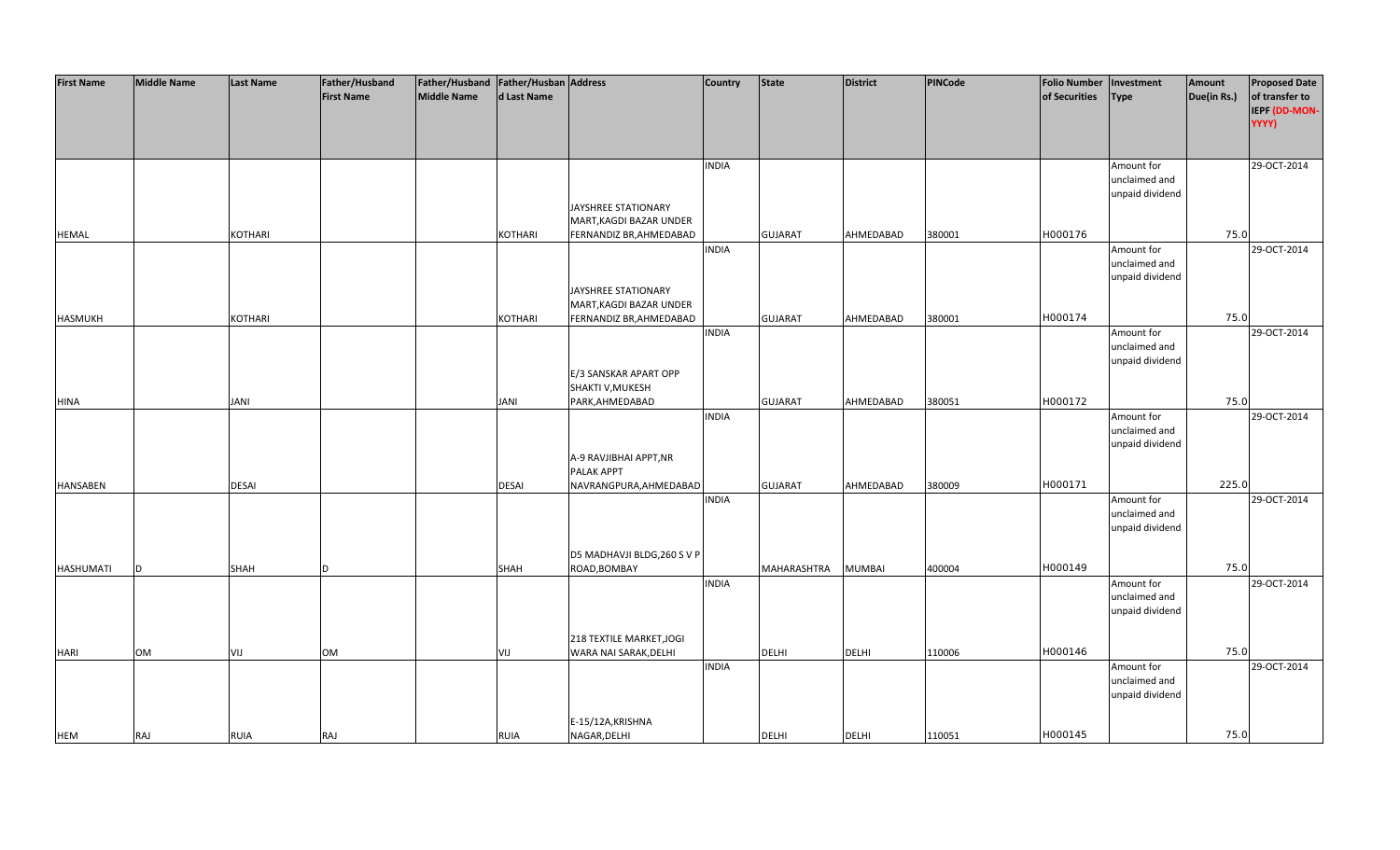| <b>First Name</b> | <b>Middle Name</b> | <b>Last Name</b> | Father/Husband    | Father/Husband   Father/Husban   Address |               |                                               | <b>Country</b> | <b>State</b>   | <b>District</b> | PINCode | <b>Folio Number</b> | Investment                  | Amount      | <b>Proposed Date</b> |
|-------------------|--------------------|------------------|-------------------|------------------------------------------|---------------|-----------------------------------------------|----------------|----------------|-----------------|---------|---------------------|-----------------------------|-------------|----------------------|
|                   |                    |                  | <b>First Name</b> | <b>Middle Name</b>                       | d Last Name   |                                               |                |                |                 |         | of Securities       | <b>Type</b>                 | Due(in Rs.) | of transfer to       |
|                   |                    |                  |                   |                                          |               |                                               |                |                |                 |         |                     |                             |             | IEPF (DD-MON-        |
|                   |                    |                  |                   |                                          |               |                                               |                |                |                 |         |                     |                             |             | YYYY)                |
|                   |                    |                  |                   |                                          |               |                                               |                |                |                 |         |                     |                             |             |                      |
|                   |                    |                  |                   |                                          |               |                                               |                |                |                 |         |                     |                             |             |                      |
|                   |                    |                  |                   |                                          |               |                                               | <b>INDIA</b>   |                |                 |         |                     |                             |             | 29-OCT-2014          |
|                   |                    |                  |                   |                                          |               |                                               |                |                |                 |         |                     | Amount for<br>unclaimed and |             |                      |
|                   |                    |                  |                   |                                          |               |                                               |                |                |                 |         |                     |                             |             |                      |
|                   |                    |                  |                   |                                          |               |                                               |                |                |                 |         |                     | unpaid dividend             |             |                      |
|                   |                    |                  |                   |                                          |               |                                               |                |                |                 |         |                     |                             |             |                      |
|                   |                    |                  |                   |                                          |               | 116 TEXTILE MARKET, JOGI                      |                |                |                 |         |                     |                             |             |                      |
| <b>HITESH</b>     |                    | <b>SHUKLA</b>    |                   |                                          | SHUKLA        | WARA NAI SARAK, DELHI                         |                | <b>DELHI</b>   | <b>DELHI</b>    | 110006  | H000144             |                             | 75.0        |                      |
|                   |                    |                  |                   |                                          |               |                                               | <b>INDIA</b>   |                |                 |         |                     | Amount for                  |             | 29-OCT-2014          |
|                   |                    |                  |                   |                                          |               |                                               |                |                |                 |         |                     | unclaimed and               |             |                      |
|                   |                    |                  |                   |                                          |               |                                               |                |                |                 |         |                     | unpaid dividend             |             |                      |
|                   |                    |                  |                   |                                          |               |                                               |                |                |                 |         |                     |                             |             |                      |
|                   |                    |                  |                   |                                          |               | 116 TEXTILE MARKET, JOGI                      |                |                |                 |         |                     |                             |             |                      |
| <b>HORIL</b>      |                    | GARGE            |                   |                                          | GARGE         | WARA NAI SARAK, DELHI                         |                | <b>DELHI</b>   | <b>DELHI</b>    | 110006  | H000142             |                             | 75.0        |                      |
|                   |                    |                  |                   |                                          |               |                                               | <b>INDIA</b>   |                |                 |         |                     | Amount for                  |             | 29-OCT-2014          |
|                   |                    |                  |                   |                                          |               |                                               |                |                |                 |         |                     | unclaimed and               |             |                      |
|                   |                    |                  |                   |                                          |               |                                               |                |                |                 |         |                     | unpaid dividend             |             |                      |
|                   |                    |                  |                   |                                          |               |                                               |                |                |                 |         |                     |                             |             |                      |
|                   |                    |                  |                   |                                          |               | 116 TEXTILE MARKET, JOGI                      |                |                |                 |         |                     |                             |             |                      |
| <b>HARI</b>       | CHAND              | CHAWALA          | CHAND             |                                          | CHAWALA       | WARA NAI SARAK, DELHI                         |                | DELHI          | <b>DELHI</b>    | 110006  | H000140             |                             | 75.0        |                      |
|                   |                    |                  |                   |                                          |               |                                               | <b>INDIA</b>   |                |                 |         |                     | Amount for                  |             | 29-OCT-2014          |
|                   |                    |                  |                   |                                          |               |                                               |                |                |                 |         |                     | unclaimed and               |             |                      |
|                   |                    |                  |                   |                                          |               |                                               |                |                |                 |         |                     | unpaid dividend             |             |                      |
|                   |                    |                  |                   |                                          |               |                                               |                |                |                 |         |                     |                             |             |                      |
|                   |                    |                  |                   |                                          |               | 218 TEXTILE MARKET, JOGI                      |                |                |                 |         |                     |                             |             |                      |
| <b>HARI</b>       | <b>OM</b>          | <b>MITTAL</b>    | <b>OM</b>         |                                          | <b>MITTAL</b> | WARA NAI SARAK, DELHI                         |                | <b>DELHI</b>   | <b>DELHI</b>    | 110006  | H000139             |                             | 75.0        |                      |
|                   |                    |                  |                   |                                          |               |                                               | <b>INDIA</b>   |                |                 |         |                     | Amount for                  |             | 29-OCT-2014          |
|                   |                    |                  |                   |                                          |               |                                               |                |                |                 |         |                     | unclaimed and               |             |                      |
|                   |                    |                  |                   |                                          |               |                                               |                |                |                 |         |                     | unpaid dividend             |             |                      |
|                   |                    |                  |                   |                                          |               |                                               |                |                |                 |         |                     |                             |             |                      |
|                   |                    |                  |                   |                                          |               |                                               |                |                |                 |         |                     |                             |             |                      |
| <b>HEM</b>        | CHAND              | MITTAL           | CHAND             |                                          | <b>MITTAL</b> | A/15, KRISHNA NAGAR, DELHI                    |                | DELHI          | <b>DELHI</b>    | 110051  | H000103             |                             | 75.0        |                      |
|                   |                    |                  |                   |                                          |               |                                               | <b>INDIA</b>   |                |                 |         |                     | Amount for                  |             | 29-OCT-2014          |
|                   |                    |                  |                   |                                          |               |                                               |                |                |                 |         |                     | unclaimed and               |             |                      |
|                   |                    |                  |                   |                                          |               |                                               |                |                |                 |         |                     | unpaid dividend             |             |                      |
|                   |                    |                  |                   |                                          |               |                                               |                |                |                 |         |                     |                             |             |                      |
|                   |                    |                  |                   |                                          |               | 39/460 GUJARAT HOUSING<br>BOARD, AJWA ROAD NR |                |                |                 |         |                     |                             |             |                      |
|                   | <b>B</b>           |                  |                   |                                          |               |                                               |                |                |                 |         | H000052             |                             | 75.0        |                      |
| <b>HETAL</b>      |                    | <b>DALAL</b>     |                   |                                          | <b>DALAL</b>  | NAVJIVAN SOC, BARODA                          |                | <b>GUJARAT</b> | VADODARA        | 390019  |                     |                             |             |                      |
|                   |                    |                  |                   |                                          |               |                                               | <b>INDIA</b>   |                |                 |         |                     | Amount for                  |             | 29-OCT-2014          |
|                   |                    |                  |                   |                                          |               |                                               |                |                |                 |         |                     | unclaimed and               |             |                      |
|                   |                    |                  |                   |                                          |               |                                               |                |                |                 |         |                     | unpaid dividend             |             |                      |
|                   |                    |                  |                   |                                          |               | 201, 'MANSI'                                  |                |                |                 |         |                     |                             |             |                      |
|                   |                    |                  |                   |                                          |               | PREMCHANDNAGAR                                |                |                |                 |         |                     |                             |             |                      |
| <b>HARESH</b>     |                    | <b>KALSARIA</b>  |                   |                                          | KALSARIA      | RO, SATELLITE, AHMEDABAD                      |                | <b>GUJARAT</b> | AHMEDABAD       | 380015  | H000030             |                             | 75.0        |                      |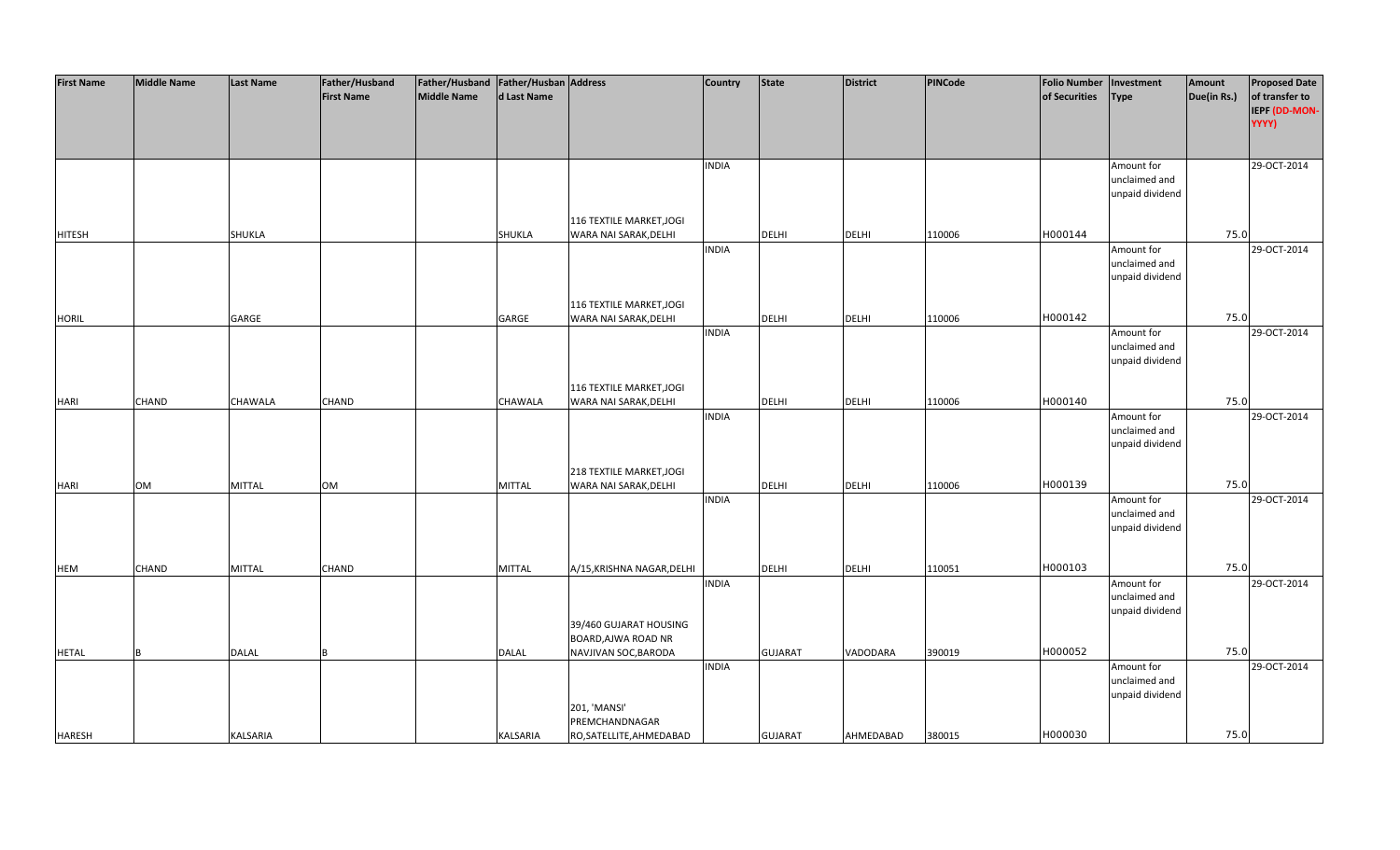| <b>First Name</b> | <b>Middle Name</b> | <b>Last Name</b> | Father/Husband    | Father/Husband Father/Husban Address |              |                           | Country      | <b>State</b>   | <b>District</b> | <b>PINCode</b> | <b>Folio Number</b> | Investment                  | Amount      | <b>Proposed Date</b> |
|-------------------|--------------------|------------------|-------------------|--------------------------------------|--------------|---------------------------|--------------|----------------|-----------------|----------------|---------------------|-----------------------------|-------------|----------------------|
|                   |                    |                  | <b>First Name</b> | <b>Middle Name</b>                   | d Last Name  |                           |              |                |                 |                | of Securities       | <b>Type</b>                 | Due(in Rs.) | of transfer to       |
|                   |                    |                  |                   |                                      |              |                           |              |                |                 |                |                     |                             |             | IEPF (DD-MON-        |
|                   |                    |                  |                   |                                      |              |                           |              |                |                 |                |                     |                             |             | YYYY)                |
|                   |                    |                  |                   |                                      |              |                           |              |                |                 |                |                     |                             |             |                      |
|                   |                    |                  |                   |                                      |              |                           |              |                |                 |                |                     |                             |             |                      |
|                   |                    |                  |                   |                                      |              |                           | <b>INDIA</b> |                |                 |                |                     | Amount for<br>unclaimed and |             | 29-OCT-2014          |
|                   |                    |                  |                   |                                      |              |                           |              |                |                 |                |                     | unpaid dividend             |             |                      |
|                   |                    |                  |                   |                                      |              | 306 MAHAVIR APPTS S P     |              |                |                 |                |                     |                             |             |                      |
|                   |                    |                  |                   |                                      |              |                           |              |                |                 |                |                     |                             |             |                      |
|                   |                    | <b>DOSHI</b>     |                   |                                      |              | NAGAR, NAHUR ROAD         |              |                |                 |                | H000023             |                             | 75.0        |                      |
| HARSHADBHAI       |                    |                  |                   |                                      | <b>DOSHI</b> | MULUND WEST, BOMBAY       |              | MAHARASHTRA    | <b>MUMBAI</b>   | 400080         |                     |                             |             | 29-OCT-2014          |
|                   |                    |                  |                   |                                      |              |                           | <b>INDIA</b> |                |                 |                |                     | Amount for                  |             |                      |
|                   |                    |                  |                   |                                      |              |                           |              |                |                 |                |                     | unclaimed and               |             |                      |
|                   |                    |                  |                   |                                      |              |                           |              |                |                 |                |                     | unpaid dividend             |             |                      |
|                   |                    |                  |                   |                                      |              |                           |              |                |                 |                |                     |                             |             |                      |
|                   |                    |                  |                   |                                      |              | J-141, ASHOK VIHAR PHASE- |              |                | <b>DELHI</b>    |                | H000004             |                             | 75.0        |                      |
| <b>HANS</b>       | RAJ                | <b>JAISWAL</b>   | RAJ               |                                      | JAISWAL      | I,DELHI                   | <b>INDIA</b> | <b>DELHI</b>   |                 | 110052         |                     |                             |             | 29-OCT-2014          |
|                   |                    |                  |                   |                                      |              |                           |              |                |                 |                |                     | Amount for<br>unclaimed and |             |                      |
|                   |                    |                  |                   |                                      |              |                           |              |                |                 |                |                     | unpaid dividend             |             |                      |
|                   |                    |                  |                   |                                      |              | C/O SHUBH LAXMI           |              |                |                 |                |                     |                             |             |                      |
|                   |                    |                  |                   |                                      |              | TEXTILES, LAL JI SAND KA  |              |                |                 |                |                     |                             |             |                      |
| <b>GAYTRI</b>     |                    | SHARMA           |                   |                                      | SHARMA       | RASTA CHAURA RA, JAIPUR   |              | RAJASTHAN      | <b>JAIPUR</b>   | 302003         | G000231             |                             | 75.0        |                      |
|                   |                    |                  |                   |                                      |              |                           | <b>INDIA</b> |                |                 |                |                     | Amount for                  |             | 29-OCT-2014          |
|                   |                    |                  |                   |                                      |              |                           |              |                |                 |                |                     | unclaimed and               |             |                      |
|                   |                    |                  |                   |                                      |              |                           |              |                |                 |                |                     | unpaid dividend             |             |                      |
|                   |                    |                  |                   |                                      |              |                           |              |                |                 |                |                     |                             |             |                      |
|                   |                    |                  |                   |                                      |              | C/O MALTAINERPORTLIFTS    |              |                |                 |                |                     |                             |             |                      |
|                   |                    |                  |                   |                                      |              | LODGE, NEAR VEGETABLE     |              |                |                 |                |                     |                             |             |                      |
| <b>GUNVANT</b>    |                    | <b>SHAH</b>      |                   |                                      | <b>SHAH</b>  | MARKET BOISAR, THANE      |              | MAHARASHTRA    | <b>THANE</b>    | 401501         | G000190             |                             | 75.0        |                      |
|                   |                    |                  |                   |                                      |              |                           | <b>INDIA</b> |                |                 |                |                     | Amount for                  |             | 29-OCT-2014          |
|                   |                    |                  |                   |                                      |              |                           |              |                |                 |                |                     | unclaimed and               |             |                      |
|                   |                    |                  |                   |                                      |              |                           |              |                |                 |                |                     | unpaid dividend             |             |                      |
|                   |                    |                  |                   |                                      |              |                           |              |                |                 |                |                     |                             |             |                      |
| GHANSHYAMDA       |                    |                  |                   |                                      |              | 2821/5/7 KALUPUR, KOTNI   |              |                |                 |                |                     |                             |             |                      |
|                   |                    | SHAJWANI         |                   |                                      | SHAJWANI     | RANG, AHMEDABAD           |              | <b>GUJARAT</b> | AHMEDABAD       | 380001         | G000162             |                             | 75.0        |                      |
|                   |                    |                  |                   |                                      |              |                           | <b>INDIA</b> |                |                 |                |                     | Amount for                  |             | 29-OCT-2014          |
|                   |                    |                  |                   |                                      |              |                           |              |                |                 |                |                     | unclaimed and               |             |                      |
|                   |                    |                  |                   |                                      |              |                           |              |                |                 |                |                     | unpaid dividend             |             |                      |
|                   |                    |                  |                   |                                      |              |                           |              |                |                 |                |                     |                             |             |                      |
|                   |                    |                  |                   |                                      |              | 115 TEXTILE MARKET JOGI   |              |                |                 |                |                     |                             |             |                      |
| <b>GAURAV</b>     |                    | <b>KUMAR</b>     |                   |                                      | <b>KUMAR</b> | WARA, NAI SARAK, DELHI    |              | <b>DELHI</b>   | <b>DELHI</b>    | 110006         | G000128             |                             | 75.0        |                      |
|                   |                    |                  |                   |                                      |              |                           | <b>INDIA</b> |                |                 |                |                     | Amount for                  |             | 29-OCT-2014          |
|                   |                    |                  |                   |                                      |              |                           |              |                |                 |                |                     | unclaimed and               |             |                      |
|                   |                    |                  |                   |                                      |              |                           |              |                |                 |                |                     | unpaid dividend             |             |                      |
|                   |                    |                  |                   |                                      |              |                           |              |                |                 |                |                     |                             |             |                      |
|                   |                    |                  |                   |                                      |              | 116 TEXTILE MARKET JOGI   |              |                |                 |                |                     |                             |             |                      |
| <b>GANGA</b>      | <b>RAM</b>         |                  | <b>RAM</b>        |                                      |              | WARA, NAI SARAK, DELHI    |              | <b>DELHI</b>   | <b>DELHI</b>    | 110006         | G000127             |                             | 75.0        |                      |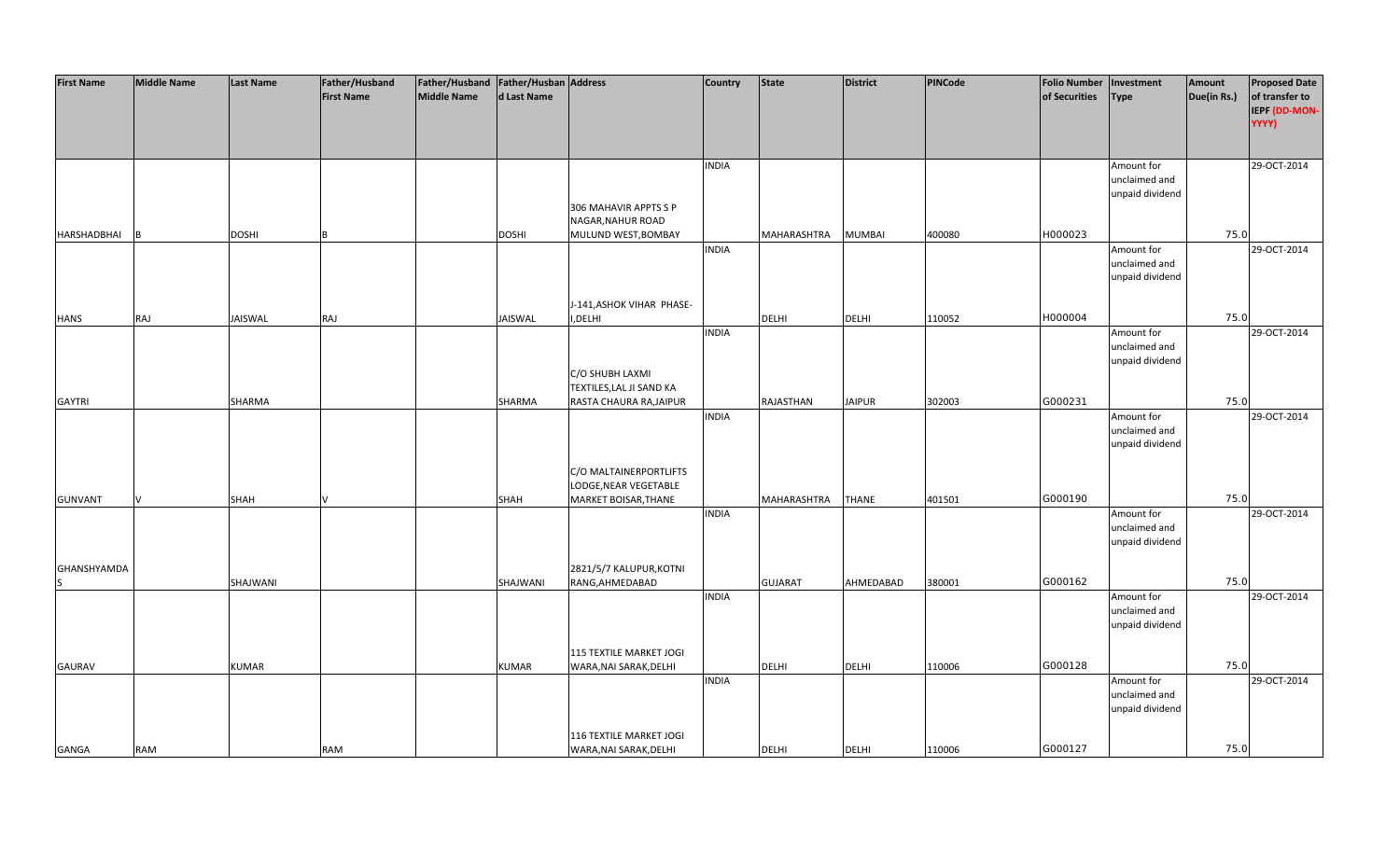| <b>First Name</b> | <b>Middle Name</b> | <b>Last Name</b> | Father/Husband    | Father/Husband   Father/Husban   Address |               |                              | <b>Country</b> | <b>State</b>   | <b>District</b>  | PINCode | <b>Folio Number</b> | Investment      | Amount      | <b>Proposed Date</b> |
|-------------------|--------------------|------------------|-------------------|------------------------------------------|---------------|------------------------------|----------------|----------------|------------------|---------|---------------------|-----------------|-------------|----------------------|
|                   |                    |                  | <b>First Name</b> | <b>Middle Name</b>                       | d Last Name   |                              |                |                |                  |         | of Securities       | Type            | Due(in Rs.) | of transfer to       |
|                   |                    |                  |                   |                                          |               |                              |                |                |                  |         |                     |                 |             | IEPF (DD-MON-        |
|                   |                    |                  |                   |                                          |               |                              |                |                |                  |         |                     |                 |             | YYYY)                |
|                   |                    |                  |                   |                                          |               |                              |                |                |                  |         |                     |                 |             |                      |
|                   |                    |                  |                   |                                          |               |                              |                |                |                  |         |                     |                 |             |                      |
|                   |                    |                  |                   |                                          |               |                              | <b>INDIA</b>   |                |                  |         |                     | Amount for      |             | 29-OCT-2014          |
|                   |                    |                  |                   |                                          |               |                              |                |                |                  |         |                     | unclaimed and   |             |                      |
|                   |                    |                  |                   |                                          |               |                              |                |                |                  |         |                     | unpaid dividend |             |                      |
|                   |                    |                  |                   |                                          |               |                              |                |                |                  |         |                     |                 |             |                      |
|                   |                    |                  |                   |                                          |               | E-15/12A, KRISHNA            |                |                |                  |         |                     |                 |             |                      |
| <b>GEETA</b>      | RANI               |                  | RANI              |                                          |               | NAGAR, DELHI                 |                | <b>DELHI</b>   | <b>DELHI</b>     | 110051  | G000123             |                 | 75.0        |                      |
|                   |                    |                  |                   |                                          |               |                              | <b>INDIA</b>   |                |                  |         |                     | Amount for      |             | 29-OCT-2014          |
|                   |                    |                  |                   |                                          |               |                              |                |                |                  |         |                     | unclaimed and   |             |                      |
|                   |                    |                  |                   |                                          |               |                              |                |                |                  |         |                     | unpaid dividend |             |                      |
|                   |                    |                  |                   |                                          |               | C/O SUNIL SURESH &           |                |                |                  |         |                     |                 |             |                      |
|                   |                    |                  |                   |                                          |               | ASSOCIATES, B-429 N          |                |                |                  |         |                     |                 |             |                      |
| GIAN              |                    | <b>CHAND</b>     |                   |                                          | <b>CHAND</b>  | <b>GROUND NIT, FARIDABAD</b> |                | <b>HARYANA</b> | <b>FARIDABAD</b> |         | G000109             |                 | 75.0        |                      |
|                   |                    |                  |                   |                                          |               |                              | <b>INDIA</b>   |                |                  |         |                     | Amount for      |             | 29-OCT-2014          |
|                   |                    |                  |                   |                                          |               |                              |                |                |                  |         |                     | unclaimed and   |             |                      |
|                   |                    |                  |                   |                                          |               |                              |                |                |                  |         |                     | unpaid dividend |             |                      |
|                   |                    |                  |                   |                                          |               | 32 M C U AIR                 |                |                |                  |         |                     |                 |             |                      |
|                   |                    |                  |                   |                                          |               | FORCE, SANTACRUZ             |                |                |                  |         |                     |                 |             |                      |
| <b>GOPI</b>       | <b>CHANDRA</b>     | KUSHWAHA         | CHANDRA           |                                          | KUSHWAHA      | AIRPORT, BOMBAY              |                | MAHARASHTRA    | <b>MUMBAI</b>    | 400099  | G000018             |                 | 75.0        |                      |
|                   |                    |                  |                   |                                          |               |                              | <b>INDIA</b>   |                |                  |         |                     | Amount for      |             | 29-OCT-2014          |
|                   |                    |                  |                   |                                          |               |                              |                |                |                  |         |                     | unclaimed and   |             |                      |
|                   |                    |                  |                   |                                          |               |                              |                |                |                  |         |                     | unpaid dividend |             |                      |
|                   |                    |                  |                   |                                          |               |                              |                |                |                  |         |                     |                 |             |                      |
|                   |                    |                  |                   |                                          |               | E-15/12A, KRISHNA            |                |                |                  |         |                     |                 |             |                      |
| <b>DEEPAK</b>     | <b>KUMAR</b>       | <b>BHASIN</b>    | <b>KUMAR</b>      |                                          | <b>BHASIN</b> | NAGAR, DELHI                 |                | <b>DELHI</b>   | <b>DELHI</b>     |         | D000262             |                 | 75.0        |                      |
|                   |                    |                  |                   |                                          |               |                              | <b>INDIA</b>   |                |                  | 110051  |                     | Amount for      |             | 29-OCT-2014          |
|                   |                    |                  |                   |                                          |               |                              |                |                |                  |         |                     | unclaimed and   |             |                      |
|                   |                    |                  |                   |                                          |               |                              |                |                |                  |         |                     | unpaid dividend |             |                      |
|                   |                    |                  |                   |                                          |               |                              |                |                |                  |         |                     |                 |             |                      |
|                   |                    |                  |                   |                                          |               | 115 TEXTILE MARKET JOGI      |                |                |                  |         |                     |                 |             |                      |
| ASHA              |                    | ARORA            |                   |                                          | <b>ARORA</b>  | WARA, NAI SARAK, DELHI       |                | DELHI          | <b>DELHI</b>     | 110006  | A000675             |                 | 75.0        |                      |
|                   |                    |                  |                   |                                          |               |                              | <b>INDIA</b>   |                |                  |         |                     | Amount for      |             | 29-OCT-2014          |
|                   |                    |                  |                   |                                          |               |                              |                |                |                  |         |                     | unclaimed and   |             |                      |
|                   |                    |                  |                   |                                          |               |                              |                |                |                  |         |                     | unpaid dividend |             |                      |
|                   |                    |                  |                   |                                          |               |                              |                |                |                  |         |                     |                 |             |                      |
|                   |                    |                  |                   |                                          |               | 115 TEXTILE MARKET JOGI      |                |                |                  |         |                     |                 |             |                      |
| ARCHANA           |                    | <b>ARORA</b>     |                   |                                          | <b>ARORA</b>  | WARA, NAI SARAK, DELHI       |                | <b>DELHI</b>   | <b>DELHI</b>     | 110006  | A000663             |                 | 75.0        |                      |
|                   |                    |                  |                   |                                          |               |                              | <b>INDIA</b>   |                |                  |         |                     | Amount for      |             | 29-OCT-2014          |
|                   |                    |                  |                   |                                          |               |                              |                |                |                  |         |                     | unclaimed and   |             |                      |
|                   |                    |                  |                   |                                          |               |                              |                |                |                  |         |                     | unpaid dividend |             |                      |
|                   |                    |                  |                   |                                          |               |                              |                |                |                  |         |                     |                 |             |                      |
|                   |                    |                  |                   |                                          |               | 115 TEXTILE MARKET JOTI      |                |                |                  |         |                     |                 |             |                      |
| <b>AMAN</b>       |                    | <b>ARORA</b>     |                   |                                          | <b>ARORA</b>  | WARA, NAI SARAK, DELHI       |                | <b>DELHI</b>   | <b>DELHI</b>     | 110006  | A000662             |                 | 75.0        |                      |
|                   |                    |                  |                   |                                          |               |                              |                |                |                  |         |                     |                 |             |                      |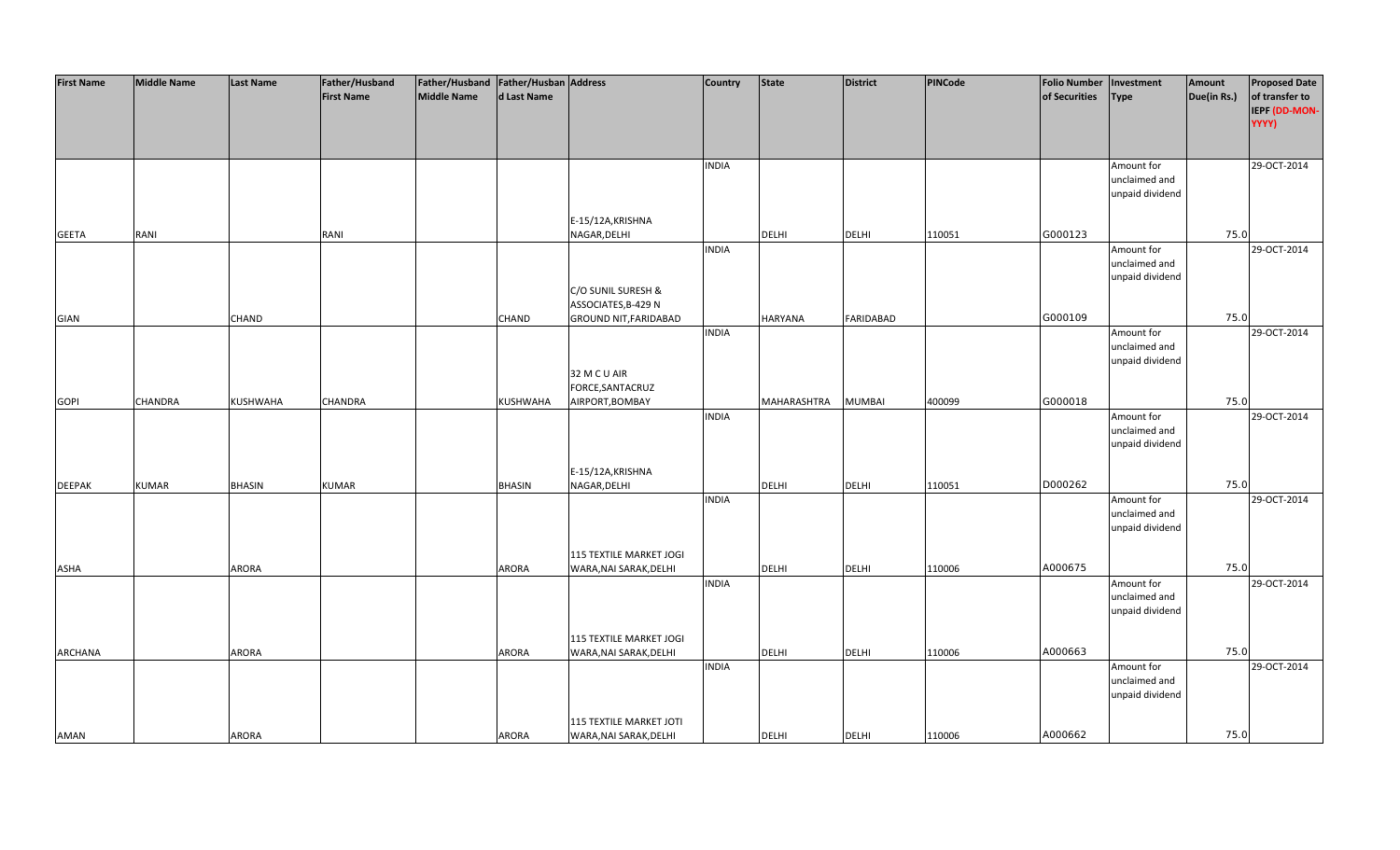| <b>First Name</b> | <b>Middle Name</b> | <b>Last Name</b> | Father/Husband    | Father/Husband   Father/Husban   Address |             |                                                   | <b>Country</b> | <b>State</b>   | District        | PINCode | <b>Folio Number</b> | Investment                  | Amount      | <b>Proposed Date</b> |
|-------------------|--------------------|------------------|-------------------|------------------------------------------|-------------|---------------------------------------------------|----------------|----------------|-----------------|---------|---------------------|-----------------------------|-------------|----------------------|
|                   |                    |                  | <b>First Name</b> | <b>Middle Name</b>                       | d Last Name |                                                   |                |                |                 |         | of Securities       | <b>Type</b>                 | Due(in Rs.) | of transfer to       |
|                   |                    |                  |                   |                                          |             |                                                   |                |                |                 |         |                     |                             |             | IEPF (DD-MON-        |
|                   |                    |                  |                   |                                          |             |                                                   |                |                |                 |         |                     |                             |             | YYYY)                |
|                   |                    |                  |                   |                                          |             |                                                   |                |                |                 |         |                     |                             |             |                      |
|                   |                    |                  |                   |                                          |             |                                                   | <b>INDIA</b>   |                |                 |         |                     | Amount for                  |             | 29-OCT-2014          |
|                   |                    |                  |                   |                                          |             |                                                   |                |                |                 |         |                     | unclaimed and               |             |                      |
|                   |                    |                  |                   |                                          |             |                                                   |                |                |                 |         |                     | unpaid dividend             |             |                      |
|                   |                    |                  |                   |                                          |             |                                                   |                |                |                 |         |                     |                             |             |                      |
| <b>ANITA</b>      |                    | JAIN             |                   |                                          | <b>JAIN</b> | 218 TEXTILE MARKET JOGI<br>WARA, NAI-SARAK, DELHI |                | <b>DELHI</b>   | <b>DELHI</b>    | 110006  | A000661             |                             | 75.0        |                      |
|                   |                    |                  |                   |                                          |             |                                                   | <b>INDIA</b>   |                |                 |         |                     | Amount for                  |             | 29-OCT-2014          |
|                   |                    |                  |                   |                                          |             |                                                   |                |                |                 |         |                     | unclaimed and               |             |                      |
|                   |                    |                  |                   |                                          |             |                                                   |                |                |                 |         |                     | unpaid dividend             |             |                      |
|                   |                    |                  |                   |                                          |             |                                                   |                |                |                 |         |                     |                             |             |                      |
|                   |                    |                  |                   |                                          |             | 506-MODEL COLONY, PO                              |                |                |                 |         |                     |                             |             |                      |
| <b>AJAI</b>       | <b>KUMAR</b>       | SAXENA           | <b>KUMAR</b>      |                                          | SAXENA      | JWALAPUR, HARDWAR                                 |                | UTTARAKHAND    | <b>HARIDWAR</b> | 249407  | A000628             |                             | 75.0        |                      |
|                   |                    |                  |                   |                                          |             |                                                   | <b>INDIA</b>   |                |                 |         |                     | Amount for                  |             | 29-OCT-2014          |
|                   |                    |                  |                   |                                          |             |                                                   |                |                |                 |         |                     | unclaimed and               |             |                      |
|                   |                    |                  |                   |                                          |             |                                                   |                |                |                 |         |                     | unpaid dividend             |             |                      |
|                   |                    |                  |                   |                                          |             | 151 SARJAN                                        |                |                |                 |         |                     |                             |             |                      |
|                   |                    |                  |                   |                                          |             | SOCIETY, ATHWALINES, SURAT                        |                |                |                 |         |                     |                             |             |                      |
| <b>ANITA</b>      | <b>SURESH</b>      | PANCHIGAR        | <b>SURESH</b>     |                                          | PANCHIGAR   | <b>GUJRAT</b>                                     |                | <b>GUJARAT</b> | <b>SURAT</b>    | 395007  | A000599             |                             | 75.0        |                      |
|                   |                    |                  |                   |                                          |             |                                                   | <b>INDIA</b>   |                |                 |         |                     | Amount for<br>unclaimed and |             | 29-OCT-2014          |
|                   |                    |                  |                   |                                          |             |                                                   |                |                |                 |         |                     | unpaid dividend             |             |                      |
|                   |                    |                  |                   |                                          |             | KATAYAYANI CHHAYA 1068                            |                |                |                 |         |                     |                             |             |                      |
|                   |                    |                  |                   |                                          |             | MAIN RO, ADHAR                                    |                | MADHYA         |                 |         |                     |                             |             |                      |
| ARUMUGA           | PERUMAL            |                  | PERUMAL           |                                          |             | TAL, JABALPUR (MP)                                |                | <b>PRADESH</b> | <b>JABALPUR</b> | 482004  | A000571             |                             | 75.0        |                      |
|                   |                    |                  |                   |                                          |             |                                                   | <b>INDIA</b>   |                |                 |         |                     | Amount for                  |             | 29-OCT-2014          |
|                   |                    |                  |                   |                                          |             |                                                   |                |                |                 |         |                     | unclaimed and               |             |                      |
|                   |                    |                  |                   |                                          |             |                                                   |                |                |                 |         |                     | unpaid dividend             |             |                      |
|                   |                    |                  |                   |                                          |             | KOTHARI SADAN, OPP                                |                |                |                 |         |                     |                             |             |                      |
|                   |                    |                  |                   |                                          |             | <b>VIJAYNAGAR BUS STOP</b>                        |                |                |                 |         |                     |                             |             |                      |
| ALKABEN           |                    | KOTHARI          |                   |                                          | KOTHARI     | NARANP, AHMEDABAD                                 |                | <b>GUJARAT</b> | AHMEDABAD       | 380013  | A000543             |                             | 75.0        |                      |
|                   |                    |                  |                   |                                          |             |                                                   | <b>INDIA</b>   |                |                 |         |                     | Amount for<br>unclaimed and |             | 29-OCT-2014          |
|                   |                    |                  |                   |                                          |             |                                                   |                |                |                 |         |                     | unpaid dividend             |             |                      |
|                   |                    |                  |                   |                                          |             | 1780 BHAGWATI                                     |                |                |                 |         |                     |                             |             |                      |
|                   |                    |                  |                   |                                          |             | POLE, DARIYAPUR                                   |                |                |                 |         |                     |                             |             |                      |
| <b>ALPA</b>       |                    | SHAH             |                   |                                          | SHAH        | LUNSAWADA, AHMEDABAD                              |                | <b>GUJARAT</b> | AHMEDABAD       | 380001  | A000542             |                             | 75.0        |                      |
|                   |                    |                  |                   |                                          |             |                                                   | <b>INDIA</b>   |                |                 |         |                     | Amount for                  |             | 29-OCT-2014          |
|                   |                    |                  |                   |                                          |             |                                                   |                |                |                 |         |                     | unclaimed and               |             |                      |
|                   |                    |                  |                   |                                          |             |                                                   |                |                |                 |         |                     | unpaid dividend             |             |                      |
|                   |                    |                  |                   |                                          |             | 3 JAGDISH APARTMENT,NR                            |                |                |                 |         |                     |                             |             |                      |
|                   |                    |                  |                   |                                          |             | PALAK APARTMENT                                   |                |                |                 |         |                     |                             |             |                      |
| <b>ALKA</b>       |                    | <b>DESAI</b>     |                   |                                          | DESAI       | NAVRANGPURA, AHMEDABAD                            |                | <b>GUJARAT</b> | AHMEDABAD       | 380009  | A000541             |                             | 75.0        |                      |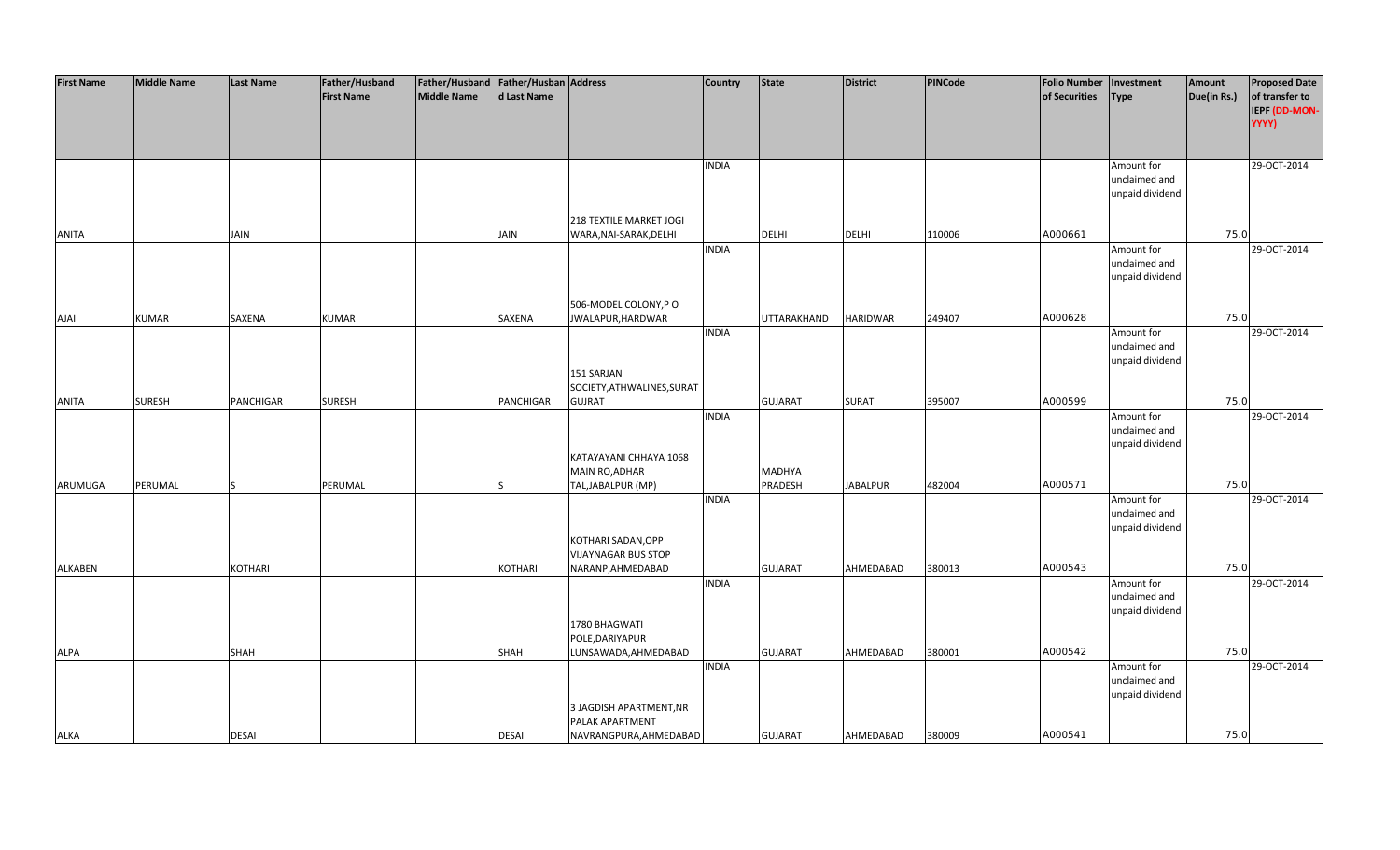| <b>First Name</b> | <b>Middle Name</b> | <b>Last Name</b> | <b>Father/Husband</b> | Father/Husband Father/Husban Address |              |                            | <b>Country</b> | <b>State</b>       | <b>District</b>       | PINCode | <b>Folio Number</b> | Investment      | Amount      | <b>Proposed Date</b> |
|-------------------|--------------------|------------------|-----------------------|--------------------------------------|--------------|----------------------------|----------------|--------------------|-----------------------|---------|---------------------|-----------------|-------------|----------------------|
|                   |                    |                  | <b>First Name</b>     | <b>Middle Name</b>                   | d Last Name  |                            |                |                    |                       |         | of Securities       | <b>Type</b>     | Due(in Rs.) | of transfer to       |
|                   |                    |                  |                       |                                      |              |                            |                |                    |                       |         |                     |                 |             | IEPF (DD-MON-        |
|                   |                    |                  |                       |                                      |              |                            |                |                    |                       |         |                     |                 |             | YYYY)                |
|                   |                    |                  |                       |                                      |              |                            |                |                    |                       |         |                     |                 |             |                      |
|                   |                    |                  |                       |                                      |              |                            |                |                    |                       |         |                     |                 |             |                      |
|                   |                    |                  |                       |                                      |              |                            | <b>INDIA</b>   |                    |                       |         |                     | Amount for      |             | 29-OCT-2014          |
|                   |                    |                  |                       |                                      |              |                            |                |                    |                       |         |                     | unclaimed and   |             |                      |
|                   |                    |                  |                       |                                      |              |                            |                |                    |                       |         |                     | unpaid dividend |             |                      |
|                   |                    |                  |                       |                                      |              | JAYSHREE STATIONARY        |                |                    |                       |         |                     |                 |             |                      |
|                   |                    |                  |                       |                                      |              | MART, KAGDI BAZAR UNDER    |                |                    |                       |         |                     |                 |             |                      |
| <b>ALKA</b>       |                    | <b>KOTHARI</b>   |                       |                                      | KOTHARI      | FERNANDIZ BR, AHMEDABAD    |                | <b>GUJARAT</b>     | AHMEDABAD             | 380001  | A000540             |                 | 75.0        |                      |
|                   |                    |                  |                       |                                      |              |                            | <b>INDIA</b>   |                    |                       |         |                     | Amount for      |             | 29-OCT-2014          |
|                   |                    |                  |                       |                                      |              |                            |                |                    |                       |         |                     | unclaimed and   |             |                      |
|                   |                    |                  |                       |                                      |              |                            |                |                    |                       |         |                     | unpaid dividend |             |                      |
|                   |                    |                  |                       |                                      |              | BLOCK NO L-53 B1, UNIT NO  |                |                    |                       |         |                     |                 |             |                      |
|                   |                    |                  |                       |                                      |              | 22 NEW                     |                |                    |                       |         |                     |                 |             |                      |
| <b>A</b>          | <b>BHASKAR</b>     | <b>RAO</b>       | <b>BHASKAR</b>        |                                      | <b>RAO</b>   | SETTLEMENT, KHARAGPUR      |                | <b>WEST BENGAL</b> | West Midnapore 721301 |         | A000506             |                 | 75.0        |                      |
|                   |                    |                  |                       |                                      |              |                            | <b>INDIA</b>   |                    |                       |         |                     | Amount for      |             | 29-OCT-2014          |
|                   |                    |                  |                       |                                      |              |                            |                |                    |                       |         |                     | unclaimed and   |             |                      |
|                   |                    |                  |                       |                                      |              |                            |                |                    |                       |         |                     | unpaid dividend |             |                      |
|                   |                    |                  |                       |                                      |              | C/O WALE INVESTMENTS (P)   |                |                    |                       |         |                     |                 |             |                      |
|                   |                    |                  |                       |                                      |              | LTD,12 GOLDEN PEAK DR      |                |                    |                       |         |                     |                 |             |                      |
| ANJU              |                    | JAIN             |                       |                                      | <b>JAIN</b>  | AMBEDKAR RD, BOMBAY        |                | MAHARASHTRA        | <b>MUMBAI</b>         | 400052  | A000504             |                 | 75.0        |                      |
|                   |                    |                  |                       |                                      |              |                            | <b>INDIA</b>   |                    |                       |         |                     | Amount for      |             | 29-OCT-2014          |
|                   |                    |                  |                       |                                      |              |                            |                |                    |                       |         |                     | unclaimed and   |             |                      |
|                   |                    |                  |                       |                                      |              |                            |                |                    |                       |         |                     | unpaid dividend |             |                      |
|                   |                    |                  |                       |                                      |              |                            |                |                    |                       |         |                     |                 |             |                      |
|                   |                    |                  |                       |                                      |              | KAMAT INDL ESTATE, 396 V S |                |                    |                       |         |                     |                 |             |                      |
| AKHIL             |                    | <b>MEHTA</b>     |                       |                                      | <b>MEHTA</b> | MARG PRABHADEVI, BOMBAY    |                | <b>MAHARASHTRA</b> | <b>MUMBAI</b>         | 400025  | A000497             |                 | 75.0        |                      |
|                   |                    |                  |                       |                                      |              |                            | <b>INDIA</b>   |                    |                       |         |                     | Amount for      |             | 29-OCT-2014          |
|                   |                    |                  |                       |                                      |              |                            |                |                    |                       |         |                     | unclaimed and   |             |                      |
|                   |                    |                  |                       |                                      |              |                            |                |                    |                       |         |                     | unpaid dividend |             |                      |
|                   |                    |                  |                       |                                      |              |                            |                |                    |                       |         |                     |                 |             |                      |
|                   |                    |                  |                       |                                      |              | E-15/12A, KRISHNA          |                |                    |                       |         |                     |                 |             |                      |
| ANIL              | <b>KUMAR</b>       | SONY             | <b>KUMAR</b>          |                                      | SONY         | NAGAR, DELHI               |                | <b>DELHI</b>       | <b>DELHI</b>          | 110051  | A000477             |                 | 75.0        |                      |
|                   |                    |                  |                       |                                      |              |                            | <b>INDIA</b>   |                    |                       |         |                     | Amount for      |             | 29-OCT-2014          |
|                   |                    |                  |                       |                                      |              |                            |                |                    |                       |         |                     | unclaimed and   |             |                      |
|                   |                    |                  |                       |                                      |              |                            |                |                    |                       |         |                     | unpaid dividend |             |                      |
|                   |                    |                  |                       |                                      |              |                            |                |                    |                       |         |                     |                 |             |                      |
|                   |                    |                  |                       |                                      |              | 115 TEXTILE MARKET, JOGI   |                |                    |                       |         |                     |                 |             |                      |
| AVINASH           |                    | <b>ARORA</b>     |                       |                                      | <b>ARORA</b> | WARA NAI SARAK, DELHI      |                | <b>DELHI</b>       | <b>DELHI</b>          | 110006  | A000433             |                 | 75.0        |                      |
|                   |                    |                  |                       |                                      |              |                            | <b>INDIA</b>   |                    |                       |         |                     | Amount for      |             | 29-OCT-2014          |
|                   |                    |                  |                       |                                      |              |                            |                |                    |                       |         |                     | unclaimed and   |             |                      |
|                   |                    |                  |                       |                                      |              |                            |                |                    |                       |         |                     | unpaid dividend |             |                      |
|                   |                    |                  |                       |                                      |              |                            |                |                    |                       |         |                     |                 |             |                      |
|                   |                    |                  |                       |                                      |              | 115 TEXTILE MARKET, JOGI   |                |                    |                       |         |                     |                 |             |                      |
| ABHAY             |                    | <b>ARORA</b>     |                       |                                      | ARORA        | WARA NAI SARAK, DELHI      |                | <b>DELHI</b>       | <b>DELHI</b>          | 110006  | A000431             |                 | 75.0        |                      |
|                   |                    |                  |                       |                                      |              |                            |                |                    |                       |         |                     |                 |             |                      |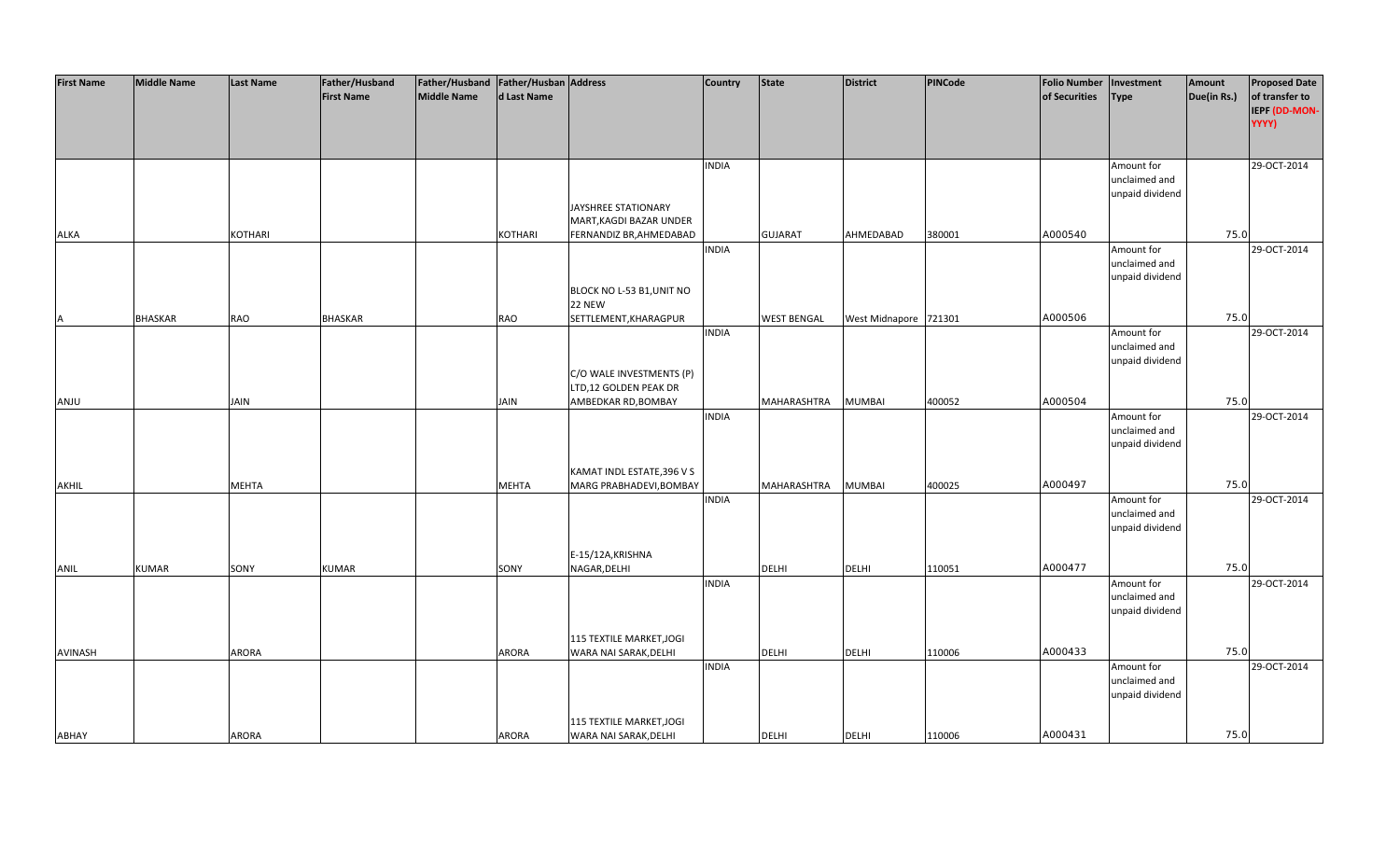| <b>First Name</b>  | <b>Middle Name</b> | <b>Last Name</b> | Father/Husband     | Father/Husband Father/Husban Address |               |                                              | <b>Country</b> | <b>State</b>   | <b>District</b>  | PINCode | <b>Folio Number</b> | Investment      | Amount      | <b>Proposed Date</b> |
|--------------------|--------------------|------------------|--------------------|--------------------------------------|---------------|----------------------------------------------|----------------|----------------|------------------|---------|---------------------|-----------------|-------------|----------------------|
|                    |                    |                  | <b>First Name</b>  | <b>Middle Name</b>                   | d Last Name   |                                              |                |                |                  |         | of Securities       | <b>Type</b>     | Due(in Rs.) | of transfer to       |
|                    |                    |                  |                    |                                      |               |                                              |                |                |                  |         |                     |                 |             | IEPF (DD-MON-        |
|                    |                    |                  |                    |                                      |               |                                              |                |                |                  |         |                     |                 |             | YYYY)                |
|                    |                    |                  |                    |                                      |               |                                              |                |                |                  |         |                     |                 |             |                      |
|                    |                    |                  |                    |                                      |               |                                              |                |                |                  |         |                     |                 |             |                      |
|                    |                    |                  |                    |                                      |               |                                              | <b>INDIA</b>   |                |                  |         |                     | Amount for      |             | 29-OCT-2014          |
|                    |                    |                  |                    |                                      |               |                                              |                |                |                  |         |                     | unclaimed and   |             |                      |
|                    |                    |                  |                    |                                      |               |                                              |                |                |                  |         |                     | unpaid dividend |             |                      |
|                    |                    |                  |                    |                                      |               |                                              |                |                |                  |         |                     |                 |             |                      |
|                    |                    |                  |                    |                                      |               | 115 TEXTILE MARKET, JOGI                     |                |                |                  |         |                     |                 |             |                      |
| AKASH              |                    | <b>TANEJA</b>    |                    |                                      | <b>TANEJA</b> | WARA NAI SARAK, DELHI                        |                | <b>DELHI</b>   | <b>DELHI</b>     | 110006  | A000396             |                 | 75.0        |                      |
|                    |                    |                  |                    |                                      |               |                                              | <b>INDIA</b>   |                |                  |         |                     | Amount for      |             | 29-OCT-2014          |
|                    |                    |                  |                    |                                      |               |                                              |                |                |                  |         |                     | unclaimed and   |             |                      |
|                    |                    |                  |                    |                                      |               |                                              |                |                |                  |         |                     | unpaid dividend |             |                      |
|                    |                    |                  |                    |                                      |               |                                              |                |                |                  |         |                     |                 |             |                      |
|                    |                    |                  |                    |                                      |               | 218 TEXTILE MARKET, JOGI                     |                |                |                  |         |                     |                 |             |                      |
| ANUP               |                    | JUNEJA           |                    |                                      | JUNEJA        | WARA NAI SARAK, DELHI                        |                | <b>DELHI</b>   | <b>DELHI</b>     | 110006  | A000389             |                 | 75.0        |                      |
|                    |                    |                  |                    |                                      |               |                                              | <b>INDIA</b>   |                |                  |         |                     | Amount for      |             | 29-OCT-2014          |
|                    |                    |                  |                    |                                      |               |                                              |                |                |                  |         |                     | unclaimed and   |             |                      |
|                    |                    |                  |                    |                                      |               |                                              |                |                |                  |         |                     | unpaid dividend |             |                      |
|                    |                    |                  |                    |                                      |               |                                              |                |                |                  |         |                     |                 |             |                      |
|                    |                    |                  |                    |                                      |               | 218 TEXTILE MARKET, JOGI                     |                |                |                  |         | A000386             |                 | 75.0        |                      |
| <b>AJESH</b>       |                    | JUNEJA           |                    |                                      | JUNEJA        | WARA NAI SARAK, DELHI                        | <b>INDIA</b>   | DELHI          | <b>DELHI</b>     | 110006  |                     | Amount for      |             | 29-OCT-2014          |
|                    |                    |                  |                    |                                      |               |                                              |                |                |                  |         |                     | unclaimed and   |             |                      |
|                    |                    |                  |                    |                                      |               |                                              |                |                |                  |         |                     | unpaid dividend |             |                      |
|                    |                    |                  |                    |                                      |               |                                              |                |                |                  |         |                     |                 |             |                      |
|                    |                    |                  |                    |                                      |               | 1857 SECTOR                                  |                |                |                  |         |                     |                 |             |                      |
| ANIL               |                    | <b>KUMAR</b>     |                    |                                      | <b>KUMAR</b>  | 8, FARIDABAD, HARYANA                        |                | <b>HARYANA</b> | <b>FARIDABAD</b> | 121006  | A000317             |                 | 75.0        |                      |
|                    |                    |                  |                    |                                      |               |                                              | <b>INDIA</b>   |                |                  |         |                     | Amount for      |             | 29-OCT-2014          |
|                    |                    |                  |                    |                                      |               |                                              |                |                |                  |         |                     | unclaimed and   |             |                      |
|                    |                    |                  |                    |                                      |               |                                              |                |                |                  |         |                     | unpaid dividend |             |                      |
| AGGREGATE          |                    |                  | AGGREGATE          |                                      |               | B-6/4 1ST FLOOR DDA                          |                |                |                  |         |                     |                 |             |                      |
| <b>FINANCE AND</b> |                    |                  | <b>FINANCE AND</b> |                                      |               | COMMERCIAL, SAFDARJUNG                       |                |                |                  |         |                     |                 |             |                      |
| <b>INVEST</b>      |                    |                  | <b>INVEST</b>      |                                      |               | <b>ENCLAVE, NEW DELHI</b>                    |                | DELHI          | <b>DELHI</b>     | 110029  | A000314             |                 | 75.0        |                      |
|                    |                    |                  |                    |                                      |               |                                              | <b>INDIA</b>   |                |                  |         |                     | Amount for      |             | 29-OCT-2014          |
|                    |                    |                  |                    |                                      |               |                                              |                |                |                  |         |                     | unclaimed and   |             |                      |
|                    |                    |                  |                    |                                      |               |                                              |                |                |                  |         |                     | unpaid dividend |             |                      |
|                    |                    |                  |                    |                                      |               |                                              |                |                |                  |         |                     |                 |             |                      |
|                    |                    |                  |                    |                                      |               |                                              |                |                |                  |         |                     |                 |             |                      |
| ANGOORI            | <b>DEVI</b>        |                  | <b>DEVI</b>        |                                      |               | 30/3, SHAKTI NAGAR, DELHI                    |                | <b>DELHI</b>   | <b>DELHI</b>     | 110007  | A000307             |                 | 75.0        |                      |
|                    |                    |                  |                    |                                      |               |                                              | <b>INDIA</b>   |                |                  |         |                     | Amount for      |             | 29-OCT-2014          |
|                    |                    |                  |                    |                                      |               |                                              |                |                |                  |         |                     | unclaimed and   |             |                      |
|                    |                    |                  |                    |                                      |               |                                              |                |                |                  |         |                     | unpaid dividend |             |                      |
|                    |                    |                  |                    |                                      |               | 3RD FLOOR UP JAGNATH                         |                |                |                  |         |                     |                 |             |                      |
| <b>ASHOK</b>       | <b>N</b>           | SOLANKI          | N                  |                                      | SOLANKI       | MATLOR, DALGIA MAHOLO<br>MAHIDHARPURA, SURAT |                | <b>GUJARAT</b> | <b>SURAT</b>     | 395003  | A000220             |                 | 75.0        |                      |
|                    |                    |                  |                    |                                      |               |                                              |                |                |                  |         |                     |                 |             |                      |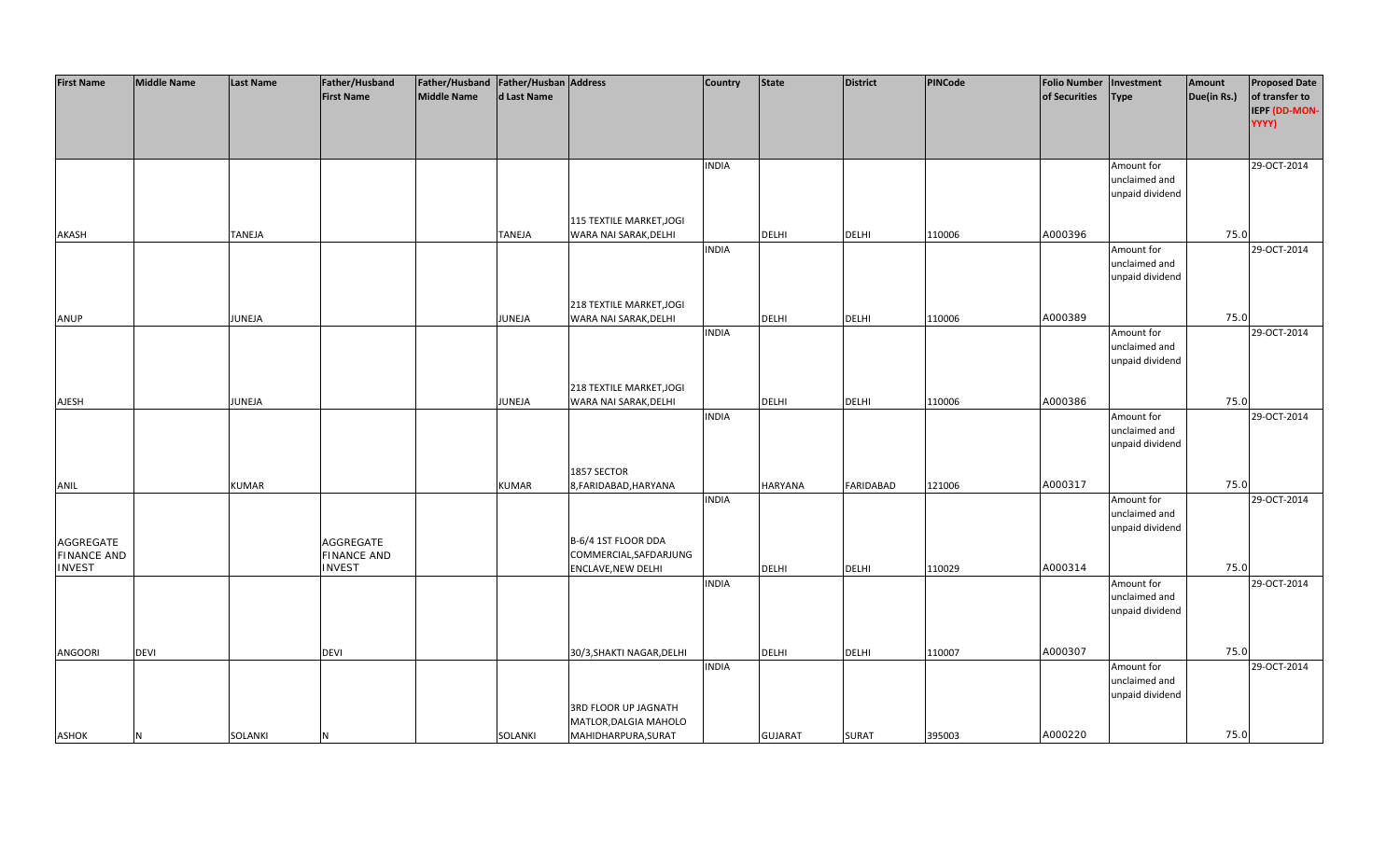| <b>First Name</b> | <b>Middle Name</b> | <b>Last Name</b> | Father/Husband    | Father/Husband Father/Husban Address |               |                             | <b>Country</b> | <b>State</b>   | <b>District</b> | <b>PINCode</b> | <b>Folio Number</b> | Investment                       | Amount      | <b>Proposed Date</b>   |
|-------------------|--------------------|------------------|-------------------|--------------------------------------|---------------|-----------------------------|----------------|----------------|-----------------|----------------|---------------------|----------------------------------|-------------|------------------------|
|                   |                    |                  | <b>First Name</b> | <b>Middle Name</b>                   | d Last Name   |                             |                |                |                 |                | of Securities       | <b>Type</b>                      | Due(in Rs.) | of transfer to         |
|                   |                    |                  |                   |                                      |               |                             |                |                |                 |                |                     |                                  |             | IEPF (DD-MON-<br>YYYY) |
|                   |                    |                  |                   |                                      |               |                             |                |                |                 |                |                     |                                  |             |                        |
|                   |                    |                  |                   |                                      |               |                             |                |                |                 |                |                     |                                  |             |                        |
|                   |                    |                  |                   |                                      |               |                             | <b>INDIA</b>   |                |                 |                |                     | Amount for                       |             | 29-OCT-2014            |
|                   |                    |                  |                   |                                      |               |                             |                |                |                 |                |                     | unclaimed and                    |             |                        |
|                   |                    |                  |                   |                                      |               |                             |                |                |                 |                |                     | unpaid dividend                  |             |                        |
|                   |                    |                  |                   |                                      |               | BHOJABHAINO TEKRO H NO 6-   |                |                |                 |                |                     |                                  |             |                        |
| <b>APURVA</b>     |                    | <b>SHAH</b>      |                   |                                      | <b>SHAH</b>   | 1821, MAHIDHARPURA, SURAT   |                | <b>GUJARAT</b> | <b>SURAT</b>    | 395003         | A000207             |                                  | 75.0        |                        |
|                   |                    |                  |                   |                                      |               |                             | <b>INDIA</b>   |                |                 |                |                     | Amount for                       |             | 29-OCT-2014            |
|                   |                    |                  |                   |                                      |               |                             |                |                |                 |                |                     | unclaimed and                    |             |                        |
|                   |                    |                  |                   |                                      |               |                             |                |                |                 |                |                     | unpaid dividend                  |             |                        |
|                   |                    |                  |                   |                                      |               |                             |                |                |                 |                |                     |                                  |             |                        |
|                   |                    |                  |                   |                                      |               | BHOJBHAINO TEKRO H NO 6-    |                |                |                 |                |                     |                                  |             |                        |
| <b>ATUL</b>       |                    | <b>SHAH</b>      |                   |                                      | <b>SHAH</b>   | 1821, MAHIDHARPURA, SURAT   | <b>INDIA</b>   | <b>GUJARAT</b> | <b>SURAT</b>    | 395003         | A000202             |                                  | 75.0        | 29-OCT-2014            |
|                   |                    |                  |                   |                                      |               |                             |                |                |                 |                |                     | Amount for<br>unclaimed and      |             |                        |
|                   |                    |                  |                   |                                      |               |                             |                |                |                 |                |                     | unpaid dividend                  |             |                        |
|                   |                    |                  |                   |                                      |               |                             |                |                |                 |                |                     |                                  |             |                        |
|                   |                    |                  |                   |                                      |               | BHOJABHAINO TEKRO H NO 6-   |                |                |                 |                |                     |                                  |             |                        |
| ARVIND            |                    | <b>SHAH</b>      |                   |                                      | <b>SHAH</b>   | 1821, MAHIDHARPURA, SURAT   |                | <b>GUJARAT</b> | <b>SURAT</b>    | 395003         | A000201             |                                  | 75.0        |                        |
|                   |                    |                  |                   |                                      |               |                             | <b>INDIA</b>   |                |                 |                |                     | Amount for                       |             | 29-OCT-2014            |
|                   |                    |                  |                   |                                      |               |                             |                |                |                 |                |                     | unclaimed and<br>unpaid dividend |             |                        |
|                   |                    |                  |                   |                                      |               |                             |                |                |                 |                |                     |                                  |             |                        |
|                   |                    |                  |                   |                                      |               | MULLAWADA, RANGMAHEL        |                |                |                 |                |                     |                                  |             |                        |
| ABDULVAHID        |                    | <b>MUNSHI</b>    |                   |                                      | <b>MUNSHI</b> | STREET, JUNAGADH            |                | <b>GUJARAT</b> | <b>JUNAGADH</b> | 362001         | A000182             |                                  | 75.0        |                        |
|                   |                    |                  |                   |                                      |               |                             | <b>INDIA</b>   |                |                 |                |                     | Amount for                       |             | 29-OCT-2014            |
|                   |                    |                  |                   |                                      |               |                             |                |                |                 |                |                     | unclaimed and                    |             |                        |
|                   |                    |                  |                   |                                      |               |                             |                |                |                 |                |                     | unpaid dividend                  |             |                        |
|                   |                    |                  |                   |                                      |               | C/O S.D. SHARMA, E-14,      |                |                |                 |                |                     |                                  |             |                        |
|                   |                    |                  |                   |                                      |               | RAMPATH, SHYAM NAGAR        |                |                |                 |                |                     |                                  |             |                        |
| SHRADDHA          |                    | SHARMA           |                   |                                      | SHARMA        | EXT., NEW SANGANRI, JAIPUR, |                | RAJASTHAN      | <b>JAIPUR</b>   |                | S000256             |                                  | 75.0        |                        |
|                   |                    |                  |                   |                                      |               |                             | <b>INDIA</b>   |                |                 |                |                     | Amount for                       |             | 29-OCT-2014            |
|                   |                    |                  |                   |                                      |               |                             |                |                |                 |                |                     | unclaimed and                    |             |                        |
|                   |                    |                  |                   |                                      |               |                             |                |                |                 |                |                     | unpaid dividend                  |             |                        |
|                   |                    |                  |                   |                                      |               | 31 MARUTI ARCADE, JN ROAD   |                |                |                 |                |                     |                                  |             |                        |
| SUNDERBEN         |                    | <b>GALA</b>      |                   |                                      | <b>GALA</b>   | MULUND WEST, BOMBAY         |                | MAHARASHTRA    | <b>MUMBAI</b>   | 400080         | S000194             |                                  | 75.0        |                        |
|                   |                    |                  |                   |                                      |               |                             | <b>INDIA</b>   |                |                 |                |                     | Amount for                       |             | 29-OCT-2014            |
|                   |                    |                  |                   |                                      |               |                             |                |                |                 |                |                     | unclaimed and                    |             |                        |
|                   |                    |                  |                   |                                      |               |                             |                |                |                 |                |                     | unpaid dividend                  |             |                        |
|                   |                    |                  |                   |                                      |               | A-14 SHASTRI NAGAR, NEAR    |                |                |                 |                |                     |                                  |             |                        |
|                   |                    |                  |                   |                                      |               | DUPLEX COLONY, BIKANER      |                |                |                 |                |                     |                                  |             |                        |
| <b>ANSUIA</b>     |                    | GAUR             |                   |                                      | <b>GAUR</b>   | RAJ                         |                | RAJASTHAN      | <b>BIKANER</b>  | 334001         | A000166             |                                  | 75.0        |                        |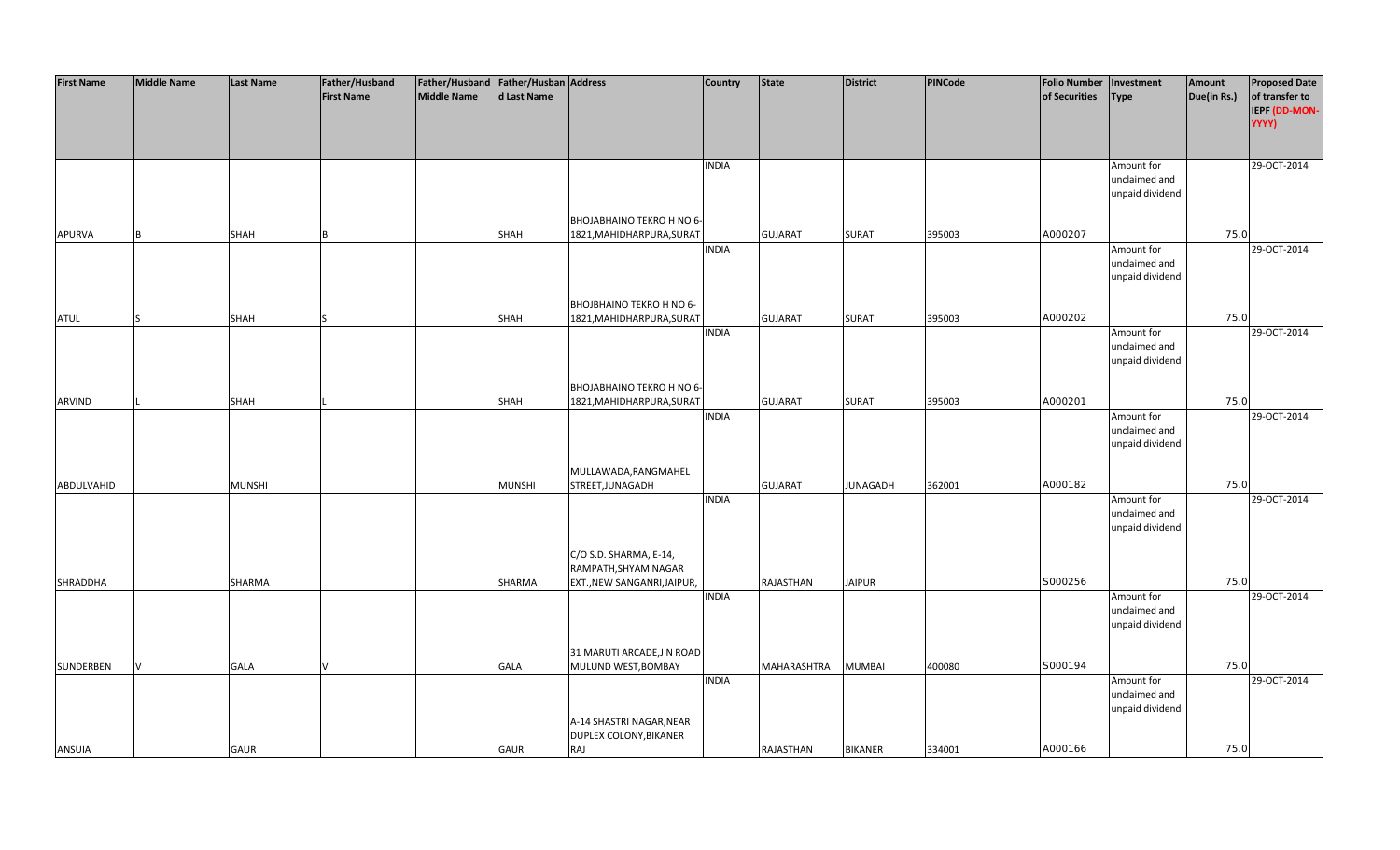| <b>First Name</b> | <b>Middle Name</b>     | <b>Last Name</b> | Father/Husband    | Father/Husband Father/Husban Address |                |                         | <b>Country</b> | <b>State</b>   | <b>District</b> | <b>PINCode</b> | <b>Folio Number</b> | Investment      | Amount      | <b>Proposed Date</b> |
|-------------------|------------------------|------------------|-------------------|--------------------------------------|----------------|-------------------------|----------------|----------------|-----------------|----------------|---------------------|-----------------|-------------|----------------------|
|                   |                        |                  | <b>First Name</b> | Middle Name                          | d Last Name    |                         |                |                |                 |                | of Securities       | <b>Type</b>     | Due(in Rs.) | of transfer to       |
|                   |                        |                  |                   |                                      |                |                         |                |                |                 |                |                     |                 |             | IEPF (DD-MON-        |
|                   |                        |                  |                   |                                      |                |                         |                |                |                 |                |                     |                 |             | YYYY)                |
|                   |                        |                  |                   |                                      |                |                         |                |                |                 |                |                     |                 |             |                      |
|                   |                        |                  |                   |                                      |                |                         |                |                |                 |                |                     |                 |             |                      |
|                   |                        |                  |                   |                                      |                |                         | <b>INDIA</b>   |                |                 |                |                     | Amount for      |             | 29-OCT-2014          |
|                   |                        |                  |                   |                                      |                |                         |                |                |                 |                |                     | unclaimed and   |             |                      |
|                   |                        |                  |                   |                                      |                |                         |                |                |                 |                |                     | unpaid dividend |             |                      |
|                   |                        |                  |                   |                                      |                | 103, MANEKBUG           |                |                |                 |                |                     |                 |             |                      |
|                   |                        |                  |                   |                                      |                | SOCIETY, S.M. ROAD,     |                |                |                 |                |                     |                 |             |                      |
| ANSUYABEN         |                        | <b>TRIVEDI</b>   |                   |                                      | <b>TRIVEDI</b> | POLYTECHNIC, AHMEDABAD  |                | <b>GUJARAT</b> | AHMEDABAD       | 380015         | A000127             |                 | 75.0        |                      |
|                   |                        |                  |                   |                                      |                |                         | <b>INDIA</b>   |                |                 |                |                     | Amount for      |             | 29-OCT-2014          |
|                   |                        |                  |                   |                                      |                |                         |                |                |                 |                |                     | unclaimed and   |             |                      |
|                   |                        |                  |                   |                                      |                |                         |                |                |                 |                |                     | unpaid dividend |             |                      |
|                   |                        |                  |                   |                                      |                |                         |                |                |                 |                |                     |                 |             |                      |
|                   |                        |                  |                   |                                      |                | 7, CHANDRAGUPTA         |                |                |                 |                |                     |                 |             |                      |
|                   |                        |                  |                   |                                      |                | TENAMENTS, POLITECHNIC, |                |                |                 |                |                     |                 |             |                      |
| <b>ARCHANA</b>    | <b>JAYESH</b>          | <b>SHAH</b>      | <b>JAYESH</b>     |                                      | <b>SHAH</b>    | AMBAWADI, AHMEDABAD     |                | <b>GUJARAT</b> | AHMEDABAD       | 380015         | A000125             |                 | 75.0        |                      |
|                   |                        |                  |                   |                                      |                |                         | <b>INDIA</b>   |                |                 |                |                     | Amount for      |             | 29-OCT-2014          |
|                   |                        |                  |                   |                                      |                |                         |                |                |                 |                |                     | unclaimed and   |             |                      |
|                   |                        |                  |                   |                                      |                |                         |                |                |                 |                |                     | unpaid dividend |             |                      |
|                   |                        |                  |                   |                                      |                | 11/B TAMARIND           |                |                |                 |                |                     |                 |             |                      |
|                   |                        |                  |                   |                                      |                | HOUSE, JAMARIND LANE    |                |                |                 |                |                     |                 |             |                      |
| AMRISHA           |                        | <b>VORA</b>      |                   |                                      | VORA           | FORT, BOMBAY            |                | MAHARASHTRA    | <b>MUMBAI</b>   | 400023         | A000102             |                 | 75.0        |                      |
|                   |                        |                  |                   |                                      |                |                         | <b>INDIA</b>   |                |                 |                |                     | Amount for      |             | 29-OCT-2014          |
|                   |                        |                  |                   |                                      |                |                         |                |                |                 |                |                     | unclaimed and   |             |                      |
|                   |                        |                  |                   |                                      |                |                         |                |                |                 |                |                     | unpaid dividend |             |                      |
|                   |                        |                  |                   |                                      |                | 1-C-002 PARAS           |                |                |                 |                |                     |                 |             |                      |
|                   |                        |                  |                   |                                      |                | NAGAR, SHANKER LANE     |                |                |                 |                |                     |                 |             |                      |
| <b>ASHISH</b>     |                        | <b>PARIKH</b>    |                   |                                      | <b>PARIKH</b>  | KANDIVLI WEST, BOMBAY   |                | MAHARASHTRA    | <b>MUMBAI</b>   | 400067         | A000096             |                 | 75.0        |                      |
|                   |                        |                  |                   |                                      |                |                         | <b>INDIA</b>   |                |                 |                |                     | Amount for      |             | 29-OCT-2014          |
|                   |                        |                  |                   |                                      |                |                         |                |                |                 |                |                     | unclaimed and   |             |                      |
|                   |                        |                  |                   |                                      |                |                         |                |                |                 |                |                     | unpaid dividend |             |                      |
|                   |                        |                  |                   |                                      |                | 27, PRIYADARSHINI VIHAR |                |                |                 |                |                     |                 |             |                      |
|                   |                        |                  |                   |                                      |                | PART-1, NR.RANA PRATAB  |                |                |                 |                |                     |                 |             |                      |
| <b>ANJANA</b>     |                        | AGGARWAL         |                   |                                      | AGGARWAL       | BAGH,0                  |                | <b>DELHI</b>   | <b>DELHI</b>    | 110009         | A000048             |                 | 75.0        |                      |
|                   |                        |                  |                   |                                      |                |                         | <b>INDIA</b>   |                |                 |                |                     | Amount for      |             | 29-OCT-2014          |
|                   |                        |                  |                   |                                      |                |                         |                |                |                 |                |                     | unclaimed and   |             |                      |
|                   |                        |                  |                   |                                      |                |                         |                |                |                 |                |                     | unpaid dividend |             |                      |
|                   |                        |                  |                   |                                      |                | GF 58-59 WORLD TRADE    |                |                |                 |                |                     |                 |             |                      |
| <b>ABHIPRA</b>    | <b>ABHIPRA CHITS P</b> |                  | ABHIPRA CHITS P   |                                      |                | CENTRE, BARAKHAMBA      |                |                |                 |                |                     |                 |             |                      |
| CHITS P LTD       | <b>LTD</b>             |                  | LTD.              |                                      |                | LANE, NEW DELHI         |                | <b>DELHI</b>   | <b>DELHI</b>    | 110001         | A000023             |                 | 150.0       |                      |
|                   |                        |                  |                   |                                      |                |                         | <b>INDIA</b>   |                |                 |                |                     | Amount for      |             | 29-OCT-2014          |
|                   |                        |                  |                   |                                      |                |                         |                |                |                 |                |                     | unclaimed and   |             |                      |
|                   |                        |                  |                   |                                      |                |                         |                |                |                 |                |                     | unpaid dividend |             |                      |
|                   |                        |                  |                   |                                      |                |                         |                |                |                 |                |                     |                 |             |                      |
|                   |                        |                  |                   |                                      |                | 9/341, CHAKAWALA        |                |                |                 |                |                     |                 |             |                      |
| SHOBHANA          |                        | SADIWALA         |                   |                                      | SADIWALA       | STREET, WADIFALIA, 0    |                | <b>GUJARAT</b> | <b>SURAT</b>    | 395003         | 0050200             |                 | 75.0        |                      |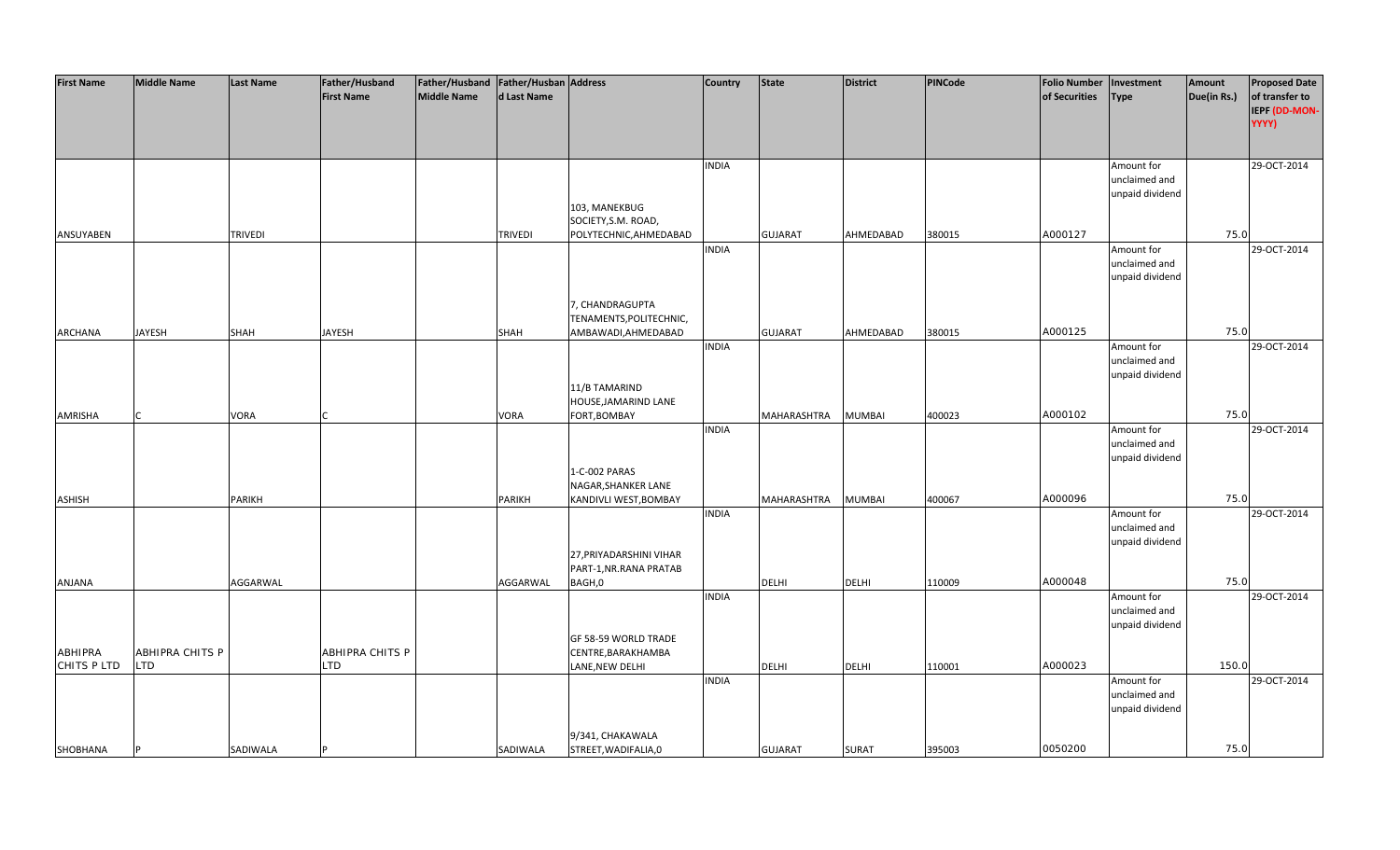| <b>First Name</b> | <b>Middle Name</b> | <b>Last Name</b> | Father/Husband    | Father/Husband   Father/Husban   Address |              |                             | <b>Country</b> | <b>State</b>   | <b>District</b> | PINCode | <b>Folio Number</b> | Investment      | Amount      | <b>Proposed Date</b> |
|-------------------|--------------------|------------------|-------------------|------------------------------------------|--------------|-----------------------------|----------------|----------------|-----------------|---------|---------------------|-----------------|-------------|----------------------|
|                   |                    |                  | <b>First Name</b> | <b>Middle Name</b>                       | d Last Name  |                             |                |                |                 |         | of Securities       | <b>Type</b>     | Due(in Rs.) | of transfer to       |
|                   |                    |                  |                   |                                          |              |                             |                |                |                 |         |                     |                 |             | IEPF (DD-MON-        |
|                   |                    |                  |                   |                                          |              |                             |                |                |                 |         |                     |                 |             | YYYY)                |
|                   |                    |                  |                   |                                          |              |                             |                |                |                 |         |                     |                 |             |                      |
|                   |                    |                  |                   |                                          |              |                             |                |                |                 |         |                     |                 |             |                      |
|                   |                    |                  |                   |                                          |              |                             |                |                |                 |         |                     |                 |             |                      |
|                   |                    |                  |                   |                                          |              |                             | <b>INDIA</b>   |                |                 |         |                     | Amount for      |             | 29-OCT-2014          |
|                   |                    |                  |                   |                                          |              |                             |                |                |                 |         |                     | unclaimed and   |             |                      |
|                   |                    |                  |                   |                                          |              |                             |                |                |                 |         |                     | unpaid dividend |             |                      |
|                   |                    |                  |                   |                                          |              | C/O MAHAVIR GARG            |                |                |                 |         |                     |                 |             |                      |
|                   |                    |                  |                   |                                          |              | ADVOCATE, D - 3 / 39 SECTOR |                |                |                 |         |                     |                 |             |                      |
| IS                |                    | AGARWAL          |                   |                                          | AGARWAL      | 16 ROHINI,0                 |                | <b>DELHI</b>   | <b>DELHI</b>    | 110085  | 0050185             |                 | 450.0       |                      |
|                   |                    |                  |                   |                                          |              |                             | <b>INDIA</b>   |                |                 |         |                     | Amount for      |             | 29-OCT-2014          |
|                   |                    |                  |                   |                                          |              |                             |                |                |                 |         |                     | unclaimed and   |             |                      |
|                   |                    |                  |                   |                                          |              |                             |                |                |                 |         |                     | unpaid dividend |             |                      |
|                   |                    |                  |                   |                                          |              | C/95, KARMACHARI            |                |                |                 |         |                     |                 |             |                      |
|                   |                    |                  |                   |                                          |              | NAGAR,, PART- I,            |                |                |                 |         |                     |                 |             |                      |
| PARESH            |                    | PANDYA           |                   |                                          | PANDYA       | CHATLODIA,0                 |                | <b>GUJARAT</b> | AHMEDABAD       | 380061  | 0050024             |                 | 750.0       |                      |
|                   |                    |                  |                   |                                          |              |                             | <b>INDIA</b>   |                |                 |         |                     | Amount for      |             | 29-OCT-2014          |
|                   |                    |                  |                   |                                          |              |                             |                |                |                 |         |                     | unclaimed and   |             |                      |
|                   |                    |                  |                   |                                          |              |                             |                |                |                 |         |                     | unpaid dividend |             |                      |
|                   |                    |                  |                   |                                          |              |                             |                |                |                 |         |                     |                 |             |                      |
|                   |                    |                  |                   |                                          |              | B-5/81, GOYAL               |                |                |                 |         |                     |                 |             |                      |
| SHANKER           |                    | <b>IYER</b>      |                   |                                          | <b>IYER</b>  | INTERCITY, DRIVE IN ROAD, 0 |                | <b>GUJARAT</b> | AHMEDABAD       |         | 0050020             |                 | 375.0       |                      |
|                   |                    |                  |                   |                                          |              |                             | <b>INDIA</b>   |                |                 |         |                     | Amount for      |             | 29-OCT-2014          |
|                   |                    |                  |                   |                                          |              |                             |                |                |                 |         |                     | unclaimed and   |             |                      |
|                   |                    |                  |                   |                                          |              | SANGAM BLDG-12 FLAT         |                |                |                 |         |                     | unpaid dividend |             |                      |
|                   |                    |                  |                   |                                          |              | 74, NEW LINK ROAD           |                |                |                 |         |                     |                 |             |                      |
|                   |                    |                  |                   |                                          |              | <b>OSHIWARA</b>             |                |                |                 |         |                     |                 |             |                      |
|                   |                    |                  |                   |                                          |              |                             |                |                |                 | 400102  | S000191             |                 | 75.0        |                      |
| <b>SHEKHAR</b>    |                    | <b>DIGHE</b>     |                   |                                          | <b>DIGHE</b> | JOGESHW, BOMBAY             |                | MAHARASHTRA    | <b>MUMBAI</b>   |         |                     |                 |             | 29-OCT-2014          |
|                   |                    |                  |                   |                                          |              |                             | <b>INDIA</b>   |                |                 |         |                     | Amount for      |             |                      |
|                   |                    |                  |                   |                                          |              |                             |                |                |                 |         |                     | unclaimed and   |             |                      |
|                   |                    |                  |                   |                                          |              |                             |                |                |                 |         |                     | unpaid dividend |             |                      |
|                   |                    |                  |                   |                                          |              |                             |                |                |                 |         |                     |                 |             |                      |
|                   |                    |                  |                   |                                          |              | D 4 MADHAVJI BLDG, 260 S V  |                |                |                 |         |                     |                 |             |                      |
| SHAH              |                    | RAJENDRA         |                   |                                          | RAJENDRA     | P ROAD, BOMBAY              |                | MAHARASHTRA    | <b>MUMBAI</b>   | 400004  | S000182             |                 | 75.0        |                      |
|                   |                    |                  |                   |                                          |              |                             | <b>INDIA</b>   |                |                 |         |                     | Amount for      |             | 29-OCT-2014          |
|                   |                    |                  |                   |                                          |              |                             |                |                |                 |         |                     | unclaimed and   |             |                      |
|                   |                    |                  |                   |                                          |              |                             |                |                |                 |         |                     | unpaid dividend |             |                      |
|                   |                    |                  |                   |                                          |              | 502 PARVATI APARTMENT,J B   |                |                |                 |         |                     |                 |             |                      |
|                   |                    |                  |                   |                                          |              | NAGAR ANDHERI               |                |                |                 |         |                     |                 |             |                      |
| <b>SUCHITRA</b>   |                    | SINGH            |                   |                                          | <b>SINGH</b> | EAST, BOMBAY                |                | MAHARASHTRA    | <b>MUMBAI</b>   | 400059  | S000171             |                 | 75.0        |                      |
|                   |                    |                  |                   |                                          |              |                             | <b>INDIA</b>   |                |                 |         |                     | Amount for      |             | 29-OCT-2014          |
|                   |                    |                  |                   |                                          |              |                             |                |                |                 |         |                     | unclaimed and   |             |                      |
|                   |                    |                  |                   |                                          |              |                             |                |                |                 |         |                     | unpaid dividend |             |                      |
|                   |                    |                  |                   |                                          |              | MODERN VANASPATI & GEN      |                |                |                 |         |                     |                 |             |                      |
|                   |                    |                  |                   |                                          |              | <b>STORE, OLD SUBZI</b>     |                |                |                 |         |                     |                 |             |                      |
| SEEMA             | <b>SEEMA</b>       |                  | SEEMA             |                                          |              | MANDI, JAGADHARI, HARYANA   |                | <b>HARYANA</b> | Yamuna Nagar    | 135003  | S000139             |                 | 75.0        |                      |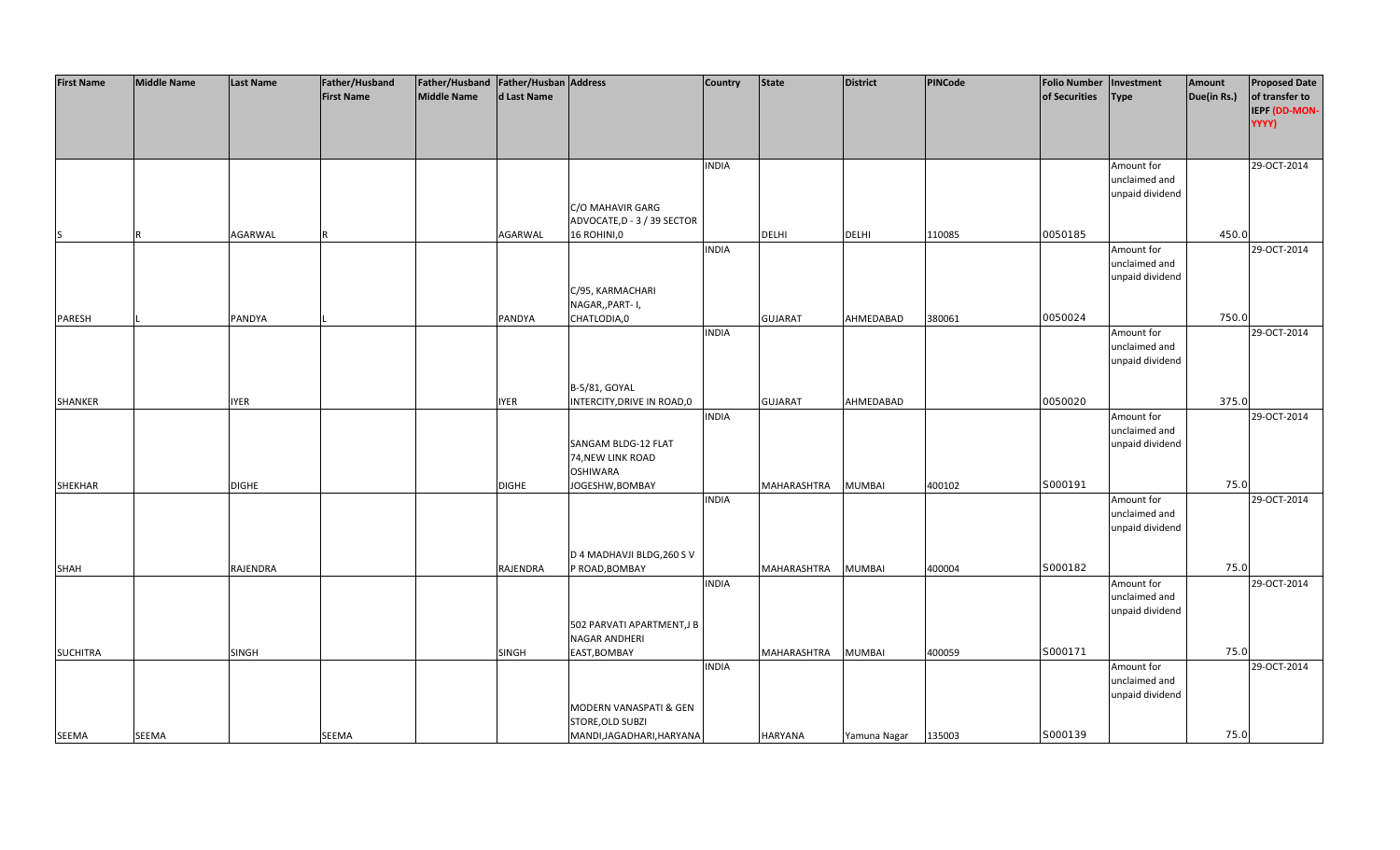| <b>First Name</b> | <b>Middle Name</b> | <b>Last Name</b> | Father/Husband    | Father/Husband Father/Husban Address |                |                             | <b>Country</b> | <b>State</b>            | <b>District</b> | PINCode | <b>Folio Number</b> | Investment      | Amount      | <b>Proposed Date</b> |
|-------------------|--------------------|------------------|-------------------|--------------------------------------|----------------|-----------------------------|----------------|-------------------------|-----------------|---------|---------------------|-----------------|-------------|----------------------|
|                   |                    |                  | <b>First Name</b> | <b>Middle Name</b>                   | d Last Name    |                             |                |                         |                 |         | of Securities       | <b>Type</b>     | Due(in Rs.) | of transfer to       |
|                   |                    |                  |                   |                                      |                |                             |                |                         |                 |         |                     |                 |             | IEPF (DD-MON-        |
|                   |                    |                  |                   |                                      |                |                             |                |                         |                 |         |                     |                 |             | YYYY)                |
|                   |                    |                  |                   |                                      |                |                             |                |                         |                 |         |                     |                 |             |                      |
|                   |                    |                  |                   |                                      |                |                             |                |                         |                 |         |                     |                 |             |                      |
|                   |                    |                  |                   |                                      |                |                             | <b>INDIA</b>   |                         |                 |         |                     | Amount for      |             | 29-OCT-2014          |
|                   |                    |                  |                   |                                      |                |                             |                |                         |                 |         |                     | unclaimed and   |             |                      |
|                   |                    |                  |                   |                                      |                |                             |                |                         |                 |         |                     | unpaid dividend |             |                      |
|                   |                    |                  |                   |                                      |                |                             |                |                         |                 |         |                     |                 |             |                      |
|                   |                    |                  |                   |                                      |                | 1ST FLOOR, B-14,, PRASHANT  |                |                         |                 |         |                     |                 |             |                      |
| SASHI             |                    | <b>BALA</b>      |                   |                                      | <b>BALA</b>    | VIHAR, ROHINI,, DELHI       |                | <b>DELHI</b>            | <b>DELHI</b>    | 110085  | S000118             |                 | 75.0        |                      |
|                   |                    |                  |                   |                                      |                |                             | <b>INDIA</b>   |                         |                 |         |                     | Amount for      |             | 29-OCT-2014          |
|                   |                    |                  |                   |                                      |                |                             |                |                         |                 |         |                     | unclaimed and   |             |                      |
|                   |                    |                  |                   |                                      |                |                             |                |                         |                 |         |                     | unpaid dividend |             |                      |
|                   |                    |                  |                   |                                      |                |                             |                |                         |                 |         |                     |                 |             |                      |
|                   |                    |                  |                   |                                      |                | RU-275 NEAR POWER           |                |                         |                 |         |                     |                 |             |                      |
| SAROJ             |                    | PAHUJA           |                   |                                      | PAHUJA         | HOUSE, PITAM PURA, DELHI    |                | DELHI                   | <b>DELHI</b>    | 110034  | S000116             |                 | 75.0        |                      |
|                   |                    |                  |                   |                                      |                |                             | <b>INDIA</b>   |                         |                 |         |                     | Amount for      |             | 29-OCT-2014          |
|                   |                    |                  |                   |                                      |                |                             |                |                         |                 |         |                     | unclaimed and   |             |                      |
|                   |                    |                  |                   |                                      |                |                             |                |                         |                 |         |                     | unpaid dividend |             |                      |
|                   |                    |                  |                   |                                      |                |                             |                |                         |                 |         |                     |                 |             |                      |
|                   |                    |                  |                   |                                      |                | 111 SWASTIK KUNJ PLOT NO    |                |                         |                 |         |                     |                 |             |                      |
| SIRI              |                    | <b>CHAND</b>     |                   |                                      | <b>CHAND</b>   | 29, SECTOR-13 ROHINI, DELHI |                | <b>DELHI</b>            | <b>DELHI</b>    | 110085  | S000093             |                 | 75.0        |                      |
|                   |                    |                  |                   |                                      |                |                             | <b>INDIA</b>   |                         |                 |         |                     | Amount for      |             | 29-OCT-2014          |
|                   |                    |                  |                   |                                      |                |                             |                |                         |                 |         |                     | unclaimed and   |             |                      |
|                   |                    |                  |                   |                                      |                |                             |                |                         |                 |         |                     | unpaid dividend |             |                      |
|                   |                    |                  |                   |                                      |                |                             |                |                         |                 |         |                     |                 |             |                      |
|                   |                    |                  |                   |                                      |                | C/O T C RATHI, PO NIMBI     |                |                         |                 |         |                     |                 |             |                      |
| SHYAM             | <b>SUNDER</b>      | <b>JHANWAR</b>   | <b>SUNDER</b>     |                                      | <b>JHANWAR</b> | JODHAN,, RAJASTHAN.         |                | RAJASTHAN               | Nagaur          | 341316  | S000072             |                 | 75.0        |                      |
|                   |                    |                  |                   |                                      |                |                             | <b>INDIA</b>   |                         |                 |         |                     | Amount for      |             | 29-OCT-2014          |
|                   |                    |                  |                   |                                      |                |                             |                |                         |                 |         |                     | unclaimed and   |             |                      |
|                   |                    |                  |                   |                                      |                |                             |                |                         |                 |         |                     | unpaid dividend |             |                      |
|                   |                    |                  |                   |                                      |                |                             |                |                         |                 |         |                     |                 |             |                      |
|                   |                    |                  |                   |                                      |                | 12A GYAN PARK, KRISHAN      |                |                         |                 |         |                     |                 |             |                      |
| <b>SITA</b>       |                    | <b>BHATIA</b>    |                   |                                      | <b>BHATIA</b>  | NAGAR, DELHI                |                | <b>DELHI</b>            | <b>DELHI</b>    | 110051  | S000059             |                 | 75.0        |                      |
|                   |                    |                  |                   |                                      |                |                             | <b>INDIA</b>   |                         |                 |         |                     | Amount for      |             | 29-OCT-2014          |
|                   |                    |                  |                   |                                      |                |                             |                |                         |                 |         |                     | unclaimed and   |             |                      |
|                   |                    |                  |                   |                                      |                |                             |                |                         |                 |         |                     | unpaid dividend |             |                      |
|                   |                    |                  |                   |                                      |                | C/O KALPTARU PAPERS         |                |                         |                 |         |                     |                 |             |                      |
|                   |                    |                  |                   |                                      |                | LTD., VILL:-KAROLI, TAL:-   |                |                         |                 |         |                     |                 |             |                      |
| <b>SUBHASH</b>    |                    | <b>CHANDRA</b>   |                   |                                      | <b>CHANDRA</b> | KALOL, DISTT: - MEHSANA,    |                | <b>GUJARAT</b>          | <b>MAHESANA</b> |         | S000015             |                 | 150.0       |                      |
|                   |                    |                  |                   |                                      |                |                             | <b>INDIA</b>   |                         |                 |         |                     | Amount for      |             | 29-OCT-2014          |
|                   |                    |                  |                   |                                      |                |                             |                |                         |                 |         |                     | unclaimed and   |             |                      |
|                   |                    |                  |                   |                                      |                |                             |                |                         |                 |         |                     | unpaid dividend |             |                      |
|                   |                    |                  |                   |                                      |                |                             |                |                         |                 |         |                     |                 |             |                      |
|                   |                    |                  |                   |                                      |                | RADHA NIWAS,, Z-506/2-B,    |                |                         |                 |         |                     |                 |             |                      |
| <b>RAHUL</b>      |                    | <b>VOHRA</b>     |                   |                                      | <b>VOHRA</b>   | KAVI NGAR,, GHAZIABAD       |                | UTTAR PRADESH GHAZIABAD |                 |         | R000824             |                 | 750.0       |                      |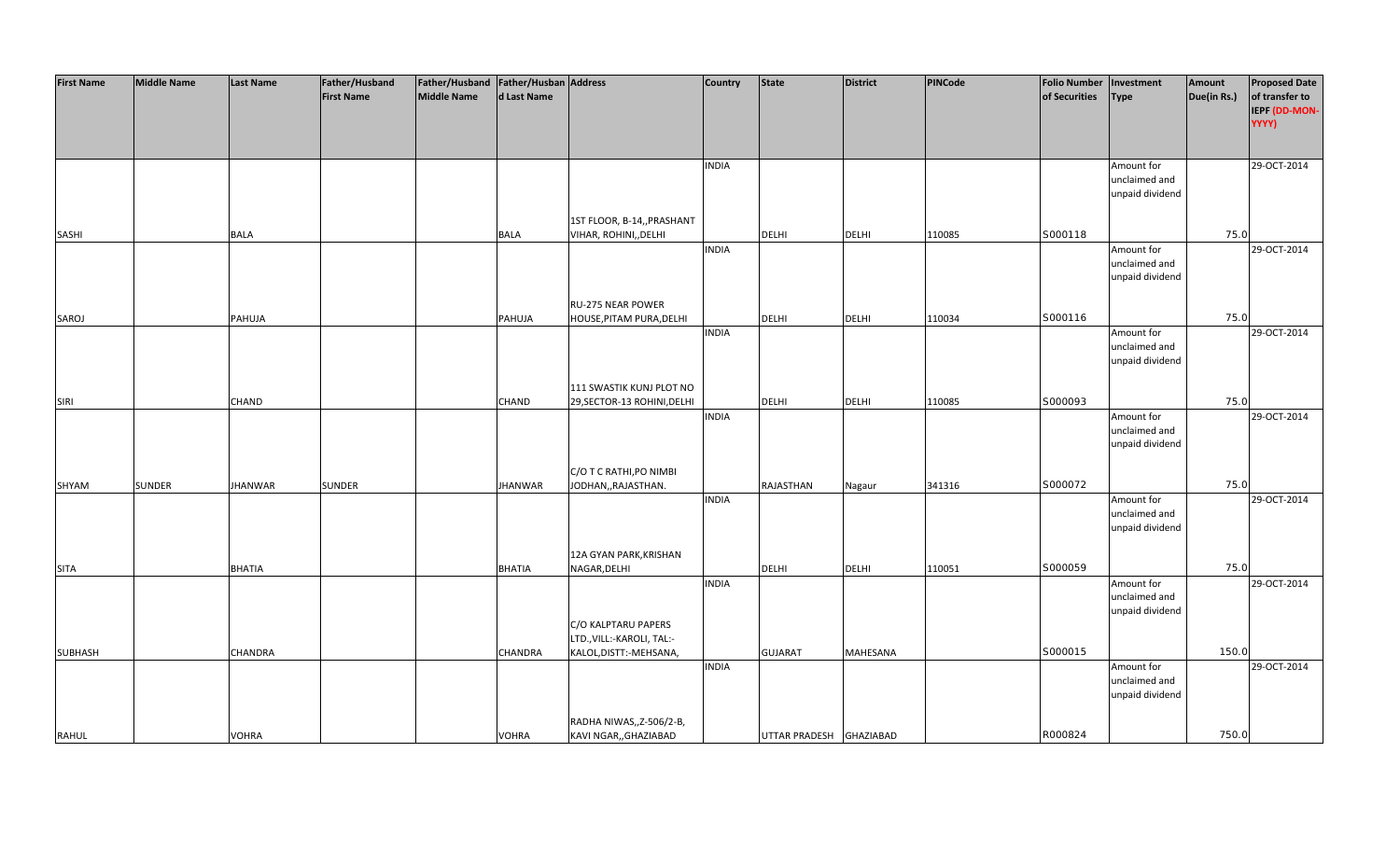| of transfer to<br><b>First Name</b><br><b>Middle Name</b><br>d Last Name<br>of Securities<br>Due(in Rs.)<br><b>Type</b><br>IEPF (DD-MON-<br>YYYY)<br>29-OCT-2014<br><b>INDIA</b><br>Amount for<br>unclaimed and<br>unpaid dividend<br>R-52, III FLOOR, VIKAS MARG,<br>R000829<br>750.0<br><b>PATHAK</b><br>SHAKARPUR, DELHI<br><b>DELHI</b><br><b>DELHI</b><br>110092<br>RAMARYA<br><b>PATHAK</b><br><b>INDIA</b><br>29-OCT-2014<br>Amount for<br>unclaimed and<br>unpaid dividend<br>RADHA NIWAS,, Z-506/2-B,<br>R000824<br>750.0<br><b>VOHRA</b><br><b>VOHRA</b><br>KAVI NGAR,, GHAZIABAD<br><b>UTTAR PRADESH</b><br><b>GHAZIABAD</b><br><b>RAHUL</b><br><b>INDIA</b><br>Amount for<br>29-OCT-2014 | <b>First Name</b> | <b>Middle Name</b> | <b>Last Name</b> | Father/Husband | Father/Husband Father/Husban Address |  | <b>Country</b> | <b>State</b> | <b>District</b> | PINCode | <b>Folio Number</b> | Investment | Amount | <b>Proposed Date</b> |
|------------------------------------------------------------------------------------------------------------------------------------------------------------------------------------------------------------------------------------------------------------------------------------------------------------------------------------------------------------------------------------------------------------------------------------------------------------------------------------------------------------------------------------------------------------------------------------------------------------------------------------------------------------------------------------------------------|-------------------|--------------------|------------------|----------------|--------------------------------------|--|----------------|--------------|-----------------|---------|---------------------|------------|--------|----------------------|
|                                                                                                                                                                                                                                                                                                                                                                                                                                                                                                                                                                                                                                                                                                      |                   |                    |                  |                |                                      |  |                |              |                 |         |                     |            |        |                      |
|                                                                                                                                                                                                                                                                                                                                                                                                                                                                                                                                                                                                                                                                                                      |                   |                    |                  |                |                                      |  |                |              |                 |         |                     |            |        |                      |
|                                                                                                                                                                                                                                                                                                                                                                                                                                                                                                                                                                                                                                                                                                      |                   |                    |                  |                |                                      |  |                |              |                 |         |                     |            |        |                      |
|                                                                                                                                                                                                                                                                                                                                                                                                                                                                                                                                                                                                                                                                                                      |                   |                    |                  |                |                                      |  |                |              |                 |         |                     |            |        |                      |
|                                                                                                                                                                                                                                                                                                                                                                                                                                                                                                                                                                                                                                                                                                      |                   |                    |                  |                |                                      |  |                |              |                 |         |                     |            |        |                      |
|                                                                                                                                                                                                                                                                                                                                                                                                                                                                                                                                                                                                                                                                                                      |                   |                    |                  |                |                                      |  |                |              |                 |         |                     |            |        |                      |
|                                                                                                                                                                                                                                                                                                                                                                                                                                                                                                                                                                                                                                                                                                      |                   |                    |                  |                |                                      |  |                |              |                 |         |                     |            |        |                      |
|                                                                                                                                                                                                                                                                                                                                                                                                                                                                                                                                                                                                                                                                                                      |                   |                    |                  |                |                                      |  |                |              |                 |         |                     |            |        |                      |
|                                                                                                                                                                                                                                                                                                                                                                                                                                                                                                                                                                                                                                                                                                      |                   |                    |                  |                |                                      |  |                |              |                 |         |                     |            |        |                      |
|                                                                                                                                                                                                                                                                                                                                                                                                                                                                                                                                                                                                                                                                                                      |                   |                    |                  |                |                                      |  |                |              |                 |         |                     |            |        |                      |
|                                                                                                                                                                                                                                                                                                                                                                                                                                                                                                                                                                                                                                                                                                      |                   |                    |                  |                |                                      |  |                |              |                 |         |                     |            |        |                      |
|                                                                                                                                                                                                                                                                                                                                                                                                                                                                                                                                                                                                                                                                                                      |                   |                    |                  |                |                                      |  |                |              |                 |         |                     |            |        |                      |
|                                                                                                                                                                                                                                                                                                                                                                                                                                                                                                                                                                                                                                                                                                      |                   |                    |                  |                |                                      |  |                |              |                 |         |                     |            |        |                      |
|                                                                                                                                                                                                                                                                                                                                                                                                                                                                                                                                                                                                                                                                                                      |                   |                    |                  |                |                                      |  |                |              |                 |         |                     |            |        |                      |
|                                                                                                                                                                                                                                                                                                                                                                                                                                                                                                                                                                                                                                                                                                      |                   |                    |                  |                |                                      |  |                |              |                 |         |                     |            |        |                      |
|                                                                                                                                                                                                                                                                                                                                                                                                                                                                                                                                                                                                                                                                                                      |                   |                    |                  |                |                                      |  |                |              |                 |         |                     |            |        |                      |
|                                                                                                                                                                                                                                                                                                                                                                                                                                                                                                                                                                                                                                                                                                      |                   |                    |                  |                |                                      |  |                |              |                 |         |                     |            |        |                      |
|                                                                                                                                                                                                                                                                                                                                                                                                                                                                                                                                                                                                                                                                                                      |                   |                    |                  |                |                                      |  |                |              |                 |         |                     |            |        |                      |
|                                                                                                                                                                                                                                                                                                                                                                                                                                                                                                                                                                                                                                                                                                      |                   |                    |                  |                |                                      |  |                |              |                 |         |                     |            |        |                      |
| unclaimed and                                                                                                                                                                                                                                                                                                                                                                                                                                                                                                                                                                                                                                                                                        |                   |                    |                  |                |                                      |  |                |              |                 |         |                     |            |        |                      |
| unpaid dividend                                                                                                                                                                                                                                                                                                                                                                                                                                                                                                                                                                                                                                                                                      |                   |                    |                  |                |                                      |  |                |              |                 |         |                     |            |        |                      |
| SOHI NIWAS, VIL                                                                                                                                                                                                                                                                                                                                                                                                                                                                                                                                                                                                                                                                                      |                   |                    |                  |                |                                      |  |                |              |                 |         |                     |            |        |                      |
| MANPUR, P.O.KHANT, DISTT.F                                                                                                                                                                                                                                                                                                                                                                                                                                                                                                                                                                                                                                                                           |                   |                    |                  |                |                                      |  |                |              |                 |         |                     |            |        |                      |
| R000797<br>225.0<br><b>SINGH</b><br>140101<br>SOHI<br>SINGH<br>SOHI<br>ATEH GARH SAHIB,, PUNJAB.<br>PUNJAB<br>Fatehgarh Sahib<br><b>RATTAN</b>                                                                                                                                                                                                                                                                                                                                                                                                                                                                                                                                                       |                   |                    |                  |                |                                      |  |                |              |                 |         |                     |            |        |                      |
| <b>INDIA</b><br>29-OCT-2014<br>Amount for                                                                                                                                                                                                                                                                                                                                                                                                                                                                                                                                                                                                                                                            |                   |                    |                  |                |                                      |  |                |              |                 |         |                     |            |        |                      |
| unclaimed and                                                                                                                                                                                                                                                                                                                                                                                                                                                                                                                                                                                                                                                                                        |                   |                    |                  |                |                                      |  |                |              |                 |         |                     |            |        |                      |
| unpaid dividend                                                                                                                                                                                                                                                                                                                                                                                                                                                                                                                                                                                                                                                                                      |                   |                    |                  |                |                                      |  |                |              |                 |         |                     |            |        |                      |
|                                                                                                                                                                                                                                                                                                                                                                                                                                                                                                                                                                                                                                                                                                      |                   |                    |                  |                |                                      |  |                |              |                 |         |                     |            |        |                      |
| C-190/51, NEAR D.I.G.                                                                                                                                                                                                                                                                                                                                                                                                                                                                                                                                                                                                                                                                                |                   |                    |                  |                |                                      |  |                |              |                 |         |                     |            |        |                      |
| BANGLWO, BILANDPUR, KASIA                                                                                                                                                                                                                                                                                                                                                                                                                                                                                                                                                                                                                                                                            |                   |                    |                  |                |                                      |  |                |              |                 |         |                     |            |        |                      |
| R000785<br>75.0<br><b>PRASAD</b><br><b>GUPTA</b><br>PRASAD<br><b>GUPTA</b><br>ROAD,,GORAKHPUR<br>UTTAR PRADESH<br><b>GORAKHPUR</b><br>273001<br><b>RAM</b>                                                                                                                                                                                                                                                                                                                                                                                                                                                                                                                                           |                   |                    |                  |                |                                      |  |                |              |                 |         |                     |            |        |                      |
| <b>INDIA</b><br>29-OCT-2014<br>Amount for                                                                                                                                                                                                                                                                                                                                                                                                                                                                                                                                                                                                                                                            |                   |                    |                  |                |                                      |  |                |              |                 |         |                     |            |        |                      |
| unclaimed and                                                                                                                                                                                                                                                                                                                                                                                                                                                                                                                                                                                                                                                                                        |                   |                    |                  |                |                                      |  |                |              |                 |         |                     |            |        |                      |
| unpaid dividend                                                                                                                                                                                                                                                                                                                                                                                                                                                                                                                                                                                                                                                                                      |                   |                    |                  |                |                                      |  |                |              |                 |         |                     |            |        |                      |
|                                                                                                                                                                                                                                                                                                                                                                                                                                                                                                                                                                                                                                                                                                      |                   |                    |                  |                |                                      |  |                |              |                 |         |                     |            |        |                      |
| DADIJI SWEETS, BORING                                                                                                                                                                                                                                                                                                                                                                                                                                                                                                                                                                                                                                                                                |                   |                    |                  |                |                                      |  |                |              |                 |         |                     |            |        |                      |
| R000768<br>75.0<br><b>NATH</b><br><b>KANODIA</b><br><b>NATH</b><br>KANODIA<br>ROAD, PATNA<br><b>BIHAR</b><br><b>PATNA</b><br>800001<br>RAGHU                                                                                                                                                                                                                                                                                                                                                                                                                                                                                                                                                         |                   |                    |                  |                |                                      |  |                |              |                 |         |                     |            |        |                      |
| 29-OCT-2014<br><b>INDIA</b><br>Amount for                                                                                                                                                                                                                                                                                                                                                                                                                                                                                                                                                                                                                                                            |                   |                    |                  |                |                                      |  |                |              |                 |         |                     |            |        |                      |
| unclaimed and                                                                                                                                                                                                                                                                                                                                                                                                                                                                                                                                                                                                                                                                                        |                   |                    |                  |                |                                      |  |                |              |                 |         |                     |            |        |                      |
| unpaid dividend                                                                                                                                                                                                                                                                                                                                                                                                                                                                                                                                                                                                                                                                                      |                   |                    |                  |                |                                      |  |                |              |                 |         |                     |            |        |                      |
|                                                                                                                                                                                                                                                                                                                                                                                                                                                                                                                                                                                                                                                                                                      |                   |                    |                  |                |                                      |  |                |              |                 |         |                     |            |        |                      |
| 4225 JOGI WARA, NAI                                                                                                                                                                                                                                                                                                                                                                                                                                                                                                                                                                                                                                                                                  |                   |                    |                  |                |                                      |  |                |              |                 |         |                     |            |        |                      |
| R000715<br>75.0<br>SARAK, DELHI<br><b>DELHI</b><br><b>KUMAR</b><br><b>KUMAR</b><br><b>DELHI</b><br>110006<br>RAJ                                                                                                                                                                                                                                                                                                                                                                                                                                                                                                                                                                                     |                   |                    |                  |                |                                      |  |                |              |                 |         |                     |            |        |                      |
| <b>INDIA</b><br>Amount for<br>29-OCT-2014                                                                                                                                                                                                                                                                                                                                                                                                                                                                                                                                                                                                                                                            |                   |                    |                  |                |                                      |  |                |              |                 |         |                     |            |        |                      |
| unclaimed and                                                                                                                                                                                                                                                                                                                                                                                                                                                                                                                                                                                                                                                                                        |                   |                    |                  |                |                                      |  |                |              |                 |         |                     |            |        |                      |
| unpaid dividend                                                                                                                                                                                                                                                                                                                                                                                                                                                                                                                                                                                                                                                                                      |                   |                    |                  |                |                                      |  |                |              |                 |         |                     |            |        |                      |
| 103 BABULNIVAS GALI                                                                                                                                                                                                                                                                                                                                                                                                                                                                                                                                                                                                                                                                                  |                   |                    |                  |                |                                      |  |                |              |                 |         |                     |            |        |                      |
| NANPURA, TIMALIAWAD, SUR                                                                                                                                                                                                                                                                                                                                                                                                                                                                                                                                                                                                                                                                             |                   |                    |                  |                |                                      |  |                |              |                 |         |                     |            |        |                      |
| R000627<br>75.0<br><b>RUPAL</b><br>LAKHANI<br>LAKHANI<br><b>GUJARAT</b><br><b>SURAT</b><br>395001<br>AT                                                                                                                                                                                                                                                                                                                                                                                                                                                                                                                                                                                              |                   |                    |                  |                |                                      |  |                |              |                 |         |                     |            |        |                      |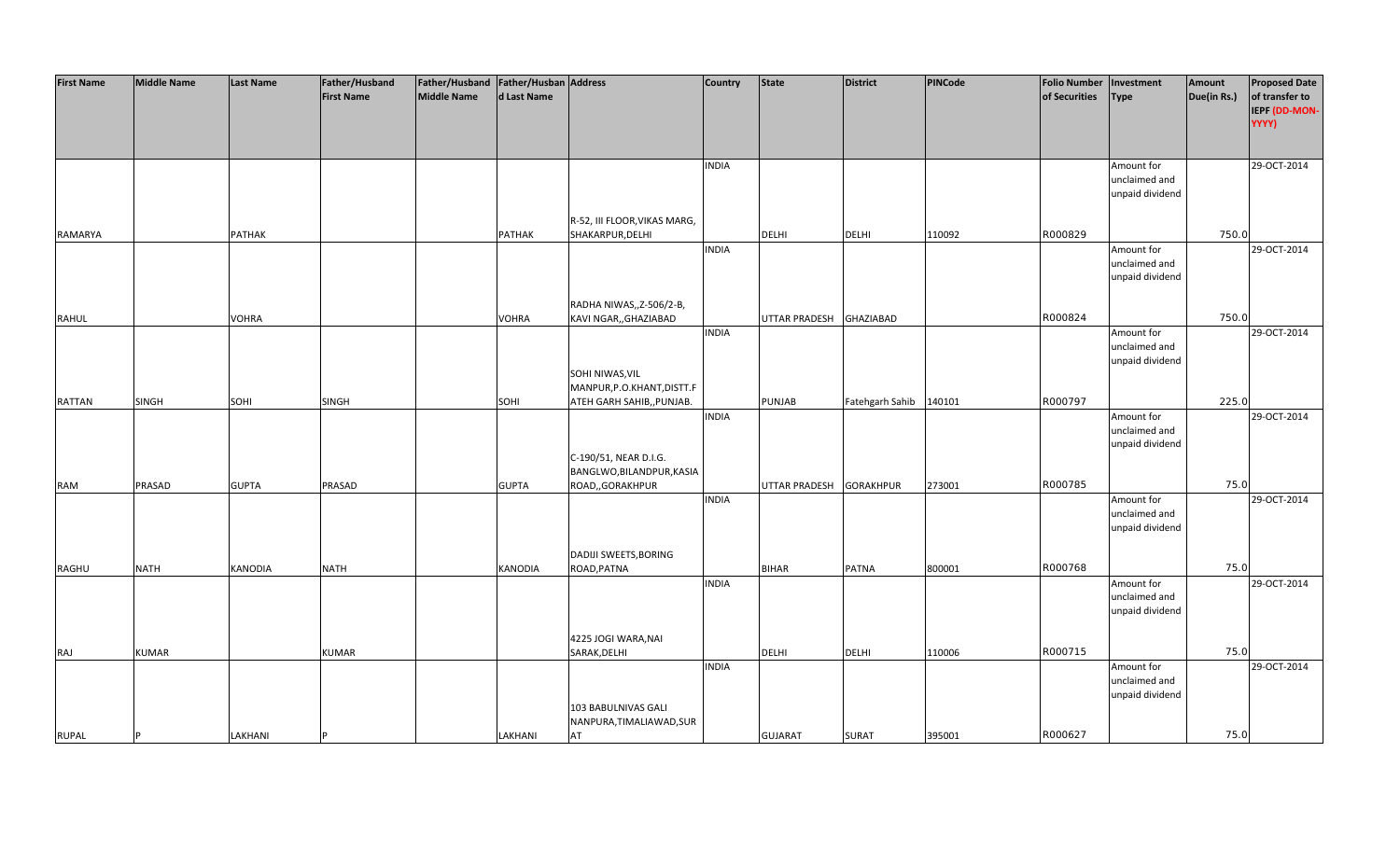| <b>First Name</b> | <b>Middle Name</b> | <b>Last Name</b> | Father/Husband    | Father/Husband Father/Husban Address |                |                             | <b>Country</b> | <b>State</b>          | <b>District</b>  | PINCode | <b>Folio Number</b> | Investment                  | Amount      | <b>Proposed Date</b> |
|-------------------|--------------------|------------------|-------------------|--------------------------------------|----------------|-----------------------------|----------------|-----------------------|------------------|---------|---------------------|-----------------------------|-------------|----------------------|
|                   |                    |                  | <b>First Name</b> | <b>Middle Name</b>                   | d Last Name    |                             |                |                       |                  |         | of Securities       | <b>Type</b>                 | Due(in Rs.) | of transfer to       |
|                   |                    |                  |                   |                                      |                |                             |                |                       |                  |         |                     |                             |             | IEPF (DD-MON-        |
|                   |                    |                  |                   |                                      |                |                             |                |                       |                  |         |                     |                             |             | YYYY)                |
|                   |                    |                  |                   |                                      |                |                             |                |                       |                  |         |                     |                             |             |                      |
|                   |                    |                  |                   |                                      |                |                             |                |                       |                  |         |                     |                             |             |                      |
|                   |                    |                  |                   |                                      |                |                             | <b>INDIA</b>   |                       |                  |         |                     |                             |             | 29-OCT-2014          |
|                   |                    |                  |                   |                                      |                |                             |                |                       |                  |         |                     | Amount for<br>unclaimed and |             |                      |
|                   |                    |                  |                   |                                      |                |                             |                |                       |                  |         |                     | unpaid dividend             |             |                      |
|                   |                    |                  |                   |                                      |                | W F 53 BAZAR                |                |                       |                  |         |                     |                             |             |                      |
|                   |                    |                  |                   |                                      |                |                             |                |                       |                  |         |                     |                             |             |                      |
|                   |                    |                  |                   |                                      |                | BANSAN, WALLA BASTI         |                |                       |                  |         | R000612             |                             | 75.0        |                      |
| RAJ               | <b>KUMAR</b>       | <b>GUPTA</b>     | <b>KUMAR</b>      |                                      | <b>GUPTA</b>   | ADDA, JALANDHAR             |                | PUNJAB                | <b>JALANDHAR</b> | 144001  |                     |                             |             |                      |
|                   |                    |                  |                   |                                      |                |                             | <b>INDIA</b>   |                       |                  |         |                     | Amount for                  |             | 29-OCT-2014          |
|                   |                    |                  |                   |                                      |                |                             |                |                       |                  |         |                     | unclaimed and               |             |                      |
|                   |                    |                  |                   |                                      |                |                             |                |                       |                  |         |                     | unpaid dividend             |             |                      |
|                   |                    |                  |                   |                                      |                | 1442 RANGREJ S POLE         |                |                       |                  |         |                     |                             |             |                      |
|                   |                    |                  |                   |                                      |                | PATWA SHER, THREE           |                |                       |                  |         |                     |                             |             |                      |
| <b>REHANA</b>     |                    | <b>MALBARI</b>   |                   |                                      | <b>MALBARI</b> | GATES, AHMEDABAD            |                | <b>GUJARAT</b>        | AHMEDABAD        | 380001  | R000599             |                             | 75.0        |                      |
|                   |                    |                  |                   |                                      |                |                             | <b>INDIA</b>   |                       |                  |         |                     | Amount for                  |             | 29-OCT-2014          |
|                   |                    |                  |                   |                                      |                |                             |                |                       |                  |         |                     | unclaimed and               |             |                      |
|                   |                    |                  |                   |                                      |                |                             |                |                       |                  |         |                     | unpaid dividend             |             |                      |
|                   |                    |                  |                   |                                      |                | 1778 BHAGWATI POLE          |                |                       |                  |         |                     |                             |             |                      |
|                   |                    |                  |                   |                                      |                | LUNSAWADA, DARIYAPUR, AH    |                |                       |                  |         |                     |                             |             |                      |
| <b>RANJAN</b>     |                    | <b>GOSALIA</b>   |                   |                                      | <b>GOSALIA</b> | <b>MEDABAD</b>              |                | <b>GUJARAT</b>        | AHMEDABAD        | 380001  | R000586             |                             | 75.0        |                      |
|                   |                    |                  |                   |                                      |                |                             | <b>INDIA</b>   |                       |                  |         |                     | Amount for                  |             | 29-OCT-2014          |
|                   |                    |                  |                   |                                      |                |                             |                |                       |                  |         |                     | unclaimed and               |             |                      |
|                   |                    |                  |                   |                                      |                |                             |                |                       |                  |         |                     | unpaid dividend             |             |                      |
|                   |                    |                  |                   |                                      |                | A/2 ARCHITA FLATS, COMM     |                |                       |                  |         |                     |                             |             |                      |
|                   |                    |                  |                   |                                      |                | <b>SIX ROAD</b>             |                |                       |                  |         |                     |                             |             |                      |
| RAJU              |                    | AJMERA           |                   |                                      | AJMERA         | NAVRANGPURA, AHMEDABAD      |                | <b>GUJARAT</b>        | AHMEDABAD        | 380009  | R000585             |                             | 75.0        |                      |
|                   |                    |                  |                   |                                      |                |                             | <b>INDIA</b>   |                       |                  |         |                     | Amount for                  |             | 29-OCT-2014          |
|                   |                    |                  |                   |                                      |                |                             |                |                       |                  |         |                     | unclaimed and               |             |                      |
|                   |                    |                  |                   |                                      |                |                             |                |                       |                  |         |                     | unpaid dividend             |             |                      |
|                   |                    |                  |                   |                                      |                |                             |                |                       |                  |         |                     |                             |             |                      |
|                   |                    |                  |                   |                                      |                |                             |                |                       |                  |         |                     |                             |             |                      |
| <b>VIDIT</b>      |                    | <b>GUPTA</b>     |                   |                                      | <b>GUPTA</b>   | R-58, MODEL TOWN III, DELHI |                | <b>DELHI</b>          | <b>DELHI</b>     | 110009  | V000010             |                             | 75.0        |                      |
|                   |                    |                  |                   |                                      |                |                             | <b>INDIA</b>   |                       |                  |         |                     | Amount for                  |             | 29-OCT-2014          |
|                   |                    |                  |                   |                                      |                |                             |                |                       |                  |         |                     | unclaimed and               |             |                      |
|                   |                    |                  |                   |                                      |                |                             |                |                       |                  |         |                     | unpaid dividend             |             |                      |
|                   |                    |                  |                   |                                      |                |                             |                |                       |                  |         |                     |                             |             |                      |
|                   |                    |                  |                   |                                      |                | B-6/186 SECTOR-             |                |                       |                  |         |                     |                             |             |                      |
| <b>USHA</b>       | RANI               |                  | RANI              |                                      |                | 3, ROHINI, DELHI            |                | DELHI                 | <b>DELHI</b>     | 110085  | U000060             |                             | 75.0        |                      |
|                   |                    |                  |                   |                                      |                |                             | <b>INDIA</b>   |                       |                  |         |                     | Amount for                  |             | 29-OCT-2014          |
|                   |                    |                  |                   |                                      |                |                             |                |                       |                  |         |                     | unclaimed and               |             |                      |
|                   |                    |                  |                   |                                      |                |                             |                |                       |                  |         |                     | unpaid dividend             |             |                      |
|                   |                    |                  |                   |                                      |                | 448/167/3C                  |                |                       |                  |         |                     |                             |             |                      |
|                   |                    |                  |                   |                                      |                | NAGARIYA, THAKUR            |                |                       |                  |         |                     |                             |             |                      |
| <b>UMA</b>        | <b>SHANKER</b>     | SRIVASTAVA       | SHANKER           |                                      | SRIVASTAVA     | GANJ,LUCKNOW                |                | UTTAR PRADESH LUCKNOW |                  | 226003  | U000056             |                             | 75.0        |                      |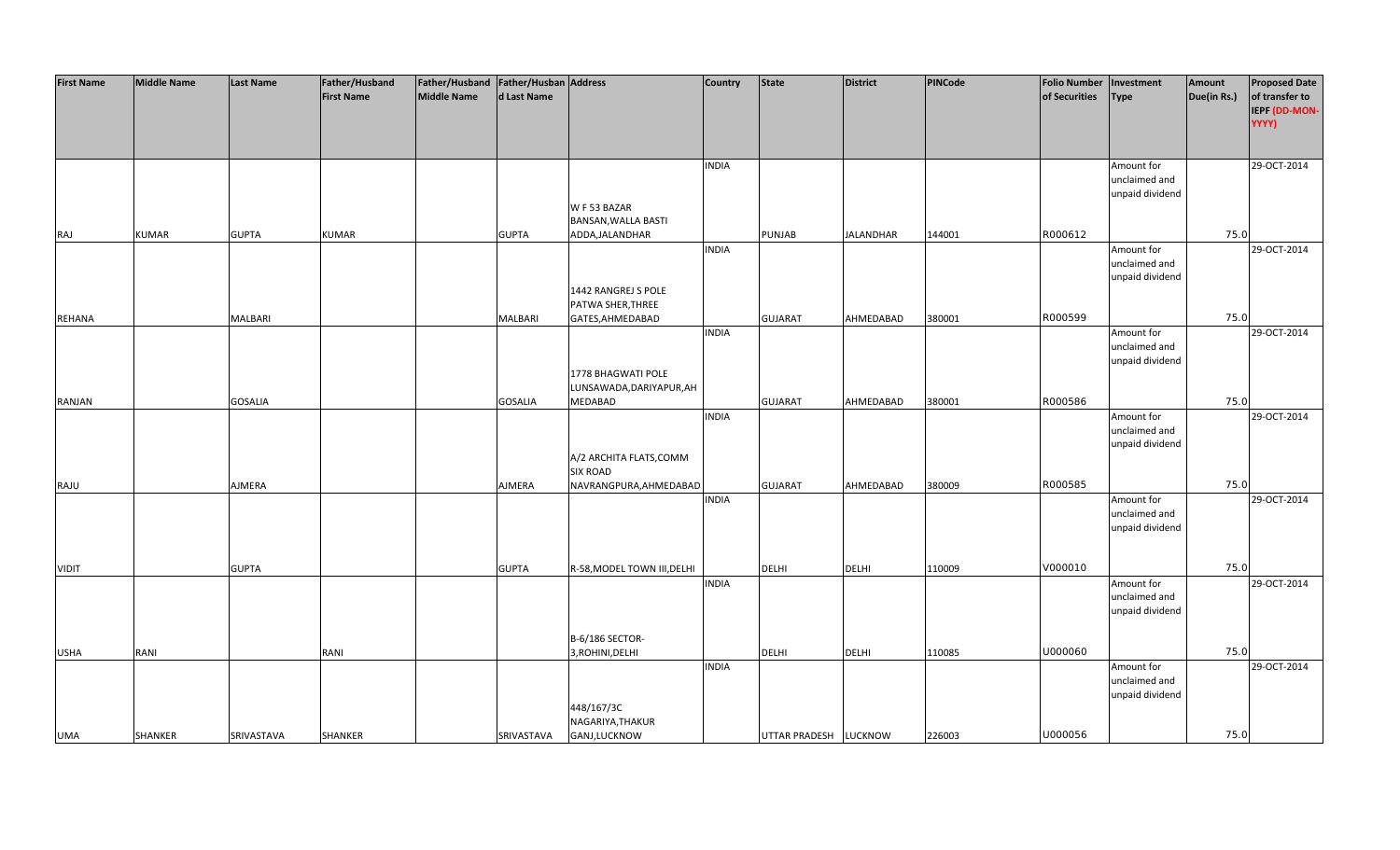| <b>First Name</b>                                     | <b>Middle Name</b>                             | <b>Last Name</b> | Father/Husband<br><b>First Name</b>            | Father/Husband   Father/Husban   Address<br>Middle Name | d Last Name    |                                                                          | <b>Country</b> | <b>State</b>                   | District        | <b>PINCode</b> | <b>Folio Number</b><br>of Securities | Investment<br><b>Type</b>                      | Amount<br>Due(in Rs.) | <b>Proposed Date</b><br>of transfer to |
|-------------------------------------------------------|------------------------------------------------|------------------|------------------------------------------------|---------------------------------------------------------|----------------|--------------------------------------------------------------------------|----------------|--------------------------------|-----------------|----------------|--------------------------------------|------------------------------------------------|-----------------------|----------------------------------------|
|                                                       |                                                |                  |                                                |                                                         |                |                                                                          |                |                                |                 |                |                                      |                                                |                       | IEPF (DD-MON-<br>YYYY)                 |
|                                                       |                                                |                  |                                                |                                                         |                |                                                                          | <b>INDIA</b>   |                                |                 |                |                                      | Amount for<br>unclaimed and<br>unpaid dividend |                       | 29-OCT-2014                            |
| <b>UMESH</b>                                          |                                                | RAJYAGURU        |                                                |                                                         | RAJYAGURU      | 9 BHAKTINAGAR SOCIETY<br>AASOOTOS, BEHIND MEGHANI<br>RANG BHAVAN, RAJKOT |                | <b>GUJARAT</b>                 | RAJKOT          | 360002         | U000021                              |                                                | 75.0                  |                                        |
|                                                       |                                                |                  |                                                |                                                         |                |                                                                          | <b>INDIA</b>   |                                |                 |                |                                      | Amount for<br>unclaimed and<br>unpaid dividend |                       | 29-OCT-2014                            |
| <b>TARSEM</b>                                         |                                                | <b>DHINGRA</b>   |                                                |                                                         | <b>DHINGRA</b> | BU-192, VISHAKHA<br>ENCLAVE, PITAMPURA, DELHI                            | <b>INDIA</b>   | <b>DELHI</b>                   | <b>DELHI</b>    | 110034         | T000081                              | Amount for                                     | 75.0                  | 29-OCT-2014                            |
|                                                       |                                                |                  |                                                |                                                         |                | C/O J K LALWANI, D-61                                                    |                |                                |                 |                |                                      | unclaimed and<br>unpaid dividend               |                       |                                        |
| TILLUMAL                                              |                                                | LALWANI          |                                                |                                                         | LALWANI        | SHAILENDRA NAGAR,, RAIPUR<br>(M.P)                                       |                | Chhattisgarh                   | Raipur          | 492001         | T000071                              |                                                | 75.0                  |                                        |
|                                                       |                                                |                  |                                                |                                                         |                |                                                                          | <b>INDIA</b>   |                                |                 |                |                                      | Amount for<br>unclaimed and<br>unpaid dividend |                       | 29-OCT-2014                            |
| <b>TENDRIL</b><br><b>FINANCIAL</b><br><b>SERVICES</b> | TENDRIL<br><b>FINANCIAL</b><br><b>SERVICES</b> |                  | TENDRIL<br><b>FINANCIAL</b><br><b>SERVICES</b> |                                                         |                | <b>NA</b>                                                                |                | Andaman and<br>Nicobar Islands | Andaman Islands |                | NA                                   |                                                | 675.0                 |                                        |
|                                                       |                                                |                  |                                                |                                                         |                |                                                                          | <b>INDIA</b>   |                                |                 |                |                                      | Amount for<br>unclaimed and<br>unpaid dividend |                       | 29-OCT-2014                            |
|                                                       |                                                |                  |                                                |                                                         |                | 1740 VISHNU GARDEN<br>COLONY, OPP CIVIL<br>HOSPITAL, JAGADHARI, HARYA    |                |                                |                 |                |                                      |                                                |                       |                                        |
| <b>TILAK</b>                                          | RAJ                                            | <b>CHHABRA</b>   | RAJ                                            |                                                         | <b>CHHABRA</b> | NA.                                                                      | <b>INDIA</b>   | <b>HARYANA</b>                 | Yamuna Nagar    | 135003         | T000003                              | Amount for<br>unclaimed and<br>unpaid dividend | 75.0                  | 29-OCT-2014                            |
| SANGEETA                                              |                                                | <b>JAIN</b>      |                                                |                                                         | JAIN           | "ASHIRWAD",187 SUBHASH<br>NAGAR,, OPP. B.N.GIRLS<br>COLLEGE,             |                | RAJASTHAN                      | <b>UDAIPUR</b>  | 313001         | S001022                              |                                                | 75.0                  |                                        |
|                                                       |                                                |                  |                                                |                                                         |                |                                                                          | <b>INDIA</b>   |                                |                 |                |                                      | Amount for<br>unclaimed and<br>unpaid dividend |                       | 29-OCT-2014                            |
| SHAKUNTLA                                             |                                                | <b>DEVI</b>      |                                                |                                                         | <b>DEVI</b>    | A9/708, KALKAJI<br>EXTN., 0, NEW DELHI                                   |                | <b>DELHI</b>                   | <b>DELHI</b>    | 110019         | S001298                              |                                                | 375.0                 |                                        |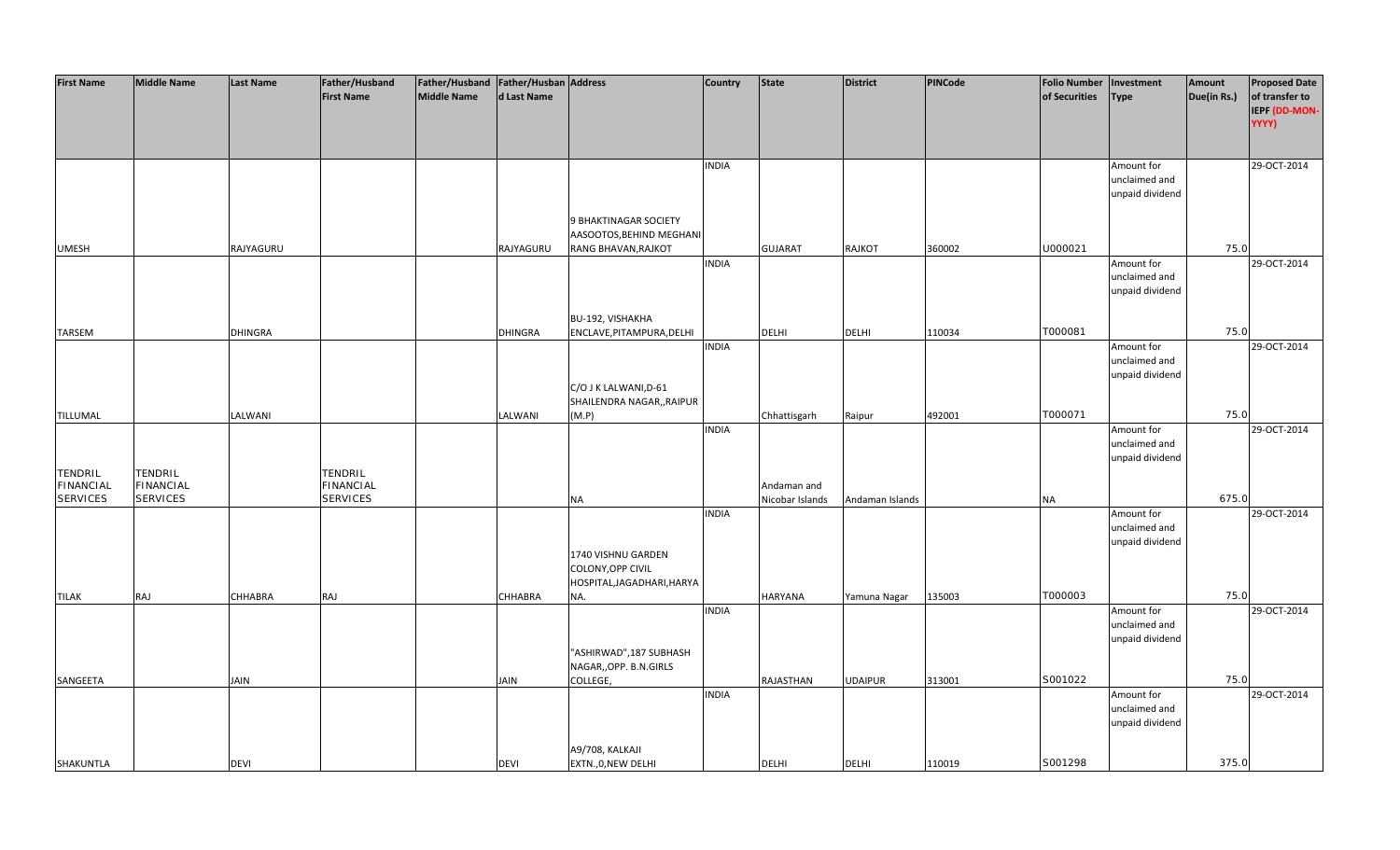| <b>First Name</b> | <b>Middle Name</b> | <b>Last Name</b> | Father/Husband    | Father/Husband   Father/Husban   Address |                 |                           | <b>Country</b> | <b>State</b>  | <b>District</b> | PINCode | <b>Folio Number</b> | Investment      | Amount      | <b>Proposed Date</b> |
|-------------------|--------------------|------------------|-------------------|------------------------------------------|-----------------|---------------------------|----------------|---------------|-----------------|---------|---------------------|-----------------|-------------|----------------------|
|                   |                    |                  | <b>First Name</b> | <b>Middle Name</b>                       | d Last Name     |                           |                |               |                 |         | of Securities       | Type            | Due(in Rs.) | of transfer to       |
|                   |                    |                  |                   |                                          |                 |                           |                |               |                 |         |                     |                 |             | IEPF (DD-MON-        |
|                   |                    |                  |                   |                                          |                 |                           |                |               |                 |         |                     |                 |             | YYYY)                |
|                   |                    |                  |                   |                                          |                 |                           |                |               |                 |         |                     |                 |             |                      |
|                   |                    |                  |                   |                                          |                 |                           |                |               |                 |         |                     |                 |             |                      |
|                   |                    |                  |                   |                                          |                 |                           | <b>INDIA</b>   |               |                 |         |                     | Amount for      |             | 29-OCT-2014          |
|                   |                    |                  |                   |                                          |                 |                           |                |               |                 |         |                     | unclaimed and   |             |                      |
|                   |                    |                  |                   |                                          |                 |                           |                |               |                 |         |                     | unpaid dividend |             |                      |
|                   |                    |                  |                   |                                          |                 |                           |                |               |                 |         |                     |                 |             |                      |
|                   |                    |                  |                   |                                          |                 | H-132, ASHOK VIHAR-       |                |               |                 |         |                     |                 |             |                      |
| SARITA            |                    | <b>SETHI</b>     |                   |                                          | <b>SETHI</b>    | I,0,DELHI                 |                | <b>DELHI</b>  | <b>DELHI</b>    | 110052  | S001296             |                 | 375.0       |                      |
|                   |                    |                  |                   |                                          |                 |                           | <b>INDIA</b>   |               |                 |         |                     | Amount for      |             | 29-OCT-2014          |
|                   |                    |                  |                   |                                          |                 |                           |                |               |                 |         |                     | unclaimed and   |             |                      |
|                   |                    |                  |                   |                                          |                 |                           |                |               |                 |         |                     | unpaid dividend |             |                      |
|                   |                    |                  |                   |                                          |                 | 103, SAPNA APARTMENT, 39, |                |               |                 |         |                     |                 |             |                      |
|                   |                    |                  |                   |                                          |                 | <b>KAILASH PARK</b>       |                | <b>MADHYA</b> |                 |         |                     |                 |             |                      |
| SHARAD            |                    | <b>GUJRATI</b>   |                   |                                          | <b>GUJRATI</b>  | COLONY,, INDORE (M.P)     |                | PRADESH       | <b>INDORE</b>   | 452001  | S001292             |                 | 450.0       |                      |
|                   |                    |                  |                   |                                          |                 |                           | <b>INDIA</b>   |               |                 |         |                     | Amount for      |             | 29-OCT-2014          |
|                   |                    |                  |                   |                                          |                 |                           |                |               |                 |         |                     | unclaimed and   |             |                      |
|                   |                    |                  |                   |                                          |                 |                           |                |               |                 |         |                     | unpaid dividend |             |                      |
|                   |                    |                  |                   |                                          |                 |                           |                |               |                 |         |                     |                 |             |                      |
|                   |                    |                  |                   |                                          |                 | <b>DADIJI</b>             |                |               |                 |         |                     |                 |             |                      |
| SHAKUNTALA        | <b>DEVI</b>        | <b>KANODIA</b>   | <b>DEVI</b>       |                                          | <b>KANODIA</b>  | SWEETS, BORING, PATNA     |                | <b>BIHAR</b>  | <b>PATNA</b>    | 800001  | S001215             |                 | 75.0        |                      |
|                   |                    |                  |                   |                                          |                 |                           | <b>INDIA</b>   |               |                 |         |                     | Amount for      |             | 29-OCT-2014          |
|                   |                    |                  |                   |                                          |                 |                           |                |               |                 |         |                     | unclaimed and   |             |                      |
|                   |                    |                  |                   |                                          |                 |                           |                |               |                 |         |                     | unpaid dividend |             |                      |
|                   |                    |                  |                   |                                          |                 | C/O SHUBH LAXMI           |                |               |                 |         |                     |                 |             |                      |
|                   |                    |                  |                   |                                          |                 | TEXTILES, LAL JI SAND KA  |                |               |                 |         |                     |                 |             |                      |
| <b>SUSHILA</b>    |                    | <b>GAUTTAM</b>   |                   |                                          | <b>GAUTTAM</b>  | RASTA CHAURA RA, JAIPUR   |                | RAJASTHAN     | <b>JAIPUR</b>   | 302003  | S001199             |                 | 75.0        |                      |
|                   |                    |                  |                   |                                          |                 |                           | <b>INDIA</b>   |               |                 |         |                     | Amount for      |             | 29-OCT-2014          |
|                   |                    |                  |                   |                                          |                 |                           |                |               |                 |         |                     | unclaimed and   |             |                      |
|                   |                    |                  |                   |                                          |                 |                           |                |               |                 |         |                     | unpaid dividend |             |                      |
|                   |                    |                  |                   |                                          |                 |                           |                |               |                 |         |                     |                 |             |                      |
|                   |                    |                  |                   |                                          |                 | 218 TEXTILE MARKET JOGI   |                |               |                 |         |                     |                 |             |                      |
| SOHAN             |                    | <b>MALHOTRA</b>  |                   |                                          | <b>MALHOTRA</b> | WARA, NAI SARAK, DELHI    |                | DELHI         | <b>DELHI</b>    | 110006  | S001124             |                 | 75.0        |                      |
|                   |                    |                  |                   |                                          |                 |                           | <b>INDIA</b>   |               |                 |         |                     | Amount for      |             | 29-OCT-2014          |
|                   |                    |                  |                   |                                          |                 |                           |                |               |                 |         |                     | unclaimed and   |             |                      |
|                   |                    |                  |                   |                                          |                 |                           |                |               |                 |         |                     | unpaid dividend |             |                      |
|                   |                    |                  |                   |                                          |                 |                           |                |               |                 |         |                     |                 |             |                      |
|                   |                    |                  |                   |                                          |                 | 218 TEXTILE MARKET JOGI   |                |               |                 |         |                     |                 |             |                      |
| <b>SUNITA</b>     |                    | <b>MALHOTRA</b>  |                   |                                          | <b>MALHOTRA</b> | WARA, NAI SARAK, DELHI    |                | <b>DELHI</b>  | <b>DELHI</b>    | 110006  | S001123             |                 | 75.0        |                      |
|                   |                    |                  |                   |                                          |                 |                           | <b>INDIA</b>   |               |                 |         |                     | Amount for      |             | 29-OCT-2014          |
|                   |                    |                  |                   |                                          |                 |                           |                |               |                 |         |                     | unclaimed and   |             |                      |
|                   |                    |                  |                   |                                          |                 |                           |                |               |                 |         |                     | unpaid dividend |             |                      |
|                   |                    |                  |                   |                                          |                 |                           |                |               |                 |         |                     |                 |             |                      |
|                   |                    |                  |                   |                                          |                 | 218 TEXTILE MARKET JOGI   |                |               |                 |         |                     |                 |             |                      |
| <b>SATISH</b>     | <b>KUMAR</b>       | <b>MITTAL</b>    | <b>KUMAR</b>      |                                          | <b>MITTAL</b>   | WARA, NAI SARAK, DELHI    |                | <b>DELHI</b>  | <b>DELHI</b>    | 110006  | S001122             |                 | 75.0        |                      |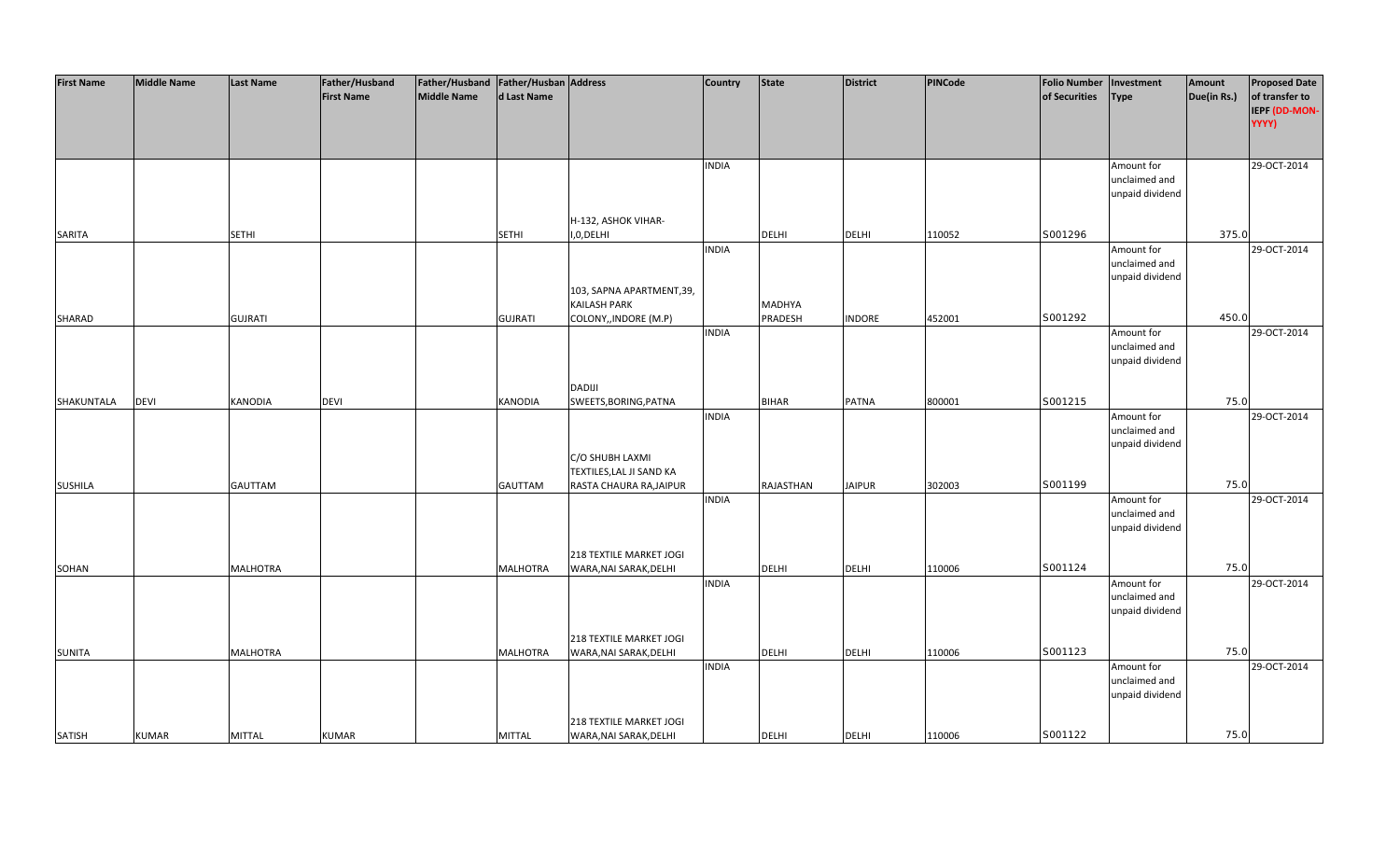| <b>First Name</b> | <b>Middle Name</b> | <b>Last Name</b> | Father/Husband    | Father/Husband Father/Husban Address |                 |                         | <b>Country</b> | <b>State</b>               | <b>District</b> | PINCode | <b>Folio Number</b> | Investment      | Amount      | <b>Proposed Date</b> |
|-------------------|--------------------|------------------|-------------------|--------------------------------------|-----------------|-------------------------|----------------|----------------------------|-----------------|---------|---------------------|-----------------|-------------|----------------------|
|                   |                    |                  | <b>First Name</b> | <b>Middle Name</b>                   | d Last Name     |                         |                |                            |                 |         | of Securities       | Type            | Due(in Rs.) | of transfer to       |
|                   |                    |                  |                   |                                      |                 |                         |                |                            |                 |         |                     |                 |             | IEPF (DD-MON-        |
|                   |                    |                  |                   |                                      |                 |                         |                |                            |                 |         |                     |                 |             | YYYY)                |
|                   |                    |                  |                   |                                      |                 |                         |                |                            |                 |         |                     |                 |             |                      |
|                   |                    |                  |                   |                                      |                 |                         | <b>INDIA</b>   |                            |                 |         |                     | Amount for      |             | 29-OCT-2014          |
|                   |                    |                  |                   |                                      |                 |                         |                |                            |                 |         |                     | unclaimed and   |             |                      |
|                   |                    |                  |                   |                                      |                 |                         |                |                            |                 |         |                     | unpaid dividend |             |                      |
|                   |                    |                  |                   |                                      |                 |                         |                |                            |                 |         |                     |                 |             |                      |
|                   |                    |                  |                   |                                      |                 | 218 TEXTILE MARKET JOGI |                |                            |                 |         |                     |                 |             |                      |
| SAVITA            |                    | <b>MALHOTRA</b>  |                   |                                      | <b>MALHOTRA</b> | WARA, NAI SARAK, DELHI  |                | <b>DELHI</b>               | <b>DELHI</b>    | 110006  | S001121             |                 | 75.0        |                      |
|                   |                    |                  |                   |                                      |                 |                         | <b>INDIA</b>   |                            |                 |         |                     | Amount for      |             | 29-OCT-2014          |
|                   |                    |                  |                   |                                      |                 |                         |                |                            |                 |         |                     | unclaimed and   |             |                      |
|                   |                    |                  |                   |                                      |                 |                         |                |                            |                 |         |                     | unpaid dividend |             |                      |
|                   |                    |                  |                   |                                      |                 |                         |                |                            |                 |         |                     |                 |             |                      |
|                   |                    |                  |                   |                                      |                 | 218 TEXTILE MARKET JOGI |                |                            |                 |         |                     |                 |             |                      |
| <b>SHRICHAND</b>  |                    | <b>MALHOTRA</b>  |                   |                                      | <b>MALHOTRA</b> | WARA, NAI SARAK, DELHI  |                | <b>DELHI</b>               | <b>DELHI</b>    | 110006  | S001120             |                 | 75.0        |                      |
|                   |                    |                  |                   |                                      |                 |                         | <b>INDIA</b>   |                            |                 |         |                     | Amount for      |             | 29-OCT-2014          |
|                   |                    |                  |                   |                                      |                 |                         |                |                            |                 |         |                     | unclaimed and   |             |                      |
|                   |                    |                  |                   |                                      |                 |                         |                |                            |                 |         |                     | unpaid dividend |             |                      |
|                   |                    |                  |                   |                                      |                 |                         |                |                            |                 |         |                     |                 |             |                      |
|                   |                    |                  |                   |                                      |                 | 218 TEXTILE MARKET JOGI |                |                            |                 |         |                     |                 |             |                      |
| <b>SEEMA</b>      |                    | <b>JAIN</b>      |                   |                                      | <b>JAIN</b>     | WARA, NAI-SARAK, DELHI  |                | DELHI                      | <b>DELHI</b>    | 110006  | S001115             |                 | 75.0        |                      |
|                   |                    |                  |                   |                                      |                 |                         | <b>INDIA</b>   |                            |                 |         |                     | Amount for      |             | 29-OCT-2014          |
|                   |                    |                  |                   |                                      |                 |                         |                |                            |                 |         |                     | unclaimed and   |             |                      |
|                   |                    |                  |                   |                                      |                 |                         |                |                            |                 |         |                     | unpaid dividend |             |                      |
|                   |                    |                  |                   |                                      |                 |                         |                |                            |                 |         |                     |                 |             |                      |
|                   |                    |                  |                   |                                      |                 | 218 TEXTILE MARKET JOGI |                | <b>DELHI</b>               | <b>DELHI</b>    |         | S001114             |                 | 75.0        |                      |
| <b>SUDHA</b>      |                    | <b>JAIN</b>      |                   |                                      | <b>JAIN</b>     | WARA, NAI-SARAK, DELHI  | <b>INDIA</b>   |                            |                 | 110006  |                     | Amount for      |             | 29-OCT-2014          |
|                   |                    |                  |                   |                                      |                 |                         |                |                            |                 |         |                     | unclaimed and   |             |                      |
|                   |                    |                  |                   |                                      |                 |                         |                |                            |                 |         |                     | unpaid dividend |             |                      |
|                   |                    |                  |                   |                                      |                 |                         |                |                            |                 |         |                     |                 |             |                      |
|                   |                    |                  |                   |                                      |                 | 218 TEXTILE MARKET JOGI |                |                            |                 |         |                     |                 |             |                      |
| SARLA             |                    | <b>JAIN</b>      |                   |                                      | <b>JAIN</b>     | WARA, NAI-SARAK, DELHI  |                | DELHI                      | <b>DELHI</b>    | 110006  | S001113             |                 | 75.0        |                      |
|                   |                    |                  |                   |                                      |                 |                         | <b>INDIA</b>   |                            |                 |         |                     | Amount for      |             | 29-OCT-2014          |
|                   |                    |                  |                   |                                      |                 |                         |                |                            |                 |         |                     | unclaimed and   |             |                      |
|                   |                    |                  |                   |                                      |                 |                         |                |                            |                 |         |                     | unpaid dividend |             |                      |
|                   |                    |                  |                   |                                      |                 |                         |                |                            |                 |         |                     |                 |             |                      |
|                   |                    |                  |                   |                                      |                 | 218 TEXTILE MARKET JOGI |                |                            |                 |         |                     |                 |             |                      |
| <b>SHILPA</b>     |                    | JAIN             |                   |                                      | <b>JAIN</b>     | WARA, NAI-SARAK, DELHI  |                | <b>DELHI</b>               | <b>DELHI</b>    | 110006  | S001112             |                 | 75.0        |                      |
|                   |                    |                  |                   |                                      |                 |                         | <b>INDIA</b>   |                            |                 |         |                     | Amount for      |             | 29-OCT-2014          |
|                   |                    |                  |                   |                                      |                 |                         |                |                            |                 |         |                     | unclaimed and   |             |                      |
|                   |                    |                  |                   |                                      |                 |                         |                |                            |                 |         |                     | unpaid dividend |             |                      |
|                   |                    |                  |                   |                                      |                 |                         |                |                            |                 |         |                     |                 |             |                      |
|                   |                    |                  |                   |                                      |                 | AHUJA AGENCIES, SHARDA  |                |                            |                 |         |                     |                 |             |                      |
| SWARAN            |                    | LATA             |                   |                                      | LATA            | NAGAR,, HARYANA         |                | UTTAR PRADESH Kanpur Nagar |                 | 249407  | S001074             |                 | 75.0        |                      |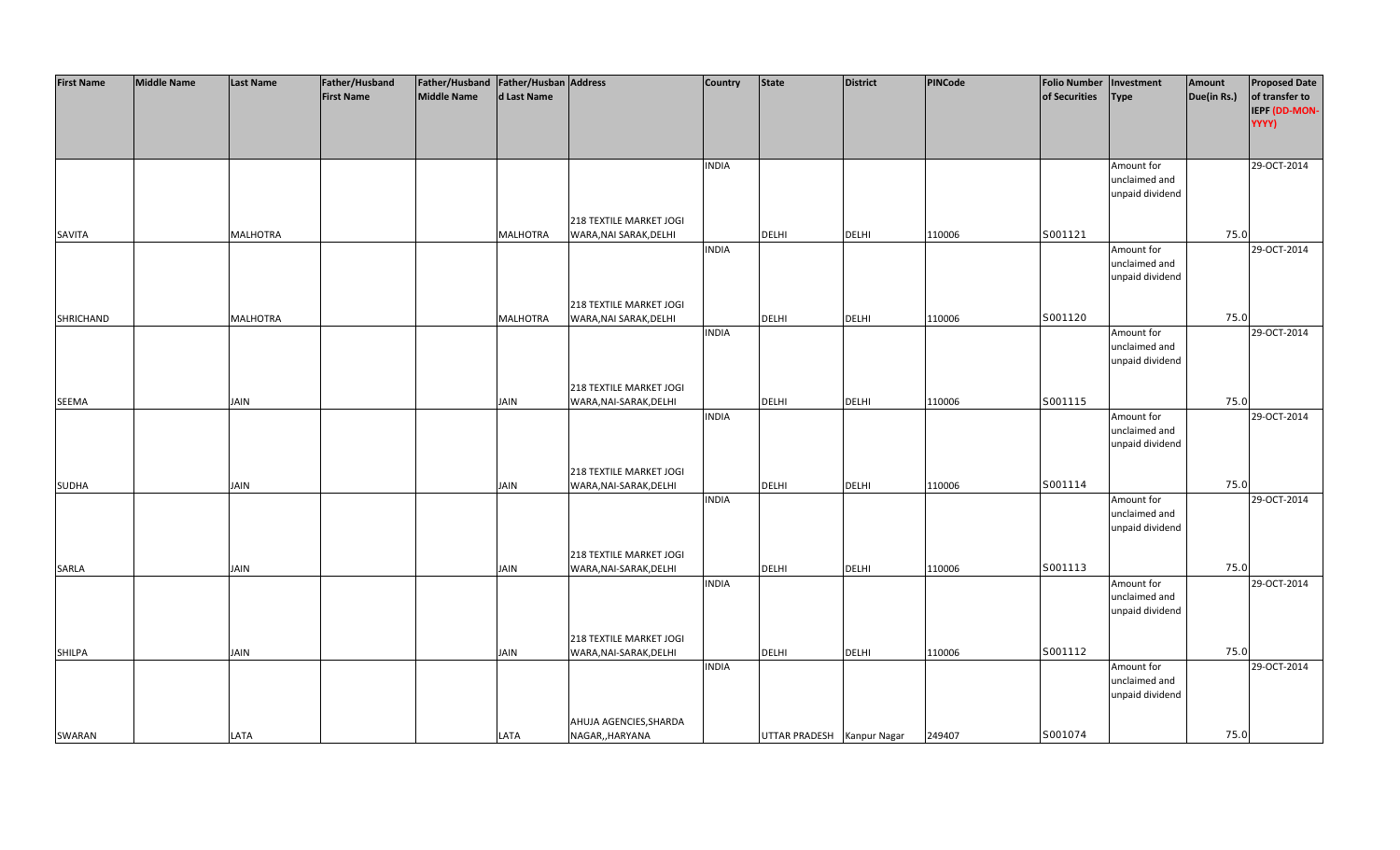| Father/Husband<br><b>First Name</b><br><b>Middle Name</b> | d Last Name | 7261 OLD ROHTAK<br>ROAD, RAM BAGH<br>ROAD, DELHI             | <b>INDIA</b> |                            |                |        | <b>Folio Number</b><br>of Securities | <b>Type</b><br>Amount for                      | Amount<br>Due(in Rs.) | <b>Proposed Date</b><br>of transfer to<br>IEPF (DD-MON-<br>YYYY)<br>29-OCT-2014 |
|-----------------------------------------------------------|-------------|--------------------------------------------------------------|--------------|----------------------------|----------------|--------|--------------------------------------|------------------------------------------------|-----------------------|---------------------------------------------------------------------------------|
|                                                           |             |                                                              |              |                            |                |        |                                      |                                                |                       |                                                                                 |
|                                                           |             |                                                              |              |                            |                |        |                                      |                                                |                       |                                                                                 |
|                                                           |             |                                                              |              |                            |                |        |                                      | unclaimed and                                  |                       |                                                                                 |
|                                                           |             |                                                              |              |                            |                |        |                                      | unpaid dividend                                |                       |                                                                                 |
| SAGAR<br>SAGAR<br>SAGAR                                   |             |                                                              |              | <b>DELHI</b>               | <b>DELHI</b>   | 110006 | S001093                              |                                                | 75.0                  |                                                                                 |
|                                                           |             |                                                              | <b>INDIA</b> |                            |                |        |                                      | Amount for<br>unclaimed and<br>unpaid dividend |                       | 29-OCT-2014                                                                     |
| <b>SURENDER</b><br><b>KUMAR</b><br><b>KUMAR</b>           |             | 279 VINOBA BASTI, SRI<br>GANGANAGAR, RAJASTHAN               |              | RAJASTHAN                  | Sri Ganganagar | 335001 | S001092                              |                                                | 75.0                  |                                                                                 |
|                                                           |             |                                                              | <b>INDIA</b> |                            |                |        |                                      | Amount for<br>unclaimed and<br>unpaid dividend |                       | 29-OCT-2014                                                                     |
|                                                           |             | 279 VINOBA BASTI, SRI                                        |              |                            |                |        |                                      |                                                |                       |                                                                                 |
| <b>SUNITA</b><br>JAIN                                     | <b>JAIN</b> | GANGANAGAR, RAJASTHAN                                        |              | RAJASTHAN                  | Sri Ganganagar | 335001 | S001091                              |                                                | 75.0                  |                                                                                 |
|                                                           |             |                                                              | <b>INDIA</b> |                            |                |        |                                      | Amount for<br>unclaimed and<br>unpaid dividend |                       | 29-OCT-2014                                                                     |
|                                                           |             | AHUJA AGENCIES, SHARDA                                       |              |                            |                |        |                                      |                                                |                       |                                                                                 |
| LATA<br>LATA<br>SWARAN                                    |             | NAGAR,, HARYANA                                              |              | UTTAR PRADESH Kanpur Nagar |                | 249407 | S001074                              |                                                | 75.0                  |                                                                                 |
|                                                           |             |                                                              | <b>INDIA</b> |                            |                |        |                                      | Amount for<br>unclaimed and<br>unpaid dividend |                       | 29-OCT-2014                                                                     |
|                                                           |             | 809 KANAKNIDIY, NANPURA                                      |              |                            |                |        |                                      |                                                |                       |                                                                                 |
| <b>KALPNA</b><br>PRAKASH<br>SHAH<br>PRAKASH               | SHAH        | <b>TIMLI NAWAD, SURAT</b>                                    |              | <b>GUJARAT</b>             | <b>SURAT</b>   |        | K000148                              |                                                | 75.0                  |                                                                                 |
|                                                           |             |                                                              | <b>INDIA</b> |                            |                |        |                                      | Amount for<br>unclaimed and<br>unpaid dividend |                       | 29-OCT-2014                                                                     |
|                                                           |             | B-4, S.B.I, VIRAM<br>FLATS,, OPP.CENTAL BANK,<br>AMBAWADI    |              |                            |                |        |                                      |                                                |                       |                                                                                 |
| KALPANA<br>SHAH                                           | SHAH        | BAZA, AHMEDABAD                                              |              | <b>GUJARAT</b>             | AHMEDABAD      | 380006 | K000089                              |                                                | 75.0                  |                                                                                 |
|                                                           |             |                                                              | <b>INDIA</b> |                            |                |        |                                      | Amount for<br>unclaimed and<br>unpaid dividend |                       | 29-OCT-2014                                                                     |
| KASHINATH<br><b>DESAI</b>                                 | DESAI       | 175/17 MAHALAXMI BLDG<br>NO 3, HINDU COLONY<br>DADAR, BOMBAY |              | MAHARASHTRA                | <b>MUMBAI</b>  | 400014 | K000056                              |                                                | 75.0                  |                                                                                 |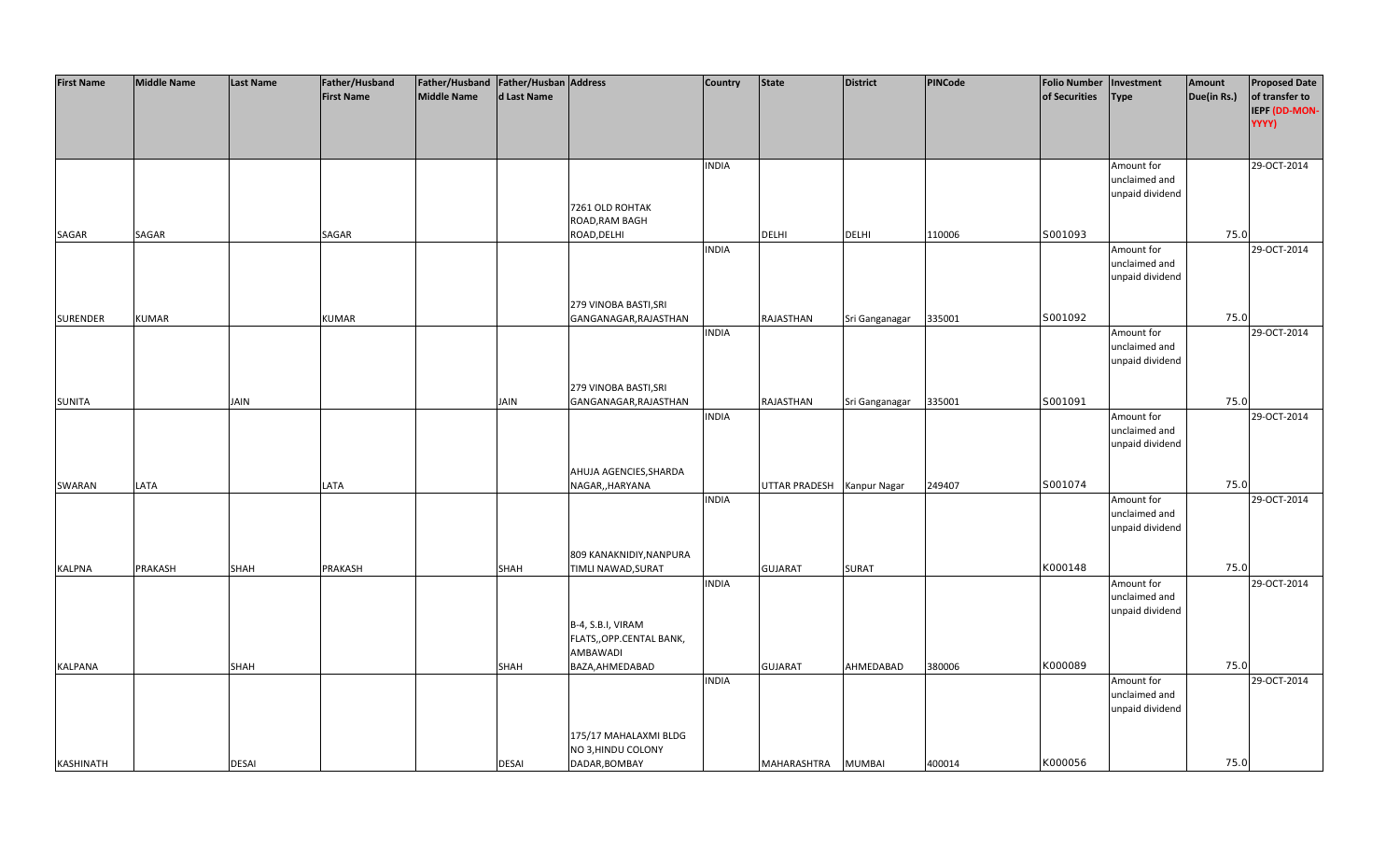| <b>First Name</b> | <b>Middle Name</b> | <b>Last Name</b> | Father/Husband    | Father/Husband Father/Husban Address |                 |                         | <b>Country</b> | <b>State</b>         | <b>District</b>  | <b>PINCode</b> | <b>Folio Number</b> | Investment      | Amount      | <b>Proposed Date</b> |
|-------------------|--------------------|------------------|-------------------|--------------------------------------|-----------------|-------------------------|----------------|----------------------|------------------|----------------|---------------------|-----------------|-------------|----------------------|
|                   |                    |                  | <b>First Name</b> | <b>Middle Name</b>                   | d Last Name     |                         |                |                      |                  |                | of Securities       | <b>Type</b>     | Due(in Rs.) | of transfer to       |
|                   |                    |                  |                   |                                      |                 |                         |                |                      |                  |                |                     |                 |             | IEPF (DD-MON-        |
|                   |                    |                  |                   |                                      |                 |                         |                |                      |                  |                |                     |                 |             | YYYY)                |
|                   |                    |                  |                   |                                      |                 |                         |                |                      |                  |                |                     |                 |             |                      |
|                   |                    |                  |                   |                                      |                 |                         |                |                      |                  |                |                     |                 |             |                      |
|                   |                    |                  |                   |                                      |                 |                         | <b>INDIA</b>   |                      |                  |                |                     | Amount for      |             | 29-OCT-2014          |
|                   |                    |                  |                   |                                      |                 |                         |                |                      |                  |                |                     | unclaimed and   |             |                      |
|                   |                    |                  |                   |                                      |                 |                         |                |                      |                  |                |                     | unpaid dividend |             |                      |
|                   |                    |                  |                   |                                      |                 |                         |                |                      |                  |                |                     |                 |             |                      |
|                   |                    |                  |                   |                                      |                 | HOUSE NO BI/138, LAJPAT |                |                      |                  |                |                     |                 |             |                      |
| <b>KALPNA</b>     | RANI               |                  | RANI              |                                      |                 | NAGAR, NEW DELHI        |                | <b>DELHI</b>         | <b>DELHI</b>     | 110024         | K000034             |                 | 75.0        |                      |
|                   |                    |                  |                   |                                      |                 |                         | <b>INDIA</b>   |                      |                  |                |                     | Amount for      |             | 29-OCT-2014          |
|                   |                    |                  |                   |                                      |                 |                         |                |                      |                  |                |                     | unclaimed and   |             |                      |
|                   |                    |                  |                   |                                      |                 |                         |                |                      |                  |                |                     | unpaid dividend |             |                      |
|                   |                    |                  |                   |                                      |                 | C/O PUBLIC MEDICAL      |                |                      |                  |                |                     |                 |             |                      |
|                   |                    |                  |                   |                                      |                 | STORES, AMROHA          |                |                      |                  |                |                     |                 |             |                      |
| <b>KRISHAN</b>    | LAL                | KATIAL           | LAL               |                                      | <b>KATIAL</b>   | GATE, MORADABAD         |                | <b>UTTAR PRADESH</b> | <b>MORADABAD</b> | 244001         | K000023             |                 | 75.0        |                      |
|                   |                    |                  |                   |                                      |                 |                         | <b>INDIA</b>   |                      |                  |                |                     | Amount for      |             | 29-OCT-2014          |
|                   |                    |                  |                   |                                      |                 |                         |                |                      |                  |                |                     | unclaimed and   |             |                      |
|                   |                    |                  |                   |                                      |                 |                         |                |                      |                  |                |                     | unpaid dividend |             |                      |
|                   |                    |                  |                   |                                      |                 |                         |                |                      |                  |                |                     |                 |             |                      |
|                   |                    |                  |                   |                                      |                 | IIF-142, NEHRU          |                |                      |                  |                |                     |                 |             |                      |
| <b>KIRAN</b>      |                    | <b>GUPTA</b>     |                   |                                      | <b>GUPTA</b>    | NAGAR, GHAZIABAD U P    |                | <b>UTTAR PRADESH</b> | GHAZIABAD        | 201001         | K000013             |                 | 75.0        |                      |
|                   |                    |                  |                   |                                      |                 |                         | <b>INDIA</b>   |                      |                  |                |                     | Amount for      |             | 29-OCT-2014          |
|                   |                    |                  |                   |                                      |                 |                         |                |                      |                  |                |                     | unclaimed and   |             |                      |
|                   |                    |                  |                   |                                      |                 |                         |                |                      |                  |                |                     | unpaid dividend |             |                      |
|                   |                    |                  |                   |                                      |                 | 48/1487, NEHRU NAGAR    |                |                      |                  |                |                     |                 |             |                      |
|                   |                    |                  |                   |                                      |                 | SAMPADA SOC., ABOVE     |                |                      |                  |                |                     |                 |             |                      |
|                   |                    |                  |                   |                                      |                 | CANARA BANK, NEHRU      |                |                      |                  |                |                     |                 |             |                      |
| <b>JIVRAJ</b>     | <b>VISHRAM</b>     | <b>WAGHELA</b>   | <b>VISHRAM</b>    |                                      | WAGHELA         | NAGAR (E)               |                | MAHARASHTRA          | <b>MUMBAI</b>    | 400024         | J000236             |                 | 75.0        |                      |
|                   |                    |                  |                   |                                      |                 |                         | <b>INDIA</b>   |                      |                  |                |                     | Amount for      |             | 29-OCT-2014          |
|                   |                    |                  |                   |                                      |                 |                         |                |                      |                  |                |                     | unclaimed and   |             |                      |
|                   |                    |                  |                   |                                      |                 |                         |                |                      |                  |                |                     | unpaid dividend |             |                      |
|                   |                    |                  |                   |                                      |                 |                         |                |                      |                  |                |                     |                 |             |                      |
|                   |                    |                  |                   |                                      |                 | 218 TEXTILE MARKET JOGI |                |                      |                  |                |                     |                 |             |                      |
| JAI               | PRAKASH            | <b>MALHOTRA</b>  | PRAKASH           |                                      | <b>MALHOTRA</b> | WARA, NAI SARAK, DELHI  |                | <b>DELHI</b>         | <b>DELHI</b>     | 110006         | J000235             |                 | 75.0        |                      |
|                   |                    |                  |                   |                                      |                 |                         | <b>INDIA</b>   |                      |                  |                |                     | Amount for      |             | 29-OCT-2014          |
|                   |                    |                  |                   |                                      |                 |                         |                |                      |                  |                |                     | unclaimed and   |             |                      |
|                   |                    |                  |                   |                                      |                 |                         |                |                      |                  |                |                     | unpaid dividend |             |                      |
|                   |                    |                  |                   |                                      |                 | E-15/12A, KRISHNA       |                |                      |                  |                |                     |                 |             |                      |
|                   | <b>DASS</b>        | <b>BHASIN</b>    | <b>DASS</b>       |                                      |                 | NAGAR, DELHI            |                | <b>DELHI</b>         | <b>DELHI</b>     |                | J000233             |                 | 75.0        |                      |
| <b>JOGI</b>       |                    |                  |                   |                                      | <b>BHASIN</b>   |                         | <b>INDIA</b>   |                      |                  | 110051         |                     | Amount for      |             | 29-OCT-2014          |
|                   |                    |                  |                   |                                      |                 |                         |                |                      |                  |                |                     | unclaimed and   |             |                      |
|                   |                    |                  |                   |                                      |                 |                         |                |                      |                  |                |                     | unpaid dividend |             |                      |
|                   |                    |                  |                   |                                      |                 |                         |                |                      |                  |                |                     |                 |             |                      |
|                   |                    |                  |                   |                                      |                 | T-9, SECTOR-7, DDA HIG  |                |                      |                  |                |                     |                 |             |                      |
| <b>JATAN</b>      | <b>DEVI</b>        | <b>MAHNOT</b>    | <b>DEVI</b>       |                                      | <b>MAHNOT</b>   | FLATS,, JASOLA, 0       |                | <b>DELHI</b>         | <b>NEW DELHI</b> | 110025         | J000226             |                 | 75.0        |                      |
|                   |                    |                  |                   |                                      |                 |                         |                |                      |                  |                |                     |                 |             |                      |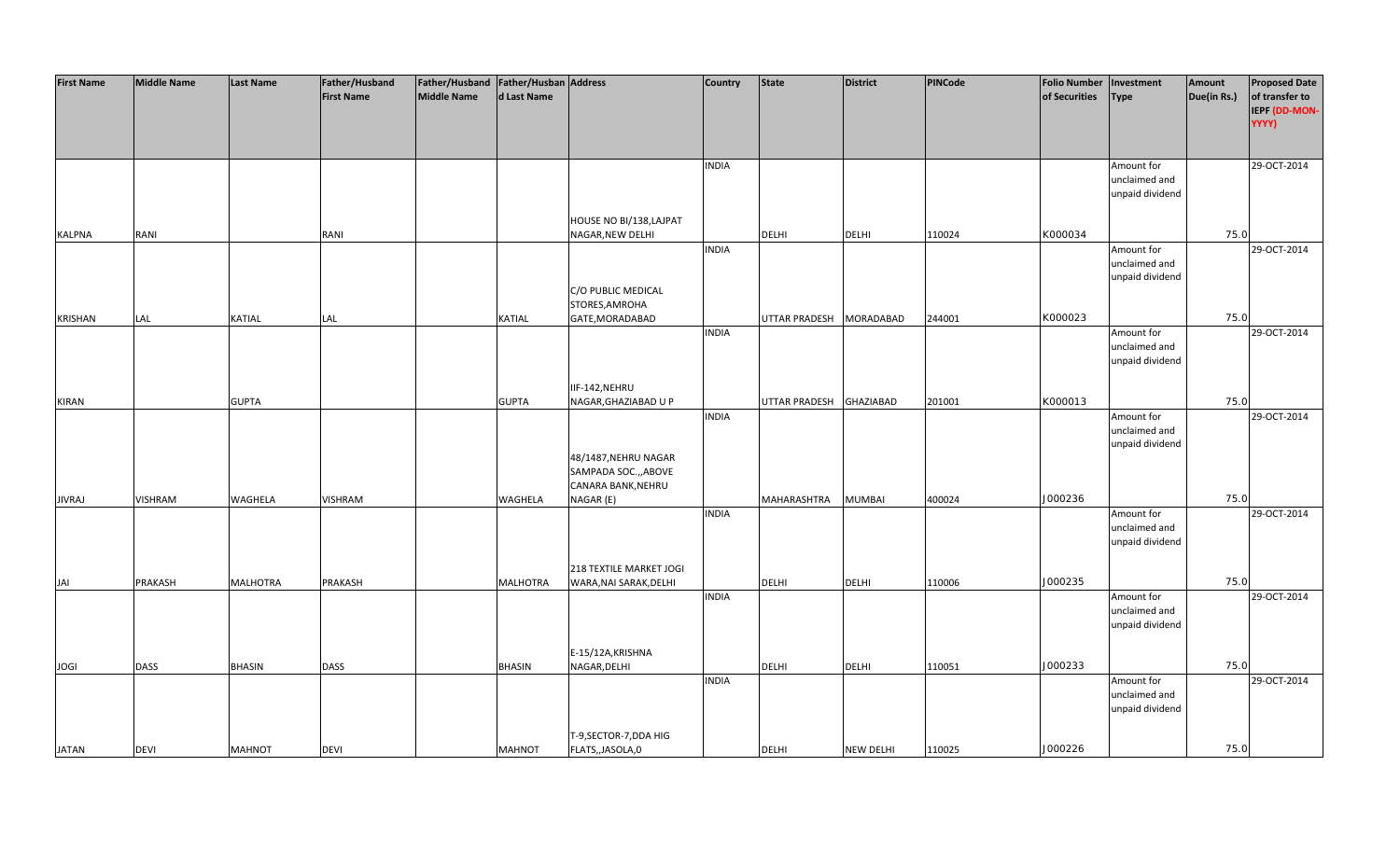| <b>First Name</b> | <b>Middle Name</b> | <b>Last Name</b> | Father/Husband    | Father/Husband   Father/Husban   Address |                  |                          | <b>Country</b> | State              | <b>District</b>    | PINCode     | <b>Folio Number</b> | Investment      | Amount      | <b>Proposed Date</b> |
|-------------------|--------------------|------------------|-------------------|------------------------------------------|------------------|--------------------------|----------------|--------------------|--------------------|-------------|---------------------|-----------------|-------------|----------------------|
|                   |                    |                  | <b>First Name</b> | <b>Middle Name</b>                       | d Last Name      |                          |                |                    |                    |             | of Securities       | <b>Type</b>     | Due(in Rs.) | of transfer to       |
|                   |                    |                  |                   |                                          |                  |                          |                |                    |                    |             |                     |                 |             | IEPF (DD-MON-        |
|                   |                    |                  |                   |                                          |                  |                          |                |                    |                    |             |                     |                 |             | YYYY)                |
|                   |                    |                  |                   |                                          |                  |                          |                |                    |                    |             |                     |                 |             |                      |
|                   |                    |                  |                   |                                          |                  |                          |                |                    |                    |             |                     |                 |             |                      |
|                   |                    |                  |                   |                                          |                  |                          |                |                    |                    |             |                     |                 |             |                      |
|                   |                    |                  |                   |                                          |                  |                          | <b>INDIA</b>   |                    |                    |             |                     | Amount for      |             | 29-OCT-2014          |
|                   |                    |                  |                   |                                          |                  |                          |                |                    |                    |             |                     | unclaimed and   |             |                      |
|                   |                    |                  |                   |                                          |                  |                          |                |                    |                    |             |                     | unpaid dividend |             |                      |
|                   |                    |                  |                   |                                          |                  | A/4 ANT WEPP PARK        |                |                    |                    |             |                     |                 |             |                      |
|                   |                    |                  |                   |                                          |                  | 1507, KANSARA SERI       |                |                    |                    |             |                     |                 |             |                      |
| <b>JIGNESH</b>    | н                  | <b>PARIKH</b>    |                   |                                          | <b>PARIKH</b>    | MAHINDHARPURA, SURAT     |                | <b>GUJARAT</b>     | <b>SURAT</b>       | 395003      | J000213             |                 | 75.0        |                      |
|                   |                    |                  |                   |                                          |                  |                          | <b>INDIA</b>   |                    |                    |             |                     | Amount for      |             | 29-OCT-2015          |
|                   |                    |                  |                   |                                          |                  |                          |                |                    |                    |             |                     | unclaimed and   |             |                      |
|                   |                    |                  |                   |                                          |                  |                          |                |                    |                    |             |                     | unpaid dividend |             |                      |
|                   |                    |                  |                   |                                          |                  |                          |                |                    |                    |             |                     |                 |             |                      |
|                   |                    |                  |                   |                                          |                  | B-7, DISTRICT SHOPPING   |                |                    |                    |             | 120338000000        |                 |             |                      |
| <b>PRAKASH</b>    | NAGINDAS           | <b>SHAH</b>      | NAGINDAS          |                                          | SHAH             | CENTRE, SECTOR NO. - 21, |                | <b>GUJARAT</b>     | <b>GANDHINAGAR</b> |             | 382021 0187         |                 | 150         |                      |
|                   |                    |                  |                   |                                          |                  |                          | <b>INDIA</b>   |                    |                    |             |                     | Amount for      |             | 29-OCT-2015          |
|                   |                    |                  |                   |                                          |                  |                          |                |                    |                    |             |                     | unclaimed and   |             |                      |
|                   |                    |                  |                   |                                          |                  |                          |                |                    |                    |             |                     | unpaid dividend |             |                      |
|                   |                    |                  |                   |                                          |                  | 3/A-8 SHYAMAL RAW        |                |                    |                    |             |                     |                 |             |                      |
|                   |                    |                  |                   |                                          |                  | HOUSE, 132 FEET RING     |                |                    |                    |             | 120343000000        |                 |             |                      |
| <b>ARPAN</b>      | <b>ASHWIN</b>      | <b>CHOKSI</b>    | ASHWIN            |                                          | <b>CHOKSI</b>    | ROAD, SATTELITE          |                | <b>GUJARAT</b>     | AHMEDABAD          |             | 380015 1707         |                 | 1500        |                      |
|                   |                    |                  |                   |                                          |                  |                          | <b>INDIA</b>   |                    |                    |             |                     | Amount for      |             | 29-OCT-2015          |
|                   |                    |                  |                   |                                          |                  |                          |                |                    |                    |             |                     | unclaimed and   |             |                      |
|                   |                    |                  |                   |                                          |                  |                          |                |                    |                    |             |                     | unpaid dividend |             |                      |
|                   |                    |                  |                   |                                          |                  |                          |                |                    |                    |             |                     |                 |             |                      |
|                   |                    |                  |                   |                                          |                  | C-41, KANTA KHATURIA     |                |                    |                    |             | 120449000000        |                 |             |                      |
| <b>DHANESH</b>    | <b>KUMAR</b>       | <b>KHATRI</b>    | <b>KUMAR</b>      |                                          | <b>KHATRI</b>    | COLONY,                  |                | <b>RAJASTHAN</b>   | <b>BIKANER</b>     |             | 334001 9045         |                 | 75          |                      |
|                   |                    |                  |                   |                                          |                  |                          | <b>INDIA</b>   |                    |                    |             |                     | Amount for      |             | 29-OCT-2015          |
|                   |                    |                  |                   |                                          |                  |                          |                |                    |                    |             |                     | unclaimed and   |             |                      |
|                   |                    |                  |                   |                                          |                  |                          |                |                    |                    |             |                     | unpaid dividend |             |                      |
|                   |                    |                  |                   |                                          |                  | A-13/002 YOGI SANDEEP    |                |                    |                    |             |                     |                 |             |                      |
|                   |                    |                  |                   |                                          |                  | SOC., YOGI NAGAR EKSAR   |                |                    |                    |             | 120183000000        |                 |             |                      |
| <b>UMESH</b>      | M                  | <b>KASHYAP</b>   | M                 |                                          | <b>KASHYAP</b>   | ROAD, BORIVLI (W)        |                | MAHARASHTRA Mumbai |                    |             | 400092 9260         |                 | 18.75       |                      |
|                   |                    |                  |                   |                                          |                  |                          | <b>INDIA</b>   |                    |                    |             |                     | Amount for      |             | 29-OCT-2015          |
|                   |                    |                  |                   |                                          |                  |                          |                |                    |                    |             |                     | unclaimed and   |             |                      |
|                   |                    |                  |                   |                                          |                  |                          |                |                    |                    |             |                     | unpaid dividend |             |                      |
|                   |                    |                  |                   |                                          |                  | P.O.BOX 5823,, BANK OF   |                |                    |                    |             |                     |                 |             |                      |
|                   |                    |                  |                   |                                          |                  | BARODA BLDG,, FLAT       |                |                    |                    |             | 120122000001        |                 |             |                      |
| <b>MOHINI</b>     |                    | <b>MENGHRAJ</b>  |                   |                                          | <b>MENGHRAJ</b>  | NO.1402, 14TH FLOOR,     |                | <b>GUJARAT</b>     | AHMEDABAD          | 111111 0721 |                     |                 | 375         |                      |
|                   |                    |                  |                   |                                          |                  |                          | <b>INDIA</b>   |                    |                    |             |                     | Amount for      |             | 29-OCT-2015          |
|                   |                    |                  |                   |                                          |                  |                          |                |                    |                    |             |                     | unclaimed and   |             |                      |
|                   |                    |                  |                   |                                          |                  |                          |                |                    |                    |             |                     | unpaid dividend |             |                      |
|                   |                    |                  |                   |                                          |                  | Q 206                    |                |                    |                    |             |                     |                 |             |                      |
|                   |                    |                  |                   |                                          |                  | SHRINANDNAGAD, PART 3    |                |                    |                    |             | 120379000001        |                 |             |                      |
| NILKANTH          | <b>PANDIT</b>      | <b>CHAUDHARI</b> | <b>PANDIT</b>     |                                          | <b>CHAUDHARI</b> | VEJALPUR,                |                | <b>GUJARAT</b>     | AHMEDABAD          |             | 380001 3698         |                 | 375         |                      |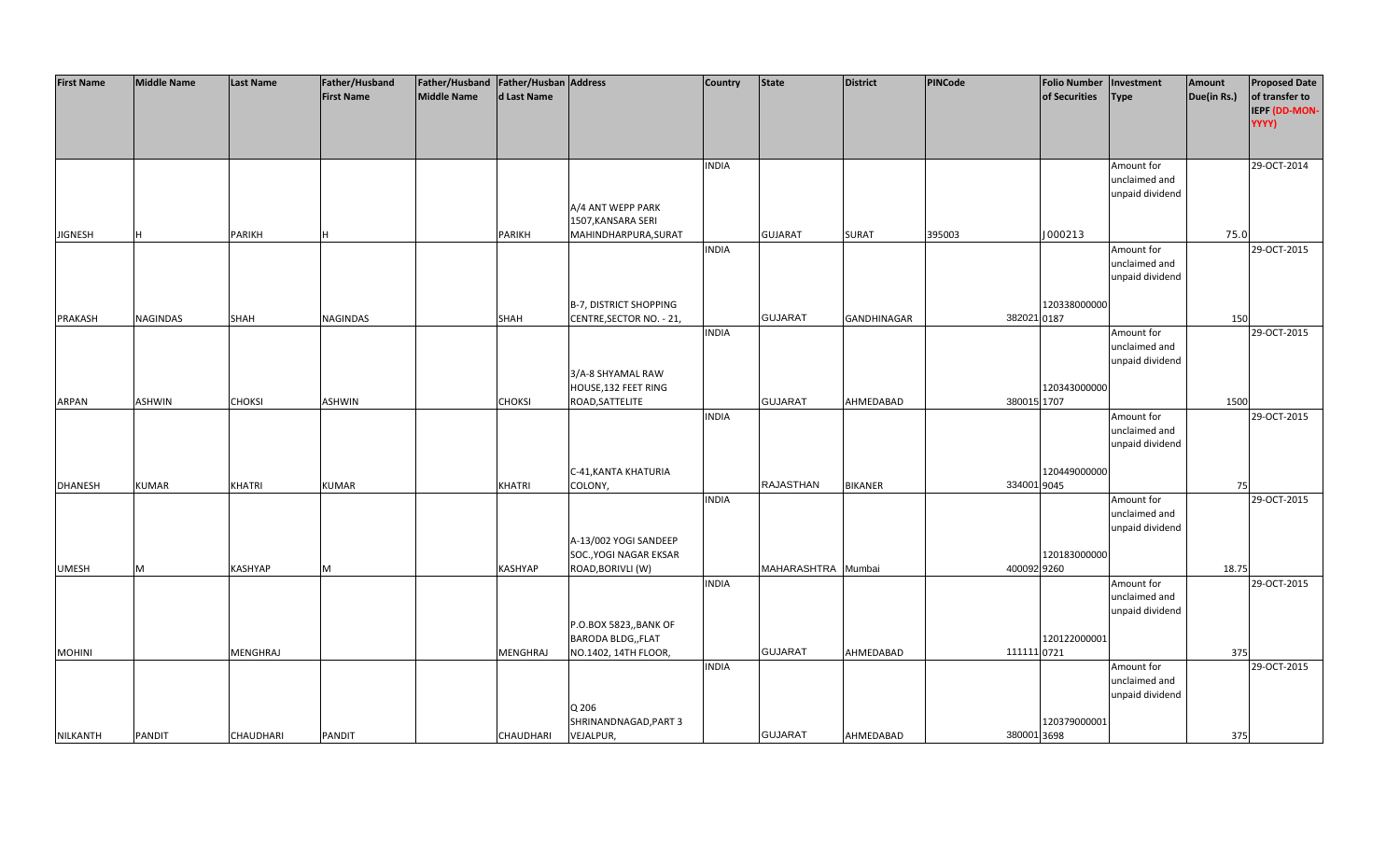| <b>First Name</b> | <b>Middle Name</b> | <b>Last Name</b> | Father/Husband<br><b>First Name</b> | Father/Husband   Father/Husban   Address<br><b>Middle Name</b> | d Last Name  |                                                                                                  | <b>Country</b> | <b>State</b>       | <b>District</b>    | PINCode     | <b>Folio Number</b><br>of Securities | Investment<br><b>Type</b>                      | <b>Amount</b><br>Due(in Rs.) | <b>Proposed Date</b><br>of transfer to |
|-------------------|--------------------|------------------|-------------------------------------|----------------------------------------------------------------|--------------|--------------------------------------------------------------------------------------------------|----------------|--------------------|--------------------|-------------|--------------------------------------|------------------------------------------------|------------------------------|----------------------------------------|
|                   |                    |                  |                                     |                                                                |              |                                                                                                  |                |                    |                    |             |                                      |                                                |                              | IEPF (DD-MON-<br>YYYY)                 |
|                   |                    |                  |                                     |                                                                |              |                                                                                                  | <b>INDIA</b>   |                    |                    |             |                                      | Amount for                                     |                              | 29-OCT-2015                            |
|                   |                    |                  |                                     |                                                                |              |                                                                                                  |                |                    |                    |             |                                      | unclaimed and<br>unpaid dividend               |                              |                                        |
|                   |                    |                  |                                     |                                                                |              | 3, BAI JASUD AROGYA<br>BHAVAN, OPP, RITA PARK<br>SOC., NR. SUJATA FLAT, NI<br>GALI, GIRDHARNAGR. |                |                    |                    |             | 120335020001                         |                                                |                              |                                        |
| <b>MAHESH</b>     | <b>KUMAR</b>       | PRAJAPATI        | <b>KUMAR</b>                        |                                                                | PRAJAPATI    | SHAHIBAUG                                                                                        |                | <b>GUJARAT</b>     | AHMEDABAD          | 380004 3964 |                                      |                                                | 75                           |                                        |
|                   |                    |                  |                                     |                                                                |              |                                                                                                  | <b>INDIA</b>   |                    |                    |             |                                      | Amount for<br>unclaimed and<br>unpaid dividend |                              | 29-OCT-2015                            |
| <b>NAGINDAS</b>   | LAGHARCHAND        | SHAH             | LAGHARCHAND                         |                                                                | SHAH         | <b>B/7 DISTRIC SHOPPING</b><br>CENTRE, SECTOR - 21,                                              |                | <b>GUJARAT</b>     | AHMEDABAD          | 382021 4525 | 120338000001                         |                                                | 1575                         |                                        |
|                   |                    |                  |                                     |                                                                |              |                                                                                                  | <b>INDIA</b>   |                    |                    |             |                                      | Amount for                                     |                              | 29-OCT-2015                            |
|                   |                    |                  |                                     |                                                                |              | AMBAJIVALO                                                                                       |                |                    |                    |             |                                      | unclaimed and<br>unpaid dividend               |                              |                                        |
|                   |                    |                  |                                     |                                                                |              | SATVARAVAS, NEAR PATVA                                                                           |                |                    |                    |             | 120169000001                         |                                                |                              |                                        |
| PRAHALADBHAI G    |                    | <b>CHAUHAN</b>   | G                                   |                                                                | CHAUHAN      | POLE,                                                                                            |                | <b>GUJARAT</b>     | MEHSANA            | 3840018338  |                                      |                                                | 75                           |                                        |
|                   |                    |                  |                                     |                                                                |              |                                                                                                  | <b>INDIA</b>   |                    |                    |             |                                      | Amount for                                     |                              | 29-OCT-2015                            |
|                   |                    |                  |                                     |                                                                |              | No.22, RUDDHDEV<br>COLONY,, NR.KASHIBA<br><b>CHILDREN</b>                                        |                |                    |                    |             | 120390000001                         | unclaimed and<br>unpaid dividend               |                              |                                        |
| <b>HIRALAL</b>    | NAGJIBHAI          | <b>KARANI</b>    | NAGJIBHAI                           |                                                                | KARANI       | HOSPITAL,, KARELIBAG,                                                                            |                | <b>GUJARAT</b>     | VADODARA           | 390018 9454 |                                      |                                                | 38                           |                                        |
|                   |                    |                  |                                     |                                                                |              |                                                                                                  | <b>INDIA</b>   |                    |                    |             |                                      | Amount for<br>unclaimed and<br>unpaid dividend |                              | 29-OCT-2015                            |
|                   |                    |                  |                                     |                                                                |              | B-7, DISTRIC SHOPPING                                                                            |                |                    |                    |             | 120338000002                         |                                                |                              |                                        |
| <b>SHARDA</b>     | <b>NAGINDAS</b>    | SHAH             | <b>NAGINDAS</b>                     |                                                                | SHAH         | CENTRE, SECTOR NO: 21,                                                                           |                | <b>GUJARAT</b>     | <b>GANDHINAGAR</b> | 382021 0370 |                                      |                                                | 375                          |                                        |
|                   |                    |                  |                                     |                                                                |              |                                                                                                  | <b>INDIA</b>   |                    |                    |             |                                      | Amount for<br>unclaimed and<br>unpaid dividend |                              | 29-OCT-2015                            |
| SHAH              | <b>VIMLABEN</b>    | AMRUT            | VIMLABEN                            |                                                                | <b>AMRUT</b> | 502,5TH<br>FLOOR, TRAGAN, MALLIVIA<br>ROAD,, VILE PARLE (EAST)                                   |                | MAHARASHTRA Mumbai |                    | 400057 2312 | 120112000002                         |                                                | 7.5                          |                                        |
|                   |                    |                  |                                     |                                                                |              |                                                                                                  | <b>INDIA</b>   |                    |                    |             |                                      | Amount for<br>unclaimed and<br>unpaid dividend |                              | 29-OCT-2015                            |
| <b>PRAKASH</b>    |                    | <b>NEHALANI</b>  |                                     |                                                                | NEHALANI     | 183 KHATIWALA TANK, HEERA-<br>PANNA APPT,                                                        |                | MADHYA<br>PRADESH  | <b>INDORE</b>      | 452014 7929 | 120433000002                         |                                                | 75                           |                                        |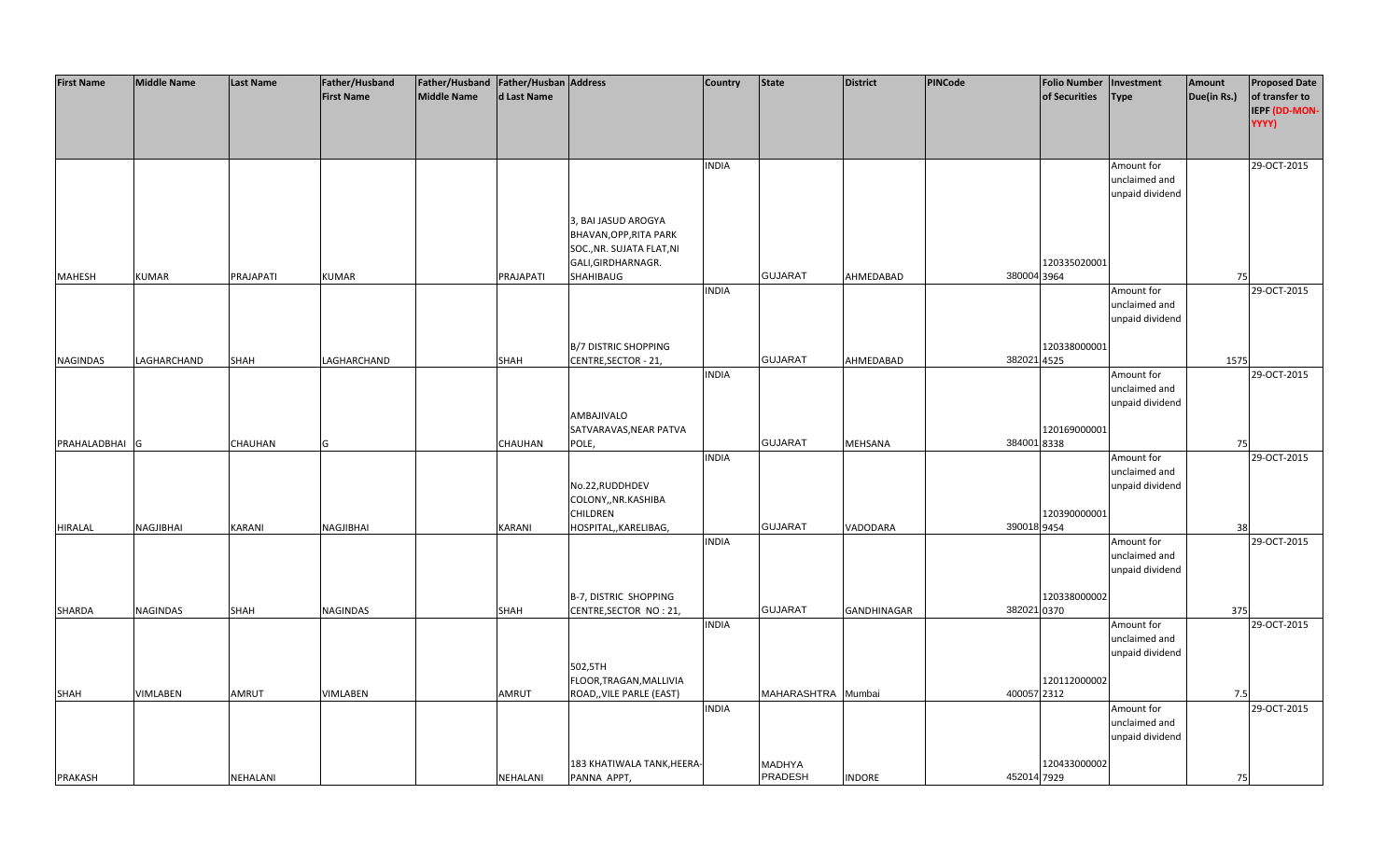| <b>First Name</b>     | <b>Middle Name</b> | <b>Last Name</b> | Father/Husband        | Father/Husband Father/Husban Address |                   |                             | <b>Country</b> | <b>State</b>       | <b>District</b> | <b>PINCode</b> | <b>Folio Number</b> | Investment      | Amount      | <b>Proposed Date</b> |
|-----------------------|--------------------|------------------|-----------------------|--------------------------------------|-------------------|-----------------------------|----------------|--------------------|-----------------|----------------|---------------------|-----------------|-------------|----------------------|
|                       |                    |                  | <b>First Name</b>     | <b>Middle Name</b>                   | d Last Name       |                             |                |                    |                 |                | of Securities       | <b>Type</b>     | Due(in Rs.) | of transfer to       |
|                       |                    |                  |                       |                                      |                   |                             |                |                    |                 |                |                     |                 |             | IEPF (DD-MON-        |
|                       |                    |                  |                       |                                      |                   |                             |                |                    |                 |                |                     |                 |             | YYYY)                |
|                       |                    |                  |                       |                                      |                   |                             |                |                    |                 |                |                     |                 |             |                      |
|                       |                    |                  |                       |                                      |                   |                             |                |                    |                 |                |                     |                 |             |                      |
|                       |                    |                  |                       |                                      |                   |                             | <b>INDIA</b>   |                    |                 |                |                     | Amount for      |             | 29-OCT-2015          |
|                       |                    |                  |                       |                                      |                   |                             |                |                    |                 |                |                     | unclaimed and   |             |                      |
|                       |                    |                  |                       |                                      |                   |                             |                |                    |                 |                |                     | unpaid dividend |             |                      |
|                       |                    |                  |                       |                                      |                   | 27, SHANKAR NAGAR,, NEAR    |                |                    |                 |                |                     |                 |             |                      |
|                       |                    |                  |                       |                                      |                   | S.B. TRUST VADI,, NEW       |                |                    |                 |                | 130152000002        |                 |             |                      |
| PRAJAPATI             | CHETAN             | VISHNUBHAI       | CHETAN                |                                      | <b>VISHNUBHAI</b> | WADAJ,                      |                | <b>GUJARAT</b>     | AHMEDABAD       | 380013 8177    |                     |                 | 225         |                      |
|                       |                    |                  |                       |                                      |                   |                             | <b>INDIA</b>   |                    |                 |                |                     | Amount for      |             | 29-OCT-2015          |
|                       |                    |                  |                       |                                      |                   |                             |                |                    |                 |                |                     | unclaimed and   |             |                      |
|                       |                    |                  |                       |                                      |                   |                             |                |                    |                 |                |                     | unpaid dividend |             |                      |
|                       |                    |                  |                       |                                      |                   |                             |                |                    |                 |                |                     |                 |             |                      |
|                       |                    |                  |                       |                                      |                   |                             |                |                    |                 |                | 120314000003        |                 |             |                      |
| <b>SEEMA</b>          |                    | <b>JAJODIA</b>   |                       |                                      | <b>JAJODIA</b>    | 7/2,, VIDHYADHAR NAGAR      |                | <b>RAJASTHAN</b>   | <b>JAIPUR</b>   | 302023 1955    |                     |                 | 450         |                      |
|                       |                    |                  |                       |                                      |                   |                             | <b>INDIA</b>   |                    |                 |                |                     | Amount for      |             | 29-OCT-2015          |
|                       |                    |                  |                       |                                      |                   |                             |                |                    |                 |                |                     | unclaimed and   |             |                      |
|                       |                    |                  |                       |                                      |                   |                             |                |                    |                 |                |                     | unpaid dividend |             |                      |
|                       |                    |                  |                       |                                      |                   | B-203, RIZVI NAGAR,, S.V.   |                |                    |                 |                |                     |                 |             |                      |
| <b>HARESH KHIYSHI</b> |                    |                  | <b>HARESH KHIYSHI</b> |                                      |                   | ROAD, MILAN SUBWAY          |                |                    |                 |                | 120300000003        |                 |             |                      |
| CHHEDA HUF            |                    |                  | CHHEDA HUF            |                                      |                   | CORNE, SANTACRUZ (W),       |                | MAHARASHTRA Mumbai |                 | 400054 4351    |                     |                 | 37.5        |                      |
|                       |                    |                  |                       |                                      |                   |                             | <b>INDIA</b>   |                    |                 |                |                     | Amount for      |             | 29-OCT-2015          |
|                       |                    |                  |                       |                                      |                   |                             |                |                    |                 |                |                     | unclaimed and   |             |                      |
|                       |                    |                  |                       |                                      |                   |                             |                |                    |                 |                |                     | unpaid dividend |             |                      |
|                       |                    |                  |                       |                                      |                   |                             |                |                    |                 |                |                     |                 |             |                      |
|                       |                    |                  |                       |                                      |                   | 4 B, RAWALPINDIWALLA        |                |                    |                 |                |                     |                 |             |                      |
|                       |                    |                  |                       |                                      |                   | <b>BUILDING, 4TH FLOOR,</b> |                |                    |                 |                | 120186000004        |                 |             |                      |
| <b>SURESH</b>         | MANGALDAS          | <b>KANAKIA</b>   | MANGALDAS             |                                      | KANAKIA           | TRIBHUVAN ROAD,             |                | MAHARASHTRA Mumbai |                 | 400004 6950    |                     |                 | 16.5        |                      |
|                       |                    |                  |                       |                                      |                   |                             | <b>INDIA</b>   |                    |                 |                |                     | Amount for      |             | 29-OCT-2015          |
|                       |                    |                  |                       |                                      |                   |                             |                |                    |                 |                |                     | unclaimed and   |             |                      |
|                       |                    |                  |                       |                                      |                   |                             |                |                    |                 |                |                     | unpaid dividend |             |                      |
|                       |                    |                  |                       |                                      |                   | 32, MAHIPALNAGAR            |                |                    |                 |                |                     |                 |             |                      |
|                       |                    |                  |                       |                                      |                   | SOCIETY, NEAR I O           |                |                    |                 |                | 120137000004        |                 |             |                      |
| <b>SURESHBHAI</b>     | CHIMANLAL          | <b>SHAH</b>      | CHIMANLAL             |                                      | <b>SHAH</b>       | C,CHANDKHEDA                |                | <b>GUJARAT</b>     | AHMEDABAD       | 382470 7279    |                     |                 | 37.5        |                      |
|                       |                    |                  |                       |                                      |                   |                             | <b>INDIA</b>   |                    |                 |                |                     | Amount for      |             | 29-OCT-2015          |
|                       |                    |                  |                       |                                      |                   |                             |                |                    |                 |                |                     | unclaimed and   |             |                      |
|                       |                    |                  |                       |                                      |                   |                             |                |                    |                 |                |                     | unpaid dividend |             |                      |
|                       |                    |                  |                       |                                      |                   |                             |                |                    |                 |                |                     |                 |             |                      |
|                       |                    |                  |                       |                                      |                   | 88, PANCHSHEEL              |                | <b>RAJASTHAN</b>   | <b>JAIPUR</b>   | 302018 4659    | 120292000005        |                 |             |                      |
| <b>KAMAL</b>          |                    | AGRAWAL          |                       |                                      | AGRAWAL           | ENCLAVE,, DURGAPURA,,       | <b>INDIA</b>   |                    |                 |                |                     | Amount for      | 150         | 29-OCT-2015          |
|                       |                    |                  |                       |                                      |                   |                             |                |                    |                 |                |                     | unclaimed and   |             |                      |
|                       |                    |                  |                       |                                      |                   |                             |                |                    |                 |                |                     | unpaid dividend |             |                      |
|                       |                    |                  |                       |                                      |                   | 10-A, NIDHIVAN, NEAR        |                |                    |                 |                |                     |                 |             |                      |
|                       |                    |                  |                       |                                      |                   | HOLIDAY INN, UMRA, ATHWA    |                |                    |                 |                | 120332000006        |                 |             |                      |
| RAJESH                | SITARAM            | <b>KAKAR</b>     | <b>SITARAM</b>        |                                      | <b>KAKAR</b>      | LINES,                      |                | <b>GUJARAT</b>     | <b>SURAT</b>    | 395007 4631    |                     |                 | 0.75        |                      |
|                       |                    |                  |                       |                                      |                   |                             |                |                    |                 |                |                     |                 |             |                      |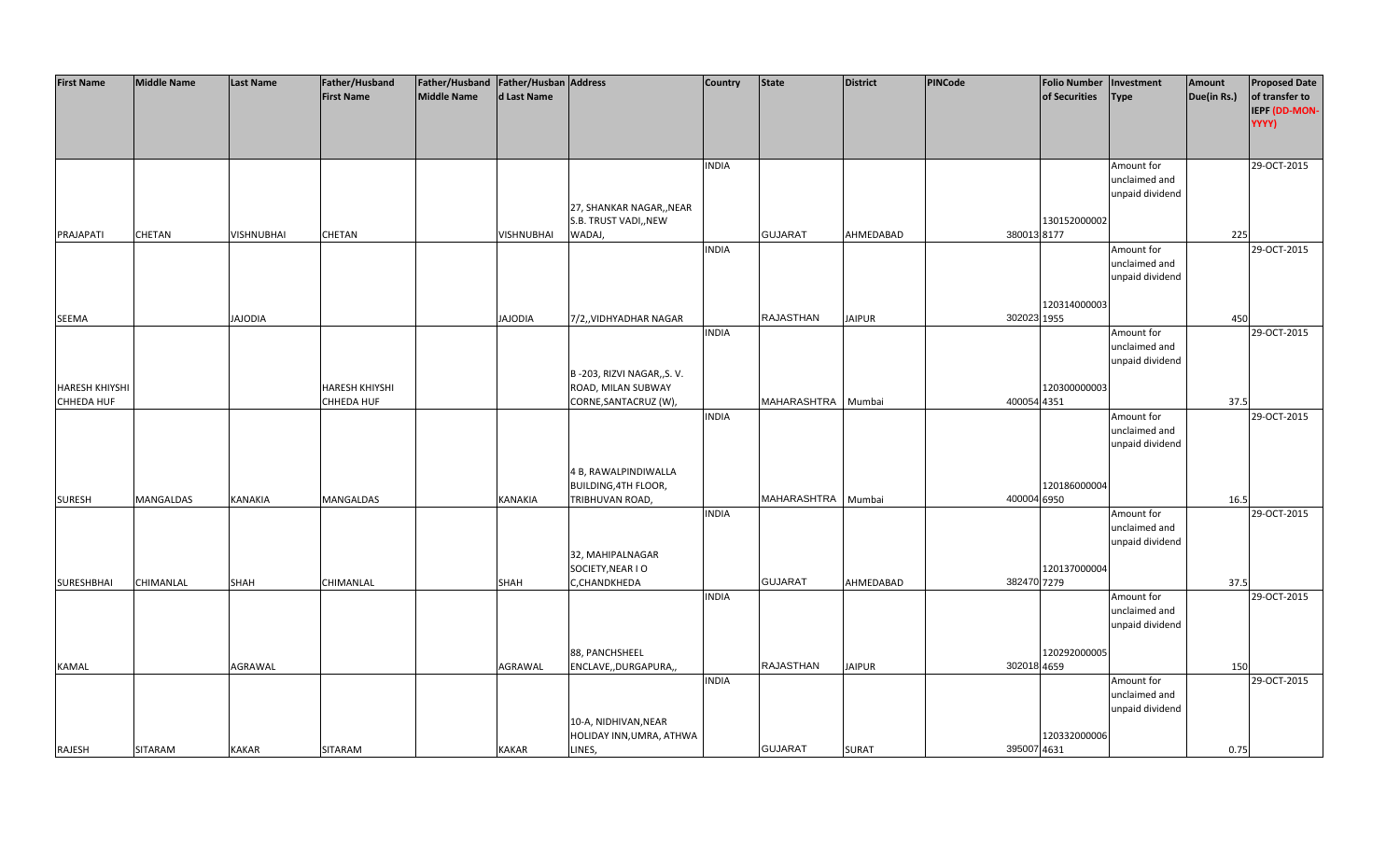| <b>First Name</b>   | <b>Middle Name</b> | <b>Last Name</b> | Father/Husband      | Father/Husband Father/Husban Address |                |                           | <b>Country</b> | <b>State</b>           | <b>District</b> | PINCode     | <b>Folio Number</b> | Investment      | Amount      | <b>Proposed Date</b> |
|---------------------|--------------------|------------------|---------------------|--------------------------------------|----------------|---------------------------|----------------|------------------------|-----------------|-------------|---------------------|-----------------|-------------|----------------------|
|                     |                    |                  | <b>First Name</b>   | <b>Middle Name</b>                   | d Last Name    |                           |                |                        |                 |             | of Securities       | <b>Type</b>     | Due(in Rs.) | of transfer to       |
|                     |                    |                  |                     |                                      |                |                           |                |                        |                 |             |                     |                 |             |                      |
|                     |                    |                  |                     |                                      |                |                           |                |                        |                 |             |                     |                 |             | IEPF (DD-MON-        |
|                     |                    |                  |                     |                                      |                |                           |                |                        |                 |             |                     |                 |             | YYYY)                |
|                     |                    |                  |                     |                                      |                |                           |                |                        |                 |             |                     |                 |             |                      |
|                     |                    |                  |                     |                                      |                |                           |                |                        |                 |             |                     |                 |             |                      |
|                     |                    |                  |                     |                                      |                |                           | <b>INDIA</b>   |                        |                 |             |                     | Amount for      |             | 29-OCT-2015          |
|                     |                    |                  |                     |                                      |                |                           |                |                        |                 |             |                     | unclaimed and   |             |                      |
|                     |                    |                  |                     |                                      |                | 44, HARI KRIUPA           |                |                        |                 |             |                     | unpaid dividend |             |                      |
|                     |                    |                  |                     |                                      |                | SOC,, NR.KAILASH          |                |                        |                 |             |                     |                 |             |                      |
|                     |                    |                  |                     |                                      |                | PARK, VATVA, P.D. PANDYA  |                |                        |                 |             | 120484000006        |                 |             |                      |
|                     |                    |                  |                     |                                      |                |                           |                | <b>GUJARAT</b>         |                 | 380050 6827 |                     |                 |             |                      |
| AMBIKA              |                    | <b>JAIN</b>      |                     |                                      | <b>JAIN</b>    | <b>COLLEGE ROAD</b>       |                |                        | AHMEDABAD       |             |                     |                 | 225         |                      |
|                     |                    |                  |                     |                                      |                |                           | <b>INDIA</b>   |                        |                 |             |                     | Amount for      |             | 29-OCT-2015          |
|                     |                    |                  |                     |                                      |                |                           |                |                        |                 |             |                     | unclaimed and   |             |                      |
|                     |                    |                  |                     |                                      |                |                           |                |                        |                 |             |                     | unpaid dividend |             |                      |
|                     |                    |                  |                     |                                      |                |                           |                |                        |                 |             |                     |                 |             |                      |
|                     |                    |                  |                     |                                      |                | 29/B, NULITE COLONY, TONK |                |                        |                 |             | 120366000006        |                 |             |                      |
| <b>ALPANA</b>       |                    | NAWALKHA         |                     |                                      | NAWALKHA       | ROAD                      |                | <b>RAJASTHAN</b>       | <b>JAIPUR</b>   | 302015 8961 |                     |                 | 1500        |                      |
|                     |                    |                  |                     |                                      |                |                           | <b>INDIA</b>   |                        |                 |             |                     | Amount for      |             | 29-OCT-2015          |
|                     |                    |                  |                     |                                      |                |                           |                |                        |                 |             |                     | unclaimed and   |             |                      |
|                     |                    |                  |                     |                                      |                |                           |                |                        |                 |             |                     | unpaid dividend |             |                      |
|                     |                    |                  |                     |                                      |                |                           |                |                        |                 |             |                     |                 |             |                      |
|                     |                    |                  |                     |                                      |                |                           |                |                        |                 |             |                     |                 |             |                      |
| <b>BASANT KUMAR</b> |                    |                  | <b>BASANT KUMAR</b> |                                      |                |                           |                |                        |                 |             | 120345000007        |                 |             |                      |
| <b>KHATER HUF</b>   |                    |                  | <b>KHATER HUF</b>   |                                      |                | 37, BALARM DEY STREET,    |                | <b>WEST BENGAL</b>     | KOLKATA         | 700006 0037 |                     |                 | 375         |                      |
|                     |                    |                  |                     |                                      |                |                           | <b>INDIA</b>   |                        |                 |             |                     | Amount for      |             | 29-OCT-2015          |
|                     |                    |                  |                     |                                      |                |                           |                |                        |                 |             |                     | unclaimed and   |             |                      |
|                     |                    |                  |                     |                                      |                |                           |                |                        |                 |             |                     | unpaid dividend |             |                      |
|                     |                    |                  |                     |                                      |                |                           |                |                        |                 |             |                     |                 |             |                      |
|                     |                    |                  |                     |                                      |                | 4250,,KUMARASWAMY         |                |                        |                 |             | 120289000007        |                 |             |                      |
| <b>NITEEN</b>       | SUDHAKARRAO        | <b>PATWARI</b>   | SUDHAKARRAO         |                                      | <b>PATWARI</b> | LAYOUT,                   |                | <b>KARNATAKA</b>       | BANGALORE       | 560078 3565 |                     |                 | 36.75       |                      |
|                     |                    |                  |                     |                                      |                |                           | <b>INDIA</b>   |                        |                 |             |                     | Amount for      |             | 29-OCT-2015          |
|                     |                    |                  |                     |                                      |                |                           |                |                        |                 |             |                     | unclaimed and   |             |                      |
|                     |                    |                  |                     |                                      |                |                           |                |                        |                 |             |                     | unpaid dividend |             |                      |
|                     |                    |                  |                     |                                      |                |                           |                |                        |                 |             |                     |                 |             |                      |
|                     |                    |                  |                     |                                      |                | 113 114 SURYA             |                |                        |                 |             |                     |                 |             |                      |
|                     |                    |                  |                     |                                      |                | CHAMBER, RADIO            |                |                        |                 |             |                     |                 |             |                      |
| <b>RAVI</b>         |                    | AJMERA           |                     |                                      | AJMERA         | MARKET, NEHRU BAZAR       |                | <b>RAJASTHAN</b>       | <b>JAIPUR</b>   |             | 302001 0050208      |                 | 825         |                      |
|                     |                    |                  |                     |                                      |                |                           | <b>INDIA</b>   |                        |                 |             |                     | Amount for      |             | 29-OCT-2015          |
|                     |                    |                  |                     |                                      |                |                           |                |                        |                 |             |                     | unclaimed and   |             |                      |
|                     |                    |                  |                     |                                      |                |                           |                |                        |                 |             |                     | unpaid dividend |             |                      |
|                     |                    |                  |                     |                                      |                |                           |                |                        |                 |             |                     |                 |             |                      |
|                     |                    |                  |                     |                                      |                | <b>IMARAT</b>             |                |                        |                 |             | 130219000008        |                 |             |                      |
| <b>ASHISH</b>       | AMRUTLAL           | <b>MUTHA</b>     | AMRUTLAL            |                                      | <b>MUTHA</b>   | COMPANY, M.G.ROAD,        |                | MAHARASHTRA AHMEDNAGAR |                 | 414001 2432 |                     |                 | 0.75        |                      |
|                     |                    |                  |                     |                                      |                |                           | <b>INDIA</b>   |                        |                 |             |                     | Amount for      |             | 29-OCT-2015          |
|                     |                    |                  |                     |                                      |                |                           |                |                        |                 |             |                     | unclaimed and   |             |                      |
|                     |                    |                  |                     |                                      |                |                           |                |                        |                 |             |                     |                 |             |                      |
|                     |                    |                  |                     |                                      |                |                           |                |                        |                 |             |                     | unpaid dividend |             |                      |
|                     |                    |                  |                     |                                      |                | FLAT NO. 51, SAI          |                |                        |                 |             |                     |                 |             |                      |
|                     |                    |                  |                     |                                      |                | NIKETAN,, AHILYA NAGARI,  |                |                        |                 |             | 120109070009        |                 |             |                      |
| <b>SNEHA</b>        | RAJAN              | <b>SHAH</b>      | RAJAN               |                                      | <b>SHAH</b>    | PIPE LANE ROAD,,          |                | MAHARASHTRA NASIK      |                 | 414103 9878 |                     |                 | 7.5         |                      |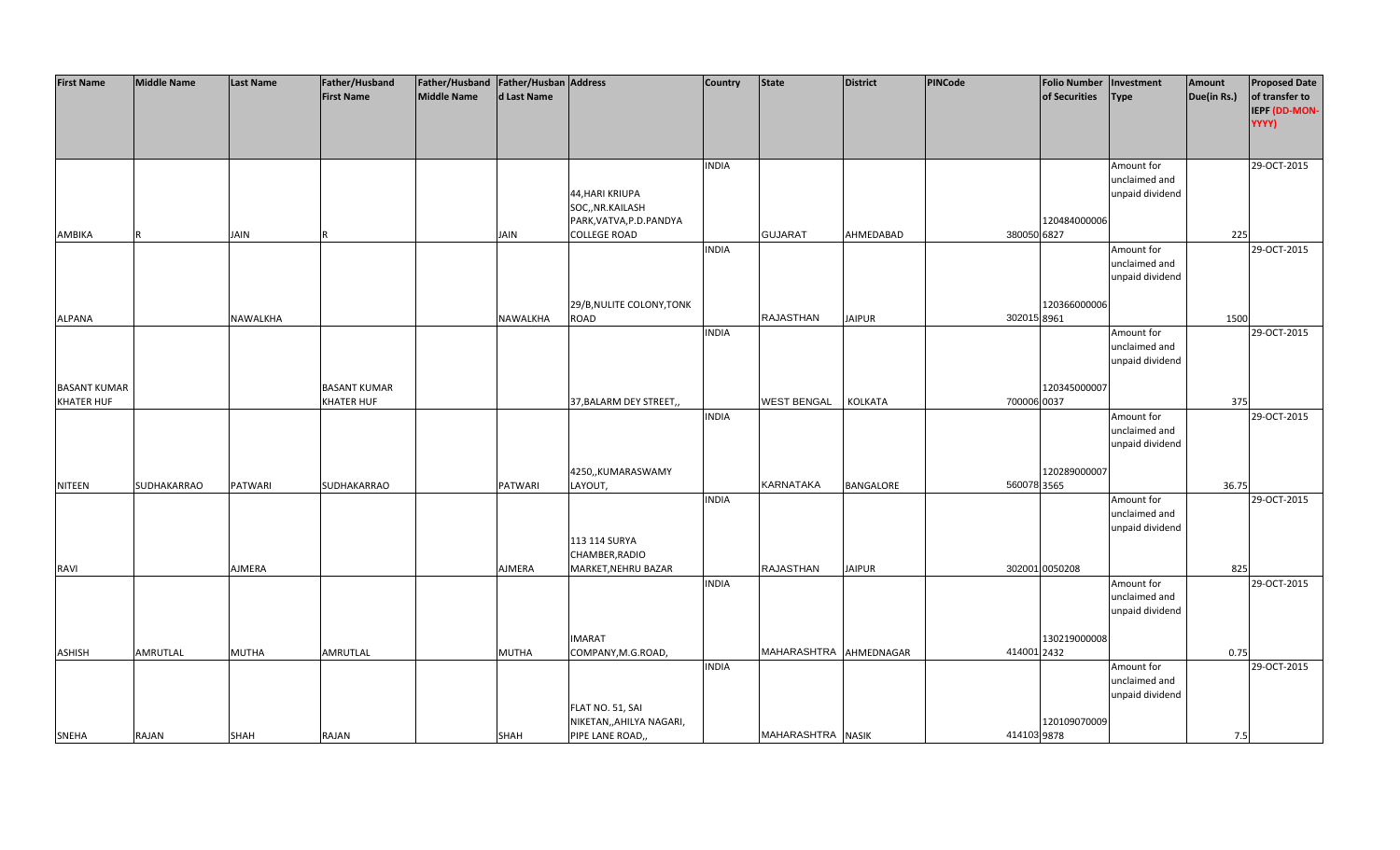| <b>First Name</b> | <b>Middle Name</b> | <b>Last Name</b> | Father/Husband    | Father/Husband   Father/Husban   Address |             |                         | <b>Country</b> | <b>State</b>     | District         | PINCode     | <b>Folio Number</b> | Investment      | Amount      | <b>Proposed Date</b> |
|-------------------|--------------------|------------------|-------------------|------------------------------------------|-------------|-------------------------|----------------|------------------|------------------|-------------|---------------------|-----------------|-------------|----------------------|
|                   |                    |                  | <b>First Name</b> | <b>Middle Name</b>                       | d Last Name |                         |                |                  |                  |             | of Securities       | <b>Type</b>     | Due(in Rs.) | of transfer to       |
|                   |                    |                  |                   |                                          |             |                         |                |                  |                  |             |                     |                 |             | IEPF (DD-MON-        |
|                   |                    |                  |                   |                                          |             |                         |                |                  |                  |             |                     |                 |             | YYYY)                |
|                   |                    |                  |                   |                                          |             |                         |                |                  |                  |             |                     |                 |             |                      |
|                   |                    |                  |                   |                                          |             |                         |                |                  |                  |             |                     |                 |             |                      |
|                   |                    |                  |                   |                                          |             |                         | <b>INDIA</b>   |                  |                  |             |                     | Amount for      |             | 29-OCT-2015          |
|                   |                    |                  |                   |                                          |             |                         |                |                  |                  |             |                     | unclaimed and   |             |                      |
|                   |                    |                  |                   |                                          |             |                         |                |                  |                  |             |                     | unpaid dividend |             |                      |
|                   |                    |                  |                   |                                          |             |                         |                |                  |                  |             |                     |                 |             |                      |
|                   |                    |                  |                   |                                          |             |                         |                | <b>UTTAR</b>     |                  |             | 130414000012        |                 |             |                      |
| <b>ASHISH</b>     |                    | <b>SETHI</b>     |                   |                                          | SETHI       | 90, PRABHAT NAGAR,      |                | PRADESH          | <b>BAREILLY</b>  |             | 243001 4555         |                 | 52.5        |                      |
|                   |                    |                  |                   |                                          |             |                         | <b>INDIA</b>   |                  |                  |             |                     | Amount for      |             | 29-OCT-2015          |
|                   |                    |                  |                   |                                          |             |                         |                |                  |                  |             |                     | unclaimed and   |             |                      |
|                   |                    |                  |                   |                                          |             |                         |                |                  |                  |             |                     | unpaid dividend |             |                      |
|                   |                    |                  |                   |                                          |             | C/O MUKANCHAND          |                |                  |                  |             |                     |                 |             |                      |
|                   |                    |                  |                   |                                          |             | KESHRIMAL BAKR-,-       |                |                  |                  |             | 120121010013        |                 |             |                      |
| <b>MAHENDRA</b>   |                    | <b>KUMAR</b>     |                   |                                          |             |                         |                | RAJASTHAN        | <b>BARMER</b>    |             | 344022 0966         |                 | 75          |                      |
|                   |                    |                  |                   |                                          | KUMAR       | AWALA,,KANSARO KA BASS, | <b>INDIA</b>   |                  |                  |             |                     |                 |             | 29-OCT-2015          |
|                   |                    |                  |                   |                                          |             |                         |                |                  |                  |             |                     | Amount for      |             |                      |
|                   |                    |                  |                   |                                          |             |                         |                |                  |                  |             |                     | unclaimed and   |             |                      |
|                   |                    |                  |                   |                                          |             |                         |                |                  |                  |             |                     | unpaid dividend |             |                      |
|                   |                    |                  |                   |                                          |             | H NO D 11, GOVIND       |                |                  |                  |             |                     |                 |             |                      |
|                   |                    |                  |                   |                                          |             | KAVERI, PRIYADARSHINI   |                |                  |                  |             | IN3029024141        |                 |             |                      |
| <b>SUNIL</b>      | <b>KUMAR</b>       | SHARMA           | <b>KUMAR</b>      |                                          | SHARMA      | <b>NAGAR</b>            |                | <b>RAJASTHAN</b> | KOTA             | 492001 0223 |                     |                 | 75          |                      |
|                   |                    |                  |                   |                                          |             |                         | <b>INDIA</b>   |                  |                  |             |                     | Amount for      |             | 29-OCT-2015          |
|                   |                    |                  |                   |                                          |             |                         |                |                  |                  |             |                     | unclaimed and   |             |                      |
|                   |                    |                  |                   |                                          |             |                         |                |                  |                  |             |                     | unpaid dividend |             |                      |
|                   |                    |                  |                   |                                          |             | 7, PRAKASH SOC., NR.    |                |                  |                  |             |                     |                 |             |                      |
|                   |                    |                  |                   |                                          |             | SANGATHAN               |                |                  |                  |             | 120191010020        |                 |             |                      |
| <b>NIKUNJ</b>     | VINUBHAI           | PATEL            | <b>VINUBHAI</b>   |                                          | PATEL       | SOC., VASTRAPUR         |                | <b>GUJARAT</b>   | AHMEDABAD        |             | 380015 1929         |                 | 0.75        |                      |
|                   |                    |                  |                   |                                          |             |                         | <b>INDIA</b>   |                  |                  |             |                     | Amount for      |             | 29-OCT-2015          |
|                   |                    |                  |                   |                                          |             |                         |                |                  |                  |             |                     | unclaimed and   |             |                      |
|                   |                    |                  |                   |                                          |             |                         |                |                  |                  |             |                     | unpaid dividend |             |                      |
|                   |                    |                  |                   |                                          |             | H NO QR NO C-22         |                |                  |                  |             |                     |                 |             |                      |
|                   | PHANENDRA          |                  | PHANENDRA         |                                          |             | NIRO, CAMPUS, RAJENDRA  |                | ANDHRA           |                  |             | 130414000025        |                 |             |                      |
|                   | <b>KUMAR</b>       | VENKATA          | <b>KUMAR</b>      |                                          | VENKATA     | <b>NAGAR</b>            |                | PRADESH          | <b>HYDERABAD</b> |             | 500030 2710         |                 | 225         |                      |
|                   |                    |                  |                   |                                          |             |                         | <b>INDIA</b>   |                  |                  |             |                     | Amount for      |             | 29-OCT-2015          |
|                   |                    |                  |                   |                                          |             |                         |                |                  |                  |             |                     | unclaimed and   |             |                      |
|                   |                    |                  |                   |                                          |             |                         |                |                  |                  |             |                     | unpaid dividend |             |                      |
|                   |                    |                  |                   |                                          |             |                         |                |                  |                  |             |                     |                 |             |                      |
|                   |                    |                  |                   |                                          |             | K-9 SHOP NO-3, KHIRKI   |                |                  |                  |             | 120191010025        |                 |             |                      |
| PANKAJ            |                    | KOTHARI          |                   |                                          | KOTHARI     | EXT, MALVIYA NAGAR      |                | DELHI            | Delhi            | 110017 7541 |                     |                 | 2514        |                      |
|                   |                    |                  |                   |                                          |             |                         | <b>INDIA</b>   |                  |                  |             |                     | Amount for      |             | 29-OCT-2015          |
|                   |                    |                  |                   |                                          |             |                         |                |                  |                  |             |                     | unclaimed and   |             |                      |
|                   |                    |                  |                   |                                          |             |                         |                |                  |                  |             |                     | unpaid dividend |             |                      |
|                   |                    |                  |                   |                                          |             | AT- JAGUDAN, GANPATI    |                |                  |                  |             |                     |                 |             |                      |
|                   |                    |                  |                   |                                          |             | NAGAR, TAL & DIST-      |                |                  |                  |             | 120289000036        |                 |             |                      |
| RAKESHKUMAR V     |                    | <b>PATEL</b>     |                   |                                          | PATEL       | MEHSANA                 |                | <b>GUJARAT</b>   | <b>MEHSANA</b>   |             | 382710 5924         |                 | 225         |                      |
|                   |                    |                  |                   |                                          |             |                         |                |                  |                  |             |                     |                 |             |                      |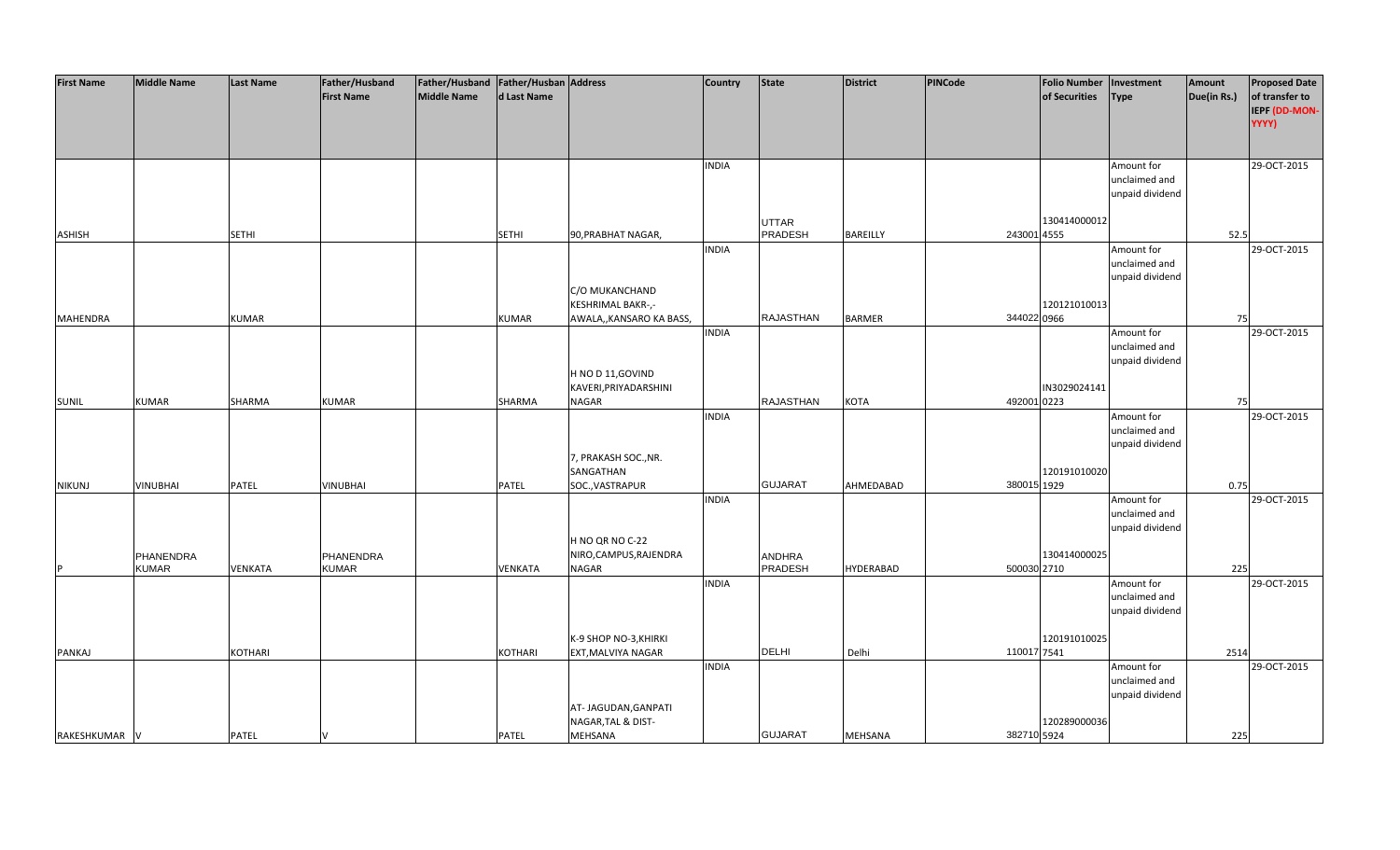| <b>First Name</b> | <b>Middle Name</b> | <b>Last Name</b> | Father/Husband    | Father/Husband   Father/Husban   Address |                       |                           | <b>Country</b> | <b>State</b>       | <b>District</b> | <b>PINCode</b> | <b>Folio Number</b> | Investment      | Amount      | <b>Proposed Date</b> |
|-------------------|--------------------|------------------|-------------------|------------------------------------------|-----------------------|---------------------------|----------------|--------------------|-----------------|----------------|---------------------|-----------------|-------------|----------------------|
|                   |                    |                  | <b>First Name</b> | <b>Middle Name</b>                       | d Last Name           |                           |                |                    |                 |                | of Securities       | <b>Type</b>     | Due(in Rs.) | of transfer to       |
|                   |                    |                  |                   |                                          |                       |                           |                |                    |                 |                |                     |                 |             | <b>IEPF (DD-MON-</b> |
|                   |                    |                  |                   |                                          |                       |                           |                |                    |                 |                |                     |                 |             | YYYY)                |
|                   |                    |                  |                   |                                          |                       |                           |                |                    |                 |                |                     |                 |             |                      |
|                   |                    |                  |                   |                                          |                       |                           |                |                    |                 |                |                     |                 |             |                      |
|                   |                    |                  |                   |                                          |                       |                           | <b>INDIA</b>   |                    |                 |                |                     | Amount for      |             | 29-OCT-2015          |
|                   |                    |                  |                   |                                          |                       |                           |                |                    |                 |                |                     | unclaimed and   |             |                      |
|                   |                    |                  |                   |                                          |                       |                           |                |                    |                 |                |                     | unpaid dividend |             |                      |
|                   |                    |                  |                   |                                          |                       |                           |                |                    |                 |                |                     |                 |             |                      |
|                   |                    |                  |                   |                                          |                       |                           |                |                    |                 |                | 120384000039        |                 |             |                      |
| ABHAY             |                    | <b>JHAWAR</b>    |                   |                                          | <b>JHAWAR</b>         | H.NO.-2039, SECTOR-15/D,  |                | CHANDIGARH         | CHANDIGARH      | 160014 0995    |                     |                 | 75          |                      |
|                   |                    |                  |                   |                                          |                       |                           | <b>INDIA</b>   |                    |                 |                |                     | Amount for      |             | 29-OCT-2015          |
|                   |                    |                  |                   |                                          |                       |                           |                |                    |                 |                |                     | unclaimed and   |             |                      |
|                   |                    |                  |                   |                                          |                       |                           |                |                    |                 |                |                     | unpaid dividend |             |                      |
|                   |                    |                  |                   |                                          |                       | PLOT NO-598, DARSHAN      |                |                    |                 |                |                     |                 |             |                      |
|                   |                    |                  |                   |                                          | CHANDANKHE            | COLONY, NEAR KDK COLLEGE  |                |                    |                 |                | 120447000049        |                 |             |                      |
| <b>MAHESH</b>     | CHANDRAKANT        | CHANDANKHEDE     | CHANDRAKANT       |                                          | DE                    | <b>BUS STOP,, NAGPUR</b>  |                | MAHARASHTRA NAGPUR |                 | 440009 4642    |                     |                 | 37.5        |                      |
|                   |                    |                  |                   |                                          |                       |                           | <b>INDIA</b>   |                    |                 |                |                     | Amount for      |             | 29-OCT-2015          |
|                   |                    |                  |                   |                                          |                       |                           |                |                    |                 |                |                     | unclaimed and   |             |                      |
|                   |                    |                  |                   |                                          |                       |                           |                |                    |                 |                |                     | unpaid dividend |             |                      |
|                   |                    |                  |                   |                                          |                       | RELIANCE INDUSTRIES LTD   |                |                    |                 |                |                     |                 |             |                      |
|                   |                    |                  |                   |                                          |                       | C,SECOND FLOOR,           |                |                    |                 |                |                     |                 |             |                      |
|                   |                    |                  |                   |                                          |                       | CHITRAKOOT, SHREE RAM     |                |                    |                 |                | 120109000052        |                 |             |                      |
| <b>VIKAS</b>      |                    | <b>AGARWAL</b>   |                   |                                          | AGARWAL               | <b>MILLS WORLI</b>        |                | MAHARASHTRA Mumbai |                 | 400013 1804    |                     |                 | 75          |                      |
|                   |                    |                  |                   |                                          |                       |                           | <b>INDIA</b>   |                    |                 |                |                     | Amount for      |             | 29-OCT-2015          |
|                   |                    |                  |                   |                                          |                       |                           |                |                    |                 |                |                     | unclaimed and   |             |                      |
|                   |                    |                  |                   |                                          |                       |                           |                |                    |                 |                |                     | unpaid dividend |             |                      |
|                   |                    |                  |                   |                                          |                       |                           |                |                    |                 |                |                     |                 |             |                      |
|                   |                    |                  |                   |                                          |                       | SANIK COLONEY, SIKANDAR   |                | <b>MADHYA</b>      |                 |                | 120109000056        |                 |             |                      |
| <b>BRIJESH</b>    |                    | AGRAWAL          |                   |                                          | AGRAWAL               | COMPU, LASHKAR            |                | PRADESH            | <b>GWALIOR</b>  | 474001 8197    |                     |                 | 123.75      |                      |
|                   |                    |                  |                   |                                          |                       |                           | <b>INDIA</b>   |                    |                 |                |                     | Amount for      |             | 29-OCT-2015          |
|                   |                    |                  |                   |                                          |                       |                           |                |                    |                 |                |                     | unclaimed and   |             |                      |
|                   |                    |                  |                   |                                          |                       |                           |                |                    |                 |                |                     | unpaid dividend |             |                      |
|                   |                    |                  |                   |                                          |                       | F-1 ARUNACHALA 13         |                |                    |                 |                |                     |                 |             |                      |
|                   |                    |                  |                   |                                          |                       | GURUNADHA, STREET         |                |                    |                 |                |                     |                 |             |                      |
|                   |                    |                  |                   |                                          |                       | <b>MARUTHI</b>            |                |                    |                 |                | 120109000068        |                 |             |                      |
| <b>GANESH</b>     | UMASANKAR          |                  | UMASANKAR         |                                          |                       | NAGAR, RAJKEELPAKKAM      |                | <b>TAMIL NADU</b>  | Chennai         | 600073 1523    |                     |                 | 7.5         |                      |
|                   |                    |                  |                   |                                          |                       |                           | <b>INDIA</b>   |                    |                 |                |                     | Amount for      |             | 29-OCT-2015          |
|                   |                    |                  |                   |                                          |                       |                           |                |                    |                 |                |                     | unclaimed and   |             |                      |
|                   |                    |                  |                   |                                          |                       |                           |                |                    |                 |                |                     | unpaid dividend |             |                      |
|                   |                    |                  |                   |                                          |                       | D-52, ACHARYA NIVAS,, DA  |                |                    |                 |                |                     |                 |             |                      |
|                   |                    |                  |                   |                                          |                       | HOLIDAY CAMP, NAVI        |                |                    |                 |                | 120447000071        |                 |             |                      |
| NIRMALA           |                    | LAL              |                   |                                          | LAL                   | NAGAR,, MUMBAI            |                | MAHARASHTRA Mumbai |                 | 400005 6614    |                     |                 | 3.75        |                      |
|                   |                    |                  |                   |                                          |                       |                           | <b>INDIA</b>   |                    |                 |                |                     | Amount for      |             | 29-OCT-2015          |
|                   |                    |                  |                   |                                          |                       |                           |                |                    |                 |                |                     | unclaimed and   |             |                      |
|                   |                    |                  |                   |                                          |                       |                           |                |                    |                 |                |                     | unpaid dividend |             |                      |
|                   |                    |                  |                   |                                          |                       | 13A SMITA CO OP HSG, DEVI |                |                    |                 |                |                     |                 |             |                      |
|                   |                    |                  |                   |                                          |                       | <b>CHOWK SHASTRI</b>      |                |                    |                 |                |                     |                 |             |                      |
|                   |                    |                  |                   |                                          |                       | NAGAR, NEAR RAM MANDIR    |                |                    |                 |                | 120447000075        |                 |             |                      |
| O                 | SELVA              | SUBRAMANIAN      | <b>SELVA</b>      |                                          | SUBRAMANIAN DOMBIVALI |                           |                | MAHARASHTRA Mumbai |                 | 421202 4614    |                     |                 | 150         |                      |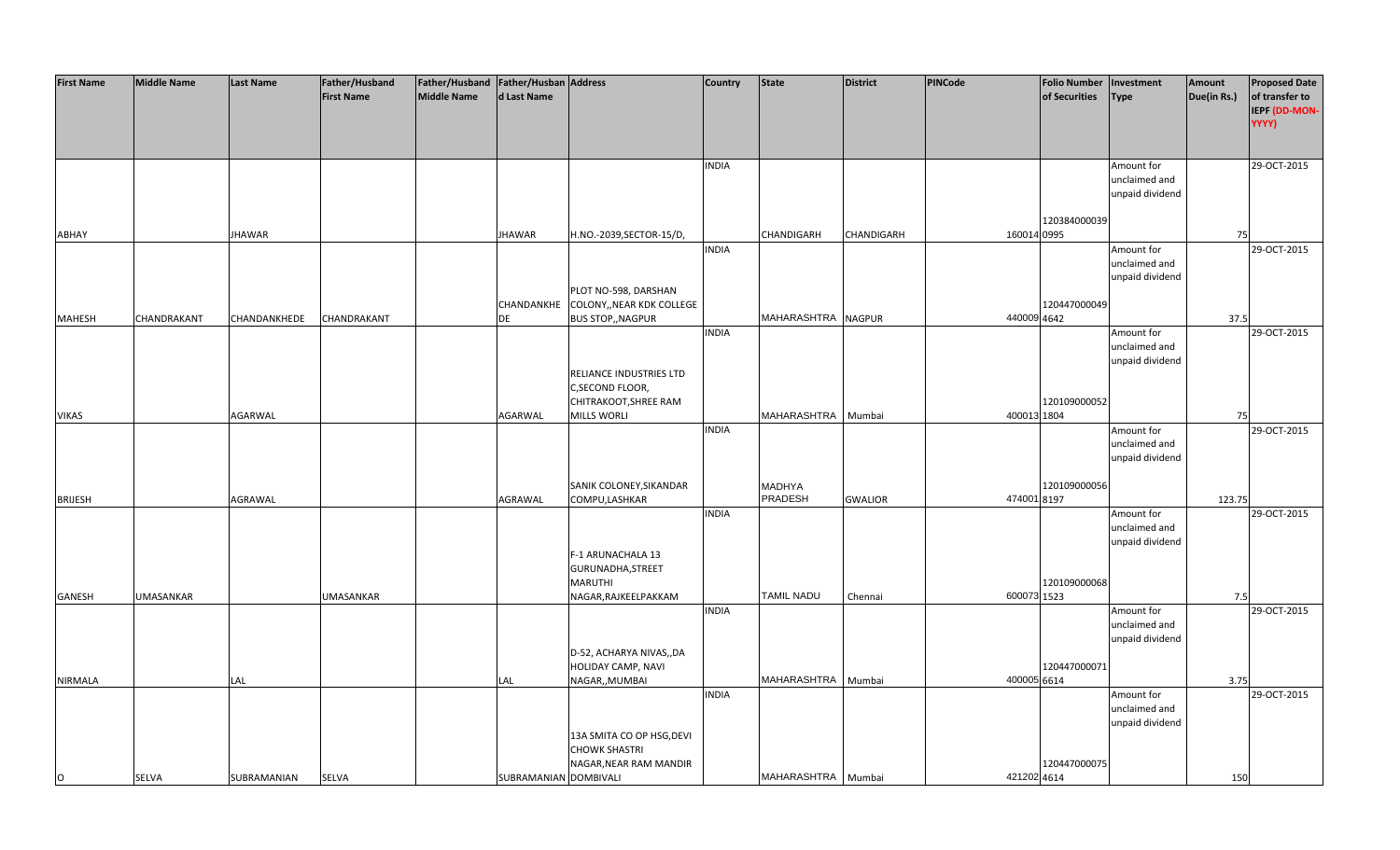| <b>First Name</b>   | <b>Middle Name</b> | <b>Last Name</b> | Father/Husband    | Father/Husband   Father/Husban   Address |                  |                                    | <b>Country</b> | <b>State</b>       | <b>District</b>   | <b>PINCode</b> | <b>Folio Number</b> | Investment      | Amount      | <b>Proposed Date</b>            |
|---------------------|--------------------|------------------|-------------------|------------------------------------------|------------------|------------------------------------|----------------|--------------------|-------------------|----------------|---------------------|-----------------|-------------|---------------------------------|
|                     |                    |                  | <b>First Name</b> | <b>Middle Name</b>                       | d Last Name      |                                    |                |                    |                   |                | of Securities       | <b>Type</b>     | Due(in Rs.) | of transfer to<br>IEPF (DD-MON- |
|                     |                    |                  |                   |                                          |                  |                                    |                |                    |                   |                |                     |                 |             | YYYY)                           |
|                     |                    |                  |                   |                                          |                  |                                    | <b>INDIA</b>   |                    |                   |                |                     | Amount for      |             | 29-OCT-2015                     |
|                     |                    |                  |                   |                                          |                  |                                    |                |                    |                   |                |                     | unclaimed and   |             |                                 |
|                     |                    |                  |                   |                                          |                  |                                    |                |                    |                   |                |                     | unpaid dividend |             |                                 |
|                     |                    |                  |                   |                                          |                  | <b>KALPATARU PAPERS</b>            |                |                    |                   |                |                     |                 |             |                                 |
|                     |                    |                  |                   |                                          |                  | LTD,, KHATRAJ CHOKDI, NR           |                |                    |                   |                |                     |                 |             |                                 |
|                     | SHIVRAJSHINGH      | <b>JADON</b>     | SHIVRAJSHINGH     |                                          | <b>JADON</b>     | VADSAR-, AIR FORCE VILL -<br>KALOL |                | <b>GUJARAT</b>     | KALOL             | 382721 8393    | 120447000075        |                 | 637.5       |                                 |
| NIRAJSINGH          |                    |                  |                   |                                          |                  |                                    | <b>INDIA</b>   |                    |                   |                |                     | Amount for      |             | 29-OCT-2015                     |
|                     |                    |                  |                   |                                          |                  |                                    |                |                    |                   |                |                     | unclaimed and   |             |                                 |
|                     |                    |                  |                   |                                          |                  |                                    |                |                    |                   |                |                     | unpaid dividend |             |                                 |
|                     |                    |                  |                   |                                          |                  |                                    |                |                    |                   |                |                     |                 |             |                                 |
|                     |                    |                  |                   |                                          |                  | JAGADISH CHANDRA BOSE              |                |                    |                   |                | 120447000121        |                 |             |                                 |
| <b>KALYAN</b>       |                    | MUKHERJEE        |                   |                                          | <b>MUKHERJEE</b> | ROAD,,                             |                | <b>WEST BENGAL</b> | <b>DARJEELING</b> | 734001 2171    |                     |                 | 22.5        |                                 |
|                     |                    |                  |                   |                                          |                  |                                    | <b>INDIA</b>   |                    |                   |                |                     | Amount for      |             | 29-OCT-2015                     |
|                     |                    |                  |                   |                                          |                  |                                    |                |                    |                   |                |                     | unclaimed and   |             |                                 |
|                     |                    |                  |                   |                                          |                  | A-304, NEW INCOME TAX              |                |                    |                   |                |                     | unpaid dividend |             |                                 |
|                     |                    |                  |                   |                                          |                  | COLONY, NEAR                       |                |                    |                   |                | 120109000157        |                 |             |                                 |
| SUKHRAM             |                    | LAL              |                   |                                          | <b>LAL</b>       | DINDOSHI, GOREGAON (E)             |                | MAHARASHTRA        | Mumbai            | 400063 7492    |                     |                 | 15.75       |                                 |
|                     |                    |                  |                   |                                          |                  |                                    | <b>INDIA</b>   |                    |                   |                |                     | Amount for      |             | 29-OCT-2015                     |
|                     |                    |                  |                   |                                          |                  |                                    |                |                    |                   |                |                     | unclaimed and   |             |                                 |
|                     |                    |                  |                   |                                          |                  |                                    |                |                    |                   |                |                     | unpaid dividend |             |                                 |
|                     |                    |                  |                   |                                          |                  | AG 2 RUSHIKA                       |                |                    |                   |                |                     |                 |             |                                 |
|                     |                    |                  |                   |                                          |                  | APARTMENT, NR SUJATA               |                |                    |                   |                | 120447000174        |                 |             |                                 |
| NIKUNJKUMAR         | IS.                | BABEL            |                   |                                          | BABEL            | FLATES, SHAHIBAUG                  | <b>INDIA</b>   | <b>GUJARAT</b>     | AHMEDABAD         | 380004 9882    |                     | Amount for      | 750         | 29-OCT-2015                     |
|                     |                    |                  |                   |                                          |                  |                                    |                |                    |                   |                |                     | unclaimed and   |             |                                 |
|                     |                    |                  |                   |                                          |                  |                                    |                |                    |                   |                |                     | unpaid dividend |             |                                 |
|                     |                    |                  |                   |                                          |                  | 003 BLDG NO 8 NEW                  |                |                    |                   |                |                     |                 |             |                                 |
|                     |                    |                  |                   |                                          |                  | MMRDA, COLONY POONAM               |                |                    |                   |                | 130414000179        |                 |             |                                 |
| <b>PRAKASH</b>      |                    | PANDEY           |                   |                                          | PANDEY           | NAGAR, ANDHERI E                   |                | MAHARASHTRA        | Mumbai            | 400093 5630    |                     |                 | 3.75        |                                 |
|                     |                    |                  |                   |                                          |                  |                                    | <b>INDIA</b>   |                    |                   |                |                     | Amount for      |             | 29-OCT-2015                     |
|                     |                    |                  |                   |                                          |                  |                                    |                |                    |                   |                |                     | unclaimed and   |             |                                 |
|                     |                    |                  |                   |                                          |                  |                                    |                |                    |                   |                |                     | unpaid dividend |             |                                 |
|                     |                    |                  |                   |                                          |                  | AT-KOLDA, TA-KUNKAVAV              |                |                    |                   |                | 120447000214        |                 |             |                                 |
| <b>UPENDRA</b>      | <b>NARANBHAI</b>   | SORATHIA         | NARANBHAI         |                                          | SORATHIA         | DIST-AMRELI, AMRELI                |                | <b>GUJARAT</b>     | <b>AMRELI</b>     | 365450 3536    |                     |                 | 2.25        |                                 |
|                     |                    |                  |                   |                                          |                  |                                    | <b>INDIA</b>   |                    |                   |                |                     | Amount for      |             | 29-OCT-2015                     |
|                     |                    |                  |                   |                                          |                  |                                    |                |                    |                   |                |                     | unclaimed and   |             |                                 |
|                     |                    |                  |                   |                                          |                  |                                    |                |                    |                   |                |                     | unpaid dividend |             |                                 |
|                     |                    |                  |                   |                                          |                  |                                    |                |                    |                   |                |                     |                 |             |                                 |
| <b>JITENDRAKUMA</b> |                    |                  |                   |                                          |                  | 1001, SHIV MANGAL                  |                |                    |                   |                | 120109000218        |                 |             |                                 |
| R                   | <b>BABULAL</b>     | SHAH             | <b>BABULAL</b>    |                                          | <b>SHAH</b>      | APARTMENT,, PARLE POINT,,          |                | <b>GUJARAT</b>     | <b>SURAT</b>      | 395007 4501    |                     |                 | 1875        |                                 |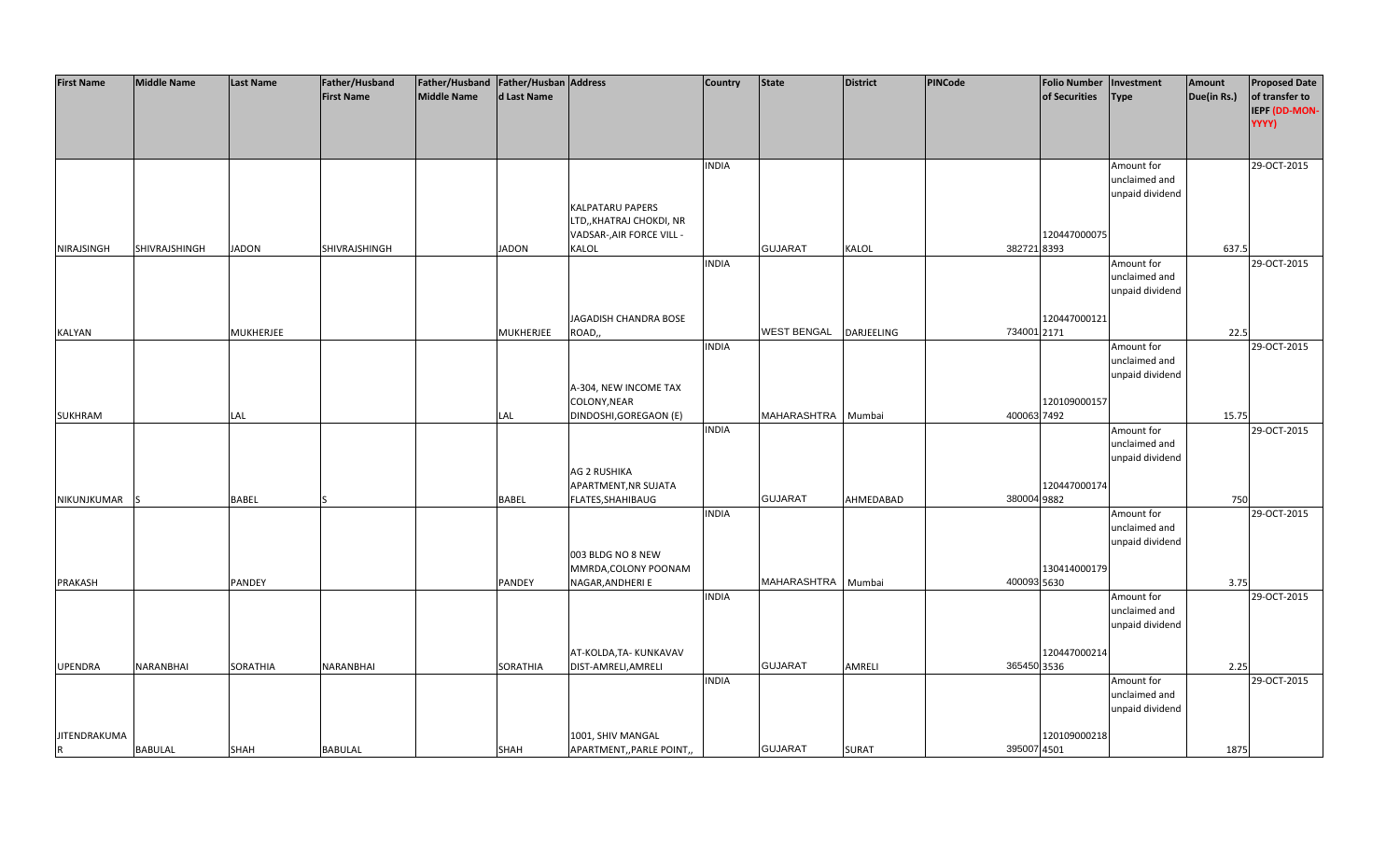| <b>First Name</b> | <b>Middle Name</b> | <b>Last Name</b> | Father/Husband    | Father/Husband   Father/Husban   Address |                 |                                                     | <b>Country</b> | <b>State</b>   | <b>District</b> | PINCode     | Folio Number   Investment |                 | Amount      | <b>Proposed Date</b> |
|-------------------|--------------------|------------------|-------------------|------------------------------------------|-----------------|-----------------------------------------------------|----------------|----------------|-----------------|-------------|---------------------------|-----------------|-------------|----------------------|
|                   |                    |                  | <b>First Name</b> | Middle Name                              | d Last Name     |                                                     |                |                |                 |             | of Securities             | <b>Type</b>     | Due(in Rs.) | of transfer to       |
|                   |                    |                  |                   |                                          |                 |                                                     |                |                |                 |             |                           |                 |             | IEPF (DD-MON-        |
|                   |                    |                  |                   |                                          |                 |                                                     |                |                |                 |             |                           |                 |             | YYYY)                |
|                   |                    |                  |                   |                                          |                 |                                                     |                |                |                 |             |                           |                 |             |                      |
|                   |                    |                  |                   |                                          |                 |                                                     | <b>INDIA</b>   |                |                 |             |                           | Amount for      |             | 29-OCT-2015          |
|                   |                    |                  |                   |                                          |                 |                                                     |                |                |                 |             |                           | unclaimed and   |             |                      |
|                   |                    |                  |                   |                                          |                 |                                                     |                |                |                 |             |                           | unpaid dividend |             |                      |
|                   |                    |                  |                   |                                          |                 | <b>MOHID PARK VAPI</b>                              |                |                |                 |             | 130414000451              |                 |             |                      |
| <b>DIPTI</b>      | <b>PRAVIN</b>      | <b>CHITRODA</b>  | PRAVIN            |                                          | <b>CHITRODA</b> | DAMAN,, ROAD CHALA                                  |                | <b>GUJARAT</b> | VALSAD          | 396191 7638 |                           |                 | 149.25      |                      |
|                   |                    |                  |                   |                                          |                 |                                                     | <b>INDIA</b>   |                |                 |             |                           | Amount for      |             | 29-OCT-2015          |
|                   |                    |                  |                   |                                          |                 |                                                     |                |                |                 |             |                           | unclaimed and   |             |                      |
|                   |                    |                  |                   |                                          |                 |                                                     |                |                |                 |             |                           | unpaid dividend |             |                      |
|                   |                    |                  |                   |                                          |                 |                                                     |                |                |                 |             |                           |                 |             |                      |
|                   |                    |                  |                   |                                          |                 | B-5/81, GOYAL                                       |                |                |                 |             |                           |                 |             |                      |
| <b>SHANKER</b>    |                    | <b>IYER</b>      |                   |                                          | <b>IYER</b>     | INTERCITY, DRIVE IN ROAD,                           |                | <b>GUJARAT</b> | AHMEDABAD       |             | 380054 0050020            |                 | 375         |                      |
|                   |                    |                  |                   |                                          |                 |                                                     | <b>INDIA</b>   |                |                 |             |                           | Amount for      |             | 29-OCT-2015          |
|                   |                    |                  |                   |                                          |                 |                                                     |                |                |                 |             |                           | unclaimed and   |             |                      |
|                   |                    |                  |                   |                                          |                 |                                                     |                |                |                 |             |                           | unpaid dividend |             |                      |
|                   |                    |                  |                   |                                          |                 | H/2,4AB, SECOND<br>FLOOR, GURDWARA                  |                |                |                 |             |                           |                 |             |                      |
| <b>MAANSI</b>     |                    | SAHNI            |                   |                                          | SAHNI           | ROAD, TILAK NAGAR                                   |                | <b>DELHI</b>   | Delhi           |             | 110018 0050216            |                 | 75          |                      |
|                   |                    |                  |                   |                                          |                 |                                                     | <b>INDIA</b>   |                |                 |             |                           | Amount for      |             | 29-OCT-2015          |
|                   |                    |                  |                   |                                          |                 |                                                     |                |                |                 |             |                           | unclaimed and   |             |                      |
|                   |                    |                  |                   |                                          |                 |                                                     |                |                |                 |             |                           | unpaid dividend |             |                      |
|                   |                    |                  |                   |                                          |                 |                                                     |                |                |                 |             |                           |                 |             |                      |
|                   |                    |                  |                   |                                          |                 | 42/44 SUNDER                                        |                |                |                 |             | 120299000536              |                 |             |                      |
| VANDANA           |                    | AGGARWAL         |                   |                                          | AGGARWAL        | NAGAR, NIZAMUDDIN EAST,                             |                | <b>DELHI</b>   | Delhi           | 110003 9671 |                           |                 | 225         |                      |
|                   |                    |                  |                   |                                          |                 |                                                     | <b>INDIA</b>   |                |                 |             |                           | Amount for      |             | 29-OCT-2015          |
|                   |                    |                  |                   |                                          |                 |                                                     |                |                |                 |             |                           | unclaimed and   |             |                      |
|                   |                    |                  |                   |                                          |                 |                                                     |                |                |                 |             |                           | unpaid dividend |             |                      |
|                   |                    |                  |                   |                                          |                 |                                                     |                |                |                 |             | IN3009661000              |                 |             |                      |
| PRADEEP           | <b>KUMAR</b>       | <b>JAIN</b>      | <b>KUMAR</b>      |                                          | JAIN            | 1/17, RANI JHANSI ROAD,,                            |                | <b>DELHI</b>   | Delhi           | 110055 5196 |                           |                 | 75          |                      |
|                   |                    |                  |                   |                                          |                 |                                                     | <b>INDIA</b>   |                |                 |             |                           | Amount for      |             | 29-OCT-2015          |
|                   |                    |                  |                   |                                          |                 |                                                     |                |                |                 |             |                           | unclaimed and   |             |                      |
|                   |                    |                  |                   |                                          |                 |                                                     |                |                |                 |             |                           | unpaid dividend |             |                      |
|                   |                    |                  |                   |                                          |                 |                                                     |                |                |                 |             |                           |                 |             |                      |
|                   |                    |                  |                   |                                          |                 |                                                     |                |                |                 |             | IN3009661000              |                 |             |                      |
| PRADEEP           | <b>KUMAR</b>       | JAIN             | <b>KUMAR</b>      |                                          | JAIN            | 1/17, RANI JHANSI ROAD,                             |                | <b>DELHI</b>   | Delhi           | 110055 5196 |                           |                 | 75          |                      |
|                   |                    |                  |                   |                                          |                 |                                                     | <b>INDIA</b>   |                |                 |             |                           | Amount for      |             | 29-OCT-2015          |
|                   |                    |                  |                   |                                          |                 |                                                     |                |                |                 |             |                           | unclaimed and   |             |                      |
|                   |                    |                  |                   |                                          |                 |                                                     |                |                |                 |             |                           | unpaid dividend |             |                      |
|                   |                    |                  |                   |                                          |                 |                                                     |                |                |                 |             |                           |                 |             |                      |
| <b>UPESH</b>      | <b>ARVINDBHAI</b>  | <b>RANPURA</b>   | <b>ARVINDBHAI</b> |                                          | RANPURA         | 64-TEJENDRA PARK PART-<br>II, OPP VIRATNAGAR, ODHAV |                | <b>GUJARAT</b> | AHMEDABAD       | 382345 0750 | IN3011021001              |                 | 750         |                      |
|                   |                    |                  |                   |                                          |                 |                                                     |                |                |                 |             |                           |                 |             |                      |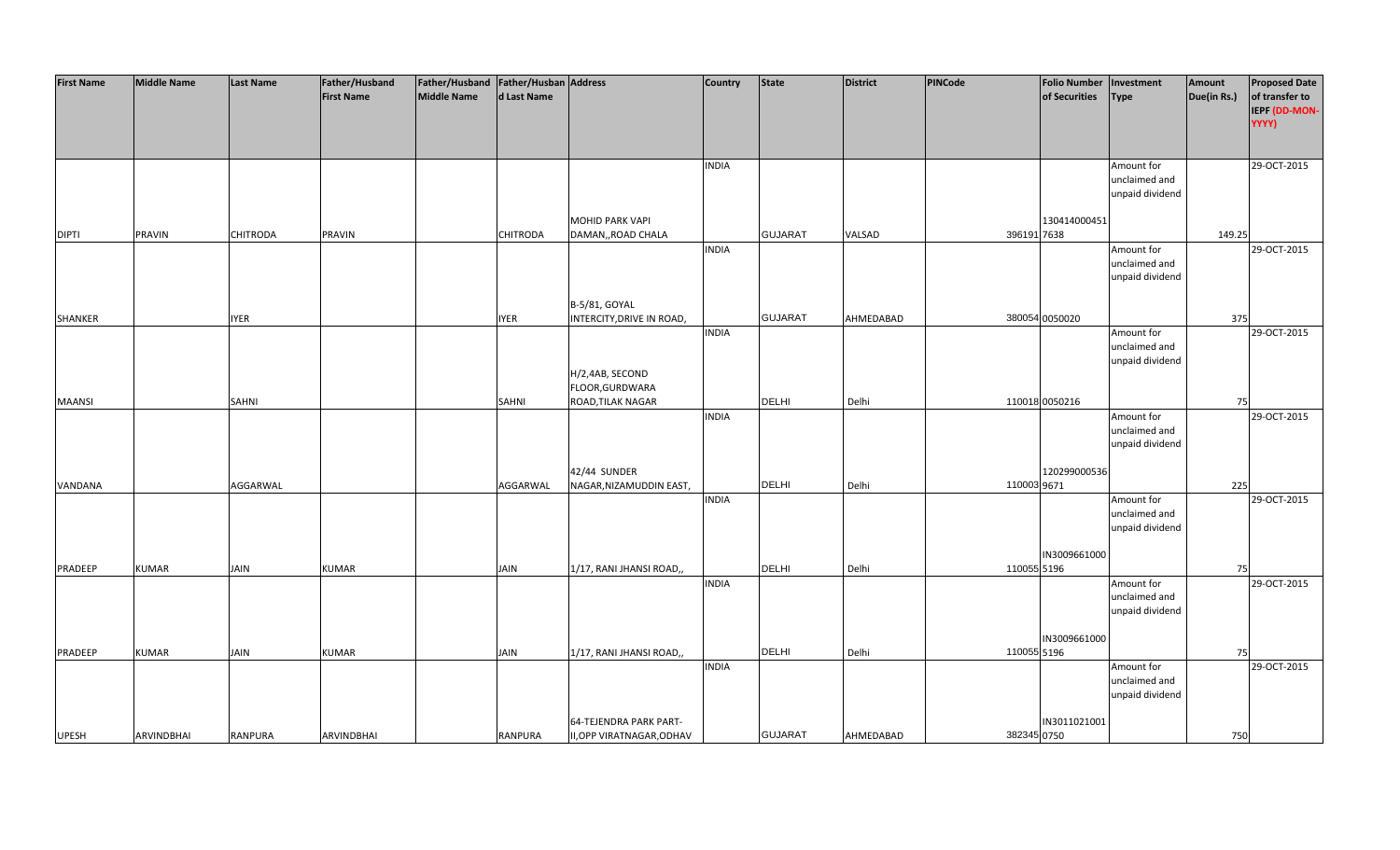| <b>First Name</b> | <b>Middle Name</b> | <b>Last Name</b> | Father/Husband    | Father/Husband Father/Husban Address |                |                                     | <b>Country</b> | <b>State</b>       | District         | <b>PINCode</b> | <b>Folio Number</b> | Investment                  | Amount      | <b>Proposed Date</b> |
|-------------------|--------------------|------------------|-------------------|--------------------------------------|----------------|-------------------------------------|----------------|--------------------|------------------|----------------|---------------------|-----------------------------|-------------|----------------------|
|                   |                    |                  | <b>First Name</b> | <b>Middle Name</b>                   | d Last Name    |                                     |                |                    |                  |                | of Securities       | <b>Type</b>                 | Due(in Rs.) | of transfer to       |
|                   |                    |                  |                   |                                      |                |                                     |                |                    |                  |                |                     |                             |             | IEPF (DD-MON-        |
|                   |                    |                  |                   |                                      |                |                                     |                |                    |                  |                |                     |                             |             | YYYY)                |
|                   |                    |                  |                   |                                      |                |                                     |                |                    |                  |                |                     |                             |             |                      |
|                   |                    |                  |                   |                                      |                |                                     | <b>INDIA</b>   |                    |                  |                |                     | Amount for                  |             | 29-OCT-2015          |
|                   |                    |                  |                   |                                      |                |                                     |                |                    |                  |                |                     | unclaimed and               |             |                      |
|                   |                    |                  |                   |                                      |                |                                     |                |                    |                  |                |                     | unpaid dividend             |             |                      |
|                   |                    |                  |                   |                                      |                | <b>B-7 POONAM PARK, NR</b>          |                |                    |                  |                |                     |                             |             |                      |
|                   |                    |                  |                   |                                      |                | SHANTI SIKHAR SOC.,, DAXINI         |                |                    |                  |                | IN3030851001        |                             |             |                      |
| <b>TAPAN</b>      |                    | <b>SHAH</b>      |                   |                                      | SHAH           | <b>BUS STOP, MANINAGAR</b>          |                | <b>GUJARAT</b>     | AHMEDABAD        | 380008 2634    |                     |                             | 75          |                      |
|                   |                    |                  |                   |                                      |                |                                     | <b>INDIA</b>   |                    |                  |                |                     | Amount for                  |             | 29-OCT-2015          |
|                   |                    |                  |                   |                                      |                |                                     |                |                    |                  |                |                     | unclaimed and               |             |                      |
|                   |                    |                  |                   |                                      |                |                                     |                |                    |                  |                |                     | unpaid dividend             |             |                      |
|                   |                    |                  |                   |                                      |                |                                     |                | <b>UTTAR</b>       |                  |                | IN3011021001        |                             |             |                      |
| <b>SACHIN</b>     |                    | RASTOGI          |                   |                                      | <b>RASTOGI</b> | JILAL STREET, MANDI CHOWK,          |                | PRADESH            | <b>MORADABAD</b> | 244001 6967    |                     |                             | 37.5        |                      |
|                   |                    |                  |                   |                                      |                |                                     | <b>INDIA</b>   |                    |                  |                |                     | Amount for                  |             | 29-OCT-2015          |
|                   |                    |                  |                   |                                      |                |                                     |                |                    |                  |                |                     | unclaimed and               |             |                      |
|                   |                    |                  |                   |                                      |                |                                     |                |                    |                  |                |                     | unpaid dividend             |             |                      |
|                   |                    |                  |                   |                                      |                |                                     |                |                    |                  |                |                     |                             |             |                      |
|                   |                    |                  |                   |                                      |                |                                     |                |                    |                  |                | IN3029431002        |                             |             |                      |
| HARJINDER         |                    | <b>SINGH</b>     |                   |                                      | SINGH          | C-1/14, RANA PARTAP BAGH,           |                | <b>DELHI</b>       | Delhi            | 110007 8107    |                     |                             | 75          |                      |
|                   |                    |                  |                   |                                      |                |                                     | <b>INDIA</b>   |                    |                  |                |                     | Amount for                  |             | 29-OCT-2015          |
|                   |                    |                  |                   |                                      |                |                                     |                |                    |                  |                |                     | unclaimed and               |             |                      |
|                   |                    |                  |                   |                                      |                |                                     |                |                    |                  |                |                     | unpaid dividend             |             |                      |
|                   |                    |                  |                   |                                      |                | 5, PARMANAND CO. OP. H.             |                |                    |                  |                |                     |                             |             |                      |
| <b>CHANDRIKA</b>  |                    | <b>PAREKH</b>    |                   |                                      | PAREKH         | SOC., STATION                       |                | <b>GUJARAT</b>     | AMRELI           | 365220 8390    | IN3030521004        |                             | 18.75       |                      |
|                   |                    |                  |                   |                                      |                | ROAD, DAMNAGAR                      | <b>INDIA</b>   |                    |                  |                |                     | Amount for                  |             | 29-OCT-2015          |
|                   |                    |                  |                   |                                      |                |                                     |                |                    |                  |                |                     | unclaimed and               |             |                      |
|                   |                    |                  |                   |                                      |                |                                     |                |                    |                  |                |                     | unpaid dividend             |             |                      |
|                   |                    |                  |                   |                                      |                | DISTRICT LIBRARIAN, SOUTH           |                |                    |                  |                |                     |                             |             |                      |
|                   |                    |                  |                   |                                      |                | BHATTACHARY SARBAMANGALAPALLY, PO - |                |                    |                  |                | IN3020171004        |                             |             |                      |
| SHAMBHU           |                    | BHATTACHARYA     |                   |                                      |                | <b>DIST - MALDA</b>                 |                | <b>WEST BENGAL</b> | DARJEELING       | 732101 8656    |                     |                             | 37.5        |                      |
|                   |                    |                  |                   |                                      |                |                                     | <b>INDIA</b>   |                    |                  |                |                     | Amount for                  |             | 29-OCT-2015          |
|                   |                    |                  |                   |                                      |                |                                     |                |                    |                  |                |                     | unclaimed and               |             |                      |
|                   |                    |                  |                   |                                      |                |                                     |                |                    |                  |                |                     | unpaid dividend             |             |                      |
|                   |                    |                  |                   |                                      |                | H.NO-706, HSG BOARD                 |                |                    |                  |                |                     |                             |             |                      |
|                   |                    |                  |                   |                                      |                | COLONY, NARNAUL,, DIST              |                |                    |                  |                | IN3004761004        |                             |             |                      |
| JAI               |                    | <b>SINGH</b>     |                   |                                      | <b>SINGH</b>   | MOHINDERGARH                        |                | <b>HARYANA</b>     | MAHENDRAGARH     | 123001 9523    |                     |                             | 150         |                      |
|                   |                    |                  |                   |                                      |                |                                     | <b>INDIA</b>   |                    |                  |                |                     | Amount for<br>unclaimed and |             | 29-OCT-2015          |
|                   |                    |                  |                   |                                      |                |                                     |                |                    |                  |                |                     | unpaid dividend             |             |                      |
|                   |                    |                  |                   |                                      |                | 3/C, Sunlight Gardens, No.2,        |                |                    |                  |                |                     |                             |             |                      |
|                   |                    |                  |                   |                                      |                | Manwan Rd., Waterloo Hill,          |                |                    |                  |                | IN3029271006        |                             |             |                      |
| Sanjiv            | Chandrakant        | Shah             | Chandrakant       |                                      | Shah           | Homantin Kowloon                    |                | <b>GUJARAT</b>     | AHMEDABAD        | 111111 9181    |                     |                             | 1125        |                      |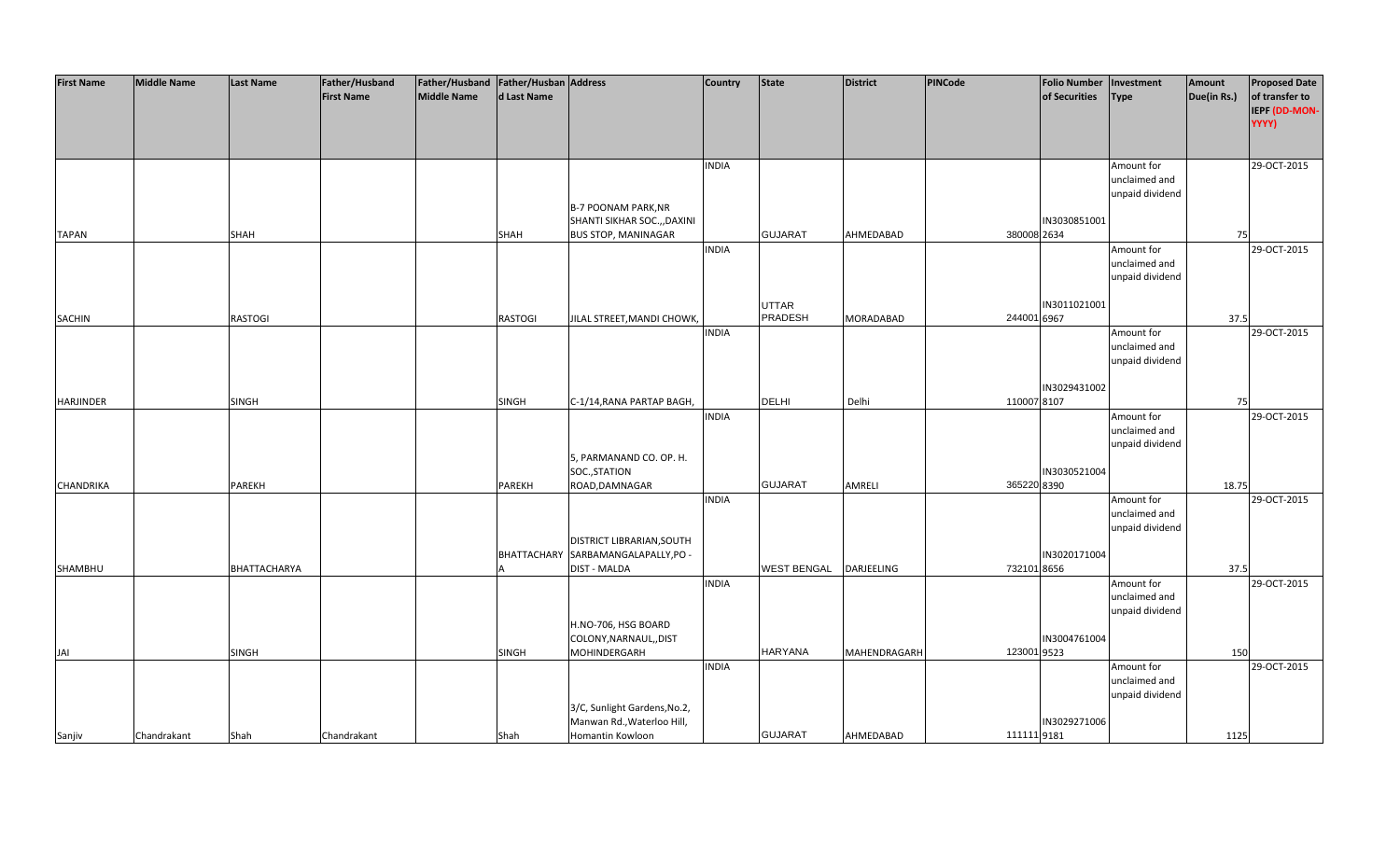| <b>First Name</b>   | <b>Middle Name</b> | <b>Last Name</b> | Father/Husband          | Father/Husband   Father/Husban   Address |              |                               | <b>Country</b> | <b>State</b>         | <b>District</b> | PINCode     | <b>Folio Number</b> | Investment      | Amount      | <b>Proposed Date</b> |
|---------------------|--------------------|------------------|-------------------------|------------------------------------------|--------------|-------------------------------|----------------|----------------------|-----------------|-------------|---------------------|-----------------|-------------|----------------------|
|                     |                    |                  | <b>First Name</b>       | Middle Name                              | d Last Name  |                               |                |                      |                 |             | of Securities       | <b>Type</b>     | Due(in Rs.) | of transfer to       |
|                     |                    |                  |                         |                                          |              |                               |                |                      |                 |             |                     |                 |             | IEPF (DD-MON-        |
|                     |                    |                  |                         |                                          |              |                               |                |                      |                 |             |                     |                 |             | YYYY)                |
|                     |                    |                  |                         |                                          |              |                               |                |                      |                 |             |                     |                 |             |                      |
|                     |                    |                  |                         |                                          |              |                               |                |                      |                 |             |                     |                 |             |                      |
|                     |                    |                  |                         |                                          |              |                               | <b>INDIA</b>   |                      |                 |             |                     | Amount for      |             | 29-OCT-2015          |
|                     |                    |                  |                         |                                          |              |                               |                |                      |                 |             |                     | unclaimed and   |             |                      |
|                     |                    |                  |                         |                                          |              |                               |                |                      |                 |             |                     | unpaid dividend |             |                      |
| NAREDI              |                    |                  |                         |                                          |              | DALAL TOWER, IIND             |                |                      |                 |             |                     |                 |             |                      |
| <b>INVESTMENT P</b> |                    |                  | NAREDI                  |                                          |              | FLOOR, PRATAP TALKIES         |                |                      |                 |             | IN3010551008        |                 |             |                      |
| <b>LTD</b>          |                    |                  | <b>INVESTMENT P LTD</b> |                                          |              | CHORAHA,                      |                | <b>RAJASTHAN</b>     | <b>BHILWARA</b> | 311001 1920 |                     |                 | 0.75        |                      |
|                     |                    |                  |                         |                                          |              |                               | <b>INDIA</b>   |                      |                 |             |                     | Amount for      |             | 29-OCT-2015          |
|                     |                    |                  |                         |                                          |              |                               |                |                      |                 |             |                     | unclaimed and   |             |                      |
|                     |                    |                  |                         |                                          |              |                               |                |                      |                 |             |                     | unpaid dividend |             |                      |
|                     |                    |                  |                         |                                          |              | C/O. RAJEEV & CO., 46-A, RAFI |                |                      |                 |             |                     |                 |             |                      |
|                     |                    |                  |                         |                                          |              | AHMED KIDWAI                  |                |                      |                 |             | IN3001261008        |                 |             |                      |
|                     | <b>CHANDER</b>     | BAJAJ            | <b>CHANDER</b>          |                                          | <b>BAJAJ</b> | ROAD,,CALCUTTA                |                | <b>WEST BENGAL</b>   | <b>KOLKATA</b>  | 700016 8021 |                     |                 | 75          |                      |
|                     |                    |                  |                         |                                          |              |                               | <b>INDIA</b>   |                      |                 |             |                     | Amount for      |             | 29-OCT-2015          |
|                     |                    |                  |                         |                                          |              |                               |                |                      |                 |             |                     | unclaimed and   |             |                      |
|                     |                    |                  |                         |                                          |              |                               |                |                      |                 |             |                     | unpaid dividend |             |                      |
|                     |                    |                  |                         |                                          |              |                               |                |                      |                 |             |                     |                 |             |                      |
|                     |                    |                  |                         |                                          |              |                               |                |                      |                 |             | IN3000951009        |                 |             |                      |
| Anil                | Kumar              | Goel             | Kumar                   |                                          | Goel         | 4/6, Chandrapuri,,            |                | UTTARAKHAND HARIDWAR |                 | 247667 0806 |                     |                 | 1500        |                      |
|                     |                    |                  |                         |                                          |              |                               | <b>INDIA</b>   |                      |                 |             |                     | Amount for      |             | 29-OCT-2015          |
|                     |                    |                  |                         |                                          |              |                               |                |                      |                 |             |                     | unclaimed and   |             |                      |
|                     |                    |                  |                         |                                          |              |                               |                |                      |                 |             |                     | unpaid dividend |             |                      |
|                     |                    |                  |                         |                                          |              | S/O S.K. AGARWAL,             |                |                      |                 |             |                     |                 |             |                      |
|                     |                    |                  |                         |                                          |              | BRASSWARE                     |                |                      |                 |             |                     |                 |             |                      |
|                     |                    |                  |                         |                                          |              | MERCHANT, SAHUWAN             |                | UTTAR                |                 |             | IN3028221009        |                 |             |                      |
| SAURABH             |                    | AGARWAL          |                         |                                          | AGARWAL      | MOHALLA, CHANDPUR             |                | <b>PRADESH</b>       | <b>BIJNOR</b>   | 246725 2762 |                     |                 | 187.5       |                      |
|                     |                    |                  |                         |                                          |              |                               | <b>INDIA</b>   |                      |                 |             |                     | Amount for      |             | 29-OCT-2015          |
|                     |                    |                  |                         |                                          |              |                               |                |                      |                 |             |                     | unclaimed and   |             |                      |
|                     |                    |                  |                         |                                          |              |                               |                |                      |                 |             |                     | unpaid dividend |             |                      |
|                     |                    |                  |                         |                                          |              | C 502 SHREE RATNA             |                |                      |                 |             |                     |                 |             |                      |
|                     |                    |                  |                         |                                          |              | APPTS, SAL HOSPITAL TO        |                |                      |                 |             | IN3002141011        |                 |             |                      |
| RAJUBHAI            |                    | <b>PANCHAL</b>   |                         |                                          | PANCHAL      | SATADHAR ROAD, THALTEJ        |                | <b>GUJARAT</b>       | AHMEDABAD       | 380056 7266 |                     |                 | 6.75        |                      |
|                     |                    |                  |                         |                                          |              |                               | <b>INDIA</b>   |                      |                 |             |                     | Amount for      |             | 29-OCT-2015          |
|                     |                    |                  |                         |                                          |              |                               |                |                      |                 |             |                     | unclaimed and   |             |                      |
|                     |                    |                  |                         |                                          |              |                               |                |                      |                 |             |                     | unpaid dividend |             |                      |
|                     |                    |                  |                         |                                          |              | 62, CHANDRALOK                |                |                      |                 |             |                     |                 |             |                      |
|                     |                    |                  |                         |                                          |              | SOCIETY, NIRNAY NAGAR         |                |                      |                 |             | IN3022931013        |                 |             |                      |
| <b>MANISH</b>       | <b>VINUBHAI</b>    | SHAH             | <b>VINUBHAI</b>         |                                          | SHAH         | ROAD, RANIP                   |                | <b>GUJARAT</b>       | AHMEDABAD       | 382480 5597 |                     |                 | 150         |                      |
|                     |                    |                  |                         |                                          |              |                               | <b>INDIA</b>   |                      |                 |             |                     | Amount for      |             | 29-OCT-2015          |
|                     |                    |                  |                         |                                          |              |                               |                |                      |                 |             |                     | unclaimed and   |             |                      |
|                     |                    |                  |                         |                                          |              | 79 59 A GWAL                  |                |                      |                 |             |                     | unpaid dividend |             |                      |
|                     |                    |                  |                         |                                          |              | TOLI, SULTANGANJ TOWN         |                |                      |                 |             |                     |                 |             |                      |
|                     |                    |                  |                         |                                          |              | PATNA, ANCHAL PATNA           |                |                      |                 |             | IN3000791013        |                 |             |                      |
| <b>MURSHID</b>      |                    | ZAMAN            |                         |                                          | ZAMAN        | SADAR                         |                | <b>BIHAR</b>         | <b>PATNA</b>    | 800009 6516 |                     |                 | 75          |                      |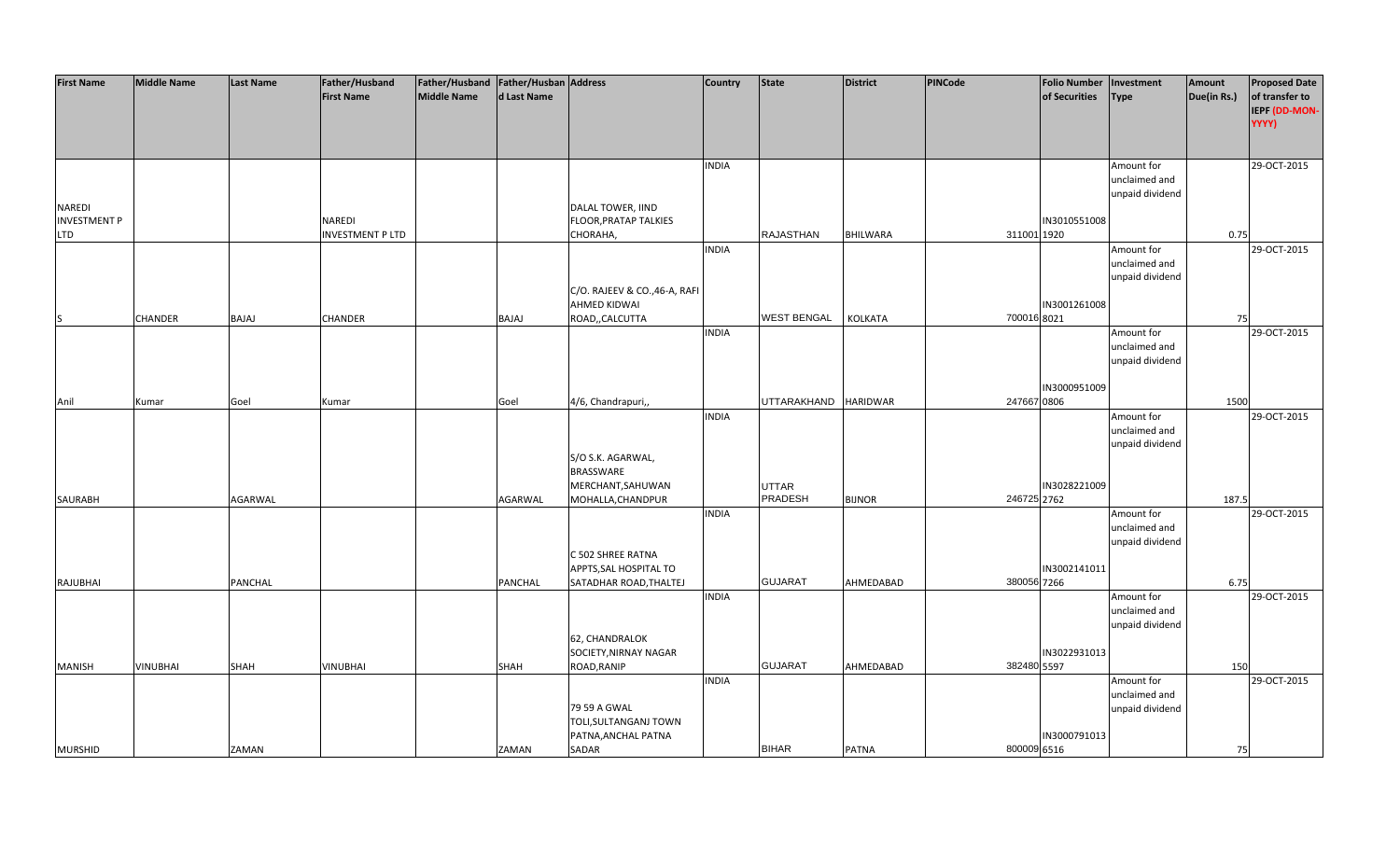| <b>First Name</b>   | <b>Middle Name</b>  | <b>Last Name</b> | Father/Husband      | Father/Husband   Father/Husban   Address |                |                             | <b>Country</b> | <b>State</b>   | District  | PINCode     | <b>Folio Number</b> | Investment      | Amount      | <b>Proposed Date</b> |
|---------------------|---------------------|------------------|---------------------|------------------------------------------|----------------|-----------------------------|----------------|----------------|-----------|-------------|---------------------|-----------------|-------------|----------------------|
|                     |                     |                  | <b>First Name</b>   | <b>Middle Name</b>                       | d Last Name    |                             |                |                |           |             | of Securities       | <b>Type</b>     | Due(in Rs.) | of transfer to       |
|                     |                     |                  |                     |                                          |                |                             |                |                |           |             |                     |                 |             | IEPF (DD-MON-        |
|                     |                     |                  |                     |                                          |                |                             |                |                |           |             |                     |                 |             | YYYY)                |
|                     |                     |                  |                     |                                          |                |                             |                |                |           |             |                     |                 |             |                      |
|                     |                     |                  |                     |                                          |                |                             |                |                |           |             |                     |                 |             |                      |
|                     |                     |                  |                     |                                          |                |                             | <b>INDIA</b>   |                |           |             |                     | Amount for      |             | 29-OCT-2015          |
|                     |                     |                  |                     |                                          |                |                             |                |                |           |             |                     | unclaimed and   |             |                      |
|                     |                     |                  |                     |                                          |                |                             |                |                |           |             |                     | unpaid dividend |             |                      |
|                     |                     |                  |                     |                                          |                |                             |                |                |           |             |                     |                 |             |                      |
|                     |                     |                  |                     |                                          |                |                             |                |                |           |             | IN3004091014        |                 |             |                      |
| <b>TAQDEES</b>      | A REHMAN            | <b>KUWARI</b>    | A REHMAN            |                                          | <b>KUWARI</b>  | 31, 2ND NIZAMPURA,,,        |                | MAHARASHTRA    | Mumbai    | 421302 8223 |                     |                 | 300         |                      |
|                     |                     |                  |                     |                                          |                |                             | <b>INDIA</b>   |                |           |             |                     | Amount for      |             | 29-OCT-2015          |
|                     |                     |                  |                     |                                          |                |                             |                |                |           |             |                     | unclaimed and   |             |                      |
|                     |                     |                  |                     |                                          |                |                             |                |                |           |             |                     | unpaid dividend |             |                      |
|                     |                     |                  |                     |                                          |                |                             |                |                |           |             |                     |                 |             |                      |
|                     |                     |                  |                     |                                          |                |                             |                | <b>DELHI</b>   |           |             | IN3016701016        |                 |             |                      |
| <b>DHARAM</b>       | <b>CHAND</b>        | <b>JAIN</b>      | <b>CHAND</b>        |                                          | <b>JAIN</b>    | 148 - J, LAXMI NAGAR EXTN., | <b>INDIA</b>   |                | Delhi     | 110092 2732 |                     | Amount for      | 1500        | 29-OCT-2015          |
|                     |                     |                  |                     |                                          |                |                             |                |                |           |             |                     | unclaimed and   |             |                      |
|                     |                     |                  |                     |                                          |                |                             |                |                |           |             |                     | unpaid dividend |             |                      |
|                     |                     |                  |                     |                                          |                |                             |                |                |           |             |                     |                 |             |                      |
|                     |                     |                  |                     |                                          |                |                             |                |                |           |             | IN3028221017        |                 |             |                      |
| SANDEEP             | <b>KUMAR</b>        | <b>KHATTER</b>   | <b>KUMAR</b>        |                                          | <b>KHATTER</b> | 1/2066, EAST RAM NAGAR,     |                | DELHI          | Delhi     | 110022 2236 |                     |                 | 750         |                      |
|                     |                     |                  |                     |                                          |                |                             | <b>INDIA</b>   |                |           |             |                     | Amount for      |             | 29-OCT-2015          |
|                     |                     |                  |                     |                                          |                |                             |                |                |           |             |                     | unclaimed and   |             |                      |
|                     |                     |                  |                     |                                          |                |                             |                |                |           |             |                     | unpaid dividend |             |                      |
|                     |                     |                  |                     |                                          |                | 401, AALEEN APPT, NR JAIN   |                |                |           |             |                     |                 |             |                      |
|                     |                     |                  |                     |                                          |                | NAGAR DERASAR, JAIN NAGAR   |                |                |           |             | IN3024611018        |                 |             |                      |
| RAJENDRABHAI        | KANTILAL            | SHAH             | KANTILAL            |                                          | SHAH           | PALDI                       |                | <b>GUJARAT</b> | AHMEDABAD | 380007 1117 |                     |                 | 150         |                      |
|                     |                     |                  |                     |                                          |                |                             | <b>INDIA</b>   |                |           |             |                     | Amount for      |             | 29-OCT-2015          |
|                     |                     |                  |                     |                                          |                |                             |                |                |           |             |                     | unclaimed and   |             |                      |
|                     |                     |                  |                     |                                          |                |                             |                |                |           |             |                     | unpaid dividend |             |                      |
|                     |                     |                  |                     |                                          |                |                             |                |                |           |             |                     |                 |             |                      |
|                     |                     |                  |                     |                                          |                |                             |                |                |           |             | IN3030521019        |                 |             |                      |
| SAILESH             | <b>ISHWARBHAI</b>   | <b>PATEL</b>     | <b>ISHWARBHAI</b>   |                                          | PATEL          | SHANALA ROAD, MORBI,        |                | <b>GUJARAT</b> | RAJKOT    | 363641 7088 |                     |                 | 18.75       |                      |
|                     |                     |                  |                     |                                          |                |                             | <b>INDIA</b>   |                |           |             |                     | Amount for      |             | 29-OCT-2015          |
|                     |                     |                  |                     |                                          |                |                             |                |                |           |             |                     | unclaimed and   |             |                      |
|                     |                     |                  |                     |                                          |                |                             |                |                |           |             |                     | unpaid dividend |             |                      |
|                     |                     |                  |                     |                                          |                | 6, SUJIT APPARTMENT,, NR.   |                |                |           |             |                     |                 |             |                      |
|                     |                     |                  |                     |                                          |                | <b>BHAGVAN NAGARS</b>       |                |                |           |             | IN3003431026        |                 |             |                      |
| <b>JASHAVANTLAL</b> |                     | <b>PARIKH</b>    |                     |                                          | <b>PARIKH</b>  | TEKRO,, PALDI               |                | <b>GUJARAT</b> | AHMEDABAD | 380007 4906 |                     |                 | 150         |                      |
|                     |                     |                  |                     |                                          |                |                             | <b>INDIA</b>   |                |           |             |                     | Amount for      |             | 29-OCT-2015          |
|                     |                     |                  |                     |                                          |                |                             |                |                |           |             |                     | unclaimed and   |             |                      |
|                     |                     |                  |                     |                                          |                |                             |                |                |           |             |                     | unpaid dividend |             |                      |
| Godwin Finance      |                     |                  |                     |                                          |                | C-703 FIRST FLOOR, PALAM    |                |                |           |             |                     |                 |             |                      |
| And Leasing Pvt     | Godwin Finance And  |                  | Godwin Finance And  |                                          |                | EXTENSION, SECTOR-7         |                |                |           |             | IN3017741026        |                 |             |                      |
| Limited             | Leasing Pvt Limited |                  | Leasing Pvt Limited |                                          |                | <b>DWARKA</b>               |                | <b>DELHI</b>   | Delhi     | 110045 5835 |                     |                 | 18.75       |                      |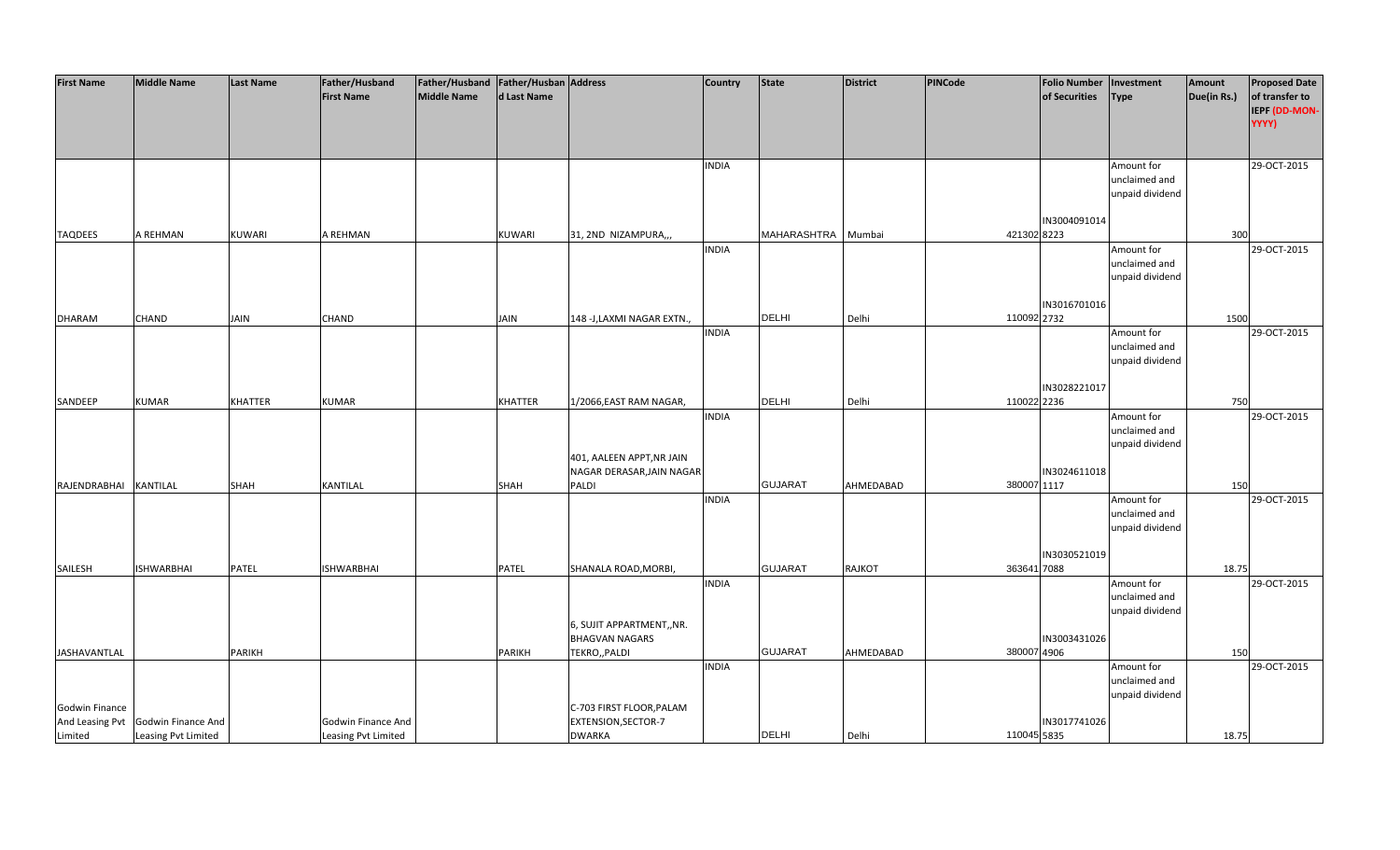| <b>First Name</b>       | <b>Middle Name</b> | <b>Last Name</b> | Father/Husband    | Father/Husband Father/Husban Address |               |                            | <b>Country</b> | <b>State</b>       | <b>District</b> | PINCode     | <b>Folio Number</b> | Investment      | Amount      | <b>Proposed Date</b> |
|-------------------------|--------------------|------------------|-------------------|--------------------------------------|---------------|----------------------------|----------------|--------------------|-----------------|-------------|---------------------|-----------------|-------------|----------------------|
|                         |                    |                  | <b>First Name</b> | <b>Middle Name</b>                   | d Last Name   |                            |                |                    |                 |             | of Securities       | <b>Type</b>     | Due(in Rs.) | of transfer to       |
|                         |                    |                  |                   |                                      |               |                            |                |                    |                 |             |                     |                 |             |                      |
|                         |                    |                  |                   |                                      |               |                            |                |                    |                 |             |                     |                 |             | IEPF (DD-MON-        |
|                         |                    |                  |                   |                                      |               |                            |                |                    |                 |             |                     |                 |             | YYYY)                |
|                         |                    |                  |                   |                                      |               |                            |                |                    |                 |             |                     |                 |             |                      |
|                         |                    |                  |                   |                                      |               |                            |                |                    |                 |             |                     |                 |             |                      |
|                         |                    |                  |                   |                                      |               |                            | <b>INDIA</b>   |                    |                 |             |                     | Amount for      |             | 29-OCT-2015          |
|                         |                    |                  |                   |                                      |               |                            |                |                    |                 |             |                     | unclaimed and   |             |                      |
|                         |                    |                  |                   |                                      |               |                            |                |                    |                 |             |                     | unpaid dividend |             |                      |
|                         |                    |                  |                   |                                      |               |                            |                |                    |                 |             |                     |                 |             |                      |
|                         |                    |                  |                   |                                      |               | H NO 2810, SECTOR 22-      |                |                    |                 |             |                     |                 |             |                      |
|                         |                    |                  |                   |                                      |               |                            |                | <b>DELHI</b>       |                 |             |                     |                 |             |                      |
| SANJEEV                 |                    | <b>KUMAR</b>     |                   |                                      | <b>KUMAR</b>  | C,CHANDIGARH               |                |                    | Delhi           |             | 160022 S000912      |                 | 75          |                      |
|                         |                    |                  |                   |                                      |               |                            | <b>INDIA</b>   |                    |                 |             |                     | Amount for      |             | 29-OCT-2015          |
|                         |                    |                  |                   |                                      |               |                            |                |                    |                 |             |                     | unclaimed and   |             |                      |
|                         |                    |                  |                   |                                      |               |                            |                |                    |                 |             |                     | unpaid dividend |             |                      |
|                         |                    |                  |                   |                                      |               |                            |                |                    |                 |             |                     |                 |             |                      |
|                         |                    |                  |                   |                                      |               | 127, ULHAS                 |                |                    |                 |             | IN3022691028        |                 |             |                      |
| PARMANAND               |                    | <b>AHARWAR</b>   |                   |                                      | AHARWAR       | NAGAR,, MANEWADA ROAD,,    |                | MAHARASHTRA NAGPUR |                 | 440027 6872 |                     |                 | 150         |                      |
|                         |                    |                  |                   |                                      |               |                            | <b>INDIA</b>   |                    |                 |             |                     | Amount for      |             | 29-OCT-2015          |
|                         |                    |                  |                   |                                      |               |                            |                |                    |                 |             |                     | unclaimed and   |             |                      |
|                         |                    |                  |                   |                                      |               |                            |                |                    |                 |             |                     |                 |             |                      |
|                         |                    |                  |                   |                                      |               |                            |                |                    |                 |             |                     | unpaid dividend |             |                      |
|                         |                    |                  |                   |                                      |               |                            |                |                    |                 |             |                     |                 |             |                      |
|                         |                    |                  |                   |                                      |               | 43 HILLOL COMPLEX, 130     |                |                    |                 |             | IN3005131030        |                 |             |                      |
| RAJESH                  |                    | <b>OZA</b>       |                   |                                      | <b>OZA</b>    | NEHRU PARK, VASTRAPUR      |                | <b>GUJARAT</b>     | AHMEDABAD       | 380015 0293 |                     |                 | 75          |                      |
|                         |                    |                  |                   |                                      |               |                            | <b>INDIA</b>   |                    |                 |             |                     | Amount for      |             | 29-OCT-2015          |
|                         |                    |                  |                   |                                      |               |                            |                |                    |                 |             |                     | unclaimed and   |             |                      |
|                         |                    |                  |                   |                                      |               |                            |                |                    |                 |             |                     | unpaid dividend |             |                      |
|                         |                    |                  |                   |                                      |               |                            |                |                    |                 |             |                     |                 |             |                      |
|                         |                    |                  |                   |                                      |               | B/16, JALPA SOCIETY,, B/H  |                |                    |                 |             | IN3003431032        |                 |             |                      |
| VIJAYKUMAR              | KESHAVLAL          | <b>SHAH</b>      | KESHAVLAL         |                                      | <b>SHAH</b>   | HARIHAR SOCIETY,, NARODA,  |                | <b>GUJARAT</b>     | AHMEDABAD       | 382330 2422 |                     |                 | 75          |                      |
|                         |                    |                  |                   |                                      |               |                            |                |                    |                 |             |                     |                 |             |                      |
|                         |                    |                  |                   |                                      |               |                            | <b>INDIA</b>   |                    |                 |             |                     | Amount for      |             | 29-OCT-2015          |
|                         |                    |                  |                   |                                      |               |                            |                |                    |                 |             |                     | unclaimed and   |             |                      |
|                         |                    |                  |                   |                                      |               |                            |                |                    |                 |             |                     | unpaid dividend |             |                      |
|                         |                    |                  |                   |                                      |               |                            |                |                    |                 |             |                     |                 |             |                      |
|                         |                    |                  |                   |                                      |               | HOUSE NO.19- R, NEW        |                |                    |                 |             | IN3001831032        |                 |             |                      |
| <b>V</b>                |                    | <b>BHALLA</b>    |                   |                                      | <b>BHALLA</b> | COLONY, GURGOAN            |                | <b>DELHI</b>       | Delhi           | 122001 7034 |                     |                 | 75          |                      |
|                         |                    |                  |                   |                                      |               |                            | <b>INDIA</b>   |                    |                 |             |                     | Amount for      |             | 29-OCT-2015          |
|                         |                    |                  |                   |                                      |               |                            |                |                    |                 |             |                     | unclaimed and   |             |                      |
|                         |                    |                  |                   |                                      |               |                            |                |                    |                 |             |                     | unpaid dividend |             |                      |
|                         |                    |                  |                   |                                      |               |                            |                |                    |                 |             |                     |                 |             |                      |
|                         |                    |                  |                   |                                      |               |                            |                |                    |                 |             | IN3009821033        |                 |             |                      |
|                         |                    |                  |                   |                                      |               |                            |                | <b>GUJARAT</b>     |                 |             |                     |                 |             |                      |
| VIKRAMKUMAR RIKHAVCHAND |                    | SHAH             | RIKHAVCHAND       |                                      | SHAH          | AT AND POST. PALAJ,,       |                |                    | AHMEDABAD       | 382355 2701 |                     |                 | 74.25       |                      |
|                         |                    |                  |                   |                                      |               |                            | <b>INDIA</b>   |                    |                 |             |                     | Amount for      |             | 29-OCT-2015          |
|                         |                    |                  |                   |                                      |               |                            |                |                    |                 |             |                     | unclaimed and   |             |                      |
|                         |                    |                  |                   |                                      |               |                            |                |                    |                 |             |                     | unpaid dividend |             |                      |
|                         |                    |                  |                   |                                      |               |                            |                |                    |                 |             |                     |                 |             |                      |
|                         |                    |                  |                   |                                      |               | E 211/7 2nd Floor, Krishna |                |                    |                 |             | IN3028141033        |                 |             |                      |
| Rupesh                  | Kumar              | Jha              | Kumar             |                                      | Jha           | Nagar, Safdarjung Enclave  |                | <b>DELHI</b>       | Delhi           | 110029 7614 |                     |                 | 108         |                      |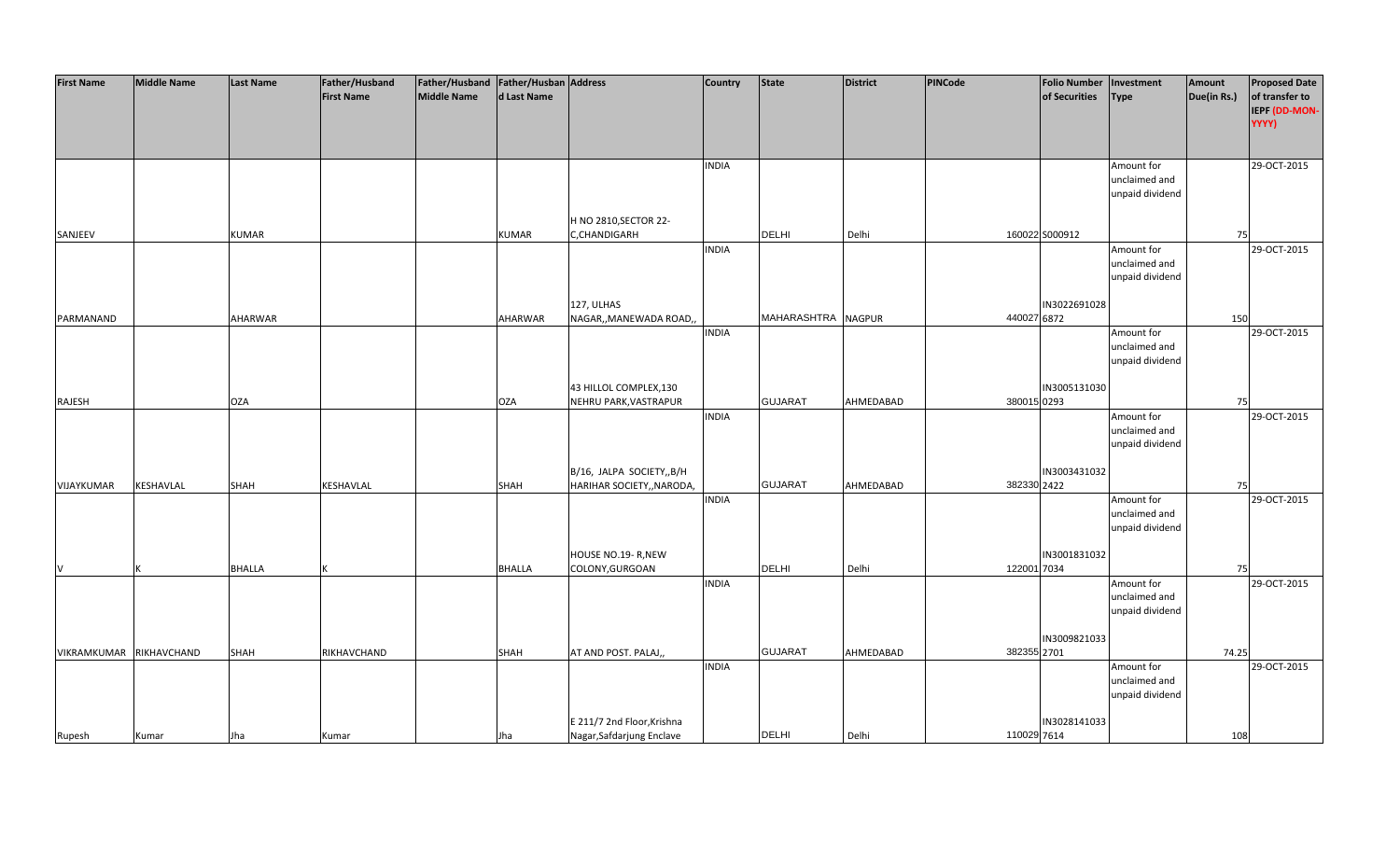| <b>First Name</b> | <b>Middle Name</b> | Last Name   | Father/Husband    | Father/Husband   Father/Husban   Address |                |                             | <b>Country</b> | <b>State</b>      | <b>District</b>     | <b>PINCode</b> | <b>Folio Number</b> | Investment                       | Amount      | <b>Proposed Date</b> |
|-------------------|--------------------|-------------|-------------------|------------------------------------------|----------------|-----------------------------|----------------|-------------------|---------------------|----------------|---------------------|----------------------------------|-------------|----------------------|
|                   |                    |             | <b>First Name</b> | Middle Name                              | d Last Name    |                             |                |                   |                     |                | of Securities       | <b>Type</b>                      | Due(in Rs.) | of transfer to       |
|                   |                    |             |                   |                                          |                |                             |                |                   |                     |                |                     |                                  |             | IEPF (DD-MON-        |
|                   |                    |             |                   |                                          |                |                             |                |                   |                     |                |                     |                                  |             | YYYY)                |
|                   |                    |             |                   |                                          |                |                             |                |                   |                     |                |                     |                                  |             |                      |
|                   |                    |             |                   |                                          |                |                             | <b>INDIA</b>   |                   |                     |                |                     | Amount for                       |             | 29-OCT-2015          |
|                   |                    |             |                   |                                          |                |                             |                |                   |                     |                |                     | unclaimed and                    |             |                      |
|                   |                    |             |                   |                                          |                |                             |                |                   |                     |                |                     | unpaid dividend                  |             |                      |
|                   |                    |             |                   |                                          |                | A/4, SIDDHI PALACE,,OPP.    |                |                   |                     |                |                     |                                  |             |                      |
|                   |                    |             |                   |                                          |                | CHAMAK CHUNO,, T.B.NAGAR,   |                |                   |                     |                | IN3003431041        |                                  |             |                      |
| <b>DHIRUBHAI</b>  | R                  | PATEL       |                   |                                          | PATEL          | BAPUNAGAR,                  |                | <b>GUJARAT</b>    | AHMEDABAD           | 380024 6826    |                     |                                  | 225         |                      |
|                   |                    |             |                   |                                          |                |                             | <b>INDIA</b>   |                   |                     |                |                     | Amount for                       |             | 29-OCT-2015          |
|                   |                    |             |                   |                                          |                |                             |                |                   |                     |                |                     | unclaimed and<br>unpaid dividend |             |                      |
|                   |                    |             |                   |                                          |                | 15, SHARANAM -              |                |                   |                     |                |                     |                                  |             |                      |
|                   |                    |             |                   |                                          |                | 5,,NR.SATYAM                |                |                   |                     |                | IN3003431043        |                                  |             |                      |
| HARSHVADAN        |                    | SHAH        |                   |                                          | SHAH           | FLATS,, SATELLITE, JODHPUR, |                | <b>GUJARAT</b>    | AHMEDABAD           | 380015 9810    |                     |                                  | 75          |                      |
|                   |                    |             |                   |                                          |                |                             | <b>INDIA</b>   |                   |                     |                |                     | Amount for                       |             | 29-OCT-2015          |
|                   |                    |             |                   |                                          |                |                             |                |                   |                     |                |                     | unclaimed and                    |             |                      |
|                   |                    |             |                   |                                          |                |                             |                |                   |                     |                |                     | unpaid dividend                  |             |                      |
|                   |                    |             |                   |                                          |                | 4378/4B POOJA               |                |                   |                     |                |                     |                                  |             |                      |
|                   |                    |             |                   |                                          |                | APARTMENT, ANSARI ROAD A    |                |                   |                     |                |                     |                                  |             |                      |
|                   |                    |             |                   |                                          |                | G VIDYASAGAR AND            |                |                   |                     |                | IN3001181044        |                                  |             |                      |
| <b>GYAN</b>       | CHANDRA            | VIDYASAGAR  | CHANDRA           |                                          | VIDYASAGAR     | COM., DARYA GANJ            |                | <b>DELHI</b>      | Delhi               | 110002 7537    |                     |                                  | 75          |                      |
|                   |                    |             |                   |                                          |                |                             | <b>INDIA</b>   |                   |                     |                |                     | Amount for                       |             | 29-OCT-2015          |
|                   |                    |             |                   |                                          |                |                             |                |                   |                     |                |                     | unclaimed and                    |             |                      |
|                   |                    |             |                   |                                          |                |                             |                |                   |                     |                |                     | unpaid dividend                  |             |                      |
|                   |                    |             |                   |                                          |                | 2, LAD SOCIETY, VASTRAPUR   |                |                   |                     |                | IN3004841000        |                                  |             |                      |
| <b>HEMANT</b>     | RASIKLAL           | SHAH        | RASIKLAL          |                                          | SHAH           | ROAD,                       |                | <b>GUJARAT</b>    | AHMEDABAD           | 380054 5813    |                     |                                  | 375         |                      |
|                   |                    |             |                   |                                          |                |                             | <b>INDIA</b>   |                   |                     |                |                     | Amount for                       |             | 29-OCT-2015          |
|                   |                    |             |                   |                                          |                |                             |                |                   |                     |                |                     | unclaimed and                    |             |                      |
|                   |                    |             |                   |                                          |                |                             |                |                   |                     |                |                     | unpaid dividend                  |             |                      |
|                   |                    |             |                   |                                          |                | 112 C 16 M BALAGI           |                |                   |                     |                |                     |                                  |             |                      |
|                   |                    |             |                   |                                          | BALAMURUGA     | COMPLEX,, P K N ROAD        |                |                   |                     |                | IN3022691046        |                                  |             |                      |
|                   |                    | BALAMURUGAN |                   |                                          |                | SIVAKASI,                   |                | <b>TAMIL NADU</b> | <b>VIRUDHUNAGAR</b> | 626189 1639    |                     |                                  | 75          |                      |
|                   |                    |             |                   |                                          |                |                             | <b>INDIA</b>   |                   |                     |                |                     | Amount for                       |             | 29-OCT-2015          |
|                   |                    |             |                   |                                          |                |                             |                |                   |                     |                |                     | unclaimed and                    |             |                      |
|                   |                    |             |                   |                                          |                |                             |                |                   |                     |                |                     | unpaid dividend                  |             |                      |
|                   |                    |             |                   |                                          |                |                             |                |                   |                     |                | IN3004841051        |                                  |             |                      |
| <b>JUGAL</b>      | <b>KISHOR</b>      |             | <b>KISHOR</b>     |                                          |                | FIU 156, PITAMPURA,         |                | <b>DELHI</b>      | Delhi               | 110088 1187    |                     |                                  | 750         |                      |
|                   |                    |             |                   |                                          |                |                             | <b>INDIA</b>   |                   |                     |                |                     | Amount for                       |             | 29-OCT-2015          |
|                   |                    |             |                   |                                          |                |                             |                |                   |                     |                |                     | unclaimed and                    |             |                      |
|                   |                    |             |                   |                                          |                |                             |                |                   |                     |                |                     | unpaid dividend                  |             |                      |
|                   |                    |             |                   |                                          |                |                             |                |                   |                     |                |                     |                                  |             |                      |
|                   |                    |             |                   |                                          |                | 47/2, NARVIR TANAJI         |                |                   |                     |                | IN3002801056        |                                  |             |                      |
| SADASHIV          | RAMCHANDRA         | JAGDALE     | <b>RAMCHANDRA</b> |                                          | <b>JAGDALE</b> | WADI, SHIVAJI NAGAR,        |                | MAHARASHTRA PUNE  |                     | 411005 3426    |                     |                                  | 3           |                      |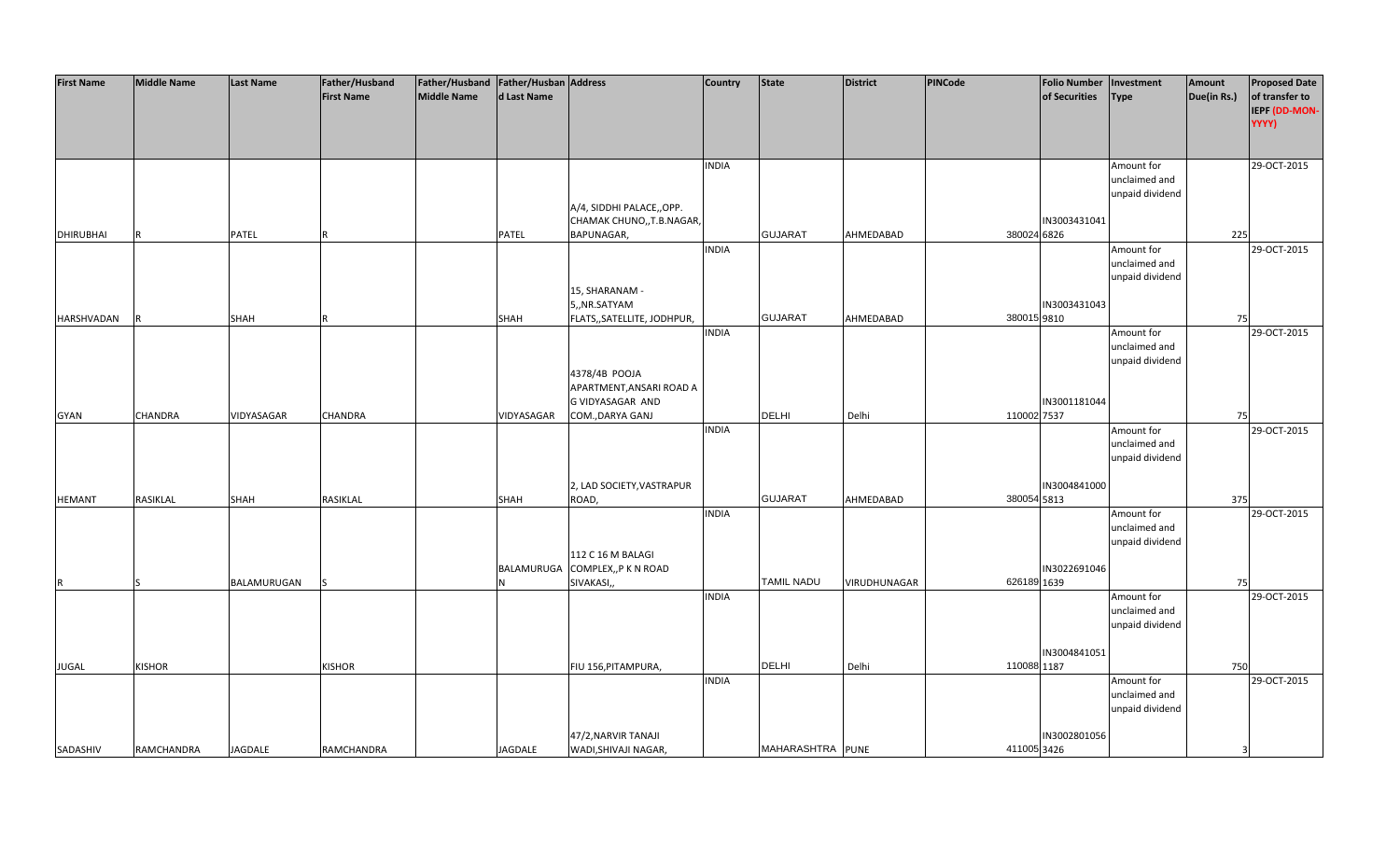| <b>First Name</b>     | <b>Middle Name</b> | <b>Last Name</b> | Father/Husband    | Father/Husband   Father/Husban   Address |                   |                                                        | <b>Country</b> | <b>State</b>   | <b>District</b>  | <b>PINCode</b> | Folio Number   Investment |                             | Amount      | <b>Proposed Date</b> |
|-----------------------|--------------------|------------------|-------------------|------------------------------------------|-------------------|--------------------------------------------------------|----------------|----------------|------------------|----------------|---------------------------|-----------------------------|-------------|----------------------|
|                       |                    |                  | <b>First Name</b> | Middle Name                              | d Last Name       |                                                        |                |                |                  |                | of Securities             | <b>Type</b>                 | Due(in Rs.) | of transfer to       |
|                       |                    |                  |                   |                                          |                   |                                                        |                |                |                  |                |                           |                             |             | IEPF (DD-MON-        |
|                       |                    |                  |                   |                                          |                   |                                                        |                |                |                  |                |                           |                             |             | YYYY)                |
|                       |                    |                  |                   |                                          |                   |                                                        |                |                |                  |                |                           |                             |             |                      |
|                       |                    |                  |                   |                                          |                   |                                                        | <b>INDIA</b>   |                |                  |                |                           | Amount for                  |             | 29-OCT-2015          |
|                       |                    |                  |                   |                                          |                   |                                                        |                |                |                  |                |                           | unclaimed and               |             |                      |
|                       |                    |                  |                   |                                          |                   |                                                        |                |                |                  |                |                           | unpaid dividend             |             |                      |
|                       |                    |                  |                   |                                          |                   | 701 RICHA ASHA NAGAR, W E                              |                |                |                  |                | IN3000201057              |                             |             |                      |
| RAJ                   | ANAND              |                  | ANAND             |                                          |                   | HIGHWAY, KANDIVALI EAST                                |                | MAHARASHTRA    | Mumbai           | 400101 8744    |                           |                             | 3.75        |                      |
|                       |                    |                  |                   |                                          |                   |                                                        | <b>INDIA</b>   |                |                  |                |                           | Amount for                  |             | 29-OCT-2015          |
|                       |                    |                  |                   |                                          |                   |                                                        |                |                |                  |                |                           | unclaimed and               |             |                      |
|                       |                    |                  |                   |                                          |                   |                                                        |                |                |                  |                |                           | unpaid dividend             |             |                      |
|                       |                    |                  |                   |                                          |                   | 48, DEVIKRUPA<br>SOCIETY,, NR, C.T.M.CHAR              |                |                |                  |                | IN3009821058              |                             |             |                      |
| GANGABEN              | RAMESHBHAI         | SHAH             | RAMESHBHAI        |                                          | SHAH              | RASTA, AMRAIWADI                                       |                | <b>GUJARAT</b> | AHMEDABAD        | 380026 7988    |                           |                             | 75          |                      |
|                       |                    |                  |                   |                                          |                   |                                                        | <b>INDIA</b>   |                |                  |                |                           | Amount for                  |             | 29-OCT-2015          |
|                       |                    |                  |                   |                                          |                   |                                                        |                |                |                  |                |                           | unclaimed and               |             |                      |
|                       |                    |                  |                   |                                          |                   |                                                        |                |                |                  |                |                           | unpaid dividend             |             |                      |
|                       |                    |                  |                   |                                          |                   |                                                        |                |                |                  |                |                           |                             |             |                      |
| <b>SHILPI</b>         |                    | <b>GUPTA</b>     |                   |                                          | <b>GUPTA</b>      | 32/201, IInd FLOOR, VIKRAM<br>NAGAR, LAJPAT NAGAR - IV |                | <b>DELHI</b>   | Delhi            | 110024 6055    | IN3002061092              |                             | 225         |                      |
|                       |                    |                  |                   |                                          |                   |                                                        | <b>INDIA</b>   |                |                  |                |                           | Amount for                  |             | 29-OCT-2015          |
|                       |                    |                  |                   |                                          |                   |                                                        |                |                |                  |                |                           | unclaimed and               |             |                      |
|                       |                    |                  |                   |                                          |                   |                                                        |                |                |                  |                |                           | unpaid dividend             |             |                      |
|                       |                    |                  |                   |                                          |                   |                                                        |                |                |                  |                |                           |                             |             |                      |
|                       |                    |                  |                   |                                          |                   | SHARNAM IV, E-903, NEAR                                |                | <b>GUJARAT</b> |                  | 380015 8749    | IN3001261068              |                             |             |                      |
| <b>DIPAK</b>          | BHALCHANDRA        | THAKORE          | BHALCHANDRA       |                                          | <b>THAKORE</b>    | JODHPUR GAM, SATELLITE                                 | <b>INDIA</b>   |                | AHMEDABAD        |                |                           | Amount for                  | 375         | 29-OCT-2015          |
|                       |                    |                  |                   |                                          |                   |                                                        |                |                |                  |                |                           | unclaimed and               |             |                      |
|                       |                    |                  |                   |                                          |                   |                                                        |                |                |                  |                |                           | unpaid dividend             |             |                      |
|                       |                    |                  |                   |                                          |                   |                                                        |                |                |                  |                |                           |                             |             |                      |
|                       |                    |                  |                   |                                          |                   | D/2, NUTAN FARM,, AT AND                               |                |                |                  |                | IN3003431070              |                             |             |                      |
| HASMUKHBHAI MAGANBHAI |                    | PATEL            | MAGANBHAI         |                                          | PATEL             | POST DEHGAM,                                           | <b>INDIA</b>   | <b>GUJARAT</b> | AHMEDABAD        | 382305 7338    |                           | Amount for                  | 22.5        | 29-OCT-2015          |
|                       |                    |                  |                   |                                          |                   |                                                        |                |                |                  |                |                           | unclaimed and               |             |                      |
|                       |                    |                  |                   |                                          |                   |                                                        |                |                |                  |                |                           | unpaid dividend             |             |                      |
|                       |                    |                  |                   |                                          |                   |                                                        |                |                |                  |                |                           |                             |             |                      |
|                       |                    |                  |                   |                                          |                   |                                                        |                |                |                  |                | IN3001181078              |                             |             |                      |
| <b>PREETY</b>         |                    | AGGARWAL         |                   |                                          | AGGARWAL          | H 3/78, SECTOR 18, ROHINI                              |                | <b>DELHI</b>   | Delhi            | 110085 2258    |                           |                             | 225         |                      |
|                       |                    |                  |                   |                                          |                   |                                                        | <b>INDIA</b>   |                |                  |                |                           | Amount for<br>unclaimed and |             | 29-OCT-2015          |
|                       |                    |                  |                   |                                          |                   |                                                        |                |                |                  |                |                           | unpaid dividend             |             |                      |
|                       |                    |                  |                   |                                          |                   |                                                        |                |                |                  |                |                           |                             |             |                      |
|                       |                    |                  |                   |                                          |                   | H NO 7 1 309/63, B K GUDA, S                           |                | ANDHRA         |                  |                | IN3017741078              |                             |             |                      |
| <b>KADARLA</b>        |                    | <b>MADHUBABU</b> |                   |                                          | MADHUBABU R NAGAR |                                                        |                | <b>PRADESH</b> | <b>HYDERABAD</b> | 500003 2442    |                           |                             | 90          |                      |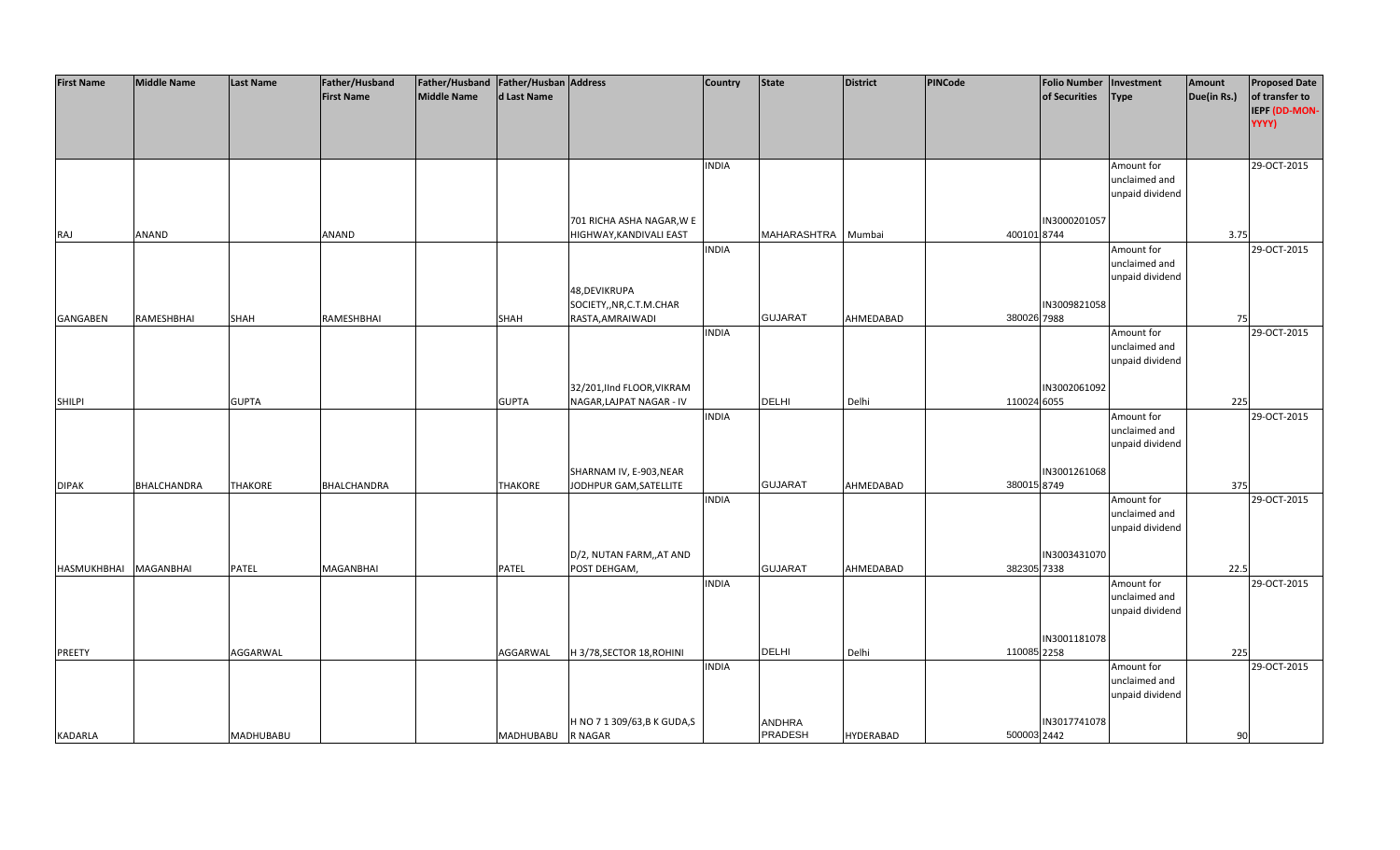| <b>First Name</b> | <b>Middle Name</b>   | <b>Last Name</b> | Father/Husband       | Father/Husband   Father/Husban   Address |               |                                                        | <b>Country</b> | <b>State</b>       | District  | PINCode | <b>Folio Number</b>         | Investment      | Amount      | <b>Proposed Date</b> |
|-------------------|----------------------|------------------|----------------------|------------------------------------------|---------------|--------------------------------------------------------|----------------|--------------------|-----------|---------|-----------------------------|-----------------|-------------|----------------------|
|                   |                      |                  | <b>First Name</b>    | Middle Name                              | d Last Name   |                                                        |                |                    |           |         | of Securities               | <b>Type</b>     | Due(in Rs.) | of transfer to       |
|                   |                      |                  |                      |                                          |               |                                                        |                |                    |           |         |                             |                 |             | IEPF (DD-MON-        |
|                   |                      |                  |                      |                                          |               |                                                        |                |                    |           |         |                             |                 |             | YYYY)                |
|                   |                      |                  |                      |                                          |               |                                                        |                |                    |           |         |                             |                 |             |                      |
|                   |                      |                  |                      |                                          |               |                                                        | <b>INDIA</b>   |                    |           |         |                             | Amount for      |             | 29-OCT-2015          |
|                   |                      |                  |                      |                                          |               |                                                        |                |                    |           |         |                             | unclaimed and   |             |                      |
|                   |                      |                  |                      |                                          |               |                                                        |                |                    |           |         |                             | unpaid dividend |             |                      |
|                   |                      |                  |                      |                                          |               |                                                        |                |                    |           |         |                             |                 |             |                      |
|                   |                      |                  |                      |                                          |               |                                                        |                |                    |           |         | IN3002061082                |                 |             |                      |
| KAMLESH           |                      | JAIN             |                      |                                          | <b>JAIN</b>   | G - 26/300, SECTOR - 3, ROHINI                         |                | <b>DELHI</b>       | Delhi     |         | 110085 5016                 |                 | 75          |                      |
|                   |                      |                  |                      |                                          |               |                                                        | <b>INDIA</b>   |                    |           |         |                             | Amount for      |             | 29-OCT-2015          |
|                   |                      |                  |                      |                                          |               |                                                        |                |                    |           |         |                             | unclaimed and   |             |                      |
|                   |                      |                  |                      |                                          |               |                                                        |                |                    |           |         |                             | unpaid dividend |             |                      |
|                   |                      |                  |                      |                                          |               |                                                        |                |                    |           |         |                             |                 |             |                      |
|                   |                      |                  |                      |                                          |               | 6,J - EXTENSION, MARYTI                                |                | <b>DELHI</b>       |           |         | IN3002061083<br>110092 8846 |                 |             |                      |
| PURAN             | CHAND                | JAIN             | CHAND                |                                          | JAIN          | WALI GALI, LAXMI NAGAR                                 | <b>INDIA</b>   |                    | Delhi     |         |                             | Amount for      | 1875        | 29-OCT-2015          |
|                   |                      |                  |                      |                                          |               |                                                        |                |                    |           |         |                             | unclaimed and   |             |                      |
|                   |                      |                  |                      |                                          |               |                                                        |                |                    |           |         |                             | unpaid dividend |             |                      |
|                   |                      |                  |                      |                                          |               |                                                        |                |                    |           |         |                             |                 |             |                      |
|                   |                      |                  |                      |                                          |               | D/6 Green Park,, Old Nagardas                          |                |                    |           |         | IN3000951084                |                 |             |                      |
| Hiral             | Nikhil               | Upadhyay         | Nikhil               |                                          | Upadhyay      | Rd, Andheri East                                       |                | MAHARASHTRA Mumbai |           |         | 400069 2382                 |                 | 375         |                      |
|                   |                      |                  |                      |                                          |               |                                                        | <b>INDIA</b>   |                    |           |         |                             | Amount for      |             | 29-OCT-2015          |
|                   |                      |                  |                      |                                          |               |                                                        |                |                    |           |         |                             | unclaimed and   |             |                      |
|                   |                      |                  |                      |                                          |               |                                                        |                |                    |           |         |                             | unpaid dividend |             |                      |
|                   |                      |                  |                      |                                          |               | 3, KAMLA SOCIETY,, OPP.                                |                |                    |           |         |                             |                 |             |                      |
|                   |                      |                  |                      |                                          |               | SPORT CLUB,                                            |                | <b>GUJARAT</b>     |           |         | IN3003431087<br>380009 1296 |                 |             |                      |
| BHAVANDAS         | TECKHAND             | RADHANI          | <b>TECKHAND</b>      |                                          | RADHANI       | STADIUM,, NAVRANGPURA,                                 | <b>INDIA</b>   |                    | AHMEDABAD |         |                             | Amount for      | 75          | 29-OCT-2015          |
|                   |                      |                  |                      |                                          |               |                                                        |                |                    |           |         |                             | unclaimed and   |             |                      |
|                   |                      |                  |                      |                                          |               |                                                        |                |                    |           |         |                             | unpaid dividend |             |                      |
|                   |                      |                  |                      |                                          |               |                                                        |                |                    |           |         |                             |                 |             |                      |
|                   |                      |                  |                      |                                          |               |                                                        |                |                    |           |         | IN3001181097                |                 |             |                      |
| <b>ALKA</b>       |                      | <b>GUPTA</b>     |                      |                                          | <b>GUPTA</b>  | F 3/8, MODEL TOWN,                                     |                | <b>DELHI</b>       | Delhi     |         | 110009 9695                 |                 | 225         |                      |
|                   |                      |                  |                      |                                          |               |                                                        | <b>INDIA</b>   |                    |           |         |                             | Amount for      |             | 29-OCT-2015          |
|                   |                      |                  |                      |                                          |               |                                                        |                |                    |           |         |                             | unclaimed and   |             |                      |
|                   |                      |                  |                      |                                          |               |                                                        |                |                    |           |         |                             | unpaid dividend |             |                      |
|                   |                      |                  |                      |                                          |               |                                                        |                |                    |           |         |                             |                 |             |                      |
| PARITOSH          | <b>GHANSHYAMBHAI</b> | PANDYA           | <b>GHANSHYAMBHAI</b> |                                          | PANDYA        | 58, HIRABAG SOCIETY, 1,NR.<br>BHUYANG DEV,, GHATLODIA, |                | <b>GUJARAT</b>     | AHMEDABAD |         | IN3003431103<br>380061 4113 |                 | 75          |                      |
|                   |                      |                  |                      |                                          |               |                                                        | <b>INDIA</b>   |                    |           |         |                             | Amount for      |             | 29-OCT-2015          |
|                   |                      |                  |                      |                                          |               |                                                        |                |                    |           |         |                             | unclaimed and   |             |                      |
|                   |                      |                  |                      |                                          |               |                                                        |                |                    |           |         |                             | unpaid dividend |             |                      |
|                   |                      |                  |                      |                                          |               |                                                        |                |                    |           |         |                             |                 |             |                      |
|                   |                      |                  |                      |                                          |               |                                                        |                |                    |           |         | IN3001181104                |                 |             |                      |
| <b>MUKESH</b>     |                      | <b>JINDAL</b>    |                      |                                          | <b>JINDAL</b> | WZ-1247 A, NANGAL RAYA,                                |                | <b>DELHI</b>       | Delhi     |         | 110046 2873                 |                 | 217.5       |                      |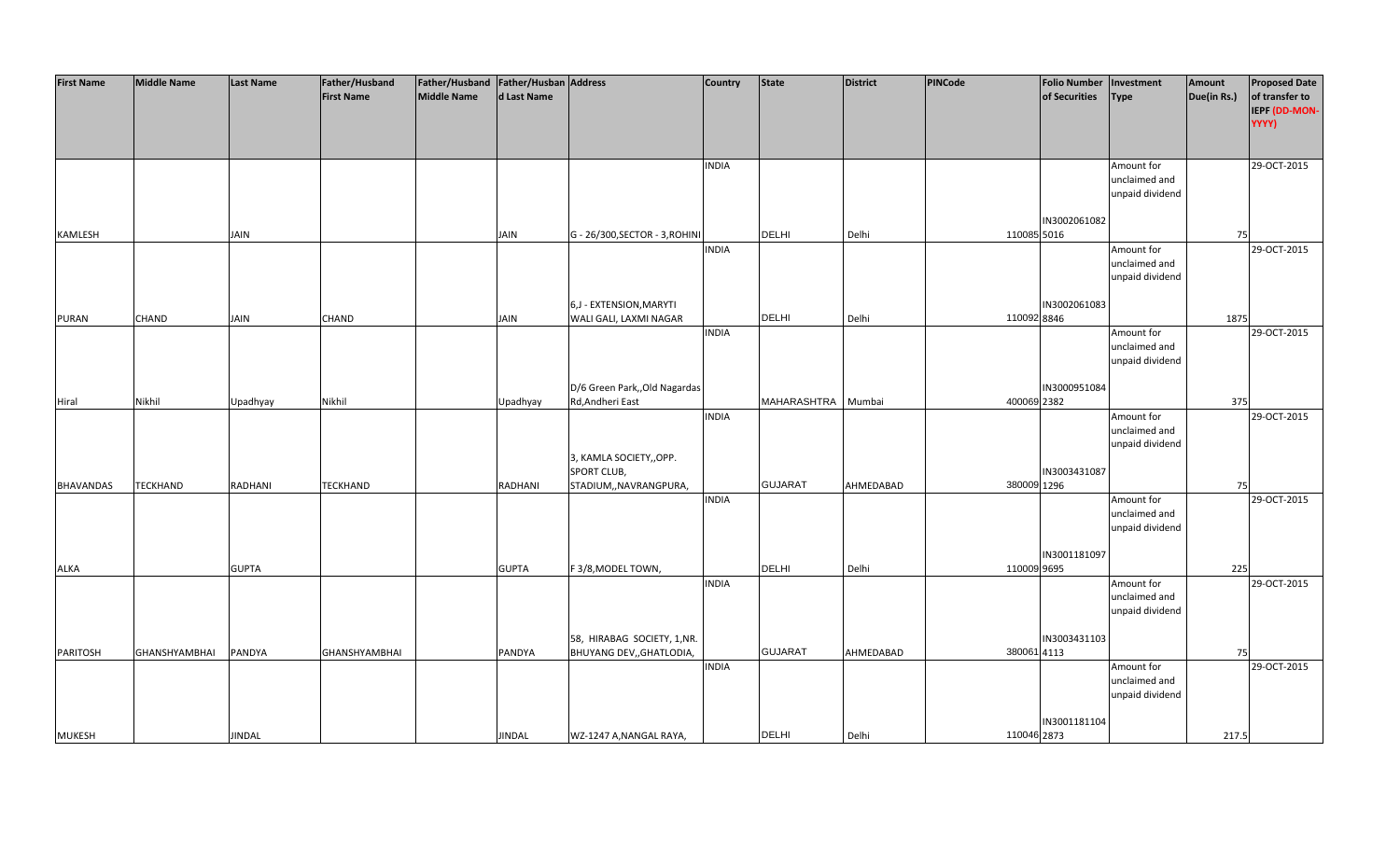| <b>First Name</b> | <b>Middle Name</b> | <b>Last Name</b> | Father/Husband    | Father/Husband Father/Husban Address |               |                                 | <b>Country</b> | State              | <b>District</b> | <b>PINCode</b> | <b>Folio Number</b> | Investment      | Amount      | <b>Proposed Date</b> |
|-------------------|--------------------|------------------|-------------------|--------------------------------------|---------------|---------------------------------|----------------|--------------------|-----------------|----------------|---------------------|-----------------|-------------|----------------------|
|                   |                    |                  | <b>First Name</b> | <b>Middle Name</b>                   | d Last Name   |                                 |                |                    |                 |                | of Securities       | <b>Type</b>     | Due(in Rs.) | of transfer to       |
|                   |                    |                  |                   |                                      |               |                                 |                |                    |                 |                |                     |                 |             | IEPF (DD-MON-        |
|                   |                    |                  |                   |                                      |               |                                 |                |                    |                 |                |                     |                 |             | YYYY)                |
|                   |                    |                  |                   |                                      |               |                                 |                |                    |                 |                |                     |                 |             |                      |
|                   |                    |                  |                   |                                      |               |                                 |                |                    |                 |                |                     |                 |             |                      |
|                   |                    |                  |                   |                                      |               |                                 | <b>INDIA</b>   |                    |                 |                |                     | Amount for      |             | 29-OCT-2015          |
|                   |                    |                  |                   |                                      |               |                                 |                |                    |                 |                |                     | unclaimed and   |             |                      |
|                   |                    |                  |                   |                                      |               |                                 |                |                    |                 |                |                     | unpaid dividend |             |                      |
|                   |                    |                  |                   |                                      |               |                                 |                |                    |                 |                |                     |                 |             |                      |
|                   |                    |                  |                   |                                      |               | <b>BL118 SHALIMAR</b>           |                |                    |                 |                | IN3004501109        |                 |             |                      |
| SALOCHNA          |                    | <b>GUPTA</b>     |                   |                                      | <b>GUPTA</b>  | <b>BAGH, WEST, NEW DELHI</b>    |                | <b>DELHI</b>       | Delhi           | 110052 5298    |                     |                 | 57          |                      |
|                   |                    |                  |                   |                                      |               |                                 |                |                    |                 |                |                     |                 |             |                      |
|                   |                    |                  |                   |                                      |               |                                 | <b>INDIA</b>   |                    |                 |                |                     | Amount for      |             | 29-OCT-2015          |
|                   |                    |                  |                   |                                      |               |                                 |                |                    |                 |                |                     | unclaimed and   |             |                      |
|                   |                    |                  |                   |                                      |               |                                 |                |                    |                 |                |                     | unpaid dividend |             |                      |
|                   |                    |                  |                   |                                      |               | 20, MIG HOUSING                 |                |                    |                 |                |                     |                 |             |                      |
|                   |                    |                  |                   |                                      |               | BOARD,, FLAT NO. 4 2,, RIDGE    |                |                    |                 |                | IN3022691120        |                 |             |                      |
| AMIT              | BALASAHEB          | <b>AHERRAO</b>   | BALASAHEB         |                                      | AHERRAO       | RD,                             |                | MAHARASHTRA NAGPUR |                 | 440027 8061    |                     |                 | 75          |                      |
|                   |                    |                  |                   |                                      |               |                                 | <b>INDIA</b>   |                    |                 |                |                     | Amount for      |             | 29-OCT-2015          |
|                   |                    |                  |                   |                                      |               |                                 |                |                    |                 |                |                     | unclaimed and   |             |                      |
|                   |                    |                  |                   |                                      |               |                                 |                |                    |                 |                |                     | unpaid dividend |             |                      |
|                   |                    |                  |                   |                                      |               |                                 |                |                    |                 |                |                     |                 |             |                      |
|                   |                    |                  |                   |                                      |               | FLAT NO-G-2, GROUND             |                |                    |                 |                |                     |                 |             |                      |
|                   |                    |                  |                   |                                      |               | FLOOR, SAHITH DELIGHT,          |                |                    |                 |                |                     |                 |             |                      |
|                   |                    |                  |                   |                                      | SATYANARAYA   | <b>GREEN GLEN LAYOUT, OUTER</b> |                |                    |                 |                | IN3022691123        |                 |             |                      |
| G                 |                    | SATYANARAYANA    |                   |                                      | <b>NA</b>     | RING ROAD, BELLANDUR            |                | KARNATAKA          | BANGALORE       | 560037 3231    |                     |                 | 7.5         |                      |
|                   |                    |                  |                   |                                      |               |                                 | <b>INDIA</b>   |                    |                 |                |                     | Amount for      |             | 29-OCT-2015          |
|                   |                    |                  |                   |                                      |               |                                 |                |                    |                 |                |                     | unclaimed and   |             |                      |
|                   |                    |                  |                   |                                      |               |                                 |                |                    |                 |                |                     | unpaid dividend |             |                      |
|                   |                    |                  |                   |                                      |               | 23/178 MHB                      |                |                    |                 |                |                     |                 |             |                      |
|                   |                    |                  |                   |                                      |               | COLONY, SARVODAY                |                |                    |                 |                | IN3008291135        |                 |             |                      |
| SITARAM           | ARJUN              | <b>BAWKAR</b>    | ARJUN             |                                      | <b>BAWKAR</b> | NAGAR, JOGESHWARI EAST          |                | MAHARASHTRA        | Mumbai          | 400060 0842    |                     |                 | 1.5         |                      |
|                   |                    |                  |                   |                                      |               |                                 | <b>INDIA</b>   |                    |                 |                |                     | Amount for      |             | 29-OCT-2015          |
|                   |                    |                  |                   |                                      |               |                                 |                |                    |                 |                |                     | unclaimed and   |             |                      |
|                   |                    |                  |                   |                                      |               |                                 |                |                    |                 |                |                     |                 |             |                      |
|                   |                    |                  |                   |                                      |               |                                 |                |                    |                 |                |                     | unpaid dividend |             |                      |
|                   |                    |                  |                   |                                      |               | <b>505 THAKKAR PALACE</b>       |                |                    |                 |                |                     |                 |             |                      |
|                   |                    |                  |                   |                                      |               | JANAKALYAN NAGAR, MARVE         |                |                    |                 |                | IN3005131147        |                 |             |                      |
| LISA              |                    | <b>WILSON</b>    |                   |                                      | <b>WILSON</b> | ROAD, MALAD WEST                |                | MAHARASHTRA        | Mumbai          | 400095 4537    |                     |                 | 30.75       |                      |
|                   |                    |                  |                   |                                      |               |                                 | <b>INDIA</b>   |                    |                 |                |                     | Amount for      |             | 29-OCT-2015          |
|                   |                    |                  |                   |                                      |               |                                 |                |                    |                 |                |                     | unclaimed and   |             |                      |
|                   |                    |                  |                   |                                      |               |                                 |                |                    |                 |                |                     | unpaid dividend |             |                      |
|                   |                    |                  |                   |                                      |               | 6, MAHALAKSHMI                  |                |                    |                 |                |                     |                 |             |                      |
|                   |                    |                  |                   |                                      |               | SOCIETY, B/H SUJATA             |                |                    |                 |                | IN3002391148        |                 |             |                      |
| <b>BHIMRAJ</b>    |                    | SOLANKI          |                   |                                      | SOLANKI       | FLATS, SHAHIBAUG                |                | <b>GUJARAT</b>     | AHMEDABAD       | 380004 0477    |                     |                 | 150         |                      |
|                   |                    |                  |                   |                                      |               |                                 | <b>INDIA</b>   |                    |                 |                |                     | Amount for      |             | 29-OCT-2015          |
|                   |                    |                  |                   |                                      |               |                                 |                |                    |                 |                |                     | unclaimed and   |             |                      |
|                   |                    |                  |                   |                                      |               |                                 |                |                    |                 |                |                     | unpaid dividend |             |                      |
|                   |                    |                  |                   |                                      |               |                                 |                |                    |                 |                |                     |                 |             |                      |
|                   |                    |                  |                   |                                      |               | A/3 SHIV SHAKTI FLATS, B/H      |                |                    |                 |                | IN3007571153        |                 |             |                      |
| SHAILESH          | M                  | WISHVASI         | м                 |                                      | WISHVASI      | SWIMMING POOL, KHOKHRA          |                | <b>GUJARAT</b>     | AHMEDABAD       | 380008 6268    |                     |                 | 75          |                      |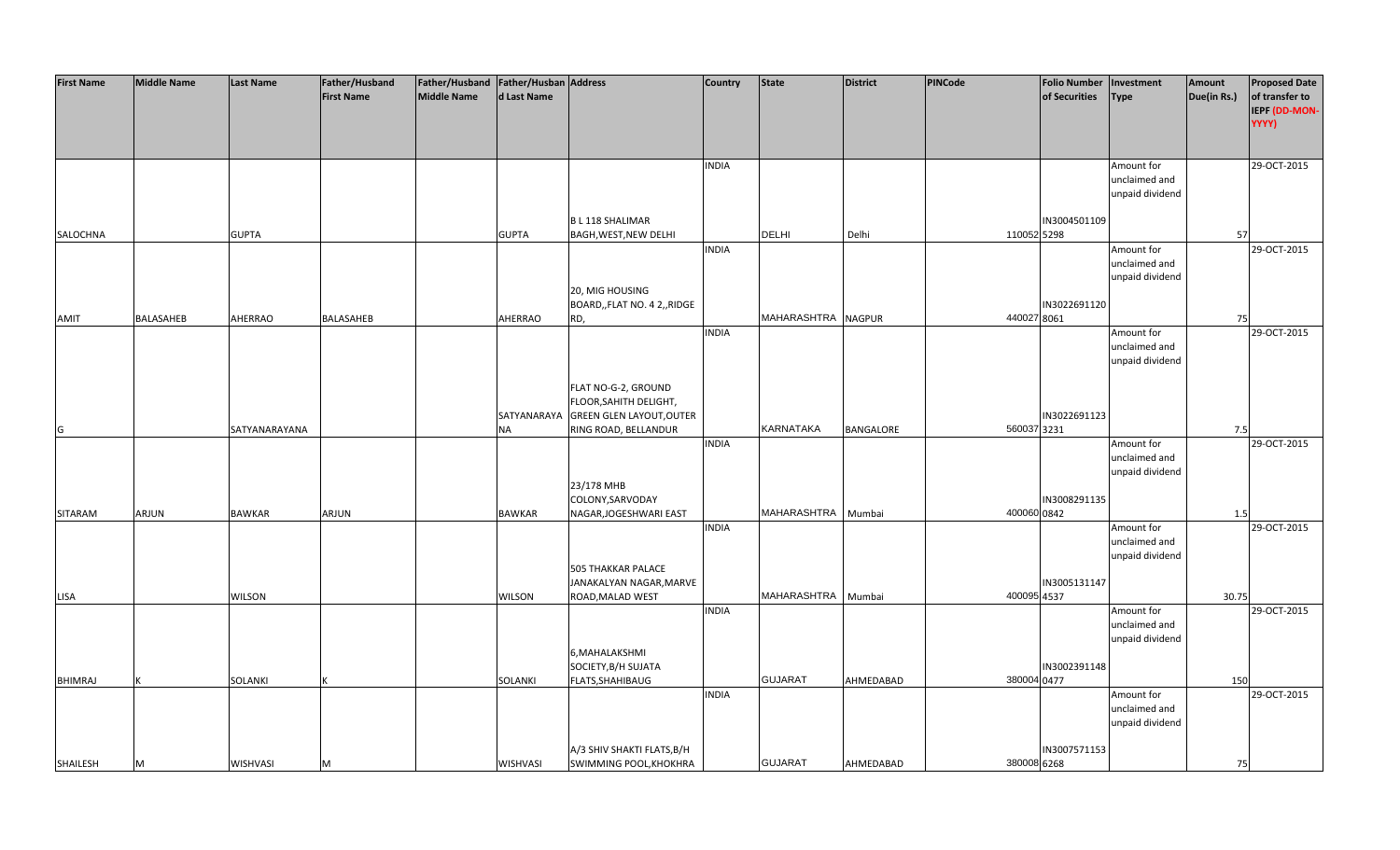| <b>First Name</b>      | <b>Middle Name</b> | <b>Last Name</b> | Father/Husband    | Father/Husband   Father/Husban   Address |                |                              | <b>Country</b> | <b>State</b>       | District           | PINCode     | <b>Folio Number</b> | Investment      | Amount      | <b>Proposed Date</b> |
|------------------------|--------------------|------------------|-------------------|------------------------------------------|----------------|------------------------------|----------------|--------------------|--------------------|-------------|---------------------|-----------------|-------------|----------------------|
|                        |                    |                  | <b>First Name</b> | <b>Middle Name</b>                       | d Last Name    |                              |                |                    |                    |             | of Securities       | <b>Type</b>     | Due(in Rs.) | of transfer to       |
|                        |                    |                  |                   |                                          |                |                              |                |                    |                    |             |                     |                 |             | IEPF (DD-MON-        |
|                        |                    |                  |                   |                                          |                |                              |                |                    |                    |             |                     |                 |             | YYYY)                |
|                        |                    |                  |                   |                                          |                |                              |                |                    |                    |             |                     |                 |             |                      |
|                        |                    |                  |                   |                                          |                |                              |                |                    |                    |             |                     |                 |             |                      |
|                        |                    |                  |                   |                                          |                |                              | <b>INDIA</b>   |                    |                    |             |                     | Amount for      |             | 29-OCT-2015          |
|                        |                    |                  |                   |                                          |                |                              |                |                    |                    |             |                     | unclaimed and   |             |                      |
|                        |                    |                  |                   |                                          |                |                              |                |                    |                    |             |                     | unpaid dividend |             |                      |
|                        |                    |                  |                   |                                          |                | 49 A 3RD                     |                |                    |                    |             |                     |                 |             |                      |
|                        |                    |                  |                   |                                          |                | FLOOR, GORDHANDAS            |                |                    |                    |             | IN3005131154        |                 |             |                      |
| RAJANIKANT             |                    | SHAH             |                   |                                          | SHAH           | LUINDING, CHARNI ROAD        |                | MAHARASHTRA        | Mumbai             | 400004 6190 |                     |                 | 1500        |                      |
|                        |                    |                  |                   |                                          |                |                              | <b>INDIA</b>   |                    |                    |             |                     | Amount for      |             | 29-OCT-2015          |
|                        |                    |                  |                   |                                          |                |                              |                |                    |                    |             |                     | unclaimed and   |             |                      |
|                        |                    |                  |                   |                                          |                |                              |                |                    |                    |             |                     | unpaid dividend |             |                      |
|                        |                    |                  |                   |                                          |                |                              |                |                    |                    |             |                     |                 |             |                      |
|                        |                    |                  |                   |                                          |                | S 8 TULSI FLAT, OPP PATIDAR  |                |                    |                    |             | IN3002141160        |                 |             |                      |
| JAGDISHKUMAR CHHANALAL |                    | CHAUHAN          | CHHANALAL         |                                          | CHAUHAN        | VADI PARA,                   |                | <b>GUJARAT</b>     | <b>MEHSANA</b>     | 384001 6220 |                     |                 | 26.25       |                      |
|                        |                    |                  |                   |                                          |                |                              | <b>INDIA</b>   |                    |                    |             |                     | Amount for      |             | 29-OCT-2015          |
|                        |                    |                  |                   |                                          |                |                              |                |                    |                    |             |                     | unclaimed and   |             |                      |
|                        |                    |                  |                   |                                          |                |                              |                |                    |                    |             |                     | unpaid dividend |             |                      |
|                        |                    |                  |                   |                                          |                |                              |                |                    |                    |             |                     |                 |             |                      |
|                        |                    |                  |                   |                                          |                | VILL POST BIRAULI, DIST      |                | <b>UTTAR</b>       |                    |             | IN3001831188        |                 |             |                      |
| <b>DEVENDRA</b>        |                    | SINGH            |                   |                                          | SINGH          | <b>BULANDSHAHR, U P</b>      |                | PRADESH            | <b>BULANDSHAHR</b> | 202390 1344 |                     |                 | 1.5         |                      |
|                        |                    |                  |                   |                                          |                |                              | <b>INDIA</b>   |                    |                    |             |                     | Amount for      |             | 29-OCT-2015          |
|                        |                    |                  |                   |                                          |                |                              |                |                    |                    |             |                     | unclaimed and   |             |                      |
|                        |                    |                  |                   |                                          |                | FLAT NO 20 4TH               |                |                    |                    |             |                     | unpaid dividend |             |                      |
|                        |                    |                  |                   |                                          |                | FLOOR, CHHAYA CO OP HSG      |                |                    |                    |             |                     |                 |             |                      |
|                        |                    |                  |                   |                                          |                | SOC PT MK MARG, BORIVALI     |                |                    |                    |             | IN3001831221        |                 |             |                      |
| RAJENDRA               | <b>ACHYUT</b>      | <b>TATKE</b>     | <b>ACHYUT</b>     |                                          | <b>TATKE</b>   | <b>WEST</b>                  |                | MAHARASHTRA        | Mumbai             | 400091 7546 |                     |                 | 0.75        |                      |
|                        |                    |                  |                   |                                          |                |                              | <b>INDIA</b>   |                    |                    |             |                     | Amount for      |             | 29-OCT-2015          |
|                        |                    |                  |                   |                                          |                |                              |                |                    |                    |             |                     | unclaimed and   |             |                      |
|                        |                    |                  |                   |                                          |                |                              |                |                    |                    |             |                     | unpaid dividend |             |                      |
|                        |                    |                  |                   |                                          |                | 601 DARPAN GAURAV            |                |                    |                    |             |                     |                 |             |                      |
|                        |                    |                  |                   |                                          |                | EMPIRE, FILM CITY ROAD       |                |                    |                    |             | IN3001831227        |                 |             |                      |
| <b>MUKHTAR</b>         | NABIBAKSH          | <b>QURESHI</b>   | NABIBAKSH         |                                          | <b>QURESHI</b> | KANYAPADA, MUMBAI            |                | MAHARASHTRA        | Mumbai             | 400063 7927 |                     |                 | 675         |                      |
|                        |                    |                  |                   |                                          |                |                              | <b>INDIA</b>   |                    |                    |             |                     | Amount for      |             | 29-OCT-2015          |
|                        |                    |                  |                   |                                          |                |                              |                |                    |                    |             |                     | unclaimed and   |             |                      |
|                        |                    |                  |                   |                                          |                |                              |                |                    |                    |             |                     | unpaid dividend |             |                      |
|                        |                    |                  |                   |                                          |                | <b>B 205 MANJULA SMURITI</b> |                |                    |                    |             |                     |                 |             |                      |
|                        |                    |                  |                   |                                          |                | <b>GUPTE RD, JAIHAND</b>     |                |                    |                    |             | IN3005131231        |                 |             |                      |
| <b>MAHENDRA</b>        | <b>HARILAL</b>     | <b>IHZOL</b>     | <b>HARILAL</b>    |                                          | <b>JOSHI</b>   | COLONY, DOMBIVALI WEST       |                | MAHARASHTRA Mumbai |                    | 421202 5863 |                     |                 | 150         |                      |
|                        |                    |                  |                   |                                          |                |                              | <b>INDIA</b>   |                    |                    |             |                     | Amount for      |             | 29-OCT-2015          |
|                        |                    |                  |                   |                                          |                |                              |                |                    |                    |             |                     | unclaimed and   |             |                      |
|                        |                    |                  |                   |                                          |                |                              |                |                    |                    |             |                     | unpaid dividend |             |                      |
|                        |                    |                  |                   |                                          |                | KHARBASH TOWERS FLAT NO      |                |                    |                    |             |                     |                 |             |                      |
|                        |                    |                  |                   |                                          |                | 3302, SHEIKH ZEAYAD ROAD, P  |                |                    |                    |             | IN3002141242        |                 |             |                      |
| AJAY                   | <b>BHAGWANDAS</b>  | <b>KARANI</b>    | <b>BHAGWANDAS</b> |                                          | KARANI         | O BOX NO 275                 |                | <b>GUJARAT</b>     | AHMEDABAD          | 999999 3158 |                     |                 | 19047       |                      |
|                        |                    |                  |                   |                                          |                |                              |                |                    |                    |             |                     |                 |             |                      |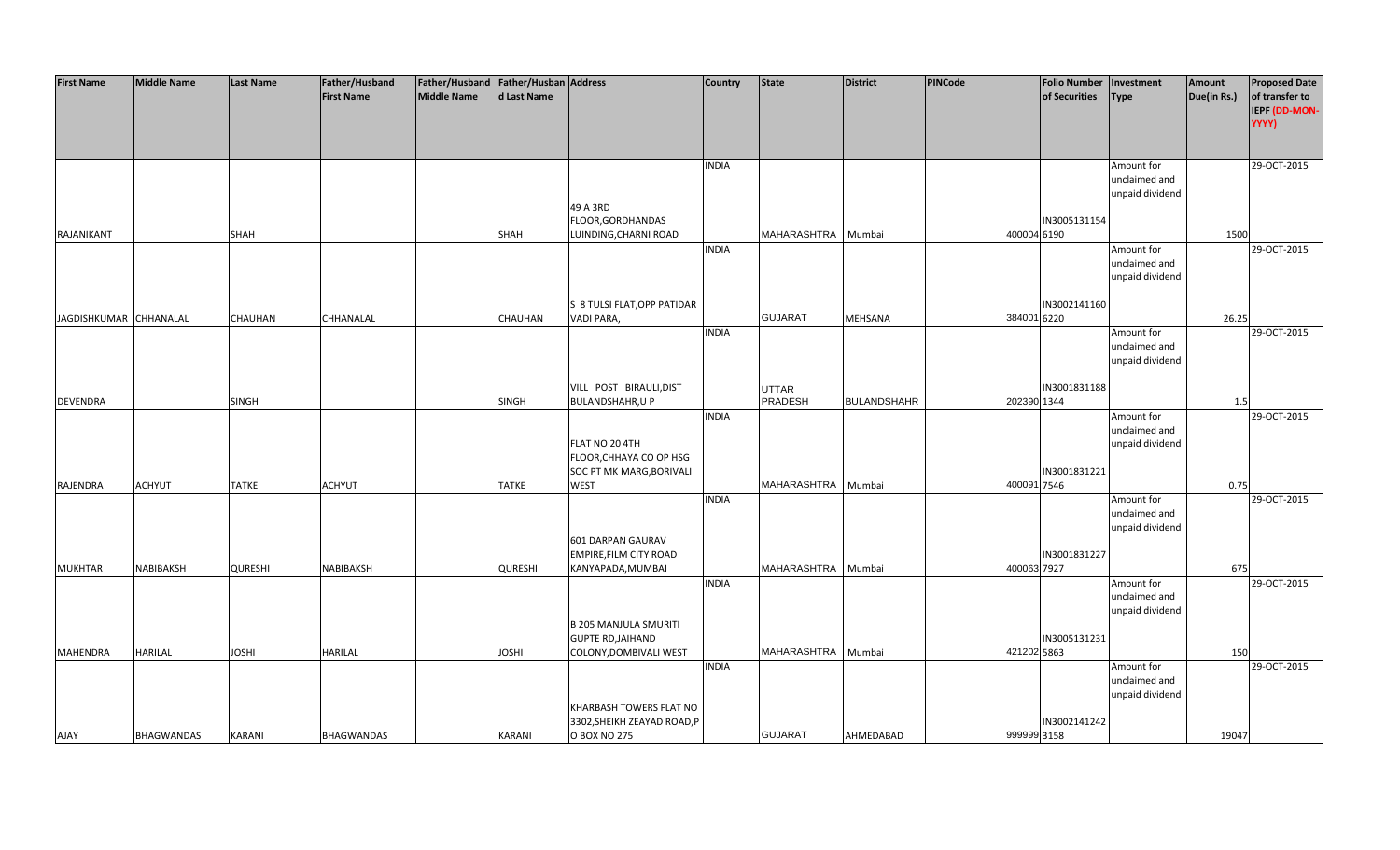| <b>First Name</b> | <b>Middle Name</b> | <b>Last Name</b> | Father/Husband    | Father/Husband Father/Husban Address |              |                            | <b>Country</b> | <b>State</b>       | <b>District</b>    | <b>PINCode</b> | <b>Folio Number</b> | Investment      | Amount      | <b>Proposed Date</b> |
|-------------------|--------------------|------------------|-------------------|--------------------------------------|--------------|----------------------------|----------------|--------------------|--------------------|----------------|---------------------|-----------------|-------------|----------------------|
|                   |                    |                  | <b>First Name</b> | <b>Middle Name</b>                   | d Last Name  |                            |                |                    |                    |                | of Securities       | <b>Type</b>     | Due(in Rs.) | of transfer to       |
|                   |                    |                  |                   |                                      |              |                            |                |                    |                    |                |                     |                 |             | IEPF (DD-MON-        |
|                   |                    |                  |                   |                                      |              |                            |                |                    |                    |                |                     |                 |             | YYYY)                |
|                   |                    |                  |                   |                                      |              |                            |                |                    |                    |                |                     |                 |             |                      |
|                   |                    |                  |                   |                                      |              |                            |                |                    |                    |                |                     |                 |             |                      |
|                   |                    |                  |                   |                                      |              |                            | <b>INDIA</b>   |                    |                    |                |                     | Amount for      |             | 29-OCT-2015          |
|                   |                    |                  |                   |                                      |              |                            |                |                    |                    |                |                     | unclaimed and   |             |                      |
|                   |                    |                  |                   |                                      |              |                            |                |                    |                    |                |                     | unpaid dividend |             |                      |
|                   |                    |                  |                   |                                      |              |                            |                |                    |                    |                |                     |                 |             |                      |
|                   |                    |                  |                   |                                      |              | 10/B, POSTAL               |                |                    |                    |                | IN3002141254        |                 |             |                      |
| <b>PRAKASH</b>    |                    | GANGWANI         |                   |                                      | GANGWANI     | COLONY, CHEMBUR            |                | MAHARASHTRA        | Mumbai             | 400071 9257    |                     |                 | 3750        |                      |
|                   |                    |                  |                   |                                      |              |                            | <b>INDIA</b>   |                    |                    |                |                     | Amount for      |             | 29-OCT-2015          |
|                   |                    |                  |                   |                                      |              |                            |                |                    |                    |                |                     | unclaimed and   |             |                      |
|                   |                    |                  |                   |                                      |              |                            |                |                    |                    |                |                     | unpaid dividend |             |                      |
|                   |                    |                  |                   |                                      |              |                            |                |                    |                    |                |                     |                 |             |                      |
|                   |                    |                  |                   |                                      |              | C/O RIDHI SIDDHI GLUCO     |                |                    |                    |                |                     |                 |             |                      |
|                   |                    |                  |                   |                                      |              | BIOLS LTD, PLOT NO 12      |                |                    |                    |                |                     |                 |             |                      |
|                   |                    |                  |                   |                                      |              | <b>SECTOR 9 IIE</b>        |                |                    |                    |                |                     |                 |             |                      |
|                   |                    |                  |                   |                                      |              | PANTNAGAR, RUDRAPUR        |                |                    | <b>UDHAM SINGH</b> |                | IN3001831256        |                 |             |                      |
| PAWAN             | <b>KUMAR</b>       | KHANDELWAL       | <b>KUMAR</b>      |                                      | KHANDELWAL   | UTTRANCHAL INDIA           |                | UTTARAKHAND        | <b>NAGAR</b>       | 111111 4082    |                     |                 | 101.25      |                      |
|                   |                    |                  |                   |                                      |              |                            | <b>INDIA</b>   |                    |                    |                |                     | Amount for      |             | 29-OCT-2015          |
|                   |                    |                  |                   |                                      |              |                            |                |                    |                    |                |                     | unclaimed and   |             |                      |
|                   |                    |                  |                   |                                      |              |                            |                |                    |                    |                |                     | unpaid dividend |             |                      |
|                   |                    |                  |                   |                                      |              |                            |                |                    |                    |                |                     |                 |             |                      |
|                   |                    |                  |                   |                                      |              | FLAT 113 BLOCK 19, BPCL(R) |                |                    |                    |                | IN3001831286        |                 |             |                      |
| <b>SNEHA</b>      | SRIKANT            | <b>DESAI</b>     | SRIKANT           |                                      | <b>DESAI</b> | STAFF COLONY, CHEMBUR      |                | MAHARASHTRA        | Mumbai             | 400074 1782    |                     |                 | 150         |                      |
|                   |                    |                  |                   |                                      |              |                            | <b>INDIA</b>   |                    |                    |                |                     | Amount for      |             | 29-OCT-2015          |
|                   |                    |                  |                   |                                      |              |                            |                |                    |                    |                |                     | unclaimed and   |             |                      |
|                   |                    |                  |                   |                                      |              | 2/6 JAI GANESH SAHAKAR     |                |                    |                    |                |                     | unpaid dividend |             |                      |
|                   |                    |                  |                   |                                      |              | <b>BUH</b>                 |                |                    |                    |                |                     |                 |             |                      |
|                   |                    |                  |                   |                                      |              | NIRMAN, SANSTHA, BHANDUP   |                |                    |                    |                | IN3005131304        |                 |             |                      |
| <b>JAGDISH</b>    | PARSHURAM          | GOSAVI           | PARSHURAM         |                                      | GOSAVI       | <b>WEST</b>                |                | MAHARASHTRA Mumbai |                    | 400078 2844    |                     |                 | 37.5        |                      |
|                   |                    |                  |                   |                                      |              |                            | <b>INDIA</b>   |                    |                    |                |                     | Amount for      |             | 29-OCT-2015          |
|                   |                    |                  |                   |                                      |              |                            |                |                    |                    |                |                     | unclaimed and   |             |                      |
|                   |                    |                  |                   |                                      |              |                            |                |                    |                    |                |                     | unpaid dividend |             |                      |
|                   |                    |                  |                   |                                      |              | I/5 KAKADE                 |                |                    |                    |                |                     |                 |             |                      |
|                   |                    |                  |                   |                                      |              | TOWNSHIP, KESHAV           |                |                    |                    |                | IN3005131311        |                 |             |                      |
| SANTOSH           |                    | DESHPANDE        |                   |                                      | DESHPANDE    | NAGAR, CHINCHWADGAON       |                | MAHARASHTRA PUNE   |                    | 411033 4637    |                     |                 | 15          |                      |
|                   |                    |                  |                   |                                      |              |                            | <b>INDIA</b>   |                    |                    |                |                     | Amount for      |             | 29-OCT-2015          |
|                   |                    |                  |                   |                                      |              |                            |                |                    |                    |                |                     | unclaimed and   |             |                      |
|                   |                    |                  |                   |                                      |              |                            |                |                    |                    |                |                     | unpaid dividend |             |                      |
|                   |                    |                  |                   |                                      |              | 1 B/2 MOVVA NEST,1ST       |                |                    |                    |                |                     |                 |             |                      |
|                   |                    |                  |                   |                                      |              | FLOOR NIZAMPET ROAD, NR    |                |                    |                    |                |                     |                 |             |                      |
|                   |                    |                  |                   |                                      |              | BHASKAR MODEL SCHOOL       |                | <b>ANDHRA</b>      |                    |                | IN3010221312        |                 |             |                      |
| GANGADHARA        | <b>RAO</b>         | PVS              | RAO               |                                      | P V S        | HYDERNAGAR                 |                | PRADESH            | <b>HYDERABAD</b>   | 500072 9911    |                     |                 | 75          |                      |
|                   |                    |                  |                   |                                      |              |                            | <b>INDIA</b>   |                    |                    |                |                     | Amount for      |             | 29-OCT-2015          |
|                   |                    |                  |                   |                                      |              |                            |                |                    |                    |                |                     | unclaimed and   |             |                      |
|                   |                    |                  |                   |                                      |              |                            |                |                    |                    |                |                     | unpaid dividend |             |                      |
|                   |                    |                  |                   |                                      |              |                            |                |                    |                    |                |                     |                 |             |                      |
|                   |                    |                  |                   |                                      |              |                            |                | <b>DELHI</b>       |                    |                | IN3002141322        |                 |             |                      |
| SANJAY            | <b>KUMAR</b>       | AGGARWAL         | <b>KUMAR</b>      |                                      | AGGARWAL     | H 3/78 SECTOR 18 ROHINI,   |                |                    | Delhi              | 110085 4384    |                     |                 | 394.5       |                      |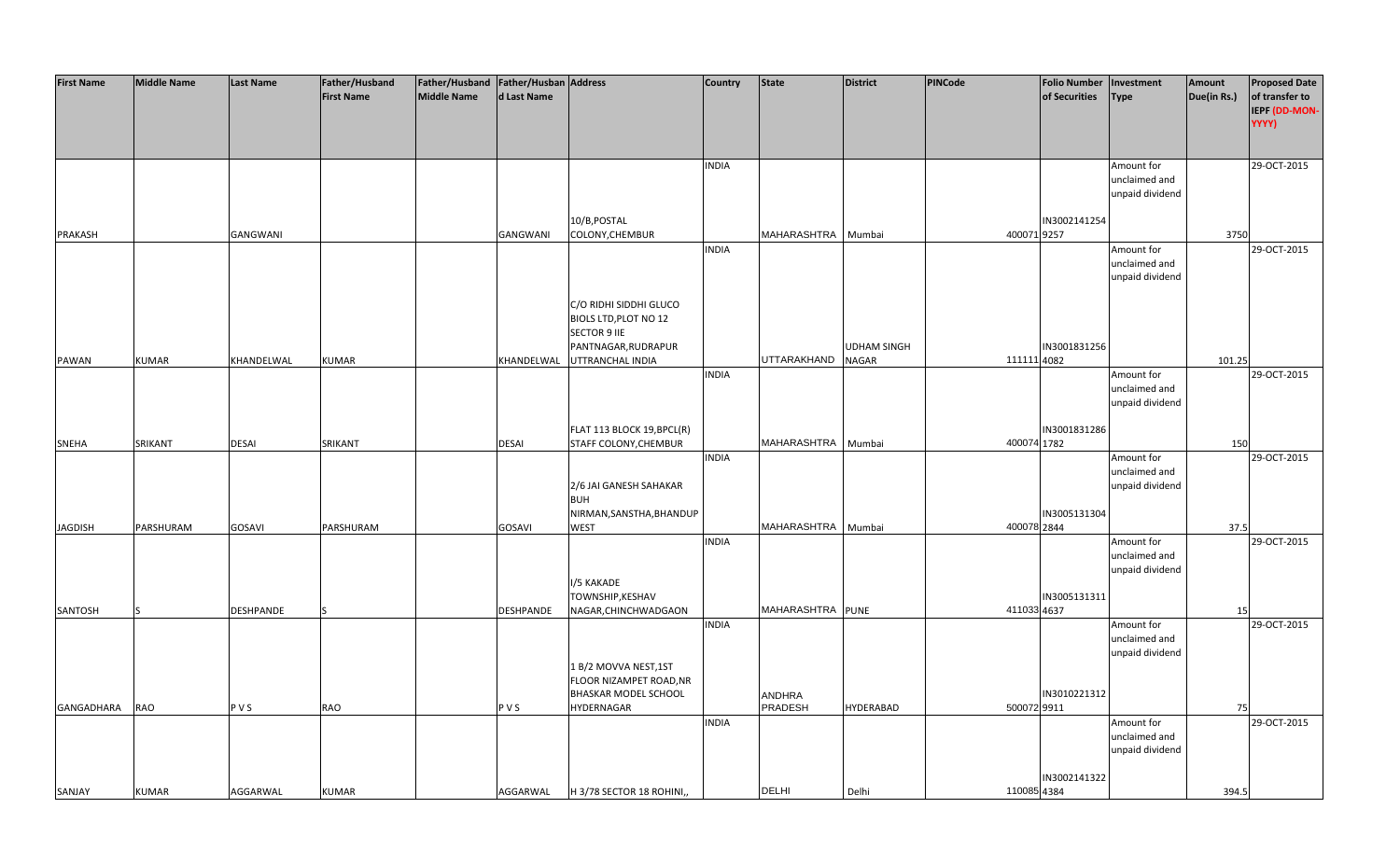| <b>First Name</b> | <b>Middle Name</b> | <b>Last Name</b> | Father/Husband    | Father/Husband   Father/Husban   Address |                  |                                                | <b>Country</b> | <b>State</b>       | <b>District</b> | <b>PINCode</b> | <b>Folio Number</b> | Investment      | Amount      | <b>Proposed Date</b> |
|-------------------|--------------------|------------------|-------------------|------------------------------------------|------------------|------------------------------------------------|----------------|--------------------|-----------------|----------------|---------------------|-----------------|-------------|----------------------|
|                   |                    |                  | <b>First Name</b> | <b>Middle Name</b>                       | d Last Name      |                                                |                |                    |                 |                | of Securities       | <b>Type</b>     | Due(in Rs.) | of transfer to       |
|                   |                    |                  |                   |                                          |                  |                                                |                |                    |                 |                |                     |                 |             | IEPF (DD-MON-        |
|                   |                    |                  |                   |                                          |                  |                                                |                |                    |                 |                |                     |                 |             | YYYY)                |
|                   |                    |                  |                   |                                          |                  |                                                |                |                    |                 |                |                     |                 |             |                      |
|                   |                    |                  |                   |                                          |                  |                                                |                |                    |                 |                |                     |                 |             |                      |
|                   |                    |                  |                   |                                          |                  |                                                | <b>INDIA</b>   |                    |                 |                |                     | Amount for      |             | 29-OCT-2015          |
|                   |                    |                  |                   |                                          |                  |                                                |                |                    |                 |                |                     | unclaimed and   |             |                      |
|                   |                    |                  |                   |                                          |                  |                                                |                |                    |                 |                |                     | unpaid dividend |             |                      |
|                   |                    |                  |                   |                                          |                  | A/5 RAMYA KUNJ                                 |                |                    |                 |                |                     |                 |             |                      |
|                   |                    |                  |                   |                                          |                  | SOCIETY, ISANPUR                               |                |                    |                 |                | IN3004501338        |                 |             |                      |
| <b>MAHENDRA</b>   |                    | <b>GUPTA</b>     |                   |                                          | <b>GUPTA</b>     | ROAD, ISANPUR                                  |                | <b>GUJARAT</b>     | AHMEDABAD       | 382443 1597    |                     |                 | 75          |                      |
|                   |                    |                  |                   |                                          |                  |                                                | <b>INDIA</b>   |                    |                 |                |                     | Amount for      |             | 29-OCT-2015          |
|                   |                    |                  |                   |                                          |                  |                                                |                |                    |                 |                |                     | unclaimed and   |             |                      |
|                   |                    |                  |                   |                                          |                  |                                                |                |                    |                 |                |                     | unpaid dividend |             |                      |
|                   |                    |                  |                   |                                          |                  | MUJIB COLONY, NEAR                             |                |                    |                 |                |                     |                 |             |                      |
|                   |                    |                  |                   |                                          |                  | ROSHAN GATE, GALLI NO. 02                      |                |                    |                 |                | IN3002141359        |                 |             |                      |
| SIDDIQUI          | MUHAMMAD           | <b>IMADUDDIN</b> | MUHAMMAD          |                                          | <b>IMADUDDIN</b> | <b>HOUSE 41143</b>                             |                | <b>BIHAR</b>       | AURANGABAD      | 431001 5251    |                     |                 | 15          |                      |
|                   |                    |                  |                   |                                          |                  |                                                | <b>INDIA</b>   |                    |                 |                |                     | Amount for      |             | 29-OCT-2015          |
|                   |                    |                  |                   |                                          |                  |                                                |                |                    |                 |                |                     | unclaimed and   |             |                      |
|                   |                    |                  |                   |                                          |                  |                                                |                |                    |                 |                |                     | unpaid dividend |             |                      |
|                   |                    |                  |                   |                                          |                  |                                                |                |                    |                 |                |                     |                 |             |                      |
|                   |                    |                  |                   |                                          |                  | 30 RAMMOHAN VIHAR DAYAL                        |                | <b>UTTAR</b>       |                 |                | IN3005131392        |                 |             |                      |
| <b>NUTAN</b>      |                    | <b>GUPTA</b>     |                   |                                          | <b>GUPTA</b>     | BAGH, AGRA,                                    |                | PRADESH            | AGRA            | 282005 8553    |                     |                 | 150         |                      |
|                   |                    |                  |                   |                                          |                  |                                                | <b>INDIA</b>   |                    |                 |                |                     | Amount for      |             | 29-OCT-2015          |
|                   |                    |                  |                   |                                          |                  |                                                |                |                    |                 |                |                     | unclaimed and   |             |                      |
|                   |                    |                  |                   |                                          |                  |                                                |                |                    |                 |                |                     | unpaid dividend |             |                      |
|                   |                    |                  |                   |                                          |                  | PATEL APARTMENT D                              |                |                    |                 |                |                     |                 |             |                      |
|                   |                    |                  |                   |                                          |                  | WING., FLAT 404, MAULANA                       |                |                    |                 |                |                     |                 |             |                      |
|                   |                    |                  |                   |                                          |                  | AZAD ROAD, NAGPADA                             |                |                    |                 |                | IN3008881452        |                 |             |                      |
| MAIMUNA           |                    | <b>MERCHANT</b>  |                   |                                          | MERCHANT         | JUNCTION,                                      |                | MAHARASHTRA Mumbai |                 | 400008 3284    |                     |                 | 37.5        |                      |
|                   |                    |                  |                   |                                          |                  |                                                | <b>INDIA</b>   |                    |                 |                |                     | Amount for      |             | 29-OCT-2015          |
|                   |                    |                  |                   |                                          |                  |                                                |                |                    |                 |                |                     | unclaimed and   |             |                      |
|                   |                    |                  |                   |                                          |                  | OM SHANTI NIKETAN BLDG                         |                |                    |                 |                |                     | unpaid dividend |             |                      |
|                   |                    |                  |                   |                                          |                  | FLAT NO 18,C WING 1ST                          |                |                    |                 |                |                     |                 |             |                      |
|                   |                    |                  |                   |                                          |                  | <b>FLOOR DEVISHA</b>                           |                |                    |                 |                | IN3005131477        |                 |             |                      |
| <b>MAYUR</b>      | KHUBILAL           | JAIN             | KHUBILAL          |                                          | <b>JAIN</b>      | ROAD, PALGHAR                                  |                | MAHARASHTRA Mumbai |                 | 401404 9359    |                     |                 | 75          |                      |
|                   |                    |                  |                   |                                          |                  |                                                | <b>INDIA</b>   |                    |                 |                |                     | Amount for      |             | 29-OCT-2015          |
|                   |                    |                  |                   |                                          |                  |                                                |                |                    |                 |                |                     | unclaimed and   |             |                      |
|                   |                    |                  |                   |                                          |                  |                                                |                |                    |                 |                |                     | unpaid dividend |             |                      |
|                   |                    |                  |                   |                                          |                  |                                                |                |                    |                 |                |                     |                 |             |                      |
|                   |                    |                  |                   |                                          |                  | 410 LAXMI SOCIETY, NR LAW                      |                |                    |                 |                | IN3015491492        |                 |             |                      |
| <b>INDUBEN</b>    | <b>DINESHBHAI</b>  | PATEL            | <b>DINESHBHAI</b> |                                          | PATEL            | GARDEN, AHMEDABAD                              |                | <b>GUJARAT</b>     | AHMEDABAD       | 380006 4760    |                     |                 | 75          |                      |
|                   |                    |                  |                   |                                          |                  |                                                | <b>INDIA</b>   |                    |                 |                |                     | Amount for      |             | 29-OCT-2015          |
|                   |                    |                  |                   |                                          |                  |                                                |                |                    |                 |                |                     | unclaimed and   |             |                      |
|                   |                    |                  |                   |                                          |                  |                                                |                |                    |                 |                |                     | unpaid dividend |             |                      |
|                   |                    |                  |                   |                                          |                  |                                                |                |                    |                 |                | IN3015491492        |                 |             |                      |
| <b>DINESHBHAI</b> | <b>ASHABHAI</b>    | <b>PATEL</b>     | ASHABHAI          |                                          | <b>PATEL</b>     | 410 LAXMI SOCIETY, NR LAW<br>GARDEN, AHMEDABAD |                | <b>GUJARAT</b>     | AHMEDABAD       | 380006 6087    |                     |                 | 75          |                      |
|                   |                    |                  |                   |                                          |                  |                                                |                |                    |                 |                |                     |                 |             |                      |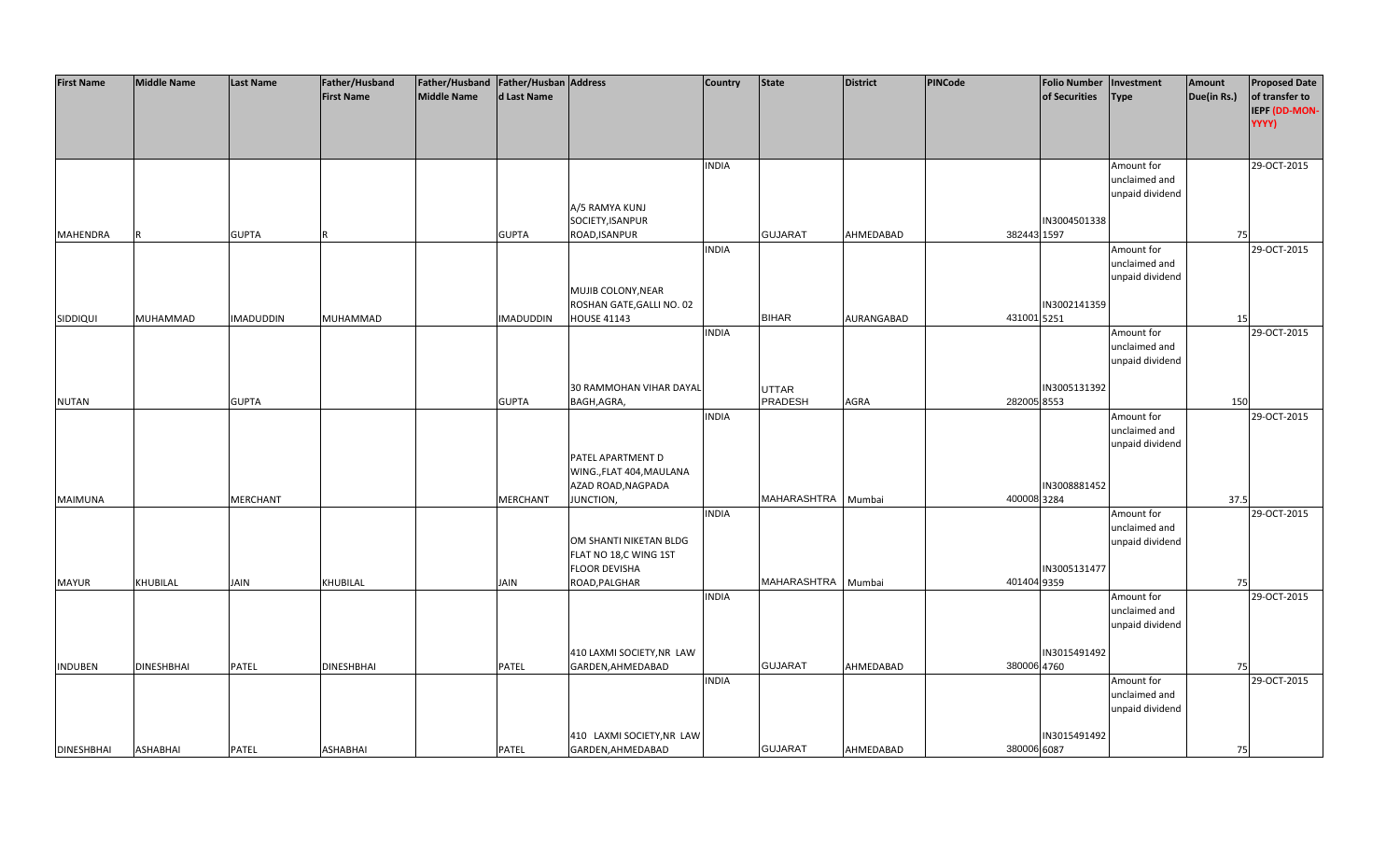| <b>First Name</b> | <b>Middle Name</b> | <b>Last Name</b>  | Father/Husband     | Father/Husband   Father/Husban   Address |                   |                            | <b>Country</b> | <b>State</b>       | <b>District</b> | PINCode     | <b>Folio Number</b> | Investment      | Amount      | <b>Proposed Date</b> |
|-------------------|--------------------|-------------------|--------------------|------------------------------------------|-------------------|----------------------------|----------------|--------------------|-----------------|-------------|---------------------|-----------------|-------------|----------------------|
|                   |                    |                   | <b>First Name</b>  | <b>Middle Name</b>                       | d Last Name       |                            |                |                    |                 |             | of Securities       | <b>Type</b>     | Due(in Rs.) | of transfer to       |
|                   |                    |                   |                    |                                          |                   |                            |                |                    |                 |             |                     |                 |             | IEPF (DD-MON-        |
|                   |                    |                   |                    |                                          |                   |                            |                |                    |                 |             |                     |                 |             |                      |
|                   |                    |                   |                    |                                          |                   |                            |                |                    |                 |             |                     |                 |             | YYYY)                |
|                   |                    |                   |                    |                                          |                   |                            |                |                    |                 |             |                     |                 |             |                      |
|                   |                    |                   |                    |                                          |                   |                            |                |                    |                 |             |                     |                 |             |                      |
|                   |                    |                   |                    |                                          |                   |                            | <b>INDIA</b>   |                    |                 |             |                     | Amount for      |             | 29-OCT-2015          |
|                   |                    |                   |                    |                                          |                   |                            |                |                    |                 |             |                     | unclaimed and   |             |                      |
|                   |                    |                   |                    |                                          |                   |                            |                |                    |                 |             |                     | unpaid dividend |             |                      |
|                   |                    |                   |                    |                                          |                   |                            |                |                    |                 |             |                     |                 |             |                      |
|                   |                    |                   |                    |                                          |                   | A-3 VIPULVATIKA VIBHAG -   |                |                    |                 |             |                     |                 |             |                      |
|                   |                    |                   |                    |                                          |                   | 2, OPP DIYA DARSHAN        |                |                    |                 |             |                     |                 |             |                      |
|                   |                    |                   |                    |                                          |                   |                            |                |                    |                 |             |                     |                 |             |                      |
| RAMESHCHAND       |                    |                   |                    |                                          |                   | SOCIETY, BEHIND JALPARI    |                |                    |                 |             | IN3015491545        |                 |             |                      |
| <b>RA</b>         | <b>JADAVJIBHAI</b> | PATEL             | <b>JADAVJIBHAI</b> |                                          | PATEL             | <b>SOCIETY ELLORA PARK</b> |                | <b>GUJARAT</b>     | VADODARA        | 390600 3409 |                     |                 | 375         |                      |
|                   |                    |                   |                    |                                          |                   |                            | <b>INDIA</b>   |                    |                 |             |                     | Amount for      |             | 29-OCT-2015          |
|                   |                    |                   |                    |                                          |                   |                            |                |                    |                 |             |                     | unclaimed and   |             |                      |
|                   |                    |                   |                    |                                          |                   |                            |                |                    |                 |             |                     | unpaid dividend |             |                      |
|                   |                    |                   |                    |                                          |                   |                            |                |                    |                 |             |                     |                 |             |                      |
|                   |                    |                   |                    |                                          |                   | 22 VIVEKANAND PURI, AZAD   |                |                    |                 |             | IN3015491563        |                 |             |                      |
| ALOK              |                    | SINGHAL           |                    |                                          | SINGHAL           | MARG, SARAI RAHILLA        |                | <b>DELHI</b>       | Delhi           | 110007 4198 |                     |                 | 225         |                      |
|                   |                    |                   |                    |                                          |                   |                            |                |                    |                 |             |                     |                 |             |                      |
|                   |                    |                   |                    |                                          |                   |                            | <b>INDIA</b>   |                    |                 |             |                     | Amount for      |             | 29-OCT-2015          |
|                   |                    |                   |                    |                                          |                   |                            |                |                    |                 |             |                     | unclaimed and   |             |                      |
|                   |                    |                   |                    |                                          |                   |                            |                |                    |                 |             |                     | unpaid dividend |             |                      |
|                   |                    |                   |                    |                                          |                   | 183 GURU RAM DAS           |                |                    |                 |             |                     |                 |             |                      |
|                   |                    |                   |                    |                                          |                   | NAGAR, BEHIND YADAV        |                |                    |                 |             |                     |                 |             |                      |
|                   |                    |                   |                    |                                          |                   | NURSING HOME, LAXMI        |                |                    |                 |             | IN3015491633        |                 |             |                      |
| <b>RAJENDER</b>   |                    | <b>VERMA</b>      |                    |                                          | <b>VERMA</b>      | <b>NAGAR</b>               |                | <b>DELHI</b>       | Delhi           | 110092 7411 |                     |                 | 375         |                      |
|                   |                    |                   |                    |                                          |                   |                            | <b>INDIA</b>   |                    |                 |             |                     | Amount for      |             | 29-OCT-2015          |
|                   |                    |                   |                    |                                          |                   |                            |                |                    |                 |             |                     | unclaimed and   |             |                      |
|                   |                    |                   |                    |                                          |                   |                            |                |                    |                 |             |                     | unpaid dividend |             |                      |
|                   |                    |                   |                    |                                          |                   |                            |                |                    |                 |             |                     |                 |             |                      |
|                   |                    |                   |                    |                                          |                   | 702 RUCHITA TOWERS, JUHU   |                |                    |                 |             |                     |                 |             |                      |
|                   |                    |                   |                    |                                          |                   | <b>VERSOVA LINK</b>        |                |                    |                 |             | IN3015491847        |                 |             |                      |
| PRAGNYA           |                    | <b>CHANDARANA</b> |                    |                                          | <b>CHANDARANA</b> | ROAD, ANDHERI WEST         |                | MAHARASHTRA Mumbai |                 | 400053 5143 |                     |                 | 375         |                      |
|                   |                    |                   |                    |                                          |                   |                            | <b>INDIA</b>   |                    |                 |             |                     | Amount for      |             | 29-OCT-2015          |
|                   |                    |                   |                    |                                          |                   |                            |                |                    |                 |             |                     | unclaimed and   |             |                      |
|                   |                    |                   |                    |                                          |                   |                            |                |                    |                 |             |                     | unpaid dividend |             |                      |
|                   |                    |                   |                    |                                          |                   |                            |                |                    |                 |             |                     |                 |             |                      |
|                   |                    |                   |                    |                                          |                   | 401 SHREE SIDDHI           |                |                    |                 |             | IN3013301945        |                 |             |                      |
| <b>ASHOK</b>      | SAMRATHMAL         | SHAH              | SAMRATHMAL         |                                          | SHAH              | COMPLEX, ASHA NAGAR,       |                | <b>GUJARAT</b>     | <b>NAVSARI</b>  | 396445 8861 |                     |                 | 75          |                      |
|                   |                    |                   |                    |                                          |                   |                            | <b>INDIA</b>   |                    |                 |             |                     |                 |             | 29-OCT-2015          |
|                   |                    |                   |                    |                                          |                   |                            |                |                    |                 |             |                     | Amount for      |             |                      |
|                   |                    |                   |                    |                                          |                   |                            |                |                    |                 |             |                     | unclaimed and   |             |                      |
|                   |                    |                   |                    |                                          |                   |                            |                |                    |                 |             |                     | unpaid dividend |             |                      |
|                   |                    |                   |                    |                                          |                   |                            |                |                    |                 |             |                     |                 |             |                      |
|                   |                    |                   |                    |                                          |                   | A 8 DEVAL APTS, OPP        |                |                    |                 |             | IN3015491953        |                 |             |                      |
| <b>MITAL</b>      | <b>TUSHAR</b>      | PATEL             | <b>TUSHAR</b>      |                                          | PATEL             | MANGALYA COMPLEX, VASNA    |                | <b>GUJARAT</b>     | AHMEDABAD       | 380007 0485 |                     |                 | 75          |                      |
|                   |                    |                   |                    |                                          |                   |                            | <b>INDIA</b>   |                    |                 |             |                     | Amount for      |             | 29-OCT-2015          |
|                   |                    |                   |                    |                                          |                   |                            |                |                    |                 |             |                     | unclaimed and   |             |                      |
|                   |                    |                   |                    |                                          |                   |                            |                |                    |                 |             |                     | unpaid dividend |             |                      |
|                   |                    |                   |                    |                                          |                   |                            |                |                    |                 |             |                     |                 |             |                      |
|                   |                    |                   |                    |                                          |                   | MHB COLONY 7/482 JAI       |                |                    |                 |             |                     |                 |             |                      |
|                   |                    |                   |                    |                                          |                   | MAHARASHTRA NAG, MAGHA     |                |                    |                 |             | IN3013302003        |                 |             |                      |
| PARASRAM          | ß                  | <b>HAWLE</b>      |                    |                                          | <b>HAWLE</b>      | THANE, BORIVLI EAST        |                | MAHARASHTRA Mumbai |                 | 400066 2625 |                     |                 | 187.5       |                      |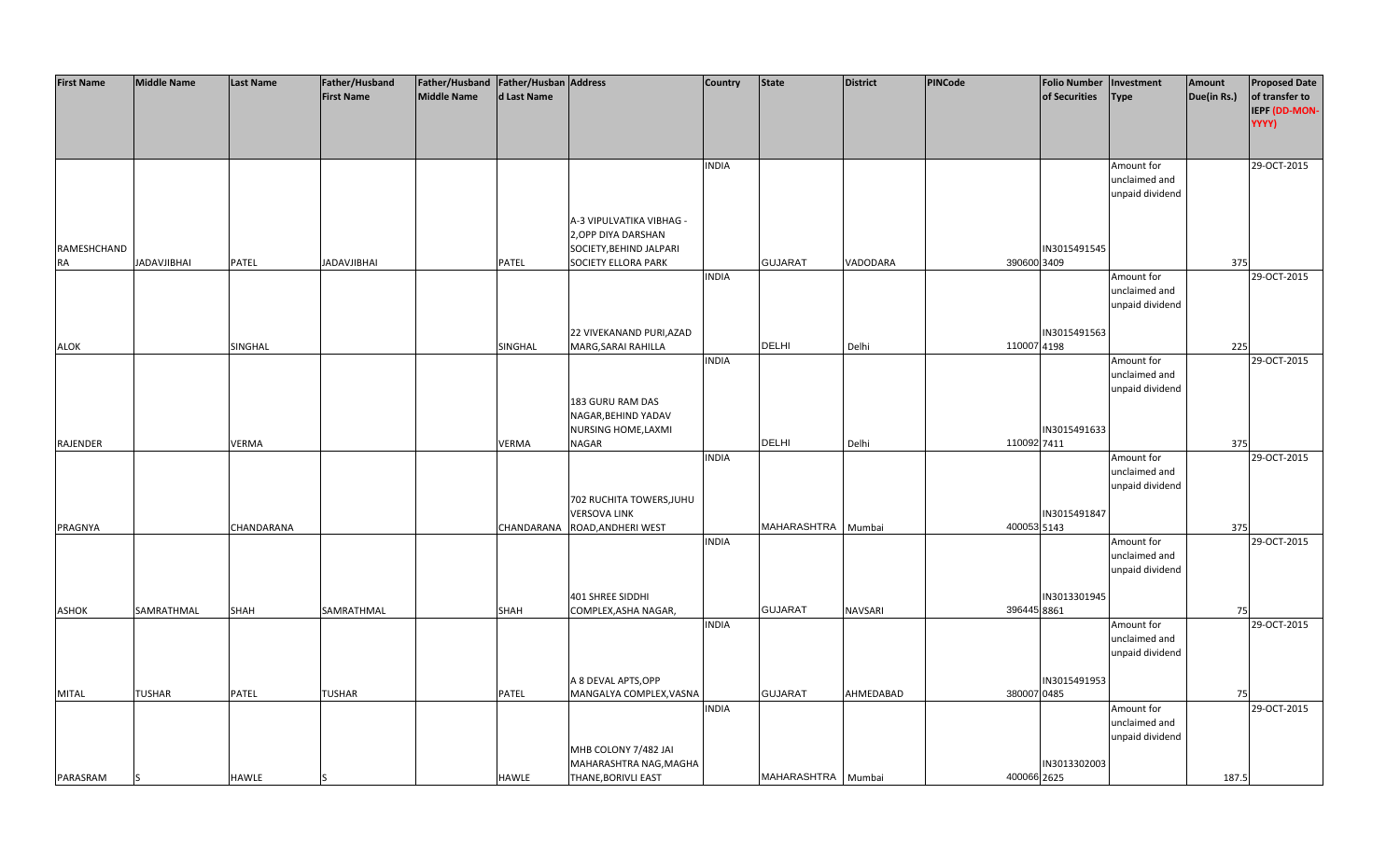| <b>First Name</b> | <b>Middle Name</b> | <b>Last Name</b> | Father/Husband<br><b>First Name</b> | Father/Husband   Father/Husban   Address<br><b>Middle Name</b> | d Last Name     |                                                                                         | <b>Country</b> | <b>State</b>       | <b>District</b>  | <b>PINCode</b> | <b>Folio Number</b><br>of Securities | Investment<br><b>Type</b>                      | Amount<br>Due(in Rs.) | <b>Proposed Date</b><br>of transfer to<br>IEPF (DD-MON-<br>YYYY) |
|-------------------|--------------------|------------------|-------------------------------------|----------------------------------------------------------------|-----------------|-----------------------------------------------------------------------------------------|----------------|--------------------|------------------|----------------|--------------------------------------|------------------------------------------------|-----------------------|------------------------------------------------------------------|
|                   |                    |                  |                                     |                                                                |                 |                                                                                         | <b>INDIA</b>   |                    |                  |                |                                      | Amount for<br>unclaimed and<br>unpaid dividend |                       | 29-OCT-2015                                                      |
| PRAJAPATI         | <b>JAYANTIBHAI</b> | SHAMBHUBHAI      | <b>JAYANTIBHAI</b>                  |                                                                |                 | AT-POST.LANGHNAJ, NEAR<br>SHAMBHUBHAI POLICE STATION,                                   |                | <b>GUJARAT</b>     | <b>MEHSANA</b>   | 384001 4483    | IN3022772003                         |                                                | 37.5                  |                                                                  |
|                   |                    |                  |                                     |                                                                |                 |                                                                                         | <b>INDIA</b>   |                    |                  |                |                                      | Amount for<br>unclaimed and<br>unpaid dividend |                       | 29-OCT-2015                                                      |
| ANAND             | <b>KUMAR</b>       |                  | <b>KUMAR</b>                        |                                                                |                 | RZ-114, SANTOSH<br>PARK, UTTAM NAGAR                                                    |                | <b>DELHI</b>       | Delhi            | 110059 8775    | IN3024372011                         |                                                | 75                    |                                                                  |
|                   |                    |                  |                                     |                                                                |                 |                                                                                         | <b>INDIA</b>   |                    |                  |                |                                      | Amount for<br>unclaimed and<br>unpaid dividend |                       | 29-OCT-2015                                                      |
| Palanisamy        | Nallasivam         |                  | Nallasivam                          |                                                                |                 | 21/48/C,, Perumal Gounder<br>Kadu,, Chennimalai Road,                                   |                | TAMIL NADU         | ERODE            | 638001 7819    | IN3028712019                         |                                                | 3.75                  |                                                                  |
|                   |                    |                  |                                     |                                                                |                 |                                                                                         | <b>INDIA</b>   |                    |                  |                |                                      | Amount for<br>unclaimed and<br>unpaid dividend |                       | 29-OCT-2015                                                      |
| <b>SUSHIL</b>     | VINAYAK            | <b>KATREKAR</b>  | <b>VINAYAK</b>                      |                                                                | <b>KATREKAR</b> | PO BOX 73898, ABU DHABI,                                                                |                | <b>GUJARAT</b>     | AHMEDABAD        | 111111 2778    | IN3013302023                         |                                                | 150                   |                                                                  |
|                   |                    |                  |                                     |                                                                |                 | CHAKRAVARTI CHAWL ROOM<br>NO 4, NEAR SAIBABA MANDIR<br>BESANT STREET, KHOTWADI          | <b>INDIA</b>   |                    |                  |                | IN3011512241                         | Amount for<br>unclaimed and<br>unpaid dividend |                       | 29-OCT-2015                                                      |
| <b>DINESH</b>     | <b>BABUBHAI</b>    | VAN              | <b>BABUBHAI</b>                     |                                                                | VAN             | SANTACRUZ WEST                                                                          | <b>INDIA</b>   | MAHARASHTRA Mumbai |                  | 400054 0654    |                                      | Amount for                                     | 375                   | 29-OCT-2015                                                      |
| SUNIL             | <b>GOPIKISHAN</b>  | GARG             | <b>GOPIKISHAN</b>                   |                                                                | GARG            | ROOM NO 16 2ND<br>FLOOR, CENTRAL BLDG NO<br>3, BOMANJI MASTER RD                        |                | MAHARASHTRA        | Mumbai           | 400002 1272    | IN3011512262                         | unclaimed and<br>unpaid dividend               | 75                    |                                                                  |
| SATRAM            | AMARCHAND          |                  | AMARCHAND                           |                                                                |                 | 12 1ST CROSS KUMARA COT<br>LAYOUT, BEHIND DESAI<br>NURSING, HOME HIGH<br><b>GROUNDS</b> | <b>INDIA</b>   | KARNATAKA          | <b>BANGALORE</b> | 560001 5149    | IN3011512287                         | Amount for<br>unclaimed and<br>unpaid dividend | 37.5                  | 29-OCT-2015                                                      |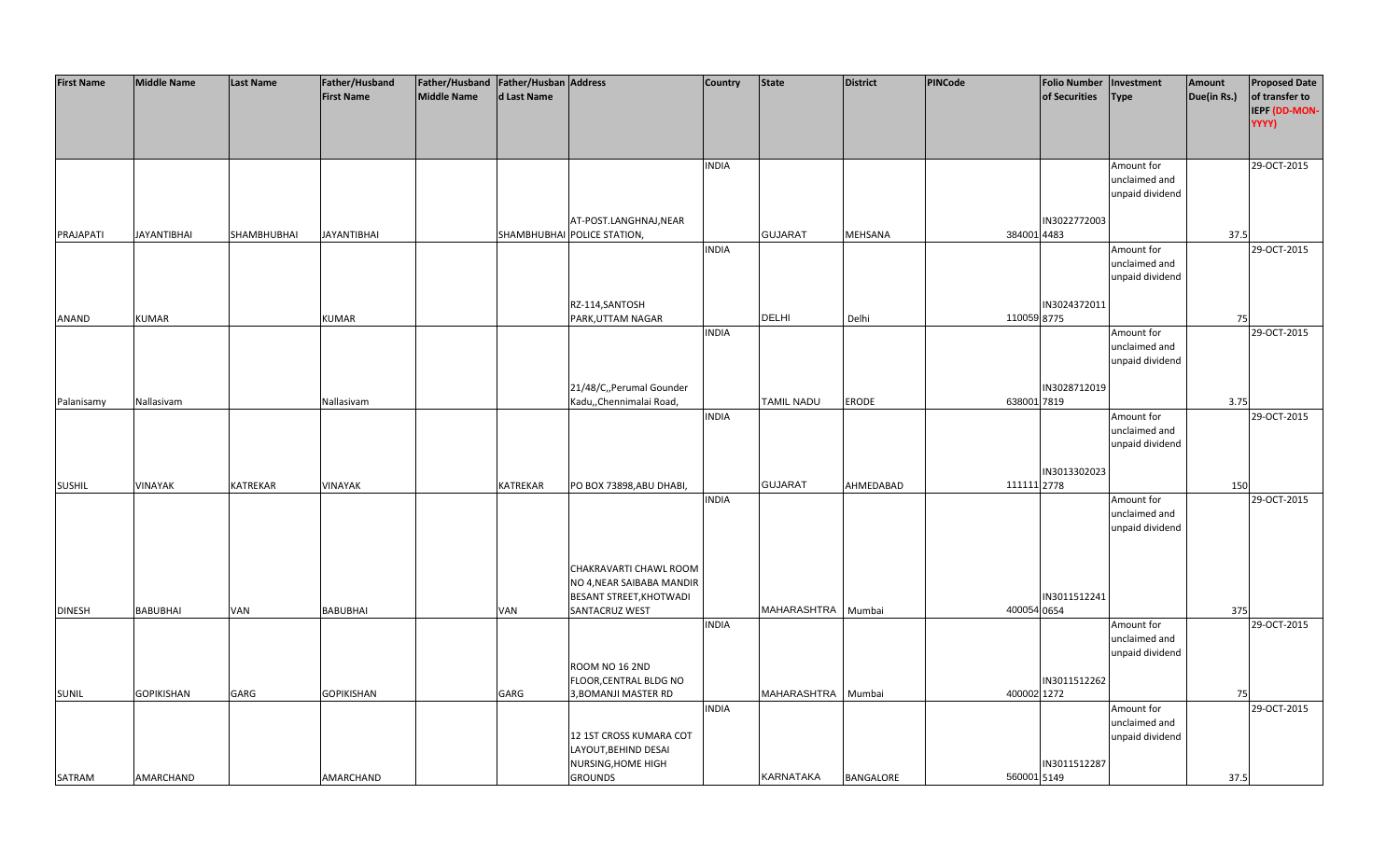| <b>First Name</b> | <b>Middle Name</b> | <b>Last Name</b> | Father/Husband    | Father/Husband Father/Husban Address |                |                           | <b>Country</b> | State            | <b>District</b>  | <b>PINCode</b> | <b>Folio Number</b> | Investment      | Amount      | <b>Proposed Date</b> |
|-------------------|--------------------|------------------|-------------------|--------------------------------------|----------------|---------------------------|----------------|------------------|------------------|----------------|---------------------|-----------------|-------------|----------------------|
|                   |                    |                  | <b>First Name</b> | <b>Middle Name</b>                   | d Last Name    |                           |                |                  |                  |                | of Securities       | <b>Type</b>     | Due(in Rs.) | of transfer to       |
|                   |                    |                  |                   |                                      |                |                           |                |                  |                  |                |                     |                 |             | IEPF (DD-MON-        |
|                   |                    |                  |                   |                                      |                |                           |                |                  |                  |                |                     |                 |             | YYYY)                |
|                   |                    |                  |                   |                                      |                |                           |                |                  |                  |                |                     |                 |             |                      |
|                   |                    |                  |                   |                                      |                |                           |                |                  |                  |                |                     |                 |             |                      |
|                   |                    |                  |                   |                                      |                |                           | <b>INDIA</b>   |                  |                  |                |                     | Amount for      |             | 29-OCT-2015          |
|                   |                    |                  |                   |                                      |                |                           |                |                  |                  |                |                     | unclaimed and   |             |                      |
|                   |                    |                  |                   |                                      |                |                           |                |                  |                  |                |                     | unpaid dividend |             |                      |
|                   |                    |                  |                   |                                      |                |                           |                |                  |                  |                |                     |                 |             |                      |
|                   |                    |                  |                   |                                      |                | 507 NILAJANA, MARVE       |                |                  |                  |                | IN3011512326        |                 |             |                      |
| LEKHA             | <b>MAHENDRA</b>    | PARDASANI        | MAHENDRA          |                                      | PARDASANI      | RD, MALAD WEST            |                | MAHARASHTRA      | Mumbai           | 400064 8313    |                     |                 | 21.75       |                      |
|                   |                    |                  |                   |                                      |                |                           | <b>INDIA</b>   |                  |                  |                |                     | Amount for      |             | 29-OCT-2015          |
|                   |                    |                  |                   |                                      |                |                           |                |                  |                  |                |                     |                 |             |                      |
|                   |                    |                  |                   |                                      |                |                           |                |                  |                  |                |                     | unclaimed and   |             |                      |
|                   |                    |                  |                   |                                      |                |                           |                |                  |                  |                |                     | unpaid dividend |             |                      |
|                   |                    |                  |                   |                                      |                | C/O SHANKER NAMKIN        |                |                  |                  |                |                     |                 |             |                      |
|                   |                    |                  |                   |                                      |                | BHANDAR, SHOP NO. 5,      |                |                  |                  |                |                     |                 |             |                      |
|                   |                    |                  |                   |                                      |                | S.M.S.HIGHWAY,,SUNTHLIYA  |                |                  |                  |                | IN3011603006        |                 |             |                      |
| <b>KAILASH</b>    | <b>NARYAIN</b>     | <b>GUPTA</b>     | NARYAIN           |                                      | <b>GUPTA</b>   | N STREET,                 |                | <b>RAJASTHAN</b> | <b>JAIPUR</b>    | 302003 3842    |                     |                 | 300         |                      |
|                   |                    |                  |                   |                                      |                |                           | <b>INDIA</b>   |                  |                  |                |                     | Amount for      |             | 29-OCT-2015          |
|                   |                    |                  |                   |                                      |                |                           |                |                  |                  |                |                     | unclaimed and   |             |                      |
|                   |                    |                  |                   |                                      |                |                           |                |                  |                  |                |                     | unpaid dividend |             |                      |
|                   |                    |                  |                   |                                      |                |                           |                |                  |                  |                |                     |                 |             |                      |
|                   |                    |                  |                   |                                      |                | LAXMI TENT HOUSE, GORDI   |                |                  |                  |                | IN3011603021        |                 |             |                      |
| <b>MANJU</b>      | SARDA              |                  | SARDA             |                                      |                | CHACHA, PO. DEGANA        |                | <b>RAJASTHAN</b> | <b>JODHPUR</b>   | 341503 2693    |                     |                 | 150         |                      |
|                   |                    |                  |                   |                                      |                |                           | <b>INDIA</b>   |                  |                  |                |                     | Amount for      |             | 29-OCT-2015          |
|                   |                    |                  |                   |                                      |                |                           |                |                  |                  |                |                     | unclaimed and   |             |                      |
|                   |                    |                  |                   |                                      |                |                           |                |                  |                  |                |                     | unpaid dividend |             |                      |
|                   |                    |                  |                   |                                      |                | C/O RIYA GAWADE, FLAT NO  |                |                  |                  |                |                     |                 |             |                      |
|                   |                    |                  |                   |                                      |                | 401 BELLA VISTA PLOT NO   |                |                  |                  |                |                     |                 |             |                      |
|                   |                    |                  |                   |                                      |                | 114, NEAR PRIDE REGENCY   |                |                  |                  |                | IN3026793146        |                 |             |                      |
| SUMESH            | <b>GOPINATH</b>    | <b>MENON</b>     | <b>GOPINATH</b>   |                                      | <b>MENON</b>   | <b>VIMAN NAGAR</b>        |                | MAHARASHTRA      | Mumbai           | 411014 9043    |                     |                 | 22.5        |                      |
|                   |                    |                  |                   |                                      |                |                           | <b>INDIA</b>   |                  |                  |                |                     | Amount for      |             | 29-OCT-2015          |
|                   |                    |                  |                   |                                      |                |                           |                |                  |                  |                |                     | unclaimed and   |             |                      |
|                   |                    |                  |                   |                                      |                |                           |                |                  |                  |                |                     | unpaid dividend |             |                      |
|                   |                    |                  |                   |                                      |                |                           |                |                  |                  |                |                     |                 |             |                      |
|                   |                    |                  |                   |                                      |                | 4C SUKHI APTS, 17 RHENIUS |                |                  |                  |                | IN3026793196        |                 |             |                      |
| <b>MAYA</b>       | PRAKASH            | <b>RAWAR</b>     | PRAKASH           |                                      | RAWAR          | STREET, LANGFORD TOWN     |                | <b>KARNATAKA</b> | BANGALORE        | 560025 6943    |                     |                 | 172.5       |                      |
|                   |                    |                  |                   |                                      |                |                           | <b>INDIA</b>   |                  |                  |                |                     | Amount for      |             | 29-OCT-2015          |
|                   |                    |                  |                   |                                      |                |                           |                |                  |                  |                |                     | unclaimed and   |             |                      |
|                   |                    |                  |                   |                                      |                |                           |                |                  |                  |                |                     | unpaid dividend |             |                      |
|                   |                    |                  |                   |                                      |                |                           |                |                  |                  |                |                     |                 |             |                      |
|                   |                    |                  |                   |                                      |                | C19 1ST FLOOR, NEW        |                |                  |                  |                | IN3026793223        |                 |             |                      |
| <b>ANITA</b>      |                    | <b>KHURANA</b>   |                   |                                      | KHURANA        | <b>MULTAN NAGAR,</b>      |                | <b>DELHI</b>     | Delhi            | 110056 3135    |                     |                 | 75          |                      |
|                   |                    |                  |                   |                                      |                |                           | <b>INDIA</b>   |                  |                  |                |                     | Amount for      |             | 29-OCT-2015          |
|                   |                    |                  |                   |                                      |                |                           |                |                  |                  |                |                     | unclaimed and   |             |                      |
|                   |                    |                  |                   |                                      |                | 3401,5TH CROSS GAYATRI    |                |                  |                  |                |                     | unpaid dividend |             |                      |
|                   |                    |                  |                   |                                      |                | NAGAR, OPP                |                |                  |                  |                |                     |                 |             |                      |
|                   |                    |                  |                   |                                      |                | HARISHCHANDRA GHAT BUS    |                |                  |                  |                | IN3026793268        |                 |             |                      |
| <b>MANOJ</b>      | <b>KUMAR</b>       | <b>MOHANTY</b>   | <b>KUMAR</b>      |                                      | <b>MOHANTY</b> | <b>STOP</b>               |                | KARNATAKA        | <b>BANGALORE</b> | 560021 5772    |                     |                 | 60          |                      |
|                   |                    |                  |                   |                                      |                |                           |                |                  |                  |                |                     |                 |             |                      |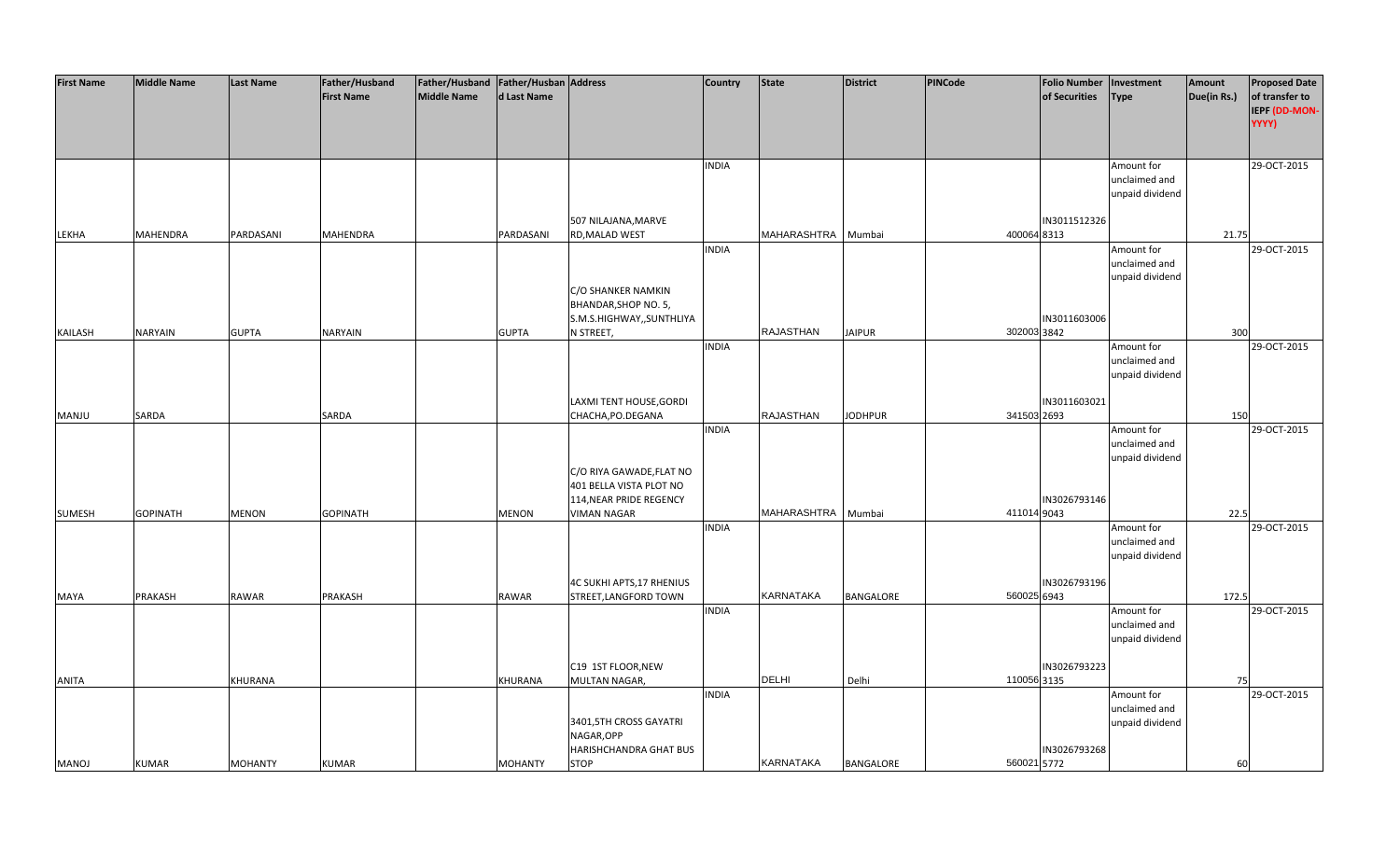| <b>First Name</b> | <b>Middle Name</b> | <b>Last Name</b>  | Father/Husband    | Father/Husband   Father/Husban   Address |              |                                | <b>Country</b> | <b>State</b>     | District         | PINCode     | <b>Folio Number</b> | Investment                  | Amount      | <b>Proposed Date</b> |
|-------------------|--------------------|-------------------|-------------------|------------------------------------------|--------------|--------------------------------|----------------|------------------|------------------|-------------|---------------------|-----------------------------|-------------|----------------------|
|                   |                    |                   | <b>First Name</b> | Middle Name                              | d Last Name  |                                |                |                  |                  |             | of Securities       | <b>Type</b>                 | Due(in Rs.) | of transfer to       |
|                   |                    |                   |                   |                                          |              |                                |                |                  |                  |             |                     |                             |             | IEPF (DD-MON-        |
|                   |                    |                   |                   |                                          |              |                                |                |                  |                  |             |                     |                             |             | YYYY)                |
|                   |                    |                   |                   |                                          |              |                                |                |                  |                  |             |                     |                             |             |                      |
|                   |                    |                   |                   |                                          |              |                                | <b>INDIA</b>   |                  |                  |             |                     | Amount for                  |             | 29-OCT-2015          |
|                   |                    |                   |                   |                                          |              |                                |                |                  |                  |             |                     | unclaimed and               |             |                      |
|                   |                    |                   |                   |                                          |              |                                |                |                  |                  |             |                     | unpaid dividend             |             |                      |
|                   |                    |                   |                   |                                          |              |                                |                |                  |                  |             |                     |                             |             |                      |
|                   |                    |                   |                   |                                          |              |                                |                | UTTAR            |                  |             | IN3026793305        |                             |             |                      |
| RAVI              |                    | <b>SETH</b>       |                   |                                          | <b>SETH</b>  | 2/55, VIKAS NAGAR,,            |                | <b>PRADESH</b>   | <b>LUCKNOW</b>   | 226022 0554 |                     |                             | 225         |                      |
|                   |                    |                   |                   |                                          |              |                                | <b>INDIA</b>   |                  |                  |             |                     | Amount for                  |             | 29-OCT-2015          |
|                   |                    |                   |                   |                                          |              |                                |                |                  |                  |             |                     | unclaimed and               |             |                      |
|                   |                    |                   |                   |                                          |              |                                |                |                  |                  |             |                     | unpaid dividend             |             |                      |
|                   |                    |                   |                   |                                          |              | 79 626 14TH<br>ROAD, SIDDHARTH |                |                  |                  |             | IN3026793308        |                             |             |                      |
| <b>AARTI</b>      | <b>RAVINDRA</b>    | <b>GIRAP</b>      | RAVINDRA          |                                          | <b>GIRAP</b> | NAGAR, GOREGAON W              |                | MAHARASHTRA      | Mumbai           | 400104 4203 |                     |                             | 75          |                      |
|                   |                    |                   |                   |                                          |              |                                | <b>INDIA</b>   |                  |                  |             |                     | Amount for                  |             | 29-OCT-2015          |
|                   |                    |                   |                   |                                          |              |                                |                |                  |                  |             |                     | unclaimed and               |             |                      |
|                   |                    |                   |                   |                                          |              |                                |                |                  |                  |             |                     | unpaid dividend             |             |                      |
|                   |                    |                   |                   |                                          |              |                                |                |                  |                  |             |                     |                             |             |                      |
|                   |                    |                   |                   |                                          |              | G1/28, PUNIT NAGAR, OLD        |                |                  |                  |             | IN3026793324        |                             |             |                      |
| <b>ASHUTOSH</b>   | SANTRAM            | <b>VERMA</b>      | SANTRAM           |                                          | <b>VERMA</b> | PADRA ROAD                     |                | <b>GUJARAT</b>   | VADODARA         | 390015 0496 |                     |                             | 112.5       |                      |
|                   |                    |                   |                   |                                          |              |                                | <b>INDIA</b>   |                  |                  |             |                     | Amount for                  |             | 29-OCT-2015          |
|                   |                    |                   |                   |                                          |              |                                |                |                  |                  |             |                     | unclaimed and               |             |                      |
|                   |                    |                   |                   |                                          |              |                                |                |                  |                  |             |                     | unpaid dividend             |             |                      |
|                   |                    |                   |                   |                                          |              |                                |                |                  |                  |             |                     |                             |             |                      |
|                   |                    |                   |                   |                                          |              | FLAT NO B 1/2 A 6, SECTOR      |                | <b>UTTAR</b>     |                  |             | IN3026793327        |                             |             |                      |
| SANJEEV           | <b>KUMAR</b>       | AWASTHI           | <b>KUMAR</b>      |                                          | AWASTHI      | 20,JAGDISHPUR                  |                | PRADESH          | <b>LUCKNOW</b>   | 227817 7724 |                     |                             | 75          |                      |
|                   |                    |                   |                   |                                          |              |                                | <b>INDIA</b>   |                  |                  |             |                     | Amount for<br>unclaimed and |             | 29-OCT-2015          |
|                   |                    |                   |                   |                                          |              |                                |                |                  |                  |             |                     | unpaid dividend             |             |                      |
|                   |                    |                   |                   |                                          |              |                                |                |                  |                  |             |                     |                             |             |                      |
|                   |                    |                   |                   |                                          |              | 4C SUKHI APTS, 17 RHENIUS      |                |                  |                  |             | IN3026793196        |                             |             |                      |
| <b>MAYA</b>       | PRAKASH            | RAWAR             | PRAKASH           |                                          | RAWAR        | STREET, LANGFORD TOWN          |                | <b>KARNATAKA</b> | <b>BANGALORE</b> | 560025 6943 |                     |                             | 127.5       |                      |
|                   |                    |                   |                   |                                          |              |                                | <b>INDIA</b>   |                  |                  |             |                     | Amount for                  |             | 29-OCT-2015          |
|                   |                    |                   |                   |                                          |              |                                |                |                  |                  |             |                     | unclaimed and               |             |                      |
|                   |                    |                   |                   |                                          |              |                                |                |                  |                  |             |                     | unpaid dividend             |             |                      |
|                   |                    |                   |                   |                                          |              |                                |                |                  |                  |             |                     |                             |             |                      |
|                   |                    |                   |                   |                                          |              | DG 205 B, WARD NO              |                |                  |                  |             | IN3026793357        |                             |             |                      |
| <b>RAHUL</b>      |                    | <b>PANDEY</b>     |                   |                                          | PANDEY       | 7, DHOULIA KUAN                |                | <b>HARYANA</b>   | <b>REWARI</b>    | 123401 0413 |                     |                             | 142.5       |                      |
|                   |                    |                   |                   |                                          |              |                                | <b>INDIA</b>   |                  |                  |             |                     | Amount for                  |             | 29-OCT-2015          |
|                   |                    |                   |                   |                                          |              |                                |                |                  |                  |             |                     | unclaimed and               |             |                      |
|                   |                    |                   |                   |                                          |              |                                |                |                  |                  |             |                     | unpaid dividend             |             |                      |
|                   |                    |                   |                   |                                          |              | CMC LIMITED, CMC               |                | ANDHRA           |                  |             | IN3026793641        |                             |             |                      |
| <b>MADHUKUMAR</b> |                    | <b>KANDIKONDA</b> |                   |                                          |              | KANDIKONDA CENTRE, GACHIBOWLI  |                | PRADESH          | <b>HYDERABAD</b> | 500032 3560 |                     |                             | 131.25      |                      |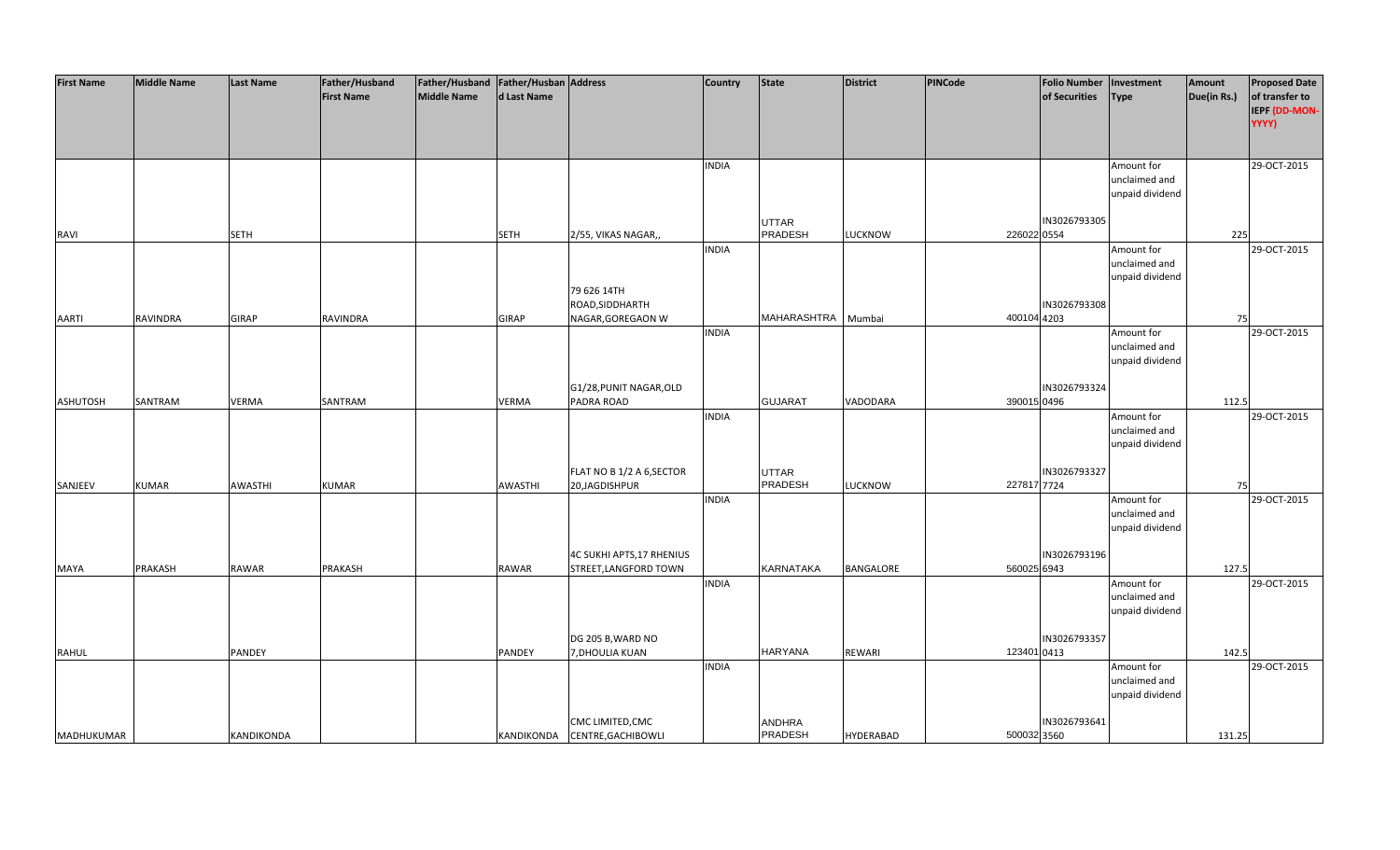| <b>First Name</b> | <b>Middle Name</b> | <b>Last Name</b> | Father/Husband    | Father/Husband   Father/Husban   Address |                 |                                                       | <b>Country</b> | <b>State</b>       | <b>District</b>   | PINCode     | <b>Folio Number</b> | Investment      | Amount      | <b>Proposed Date</b> |
|-------------------|--------------------|------------------|-------------------|------------------------------------------|-----------------|-------------------------------------------------------|----------------|--------------------|-------------------|-------------|---------------------|-----------------|-------------|----------------------|
|                   |                    |                  | <b>First Name</b> | <b>Middle Name</b>                       | d Last Name     |                                                       |                |                    |                   |             | of Securities       | <b>Type</b>     | Due(in Rs.) | of transfer to       |
|                   |                    |                  |                   |                                          |                 |                                                       |                |                    |                   |             |                     |                 |             | IEPF (DD-MON-        |
|                   |                    |                  |                   |                                          |                 |                                                       |                |                    |                   |             |                     |                 |             | YYYY)                |
|                   |                    |                  |                   |                                          |                 |                                                       |                |                    |                   |             |                     |                 |             |                      |
|                   |                    |                  |                   |                                          |                 |                                                       |                |                    |                   |             |                     |                 |             |                      |
|                   |                    |                  |                   |                                          |                 |                                                       | <b>INDIA</b>   |                    |                   |             |                     | Amount for      |             | 29-OCT-2015          |
|                   |                    |                  |                   |                                          |                 |                                                       |                |                    |                   |             |                     | unclaimed and   |             |                      |
|                   |                    |                  |                   |                                          |                 |                                                       |                |                    |                   |             |                     | unpaid dividend |             |                      |
|                   |                    |                  |                   |                                          |                 |                                                       |                |                    |                   |             |                     |                 |             |                      |
|                   |                    |                  |                   |                                          |                 | D 136 MANORA, NEW                                     |                |                    |                   |             | IN3004764021        |                 |             |                      |
| VIJAY             |                    | GAWARE           |                   |                                          | GAWARE          | MLAHOSTEL, NARIMAN POINT                              |                | MAHARASHTRA Mumbai |                   | 400021 7369 |                     |                 | 75          |                      |
|                   |                    |                  |                   |                                          |                 |                                                       | <b>INDIA</b>   |                    |                   |             |                     | Amount for      |             | 29-OCT-2015          |
|                   |                    |                  |                   |                                          |                 |                                                       |                |                    |                   |             |                     | unclaimed and   |             |                      |
|                   |                    |                  |                   |                                          |                 |                                                       |                |                    |                   |             |                     | unpaid dividend |             |                      |
|                   |                    |                  |                   |                                          |                 |                                                       |                |                    |                   |             |                     |                 |             |                      |
|                   |                    |                  |                   |                                          |                 | 10 11 SUDAMA NAGAR, 203                               |                | <b>MADHYA</b>      |                   |             | IN3029024030        |                 |             |                      |
| <b>NARESH</b>     |                    | <b>KUKREJA</b>   |                   |                                          | <b>KUKREJA</b>  | NACY APT,                                             |                | PRADESH            | <b>INDORE</b>     | 452009 7283 |                     |                 | 9.75        |                      |
|                   |                    |                  |                   |                                          |                 |                                                       | <b>INDIA</b>   |                    |                   |             |                     | Amount for      |             | 29-OCT-2015          |
|                   |                    |                  |                   |                                          |                 |                                                       |                |                    |                   |             |                     | unclaimed and   |             |                      |
|                   |                    |                  |                   |                                          |                 |                                                       |                |                    |                   |             |                     | unpaid dividend |             |                      |
|                   |                    |                  |                   |                                          |                 | NCAHG LAB NO 332, SCHOOL<br>OF LIFE SCIENCES, JAWAHAR |                |                    |                   |             | IN3029024034        |                 |             |                      |
| SWARKAR           |                    | SHARMA           |                   |                                          | SHARMA          | LAL NEHRU UNIVERSITY                                  |                | <b>DELHI</b>       | Delhi             | 110067 6047 |                     |                 | 12          |                      |
|                   |                    |                  |                   |                                          |                 |                                                       | <b>INDIA</b>   |                    |                   |             |                     | Amount for      |             | 29-OCT-2015          |
|                   |                    |                  |                   |                                          |                 |                                                       |                |                    |                   |             |                     | unclaimed and   |             |                      |
|                   |                    |                  |                   |                                          |                 |                                                       |                |                    |                   |             |                     | unpaid dividend |             |                      |
|                   |                    |                  |                   |                                          |                 | 3, JAMNADAS U TRUST                                   |                |                    |                   |             |                     |                 |             |                      |
| BHUPESHKUMA       |                    |                  |                   |                                          |                 | <b>BLDG, KHOKHANI</b>                                 |                |                    |                   |             | IN3029024041        |                 |             |                      |
| R                 | SOMALAL            | <b>UPADHYAY</b>  | SOMALAL           |                                          | <b>UPADHYAY</b> | LANE, GHATKOPAR (E)                                   |                | MAHARASHTRA        | Mumbai            | 400077 8354 |                     |                 | 7.5         |                      |
|                   |                    |                  |                   |                                          |                 |                                                       | <b>INDIA</b>   |                    |                   |             |                     | Amount for      |             | 29-OCT-2015          |
|                   |                    |                  |                   |                                          |                 |                                                       |                |                    |                   |             |                     | unclaimed and   |             |                      |
|                   |                    |                  |                   |                                          |                 |                                                       |                |                    |                   |             |                     | unpaid dividend |             |                      |
|                   |                    |                  |                   |                                          |                 |                                                       |                |                    |                   |             |                     |                 |             |                      |
|                   |                    |                  |                   |                                          |                 | EB COLONY, NO.9, HARINI                               |                |                    |                   |             | IN3016374062        |                 |             |                      |
| VIJAYA            | <b>KUMARI</b>      |                  | <b>KUMARI</b>     |                                          |                 | AVENUE, VADAVALLI POST                                |                | <b>TAMIL NADU</b>  | <b>COIMBATORE</b> | 641041 1363 |                     |                 | 3.75        |                      |
|                   |                    |                  |                   |                                          |                 |                                                       | <b>INDIA</b>   |                    |                   |             |                     | Amount for      |             | 29-OCT-2015          |
|                   |                    |                  |                   |                                          |                 |                                                       |                |                    |                   |             |                     | unclaimed and   |             |                      |
|                   |                    |                  |                   |                                          |                 |                                                       |                |                    |                   |             |                     | unpaid dividend |             |                      |
|                   |                    |                  |                   |                                          |                 | HOUSE NO 9 50 NEW NO 8                                |                |                    |                   |             |                     |                 |             |                      |
|                   |                    |                  |                   |                                          |                 | 90, ASHOK NAGAR                                       |                |                    |                   |             |                     |                 |             |                      |
|                   |                    |                  |                   |                                          |                 | KOYYALAGUDEM, WEST                                    |                | <b>ANDHRA</b>      |                   |             | IN3029024124        |                 |             |                      |
| <b>MEKALA</b>     | VIJAYA             | RAGHAVA          | VIJAYA            |                                          | RAGHAVA         | <b>GODAVARI</b>                                       |                | PRADESH            | <b>HYDERABAD</b>  | 534312 4490 |                     |                 | 0.75        |                      |
|                   |                    |                  |                   |                                          |                 |                                                       | <b>INDIA</b>   |                    |                   |             |                     | Amount for      |             | 29-OCT-2015          |
|                   |                    |                  |                   |                                          |                 |                                                       |                |                    |                   |             |                     | unclaimed and   |             |                      |
|                   |                    |                  |                   |                                          |                 |                                                       |                |                    |                   |             |                     | unpaid dividend |             |                      |
|                   |                    |                  |                   |                                          |                 | <b>ERIC STRUCTURES</b>                                |                |                    |                   |             |                     |                 |             |                      |
|                   |                    |                  |                   |                                          |                 | INFRASTRUCTURE CON, PVT                               |                |                    |                   |             |                     |                 |             |                      |
|                   |                    |                  |                   |                                          |                 | LTD BANER ROAD 6 7, UJ WAL                            |                |                    |                   |             | IN3029024146        |                 |             |                      |
| SHUBHRASHREE      |                    | <b>MAJI</b>      |                   |                                          | <b>MAJI</b>     | PREMISES S NO 1/1A/24                                 |                | MAHARASHTRA PUNE   |                   | 411045 5608 |                     |                 | 15          |                      |
|                   |                    |                  |                   |                                          |                 |                                                       |                |                    |                   |             |                     |                 |             |                      |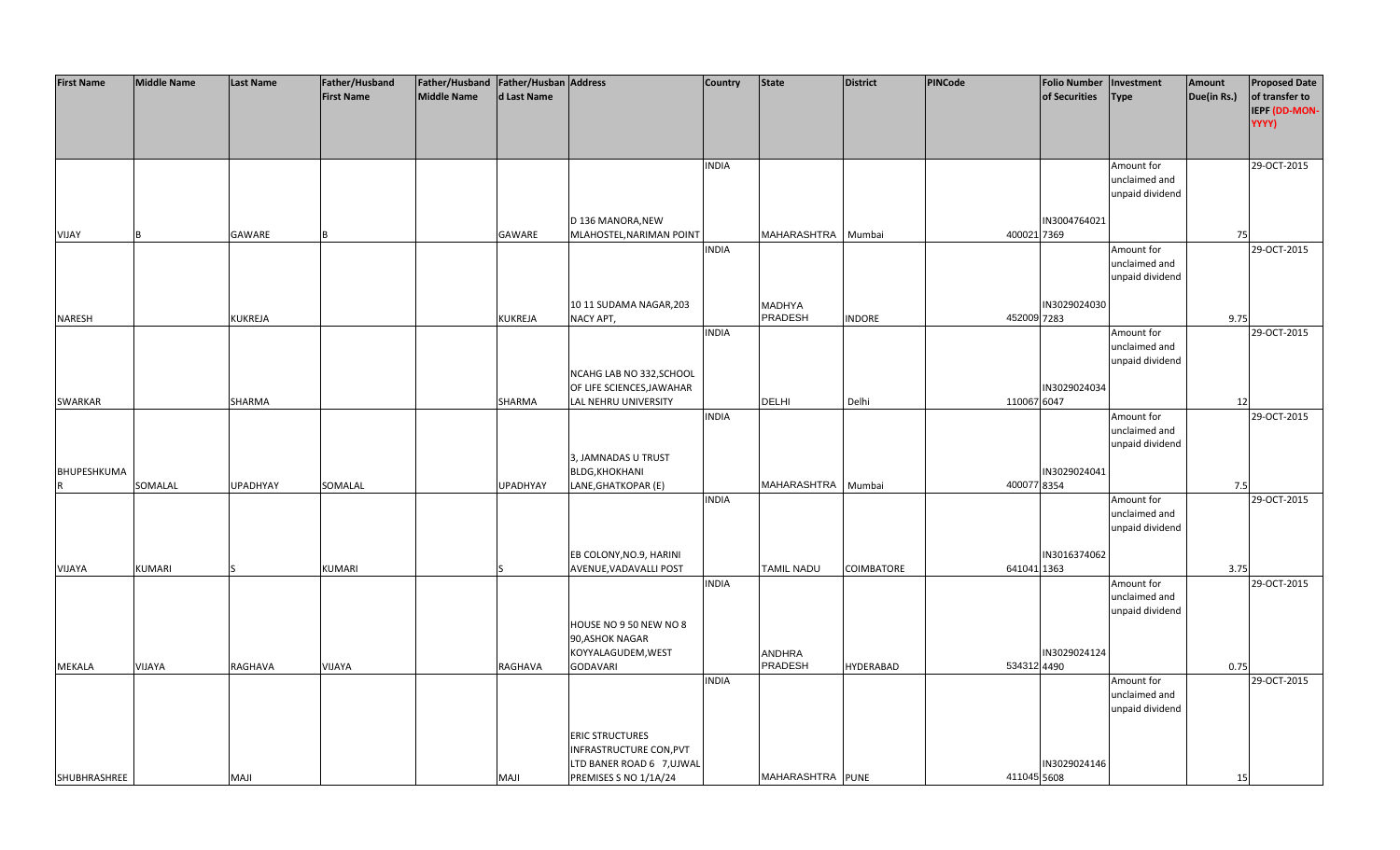| <b>First Name</b> | <b>Middle Name</b> | <b>Last Name</b>   | Father/Husband    | Father/Husband   Father/Husban   Address |                    |                                                     | <b>Country</b> | <b>State</b>                    | <b>District</b>   | <b>PINCode</b> | <b>Folio Number</b> | Investment      | Amount      | <b>Proposed Date</b> |
|-------------------|--------------------|--------------------|-------------------|------------------------------------------|--------------------|-----------------------------------------------------|----------------|---------------------------------|-------------------|----------------|---------------------|-----------------|-------------|----------------------|
|                   |                    |                    | <b>First Name</b> | <b>Middle Name</b>                       | d Last Name        |                                                     |                |                                 |                   |                | of Securities       | <b>Type</b>     | Due(in Rs.) | of transfer to       |
|                   |                    |                    |                   |                                          |                    |                                                     |                |                                 |                   |                |                     |                 |             | IEPF (DD-MON-        |
|                   |                    |                    |                   |                                          |                    |                                                     |                |                                 |                   |                |                     |                 |             | YYYY)                |
|                   |                    |                    |                   |                                          |                    |                                                     |                |                                 |                   |                |                     |                 |             |                      |
|                   |                    |                    |                   |                                          |                    |                                                     | <b>INDIA</b>   |                                 |                   |                |                     | Amount for      |             | 29-OCT-2015          |
|                   |                    |                    |                   |                                          |                    |                                                     |                |                                 |                   |                |                     | unclaimed and   |             |                      |
|                   |                    |                    |                   |                                          |                    |                                                     |                |                                 |                   |                |                     | unpaid dividend |             |                      |
|                   |                    |                    |                   |                                          |                    |                                                     |                |                                 |                   |                |                     |                 |             |                      |
|                   |                    |                    |                   |                                          |                    | NO H-26, HUDCO COLONY (I                            |                |                                 |                   |                | IN3029024149        |                 |             |                      |
| <b>PRAKASH</b>    |                    | SABITHA            |                   |                                          | <b>SABITHA</b>     | FLOOR), PEELAMEDU                                   |                | <b>TAMIL NADU</b>               | <b>COIMBATORE</b> | 641004 5097    |                     |                 | 168.75      |                      |
|                   |                    |                    |                   |                                          |                    |                                                     | <b>INDIA</b>   |                                 |                   |                |                     | Amount for      |             | 29-OCT-2015          |
|                   |                    |                    |                   |                                          |                    |                                                     |                |                                 |                   |                |                     | unclaimed and   |             |                      |
|                   |                    |                    |                   |                                          |                    |                                                     |                |                                 |                   |                |                     | unpaid dividend |             |                      |
|                   |                    |                    |                   |                                          |                    | 306 SIDDHI SAMRATH<br>PARK, ADAJAN CHAR RASTA       |                |                                 |                   |                | IN3029024157        |                 |             |                      |
| ANIL              | MAHAVIRPRASAD      | JAIN               | MAHAVIRPRASAD     |                                          | <b>JAIN</b>        | ADAJAN, MAIN ROAD                                   |                | <b>GUJARAT</b>                  | <b>SURAT</b>      | 395009 1924    |                     |                 | 11.25       |                      |
|                   |                    |                    |                   |                                          |                    |                                                     | <b>INDIA</b>   |                                 |                   |                |                     | Amount for      |             | 29-OCT-2015          |
|                   |                    |                    |                   |                                          |                    |                                                     |                |                                 |                   |                |                     | unclaimed and   |             |                      |
|                   |                    |                    |                   |                                          |                    |                                                     |                |                                 |                   |                |                     | unpaid dividend |             |                      |
|                   |                    |                    |                   |                                          |                    | SYNOPSIS INDIA LTD RMZ                              |                |                                 |                   |                |                     |                 |             |                      |
|                   |                    |                    |                   |                                          |                    | INFINITY, TOWER A 4TH                               |                |                                 |                   |                |                     |                 |             |                      |
|                   |                    |                    |                   |                                          |                    | FLOOR MUNICIPAL 03, OLD                             |                |                                 |                   |                |                     |                 |             |                      |
|                   |                    |                    |                   |                                          |                    | <b>MADRAS ROAD</b>                                  |                |                                 |                   |                | IN3029024165        |                 |             |                      |
| BHAGYASHREE       |                    | <b>BIRANTHBAIL</b> |                   |                                          | <b>BIRANTHBAIL</b> | BENIGANAHALLI                                       |                | KARNATAKA                       | BANGALORE         | 560016 0466    |                     |                 | 15          |                      |
|                   |                    |                    |                   |                                          |                    |                                                     | <b>INDIA</b>   |                                 |                   |                |                     | Amount for      |             | 29-OCT-2015          |
|                   |                    |                    |                   |                                          |                    |                                                     |                |                                 |                   |                |                     | unclaimed and   |             |                      |
|                   |                    |                    |                   |                                          |                    | <b>B17 GUJARAT</b><br><b>GUARDIAN, HOUSING COMP</b> |                |                                 |                   |                |                     | unpaid dividend |             |                      |
|                   |                    |                    |                   |                                          |                    | VILL KONDH, VALIA ROAD                              |                |                                 |                   |                | IN3029024198        |                 |             |                      |
| LALIT             |                    | PARASHAR           |                   |                                          | PARASHAR           | ANKLWSHWAR                                          |                | <b>GUJARAT</b>                  | <b>BHARUCH</b>    | 392001 7276    |                     |                 | 1125        |                      |
|                   |                    |                    |                   |                                          |                    |                                                     | <b>INDIA</b>   |                                 |                   |                |                     | Amount for      |             | 29-OCT-2015          |
|                   |                    |                    |                   |                                          |                    |                                                     |                |                                 |                   |                |                     | unclaimed and   |             |                      |
|                   |                    |                    |                   |                                          |                    |                                                     |                |                                 |                   |                |                     | unpaid dividend |             |                      |
|                   |                    |                    |                   |                                          |                    | PLOT 658 KHORSHED AB                                |                |                                 |                   |                |                     |                 |             |                      |
|                   |                    |                    |                   |                                          |                    | AD, FIRDAUSI ROAD, FLAT 6                           |                |                                 |                   |                | IN3004764206        |                 |             |                      |
| <b>ROSHAN</b>     | <b>HOSHEDER</b>    | <b>BAMJI</b>       | <b>HOSHEDER</b>   |                                          | <b>BAMJI</b>       | PARSI COLONY DADAR                                  |                | MAHARASHTRA MUMBAI              |                   | 400014 3927    |                     |                 | 3.75        |                      |
|                   |                    |                    |                   |                                          |                    |                                                     | <b>INDIA</b>   |                                 |                   |                |                     | Amount for      |             | 29-OCT-2015          |
|                   |                    |                    |                   |                                          |                    |                                                     |                |                                 |                   |                |                     | unclaimed and   |             |                      |
|                   |                    |                    |                   |                                          |                    |                                                     |                |                                 |                   |                |                     | unpaid dividend |             |                      |
|                   |                    |                    |                   |                                          |                    |                                                     |                |                                 |                   |                |                     |                 |             |                      |
| <b>HARSH</b>      |                    | <b>MEHTA</b>       |                   |                                          | <b>MEHTA</b>       | 75, CHANDRALOK COLONY,,                             |                | <b>MADHYA</b><br><b>PRADESH</b> | <b>INDORE</b>     | 452001 5822    | IN3029024228        |                 | 225         |                      |
|                   |                    |                    |                   |                                          |                    |                                                     | <b>INDIA</b>   |                                 |                   |                |                     | Amount for      |             | 29-OCT-2015          |
|                   |                    |                    |                   |                                          |                    |                                                     |                |                                 |                   |                |                     | unclaimed and   |             |                      |
|                   |                    |                    |                   |                                          |                    |                                                     |                |                                 |                   |                |                     | unpaid dividend |             |                      |
|                   |                    |                    |                   |                                          |                    | A - 101 GORAI MANAS CHS                             |                |                                 |                   |                |                     |                 |             |                      |
|                   |                    |                    |                   |                                          |                    | LTD, PLOT NO. 87 GORAI                              |                |                                 |                   |                |                     |                 |             |                      |
|                   |                    |                    |                   |                                          |                    | <b>II, OPP PRAGATI SCHOOL</b>                       |                |                                 |                   |                | IN3029024250        |                 |             |                      |
| KHUSHAL           |                    | <b>BHANSALI</b>    |                   |                                          | <b>BHANSALI</b>    | <b>BORIVALI (W)</b>                                 |                | MAHARASHTRA Mumbai              |                   | 400092 0656    |                     |                 | 37.5        |                      |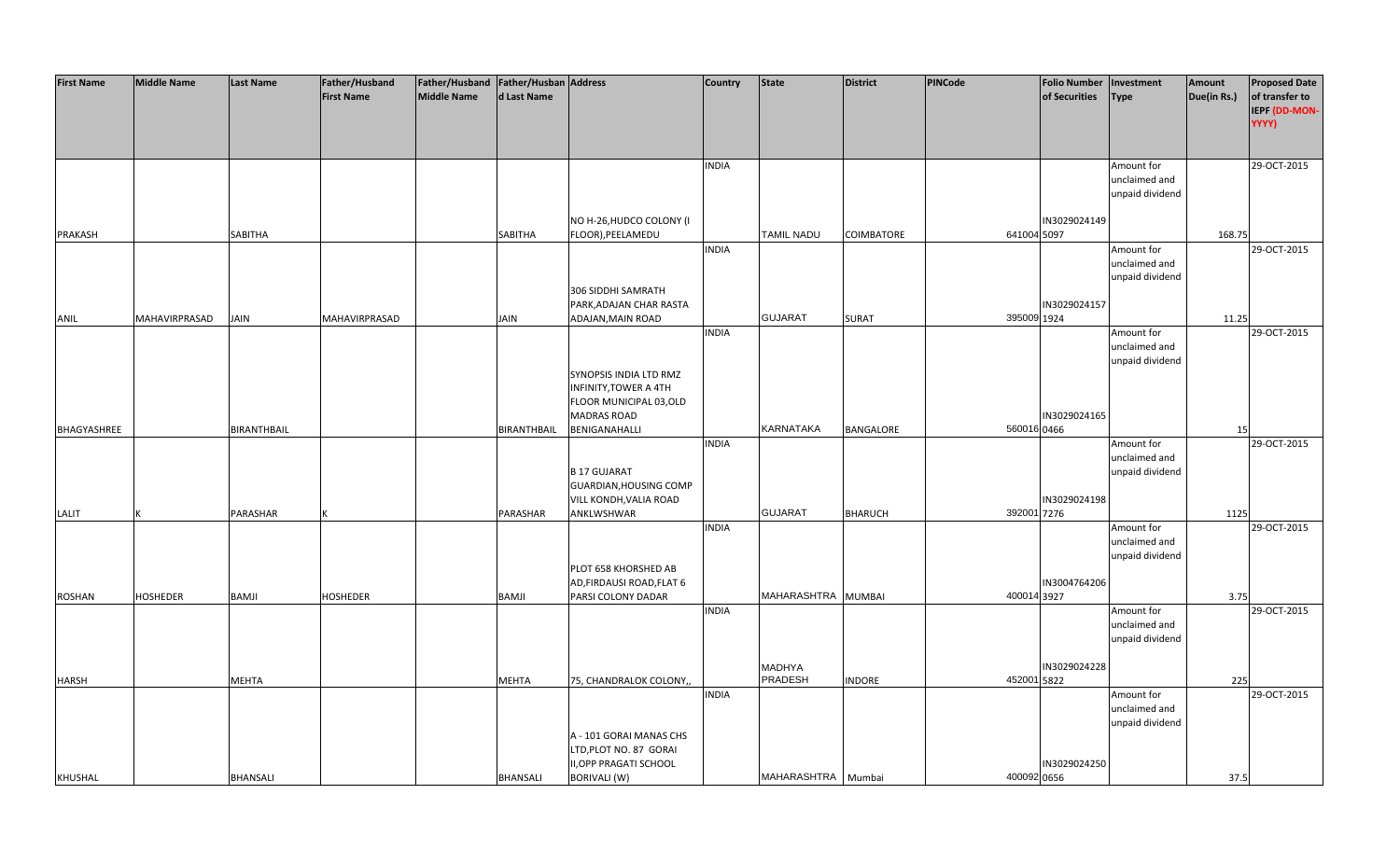| <b>First Name</b>  | <b>Middle Name</b> | <b>Last Name</b> | Father/Husband    | Father/Husband Father/Husban Address |                 |                                | <b>Country</b> | <b>State</b>       | <b>District</b>  | PINCode     | <b>Folio Number</b> | Investment      | Amount      | <b>Proposed Date</b> |
|--------------------|--------------------|------------------|-------------------|--------------------------------------|-----------------|--------------------------------|----------------|--------------------|------------------|-------------|---------------------|-----------------|-------------|----------------------|
|                    |                    |                  | <b>First Name</b> | <b>Middle Name</b>                   | d Last Name     |                                |                |                    |                  |             | of Securities       | <b>Type</b>     | Due(in Rs.) | of transfer to       |
|                    |                    |                  |                   |                                      |                 |                                |                |                    |                  |             |                     |                 |             | IEPF (DD-MON-        |
|                    |                    |                  |                   |                                      |                 |                                |                |                    |                  |             |                     |                 |             | YYYY)                |
|                    |                    |                  |                   |                                      |                 |                                |                |                    |                  |             |                     |                 |             |                      |
|                    |                    |                  |                   |                                      |                 |                                |                |                    |                  |             |                     |                 |             |                      |
|                    |                    |                  |                   |                                      |                 |                                |                |                    |                  |             |                     |                 |             |                      |
|                    |                    |                  |                   |                                      |                 |                                | <b>INDIA</b>   |                    |                  |             |                     | Amount for      |             | 29-OCT-2015          |
|                    |                    |                  |                   |                                      |                 |                                |                |                    |                  |             |                     | unclaimed and   |             |                      |
|                    |                    |                  |                   |                                      |                 |                                |                |                    |                  |             |                     | unpaid dividend |             |                      |
|                    |                    |                  |                   |                                      |                 | PLOT NO 17,1ST FLOOR           |                |                    |                  |             |                     |                 |             |                      |
|                    |                    |                  |                   |                                      |                 | SRIRATINAGAR, BALKAMPET S      |                | <b>ANDHRA</b>      |                  |             | IN3029024251        |                 |             |                      |
| <b>RAVULA</b>      | VENKATA            | SURYARAO         | VENKATA           |                                      | SURYARAO        | R NAGAR POST                   |                | PRADESH            | <b>HYDERABAD</b> | 500038 3176 |                     |                 | 187.5       |                      |
|                    |                    |                  |                   |                                      |                 |                                | <b>INDIA</b>   |                    |                  |             |                     | Amount for      |             | 29-OCT-2015          |
|                    |                    |                  |                   |                                      |                 |                                |                |                    |                  |             |                     | unclaimed and   |             |                      |
|                    |                    |                  |                   |                                      |                 |                                |                |                    |                  |             |                     | unpaid dividend |             |                      |
|                    |                    |                  |                   |                                      |                 |                                |                |                    |                  |             |                     |                 |             |                      |
|                    |                    |                  |                   |                                      |                 | 79/1 SFS 407,4TH               |                |                    |                  |             | IN3029024314        |                 |             |                      |
| N                  |                    | SRIHARI          |                   |                                      | SRIHARI         | STAGE, YELLAHANKA              |                | <b>KARNATAKA</b>   | <b>BANGALORE</b> | 560064 1714 |                     |                 | 18.75       |                      |
|                    |                    |                  |                   |                                      |                 |                                | <b>INDIA</b>   |                    |                  |             |                     | Amount for      |             | 29-OCT-2015          |
|                    |                    |                  |                   |                                      |                 |                                |                |                    |                  |             |                     | unclaimed and   |             |                      |
|                    |                    |                  |                   |                                      |                 |                                |                |                    |                  |             |                     | unpaid dividend |             |                      |
|                    |                    |                  |                   |                                      |                 |                                |                |                    |                  |             |                     |                 |             |                      |
|                    |                    |                  |                   |                                      |                 | 63/1, BELGACHIA ROAD, RPF      |                |                    |                  |             | IN3029024332        |                 |             |                      |
| SANJAY             |                    | <b>MISHRA</b>    |                   |                                      | <b>MISHRA</b>   | <b>POST</b>                    |                | <b>WEST BENGAL</b> | KOLKATA          | 700037 6503 |                     |                 | 150         |                      |
|                    |                    |                  |                   |                                      |                 |                                | <b>INDIA</b>   |                    |                  |             |                     | Amount for      |             | 29-OCT-2015          |
|                    |                    |                  |                   |                                      |                 |                                |                |                    |                  |             |                     | unclaimed and   |             |                      |
|                    |                    |                  |                   |                                      |                 |                                |                |                    |                  |             |                     | unpaid dividend |             |                      |
|                    |                    |                  |                   |                                      |                 |                                |                |                    |                  |             |                     |                 |             |                      |
|                    |                    |                  |                   |                                      |                 | 4 SURYADARSHAN, GOSHALA        |                |                    |                  |             | IN3030285046        |                 |             |                      |
| <b>PARVATI</b>     | KRISHNAKUMAR       |                  | KRISHNAKUMAR      |                                      |                 | ROAD, MULUND WEST              |                | MAHARASHTRA        | Mumbai           | 400080 0548 |                     |                 | 75          |                      |
|                    |                    |                  |                   |                                      |                 |                                | <b>INDIA</b>   |                    |                  |             |                     | Amount for      |             | 29-OCT-2015          |
|                    |                    |                  |                   |                                      |                 |                                |                |                    |                  |             |                     | unclaimed and   |             |                      |
|                    |                    |                  |                   |                                      |                 |                                |                |                    |                  |             |                     | unpaid dividend |             |                      |
|                    |                    |                  |                   |                                      |                 | R NO 50 3RD FLR 14, BHASKAR    |                |                    |                  |             |                     |                 |             |                      |
|                    |                    |                  |                   |                                      |                 | LANE, BHULESHWAR ROAD C        |                |                    |                  |             | IN3030285047        |                 |             |                      |
| <b>CHINTAN</b>     | <b>MUKESH</b>      | RAVAL            | <b>MUKESH</b>     |                                      | RAVAL           | P TANK                         |                | MAHARASHTRA        | Mumbai           | 400002 2227 |                     |                 | 2513.25     |                      |
|                    |                    |                  |                   |                                      |                 |                                | <b>INDIA</b>   |                    |                  |             |                     | Amount for      |             | 29-OCT-2015          |
|                    |                    |                  |                   |                                      |                 |                                |                |                    |                  |             |                     | unclaimed and   |             |                      |
|                    |                    |                  |                   |                                      |                 |                                |                |                    |                  |             |                     | unpaid dividend |             |                      |
|                    |                    |                  |                   |                                      |                 | 27 DEEPAM VIMANAPURA           |                |                    |                  |             |                     |                 |             |                      |
|                    |                    |                  |                   |                                      |                 | POST, 7TH CROSS, 3RD MAIN      |                |                    |                  |             | IN3030285070        |                 |             |                      |
| AJIT               | <b>KUMAR</b>       | K K              | <b>KUMAR</b>      |                                      | K K             | <b>LBS NAGAR</b>               |                | KARNATAKA          | <b>BANGALORE</b> | 560017 3356 |                     |                 | 52.5        |                      |
|                    |                    |                  |                   |                                      |                 |                                | <b>INDIA</b>   |                    |                  |             |                     | Amount for      |             | 29-OCT-2015          |
|                    |                    |                  |                   |                                      |                 |                                |                |                    |                  |             |                     | unclaimed and   |             |                      |
|                    |                    |                  |                   |                                      |                 |                                |                |                    |                  |             |                     | unpaid dividend |             |                      |
|                    |                    |                  |                   |                                      |                 |                                |                |                    |                  |             |                     |                 |             |                      |
|                    |                    |                  |                   |                                      |                 |                                |                |                    |                  |             | IN3030285087        |                 |             |                      |
| <b>BRIJBHUSHAN</b> | <b>CHAND</b>       | <b>HITAISHI</b>  | <b>CHAND</b>      |                                      | <b>HITAISHI</b> | MOH BHAISA SUR RANCHI<br>ROAD, |                | <b>BIHAR</b>       | <b>PATNA</b>     | 803101 5476 |                     |                 | 75          |                      |
|                    |                    |                  |                   |                                      |                 |                                |                |                    |                  |             |                     |                 |             |                      |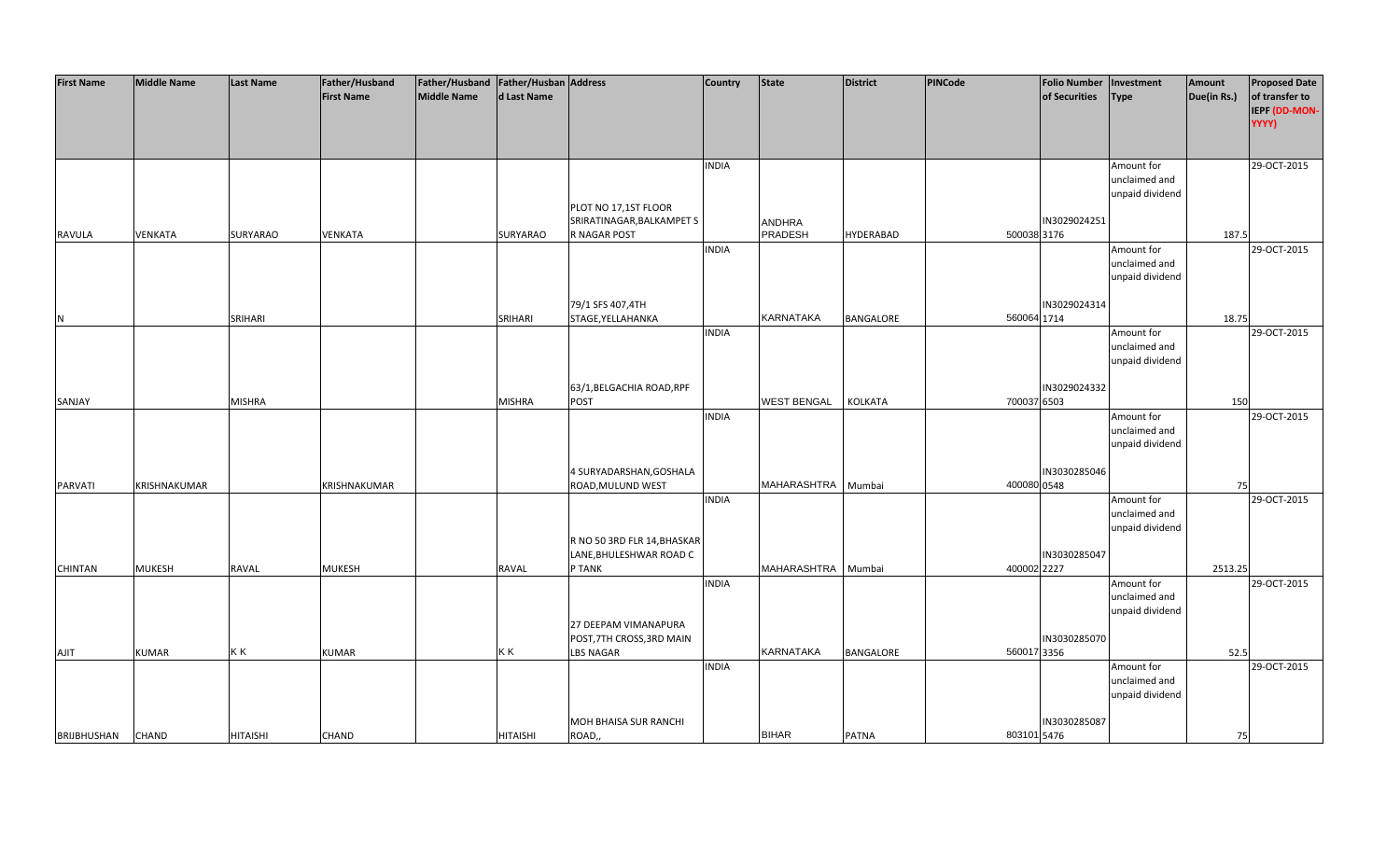| <b>First Name</b> | <b>Middle Name</b> | <b>Last Name</b> | Father/Husband    | Father/Husband   Father/Husban   Address |               |                              | <b>Country</b> | <b>State</b>       | District    | PINCode     | <b>Folio Number</b> | Investment      | Amount      | <b>Proposed Date</b> |
|-------------------|--------------------|------------------|-------------------|------------------------------------------|---------------|------------------------------|----------------|--------------------|-------------|-------------|---------------------|-----------------|-------------|----------------------|
|                   |                    |                  | <b>First Name</b> | <b>Middle Name</b>                       | d Last Name   |                              |                |                    |             |             | of Securities       | <b>Type</b>     | Due(in Rs.) | of transfer to       |
|                   |                    |                  |                   |                                          |               |                              |                |                    |             |             |                     |                 |             | IEPF (DD-MON-        |
|                   |                    |                  |                   |                                          |               |                              |                |                    |             |             |                     |                 |             | YYYY)                |
|                   |                    |                  |                   |                                          |               |                              |                |                    |             |             |                     |                 |             |                      |
|                   |                    |                  |                   |                                          |               |                              |                |                    |             |             |                     |                 |             |                      |
|                   |                    |                  |                   |                                          |               |                              |                |                    |             |             |                     |                 |             |                      |
|                   |                    |                  |                   |                                          |               |                              | <b>INDIA</b>   |                    |             |             |                     | Amount for      |             | 29-OCT-2015          |
|                   |                    |                  |                   |                                          |               |                              |                |                    |             |             |                     | unclaimed and   |             |                      |
|                   |                    |                  |                   |                                          |               |                              |                |                    |             |             |                     | unpaid dividend |             |                      |
|                   |                    |                  |                   |                                          |               | A/39 PARMESHWAR              |                |                    |             |             |                     |                 |             |                      |
|                   |                    |                  |                   |                                          |               | BUNGLOWS, B/H                |                |                    |             |             |                     |                 |             |                      |
|                   |                    |                  |                   |                                          |               | ANNAPURNA HOTEL              |                |                    |             |             |                     |                 |             |                      |
|                   |                    |                  |                   |                                          |               | <b>TRIKAMPURA</b>            |                |                    |             |             |                     |                 |             |                      |
|                   |                    |                  |                   |                                          |               | PATIY, JASHODANAGAR          |                |                    |             |             | IN3030285105        |                 |             |                      |
| AMBALAL           | <b>HIRABHAI</b>    | PATEL            | <b>HIRABHAI</b>   |                                          | <b>PATEL</b>  | AHMEDABAD                    |                | <b>GUJARAT</b>     | AHMEDABAD   | 382345 0006 |                     |                 | 296.25      |                      |
|                   |                    |                  |                   |                                          |               |                              | <b>INDIA</b>   |                    |             |             |                     | Amount for      |             | 29-OCT-2015          |
|                   |                    |                  |                   |                                          |               |                              |                |                    |             |             |                     | unclaimed and   |             |                      |
|                   |                    |                  |                   |                                          |               |                              |                |                    |             |             |                     | unpaid dividend |             |                      |
|                   |                    |                  |                   |                                          |               | C/O MR UMA KANT              |                |                    |             |             |                     |                 |             |                      |
|                   |                    |                  |                   |                                          |               | MEHROTRA, LAXMI NARAIN       |                |                    |             |             |                     |                 |             |                      |
|                   |                    |                  |                   |                                          |               | NAGAR COLONY, PO RK          |                |                    |             |             | IN3030285107        |                 |             |                      |
| <b>VIJAN</b>      |                    | SHARAN           |                   |                                          | SHARAN        | ASHRAM                       |                | <b>BIHAR</b>       | MUZAFFARPUR | 843116 9885 |                     |                 | 37.5        |                      |
|                   |                    |                  |                   |                                          |               |                              | <b>INDIA</b>   |                    |             |             |                     | Amount for      |             | 29-OCT-2015          |
|                   |                    |                  |                   |                                          |               |                              |                |                    |             |             |                     | unclaimed and   |             |                      |
|                   |                    |                  |                   |                                          |               |                              |                |                    |             |             |                     | unpaid dividend |             |                      |
|                   |                    |                  |                   |                                          |               | <b>B 1 JAMMU AND KASHMIR</b> |                |                    |             |             |                     |                 |             |                      |
|                   |                    |                  |                   |                                          |               | HOUSE, RESIDENTIAL           |                |                    |             |             | IN3030285242        |                 |             |                      |
| NEERAJ            | <b>KRISHAN</b>     | <b>RAJPUT</b>    | <b>KRISHAN</b>    |                                          | <b>RAJPUT</b> | FLATS, CHANAKYA PURI         |                | <b>DELHI</b>       | Delhi       | 110021 4436 |                     |                 | 0.75        |                      |
|                   |                    |                  |                   |                                          |               |                              | <b>INDIA</b>   |                    |             |             |                     | Amount for      |             | 29-OCT-2015          |
|                   |                    |                  |                   |                                          |               |                              |                |                    |             |             |                     | unclaimed and   |             |                      |
|                   |                    |                  |                   |                                          |               | D 015                        |                |                    |             |             |                     | unpaid dividend |             |                      |
|                   |                    |                  |                   |                                          |               | GOVARDHANNAGAR, POINSU       |                |                    |             |             |                     |                 |             |                      |
|                   |                    |                  |                   |                                          |               | R GYMKHANA                   |                |                    |             |             | IN3030285250        |                 |             |                      |
| <b>KARTIK</b>     | RANJITRAI          | <b>DESAI</b>     | RANJITRAI         |                                          | <b>DESAI</b>  | ROAD, KANDIVALI WEST         |                | <b>MAHARASHTRA</b> | Mumbai      | 400067 4186 |                     |                 | 15          |                      |
|                   |                    |                  |                   |                                          |               |                              | <b>INDIA</b>   |                    |             |             |                     | Amount for      |             | 29-OCT-2015          |
|                   |                    |                  |                   |                                          |               |                              |                |                    |             |             |                     | unclaimed and   |             |                      |
|                   |                    |                  |                   |                                          |               |                              |                |                    |             |             |                     | unpaid dividend |             |                      |
|                   |                    |                  |                   |                                          |               |                              |                |                    |             |             |                     |                 |             |                      |
|                   |                    |                  |                   |                                          |               | NO. 7 CITY STAR MILLENIUM    |                |                    |             |             |                     |                 |             |                      |
|                   |                    |                  |                   |                                          |               | APARTMENTS, 4TH FLOOR 23     |                |                    |             |             |                     |                 |             |                      |
|                   |                    |                  |                   |                                          |               | TEMPLE AVENUE, SRI NAGAR     |                |                    |             |             | IN3030285256        |                 |             |                      |
| B                 | <b>HARIPRASAD</b>  |                  | <b>HARIPRASAD</b> |                                          |               | <b>COLONY SAIDAPET</b>       |                | <b>TAMIL NADU</b>  | Chennai     | 600015 5286 |                     |                 | 37.5        |                      |
|                   |                    |                  |                   |                                          |               |                              | <b>INDIA</b>   |                    |             |             |                     | Amount for      |             | 29-OCT-2015          |
|                   |                    |                  |                   |                                          |               |                              |                |                    |             |             |                     | unclaimed and   |             |                      |
|                   |                    |                  |                   |                                          |               |                              |                |                    |             |             |                     | unpaid dividend |             |                      |
|                   |                    |                  |                   |                                          |               |                              |                |                    |             |             |                     |                 |             |                      |
|                   |                    |                  |                   |                                          |               | OLD NO 52, CHOOLAI HIGH      |                |                    |             |             | IN3030285326        |                 |             |                      |
| ASHOK             |                    | VELU             |                   |                                          | <b>VELU</b>   | ROAD, CHOOLAI                |                | <b>TAMIL NADU</b>  | Chennai     | 600112 1145 |                     |                 | 7.5         |                      |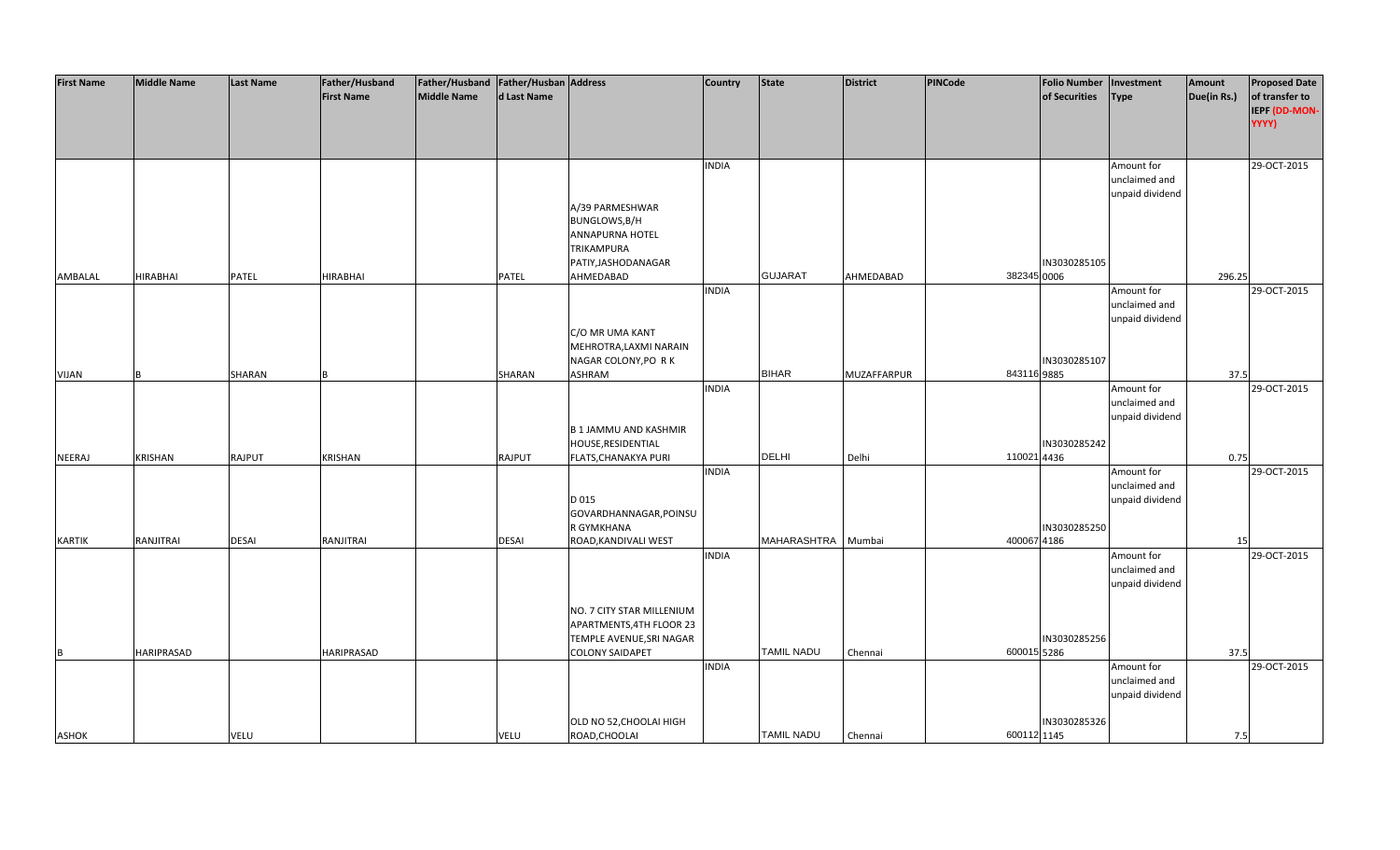| <b>First Name</b> | <b>Middle Name</b> | <b>Last Name</b> | Father/Husband    | Father/Husband   Father/Husban   Address |                |                             | <b>Country</b> | <b>State</b>           | District         | PINCode     | <b>Folio Number</b> | Investment                       | Amount      | <b>Proposed Date</b> |
|-------------------|--------------------|------------------|-------------------|------------------------------------------|----------------|-----------------------------|----------------|------------------------|------------------|-------------|---------------------|----------------------------------|-------------|----------------------|
|                   |                    |                  | <b>First Name</b> | <b>Middle Name</b>                       | d Last Name    |                             |                |                        |                  |             | of Securities       | <b>Type</b>                      | Due(in Rs.) | of transfer to       |
|                   |                    |                  |                   |                                          |                |                             |                |                        |                  |             |                     |                                  |             | IEPF (DD-MON-        |
|                   |                    |                  |                   |                                          |                |                             |                |                        |                  |             |                     |                                  |             | YYYY)                |
|                   |                    |                  |                   |                                          |                |                             |                |                        |                  |             |                     |                                  |             |                      |
|                   |                    |                  |                   |                                          |                |                             |                |                        |                  |             |                     |                                  |             |                      |
|                   |                    |                  |                   |                                          |                |                             | <b>INDIA</b>   |                        |                  |             |                     | Amount for                       |             | 29-OCT-2015          |
|                   |                    |                  |                   |                                          |                |                             |                |                        |                  |             |                     | unclaimed and                    |             |                      |
|                   |                    |                  |                   |                                          |                |                             |                |                        |                  |             |                     | unpaid dividend                  |             |                      |
|                   |                    |                  |                   |                                          |                |                             |                |                        |                  |             |                     |                                  |             |                      |
|                   |                    |                  |                   |                                          |                | 69 ADHAR CHANDRA DAS        |                |                        |                  |             | IN3030285341        |                                  |             |                      |
| <b>SUDIP</b>      |                    | <b>DALAL</b>     |                   |                                          | <b>DALAL</b>   | LANE, ULTADANGA,            |                | <b>WEST BENGAL</b>     | <b>KOLKATA</b>   | 700067 0359 |                     |                                  | 75          |                      |
|                   |                    |                  |                   |                                          |                |                             | <b>INDIA</b>   |                        |                  |             |                     | Amount for                       |             | 29-OCT-2015          |
|                   |                    |                  |                   |                                          |                |                             |                |                        |                  |             |                     | unclaimed and<br>unpaid dividend |             |                      |
|                   |                    |                  |                   |                                          |                | LEMP 125941/F BLD CAMP      |                |                        |                  |             |                     |                                  |             |                      |
|                   |                    |                  |                   |                                          |                | POST, INS                   |                |                        |                  |             | IN3030285376        |                                  |             |                      |
| VINOD             |                    | <b>KUMAR</b>     |                   |                                          | KUMAR          | RAJALI, ARAKKONAM           |                | TAMIL NADU             | Chennai          | 631006 6087 |                     |                                  | 37.5        |                      |
|                   |                    |                  |                   |                                          |                |                             | <b>INDIA</b>   |                        |                  |             |                     | Amount for                       |             | 29-OCT-2015          |
|                   |                    |                  |                   |                                          |                |                             |                |                        |                  |             |                     | unclaimed and                    |             |                      |
|                   |                    |                  |                   |                                          |                |                             |                |                        |                  |             |                     | unpaid dividend                  |             |                      |
|                   |                    |                  |                   |                                          |                |                             |                |                        |                  |             |                     |                                  |             |                      |
|                   |                    |                  |                   |                                          |                | FL NO 3 SAISUDHA            |                | ANDHRA                 |                  |             | IN3030285377        |                                  |             |                      |
| <b>JAYAPAVAN</b>  |                    | <b>GUMMADI</b>   |                   |                                          | <b>GUMMADI</b> | APTS, HIMAYAT NAGAR,        |                | PRADESH                | <b>HYDERABAD</b> | 500029 1855 |                     |                                  | 4.5         |                      |
|                   |                    |                  |                   |                                          |                |                             | <b>INDIA</b>   |                        |                  |             |                     | Amount for                       |             | 29-OCT-2015          |
|                   |                    |                  |                   |                                          |                |                             |                |                        |                  |             |                     | unclaimed and                    |             |                      |
|                   |                    |                  |                   |                                          |                |                             |                |                        |                  |             |                     | unpaid dividend                  |             |                      |
|                   |                    |                  |                   |                                          |                | BLDG 34 INFOSYS             |                |                        |                  |             |                     |                                  |             |                      |
|                   |                    |                  |                   |                                          |                | TECHNOLOGIES, ELECTRONICS   |                |                        |                  |             | IN3030285404        |                                  |             |                      |
| REA               | PULLAN             | <b>ANTONY</b>    | PULLAN            |                                          | <b>ANTONY</b>  | CITY, HOSUR ROAD            |                | <b>KARNATAKA</b>       | BANGALORE        | 560100 3690 |                     |                                  | 75          |                      |
|                   |                    |                  |                   |                                          |                |                             | <b>INDIA</b>   |                        |                  |             |                     | Amount for                       |             | 29-OCT-2015          |
|                   |                    |                  |                   |                                          |                |                             |                |                        |                  |             |                     | unclaimed and                    |             |                      |
|                   |                    |                  |                   |                                          |                |                             |                |                        |                  |             |                     | unpaid dividend                  |             |                      |
|                   |                    |                  |                   |                                          |                |                             |                |                        |                  |             |                     |                                  |             |                      |
|                   |                    |                  |                   |                                          |                | G-152 SECOND FLOOR, GREEN   |                |                        |                  |             | IN3030285428        |                                  |             |                      |
| ANUJ              |                    | <b>KUMAR</b>     |                   |                                          | <b>KUMAR</b>   | WOOD CITY,                  |                | <b>DELHI</b>           | Delhi            | 122001 4776 |                     |                                  | 75          |                      |
|                   |                    |                  |                   |                                          |                |                             | <b>INDIA</b>   |                        |                  |             |                     | Amount for                       |             | 29-OCT-2015          |
|                   |                    |                  |                   |                                          |                |                             |                |                        |                  |             |                     | unclaimed and                    |             |                      |
|                   |                    |                  |                   |                                          |                |                             |                |                        |                  |             |                     | unpaid dividend                  |             |                      |
|                   |                    |                  |                   |                                          |                |                             |                |                        |                  |             | IN3030285438        |                                  |             |                      |
| <b>NEHA</b>       |                    | KAJLA            |                   |                                          | KAJLA          | W 1/20, MEHRAULI,           |                | <b>DELHI</b>           | Delhi            | 110030 2536 |                     |                                  | 18.75       |                      |
|                   |                    |                  |                   |                                          |                |                             | <b>INDIA</b>   |                        |                  |             |                     | Amount for                       |             | 29-OCT-2015          |
|                   |                    |                  |                   |                                          |                |                             |                |                        |                  |             |                     | unclaimed and                    |             |                      |
|                   |                    |                  |                   |                                          |                |                             |                |                        |                  |             |                     | unpaid dividend                  |             |                      |
|                   |                    |                  |                   |                                          |                |                             |                |                        |                  |             |                     |                                  |             |                      |
|                   |                    |                  |                   |                                          |                | QTR NO 70/D TYPE III SECTOR |                |                        |                  |             | IN3030285442        |                                  |             |                      |
| RAJESH            | SUDHAKAR           | <b>HANDE</b>     | <b>SUDHAKAR</b>   |                                          | HANDE          | III, O F CHANDA, BHADRAWATI |                | MAHARASHTRA CHANDRAPUR |                  | 442501 9916 |                     |                                  | 97.5        |                      |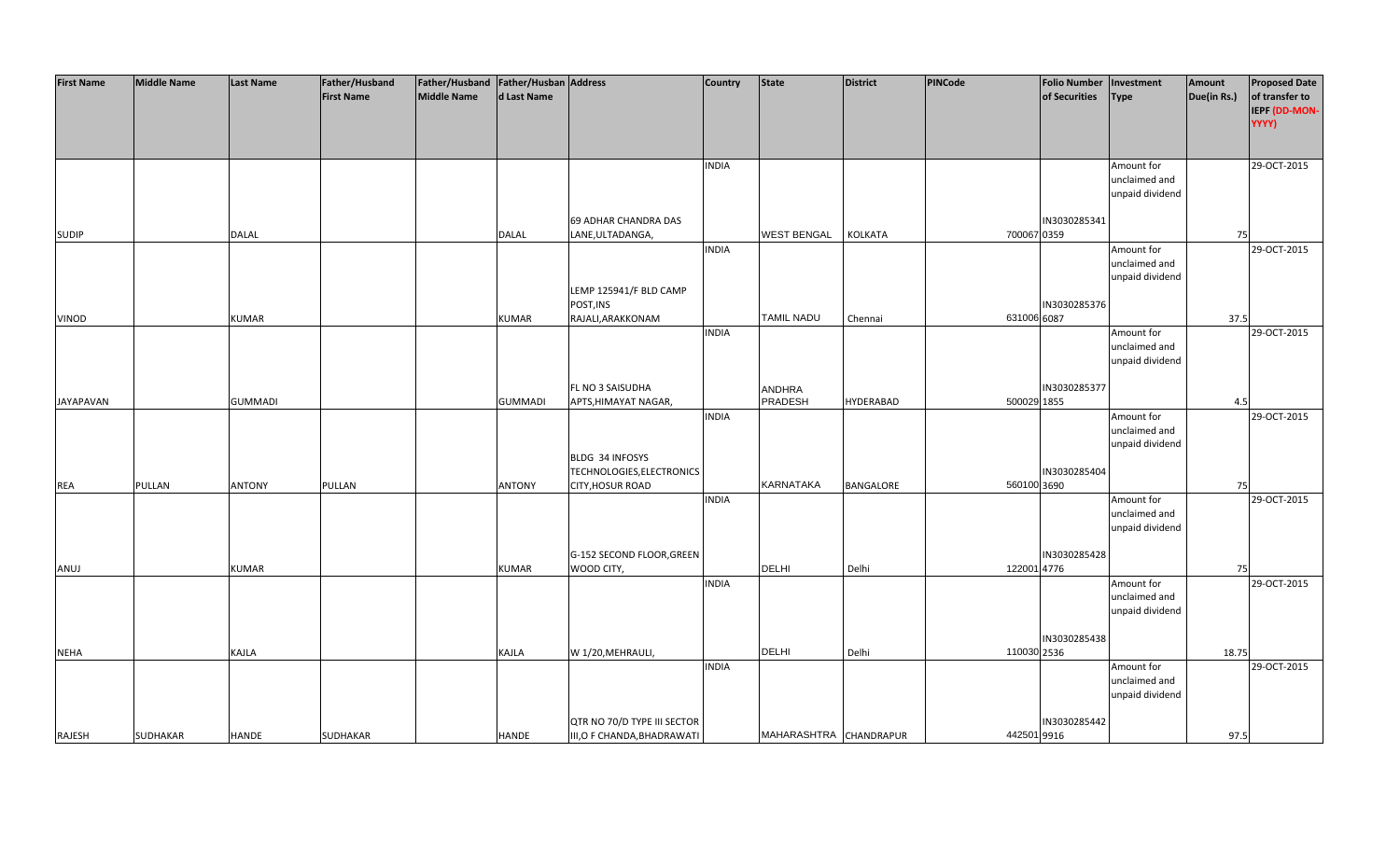| <b>First Name</b> | <b>Middle Name</b> | <b>Last Name</b> | Father/Husband    | Father/Husband Father/Husban Address |                |                           | <b>Country</b> | <b>State</b>       | <b>District</b> | PINCode     | <b>Folio Number</b> | Investment      | Amount      | <b>Proposed Date</b> |
|-------------------|--------------------|------------------|-------------------|--------------------------------------|----------------|---------------------------|----------------|--------------------|-----------------|-------------|---------------------|-----------------|-------------|----------------------|
|                   |                    |                  | <b>First Name</b> | <b>Middle Name</b>                   | d Last Name    |                           |                |                    |                 |             | of Securities       | <b>Type</b>     | Due(in Rs.) | of transfer to       |
|                   |                    |                  |                   |                                      |                |                           |                |                    |                 |             |                     |                 |             | IEPF (DD-MON-        |
|                   |                    |                  |                   |                                      |                |                           |                |                    |                 |             |                     |                 |             | YYYY)                |
|                   |                    |                  |                   |                                      |                |                           |                |                    |                 |             |                     |                 |             |                      |
|                   |                    |                  |                   |                                      |                |                           |                |                    |                 |             |                     |                 |             |                      |
|                   |                    |                  |                   |                                      |                |                           |                |                    |                 |             |                     |                 |             | 29-OCT-2015          |
|                   |                    |                  |                   |                                      |                |                           | <b>INDIA</b>   |                    |                 |             |                     | Amount for      |             |                      |
|                   |                    |                  |                   |                                      |                |                           |                |                    |                 |             |                     | unclaimed and   |             |                      |
|                   |                    |                  |                   |                                      |                |                           |                |                    |                 |             |                     | unpaid dividend |             |                      |
|                   |                    |                  |                   |                                      |                |                           |                |                    |                 |             |                     |                 |             |                      |
|                   |                    |                  |                   |                                      |                | NO 56, RAJAJI NAGAR MAIN  |                |                    |                 |             | IN3030285467        |                 |             |                      |
| SHAMEEM           |                    | HUDHAYA          |                   |                                      | <b>HUDHAYA</b> | ROAD, SELAIYUR            |                | <b>TAMIL NADU</b>  | Chennai         | 600073 2850 |                     |                 | 75          |                      |
|                   |                    |                  |                   |                                      |                |                           | <b>INDIA</b>   |                    |                 |             |                     | Amount for      |             | 29-OCT-2015          |
|                   |                    |                  |                   |                                      |                |                           |                |                    |                 |             |                     | unclaimed and   |             |                      |
|                   |                    |                  |                   |                                      |                |                           |                |                    |                 |             |                     | unpaid dividend |             |                      |
|                   |                    |                  |                   |                                      |                | 1-C-002 PARAS             |                |                    |                 |             |                     |                 |             |                      |
|                   |                    |                  |                   |                                      |                | NAGAR, SHANKER LANE       |                |                    |                 |             |                     |                 |             |                      |
| <b>ASHISH</b>     |                    | <b>PARIKH</b>    |                   |                                      | <b>PARIKH</b>  | KANDIVLI WEST, BOMBAY     |                | MAHARASHTRA        | Mumbai          |             | 400067 A000096      |                 | 75          |                      |
|                   |                    |                  |                   |                                      |                |                           | <b>INDIA</b>   |                    |                 |             |                     | Amount for      |             | 29-OCT-2015          |
|                   |                    |                  |                   |                                      |                |                           |                |                    |                 |             |                     | unclaimed and   |             |                      |
|                   |                    |                  |                   |                                      |                |                           |                |                    |                 |             |                     | unpaid dividend |             |                      |
|                   |                    |                  |                   |                                      |                | E/614 GIRDHAR PARK MITH   |                |                    |                 |             |                     |                 |             |                      |
|                   |                    |                  |                   |                                      |                | CHOWKI, MARVE ROAD        |                |                    |                 |             |                     |                 |             |                      |
| <b>ATUL</b>       | <b>PRAVIN</b>      | RUPARELIA        | PRAVIN            |                                      | RUPARELIA      | MALAD WEST, BOMBAY        |                | MAHARASHTRA Mumbai |                 |             | 400064 A000097      |                 | 75          |                      |
|                   |                    |                  |                   |                                      |                |                           | <b>INDIA</b>   |                    |                 |             |                     | Amount for      |             | 29-OCT-2015          |
|                   |                    |                  |                   |                                      |                |                           |                |                    |                 |             |                     | unclaimed and   |             |                      |
|                   |                    |                  |                   |                                      |                |                           |                |                    |                 |             |                     | unpaid dividend |             |                      |
|                   |                    |                  |                   |                                      |                | 11/B TAMARIND             |                |                    |                 |             |                     |                 |             |                      |
|                   |                    |                  |                   |                                      |                | HOUSE, JAMARIND LANE      |                |                    |                 |             |                     |                 |             |                      |
| AMRISHA           |                    | VORA             |                   |                                      | VORA           | FORT, BOMBAY              |                | MAHARASHTRA        | Mumbai          |             | 400023 A000102      |                 | 75          |                      |
|                   |                    |                  |                   |                                      |                |                           | <b>INDIA</b>   |                    |                 |             |                     | Amount for      |             | 29-OCT-2015          |
|                   |                    |                  |                   |                                      |                |                           |                |                    |                 |             |                     | unclaimed and   |             |                      |
|                   |                    |                  |                   |                                      |                |                           |                |                    |                 |             |                     | unpaid dividend |             |                      |
|                   |                    |                  |                   |                                      |                | 410, LAXMI SOCIETY,       |                |                    |                 |             |                     |                 |             |                      |
|                   |                    |                  |                   |                                      |                | 'SMRUTI', NR. LAW GARDEN, |                |                    |                 |             |                     |                 |             |                      |
| ANUJA             |                    | PATEL            |                   |                                      | PATEL          | ELLISBRIDGE, AHMEDABAD    |                | <b>GUJARAT</b>     | AHMEDABAD       |             | 380006 A000119      |                 | 75          |                      |
|                   |                    |                  |                   |                                      |                |                           | <b>INDIA</b>   |                    |                 |             |                     | Amount for      |             | 29-OCT-2015          |
|                   |                    |                  |                   |                                      |                |                           |                |                    |                 |             |                     | unclaimed and   |             |                      |
|                   |                    |                  |                   |                                      |                |                           |                |                    |                 |             |                     | unpaid dividend |             |                      |
|                   |                    |                  |                   |                                      |                | 103, MANEKBUG             |                |                    |                 |             |                     |                 |             |                      |
|                   |                    |                  |                   |                                      |                | SOCIETY, S.M. ROAD,       |                |                    |                 |             |                     |                 |             |                      |
| ANSUYABEN         |                    | <b>TRIVEDI</b>   |                   |                                      | <b>TRIVEDI</b> | POLYTECHNIC, AHMEDABAD    |                | <b>GUJARAT</b>     | AHMEDABAD       |             | 380015 A000127      |                 | 75          |                      |
|                   |                    |                  |                   |                                      |                |                           | <b>INDIA</b>   |                    |                 |             |                     | Amount for      |             | 29-OCT-2015          |
|                   |                    |                  |                   |                                      |                |                           |                |                    |                 |             |                     | unclaimed and   |             |                      |
|                   |                    |                  |                   |                                      |                |                           |                |                    |                 |             |                     | unpaid dividend |             |                      |
|                   |                    |                  |                   |                                      |                |                           |                |                    |                 |             |                     |                 |             |                      |
|                   |                    |                  |                   |                                      |                | BHOJABHAINO TEKRO H NO 6- |                |                    |                 |             |                     |                 |             |                      |
| ARVIND            |                    | <b>SHAH</b>      |                   |                                      | SHAH           | 1821, MAHIDHARPURA, SURAT |                | <b>GUJARAT</b>     | <b>SURAT</b>    |             | 395003 A000201      |                 | 75          |                      |
|                   |                    |                  |                   |                                      |                |                           |                |                    |                 |             |                     |                 |             |                      |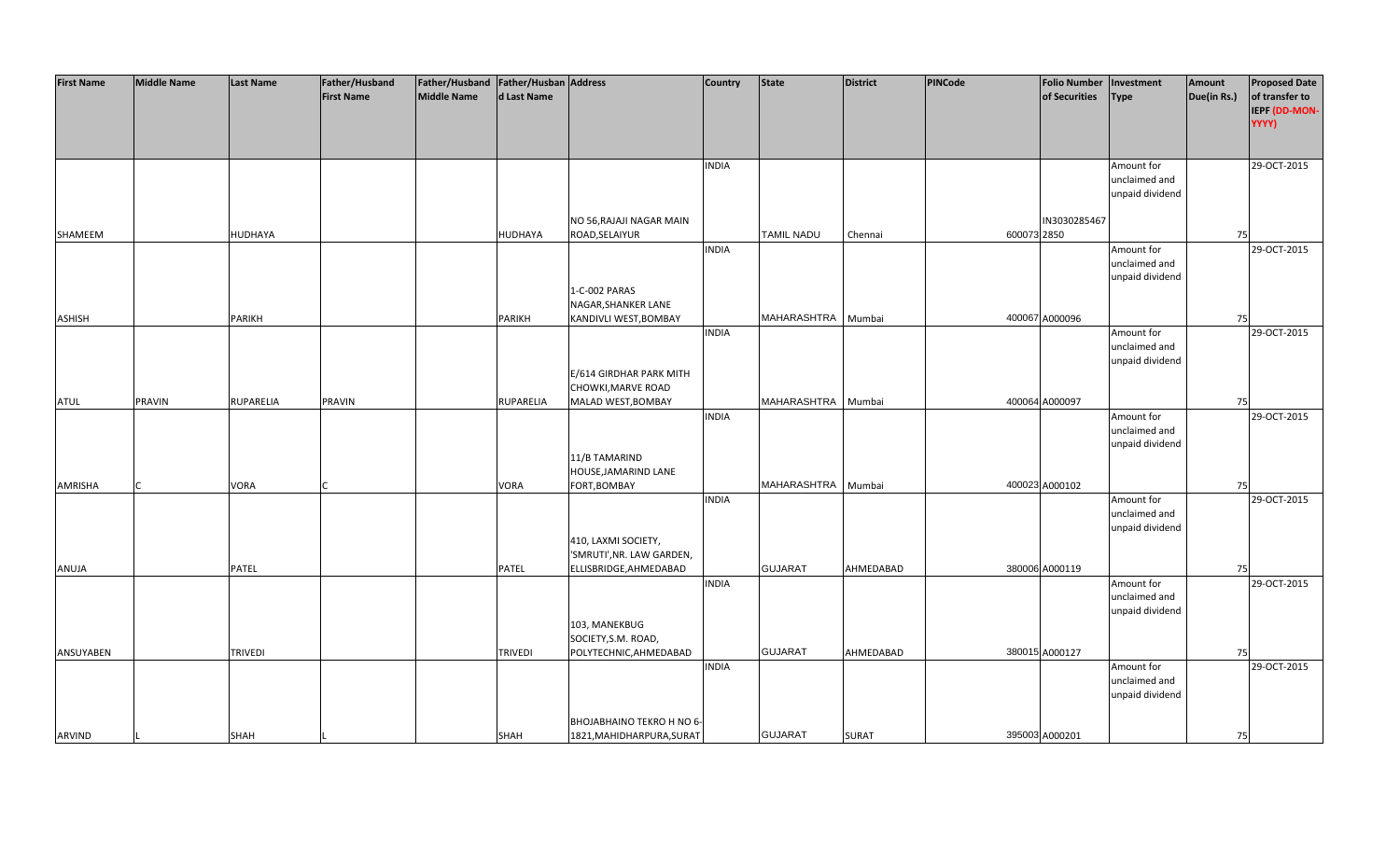| <b>First Name</b>  | <b>Middle Name</b> | <b>Last Name</b> | Father/Husband     | Father/Husband Father/Husban Address |               |                           | <b>Country</b> | <b>State</b>   | <b>District</b> | PINCode | <b>Folio Number</b> | Investment      | Amount      | <b>Proposed Date</b> |
|--------------------|--------------------|------------------|--------------------|--------------------------------------|---------------|---------------------------|----------------|----------------|-----------------|---------|---------------------|-----------------|-------------|----------------------|
|                    |                    |                  | <b>First Name</b>  | <b>Middle Name</b>                   | d Last Name   |                           |                |                |                 |         | of Securities       | Type            | Due(in Rs.) | of transfer to       |
|                    |                    |                  |                    |                                      |               |                           |                |                |                 |         |                     |                 |             | IEPF (DD-MON-        |
|                    |                    |                  |                    |                                      |               |                           |                |                |                 |         |                     |                 |             | YYYY)                |
|                    |                    |                  |                    |                                      |               |                           |                |                |                 |         |                     |                 |             |                      |
|                    |                    |                  |                    |                                      |               |                           |                |                |                 |         |                     |                 |             |                      |
|                    |                    |                  |                    |                                      |               |                           | <b>INDIA</b>   |                |                 |         |                     | Amount for      |             | 29-OCT-2015          |
|                    |                    |                  |                    |                                      |               |                           |                |                |                 |         |                     | unclaimed and   |             |                      |
|                    |                    |                  |                    |                                      |               |                           |                |                |                 |         |                     | unpaid dividend |             |                      |
|                    |                    |                  |                    |                                      |               |                           |                |                |                 |         |                     |                 |             |                      |
|                    |                    |                  |                    |                                      |               | BHOJBHAINO TEKRO H NO 6-  |                |                |                 |         |                     |                 |             |                      |
| <b>ATUL</b>        | S                  | <b>SHAH</b>      |                    |                                      | <b>SHAH</b>   | 1821, MAHIDHARPURA, SURAT |                | <b>GUJARAT</b> | <b>SURAT</b>    |         | 395003 A000202      |                 | 75          |                      |
|                    |                    |                  |                    |                                      |               |                           | <b>INDIA</b>   |                |                 |         |                     | Amount for      |             | 29-OCT-2015          |
|                    |                    |                  |                    |                                      |               |                           |                |                |                 |         |                     | unclaimed and   |             |                      |
|                    |                    |                  |                    |                                      |               |                           |                |                |                 |         |                     | unpaid dividend |             |                      |
|                    |                    |                  |                    |                                      |               |                           |                |                |                 |         |                     |                 |             |                      |
|                    |                    |                  |                    |                                      |               | BHOJABHAINO TEKRO H NO 6- |                |                |                 |         |                     |                 |             |                      |
| APURVA             |                    | <b>SHAH</b>      |                    |                                      | <b>SHAH</b>   | 1821, MAHIDHARPURA, SURAT | <b>INDIA</b>   | <b>GUJARAT</b> | <b>SURAT</b>    |         | 395003 A000207      | Amount for      | 75          | 29-OCT-2015          |
|                    |                    |                  |                    |                                      |               |                           |                |                |                 |         |                     | unclaimed and   |             |                      |
|                    |                    |                  |                    |                                      |               |                           |                |                |                 |         |                     | unpaid dividend |             |                      |
|                    |                    |                  |                    |                                      |               |                           |                |                |                 |         |                     |                 |             |                      |
|                    |                    |                  |                    |                                      |               |                           |                |                |                 |         |                     |                 |             |                      |
| <b>ANGOORI</b>     | <b>DEVI</b>        |                  | <b>DEVI</b>        |                                      |               | 30/3, SHAKTI NAGAR, DELHI |                | DELHI          | Delhi           |         | 110007 A000307      |                 | 75          |                      |
|                    |                    |                  |                    |                                      |               |                           | <b>INDIA</b>   |                |                 |         |                     | Amount for      |             | 29-OCT-2015          |
|                    |                    |                  |                    |                                      |               |                           |                |                |                 |         |                     | unclaimed and   |             |                      |
|                    |                    |                  |                    |                                      |               |                           |                |                |                 |         |                     | unpaid dividend |             |                      |
| AGGREGATE          |                    |                  | AGGREGATE          |                                      |               | B-6/4 1ST FLOOR DDA       |                |                |                 |         |                     |                 |             |                      |
| <b>FINANCE AND</b> |                    |                  | <b>FINANCE AND</b> |                                      |               | COMMERCIAL, SAFDARJUNG    |                |                |                 |         |                     |                 |             |                      |
| <b>INVEST</b>      |                    |                  | <b>INVEST</b>      |                                      |               | ENCLAVE, NEW DELHI        |                | <b>DELHI</b>   | Delhi           |         | 110029 A000314      |                 | 75          |                      |
|                    |                    |                  |                    |                                      |               |                           | <b>INDIA</b>   |                |                 |         |                     | Amount for      |             | 29-OCT-2015          |
|                    |                    |                  |                    |                                      |               |                           |                |                |                 |         |                     | unclaimed and   |             |                      |
|                    |                    |                  |                    |                                      |               |                           |                |                |                 |         |                     | unpaid dividend |             |                      |
|                    |                    |                  |                    |                                      |               |                           |                |                |                 |         |                     |                 |             |                      |
|                    |                    |                  |                    |                                      |               | 218 TEXTILE MARKET, JOGI  |                |                |                 |         |                     |                 |             |                      |
| AJESH              |                    | JUNEJA           |                    |                                      | JUNEJA        | WARA NAI SARAK, DELHI     |                | <b>DELHI</b>   | Delhi           |         | 110006 A000386      |                 | 75          |                      |
|                    |                    |                  |                    |                                      |               |                           | <b>INDIA</b>   |                |                 |         |                     | Amount for      |             | 29-OCT-2015          |
|                    |                    |                  |                    |                                      |               |                           |                |                |                 |         |                     | unclaimed and   |             |                      |
|                    |                    |                  |                    |                                      |               |                           |                |                |                 |         |                     | unpaid dividend |             |                      |
|                    |                    |                  |                    |                                      |               | 218 TEXTILE MARKET, JOGI  |                |                |                 |         |                     |                 |             |                      |
| ANUP               |                    | JUNEJA           |                    |                                      | <b>JUNEJA</b> | WARA NAI SARAK, DELHI     |                | <b>DELHI</b>   | Delhi           |         | 110006 A000389      |                 | 75          |                      |
|                    |                    |                  |                    |                                      |               |                           | <b>INDIA</b>   |                |                 |         |                     | Amount for      |             | 29-OCT-2015          |
|                    |                    |                  |                    |                                      |               |                           |                |                |                 |         |                     | unclaimed and   |             |                      |
|                    |                    |                  |                    |                                      |               |                           |                |                |                 |         |                     | unpaid dividend |             |                      |
|                    |                    |                  |                    |                                      |               |                           |                |                |                 |         |                     |                 |             |                      |
|                    |                    |                  |                    |                                      |               | 115 TEXTILE MARKET, JOGI  |                |                |                 |         |                     |                 |             |                      |
| AKASH              |                    | <b>TANEJA</b>    |                    |                                      | <b>TANEJA</b> | WARA NAI SARAK, DELHI     |                | <b>DELHI</b>   | Delhi           |         | 110006 A000396      |                 | 75          |                      |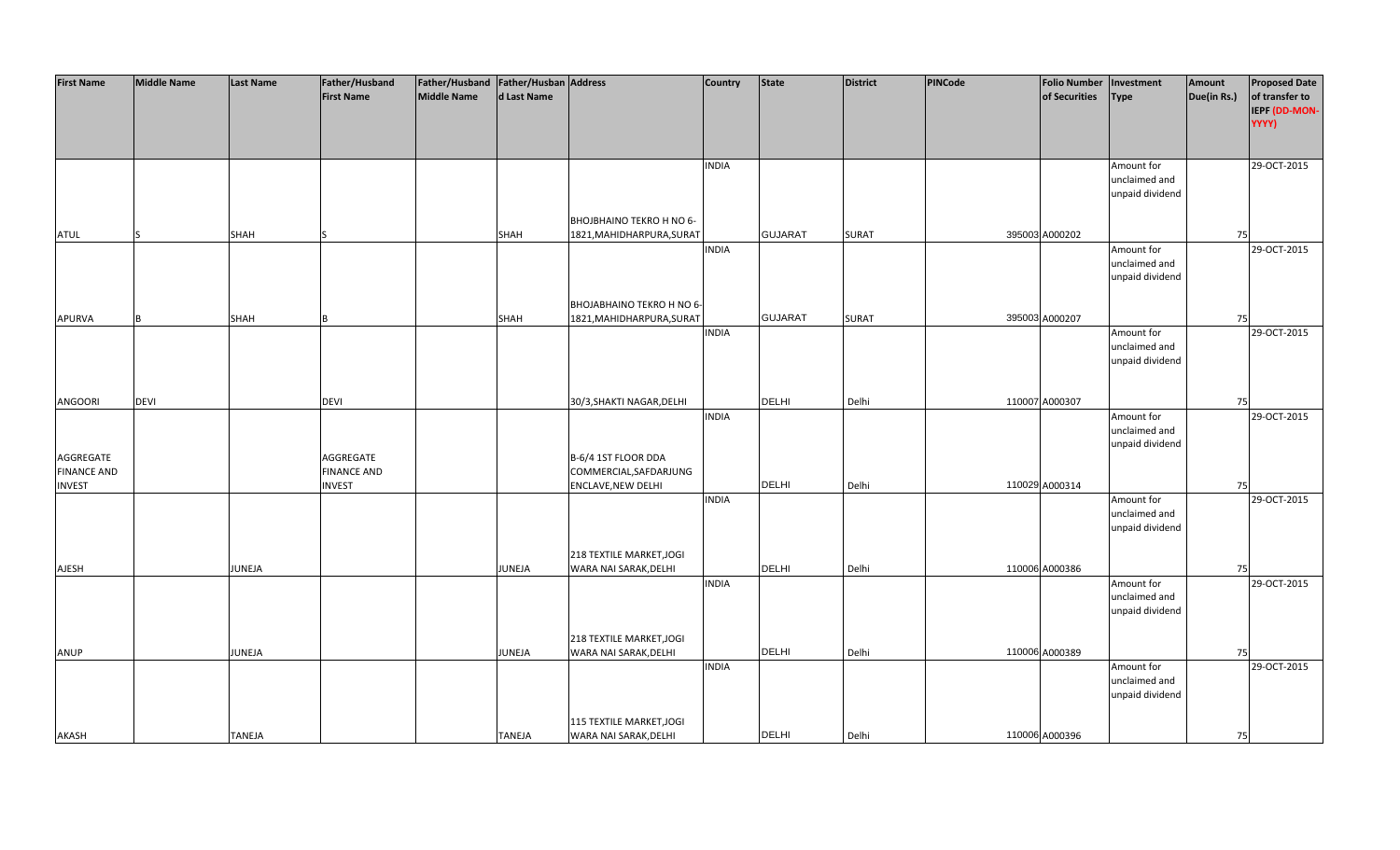| <b>First Name</b> | <b>Middle Name</b> | <b>Last Name</b> | Father/Husband    | Father/Husband Father/Husban Address |              |                          | <b>Country</b> | <b>State</b>   | <b>District</b> | PINCode | <b>Folio Number</b> | Investment      | Amount      | <b>Proposed Date</b> |
|-------------------|--------------------|------------------|-------------------|--------------------------------------|--------------|--------------------------|----------------|----------------|-----------------|---------|---------------------|-----------------|-------------|----------------------|
|                   |                    |                  | <b>First Name</b> | <b>Middle Name</b>                   | d Last Name  |                          |                |                |                 |         | of Securities       | <b>Type</b>     | Due(in Rs.) | of transfer to       |
|                   |                    |                  |                   |                                      |              |                          |                |                |                 |         |                     |                 |             | IEPF (DD-MON-        |
|                   |                    |                  |                   |                                      |              |                          |                |                |                 |         |                     |                 |             | YYYY)                |
|                   |                    |                  |                   |                                      |              |                          |                |                |                 |         |                     |                 |             |                      |
|                   |                    |                  |                   |                                      |              |                          |                |                |                 |         |                     |                 |             |                      |
|                   |                    |                  |                   |                                      |              |                          | <b>INDIA</b>   |                |                 |         |                     | Amount for      |             | 29-OCT-2015          |
|                   |                    |                  |                   |                                      |              |                          |                |                |                 |         |                     | unclaimed and   |             |                      |
|                   |                    |                  |                   |                                      |              |                          |                |                |                 |         |                     | unpaid dividend |             |                      |
|                   |                    |                  |                   |                                      |              |                          |                |                |                 |         |                     |                 |             |                      |
|                   |                    |                  |                   |                                      |              | 115 TEXTILE MARKET, JOGI |                |                |                 |         |                     |                 |             |                      |
| ABHAY             |                    | ARORA            |                   |                                      | <b>ARORA</b> | WARA NAI SARAK, DELHI    |                | <b>DELHI</b>   | Delhi           |         | 110006 A000431      |                 | 75          |                      |
|                   |                    |                  |                   |                                      |              |                          | <b>INDIA</b>   |                |                 |         |                     | Amount for      |             | 29-OCT-2015          |
|                   |                    |                  |                   |                                      |              |                          |                |                |                 |         |                     | unclaimed and   |             |                      |
|                   |                    |                  |                   |                                      |              |                          |                |                |                 |         |                     | unpaid dividend |             |                      |
|                   |                    |                  |                   |                                      |              |                          |                |                |                 |         |                     |                 |             |                      |
|                   |                    |                  |                   |                                      |              | 115 TEXTILE MARKET, JOGI |                |                |                 |         |                     |                 |             |                      |
| AVINASH           |                    | <b>ARORA</b>     |                   |                                      | ARORA        | WARA NAI SARAK, DELHI    |                | <b>DELHI</b>   | Delhi           |         | 110006 A000433      |                 | 75          |                      |
|                   |                    |                  |                   |                                      |              |                          | <b>INDIA</b>   |                |                 |         |                     | Amount for      |             | 29-OCT-2015          |
|                   |                    |                  |                   |                                      |              |                          |                |                |                 |         |                     | unclaimed and   |             |                      |
|                   |                    |                  |                   |                                      |              |                          |                |                |                 |         |                     | unpaid dividend |             |                      |
|                   |                    |                  |                   |                                      |              |                          |                |                |                 |         |                     |                 |             |                      |
|                   |                    |                  |                   |                                      |              | E-15/12A, KRISHNA        |                |                |                 |         |                     |                 |             |                      |
| ANIL              | <b>KUMAR</b>       | SONY             | <b>KUMAR</b>      |                                      | SONY         | NAGAR, DELHI             |                | DELHI          | Delhi           |         | 110051 A000477      |                 | 75          |                      |
|                   |                    |                  |                   |                                      |              |                          | <b>INDIA</b>   |                |                 |         |                     | Amount for      |             | 29-OCT-2015          |
|                   |                    |                  |                   |                                      |              |                          |                |                |                 |         |                     | unclaimed and   |             |                      |
|                   |                    |                  |                   |                                      |              |                          |                |                |                 |         |                     | unpaid dividend |             |                      |
|                   |                    |                  |                   |                                      |              | C/O WALE INVESTMENTS (P) |                |                |                 |         |                     |                 |             |                      |
|                   |                    |                  |                   |                                      |              | LTD,12 GOLDEN PEAK DR    |                |                |                 |         |                     |                 |             |                      |
| ANJU              |                    | <b>JAIN</b>      |                   |                                      | <b>JAIN</b>  | AMBEDKAR RD, BOMBAY      |                | MAHARASHTRA    | Mumbai          |         | 400052 A000504      |                 | 75          |                      |
|                   |                    |                  |                   |                                      |              |                          | <b>INDIA</b>   |                |                 |         |                     | Amount for      |             | 29-OCT-2015          |
|                   |                    |                  |                   |                                      |              |                          |                |                |                 |         |                     | unclaimed and   |             |                      |
|                   |                    |                  |                   |                                      |              |                          |                |                |                 |         |                     | unpaid dividend |             |                      |
|                   |                    |                  |                   |                                      |              | JAYSHREE STATIONARY      |                |                |                 |         |                     |                 |             |                      |
|                   |                    |                  |                   |                                      |              | MART, KAGDI BAZAR UNDER  |                |                |                 |         |                     |                 |             |                      |
| <b>ALKA</b>       |                    | <b>KOTHARI</b>   |                   |                                      | KOTHARI      | FERNANDIZ BR, AHMEDABAD  |                | <b>GUJARAT</b> | AHMEDABAD       |         | 380001 A000540      |                 | 75          |                      |
|                   |                    |                  |                   |                                      |              |                          | <b>INDIA</b>   |                |                 |         |                     | Amount for      |             | 29-OCT-2015          |
|                   |                    |                  |                   |                                      |              |                          |                |                |                 |         |                     | unclaimed and   |             |                      |
|                   |                    |                  |                   |                                      |              |                          |                |                |                 |         |                     | unpaid dividend |             |                      |
|                   |                    |                  |                   |                                      |              | 3 JAGDISH APARTMENT, NR  |                |                |                 |         |                     |                 |             |                      |
|                   |                    |                  |                   |                                      |              | PALAK APARTMENT          |                |                |                 |         |                     |                 |             |                      |
| <b>ALKA</b>       |                    | <b>DESAI</b>     |                   |                                      | <b>DESAI</b> | NAVRANGPURA, AHMEDABAD   |                | <b>GUJARAT</b> | AHMEDABAD       |         | 380009 A000541      |                 | 75          |                      |
|                   |                    |                  |                   |                                      |              |                          | <b>INDIA</b>   |                |                 |         |                     | Amount for      |             | 29-OCT-2015          |
|                   |                    |                  |                   |                                      |              |                          |                |                |                 |         |                     | unclaimed and   |             |                      |
|                   |                    |                  |                   |                                      |              |                          |                |                |                 |         |                     | unpaid dividend |             |                      |
|                   |                    |                  |                   |                                      |              | 1780 BHAGWATI            |                |                |                 |         |                     |                 |             |                      |
|                   |                    |                  |                   |                                      |              | POLE, DARIYAPUR          |                |                |                 |         |                     |                 |             |                      |
| <b>ALPA</b>       |                    | <b>SHAH</b>      |                   |                                      | <b>SHAH</b>  | LUNSAWADA, AHMEDABAD     |                | <b>GUJARAT</b> | AHMEDABAD       |         | 380001 A000542      |                 | 75          |                      |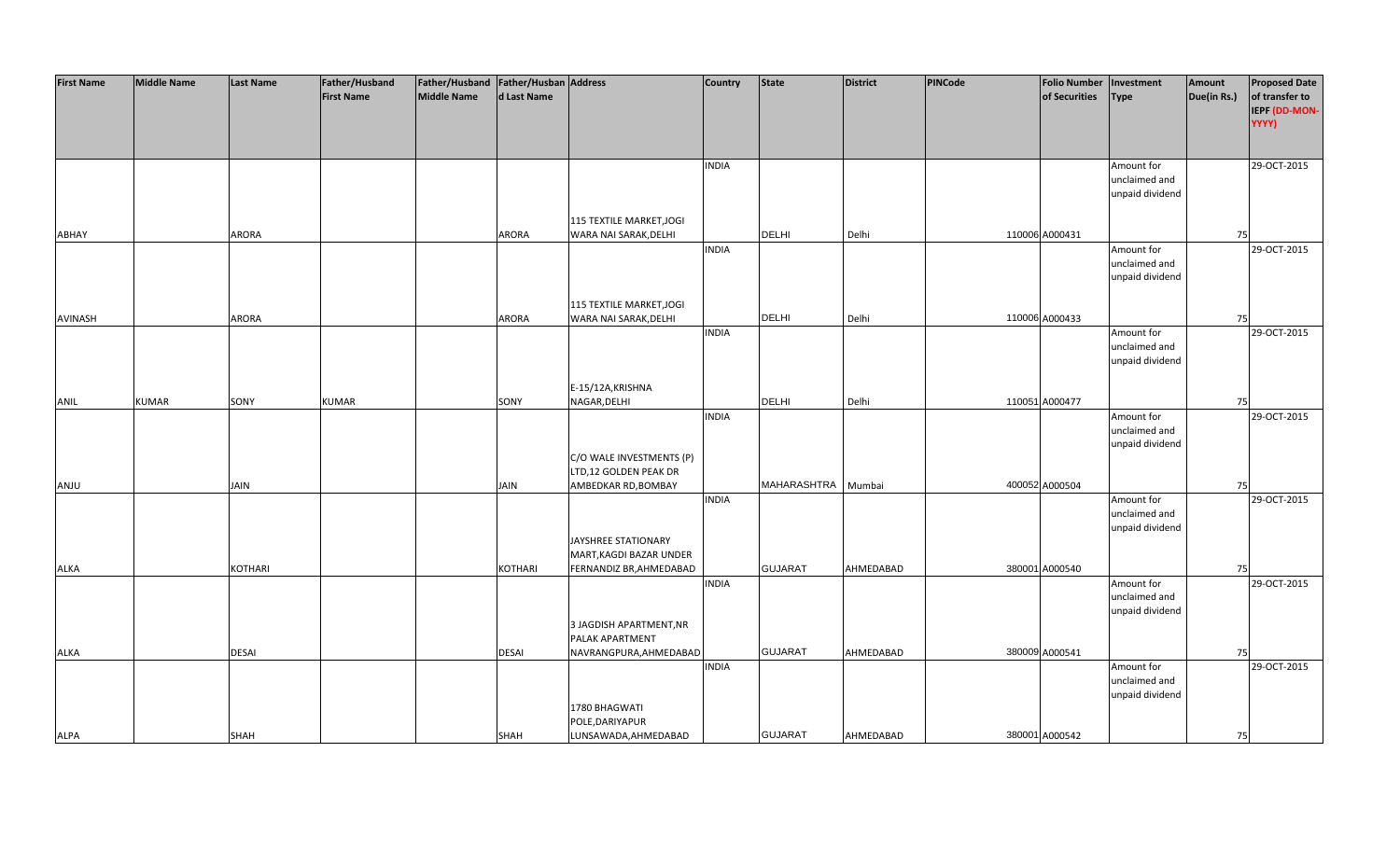| <b>First Name</b> | <b>Middle Name</b> | <b>Last Name</b> | Father/Husband    | Father/Husband Father/Husban Address |                |                            | <b>Country</b> | <b>State</b>             | <b>District</b> | PINCode | <b>Folio Number</b> | Investment      | Amount      | <b>Proposed Date</b> |
|-------------------|--------------------|------------------|-------------------|--------------------------------------|----------------|----------------------------|----------------|--------------------------|-----------------|---------|---------------------|-----------------|-------------|----------------------|
|                   |                    |                  | <b>First Name</b> | <b>Middle Name</b>                   | d Last Name    |                            |                |                          |                 |         | of Securities       | <b>Type</b>     | Due(in Rs.) | of transfer to       |
|                   |                    |                  |                   |                                      |                |                            |                |                          |                 |         |                     |                 |             | IEPF (DD-MON-        |
|                   |                    |                  |                   |                                      |                |                            |                |                          |                 |         |                     |                 |             | YYYY)                |
|                   |                    |                  |                   |                                      |                |                            |                |                          |                 |         |                     |                 |             |                      |
|                   |                    |                  |                   |                                      |                |                            |                |                          |                 |         |                     |                 |             |                      |
|                   |                    |                  |                   |                                      |                |                            |                |                          |                 |         |                     |                 |             |                      |
|                   |                    |                  |                   |                                      |                |                            | <b>INDIA</b>   |                          |                 |         |                     | Amount for      |             | 29-OCT-2015          |
|                   |                    |                  |                   |                                      |                |                            |                |                          |                 |         |                     | unclaimed and   |             |                      |
|                   |                    |                  |                   |                                      |                |                            |                |                          |                 |         |                     | unpaid dividend |             |                      |
|                   |                    |                  |                   |                                      |                | KOTHARI SADAN, OPP         |                |                          |                 |         |                     |                 |             |                      |
|                   |                    |                  |                   |                                      |                | <b>VIJAYNAGAR BUS STOP</b> |                |                          |                 |         |                     |                 |             |                      |
| <b>ALKABEN</b>    |                    | <b>KOTHARI</b>   |                   |                                      | <b>KOTHARI</b> | NARANP, AHMEDABAD          |                | <b>GUJARAT</b>           | AHMEDABAD       |         | 380013 A000543      |                 | 75          |                      |
|                   |                    |                  |                   |                                      |                |                            | <b>INDIA</b>   |                          |                 |         |                     | Amount for      |             | 29-OCT-2015          |
|                   |                    |                  |                   |                                      |                |                            |                |                          |                 |         |                     | unclaimed and   |             |                      |
|                   |                    |                  |                   |                                      |                |                            |                |                          |                 |         |                     | unpaid dividend |             |                      |
|                   |                    |                  |                   |                                      |                | E/3 SANSKAR APART OPP      |                |                          |                 |         |                     |                 |             |                      |
|                   |                    |                  |                   |                                      |                | SHAKTI V, MUKESH           |                |                          |                 |         |                     |                 |             |                      |
| ANAND             |                    | JANI             |                   |                                      | JANI           | PARK, AHMEDABAD            |                | <b>GUJARAT</b>           | AHMEDABAD       |         | 380051 A000554      |                 | 75          |                      |
|                   |                    |                  |                   |                                      |                |                            | <b>INDIA</b>   |                          |                 |         |                     | Amount for      |             | 29-OCT-2015          |
|                   |                    |                  |                   |                                      |                |                            |                |                          |                 |         |                     | unclaimed and   |             |                      |
|                   |                    |                  |                   |                                      |                |                            |                |                          |                 |         |                     | unpaid dividend |             |                      |
|                   |                    |                  |                   |                                      |                | G 37 CLASSIC APT           |                |                          |                 |         |                     |                 |             |                      |
|                   |                    |                  |                   |                                      |                | KASHINATH, PATIL NAGAR     |                |                          |                 |         |                     |                 |             |                      |
| <b>ANUSHRI</b>    | <b>NAVAL</b>       | <b>CHANDAK</b>   | <b>NAVAL</b>      |                                      | <b>CHANDAK</b> | <b>DHANK WADI, PUNE</b>    |                | MAHARASHTRA PUNE         |                 |         | 411043 A000560      |                 | 75          |                      |
|                   |                    |                  |                   |                                      |                |                            | <b>INDIA</b>   |                          |                 |         |                     | Amount for      |             | 29-OCT-2015          |
|                   |                    |                  |                   |                                      |                |                            |                |                          |                 |         |                     | unclaimed and   |             |                      |
|                   |                    |                  |                   |                                      |                |                            |                |                          |                 |         |                     | unpaid dividend |             |                      |
|                   |                    |                  |                   |                                      |                | KATAYAYANI CHHAYA 1068     |                |                          |                 |         |                     |                 |             |                      |
|                   |                    |                  |                   |                                      |                | MAIN RO, ADHAR             |                |                          |                 |         |                     |                 |             |                      |
|                   |                    |                  |                   |                                      |                |                            |                | <b>MADHYA</b><br>PRADESH |                 |         | 482004 A000571      |                 |             |                      |
| ARUMUGA           | PERUMAL            |                  | PERUMAL           |                                      |                | TAL, JABALPUR (MP)         |                |                          | <b>JABALPUR</b> |         |                     |                 | 75          |                      |
|                   |                    |                  |                   |                                      |                |                            | <b>INDIA</b>   |                          |                 |         |                     | Amount for      |             | 29-OCT-2015          |
|                   |                    |                  |                   |                                      |                |                            |                |                          |                 |         |                     | unclaimed and   |             |                      |
|                   |                    |                  |                   |                                      |                |                            |                |                          |                 |         |                     | unpaid dividend |             |                      |
|                   |                    |                  |                   |                                      |                | 151 SARJAN                 |                |                          |                 |         |                     |                 |             |                      |
|                   |                    |                  |                   |                                      |                | SOCIETY, ATHWALINES, SURAT |                |                          |                 |         |                     |                 |             |                      |
| <b>ANITA</b>      | <b>SURESH</b>      | PANCHIGAR        | <b>SURESH</b>     |                                      | PANCHIGAR      | <b>GUJRAT</b>              |                | <b>GUJARAT</b>           | <b>SURAT</b>    |         | 395007 A000599      |                 | 75          |                      |
|                   |                    |                  |                   |                                      |                |                            | <b>INDIA</b>   |                          |                 |         |                     | Amount for      |             | 29-OCT-2015          |
|                   |                    |                  |                   |                                      |                |                            |                |                          |                 |         |                     | unclaimed and   |             |                      |
|                   |                    |                  |                   |                                      |                |                            |                |                          |                 |         |                     | unpaid dividend |             |                      |
|                   |                    |                  |                   |                                      |                |                            |                |                          |                 |         |                     |                 |             |                      |
|                   |                    |                  |                   |                                      |                | <b>59 PURANA</b>           |                | <b>UTTAR</b>             |                 |         |                     |                 |             |                      |
| <b>AMITA</b>      |                    | <b>VARMA</b>     |                   |                                      | VARMA          | QUILA, LUCKNOW, U P        |                | PRADESH                  | <b>LUCKNOW</b>  |         | 226001 A000605      |                 | 75          |                      |
|                   |                    |                  |                   |                                      |                |                            | <b>INDIA</b>   |                          |                 |         |                     | Amount for      |             | 29-OCT-2015          |
|                   |                    |                  |                   |                                      |                |                            |                |                          |                 |         |                     | unclaimed and   |             |                      |
|                   |                    |                  |                   |                                      |                |                            |                |                          |                 |         |                     | unpaid dividend |             |                      |
|                   |                    |                  |                   |                                      |                |                            |                |                          |                 |         |                     |                 |             |                      |
|                   |                    |                  |                   |                                      |                | 506-MODEL COLONY, PO       |                |                          |                 |         |                     |                 |             |                      |
| <b>AJAI</b>       | <b>KUMAR</b>       | SAXENA           | <b>KUMAR</b>      |                                      | SAXENA         | JWALAPUR, HARDWAR          |                | UTTARAKHAND HARIDWAR     |                 |         | 249407 A000628      |                 | 75          |                      |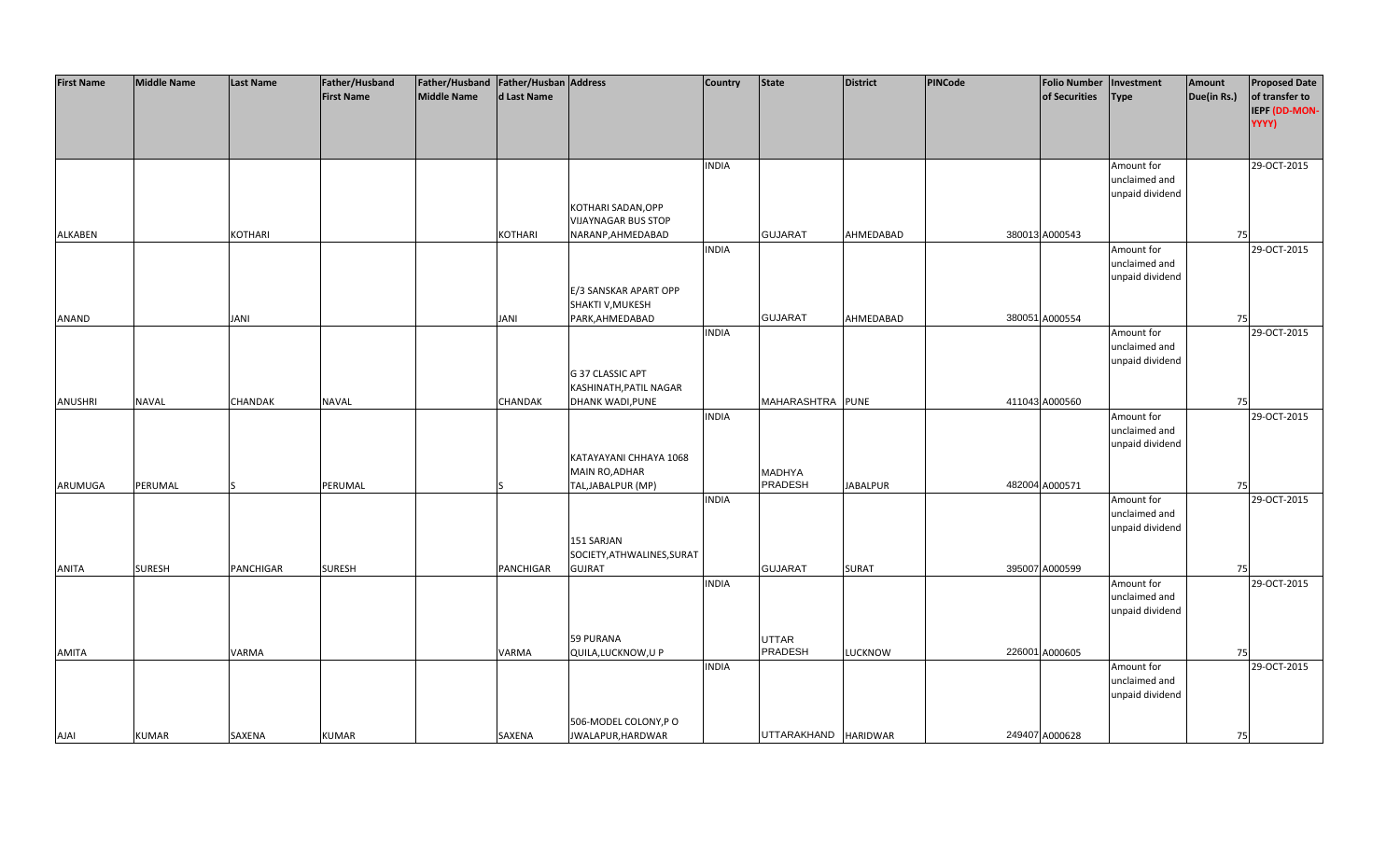| <b>First Name</b> | <b>Middle Name</b> | <b>Last Name</b> | Father/Husband    | Father/Husband Father/Husban Address |                |                         | Country      | State        | <b>District</b> | PINCode | Folio Number Investment |                 | Amount      | <b>Proposed Date</b> |
|-------------------|--------------------|------------------|-------------------|--------------------------------------|----------------|-------------------------|--------------|--------------|-----------------|---------|-------------------------|-----------------|-------------|----------------------|
|                   |                    |                  | <b>First Name</b> | <b>Middle Name</b>                   | d Last Name    |                         |              |              |                 |         | of Securities           | <b>Type</b>     | Due(in Rs.) | of transfer to       |
|                   |                    |                  |                   |                                      |                |                         |              |              |                 |         |                         |                 |             | IEPF (DD-MON-        |
|                   |                    |                  |                   |                                      |                |                         |              |              |                 |         |                         |                 |             | YYYY)                |
|                   |                    |                  |                   |                                      |                |                         |              |              |                 |         |                         |                 |             |                      |
|                   |                    |                  |                   |                                      |                |                         |              |              |                 |         |                         |                 |             |                      |
|                   |                    |                  |                   |                                      |                |                         | <b>INDIA</b> |              |                 |         |                         | Amount for      |             | 29-OCT-2015          |
|                   |                    |                  |                   |                                      |                |                         |              |              |                 |         |                         | unclaimed and   |             |                      |
|                   |                    |                  |                   |                                      |                |                         |              |              |                 |         |                         | unpaid dividend |             |                      |
|                   |                    |                  |                   |                                      |                |                         |              |              |                 |         |                         |                 |             |                      |
|                   |                    |                  |                   |                                      |                | 218 TEXTILE MARKET JOGI |              |              |                 |         |                         |                 |             |                      |
| <b>ANITA</b>      |                    | JAIN             |                   |                                      | JAIN           | WARA, NAI-SARAK, DELHI  |              | <b>DELHI</b> | Delhi           |         | 110006 A000661          |                 | 75          |                      |
|                   |                    |                  |                   |                                      |                |                         | <b>INDIA</b> |              |                 |         |                         | Amount for      |             | 29-OCT-2015          |
|                   |                    |                  |                   |                                      |                |                         |              |              |                 |         |                         | unclaimed and   |             |                      |
|                   |                    |                  |                   |                                      |                |                         |              |              |                 |         |                         | unpaid dividend |             |                      |
|                   |                    |                  |                   |                                      |                |                         |              |              |                 |         |                         |                 |             |                      |
|                   |                    |                  |                   |                                      |                | 115 TEXTILE MARKET JOTI |              |              |                 |         |                         |                 |             |                      |
| AMAN              |                    | ARORA            |                   |                                      | ARORA          | WARA, NAI SARAK, DELHI  |              | <b>DELHI</b> | Delhi           |         | 110006 A000662          |                 | 75          |                      |
|                   |                    |                  |                   |                                      |                |                         | <b>INDIA</b> |              |                 |         |                         | Amount for      |             | 29-OCT-2015          |
|                   |                    |                  |                   |                                      |                |                         |              |              |                 |         |                         | unclaimed and   |             |                      |
|                   |                    |                  |                   |                                      |                |                         |              |              |                 |         |                         | unpaid dividend |             |                      |
|                   |                    |                  |                   |                                      |                |                         |              |              |                 |         |                         |                 |             |                      |
|                   |                    |                  |                   |                                      |                | 115 TEXTILE MARKET JOGI |              |              |                 |         |                         |                 |             |                      |
| <b>ARCHANA</b>    |                    | ARORA            |                   |                                      | ARORA          | WARA, NAI SARAK, DELHI  |              | <b>DELHI</b> | Delhi           |         | 110006 A000663          |                 | 75          |                      |
|                   |                    |                  |                   |                                      |                |                         | <b>INDIA</b> |              |                 |         |                         | Amount for      |             | 29-OCT-2015          |
|                   |                    |                  |                   |                                      |                |                         |              |              |                 |         |                         | unclaimed and   |             |                      |
|                   |                    |                  |                   |                                      |                |                         |              |              |                 |         |                         | unpaid dividend |             |                      |
|                   |                    |                  |                   |                                      |                |                         |              |              |                 |         |                         |                 |             |                      |
|                   |                    |                  |                   |                                      |                | 115 TEXTILE MARKET JOGI |              |              |                 |         |                         |                 |             |                      |
| ASHA              |                    | ARORA            |                   |                                      | ARORA          | WARA, NAI SARAK, DELHI  |              | <b>DELHI</b> | Delhi           |         | 110006 A000675          |                 | 75          |                      |
|                   |                    |                  |                   |                                      |                |                         | <b>INDIA</b> |              |                 |         |                         | Amount for      |             | 29-OCT-2015          |
|                   |                    |                  |                   |                                      |                |                         |              |              |                 |         |                         | unclaimed and   |             |                      |
|                   |                    |                  |                   |                                      |                |                         |              |              |                 |         |                         | unpaid dividend |             |                      |
|                   |                    |                  |                   |                                      |                |                         |              |              |                 |         |                         |                 |             |                      |
|                   |                    |                  |                   |                                      |                | 207, NETAJI MARG, KEWAL |              |              |                 |         |                         |                 |             |                      |
| ANIL              | KUMAR              | WAHI             | <b>KUMAR</b>      |                                      | WAHI           | PARK, AZADPUR, DELHI    |              | <b>DELHI</b> | Delhi           |         | 110033 A000742          |                 | 75          |                      |
|                   |                    |                  |                   |                                      |                |                         | <b>INDIA</b> |              |                 |         |                         | Amount for      |             | 29-OCT-2015          |
|                   |                    |                  |                   |                                      |                |                         |              |              |                 |         |                         | unclaimed and   |             |                      |
|                   |                    |                  |                   |                                      |                |                         |              |              |                 |         |                         | unpaid dividend |             |                      |
|                   |                    |                  |                   |                                      |                |                         |              |              |                 |         |                         |                 |             |                      |
|                   |                    |                  |                   |                                      |                | 207, NETAJI MARG, KEWAL |              |              |                 |         |                         |                 |             |                      |
| ANIL              |                    | <b>WAHI</b>      |                   |                                      | <b>WAHI</b>    | PARK, AZADPUR, DELHI    |              | <b>DELHI</b> | Delhi           |         | 110033 A000745          |                 | 75          |                      |
|                   |                    |                  |                   |                                      |                |                         | <b>INDIA</b> |              |                 |         |                         | Amount for      |             | 29-OCT-2015          |
|                   |                    |                  |                   |                                      |                |                         |              |              |                 |         |                         | unclaimed and   |             |                      |
|                   |                    |                  |                   |                                      |                |                         |              |              |                 |         |                         | unpaid dividend |             |                      |
|                   |                    |                  |                   |                                      |                |                         |              |              |                 |         |                         |                 |             |                      |
|                   |                    |                  |                   |                                      |                | A-25/1 PHASE-1, NARAINA |              |              |                 |         |                         |                 |             |                      |
| B                 | D                  | <b>GIROTRA</b>   | <sub>D</sub>      |                                      | <b>GIROTRA</b> | INDL AREA, DELHI        |              | <b>DELHI</b> | Delhi           |         | 110028 B000025          |                 | 75          |                      |
|                   |                    |                  |                   |                                      |                |                         |              |              |                 |         |                         |                 |             |                      |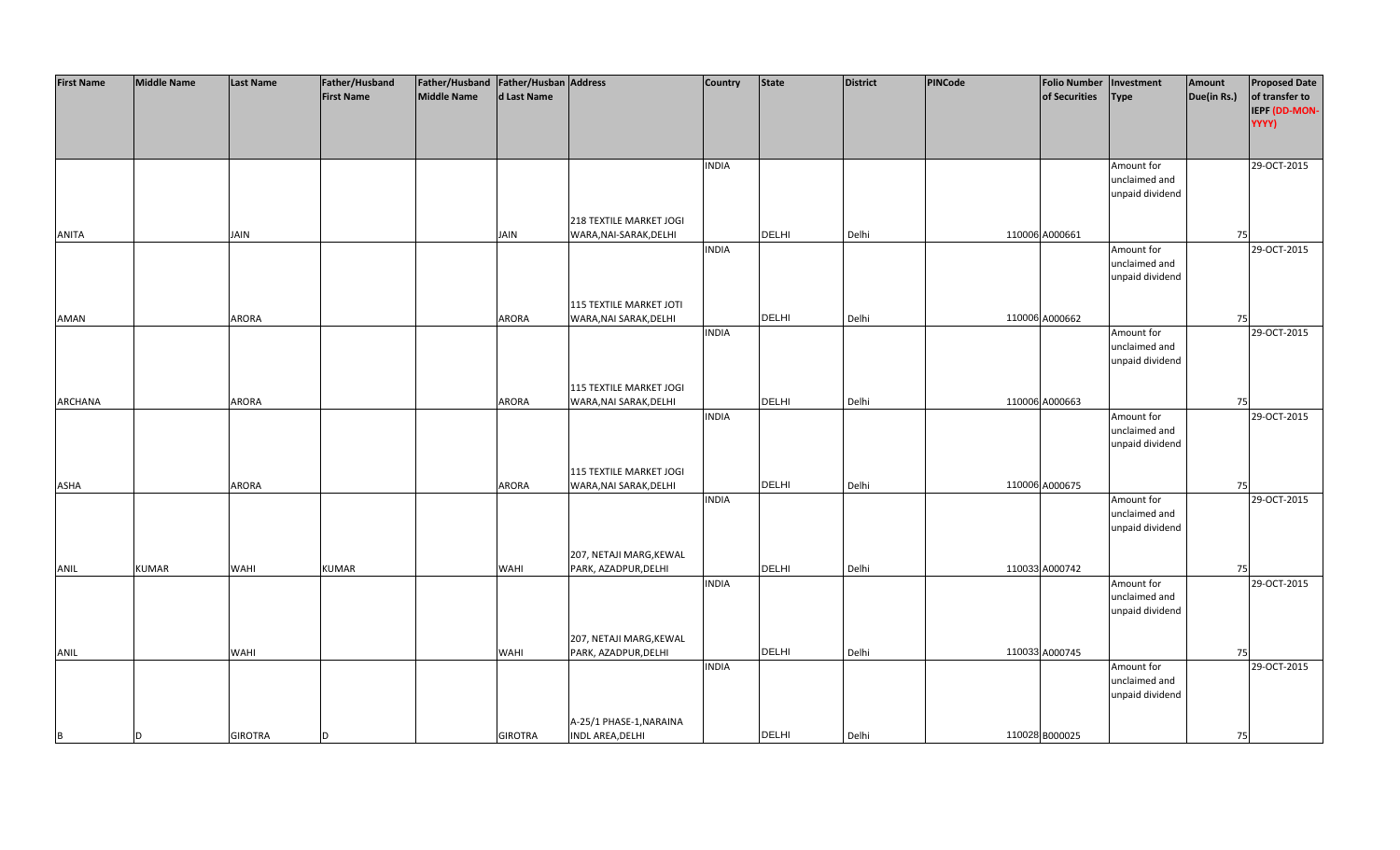| <b>First Name</b>   | <b>Middle Name</b> | <b>Last Name</b> | Father/Husband    | Father/Husband Father/Husban Address |                 |                                               | <b>Country</b> | <b>State</b>     | <b>District</b> | PINCode | <b>Folio Number</b> | Investment                  | Amount      | <b>Proposed Date</b> |
|---------------------|--------------------|------------------|-------------------|--------------------------------------|-----------------|-----------------------------------------------|----------------|------------------|-----------------|---------|---------------------|-----------------------------|-------------|----------------------|
|                     |                    |                  | <b>First Name</b> | <b>Middle Name</b>                   | d Last Name     |                                               |                |                  |                 |         | of Securities       | <b>Type</b>                 | Due(in Rs.) | of transfer to       |
|                     |                    |                  |                   |                                      |                 |                                               |                |                  |                 |         |                     |                             |             | IEPF (DD-MON-        |
|                     |                    |                  |                   |                                      |                 |                                               |                |                  |                 |         |                     |                             |             | YYYY)                |
|                     |                    |                  |                   |                                      |                 |                                               |                |                  |                 |         |                     |                             |             |                      |
|                     |                    |                  |                   |                                      |                 |                                               |                |                  |                 |         |                     |                             |             |                      |
|                     |                    |                  |                   |                                      |                 |                                               | <b>INDIA</b>   |                  |                 |         |                     | Amount for                  |             | 29-OCT-2015          |
|                     |                    |                  |                   |                                      |                 |                                               |                |                  |                 |         |                     | unclaimed and               |             |                      |
|                     |                    |                  |                   |                                      |                 | SANGAM BLDG-12 FLAT                           |                |                  |                 |         |                     | unpaid dividend             |             |                      |
|                     |                    |                  |                   |                                      |                 | 74, NEW LINK ROAD                             |                |                  |                 |         |                     |                             |             |                      |
|                     |                    |                  |                   |                                      |                 | <b>OSHIWARA</b>                               |                |                  |                 |         |                     |                             |             |                      |
| <b>BABAN</b>        |                    | <b>DAWANDE</b>   |                   |                                      | DAWANDE         | JOGESHW, BOMBAY                               |                | MAHARASHTRA      | Mumbai          |         | 400102 B000040      |                             | 75          |                      |
|                     |                    |                  |                   |                                      |                 |                                               | <b>INDIA</b>   |                  |                 |         |                     | Amount for                  |             | 29-OCT-2015          |
|                     |                    |                  |                   |                                      |                 |                                               |                |                  |                 |         |                     | unclaimed and               |             |                      |
|                     |                    |                  |                   |                                      |                 |                                               |                |                  |                 |         |                     | unpaid dividend             |             |                      |
|                     |                    |                  |                   |                                      |                 | 30 MARUTI ARCADE 2ND                          |                |                  |                 |         |                     |                             |             |                      |
|                     |                    |                  |                   |                                      |                 | FLOOR, JN ROAD MULUND                         |                |                  |                 |         |                     |                             |             |                      |
| <b>BHUPENDRA</b>    |                    |                  |                   |                                      |                 |                                               |                | MAHARASHTRA      |                 |         | 400080 B000041      |                             | 75          |                      |
|                     |                    | <b>SHAH</b>      |                   |                                      | SHAH            | WEST, BOMBAY                                  | <b>INDIA</b>   |                  | Mumbai          |         |                     |                             |             |                      |
|                     |                    |                  |                   |                                      |                 |                                               |                |                  |                 |         |                     | Amount for                  |             | 29-OCT-2015          |
|                     |                    |                  |                   |                                      |                 |                                               |                |                  |                 |         |                     | unclaimed and               |             |                      |
|                     |                    |                  |                   |                                      |                 |                                               |                |                  |                 |         |                     | unpaid dividend             |             |                      |
|                     |                    |                  |                   |                                      |                 | C/O 85-88 CITY CENTRE,, C.G.                  |                |                  |                 |         |                     |                             |             |                      |
|                     |                    |                  |                   |                                      |                 | ROAD,                                         |                | <b>GUJARAT</b>   |                 |         | 380009 B000060      |                             |             |                      |
| <b>BHUPESH</b>      |                    | <b>SHAH</b>      |                   |                                      | <b>SHAH</b>     | NAVRANGPURA, AHMEDABAD                        |                |                  | AHMEDABAD       |         |                     |                             | 75          |                      |
|                     |                    |                  |                   |                                      |                 |                                               | <b>INDIA</b>   |                  |                 |         |                     | Amount for<br>unclaimed and |             | 29-OCT-2015          |
|                     |                    |                  |                   |                                      |                 |                                               |                |                  |                 |         |                     |                             |             |                      |
|                     |                    |                  |                   |                                      |                 |                                               |                |                  |                 |         |                     | unpaid dividend             |             |                      |
| <b>BANKIMCHANDR</b> |                    |                  |                   |                                      |                 | 39/460 GUJARAT HOUSING<br>BOARD, AJWA ROAD NR |                |                  |                 |         |                     |                             |             |                      |
|                     | н                  | <b>DALAL</b>     |                   |                                      | <b>DALAL</b>    | NAVJIVAN SOC, BARODA                          |                | <b>GUJARAT</b>   | VADODARA        |         | 390019 B000070      |                             | 75          |                      |
|                     |                    |                  |                   |                                      |                 |                                               | <b>INDIA</b>   |                  |                 |         |                     | Amount for                  |             | 29-OCT-2015          |
|                     |                    |                  |                   |                                      |                 |                                               |                |                  |                 |         |                     | unclaimed and               |             |                      |
|                     |                    |                  |                   |                                      |                 |                                               |                |                  |                 |         |                     | unpaid dividend             |             |                      |
|                     |                    |                  |                   |                                      |                 | SARWAGI                                       |                |                  |                 |         |                     |                             |             |                      |
|                     |                    |                  |                   |                                      |                 | ENTERPRISES, INDUSTRIAL                       |                |                  |                 |         |                     |                             |             |                      |
| <b>BINDU</b>        |                    | <b>VERMA</b>     |                   |                                      | VERMA           | AREA, BIKANER RAJ                             |                | <b>RAJASTHAN</b> | <b>BIKANER</b>  |         | 334001 B000085      |                             | 75          |                      |
|                     |                    |                  |                   |                                      |                 |                                               | <b>INDIA</b>   |                  |                 |         |                     | Amount for                  |             | 29-OCT-2015          |
|                     |                    |                  |                   |                                      |                 |                                               |                |                  |                 |         |                     | unclaimed and               |             |                      |
|                     |                    |                  |                   |                                      |                 |                                               |                |                  |                 |         |                     | unpaid dividend             |             |                      |
|                     |                    |                  |                   |                                      |                 | 309 SMITA APT NO                              |                |                  |                 |         |                     |                             |             |                      |
|                     |                    |                  |                   |                                      |                 | 2, GOPIPURA KAJI                              |                |                  |                 |         |                     |                             |             |                      |
| <b>BELA</b>         | <b>NITIN</b>       | JAIN             | <b>NITIN</b>      |                                      | <b>JAIN</b>     | MADAN, SURAT                                  |                | <b>GUJARAT</b>   | <b>SURAT</b>    |         | 395001 B000112      |                             | 75          |                      |
|                     |                    |                  |                   |                                      |                 |                                               | <b>INDIA</b>   |                  |                 |         |                     | Amount for                  |             | 29-OCT-2015          |
|                     |                    |                  |                   |                                      |                 |                                               |                |                  |                 |         |                     | unclaimed and               |             |                      |
|                     |                    |                  |                   |                                      |                 |                                               |                |                  |                 |         |                     | unpaid dividend             |             |                      |
|                     |                    |                  |                   |                                      |                 |                                               |                |                  |                 |         |                     |                             |             |                      |
|                     |                    |                  |                   |                                      |                 | CHINIVALAS SHERI, NANAVAT                     |                |                  |                 |         |                     |                             |             |                      |
| <b>BHARTI</b>       | <b>N</b>           | <b>MAKHANIA</b>  | N                 |                                      | <b>MAKHANIA</b> | H NO 11/1445, SURAT                           |                | <b>GUJARAT</b>   | <b>SURAT</b>    |         | 395003 B000118      |                             | 75          |                      |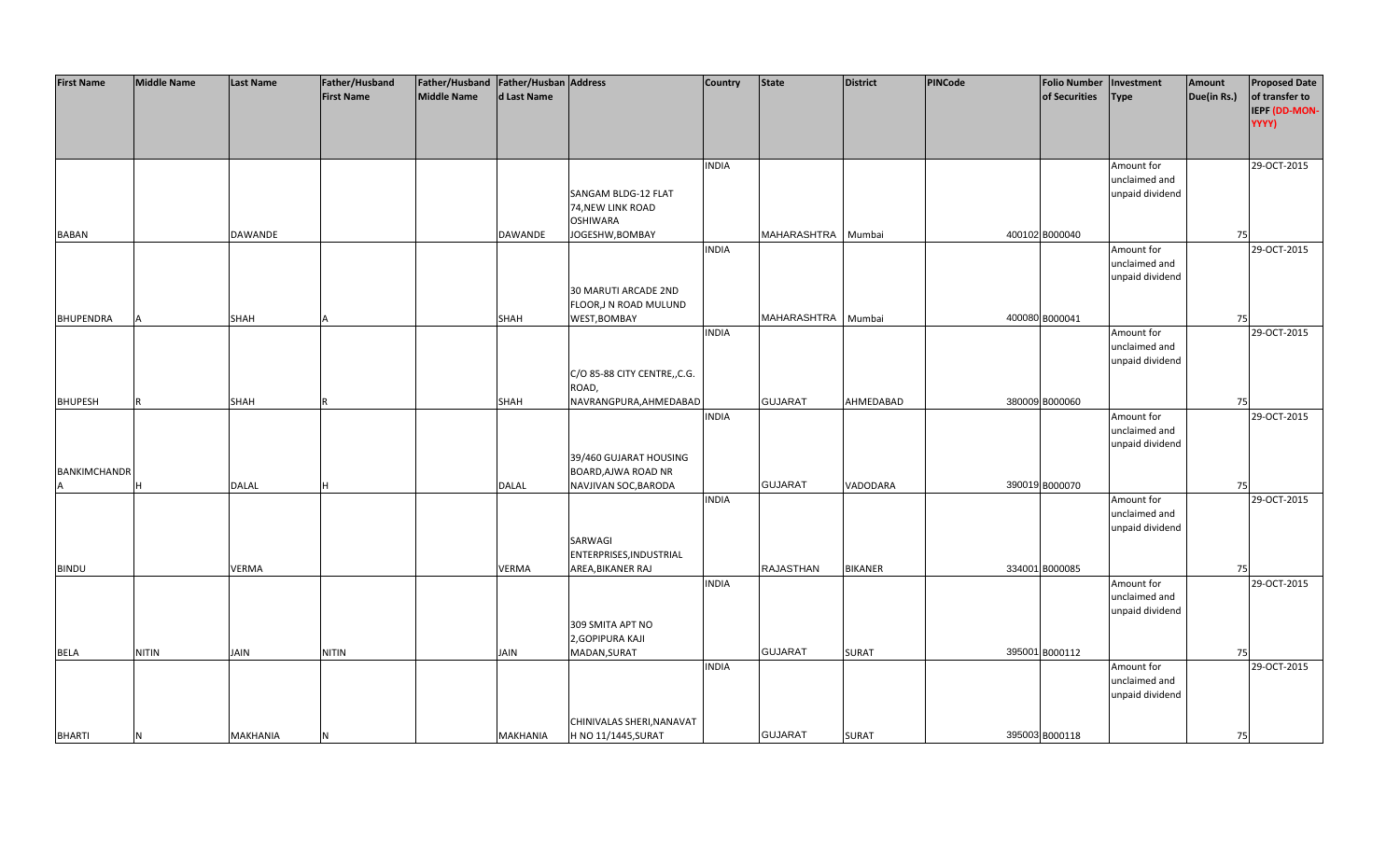| <b>First Name</b> | <b>Middle Name</b> | <b>Last Name</b> | Father/Husband    | Father/Husband   Father/Husban   Address |              |                           | <b>Country</b> | <b>State</b>       | <b>District</b> | PINCode | <b>Folio Number</b> | Investment      | Amount      | <b>Proposed Date</b> |
|-------------------|--------------------|------------------|-------------------|------------------------------------------|--------------|---------------------------|----------------|--------------------|-----------------|---------|---------------------|-----------------|-------------|----------------------|
|                   |                    |                  | <b>First Name</b> | <b>Middle Name</b>                       | d Last Name  |                           |                |                    |                 |         | of Securities       | <b>Type</b>     | Due(in Rs.) | of transfer to       |
|                   |                    |                  |                   |                                          |              |                           |                |                    |                 |         |                     |                 |             | IEPF (DD-MON-        |
|                   |                    |                  |                   |                                          |              |                           |                |                    |                 |         |                     |                 |             | YYYY)                |
|                   |                    |                  |                   |                                          |              |                           |                |                    |                 |         |                     |                 |             |                      |
|                   |                    |                  |                   |                                          |              |                           |                |                    |                 |         |                     |                 |             |                      |
|                   |                    |                  |                   |                                          |              |                           | <b>INDIA</b>   |                    |                 |         |                     | Amount for      |             | 29-OCT-2015          |
|                   |                    |                  |                   |                                          |              |                           |                |                    |                 |         |                     | unclaimed and   |             |                      |
|                   |                    |                  |                   |                                          |              |                           |                |                    |                 |         |                     | unpaid dividend |             |                      |
|                   |                    |                  |                   |                                          |              | 548 GALI JAIN             |                |                    |                 |         |                     |                 |             |                      |
|                   |                    |                  |                   |                                          |              | MANDIR, CHOTTA BAZAR      |                |                    |                 |         |                     |                 |             |                      |
|                   |                    | <b>GUPTA</b>     |                   |                                          |              | SHAHDARA, DELHI           |                | DELHI              | Delhi           |         | 110032 B000163      |                 | 75          |                      |
| <b>BINDU</b>      |                    |                  |                   |                                          | <b>GUPTA</b> |                           | <b>INDIA</b>   |                    |                 |         |                     |                 |             | 29-OCT-2015          |
|                   |                    |                  |                   |                                          |              |                           |                |                    |                 |         |                     | Amount for      |             |                      |
|                   |                    |                  |                   |                                          |              |                           |                |                    |                 |         |                     | unclaimed and   |             |                      |
|                   |                    |                  |                   |                                          |              |                           |                |                    |                 |         |                     | unpaid dividend |             |                      |
|                   |                    |                  |                   |                                          |              |                           |                |                    |                 |         |                     |                 |             |                      |
|                   |                    |                  |                   |                                          |              | ASHOKA TRADERS, CINEMA    |                |                    |                 |         |                     |                 |             |                      |
| <b>BABU</b>       | <b>RAM</b>         |                  | RAM               |                                          |              | ROAD, BHIWANI             |                | <b>HARYANA</b>     | <b>BHIWANI</b>  |         | 125021 B000186      |                 | 75          |                      |
|                   |                    |                  |                   |                                          |              |                           | <b>INDIA</b>   |                    |                 |         |                     | Amount for      |             | 29-OCT-2015          |
|                   |                    |                  |                   |                                          |              |                           |                |                    |                 |         |                     | unclaimed and   |             |                      |
|                   |                    |                  |                   |                                          |              |                           |                |                    |                 |         |                     | unpaid dividend |             |                      |
|                   |                    |                  |                   |                                          |              |                           |                |                    |                 |         |                     |                 |             |                      |
|                   |                    |                  |                   |                                          |              | 118 TEXTILL MARKET, JOGI  |                |                    |                 |         |                     |                 |             |                      |
| <b>BIJAY</b>      | LAXMI              | SHARMA           | LAXMI             |                                          | SHARMA       | WARA NAI SARAK, DELHI     |                | DELHI              | Delhi           |         | 110006 B000252      |                 | 75          |                      |
|                   |                    |                  |                   |                                          |              |                           | <b>INDIA</b>   |                    |                 |         |                     | Amount for      |             | 29-OCT-2015          |
|                   |                    |                  |                   |                                          |              |                           |                |                    |                 |         |                     | unclaimed and   |             |                      |
|                   |                    |                  |                   |                                          |              | 29 SETHNA BLDG IST        |                |                    |                 |         |                     | unpaid dividend |             |                      |
|                   |                    |                  |                   |                                          |              | FLOOR, NOWROJI SETH       |                |                    |                 |         |                     |                 |             |                      |
|                   |                    |                  |                   |                                          |              | <b>STREET</b>             |                |                    |                 |         |                     |                 |             |                      |
| <b>BIPIN</b>      |                    | <b>SHAH</b>      |                   |                                          | <b>SHAH</b>  | THAKARDWAR, BOMBAY        |                | MAHARASHTRA        | Mumbai          |         | 400002 B000266      |                 | 75          |                      |
|                   |                    |                  |                   |                                          |              |                           | <b>INDIA</b>   |                    |                 |         |                     | Amount for      |             | 29-OCT-2015          |
|                   |                    |                  |                   |                                          |              |                           |                |                    |                 |         |                     | unclaimed and   |             |                      |
|                   |                    |                  |                   |                                          |              |                           |                |                    |                 |         |                     | unpaid dividend |             |                      |
|                   |                    |                  |                   |                                          |              | V A MEHTA & CO C A,338    |                |                    |                 |         |                     |                 |             |                      |
|                   |                    |                  |                   |                                          |              | NARES NATHS ST IST FLOOR  |                |                    |                 |         |                     |                 |             |                      |
| <b>BENNY</b>      |                    | <b>KOSHY</b>     |                   |                                          | <b>KOSHY</b> | M,BOMBAY                  |                | MAHARASHTRA        | Mumbai          |         | 400009 B000270      |                 | 75          |                      |
|                   |                    |                  |                   |                                          |              |                           | <b>INDIA</b>   |                    |                 |         |                     | Amount for      |             | 29-OCT-2015          |
|                   |                    |                  |                   |                                          |              |                           |                |                    |                 |         |                     | unclaimed and   |             |                      |
|                   |                    |                  |                   |                                          |              |                           |                |                    |                 |         |                     | unpaid dividend |             |                      |
|                   |                    |                  |                   |                                          |              | 8/70 PIRAMAL NAGAR, SV    |                |                    |                 |         |                     |                 |             |                      |
| <b>BHAGWATI</b>   |                    |                  |                   |                                          |              | ROAD P O GOREGAON         |                |                    |                 |         |                     |                 |             |                      |
| PRASAD            |                    | BANKERAIKA       |                   |                                          | BANKERAIKA   | W,BOMBAY                  |                | MAHARASHTRA Mumbai |                 |         | 400062 B000272      |                 | 75          |                      |
|                   |                    |                  |                   |                                          |              |                           | <b>INDIA</b>   |                    |                 |         |                     | Amount for      |             | 29-OCT-2015          |
|                   |                    |                  |                   |                                          |              |                           |                |                    |                 |         |                     | unclaimed and   |             |                      |
|                   |                    |                  |                   |                                          |              |                           |                |                    |                 |         |                     | unpaid dividend |             |                      |
|                   |                    |                  |                   |                                          |              |                           |                |                    |                 |         |                     |                 |             |                      |
|                   |                    |                  |                   |                                          |              | 17 ASHAPURAN SOCIETY, IOC |                |                    |                 |         |                     |                 |             |                      |
| <b>BABULAL</b>    | <b>RAICHAND</b>    | <b>SHAH</b>      | RAICHAND          |                                          | <b>SHAH</b>  | ROAD D CABIN, AHMEDABAD   |                | <b>GUJARAT</b>     | AHMEDABAD       |         | 380019 B000281      |                 | 75          |                      |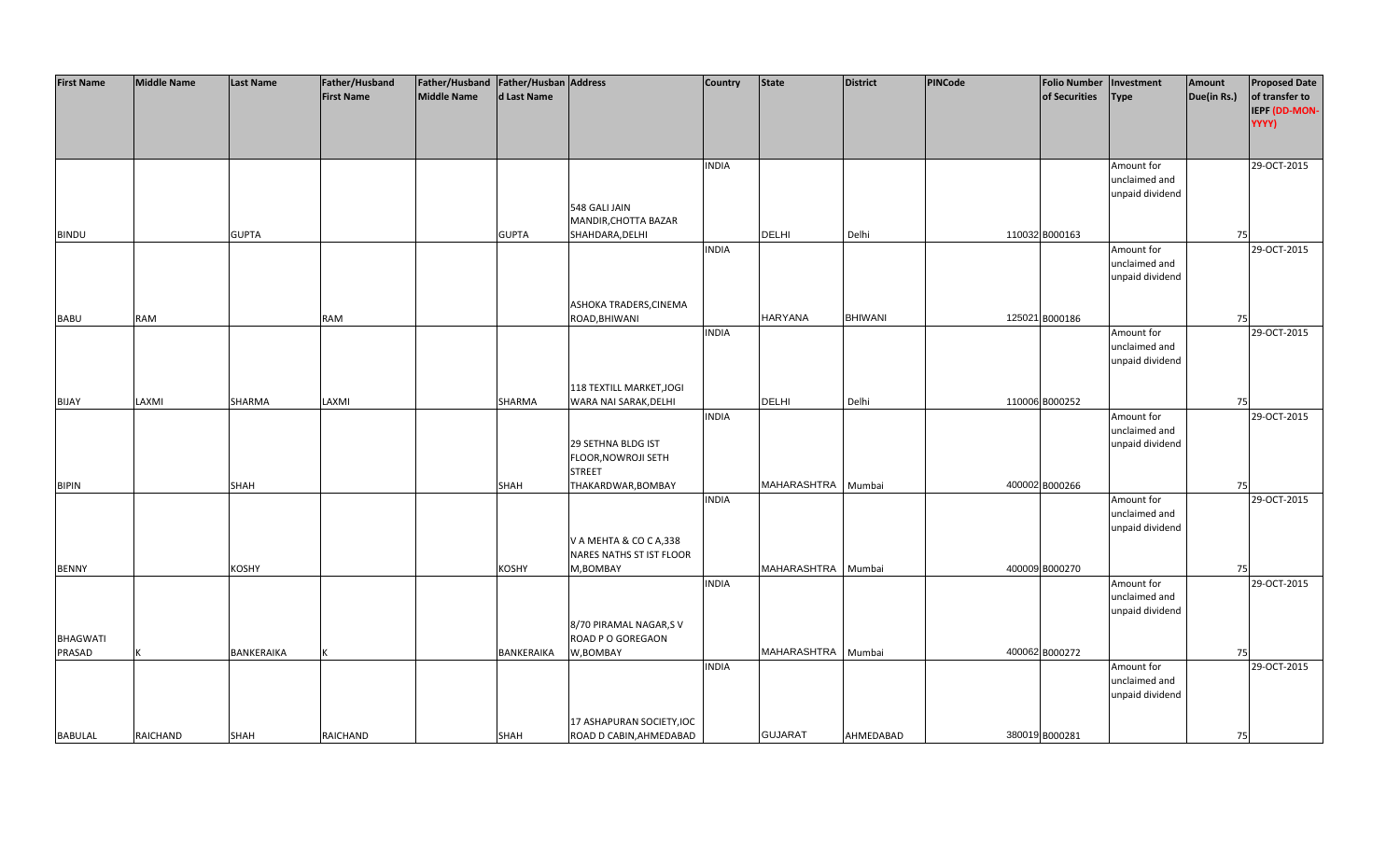| <b>First Name</b> | <b>Middle Name</b> | <b>Last Name</b> | Father/Husband    | Father/Husband Father/Husban Address |                |                           | <b>Country</b> | <b>State</b>   | <b>District</b> | <b>PINCode</b> | <b>Folio Number</b> | Investment      | Amount      | <b>Proposed Date</b> |
|-------------------|--------------------|------------------|-------------------|--------------------------------------|----------------|---------------------------|----------------|----------------|-----------------|----------------|---------------------|-----------------|-------------|----------------------|
|                   |                    |                  | <b>First Name</b> | <b>Middle Name</b>                   | d Last Name    |                           |                |                |                 |                | of Securities       | <b>Type</b>     | Due(in Rs.) | of transfer to       |
|                   |                    |                  |                   |                                      |                |                           |                |                |                 |                |                     |                 |             | IEPF (DD-MON-        |
|                   |                    |                  |                   |                                      |                |                           |                |                |                 |                |                     |                 |             | YYYY)                |
|                   |                    |                  |                   |                                      |                |                           |                |                |                 |                |                     |                 |             |                      |
|                   |                    |                  |                   |                                      |                |                           |                |                |                 |                |                     |                 |             |                      |
|                   |                    |                  |                   |                                      |                |                           | <b>INDIA</b>   |                |                 |                |                     | Amount for      |             | 29-OCT-2015          |
|                   |                    |                  |                   |                                      |                |                           |                |                |                 |                |                     | unclaimed and   |             |                      |
|                   |                    |                  |                   |                                      |                |                           |                |                |                 |                |                     | unpaid dividend |             |                      |
|                   |                    |                  |                   |                                      |                | 1373 JADA BHAGAT S        |                |                |                 |                |                     |                 |             |                      |
|                   |                    |                  |                   |                                      |                |                           |                |                |                 |                |                     |                 |             |                      |
|                   |                    |                  |                   |                                      |                | POLE, DARIYAPUR, AHMEDABA |                | <b>GUJARAT</b> |                 |                |                     |                 |             |                      |
| <b>BIJAL</b>      |                    | PATEL            |                   |                                      | PATEL          | n                         |                |                | AHMEDABAD       |                | 380001 B000313      |                 | 75          |                      |
|                   |                    |                  |                   |                                      |                |                           | <b>INDIA</b>   |                |                 |                |                     | Amount for      |             | 29-OCT-2015          |
|                   |                    |                  |                   |                                      |                |                           |                |                |                 |                |                     | unclaimed and   |             |                      |
|                   |                    |                  |                   |                                      |                |                           |                |                |                 |                |                     | unpaid dividend |             |                      |
|                   |                    |                  |                   |                                      |                | 1442 RANGREJ'S            |                |                |                 |                |                     |                 |             |                      |
|                   |                    |                  |                   |                                      |                | POLE, PATWA SHERI THREE   |                |                |                 |                |                     |                 |             |                      |
| <b>BABITA</b>     |                    | SOMANI           |                   |                                      | SOMANI         | GATE, AHMEDABAD           |                | <b>GUJARAT</b> | AHMEDABAD       |                | 380001 B000315      |                 | 75          |                      |
|                   |                    |                  |                   |                                      |                |                           | <b>INDIA</b>   |                |                 |                |                     | Amount for      |             | 29-OCT-2015          |
|                   |                    |                  |                   |                                      |                |                           |                |                |                 |                |                     | unclaimed and   |             |                      |
|                   |                    |                  |                   |                                      |                |                           |                |                |                 |                |                     | unpaid dividend |             |                      |
|                   |                    |                  |                   |                                      |                |                           |                |                |                 |                |                     |                 |             |                      |
|                   |                    |                  |                   |                                      |                | VISHNU BHAVAN OPP         |                |                |                 |                |                     |                 |             |                      |
|                   |                    |                  |                   |                                      |                | GANESH SOCIE, O/S SHAPUR  |                |                |                 |                |                     |                 |             |                      |
| <b>BHARAT</b>     |                    | <b>MAKWANA</b>   |                   |                                      | <b>MAKWANA</b> | GATE, AHMEDABAD           |                | <b>GUJARAT</b> | AHMEDABAD       |                | 380001 B000317      |                 | 75          |                      |
|                   |                    |                  |                   |                                      |                |                           | <b>INDIA</b>   |                |                 |                |                     | Amount for      |             | 29-OCT-2015          |
|                   |                    |                  |                   |                                      |                |                           |                |                |                 |                |                     | unclaimed and   |             |                      |
|                   |                    |                  |                   |                                      |                |                           |                |                |                 |                |                     | unpaid dividend |             |                      |
|                   |                    |                  |                   |                                      |                | 1442 RANGREJ S            |                |                |                 |                |                     |                 |             |                      |
|                   |                    |                  |                   |                                      |                | POLE, PATWA SHERI THREE   |                |                |                 |                |                     |                 |             |                      |
| <b>BHAIRVI</b>    |                    | <b>TAWANI</b>    |                   |                                      | <b>TAWANI</b>  | GATE, AHMEDABAD           |                | <b>GUJARAT</b> | AHMEDABAD       |                | 380001 B000321      |                 | 75          |                      |
|                   |                    |                  |                   |                                      |                |                           | <b>INDIA</b>   |                |                 |                |                     | Amount for      |             | 29-OCT-2015          |
|                   |                    |                  |                   |                                      |                |                           |                |                |                 |                |                     | unclaimed and   |             |                      |
|                   |                    |                  |                   |                                      |                |                           |                |                |                 |                |                     | unpaid dividend |             |                      |
|                   |                    |                  |                   |                                      |                | E/3 SANSKAR APART OPP     |                |                |                 |                |                     |                 |             |                      |
|                   |                    |                  |                   |                                      |                | SHAKTI V, MUKESH          |                |                |                 |                |                     |                 |             |                      |
| <b>BIJAL</b>      |                    | JANI             |                   |                                      | JANI           | PARK, AHMEDABAD           |                | <b>GUJARAT</b> | AHMEDABAD       |                | 380051 B000322      |                 | 75          |                      |
|                   |                    |                  |                   |                                      |                |                           | <b>INDIA</b>   |                |                 |                |                     | Amount for      |             | 29-OCT-2015          |
|                   |                    |                  |                   |                                      |                |                           |                |                |                 |                |                     | unclaimed and   |             |                      |
|                   |                    |                  |                   |                                      |                |                           |                |                |                 |                |                     |                 |             |                      |
|                   |                    |                  |                   |                                      |                |                           |                |                |                 |                |                     | unpaid dividend |             |                      |
|                   |                    |                  |                   |                                      |                |                           |                |                |                 |                |                     |                 |             |                      |
|                   |                    |                  |                   |                                      |                | 12 NEHRU NAGAR, MODEL     |                |                |                 |                |                     |                 |             |                      |
| <b>BINA</b>       | RANI               | <b>BAGGA</b>     | RANI              |                                      | <b>BAGGA</b>   | TOWN, LUDHIANA            |                | <b>PUNJAB</b>  | LUDHIANA        |                | 141002 B000327      |                 | 75          |                      |
|                   |                    |                  |                   |                                      |                |                           | <b>INDIA</b>   |                |                 |                |                     | Amount for      |             | 29-OCT-2015          |
|                   |                    |                  |                   |                                      |                |                           |                |                |                 |                |                     | unclaimed and   |             |                      |
|                   |                    |                  |                   |                                      |                |                           |                |                |                 |                |                     | unpaid dividend |             |                      |
|                   |                    |                  |                   |                                      |                | 102 BABULNIVAS GALI       |                |                |                 |                |                     |                 |             |                      |
|                   |                    |                  |                   |                                      |                | NANPURA, TIMALIAWAD, SUR  |                |                |                 |                |                     |                 |             |                      |
| <b>BELA</b>       | N                  | LAKHANI          | N                 |                                      | LAKHANI        | AT                        |                | <b>GUJARAT</b> | <b>SURAT</b>    |                | 395001 B000330      |                 | 75          |                      |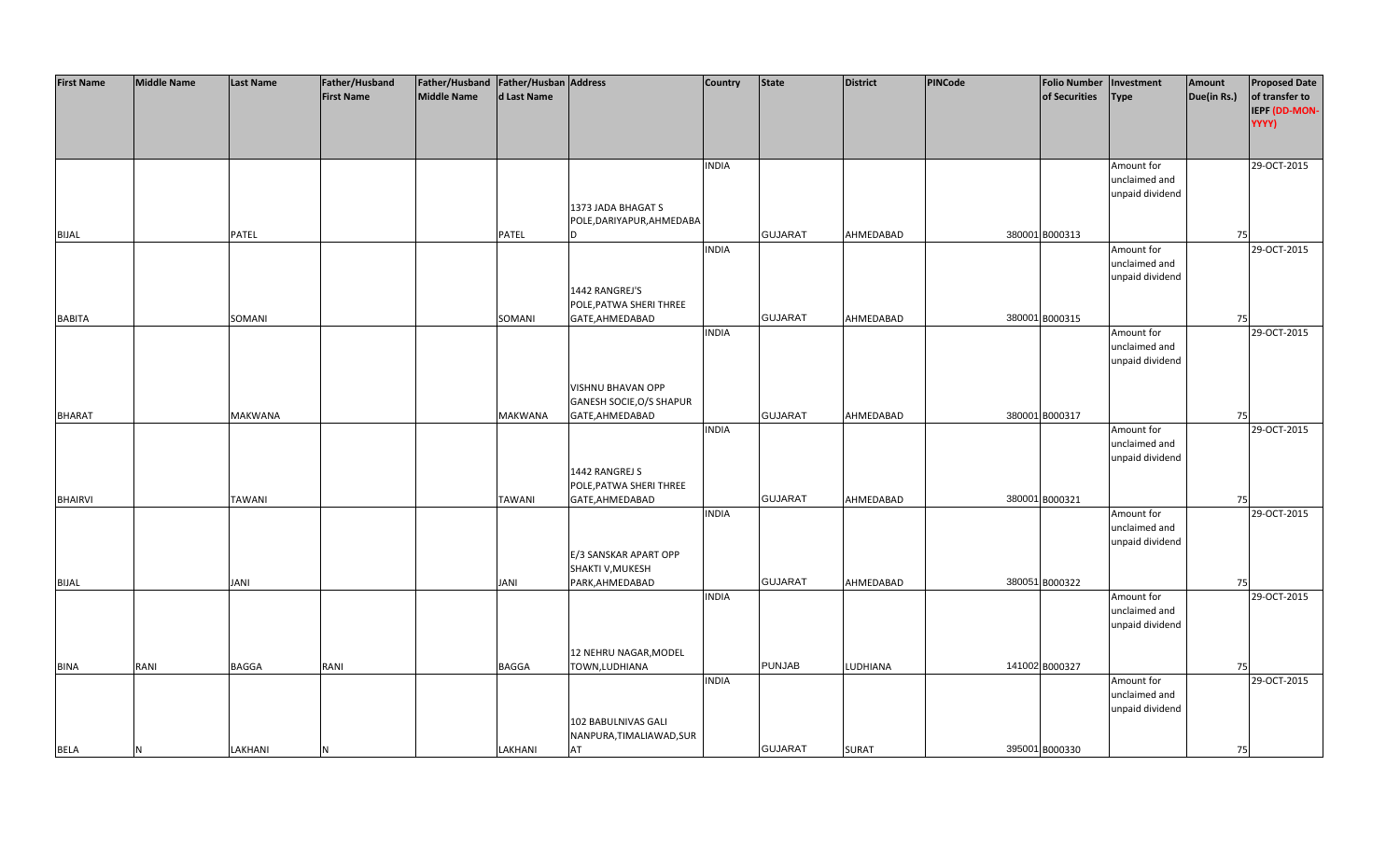| of transfer to<br><b>First Name</b><br><b>Middle Name</b><br>d Last Name<br>of Securities<br>Due(in Rs.)<br><b>Type</b><br>IEPF (DD-MON-<br>YYYY)<br>29-OCT-2015<br><b>INDIA</b><br>Amount for<br>unclaimed and<br>unpaid dividend<br>307 SMITA APRTS NO<br>2,GOPIPURA<br><b>GUJARAT</b><br>395001 B000333<br><b>BHARAT</b><br><b>HIRPURA</b><br><b>HIRPURA</b><br>KAJINUMEDAN, SURAT<br><b>SURAT</b><br>75<br><b>INDIA</b><br>Amount for<br>29-OCT-2015<br>unclaimed and<br>unpaid dividend<br>DADIJI SWEETS, BORING<br><b>BIHAR</b><br><b>KANODIA</b><br><b>PATNA</b><br>800001 B000412<br>BALMUKUND<br>KANODIA<br>ROAD, PATNA<br>75<br>29-OCT-2015<br><b>INDIA</b><br>Amount for<br>unclaimed and<br>unpaid dividend<br>2/48 MOHAMAD MANSION<br><b>GOKHALE R, OPP SAITAN</b><br><b>CHOWKY DADAR</b><br>MAHARASHTRA Mumbai<br>400028 C000014<br>MEHTA<br>WEST, BOMBAY<br><b>CHAMPA</b><br>MEHTA<br>75<br><b>INDIA</b><br>Amount for<br>29-OCT-2015<br>unclaimed and<br>unpaid dividend<br><b>CEMEX</b><br><b>CEMEX</b><br><b>CEMEX</b><br>E/614 GIRDHAR PARK MITH<br><b>CONSULTANTS PVT</b><br><b>CONSULTANTS</b><br><b>CONSULTANTS PVT</b><br>CHOWK, MARVA ROAD<br>MAHARASHTRA<br>400064 C000016<br>MALAD WEST, BOMBAY<br>Mumbai<br>225<br>PVT LTD<br>LTD<br><b>LTD</b><br>29-OCT-2015<br><b>INDIA</b><br>Amount for<br>unclaimed and<br>unpaid dividend<br>C-7/179-A,LAWRENCE<br><b>DELHI</b><br>110035 C000069<br><b>BHAN</b><br><b>GUPTA</b><br>Delhi<br><b>BHAN</b><br><b>GUPTA</b><br>ROAD, NEW DELHI<br>75<br>29-OCT-2015<br><b>INDIA</b><br>Amount for<br>unclaimed and<br>unpaid dividend<br>115 TEXTILE MARKET, JOGI<br><b>DELHI</b><br>110006 C000088<br>RUIA<br>WARA NAI SARAK, DELHI<br>Delhi<br><b>CHINTU</b><br>RUIA<br>75<br>29-OCT-2015<br><b>INDIA</b><br>Amount for<br>unclaimed and<br>unpaid dividend<br>C/O KHOOM CHAND<br>CHUNILAL, 12 RAJA WOOD<br>700001 C000092 | <b>First Name</b> | <b>Middle Name</b> | <b>Last Name</b> | Father/Husband | Father/Husband   Father/Husban   Address |          |                       | <b>Country</b> | <b>State</b>       | <b>District</b> | <b>PINCode</b> | <b>Folio Number</b> | Investment | Amount | <b>Proposed Date</b> |
|---------------------------------------------------------------------------------------------------------------------------------------------------------------------------------------------------------------------------------------------------------------------------------------------------------------------------------------------------------------------------------------------------------------------------------------------------------------------------------------------------------------------------------------------------------------------------------------------------------------------------------------------------------------------------------------------------------------------------------------------------------------------------------------------------------------------------------------------------------------------------------------------------------------------------------------------------------------------------------------------------------------------------------------------------------------------------------------------------------------------------------------------------------------------------------------------------------------------------------------------------------------------------------------------------------------------------------------------------------------------------------------------------------------------------------------------------------------------------------------------------------------------------------------------------------------------------------------------------------------------------------------------------------------------------------------------------------------------------------------------------------------------------------------------------------------------------------------------------------------------------------------------|-------------------|--------------------|------------------|----------------|------------------------------------------|----------|-----------------------|----------------|--------------------|-----------------|----------------|---------------------|------------|--------|----------------------|
|                                                                                                                                                                                                                                                                                                                                                                                                                                                                                                                                                                                                                                                                                                                                                                                                                                                                                                                                                                                                                                                                                                                                                                                                                                                                                                                                                                                                                                                                                                                                                                                                                                                                                                                                                                                                                                                                                             |                   |                    |                  |                |                                          |          |                       |                |                    |                 |                |                     |            |        |                      |
|                                                                                                                                                                                                                                                                                                                                                                                                                                                                                                                                                                                                                                                                                                                                                                                                                                                                                                                                                                                                                                                                                                                                                                                                                                                                                                                                                                                                                                                                                                                                                                                                                                                                                                                                                                                                                                                                                             |                   |                    |                  |                |                                          |          |                       |                |                    |                 |                |                     |            |        |                      |
|                                                                                                                                                                                                                                                                                                                                                                                                                                                                                                                                                                                                                                                                                                                                                                                                                                                                                                                                                                                                                                                                                                                                                                                                                                                                                                                                                                                                                                                                                                                                                                                                                                                                                                                                                                                                                                                                                             |                   |                    |                  |                |                                          |          |                       |                |                    |                 |                |                     |            |        |                      |
|                                                                                                                                                                                                                                                                                                                                                                                                                                                                                                                                                                                                                                                                                                                                                                                                                                                                                                                                                                                                                                                                                                                                                                                                                                                                                                                                                                                                                                                                                                                                                                                                                                                                                                                                                                                                                                                                                             |                   |                    |                  |                |                                          |          |                       |                |                    |                 |                |                     |            |        |                      |
|                                                                                                                                                                                                                                                                                                                                                                                                                                                                                                                                                                                                                                                                                                                                                                                                                                                                                                                                                                                                                                                                                                                                                                                                                                                                                                                                                                                                                                                                                                                                                                                                                                                                                                                                                                                                                                                                                             |                   |                    |                  |                |                                          |          |                       |                |                    |                 |                |                     |            |        |                      |
|                                                                                                                                                                                                                                                                                                                                                                                                                                                                                                                                                                                                                                                                                                                                                                                                                                                                                                                                                                                                                                                                                                                                                                                                                                                                                                                                                                                                                                                                                                                                                                                                                                                                                                                                                                                                                                                                                             |                   |                    |                  |                |                                          |          |                       |                |                    |                 |                |                     |            |        |                      |
|                                                                                                                                                                                                                                                                                                                                                                                                                                                                                                                                                                                                                                                                                                                                                                                                                                                                                                                                                                                                                                                                                                                                                                                                                                                                                                                                                                                                                                                                                                                                                                                                                                                                                                                                                                                                                                                                                             |                   |                    |                  |                |                                          |          |                       |                |                    |                 |                |                     |            |        |                      |
|                                                                                                                                                                                                                                                                                                                                                                                                                                                                                                                                                                                                                                                                                                                                                                                                                                                                                                                                                                                                                                                                                                                                                                                                                                                                                                                                                                                                                                                                                                                                                                                                                                                                                                                                                                                                                                                                                             |                   |                    |                  |                |                                          |          |                       |                |                    |                 |                |                     |            |        |                      |
|                                                                                                                                                                                                                                                                                                                                                                                                                                                                                                                                                                                                                                                                                                                                                                                                                                                                                                                                                                                                                                                                                                                                                                                                                                                                                                                                                                                                                                                                                                                                                                                                                                                                                                                                                                                                                                                                                             |                   |                    |                  |                |                                          |          |                       |                |                    |                 |                |                     |            |        |                      |
|                                                                                                                                                                                                                                                                                                                                                                                                                                                                                                                                                                                                                                                                                                                                                                                                                                                                                                                                                                                                                                                                                                                                                                                                                                                                                                                                                                                                                                                                                                                                                                                                                                                                                                                                                                                                                                                                                             |                   |                    |                  |                |                                          |          |                       |                |                    |                 |                |                     |            |        |                      |
|                                                                                                                                                                                                                                                                                                                                                                                                                                                                                                                                                                                                                                                                                                                                                                                                                                                                                                                                                                                                                                                                                                                                                                                                                                                                                                                                                                                                                                                                                                                                                                                                                                                                                                                                                                                                                                                                                             |                   |                    |                  |                |                                          |          |                       |                |                    |                 |                |                     |            |        |                      |
|                                                                                                                                                                                                                                                                                                                                                                                                                                                                                                                                                                                                                                                                                                                                                                                                                                                                                                                                                                                                                                                                                                                                                                                                                                                                                                                                                                                                                                                                                                                                                                                                                                                                                                                                                                                                                                                                                             |                   |                    |                  |                |                                          |          |                       |                |                    |                 |                |                     |            |        |                      |
|                                                                                                                                                                                                                                                                                                                                                                                                                                                                                                                                                                                                                                                                                                                                                                                                                                                                                                                                                                                                                                                                                                                                                                                                                                                                                                                                                                                                                                                                                                                                                                                                                                                                                                                                                                                                                                                                                             |                   |                    |                  |                |                                          |          |                       |                |                    |                 |                |                     |            |        |                      |
|                                                                                                                                                                                                                                                                                                                                                                                                                                                                                                                                                                                                                                                                                                                                                                                                                                                                                                                                                                                                                                                                                                                                                                                                                                                                                                                                                                                                                                                                                                                                                                                                                                                                                                                                                                                                                                                                                             |                   |                    |                  |                |                                          |          |                       |                |                    |                 |                |                     |            |        |                      |
|                                                                                                                                                                                                                                                                                                                                                                                                                                                                                                                                                                                                                                                                                                                                                                                                                                                                                                                                                                                                                                                                                                                                                                                                                                                                                                                                                                                                                                                                                                                                                                                                                                                                                                                                                                                                                                                                                             |                   |                    |                  |                |                                          |          |                       |                |                    |                 |                |                     |            |        |                      |
|                                                                                                                                                                                                                                                                                                                                                                                                                                                                                                                                                                                                                                                                                                                                                                                                                                                                                                                                                                                                                                                                                                                                                                                                                                                                                                                                                                                                                                                                                                                                                                                                                                                                                                                                                                                                                                                                                             |                   |                    |                  |                |                                          |          |                       |                |                    |                 |                |                     |            |        |                      |
|                                                                                                                                                                                                                                                                                                                                                                                                                                                                                                                                                                                                                                                                                                                                                                                                                                                                                                                                                                                                                                                                                                                                                                                                                                                                                                                                                                                                                                                                                                                                                                                                                                                                                                                                                                                                                                                                                             |                   |                    |                  |                |                                          |          |                       |                |                    |                 |                |                     |            |        |                      |
|                                                                                                                                                                                                                                                                                                                                                                                                                                                                                                                                                                                                                                                                                                                                                                                                                                                                                                                                                                                                                                                                                                                                                                                                                                                                                                                                                                                                                                                                                                                                                                                                                                                                                                                                                                                                                                                                                             |                   |                    |                  |                |                                          |          |                       |                |                    |                 |                |                     |            |        |                      |
|                                                                                                                                                                                                                                                                                                                                                                                                                                                                                                                                                                                                                                                                                                                                                                                                                                                                                                                                                                                                                                                                                                                                                                                                                                                                                                                                                                                                                                                                                                                                                                                                                                                                                                                                                                                                                                                                                             |                   |                    |                  |                |                                          |          |                       |                |                    |                 |                |                     |            |        |                      |
|                                                                                                                                                                                                                                                                                                                                                                                                                                                                                                                                                                                                                                                                                                                                                                                                                                                                                                                                                                                                                                                                                                                                                                                                                                                                                                                                                                                                                                                                                                                                                                                                                                                                                                                                                                                                                                                                                             |                   |                    |                  |                |                                          |          |                       |                |                    |                 |                |                     |            |        |                      |
|                                                                                                                                                                                                                                                                                                                                                                                                                                                                                                                                                                                                                                                                                                                                                                                                                                                                                                                                                                                                                                                                                                                                                                                                                                                                                                                                                                                                                                                                                                                                                                                                                                                                                                                                                                                                                                                                                             |                   |                    |                  |                |                                          |          |                       |                |                    |                 |                |                     |            |        |                      |
|                                                                                                                                                                                                                                                                                                                                                                                                                                                                                                                                                                                                                                                                                                                                                                                                                                                                                                                                                                                                                                                                                                                                                                                                                                                                                                                                                                                                                                                                                                                                                                                                                                                                                                                                                                                                                                                                                             |                   |                    |                  |                |                                          |          |                       |                |                    |                 |                |                     |            |        |                      |
|                                                                                                                                                                                                                                                                                                                                                                                                                                                                                                                                                                                                                                                                                                                                                                                                                                                                                                                                                                                                                                                                                                                                                                                                                                                                                                                                                                                                                                                                                                                                                                                                                                                                                                                                                                                                                                                                                             |                   |                    |                  |                |                                          |          |                       |                |                    |                 |                |                     |            |        |                      |
|                                                                                                                                                                                                                                                                                                                                                                                                                                                                                                                                                                                                                                                                                                                                                                                                                                                                                                                                                                                                                                                                                                                                                                                                                                                                                                                                                                                                                                                                                                                                                                                                                                                                                                                                                                                                                                                                                             |                   |                    |                  |                |                                          |          |                       |                |                    |                 |                |                     |            |        |                      |
|                                                                                                                                                                                                                                                                                                                                                                                                                                                                                                                                                                                                                                                                                                                                                                                                                                                                                                                                                                                                                                                                                                                                                                                                                                                                                                                                                                                                                                                                                                                                                                                                                                                                                                                                                                                                                                                                                             |                   |                    |                  |                |                                          |          |                       |                |                    |                 |                |                     |            |        |                      |
|                                                                                                                                                                                                                                                                                                                                                                                                                                                                                                                                                                                                                                                                                                                                                                                                                                                                                                                                                                                                                                                                                                                                                                                                                                                                                                                                                                                                                                                                                                                                                                                                                                                                                                                                                                                                                                                                                             |                   |                    |                  |                |                                          |          |                       |                |                    |                 |                |                     |            |        |                      |
|                                                                                                                                                                                                                                                                                                                                                                                                                                                                                                                                                                                                                                                                                                                                                                                                                                                                                                                                                                                                                                                                                                                                                                                                                                                                                                                                                                                                                                                                                                                                                                                                                                                                                                                                                                                                                                                                                             |                   |                    |                  |                |                                          |          |                       |                |                    |                 |                |                     |            |        |                      |
|                                                                                                                                                                                                                                                                                                                                                                                                                                                                                                                                                                                                                                                                                                                                                                                                                                                                                                                                                                                                                                                                                                                                                                                                                                                                                                                                                                                                                                                                                                                                                                                                                                                                                                                                                                                                                                                                                             |                   |                    |                  |                |                                          |          |                       |                |                    |                 |                |                     |            |        |                      |
|                                                                                                                                                                                                                                                                                                                                                                                                                                                                                                                                                                                                                                                                                                                                                                                                                                                                                                                                                                                                                                                                                                                                                                                                                                                                                                                                                                                                                                                                                                                                                                                                                                                                                                                                                                                                                                                                                             |                   |                    |                  |                |                                          |          |                       |                |                    |                 |                |                     |            |        |                      |
|                                                                                                                                                                                                                                                                                                                                                                                                                                                                                                                                                                                                                                                                                                                                                                                                                                                                                                                                                                                                                                                                                                                                                                                                                                                                                                                                                                                                                                                                                                                                                                                                                                                                                                                                                                                                                                                                                             |                   |                    |                  |                |                                          |          |                       |                |                    |                 |                |                     |            |        |                      |
|                                                                                                                                                                                                                                                                                                                                                                                                                                                                                                                                                                                                                                                                                                                                                                                                                                                                                                                                                                                                                                                                                                                                                                                                                                                                                                                                                                                                                                                                                                                                                                                                                                                                                                                                                                                                                                                                                             |                   |                    |                  |                |                                          |          |                       |                |                    |                 |                |                     |            |        |                      |
|                                                                                                                                                                                                                                                                                                                                                                                                                                                                                                                                                                                                                                                                                                                                                                                                                                                                                                                                                                                                                                                                                                                                                                                                                                                                                                                                                                                                                                                                                                                                                                                                                                                                                                                                                                                                                                                                                             |                   |                    |                  |                |                                          |          |                       |                |                    |                 |                |                     |            |        |                      |
|                                                                                                                                                                                                                                                                                                                                                                                                                                                                                                                                                                                                                                                                                                                                                                                                                                                                                                                                                                                                                                                                                                                                                                                                                                                                                                                                                                                                                                                                                                                                                                                                                                                                                                                                                                                                                                                                                             |                   |                    |                  |                |                                          |          |                       |                |                    |                 |                |                     |            |        |                      |
|                                                                                                                                                                                                                                                                                                                                                                                                                                                                                                                                                                                                                                                                                                                                                                                                                                                                                                                                                                                                                                                                                                                                                                                                                                                                                                                                                                                                                                                                                                                                                                                                                                                                                                                                                                                                                                                                                             |                   |                    |                  |                |                                          |          |                       |                |                    |                 |                |                     |            |        |                      |
|                                                                                                                                                                                                                                                                                                                                                                                                                                                                                                                                                                                                                                                                                                                                                                                                                                                                                                                                                                                                                                                                                                                                                                                                                                                                                                                                                                                                                                                                                                                                                                                                                                                                                                                                                                                                                                                                                             | <b>CHANDRA</b>    |                    |                  |                |                                          |          |                       |                |                    |                 |                |                     |            |        |                      |
|                                                                                                                                                                                                                                                                                                                                                                                                                                                                                                                                                                                                                                                                                                                                                                                                                                                                                                                                                                                                                                                                                                                                                                                                                                                                                                                                                                                                                                                                                                                                                                                                                                                                                                                                                                                                                                                                                             |                   |                    |                  |                |                                          |          |                       |                |                    |                 |                |                     |            |        |                      |
|                                                                                                                                                                                                                                                                                                                                                                                                                                                                                                                                                                                                                                                                                                                                                                                                                                                                                                                                                                                                                                                                                                                                                                                                                                                                                                                                                                                                                                                                                                                                                                                                                                                                                                                                                                                                                                                                                             |                   |                    |                  |                |                                          |          |                       |                |                    |                 |                |                     |            |        |                      |
|                                                                                                                                                                                                                                                                                                                                                                                                                                                                                                                                                                                                                                                                                                                                                                                                                                                                                                                                                                                                                                                                                                                                                                                                                                                                                                                                                                                                                                                                                                                                                                                                                                                                                                                                                                                                                                                                                             |                   |                    |                  |                |                                          |          |                       |                |                    |                 |                |                     |            |        |                      |
|                                                                                                                                                                                                                                                                                                                                                                                                                                                                                                                                                                                                                                                                                                                                                                                                                                                                                                                                                                                                                                                                                                                                                                                                                                                                                                                                                                                                                                                                                                                                                                                                                                                                                                                                                                                                                                                                                             |                   |                    |                  |                |                                          |          |                       |                |                    |                 |                |                     |            |        |                      |
|                                                                                                                                                                                                                                                                                                                                                                                                                                                                                                                                                                                                                                                                                                                                                                                                                                                                                                                                                                                                                                                                                                                                                                                                                                                                                                                                                                                                                                                                                                                                                                                                                                                                                                                                                                                                                                                                                             |                   |                    |                  |                |                                          |          |                       |                |                    |                 |                |                     |            |        |                      |
|                                                                                                                                                                                                                                                                                                                                                                                                                                                                                                                                                                                                                                                                                                                                                                                                                                                                                                                                                                                                                                                                                                                                                                                                                                                                                                                                                                                                                                                                                                                                                                                                                                                                                                                                                                                                                                                                                             |                   |                    |                  |                |                                          |          |                       |                |                    |                 |                |                     |            |        |                      |
|                                                                                                                                                                                                                                                                                                                                                                                                                                                                                                                                                                                                                                                                                                                                                                                                                                                                                                                                                                                                                                                                                                                                                                                                                                                                                                                                                                                                                                                                                                                                                                                                                                                                                                                                                                                                                                                                                             |                   |                    |                  |                |                                          |          |                       |                |                    |                 |                |                     |            |        |                      |
|                                                                                                                                                                                                                                                                                                                                                                                                                                                                                                                                                                                                                                                                                                                                                                                                                                                                                                                                                                                                                                                                                                                                                                                                                                                                                                                                                                                                                                                                                                                                                                                                                                                                                                                                                                                                                                                                                             |                   |                    |                  |                |                                          |          |                       |                |                    |                 |                |                     |            |        |                      |
|                                                                                                                                                                                                                                                                                                                                                                                                                                                                                                                                                                                                                                                                                                                                                                                                                                                                                                                                                                                                                                                                                                                                                                                                                                                                                                                                                                                                                                                                                                                                                                                                                                                                                                                                                                                                                                                                                             |                   |                    |                  |                |                                          |          |                       |                |                    |                 |                |                     |            |        |                      |
|                                                                                                                                                                                                                                                                                                                                                                                                                                                                                                                                                                                                                                                                                                                                                                                                                                                                                                                                                                                                                                                                                                                                                                                                                                                                                                                                                                                                                                                                                                                                                                                                                                                                                                                                                                                                                                                                                             |                   |                    |                  |                |                                          |          |                       |                |                    |                 |                |                     |            |        |                      |
|                                                                                                                                                                                                                                                                                                                                                                                                                                                                                                                                                                                                                                                                                                                                                                                                                                                                                                                                                                                                                                                                                                                                                                                                                                                                                                                                                                                                                                                                                                                                                                                                                                                                                                                                                                                                                                                                                             |                   |                    |                  |                |                                          |          |                       |                |                    |                 |                |                     |            |        |                      |
|                                                                                                                                                                                                                                                                                                                                                                                                                                                                                                                                                                                                                                                                                                                                                                                                                                                                                                                                                                                                                                                                                                                                                                                                                                                                                                                                                                                                                                                                                                                                                                                                                                                                                                                                                                                                                                                                                             | <b>CHAMPA</b>     | <b>DEVI</b>        | <b>KUNDALIA</b>  | <b>DEVI</b>    |                                          | KUNDALIA | MUNT STREET, CALCUTTA |                | <b>WEST BENGAL</b> | KOLKATA         |                |                     |            | 75     |                      |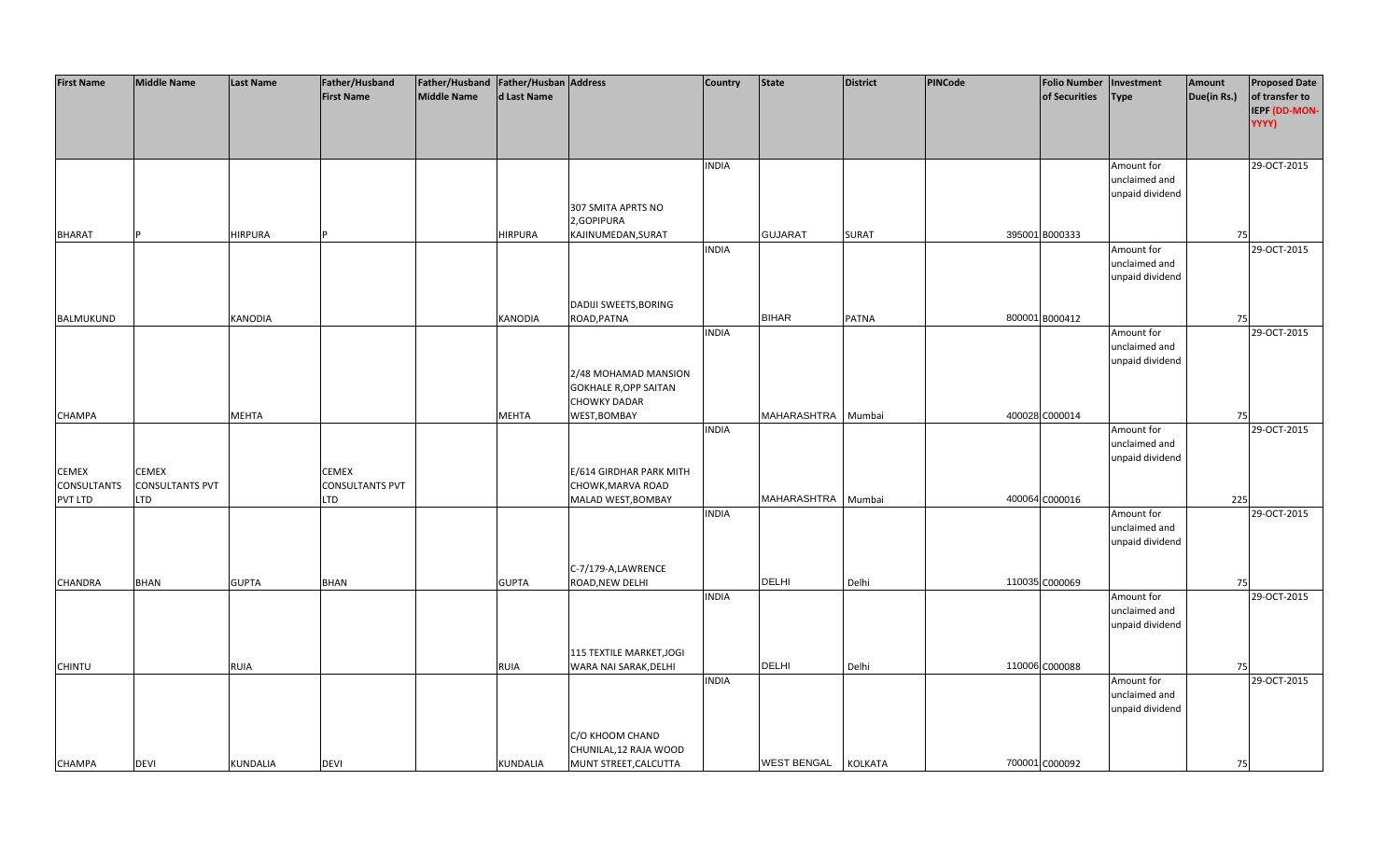| <b>First Name</b>  | <b>Middle Name</b> | <b>Last Name</b> | Father/Husband    | Father/Husband Father/Husban Address |                |                                             | <b>Country</b> | <b>State</b>     | <b>District</b> | PINCode | <b>Folio Number</b> | Investment      | Amount      | <b>Proposed Date</b> |
|--------------------|--------------------|------------------|-------------------|--------------------------------------|----------------|---------------------------------------------|----------------|------------------|-----------------|---------|---------------------|-----------------|-------------|----------------------|
|                    |                    |                  | <b>First Name</b> | <b>Middle Name</b>                   | d Last Name    |                                             |                |                  |                 |         | of Securities       | <b>Type</b>     | Due(in Rs.) | of transfer to       |
|                    |                    |                  |                   |                                      |                |                                             |                |                  |                 |         |                     |                 |             | IEPF (DD-MON-        |
|                    |                    |                  |                   |                                      |                |                                             |                |                  |                 |         |                     |                 |             | YYYY)                |
|                    |                    |                  |                   |                                      |                |                                             |                |                  |                 |         |                     |                 |             |                      |
|                    |                    |                  |                   |                                      |                |                                             |                |                  |                 |         |                     |                 |             |                      |
|                    |                    |                  |                   |                                      |                |                                             | <b>INDIA</b>   |                  |                 |         |                     | Amount for      |             | 29-OCT-2015          |
|                    |                    |                  |                   |                                      |                |                                             |                |                  |                 |         |                     | unclaimed and   |             |                      |
|                    |                    |                  |                   |                                      |                |                                             |                |                  |                 |         |                     | unpaid dividend |             |                      |
|                    |                    |                  |                   |                                      |                | JAYSHREE STATIONARY                         |                |                  |                 |         |                     |                 |             |                      |
|                    |                    |                  |                   |                                      |                | MART, KAGDI BAZAR UNDER                     |                |                  |                 |         |                     |                 |             |                      |
| <b>CHINTAN</b>     |                    | <b>KOTHARI</b>   |                   |                                      | <b>KOTHARI</b> | FERNANDIZ BR, AHMEDABAD                     |                | <b>GUJARAT</b>   | AHMEDABAD       |         | 380001 C000111      |                 | 75          |                      |
|                    |                    |                  |                   |                                      |                |                                             | <b>INDIA</b>   |                  |                 |         |                     | Amount for      |             | 29-OCT-2015          |
|                    |                    |                  |                   |                                      |                |                                             |                |                  |                 |         |                     | unclaimed and   |             |                      |
|                    |                    |                  |                   |                                      |                |                                             |                |                  |                 |         |                     | unpaid dividend |             |                      |
|                    |                    |                  |                   |                                      |                | KOTHARI SADAN, OPP                          |                |                  |                 |         |                     |                 |             |                      |
|                    |                    |                  |                   |                                      |                | <b>VIJAYNAGAR B STOP</b>                    |                |                  |                 |         |                     |                 |             |                      |
| <b>CHINTANBHAI</b> |                    | <b>KOTHARI</b>   |                   |                                      | KOTHARI        | NARANPUR, AHMEDABAD                         |                | <b>GUJARAT</b>   | AHMEDABAD       |         | 380013 C000113      |                 | 75          |                      |
|                    |                    |                  |                   |                                      |                |                                             | <b>INDIA</b>   |                  |                 |         |                     | Amount for      |             | 29-OCT-2015          |
|                    |                    |                  |                   |                                      |                |                                             |                |                  |                 |         |                     | unclaimed and   |             |                      |
|                    |                    |                  |                   |                                      |                |                                             |                |                  |                 |         |                     | unpaid dividend |             |                      |
|                    |                    |                  |                   |                                      |                | 1778 BHAGWATI POLE                          |                |                  |                 |         |                     |                 |             |                      |
|                    |                    |                  |                   |                                      |                | LUNSAWADA, DARIYAPUR, AH                    |                |                  |                 |         |                     |                 |             |                      |
| <b>CHANDRIKA</b>   |                    | <b>GOSALIA</b>   |                   |                                      | <b>GOSALIA</b> | <b>MEDABAD</b>                              |                | <b>GUJARAT</b>   | AHMEDABAD       |         | 380001 C000114      |                 | 75          |                      |
|                    |                    |                  |                   |                                      |                |                                             | <b>INDIA</b>   |                  |                 |         |                     | Amount for      |             | 29-OCT-2015          |
|                    |                    |                  |                   |                                      |                |                                             |                |                  |                 |         |                     | unclaimed and   |             |                      |
|                    |                    |                  |                   |                                      |                | 928/2/3 GULAM RASUL S                       |                |                  |                 |         |                     | unpaid dividend |             |                      |
|                    |                    |                  |                   |                                      |                | CHAWLS R, OPP SANDESH                       |                |                  |                 |         |                     |                 |             |                      |
|                    |                    |                  |                   |                                      |                | <b>PRESS</b>                                |                |                  |                 |         |                     |                 |             |                      |
| <b>CHABIL</b>      |                    | <b>SHAH</b>      |                   |                                      | <b>SHAH</b>    | MIRJAPUR, AHMEDABAD                         |                | <b>GUJARAT</b>   | AHMEDABAD       |         | 380001 C000115      |                 | 75          |                      |
|                    |                    |                  |                   |                                      |                |                                             | <b>INDIA</b>   |                  |                 |         |                     | Amount for      |             | 29-OCT-2015          |
|                    |                    |                  |                   |                                      |                |                                             |                |                  |                 |         |                     | unclaimed and   |             |                      |
|                    |                    |                  |                   |                                      |                |                                             |                |                  |                 |         |                     | unpaid dividend |             |                      |
|                    |                    |                  |                   |                                      |                | 701 RIDHISIDHI APT, OPP GUJ                 |                |                  |                 |         |                     |                 |             |                      |
|                    |                    |                  |                   |                                      |                | MITTRA SONIPALIA                            |                |                  |                 |         |                     |                 |             |                      |
| <b>CHIMANBHAI</b>  |                    | PATEL            |                   |                                      | <b>PATEL</b>   | CHOWK, SURAT                                |                | <b>GUJARAT</b>   | <b>SURAT</b>    |         | 395001 C000118      |                 | 75          |                      |
|                    |                    |                  |                   |                                      |                |                                             | <b>INDIA</b>   |                  |                 |         |                     | Amount for      |             | 29-OCT-2015          |
|                    |                    |                  |                   |                                      |                |                                             |                |                  |                 |         |                     | unclaimed and   |             |                      |
|                    |                    |                  |                   |                                      |                |                                             |                |                  |                 |         |                     | unpaid dividend |             |                      |
|                    |                    |                  |                   |                                      |                | 151 SARJAN                                  |                |                  |                 |         |                     |                 |             |                      |
| CHANDRAKANTA M     |                    | <b>PANCHIGAR</b> | M                 |                                      | PANCHIGAR      | SOCIETY, ATHWALINES, SURAT<br><b>GUJRAT</b> |                | <b>GUJARAT</b>   | <b>SURAT</b>    |         | 395007 C000121      |                 | 75          |                      |
|                    |                    |                  |                   |                                      |                |                                             | <b>INDIA</b>   |                  |                 |         |                     | Amount for      |             | 29-OCT-2015          |
|                    |                    |                  |                   |                                      |                |                                             |                |                  |                 |         |                     | unclaimed and   |             |                      |
|                    |                    |                  |                   |                                      |                |                                             |                |                  |                 |         |                     | unpaid dividend |             |                      |
|                    |                    |                  |                   |                                      |                |                                             |                |                  |                 |         |                     |                 |             |                      |
|                    |                    |                  |                   |                                      |                | III/4 POSTAL COLONY, VIGYAN                 |                |                  |                 |         |                     |                 |             |                      |
| <b>CHANDRA</b>     | KALA               |                  | KALA              |                                      |                | NAGAR, KOTA                                 |                | <b>RAJASTHAN</b> | <b>KOTA</b>     |         | 324005 C000122      |                 | 75          |                      |
|                    |                    |                  |                   |                                      |                |                                             |                |                  |                 |         |                     |                 |             |                      |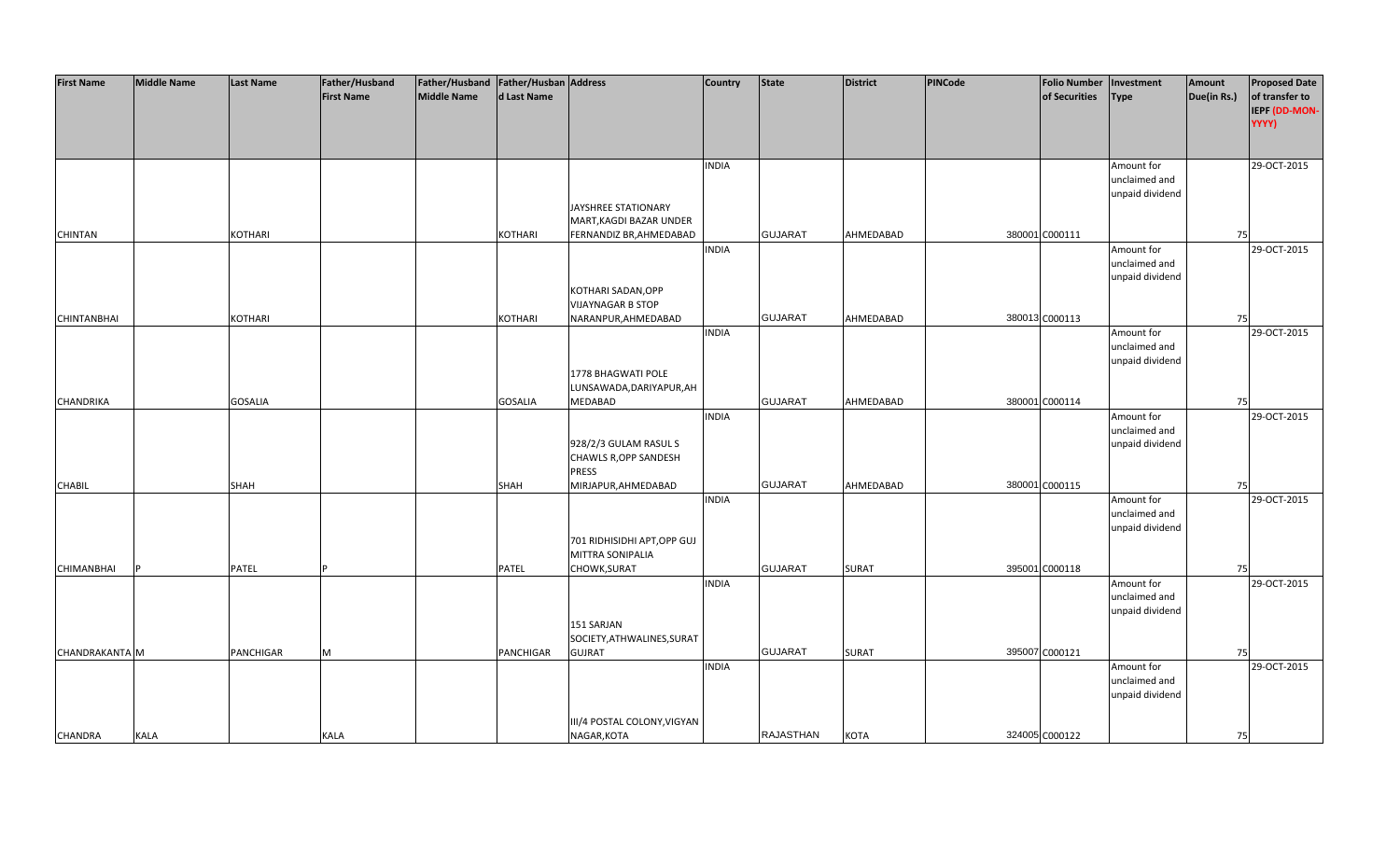| <b>First Name</b> | <b>Middle Name</b> | <b>Last Name</b> | Father/Husband    | Father/Husband Father/Husban Address |              |                           | <b>Country</b> | <b>State</b>   | <b>District</b> | PINCode | <b>Folio Number</b> | Investment      | Amount      | <b>Proposed Date</b> |
|-------------------|--------------------|------------------|-------------------|--------------------------------------|--------------|---------------------------|----------------|----------------|-----------------|---------|---------------------|-----------------|-------------|----------------------|
|                   |                    |                  | <b>First Name</b> | <b>Middle Name</b>                   | d Last Name  |                           |                |                |                 |         | of Securities       | <b>Type</b>     | Due(in Rs.) | of transfer to       |
|                   |                    |                  |                   |                                      |              |                           |                |                |                 |         |                     |                 |             | IEPF (DD-MON-        |
|                   |                    |                  |                   |                                      |              |                           |                |                |                 |         |                     |                 |             | YYYY)                |
|                   |                    |                  |                   |                                      |              |                           |                |                |                 |         |                     |                 |             |                      |
|                   |                    |                  |                   |                                      |              |                           |                |                |                 |         |                     |                 |             |                      |
|                   |                    |                  |                   |                                      |              |                           | <b>INDIA</b>   |                |                 |         |                     | Amount for      |             | 29-OCT-2015          |
|                   |                    |                  |                   |                                      |              |                           |                |                |                 |         |                     | unclaimed and   |             |                      |
|                   |                    |                  |                   |                                      |              |                           |                |                |                 |         |                     | unpaid dividend |             |                      |
|                   |                    |                  |                   |                                      |              | 9-A, KAMAL                |                |                |                 |         |                     |                 |             |                      |
|                   |                    |                  |                   |                                      |              | COLONY,, NAVRANGPURA,, AH |                |                |                 |         |                     |                 |             |                      |
| <b>DARSHNA</b>    |                    | <b>MEHTA</b>     |                   |                                      | <b>MEHTA</b> | <b>MEDABAD</b>            |                | <b>GUJARAT</b> | AHMEDABAD       |         | 380009 D000040      |                 | 75          |                      |
|                   |                    |                  |                   |                                      |              |                           | <b>INDIA</b>   |                |                 |         |                     | Amount for      |             | 29-OCT-2015          |
|                   |                    |                  |                   |                                      |              |                           |                |                |                 |         |                     | unclaimed and   |             |                      |
|                   |                    |                  |                   |                                      |              |                           |                |                |                 |         |                     | unpaid dividend |             |                      |
|                   |                    |                  |                   |                                      |              |                           |                |                |                 |         |                     |                 |             |                      |
|                   |                    |                  |                   |                                      |              | BUKARFALIYA, SHREE        |                |                |                 |         |                     |                 |             |                      |
| <b>DIPA</b>       |                    | <b>POPAT</b>     |                   |                                      | <b>POPAT</b> | KRISHNAKUNJ, JUNAGADH     |                | <b>GUJARAT</b> | <b>JUNAGADH</b> |         | 362001 D000085      |                 | 75          |                      |
|                   |                    |                  |                   |                                      |              |                           | <b>INDIA</b>   |                |                 |         |                     | Amount for      |             | 29-OCT-2015          |
|                   |                    |                  |                   |                                      |              |                           |                |                |                 |         |                     | unclaimed and   |             |                      |
|                   |                    |                  |                   |                                      |              |                           |                |                |                 |         |                     | unpaid dividend |             |                      |
|                   |                    |                  |                   |                                      |              |                           |                |                |                 |         |                     |                 |             |                      |
|                   |                    |                  |                   |                                      |              | 4225 JOGI WARA, NAI       |                |                |                 |         |                     |                 |             |                      |
| <b>DINESH</b>     |                    | <b>CHAND</b>     |                   |                                      | <b>CHAND</b> | SARAK, DELHI              |                | DELHI          | Delhi           |         | 110006 D000140      |                 | 75          |                      |
|                   |                    |                  |                   |                                      |              |                           | <b>INDIA</b>   |                |                 |         |                     | Amount for      |             | 29-OCT-2015          |
|                   |                    |                  |                   |                                      |              |                           |                |                |                 |         |                     | unclaimed and   |             |                      |
|                   |                    |                  |                   |                                      |              |                           |                |                |                 |         |                     | unpaid dividend |             |                      |
|                   |                    |                  |                   |                                      |              |                           |                |                |                 |         |                     |                 |             |                      |
|                   |                    |                  |                   |                                      |              | 116 TEXTILE MARKET, JOGI  |                |                |                 |         |                     |                 |             |                      |
| <b>DEWAKAR</b>    | PRASAD             | <b>BANSAL</b>    | PRASAD            |                                      | BANSAL       | WARA NAI SARAK, DELHI     |                | <b>DELHI</b>   | Delhi           |         | 110006 D000160      |                 | 75          |                      |
|                   |                    |                  |                   |                                      |              |                           | <b>INDIA</b>   |                |                 |         |                     | Amount for      |             | 29-OCT-2015          |
|                   |                    |                  |                   |                                      |              |                           |                |                |                 |         |                     | unclaimed and   |             |                      |
|                   |                    |                  |                   |                                      |              |                           |                |                |                 |         |                     | unpaid dividend |             |                      |
|                   |                    |                  |                   |                                      |              |                           |                |                |                 |         |                     |                 |             |                      |
|                   |                    |                  |                   |                                      |              | 115 TEXTILE MARKET, JOGI  |                |                |                 |         |                     |                 |             |                      |
| DAYAL             |                    | <b>GUPTA</b>     |                   |                                      | <b>GUPTA</b> | WARA NAI SARAK, DELHI     |                | <b>DELHI</b>   | Delhi           |         | 110006 D000163      |                 | 75          |                      |
|                   |                    |                  |                   |                                      |              |                           | <b>INDIA</b>   |                |                 |         |                     | Amount for      |             | 29-OCT-2015          |
|                   |                    |                  |                   |                                      |              |                           |                |                |                 |         |                     | unclaimed and   |             |                      |
|                   |                    |                  |                   |                                      |              |                           |                |                |                 |         |                     | unpaid dividend |             |                      |
|                   |                    |                  |                   |                                      |              |                           |                |                |                 |         |                     |                 |             |                      |
|                   |                    |                  |                   |                                      |              | 118 TEXTILL MARKET, JOGI  |                |                |                 |         |                     |                 |             |                      |
| <b>DEBDUT</b>     |                    | SHARMA           |                   |                                      | SHARMA       | WARA NAI SARAK, DELHI     |                | <b>DELHI</b>   | Delhi           |         | 110006 D000167      |                 | 75          |                      |
|                   |                    |                  |                   |                                      |              |                           | <b>INDIA</b>   |                |                 |         |                     | Amount for      |             | 29-OCT-2015          |
|                   |                    |                  |                   |                                      |              |                           |                |                |                 |         |                     | unclaimed and   |             |                      |
|                   |                    |                  |                   |                                      |              |                           |                |                |                 |         |                     | unpaid dividend |             |                      |
|                   |                    |                  |                   |                                      |              |                           |                |                |                 |         |                     |                 |             |                      |
|                   |                    |                  |                   |                                      |              | 118 TEXTILL MARKET, JOGI  |                |                |                 |         |                     |                 |             |                      |
| <b>DOOLI</b>      |                    | SHARMA           |                   |                                      | SHARMA       | WARA NAI SARAK, DELHI     |                | <b>DELHI</b>   | Delhi           |         | 110006 D000168      |                 | 75          |                      |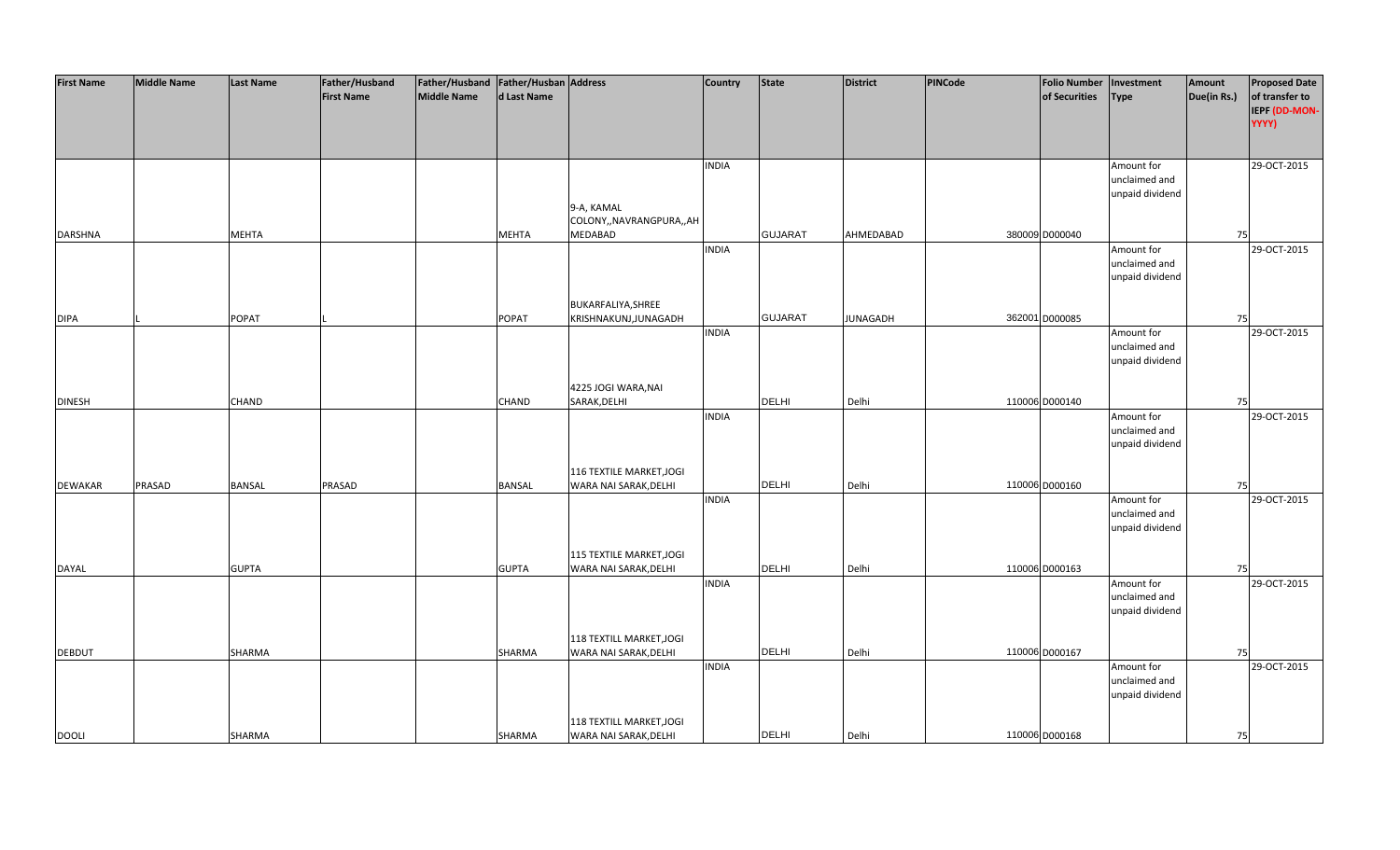| <b>First Name</b> | <b>Middle Name</b> | <b>Last Name</b> | Father/Husband    | Father/Husband Father/Husban Address |               |                            | <b>Country</b> | <b>State</b>       | <b>District</b> | PINCode | <b>Folio Number</b> | Investment      | Amount      | <b>Proposed Date</b> |
|-------------------|--------------------|------------------|-------------------|--------------------------------------|---------------|----------------------------|----------------|--------------------|-----------------|---------|---------------------|-----------------|-------------|----------------------|
|                   |                    |                  | <b>First Name</b> | <b>Middle Name</b>                   | d Last Name   |                            |                |                    |                 |         | of Securities       | <b>Type</b>     | Due(in Rs.) | of transfer to       |
|                   |                    |                  |                   |                                      |               |                            |                |                    |                 |         |                     |                 |             | IEPF (DD-MON-        |
|                   |                    |                  |                   |                                      |               |                            |                |                    |                 |         |                     |                 |             | YYYY)                |
|                   |                    |                  |                   |                                      |               |                            |                |                    |                 |         |                     |                 |             |                      |
|                   |                    |                  |                   |                                      |               |                            |                |                    |                 |         |                     |                 |             |                      |
|                   |                    |                  |                   |                                      |               |                            | <b>INDIA</b>   |                    |                 |         |                     | Amount for      |             | 29-OCT-2015          |
|                   |                    |                  |                   |                                      |               |                            |                |                    |                 |         |                     | unclaimed and   |             |                      |
|                   |                    |                  |                   |                                      |               |                            |                |                    |                 |         |                     | unpaid dividend |             |                      |
|                   |                    |                  |                   |                                      |               |                            |                |                    |                 |         |                     |                 |             |                      |
|                   |                    |                  |                   |                                      |               |                            |                |                    |                 |         |                     |                 |             |                      |
|                   |                    |                  |                   |                                      |               | 118 TEXTILL MARKET, JOGI   |                | <b>DELHI</b>       |                 |         | 110006 D000170      |                 |             |                      |
| <b>DINESH</b>     |                    | SHARMA           |                   |                                      | SHARMA        | WARA NAI SARAK, DELHI      |                |                    | Delhi           |         |                     |                 | 75          |                      |
|                   |                    |                  |                   |                                      |               |                            | <b>INDIA</b>   |                    |                 |         |                     | Amount for      |             | 29-OCT-2015          |
|                   |                    |                  |                   |                                      |               |                            |                |                    |                 |         |                     | unclaimed and   |             |                      |
|                   |                    |                  |                   |                                      |               |                            |                |                    |                 |         |                     | unpaid dividend |             |                      |
|                   |                    |                  |                   |                                      |               |                            |                |                    |                 |         |                     |                 |             |                      |
|                   |                    |                  |                   |                                      |               | 116 TEXTILL MARKET, JOGI   |                |                    |                 |         |                     |                 |             |                      |
| <b>DILIP</b>      |                    | <b>BHATIA</b>    |                   |                                      | <b>BHATIA</b> | WARA NAI SARAK, DELHI      |                | <b>DELHI</b>       | Delhi           |         | 110006 D000173      |                 | 75          |                      |
|                   |                    |                  |                   |                                      |               |                            | <b>INDIA</b>   |                    |                 |         |                     | Amount for      |             | 29-OCT-2015          |
|                   |                    |                  |                   |                                      |               |                            |                |                    |                 |         |                     | unclaimed and   |             |                      |
|                   |                    |                  |                   |                                      |               |                            |                |                    |                 |         |                     | unpaid dividend |             |                      |
|                   |                    |                  |                   |                                      |               | 301 MANI BHAVAN FRENCH     |                |                    |                 |         |                     |                 |             |                      |
|                   |                    |                  |                   |                                      |               | BRIDGE, OPERA              |                |                    |                 |         |                     |                 |             |                      |
| <b>DARSHANA</b>   |                    | <b>SHAH</b>      |                   |                                      | SHAH          | HOUSE, BOMBAY              |                | MAHARASHTRA Mumbai |                 |         | 400007 D000180      |                 | 1575        |                      |
|                   |                    |                  |                   |                                      |               |                            | <b>INDIA</b>   |                    |                 |         |                     | Amount for      |             | 29-OCT-2015          |
|                   |                    |                  |                   |                                      |               |                            |                |                    |                 |         |                     | unclaimed and   |             |                      |
|                   |                    |                  |                   |                                      |               |                            |                |                    |                 |         |                     | unpaid dividend |             |                      |
|                   |                    |                  |                   |                                      |               | A/2 ARCHITA FLATS, COMM    |                |                    |                 |         |                     |                 |             |                      |
|                   |                    |                  |                   |                                      |               | <b>SIX RD</b>              |                |                    |                 |         |                     |                 |             |                      |
| <b>DILIP</b>      |                    | AJMERA           |                   |                                      | AJMERA        | NAVRANGPURA, AHMEDABAD     |                | <b>GUJARAT</b>     | AHMEDABAD       |         | 380009 D000215      |                 | 75          |                      |
|                   |                    |                  |                   |                                      |               |                            | <b>INDIA</b>   |                    |                 |         |                     | Amount for      |             | 29-OCT-2015          |
|                   |                    |                  |                   |                                      |               |                            |                |                    |                 |         |                     | unclaimed and   |             |                      |
|                   |                    |                  |                   |                                      |               |                            |                |                    |                 |         |                     | unpaid dividend |             |                      |
|                   |                    |                  |                   |                                      |               | 151 SARJAN                 |                |                    |                 |         |                     |                 |             |                      |
|                   |                    |                  |                   |                                      |               | SOCIETY, ATHWALINES, SURAT |                |                    |                 |         |                     |                 |             |                      |
| <b>DEEPA</b>      | <b>ASHESH</b>      | PANCHIGAR        | ASHESH            |                                      | PANCHIGAR     | <b>GUJRAT</b>              |                | <b>GUJARAT</b>     | <b>SURAT</b>    |         | 395007 D000231      |                 | 75          |                      |
|                   |                    |                  |                   |                                      |               |                            | <b>INDIA</b>   |                    |                 |         |                     | Amount for      |             | 29-OCT-2015          |
|                   |                    |                  |                   |                                      |               |                            |                |                    |                 |         |                     | unclaimed and   |             |                      |
|                   |                    |                  |                   |                                      |               |                            |                |                    |                 |         |                     | unpaid dividend |             |                      |
|                   |                    |                  |                   |                                      |               |                            |                |                    |                 |         |                     |                 |             |                      |
|                   |                    |                  |                   |                                      |               | 18 PG HOSTEL, RNT MED      |                |                    |                 |         |                     |                 |             |                      |
| LAL               | <b>CHAND</b>       | CHARAN           | CHAND             |                                      | CHARAN        | COLLEGE, UDAIPUR           |                | <b>RAJASTHAN</b>   | <b>UDAIPUR</b>  |         | 313001 D000238      |                 | 75          |                      |
|                   |                    |                  |                   |                                      |               |                            | <b>INDIA</b>   |                    |                 |         |                     | Amount for      |             | 29-OCT-2015          |
|                   |                    |                  |                   |                                      |               |                            |                |                    |                 |         |                     | unclaimed and   |             |                      |
|                   |                    |                  |                   |                                      |               |                            |                |                    |                 |         |                     | unpaid dividend |             |                      |
|                   |                    |                  |                   |                                      |               |                            |                |                    |                 |         |                     |                 |             |                      |
|                   |                    |                  |                   |                                      |               | NEAR MASZID KHANZEPEER, H  |                |                    |                 |         |                     |                 |             |                      |
| <b>DR</b>         | <b>YAQOOB</b>      | AHMED            | <b>YAQOOB</b>     |                                      | AHMED         | NO 217, UDAIPUR            |                | <b>RAJASTHAN</b>   | <b>UDAIPUR</b>  |         | 313001 D000240      |                 | 75          |                      |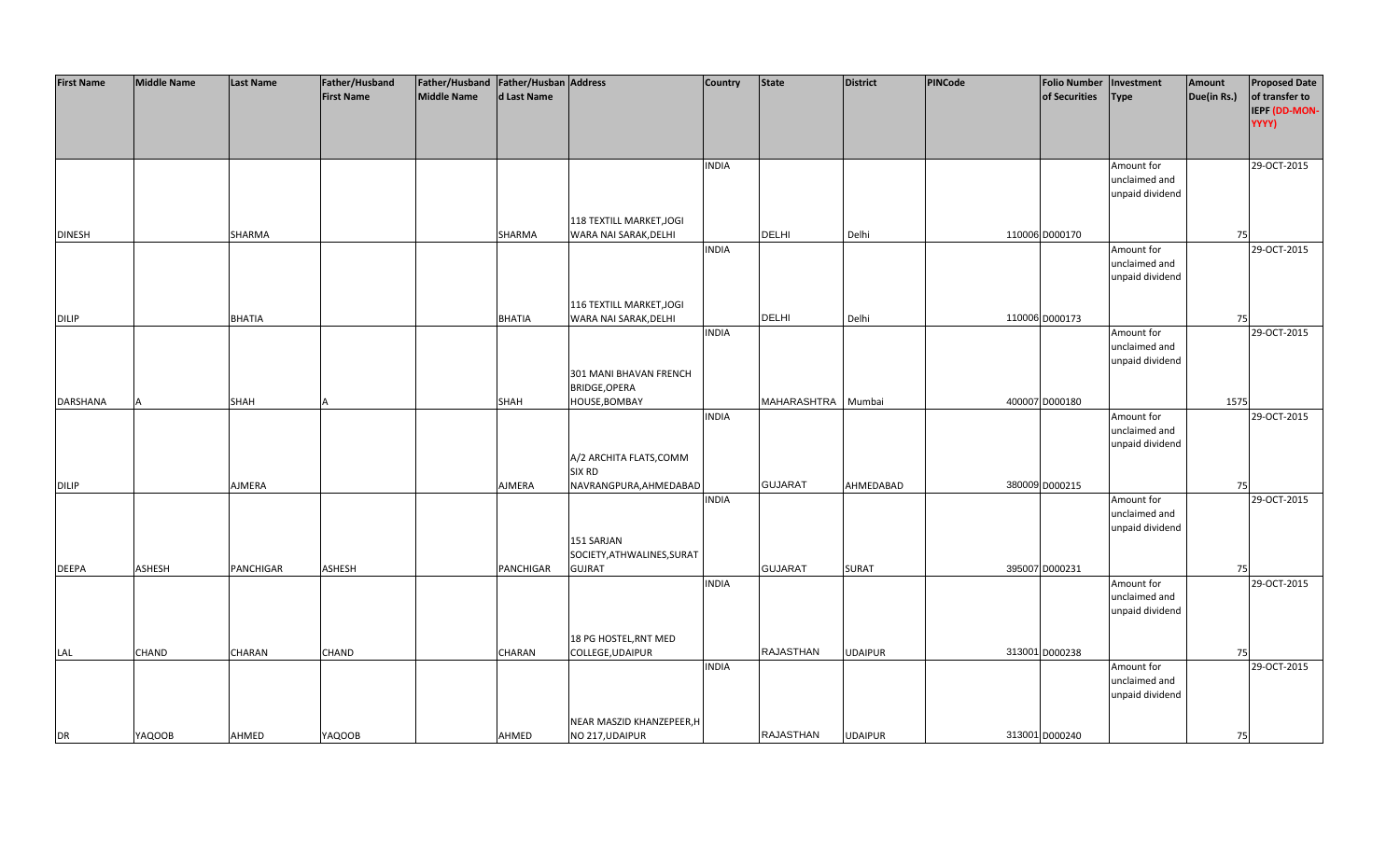| <b>First Name</b>   | <b>Middle Name</b> | <b>Last Name</b> | Father/Husband    | Father/Husband Father/Husban Address |               |                              | <b>Country</b> | <b>State</b>   | <b>District</b>  | PINCode | <b>Folio Number</b> | Investment      | Amount      | <b>Proposed Date</b> |
|---------------------|--------------------|------------------|-------------------|--------------------------------------|---------------|------------------------------|----------------|----------------|------------------|---------|---------------------|-----------------|-------------|----------------------|
|                     |                    |                  | <b>First Name</b> | <b>Middle Name</b>                   | d Last Name   |                              |                |                |                  |         | of Securities       | <b>Type</b>     | Due(in Rs.) | of transfer to       |
|                     |                    |                  |                   |                                      |               |                              |                |                |                  |         |                     |                 |             | IEPF (DD-MON-        |
|                     |                    |                  |                   |                                      |               |                              |                |                |                  |         |                     |                 |             | YYYY)                |
|                     |                    |                  |                   |                                      |               |                              |                |                |                  |         |                     |                 |             |                      |
|                     |                    |                  |                   |                                      |               |                              |                |                |                  |         |                     |                 |             |                      |
|                     |                    |                  |                   |                                      |               |                              | <b>INDIA</b>   |                |                  |         |                     | Amount for      |             | 29-OCT-2015          |
|                     |                    |                  |                   |                                      |               |                              |                |                |                  |         |                     | unclaimed and   |             |                      |
|                     |                    |                  |                   |                                      |               |                              |                |                |                  |         |                     | unpaid dividend |             |                      |
|                     |                    |                  |                   |                                      |               |                              |                |                |                  |         |                     |                 |             |                      |
|                     |                    |                  |                   |                                      |               | E-15/12A, KRISHNA            |                |                |                  |         |                     |                 |             |                      |
| <b>DEEPAK</b>       | <b>KUMAR</b>       | <b>BHASIN</b>    | <b>KUMAR</b>      |                                      | <b>BHASIN</b> | NAGAR, DELHI                 |                | DELHI          | Delhi            |         | 110051 D000262      |                 | 75          |                      |
|                     |                    |                  |                   |                                      |               |                              | <b>INDIA</b>   |                |                  |         |                     | Amount for      |             | 29-OCT-2015          |
|                     |                    |                  |                   |                                      |               |                              |                |                |                  |         |                     | unclaimed and   |             |                      |
|                     |                    |                  |                   |                                      |               |                              |                |                |                  |         |                     | unpaid dividend |             |                      |
|                     |                    |                  |                   |                                      |               | 32 M C U AIR                 |                |                |                  |         |                     |                 |             |                      |
|                     |                    |                  |                   |                                      |               | FORCE, SANTACRUZ             |                |                |                  |         |                     |                 |             |                      |
| <b>GOPI</b>         | <b>CHANDRA</b>     | <b>KUSHWAHA</b>  | CHANDRA           |                                      | KUSHWAHA      | AIRPORT, BOMBAY              |                | MAHARASHTRA    | Mumbai           |         | 400099 G000018      |                 | 75          |                      |
|                     |                    |                  |                   |                                      |               |                              | <b>INDIA</b>   |                |                  |         |                     | Amount for      |             | 29-OCT-2015          |
|                     |                    |                  |                   |                                      |               |                              |                |                |                  |         |                     | unclaimed and   |             |                      |
|                     |                    |                  |                   |                                      |               |                              |                |                |                  |         |                     | unpaid dividend |             |                      |
|                     |                    |                  |                   |                                      |               |                              |                |                |                  |         |                     |                 |             |                      |
| <b>GURURAKHA</b>    | <b>GURURAKHA</b>   |                  | <b>GURURAKHA</b>  |                                      |               | B114 A, MANSROVER            |                |                |                  |         |                     |                 |             |                      |
| <b>PLASTICS LTD</b> | PLASTICS LTD       |                  | PLASTICS LTD      |                                      |               | GARDEN, NEW DELHI            |                | DELHI          | Delhi            |         | 110015 G000091      |                 | 150         |                      |
|                     |                    |                  |                   |                                      |               |                              | <b>INDIA</b>   |                |                  |         |                     | Amount for      |             | 29-OCT-2015          |
|                     |                    |                  |                   |                                      |               |                              |                |                |                  |         |                     | unclaimed and   |             |                      |
|                     |                    |                  |                   |                                      |               |                              |                |                |                  |         |                     | unpaid dividend |             |                      |
|                     |                    |                  |                   |                                      |               | C/O SUNIL SURESH &           |                |                |                  |         |                     |                 |             |                      |
|                     |                    |                  |                   |                                      |               | ASSOCIATES, B-429 N          |                |                |                  |         |                     |                 |             |                      |
| <b>GIAN</b>         |                    | <b>CHAND</b>     |                   |                                      | <b>CHAND</b>  | <b>GROUND NIT, FARIDABAD</b> |                | <b>HARYANA</b> | <b>FARIDABAD</b> |         | 121001 G000109      |                 | 75          |                      |
|                     |                    |                  |                   |                                      |               |                              | <b>INDIA</b>   |                |                  |         |                     | Amount for      |             | 29-OCT-2015          |
|                     |                    |                  |                   |                                      |               |                              |                |                |                  |         |                     | unclaimed and   |             |                      |
|                     |                    |                  |                   |                                      |               |                              |                |                |                  |         |                     | unpaid dividend |             |                      |
|                     |                    |                  |                   |                                      |               |                              |                |                |                  |         |                     |                 |             |                      |
|                     |                    |                  |                   |                                      |               | A-206, KARAM PURA, NEW       |                |                |                  |         |                     |                 |             |                      |
| <b>GULSHAN</b>      |                    | ARORA            |                   |                                      | ARORA         | <b>DELHI</b>                 |                | <b>DELHI</b>   | Delhi            |         | 110015 G000110      |                 | 75          |                      |
|                     |                    |                  |                   |                                      |               |                              | <b>INDIA</b>   |                |                  |         |                     | Amount for      |             | 29-OCT-2015          |
|                     |                    |                  |                   |                                      |               |                              |                |                |                  |         |                     | unclaimed and   |             |                      |
|                     |                    |                  |                   |                                      |               |                              |                |                |                  |         |                     | unpaid dividend |             |                      |
|                     |                    |                  |                   |                                      |               |                              |                |                |                  |         |                     |                 |             |                      |
|                     |                    |                  |                   |                                      |               | E-15/12A, KRISHNA            |                | DELHI          |                  |         |                     |                 |             |                      |
| <b>GEETA</b>        | RANI               |                  | RANI              |                                      |               | NAGAR, DELHI                 |                |                | Delhi            |         | 110051 G000123      |                 | 75          |                      |
|                     |                    |                  |                   |                                      |               |                              | <b>INDIA</b>   |                |                  |         |                     | Amount for      |             | 29-OCT-2015          |
|                     |                    |                  |                   |                                      |               |                              |                |                |                  |         |                     | unclaimed and   |             |                      |
|                     |                    |                  |                   |                                      |               |                              |                |                |                  |         |                     | unpaid dividend |             |                      |
|                     |                    |                  |                   |                                      |               | 116 TEXTILE MARKET JOGI      |                |                |                  |         |                     |                 |             |                      |
| <b>GANGA</b>        | <b>RAM</b>         |                  | <b>RAM</b>        |                                      |               | WARA, NAI SARAK, DELHI       |                | <b>DELHI</b>   | Delhi            |         | 110006 G000127      |                 | 75          |                      |
|                     |                    |                  |                   |                                      |               |                              |                |                |                  |         |                     |                 |             |                      |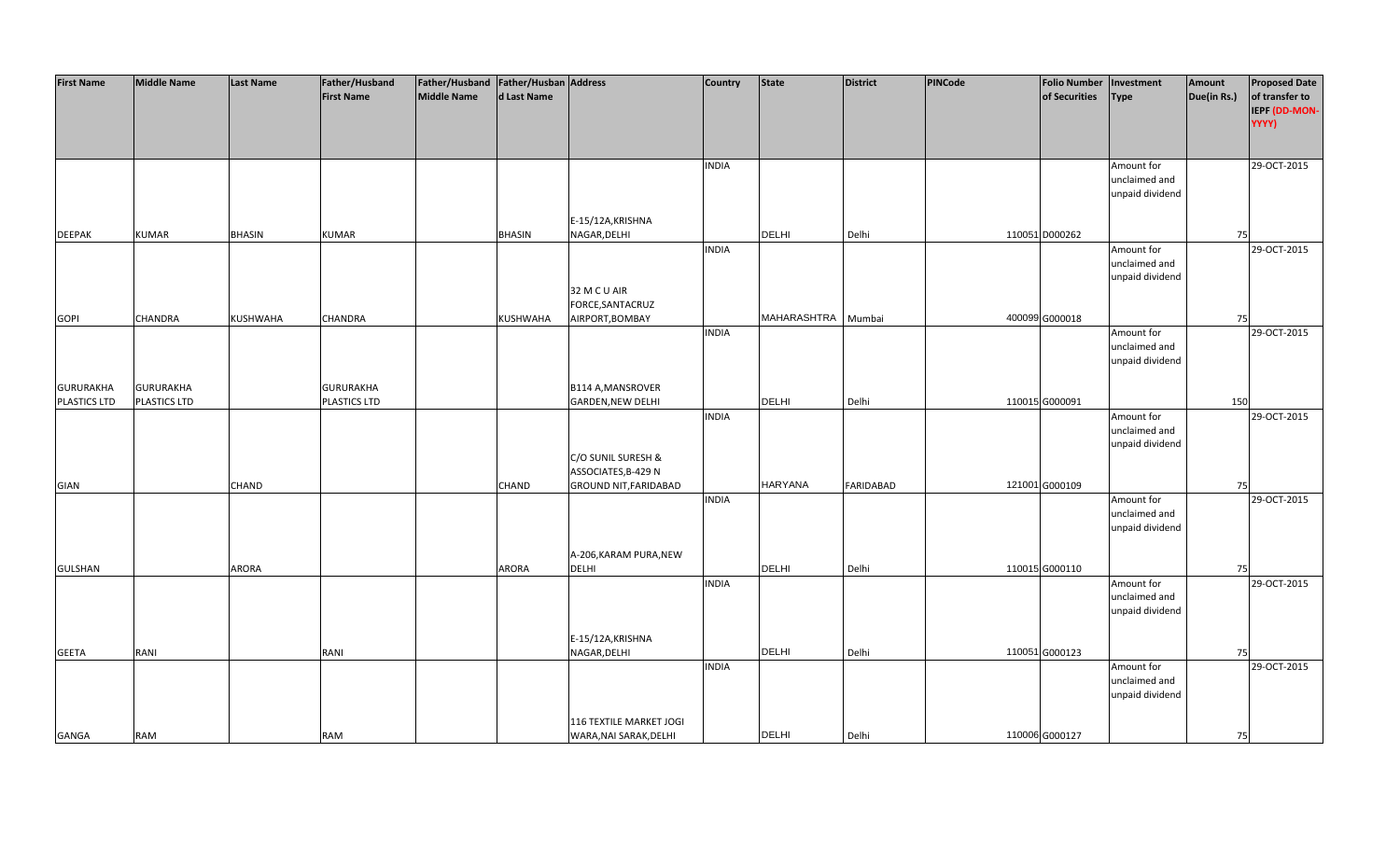| <b>First Name</b> | <b>Middle Name</b> | <b>Last Name</b> | Father/Husband    | Father/Husband Father/Husban Address |                |                           | <b>Country</b> | <b>State</b>       | <b>District</b> | <b>PINCode</b> | <b>Folio Number</b> | Investment      | Amount      | <b>Proposed Date</b> |
|-------------------|--------------------|------------------|-------------------|--------------------------------------|----------------|---------------------------|----------------|--------------------|-----------------|----------------|---------------------|-----------------|-------------|----------------------|
|                   |                    |                  | <b>First Name</b> | <b>Middle Name</b>                   | d Last Name    |                           |                |                    |                 |                | of Securities       | <b>Type</b>     | Due(in Rs.) | of transfer to       |
|                   |                    |                  |                   |                                      |                |                           |                |                    |                 |                |                     |                 |             | IEPF (DD-MON-        |
|                   |                    |                  |                   |                                      |                |                           |                |                    |                 |                |                     |                 |             | YYYY)                |
|                   |                    |                  |                   |                                      |                |                           |                |                    |                 |                |                     |                 |             |                      |
|                   |                    |                  |                   |                                      |                |                           |                |                    |                 |                |                     |                 |             |                      |
|                   |                    |                  |                   |                                      |                |                           | <b>INDIA</b>   |                    |                 |                |                     | Amount for      |             | 29-OCT-2015          |
|                   |                    |                  |                   |                                      |                |                           |                |                    |                 |                |                     | unclaimed and   |             |                      |
|                   |                    |                  |                   |                                      |                |                           |                |                    |                 |                |                     | unpaid dividend |             |                      |
|                   |                    |                  |                   |                                      |                |                           |                |                    |                 |                |                     |                 |             |                      |
|                   |                    |                  |                   |                                      |                | 115 TEXTILE MARKET JOGI   |                |                    |                 |                |                     |                 |             |                      |
| <b>GAURAV</b>     |                    | <b>KUMAR</b>     |                   |                                      | <b>KUMAR</b>   | WARA, NAI SARAK, DELHI    |                | <b>DELHI</b>       | Delhi           |                | 110006 G000128      |                 | 75          |                      |
|                   |                    |                  |                   |                                      |                |                           | <b>INDIA</b>   |                    |                 |                |                     | Amount for      |             | 29-OCT-2015          |
|                   |                    |                  |                   |                                      |                |                           |                |                    |                 |                |                     | unclaimed and   |             |                      |
|                   |                    |                  |                   |                                      |                |                           |                |                    |                 |                |                     | unpaid dividend |             |                      |
|                   |                    |                  |                   |                                      |                |                           |                |                    |                 |                |                     |                 |             |                      |
|                   |                    |                  |                   |                                      |                | C/O MALTAINERPORTLIFTS    |                |                    |                 |                |                     |                 |             |                      |
|                   |                    |                  |                   |                                      |                |                           |                |                    |                 |                |                     |                 |             |                      |
|                   |                    |                  |                   |                                      |                | LODGE, NEAR VEGETABLE     |                | MAHARASHTRA        |                 |                | 401501 G000190      |                 |             |                      |
| <b>GUNVANT</b>    |                    | <b>SHAH</b>      |                   |                                      | <b>SHAH</b>    | MARKET BOISAR, THANE      |                |                    | Mumbai          |                |                     |                 | 75          |                      |
|                   |                    |                  |                   |                                      |                |                           | <b>INDIA</b>   |                    |                 |                |                     | Amount for      |             | 29-OCT-2015          |
|                   |                    |                  |                   |                                      |                |                           |                |                    |                 |                |                     | unclaimed and   |             |                      |
|                   |                    |                  |                   |                                      |                | ASARWA                    |                |                    |                 |                |                     | unpaid dividend |             |                      |
|                   |                    |                  |                   |                                      |                | MEGHANINAGAR, AGRAWAL     |                |                    |                 |                |                     |                 |             |                      |
|                   |                    |                  |                   |                                      |                | 26/302                    |                |                    |                 |                |                     |                 |             |                      |
| <b>SUNIL</b>      |                    | <b>GUPTA</b>     |                   |                                      | <b>GUPTA</b>   | NETAJINAGAR, AHMEDABAD    |                | <b>GUJARAT</b>     | AHMEDABAD       |                | 380016 G000226      |                 | 75          |                      |
|                   |                    |                  |                   |                                      |                |                           | <b>INDIA</b>   |                    |                 |                |                     | Amount for      |             | 29-OCT-2015          |
|                   |                    |                  |                   |                                      |                |                           |                |                    |                 |                |                     | unclaimed and   |             |                      |
|                   |                    |                  |                   |                                      |                |                           |                |                    |                 |                |                     | unpaid dividend |             |                      |
|                   |                    |                  |                   |                                      |                |                           |                |                    |                 |                |                     |                 |             |                      |
|                   |                    |                  |                   |                                      |                | J-141, ASHOK VIHAR PHASE- |                |                    |                 |                |                     |                 |             |                      |
| <b>HANS</b>       | RAJ                | JAISWAL          | RAJ               |                                      | <b>JAISWAL</b> | I, DELHI                  |                | DELHI              | Delhi           |                | 110052 H000004      |                 | 75          |                      |
|                   |                    |                  |                   |                                      |                |                           | <b>INDIA</b>   |                    |                 |                |                     | Amount for      |             | 29-OCT-2015          |
|                   |                    |                  |                   |                                      |                |                           |                |                    |                 |                |                     | unclaimed and   |             |                      |
|                   |                    |                  |                   |                                      |                |                           |                |                    |                 |                |                     | unpaid dividend |             |                      |
|                   |                    |                  |                   |                                      |                | B/21, ANKUR               |                |                    |                 |                |                     |                 |             |                      |
|                   |                    |                  |                   |                                      |                | SOCIETY, LIBERTY GARDEN,  |                |                    |                 |                |                     |                 |             |                      |
| <b>HINA</b>       | <b>DINESH</b>      | <b>SHAH</b>      | <b>DINESH</b>     |                                      | <b>SHAH</b>    | CROSS RD NO.4, MALAD (W)  |                | MAHARASHTRA Mumbai |                 |                | 400064 H000021      |                 | 75          |                      |
|                   |                    |                  |                   |                                      |                |                           | <b>INDIA</b>   |                    |                 |                |                     | Amount for      |             | 29-OCT-2015          |
|                   |                    |                  |                   |                                      |                |                           |                |                    |                 |                |                     | unclaimed and   |             |                      |
|                   |                    |                  |                   |                                      |                |                           |                |                    |                 |                |                     | unpaid dividend |             |                      |
|                   |                    |                  |                   |                                      |                | 306 MAHAVIR APPTS S P     |                |                    |                 |                |                     |                 |             |                      |
|                   |                    |                  |                   |                                      |                | NAGAR, NAHUR ROAD         |                |                    |                 |                |                     |                 |             |                      |
| HARSHADBHAI       |                    | <b>DOSHI</b>     |                   |                                      | <b>DOSHI</b>   | MULUND WEST, BOMBAY       |                | MAHARASHTRA        | Mumbai          |                | 400080 H000023      |                 | 75          |                      |
|                   |                    |                  |                   |                                      |                |                           | <b>INDIA</b>   |                    |                 |                |                     | Amount for      |             | 29-OCT-2015          |
|                   |                    |                  |                   |                                      |                |                           |                |                    |                 |                |                     | unclaimed and   |             |                      |
|                   |                    |                  |                   |                                      |                |                           |                |                    |                 |                |                     | unpaid dividend |             |                      |
|                   |                    |                  |                   |                                      |                | 201, 'MANSI'              |                |                    |                 |                |                     |                 |             |                      |
|                   |                    |                  |                   |                                      |                | PREMCHANDNAGAR            |                |                    |                 |                |                     |                 |             |                      |
| <b>HARESH</b>     |                    | <b>KALSARIA</b>  |                   |                                      | KALSARIA       | RO, SATELLITE, AHMEDABAD  |                | <b>GUJARAT</b>     | AHMEDABAD       |                | 380015 H000030      |                 | 75          |                      |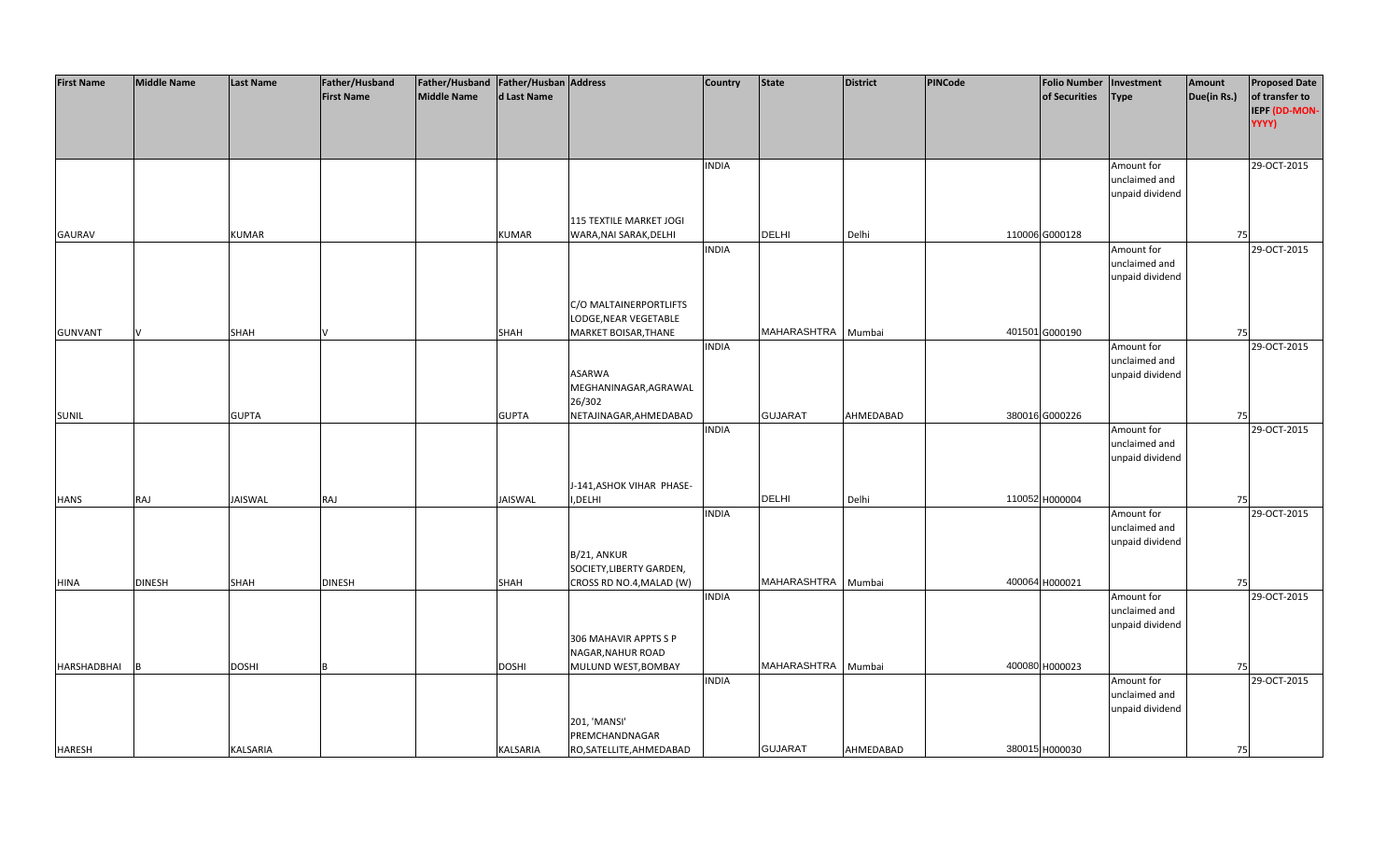| <b>First Name</b> | <b>Middle Name</b> | <b>Last Name</b> | Father/Husband    | Father/Husband   Father/Husban   Address |                |                          | <b>Country</b> | <b>State</b>   | <b>District</b> | PINCode | <b>Folio Number</b> | Investment      | Amount      | <b>Proposed Date</b> |
|-------------------|--------------------|------------------|-------------------|------------------------------------------|----------------|--------------------------|----------------|----------------|-----------------|---------|---------------------|-----------------|-------------|----------------------|
|                   |                    |                  | <b>First Name</b> | <b>Middle Name</b>                       | d Last Name    |                          |                |                |                 |         | of Securities       | Type            | Due(in Rs.) | of transfer to       |
|                   |                    |                  |                   |                                          |                |                          |                |                |                 |         |                     |                 |             | IEPF (DD-MON-        |
|                   |                    |                  |                   |                                          |                |                          |                |                |                 |         |                     |                 |             | YYYY)                |
|                   |                    |                  |                   |                                          |                |                          |                |                |                 |         |                     |                 |             |                      |
|                   |                    |                  |                   |                                          |                |                          |                |                |                 |         |                     |                 |             |                      |
|                   |                    |                  |                   |                                          |                |                          |                |                |                 |         |                     |                 |             |                      |
|                   |                    |                  |                   |                                          |                |                          | <b>INDIA</b>   |                |                 |         |                     | Amount for      |             | 29-OCT-2015          |
|                   |                    |                  |                   |                                          |                |                          |                |                |                 |         |                     | unclaimed and   |             |                      |
|                   |                    |                  |                   |                                          |                |                          |                |                |                 |         |                     | unpaid dividend |             |                      |
|                   |                    |                  |                   |                                          |                | 39/460 GUJARAT HOUSING   |                |                |                 |         |                     |                 |             |                      |
|                   |                    |                  |                   |                                          |                | BOARD, AJWA ROAD NR      |                |                |                 |         |                     |                 |             |                      |
| <b>HETAL</b>      | <b>B</b>           | <b>DALAL</b>     |                   |                                          | <b>DALAL</b>   | NAVJIVAN SOC, BARODA     |                | <b>GUJARAT</b> | VADODARA        |         | 390019 H000052      |                 | 75          |                      |
|                   |                    |                  |                   |                                          |                |                          | <b>INDIA</b>   |                |                 |         |                     | Amount for      |             | 29-OCT-2015          |
|                   |                    |                  |                   |                                          |                |                          |                |                |                 |         |                     | unclaimed and   |             |                      |
|                   |                    |                  |                   |                                          |                |                          |                |                |                 |         |                     | unpaid dividend |             |                      |
|                   |                    |                  |                   |                                          |                | 6/B KADAMBARI APT, NEAR  |                |                |                 |         |                     |                 |             |                      |
|                   |                    |                  |                   |                                          |                | JAIN TEMPLE MAJURA GATE  |                |                |                 |         |                     |                 |             |                      |
| <b>HIMATLAL</b>   |                    | <b>SHAH</b>      |                   |                                          | <b>SHAH</b>    | R, SURAT                 |                | <b>GUJARAT</b> | <b>SURAT</b>    |         | 395002 H000073      |                 | 75          |                      |
|                   |                    |                  |                   |                                          |                |                          | <b>INDIA</b>   |                |                 |         |                     | Amount for      |             | 29-OCT-2015          |
|                   |                    |                  |                   |                                          |                |                          |                |                |                 |         |                     | unclaimed and   |             |                      |
|                   |                    |                  |                   |                                          |                |                          |                |                |                 |         |                     | unpaid dividend |             |                      |
|                   |                    |                  |                   |                                          |                | 108 ASOPLAV APT NO       |                |                |                 |         |                     |                 |             |                      |
|                   |                    |                  |                   |                                          |                | 1, PATEL FALIA           |                |                |                 |         |                     |                 |             |                      |
| <b>HIMMATBHAI</b> | S                  | <b>MEHTA</b>     |                   |                                          | <b>MEHTA</b>   | KATARGAM, SURAT          |                | <b>GUJARAT</b> | <b>SURAT</b>    |         | 395004 H000083      |                 | 75          |                      |
|                   |                    |                  |                   |                                          |                |                          | <b>INDIA</b>   |                |                 |         |                     | Amount for      |             | 29-OCT-2015          |
|                   |                    |                  |                   |                                          |                |                          |                |                |                 |         |                     | unclaimed and   |             |                      |
|                   |                    |                  |                   |                                          |                |                          |                |                |                 |         |                     | unpaid dividend |             |                      |
|                   |                    |                  |                   |                                          |                |                          |                |                |                 |         |                     |                 |             |                      |
|                   |                    |                  |                   |                                          |                | 232/20 ONKAR NAGAR B,TRI |                |                |                 |         |                     |                 |             |                      |
| H                 | D                  | <b>GUPTA</b>     | D.                |                                          | <b>GUPTA</b>   | NAGAR, DELHI             |                | <b>DELHI</b>   | Delhi           |         | 110035 H000098      |                 | 75          |                      |
|                   |                    |                  |                   |                                          |                |                          | <b>INDIA</b>   |                |                 |         |                     | Amount for      |             | 29-OCT-2015          |
|                   |                    |                  |                   |                                          |                |                          |                |                |                 |         |                     | unclaimed and   |             |                      |
|                   |                    |                  |                   |                                          |                |                          |                |                |                 |         |                     | unpaid dividend |             |                      |
|                   |                    |                  |                   |                                          |                |                          |                |                |                 |         |                     |                 |             |                      |
|                   |                    |                  |                   |                                          |                | 218 TEXTILE MARKET, JOGI |                |                |                 |         |                     |                 |             |                      |
| <b>HARI</b>       | <b>OM</b>          | <b>MITTAL</b>    | <b>OM</b>         |                                          | <b>MITTAL</b>  | WARA NAI SARAK, DELHI    |                | <b>DELHI</b>   | Delhi           |         | 110006 H000139      |                 | 75          |                      |
|                   |                    |                  |                   |                                          |                |                          | <b>INDIA</b>   |                |                 |         |                     | Amount for      |             | 29-OCT-2015          |
|                   |                    |                  |                   |                                          |                |                          |                |                |                 |         |                     | unclaimed and   |             |                      |
|                   |                    |                  |                   |                                          |                |                          |                |                |                 |         |                     | unpaid dividend |             |                      |
|                   |                    |                  |                   |                                          |                |                          |                |                |                 |         |                     |                 |             |                      |
|                   |                    |                  |                   |                                          |                | 116 TEXTILE MARKET, JOGI |                |                |                 |         |                     |                 |             |                      |
| <b>HARI</b>       | <b>CHAND</b>       | CHAWALA          | CHAND             |                                          | <b>CHAWALA</b> | WARA NAI SARAK, DELHI    |                | <b>DELHI</b>   | Delhi           |         | 110006 H000140      |                 | 75          |                      |
|                   |                    |                  |                   |                                          |                |                          | <b>INDIA</b>   |                |                 |         |                     | Amount for      |             | 29-OCT-2015          |
|                   |                    |                  |                   |                                          |                |                          |                |                |                 |         |                     | unclaimed and   |             |                      |
|                   |                    |                  |                   |                                          |                |                          |                |                |                 |         |                     | unpaid dividend |             |                      |
|                   |                    |                  |                   |                                          |                |                          |                |                |                 |         |                     |                 |             |                      |
|                   |                    |                  |                   |                                          |                | 116 TEXTILE MARKET, JOGI |                |                |                 |         |                     |                 |             |                      |
| <b>HORIL</b>      |                    | GARGE            |                   |                                          | GARGE          | WARA NAI SARAK, DELHI    |                | <b>DELHI</b>   | Delhi           |         | 110006 H000142      |                 | 75          |                      |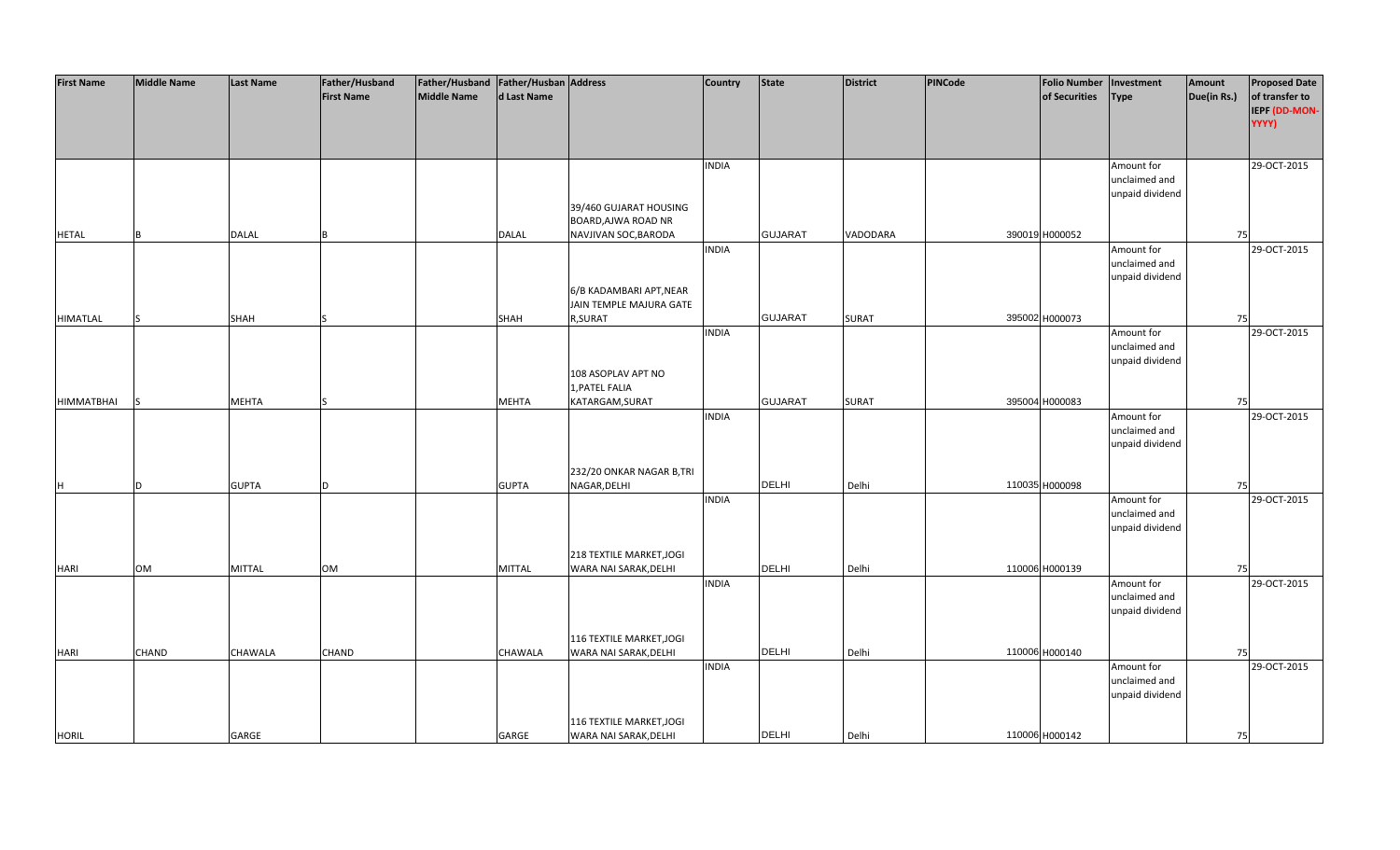| <b>First Name</b> | <b>Middle Name</b> | <b>Last Name</b> | Father/Husband    | Father/Husband   Father/Husban   Address |             |                             | <b>Country</b> | <b>State</b>   | <b>District</b> | <b>PINCode</b> | Folio Number   Investment |                             | Amount      | <b>Proposed Date</b> |
|-------------------|--------------------|------------------|-------------------|------------------------------------------|-------------|-----------------------------|----------------|----------------|-----------------|----------------|---------------------------|-----------------------------|-------------|----------------------|
|                   |                    |                  | <b>First Name</b> | Middle Name                              | d Last Name |                             |                |                |                 |                | of Securities             | <b>Type</b>                 | Due(in Rs.) | of transfer to       |
|                   |                    |                  |                   |                                          |             |                             |                |                |                 |                |                           |                             |             | IEPF (DD-MON-        |
|                   |                    |                  |                   |                                          |             |                             |                |                |                 |                |                           |                             |             | YYYY)                |
|                   |                    |                  |                   |                                          |             |                             |                |                |                 |                |                           |                             |             |                      |
|                   |                    |                  |                   |                                          |             |                             | <b>INDIA</b>   |                |                 |                |                           | Amount for                  |             | 29-OCT-2015          |
|                   |                    |                  |                   |                                          |             |                             |                |                |                 |                |                           | unclaimed and               |             |                      |
|                   |                    |                  |                   |                                          |             |                             |                |                |                 |                |                           | unpaid dividend             |             |                      |
|                   |                    |                  |                   |                                          |             |                             |                |                |                 |                |                           |                             |             |                      |
|                   |                    |                  |                   |                                          |             | 116 TEXTILE MARKET, JOGI    |                |                |                 |                |                           |                             |             |                      |
| <b>HITESH</b>     |                    | SHUKLA           |                   |                                          | SHUKLA      | WARA NAI SARAK, DELHI       |                | <b>DELHI</b>   | Delhi           |                | 110006 H000144            |                             | 75          |                      |
|                   |                    |                  |                   |                                          |             |                             | <b>INDIA</b>   |                |                 |                |                           | Amount for                  |             | 29-OCT-2015          |
|                   |                    |                  |                   |                                          |             |                             |                |                |                 |                |                           | unclaimed and               |             |                      |
|                   |                    |                  |                   |                                          |             |                             |                |                |                 |                |                           | unpaid dividend             |             |                      |
|                   |                    |                  |                   |                                          |             | E-15/12A, KRISHNA           |                |                |                 |                |                           |                             |             |                      |
| <b>HEM</b>        | <b>RAJ</b>         | RUIA             | RAJ               |                                          | <b>RUIA</b> | NAGAR, DELHI                |                | <b>DELHI</b>   | Delhi           |                | 110051 H000145            |                             | 75          |                      |
|                   |                    |                  |                   |                                          |             |                             | <b>INDIA</b>   |                |                 |                |                           | Amount for                  |             | 29-OCT-2015          |
|                   |                    |                  |                   |                                          |             |                             |                |                |                 |                |                           | unclaimed and               |             |                      |
|                   |                    |                  |                   |                                          |             |                             |                |                |                 |                |                           | unpaid dividend             |             |                      |
|                   |                    |                  |                   |                                          |             |                             |                |                |                 |                |                           |                             |             |                      |
|                   |                    |                  |                   |                                          |             | 218 TEXTILE MARKET, JOGI    |                |                |                 |                |                           |                             |             |                      |
| <b>HARI</b>       | <b>OM</b>          | VIJ              | OM                |                                          | VIJ         | WARA NAI SARAK, DELHI       |                | <b>DELHI</b>   | Delhi           |                | 110006 H000146            |                             | 75          |                      |
|                   |                    |                  |                   |                                          |             |                             | <b>INDIA</b>   |                |                 |                |                           | Amount for                  |             | 29-OCT-2015          |
|                   |                    |                  |                   |                                          |             |                             |                |                |                 |                |                           | unclaimed and               |             |                      |
|                   |                    |                  |                   |                                          |             |                             |                |                |                 |                |                           | unpaid dividend             |             |                      |
|                   |                    |                  |                   |                                          |             |                             |                |                |                 |                |                           |                             |             |                      |
|                   |                    |                  |                   |                                          |             | D5 MADHAVJI BLDG, 260 S V P |                | MAHARASHTRA    |                 |                |                           |                             |             |                      |
| HASHUMATI         | D                  | SHAH             | <sub>D</sub>      |                                          | SHAH        | ROAD, BOMBAY                | <b>INDIA</b>   |                | Mumbai          |                | 400004 H000149            | Amount for                  | 75          | 29-OCT-2015          |
|                   |                    |                  |                   |                                          |             |                             |                |                |                 |                |                           | unclaimed and               |             |                      |
|                   |                    |                  |                   |                                          |             |                             |                |                |                 |                |                           | unpaid dividend             |             |                      |
|                   |                    |                  |                   |                                          |             | A-9 RAVJIBHAI APPT, NR      |                |                |                 |                |                           |                             |             |                      |
|                   |                    |                  |                   |                                          |             | PALAK APPT                  |                |                |                 |                |                           |                             |             |                      |
| <b>HANSABEN</b>   |                    | DESAI            |                   |                                          | DESAI       | NAVRANGPURA, AHMEDABAD      |                | <b>GUJARAT</b> | AHMEDABAD       |                | 380009 H000171            |                             | 225         |                      |
|                   |                    |                  |                   |                                          |             |                             | <b>INDIA</b>   |                |                 |                |                           | Amount for                  |             | 29-OCT-2015          |
|                   |                    |                  |                   |                                          |             |                             |                |                |                 |                |                           | unclaimed and               |             |                      |
|                   |                    |                  |                   |                                          |             |                             |                |                |                 |                |                           | unpaid dividend             |             |                      |
|                   |                    |                  |                   |                                          |             | E/3 SANSKAR APART OPP       |                |                |                 |                |                           |                             |             |                      |
|                   |                    |                  |                   |                                          |             | SHAKTI V, MUKESH            |                |                |                 |                |                           |                             |             |                      |
| <b>HINA</b>       |                    | <b>JANI</b>      |                   |                                          | JANI        | PARK, AHMEDABAD             |                | <b>GUJARAT</b> | AHMEDABAD       |                | 380051 H000172            |                             | 75          |                      |
|                   |                    |                  |                   |                                          |             |                             | <b>INDIA</b>   |                |                 |                |                           | Amount for<br>unclaimed and |             | 29-OCT-2015          |
|                   |                    |                  |                   |                                          |             |                             |                |                |                 |                |                           | unpaid dividend             |             |                      |
|                   |                    |                  |                   |                                          |             | JAYSHREE STATIONARY         |                |                |                 |                |                           |                             |             |                      |
|                   |                    |                  |                   |                                          |             | MART, KAGDI BAZAR UNDER     |                |                |                 |                |                           |                             |             |                      |
| <b>HASMUKH</b>    |                    | <b>KOTHARI</b>   |                   |                                          | KOTHARI     | FERNANDIZ BR, AHMEDABAD     |                | <b>GUJARAT</b> | AHMEDABAD       |                | 380001 H000174            |                             | 75          |                      |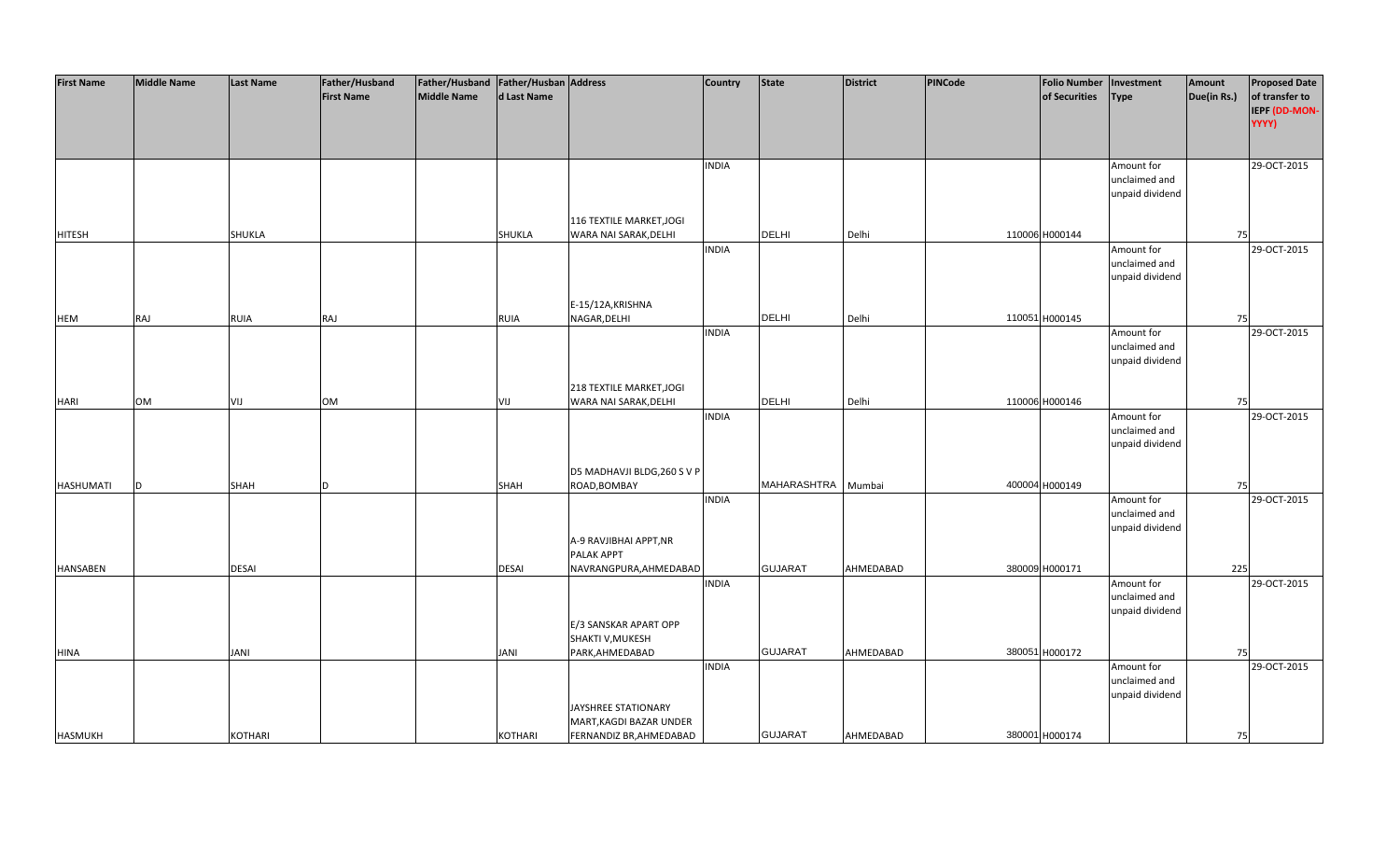| <b>First Name</b> | <b>Middle Name</b> | <b>Last Name</b> | Father/Husband    | Father/Husband   Father/Husban   Address |               |                           | <b>Country</b> | <b>State</b>   | District        | PINCode | <b>Folio Number</b> | Investment      | Amount      | <b>Proposed Date</b> |
|-------------------|--------------------|------------------|-------------------|------------------------------------------|---------------|---------------------------|----------------|----------------|-----------------|---------|---------------------|-----------------|-------------|----------------------|
|                   |                    |                  | <b>First Name</b> | Middle Name                              | d Last Name   |                           |                |                |                 |         | of Securities       | Type            | Due(in Rs.) | of transfer to       |
|                   |                    |                  |                   |                                          |               |                           |                |                |                 |         |                     |                 |             | IEPF (DD-MON-        |
|                   |                    |                  |                   |                                          |               |                           |                |                |                 |         |                     |                 |             | YYYY)                |
|                   |                    |                  |                   |                                          |               |                           |                |                |                 |         |                     |                 |             |                      |
|                   |                    |                  |                   |                                          |               |                           |                |                |                 |         |                     |                 |             |                      |
|                   |                    |                  |                   |                                          |               |                           | <b>INDIA</b>   |                |                 |         |                     | Amount for      |             | 29-OCT-2015          |
|                   |                    |                  |                   |                                          |               |                           |                |                |                 |         |                     | unclaimed and   |             |                      |
|                   |                    |                  |                   |                                          |               |                           |                |                |                 |         |                     | unpaid dividend |             |                      |
|                   |                    |                  |                   |                                          |               | JAYSHREE STATIONARY       |                |                |                 |         |                     |                 |             |                      |
|                   |                    |                  |                   |                                          |               | MART, KAGDI BAZAR UNDER   |                |                |                 |         |                     |                 |             |                      |
| <b>HEMAL</b>      |                    | KOTHARI          |                   |                                          | KOTHARI       | FERNANDIZ BR, AHMEDABAD   |                | <b>GUJARAT</b> | AHMEDABAD       |         | 380001 H000176      |                 | 75          |                      |
|                   |                    |                  |                   |                                          |               |                           | <b>INDIA</b>   |                |                 |         |                     | Amount for      |             | 29-OCT-2015          |
|                   |                    |                  |                   |                                          |               |                           |                |                |                 |         |                     | unclaimed and   |             |                      |
|                   |                    |                  |                   |                                          |               |                           |                |                |                 |         |                     | unpaid dividend |             |                      |
|                   |                    |                  |                   |                                          |               | <b>4 MEHUL PARK 2ND</b>   |                |                |                 |         |                     |                 |             |                      |
|                   |                    |                  |                   |                                          |               | FLOOR, B/H VADAJ AMTS BUS |                |                |                 |         |                     |                 |             |                      |
| <b>HINA</b>       |                    | <b>DUGALI</b>    |                   |                                          | <b>DUGALI</b> | STOP, AHMEDABAD           |                | <b>GUJARAT</b> | AHMEDABAD       |         | 380013 H000177      |                 | 75          |                      |
|                   |                    |                  |                   |                                          |               |                           | <b>INDIA</b>   |                |                 |         |                     | Amount for      |             | 29-OCT-2015          |
|                   |                    |                  |                   |                                          |               |                           |                |                |                 |         |                     | unclaimed and   |             |                      |
|                   |                    |                  |                   |                                          |               |                           |                |                |                 |         |                     | unpaid dividend |             |                      |
|                   |                    |                  |                   |                                          |               |                           |                |                |                 |         |                     |                 |             |                      |
|                   |                    |                  |                   |                                          |               | 11 NAGORISHALA, RATAN     |                |                |                 |         |                     |                 |             |                      |
| <b>HINABEN</b>    |                    | AJMERA           |                   |                                          | <b>AJMERA</b> | POLE, AHMEDABAD           |                | <b>GUJARAT</b> | AHMEDABAD       |         | 380001 H000179      |                 | 75          |                      |
|                   |                    |                  |                   |                                          |               |                           | <b>INDIA</b>   |                |                 |         |                     | Amount for      |             | 29-OCT-2015          |
|                   |                    |                  |                   |                                          |               |                           |                |                |                 |         |                     | unclaimed and   |             |                      |
|                   |                    |                  |                   |                                          |               |                           |                |                |                 |         |                     | unpaid dividend |             |                      |
|                   |                    |                  |                   |                                          |               |                           |                |                |                 |         |                     |                 |             |                      |
|                   |                    |                  |                   |                                          |               | 51 DIG                    |                |                |                 |         |                     |                 |             |                      |
| HARAKCHAND        | <b>VIRPAL</b>      | SHAH             | <b>VIRPAL</b>     |                                          | SHAH          | PLOT, JAMNAGAR, GUJARAT   |                | <b>GUJARAT</b> | <b>JAMNAGAR</b> |         | 361005 H000201      |                 | 75          |                      |
|                   |                    |                  |                   |                                          |               |                           | <b>INDIA</b>   |                |                 |         |                     | Amount for      |             | 29-OCT-2015          |
|                   |                    |                  |                   |                                          |               |                           |                |                |                 |         |                     | unclaimed and   |             |                      |
|                   |                    |                  |                   |                                          |               |                           |                |                |                 |         |                     | unpaid dividend |             |                      |
|                   |                    |                  |                   |                                          |               | L-112, MODEL              |                |                |                 |         |                     |                 |             |                      |
| HEMRAJ            | <b>HEMRAJ</b>      |                  | <b>HEMRAJ</b>     |                                          |               | TOWN, ROHTAK, , HARYANA.  |                | <b>HARYANA</b> | <b>ROHTAK</b>   |         | 124001 H000228      |                 | 300         |                      |
|                   |                    |                  |                   |                                          |               |                           | <b>INDIA</b>   |                |                 |         |                     | Amount for      |             | 29-OCT-2015          |
|                   |                    |                  |                   |                                          |               |                           |                |                |                 |         |                     | unclaimed and   |             |                      |
|                   |                    |                  |                   |                                          |               |                           |                |                |                 |         |                     | unpaid dividend |             |                      |
|                   |                    |                  |                   |                                          |               | 1442-RANGREJ S POLE       |                |                |                 |         |                     |                 |             |                      |
|                   |                    |                  |                   |                                          |               | PATWA SHER, THREE         |                |                |                 |         |                     |                 |             |                      |
| <b>IQBAL</b>      | MALBARI            |                  | MALBARI           |                                          |               | GATES, AHMEDABAD          |                | <b>GUJARAT</b> | AHMEDABAD       |         | 380001 1000049      |                 | 75          |                      |
|                   |                    |                  |                   |                                          |               |                           | <b>INDIA</b>   |                |                 |         |                     | Amount for      |             | 29-OCT-2015          |
|                   |                    |                  |                   |                                          |               |                           |                |                |                 |         |                     | unclaimed and   |             |                      |
|                   |                    |                  |                   |                                          |               |                           |                |                |                 |         |                     | unpaid dividend |             |                      |
|                   |                    |                  |                   |                                          |               |                           |                |                |                 |         |                     |                 |             |                      |
|                   |                    |                  |                   |                                          |               | 501 BOMBAY HOUSE PANI NI  |                |                |                 |         |                     |                 |             |                      |
| <b>INDIRA</b>     |                    | SHAH             |                   |                                          | SHAH          | BUIT, SONIFALAYA, SURAT   |                | <b>GUJARAT</b> | <b>SURAT</b>    |         | 395003 1000052      |                 | 75          |                      |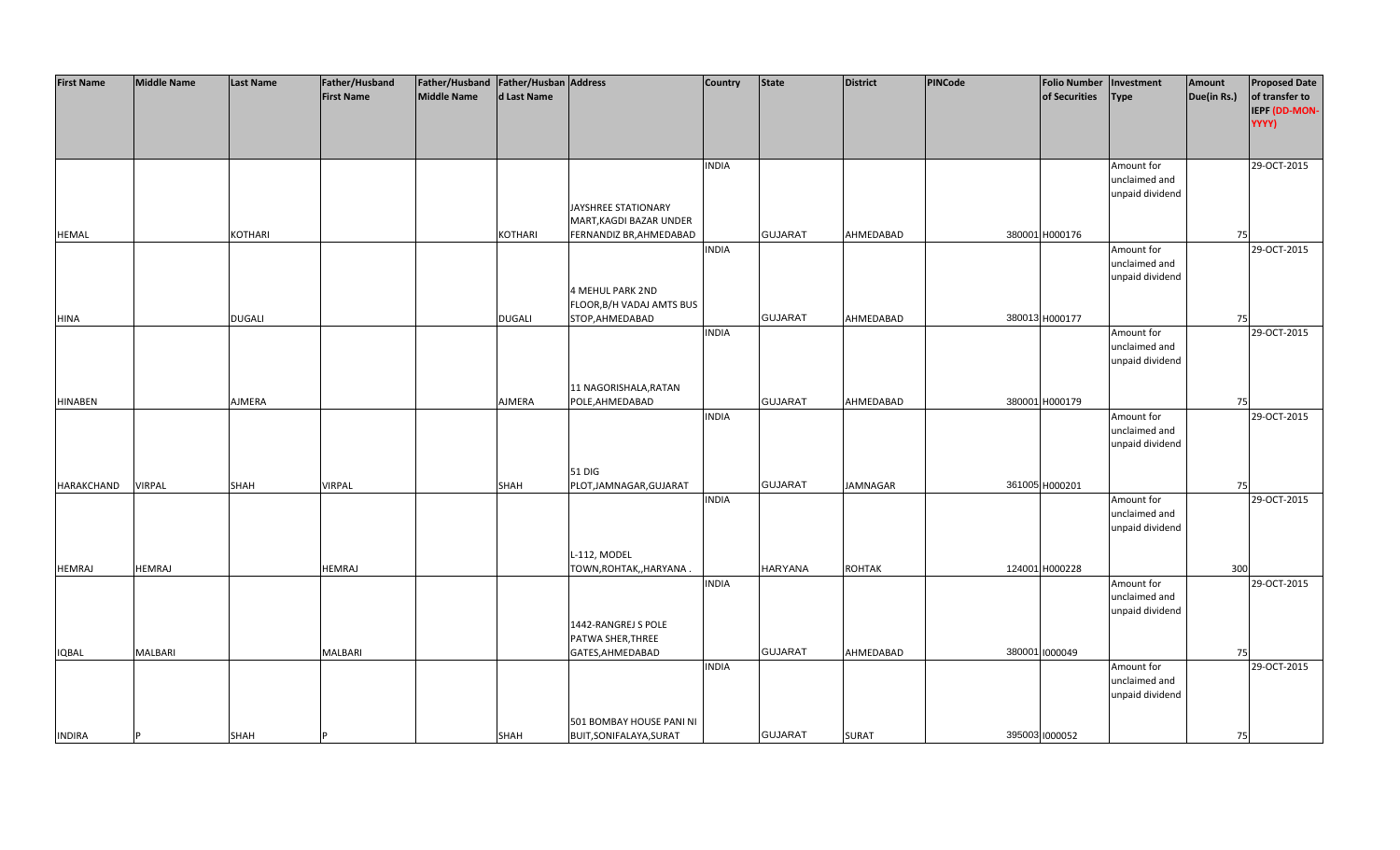| <b>First Name</b> | <b>Middle Name</b> | Last Name     | Father/Husband    | Father/Husband   Father/Husban   Address |               |                              | <b>Country</b> | <b>State</b>   | <b>District</b>  | <b>PINCode</b> | <b>Folio Number</b> | Investment                  | Amount      | <b>Proposed Date</b> |
|-------------------|--------------------|---------------|-------------------|------------------------------------------|---------------|------------------------------|----------------|----------------|------------------|----------------|---------------------|-----------------------------|-------------|----------------------|
|                   |                    |               | <b>First Name</b> | <b>Middle Name</b>                       | d Last Name   |                              |                |                |                  |                | of Securities       | <b>Type</b>                 | Due(in Rs.) | of transfer to       |
|                   |                    |               |                   |                                          |               |                              |                |                |                  |                |                     |                             |             | IEPF (DD-MON-        |
|                   |                    |               |                   |                                          |               |                              |                |                |                  |                |                     |                             |             | YYYY)                |
|                   |                    |               |                   |                                          |               |                              |                |                |                  |                |                     |                             |             |                      |
|                   |                    |               |                   |                                          |               |                              | <b>INDIA</b>   |                |                  |                |                     | Amount for                  |             | 29-OCT-2015          |
|                   |                    |               |                   |                                          |               |                              |                |                |                  |                |                     | unclaimed and               |             |                      |
|                   |                    |               |                   |                                          |               | 4/15, ASHISH                 |                |                |                  |                |                     | unpaid dividend             |             |                      |
|                   |                    |               |                   |                                          |               | APARTMENT, ADARSH            |                |                |                  |                |                     |                             |             |                      |
|                   |                    |               |                   |                                          |               | NAGAR,                       |                |                |                  |                |                     |                             |             |                      |
| <b>JITENDRA</b>   |                    | <b>DOSHI</b>  |                   |                                          | <b>DOSHI</b>  | NARANPURA, AHMEDABAD         |                | <b>GUJARAT</b> | AHMEDABAD        |                | 380013 J000040      |                             | 75          |                      |
|                   |                    |               |                   |                                          |               |                              | <b>INDIA</b>   |                |                  |                |                     | Amount for                  |             | 29-OCT-2015          |
|                   |                    |               |                   |                                          |               |                              |                |                |                  |                |                     | unclaimed and               |             |                      |
|                   |                    |               |                   |                                          |               |                              |                |                |                  |                |                     | unpaid dividend             |             |                      |
|                   |                    |               |                   |                                          |               | <b>OPP SUVIDHA</b>           |                |                |                  |                |                     |                             |             |                      |
|                   |                    |               |                   |                                          |               | SELECTION, RADHAN PURI       |                |                |                  |                |                     |                             |             |                      |
| JAYSHREE          | <b>PRADIPBHAI</b>  |               | PRADIPBHAI        |                                          |               | BAZAR, BHAVNAGAR             | <b>INDIA</b>   | <b>GUJARAT</b> | <b>BHAVNAGAR</b> |                | 364001 J000084      |                             | 75          |                      |
|                   |                    |               |                   |                                          |               |                              |                |                |                  |                |                     | Amount for<br>unclaimed and |             | 29-OCT-2015          |
|                   |                    |               |                   |                                          |               |                              |                |                |                  |                |                     | unpaid dividend             |             |                      |
|                   |                    |               |                   |                                          |               |                              |                |                |                  |                |                     |                             |             |                      |
|                   |                    |               |                   |                                          |               | 115 TEXTILE MARKET, JOGI     |                |                |                  |                |                     |                             |             |                      |
| JEEVAN            |                    | <b>GUPTA</b>  |                   |                                          | <b>GUPTA</b>  | WARA NAI SARAK, DELHI        |                | <b>DELHI</b>   | Delhi            |                | 110006 J000140      |                             | 75          |                      |
|                   |                    |               |                   |                                          |               |                              | <b>INDIA</b>   |                |                  |                |                     | Amount for                  |             | 29-OCT-2015          |
|                   |                    |               |                   |                                          |               |                              |                |                |                  |                |                     | unclaimed and               |             |                      |
|                   |                    |               |                   |                                          |               |                              |                |                |                  |                |                     | unpaid dividend             |             |                      |
|                   |                    |               |                   |                                          |               |                              |                |                |                  |                |                     |                             |             |                      |
|                   |                    |               |                   |                                          |               | E-15/12A, KRISHNA            |                |                |                  |                |                     |                             |             |                      |
| JEEVAN            |                    | BATRA         |                   |                                          | <b>BATRA</b>  | NAGAR, DELHI                 |                | <b>DELHI</b>   | Delhi            |                | 110051 J000142      |                             | 75          |                      |
|                   |                    |               |                   |                                          |               |                              | <b>INDIA</b>   |                |                  |                |                     | Amount for                  |             | 29-OCT-2015          |
|                   |                    |               |                   |                                          |               |                              |                |                |                  |                |                     | unclaimed and               |             |                      |
|                   |                    |               |                   |                                          |               |                              |                |                |                  |                |                     | unpaid dividend             |             |                      |
|                   |                    |               |                   |                                          |               |                              |                |                |                  |                |                     |                             |             |                      |
|                   |                    |               |                   |                                          |               | E-15/12A, KRISHNA            |                |                |                  |                |                     |                             |             |                      |
| <b>JASWANT</b>    | <b>KUMAR</b>       | <b>BHASIN</b> | <b>KUMAR</b>      |                                          | <b>BHASIN</b> | NAGAR, DELHI                 |                | <b>DELHI</b>   | Delhi            |                | 110051 J000144      |                             | 75          |                      |
|                   |                    |               |                   |                                          |               |                              | <b>INDIA</b>   |                |                  |                |                     | Amount for                  |             | 29-OCT-2015          |
|                   |                    |               |                   |                                          |               |                              |                |                |                  |                |                     | unclaimed and               |             |                      |
|                   |                    |               |                   |                                          |               |                              |                |                |                  |                |                     | unpaid dividend             |             |                      |
|                   |                    |               |                   |                                          |               | 116 TEXTILE MARKET, JOGI     |                |                |                  |                |                     |                             |             |                      |
| JAI               |                    | GARGE         |                   |                                          | GARGE         | WARA NAI SARAK, DELHI        |                | <b>DELHI</b>   | Delhi            |                | 110006 J000145      |                             | 75          |                      |
|                   |                    |               |                   |                                          |               |                              | <b>INDIA</b>   |                |                  |                |                     | Amount for                  |             | 29-OCT-2015          |
|                   |                    |               |                   |                                          |               |                              |                |                |                  |                |                     | unclaimed and               |             |                      |
|                   |                    |               |                   |                                          |               |                              |                |                |                  |                |                     | unpaid dividend             |             |                      |
|                   |                    |               |                   |                                          |               | <b>6 ANAND APARTMENT IST</b> |                |                |                  |                |                     |                             |             |                      |
|                   |                    |               |                   |                                          |               | FLOOR, NEAR OLD DHAR         |                |                |                  |                |                     |                             |             |                      |
|                   |                    |               |                   |                                          |               | <b>BAZAR NEAR</b>            |                |                |                  |                |                     |                             |             |                      |
| JAY               | M                  | SHAH          | M                 |                                          | SHAH          | KALYA, AHMEDABAD             |                | <b>GUJARAT</b> | AHMEDABAD        |                | 380028 J000168      |                             | 75          |                      |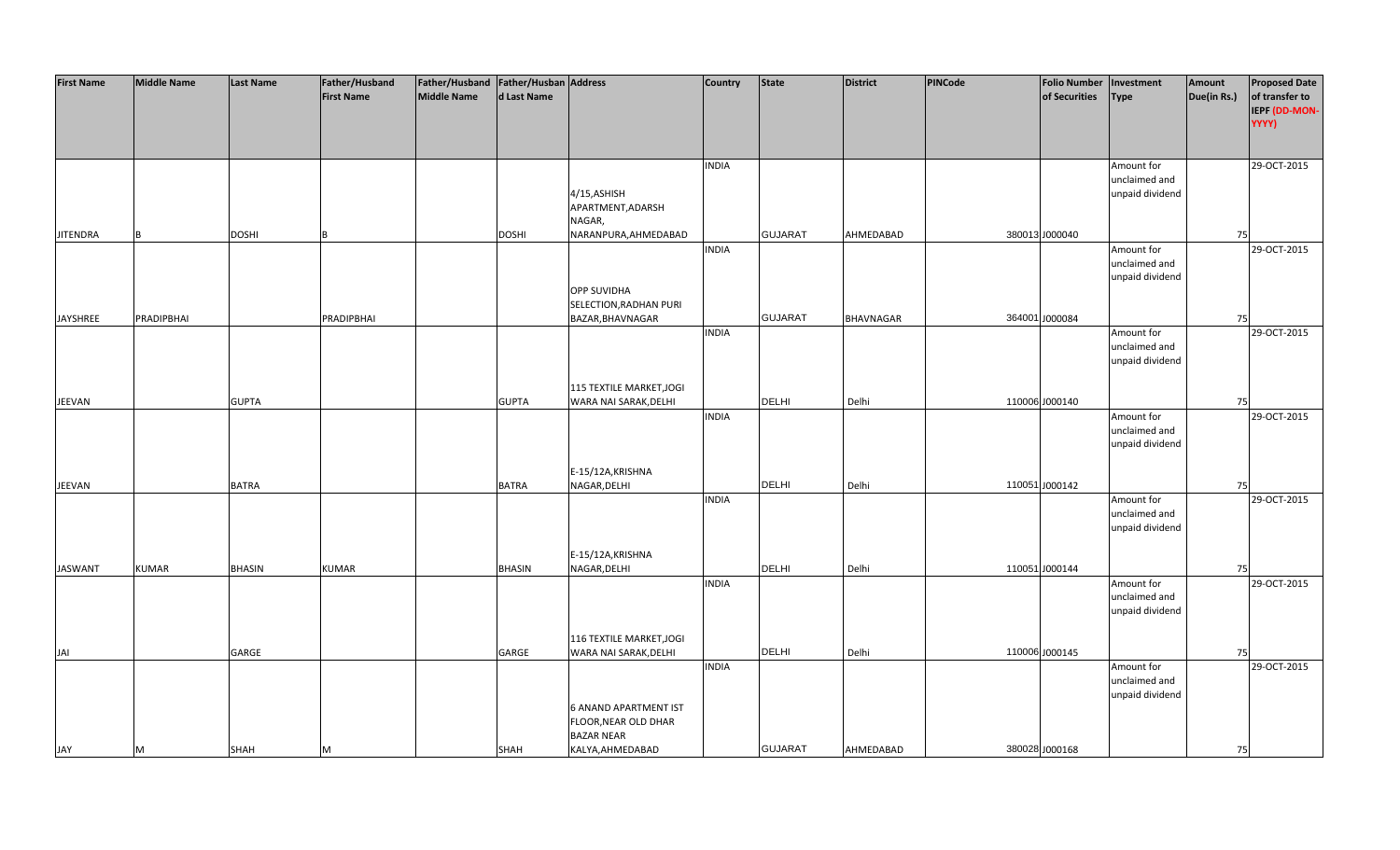| <b>First Name</b> | <b>Middle Name</b> | <b>Last Name</b> | Father/Husband    | Father/Husband Father/Husban Address |                |                           | <b>Country</b> | <b>State</b>   | <b>District</b> | PINCode | <b>Folio Number</b> | Investment      | Amount      | <b>Proposed Date</b> |
|-------------------|--------------------|------------------|-------------------|--------------------------------------|----------------|---------------------------|----------------|----------------|-----------------|---------|---------------------|-----------------|-------------|----------------------|
|                   |                    |                  | <b>First Name</b> | <b>Middle Name</b>                   | d Last Name    |                           |                |                |                 |         | of Securities       | <b>Type</b>     | Due(in Rs.) | of transfer to       |
|                   |                    |                  |                   |                                      |                |                           |                |                |                 |         |                     |                 |             | <b>IEPF (DD-MON-</b> |
|                   |                    |                  |                   |                                      |                |                           |                |                |                 |         |                     |                 |             | YYYY)                |
|                   |                    |                  |                   |                                      |                |                           |                |                |                 |         |                     |                 |             |                      |
|                   |                    |                  |                   |                                      |                |                           |                |                |                 |         |                     |                 |             |                      |
|                   |                    |                  |                   |                                      |                |                           | <b>INDIA</b>   |                |                 |         |                     | Amount for      |             | 29-OCT-2015          |
|                   |                    |                  |                   |                                      |                |                           |                |                |                 |         |                     | unclaimed and   |             |                      |
|                   |                    |                  |                   |                                      |                |                           |                |                |                 |         |                     | unpaid dividend |             |                      |
|                   |                    |                  |                   |                                      |                |                           |                |                |                 |         |                     |                 |             |                      |
|                   |                    |                  |                   |                                      |                | SAI-SADAN VISHRAM         |                |                |                 |         |                     |                 |             |                      |
|                   |                    |                  |                   |                                      |                | PARK, NR BHAVSAR 7/83 NEW |                |                |                 |         |                     |                 |             |                      |
| <b>JITUBHA</b>    |                    | PARMAR           |                   |                                      | PARMAR         | VADAJ, AHMEDABAD          |                | <b>GUJARAT</b> | AHMEDABAD       |         | 380013 J000194      |                 | 75          |                      |
|                   |                    |                  |                   |                                      |                |                           | <b>INDIA</b>   |                |                 |         |                     | Amount for      |             | 29-OCT-2015          |
|                   |                    |                  |                   |                                      |                |                           |                |                |                 |         |                     | unclaimed and   |             |                      |
|                   |                    |                  |                   |                                      |                |                           |                |                |                 |         |                     | unpaid dividend |             |                      |
|                   |                    |                  |                   |                                      |                | 1778 BHAGWATI             |                |                |                 |         |                     |                 |             |                      |
|                   |                    |                  |                   |                                      |                | POLE,LUNSAWADA            |                |                |                 |         |                     |                 |             |                      |
| <b>JYOTI</b>      |                    | <b>GOSALIA</b>   |                   |                                      | <b>GOSALIA</b> | DARIYAPUR, AHMEDABAD      |                | <b>GUJARAT</b> | AHMEDABAD       |         | 380001 J000196      |                 | 75          |                      |
|                   |                    |                  |                   |                                      |                |                           | <b>INDIA</b>   |                |                 |         |                     | Amount for      |             | 29-OCT-2015          |
|                   |                    |                  |                   |                                      |                |                           |                |                |                 |         |                     | unclaimed and   |             |                      |
|                   |                    |                  |                   |                                      |                |                           |                |                |                 |         |                     | unpaid dividend |             |                      |
|                   |                    |                  |                   |                                      |                | PIYUSH NIWAS NR RAVJIBHAI |                |                |                 |         |                     |                 |             |                      |
|                   |                    |                  |                   |                                      |                | APPT, OPP KALPATARU SOC   |                |                |                 |         |                     |                 |             |                      |
| <b>JITENDRA</b>   |                    | SHAH             |                   |                                      | SHAH           | NAVRANGPURA, AHMEDABAD    |                | <b>GUJARAT</b> | AHMEDABAD       |         | 380009 J000200      |                 | 75          |                      |
|                   |                    |                  |                   |                                      |                |                           | <b>INDIA</b>   |                |                 |         |                     | Amount for      |             | 29-OCT-2015          |
|                   |                    |                  |                   |                                      |                |                           |                |                |                 |         |                     | unclaimed and   |             |                      |
|                   |                    |                  |                   |                                      |                | 928/2/3 GULAM RASUL S     |                |                |                 |         |                     | unpaid dividend |             |                      |
|                   |                    |                  |                   |                                      |                | CHAWLS R, OPP SANDESH     |                |                |                 |         |                     |                 |             |                      |
|                   |                    |                  |                   |                                      |                | <b>PRESS</b>              |                |                |                 |         |                     |                 |             |                      |
| <b>JAYSHREE</b>   |                    | SHAH             |                   |                                      | SHAH           | MIRJAPUR, AHMEDABAD       |                | <b>GUJARAT</b> | AHMEDABAD       |         | 380001 J000202      |                 | 75          |                      |
|                   |                    |                  |                   |                                      |                |                           | <b>INDIA</b>   |                |                 |         |                     | Amount for      |             | 29-OCT-2015          |
|                   |                    |                  |                   |                                      |                |                           |                |                |                 |         |                     | unclaimed and   |             |                      |
|                   |                    |                  |                   |                                      |                |                           |                |                |                 |         |                     | unpaid dividend |             |                      |
|                   |                    |                  |                   |                                      |                | 1778 BHAGWATI POLE        |                |                |                 |         |                     |                 |             |                      |
|                   |                    |                  |                   |                                      |                | LUNSAWADA, DARIYAPUR, AH  |                |                |                 |         |                     |                 |             |                      |
| <b>JIVAN</b>      |                    | <b>GOSALIA</b>   |                   |                                      | <b>GOSALIA</b> | MEDABAD                   |                | <b>GUJARAT</b> | AHMEDABAD       |         | 380001 J000204      |                 | 75          |                      |
|                   |                    |                  |                   |                                      |                |                           | <b>INDIA</b>   |                |                 |         |                     | Amount for      |             | 29-OCT-2015          |
|                   |                    |                  |                   |                                      |                |                           |                |                |                 |         |                     | unclaimed and   |             |                      |
|                   |                    |                  |                   |                                      |                |                           |                |                |                 |         |                     | unpaid dividend |             |                      |
|                   |                    |                  |                   |                                      |                |                           |                |                |                 |         |                     |                 |             |                      |
|                   |                    |                  |                   |                                      |                | 11 NAGORISHALA, RATAN     |                |                |                 |         |                     |                 |             |                      |
| <b>JALPABEN</b>   |                    | AJMERA           |                   |                                      | AJMERA         | POLE, AHMEDABAD           |                | <b>GUJARAT</b> | AHMEDABAD       |         | 380001 J000205      |                 | 75          |                      |
|                   |                    |                  |                   |                                      |                |                           | <b>INDIA</b>   |                |                 |         |                     | Amount for      |             | 29-OCT-2015          |
|                   |                    |                  |                   |                                      |                |                           |                |                |                 |         |                     | unclaimed and   |             |                      |
|                   |                    |                  |                   |                                      |                |                           |                |                |                 |         |                     | unpaid dividend |             |                      |
|                   |                    |                  |                   |                                      |                | A/2 ARCHITA               |                |                |                 |         |                     |                 |             |                      |
|                   |                    |                  |                   |                                      |                | FLATS, COMMERCE SIX RD    |                |                |                 |         |                     |                 |             |                      |
| <b>JALPA</b>      |                    | <b>AJMERA</b>    |                   |                                      | AJMERA         | NAVRANGPURA, AHMEDABAD    |                | <b>GUJARAT</b> | AHMEDABAD       |         | 380009 J000206      |                 | 75          |                      |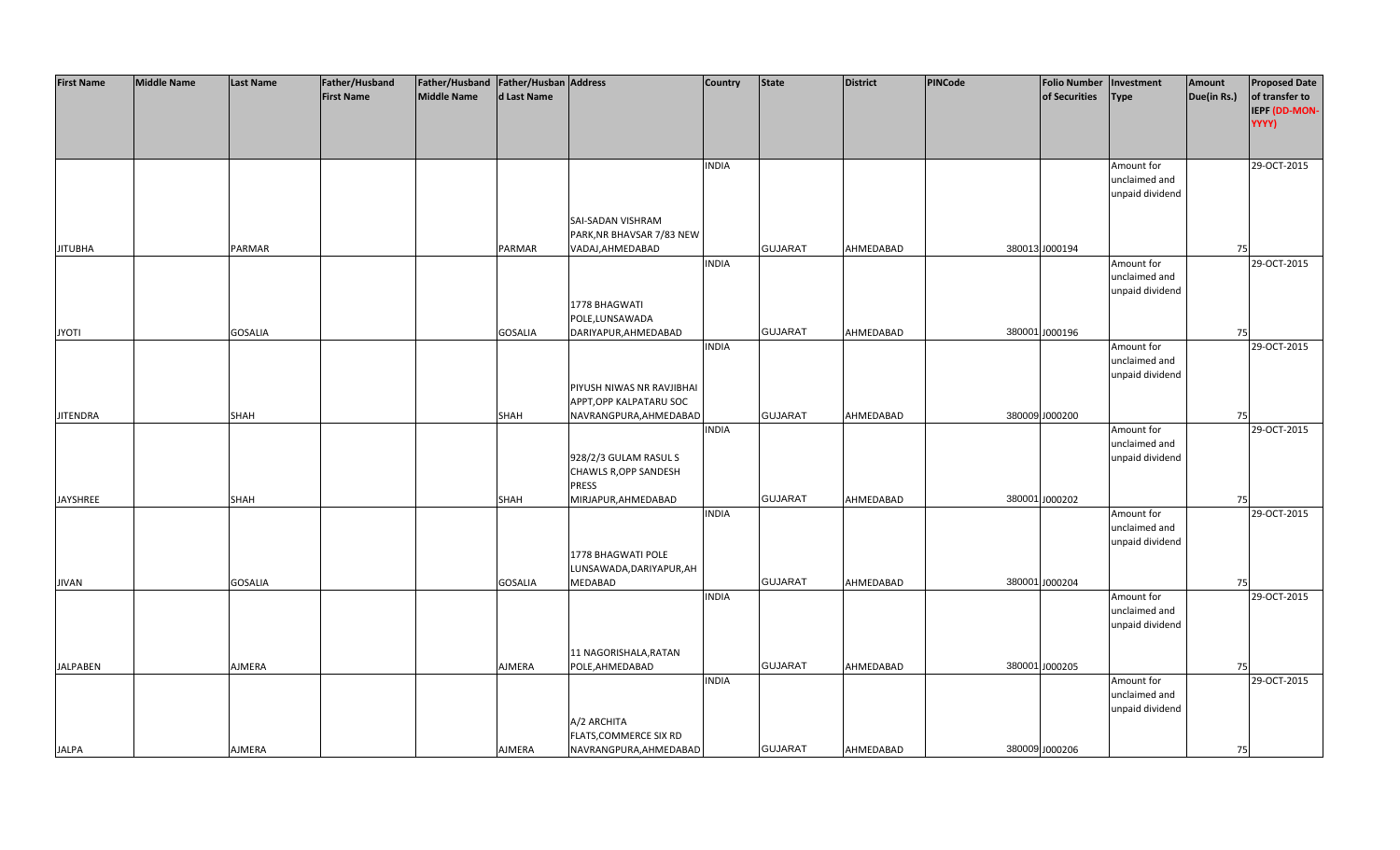| <b>First Name</b> | <b>Middle Name</b> | Last Name       | Father/Husband    | Father/Husband   Father/Husban   Address |                 |                                              | <b>Country</b> | <b>State</b>   | <b>District</b> | <b>PINCode</b> | <b>Folio Number</b> | Investment                  | Amount      | <b>Proposed Date</b> |
|-------------------|--------------------|-----------------|-------------------|------------------------------------------|-----------------|----------------------------------------------|----------------|----------------|-----------------|----------------|---------------------|-----------------------------|-------------|----------------------|
|                   |                    |                 | <b>First Name</b> | Middle Name                              | d Last Name     |                                              |                |                |                 |                | of Securities       | <b>Type</b>                 | Due(in Rs.) | of transfer to       |
|                   |                    |                 |                   |                                          |                 |                                              |                |                |                 |                |                     |                             |             | IEPF (DD-MON-        |
|                   |                    |                 |                   |                                          |                 |                                              |                |                |                 |                |                     |                             |             | YYYY)                |
|                   |                    |                 |                   |                                          |                 |                                              |                |                |                 |                |                     |                             |             |                      |
|                   |                    |                 |                   |                                          |                 |                                              | <b>INDIA</b>   |                |                 |                |                     | Amount for                  |             | 29-OCT-2015          |
|                   |                    |                 |                   |                                          |                 |                                              |                |                |                 |                |                     | unclaimed and               |             |                      |
|                   |                    |                 |                   |                                          |                 |                                              |                |                |                 |                |                     | unpaid dividend             |             |                      |
|                   |                    |                 |                   |                                          |                 |                                              |                |                |                 |                |                     |                             |             |                      |
|                   |                    |                 |                   |                                          |                 | H/2/17 ANANDNAGAR APT<br>B/H AKHB, NAVAVADAJ |                |                |                 |                |                     |                             |             |                      |
| <b>JITENDRA</b>   |                    | <b>DASADIA</b>  |                   |                                          | DASADIA         | NARANPURA, AHMEDABAD                         |                | <b>GUJARAT</b> | AHMEDABAD       |                | 380013 J000208      |                             | 75          |                      |
|                   |                    |                 |                   |                                          |                 |                                              | <b>INDIA</b>   |                |                 |                |                     | Amount for                  |             | 29-OCT-2015          |
|                   |                    |                 |                   |                                          |                 |                                              |                |                |                 |                |                     | unclaimed and               |             |                      |
|                   |                    |                 |                   |                                          |                 | C/O MUTUAL FINANCIAL                         |                |                |                 |                |                     | unpaid dividend             |             |                      |
|                   |                    |                 |                   |                                          |                 | SERVICES, SCO-1-2-3 4TH                      |                |                |                 |                |                     |                             |             |                      |
|                   |                    |                 |                   |                                          |                 | FLOOR SECTOR 17-                             |                |                |                 |                |                     |                             |             |                      |
| <b>JAIPRAKASH</b> |                    | <b>BHATT</b>    |                   |                                          | <b>BHATT</b>    | CHANDIGARH,                                  | <b>INDIA</b>   | CHANDIGARH     | CHANDIGARH      |                | 160017 J000209      |                             | 75          | 29-OCT-2015          |
|                   |                    |                 |                   |                                          |                 |                                              |                |                |                 |                |                     | Amount for<br>unclaimed and |             |                      |
|                   |                    |                 |                   |                                          |                 |                                              |                |                |                 |                |                     | unpaid dividend             |             |                      |
|                   |                    |                 |                   |                                          |                 | A/4 ANT WEPP PARK                            |                |                |                 |                |                     |                             |             |                      |
|                   |                    |                 |                   |                                          |                 | 1507, KANSARA SERI                           |                |                |                 |                |                     |                             |             |                      |
| <b>JIGNESH</b>    | H                  | PARIKH          |                   |                                          | PARIKH          | MAHINDHARPURA, SURAT                         |                | <b>GUJARAT</b> | <b>SURAT</b>    |                | 395003 J000213      |                             | 75          |                      |
|                   |                    |                 |                   |                                          |                 |                                              | <b>INDIA</b>   |                |                 |                |                     | Amount for                  |             | 29-OCT-2015          |
|                   |                    |                 |                   |                                          |                 |                                              |                |                |                 |                |                     | unclaimed and               |             |                      |
|                   |                    |                 |                   |                                          |                 |                                              |                |                |                 |                |                     | unpaid dividend             |             |                      |
|                   |                    |                 |                   |                                          |                 | T-9, SECTOR-7, DDA HIG                       |                |                |                 |                |                     |                             |             |                      |
| <b>JATAN</b>      | <b>DEVI</b>        | <b>MAHNOT</b>   | <b>DEVI</b>       |                                          | <b>MAHNOT</b>   | FLATS,, JASOLA,                              |                | DELHI          | Delhi           |                | 110025 J000226      |                             | 75          |                      |
|                   |                    |                 |                   |                                          |                 |                                              | <b>INDIA</b>   |                |                 |                |                     | Amount for                  |             | 29-OCT-2015          |
|                   |                    |                 |                   |                                          |                 |                                              |                |                |                 |                |                     | unclaimed and               |             |                      |
|                   |                    |                 |                   |                                          |                 |                                              |                |                |                 |                |                     | unpaid dividend             |             |                      |
|                   |                    |                 |                   |                                          |                 | E-15/12A, KRISHNA                            |                |                |                 |                |                     |                             |             |                      |
| <b>JOGI</b>       | <b>DASS</b>        | <b>BHASIN</b>   | <b>DASS</b>       |                                          | <b>BHASIN</b>   | NAGAR, DELHI                                 |                | <b>DELHI</b>   | Delhi           |                | 110051 J000233      |                             | 75          |                      |
|                   |                    |                 |                   |                                          |                 |                                              | <b>INDIA</b>   |                |                 |                |                     | Amount for                  |             | 29-OCT-2015          |
|                   |                    |                 |                   |                                          |                 |                                              |                |                |                 |                |                     | unclaimed and               |             |                      |
|                   |                    |                 |                   |                                          |                 |                                              |                |                |                 |                |                     | unpaid dividend             |             |                      |
|                   |                    |                 |                   |                                          |                 |                                              |                |                |                 |                |                     |                             |             |                      |
|                   |                    |                 |                   |                                          |                 | 218 TEXTILE MARKET JOGI                      |                |                |                 |                |                     |                             |             |                      |
| JAI               | PRAKASH            | <b>MALHOTRA</b> | PRAKASH           |                                          | <b>MALHOTRA</b> | WARA, NAI SARAK, DELHI                       | <b>INDIA</b>   | <b>DELHI</b>   | Delhi           |                | 110006 J000235      | Amount for                  | 75          | 29-OCT-2015          |
|                   |                    |                 |                   |                                          |                 |                                              |                |                |                 |                |                     | unclaimed and               |             |                      |
|                   |                    |                 |                   |                                          |                 |                                              |                |                |                 |                |                     | unpaid dividend             |             |                      |
|                   |                    |                 |                   |                                          |                 |                                              |                |                |                 |                |                     |                             |             |                      |
|                   |                    |                 |                   |                                          |                 | IIF-142,NEHRU                                |                | UTTAR          |                 |                |                     |                             |             |                      |
| <b>KIRAN</b>      |                    | <b>GUPTA</b>    |                   |                                          | <b>GUPTA</b>    | NAGAR, GHAZIABAD U P                         |                | PRADESH        | Delhi           |                | 201001 K000013      |                             | 75          |                      |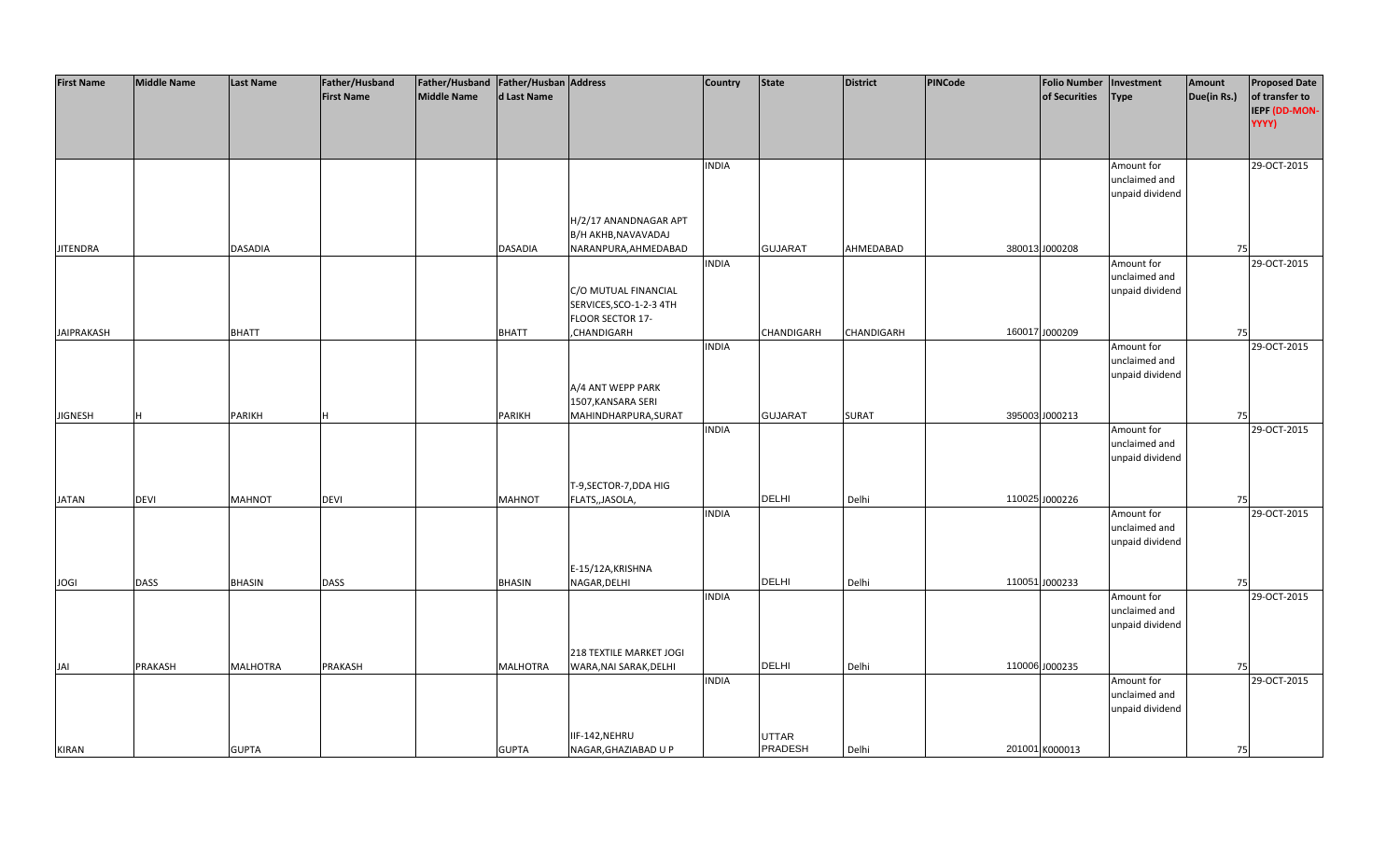| <b>First Name</b> | <b>Middle Name</b> | <b>Last Name</b> | Father/Husband    | Father/Husband   Father/Husban   Address |               |                                                 | <b>Country</b> | State              | <b>District</b>  | <b>PINCode</b> | <b>Folio Number</b> | Investment      | Amount      | <b>Proposed Date</b> |
|-------------------|--------------------|------------------|-------------------|------------------------------------------|---------------|-------------------------------------------------|----------------|--------------------|------------------|----------------|---------------------|-----------------|-------------|----------------------|
|                   |                    |                  | <b>First Name</b> | <b>Middle Name</b>                       | d Last Name   |                                                 |                |                    |                  |                | of Securities       | <b>Type</b>     | Due(in Rs.) | of transfer to       |
|                   |                    |                  |                   |                                          |               |                                                 |                |                    |                  |                |                     |                 |             | IEPF (DD-MON-        |
|                   |                    |                  |                   |                                          |               |                                                 |                |                    |                  |                |                     |                 |             | YYYY)                |
|                   |                    |                  |                   |                                          |               |                                                 |                |                    |                  |                |                     |                 |             |                      |
|                   |                    |                  |                   |                                          |               |                                                 |                |                    |                  |                |                     |                 |             |                      |
|                   |                    |                  |                   |                                          |               |                                                 | <b>INDIA</b>   |                    |                  |                |                     | Amount for      |             | 29-OCT-2015          |
|                   |                    |                  |                   |                                          |               |                                                 |                |                    |                  |                |                     | unclaimed and   |             |                      |
|                   |                    |                  |                   |                                          |               |                                                 |                |                    |                  |                |                     | unpaid dividend |             |                      |
|                   |                    |                  |                   |                                          |               | C/O PUBLIC MEDICAL                              |                |                    |                  |                |                     |                 |             |                      |
|                   |                    |                  |                   |                                          |               | STORES, AMROHA                                  |                | UTTAR              |                  |                |                     |                 |             |                      |
| <b>KRISHAN</b>    | LAL                | KATIAL           | LAL               |                                          | <b>KATIAL</b> | GATE, MORADABAD                                 |                | PRADESH            | <b>MORADABAD</b> |                | 244001 K000023      |                 | 75          |                      |
|                   |                    |                  |                   |                                          |               |                                                 | <b>INDIA</b>   |                    |                  |                |                     | Amount for      |             | 29-OCT-2015          |
|                   |                    |                  |                   |                                          |               |                                                 |                |                    |                  |                |                     | unclaimed and   |             |                      |
|                   |                    |                  |                   |                                          |               |                                                 |                |                    |                  |                |                     | unpaid dividend |             |                      |
|                   |                    |                  |                   |                                          |               |                                                 |                |                    |                  |                |                     |                 |             |                      |
|                   |                    |                  |                   |                                          |               | 175/17 MAHALAXMI BLDG                           |                |                    |                  |                |                     |                 |             |                      |
|                   |                    |                  |                   |                                          |               | NO 3, HINDU COLONY                              |                |                    |                  |                |                     |                 |             |                      |
| KASHINATH         |                    | <b>DESAI</b>     |                   |                                          | <b>DESAI</b>  | DADAR, BOMBAY                                   |                | MAHARASHTRA Mumbai |                  |                | 400014 K000056      |                 | 75          |                      |
|                   |                    |                  |                   |                                          |               |                                                 | <b>INDIA</b>   |                    |                  |                |                     | Amount for      |             | 29-OCT-2015          |
|                   |                    |                  |                   |                                          |               |                                                 |                |                    |                  |                |                     | unclaimed and   |             |                      |
|                   |                    |                  |                   |                                          |               |                                                 |                |                    |                  |                |                     | unpaid dividend |             |                      |
|                   |                    |                  |                   |                                          |               |                                                 |                |                    |                  |                |                     |                 |             |                      |
|                   |                    |                  |                   |                                          |               |                                                 |                |                    |                  |                |                     |                 |             |                      |
|                   |                    |                  |                   |                                          |               | 5TH FLR A-20 POPULAR APTS<br>OFF,4TH BANGLOW RD |                |                    |                  |                |                     |                 |             |                      |
|                   |                    |                  |                   |                                          |               |                                                 |                | MAHARASHTRA        |                  |                |                     |                 |             |                      |
| <b>KOTHARI</b>    | VIJAY              | CHANDULAL        | <b>VIJAY</b>      |                                          | CHANDULAL     | VERSOVA ANDHERI, MUMBAI                         |                |                    | Mumbai           |                | 400053 K000059      |                 | 75          |                      |
|                   |                    |                  |                   |                                          |               |                                                 | <b>INDIA</b>   |                    |                  |                |                     | Amount for      |             | 29-OCT-2015          |
|                   |                    |                  |                   |                                          |               |                                                 |                |                    |                  |                |                     | unclaimed and   |             |                      |
|                   |                    |                  |                   |                                          |               |                                                 |                |                    |                  |                |                     | unpaid dividend |             |                      |
|                   |                    |                  |                   |                                          |               | A-20 5TH FLOOR POPULAR                          |                |                    |                  |                |                     |                 |             |                      |
|                   |                    |                  |                   |                                          |               | APTS VE, OFF FOUR                               |                |                    |                  |                |                     |                 |             |                      |
| <b>KOTHARI</b>    | JAYSHREE           | <b>VIJAY</b>     | <b>JAYSHREE</b>   |                                          | VIJAY         | <b>BUNGLOW ROAD, BOMBAY</b>                     |                | MAHARASHTRA        | Mumbai           |                | 400053 K000060      |                 | 75          |                      |
|                   |                    |                  |                   |                                          |               |                                                 | <b>INDIA</b>   |                    |                  |                |                     | Amount for      |             | 29-OCT-2015          |
|                   |                    |                  |                   |                                          |               |                                                 |                |                    |                  |                |                     | unclaimed and   |             |                      |
|                   |                    |                  |                   |                                          |               |                                                 |                |                    |                  |                |                     | unpaid dividend |             |                      |
|                   |                    |                  |                   |                                          |               | 28, NEW KHODIDAS                                |                |                    |                  |                |                     |                 |             |                      |
|                   |                    |                  |                   |                                          |               | CHAWL, MAIN ROAD,                               |                |                    |                  |                |                     |                 |             |                      |
| <b>KOMAL</b>      |                    | <b>SHAH</b>      |                   |                                          | <b>SHAH</b>   | ASARWA, AHMEDABAD                               |                | <b>GUJARAT</b>     | AHMEDABAD        |                | 380016 K000078      |                 | 75          |                      |
|                   |                    |                  |                   |                                          |               |                                                 | <b>INDIA</b>   |                    |                  |                |                     | Amount for      |             | 29-OCT-2015          |
|                   |                    |                  |                   |                                          |               |                                                 |                |                    |                  |                |                     | unclaimed and   |             |                      |
|                   |                    |                  |                   |                                          |               |                                                 |                |                    |                  |                |                     | unpaid dividend |             |                      |
|                   |                    |                  |                   |                                          |               |                                                 |                |                    |                  |                |                     |                 |             |                      |
|                   |                    |                  |                   |                                          |               | 809 KANAKNIDIY, NANPURA                         |                |                    |                  |                |                     |                 |             |                      |
| <b>KALPNA</b>     | PRAKASH            | <b>SHAH</b>      | PRAKASH           |                                          | SHAH          | TIMLI NAWAD, SURAT                              |                | <b>GUJARAT</b>     | <b>SURAT</b>     |                | 395003 K000148      |                 | 75          |                      |
|                   |                    |                  |                   |                                          |               |                                                 | <b>INDIA</b>   |                    |                  |                |                     | Amount for      |             | 29-OCT-2015          |
|                   |                    |                  |                   |                                          |               |                                                 |                |                    |                  |                |                     | unclaimed and   |             |                      |
|                   |                    |                  |                   |                                          |               |                                                 |                |                    |                  |                |                     | unpaid dividend |             |                      |
|                   |                    |                  |                   |                                          |               |                                                 |                |                    |                  |                |                     |                 |             |                      |
|                   |                    |                  |                   |                                          |               | BHOJABHAINO TEKRO H NO 6-                       |                |                    |                  |                |                     |                 |             |                      |
| KAUSHAL           |                    | <b>SHAH</b>      |                   |                                          | <b>SHAH</b>   | 1821, MAHIDHARPURA, SURAT                       |                | <b>GUJARAT</b>     | <b>SURAT</b>     |                | 395003 K000159      |                 | 75          |                      |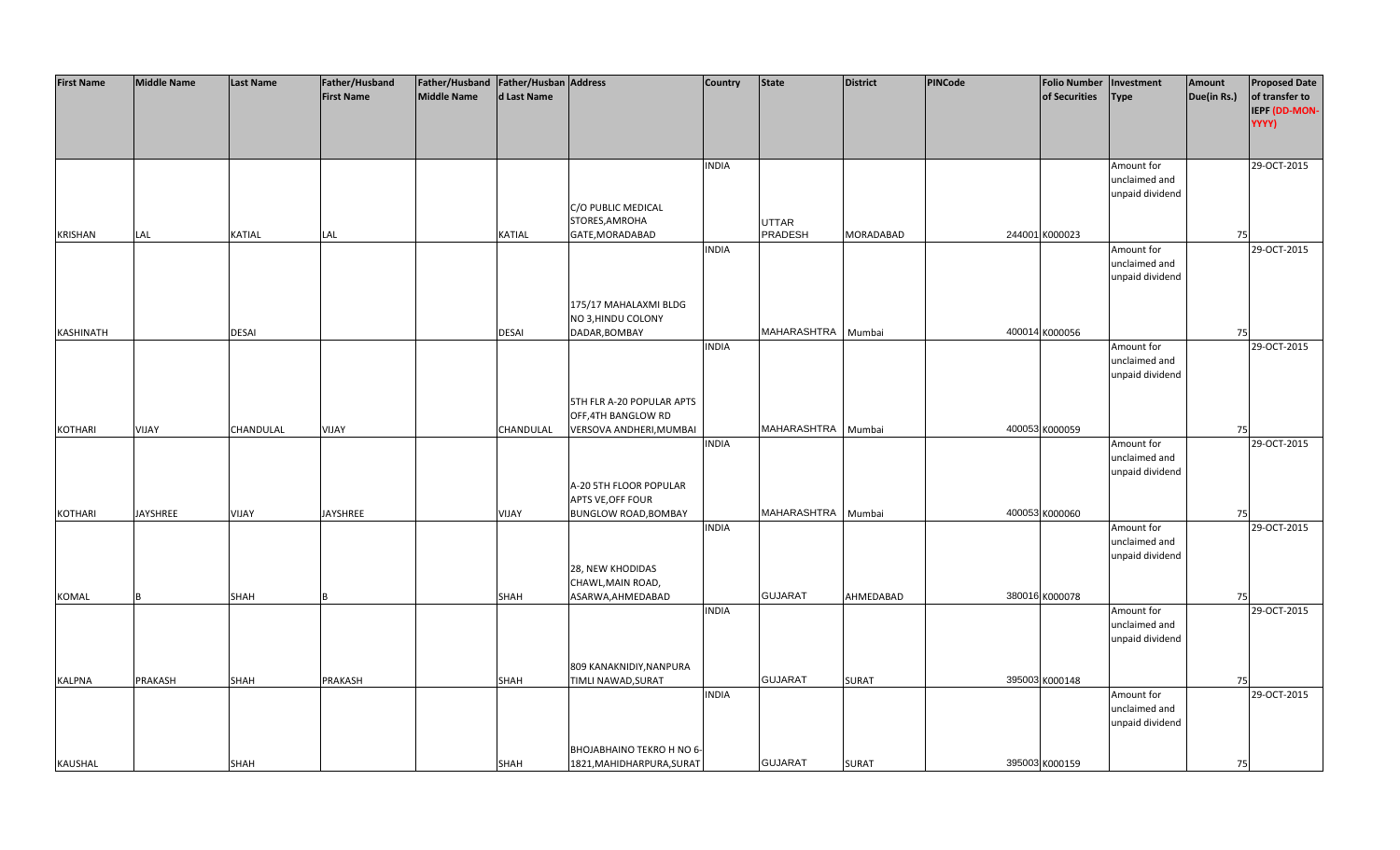| <b>First Name</b> | <b>Middle Name</b> | <b>Last Name</b> | Father/Husband    | Father/Husband   Father/Husban   Address |                 |                              | Country      | <b>State</b>   | <b>District</b> | PINCode | <b>Folio Number</b> | Investment      | Amount      | <b>Proposed Date</b> |
|-------------------|--------------------|------------------|-------------------|------------------------------------------|-----------------|------------------------------|--------------|----------------|-----------------|---------|---------------------|-----------------|-------------|----------------------|
|                   |                    |                  | <b>First Name</b> | <b>Middle Name</b>                       | d Last Name     |                              |              |                |                 |         | of Securities       | <b>Type</b>     | Due(in Rs.) | of transfer to       |
|                   |                    |                  |                   |                                          |                 |                              |              |                |                 |         |                     |                 |             | IEPF (DD-MON-        |
|                   |                    |                  |                   |                                          |                 |                              |              |                |                 |         |                     |                 |             | YYYY)                |
|                   |                    |                  |                   |                                          |                 |                              |              |                |                 |         |                     |                 |             |                      |
|                   |                    |                  |                   |                                          |                 |                              |              |                |                 |         |                     |                 |             |                      |
|                   |                    |                  |                   |                                          |                 |                              | <b>INDIA</b> |                |                 |         |                     | Amount for      |             | 29-OCT-2015          |
|                   |                    |                  |                   |                                          |                 |                              |              |                |                 |         |                     | unclaimed and   |             |                      |
|                   |                    |                  |                   |                                          |                 |                              |              |                |                 |         |                     | unpaid dividend |             |                      |
|                   |                    |                  |                   |                                          |                 |                              |              |                |                 |         |                     |                 |             |                      |
|                   |                    |                  |                   |                                          |                 | 1857 SECTOR                  |              |                |                 |         |                     |                 |             |                      |
| <b>KRISHNA</b>    | <b>DEVI</b>        |                  | <b>DEVI</b>       |                                          |                 | 8, FARIDABAD, HARYANA        |              | <b>HARYANA</b> | FARIDABAD       |         | 121002 K000239      |                 | 75          |                      |
|                   |                    |                  |                   |                                          |                 |                              | <b>INDIA</b> |                |                 |         |                     | Amount for      |             | 29-OCT-2015          |
|                   |                    |                  |                   |                                          |                 |                              |              |                |                 |         |                     | unclaimed and   |             |                      |
|                   |                    |                  |                   |                                          |                 |                              |              |                |                 |         |                     | unpaid dividend |             |                      |
|                   |                    |                  |                   |                                          |                 |                              |              |                |                 |         |                     |                 |             |                      |
|                   |                    |                  |                   |                                          |                 | A-158 KANTI NAGAR, VISTAR    |              |                |                 |         |                     |                 |             |                      |
| KRISHAN           |                    | <b>MURARI</b>    |                   |                                          | <b>MURARI</b>   | <b>GALEE SHAHDARA, DELHI</b> |              | <b>DELHI</b>   | Delhi           |         | 110031 K000244      |                 | 75          |                      |
|                   |                    |                  |                   |                                          |                 |                              | <b>INDIA</b> |                |                 |         |                     | Amount for      |             | 29-OCT-2015          |
|                   |                    |                  |                   |                                          |                 |                              |              |                |                 |         |                     | unclaimed and   |             |                      |
|                   |                    |                  |                   |                                          |                 |                              |              |                |                 |         |                     | unpaid dividend |             |                      |
|                   |                    |                  |                   |                                          |                 | C/O DR M R ADROJA,4          |              |                |                 |         |                     |                 |             |                      |
|                   |                    |                  |                   |                                          |                 | <b>CHANDRESH SOCIETY</b>     |              |                |                 |         |                     |                 |             |                      |
| <b>KAMLABEN</b>   |                    | <b>ADROJA</b>    |                   |                                          | <b>ADROJA</b>   | NARODA, AHMEDABAD            |              | <b>GUJARAT</b> | AHMEDABAD       |         | 382325 K000308      |                 | 75          |                      |
|                   |                    |                  |                   |                                          |                 |                              | <b>INDIA</b> |                |                 |         |                     | Amount for      |             | 29-OCT-2015          |
|                   |                    |                  |                   |                                          |                 |                              |              |                |                 |         |                     | unclaimed and   |             |                      |
|                   |                    |                  |                   |                                          |                 |                              |              |                |                 |         |                     | unpaid dividend |             |                      |
|                   |                    |                  |                   |                                          |                 | B-4, S.B.I, VIRAM            |              |                |                 |         |                     |                 |             |                      |
|                   |                    |                  |                   |                                          |                 | FLATS,, OPP.CENTAL BANK,     |              |                |                 |         |                     |                 |             |                      |
|                   |                    |                  |                   |                                          |                 | AMBAWADI                     |              |                |                 |         |                     |                 |             |                      |
| KALPANA           |                    | SHAH             |                   |                                          | <b>SHAH</b>     | BAZA, AHMEDABAD              |              | <b>GUJARAT</b> | AHMEDABAD       |         | 380006 K000089      |                 | 75          |                      |
|                   |                    |                  |                   |                                          |                 |                              | <b>INDIA</b> |                |                 |         |                     | Amount for      |             | 29-OCT-2015          |
|                   |                    |                  |                   |                                          |                 |                              |              |                |                 |         |                     | unclaimed and   |             |                      |
|                   |                    |                  |                   |                                          |                 |                              |              |                |                 |         |                     | unpaid dividend |             |                      |
|                   |                    |                  |                   |                                          |                 | 270/3230 SUNDERVAN           |              |                |                 |         |                     |                 |             |                      |
|                   |                    |                  |                   |                                          |                 | APPT, SOLA ROAD              |              |                |                 |         |                     |                 |             |                      |
| KARTIKBHAI        |                    | <b>PATEL</b>     |                   |                                          | <b>PATEL</b>    | NARANPURA, AHMEDABAD         |              | <b>GUJARAT</b> | AHMEDABAD       |         | 380013 K000352      |                 | 75          |                      |
|                   |                    |                  |                   |                                          |                 |                              | <b>INDIA</b> |                |                 |         |                     | Amount for      |             | 29-OCT-2015          |
|                   |                    |                  |                   |                                          |                 |                              |              |                |                 |         |                     | unclaimed and   |             |                      |
|                   |                    |                  |                   |                                          |                 | 928/2/3 GULAM RASUL S        |              |                |                 |         |                     | unpaid dividend |             |                      |
|                   |                    |                  |                   |                                          |                 | CHAWL S, OPP SANDESH         |              |                |                 |         |                     |                 |             |                      |
|                   |                    |                  |                   |                                          |                 | <b>PRESS</b>                 |              |                |                 |         |                     |                 |             |                      |
| <b>KUMUD</b>      |                    | SHAH             |                   |                                          | SHAH            | MIRJAPUR, AHMEDABAD          |              | <b>GUJARAT</b> | AHMEDABAD       |         | 380001 K000356      |                 | 75          |                      |
|                   |                    |                  |                   |                                          |                 |                              | <b>INDIA</b> |                |                 |         |                     | Amount for      |             | 29-OCT-2015          |
|                   |                    |                  |                   |                                          |                 |                              |              |                |                 |         |                     | unclaimed and   |             |                      |
|                   |                    |                  |                   |                                          |                 |                              |              |                |                 |         |                     | unpaid dividend |             |                      |
|                   |                    |                  |                   |                                          |                 | 1442 RANGREJ S               |              |                |                 |         |                     |                 |             |                      |
|                   |                    |                  |                   |                                          |                 | POLE, PATWA SHERI THREE      |              |                |                 |         |                     |                 |             |                      |
| <b>KETKI</b>      |                    | <b>TAPARIYA</b>  |                   |                                          | <b>TAPARIYA</b> | GATE, AHMEDABAD              |              | <b>GUJARAT</b> | AHMEDABAD       |         | 380001 K000357      |                 | 75          |                      |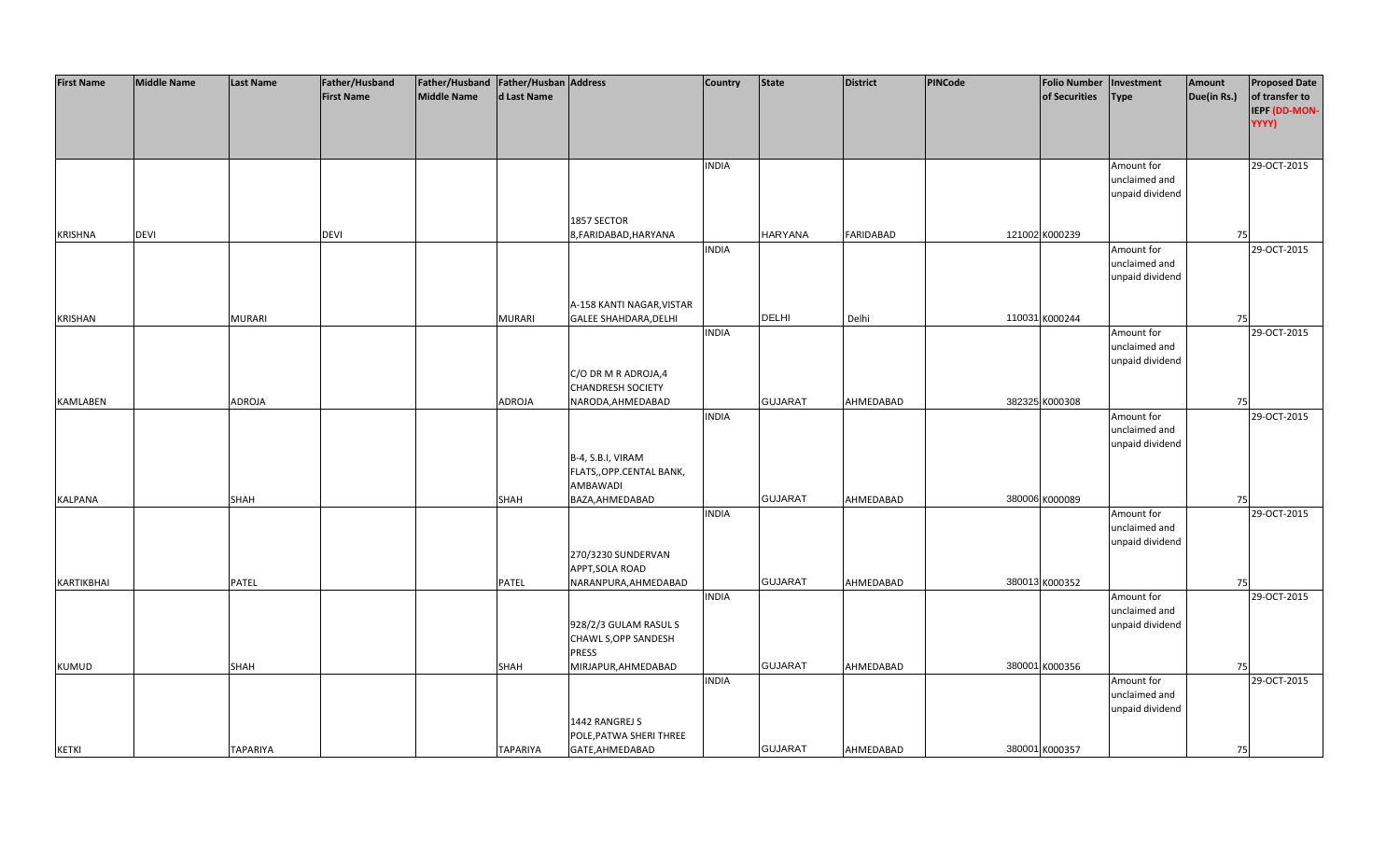| <b>First Name</b> | <b>Middle Name</b> | <b>Last Name</b> | Father/Husband    | Father/Husband   Father/Husban   Address |             |                                  | <b>Country</b> | <b>State</b>   | <b>District</b>  | PINCode |                | <b>Folio Number</b> | Investment      | Amount      | <b>Proposed Date</b> |
|-------------------|--------------------|------------------|-------------------|------------------------------------------|-------------|----------------------------------|----------------|----------------|------------------|---------|----------------|---------------------|-----------------|-------------|----------------------|
|                   |                    |                  | <b>First Name</b> | <b>Middle Name</b>                       | d Last Name |                                  |                |                |                  |         |                | of Securities       | <b>Type</b>     | Due(in Rs.) | of transfer to       |
|                   |                    |                  |                   |                                          |             |                                  |                |                |                  |         |                |                     |                 |             | IEPF (DD-MON-        |
|                   |                    |                  |                   |                                          |             |                                  |                |                |                  |         |                |                     |                 |             | YYYY)                |
|                   |                    |                  |                   |                                          |             |                                  |                |                |                  |         |                |                     |                 |             |                      |
|                   |                    |                  |                   |                                          |             |                                  |                |                |                  |         |                |                     |                 |             |                      |
|                   |                    |                  |                   |                                          |             |                                  | <b>INDIA</b>   |                |                  |         |                |                     | Amount for      |             | 29-OCT-2015          |
|                   |                    |                  |                   |                                          |             |                                  |                |                |                  |         |                |                     | unclaimed and   |             |                      |
|                   |                    |                  |                   |                                          |             |                                  |                |                |                  |         |                |                     | unpaid dividend |             |                      |
|                   |                    |                  |                   |                                          |             |                                  |                |                |                  |         |                |                     |                 |             |                      |
|                   |                    |                  |                   |                                          |             | 11 NAGORISHALA, RATAN            |                |                |                  |         |                |                     |                 |             |                      |
| KRISHNABEN        |                    | AJMERA           |                   |                                          | AJMERA      | POLE, AHMEDABAD                  |                | <b>GUJARAT</b> | AHMEDABAD        |         |                | 380001 K000359      |                 | 75          |                      |
|                   |                    |                  |                   |                                          |             |                                  | <b>INDIA</b>   |                |                  |         |                |                     | Amount for      |             | 29-OCT-2015          |
|                   |                    |                  |                   |                                          |             |                                  |                |                |                  |         |                |                     | unclaimed and   |             |                      |
|                   |                    |                  |                   |                                          |             |                                  |                |                |                  |         |                |                     | unpaid dividend |             |                      |
|                   |                    |                  |                   |                                          |             | PIYUSH NIWAS NR RAVJIBHAI        |                |                |                  |         |                |                     |                 |             |                      |
|                   |                    |                  |                   |                                          |             | APPT, OPP KALPATARU              |                |                |                  |         |                |                     |                 |             |                      |
|                   |                    |                  |                   |                                          |             | <b>SOCIETY</b>                   |                |                |                  |         |                |                     |                 |             |                      |
| KAMLA             |                    | <b>SHAH</b>      |                   |                                          | SHAH        | NAVRANGP, AHMEDABAD              |                | <b>GUJARAT</b> | AHMEDABAD        |         |                | 380009 K000360      |                 | 75          |                      |
|                   |                    |                  |                   |                                          |             |                                  | <b>INDIA</b>   |                |                  |         |                |                     | Amount for      |             | 29-OCT-2015          |
|                   |                    |                  |                   |                                          |             |                                  |                |                |                  |         |                |                     | unclaimed and   |             |                      |
|                   |                    |                  |                   |                                          |             |                                  |                |                |                  |         |                |                     | unpaid dividend |             |                      |
|                   |                    |                  |                   |                                          |             |                                  |                |                |                  |         |                |                     |                 |             |                      |
|                   |                    |                  |                   |                                          |             | MUTUAL FINANCIAL SERVICES        |                |                |                  |         |                |                     |                 |             |                      |
|                   |                    |                  |                   |                                          |             | LTD, SCO-1-2-3 4TH FLOOR         |                |                |                  |         |                |                     |                 |             |                      |
| К                 |                    | SODHI            |                   |                                          | SODHI       | SECTOR 17-, CHANDIGARH           |                | CHANDIGARH     | CHANDIGARH       |         |                | 160017 K000364      |                 | 75          |                      |
|                   |                    |                  |                   |                                          |             |                                  | <b>INDIA</b>   |                |                  |         |                |                     | Amount for      |             | 29-OCT-2015          |
|                   |                    |                  |                   |                                          |             |                                  |                |                |                  |         |                |                     | unclaimed and   |             |                      |
|                   |                    |                  |                   |                                          |             |                                  |                |                |                  |         |                |                     | unpaid dividend |             |                      |
|                   |                    |                  |                   |                                          |             |                                  |                |                |                  |         |                |                     |                 |             |                      |
|                   |                    |                  |                   |                                          |             | 18-229/3/1, PRENDERGHAST         |                | <b>ANDHRA</b>  |                  |         |                |                     |                 |             |                      |
| KANAYALAL         |                    | LALWANI          |                   |                                          | LALWANI     | ROAD, SECUNDRABAD, A.P.          |                | <b>PRADESH</b> | <b>HYDERABAD</b> |         |                | 500003 K000373      |                 | 75          |                      |
|                   |                    |                  |                   |                                          |             |                                  | <b>INDIA</b>   |                |                  |         |                |                     | Amount for      |             | 29-OCT-2015          |
|                   |                    |                  |                   |                                          |             |                                  |                |                |                  |         |                |                     | unclaimed and   |             |                      |
|                   |                    |                  |                   |                                          |             |                                  |                |                |                  |         |                |                     | unpaid dividend |             |                      |
|                   |                    |                  |                   |                                          |             | 701 RIDHISIDHI APT, OPP GUJ      |                |                |                  |         |                |                     |                 |             |                      |
|                   |                    |                  |                   |                                          |             | MITTRA SONIPALIA                 |                |                |                  |         |                |                     |                 |             |                      |
| <b>KITKI</b>      |                    | PATEL            |                   |                                          | PATEL       | CHOWK, SURAT                     |                | <b>GUJARAT</b> | <b>SURAT</b>     |         |                | 395001 K000384      |                 | 75          |                      |
|                   |                    |                  |                   |                                          |             |                                  | <b>INDIA</b>   |                |                  |         |                |                     | Amount for      |             | 29-OCT-2015          |
|                   |                    |                  |                   |                                          |             |                                  |                |                |                  |         |                |                     | unclaimed and   |             |                      |
|                   |                    |                  |                   |                                          |             |                                  |                |                |                  |         |                |                     | unpaid dividend |             |                      |
|                   |                    |                  |                   |                                          |             |                                  |                |                |                  |         |                |                     |                 |             |                      |
|                   |                    |                  |                   |                                          |             | 609 KANAKNIDHI, NANPURA          |                |                |                  |         |                |                     |                 |             |                      |
| <b>LABHUBEN</b>   | PARSOTOM           | <b>HIRPURA</b>   | PARSOTOM          |                                          | HIRPURA     | TIMLIYAWAD, SURAT                |                | <b>GUJARAT</b> | <b>SURAT</b>     |         | 395001 L000023 |                     |                 | 75          |                      |
|                   |                    |                  |                   |                                          |             |                                  | <b>INDIA</b>   |                |                  |         |                |                     | Amount for      |             | 29-OCT-2015          |
|                   |                    |                  |                   |                                          |             |                                  |                |                |                  |         |                |                     | unclaimed and   |             |                      |
|                   |                    |                  |                   |                                          |             |                                  |                |                |                  |         |                |                     | unpaid dividend |             |                      |
|                   |                    |                  |                   |                                          |             | 5 NAVRATAN SOC NR                |                |                |                  |         |                |                     |                 |             |                      |
|                   |                    |                  |                   |                                          |             | <b>KESARBAG, NR NEW SINDHI H</b> |                |                |                  |         |                |                     |                 |             |                      |
|                   |                    |                  |                   |                                          |             | SCHOOL                           |                |                |                  |         |                |                     |                 |             |                      |
| LADU              |                    | SHAH             |                   |                                          | <b>SHAH</b> | NARANPU, AHMEDABAD               |                | <b>GUJARAT</b> | AHMEDABAD        |         |                | 380013 L000073      |                 | 75          |                      |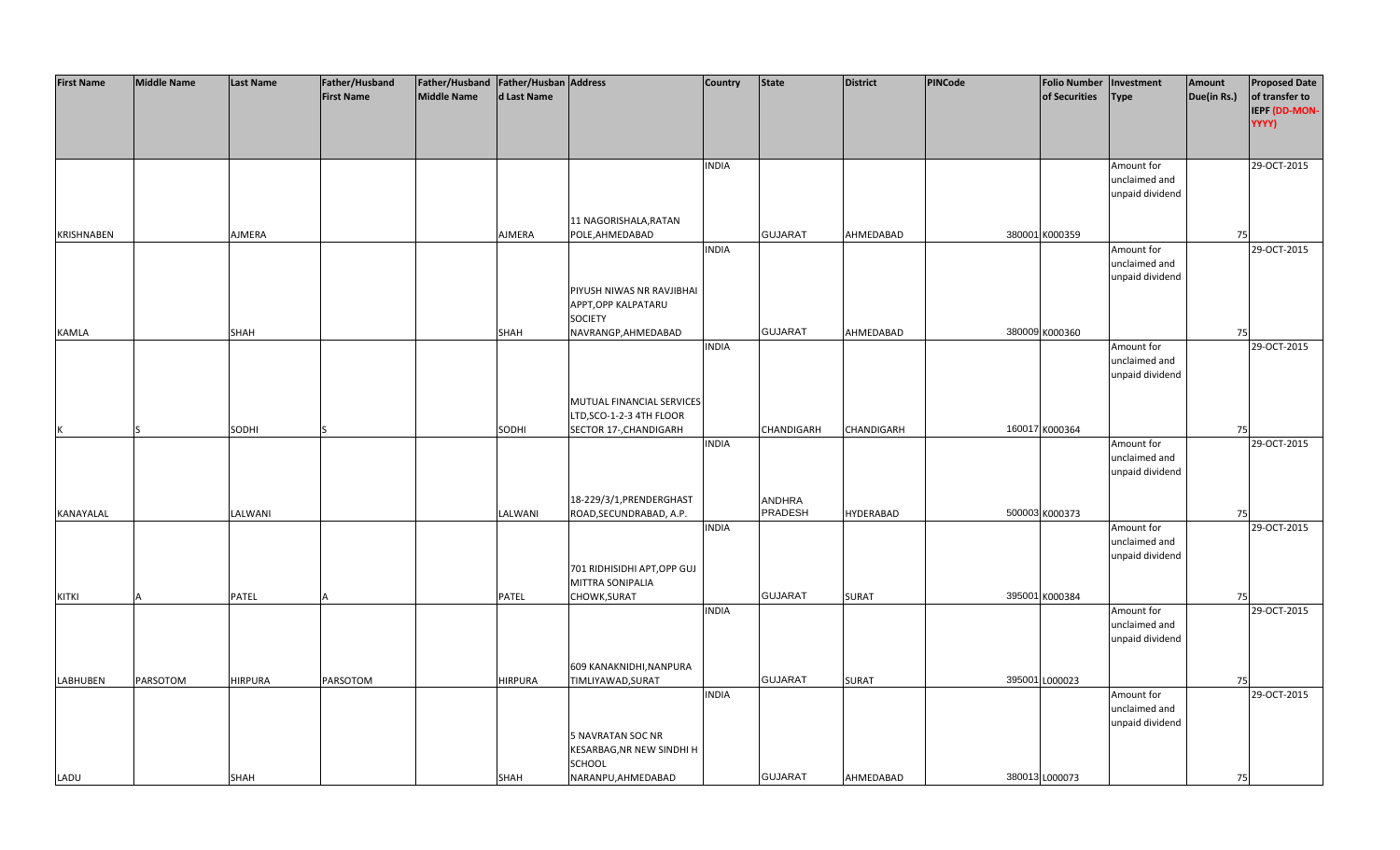| <b>First Name</b> | <b>Middle Name</b> | <b>Last Name</b> | Father/Husband    | Father/Husband   Father/Husban   Address |                |                                                      | <b>Country</b> | <b>State</b>       | <b>District</b> | <b>PINCode</b> | <b>Folio Number</b> | Investment                       | Amount      | <b>Proposed Date</b>            |
|-------------------|--------------------|------------------|-------------------|------------------------------------------|----------------|------------------------------------------------------|----------------|--------------------|-----------------|----------------|---------------------|----------------------------------|-------------|---------------------------------|
|                   |                    |                  | <b>First Name</b> | <b>Middle Name</b>                       | d Last Name    |                                                      |                |                    |                 |                | of Securities       | <b>Type</b>                      | Due(in Rs.) | of transfer to<br>IEPF (DD-MON- |
|                   |                    |                  |                   |                                          |                |                                                      |                |                    |                 |                |                     |                                  |             | YYYY)                           |
|                   |                    |                  |                   |                                          |                |                                                      |                |                    |                 |                |                     |                                  |             |                                 |
|                   |                    |                  |                   |                                          |                |                                                      | <b>INDIA</b>   |                    |                 |                |                     | Amount for                       |             | 29-OCT-2015                     |
|                   |                    |                  |                   |                                          |                |                                                      |                |                    |                 |                |                     | unclaimed and                    |             |                                 |
|                   |                    |                  |                   |                                          |                |                                                      |                |                    |                 |                |                     | unpaid dividend                  |             |                                 |
|                   |                    |                  |                   |                                          |                | SANGHVI NIWAS NR<br><b>BHAGWATI</b>                  |                |                    |                 |                |                     |                                  |             |                                 |
|                   |                    |                  |                   |                                          |                | NAGA, VIJAYNAGAR                                     |                |                    |                 |                |                     |                                  |             |                                 |
| LEENA             |                    | SANGHVI          |                   |                                          | SANGHVI        | NARANPURA, AHMEDABAD                                 |                | <b>GUJARAT</b>     | AHMEDABAD       |                | 380013 L000075      |                                  | 75          |                                 |
|                   |                    |                  |                   |                                          |                |                                                      | <b>INDIA</b>   |                    |                 |                |                     | Amount for                       |             | 29-OCT-2015                     |
|                   |                    |                  |                   |                                          |                |                                                      |                |                    |                 |                |                     | unclaimed and                    |             |                                 |
|                   |                    |                  |                   |                                          |                |                                                      |                |                    |                 |                |                     | unpaid dividend                  |             |                                 |
|                   |                    |                  |                   |                                          |                | 2/48 MOHAMAD MANSION<br><b>GOKHALE R, OPP SAITAN</b> |                |                    |                 |                |                     |                                  |             |                                 |
|                   |                    |                  |                   |                                          |                | <b>CHOWKY DADAR</b>                                  |                |                    |                 |                |                     |                                  |             |                                 |
| <b>MEENA</b>      |                    | <b>MEHTA</b>     |                   |                                          | <b>MEHTA</b>   | WEST, BOMBAY                                         |                | MAHARASHTRA Mumbai |                 |                | 400028 M000057      |                                  | 75          |                                 |
|                   |                    |                  |                   |                                          |                |                                                      | <b>INDIA</b>   |                    |                 |                |                     | Amount for                       |             | 29-OCT-2015                     |
|                   |                    |                  |                   |                                          |                |                                                      |                |                    |                 |                |                     | unclaimed and                    |             |                                 |
|                   |                    |                  |                   |                                          |                | 304 ANAND COMP PARAS B-                              |                |                    |                 |                |                     | unpaid dividend                  |             |                                 |
|                   |                    |                  |                   |                                          |                | 166, KATARGAM                                        |                |                    |                 |                |                     |                                  |             |                                 |
| MANOJ             |                    | <b>KOTHARI</b>   |                   |                                          | <b>KOTHARI</b> | DARWAJA, SURAT                                       |                | <b>GUJARAT</b>     | <b>SURAT</b>    |                | 395004 M000192      |                                  | 75          |                                 |
|                   |                    |                  |                   |                                          |                |                                                      | <b>INDIA</b>   |                    |                 |                |                     | Amount for                       |             | 29-OCT-2015                     |
|                   |                    |                  |                   |                                          |                |                                                      |                |                    |                 |                |                     | unclaimed and                    |             |                                 |
|                   |                    |                  |                   |                                          |                |                                                      |                |                    |                 |                |                     | unpaid dividend                  |             |                                 |
|                   |                    |                  |                   |                                          |                | 30 JYOTI SOCIETY 2ND                                 |                |                    |                 |                |                     |                                  |             |                                 |
|                   |                    |                  |                   |                                          |                | FLOOR, KUNG GALI                                     |                |                    |                 |                |                     |                                  |             |                                 |
| <b>MUKESH</b>     | M                  | <b>DOSHI</b>     | M                 |                                          | <b>DOSHI</b>   | KATARGAM DARWAJA, SURAT                              |                | <b>GUJARAT</b>     | <b>SURAT</b>    |                | 395004 M000193      |                                  | 75          |                                 |
|                   |                    |                  |                   |                                          |                |                                                      | <b>INDIA</b>   |                    |                 |                |                     | Amount for                       |             | 29-OCT-2015                     |
|                   |                    |                  |                   |                                          |                |                                                      |                |                    |                 |                |                     | unclaimed and<br>unpaid dividend |             |                                 |
|                   |                    |                  |                   |                                          |                | 1/C KRISHNA                                          |                |                    |                 |                |                     |                                  |             |                                 |
|                   |                    |                  |                   |                                          |                | APARTMENT, THOBA SHERI                               |                |                    |                 |                |                     |                                  |             |                                 |
| <b>MUKESH</b>     |                    | <b>BAID</b>      |                   |                                          | <b>BAID</b>    | SAGRAMPURA, SURAT                                    |                | <b>GUJARAT</b>     | <b>SURAT</b>    |                | 395002 M000195      |                                  | 75          |                                 |
|                   |                    |                  |                   |                                          |                |                                                      | <b>INDIA</b>   |                    |                 |                |                     | Amount for                       |             | 29-OCT-2015                     |
|                   |                    |                  |                   |                                          |                |                                                      |                |                    |                 |                |                     | unclaimed and                    |             |                                 |
|                   |                    |                  |                   |                                          |                | <b>BLOCK A-2 ANAND</b>                               |                |                    |                 |                |                     | unpaid dividend                  |             |                                 |
|                   |                    |                  |                   |                                          |                | BHUVAN, KALANALA, BHAVNA                             |                |                    |                 |                |                     |                                  |             |                                 |
| <b>MANISH</b>     | RAMESHBHAI         |                  | RAMESHBHAI        |                                          |                | GAR                                                  |                | <b>GUJARAT</b>     | BHAVNAGAR       |                | 364002 M000202      |                                  | 75          |                                 |
|                   |                    |                  |                   |                                          |                |                                                      | <b>INDIA</b>   |                    |                 |                |                     | Amount for                       |             | 29-OCT-2015                     |
|                   |                    |                  |                   |                                          |                |                                                      |                |                    |                 |                |                     | unclaimed and                    |             |                                 |
|                   |                    |                  |                   |                                          |                |                                                      |                |                    |                 |                |                     | unpaid dividend                  |             |                                 |
|                   |                    |                  |                   |                                          |                |                                                      |                |                    |                 |                |                     |                                  |             |                                 |
| <b>MAHENDER</b>   |                    | GARG             |                   |                                          | GARG           | E-103, KAMLA NAGAR, DELHI                            |                | <b>DELHI</b>       | Delhi           |                | 110007 M000249      |                                  | 75          |                                 |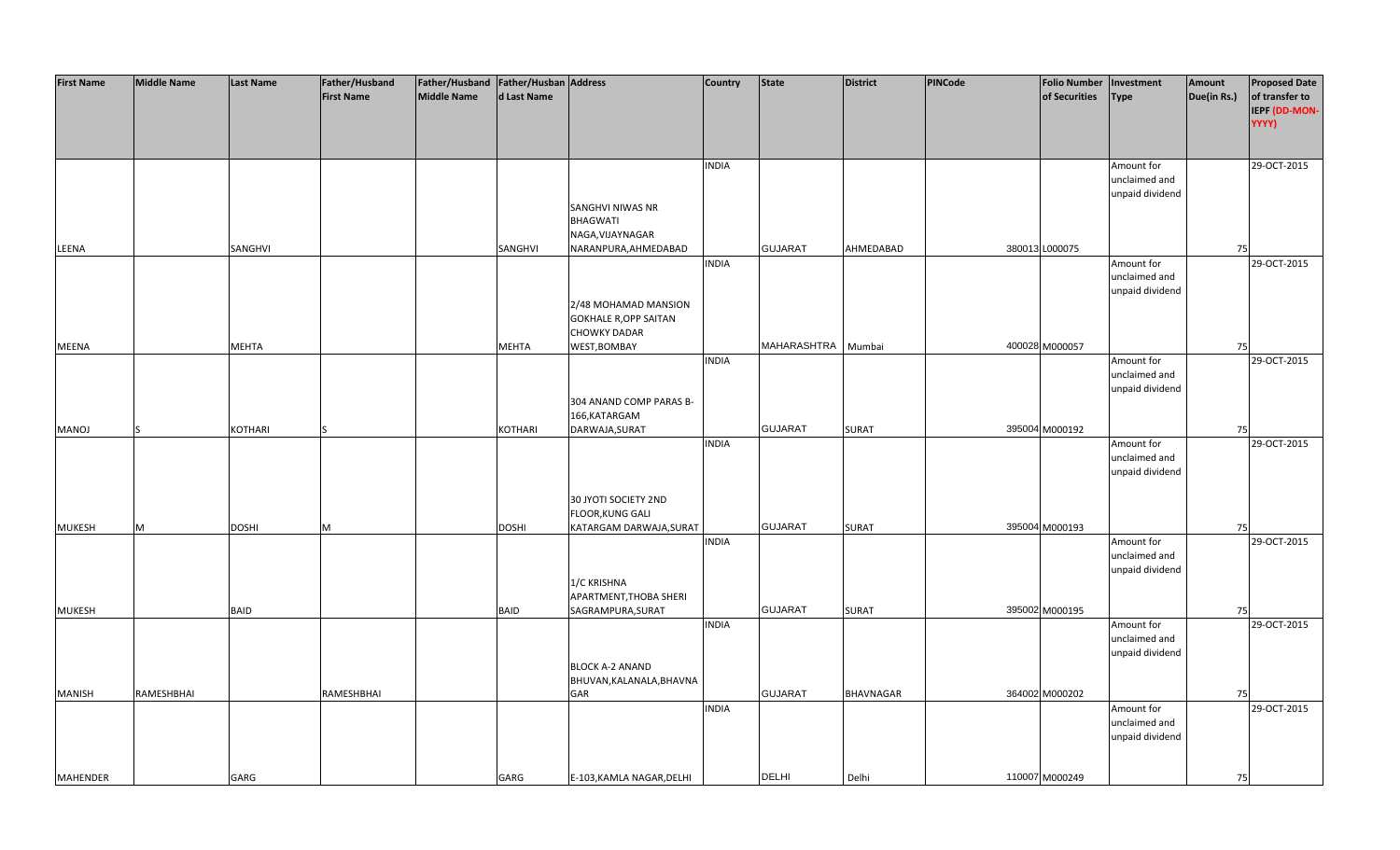| <b>First Name</b> | <b>Middle Name</b> | <b>Last Name</b> | Father/Husband    | Father/Husband Father/Husban Address |              |                             | <b>Country</b> | <b>State</b>   | <b>District</b>  | PINCode | <b>Folio Number</b> | Investment      | Amount      | <b>Proposed Date</b> |
|-------------------|--------------------|------------------|-------------------|--------------------------------------|--------------|-----------------------------|----------------|----------------|------------------|---------|---------------------|-----------------|-------------|----------------------|
|                   |                    |                  | <b>First Name</b> | <b>Middle Name</b>                   | d Last Name  |                             |                |                |                  |         | of Securities       | <b>Type</b>     | Due(in Rs.) | of transfer to       |
|                   |                    |                  |                   |                                      |              |                             |                |                |                  |         |                     |                 |             | IEPF (DD-MON-        |
|                   |                    |                  |                   |                                      |              |                             |                |                |                  |         |                     |                 |             | YYYY)                |
|                   |                    |                  |                   |                                      |              |                             |                |                |                  |         |                     |                 |             |                      |
|                   |                    |                  |                   |                                      |              |                             |                |                |                  |         |                     |                 |             |                      |
|                   |                    |                  |                   |                                      |              |                             | <b>INDIA</b>   |                |                  |         |                     | Amount for      |             | 29-OCT-2015          |
|                   |                    |                  |                   |                                      |              |                             |                |                |                  |         |                     | unclaimed and   |             |                      |
|                   |                    |                  |                   |                                      |              |                             |                |                |                  |         |                     | unpaid dividend |             |                      |
|                   |                    |                  |                   |                                      |              |                             |                |                |                  |         |                     |                 |             |                      |
|                   |                    |                  |                   |                                      |              | 116 INDER PURI, PALWAL      |                |                |                  |         |                     |                 |             |                      |
| <b>MAHAVIR</b>    |                    | <b>GOEL</b>      |                   |                                      | <b>GOEL</b>  | FARIDABAD, HARYANA          |                | <b>HARYANA</b> | <b>FARIDABAD</b> |         | 121102 M000271      |                 | 75          |                      |
|                   |                    |                  |                   |                                      |              |                             | <b>INDIA</b>   |                |                  |         |                     | Amount for      |             | 29-OCT-2015          |
|                   |                    |                  |                   |                                      |              |                             |                |                |                  |         |                     | unclaimed and   |             |                      |
|                   |                    |                  |                   |                                      |              |                             |                |                |                  |         |                     | unpaid dividend |             |                      |
|                   |                    |                  |                   |                                      |              |                             |                |                |                  |         |                     |                 |             |                      |
|                   |                    |                  |                   |                                      |              | PLOT NO 30 POCKET           |                |                |                  |         |                     |                 |             |                      |
| M                 |                    | AGARWAL          |                   |                                      | AGARWAL      | A/2, SECTOR 5 ROHINI, DELHI |                | <b>DELHI</b>   | Delhi            |         | 110085 M000273      |                 | 75          |                      |
|                   |                    |                  |                   |                                      |              |                             | <b>INDIA</b>   |                |                  |         |                     | Amount for      |             | 29-OCT-2015          |
|                   |                    |                  |                   |                                      |              |                             |                |                |                  |         |                     | unclaimed and   |             |                      |
|                   |                    |                  |                   |                                      |              |                             |                |                |                  |         |                     | unpaid dividend |             |                      |
|                   |                    |                  |                   |                                      |              |                             |                |                |                  |         |                     |                 |             |                      |
|                   |                    |                  |                   |                                      |              | PLOT NO 30 POCKET           |                |                |                  |         |                     |                 |             |                      |
| M                 |                    | AGARWAL          |                   |                                      | AGARWAL      | A/2, SECTOR 5 ROHINI, DELHI |                | <b>DELHI</b>   | Delhi            |         | 110085 M000273      |                 | 75          |                      |
|                   |                    |                  |                   |                                      |              |                             | <b>INDIA</b>   |                |                  |         |                     | Amount for      |             | 29-OCT-2015          |
|                   |                    |                  |                   |                                      |              |                             |                |                |                  |         |                     | unclaimed and   |             |                      |
|                   |                    |                  |                   |                                      |              |                             |                |                |                  |         |                     | unpaid dividend |             |                      |
|                   |                    |                  |                   |                                      |              | C/O PROF O D P AZAD,5       |                |                |                  |         |                     |                 |             |                      |
| <b>MIRAN</b>      |                    | <b>MEHTA</b>     |                   |                                      | <b>MEHTA</b> | JAGAT COLONY, BHIWANI       |                | <b>HARYANA</b> | <b>BHIWANI</b>   |         | 125021 M000289      |                 | 75          |                      |
|                   |                    |                  |                   |                                      |              |                             | <b>INDIA</b>   |                |                  |         |                     | Amount for      |             | 29-OCT-2015          |
|                   |                    |                  |                   |                                      |              |                             |                |                |                  |         |                     | unclaimed and   |             |                      |
|                   |                    |                  |                   |                                      |              |                             |                |                |                  |         |                     | unpaid dividend |             |                      |
|                   |                    |                  |                   |                                      |              |                             |                |                |                  |         |                     |                 |             |                      |
|                   |                    |                  |                   |                                      |              | E-15/12A, KRISHNA           |                |                |                  |         |                     |                 |             |                      |
| <b>MANOJ</b>      |                    | <b>BATRA</b>     |                   |                                      | <b>BATRA</b> | NAGAR, DELHI                |                | <b>DELHI</b>   | Delhi            |         | 110051 M000343      |                 | 75          |                      |
|                   |                    |                  |                   |                                      |              |                             | <b>INDIA</b>   |                |                  |         |                     | Amount for      |             | 29-OCT-2015          |
|                   |                    |                  |                   |                                      |              |                             |                |                |                  |         |                     | unclaimed and   |             |                      |
|                   |                    |                  |                   |                                      |              |                             |                |                |                  |         |                     | unpaid dividend |             |                      |
|                   |                    |                  |                   |                                      |              |                             |                |                |                  |         |                     |                 |             |                      |
|                   |                    |                  |                   |                                      |              | 116 TEXTILE MARKET, JOGI    |                |                |                  |         |                     |                 |             |                      |
| <b>MANORMA</b>    |                    | <b>CHAWALA</b>   |                   |                                      | CHAWALA      | WARA NAI SARAK, DELHI       |                | <b>DELHI</b>   | Delhi            |         | 110006 M000350      |                 | 75          |                      |
|                   |                    |                  |                   |                                      |              |                             | <b>INDIA</b>   |                |                  |         |                     | Amount for      |             | 29-OCT-2015          |
|                   |                    |                  |                   |                                      |              |                             |                |                |                  |         |                     | unclaimed and   |             |                      |
|                   |                    |                  |                   |                                      |              |                             |                |                |                  |         |                     | unpaid dividend |             |                      |
|                   |                    |                  |                   |                                      |              |                             |                |                |                  |         |                     |                 |             |                      |
|                   |                    |                  |                   |                                      |              | 116 TEXTILE MARKET, JOGI    |                |                |                  |         |                     |                 |             |                      |
| <b>MURARI</b>     |                    | GARGE            |                   |                                      | GARGE        | WARA NAI SARAK, DELHI       |                | <b>DELHI</b>   | Delhi            |         | 110006 M000355      |                 | 75          |                      |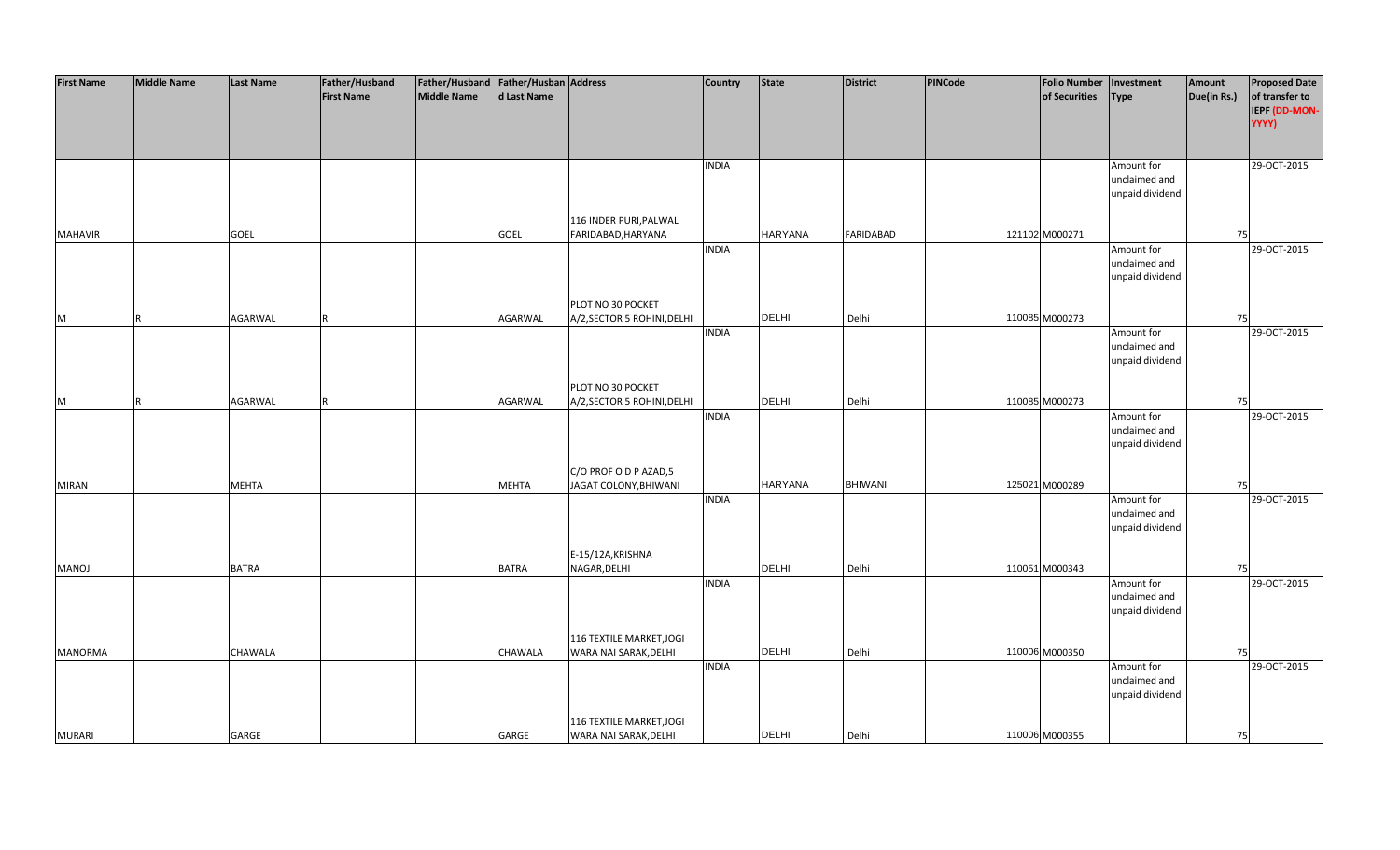| <b>First Name</b> | <b>Middle Name</b> | <b>Last Name</b> | Father/Husband    | Father/Husband   Father/Husban   Address |               |                           | Country      | <b>State</b>   | <b>District</b>  | PINCode | <b>Folio Number</b> | Investment      | Amount      | <b>Proposed Date</b> |
|-------------------|--------------------|------------------|-------------------|------------------------------------------|---------------|---------------------------|--------------|----------------|------------------|---------|---------------------|-----------------|-------------|----------------------|
|                   |                    |                  | <b>First Name</b> | <b>Middle Name</b>                       | d Last Name   |                           |              |                |                  |         | of Securities       | <b>Type</b>     | Due(in Rs.) | of transfer to       |
|                   |                    |                  |                   |                                          |               |                           |              |                |                  |         |                     |                 |             | IEPF (DD-MON-        |
|                   |                    |                  |                   |                                          |               |                           |              |                |                  |         |                     |                 |             | YYYY)                |
|                   |                    |                  |                   |                                          |               |                           |              |                |                  |         |                     |                 |             |                      |
|                   |                    |                  |                   |                                          |               |                           |              |                |                  |         |                     |                 |             |                      |
|                   |                    |                  |                   |                                          |               |                           | <b>INDIA</b> |                |                  |         |                     | Amount for      |             | 29-OCT-2015          |
|                   |                    |                  |                   |                                          |               |                           |              |                |                  |         |                     | unclaimed and   |             |                      |
|                   |                    |                  |                   |                                          |               |                           |              |                |                  |         |                     | unpaid dividend |             |                      |
|                   |                    |                  |                   |                                          |               |                           |              |                |                  |         |                     |                 |             |                      |
|                   |                    |                  |                   |                                          |               | 116 TEXTILE MARKET, JOGI  |              |                |                  |         |                     |                 |             |                      |
| <b>MAHESH</b>     |                    | <b>GERGE</b>     |                   |                                          | <b>GERGE</b>  | WARA NAI SARAK, DELHI     |              | <b>DELHI</b>   | Delhi            |         | 110006 M000358      |                 | 75          |                      |
|                   |                    |                  |                   |                                          |               |                           | <b>INDIA</b> |                |                  |         |                     | Amount for      |             | 29-OCT-2015          |
|                   |                    |                  |                   |                                          |               |                           |              |                |                  |         |                     | unclaimed and   |             |                      |
|                   |                    |                  |                   |                                          |               |                           |              |                |                  |         |                     | unpaid dividend |             |                      |
|                   |                    |                  |                   |                                          |               |                           |              |                |                  |         |                     |                 |             |                      |
|                   |                    |                  |                   |                                          |               | TO KUNDHELI TA TALAJA, DI |              |                |                  |         |                     |                 |             |                      |
| <b>MUKESH</b>     |                    | MEYANI           |                   |                                          | <b>MEYANI</b> | BHAVNAGAR, BHIKDIA        |              | <b>GUJARAT</b> | <b>BHAVNAGAR</b> |         | 364140 M000412      |                 | 75          |                      |
|                   |                    |                  |                   |                                          |               |                           | <b>INDIA</b> |                |                  |         |                     | Amount for      |             | 29-OCT-2015          |
|                   |                    |                  |                   |                                          |               |                           |              |                |                  |         |                     | unclaimed and   |             |                      |
|                   |                    |                  |                   |                                          |               |                           |              |                |                  |         |                     | unpaid dividend |             |                      |
|                   |                    |                  |                   |                                          |               | SANGHVI NIWAS NR          |              |                |                  |         |                     |                 |             |                      |
|                   |                    |                  |                   |                                          |               | BHAGWATI NAGA, VIJAY      |              |                |                  |         |                     |                 |             |                      |
|                   |                    |                  |                   |                                          |               | <b>NAGAR</b>              |              |                |                  |         |                     |                 |             |                      |
| MIKA              |                    | SANGHVI          |                   |                                          | SANGHVI       | NARANPURA, AHMEDABAD      |              | <b>GUJARAT</b> | AHMEDABAD        |         | 380013 M000435      |                 | 75          |                      |
|                   |                    |                  |                   |                                          |               |                           | <b>INDIA</b> |                |                  |         |                     | Amount for      |             | 29-OCT-2015          |
|                   |                    |                  |                   |                                          |               |                           |              |                |                  |         |                     | unclaimed and   |             |                      |
|                   |                    |                  |                   |                                          |               |                           |              |                |                  |         |                     | unpaid dividend |             |                      |
|                   |                    |                  |                   |                                          |               | PIYUSH NIWAS NR RAVJIBHAI |              |                |                  |         |                     |                 |             |                      |
|                   |                    |                  |                   |                                          |               | APPT, OPP KALPATARU SOC   |              |                |                  |         |                     |                 |             |                      |
| MANISHA           |                    | SHAH             |                   |                                          | SHAH          | NAVRANGPURA, AHMEDABAD    |              | <b>GUJARAT</b> | AHMEDABAD        |         | 380013 M000439      |                 | 75          |                      |
|                   |                    |                  |                   |                                          |               |                           | <b>INDIA</b> |                |                  |         |                     | Amount for      |             | 29-OCT-2015          |
|                   |                    |                  |                   |                                          |               |                           |              |                |                  |         |                     | unclaimed and   |             |                      |
|                   |                    |                  |                   |                                          |               |                           |              |                |                  |         |                     | unpaid dividend |             |                      |
|                   |                    |                  |                   |                                          |               | SANGHVI NIWAS NR          |              |                |                  |         |                     |                 |             |                      |
|                   |                    |                  |                   |                                          |               | <b>BHAGWATI</b>           |              |                |                  |         |                     |                 |             |                      |
|                   |                    |                  |                   |                                          |               | NAGA, VIJAYNAGAR          |              |                |                  |         |                     |                 |             |                      |
| <b>MANISH</b>     |                    | SANGHVI          |                   |                                          | SANGHVI       | NARANPURA, AHMEDABAD      |              | <b>GUJARAT</b> | AHMEDABAD        |         | 380013 M000440      |                 | 75          |                      |
|                   |                    |                  |                   |                                          |               |                           | <b>INDIA</b> |                |                  |         |                     | Amount for      |             | 29-OCT-2015          |
|                   |                    |                  |                   |                                          |               |                           |              |                |                  |         |                     | unclaimed and   |             |                      |
|                   |                    |                  |                   |                                          |               |                           |              |                |                  |         |                     | unpaid dividend |             |                      |
|                   |                    |                  |                   |                                          |               | 1442 RANGREJ S            |              |                |                  |         |                     |                 |             |                      |
|                   |                    |                  |                   |                                          |               | POLE, PATWA SHERI THREE   |              |                |                  |         |                     |                 |             |                      |
| MADHU             |                    | SOMANI           |                   |                                          | SOMANI        | GATE, AHMEDABAD           |              | <b>GUJARAT</b> | AHMEDABAD        |         | 380001 M000441      |                 | 75          |                      |
|                   |                    |                  |                   |                                          |               |                           | <b>INDIA</b> |                |                  |         |                     | Amount for      |             | 29-OCT-2015          |
|                   |                    |                  |                   |                                          |               |                           |              |                |                  |         |                     | unclaimed and   |             |                      |
|                   |                    |                  |                   |                                          |               |                           |              |                |                  |         |                     | unpaid dividend |             |                      |
|                   |                    |                  |                   |                                          |               | 5 NAVRATAN SOC NR         |              |                |                  |         |                     |                 |             |                      |
|                   |                    |                  |                   |                                          |               | KESARBAG, NR NEW SINDHI H |              |                |                  |         |                     |                 |             |                      |
|                   |                    |                  |                   |                                          |               | <b>SCHOOL</b>             |              |                |                  |         |                     |                 |             |                      |
| <b>MANJU</b>      |                    | <b>SHAH</b>      |                   |                                          | SHAH          | NARANPU, AHMEDABAD        |              | <b>GUJARAT</b> | AHMEDABAD        |         | 380013 M000442      |                 | 75          |                      |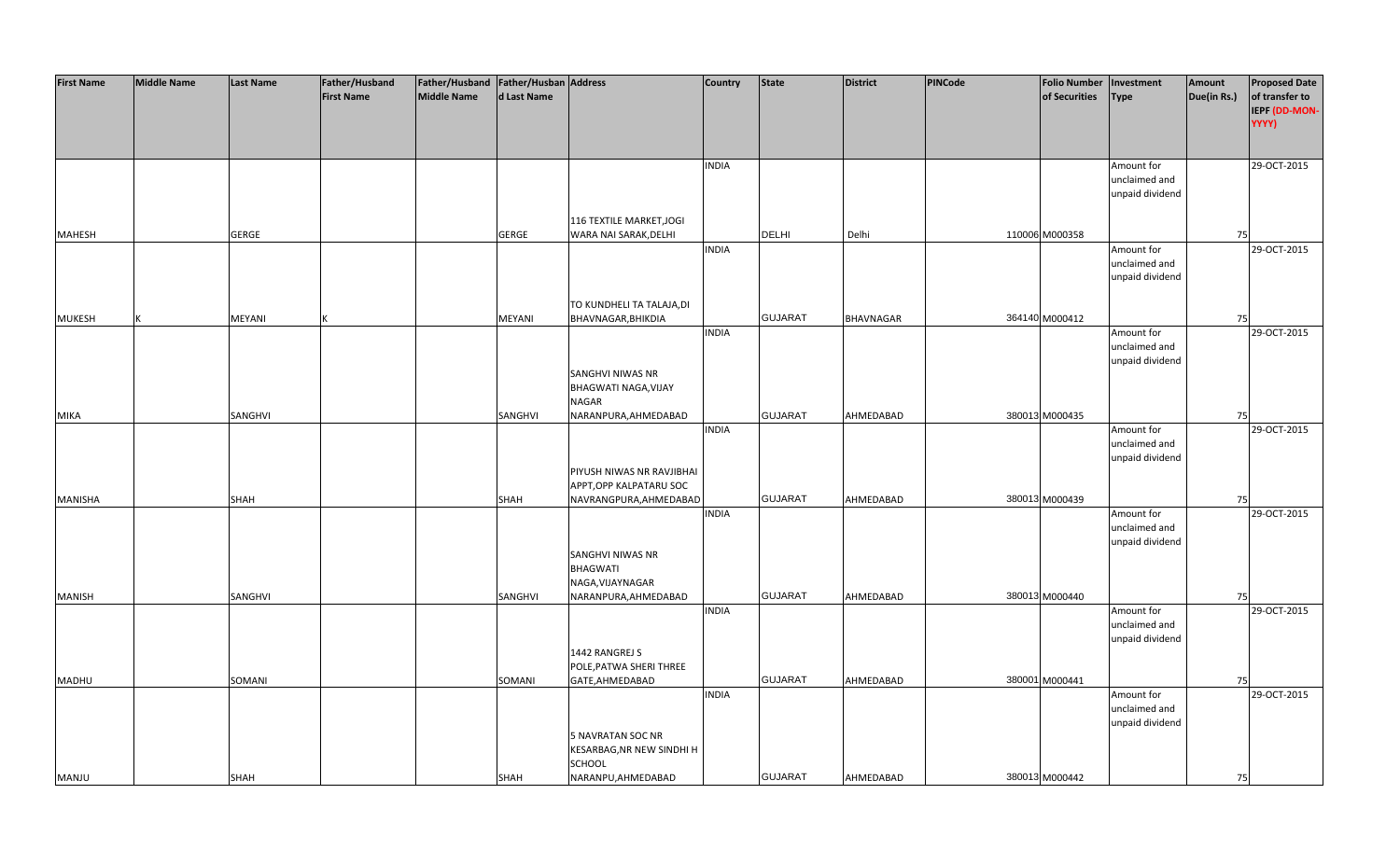| <b>First Name</b> | <b>Middle Name</b> | <b>Last Name</b> | Father/Husband    | Father/Husband Father/Husban Address |                 |                                | Country      | <b>State</b>   | <b>District</b>  | PINCode | <b>Folio Number</b> | Investment      | Amount      | <b>Proposed Date</b> |
|-------------------|--------------------|------------------|-------------------|--------------------------------------|-----------------|--------------------------------|--------------|----------------|------------------|---------|---------------------|-----------------|-------------|----------------------|
|                   |                    |                  | <b>First Name</b> | <b>Middle Name</b>                   | d Last Name     |                                |              |                |                  |         | of Securities       | <b>Type</b>     | Due(in Rs.) | of transfer to       |
|                   |                    |                  |                   |                                      |                 |                                |              |                |                  |         |                     |                 |             | <b>IEPF (DD-MON-</b> |
|                   |                    |                  |                   |                                      |                 |                                |              |                |                  |         |                     |                 |             | YYYY)                |
|                   |                    |                  |                   |                                      |                 |                                |              |                |                  |         |                     |                 |             |                      |
|                   |                    |                  |                   |                                      |                 |                                |              |                |                  |         |                     |                 |             |                      |
|                   |                    |                  |                   |                                      |                 |                                | <b>INDIA</b> |                |                  |         |                     | Amount for      |             | 29-OCT-2015          |
|                   |                    |                  |                   |                                      |                 |                                |              |                |                  |         |                     | unclaimed and   |             |                      |
|                   |                    |                  |                   |                                      |                 |                                |              |                |                  |         |                     | unpaid dividend |             |                      |
|                   |                    |                  |                   |                                      |                 | 1778 BHAGWATI POLE             |              |                |                  |         |                     |                 |             |                      |
|                   |                    |                  |                   |                                      |                 | LUNSAWADA, DARIYAPUR, AH       |              |                |                  |         |                     |                 |             |                      |
| MANSUKH           |                    | <b>GOSALIA</b>   |                   |                                      | <b>GOSALIA</b>  | MEDABAD                        |              | <b>GUJARAT</b> | AHMEDABAD        |         | 380001 M000445      |                 | 75          |                      |
|                   |                    |                  |                   |                                      |                 |                                | <b>INDIA</b> |                |                  |         |                     | Amount for      |             | 29-OCT-2015          |
|                   |                    |                  |                   |                                      |                 |                                |              |                |                  |         |                     | unclaimed and   |             |                      |
|                   |                    |                  |                   |                                      |                 |                                |              |                |                  |         |                     | unpaid dividend |             |                      |
|                   |                    |                  |                   |                                      |                 | 1780 BHAGWATI                  |              |                |                  |         |                     |                 |             |                      |
|                   |                    |                  |                   |                                      |                 | POLE, DARIYAPUR                |              |                |                  |         |                     |                 |             |                      |
| <b>MAYANK</b>     |                    | <b>SHAH</b>      |                   |                                      | SHAH            | LUNSAWADA, AHMEDABAD           |              | <b>GUJARAT</b> | AHMEDABAD        |         | 380001 M000452      |                 | 75          |                      |
|                   |                    |                  |                   |                                      |                 |                                | <b>INDIA</b> |                |                  |         |                     | Amount for      |             | 29-OCT-2015          |
|                   |                    |                  |                   |                                      |                 |                                |              |                |                  |         |                     | unclaimed and   |             |                      |
|                   |                    |                  |                   |                                      |                 |                                |              |                |                  |         |                     | unpaid dividend |             |                      |
|                   |                    |                  |                   |                                      |                 | 5 NAVRATAN SOC NR              |              |                |                  |         |                     |                 |             |                      |
|                   |                    |                  |                   |                                      |                 | <b>KESARBAG, NR NEW SINDHI</b> |              |                |                  |         |                     |                 |             |                      |
|                   |                    |                  |                   |                                      |                 | HIGH SCHOOL                    |              |                |                  |         |                     |                 |             |                      |
| <b>MONA</b>       |                    | SHAH             |                   |                                      | SHAH            | NARA, AHMEDABAD                |              | <b>GUJARAT</b> | AHMEDABAD        |         | 380013 M000456      |                 | 75          |                      |
|                   |                    |                  |                   |                                      |                 |                                | <b>INDIA</b> |                |                  |         |                     | Amount for      |             | 29-OCT-2015          |
|                   |                    |                  |                   |                                      |                 |                                |              |                |                  |         |                     | unclaimed and   |             |                      |
|                   |                    |                  |                   |                                      |                 |                                |              |                |                  |         |                     | unpaid dividend |             |                      |
|                   |                    |                  |                   |                                      |                 | 1442 RANGREJ S                 |              |                |                  |         |                     |                 |             |                      |
|                   |                    |                  |                   |                                      |                 | POLE, PATWA SHERI THREE        |              |                |                  |         |                     |                 |             |                      |
| <b>MADHU</b>      |                    | <b>CHOUDHRY</b>  |                   |                                      | <b>CHOUDHRY</b> | GATE, AHMEDABAD                |              | <b>GUJARAT</b> | AHMEDABAD        |         | 380001 M000457      |                 | 75          |                      |
|                   |                    |                  |                   |                                      |                 |                                | <b>INDIA</b> |                |                  |         |                     | Amount for      |             | 29-OCT-2015          |
|                   |                    |                  |                   |                                      |                 |                                |              |                |                  |         |                     | unclaimed and   |             |                      |
|                   |                    |                  |                   |                                      |                 | H NO 90 PREET                  |              |                |                  |         |                     | unpaid dividend |             |                      |
|                   |                    |                  |                   |                                      |                 | NAGAR, MAHESH                  |              |                |                  |         |                     |                 |             |                      |
|                   |                    |                  |                   |                                      |                 | NAGAR, AMBALA CANTT            |              |                |                  |         |                     |                 |             |                      |
| <b>MUKTA</b>      | <b>MUKTA</b>       |                  | <b>MUKTA</b>      |                                      |                 | (HRN)                          |              | <b>HARYANA</b> | <b>FATEHABAD</b> |         | 133001 M000471      |                 | <b>75</b>   |                      |
|                   |                    |                  |                   |                                      |                 |                                | <b>INDIA</b> |                |                  |         |                     | Amount for      |             | 29-OCT-2015          |
|                   |                    |                  |                   |                                      |                 |                                |              |                |                  |         |                     | unclaimed and   |             |                      |
|                   |                    |                  |                   |                                      |                 |                                |              |                |                  |         |                     | unpaid dividend |             |                      |
|                   |                    |                  |                   |                                      |                 | 902 RATNARAJ APT NO            |              |                |                  |         |                     |                 |             |                      |
|                   |                    |                  |                   |                                      |                 | 1, ADAJAN PATIA ADAJAN         |              |                |                  |         |                     |                 |             |                      |
| <b>MALINI</b>     |                    | <b>SHAH</b>      |                   |                                      | SHAH            | ROAD, SURAT                    |              | <b>GUJARAT</b> | <b>SURAT</b>     |         | 395009 M000478      |                 | 75          |                      |
|                   |                    |                  |                   |                                      |                 |                                | <b>INDIA</b> |                |                  |         |                     | Amount for      |             | 29-OCT-2015          |
|                   |                    |                  |                   |                                      |                 |                                |              |                |                  |         |                     | unclaimed and   |             |                      |
|                   |                    |                  |                   |                                      |                 |                                |              |                |                  |         |                     | unpaid dividend |             |                      |
|                   |                    |                  |                   |                                      |                 |                                |              |                |                  |         |                     |                 |             |                      |
|                   |                    |                  |                   |                                      |                 | B-6/186 SECTOR-                |              |                |                  |         |                     |                 |             |                      |
| <b>MESER</b>      | <b>DEVI</b>        | <b>GUPTA</b>     | <b>DEVI</b>       |                                      | <b>GUPTA</b>    | 3, ROHINI, DELHI               |              | <b>DELHI</b>   | Delhi            |         | 110085 M000521      |                 | 75          |                      |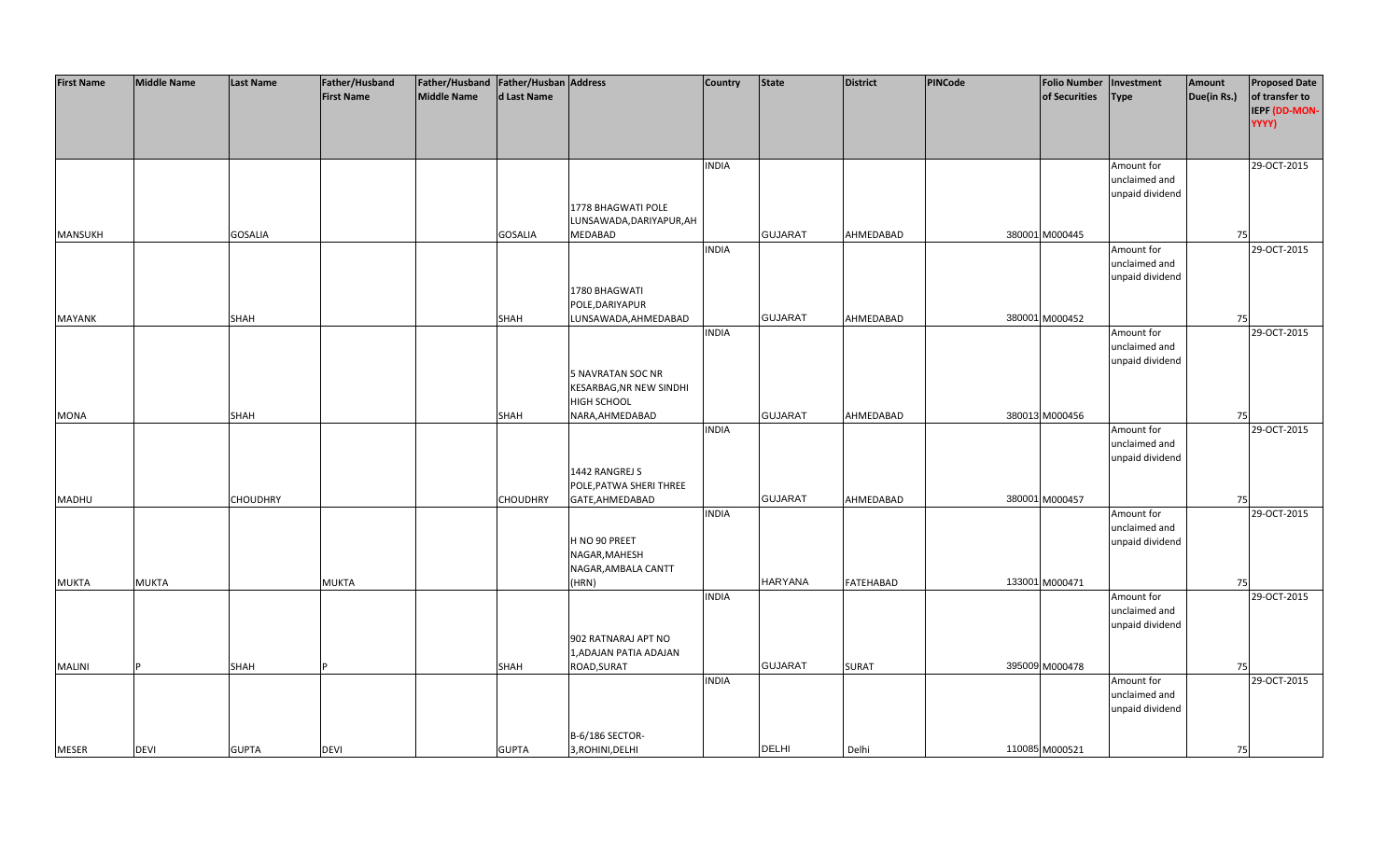| <b>First Name</b> | <b>Middle Name</b> | <b>Last Name</b> | Father/Husband    | Father/Husband   Father/Husban   Address |               |                           | <b>Country</b> | <b>State</b>   | <b>District</b> | PINCode | Folio Number   Investment |                 | Amount      | <b>Proposed Date</b> |
|-------------------|--------------------|------------------|-------------------|------------------------------------------|---------------|---------------------------|----------------|----------------|-----------------|---------|---------------------------|-----------------|-------------|----------------------|
|                   |                    |                  | <b>First Name</b> | Middle Name                              | d Last Name   |                           |                |                |                 |         | of Securities             | <b>Type</b>     | Due(in Rs.) | of transfer to       |
|                   |                    |                  |                   |                                          |               |                           |                |                |                 |         |                           |                 |             | IEPF (DD-MON-        |
|                   |                    |                  |                   |                                          |               |                           |                |                |                 |         |                           |                 |             | YYYY)                |
|                   |                    |                  |                   |                                          |               |                           |                |                |                 |         |                           |                 |             |                      |
|                   |                    |                  |                   |                                          |               |                           |                |                |                 |         |                           |                 |             |                      |
|                   |                    |                  |                   |                                          |               |                           | <b>INDIA</b>   |                |                 |         |                           | Amount for      |             | 29-OCT-2015          |
|                   |                    |                  |                   |                                          |               |                           |                |                |                 |         |                           | unclaimed and   |             |                      |
|                   |                    |                  |                   |                                          |               |                           |                |                |                 |         |                           | unpaid dividend |             |                      |
|                   |                    |                  |                   |                                          |               |                           |                |                |                 |         |                           |                 |             |                      |
|                   |                    |                  |                   |                                          |               | 9/908 PANCHRATANA, OPERA  |                |                |                 |         |                           |                 |             |                      |
| <b>MAYA</b>       | <b>JAWAHAR</b>     | <b>SHAH</b>      | <b>JAWAHAR</b>    |                                          | SHAH          | HOUSE, BOMBAY             |                | MAHARASHTRA    | Mumbai          |         | 400004 M000529            |                 | 75          |                      |
|                   |                    |                  |                   |                                          |               |                           | <b>INDIA</b>   |                |                 |         |                           | Amount for      |             | 29-OCT-2015          |
|                   |                    |                  |                   |                                          |               |                           |                |                |                 |         |                           | unclaimed and   |             |                      |
|                   |                    |                  |                   |                                          |               |                           |                |                |                 |         |                           | unpaid dividend |             |                      |
|                   |                    |                  |                   |                                          |               |                           |                |                |                 |         |                           |                 |             |                      |
|                   |                    |                  |                   |                                          |               | OPP ROAD NO 36, CHITKOHRA |                |                |                 |         |                           |                 |             |                      |
| <b>MADHURI</b>    |                    | KESHRI           |                   |                                          | <b>KESHRI</b> | BAZAR, PATNA              |                | <b>BIHAR</b>   | <b>PATNA</b>    |         | 800002 M000580            |                 | 75          |                      |
|                   |                    |                  |                   |                                          |               |                           | <b>INDIA</b>   |                |                 |         |                           | Amount for      |             | 29-OCT-2015          |
|                   |                    |                  |                   |                                          |               |                           |                |                |                 |         |                           | unclaimed and   |             |                      |
|                   |                    |                  |                   |                                          |               |                           |                |                |                 |         |                           | unpaid dividend |             |                      |
|                   |                    |                  |                   |                                          |               |                           |                |                |                 |         |                           |                 |             |                      |
|                   |                    |                  |                   |                                          |               |                           |                |                |                 |         |                           |                 |             |                      |
|                   |                    |                  |                   |                                          |               | B-3/4, ASHOK VIHAR PHASE- |                | <b>DELHI</b>   | Delhi           |         |                           |                 |             |                      |
| M L               |                    | BAJAJ            |                   |                                          | BAJAJ         | II,, DELHI                |                |                |                 |         | 110052 M000629            |                 | 825         |                      |
|                   |                    |                  |                   |                                          |               |                           | <b>INDIA</b>   |                |                 |         |                           | Amount for      |             | 29-OCT-2015          |
|                   |                    |                  |                   |                                          |               |                           |                |                |                 |         |                           | unclaimed and   |             |                      |
|                   |                    |                  |                   |                                          |               |                           |                |                |                 |         |                           | unpaid dividend |             |                      |
|                   |                    |                  |                   |                                          |               | C\O KALPATARU PAPERS      |                |                |                 |         |                           |                 |             |                      |
|                   |                    |                  |                   |                                          |               | LTD., VILL. KAROLI, TAL:- |                |                |                 |         |                           |                 |             |                      |
| <b>MITHLESH</b>   |                    | <b>SINGH</b>     |                   |                                          | <b>SINGH</b>  | KALOL, MEHSANA.           |                | <b>GUJARAT</b> | MEHSANA         |         | 382721 M000634            |                 | 150         |                      |
|                   |                    |                  |                   |                                          |               |                           | <b>INDIA</b>   |                |                 |         |                           | Amount for      |             | 29-OCT-2015          |
|                   |                    |                  |                   |                                          |               |                           |                |                |                 |         |                           | unclaimed and   |             |                      |
|                   |                    |                  |                   |                                          |               |                           |                |                |                 |         |                           | unpaid dividend |             |                      |
|                   |                    |                  |                   |                                          |               |                           |                |                |                 |         |                           |                 |             |                      |
|                   |                    |                  |                   |                                          |               | 35 MARUTI ARCADE, JN ROAD |                |                |                 |         |                           |                 |             |                      |
| <b>NAYNA</b>      |                    | <b>GALA</b>      |                   |                                          | GALA          | MULUND WEST, BOMBAY       |                | MAHARASHTRA    | Mumbai          |         | 400080 N000038            |                 | 75          |                      |
|                   |                    |                  |                   |                                          |               |                           | <b>INDIA</b>   |                |                 |         |                           | Amount for      |             | 29-OCT-2015          |
|                   |                    |                  |                   |                                          |               |                           |                |                |                 |         |                           | unclaimed and   |             |                      |
|                   |                    |                  |                   |                                          |               | B-710, FAIRDEAL           |                |                |                 |         |                           | unpaid dividend |             |                      |
|                   |                    |                  |                   |                                          |               | HOUSE,, SWASTIC CHAR      |                |                |                 |         |                           |                 |             |                      |
|                   |                    |                  |                   |                                          |               | RASTA,                    |                |                |                 |         |                           |                 |             |                      |
| <b>NEELAM</b>     |                    | ARYA             |                   |                                          | ARYA          | NARANGPURA, AHMEDABAD     |                | <b>GUJARAT</b> | AHMEDABAD       |         | 380009 N000040            |                 | 75          |                      |
|                   |                    |                  |                   |                                          |               |                           | <b>INDIA</b>   |                |                 |         |                           | Amount for      |             | 29-OCT-2015          |
|                   |                    |                  |                   |                                          |               |                           |                |                |                 |         |                           | unclaimed and   |             |                      |
|                   |                    |                  |                   |                                          |               | 102 AKSHARDHAM            |                |                |                 |         |                           | unpaid dividend |             |                      |
|                   |                    |                  |                   |                                          |               | APARTMENT, NIYAR          |                |                |                 |         |                           |                 |             |                      |
|                   |                    |                  |                   |                                          |               | CHILADRAN HOSPITAL        |                |                |                 |         |                           |                 |             |                      |
| <b>NIMISHA</b>    |                    | <b>DOSHI</b>     |                   |                                          | <b>DOSHI</b>  | MATUR, SURAT              |                | <b>GUJARAT</b> | <b>SURAT</b>    |         | 345002 N000095            |                 | 75          |                      |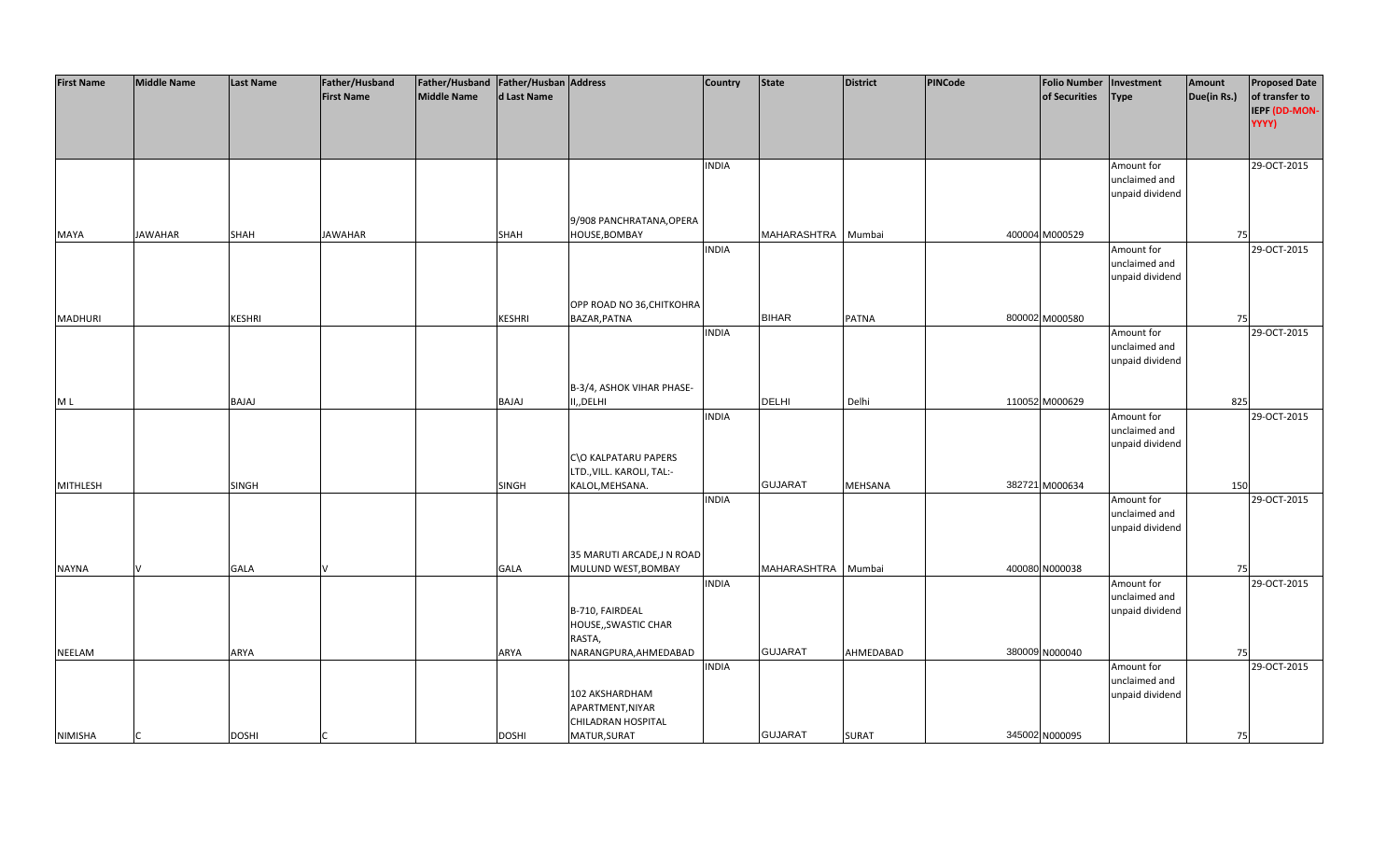| <b>First Name</b> | <b>Middle Name</b> | <b>Last Name</b> | Father/Husband    | Father/Husband   Father/Husban   Address |                |                                             | Country      | <b>State</b>      | <b>District</b>  | PINCode | <b>Folio Number</b> | Investment      | Amount      | <b>Proposed Date</b> |
|-------------------|--------------------|------------------|-------------------|------------------------------------------|----------------|---------------------------------------------|--------------|-------------------|------------------|---------|---------------------|-----------------|-------------|----------------------|
|                   |                    |                  | <b>First Name</b> | <b>Middle Name</b>                       | d Last Name    |                                             |              |                   |                  |         | of Securities       | <b>Type</b>     | Due(in Rs.) | of transfer to       |
|                   |                    |                  |                   |                                          |                |                                             |              |                   |                  |         |                     |                 |             | IEPF (DD-MON-        |
|                   |                    |                  |                   |                                          |                |                                             |              |                   |                  |         |                     |                 |             | YYYY)                |
|                   |                    |                  |                   |                                          |                |                                             |              |                   |                  |         |                     |                 |             |                      |
|                   |                    |                  |                   |                                          |                |                                             |              |                   |                  |         |                     |                 |             |                      |
|                   |                    |                  |                   |                                          |                |                                             | <b>INDIA</b> |                   |                  |         |                     | Amount for      |             | 29-OCT-2015          |
|                   |                    |                  |                   |                                          |                |                                             |              |                   |                  |         |                     | unclaimed and   |             |                      |
|                   |                    |                  |                   |                                          |                |                                             |              |                   |                  |         |                     | unpaid dividend |             |                      |
|                   |                    |                  |                   |                                          |                |                                             |              |                   |                  |         |                     |                 |             |                      |
|                   |                    |                  |                   |                                          |                | E-15/12A, KRISHNA                           |              |                   |                  |         |                     |                 |             |                      |
| NARESH            |                    | <b>KUMAR</b>     |                   |                                          | <b>KUMAR</b>   | NAGAR, DELHI                                |              | <b>DELHI</b>      | Delhi            |         | 110051 N000179      |                 | 75          |                      |
|                   |                    |                  |                   |                                          |                |                                             | <b>INDIA</b> |                   |                  |         |                     | Amount for      |             | 29-OCT-2015          |
|                   |                    |                  |                   |                                          |                |                                             |              |                   |                  |         |                     | unclaimed and   |             |                      |
|                   |                    |                  |                   |                                          |                |                                             |              |                   |                  |         |                     | unpaid dividend |             |                      |
|                   |                    |                  |                   |                                          |                |                                             |              |                   |                  |         |                     |                 |             |                      |
|                   |                    |                  |                   |                                          |                | E-15/12A, KRISHNA                           |              |                   |                  |         |                     |                 |             |                      |
| NEELAM            |                    | SONY             |                   |                                          | SONY           | NAGAR, DELHI                                |              | <b>DELHI</b>      | Delhi            |         | 110051 N000216      |                 | 75          |                      |
|                   |                    |                  |                   |                                          |                |                                             | <b>INDIA</b> |                   |                  |         |                     | Amount for      |             | 29-OCT-2015          |
|                   |                    |                  |                   |                                          |                |                                             |              |                   |                  |         |                     | unclaimed and   |             |                      |
|                   |                    |                  |                   |                                          |                |                                             |              |                   |                  |         |                     | unpaid dividend |             |                      |
|                   |                    |                  |                   |                                          |                | 89, SIR HUKAMCHAND                          |              |                   |                  |         |                     |                 |             |                      |
|                   |                    |                  |                   |                                          |                | MARG, NEAR KANCH                            |              |                   |                  |         |                     |                 |             |                      |
| <b>NEHA</b>       |                    | <b>JAIN</b>      |                   |                                          | <b>JAIN</b>    | MANDIR, M.P.                                |              | MAHARASHTRA       | Mumbai           |         | 452002 0050202      |                 | 75          |                      |
|                   |                    |                  |                   |                                          |                |                                             | <b>INDIA</b> |                   |                  |         |                     | Amount for      |             | 29-OCT-2015          |
|                   |                    |                  |                   |                                          |                |                                             |              |                   |                  |         |                     | unclaimed and   |             |                      |
|                   |                    |                  |                   |                                          |                |                                             |              |                   |                  |         |                     | unpaid dividend |             |                      |
|                   |                    |                  |                   |                                          |                |                                             |              |                   |                  |         |                     |                 |             |                      |
|                   |                    |                  |                   |                                          |                | TO KUNDHELI TA TALAJA, DI                   |              |                   |                  |         |                     |                 |             |                      |
| NILESH            |                    | ZAKHARIA         |                   |                                          | ZAKHARIA       | BHAVNAGAR,                                  |              | <b>GUJARAT</b>    | <b>BHAVNAGAR</b> |         | 364140 N000256      |                 | 75          |                      |
|                   |                    |                  |                   |                                          |                |                                             | <b>INDIA</b> |                   |                  |         |                     | Amount for      |             | 29-OCT-2015          |
|                   |                    |                  |                   |                                          |                |                                             |              |                   |                  |         |                     | unclaimed and   |             |                      |
|                   |                    |                  |                   |                                          |                |                                             |              |                   |                  |         |                     | unpaid dividend |             |                      |
|                   |                    |                  |                   |                                          |                |                                             |              |                   |                  |         |                     |                 |             |                      |
|                   |                    |                  |                   |                                          |                | VISHNU BHAVAN OPP<br>GANESH SOC, O/S SHAPUR |              |                   |                  |         |                     |                 |             |                      |
| <b>NITA</b>       |                    | <b>MAKWANA</b>   |                   |                                          | <b>MAKWANA</b> | GATE, AHMEDABAD                             |              | <b>GUJARAT</b>    | AHMEDABAD        |         | 380001 N000270      |                 | 75          |                      |
|                   |                    |                  |                   |                                          |                |                                             | <b>INDIA</b> |                   |                  |         |                     | Amount for      |             | 29-OCT-2015          |
|                   |                    |                  |                   |                                          |                |                                             |              |                   |                  |         |                     | unclaimed and   |             |                      |
|                   |                    |                  |                   |                                          |                |                                             |              |                   |                  |         |                     | unpaid dividend |             |                      |
|                   |                    |                  |                   |                                          |                |                                             |              |                   |                  |         |                     |                 |             |                      |
|                   |                    |                  |                   |                                          |                | MUTUAL FINANCIAL SERVICES                   |              |                   |                  |         |                     |                 |             |                      |
|                   |                    |                  |                   |                                          |                | LTD, SCO-1-2-3 4TH FLOOR                    |              |                   |                  |         |                     |                 |             |                      |
| NAVNEET           |                    | <b>MODHI</b>     |                   |                                          | <b>MODHI</b>   | SECTOR 17-, CHANDIGARH                      |              | <b>CHANDIGARH</b> | CHANDIGARH       |         | 160017 N000273      |                 | 75          |                      |
|                   |                    |                  |                   |                                          |                |                                             | <b>INDIA</b> |                   |                  |         |                     | Amount for      |             | 29-OCT-2015          |
|                   |                    |                  |                   |                                          |                |                                             |              |                   |                  |         |                     | unclaimed and   |             |                      |
|                   |                    |                  |                   |                                          |                |                                             |              |                   |                  |         |                     | unpaid dividend |             |                      |
|                   |                    |                  |                   |                                          |                |                                             |              |                   |                  |         |                     |                 |             |                      |
|                   |                    |                  |                   |                                          |                | 796 SECTOR 13, URBAN                        |              |                   |                  |         |                     |                 |             |                      |
| <b>NAMRATA</b>    |                    | ANEJA            |                   |                                          | ANEJA          | ESTATE KARNAL, HARYANA                      |              | <b>HARYANA</b>    | <b>KARNAL</b>    |         | 132001 N000298      |                 | 75          |                      |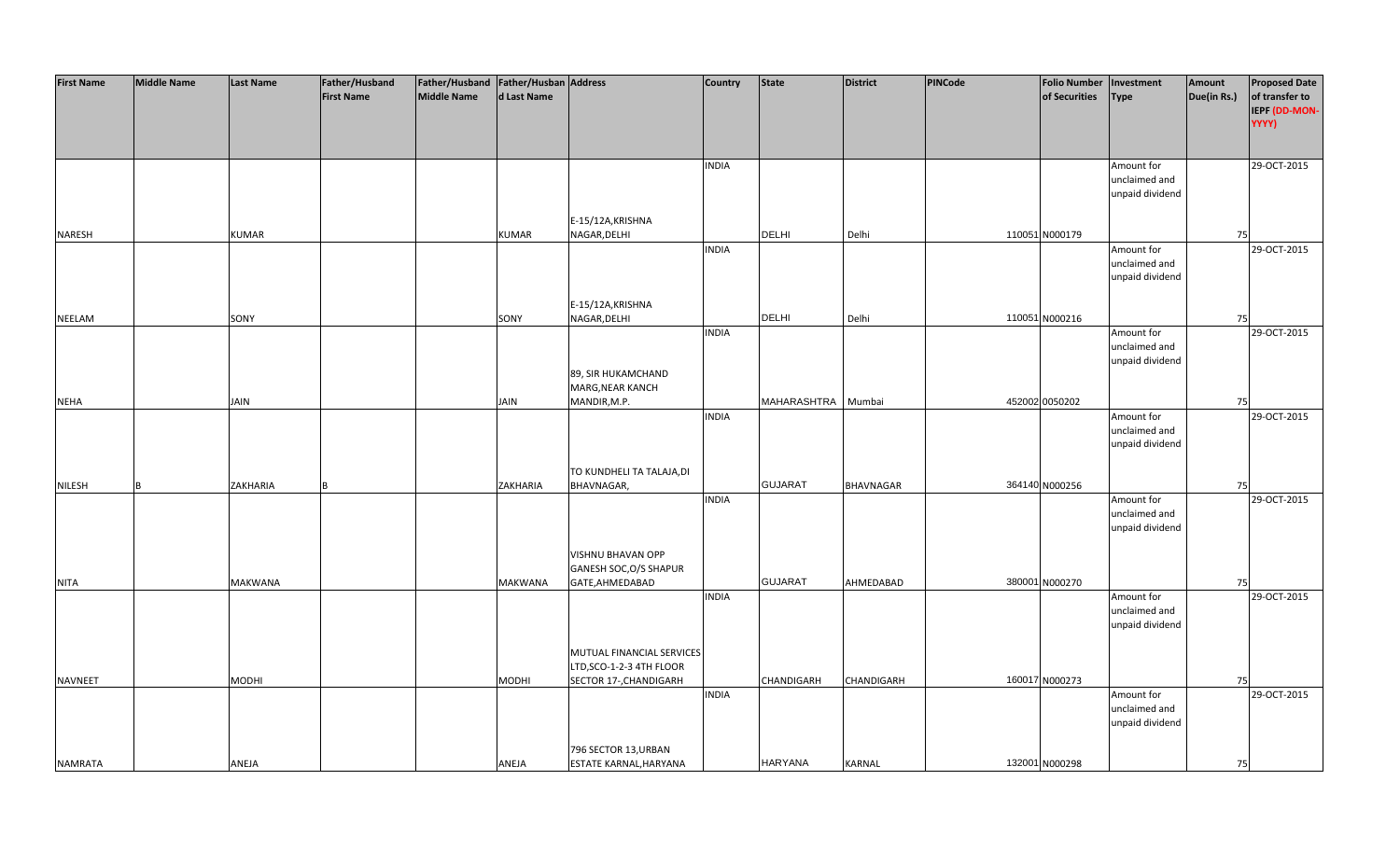| <b>First Name</b> | <b>Middle Name</b> | <b>Last Name</b> | Father/Husband    | Father/Husband Father/Husban Address |                 |                           | <b>Country</b> | <b>State</b>   | District         | <b>PINCode</b> | <b>Folio Number</b> | Investment      | Amount      | <b>Proposed Date</b> |
|-------------------|--------------------|------------------|-------------------|--------------------------------------|-----------------|---------------------------|----------------|----------------|------------------|----------------|---------------------|-----------------|-------------|----------------------|
|                   |                    |                  | <b>First Name</b> | Middle Name                          | d Last Name     |                           |                |                |                  |                | of Securities       | <b>Type</b>     | Due(in Rs.) | of transfer to       |
|                   |                    |                  |                   |                                      |                 |                           |                |                |                  |                |                     |                 |             | IEPF (DD-MON-        |
|                   |                    |                  |                   |                                      |                 |                           |                |                |                  |                |                     |                 |             | YYYY)                |
|                   |                    |                  |                   |                                      |                 |                           |                |                |                  |                |                     |                 |             |                      |
|                   |                    |                  |                   |                                      |                 |                           |                |                |                  |                |                     |                 |             |                      |
|                   |                    |                  |                   |                                      |                 |                           | <b>INDIA</b>   |                |                  |                |                     | Amount for      |             | 29-OCT-2015          |
|                   |                    |                  |                   |                                      |                 |                           |                |                |                  |                |                     | unclaimed and   |             |                      |
|                   |                    |                  |                   |                                      |                 |                           |                |                |                  |                |                     | unpaid dividend |             |                      |
|                   |                    |                  |                   |                                      |                 |                           |                |                |                  |                |                     |                 |             |                      |
|                   |                    |                  |                   |                                      |                 | E-15/12A, KRISHNA         |                |                |                  |                |                     |                 |             |                      |
| NEERAJ            |                    | RUIA             |                   |                                      | <b>RUIA</b>     | NAGAR, DELHI              |                | <b>DELHI</b>   | Delhi            |                | 110051 N000308      |                 | 75          |                      |
|                   |                    |                  |                   |                                      |                 |                           | <b>INDIA</b>   |                |                  |                |                     | Amount for      |             | 29-OCT-2015          |
|                   |                    |                  |                   |                                      |                 |                           |                |                |                  |                |                     | unclaimed and   |             |                      |
|                   |                    |                  |                   |                                      |                 |                           |                |                |                  |                |                     | unpaid dividend |             |                      |
|                   |                    |                  |                   |                                      |                 |                           |                |                |                  |                |                     |                 |             |                      |
|                   |                    |                  |                   |                                      |                 | 2076 SECTOR               |                |                |                  |                |                     |                 |             |                      |
| <b>ONKAR</b>      |                    | <b>GOEL</b>      |                   |                                      | <b>GOEL</b>     | 16, FARIDABAD, HARYANA    |                | <b>HARYANA</b> | <b>FARIDABAD</b> |                | 121002 0000013      |                 | 75          |                      |
|                   |                    |                  |                   |                                      |                 |                           | <b>INDIA</b>   |                |                  |                |                     | Amount for      |             | 29-OCT-2015          |
|                   |                    |                  |                   |                                      |                 |                           |                |                |                  |                |                     | unclaimed and   |             |                      |
|                   |                    |                  |                   |                                      |                 |                           |                |                |                  |                |                     | unpaid dividend |             |                      |
|                   |                    |                  |                   |                                      |                 |                           |                |                |                  |                |                     |                 |             |                      |
|                   |                    |                  |                   |                                      |                 |                           |                |                |                  |                |                     |                 |             |                      |
| <b>PRAKASH</b>    |                    | <b>KUMARI</b>    |                   |                                      | <b>KUMARI</b>   | J-141, ASHOK VIHAR, DELHI |                | <b>DELHI</b>   | Delhi            |                | 110052 P000021      |                 | 75          |                      |
|                   |                    |                  |                   |                                      |                 |                           | <b>INDIA</b>   |                |                  |                |                     | Amount for      |             | 29-OCT-2015          |
|                   |                    |                  |                   |                                      |                 |                           |                |                |                  |                |                     | unclaimed and   |             |                      |
|                   |                    |                  |                   |                                      |                 |                           |                |                |                  |                |                     | unpaid dividend |             |                      |
|                   |                    |                  |                   |                                      |                 | 34 CHANDRALOK ARREY       |                |                |                  |                |                     |                 |             |                      |
|                   |                    |                  |                   |                                      |                 | ROAD, GOREGAON            |                |                |                  |                |                     |                 |             |                      |
| PRADEEP           |                    | <b>MERCHANT</b>  |                   |                                      | <b>MERCHANT</b> | WEST, BOMBAY              |                | MAHARASHTRA    | Mumbai           |                | 400062 P000067      |                 | 75          |                      |
|                   |                    |                  |                   |                                      |                 |                           | <b>INDIA</b>   |                |                  |                |                     | Amount for      |             | 29-OCT-2015          |
|                   |                    |                  |                   |                                      |                 |                           |                |                |                  |                |                     | unclaimed and   |             |                      |
|                   |                    |                  |                   |                                      |                 |                           |                |                |                  |                |                     | unpaid dividend |             |                      |
|                   |                    |                  |                   |                                      |                 |                           |                |                |                  |                |                     |                 |             |                      |
|                   |                    |                  |                   |                                      |                 | 7, CHANDRAGUPTA           |                |                |                  |                |                     |                 |             |                      |
|                   |                    |                  |                   |                                      |                 | TENAMENT, POLYTECHNIC,    |                |                |                  |                |                     |                 |             |                      |
| PUSHPABEN         |                    | <b>SHAH</b>      |                   |                                      | <b>SHAH</b>     | AMBAWADI,,AHMEDABAD       |                | <b>GUJARAT</b> | AHMEDABAD        |                | 380015 P000085      |                 | 75          |                      |
|                   |                    |                  |                   |                                      |                 |                           | <b>INDIA</b>   |                |                  |                |                     | Amount for      |             | 29-OCT-2015          |
|                   |                    |                  |                   |                                      |                 |                           |                |                |                  |                |                     | unclaimed and   |             |                      |
|                   |                    |                  |                   |                                      |                 |                           |                |                |                  |                |                     | unpaid dividend |             |                      |
|                   |                    |                  |                   |                                      |                 | <b>BLOCK C-1 ANAND</b>    |                |                |                  |                |                     |                 |             |                      |
|                   |                    |                  |                   |                                      |                 | BHUVAN, KALANALA, BHAVNA  |                |                |                  |                |                     |                 |             |                      |
| PARUL             |                    | <b>THAKKER</b>   |                   |                                      | <b>THAKKER</b>  | GAR                       |                | <b>GUJARAT</b> | <b>BHAVNAGAR</b> |                | 364002 P000167      |                 | 75          |                      |
|                   |                    |                  |                   |                                      |                 |                           | <b>INDIA</b>   |                |                  |                |                     | Amount for      |             | 29-OCT-2015          |
|                   |                    |                  |                   |                                      |                 |                           |                |                |                  |                |                     | unclaimed and   |             |                      |
|                   |                    |                  |                   |                                      |                 |                           |                |                |                  |                |                     | unpaid dividend |             |                      |
|                   |                    |                  |                   |                                      |                 |                           |                |                |                  |                |                     |                 |             |                      |
|                   |                    |                  |                   |                                      |                 | C-125 ONGC                |                |                |                  |                |                     |                 |             |                      |
| PREM              | <b>NARAYAN</b>     | <b>MATHUR</b>    | <b>NARAYAN</b>    |                                      | <b>MATHUR</b>   | NAGAR, MEHSANA,           |                | <b>GUJARAT</b> | <b>MEHSANA</b>   |                | 384002 P000181      |                 | 75          |                      |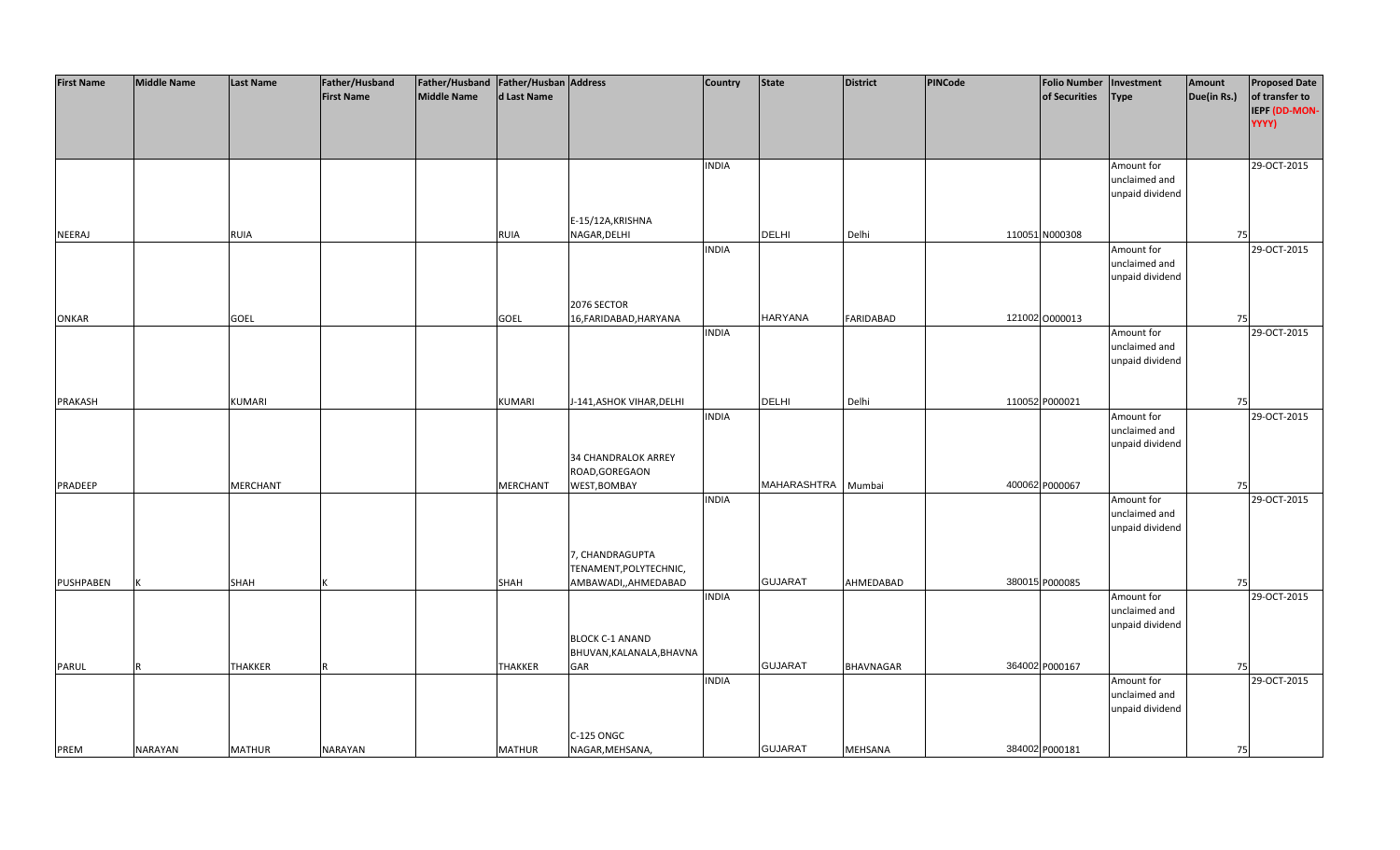| <b>First Name</b> | <b>Middle Name</b> | <b>Last Name</b> | Father/Husband    | Father/Husband   Father/Husban   Address |              |                                                   | <b>Country</b> | <b>State</b>   | <b>District</b>  | PINCode | Folio Number   Investment |                                  | Amount      | <b>Proposed Date</b>   |
|-------------------|--------------------|------------------|-------------------|------------------------------------------|--------------|---------------------------------------------------|----------------|----------------|------------------|---------|---------------------------|----------------------------------|-------------|------------------------|
|                   |                    |                  | <b>First Name</b> | <b>Middle Name</b>                       | d Last Name  |                                                   |                |                |                  |         | of Securities             | <b>Type</b>                      | Due(in Rs.) | of transfer to         |
|                   |                    |                  |                   |                                          |              |                                                   |                |                |                  |         |                           |                                  |             | IEPF (DD-MON-<br>YYYY) |
|                   |                    |                  |                   |                                          |              |                                                   |                |                |                  |         |                           |                                  |             |                        |
|                   |                    |                  |                   |                                          |              |                                                   |                |                |                  |         |                           |                                  |             |                        |
|                   |                    |                  |                   |                                          |              |                                                   | <b>INDIA</b>   |                |                  |         |                           | Amount for                       |             | 29-OCT-2015            |
|                   |                    |                  |                   |                                          |              |                                                   |                |                |                  |         |                           | unclaimed and                    |             |                        |
|                   |                    |                  |                   |                                          |              |                                                   |                |                |                  |         |                           | unpaid dividend                  |             |                        |
|                   |                    |                  |                   |                                          |              |                                                   |                |                |                  |         |                           |                                  |             |                        |
|                   |                    |                  |                   |                                          |              | 2032 H I G H B COLONY, SEC-3,                     |                |                |                  |         |                           |                                  |             |                        |
| <b>PUNIT</b>      |                    | <b>KUMAR</b>     |                   |                                          | <b>KUMAR</b> | BALLABGARH, HARYANA                               |                | <b>HARYANA</b> | <b>FARIDABAD</b> |         | 121004 P000224            |                                  | 75          |                        |
|                   |                    |                  |                   |                                          |              |                                                   | <b>INDIA</b>   |                |                  |         |                           | Amount for                       |             | 29-OCT-2015            |
|                   |                    |                  |                   |                                          |              |                                                   |                |                |                  |         |                           | unclaimed and<br>unpaid dividend |             |                        |
|                   |                    |                  |                   |                                          |              | <b>AGGARWAL TIMBER</b>                            |                |                |                  |         |                           |                                  |             |                        |
|                   |                    |                  |                   |                                          |              | MERCHANT, G T ROAD                                |                |                |                  |         |                           |                                  |             |                        |
| POONAM            |                    | GARG             |                   |                                          | GARG         | PALWAL, DIST FARIDABAD                            |                | <b>HARYANA</b> | FARIDABAD        |         | 121102 P000225            |                                  | 75          |                        |
|                   |                    |                  |                   |                                          |              |                                                   | <b>INDIA</b>   |                |                  |         |                           | Amount for                       |             | 29-OCT-2015            |
|                   |                    |                  |                   |                                          |              |                                                   |                |                |                  |         |                           | unclaimed and                    |             |                        |
|                   |                    |                  |                   |                                          |              |                                                   |                |                |                  |         |                           | unpaid dividend                  |             |                        |
|                   |                    |                  |                   |                                          |              |                                                   |                |                |                  |         |                           |                                  |             |                        |
|                   |                    |                  |                   |                                          |              | 59 SHABI MARKET, 2ND                              |                |                |                  |         |                           |                                  |             |                        |
| <b>PRAVEEN</b>    |                    | <b>KUMAR</b>     |                   |                                          | KUMAR        | <b>FLOOR MORI GATE, DELHI</b>                     |                | <b>DELHI</b>   | Delhi            |         | 110006 P000252            |                                  | 300         |                        |
|                   |                    |                  |                   |                                          |              |                                                   | <b>INDIA</b>   |                |                  |         |                           | Amount for                       |             | 29-OCT-2015            |
|                   |                    |                  |                   |                                          |              |                                                   |                |                |                  |         |                           | unclaimed and                    |             |                        |
|                   |                    |                  |                   |                                          |              |                                                   |                |                |                  |         |                           | unpaid dividend                  |             |                        |
|                   |                    |                  |                   |                                          |              | 59 SHABI MARKET, 2ND                              |                |                |                  |         |                           |                                  |             |                        |
| <b>PAWAN</b>      |                    | KUMAR            |                   |                                          | KUMAR        | FLOOR MORI GATE, DELHI                            |                | <b>DELHI</b>   | Delhi            |         | 110006 P000253            |                                  | 300         |                        |
|                   |                    |                  |                   |                                          |              |                                                   | <b>INDIA</b>   |                |                  |         |                           | Amount for                       |             | 29-OCT-2015            |
|                   |                    |                  |                   |                                          |              |                                                   |                |                |                  |         |                           | unclaimed and                    |             |                        |
|                   |                    |                  |                   |                                          |              |                                                   |                |                |                  |         |                           | unpaid dividend                  |             |                        |
|                   |                    |                  |                   |                                          |              |                                                   |                |                |                  |         |                           |                                  |             |                        |
|                   |                    |                  |                   |                                          |              | <b>118 TEXTILE MARKET</b>                         |                |                |                  |         |                           |                                  |             |                        |
| PRITI             | RANI               |                  | RANI              |                                          |              | JOGIWARA, NAI SARAK, DELHI                        |                | <b>DELHI</b>   | Delhi            |         | 110006 P000269            |                                  | 75          |                        |
|                   |                    |                  |                   |                                          |              |                                                   | <b>INDIA</b>   |                |                  |         |                           | Amount for                       |             | 29-OCT-2015            |
|                   |                    |                  |                   |                                          |              |                                                   |                |                |                  |         |                           | unclaimed and                    |             |                        |
|                   |                    |                  |                   |                                          |              |                                                   |                |                |                  |         |                           | unpaid dividend                  |             |                        |
|                   |                    |                  |                   |                                          |              |                                                   |                |                |                  |         |                           |                                  |             |                        |
| <b>PARITOSH</b>   |                    | <b>GUPTA</b>     |                   |                                          | <b>GUPTA</b> | 115 TEXTILE MARKET, JOGI<br>WARA NAI SARAK, DELHI |                | <b>DELHI</b>   | Delhi            |         | 110006 P000317            |                                  | 75          |                        |
|                   |                    |                  |                   |                                          |              |                                                   | <b>INDIA</b>   |                |                  |         |                           | Amount for                       |             | 29-OCT-2015            |
|                   |                    |                  |                   |                                          |              |                                                   |                |                |                  |         |                           | unclaimed and                    |             |                        |
|                   |                    |                  |                   |                                          |              |                                                   |                |                |                  |         |                           | unpaid dividend                  |             |                        |
|                   |                    |                  |                   |                                          |              |                                                   |                |                |                  |         |                           |                                  |             |                        |
|                   |                    |                  |                   |                                          |              | 218 TEXTILE MARKET, JOGI                          |                |                |                  |         |                           |                                  |             |                        |
| <b>PURBI</b>      |                    | JUNEJA           |                   |                                          | JUNEJA       | WARA NAI SARAK, DELHI                             |                | <b>DELHI</b>   | Delhi            |         | 110006 P000323            |                                  | 75          |                        |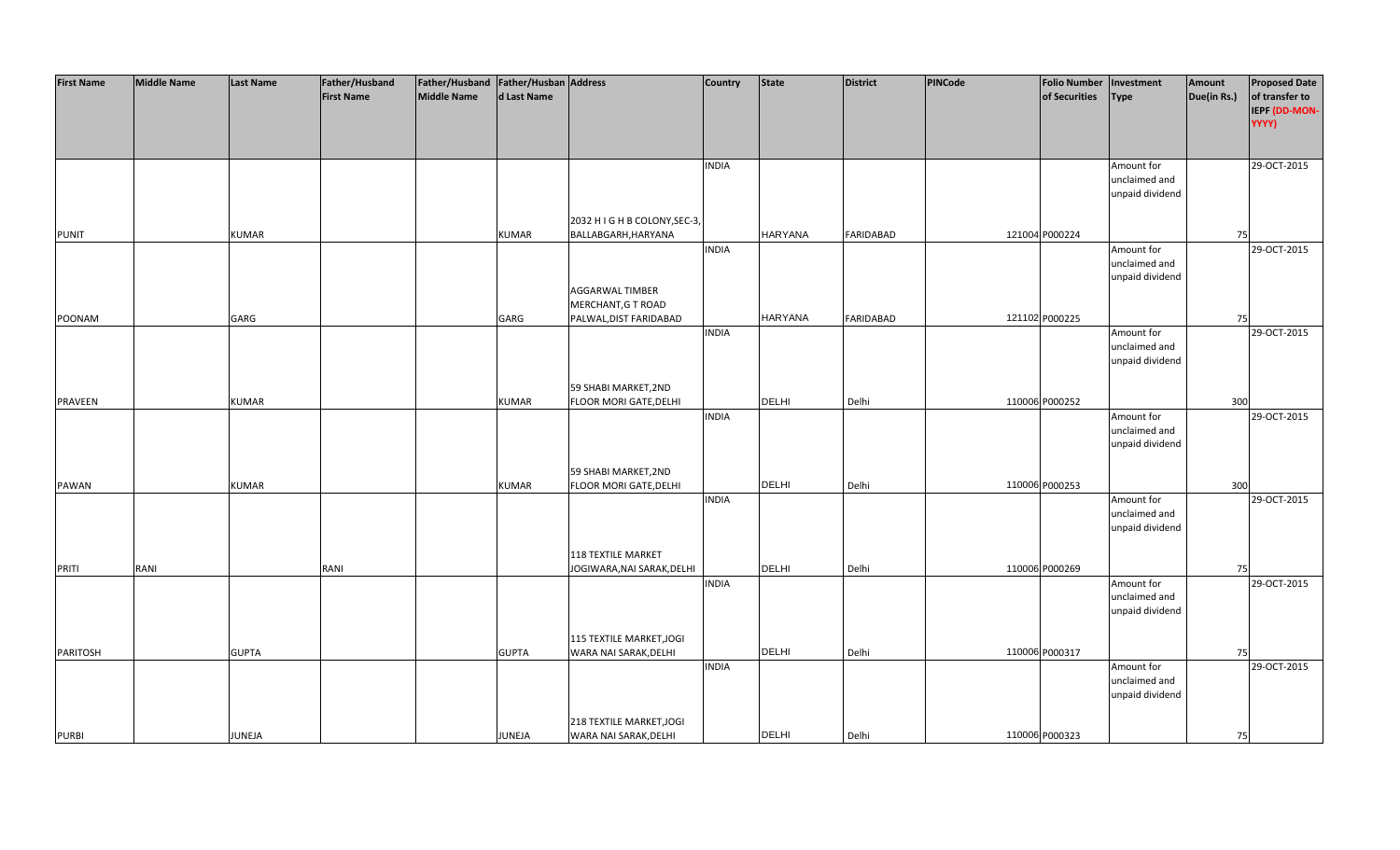| <b>First Name</b> | <b>Middle Name</b> | Last Name     | Father/Husband    | Father/Husband   Father/Husban   Address |               |                          | <b>Country</b> | <b>State</b> | <b>District</b> | PINCode | <b>Folio Number</b> | Investment                  | Amount      | <b>Proposed Date</b> |
|-------------------|--------------------|---------------|-------------------|------------------------------------------|---------------|--------------------------|----------------|--------------|-----------------|---------|---------------------|-----------------------------|-------------|----------------------|
|                   |                    |               | <b>First Name</b> | Middle Name                              | d Last Name   |                          |                |              |                 |         | of Securities       | <b>Type</b>                 | Due(in Rs.) | of transfer to       |
|                   |                    |               |                   |                                          |               |                          |                |              |                 |         |                     |                             |             | IEPF (DD-MON-        |
|                   |                    |               |                   |                                          |               |                          |                |              |                 |         |                     |                             |             | YYYY)                |
|                   |                    |               |                   |                                          |               |                          |                |              |                 |         |                     |                             |             |                      |
|                   |                    |               |                   |                                          |               |                          | <b>INDIA</b>   |              |                 |         |                     | Amount for                  |             | 29-OCT-2015          |
|                   |                    |               |                   |                                          |               |                          |                |              |                 |         |                     | unclaimed and               |             |                      |
|                   |                    |               |                   |                                          |               |                          |                |              |                 |         |                     | unpaid dividend             |             |                      |
|                   |                    |               |                   |                                          |               |                          |                |              |                 |         |                     |                             |             |                      |
|                   |                    |               |                   |                                          |               | 218 TEXTILE MARKET, JOGI |                |              |                 |         |                     |                             |             |                      |
| <b>PUNEET</b>     |                    | <b>GUPTA</b>  |                   |                                          | <b>GUPTA</b>  | WARA NAI SARAK, DELHI    |                | DELHI        | Delhi           |         | 110006 P000339      |                             | 75          |                      |
|                   |                    |               |                   |                                          |               |                          | <b>INDIA</b>   |              |                 |         |                     | Amount for                  |             | 29-OCT-2015          |
|                   |                    |               |                   |                                          |               |                          |                |              |                 |         |                     | unclaimed and               |             |                      |
|                   |                    |               |                   |                                          |               |                          |                |              |                 |         |                     | unpaid dividend             |             |                      |
|                   |                    |               |                   |                                          |               |                          |                |              |                 |         |                     |                             |             |                      |
|                   |                    |               |                   |                                          |               | E-15/12A, KRISHNA        |                |              |                 |         |                     |                             |             |                      |
| PRAMOD            | <b>KUMAR</b>       | SONY          | <b>KUMAR</b>      |                                          | SONY          | NAGAR, DELHI             |                | <b>DELHI</b> | Delhi           |         | 110051 P000340      |                             | 75          |                      |
|                   |                    |               |                   |                                          |               |                          | <b>INDIA</b>   |              |                 |         |                     | Amount for                  |             | 29-OCT-2015          |
|                   |                    |               |                   |                                          |               |                          |                |              |                 |         |                     | unclaimed and               |             |                      |
|                   |                    |               |                   |                                          |               |                          |                |              |                 |         |                     | unpaid dividend             |             |                      |
|                   |                    |               |                   |                                          |               | 218 TEXTILE MARKET, JOGI |                |              |                 |         |                     |                             |             |                      |
| <b>PALAK</b>      | RANI               | <b>MITTAL</b> | RANI              |                                          | <b>MITTAL</b> | WARA NAI SARAK, DELHI    |                | DELHI        | Delhi           |         | 110006 P000349      |                             | 75          |                      |
|                   |                    |               |                   |                                          |               |                          | <b>INDIA</b>   |              |                 |         |                     | Amount for                  |             | 29-OCT-2015          |
|                   |                    |               |                   |                                          |               |                          |                |              |                 |         |                     | unclaimed and               |             |                      |
|                   |                    |               |                   |                                          |               |                          |                |              |                 |         |                     | unpaid dividend             |             |                      |
|                   |                    |               |                   |                                          |               |                          |                |              |                 |         |                     |                             |             |                      |
|                   |                    |               |                   |                                          |               | 115 TEXTILE MARKET, JOGI |                |              |                 |         |                     |                             |             |                      |
| <b>PARVEEN</b>    |                    | <b>RUIA</b>   |                   |                                          | <b>RUIA</b>   | WARA NAI SARAK, DELHI    |                | <b>DELHI</b> | Delhi           |         | 110006 P000350      |                             | 75          |                      |
|                   |                    |               |                   |                                          |               |                          | <b>INDIA</b>   |              |                 |         |                     | Amount for                  |             | 29-OCT-2015          |
|                   |                    |               |                   |                                          |               |                          |                |              |                 |         |                     | unclaimed and               |             |                      |
|                   |                    |               |                   |                                          |               |                          |                |              |                 |         |                     | unpaid dividend             |             |                      |
|                   |                    |               |                   |                                          |               |                          |                |              |                 |         |                     |                             |             |                      |
|                   |                    |               |                   |                                          |               | E-15/12A, KRISHNA        |                |              |                 |         |                     |                             |             |                      |
| <b>PALAK</b>      |                    | SONI          |                   |                                          | SONI          | NAGAR, DELHI             | <b>INDIA</b>   | <b>DELHI</b> | Delhi           |         | 110051 P000351      |                             | 75          |                      |
|                   |                    |               |                   |                                          |               |                          |                |              |                 |         |                     | Amount for<br>unclaimed and |             | 29-OCT-2015          |
|                   |                    |               |                   |                                          |               |                          |                |              |                 |         |                     | unpaid dividend             |             |                      |
|                   |                    |               |                   |                                          |               |                          |                |              |                 |         |                     |                             |             |                      |
|                   |                    |               |                   |                                          |               | 115 TEXTILE MARKET, JOGI |                |              |                 |         |                     |                             |             |                      |
| PREM              | LATA               | VIJ           | LATA              |                                          | VIJ           | WARA NAI SARAK, DELHI    |                | DELHI        | Delhi           |         | 110006 P000352      |                             | 75          |                      |
|                   |                    |               |                   |                                          |               |                          | <b>INDIA</b>   |              |                 |         |                     | Amount for                  |             | 29-OCT-2015          |
|                   |                    |               |                   |                                          |               |                          |                |              |                 |         |                     | unclaimed and               |             |                      |
|                   |                    |               |                   |                                          |               |                          |                |              |                 |         |                     | unpaid dividend             |             |                      |
|                   |                    |               |                   |                                          |               | 118 TEXTILE              |                |              |                 |         |                     |                             |             |                      |
|                   |                    |               |                   |                                          |               | MARKET, JOGIWARA NAI     |                |              |                 |         |                     |                             |             |                      |
| PANKAJ            | <b>KUMAR</b>       | AGGARWAL      | <b>KUMAR</b>      |                                          | AGGARWAL      | SARAK, DELHI             |                | <b>DELHI</b> | Delhi           |         | 110006 P000353      |                             | 150         |                      |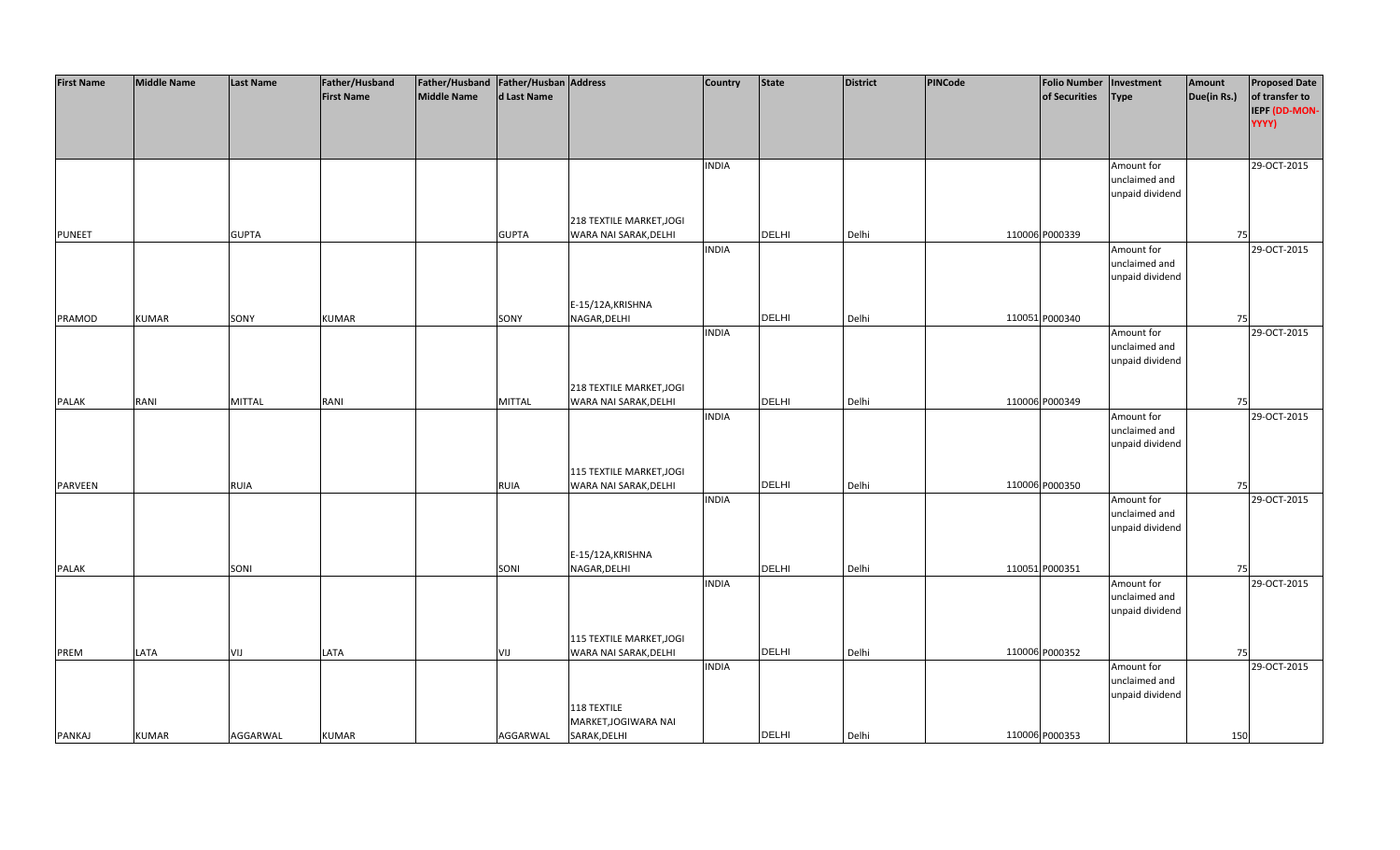| <b>First Name</b> | <b>Middle Name</b> | <b>Last Name</b> | Father/Husband    | Father/Husband Father/Husban Address |                |                              | <b>Country</b> | <b>State</b>   | <b>District</b> | PINCode | <b>Folio Number</b> | Investment      | Amount      | <b>Proposed Date</b> |
|-------------------|--------------------|------------------|-------------------|--------------------------------------|----------------|------------------------------|----------------|----------------|-----------------|---------|---------------------|-----------------|-------------|----------------------|
|                   |                    |                  | <b>First Name</b> | <b>Middle Name</b>                   | d Last Name    |                              |                |                |                 |         | of Securities       | <b>Type</b>     | Due(in Rs.) | of transfer to       |
|                   |                    |                  |                   |                                      |                |                              |                |                |                 |         |                     |                 |             | IEPF (DD-MON-        |
|                   |                    |                  |                   |                                      |                |                              |                |                |                 |         |                     |                 |             | YYYY)                |
|                   |                    |                  |                   |                                      |                |                              |                |                |                 |         |                     |                 |             |                      |
|                   |                    |                  |                   |                                      |                |                              |                |                |                 |         |                     |                 |             |                      |
|                   |                    |                  |                   |                                      |                |                              | <b>INDIA</b>   |                |                 |         |                     | Amount for      |             | 29-OCT-2015          |
|                   |                    |                  |                   |                                      |                |                              |                |                |                 |         |                     | unclaimed and   |             |                      |
|                   |                    |                  |                   |                                      |                |                              |                |                |                 |         |                     | unpaid dividend |             |                      |
|                   |                    |                  |                   |                                      |                | 53JUHU ALAKANANDA            |                |                |                 |         |                     |                 |             |                      |
|                   |                    |                  |                   |                                      |                | <b>GULMOHAR X R, J V P D</b> |                |                |                 |         |                     |                 |             |                      |
| <b>PINA</b>       |                    | <b>SHAH</b>      |                   |                                      | <b>SHAH</b>    | WEST, BOMBAY                 |                | MAHARASHTRA    | Mumbai          |         | 400044 P000356      |                 | 75          |                      |
|                   |                    |                  |                   |                                      |                |                              | <b>INDIA</b>   |                |                 |         |                     | Amount for      |             | 29-OCT-2015          |
|                   |                    |                  |                   |                                      |                |                              |                |                |                 |         |                     | unclaimed and   |             |                      |
|                   |                    |                  |                   |                                      |                |                              |                |                |                 |         |                     | unpaid dividend |             |                      |
|                   |                    |                  |                   |                                      |                |                              |                |                |                 |         |                     |                 |             |                      |
|                   |                    |                  |                   |                                      |                | KAMAT INDL ESTATE 396 V S    |                |                |                 |         |                     |                 |             |                      |
| <b>PRAKASH</b>    |                    | <b>MEHTA</b>     |                   |                                      | <b>MEHTA</b>   | MARG, PRABHADEVI, BOMBAY     |                | MAHARASHTRA    | Mumbai          |         | 400025 P000358      |                 | 1575        |                      |
|                   |                    |                  |                   |                                      |                |                              | <b>INDIA</b>   |                |                 |         |                     | Amount for      |             | 29-OCT-2015          |
|                   |                    |                  |                   |                                      |                |                              |                |                |                 |         |                     | unclaimed and   |             |                      |
|                   |                    |                  |                   |                                      |                | 928/2/3 GULAM RASUL'S        |                |                |                 |         |                     | unpaid dividend |             |                      |
|                   |                    |                  |                   |                                      |                | CHAWLS R, OPP SANDESH        |                |                |                 |         |                     |                 |             |                      |
|                   |                    |                  |                   |                                      |                | <b>PRESS</b>                 |                |                |                 |         |                     |                 |             |                      |
| PARAG             |                    | <b>SHAH</b>      |                   |                                      | SHAH           | MIRJAPUR, AHMEDABAD          |                | <b>GUJARAT</b> | AHMEDABAD       |         | 380001 P000411      |                 | 75          |                      |
|                   |                    |                  |                   |                                      |                |                              | <b>INDIA</b>   |                |                 |         |                     | Amount for      |             | 29-OCT-2015          |
|                   |                    |                  |                   |                                      |                |                              |                |                |                 |         |                     | unclaimed and   |             |                      |
|                   |                    |                  |                   |                                      |                |                              |                |                |                 |         |                     | unpaid dividend |             |                      |
|                   |                    |                  |                   |                                      |                | 1442 RANGREJ S               |                |                |                 |         |                     |                 |             |                      |
|                   |                    |                  |                   |                                      |                | POLE, PATWA SHERI THREE      |                |                |                 |         |                     |                 |             |                      |
| <b>PINTOO</b>     |                    | SOMANI           |                   |                                      | SOMANI         | GATE, AHMEDABAD              |                | <b>GUJARAT</b> | AHMEDABAD       |         | 380001 P000412      |                 | 75          |                      |
|                   |                    |                  |                   |                                      |                |                              | <b>INDIA</b>   |                |                 |         |                     | Amount for      |             | 29-OCT-2015          |
|                   |                    |                  |                   |                                      |                |                              |                |                |                 |         |                     | unclaimed and   |             |                      |
|                   |                    |                  |                   |                                      |                |                              |                |                |                 |         |                     | unpaid dividend |             |                      |
|                   |                    |                  |                   |                                      |                | 1442 RANGREJ S               |                |                |                 |         |                     |                 |             |                      |
|                   |                    |                  |                   |                                      |                | POLE, PATWA SHERI THREE      |                |                |                 |         |                     |                 |             |                      |
| PREMLATA          |                    | SONI             |                   |                                      | SONI           | GATE, AHMEDABAD              |                | <b>GUJARAT</b> | AHMEDABAD       |         | 380001 P000421      |                 | 75          |                      |
|                   |                    |                  |                   |                                      |                |                              | <b>INDIA</b>   |                |                 |         |                     | Amount for      |             | 29-OCT-2015          |
|                   |                    |                  |                   |                                      |                |                              |                |                |                 |         |                     | unclaimed and   |             |                      |
|                   |                    |                  |                   |                                      |                |                              |                |                |                 |         |                     | unpaid dividend |             |                      |
|                   |                    |                  |                   |                                      |                | JAYSHREE STATIONERY          |                |                |                 |         |                     |                 |             |                      |
|                   |                    |                  |                   |                                      |                | MART, KAGDI BAZAR UNDER      |                |                |                 |         |                     |                 |             |                      |
| <b>PRAKASH</b>    |                    | <b>KOTHARI</b>   |                   |                                      | <b>KOTHARI</b> | FERNANDIZ BR, AHMEDABAD      |                | <b>GUJARAT</b> | AHMEDABAD       |         | 380001 P000422      |                 | 75          |                      |
|                   |                    |                  |                   |                                      |                |                              | <b>INDIA</b>   |                |                 |         |                     | Amount for      |             | 29-OCT-2015          |
|                   |                    |                  |                   |                                      |                |                              |                |                |                 |         |                     | unclaimed and   |             |                      |
|                   |                    |                  |                   |                                      |                |                              |                |                |                 |         |                     | unpaid dividend |             |                      |
|                   |                    |                  |                   |                                      |                |                              |                |                |                 |         |                     |                 |             |                      |
|                   |                    |                  |                   |                                      |                | 283-B GAGAN NIWAS, MODEL     |                | <b>PUNJAB</b>  |                 |         | 141002 P000436      |                 |             |                      |
| PARAMJIT          |                    | <b>KAUR</b>      |                   |                                      | <b>KAUR</b>    | TOWN EXTN 2, LUDHIANA PB     |                |                | <b>LUDHIANA</b> |         |                     |                 | 75          |                      |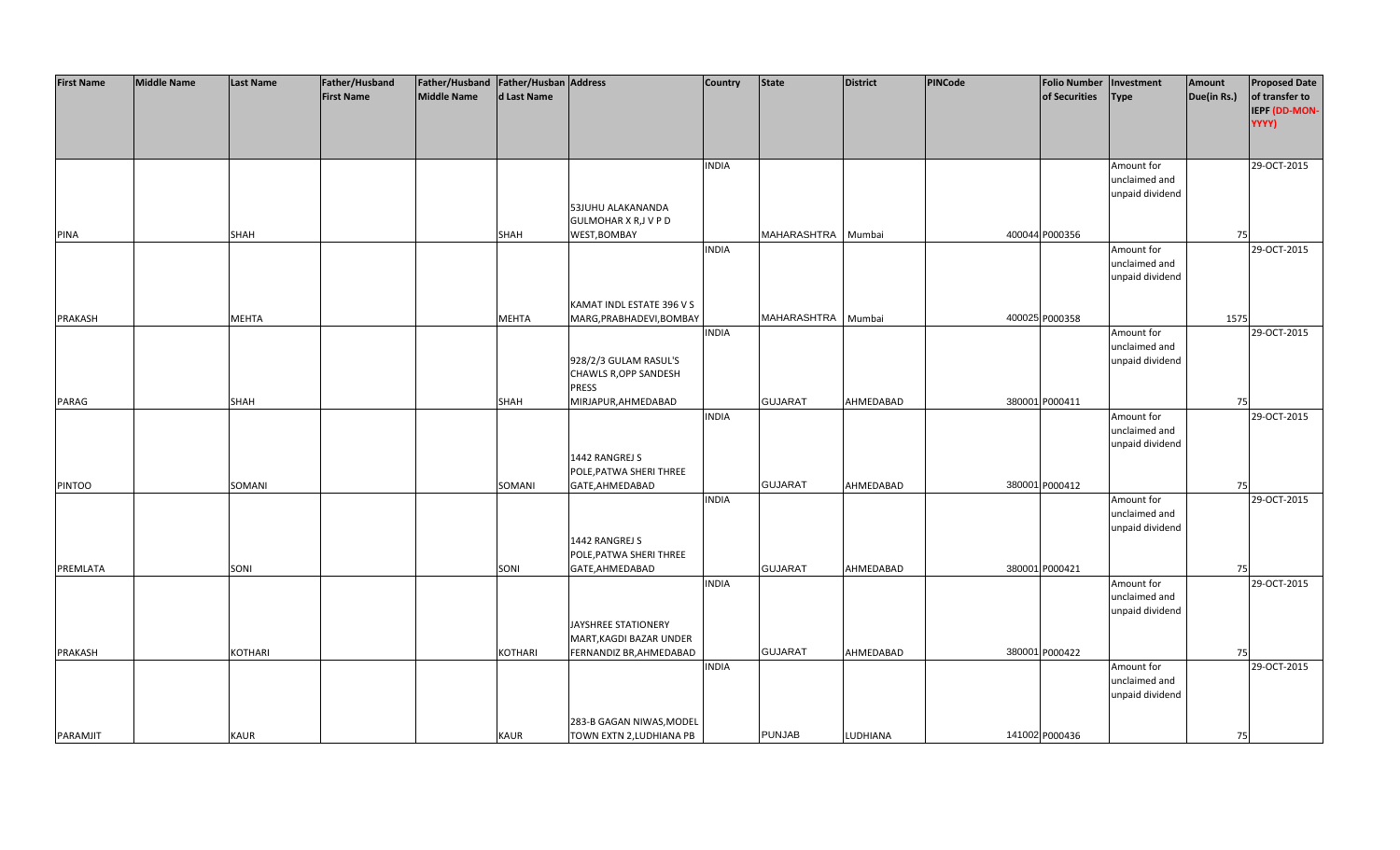| <b>First Name</b> | <b>Middle Name</b> | Last Name      | Father/Husband    | Father/Husband   Father/Husban   Address |               |                                                        | <b>Country</b> | <b>State</b>  | <b>District</b>  | <b>PINCode</b> | <b>Folio Number</b> | Investment                       | Amount      | <b>Proposed Date</b> |
|-------------------|--------------------|----------------|-------------------|------------------------------------------|---------------|--------------------------------------------------------|----------------|---------------|------------------|----------------|---------------------|----------------------------------|-------------|----------------------|
|                   |                    |                | <b>First Name</b> | Middle Name                              | d Last Name   |                                                        |                |               |                  |                | of Securities       | <b>Type</b>                      | Due(in Rs.) | of transfer to       |
|                   |                    |                |                   |                                          |               |                                                        |                |               |                  |                |                     |                                  |             | IEPF (DD-MON-        |
|                   |                    |                |                   |                                          |               |                                                        |                |               |                  |                |                     |                                  |             | YYYY)                |
|                   |                    |                |                   |                                          |               |                                                        |                |               |                  |                |                     |                                  |             |                      |
|                   |                    |                |                   |                                          |               |                                                        | <b>INDIA</b>   |               |                  |                |                     | Amount for                       |             | 29-OCT-2015          |
|                   |                    |                |                   |                                          |               |                                                        |                |               |                  |                |                     | unclaimed and                    |             |                      |
|                   |                    |                |                   |                                          |               |                                                        |                |               |                  |                |                     | unpaid dividend                  |             |                      |
|                   |                    |                |                   |                                          |               |                                                        |                |               |                  |                |                     |                                  |             |                      |
|                   |                    |                |                   |                                          |               | HOUSE NO 13556 STREET NO<br>17, VISHWAKARMA            |                |               |                  |                |                     |                                  |             |                      |
| PAWAN             |                    | SHARMA         |                   |                                          | SHARMA        | COLONY, LUDHIANA                                       |                | <b>PUNJAB</b> | LUDHIANA         |                | 141003 P000437      |                                  | 75          |                      |
|                   |                    |                |                   |                                          |               |                                                        | <b>INDIA</b>   |               |                  |                |                     | Amount for                       |             | 29-OCT-2015          |
|                   |                    |                |                   |                                          |               |                                                        |                |               |                  |                |                     | unclaimed and                    |             |                      |
|                   |                    |                |                   |                                          |               |                                                        |                |               |                  |                |                     | unpaid dividend                  |             |                      |
|                   |                    |                |                   |                                          |               | NEAR MANSOORWAL                                        |                |               |                  |                |                     |                                  |             |                      |
|                   |                    |                |                   |                                          |               | OCTROI, JALANDHAR                                      |                |               |                  |                |                     |                                  |             |                      |
| PARMINDER         |                    | <b>SINGH</b>   |                   |                                          | <b>SINGH</b>  | ROAD, KAPURTHALA                                       |                | <b>PUNJAB</b> | <b>JALLANDAR</b> |                | 144601 P000439      |                                  | 75          |                      |
|                   |                    |                |                   |                                          |               |                                                        | <b>INDIA</b>   |               |                  |                |                     | Amount for                       |             | 29-OCT-2015          |
|                   |                    |                |                   |                                          |               |                                                        |                |               |                  |                |                     | unclaimed and<br>unpaid dividend |             |                      |
|                   |                    |                |                   |                                          |               | ER.PRADEEP CHORADIA, 21/7,                             |                |               |                  |                |                     |                                  |             |                      |
|                   |                    |                |                   |                                          |               | NEW PALASIYA, 201, REGENCY                             |                | <b>MADHYA</b> |                  |                |                     |                                  |             |                      |
| POORVIE           |                    | <b>CHORDIA</b> |                   |                                          | CHORDIA       | <b>DEWELLING</b>                                       |                | PRADESH       | <b>INDORE</b>    |                | 452004 P000458      |                                  | 75          |                      |
|                   |                    |                |                   |                                          |               |                                                        | <b>INDIA</b>   |               |                  |                |                     | Amount for                       |             | 29-OCT-2015          |
|                   |                    |                |                   |                                          |               |                                                        |                |               |                  |                |                     | unclaimed and                    |             |                      |
|                   |                    |                |                   |                                          |               |                                                        |                |               |                  |                |                     | unpaid dividend                  |             |                      |
|                   |                    |                |                   |                                          |               |                                                        |                |               |                  |                |                     |                                  |             |                      |
| PRAMILA           |                    | KOTHARI        |                   |                                          | KOTHARI       | 4 SARVRITU VILAS, OPP LAXMI<br>BAI DHARMSHALA, UDAIPUR |                | Rajasthan     | Udaipur          |                | 313001 P000481      |                                  | 75          |                      |
|                   |                    |                |                   |                                          |               |                                                        | <b>INDIA</b>   |               |                  |                |                     | Amount for                       |             | 29-OCT-2015          |
|                   |                    |                |                   |                                          |               |                                                        |                |               |                  |                |                     | unclaimed and                    |             |                      |
|                   |                    |                |                   |                                          |               |                                                        |                |               |                  |                |                     | unpaid dividend                  |             |                      |
|                   |                    |                |                   |                                          |               |                                                        |                |               |                  |                |                     |                                  |             |                      |
|                   |                    |                |                   |                                          |               | 23/789 FATEHPURA, SEVA                                 |                |               |                  |                |                     |                                  |             |                      |
| PIYUSH            | <b>DARSHAN</b>     |                | <b>DARSHAN</b>    |                                          |               | MANDIR ROAD, UDAIPUR                                   |                | Rajasthan     | Udaipur          |                | 313001 P000482      |                                  | 75          |                      |
|                   |                    |                |                   |                                          |               |                                                        | <b>INDIA</b>   |               |                  |                |                     | Amount for                       |             | 29-OCT-2015          |
|                   |                    |                |                   |                                          |               |                                                        |                |               |                  |                |                     | unclaimed and<br>unpaid dividend |             |                      |
|                   |                    |                |                   |                                          |               |                                                        |                |               |                  |                |                     |                                  |             |                      |
|                   |                    |                |                   |                                          |               | E-15/12A, KRISHNA                                      |                |               |                  |                |                     |                                  |             |                      |
| PREM              | <b>KUMAR</b>       | <b>BHASIN</b>  | <b>KUMAR</b>      |                                          | <b>BHASIN</b> | NAGAR, DELHI                                           |                | <b>DELHI</b>  | Delhi            |                | 110051 P000507      |                                  | 75          |                      |
|                   |                    |                |                   |                                          |               |                                                        | <b>INDIA</b>   |               |                  |                |                     | Amount for                       |             | 29-OCT-2015          |
|                   |                    |                |                   |                                          |               |                                                        |                |               |                  |                |                     | unclaimed and                    |             |                      |
|                   |                    |                |                   |                                          |               |                                                        |                |               |                  |                |                     | unpaid dividend                  |             |                      |
|                   |                    |                |                   |                                          |               |                                                        |                |               |                  |                |                     |                                  |             |                      |
| PRADEEP           | <b>KUMAR</b>       | <b>BHASIN</b>  | <b>KUMAR</b>      |                                          | <b>BHASIN</b> | E-15/12A, KRISHNA<br>NAGAR, DELHI                      |                | <b>DELHI</b>  | Delhi            |                | 110051 P000508      |                                  | 75          |                      |
|                   |                    |                |                   |                                          |               |                                                        |                |               |                  |                |                     |                                  |             |                      |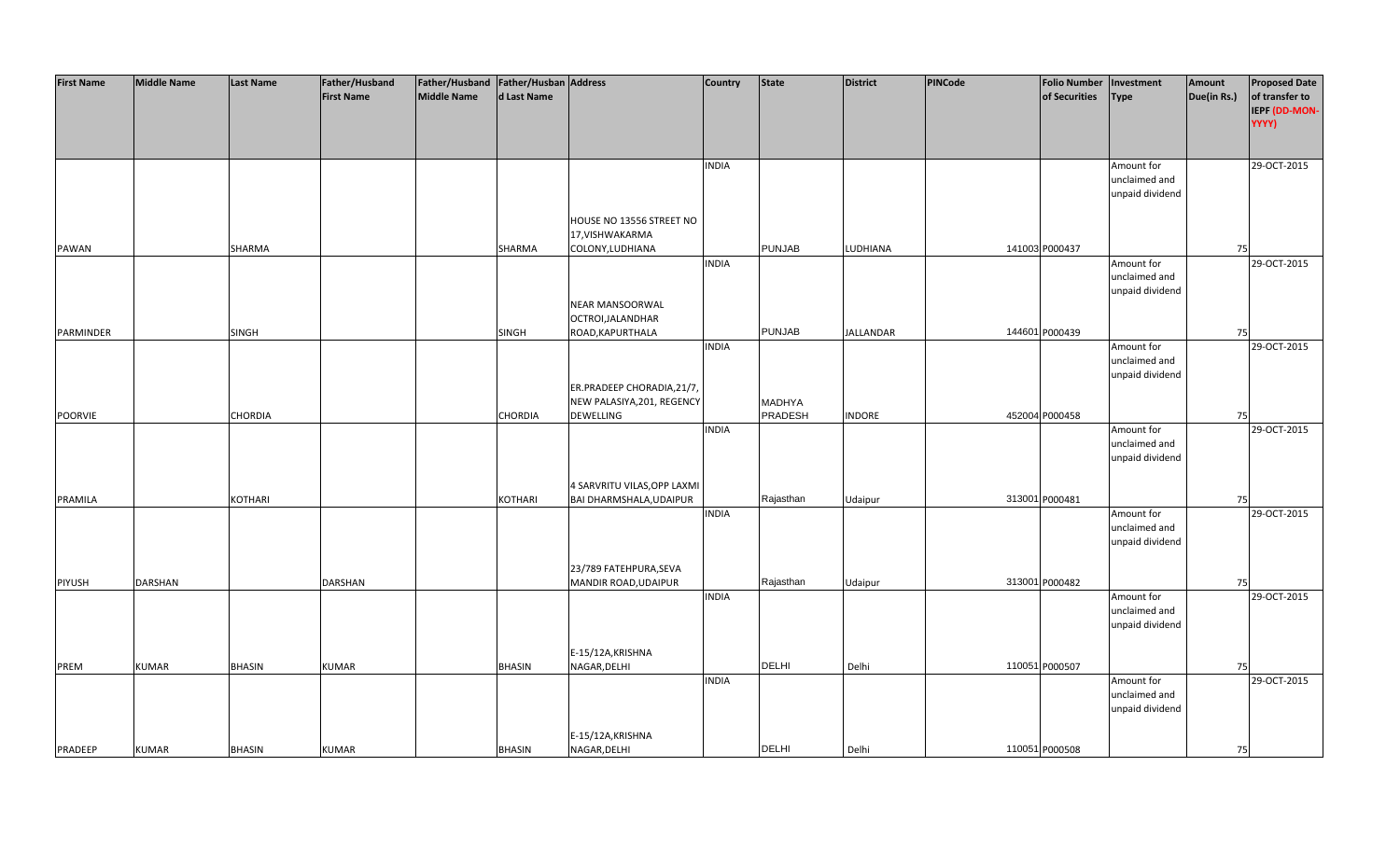| <b>First Name</b>   | <b>Middle Name</b>  | <b>Last Name</b> | Father/Husband      | Father/Husband Father/Husban Address |                |                              | <b>Country</b> | <b>State</b>   | <b>District</b> | PINCode | <b>Folio Number</b> | Investment      | Amount      | <b>Proposed Date</b> |
|---------------------|---------------------|------------------|---------------------|--------------------------------------|----------------|------------------------------|----------------|----------------|-----------------|---------|---------------------|-----------------|-------------|----------------------|
|                     |                     |                  | <b>First Name</b>   | <b>Middle Name</b>                   | d Last Name    |                              |                |                |                 |         | of Securities       | <b>Type</b>     | Due(in Rs.) | of transfer to       |
|                     |                     |                  |                     |                                      |                |                              |                |                |                 |         |                     |                 |             | IEPF (DD-MON-        |
|                     |                     |                  |                     |                                      |                |                              |                |                |                 |         |                     |                 |             | YYYY)                |
|                     |                     |                  |                     |                                      |                |                              |                |                |                 |         |                     |                 |             |                      |
|                     |                     |                  |                     |                                      |                |                              |                |                |                 |         |                     |                 |             |                      |
|                     |                     |                  |                     |                                      |                |                              |                |                |                 |         |                     |                 |             |                      |
|                     |                     |                  |                     |                                      |                |                              | <b>INDIA</b>   |                |                 |         |                     | Amount for      |             | 29-OCT-2015          |
|                     |                     |                  |                     |                                      |                |                              |                |                |                 |         |                     | unclaimed and   |             |                      |
|                     |                     |                  |                     |                                      |                |                              |                |                |                 |         |                     | unpaid dividend |             |                      |
|                     |                     |                  |                     |                                      |                |                              |                |                |                 |         |                     |                 |             |                      |
|                     |                     |                  |                     |                                      |                | E-15/12A, KRISHNA            |                |                |                 |         |                     |                 |             |                      |
| <b>PAWAN</b>        |                     | GARG             |                     |                                      | GARG           | NAGAR, DELHI                 |                | DELHI          | Delhi           |         | 110051 P000510      |                 | 75          |                      |
|                     |                     |                  |                     |                                      |                |                              | <b>INDIA</b>   |                |                 |         |                     | Amount for      |             | 29-OCT-2015          |
|                     |                     |                  |                     |                                      |                |                              |                |                |                 |         |                     | unclaimed and   |             |                      |
|                     |                     |                  |                     |                                      |                |                              |                |                |                 |         |                     | unpaid dividend |             |                      |
|                     |                     |                  |                     |                                      |                | C/O J K LALWANI, D-          |                |                |                 |         |                     |                 |             |                      |
|                     |                     |                  |                     |                                      |                | 61, SHAILENDRA               |                |                |                 |         |                     |                 |             |                      |
| PRIYA               |                     | LALWANI          |                     |                                      | LALWANI        | NAGAR,, RAIPUR, M.P.         |                | Chhattisgarh   | Raipur          |         | 492001 P000511      |                 | 75          |                      |
|                     |                     |                  |                     |                                      |                |                              | <b>INDIA</b>   |                |                 |         |                     | Amount for      |             | 29-OCT-2015          |
|                     |                     |                  |                     |                                      |                |                              |                |                |                 |         |                     | unclaimed and   |             |                      |
|                     |                     |                  |                     |                                      |                |                              |                |                |                 |         |                     | unpaid dividend |             |                      |
| <b>PADMINI</b>      |                     |                  |                     |                                      |                |                              |                |                |                 |         |                     |                 |             |                      |
| <b>FINANCIAL</b>    | PADMINI FINANCIAL   |                  | PADMINI FINANCIAL   |                                      |                |                              |                |                |                 |         |                     |                 |             |                      |
| <b>SERVICES LTD</b> | <b>SERVICES LTD</b> |                  | <b>SERVICES LTD</b> |                                      |                | E-18, MODEL TOWN-II,, DELHI, |                | DELHI          | Delhi           |         | 110009 P000545      |                 | 75          |                      |
|                     |                     |                  |                     |                                      |                |                              | <b>INDIA</b>   |                |                 |         |                     | Amount for      |             | 29-OCT-2015          |
|                     |                     |                  |                     |                                      |                |                              |                |                |                 |         |                     | unclaimed and   |             |                      |
|                     |                     |                  |                     |                                      |                |                              |                |                |                 |         |                     | unpaid dividend |             |                      |
|                     |                     |                  |                     |                                      |                | B-2/93, GOYAL                |                |                |                 |         |                     |                 |             |                      |
|                     |                     |                  |                     |                                      |                | INTERCITY,, DRIVE IN         |                |                |                 |         |                     |                 |             |                      |
| <b>D</b>            |                     | <b>MATHUR</b>    |                     |                                      | <b>MATHUR</b>  | ROAD,,AHMEDABAD              |                | <b>GUJARAT</b> | AHMEDABAD       |         | 380054 P000586      |                 | 375         |                      |
|                     |                     |                  |                     |                                      |                |                              | <b>INDIA</b>   |                |                 |         |                     | Amount for      |             | 29-OCT-2015          |
|                     |                     |                  |                     |                                      |                |                              |                |                |                 |         |                     | unclaimed and   |             |                      |
|                     |                     |                  |                     |                                      |                |                              |                |                |                 |         |                     | unpaid dividend |             |                      |
|                     |                     |                  |                     |                                      |                | C/O SARASWATI HOUSE P        |                |                |                 |         |                     |                 |             |                      |
|                     |                     |                  |                     |                                      |                | LTD,3649 GALI ACHARWALI      |                |                |                 |         |                     |                 |             |                      |
| <b>REKHA</b>        |                     | <b>JOSHI</b>     |                     |                                      | <b>JOSHI</b>   | CHAWRI BAZ, DELHI            |                | <b>DELHI</b>   | Delhi           |         | 110006 R000021      |                 | 150         |                      |
|                     |                     |                  |                     |                                      |                |                              | <b>INDIA</b>   |                |                 |         |                     | Amount for      |             | 29-OCT-2015          |
|                     |                     |                  |                     |                                      |                |                              |                |                |                 |         |                     | unclaimed and   |             |                      |
|                     |                     |                  |                     |                                      |                |                              |                |                |                 |         |                     | unpaid dividend |             |                      |
|                     |                     |                  |                     |                                      |                |                              |                |                |                 |         |                     |                 |             |                      |
|                     |                     |                  |                     |                                      |                | C/O SUPER MEDICAL HALL, F-8  |                |                |                 |         |                     |                 |             |                      |
| RAKESH              |                     | <b>KUMAR</b>     |                     |                                      | <b>KUMAR</b>   | MAHINDRA PARK, DELHI         |                | DELHI          | Delhi           |         | 110033 R000023      |                 | 75          |                      |
|                     |                     |                  |                     |                                      |                |                              | <b>INDIA</b>   |                |                 |         |                     | Amount for      |             | 29-OCT-2015          |
|                     |                     |                  |                     |                                      |                |                              |                |                |                 |         |                     | unclaimed and   |             |                      |
|                     |                     |                  |                     |                                      |                |                              |                |                |                 |         |                     | unpaid dividend |             |                      |
|                     |                     |                  |                     |                                      |                |                              |                |                |                 |         |                     |                 |             |                      |
|                     |                     |                  |                     |                                      |                | <b>VILLAGE &amp; POST</b>    |                |                |                 |         |                     |                 |             |                      |
| RAJESHWER           |                     | <b>CHAUHAN</b>   |                     |                                      | <b>CHAUHAN</b> | TIGIPUR, DELHI,              |                | <b>DELHI</b>   | Delhi           |         | 110036 R000051      |                 | 75          |                      |
|                     |                     |                  |                     |                                      |                |                              |                |                |                 |         |                     |                 |             |                      |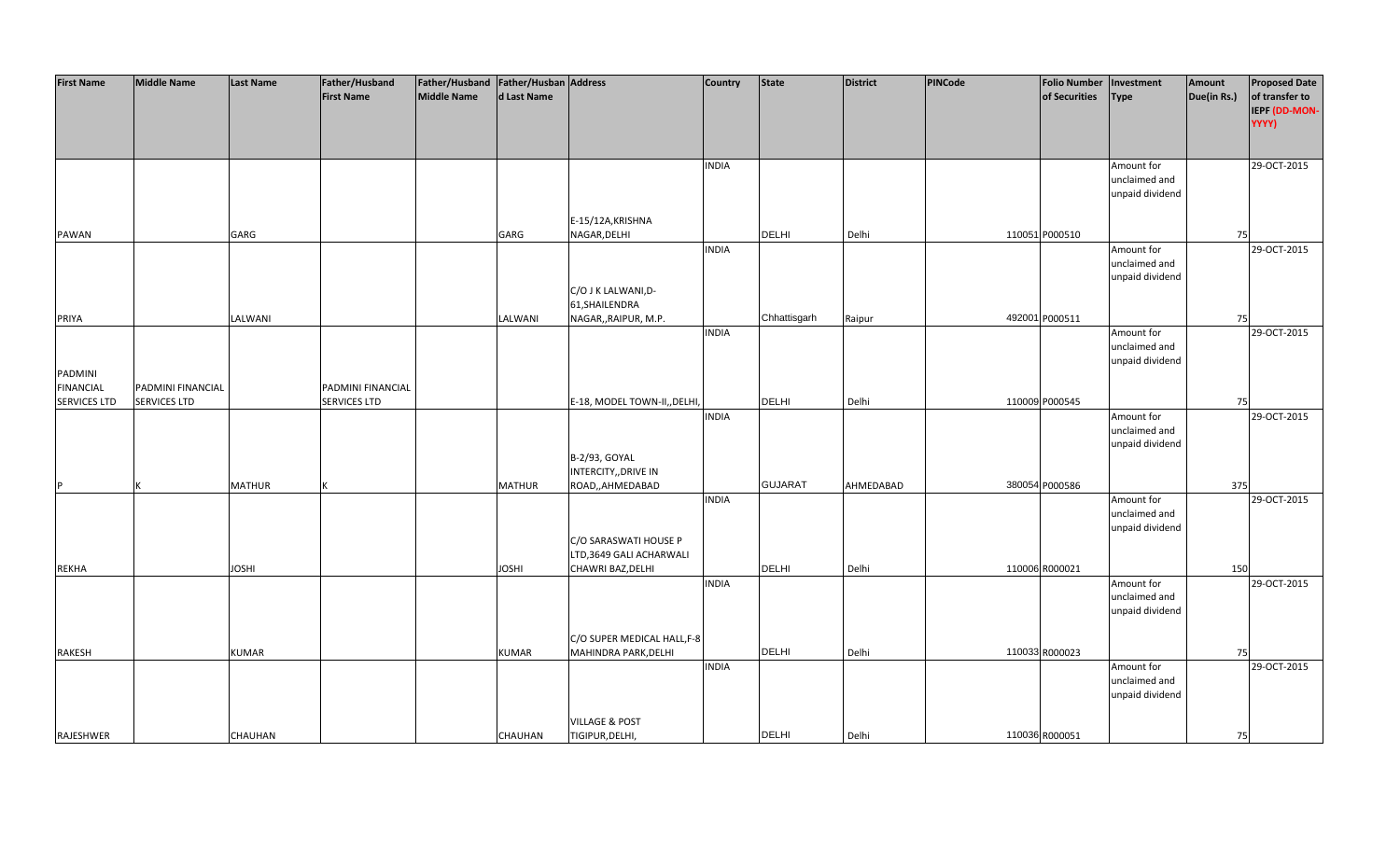| <b>First Name</b> | <b>Middle Name</b> | <b>Last Name</b> | Father/Husband    | Father/Husband Father/Husban Address |                 |                           | <b>Country</b> | <b>State</b>   | <b>District</b> | PINCode | <b>Folio Number</b> | Investment      | Amount      | <b>Proposed Date</b> |
|-------------------|--------------------|------------------|-------------------|--------------------------------------|-----------------|---------------------------|----------------|----------------|-----------------|---------|---------------------|-----------------|-------------|----------------------|
|                   |                    |                  | <b>First Name</b> | <b>Middle Name</b>                   | d Last Name     |                           |                |                |                 |         | of Securities       | <b>Type</b>     | Due(in Rs.) | of transfer to       |
|                   |                    |                  |                   |                                      |                 |                           |                |                |                 |         |                     |                 |             | IEPF (DD-MON-        |
|                   |                    |                  |                   |                                      |                 |                           |                |                |                 |         |                     |                 |             | YYYY)                |
|                   |                    |                  |                   |                                      |                 |                           |                |                |                 |         |                     |                 |             |                      |
|                   |                    |                  |                   |                                      |                 |                           |                |                |                 |         |                     |                 |             |                      |
|                   |                    |                  |                   |                                      |                 |                           |                |                |                 |         |                     |                 |             | 29-OCT-2015          |
|                   |                    |                  |                   |                                      |                 |                           | <b>INDIA</b>   |                |                 |         |                     | Amount for      |             |                      |
|                   |                    |                  |                   |                                      |                 |                           |                |                |                 |         |                     | unclaimed and   |             |                      |
|                   |                    |                  |                   |                                      |                 |                           |                |                |                 |         |                     | unpaid dividend |             |                      |
|                   |                    |                  |                   |                                      |                 | 34 CHANDRALOK ARREY       |                |                |                 |         |                     |                 |             |                      |
|                   |                    |                  |                   |                                      |                 | ROAD, GOREGAON            |                |                |                 |         |                     |                 |             |                      |
| <b>RAHUL</b>      |                    | <b>MERCHANT</b>  |                   |                                      | <b>MERCHANT</b> | WEST, BOMBAY              |                | MAHARASHTRA    | Mumbai          |         | 400062 R000101      |                 | 75          |                      |
|                   |                    |                  |                   |                                      |                 |                           | <b>INDIA</b>   |                |                 |         |                     | Amount for      |             | 29-OCT-2015          |
|                   |                    |                  |                   |                                      |                 |                           |                |                |                 |         |                     | unclaimed and   |             |                      |
|                   |                    |                  |                   |                                      |                 |                           |                |                |                 |         |                     | unpaid dividend |             |                      |
|                   |                    |                  |                   |                                      |                 | B-II/99 PETROCHEMICALS    |                |                |                 |         |                     |                 |             |                      |
|                   |                    |                  |                   |                                      |                 | TOWNSHI,PO                |                |                |                 |         |                     |                 |             |                      |
| RANJANBEN         | M                  | SANGHAVI         | M                 |                                      | SANGHAVI        | PETROCHEMICALS, BARODA    |                | <b>GUJARAT</b> | VADODARA        |         | 391345 R000157      |                 | 75          |                      |
|                   |                    |                  |                   |                                      |                 |                           | <b>INDIA</b>   |                |                 |         |                     | Amount for      |             | 29-OCT-2015          |
|                   |                    |                  |                   |                                      |                 |                           |                |                |                 |         |                     | unclaimed and   |             |                      |
|                   |                    |                  |                   |                                      |                 |                           |                |                |                 |         |                     | unpaid dividend |             |                      |
|                   |                    |                  |                   |                                      |                 | <b>BHARAT MILLS</b>       |                |                |                 |         |                     |                 |             |                      |
|                   |                    |                  |                   |                                      |                 | STORE, INDUSTRIAL         |                |                |                 |         |                     |                 |             |                      |
| RAJESH            |                    | SHARMA           |                   |                                      | SHARMA          | AREA, BIKANER RAJ         |                | Rajasthan      | Bikaner         |         | 334001 R000189      |                 | 75          |                      |
|                   |                    |                  |                   |                                      |                 |                           | <b>INDIA</b>   |                |                 |         |                     | Amount for      |             | 29-OCT-2015          |
|                   |                    |                  |                   |                                      |                 |                           |                |                |                 |         |                     | unclaimed and   |             |                      |
|                   |                    |                  |                   |                                      |                 |                           |                |                |                 |         |                     | unpaid dividend |             |                      |
|                   |                    |                  |                   |                                      |                 |                           |                |                |                 |         |                     |                 |             |                      |
|                   |                    |                  |                   |                                      |                 | 604 RATNARAJ APT 3, ADJAN |                |                |                 |         |                     |                 |             |                      |
| RAMILA            |                    | <b>DOSHI</b>     |                   |                                      | <b>DOSHI</b>    | PATIYA, SURAT             |                | <b>GUJARAT</b> | SURAT           |         | 395009 R000222      |                 | 75          |                      |
|                   |                    |                  |                   |                                      |                 |                           | <b>INDIA</b>   |                |                 |         |                     | Amount for      |             | 29-OCT-2015          |
|                   |                    |                  |                   |                                      |                 |                           |                |                |                 |         |                     | unclaimed and   |             |                      |
|                   |                    |                  |                   |                                      |                 |                           |                |                |                 |         |                     | unpaid dividend |             |                      |
|                   |                    |                  |                   |                                      |                 | 1/C KRISHNA               |                |                |                 |         |                     |                 |             |                      |
|                   |                    |                  |                   |                                      |                 | APARTMENT, THOBA SHERI    |                |                |                 |         |                     |                 |             |                      |
| <b>RAKHI</b>      |                    | <b>BAID</b>      |                   |                                      | <b>BAID</b>     | SAGRAMPURA, SURAT         |                | <b>GUJARAT</b> | <b>SURAT</b>    |         | 395002 R000229      |                 | 75          |                      |
|                   |                    |                  |                   |                                      |                 |                           | <b>INDIA</b>   |                |                 |         |                     | Amount for      |             | 29-OCT-2015          |
|                   |                    |                  |                   |                                      |                 |                           |                |                |                 |         |                     | unclaimed and   |             |                      |
|                   |                    |                  |                   |                                      |                 |                           |                |                |                 |         |                     | unpaid dividend |             |                      |
|                   |                    |                  |                   |                                      |                 | 13 UPVAN SOCIETY, OPP     |                |                |                 |         |                     |                 |             |                      |
|                   |                    |                  |                   |                                      |                 | VIKRAM CINEMA, AT-        |                |                |                 |         |                     |                 |             |                      |
| <b>RINA</b>       | <b>BABULAL</b>     | SHAH             | <b>BABULAL</b>    |                                      | <b>SHAH</b>     | VISNAGAR,                 |                | <b>GUJARAT</b> | <b>MAHESANA</b> |         | 384315 R000256      |                 | 75          |                      |
|                   |                    |                  |                   |                                      |                 |                           | <b>INDIA</b>   |                |                 |         |                     | Amount for      |             | 29-OCT-2015          |
|                   |                    |                  |                   |                                      |                 |                           |                |                |                 |         |                     | unclaimed and   |             |                      |
|                   |                    |                  |                   |                                      |                 |                           |                |                |                 |         |                     | unpaid dividend |             |                      |
|                   |                    |                  |                   |                                      |                 |                           |                |                |                 |         |                     |                 |             |                      |
|                   |                    |                  |                   |                                      |                 | 572/1 PANA                |                |                |                 |         |                     |                 |             |                      |
| RAJENDER          |                    | <b>SHRIDHAR</b>  |                   |                                      | <b>SHRIDHAR</b> | UDYAN, NARELA, DELHI      |                | <b>DELHI</b>   | Delhi           |         | 110040 R000273      |                 | 75          |                      |
|                   |                    |                  |                   |                                      |                 |                           |                |                |                 |         |                     |                 |             |                      |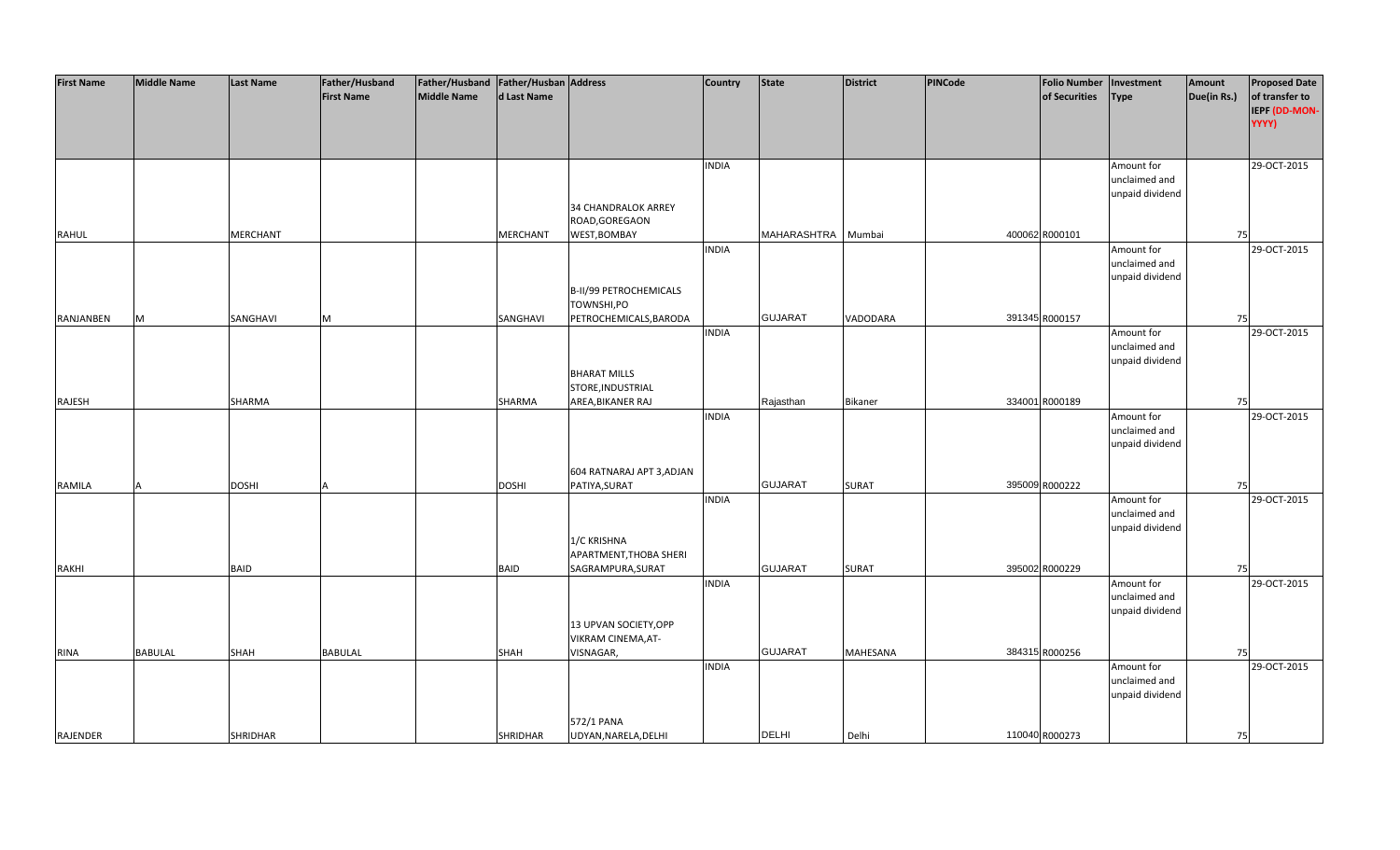| <b>First Name</b> | <b>Middle Name</b> | <b>Last Name</b> | Father/Husband    | Father/Husband Father/Husban Address |              |                                 | <b>Country</b> | <b>State</b>   | <b>District</b>  | PINCode | <b>Folio Number</b> | Investment                  | Amount      | <b>Proposed Date</b> |
|-------------------|--------------------|------------------|-------------------|--------------------------------------|--------------|---------------------------------|----------------|----------------|------------------|---------|---------------------|-----------------------------|-------------|----------------------|
|                   |                    |                  | <b>First Name</b> | <b>Middle Name</b>                   | d Last Name  |                                 |                |                |                  |         | of Securities       | <b>Type</b>                 | Due(in Rs.) | of transfer to       |
|                   |                    |                  |                   |                                      |              |                                 |                |                |                  |         |                     |                             |             | IEPF (DD-MON-        |
|                   |                    |                  |                   |                                      |              |                                 |                |                |                  |         |                     |                             |             | YYYY)                |
|                   |                    |                  |                   |                                      |              |                                 |                |                |                  |         |                     |                             |             |                      |
|                   |                    |                  |                   |                                      |              |                                 |                |                |                  |         |                     |                             |             |                      |
|                   |                    |                  |                   |                                      |              |                                 | <b>INDIA</b>   |                |                  |         |                     | Amount for                  |             | 29-OCT-2015          |
|                   |                    |                  |                   |                                      |              |                                 |                |                |                  |         |                     | unclaimed and               |             |                      |
|                   |                    |                  |                   |                                      |              |                                 |                |                |                  |         |                     | unpaid dividend             |             |                      |
|                   |                    |                  |                   |                                      |              | ROOM NO 208 NIRANJAN            |                |                |                  |         |                     |                             |             |                      |
|                   |                    |                  |                   |                                      |              | ESTATE, 2858 PRATAP MKT         |                |                |                  |         |                     |                             |             |                      |
| RAVI              |                    | <b>JAIN</b>      |                   |                                      | <b>JAIN</b>  | SADAR BAZAR, DELHI              |                | <b>DELHI</b>   | Delhi            |         | 110006 R000275      |                             | 75          |                      |
|                   |                    |                  |                   |                                      |              |                                 | <b>INDIA</b>   |                |                  |         |                     | Amount for                  |             | 29-OCT-2015          |
|                   |                    |                  |                   |                                      |              |                                 |                |                |                  |         |                     | unclaimed and               |             |                      |
|                   |                    |                  |                   |                                      |              |                                 |                |                |                  |         |                     | unpaid dividend             |             |                      |
|                   |                    |                  |                   |                                      |              |                                 |                |                |                  |         |                     |                             |             |                      |
|                   |                    |                  |                   |                                      |              | <b>B-32 TAGORE ROAD, ADARSH</b> |                |                |                  |         |                     |                             |             |                      |
| RAJESH            |                    | <b>GUPTA</b>     |                   |                                      | <b>GUPTA</b> | NAGAR, DELHI                    |                | <b>DELHI</b>   | Delhi            |         | 110033 R000280      |                             | 75          |                      |
|                   |                    |                  |                   |                                      |              |                                 | <b>INDIA</b>   |                |                  |         |                     | Amount for                  |             | 29-OCT-2015          |
|                   |                    |                  |                   |                                      |              |                                 |                |                |                  |         |                     | unclaimed and               |             |                      |
|                   |                    |                  |                   |                                      |              |                                 |                |                |                  |         |                     | unpaid dividend             |             |                      |
|                   |                    |                  |                   |                                      |              |                                 |                |                |                  |         |                     |                             |             |                      |
|                   |                    |                  |                   |                                      |              | $2 - C - 81$                    |                |                |                  |         |                     |                             |             |                      |
| RAMESH            |                    | AHUJA            |                   |                                      | AHUJA        | NIT, FARIDABAD, HARYANA         |                | <b>HARYANA</b> | <b>FARIDABAD</b> |         | 121001 R000355      |                             | 75          |                      |
|                   |                    |                  |                   |                                      |              |                                 | <b>INDIA</b>   |                |                  |         |                     | Amount for                  |             | 29-OCT-2015          |
|                   |                    |                  |                   |                                      |              |                                 |                |                |                  |         |                     | unclaimed and               |             |                      |
|                   |                    |                  |                   |                                      |              | <b>VIPUL TRADERS</b>            |                |                |                  |         |                     | unpaid dividend             |             |                      |
|                   |                    |                  |                   |                                      |              | TIGAON, ROAD OPP SECTOR 3       |                |                |                  |         |                     |                             |             |                      |
|                   |                    |                  |                   |                                      |              | <b>BALLAB GARH, FARIDABAD</b>   |                |                |                  |         |                     |                             |             |                      |
| RAJESH            |                    | <b>KUMAR</b>     |                   |                                      | <b>KUMAR</b> | <b>HARYANA</b>                  |                | <b>HARYANA</b> | <b>FARIDABAD</b> |         | 121004 R000360      |                             | 75          |                      |
|                   |                    |                  |                   |                                      |              |                                 | <b>INDIA</b>   |                |                  |         |                     | Amount for                  |             | 29-OCT-2015          |
|                   |                    |                  |                   |                                      |              |                                 |                |                |                  |         |                     | unclaimed and               |             |                      |
|                   |                    |                  |                   |                                      |              |                                 |                |                |                  |         |                     | unpaid dividend             |             |                      |
|                   |                    |                  |                   |                                      |              | 86/20 JAGAN NATH                |                |                |                  |         |                     |                             |             |                      |
|                   |                    |                  |                   |                                      |              | GATE, INDIRA                    |                |                |                  |         |                     |                             |             |                      |
| R                 | S                  | GARG             |                   |                                      | GARG         | COLONY, SONEPAT                 |                | <b>HARYANA</b> | SONEPAT          |         | 131001 R000396      |                             | 75          |                      |
|                   |                    |                  |                   |                                      |              |                                 | <b>INDIA</b>   |                |                  |         |                     | Amount for                  |             | 29-OCT-2015          |
|                   |                    |                  |                   |                                      |              |                                 |                |                |                  |         |                     | unclaimed and               |             |                      |
|                   |                    |                  |                   |                                      |              |                                 |                |                |                  |         |                     | unpaid dividend             |             |                      |
|                   |                    |                  |                   |                                      |              |                                 |                |                |                  |         |                     |                             |             |                      |
|                   |                    |                  |                   |                                      |              | 118 TEXTILES MARKET, JOGI       |                |                |                  |         |                     |                             |             |                      |
| <b>RAM</b>        |                    | <b>SINGH</b>     |                   |                                      | <b>SINGH</b> | WARA NAI SARAK, DELHI           |                | <b>DELHI</b>   | Delhi            |         | 110006 R000421      |                             | 75          |                      |
|                   |                    |                  |                   |                                      |              |                                 | <b>INDIA</b>   |                |                  |         |                     | Amount for<br>unclaimed and |             | 29-OCT-2015          |
|                   |                    |                  |                   |                                      |              |                                 |                |                |                  |         |                     |                             |             |                      |
|                   |                    |                  |                   |                                      |              |                                 |                |                |                  |         |                     | unpaid dividend             |             |                      |
|                   |                    |                  |                   |                                      |              | 218 TEXTILE MARKET JOGI         |                |                |                  |         |                     |                             |             |                      |
| <b>ROHTAS</b>     |                    | <b>KUMAR</b>     |                   |                                      | <b>KUMAR</b> | WARA, NAI SARAK, DELHI          |                | <b>DELHI</b>   | Delhi            |         | 110006 R000427      |                             | 75          |                      |
|                   |                    |                  |                   |                                      |              |                                 |                |                |                  |         |                     |                             |             |                      |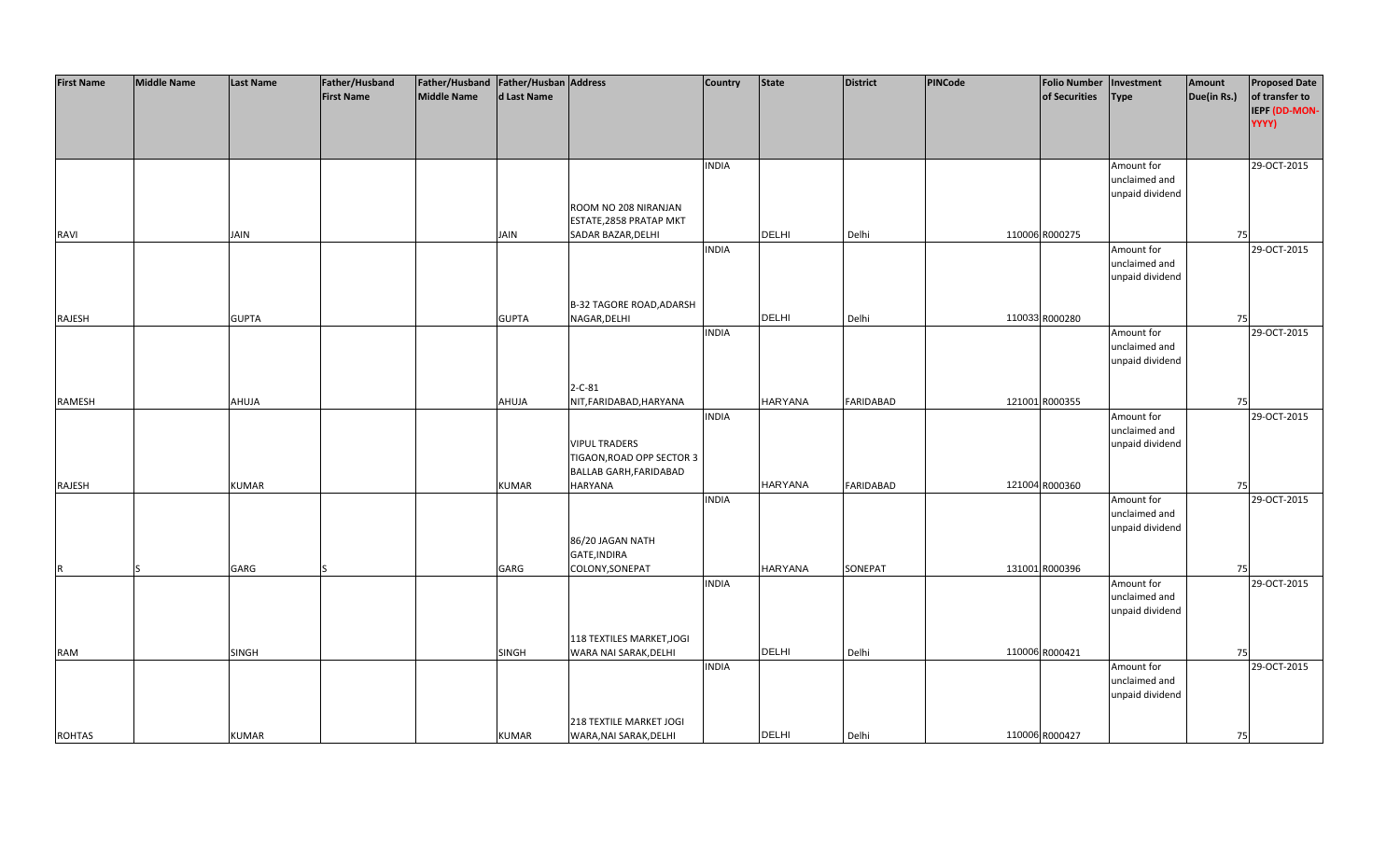| <b>First Name</b> | <b>Middle Name</b> | <b>Last Name</b> | Father/Husband    | Father/Husband Father/Husban Address |               |                             | <b>Country</b> | <b>State</b>   | <b>District</b> | PINCode | <b>Folio Number</b> | Investment      | Amount      | <b>Proposed Date</b> |
|-------------------|--------------------|------------------|-------------------|--------------------------------------|---------------|-----------------------------|----------------|----------------|-----------------|---------|---------------------|-----------------|-------------|----------------------|
|                   |                    |                  | <b>First Name</b> | <b>Middle Name</b>                   | d Last Name   |                             |                |                |                 |         | of Securities       | Type            | Due(in Rs.) | of transfer to       |
|                   |                    |                  |                   |                                      |               |                             |                |                |                 |         |                     |                 |             | IEPF (DD-MON-        |
|                   |                    |                  |                   |                                      |               |                             |                |                |                 |         |                     |                 |             | YYYY)                |
|                   |                    |                  |                   |                                      |               |                             |                |                |                 |         |                     |                 |             |                      |
|                   |                    |                  |                   |                                      |               |                             |                |                |                 |         |                     |                 |             |                      |
|                   |                    |                  |                   |                                      |               |                             | <b>INDIA</b>   |                |                 |         |                     | Amount for      |             | 29-OCT-2015          |
|                   |                    |                  |                   |                                      |               |                             |                |                |                 |         |                     | unclaimed and   |             |                      |
|                   |                    |                  |                   |                                      |               |                             |                |                |                 |         |                     | unpaid dividend |             |                      |
|                   |                    |                  |                   |                                      |               |                             |                |                |                 |         |                     |                 |             |                      |
|                   |                    |                  |                   |                                      |               | C/O SUPER MEDICAL HALL, F-8 |                |                |                 |         |                     |                 |             |                      |
| RAKESH            |                    | <b>KUMAR</b>     |                   |                                      | <b>KUMAR</b>  | MAHINDRA PARK, DELHI        |                | <b>DELHI</b>   | Delhi           |         | 110033 R000023      |                 | 75          |                      |
|                   |                    |                  |                   |                                      |               |                             | <b>INDIA</b>   |                |                 |         |                     | Amount for      |             | 29-OCT-2015          |
|                   |                    |                  |                   |                                      |               |                             |                |                |                 |         |                     | unclaimed and   |             |                      |
|                   |                    |                  |                   |                                      |               |                             |                |                |                 |         |                     | unpaid dividend |             |                      |
|                   |                    |                  |                   |                                      |               |                             |                |                |                 |         |                     |                 |             |                      |
|                   |                    |                  |                   |                                      |               | 4225A JOGI WARA, NAI        |                |                |                 |         |                     |                 |             |                      |
| RAMESH            |                    | CHAND            |                   |                                      | CHAND         | SARAK, DELHI                |                | <b>DELHI</b>   | Delhi           |         | 110006 R000431      |                 | 75          |                      |
|                   |                    |                  |                   |                                      |               |                             | <b>INDIA</b>   |                |                 |         |                     | Amount for      |             | 29-OCT-2015          |
|                   |                    |                  |                   |                                      |               |                             |                |                |                 |         |                     | unclaimed and   |             |                      |
|                   |                    |                  |                   |                                      |               |                             |                |                |                 |         |                     | unpaid dividend |             |                      |
|                   |                    |                  |                   |                                      |               |                             |                |                |                 |         |                     |                 |             |                      |
|                   |                    |                  |                   |                                      |               | RADHA NIVAS, Z-252, BRIDGE  |                |                |                 |         |                     |                 |             |                      |
| <b>RITA</b>       | <b>GULABCHAND</b>  | SHAH             | <b>GULABCHAND</b> |                                      | SHAH          | OPERA HOUSE, AHMEDABAD      |                | <b>GUJARAT</b> | AHMEDABAD       |         | 380001 R000450      |                 | 75          |                      |
|                   |                    |                  |                   |                                      |               |                             | <b>INDIA</b>   |                |                 |         |                     | Amount for      |             | 29-OCT-2015          |
|                   |                    |                  |                   |                                      |               |                             |                |                |                 |         |                     | unclaimed and   |             |                      |
|                   |                    |                  |                   |                                      |               |                             |                |                |                 |         |                     | unpaid dividend |             |                      |
|                   |                    |                  |                   |                                      |               |                             |                |                |                 |         |                     |                 |             |                      |
|                   |                    |                  |                   |                                      |               | 115 TEXTILE MARKET, JOGI    |                |                |                 |         |                     |                 |             |                      |
| RAJESH            | <b>KUMAR</b>       | <b>TANEJA</b>    | <b>KUMAR</b>      |                                      | <b>TANEJA</b> | WARA NAI SARAK, DELHI       |                | <b>DELHI</b>   | Delhi           |         | 110006 R000484      |                 | 75          |                      |
|                   |                    |                  |                   |                                      |               |                             | <b>INDIA</b>   |                |                 |         |                     | Amount for      |             | 29-OCT-2015          |
|                   |                    |                  |                   |                                      |               |                             |                |                |                 |         |                     | unclaimed and   |             |                      |
|                   |                    |                  |                   |                                      |               |                             |                |                |                 |         |                     | unpaid dividend |             |                      |
|                   |                    |                  |                   |                                      |               |                             |                |                |                 |         |                     |                 |             |                      |
|                   |                    |                  |                   |                                      |               | 115 TEXTILE MARKET, JOGI    |                |                |                 |         |                     |                 |             |                      |
| RAJESH            | <b>DEVI</b>        | AGGARWAL         | <b>DEVI</b>       |                                      | AGGARWAL      | WARA NAI SARAK, DELHI       |                | <b>DELHI</b>   | Delhi           |         | 110006 R000493      |                 | 75          |                      |
|                   |                    |                  |                   |                                      |               |                             | <b>INDIA</b>   |                |                 |         |                     | Amount for      |             | 29-OCT-2015          |
|                   |                    |                  |                   |                                      |               |                             |                |                |                 |         |                     | unclaimed and   |             |                      |
|                   |                    |                  |                   |                                      |               |                             |                |                |                 |         |                     | unpaid dividend |             |                      |
|                   |                    |                  |                   |                                      |               |                             |                |                |                 |         |                     |                 |             |                      |
|                   |                    |                  |                   |                                      |               | E-15/12A, KRISHNA           |                |                |                 |         |                     |                 |             |                      |
| <b>RAVI</b>       | <b>KUMAR</b>       | SONY             | <b>KUMAR</b>      |                                      | SONY          | NAGAR, DELHI                |                | <b>DELHI</b>   | Delhi           |         | 110051 R000498      |                 | 75          |                      |
|                   |                    |                  |                   |                                      |               |                             | <b>INDIA</b>   |                |                 |         |                     | Amount for      |             | 29-OCT-2015          |
|                   |                    |                  |                   |                                      |               |                             |                |                |                 |         |                     | unclaimed and   |             |                      |
|                   |                    |                  |                   |                                      |               |                             |                |                |                 |         |                     | unpaid dividend |             |                      |
|                   |                    |                  |                   |                                      |               |                             |                |                |                 |         |                     |                 |             |                      |
|                   |                    |                  |                   |                                      |               | 116 TEXTILL MARKET, JOGI    |                |                |                 |         |                     |                 |             |                      |
| RAJESH            |                    | <b>BHATIA</b>    |                   |                                      | <b>BHATIA</b> | WARA NAI SARAK, DELHI       |                | <b>DELHI</b>   | Delhi           |         | 110006 R000511      |                 | 75          |                      |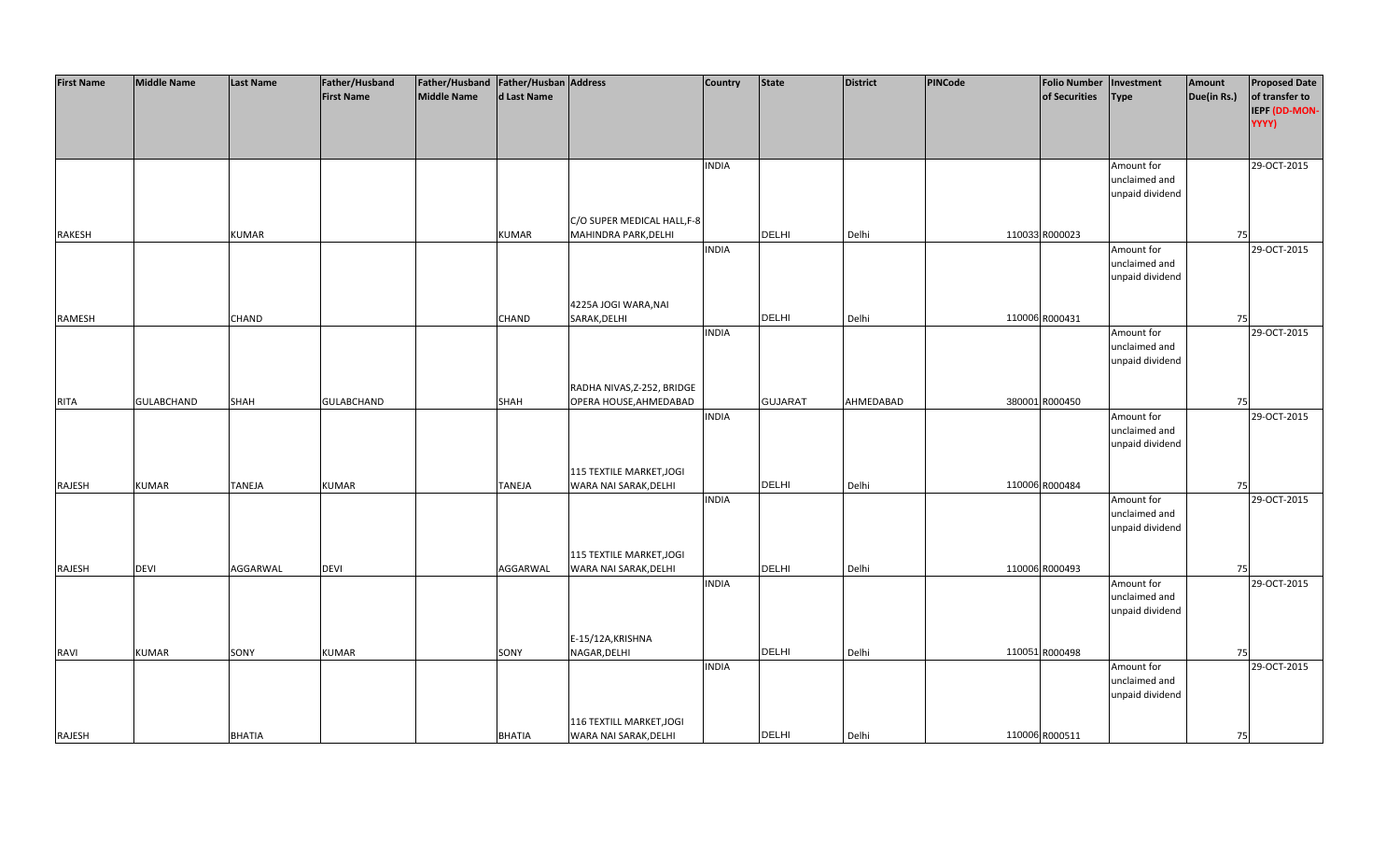| <b>First Name</b> | <b>Middle Name</b> | <b>Last Name</b> | Father/Husband    | Father/Husband   Father/Husban   Address |                |                            | <b>Country</b> | <b>State</b>   | <b>District</b> | <b>PINCode</b> | Folio Number   Investment |                 | Amount      | <b>Proposed Date</b> |
|-------------------|--------------------|------------------|-------------------|------------------------------------------|----------------|----------------------------|----------------|----------------|-----------------|----------------|---------------------------|-----------------|-------------|----------------------|
|                   |                    |                  | <b>First Name</b> | Middle Name                              | d Last Name    |                            |                |                |                 |                | of Securities             | <b>Type</b>     | Due(in Rs.) | of transfer to       |
|                   |                    |                  |                   |                                          |                |                            |                |                |                 |                |                           |                 |             | IEPF (DD-MON-        |
|                   |                    |                  |                   |                                          |                |                            |                |                |                 |                |                           |                 |             | YYYY)                |
|                   |                    |                  |                   |                                          |                |                            |                |                |                 |                |                           |                 |             |                      |
|                   |                    |                  |                   |                                          |                |                            | <b>INDIA</b>   |                |                 |                |                           | Amount for      |             | 29-OCT-2015          |
|                   |                    |                  |                   |                                          |                |                            |                |                |                 |                |                           | unclaimed and   |             |                      |
|                   |                    |                  |                   |                                          |                |                            |                |                |                 |                |                           | unpaid dividend |             |                      |
|                   |                    |                  |                   |                                          |                |                            |                |                |                 |                |                           |                 |             |                      |
|                   |                    |                  |                   |                                          |                | 218 TEXTILE MARKET, JOGI   |                |                |                 |                |                           |                 |             |                      |
| RAMESH            |                    | ANEJA            |                   |                                          | ANEJA          | WARA NAI SARAK, DELHI      |                | <b>DELHI</b>   | Delhi           |                | 110006 R000517            |                 | 75          |                      |
|                   |                    |                  |                   |                                          |                |                            | <b>INDIA</b>   |                |                 |                |                           | Amount for      |             | 29-OCT-2015          |
|                   |                    |                  |                   |                                          |                |                            |                |                |                 |                |                           | unclaimed and   |             |                      |
|                   |                    |                  |                   |                                          |                |                            |                |                |                 |                |                           | unpaid dividend |             |                      |
|                   |                    |                  |                   |                                          |                | 218 TEXTILE MARKET, JOGI   |                |                |                 |                |                           |                 |             |                      |
| RAJ               | <b>KUMAR</b>       | VIJ              | <b>KUMAR</b>      |                                          | VIJ            | WARA NAI SARAK, DELHI      |                | <b>DELHI</b>   | Delhi           |                | 110006 R000518            |                 | 75          |                      |
|                   |                    |                  |                   |                                          |                |                            | <b>INDIA</b>   |                |                 |                |                           | Amount for      |             | 29-OCT-2015          |
|                   |                    |                  |                   |                                          |                |                            |                |                |                 |                |                           | unclaimed and   |             |                      |
|                   |                    |                  |                   |                                          |                |                            |                |                |                 |                |                           | unpaid dividend |             |                      |
|                   |                    |                  |                   |                                          |                |                            |                |                |                 |                |                           |                 |             |                      |
|                   |                    |                  |                   |                                          |                | 17 ASHA PURAN SOCIETY, IOC |                |                |                 |                |                           |                 |             |                      |
| <b>RUPAL</b>      | <b>BABULAL</b>     | SHAH             | <b>BABULAL</b>    |                                          | SHAH           | ROAD D CABIN, AHMEDABAD    |                | <b>GUJARAT</b> | AHMEDABAD       |                | 380019 R000535            |                 | 75          |                      |
|                   |                    |                  |                   |                                          |                |                            | <b>INDIA</b>   |                |                 |                |                           | Amount for      |             | 29-OCT-2015          |
|                   |                    |                  |                   |                                          |                |                            |                |                |                 |                |                           | unclaimed and   |             |                      |
|                   |                    |                  |                   |                                          |                |                            |                |                |                 |                |                           | unpaid dividend |             |                      |
|                   |                    |                  |                   |                                          |                | A/2 ARCHITA FLATS, COMM    |                |                |                 |                |                           |                 |             |                      |
|                   |                    | AJMERA           |                   |                                          | AJMERA         | <b>SIX ROAD</b>            |                | <b>GUJARAT</b> | AHMEDABAD       |                | 380009 R000585            |                 | 75          |                      |
| RAJU              |                    |                  |                   |                                          |                | NAVRANGPURA, AHMEDABAD     | <b>INDIA</b>   |                |                 |                |                           | Amount for      |             | 29-OCT-2015          |
|                   |                    |                  |                   |                                          |                |                            |                |                |                 |                |                           | unclaimed and   |             |                      |
|                   |                    |                  |                   |                                          |                |                            |                |                |                 |                |                           | unpaid dividend |             |                      |
|                   |                    |                  |                   |                                          |                | 1778 BHAGWATI POLE         |                |                |                 |                |                           |                 |             |                      |
|                   |                    |                  |                   |                                          |                | LUNSAWADA, DARIYAPUR, AH   |                |                |                 |                |                           |                 |             |                      |
| <b>RANJAN</b>     |                    | <b>GOSALIA</b>   |                   |                                          | <b>GOSALIA</b> | MEDABAD                    |                | <b>GUJARAT</b> | AHMEDABAD       |                | 380001 R000586            |                 | 75          |                      |
|                   |                    |                  |                   |                                          |                |                            | <b>INDIA</b>   |                |                 |                |                           | Amount for      |             | 29-OCT-2015          |
|                   |                    |                  |                   |                                          |                |                            |                |                |                 |                |                           | unclaimed and   |             |                      |
|                   |                    |                  |                   |                                          |                |                            |                |                |                 |                |                           | unpaid dividend |             |                      |
|                   |                    |                  |                   |                                          |                | 1442 RANGREJ S POLE        |                |                |                 |                |                           |                 |             |                      |
|                   |                    | MALBARI          |                   |                                          | MALBARI        | PATWA SHER, THREE          |                | <b>GUJARAT</b> | AHMEDABAD       |                | 380001 R000599            |                 |             |                      |
| <b>REHANA</b>     |                    |                  |                   |                                          |                | GATES, AHMEDABAD           | <b>INDIA</b>   |                |                 |                |                           | Amount for      | 75          | 29-OCT-2015          |
|                   |                    |                  |                   |                                          |                |                            |                |                |                 |                |                           | unclaimed and   |             |                      |
|                   |                    |                  |                   |                                          |                |                            |                |                |                 |                |                           | unpaid dividend |             |                      |
|                   |                    |                  |                   |                                          |                | M/43/510 CHITRAKUT, SOLA   |                |                |                 |                |                           |                 |             |                      |
|                   |                    |                  |                   |                                          |                | ROAD                       |                |                |                 |                |                           |                 |             |                      |
| RAJENDRA          |                    | <b>MEHTA</b>     |                   |                                          | MEHTA          | NARANPURA, AHMEDABAD       |                | <b>GUJARAT</b> | AHMEDABAD       |                | 380013 R000600            |                 | 75          |                      |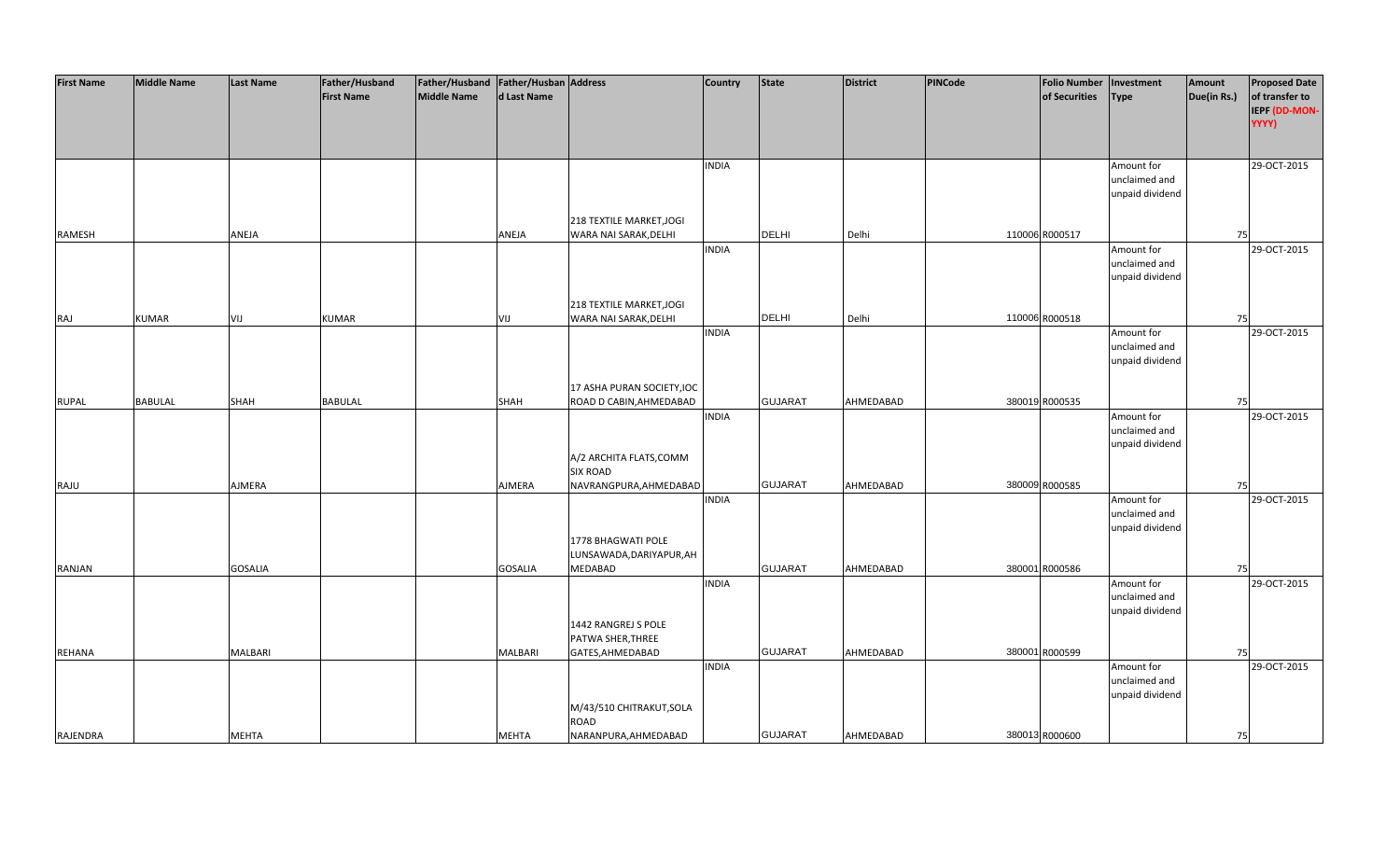| <b>First Name</b> | <b>Middle Name</b> | <b>Last Name</b> | Father/Husband    | Father/Husband   Father/Husban   Address |                |                                 | <b>Country</b> | <b>State</b>   | <b>District</b>  | <b>PINCode</b> | <b>Folio Number</b> | Investment                       | Amount      | <b>Proposed Date</b> |
|-------------------|--------------------|------------------|-------------------|------------------------------------------|----------------|---------------------------------|----------------|----------------|------------------|----------------|---------------------|----------------------------------|-------------|----------------------|
|                   |                    |                  | <b>First Name</b> | <b>Middle Name</b>                       | d Last Name    |                                 |                |                |                  |                | of Securities       | <b>Type</b>                      | Due(in Rs.) | of transfer to       |
|                   |                    |                  |                   |                                          |                |                                 |                |                |                  |                |                     |                                  |             | IEPF (DD-MON-        |
|                   |                    |                  |                   |                                          |                |                                 |                |                |                  |                |                     |                                  |             | YYYY)                |
|                   |                    |                  |                   |                                          |                |                                 |                |                |                  |                |                     |                                  |             |                      |
|                   |                    |                  |                   |                                          |                |                                 | <b>INDIA</b>   |                |                  |                |                     | Amount for                       |             | 29-OCT-2015          |
|                   |                    |                  |                   |                                          |                |                                 |                |                |                  |                |                     | unclaimed and                    |             |                      |
|                   |                    |                  |                   |                                          |                |                                 |                |                |                  |                |                     | unpaid dividend                  |             |                      |
|                   |                    |                  |                   |                                          |                | W F 53 BAZAR                    |                |                |                  |                |                     |                                  |             |                      |
|                   |                    |                  |                   |                                          |                | BANSAN, WALLA BASTI             |                |                |                  |                |                     |                                  |             |                      |
| RAJ               | <b>KUMAR</b>       | <b>GUPTA</b>     | <b>KUMAR</b>      |                                          | <b>GUPTA</b>   | ADDA, JALANDHAR                 |                | <b>PUNJAB</b>  | <b>JALLANDAR</b> |                | 144001 R000612      |                                  | 75          |                      |
|                   |                    |                  |                   |                                          |                |                                 | <b>INDIA</b>   |                |                  |                |                     | Amount for                       |             | 29-OCT-2015          |
|                   |                    |                  |                   |                                          |                |                                 |                |                |                  |                |                     | unclaimed and                    |             |                      |
|                   |                    |                  |                   |                                          |                |                                 |                |                |                  |                |                     | unpaid dividend                  |             |                      |
|                   |                    |                  |                   |                                          |                | 103 BABULNIVAS GALI             |                |                |                  |                |                     |                                  |             |                      |
|                   |                    | LAKHANI          |                   |                                          | LAKHANI        | NANPURA, TIMALIAWAD, SUR<br>AT  |                | <b>GUJARAT</b> | <b>SURAT</b>     |                | 395001 R000627      |                                  |             |                      |
| <b>RUPAL</b>      |                    |                  |                   |                                          |                |                                 | <b>INDIA</b>   |                |                  |                |                     | Amount for                       | 75          | 29-OCT-2015          |
|                   |                    |                  |                   |                                          |                |                                 |                |                |                  |                |                     | unclaimed and                    |             |                      |
|                   |                    |                  |                   |                                          |                |                                 |                |                |                  |                |                     | unpaid dividend                  |             |                      |
|                   |                    |                  |                   |                                          |                |                                 |                |                |                  |                |                     |                                  |             |                      |
|                   |                    |                  |                   |                                          |                | 4225 JOGI WARA, NAI             |                |                |                  |                |                     |                                  |             |                      |
| RAJ               |                    | <b>KUMAR</b>     |                   |                                          | <b>KUMAR</b>   | SARAK, DELHI                    |                | <b>DELHI</b>   | Delhi            |                | 110006 R000715      |                                  | 75          |                      |
|                   |                    |                  |                   |                                          |                |                                 | <b>INDIA</b>   |                |                  |                |                     | Amount for                       |             | 29-OCT-2015          |
|                   |                    |                  |                   |                                          |                |                                 |                |                |                  |                |                     | unclaimed and                    |             |                      |
|                   |                    |                  |                   |                                          |                |                                 |                |                |                  |                |                     | unpaid dividend                  |             |                      |
|                   |                    |                  |                   |                                          |                |                                 |                |                |                  |                |                     |                                  |             |                      |
|                   |                    |                  |                   |                                          |                |                                 |                |                |                  |                |                     |                                  |             |                      |
|                   |                    |                  |                   |                                          |                | NEELMANI CHAMBERS               |                |                |                  |                |                     |                                  |             |                      |
|                   |                    |                  |                   |                                          |                | GROUND FLOOR, OPP               |                |                |                  |                |                     |                                  |             |                      |
|                   |                    |                  |                   |                                          |                | <b>EMBASSY MARKET ASHRAM</b>    |                | <b>GUJARAT</b> |                  |                |                     |                                  |             |                      |
| <b>RITABEN</b>    |                    | SHAH             |                   |                                          | <b>SHAH</b>    | ROAD, AHMEDABAD                 | <b>INDIA</b>   |                | AHMEDABAD        |                | 380009 R000733      | Amount for                       | 75          | 29-OCT-2015          |
|                   |                    |                  |                   |                                          |                |                                 |                |                |                  |                |                     | unclaimed and                    |             |                      |
|                   |                    |                  |                   |                                          |                |                                 |                |                |                  |                |                     | unpaid dividend                  |             |                      |
|                   |                    |                  |                   |                                          |                |                                 |                |                |                  |                |                     |                                  |             |                      |
|                   |                    |                  |                   |                                          |                | DADIJI SWEETS, BORING           |                |                |                  |                |                     |                                  |             |                      |
| RAGHU             | <b>NATH</b>        | <b>KANODIA</b>   | <b>NATH</b>       |                                          | <b>KANODIA</b> | ROAD, PATNA                     |                | <b>BIHAR</b>   | PATNA            |                | 800001 R000768      |                                  | 75          |                      |
|                   |                    |                  |                   |                                          |                |                                 | <b>INDIA</b>   |                |                  |                |                     | Amount for                       |             | 29-OCT-2015          |
|                   |                    |                  |                   |                                          |                |                                 |                |                |                  |                |                     | unclaimed and                    |             |                      |
|                   |                    |                  |                   |                                          |                |                                 |                |                |                  |                |                     | unpaid dividend                  |             |                      |
|                   |                    |                  |                   |                                          |                | C-190/51, NEAR D.I.G.           |                |                |                  |                |                     |                                  |             |                      |
|                   |                    |                  |                   |                                          |                | BANGLWO, BILANDPUR, KASIA       |                | <b>UTTAR</b>   |                  |                |                     |                                  |             |                      |
| <b>RAM</b>        | PRASAD             | <b>GUPTA</b>     | PRASAD            |                                          | <b>GUPTA</b>   | ROAD,, GORAKHPUR                |                | PRADESH        | <b>GORAKHPUR</b> |                | 273001 R000785      |                                  | 75          |                      |
|                   |                    |                  |                   |                                          |                |                                 | <b>INDIA</b>   |                |                  |                |                     | Amount for                       |             | 29-OCT-2015          |
|                   |                    |                  |                   |                                          |                |                                 |                |                |                  |                |                     | unclaimed and<br>unpaid dividend |             |                      |
|                   |                    |                  |                   |                                          |                |                                 |                |                |                  |                |                     |                                  |             |                      |
|                   |                    |                  |                   |                                          |                | <b>B-32 TAGORE ROAD, ADARSH</b> |                |                |                  |                |                     |                                  |             |                      |
| RAJESH            |                    | <b>GUPTA</b>     |                   |                                          | <b>GUPTA</b>   | NAGAR, DELHI                    |                | <b>DELHI</b>   | Delhi            |                | 110033 R000280      |                                  | 75          |                      |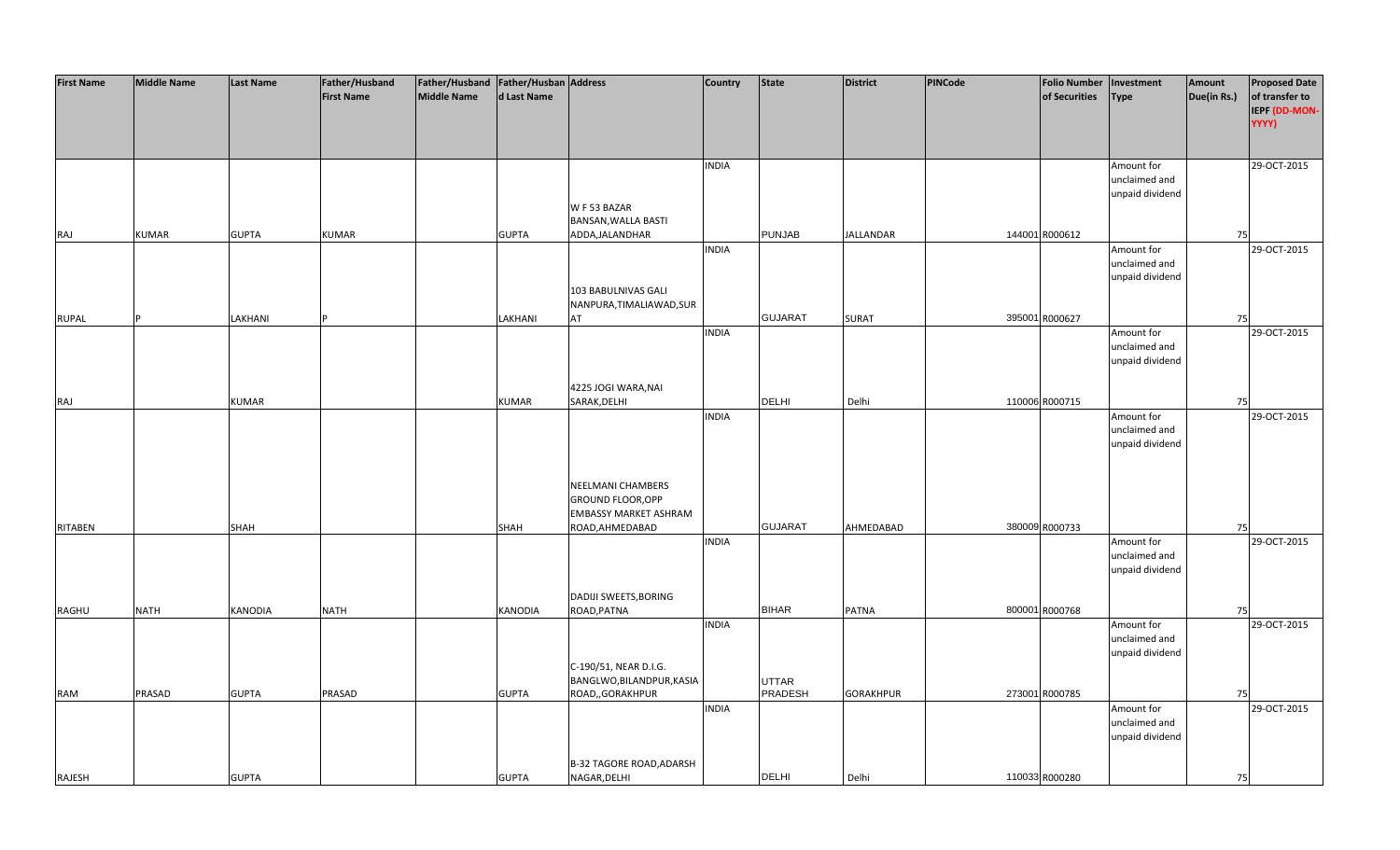| <b>First Name</b> | <b>Middle Name</b> | Last Name      | Father/Husband    | Father/Husband   Father/Husban   Address |                |                             | <b>Country</b> | <b>State</b>                   | District  | PINCode | <b>Folio Number</b> | Investment                  | Amount      | <b>Proposed Date</b> |
|-------------------|--------------------|----------------|-------------------|------------------------------------------|----------------|-----------------------------|----------------|--------------------------------|-----------|---------|---------------------|-----------------------------|-------------|----------------------|
|                   |                    |                | <b>First Name</b> | <b>Middle Name</b>                       | d Last Name    |                             |                |                                |           |         | of Securities       | <b>Type</b>                 | Due(in Rs.) | of transfer to       |
|                   |                    |                |                   |                                          |                |                             |                |                                |           |         |                     |                             |             | IEPF (DD-MON-        |
|                   |                    |                |                   |                                          |                |                             |                |                                |           |         |                     |                             |             | YYYY)                |
|                   |                    |                |                   |                                          |                |                             |                |                                |           |         |                     |                             |             |                      |
|                   |                    |                |                   |                                          |                |                             |                |                                |           |         |                     |                             |             |                      |
|                   |                    |                |                   |                                          |                |                             | <b>INDIA</b>   |                                |           |         |                     | Amount for                  |             | 29-OCT-2015          |
|                   |                    |                |                   |                                          |                |                             |                |                                |           |         |                     | unclaimed and               |             |                      |
|                   |                    |                |                   |                                          |                |                             |                |                                |           |         |                     | unpaid dividend             |             |                      |
|                   |                    |                |                   |                                          |                |                             |                |                                |           |         |                     |                             |             |                      |
|                   |                    |                |                   |                                          |                | RADHA NIWAS,, Z-506/2-B,    |                | <b>UTTAR</b><br><b>PRADESH</b> |           |         |                     |                             |             |                      |
| <b>RAHUL</b>      |                    | VOHRA          |                   |                                          | VOHRA          | KAVI NGAR,, GHAZIABAD       |                |                                | Delhi     |         | 201002 R000824      |                             | 750         |                      |
|                   |                    |                |                   |                                          |                |                             | <b>INDIA</b>   |                                |           |         |                     | Amount for                  |             | 29-OCT-2015          |
|                   |                    |                |                   |                                          |                |                             |                |                                |           |         |                     | unclaimed and               |             |                      |
|                   |                    |                |                   |                                          |                |                             |                |                                |           |         |                     | unpaid dividend             |             |                      |
|                   |                    |                |                   |                                          |                | RADHA NIWAS,, Z-506/2-B,    |                | <b>UTTAR</b>                   |           |         |                     |                             |             |                      |
| RAHUL             |                    | <b>VOHRA</b>   |                   |                                          | VOHRA          | KAVI NGAR,, GHAZIABAD       |                | PRADESH                        | Delhi     |         | 201002 R000824      |                             | 750         |                      |
|                   |                    |                |                   |                                          |                |                             | <b>INDIA</b>   |                                |           |         |                     | Amount for                  |             | 29-OCT-2015          |
|                   |                    |                |                   |                                          |                |                             |                |                                |           |         |                     | unclaimed and               |             |                      |
|                   |                    |                |                   |                                          |                |                             |                |                                |           |         |                     | unpaid dividend             |             |                      |
|                   |                    |                |                   |                                          |                | PLOT NO. 693/1, SECTOR      |                |                                |           |         |                     |                             |             |                      |
|                   |                    |                |                   |                                          |                | 23,, PANCHVATI              |                |                                |           |         |                     |                             |             |                      |
| SNEHA             | KANAIYALAL         | PATEL          | KANAIYALAL        |                                          | PATEL          | PARK, GANDHINAGAR           |                | <b>GUJARAT</b>                 | AHMEDABAD |         | 382023 S000033      |                             | 1875        |                      |
|                   |                    |                |                   |                                          |                |                             | <b>INDIA</b>   |                                |           |         |                     | Amount for                  |             | 29-OCT-2015          |
|                   |                    |                |                   |                                          |                |                             |                |                                |           |         |                     | unclaimed and               |             |                      |
|                   |                    |                |                   |                                          |                |                             |                |                                |           |         |                     | unpaid dividend             |             |                      |
|                   |                    |                |                   |                                          |                |                             |                |                                |           |         |                     |                             |             |                      |
|                   |                    |                |                   |                                          |                | C/O T C RATHI, PO NIMBI     |                |                                |           |         |                     |                             |             |                      |
| SHYAM             | <b>SUNDER</b>      | <b>JHANWAR</b> | <b>SUNDER</b>     |                                          | <b>JHANWAR</b> | JODHAN,, RAJASTHAN.         |                | Rajasthan                      | Jodhpur   |         | 341316 S000072      |                             | 75          |                      |
|                   |                    |                |                   |                                          |                |                             | <b>INDIA</b>   |                                |           |         |                     | Amount for                  |             | 29-OCT-2015          |
|                   |                    |                |                   |                                          |                |                             |                |                                |           |         |                     | unclaimed and               |             |                      |
|                   |                    |                |                   |                                          |                |                             |                |                                |           |         |                     | unpaid dividend             |             |                      |
|                   |                    |                |                   |                                          |                |                             |                |                                |           |         |                     |                             |             |                      |
|                   |                    |                |                   |                                          |                | DIA/57, JANAKPURI, NEW      |                |                                |           |         |                     |                             |             |                      |
| SHAM              | LAL                | SOOD           | LAL               |                                          | SOOD           | <b>DELHI</b>                |                | <b>DELHI</b>                   | Delhi     |         | 110058 S000074      |                             | 75          |                      |
|                   |                    |                |                   |                                          |                |                             | <b>INDIA</b>   |                                |           |         |                     | Amount for<br>unclaimed and |             | 29-OCT-2015          |
|                   |                    |                |                   |                                          |                |                             |                |                                |           |         |                     | unpaid dividend             |             |                      |
|                   |                    |                |                   |                                          |                |                             |                |                                |           |         |                     |                             |             |                      |
|                   |                    |                |                   |                                          |                | 111 SWASTIK KUNJ PLOT NO    |                |                                |           |         |                     |                             |             |                      |
| <b>SIRI</b>       |                    | CHAND          |                   |                                          | CHAND          | 29, SECTOR-13 ROHINI, DELHI |                | <b>DELHI</b>                   | Delhi     |         | 110085 S000093      |                             | 75          |                      |
|                   |                    |                |                   |                                          |                |                             | <b>INDIA</b>   |                                |           |         |                     | Amount for                  |             | 29-OCT-2015          |
|                   |                    |                |                   |                                          |                |                             |                |                                |           |         |                     | unclaimed and               |             |                      |
|                   |                    |                |                   |                                          |                |                             |                |                                |           |         |                     | unpaid dividend             |             |                      |
|                   |                    |                |                   |                                          |                |                             |                |                                |           |         |                     |                             |             |                      |
|                   |                    |                |                   |                                          |                | RU-275 NEAR POWER           |                |                                |           |         |                     |                             |             |                      |
| SAROJ             |                    | PAHUJA         |                   |                                          | PAHUJA         | HOUSE, PITAM PURA, DELHI    |                | <b>DELHI</b>                   | Delhi     |         | 110034 S000116      |                             | 75          |                      |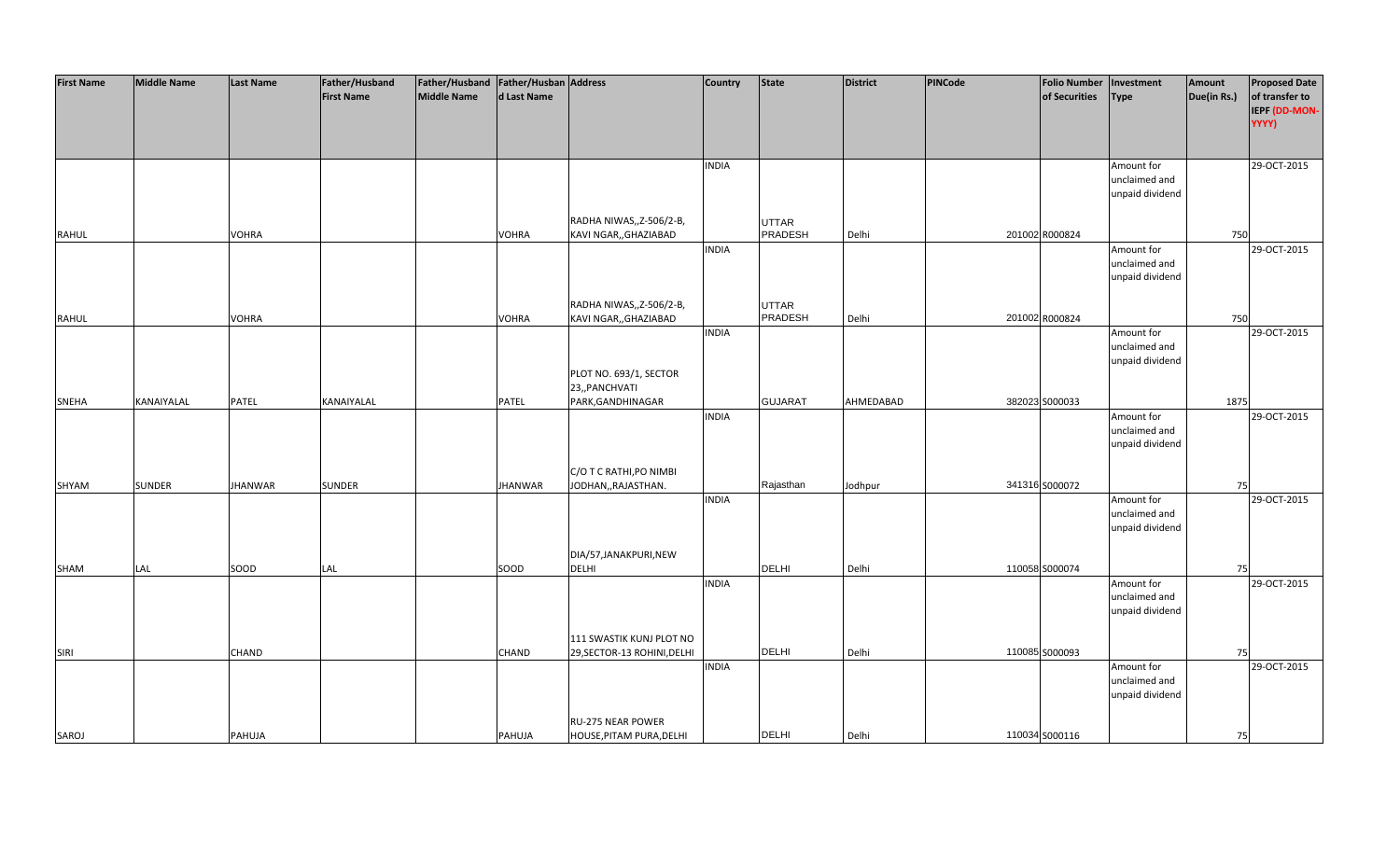| <b>First Name</b> | <b>Middle Name</b> | <b>Last Name</b> | Father/Husband    | Father/Husband   Father/Husban   Address |              |                                            | <b>Country</b> | <b>State</b>       | <b>District</b> | <b>PINCode</b> | Folio Number   Investment |                 | Amount      | <b>Proposed Date</b> |
|-------------------|--------------------|------------------|-------------------|------------------------------------------|--------------|--------------------------------------------|----------------|--------------------|-----------------|----------------|---------------------------|-----------------|-------------|----------------------|
|                   |                    |                  | <b>First Name</b> | Middle Name                              | d Last Name  |                                            |                |                    |                 |                | of Securities             | <b>Type</b>     | Due(in Rs.) | of transfer to       |
|                   |                    |                  |                   |                                          |              |                                            |                |                    |                 |                |                           |                 |             | IEPF (DD-MON-        |
|                   |                    |                  |                   |                                          |              |                                            |                |                    |                 |                |                           |                 |             | YYYY)                |
|                   |                    |                  |                   |                                          |              |                                            |                |                    |                 |                |                           |                 |             |                      |
|                   |                    |                  |                   |                                          |              |                                            | <b>INDIA</b>   |                    |                 |                |                           | Amount for      |             | 29-OCT-2015          |
|                   |                    |                  |                   |                                          |              |                                            |                |                    |                 |                |                           | unclaimed and   |             |                      |
|                   |                    |                  |                   |                                          |              |                                            |                |                    |                 |                |                           | unpaid dividend |             |                      |
|                   |                    |                  |                   |                                          |              |                                            |                |                    |                 |                |                           |                 |             |                      |
|                   |                    |                  |                   |                                          |              | 1ST FLOOR, B-14,, PRASHANT                 |                |                    |                 |                |                           |                 |             |                      |
| SASHI             |                    | <b>BALA</b>      |                   |                                          | BALA         | VIHAR, ROHINI,, DELHI                      |                | <b>DELHI</b>       | Delhi           |                | 110085 S000118            |                 | 75          |                      |
|                   |                    |                  |                   |                                          |              |                                            | <b>INDIA</b>   |                    |                 |                |                           | Amount for      |             | 29-OCT-2015          |
|                   |                    |                  |                   |                                          |              |                                            |                |                    |                 |                |                           | unclaimed and   |             |                      |
|                   |                    |                  |                   |                                          |              |                                            |                |                    |                 |                |                           | unpaid dividend |             |                      |
|                   |                    |                  |                   |                                          |              | MODERN VANASPATI & GEN                     |                |                    |                 |                |                           |                 |             |                      |
|                   |                    |                  |                   |                                          |              | STORE, OLD SUBZI                           |                |                    |                 |                |                           |                 |             |                      |
| SEEMA             | SEEMA              |                  | SEEMA             |                                          |              | MANDI, JAGADHARI, HARYANA                  |                | <b>HARYANA</b>     | YAMUNANAGAR     |                | 135003 S000139            |                 | 75          |                      |
|                   |                    |                  |                   |                                          |              |                                            | <b>INDIA</b>   |                    |                 |                |                           | Amount for      |             | 29-OCT-2015          |
|                   |                    |                  |                   |                                          |              |                                            |                |                    |                 |                |                           | unclaimed and   |             |                      |
|                   |                    |                  |                   |                                          |              |                                            |                |                    |                 |                |                           | unpaid dividend |             |                      |
|                   |                    |                  |                   |                                          |              | 502 PARVATI APARTMENT, JB<br>NAGAR ANDHERI |                |                    |                 |                |                           |                 |             |                      |
| <b>SUCHITRA</b>   |                    | <b>SINGH</b>     |                   |                                          | <b>SINGH</b> | EAST, BOMBAY                               |                | MAHARASHTRA        | Mumbai          |                | 400059 S000171            |                 | 75          |                      |
|                   |                    |                  |                   |                                          |              |                                            | <b>INDIA</b>   |                    |                 |                |                           | Amount for      |             | 29-OCT-2015          |
|                   |                    |                  |                   |                                          |              |                                            |                |                    |                 |                |                           | unclaimed and   |             |                      |
|                   |                    |                  |                   |                                          |              |                                            |                |                    |                 |                |                           | unpaid dividend |             |                      |
|                   |                    |                  |                   |                                          |              | 278/12 JAWAHAR                             |                |                    |                 |                |                           |                 |             |                      |
|                   |                    |                  |                   |                                          |              | NAGAR, GOREGAON                            |                |                    |                 |                |                           |                 |             |                      |
| SONAL             |                    | VORA             |                   |                                          | VORA         | WEST, BOMBAY                               |                | MAHARASHTRA        | Mumbai          |                | 400062 S000181            |                 | 75          |                      |
|                   |                    |                  |                   |                                          |              |                                            | <b>INDIA</b>   |                    |                 |                |                           | Amount for      |             | 29-OCT-2015          |
|                   |                    |                  |                   |                                          |              |                                            |                |                    |                 |                |                           | unclaimed and   |             |                      |
|                   |                    |                  |                   |                                          |              |                                            |                |                    |                 |                |                           | unpaid dividend |             |                      |
|                   |                    |                  |                   |                                          |              |                                            |                |                    |                 |                |                           |                 |             |                      |
|                   |                    |                  |                   |                                          |              | D 4 MADHAVJI BLDG, 260 S V                 |                |                    |                 |                |                           |                 |             |                      |
| SHAH              | RAJENDRA           |                  | RAJENDRA          |                                          |              | P ROAD, BOMBAY                             |                | MAHARASHTRA        | Mumbai          |                | 400004 S000182            |                 | 75          |                      |
|                   |                    |                  |                   |                                          |              |                                            | <b>INDIA</b>   |                    |                 |                |                           | Amount for      |             | 29-OCT-2015          |
|                   |                    |                  |                   |                                          |              |                                            |                |                    |                 |                |                           | unclaimed and   |             |                      |
|                   |                    |                  |                   |                                          |              | SANGAM BLDG-12 FLAT<br>74, NEW LINK ROAD   |                |                    |                 |                |                           | unpaid dividend |             |                      |
|                   |                    |                  |                   |                                          |              | <b>OSHIWARA</b>                            |                |                    |                 |                |                           |                 |             |                      |
| <b>SHEKHAR</b>    |                    | <b>DIGHE</b>     |                   |                                          | <b>DIGHE</b> | JOGESHW, BOMBAY                            |                | MAHARASHTRA Mumbai |                 |                | 400102 S000191            |                 | 75          |                      |
|                   |                    |                  |                   |                                          |              |                                            | <b>INDIA</b>   |                    |                 |                |                           | Amount for      |             | 29-OCT-2015          |
|                   |                    |                  |                   |                                          |              |                                            |                |                    |                 |                |                           | unclaimed and   |             |                      |
|                   |                    |                  |                   |                                          |              |                                            |                |                    |                 |                |                           | unpaid dividend |             |                      |
|                   |                    |                  |                   |                                          |              |                                            |                |                    |                 |                |                           |                 |             |                      |
|                   |                    |                  |                   |                                          |              | 31 MARUTI ARCADE, JN ROAD                  |                |                    |                 |                |                           |                 |             |                      |
| SUNDERBEN         | V                  | <b>GALA</b>      |                   |                                          | <b>GALA</b>  | MULUND WEST, BOMBAY                        |                | MAHARASHTRA Mumbai |                 |                | 400080 S000194            |                 | 75          |                      |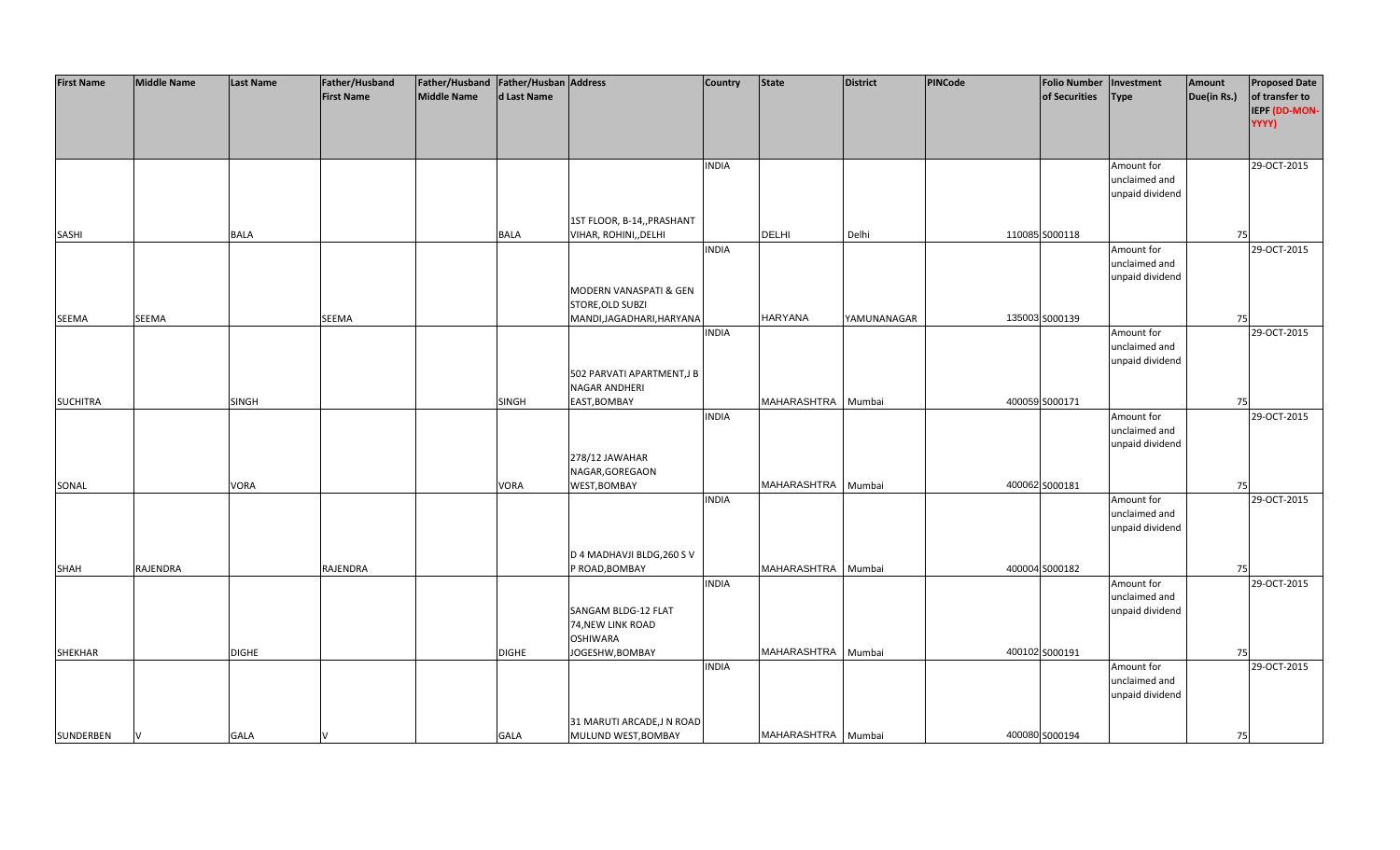| <b>First Name</b> | <b>Middle Name</b> | <b>Last Name</b> | Father/Husband    | Father/Husband   Father/Husban   Address |                |                                        | <b>Country</b> | <b>State</b>   | <b>District</b> | <b>PINCode</b> | Folio Number   Investment |                                  | Amount      | <b>Proposed Date</b>          |
|-------------------|--------------------|------------------|-------------------|------------------------------------------|----------------|----------------------------------------|----------------|----------------|-----------------|----------------|---------------------------|----------------------------------|-------------|-------------------------------|
|                   |                    |                  | <b>First Name</b> | <b>Middle Name</b>                       | d Last Name    |                                        |                |                |                 |                | of Securities             | <b>Type</b>                      | Due(in Rs.) | of transfer to                |
|                   |                    |                  |                   |                                          |                |                                        |                |                |                 |                |                           |                                  |             | <b>IEPF (DD-MON-</b><br>YYYY) |
|                   |                    |                  |                   |                                          |                |                                        |                |                |                 |                |                           |                                  |             |                               |
|                   |                    |                  |                   |                                          |                |                                        |                |                |                 |                |                           |                                  |             |                               |
|                   |                    |                  |                   |                                          |                |                                        | <b>INDIA</b>   |                |                 |                |                           | Amount for                       |             | 29-OCT-2015                   |
|                   |                    |                  |                   |                                          |                |                                        |                |                |                 |                |                           | unclaimed and                    |             |                               |
|                   |                    |                  |                   |                                          |                |                                        |                |                |                 |                |                           | unpaid dividend                  |             |                               |
|                   |                    |                  |                   |                                          |                |                                        |                |                |                 |                |                           |                                  |             |                               |
|                   |                    |                  |                   |                                          |                | NEELMANI CHAMBERS,                     |                |                |                 |                |                           |                                  |             |                               |
|                   |                    |                  |                   |                                          |                | GROUND FLOO, OPP.                      |                |                |                 |                |                           |                                  |             |                               |
|                   |                    |                  |                   |                                          |                | EMBASSY MARKET, ASHRAM                 |                |                |                 |                |                           |                                  |             |                               |
| SHARVARI          |                    | <b>SHAH</b>      |                   |                                          | <b>SHAH</b>    | RO, AHMEDABAD                          |                | <b>GUJARAT</b> | AHMEDABAD       |                | 380009 S000228            |                                  | <b>75</b>   |                               |
|                   |                    |                  |                   |                                          |                |                                        | <b>INDIA</b>   |                |                 |                |                           | Amount for<br>unclaimed and      |             | 29-OCT-2015                   |
|                   |                    |                  |                   |                                          |                |                                        |                |                |                 |                |                           | unpaid dividend                  |             |                               |
|                   |                    |                  |                   |                                          |                |                                        |                |                |                 |                |                           |                                  |             |                               |
|                   |                    |                  |                   |                                          |                | C/O S.D. SHARMA, E-14,                 |                |                |                 |                |                           |                                  |             |                               |
|                   |                    |                  |                   |                                          |                | RAMPATH, SHYAM NAGAR                   |                |                |                 |                |                           |                                  |             |                               |
| SHRADDHA          |                    | SHARMA           |                   |                                          | SHARMA         | EXT., NEW SANGANRI, JAIPUR,            |                | Rajasthan      | Jaipur          |                | 302019 S000256            |                                  | <b>75</b>   |                               |
|                   |                    |                  |                   |                                          |                |                                        | <b>INDIA</b>   |                |                 |                |                           | Amount for                       |             | 29-OCT-2015                   |
|                   |                    |                  |                   |                                          |                |                                        |                |                |                 |                |                           | unclaimed and<br>unpaid dividend |             |                               |
|                   |                    |                  |                   |                                          |                |                                        |                |                |                 |                |                           |                                  |             |                               |
|                   |                    |                  |                   |                                          |                | TMQ NO 39 AIR                          |                |                |                 |                |                           |                                  |             |                               |
| <b>SURESH</b>     | <b>KUMAR</b>       | SUKHWAL          | KUMAR             |                                          | <b>SUKHWAL</b> | FORCE, MAKARPURA, BARODA               |                | <b>GUJARAT</b> | VADODARA        |                | 390014 S000291            |                                  | 75          |                               |
|                   |                    |                  |                   |                                          |                |                                        | <b>INDIA</b>   |                |                 |                |                           | Amount for                       |             | 29-OCT-2015                   |
|                   |                    |                  |                   |                                          |                |                                        |                |                |                 |                |                           | unclaimed and                    |             |                               |
|                   |                    |                  |                   |                                          |                | 22 TILAK NAGAR SOC, OPP                |                |                |                 |                |                           | unpaid dividend                  |             |                               |
|                   |                    |                  |                   |                                          |                | <b>GUJARAT HOUSING BOARD</b>           |                |                |                 |                |                           |                                  |             |                               |
| SARASWATI         |                    | <b>MEHTA</b>     |                   |                                          | <b>MEHTA</b>   | AJWA, BARODA                           |                | <b>GUJARAT</b> | VADODARA        |                | 390019 S000294            |                                  | 75          |                               |
|                   |                    |                  |                   |                                          |                |                                        | <b>INDIA</b>   |                |                 |                |                           | Amount for                       |             | 29-OCT-2015                   |
|                   |                    |                  |                   |                                          |                |                                        |                |                |                 |                |                           | unclaimed and                    |             |                               |
|                   |                    |                  |                   |                                          |                |                                        |                |                |                 |                |                           | unpaid dividend                  |             |                               |
|                   |                    |                  |                   |                                          |                | NARAIN DASS & SONS, KEM                |                |                |                 |                |                           |                                  |             |                               |
| SHIV              | <b>RATAN</b>       | <b>JOSHI</b>     | RATAN             |                                          | <b>JOSHI</b>   | ROAD BIKANER, BIKANER RAJ              |                | Rajasthan      | Bikaner         |                | 334001 S000353            |                                  | 75          |                               |
|                   |                    |                  |                   |                                          |                |                                        | <b>INDIA</b>   |                |                 |                |                           | Amount for                       |             | 29-OCT-2015                   |
|                   |                    |                  |                   |                                          |                |                                        |                |                |                 |                |                           | unclaimed and                    |             |                               |
|                   |                    |                  |                   |                                          |                |                                        |                |                |                 |                |                           | unpaid dividend                  |             |                               |
|                   |                    |                  |                   |                                          |                | 202 ASHIRVAD                           |                |                |                 |                |                           |                                  |             |                               |
| SHANTILAL         |                    | SHAH             |                   |                                          | <b>SHAH</b>    | APT, LIMBACHA FALIA<br>KATARGAM, SURAT |                | <b>GUJARAT</b> | <b>SURAT</b>    |                | 395004 S000389            |                                  | 75          |                               |
|                   |                    |                  |                   |                                          |                |                                        | <b>INDIA</b>   |                |                 |                |                           | Amount for                       |             | 29-OCT-2015                   |
|                   |                    |                  |                   |                                          |                |                                        |                |                |                 |                |                           | unclaimed and                    |             |                               |
|                   |                    |                  |                   |                                          |                | 102 AKSHARDHAM                         |                |                |                 |                |                           | unpaid dividend                  |             |                               |
|                   |                    |                  |                   |                                          |                | APARTMENT, NIYAR                       |                |                |                 |                |                           |                                  |             |                               |
|                   |                    |                  |                   |                                          |                | CHILADRAN HOSPITAL                     |                |                |                 |                |                           |                                  |             |                               |
| <b>SUCHITA</b>    |                    | <b>DOSHI</b>     |                   |                                          | <b>DOSHI</b>   | MATUR, SURAT                           |                | <b>GUJARAT</b> | <b>SURAT</b>    |                | 395002 S000390            |                                  | 75          |                               |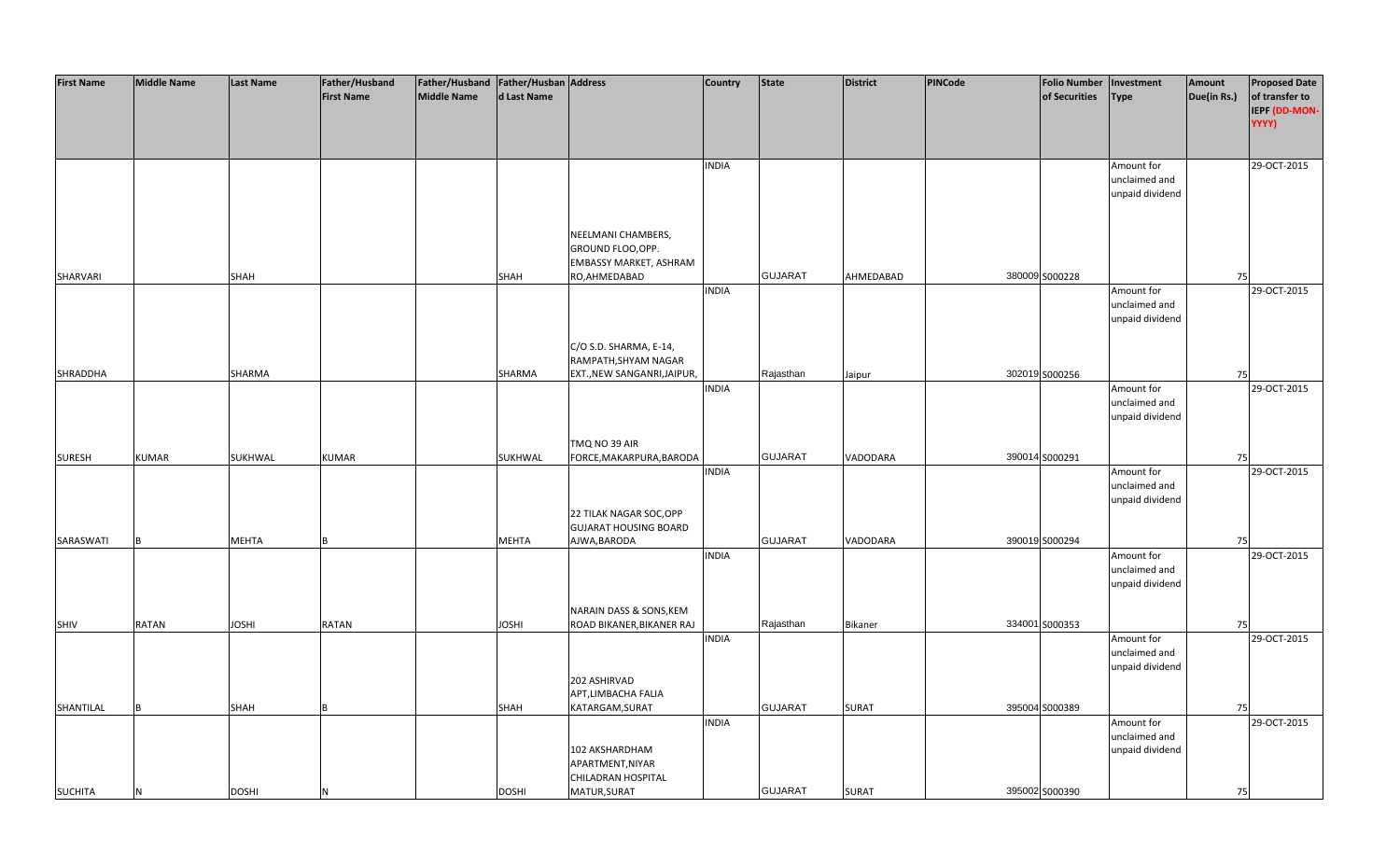| <b>First Name</b> | <b>Middle Name</b> | <b>Last Name</b> | Father/Husband    | Father/Husband   Father/Husban   Address |                 |                              | <b>Country</b> | <b>State</b>   | <b>District</b>  | PINCode | <b>Folio Number</b> | Investment                  | Amount      | <b>Proposed Date</b> |
|-------------------|--------------------|------------------|-------------------|------------------------------------------|-----------------|------------------------------|----------------|----------------|------------------|---------|---------------------|-----------------------------|-------------|----------------------|
|                   |                    |                  | <b>First Name</b> | <b>Middle Name</b>                       | d Last Name     |                              |                |                |                  |         | of Securities       | <b>Type</b>                 | Due(in Rs.) | of transfer to       |
|                   |                    |                  |                   |                                          |                 |                              |                |                |                  |         |                     |                             |             | IEPF (DD-MON-        |
|                   |                    |                  |                   |                                          |                 |                              |                |                |                  |         |                     |                             |             | YYYY)                |
|                   |                    |                  |                   |                                          |                 |                              |                |                |                  |         |                     |                             |             |                      |
|                   |                    |                  |                   |                                          |                 |                              |                |                |                  |         |                     |                             |             |                      |
|                   |                    |                  |                   |                                          |                 |                              | <b>INDIA</b>   |                |                  |         |                     | Amount for                  |             | 29-OCT-2015          |
|                   |                    |                  |                   |                                          |                 |                              |                |                |                  |         |                     | unclaimed and               |             |                      |
|                   |                    |                  |                   |                                          |                 |                              |                |                |                  |         |                     | unpaid dividend             |             |                      |
|                   |                    |                  |                   |                                          |                 |                              |                |                |                  |         |                     |                             |             |                      |
|                   |                    |                  |                   |                                          |                 | 9/732 WADIFALIA, GHANDRAK    |                |                |                  |         |                     |                             |             |                      |
| SIVANI            | <b>RAKESH</b>      | <b>JARIWALA</b>  | RAKESH            |                                          | <b>JARIWALA</b> | FALIA, SURAT                 |                | <b>GUJARAT</b> | <b>SURAT</b>     |         | 395003 S000396      |                             | 75          |                      |
|                   |                    |                  |                   |                                          |                 |                              | <b>INDIA</b>   |                |                  |         |                     | Amount for                  |             | 29-OCT-2015          |
|                   |                    |                  |                   |                                          |                 |                              |                |                |                  |         |                     | unclaimed and               |             |                      |
|                   |                    |                  |                   |                                          |                 |                              |                |                |                  |         |                     | unpaid dividend             |             |                      |
|                   |                    |                  |                   |                                          |                 | <b>OPP RUPAL</b>             |                |                |                  |         |                     |                             |             |                      |
|                   |                    |                  |                   |                                          |                 | EMPORIUM, KAPAD BAZAR        |                |                |                  |         |                     |                             |             |                      |
| SHAH              | VINAYCHAND         | <b>BHAI</b>      | VINAYCHAND        |                                          | <b>BHAI</b>     | NANBHA SHERI, BHAVNAGAR      |                | <b>GUJARAT</b> | <b>BHAVNAGAR</b> |         | 364001 S000407      |                             | 75          |                      |
|                   |                    |                  |                   |                                          |                 |                              | <b>INDIA</b>   |                |                  |         |                     | Amount for                  |             | 29-OCT-2015          |
|                   |                    |                  |                   |                                          |                 |                              |                |                |                  |         |                     | unclaimed and               |             |                      |
|                   |                    |                  |                   |                                          |                 |                              |                |                |                  |         |                     | unpaid dividend             |             |                      |
|                   |                    |                  |                   |                                          |                 | C-125 ONGC                   |                |                |                  |         |                     |                             |             |                      |
| SATYA             | NARAYAN            | <b>MATHUR</b>    | NARAYAN           |                                          | <b>MATHUR</b>   | NAGAR, MEHSANA,              |                | <b>GUJARAT</b> | <b>MEHSANA</b>   |         | 384002 S000446      |                             | 75          |                      |
|                   |                    |                  |                   |                                          |                 |                              | <b>INDIA</b>   |                |                  |         |                     | Amount for                  |             | 29-OCT-2015          |
|                   |                    |                  |                   |                                          |                 |                              |                |                |                  |         |                     | unclaimed and               |             |                      |
|                   |                    |                  |                   |                                          |                 |                              |                |                |                  |         |                     | unpaid dividend             |             |                      |
|                   |                    |                  |                   |                                          |                 |                              |                |                |                  |         |                     |                             |             |                      |
|                   |                    |                  |                   |                                          |                 |                              |                |                |                  |         |                     |                             |             |                      |
| SUMAN             |                    | <b>GUPTA</b>     |                   |                                          | <b>GUPTA</b>    | A-20, INDER PURI, NEW DELHI, |                | <b>DELHI</b>   | Delhi            |         | 110012 S000469      |                             | 75          |                      |
|                   |                    |                  |                   |                                          |                 |                              | <b>INDIA</b>   |                |                  |         |                     | Amount for                  |             | 29-OCT-2015          |
|                   |                    |                  |                   |                                          |                 |                              |                |                |                  |         |                     | unclaimed and               |             |                      |
|                   |                    |                  |                   |                                          |                 |                              |                |                |                  |         |                     | unpaid dividend             |             |                      |
|                   |                    |                  |                   |                                          |                 |                              |                |                |                  |         |                     |                             |             |                      |
|                   |                    |                  |                   |                                          |                 |                              |                |                |                  |         |                     |                             |             |                      |
| SARADHA           | RAMCHANDRAN        |                  | RAMCHANDRAN       |                                          |                 | CP-127, PITAMPURA, DELHI     |                | <b>DELHI</b>   | Delhi            |         | 110034 S000479      |                             | 75          |                      |
|                   |                    |                  |                   |                                          |                 |                              | <b>INDIA</b>   |                |                  |         |                     | Amount for                  |             | 29-OCT-2015          |
|                   |                    |                  |                   |                                          |                 |                              |                |                |                  |         |                     | unclaimed and               |             |                      |
|                   |                    |                  |                   |                                          |                 |                              |                |                |                  |         |                     | unpaid dividend             |             |                      |
|                   |                    |                  |                   |                                          |                 |                              |                |                |                  |         |                     |                             |             |                      |
|                   |                    |                  |                   |                                          |                 | 6/101 GALI NO 4 VISHWAS      |                | DELHI          |                  |         |                     |                             |             |                      |
| SUBHASH           | <b>CHANDER</b>     | <b>MALHOTRA</b>  | CHANDER           |                                          | <b>MALHOTRA</b> | NAGAR, SHAHDRA, DELHI        | <b>INDIA</b>   |                | Delhi            |         | 110032 S000514      |                             | 75          |                      |
|                   |                    |                  |                   |                                          |                 |                              |                |                |                  |         |                     | Amount for<br>unclaimed and |             | 29-OCT-2015          |
|                   |                    |                  |                   |                                          |                 |                              |                |                |                  |         |                     | unpaid dividend             |             |                      |
|                   |                    |                  |                   |                                          |                 |                              |                |                |                  |         |                     |                             |             |                      |
|                   |                    |                  |                   |                                          |                 | <b>B-49, NEW GUPTA</b>       |                |                |                  |         |                     |                             |             |                      |
| <b>SUNIL</b>      | ANAND              |                  | ANAND             |                                          |                 | COLONY, DELHI                |                | <b>DELHI</b>   | Delhi            |         | 110009 S000518      |                             | 75          |                      |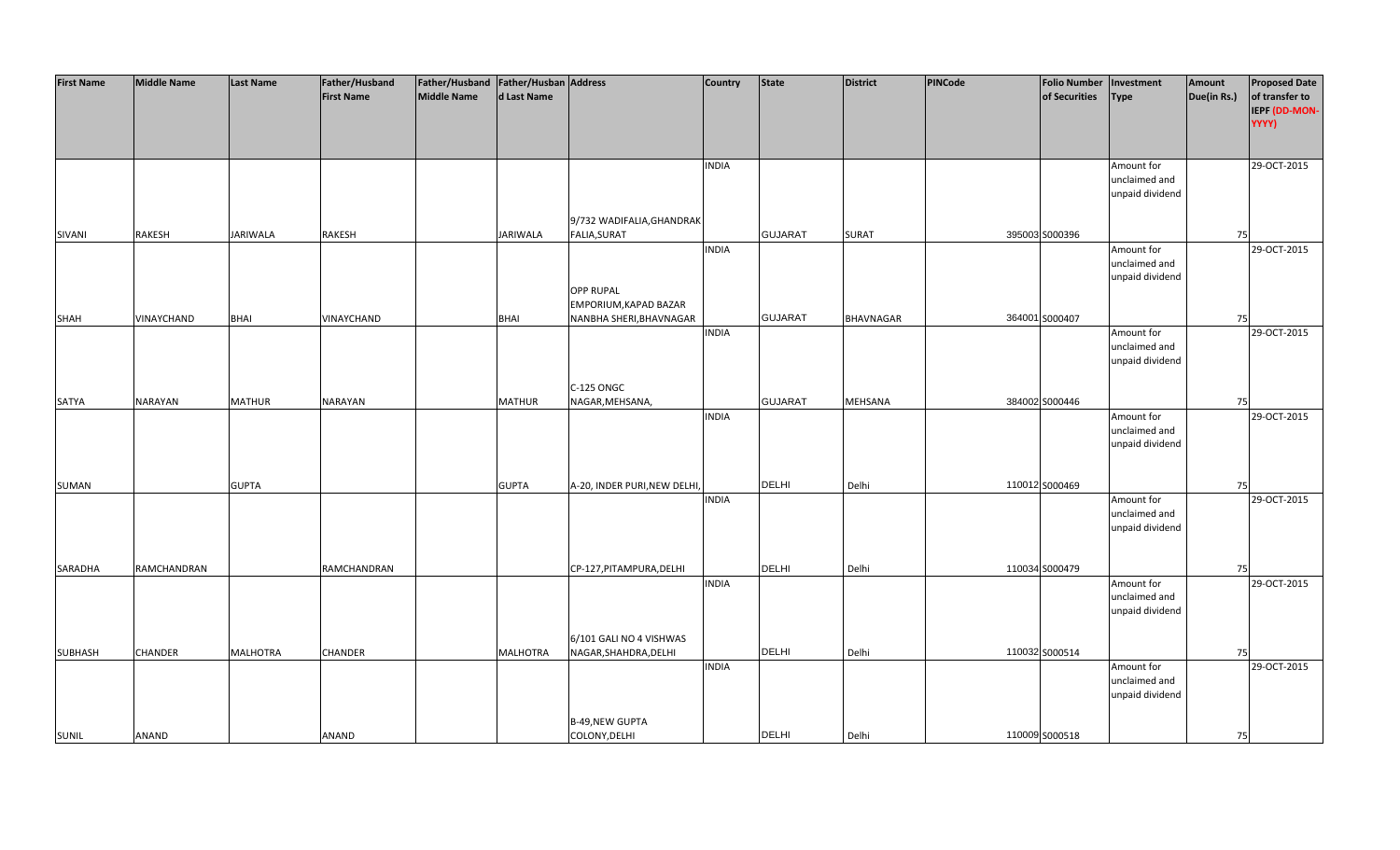| <b>First Name</b> | <b>Middle Name</b> | <b>Last Name</b> | Father/Husband    | Father/Husband Father/Husban Address |                 |                                | <b>Country</b> | <b>State</b>   | <b>District</b> | PINCode | <b>Folio Number</b> | Investment      | Amount      | <b>Proposed Date</b> |
|-------------------|--------------------|------------------|-------------------|--------------------------------------|-----------------|--------------------------------|----------------|----------------|-----------------|---------|---------------------|-----------------|-------------|----------------------|
|                   |                    |                  | <b>First Name</b> | <b>Middle Name</b>                   | d Last Name     |                                |                |                |                 |         | of Securities       | <b>Type</b>     | Due(in Rs.) | of transfer to       |
|                   |                    |                  |                   |                                      |                 |                                |                |                |                 |         |                     |                 |             | IEPF (DD-MON-        |
|                   |                    |                  |                   |                                      |                 |                                |                |                |                 |         |                     |                 |             | YYYY)                |
|                   |                    |                  |                   |                                      |                 |                                |                |                |                 |         |                     |                 |             |                      |
|                   |                    |                  |                   |                                      |                 |                                |                |                |                 |         |                     |                 |             |                      |
|                   |                    |                  |                   |                                      |                 |                                | <b>INDIA</b>   |                |                 |         |                     | Amount for      |             | 29-OCT-2015          |
|                   |                    |                  |                   |                                      |                 |                                |                |                |                 |         |                     | unclaimed and   |             |                      |
|                   |                    |                  |                   |                                      |                 |                                |                |                |                 |         |                     | unpaid dividend |             |                      |
|                   |                    |                  |                   |                                      |                 |                                |                |                |                 |         |                     |                 |             |                      |
|                   |                    |                  |                   |                                      |                 | C/O PROF O D P AZAD,5          |                |                |                 |         |                     |                 |             |                      |
| <b>SUVISHESH</b>  |                    | <b>BHARDWAJ</b>  |                   |                                      | <b>BHARDWAJ</b> | JAGAT COLONY, BHIWANI          |                | <b>HARYANA</b> | <b>BHIWANI</b>  |         | 125021 S000620      |                 | 75          |                      |
|                   |                    |                  |                   |                                      |                 |                                | <b>INDIA</b>   |                |                 |         |                     | Amount for      |             | 29-OCT-2015          |
|                   |                    |                  |                   |                                      |                 |                                |                |                |                 |         |                     | unclaimed and   |             |                      |
|                   |                    |                  |                   |                                      |                 |                                |                |                |                 |         |                     | unpaid dividend |             |                      |
|                   |                    |                  |                   |                                      |                 |                                |                |                |                 |         |                     |                 |             |                      |
|                   |                    |                  |                   |                                      |                 | 5/554 LAXMI NIWAS, INDIRA      |                |                |                 |         |                     |                 |             |                      |
| SUSHMA            |                    | <b>CHUGH</b>     |                   |                                      | <b>CHUGH</b>    | COLONY, SONEPAT                |                | HARYANA        | SONEPAT         |         | 131001 S000626      |                 | 75          |                      |
|                   |                    |                  |                   |                                      |                 |                                | <b>INDIA</b>   |                |                 |         |                     | Amount for      |             | 29-OCT-2015          |
|                   |                    |                  |                   |                                      |                 |                                |                |                |                 |         |                     | unclaimed and   |             |                      |
|                   |                    |                  |                   |                                      |                 |                                |                |                |                 |         |                     | unpaid dividend |             |                      |
|                   |                    |                  |                   |                                      |                 |                                |                |                |                 |         |                     |                 |             |                      |
|                   |                    |                  |                   |                                      |                 | 5/554 LAXMI NIWAS, INDIRA      |                |                |                 |         |                     |                 |             |                      |
| S                 |                    | <b>CHUGH</b>     |                   |                                      | <b>CHUGH</b>    | COLONY, SONEPAT                |                | <b>HARYANA</b> | SONEPAT         |         | 131001 S000627      |                 | 75          |                      |
|                   |                    |                  |                   |                                      |                 |                                | <b>INDIA</b>   |                |                 |         |                     | Amount for      |             | 29-OCT-2015          |
|                   |                    |                  |                   |                                      |                 |                                |                |                |                 |         |                     | unclaimed and   |             |                      |
|                   |                    |                  |                   |                                      |                 |                                |                |                |                 |         |                     | unpaid dividend |             |                      |
|                   |                    |                  |                   |                                      |                 |                                |                |                |                 |         |                     |                 |             |                      |
|                   |                    |                  |                   |                                      |                 | 218 TEXTILES MARKET, JOGI      |                |                |                 |         |                     |                 |             |                      |
| <b>SAVITA</b>     | RANI               |                  | RANI              |                                      |                 | WARA NAI SARAK, DELHI          |                | <b>DELHI</b>   | Delhi           |         | 110006 S000651      |                 | 75          |                      |
|                   |                    |                  |                   |                                      |                 |                                | <b>INDIA</b>   |                |                 |         |                     | Amount for      |             | 29-OCT-2015          |
|                   |                    |                  |                   |                                      |                 |                                |                |                |                 |         |                     | unclaimed and   |             |                      |
|                   |                    |                  |                   |                                      |                 |                                |                |                |                 |         |                     | unpaid dividend |             |                      |
|                   |                    |                  |                   |                                      |                 |                                |                |                |                 |         |                     |                 |             |                      |
|                   |                    |                  |                   |                                      |                 | 218 TEXTILE MARKET JOGI        |                |                |                 |         |                     |                 |             |                      |
| SHOBHA            | RANI               |                  | RANI              |                                      |                 | WARA, NAI SARAK, DELHI         |                | <b>DELHI</b>   | Delhi           |         | 110006 S000660      |                 | 75          |                      |
|                   |                    |                  |                   |                                      |                 |                                | <b>INDIA</b>   |                |                 |         |                     | Amount for      |             | 29-OCT-2015          |
|                   |                    |                  |                   |                                      |                 |                                |                |                |                 |         |                     | unclaimed and   |             |                      |
|                   |                    |                  |                   |                                      |                 |                                |                |                |                 |         |                     | unpaid dividend |             |                      |
|                   |                    |                  |                   |                                      |                 |                                |                |                |                 |         |                     |                 |             |                      |
|                   |                    |                  |                   |                                      |                 | 218 TEXTILE MARKET JOGI        |                |                |                 |         |                     |                 |             |                      |
| SARVOTTAM         |                    | <b>KUMAR</b>     |                   |                                      | <b>KUMAR</b>    | WARA, NAI SARAK, DELHI         |                | <b>DELHI</b>   | Delhi           |         | 110006 S000666      |                 | 75          |                      |
|                   |                    |                  |                   |                                      |                 |                                | <b>INDIA</b>   |                |                 |         |                     | Amount for      |             | 29-OCT-2015          |
|                   |                    |                  |                   |                                      |                 |                                |                |                |                 |         |                     | unclaimed and   |             |                      |
|                   |                    |                  |                   |                                      |                 |                                |                |                |                 |         |                     | unpaid dividend |             |                      |
|                   |                    |                  |                   |                                      |                 |                                |                |                |                 |         |                     |                 |             |                      |
|                   |                    |                  |                   |                                      |                 | <b>118 TEXTILE MARKET JOGI</b> |                |                |                 |         |                     |                 |             |                      |
| SAROJ             |                    | GARG             |                   |                                      | GARG            | WARA, NAI SARAK, DELHI         |                | <b>DELHI</b>   | Delhi           |         | 110006 S000668      |                 | 75          |                      |
|                   |                    |                  |                   |                                      |                 |                                |                |                |                 |         |                     |                 |             |                      |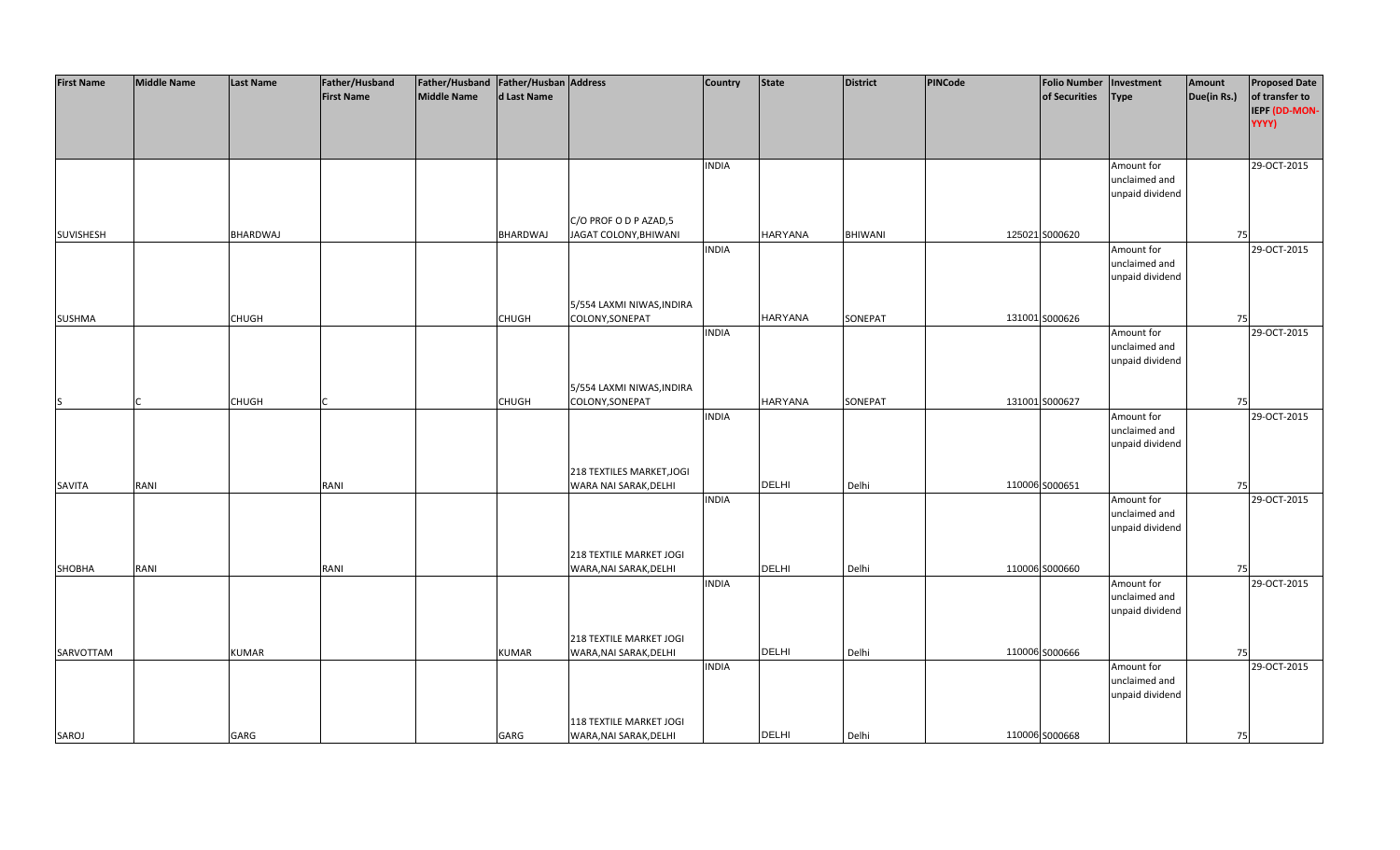| <b>First Name</b> | <b>Middle Name</b> | <b>Last Name</b> | Father/Husband    | Father/Husband Father/Husban Address |               |                          | <b>Country</b> | <b>State</b> | <b>District</b> | PINCode | <b>Folio Number</b> | Investment      | Amount      | <b>Proposed Date</b> |
|-------------------|--------------------|------------------|-------------------|--------------------------------------|---------------|--------------------------|----------------|--------------|-----------------|---------|---------------------|-----------------|-------------|----------------------|
|                   |                    |                  | <b>First Name</b> | <b>Middle Name</b>                   | d Last Name   |                          |                |              |                 |         | of Securities       | <b>Type</b>     | Due(in Rs.) | of transfer to       |
|                   |                    |                  |                   |                                      |               |                          |                |              |                 |         |                     |                 |             | IEPF (DD-MON-        |
|                   |                    |                  |                   |                                      |               |                          |                |              |                 |         |                     |                 |             | YYYY)                |
|                   |                    |                  |                   |                                      |               |                          |                |              |                 |         |                     |                 |             |                      |
|                   |                    |                  |                   |                                      |               |                          |                |              |                 |         |                     |                 |             |                      |
|                   |                    |                  |                   |                                      |               |                          | <b>INDIA</b>   |              |                 |         |                     | Amount for      |             | 29-OCT-2015          |
|                   |                    |                  |                   |                                      |               |                          |                |              |                 |         |                     | unclaimed and   |             |                      |
|                   |                    |                  |                   |                                      |               |                          |                |              |                 |         |                     | unpaid dividend |             |                      |
|                   |                    |                  |                   |                                      |               |                          |                |              |                 |         |                     |                 |             |                      |
|                   |                    |                  |                   |                                      |               | 4225 A JOGI WARA, NAI    |                |              |                 |         |                     |                 |             |                      |
| <b>SURYA</b>      |                    | <b>KUMAR</b>     |                   |                                      | <b>KUMAR</b>  | SARAK, DELHI             |                | <b>DELHI</b> | Delhi           |         | 110006 S000669      |                 | 75          |                      |
|                   |                    |                  |                   |                                      |               |                          | <b>INDIA</b>   |              |                 |         |                     | Amount for      |             | 29-OCT-2015          |
|                   |                    |                  |                   |                                      |               |                          |                |              |                 |         |                     | unclaimed and   |             |                      |
|                   |                    |                  |                   |                                      |               |                          |                |              |                 |         |                     | unpaid dividend |             |                      |
|                   |                    |                  |                   |                                      |               |                          |                |              |                 |         |                     |                 |             |                      |
|                   |                    |                  |                   |                                      |               | 218 TEXTILE MARKET JOGI  |                |              |                 |         |                     |                 |             |                      |
| <b>SUNIL</b>      |                    | <b>GUPTA</b>     |                   |                                      | <b>GUPTA</b>  | WARA, NAI SARAK, DELHI   |                | <b>DELHI</b> | Delhi           |         | 110006 S000671      |                 | 75          |                      |
|                   |                    |                  |                   |                                      |               |                          | <b>INDIA</b>   |              |                 |         |                     | Amount for      |             | 29-OCT-2015          |
|                   |                    |                  |                   |                                      |               |                          |                |              |                 |         |                     | unclaimed and   |             |                      |
|                   |                    |                  |                   |                                      |               |                          |                |              |                 |         |                     | unpaid dividend |             |                      |
|                   |                    |                  |                   |                                      |               |                          |                |              |                 |         |                     |                 |             |                      |
|                   |                    |                  |                   |                                      |               | 118 TEXTILE MARKET JOGI  |                |              |                 |         |                     |                 |             |                      |
| SUMAN             |                    | <b>ARORA</b>     |                   |                                      | <b>ARORA</b>  | WARA, NAI SARAK, DELHI   |                | DELHI        | Delhi           |         | 110006 S000674      |                 | 75          |                      |
|                   |                    |                  |                   |                                      |               |                          | <b>INDIA</b>   |              |                 |         |                     | Amount for      |             | 29-OCT-2015          |
|                   |                    |                  |                   |                                      |               |                          |                |              |                 |         |                     | unclaimed and   |             |                      |
|                   |                    |                  |                   |                                      |               |                          |                |              |                 |         |                     | unpaid dividend |             |                      |
|                   |                    |                  |                   |                                      |               | 301 ANMOL COOP HSG       |                |              |                 |         |                     |                 |             |                      |
|                   |                    |                  |                   |                                      |               | SOCIETY, FRENCH BRIDGE   |                |              |                 |         |                     |                 |             |                      |
| <b>SUSHILA</b>    | <b>HARILAL</b>     | <b>SHAH</b>      | <b>HARILAL</b>    |                                      | <b>SHAH</b>   | OPERA HOUSE, BOMBAY      |                | MAHARASHTRA  | Mumbai          |         | 400007 S000680      |                 | 75          |                      |
|                   |                    |                  |                   |                                      |               |                          | <b>INDIA</b>   |              |                 |         |                     | Amount for      |             | 29-OCT-2015          |
|                   |                    |                  |                   |                                      |               |                          |                |              |                 |         |                     | unclaimed and   |             |                      |
|                   |                    |                  |                   |                                      |               |                          |                |              |                 |         |                     | unpaid dividend |             |                      |
|                   |                    |                  |                   |                                      |               |                          |                |              |                 |         |                     |                 |             |                      |
|                   |                    |                  |                   |                                      |               | E-15/12A, KRISHNA        |                |              |                 |         |                     |                 |             |                      |
| SARITA            |                    | <b>BATRA</b>     |                   |                                      | <b>BATRA</b>  | NAGAR, DELHI             |                | <b>DELHI</b> | Delhi           |         | 110051 S000725      |                 | 75          |                      |
|                   |                    |                  |                   |                                      |               |                          | <b>INDIA</b>   |              |                 |         |                     | Amount for      |             | 29-OCT-2015          |
|                   |                    |                  |                   |                                      |               |                          |                |              |                 |         |                     | unclaimed and   |             |                      |
|                   |                    |                  |                   |                                      |               |                          |                |              |                 |         |                     | unpaid dividend |             |                      |
|                   |                    |                  |                   |                                      |               |                          |                |              |                 |         |                     |                 |             |                      |
|                   |                    |                  |                   |                                      |               | 218 TEXTILE MARKET, JOGI |                |              |                 |         |                     |                 |             |                      |
| <b>SHASHI</b>     | <b>BALA</b>        | <b>MITTAL</b>    | <b>BALA</b>       |                                      | <b>MITTAL</b> | WARA NAI SARAK, DELHI    |                | <b>DELHI</b> | Delhi           |         | 110006 S000727      |                 | 75          |                      |
|                   |                    |                  |                   |                                      |               |                          | <b>INDIA</b>   |              |                 |         |                     | Amount for      |             | 29-OCT-2015          |
|                   |                    |                  |                   |                                      |               |                          |                |              |                 |         |                     | unclaimed and   |             |                      |
|                   |                    |                  |                   |                                      |               |                          |                |              |                 |         |                     | unpaid dividend |             |                      |
|                   |                    |                  |                   |                                      |               |                          |                |              |                 |         |                     |                 |             |                      |
|                   |                    |                  |                   |                                      |               | 116 TEXTILE MARKET, JOGI |                |              |                 |         |                     |                 |             |                      |
| SULOCHANA         |                    | CHAWALA          |                   |                                      | CHAWALA       | WARA NAI SARAK, DELHI    |                | <b>DELHI</b> | Delhi           |         | 110006 S000733      |                 | 75          |                      |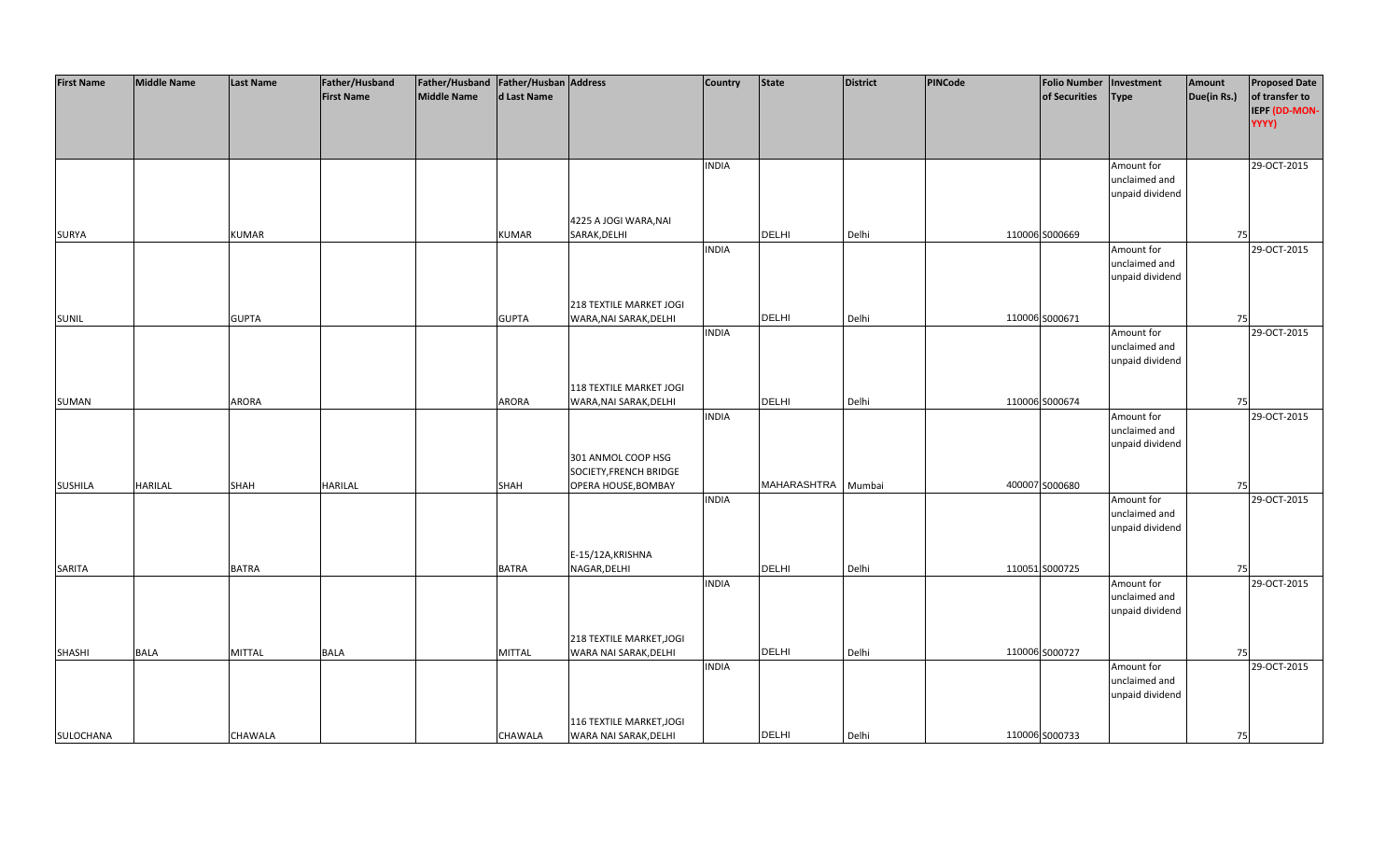| <b>First Name</b> | <b>Middle Name</b> | <b>Last Name</b> | Father/Husband    | Father/Husband Father/Husban Address |             |                                                   | <b>Country</b> | <b>State</b> | <b>District</b> | PINCode | <b>Folio Number</b> | Investment                  | Amount      | <b>Proposed Date</b> |
|-------------------|--------------------|------------------|-------------------|--------------------------------------|-------------|---------------------------------------------------|----------------|--------------|-----------------|---------|---------------------|-----------------------------|-------------|----------------------|
|                   |                    |                  | <b>First Name</b> | <b>Middle Name</b>                   | d Last Name |                                                   |                |              |                 |         | of Securities       | <b>Type</b>                 | Due(in Rs.) | of transfer to       |
|                   |                    |                  |                   |                                      |             |                                                   |                |              |                 |         |                     |                             |             | IEPF (DD-MON-        |
|                   |                    |                  |                   |                                      |             |                                                   |                |              |                 |         |                     |                             |             | YYYY)                |
|                   |                    |                  |                   |                                      |             |                                                   |                |              |                 |         |                     |                             |             |                      |
|                   |                    |                  |                   |                                      |             |                                                   |                |              |                 |         |                     |                             |             |                      |
|                   |                    |                  |                   |                                      |             |                                                   | <b>INDIA</b>   |              |                 |         |                     | Amount for                  |             | 29-OCT-2015          |
|                   |                    |                  |                   |                                      |             |                                                   |                |              |                 |         |                     | unclaimed and               |             |                      |
|                   |                    |                  |                   |                                      |             |                                                   |                |              |                 |         |                     | unpaid dividend             |             |                      |
|                   |                    |                  |                   |                                      |             |                                                   |                |              |                 |         |                     |                             |             |                      |
|                   |                    |                  |                   |                                      |             | 116 TEXTILE MARKET, JOGI                          |                |              |                 |         |                     |                             |             |                      |
| <b>SURESH</b>     |                    | CHAWALA          |                   |                                      | CHAWALA     | WARA NAI SARAK, DELHI                             |                | <b>DELHI</b> | Delhi           |         | 110006 S000745      |                             | 75          |                      |
|                   |                    |                  |                   |                                      |             |                                                   | <b>INDIA</b>   |              |                 |         |                     | Amount for                  |             | 29-OCT-2015          |
|                   |                    |                  |                   |                                      |             |                                                   |                |              |                 |         |                     | unclaimed and               |             |                      |
|                   |                    |                  |                   |                                      |             |                                                   |                |              |                 |         |                     | unpaid dividend             |             |                      |
|                   |                    |                  |                   |                                      |             |                                                   |                |              |                 |         |                     |                             |             |                      |
|                   |                    |                  |                   |                                      |             | 116 TEXTILE MARKET, JOGI<br>WARA NAI SARAK, DELHI |                | <b>DELHI</b> |                 |         | 110006 S000749      |                             |             |                      |
| <b>SHAKER</b>     |                    | CHAWALA          |                   |                                      | CHAWALA     |                                                   | <b>INDIA</b>   |              | Delhi           |         |                     | Amount for                  | 75          | 29-OCT-2015          |
|                   |                    |                  |                   |                                      |             |                                                   |                |              |                 |         |                     | unclaimed and               |             |                      |
|                   |                    |                  |                   |                                      |             |                                                   |                |              |                 |         |                     | unpaid dividend             |             |                      |
|                   |                    |                  |                   |                                      |             |                                                   |                |              |                 |         |                     |                             |             |                      |
|                   |                    |                  |                   |                                      |             | 118 TEXTILL MARKET, JOGI                          |                |              |                 |         |                     |                             |             |                      |
| <b>SUSHMA</b>     |                    | SHARMA           |                   |                                      | SHARMA      | WARA NAI SARAK, DELHI                             |                | <b>DELHI</b> | Delhi           |         | 110006 S000758      |                             | 75          |                      |
|                   |                    |                  |                   |                                      |             |                                                   | <b>INDIA</b>   |              |                 |         |                     | Amount for                  |             | 29-OCT-2015          |
|                   |                    |                  |                   |                                      |             |                                                   |                |              |                 |         |                     | unclaimed and               |             |                      |
|                   |                    |                  |                   |                                      |             |                                                   |                |              |                 |         |                     | unpaid dividend             |             |                      |
|                   |                    |                  |                   |                                      |             |                                                   |                |              |                 |         |                     |                             |             |                      |
|                   |                    |                  |                   |                                      |             | 118 TEXTILL MARKET, JOGI                          |                |              |                 |         |                     |                             |             |                      |
| <b>SHAKTI</b>     |                    | SHARMA           |                   |                                      | SHARMA      | WARA NAI SARAK, DELHI                             |                | <b>DELHI</b> | Delhi           |         | 110006 S000759      |                             | 75          |                      |
|                   |                    |                  |                   |                                      |             |                                                   | <b>INDIA</b>   |              |                 |         |                     | Amount for                  |             | 29-OCT-2015          |
|                   |                    |                  |                   |                                      |             |                                                   |                |              |                 |         |                     | unclaimed and               |             |                      |
|                   |                    |                  |                   |                                      |             |                                                   |                |              |                 |         |                     | unpaid dividend             |             |                      |
|                   |                    |                  |                   |                                      |             |                                                   |                |              |                 |         |                     |                             |             |                      |
|                   |                    |                  |                   |                                      |             | 118 TEXTILL MARKET, JOGI                          |                |              |                 |         |                     |                             |             |                      |
| SHOBHA            |                    | SHARMA           |                   |                                      | SHARMA      | WARA NAI SARAK, DELHI                             |                | <b>DELHI</b> | Delhi           |         | 110006 S000760      |                             | 75          |                      |
|                   |                    |                  |                   |                                      |             |                                                   | <b>INDIA</b>   |              |                 |         |                     | Amount for<br>unclaimed and |             | 29-OCT-2015          |
|                   |                    |                  |                   |                                      |             |                                                   |                |              |                 |         |                     | unpaid dividend             |             |                      |
|                   |                    |                  |                   |                                      |             |                                                   |                |              |                 |         |                     |                             |             |                      |
|                   |                    |                  |                   |                                      |             | 118 TEXTILL MARKET, JOGI                          |                |              |                 |         |                     |                             |             |                      |
| SURENDAR          |                    | SHARMA           |                   |                                      | SHARMA      | WARA NAI SARAK, DELHI                             |                | <b>DELHI</b> | Delhi           |         | 110006 S000761      |                             | 75          |                      |
|                   |                    |                  |                   |                                      |             |                                                   | <b>INDIA</b>   |              |                 |         |                     | Amount for                  |             | 29-OCT-2015          |
|                   |                    |                  |                   |                                      |             |                                                   |                |              |                 |         |                     | unclaimed and               |             |                      |
|                   |                    |                  |                   |                                      |             |                                                   |                |              |                 |         |                     | unpaid dividend             |             |                      |
|                   |                    |                  |                   |                                      |             |                                                   |                |              |                 |         |                     |                             |             |                      |
|                   |                    |                  |                   |                                      |             | 218 TEXTILE MARKET, JOGI                          |                |              |                 |         |                     |                             |             |                      |
| SAMEER            |                    | <b>KHANEYA</b>   |                   |                                      | KHANEYA     | WARA NAI SARAK, DELHI                             |                | <b>DELHI</b> | Delhi           |         | 110006 S000781      |                             | 75          |                      |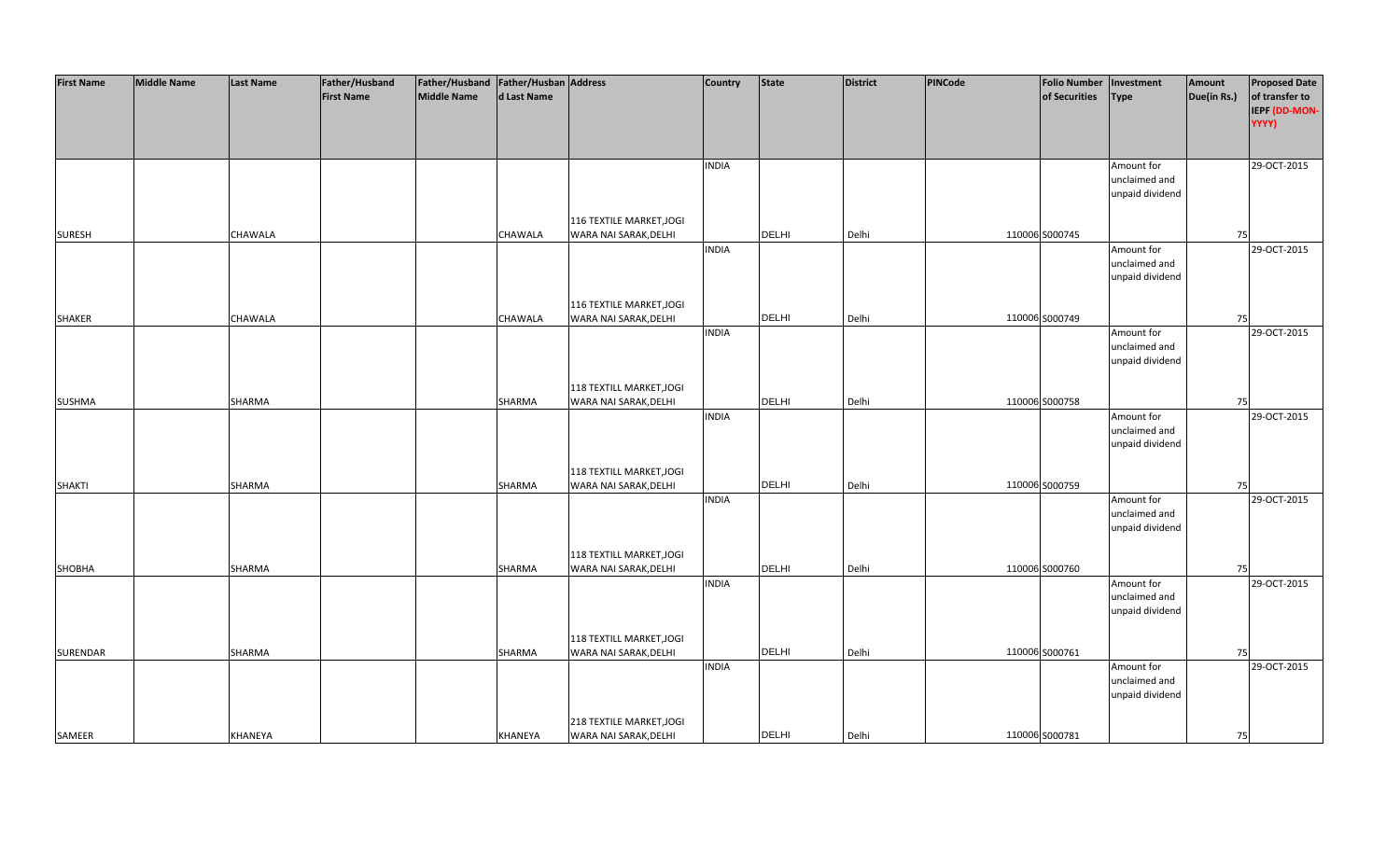| <b>First Name</b> | <b>Middle Name</b> | <b>Last Name</b> | Father/Husband    | Father/Husband Father/Husban Address |                  |                                         | <b>Country</b> | <b>State</b>       | <b>District</b>  | PINCode | <b>Folio Number</b> | Investment      | Amount      | <b>Proposed Date</b> |
|-------------------|--------------------|------------------|-------------------|--------------------------------------|------------------|-----------------------------------------|----------------|--------------------|------------------|---------|---------------------|-----------------|-------------|----------------------|
|                   |                    |                  | <b>First Name</b> | <b>Middle Name</b>                   | d Last Name      |                                         |                |                    |                  |         | of Securities       | <b>Type</b>     | Due(in Rs.) | of transfer to       |
|                   |                    |                  |                   |                                      |                  |                                         |                |                    |                  |         |                     |                 |             |                      |
|                   |                    |                  |                   |                                      |                  |                                         |                |                    |                  |         |                     |                 |             | IEPF (DD-MON-        |
|                   |                    |                  |                   |                                      |                  |                                         |                |                    |                  |         |                     |                 |             | YYYY)                |
|                   |                    |                  |                   |                                      |                  |                                         |                |                    |                  |         |                     |                 |             |                      |
|                   |                    |                  |                   |                                      |                  |                                         |                |                    |                  |         |                     |                 |             |                      |
|                   |                    |                  |                   |                                      |                  |                                         | <b>INDIA</b>   |                    |                  |         |                     | Amount for      |             | 29-OCT-2015          |
|                   |                    |                  |                   |                                      |                  |                                         |                |                    |                  |         |                     | unclaimed and   |             |                      |
|                   |                    |                  |                   |                                      |                  |                                         |                |                    |                  |         |                     | unpaid dividend |             |                      |
|                   |                    |                  |                   |                                      |                  |                                         |                |                    |                  |         |                     |                 |             |                      |
|                   |                    |                  |                   |                                      |                  | 218 TEXTILE MARKET, JOGI                |                |                    |                  |         |                     |                 |             |                      |
| <b>SUNDER</b>     |                    | ANEJA            |                   |                                      | ANEJA            | WARA NAI SARAK, DELHI                   |                | <b>DELHI</b>       | Delhi            |         | 110006 S000784      |                 | 75          |                      |
|                   |                    |                  |                   |                                      |                  |                                         | <b>INDIA</b>   |                    |                  |         |                     | Amount for      |             | 29-OCT-2015          |
|                   |                    |                  |                   |                                      |                  |                                         |                |                    |                  |         |                     | unclaimed and   |             |                      |
|                   |                    |                  |                   |                                      |                  |                                         |                |                    |                  |         |                     | unpaid dividend |             |                      |
|                   |                    |                  |                   |                                      |                  |                                         |                |                    |                  |         |                     |                 |             |                      |
|                   |                    |                  |                   |                                      |                  | KAMAT INDL ESTATE, 396 V S              |                |                    |                  |         |                     |                 |             |                      |
| <b>SHILPA</b>     |                    | PARADKAR         |                   |                                      | <b>PARADKAR</b>  | MARG PRABHADEVI, BOMBAY                 |                | MAHARASHTRA        | Mumbai           |         | 400025 S000787      |                 | 1425        |                      |
|                   |                    |                  |                   |                                      |                  |                                         | <b>INDIA</b>   |                    |                  |         |                     | Amount for      |             | 29-OCT-2015          |
|                   |                    |                  |                   |                                      |                  |                                         |                |                    |                  |         |                     | unclaimed and   |             |                      |
|                   |                    |                  |                   |                                      |                  |                                         |                |                    |                  |         |                     | unpaid dividend |             |                      |
|                   |                    |                  |                   |                                      |                  |                                         |                |                    |                  |         |                     |                 |             |                      |
|                   |                    |                  |                   |                                      |                  | KAMAT INDL ESTATE 396 V S               |                |                    |                  |         |                     |                 |             |                      |
| <b>SURAJ</b>      |                    | <b>PATODE</b>    |                   |                                      | <b>PATODE</b>    | MARG, PRABHADEVI, BOMBAY                |                | MAHARASHTRA Mumbai |                  |         | 400025 S000793      |                 | 1575        |                      |
|                   |                    |                  |                   |                                      |                  |                                         | <b>INDIA</b>   |                    |                  |         |                     | Amount for      |             | 29-OCT-2015          |
|                   |                    |                  |                   |                                      |                  |                                         |                |                    |                  |         |                     | unclaimed and   |             |                      |
|                   |                    |                  |                   |                                      |                  |                                         |                |                    |                  |         |                     | unpaid dividend |             |                      |
|                   |                    |                  |                   |                                      |                  | BK-1683 ROOM NO 5 SEC-                  |                |                    |                  |         |                     |                 |             |                      |
|                   |                    |                  |                   |                                      |                  | 25, BEHIND MAHAVIR                      |                |                    |                  |         |                     |                 |             |                      |
| <b>SURESH</b>     |                    | VASNANI          |                   |                                      | VASNANI          | HOSPITAL, ULHASNAGAR                    |                | MAHARASHTRA        | Mumbai           |         | 421004 S000798      |                 | 75          |                      |
|                   |                    |                  |                   |                                      |                  |                                         | <b>INDIA</b>   |                    |                  |         |                     | Amount for      |             | 29-OCT-2015          |
|                   |                    |                  |                   |                                      |                  |                                         |                |                    |                  |         |                     | unclaimed and   |             |                      |
|                   |                    |                  |                   |                                      |                  |                                         |                |                    |                  |         |                     | unpaid dividend |             |                      |
|                   |                    |                  |                   |                                      |                  |                                         |                |                    |                  |         |                     |                 |             |                      |
|                   |                    |                  |                   |                                      |                  | 4/6,AMRIT PYNE                          |                |                    |                  |         |                     |                 |             |                      |
| SANTOSH           | <b>KUMAR</b>       | <b>AGARWAL</b>   | <b>KUMAR</b>      |                                      | AGARWAL          | LANE, HOWRAH                            |                | West Bengal        | Kolkata          |         | 711101 S000806      |                 | 75          |                      |
|                   |                    |                  |                   |                                      |                  |                                         | <b>INDIA</b>   |                    |                  |         |                     | Amount for      |             | 29-OCT-2015          |
|                   |                    |                  |                   |                                      |                  |                                         |                |                    |                  |         |                     | unclaimed and   |             |                      |
|                   |                    |                  |                   |                                      |                  |                                         |                |                    |                  |         |                     | unpaid dividend |             |                      |
|                   |                    |                  |                   |                                      |                  |                                         |                |                    |                  |         |                     |                 |             |                      |
|                   |                    |                  |                   |                                      |                  |                                         |                |                    |                  |         |                     |                 |             |                      |
|                   |                    | BHIKADIYA        |                   |                                      | <b>BHIKADIYA</b> | TO KUNDHELI TA TALAJA, DI<br>BHAVNAGAR, |                | <b>GUJARAT</b>     | <b>BHAVNAGAR</b> |         | 364140 S000842      |                 |             |                      |
| <b>SURESH</b>     |                    |                  |                   |                                      |                  |                                         |                |                    |                  |         |                     |                 | 75          |                      |
|                   |                    |                  |                   |                                      |                  |                                         | <b>INDIA</b>   |                    |                  |         |                     | Amount for      |             | 29-OCT-2015          |
|                   |                    |                  |                   |                                      |                  |                                         |                |                    |                  |         |                     | unclaimed and   |             |                      |
|                   |                    |                  |                   |                                      |                  |                                         |                |                    |                  |         |                     | unpaid dividend |             |                      |
|                   |                    |                  |                   |                                      |                  | JAYSHREE STATIONARY                     |                |                    |                  |         |                     |                 |             |                      |
|                   |                    |                  |                   |                                      |                  | MART, KAGDI BAZAR UNDER                 |                |                    |                  |         |                     |                 |             |                      |
| SANJAY            |                    | <b>SHAH</b>      |                   |                                      | <b>SHAH</b>      | FERNANDIZ BR, AHMEDABAD                 |                | <b>GUJARAT</b>     | AHMEDABAD        |         | 380001 S000892      |                 | 75          |                      |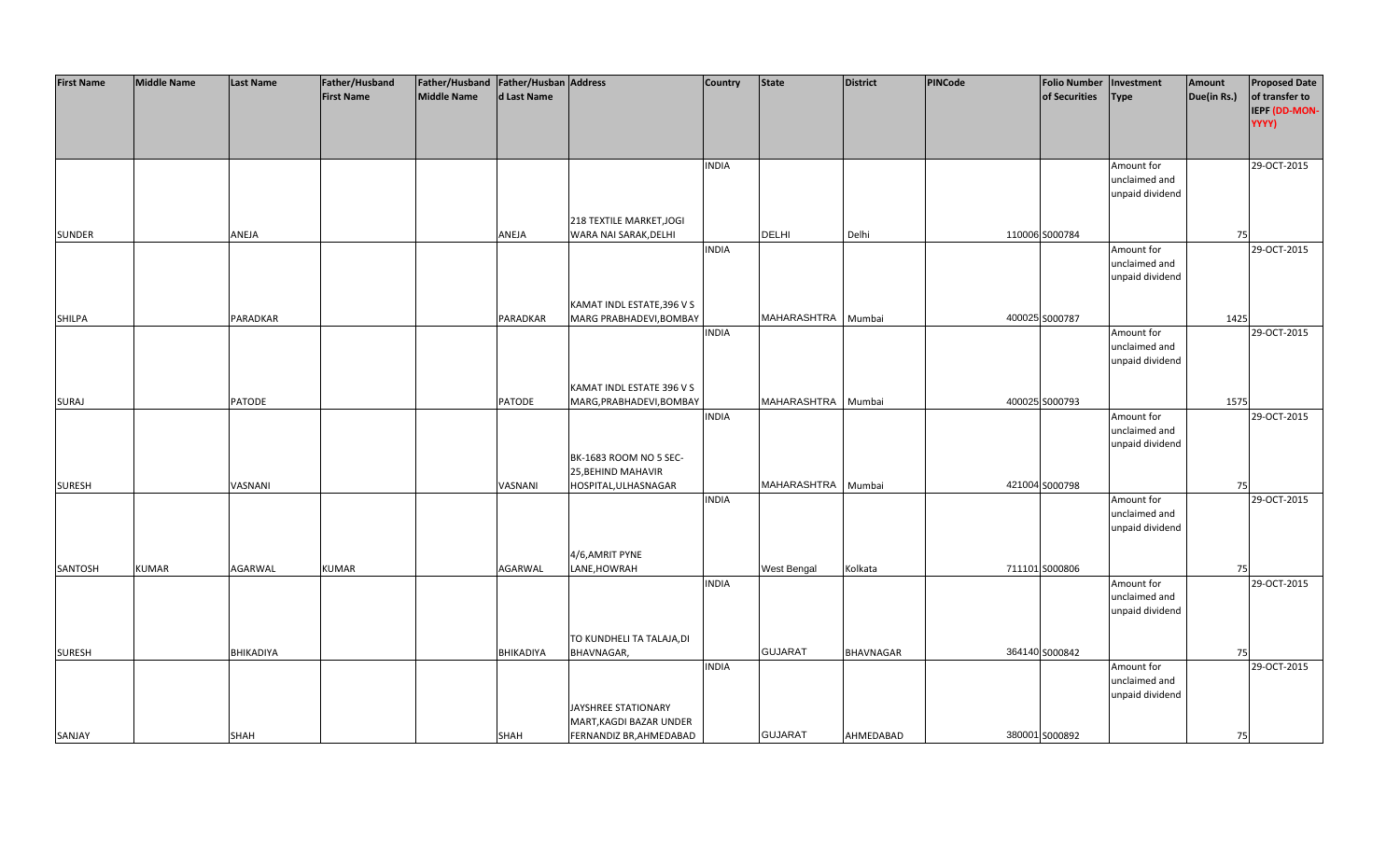| <b>First Name</b> | <b>Middle Name</b> | <b>Last Name</b> | Father/Husband    | Father/Husband Father/Husban Address |               |                            | <b>Country</b> | <b>State</b>   | <b>District</b> | PINCode | <b>Folio Number</b> | Investment      | Amount      | <b>Proposed Date</b> |
|-------------------|--------------------|------------------|-------------------|--------------------------------------|---------------|----------------------------|----------------|----------------|-----------------|---------|---------------------|-----------------|-------------|----------------------|
|                   |                    |                  | <b>First Name</b> | Middle Name                          | d Last Name   |                            |                |                |                 |         | of Securities       | <b>Type</b>     | Due(in Rs.) | of transfer to       |
|                   |                    |                  |                   |                                      |               |                            |                |                |                 |         |                     |                 |             | IEPF (DD-MON-        |
|                   |                    |                  |                   |                                      |               |                            |                |                |                 |         |                     |                 |             | YYYY)                |
|                   |                    |                  |                   |                                      |               |                            |                |                |                 |         |                     |                 |             |                      |
|                   |                    |                  |                   |                                      |               |                            |                |                |                 |         |                     |                 |             |                      |
|                   |                    |                  |                   |                                      |               |                            | <b>INDIA</b>   |                |                 |         |                     | Amount for      |             | 29-OCT-2015          |
|                   |                    |                  |                   |                                      |               |                            |                |                |                 |         |                     | unclaimed and   |             |                      |
|                   |                    |                  |                   |                                      |               |                            |                |                |                 |         |                     | unpaid dividend |             |                      |
|                   |                    |                  |                   |                                      |               |                            |                |                |                 |         |                     |                 |             |                      |
|                   |                    |                  |                   |                                      |               | <b>JAYSHREE STATIONARY</b> |                |                |                 |         |                     |                 |             |                      |
|                   |                    |                  |                   |                                      |               | MART, KAGDI BAZAR UNDER    |                |                |                 |         |                     |                 |             |                      |
| SANJAY            |                    | <b>SHAH</b>      |                   |                                      | <b>SHAH</b>   | FERNANDIZ BR, AHMEDABAD    |                | <b>GUJARAT</b> | AHMEDABAD       |         | 380001 S000892      |                 | 75          |                      |
|                   |                    |                  |                   |                                      |               |                            | <b>INDIA</b>   |                |                 |         |                     | Amount for      |             | 29-OCT-2015          |
|                   |                    |                  |                   |                                      |               |                            |                |                |                 |         |                     | unclaimed and   |             |                      |
|                   |                    |                  |                   |                                      |               |                            |                |                |                 |         |                     | unpaid dividend |             |                      |
|                   |                    |                  |                   |                                      |               | SANGHVI NIWAS NR           |                |                |                 |         |                     |                 |             |                      |
|                   |                    |                  |                   |                                      |               | <b>BHAGWATI</b>            |                |                |                 |         |                     |                 |             |                      |
|                   |                    |                  |                   |                                      |               | NAGA, VIJAYNAGAR           |                |                |                 |         |                     |                 |             |                      |
| <b>SAMIR</b>      |                    | SANGHVI          |                   |                                      | SANGHVI       | NARANPURA, AHMEDABAD       |                | <b>GUJARAT</b> | AHMEDABAD       |         | 380013 S000897      |                 | 75          |                      |
|                   |                    |                  |                   |                                      |               |                            | <b>INDIA</b>   |                |                 |         |                     | Amount for      |             | 29-OCT-2015          |
|                   |                    |                  |                   |                                      |               |                            |                |                |                 |         |                     | unclaimed and   |             |                      |
|                   |                    |                  |                   |                                      |               |                            |                |                |                 |         |                     | unpaid dividend |             |                      |
|                   |                    |                  |                   |                                      |               | 1373 JADA BHAGAT S         |                |                |                 |         |                     |                 |             |                      |
|                   |                    |                  |                   |                                      |               | POLE, DARIYAPUR, AHMEDABA  |                |                |                 |         |                     |                 |             |                      |
| SAROJ             |                    | PATEL            |                   |                                      | PATEL         | ID                         |                | <b>GUJARAT</b> | AHMEDABAD       |         | 380001 S000898      |                 | 75          |                      |
|                   |                    |                  |                   |                                      |               |                            | <b>INDIA</b>   |                |                 |         |                     | Amount for      |             | 29-OCT-2015          |
|                   |                    |                  |                   |                                      |               |                            |                |                |                 |         |                     | unclaimed and   |             |                      |
|                   |                    |                  |                   |                                      |               |                            |                |                |                 |         |                     |                 |             |                      |
|                   |                    |                  |                   |                                      |               |                            |                |                |                 |         |                     | unpaid dividend |             |                      |
|                   |                    |                  |                   |                                      |               |                            |                |                |                 |         |                     |                 |             |                      |
|                   |                    |                  |                   |                                      |               | 4-A, SETT MINAR, 16/A,     |                |                |                 |         |                     |                 |             |                      |
| SHILPA            |                    | <b>SHAH</b>      |                   |                                      | <b>SHAH</b>   | PEDDAR ROAD,               |                | <b>GUJARAT</b> | AHMEDABAD       |         | 400026 S000801      |                 | 75          |                      |
|                   |                    |                  |                   |                                      |               |                            | <b>INDIA</b>   |                |                 |         |                     | Amount for      |             | 29-OCT-2015          |
|                   |                    |                  |                   |                                      |               |                            |                |                |                 |         |                     | unclaimed and   |             |                      |
|                   |                    |                  |                   |                                      |               |                            |                |                |                 |         |                     | unpaid dividend |             |                      |
|                   |                    |                  |                   |                                      |               | A/2 ARCHITA                |                |                |                 |         |                     |                 |             |                      |
|                   |                    |                  |                   |                                      |               | FLATS, COMMERCE SIX ROAD   |                |                |                 |         |                     |                 |             |                      |
| <b>SUBHASH</b>    |                    | <b>AJMERA</b>    |                   |                                      | <b>AJMERA</b> | NAVRANGPURA, AHMEDABAD     |                | <b>GUJARAT</b> | AHMEDABAD       |         | 380009 S000904      |                 | 75          |                      |
|                   |                    |                  |                   |                                      |               |                            | <b>INDIA</b>   |                |                 |         |                     | Amount for      |             | 29-OCT-2015          |
|                   |                    |                  |                   |                                      |               |                            |                |                |                 |         |                     | unclaimed and   |             |                      |
|                   |                    |                  |                   |                                      |               |                            |                |                |                 |         |                     | unpaid dividend |             |                      |
|                   |                    |                  |                   |                                      |               | 270/3230 SUNDERVAN         |                |                |                 |         |                     |                 |             |                      |
|                   |                    |                  |                   |                                      |               | APPT, SOLA ROAD            |                |                |                 |         |                     |                 |             |                      |
| SAKARBHAI         |                    | PATEL            |                   |                                      | <b>PATEL</b>  | NARANPURA, AHMEDABAD       |                | <b>GUJARAT</b> | AHMEDABAD       |         | 380013 S000907      |                 | 75          |                      |
|                   |                    |                  |                   |                                      |               |                            | <b>INDIA</b>   |                |                 |         |                     | Amount for      |             | 29-OCT-2015          |
|                   |                    |                  |                   |                                      |               |                            |                |                |                 |         |                     | unclaimed and   |             |                      |
|                   |                    |                  |                   |                                      |               |                            |                |                |                 |         |                     | unpaid dividend |             |                      |
|                   |                    |                  |                   |                                      |               | C/O PAVANI TRADERS P&B     |                |                |                 |         |                     |                 |             |                      |
|                   |                    |                  |                   |                                      |               | NO 11,11-49-84 SIVALAYAM   |                | <b>ANDHRA</b>  |                 |         |                     |                 |             |                      |
| <b>SITA</b>       | <b>DEVI</b>        | REPAKA           | <b>DEVI</b>       |                                      | REPAKA        | ST, VIJAYAWADA             |                | PRADESH        | <b>KRISHNA</b>  |         | 520001 S001005      |                 | 75          |                      |
|                   |                    |                  |                   |                                      |               |                            |                |                |                 |         |                     |                 |             |                      |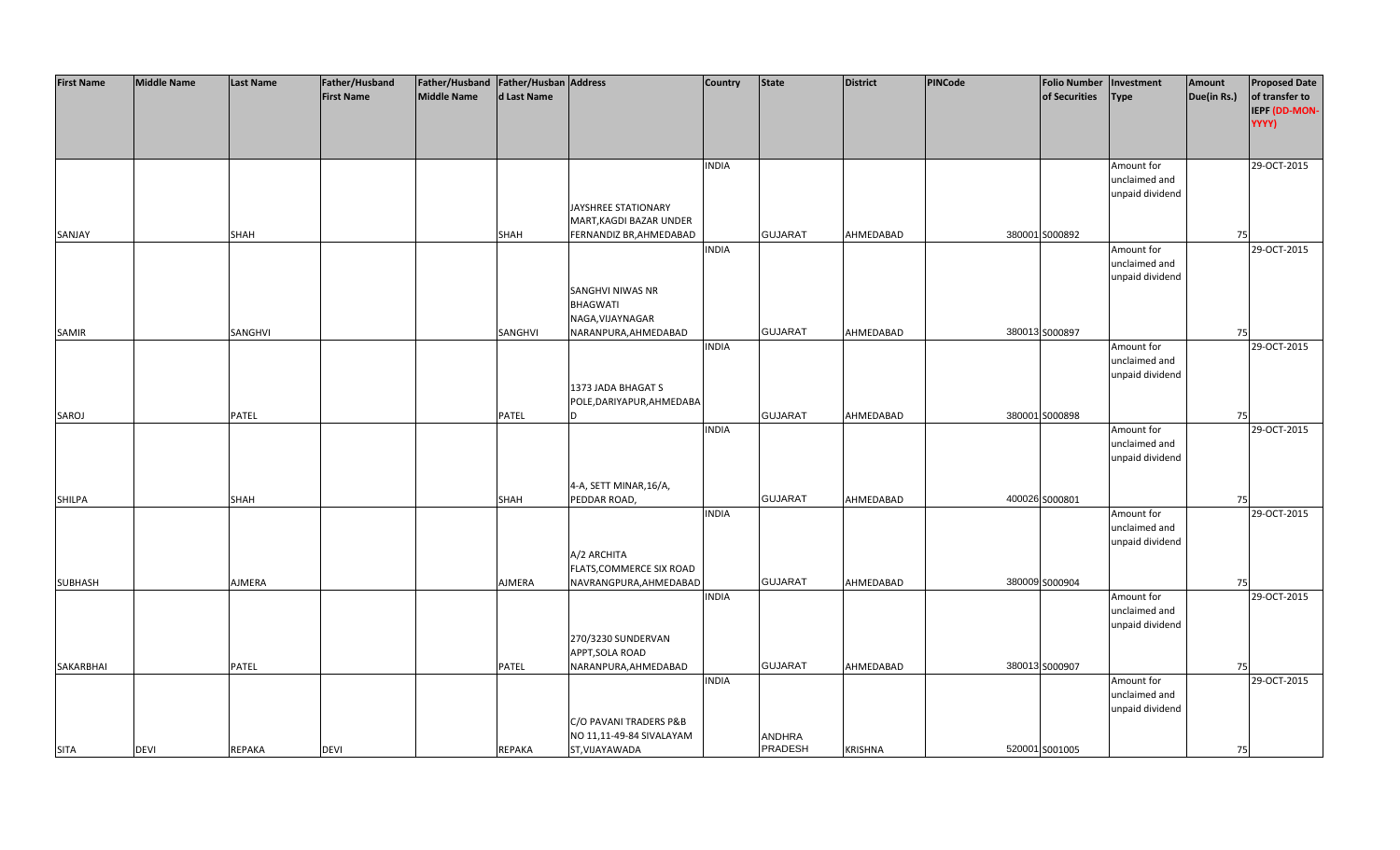| <b>First Name</b> | <b>Middle Name</b> | <b>Last Name</b> | Father/Husband    | Father/Husband Father/Husban Address |              |                             | <b>Country</b> | <b>State</b>         | <b>District</b> | PINCode | <b>Folio Number</b> | Investment      | Amount      | <b>Proposed Date</b> |
|-------------------|--------------------|------------------|-------------------|--------------------------------------|--------------|-----------------------------|----------------|----------------------|-----------------|---------|---------------------|-----------------|-------------|----------------------|
|                   |                    |                  | <b>First Name</b> | <b>Middle Name</b>                   | d Last Name  |                             |                |                      |                 |         | of Securities       | <b>Type</b>     | Due(in Rs.) | of transfer to       |
|                   |                    |                  |                   |                                      |              |                             |                |                      |                 |         |                     |                 |             | IEPF (DD-MON-        |
|                   |                    |                  |                   |                                      |              |                             |                |                      |                 |         |                     |                 |             | YYYY)                |
|                   |                    |                  |                   |                                      |              |                             |                |                      |                 |         |                     |                 |             |                      |
|                   |                    |                  |                   |                                      |              |                             |                |                      |                 |         |                     |                 |             |                      |
|                   |                    |                  |                   |                                      |              |                             | <b>INDIA</b>   |                      |                 |         |                     | Amount for      |             | 29-OCT-2015          |
|                   |                    |                  |                   |                                      |              |                             |                |                      |                 |         |                     | unclaimed and   |             |                      |
|                   |                    |                  |                   |                                      |              |                             |                |                      |                 |         |                     | unpaid dividend |             |                      |
|                   |                    |                  |                   |                                      |              |                             |                |                      |                 |         |                     |                 |             |                      |
|                   |                    |                  |                   |                                      |              | QR NO 90 TYPE 3 SECTOR-1, B |                |                      |                 |         |                     |                 |             |                      |
| <b>SHASHI</b>     | <b>KIRAN</b>       |                  | KIRAN             |                                      |              | H E L, HARDWAR,             |                | <b>UTTARAKHAND</b>   | <b>HARIDWAR</b> |         | 249403 S001041      |                 | 75          |                      |
|                   |                    |                  |                   |                                      |              |                             | <b>INDIA</b>   |                      |                 |         |                     | Amount for      |             | 29-OCT-2015          |
|                   |                    |                  |                   |                                      |              |                             |                |                      |                 |         |                     | unclaimed and   |             |                      |
|                   |                    |                  |                   |                                      |              |                             |                |                      |                 |         |                     | unpaid dividend |             |                      |
|                   |                    |                  |                   |                                      |              |                             |                |                      |                 |         |                     |                 |             |                      |
|                   |                    |                  |                   |                                      |              | AHUJA AGENCIES, SHARDA      |                |                      |                 |         |                     |                 |             |                      |
| SWARAN            | LATA               |                  | LATA              |                                      |              | NAGAR,, HARYANA             |                | UTTARAKHAND DEHRADUN |                 |         | 249407 S001074      |                 | 75          |                      |
|                   |                    |                  |                   |                                      |              |                             | <b>INDIA</b>   |                      |                 |         |                     | Amount for      |             | 29-OCT-2015          |
|                   |                    |                  |                   |                                      |              |                             |                |                      |                 |         |                     | unclaimed and   |             |                      |
|                   |                    |                  |                   |                                      |              |                             |                |                      |                 |         |                     | unpaid dividend |             |                      |
|                   |                    |                  |                   |                                      |              |                             |                |                      |                 |         |                     |                 |             |                      |
|                   |                    |                  |                   |                                      |              | 279 VINOBA BASTI, SRI       |                |                      |                 |         |                     |                 |             |                      |
| <b>SUNITA</b>     |                    | JAIN             |                   |                                      | <b>JAIN</b>  | GANGANAGAR, RAJASTHAN       |                | Rajasthan            | Sri Ganganagar  |         | 335001 S001091      |                 | 75          |                      |
|                   |                    |                  |                   |                                      |              |                             | <b>INDIA</b>   |                      |                 |         |                     | Amount for      |             | 29-OCT-2015          |
|                   |                    |                  |                   |                                      |              |                             |                |                      |                 |         |                     | unclaimed and   |             |                      |
|                   |                    |                  |                   |                                      |              |                             |                |                      |                 |         |                     | unpaid dividend |             |                      |
|                   |                    |                  |                   |                                      |              |                             |                |                      |                 |         |                     |                 |             |                      |
|                   |                    |                  |                   |                                      |              | 279 VINOBA BASTI, SRI       |                |                      |                 |         |                     |                 |             |                      |
| <b>SURENDER</b>   |                    | <b>KUMAR</b>     |                   |                                      | <b>KUMAR</b> | GANGANAGAR, RAJASTHAN       |                | Rajasthan            | Sri Ganganagar  |         | 335001 S001092      |                 | 75          |                      |
|                   |                    |                  |                   |                                      |              |                             | <b>INDIA</b>   |                      |                 |         |                     | Amount for      |             | 29-OCT-2015          |
|                   |                    |                  |                   |                                      |              |                             |                |                      |                 |         |                     | unclaimed and   |             |                      |
|                   |                    |                  |                   |                                      |              |                             |                |                      |                 |         |                     | unpaid dividend |             |                      |
|                   |                    |                  |                   |                                      |              |                             |                |                      |                 |         |                     |                 |             |                      |
|                   |                    |                  |                   |                                      |              | AHUJA AGENCIES, SHARDA      |                |                      |                 |         |                     |                 |             |                      |
| SWARAN            | LATA               |                  | LATA              |                                      |              | NAGAR,, HARYANA             |                | <b>HARYANA</b>       | AMBALA          |         | 249407 S001074      |                 | 75          |                      |
|                   |                    |                  |                   |                                      |              |                             | <b>INDIA</b>   |                      |                 |         |                     | Amount for      |             | 29-OCT-2015          |
|                   |                    |                  |                   |                                      |              |                             |                |                      |                 |         |                     | unclaimed and   |             |                      |
|                   |                    |                  |                   |                                      |              |                             |                |                      |                 |         |                     | unpaid dividend |             |                      |
|                   |                    |                  |                   |                                      |              |                             |                |                      |                 |         |                     |                 |             |                      |
|                   |                    |                  |                   |                                      |              | 218 TEXTILE MARKET JOGI     |                |                      |                 |         |                     |                 |             |                      |
| <b>SHILPA</b>     |                    | JAIN             |                   |                                      | <b>JAIN</b>  | WARA, NAI-SARAK, DELHI      |                | <b>DELHI</b>         | Delhi           |         | 110006 S001112      |                 | 75          |                      |
|                   |                    |                  |                   |                                      |              |                             | <b>INDIA</b>   |                      |                 |         |                     | Amount for      |             | 29-OCT-2015          |
|                   |                    |                  |                   |                                      |              |                             |                |                      |                 |         |                     | unclaimed and   |             |                      |
|                   |                    |                  |                   |                                      |              |                             |                |                      |                 |         |                     | unpaid dividend |             |                      |
|                   |                    |                  |                   |                                      |              |                             |                |                      |                 |         |                     |                 |             |                      |
|                   |                    |                  |                   |                                      |              | 218 TEXTILE MARKET JOGI     |                |                      |                 |         |                     |                 |             |                      |
| SARLA             |                    | <b>JAIN</b>      |                   |                                      | <b>JAIN</b>  | WARA, NAI-SARAK, DELHI      |                | <b>DELHI</b>         | Delhi           |         | 110006 S001113      |                 | 75          |                      |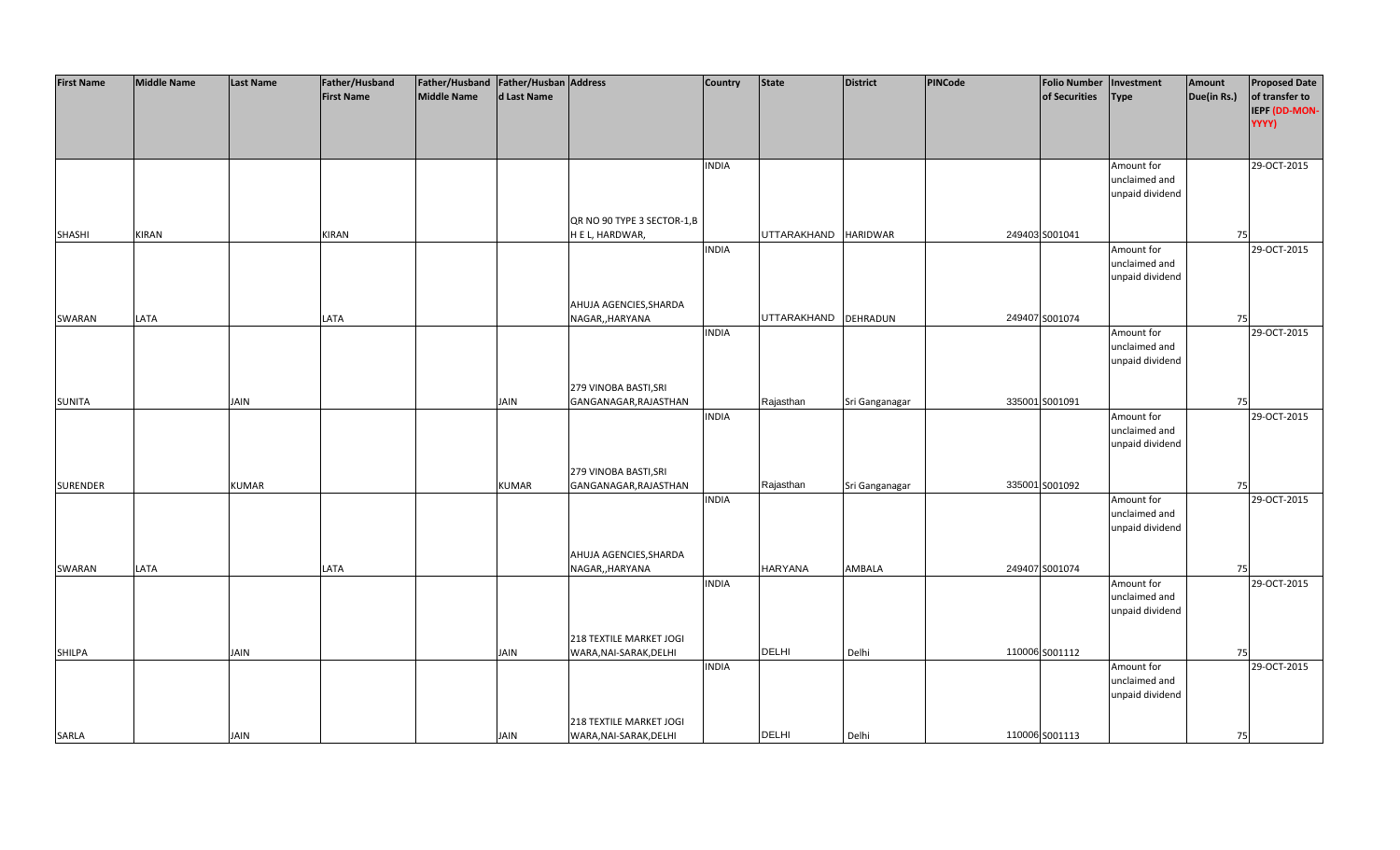| <b>First Name</b> | <b>Middle Name</b> | <b>Last Name</b> | Father/Husband    | Father/Husband Father/Husban Address |                 |                         | <b>Country</b> | <b>State</b> | <b>District</b> | PINCode | <b>Folio Number</b> | Investment      | Amount      | <b>Proposed Date</b> |
|-------------------|--------------------|------------------|-------------------|--------------------------------------|-----------------|-------------------------|----------------|--------------|-----------------|---------|---------------------|-----------------|-------------|----------------------|
|                   |                    |                  | <b>First Name</b> | <b>Middle Name</b>                   | d Last Name     |                         |                |              |                 |         | of Securities       | <b>Type</b>     | Due(in Rs.) | of transfer to       |
|                   |                    |                  |                   |                                      |                 |                         |                |              |                 |         |                     |                 |             | IEPF (DD-MON-        |
|                   |                    |                  |                   |                                      |                 |                         |                |              |                 |         |                     |                 |             | YYYY)                |
|                   |                    |                  |                   |                                      |                 |                         |                |              |                 |         |                     |                 |             |                      |
|                   |                    |                  |                   |                                      |                 |                         |                |              |                 |         |                     |                 |             |                      |
|                   |                    |                  |                   |                                      |                 |                         | <b>INDIA</b>   |              |                 |         |                     | Amount for      |             | 29-OCT-2015          |
|                   |                    |                  |                   |                                      |                 |                         |                |              |                 |         |                     | unclaimed and   |             |                      |
|                   |                    |                  |                   |                                      |                 |                         |                |              |                 |         |                     | unpaid dividend |             |                      |
|                   |                    |                  |                   |                                      |                 |                         |                |              |                 |         |                     |                 |             |                      |
|                   |                    |                  |                   |                                      |                 | 218 TEXTILE MARKET JOGI |                |              |                 |         |                     |                 |             |                      |
| <b>SUDHA</b>      |                    | <b>JAIN</b>      |                   |                                      | <b>JAIN</b>     | WARA, NAI-SARAK, DELHI  |                | <b>DELHI</b> | Delhi           |         | 110006 S001114      |                 | 75          |                      |
|                   |                    |                  |                   |                                      |                 |                         | <b>INDIA</b>   |              |                 |         |                     | Amount for      |             | 29-OCT-2015          |
|                   |                    |                  |                   |                                      |                 |                         |                |              |                 |         |                     | unclaimed and   |             |                      |
|                   |                    |                  |                   |                                      |                 |                         |                |              |                 |         |                     | unpaid dividend |             |                      |
|                   |                    |                  |                   |                                      |                 |                         |                |              |                 |         |                     |                 |             |                      |
|                   |                    |                  |                   |                                      |                 | 218 TEXTILE MARKET JOGI |                |              |                 |         |                     |                 |             |                      |
| SEEMA             |                    | <b>JAIN</b>      |                   |                                      | <b>JAIN</b>     | WARA, NAI-SARAK, DELHI  |                | <b>DELHI</b> | Delhi           |         | 110006 S001115      |                 | 75          |                      |
|                   |                    |                  |                   |                                      |                 |                         | <b>INDIA</b>   |              |                 |         |                     | Amount for      |             | 29-OCT-2015          |
|                   |                    |                  |                   |                                      |                 |                         |                |              |                 |         |                     | unclaimed and   |             |                      |
|                   |                    |                  |                   |                                      |                 |                         |                |              |                 |         |                     | unpaid dividend |             |                      |
|                   |                    |                  |                   |                                      |                 |                         |                |              |                 |         |                     |                 |             |                      |
|                   |                    |                  |                   |                                      |                 | 218 TEXTILE MARKET JOGI |                |              |                 |         |                     |                 |             |                      |
| <b>SHRICHAND</b>  |                    | <b>MALHOTRA</b>  |                   |                                      | <b>MALHOTRA</b> | WARA, NAI SARAK, DELHI  |                | <b>DELHI</b> | Delhi           |         | 110006 S001120      |                 | 75          |                      |
|                   |                    |                  |                   |                                      |                 |                         | <b>INDIA</b>   |              |                 |         |                     | Amount for      |             | 29-OCT-2015          |
|                   |                    |                  |                   |                                      |                 |                         |                |              |                 |         |                     | unclaimed and   |             |                      |
|                   |                    |                  |                   |                                      |                 |                         |                |              |                 |         |                     | unpaid dividend |             |                      |
|                   |                    |                  |                   |                                      |                 |                         |                |              |                 |         |                     |                 |             |                      |
|                   |                    |                  |                   |                                      |                 | 218 TEXTILE MARKET JOGI |                |              |                 |         |                     |                 |             |                      |
| SAVITA            |                    | <b>MALHOTRA</b>  |                   |                                      | <b>MALHOTRA</b> | WARA, NAI SARAK, DELHI  |                | DELHI        | Delhi           |         | 110006 S001121      |                 | 75          |                      |
|                   |                    |                  |                   |                                      |                 |                         | <b>INDIA</b>   |              |                 |         |                     | Amount for      |             | 29-OCT-2015          |
|                   |                    |                  |                   |                                      |                 |                         |                |              |                 |         |                     | unclaimed and   |             |                      |
|                   |                    |                  |                   |                                      |                 |                         |                |              |                 |         |                     | unpaid dividend |             |                      |
|                   |                    |                  |                   |                                      |                 |                         |                |              |                 |         |                     |                 |             |                      |
|                   |                    |                  |                   |                                      |                 | 218 TEXTILE MARKET JOGI |                |              |                 |         |                     |                 |             |                      |
| SATISH            | <b>KUMAR</b>       | <b>MITTAL</b>    | <b>KUMAR</b>      |                                      | <b>MITTAL</b>   | WARA, NAI SARAK, DELHI  |                | <b>DELHI</b> | Delhi           |         | 110006 S001122      |                 | 75          |                      |
|                   |                    |                  |                   |                                      |                 |                         | <b>INDIA</b>   |              |                 |         |                     | Amount for      |             | 29-OCT-2015          |
|                   |                    |                  |                   |                                      |                 |                         |                |              |                 |         |                     | unclaimed and   |             |                      |
|                   |                    |                  |                   |                                      |                 |                         |                |              |                 |         |                     | unpaid dividend |             |                      |
|                   |                    |                  |                   |                                      |                 |                         |                |              |                 |         |                     |                 |             |                      |
|                   |                    |                  |                   |                                      |                 | 218 TEXTILE MARKET JOGI |                |              |                 |         |                     |                 |             |                      |
| <b>SUNITA</b>     |                    | <b>MALHOTRA</b>  |                   |                                      | <b>MALHOTRA</b> | WARA, NAI SARAK, DELHI  |                | <b>DELHI</b> | Delhi           |         | 110006 S001123      |                 | 75          |                      |
|                   |                    |                  |                   |                                      |                 |                         | <b>INDIA</b>   |              |                 |         |                     | Amount for      |             | 29-OCT-2015          |
|                   |                    |                  |                   |                                      |                 |                         |                |              |                 |         |                     | unclaimed and   |             |                      |
|                   |                    |                  |                   |                                      |                 |                         |                |              |                 |         |                     | unpaid dividend |             |                      |
|                   |                    |                  |                   |                                      |                 |                         |                |              |                 |         |                     |                 |             |                      |
|                   |                    |                  |                   |                                      |                 | 218 TEXTILE MARKET JOGI |                |              |                 |         |                     |                 |             |                      |
| SOHAN             |                    | <b>MALHOTRA</b>  |                   |                                      | <b>MALHOTRA</b> | WARA, NAI SARAK, DELHI  |                | <b>DELHI</b> | Delhi           |         | 110006 S001124      |                 | 75          |                      |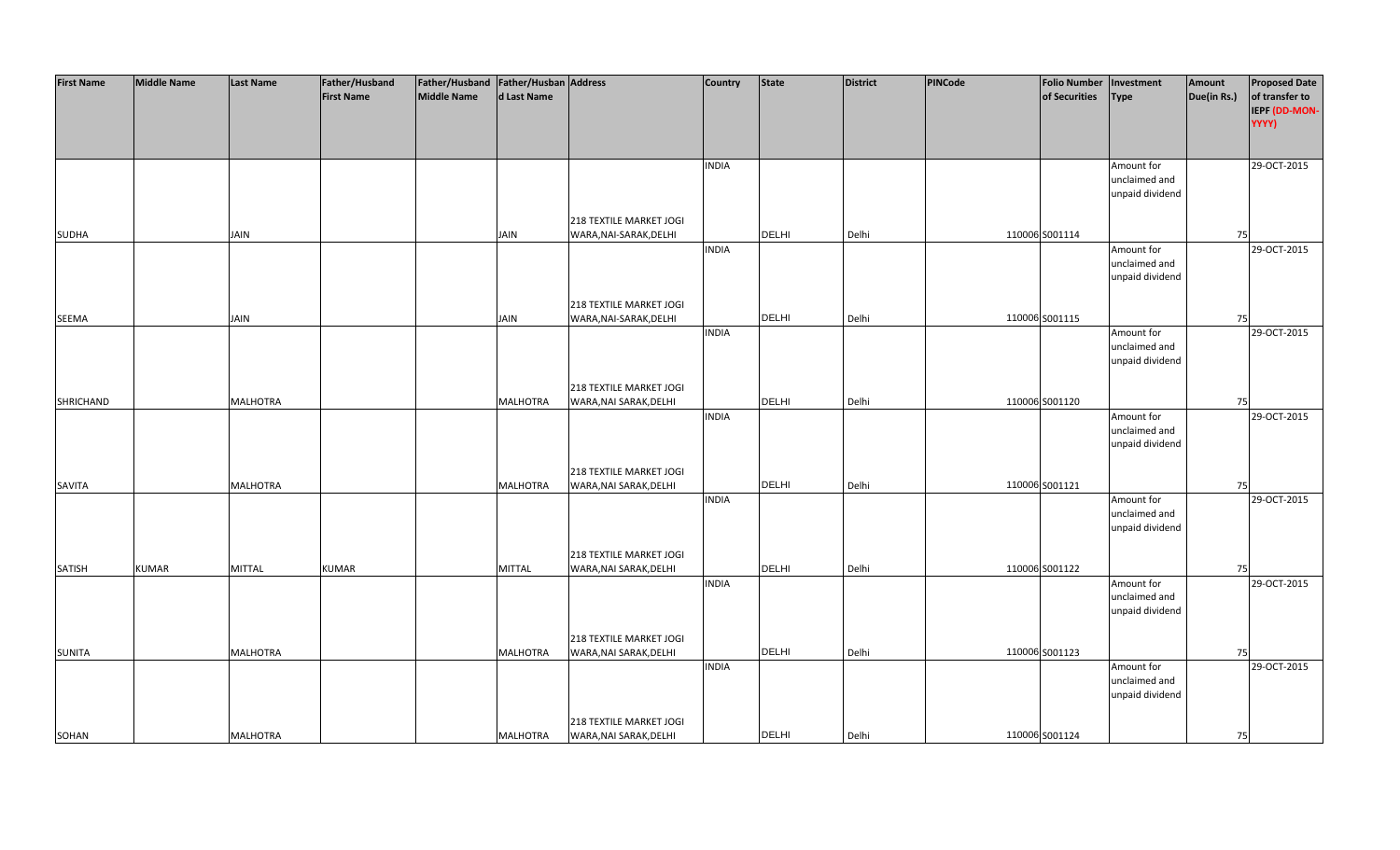| <b>First Name</b> | <b>Middle Name</b> | <b>Last Name</b> | Father/Husband    | Father/Husband   Father/Husban   Address |                |                              | <b>Country</b> | <b>State</b>   | <b>District</b> | PINCode | <b>Folio Number</b> | Investment      | Amount      | <b>Proposed Date</b> |
|-------------------|--------------------|------------------|-------------------|------------------------------------------|----------------|------------------------------|----------------|----------------|-----------------|---------|---------------------|-----------------|-------------|----------------------|
|                   |                    |                  | <b>First Name</b> | <b>Middle Name</b>                       | d Last Name    |                              |                |                |                 |         | of Securities       | <b>Type</b>     | Due(in Rs.) | of transfer to       |
|                   |                    |                  |                   |                                          |                |                              |                |                |                 |         |                     |                 |             | IEPF (DD-MON-        |
|                   |                    |                  |                   |                                          |                |                              |                |                |                 |         |                     |                 |             | YYYY)                |
|                   |                    |                  |                   |                                          |                |                              |                |                |                 |         |                     |                 |             |                      |
|                   |                    |                  |                   |                                          |                |                              |                |                |                 |         |                     |                 |             |                      |
|                   |                    |                  |                   |                                          |                |                              | <b>INDIA</b>   |                |                 |         |                     | Amount for      |             | 29-OCT-2015          |
|                   |                    |                  |                   |                                          |                |                              |                |                |                 |         |                     | unclaimed and   |             |                      |
|                   |                    |                  |                   |                                          |                |                              |                |                |                 |         |                     | unpaid dividend |             |                      |
|                   |                    |                  |                   |                                          |                |                              |                |                |                 |         |                     |                 |             |                      |
|                   |                    |                  |                   |                                          |                | SATI BHAWAN, NEAR BANK OF    |                |                |                 |         |                     |                 |             |                      |
| <b>SAVITRI</b>    |                    | <b>TALREJA</b>   |                   |                                          | <b>TALREJA</b> | BARODA, ULHASNAGAR           |                | <b>GUJARAT</b> | VADODARA        |         | 421001 S001137      |                 | 75          |                      |
|                   |                    |                  |                   |                                          |                |                              | <b>INDIA</b>   |                |                 |         |                     | Amount for      |             | 29-OCT-2015          |
|                   |                    |                  |                   |                                          |                |                              |                |                |                 |         |                     | unclaimed and   |             |                      |
|                   |                    |                  |                   |                                          |                |                              |                |                |                 |         |                     | unpaid dividend |             |                      |
|                   |                    |                  |                   |                                          |                | C/O SHUBH LAXMI              |                |                |                 |         |                     |                 |             |                      |
|                   |                    |                  |                   |                                          |                | TEXTILES, LAL JI SAND KA     |                |                |                 |         |                     |                 |             |                      |
| <b>SUSHILA</b>    |                    | <b>GAUTTAM</b>   |                   |                                          | <b>GAUTTAM</b> | RASTA CHAURA RA, JAIPUR      |                | Rajasthan      | Jaipur          |         | 302003 S001199      |                 | 75          |                      |
|                   |                    |                  |                   |                                          |                |                              | <b>INDIA</b>   |                |                 |         |                     | Amount for      |             | 29-OCT-2015          |
|                   |                    |                  |                   |                                          |                |                              |                |                |                 |         |                     | unclaimed and   |             |                      |
|                   |                    |                  |                   |                                          |                |                              |                |                |                 |         |                     | unpaid dividend |             |                      |
|                   |                    |                  |                   |                                          |                |                              |                |                |                 |         |                     |                 |             |                      |
|                   |                    |                  |                   |                                          |                | <b>DADIJI</b>                |                |                |                 |         |                     |                 |             |                      |
| SHAKUNTALA        | <b>DEVI</b>        | <b>KANODIA</b>   | <b>DEVI</b>       |                                          | <b>KANODIA</b> | SWEETS, BORING, PATNA        |                | <b>BIHAR</b>   | <b>PATNA</b>    |         | 800001 S001215      |                 | 75          |                      |
|                   |                    |                  |                   |                                          |                |                              | <b>INDIA</b>   |                |                 |         |                     | Amount for      |             | 29-OCT-2015          |
|                   |                    |                  |                   |                                          |                |                              |                |                |                 |         |                     | unclaimed and   |             |                      |
|                   |                    |                  |                   |                                          |                |                              |                |                |                 |         |                     |                 |             |                      |
|                   |                    |                  |                   |                                          |                |                              |                |                |                 |         |                     | unpaid dividend |             |                      |
|                   |                    |                  |                   |                                          |                |                              |                |                |                 |         |                     |                 |             |                      |
|                   |                    |                  |                   |                                          |                | C/O B.S. RAWAT,,1869 LAXMI   |                | <b>DELHI</b>   |                 |         |                     |                 |             |                      |
| SOHAN             | <b>SINGH</b>       | <b>RAWAT</b>     | SINGH             |                                          | <b>RAWAT</b>   | <b>BAI NAGAR, NEW DELHI</b>  |                |                | Delhi           |         | 110023 S001257      |                 | 75          |                      |
|                   |                    |                  |                   |                                          |                |                              | <b>INDIA</b>   |                |                 |         |                     | Amount for      |             | 29-OCT-2015          |
|                   |                    |                  |                   |                                          |                |                              |                |                |                 |         |                     | unclaimed and   |             |                      |
|                   |                    |                  |                   |                                          |                |                              |                |                |                 |         |                     | unpaid dividend |             |                      |
|                   |                    |                  |                   |                                          |                |                              |                |                |                 |         |                     |                 |             |                      |
|                   |                    |                  |                   |                                          |                |                              |                |                |                 |         |                     |                 |             |                      |
| SARITA            |                    | <b>SETHI</b>     |                   |                                          | <b>SETHI</b>   | H-132, ASHOK VIHAR-I,, DELHI |                | <b>DELHI</b>   | Delhi           |         | 110052 S001296      |                 | 375         |                      |
|                   |                    |                  |                   |                                          |                |                              | <b>INDIA</b>   |                |                 |         |                     | Amount for      |             | 29-OCT-2015          |
|                   |                    |                  |                   |                                          |                |                              |                |                |                 |         |                     | unclaimed and   |             |                      |
|                   |                    |                  |                   |                                          |                |                              |                |                |                 |         |                     | unpaid dividend |             |                      |
|                   |                    |                  |                   |                                          |                |                              |                |                |                 |         |                     |                 |             |                      |
|                   |                    |                  |                   |                                          |                | A9/708, KALKAJI EXTN.,, NEW  |                |                |                 |         |                     |                 |             |                      |
| SHAKUNTLA         | <b>DEVI</b>        |                  | <b>DEVI</b>       |                                          |                | <b>DELHI</b>                 |                | DELHI          | Delhi           |         | 110019 S001298      |                 | 375         |                      |
|                   |                    |                  |                   |                                          |                |                              | <b>INDIA</b>   |                |                 |         |                     | Amount for      |             | 29-OCT-2015          |
|                   |                    |                  |                   |                                          |                |                              |                |                |                 |         |                     | unclaimed and   |             |                      |
|                   |                    |                  |                   |                                          |                |                              |                |                |                 |         |                     | unpaid dividend |             |                      |
|                   |                    |                  |                   |                                          |                |                              |                |                |                 |         |                     |                 |             |                      |
|                   |                    |                  |                   |                                          |                | NO.425, SECTOR-              |                |                |                 |         |                     |                 |             |                      |
| <b>SHANTI</b>     |                    | PAHWA            |                   |                                          | PAHWA          | 14,,SONEPAT                  |                | <b>HARYANA</b> | SONEPAT         |         | 131001 S001302      |                 | 300         |                      |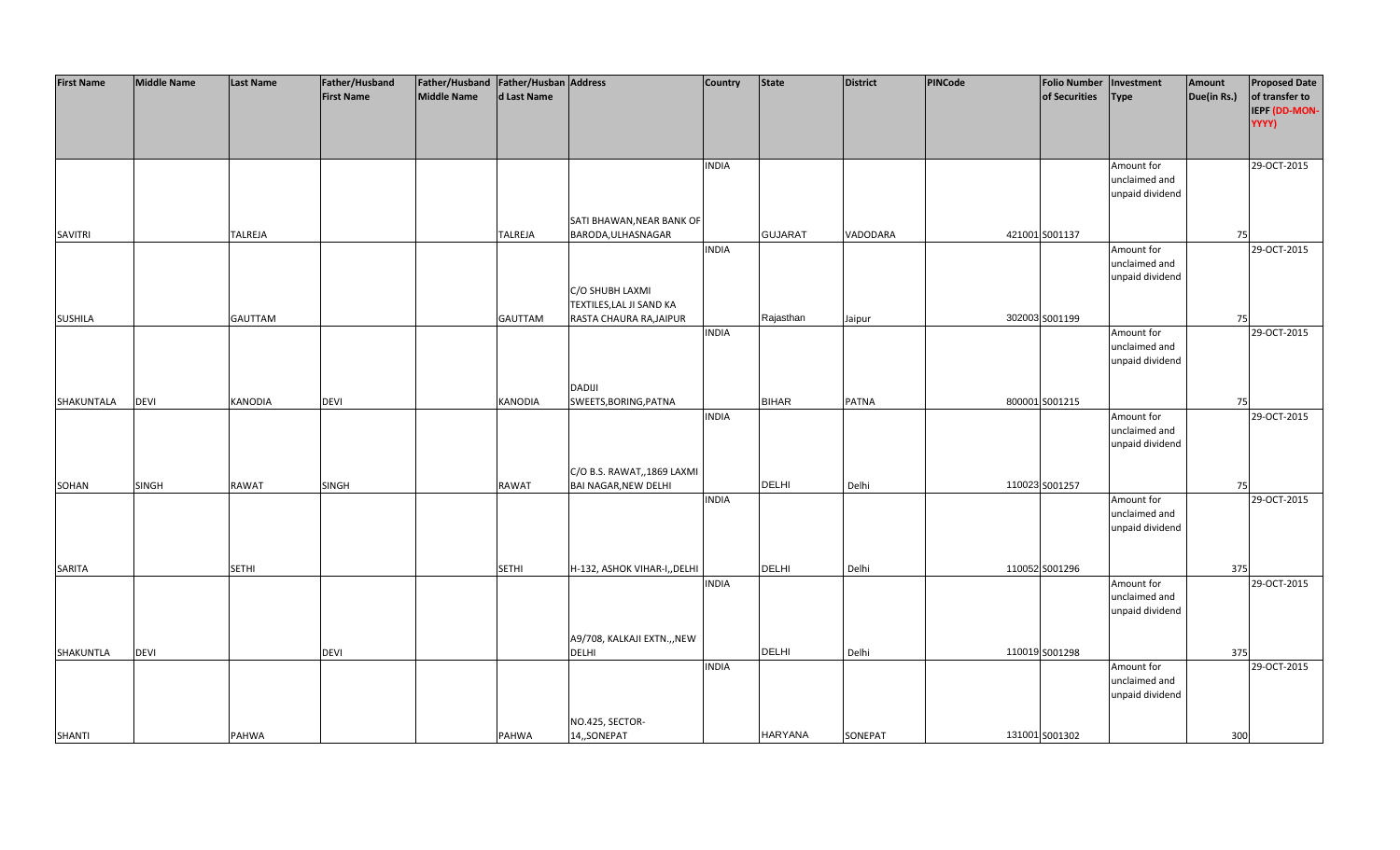| <b>First Name</b> | <b>Middle Name</b> | <b>Last Name</b> | Father/Husband    | Father/Husband Father/Husban Address |                |                            | <b>Country</b> | <b>State</b>             | <b>District</b> | <b>PINCode</b> | <b>Folio Number</b> | Investment      | Amount      | <b>Proposed Date</b> |
|-------------------|--------------------|------------------|-------------------|--------------------------------------|----------------|----------------------------|----------------|--------------------------|-----------------|----------------|---------------------|-----------------|-------------|----------------------|
|                   |                    |                  | <b>First Name</b> | <b>Middle Name</b>                   | d Last Name    |                            |                |                          |                 |                | of Securities       | <b>Type</b>     | Due(in Rs.) | of transfer to       |
|                   |                    |                  |                   |                                      |                |                            |                |                          |                 |                |                     |                 |             | IEPF (DD-MON-        |
|                   |                    |                  |                   |                                      |                |                            |                |                          |                 |                |                     |                 |             | YYYY)                |
|                   |                    |                  |                   |                                      |                |                            |                |                          |                 |                |                     |                 |             |                      |
|                   |                    |                  |                   |                                      |                |                            |                |                          |                 |                |                     |                 |             |                      |
|                   |                    |                  |                   |                                      |                |                            | <b>INDIA</b>   |                          |                 |                |                     | Amount for      |             | 29-OCT-2015          |
|                   |                    |                  |                   |                                      |                |                            |                |                          |                 |                |                     | unclaimed and   |             |                      |
|                   |                    |                  |                   |                                      |                |                            |                |                          |                 |                |                     | unpaid dividend |             |                      |
|                   |                    |                  |                   |                                      |                |                            |                |                          |                 |                |                     |                 |             |                      |
|                   |                    |                  |                   |                                      |                | NO.425, SECTOR-            |                |                          |                 |                |                     |                 |             |                      |
| <b>SHANTI</b>     |                    | PAHWA            |                   |                                      | PAHWA          | 14,,SONEPAT                |                | <b>HARYANA</b>           | SONEPAT         |                | 131001 S001302      |                 | 75          |                      |
|                   |                    |                  |                   |                                      |                |                            | <b>INDIA</b>   |                          |                 |                |                     | Amount for      |             | 29-OCT-2015          |
|                   |                    |                  |                   |                                      |                |                            |                |                          |                 |                |                     | unclaimed and   |             |                      |
|                   |                    |                  |                   |                                      |                |                            |                |                          |                 |                |                     | unpaid dividend |             |                      |
|                   |                    |                  |                   |                                      |                | "ASHIRWAD",187 SUBHASH     |                |                          |                 |                |                     |                 |             |                      |
|                   |                    |                  |                   |                                      |                | NAGAR,, OPP. B.N.GIRLS     |                |                          |                 |                |                     |                 |             |                      |
| SANGEETA          |                    | JAIN             |                   |                                      | JAIN           | COLLEGE,                   |                | <b>DELHI</b>             | Delhi           |                | 313001 S001022      |                 | 75          |                      |
|                   |                    |                  |                   |                                      |                |                            | <b>INDIA</b>   |                          |                 |                |                     | Amount for      |             | 29-OCT-2015          |
|                   |                    |                  |                   |                                      |                |                            |                |                          |                 |                |                     | unclaimed and   |             |                      |
|                   |                    |                  |                   |                                      |                |                            |                |                          |                 |                |                     |                 |             |                      |
|                   |                    |                  |                   |                                      |                | 1740 VISHNU GARDEN         |                |                          |                 |                |                     | unpaid dividend |             |                      |
|                   |                    |                  |                   |                                      |                |                            |                |                          |                 |                |                     |                 |             |                      |
|                   |                    |                  |                   |                                      |                | COLONY, OPP CIVIL          |                |                          |                 |                |                     |                 |             |                      |
|                   |                    |                  |                   |                                      |                | HOSPITAL, JAGADHARI, HARYA |                | <b>HARYANA</b>           |                 |                | 135003 T000003      |                 |             |                      |
| <b>TILAK</b>      | RAJ                | CHHABRA          | RAJ               |                                      | <b>CHHABRA</b> | NA.                        |                |                          | YAMUNANAGAR     |                |                     |                 | 75          |                      |
|                   |                    |                  |                   |                                      |                |                            | <b>INDIA</b>   |                          |                 |                |                     | Amount for      |             | 29-OCT-2015          |
|                   |                    |                  |                   |                                      |                |                            |                |                          |                 |                |                     | unclaimed and   |             |                      |
|                   |                    |                  |                   |                                      |                |                            |                |                          |                 |                |                     | unpaid dividend |             |                      |
|                   |                    |                  |                   |                                      |                | C/O J K LALWANI, D-61      |                |                          |                 |                |                     |                 |             |                      |
|                   |                    |                  |                   |                                      |                | SHAILENDRA NAGAR,, RAIPUR  |                | <b>MADHYA</b><br>PRADESH |                 |                |                     |                 |             |                      |
| TILLUMAL          |                    | LALWANI          |                   |                                      | LALWANI        | (M.P)                      |                |                          | RAIPUR          |                | 492001 T000071      |                 | 75          |                      |
|                   |                    |                  |                   |                                      |                |                            | <b>INDIA</b>   |                          |                 |                |                     | Amount for      |             | 29-OCT-2015          |
|                   |                    |                  |                   |                                      |                |                            |                |                          |                 |                |                     | unclaimed and   |             |                      |
|                   |                    |                  |                   |                                      |                |                            |                |                          |                 |                |                     | unpaid dividend |             |                      |
|                   |                    |                  |                   |                                      |                |                            |                |                          |                 |                |                     |                 |             |                      |
|                   |                    |                  |                   |                                      |                | BU-192, VISHAKHA           |                |                          |                 |                |                     |                 |             |                      |
| <b>TARSEM</b>     |                    | <b>DHINGRA</b>   |                   |                                      | <b>DHINGRA</b> | ENCLAVE, PITAMPURA, DELHI  |                | <b>DELHI</b>             | Delhi           |                | 110034 T000081      |                 | 75          |                      |
|                   |                    |                  |                   |                                      |                |                            | <b>INDIA</b>   |                          |                 |                |                     | Amount for      |             | 29-OCT-2015          |
|                   |                    |                  |                   |                                      |                |                            |                |                          |                 |                |                     | unclaimed and   |             |                      |
|                   |                    |                  |                   |                                      |                |                            |                |                          |                 |                |                     | unpaid dividend |             |                      |
|                   |                    |                  |                   |                                      |                |                            |                |                          |                 |                |                     |                 |             |                      |
|                   |                    |                  |                   |                                      |                | 9 BHAKTINAGAR SOCIETY      |                |                          |                 |                |                     |                 |             |                      |
|                   |                    |                  |                   |                                      |                | AASOOTOS, BEHIND MEGHANI   |                |                          |                 |                |                     |                 |             |                      |
| <b>UMESH</b>      |                    | RAJYAGURU        |                   |                                      | RAJYAGURU      | RANG BHAVAN, RAJKOT        |                | <b>GUJARAT</b>           | <b>RAJKOT</b>   |                | 360002 U000021      |                 | 75          |                      |
|                   |                    |                  |                   |                                      |                |                            | <b>INDIA</b>   |                          |                 |                |                     | Amount for      |             | 29-OCT-2015          |
|                   |                    |                  |                   |                                      |                |                            |                |                          |                 |                |                     | unclaimed and   |             |                      |
|                   |                    |                  |                   |                                      |                |                            |                |                          |                 |                |                     | unpaid dividend |             |                      |
|                   |                    |                  |                   |                                      |                |                            |                |                          |                 |                |                     |                 |             |                      |
|                   |                    |                  |                   |                                      |                | B-6/186 SECTOR-            |                |                          |                 |                |                     |                 |             |                      |
| <b>USHA</b>       | RANI               |                  | RANI              |                                      |                | 3, ROHINI, DELHI           |                | <b>DELHI</b>             | Delhi           |                | 110085 U000060      |                 | 75          |                      |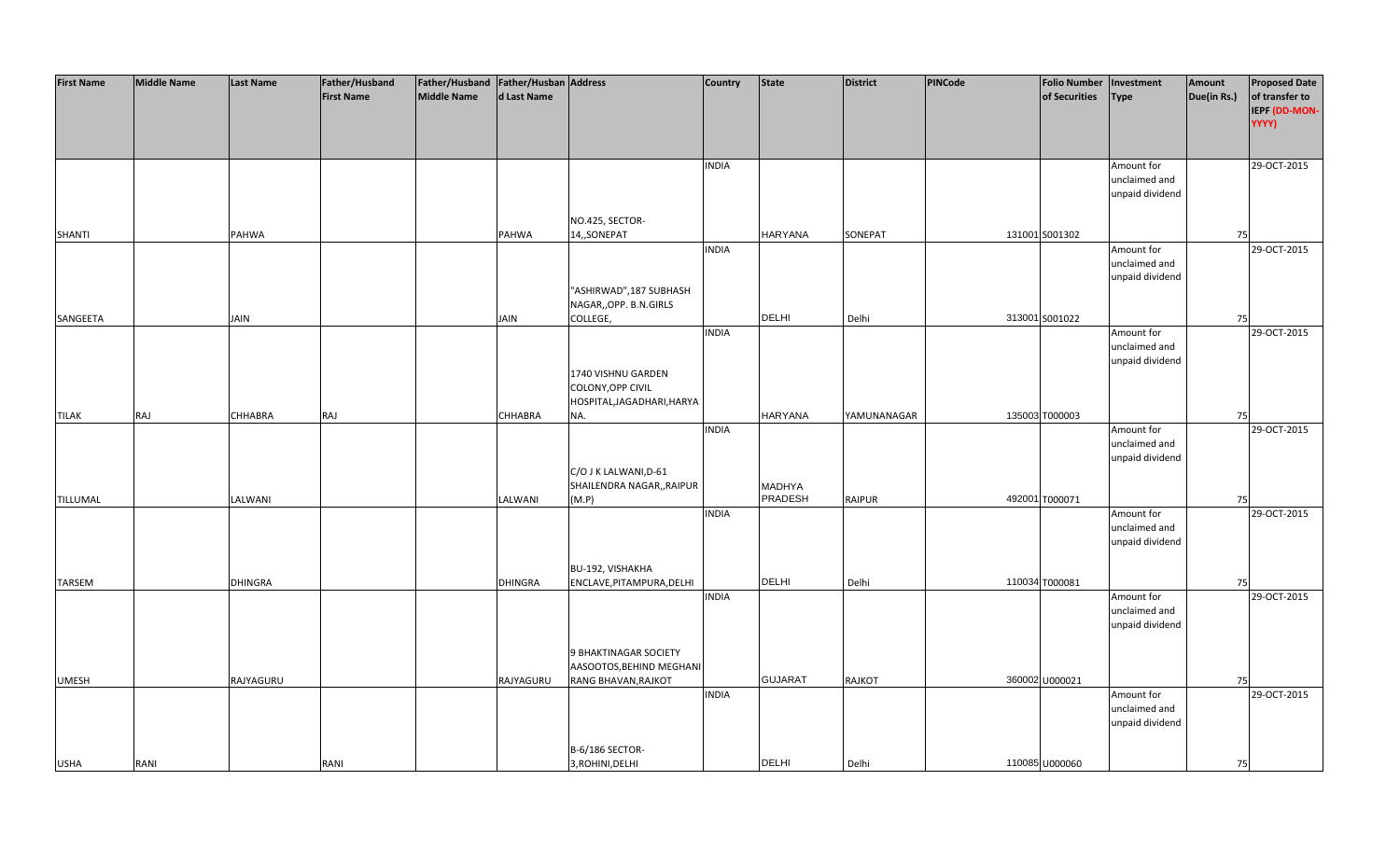| <b>First Name</b> | <b>Middle Name</b> | <b>Last Name</b> | Father/Husband    | Father/Husband   Father/Husban   Address |              |                             | <b>Country</b> | <b>State</b>   | <b>District</b> | PINCode | <b>Folio Number</b> | Investment      | Amount      | <b>Proposed Date</b> |
|-------------------|--------------------|------------------|-------------------|------------------------------------------|--------------|-----------------------------|----------------|----------------|-----------------|---------|---------------------|-----------------|-------------|----------------------|
|                   |                    |                  | <b>First Name</b> | <b>Middle Name</b>                       | d Last Name  |                             |                |                |                 |         | of Securities       | <b>Type</b>     | Due(in Rs.) | of transfer to       |
|                   |                    |                  |                   |                                          |              |                             |                |                |                 |         |                     |                 |             | IEPF (DD-MON-        |
|                   |                    |                  |                   |                                          |              |                             |                |                |                 |         |                     |                 |             | YYYY)                |
|                   |                    |                  |                   |                                          |              |                             |                |                |                 |         |                     |                 |             |                      |
|                   |                    |                  |                   |                                          |              |                             |                |                |                 |         |                     |                 |             |                      |
|                   |                    |                  |                   |                                          |              |                             | <b>INDIA</b>   |                |                 |         |                     | Amount for      |             | 29-OCT-2015          |
|                   |                    |                  |                   |                                          |              |                             |                |                |                 |         |                     | unclaimed and   |             |                      |
|                   |                    |                  |                   |                                          |              |                             |                |                |                 |         |                     | unpaid dividend |             |                      |
|                   |                    |                  |                   |                                          |              |                             |                |                |                 |         |                     |                 |             |                      |
|                   |                    |                  |                   |                                          |              |                             |                |                |                 |         |                     |                 |             |                      |
| <b>VIDIT</b>      |                    | <b>GUPTA</b>     |                   |                                          | <b>GUPTA</b> | R-58, MODEL TOWN III, DELHI |                | DELHI          | Delhi           |         | 110009 V000010      |                 | 75          |                      |
|                   |                    |                  |                   |                                          |              |                             | <b>INDIA</b>   |                |                 |         |                     | Amount for      |             | 29-OCT-2015          |
|                   |                    |                  |                   |                                          |              |                             |                |                |                 |         |                     |                 |             |                      |
|                   |                    |                  |                   |                                          |              |                             |                |                |                 |         |                     | unclaimed and   |             |                      |
|                   |                    |                  |                   |                                          |              | <b>RH-4/17 ONGC</b>         |                |                |                 |         |                     | unpaid dividend |             |                      |
|                   |                    |                  |                   |                                          |              |                             |                |                |                 |         |                     |                 |             |                      |
|                   |                    |                  |                   |                                          |              | COLONY, ANKLESHWAR, , GUJA  |                |                |                 |         |                     |                 |             |                      |
| <b>VIPUL</b>      | <b>KUMAR</b>       | JAIN             | <b>KUMAR</b>      |                                          | <b>JAIN</b>  | <b>RAT</b>                  |                | <b>GUJARAT</b> | <b>BHARUCH</b>  |         | 393010 V000057      |                 | 75          |                      |
|                   |                    |                  |                   |                                          |              |                             | <b>INDIA</b>   |                |                 |         |                     | Amount for      |             | 29-OCT-2015          |
|                   |                    |                  |                   |                                          |              |                             |                |                |                 |         |                     | unclaimed and   |             |                      |
|                   |                    |                  |                   |                                          |              |                             |                |                |                 |         |                     | unpaid dividend |             |                      |
|                   |                    |                  |                   |                                          |              | C/O CENTRAL BANK OF         |                |                |                 |         |                     |                 |             |                      |
|                   |                    |                  |                   |                                          |              | INDIA, JAI RAJ PLOT         |                |                |                 |         |                     |                 |             |                      |
| <b>VIRJI</b>      |                    | <b>NATA</b>      |                   |                                          | <b>NATA</b>  | <b>BRANCH, RAJKOT</b>       |                | <b>GUJARAT</b> | <b>RAJKOT</b>   |         | 360001 V000079      |                 | 75          |                      |
|                   |                    |                  |                   |                                          |              |                             | <b>INDIA</b>   |                |                 |         |                     | Amount for      |             | 29-OCT-2015          |
|                   |                    |                  |                   |                                          |              |                             |                |                |                 |         |                     | unclaimed and   |             |                      |
|                   |                    |                  |                   |                                          |              |                             |                |                |                 |         |                     | unpaid dividend |             |                      |
|                   |                    |                  |                   |                                          |              | 303 SAGER DARSHAN           |                |                |                 |         |                     |                 |             |                      |
|                   |                    |                  |                   |                                          |              | APT, MALIK WADI NAVSARI     |                |                |                 |         |                     |                 |             |                      |
| <b>VIMALA</b>     |                    | <b>MEHTA</b>     |                   |                                          | <b>MEHTA</b> | BAZAR, SURAT                |                | <b>GUJARAT</b> | <b>SURAT</b>    |         | 395001 V000104      |                 | 75          |                      |
|                   |                    |                  |                   |                                          |              |                             | <b>INDIA</b>   |                |                 |         |                     | Amount for      |             | 29-OCT-2015          |
|                   |                    |                  |                   |                                          |              |                             |                |                |                 |         |                     | unclaimed and   |             |                      |
|                   |                    |                  |                   |                                          |              |                             |                |                |                 |         |                     | unpaid dividend |             |                      |
|                   |                    |                  |                   |                                          |              | 548 GALI JAIN               |                |                |                 |         |                     |                 |             |                      |
|                   |                    |                  |                   |                                          |              | MANDIR, CHHOTA BAZAR        |                |                |                 |         |                     |                 |             |                      |
| <b>VINAY</b>      |                    | <b>GUPTA</b>     |                   |                                          | <b>GUPTA</b> | SHAHDARA, DELHI             |                | <b>DELHI</b>   | Delhi           |         | 110032 V000146      |                 | 75          |                      |
|                   |                    |                  |                   |                                          |              |                             | <b>INDIA</b>   |                |                 |         |                     | Amount for      |             | 29-OCT-2015          |
|                   |                    |                  |                   |                                          |              |                             |                |                |                 |         |                     | unclaimed and   |             |                      |
|                   |                    |                  |                   |                                          |              |                             |                |                |                 |         |                     | unpaid dividend |             |                      |
|                   |                    |                  |                   |                                          |              |                             |                |                |                 |         |                     |                 |             |                      |
|                   |                    |                  |                   |                                          |              | A-47 JUMANI MARKET, REVDI   |                |                |                 |         |                     |                 |             |                      |
| <b>MAMTA</b>      |                    | VATWANI          |                   |                                          | VATWANI      | BAZAR, AHMEDABAD            |                | <b>GUJARAT</b> | AHMEDABAD       |         | 380002 V000241      |                 | 75          |                      |
|                   |                    |                  |                   |                                          |              |                             | <b>INDIA</b>   |                |                 |         |                     | Amount for      |             | 29-OCT-2015          |
|                   |                    |                  |                   |                                          |              |                             |                |                |                 |         |                     | unclaimed and   |             |                      |
|                   |                    |                  |                   |                                          |              |                             |                |                |                 |         |                     | unpaid dividend |             |                      |
|                   |                    |                  |                   |                                          |              | 1780 BHAGWATI               |                |                |                 |         |                     |                 |             |                      |
|                   |                    |                  |                   |                                          |              | POLE, DARIYAPUR             |                |                |                 |         |                     |                 |             |                      |
| VINU              |                    | <b>SHAH</b>      |                   |                                          | <b>SHAH</b>  | LUNSAWADA, AHMEDABAD        |                | <b>GUJARAT</b> | AHMEDABAD       |         | 380001 V000269      |                 | 75          |                      |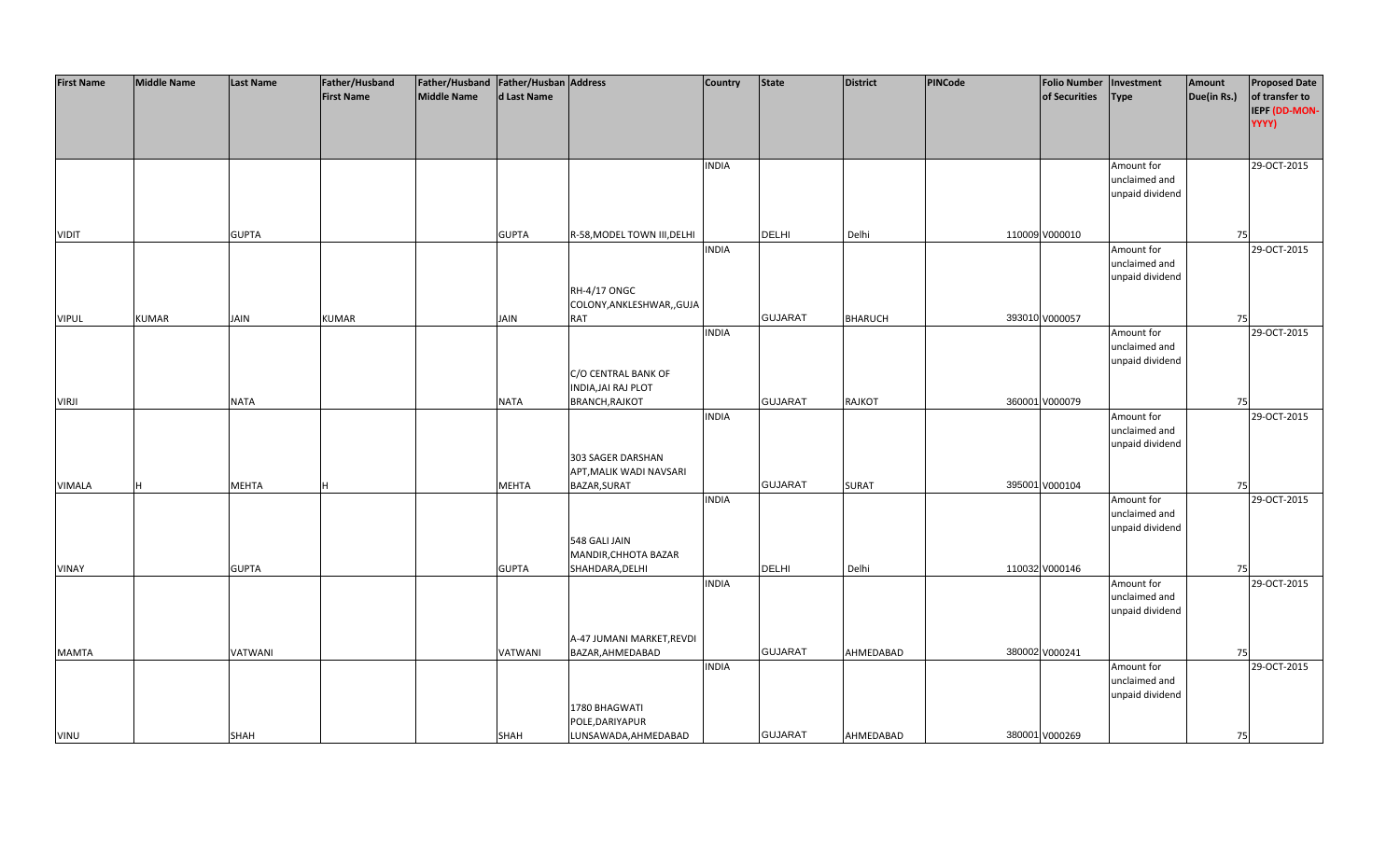| <b>First Name</b> | <b>Middle Name</b> | <b>Last Name</b>   | Father/Husband    | Father/Husband Father/Husban Address |                   |                                   | <b>Country</b> | <b>State</b>             | <b>District</b> | PINCode | <b>Folio Number</b> | Investment      | Amount      | <b>Proposed Date</b> |
|-------------------|--------------------|--------------------|-------------------|--------------------------------------|-------------------|-----------------------------------|----------------|--------------------------|-----------------|---------|---------------------|-----------------|-------------|----------------------|
|                   |                    |                    | <b>First Name</b> | <b>Middle Name</b>                   | d Last Name       |                                   |                |                          |                 |         | of Securities       | <b>Type</b>     | Due(in Rs.) | of transfer to       |
|                   |                    |                    |                   |                                      |                   |                                   |                |                          |                 |         |                     |                 |             |                      |
|                   |                    |                    |                   |                                      |                   |                                   |                |                          |                 |         |                     |                 |             | IEPF (DD-MON-        |
|                   |                    |                    |                   |                                      |                   |                                   |                |                          |                 |         |                     |                 |             | YYYY)                |
|                   |                    |                    |                   |                                      |                   |                                   |                |                          |                 |         |                     |                 |             |                      |
|                   |                    |                    |                   |                                      |                   |                                   |                |                          |                 |         |                     |                 |             |                      |
|                   |                    |                    |                   |                                      |                   |                                   | <b>INDIA</b>   |                          |                 |         |                     | Amount for      |             | 29-OCT-2015          |
|                   |                    |                    |                   |                                      |                   |                                   |                |                          |                 |         |                     | unclaimed and   |             |                      |
|                   |                    |                    |                   |                                      |                   |                                   |                |                          |                 |         |                     | unpaid dividend |             |                      |
|                   |                    |                    |                   |                                      |                   | A/2 ARCHITA                       |                |                          |                 |         |                     |                 |             |                      |
|                   |                    |                    |                   |                                      |                   | FLATS, COMMERCE SIX RD            |                |                          |                 |         |                     |                 |             |                      |
| <b>VRAJ</b>       |                    | AJMERA             |                   |                                      | AJMERA            | NAVRANGPURA, AHMEDABAD            |                | <b>GUJARAT</b>           | AHMEDABAD       |         | 380009 V000274      |                 | 75          |                      |
|                   |                    |                    |                   |                                      |                   |                                   | <b>INDIA</b>   |                          |                 |         |                     | Amount for      |             | 29-OCT-2015          |
|                   |                    |                    |                   |                                      |                   |                                   |                |                          |                 |         |                     | unclaimed and   |             |                      |
|                   |                    |                    |                   |                                      |                   |                                   |                |                          |                 |         |                     | unpaid dividend |             |                      |
|                   |                    |                    |                   |                                      |                   |                                   |                |                          |                 |         |                     |                 |             |                      |
|                   |                    |                    |                   |                                      |                   | 11 NAGORISHALA, RATAN             |                |                          |                 |         |                     |                 |             |                      |
| <b>VRAJBHAI</b>   |                    | AJMERA             |                   |                                      | AJMERA            | POLE, AHMEDABAD                   |                | <b>GUJARAT</b>           | AHMEDABAD       |         | 380001 V000276      |                 | 75          |                      |
|                   |                    |                    |                   |                                      |                   |                                   | <b>INDIA</b>   |                          |                 |         |                     | Amount for      |             | 29-OCT-2015          |
|                   |                    |                    |                   |                                      |                   |                                   |                |                          |                 |         |                     | unclaimed and   |             |                      |
|                   |                    |                    |                   |                                      |                   |                                   |                |                          |                 |         |                     | unpaid dividend |             |                      |
|                   |                    |                    |                   |                                      |                   |                                   |                |                          |                 |         |                     |                 |             |                      |
|                   |                    |                    |                   |                                      |                   | 11 NAGORISHALA, RATAN             |                |                          |                 |         |                     |                 |             |                      |
| VASANTBEN         |                    | <b>AJMERA</b>      |                   |                                      | AJMERA            | POLE, AHMEDABAD                   |                | <b>GUJARAT</b>           | AHMEDABAD       |         | 380001 V000277      |                 | 75          |                      |
|                   |                    |                    |                   |                                      |                   |                                   | <b>INDIA</b>   |                          |                 |         |                     | Amount for      |             | 29-OCT-2015          |
|                   |                    |                    |                   |                                      |                   |                                   |                |                          |                 |         |                     | unclaimed and   |             |                      |
|                   |                    |                    |                   |                                      |                   |                                   |                |                          |                 |         |                     | unpaid dividend |             |                      |
|                   |                    |                    |                   |                                      |                   | <b>4 MEHUL PARK 2ND</b>           |                |                          |                 |         |                     |                 |             |                      |
|                   |                    |                    |                   |                                      |                   | FLOOR, B/H VADAJ AMTS BUS         |                |                          |                 |         |                     |                 |             |                      |
| VIJAY             |                    | <b>DUGALI</b>      |                   |                                      | <b>DUGALI</b>     | STOP, AHMEDABAD                   |                | <b>GUJARAT</b>           | AHMEDABAD       |         | 380013 V000279      |                 | 75          |                      |
|                   |                    |                    |                   |                                      |                   |                                   | <b>INDIA</b>   |                          |                 |         |                     | Amount for      |             | 29-OCT-2015          |
|                   |                    |                    |                   |                                      |                   |                                   |                |                          |                 |         |                     | unclaimed and   |             |                      |
|                   |                    |                    |                   |                                      |                   |                                   |                |                          |                 |         |                     | unpaid dividend |             |                      |
|                   |                    |                    |                   |                                      |                   | NO 22 POLICE STATION              |                |                          |                 |         |                     |                 |             |                      |
|                   |                    |                    |                   |                                      |                   | ROAD, BASAVANGUDI, BANGA          |                |                          |                 |         |                     |                 |             |                      |
| VEENA             |                    | <b>KARANTH</b>     |                   |                                      | <b>KARANTH</b>    | LORE                              |                | <b>KARNATAKA</b>         | BANGALORE       |         | 560004 V000281      |                 | 75          |                      |
|                   |                    |                    |                   |                                      |                   |                                   | <b>INDIA</b>   |                          |                 |         |                     | Amount for      |             | 29-OCT-2015          |
|                   |                    |                    |                   |                                      |                   |                                   |                |                          |                 |         |                     | unclaimed and   |             |                      |
|                   |                    |                    |                   |                                      |                   | GOLD COIN 14                      |                |                          |                 |         |                     | unpaid dividend |             |                      |
|                   |                    |                    |                   |                                      |                   | MUKTANGAN, COMM                   |                |                          |                 |         |                     |                 |             |                      |
|                   |                    |                    |                   |                                      |                   | <b>COMPLEX SAHAKAR NAGAR-</b>     |                |                          |                 |         |                     |                 |             |                      |
| VAMAN             |                    | <b>KARANDIKAR</b>  |                   |                                      | <b>KARANDIKAR</b> | 2, PUNE                           |                | MAHARASHTRA PUNE         |                 |         | 411009 V000283      |                 | 75          |                      |
|                   |                    |                    |                   |                                      |                   |                                   | <b>INDIA</b>   |                          |                 |         |                     | Amount for      |             | 29-OCT-2015          |
|                   |                    |                    |                   |                                      |                   |                                   |                |                          |                 |         |                     | unclaimed and   |             |                      |
|                   |                    |                    |                   |                                      |                   |                                   |                |                          |                 |         |                     | unpaid dividend |             |                      |
|                   |                    |                    |                   |                                      |                   |                                   |                |                          |                 |         |                     |                 |             |                      |
|                   |                    |                    |                   |                                      |                   | C-3 SNEH VIHAR APT, 130           |                |                          |                 |         |                     |                 |             |                      |
| VINOD             |                    | <b>JOBANPUTTRA</b> |                   |                                      |                   | JOBANPUTTRA NAPIER TOWN, JABALPUR |                | MADHYA<br><b>PRADESH</b> | <b>JABALPUR</b> |         | 482001 V000291      |                 | 75          |                      |
|                   |                    |                    |                   |                                      |                   |                                   |                |                          |                 |         |                     |                 |             |                      |